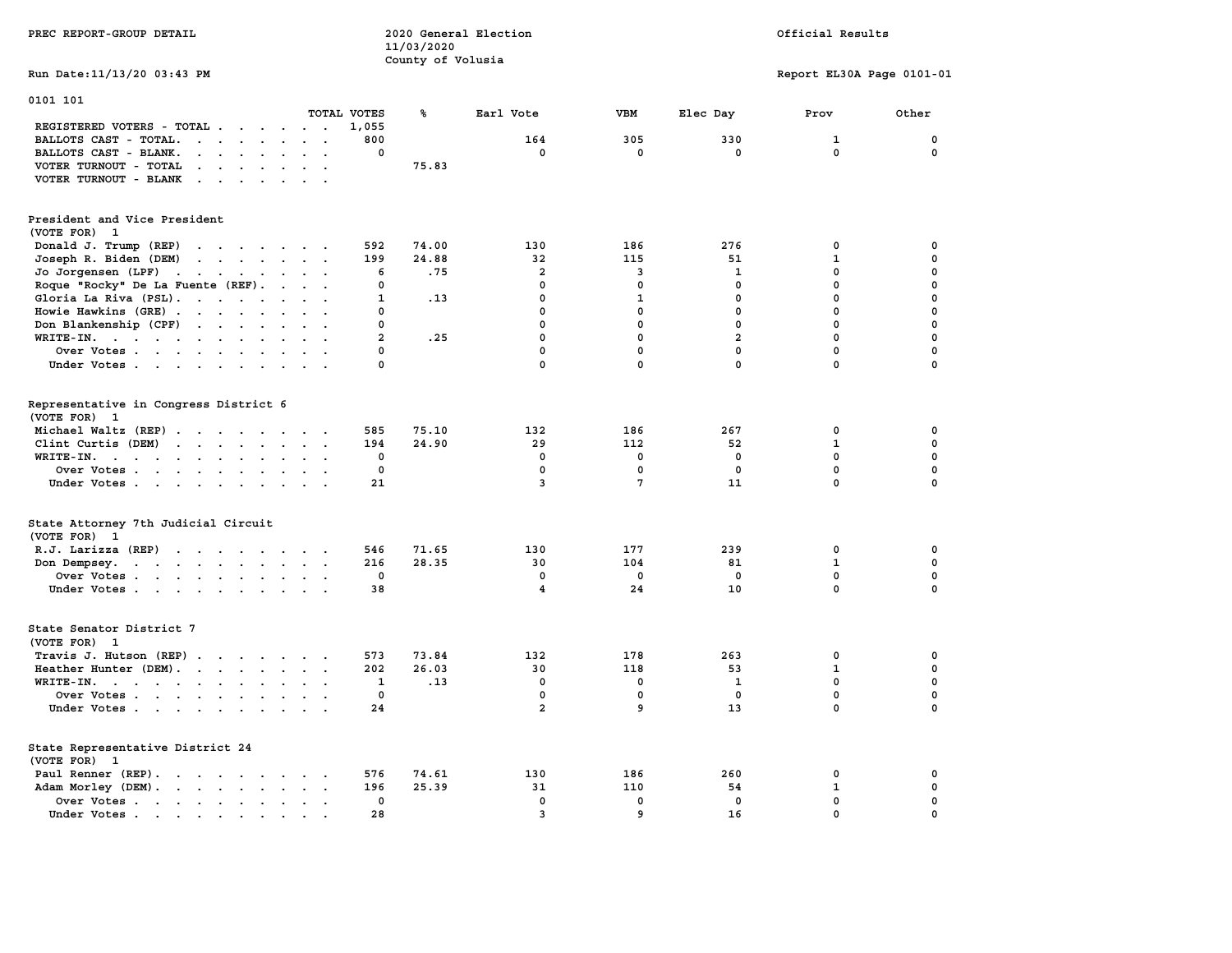| PREC REPORT-GROUP DETAIL                                                                                                                                                                                                                 |              | 11/03/2020        | 2020 General Election | Official Results |             |                           |             |
|------------------------------------------------------------------------------------------------------------------------------------------------------------------------------------------------------------------------------------------|--------------|-------------------|-----------------------|------------------|-------------|---------------------------|-------------|
| Run Date: 11/13/20 03:43 PM                                                                                                                                                                                                              |              | County of Volusia |                       |                  |             | Report EL30A Page 0101-02 |             |
|                                                                                                                                                                                                                                          |              |                   |                       |                  |             |                           |             |
| 0101 101                                                                                                                                                                                                                                 | TOTAL VOTES  | ℁                 | Earl Vote             | VBM              | Elec Day    | Prov                      | Other       |
| Supreme Court - Carlos G. Muniz<br>(VOTE FOR) 1                                                                                                                                                                                          |              |                   |                       |                  |             |                           |             |
| Yes                                                                                                                                                                                                                                      | 483          | 72.96             | 111                   | 162              | 209         | 1                         | 0           |
| No.                                                                                                                                                                                                                                      | 179          | 27.04             | 25                    | 78               | 76          | $\mathbf 0$               | $\mathbf 0$ |
| Over Votes                                                                                                                                                                                                                               | 1            |                   | $\mathbf 0$           | 0                | 1           | 0                         | 0           |
| Under Votes                                                                                                                                                                                                                              | 137          |                   | 28                    | 65               | 44          | $\mathbf 0$               | $\Omega$    |
| 5th Dist Crt of Appeal - Evander<br>(VOTE FOR) 1                                                                                                                                                                                         |              |                   |                       |                  |             |                           |             |
| Yes                                                                                                                                                                                                                                      | 479          | 72.47             | 101                   | 170              | 207         | 1                         | 0           |
| No.                                                                                                                                                                                                                                      | 182          | 27.53             | 35                    | 69               | 78          | $\mathbf 0$               | 0           |
| Over Votes                                                                                                                                                                                                                               | 1            |                   | 1                     | 0                | $\mathbf 0$ | 0                         | $\mathbf 0$ |
| Under Votes                                                                                                                                                                                                                              | 138          |                   | 27                    | 66               | 45          | $\mathbf 0$               | 0           |
| 5th Dist Crt of Appeal - Grosshans<br>(VOTE FOR) 1                                                                                                                                                                                       |              |                   |                       |                  |             |                           |             |
| Yes                                                                                                                                                                                                                                      | 488          | 74.50             | 110                   | 169              | 208         | 1                         | 0           |
| No.                                                                                                                                                                                                                                      | 167          | 25.50             | 26                    | 67               | 74          | 0                         | 0           |
| Over Votes                                                                                                                                                                                                                               | $\mathbf{0}$ |                   | $^{\circ}$            | 0                | $^{\circ}$  | $\mathbf 0$               | 0           |
| Under Votes                                                                                                                                                                                                                              | 145          |                   | 28                    | 69               | 48          | $\mathbf 0$               | 0           |
| 5th Dist Crt of Appeal - Harris<br>(VOTE FOR) 1                                                                                                                                                                                          |              |                   |                       |                  |             |                           |             |
| Yes                                                                                                                                                                                                                                      | 496          | 76.07             | 105                   | 177              | 213         | 1                         | 0           |
| No.                                                                                                                                                                                                                                      | 156          | 23.93             | 30                    | 56               | 70          | $\mathbf 0$               | 0           |
| Over Votes                                                                                                                                                                                                                               | 0            |                   | $\mathbf 0$           | 0                | 0           | 0                         | 0           |
| Under Votes                                                                                                                                                                                                                              | 148          |                   | 29                    | 72               | 47          | $\mathbf 0$               | $\Omega$    |
| 5th Dist Crt of Appeal - Orfinger<br>(VOTE FOR) 1                                                                                                                                                                                        |              |                   |                       |                  |             |                           |             |
| Yes                                                                                                                                                                                                                                      | 472          | 71.95             | 101                   | 175              | 195         | 1                         | 0           |
| No.                                                                                                                                                                                                                                      | 184          | 28.05             | 34                    | 64               | 86          | $\mathbf 0$               | 0           |
| Over Votes                                                                                                                                                                                                                               | 0            |                   | $\mathbf 0$           | 0                | $\mathbf 0$ | 0                         | 0           |
| Under Votes                                                                                                                                                                                                                              | 144          |                   | 29                    | 66               | 49          | $\mathbf 0$               | $\Omega$    |
| 5th Dist Crt of Appeal - Sasso<br>(VOTE FOR) 1                                                                                                                                                                                           |              |                   |                       |                  |             |                           |             |
| Yes<br>$\mathbf{r}$ . The contribution of the contribution of the contribution of the contribution of the contribution of the contribution of the contribution of the contribution of the contribution of the contribution of the contri | 487          | 75.62             | 110                   | 173              | 203         | 1                         | 0           |
| No.                                                                                                                                                                                                                                      | 157          | 24.38             | 22                    | 60               | 75          | 0                         | 0           |
| Over Votes                                                                                                                                                                                                                               | $\mathbf 0$  |                   | $^{\circ}$            | 0                | 0           | $\mathbf 0$               | 0           |
| Under Votes                                                                                                                                                                                                                              | 156          |                   | 32                    | 72               | 52          | 0                         | 0           |
| 5th Dist Crt of Appeal - Wallis<br>(VOTE FOR) 1                                                                                                                                                                                          |              |                   |                       |                  |             |                           |             |
| $Yes \cdot \cdot \cdot \cdot \cdot \cdot \cdot \cdot$                                                                                                                                                                                    | 485          | 74.73             | 108                   | 173              | 203         | 1                         | 0           |
| No.<br>$\ddot{\phantom{a}}$<br>$\bullet$                                                                                                                                                                                                 | 164          | 25.27             | 24                    | 64               | 76          | $\mathbf 0$               | 0           |
| Over Votes<br>Under Votes.                                                                                                                                                                                                               | 0<br>151     |                   | 0<br>32               | 0<br>68          | 0<br>51     | $\mathbf 0$<br>$\Omega$   | 0           |
|                                                                                                                                                                                                                                          |              |                   |                       |                  |             |                           |             |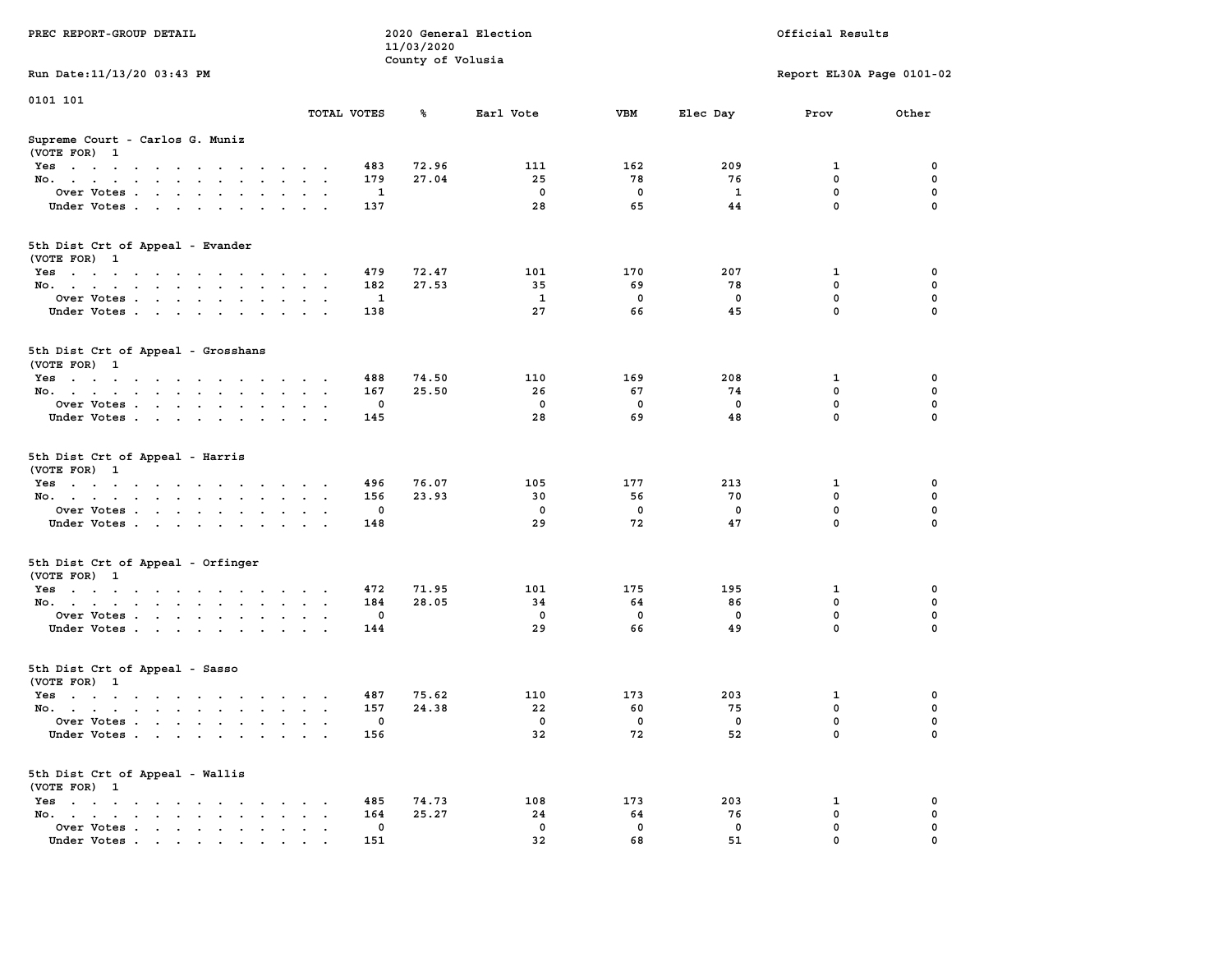|                                                                                                                                    |                                                            | 11/03/2020        |              |              |             |                           |             |
|------------------------------------------------------------------------------------------------------------------------------------|------------------------------------------------------------|-------------------|--------------|--------------|-------------|---------------------------|-------------|
|                                                                                                                                    |                                                            | County of Volusia |              |              |             |                           |             |
| Run Date:11/13/20 03:43 PM                                                                                                         |                                                            |                   |              |              |             | Report EL30A Page 0101-03 |             |
| 0101 101                                                                                                                           |                                                            |                   |              |              |             |                           |             |
|                                                                                                                                    | TOTAL VOTES                                                | ℁                 | Earl Vote    | <b>VBM</b>   | Elec Day    | Prov                      | Other       |
| Circuit Judge, 7th Judicial, Group 14                                                                                              |                                                            |                   |              |              |             |                           |             |
| (VOTE FOR)<br>$\mathbf{1}$                                                                                                         |                                                            |                   |              |              |             |                           |             |
| Joan Anthony<br>the contract of the contract of the                                                                                | 311<br>.                                                   | 46.98             | 67           | 134          | 109         | 1                         | 0           |
| Dan Hilbert<br>$\sim$<br>and the contract of the contract of                                                                       | 351<br>$\sim$                                              | 53.02             | 71           | 110          | 170         | 0                         | 0           |
| Over Votes<br>$\sim$<br>$\cdot$                                                                                                    | $\overline{a}$<br>$\ddot{\phantom{a}}$                     |                   | $\mathbf{1}$ | $\mathbf{1}$ | $\mathbf 0$ | $\mathbf 0$               | $\mathbf 0$ |
| Under Votes                                                                                                                        | 136                                                        |                   | 25           | 60           | 51          | 0                         | 0           |
| County Council Chair                                                                                                               |                                                            |                   |              |              |             |                           |             |
| (VOTE FOR) 1                                                                                                                       |                                                            |                   |              |              |             |                           |             |
| Jeff Brower.                                                                                                                       | 495                                                        | 69.72             | 109          | 170          | 216         | 0                         | 0           |
| the contract of the contract of the con-<br>Deborah A. "Deb" Denys                                                                 | 215<br>$\sim$ $\sim$                                       | 30.28             | 39           | 90           | 85          | 1                         | $\mathbf 0$ |
|                                                                                                                                    | $\mathbf{1}$                                               |                   | 1            | $\mathbf 0$  | $\mathbf 0$ | $\mathbf 0$               | $\mathbf 0$ |
| Over Votes<br>$\ddot{\phantom{a}}$                                                                                                 | 89                                                         |                   | 15           | 45           | 29          | $\mathbf{0}$              | $\mathbf 0$ |
| Under Votes<br>$\overline{\phantom{a}}$                                                                                            | $\cdot$ $\cdot$                                            |                   |              |              |             |                           |             |
| Soil & Water Conservation Seat 2                                                                                                   |                                                            |                   |              |              |             |                           |             |
| (VOTE FOR) 1                                                                                                                       |                                                            |                   |              |              |             |                           |             |
| John Nelson.<br>the contract of the contract of the<br>$\sim$<br>$\ddot{\phantom{0}}$                                              | 476                                                        | 72.45             | 111          | 156          | 209         | 0                         | 0           |
| Wesley Wayne Wilson Jr<br>$\ddot{\phantom{a}}$                                                                                     | 181<br>$\ddot{\phantom{a}}$<br>$\blacksquare$ .            | 27.55             | 32           | 79           | 69          | 1                         | 0           |
| Over Votes                                                                                                                         | 0<br>$\ddot{\phantom{a}}$                                  |                   | $\Omega$     | 0            | $^{\circ}$  | $\mathbf{0}$              | $\mathbf 0$ |
| Under Votes<br>$\cdot$                                                                                                             | 143<br>$\cdot$                                             |                   | 21           | 70           | 52          | 0                         | 0           |
| Soil & Water Conservation Seat 4<br>(VOTE FOR)<br>$\mathbf{1}$                                                                     |                                                            |                   |              |              |             |                           |             |
| Wendy Anderson.<br>the contract of the contract of the                                                                             | 347<br>$\cdot$ $\cdot$                                     | 51.87             | 62           | 152          | 132         | 1                         | 0           |
| Barbara Deering<br>$\mathcal{A}=\mathcal{A}=\mathcal{A}=\mathcal{A}=\mathcal{A}$ .<br>$\ddot{\phantom{0}}$<br>$\ddot{\phantom{a}}$ | 322<br>$\ddot{\phantom{a}}$<br>$\ddot{\phantom{a}}$        | 48.13             | 81           | 93           | 148         | 0                         | 0           |
| Over Votes<br>$\cdot$                                                                                                              | 0                                                          |                   | 0            | 0            | $\mathbf 0$ | $\mathbf 0$               | $\mathbf 0$ |
| Under Votes<br>$\cdot$                                                                                                             | 131                                                        |                   | 21           | 60           | 50          | $\mathbf 0$               | $\mathbf 0$ |
| WVHA - Group A, Seat 3 Hospital Authority                                                                                          |                                                            |                   |              |              |             |                           |             |
| (VOTE FOR) 1                                                                                                                       |                                                            |                   |              |              |             |                           |             |
| Judy Craig.<br>the contract of the contract of the                                                                                 | 294                                                        | 43.49             | 57           | 132          | 104         | 1                         | 0           |
| the contract of the contract of<br>John M. Hill<br>$\ddot{\phantom{0}}$<br>$\ddot{\phantom{a}}$                                    | 382<br>$\bullet$<br>$\ddot{\phantom{a}}$                   | 56.51             | 88           | 117          | 177         | 0                         | 0           |
| Over Votes<br>$\blacksquare$ .                                                                                                     | 0<br>$\cdot$                                               |                   | 0            | 0            | 0           | 0                         | 0           |
| Under Votes<br>$\ddot{\phantom{a}}$<br>$\ddot{\phantom{a}}$                                                                        | 124                                                        |                   | 19           | 56           | 49          | $\mathbf 0$               | 0           |
| WVHA - Group B, Seat 1 Hospital Authority                                                                                          |                                                            |                   |              |              |             |                           |             |
| (VOTE FOR)<br>- 1                                                                                                                  |                                                            |                   |              |              |             |                           |             |
| Jennifer Lee Coen.                                                                                                                 | 333                                                        | 49.48             | 60           | 148          | 124         | 1                         | 0           |
| Michael Lee Ray                                                                                                                    | 340<br>$\mathbf{z} = \mathbf{z} + \mathbf{z} + \mathbf{z}$ | 50.52             | 84           | 101          | 155         | 0                         | 0           |
| Over Votes<br>$\sim$<br>$\ddot{\phantom{a}}$                                                                                       | 0<br>$\bullet$<br>$\ddot{\phantom{a}}$                     |                   | 0            | 0            | 0           | 0                         | 0           |
| Under Votes                                                                                                                        | 127                                                        |                   | 20           | 56           | 51          | $\mathbf{0}$              | $\mathbf 0$ |
| Amendment 1 - Citzenship Requirement                                                                                               |                                                            |                   |              |              |             |                           |             |
| (VOTE FOR) 1                                                                                                                       |                                                            |                   |              |              |             |                           |             |
| $Yes \t . \t .$<br>$\bullet$<br>$\ddot{\phantom{0}}$<br>$\ddot{\phantom{1}}$<br>$\sim$<br>$\cdot$<br>$\cdot$<br>$\cdot$            | 643                                                        | 84.16             | 134          | 235          | 274         | 0                         | 0           |
| No.<br>the contract of the contract of the<br>$\mathbf{r} = \mathbf{r}$                                                            | 121                                                        | 15.84             | 25           | 55           | 40          | 1                         | 0           |
| Over Votes<br>$\ddot{\phantom{a}}$<br>$\blacksquare$ .<br>$\bullet$                                                                | 1                                                          |                   | $\mathbf 0$  | 1            | $\mathbf 0$ | 0                         | 0           |
| Under Votes, , , , , , ,<br>$\sim$                                                                                                 | 35                                                         |                   | 5            | 14           | 16          | $\Omega$                  | $\mathbf 0$ |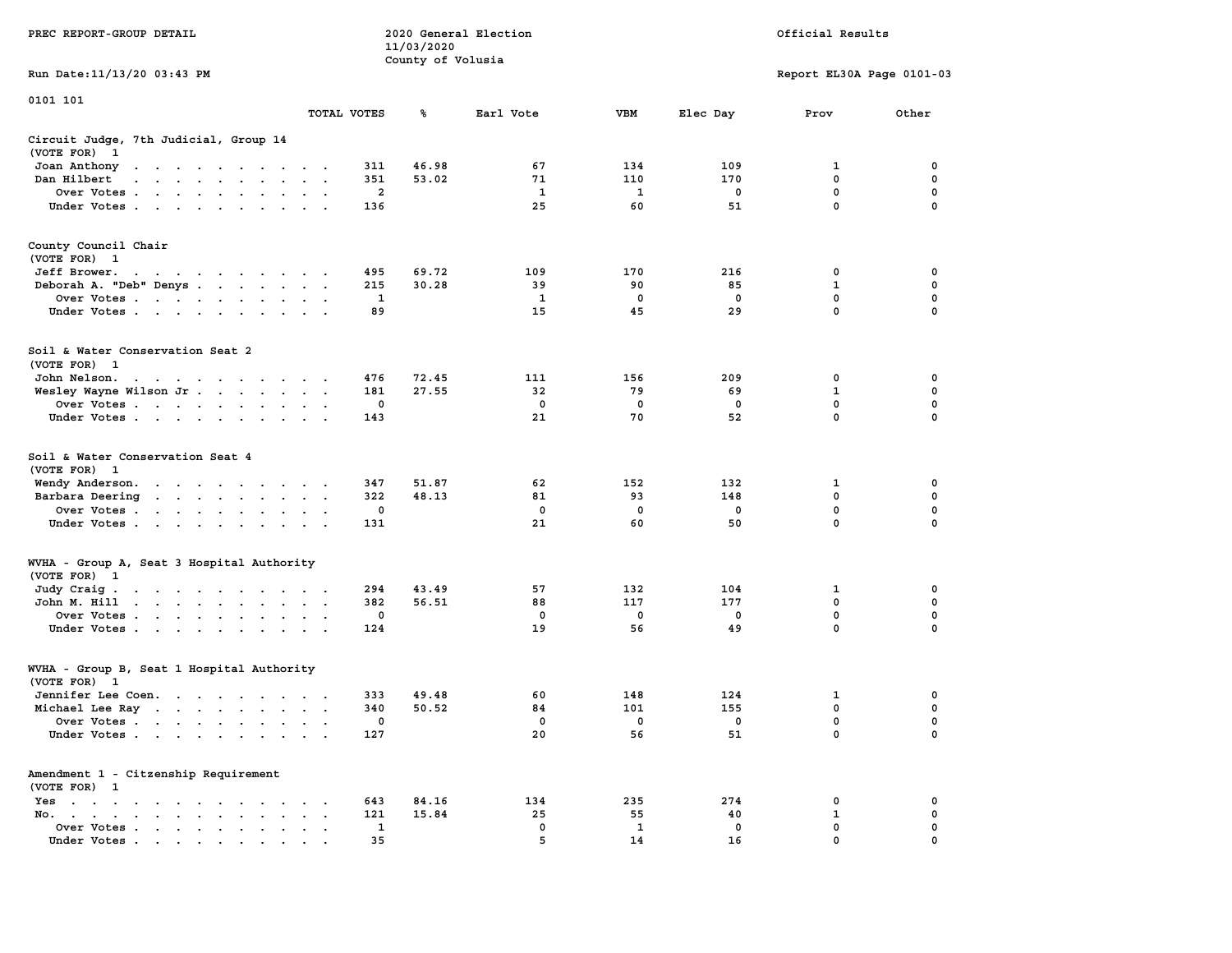| PREC REPORT-GROUP DETAIL                                                                       |                       | 11/03/2020        | 2020 General Election             | Official Results     |                                |                                                 |                         |
|------------------------------------------------------------------------------------------------|-----------------------|-------------------|-----------------------------------|----------------------|--------------------------------|-------------------------------------------------|-------------------------|
|                                                                                                |                       | County of Volusia |                                   |                      |                                |                                                 |                         |
| Run Date: 11/13/20 03:43 PM                                                                    |                       |                   |                                   |                      |                                | Report EL30A Page 0101-04                       |                         |
| 0101 101                                                                                       |                       |                   |                                   |                      |                                |                                                 |                         |
|                                                                                                | TOTAL VOTES           | ℁                 | Earl Vote                         | <b>VBM</b>           | Elec Day                       | Prov                                            | Other                   |
| Amendment 2 - Minimum Wage<br>(VOTE FOR) 1                                                     |                       |                   |                                   |                      |                                |                                                 |                         |
| Yes                                                                                            | 302                   | 39.58             | 57                                | 154                  | 90                             | 1                                               | 0                       |
| No.                                                                                            | 461                   | 60.42             | 103                               | 135                  | 223                            | $\mathbf 0$                                     | $\mathbf 0$             |
| Over Votes.                                                                                    | 0                     |                   | 0                                 | 0                    | 0                              | $\mathbf 0$                                     | 0                       |
| Under Votes                                                                                    | 37                    |                   | 4                                 | 16                   | 17                             | $\mathbf 0$                                     | $\Omega$                |
| Amendment 3 - Primary Elections                                                                |                       |                   |                                   |                      |                                |                                                 |                         |
| (VOTE FOR) 1                                                                                   |                       |                   |                                   |                      |                                |                                                 |                         |
| Yes                                                                                            | 304<br>446            | 40.53<br>59.47    | 43<br>115                         | 136<br>148           | 125<br>182                     | 0<br>$\mathbf{1}$                               | 0<br>0                  |
| No.<br>Over Votes                                                                              | 0                     |                   | 0                                 | 0                    | $\mathbf 0$                    | $\mathbf 0$                                     | $\mathbf 0$             |
| Under Votes                                                                                    | 50                    |                   | 6                                 | 21                   | 23                             | $\mathbf{0}$                                    | $\Omega$                |
|                                                                                                |                       |                   |                                   |                      |                                |                                                 |                         |
| Amendment 4 - Apprl Const. Amendment<br>(VOTE FOR) 1                                           |                       |                   |                                   |                      |                                |                                                 |                         |
| Yes                                                                                            | 417                   | 56.35             | 100                               | 117                  | 200                            | 0                                               | 0                       |
| No.                                                                                            | 323                   | 43.65             | 58                                | 162                  | 102                            | 1                                               | 0                       |
| Over Votes                                                                                     | 0                     |                   | $\mathbf 0$                       | $\mathbf 0$          | $\mathbf 0$                    | 0                                               | $\mathbf 0$             |
| Under Votes                                                                                    | 60                    |                   | 6                                 | 26                   | 28                             | $\mathbf 0$                                     | $\mathbf 0$             |
| (VOTE FOR) 1<br>Yes<br>No.<br>Over Votes<br>Under Votes                                        | 557<br>174<br>0<br>69 | 76.20<br>23.80    | 124<br>33<br>0<br>$7\phantom{.0}$ | 196<br>76<br>0<br>33 | 237<br>64<br>0<br>29           | 0<br>$\mathbf{1}$<br>$\mathbf 0$<br>$\mathbf 0$ | 0<br>0<br>0<br>$\Omega$ |
| Amendment 6 - Ad Valorem Tax Discount                                                          |                       |                   |                                   |                      |                                |                                                 |                         |
| (VOTE FOR) 1                                                                                   |                       |                   |                                   |                      |                                |                                                 |                         |
| Yes                                                                                            | 661                   | 87.55             | 137                               | 255                  | 269                            | 0                                               | 0                       |
| No.                                                                                            | 94                    | 12.45             | 20                                | 33                   | 40                             | $\mathbf{1}$                                    | 0                       |
| Over Votes                                                                                     | 0                     |                   | $\mathbf 0$                       | 0                    | 0                              | $\mathbf 0$                                     | 0                       |
| Under Votes                                                                                    | 45                    |                   | 7                                 | 17                   | 21                             | 0                                               | $\Omega$                |
| Volusia ECHO                                                                                   |                       |                   |                                   |                      |                                |                                                 |                         |
| (VOTE FOR) 1                                                                                   |                       |                   |                                   |                      |                                |                                                 |                         |
| Yes (For Bonds) $\cdots$ $\cdots$ $\cdots$ $\cdots$                                            | 426                   | 57.41             | 83                                | 191                  | 151                            | 1<br>$\mathbf 0$                                | 0<br>0                  |
| No (Against Bonds)                                                                             | 316                   | 42.59             | 74<br>$\mathbf 0$                 | 87<br>0              | 155                            | $\mathbf{0}$                                    | $\mathbf 0$             |
| Over Votes<br>Under Votes                                                                      | $\mathbf{1}$<br>57    |                   | 7                                 | 27                   | $\overline{\phantom{0}}$<br>23 | 0                                               | 0                       |
| Volusia Forever                                                                                |                       |                   |                                   |                      |                                |                                                 |                         |
| (VOTE FOR) 1<br>Yes (For Bonds)                                                                |                       |                   |                                   |                      |                                |                                                 |                         |
| $\mathbf{r}$ , $\mathbf{r}$ , $\mathbf{r}$ , $\mathbf{r}$ , $\mathbf{r}$<br>No (Against Bonds) | 445<br>301            | 59.65<br>40.35    | 84<br>75                          | 199<br>80            | 161<br>146                     | 1<br>$\mathbf 0$                                | 0<br>$\mathbf 0$        |
| Over Votes                                                                                     | 0                     |                   | $\mathbf 0$                       | $\mathbf 0$          | 0                              | 0                                               | 0                       |
| Under Votes                                                                                    | 54                    |                   | 5                                 | 26                   | 23                             | 0                                               |                         |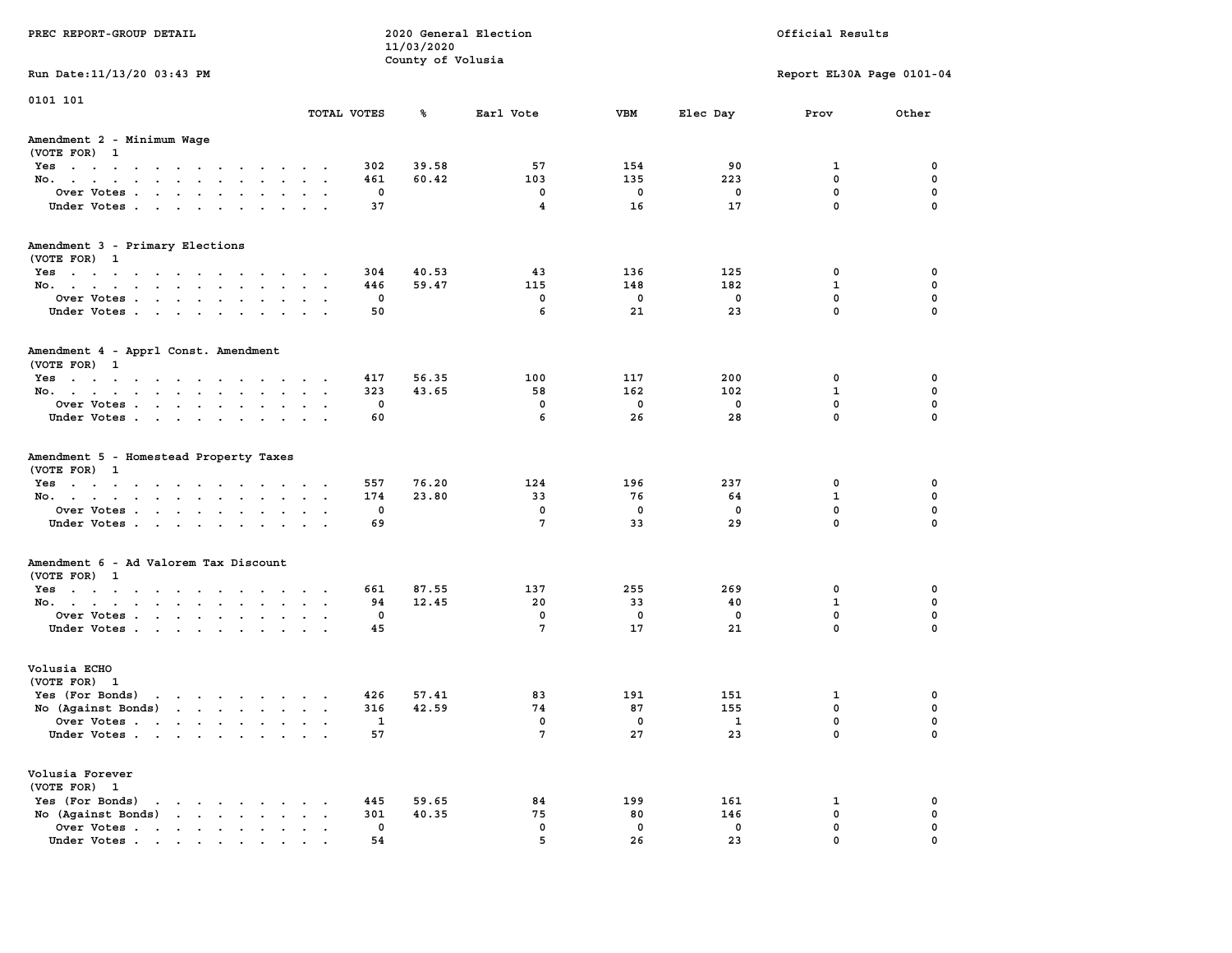|                                                                                                                                                                                                                                                                           |                                          |                       | County of Volusia |                         |                   |                               |                           |                  |
|---------------------------------------------------------------------------------------------------------------------------------------------------------------------------------------------------------------------------------------------------------------------------|------------------------------------------|-----------------------|-------------------|-------------------------|-------------------|-------------------------------|---------------------------|------------------|
| Run Date: 11/13/20 03:43 PM                                                                                                                                                                                                                                               |                                          |                       |                   |                         |                   |                               | Report EL30A Page 0105-01 |                  |
| 0105 105                                                                                                                                                                                                                                                                  |                                          |                       |                   |                         |                   |                               |                           |                  |
|                                                                                                                                                                                                                                                                           |                                          | TOTAL VOTES           | ጜ                 | Earl Vote               | VBM               | Elec Day                      | Prov                      | Other            |
| REGISTERED VOTERS - TOTAL .<br>$\sim$ $\sim$<br>$\sim$                                                                                                                                                                                                                    |                                          | 849                   |                   |                         |                   |                               |                           |                  |
| BALLOTS CAST - TOTAL.<br>$\mathbf{r}$ , $\mathbf{r}$<br>$\ddot{\phantom{a}}$<br>$\sim$                                                                                                                                                                                    | $\mathbf{r}$<br>$\overline{\phantom{a}}$ | 597<br>0              |                   | 87<br>0                 | 175<br>0          | 335<br>0                      | 0<br>$\mathbf 0$          | 0<br>0           |
| BALLOTS CAST - BLANK.<br>$\cdot$ $\cdot$ $\cdot$<br>$\ddot{\phantom{a}}$<br>$\sim$                                                                                                                                                                                        |                                          |                       |                   |                         |                   |                               |                           |                  |
| VOTER TURNOUT - TOTAL<br><b>Service Control</b><br>$\ddot{\phantom{a}}$                                                                                                                                                                                                   |                                          |                       | 70.32             |                         |                   |                               |                           |                  |
| VOTER TURNOUT - BLANK<br>$\sim$ $\sim$ $\sim$ $\sim$<br>$\ddot{\phantom{a}}$                                                                                                                                                                                              |                                          |                       |                   |                         |                   |                               |                           |                  |
| President and Vice President                                                                                                                                                                                                                                              |                                          |                       |                   |                         |                   |                               |                           |                  |
| (VOTE FOR) 1                                                                                                                                                                                                                                                              |                                          |                       |                   |                         |                   |                               |                           |                  |
| Donald J. Trump (REP)<br>$\cdot$ $\cdot$ $\cdot$ $\cdot$ $\cdot$ $\cdot$                                                                                                                                                                                                  | $\cdot$                                  | 410                   | 68.91             | 59                      | 112               | 239                           | 0                         | 0                |
| Joseph R. Biden (DEM)<br>$\mathbf{r}$ , and $\mathbf{r}$ , and $\mathbf{r}$                                                                                                                                                                                               |                                          | 178                   | 29.92             | 25                      | 60                | 93                            | $\mathbf 0$               | 0                |
| Jo Jorgensen (LPF)<br>$\mathcal{A}=\mathcal{A}=\mathcal{A}=\mathcal{A}=\mathcal{A}$<br>$\ddot{\phantom{a}}$                                                                                                                                                               |                                          | 3                     | .50               | 1                       | 2                 | 0                             | $\mathbf 0$               | 0                |
| Roque "Rocky" De La Fuente (REF).<br>$\ddot{\phantom{a}}$                                                                                                                                                                                                                 |                                          | $\overline{a}$        | .34               | 1                       | $\mathbf 0$       | 1                             | 0                         | 0                |
| Gloria La Riva (PSL).                                                                                                                                                                                                                                                     |                                          | 0                     |                   | 0                       | 0                 | 0                             | 0                         | 0                |
| Howie Hawkins (GRE)<br>$\sim$                                                                                                                                                                                                                                             |                                          | 1                     | .17               | 0                       | 0                 | 1                             | 0                         | 0                |
| Don Blankenship (CPF)<br>$\mathcal{L}(\mathcal{A})$ , and $\mathcal{A}(\mathcal{A})$<br>$\bullet$<br>$\bullet$<br>$\bullet$                                                                                                                                               |                                          | 1                     | .17               | $\mathbf{0}$            | $\mathbf{1}$      | $\mathbf{0}$                  | $\mathbf 0$               | $\mathbf 0$      |
| WRITE-IN.<br>$\ddot{\phantom{a}}$                                                                                                                                                                                                                                         |                                          | 0                     |                   | 0                       | $\mathbf 0$       | $\mathbf 0$                   | $\mathbf 0$               | 0                |
| Over Votes                                                                                                                                                                                                                                                                |                                          | $\mathbf 0$           |                   | $\mathbf 0$             | $\mathbf 0$       | $\mathbf 0$                   | $\mathbf 0$               | $\mathbf 0$      |
| Under Votes<br>$\ddot{\phantom{a}}$                                                                                                                                                                                                                                       | $\cdot$                                  | $\overline{a}$        |                   | $\mathbf{1}$            | $\mathbf 0$       | $\mathbf{1}$                  | $\mathbf 0$               | 0                |
| Representative in Congress District 6<br>(VOTE FOR) 1                                                                                                                                                                                                                     |                                          |                       |                   |                         |                   |                               |                           |                  |
| Michael Waltz (REP)<br>$\overline{\phantom{a}}$<br>$\overline{\phantom{a}}$                                                                                                                                                                                               |                                          | 405                   | 70.93             | 61                      | 109               | 235                           | 0                         | 0                |
| Clint Curtis (DEM)<br>$\sim$                                                                                                                                                                                                                                              | $\ddot{\phantom{0}}$                     | 166                   | 29.07             | 23                      | 56                | 87                            | $\mathbf 0$               | $\mathbf 0$      |
| $WRITE-IN.$<br>$\ddot{\phantom{a}}$<br>$\ddot{\phantom{a}}$<br>$\ddot{\phantom{a}}$                                                                                                                                                                                       | $\cdot$                                  | 0                     |                   | $\mathbf 0$             | 0                 | 0                             | $\mathbf 0$               | 0                |
| Over Votes<br>$\ddot{\phantom{a}}$<br>$\ddot{\phantom{a}}$                                                                                                                                                                                                                |                                          | 0                     |                   | $\mathbf 0$             | $\mathbf 0$       | $\mathbf 0$                   | $\mathbf 0$               | $\mathbf 0$      |
| Under Votes                                                                                                                                                                                                                                                               |                                          | 26                    |                   | 3                       | 10                | 13                            | $\Omega$                  | $\mathbf 0$      |
| State Attorney 7th Judicial Circuit                                                                                                                                                                                                                                       |                                          |                       |                   |                         |                   |                               |                           |                  |
| (VOTE FOR) 1                                                                                                                                                                                                                                                              |                                          |                       |                   | 56                      |                   |                               | $\mathbf 0$               |                  |
| R.J. Larizza (REP)                                                                                                                                                                                                                                                        |                                          | 382                   | 68.71             |                         | 106               | 220                           |                           | 0                |
| Don Dempsey.<br>$\mathbf{r}$ . The contract of the contract of the contract of the contract of the contract of the contract of the contract of the contract of the contract of the contract of the contract of the contract of the contract of th<br>$\ddot{\phantom{0}}$ |                                          | 174<br>$\overline{a}$ | 31.29             | 27<br>$\mathbf{0}$      | 56<br>$\mathbf 0$ | 91                            | 0<br>$\mathbf 0$          | 0<br>$\mathbf 0$ |
| Over Votes                                                                                                                                                                                                                                                                |                                          |                       |                   | $\overline{\mathbf{4}}$ |                   | $\overline{\mathbf{2}}$<br>22 | $\mathbf 0$               | $\mathbf 0$      |
| Under Votes<br>$\ddot{\phantom{a}}$                                                                                                                                                                                                                                       |                                          | 39                    |                   |                         | 13                |                               |                           |                  |
| State Senator District 7<br>(VOTE FOR) 1                                                                                                                                                                                                                                  |                                          |                       |                   |                         |                   |                               |                           |                  |
| Travis J. Hutson (REP).<br>$\cdots$<br>$\sim$                                                                                                                                                                                                                             |                                          | 401                   | 70.60             | 61                      | 108               | 232                           | 0                         | 0                |
| Heather Hunter (DEM).                                                                                                                                                                                                                                                     |                                          | 167                   | 29.40             | 20                      | 57                | 90                            | $\mathbf 0$               | $\mathbf 0$      |
| WRITE-IN.<br>the contract of the contract of the<br>$\sim$<br>$\overline{a}$<br>$\overline{a}$                                                                                                                                                                            |                                          | 0                     |                   | $\mathbf 0$             | 0                 | 0                             | $\mathbf 0$               | 0                |
| Over Votes<br>$\sim$                                                                                                                                                                                                                                                      |                                          | 1                     |                   | $\mathbf{1}$            | 0                 | 0                             | $\mathbf 0$               | 0                |
| Under Votes<br>$\overline{\phantom{a}}$                                                                                                                                                                                                                                   |                                          | 28                    |                   | 5                       | 10                | 13                            | 0                         | $\Omega$         |
| State Representative District 24<br>(VOTE FOR) 1                                                                                                                                                                                                                          |                                          |                       |                   |                         |                   |                               |                           |                  |
| Paul Renner (REP).                                                                                                                                                                                                                                                        |                                          | 404                   | 71.50             | 64                      | 107               | 233                           | 0                         | 0                |
|                                                                                                                                                                                                                                                                           |                                          | 161                   | 28.50             | 19                      | 57                | 85                            | $\mathbf 0$               | 0                |
| Adam Morley (DEM).<br>$\sim$<br>$\ddot{\phantom{a}}$<br>Over Votes.                                                                                                                                                                                                       |                                          | $\mathbf 0$           |                   | $\mathbf{0}$            | $\mathbf{0}$      | $\mathbf{0}$                  | $\mathbf 0$               | $\mathbf 0$      |
| $\mathbf{r}$ , and $\mathbf{r}$ , and $\mathbf{r}$<br>$\ddot{\phantom{a}}$<br>$\ddot{\phantom{a}}$<br>Under Votes.                                                                                                                                                        |                                          | 32                    |                   | 4                       | 11                | 17                            | $\Omega$                  | $\Omega$         |
| $\sim$ $\sim$ $\sim$ $\sim$ $\sim$<br>$\bullet$<br>$\bullet$                                                                                                                                                                                                              |                                          |                       |                   |                         |                   |                               |                           |                  |

**PREC REPORT-GROUP DETAIL COMPUTER CONSUMING A LOCAL PRECIST CONSUMING A LOCAL RESULTS OF A LOCAL PRECIST** 

 **11/03/2020**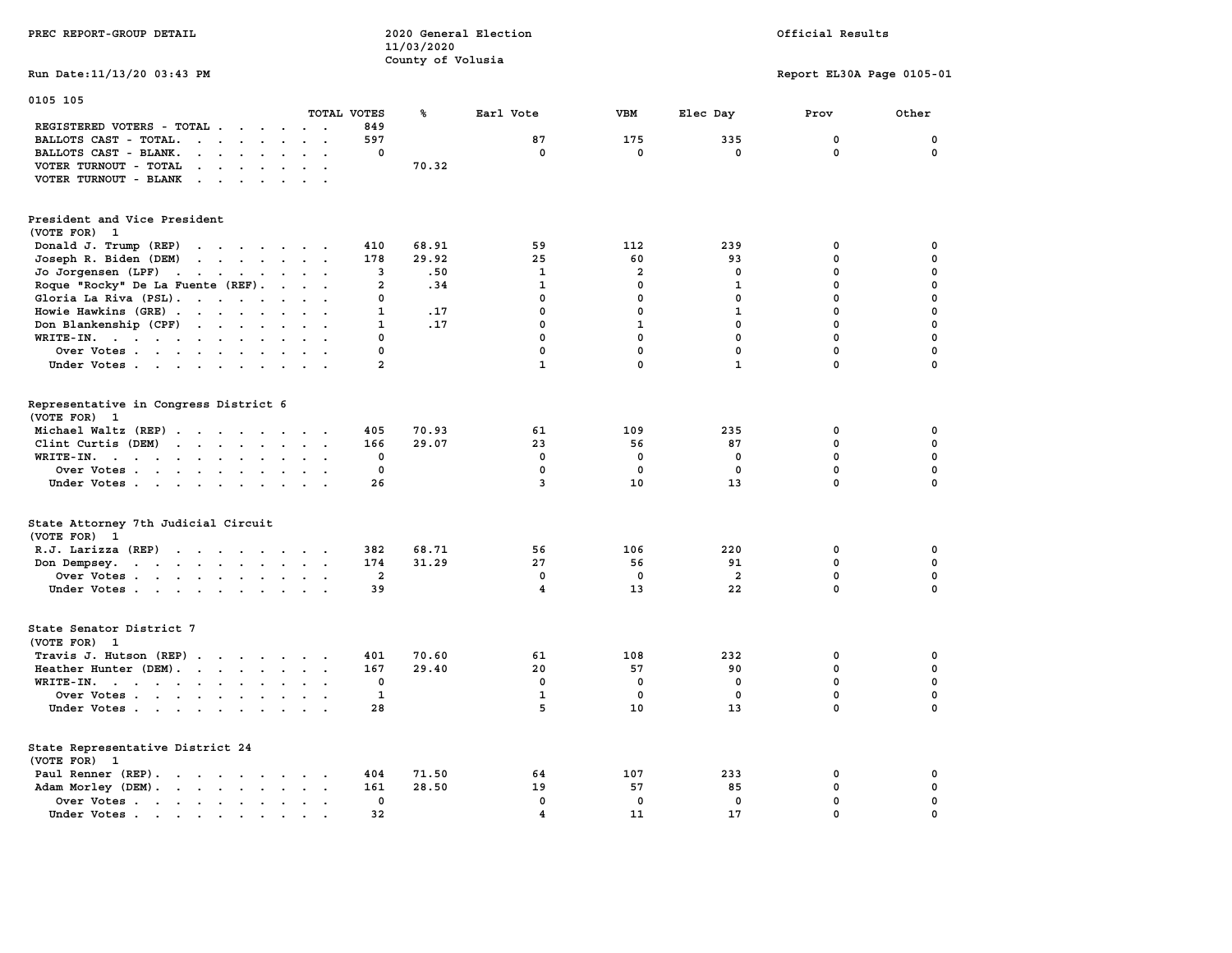|                                                                                                                                                |                                              |             | 11/03/2020        |             |             |              |                           |             |
|------------------------------------------------------------------------------------------------------------------------------------------------|----------------------------------------------|-------------|-------------------|-------------|-------------|--------------|---------------------------|-------------|
|                                                                                                                                                |                                              |             | County of Volusia |             |             |              |                           |             |
| Run Date: 11/13/20 03:43 PM                                                                                                                    |                                              |             |                   |             |             |              | Report EL30A Page 0105-02 |             |
| 0105 105                                                                                                                                       |                                              |             |                   |             |             |              |                           |             |
|                                                                                                                                                |                                              | TOTAL VOTES | ℁                 | Earl Vote   | <b>VBM</b>  | Elec Day     | Prov                      | Other       |
|                                                                                                                                                |                                              |             |                   |             |             |              |                           |             |
| Supreme Court - Carlos G. Muniz<br>(VOTE FOR) 1                                                                                                |                                              |             |                   |             |             |              |                           |             |
| $Yes \cdot \cdot \cdot \cdot \cdot \cdot \cdot \cdot \cdot$<br>$\ddot{\phantom{1}}$<br><b>Contract Contract</b>                                | $\sim$ $\sim$                                | 346         | 68.79             | 48          | 91          | 207          | 0                         | 0           |
| No.<br>$\sim$ 100 $\sim$<br>$\mathbf{r}$<br>$\sim$<br>$\sim$                                                                                   |                                              | 157         | 31.21             | 24          | 50          | 83           | 0                         | 0           |
| Over Votes<br>$\ddot{\phantom{a}}$<br>$\ddot{\phantom{a}}$<br>$\cdot$                                                                          | $\sim$                                       | $\mathbf 0$ |                   | $\mathbf 0$ | $\mathbf 0$ | $\mathbf 0$  | $\mathbf 0$               | $\mathbf 0$ |
| Under Votes<br>$\ddot{\phantom{a}}$                                                                                                            | $\cdot$ .                                    | 94          |                   | 15          | 34          | 45           | $\mathbf 0$               | $\mathbf 0$ |
|                                                                                                                                                |                                              |             |                   |             |             |              |                           |             |
| 5th Dist Crt of Appeal - Evander<br>(VOTE FOR) 1                                                                                               |                                              |             |                   |             |             |              |                           |             |
| Yes                                                                                                                                            | $\cdot$                                      | 347         | 68.85             | 51          | 98          | 198          | 0                         | 0           |
| No.<br>$\sim$                                                                                                                                  | $\sim$ $\sim$                                | 157         | 31.15             | 24          | 42          | 91           | 0                         | 0           |
| Over Votes<br>$\ddot{\phantom{0}}$<br>$\ddot{\phantom{a}}$<br>$\ddot{\phantom{1}}$<br>$\ddot{\phantom{1}}$                                     |                                              | 0           |                   | $\mathbf 0$ | 0           | 0            | 0                         | $\pmb{0}$   |
| Under Votes<br>$\sim$ $\sim$<br>$\overline{\phantom{a}}$                                                                                       |                                              | 93          |                   | 12          | 35          | 46           | $\mathbf 0$               | $\mathbf 0$ |
|                                                                                                                                                |                                              |             |                   |             |             |              |                           |             |
| 5th Dist Crt of Appeal - Grosshans<br>(VOTE FOR) 1                                                                                             |                                              |             |                   |             |             |              |                           |             |
| $Yes \cdot \cdot \cdot \cdot \cdot \cdot \cdot \cdot$<br>$\sim$ $\sim$<br>$\ddot{\phantom{1}}$                                                 | $\cdot$                                      | 360         | 71.86             | 48          | 95          | 217          | 0                         | 0           |
| No.<br>$\ddot{\phantom{0}}$<br>$\bullet$<br>$\bullet$<br>$\blacksquare$                                                                        | $\cdot$<br>$\bullet$                         | 141         | 28.14             | 26          | 43          | 72           | $\mathbf 0$               | $\mathbf 0$ |
| Over Votes                                                                                                                                     | $\ddot{\phantom{a}}$                         | $\mathbf 0$ |                   | $\mathbf 0$ | $\mathbf 0$ | 0            | 0                         | 0           |
| Under Votes<br>$\sim$ $\sim$<br>$\sim$<br>$\ddot{\phantom{1}}$<br>$\ddot{\phantom{a}}$                                                         | $\mathbf{A}$                                 | 96          |                   | 13          | 37          | 46           | $\mathbf 0$               | $\mathbf 0$ |
|                                                                                                                                                |                                              |             |                   |             |             |              |                           |             |
| 5th Dist Crt of Appeal - Harris<br>(VOTE FOR) 1                                                                                                |                                              |             |                   |             |             |              |                           |             |
| Yes                                                                                                                                            | $\sim$                                       | 363         | 72.60             | 47          | 98          | 218          | 0                         | 0           |
| No.<br>$\sim$<br>$\sim$<br>$\ddot{\phantom{a}}$<br>$\cdot$                                                                                     | $\ddot{\phantom{a}}$<br>$\ddot{\phantom{a}}$ | 137         | 27.40             | 28          | 41          | 68           | 0                         | 0           |
| Over Votes                                                                                                                                     |                                              | $\mathbf 0$ |                   | $\mathbf 0$ | $\mathbf 0$ | $\mathbf 0$  | $\mathbf 0$               | $\mathbf 0$ |
| Under Votes<br>$\ddot{\phantom{0}}$<br>$\ddot{\phantom{a}}$<br>$\ddot{\phantom{a}}$<br>$\sim$                                                  |                                              | 97          |                   | 12          | 36          | 49           | $\mathbf 0$               | $\mathbf 0$ |
|                                                                                                                                                |                                              |             |                   |             |             |              |                           |             |
| 5th Dist Crt of Appeal - Orfinger<br>(VOTE FOR) 1                                                                                              |                                              |             |                   |             |             |              |                           |             |
| Yes                                                                                                                                            |                                              | 356         | 71.77             | 47          | 99          | 210          | $\mathbf 0$               | $\mathbf 0$ |
| No.<br>$\sim$                                                                                                                                  | $\sim$ $\sim$                                | 140         | 28.23             | 27          | 42          | 71           | $\mathbf 0$               | $\mathbf 0$ |
| Over Votes<br>$\cdot$                                                                                                                          | $\cdot$<br>$\ddot{\phantom{a}}$              | $\mathbf 0$ |                   | $\mathbf 0$ | $\mathbf 0$ | $\mathbf 0$  | $\mathbf 0$               | 0           |
| Under Votes                                                                                                                                    |                                              | 101         |                   | 13          | 34          | 54           | $\mathbf 0$               | 0           |
|                                                                                                                                                |                                              |             |                   |             |             |              |                           |             |
| 5th Dist Crt of Appeal - Sasso                                                                                                                 |                                              |             |                   |             |             |              |                           |             |
| (VOTE FOR) 1                                                                                                                                   |                                              |             |                   |             |             |              | 0                         | 0           |
| Yes                                                                                                                                            | $\sim$ $\sim$                                | 355         | 72.75             | 48          | 100         | 207          |                           |             |
| No.<br>$\cdot$ $\cdot$ $\cdot$ $\cdot$                                                                                                         | $\sim$ $\sim$                                | 133         | 27.25             | 22          | 36          | 75           | 0                         | $\mathbf 0$ |
| Over Votes .<br>$\cdot$ $\cdot$ $\cdot$<br>$\sim$<br>$\ddot{\phantom{a}}$<br>$\ddot{\phantom{a}}$<br>$\ddot{\phantom{a}}$                      | $\sim$<br>$\ddot{\phantom{a}}$               | 0           |                   | $\mathbf 0$ | $\mathbf 0$ | $\mathbf{o}$ | $\mathbf 0$               | $\mathbf 0$ |
| Under Votes                                                                                                                                    |                                              | 109         |                   | 17          | 39          | 53           | $\mathbf 0$               | $\mathbf 0$ |
| 5th Dist Crt of Appeal - Wallis                                                                                                                |                                              |             |                   |             |             |              |                           |             |
| (VOTE FOR) 1                                                                                                                                   |                                              |             |                   |             |             |              |                           |             |
| $Yes \t . \t .$<br>the contract of the contract of<br>$\blacksquare$ .<br>$\sim$<br>$\ddot{\phantom{1}}$                                       |                                              | 355         | 71.43             | 44          | 100         | 211          | 0                         | 0           |
| No.<br>$\mathcal{A}=\mathcal{A}=\mathcal{A}=\mathcal{A}=\mathcal{A}=\mathcal{A}$ .<br>$\cdots$<br>$\ddot{\phantom{a}}$<br>$\bullet$<br>$\cdot$ | $\ddot{\phantom{a}}$                         | 142         | 28.57             | 31          | 39          | 72           | $\mathbf 0$               | 0           |
| Over Votes .<br>$\mathcal{L}(\mathcal{A})$ , and $\mathcal{L}(\mathcal{A})$<br>$\sim$ $\sim$ $\sim$<br>$\blacksquare$ .<br>$\bullet$           | $\ddot{\phantom{a}}$                         | 0           |                   | $\mathbf 0$ | 0           | 0            | 0                         | $\mathbf 0$ |
| Under Votes<br>$\mathbf{r}$ , and $\mathbf{r}$ , and $\mathbf{r}$ , and $\mathbf{r}$                                                           |                                              | 100         |                   | 12          | 36          | 52           | 0                         | $\mathbf 0$ |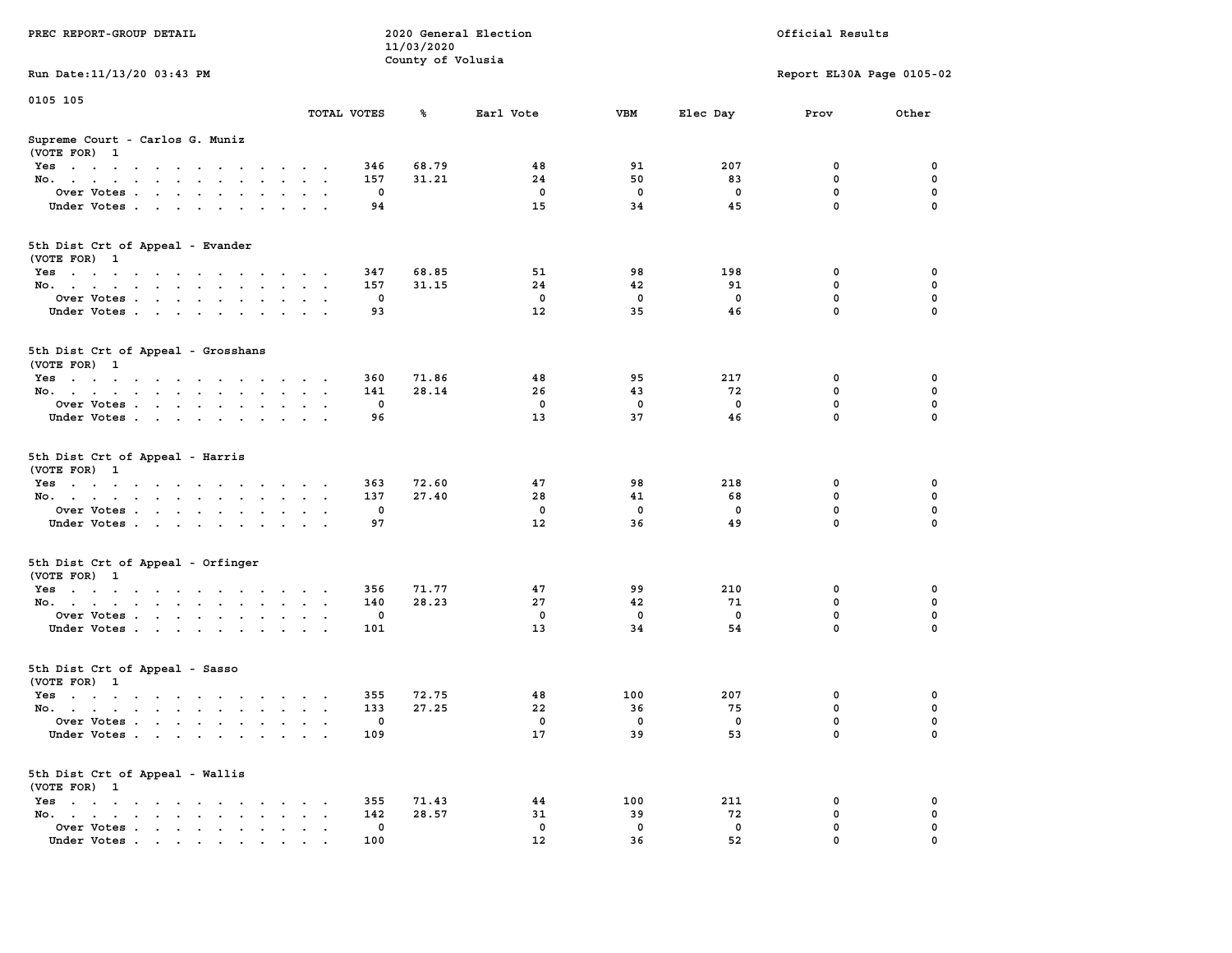|                                                                                                                                                                                                                                               |                                              | 11/03/2020        |                   |             |             |                           |             |
|-----------------------------------------------------------------------------------------------------------------------------------------------------------------------------------------------------------------------------------------------|----------------------------------------------|-------------------|-------------------|-------------|-------------|---------------------------|-------------|
|                                                                                                                                                                                                                                               |                                              | County of Volusia |                   |             |             |                           |             |
| Run Date: 11/13/20 03:43 PM                                                                                                                                                                                                                   |                                              |                   |                   |             |             | Report EL30A Page 0105-03 |             |
|                                                                                                                                                                                                                                               |                                              |                   |                   |             |             |                           |             |
| 0105 105                                                                                                                                                                                                                                      |                                              |                   |                   |             |             |                           |             |
|                                                                                                                                                                                                                                               | TOTAL VOTES                                  | ℁                 | Earl Vote         | <b>VBM</b>  | Elec Day    | Prov                      | Other       |
|                                                                                                                                                                                                                                               |                                              |                   |                   |             |             |                           |             |
|                                                                                                                                                                                                                                               |                                              |                   |                   |             |             |                           |             |
| Circuit Judge, 7th Judicial, Group 14                                                                                                                                                                                                         |                                              |                   |                   |             |             |                           |             |
| (VOTE FOR)<br>- 1                                                                                                                                                                                                                             |                                              |                   |                   |             |             |                           |             |
| Joan Anthony<br>. The contract of the contract of the contract of the contract of the contract of the contract of the contract of the contract of the contract of the contract of the contract of the contract of the contract of the contrac | 259                                          | 53.07             | 35                | 76          | 148         | $\mathbf 0$               | $\mathbf 0$ |
| Dan Hilbert<br>.                                                                                                                                                                                                                              | 229                                          | 46.93             | 39                | 62          | 128         | $\mathbf 0$               | $\mathbf 0$ |
| Over Votes                                                                                                                                                                                                                                    | 1<br>$\bullet$                               |                   | $\mathbf{1}$      | $\mathbf 0$ | $\mathbf 0$ | $\mathbf 0$               | $\mathbf 0$ |
| Under Votes                                                                                                                                                                                                                                   | 108                                          |                   | $12 \overline{ }$ | 37          | 59          | $\mathbf 0$               | 0           |
|                                                                                                                                                                                                                                               |                                              |                   |                   |             |             |                           |             |
|                                                                                                                                                                                                                                               |                                              |                   |                   |             |             |                           |             |
| County Council Chair                                                                                                                                                                                                                          |                                              |                   |                   |             |             |                           |             |
| (VOTE FOR) 1                                                                                                                                                                                                                                  |                                              |                   |                   |             |             |                           |             |
| Jeff Brower.                                                                                                                                                                                                                                  | 363                                          | 69.94             | 52                | 106         | 205         | $\mathbf 0$               | 0           |
| and a series of the contract of the                                                                                                                                                                                                           |                                              |                   |                   |             |             |                           |             |
| Deborah A. "Deb" Denys                                                                                                                                                                                                                        | 156                                          | 30.06             | 27                | 44          | 85          | $\mathbf 0$               | $\mathbf 0$ |
| Over Votes                                                                                                                                                                                                                                    | 1                                            |                   | $\mathbf 0$       | 1           | $\mathbf 0$ | 0                         | $\mathbf 0$ |
| Under Votes                                                                                                                                                                                                                                   | 77                                           |                   | 8                 | 24          | 45          | $\mathbf 0$               | 0           |
|                                                                                                                                                                                                                                               |                                              |                   |                   |             |             |                           |             |
|                                                                                                                                                                                                                                               |                                              |                   |                   |             |             |                           |             |
| Soil & Water Conservation Seat 2                                                                                                                                                                                                              |                                              |                   |                   |             |             |                           |             |
| (VOTE FOR) 1                                                                                                                                                                                                                                  |                                              |                   |                   |             |             |                           |             |
| John Nelson.<br>the contract of the contract of the contract of the contract of the contract of the contract of the contract of                                                                                                               | 345                                          | 69.84             | 55                | 92          | 198         | 0                         | 0           |
| Wesley Wayne Wilson Jr                                                                                                                                                                                                                        | 149                                          | 30.16             | 23                | 44          | 82          | $\mathbf{0}$              | $\mathbf 0$ |
|                                                                                                                                                                                                                                               | $\mathbf 0$                                  |                   | $\mathbf 0$       | $\mathbf 0$ | $\mathbf 0$ | $\mathbf 0$               | $\mathbf 0$ |
| Over Votes                                                                                                                                                                                                                                    |                                              |                   |                   |             |             |                           |             |
| Under Votes                                                                                                                                                                                                                                   | 103                                          |                   | 9                 | 39          | 55          | $\mathbf 0$               | 0           |
|                                                                                                                                                                                                                                               |                                              |                   |                   |             |             |                           |             |
|                                                                                                                                                                                                                                               |                                              |                   |                   |             |             |                           |             |
| Soil & Water Conservation Seat 4                                                                                                                                                                                                              |                                              |                   |                   |             |             |                           |             |
| (VOTE FOR)<br>$\mathbf{1}$                                                                                                                                                                                                                    |                                              |                   |                   |             |             |                           |             |
| Wendy Anderson.                                                                                                                                                                                                                               | 249<br>$\cdot$                               | 50.82             | 35                | 81          | 133         | $\mathbf 0$               | 0           |
| Barbara Deering                                                                                                                                                                                                                               | 241                                          | 49.18             | 43                | 54          | 144         | $\mathbf 0$               | $\mathbf 0$ |
| Over Votes                                                                                                                                                                                                                                    | 0                                            |                   | 0                 | $\mathbf 0$ | $\mathbf 0$ | $\mathbf 0$               | $\mathbf 0$ |
|                                                                                                                                                                                                                                               | 107                                          |                   | 9                 | 40          | 58          | $\mathbf 0$               | 0           |
| Under Votes                                                                                                                                                                                                                                   |                                              |                   |                   |             |             |                           |             |
|                                                                                                                                                                                                                                               |                                              |                   |                   |             |             |                           |             |
|                                                                                                                                                                                                                                               |                                              |                   |                   |             |             |                           |             |
| WVHA - Group A, Seat 3 Hospital Authority                                                                                                                                                                                                     |                                              |                   |                   |             |             |                           |             |
| (VOTE FOR)<br>$\mathbf{1}$                                                                                                                                                                                                                    |                                              |                   |                   |             |             |                           |             |
| Judy Craig.<br>the contract of the contract of the contract of the contract of the contract of the contract of the contract of                                                                                                                | 222                                          | 44.05             | 38                | 75          | 109         | $\mathbf 0$               | $\mathbf 0$ |
| John M. Hill                                                                                                                                                                                                                                  | 282<br>$\sim$<br>$\bullet$                   | 55.95             | 40                | 67          | 175         | $\mathbf 0$               | $\mathbf 0$ |
| Over Votes                                                                                                                                                                                                                                    | $\mathbf 0$                                  |                   | $\mathbf 0$       | $\mathbf 0$ | $\mathbf 0$ | $\mathbf 0$               | $\mathbf 0$ |
| Under Votes<br>$\sim 100$<br>$\ddot{\phantom{a}}$                                                                                                                                                                                             | 93                                           |                   | 9                 | 33          | 51          | $\mathbf 0$               | 0           |
|                                                                                                                                                                                                                                               |                                              |                   |                   |             |             |                           |             |
|                                                                                                                                                                                                                                               |                                              |                   |                   |             |             |                           |             |
|                                                                                                                                                                                                                                               |                                              |                   |                   |             |             |                           |             |
| WVHA - Group B, Seat 1 Hospital Authority                                                                                                                                                                                                     |                                              |                   |                   |             |             |                           |             |
| (VOTE FOR)<br>$\mathbf{1}$                                                                                                                                                                                                                    |                                              |                   |                   |             |             |                           |             |
| Jennifer Lee Coen.                                                                                                                                                                                                                            | 263                                          | 53.24             | 38                | 85          | 140         | $\mathbf 0$               | $\mathbf 0$ |
| Michael Lee Ray                                                                                                                                                                                                                               | 231                                          | 46.76             | 38                | 50          | 143         | $\mathbf 0$               | $\mathbf 0$ |
| Over Votes                                                                                                                                                                                                                                    | 0<br>$\ddot{\phantom{1}}$<br>$\,$ .          |                   | $\mathbf 0$       | $\mathbf 0$ | $\mathbf 0$ | $\mathbf 0$               | $\mathbf 0$ |
| Under Votes                                                                                                                                                                                                                                   | 103                                          |                   | 11                | 40          | 52          | $\mathbf{0}$              | $\Omega$    |
|                                                                                                                                                                                                                                               |                                              |                   |                   |             |             |                           |             |
|                                                                                                                                                                                                                                               |                                              |                   |                   |             |             |                           |             |
| Pierson Council Seat 5                                                                                                                                                                                                                        |                                              |                   |                   |             |             |                           |             |
|                                                                                                                                                                                                                                               |                                              |                   |                   |             |             |                           |             |
| (VOTE FOR) 1                                                                                                                                                                                                                                  |                                              |                   |                   |             |             |                           |             |
| Herbert J. Bennett                                                                                                                                                                                                                            | 244<br>$\cdot$                               | 49.29             | 37                | 53          | 154         | 0                         | 0           |
| Sergia Cardenas<br>$\sim$ $\sim$ $\sim$                                                                                                                                                                                                       | 251<br>$\sim$                                | 50.71             | 40                | 74          | 137         | 0                         | 0           |
| Over Votes<br>$\sim$<br>$\bullet$<br>$\bullet$                                                                                                                                                                                                | $\ddot{\phantom{a}}$<br>$\ddot{\phantom{a}}$ | 1                 | $\mathbf 0$       | 1           | 0           | 0                         | 0           |
| Under Votes                                                                                                                                                                                                                                   | 101                                          |                   | 10                | 47          | 44          | $\Omega$                  | $\Omega$    |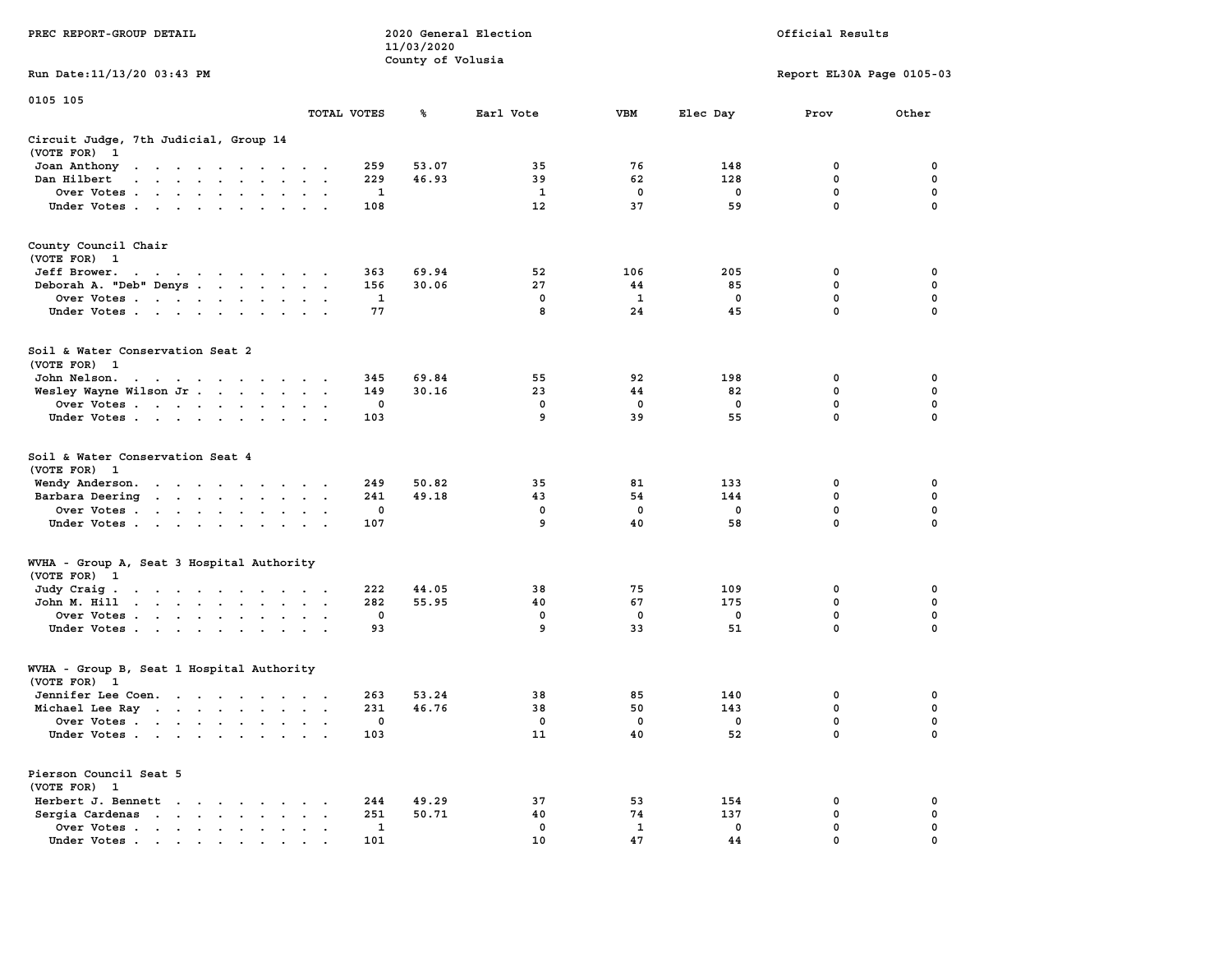|                                                                                     |                                          |             | 11/03/2020        |                         |             |              |                           |             |
|-------------------------------------------------------------------------------------|------------------------------------------|-------------|-------------------|-------------------------|-------------|--------------|---------------------------|-------------|
|                                                                                     |                                          |             | County of Volusia |                         |             |              |                           |             |
| Run Date: 11/13/20 03:43 PM                                                         |                                          |             |                   |                         |             |              | Report EL30A Page 0105-04 |             |
| 0105 105                                                                            |                                          |             |                   |                         |             |              |                           |             |
|                                                                                     |                                          | TOTAL VOTES | ℁                 | Earl Vote               | <b>VBM</b>  | Elec Day     | Prov                      | Other       |
| Amendment 1 - Citzenship Requirement                                                |                                          |             |                   |                         |             |              |                           |             |
| (VOTE FOR) 1                                                                        |                                          |             |                   |                         |             |              |                           |             |
| Yes                                                                                 |                                          | 456         | 80.57             | 70                      | 128         | 258          | 0                         | 0           |
| No.                                                                                 | $\sim$                                   | 110         | 19.43             | 12                      | 36          | 62           | $\mathbf{0}$              | 0           |
| Over Votes                                                                          | $\cdot$ $\cdot$<br>$\sim$                | 0           |                   | 0                       | 0           | 0            | $\mathbf 0$               | $\mathbf 0$ |
| Under Votes                                                                         |                                          | 31          |                   | 5                       | 11          | 15           | $\mathbf 0$               | $\mathbf 0$ |
| Amendment 2 - Minimum Wage<br>(VOTE FOR) 1                                          |                                          |             |                   |                         |             |              |                           |             |
| Yes                                                                                 |                                          | 247         | 43.49             | 36                      | 87          | 124          | 0                         | 0           |
| No.                                                                                 | $\cdot$ $\cdot$ $\cdot$                  | 321         | 56.51             | 47                      | 79          | 195          | $\mathbf 0$               | $\mathbf 0$ |
| Over Votes<br>$\ddot{\phantom{0}}$<br>$\sim$                                        | $\ddot{\phantom{a}}$                     | 1           |                   | 0                       | 0           | $\mathbf{1}$ | $\mathbf 0$               | $\mathbf 0$ |
| Under Votes                                                                         | $\cdots$                                 | 28          |                   | 4                       | 9           | 15           | $\Omega$                  | $\Omega$    |
| Amendment 3 - Primary Elections                                                     |                                          |             |                   |                         |             |              |                           |             |
| (VOTE FOR) 1                                                                        |                                          |             |                   |                         |             |              |                           |             |
| Yes<br>$\cdots$                                                                     | $\overline{\phantom{a}}$                 | 243         | 43.78             | 38                      | 83          | 122          | 0                         | 0           |
| No.<br>$\mathbf{u} = \mathbf{u} \cdot \mathbf{u}$<br>$\ddot{\phantom{a}}$<br>$\sim$ | $\ddot{\phantom{a}}$<br>$\sim$ $\sim$    | 312         | 56.22             | 44                      | 82          | 186          | $\mathbf 0$               | $\mathbf 0$ |
| Over Votes                                                                          |                                          | $\mathbf 0$ |                   | $\mathbf 0$             | $\mathbf 0$ | $\mathbf 0$  | $\mathbf 0$               | $\mathbf 0$ |
| Under Votes<br>$\cdot$                                                              | $\cdot$ $\cdot$                          | 42          |                   | 5                       | 10          | 27           | $\mathbf 0$               | $\mathbf 0$ |
| Amendment 4 - Apprl Const. Amendment                                                |                                          |             |                   |                         |             |              |                           |             |
| (VOTE FOR) 1<br>Yes                                                                 |                                          | 319         | 59.07             | 57                      | 86          | 176          | 0                         | 0           |
| No.<br>$\ddot{\phantom{0}}$<br>$\bullet$                                            | $\ddot{\phantom{0}}$<br>$\blacksquare$ . | 221         | 40.93             | 26                      | 75          | 120          | $\mathbf 0$               | $\mathbf 0$ |
| Over Votes                                                                          |                                          | $\mathbf 0$ |                   | $\mathbf 0$             | $\mathbf 0$ | $\mathbf 0$  | $\mathbf 0$               | $\mathbf 0$ |
| Under Votes<br>$\sim$                                                               | $\sim$ $\sim$                            | 57          |                   | $\overline{\mathbf{4}}$ | 14          | 39           | $\mathbf 0$               | $\mathbf 0$ |
|                                                                                     |                                          |             |                   |                         |             |              |                           |             |
| Amendment 5 - Homestead Property Taxes<br>(VOTE FOR) 1                              |                                          |             |                   |                         |             |              |                           |             |
|                                                                                     |                                          | 396         | 73.33             | 64                      | 102         | 230          | 0                         | $\mathbf 0$ |
| Yes<br>No.                                                                          |                                          | 144         | 26.67             | 17                      | 54          | 73           | $\mathbf 0$               | $\mathbf 0$ |
| Over Votes<br>$\sim$<br>$\sim$                                                      | $\sim$<br>$\sim$                         | 0           |                   | 0                       | 0           | 0            | $\mathbf 0$               | 0           |
| Under Votes                                                                         |                                          | 57          |                   | 6                       | 19          | 32           | $\mathbf{0}$              | $\Omega$    |
|                                                                                     |                                          |             |                   |                         |             |              |                           |             |
| Amendment 6 - Ad Valorem Tax Discount                                               |                                          |             |                   |                         |             |              |                           |             |
| (VOTE FOR) 1                                                                        |                                          |             |                   |                         |             |              |                           |             |
| $Yes \t . \t .$<br>$\cdots$                                                         | $\sim$ $\sim$ $\sim$ $\sim$ $\sim$       | 477         | 85.95             | 72                      | 134         | 271          | $\mathbf 0$               | $\mathbf 0$ |
| No.                                                                                 | $\cdot$ $\cdot$ $\cdot$                  | 78          | 14.05             | 12                      | 29          | 37           | $\mathbf 0$               | $\mathbf 0$ |
| Over Votes<br>$\sim$                                                                | $\sim$                                   | 0           |                   | $\mathbf 0$             | $\mathbf 0$ | $\mathbf 0$  | $\mathbf 0$               | $\mathbf 0$ |
| Under Votes                                                                         |                                          | 42          |                   | 3                       | 12          | 27           | $\mathbf{0}$              | $\Omega$    |
| Volusia ECHO                                                                        |                                          |             |                   |                         |             |              |                           |             |
| (VOTE FOR) 1                                                                        |                                          |             |                   |                         |             |              |                           |             |
| Yes (For Bonds)<br>the contract of the contract of<br>$\sim$                        | $\sim$                                   | 326         | 59.38             | 49                      | 107         | 170          | 0                         | 0           |
| No (Against Bonds)                                                                  | $\cdots$                                 | 223         | 40.62             | 32                      | 55          | 136          | 0                         | $\mathbf 0$ |
| Over Votes                                                                          | $\cdot$ $\cdot$ $\cdot$ $\cdot$          | 0           |                   | $\mathbf 0$             | $\mathbf 0$ | $\mathbf 0$  | $\mathbf 0$               | $\mathbf 0$ |
| Under Votes<br>.                                                                    |                                          | 48          |                   | 6                       | 13          | 29           | $\mathbf 0$               | $\mathbf 0$ |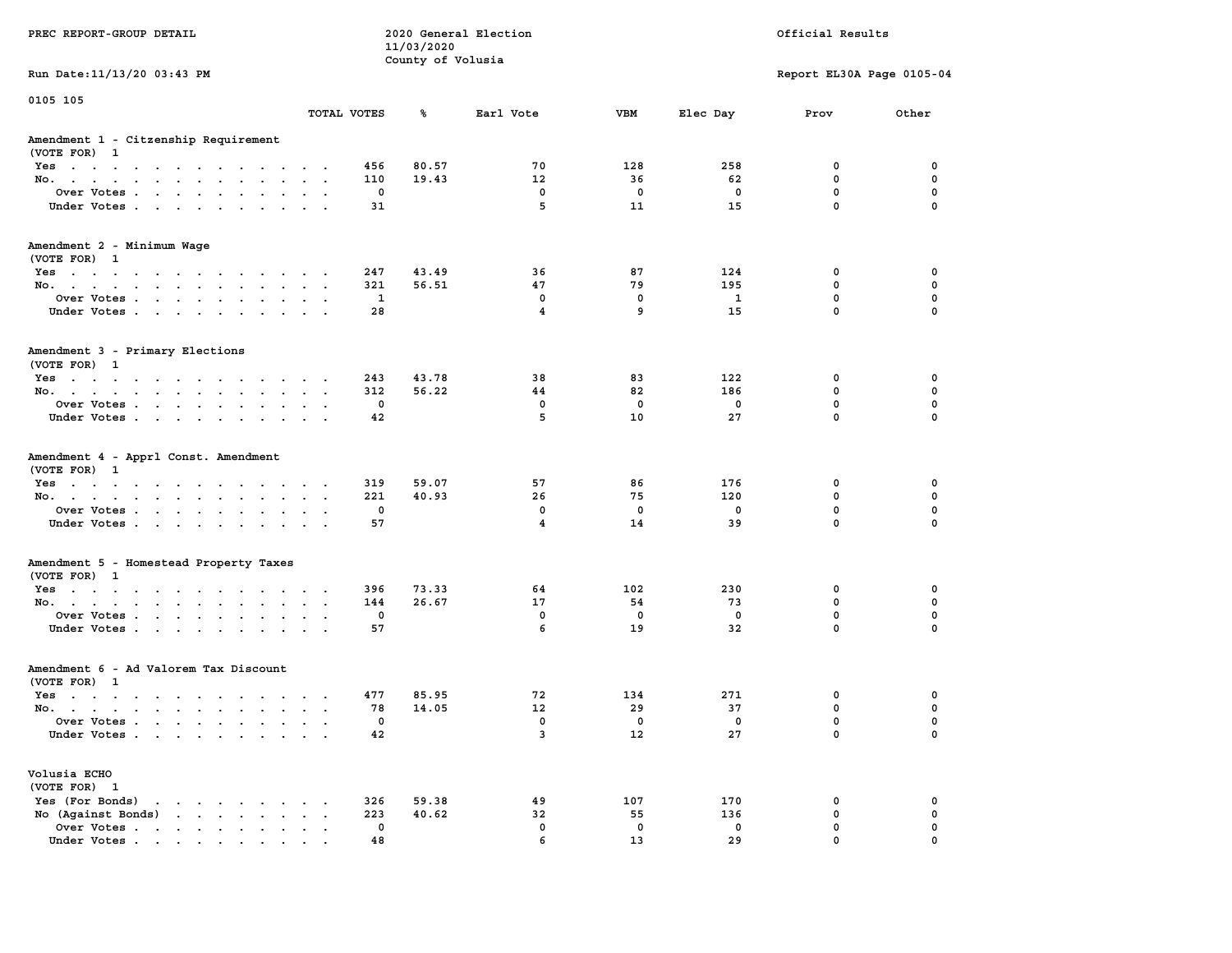| PREC REPORT-GROUP DETAIL                       |  |  |  |  |  | 11/03/2020<br>County of Volusia | 2020 General Election | Official Results |       |           |            |          |                           |       |
|------------------------------------------------|--|--|--|--|--|---------------------------------|-----------------------|------------------|-------|-----------|------------|----------|---------------------------|-------|
| Run Date: 11/13/20 03:43 PM                    |  |  |  |  |  |                                 |                       |                  |       |           |            |          | Report EL30A Page 0105-05 |       |
| 0105 105                                       |  |  |  |  |  |                                 |                       | TOTAL VOTES      | °≈    | Earl Vote | <b>VBM</b> | Elec Day | Prov                      | Other |
|                                                |  |  |  |  |  |                                 |                       |                  |       |           |            |          |                           |       |
| Volusia Forever                                |  |  |  |  |  |                                 |                       |                  |       |           |            |          |                           |       |
| (VOTE FOR)                                     |  |  |  |  |  |                                 |                       |                  |       |           |            |          |                           |       |
| Yes (For Bonds)                                |  |  |  |  |  |                                 |                       | 351              | 63.93 | 52        | 113        | 186      | 0                         |       |
| No $(Aqaint$ Bonds) $\ldots$ $\ldots$ $\ldots$ |  |  |  |  |  |                                 |                       | 198              | 36.07 | 29        | 50         | 119      |                           |       |
| Over Votes                                     |  |  |  |  |  |                                 |                       |                  |       |           | 0          |          |                           |       |
| Under Votes                                    |  |  |  |  |  |                                 |                       | 47               |       | 5         | 12         | 30       |                           |       |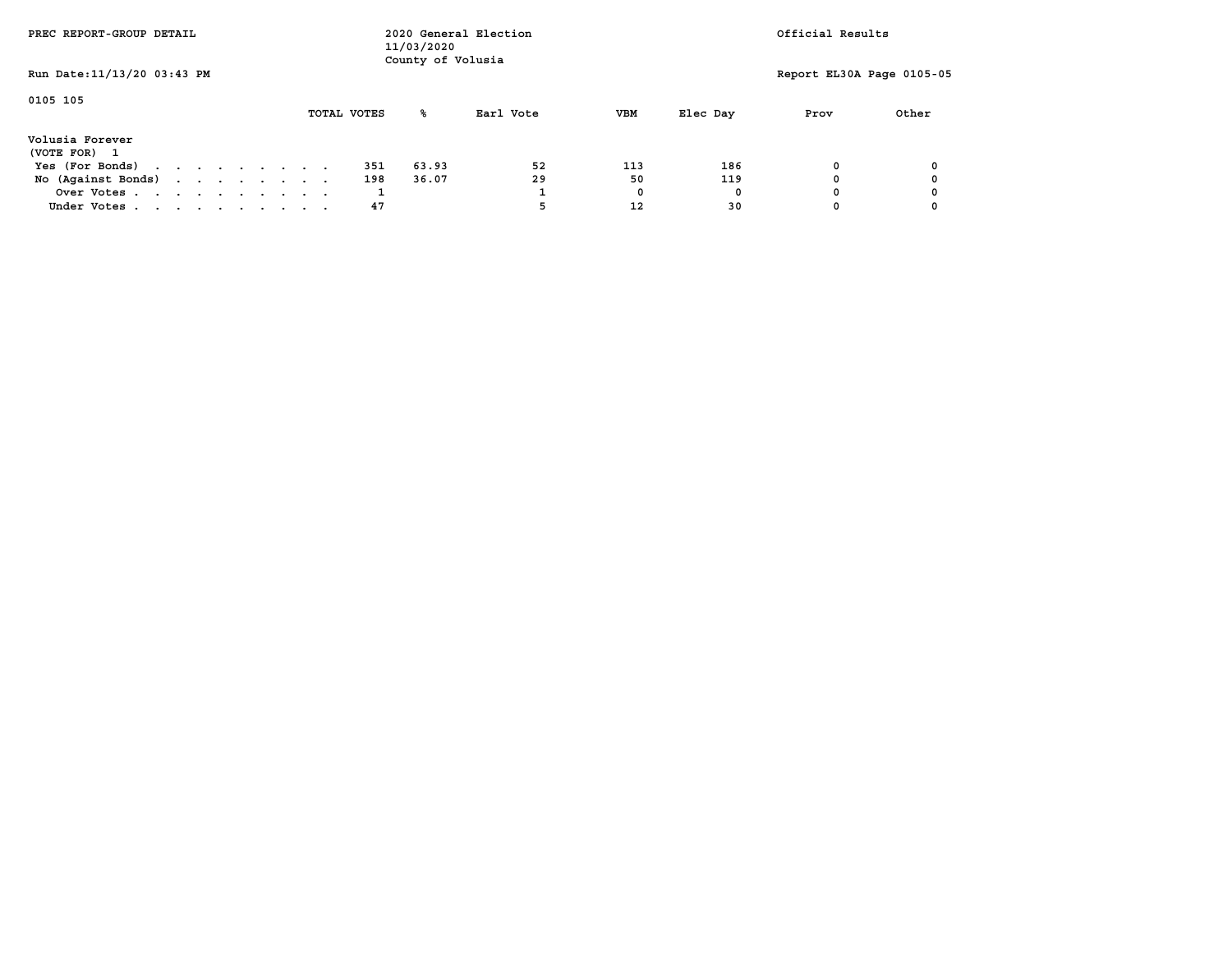| PREC REPORT-GROUP DETAIL                                                                                                                         |              | 2020 General Election<br>11/03/2020<br>County of Volusia |              |                | Official Results |                           |             |  |
|--------------------------------------------------------------------------------------------------------------------------------------------------|--------------|----------------------------------------------------------|--------------|----------------|------------------|---------------------------|-------------|--|
| Run Date: 11/13/20 03:43 PM                                                                                                                      |              |                                                          |              |                |                  | Report EL30A Page 0107-01 |             |  |
| 0107 107<br>TOTAL VOTES                                                                                                                          |              | ℁                                                        | Earl Vote    | VBM            | Elec Day         | Prov                      | Other       |  |
| REGISTERED VOTERS - TOTAL                                                                                                                        | 1,699        |                                                          |              |                |                  |                           |             |  |
| BALLOTS CAST - TOTAL.<br>$\sim$ $\sim$ $\sim$ $\sim$ $\sim$ $\sim$<br>$\ddot{\phantom{a}}$                                                       | 1,323        |                                                          | 324          | 535            | 463              | $\mathbf{1}$              | 0           |  |
| BALLOTS CAST - BLANK.<br>$\mathbf{r} = \mathbf{r} - \mathbf{r} = \mathbf{r} - \mathbf{r}$<br>$\ddot{\phantom{a}}$<br>$\ddot{\phantom{0}}$        | 0            |                                                          | 0            | $\mathbf 0$    | 0                | $\mathbf 0$               | 0           |  |
| VOTER TURNOUT - TOTAL<br>$\mathbf{r}$ , and $\mathbf{r}$ , and $\mathbf{r}$<br>$\sim$                                                            |              | 77.87                                                    |              |                |                  |                           |             |  |
| VOTER TURNOUT - BLANK<br>$\cdots$                                                                                                                |              |                                                          |              |                |                  |                           |             |  |
|                                                                                                                                                  |              |                                                          |              |                |                  |                           |             |  |
| President and Vice President<br>(VOTE FOR) 1                                                                                                     |              |                                                          |              |                |                  |                           |             |  |
| Donald J. Trump (REP)<br>the contract of the contract of the                                                                                     | 1,016        | 77.03                                                    | 271          | 353            | 391              | 1                         | 0           |  |
| Joseph R. Biden (DEM)<br>$\mathcal{A}=\mathcal{A}=\mathcal{A}=\mathcal{A}=\mathcal{A}=\mathcal{A}=\mathcal{A}$                                   | 300          | 22.74                                                    | 51           | 178            | 71               | 0                         | $\mathbf 0$ |  |
| Jo Jorgensen (LPF) $\cdots$ $\cdots$ $\cdots$                                                                                                    | 1            | .08                                                      | $\mathbf 0$  | $\mathbf 0$    | $\mathbf{1}$     | $\mathbf 0$               | 0           |  |
| Roque "Rocky" De La Fuente (REF).<br>$\ddot{\phantom{a}}$ .<br>$\sim$<br>$\ddot{\phantom{a}}$                                                    | 1            | .08                                                      | $\mathbf 0$  | $\mathbf{1}$   | $\mathbf 0$      | $\mathbf 0$               | 0           |  |
| Gloria La Riva (PSL).<br>$\sim$<br>$\ddot{\phantom{0}}$                                                                                          | 0            |                                                          | $\mathbf 0$  | $\mathbf 0$    | $\mathbf 0$      | $\mathbf 0$               | 0           |  |
| Howie Hawkins (GRE)<br>$\bullet$                                                                                                                 | 1            | .08                                                      | 0            | 1              | 0                | $\mathbf 0$               | 0           |  |
| Don Blankenship (CPF)<br>$\sim$<br>$\sim$ $\sim$                                                                                                 | 0            |                                                          | 0            | $\mathbf 0$    | $\mathbf 0$      | 0                         | $\mathbf 0$ |  |
| WRITE-IN.<br>$\ddot{\phantom{a}}$<br>$\ddot{\phantom{a}}$<br>$\ddot{\phantom{a}}$<br>$\mathbf{r}$                                                | 0            |                                                          | 0            | 0              | $\mathbf 0$      | $\mathbf 0$               | $\mathbf 0$ |  |
| Over Votes                                                                                                                                       | 3            |                                                          | $\mathbf{1}$ | $\overline{a}$ | 0                | $\mathbf 0$               | $\mathbf 0$ |  |
| Under Votes                                                                                                                                      | 1            |                                                          | $\mathbf{1}$ | $\mathbf 0$    | $\mathbf{0}$     | $\mathbf 0$               | $\Omega$    |  |
|                                                                                                                                                  |              |                                                          |              |                |                  |                           |             |  |
| Representative in Congress District 6<br>(VOTE FOR) 1                                                                                            |              |                                                          |              |                |                  |                           |             |  |
| Michael Waltz (REP)                                                                                                                              | 985          | 76.83                                                    | 263          | 349            | 372              | 1                         | 0           |  |
| Clint Curtis (DEM)<br>$\sim$ $\sim$                                                                                                              | 292          | 22.78                                                    | 48           | 174            | 70               | $\mathbf 0$               | $\mathbf 0$ |  |
| WRITE-IN.                                                                                                                                        | 5            | .39                                                      | 4            | 1              | 0                | $\mathbf 0$               | $\mathbf 0$ |  |
| Over Votes<br>$\sim$<br>$\bullet$                                                                                                                | 0            |                                                          | $\mathbf 0$  | 0              | $\mathbf 0$      | 0                         | $\pmb{0}$   |  |
| Under Votes                                                                                                                                      | 41           |                                                          | 9            | 11             | 21               | $\mathbf 0$               | $\Omega$    |  |
|                                                                                                                                                  |              |                                                          |              |                |                  |                           |             |  |
| State Attorney 7th Judicial Circuit<br>(VOTE FOR) 1                                                                                              |              |                                                          |              |                |                  |                           |             |  |
| R.J. Larizza $(REP)$                                                                                                                             | 917          | 72.38                                                    | 232          | 335            | 349              | 1                         | 0           |  |
| Don Dempsey.<br>the contract of the contract of the contract of the contract of the contract of the contract of the contract of<br>$\sim$ $\sim$ | 350          | 27.62                                                    | 80           | 178            | 92               | $\mathbf 0$               | $\mathbf 0$ |  |
| Over Votes<br>$\sim$ $\sim$                                                                                                                      | $\mathbf 0$  |                                                          | $\mathbf 0$  | 0              | 0                | 0                         | 0           |  |
| Under Votes                                                                                                                                      | 56           |                                                          | 12           | 22             | 22               | $\Omega$                  | $\mathbf 0$ |  |
| State Senator District 7                                                                                                                         |              |                                                          |              |                |                  |                           |             |  |
| (VOTE FOR) 1                                                                                                                                     |              |                                                          |              |                |                  |                           |             |  |
| Travis J. Hutson (REP)                                                                                                                           | 982          | 77.02                                                    | 262          | 348            | 371              | 1                         | 0           |  |
| Heather Hunter (DEM).<br>$\ddot{\phantom{0}}$                                                                                                    | 292          | 22.90                                                    | 53           | 168            | 71               | 0                         | 0           |  |
| WRITE-IN.<br>$\ddot{\phantom{0}}$                                                                                                                | $\mathbf{1}$ | .08                                                      | $\mathbf 0$  | 1              | $\mathbf 0$      | $\mathbf 0$               | $\mathbf 0$ |  |
| Over Votes<br>$\sim$ $\sim$                                                                                                                      | 1            |                                                          | $\mathbf 0$  | 1              | $\mathbf 0$      | $\mathbf 0$               | 0           |  |
| $\sim$                                                                                                                                           | 47           |                                                          | 9            | 17             | 21               | $\mathbf 0$               | $\mathbf 0$ |  |
| Under Votes<br>$\sim$ $\sim$ $\sim$                                                                                                              |              |                                                          |              |                |                  |                           |             |  |
| State Representative District 24                                                                                                                 |              |                                                          |              |                |                  |                           |             |  |
| (VOTE FOR) 1                                                                                                                                     |              |                                                          |              |                |                  |                           |             |  |
| Paul Renner (REP).                                                                                                                               | 980          | 76.74                                                    | 265          | 342            | 372              | 1                         | 0           |  |
| Adam Morley (DEM).                                                                                                                               | 297          | 23.26                                                    | 51           | 176            | 70               | $\mathbf 0$               | $\mathbf 0$ |  |
| Over Votes<br>$\ddot{\phantom{0}}$<br>$\cdot$                                                                                                    | 0            |                                                          | $\mathbf 0$  | $\mathbf 0$    | $\mathbf 0$      | $\mathbf 0$               | $\mathbf 0$ |  |
| Under Votes<br>$\sim$                                                                                                                            | 46           |                                                          | 8            | 17             | 21               | 0                         | 0           |  |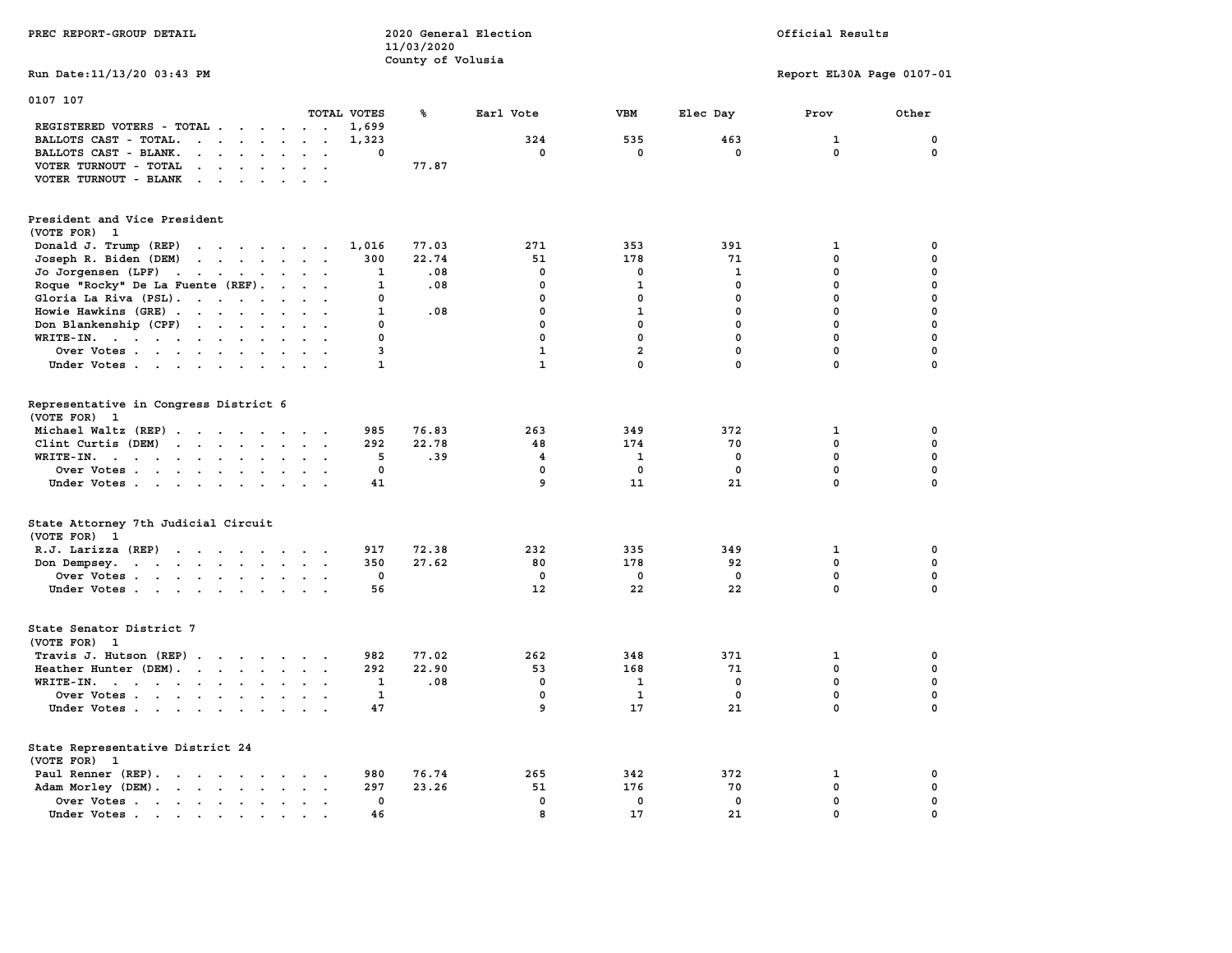| PREC REPORT-GROUP DETAIL                                                                                               |                             | 11/03/2020        | 2020 General Election | Official Results |             |                           |          |
|------------------------------------------------------------------------------------------------------------------------|-----------------------------|-------------------|-----------------------|------------------|-------------|---------------------------|----------|
| Run Date: 11/13/20 03:43 PM                                                                                            |                             | County of Volusia |                       |                  |             | Report EL30A Page 0107-02 |          |
| 0107 107                                                                                                               |                             |                   |                       |                  |             |                           |          |
|                                                                                                                        | TOTAL VOTES                 | ℁                 | Earl Vote             | VBM              | Elec Day    | Prov                      | Other    |
| Supreme Court - Carlos G. Muniz<br>(VOTE FOR) 1                                                                        |                             |                   |                       |                  |             |                           |          |
| Yes                                                                                                                    | 779                         | 71.93             | 203                   | 297              | 279         | 0                         | 0        |
| No.                                                                                                                    | 304                         | 28.07             | 71                    | 129              | 103         | $\mathbf{1}$              | 0        |
| Over Votes                                                                                                             | 1                           |                   | $\mathbf 0$           | 0                | 1           | $\mathbf 0$               | 0        |
| Under Votes                                                                                                            | 239                         |                   | 50                    | 109              | 80          | $\mathbf 0$               | $\Omega$ |
| 5th Dist Crt of Appeal - Evander<br>(VOTE FOR) 1                                                                       |                             |                   |                       |                  |             |                           |          |
| Yes                                                                                                                    | 805                         | 74.61             | 204                   | 315              | 285         | 1                         | 0        |
| No.                                                                                                                    | 274                         | 25.39             | 67                    | 104              | 103         | $\mathbf 0$               | 0        |
| Over Votes                                                                                                             | 0                           |                   | $\mathbf 0$           | 0                | 0           | $\mathbf 0$               | 0        |
| Under Votes                                                                                                            | 244                         |                   | 53                    | 116              | 75          | $\mathbf 0$               | 0        |
| 5th Dist Crt of Appeal - Grosshans<br>(VOTE FOR) 1                                                                     |                             |                   |                       |                  |             |                           |          |
| Yes                                                                                                                    | 774                         | 72.13             | 193                   | 299              | 282         | 0                         | 0        |
| No.                                                                                                                    | 299                         | 27.87             | 78                    | 116              | 104         | 1                         | 0        |
| Over Votes                                                                                                             | $\mathbf{0}$                |                   | $\mathbf 0$           | 0                | $\mathbf 0$ | $\mathbf 0$               | 0        |
| Under Votes                                                                                                            | 250                         |                   | 53                    | 120              | 77          | $\mathbf 0$               | 0        |
| 5th Dist Crt of Appeal - Harris<br>(VOTE FOR) 1                                                                        |                             |                   |                       |                  |             |                           |          |
| Yes                                                                                                                    | 824                         | 76.16             | 206                   | 314              | 303         | 1                         | 0        |
| No.                                                                                                                    | 258                         | 23.84             | 64                    | 109              | 85          | $\mathbf 0$               | 0        |
| Over Votes                                                                                                             | 0                           |                   | $\mathbf 0$           | 0                | 0           | $\mathbf 0$               | 0        |
| Under Votes                                                                                                            | 241                         |                   | 54                    | 112              | 75          | $\mathbf 0$               | $\Omega$ |
| 5th Dist Crt of Appeal - Orfinger<br>(VOTE FOR) 1                                                                      |                             |                   |                       |                  |             |                           |          |
| Yes                                                                                                                    | 795                         | 74.09             | 199                   | 305              | 290         | 1                         | 0        |
| No.                                                                                                                    | 278                         | 25.91             | 69                    | 113              | 96          | $\mathbf 0$               | 0        |
| Over Votes                                                                                                             | 0                           |                   | $\mathbf 0$           | 0                | 0           | 0                         | 0        |
| Under Votes                                                                                                            | 250                         |                   | 56                    | 117              | 77          | $\mathbf 0$               | $\Omega$ |
| 5th Dist Crt of Appeal - Sasso<br>(VOTE FOR) 1                                                                         |                             |                   |                       |                  |             |                           |          |
| Yes<br>the contract of the contract of the contract of the contract of the contract of the contract of the contract of | 779                         | 73.49             | 204                   | 287              | 287         | 1                         | 0        |
| No.                                                                                                                    | 281                         | 26.51             | 61                    | 124              | 96          | 0                         | 0        |
| Over Votes                                                                                                             | $\mathbf 0$                 |                   | 0                     | 0                | 0           | $\mathbf 0$               | 0        |
| Under Votes                                                                                                            | 263                         |                   | 59                    | 124              | 80          | 0                         | 0        |
| 5th Dist Crt of Appeal - Wallis<br>(VOTE FOR) 1                                                                        |                             |                   |                       |                  |             |                           |          |
| $Yes \cdot \cdot \cdot \cdot \cdot \cdot \cdot \cdot \cdot$                                                            | 795                         | 75.07             | 205                   | 306              | 283         | 1                         | 0        |
| No.<br>$\ddot{\phantom{a}}$                                                                                            | 264<br>$\ddot{\phantom{a}}$ | 24.93             | 57                    | 109              | 98          | $\mathbf 0$               | 0        |
| Over Votes                                                                                                             | 0                           |                   | 0                     | 0                | 0           | 0                         | 0        |
| Under Votes                                                                                                            | 264                         |                   | 62                    | 120              | 82          | $\mathbf 0$               |          |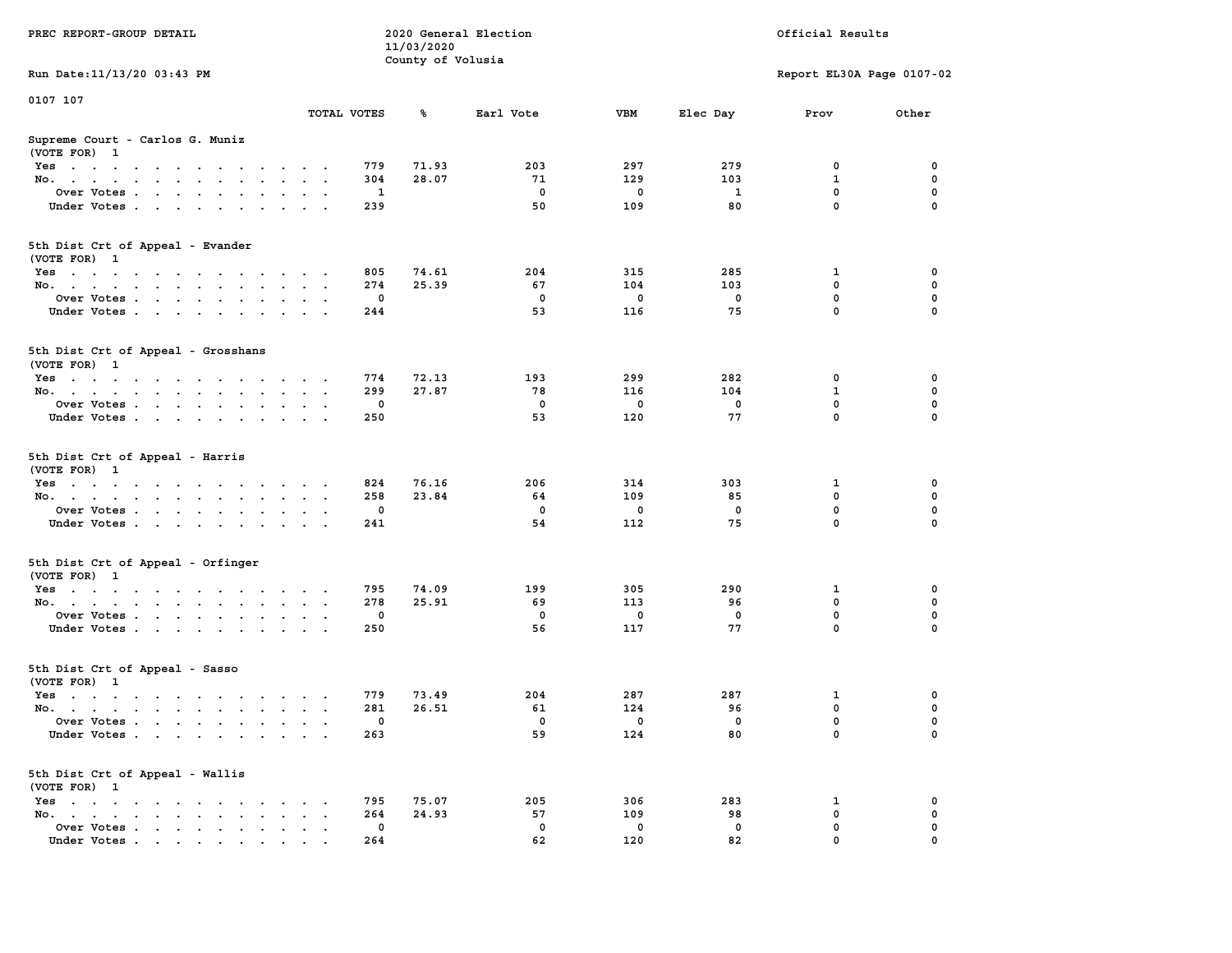|                                                                                                                                                                                                                                                  |                                     |             | 11/03/2020        |                           |                   |                   |                            |             |
|--------------------------------------------------------------------------------------------------------------------------------------------------------------------------------------------------------------------------------------------------|-------------------------------------|-------------|-------------------|---------------------------|-------------------|-------------------|----------------------------|-------------|
| Run Date:11/13/20 03:43 PM                                                                                                                                                                                                                       |                                     |             | County of Volusia | Report EL30A Page 0107-03 |                   |                   |                            |             |
|                                                                                                                                                                                                                                                  |                                     |             |                   |                           |                   |                   |                            |             |
| 0107 107                                                                                                                                                                                                                                         |                                     | TOTAL VOTES | ℁                 | Earl Vote                 | <b>VBM</b>        | Elec Day          | Prov                       | Other       |
|                                                                                                                                                                                                                                                  |                                     |             |                   |                           |                   |                   |                            |             |
| Circuit Judge, 7th Judicial, Group 14<br>(VOTE FOR)<br>-1                                                                                                                                                                                        |                                     |             |                   |                           |                   |                   |                            |             |
| Joan Anthony<br>the contract of the contract of the<br>$\cdot$                                                                                                                                                                                   |                                     | 503         | 47.95             | 117                       | 249               | 137               | 0                          | 0           |
| Dan Hilbert<br>$\sim$<br>$\sim$<br>$\sim 10$<br>$\mathbf{a} = \mathbf{a} \cdot \mathbf{a}$<br>$\sim$                                                                                                                                             |                                     | 546         | 52.05             | 149                       | 161               | 235               | 1                          | $\mathbf 0$ |
| Over Votes                                                                                                                                                                                                                                       | $\cdot$<br>$\overline{\phantom{a}}$ | 2           |                   | 0                         | 0                 | $\overline{a}$    | $\mathbf 0$                | $\mathbf 0$ |
| Under Votes<br>$\bullet$                                                                                                                                                                                                                         | $\ddot{\phantom{a}}$                | 272         |                   | 58                        | 125               | 89                | 0                          | $\mathbf 0$ |
| County Council Chair<br>(VOTE FOR) 1                                                                                                                                                                                                             |                                     |             |                   |                           |                   |                   |                            |             |
| Jeff Brower.<br>$\sim$ $\sim$<br>the company of the company of the company of                                                                                                                                                                    |                                     | 836         | 74.51             | 216                       | 300               | 319               | 1                          | 0           |
| Deborah A. "Deb" Denys                                                                                                                                                                                                                           |                                     | 286         | 25.49             | 66                        | 130               | 90                | 0                          | 0           |
| Over Votes<br>$\sim$                                                                                                                                                                                                                             | $\bullet$                           | 1           |                   | 1                         | $\mathbf 0$       | $\mathbf 0$       | $\mathbf 0$                | $\mathbf 0$ |
| Under Votes<br>$\ddot{\phantom{0}}$                                                                                                                                                                                                              | <b>Contract Contract</b>            | 200         |                   | 41                        | 105               | 54                | $\mathbf 0$                | 0           |
| Soil & Water Conservation Seat 2<br>(VOTE FOR) 1                                                                                                                                                                                                 |                                     |             |                   |                           |                   |                   |                            |             |
| John Nelson.<br>the contract of the contract of the<br>$\sim$                                                                                                                                                                                    |                                     | 807         | 78.73             | 215                       | 289               | 302               | 1                          | 0           |
| Wesley Wayne Wilson Jr                                                                                                                                                                                                                           | $\sim$ $\sim$                       | 218         | 21.27             | 46                        | 95                | 77                | 0                          | $\mathbf 0$ |
| Over Votes<br>$\ddot{\phantom{a}}$                                                                                                                                                                                                               |                                     | 0           |                   | 0                         | 0                 | $\mathbf 0$       | $\mathbf 0$                | $\mathbf 0$ |
| Under Votes<br>$\ddot{\phantom{a}}$                                                                                                                                                                                                              |                                     | 298         |                   | 63                        | 151               | 84                | $\mathbf{0}$               | $\mathbf 0$ |
| Soil & Water Conservation Seat 4<br>(VOTE FOR)<br>$\overline{\phantom{0}}$                                                                                                                                                                       |                                     |             |                   |                           |                   |                   |                            |             |
| Wendy Anderson.<br>$\cdots$<br>$\sim$                                                                                                                                                                                                            |                                     | 539         | 51.93             | 121                       | 253               | 165               | 0                          | 0           |
| Barbara Deering<br>$\mathcal{A}=\mathcal{A}=\mathcal{A}=\mathcal{A}=\mathcal{A}$ .<br>$\ddot{\phantom{0}}$<br>$\bullet$                                                                                                                          | $\cdot$<br>$\ddot{\phantom{0}}$     | 499         | 48.07             | 145                       | 139               | 214               | $\mathbf{1}$               | $\mathbf 0$ |
| Over Votes                                                                                                                                                                                                                                       | $\ddot{\phantom{a}}$                | 1           |                   | 0                         | 0                 | $\mathbf{1}$      | 0                          | 0           |
| Under Votes<br>$\cdot$                                                                                                                                                                                                                           | $\cdot$                             | 284         |                   | 58                        | 143               | 83                | 0                          | 0           |
| WVHA - Group A, Seat 3 Hospital Authority                                                                                                                                                                                                        |                                     |             |                   |                           |                   |                   |                            |             |
| (VOTE FOR)<br>$\mathbf{1}$                                                                                                                                                                                                                       |                                     |             |                   |                           |                   |                   |                            |             |
| Judy Craig.<br>$\mathbf{r}$ . The contract of the contract of the contract of the contract of the contract of the contract of the contract of the contract of the contract of the contract of the contract of the contract of the contract of th |                                     | 486         | 45.29             | 100                       | 235               | 151               | 0                          | 0           |
| John M. Hill<br>$\begin{array}{cccccccccccccc} \bullet & \bullet & \bullet & \bullet & \bullet & \bullet & \bullet & \bullet & \bullet & \bullet \end{array}$<br>$\ddot{\phantom{a}}$<br>$\bullet$                                               | $\bullet$ .<br>$\ddot{\phantom{1}}$ | 587         | 54.71             | 171                       | 183               | 232               | $\mathbf 1$<br>$\mathbf 0$ | 0           |
| Over Votes                                                                                                                                                                                                                                       | $\cdot$ .                           | 0           |                   | 0                         | 0                 | $\mathbf 0$       |                            | $\mathbf 0$ |
| Under Votes<br>$\ddot{\phantom{0}}$<br>$\cdot$<br>$\ddot{\phantom{a}}$                                                                                                                                                                           |                                     | 250         |                   | 53                        | 117               | 80                | $\mathbf 0$                | $\mathbf 0$ |
| WVHA - Group B, Seat 1 Hospital Authority<br>(VOTE FOR)<br>$\overline{\mathbf{1}}$                                                                                                                                                               |                                     |             |                   |                           |                   |                   |                            |             |
|                                                                                                                                                                                                                                                  |                                     | 546         | 51.75             | 112                       | 273               | 161               | 0                          | $\mathbf 0$ |
| Jennifer Lee Coen.                                                                                                                                                                                                                               |                                     | 509         | 48.25             | 153                       | 132               | 223               | $\mathbf{1}$               | $\mathbf 0$ |
| Michael Lee Ray                                                                                                                                                                                                                                  |                                     | 1           |                   | 0                         | 0                 | $\mathbf{1}$      | $\mathbf 0$                | $\mathbf 0$ |
| Over Votes<br>$\ddot{\phantom{a}}$<br>$\cdot$<br>Under Votes                                                                                                                                                                                     | $\cdot$                             | 267         |                   | 59                        | 130               | 78                | 0                          | 0           |
| Amendment 1 - Citzenship Requirement                                                                                                                                                                                                             |                                     |             |                   |                           |                   |                   |                            |             |
| (VOTE FOR) 1                                                                                                                                                                                                                                     |                                     |             |                   |                           |                   |                   |                            |             |
| Yes<br>$\ddot{\phantom{0}}$<br>$\ddot{\phantom{0}}$<br>$\ddot{\phantom{0}}$<br>$\bullet$<br>$\ddot{\phantom{0}}$<br>$\cdot$<br>$\cdot$<br>$\bullet$<br>$\cdot$                                                                                   | $\ddot{\phantom{0}}$                | 1,101       | 87.31             | 265                       | 436               | 399               | 1<br>0                     | 0<br>0      |
| No.<br>$\bullet$ . In the case of the case of the $\bullet$<br>$\bullet$ . $\bullet$ .                                                                                                                                                           | $\bullet$                           | 160<br>0    | 12.69             | 41<br>$\mathbf 0$         | 76<br>$\mathbf 0$ | 43<br>$\mathbf 0$ | 0                          | 0           |
| Over Votes<br>$\sim$ $\sim$<br>$\bullet$<br>$\ddot{\phantom{1}}$ .<br>$\bullet$<br>Under Votes, , , , , , ,                                                                                                                                      |                                     | 62          |                   | 18                        | 23                | 21                | $\Omega$                   | $\mathbf 0$ |
|                                                                                                                                                                                                                                                  |                                     |             |                   |                           |                   |                   |                            |             |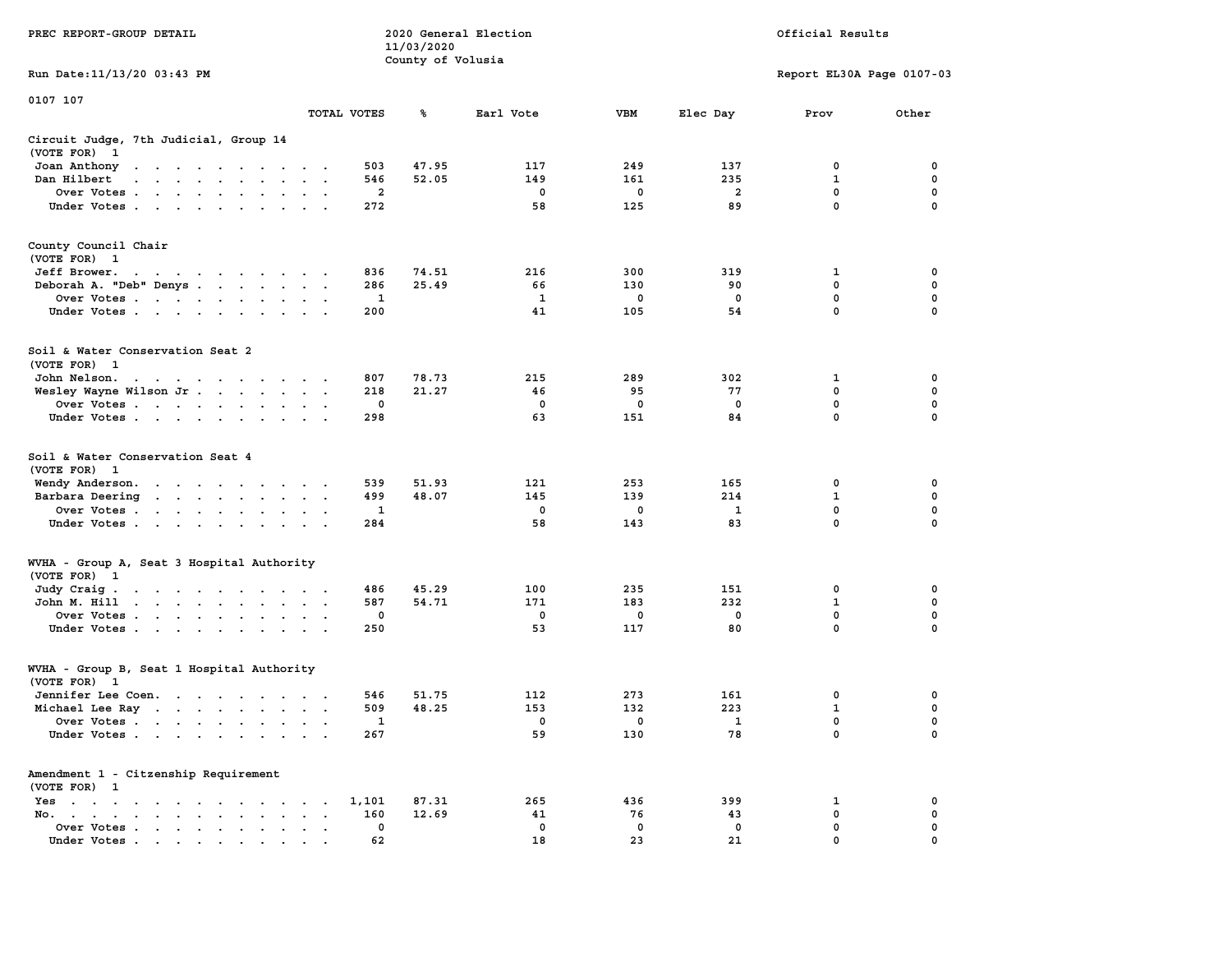| PREC REPORT-GROUP DETAIL                                                                                                                                                                                                                             |                      |             | 11/03/2020        | 2020 General Election | Official Results  |                   |                             |               |
|------------------------------------------------------------------------------------------------------------------------------------------------------------------------------------------------------------------------------------------------------|----------------------|-------------|-------------------|-----------------------|-------------------|-------------------|-----------------------------|---------------|
| Run Date: 11/13/20 03:43 PM                                                                                                                                                                                                                          |                      |             | County of Volusia |                       |                   |                   | Report EL30A Page 0107-04   |               |
|                                                                                                                                                                                                                                                      |                      |             |                   |                       |                   |                   |                             |               |
| 0107 107                                                                                                                                                                                                                                             |                      | TOTAL VOTES | ℁                 | Earl Vote             | <b>VBM</b>        | Elec Day          | Prov                        | Other         |
| Amendment 2 - Minimum Wage<br>(VOTE FOR) 1                                                                                                                                                                                                           |                      |             |                   |                       |                   |                   |                             |               |
| Yes                                                                                                                                                                                                                                                  |                      | 469         | 36.93             | 95                    | 262               | 112               | 0                           | 0             |
| No.                                                                                                                                                                                                                                                  |                      | 801         | 63.07             | 213                   | 255               | 332               | $\mathbf{1}$                | 0             |
| Over Votes                                                                                                                                                                                                                                           |                      | 0           |                   | 0                     | $\mathbf 0$       | 0                 | $\mathbf 0$                 | 0             |
| Under Votes                                                                                                                                                                                                                                          |                      | 53          |                   | 16                    | 18                | 19                | $\mathbf 0$                 | $\mathbf 0$   |
| Amendment 3 - Primary Elections                                                                                                                                                                                                                      |                      |             |                   |                       |                   |                   |                             |               |
| (VOTE FOR) 1                                                                                                                                                                                                                                         |                      |             |                   |                       |                   |                   |                             |               |
| Yes                                                                                                                                                                                                                                                  |                      | 525         | 41.80             | 107                   | 260               | 158               | 0                           | 0             |
| No.                                                                                                                                                                                                                                                  |                      | 731         | 58.20             | 206                   | 246               | 278               | 1                           | 0             |
| Over Votes                                                                                                                                                                                                                                           |                      | 0           |                   | 0                     | $\mathbf 0$       | $\mathbf 0$       | $\mathbf 0$<br>$\Omega$     | 0             |
| Under Votes                                                                                                                                                                                                                                          |                      | 67          |                   | 11                    | 29                | 27                |                             | 0             |
| Amendment 4 - Apprl Const. Amendment                                                                                                                                                                                                                 |                      |             |                   |                       |                   |                   |                             |               |
| (VOTE FOR) 1                                                                                                                                                                                                                                         |                      |             |                   |                       |                   |                   |                             |               |
| Yes                                                                                                                                                                                                                                                  |                      | 697         | 56.53             | 205                   | 227               | 264               | 1                           | 0             |
| No.                                                                                                                                                                                                                                                  |                      | 536         | 43.47             | 108                   | 263               | 165               | $^{\circ}$                  | 0             |
| Over Votes                                                                                                                                                                                                                                           |                      | 0           |                   | 0<br>11               | $^{\circ}$<br>45  | $\mathbf 0$<br>34 | $\mathbf{0}$<br>$\mathbf 0$ | 0<br>0        |
| Under Votes                                                                                                                                                                                                                                          |                      | 90          |                   |                       |                   |                   |                             |               |
| Amendment 5 - Homestead Property Taxes                                                                                                                                                                                                               |                      |             |                   |                       |                   |                   |                             |               |
| (VOTE FOR) 1                                                                                                                                                                                                                                         |                      |             |                   |                       |                   |                   |                             |               |
| Yes                                                                                                                                                                                                                                                  |                      | 922         | 74.96             | 248                   | 347               | 326               | 1                           | 0             |
| No.                                                                                                                                                                                                                                                  |                      | 308         | 25.04             | 63                    | 145               | 100               | 0                           | 0             |
| Over Votes                                                                                                                                                                                                                                           |                      | 0           |                   | 0                     | 0                 | 0                 | $\mathbf 0$                 | 0             |
| Under Votes                                                                                                                                                                                                                                          |                      | 93          |                   | 13                    | 43                | 37                | $\mathbf 0$                 | $\Omega$      |
| Amendment 6 - Ad Valorem Tax Discount                                                                                                                                                                                                                |                      |             |                   |                       |                   |                   |                             |               |
| (VOTE FOR) 1                                                                                                                                                                                                                                         |                      |             |                   |                       |                   |                   |                             |               |
| Yes                                                                                                                                                                                                                                                  |                      | 1,117       | 88.86             | 282                   | 442               | 392               | 1                           | 0             |
| No.                                                                                                                                                                                                                                                  |                      | 140         | 11.14             | 30                    | 67                | 43                | 0                           | 0             |
| Over Votes                                                                                                                                                                                                                                           |                      | 0           |                   | 0                     | $\mathbf 0$       | 0                 | 0<br>$\Omega$               | 0             |
| Under Votes                                                                                                                                                                                                                                          |                      | 66          |                   | 12                    | 26                | 28                |                             | $\Omega$      |
| Volusia ECHO                                                                                                                                                                                                                                         |                      |             |                   |                       |                   |                   |                             |               |
| (VOTE FOR) 1                                                                                                                                                                                                                                         |                      |             |                   |                       |                   |                   |                             |               |
| Yes (For Bonds)                                                                                                                                                                                                                                      |                      | 675         | 54.57             | 143                   | 312               | 220               | 0                           | 0             |
| No (Aqainst Bonds)                                                                                                                                                                                                                                   |                      | 562         | 45.43             | 165                   | 188               | 208               | $\mathbf{1}$                | 0             |
| Over Votes .<br>the contract of the contract of the contract of the contract of the contract of the contract of the contract of                                                                                                                      |                      | 1           |                   | 0                     | 0                 | 1                 | $\mathbf{0}$                | 0             |
| Under Votes                                                                                                                                                                                                                                          |                      | 85          |                   | 16                    | 35                | 34                | 0                           | 0             |
| Volusia Forever                                                                                                                                                                                                                                      |                      |             |                   |                       |                   |                   |                             |               |
| (VOTE FOR) 1                                                                                                                                                                                                                                         |                      |             |                   |                       |                   |                   |                             |               |
| Yes (For Bonds)<br>$\mathbf{r}$ . The set of the set of the set of the set of the set of the set of the set of the set of the set of the set of the set of the set of the set of the set of the set of the set of the set of the set of the set of t |                      | 719         | 58.08             | 151                   | 344               | 224               | 0                           | 0             |
| No (Against Bonds)                                                                                                                                                                                                                                   | $\ddot{\phantom{0}}$ | 519         | 41.92             | 158                   | 156               | 204               | $\mathbf{1}$                | $\mathbf 0$   |
| Over Votes<br>Under Votes.                                                                                                                                                                                                                           |                      | 0<br>85     |                   | 0<br>15               | $\mathbf 0$<br>35 | 0<br>35           | $\mathbf 0$<br>$\Omega$     | 0<br>$\Omega$ |
|                                                                                                                                                                                                                                                      |                      |             |                   |                       |                   |                   |                             |               |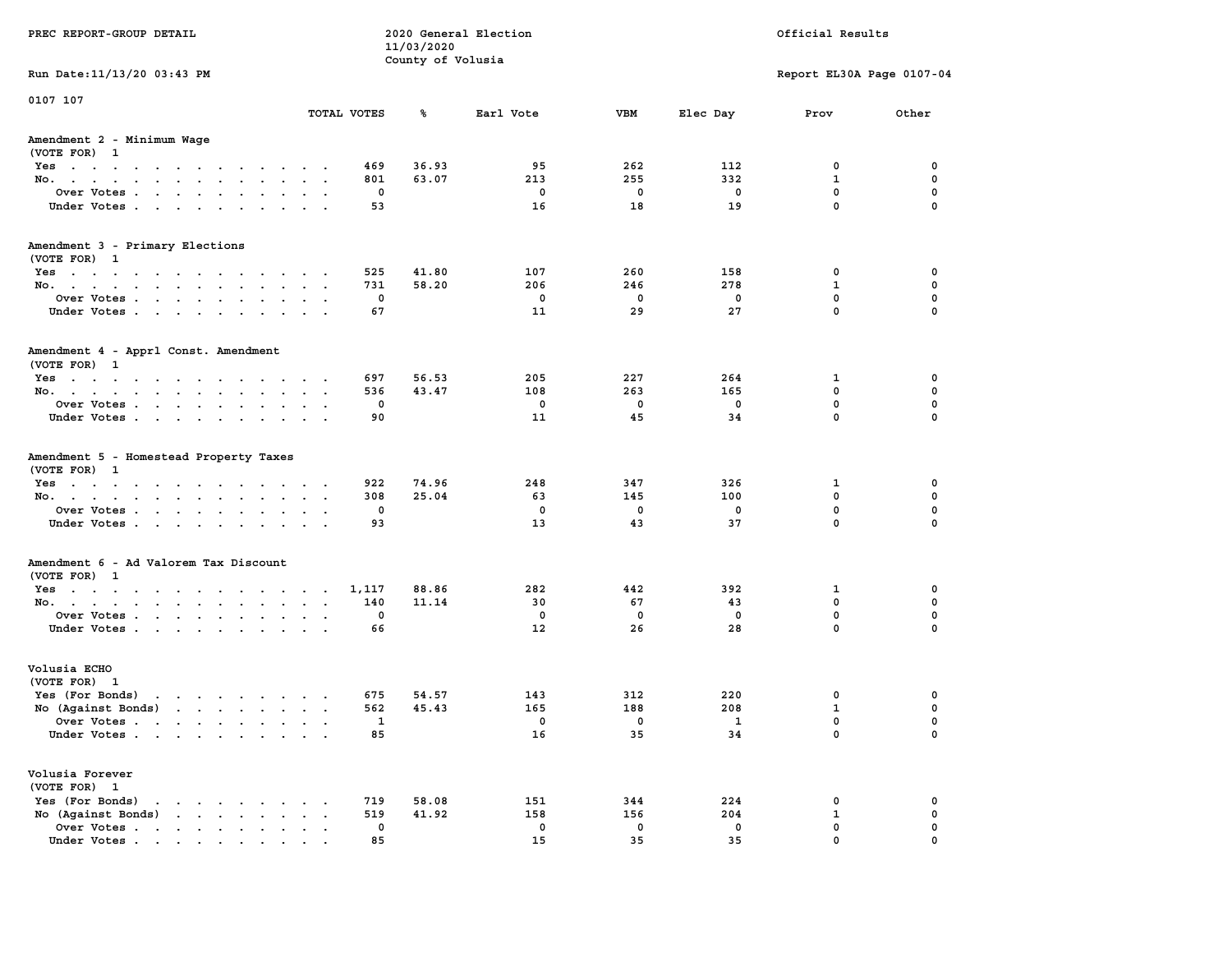| PREC REPORT-GROUP DETAIL                                                                                                                                                  |                                                                                       | 11/03/2020<br>County of Volusia | 2020 General Election                                       |                                                     |                                       | Official Results                                               |                                                     |
|---------------------------------------------------------------------------------------------------------------------------------------------------------------------------|---------------------------------------------------------------------------------------|---------------------------------|-------------------------------------------------------------|-----------------------------------------------------|---------------------------------------|----------------------------------------------------------------|-----------------------------------------------------|
| Run Date: 11/13/20 03:43 PM                                                                                                                                               |                                                                                       |                                 |                                                             |                                                     |                                       | Report EL30A Page 0201-01                                      |                                                     |
| 0201 201                                                                                                                                                                  | TOTAL VOTES                                                                           | ℁                               | Earl Vote                                                   | <b>VBM</b>                                          | Elec Day                              | Prov                                                           | Other                                               |
| REGISTERED VOTERS - TOTAL .<br>$\overline{\phantom{a}}$<br>$\ddot{\phantom{a}}$                                                                                           | 5,124<br>$\sim$ $\sim$                                                                |                                 |                                                             |                                                     |                                       |                                                                |                                                     |
| BALLOTS CAST - TOTAL.<br>$\cdot$ $\cdot$ $\cdot$ $\cdot$ $\cdot$ $\cdot$ $\cdot$                                                                                          | 4,063                                                                                 |                                 | 1,182                                                       | 2,185                                               | 696                                   | $\mathbf 0$                                                    | 0                                                   |
| BALLOTS CAST - BLANK.<br>$\ddot{\phantom{a}}$<br>$\mathbf{A}^{\text{in}}$ , and $\mathbf{A}^{\text{in}}$ , and $\mathbf{A}^{\text{in}}$<br>$\ddot{\phantom{0}}$           | 0<br>$\sim$<br>$\sim$                                                                 |                                 | 0                                                           | 0                                                   | 0                                     | $\mathbf{0}$                                                   | 0                                                   |
| VOTER TURNOUT - TOTAL<br>$\mathbf{L}^{\text{max}}$ , and $\mathbf{L}^{\text{max}}$<br>$\sim$<br>$\bullet$<br>VOTER TURNOUT - BLANK<br>$\cdot$ $\cdot$<br>$\sim$<br>$\sim$ |                                                                                       | 79.29                           |                                                             |                                                     |                                       |                                                                |                                                     |
| President and Vice President<br>(VOTE FOR) 1                                                                                                                              |                                                                                       |                                 |                                                             |                                                     |                                       |                                                                |                                                     |
| Donald J. Trump (REP)<br>the contract of the contract of the                                                                                                              | 2,599                                                                                 | 64.16                           | 873                                                         | 1,149                                               | 577                                   | 0                                                              | 0                                                   |
| Joseph R. Biden (DEM)<br>$\cdots$                                                                                                                                         | 1,393                                                                                 | 34.39                           | 294                                                         | 992                                                 | 107                                   | 0                                                              | $\mathbf 0$                                         |
| Jo Jorgensen (LPF)                                                                                                                                                        | 43                                                                                    | 1.06                            | 10                                                          | 26                                                  | $7\phantom{.0}$                       | $\mathbf 0$                                                    | $\mathbf 0$                                         |
| Roque "Rocky" De La Fuente (REF).                                                                                                                                         | $\cdots$<br>6                                                                         | .15                             | $\overline{a}$                                              | $\mathbf{1}$                                        | 3                                     | $\mathbf 0$                                                    | 0                                                   |
| Gloria La Riva (PSL).                                                                                                                                                     | 1                                                                                     | .02                             | $\mathbf{1}$                                                | $\mathbf 0$                                         | $\mathbf 0$                           | $\mathbf 0$                                                    | $\mathbf 0$                                         |
| Howie Hawkins (GRE)                                                                                                                                                       | 3                                                                                     | .07                             | 0                                                           | 3                                                   | 0                                     | $\mathbf 0$                                                    | $\mathbf 0$                                         |
| Don Blankenship (CPF)                                                                                                                                                     | 1                                                                                     | .02                             | 0                                                           | $\mathbf{1}$                                        | 0                                     | $\mathbf{0}$                                                   | $\mathbf 0$                                         |
| WRITE-IN.                                                                                                                                                                 | 5                                                                                     | .12                             | $\mathbf{1}$                                                | 3                                                   | $\mathbf{1}$                          | $\mathbf 0$                                                    | $\mathbf 0$                                         |
| Over Votes<br>$\sim$                                                                                                                                                      | $\overline{a}$                                                                        |                                 | $\mathbf{1}$                                                | $\mathbf{1}$                                        | $\mathbf 0$                           | $\mathbf 0$                                                    | $\mathbf 0$                                         |
| Under Votes                                                                                                                                                               | 10                                                                                    |                                 | $\mathbf 0$                                                 | 9                                                   | $\mathbf{1}$                          | $\mathbf 0$                                                    | $\mathbf 0$                                         |
| Representative in Congress District 6<br>(VOTE FOR) 1<br>Michael Waltz (REP)<br>Clint Curtis (DEM)<br>WRITE-IN.<br>Over Votes<br>Under Votes                              | 2,647<br>$\ddot{\phantom{a}}$<br>1,285<br>6<br>$\sim$<br>$\sim$<br>0<br>125<br>$\sim$ | 67.22<br>32.63<br>.15           | 879<br>274<br>$\overline{\mathbf{2}}$<br>$\mathbf{0}$<br>27 | 1,196<br>907<br>$\overline{a}$<br>$\mathbf 0$<br>80 | 572<br>104<br>2<br>$\mathbf{0}$<br>18 | 0<br>$\mathbf 0$<br>$\mathbf 0$<br>$\mathbf{0}$<br>$\mathbf 0$ | 0<br>$\mathbf 0$<br>0<br>$\mathbf 0$<br>$\mathbf 0$ |
| State Attorney 7th Judicial Circuit<br>(VOTE FOR) 1                                                                                                                       |                                                                                       | 61.77                           | 785                                                         |                                                     | 464                                   | $\mathbf{0}$                                                   | 0                                                   |
| R.J. Larizza (REP)<br>Don Dempsey.                                                                                                                                        | 2,354<br>1,457                                                                        | 38.23                           | 334                                                         | 1,105<br>918                                        | 205                                   | $\mathbf{0}$                                                   | $\mathbf 0$                                         |
| Over Votes                                                                                                                                                                | 0<br>$\ddot{\phantom{0}}$                                                             |                                 | $\mathbf 0$                                                 | $\mathbf 0$                                         | $\mathbf 0$                           | $\mathbf 0$                                                    | $\mathbf 0$                                         |
| Under Votes                                                                                                                                                               | 252                                                                                   |                                 | 63                                                          | 162                                                 | 27                                    | $\mathbf 0$                                                    | $\mathbf 0$                                         |
| State Senator District 7<br>(VOTE FOR) 1                                                                                                                                  |                                                                                       |                                 |                                                             |                                                     |                                       |                                                                |                                                     |
| Travis J. Hutson (REP)                                                                                                                                                    | 2,583                                                                                 | 66.08                           | 870                                                         | 1,155                                               | 558                                   | $\mathbf 0$                                                    | 0                                                   |
| Heather Hunter (DEM).                                                                                                                                                     | 1,323                                                                                 | 33.84                           | 278                                                         | 934                                                 | 111                                   | $\mathbf 0$                                                    | $\mathbf 0$                                         |
| WRITE-IN.<br>$\sim$                                                                                                                                                       | 3                                                                                     | .08                             | 0                                                           | $\overline{\mathbf{2}}$                             | 1                                     | $\mathbf 0$                                                    | 0                                                   |
| Over Votes                                                                                                                                                                | 1                                                                                     |                                 | 1                                                           | $\mathbf 0$                                         | 0                                     | $\mathbf 0$                                                    | $\mathbf 0$                                         |
| Under Votes                                                                                                                                                               | 153<br>$\sim$ $\sim$                                                                  |                                 | 33                                                          | 94                                                  | 26                                    | $\mathbf 0$                                                    | $\mathbf 0$                                         |
| State Representative District 24<br>(VOTE FOR) 1                                                                                                                          |                                                                                       |                                 |                                                             |                                                     |                                       |                                                                |                                                     |
| Paul Renner (REP).                                                                                                                                                        | 2,581                                                                                 | 66.35                           | 868                                                         | 1,157                                               | 556                                   | 0                                                              | 0                                                   |
| Adam Morley (DEM).                                                                                                                                                        | $\sim$<br>$\ddot{\phantom{a}}$<br>1,309                                               | 33.65                           | 275                                                         | 923                                                 | 111                                   | $\mathbf 0$                                                    | $\pmb{0}$                                           |
| Over Votes                                                                                                                                                                | $\mathbf 0$<br><b>Contract Contract Street</b>                                        |                                 | $\mathbf 0$                                                 | $\mathbf 0$                                         | $\mathbf 0$                           | $\mathbf{0}$                                                   | $\mathbf 0$                                         |
| Under Votes.<br>$\sim$ $\sim$ $\sim$ $\sim$ $\sim$ $\sim$                                                                                                                 | 173                                                                                   |                                 | 39                                                          | 105                                                 | 29                                    | $\mathbf{0}$                                                   | $\mathbf 0$                                         |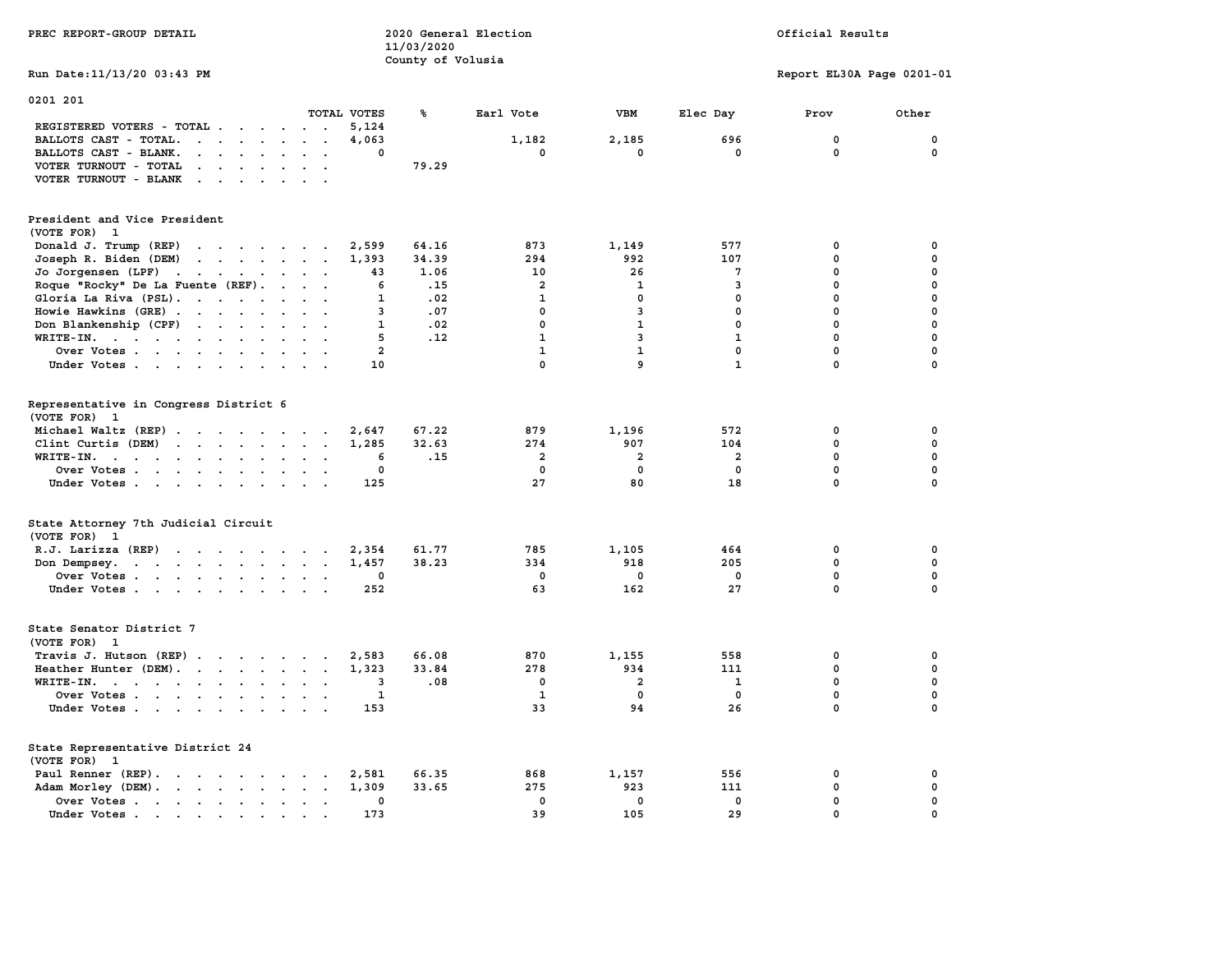| PREC REPORT-GROUP DETAIL                                                                   |                      |                                       | 11/03/2020<br>County of Volusia | 2020 General Election  |                                 | Official Results                  |                             |                                      |  |
|--------------------------------------------------------------------------------------------|----------------------|---------------------------------------|---------------------------------|------------------------|---------------------------------|-----------------------------------|-----------------------------|--------------------------------------|--|
| Run Date: 11/13/20 03:43 PM                                                                |                      |                                       |                                 |                        |                                 |                                   | Report EL30A Page 0201-02   |                                      |  |
| 0201 201                                                                                   |                      | TOTAL VOTES                           | %ะ                              | Earl Vote              | VBM                             | Elec Day                          | Prov                        | Other                                |  |
| Supreme Court - Carlos G. Muniz                                                            |                      |                                       |                                 |                        |                                 |                                   |                             |                                      |  |
| (VOTE FOR) 1                                                                               |                      |                                       |                                 |                        |                                 |                                   |                             |                                      |  |
| Yes                                                                                        |                      | 2,365                                 | 69.66                           | 750                    | 1,175                           | 440                               | 0                           | 0                                    |  |
| No.                                                                                        |                      | 1,030                                 | 30.34                           | 272                    | 620                             | 138                               | $\mathbf 0$                 | 0                                    |  |
| Over Votes                                                                                 |                      | $\Omega$                              |                                 | $^{\circ}$             | $\Omega$                        | $\mathbf 0$                       | $\mathbf{0}$                | $\mathbf 0$                          |  |
| Under Votes                                                                                |                      | 668                                   |                                 | 160                    | 390                             | 118                               | $\mathbf{0}$                | $\mathbf 0$                          |  |
| 5th Dist Crt of Appeal - Evander<br>(VOTE FOR) 1                                           |                      |                                       |                                 |                        |                                 |                                   |                             |                                      |  |
| Yes                                                                                        |                      | 2,523                                 | 74.76                           | 749                    | 1,360                           | 414                               | 0                           | 0                                    |  |
| No.                                                                                        |                      | 852                                   | 25.24                           | 265                    | 431                             | 156                               | 0                           | $\mathbf 0$                          |  |
| Over Votes                                                                                 |                      | 0                                     |                                 | 0                      | $\mathbf{0}$                    | $\mathbf 0$                       | $\mathbf 0$                 | $\mathbf 0$                          |  |
| Under Votes                                                                                |                      | 688                                   |                                 | 168                    | 394                             | 126                               | $\Omega$                    | $\Omega$                             |  |
|                                                                                            |                      |                                       |                                 |                        |                                 |                                   |                             |                                      |  |
| 5th Dist Crt of Appeal - Grosshans<br>(VOTE FOR) 1                                         |                      |                                       |                                 |                        |                                 |                                   |                             |                                      |  |
| Yes                                                                                        |                      | 2,435                                 | 72.34                           | 760                    | 1,243                           | 432                               | 0                           | 0                                    |  |
| No.                                                                                        |                      | 931                                   | 27.66                           | 253                    | 540                             | 138                               | $^{\circ}$                  | 0                                    |  |
| Over Votes                                                                                 |                      | 1                                     |                                 | 1                      | $\mathbf{0}$                    | $\mathbf 0$                       | $\mathbf{0}$                | $\mathbf 0$                          |  |
| Under Votes                                                                                |                      | 696                                   |                                 | 168                    | 402                             | 126                               | $\Omega$                    | $\mathbf 0$                          |  |
| 5th Dist Crt of Appeal - Harris<br>(VOTE FOR) 1<br>Yes<br>No.<br>Over Votes<br>Under Votes |                      | 2,546<br>839<br>$\overline{2}$<br>676 | 75.21<br>24.79                  | 774<br>239<br>1<br>168 | 1,325<br>478<br>$\Omega$<br>382 | 447<br>122<br><sup>1</sup><br>126 | 0<br>0<br>0<br>$\mathbf{0}$ | 0<br>0<br>$\mathbf 0$<br>$\mathbf 0$ |  |
| 5th Dist Crt of Appeal - Orfinger<br>(VOTE FOR) 1                                          |                      |                                       |                                 |                        |                                 |                                   |                             |                                      |  |
| Yes                                                                                        |                      | 2,550                                 | 74.98                           | 761                    | 1,363                           | 426                               | 0                           | 0                                    |  |
| No.                                                                                        |                      | 851                                   | 25.02                           | 253                    | 451                             | 147                               | 0                           | $\mathbf 0$                          |  |
| Over Votes                                                                                 |                      | $\overline{a}$                        |                                 | 1                      | $\mathbf 0$                     | $\mathbf{1}$                      | 0                           | 0                                    |  |
| Under Votes                                                                                |                      | 660                                   |                                 | 167                    | 371                             | 122                               | $\Omega$                    | $\Omega$                             |  |
| 5th Dist Crt of Appeal - Sasso<br>(VOTE FOR) 1                                             |                      |                                       |                                 |                        |                                 |                                   |                             |                                      |  |
| Yes                                                                                        |                      | 2,440                                 | 73.19                           | 755                    | 1,249                           | 436                               | 0                           | 0                                    |  |
| No.                                                                                        |                      | 894                                   | 26.81                           | 238                    | 528                             | 128                               | 0                           | $\mathbf 0$                          |  |
| Over Votes                                                                                 | $\sim$ $\sim$ $\sim$ | 1                                     |                                 | $\mathbf 0$            | 1                               | 0                                 | 0                           | 0                                    |  |
| Under Votes                                                                                |                      | 728                                   |                                 | 189                    | 407                             | 132                               | 0                           | 0                                    |  |
| 5th Dist Crt of Appeal - Wallis<br>(VOTE FOR) 1                                            |                      |                                       |                                 |                        |                                 |                                   |                             |                                      |  |
| $Yes \cdot \cdot \cdot \cdot \cdot$                                                        |                      | 2,511                                 | 74.96                           | 755                    | 1,325                           | 431                               | 0                           | 0                                    |  |
| No.                                                                                        |                      | 839                                   | 25.04                           | 247                    | 461                             | 131                               | 0                           | 0                                    |  |
| Over Votes                                                                                 |                      | $\mathbf 0$                           |                                 | 0                      | $\mathbf 0$                     | 0                                 | 0                           | 0                                    |  |
| Under Votes                                                                                |                      | 713                                   |                                 | 180                    | 399                             | 134                               | $\mathbf{0}$                | 0                                    |  |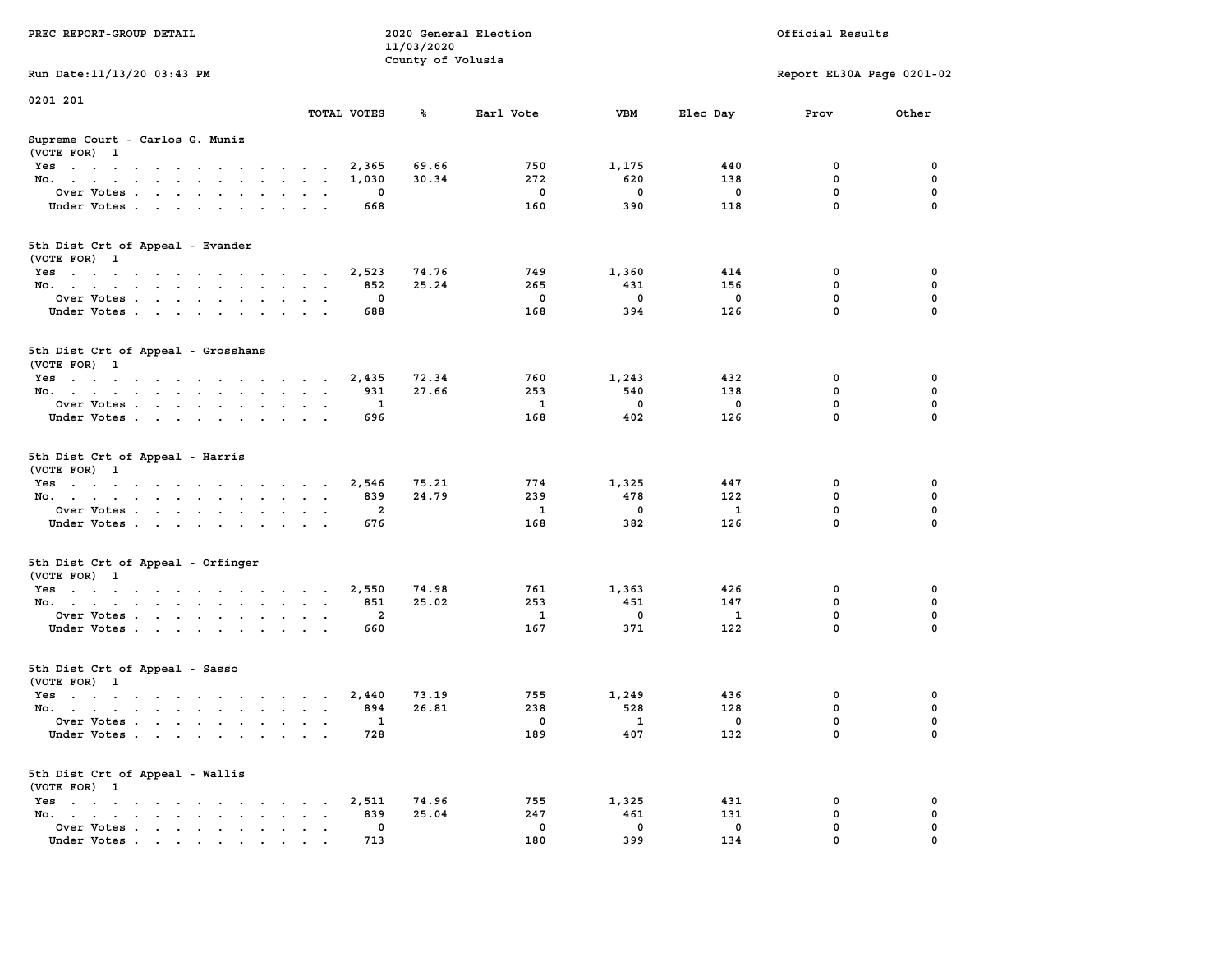| PREC REPORT-GROUP DETAIL                                                                                                                                                                                                                          |                | 11/03/2020        | 2020 General Election |                    | Official Results         |                           |             |  |
|---------------------------------------------------------------------------------------------------------------------------------------------------------------------------------------------------------------------------------------------------|----------------|-------------------|-----------------------|--------------------|--------------------------|---------------------------|-------------|--|
| Run Date: 11/13/20 03:43 PM                                                                                                                                                                                                                       |                | County of Volusia |                       |                    |                          | Report EL30A Page 0201-03 |             |  |
| 0201 201                                                                                                                                                                                                                                          |                |                   |                       |                    |                          |                           |             |  |
|                                                                                                                                                                                                                                                   | TOTAL VOTES    | ℁                 | Earl Vote             | VBM                | Elec Day                 | Prov                      | Other       |  |
| Circuit Judge, 7th Judicial, Group 14<br>(VOTE FOR) 1                                                                                                                                                                                             |                |                   |                       |                    |                          |                           |             |  |
| Joan Anthony<br>the contract of the contract of the contract of                                                                                                                                                                                   | 1,714          | 50.80             | 423                   | 1,060              | 231                      | 0                         | 0           |  |
| Dan Hilbert<br>$\mathbf{r}$ . The state of the state $\mathbf{r}$ is the state of the state $\mathbf{r}$                                                                                                                                          | 1,660          | 49.20             | 573                   | 762                | 325                      | 0                         | 0           |  |
| Over Votes                                                                                                                                                                                                                                        | 4              |                   | 3                     | 0                  | $\mathbf{1}$             | $\mathbf 0$               | $\mathbf 0$ |  |
| Under Votes                                                                                                                                                                                                                                       | 685            |                   | 183                   | 363                | 139                      | $\mathbf 0$               | $\Omega$    |  |
| County Council Chair<br>(VOTE FOR) 1                                                                                                                                                                                                              |                |                   |                       |                    |                          |                           |             |  |
| Jeff Brower.<br>the contract of the contract of the con-                                                                                                                                                                                          | 2,347          | 65.18             | 773                   | 1,101              | 473                      | 0                         | 0           |  |
| Deborah A. "Deb" Denys                                                                                                                                                                                                                            | 1,254          | 34.82             | 312                   | 788                | 154                      | $\mathbf 0$               | 0           |  |
| Over Votes                                                                                                                                                                                                                                        | 2              |                   | $\overline{a}$        | 0                  | 0                        | 0                         | 0           |  |
| Under Votes                                                                                                                                                                                                                                       | 460            |                   | 95                    | 296                | 69                       | $\mathbf 0$               | $\mathbf 0$ |  |
| Soil & Water Conservation Seat 2<br>(VOTE FOR) 1                                                                                                                                                                                                  |                |                   |                       |                    |                          |                           |             |  |
| John Nelson.<br>$\mathbf{r}$ . The set of the set of the set of the set of the set of the set of the set of the set of the set of the set of the set of the set of the set of the set of the set of the set of the set of the set of the set of t | 2,561          | 78.41             | 812                   | 1,295              | 454                      | 0                         | 0           |  |
| Wesley Wayne Wilson Jr                                                                                                                                                                                                                            | 705            | 21.59             | 186                   | 402                | 117                      | 0                         | 0           |  |
| Over Votes                                                                                                                                                                                                                                        | 1              |                   | $\mathbf 0$           | $\mathbf 0$        | 1                        | $\mathbf 0$               | 0           |  |
| Under Votes                                                                                                                                                                                                                                       | 796            |                   | 184                   | 488                | 124                      | 0                         | $\Omega$    |  |
| Soil & Water Conservation Seat 4                                                                                                                                                                                                                  |                |                   |                       |                    |                          |                           |             |  |
| (VOTE FOR) 1                                                                                                                                                                                                                                      |                |                   |                       |                    |                          |                           |             |  |
| Wendy Anderson.<br>Barbara Deering                                                                                                                                                                                                                | 1,832<br>1,533 | 54.44<br>45.56    | 477<br>544            | 1,103<br>666       | 252<br>323               | 0<br>0                    | 0<br>0      |  |
| Over Votes                                                                                                                                                                                                                                        | 0              |                   | 0                     | 0                  | 0                        | $\mathbf 0$               | 0           |  |
| Under Votes                                                                                                                                                                                                                                       | 698            |                   | 161                   | 416                | 121                      | 0                         | $\Omega$    |  |
| WVHA - Group A, Seat 3 Hospital Authority                                                                                                                                                                                                         |                |                   |                       |                    |                          |                           |             |  |
| (VOTE FOR) 1                                                                                                                                                                                                                                      |                |                   |                       |                    |                          |                           |             |  |
| Judy Craig.                                                                                                                                                                                                                                       | 1,661          | 47.90             | 418                   | 1,025              | 218                      | 0                         | 0           |  |
| John M. Hill                                                                                                                                                                                                                                      | 1,807          | 52.10             | 616                   | 821                | 370                      | $\mathbf 0$               | $\mathbf 0$ |  |
| Over Votes                                                                                                                                                                                                                                        | 0              |                   | $\mathbf 0$           | 0                  | $\mathbf{o}$             | 0                         | 0           |  |
| Under Votes                                                                                                                                                                                                                                       | 595            |                   | 148                   | 339                | 108                      | $\mathbf 0$               | $\Omega$    |  |
| WVHA - Group B, Seat 1 Hospital Authority<br>(VOTE FOR) 1                                                                                                                                                                                         |                |                   |                       |                    |                          |                           |             |  |
| Jennifer Lee Coen.                                                                                                                                                                                                                                | 1,907          | 56.10             | 449                   | 1,211              | 247                      | 0                         | 0           |  |
| Michael Lee Ray                                                                                                                                                                                                                                   | 1,492          | 43.90             | 561                   | 604                | 327                      | 0                         | 0           |  |
| Over Votes, $\overline{a}$ , $\overline{a}$ , $\overline{a}$ , $\overline{a}$ , $\overline{a}$ , $\overline{a}$ , $\overline{a}$ , $\overline{a}$ , $\overline{a}$ , $\overline{a}$ , $\overline{a}$ , $\overline{a}$                             |                |                   | $\mathbf 0$           | $^{\circ}$         | $\overline{\phantom{0}}$ | 0                         | 0           |  |
| Under Votes                                                                                                                                                                                                                                       | 664            |                   | 172                   | 370                | 122                      | 0                         | 0           |  |
| Amendment 1 - Citzenship Requirement<br>(VOTE FOR) 1                                                                                                                                                                                              |                |                   |                       |                    |                          |                           |             |  |
| $Yes \cdot \cdot \cdot \cdot \cdot \cdot \cdot \cdot \cdot$                                                                                                                                                                                       | 3,138          | 80.46             | 950                   | 1,583              | 605                      | 0                         | 0           |  |
| No.<br>$\sim$<br>$\bullet$                                                                                                                                                                                                                        | 762            | 19.54             | 172                   | 521                | 69                       | 0                         | 0           |  |
| Over Votes                                                                                                                                                                                                                                        | 4<br>159       |                   | $\overline{a}$<br>58  | $\mathbf{1}$<br>80 | $\mathbf{1}$<br>21       | 0<br>n                    | 0           |  |
| Under Votes.                                                                                                                                                                                                                                      |                |                   |                       |                    |                          |                           |             |  |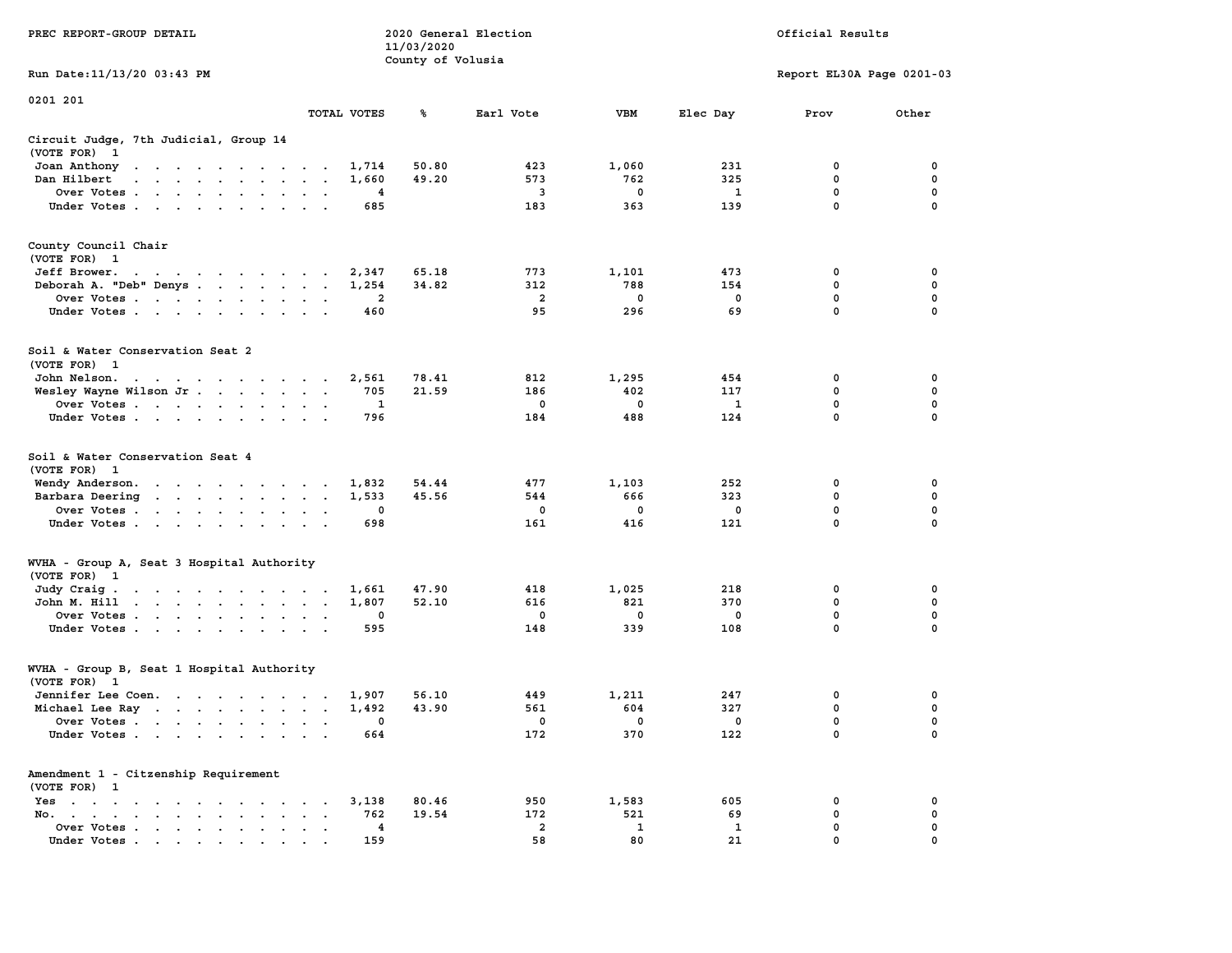| PREC REPORT-GROUP DETAIL                                      |                                                            | 11/03/2020<br>County of Volusia | 2020 General Election    |                          |                         | Official Results          |              |
|---------------------------------------------------------------|------------------------------------------------------------|---------------------------------|--------------------------|--------------------------|-------------------------|---------------------------|--------------|
| Run Date: 11/13/20 03:43 PM                                   |                                                            |                                 |                          |                          |                         | Report EL30A Page 0201-04 |              |
| 0201 201                                                      | TOTAL VOTES                                                | ℁                               | Earl Vote                | <b>VBM</b>               | Elec Day                | Prov                      | Other        |
| Amendment 2 - Minimum Wage<br>(VOTE FOR) 1                    |                                                            |                                 |                          |                          |                         |                           |              |
| Yes 1,838                                                     |                                                            | 46.90                           | 384                      | 1,256                    | 198                     | 0                         | $\mathbf 0$  |
| No.                                                           | 2,081                                                      | 53.10                           | 752                      | 853                      | 476                     | $\mathbf 0$               | 0            |
| Over Votes                                                    | $\overline{\phantom{a}}$                                   |                                 | $\overline{\mathbf{0}}$  | $\overline{\mathbf{0}}$  | $\overline{\mathbf{1}}$ | $\mathbf 0$               | $\mathbf 0$  |
| Under Votes                                                   | 143                                                        |                                 | 46                       | 76                       | 21                      | $\Omega$                  | $\Omega$     |
| Amendment 3 - Primary Elections                               |                                                            |                                 |                          |                          |                         |                           |              |
| (VOTE FOR) 1<br>Yes                                           | 1,630                                                      | 42.56                           | 379                      | 991                      | 260                     | $\mathbf 0$               | 0            |
| No.                                                           | 2,200                                                      | 57.44                           | 735                      | 1,062                    | 403                     | $\mathbf 0$               | 0            |
| Over Votes                                                    | $\overline{\phantom{a}}$                                   |                                 | $\overline{\phantom{0}}$ | $\overline{\mathbf{1}}$  | $\overline{\mathbf{1}}$ | 0                         | 0            |
| Under Votes                                                   | 231                                                        |                                 | 68                       | 131                      | 32                      | $\mathbf 0$               | 0            |
| Amendment 4 - Apprl Const. Amendment<br>(VOTE FOR) 1          |                                                            |                                 |                          |                          |                         |                           |              |
| Yes                                                           | 1,851                                                      | 48.86                           | 637                      | 805                      | 409                     | 0                         | 0            |
| No.                                                           | 1,937                                                      | 51.14                           | 466                      | 1,226                    | 245                     | $\mathbf 0$               | 0            |
| Over Votes                                                    | $\overline{a}$                                             |                                 | $\overline{\mathbf{1}}$  | $\overline{\phantom{0}}$ | $\mathbf{1}$            | $\mathbf 0$               | $\mathbf 0$  |
| Under Votes                                                   | 273                                                        |                                 | 78                       | 154                      | 41                      | $\mathbf 0$               | $\Omega$     |
| Amendment 5 - Homestead Property Taxes<br>(VOTE FOR) 1<br>Yes | 2,570                                                      | 69.14                           | 791                      | 1,271                    | 508                     | 0                         | 0            |
| No.                                                           | 1,147                                                      | 30.86                           | 290                      | 730                      | 127                     | 0                         | 0            |
| Over Votes                                                    | $\mathbf{1}$                                               |                                 | $\overline{\mathbf{0}}$  | $\mathbf{1}$             | $\mathbf 0$             | $\mathbf 0$               | $\mathbf 0$  |
| Under Votes                                                   | 345                                                        |                                 | 101                      | 183                      | 61                      | $\mathbf{0}$              | $\Omega$     |
| Amendment 6 - Ad Valorem Tax Discount<br>(VOTE FOR) 1         |                                                            |                                 |                          |                          |                         |                           |              |
| Yes                                                           | 3,184                                                      | 83.22                           | 959                      | 1,627                    | 598                     | $\mathbf 0$               | 0            |
| No.                                                           | 642                                                        | 16.78                           | 153                      | 431                      | 58                      | $^{\circ}$                | 0            |
| Over Votes                                                    | $\overline{\phantom{a}}$                                   |                                 | $\mathbf{1}$             | $\overline{\mathbf{0}}$  | $\mathbf{1}$            | 0                         | 0            |
| Under Votes                                                   | 235                                                        |                                 | 69                       | 127                      | 39                      | $\mathbf 0$               | $\mathbf{0}$ |
| Volusia ECHO<br>(VOTE FOR) 1                                  |                                                            |                                 |                          |                          |                         |                           |              |
| Yes (For Bonds) $\cdots$ $\cdots$ $\cdots$ $\cdots$           | 2,447                                                      | 64.14                           | 588                      | 1,489                    | 370                     | 0                         | 0            |
| No (Against Bonds)                                            | 1,368                                                      | 35.86                           | 521                      | 563                      | 284                     | 0                         | 0            |
| Over Votes                                                    | $\overline{\phantom{a}}$                                   |                                 | $\overline{\mathbf{0}}$  | $\overline{\mathbf{1}}$  | $\overline{\mathbf{1}}$ | $\mathbf 0$               | $\mathbf 0$  |
| Under Votes                                                   | 246                                                        |                                 | 73                       | 132                      | 41                      | $\mathbf 0$               | $\mathbf{0}$ |
| Volusia Forever<br>(VOTE FOR) 1                               |                                                            |                                 |                          |                          |                         |                           |              |
| Yes (For Bonds) $\cdots$ $\cdots$ $\cdots$ $\cdots$           | 2,595                                                      | 67.93                           | 628                      | 1,570                    | 397                     | $\mathbf 0$               | 0            |
| No $(Against Bonds)$                                          | 1,225                                                      | 32.07                           | 481                      | 484                      | 260                     | $\mathbf 0$               | 0            |
| Over Votes                                                    | $\overline{\phantom{a}}$<br>$\sim$<br>$\ddot{\phantom{a}}$ |                                 | $\mathbf 0$              | $\mathbf{1}$             | $\mathbf 0$             | $\mathbf 0$               | $\mathbf 0$  |
|                                                               | 2.42                                                       |                                 | 73                       | 130                      | 39                      | $\Omega$                  | $\Omega$     |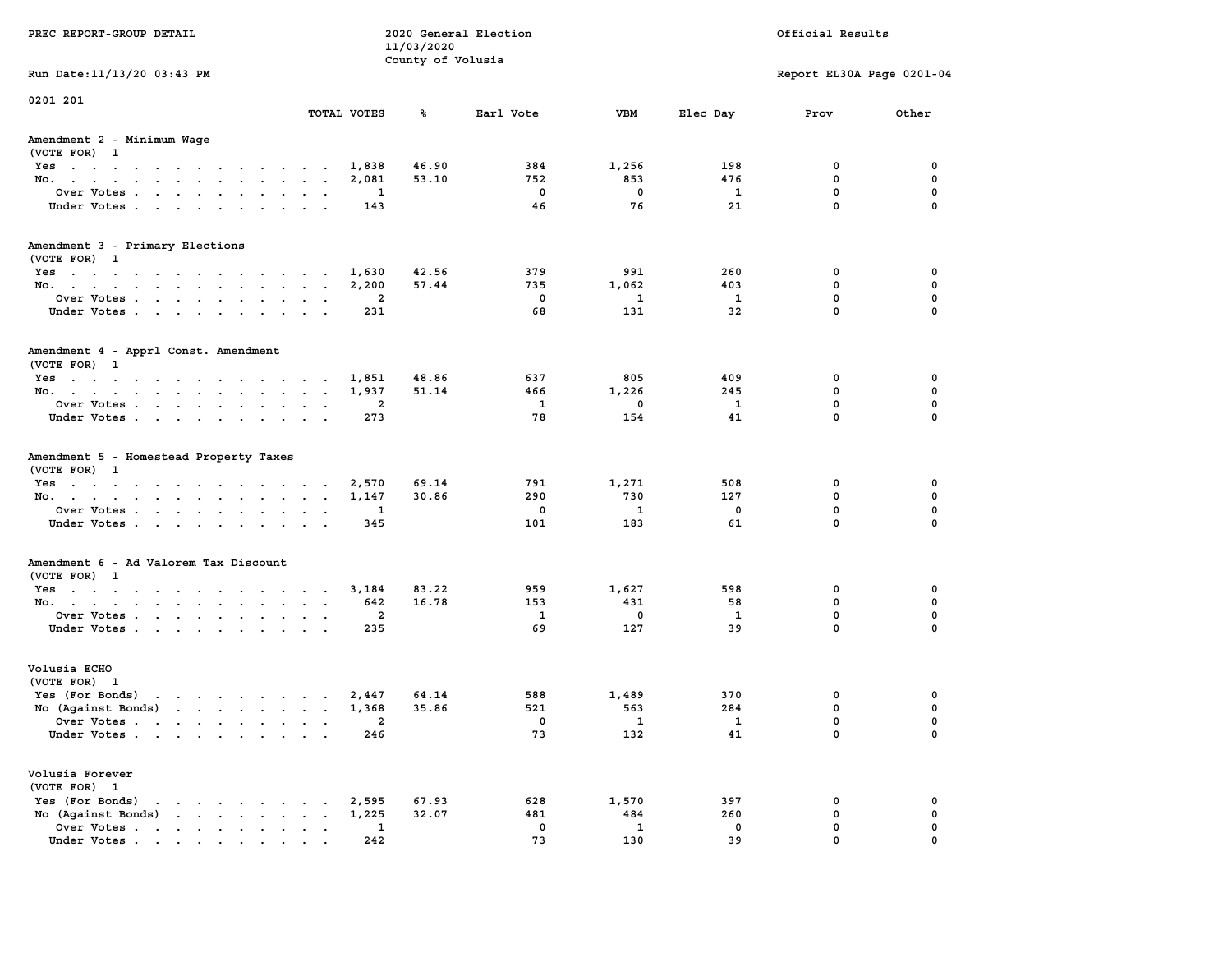|                                                                                                                                                                                            |                                                      |              | 11/03/2020        |                |                |                |                           |              |
|--------------------------------------------------------------------------------------------------------------------------------------------------------------------------------------------|------------------------------------------------------|--------------|-------------------|----------------|----------------|----------------|---------------------------|--------------|
|                                                                                                                                                                                            |                                                      |              | County of Volusia |                |                |                |                           |              |
| Run Date:11/13/20 03:43 PM                                                                                                                                                                 |                                                      |              |                   |                |                |                | Report EL30A Page 0202-01 |              |
| 0202 202                                                                                                                                                                                   |                                                      |              |                   |                |                |                |                           |              |
|                                                                                                                                                                                            |                                                      | TOTAL VOTES  | %                 | Earl Vote      | <b>VBM</b>     | Elec Day       | Prov                      | Other        |
| REGISTERED VOTERS - TOTAL .<br>$\sim$<br>$\overline{\phantom{a}}$                                                                                                                          |                                                      | 4,188        |                   |                |                |                |                           |              |
| BALLOTS CAST - TOTAL.<br>$\mathbf{z} = \mathbf{z}$ .<br>$\ddot{\phantom{a}}$<br>$\ddot{\phantom{a}}$<br>$\cdot$                                                                            | $\ddot{\phantom{a}}$<br>$\ddot{\phantom{a}}$         | 3,168        |                   | 863            | 1,484          | 817            | 3                         | 1            |
| BALLOTS CAST - BLANK.<br>$\sim$<br>$\sim$<br>$\ddot{\phantom{a}}$                                                                                                                          |                                                      | 1            | .03               | 0              | 1              | 0              | 0                         | $\mathbf 0$  |
| VOTER TURNOUT - TOTAL<br>$\overline{\phantom{a}}$<br>$\sim$                                                                                                                                |                                                      |              | 75.64             |                |                |                |                           |              |
| VOTER TURNOUT - BLANK<br>$\mathcal{A}=\mathcal{A}=\mathcal{A}$ .<br>$\ddot{\phantom{a}}$<br>$\bullet$                                                                                      |                                                      |              | .02               |                |                |                |                           |              |
|                                                                                                                                                                                            |                                                      |              |                   |                |                |                |                           |              |
| President and Vice President<br>(VOTE FOR)<br>$\mathbf{1}$                                                                                                                                 |                                                      |              |                   |                |                |                |                           |              |
| Donald J. Trump (REP)<br>$\begin{array}{cccccccccccccc} \bullet & \bullet & \bullet & \bullet & \bullet & \bullet & \bullet & \bullet & \bullet & \bullet & \bullet & \bullet \end{array}$ |                                                      | 2,020        | 64.03             | 644            | 753            | 620            | 2                         | 1            |
| Joseph R. Biden (DEM)<br>$\mathbf{r}$ , $\mathbf{r}$ , $\mathbf{r}$<br>$\ddot{\phantom{a}}$<br>$\ddot{\phantom{a}}$                                                                        | $\ddot{\phantom{a}}$                                 | 1,111        | 35.21             | 212            | 713            | 185            | $\mathbf 1$               | $\pmb{0}$    |
| Jo Jorgensen (LPF)<br>$\sim$ 100 $\sim$ 100 $\sim$<br>$\cdot$<br>$\overline{\phantom{a}}$                                                                                                  |                                                      | 10           | .32               | 2              | 3              | 5              | $\mathbf 0$               | $\mathbf 0$  |
| Roque "Rocky" De La Fuente (REF).<br>$\mathbf{r}$                                                                                                                                          |                                                      | 5            | .16               | 0              | 5              | 0              | $\mathbf 0$               | 0            |
|                                                                                                                                                                                            |                                                      | $\mathbf{2}$ | .06               | 0              |                | $\mathbf{1}$   | $\mathbf 0$               | 0            |
| Gloria La Riva (PSL).<br>$\sim$ $\sim$ $\sim$ $\sim$<br>$\cdot$                                                                                                                            |                                                      |              |                   |                | 1              |                |                           |              |
| Howie Hawkins (GRE).<br>$\ddot{\phantom{a}}$<br>$\sim$<br>$\ddot{\phantom{a}}$<br>$\overline{\phantom{a}}$                                                                                 |                                                      | 2            | .06               | 1              | 0              | 1              | 0                         | $\mathbf 0$  |
| Don Blankenship (CPF)<br>$\cdots$<br>$\sim$<br>$\sim$                                                                                                                                      | $\sim$                                               | 1            | .03               | 0              | $\mathbf 0$    | $\mathbf{1}$   | 0                         | $\mathbf 0$  |
| WRITE-IN.<br>$\mathcal{A}=\mathcal{A}=\mathcal{A}=\mathcal{A}=\mathcal{A}=\mathcal{A}$ .<br>$\blacksquare$<br>$\bullet$                                                                    |                                                      | 4            | .13               | $\mathbf 0$    | $\overline{a}$ | $\overline{a}$ | $\mathbf 0$               | 0            |
| Over Votes<br>$\sim$                                                                                                                                                                       |                                                      | 6            |                   | 1              | 5              | 0              | 0                         | $\mathbf 0$  |
| Under Votes                                                                                                                                                                                | $\cdot$                                              | 7            |                   | $\overline{3}$ | $\overline{a}$ | $\overline{a}$ | 0                         | $\Omega$     |
| Representative in Congress District 6<br>(VOTE FOR)<br>$\mathbf{1}$                                                                                                                        |                                                      |              |                   |                |                |                |                           |              |
| Michael Waltz (REP).<br>$\sim$ $\sim$ $\sim$ $\sim$ $\sim$<br>$\sim 100$<br>$\ddot{\phantom{a}}$                                                                                           |                                                      | 2,007        | 65.74             | 635            | 752            | 617            | 2                         | 1            |
| Clint Curtis (DEM)<br>$\sim$<br>$\cdot$ $\cdot$ $\cdot$ $\cdot$<br>$\ddot{\phantom{a}}$<br>$\sim$                                                                                          | $\overline{\phantom{a}}$<br>$\overline{\phantom{a}}$ | 1,042        | 34.13             | 197            | 670            | 174            | $\mathbf{1}$              | 0            |
| WRITE-IN.<br>$\sim$<br>$\ddot{\phantom{a}}$<br>$\ddot{\phantom{a}}$<br>$\ddot{\phantom{a}}$                                                                                                |                                                      | 4            | .13               | 1              | 2              | 1              | 0                         | $\pmb{0}$    |
| Over Votes                                                                                                                                                                                 |                                                      | 1            |                   | 1              | 0              | $\mathbf 0$    | $\mathbf 0$               | $\mathbf 0$  |
| Under Votes<br>$\sim$<br>$\sim$                                                                                                                                                            | $\sim$ $\sim$                                        | 114          |                   | 29             | 60             | 25             | $\mathbf 0$               | $\mathbf 0$  |
| State Attorney 7th Judicial Circuit                                                                                                                                                        |                                                      |              |                   |                |                |                |                           |              |
| (VOTE FOR) 1                                                                                                                                                                               |                                                      |              |                   |                |                |                |                           |              |
| R.J. Larizza (REP)<br>$\ddot{\phantom{0}}$<br>$\sim$ $\sim$ $\sim$ $\sim$ $\sim$<br><b>Contract Contract</b>                                                                               | $\overline{\phantom{a}}$<br>$\overline{\phantom{a}}$ | 1,828        | 62.11             | 575            | 742            | 510            | 1                         | 0            |
| Don Dempsey.<br>$\mathbf{r} = \mathbf{r} + \mathbf{r} + \mathbf{r} + \mathbf{r}$<br>$\sim$ $\sim$<br>$\bullet$                                                                             | $\bullet$                                            | 1,115        | 37.89             | 234            | 604            | 275            | $\overline{\mathbf{2}}$   | $\mathbf 0$  |
| Over Votes<br>$\ddot{\phantom{a}}$<br>$\bullet$                                                                                                                                            | $\bullet$<br>$\bullet$                               | 0            |                   | 0              | 0              | $\mathbf 0$    | $\mathbf 0$               | 0            |
| Under Votes                                                                                                                                                                                | $\ddot{\phantom{a}}$                                 | 225          |                   | 54             | 138            | 32             | $\mathbf 0$               | $\mathbf{1}$ |
|                                                                                                                                                                                            |                                                      |              |                   |                |                |                |                           |              |
| State Senator District 7<br>(VOTE FOR)<br>- 1                                                                                                                                              |                                                      |              |                   |                |                |                |                           |              |
| Travis J. Hutson (REP)<br>$\ddot{\phantom{a}}$                                                                                                                                             |                                                      | 1,938        | 63.96             | 618            | 722            | 596            | $\mathbf{2}$              | 0            |
| Heather Hunter (DEM).<br>$\sim$                                                                                                                                                            | $\ddot{\phantom{a}}$<br>$\sim$                       | 1,092        | 36.04             | 208            | 693            | 189            | 1                         | 1            |
| WRITE-IN.<br>$\mathcal{A}=\mathcal{A}=\mathcal{A}=\mathcal{A}=\mathcal{A}=\mathcal{A}$ .<br>$\sim$<br>$\blacksquare$<br>$\bullet$                                                          |                                                      | 0            |                   | 0              | 0              | $\mathbf 0$    | $\mathbf{0}$              | $\mathbf 0$  |
| Over Votes<br>$\ddot{\phantom{a}}$                                                                                                                                                         |                                                      | 0            |                   | 0              | $\mathbf 0$    | $\mathbf 0$    | $\mathbf 0$               | 0            |
| Under Votes<br>$\cdot$                                                                                                                                                                     | $\overline{a}$                                       | 138          |                   | 37             | 69             | 32             | $\mathbf 0$               | $\mathbf 0$  |
| State Representative District 24                                                                                                                                                           |                                                      |              |                   |                |                |                |                           |              |
| (VOTE FOR)<br>$\mathbf{1}$                                                                                                                                                                 |                                                      |              |                   |                |                |                |                           |              |
| Paul Renner (REP).                                                                                                                                                                         |                                                      | 1,986        | 65.85             | 628            | 750            | 606            | $\mathbf{2}$              | 0            |
| Adam Morley (DEM).<br>$\cdots$                                                                                                                                                             |                                                      | 1,030        | 34.15             | 194            | 656            | 178            | $\mathbf 1$               | 1            |
| Over Votes<br>$\ddot{\phantom{0}}$                                                                                                                                                         |                                                      | 0            |                   | 0              | 0              | 0              | 0                         | $\pmb{0}$    |
| Under Votes.<br>$\ddot{\phantom{a}}$<br>$\cdot$                                                                                                                                            |                                                      | 152          |                   | 41             | 78             | 33             | $\mathbf 0$               | $\mathbf 0$  |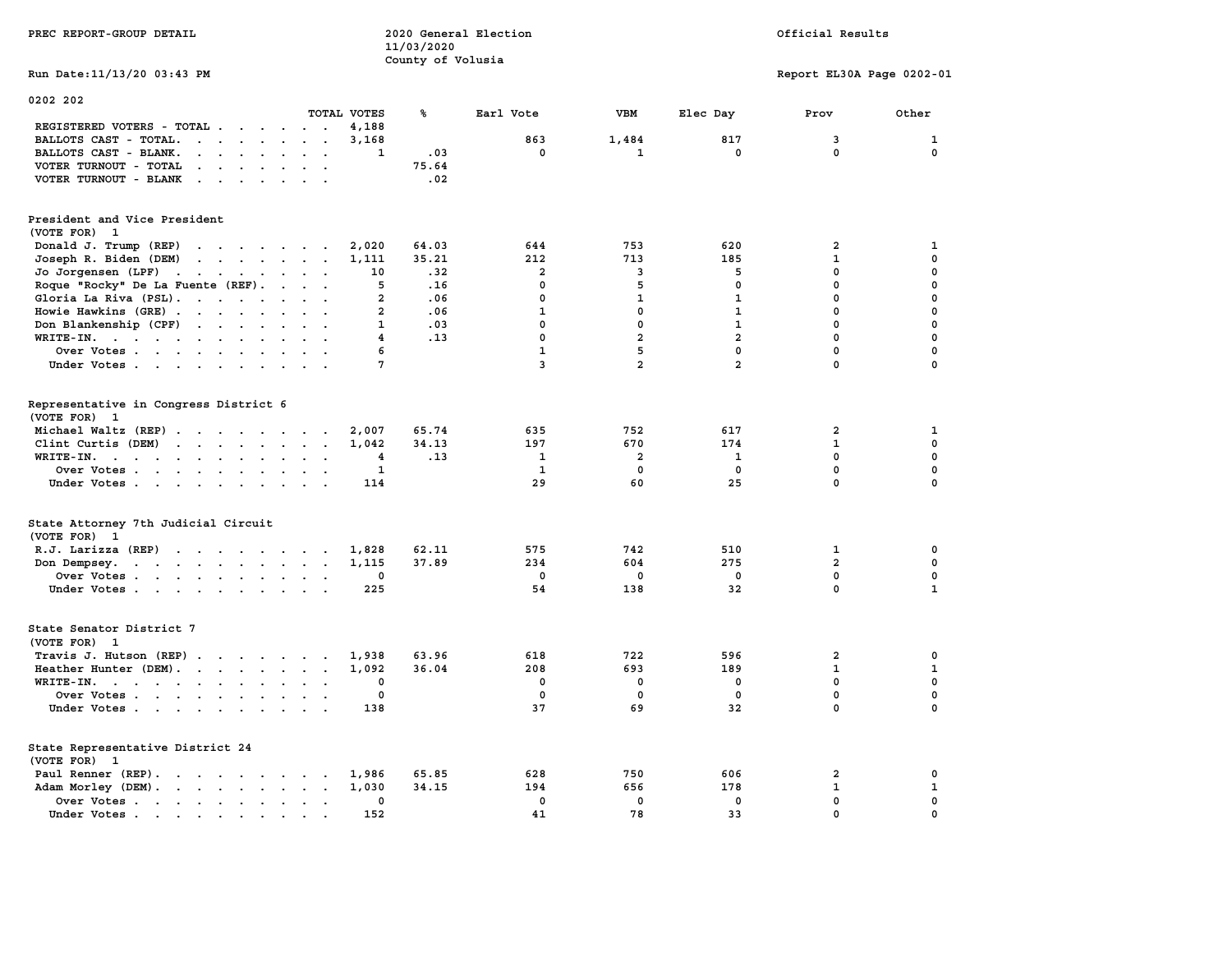|                                                                                                        |                                                         | 11/03/2020        |                |             |              |                           |              |
|--------------------------------------------------------------------------------------------------------|---------------------------------------------------------|-------------------|----------------|-------------|--------------|---------------------------|--------------|
|                                                                                                        |                                                         | County of Volusia |                |             |              |                           |              |
| Run Date: 11/13/20 03:43 PM                                                                            |                                                         |                   |                |             |              | Report EL30A Page 0202-02 |              |
| 0202 202                                                                                               |                                                         |                   |                |             |              |                           |              |
|                                                                                                        | TOTAL VOTES                                             | ℁                 | Earl Vote      | <b>VBM</b>  | Elec Day     | Prov                      | Other        |
| Supreme Court - Carlos G. Muniz                                                                        |                                                         |                   |                |             |              |                           |              |
| (VOTE FOR) 1                                                                                           |                                                         |                   |                |             |              |                           |              |
| Yes                                                                                                    | 1,937                                                   | 73.51             | 553            | 864         | 517          | 3                         | 0            |
| No.<br>$\cdot$ $\cdot$ $\cdot$<br>$\sim$                                                               | 698<br>$\sim$                                           | 26.49             | 172            | 349         | 176          | 0                         | $\mathbf 1$  |
| Over Votes                                                                                             | 2<br>$\sim$                                             |                   | $\overline{a}$ | $\mathbf 0$ | 0            | $\pmb{0}$                 | 0            |
| Under Votes<br>$\ddot{\phantom{a}}$                                                                    | 531<br>$\ddot{\phantom{a}}$                             |                   | 136            | 271         | 124          | $\mathbf 0$               | $\Omega$     |
|                                                                                                        |                                                         |                   |                |             |              |                           |              |
| 5th Dist Crt of Appeal - Evander                                                                       |                                                         |                   |                |             |              |                           |              |
| (VOTE FOR) 1                                                                                           |                                                         |                   |                |             |              |                           |              |
| Yes                                                                                                    | 1,972                                                   | 74.84             | 544            | 925         | 500          | 3                         | 0            |
| No.                                                                                                    | 663                                                     | 25.16             | 181            | 284         | 197          | $\mathbf 0$               | ${\bf 1}$    |
| Over Votes                                                                                             | 1                                                       |                   | $^{\circ}$     | $^{\circ}$  | 1            | $\mathbf 0$               | $\mathbf 0$  |
| Under Votes                                                                                            | 532                                                     |                   | 138            | 275         | 119          | $\mathbf 0$               | $\mathbf 0$  |
|                                                                                                        |                                                         |                   |                |             |              |                           |              |
| 5th Dist Crt of Appeal - Grosshans                                                                     |                                                         |                   |                |             |              |                           |              |
| (VOTE FOR) 1                                                                                           |                                                         |                   |                |             |              |                           |              |
| Yes                                                                                                    | 1,964                                                   | 75.08             | 563            | 895         | 502          | 3                         | 1            |
| No.                                                                                                    | 652                                                     | 24.92             | 161            | 306         | 185          | $\mathbf 0$               | $\mathbf 0$  |
| Over Votes<br>$\sim$                                                                                   | $\mathbf{1}$<br>$\ddot{\phantom{a}}$                    |                   | $\mathbf 0$    | $\mathbf 0$ | $\mathbf{1}$ | $\mathbf 0$               | $\mathbf 0$  |
| Under Votes                                                                                            | 551                                                     |                   | 139            | 283         | 129          | $\mathbf 0$               | 0            |
|                                                                                                        |                                                         |                   |                |             |              |                           |              |
| 5th Dist Crt of Appeal - Harris<br>(VOTE FOR) 1                                                        |                                                         |                   |                |             |              |                           |              |
| Yes                                                                                                    | 2,033                                                   | 77.71             | 582            | 920         | 527          | 3                         | 1            |
| No.<br>$\sim$                                                                                          | 583<br>$\sim$<br>$\sim$<br>$\ddot{\phantom{0}}$         | 22.29             | 138            | 280         | 165          | $\mathbf 0$               | $\mathbf 0$  |
| Over Votes.                                                                                            | 1                                                       |                   | $\mathbf 0$    | $\mathbf 0$ | 1            | $\mathbf 0$               | $\mathbf 0$  |
| Under Votes<br>$\sim$                                                                                  | 551<br>$\sim$ $\sim$                                    |                   | 143            | 284         | 124          | $\mathbf 0$               | 0            |
| 5th Dist Crt of Appeal - Orfinger                                                                      |                                                         |                   |                |             |              |                           |              |
| (VOTE FOR) 1                                                                                           |                                                         |                   |                |             |              |                           |              |
| Yes                                                                                                    | 1,971                                                   | 75.29             | 563            | 901         | 504          | 3                         | 0            |
| No.                                                                                                    | 647<br><b>Contract Contract Contract</b>                | 24.71             | 158            | 297         | 191          | $\mathbf 0$               | $\mathbf{1}$ |
| Over Votes                                                                                             | 0<br>$\bullet$<br>$\ddot{\phantom{a}}$<br>$\sim$        |                   | $\mathbf 0$    | 0           | 0            | $\mathbf 0$               | $\mathbf 0$  |
| Under Votes                                                                                            | 550<br>$\cdot$ $\cdot$                                  |                   | 142            | 286         | 122          | $\mathbf 0$               | 0            |
| 5th Dist Crt of Appeal - Sasso                                                                         |                                                         |                   |                |             |              |                           |              |
| (VOTE FOR) 1                                                                                           |                                                         |                   |                |             |              |                           |              |
| Yes                                                                                                    | 1,938                                                   | 75.59             | 561            | 871         | 503          | $\overline{\mathbf{2}}$   | 1            |
| No.                                                                                                    | 626                                                     | 24.41             | 148            | 298         | 180          | $\mathbf 0$               | $\mathbf 0$  |
| Over Votes<br>$\ddot{\phantom{0}}$                                                                     | 1<br>$\bullet$<br>$\sim$<br>$\overline{\phantom{a}}$    |                   | 0              | 1           | 0            | 0                         | 0            |
| Under Votes                                                                                            | 603                                                     |                   | 154            | 314         | 134          | $\mathbf{1}$              | $\Omega$     |
| 5th Dist Crt of Appeal - Wallis<br>(VOTE FOR) 1                                                        |                                                         |                   |                |             |              |                           |              |
| $Yes \t . \t .$<br>the contract of the contract of the con-                                            | 1,971                                                   | 76.34             | 567            | 902         | 499          | 3                         | $\mathbf 0$  |
| No.<br>$\mathbf{r}$ , and $\mathbf{r}$ , and $\mathbf{r}$ , and $\mathbf{r}$<br>$\mathbf{r}$<br>$\sim$ | 611<br>$\bullet$<br>$\mathbf{r}$                        | 23.66             | 146            | 281         | 183          | $\mathbf 0$               | $\mathbf{1}$ |
| Over Votes<br>$\ddot{\phantom{a}}$                                                                     | $\mathbf 0$<br>$\sim$<br>$\sim$<br>$\ddot{\phantom{a}}$ |                   | $\mathbf 0$    | $\mathbf 0$ | $\mathbf 0$  | $\mathbf 0$               | 0            |
| Under Votes                                                                                            | 586                                                     |                   | 150            | 301         | 135          | $\mathbf 0$               | $\mathbf 0$  |
|                                                                                                        |                                                         |                   |                |             |              |                           |              |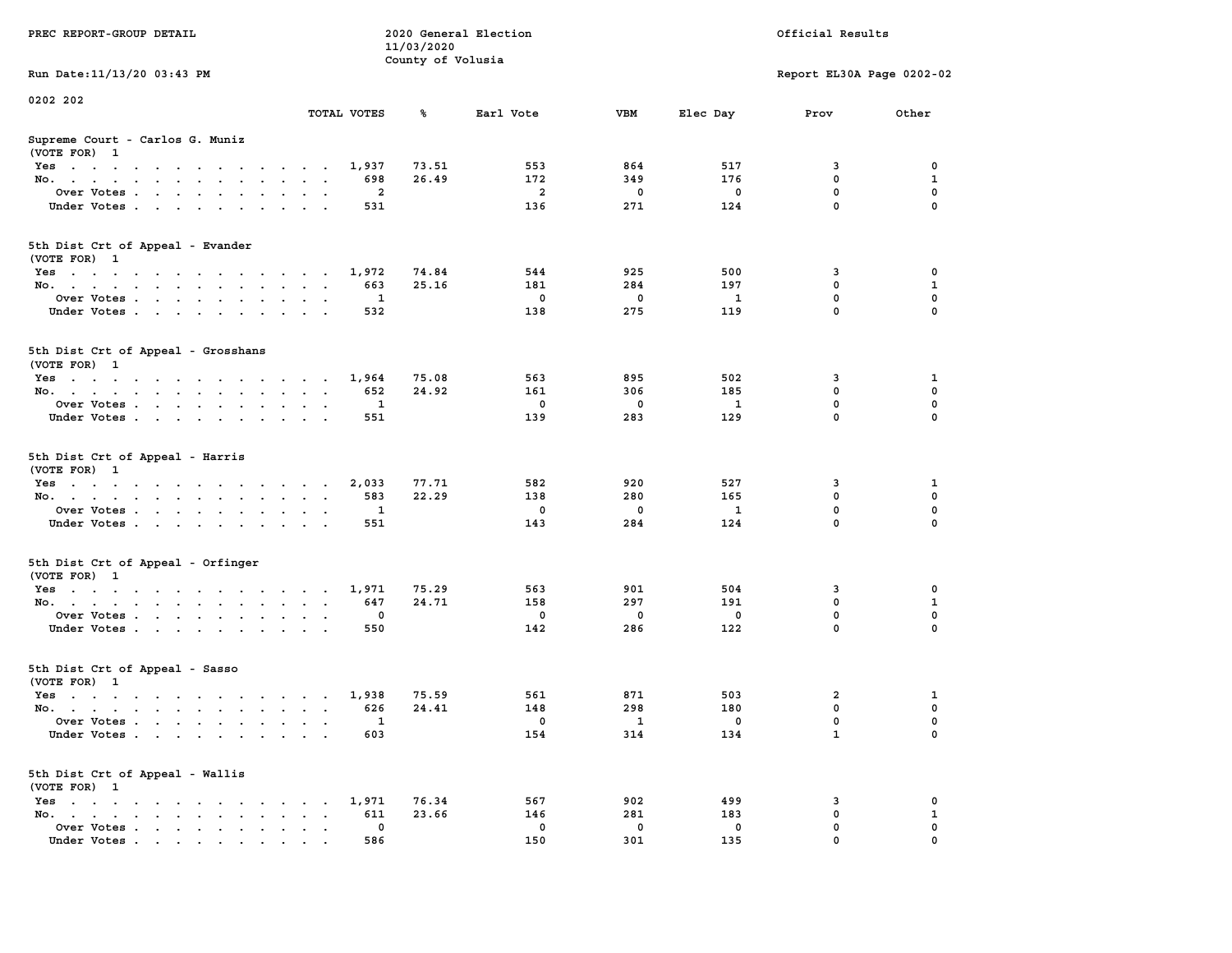|                                                                                                                                                                                                                                                                          |                                                           | 11/03/2020        |                |             |                |                           |              |
|--------------------------------------------------------------------------------------------------------------------------------------------------------------------------------------------------------------------------------------------------------------------------|-----------------------------------------------------------|-------------------|----------------|-------------|----------------|---------------------------|--------------|
|                                                                                                                                                                                                                                                                          |                                                           | County of Volusia |                |             |                |                           |              |
| Run Date:11/13/20 03:43 PM                                                                                                                                                                                                                                               |                                                           |                   |                |             |                | Report EL30A Page 0202-03 |              |
| 0202 202                                                                                                                                                                                                                                                                 |                                                           |                   |                |             |                |                           |              |
|                                                                                                                                                                                                                                                                          | TOTAL VOTES                                               | ℁                 | Earl Vote      | <b>VBM</b>  | Elec Day       | Prov                      | Other        |
| Circuit Judge, 7th Judicial, Group 14                                                                                                                                                                                                                                    |                                                           |                   |                |             |                |                           |              |
| (VOTE FOR)<br>$\mathbf{1}$                                                                                                                                                                                                                                               |                                                           |                   |                |             |                |                           |              |
| Joan Anthony<br>the contract of the contract of the con-                                                                                                                                                                                                                 | 1,406<br>$\sim$                                           | 54.41             | 334            | 752         | 318            | 2                         | 0            |
| Dan Hilbert<br>$\ddot{\phantom{a}}$<br>$\mathbf{r}$ . The set of the set of the set of the set of the set of the set of the set of the set of the set of the set of the set of the set of the set of the set of the set of the set of the set of the set of the set of t | 1,178<br>$\overline{\phantom{a}}$<br>$\sim$               | 45.59             | 376            | 443         | 357            | $\mathbf{1}$              | 1            |
| Over Votes.<br>$\mathcal{A}$ . The set of the set of $\mathcal{A}$<br>$\cdot$                                                                                                                                                                                            | 4<br>$\ddot{\phantom{a}}$                                 |                   | $\overline{a}$ | $\mathbf 0$ | $\overline{a}$ | $\mathbf 0$               | $\mathbf 0$  |
| Under Votes<br>$\cdot$                                                                                                                                                                                                                                                   | 580<br>$\overline{a}$                                     |                   | 151            | 289         | 140            | $\mathbf 0$               | $\mathbf 0$  |
| County Council Chair                                                                                                                                                                                                                                                     |                                                           |                   |                |             |                |                           |              |
| (VOTE FOR) 1                                                                                                                                                                                                                                                             |                                                           |                   |                |             |                |                           |              |
| Jeff Brower.<br>the contract of the contract of the con-                                                                                                                                                                                                                 | 1,856                                                     | 66.57             | 542            | 740         | 572            | 2                         | 0            |
| Deborah A. "Deb" Denys                                                                                                                                                                                                                                                   | 932<br>$\overline{\phantom{a}}$<br>$\sim$                 | 33.43             | 225            | 536         | 169            | $\mathbf 1$               | $\mathbf{1}$ |
| Over Votes<br><b>Contract Contract</b><br>$\ddot{\phantom{a}}$<br>$\sim$                                                                                                                                                                                                 | 0                                                         |                   | 0              | 0           | 0              | 0                         | 0            |
| Under Votes<br>$\overline{\phantom{a}}$                                                                                                                                                                                                                                  | 380                                                       |                   | 96             | 208         | 76             | $\Omega$                  | $\mathbf 0$  |
|                                                                                                                                                                                                                                                                          |                                                           |                   |                |             |                |                           |              |
| Soil & Water Conservation Seat 2                                                                                                                                                                                                                                         |                                                           |                   |                |             |                |                           |              |
| (VOTE FOR) 1                                                                                                                                                                                                                                                             |                                                           |                   |                |             |                |                           |              |
| John Nelson.<br>the contract of the contract of the contract of the contract of the contract of the contract of the contract of                                                                                                                                          | 1,918                                                     | 75.04             | 553            | 847         | 514            | 3                         | 1            |
| Wesley Wayne Wilson Jr<br>$\bullet$                                                                                                                                                                                                                                      | 638<br>$\bullet$<br>$\ddot{\phantom{1}}$                  | 24.96             | 156            | 310         | 172            | $\mathbf 0$               | $\mathbf 0$  |
| Over Votes                                                                                                                                                                                                                                                               | 0<br>$\cdot$                                              |                   | 0              | 0           | 0              | $\mathbf 0$               | $\mathbf 0$  |
| Under Votes<br>$\ddot{\phantom{0}}$                                                                                                                                                                                                                                      | 612                                                       |                   | 154            | 327         | 131            | 0                         | $\mathbf 0$  |
| Soil & Water Conservation Seat 4<br>(VOTE FOR)<br>$\mathbf{1}$                                                                                                                                                                                                           |                                                           |                   |                |             |                |                           |              |
| Wendy Anderson.<br>the contract of the contract of the                                                                                                                                                                                                                   | 1,464                                                     | 56.37             | 357            | 771         | 333            | 2                         | 1            |
| Barbara Deering<br>$\sim$<br>$\bullet$                                                                                                                                                                                                                                   | 1,133<br>$\bullet$<br>$\bullet$                           | 43.63             | 364            | 423         | 345            | $\mathbf 1$               | $\mathbf 0$  |
| Over Votes                                                                                                                                                                                                                                                               | 0                                                         |                   | 0              | 0           | $\mathbf 0$    | 0                         | $\mathbf 0$  |
| Under Votes<br>$\ddot{\phantom{0}}$<br>$\bullet$                                                                                                                                                                                                                         | 571                                                       |                   | 142            | 290         | 139            | 0                         | 0            |
| WVHA - Group A, Seat 3 Hospital Authority                                                                                                                                                                                                                                |                                                           |                   |                |             |                |                           |              |
| (VOTE FOR) 1                                                                                                                                                                                                                                                             |                                                           |                   |                |             |                |                           |              |
| Judy Craig.<br>the contract of the contract of the contract of the contract of the contract of the contract of the contract of                                                                                                                                           | 1,346                                                     | 50.54             | 316            | 744         | 283            | $\overline{2}$            | 1            |
| $\mathcal{A}$ , and $\mathcal{A}$ , and $\mathcal{A}$ , and $\mathcal{A}$ , and $\mathcal{A}$<br>John M. Hill                                                                                                                                                            | 1,317<br>$\bullet$<br>$\bullet$                           | 49.46             | 411            | 495         | 410            | $\mathbf{1}$              | $\mathbf 0$  |
| Over Votes<br>$\ddot{\phantom{0}}$<br>$\bullet$                                                                                                                                                                                                                          | 0<br>$\bullet$                                            |                   | 0              | 0           | $\mathbf 0$    | $\mathbf 0$               | $\mathbf 0$  |
| Under Votes<br>$\ddot{\phantom{0}}$<br>$\cdot$                                                                                                                                                                                                                           | 505<br>$\cdot$                                            |                   | 136            | 245         | 124            | 0                         | 0            |
| WVHA - Group B, Seat 1 Hospital Authority                                                                                                                                                                                                                                |                                                           |                   |                |             |                |                           |              |
| (VOTE FOR)<br>$\mathbf{1}$                                                                                                                                                                                                                                               |                                                           |                   |                |             |                |                           |              |
| Jennifer Lee Coen.                                                                                                                                                                                                                                                       | 1,531<br>$\sim$                                           | 58.59             | 357            | 829         | 343            | $\overline{2}$            | 0            |
| Michael Lee Ray                                                                                                                                                                                                                                                          | 1,082<br>$\ddot{\phantom{a}}$<br>$\overline{\phantom{a}}$ | 41.41             | 374            | 370         | 336            | 1                         | $\mathbf{1}$ |
| Over Votes<br>$\ddot{\phantom{a}}$<br>$\cdot$                                                                                                                                                                                                                            | 0<br>$\ddot{\phantom{a}}$<br>$\ddot{\phantom{a}}$         |                   | 0              | 0           | $\mathbf 0$    | $\mathbf 0$               | $\mathbf 0$  |
| Under Votes                                                                                                                                                                                                                                                              | 555                                                       |                   | 132            | 285         | 138            | $\mathbf{0}$              | $\mathbf 0$  |
| Amendment 1 - Citzenship Requirement                                                                                                                                                                                                                                     |                                                           |                   |                |             |                |                           |              |
| (VOTE FOR) 1                                                                                                                                                                                                                                                             |                                                           |                   |                |             |                |                           |              |
| $Yes \t . \t .$<br>$\bullet$<br>$\mathbf{r} = \mathbf{r} + \mathbf{r} + \mathbf{r} + \mathbf{r}$<br>$\sim$<br>$\bullet$<br>$\sim$ $\sim$                                                                                                                                 | 2,481                                                     | 83.34             | 698            | 1,120       | 661            | 1                         | 1            |
| No.<br>$\ddot{\phantom{a}}$<br>$\bullet$ . In the case of the case of the $\bullet$<br>$\bullet$ . $\bullet$ .                                                                                                                                                           | 496<br>$\cdot$                                            | 16.66             | 109            | 282         | 104            | $\mathbf{1}$              | 0            |
| Over Votes<br>$\bullet$                                                                                                                                                                                                                                                  | $\overline{\mathbf{2}}$<br>$\blacksquare$<br>$\cdot$      |                   | 1              | 0           | 1              | $\mathbf{0}$              | $\mathbf 0$  |
| Under Votes                                                                                                                                                                                                                                                              | 189                                                       |                   | 55             | 82          | 51             | $\mathbf{1}$              | $\mathbf 0$  |

**PREC REPORT-GROUP DETAIL 2020 General Election Official Results**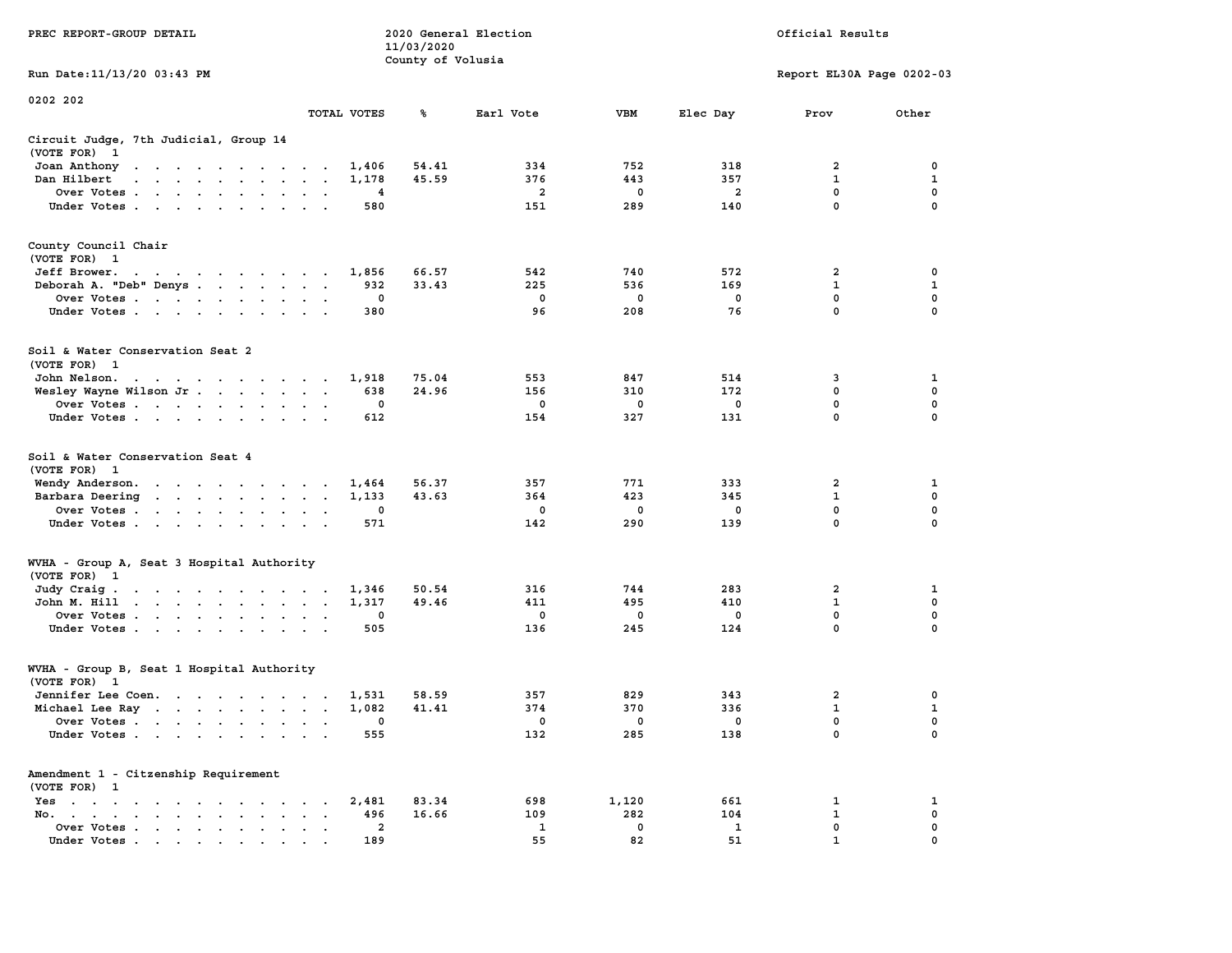| PREC REPORT-GROUP DETAIL                                                                                                                                                                                                                             |                 |                | 11/03/2020<br>County of Volusia | 2020 General Election |             |                         | Official Results              |                  |
|------------------------------------------------------------------------------------------------------------------------------------------------------------------------------------------------------------------------------------------------------|-----------------|----------------|---------------------------------|-----------------------|-------------|-------------------------|-------------------------------|------------------|
| Run Date: 11/13/20 03:43 PM                                                                                                                                                                                                                          |                 |                |                                 |                       |             |                         | Report EL30A Page 0202-04     |                  |
| 0202 202                                                                                                                                                                                                                                             |                 | TOTAL VOTES    | ℁                               | Earl Vote             | VBM         | Elec Day                | Prov                          | Other            |
|                                                                                                                                                                                                                                                      |                 |                |                                 |                       |             |                         |                               |                  |
| Amendment 2 - Minimum Wage<br>(VOTE FOR) 1                                                                                                                                                                                                           |                 |                |                                 |                       |             |                         |                               |                  |
| Yes                                                                                                                                                                                                                                                  |                 | 1,474          | 49.36                           | 303                   | 903         | 266                     | 2                             | 0                |
| No.                                                                                                                                                                                                                                                  |                 | 1,512          | 50.64                           | 506                   | 505         | 500                     | 0                             | 1                |
| Over Votes                                                                                                                                                                                                                                           |                 | 3              |                                 | $\mathbf 0$           | 1           | $\overline{\mathbf{2}}$ | $\mathbf 0$                   | 0                |
| Under Votes                                                                                                                                                                                                                                          |                 | 179            |                                 | 54                    | 75          | 49                      | $\mathbf{1}$                  | $\mathbf 0$      |
| Amendment 3 - Primary Elections                                                                                                                                                                                                                      |                 |                |                                 |                       |             |                         |                               |                  |
| (VOTE FOR) 1                                                                                                                                                                                                                                         |                 |                |                                 |                       |             |                         |                               |                  |
| Yes                                                                                                                                                                                                                                                  |                 | 1,386          | 47.83                           | 306                   | 773         | 306                     | 1                             | 0                |
| No.                                                                                                                                                                                                                                                  |                 | 1,512<br>2     | 52.17                           | 480<br>$\overline{a}$ | 578<br>0    | 452<br>0                | $\overline{a}$<br>$\mathbf 0$ | 0<br>$\mathbf 0$ |
| Over Votes<br>Under Votes                                                                                                                                                                                                                            |                 | 268            |                                 | 75                    | 133         | 59                      | $\mathbf 0$                   | $\mathbf{1}$     |
|                                                                                                                                                                                                                                                      |                 |                |                                 |                       |             |                         |                               |                  |
| Amendment 4 - Apprl Const. Amendment                                                                                                                                                                                                                 |                 |                |                                 |                       |             |                         |                               |                  |
| (VOTE FOR) 1                                                                                                                                                                                                                                         |                 |                |                                 |                       |             |                         |                               |                  |
| Yes<br>No.                                                                                                                                                                                                                                           |                 | 1,530<br>1,338 | 53.35<br>46.65                  | 492<br>291            | 577<br>761  | 460<br>284              | 1<br>$\overline{a}$           | 0<br>0           |
| Over Votes                                                                                                                                                                                                                                           |                 | 1              |                                 | $\mathbf 0$           | 0           | $\mathbf{1}$            | $\mathbf 0$                   | $\mathbf 0$      |
| Under Votes                                                                                                                                                                                                                                          |                 | 299            |                                 | 80                    | 146         | 72                      | $\mathbf{0}$                  | $\mathbf{1}$     |
| Amendment 5 - Homestead Property Taxes                                                                                                                                                                                                               |                 |                |                                 |                       |             |                         |                               |                  |
| (VOTE FOR) 1                                                                                                                                                                                                                                         |                 |                |                                 |                       |             |                         |                               |                  |
| Yes                                                                                                                                                                                                                                                  |                 | 2,017          | 70.92                           | 586                   | 882         | 547                     | 2                             | 0                |
| No.                                                                                                                                                                                                                                                  |                 | 827            | 29.08                           | 187                   | 445         | 194                     | 1                             | 0                |
| Over Votes                                                                                                                                                                                                                                           |                 | 0              |                                 | 0                     | 0           | 0                       | 0                             | $\mathbf 0$      |
| Under Votes                                                                                                                                                                                                                                          |                 | 324            |                                 | 90                    | 157         | 76                      | $\mathbf 0$                   | $\mathbf{1}$     |
| Amendment 6 - Ad Valorem Tax Discount                                                                                                                                                                                                                |                 |                |                                 |                       |             |                         |                               |                  |
| (VOTE FOR) 1                                                                                                                                                                                                                                         |                 |                |                                 |                       |             |                         |                               |                  |
| Yes                                                                                                                                                                                                                                                  |                 | 2,511          | 85.96                           | 696                   | 1,131       | 682                     | 2                             | 0                |
| No.                                                                                                                                                                                                                                                  |                 | 410            | 14.04                           | 99                    | 232         | 78                      | $\mathbf{1}$                  | 0                |
| Over Votes                                                                                                                                                                                                                                           |                 | 0              |                                 | $\mathbf 0$           | 0           | 0                       | $\mathbf 0$                   | $\mathbf 0$      |
| Under Votes                                                                                                                                                                                                                                          |                 | 247            |                                 | 68                    | 121         | 57                      | $\mathbf 0$                   | $\mathbf{1}$     |
| Volusia ECHO                                                                                                                                                                                                                                         |                 |                |                                 |                       |             |                         |                               |                  |
| (VOTE FOR) 1                                                                                                                                                                                                                                         |                 |                |                                 |                       |             |                         |                               |                  |
| Yes (For Bonds) $\cdots$ $\cdots$ $\cdots$ $\cdots$                                                                                                                                                                                                  |                 | 1,928          | 66.60                           | 456                   | 1,022       | 447                     | 3                             | 0                |
| No (Against Bonds)                                                                                                                                                                                                                                   |                 | 967            | 33.40                           | 323                   | 333         | 311                     | $\mathbf 0$                   | 0                |
| Over Votes<br>.                                                                                                                                                                                                                                      |                 | $\mathbf{1}$   |                                 | $\mathbf{1}$          | $\mathbf 0$ | $\mathbf 0$             | $\mathbf 0$                   | 0                |
| Under Votes                                                                                                                                                                                                                                          |                 | 272            |                                 | 83                    | 129         | 59                      | 0                             | $\mathbf{1}$     |
| Volusia Forever<br>(VOTE FOR) 1                                                                                                                                                                                                                      |                 |                |                                 |                       |             |                         |                               |                  |
| Yes (For Bonds)<br>$\mathbf{r}$ . The set of the set of the set of the set of the set of the set of the set of the set of the set of the set of the set of the set of the set of the set of the set of the set of the set of the set of the set of t |                 | 2,016          | 69.71                           | 471                   | 1,083       | 459                     | 3                             | 0                |
| No (Against Bonds)                                                                                                                                                                                                                                   | $\cdot$ $\cdot$ | 876            | 30.29                           | 315                   | 267         | 294                     | $\mathbf{0}$                  | 0                |
| Over Votes                                                                                                                                                                                                                                           |                 | $\overline{a}$ |                                 | $\overline{a}$        | $\mathbf 0$ | 0                       | $\mathbf 0$                   | 0                |
| Under Votes                                                                                                                                                                                                                                          |                 | 274            |                                 | 75                    | 134         | 64                      | $\Omega$                      |                  |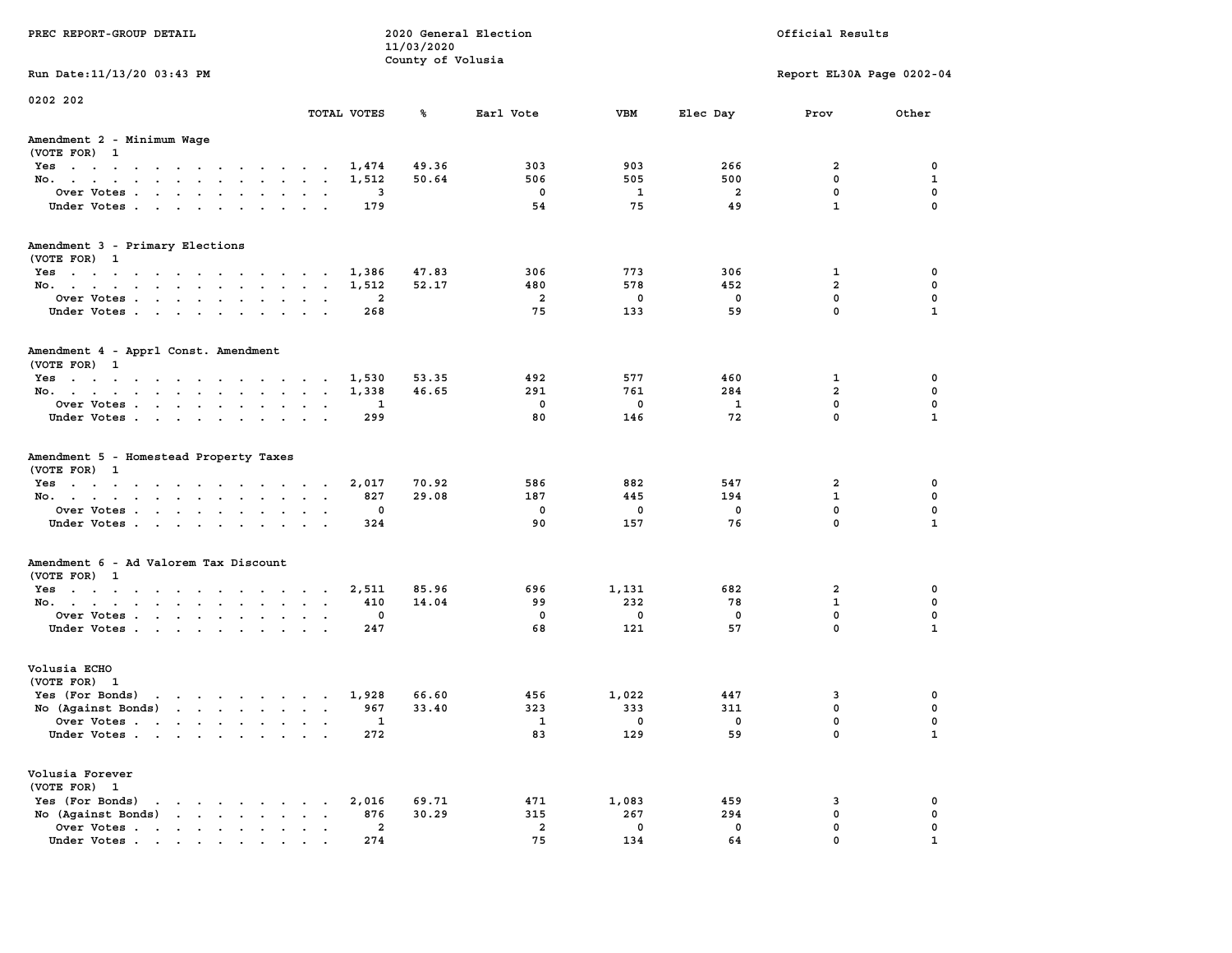|                                                                                                                                                                                                                                                                                           | 11/03/2020        |              |                         |                         |                           |             |
|-------------------------------------------------------------------------------------------------------------------------------------------------------------------------------------------------------------------------------------------------------------------------------------------|-------------------|--------------|-------------------------|-------------------------|---------------------------|-------------|
|                                                                                                                                                                                                                                                                                           | County of Volusia |              |                         |                         |                           |             |
| Run Date: 11/13/20 03:43 PM                                                                                                                                                                                                                                                               |                   |              |                         |                         | Report EL30A Page 0203-01 |             |
|                                                                                                                                                                                                                                                                                           |                   |              |                         |                         |                           |             |
| 0203 203                                                                                                                                                                                                                                                                                  |                   |              |                         |                         |                           |             |
| TOTAL VOTES                                                                                                                                                                                                                                                                               | ℁                 | Earl Vote    | VBM                     | Elec Day                | Prov                      | Other       |
|                                                                                                                                                                                                                                                                                           |                   |              |                         |                         |                           |             |
| REGISTERED VOTERS - TOTAL<br>599                                                                                                                                                                                                                                                          |                   |              |                         |                         |                           |             |
| 503<br>BALLOTS CAST - TOTAL.<br>$\begin{array}{cccccccccccccc} \bullet & \bullet & \bullet & \bullet & \bullet & \bullet & \bullet & \bullet & \bullet & \bullet & \bullet & \bullet \end{array}$                                                                                         |                   | 176          | 216                     | 107                     | 4                         | 0           |
| 0<br>BALLOTS CAST - BLANK.<br>$\mathbf{r}$ , $\mathbf{r}$ , $\mathbf{r}$ , $\mathbf{r}$ , $\mathbf{r}$                                                                                                                                                                                    |                   | $\Omega$     | $\mathbf 0$             | $\mathbf 0$             | $\mathbf 0$               | $\mathbf 0$ |
| VOTER TURNOUT - TOTAL<br>$\cdot$ $\cdot$ $\cdot$ $\cdot$                                                                                                                                                                                                                                  | 83.97             |              |                         |                         |                           |             |
| VOTER TURNOUT - BLANK                                                                                                                                                                                                                                                                     |                   |              |                         |                         |                           |             |
|                                                                                                                                                                                                                                                                                           |                   |              |                         |                         |                           |             |
|                                                                                                                                                                                                                                                                                           |                   |              |                         |                         |                           |             |
| President and Vice President                                                                                                                                                                                                                                                              |                   |              |                         |                         |                           |             |
| (VOTE FOR) 1                                                                                                                                                                                                                                                                              |                   |              |                         |                         |                           |             |
| Donald J. Trump (REP)<br>372<br>$\mathbf{r}$ , and $\mathbf{r}$ , and $\mathbf{r}$ , and $\mathbf{r}$                                                                                                                                                                                     | 73.96             | 142          | 132                     | 94                      | 4                         | 0           |
|                                                                                                                                                                                                                                                                                           | 25.25             | 33           |                         |                         | 0                         | $\mathbf 0$ |
| 127<br>Joseph R. Biden (DEM)<br>$\cdot$ $\cdot$ $\cdot$ $\cdot$ $\cdot$ $\cdot$ $\cdot$ $\cdot$                                                                                                                                                                                           |                   |              | 82                      | 12                      |                           |             |
| Jo Jorgensen (LPF)<br>2<br>the contract of the contract of the contract of the contract of the contract of the contract of the contract of                                                                                                                                                | .40               | $\mathbf{1}$ | 1                       | $\mathbf{0}$            | $\mathbf{0}$              | $\Omega$    |
| Roque "Rocky" De La Fuente (REF).<br>1                                                                                                                                                                                                                                                    | .20               | $\mathbf 0$  | $\mathbf 0$             | 1                       | 0                         | $\mathbf 0$ |
| Gloria La Riva (PSL).<br>0                                                                                                                                                                                                                                                                |                   | $\mathbf 0$  | $\mathbf 0$             | $\mathbf{0}$            | $\mathbf{0}$              | $\mathbf 0$ |
| $\mathbf 1$<br>Howie Hawkins (GRE)                                                                                                                                                                                                                                                        | .20               | $\mathbf 0$  | $\mathbf{1}$            | 0                       | $\pmb{0}$                 | $\pmb{0}$   |
| Don Blankenship (CPF)<br>0                                                                                                                                                                                                                                                                |                   | $\mathbf 0$  | $\mathbf 0$             | $\mathbf 0$             | $\mathbf 0$               | $\mathbf 0$ |
| $\Omega$<br>WRITE-IN.<br>$\cdot$ $\cdot$ $\cdot$                                                                                                                                                                                                                                          |                   | $\mathbf 0$  | $\mathbf 0$             | $\mathbf{0}$            | $\mathbf{0}$              | $\mathbf 0$ |
| $\Omega$<br>Over Votes                                                                                                                                                                                                                                                                    |                   | $\mathbf 0$  | $\mathbf 0$             | $\mathbf 0$             | $\mathbf{0}$              | $\mathbf 0$ |
| Under Votes<br>$\Omega$                                                                                                                                                                                                                                                                   |                   | $\mathbf 0$  | $\mathbf 0$             | $\mathbf 0$             | $\mathbf 0$               | $\mathbf 0$ |
|                                                                                                                                                                                                                                                                                           |                   |              |                         |                         |                           |             |
|                                                                                                                                                                                                                                                                                           |                   |              |                         |                         |                           |             |
|                                                                                                                                                                                                                                                                                           |                   |              |                         |                         |                           |             |
| Representative in Congress District 6                                                                                                                                                                                                                                                     |                   |              |                         |                         |                           |             |
| (VOTE FOR) 1                                                                                                                                                                                                                                                                              |                   |              |                         |                         |                           |             |
| Michael Waltz (REP)<br>377                                                                                                                                                                                                                                                                | 77.25             | 140          | 141                     | 92                      | 4                         | 0           |
| Clint Curtis (DEM)<br>111<br>$\mathbf{r}$ . The set of the set of the set of the set of the set of the set of the set of the set of the set of the set of the set of the set of the set of the set of the set of the set of the set of the set of the set of t<br>$\cdot$ $\cdot$ $\cdot$ | 22.75             | 28           | 71                      | 12                      | $\mathbf{0}$              | $\mathbf 0$ |
| $\mathbf 0$<br>$WRITE-IN.$<br>$\cdots$<br>$\sim$                                                                                                                                                                                                                                          |                   | 0            | $\mathbf 0$             | $\mathbf 0$             | $\mathbf 0$               | $\mathbf 0$ |
| 0<br>Over Votes                                                                                                                                                                                                                                                                           |                   | $\mathbf{0}$ | $\mathbf 0$             | $\mathbf 0$             | $\mathbf 0$               | $\mathbf 0$ |
| 15<br>Under Votes                                                                                                                                                                                                                                                                         |                   | 8            | $\overline{\mathbf{4}}$ | 3                       | $\mathbf 0$               | $\mathbf 0$ |
|                                                                                                                                                                                                                                                                                           |                   |              |                         |                         |                           |             |
|                                                                                                                                                                                                                                                                                           |                   |              |                         |                         |                           |             |
| State Attorney 7th Judicial Circuit                                                                                                                                                                                                                                                       |                   |              |                         |                         |                           |             |
| (VOTE FOR) 1                                                                                                                                                                                                                                                                              |                   |              |                         |                         |                           |             |
| R.J. Larizza (REP)<br>280                                                                                                                                                                                                                                                                 | 58.33             | 92           | 117                     | 67                      | 4                         | 0           |
| 200                                                                                                                                                                                                                                                                                       | 41.67             | 74           | 87                      | 39                      | $\mathbf{0}$              | $\mathbf 0$ |
| Don Dempsey.<br>$\mathbf{z} = \mathbf{z} + \mathbf{z}$ .                                                                                                                                                                                                                                  |                   |              |                         |                         |                           |             |
| Over Votes<br>1                                                                                                                                                                                                                                                                           |                   | 1            | $\mathbf 0$             | 0                       | 0                         | $\mathbf 0$ |
| 22<br>Under Votes                                                                                                                                                                                                                                                                         |                   | 9            | 12                      | $\mathbf{1}$            | $\Omega$                  | $\Omega$    |
|                                                                                                                                                                                                                                                                                           |                   |              |                         |                         |                           |             |
|                                                                                                                                                                                                                                                                                           |                   |              |                         |                         |                           |             |
| State Senator District 7                                                                                                                                                                                                                                                                  |                   |              |                         |                         |                           |             |
| (VOTE FOR) 1                                                                                                                                                                                                                                                                              |                   |              |                         |                         |                           |             |
| Travis J. Hutson (REP)<br>367                                                                                                                                                                                                                                                             | 75.98             | 133          | 138                     | 92                      | 4                         | $\mathbf 0$ |
| Heather Hunter (DEM).<br>116                                                                                                                                                                                                                                                              | 24.02             | 30           | 74                      | 12                      | 0                         | $\mathbf 0$ |
| 0<br>WRITE-IN.<br>$\ddotsc$                                                                                                                                                                                                                                                               |                   | $\mathbf 0$  | $\mathbf 0$             | $\mathbf 0$             | $\mathbf 0$               | $\mathbf 0$ |
| 0<br>Over Votes                                                                                                                                                                                                                                                                           |                   | $\mathbf 0$  | $\mathbf 0$             | $\mathbf 0$             | $\mathbf 0$               | $\mathbf 0$ |
|                                                                                                                                                                                                                                                                                           |                   | 13           | 4                       | $\overline{3}$          | 0                         | $\mathbf 0$ |
| Under Votes<br>20                                                                                                                                                                                                                                                                         |                   |              |                         |                         |                           |             |
|                                                                                                                                                                                                                                                                                           |                   |              |                         |                         |                           |             |
| State Representative District 24                                                                                                                                                                                                                                                          |                   |              |                         |                         |                           |             |
| (VOTE FOR) 1                                                                                                                                                                                                                                                                              |                   |              |                         |                         |                           |             |
| Paul Renner (REP).<br>375                                                                                                                                                                                                                                                                 | 77.48             | 136          | 144                     | 91                      | 4                         | 0           |
| Adam Morley (DEM).<br>109                                                                                                                                                                                                                                                                 | 22.52             | 28           | 69                      | 12                      | 0                         | $\mathbf 0$ |
| Over Votes<br>0<br>$\mathbf{z} = \mathbf{z}$ .<br>$\sim$                                                                                                                                                                                                                                  |                   | $\mathbf 0$  | 0                       | $\mathbf{0}$            | $\mathbf{0}$              | $\pmb{0}$   |
| 19<br>Under Votes                                                                                                                                                                                                                                                                         |                   | 12           | 3                       | $\overline{\mathbf{4}}$ | $\mathbf 0$               | $\mathbf 0$ |
| $\sim$                                                                                                                                                                                                                                                                                    |                   |              |                         |                         |                           |             |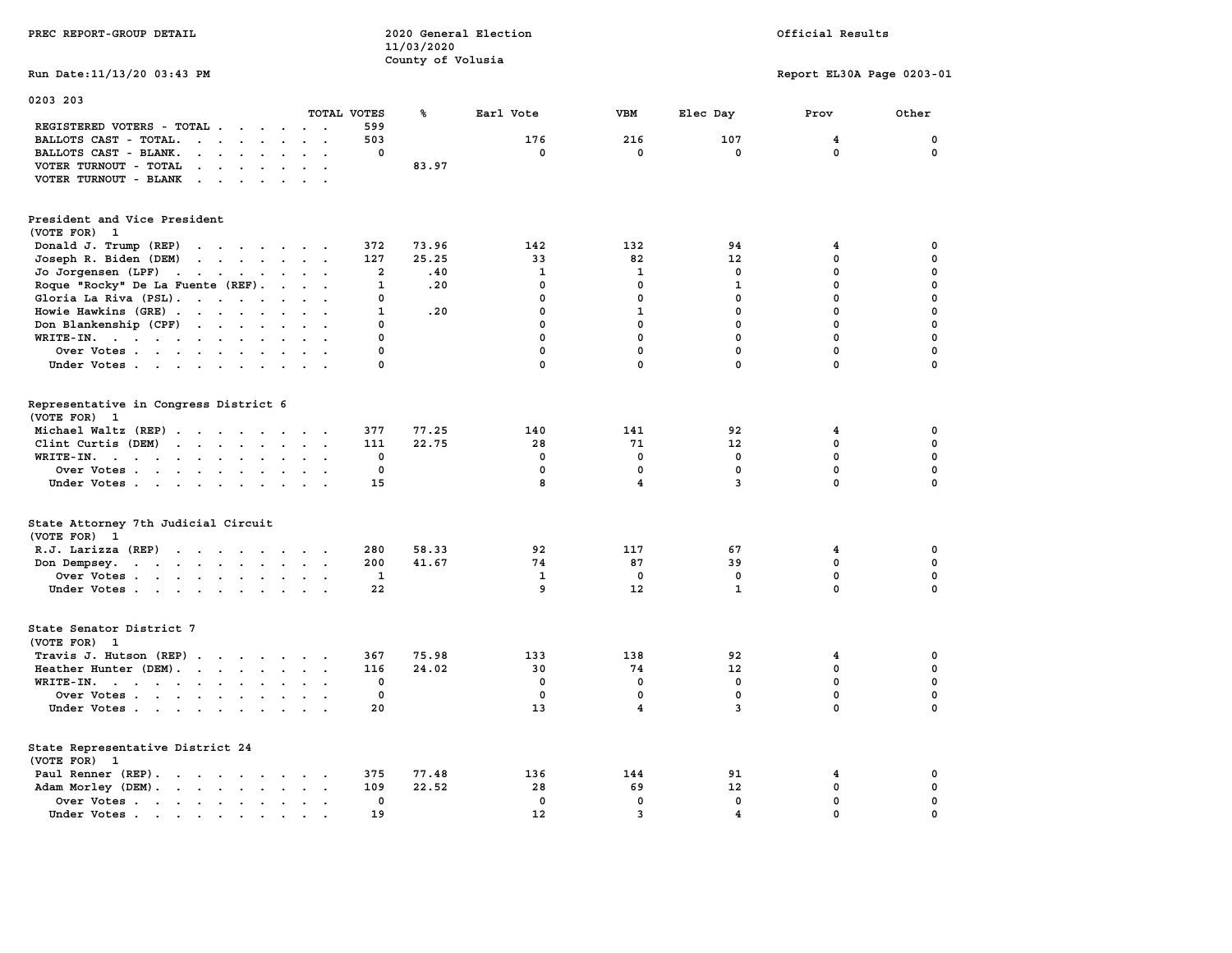|                                                                                                                                                             |                                     |             | 11/03/2020        |              |                   |                   |                           |             |
|-------------------------------------------------------------------------------------------------------------------------------------------------------------|-------------------------------------|-------------|-------------------|--------------|-------------------|-------------------|---------------------------|-------------|
|                                                                                                                                                             |                                     |             | County of Volusia |              |                   |                   |                           |             |
| Run Date: 11/13/20 03:43 PM                                                                                                                                 |                                     |             |                   |              |                   |                   | Report EL30A Page 0203-02 |             |
| 0203 203                                                                                                                                                    |                                     |             |                   |              |                   |                   |                           |             |
|                                                                                                                                                             |                                     | TOTAL VOTES | ℁                 | Earl Vote    | <b>VBM</b>        | Elec Day          | Prov                      | Other       |
| Supreme Court - Carlos G. Muniz<br>(VOTE FOR) 1                                                                                                             |                                     |             |                   |              |                   |                   |                           |             |
| Yes<br>$\sim$<br>$\cdot$                                                                                                                                    | $\sim$ $\sim$                       | 289         | 70.83             | 99           | 119               | 69                | $\overline{2}$            | 0           |
| No.<br>$\sim 10^{-11}$<br>$\mathbf{a} = \mathbf{a} \cdot \mathbf{a}$<br>$\sim$<br>$\overline{a}$                                                            |                                     | 119         | 29.17             | 38           | 60                | 20                | 1                         | $\mathbf 0$ |
| Over Votes                                                                                                                                                  | $\sim$                              | 0           |                   | $\mathbf{o}$ | $\mathbf 0$       | $\mathbf 0$       | $\mathbf 0$               | $\mathbf 0$ |
| Under Votes<br>$\sim$ $\sim$<br>$\ddot{\phantom{a}}$                                                                                                        | $\sim$                              | 95          |                   | 39           | 37                | 18                | $\mathbf{1}$              | $\mathbf 0$ |
| 5th Dist Crt of Appeal - Evander<br>(VOTE FOR) 1                                                                                                            |                                     |             |                   |              |                   |                   |                           |             |
| Yes<br>the contract of the contract of the contract of the contract of the contract of the contract of the contract of                                      |                                     | 294         | 72.77             | 98           | 134               | 60                | $\overline{a}$            | 0           |
| No.<br>$\sim$<br>$\sim$                                                                                                                                     |                                     | 110         | 27.23             | 38           | 41                | 30                | $\mathbf{1}$              | 0           |
| Over Votes                                                                                                                                                  |                                     | $\mathbf 0$ |                   | $\mathbf 0$  | $\mathbf 0$       | $\mathbf 0$       | $\mathbf 0$               | $\mathbf 0$ |
| Under Votes<br>$\ddot{\phantom{0}}$                                                                                                                         | $\cdot$ .                           | 99          |                   | 40           | 41                | 17                | $\mathbf{1}$              | 0           |
|                                                                                                                                                             |                                     |             |                   |              |                   |                   |                           |             |
| 5th Dist Crt of Appeal - Grosshans<br>(VOTE FOR) 1                                                                                                          |                                     |             |                   |              |                   |                   |                           |             |
| Yes                                                                                                                                                         | $\sim$                              | 284         | 71.18             | 100          | 117               | 65                | 2                         | 0           |
| No.<br>$\sim$                                                                                                                                               |                                     | 115         | 28.82             | 35           | 55                | 24                | $\mathbf{1}$              | $\mathbf 0$ |
| Over Votes<br>$\sim$<br>$\cdot$ $\cdot$<br>$\ddot{\phantom{a}}$                                                                                             | $\ddot{\phantom{a}}$                | 0           |                   | $\mathbf 0$  | $\mathbf 0$       | 0                 | $\mathbf 0$               | $\mathbf 0$ |
| Under Votes                                                                                                                                                 |                                     | 104         |                   | 41           | 44                | 18                | $\mathbf{1}$              | $\mathbf 0$ |
| 5th Dist Crt of Appeal - Harris<br>(VOTE FOR) 1                                                                                                             |                                     |             |                   |              |                   |                   |                           |             |
| Yes<br>$\sim$ $\sim$<br>$\sim$                                                                                                                              | $\cdot$                             | 302         | 75.12             | 104          | 130               | 66                | $\overline{2}$            | 0           |
| No.<br>$\bullet$<br>$\ddot{\phantom{a}}$<br>$\ddot{\phantom{a}}$                                                                                            | $\cdot$<br>$\ddot{\phantom{a}}$     | 100         | 24.88             | 31           | 45                | 23                | $\mathbf{1}$              | $\mathbf 0$ |
| Over Votes                                                                                                                                                  |                                     | $\mathbf 0$ |                   | $\mathbf 0$  | $\mathbf 0$       | $\mathbf 0$       | 0                         | 0           |
| Under Votes<br>$\sim$                                                                                                                                       | $\sim$ $\sim$                       | 101         |                   | 41           | 41                | 18                | $\mathbf{1}$              | 0           |
| 5th Dist Crt of Appeal - Orfinger                                                                                                                           |                                     |             |                   |              |                   |                   |                           |             |
| (VOTE FOR) 1                                                                                                                                                |                                     | 308         | 75.49             | 108          |                   |                   | 2                         | 0           |
| Yes                                                                                                                                                         |                                     | 100         | 24.51             | 28           | 140<br>39         | 58<br>32          | $\mathbf{1}$              | 0           |
| No.<br><b>Contract Contract</b><br>$\sim$                                                                                                                   | $\bullet$ .<br>$\ddot{\phantom{a}}$ | $\mathbf 0$ |                   | $\mathbf 0$  | $\Omega$          | 0                 | $\mathbf 0$               | $\mathbf 0$ |
| Over Votes                                                                                                                                                  |                                     | 95          |                   | 40           | 37                | 17                | $\mathbf{1}$              | $\mathbf 0$ |
| Under Votes<br>$\sim$<br>$\ddot{\phantom{a}}$                                                                                                               |                                     |             |                   |              |                   |                   |                           |             |
| 5th Dist Crt of Appeal - Sasso<br>(VOTE FOR) 1                                                                                                              |                                     |             |                   |              |                   |                   |                           |             |
| Yes                                                                                                                                                         |                                     | 280         | 70.89             | 97           | 115               | 66                | $\overline{2}$            | $\mathbf 0$ |
| No.                                                                                                                                                         | $\ddot{\phantom{0}}$                | 115         | 29.11             | 37           | 54                | 23                | $\mathbf{1}$              | $\mathbf 0$ |
| Over Votes.<br>$\mathbf{u} = \mathbf{u} + \mathbf{u}$ . The $\mathbf{u}$<br>$\ddot{\phantom{0}}$<br>$\ddot{\phantom{a}}$<br>$\ddot{\phantom{a}}$<br>$\cdot$ | $\sim$                              | $\mathbf 0$ |                   | $\mathbf 0$  | $\mathbf 0$       | $\mathbf 0$       | $\mathbf 0$               | 0           |
| Under Votes                                                                                                                                                 |                                     | 108         |                   | 42           | 47                | 18                | $\mathbf{1}$              | 0           |
| 5th Dist Crt of Appeal - Wallis<br>(VOTE FOR) 1                                                                                                             |                                     |             |                   |              |                   |                   |                           |             |
|                                                                                                                                                             |                                     |             |                   |              |                   |                   |                           |             |
| $Yes \cdot \cdot \cdot \cdot \cdot \cdot \cdot \cdot \cdot \cdot$<br>$\cdot$                                                                                | $\cdot$                             | 296         | 74.75             | 96<br>37     | 132               | 66                | 2<br>$\mathbf{1}$         | 0<br>0      |
| No.<br>the contract of the contract of the<br>$\bullet$                                                                                                     |                                     | 100<br>0    | 25.25             | $\mathbf 0$  | 39<br>$\mathbf 0$ | 23<br>$\mathbf 0$ | 0                         | 0           |
| Over Votes.<br>$\mathcal{L}^{\text{max}}$ , and $\mathcal{L}^{\text{max}}$<br>$\sim$<br>$\bullet$<br>$\bullet$<br>Under Votes, , , , , ,                    | $\ddot{\phantom{a}}$                | 107         |                   | 43           | 45                | 18                | $\mathbf{1}$              | $\Omega$    |
|                                                                                                                                                             |                                     |             |                   |              |                   |                   |                           |             |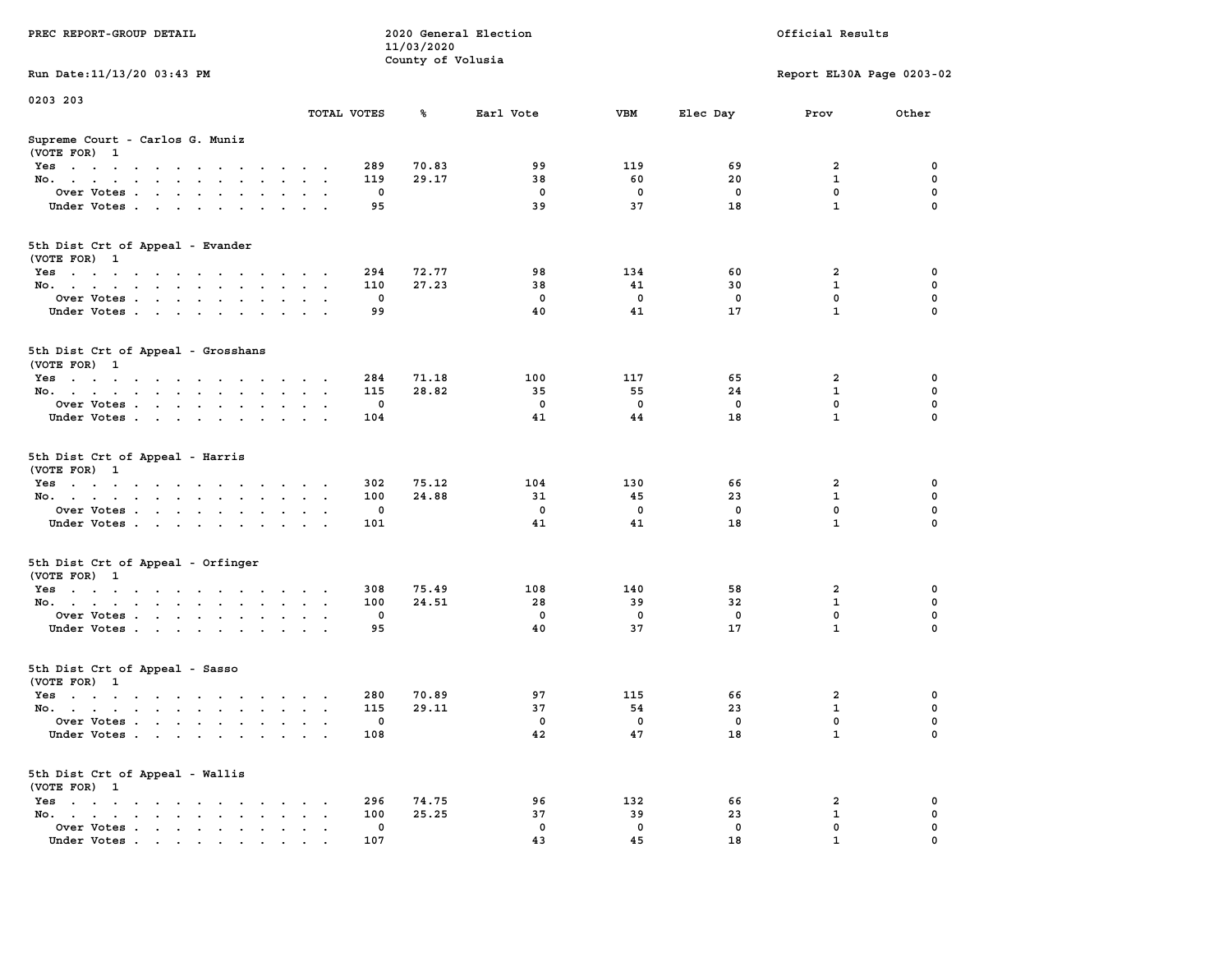| PREC REPORT-GROUP DETAIL                                                                                                        |                          | 11/03/2020        | 2020 General Election |                   | Official Results  |                           |             |  |
|---------------------------------------------------------------------------------------------------------------------------------|--------------------------|-------------------|-----------------------|-------------------|-------------------|---------------------------|-------------|--|
|                                                                                                                                 |                          | County of Volusia |                       |                   |                   |                           |             |  |
| Run Date: 11/13/20 03:43 PM                                                                                                     |                          |                   |                       |                   |                   | Report EL30A Page 0203-03 |             |  |
| 0203 203                                                                                                                        |                          |                   |                       |                   |                   |                           |             |  |
|                                                                                                                                 | TOTAL VOTES              | ጜ                 | Earl Vote             | VBM               | Elec Day          | Prov                      | Other       |  |
| Circuit Judge, 7th Judicial, Group 14<br>(VOTE FOR) 1                                                                           |                          |                   |                       |                   |                   |                           |             |  |
| Joan Anthony                                                                                                                    | 179                      | 43.34             | 56                    | 98                | 23                | 2                         | 0           |  |
| Dan Hilbert<br>and the company of the company of the                                                                            | 234                      | 56.66             | 84                    | 86                | 62                | $\overline{a}$            | $\mathbf 0$ |  |
| Over Votes                                                                                                                      | 0                        |                   | 0                     | $\mathbf 0$       | 0                 | 0                         | 0           |  |
| Under Votes                                                                                                                     | 90                       |                   | 36                    | 32                | 22                | $\mathbf 0$               | $\Omega$    |  |
|                                                                                                                                 |                          |                   |                       |                   |                   |                           |             |  |
| County Council Chair<br>(VOTE FOR) 1                                                                                            |                          |                   |                       |                   |                   |                           |             |  |
| Jeff Brower.<br>the contract of the contract of the contract of the contract of the contract of the contract of the contract of | 319                      | 72.01             | 121                   | 113               | 82                | 3                         | 0           |  |
| Deborah A. "Deb" Denys                                                                                                          | 124                      | 27.99             | 31                    | 75                | 17                | 1                         | 0           |  |
| Over Votes                                                                                                                      | 0                        |                   | 0                     | $\mathbf 0$       | $\mathbf 0$       | 0                         | $\mathbf 0$ |  |
| Under Votes                                                                                                                     | 60                       |                   | 24                    | 28                | 8                 | $\mathbf{0}$              | 0           |  |
| County Council Member District 4<br>(VOTE FOR) 1                                                                                |                          |                   |                       |                   |                   |                           |             |  |
| Barbara Bonarrigo.                                                                                                              | 153                      | 36.69             | 52                    | 65                | 33                | 3                         | 0           |  |
| Heather Post                                                                                                                    | 264                      | 63.31             | 92                    | 112               | 59                | 1                         | 0           |  |
| Over Votes                                                                                                                      | 0                        |                   | $^{\circ}$            | $\mathbf 0$       | 0                 | $\mathbf{0}$              | $\mathbf 0$ |  |
| Under Votes                                                                                                                     | 86                       |                   | 32                    | 39                | 15                | $\mathbf 0$               | 0           |  |
|                                                                                                                                 |                          |                   |                       |                   |                   |                           |             |  |
| Soil & Water Conservation Seat 2                                                                                                |                          |                   |                       |                   |                   |                           |             |  |
| (VOTE FOR) 1                                                                                                                    |                          |                   |                       |                   |                   |                           |             |  |
| John Nelson.<br>the contract of the contract of the contract of                                                                 | 304<br>88                | 77.55<br>22.45    | 110<br>25             | 118<br>48         | 72<br>15          | 4<br>$\mathbf 0$          | 0<br>0      |  |
| Wesley Wayne Wilson Jr.<br>Over Votes                                                                                           | 0                        |                   | 0                     | 0                 | 0                 | 0                         | 0           |  |
| Under Votes                                                                                                                     | 111                      |                   | 41                    | 50                | 20                | $\mathbf 0$               | $\Omega$    |  |
|                                                                                                                                 |                          |                   |                       |                   |                   |                           |             |  |
| Soil & Water Conservation Seat 4                                                                                                |                          |                   |                       |                   |                   |                           |             |  |
| (VOTE FOR) 1                                                                                                                    |                          |                   |                       |                   |                   |                           |             |  |
| Wendy Anderson.                                                                                                                 | 175                      | 43.75             | 54                    | 82                | 38                | 1                         | 0           |  |
| Barbara Deering                                                                                                                 | 225<br>0                 | 56.25             | 84<br>0               | 89<br>$\mathbf 0$ | 49<br>$\mathbf 0$ | 3<br>0                    | 0<br>0      |  |
| Over Votes<br>Under Votes                                                                                                       | 103                      |                   | 38                    | 45                | 20                | $\mathbf{0}$              | 0           |  |
|                                                                                                                                 |                          |                   |                       |                   |                   |                           |             |  |
| WVHA - Group A, Seat 3 Hospital Authority<br>(VOTE FOR) 1                                                                       |                          |                   |                       |                   |                   |                           |             |  |
| Judy Craig.                                                                                                                     | 155                      | 37.71             | 42                    | 85                | 27                | 1                         | 0           |  |
| John M. Hill                                                                                                                    | 256                      | 62.29             | 97                    | 92                | 64                | 3                         | 0           |  |
| Over Votes                                                                                                                      | 0                        |                   | $^{\circ}$            | 0                 | 0                 | $\mathbf{0}$              | 0           |  |
| Under Votes                                                                                                                     | 92                       |                   | 37                    | 39                | 16                | 0                         | 0           |  |
| WVHA - Group B, Seat 1 Hospital Authority                                                                                       |                          |                   |                       |                   |                   |                           |             |  |
| (VOTE FOR) 1                                                                                                                    |                          |                   |                       |                   |                   |                           |             |  |
| Jennifer Lee Coen.                                                                                                              | 190                      | 47.50             | 53                    | 100               | 36                | 1                         | 0           |  |
| Michael Lee Ray                                                                                                                 | 210<br>$\sim$<br>$\cdot$ | 52.50             | 84                    | 70                | 53                | 3                         | 0           |  |
| Over Votes                                                                                                                      | 0                        |                   | 0                     | 0                 | 0                 | 0                         | 0           |  |
| Under Votes, , , , , ,                                                                                                          | 103                      |                   | 39                    | 46                | 18                | $\mathbf{0}$              |             |  |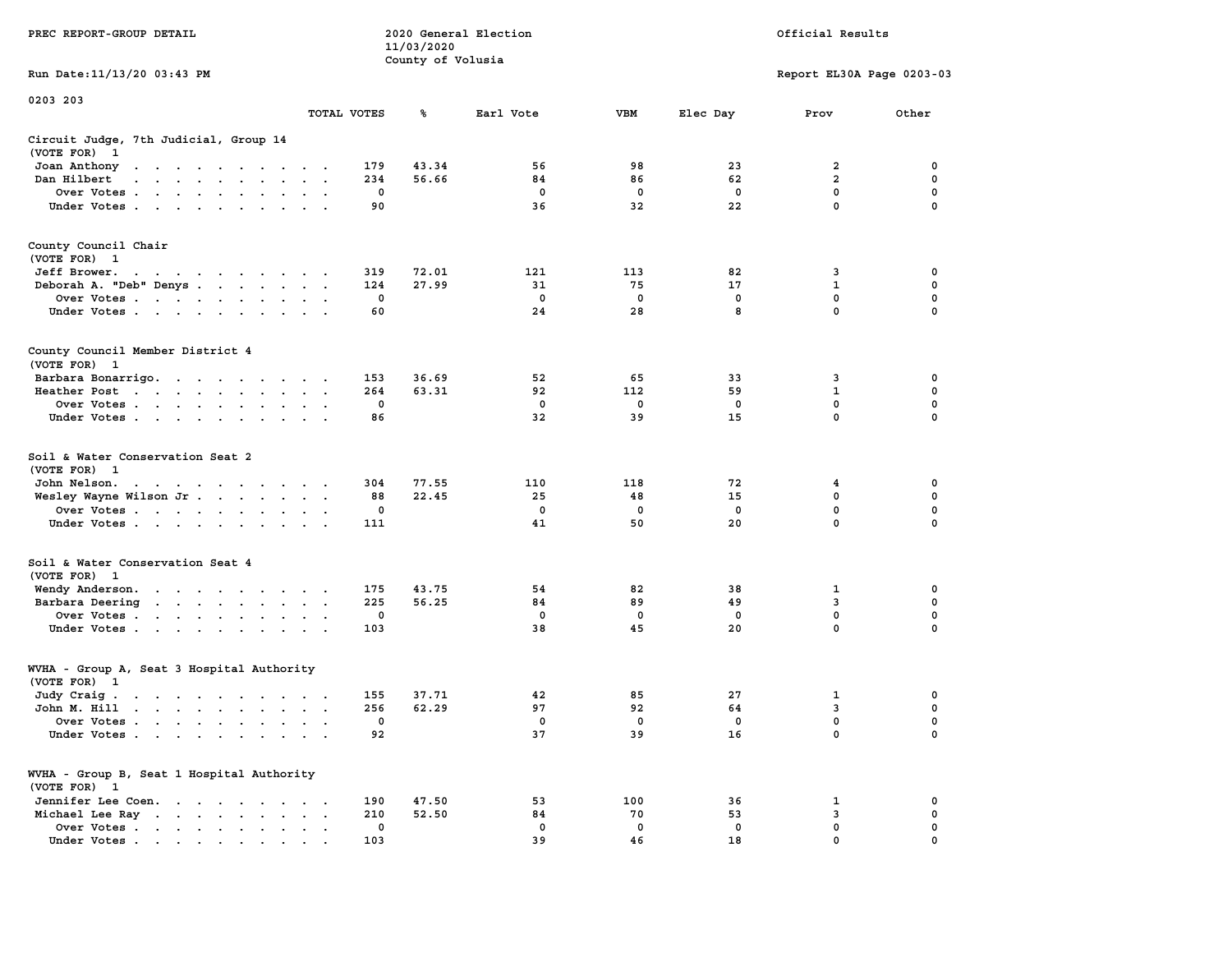|                                                               |                                                 | 11/03/2020        |              |                   |                         |                            |                  |
|---------------------------------------------------------------|-------------------------------------------------|-------------------|--------------|-------------------|-------------------------|----------------------------|------------------|
|                                                               |                                                 | County of Volusia |              |                   |                         |                            |                  |
| Run Date: 11/13/20 03:43 PM                                   |                                                 |                   |              |                   |                         | Report EL30A Page 0203-04  |                  |
| 0203 203                                                      |                                                 |                   |              |                   |                         |                            |                  |
|                                                               | TOTAL VOTES                                     | ℁                 | Earl Vote    | <b>VBM</b>        | Elec Day                | Prov                       | Other            |
| Amendment 1 - Citzenship Requirement                          |                                                 |                   |              |                   |                         |                            |                  |
| (VOTE FOR) 1                                                  |                                                 |                   |              |                   |                         |                            |                  |
| Yes                                                           | 411                                             | 84.74             | 146          | 163               | 98                      | 4                          | 0                |
| No.                                                           | 74<br>$\sim$                                    | 15.26             | 21           | 46                | 7                       | 0                          | 0                |
| Over Votes                                                    | 0<br>$\sim$ $\sim$<br>$\sim$                    |                   | 0            | 0                 | $\mathbf 0$             | $\mathbf 0$                | $\mathbf 0$      |
| Under Votes                                                   | 18                                              |                   | 9            | $\overline{7}$    | $\overline{a}$          | $\mathbf 0$                | $\mathbf 0$      |
| Amendment 2 - Minimum Wage<br>(VOTE FOR) 1                    |                                                 |                   |              |                   |                         |                            |                  |
| Yes                                                           | 182                                             | 37.60             | 50           | 108               | 23                      | 1                          | 0                |
| No.                                                           | 302<br>$\cdot$ $\cdot$ $\cdot$                  | 62.40             | 119          | 99                | 81                      | 3                          | $\mathbf 0$      |
| Over Votes<br>$\ddot{\phantom{0}}$<br>$\sim$                  | 1<br>$\ddot{\phantom{a}}$                       |                   | 0            | 0                 | $\mathbf{1}$            | $\mathbf 0$                | $\mathbf 0$      |
| Under Votes                                                   | 18<br>$\cdots$                                  |                   | 7            | 9                 | $\overline{a}$          | $\Omega$                   | $\Omega$         |
| Amendment 3 - Primary Elections                               |                                                 |                   |              |                   |                         |                            |                  |
| (VOTE FOR) 1                                                  |                                                 |                   |              |                   |                         |                            |                  |
| Yes<br>$\sim$ $\sim$ $\sim$ $\sim$ $\sim$                     | 184<br>$\overline{\phantom{a}}$                 | 38.57             | 56           | 92                | 35                      | 1                          | 0                |
| No.<br>$\sim$ $\sim$ $\sim$<br>$\ddot{\phantom{a}}$<br>$\sim$ | 293<br>$\ddot{\phantom{a}}$<br>$\sim$ $\sim$    | 61.43             | 110          | 114               | 66                      | 3                          | $\mathbf 0$      |
| Over Votes                                                    | $\mathbf{1}$                                    |                   | $\mathbf 0$  | $\mathbf 0$       | $\mathbf{1}$            | $\mathbf 0$                | $\mathbf 0$      |
| Under Votes<br>$\cdot$                                        | 25<br>$\cdot$ $\cdot$                           |                   | 10           | 10                | 5                       | $\mathbf 0$                | $\mathbf 0$      |
| Amendment 4 - Apprl Const. Amendment                          |                                                 |                   |              |                   |                         |                            |                  |
| (VOTE FOR) 1                                                  | 246                                             | 51.68             | 96           | 88                | 58                      | 4                          | 0                |
| Yes<br>No.<br>$\bullet$<br>$\bullet$                          | 230<br>$\ddot{\phantom{0}}$<br>$\blacksquare$ . | 48.32             | 69           | 116               | 45                      | $\mathbf 0$                | $\mathbf 0$      |
| Over Votes                                                    | $\mathbf 0$                                     |                   | $\mathbf{0}$ | $\mathbf 0$       | $\mathbf{0}$            | $\mathbf{0}$               | $\mathbf 0$      |
| Under Votes<br>$\sim$                                         | 27<br>$\sim$ $\sim$                             |                   | 11           | 12                | $\overline{\mathbf{4}}$ | $\mathbf{0}$               | $\mathbf 0$      |
|                                                               |                                                 |                   |              |                   |                         |                            |                  |
| Amendment 5 - Homestead Property Taxes                        |                                                 |                   |              |                   |                         |                            |                  |
| (VOTE FOR) 1                                                  |                                                 |                   |              |                   |                         |                            |                  |
| Yes                                                           | 310                                             | 65.68             | 121          | 113               | 72                      | 4                          | $\mathbf 0$      |
| No.                                                           | 162                                             | 34.32             | 44           | 88                | 30                      | $\mathbf 0$<br>$\mathbf 0$ | $\mathbf 0$<br>0 |
| Over Votes<br>$\sim$<br>$\sim$                                | 0<br>$\bullet$<br>$\sim$<br>31                  |                   | 0<br>11      | $\mathbf 0$<br>15 | 0<br>5                  | $\mathbf{0}$               | $\Omega$         |
| Under Votes                                                   |                                                 |                   |              |                   |                         |                            |                  |
| Amendment 6 - Ad Valorem Tax Discount                         |                                                 |                   |              |                   |                         |                            |                  |
| (VOTE FOR) 1                                                  |                                                 |                   |              |                   |                         |                            |                  |
| Yes<br>$\sim$ $\sim$ $\sim$ $\sim$ $\sim$                     | 403                                             | 83.78             | 143          | 168               | 88                      | $\overline{\mathbf{4}}$    | $\mathbf 0$      |
| No.                                                           | 78<br>$\cdot$ $\cdot$ $\cdot$                   | 16.22             | 23           | 40                | 15                      | $\mathbf 0$                | $\mathbf 0$      |
| Over Votes<br>$\sim$                                          | $\mathbf 0$<br>$\sim$                           |                   | $\mathbf 0$  | 0                 | 0                       | $\mathbf 0$                | $\mathbf 0$      |
| Under Votes                                                   | 22                                              |                   | 10           | 8                 | $\overline{\mathbf{4}}$ | $\mathbf{0}$               | $\Omega$         |
| Volusia ECHO                                                  |                                                 |                   |              |                   |                         |                            |                  |
| (VOTE FOR) 1                                                  |                                                 |                   |              |                   |                         |                            |                  |
| Yes (For Bonds)<br>the contract of the contract of the        | 265<br>$\sim$                                   | 56.14             | 81           | 127               | 56                      | 1                          | 0                |
| No (Against Bonds)                                            | 207<br>$\cdots$                                 | 43.86             | 82           | 77                | 45                      | 3                          | 0                |
| Over Votes                                                    | 0<br>$\cdot$ $\cdot$ $\cdot$ $\cdot$            |                   | $\mathbf 0$  | $\mathbf 0$       | $\mathbf 0$             | $\mathbf 0$                | $\mathbf 0$      |
| Under Votes                                                   | 31                                              |                   | 13           | 12                | 6                       | $\mathbf{0}$               | $\mathbf 0$      |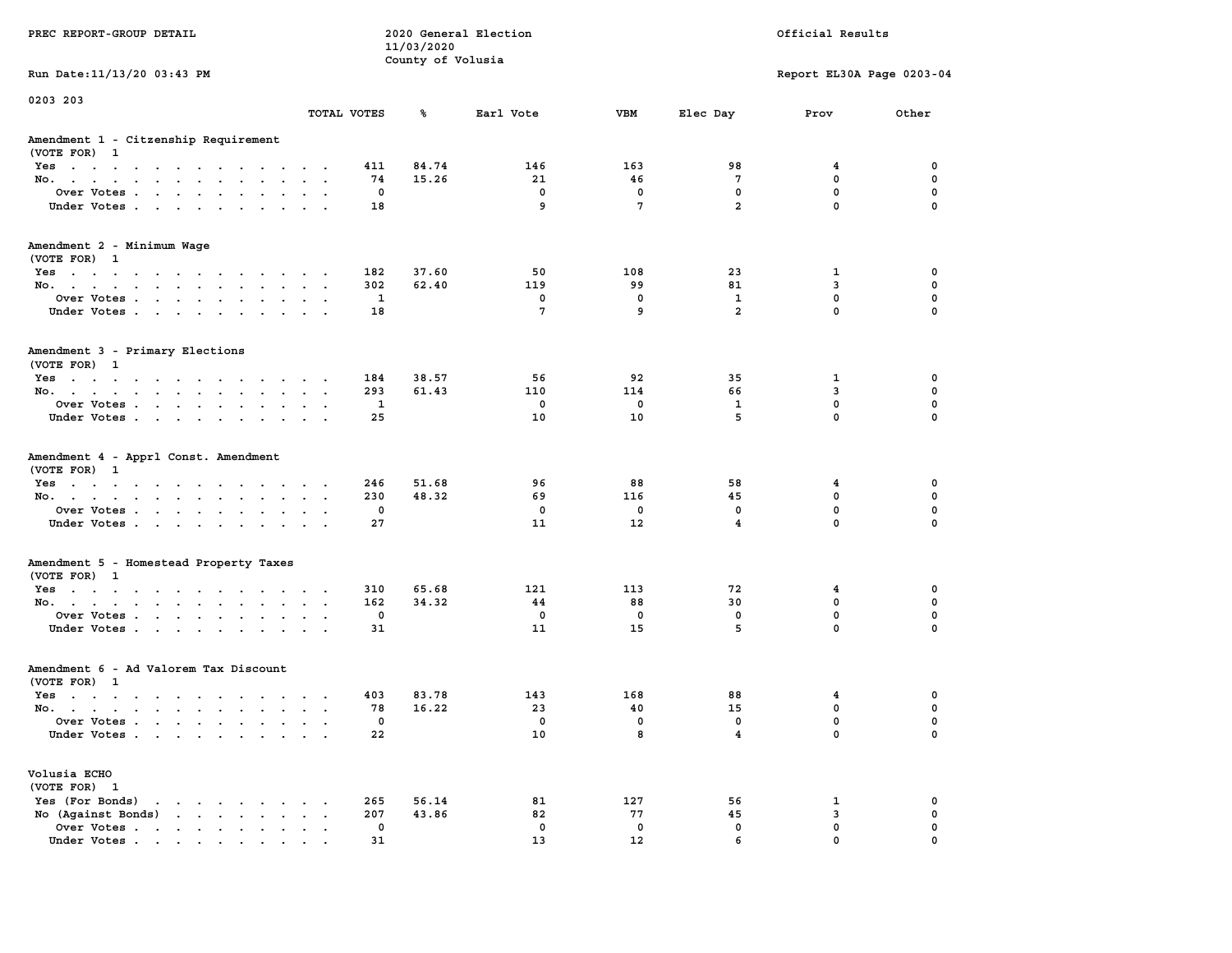| PREC REPORT-GROUP DETAIL    |  |  |  | 2020 General Election<br>11/03/2020<br>County of Volusia |  |  |             |       |           | Official Results |          |                           |       |
|-----------------------------|--|--|--|----------------------------------------------------------|--|--|-------------|-------|-----------|------------------|----------|---------------------------|-------|
| Run Date: 11/13/20 03:43 PM |  |  |  |                                                          |  |  |             |       |           |                  |          | Report EL30A Page 0203-05 |       |
| 0203 203                    |  |  |  |                                                          |  |  | TOTAL VOTES | °≈    | Earl Vote | <b>VBM</b>       | Elec Day | Prov                      | Other |
| Volusia Forever             |  |  |  |                                                          |  |  |             |       |           |                  |          |                           |       |
| (VOTE FOR)                  |  |  |  |                                                          |  |  |             |       |           |                  |          |                           |       |
| Yes (For Bonds)             |  |  |  |                                                          |  |  | 285         | 59.87 | 88        | 134              | 62       |                           |       |
| No (Against Bonds)          |  |  |  |                                                          |  |  | 191         | 40.13 | 77        | 71               | 40       |                           |       |
| Over Votes                  |  |  |  |                                                          |  |  | 0           |       | 0         | 0                | $\Omega$ |                           |       |
| Under Votes                 |  |  |  |                                                          |  |  | 27          |       | 11        | 11               |          |                           |       |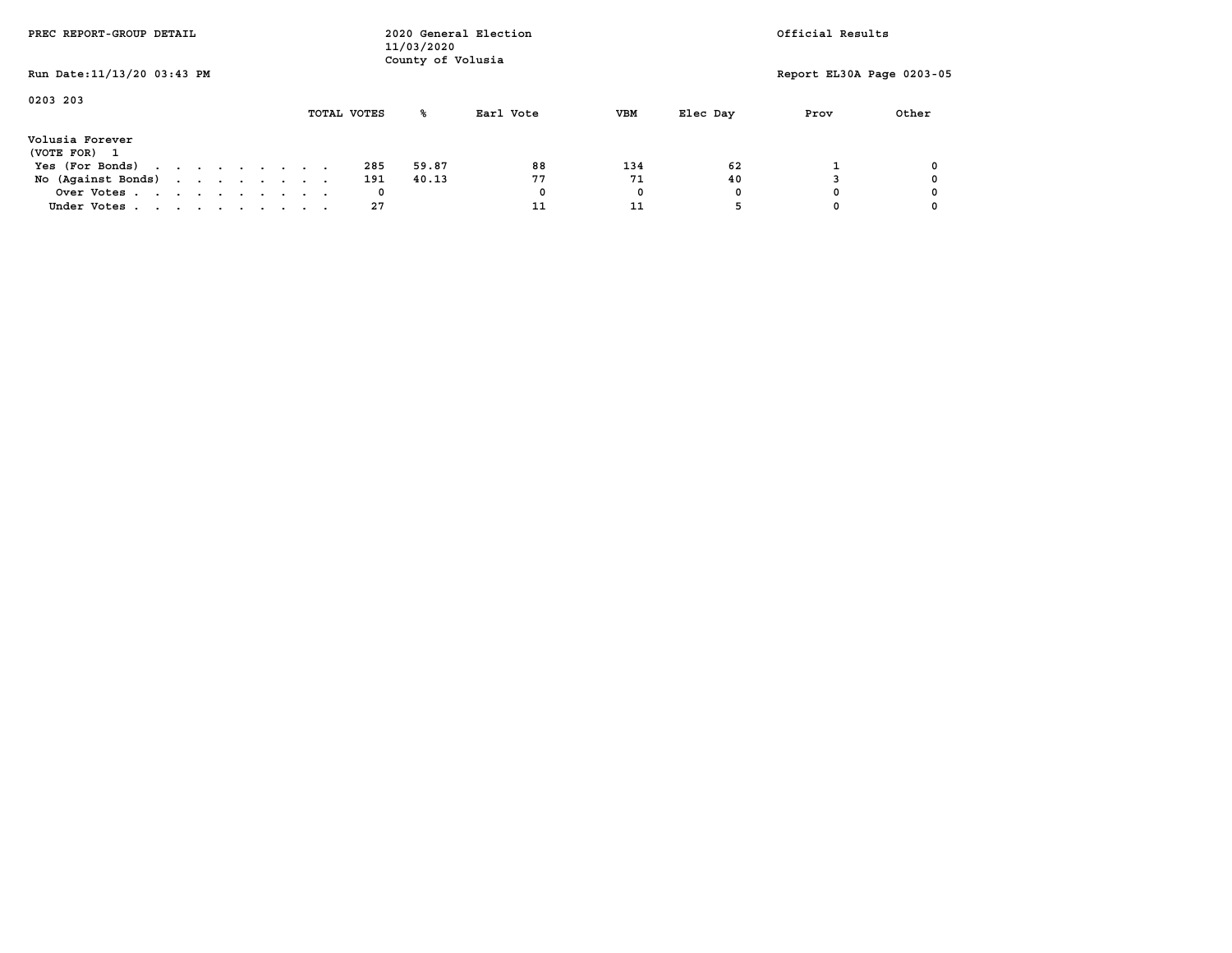|                                                                                                                           |                                              |                         | County of Volusia |                         |                |              |                           |             |
|---------------------------------------------------------------------------------------------------------------------------|----------------------------------------------|-------------------------|-------------------|-------------------------|----------------|--------------|---------------------------|-------------|
| Run Date: 11/13/20 03:43 PM                                                                                               |                                              |                         |                   |                         |                |              | Report EL30A Page 0204-01 |             |
| 0204 204                                                                                                                  |                                              |                         |                   |                         |                |              |                           |             |
|                                                                                                                           | TOTAL VOTES                                  |                         | ℁                 | Earl Vote               | VBM            | Elec Day     | Prov                      | Other       |
| REGISTERED VOTERS - TOTAL .<br>$\sim$                                                                                     |                                              | 811                     |                   |                         |                |              |                           |             |
| BALLOTS CAST - TOTAL.<br>$\sim$<br>$\ddot{\phantom{a}}$<br>$\overline{a}$<br>$\ddot{\phantom{a}}$<br>$\ddot{\phantom{a}}$ | $\ddot{\phantom{a}}$<br>$\ddot{\phantom{a}}$ | 642                     |                   | 229                     | 266            | 147          | 0                         | 0           |
| BALLOTS CAST - BLANK.<br>$\ddot{\phantom{0}}$<br>$\overline{a}$                                                           |                                              | 0                       |                   | 0                       | $\mathbf 0$    | 0            | $\mathbf 0$               | 0           |
| VOTER TURNOUT - TOTAL<br>$\sim 100$ km s $^{-1}$                                                                          |                                              |                         | 79.16             |                         |                |              |                           |             |
| VOTER TURNOUT - BLANK<br>$\cdots$ $\cdots$<br>$\ddot{\phantom{a}}$                                                        |                                              |                         |                   |                         |                |              |                           |             |
| President and Vice President                                                                                              |                                              |                         |                   |                         |                |              |                           |             |
| (VOTE FOR) 1                                                                                                              |                                              |                         |                   |                         |                |              |                           |             |
| Donald J. Trump (REP)<br>$\mathcal{A}$ , and $\mathcal{A}$ , and $\mathcal{A}$                                            | $\sim$                                       | 441                     | 69.23             | 173                     | 154            | 114          | 0                         | 0           |
| Joseph R. Biden (DEM)<br>$\mathbf{r}$ , $\mathbf{r}$ , $\mathbf{r}$ , $\mathbf{r}$ , $\mathbf{r}$                         |                                              | 185                     | 29.04             | 55                      | 103            | 27           | $\mathbf 0$               | 0           |
| Jo Jorgensen (LPF)<br>$\mathcal{A}$ , and $\mathcal{A}$ , and $\mathcal{A}$<br>$\ddot{\phantom{a}}$                       |                                              | 5                       | .78               | $\mathbf 0$             | $\mathbf 1$    | 4            | 0                         | $\mathbf 0$ |
| Roque "Rocky" De La Fuente (REF).<br>$\sim$                                                                               |                                              | $\mathbf 0$             |                   | $\mathbf 0$             | $\mathbf 0$    | $\Omega$     | 0                         | $\mathbf 0$ |
| Gloria La Riva (PSL).                                                                                                     |                                              | $\mathbf 0$             |                   | 0                       | $\mathbf 0$    | $\mathbf 0$  | $\mathbf 0$               | $\mathbf 0$ |
| Howie Hawkins (GRE)<br>$\ddot{\phantom{a}}$                                                                               |                                              | $\overline{a}$          | .31               | $\mathbf{1}$            | $\mathbf 0$    | $\mathbf{1}$ | 0                         | $\mathbf 0$ |
| Don Blankenship (CPF)<br>$\mathcal{L}(\mathcal{A})$ and $\mathcal{A}(\mathcal{A})$ .<br>$\bullet$<br>$\cdot$              |                                              | $\mathbf 0$             |                   | $\mathbf{0}$            | $\mathbf 0$    | $\mathbf{0}$ | 0                         | $\mathbf 0$ |
| WRITE-IN.<br>$\ddot{\phantom{a}}$                                                                                         |                                              | 4                       | .63               | $\mathbf 0$             | 3              | $\mathbf{1}$ | $\mathbf 0$               | $\mathbf 0$ |
| Over Votes                                                                                                                |                                              | 3                       |                   | $\mathbf{0}$            | 3              | $\mathbf{0}$ | $\mathbf 0$               | $\mathbf 0$ |
| Under Votes<br>$\ddot{\phantom{a}}$                                                                                       |                                              | $\overline{a}$          |                   | $\mathbf 0$             | $\overline{a}$ | $\mathbf 0$  | $\mathbf 0$               | $\mathbf 0$ |
|                                                                                                                           |                                              |                         |                   |                         |                |              |                           |             |
| Representative in Congress District 6<br>(VOTE FOR) 1                                                                     |                                              |                         |                   |                         |                |              |                           |             |
| Michael Waltz (REP).<br><b>Contract Contract Street</b><br>$\overline{\phantom{a}}$<br>$\overline{\phantom{a}}$           |                                              | 423                     | 68.89             | 167                     | 150            | 106          | 0                         | 0           |
| Clint Curtis (DEM)<br>$\cdot$ $\cdot$ $\cdot$ $\cdot$<br>$\sim$<br>$\overline{a}$                                         |                                              | 190                     | 30.94             | 58                      | 104            | 28           | $\mathbf 0$               | 0           |
| $WRITE-IN.$<br>$\sim$<br>$\ddot{\phantom{a}}$                                                                             |                                              | 1                       | .16               | 0                       | 0              | 1            | $\mathbf 0$               | 0           |
| Over Votes<br>$\sim$<br>$\sim$                                                                                            |                                              | 0                       |                   | 0                       | 0              | $\mathbf 0$  | $\mathbf 0$               | 0           |
| Under Votes                                                                                                               |                                              | 28                      |                   | $\overline{\mathbf{4}}$ | 12             | 12           | 0                         | $\mathbf 0$ |
|                                                                                                                           |                                              |                         |                   |                         |                |              |                           |             |
| State Attorney 7th Judicial Circuit                                                                                       |                                              |                         |                   |                         |                |              |                           |             |
| (VOTE FOR) 1                                                                                                              |                                              |                         |                   |                         |                |              |                           |             |
| R.J. Larizza (REP)                                                                                                        |                                              | 373                     | 63.01             | 148                     | 128            | 97           | 0                         | 0           |
| Don Dempsey.                                                                                                              |                                              | 219                     | 36.99             | 65                      | 119            | 35           | 0<br>$\mathbf 0$          | 0           |
| Over Votes                                                                                                                |                                              | 0                       |                   | 0                       | 0              | 0            |                           | 0           |
| Under Votes<br>$\ddot{\phantom{a}}$                                                                                       |                                              | 50                      |                   | 16                      | 19             | 15           | $\mathbf 0$               | $\mathbf 0$ |
| State Senator District 7<br>(VOTE FOR) 1                                                                                  |                                              |                         |                   |                         |                |              |                           |             |
| Travis J. Hutson (REP).<br>$\mathcal{L}(\mathbf{z})$ , and $\mathcal{L}(\mathbf{z})$ , and<br>$\sim$                      |                                              | 409                     | 67.72             | 162                     | 146            | 101          | 0                         | 0           |
| Heather Hunter (DEM).                                                                                                     |                                              | 193                     | 31.95             | 58                      | 105            | 30           | 0                         | $\pmb{0}$   |
| WRITE-IN.<br>the contract of the contract of the<br>$\ddot{\phantom{a}}$<br>$\sim$<br>$\overline{\phantom{a}}$            |                                              | $\overline{\mathbf{2}}$ | .33               | $\mathbf 0$             | 1              | $\mathbf{1}$ | $\mathbf 0$               | $\mathbf 0$ |
| Over Votes<br>$\sim$                                                                                                      |                                              | $\mathbf{1}$            |                   | $\mathbf 0$             | 0              | 1            | $\mathbf 0$               | $\mathbf 0$ |
| Under Votes                                                                                                               |                                              | 37                      |                   | 9                       | 14             | 14           | 0                         | $\Omega$    |
| State Representative District 26                                                                                          |                                              |                         |                   |                         |                |              |                           |             |
| (VOTE FOR) 1                                                                                                              |                                              |                         |                   |                         |                |              |                           |             |
| Elizabeth Fetterhoff (REP).                                                                                               |                                              | 430                     | 70.03             | 171                     | 154            | 105          | 0                         | 0           |
| Patrick Henry (DEM)                                                                                                       |                                              | 184                     | 29.97             | 53                      | 101            | 30           | $\mathbf 0$               | 0           |
| Over Votes .<br>$\cdots$<br>$\ddot{\phantom{a}}$                                                                          | $\ddot{\phantom{a}}$                         | $\mathbf 0$             |                   | $\mathbf{0}$            | $\mathbf{0}$   | $\mathbf{0}$ | $\mathbf 0$               | $\mathbf 0$ |
| Under Votes.<br>$\mathcal{A}=\mathcal{A}=\mathcal{A}=\mathcal{A}=\mathcal{A}$<br>$\bullet$                                |                                              | 28                      |                   | 5                       | 11             | 12           | $\Omega$                  | $\Omega$    |

**PREC REPORT-GROUP DETAIL COMPUTER CONSUMING A LOCAL PRECIST CONSUMING A LOCAL RESULTS OF A LOCAL PRECIST** 

 **11/03/2020**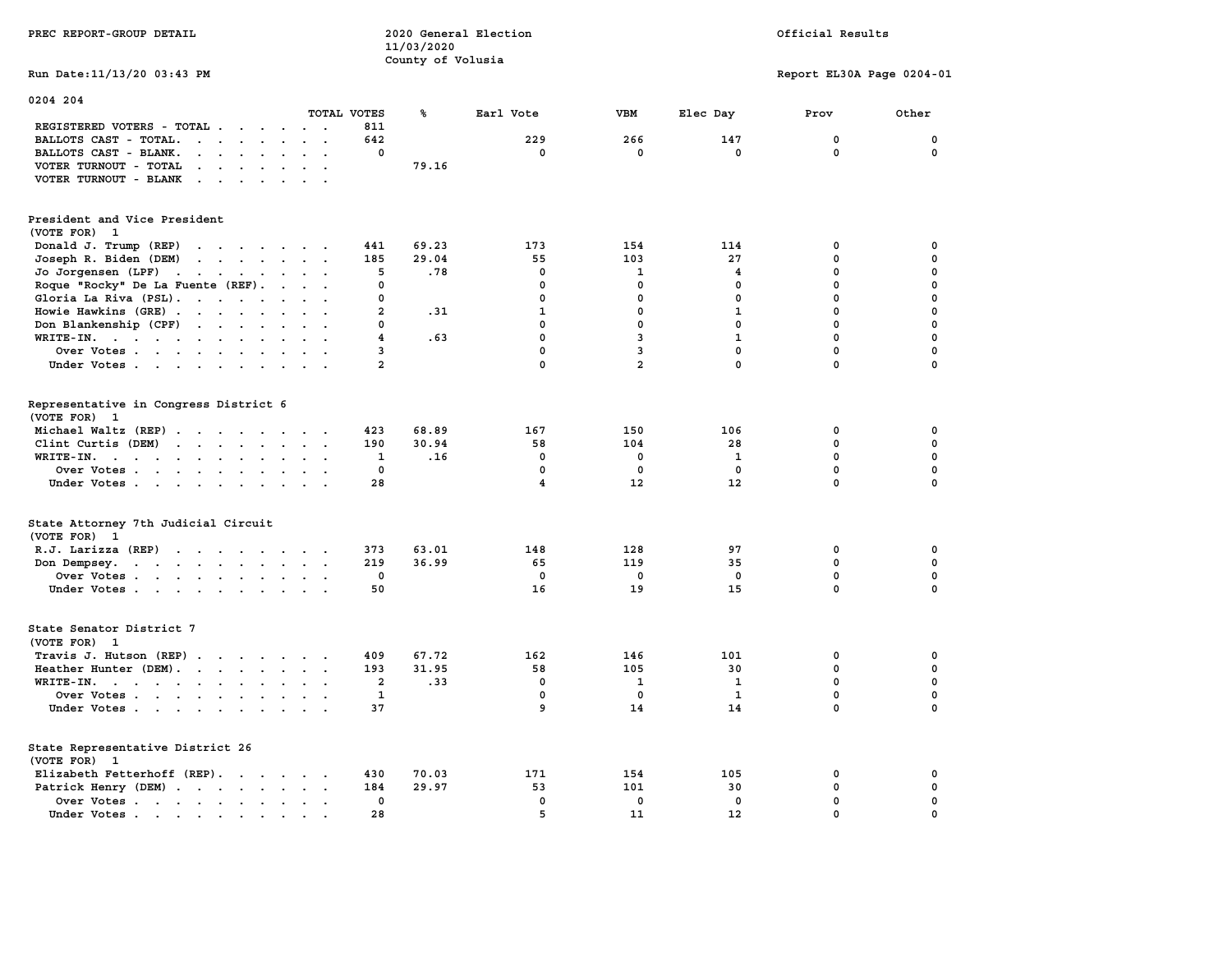| PREC REPORT-GROUP DETAIL                                                                                               |               | 11/03/2020<br>County of Volusia | 2020 General Election | Official Results |          |                           |          |
|------------------------------------------------------------------------------------------------------------------------|---------------|---------------------------------|-----------------------|------------------|----------|---------------------------|----------|
| Run Date: 11/13/20 03:43 PM                                                                                            |               |                                 |                       |                  |          | Report EL30A Page 0204-02 |          |
| 0204 204                                                                                                               |               |                                 |                       |                  |          |                           |          |
|                                                                                                                        | TOTAL VOTES   | ℁                               | Earl Vote             | VBM              | Elec Day | Prov                      | Other    |
| Supreme Court - Carlos G. Muniz<br>(VOTE FOR) 1                                                                        |               |                                 |                       |                  |          |                           |          |
| Yes                                                                                                                    |               | 73.65<br>397                    | 162                   | 151              | 84       | 0                         | 0        |
| No.                                                                                                                    | $\sim$ $\sim$ | 26.35<br>142                    | 40                    | 67               | 35       | $\mathbf 0$               | 0        |
| Over Votes                                                                                                             |               | 0                               | 0                     | 0                | 0        | 0                         | 0        |
| Under Votes                                                                                                            |               | 103                             | 27                    | 48               | 28       | $\mathbf 0$               | $\Omega$ |
| 5th Dist Crt of Appeal - Evander<br>(VOTE FOR) 1                                                                       |               |                                 |                       |                  |          |                           |          |
| Yes                                                                                                                    |               | 77.27<br>408                    | 152                   | 165              | 91       | 0                         | 0        |
| No.                                                                                                                    | $\sim$ $\sim$ | 120<br>22.73                    | 43                    | 53               | 24       | 0                         | 0        |
| Over Votes                                                                                                             |               | 0                               | $\mathbf 0$           | $\mathbf 0$      | 0        | $\mathbf 0$               | 0        |
| Under Votes                                                                                                            |               | 114                             | 34                    | 48               | 32       | $\mathbf 0$               | 0        |
| 5th Dist Crt of Appeal - Grosshans<br>(VOTE FOR) 1                                                                     |               |                                 |                       |                  |          |                           |          |
| Yes<br>والمتناول والمتناول والتواطئ والمتناول والتواطئ والمناور                                                        |               | 395<br>74.67                    | 150                   | 159              | 86       | 0                         | 0        |
| No.                                                                                                                    | $\sim$        | 134<br>25.33                    | 46                    | 61               | 27       | 0                         | 0        |
| Over Votes                                                                                                             | $\bullet$     | 0                               | 0                     | 0                | $\Omega$ | $\mathbf 0$               | 0        |
| Under Votes                                                                                                            |               | 113                             | 33                    | 46               | 34       | 0                         | 0        |
| 5th Dist Crt of Appeal - Harris<br>(VOTE FOR) 1                                                                        |               |                                 |                       |                  |          |                           |          |
| Yes                                                                                                                    |               | 75.94<br>404<br>24.06<br>128    | 151<br>45             | 160<br>64        | 93<br>19 | 0<br>$\mathbf 0$          | 0<br>0   |
| No.<br>Over Votes                                                                                                      | $\ddotsc$     | 0                               | 0                     | 0                | 0        | 0                         | 0        |
| Under Votes                                                                                                            |               | 110                             | 33                    | 42               | 35       | 0                         | $\Omega$ |
|                                                                                                                        |               |                                 |                       |                  |          |                           |          |
| 5th Dist Crt of Appeal - Orfinger<br>(VOTE FOR) 1                                                                      |               |                                 |                       |                  |          |                           |          |
| Yes                                                                                                                    |               | 75.86<br>399                    | 144                   | 169              | 86       | 0                         | 0        |
| No.                                                                                                                    | $\cdot$ .     | 127<br>24.14                    | 47                    | 54               | 26       | 0                         | 0        |
| Over Votes                                                                                                             |               | 0<br>116                        | 0<br>38               | 0<br>43          | 0<br>35  | 0<br>$\mathbf 0$          | 0<br>0   |
| Under Votes                                                                                                            |               |                                 |                       |                  |          |                           |          |
| 5th Dist Crt of Appeal - Sasso<br>(VOTE FOR) 1                                                                         |               |                                 |                       |                  |          |                           |          |
| Yes<br>the contract of the contract of the contract of the contract of the contract of the contract of the contract of |               | 393<br>74.71                    | 151                   | 160              | 82       | 0                         | 0        |
| No.                                                                                                                    | $\sim$ $\sim$ | 133<br>25.29                    | 42                    | 61               | 30       | 0                         | 0        |
| Over Votes                                                                                                             |               | 0                               | 0                     | 0                | 0        | 0                         | $\Omega$ |
| Under Votes                                                                                                            |               | 116                             | 36                    | 45               | 35       | 0                         | 0        |
| 5th Dist Crt of Appeal - Wallis<br>(VOTE FOR) 1                                                                        |               |                                 |                       |                  |          |                           |          |
| $Yes \cdot \cdot \cdot \cdot \cdot \cdot$                                                                              |               | 404<br>76.37                    | 148                   | 169              | 87       | 0<br>$\mathbf 0$          | 0        |
| No.<br>$\ddot{\phantom{a}}$<br>Over Votes                                                                              |               | 125<br>23.63<br>0               | 44<br>0               | 55<br>0          | 26<br>0  | 0                         | 0<br>0   |
| Under Votes                                                                                                            |               | 113                             | 37                    | 42               | 34       | 0                         |          |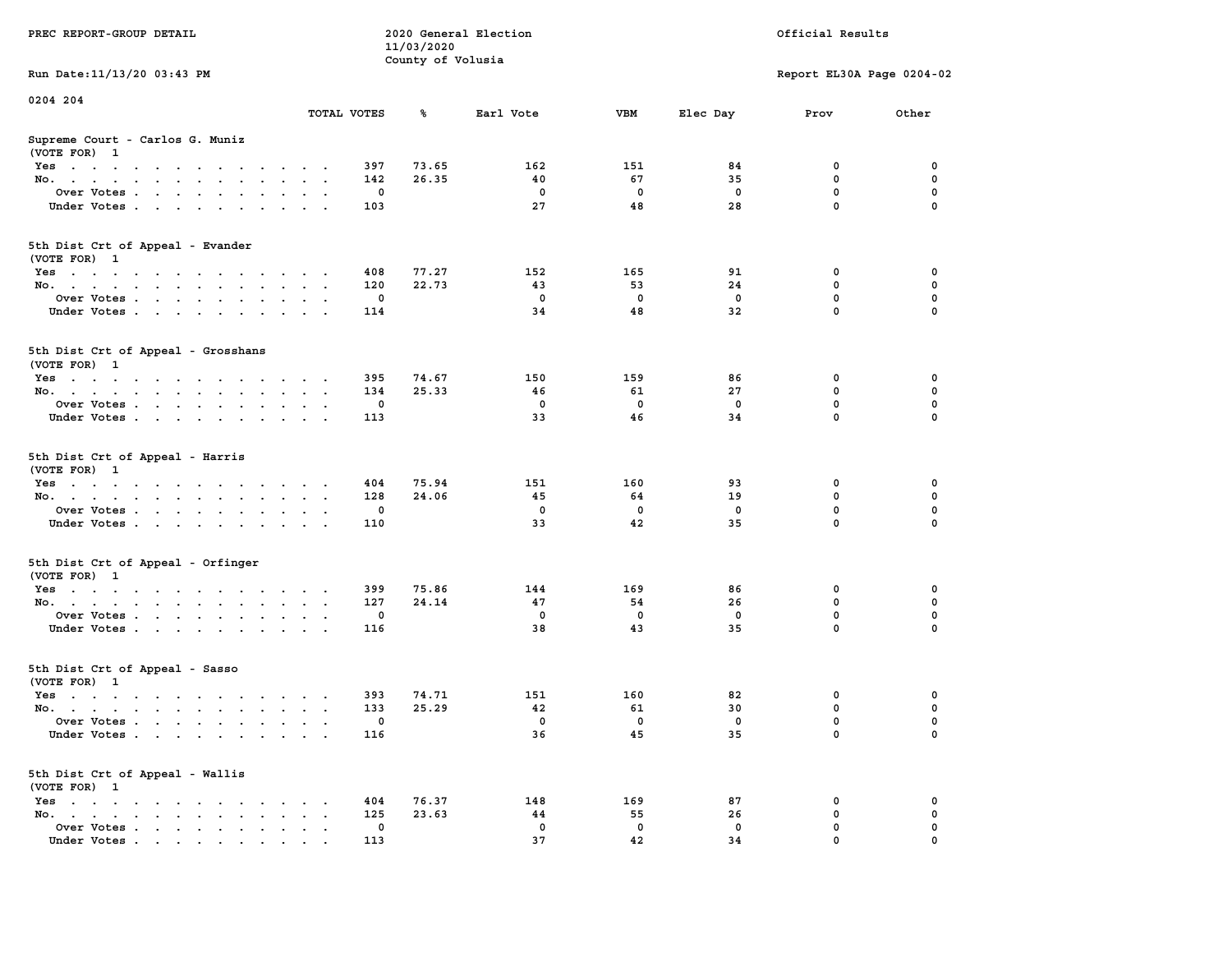| PREC REPORT-GROUP DETAIL                                                                                                                       |                                                     | 2020 General Election<br>11/03/2020 |             | Official Results |             |                           |             |  |
|------------------------------------------------------------------------------------------------------------------------------------------------|-----------------------------------------------------|-------------------------------------|-------------|------------------|-------------|---------------------------|-------------|--|
|                                                                                                                                                |                                                     | County of Volusia                   |             |                  |             |                           |             |  |
| Run Date: 11/13/20 03:43 PM                                                                                                                    |                                                     |                                     |             |                  |             | Report EL30A Page 0204-03 |             |  |
| 0204 204                                                                                                                                       |                                                     |                                     |             |                  |             |                           |             |  |
|                                                                                                                                                | TOTAL VOTES                                         | ℁                                   | Earl Vote   | VBM              | Elec Day    | Prov                      | Other       |  |
| Circuit Judge, 7th Judicial, Group 14<br>(VOTE FOR) 1                                                                                          |                                                     |                                     |             |                  |             |                           |             |  |
| Joan Anthony                                                                                                                                   | 265                                                 | 49.35                               | 94          | 120              | 51          | 0                         | 0           |  |
| Dan Hilbert<br>and a series of the contract of the                                                                                             | 272                                                 | 50.65                               | 106         | 99               | 67          | $\mathbf 0$               | $\mathbf 0$ |  |
| Over Votes                                                                                                                                     | 2                                                   |                                     | 1           | 0                | 1           | 0                         | 0           |  |
| Under Votes                                                                                                                                    | 103                                                 |                                     | 28          | 47               | 28          | $\mathbf 0$               | $\Omega$    |  |
| County Council Chair<br>(VOTE FOR) 1                                                                                                           |                                                     |                                     |             |                  |             |                           |             |  |
| Jeff Brower.<br>the contract of the contract of the contract of the contract of the contract of the contract of the contract of                | 386                                                 | 69.42                               | 143         | 148              | 95          | 0                         | 0           |  |
| Deborah A. "Deb" Denys                                                                                                                         | 170                                                 | 30.58                               | 62          | 79               | 29          | 0                         | 0           |  |
| Over Votes                                                                                                                                     | 0                                                   |                                     | 0           | 0                | $\mathbf 0$ | $\mathbf 0$               | $\mathbf 0$ |  |
| Under Votes                                                                                                                                    | 86                                                  |                                     | 24          | 39               | 23          | $\mathbf{0}$              | 0           |  |
| County Council Member District 4<br>(VOTE FOR) 1                                                                                               |                                                     |                                     |             |                  |             |                           |             |  |
| Barbara Bonarrigo.                                                                                                                             | 207                                                 | 40.67                               | 89          | 73               | 45          | 0                         | 0           |  |
| Heather Post                                                                                                                                   | 302                                                 | 59.33                               | 99          | 138              | 65          | 0                         | 0           |  |
| Over Votes                                                                                                                                     | 0                                                   |                                     | $^{\circ}$  | 0                | 0           | $\mathbf 0$               | 0           |  |
| Under Votes                                                                                                                                    | 98                                                  |                                     | 31          | 40               | 27          | $\mathbf 0$               | 0           |  |
| Soil & Water Conservation Seat 2<br>(VOTE FOR) 1<br>John Nelson.<br>the contract of the contract of the contract of<br>Wesley Wayne Wilson Jr. | 385<br>135                                          | 74.04<br>25.96                      | 155<br>39   | 138<br>70        | 92<br>26    | 0<br>$\mathbf 0$          | 0<br>0      |  |
| Over Votes                                                                                                                                     | 0                                                   |                                     | 0           | 0                | 0           | 0                         | 0           |  |
| Under Votes                                                                                                                                    | 122                                                 |                                     | 35          | 58               | 29          | $\mathbf 0$               | $\Omega$    |  |
| Soil & Water Conservation Seat 4<br>(VOTE FOR) 1                                                                                               |                                                     |                                     |             |                  |             |                           |             |  |
| Wendy Anderson.                                                                                                                                | 263                                                 | 49.07                               | 99          | 111              | 53          | 0                         | 0           |  |
| Barbara Deering                                                                                                                                | 273                                                 | 50.93                               | 101         | 104              | 68          | 0                         | 0           |  |
| Over Votes                                                                                                                                     | 0                                                   |                                     | 0           | $\mathbf 0$      | 0           | 0                         | 0           |  |
| Under Votes                                                                                                                                    | 106                                                 |                                     | 29          | 51               | 26          | $\mathbf{0}$              | 0           |  |
| WVHA - Group A, Seat 3 Hospital Authority<br>(VOTE FOR) 1                                                                                      |                                                     |                                     |             |                  |             |                           |             |  |
| Judy Craig.                                                                                                                                    | 256                                                 | 46.63                               | 88          | 116              | 52          | 0                         | 0           |  |
| John M. Hill                                                                                                                                   | 293                                                 | 53.37                               | 114         | 109              | 70          | $\mathbf 0$               | 0           |  |
| Over Votes                                                                                                                                     | 0                                                   |                                     | 0           | 0                | 0           | $\mathbf{0}$              | 0           |  |
| Under Votes                                                                                                                                    | 93                                                  |                                     | 27          | 41               | 25          | 0                         | 0           |  |
| WVHA - Group B, Seat 1 Hospital Authority<br>(VOTE FOR) 1                                                                                      |                                                     |                                     |             |                  |             |                           |             |  |
| Jennifer Lee Coen.                                                                                                                             | 284<br>$\sim$                                       | 52.99                               | 100         | 130              | 54          | 0                         | 0           |  |
| Michael Lee Ray<br>$\ddot{\phantom{a}}$                                                                                                        | 252<br>$\ddot{\phantom{0}}$<br>$\ddot{\phantom{a}}$ | 47.01                               | 99          | 88               | 65          | 0                         | 0           |  |
| Over Votes                                                                                                                                     | 0                                                   |                                     | $\mathbf 0$ | 0                | 0<br>28     | 0<br>$\Omega$             | 0           |  |
| Under Votes.                                                                                                                                   | 106                                                 |                                     | 30          | 48               |             |                           |             |  |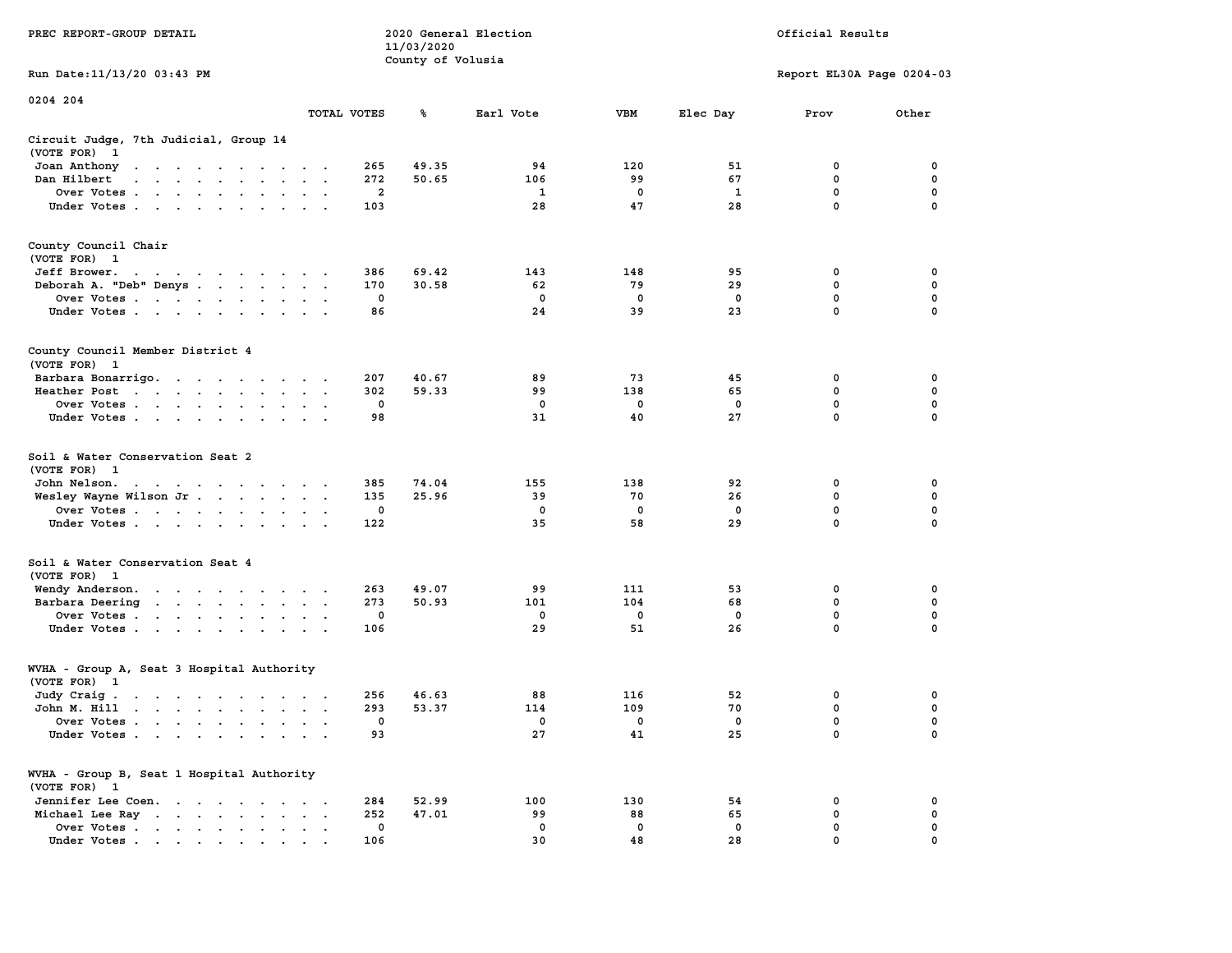|                                                                                                                                |                                                                      |             | 11/03/2020        |                   |                         |              |                           |             |  |
|--------------------------------------------------------------------------------------------------------------------------------|----------------------------------------------------------------------|-------------|-------------------|-------------------|-------------------------|--------------|---------------------------|-------------|--|
|                                                                                                                                |                                                                      |             | County of Volusia |                   |                         |              |                           |             |  |
| Run Date: 11/13/20 03:43 PM                                                                                                    |                                                                      |             |                   |                   |                         |              | Report EL30A Page 0204-04 |             |  |
| 0204 204                                                                                                                       |                                                                      |             |                   |                   |                         |              |                           |             |  |
|                                                                                                                                |                                                                      | TOTAL VOTES | ℁                 | Earl Vote         | <b>VBM</b>              | Elec Day     | Prov                      | Other       |  |
| Amendment 1 - Citzenship Requirement                                                                                           |                                                                      |             |                   |                   |                         |              |                           |             |  |
| (VOTE FOR) 1                                                                                                                   |                                                                      |             |                   |                   |                         |              |                           |             |  |
| Yes                                                                                                                            |                                                                      | 526         | 85.95             | 187               | 211                     | 128          | 0                         | 0           |  |
| No.                                                                                                                            | $\sim$                                                               | 86          | 14.05             | 32                | 43                      | 11           | $\mathbf 0$               | $\mathbf 0$ |  |
| Over Votes                                                                                                                     |                                                                      | 0           |                   | $\mathbf 0$       | $\mathbf 0$             | 0            | $\mathbf 0$               | 0           |  |
| Under Votes                                                                                                                    |                                                                      | 30          |                   | 10                | 12                      | 8            | $\mathbf 0$               | $\mathbf 0$ |  |
| Amendment 2 - Minimum Wage                                                                                                     |                                                                      |             |                   |                   |                         |              |                           |             |  |
| (VOTE FOR) 1                                                                                                                   |                                                                      |             |                   |                   |                         |              |                           |             |  |
| Yes                                                                                                                            |                                                                      | 285         | 46.04             | 91                | 147                     | 47           | 0                         | 0           |  |
| No.<br>$\cdot$ $\cdot$ $\cdot$                                                                                                 | $\sim$                                                               | 334         | 53.96             | 129               | 112                     | 93           | 0                         | 0           |  |
| Over Votes                                                                                                                     |                                                                      | $\mathbf 0$ |                   | $\mathbf{0}$      | $\mathbf{0}$            | $\mathbf{0}$ | $\mathbf{0}$              | $\mathbf 0$ |  |
| Under Votes                                                                                                                    | $\mathbf{a}$ , and $\mathbf{a}$ , and $\mathbf{a}$                   | 23          |                   | 9                 | $7\phantom{.0}$         | 7            | $\mathbf{0}$              | $\Omega$    |  |
|                                                                                                                                |                                                                      |             |                   |                   |                         |              |                           |             |  |
| Amendment 3 - Primary Elections                                                                                                |                                                                      |             |                   |                   |                         |              |                           |             |  |
| (VOTE FOR) 1                                                                                                                   |                                                                      |             |                   |                   |                         |              |                           |             |  |
| Yes                                                                                                                            |                                                                      | 290         | 47.85             | 88                | 147                     | 55           | 0                         | 0           |  |
| No.                                                                                                                            |                                                                      | 316         | 52.15             | 134               | 104                     | 78           | $\mathbf 0$               | $\mathbf 0$ |  |
| Over Votes<br>$\sim$ $\sim$                                                                                                    | $\sim$ $\sim$                                                        | 0           |                   | $\mathbf 0$       | $\mathbf 0$             | $\mathbf 0$  | $\mathbf 0$               | $\mathbf 0$ |  |
| Under Votes                                                                                                                    |                                                                      | 36          |                   | $7\phantom{.0}$   | 15                      | 14           | $\mathbf{0}$              | $\mathbf 0$ |  |
| Amendment 4 - Apprl Const. Amendment                                                                                           |                                                                      |             |                   |                   |                         |              |                           |             |  |
| (VOTE FOR) 1                                                                                                                   |                                                                      |             |                   |                   |                         |              |                           |             |  |
| Yes<br>$\sim$ $\sim$ $\sim$ $\sim$ $\sim$                                                                                      | $\sim$                                                               | 325         | 54.53             | 127               | 120                     | 78           | 0                         | $\mathbf 0$ |  |
| No.<br>$\sim$                                                                                                                  | $\mathbf{A}$<br>$\cdot$ $\cdot$                                      | 271         | 45.47             | 89                | 127                     | 55           | $\mathbf 0$               | $\mathbf 0$ |  |
| Over Votes                                                                                                                     |                                                                      | 1           |                   | $\mathbf{1}$      | $\overline{\mathbf{0}}$ | $\mathbf 0$  | $\mathbf 0$               | $\mathbf 0$ |  |
| Under Votes                                                                                                                    | $\sim$ $\sim$ $\sim$ $\sim$ $\sim$                                   | 45          |                   | $12 \overline{ }$ | 19                      | 14           | 0                         | $\mathbf 0$ |  |
| Amendment 5 - Homestead Property Taxes                                                                                         |                                                                      |             |                   |                   |                         |              |                           |             |  |
| (VOTE FOR) 1                                                                                                                   |                                                                      |             |                   |                   |                         |              |                           |             |  |
| Yes                                                                                                                            |                                                                      | 445         | 74.79             | 163               | 181                     | 101          | 0                         | 0           |  |
| No.<br>$\sim$                                                                                                                  | $\ddot{\phantom{a}}$<br>$\ddot{\phantom{0}}$<br>$\ddot{\phantom{a}}$ | 150         | 25.21             | 53                | 66                      | 31           | 0                         | $\pmb{0}$   |  |
| Over Votes                                                                                                                     |                                                                      | $\mathbf 1$ |                   | $\mathbf{1}$      | $\mathbf 0$             | $\mathbf 0$  | $\mathbf 0$               | $\mathbf 0$ |  |
| Under Votes<br>$\mathcal{A}=\mathcal{A}=\mathcal{A}$ .<br>$\ddot{\phantom{0}}$                                                 | $\sim$                                                               | 46          |                   | 12                | 19                      | 15           | $\mathbf{0}$              | $\Omega$    |  |
| Amendment 6 - Ad Valorem Tax Discount                                                                                          |                                                                      |             |                   |                   |                         |              |                           |             |  |
| (VOTE FOR) 1                                                                                                                   |                                                                      |             |                   |                   |                         |              |                           |             |  |
| Yes                                                                                                                            |                                                                      | 521         | 86.26             | 188               | 213                     | 120          | 0                         | 0           |  |
| No.                                                                                                                            |                                                                      | 83          | 13.74             | 32                | 36                      | 15           | $\mathbf 0$               | 0           |  |
| Over Votes<br>$\sim$                                                                                                           | $\cdot$ $\cdot$<br>$\ddot{\phantom{a}}$                              | 1           |                   | 0                 | 0                       | $\mathbf{1}$ | $\mathbf 0$               | 0           |  |
| Under Votes                                                                                                                    |                                                                      | 37          |                   | 9                 | 17                      | 11           | 0                         | $\Omega$    |  |
| Volusia ECHO                                                                                                                   |                                                                      |             |                   |                   |                         |              |                           |             |  |
| (VOTE FOR) 1                                                                                                                   |                                                                      |             |                   |                   |                         |              |                           |             |  |
| Yes (For Bonds)                                                                                                                | $\sim$                                                               | 403         | 67.50             | 135               | 194                     | 74           | 0                         | 0           |  |
| No (Against Bonds)                                                                                                             | $\bullet$ .<br><br><br><br><br><br><br><br><br><br><br><br>          | 194         | 32.50             | 83                | 56                      | 55           | 0                         | $\mathbf 0$ |  |
| Over Votes<br>$\ddot{\phantom{a}}$                                                                                             | $\ddot{\phantom{a}}$<br>$\ddot{\phantom{a}}$<br>$\ddot{\phantom{a}}$ | 1           |                   | 0                 | 0                       | 1            | $\mathbf 0$               | $\mathbf 0$ |  |
| Under Votes<br>the contract of the contract of the contract of the contract of the contract of the contract of the contract of |                                                                      | 44          |                   | 11                | 16                      | 17           | $\mathbf{0}$              | $\mathbf 0$ |  |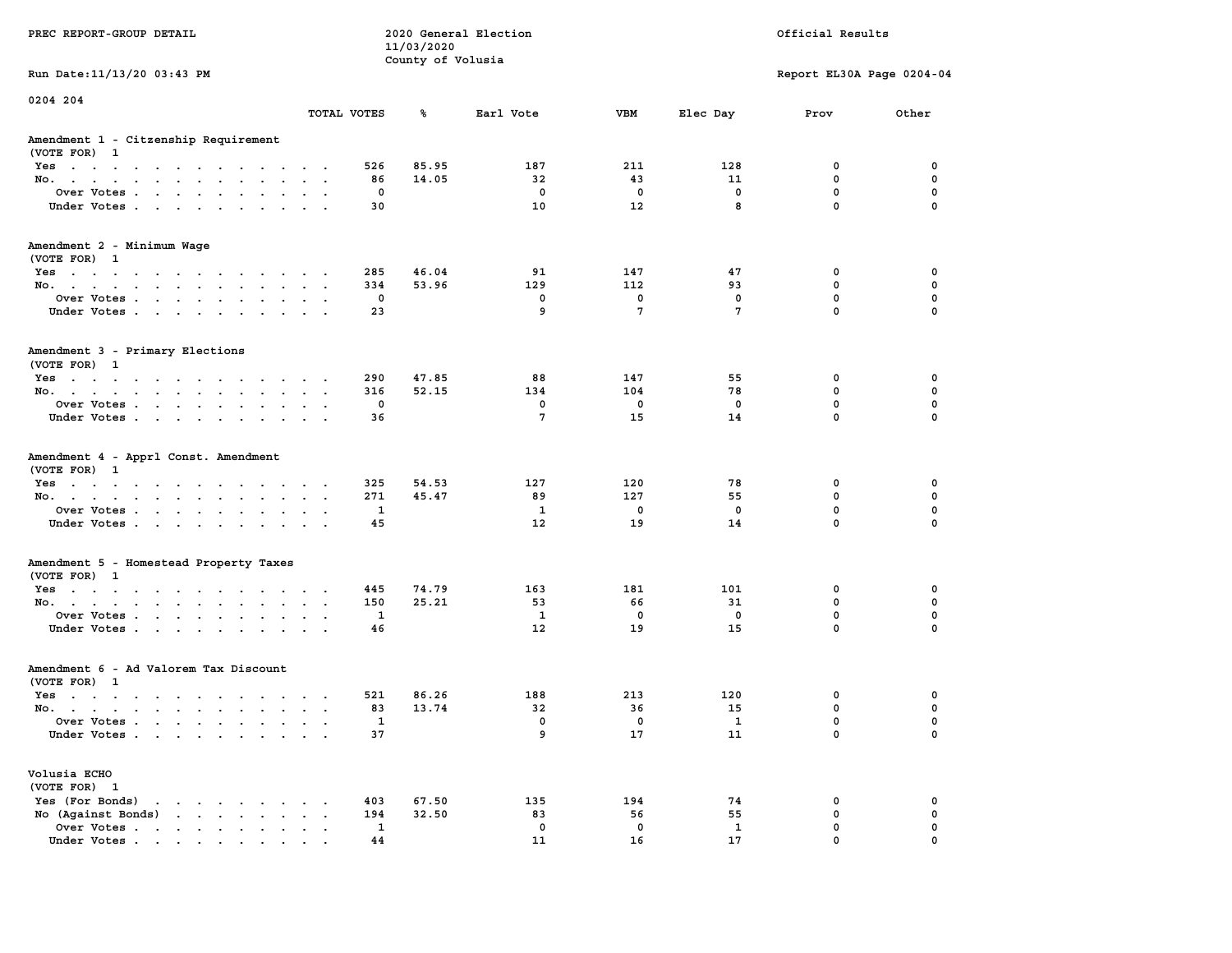| PREC REPORT-GROUP DETAIL                                  |  |  | 2020 General Election<br>11/03/2020<br>County of Volusia |  |  |             |       |           | Official Results |          |                           |       |  |
|-----------------------------------------------------------|--|--|----------------------------------------------------------|--|--|-------------|-------|-----------|------------------|----------|---------------------------|-------|--|
| Run Date: 11/13/20 03:43 PM                               |  |  |                                                          |  |  |             |       |           |                  |          | Report EL30A Page 0204-05 |       |  |
| 0204 204                                                  |  |  |                                                          |  |  | TOTAL VOTES | ℁     | Earl Vote | <b>VBM</b>       | Elec Day | Prov                      | Other |  |
| Volusia Forever<br>(VOTE FOR)<br>$\overline{\phantom{a}}$ |  |  |                                                          |  |  |             |       |           |                  |          |                           |       |  |
| Yes (For Bonds)                                           |  |  |                                                          |  |  | 421         | 69.47 | 140       | 201              | 80       | O                         |       |  |
| No (Against Bonds)                                        |  |  |                                                          |  |  | 185         | 30.53 | 79        | 51               | 55       |                           |       |  |
| Over Votes                                                |  |  |                                                          |  |  | 0           |       | 0         | 0                | 0        |                           |       |  |
| Under Votes                                               |  |  |                                                          |  |  | 36          |       | 10        | 14               | 12       |                           |       |  |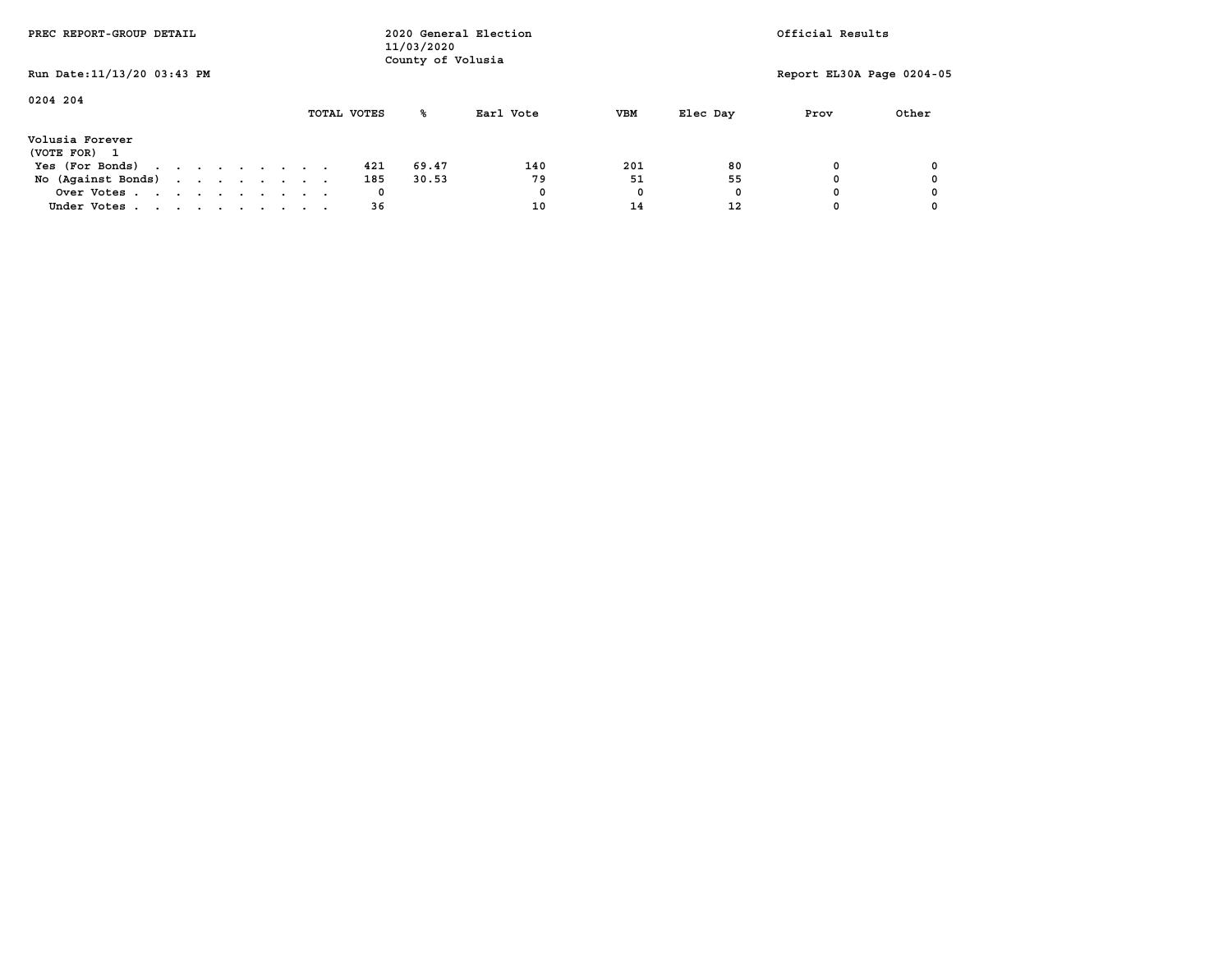| PREC REPORT-GROUP DETAIL                                                                                                                                                                                                                                                                                                                                                                                                                                                                                                                                                                                                                                               |                                                    | 2020 General Election<br>11/03/2020 |                                                 |                                      | Official Results                    |                                                     |                                           |  |
|------------------------------------------------------------------------------------------------------------------------------------------------------------------------------------------------------------------------------------------------------------------------------------------------------------------------------------------------------------------------------------------------------------------------------------------------------------------------------------------------------------------------------------------------------------------------------------------------------------------------------------------------------------------------|----------------------------------------------------|-------------------------------------|-------------------------------------------------|--------------------------------------|-------------------------------------|-----------------------------------------------------|-------------------------------------------|--|
| Run Date: 11/13/20 03:43 PM                                                                                                                                                                                                                                                                                                                                                                                                                                                                                                                                                                                                                                            |                                                    | County of Volusia                   |                                                 |                                      |                                     | Report EL30A Page 0205-01                           |                                           |  |
| 0205 205                                                                                                                                                                                                                                                                                                                                                                                                                                                                                                                                                                                                                                                               |                                                    |                                     |                                                 |                                      |                                     |                                                     |                                           |  |
| TOTAL VOTES                                                                                                                                                                                                                                                                                                                                                                                                                                                                                                                                                                                                                                                            |                                                    | ℁                                   | Earl Vote                                       | <b>VBM</b>                           | Elec Day                            | Prov                                                | Other                                     |  |
| REGISTERED VOTERS - TOTAL .<br>$\cdots$<br>$\sim$ $\sim$                                                                                                                                                                                                                                                                                                                                                                                                                                                                                                                                                                                                               | 2,150                                              |                                     |                                                 |                                      |                                     |                                                     |                                           |  |
| BALLOTS CAST - TOTAL.<br>$\ddot{\phantom{a}}$<br>$\cdot$ $\cdot$                                                                                                                                                                                                                                                                                                                                                                                                                                                                                                                                                                                                       | 1,609                                              |                                     | 516                                             | 695<br>0                             | 397                                 | $\mathbf{1}$<br>$\mathbf 0$                         | 0<br>$\mathbf 0$                          |  |
| BALLOTS CAST - BLANK.<br>$\cdot$ $\cdot$ $\cdot$ $\cdot$ $\cdot$ $\cdot$<br>$\sim$ $\sim$                                                                                                                                                                                                                                                                                                                                                                                                                                                                                                                                                                              | 0                                                  |                                     | 0                                               |                                      | 0                                   |                                                     |                                           |  |
| VOTER TURNOUT - TOTAL<br><b>Contract Contract</b><br>$\bullet$ .<br>$\sim$<br>$\mathbf{r}$<br>$\overline{\phantom{a}}$                                                                                                                                                                                                                                                                                                                                                                                                                                                                                                                                                 |                                                    | 74.84                               |                                                 |                                      |                                     |                                                     |                                           |  |
| VOTER TURNOUT - BLANK<br>$\cdot$ $\cdot$ $\cdot$ $\cdot$                                                                                                                                                                                                                                                                                                                                                                                                                                                                                                                                                                                                               |                                                    |                                     |                                                 |                                      |                                     |                                                     |                                           |  |
| President and Vice President<br>(VOTE FOR) 1                                                                                                                                                                                                                                                                                                                                                                                                                                                                                                                                                                                                                           |                                                    |                                     |                                                 |                                      |                                     |                                                     |                                           |  |
| Donald J. Trump (REP)<br>the contract of the contract of the                                                                                                                                                                                                                                                                                                                                                                                                                                                                                                                                                                                                           | 1,031                                              | 64.24                               | 371                                             | 348                                  | 311                                 | 1                                                   | 0                                         |  |
| Joseph R. Biden (DEM)<br>$\mathbf{r}$ , $\mathbf{r}$ , $\mathbf{r}$ , $\mathbf{r}$ , $\mathbf{r}$ , $\mathbf{r}$                                                                                                                                                                                                                                                                                                                                                                                                                                                                                                                                                       | 552                                                | 34.39                               | 142                                             | 331                                  | 79                                  | $\mathbf 0$                                         | $\mathbf 0$                               |  |
| Jo Jorgensen (LPF)<br>and the contract of the contract of<br>$\ddot{\phantom{a}}$                                                                                                                                                                                                                                                                                                                                                                                                                                                                                                                                                                                      | 15                                                 | .93                                 | $\overline{a}$                                  | 7                                    | 6                                   | $\mathbf 0$                                         | $\mathbf 0$                               |  |
| Roque "Rocky" De La Fuente (REF).<br>$\ddot{\phantom{1}}$<br>$\ddot{\phantom{a}}$                                                                                                                                                                                                                                                                                                                                                                                                                                                                                                                                                                                      | 3                                                  | .19                                 | 0                                               | $\overline{\mathbf{2}}$              | $\mathbf{1}$                        | $\pmb{0}$                                           | $\mathbf 0$                               |  |
| Gloria La Riva (PSL).<br>$\cdot$ $\cdot$                                                                                                                                                                                                                                                                                                                                                                                                                                                                                                                                                                                                                               | 0                                                  |                                     | 0                                               | $\mathbf 0$                          | $\mathbf 0$                         | $\mathbf 0$                                         | $\mathbf 0$                               |  |
| Howie Hawkins (GRE)<br>$\ddot{\phantom{a}}$                                                                                                                                                                                                                                                                                                                                                                                                                                                                                                                                                                                                                            | $\overline{a}$                                     | .12                                 | $\mathbf{1}$                                    | $\mathbf{1}$                         | $\mathbf 0$                         | $\mathbf 0$                                         | $\mathbf 0$                               |  |
| Don Blankenship (CPF)<br>$\cdots$                                                                                                                                                                                                                                                                                                                                                                                                                                                                                                                                                                                                                                      | 0                                                  |                                     | 0                                               | $\mathbf 0$                          | $\mathbf 0$                         | $\mathbf 0$                                         | $\mathbf 0$                               |  |
| $WRITE-IN.$<br>$\overline{a}$                                                                                                                                                                                                                                                                                                                                                                                                                                                                                                                                                                                                                                          | $\overline{a}$                                     | .12                                 | 0                                               | $\overline{a}$                       | $\mathbf 0$                         | $\mathbf 0$                                         | $\mathbf 0$                               |  |
| Over Votes<br>$\sim$ $\sim$                                                                                                                                                                                                                                                                                                                                                                                                                                                                                                                                                                                                                                            | $\mathbf{2}$                                       |                                     | 0                                               | $\overline{a}$                       | 0                                   | 0                                                   | $\mathbf 0$                               |  |
| Under Votes<br>$\sim$                                                                                                                                                                                                                                                                                                                                                                                                                                                                                                                                                                                                                                                  | $\overline{a}$                                     |                                     | 0                                               | $\overline{a}$                       | $\mathbf 0$                         | 0                                                   | $\Omega$                                  |  |
| Representative in Congress District 6<br>(VOTE FOR) 1<br>Michael Waltz (REP)<br>Clint Curtis (DEM)<br>$\mathbf{r}$ . The contract of the contract of the contract of the contract of the contract of the contract of the contract of the contract of the contract of the contract of the contract of the contract of the contract of th<br>$\ddotsc$<br>WRITE-IN.<br>$\ddot{\phantom{0}}$<br>Over Votes.<br>$\mathbf{r}$ . The contract of the contract of the contract of the contract of the contract of the contract of the contract of the contract of the contract of the contract of the contract of the contract of the contract of th<br>Under Votes<br>$\sim$ | 1,039<br>503<br>$\mathbf{1}$<br>$\mathbf{1}$<br>65 | 67.34<br>32.60<br>.06               | 367<br>135<br>$\mathbf 0$<br>$\mathbf{1}$<br>13 | 369<br>295<br>1<br>$\mathbf 0$<br>30 | 302<br>73<br>0<br>$\mathbf 0$<br>22 | 1<br>$\mathbf 0$<br>$\mathbf 0$<br>$\mathbf 0$<br>0 | 0<br>$\mathbf 0$<br>0<br>$\mathbf 0$<br>0 |  |
| State Attorney 7th Judicial Circuit<br>(VOTE FOR) 1                                                                                                                                                                                                                                                                                                                                                                                                                                                                                                                                                                                                                    |                                                    |                                     |                                                 |                                      |                                     |                                                     |                                           |  |
| R.J. Larizza (REP)                                                                                                                                                                                                                                                                                                                                                                                                                                                                                                                                                                                                                                                     | 940                                                | 62.50                               | 332                                             | 339                                  | 268                                 | 1                                                   | 0                                         |  |
| Don Dempsey.<br>the contract of the contract of the contract of                                                                                                                                                                                                                                                                                                                                                                                                                                                                                                                                                                                                        | 564                                                | 37.50                               | 157                                             | 307                                  | 100                                 | $\mathbf 0$                                         | $\mathbf 0$                               |  |
| Over Votes                                                                                                                                                                                                                                                                                                                                                                                                                                                                                                                                                                                                                                                             | 0                                                  |                                     | 0                                               | $\mathbf 0$                          | $\mathbf 0$                         | $\mathbf 0$                                         | 0                                         |  |
| Under Votes                                                                                                                                                                                                                                                                                                                                                                                                                                                                                                                                                                                                                                                            | 105                                                |                                     | 27                                              | 49                                   | 29                                  | $\mathbf 0$                                         | $\Omega$                                  |  |
| State Representative District 26<br>(VOTE FOR) 1                                                                                                                                                                                                                                                                                                                                                                                                                                                                                                                                                                                                                       |                                                    |                                     |                                                 |                                      |                                     |                                                     |                                           |  |
| Elizabeth Fetterhoff (REP).                                                                                                                                                                                                                                                                                                                                                                                                                                                                                                                                                                                                                                            | 1,031                                              | 66.95                               | 365                                             | 370                                  | 295                                 | 1                                                   | 0                                         |  |
| Patrick Henry (DEM)                                                                                                                                                                                                                                                                                                                                                                                                                                                                                                                                                                                                                                                    | 509                                                | 33.05                               | 135                                             | 294                                  | 80                                  | $\mathbf 0$                                         | $\mathbf 0$                               |  |
| Over Votes<br>$\sim$                                                                                                                                                                                                                                                                                                                                                                                                                                                                                                                                                                                                                                                   | $\mathbf{1}$                                       |                                     | 1                                               | $\mathbf 0$                          | $\mathbf 0$                         | $\mathbf 0$                                         | $\mathbf 0$                               |  |
| Under Votes                                                                                                                                                                                                                                                                                                                                                                                                                                                                                                                                                                                                                                                            | 68                                                 |                                     | 15                                              | 31                                   | 22                                  | $\mathbf 0$                                         | $\mathbf 0$                               |  |
| Supreme Court - Carlos G. Muniz<br>(VOTE FOR) 1                                                                                                                                                                                                                                                                                                                                                                                                                                                                                                                                                                                                                        |                                                    |                                     |                                                 |                                      |                                     |                                                     |                                           |  |
| Yes                                                                                                                                                                                                                                                                                                                                                                                                                                                                                                                                                                                                                                                                    | 934                                                | 68.83                               | 314                                             | 380                                  | 239                                 | 1                                                   | 0                                         |  |
| No.<br>$\sim$<br>$\sim$                                                                                                                                                                                                                                                                                                                                                                                                                                                                                                                                                                                                                                                | 423                                                | 31.17                               | 120                                             | 209                                  | 94                                  | 0                                                   | 0                                         |  |
| Over Votes<br>$\ddot{\phantom{a}}$                                                                                                                                                                                                                                                                                                                                                                                                                                                                                                                                                                                                                                     | $\mathbf{1}$                                       |                                     | $\mathbf 0$                                     | $\mathbf 0$                          | $\mathbf{1}$                        | $\mathbf 0$                                         | $\mathbf 0$                               |  |
| Under Votes.<br>$\bullet$<br>$\bullet$                                                                                                                                                                                                                                                                                                                                                                                                                                                                                                                                                                                                                                 | 251                                                |                                     | 82                                              | 106                                  | 63                                  | $\Omega$                                            | $\Omega$                                  |  |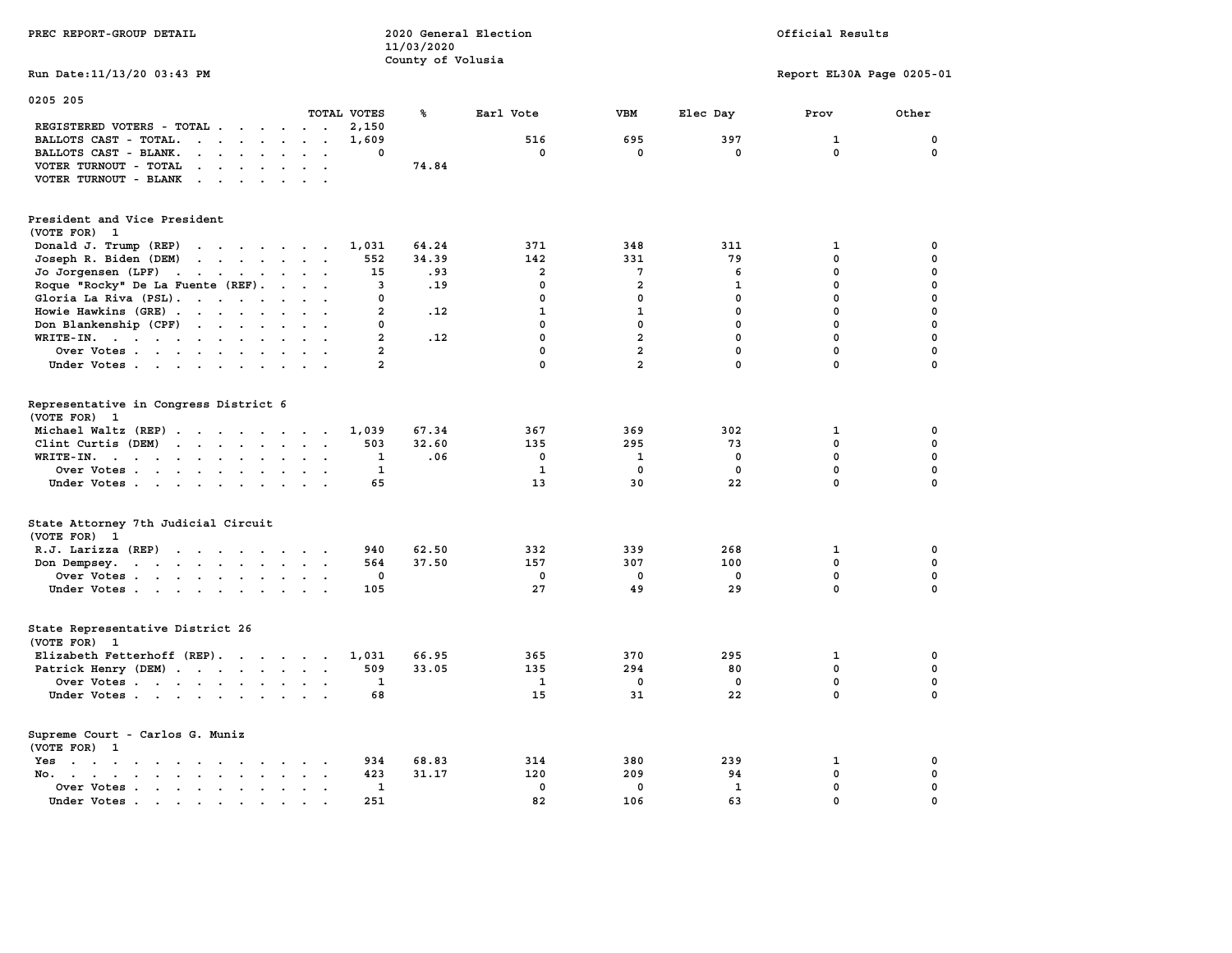| PREC REPORT-GROUP DETAIL                                                                                               |                                                                      | 11/03/2020            | 2020 General Election | Official Results   |                      |                            |          |  |
|------------------------------------------------------------------------------------------------------------------------|----------------------------------------------------------------------|-----------------------|-----------------------|--------------------|----------------------|----------------------------|----------|--|
| Run Date: 11/13/20 03:43 PM                                                                                            |                                                                      |                       | County of Volusia     |                    |                      | Report EL30A Page 0205-02  |          |  |
| 0205 205                                                                                                               |                                                                      |                       |                       |                    |                      |                            |          |  |
|                                                                                                                        | TOTAL VOTES                                                          | ℁                     | Earl Vote             | <b>VBM</b>         | Elec Day             | Prov                       | Other    |  |
| 5th Dist Crt of Appeal - Evander<br>(VOTE FOR) 1                                                                       |                                                                      |                       |                       |                    |                      |                            |          |  |
| Yes                                                                                                                    |                                                                      | 977                   | 73.07<br>305          | 424                | 247                  | 1                          | 0        |  |
| No.                                                                                                                    |                                                                      | 360                   | 26.93<br>121          | 158                | 81                   | $\mathbf 0$                | 0        |  |
| Over Votes                                                                                                             |                                                                      | 2                     | $\mathbf{1}$          | 1                  | 0                    | $\mathbf 0$                | 0        |  |
| Under Votes                                                                                                            |                                                                      | 270                   | 89                    | 112                | 69                   | $\mathbf 0$                | $\Omega$ |  |
| 5th Dist Crt of Appeal - Grosshans<br>(VOTE FOR) 1                                                                     |                                                                      |                       |                       |                    |                      |                            |          |  |
| Yes                                                                                                                    |                                                                      | 940                   | 70.52<br>305          | 386                | 248                  | 1                          | 0        |  |
| No.                                                                                                                    |                                                                      | 393                   | 29.48<br>118          | 195                | 80                   | $\mathbf 0$                | 0        |  |
| Over Votes                                                                                                             |                                                                      | 0                     | $\mathbf 0$           | $\mathbf 0$        | $\mathbf 0$          | $\mathbf 0$                | 0        |  |
| Under Votes                                                                                                            |                                                                      | 276                   | 93                    | 114                | 69                   | $\mathbf 0$                | 0        |  |
| 5th Dist Crt of Appeal - Harris<br>(VOTE FOR) 1                                                                        |                                                                      |                       |                       |                    |                      |                            |          |  |
| Yes                                                                                                                    |                                                                      | 982                   | 73.83<br>320          | 411                | 250                  | 1                          | 0        |  |
| No.                                                                                                                    |                                                                      | 348                   | 26.17<br>102          | 169                | 77                   | $^{\circ}$                 | 0        |  |
| Over Votes                                                                                                             |                                                                      | 1                     | $\mathbf 0$           | 0                  | 1                    | $\mathbf 0$                | 0        |  |
| Under Votes                                                                                                            |                                                                      | 278                   | 94                    | 115                | 69                   | $\mathbf 0$                | 0        |  |
| 5th Dist Crt of Appeal - Orfinger<br>(VOTE FOR) 1                                                                      |                                                                      |                       |                       |                    |                      |                            |          |  |
| Yes                                                                                                                    |                                                                      | 981                   | 73.54<br>321          | 416                | 243                  | 1                          | 0        |  |
| No.                                                                                                                    |                                                                      | 353                   | 26.46<br>108          | 163                | 82                   | $\mathbf 0$                | 0        |  |
| Over Votes                                                                                                             |                                                                      | 0                     | 0                     | 0                  | 0                    | $\mathbf 0$<br>$\mathbf 0$ | 0        |  |
| Under Votes                                                                                                            |                                                                      | 275                   | 87                    | 116                | 72                   |                            | $\Omega$ |  |
| 5th Dist Crt of Appeal - Sasso<br>(VOTE FOR) 1                                                                         |                                                                      |                       |                       |                    |                      |                            |          |  |
| Yes                                                                                                                    |                                                                      | 922                   | 70.49<br>311          | 378                | 232                  | 1                          | 0        |  |
| No.                                                                                                                    |                                                                      | 386                   | 29.51<br>107          | 189                | 90                   | $\mathbf 0$                | 0        |  |
| Over Votes                                                                                                             |                                                                      | 0                     | $\mathbf 0$           | $\mathbf 0$        | 0                    | $\mathbf 0$                | 0        |  |
| Under Votes                                                                                                            |                                                                      | 301                   | 98                    | 128                | 75                   | $\mathbf 0$                | $\Omega$ |  |
| 5th Dist Crt of Appeal - Wallis<br>(VOTE FOR) 1                                                                        |                                                                      |                       |                       |                    |                      |                            |          |  |
| Yes<br>the contract of the contract of the contract of the contract of the contract of the contract of the contract of |                                                                      | 946                   | 71.88<br>311          | 393                | 241                  | 1                          | 0        |  |
| No.                                                                                                                    |                                                                      | 370                   | 28.12<br>112          | 178                | 80                   | $\mathbf 0$                | 0        |  |
| Over Votes                                                                                                             |                                                                      | 0                     | 0                     | 0                  | 0                    | $\mathbf 0$                | 0        |  |
| Under Votes                                                                                                            |                                                                      | 293                   | 93                    | 124                | 76                   | 0                          | 0        |  |
| Circuit Judge, 7th Judicial, Group 14<br>(VOTE FOR) 1                                                                  |                                                                      |                       |                       |                    |                      |                            |          |  |
| Joan Anthony                                                                                                           |                                                                      | 700                   | 52.47<br>210          | 335                | 154                  | 1                          | 0        |  |
| Dan Hilbert<br>$\cdot$ $\cdot$ $\cdot$ $\cdot$ $\cdot$ $\cdot$ $\cdot$ $\cdot$                                         | $\ddot{\phantom{a}}$<br>$\ddot{\phantom{a}}$<br>$\ddot{\phantom{1}}$ | 634                   | 47.53<br>234          | 245                | 155                  | $\mathbf 0$                | 0        |  |
| Over Votes<br>Under Votes                                                                                              |                                                                      | $\overline{a}$<br>273 | 0<br>72               | $\mathbf 0$<br>115 | $\overline{a}$<br>86 | 0<br>0                     | 0        |  |
|                                                                                                                        |                                                                      |                       |                       |                    |                      |                            |          |  |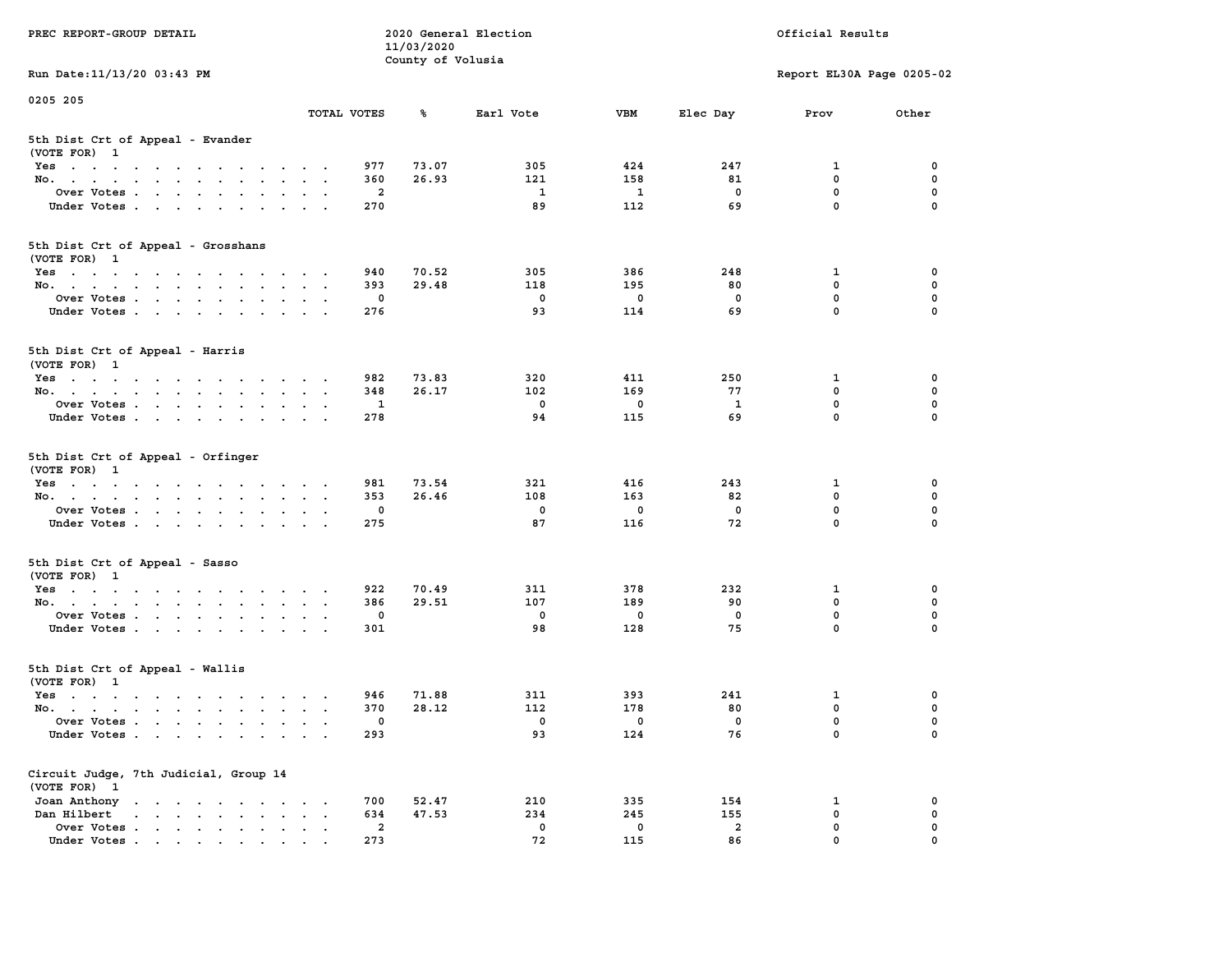|                                                                                                                                                                                                                                                                           |                                                                         | 11/03/2020        |             |             |                |                           |             |  |
|---------------------------------------------------------------------------------------------------------------------------------------------------------------------------------------------------------------------------------------------------------------------------|-------------------------------------------------------------------------|-------------------|-------------|-------------|----------------|---------------------------|-------------|--|
| Run Date:11/13/20 03:43 PM                                                                                                                                                                                                                                                |                                                                         | County of Volusia |             |             |                | Report EL30A Page 0205-03 |             |  |
|                                                                                                                                                                                                                                                                           |                                                                         |                   |             |             |                |                           |             |  |
| 0205 205                                                                                                                                                                                                                                                                  | TOTAL VOTES                                                             | ℁                 | Earl Vote   | <b>VBM</b>  | Elec Day       | Prov                      | Other       |  |
| County Council Chair                                                                                                                                                                                                                                                      |                                                                         |                   |             |             |                |                           |             |  |
| (VOTE FOR) 1                                                                                                                                                                                                                                                              |                                                                         |                   |             |             |                |                           |             |  |
| Jeff Brower.<br>$\ddot{\phantom{0}}$<br>$\ddot{\phantom{0}}$<br>$\ddot{\phantom{0}}$<br>$\sim$ $\sim$ $\sim$ $\sim$ $\sim$<br>$\cdot$                                                                                                                                     | 898                                                                     | 63.33             | 327         | 321         | 249            | 1                         | 0           |  |
| Deborah A. "Deb" Denys                                                                                                                                                                                                                                                    | 520<br>$\ddot{\phantom{a}}$<br>$\cdot$                                  | 36.67             | 140         | 281         | 99             | $\mathbf 0$               | $\mathbf 0$ |  |
| Over Votes                                                                                                                                                                                                                                                                | $\ddot{\phantom{1}}$                                                    | 1                 | 0           | 0           | -1             | $\mathbf 0$               | $\mathbf 0$ |  |
| Under Votes                                                                                                                                                                                                                                                               | 190                                                                     |                   | 49          | 93          | 48             | $\mathbf 0$               | 0           |  |
| Soil & Water Conservation Seat 2                                                                                                                                                                                                                                          |                                                                         |                   |             |             |                |                           |             |  |
| (VOTE FOR) 1                                                                                                                                                                                                                                                              |                                                                         |                   |             |             |                |                           |             |  |
| John Nelson.<br>the contract of the contract of the contract of the contract of the contract of the contract of the contract of                                                                                                                                           | 1,008                                                                   | 76.36             | 356         | 402         | 250            | 0                         | 0           |  |
| Wesley Wayne Wilson Jr<br>$\sim$                                                                                                                                                                                                                                          | 312                                                                     | 23.64             | 90          | 150         | 71             | $\mathbf{1}$              | $\pmb{0}$   |  |
| Over Votes                                                                                                                                                                                                                                                                | $\sim$                                                                  | 0                 | $\mathbf 0$ | $\mathbf 0$ | $\mathbf 0$    | $\mathbf 0$               | $\pmb{0}$   |  |
| Under Votes<br>$\ddot{\phantom{a}}$                                                                                                                                                                                                                                       | 289<br>$\bullet$                                                        |                   | 70          | 143         | 76             | $\mathbf 0$               | 0           |  |
| Soil & Water Conservation Seat 4<br>(VOTE FOR) 1                                                                                                                                                                                                                          |                                                                         |                   |             |             |                |                           |             |  |
| Wendy Anderson.<br>the contract of the contract of the contract of the contract of the contract of the contract of the contract of                                                                                                                                        | 729                                                                     | 54.40             | 200         | 356         | 172            | 1                         | $\mathbf 0$ |  |
| Barbara Deering<br>$\mathbf{r}$ . The set of the set of the set of the set of the set of the set of the set of the set of the set of the set of the set of the set of the set of the set of the set of the set of the set of the set of the set of t                      | 611<br>$\ddot{\phantom{a}}$<br>$\mathbf{r}$<br>$\overline{\phantom{a}}$ | 45.60             | 254         | 206         | 151            | 0                         | $\mathbf 0$ |  |
| Over Votes<br>$\ddot{\phantom{a}}$                                                                                                                                                                                                                                        |                                                                         | 0                 | 0           | 0           | $\mathbf 0$    | 0                         | $\mathbf 0$ |  |
| Under Votes<br>$\sim$                                                                                                                                                                                                                                                     | 269<br>$\cdot$ $\cdot$                                                  |                   | 62          | 133         | 74             | $\Omega$                  | 0           |  |
| WVHA - Group A, Seat 3 Hospital Authority<br>(VOTE FOR) 1                                                                                                                                                                                                                 |                                                                         |                   |             |             |                |                           |             |  |
| Judy Craig.<br>the contract of the contract of<br>$\sim$                                                                                                                                                                                                                  | 685                                                                     | 50.11             | 200         | 327         | 158            | 0                         | 0           |  |
| John M. Hill<br>$\mathbf{r}$ . The set of the set of the set of the set of the set of the set of the set of the set of the set of the set of the set of the set of the set of the set of the set of the set of the set of the set of the set of t<br>$\ddot{\phantom{0}}$ | 682<br>$\bullet$<br>$\bullet$<br>$\ddot{\phantom{1}}$                   | 49.89             | 257         | 254         | 170            | $\mathbf{1}$              | $\mathbf 0$ |  |
| Over Votes<br>$\ddot{\phantom{0}}$                                                                                                                                                                                                                                        | $\ddot{\phantom{a}}$<br>$\bullet$                                       | 0                 | 0           | 0           | 0              | 0                         | $\mathbf 0$ |  |
| Under Votes<br>$\cdot$                                                                                                                                                                                                                                                    | 242<br>$\cdot$ $\cdot$                                                  |                   | 59          | 114         | 69             | 0                         | 0           |  |
| WVHA - Group B, Seat 1 Hospital Authority<br>(VOTE FOR)<br>$\mathbf{1}$                                                                                                                                                                                                   |                                                                         |                   |             |             |                |                           |             |  |
| Jennifer Lee Coen.                                                                                                                                                                                                                                                        | 749                                                                     | 55.81             | 211         | 387         | 150            | 1                         | 0           |  |
| Michael Lee Ray                                                                                                                                                                                                                                                           | 593<br>$\bullet$<br>$\sim$<br>$\ddot{\phantom{0}}$                      | 44.19             | 236         | 186         | 171            | 0                         | 0           |  |
| Over Votes                                                                                                                                                                                                                                                                | $\sim$ $\sim$                                                           | 1                 | 1           | 0           | 0              | $\mathbf 0$               | 0           |  |
| Under Votes<br>$\ddot{\phantom{1}}$                                                                                                                                                                                                                                       | 266                                                                     |                   | 68          | 122         | 76             | $\mathbf 0$               | $\mathbf 0$ |  |
| Amendment 1 - Citzenship Requirement                                                                                                                                                                                                                                      |                                                                         |                   |             |             |                |                           |             |  |
| (VOTE FOR) 1                                                                                                                                                                                                                                                              |                                                                         |                   |             |             |                |                           |             |  |
| $Yes \t . \t .$<br>the contract of the contract of the contract of the contract of the contract of                                                                                                                                                                        | 1,293<br>$\sim$ $\sim$ $\sim$                                           | 83.20             | 432         | 523         | 337            | 1                         | 0           |  |
| No.<br>$\sim$                                                                                                                                                                                                                                                             | 261<br>$\mathbf{r}$<br>$\sim$<br>$\ddot{\phantom{a}}$                   | 16.80             | 74          | 146         | 41             | 0                         | $\mathbf 0$ |  |
| Over Votes.<br><b>Contract Contract</b><br>$\sim$ $-$<br>$\mathbf{A}$<br>$\blacksquare$<br>$\bullet$                                                                                                                                                                      | $\overline{a}$<br>$\ddot{\phantom{a}}$                                  | 1                 | 0           | 0           | 1              | 0                         | 0           |  |
| Under Votes                                                                                                                                                                                                                                                               | 54<br>$\sim$                                                            |                   | 10          | 26          | 18             | $\mathbf{0}$              | $\mathbf 0$ |  |
| Amendment 2 - Minimum Wage<br>(VOTE FOR) 1                                                                                                                                                                                                                                |                                                                         |                   |             |             |                |                           |             |  |
| $Yes \t . \t .$<br>$\bullet$<br>$\mathbf{r}$ , and $\mathbf{r}$ , and $\mathbf{r}$<br>$\sim$ $\sim$<br>$\cdot$                                                                                                                                                            | 681                                                                     | 43.71             | 186         | 368         | 126            | 1                         | 0           |  |
| No.<br>$\bullet$ .<br><br><br><br><br><br><br><br><br><br><br><br><br><br><br>$\bullet$ .<br><br><br><br><br><br><br><br><br><br>$\cdot$                                                                                                                                  | 877                                                                     | 56.29             | 317         | 304         | 256            | $\mathbf 0$               | 0           |  |
| Over Votes<br>$\ddot{\phantom{0}}$<br>$\ddot{\phantom{a}}$                                                                                                                                                                                                                | $\ddot{\phantom{a}}$                                                    | $\overline{a}$    | $\mathbf 0$ | $\mathbf 0$ | $\overline{a}$ | $\mathbf{0}$              | $\mathbf 0$ |  |
| Under Votes                                                                                                                                                                                                                                                               | 49                                                                      |                   | 13          | 23          | 13             | $\mathbf{0}$              | $\mathbf 0$ |  |

**PREC REPORT-GROUP DETAIL 2020 General Election Official Results**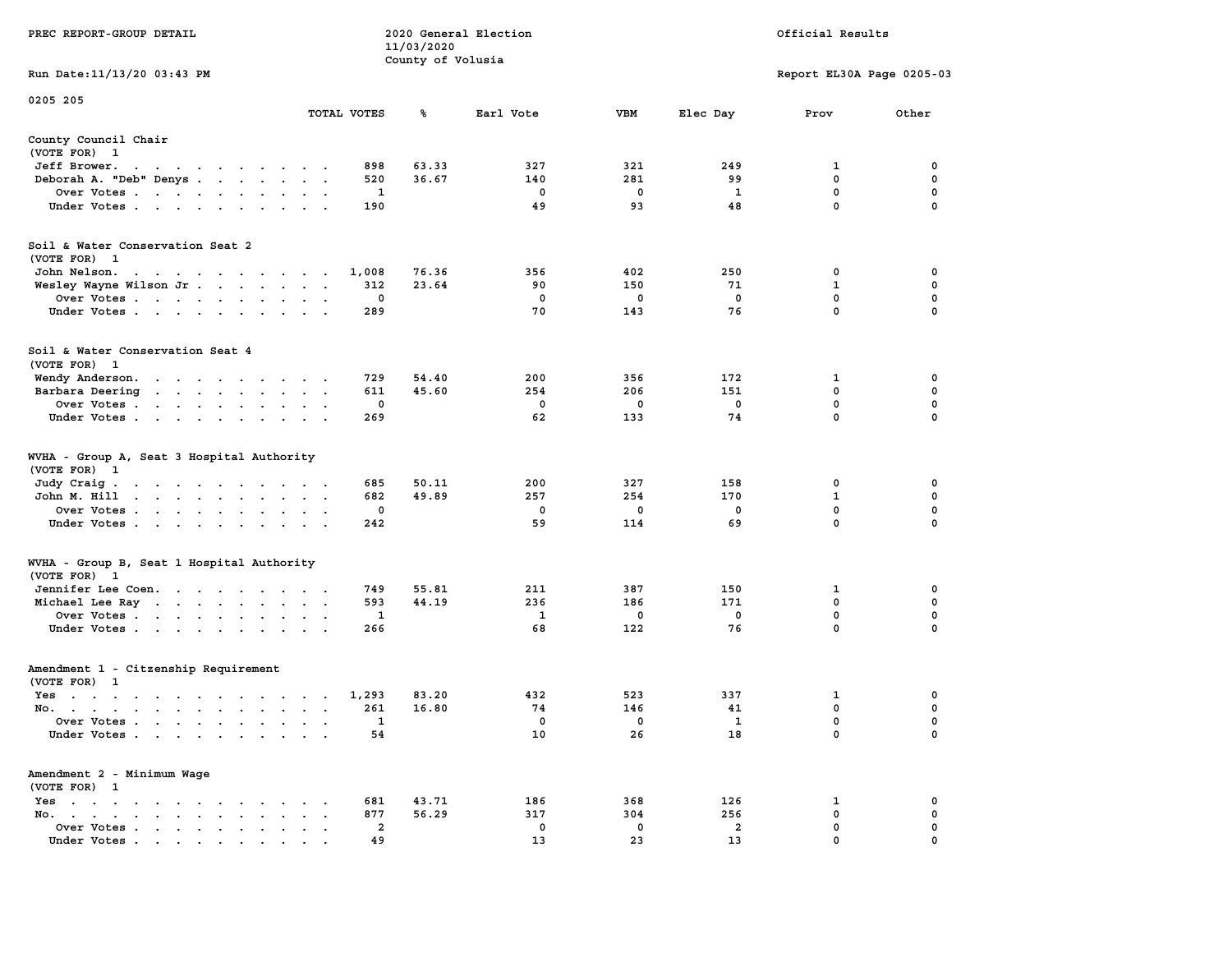| PREC REPORT-GROUP DETAIL                                                                                                                                                                                                                             | Official Results<br>2020 General Election<br>11/03/2020<br>County of Volusia |                |              |              |              |                           |             |
|------------------------------------------------------------------------------------------------------------------------------------------------------------------------------------------------------------------------------------------------------|------------------------------------------------------------------------------|----------------|--------------|--------------|--------------|---------------------------|-------------|
| Run Date: 11/13/20 03:43 PM                                                                                                                                                                                                                          |                                                                              |                |              |              |              | Report EL30A Page 0205-04 |             |
| 0205 205                                                                                                                                                                                                                                             | TOTAL VOTES                                                                  | ℁              | Earl Vote    | <b>VBM</b>   | Elec Day     | Prov                      | Other       |
| Amendment 3 - Primary Elections<br>(VOTE FOR) 1                                                                                                                                                                                                      |                                                                              |                |              |              |              |                           |             |
| Yes                                                                                                                                                                                                                                                  | 760                                                                          | 50.30          | 191          | 378          | 190          | $\mathbf{1}$              | $\mathbf 0$ |
| No.                                                                                                                                                                                                                                                  | 751                                                                          | 49.70          | 295          | 275          | 181          | 0                         | 0           |
| Over Votes                                                                                                                                                                                                                                           | $\mathbf 0$                                                                  |                | $\mathbf 0$  | $\mathbf 0$  | $\mathbf 0$  | 0                         | $\mathbf 0$ |
| Under Votes                                                                                                                                                                                                                                          | 98                                                                           |                | 30           | 42           | 26           | 0                         | 0           |
| Amendment 4 - Apprl Const. Amendment                                                                                                                                                                                                                 |                                                                              |                |              |              |              |                           |             |
| (VOTE FOR) 1<br>Yes                                                                                                                                                                                                                                  | 831                                                                          | 55.55          | 309          | 292          | 229          | 1                         | 0           |
| No.                                                                                                                                                                                                                                                  | 665                                                                          | 44.45          | 172          | 356          | 137          | 0                         | 0           |
| Over Votes                                                                                                                                                                                                                                           | $\mathbf{1}$                                                                 |                | $\mathbf{1}$ | $\mathbf{0}$ | $\mathbf{0}$ | 0                         | $\mathbf 0$ |
| Under Votes.                                                                                                                                                                                                                                         | 112                                                                          |                | 34           | 47           | 31           | 0                         | 0           |
|                                                                                                                                                                                                                                                      |                                                                              |                |              |              |              |                           |             |
| Amendment 5 - Homestead Property Taxes<br>(VOTE FOR) 1                                                                                                                                                                                               |                                                                              |                |              |              |              |                           |             |
| $Yes \cdot \cdot \cdot \cdot \cdot \cdot \cdot \cdot \cdot \cdot \cdot \cdot \cdot \cdot$                                                                                                                                                            | 1,090                                                                        | 73.90          | 373          | 424          | 292          | 1                         | 0           |
| No.                                                                                                                                                                                                                                                  | 385                                                                          | 26.10          | 105          | 206          | 74           | 0                         | $\mathbf 0$ |
| Over Votes                                                                                                                                                                                                                                           | $\mathbf 0$                                                                  |                | $\mathbf 0$  | $\mathbf 0$  | $\mathbf 0$  | 0                         | $\mathbf 0$ |
| Under Votes.                                                                                                                                                                                                                                         | 134                                                                          |                | 38           | 65           | 31           | 0                         | $\mathbf 0$ |
| Amendment 6 - Ad Valorem Tax Discount                                                                                                                                                                                                                |                                                                              |                |              |              |              |                           |             |
| (VOTE FOR) 1                                                                                                                                                                                                                                         |                                                                              |                |              |              |              |                           |             |
| $Yes \cdot \cdot \cdot \cdot \cdot \cdot \cdot \cdot \cdot \cdot \cdot \cdot \cdot \cdot$<br>No.                                                                                                                                                     | 1,337<br>184                                                                 | 87.90<br>12.10 | 437<br>52    | 561<br>97    | 338<br>35    | 1<br>0                    | 0<br>0      |
| Over Votes                                                                                                                                                                                                                                           | $\mathbf 0$                                                                  |                | $\mathbf 0$  | $\mathbf 0$  | $\mathbf 0$  | 0                         | $\mathbf 0$ |
| Under Votes                                                                                                                                                                                                                                          | 88                                                                           |                | 27           | 37           | 24           | 0                         | 0           |
|                                                                                                                                                                                                                                                      |                                                                              |                |              |              |              |                           |             |
| Volusia ECHO<br>(VOTE FOR) 1                                                                                                                                                                                                                         |                                                                              |                |              |              |              |                           |             |
| $\mathbf{r}$ . The set of the set of the set of the set of the set of the set of the set of the set of the set of the set of the set of the set of the set of the set of the set of the set of the set of the set of the set of t<br>Yes (For Bonds) | 1,039                                                                        | 69.59          | 295          | 490          | 253          | $\mathbf{1}$              | $\mathbf 0$ |
| No (Against Bonds)                                                                                                                                                                                                                                   | 454                                                                          | 30.41          | 189          | 154          | 111          | 0                         | 0           |
| Over Votes                                                                                                                                                                                                                                           | $\mathbf{1}$                                                                 |                | $\mathbf 0$  | $\mathbf{1}$ | $\mathbf 0$  | 0                         | $\mathbf 0$ |
| Under Votes.                                                                                                                                                                                                                                         | 115                                                                          |                | 32           | 50           | 33           | 0                         | $\mathbf 0$ |
| Volusia Forever                                                                                                                                                                                                                                      |                                                                              |                |              |              |              |                           |             |
| (VOTE FOR) 1                                                                                                                                                                                                                                         |                                                                              |                |              |              |              |                           |             |
| Yes (For Bonds)<br>$\mathbf{r}$ , $\mathbf{r}$ , $\mathbf{r}$ , $\mathbf{r}$ , $\mathbf{r}$ , $\mathbf{r}$                                                                                                                                           | 1,089                                                                        | 72.46          | 304          | 519          | 265          | 1                         | $\mathbf 0$ |
| No (Against Bonds)<br>$\mathbf{r}$                                                                                                                                                                                                                   | 414                                                                          | 27.54          | 180          | 132          | 102          | $\mathbf 0$               | 0           |
| Over Votes .<br>the contract of the contract of the contract of the contract of the contract of the contract of the contract of                                                                                                                      | $\mathbf 0$                                                                  |                | $\mathbf{0}$ | $\mathbf{0}$ | $\mathbf{0}$ | 0                         | 0           |
| Under Votes                                                                                                                                                                                                                                          | 106                                                                          |                | 32           | 44           | 30           | 0                         | 0           |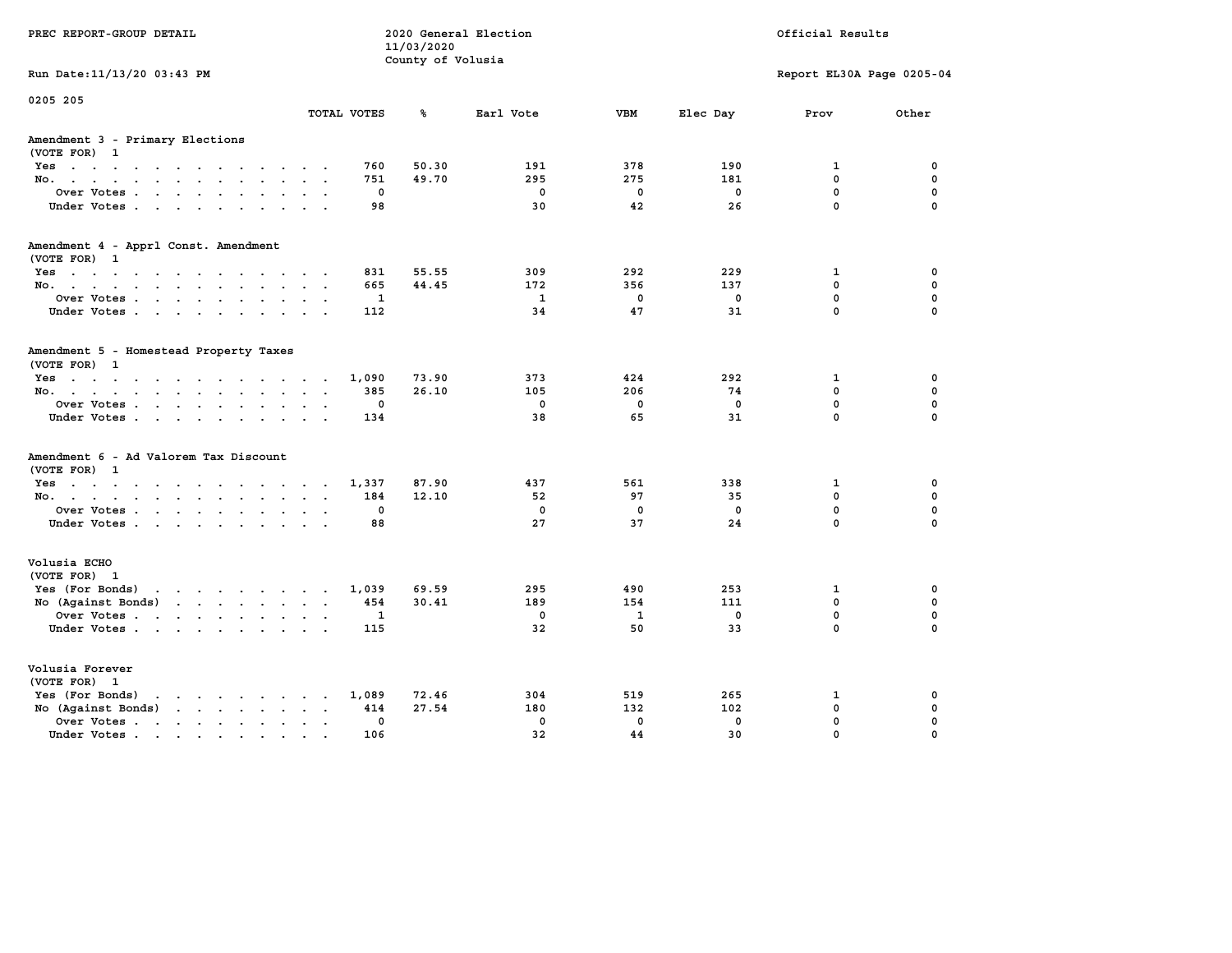| PREC REPORT-GROUP DETAIL                                                                                                                                                                                                                                   |                                        | 11/03/2020        | 2020 General Election |              |                 | Official Results          |              |  |
|------------------------------------------------------------------------------------------------------------------------------------------------------------------------------------------------------------------------------------------------------------|----------------------------------------|-------------------|-----------------------|--------------|-----------------|---------------------------|--------------|--|
| Run Date: 11/13/20 03:43 PM                                                                                                                                                                                                                                |                                        | County of Volusia |                       |              |                 | Report EL30A Page 0206-01 |              |  |
| 0206 206                                                                                                                                                                                                                                                   | TOTAL VOTES                            | ℁                 | Earl Vote             | <b>VBM</b>   |                 | Prov                      | Other        |  |
| REGISTERED VOTERS - TOTAL                                                                                                                                                                                                                                  | 2,907<br>$\sim$ $\sim$                 |                   |                       |              | Elec Day        |                           |              |  |
| BALLOTS CAST - TOTAL.<br>$\cdots$                                                                                                                                                                                                                          | 2,207                                  |                   | 745                   | 1,013        | 445             | $\overline{4}$            | $\mathbf 0$  |  |
| BALLOTS CAST - BLANK.<br>$\cdot$                                                                                                                                                                                                                           | $\mathbf{0}$                           |                   | $\mathbf{0}$          | $\mathbf{0}$ | $\mathbf{0}$    | $\mathbf{0}$              | 0            |  |
| VOTER TURNOUT - TOTAL<br>$\mathbf{r}$ , and $\mathbf{r}$ , and $\mathbf{r}$                                                                                                                                                                                |                                        | 75.92             |                       |              |                 |                           |              |  |
| VOTER TURNOUT - BLANK                                                                                                                                                                                                                                      |                                        |                   |                       |              |                 |                           |              |  |
| President and Vice President<br>(VOTE FOR) 1                                                                                                                                                                                                               |                                        |                   |                       |              |                 |                           |              |  |
| Donald J. Trump (REP)                                                                                                                                                                                                                                      | 1,292                                  | 58.78             | 497                   | 479          | 314             | $\overline{2}$            | 0            |  |
| Joseph R. Biden (DEM)<br>$\mathbf{r}$ . The set of the set of the set of the set of the set of the set of the set of the set of the set of the set of the set of the set of the set of the set of the set of the set of the set of the set of the set of t | 874                                    | 39.76             | 242                   | 512          | 118             | $\overline{a}$            | 0            |  |
| Jo Jorgensen (LPF)                                                                                                                                                                                                                                         | 18                                     | .82               | 3                     | 8            | $7\phantom{.0}$ | $\mathbf 0$               | $\mathbf 0$  |  |
| Roque "Rocky" De La Fuente (REF).                                                                                                                                                                                                                          | $\mathbf{0}$                           |                   | $\mathbf{0}$          | $\mathbf 0$  | 0               | $\mathbf 0$               | 0            |  |
| Gloria La Riva (PSL).                                                                                                                                                                                                                                      | $\overline{a}$                         | .09               | $\mathbf{1}$          | $\mathbf{1}$ | $\Omega$        | $\mathbf 0$               | $\mathbf 0$  |  |
| Howie Hawkins (GRE)                                                                                                                                                                                                                                        | 6                                      | .27               | $\mathbf{0}$          | 6            | $\mathbf{0}$    | $\mathbf 0$               | 0            |  |
| Don Blankenship (CPF)                                                                                                                                                                                                                                      | $\mathbf{1}$                           | .05               | $\mathbf{0}$          | $\mathbf{1}$ | $\mathbf 0$     | $\mathbf{0}$              | $\Omega$     |  |
| WRITE-IN.                                                                                                                                                                                                                                                  | 5<br>$\cdot$ $\cdot$                   | .23               | $\mathbf{1}$          | $\mathbf 0$  | $\overline{4}$  | $\mathbf{0}$              | $\mathbf 0$  |  |
| Over Votes                                                                                                                                                                                                                                                 | 4                                      |                   | $\mathbf{1}$          | $\mathbf{1}$ | $\overline{2}$  | $\mathbf 0$               | 0            |  |
| Under Votes                                                                                                                                                                                                                                                | 5                                      |                   | $\Omega$              | 5            | $\Omega$        | $\Omega$                  | $\mathbf{0}$ |  |
|                                                                                                                                                                                                                                                            |                                        |                   |                       |              |                 |                           |              |  |
| Representative in Congress District 6                                                                                                                                                                                                                      |                                        |                   |                       |              |                 |                           |              |  |
| (VOTE FOR) 1                                                                                                                                                                                                                                               |                                        |                   |                       |              |                 |                           |              |  |
| Michael Waltz (REP)                                                                                                                                                                                                                                        | 1,324                                  | 62.13             | 496                   | 512          | 314             | $\overline{2}$            | 0            |  |
| Clint Curtis (DEM)                                                                                                                                                                                                                                         | 804                                    | 37.73             | 230                   | 462          | 111             | $\mathbf{1}$              | 0            |  |
| WRITE-IN.                                                                                                                                                                                                                                                  | 3                                      | .14               | 1                     | $\mathbf{1}$ | 1               | $\mathbf 0$               | 0            |  |
| Over Votes                                                                                                                                                                                                                                                 | $\mathbf 0$<br>$\sim$ $\sim$           |                   | $\mathbf{0}$          | $\mathbf{0}$ | $^{\circ}$      | 0                         | 0            |  |
| Under Votes                                                                                                                                                                                                                                                | 76                                     |                   | 18                    | 38           | 19              | $\mathbf{1}$              | $\mathbf 0$  |  |
| State Attorney 7th Judicial Circuit<br>(VOTE FOR) 1                                                                                                                                                                                                        |                                        |                   |                       |              |                 |                           |              |  |
| R.J. Larizza (REP)                                                                                                                                                                                                                                         | 1,154                                  | 55.86             | 446                   | 441          | 265             | $\overline{a}$            | 0            |  |
| Don Dempsey.                                                                                                                                                                                                                                               | 912                                    | 44.14             | 260                   | 496          | 155             | $\mathbf{1}$              | $\mathbf 0$  |  |
| Over Votes                                                                                                                                                                                                                                                 | $\overline{a}$                         |                   | $^{\circ}$            | 0            | $\overline{a}$  | $\mathbf{0}$              | 0            |  |
| Under Votes                                                                                                                                                                                                                                                | 139                                    |                   | 39                    | 76           | 23              | $\mathbf{1}$              | $\mathbf 0$  |  |
| State Representative District 26<br>(VOTE FOR)<br>$\mathbf{1}$                                                                                                                                                                                             |                                        |                   |                       |              |                 |                           |              |  |
| Elizabeth Fetterhoff (REP).                                                                                                                                                                                                                                | 1,332                                  | 62.62             | 498                   | 516          | 316             | $\overline{a}$            | 0            |  |
| Patrick Henry (DEM)                                                                                                                                                                                                                                        | 795                                    | 37.38             | 225                   | 457          | 112             | $\mathbf{1}$              | 0            |  |
| Over Votes                                                                                                                                                                                                                                                 | $\mathbf 0$                            |                   | $\mathbf 0$           | $\mathbf 0$  | $\mathbf 0$     | $\mathbf 0$               | 0            |  |
| Under Votes                                                                                                                                                                                                                                                | 80                                     |                   | 22                    | 40           | 17              | $\mathbf{1}$              | $\mathbf 0$  |  |
| Supreme Court - Carlos G. Muniz<br>(VOTE FOR) 1                                                                                                                                                                                                            |                                        |                   |                       |              |                 |                           |              |  |
| Yes<br>the contract of the contract of the contract of the contract of the contract of the contract of the contract of                                                                                                                                     | 1,243                                  | 68.75             | 448                   | 545          | 248             | $\overline{a}$            | 0            |  |
| $\mathbf{r}$ , $\mathbf{r}$ , $\mathbf{r}$ , $\mathbf{r}$ , $\mathbf{r}$ , $\mathbf{r}$ , $\mathbf{r}$<br>No. .                                                                                                                                            | 565<br>$\sim$                          | 31.25             | 183                   | 283          | 99              | $\mathbf 0$               | 0            |  |
| Over Votes                                                                                                                                                                                                                                                 | $\mathbf 0$<br>$\sim 100$ km s $^{-1}$ |                   | $\mathbf{0}$          | $\mathbf 0$  | $\mathbf 0$     | $\mathbf 0$               | 0            |  |
| Under Votes.<br>the contract of the contract of the contract of the contract of the contract of the contract of the contract of                                                                                                                            | 399                                    |                   | 114                   | 185          | 98              | $\overline{2}$            | $\mathbf{0}$ |  |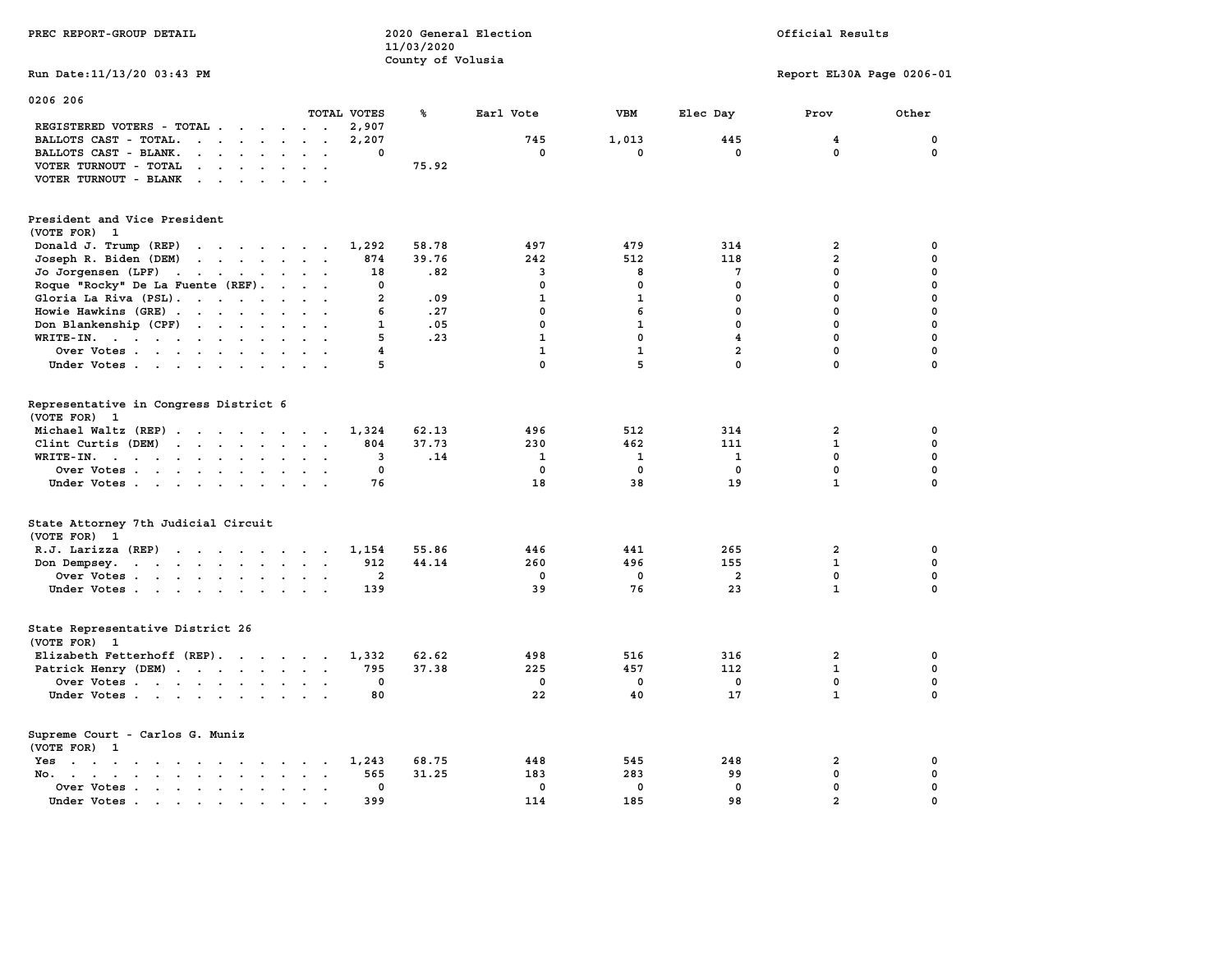| PREC REPORT-GROUP DETAIL                                                                                               |                               | 11/03/2020        | 2020 General Election |             |             | Official Results          |             |
|------------------------------------------------------------------------------------------------------------------------|-------------------------------|-------------------|-----------------------|-------------|-------------|---------------------------|-------------|
| Run Date: 11/13/20 03:43 PM                                                                                            |                               | County of Volusia |                       |             |             | Report EL30A Page 0206-02 |             |
| 0206 206                                                                                                               |                               |                   |                       |             |             |                           |             |
|                                                                                                                        | TOTAL VOTES                   | ℁                 | Earl Vote             | <b>VBM</b>  | Elec Day    | Prov                      | Other       |
| 5th Dist Crt of Appeal - Evander<br>(VOTE FOR) 1                                                                       |                               |                   |                       |             |             |                           |             |
| Yes                                                                                                                    | 1,317                         | 73.49             | 436                   | 645         | 235         | 1                         | 0           |
| No.                                                                                                                    | 475                           | 26.51             | 187                   | 178         | 109         | $\mathbf{1}$              | 0           |
| Over Votes                                                                                                             | 2                             |                   | $\overline{a}$        | 0           | 0           | $\mathbf 0$               | 0           |
| Under Votes                                                                                                            | 413                           |                   | 120                   | 190         | 101         | $\overline{a}$            | $\Omega$    |
| 5th Dist Crt of Appeal - Grosshans<br>(VOTE FOR) 1                                                                     |                               |                   |                       |             |             |                           |             |
| Yes                                                                                                                    | 1,287                         | 72.02             | 449                   | 596         | 241         | 1                         | 0           |
| No.                                                                                                                    | 500                           | 27.98             | 171                   | 225         | 103         | $\mathbf{1}$              | 0           |
| Over Votes                                                                                                             | 1                             |                   | $\mathbf{1}$          | $\mathbf 0$ | $\mathbf 0$ | 0                         | 0           |
| Under Votes                                                                                                            | 419                           |                   | 124                   | 192         | 101         | $\overline{a}$            | 0           |
| 5th Dist Crt of Appeal - Harris<br>(VOTE FOR) 1                                                                        |                               |                   |                       |             |             |                           |             |
| $Yes \cdot \cdot \cdot \cdot \cdot \cdot \cdot \cdot \cdot \cdot \cdot \cdot \cdot$                                    | 1,324                         | 73.97             | 452                   | 618         | 253         | 1                         | 0           |
| No.                                                                                                                    | 466                           | 26.03             | 168                   | 204         | 93          | $\mathbf{1}$              | $\mathbf 0$ |
| Over Votes                                                                                                             | 1                             |                   | 0                     | 0           | 1           | $\mathbf{0}$              | 0           |
| Under Votes                                                                                                            | 416                           |                   | 125                   | 191         | 98          | $\overline{a}$            | 0           |
| 5th Dist Crt of Appeal - Orfinger<br>(VOTE FOR) 1                                                                      |                               |                   |                       |             |             |                           |             |
| Yes                                                                                                                    | 1,340                         | 73.99             | 425                   | 674         | 240         | 1                         | 0           |
| No.                                                                                                                    | 471                           | 26.01             | 196                   | 169         | 105         | $\mathbf{1}$              | 0           |
| Over Votes                                                                                                             | 0                             |                   | $\mathbf 0$           | 0           | 0           | $\mathbf 0$               | 0           |
| Under Votes                                                                                                            | 396                           |                   | 124                   | 170         | 100         | $\overline{a}$            | $\Omega$    |
| 5th Dist Crt of Appeal - Sasso<br>(VOTE FOR) 1                                                                         |                               |                   |                       |             |             |                           |             |
| Yes                                                                                                                    | 1,276                         | 72.01             | 443                   | 580         | 252         | 1                         | 0           |
| No.                                                                                                                    | 496                           | 27.99             | 171                   | 232         | 92          | 1                         | 0           |
| Over Votes                                                                                                             | 1                             |                   | $\mathbf{1}$          | $\mathbf 0$ | 0           | 0                         | 0           |
| Under Votes                                                                                                            | 434                           |                   | 130                   | 201         | 101         | $\overline{a}$            | $\Omega$    |
| 5th Dist Crt of Appeal - Wallis<br>(VOTE FOR) 1                                                                        |                               |                   |                       |             |             |                           |             |
| Yes<br>the contract of the contract of the contract of the contract of the contract of the contract of the contract of | 1,307                         | 73.76             | 439                   | 629         | 237         | 2                         | 0           |
| No.                                                                                                                    | 465                           | 26.24             | 175                   | 187         | 103         | $\mathbf 0$               | 0           |
| Over Votes                                                                                                             | 0                             |                   | 0                     | 0           | 0           | $\mathbf 0$               | 0           |
| Under Votes                                                                                                            | 435                           |                   | 131                   | 197         | 105         | $\mathbf{2}$              | 0           |
| Circuit Judge, 7th Judicial, Group 14<br>(VOTE FOR) 1                                                                  |                               |                   |                       |             |             |                           |             |
| Joan Anthony                                                                                                           | 1,014                         | 55.87             | 315                   | 525         | 173         | 1                         | 0           |
| Dan Hilbert<br>and a series of the series of the series of                                                             | 801<br>$\bullet$<br>$\bullet$ | 44.13             | 321                   | 307         | 172         | 1                         | 0           |
| Over Votes                                                                                                             | $\mathbf 0$                   |                   | 0                     | 0           | 0           | $\mathbf 0$               | 0           |
| Under Votes                                                                                                            | 392                           |                   | 109                   | 181         | 100         | $\overline{a}$            | 0           |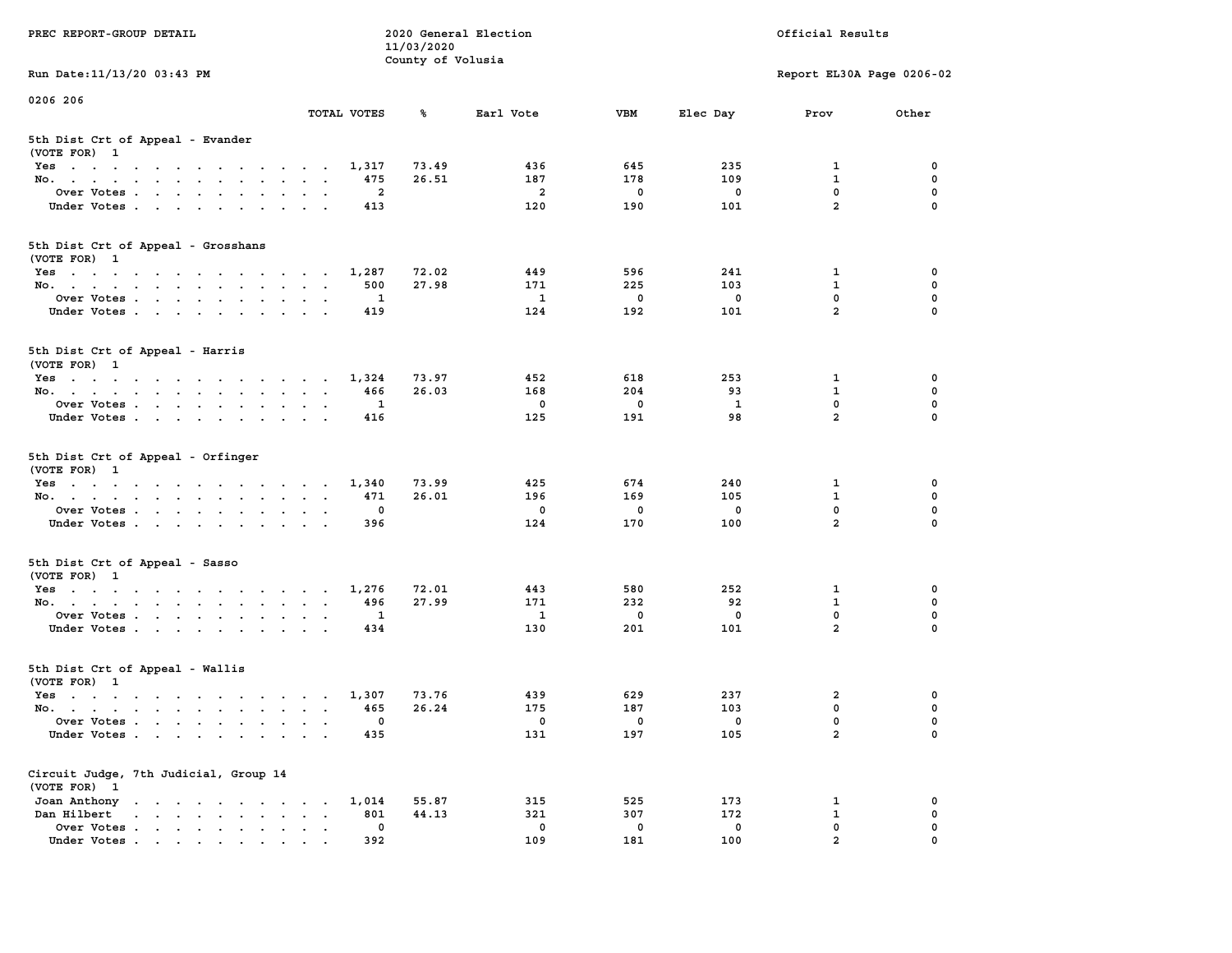|                                                                                                                                                                                                        |                                                                         | 11/03/2020        |             |             |             |                           |             |
|--------------------------------------------------------------------------------------------------------------------------------------------------------------------------------------------------------|-------------------------------------------------------------------------|-------------------|-------------|-------------|-------------|---------------------------|-------------|
|                                                                                                                                                                                                        |                                                                         | County of Volusia |             |             |             |                           |             |
| Run Date:11/13/20 03:43 PM                                                                                                                                                                             |                                                                         |                   |             |             |             | Report EL30A Page 0206-03 |             |
| 0206 206                                                                                                                                                                                               |                                                                         |                   |             |             |             |                           |             |
|                                                                                                                                                                                                        | TOTAL VOTES                                                             | ℁                 | Earl Vote   | <b>VBM</b>  | Elec Day    | Prov                      | Other       |
| County Council Chair<br>(VOTE FOR) 1                                                                                                                                                                   |                                                                         |                   |             |             |             |                           |             |
| Jeff Brower.<br>$\sim$ $\sim$<br>$\begin{array}{cccccccccccccc} \bullet & \bullet & \bullet & \bullet & \bullet & \bullet & \bullet & \bullet & \bullet & \bullet \end{array}$<br>$\ddot{\phantom{0}}$ | 1,210                                                                   | 62.44             | 449         | 503         | 257         | 1                         | 0           |
| Deborah A. "Deb" Denys                                                                                                                                                                                 | 728                                                                     | 37.56             | 220         | 376         | 130         | $\overline{a}$            | 0           |
| Over Votes                                                                                                                                                                                             | 1<br>$\sim$<br>$\ddot{\phantom{a}}$<br>$\overline{\phantom{a}}$         |                   | 1           | 0           | $\mathbf 0$ | $\mathbf 0$               | $\mathbf 0$ |
| Under Votes<br>$\sim$                                                                                                                                                                                  | 268<br>$\bullet$<br>$\sim$                                              |                   | 75          | 134         | 58          | $\mathbf{1}$              | $\mathbf 0$ |
| Soil & Water Conservation Seat 2<br>(VOTE FOR) 1                                                                                                                                                       |                                                                         |                   |             |             |             |                           |             |
| John Nelson.<br>the contract of the contract of the contract of the contract of the contract of the contract of the contract of                                                                        | 1,314                                                                   | 75.78             | 473         | 576         | 263         | $\overline{a}$            | $\mathbf 0$ |
| Wesley Wayne Wilson Jr                                                                                                                                                                                 | 420<br>$\overline{\phantom{a}}$<br>$\sim$                               | 24.22             | 141         | 201         | 78          | 0                         | $\mathbf 0$ |
| Over Votes                                                                                                                                                                                             | 0<br>$\bullet$<br>$\ddot{\phantom{a}}$                                  |                   | $\mathbf 0$ | $\mathbf 0$ | $\mathbf 0$ | $\mathbf 0$               | $\mathbf 0$ |
| Under Votes<br>$\sim$                                                                                                                                                                                  | 473<br>$\ddot{\phantom{0}}$<br>$\ddot{\phantom{a}}$                     |                   | 131         | 236         | 104         | $\overline{2}$            | 0           |
| Soil & Water Conservation Seat 4<br>(VOTE FOR) 1                                                                                                                                                       |                                                                         |                   |             |             |             |                           |             |
| Wendy Anderson.                                                                                                                                                                                        | 1,022                                                                   | 56.22             | 300         | 548         | 173         | 1                         | 0           |
| Barbara Deering<br>the contract of the contract of the contract of                                                                                                                                     | 796<br>$\ddot{\phantom{a}}$<br>$\cdot$                                  | 43.78             | 353         | 269         | 173         | $\mathbf 1$               | 0           |
| Over Votes.<br>$\sim$ $\sim$<br>$\mathcal{A}^{\mathcal{A}}$ and $\mathcal{A}^{\mathcal{A}}$<br>$\blacksquare$<br>$\ddot{\phantom{a}}$                                                                  | 0                                                                       |                   | 0           | 0           | $\mathbf 0$ | 0                         | $\pmb{0}$   |
| Under Votes<br>$\ddot{\phantom{0}}$                                                                                                                                                                    | 389                                                                     |                   | 92          | 196         | 99          | $\overline{2}$            | $\mathbf 0$ |
| WVHA - Group A, Seat 3 Hospital Authority<br>(VOTE FOR)<br>$\mathbf{1}$                                                                                                                                |                                                                         |                   |             |             |             |                           |             |
| Judy Craig.<br>the contract of the contract of<br>$\sim$ $\sim$                                                                                                                                        | 939<br>$\sim$ $\sim$                                                    | 50.03             | 282         | 482         | 174         | 1                         | 0           |
| John M. Hill<br>$\mathbf{r} = \mathbf{r} - \mathbf{r} = \mathbf{r} - \mathbf{r} = \mathbf{r} - \mathbf{r}$<br>$\ddot{\phantom{0}}$                                                                     | 938<br>$\ddot{\phantom{a}}$<br>$\ddot{\phantom{a}}$<br>$\blacksquare$ . | 49.97             | 376         | 372         | 189         | 1                         | 0           |
| Over Votes                                                                                                                                                                                             | 0<br>$\sim$<br>$\cdot$                                                  |                   | 0           | 0           | $\mathbf 0$ | 0                         | $\mathbf 0$ |
| Under Votes<br>$\cdot$                                                                                                                                                                                 | 330<br>$\sim$<br>$\ddot{\phantom{0}}$                                   |                   | 87          | 159         | 82          | $\overline{a}$            | $\mathbf 0$ |
| WVHA - Group B, Seat 1 Hospital Authority<br>(VOTE FOR)<br>$\mathbf{1}$                                                                                                                                |                                                                         |                   |             |             |             |                           |             |
| Jennifer Lee Coen.                                                                                                                                                                                     | 1,023                                                                   | 56.86             | 315         | 535         | 172         | 1                         | 0           |
| Michael Lee Ray                                                                                                                                                                                        | 776<br>$\bullet$<br>$\bullet$<br>$\ddot{\phantom{1}}$                   | 43.14             | 328         | 275         | 172         | $\mathbf{1}$              | $\mathbf 0$ |
| Over Votes                                                                                                                                                                                             | $\mathbf 0$<br>$\bullet$                                                |                   | 0           | 0           | $\mathbf 0$ | $\mathbf{0}$              | $\mathbf 0$ |
| Under Votes<br>$\ddot{\phantom{a}}$                                                                                                                                                                    | 408<br>$\ddot{\phantom{a}}$                                             |                   | 102         | 203         | 101         | $\overline{a}$            | $\mathbf 0$ |
| Amendment 1 - Citzenship Requirement                                                                                                                                                                   |                                                                         |                   |             |             |             |                           |             |
| (VOTE FOR) 1                                                                                                                                                                                           |                                                                         |                   |             |             |             |                           |             |
| $Yes \t . \t .$<br>the contract of the contract of the contract of the contract of the contract of                                                                                                     | 1,621<br>$\sim$<br>$\cdot$ .                                            | 77.19             | 581         | 702         | 335         | 3                         | 0           |
| No.<br>$\sim$                                                                                                                                                                                          | 479<br>$\cdot$<br>$\overline{\phantom{a}}$<br>$\ddot{\phantom{a}}$      | 22.81             | 136         | 261         | 82          | 0                         | 0           |
| Over Votes .<br>$\mathbf{r}$ . The set of $\mathbf{r}$<br>$\sim$ $-$<br>$\ddot{\phantom{a}}$<br>$\blacksquare$<br>$\ddot{\phantom{a}}$                                                                 | 0<br>$\ddot{\phantom{a}}$<br>$\ddot{\phantom{a}}$<br>$\cdot$            |                   | 0           | 0           | $\mathbf 0$ | $\mathbf 0$               | 0           |
| Under Votes                                                                                                                                                                                            | 107<br>$\cdot$ .                                                        |                   | 28          | 50          | 28          | $\mathbf 1$               | 0           |
| Amendment 2 - Minimum Wage<br>(VOTE FOR) 1                                                                                                                                                             |                                                                         |                   |             |             |             |                           |             |
| $Yes \t . \t .$<br>$\bullet$<br>$\ddot{\phantom{0}}$<br>$\ddot{\phantom{0}}$<br>$\sim$<br>$\sim$ $\sim$<br>$\ddot{\phantom{a}}$                                                                        | 1,103<br>$\bullet$                                                      | 51.98             | 310         | 617         | 174         | 2                         | 0           |
| No.<br>$\bullet$ . In the case of the case of $\bullet$<br>$\bullet$ .<br><br><br><br><br><br><br><br><br>$\bullet$<br>$\cdot$                                                                         | 1,019<br>$\bullet$                                                      | 48.02             | 413         | 355         | 250         | 1                         | $\mathbf 0$ |
| Over Votes<br>$\blacksquare$ .<br>$\bullet$                                                                                                                                                            | 0<br>$\bullet$<br>$\ddot{\phantom{a}}$<br>$\bullet$                     |                   | 0           | 0           | 0           | $\mathbf 0$               | $\mathbf 0$ |
| Under Votes                                                                                                                                                                                            | 85                                                                      |                   | 22          | 41          | 21          | $\mathbf{1}$              | $\mathbf 0$ |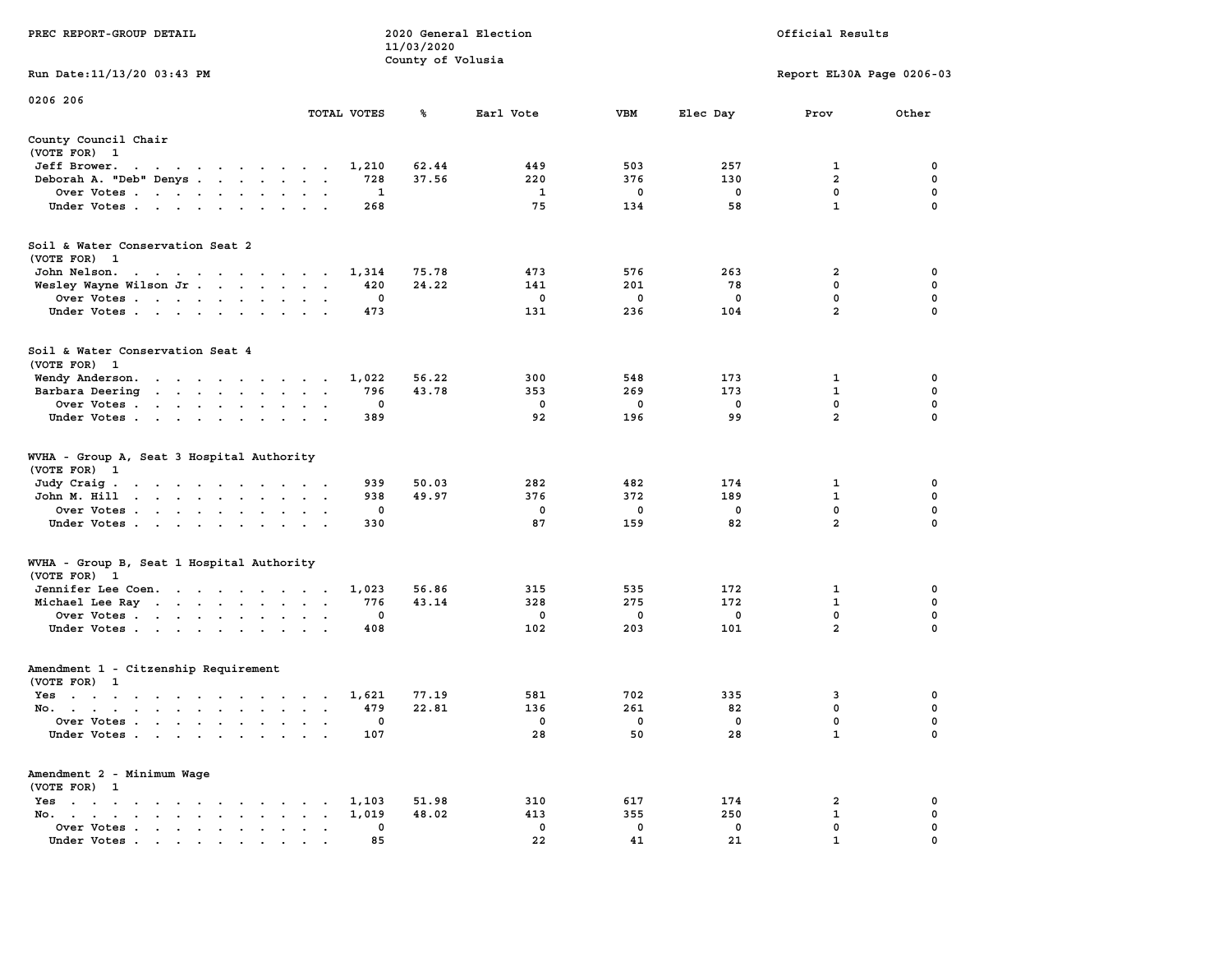| PREC REPORT-GROUP DETAIL                                                                                                                                                                                                                             |                         |              | 11/03/2020<br>County of Volusia | 2020 General Election |             |              | Official Results          |             |
|------------------------------------------------------------------------------------------------------------------------------------------------------------------------------------------------------------------------------------------------------|-------------------------|--------------|---------------------------------|-----------------------|-------------|--------------|---------------------------|-------------|
| Run Date: 11/13/20 03:43 PM                                                                                                                                                                                                                          |                         |              |                                 |                       |             |              | Report EL30A Page 0206-04 |             |
| 0206 206                                                                                                                                                                                                                                             |                         | TOTAL VOTES  | ℁                               | Earl Vote             | <b>VBM</b>  | Elec Day     | Prov                      | Other       |
| Amendment 3 - Primary Elections<br>(VOTE FOR) 1                                                                                                                                                                                                      |                         |              |                                 |                       |             |              |                           |             |
| Yes                                                                                                                                                                                                                                                  |                         | 932          | 45.00                           | 280                   | 459         | 193          | 0                         | 0           |
| No.                                                                                                                                                                                                                                                  |                         | 1,139        | 55.00                           | 436                   | 479         | 222          | $\overline{a}$            | $\mathbf 0$ |
| Over Votes                                                                                                                                                                                                                                           |                         | 0            |                                 | $\mathbf 0$           | 0           | 0            | $\mathbf 0$               | $\mathbf 0$ |
| Under Votes                                                                                                                                                                                                                                          |                         | 136          |                                 | 29                    | 75          | 30           | $\overline{a}$            | $\Omega$    |
| Amendment 4 - Apprl Const. Amendment                                                                                                                                                                                                                 |                         |              |                                 |                       |             |              |                           |             |
| (VOTE FOR) 1<br>Yes                                                                                                                                                                                                                                  |                         | 1,020        | 49.93                           | 393                   | 373         | 253          | $\mathbf{1}$              | 0           |
| No.                                                                                                                                                                                                                                                  |                         | 1,023        | 50.07                           | 310                   | 554         | 158          | $\mathbf{1}$              | $\mathbf 0$ |
| Over Votes                                                                                                                                                                                                                                           |                         | 2            |                                 | $\overline{a}$        | $\mathbf 0$ | $\mathbf 0$  | $\mathbf 0$               | $\mathbf 0$ |
| Under Votes                                                                                                                                                                                                                                          |                         | 162          |                                 | 40                    | 86          | 34           | $\overline{a}$            | $\Omega$    |
| Amendment 5 - Homestead Property Taxes<br>(VOTE FOR) 1                                                                                                                                                                                               |                         |              |                                 |                       |             |              |                           |             |
| Yes                                                                                                                                                                                                                                                  |                         | 1,401        | 69.32                           | 512                   | 571         | 316          | $\overline{a}$            | 0           |
| No.                                                                                                                                                                                                                                                  | $\cdot$ $\cdot$ $\cdot$ | 620          | 30.68                           | 190                   | 345         | 85           | 0                         | $\mathbf 0$ |
| Over Votes                                                                                                                                                                                                                                           | $\sim$ $\sim$           | 1            |                                 | 1                     | $\mathbf 0$ | $\mathbf 0$  | $\mathbf 0$               | $\mathbf 0$ |
| Under Votes                                                                                                                                                                                                                                          |                         | 185          |                                 | 42                    | 97          | 44           | $\overline{a}$            | $\Omega$    |
| Amendment 6 - Ad Valorem Tax Discount<br>(VOTE FOR) 1                                                                                                                                                                                                |                         |              |                                 |                       |             |              |                           |             |
| $Yes \cdot \cdot \cdot \cdot \cdot \cdot \cdot \cdot \cdot \cdot \cdot \cdot$                                                                                                                                                                        |                         | 1,706        | 82.62                           | 586                   | 760         | 358          | $\overline{a}$            | 0           |
| No.                                                                                                                                                                                                                                                  |                         | 359          | 17.38                           | 125                   | 184         | 50           | 0                         | 0           |
| Over Votes                                                                                                                                                                                                                                           |                         | 1            |                                 | $\mathbf{1}$          | 0           | 0            | $\mathbf 0$               | $\mathbf 0$ |
| Under Votes                                                                                                                                                                                                                                          |                         | 141          |                                 | 33                    | 69          | 37           | $\overline{a}$            | $\Omega$    |
| Volusia ECHO<br>(VOTE FOR) 1                                                                                                                                                                                                                         |                         |              |                                 |                       |             |              |                           |             |
| Yes (For Bonds) $\cdots$ $\cdots$ $\cdots$ $\cdots$                                                                                                                                                                                                  |                         | 1,418        | 69.00                           | 426                   | 727         | 264          | $\mathbf{1}$              | 0           |
| No (Against Bonds)                                                                                                                                                                                                                                   |                         | 637          | 31.00                           | 282                   | 209         | 145          | $\mathbf{1}$              | $\mathbf 0$ |
| Over Votes                                                                                                                                                                                                                                           | $\sim$ $\sim$           | 0            |                                 | $\mathbf 0$           | 0           | 0            | $\mathbf 0$               | $\mathbf 0$ |
| Under Votes                                                                                                                                                                                                                                          |                         | 152          |                                 | 37                    | 77          | 36           | $\overline{a}$            | $\Omega$    |
| Volusia Forever<br>(VOTE FOR) 1                                                                                                                                                                                                                      |                         |              |                                 |                       |             |              |                           |             |
| Yes (For Bonds)<br>$\mathbf{r}$ . The contract of the contract of the contract of the contract of the contract of the contract of the contract of the contract of the contract of the contract of the contract of the contract of the contract of th |                         | 1,454        | 70.51                           | 433                   | 753         | 267          | 1                         | 0           |
| No (Against Bonds)                                                                                                                                                                                                                                   | $\cdot$ $\cdot$         | 608          | 29.49                           | 277                   | 189         | 141          | $\mathbf{1}$              | $\mathbf 0$ |
| Over Votes.<br>the contract of the contract of                                                                                                                                                                                                       | $\ddot{\phantom{0}}$    | $\mathbf{1}$ |                                 | $\mathbf 0$           | $\mathbf 0$ | $\mathbf{1}$ | $\mathbf 0$               | $\mathbf 0$ |
| Under Votes                                                                                                                                                                                                                                          | $\cdot$ $\cdot$         | 144          |                                 | 35                    | 71          | 36           | $\overline{a}$            | $\Omega$    |
|                                                                                                                                                                                                                                                      |                         |              |                                 |                       |             |              |                           |             |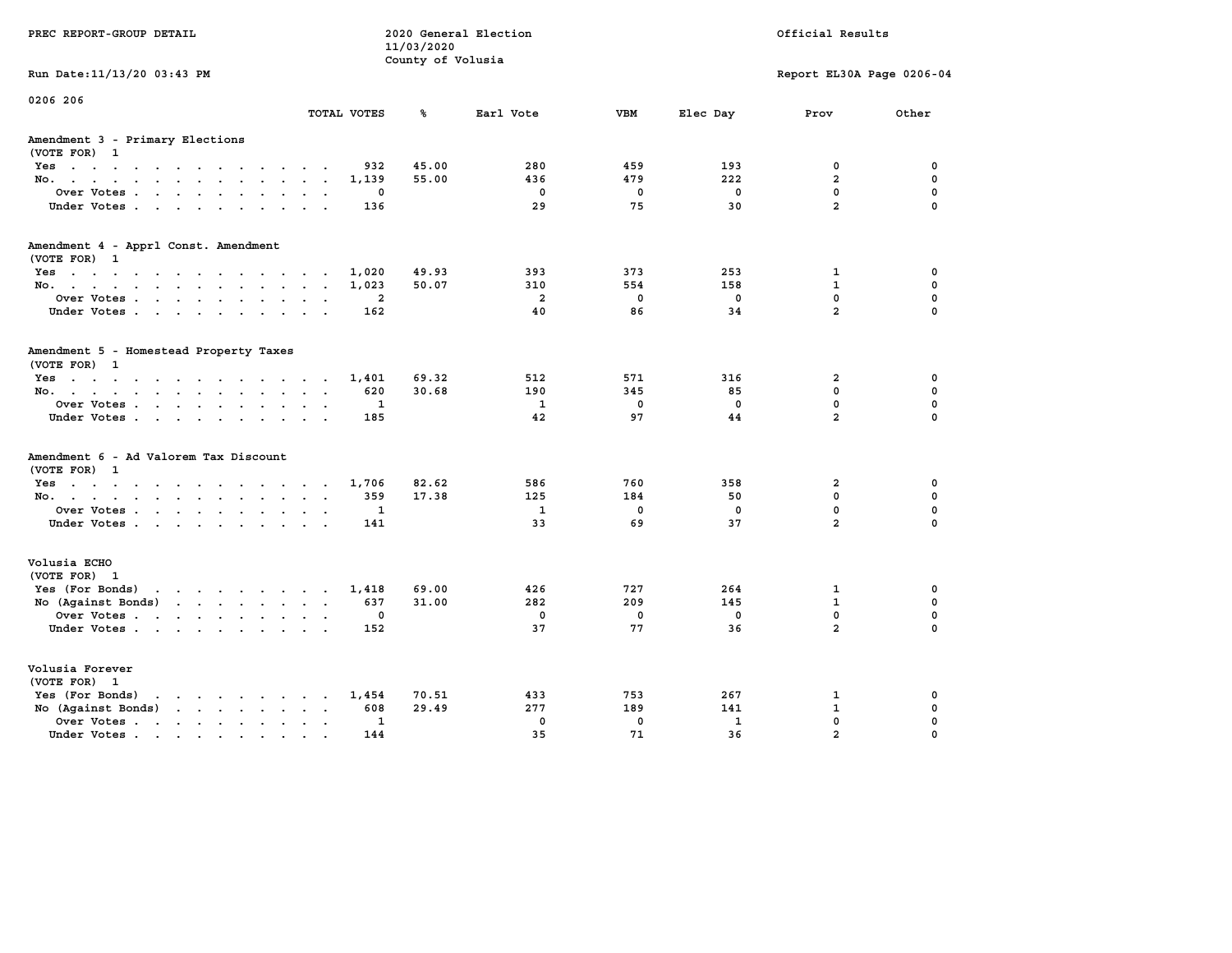| PREC REPORT-GROUP DETAIL                                                                                                        |                                    | 11/03/2020<br>County of Volusia | 2020 General Election | Official Results |              |                           |              |  |
|---------------------------------------------------------------------------------------------------------------------------------|------------------------------------|---------------------------------|-----------------------|------------------|--------------|---------------------------|--------------|--|
| Run Date: 11/13/20 03:43 PM                                                                                                     |                                    |                                 |                       |                  |              | Report EL30A Page 0207-01 |              |  |
| 0207 207                                                                                                                        | TOTAL VOTES                        | ℁                               | Earl Vote             | VBM              | Elec Day     | Prov                      | Other        |  |
| REGISTERED VOTERS - TOTAL                                                                                                       | 2,754                              |                                 |                       |                  |              |                           |              |  |
| BALLOTS CAST - TOTAL.<br>$\cdots$                                                                                               | 2,198<br>$\mathbf{L} = \mathbf{L}$ |                                 | 683                   | 1,099            | 415          | ${\bf 1}$                 | $\mathbf 0$  |  |
| BALLOTS CAST - BLANK.<br>$\mathbf{r}$ , $\mathbf{r}$ , $\mathbf{r}$ , $\mathbf{r}$ , $\mathbf{r}$                               | $\ddot{\phantom{1}}$<br>$\Omega$   |                                 | $\mathbf{0}$          | 0                | $\mathbf{0}$ | $\mathbf 0$               | $\mathbf{0}$ |  |
| VOTER TURNOUT - TOTAL<br>$\mathbf{r}$ , $\mathbf{r}$ , $\mathbf{r}$ , $\mathbf{r}$<br>$\ddot{\phantom{a}}$                      | $\sim$                             | 79.81                           |                       |                  |              |                           |              |  |
| VOTER TURNOUT - BLANK                                                                                                           |                                    |                                 |                       |                  |              |                           |              |  |
| President and Vice President<br>(VOTE FOR) 1                                                                                    |                                    |                                 |                       |                  |              |                           |              |  |
| Donald J. Trump (REP)                                                                                                           | 1,456                              | 66.48                           | 504                   | 622              | 330          | 0                         | $\mathbf 0$  |  |
| Joseph R. Biden (DEM)                                                                                                           | 722                                | 32.97                           | 178                   | 462              | 81           | $\mathbf 1$               | $\mathbf 0$  |  |
| Jo Jorgensen (LPF)                                                                                                              | 6                                  | .27                             | $\mathbf{1}$          | $\overline{a}$   | 3            | 0                         | 0            |  |
| Roque "Rocky" De La Fuente (REF).                                                                                               | $\mathbf{1}$                       | .05                             | $\Omega$              | $\mathbf{0}$     | $\mathbf{1}$ | $\mathbf{0}$              | $\mathbf 0$  |  |
| Gloria La Riva (PSL).                                                                                                           | 1                                  | .05                             | $\mathbf 0$           | $\mathbf{1}$     | $\mathbf{0}$ | $\mathbf 0$               | $\mathbf 0$  |  |
| Howie Hawkins (GRE)                                                                                                             | $\mathbf 0$                        |                                 | $\mathbf{0}$          | $\mathbf{0}$     | $\mathbf{0}$ | $\mathbf 0$               | $\mathbf 0$  |  |
|                                                                                                                                 | $\overline{a}$                     | .09                             | $\mathbf 0$           | $\overline{a}$   | $\mathbf{0}$ | $\mathbf 0$               | $\mathbf 0$  |  |
| Don Blankenship (CPF)                                                                                                           | $\overline{a}$                     | .09                             | $\Omega$              | $\overline{2}$   | $\Omega$     | $\mathbf 0$               | $\mathbf 0$  |  |
| WRITE-IN.                                                                                                                       | $\cdot$ .<br>$\mathbf{1}$          |                                 | $\mathbf{0}$          | $\mathbf{1}$     | $\mathbf{0}$ | $\mathbf 0$               | $\mathbf 0$  |  |
| Over Votes<br>Under Votes                                                                                                       | 7                                  |                                 | $\mathbf 0$           | $7\phantom{.0}$  | $\mathbf{0}$ | $\mathbf 0$               | $\mathbf 0$  |  |
|                                                                                                                                 |                                    |                                 |                       |                  |              |                           |              |  |
| Representative in Congress District 6<br>(VOTE FOR) 1                                                                           |                                    |                                 |                       |                  |              |                           |              |  |
| Michael Waltz (REP)                                                                                                             | 1,464                              | 68.48                           | 507                   | 635              | 322          | $\mathbf 0$               | $\mathbf 0$  |  |
| Clint Curtis (DEM)                                                                                                              | 671                                | 31.38                           | 163                   | 432              | 75           | $\mathbf{1}$              | $\mathbf 0$  |  |
| WRITE-IN.                                                                                                                       | 3<br>$\sim$ $\sim$                 | .14                             | 1                     | 0                | 2            | 0                         | 0            |  |
| Over Votes                                                                                                                      | 0<br>$\sim$                        |                                 | $\mathbf 0$           | 0                | 0            | $\mathbf 0$               | $\mathbf 0$  |  |
| Under Votes                                                                                                                     | 60                                 |                                 | 12                    | 32               | 16           | $\mathbf 0$               | 0            |  |
| State Attorney 7th Judicial Circuit<br>(VOTE FOR) 1                                                                             |                                    |                                 |                       |                  |              |                           |              |  |
| R.J. Larizza (REP)                                                                                                              | 1,278                              | 61.29                           | 440                   | 573              | 265          | $\mathbf 0$               | 0            |  |
| Don Dempsey.<br>the contract of the contract of the contract of the contract of the contract of the contract of the contract of | 807                                | 38.71                           | 221                   | 457              | 128          | $\mathbf 1$               | $\mathbf 0$  |  |
| Over Votes                                                                                                                      | 0                                  |                                 | $\mathbf 0$           | 0                | 0            | 0                         | 0            |  |
| Under Votes                                                                                                                     | 113                                |                                 | 22                    | 69               | 22           | $\mathbf 0$               | $\mathbf 0$  |  |
| State Senator District 7<br>(VOTE FOR) 1                                                                                        |                                    |                                 |                       |                  |              |                           |              |  |
| Travis J. Hutson (REP)                                                                                                          | 1,414                              | 66.76                           | 492                   | 611              | 311          | 0                         | 0            |  |
| Heather Hunter (DEM).                                                                                                           | 704                                | 33.24                           | 177                   | 446              | 80           | $\mathbf{1}$              | $\mathbf 0$  |  |
| WRITE-IN.                                                                                                                       | 0                                  |                                 | 0                     | $\mathbf 0$      | $\mathbf 0$  | 0                         | $\mathbf 0$  |  |
| Over Votes                                                                                                                      | $\mathbf 0$                        |                                 | $\mathbf 0$           | $\mathbf 0$      | $\mathbf 0$  | 0                         | $\mathbf 0$  |  |
| Under Votes                                                                                                                     | 80                                 |                                 | 14                    | 42               | 24           | $\mathbf 0$               | $\mathbf 0$  |  |
| State Representative District 26<br>(VOTE FOR) 1                                                                                |                                    |                                 |                       |                  |              |                           |              |  |
| Elizabeth Fetterhoff (REP).                                                                                                     | 1,492                              | 69.92                           | 505                   | 663              | 324          | 0                         | 0            |  |
| Patrick Henry (DEM)                                                                                                             | 642                                | 30.08                           | 167                   | 400              | 74           | 1                         | 0            |  |
| Over Votes                                                                                                                      | $\mathbf{0}$                       |                                 | $\mathbf{0}$          | $\mathbf{0}$     | $\mathbf{0}$ | $\mathbf 0$               | $\mathbf 0$  |  |
| Under Votes                                                                                                                     | 64<br>$\sim$                       |                                 | 11                    | 36               | 17           | $\mathbf 0$               | $\mathbf 0$  |  |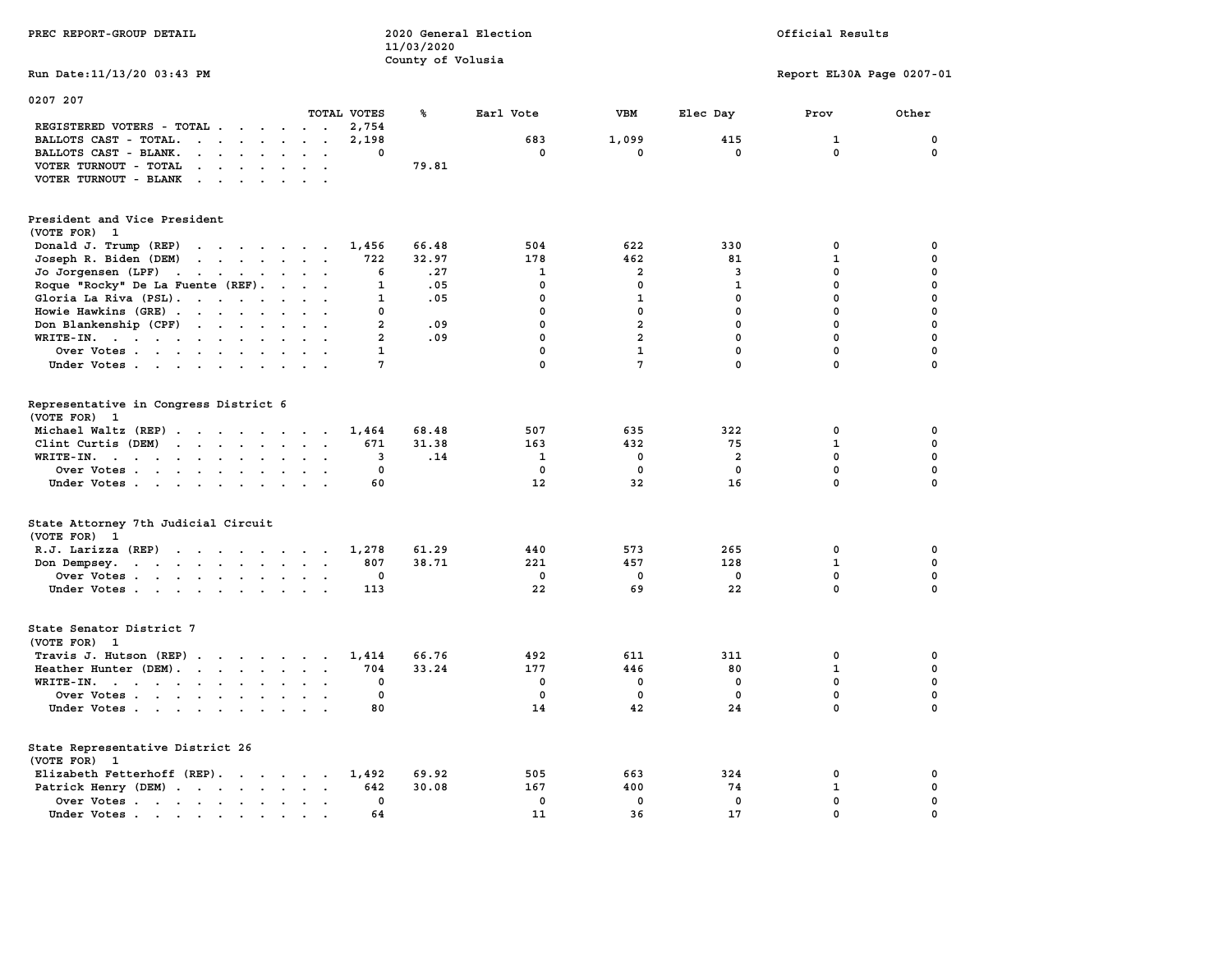| PREC REPORT-GROUP DETAIL                                                                                               |                                      | 11/03/2020        | 2020 General Election |     |              | Official Results          |             |
|------------------------------------------------------------------------------------------------------------------------|--------------------------------------|-------------------|-----------------------|-----|--------------|---------------------------|-------------|
| Run Date: 11/13/20 03:43 PM                                                                                            |                                      | County of Volusia |                       |     |              | Report EL30A Page 0207-02 |             |
|                                                                                                                        |                                      |                   |                       |     |              |                           |             |
| 0207 207                                                                                                               | TOTAL VOTES                          | ℁                 | Earl Vote             | VBM | Elec Day     | Prov                      | Other       |
| Supreme Court - Carlos G. Muniz<br>(VOTE FOR) 1                                                                        |                                      |                   |                       |     |              |                           |             |
| Yes                                                                                                                    | 1,347                                | 73.45             | 450                   | 639 | 257          | 1                         | 0           |
| No.                                                                                                                    | 487                                  | 26.55             | 148                   | 261 | 78           | $\mathbf 0$               | 0           |
| Over Votes.                                                                                                            | 0                                    |                   | $\mathbf 0$           | 0   | 0            | $\mathbf 0$               | 0           |
| Under Votes                                                                                                            | 364                                  |                   | 85                    | 199 | 80           | $\mathbf 0$               | $\Omega$    |
| 5th Dist Crt of Appeal - Evander<br>(VOTE FOR) 1                                                                       |                                      |                   |                       |     |              |                           |             |
| Yes                                                                                                                    | 1,417                                | 77.35             | 453                   | 710 | 253          | 1                         | 0           |
| No.                                                                                                                    | 415                                  | 22.65             | 147                   | 191 | 77           | $\mathbf 0$               | 0           |
| Over Votes                                                                                                             | 0                                    |                   | $\mathbf 0$           | 0   | $\mathbf 0$  | 0                         | $\mathbf 0$ |
| Under Votes                                                                                                            | 366                                  |                   | 83                    | 198 | 85           | $\mathbf 0$               | 0           |
| 5th Dist Crt of Appeal - Grosshans<br>(VOTE FOR) 1                                                                     |                                      |                   |                       |     |              |                           |             |
| Yes                                                                                                                    | 1,374                                | 75.58             | 449                   | 673 | 251          | 1                         | 0           |
| No.                                                                                                                    | 444                                  | 24.42             | 146                   | 220 | 78           | 0                         | 0           |
| Over Votes                                                                                                             | 0                                    |                   | $\mathbf 0$           | 0   | $^{\circ}$   | $\mathbf 0$               | 0           |
| Under Votes                                                                                                            | 380                                  |                   | 88                    | 206 | 86           | $\mathbf 0$               | 0           |
| 5th Dist Crt of Appeal - Harris<br>(VOTE FOR) 1                                                                        |                                      |                   |                       |     |              |                           |             |
| Yes                                                                                                                    | 1,419                                | 77.25             | 462                   | 699 | 257          | 1                         | 0           |
| No.                                                                                                                    | 418                                  | 22.75             | 134                   | 210 | 74           | $\mathbf 0$               | 0           |
| Over Votes                                                                                                             | $\overline{2}$                       |                   | $\mathbf{1}$          | 1   | 0            | $\mathbf 0$               | 0           |
| Under Votes                                                                                                            | 359                                  |                   | 86                    | 189 | 84           | $\mathbf 0$               | $\Omega$    |
| 5th Dist Crt of Appeal - Orfinger<br>(VOTE FOR) 1                                                                      |                                      |                   |                       |     |              |                           |             |
| Yes                                                                                                                    | 1,431                                | 77.86             | 446                   | 727 | 257          | 1                         | 0           |
| No.                                                                                                                    | 407                                  | 22.14             | 152                   | 179 | 76           | $\mathbf 0$               | 0           |
| Over Votes                                                                                                             | 1                                    |                   | <sup>1</sup>          | 0   | 0            | 0                         | $\mathbf 0$ |
| Under Votes                                                                                                            | 359                                  |                   | 84                    | 193 | 82           | $\mathbf 0$               | $\Omega$    |
| 5th Dist Crt of Appeal - Sasso<br>(VOTE FOR) 1                                                                         |                                      |                   |                       |     |              |                           |             |
| Yes<br>the contract of the contract of the contract of the contract of the contract of the contract of the contract of | 1,356                                | 75.50             | 444                   | 660 | 251          | 1                         | 0           |
| No.                                                                                                                    | 440                                  | 24.50             | 143                   | 223 | 74           | 0                         | 0           |
| Over Votes                                                                                                             | 0                                    |                   | $^{\circ}$            | 0   | $\mathbf{0}$ | $\mathbf 0$               | 0           |
| Under Votes                                                                                                            | 402                                  |                   | 96                    | 216 | 90           | 0                         | 0           |
| 5th Dist Crt of Appeal - Wallis<br>(VOTE FOR) 1                                                                        |                                      |                   |                       |     |              |                           |             |
| $Yes \cdot \cdot \cdot \cdot \cdot \cdot \cdot \cdot \cdot$                                                            | 1,382<br>$\sim$ $\sim$ $\sim$ $\sim$ | 76.40             | 461                   | 669 | 251          | 1                         | 0           |
| No.<br>$\sim$                                                                                                          | 427<br>$\ddot{\phantom{a}}$          | 23.60             | 127                   | 224 | 76           | $\mathbf 0$               | 0           |
| Over Votes                                                                                                             | 0                                    |                   | 0                     | 0   | 0            | 0                         | 0           |
| Under Votes                                                                                                            | 389                                  |                   | 95                    | 206 | 88           | 0                         |             |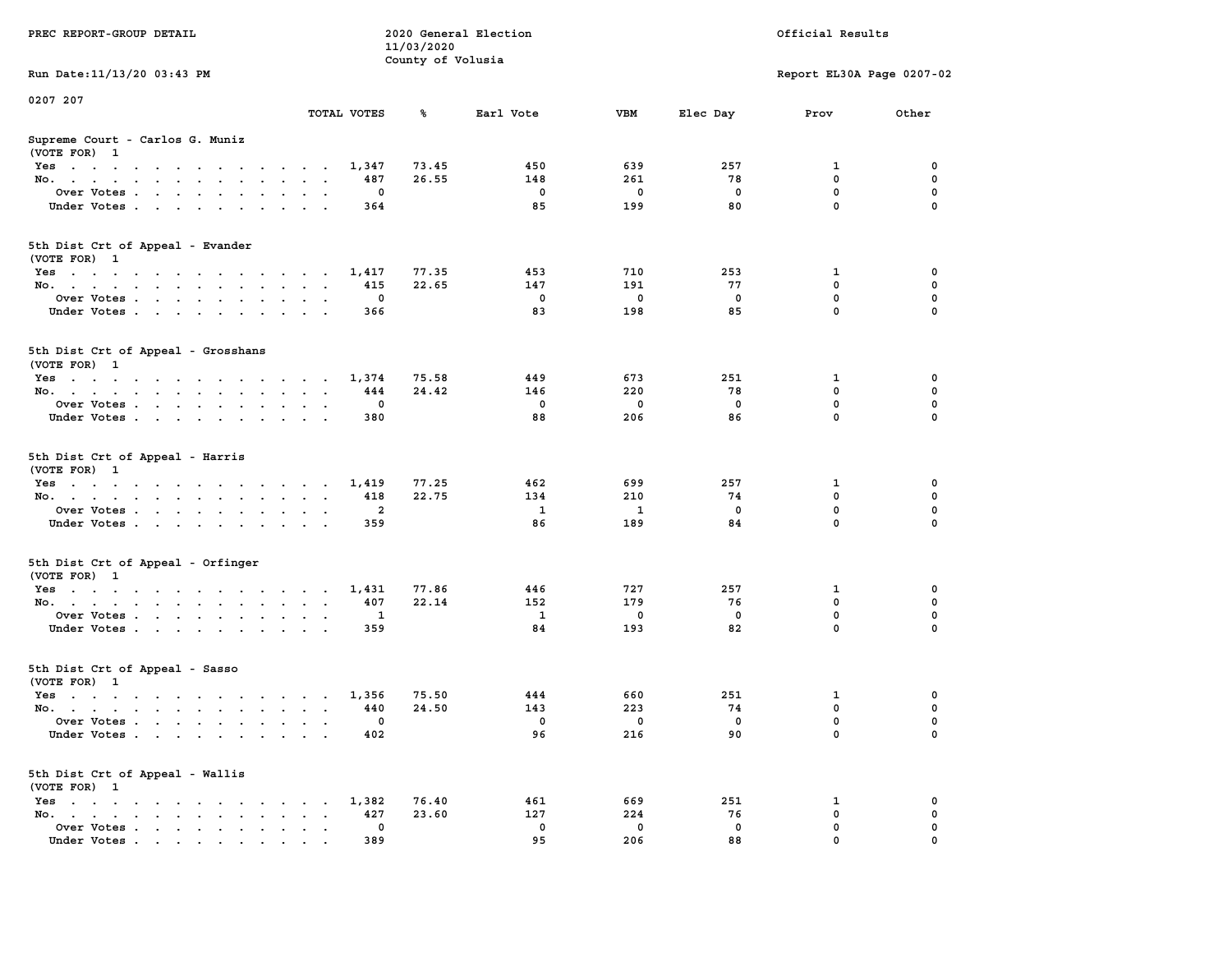|                                                                                                                                                                                                                                                |                                                                      |             | 11/03/2020        |             |             |              |                           |             |
|------------------------------------------------------------------------------------------------------------------------------------------------------------------------------------------------------------------------------------------------|----------------------------------------------------------------------|-------------|-------------------|-------------|-------------|--------------|---------------------------|-------------|
|                                                                                                                                                                                                                                                |                                                                      |             | County of Volusia |             |             |              |                           |             |
| Run Date:11/13/20 03:43 PM                                                                                                                                                                                                                     |                                                                      |             |                   |             |             |              | Report EL30A Page 0207-03 |             |
| 0207 207                                                                                                                                                                                                                                       |                                                                      |             |                   |             |             |              |                           |             |
|                                                                                                                                                                                                                                                |                                                                      | TOTAL VOTES | ℁                 | Earl Vote   | <b>VBM</b>  | Elec Day     | Prov                      | Other       |
| Circuit Judge, 7th Judicial, Group 14                                                                                                                                                                                                          |                                                                      |             |                   |             |             |              |                           |             |
| (VOTE FOR)<br>$\mathbf{1}$                                                                                                                                                                                                                     |                                                                      |             |                   |             |             |              |                           |             |
| Joan Anthony<br>the contract of the contract of the con-                                                                                                                                                                                       |                                                                      | 941         | 51.76             | 290         | 500         | 150          | 1                         | 0           |
| Dan Hilbert<br>$\ddot{\phantom{a}}$<br>$\mathbf{r}$ . The set of the set of the set of $\mathbf{r}$                                                                                                                                            | $\sim$                                                               | 877         | 48.24             | 308         | 396         | 173          | 0                         | 0           |
| Over Votes.<br>$\sim$ $\sim$ $\sim$ $\sim$ $\sim$ $\sim$<br>$\overline{\phantom{a}}$                                                                                                                                                           | $\ddot{\phantom{a}}$<br>$\ddot{\phantom{a}}$                         | 1           |                   | $\mathbf 0$ | $\mathbf 0$ | $\mathbf{1}$ | $\mathbf 0$               | $\mathbf 0$ |
| Under Votes                                                                                                                                                                                                                                    | $\cdot$<br>$\cdot$                                                   | 379         |                   | 85          | 203         | 91           | 0                         | $\mathbf 0$ |
| County Council Chair                                                                                                                                                                                                                           |                                                                      |             |                   |             |             |              |                           |             |
| (VOTE FOR) 1                                                                                                                                                                                                                                   |                                                                      |             |                   |             |             |              |                           |             |
| Jeff Brower.<br>the contract of the contract of the con-                                                                                                                                                                                       |                                                                      | 1,267       | 65.17             | 425         | 592         | 249          | 1                         | 0           |
| Deborah A. "Deb" Denys                                                                                                                                                                                                                         | $\sim$<br>$\overline{\phantom{a}}$<br>$\sim$                         | 677         | 34.83             | 214         | 365         | 98           | 0                         | 0           |
|                                                                                                                                                                                                                                                |                                                                      | 1           |                   | 1           | 0           | $\mathbf 0$  | 0                         | 0           |
| Over Votes<br>$\sim$<br>$\ddot{\phantom{0}}$<br>$\blacksquare$<br>$\ddot{\phantom{0}}$                                                                                                                                                         |                                                                      |             |                   | 43          | 142         |              | $\mathbf{0}$              | $\mathbf 0$ |
| Under Votes<br>$\ddot{\phantom{a}}$                                                                                                                                                                                                            |                                                                      | 253         |                   |             |             | 68           |                           |             |
| Soil & Water Conservation Seat 2                                                                                                                                                                                                               |                                                                      |             |                   |             |             |              |                           |             |
| (VOTE FOR) 1                                                                                                                                                                                                                                   |                                                                      |             |                   |             |             |              |                           |             |
| John Nelson.<br>the contract of the contract of the contract of the contract of the contract of the contract of the contract of the contract of the contract of the contract of the contract of the contract of the contract of the contract o | $\cdot$ $\cdot$                                                      | 1,364       | 78.53             | 457         | 656         | 250          | 1                         | 0           |
| Wesley Wayne Wilson Jr                                                                                                                                                                                                                         | $\bullet$<br>$\bullet$<br>$\cdot$                                    | 373         | 21.47             | 116         | 188         | 69           | $\mathbf 0$               | $\mathbf 0$ |
| Over Votes                                                                                                                                                                                                                                     | $\cdot$<br>$\ddot{\phantom{a}}$                                      | 0           |                   | 0           | 0           | $\mathbf 0$  | $\mathbf 0$               | 0           |
| Under Votes<br>$\bullet$                                                                                                                                                                                                                       |                                                                      | 461         |                   | 110         | 255         | 96           | 0                         | $\mathbf 0$ |
| Soil & Water Conservation Seat 4<br>(VOTE FOR)<br>$\mathbf{1}$                                                                                                                                                                                 |                                                                      |             |                   |             |             |              |                           |             |
| Wendy Anderson.<br>the contract of the contract of the                                                                                                                                                                                         | $\sim$                                                               | 934         | 52.56             | 271         | 498         | 164          | 1                         | 0           |
| Barbara Deering<br>$\cdots$<br>$\sim$                                                                                                                                                                                                          | $\ddot{\phantom{a}}$<br>$\ddot{\phantom{a}}$<br>$\ddot{\phantom{1}}$ | 843         | 47.44             | 318         | 367         | 158          | 0                         | 0           |
| Over Votes                                                                                                                                                                                                                                     |                                                                      | 0           |                   | 0           | 0           | $\mathbf 0$  | 0                         | $\mathbf 0$ |
| Under Votes<br>$\sim$<br>$\cdot$                                                                                                                                                                                                               |                                                                      | 421         |                   | 94          | 234         | 93           | 0                         | 0           |
| WVHA - Group A, Seat 3 Hospital Authority                                                                                                                                                                                                      |                                                                      |             |                   |             |             |              |                           |             |
| (VOTE FOR) 1                                                                                                                                                                                                                                   |                                                                      |             |                   |             |             |              |                           |             |
| Judy Craig.<br>the contract of the contract of the con-                                                                                                                                                                                        |                                                                      | 886         | 47.05             | 256         | 481         | 148          | $\mathbf 1$               | $\mathbf 0$ |
| the contract of the contract of the<br>John M. Hill                                                                                                                                                                                            | $\ddot{\phantom{0}}$<br>$\ddot{\phantom{a}}$<br>$\ddot{\phantom{0}}$ | 997         | 52.95             | 360         | 439         | 198          | 0                         | $\mathbf 0$ |
| Over Votes<br>$\ddot{\phantom{0}}$                                                                                                                                                                                                             | $\bullet$<br>$\bullet$                                               | $\mathbf 0$ |                   | 0           | 0           | $\mathbf 0$  | 0                         | 0           |
| Under Votes<br>$\sim$                                                                                                                                                                                                                          | $\cdot$ $\cdot$ $\cdot$                                              | 315         |                   | 67          | 179         | 69           | $\mathbf 0$               | 0           |
| WVHA - Group B, Seat 1 Hospital Authority                                                                                                                                                                                                      |                                                                      |             |                   |             |             |              |                           |             |
| (VOTE FOR)<br>$\mathbf{1}$                                                                                                                                                                                                                     |                                                                      |             |                   |             |             |              |                           |             |
| Jennifer Lee Coen.                                                                                                                                                                                                                             |                                                                      | 980         | 54.17             | 284         | 544         | 151          | 1                         | 0           |
| Michael Lee Ray                                                                                                                                                                                                                                | $\sim$<br>$\cdot$ .                                                  | 829         | 45.83             | 311         | 342         | 176          | 0                         | $\mathbf 0$ |
| Over Votes<br>$\ddot{\phantom{a}}$                                                                                                                                                                                                             | $\ddot{\phantom{0}}$<br>$\cdot$<br>$\overline{\phantom{a}}$          | $\mathbf 0$ |                   | 0           | 0           | $\mathbf 0$  | $\mathbf 0$               | $\mathbf 0$ |
| Under Votes                                                                                                                                                                                                                                    |                                                                      | 389         |                   | 88          | 213         | 88           | $\mathbf{0}$              | $\mathbf 0$ |
| Amendment 1 - Citzenship Requirement                                                                                                                                                                                                           |                                                                      |             |                   |             |             |              |                           |             |
| (VOTE FOR) 1<br>$Yes \t . \t .$                                                                                                                                                                                                                |                                                                      | 1,740       | 82.66             | 557         | 836         | 347          | 0                         | 0           |
| $\bullet$<br>$\sim$ $\sim$<br><b>Contract Contract</b><br>$\ddot{\phantom{a}}$<br>$\blacksquare$<br>No.<br>$\ddot{\phantom{a}}$                                                                                                                | $\bullet$<br>$\ddot{\phantom{a}}$                                    | 365         | 17.34             | 108         | 212         | 44           | 1                         | 0           |
| $\bullet \qquad \bullet \qquad \bullet \qquad \bullet \qquad \bullet \qquad \bullet$<br>$\mathbf{r} = \mathbf{r}$                                                                                                                              |                                                                      | 0           |                   | 0           | 0           | $\mathbf 0$  | 0                         | $\mathbf 0$ |
| Over Votes<br>$\bullet$<br>Under Votes                                                                                                                                                                                                         | $\blacksquare$<br>$\ddot{\phantom{a}}$                               | 93          |                   | 18          | 51          | 24           | $\mathbf{0}$              | $\mathbf 0$ |
|                                                                                                                                                                                                                                                |                                                                      |             |                   |             |             |              |                           |             |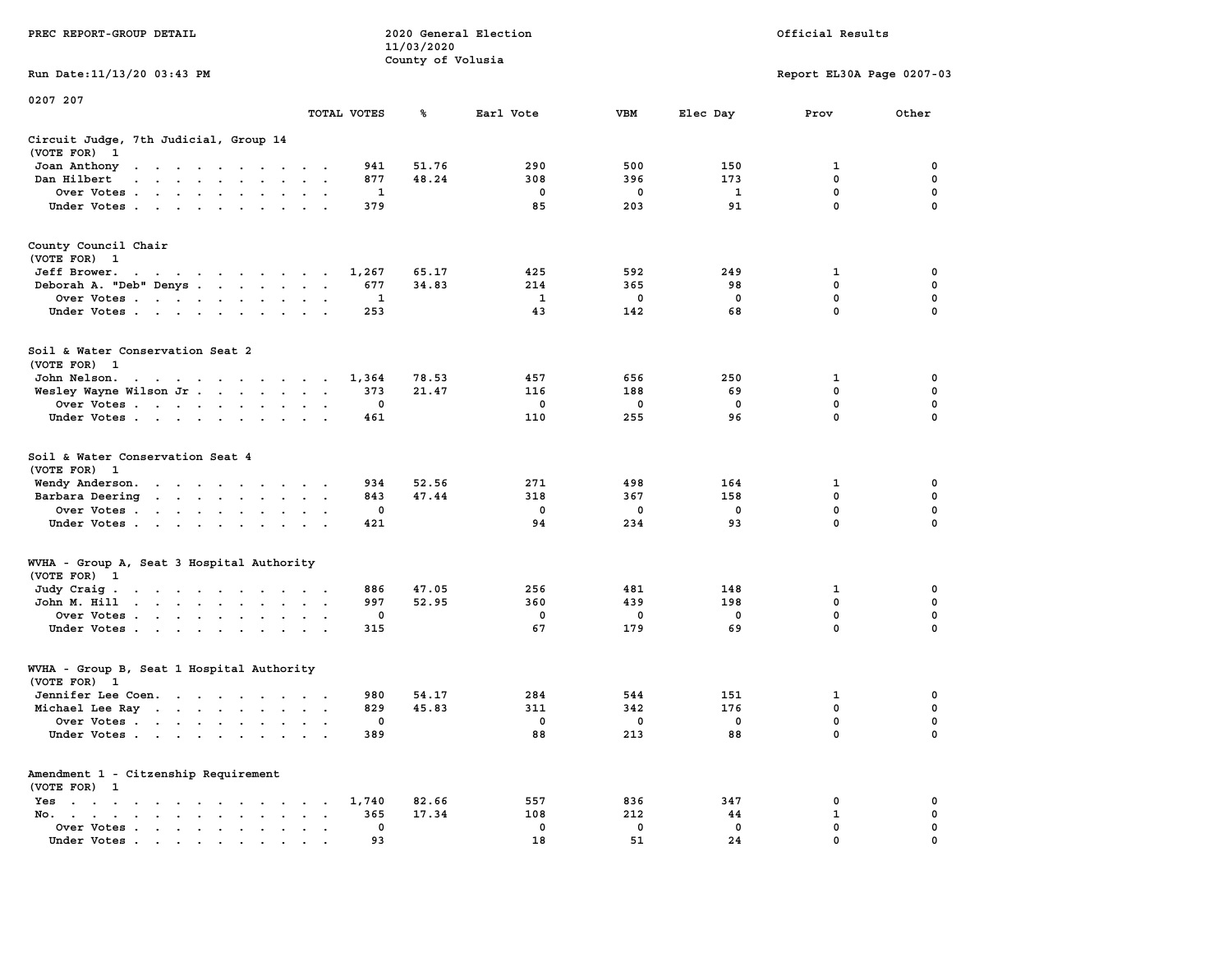| PREC REPORT-GROUP DETAIL                                                                                                           |                      | 2020 General Election<br>11/03/2020<br>County of Volusia |                               |                               |             | Official Results             |                            |
|------------------------------------------------------------------------------------------------------------------------------------|----------------------|----------------------------------------------------------|-------------------------------|-------------------------------|-------------|------------------------------|----------------------------|
| Run Date: 11/13/20 03:43 PM                                                                                                        |                      |                                                          |                               |                               |             | Report EL30A Page 0207-04    |                            |
| 0207 207                                                                                                                           |                      |                                                          |                               |                               |             |                              |                            |
|                                                                                                                                    | TOTAL VOTES          | %ะ                                                       | Earl Vote                     | VBM                           | Elec Day    | Prov                         | Other                      |
| Amendment 2 - Minimum Wage<br>(VOTE FOR) 1                                                                                         |                      |                                                          |                               |                               |             |                              |                            |
| Yes                                                                                                                                | 944                  | 44.63                                                    | 245                           | 568                           | 131         | 0                            | 0                          |
| No.                                                                                                                                | 1,171                | 55.37                                                    | 420                           | 488                           | 262         | 1                            | 0                          |
| Over Votes                                                                                                                         | 0                    |                                                          | $\mathbf 0$                   | $\mathbf 0$                   | 0           | 0                            | 0                          |
| Under Votes                                                                                                                        | 83                   |                                                          | 18                            | 43                            | 22          | $\mathbf{0}$                 | $\mathbf 0$                |
| Amendment 3 - Primary Elections                                                                                                    |                      |                                                          |                               |                               |             |                              |                            |
| (VOTE FOR) 1                                                                                                                       |                      |                                                          |                               |                               |             |                              |                            |
| Yes                                                                                                                                | 876                  | 42.44                                                    | 230                           | 484                           | 162         | 0                            | 0                          |
| No.                                                                                                                                | 1,188                | 57.56                                                    | 425                           | 540                           | 222         | $\mathbf{1}$                 | 0                          |
| Over Votes<br>Under Votes                                                                                                          | 0<br>134             |                                                          | $\overline{\mathbf{0}}$<br>28 | $\overline{\mathbf{0}}$<br>75 | 0<br>31     | $\mathbf 0$<br>$\mathbf 0$   | $\mathbf 0$<br>$\mathbf 0$ |
|                                                                                                                                    |                      |                                                          |                               |                               |             |                              |                            |
| Amendment 4 - Apprl Const. Amendment                                                                                               |                      |                                                          |                               |                               |             |                              |                            |
| (VOTE FOR) 1                                                                                                                       |                      |                                                          |                               |                               |             |                              |                            |
| Yes                                                                                                                                | 1,075                | 52.83                                                    | 399                           | 471                           | 205         | 0                            | 0                          |
| No.                                                                                                                                | 960                  | 47.17                                                    | 249                           | 540                           | 170         | $\mathbf{1}$                 | 0                          |
| Over Votes                                                                                                                         | 1                    |                                                          | $\overline{1}$                | $\mathbf 0$                   | $\mathbf 0$ | $\mathbf{0}$<br>$\mathbf{0}$ | $\mathbf 0$<br>$\mathbf 0$ |
| Under Votes                                                                                                                        | 162                  |                                                          | 34                            | 88                            | 40          |                              |                            |
| Amendment 5 - Homestead Property Taxes                                                                                             |                      |                                                          |                               |                               |             |                              |                            |
| (VOTE FOR) 1                                                                                                                       |                      |                                                          |                               |                               |             |                              |                            |
| Yes                                                                                                                                | 1,465                | 73.47<br>26.53                                           | 477<br>151                    | 694<br>299                    | 294<br>78   | 0<br>1                       | 0<br>0                     |
| No.<br>Over Votes                                                                                                                  | 529<br>0             |                                                          | $\mathbf 0$                   | 0                             | $\mathbf 0$ | 0                            | $\mathbf 0$                |
| Under Votes                                                                                                                        | 204                  |                                                          | 55                            | 106                           | 43          | $\mathbf{0}$                 | $\mathbf 0$                |
|                                                                                                                                    |                      |                                                          |                               |                               |             |                              |                            |
| Amendment 6 - Ad Valorem Tax Discount                                                                                              |                      |                                                          |                               |                               |             |                              |                            |
| (VOTE FOR) 1                                                                                                                       |                      |                                                          |                               |                               |             |                              |                            |
| Yes                                                                                                                                | 1,754                | 84.90                                                    | 563                           | 850                           | 341         | 0                            | 0                          |
| No.                                                                                                                                | 312                  | 15.10                                                    | 90                            | 182                           | 39          | $\mathbf{1}$                 | 0                          |
| Over Votes                                                                                                                         | 0                    |                                                          | $\mathbf 0$                   | $\mathbf 0$<br>67             | 0           | $\mathbf 0$<br>$\mathbf 0$   | $\mathbf 0$<br>$\mathbf 0$ |
| Under Votes                                                                                                                        | 132                  |                                                          | 30                            |                               | 35          |                              |                            |
| Volusia ECHO                                                                                                                       |                      |                                                          |                               |                               |             |                              |                            |
| (VOTE FOR) 1                                                                                                                       |                      |                                                          |                               |                               |             |                              |                            |
| Yes (For Bonds)<br>the contract of the contract of the contract of the contract of the contract of the contract of the contract of | 1,304                | 63.45                                                    | 348                           | 726                           | 229         | 1                            | 0                          |
| No (Against Bonds)                                                                                                                 | 751                  | 36.55                                                    | 300                           | 301                           | 150         | $\mathbf 0$                  | 0                          |
| Over Votes<br>the contract of the contract of the contract of the contract of the contract of the contract of the contract of      | 1                    |                                                          | $\mathbf{1}$                  | $\overline{\phantom{0}}$      | $\mathbf 0$ | $\mathbf 0$                  | 0                          |
| Under Votes                                                                                                                        | 142                  |                                                          | 34                            | 72                            | 36          | 0                            | $\mathbf 0$                |
| Volusia Forever<br>(VOTE FOR) 1                                                                                                    |                      |                                                          |                               |                               |             |                              |                            |
| Yes (For Bonds)<br>$\mathbf{r}$ , and $\mathbf{r}$ , and $\mathbf{r}$ , and $\mathbf{r}$                                           | 1,379                | 67.07                                                    | 366                           | 780                           | 232         | 1                            | 0                          |
| No (Against Bonds)                                                                                                                 | 677<br>$\sim$ $\sim$ | 32.93                                                    | 282                           | 246                           | 149         | 0                            | 0                          |
| Over Votes                                                                                                                         | 0                    |                                                          | 0                             | $\mathbf 0$                   | 0           | 0                            | 0                          |
| Under Votes.                                                                                                                       | 142                  |                                                          | 35                            | 73                            | 34          | $\Omega$                     | <sup>0</sup>               |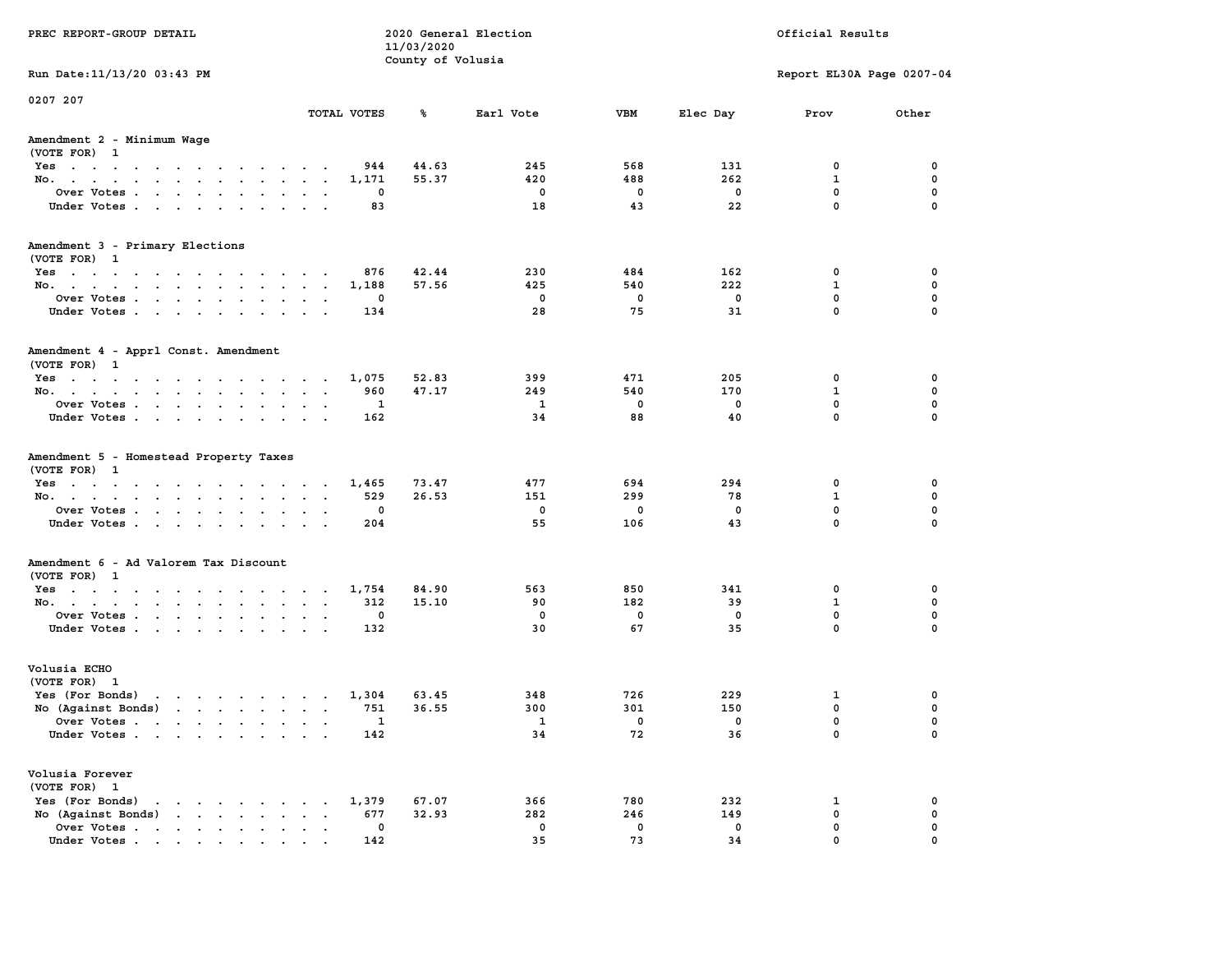| PREC REPORT-GROUP DETAIL                                                                                                        |                                  | 11/03/2020<br>County of Volusia | 2020 General Election | Official Results |                |                           |              |  |
|---------------------------------------------------------------------------------------------------------------------------------|----------------------------------|---------------------------------|-----------------------|------------------|----------------|---------------------------|--------------|--|
| Run Date: 11/13/20 03:43 PM                                                                                                     |                                  |                                 |                       |                  |                | Report EL30A Page 0208-01 |              |  |
| 0208 208                                                                                                                        | TOTAL VOTES                      |                                 |                       | VBM              |                |                           |              |  |
| REGISTERED VOTERS - TOTAL                                                                                                       | 5,075                            | %                               | Earl Vote             |                  | Elec Day       | Prov                      | Other        |  |
| BALLOTS CAST - TOTAL.<br>$\cdots$                                                                                               | 3,964<br>$\sim$ $\sim$           |                                 | 1,336                 | 1,857            | 766            | 5                         | $\mathbf 0$  |  |
| BALLOTS CAST - BLANK.<br>$\mathbf{r}$ , and $\mathbf{r}$ , and $\mathbf{r}$                                                     | $\ddot{\phantom{0}}$<br>$\Omega$ |                                 | $\mathbf{0}$          | 0                | $\mathbf{0}$   | $\mathbf 0$               | $\mathbf{0}$ |  |
| $\ddot{\phantom{a}}$                                                                                                            |                                  | 78.11                           |                       |                  |                |                           |              |  |
| VOTER TURNOUT - TOTAL<br>$\mathbf{r}$ , $\mathbf{r}$ , $\mathbf{r}$ , $\mathbf{r}$<br>VOTER TURNOUT - BLANK                     |                                  |                                 |                       |                  |                |                           |              |  |
| President and Vice President<br>(VOTE FOR) 1                                                                                    |                                  |                                 |                       |                  |                |                           |              |  |
| Donald J. Trump (REP)                                                                                                           | 2,507                            | 63.61                           | 953                   | 930              | 622            | $\overline{\mathbf{2}}$   | $\mathbf 0$  |  |
| Joseph R. Biden (DEM)                                                                                                           | 1,378                            | 34.97                           | 372                   | 878              | 125            | 3                         | $\mathbf 0$  |  |
| Jo Jorgensen (LPF)                                                                                                              | 28                               | .71                             | 8                     | 15               | 5              | 0                         | 0            |  |
|                                                                                                                                 | $\overline{a}$                   | .05                             | $\Omega$              | $\mathbf{1}$     | $\mathbf{1}$   | $\mathbf{0}$              | $\mathbf 0$  |  |
| Roque "Rocky" De La Fuente (REF).<br>Gloria La Riva (PSL).                                                                      | 4                                | .10                             | $\mathbf{1}$          | $\mathbf{1}$     | $\overline{a}$ | $\mathbf 0$               | $\mathbf 0$  |  |
|                                                                                                                                 | $7\phantom{.0}$                  |                                 | $\mathbf{0}$          | 3                | $\overline{4}$ | $\mathbf 0$               | $\mathbf 0$  |  |
| Howie Hawkins (GRE)                                                                                                             | $\cdot$ $\cdot$                  | .18                             | $\mathbf 0$           |                  |                |                           |              |  |
| Don Blankenship (CPF)                                                                                                           | $\mathbf{1}$                     | .03                             |                       | $\mathbf{1}$     | $\mathbf{0}$   | 0                         | $\mathbf 0$  |  |
| WRITE-IN.                                                                                                                       | 14<br>$\sim$                     | .36                             | $\mathbf{1}$          | 9                | $\overline{a}$ | $\mathbf 0$               | $\mathbf 0$  |  |
| Over Votes                                                                                                                      | 10                               |                                 | $\mathbf{0}$          | 10               | $\mathbf{0}$   | $\mathbf 0$               | $\mathbf 0$  |  |
| Under Votes                                                                                                                     | 13                               |                                 | $\mathbf{1}$          | 9                | $\overline{3}$ | $\mathbf 0$               | $\mathbf 0$  |  |
| Representative in Congress District 6<br>(VOTE FOR) 1                                                                           |                                  |                                 |                       |                  |                |                           |              |  |
| Michael Waltz (REP)                                                                                                             | 2,467                            | 65.06                           | 940                   | 929              | 596            | $\overline{a}$            | $\mathbf 0$  |  |
| Clint Curtis (DEM)                                                                                                              | 1,318                            | 34.76                           | 360                   | 816              | 139            | 3                         | $\mathbf 0$  |  |
| WRITE-IN.<br>the contract of the contract of the contract of the contract of the contract of the contract of the contract of    | 7<br>$\ddot{\phantom{0}}$        | .18                             | 1                     | 6                | 0              | 0                         | 0            |  |
| Over Votes                                                                                                                      | 1<br>$\mathbf{r}$                |                                 | $\mathbf{1}$          | 0                | 0              | $\mathbf 0$               | $\mathbf 0$  |  |
| Under Votes                                                                                                                     | 171                              |                                 | 34                    | 106              | 31             | $\mathbf 0$               | 0            |  |
| State Attorney 7th Judicial Circuit<br>(VOTE FOR) 1                                                                             |                                  |                                 |                       |                  |                |                           |              |  |
| R.J. Larizza $(REP)$                                                                                                            | 2,172                            | 58.96                           | 823                   | 842              | 505            | $\mathbf{2}$              | 0            |  |
| Don Dempsey.<br>the contract of the contract of the contract of the contract of the contract of the contract of the contract of | 1,512                            | 41.04                           | 447                   | 841              | 222            | $\overline{\mathbf{2}}$   | $\mathbf 0$  |  |
| Over Votes                                                                                                                      | 2                                |                                 | $\overline{a}$        | 0                | 0              | 0                         | 0            |  |
| Under Votes                                                                                                                     | 278                              |                                 | 64                    | 174              | 39             | $\mathbf{1}$              | $\mathbf 0$  |  |
| State Senator District 7<br>(VOTE FOR) 1                                                                                        |                                  |                                 |                       |                  |                |                           |              |  |
| Travis J. Hutson (REP)                                                                                                          | 470                              | 73.21                           | 179                   | 167              | 124            | 0                         | 0            |  |
| Heather Hunter (DEM).                                                                                                           | 172                              | 26.79                           | 32                    | 112              | 28             | $\mathbf 0$               | $\mathbf 0$  |  |
| $WRITE-IN.$<br>$\sim$ $\sim$                                                                                                    | $\mathbf 0$                      |                                 | $\mathbf 0$           | $\mathbf 0$      | $\mathbf 0$    | 0                         | $\mathbf 0$  |  |
| Over Votes                                                                                                                      | $\mathbf 0$                      |                                 | $\mathbf 0$           | $\mathbf 0$      | $\mathbf 0$    | 0                         | $\mathbf 0$  |  |
| Under Votes                                                                                                                     | 34                               |                                 | $\overline{2}$        | 19               | 13             | $\mathbf 0$               | $\mathbf 0$  |  |
| State Representative District 26<br>(VOTE FOR) 1                                                                                |                                  |                                 |                       |                  |                |                           |              |  |
| Elizabeth Fetterhoff (REP).                                                                                                     | 2,502                            | 66.02                           | 937                   | 963              | 600            | 2                         | 0            |  |
| Patrick Henry (DEM)                                                                                                             | 1,288                            | 33.98                           | 364                   | 788              | 133            | 3                         | 0            |  |
| Over Votes                                                                                                                      | $\mathbf 0$                      |                                 | $\mathbf{0}$          | $\Omega$         | $\mathbf{0}$   | $\mathbf 0$               | $\mathbf 0$  |  |
| Under Votes                                                                                                                     | 174<br>$\sim$                    |                                 | 35                    | 106              | 33             | $\mathbf 0$               | $\mathbf 0$  |  |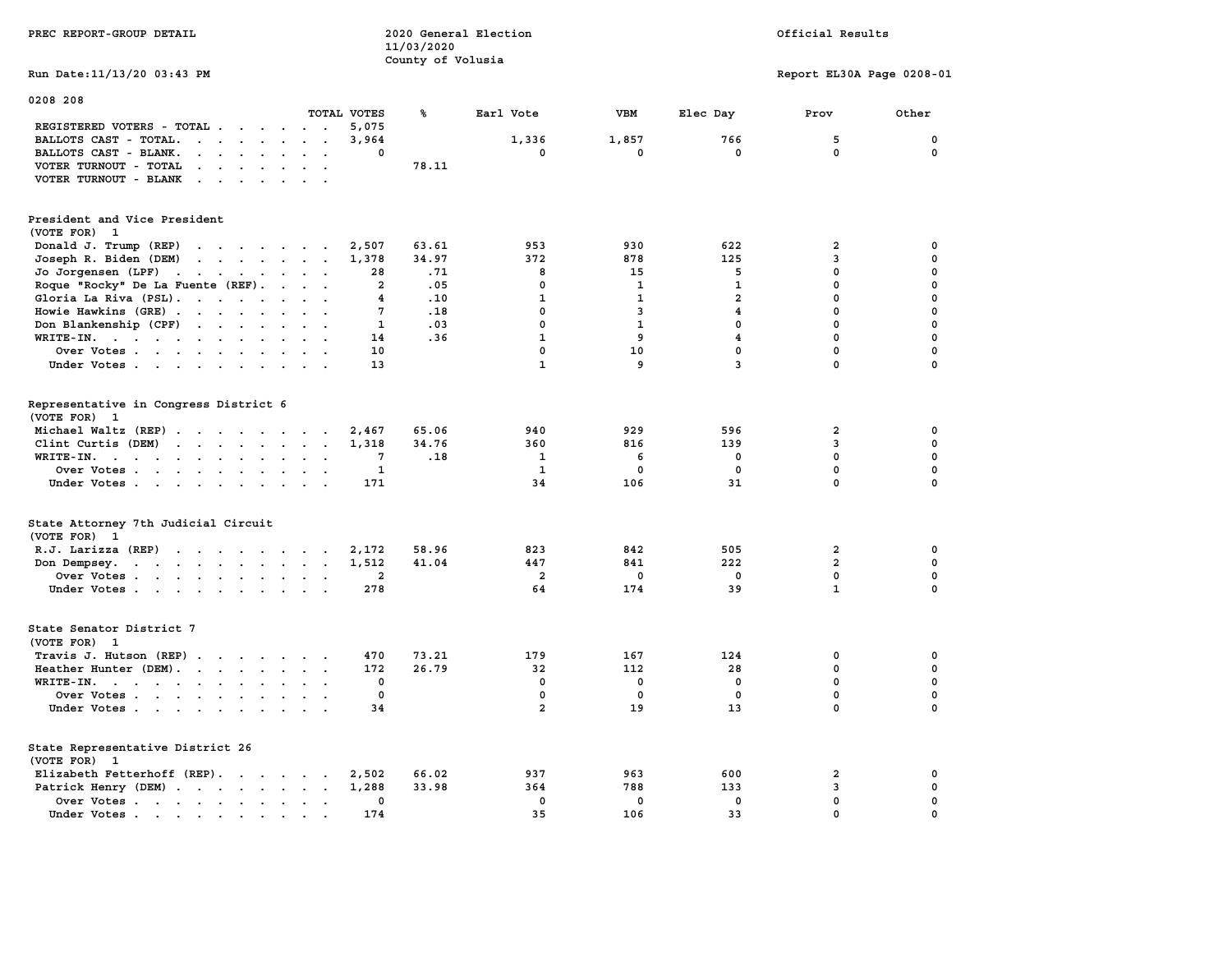| PREC REPORT-GROUP DETAIL                                                                   |                      |                          | 11/03/2020        | 2020 General Election                        |                                    |                                  | Official Results                                 |                            |
|--------------------------------------------------------------------------------------------|----------------------|--------------------------|-------------------|----------------------------------------------|------------------------------------|----------------------------------|--------------------------------------------------|----------------------------|
| Run Date: 11/13/20 03:43 PM                                                                |                      |                          | County of Volusia |                                              |                                    |                                  | Report EL30A Page 0208-02                        |                            |
| 0208 208                                                                                   |                      |                          |                   |                                              |                                    |                                  |                                                  |                            |
|                                                                                            |                      | TOTAL VOTES              | ℁                 | Earl Vote                                    | VBM                                | Elec Day                         | Prov                                             | Other                      |
| Supreme Court - Carlos G. Muniz<br>(VOTE FOR) 1                                            |                      |                          |                   |                                              |                                    |                                  |                                                  |                            |
| Yes 2,294                                                                                  |                      |                          | 69.64             | 834                                          | 995                                | 464                              | $\mathbf{1}$                                     | 0                          |
| No.                                                                                        |                      | 1,000                    | 30.36             | 310                                          | 517                                | 171                              | $\overline{2}$                                   | 0                          |
| Over Votes                                                                                 |                      | 0                        |                   | $\overline{\mathbf{0}}$                      | $\overline{\mathbf{0}}$            | $\mathbf 0$                      | $\mathbf 0$                                      | 0                          |
| Under Votes                                                                                |                      | 670                      |                   | 192                                          | 345                                | 131                              | $\overline{2}$                                   | $\mathbf 0$                |
| 5th Dist Crt of Appeal - Evander                                                           |                      |                          |                   |                                              |                                    |                                  |                                                  |                            |
| (VOTE FOR) 1                                                                               |                      |                          |                   | 831                                          |                                    | 459                              | 2                                                | 0                          |
| Yes<br>No.                                                                                 |                      | 2,408<br>847             | 73.98<br>26.02    | 303                                          | 1,116<br>368                       | 174                              | $\overline{2}$                                   | 0                          |
| Over Votes                                                                                 |                      | 0                        |                   | $\overline{\phantom{0}}$                     | $\overline{\mathbf{0}}$            | $\mathbf 0$                      | $\mathbf 0$                                      | 0                          |
| Under Votes                                                                                |                      | 709                      |                   | 202                                          | 373                                | 133                              | $\mathbf{1}$                                     | $\mathbf 0$                |
| 5th Dist Crt of Appeal - Grosshans<br>(VOTE FOR) 1                                         |                      |                          |                   |                                              |                                    |                                  |                                                  |                            |
| $Yes \cdot \cdot \cdot \cdot \cdot \cdot \cdot \cdot \cdot \cdot \cdot \cdot \cdot$        |                      | 2,296                    | 70.76             | 814                                          | 1,010                              | 470                              | 2                                                | 0                          |
| No.                                                                                        |                      | 949                      | 29.24             | 314                                          | 471                                | 162                              | $\overline{a}$                                   | 0                          |
| Over Votes                                                                                 |                      | 0                        |                   | $\overline{\phantom{0}}$                     | $\overline{\mathbf{0}}$            | $\mathbf 0$                      | $\mathbf{0}$                                     | 0                          |
| Under Votes                                                                                |                      | 719                      |                   | 208                                          | 376                                | 134                              | $\mathbf{1}$                                     | $\mathbf 0$                |
| 5th Dist Crt of Appeal - Harris<br>(VOTE FOR) 1<br>Yes<br>No.<br>Over Votes<br>Under Votes |                      | 2,400<br>842<br>2<br>720 | 74.03<br>25.97    | 843<br>273<br>$\overline{\mathbf{2}}$<br>218 | 1,063<br>422<br>$\mathbf 0$<br>372 | 491<br>146<br>$\mathbf 0$<br>129 | 3<br>$\mathbf{1}$<br>$\mathbf 0$<br>$\mathbf{1}$ | 0<br>0<br>0<br>$\mathbf 0$ |
| 5th Dist Crt of Appeal - Orfinger<br>(VOTE FOR) 1                                          |                      |                          |                   |                                              |                                    |                                  |                                                  |                            |
| Yes                                                                                        |                      | 2,376                    | 73.40             | 816                                          | 1,089                              | 467                              | 4                                                | 0                          |
| No.                                                                                        |                      | 861                      | 26.60             | 297                                          | 398                                | 166                              | $\mathbf 0$                                      | 0                          |
| Over Votes                                                                                 |                      | $\mathbf 0$              |                   | $\overline{\phantom{0}}$                     | $\mathbf{0}$                       | $\mathbf 0$                      | $\mathbf 0$                                      | 0                          |
| Under Votes                                                                                |                      | 727                      |                   | 223                                          | 370                                | 133                              | $\mathbf{1}$                                     | $\mathbf 0$                |
| 5th Dist Crt of Appeal - Sasso<br>(VOTE FOR) 1                                             |                      |                          |                   |                                              |                                    |                                  |                                                  |                            |
| $Yes \cdot \cdot \cdot \cdot \cdot \cdot \cdot \cdot \cdot \cdot \cdot \cdot \cdot$        |                      | 2,317                    | 72.18             | 813                                          | 1,032                              | 470                              | 2                                                | 0                          |
| No.                                                                                        |                      | 893                      | 27.82             | 295                                          | 443                                | 153                              | $\overline{a}$                                   | 0                          |
| Over Votes                                                                                 |                      | $\mathbf 0$              |                   | $\overline{\phantom{0}}$                     | $\overline{\phantom{0}}$           | $\overline{\mathbf{0}}$          | $\mathbf 0$                                      | 0                          |
| Under Votes                                                                                |                      | 754                      |                   | 228                                          | 382                                | 143                              | $\mathbf{1}$                                     | $\mathbf 0$                |
| 5th Dist Crt of Appeal - Wallis<br>(VOTE FOR) 1                                            |                      |                          |                   |                                              |                                    |                                  |                                                  |                            |
| Yes.                                                                                       |                      | 2,351                    | 73.19             | 825                                          | 1,044                              | 479                              | 3                                                | 0                          |
| No.                                                                                        | $\ddot{\phantom{a}}$ | 861                      | 26.81             | 282                                          | 429                                | 149                              | 1                                                | 0                          |
| Over Votes                                                                                 |                      | 0                        |                   | $\mathbf 0$                                  | $\mathbf 0$                        | $\mathbf 0$                      | 0                                                | 0                          |
| Under Votes                                                                                |                      | 752                      |                   | 229                                          | 384                                | 138                              |                                                  |                            |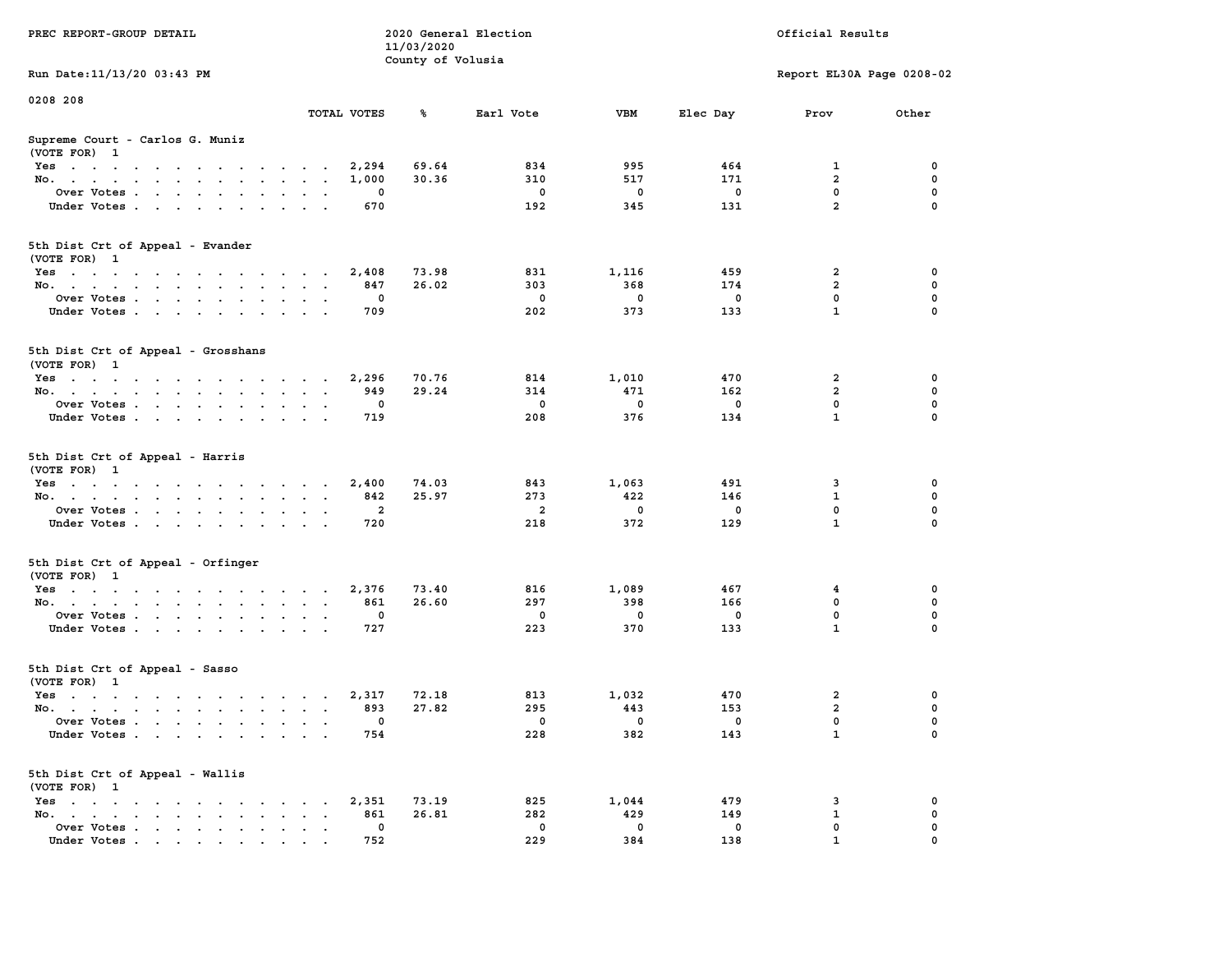|                                                                                                                                                                                                                                                      |                                                                     | 11/03/2020        |             |             |             |                           |             |
|------------------------------------------------------------------------------------------------------------------------------------------------------------------------------------------------------------------------------------------------------|---------------------------------------------------------------------|-------------------|-------------|-------------|-------------|---------------------------|-------------|
|                                                                                                                                                                                                                                                      |                                                                     | County of Volusia |             |             |             |                           |             |
| Run Date: 11/13/20 03:43 PM                                                                                                                                                                                                                          |                                                                     |                   |             |             |             | Report EL30A Page 0208-03 |             |
| 0208 208                                                                                                                                                                                                                                             |                                                                     |                   |             |             |             |                           |             |
|                                                                                                                                                                                                                                                      | TOTAL VOTES                                                         | ℁                 | Earl Vote   | <b>VBM</b>  | Elec Day    | Prov                      | Other       |
| Circuit Judge, 7th Judicial, Group 14                                                                                                                                                                                                                |                                                                     |                   |             |             |             |                           |             |
| (VOTE FOR)<br>$\mathbf{1}$                                                                                                                                                                                                                           |                                                                     |                   |             |             |             |                           |             |
| Joan Anthony<br>the contract of the contract of the con-                                                                                                                                                                                             | 1,710<br>$\sim$ $\sim$                                              | 53.30             | 522         | 881         | 305         | 2                         | 0           |
| Dan Hilbert<br>$\sim$<br>$\cdots$<br>$\sim$                                                                                                                                                                                                          | 1,498<br>$\overline{\phantom{a}}$<br>$\overline{\phantom{a}}$       | 46.70             | 590         | 587         | 319         | $\overline{2}$            | 0           |
| Over Votes .<br>$\mathcal{A}=\mathcal{A}=\mathcal{A}=\mathcal{A}=\mathcal{A}=\mathcal{A}$<br>$\ddot{\phantom{a}}$                                                                                                                                    | 4<br>$\mathbf{r}$<br>$\ddot{\phantom{a}}$                           |                   | 4           | $\mathbf 0$ | $\mathbf 0$ | 0                         | $\mathbf 0$ |
| Under Votes                                                                                                                                                                                                                                          | 752<br>$\ddot{\phantom{a}}$<br>$\sim$<br>$\sim$                     |                   | 220         | 389         | 142         | $\mathbf{1}$              | $\mathbf 0$ |
| County Council Chair                                                                                                                                                                                                                                 |                                                                     |                   |             |             |             |                           |             |
| (VOTE FOR) 1                                                                                                                                                                                                                                         |                                                                     |                   |             |             |             |                           |             |
| Jeff Brower.<br>and a series of the contract of the                                                                                                                                                                                                  | 2,181                                                               | 63.62             | 822         | 891         | 466         | 2                         | 0           |
| Deborah A. "Deb" Denys.                                                                                                                                                                                                                              | 1,247<br>$\bullet$<br>$\sim$                                        | 36.38             | 372         | 676         | 197         | $\overline{a}$            | 0           |
| Over Votes<br>$\sim$<br>$\ddot{\phantom{1}}$<br>$\blacksquare$<br>$\mathbf{r}$                                                                                                                                                                       | 1<br>$\overline{a}$<br>$\overline{\phantom{a}}$                     |                   | 1           | 0           | 0           | 0                         | 0           |
| Under Votes<br>$\bullet$ . $\bullet$<br>$\ddot{\phantom{a}}$                                                                                                                                                                                         | 535<br>$\ddot{\phantom{a}}$                                         |                   | 141         | 290         | 103         | $\mathbf{1}$              | $\mathbf 0$ |
|                                                                                                                                                                                                                                                      |                                                                     |                   |             |             |             |                           |             |
| Soil & Water Conservation Seat 2                                                                                                                                                                                                                     |                                                                     |                   |             |             |             |                           |             |
| (VOTE FOR) 1                                                                                                                                                                                                                                         |                                                                     |                   |             |             |             |                           |             |
| John Nelson.<br>$\mathcal{A}=\mathcal{A}=\mathcal{A}=\mathcal{A}=\mathcal{A}=\mathcal{A}=\mathcal{A}$ .<br>$\sim$                                                                                                                                    | 2,417<br>$\sim$<br>$\cdot$                                          | 76.68             | 853         | 1,069       | 492         | 3                         | 0           |
| Wesley Wayne Wilson Jr<br>$\ddot{\phantom{0}}$                                                                                                                                                                                                       | 735<br>$\bullet$<br>$\bullet$<br>$\ddot{\phantom{1}}$               | 23.32             | 252         | 351         | 131         | $\mathbf{1}$              | 0           |
| Over Votes                                                                                                                                                                                                                                           | 0<br>$\cdot$<br>$\bullet$                                           |                   | 0           | 0           | 0           | 0                         | 0           |
| Under Votes<br>$\sim$<br>$\sim$<br>$\ddot{\phantom{0}}$                                                                                                                                                                                              | 812<br>$\mathbf{r}$<br>$\ddot{\phantom{a}}$                         |                   | 231         | 437         | 143         | $\mathbf 1$               | $\mathbf 0$ |
| Soil & Water Conservation Seat 4                                                                                                                                                                                                                     |                                                                     |                   |             |             |             |                           |             |
| (VOTE FOR)<br>$\mathbf{1}$                                                                                                                                                                                                                           |                                                                     |                   |             |             |             |                           |             |
| Wendy Anderson.<br>the contract of the contract of the                                                                                                                                                                                               | 1,800                                                               | 55.97<br>44.03    | 531         | 965         | 301<br>328  | 3<br>$\overline{a}$       | 0<br>0      |
| Barbara Deering<br>$\ddot{\phantom{a}}$<br>$\sim$ $\sim$<br>$\mathcal{A}^{\mathcal{A}}$ , and $\mathcal{A}^{\mathcal{A}}$ , and $\mathcal{A}^{\mathcal{A}}$<br>$\ddot{\phantom{0}}$                                                                  | 1,416<br>$\ddot{\phantom{a}}$<br>$\bullet$<br>$\bullet$             |                   | 593         | 493         | $\mathbf 0$ | $\mathbf 0$               | $\mathbf 0$ |
| Over Votes .<br>$\mathbf{r}$ . The contract of the contract of the contract of the contract of the contract of the contract of the contract of the contract of the contract of the contract of the contract of the contract of the contract of th    | 0                                                                   |                   | 0<br>212    | 0           | 137         | 0                         | 0           |
| Under Votes.<br>$\sim 100$ $\sim$<br>$\sim$<br>$\ddot{\phantom{a}}$<br>$\bullet$<br>$\ddot{\phantom{a}}$                                                                                                                                             | 748                                                                 |                   |             | 399         |             |                           |             |
| WVHA - Group A, Seat 3 Hospital Authority                                                                                                                                                                                                            |                                                                     |                   |             |             |             |                           |             |
| (VOTE FOR) 1                                                                                                                                                                                                                                         |                                                                     |                   |             |             |             |                           |             |
| Judy Craig.<br>the contract of the contract of the contract of the contract of the contract of the contract of the contract of                                                                                                                       | 1,631                                                               | 48.83             | 484         | 850         | 294         | 3                         | 0           |
| $\mathbf{r}$ , and $\mathbf{r}$ , and $\mathbf{r}$ , and $\mathbf{r}$<br>John M. Hill                                                                                                                                                                | 1,709<br>$\bullet$<br>$\blacksquare$<br>$\ddot{\phantom{0}}$        | 51.17             | 668         | 683         | 357         | $\mathbf{1}$              | 0           |
| Over Votes .<br><b>Contract Contract</b><br>$\sim$<br>$\ddot{\phantom{0}}$<br>$\blacksquare$                                                                                                                                                         | 1<br>$\cdot$<br>$\bullet$                                           |                   | $\mathbf 0$ | 1           | 0           | 0                         | 0           |
| Under Votes<br>$\ddot{\phantom{0}}$<br>$\cdot$                                                                                                                                                                                                       | 623<br>$\cdot$<br>$\cdot$                                           |                   | 184         | 323         | 115         | $\mathbf{1}$              | 0           |
| WVHA - Group B, Seat 1 Hospital Authority                                                                                                                                                                                                            |                                                                     |                   |             |             |             |                           |             |
| (VOTE FOR)<br>$\mathbf{1}$                                                                                                                                                                                                                           |                                                                     |                   |             |             |             |                           |             |
| Jennifer Lee Coen.<br>the contract of the contract of the contract of the contract of the contract of the contract of the contract of                                                                                                                | 1,895<br>$\sim$                                                     | 58.25             | 537         | 1,022       | 333         | 3                         | 0           |
| Michael Lee Ray                                                                                                                                                                                                                                      | 1,358<br>$\ddot{\phantom{a}}$<br>$\overline{\phantom{a}}$           | 41.75             | 595         | 455         | 306         | $\overline{a}$            | $\mathbf 0$ |
| Over Votes<br>$\sim$<br>$\cdots$<br>$\ddot{\phantom{0}}$                                                                                                                                                                                             | 0<br>$\ddot{\phantom{a}}$<br>$\overline{\phantom{a}}$<br>$\cdot$    |                   | 0           | 0           | 0           | 0                         | $\mathbf 0$ |
| Under Votes<br>$\cdot$                                                                                                                                                                                                                               | 711<br>$\cdot$<br>$\cdot$ .                                         |                   | 204         | 380         | 127         | $\mathbf{0}$              | $\mathbf 0$ |
| Amendment 1 - Citzenship Requirement                                                                                                                                                                                                                 |                                                                     |                   |             |             |             |                           |             |
| (VOTE FOR) 1                                                                                                                                                                                                                                         |                                                                     |                   |             |             |             |                           |             |
| Yes<br>$\sim$<br>$\bullet$<br>$\ddot{\phantom{0}}$<br>$\sim$<br>$\sim$<br>$\ddot{\phantom{a}}$<br>$\ddot{\phantom{a}}$<br>$\bullet$                                                                                                                  | 3,098<br>$\cdot$                                                    | 81.94             | 1,045       | 1,377       | 674         | $\overline{\mathbf{2}}$   | 0           |
| No.<br>$\bullet$ .<br><br><br><br><br><br><br><br><br><br><br><br><br><br><br><br>$\bullet$ . $\bullet$                                                                                                                                              | 683<br>$\cdot$                                                      | 18.06             | 231         | 388         | 61          | 3                         | 0           |
| Over Votes<br>$\ddot{\phantom{0}}$<br>$\bullet$                                                                                                                                                                                                      | 1<br>$\blacksquare$<br>$\ddot{\phantom{a}}$<br>$\ddot{\phantom{0}}$ |                   | 1           | $\mathbf 0$ | $\mathbf 0$ | $\mathbf 0$               | $\mathbf 0$ |
| Under Votes<br>$\mathbf{a}$ and $\mathbf{a}$ are a set of the set of the set of the set of the set of the set of the set of the set of the set of the set of the set of the set of the set of the set of the set of the set of the set of the set of | 182                                                                 |                   | 59          | 92          | 31          | $\mathbf{0}$              | $\mathbf 0$ |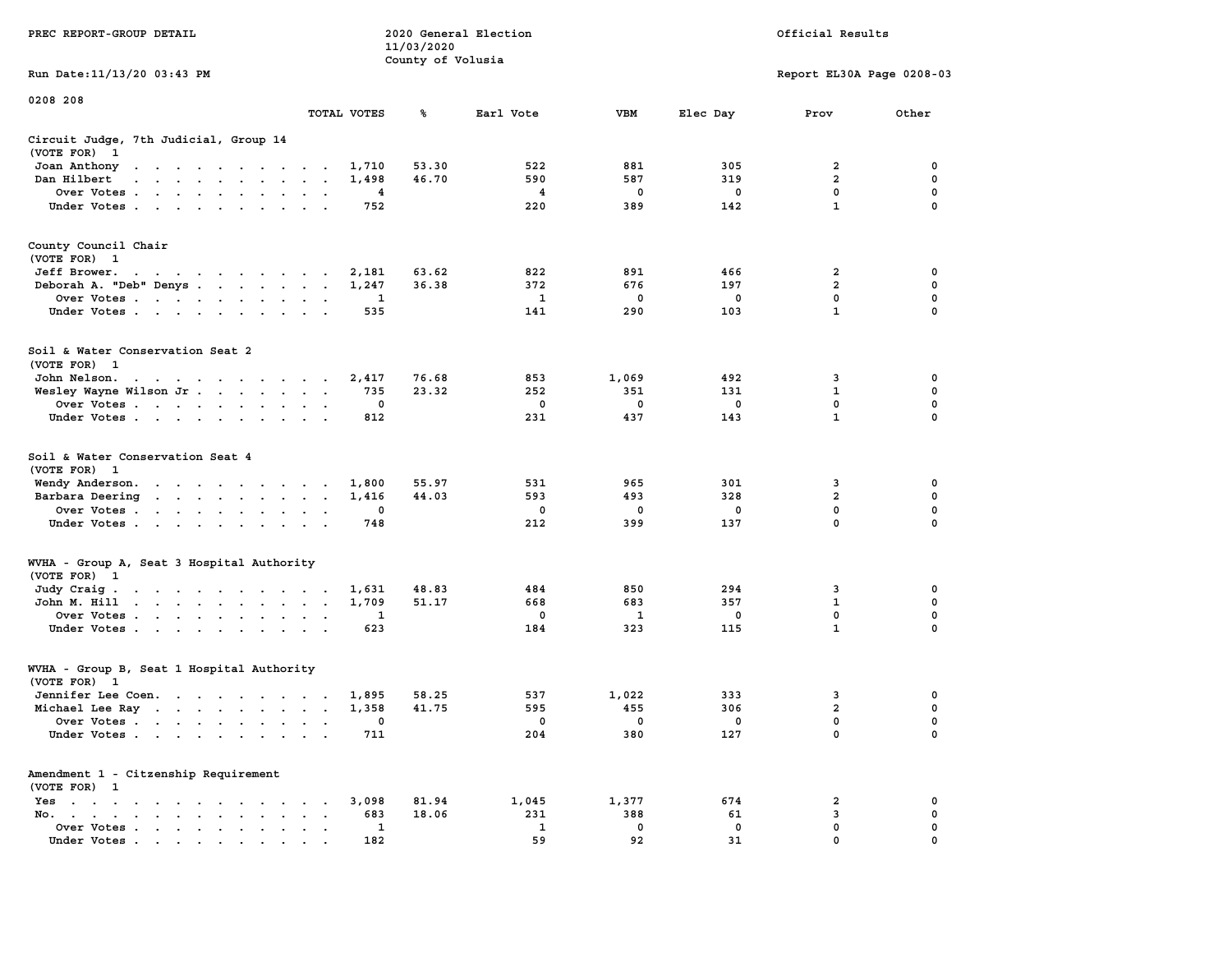| PREC REPORT-GROUP DETAIL                                                                                                                                                                                                                             |                               | 11/03/2020        | 2020 General Election |             |                         | Official Results          |             |
|------------------------------------------------------------------------------------------------------------------------------------------------------------------------------------------------------------------------------------------------------|-------------------------------|-------------------|-----------------------|-------------|-------------------------|---------------------------|-------------|
| Run Date: 11/13/20 03:43 PM                                                                                                                                                                                                                          |                               | County of Volusia |                       |             |                         | Report EL30A Page 0208-04 |             |
| 0208 208                                                                                                                                                                                                                                             |                               |                   |                       |             |                         |                           |             |
|                                                                                                                                                                                                                                                      | TOTAL VOTES                   | ℁                 | Earl Vote             | <b>VBM</b>  | Elec Day                | Prov                      | Other       |
| Amendment 2 - Minimum Wage<br>(VOTE FOR) 1                                                                                                                                                                                                           |                               |                   |                       |             |                         |                           |             |
| Yes 1,877                                                                                                                                                                                                                                            |                               | 49.41             | 519                   | 1,088       | 266                     | 4                         | 0           |
| No.                                                                                                                                                                                                                                                  | 1,922                         | 50.59             | 761                   | 686         | 474                     | 1                         | 0           |
| Over Votes                                                                                                                                                                                                                                           | $\overline{\mathbf{2}}$       |                   | $\overline{a}$        | $\mathbf 0$ | $\mathbf 0$             | 0                         | 0           |
| Under Votes                                                                                                                                                                                                                                          | 163                           |                   | 54                    | 83          | 26                      | $\mathbf{0}$              | $\mathbf 0$ |
| Amendment 3 - Primary Elections                                                                                                                                                                                                                      |                               |                   |                       |             |                         |                           |             |
| (VOTE FOR) 1                                                                                                                                                                                                                                         |                               |                   |                       |             |                         |                           |             |
| Yes                                                                                                                                                                                                                                                  | 1,730                         | 46.51             | 462                   | 947         | 318                     | 3                         | 0           |
| No.                                                                                                                                                                                                                                                  | 1,990                         | 53.49             | 808                   | 779         | 401                     | $\overline{a}$            | 0           |
| Over Votes                                                                                                                                                                                                                                           | 1                             |                   | 1                     | $\mathbf 0$ | $\mathbf 0$             | 0                         | $\mathbf 0$ |
| Under Votes                                                                                                                                                                                                                                          | 243                           |                   | 65                    | 131         | 47                      | $\mathbf{0}$              | $\mathbf 0$ |
| Amendment 4 - Apprl Const. Amendment<br>(VOTE FOR) 1                                                                                                                                                                                                 |                               |                   |                       |             |                         |                           |             |
| Yes                                                                                                                                                                                                                                                  | 1,857                         | 50.52             | 709                   | 712         | 433                     | 3                         | 0           |
| No.                                                                                                                                                                                                                                                  | 1,819                         | 49.48             | 550                   | 988         | 279                     | $\overline{a}$            | 0           |
| Over Votes.                                                                                                                                                                                                                                          | 0                             |                   | $\mathbf 0$           | $\mathbf 0$ | $\mathbf 0$             | $\mathbf{0}$              | 0           |
| Under Votes                                                                                                                                                                                                                                          | 288                           |                   | 77                    | 157         | 54                      | $\mathbf{0}$              | $\mathbf 0$ |
| Amendment 5 - Homestead Property Taxes<br>(VOTE FOR) 1                                                                                                                                                                                               |                               |                   |                       |             |                         |                           |             |
| Yes 2,553                                                                                                                                                                                                                                            |                               | 70.41             | 906                   | 1,120       | 524                     | 3                         | 0           |
| No.                                                                                                                                                                                                                                                  | 1,073                         | 29.59             | 335                   | 558         | 178                     | $\overline{2}$            | 0           |
| Over Votes                                                                                                                                                                                                                                           | $\overline{\mathbf{2}}$       |                   | $\overline{a}$        | $\mathbf 0$ | $\mathbf 0$             | $\mathbf 0$               | $\mathbf 0$ |
| Under Votes                                                                                                                                                                                                                                          | 336                           |                   | 93                    | 179         | 64                      | $\mathbf{0}$              | $\mathbf 0$ |
| Amendment 6 - Ad Valorem Tax Discount                                                                                                                                                                                                                |                               |                   |                       |             |                         |                           |             |
| (VOTE FOR) 1<br>Yes                                                                                                                                                                                                                                  | 3,149                         | 84.54             | 1,062                 | 1,440       | 643                     | $\overline{4}$            | 0           |
|                                                                                                                                                                                                                                                      | 576                           | 15.46             | 202                   | 294         | 79                      | $\mathbf{1}$              | 0           |
| No.<br>Over Votes                                                                                                                                                                                                                                    | 0                             |                   | 0                     | $\mathbf 0$ | $\mathbf 0$             | 0                         | 0           |
| Under Votes                                                                                                                                                                                                                                          | 239                           |                   | 72                    | 123         | 44                      | $\mathbf{0}$              | $\mathbf 0$ |
|                                                                                                                                                                                                                                                      |                               |                   |                       |             |                         |                           |             |
| Volusia ECHO<br>(VOTE FOR) 1                                                                                                                                                                                                                         |                               |                   |                       |             |                         |                           |             |
| $\mathbf{r}$ . The contract of the contract of the contract of the contract of the contract of the contract of the contract of the contract of the contract of the contract of the contract of the contract of the contract of th<br>Yes (For Bonds) | 2,522                         | 68.29             | 740                   | 1,333       | 445                     | 4                         | 0           |
| No (Against Bonds)                                                                                                                                                                                                                                   | 1,171                         | 31.71             | 504                   | 395         | 271                     | $\mathbf{1}$              | 0           |
| Over Votes                                                                                                                                                                                                                                           | . 0                           |                   | $\mathbf 0$           | $\mathbf 0$ | $\overline{\mathbf{0}}$ | $\mathbf 0$               | 0           |
| Under Votes                                                                                                                                                                                                                                          | 271                           |                   | 92                    | 129         | 50                      | 0                         | 0           |
| Volusia Forever                                                                                                                                                                                                                                      |                               |                   |                       |             |                         |                           |             |
| (VOTE FOR) 1                                                                                                                                                                                                                                         |                               |                   |                       |             |                         |                           |             |
| Yes (For Bonds)<br>$\mathbf{r}$ , $\mathbf{r}$ , $\mathbf{r}$ , $\mathbf{r}$ , $\mathbf{r}$ , $\mathbf{r}$                                                                                                                                           | 2,648                         | 71.53             | 767                   | 1,399       | 479                     | 3                         | 0           |
| No (Against Bonds)                                                                                                                                                                                                                                   | 1,054<br>$\ddot{\phantom{a}}$ | 28.47             | 478                   | 333         | 241                     | $\mathbf{2}$              | 0           |
| Over Votes                                                                                                                                                                                                                                           | $\mathbf{1}$                  |                   | 1                     | $\mathbf 0$ | $\mathbf 0$             | 0                         | 0           |
| Under Votes.                                                                                                                                                                                                                                         | 261                           |                   | 90                    | 125         | 46                      | $\Omega$                  | $\Omega$    |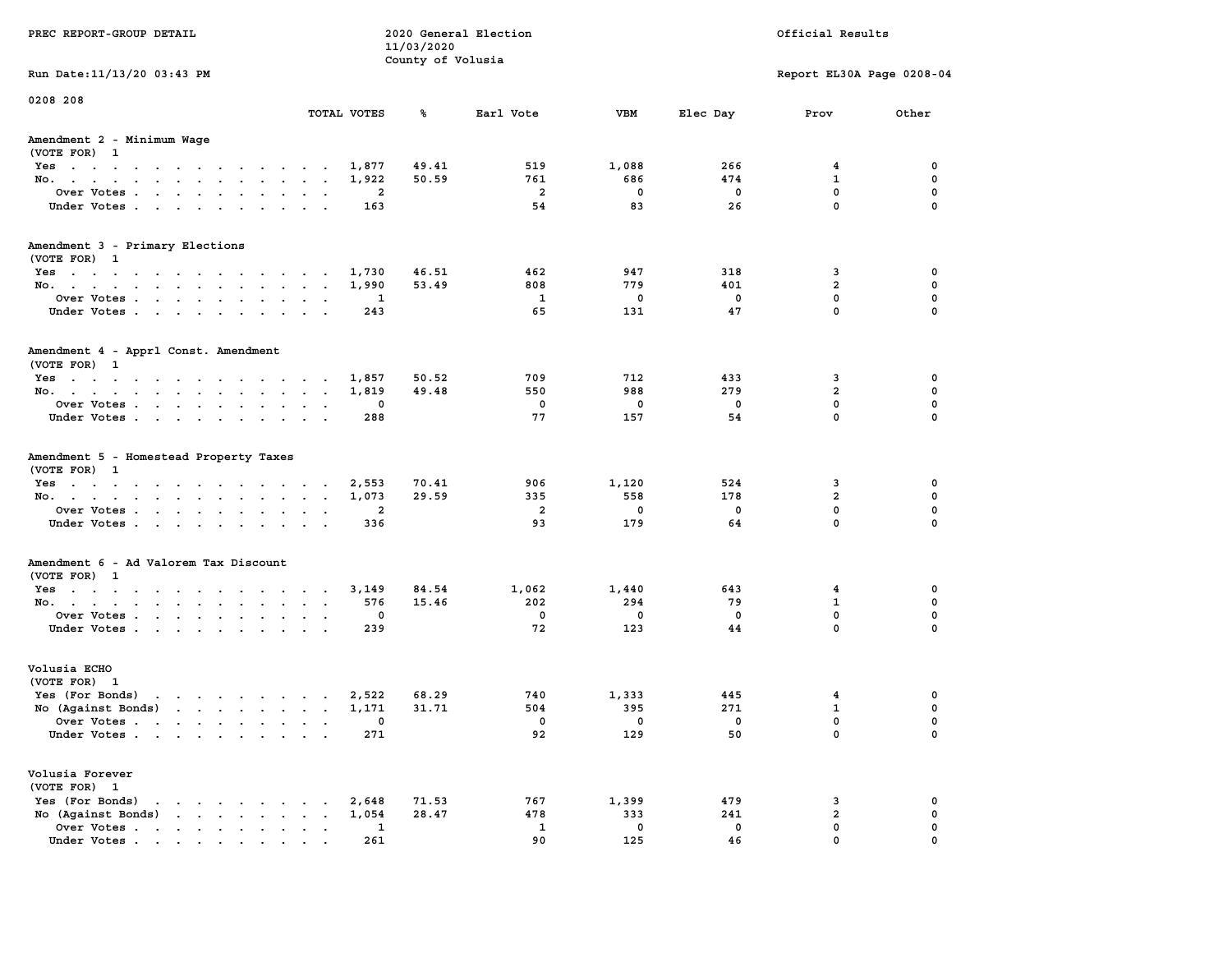| PREC REPORT-GROUP DETAIL                                                                                                                                                                                                                                                                            |                           | 11/03/2020        | 2020 General Election | Official Results        |                         |                           |              |  |
|-----------------------------------------------------------------------------------------------------------------------------------------------------------------------------------------------------------------------------------------------------------------------------------------------------|---------------------------|-------------------|-----------------------|-------------------------|-------------------------|---------------------------|--------------|--|
| Run Date: 11/13/20 03:43 PM                                                                                                                                                                                                                                                                         |                           | County of Volusia |                       |                         |                         | Report EL30A Page 0212-01 |              |  |
| 0212 212                                                                                                                                                                                                                                                                                            |                           |                   |                       |                         |                         |                           |              |  |
|                                                                                                                                                                                                                                                                                                     | TOTAL VOTES               | ℁                 | Earl Vote             | <b>VBM</b>              | Elec Day                | Prov                      | Other        |  |
| REGISTERED VOTERS - TOTAL .<br>$\cdots$                                                                                                                                                                                                                                                             | 3,751<br>2,981            |                   | 845                   |                         | 467                     | 3                         | 0            |  |
| BALLOTS CAST - TOTAL.<br>$\mathbf{r}$<br>BALLOTS CAST - BLANK.<br>$\mathbf{r}$ . The set of the set of the set of the set of the set of the set of the set of the set of the set of the set of the set of the set of the set of the set of the set of the set of the set of the set of the set of t | 0                         |                   | $\mathbf{0}$          | 1,666<br>$\mathbf 0$    | $\mathbf{0}$            | $\mathbf{0}$              | $\mathbf 0$  |  |
| VOTER TURNOUT - TOTAL<br>$\begin{array}{cccccccccccccc} \bullet & \bullet & \bullet & \bullet & \bullet & \bullet & \bullet & \bullet & \bullet \end{array}$                                                                                                                                        |                           | 79.47             |                       |                         |                         |                           |              |  |
| VOTER TURNOUT - BLANK                                                                                                                                                                                                                                                                               |                           |                   |                       |                         |                         |                           |              |  |
|                                                                                                                                                                                                                                                                                                     |                           |                   |                       |                         |                         |                           |              |  |
| President and Vice President<br>(VOTE FOR) 1                                                                                                                                                                                                                                                        |                           |                   |                       |                         |                         |                           |              |  |
| Donald J. Trump (REP)                                                                                                                                                                                                                                                                               | 1,429                     | 48.28             | 483                   | 629                     | 315                     | $\overline{2}$            | 0            |  |
| $\cdots$<br>Joseph R. Biden (DEM)                                                                                                                                                                                                                                                                   | 1,476                     | 49.86             | 350                   | 992                     | 133                     | $\mathbf{1}$              | 0            |  |
| Jo Jorgensen (LPF)                                                                                                                                                                                                                                                                                  | 37                        | 1.25              | 9                     | 16                      | 12                      | 0                         | 0            |  |
| Roque "Rocky" De La Fuente (REF).                                                                                                                                                                                                                                                                   | 3                         | .10               | 0                     | 3                       | 0                       | 0                         | 0            |  |
| Gloria La Riva (PSL).                                                                                                                                                                                                                                                                               | $\mathbf{1}$              | .03               | $\mathbf{1}$          | $\mathbf 0$             | $\mathbf 0$             | 0                         | 0            |  |
| Howie Hawkins (GRE)                                                                                                                                                                                                                                                                                 | 5                         | .17               | $\mathbf{0}$          | $\overline{\mathbf{4}}$ | $\mathbf{1}$            | $\mathbf 0$               | 0            |  |
| Don Blankenship (CPF)                                                                                                                                                                                                                                                                               | 1                         | .03               | $\mathbf{0}$          | $\mathbf{1}$            | $\mathbf{0}$            | $\mathbf 0$               | 0            |  |
| WRITE-IN.                                                                                                                                                                                                                                                                                           | 8                         | .27               | $\mathbf{0}$          | $\overline{\mathbf{4}}$ | $\overline{\mathbf{4}}$ | $\mathbf 0$               | $\mathbf{0}$ |  |
| Over Votes                                                                                                                                                                                                                                                                                          | 8                         |                   | $\mathbf{0}$          | 6                       | $\overline{a}$          | 0                         | $\mathbf 0$  |  |
| Under Votes                                                                                                                                                                                                                                                                                         | 13                        |                   | $\overline{a}$        | 11                      | $\Omega$                | $\Omega$                  | 0            |  |
|                                                                                                                                                                                                                                                                                                     |                           |                   |                       |                         |                         |                           |              |  |
| Representative in Congress District 6                                                                                                                                                                                                                                                               |                           |                   |                       |                         |                         |                           |              |  |
| (VOTE FOR) 1                                                                                                                                                                                                                                                                                        |                           |                   |                       |                         |                         |                           |              |  |
| Michael Waltz (REP)                                                                                                                                                                                                                                                                                 | 1,466                     | 51.37             | 494                   | 657                     | 312                     | 3                         | 0            |  |
| Clint Curtis (DEM)                                                                                                                                                                                                                                                                                  | 1,383                     | 48.46             | 328                   | 919                     | 136                     | 0                         | 0            |  |
| WRITE-IN.<br>$\mathbf{r}$ . The contract of the contract of the contract of the contract of the contract of the contract of the contract of the contract of the contract of the contract of the contract of the contract of the contract of th<br>$\ddot{\phantom{a}}$                              | 5<br>$\ddot{\phantom{a}}$ | .18               | $\overline{2}$        | 1                       | $\overline{2}$          | $\mathbf 0$               | 0            |  |
| Over Votes                                                                                                                                                                                                                                                                                          | $\mathbf 0$               |                   | $\mathbf 0$           | $\mathbf 0$             | $\mathbf{0}$            | $\mathbf 0$               | $\mathbf{0}$ |  |
| Under Votes                                                                                                                                                                                                                                                                                         | 127                       |                   | 21                    | 89                      | 17                      | 0                         | 0            |  |
| State Attorney 7th Judicial Circuit<br>(VOTE FOR) 1                                                                                                                                                                                                                                                 |                           |                   |                       |                         |                         |                           |              |  |
| $R.J.$ Larizza $(REP)$                                                                                                                                                                                                                                                                              | 1,384<br>$\sim$           | 51.60             | 465                   | 633                     | 283                     | 3                         | 0            |  |
| Don Dempsey.                                                                                                                                                                                                                                                                                        | 1,298                     | 48.40             | 317                   | 830                     | 151                     | $\Omega$                  | $\mathbf 0$  |  |
| Over Votes                                                                                                                                                                                                                                                                                          | 0<br>$\ddot{\phantom{a}}$ |                   | 0                     | $\mathbf 0$             | $\mathbf 0$             | $\mathbf 0$               | $\mathbf 0$  |  |
| Under Votes                                                                                                                                                                                                                                                                                         | 299                       |                   | 63                    | 203                     | 33                      | $\mathbf 0$               | $\mathbf{0}$ |  |
|                                                                                                                                                                                                                                                                                                     |                           |                   |                       |                         |                         |                           |              |  |
| State Representative District 26<br>(VOTE FOR)<br>$\mathbf{1}$                                                                                                                                                                                                                                      |                           |                   |                       |                         |                         |                           |              |  |
| Elizabeth Fetterhoff (REP).                                                                                                                                                                                                                                                                         | 1,526                     | 53.62             | 503                   | 700                     | 321                     | $\overline{a}$            | 0            |  |
| Patrick Henry (DEM)                                                                                                                                                                                                                                                                                 | 1,320                     | 46.38             | 320                   | 874                     | 125                     | $\mathbf{1}$              | 0            |  |
| Over Votes                                                                                                                                                                                                                                                                                          | 1                         |                   | $\mathbf 0$           | $\mathbf 0$             | 1                       | 0                         | 0            |  |
| Under Votes                                                                                                                                                                                                                                                                                         | 134                       |                   | 22                    | 92                      | 20                      | $\mathbf 0$               | 0            |  |
|                                                                                                                                                                                                                                                                                                     |                           |                   |                       |                         |                         |                           |              |  |
| Supreme Court - Carlos G. Muniz<br>(VOTE FOR) 1                                                                                                                                                                                                                                                     |                           |                   |                       |                         |                         |                           |              |  |
| Yes<br>the contract of the contract of the contract of the contract of the contract of the contract of the contract of                                                                                                                                                                              | 1,589                     | 64.78             | 485                   | 823                     | 280                     | 1                         | 0            |  |
| No.<br>$\mathbf{r}$ , $\mathbf{r}$ , $\mathbf{r}$ , $\mathbf{r}$ , $\mathbf{r}$ , $\mathbf{r}$<br>$\sim$<br>$\sim$<br><b>Contract</b><br>$\sim$                                                                                                                                                     | 864<br>$\sim$             | 35.22             | 225                   | 524                     | 114                     | $\mathbf{1}$              | 0            |  |
| Over Votes                                                                                                                                                                                                                                                                                          | $\mathbf 0$               |                   | $\mathbf 0$           | $\mathbf 0$             | $\mathbf 0$             | $\mathbf 0$               | $\mathbf 0$  |  |
| Under Votes.<br>the contract of the contract of the contract of the contract of the contract of the contract of the contract of                                                                                                                                                                     | 528                       |                   | 135                   | 319                     | 73                      | $\mathbf{1}$              | 0            |  |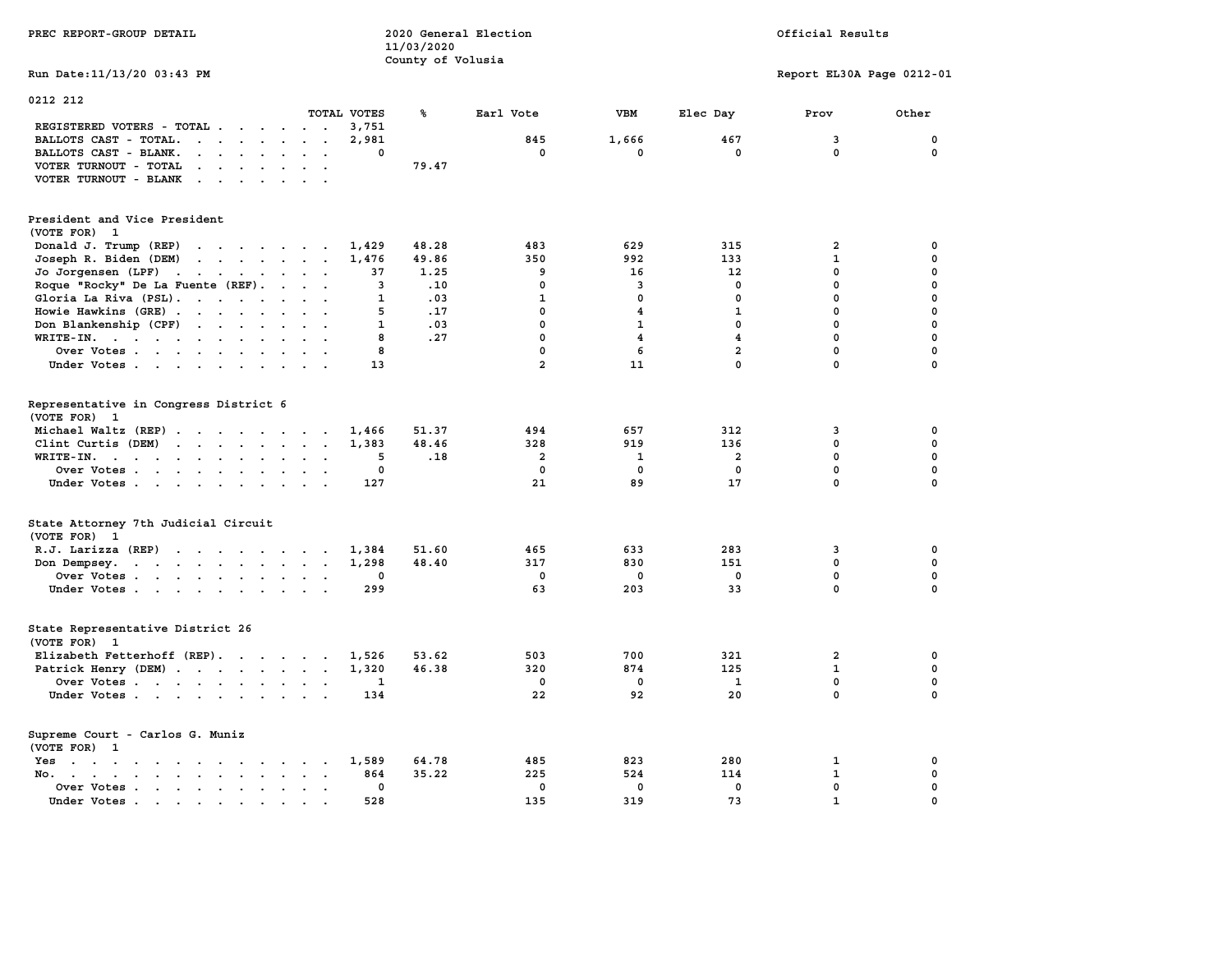| PREC REPORT-GROUP DETAIL                                                                                               |                                                       | 11/03/2020        | 2020 General Election |             | Official Results         |                           |             |  |  |
|------------------------------------------------------------------------------------------------------------------------|-------------------------------------------------------|-------------------|-----------------------|-------------|--------------------------|---------------------------|-------------|--|--|
| Run Date: 11/13/20 03:43 PM                                                                                            |                                                       | County of Volusia |                       |             |                          | Report EL30A Page 0212-02 |             |  |  |
| 0212 212                                                                                                               |                                                       |                   |                       |             |                          |                           |             |  |  |
|                                                                                                                        | TOTAL VOTES                                           | ℁                 | Earl Vote             | <b>VBM</b>  | Elec Day                 | Prov                      | Other       |  |  |
| 5th Dist Crt of Appeal - Evander<br>(VOTE FOR) 1                                                                       |                                                       |                   |                       |             |                          |                           |             |  |  |
| Yes                                                                                                                    | 1,766                                                 | 73.04             | 534                   | 957         | 273                      | 2                         | 0           |  |  |
| No.                                                                                                                    | 652                                                   | 26.96             | 178                   | 360         | 114                      | $\mathbf 0$               | 0           |  |  |
| Over Votes                                                                                                             | 0                                                     |                   | 0                     | 0           | 0                        | $\mathbf 0$               | 0           |  |  |
| Under Votes                                                                                                            | 563                                                   |                   | 133                   | 349         | 80                       | $\mathbf{1}$              | $\Omega$    |  |  |
| 5th Dist Crt of Appeal - Grosshans<br>(VOTE FOR) 1                                                                     |                                                       |                   |                       |             |                          |                           |             |  |  |
| Yes                                                                                                                    | 1,630                                                 | 67.86             | 503                   | 852         | 273                      | 2                         | 0           |  |  |
| No.                                                                                                                    | 772                                                   | 32.14             | 203                   | 456         | 113                      | $\mathbf 0$               | 0           |  |  |
| Over Votes                                                                                                             | 0                                                     |                   | $\mathbf 0$           | $\mathbf 0$ | $\mathbf 0$              | $\mathbf 0$               | 0           |  |  |
| Under Votes                                                                                                            | 579                                                   |                   | 139                   | 358         | 81                       | $\mathbf{1}$              | 0           |  |  |
| 5th Dist Crt of Appeal - Harris<br>(VOTE FOR) 1                                                                        |                                                       |                   |                       |             |                          |                           |             |  |  |
| Yes                                                                                                                    | 1,730                                                 | 71.90             | 526                   | 917         | 285                      | $\mathbf{2}$              | 0           |  |  |
| No.                                                                                                                    | 676                                                   | 28.10             | 179                   | 397         | 100                      | $\Omega$                  | $\mathbf 0$ |  |  |
| Over Votes                                                                                                             | 1                                                     |                   | 1                     | $\mathbf 0$ | $\mathbf 0$              | $\mathbf 0$               | 0           |  |  |
| Under Votes                                                                                                            | 574                                                   |                   | 139                   | 352         | 82                       | $\mathbf{1}$              | 0           |  |  |
| 5th Dist Crt of Appeal - Orfinger<br>(VOTE FOR) 1                                                                      |                                                       |                   |                       |             |                          |                           |             |  |  |
| Yes                                                                                                                    | 1,754                                                 | 72.66             | 528                   | 953         | 271                      | 2                         | 0           |  |  |
| No.                                                                                                                    | 660                                                   | 27.34             | 179                   | 371         | 110                      | $\mathbf 0$               | 0           |  |  |
| Over Votes                                                                                                             | 1                                                     |                   | 0                     | 1           | 0                        | $\mathbf 0$               | 0           |  |  |
| Under Votes                                                                                                            | 566                                                   |                   | 138                   | 341         | 86                       | $\mathbf{1}$              | $\Omega$    |  |  |
| 5th Dist Crt of Appeal - Sasso<br>(VOTE FOR) 1                                                                         |                                                       |                   |                       |             |                          |                           |             |  |  |
| Yes                                                                                                                    | 1,632                                                 | 68.83             | 507                   | 858         | 265                      | 2                         | 0           |  |  |
| No.                                                                                                                    | 739                                                   | 31.17             | 190                   | 437         | 112                      | $\mathbf 0$               | 0           |  |  |
| Over Votes                                                                                                             | 1                                                     |                   | 0                     | 0           | $\mathbf{1}$             | $\mathbf 0$               | 0           |  |  |
| Under Votes                                                                                                            | 609                                                   |                   | 148                   | 371         | 89                       | $\mathbf{1}$              | $\Omega$    |  |  |
| 5th Dist Crt of Appeal - Wallis<br>(VOTE FOR) 1                                                                        |                                                       |                   |                       |             |                          |                           |             |  |  |
| Yes<br>the contract of the contract of the contract of the contract of the contract of the contract of the contract of | 1,683                                                 | 70.89             | 519                   | 887         | 275                      | 2                         | 0           |  |  |
| No.                                                                                                                    | 691                                                   | 29.11             | 180                   | 407         | 104                      | $\mathbf 0$               | 0           |  |  |
| Over Votes                                                                                                             | $\mathbf{1}$                                          |                   | 0                     | 0           | $\overline{\phantom{0}}$ | $\mathbf 0$               | 0           |  |  |
| Under Votes.                                                                                                           | 606                                                   |                   | 146                   | 372         | 87                       | $\mathbf{1}$              | 0           |  |  |
| Circuit Judge, 7th Judicial, Group 14<br>(VOTE FOR) 1                                                                  |                                                       |                   |                       |             |                          |                           |             |  |  |
| Joan Anthony                                                                                                           | 1,471                                                 | 60.46             | 395                   | 897         | 178                      | 1                         | 0           |  |  |
| Dan Hilbert<br>and a state of the state of the state of the                                                            | 962<br>$\ddot{\phantom{a}}$<br>$\bullet$<br>$\bullet$ | 39.54             | 324                   | 445         | 191                      | $\overline{a}$            | 0           |  |  |
| Over Votes.                                                                                                            | 0                                                     |                   | 0                     | $\mathbf 0$ | 0                        | $\mathbf 0$               | 0           |  |  |
| Under Votes                                                                                                            | 548                                                   |                   | 126                   | 324         | 98                       | $\mathbf 0$               | 0           |  |  |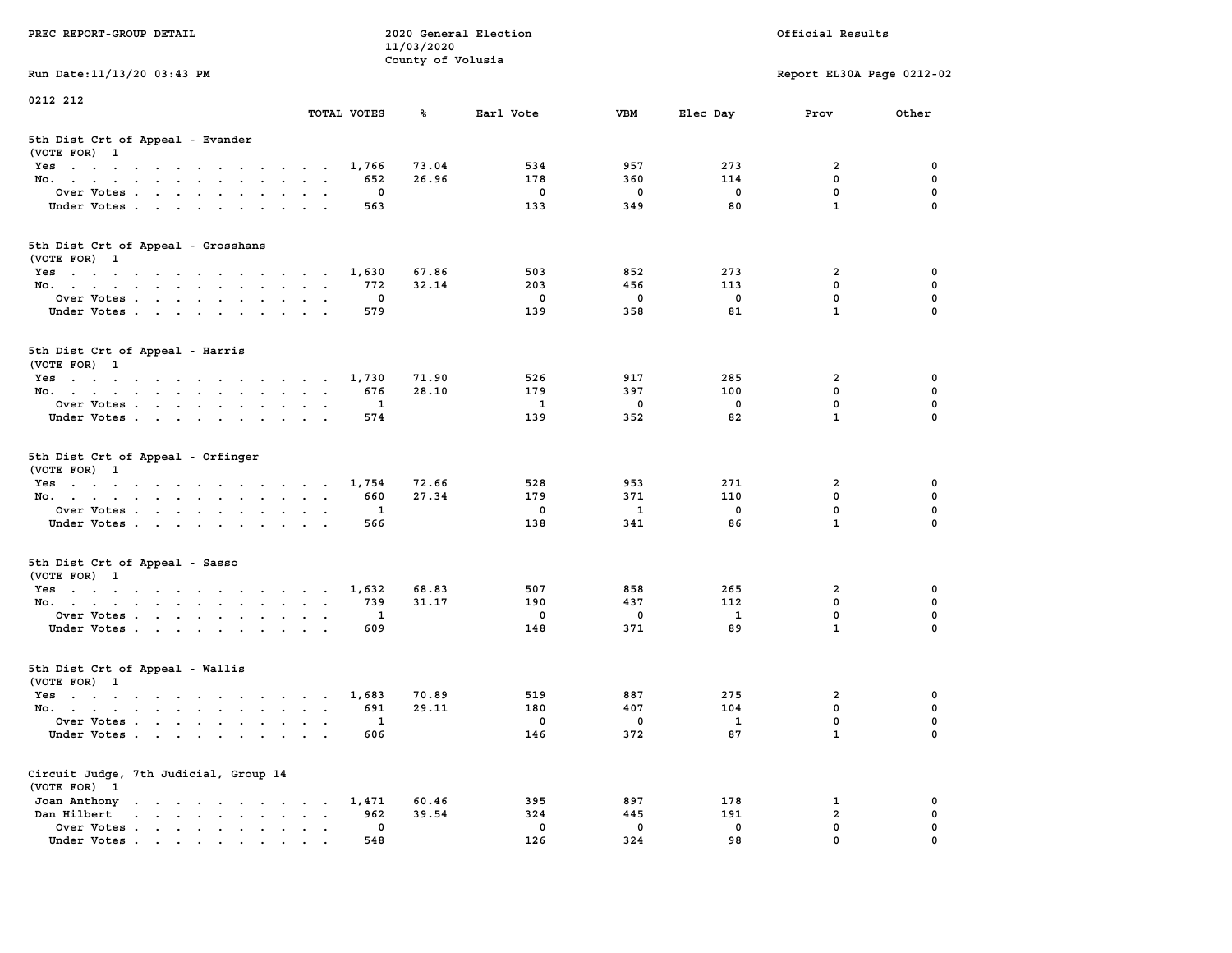|                                                                                                                                                                                                                                                       |                                                                 | 11/03/2020<br>County of Volusia |                |              |                   |                           |                            |
|-------------------------------------------------------------------------------------------------------------------------------------------------------------------------------------------------------------------------------------------------------|-----------------------------------------------------------------|---------------------------------|----------------|--------------|-------------------|---------------------------|----------------------------|
| Run Date:11/13/20 03:43 PM                                                                                                                                                                                                                            |                                                                 |                                 |                |              |                   | Report EL30A Page 0212-03 |                            |
| 0212 212                                                                                                                                                                                                                                              |                                                                 |                                 |                |              |                   |                           |                            |
|                                                                                                                                                                                                                                                       | TOTAL VOTES                                                     | ℁                               | Earl Vote      | VBM          | Elec Day          | Prov                      | Other                      |
| County Council Chair<br>(VOTE FOR) 1                                                                                                                                                                                                                  |                                                                 |                                 |                |              |                   |                           |                            |
| Jeff Brower.<br>$\mathcal{A}=\mathcal{A}=\mathcal{A}=\mathcal{A}=\mathcal{A}$ .<br>$\sim$ $\sim$<br>$\bullet$                                                                                                                                         | 1,538                                                           | 60.36                           | 480            | 777          | 279               | $\overline{2}$            | 0                          |
| Deborah A. "Deb" Denys                                                                                                                                                                                                                                | 1,010<br>$\bullet$                                              | 39.64                           | 275            | 610          | 124               | $\mathbf{1}$              | $\mathbf 0$                |
| Over Votes                                                                                                                                                                                                                                            | 1<br>$\bullet$<br>$\blacksquare$<br>$\cdot$                     |                                 | 0              | 0            | 1                 | 0                         | 0                          |
| Under Votes                                                                                                                                                                                                                                           | 432                                                             |                                 | 90             | 279          | 63                | $\mathbf{0}$              | 0                          |
| Soil & Water Conservation Seat 2                                                                                                                                                                                                                      |                                                                 |                                 |                |              |                   |                           |                            |
| (VOTE FOR) 1                                                                                                                                                                                                                                          |                                                                 |                                 |                |              |                   |                           |                            |
| John Nelson.<br>$\mathbf{a}$ and $\mathbf{a}$ are a set of the set of the set of the set of the set of the set of the set of the set of the set of the set of the set of the set of the set of the set of the set of the set of the set of the set of | 1,706                                                           | 74.11                           | 506            | 918          | 279               | 3                         | 0                          |
| Wesley Wayne Wilson Jr                                                                                                                                                                                                                                | 596                                                             | 25.89                           | 170            | 329          | 97                | 0                         | $\mathbf 0$                |
| Over Votes                                                                                                                                                                                                                                            | 0<br>$\overline{\phantom{a}}$                                   |                                 | 0              | 0            | 0                 | $\mathbf 0$               | $\mathbf 0$                |
| Under Votes<br>$\ddot{\phantom{a}}$                                                                                                                                                                                                                   | 679<br>$\ddot{\phantom{a}}$                                     |                                 | 169            | 419          | 91                | $\mathbf 0$               | $\mathbf 0$                |
| Soil & Water Conservation Seat 4<br>(VOTE FOR) 1                                                                                                                                                                                                      |                                                                 |                                 |                |              |                   |                           |                            |
| Wendy Anderson.<br>the contract of the contract of the                                                                                                                                                                                                | 1,468                                                           | 60.56                           | 382            | 891          | 194               | 1                         | 0                          |
| Barbara Deering                                                                                                                                                                                                                                       | 956<br>$\sim$<br>$\sim$<br>$\sim$                               | 39.44                           | 341            | 432          | 181               | $\overline{2}$            | $\mathbf 0$                |
| Over Votes<br>$\ddot{\phantom{a}}$                                                                                                                                                                                                                    | 0                                                               |                                 | 0              | 0            | $\mathbf 0$       | 0                         | $\mathbf 0$                |
| Under Votes<br>$\sim$                                                                                                                                                                                                                                 | 557<br>$\sim$                                                   |                                 | 122            | 343          | 92                | $\mathbf{0}$              | $\mathbf 0$                |
| WVHA - Group A, Seat 3 Hospital Authority<br>(VOTE FOR) 1                                                                                                                                                                                             |                                                                 |                                 |                |              |                   |                           |                            |
| Judy Craig.<br>the contract of the contract of the                                                                                                                                                                                                    | 1,465<br>$\sim$                                                 | 58.34                           | 373            | 912          | 180               | 0                         | 0                          |
| John M. Hill<br>the contract of the contract of the                                                                                                                                                                                                   | 1,046<br>$\bullet$<br>$\bullet$<br>$\ddot{\phantom{a}}$         | 41.66                           | 361            | 474          | 208               | 3                         | $\mathbf 0$                |
| Over Votes<br>$\sim$                                                                                                                                                                                                                                  | $\mathbf 0$                                                     |                                 | $\mathbf 0$    | $\mathbf 0$  | $\mathbf 0$       | $\mathbf{0}$              | $\mathbf 0$                |
| Under Votes<br>$\ddot{\phantom{a}}$                                                                                                                                                                                                                   | 470<br>$\ddot{\phantom{a}}$                                     |                                 | 111            | 280          | 79                | $\mathbf{0}$              | 0                          |
| WVHA - Group B, Seat 1 Hospital Authority                                                                                                                                                                                                             |                                                                 |                                 |                |              |                   |                           |                            |
| (VOTE FOR)<br>- 1                                                                                                                                                                                                                                     |                                                                 |                                 |                |              |                   |                           |                            |
| Jennifer Lee Coen.                                                                                                                                                                                                                                    | 1,606<br>837                                                    | 65.74<br>34.26                  | 409<br>316     | 995<br>345   | 201<br>174        | 1<br>$\overline{a}$       | 0<br>$\mathbf 0$           |
| Michael Lee Ray                                                                                                                                                                                                                                       | $\sim$ $\sim$ $\sim$<br>$\ddot{\phantom{a}}$<br>$\mathbf 0$     |                                 | 0              | 0            | $\mathbf 0$       | $\mathbf{0}$              | $\mathbf 0$                |
| Over Votes<br>Under Votes                                                                                                                                                                                                                             | 538                                                             |                                 | 120            | 326          | 92                | $\mathbf{0}$              | $\mathbf 0$                |
| $\ddot{\phantom{a}}$<br>$\cdot$                                                                                                                                                                                                                       |                                                                 |                                 |                |              |                   |                           |                            |
| Amendment 1 - Citzenship Requirement                                                                                                                                                                                                                  |                                                                 |                                 |                |              |                   |                           |                            |
| (VOTE FOR) 1                                                                                                                                                                                                                                          |                                                                 |                                 |                |              |                   |                           |                            |
| Yes                                                                                                                                                                                                                                                   | 2,052                                                           | 72.38                           | 590            | 1,079        | 381               | $\overline{2}$            | $\mathbf 0$                |
| No.                                                                                                                                                                                                                                                   | 783<br>$\sim$ $\sim$<br>$\sim$                                  | 27.62                           | 225            | 489          | 68                | $\mathbf{1}$              | $\mathbf 0$                |
| Over Votes<br>$\ddot{\phantom{a}}$<br>Under Votes                                                                                                                                                                                                     | 1<br>$\mathbf{r}$<br>$\cdot$<br>145                             |                                 | 1<br>29        | 0<br>98      | $\mathbf 0$<br>18 | 0<br>$\mathbf{0}$         | $\mathbf 0$<br>$\mathbf 0$ |
| Amendment 2 - Minimum Wage                                                                                                                                                                                                                            |                                                                 |                                 |                |              |                   |                           |                            |
| (VOTE FOR) 1                                                                                                                                                                                                                                          |                                                                 |                                 |                |              |                   |                           |                            |
| $Yes \t . \t .$<br>$\mathbf{u} = \mathbf{u} + \mathbf{u} + \mathbf{u} + \mathbf{u} + \mathbf{u} + \mathbf{u} + \mathbf{u}$<br>$\sim$ $\sim$                                                                                                           | 1,685<br>$\cdot$                                                | 59.08<br>40.92                  | 413<br>413     | 1,074<br>498 | 197<br>254        | 1<br>$\overline{a}$       | 0<br>0                     |
| No.<br>the contract of the contract of the contract of the contract of the contract of the contract of the contract of<br>$\mathbf{r} = \mathbf{r}$<br>$\cdot$                                                                                        | 1,167<br>$\bullet$                                              |                                 | $\overline{a}$ | $\mathbf{1}$ | $\mathbf{1}$      | $\mathbf{0}$              | $\mathbf 0$                |
| Over Votes<br>$\ddot{\phantom{a}}$<br>Under Votes                                                                                                                                                                                                     | 4<br>$\blacksquare$<br>$\bullet$<br>$\ddot{\phantom{a}}$<br>125 |                                 | 17             | 93           | 15                | $\mathbf{0}$              | $\mathbf 0$                |
|                                                                                                                                                                                                                                                       |                                                                 |                                 |                |              |                   |                           |                            |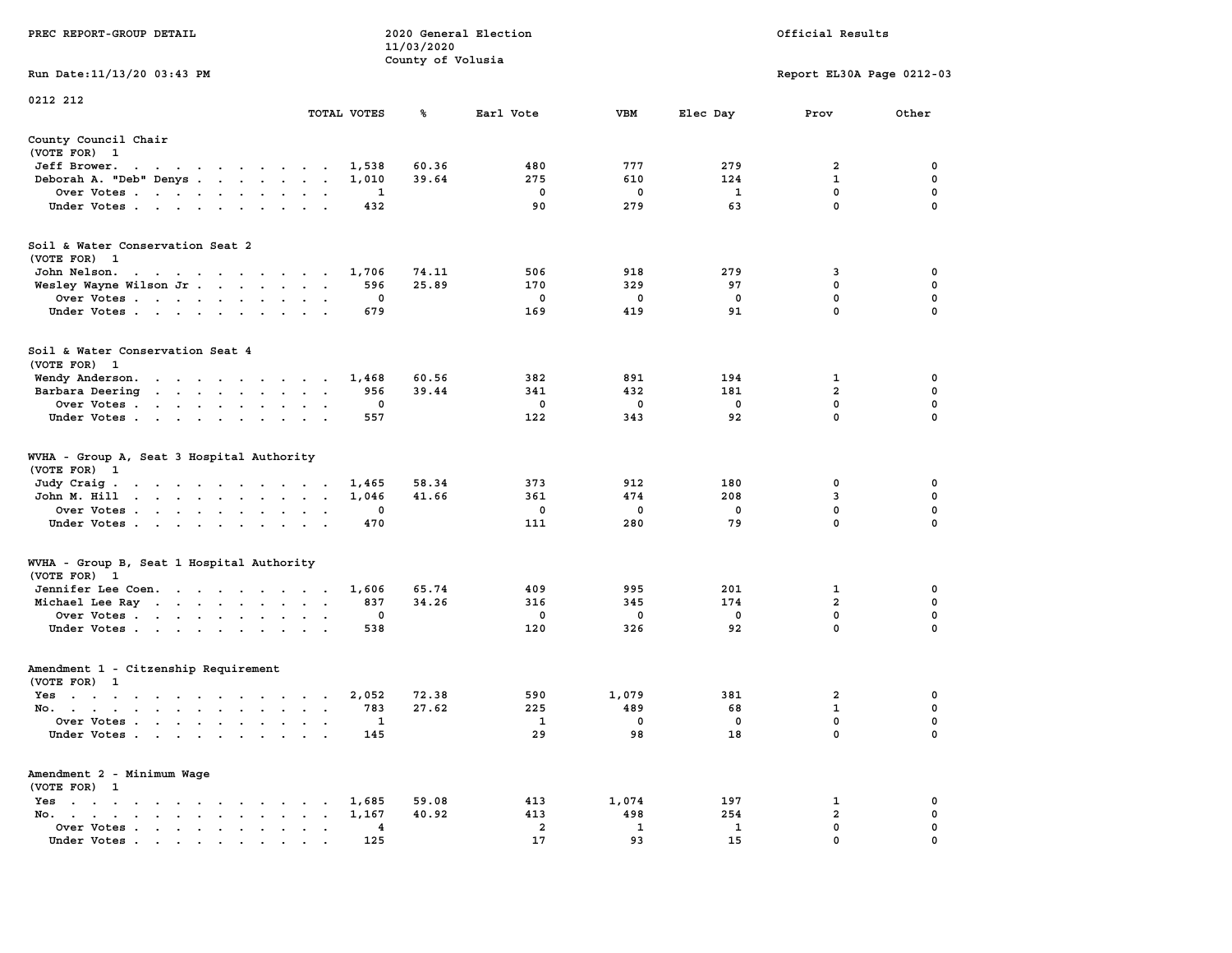| PREC REPORT-GROUP DETAIL                                                                                                                                                                                                                             |                         |                | 11/03/2020<br>County of Volusia | 2020 General Election |              |              | Official Results          |             |
|------------------------------------------------------------------------------------------------------------------------------------------------------------------------------------------------------------------------------------------------------|-------------------------|----------------|---------------------------------|-----------------------|--------------|--------------|---------------------------|-------------|
| Run Date: 11/13/20 03:43 PM                                                                                                                                                                                                                          |                         |                |                                 |                       |              |              | Report EL30A Page 0212-04 |             |
| 0212 212                                                                                                                                                                                                                                             |                         | TOTAL VOTES    | ℁                               | Earl Vote             | <b>VBM</b>   | Elec Day     | Prov                      | Other       |
| Amendment 3 - Primary Elections<br>(VOTE FOR) 1                                                                                                                                                                                                      |                         |                |                                 |                       |              |              |                           |             |
| Yes                                                                                                                                                                                                                                                  |                         | 1,317          | 47.43                           | 315                   | 801          | 201          | 0                         | 0           |
| No.                                                                                                                                                                                                                                                  |                         | 1,460          | 52.57                           | 496                   | 724          | 237          | 3                         | $\mathbf 0$ |
| Over Votes                                                                                                                                                                                                                                           |                         | 2              |                                 | $\mathbf 0$           | $\mathbf{1}$ | $\mathbf{1}$ | $\mathbf 0$               | $\mathbf 0$ |
| Under Votes                                                                                                                                                                                                                                          |                         | 202            |                                 | 34                    | 140          | 28           | $\mathbf 0$               | $\Omega$    |
| Amendment 4 - Apprl Const. Amendment                                                                                                                                                                                                                 |                         |                |                                 |                       |              |              |                           |             |
| (VOTE FOR) 1<br>Yes                                                                                                                                                                                                                                  |                         | 1,214          | 44.00                           | 378                   | 580          | 254          | $\overline{a}$            | 0           |
| No.                                                                                                                                                                                                                                                  |                         | 1,545          | 56.00                           | 420                   | 945          | 179          | 1                         | $\mathbf 0$ |
| Over Votes                                                                                                                                                                                                                                           |                         | 0              |                                 | $\mathbf 0$           | $\mathbf 0$  | $\mathbf 0$  | $\mathbf 0$               | $\mathbf 0$ |
| Under Votes                                                                                                                                                                                                                                          |                         | 222            |                                 | 47                    | 141          | 34           | $\mathbf 0$               | $\Omega$    |
| Amendment 5 - Homestead Property Taxes<br>(VOTE FOR) 1                                                                                                                                                                                               |                         |                |                                 |                       |              |              |                           |             |
| Yes                                                                                                                                                                                                                                                  |                         | 1,754          | 65.08                           | 520                   | 912          | 319          | 3                         | 0           |
| No.                                                                                                                                                                                                                                                  | $\cdot$ $\cdot$ $\cdot$ | 941            | 34.92                           | 269                   | 565          | 107          | 0                         | $\mathbf 0$ |
| Over Votes                                                                                                                                                                                                                                           | $\sim$ $\sim$           | $\mathbf{2}$   |                                 | $\mathbf{1}$          | $\mathbf{1}$ | $\mathbf 0$  | $\mathbf 0$               | $\mathbf 0$ |
| Under Votes                                                                                                                                                                                                                                          |                         | 284            |                                 | 55                    | 188          | 41           | $\mathbf 0$               | $\Omega$    |
| Amendment 6 - Ad Valorem Tax Discount<br>(VOTE FOR) 1                                                                                                                                                                                                |                         |                |                                 |                       |              |              |                           |             |
| $Yes \cdot \cdot \cdot \cdot \cdot \cdot \cdot \cdot \cdot \cdot \cdot \cdot$                                                                                                                                                                        |                         | 2,214          | 79.93                           | 655                   | 1,170        | 386          | 3                         | 0           |
| No.                                                                                                                                                                                                                                                  |                         | 556            | 20.07                           | 153                   | 358          | 45           | 0                         | 0           |
| Over Votes                                                                                                                                                                                                                                           |                         | $\mathbf 1$    |                                 | $\mathbf 0$           | $\mathbf{1}$ | 0            | $\mathbf 0$               | $\mathbf 0$ |
| Under Votes                                                                                                                                                                                                                                          |                         | 210            |                                 | 37                    | 137          | 36           | $\Omega$                  | $\Omega$    |
| Volusia ECHO<br>(VOTE FOR) 1                                                                                                                                                                                                                         |                         |                |                                 |                       |              |              |                           |             |
| Yes (For Bonds) $\cdots$ $\cdots$ $\cdots$ $\cdots$                                                                                                                                                                                                  |                         | 2,062          | 74.71                           | 533                   | 1,249        | 279          | $\mathbf{1}$              | 0           |
| No (Against Bonds)                                                                                                                                                                                                                                   |                         | 698            | 25.29                           | 264                   | 282          | 150          | $\overline{a}$            | $\mathbf 0$ |
| Over Votes                                                                                                                                                                                                                                           | $\sim$ $\sim$           | 1              |                                 | $\mathbf 0$           | $\mathbf{1}$ | 0            | $\mathbf 0$               | $\mathbf 0$ |
| Under Votes                                                                                                                                                                                                                                          |                         | 220            |                                 | 48                    | 134          | 38           | $\Omega$                  | $\Omega$    |
| Volusia Forever<br>(VOTE FOR) 1                                                                                                                                                                                                                      |                         |                |                                 |                       |              |              |                           |             |
| Yes (For Bonds)<br>$\mathbf{r}$ . The contract of the contract of the contract of the contract of the contract of the contract of the contract of the contract of the contract of the contract of the contract of the contract of the contract of th |                         | 2,150          | 77.73                           | 560                   | 1,301        | 288          | 1                         | 0           |
| No (Against Bonds)                                                                                                                                                                                                                                   | $\cdot$ $\cdot$         | 616            | 22.27                           | 240                   | 232          | 142          | $\overline{a}$            | $\mathbf 0$ |
| Over Votes.<br>the contract of the contract of                                                                                                                                                                                                       | $\ddot{\phantom{0}}$    | $\overline{a}$ |                                 | $\mathbf{1}$          | $\mathbf 0$  | $\mathbf{1}$ | $\mathbf 0$               | $\mathbf 0$ |
| Under Votes                                                                                                                                                                                                                                          | $\cdot$ $\cdot$         | 213            |                                 | 44                    | 133          | 36           | $\Omega$                  | $\Omega$    |
|                                                                                                                                                                                                                                                      |                         |                |                                 |                       |              |              |                           |             |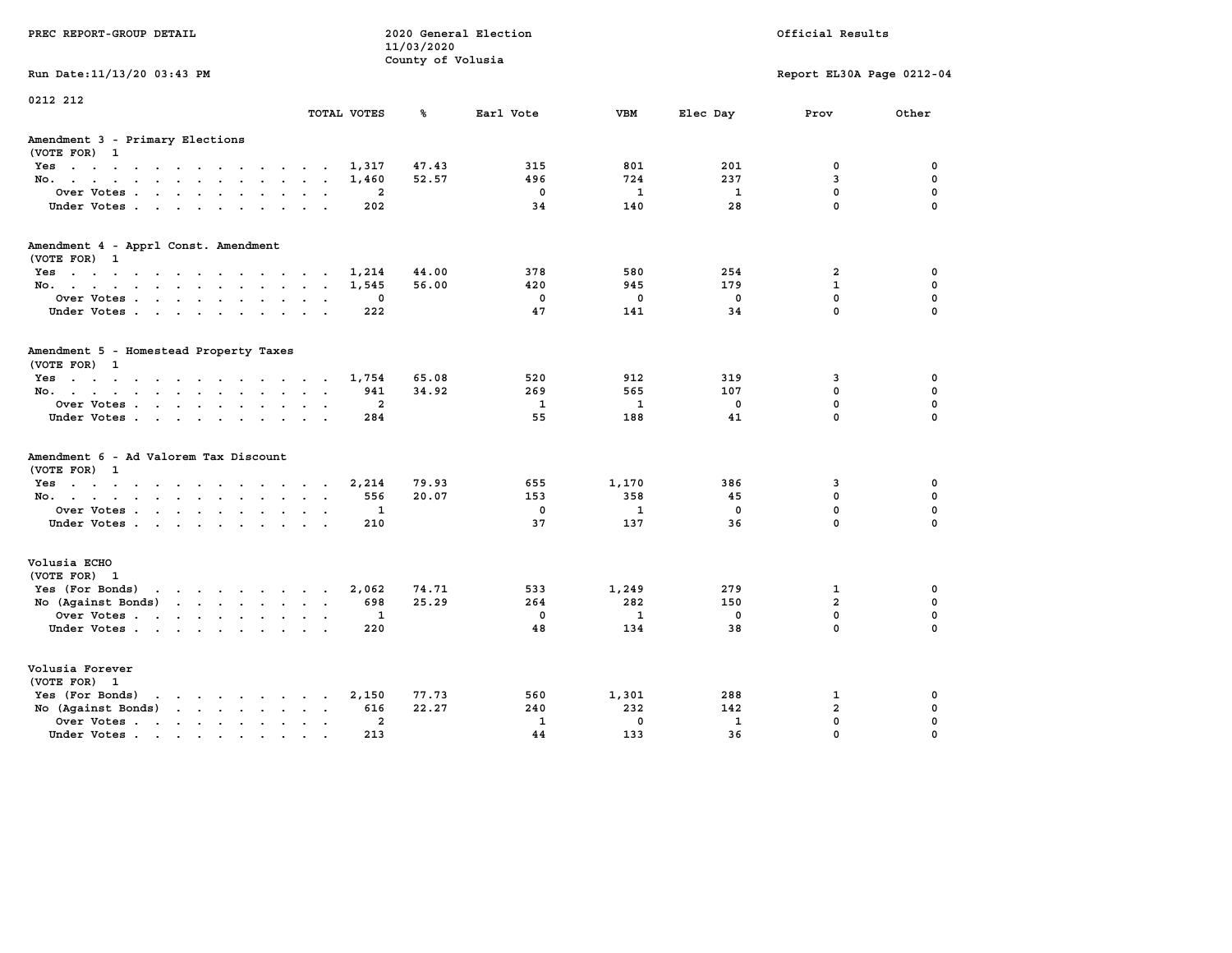| PREC REPORT-GROUP DETAIL                                                                                                                                                  |                                                    | 11/03/2020                      | 2020 General Election |                                        | Official Results                |                            |                                                     |                                 |  |
|---------------------------------------------------------------------------------------------------------------------------------------------------------------------------|----------------------------------------------------|---------------------------------|-----------------------|----------------------------------------|---------------------------------|----------------------------|-----------------------------------------------------|---------------------------------|--|
| Run Date: 11/13/20 03:43 PM                                                                                                                                               |                                                    |                                 | County of Volusia     |                                        |                                 |                            | Report EL30A Page 0215-01                           |                                 |  |
| 0215 215                                                                                                                                                                  |                                                    |                                 |                       |                                        |                                 |                            |                                                     |                                 |  |
|                                                                                                                                                                           | TOTAL VOTES                                        | ℁                               |                       | Earl Vote                              | VBM                             | Elec Day                   | Prov                                                | Other                           |  |
| REGISTERED VOTERS - TOTAL                                                                                                                                                 |                                                    | 5,861                           |                       |                                        |                                 |                            |                                                     |                                 |  |
| BALLOTS CAST - TOTAL.<br>$\cdot$ $\cdot$ $\cdot$ $\cdot$ $\cdot$ $\cdot$ $\cdot$ $\cdot$                                                                                  |                                                    | 5,213                           |                       | 1,635                                  | 3,017                           | 557                        | 4                                                   | 0                               |  |
| BALLOTS CAST - BLANK.<br>$\mathbf{r}$ . The set of $\mathbf{r}$<br>$\ddot{\phantom{0}}$                                                                                   | $\overline{\phantom{a}}$                           | 0                               |                       | 0                                      | 0                               | 0                          | $\mathbf 0$                                         | $\mathbf 0$                     |  |
| VOTER TURNOUT - TOTAL<br>$\mathbf{r}$ , $\mathbf{r}$ , $\mathbf{r}$ , $\mathbf{r}$ , $\mathbf{r}$ , $\mathbf{r}$                                                          |                                                    |                                 | 88.94                 |                                        |                                 |                            |                                                     |                                 |  |
| VOTER TURNOUT - BLANK<br>$\cdot$ $\cdot$ $\cdot$ $\cdot$ $\cdot$<br>$\ddot{\phantom{a}}$                                                                                  | $\ddot{\phantom{a}}$                               |                                 |                       |                                        |                                 |                            |                                                     |                                 |  |
| President and Vice President<br>(VOTE FOR)<br>$\mathbf{1}$                                                                                                                |                                                    |                                 |                       |                                        |                                 |                            |                                                     |                                 |  |
| Donald J. Trump (REP)<br>$\mathbf{r}$ , and $\mathbf{r}$ , and $\mathbf{r}$ , and $\mathbf{r}$                                                                            |                                                    | 2,824                           | 54.42                 | 1,097                                  | 1,319                           | 406                        | $\overline{\mathbf{2}}$                             | 0                               |  |
| Joseph R. Biden (DEM)<br>$\cdot$ $\cdot$ $\cdot$ $\cdot$ $\cdot$ $\cdot$ $\cdot$ $\cdot$                                                                                  |                                                    | 2,322                           | 44.75                 | 526                                    | 1,652                           | 142                        | $\overline{a}$                                      | $\mathbf 0$                     |  |
| Jo Jorgensen (LPF)<br>the contract of the contract of the                                                                                                                 |                                                    | 21                              | .40                   | 6                                      | 11                              | 4                          | $\mathbf{0}$                                        | $\mathbf 0$                     |  |
| Roque "Rocky" De La Fuente (REF).<br>$\ddot{\phantom{a}}$                                                                                                                 | $\cdot$ .                                          | $\mathbf{2}$                    | .04                   | 0                                      | $\mathbf{1}$                    | $\mathbf 1$                | $\Omega$                                            | $\mathbf 0$                     |  |
| Gloria La Riva (PSL).                                                                                                                                                     |                                                    | $\overline{a}$                  | .04                   | 0                                      | $\overline{a}$                  | $\mathbf 0$                | $\mathbf 0$                                         | $\mathbf 0$                     |  |
| Howie Hawkins (GRE)                                                                                                                                                       | $\cdot$ $\cdot$ $\cdot$                            | $\overline{2}$                  | .04                   | 0                                      | $\overline{a}$                  | $\mathbf 0$                | $\mathbf 0$                                         | 0                               |  |
| Don Blankenship (CPF)<br>$\mathcal{A}=\mathcal{A}=\mathcal{A}=\mathcal{A}$ .<br>$\mathbf{r}$                                                                              | $\cdot$ .                                          | $\overline{a}$                  | .04                   | 0                                      | $\overline{a}$                  | $\mathbf 0$                | $\mathbf{0}$                                        | $\mathbf 0$                     |  |
| WRITE-IN.                                                                                                                                                                 |                                                    | 14                              | .27                   | $\overline{a}$                         | 8                               | $\overline{\mathbf{4}}$    | $\mathbf 0$                                         | $\mathbf 0$                     |  |
| Over Votes                                                                                                                                                                | $\sim$ $\sim$                                      | 2                               |                       | $\mathbf{1}$                           | $\mathbf{1}$                    | $\mathbf 0$                | $\mathbf 0$                                         | $\mathbf 0$                     |  |
| Under Votes                                                                                                                                                               |                                                    | 22                              |                       | $\overline{3}$                         | 19                              | $\mathbf 0$                | $\mathbf{0}$                                        | $\mathbf 0$                     |  |
| Representative in Congress District 6<br>(VOTE FOR) 1<br>Michael Waltz (REP)<br>Clint Curtis (DEM)<br>$\mathbf{r}$<br>WRITE-IN.<br>Over Votes<br>$\bullet$<br>Under Votes | $\ddotsc$<br>$\sim$ $\sim$<br>$\ddot{\phantom{a}}$ | 2,968<br>2,051<br>6<br>1<br>187 | 59.06<br>40.82<br>.12 | 1,114<br>483<br>$\mathbf 0$<br>1<br>37 | 1,447<br>1,448<br>5<br>0<br>117 | 404<br>119<br>1<br>0<br>33 | 3<br>$\mathbf 1$<br>$\mathbf 0$<br>$\mathbf 0$<br>0 | 0<br>0<br>0<br>0<br>$\mathbf 0$ |  |
| State Attorney 7th Judicial Circuit<br>(VOTE FOR)<br>$\mathbf{1}$                                                                                                         |                                                    |                                 |                       |                                        |                                 |                            |                                                     |                                 |  |
| R.J. Larizza (REP)<br>the contract of the contract of the contract of the contract of the contract of the contract of the contract of                                     |                                                    | 2,812                           | 59.18                 | 1,052                                  | 1,375                           | 382                        | 3                                                   | 0                               |  |
| Don Dempsey.                                                                                                                                                              | $\overline{\phantom{a}}$                           | 1,940                           | 40.82                 | 484                                    | 1,332                           | 123                        | $\mathbf{1}$                                        | $\mathbf 0$                     |  |
| Over Votes                                                                                                                                                                | $\sim$ $\sim$                                      | 2                               |                       | 1                                      | 0                               | 1                          | $\mathbf 0$                                         | $\mathbf 0$                     |  |
| Under Votes                                                                                                                                                               | $\sim$ $\sim$                                      | 459                             |                       | 98                                     | 310                             | 51                         | 0                                                   | $\mathbf 0$                     |  |
| State Representative District 26<br>(VOTE FOR)<br>$\mathbf{1}$                                                                                                            |                                                    |                                 |                       |                                        |                                 |                            |                                                     |                                 |  |
| Elizabeth Fetterhoff (REP).                                                                                                                                               |                                                    | 3,030                           | 60.26                 | 1,127                                  | 1,489                           | 411                        | 3                                                   | 0                               |  |
| Patrick Henry (DEM)                                                                                                                                                       |                                                    | 1,998                           | 39.74                 | 468                                    | 1,416                           | 113                        | $\mathbf 1$                                         | $\mathbf 0$                     |  |
| Over Votes                                                                                                                                                                |                                                    | 0                               |                       | $\mathbf 0$                            | 0                               | $\mathbf 0$                | $\mathbf 0$                                         | $\mathbf 0$                     |  |
| Under Votes                                                                                                                                                               |                                                    | 185                             |                       | 40                                     | 112                             | 33                         | $\mathbf{0}$                                        | $\mathbf 0$                     |  |
| Supreme Court - Carlos G. Muniz<br>(VOTE FOR) 1                                                                                                                           |                                                    |                                 |                       |                                        |                                 |                            |                                                     |                                 |  |
| Yes<br>the contract of the contract of the contract of the contract of the contract of the contract of the contract of                                                    |                                                    | 2,991                           | 70.13                 | 1,078                                  | 1,572                           | 337                        | 4                                                   | 0                               |  |
| No.<br>$\cdot$ $\cdot$ $\cdot$ $\cdot$ $\cdot$ $\cdot$ $\cdot$<br>$\sim$                                                                                                  | $\sim$                                             | 1,274                           | 29.87                 | 311                                    | 859                             | 104                        | 0                                                   | 0                               |  |
| Over Votes<br>$\bullet$                                                                                                                                                   | $\ddot{\phantom{a}}$                               | 0                               |                       | $\mathbf 0$                            | $\mathbf 0$                     | $\mathbf 0$                | $\mathbf 0$                                         | $\mathbf 0$                     |  |
| Under Votes<br>$\blacksquare$                                                                                                                                             |                                                    | 948                             |                       | 246                                    | 586                             | 116                        | $\mathbf 0$                                         | $\mathbf 0$                     |  |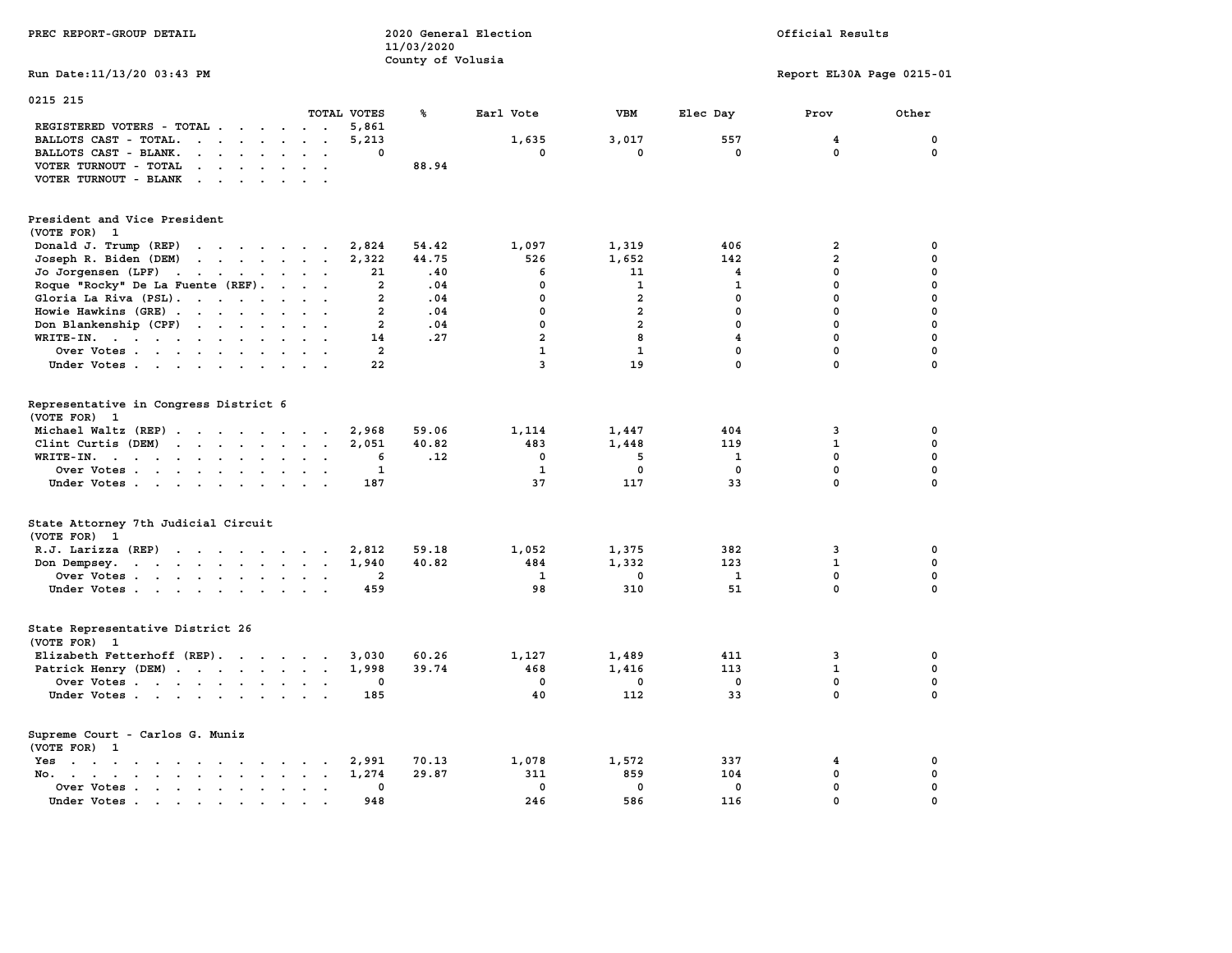| PREC REPORT-GROUP DETAIL                                                                                                                        | 2020 General Election<br>Official Results<br>11/03/2020<br>County of Volusia |       |                 |              |                         |                           |                  |  |
|-------------------------------------------------------------------------------------------------------------------------------------------------|------------------------------------------------------------------------------|-------|-----------------|--------------|-------------------------|---------------------------|------------------|--|
| Run Date:11/13/20 03:43 PM                                                                                                                      |                                                                              |       |                 |              |                         | Report EL30A Page 0215-02 |                  |  |
| 0215 215                                                                                                                                        | TOTAL VOTES                                                                  | ℁     | Earl Vote       | VBM          | Elec Day                | Prov                      | Other            |  |
| 5th Dist Crt of Appeal - Evander<br>(VOTE FOR) 1                                                                                                |                                                                              |       |                 |              |                         |                           |                  |  |
| Yes                                                                                                                                             | 3,243                                                                        | 78.13 | 1,087           | 1,830        | 322                     | $\overline{\mathbf{4}}$   | $\mathbf 0$      |  |
| No.                                                                                                                                             | 908                                                                          | 21.87 | 269             | 536          | 103                     | 0                         | $\mathbf 0$      |  |
| Over Votes<br>$\ddot{\phantom{0}}$                                                                                                              | 3                                                                            |       | $\mathbf{1}$    | $\mathbf{1}$ | $\mathbf{1}$            | 0                         | 0                |  |
| Under Votes<br>$\sim$<br>$\sim$                                                                                                                 | 1,059<br>$\sim$                                                              |       | 278             | 650          | 131                     | $\mathbf 0$               | $\mathbf 0$      |  |
| 5th Dist Crt of Appeal - Grosshans<br>(VOTE FOR) 1                                                                                              |                                                                              |       |                 |              |                         |                           |                  |  |
| Yes                                                                                                                                             | 2,990                                                                        | 72.45 | 1,044           | 1,624        | 318                     | 4                         | 0                |  |
| No.                                                                                                                                             | 1,137                                                                        | 27.55 | 304             | 726          | 107                     | 0                         | $\mathbf 0$      |  |
| Over Votes                                                                                                                                      | 0                                                                            |       | $\mathbf 0$     | $\mathbf 0$  | $\mathbf 0$             | $\mathbf 0$               | $\mathbf 0$      |  |
| Under Votes<br>$\sim$ $\sim$<br>$\sim$<br>$\blacksquare$<br>$\bullet$                                                                           | 1,086                                                                        |       | 287             | 667          | 132                     | $\mathbf 0$               | $\mathbf 0$      |  |
| 5th Dist Crt of Appeal - Harris<br>(VOTE FOR) 1                                                                                                 |                                                                              |       |                 |              |                         |                           |                  |  |
| Yes                                                                                                                                             | 3,148                                                                        | 76.15 | 1,096           | 1,730        | 318                     | 4                         | 0                |  |
| No.                                                                                                                                             | 986                                                                          | 23.85 | 250             | 631          | 105                     | 0                         | 0                |  |
| Over Votes                                                                                                                                      | 0<br>$\bullet$<br>$\blacksquare$ .<br>$\ddot{\phantom{a}}$                   |       | 0               | 0            | 0                       | 0                         | 0                |  |
| Under Votes                                                                                                                                     | 1,079                                                                        |       | 289             | 656          | 134                     | $\mathbf{0}$              | $\mathbf 0$      |  |
| 5th Dist Crt of Appeal - Orfinger<br>(VOTE FOR) 1                                                                                               |                                                                              |       |                 |              |                         |                           |                  |  |
| Yes                                                                                                                                             | 3,159                                                                        | 76.92 | 1,050           | 1,790        | 315                     | 4                         | 0                |  |
| No.<br>$\cdots$<br>$\ddot{\phantom{a}}$                                                                                                         | 948                                                                          | 23.08 | 282             | 560          | 106                     | $\mathbf 0$               | $\pmb{0}$        |  |
| Over Votes                                                                                                                                      | 0<br>$\bullet$ .<br>$\overline{\phantom{a}}$                                 |       | $\mathbf 0$     | $\mathbf 0$  | $\overline{\mathbf{0}}$ | $\mathbf 0$               | $\mathbf 0$      |  |
| Under Votes<br>$\sim$                                                                                                                           | 1,106<br>$\bullet$<br>$\bullet$                                              |       | 303             | 667          | 136                     | 0                         | 0                |  |
| 5th Dist Crt of Appeal - Sasso<br>(VOTE FOR) 1                                                                                                  |                                                                              |       |                 |              |                         |                           |                  |  |
| Yes                                                                                                                                             | 3,074                                                                        | 75.07 | 1,063           | 1,687        | 320                     | 4                         | 0                |  |
| No.                                                                                                                                             | 1,021<br>$\sim$                                                              | 24.93 | 279             | 636          | 106                     | $\mathbf 0$               | $\mathbf 0$      |  |
| Over Votes<br>$\ddot{\phantom{0}}$                                                                                                              | 1                                                                            |       | $\mathbf 0$     | $\mathbf 0$  | $\mathbf{1}$            | $\mathbf 0$               | $\mathbf 0$      |  |
| Under Votes                                                                                                                                     | 1,117                                                                        |       | 293             | 694          | 130                     | $\mathbf{0}$              | $\mathbf 0$      |  |
| 5th Dist Crt of Appeal - Wallis<br>(VOTE FOR) 1                                                                                                 |                                                                              |       |                 |              |                         |                           |                  |  |
| Yes                                                                                                                                             | 3,114                                                                        | 76.27 | 1,054           | 1,741        | 315                     | 4                         | 0                |  |
| No.                                                                                                                                             | 969                                                                          | 23.73 | 275             | 589          | 105                     | $\mathbf 0$               | $\mathbf 0$      |  |
| Over Votes<br>Under Votes<br>$\ddot{\phantom{0}}$<br>$\ddot{\phantom{0}}$                                                                       | 0<br>$\bullet$<br>1,130<br>$\sim$<br>$\cdot$<br>$\ddot{\phantom{a}}$         |       | $\Omega$<br>306 | 0<br>687     | $\Omega$<br>137         | $\mathbf 0$<br>0          | $\mathbf 0$<br>0 |  |
| Circuit Judge, 7th Judicial, Group 14                                                                                                           |                                                                              |       |                 |              |                         |                           |                  |  |
| (VOTE FOR) 1<br>Joan Anthony<br>the contract of the contract of the contract of the contract of the contract of the contract of the contract of | 2,266                                                                        | 54.00 | 648             | 1,434        | 182                     | 2                         | 0                |  |
| Dan Hilbert<br>and a series and a series of the                                                                                                 | 1,930                                                                        | 46.00 | 716             | 971          | 241                     | $\overline{a}$            | 0                |  |
| Over Votes<br>$\ddot{\phantom{a}}$                                                                                                              | 1<br>$\ddot{\phantom{0}}$<br>$\bullet$<br>$\bullet$                          |       | $\mathbf 0$     | $\mathbf 0$  | 1                       | $\mathbf 0$               | $\mathbf 0$      |  |
| Under Votes.                                                                                                                                    | 1,016                                                                        |       | 271             | 612          | 133                     | $\mathbf{0}$              | $\mathbf 0$      |  |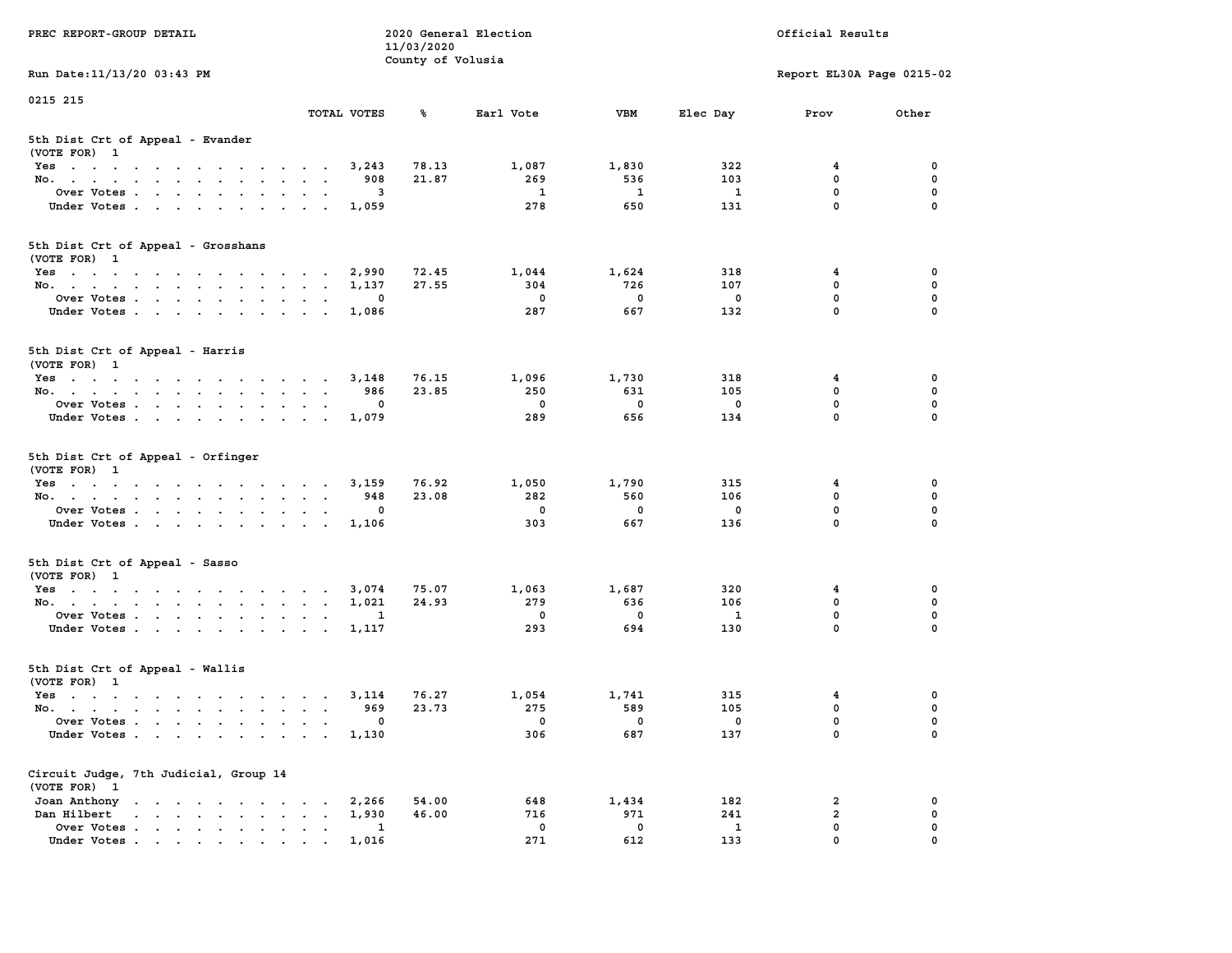| PREC REPORT-GROUP DETAIL                                                                                               |                      |                | 11/03/2020<br>County of Volusia | 2020 General Election | Official Results         |                         |                           |             |  |
|------------------------------------------------------------------------------------------------------------------------|----------------------|----------------|---------------------------------|-----------------------|--------------------------|-------------------------|---------------------------|-------------|--|
| Run Date: 11/13/20 03:43 PM                                                                                            |                      |                |                                 |                       |                          |                         | Report EL30A Page 0215-03 |             |  |
| 0215 215                                                                                                               |                      | TOTAL VOTES    | ℁                               | Earl Vote             | <b>VBM</b>               | Elec Day                | Prov                      | Other       |  |
| County Council Chair                                                                                                   |                      |                |                                 |                       |                          |                         |                           |             |  |
| (VOTE FOR) 1                                                                                                           |                      |                |                                 |                       |                          |                         |                           |             |  |
| Jeff Brower.                                                                                                           |                      | 2,459          | 56.23                           | 914                   | 1,276                    | 266                     | 3                         | 0           |  |
| Deborah A. "Deb" Denys                                                                                                 |                      | 1,914          | 43.77                           | 539                   | 1,197                    | 177                     | $\mathbf{1}$              | 0           |  |
| Over Votes                                                                                                             |                      | 2              |                                 | 2                     | 0                        | 0                       | 0                         | 0           |  |
| Under Votes                                                                                                            |                      | 838            |                                 | 180                   | 544                      | 114                     | 0                         | $\Omega$    |  |
| Soil & Water Conservation Seat 2<br>(VOTE FOR) 1                                                                       |                      |                |                                 |                       |                          |                         |                           |             |  |
| John Nelson.                                                                                                           |                      |                | 78.04                           | 1,027                 | 1,686                    | 336                     | 3                         | 0           |  |
| Wesley Wayne Wilson Jr                                                                                                 |                      | 3,052<br>859   | 21.96                           | 279                   | 514                      | 65                      | $\mathbf 1$               | $\mathbf 0$ |  |
| Over Votes                                                                                                             |                      | 0              |                                 | 0                     | $\mathbf 0$              | $\mathbf 0$             | 0                         | 0           |  |
| Under Votes                                                                                                            |                      | 1,302          |                                 | 329                   | 817                      | 156                     | 0                         | 0           |  |
|                                                                                                                        |                      |                |                                 |                       |                          |                         |                           |             |  |
| Soil & Water Conservation Seat 4<br>(VOTE FOR) 1                                                                       |                      |                |                                 |                       |                          |                         |                           |             |  |
| Wendy Anderson.                                                                                                        |                      | 2,455          | 59.34                           | 630                   | 1,614                    | 210                     | 1                         | 0           |  |
| Barbara Deering                                                                                                        |                      | 1,682          | 40.66                           | 726                   | 746                      | 207                     | 3                         | 0           |  |
| Over Votes                                                                                                             |                      | 0              |                                 | 0                     | 0                        | 0                       | 0                         | 0           |  |
| Under Votes                                                                                                            |                      | 1,076          |                                 | 279                   | 657                      | 140                     | 0                         | $\Omega$    |  |
| WVHA - Group A, Seat 3 Hospital Authority                                                                              |                      |                |                                 |                       |                          |                         |                           |             |  |
| (VOTE FOR) 1                                                                                                           |                      |                | 52.72                           | 632                   | 1,436                    | 185                     | 3                         | 0           |  |
| Judy Craig.<br>John M. Hill                                                                                            |                      | 2,256<br>2,023 | 47.28                           | 766                   | 1,010                    | 246                     | $\mathbf{1}$              | 0           |  |
| Over Votes                                                                                                             |                      | 1              |                                 | 1                     | 0                        | 0                       | 0                         | $\mathbf 0$ |  |
| Under Votes                                                                                                            |                      | 933            |                                 | 236                   | 571                      | 126                     | 0                         | 0           |  |
|                                                                                                                        |                      |                |                                 |                       |                          |                         |                           |             |  |
| WVHA - Group B, Seat 1 Hospital Authority<br>(VOTE FOR)<br>- 1                                                         |                      |                |                                 |                       |                          |                         |                           |             |  |
| Jennifer Lee Coen.                                                                                                     |                      | 2,561          | 61.36                           | 670                   | 1,684                    | 204                     | 3                         | 0           |  |
| Michael Lee Ray                                                                                                        |                      | 1,613          | 38.64                           | 697                   | 699                      | 216                     | $\mathbf 1$               | $\mathbf 0$ |  |
| Over Votes                                                                                                             |                      | 0              |                                 | 0                     | 0                        | 0                       | 0                         | 0           |  |
| Under Votes                                                                                                            |                      | 1,039          |                                 | 268                   | 634                      | 137                     | 0                         | 0           |  |
| Amendment 1 - Citzenship Requirement                                                                                   |                      |                |                                 |                       |                          |                         |                           |             |  |
| (VOTE FOR) 1                                                                                                           |                      |                |                                 |                       |                          |                         |                           |             |  |
| the contract of the contract of the contract of the contract of the contract of the contract of the contract of<br>Yes |                      | 3,875          | 77.73                           | 1,285                 | 2,130                    | 456                     | 4                         | 0           |  |
| No.                                                                                                                    |                      | 1,110          | 22.27                           | 287                   | 747                      | 76                      | 0                         | $\mathbf 0$ |  |
| Over Votes                                                                                                             |                      | $\mathbf{3}$   |                                 | $\overline{a}$        | $\overline{\phantom{a}}$ | $\overline{\mathbf{0}}$ | $\Omega$                  | $\Omega$    |  |
| Under Votes                                                                                                            |                      | 225            |                                 | 61                    | 139                      | 25                      | 0                         | 0           |  |
| Amendment 2 - Minimum Wage                                                                                             |                      |                |                                 |                       |                          |                         |                           |             |  |
| (VOTE FOR) 1                                                                                                           |                      |                |                                 |                       |                          |                         |                           |             |  |
| Yes                                                                                                                    |                      | 2,752          | 55.01                           | 644                   | 1,924                    | 181                     | 3                         | 0           |  |
| No.                                                                                                                    | $\ddot{\phantom{0}}$ | 2,251          | 44.99                           | 932                   | 973                      | 345                     | 1                         | 0           |  |
| Over Votes                                                                                                             |                      | 2              |                                 | $\overline{a}$        | 0                        | 0                       | 0                         | 0           |  |
| Under Votes.                                                                                                           |                      | 208            |                                 | 57                    | 120                      | 31                      | 0                         |             |  |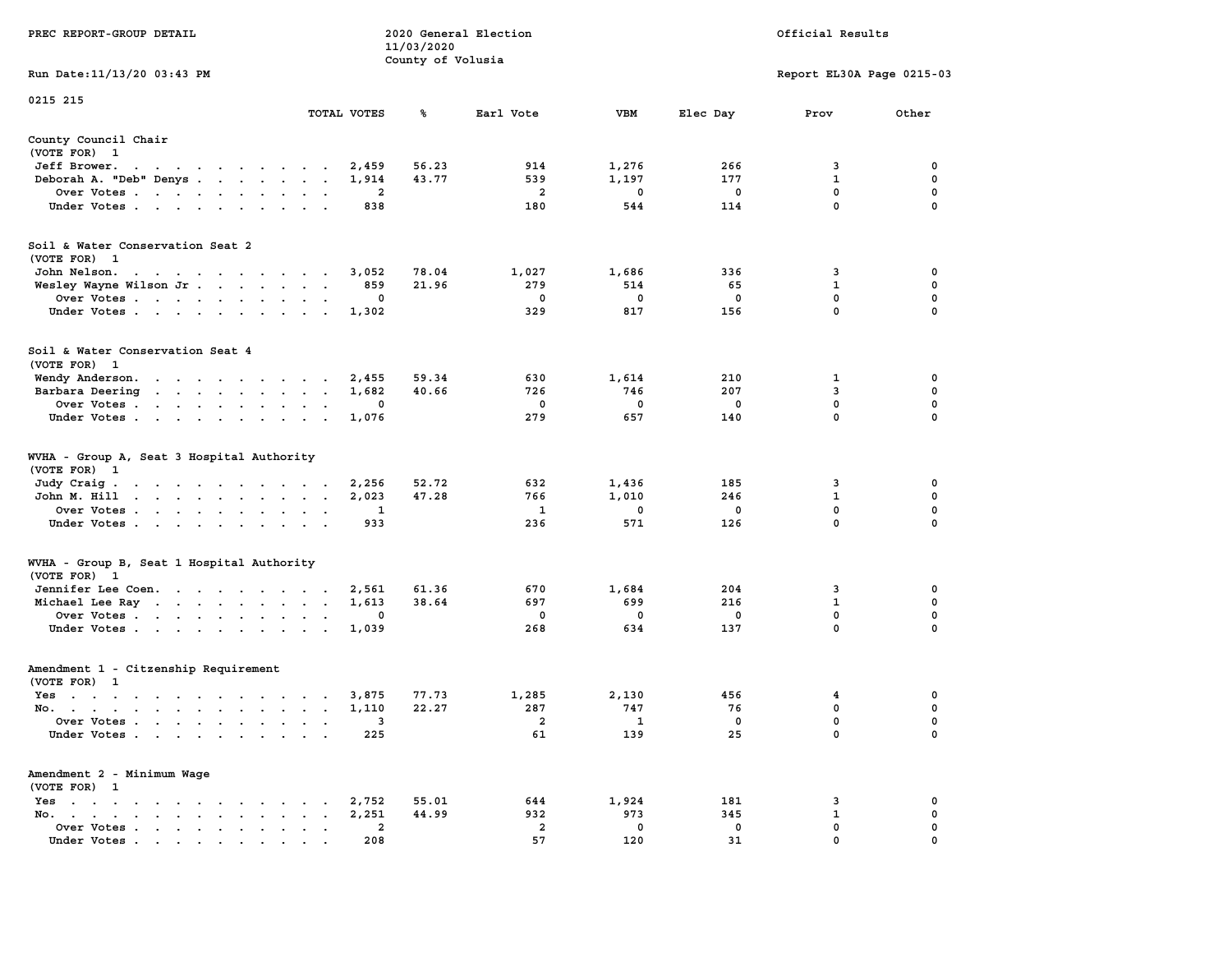| PREC REPORT-GROUP DETAIL                                                                 |                           |                                 | 2020 General Election |              |              | Official Results          |              |  |
|------------------------------------------------------------------------------------------|---------------------------|---------------------------------|-----------------------|--------------|--------------|---------------------------|--------------|--|
|                                                                                          |                           | 11/03/2020<br>County of Volusia |                       |              |              |                           |              |  |
| Run Date: 11/13/20 03:43 PM                                                              |                           |                                 |                       |              |              | Report EL30A Page 0215-04 |              |  |
|                                                                                          |                           |                                 |                       |              |              |                           |              |  |
| 0215 215                                                                                 |                           |                                 |                       |              |              |                           |              |  |
|                                                                                          | TOTAL VOTES               | ℁                               | Earl Vote             | <b>VBM</b>   | Elec Day     | Prov                      | Other        |  |
| Amendment 3 - Primary Elections                                                          |                           |                                 |                       |              |              |                           |              |  |
| (VOTE FOR) 1                                                                             |                           |                                 |                       |              |              |                           |              |  |
| Yes                                                                                      | 2,084<br>$\sim$           | 42.74                           | 522                   | 1,336        | 222          | 4                         | 0            |  |
| No.                                                                                      | 2,792<br>$\cdot$ $\cdot$  | 57.26                           | 1,026                 | 1,473        | 293          | $\mathbf{0}$              | 0            |  |
| Over Votes                                                                               | 5                         |                                 | 4                     | $\mathbf{0}$ | $\mathbf{1}$ | $\mathbf 0$               | $\mathbf 0$  |  |
| Under Votes                                                                              | 332                       |                                 | 83                    | 208          | 41           | $\mathbf 0$               | $\mathbf 0$  |  |
| Amendment 4 - Apprl Const. Amendment                                                     |                           |                                 |                       |              |              |                           |              |  |
| (VOTE FOR) 1                                                                             |                           |                                 |                       |              |              |                           |              |  |
| Yes                                                                                      | 2,193                     | 45.52                           | 872                   | 1,032        | 286          | 3                         | $\mathbf 0$  |  |
| No.                                                                                      | 2,625                     | 54.48                           | 665                   | 1,742        | 217          | $\mathbf{1}$              | 0            |  |
| Over Votes.                                                                              | $\mathbf{1}$              |                                 | 1                     | $\mathbf{0}$ | $\mathbf{0}$ | $\mathbf 0$               | $\mathbf 0$  |  |
| Under Votes                                                                              | 394                       |                                 | 97                    | 243          | 54           | $\mathbf 0$               | $\mathbf{0}$ |  |
| Amendment 5 - Homestead Property Taxes                                                   |                           |                                 |                       |              |              |                           |              |  |
| (VOTE FOR) 1                                                                             |                           |                                 |                       |              |              |                           |              |  |
| Yes                                                                                      | 3,274                     | 68.58                           | 1,146                 | 1,759        | 365          | 4                         | $\mathbf 0$  |  |
| No.                                                                                      | 1,500<br>$\sim$ $\sim$    | 31.42                           | 376                   | 997          | 127          | $\mathbf 0$               | $\mathbf 0$  |  |
| Over Votes                                                                               | $\mathbf{0}$              |                                 | $\mathbf{0}$          | $\mathbf{0}$ | $^{\circ}$   | $\mathbf 0$               | $\mathbf 0$  |  |
| Under Votes.                                                                             | 439                       |                                 | 113                   | 261          | 65           | $\Omega$                  | $\mathbf{0}$ |  |
| Amendment 6 - Ad Valorem Tax Discount                                                    |                           |                                 |                       |              |              |                           |              |  |
| (VOTE FOR) 1                                                                             |                           |                                 |                       |              |              |                           |              |  |
| Yes                                                                                      | 4,003                     | 82.20                           | 1,337                 | 2,218        | 444          | 4                         | 0            |  |
| No.                                                                                      | 867                       | 17.80                           | 214                   | 594          | 59           | $\mathbf 0$               | 0            |  |
| Over Votes                                                                               | 1                         |                                 | $\mathbf{0}$          | $\mathbf{1}$ | $\mathbf 0$  | $\mathbf 0$               | 0            |  |
| Under Votes                                                                              | 342                       |                                 | 84                    | 204          | 54           | $\mathbf 0$               | 0            |  |
| Volusia ECHO                                                                             |                           |                                 |                       |              |              |                           |              |  |
| (VOTE FOR) 1                                                                             |                           |                                 |                       |              |              |                           |              |  |
| Yes (For Bonds)<br>$\mathbf{r}$ , and $\mathbf{r}$ , and $\mathbf{r}$ , and $\mathbf{r}$ | 3,484                     | 72.24                           | 938                   | 2,220        | 322          | 4                         | $\mathbf 0$  |  |
| No (Against Bonds)                                                                       | 1,339                     | 27.76                           | 602                   | 559          | 178          | $\mathbf{0}$              | $\mathbf 0$  |  |
| Over Votes                                                                               | 1<br>$\cdot$ $\cdot$      |                                 | $\mathbf{1}$          | $\mathbf 0$  | $\mathbf 0$  | $\mathbf 0$<br>$\Omega$   | 0            |  |
| Under Votes                                                                              | 389                       |                                 | 94                    | 238          | 57           |                           | 0            |  |
| Volusia Forever                                                                          |                           |                                 |                       |              |              |                           |              |  |
| (VOTE FOR) 1                                                                             |                           |                                 |                       |              |              |                           |              |  |
| $\mathbf{r}$ , and $\mathbf{r}$ , and $\mathbf{r}$ , and $\mathbf{r}$<br>Yes (For Bonds) | 3,662                     | 75.49                           | 970                   | 2,345        | 343          | 4                         | 0            |  |
| No (Against Bonds)                                                                       | 1,189<br>$\cdot$ $\cdot$  | 24.51                           | 575                   | 455          | 159          | $\mathbf 0$               | $\mathbf 0$  |  |
| Over Votes                                                                               | 0<br>$\ddot{\phantom{0}}$ |                                 | $\mathbf 0$           | $\mathbf{0}$ | 0            | $\mathbf 0$               | 0            |  |
| Under Votes                                                                              | 362                       |                                 | 90                    | 217          | 55           | $\mathbf 0$               | 0            |  |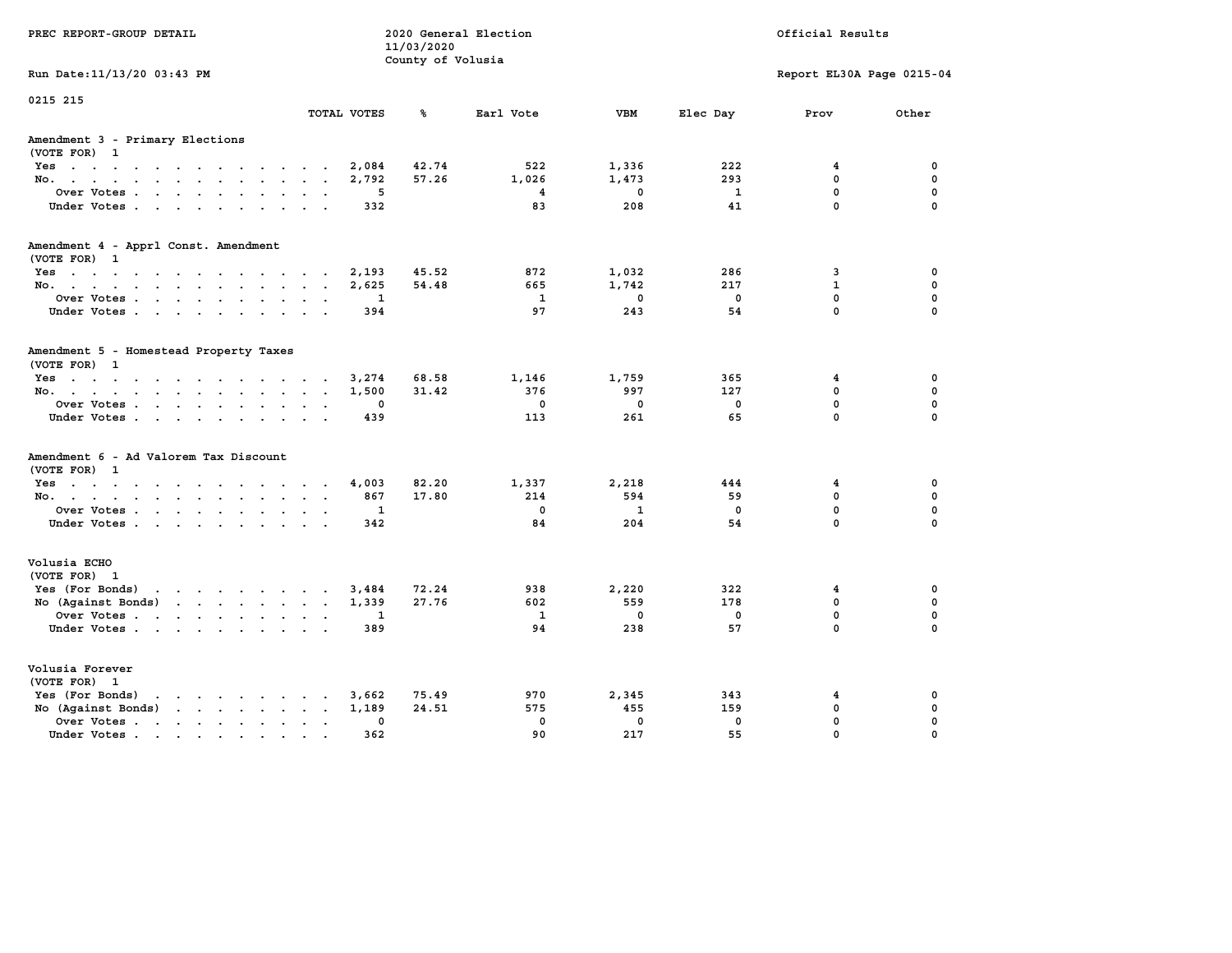| PREC REPORT-GROUP DETAIL                                                                                                                                                                                                                                |                   | 11/03/2020        | 2020 General Election | Official Results      |                         |                           |                  |
|---------------------------------------------------------------------------------------------------------------------------------------------------------------------------------------------------------------------------------------------------------|-------------------|-------------------|-----------------------|-----------------------|-------------------------|---------------------------|------------------|
| Run Date: 11/13/20 03:43 PM                                                                                                                                                                                                                             |                   | County of Volusia |                       |                       |                         | Report EL30A Page 0216-01 |                  |
| 0216 216                                                                                                                                                                                                                                                |                   |                   |                       |                       |                         |                           |                  |
|                                                                                                                                                                                                                                                         | TOTAL VOTES       | ℁                 | Earl Vote             | <b>VBM</b>            | Elec Day                | Prov                      | Other            |
| REGISTERED VOTERS - TOTAL                                                                                                                                                                                                                               | 6,382             |                   |                       |                       |                         |                           |                  |
| BALLOTS CAST - TOTAL.<br>$\sim$<br>$\ddot{\phantom{a}}$                                                                                                                                                                                                 | 4,757<br>$\Omega$ |                   | 1,494<br>$\mathbf 0$  | 2,632<br>$\mathbf{0}$ | 623<br>$\mathbf 0$      | 8<br>$\mathbf 0$          | 0<br>$\mathbf 0$ |
| BALLOTS CAST - BLANK.<br>$\cdot$ $\cdot$ $\cdot$ $\cdot$ $\cdot$                                                                                                                                                                                        |                   |                   |                       |                       |                         |                           |                  |
| VOTER TURNOUT - TOTAL<br>$\sim$<br>$\cdot$ $\cdot$                                                                                                                                                                                                      |                   | 74.54             |                       |                       |                         |                           |                  |
| VOTER TURNOUT - BLANK<br>$\mathbf{r}$ , $\mathbf{r}$ , $\mathbf{r}$ , $\mathbf{r}$                                                                                                                                                                      |                   |                   |                       |                       |                         |                           |                  |
| President and Vice President                                                                                                                                                                                                                            |                   |                   |                       |                       |                         |                           |                  |
| (VOTE FOR)<br>$\mathbf{1}$                                                                                                                                                                                                                              |                   |                   |                       |                       |                         |                           |                  |
| Donald J. Trump (REP)<br>$\cdots$                                                                                                                                                                                                                       | 2,259             | 47.69             | 885                   | 1,034                 | 337                     | 3                         | 0                |
| Joseph R. Biden (DEM)<br>$\mathbf{r}$ , $\mathbf{r}$ , $\mathbf{r}$ , $\mathbf{r}$ , $\mathbf{r}$                                                                                                                                                       | 2,410             | 50.88             | 588                   | 1,554                 | 263                     | 5                         | 0                |
| Jo Jorgensen (LPF)<br>$\mathbf{r}$ . The contract of the contract of the contract of the contract of the contract of the contract of the contract of the contract of the contract of the contract of the contract of the contract of the contract of th | 44                | .93               | 9                     | 17                    | 18                      | 0                         | 0                |
| Roque "Rocky" De La Fuente (REF).                                                                                                                                                                                                                       | 5                 | .11               | 3                     | $\overline{a}$        | 0                       | 0                         | 0                |
| Gloria La Riva (PSL).<br>$\sim$ $\sim$                                                                                                                                                                                                                  | 0                 |                   | $\mathbf 0$           | $\mathbf 0$           | $\mathbf 0$             | $\mathbf 0$               | $\mathbf 0$      |
| Howie Hawkins (GRE)                                                                                                                                                                                                                                     | 5                 | .11               | 3                     | $\overline{a}$        | $\mathbf 0$             | $\mathbf{0}$              | $\mathbf 0$      |
| Don Blankenship (CPF)<br>$\cdot$ $\cdot$ $\cdot$ $\cdot$                                                                                                                                                                                                | 1                 | .02               | 0                     | $\mathbf{1}$          | $\mathbf 0$             | $\mathbf 0$               | $\mathbf 0$      |
| WRITE-IN.                                                                                                                                                                                                                                               | 13                | .27               | 3                     | $7\phantom{.0}$       | 3                       | $\mathbf 0$               | $\mathbf 0$      |
| Over Votes<br>$\ddot{\phantom{a}}$<br>$\sim$                                                                                                                                                                                                            | $7\phantom{.0}$   |                   | $\mathbf{1}$          | 6                     | $\mathbf 0$             | $\mathbf 0$               | 0                |
| Under Votes                                                                                                                                                                                                                                             | 13                |                   | $\overline{a}$        | 9                     | $\overline{a}$          | $\mathbf 0$               | $\mathbf 0$      |
|                                                                                                                                                                                                                                                         |                   |                   |                       |                       |                         |                           |                  |
| Representative in Congress District 6<br>(VOTE FOR) 1                                                                                                                                                                                                   |                   |                   |                       |                       |                         |                           |                  |
| Michael Waltz (REP)                                                                                                                                                                                                                                     | 2,315             | 50.86             | 881                   | 1,100                 | 331                     | 3                         | 0                |
| Clint Curtis (DEM)                                                                                                                                                                                                                                      | 2,231             | 49.01             | 566                   | 1,413                 | 247                     | 5                         | 0                |
| WRITE-IN.<br>the contract of the contract of the contract of the contract of the contract of<br>$\sim$<br>$\ddot{\phantom{a}}$<br>$\sim$<br>$\overline{\phantom{a}}$                                                                                    | 6                 | .13               | 4                     | 0                     | $\overline{\mathbf{2}}$ | $\mathbf 0$               | 0                |
| Over Votes                                                                                                                                                                                                                                              | 1                 |                   | 0                     | 1                     | $\mathbf 0$             | $\mathbf 0$               | $\mathbf 0$      |
| Under Votes                                                                                                                                                                                                                                             | 204               |                   | 43                    | 118                   | 43                      | 0                         | 0                |
| State Attorney 7th Judicial Circuit<br>(VOTE FOR) 1                                                                                                                                                                                                     |                   |                   |                       |                       |                         |                           |                  |
| R.J. Larizza (REP)                                                                                                                                                                                                                                      | 2,244             | 52.14             | 857                   | 1,064                 | 319                     | 4                         | 0                |
| Don Dempsey.<br>the contract of the contract of the contract of                                                                                                                                                                                         | 2,060             | 47.86             | 536                   | 1,279                 | 241                     | 4                         | 0                |
| Over Votes                                                                                                                                                                                                                                              | 0                 |                   | 0                     | 0                     | 0                       | $\mathbf 0$               | $\mathbf 0$      |
| Under Votes<br>$\sim$ $\sim$ $\sim$                                                                                                                                                                                                                     | 453               |                   | 101                   | 289                   | 63                      | $\mathbf 0$               | $\mathbf 0$      |
| State Senator District 9<br>(VOTE FOR) 1                                                                                                                                                                                                                |                   |                   |                       |                       |                         |                           |                  |
| Jason Brodeur (REP)                                                                                                                                                                                                                                     | 16                | 64.00             | 7                     | 6                     | 3                       | 0                         | 0                |
| Patricia Sigman (DEM)<br>the contract of the contract of the                                                                                                                                                                                            | 7                 | 28.00             | 3                     | 4                     | $\mathbf 0$             | 0                         | 0                |
| Jestine Iannotti                                                                                                                                                                                                                                        | $\mathbf{2}$      | 8.00              | $\mathbf 0$           | $\overline{2}$        | $\mathbf 0$             | $\mathbf{0}$              | 0                |
| Over Votes                                                                                                                                                                                                                                              | 0                 |                   | 0                     | $\mathbf 0$           | $\mathbf 0$             | $\mathbf 0$               | $\mathbf 0$      |
| Under Votes                                                                                                                                                                                                                                             | $\overline{a}$    |                   | $\mathbf 0$           | $\mathbf{1}$          | $\mathbf{1}$            | $\mathbf 0$               | $\mathbf 0$      |
| State Representative District 26                                                                                                                                                                                                                        |                   |                   |                       |                       |                         |                           |                  |
| (VOTE FOR)<br>- 1                                                                                                                                                                                                                                       |                   |                   |                       |                       |                         |                           |                  |
| Elizabeth Fetterhoff (REP).                                                                                                                                                                                                                             | 2,318             | 51.00             | 891                   | 1,097                 | 326                     | 4                         | 0                |
| Patrick Henry (DEM)                                                                                                                                                                                                                                     | 2,227             | 49.00             | 562                   | 1,405                 | 256                     | 4                         | 0                |
| Over Votes                                                                                                                                                                                                                                              | 1                 |                   | $\mathbf 0$           | $\mathbf{1}$          | $\mathbf 0$             | $\mathbf 0$               | $\mathbf 0$      |
| Under Votes.                                                                                                                                                                                                                                            | 211               |                   | 41                    | 129                   | 41                      | $\mathbf 0$               | $\mathbf 0$      |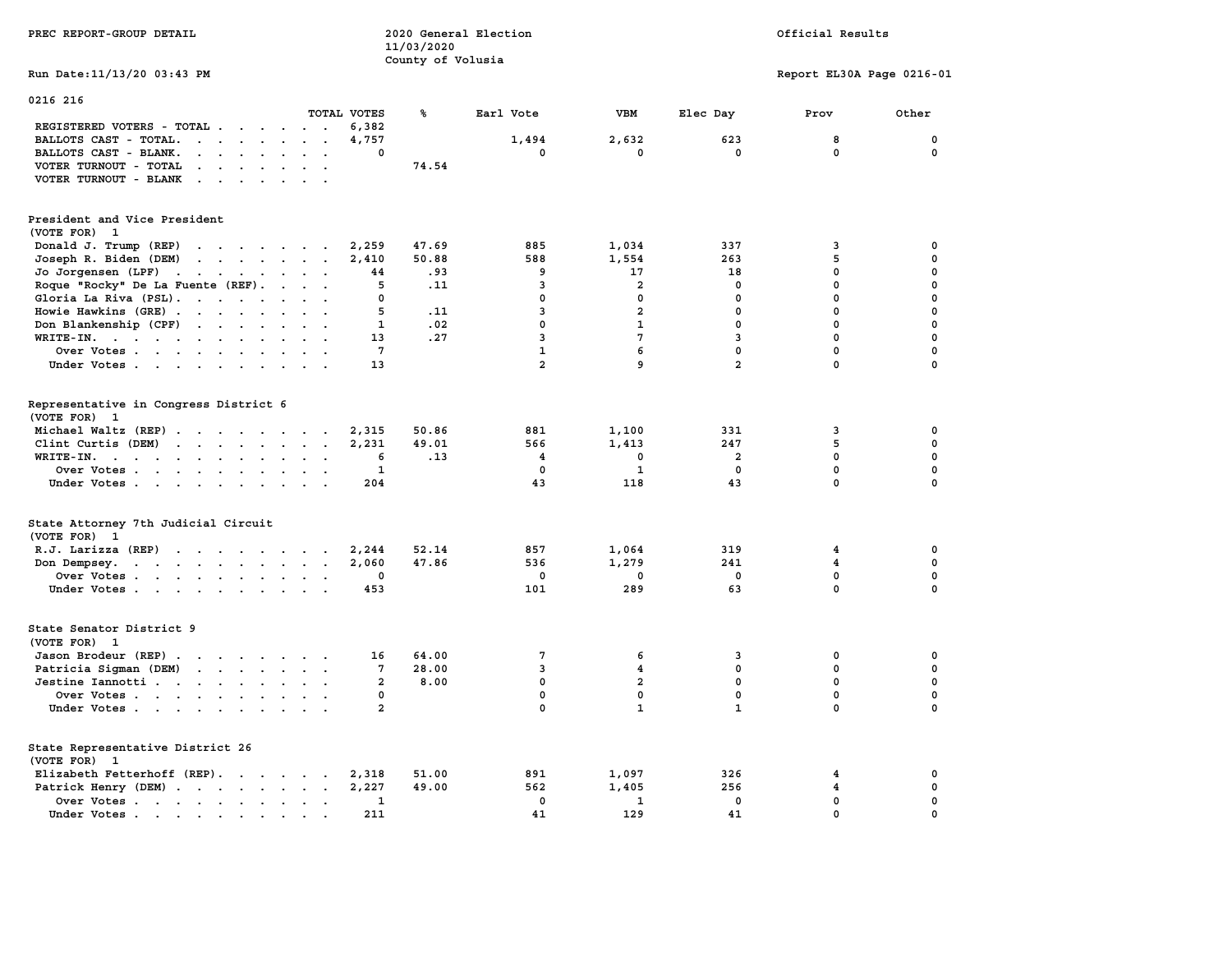| PREC REPORT-GROUP DETAIL                           |                         | 11/03/2020<br>County of Volusia | 2020 General Election    |                         |                         | Official Results          |             |
|----------------------------------------------------|-------------------------|---------------------------------|--------------------------|-------------------------|-------------------------|---------------------------|-------------|
| Run Date: 11/13/20 03:43 PM                        |                         |                                 |                          |                         |                         | Report EL30A Page 0216-02 |             |
| 0216 216                                           |                         |                                 |                          |                         |                         |                           |             |
|                                                    | TOTAL VOTES             | ℁                               | Earl Vote                | <b>VBM</b>              | Elec Day                | Prov                      | Other       |
| Supreme Court - Carlos G. Muniz<br>(VOTE FOR) 1    |                         |                                 |                          |                         |                         |                           |             |
| Yes                                                | 2,697                   | 67.83                           | 908                      | 1,418                   | 368                     | 3                         | 0           |
| No.                                                | 1,279                   | 32.17                           | 358                      | 767                     | 151                     | 3                         | 0           |
| Over Votes                                         | 3                       |                                 | $\mathbf{1}$             | $\overline{2}$          | $^{\circ}$              | 0                         | 0           |
| Under Votes                                        | 778                     |                                 | 227                      | 445                     | 104                     | $\overline{a}$            | $\mathbf 0$ |
| 5th Dist Crt of Appeal - Evander<br>(VOTE FOR) 1   |                         |                                 |                          |                         |                         |                           |             |
| Yes                                                | 2,877                   | 73.34                           | 924                      | 1,584                   | 367                     | 2                         | 0           |
| No.                                                | 1,046                   | 26.66                           | 336                      | 560                     | 146                     | 4                         | 0           |
| Over Votes                                         | $\overline{2}$          |                                 | $\mathbf{1}$             | $\overline{0}$          | 1                       | $\mathbf 0$               | 0           |
| Under Votes                                        | 832                     |                                 | 233                      | 488                     | 109                     | $\overline{a}$            | $\mathbf 0$ |
| 5th Dist Crt of Appeal - Grosshans<br>(VOTE FOR) 1 |                         |                                 |                          |                         |                         |                           |             |
| Yes                                                | 2,677                   | 68.80                           | 896                      | 1,419                   | 359                     | 3                         | 0           |
| No.                                                | 1,214                   | 31.20                           | 359                      | 702                     | 150                     | 3                         | 0           |
| Over Votes                                         | 1                       |                                 | $\mathbf{1}$             | $\overline{\mathbf{0}}$ | $\mathbf 0$             | $\mathbf 0$               | 0           |
| Under Votes                                        | 865                     |                                 | 238                      | 511                     | 114                     | $\overline{a}$            | $\mathbf 0$ |
| 5th Dist Crt of Appeal - Harris<br>(VOTE FOR) 1    |                         |                                 |                          |                         |                         |                           |             |
| Yes                                                | 2,867                   | 73.49                           | 943                      | 1,550                   | 371<br>134              | 3<br>3                    | 0           |
| No.                                                | 1,034<br>$\overline{a}$ | 26.51                           | 311<br><sup>1</sup>      | 586<br>$\mathbf{1}$     | $\mathbf 0$             | 0                         | 0<br>0      |
| Over Votes<br>Under Votes                          | 854                     |                                 | 239                      | 495                     | 118                     | $\overline{a}$            | $\mathbf 0$ |
|                                                    |                         |                                 |                          |                         |                         |                           |             |
| 5th Dist Crt of Appeal - Orfinger<br>(VOTE FOR) 1  |                         |                                 |                          |                         |                         |                           |             |
| Yes                                                | 2,830                   | 72.75                           | 912                      | 1,577                   | 339                     | 2                         | 0           |
| No.                                                | 1,060                   | 27.25                           | 338                      | 566                     | 152                     | $\overline{4}$            | 0           |
| Over Votes                                         | $\overline{2}$          |                                 | $\overline{\mathbf{0}}$  | $\mathbf{1}$            | <b>1</b>                | 0                         | 0           |
| Under Votes                                        | 865                     |                                 | 244                      | 488                     | 131                     | $\overline{a}$            | $\mathbf 0$ |
| 5th Dist Crt of Appeal - Sasso<br>(VOTE FOR) 1     |                         |                                 |                          |                         |                         |                           |             |
| Yes                                                | 2,736                   | 71.06                           | 915                      | 1,467                   | 350                     | 4                         | 0           |
| No.                                                | 1,114                   | 28.94                           | 328                      | 640                     | 144                     | $\mathbf{2}$              | 0           |
| Over Votes                                         | $\sim$ 0                |                                 | $\overline{\phantom{0}}$ | $\overline{0}$          | $\overline{\mathbf{0}}$ | $\Omega$                  | $\Omega$    |
| Under Votes                                        | 907                     |                                 | 251                      | 525                     | 129                     | $\mathbf{2}$              | 0           |
| 5th Dist Crt of Appeal - Wallis<br>(VOTE FOR) 1    |                         |                                 |                          |                         |                         |                           |             |
| Yes                                                | 2,786                   | 72.27                           | 910                      | 1,533                   | 341                     | 2                         | 0           |
| No.                                                | 1,069                   | 27.73                           | 332                      | 582                     | 151                     | 4                         | 0           |
| Over Votes                                         | 0                       |                                 | $\mathbf 0$              | $\overline{\mathbf{0}}$ | 0                       | 0                         | 0           |
| Under Votes                                        | 902                     |                                 | 252                      | 517                     | 131                     | $\overline{2}$            |             |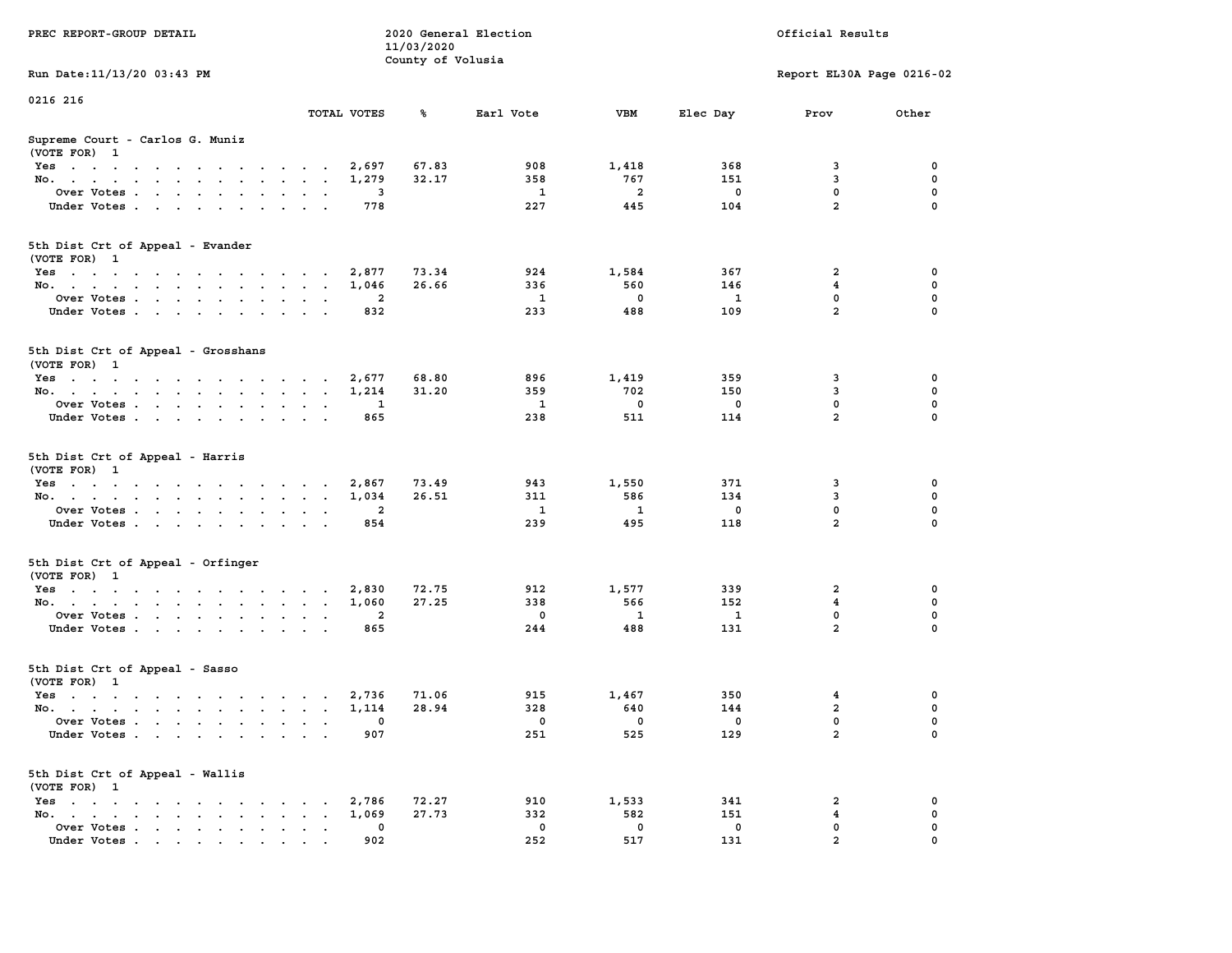| PREC REPORT-GROUP DETAIL                                                                                 | 2020 General Election<br>Official Results<br>11/03/2020<br>County of Volusia |             |       |                    |              |                         |                           |                  |
|----------------------------------------------------------------------------------------------------------|------------------------------------------------------------------------------|-------------|-------|--------------------|--------------|-------------------------|---------------------------|------------------|
| Run Date: 11/13/20 03:43 PM                                                                              |                                                                              |             |       |                    |              |                         | Report EL30A Page 0216-03 |                  |
| 0216 216                                                                                                 |                                                                              |             |       |                    |              |                         |                           |                  |
|                                                                                                          |                                                                              | TOTAL VOTES | ℁     | Earl Vote          | VBM          | Elec Day                | Prov                      | Other            |
| Circuit Judge, 7th Judicial, Group 14<br>(VOTE FOR) 1                                                    |                                                                              |             |       |                    |              |                         |                           |                  |
| Joan Anthony                                                                                             |                                                                              | 2,413       | 61.73 | 683                | 1,419        | 306                     | 5                         | 0                |
| Dan Hilbert<br>$\mathbf{r}$ . The state of the state $\mathbf{r}$ is the state of the state $\mathbf{r}$ |                                                                              | 1,496       | 38.27 | 576                | 740          | 179                     | 1                         | 0                |
| Over Votes                                                                                               |                                                                              | 0           |       | 0                  | 0            | 0                       | $\mathbf 0$               | $\mathbf 0$      |
| Under Votes                                                                                              |                                                                              | 848         |       | 235                | 473          | 138                     | $\overline{a}$            | $\Omega$         |
| County Council Chair<br>(VOTE FOR) 1                                                                     |                                                                              |             |       |                    |              |                         |                           |                  |
| Jeff Brower.<br>the contract of the contract of the con-                                                 |                                                                              | 2,259       | 55.87 | 819                | 1,129        | 309                     | 2                         | 0                |
| Deborah A. "Deb" Denys                                                                                   |                                                                              | 1,784       | 44.13 | 509                | 1,056        | 215                     | 4                         | 0                |
| Over Votes                                                                                               |                                                                              | 2           |       | 1                  | 0            | $\mathbf{1}$            | 0                         | 0                |
| Under Votes                                                                                              |                                                                              | 712         |       | 165                | 447          | 98                      | $\overline{a}$            | $\mathbf 0$      |
| Soil & Water Conservation Seat 2<br>(VOTE FOR) 1                                                         |                                                                              |             |       |                    |              |                         |                           |                  |
| John Nelson.                                                                                             |                                                                              | 2,713       | 72.19 | 914                | 1,449        | 343                     | 7                         | 0                |
| Wesley Wayne Wilson Jr                                                                                   |                                                                              | 1,045       | 27.81 | 318                | 581          | 146                     | 0                         | 0                |
| Over Votes.                                                                                              |                                                                              | 0           |       | $\mathbf 0$        | $\mathbf 0$  | 0                       | 0                         | 0                |
| Under Votes                                                                                              |                                                                              | 999         |       | 262                | 602          | 134                     | $\mathbf{1}$              | $\Omega$         |
| Soil & Water Conservation Seat 4                                                                         |                                                                              |             |       |                    |              |                         |                           |                  |
| (VOTE FOR) 1<br>Wendy Anderson.                                                                          |                                                                              | 2,301       | 59.33 | 609                | 1,416        | 271                     | 5                         | 0                |
| Barbara Deering                                                                                          |                                                                              | 1,577       | 40.67 | 645                | 703          | 228                     | 1                         | 0                |
| Over Votes                                                                                               |                                                                              | 0           |       | 0                  | 0            | 0                       | $\mathbf 0$               | 0                |
| Under Votes                                                                                              |                                                                              | 879         |       | 240                | 513          | 124                     | $\overline{a}$            | $\Omega$         |
| WVHA - Group A, Seat 3 Hospital Authority                                                                |                                                                              |             |       |                    |              |                         |                           |                  |
| (VOTE FOR) 1                                                                                             |                                                                              |             |       |                    |              |                         |                           |                  |
| Judy Craig.                                                                                              |                                                                              | 2,356       | 58.89 | 644                | 1,409        | 299                     | 4<br>3                    | 0<br>$\mathbf 0$ |
| John M. Hill<br>Over Votes                                                                               |                                                                              | 1,645<br>0  | 41.11 | 642<br>$\mathbf 0$ | 792<br>0     | 208<br>0                | 0                         | 0                |
| Under Votes                                                                                              |                                                                              | 756         |       | 208                | 431          | 116                     | $\mathbf{1}$              | $\Omega$         |
| WVHA - Group B, Seat 1 Hospital Authority<br>(VOTE FOR) 1                                                |                                                                              |             |       |                    |              |                         |                           |                  |
| Jennifer Lee Coen.                                                                                       |                                                                              | 2,594       | 66.24 | 722                | 1,561        | 306                     | 5                         | 0                |
| Michael Lee Ray                                                                                          |                                                                              | 1,322       | 33.76 | 544                | 588          | 189                     | $\mathbf{1}$              | 0                |
| Over Votes, , , , , , , , , , , 1                                                                        |                                                                              |             |       | $\mathbf 0$        | $\mathbf 0$  | $\overline{\mathbf{1}}$ | 0                         | 0                |
| Under Votes                                                                                              |                                                                              | 840         |       | 228                | 483          | 127                     | $\mathbf{2}$              | 0                |
| Amendment 1 - Citzenship Requirement<br>(VOTE FOR) 1                                                     |                                                                              |             |       |                    |              |                         |                           |                  |
| $Yes \cdot \cdot \cdot \cdot \cdot \cdot \cdot \cdot \cdot \cdot$<br>$\sim$                              |                                                                              | 3,387       | 75.91 | 1,109              | 1,797        | 477                     | 4                         | 0                |
| No.<br>$\sim$ $\sim$                                                                                     |                                                                              | 1,075       | 24.09 | 309                | 657          | 105                     | 4                         | 0                |
| Over Votes                                                                                               |                                                                              | 4           |       | 3                  | $\mathbf{1}$ | 0                       | 0                         | 0                |
| Under Votes.                                                                                             |                                                                              | 291         |       | 73                 | 177          | 41                      | <sup>0</sup>              |                  |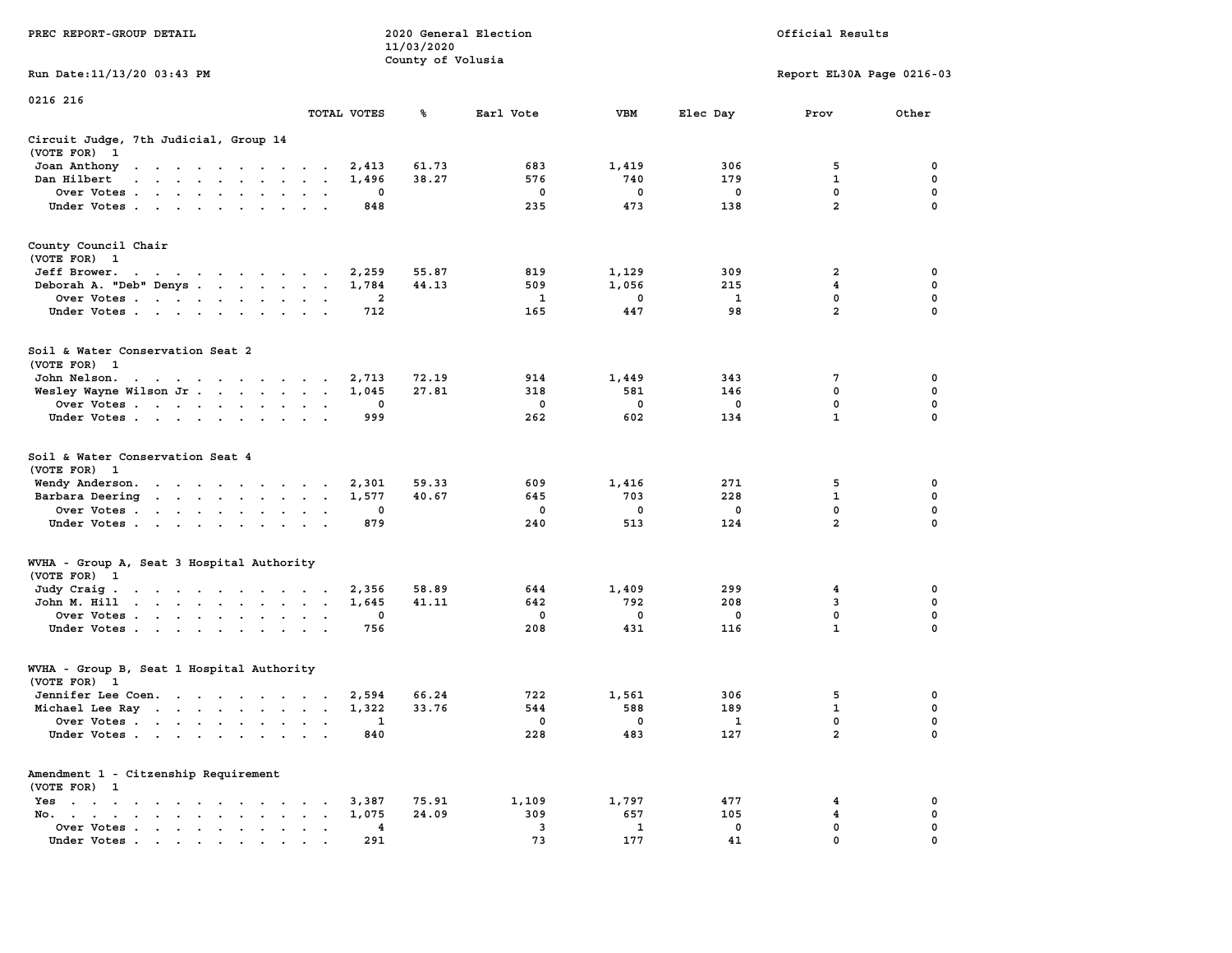| PREC REPORT-GROUP DETAIL                                                                |                | 11/03/2020<br>County of Volusia | 2020 General Election |                     |                   | Official Results          |               |
|-----------------------------------------------------------------------------------------|----------------|---------------------------------|-----------------------|---------------------|-------------------|---------------------------|---------------|
| Run Date: 11/13/20 03:43 PM                                                             |                |                                 |                       |                     |                   | Report EL30A Page 0216-04 |               |
| 0216 216                                                                                | TOTAL VOTES    | %                               | Earl Vote             | VBM                 | Elec Day          | Prov                      | Other         |
| Amendment 2 - Minimum Wage                                                              |                |                                 |                       |                     |                   |                           |               |
| (VOTE FOR) 1                                                                            |                |                                 |                       |                     |                   |                           |               |
| Yes                                                                                     | 2,694          | 59.95                           | 680                   | 1,693               | 317               | 4                         | 0             |
| No.                                                                                     | 1,800          | 40.05                           | 738                   | 785                 | 273               | $\overline{\mathbf{4}}$   | 0             |
| Over Votes                                                                              | $\overline{2}$ |                                 | 1                     | 1                   | $\mathbf 0$       | $\mathbf{0}$              | 0             |
| Under Votes                                                                             | 261            |                                 | 75                    | 153                 | 33                | $\mathbf{0}$              | $\mathbf 0$   |
| Amendment 3 - Primary Elections                                                         |                |                                 |                       |                     |                   |                           |               |
| (VOTE FOR) 1                                                                            |                |                                 |                       |                     |                   |                           |               |
| Yes                                                                                     | 2,203          | 50.30                           | 558                   | 1,317               | 324               | 4                         | 0             |
| No.                                                                                     | 2,177          | 49.70                           | 850                   | 1,083               | 240               | 4                         | 0             |
| Over Votes                                                                              | 0              |                                 | 0<br>86               | 0<br>232            | $\mathbf 0$<br>59 | $\mathbf 0$<br>$\Omega$   | 0<br>$\Omega$ |
| Under Votes                                                                             | 377            |                                 |                       |                     |                   |                           |               |
| Amendment 4 - Apprl Const. Amendment                                                    |                |                                 |                       |                     |                   |                           |               |
| (VOTE FOR) 1                                                                            |                |                                 |                       |                     |                   |                           |               |
| $Yes.$                                                                                  | 1,997          | 46.28                           | 753                   | 935                 | 305               | $\overline{4}$            | 0             |
| No.                                                                                     | 2,318          | 53.72                           | 632                   | 1,434<br>$^{\circ}$ | 248               | 4<br>$\mathbf 0$          | 0<br>0        |
| Over Votes<br>Under Votes                                                               | 1<br>441       |                                 | 1<br>108              | 263                 | $\mathbf 0$<br>70 | $\Omega$                  | $\mathbf 0$   |
|                                                                                         |                |                                 |                       |                     |                   |                           |               |
| Amendment 5 - Homestead Property Taxes<br>(VOTE FOR) 1                                  |                |                                 |                       |                     |                   |                           |               |
| Yes                                                                                     | 2,926          | 68.85                           | 975                   | 1,546               | 401               | 4                         | 0             |
| No.                                                                                     | 1,324          | 31.15                           | 402                   | 778                 | 141               | $\mathbf{3}$              | 0             |
| Over Votes                                                                              | $\overline{2}$ |                                 | 1                     | $^{\circ}$          | 1                 | $\mathbf{0}$              | $\mathbf 0$   |
| Under Votes                                                                             | 505            |                                 | 116                   | 308                 | 80                | $\mathbf{1}$              | $\mathbf 0$   |
| Amendment 6 - Ad Valorem Tax Discount                                                   |                |                                 |                       |                     |                   |                           |               |
| (VOTE FOR) 1                                                                            |                |                                 |                       |                     |                   |                           |               |
| Yes                                                                                     | 3,580          | 82.39                           | 1,141                 | 1,945               | 489               | 5                         | 0             |
| No.                                                                                     | 765            | 17.61                           | 244                   | 446                 | 72                | 3                         | 0             |
| Over Votes                                                                              | $\overline{2}$ |                                 | 1                     | $\mathbf 0$         | $\mathbf{1}$      | $\mathbf 0$               | 0             |
| Under Votes                                                                             | 410            |                                 | 108                   | 241                 | 61                | $\Omega$                  | $\Omega$      |
| Volusia ECHO                                                                            |                |                                 |                       |                     |                   |                           |               |
| (VOTE FOR) 1                                                                            |                |                                 |                       |                     |                   |                           |               |
| Yes (For Bonds)                                                                         | 3,198          | 74.23                           | 848                   | 1,925               | 419               | 6                         | 0             |
| No (Against Bonds)                                                                      | 1,110          | 25.77                           | 519                   | 453                 | 137               | $\mathbf{1}$              | 0             |
| Over Votes<br>$\sim$                                                                    | 3              |                                 | 2                     | 1                   | 0                 | 0                         | 0             |
| Under Votes                                                                             | 446            |                                 | 125                   | 253                 | 67                | $\mathbf{1}$              | 0             |
| Volusia Forever                                                                         |                |                                 |                       |                     |                   |                           |               |
| (VOTE FOR) 1                                                                            |                |                                 |                       |                     |                   |                           |               |
| Yes (For Bonds)<br>$\cdot$ $\cdot$ $\cdot$ $\cdot$ $\cdot$ $\cdot$ $\cdot$              | 3,364          | 77.67                           | 903                   | 2,018               | 437               | 6                         | 0             |
| No (Against Bonds)<br>$\mathbf{r}$ , $\mathbf{r}$ , $\mathbf{r}$ , $\mathbf{r}$         | 967            | 22.33                           | 473                   | 374                 | 119               | $\mathbf{1}$              | 0             |
| Over Votes.<br>$\mathbf{r}$ , $\mathbf{r}$ , $\mathbf{r}$ , $\mathbf{r}$ , $\mathbf{r}$ | 1              |                                 | $\mathbf{1}$          | $\mathbf 0$         | 0                 | 0                         | 0             |
| Under Votes.                                                                            | 425            |                                 | 117                   | 240                 | 67                | $\mathbf{1}$              | 0             |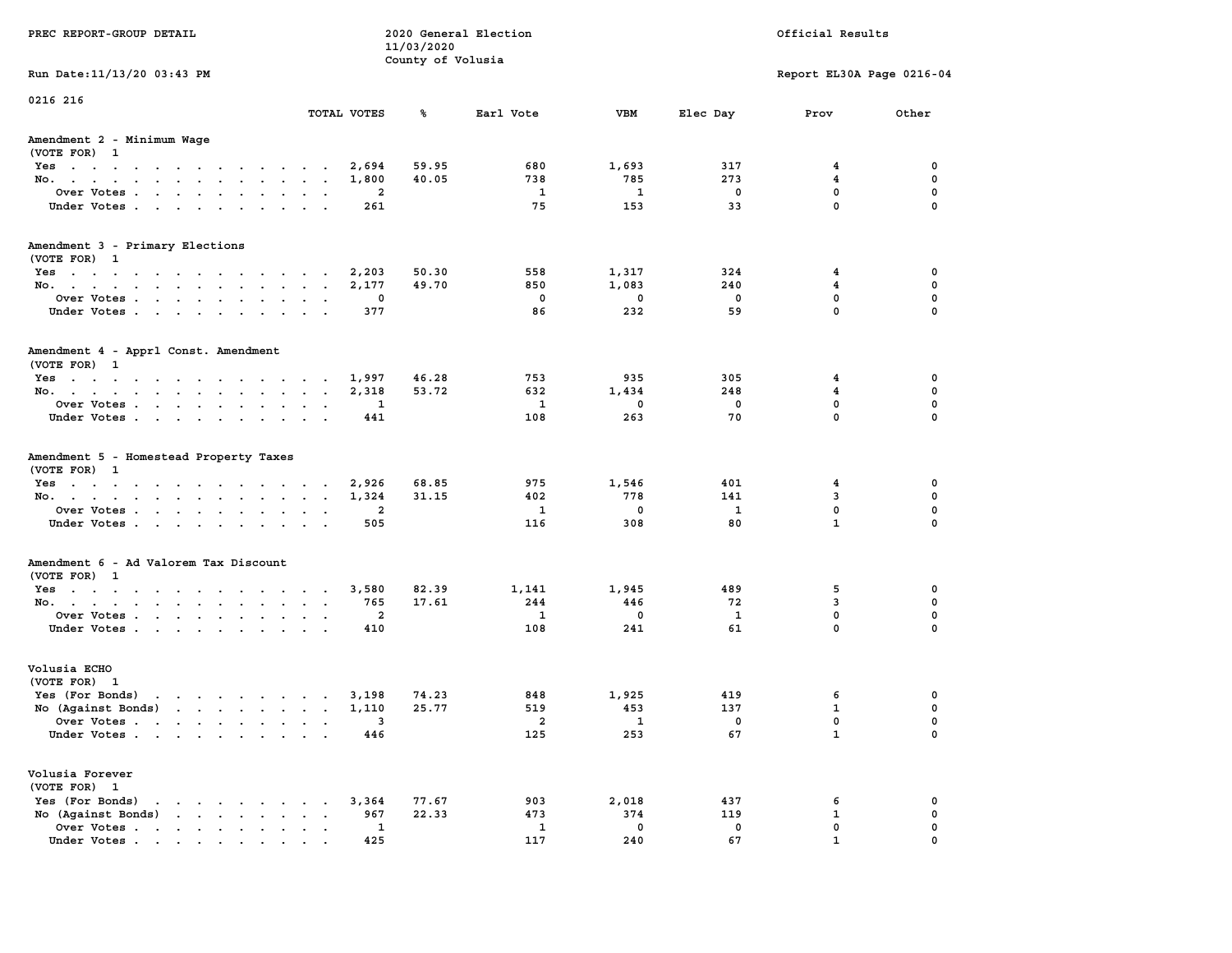| PREC REPORT-GROUP DETAIL                                                                                                                                                                                   |                              | 2020 General Election<br>11/03/2020<br>County of Volusia |                                      | Official Results                                  |                                      |                                                      |                                                  |
|------------------------------------------------------------------------------------------------------------------------------------------------------------------------------------------------------------|------------------------------|----------------------------------------------------------|--------------------------------------|---------------------------------------------------|--------------------------------------|------------------------------------------------------|--------------------------------------------------|
| Run Date: 11/13/20 03:43 PM                                                                                                                                                                                |                              |                                                          |                                      |                                                   |                                      | Report EL30A Page 0217-01                            |                                                  |
| 0217 217                                                                                                                                                                                                   |                              |                                                          |                                      |                                                   |                                      |                                                      |                                                  |
| TOTAL VOTES                                                                                                                                                                                                |                              | ℁                                                        | Earl Vote                            | <b>VBM</b>                                        | Elec Day                             | Prov                                                 | Other                                            |
| REGISTERED VOTERS - TOTAL .<br>$\cdot$ $\cdot$<br>$\sim$<br>$\ddot{\phantom{1}}$<br>$\sim$                                                                                                                 | 3,414                        |                                                          |                                      |                                                   |                                      |                                                      |                                                  |
| BALLOTS CAST - TOTAL.<br>$\cdot$ $\cdot$ $\cdot$ $\cdot$<br>$\sim$<br>$\ddot{\phantom{a}}$<br><b>Contract</b>                                                                                              | 2,351                        |                                                          | 701<br>$\mathbf{1}$                  | 1,225<br>$\mathbf 0$                              | 418<br>$\mathbf 0$                   | 7<br>$\mathbf 0$                                     | 0<br>0                                           |
| BALLOTS CAST - BLANK.<br>$\sim$<br>$\mathbf{r}$ , $\mathbf{r}$ , $\mathbf{r}$<br>$\sim$<br>$\ddot{\phantom{a}}$<br>$\ddot{\phantom{a}}$                                                                    | 1                            | .04                                                      |                                      |                                                   |                                      |                                                      |                                                  |
| VOTER TURNOUT - TOTAL<br>$\cdot$ $\cdot$ $\cdot$ $\cdot$ $\cdot$                                                                                                                                           |                              | 68.86                                                    |                                      |                                                   |                                      |                                                      |                                                  |
| VOTER TURNOUT - BLANK<br>$\sim$<br>$\cdot$                                                                                                                                                                 |                              | .03                                                      |                                      |                                                   |                                      |                                                      |                                                  |
| President and Vice President<br>(VOTE FOR) 1                                                                                                                                                               |                              |                                                          |                                      |                                                   |                                      |                                                      |                                                  |
| Donald J. Trump (REP)                                                                                                                                                                                      | 705                          | 30.10                                                    | 245                                  | 324                                               | 135                                  | 1                                                    | 0                                                |
| Joseph R. Biden (DEM)<br>$\mathbf{r}$ , $\mathbf{r}$ , $\mathbf{r}$ , $\mathbf{r}$ , $\mathbf{r}$ , $\mathbf{r}$                                                                                           | 1,586                        | 67.72                                                    | 445                                  | 868                                               | 268                                  | 5                                                    | 0                                                |
| Jo Jorgensen (LPF)                                                                                                                                                                                         | 32                           | 1.37                                                     | 9                                    | 14                                                | 9                                    | 0                                                    | 0                                                |
| Roque "Rocky" De La Fuente (REF).<br>$\cdots$                                                                                                                                                              | 1                            | .04                                                      | $\mathbf 0$                          | $\mathbf{1}$                                      | $\mathbf 0$                          | $\mathbf 0$                                          | 0                                                |
| Gloria La Riva (PSL).                                                                                                                                                                                      | 7                            | .30                                                      | $\mathbf{1}$                         | $\overline{2}$                                    | 3                                    | $\mathbf{1}$                                         | $\mathbf 0$                                      |
| Howie Hawkins (GRE)<br>$\sim$<br>$\sim$                                                                                                                                                                    | $\overline{2}$               | .09                                                      | $\mathbf{0}$                         | $\mathbf{1}$                                      | $\mathbf{1}$                         | $\mathbf 0$                                          | $\mathbf 0$                                      |
| Don Blankenship (CPF)                                                                                                                                                                                      | $\mathbf 0$                  |                                                          | $\mathbf 0$                          | $\mathbf 0$                                       | $\mathbf 0$                          | $\mathbf 0$                                          | $\mathbf 0$                                      |
| WRITE-IN.                                                                                                                                                                                                  | 9                            | .38                                                      | $\Omega$                             | 8                                                 | $\mathbf{1}$                         | $\Omega$                                             | $\mathbf 0$                                      |
| Over Votes<br>$\sim$                                                                                                                                                                                       | $\mathbf{2}$                 |                                                          | $\mathbf 0$                          | $\overline{a}$                                    | $\mathbf 0$                          | $\mathbf 0$                                          | $\mathbf 0$                                      |
| Under Votes                                                                                                                                                                                                | 7                            |                                                          | $\mathbf{1}$                         | 5                                                 | $\mathbf{1}$                         | $\mathbf 0$                                          | $\Omega$                                         |
| Representative in Congress District 6<br>(VOTE FOR) 1<br>Michael Waltz (REP)<br>Clint Curtis (DEM)<br>WRITE-IN.<br>$\sim$<br>$\ddot{\phantom{a}}$<br>$\overline{\phantom{a}}$<br>Over Votes<br>Under Votes | 737<br>1,524<br>6<br>0<br>84 | 32.51<br>67.23<br>.26                                    | 243<br>439<br>3<br>$\mathbf 0$<br>16 | 358<br>815<br>$\overline{a}$<br>$\mathbf 0$<br>50 | 135<br>264<br>1<br>$\mathbf 0$<br>18 | $\mathbf{1}$<br>6<br>$\mathbf 0$<br>$\mathbf 0$<br>0 | 0<br>$\mathbf 0$<br>0<br>$\mathbf 0$<br>$\Omega$ |
| State Attorney 7th Judicial Circuit<br>(VOTE FOR) 1                                                                                                                                                        |                              |                                                          |                                      |                                                   |                                      |                                                      |                                                  |
| R.J. Larizza (REP)                                                                                                                                                                                         | 824                          | 39.20                                                    | 271                                  | 400                                               | 149                                  | 4                                                    | 0                                                |
| Don Dempsey.                                                                                                                                                                                               | 1,278                        | 60.80                                                    | 366                                  | 688                                               | 222                                  | $\overline{a}$                                       | $\mathbf 0$                                      |
| Over Votes                                                                                                                                                                                                 | 0                            |                                                          | $\mathbf 0$                          | 0                                                 | 0                                    | 0                                                    | 0                                                |
| Under Votes                                                                                                                                                                                                | 249                          |                                                          | 64                                   | 137                                               | 47                                   | $\mathbf{1}$                                         | $\mathbf 0$                                      |
| State Representative District 26<br>(VOTE FOR) 1                                                                                                                                                           |                              |                                                          |                                      |                                                   |                                      |                                                      |                                                  |
| Elizabeth Fetterhoff (REP).                                                                                                                                                                                | 756                          | 33.30                                                    | 242                                  | 377                                               | 135                                  | 2                                                    | 0                                                |
| Patrick Henry (DEM)                                                                                                                                                                                        | 1,514                        | 66.70                                                    | 441                                  | 804                                               | 264                                  | 5                                                    | $\mathbf 0$                                      |
| Over Votes                                                                                                                                                                                                 | 1                            |                                                          | $\mathbf 0$                          | $\mathbf{1}$                                      | $\mathbf 0$                          | $\mathbf 0$                                          | $\mathbf 0$                                      |
| Under Votes                                                                                                                                                                                                | 80                           |                                                          | 18                                   | 43                                                | 19                                   | $\mathbf 0$                                          | $\Omega$                                         |
| Supreme Court - Carlos G. Muniz<br>(VOTE FOR) 1                                                                                                                                                            |                              |                                                          |                                      |                                                   |                                      |                                                      |                                                  |
| Yes                                                                                                                                                                                                        | 1,266                        | 64.36                                                    | 381                                  | 650                                               | 231                                  | 4                                                    | 0                                                |
| No.                                                                                                                                                                                                        | 701                          | 35.64                                                    | 217                                  | 363                                               | 119                                  | $\overline{a}$                                       | 0                                                |
| Over Votes<br>$\ddot{\phantom{1}}$<br>$\ddot{\phantom{a}}$<br>$\ddot{\phantom{0}}$                                                                                                                         | 1                            |                                                          | $^{\circ}$                           | $\mathbf{0}$                                      | $\mathbf{1}$                         | $\mathbf 0$                                          | $\mathbf 0$                                      |
| Under Votes.<br>$\mathcal{L}(\mathbf{r})$ , and $\mathcal{L}(\mathbf{r})$ , and<br>$\sim$                                                                                                                  | 383                          |                                                          | 103                                  | 212                                               | 67                                   | $\mathbf{1}$                                         | $\mathbf 0$                                      |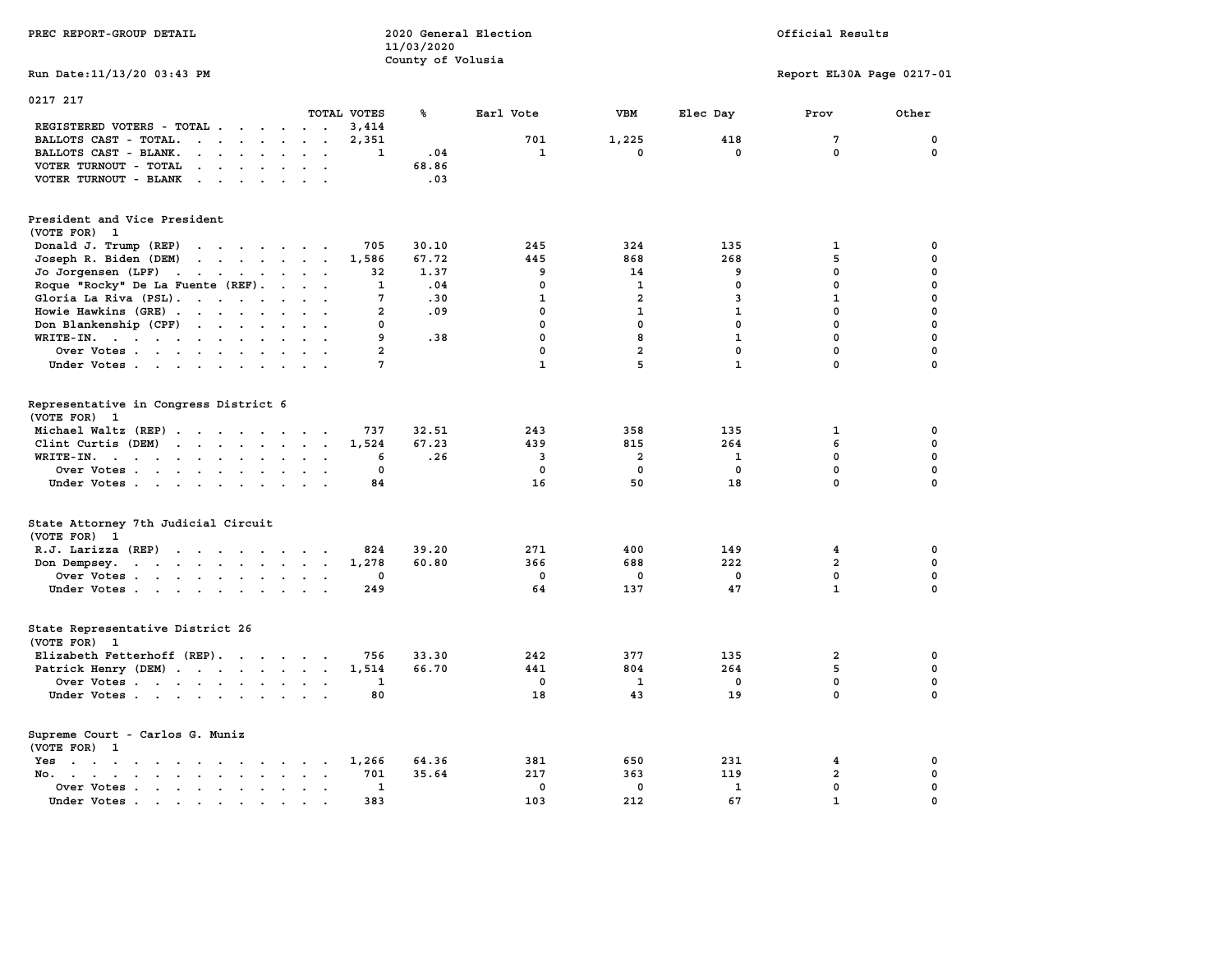| PREC REPORT-GROUP DETAIL                                                                                               |                                                     | 11/03/2020        | 2020 General Election  |                                  | Official Results      |                                         |                         |  |  |
|------------------------------------------------------------------------------------------------------------------------|-----------------------------------------------------|-------------------|------------------------|----------------------------------|-----------------------|-----------------------------------------|-------------------------|--|--|
|                                                                                                                        |                                                     | County of Volusia |                        |                                  |                       |                                         |                         |  |  |
| Run Date: 11/13/20 03:43 PM                                                                                            |                                                     |                   |                        |                                  |                       | Report EL30A Page 0217-02               |                         |  |  |
| 0217 217                                                                                                               |                                                     |                   |                        |                                  |                       |                                         |                         |  |  |
|                                                                                                                        | TOTAL VOTES                                         | ጜ                 | Earl Vote              | VBM                              | Elec Day              | Prov                                    | Other                   |  |  |
| 5th Dist Crt of Appeal - Evander<br>(VOTE FOR) 1                                                                       |                                                     |                   |                        |                                  |                       |                                         |                         |  |  |
| Yes                                                                                                                    | 1,380                                               | 70.81             | 393                    | 754                              | 228                   | 5                                       | 0                       |  |  |
| No.                                                                                                                    | 569                                                 | 29.19             | 206                    | 244                              | 118                   | $\mathbf{1}$                            | $\mathbf 0$             |  |  |
| Over Votes                                                                                                             | 0                                                   |                   | 0                      | $\mathbf 0$                      | 0                     | 0                                       | 0                       |  |  |
| Under Votes                                                                                                            | 402                                                 |                   | 102                    | 227                              | 72                    | $\mathbf{1}$                            | $\Omega$                |  |  |
| 5th Dist Crt of Appeal - Grosshans<br>(VOTE FOR) 1                                                                     |                                                     |                   |                        |                                  |                       |                                         |                         |  |  |
| Yes                                                                                                                    | 1,251                                               | 64.45             | 360                    | 660                              | 226                   | 5                                       | 0                       |  |  |
| No.                                                                                                                    | 690                                                 | 35.55             | 234                    | 335                              | 120                   | $\mathbf{1}$                            | 0                       |  |  |
| Over Votes                                                                                                             | 0                                                   |                   | 0                      | $\mathbf 0$                      | $\mathbf 0$           | 0                                       | $\mathbf 0$             |  |  |
| Under Votes                                                                                                            | 410                                                 |                   | 107                    | 230                              | 72                    | $\mathbf{1}$                            | 0                       |  |  |
| 5th Dist Crt of Appeal - Harris<br>(VOTE FOR) 1                                                                        |                                                     |                   |                        |                                  |                       |                                         |                         |  |  |
| $Yes \cdot \cdot \cdot \cdot \cdot \cdot \cdot \cdot \cdot \cdot \cdot \cdot \cdot$                                    | 1,357                                               | 69.48             | 398                    | 730                              | 224                   | 5                                       | 0                       |  |  |
| No.                                                                                                                    | 596                                                 | 30.52             | 203                    | 271                              | 122                   | $\mathbf 0$                             | 0                       |  |  |
| Over Votes                                                                                                             | 0                                                   |                   | 0                      | $\mathbf 0$                      | $\mathbf 0$           | $\mathbf 0$                             | 0                       |  |  |
| Under Votes                                                                                                            | 398                                                 |                   | 100                    | 224                              | 72                    | $\overline{a}$                          | 0                       |  |  |
| 5th Dist Crt of Appeal - Orfinger<br>(VOTE FOR) 1<br>Yes<br>No.<br>Over Votes<br>Under Votes                           | 1,302<br>643<br>0<br>406                            | 66.94<br>33.06    | 367<br>229<br>0<br>105 | 723<br>275<br>$\mathbf 0$<br>227 | 207<br>139<br>0<br>72 | 5<br>$\mathbf 0$<br>0<br>$\overline{a}$ | 0<br>0<br>0<br>$\Omega$ |  |  |
| 5th Dist Crt of Appeal - Sasso<br>(VOTE FOR) 1                                                                         |                                                     |                   |                        |                                  |                       |                                         |                         |  |  |
| Yes                                                                                                                    | 1,289                                               | 67.70             | 377                    | 689                              | 219                   | 4<br>$\mathbf{1}$                       | 0<br>0                  |  |  |
| No.<br>Over Votes                                                                                                      | 615<br>0                                            | 32.30             | 207<br>0               | 287<br>$\mathbf 0$               | 120<br>$\mathbf 0$    | 0                                       | $\mathbf 0$             |  |  |
| Under Votes                                                                                                            | 447                                                 |                   | 117                    | 249                              | 79                    | $\overline{a}$                          | $\Omega$                |  |  |
| 5th Dist Crt of Appeal - Wallis<br>(VOTE FOR) 1                                                                        |                                                     |                   |                        |                                  |                       |                                         |                         |  |  |
| Yes<br>the contract of the contract of the contract of the contract of the contract of the contract of the contract of | 1,307                                               | 67.93             | 379                    | 717                              | 206                   | 5                                       | 0                       |  |  |
| No.                                                                                                                    | 617                                                 | 32.07             | 212                    | 272                              | 133                   | 0                                       | $\mathbf 0$             |  |  |
| Over Votes<br>Under Votes                                                                                              | 0<br>427                                            |                   | 0<br>110               | 0<br>236                         | 0<br>79               | $\mathbf{0}$<br>$\overline{\mathbf{2}}$ | 0<br>0                  |  |  |
| Circuit Judge, 7th Judicial, Group 14<br>(VOTE FOR) 1<br>Joan Anthony                                                  | 1,464<br>$\ddot{\phantom{1}}$                       | 72.62             | 410                    | 804                              | 245                   | 5                                       | 0                       |  |  |
| Dan Hilbert                                                                                                            | 552<br>$\ddot{\phantom{a}}$<br>$\ddot{\phantom{a}}$ | 27.38             | 202                    | 245                              | 105                   | 0                                       | 0                       |  |  |
| Over Votes .<br>$\mathbf{r}$                                                                                           | 1                                                   |                   | 1                      | 0                                | 0                     | 0                                       | 0                       |  |  |
| Under Votes                                                                                                            | 334                                                 |                   | 88                     | 176                              | 68                    | $\overline{a}$                          |                         |  |  |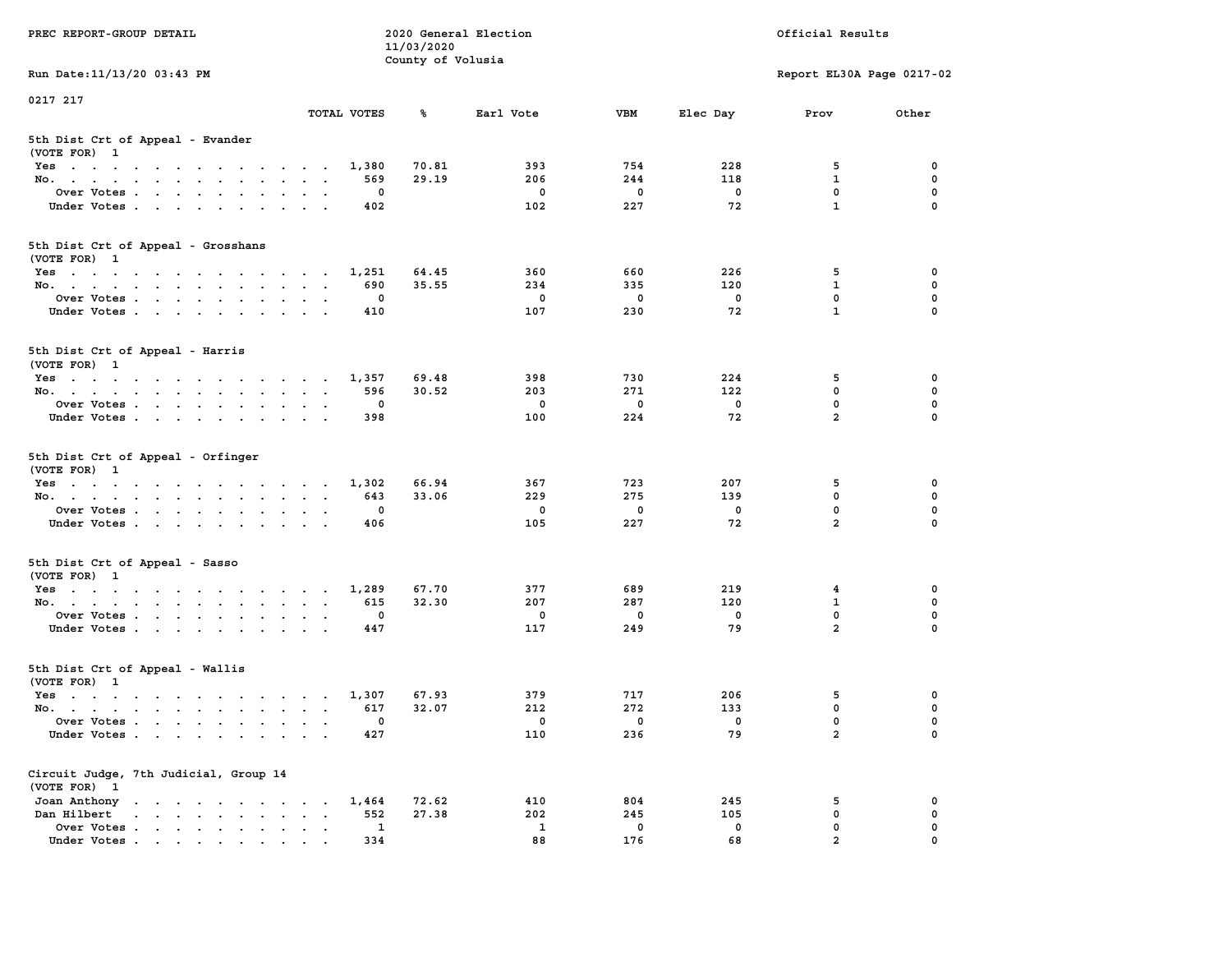|                                                                                                                                                                         |                                                                             | 11/03/2020        |                         |              |             |                           |             |
|-------------------------------------------------------------------------------------------------------------------------------------------------------------------------|-----------------------------------------------------------------------------|-------------------|-------------------------|--------------|-------------|---------------------------|-------------|
| Run Date: 11/13/20 03:43 PM                                                                                                                                             |                                                                             | County of Volusia |                         |              |             | Report EL30A Page 0217-03 |             |
| 0217 217                                                                                                                                                                |                                                                             |                   |                         |              |             |                           |             |
|                                                                                                                                                                         | TOTAL VOTES                                                                 | ℁                 | Earl Vote               | <b>VBM</b>   | Elec Day    | Prov                      | Other       |
| County Council Chair<br>(VOTE FOR) 1                                                                                                                                    |                                                                             |                   |                         |              |             |                           |             |
| Jeff Brower.<br>$\blacksquare$ .<br>$\sim$ $\sim$<br>$\blacksquare$ .<br>$\sim$                                                                                         | 905<br>$\cdot$                                                              | 44.78             | 286                     | 458          | 161         | $\mathbf 0$               | 0           |
| Deborah A. "Deb" Denys                                                                                                                                                  | 1,116<br>$\ddot{\phantom{a}}$<br>$\ddot{\phantom{a}}$                       | 55.22             | 343                     | 577          | 192         | $\overline{\mathbf{4}}$   | $\mathbf 0$ |
| Over Votes                                                                                                                                                              | 1<br>$\ddot{\phantom{a}}$<br>$\ddot{\phantom{1}}$                           |                   | $\mathbf{1}$            | 0            | $\mathbf 0$ | 0                         | $\mathbf 0$ |
| Under Votes                                                                                                                                                             | 329<br>$\cdot$ $\cdot$                                                      |                   | 71                      | 190          | 65          | 3                         | $\mathbf 0$ |
| Soil & Water Conservation Seat 2<br>(VOTE FOR) 1                                                                                                                        |                                                                             |                   |                         |              |             |                           |             |
| John Nelson.<br>the contract of the contract of the contract of the contract of the contract of the contract of the contract of                                         | 1,219                                                                       | 64.94             | 377                     | 637          | 203         | $\overline{a}$            | 0           |
| Wesley Wayne Wilson Jr                                                                                                                                                  | 658                                                                         | 35.06             | 203                     | 317          | 135         | 3                         | $\pmb{0}$   |
| Over Votes                                                                                                                                                              | 0                                                                           |                   | $\mathbf 0$             | $\mathbf 0$  | $\mathbf 0$ | $\mathbf 0$               | $\mathbf 0$ |
| Under Votes                                                                                                                                                             | $\sim$<br>$\cdot$<br>474                                                    |                   | 121                     | 271          | 80          | $\overline{a}$            | $\mathbf 0$ |
| $\ddot{\phantom{0}}$                                                                                                                                                    | $\ddot{\phantom{a}}$<br>$\cdot$                                             |                   |                         |              |             |                           |             |
| Soil & Water Conservation Seat 4<br>(VOTE FOR) 1                                                                                                                        |                                                                             |                   |                         |              |             |                           |             |
| Wendy Anderson.<br>the contract of the contract of the con-                                                                                                             | 1,346                                                                       | 67.37             | 368                     | 757          | 217         | $\overline{\mathbf{4}}$   | $\mathbf 0$ |
| Barbara Deering<br>$\mathbf{r}$ , and $\mathbf{r}$ , and $\mathbf{r}$ , and $\mathbf{r}$                                                                                | 652<br>$\sim$<br>$\mathbf{r}$<br>$\sim$                                     | 32.63             | 250                     | 272          | 130         | 0                         | $\mathbf 0$ |
| Over Votes.<br>$\sim$ $\sim$ $\sim$ $\sim$<br>$\overline{\phantom{a}}$<br>$\ddot{\phantom{a}}$                                                                          | $\mathbf 0$                                                                 |                   | $\mathbf 0$             | 0            | $\mathbf 0$ | $\mathbf 0$               | $\mathbf 0$ |
| Under Votes<br>$\ddot{\phantom{a}}$                                                                                                                                     | 353                                                                         |                   | 83                      | 196          | 71          | 3                         | $\mathbf 0$ |
| WVHA - Group A, Seat 3 Hospital Authority<br>(VOTE FOR)<br>$\mathbf{1}$                                                                                                 |                                                                             |                   |                         |              |             |                           |             |
| Judy Craig.<br>the contract of the contract of                                                                                                                          | 1,422<br>$\sim$ $\sim$ $\sim$ $\sim$ $\sim$                                 | 69.30             | 404                     | 763          | 250         | 5                         | $\mathbf 0$ |
| John M. Hill<br>$\begin{array}{cccccccccccccc} \bullet & \bullet & \bullet & \bullet & \bullet & \bullet & \bullet & \bullet & \bullet & \bullet \end{array}$<br>$\sim$ | 630<br>$\ddot{\phantom{a}}$<br>$\ddot{\phantom{a}}$<br>$\cdot$              | 30.70             | 225                     | 301          | 104         | 0                         | $\mathbf 0$ |
| Over Votes                                                                                                                                                              | 1<br>$\ddot{\phantom{a}}$                                                   |                   | $\mathbf{1}$            | $\mathbf 0$  | $\mathbf 0$ | 0                         | $\mathbf 0$ |
| Under Votes<br>$\cdot$                                                                                                                                                  | 298<br>$\cdot$<br>$\cdot$                                                   |                   | 71                      | 161          | 64          | $\overline{a}$            | $\mathbf 0$ |
| WVHA - Group B, Seat 1 Hospital Authority<br>(VOTE FOR)<br>$\mathbf{1}$                                                                                                 |                                                                             |                   |                         |              |             |                           |             |
| Jennifer Lee Coen.                                                                                                                                                      | 1,524                                                                       | 74.85             | 432                     | 840          | 247         | 5                         | 0           |
| Michael Lee Ray                                                                                                                                                         | 512<br>$\bullet$<br>$\ddot{\phantom{a}}$<br>$\ddot{\phantom{a}}$            | 25.15             | 197                     | 214          | 101         | 0                         | $\mathbf 0$ |
| Over Votes                                                                                                                                                              | $\mathbf 0$<br>$\bullet$<br>$\bullet$                                       |                   | $\mathbf 0$             | $\mathbf{0}$ | $\mathbf 0$ | $\mathbf{0}$              | $\mathbf 0$ |
| Under Votes<br>$\ddot{\phantom{a}}$                                                                                                                                     | 315<br>$\ddot{\phantom{a}}$<br>$\mathbf{r}$                                 |                   | 72                      | 171          | 70          | $\overline{a}$            | $\mathbf 0$ |
| Amendment 1 - Citzenship Requirement<br>(VOTE FOR) 1                                                                                                                    |                                                                             |                   |                         |              |             |                           |             |
| $Yes \t . \t .$                                                                                                                                                         | 1,408                                                                       | 64.23             | 422                     | 716          | 268         | $\overline{2}$            | 0           |
| the contract of the contract of the contract of the contract of the contract of the contract of the contract of                                                         | 784<br>$\sim$ $\sim$                                                        | 35.77             | 240                     | 423          | 117         | $\overline{\mathbf{4}}$   | $\mathbf 0$ |
| No.<br>$\overline{\phantom{a}}$                                                                                                                                         | $\overline{a}$                                                              |                   | $\overline{\mathbf{2}}$ | $\mathbf 0$  | $\mathbf 0$ | $\mathbf 0$               | $\mathbf 0$ |
| Over Votes.<br>$\sim$ $\sim$<br>$\sim$ $\sim$<br>$\ddot{\phantom{a}}$<br>$\ddot{\phantom{a}}$<br>Under Votes                                                            | $\ddot{\phantom{a}}$<br>$\ddot{\phantom{a}}$<br>$\cdot$<br>157<br>$\cdot$ . |                   | 37                      | 86           | 33          | $\mathbf{1}$              | $\mathbf 0$ |
| Amendment 2 - Minimum Wage                                                                                                                                              |                                                                             |                   |                         |              |             |                           |             |
| (VOTE FOR) 1                                                                                                                                                            |                                                                             |                   |                         |              |             |                           |             |
| $Yes \t . \t .$<br>$\blacksquare$<br>$\cdots$<br>the contract of the contract of the                                                                                    | 1,615                                                                       | 73.18             | 445                     | 895          | 269         | 6                         | $\mathbf 0$ |
| No.<br>$\cdot$ $\cdot$ $\cdot$ $\cdot$ $\cdot$<br>$\bullet$<br>$\cdot$                                                                                                  | 592<br>$\cdot$                                                              | 26.82             | 229                     | 247          | 115         | $\mathbf{1}$              | 0           |
| Over Votes<br>$\ddot{\phantom{a}}$                                                                                                                                      | 0<br>$\ddot{\phantom{a}}$<br>$\ddot{\phantom{1}}$<br>$\bullet$              |                   | $\mathbf 0$             | $\mathbf 0$  | $\mathbf 0$ | $\mathbf 0$               | $\mathbf 0$ |
| Under Votes                                                                                                                                                             | 144                                                                         |                   | 27                      | 83           | 34          | 0                         | $\mathbf 0$ |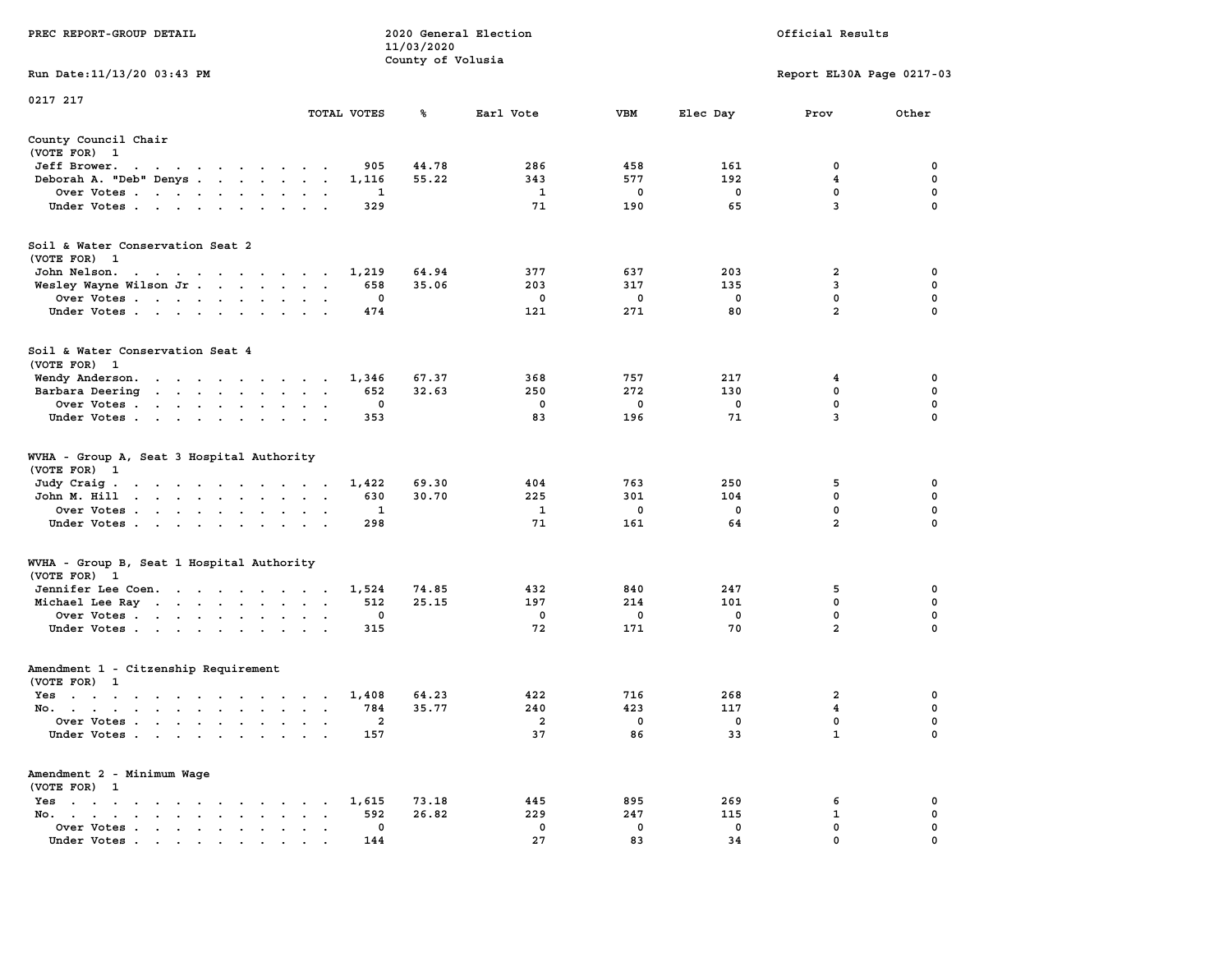| PREC REPORT-GROUP DETAIL                                                                                                                                                                                                                             |                                    | 11/03/2020<br>County of Volusia | 2020 General Election |              |              | Official Results          |             |
|------------------------------------------------------------------------------------------------------------------------------------------------------------------------------------------------------------------------------------------------------|------------------------------------|---------------------------------|-----------------------|--------------|--------------|---------------------------|-------------|
| Run Date: 11/13/20 03:43 PM                                                                                                                                                                                                                          |                                    |                                 |                       |              |              | Report EL30A Page 0217-04 |             |
| 0217 217                                                                                                                                                                                                                                             | TOTAL VOTES                        | ℁                               | Earl Vote             | <b>VBM</b>   | Elec Day     | Prov                      | Other       |
| Amendment 3 - Primary Elections<br>(VOTE FOR) 1                                                                                                                                                                                                      |                                    |                                 |                       |              |              |                           |             |
| Yes                                                                                                                                                                                                                                                  | 1,059                              | 49.46                           | 275                   | 575          | 205          | 4                         | 0           |
| No.                                                                                                                                                                                                                                                  | 1,082                              | 50.54                           | 387                   | 524          | 169          | $\overline{a}$            | $\mathbf 0$ |
| Over Votes                                                                                                                                                                                                                                           | 1                                  |                                 | $\mathbf 0$           | 1            | $\mathbf 0$  | $\mathbf{0}$              | $\mathbf 0$ |
| Under Votes.                                                                                                                                                                                                                                         | 209                                |                                 | 39                    | 125          | 44           | $\mathbf{1}$              | $\mathbf 0$ |
| Amendment 4 - Apprl Const. Amendment                                                                                                                                                                                                                 |                                    |                                 |                       |              |              |                           |             |
| (VOTE FOR) 1<br>Yes                                                                                                                                                                                                                                  | 888                                | 42.19                           | 287                   | 427          | 170          | 4                         | 0           |
| No.                                                                                                                                                                                                                                                  | 1,217                              | 57.81                           | 369                   | 655          | 191          | $\overline{a}$            | $\mathbf 0$ |
| Over Votes                                                                                                                                                                                                                                           | 0<br>$\sim$ $\sim$                 |                                 | $\Omega$              | $^{\circ}$   | $\mathbf{0}$ | $\mathbf{0}$              | $\mathbf 0$ |
| Under Votes                                                                                                                                                                                                                                          | 246                                |                                 | 45                    | 143          | 57           | $\mathbf{1}$              | $\Omega$    |
| Amendment 5 - Homestead Property Taxes<br>(VOTE FOR) 1<br>Yes                                                                                                                                                                                        | 1,215                              | 58.44                           | 374                   | 623          | 215          | 3                         | 0           |
| No.                                                                                                                                                                                                                                                  | 864                                | 41.56                           | 272                   | 448          | 142          | $\overline{a}$            | 0           |
| Over Votes                                                                                                                                                                                                                                           | 1                                  |                                 | $\mathbf{1}$          | $\mathbf 0$  | $\mathbf 0$  | $\mathbf 0$               | $\mathbf 0$ |
| Under Votes                                                                                                                                                                                                                                          | 271                                |                                 | 54                    | 154          | 61           | $\overline{a}$            | $\Omega$    |
| Amendment 6 - Ad Valorem Tax Discount<br>(VOTE FOR) 1                                                                                                                                                                                                |                                    |                                 |                       |              |              |                           |             |
| Yes                                                                                                                                                                                                                                                  | 1,520                              | 71.23                           | 445                   | 788          | 283          | 4                         | 0           |
| No.                                                                                                                                                                                                                                                  | 614                                | 28.77                           | 210                   | 314          | 88           | $\overline{a}$            | $\mathbf 0$ |
| Over Votes                                                                                                                                                                                                                                           | 1                                  |                                 | $\mathbf{1}$          | 0            | $\mathbf 0$  | 0                         | $\mathbf 0$ |
| Under Votes                                                                                                                                                                                                                                          | 216                                |                                 | 45                    | 123          | 47           | $\mathbf{1}$              | $\mathbf 0$ |
| Volusia ECHO<br>(VOTE FOR) 1                                                                                                                                                                                                                         |                                    |                                 |                       |              |              |                           |             |
| Yes (For Bonds) $\cdots$ $\cdots$ $\cdots$ $\cdots$                                                                                                                                                                                                  | 1,750                              | 81.47                           | 484                   | 946          | 314          | 6                         | $\mathbf 0$ |
| No (Against Bonds)                                                                                                                                                                                                                                   | 398                                | 18.53                           | 171                   | 166          | 61           | $\mathbf{0}$              | $\mathbf 0$ |
| Over Votes                                                                                                                                                                                                                                           | 1                                  |                                 | 1                     | $\mathbf 0$  | $\mathbf 0$  | $\mathbf{0}$              | $\mathbf 0$ |
| Under Votes                                                                                                                                                                                                                                          | 202                                |                                 | 45                    | 113          | 43           | $\mathbf{1}$              | $\Omega$    |
| Volusia Forever<br>(VOTE FOR) 1                                                                                                                                                                                                                      |                                    |                                 |                       |              |              |                           |             |
| Yes (For Bonds)<br>$\mathbf{r}$ . The set of the set of the set of the set of the set of the set of the set of the set of the set of the set of the set of the set of the set of the set of the set of the set of the set of the set of the set of t | 1,782                              | 82.81                           | 499                   | 967          | 310          | 6                         | 0           |
| No (Against Bonds)                                                                                                                                                                                                                                   | $\sim$ $\sim$ $\sim$ $\sim$<br>370 | 17.19                           | 158                   | 148          | 64           | $\mathbf 0$               | $\mathbf 0$ |
| Over Votes.<br>the contract of the contract of the                                                                                                                                                                                                   | 1<br>$\sim$ $\sim$                 |                                 | $\mathbf{1}$          | $\mathbf{0}$ | $\mathbf{0}$ | $\mathbf 0$               | $\mathbf 0$ |
| Under Votes.                                                                                                                                                                                                                                         | 198                                |                                 | 43                    | 110          | 44           | $\mathbf{1}$              | $\Omega$    |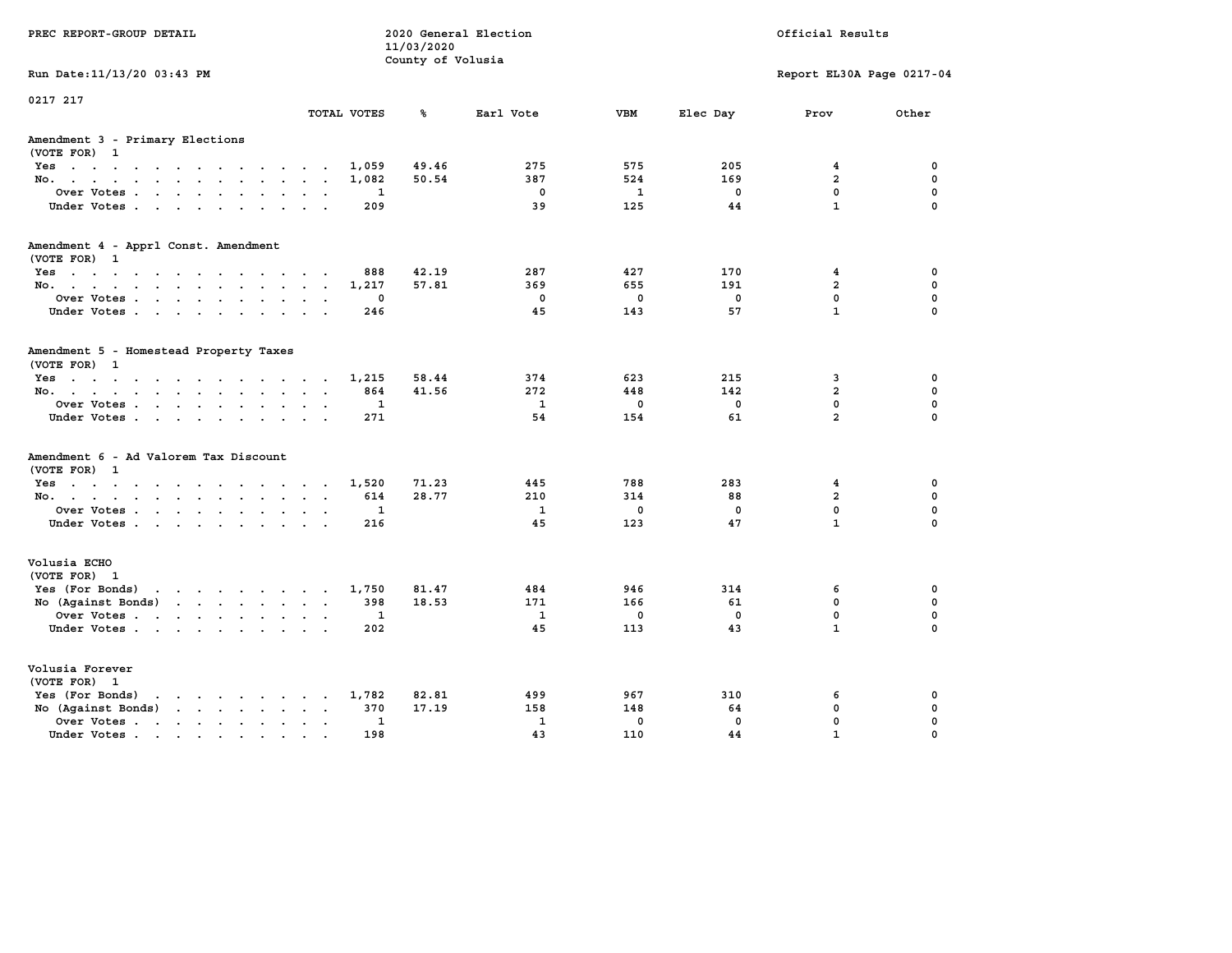| PREC REPORT-GROUP DETAIL                                                                                                                                                                                                                                   |                           | 11/03/2020<br>County of Volusia | 2020 General Election |                    |                | Official Results          |                             |
|------------------------------------------------------------------------------------------------------------------------------------------------------------------------------------------------------------------------------------------------------------|---------------------------|---------------------------------|-----------------------|--------------------|----------------|---------------------------|-----------------------------|
| Run Date: 11/13/20 03:43 PM                                                                                                                                                                                                                                |                           |                                 |                       |                    |                | Report EL30A Page 0218-01 |                             |
| 0218 218                                                                                                                                                                                                                                                   |                           |                                 |                       |                    |                |                           |                             |
|                                                                                                                                                                                                                                                            | TOTAL VOTES               | ℁                               | Earl Vote             | VBM                | Elec Day       | Prov                      | Other                       |
| REGISTERED VOTERS - TOTAL                                                                                                                                                                                                                                  | 4,816<br>$\sim$ $\sim$    |                                 |                       |                    |                |                           |                             |
| BALLOTS CAST - TOTAL.                                                                                                                                                                                                                                      | 3,804<br>$\cdot$ $\cdot$  |                                 | 1,195                 | 1,956              | 651            | $\overline{\mathbf{2}}$   | $\mathbf 0$                 |
| BALLOTS CAST - BLANK.<br>$\cdot$ $\cdot$ $\cdot$ $\cdot$ $\cdot$                                                                                                                                                                                           | $\Omega$                  |                                 | $\mathbf{0}$          | $\mathbf{0}$       | $\mathbf{0}$   | $\Omega$                  | $\mathbf 0$                 |
| VOTER TURNOUT - TOTAL<br>$\cdot$ $\cdot$ $\cdot$ $\cdot$                                                                                                                                                                                                   |                           | 78.99                           |                       |                    |                |                           |                             |
| VOTER TURNOUT - BLANK<br>$\sim$ $\sim$ $\sim$ $\sim$ $\sim$                                                                                                                                                                                                |                           |                                 |                       |                    |                |                           |                             |
| President and Vice President                                                                                                                                                                                                                               |                           |                                 |                       |                    |                |                           |                             |
| (VOTE FOR) 1                                                                                                                                                                                                                                               |                           |                                 |                       |                    |                |                           |                             |
| Donald J. Trump (REP)<br>the contract of the contract of the contract of the contract of the contract of the contract of the contract of the contract of the contract of the contract of the contract of the contract of the contract of the contract o    | 1,754                     | 46.29                           | 649                   | 685                | 418            | 2                         | 0                           |
| Joseph R. Biden (DEM)<br>$\mathbf{r}$ . The set of the set of the set of the set of the set of the set of the set of the set of the set of the set of the set of the set of the set of the set of the set of the set of the set of the set of the set of t | 1,978                     | 52.20                           | 527                   | 1,232              | 219            | $\mathbf{0}$              | 0                           |
| Jo Jorgensen (LPF)<br>the contract of the contract of the contract of the contract of the contract of                                                                                                                                                      | 33                        | .87                             | 9                     | 13                 | 11             | 0                         | 0                           |
|                                                                                                                                                                                                                                                            |                           |                                 |                       |                    |                | $\mathbf{0}$              | $\mathbf 0$                 |
| Roque "Rocky" De La Fuente (REF).                                                                                                                                                                                                                          | $\overline{\mathbf{2}}$   | .05                             | 1                     | 1                  | 0              |                           |                             |
| Gloria La Riva (PSL).                                                                                                                                                                                                                                      | 3                         | .08                             | $\mathbf{1}$          | $\overline{2}$     | $\mathbf 0$    | $\mathbf 0$               | $\mathbf 0$                 |
| Howie Hawkins (GRE)                                                                                                                                                                                                                                        | 6                         | .16                             | $\mathbf{1}$          | 5                  | $\mathbf{0}$   | $\mathbf{0}$              | $\mathbf 0$                 |
| Don Blankenship (CPF)                                                                                                                                                                                                                                      | $\mathbf 0$               |                                 | $\mathbf 0$           | 0                  | $\mathbf 0$    | $\mathbf 0$               | $\mathbf 0$                 |
| WRITE-IN.                                                                                                                                                                                                                                                  | 13                        | .34                             | 3                     | 9                  | $\mathbf{1}$   | $\mathbf 0$               | $\mathbf 0$                 |
| Over Votes                                                                                                                                                                                                                                                 | $\overline{2}$<br>$\sim$  |                                 | $\mathbf{1}$          | $\mathbf{1}$       | $\mathbf 0$    | $\mathbf 0$               | $\mathbf 0$                 |
| Under Votes                                                                                                                                                                                                                                                | 13                        |                                 | 3                     | 8                  | $\overline{a}$ | $\mathbf 0$               | $\mathbf 0$                 |
|                                                                                                                                                                                                                                                            |                           |                                 |                       |                    |                |                           |                             |
| Representative in Congress District 6<br>(VOTE FOR) 1                                                                                                                                                                                                      |                           |                                 |                       |                    |                |                           |                             |
| Michael Waltz (REP)                                                                                                                                                                                                                                        | 1,826                     | 50.05                           | 674                   | 738                | 412            | $\mathbf{2}$              | 0                           |
| Clint Curtis (DEM)<br>$\mathbf{r}$ , and $\mathbf{r}$ , and $\mathbf{r}$ , and $\mathbf{r}$                                                                                                                                                                | 1,816                     | 49.78                           | 486                   | 1,124              | 206            | $\mathbf{0}$              | 0                           |
| WRITE-IN.<br>$\mathbf{r}$ , $\mathbf{r}$ , $\mathbf{r}$ , $\mathbf{r}$ , $\mathbf{r}$<br>$\sim$                                                                                                                                                            | 6<br>$\ddot{\phantom{a}}$ | .16                             | 1                     | 4                  | 1              | $\mathbf 0$               | $\mathbf 0$                 |
| Over Votes                                                                                                                                                                                                                                                 | 0                         |                                 | 0                     | $\mathbf 0$        | $\mathbf{0}$   | 0                         | 0                           |
|                                                                                                                                                                                                                                                            | 156                       |                                 | 34                    | 90                 | 32             | 0                         | $\mathbf 0$                 |
| Under Votes                                                                                                                                                                                                                                                |                           |                                 |                       |                    |                |                           |                             |
| State Attorney 7th Judicial Circuit                                                                                                                                                                                                                        |                           |                                 |                       |                    |                |                           |                             |
| (VOTE FOR) 1                                                                                                                                                                                                                                               |                           |                                 |                       |                    |                |                           |                             |
| R.J. Larizza $(REP)$                                                                                                                                                                                                                                       | 1,692                     | 48.76                           | 635                   | 699                | 357            | 1                         | 0                           |
| Don Dempsey.<br>the contract of the contract of the con-                                                                                                                                                                                                   | 1,778                     | 51.24                           | 479                   | 1,053              | 246            | $\mathbf 0$               | $\mathbf 0$                 |
| Over Votes.                                                                                                                                                                                                                                                | 0                         |                                 | 0                     | 0                  | 0              | 0                         | 0                           |
| Under Votes                                                                                                                                                                                                                                                | 334                       |                                 | 81                    | 204                | 48             | $\mathbf{1}$              | $\mathbf 0$                 |
|                                                                                                                                                                                                                                                            |                           |                                 |                       |                    |                |                           |                             |
| State Senator District 7                                                                                                                                                                                                                                   |                           |                                 |                       |                    |                |                           |                             |
| (VOTE FOR) 1                                                                                                                                                                                                                                               |                           |                                 |                       |                    |                |                           |                             |
| Travis J. Hutson (REP)                                                                                                                                                                                                                                     | 78                        | 54.17                           | 29                    | 34                 | 15             | 0                         | 0                           |
| Heather Hunter (DEM).                                                                                                                                                                                                                                      | 66                        | 45.83                           | 18                    | 42                 | 6              | $^{\circ}$                | $\mathbf 0$                 |
| WRITE-IN.                                                                                                                                                                                                                                                  | $\Omega$                  |                                 | $\mathbf{0}$          | $\mathbf 0$        | $\mathbf 0$    | $\mathbf{0}$              | $\mathbf 0$                 |
| Over Votes                                                                                                                                                                                                                                                 | $\mathbf{0}$              |                                 | $\mathbf{0}$          | $\mathbf{0}$       | $\mathbf{0}$   | $\mathbf{0}$              | $\mathbf{0}$                |
| Under Votes                                                                                                                                                                                                                                                | 6                         |                                 | $\mathbf{0}$          | $\overline{4}$     | $\overline{2}$ | $\mathbf 0$               | $\mathbf 0$                 |
|                                                                                                                                                                                                                                                            |                           |                                 |                       |                    |                |                           |                             |
| State Representative District 26<br>(VOTE FOR) 1                                                                                                                                                                                                           |                           |                                 |                       |                    |                |                           |                             |
| Elizabeth Fetterhoff (REP).                                                                                                                                                                                                                                | 1,827                     | 50.28                           | 672                   | 742                | 411            | $\overline{\mathbf{2}}$   | 0                           |
|                                                                                                                                                                                                                                                            |                           | 49.72                           | 487                   |                    |                | $\mathbf 0$               | $\mathbf 0$                 |
| Patrick Henry (DEM)                                                                                                                                                                                                                                        | 1,807                     |                                 |                       | 1,115              | 205            |                           |                             |
| Over Votes                                                                                                                                                                                                                                                 | $\mathbf{0}$              |                                 | $\mathbf{0}$          | $\mathbf{0}$<br>99 | $\Omega$       | $\mathbf{0}$              | $\mathbf{0}$<br>$\mathbf 0$ |
| Under Votes                                                                                                                                                                                                                                                | 170                       |                                 | 36                    |                    | 35             | $\mathbf 0$               |                             |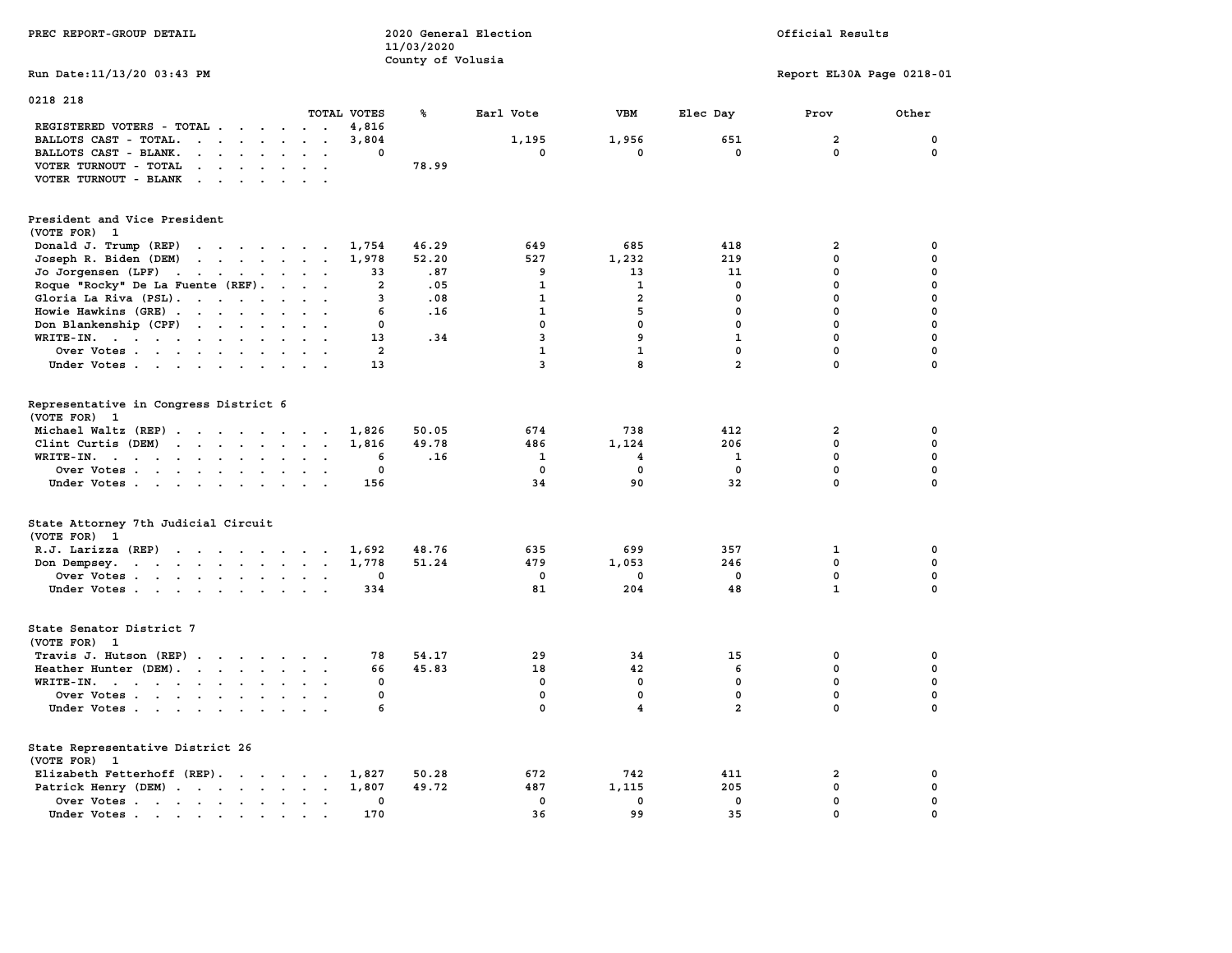| PREC REPORT-GROUP DETAIL                                                                                                                                                                                                                 |                                  | 11/03/2020<br>County of Volusia | 2020 General Election |                          |                | Official Results            |               |
|------------------------------------------------------------------------------------------------------------------------------------------------------------------------------------------------------------------------------------------|----------------------------------|---------------------------------|-----------------------|--------------------------|----------------|-----------------------------|---------------|
| Run Date: 11/13/20 03:43 PM                                                                                                                                                                                                              |                                  |                                 |                       |                          |                | Report EL30A Page 0218-02   |               |
| 0218 218                                                                                                                                                                                                                                 | TOTAL VOTES                      | ℁                               | Earl Vote             | <b>VBM</b>               | Elec Day       | Prov                        | Other         |
| Supreme Court - Carlos G. Muniz<br>(VOTE FOR) 1                                                                                                                                                                                          |                                  |                                 |                       |                          |                |                             |               |
| Yes                                                                                                                                                                                                                                      | 2,135                            | 66.78                           | 713                   | 1,003                    | 418            | 1                           | 0             |
| No.                                                                                                                                                                                                                                      | 1,062                            | 33.22                           | 294                   | 636                      | 132            | 0                           | 0             |
| Over Votes                                                                                                                                                                                                                               | 0<br>$\sim$ $\sim$               |                                 | 0                     | 0                        | 0              | $\mathbf 0$                 | $\mathbf 0$   |
| Under Votes                                                                                                                                                                                                                              | 607                              |                                 | 188                   | 317                      | 101            | $\mathbf{1}$                | $\Omega$      |
| 5th Dist Crt of Appeal - Evander<br>(VOTE FOR) 1                                                                                                                                                                                         |                                  |                                 |                       |                          |                |                             |               |
| Yes                                                                                                                                                                                                                                      | 2,261                            | 72.65                           | 701                   | 1,173                    | 386            | 1                           | 0             |
| No.                                                                                                                                                                                                                                      | 851<br>$\sim$ $\sim$             | 27.35                           | 284                   | 411                      | 156            | 0                           | $\mathbf 0$   |
| Over Votes                                                                                                                                                                                                                               | 1<br>$\sim$ $\sim$ $\sim$        |                                 | 0                     | $\mathbf{1}$             | 0              | 0                           | 0             |
| Under Votes                                                                                                                                                                                                                              | 691                              |                                 | 210                   | 371                      | 109            | $\mathbf{1}$                | 0             |
| 5th Dist Crt of Appeal - Grosshans<br>(VOTE FOR) 1                                                                                                                                                                                       |                                  |                                 |                       |                          |                |                             |               |
| Yes                                                                                                                                                                                                                                      | 2,126                            | 68.45                           | 689                   | 1,045                    | 391            | 1                           | 0             |
| No.                                                                                                                                                                                                                                      | 980                              | 31.55                           | 298                   | 539                      | 143            | 0                           | 0             |
| Over Votes                                                                                                                                                                                                                               | 1                                |                                 | 1                     | 0                        | 0              | 0                           | 0             |
| Under Votes                                                                                                                                                                                                                              | 697                              |                                 | 207                   | 372                      | 117            | $\mathbf{1}$                | $\Omega$      |
| 5th Dist Crt of Appeal - Harris<br>(VOTE FOR) 1                                                                                                                                                                                          |                                  |                                 |                       |                          |                |                             |               |
| Yes                                                                                                                                                                                                                                      | 2,272                            | 72.96                           | 704                   | 1,147                    | 420            | 1                           | 0             |
| No.                                                                                                                                                                                                                                      | 842                              | 27.04                           | 275                   | 449                      | 118            | 0                           | 0             |
| Over Votes                                                                                                                                                                                                                               | 0                                |                                 | 0                     | 0                        | 0              | $\mathbf 0$<br>$\mathbf{1}$ | 0<br>0        |
| Under Votes                                                                                                                                                                                                                              | 690                              |                                 | 216                   | 360                      | 113            |                             |               |
| 5th Dist Crt of Appeal - Orfinger<br>(VOTE FOR) 1                                                                                                                                                                                        |                                  |                                 |                       |                          |                |                             |               |
| Yes                                                                                                                                                                                                                                      | 2,252                            | 72.13                           | 688                   | 1,172                    | 391            | 1                           | 0             |
| No.                                                                                                                                                                                                                                      | 870<br>$\sim$ $\sim$             | 27.87                           | 291                   | 435                      | 144            | 0                           | $\mathbf 0$   |
| Over Votes<br>Under Votes                                                                                                                                                                                                                | 0<br>$\ddot{\phantom{1}}$<br>682 |                                 | 0<br>216              | 0<br>349                 | 0<br>116       | 0<br>$\mathbf{1}$           | 0<br>$\Omega$ |
| 5th Dist Crt of Appeal - Sasso                                                                                                                                                                                                           |                                  |                                 |                       |                          |                |                             |               |
| (VOTE FOR) 1                                                                                                                                                                                                                             |                                  |                                 |                       |                          |                |                             |               |
| $\mathbf{r}$ . The set of the set of the set of the set of the set of the set of the set of the set of the set of the set of the set of the set of the set of the set of the set of the set of the set of the set of the set of t<br>Yes | 2,149                            | 69.70                           | 689                   | 1,061                    | 398            | 1                           | 0             |
| No.                                                                                                                                                                                                                                      | 934                              | 30.30                           | 287                   | 516                      | 131            | 0                           | $\mathbf 0$   |
| Over Votes .                                                                                                                                                                                                                             | $\overline{\phantom{a}}$         |                                 | 0                     | $\overline{\phantom{a}}$ | $\overline{0}$ | $\Omega$                    | $\Omega$      |
| Under Votes                                                                                                                                                                                                                              | 720                              |                                 | 219                   | 378                      | 122            | $\mathbf{1}$                | 0             |
| 5th Dist Crt of Appeal - Wallis<br>(VOTE FOR) 1                                                                                                                                                                                          |                                  |                                 |                       |                          |                |                             |               |
| Yes                                                                                                                                                                                                                                      | 2,216                            | 71.92                           | 691                   | 1,126                    | 398            | 1                           | 0             |
| No.<br>$\mathbf{r} = \mathbf{r}$<br>$\sim$                                                                                                                                                                                               | 865<br>0                         | 28.08                           | 279<br>0              | 449<br>0                 | 137            | 0<br>0                      | 0<br>0        |
| Over Votes<br>Under Votes.                                                                                                                                                                                                               | 723                              |                                 | 225                   | 381                      | 0<br>116       | 1                           |               |
|                                                                                                                                                                                                                                          |                                  |                                 |                       |                          |                |                             |               |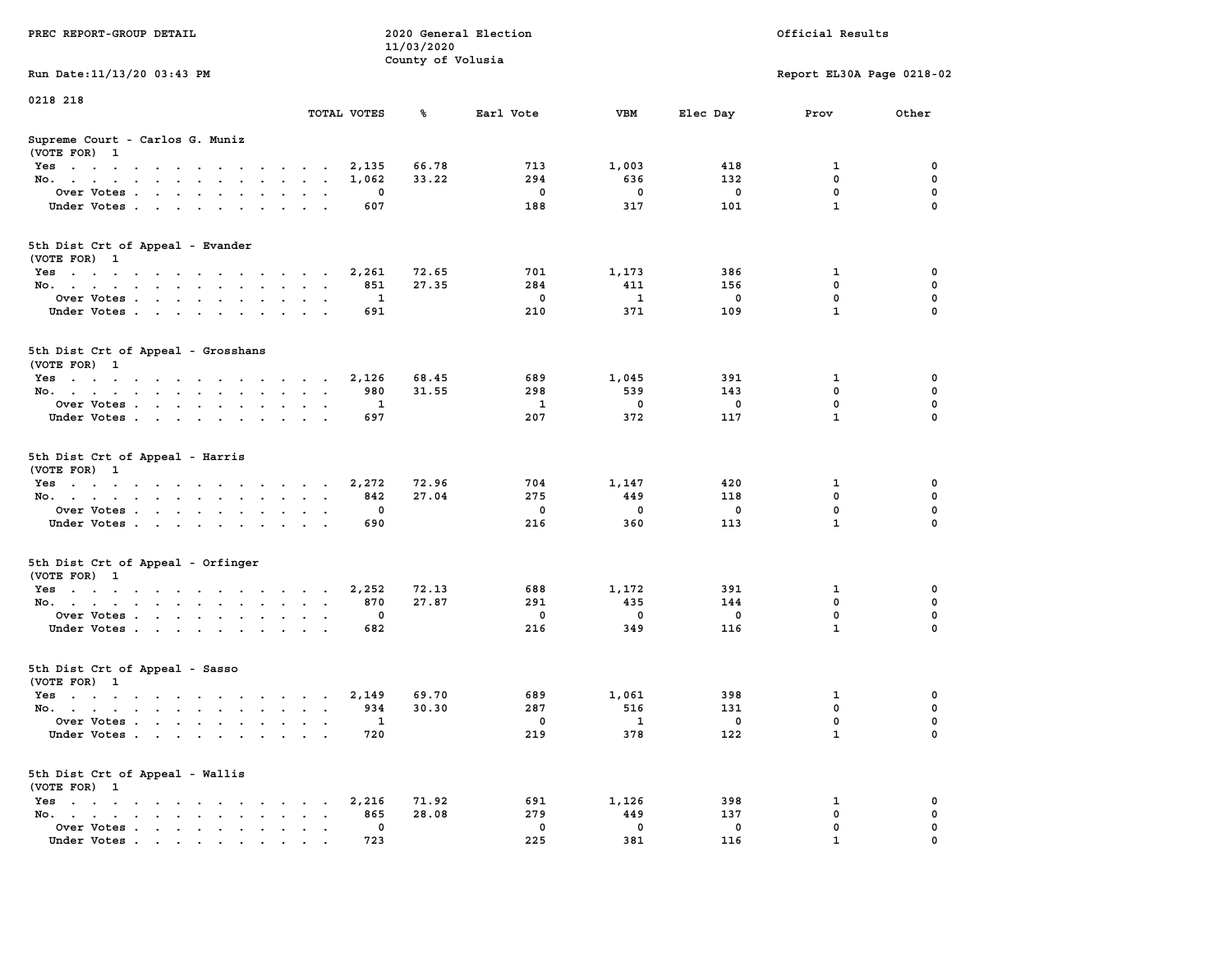| PREC REPORT-GROUP DETAIL                                                                                 |                         | 11/03/2020<br>County of Volusia | 2020 General Election |              |             | Official Results          |                  |
|----------------------------------------------------------------------------------------------------------|-------------------------|---------------------------------|-----------------------|--------------|-------------|---------------------------|------------------|
| Run Date: 11/13/20 03:43 PM                                                                              |                         |                                 |                       |              |             | Report EL30A Page 0218-03 |                  |
| 0218 218                                                                                                 |                         |                                 |                       |              |             |                           |                  |
|                                                                                                          | TOTAL VOTES             | ℁                               | Earl Vote             | VBM          | Elec Day    | Prov                      | Other            |
| Circuit Judge, 7th Judicial, Group 14<br>(VOTE FOR) 1                                                    |                         |                                 |                       |              |             |                           |                  |
| Joan Anthony                                                                                             | 1,975                   | 62.50                           | 606                   | 1,100        | 268         | 1                         | 0                |
| Dan Hilbert<br>the contract of the contract of the con-                                                  | 1,185                   | 37.50                           | 407                   | 521          | 257         | $\mathbf 0$               | 0                |
| Over Votes                                                                                               | 1                       |                                 | 1<br>181              | 0<br>335     | 0<br>126    | 0<br>$\mathbf{1}$         | 0<br>$\Omega$    |
| Under Votes                                                                                              | 643                     |                                 |                       |              |             |                           |                  |
| County Council Chair<br>(VOTE FOR) 1                                                                     |                         |                                 |                       |              |             |                           |                  |
| Jeff Brower.                                                                                             | 1,772                   | 54.11                           | 581                   | 859          | 331         | 1                         | 0                |
| Deborah A. "Deb" Denys                                                                                   | 1,503                   | 45.89                           | 464                   | 817          | 222         | 0                         | 0                |
| Over Votes                                                                                               | -1                      |                                 | 1                     | $\mathbf 0$  | $\mathbf 0$ | 0                         | $\mathbf 0$      |
| Under Votes                                                                                              | 528                     |                                 | 149                   | 280          | 98          | $\mathbf{1}$              | 0                |
| Soil & Water Conservation Seat 2<br>(VOTE FOR) 1                                                         |                         |                                 |                       |              |             |                           |                  |
| John Nelson.                                                                                             | 2,131                   | 71.22                           | 706                   | 1,076        | 349         | 0                         | 0                |
| Wesley Wayne Wilson Jr.                                                                                  | 861                     | 28.78                           | 250                   | 449          | 161         | 1                         | 0                |
| Over Votes                                                                                               | 1                       |                                 | 1                     | 0            | $^{\circ}$  | $\mathbf 0$               | 0                |
| Under Votes                                                                                              | 811                     |                                 | 238                   | 431          | 141         | $\mathbf{1}$              | $\Omega$         |
| Soil & Water Conservation Seat 4<br>(VOTE FOR) 1                                                         |                         |                                 |                       |              |             |                           |                  |
| Wendy Anderson.                                                                                          | 1,921<br>1,222          | 61.12<br>38.88                  | 538<br>478            | 1,110<br>492 | 272<br>252  | 1<br>$\mathbf 0$          | 0<br>$\mathbf 0$ |
| Barbara Deering<br>Over Votes                                                                            | $\overline{\mathbf{2}}$ |                                 | $\overline{a}$        | 0            | 0           | 0                         | 0                |
| Under Votes                                                                                              | 659                     |                                 | 177                   | 354          | 127         | $\mathbf{1}$              | $\Omega$         |
| WVHA - Group A, Seat 3 Hospital Authority                                                                |                         |                                 |                       |              |             |                           |                  |
| (VOTE FOR) 1                                                                                             |                         |                                 |                       |              |             |                           |                  |
| Judy Craig.                                                                                              | 1,941                   | 59.98                           | 578                   | 1,071        | 291         | 1                         | 0                |
| John M. Hill                                                                                             | 1,295                   | 40.02                           | 455                   | 594          | 246         | 0                         | 0                |
| Over Votes<br>Under Votes                                                                                | 0<br>568                |                                 | $\mathbf 0$<br>162    | 0<br>291     | 0<br>114    | 0<br>$\mathbf{1}$         | $\mathbf 0$<br>0 |
| WVHA - Group B, Seat 1 Hospital Authority                                                                |                         |                                 |                       |              |             |                           |                  |
| (VOTE FOR) 1                                                                                             |                         |                                 |                       |              |             |                           |                  |
| Jennifer Lee Coen.                                                                                       | 2,132                   | 67.51                           | 618                   | 1,218        | 295         | 1                         | 0                |
| Michael Lee Ray                                                                                          | 1,026                   | 32.49                           | 406                   | 395          | 225         | 0                         | 0                |
| Over Votes<br>Under Votes.<br>$\cdot$ $\cdot$ $\cdot$<br>$\sim$                                          | 0<br>646                |                                 | 0<br>171              | 0<br>343     | 0<br>131    | 0<br>$\mathbf{1}$         | 0<br>0           |
|                                                                                                          |                         |                                 |                       |              |             |                           |                  |
| Amendment 1 - Citzenship Requirement<br>(VOTE FOR) 1                                                     |                         |                                 |                       |              |             |                           |                  |
| $Yes \t . \t .$<br>$\sim$ $\sim$ $\sim$ $\sim$<br>$\cdot$                                                | 2,676                   | 74.25                           | 851                   | 1,288        | 536         | 1                         | 0                |
| $No.$ $\cdot$ $\cdot$ $\cdot$<br>$\ddot{\phantom{a}}$<br>$\cdot$ $\cdot$ $\cdot$<br>$\ddot{\phantom{a}}$ | 928                     | 25.75                           | 292                   | 555          | 81          | 0                         | 0                |
| Over Votes.<br>$\mathbf{r}$ , $\mathbf{r}$ , $\mathbf{r}$ , $\mathbf{r}$ , $\mathbf{r}$<br>Under Votes   | 1<br>199                |                                 | 1<br>51               | 0<br>113     | 0<br>34     | 0                         | 0                |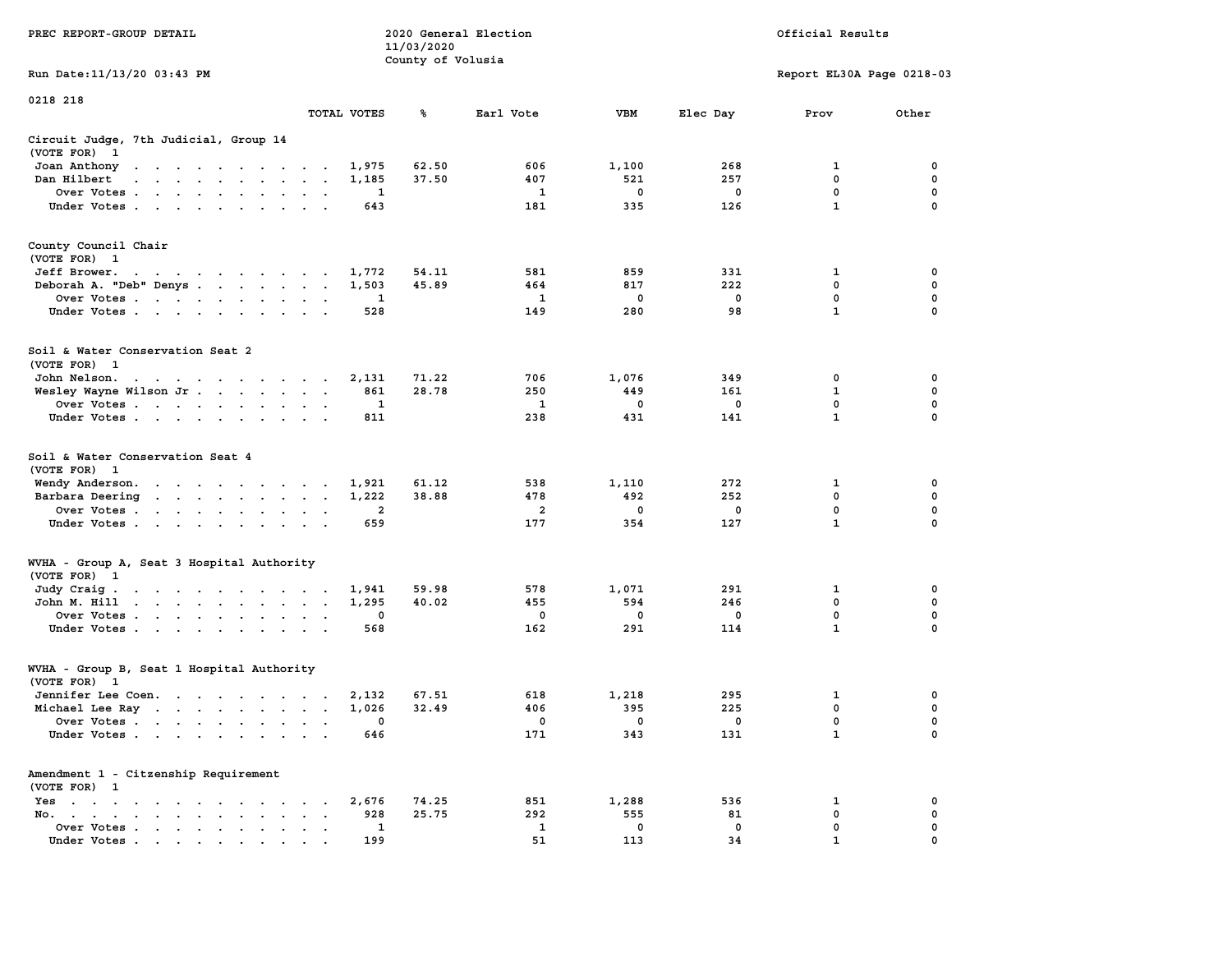| PREC REPORT-GROUP DETAIL                                                        |                          | 11/03/2020<br>County of Volusia | 2020 General Election |              |              | Official Results          |              |
|---------------------------------------------------------------------------------|--------------------------|---------------------------------|-----------------------|--------------|--------------|---------------------------|--------------|
| Run Date: 11/13/20 03:43 PM                                                     |                          |                                 |                       |              |              | Report EL30A Page 0218-04 |              |
| 0218 218                                                                        | TOTAL VOTES              | %                               | Earl Vote             | VBM          | Elec Day     | Prov                      | Other        |
|                                                                                 |                          |                                 |                       |              |              |                           |              |
| Amendment 2 - Minimum Wage<br>(VOTE FOR) 1                                      |                          |                                 |                       |              |              |                           |              |
| Yes                                                                             | 2,180                    | 60.15                           | 576                   | 1,309        | 294          | 1                         | 0            |
| No.                                                                             | 1,444                    | 39.85                           | 572                   | 544          | 328          | $\mathbf{0}$              | $\mathbf 0$  |
| Over Votes                                                                      | 1                        |                                 | $^{\circ}$            | $^{\circ}$   | $\mathbf{1}$ | 0                         | $\mathbf 0$  |
| Under Votes                                                                     | 179                      |                                 | 47                    | 103          | 28           | $\mathbf{1}$              | $\mathbf 0$  |
| Amendment 3 - Primary Elections                                                 |                          |                                 |                       |              |              |                           |              |
| (VOTE FOR) 1                                                                    |                          |                                 |                       |              |              |                           |              |
| Yes                                                                             | 1,817                    | 51.66                           | 459                   | 1,012        | 345          | 1                         | 0            |
| No.                                                                             | 1,700                    | 48.34                           | 660                   | 793          | 247          | 0                         | 0            |
| Over Votes                                                                      | 0                        |                                 | $\mathbf 0$           | $\mathbf 0$  | $\mathbf 0$  | $\mathbf 0$               | $\mathbf 0$  |
| Under Votes                                                                     | 287                      |                                 | 76                    | 151          | 59           | $\mathbf{1}$              | $\mathbf 0$  |
| Amendment 4 - Apprl Const. Amendment                                            |                          |                                 |                       |              |              |                           |              |
| (VOTE FOR) 1                                                                    |                          |                                 |                       |              |              |                           |              |
| Yes                                                                             | 1,633                    | 47.11                           | 609                   | 723          | 300          | 1                         | 0            |
| No.                                                                             | 1,833                    | 52.89                           | 506                   | 1,058        | 269          | 0                         | $\mathbf 0$  |
| Over Votes                                                                      | 1                        |                                 | 1                     | $\mathbf 0$  | $\mathbf 0$  | $\mathbf 0$               | $\mathbf 0$  |
| Under Votes                                                                     | 337                      |                                 | 79                    | 175          | 82           | $\mathbf{1}$              | $\mathbf 0$  |
| Amendment 5 - Homestead Property Taxes<br>(VOTE FOR) 1                          |                          |                                 |                       |              |              |                           |              |
| Yes                                                                             | 2,258                    | 66.12                           | 735                   | 1,103        | 419          | 1                         | 0            |
| No.                                                                             | 1,157                    | 33.88                           | 365                   | 648          | 144          | $\mathbf 0$               | 0            |
| Over Votes                                                                      | 0                        |                                 | $^{\circ}$            | $^{\circ}$   | $^{\circ}$   | $\mathbf{0}$              | $\mathbf 0$  |
| Under Votes                                                                     | 389                      |                                 | 95                    | 205          | 88           | $\mathbf{1}$              | $\mathbf 0$  |
| Amendment 6 - Ad Valorem Tax Discount                                           |                          |                                 |                       |              |              |                           |              |
| (VOTE FOR) 1                                                                    |                          |                                 |                       |              |              |                           |              |
| Yes                                                                             | 2,863                    | 81.64                           | 901                   | 1,429        | 532          | 1                         | 0            |
| No.                                                                             | 644                      | 18.36                           | 219                   | 372          | 53           | $\mathbf{0}$              | 0            |
| Over Votes                                                                      | 1                        |                                 | 0                     | $\mathbf{1}$ | 0            | $\mathbf 0$               | 0            |
| Under Votes.                                                                    | 296                      |                                 | 75                    | 154          | 66           | $\mathbf{1}$              | $\mathbf{0}$ |
| Volusia ECHO                                                                    |                          |                                 |                       |              |              |                           |              |
| (VOTE FOR) 1                                                                    |                          |                                 |                       |              |              |                           |              |
| and a series of the contract of the<br>Yes (For Bonds)                          | 2,664                    | 76.77                           | 740                   | 1,481        | 442          | 1                         | 0            |
| No (Against Bonds)                                                              | 806                      | 23.23                           | 357                   | 312          | 137          | $\mathbf 0$               | $\mathbf 0$  |
| Over Votes                                                                      | 1<br>$\bullet$<br>$\sim$ |                                 | 1                     | 0            | 0            | 0                         | 0            |
| Under Votes                                                                     | 333                      |                                 | 97                    | 163          | 72           | $\mathbf 1$               | 0            |
| Volusia Forever                                                                 |                          |                                 |                       |              |              |                           |              |
| (VOTE FOR) 1                                                                    |                          |                                 |                       |              |              |                           |              |
| Yes (For Bonds)<br>$\mathbf{r}$ , $\mathbf{r}$ , $\mathbf{r}$ , $\mathbf{r}$    | 2,766                    | 79.21                           | 777                   | 1,549        | 439          | 1                         | 0            |
| $\mathbf{r}$ , $\mathbf{r}$ , $\mathbf{r}$ , $\mathbf{r}$<br>No (Against Bonds) | 726                      | 20.79                           | 330                   | 258          | 138          | 0                         | 0            |
| Over Votes .<br>$\cdots$                                                        | $\mathbf{1}$             |                                 | $\mathbf{1}$          | $\mathbf 0$  | 0            | $\mathbf{0}$              | $\mathbf{0}$ |
|                                                                                 |                          |                                 |                       |              |              |                           |              |
| Under Votes                                                                     | 311                      |                                 | 87                    | 149          | 74           | 1                         | $\Omega$     |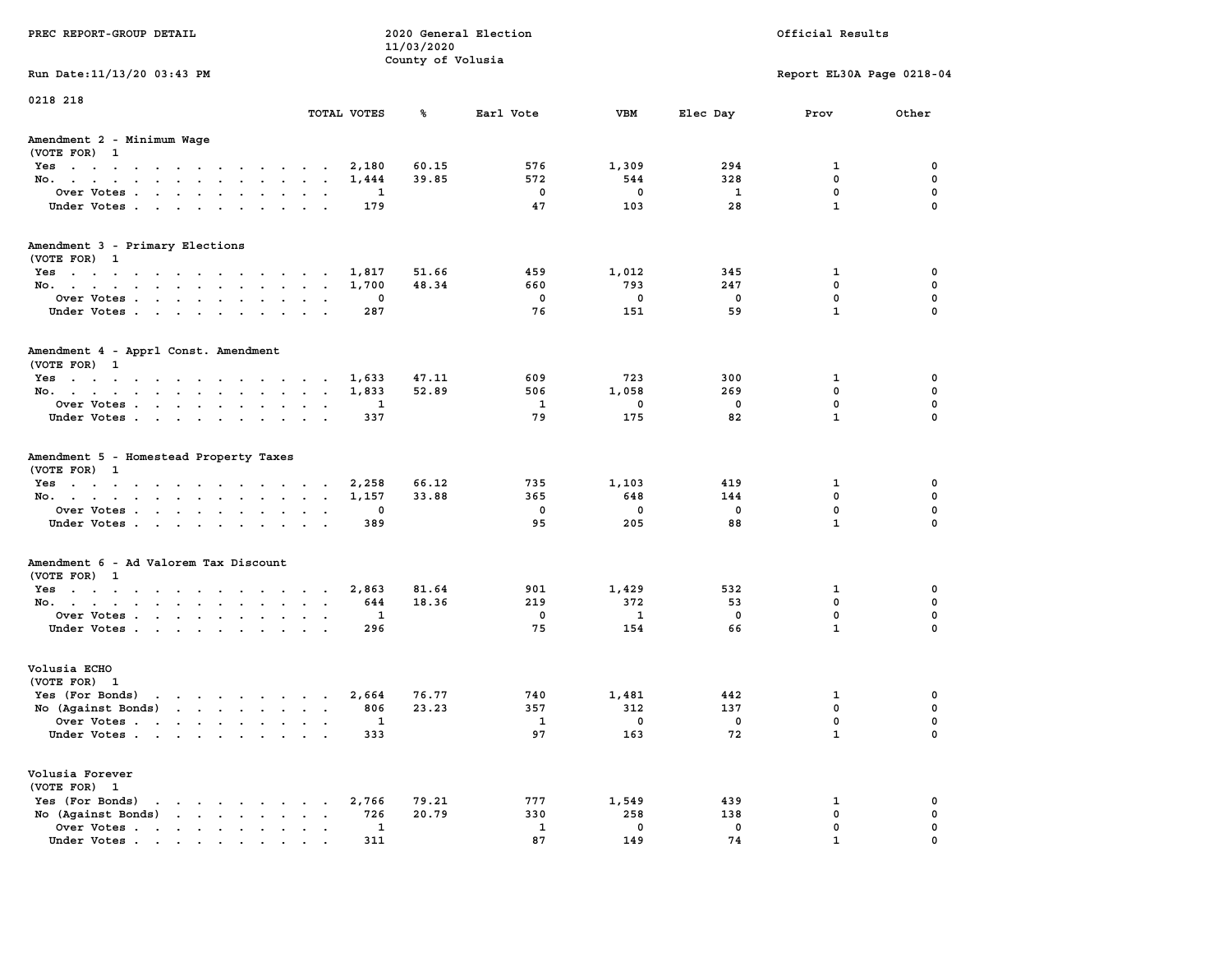|                                                                                                                                         |                      |                | County of Volusia |                |                 |             |                              |                  |
|-----------------------------------------------------------------------------------------------------------------------------------------|----------------------|----------------|-------------------|----------------|-----------------|-------------|------------------------------|------------------|
| Run Date: 11/13/20 03:43 PM                                                                                                             |                      |                |                   |                |                 |             | Report EL30A Page 0220-01    |                  |
| 0220 220                                                                                                                                |                      |                |                   |                |                 |             |                              |                  |
|                                                                                                                                         |                      | TOTAL VOTES    | ℁                 | Earl Vote      | <b>VBM</b>      | Elec Day    | Prov                         | Other            |
| REGISTERED VOTERS - TOTAL .<br>$\cdot$ $\cdot$<br>$\ddot{\phantom{a}}$                                                                  | $\cdot$ .            | 634            |                   |                |                 |             |                              |                  |
| BALLOTS CAST - TOTAL.<br>$\cdots$ $\cdots$<br>$\ddot{\phantom{a}}$<br>$\sim$                                                            | $\ddot{\phantom{0}}$ | 405            |                   | 133            | 188             | 82          | $\mathbf{2}$                 | $\mathbf 0$      |
| BALLOTS CAST - BLANK.<br>$\sim$<br>$\sim$                                                                                               |                      | 0              |                   | $\Omega$       | $\mathbf{0}$    | $\mathbf 0$ | $\Omega$                     | $\mathbf 0$      |
| VOTER TURNOUT - TOTAL<br>$\cdot$ $\cdot$ $\cdot$ $\cdot$ $\cdot$                                                                        |                      |                | 63.88             |                |                 |             |                              |                  |
| VOTER TURNOUT - BLANK<br>$\sim$ $\sim$ $\sim$ $\sim$ $\sim$<br>$\bullet$                                                                |                      |                |                   |                |                 |             |                              |                  |
| President and Vice President<br>(VOTE FOR) 1                                                                                            |                      |                |                   |                |                 |             |                              |                  |
|                                                                                                                                         |                      |                |                   |                |                 |             |                              |                  |
| Donald J. Trump (REP)                                                                                                                   |                      | 47<br>346      | 11.81<br>86.93    | 25<br>106      | 11<br>168       | 11<br>70    | 0<br>$\overline{\mathbf{2}}$ | 0<br>$\mathbf 0$ |
| Joseph R. Biden (DEM)<br>$\cdot$                                                                                                        |                      |                |                   | 1              | 0               | 1           | 0                            | $\mathbf{0}$     |
| Jo Jorgensen (LPF).<br><b>Contract Contract</b><br>$\bullet$ .<br><br><br>$\bullet$ .<br>$\bullet$<br>Roque "Rocky" De La Fuente (REF). |                      | 2<br>0         | .50               | 0              | 0               | 0           | $\mathbf 0$                  | $\mathbf 0$      |
| $\sim$                                                                                                                                  |                      | 1              | .25               | 0              | $\mathbf{1}$    | 0           | $\mathbf 0$                  | $\mathbf 0$      |
| Gloria La Riva (PSL).<br>$\sim$ $\sim$                                                                                                  | $\cdot$ .            | 0              |                   | 0              | $\mathbf{0}$    | 0           | $\mathbf 0$                  | $\mathbf 0$      |
| Howie Hawkins (GRE).<br>Don Blankenship (CPF)                                                                                           |                      | $\mathbf{1}$   | .25               | $\mathbf 0$    | $\mathbf{1}$    | 0           | $\mathbf 0$                  | $\mathbf 0$      |
| $\cdots$<br>$\sim$                                                                                                                      |                      |                |                   | $\mathbf{1}$   | $\mathbf 0$     | 0           | $\mathbf 0$                  | $\mathbf 0$      |
| WRITE-IN.<br>$\sim$                                                                                                                     |                      | 1<br>7         | .25               | 0              | $7\phantom{.0}$ | 0           | $\mathbf 0$                  | $\mathbf 0$      |
| Over Votes<br>$\sim$ $\sim$<br>Under Votes                                                                                              |                      | 0              |                   | 0              | $\mathbf{0}$    | 0           | 0                            | $\mathbf 0$      |
|                                                                                                                                         |                      |                |                   |                |                 |             |                              |                  |
| Representative in Congress District 6<br>(VOTE FOR) 1                                                                                   |                      |                |                   |                |                 |             |                              |                  |
| Michael Waltz (REP)                                                                                                                     |                      | 45             | 11.60             | 26             | 11              | 8           | 0                            | 0                |
| Clint Curtis (DEM)<br>$\mathbf{r}$<br>$\sim$                                                                                            |                      | 341            | 87.89             | 103            | 169             | 68          | 1                            | 0                |
| WRITE-IN.<br>$\cdots$<br><b>Contract Contract</b><br>$\ddot{\phantom{a}}$                                                               |                      | $\overline{2}$ | .52               | $\mathbf{0}$   | $\mathbf{1}$    | 1           | $\mathbf{0}$                 | $\mathbf 0$      |
| Over Votes<br>$\ddot{\phantom{a}}$                                                                                                      |                      | 0              |                   | 0              | $\mathbf 0$     | $\mathbf 0$ | $\mathbf 0$                  | $\mathbf 0$      |
| Under Votes                                                                                                                             |                      | 17             |                   | 4              | 7               | 5           | $\mathbf{1}$                 | $\mathbf 0$      |
| State Attorney 7th Judicial Circuit<br>(VOTE FOR) 1                                                                                     |                      |                |                   |                |                 |             |                              |                  |
| $R.J.$ Larizza $(REP)$                                                                                                                  |                      | 100            | 29.24             | 43             | 37              | 20          | 0                            | $\mathbf 0$      |
| Don Dempsey.<br>the contract of the contract of the contract of the contract of the contract of                                         | $\sim$ $\sim$        | 242            | 70.76             | 77             | 116             | 48          | 1                            | 0                |
| Over Votes                                                                                                                              |                      | 0              |                   | 0              | 0               | 0           | $\mathbf 0$                  | $\mathbf 0$      |
| Under Votes                                                                                                                             | $\sim$ $\sim$        | 63             |                   | 13             | 35              | 14          | $\mathbf{1}$                 | $\mathbf 0$      |
| State Representative District 26<br>(VOTE FOR) 1                                                                                        |                      |                |                   |                |                 |             |                              |                  |
| Elizabeth Fetterhoff (REP).                                                                                                             |                      | 47             | 11.96             | 26             | 10              | 11          | 0                            | 0                |
| Patrick Henry (DEM)                                                                                                                     |                      | 346            | 88.04             | 105            | 173             | 67          | $\mathbf{1}$                 | $\mathbf 0$      |
| Over Votes                                                                                                                              |                      | 1              |                   | $\mathbf{0}$   | 1               | 0           | $\mathbf{0}$                 | 0                |
| Under Votes                                                                                                                             |                      | 11             |                   | $\overline{a}$ | 4               | 4           | $\mathbf{1}$                 | $\mathbf 0$      |
| Supreme Court - Carlos G. Muniz<br>(VOTE FOR) 1                                                                                         |                      |                |                   |                |                 |             |                              |                  |
| Yes<br>$\cdots$<br><b>Contract Contract Contract</b>                                                                                    |                      | 205            | 57.91             | 62             | 95              | 47          | 1                            | $\mathbf 0$      |
| No.<br>$\cdot$ $\cdot$ $\cdot$ $\cdot$ $\cdot$                                                                                          |                      | 149            | 42.09             | 58             | 71              | 20          | 0                            | 0                |
| Over Votes<br>$\ddot{\phantom{a}}$<br>$\ddot{\phantom{1}}$                                                                              |                      | 0              |                   | $\mathbf 0$    | $\mathbf 0$     | $\mathbf 0$ | $\mathbf 0$                  | $\mathbf 0$      |
|                                                                                                                                         |                      | 51             |                   | 13             | 2.2             | 15          | п.                           | $\Omega$         |

**PREC REPORT-GROUP DETAIL 2020 General Election** 

 **11/03/2020**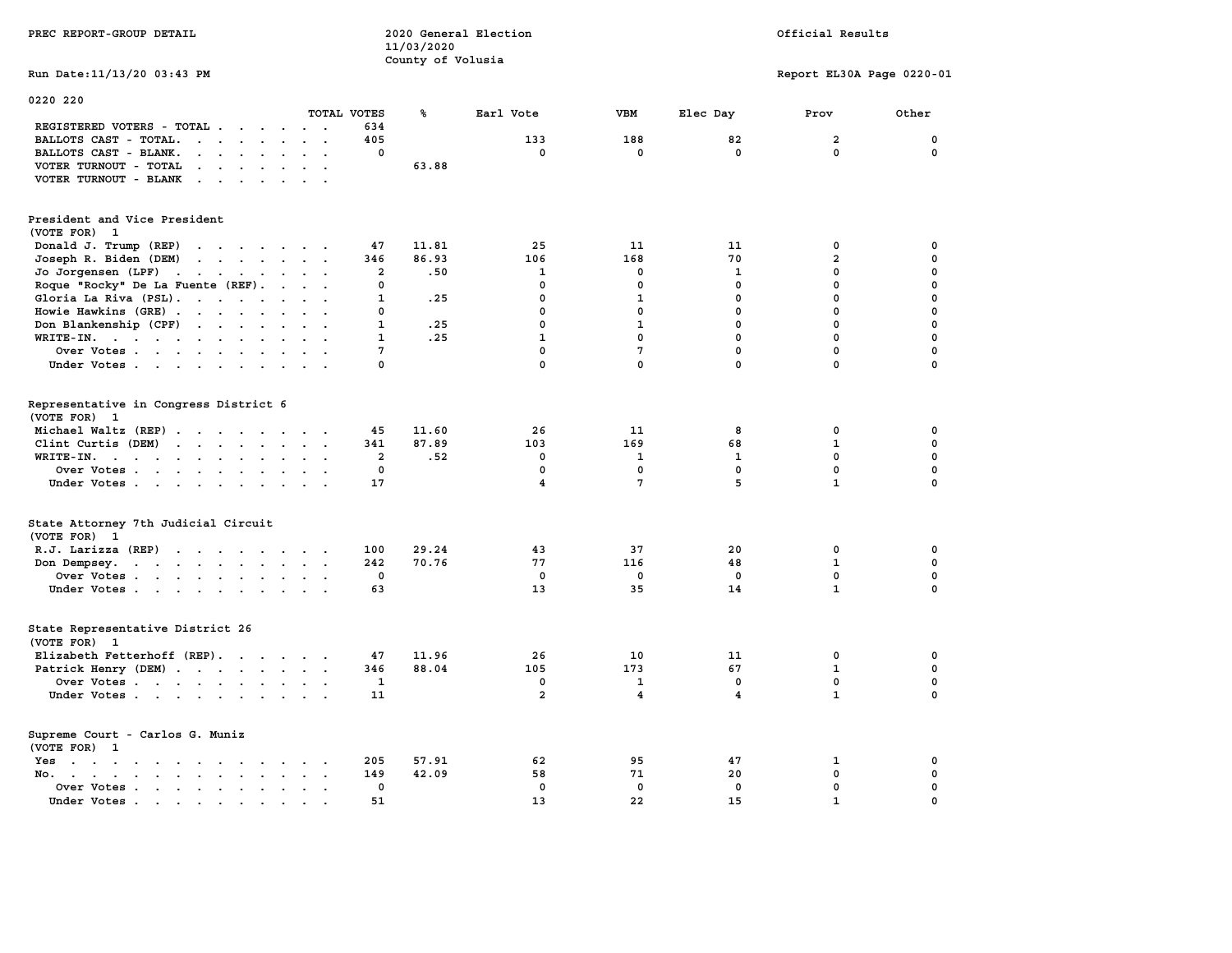| PREC REPORT-GROUP DETAIL                                               |                                                           |             | 11/03/2020        | 2020 General Election |              | Official Results |                           |             |  |  |
|------------------------------------------------------------------------|-----------------------------------------------------------|-------------|-------------------|-----------------------|--------------|------------------|---------------------------|-------------|--|--|
| Run Date: 11/13/20 03:43 PM                                            |                                                           |             | County of Volusia |                       |              |                  | Report EL30A Page 0220-02 |             |  |  |
| 0220 220                                                               |                                                           |             |                   |                       |              |                  |                           |             |  |  |
|                                                                        | TOTAL VOTES                                               |             | ℁                 | Earl Vote             | <b>VBM</b>   | Elec Day         | Prov                      | Other       |  |  |
| 5th Dist Crt of Appeal - Evander<br>(VOTE FOR) 1                       |                                                           |             |                   |                       |              |                  |                           |             |  |  |
| Yes                                                                    |                                                           | 226         | 64.20             | 71                    | 107          | 47               | 1                         | 0           |  |  |
| No.                                                                    |                                                           | 126         | 35.80             | 50                    | 59           | 17               | $\mathbf 0$               | 0           |  |  |
| Over Votes                                                             |                                                           | 0           |                   | 0                     | $\mathbf 0$  | 0                | $\mathbf 0$               | 0           |  |  |
| Under Votes                                                            |                                                           | 53          |                   | 12                    | 22           | 18               | $\mathbf{1}$              | $\Omega$    |  |  |
| 5th Dist Crt of Appeal - Grosshans<br>(VOTE FOR) 1                     |                                                           |             |                   |                       |              |                  |                           |             |  |  |
| Yes                                                                    |                                                           | 213         | 61.21             | 68                    | 103          | 41               | 1                         | 0           |  |  |
| No.                                                                    |                                                           | 135         | 38.79             | 53                    | 61           | 21               | $\mathbf 0$               | 0           |  |  |
| Over Votes                                                             |                                                           | 0           |                   | $\mathbf 0$           | $\mathbf 0$  | $\mathbf 0$      | $\mathbf 0$               | $\mathbf 0$ |  |  |
| Under Votes                                                            |                                                           | 57          |                   | $12 \overline{ }$     | 24           | 20               | $\mathbf{1}$              | 0           |  |  |
| 5th Dist Crt of Appeal - Harris<br>(VOTE FOR) 1                        |                                                           |             |                   |                       |              |                  |                           |             |  |  |
| Yes                                                                    |                                                           | 212         | 60.06             | 70                    | 98           | 43               | 1                         | 0           |  |  |
| No.                                                                    |                                                           | 141         | 39.94             | 52                    | 69           | 20               | $^{\circ}$                | $\mathbf 0$ |  |  |
| Over Votes                                                             |                                                           | 0           |                   | $^{\circ}$            | $\mathbf 0$  | $\mathbf 0$      | $\mathbf{0}$              | 0           |  |  |
| Under Votes                                                            |                                                           | 52          |                   | 11                    | 21           | 19               | $\mathbf{1}$              | 0           |  |  |
| 5th Dist Crt of Appeal - Orfinger<br>(VOTE FOR) 1                      |                                                           |             |                   |                       |              |                  |                           |             |  |  |
| Yes                                                                    |                                                           | 204         | 58.29             | 66                    | 97           | 40               | 1                         | 0           |  |  |
| No.                                                                    |                                                           | 146         | 41.71             | 56                    | 68           | 22               | $\mathbf 0$               | 0           |  |  |
| Over Votes                                                             |                                                           | 0           |                   | 0                     | 0            | 0                | $\mathbf 0$               | 0           |  |  |
| Under Votes                                                            |                                                           | 55          |                   | 11                    | 23           | 20               | $\mathbf{1}$              | $\Omega$    |  |  |
| 5th Dist Crt of Appeal - Sasso<br>(VOTE FOR) 1                         |                                                           |             |                   |                       |              |                  |                           |             |  |  |
| Yes                                                                    |                                                           | 207         | 60.17             | 68                    | 102          | 36               | 1                         | 0           |  |  |
| No.                                                                    |                                                           | 137         | 39.83             | 50                    | 62           | 25               | $\mathbf 0$               | 0           |  |  |
| Over Votes                                                             |                                                           | 0           |                   | 0                     | $\mathbf 0$  | $\mathbf 0$      | 0                         | 0           |  |  |
| Under Votes                                                            |                                                           | 61          |                   | 15                    | 24           | 21               | $\mathbf{1}$              | $\Omega$    |  |  |
| 5th Dist Crt of Appeal - Wallis<br>(VOTE FOR) 1                        |                                                           |             |                   |                       |              |                  |                           |             |  |  |
| Yes<br>$\mathbf{r}$ . The state of the state of the state $\mathbf{r}$ |                                                           | 195         | 56.85             | 63                    | 91           | 40               | 1                         | 0           |  |  |
| No.                                                                    |                                                           | 148         | 43.15             | 56                    | 69           | 23               | 0                         | 0           |  |  |
| Over Votes                                                             |                                                           | 0           |                   | 0                     | $\mathbf{0}$ | 0                | $\mathbf 0$               | 0           |  |  |
| Under Votes.                                                           |                                                           | 62          |                   | 14                    | 28           | 19               | $\mathbf{1}$              | 0           |  |  |
| Circuit Judge, 7th Judicial, Group 14<br>(VOTE FOR) 1                  |                                                           |             |                   |                       |              |                  |                           |             |  |  |
| Joan Anthony                                                           |                                                           | 311         | 84.51             | 99                    | 156          | 55               | 1                         | 0           |  |  |
| Dan Hilbert<br>and a series of the series of                           | $\ddot{\phantom{a}}$<br>$\bullet$<br>$\ddot{\phantom{1}}$ | 57          | 15.49             | 23                    | 18           | 16               | $\mathbf 0$               | 0           |  |  |
| Over Votes.                                                            |                                                           | $\mathbf 0$ |                   | 0                     | $\mathbf 0$  | 0                | 0                         | 0           |  |  |
| Under Votes.                                                           |                                                           | 37          |                   | 11                    | 14           | 11               | $\mathbf{1}$              |             |  |  |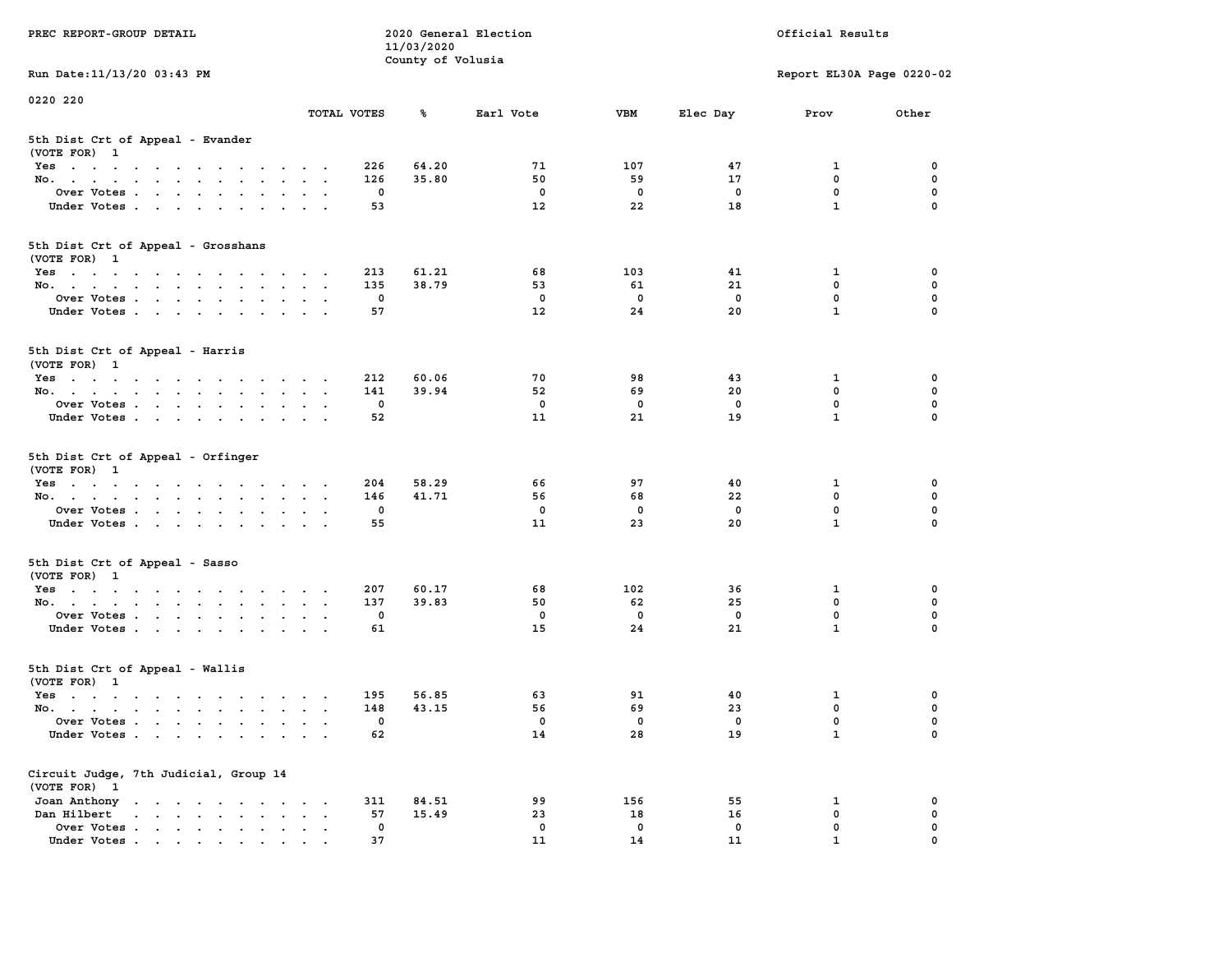|                                                                           |                                                                | 11/03/2020        |                              |                   |                  |                           |                  |
|---------------------------------------------------------------------------|----------------------------------------------------------------|-------------------|------------------------------|-------------------|------------------|---------------------------|------------------|
|                                                                           |                                                                | County of Volusia |                              |                   |                  |                           |                  |
| Run Date: 11/13/20 03:43 PM                                               |                                                                |                   |                              |                   |                  | Report EL30A Page 0220-03 |                  |
| 0220 220                                                                  |                                                                |                   |                              |                   |                  |                           |                  |
|                                                                           | TOTAL VOTES                                                    | ℁                 | Earl Vote                    | <b>VBM</b>        | Elec Day         | Prov                      | Other            |
| County Council Chair                                                      |                                                                |                   |                              |                   |                  |                           |                  |
| (VOTE FOR) 1                                                              |                                                                |                   |                              |                   |                  |                           |                  |
| Jeff Brower.<br>the contract of the contract of the con-                  | 133                                                            | 37.57             | 46                           | 67                | 20               | 0                         | 0                |
| Deborah A. "Deb" Denys                                                    | 221                                                            | 62.43             | 76                           | 96                | 48               | 1                         | 0                |
| Over Votes                                                                | $\mathbf 0$                                                    |                   | $\mathbf 0$                  | $\mathbf 0$       | $\mathbf 0$      | $\mathbf 0$               | $\mathbf 0$      |
| Under Votes                                                               | 51                                                             |                   | 11                           | 25                | 14               | $\mathbf{1}$              | $\Omega$         |
|                                                                           |                                                                |                   |                              |                   |                  |                           |                  |
| Soil & Water Conservation Seat 2                                          |                                                                |                   |                              |                   |                  |                           |                  |
| (VOTE FOR) 1                                                              |                                                                |                   |                              |                   |                  |                           |                  |
| John Nelson.<br>design and a series of the series                         | 214                                                            | 63.13             | 84                           | 92                | 38               | 0                         | 0                |
| Wesley Wayne Wilson Jr                                                    | 125                                                            | 36.87             | 35                           | 62                | 27               | $\mathbf{1}$              | $\mathbf 0$      |
| Over Votes                                                                | $\mathbf 0$                                                    |                   | $\mathbf 0$                  | $\mathbf 0$       | $\mathbf 0$      | $\mathbf 0$               | $\mathbf 0$      |
| Under Votes                                                               | 66                                                             |                   | 14                           | 34                | 17               | $\mathbf{1}$              | $\mathbf 0$      |
|                                                                           |                                                                |                   |                              |                   |                  |                           |                  |
| Soil & Water Conservation Seat 4                                          |                                                                |                   |                              |                   |                  |                           |                  |
| (VOTE FOR) 1                                                              |                                                                |                   |                              |                   |                  |                           |                  |
| Wendy Anderson.                                                           | 251                                                            | 68.58             | 81                           | 128               | 41               | 1                         | 0                |
| Barbara Deering                                                           | 115                                                            | 31.42             | 39                           | 47                | 29               | $\mathbf 0$               | $\mathbf 0$      |
| Over Votes                                                                | 1                                                              |                   | 1                            | $^{\circ}$        | $^{\circ}$       | $\mathbf 0$               | $\mathbf 0$      |
| Under Votes                                                               | 38                                                             |                   | 12                           | 13                | 12               | $\mathbf{1}$              | 0                |
|                                                                           |                                                                |                   |                              |                   |                  |                           |                  |
| WVHA - Group A, Seat 3 Hospital Authority                                 |                                                                |                   |                              |                   |                  |                           |                  |
| (VOTE FOR) 1                                                              |                                                                |                   |                              |                   |                  |                           |                  |
| Judy Craig.<br>the contract of the contract of the con-                   | 278                                                            | 74.53             | 91                           | 136               | 51               | 0                         | 0                |
| John M. Hill                                                              | 95<br><b>Contract Contract</b><br>$\overline{\phantom{a}}$     | 25.47             | 33                           | 40                | 21               | $\mathbf{1}$              | $\mathbf 0$      |
| Over Votes.                                                               | 0                                                              |                   | $\mathbf 0$                  | 0                 | $\mathbf 0$      | $\mathbf 0$               | $\mathbf 0$      |
| Under Votes                                                               | 32                                                             |                   | 9                            | $12 \overline{ }$ | 10               | $\mathbf{1}$              | 0                |
|                                                                           |                                                                |                   |                              |                   |                  |                           |                  |
| WVHA - Group B, Seat 1 Hospital Authority                                 |                                                                |                   |                              |                   |                  |                           |                  |
| (VOTE FOR) 1                                                              |                                                                | 78.53             | 92                           | 141               |                  |                           | 0                |
| Jennifer Lee Coen.                                                        | 289                                                            |                   |                              |                   | 55               | 1                         |                  |
| Michael Lee Ray                                                           | 79<br>$\mathbf{0}$                                             | 21.47             | 30<br>$^{\circ}$             | 34<br>$^{\circ}$  | 15<br>$^{\circ}$ | 0<br>$\mathbf 0$          | 0<br>$\mathbf 0$ |
| Over Votes                                                                |                                                                |                   |                              | 13                | 12               | $\mathbf{1}$              | $\mathbf 0$      |
| Under Votes                                                               | 37                                                             |                   | 11                           |                   |                  |                           |                  |
| Amendment 1 - Citzenship Requirement                                      |                                                                |                   |                              |                   |                  |                           |                  |
| (VOTE FOR) 1                                                              |                                                                |                   |                              |                   |                  |                           |                  |
|                                                                           | 227                                                            | 61.35             | 69                           | 114               | 43               | 1                         | 0                |
| Yes<br>No.                                                                | 143                                                            | 38.65             | 59                           | 58                | 26               | 0                         | 0                |
|                                                                           |                                                                |                   |                              |                   |                  |                           |                  |
| Over Votes                                                                | 1<br>$\sim 100$ km s $^{-1}$<br>$\overline{\phantom{a}}$<br>34 |                   | 1<br>$\overline{\mathbf{4}}$ | 0<br>16           | 0<br>13          | 0<br>$\mathbf{1}$         | 0<br>$\mathbf 0$ |
| Under Votes                                                               |                                                                |                   |                              |                   |                  |                           |                  |
| Amendment 2 - Minimum Wage                                                |                                                                |                   |                              |                   |                  |                           |                  |
| (VOTE FOR) 1                                                              |                                                                |                   |                              |                   |                  |                           |                  |
| $Yes \cdot \cdot \cdot \cdot \cdot \cdot \cdot \cdot \cdot$<br>$\cdot$    | 310                                                            | 82.67             | 100                          | 149               | 60               | 1                         | 0                |
| No.<br>the contract of the contract of the con-<br>$\bullet$<br>$\bullet$ | 65                                                             | 17.33             | 29                           | 23                | 13               | $\mathbf 0$               | $\mathbf 0$      |
| Over Votes<br>$\ddot{\phantom{0}}$<br>$\bullet$<br>$\bullet$              | 1<br>$\bullet$                                                 |                   | 1                            | $\mathbf 0$       | $\mathbf{0}$     | 0                         | 0                |
| Under Votes, , , , , , , ,                                                | 29                                                             |                   | 3                            | 16                | 9                | $\mathbf{1}$              | $\Omega$         |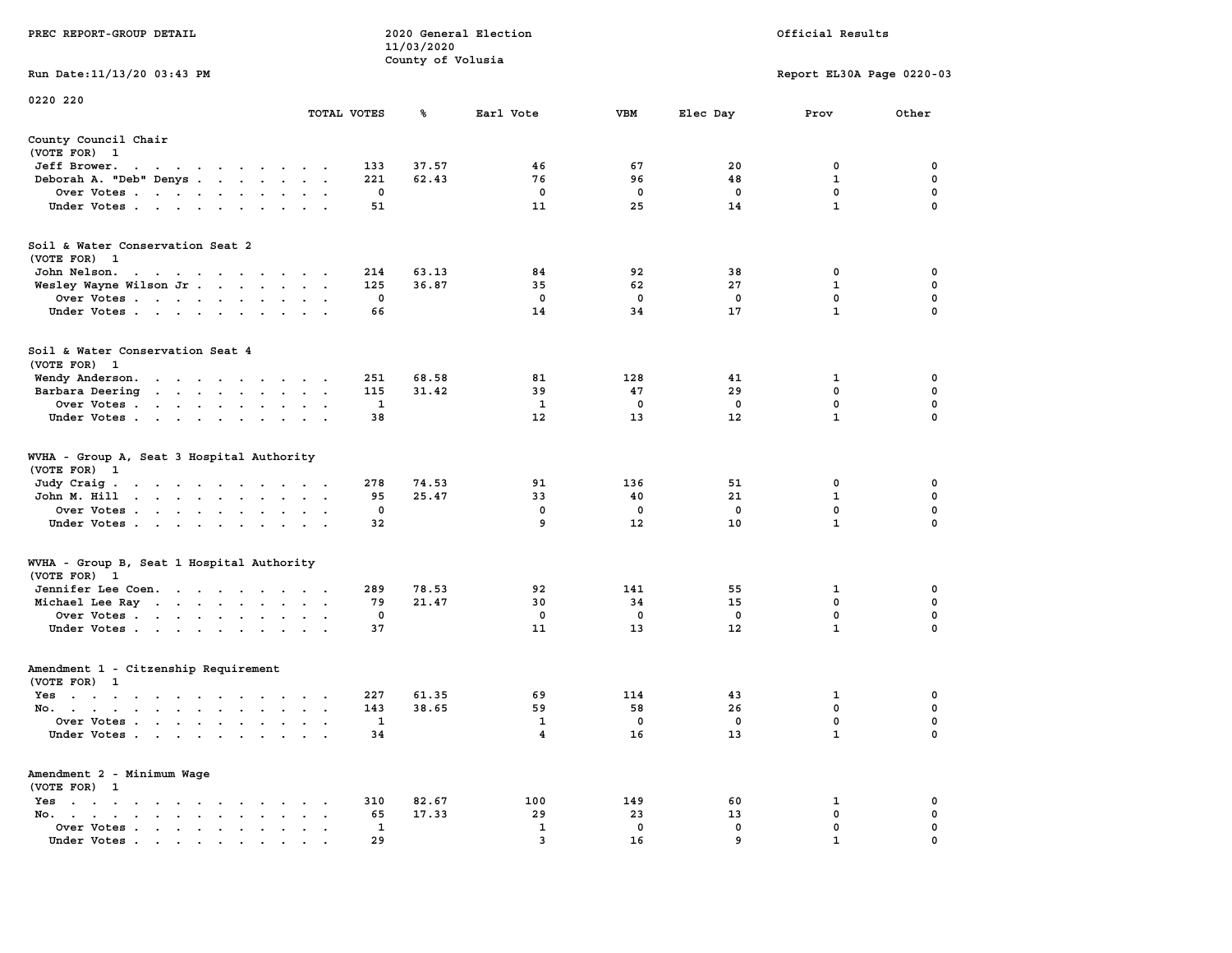|                                                                                                                                                                                                                                                                                    |                      |              | 11/03/2020        |                 |              |              |                           |             |
|------------------------------------------------------------------------------------------------------------------------------------------------------------------------------------------------------------------------------------------------------------------------------------|----------------------|--------------|-------------------|-----------------|--------------|--------------|---------------------------|-------------|
|                                                                                                                                                                                                                                                                                    |                      |              | County of Volusia |                 |              |              |                           |             |
| Run Date: 11/13/20 03:43 PM                                                                                                                                                                                                                                                        |                      |              |                   |                 |              |              | Report EL30A Page 0220-04 |             |
| 0220 220                                                                                                                                                                                                                                                                           |                      |              |                   |                 |              |              |                           |             |
|                                                                                                                                                                                                                                                                                    |                      | TOTAL VOTES  | ℁                 | Earl Vote       | <b>VBM</b>   | Elec Day     | Prov                      | Other       |
| Amendment 3 - Primary Elections<br>(VOTE FOR) 1                                                                                                                                                                                                                                    |                      |              |                   |                 |              |              |                           |             |
| Yes                                                                                                                                                                                                                                                                                | $\sim$ $\sim$        | 177          | 47.71             | 52              | 92           | 32           | 1                         | 0           |
| No.                                                                                                                                                                                                                                                                                | $\sim$ $\sim$        | 194          | 52.29             | 75              | 82           | 37           | 0                         | 0           |
| Over Votes                                                                                                                                                                                                                                                                         |                      | $\mathbf{0}$ |                   | $\mathbf 0$     | $\mathbf 0$  | $\mathbf{0}$ | $\mathbf{0}$              | $\mathbf 0$ |
| Under Votes                                                                                                                                                                                                                                                                        |                      | 34           |                   | 6               | 14           | 13           | $\mathbf{1}$              | $\Omega$    |
| Amendment 4 - Apprl Const. Amendment<br>(VOTE FOR)<br>-1                                                                                                                                                                                                                           |                      |              |                   |                 |              |              |                           |             |
| Yes                                                                                                                                                                                                                                                                                |                      | 161          | 43.99             | 48              | 77           | 35           | 1                         | 0           |
| No.<br>$\ddot{\phantom{a}}$<br>$\sim$<br>$\ddot{\phantom{a}}$                                                                                                                                                                                                                      |                      | 205          | 56.01             | 77              | 93           | 35           | 0                         | $\mathbf 0$ |
| Over Votes                                                                                                                                                                                                                                                                         | $\sim$               | 0            |                   | $\mathbf 0$     | $\mathbf{0}$ | $\mathbf 0$  | $\mathbf 0$               | $\mathbf 0$ |
| Under Votes                                                                                                                                                                                                                                                                        | $\sim$<br>$\sim$     | 39           |                   | 8               | 18           | 12           | $\mathbf{1}$              | 0           |
|                                                                                                                                                                                                                                                                                    |                      |              |                   |                 |              |              |                           |             |
| Amendment 5 - Homestead Property Taxes<br>(VOTE FOR) 1                                                                                                                                                                                                                             |                      |              |                   |                 |              |              |                           |             |
| $Yes \cdot \cdot \cdot \cdot \cdot \cdot$<br>$\sim$ $\sim$<br>$\sim$                                                                                                                                                                                                               |                      | 182          | 50.14             | 56              | 87           | 38           | $\mathbf{1}$              | 0           |
| No.                                                                                                                                                                                                                                                                                | $\ddot{\phantom{0}}$ | 181          | 49.86             | 70              | 85           | 26           | 0                         | 0           |
| Over Votes.                                                                                                                                                                                                                                                                        |                      | 0            |                   | $\mathbf 0$     | $\mathbf 0$  | $\mathbf 0$  | 0                         | 0           |
| Under Votes                                                                                                                                                                                                                                                                        |                      | 42           |                   | 7               | 16           | 18           | $\mathbf{1}$              | $\Omega$    |
| Amendment 6 - Ad Valorem Tax Discount<br>(VOTE FOR) 1                                                                                                                                                                                                                              |                      |              |                   |                 |              |              |                           |             |
| Yes                                                                                                                                                                                                                                                                                |                      | 211          | 57.65             | 66              | 101          | 43           | $\mathbf{1}$              | 0           |
| No.<br>$\sim$ $\sim$                                                                                                                                                                                                                                                               | $\sim$ $\sim$        | 155          | 42.35             | 61              | 68           | 26           | 0                         | 0           |
| Over Votes                                                                                                                                                                                                                                                                         |                      | 0            |                   | $\mathbf 0$     | 0            | 0            | 0                         | 0           |
| Under Votes                                                                                                                                                                                                                                                                        | $\cdot$              | 39           |                   | 6               | 19           | 13           | $\mathbf{1}$              | $\Omega$    |
| Volusia ECHO<br>(VOTE FOR) 1                                                                                                                                                                                                                                                       |                      |              |                   |                 |              |              |                           |             |
| Yes (For Bonds)<br>the contract of the contract of the contract of the contract of the contract of the contract of the contract of                                                                                                                                                 |                      | 265          | 72.40             | 90              | 123          | 52           | 0                         | 0           |
| No (Against Bonds)<br>$\mathbf{r}$ , $\mathbf{r}$ , $\mathbf{r}$ , $\mathbf{r}$ , $\mathbf{r}$ , $\mathbf{r}$                                                                                                                                                                      |                      | 101          | 27.60             | 36              | 49           | 15           | $\mathbf{1}$              | 0           |
| Over Votes                                                                                                                                                                                                                                                                         |                      | $\mathbf 0$  |                   | $\mathbf 0$     | $\mathbf 0$  | $\mathbf 0$  | $\mathbf 0$               | 0           |
| Under Votes                                                                                                                                                                                                                                                                        |                      | 39           |                   | $7\phantom{.0}$ | 16           | 15           | $\mathbf{1}$              | $\Omega$    |
| Volusia Forever<br>(VOTE FOR)<br>1                                                                                                                                                                                                                                                 |                      |              |                   |                 |              |              |                           |             |
| Yes (For Bonds)<br>in the contract of the contract of the contract of the contract of the contract of the contract of the contract of the contract of the contract of the contract of the contract of the contract of the contract of the contrac<br>$\bullet$                     |                      | 285          | 77.66             | 95              | 128          | 61           | 1                         | 0           |
| No (Against Bonds)<br>$\cdot$ $\cdot$ $\cdot$ $\cdot$<br>$\ddot{\phantom{a}}$                                                                                                                                                                                                      |                      | 82           | 22.34             | 31              | 45           | 6            | 0                         | 0           |
| Over Votes.<br>$\mathbf{r}$ . The set of the set of the set of the set of the set of the set of the set of the set of the set of the set of the set of the set of the set of the set of the set of the set of the set of the set of the set of t<br>$\ddot{\phantom{a}}$<br>$\sim$ | $\bullet$            | $\mathbf 0$  |                   | $\mathbf 0$     | $\mathbf 0$  | $\mathbf 0$  | $\mathbf 0$               | $\mathbf 0$ |
| Under Votes                                                                                                                                                                                                                                                                        |                      | 38           |                   | $\overline{7}$  | 15           | 15           | $\mathbf{1}$              | $\Omega$    |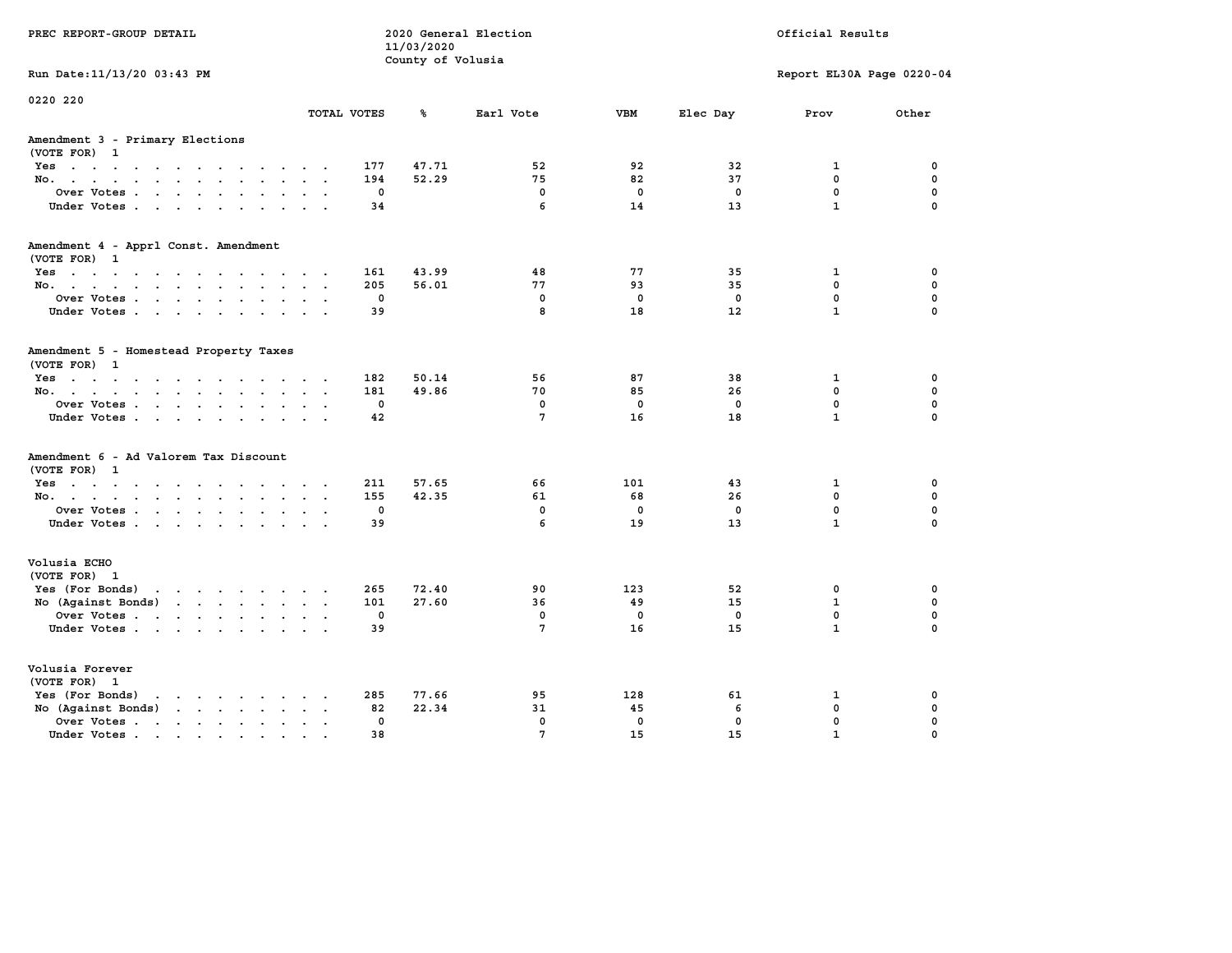| PREC REPORT-GROUP DETAIL                                                                                                     |                | 11/03/2020        | 2020 General Election | Official Results   |                |                           |                             |  |
|------------------------------------------------------------------------------------------------------------------------------|----------------|-------------------|-----------------------|--------------------|----------------|---------------------------|-----------------------------|--|
|                                                                                                                              |                | County of Volusia |                       |                    |                |                           |                             |  |
| Run Date: 11/13/20 03:43 PM                                                                                                  |                |                   |                       |                    |                | Report EL30A Page 0222-01 |                             |  |
| 0222 222                                                                                                                     |                |                   |                       |                    |                |                           |                             |  |
|                                                                                                                              | TOTAL VOTES    | ℁                 | Earl Vote             | <b>VBM</b>         | Elec Day       | Prov                      | Other                       |  |
| REGISTERED VOTERS - TOTAL .<br>$\cdots$                                                                                      | 2,929          |                   |                       |                    |                |                           |                             |  |
| BALLOTS CAST - TOTAL.<br>$\cdots$                                                                                            | 2,375          |                   | 495                   | 961                | 919            | $\mathbf{0}$              | 0                           |  |
| BALLOTS CAST - BLANK.                                                                                                        | 0              |                   | $\mathbf 0$           | 0                  | $\mathbf 0$    | 0                         | 0                           |  |
| VOTER TURNOUT - TOTAL<br>$\mathbf{r}$ , $\mathbf{r}$ , $\mathbf{r}$ , $\mathbf{r}$ , $\mathbf{r}$                            |                | 81.09             |                       |                    |                |                           |                             |  |
| VOTER TURNOUT - BLANK                                                                                                        |                |                   |                       |                    |                |                           |                             |  |
| President and Vice President<br>(VOTE FOR) 1                                                                                 |                |                   |                       |                    |                |                           |                             |  |
| Donald J. Trump (REP)                                                                                                        | 1,535          | 64.82             | 360                   | 457                | 718            | 0                         | 0                           |  |
| Joseph R. Biden (DEM)                                                                                                        | 791            | 33.40             | 128                   | 481                | 182            | 0                         | 0                           |  |
| Jo Jorgensen (LPF)                                                                                                           | 26             | 1.10              | 3                     | 11                 | 12             | 0                         | 0                           |  |
| Roque "Rocky" De La Fuente (REF).                                                                                            | 1              | .04               | $\mathbf 0$           | $\mathbf 0$        | 1              | 0                         | 0                           |  |
| Gloria La Riva (PSL).                                                                                                        | $\overline{2}$ | .08               | $\mathbf 0$           | $\overline{a}$     | 0              | $\mathbf 0$               | 0                           |  |
| Howie Hawkins (GRE)                                                                                                          | 5              | .21               | $\overline{a}$        | 0                  | 3              | 0                         | 0                           |  |
| Don Blankenship (CPF)                                                                                                        | 1              | .04               | $\mathbf 0$           | $\mathbf{1}$       | 0              | $\mathbf 0$               | 0                           |  |
| WRITE-IN.                                                                                                                    | 7              | .30               | $\overline{a}$        | 4                  | $\mathbf{1}$   | 0                         | 0                           |  |
| Over Votes                                                                                                                   | $\mathbf{1}$   |                   | $\mathbf 0$           | $\mathbf{1}$       | $\mathbf 0$    | 0                         | 0                           |  |
| Under Votes                                                                                                                  | 6              |                   | $\mathbf{0}$          | 4                  | $\overline{a}$ | 0                         | 0                           |  |
| Representative in Congress District 6<br>(VOTE FOR) 1                                                                        |                |                   |                       |                    |                |                           |                             |  |
| Michael Waltz (REP)                                                                                                          | 1,507          | 66.24             | 356                   | 460                | 691            | 0                         | 0                           |  |
| Clint Curtis (DEM)                                                                                                           | 761            | 33.45             | 126                   | 452                | 183            | $\mathbf 0$               | 0                           |  |
| WRITE-IN.<br>the contract of the contract of the contract of the contract of the contract of the contract of the contract of | 7              | .31               | 0                     | 3                  | 4              | 0<br>$\mathbf 0$          | $\mathbf 0$<br>$\mathbf{0}$ |  |
| Over Votes                                                                                                                   | 1              |                   | $\mathbf{0}$<br>13    | $\mathbf{0}$<br>46 | 1<br>40        | 0                         | $\mathbf 0$                 |  |
| Under Votes                                                                                                                  | 99             |                   |                       |                    |                |                           |                             |  |
| State Attorney 7th Judicial Circuit<br>(VOTE FOR) 1                                                                          |                |                   |                       |                    |                |                           |                             |  |
| R.J. Larizza (REP)                                                                                                           | 1,322          | 59.44             | 309                   | 443                | 570            | 0                         | 0                           |  |
| Don Dempsey.<br>the contract of the contract of the contract of                                                              | 902            | 40.56             | 160                   | 437                | 305            | 0                         | $\mathbf 0$                 |  |
| Over Votes                                                                                                                   | $\mathbf{1}$   |                   | $\mathbf 0$           | 1                  | 0              | 0                         | 0                           |  |
| Under Votes                                                                                                                  | 150            |                   | 26                    | 80                 | 44             | 0                         | $\mathbf 0$                 |  |
| State Representative District 26<br>(VOTE FOR) 1                                                                             |                |                   |                       |                    |                |                           |                             |  |
| Elizabeth Fetterhoff (REP).                                                                                                  | 151            | 52.25             | 47                    | 44                 | 60             | 0                         | 0                           |  |
| Patrick Henry (DEM)                                                                                                          | 138            | 47.75             | 23                    | 82                 | 33             | 0                         | 0                           |  |
| Over Votes                                                                                                                   | 0              |                   | $\mathbf 0$           | $\mathbf 0$        | $\mathbf 0$    | $\mathbf 0$               | 0                           |  |
| Under Votes                                                                                                                  | 17             |                   | 5                     | 7                  | 5              | $\mathbf 0$               | $\mathbf{0}$                |  |
| State Representative District 27<br>(VOTE FOR) 1                                                                             |                |                   |                       |                    |                |                           |                             |  |
| Webster Barnaby (REP)                                                                                                        | 1,308          | 66.50             | 305                   | 390                | 613            | 0                         | 0                           |  |
| Dolores Guzman (DEM).                                                                                                        | 659            | 33.50             | 103                   | 391                | 165            | 0                         | 0                           |  |
| Over Votes                                                                                                                   | $\mathbf 0$    |                   | $\mathbf{0}$          | $\mathbf{0}$       | $\mathbf{0}$   | 0                         | $\mathbf 0$                 |  |
| Under Votes                                                                                                                  | 102            |                   | 12                    | 47                 | 43             | $\mathbf 0$               | 0                           |  |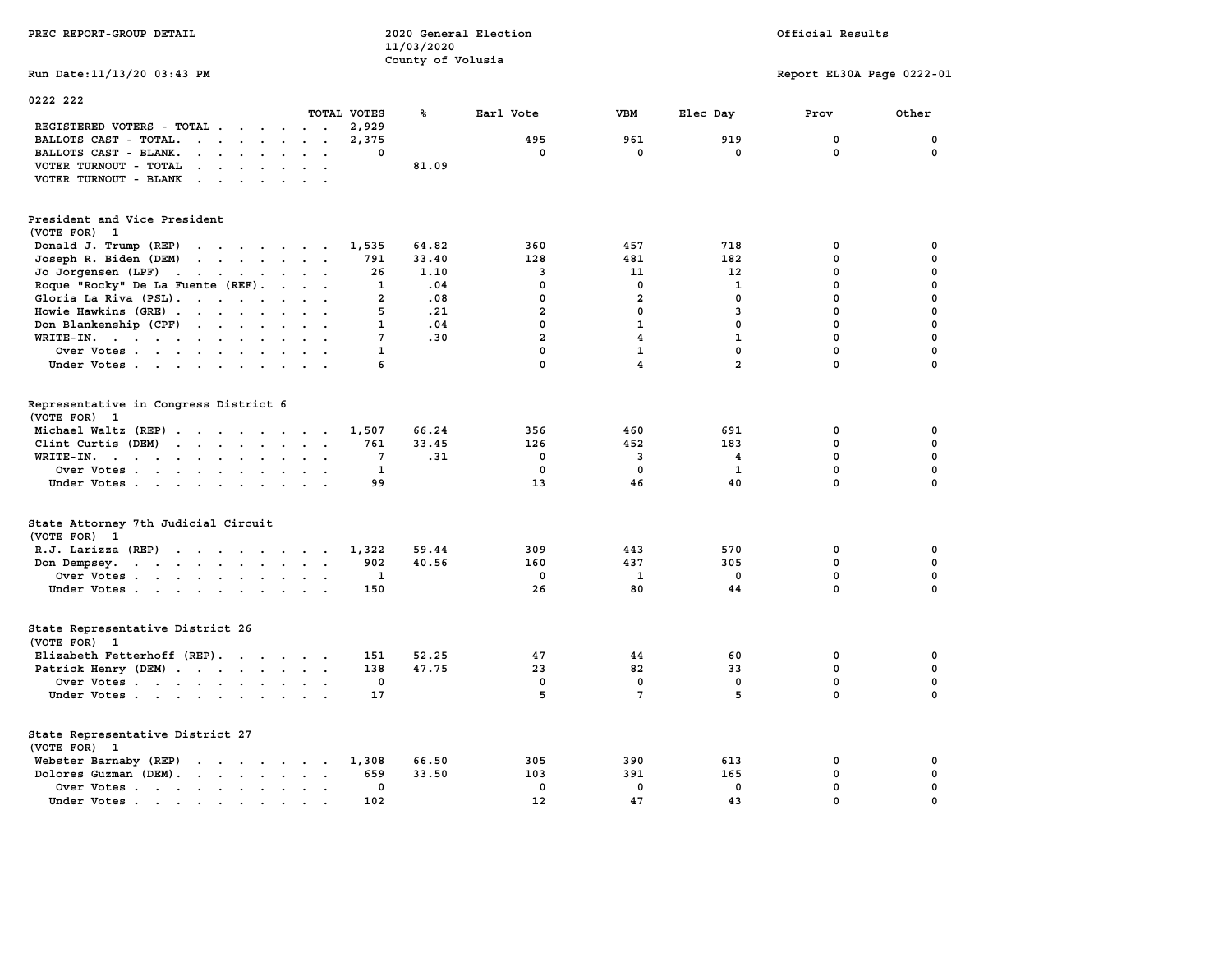| PREC REPORT-GROUP DETAIL                                    |                                          | 11/03/2020        | 2020 General Election |     |              | Official Results          |          |
|-------------------------------------------------------------|------------------------------------------|-------------------|-----------------------|-----|--------------|---------------------------|----------|
| Run Date: 11/13/20 03:43 PM                                 |                                          | County of Volusia |                       |     |              | Report EL30A Page 0222-02 |          |
|                                                             |                                          |                   |                       |     |              |                           |          |
| 0222 222                                                    | TOTAL VOTES                              | ℁                 | Earl Vote             | VBM | Elec Day     | Prov                      | Other    |
| Supreme Court - Carlos G. Muniz<br>(VOTE FOR) 1             |                                          |                   |                       |     |              |                           |          |
| Yes                                                         | 1,336                                    | 68.44             | 291                   | 497 | 548          | 0                         | 0        |
| No.                                                         | 616                                      | 31.56             | 124                   | 288 | 204          | $\mathbf 0$               | 0        |
| Over Votes.                                                 | 0                                        |                   | $\mathbf 0$           | 0   | 0            | $\mathbf 0$               | 0        |
| Under Votes                                                 | 423                                      |                   | 80                    | 176 | 167          | $\mathbf 0$               | $\Omega$ |
| 5th Dist Crt of Appeal - Evander<br>(VOTE FOR) 1            |                                          |                   |                       |     |              |                           |          |
| Yes                                                         | 1,432                                    | 74.20             | 291                   | 580 | 561          | 0                         | 0        |
| No.                                                         | 498                                      | 25.80             | 120                   | 195 | 183          | $\mathbf 0$               | 0        |
| Over Votes                                                  | 1                                        |                   | $\mathbf 0$           | 0   | $\mathbf{1}$ | $\mathbf 0$               | 0        |
| Under Votes                                                 | 444                                      |                   | 84                    | 186 | 174          | $\mathbf 0$               | 0        |
| 5th Dist Crt of Appeal - Grosshans<br>(VOTE FOR) 1          |                                          |                   |                       |     |              |                           |          |
| Yes                                                         | 1,409                                    | 73.58             | 294                   | 540 | 575          | 0                         | 0        |
| No.                                                         | 506                                      | 26.42             | 111                   | 230 | 165          | 0                         | 0        |
| Over Votes                                                  | 1                                        |                   | 1                     | 0   | 0            | $\mathbf 0$               | 0        |
| Under Votes                                                 | 459                                      |                   | 89                    | 191 | 179          | $\mathbf 0$               | 0        |
| 5th Dist Crt of Appeal - Harris<br>(VOTE FOR) 1             |                                          |                   |                       |     |              |                           |          |
| Yes                                                         | 1,449                                    | 75.35             | 304                   | 553 | 592          | 0                         | 0        |
| No.                                                         | 474                                      | 24.65             | 109                   | 216 | 149          | $\mathbf 0$               | 0        |
| Over Votes                                                  | 0                                        |                   | $\mathbf 0$           | 0   | 0            | $\mathbf 0$               | 0        |
| Under Votes                                                 | 452                                      |                   | 82                    | 192 | 178          | $\mathbf 0$               | $\Omega$ |
| 5th Dist Crt of Appeal - Orfinger<br>(VOTE FOR) 1           |                                          |                   |                       |     |              |                           |          |
| Yes                                                         | 1,410                                    | 73.55             | 291                   | 565 | 554          | 0                         | 0        |
| No.                                                         | 507                                      | 26.45             | 119                   | 206 | 182          | $\mathbf 0$               | 0        |
| Over Votes                                                  | 0                                        |                   | $\mathbf 0$           | 0   | $\mathbf 0$  | 0                         | 0        |
| Under Votes                                                 | 458                                      |                   | 85                    | 190 | 183          | $\mathbf 0$               | $\Omega$ |
| 5th Dist Crt of Appeal - Sasso<br>(VOTE FOR) 1              |                                          |                   |                       |     |              |                           |          |
| Yes                                                         | 1,363                                    | 72.31             | 295                   | 536 | 532          | 0                         | 0        |
| No.                                                         | 522                                      | 27.69             | 111                   | 220 | 191          | 0                         | 0        |
| Over Votes                                                  | 0                                        |                   | $^{\circ}$            | 0   | 0            | $\mathbf 0$               | 0        |
| Under Votes.                                                | 490                                      |                   | 89                    | 205 | 196          | 0                         | 0        |
| 5th Dist Crt of Appeal - Wallis<br>(VOTE FOR) 1             |                                          |                   |                       |     |              |                           |          |
| $Yes \cdot \cdot \cdot \cdot \cdot \cdot \cdot \cdot \cdot$ | 1,405<br>$\cdot$ $\cdot$ $\cdot$ $\cdot$ | 73.79             | 294                   | 555 | 556          | 0                         | 0        |
| No.<br>$\ddot{\phantom{0}}$                                 | 499<br>$\bullet$                         | 26.21             | 115                   | 209 | 175          | $\mathbf 0$               | 0        |
| Over Votes                                                  | 0                                        |                   | 0                     | 0   | 0            | 0                         | 0        |
| Under Votes                                                 | 471                                      |                   | 86                    | 197 | 188          | 0                         | 0        |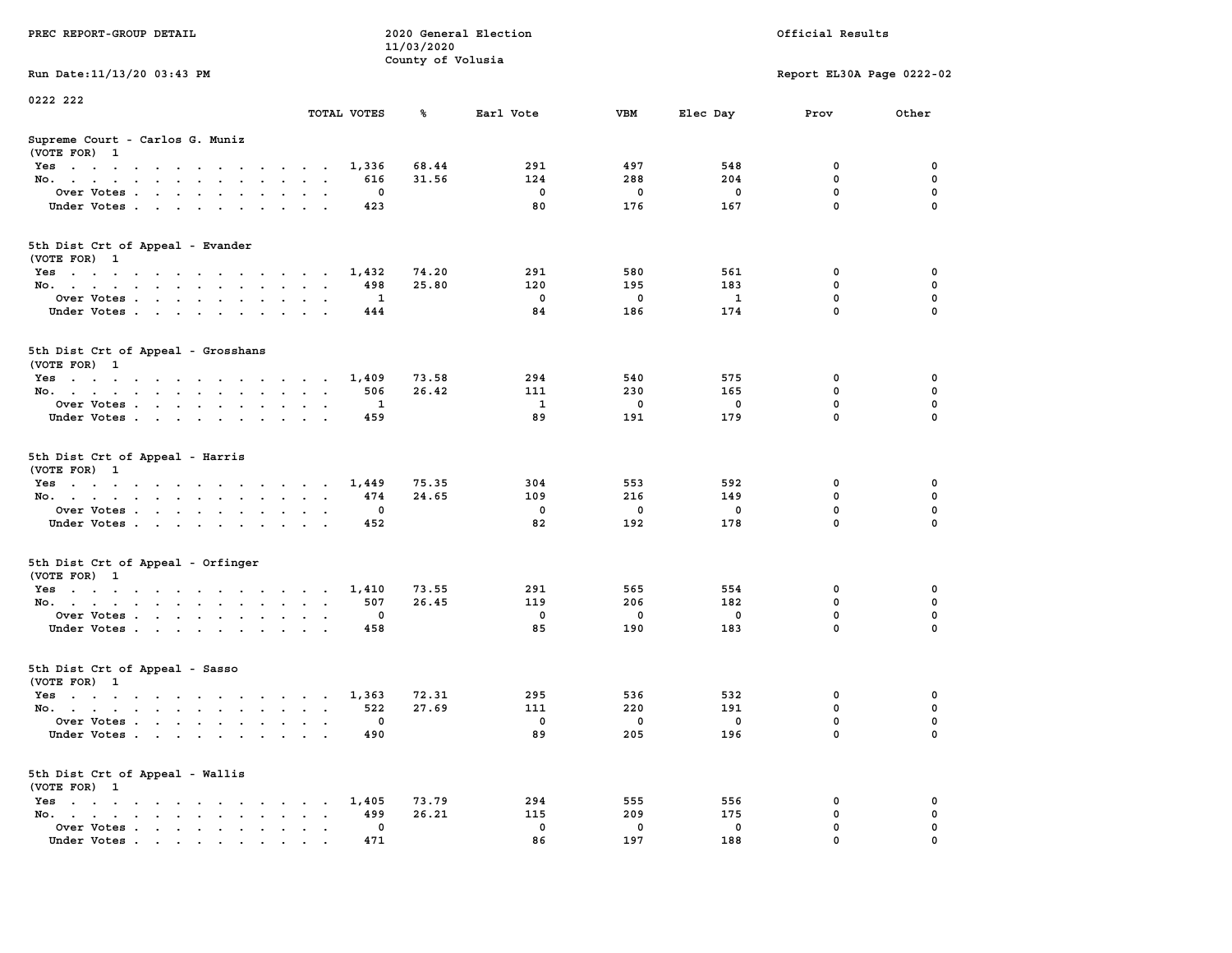|                                                                                                                                                                                                                                                  |                                                     | 11/03/2020        |             |              |             |                           |                  |
|--------------------------------------------------------------------------------------------------------------------------------------------------------------------------------------------------------------------------------------------------|-----------------------------------------------------|-------------------|-------------|--------------|-------------|---------------------------|------------------|
|                                                                                                                                                                                                                                                  |                                                     | County of Volusia |             |              |             |                           |                  |
| Run Date:11/13/20 03:43 PM                                                                                                                                                                                                                       |                                                     |                   |             |              |             | Report EL30A Page 0222-03 |                  |
| 0222 222                                                                                                                                                                                                                                         |                                                     |                   |             |              |             |                           |                  |
|                                                                                                                                                                                                                                                  | TOTAL VOTES                                         | ℁                 | Earl Vote   | <b>VBM</b>   | Elec Day    | Prov                      | Other            |
| Circuit Judge, 7th Judicial, Group 14<br>(VOTE FOR)<br>- 1                                                                                                                                                                                       |                                                     |                   |             |              |             |                           |                  |
| Joan Anthony<br>the contract of the contract of the contract of the contract of the contract of the contract of the contract of                                                                                                                  | 1,083                                               | 56.03             | 200         | 504          | 379         | 0                         | 0                |
| Dan Hilbert<br>$\overline{\phantom{a}}$<br>$\sim$<br>$\mathbf{r}$ , $\mathbf{r}$ , $\mathbf{r}$<br>$\sim$                                                                                                                                        | 850                                                 | 43.97             | 213         | 279          | 358         | 0                         | 0                |
| Over Votes<br>$\ddot{\phantom{a}}$                                                                                                                                                                                                               | 0                                                   |                   | $\mathbf 0$ | 0            | $\mathbf 0$ | $\mathbf 0$               | 0                |
| Under Votes<br>$\ddot{\phantom{0}}$<br>$\bullet$                                                                                                                                                                                                 | 442                                                 |                   | 82          | 178          | 182         | $\mathbf 0$               | 0                |
| County Council Chair<br>(VOTE FOR) 1                                                                                                                                                                                                             |                                                     |                   |             |              |             |                           |                  |
| Jeff Brower.<br>$\mathbf{a}$ . The second contribution of the second contribution $\mathbf{a}$                                                                                                                                                   | 1,279                                               | 63.44             | 290         | 482          | 507         | 0                         | 0                |
| Deborah A. "Deb" Denys                                                                                                                                                                                                                           | 737<br>$\mathbf{A}$<br>$\sim$                       | 36.56             | 140         | 331          | 266         | 0                         | 0                |
| Over Votes<br>$\sim$<br>$\cdot$                                                                                                                                                                                                                  | $\overline{2}$<br>$\ddot{\phantom{a}}$              |                   | 1           | 0            | 1           | 0                         | $\mathbf 0$      |
| Under Votes                                                                                                                                                                                                                                      | 357<br>$\sim$ $\sim$ $\sim$                         |                   | 64          | 148          | 145         | $\mathbf{0}$              | $\mathbf 0$      |
| Soil & Water Conservation Seat 2<br>(VOTE FOR) 1                                                                                                                                                                                                 |                                                     |                   |             |              |             |                           |                  |
| John Nelson.<br>the contract of the contract of the                                                                                                                                                                                              | 1,320                                               | 71.47             | 288         | 514          | 518         | 0                         | 0                |
| Wesley Wayne Wilson Jr<br>$\bullet$                                                                                                                                                                                                              | 527<br>$\bullet$<br>$\blacksquare$                  | 28.53             | 114         | 225          | 188         | $\mathbf 0$               | $\mathbf 0$      |
| Over Votes<br>$\ddot{\phantom{0}}$                                                                                                                                                                                                               | $\mathbf 0$                                         |                   | $\mathbf 0$ | $\mathbf 0$  | $\mathbf 0$ | $\mathbf 0$               | $\mathbf 0$      |
| Under Votes<br>$\sim$                                                                                                                                                                                                                            | 528<br>$\sim$                                       |                   | 93          | 222          | 213         | $\mathbf 0$               | $\mathbf 0$      |
| Soil & Water Conservation Seat 4<br>(VOTE FOR)<br>- 1                                                                                                                                                                                            |                                                     |                   |             |              |             |                           |                  |
| Wendy Anderson.<br>. The contract of the contract of the contract of the contract of the contract of the contract of the contract of the contract of the contract of the contract of the contract of the contract of the contract of the contrac | 1,105                                               | 58.01             | 206         | 516          | 383         | 0                         | 0                |
| Barbara Deering<br>the contract of the contract of the<br>$\ddot{\phantom{a}}$                                                                                                                                                                   | 800<br>$\ddot{\phantom{a}}$<br>$\ddot{\phantom{a}}$ | 41.99             | 202         | 258          | 340         | $\mathbf 0$               | $\mathbf 0$      |
| Over Votes                                                                                                                                                                                                                                       | 0<br>$\cdot$                                        |                   | 0           | 0            | $\mathbf 0$ | 0                         | $\mathbf 0$      |
| Under Votes<br>$\cdot$<br>$\cdot$                                                                                                                                                                                                                | 470                                                 |                   | 87          | 187          | 196         | 0                         | 0                |
| WVHA - Group A, Seat 3 Hospital Authority<br>(VOTE FOR) 1                                                                                                                                                                                        |                                                     |                   |             |              |             |                           |                  |
| Judy Craig.<br>the contract of the contract of the con-                                                                                                                                                                                          | 1,010                                               | 51.72             | 189         | 459          | 362         | 0                         | 0                |
| John M. Hill<br>$\mathcal{A}$ . The set of the set of the set of $\mathcal{A}$<br>$\bullet$                                                                                                                                                      | 943<br>$\bullet$<br>$\ddot{\phantom{a}}$            | 48.28             | 230         | 333          | 380         | 0                         | 0                |
| Over Votes<br>$\sim$<br>$\bullet$                                                                                                                                                                                                                | 0<br>$\bullet$                                      |                   | $\Omega$    | $\mathbf{0}$ | $^{\circ}$  | 0                         | $\mathbf 0$      |
| Under Votes<br>$\ddot{\phantom{a}}$<br>$\cdot$                                                                                                                                                                                                   | 422                                                 |                   | 76          | 169          | 177         | $\mathbf 0$               | 0                |
| WVHA - Group B, Seat 1 Hospital Authority<br>(VOTE FOR)<br>$\overline{\mathbf{1}}$                                                                                                                                                               |                                                     |                   |             |              |             |                           |                  |
| Jennifer Lee Coen.                                                                                                                                                                                                                               | 1,127                                               | 59.22             | 205         | 533          | 389         | 0                         | 0                |
| Michael Lee Ray                                                                                                                                                                                                                                  | 776                                                 | 40.78             | 208         | 243          | 325         | 0                         | $\mathbf 0$      |
|                                                                                                                                                                                                                                                  | 0                                                   |                   | 0           | 0            | 0           | $\mathbf 0$               | 0                |
| Over Votes<br>$\sim$<br>$\ddot{\phantom{a}}$<br>Under Votes                                                                                                                                                                                      | $\cdot$<br>$\overline{\phantom{a}}$<br>472          |                   | 82          | 185          | 205         | 0                         | $\mathbf 0$      |
| Lake Helen Commissioner Zone 2                                                                                                                                                                                                                   |                                                     |                   |             |              |             |                           |                  |
| (VOTE FOR) 1                                                                                                                                                                                                                                     |                                                     |                   |             |              |             |                           |                  |
| Roger F. Eckert<br>$\cdots$<br>$\sim 100$ km s $^{-1}$                                                                                                                                                                                           | 939                                                 | 57.15             | 176         | 331          | 432         | 0                         | 0<br>$\mathbf 0$ |
| Roxann Reid Goodman<br>$\cdot$                                                                                                                                                                                                                   | 704<br>$\ddot{\phantom{a}}$                         | 42.85             | 133         | 327          | 244         | 0<br>$\mathbf{0}$         | $\mathbf 0$      |
| Over Votes<br>$\bullet$                                                                                                                                                                                                                          | 0<br>$\ddot{\phantom{a}}$                           |                   | 0<br>35     | 0<br>65      | 0<br>74     | $\mathbf{0}$              | $\mathbf 0$      |
| Under Votes                                                                                                                                                                                                                                      | 174                                                 |                   |             |              |             |                           |                  |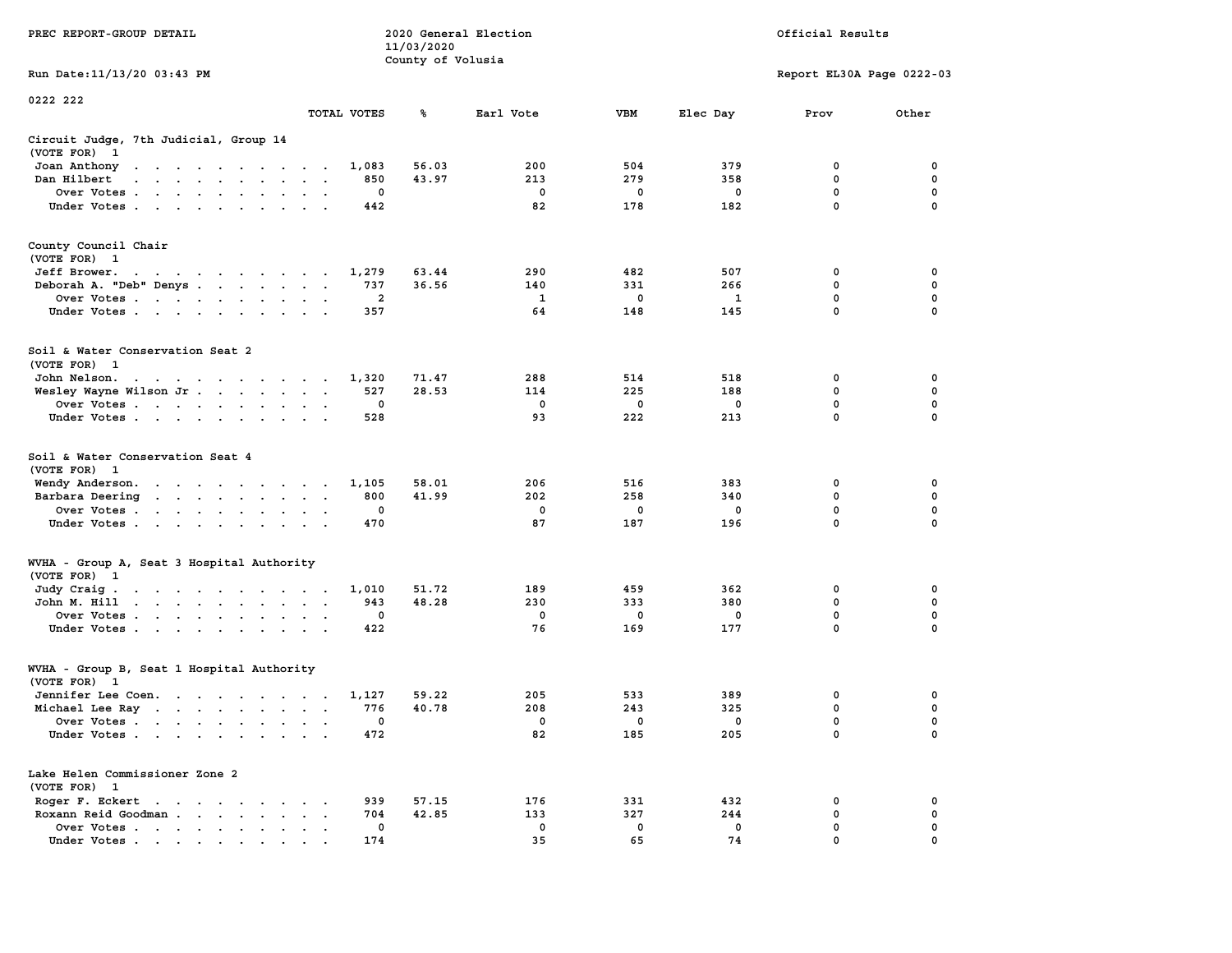| PREC REPORT-GROUP DETAIL                                                                                               |           |             | 11/03/2020<br>County of Volusia | 2020 General Election |          |                         | Official Results          |               |
|------------------------------------------------------------------------------------------------------------------------|-----------|-------------|---------------------------------|-----------------------|----------|-------------------------|---------------------------|---------------|
| Run Date: 11/13/20 03:43 PM                                                                                            |           |             |                                 |                       |          |                         | Report EL30A Page 0222-04 |               |
| 0222 222                                                                                                               |           |             |                                 |                       |          |                         |                           |               |
|                                                                                                                        |           | TOTAL VOTES | ℁                               | Earl Vote             | VBM      | Elec Day                | Prov                      | Other         |
| Lake Helen Commissioner Zone 4<br>(VOTE FOR) 1                                                                         |           |             |                                 |                       |          |                         |                           |               |
| Jim Connell.<br>the contract of the contract of the con-                                                               |           | 935         | 57.68                           | 180                   | 335      | 420                     | 0                         | 0             |
| Betty O'Laughlin                                                                                                       |           | 686         | 42.32                           | 126                   | 313      | 247                     | $\mathbf 0$               | 0             |
| Over Votes.<br>Under Votes                                                                                             |           | 0<br>196    |                                 | 0<br>38               | 0<br>75  | 0<br>83                 | 0<br>$\mathbf 0$          | 0<br>$\Omega$ |
|                                                                                                                        |           |             |                                 |                       |          |                         |                           |               |
| Amendment 1 - Citzenship Requirement<br>(VOTE FOR) 1                                                                   |           |             |                                 |                       |          |                         |                           |               |
| Yes                                                                                                                    |           | 1,869       | 82.81                           | 392                   | 707      | 770                     | 0                         | 0             |
| No.                                                                                                                    |           | 388         | 17.19                           | 88                    | 209      | 91                      | 0                         | 0             |
| Over Votes                                                                                                             |           | 0           |                                 | 0                     | 0        | 0                       | $\mathbf 0$               | 0             |
| Under Votes                                                                                                            |           | 118         |                                 | 15                    | 45       | 58                      | $\mathbf 0$               | 0             |
| Amendment 2 - Minimum Wage<br>(VOTE FOR) 1                                                                             |           |             |                                 |                       |          |                         |                           |               |
| Yes<br>the contract of the contract of the contract of                                                                 |           | 1,143       | 50.40                           | 198                   | 588      | 357                     | 0                         | 0             |
| No.                                                                                                                    |           | 1,125       | 49.60                           | 283                   | 334      | 508                     | 0                         | 0             |
| Over Votes                                                                                                             | $\bullet$ | 0           |                                 | 0                     | 0        | $\Omega$                | $\mathbf 0$               | 0             |
| Under Votes                                                                                                            |           | 107         |                                 | 14                    | 39       | 54                      | 0                         | 0             |
| Amendment 3 - Primary Elections<br>(VOTE FOR) 1                                                                        |           |             |                                 |                       |          |                         |                           |               |
| Yes                                                                                                                    |           | 1,111       | 50.85                           | 187                   | 497      | 427                     | 0                         | 0             |
| No.                                                                                                                    |           | 1,074       | 49.15                           | 279<br>0              | 383<br>0 | 412<br>0                | $\mathbf 0$<br>0          | 0<br>0        |
| Over Votes<br>Under Votes                                                                                              |           | 0<br>190    |                                 | 29                    | 81       | 80                      | 0                         | $\Omega$      |
|                                                                                                                        |           |             |                                 |                       |          |                         |                           |               |
| Amendment 4 - Apprl Const. Amendment<br>(VOTE FOR) 1                                                                   |           |             |                                 |                       |          |                         |                           |               |
| Yes                                                                                                                    |           | 1,090       | 50.77                           | 271                   | 359      | 460                     | 0                         | 0             |
| No.                                                                                                                    |           | 1,057       | 49.23                           | 184                   | 513      | 360                     | 0                         | 0             |
| Over Votes                                                                                                             |           | 0           |                                 | $\mathbf 0$<br>40     | 0<br>89  | 0                       | 0<br>$\mathbf 0$          | 0<br>0        |
| Under Votes                                                                                                            |           | 228         |                                 |                       |          | 99                      |                           |               |
| Amendment 5 - Homestead Property Taxes<br>(VOTE FOR) 1                                                                 |           |             |                                 |                       |          |                         |                           |               |
| Yes<br>the contract of the contract of the contract of the contract of the contract of the contract of the contract of |           | 1,499       | 70.71                           | 342                   | 553      | 604                     | 0                         | 0             |
| No.                                                                                                                    |           | 621         | 29.29                           | 109                   | 302      | 210                     | 0                         | 0             |
| Over Votes                                                                                                             |           | 2           |                                 | 1                     | 0        | $\overline{\mathbf{1}}$ | 0                         | $\Omega$      |
| Under Votes                                                                                                            |           | 253         |                                 | 43                    | 106      | 104                     | 0                         | 0             |
| Amendment 6 - Ad Valorem Tax Discount<br>(VOTE FOR) 1                                                                  |           |             |                                 |                       |          |                         |                           |               |
| $Yes \t . \t . \t .$<br>$\cdots$<br>$\cdot$                                                                            |           | 1,844       | 84.51                           | 390                   | 708      | 746                     | 0                         | 0             |
| No.<br>$\mathbf{r}$ , $\mathbf{r}$ , $\mathbf{r}$ , $\mathbf{r}$<br>$\sim$<br>$\ddot{\phantom{a}}$<br>$\bullet$        | $\cdot$   | 338         | 15.49                           | 69                    | 178      | 91                      | 0                         | 0             |
| Over Votes<br>$\sim$                                                                                                   |           | 0           |                                 | 0                     | 0        | 0                       | 0                         | 0             |
| Under Votes                                                                                                            |           | 193         |                                 | 36                    | 75       | 82                      | 0                         | 0             |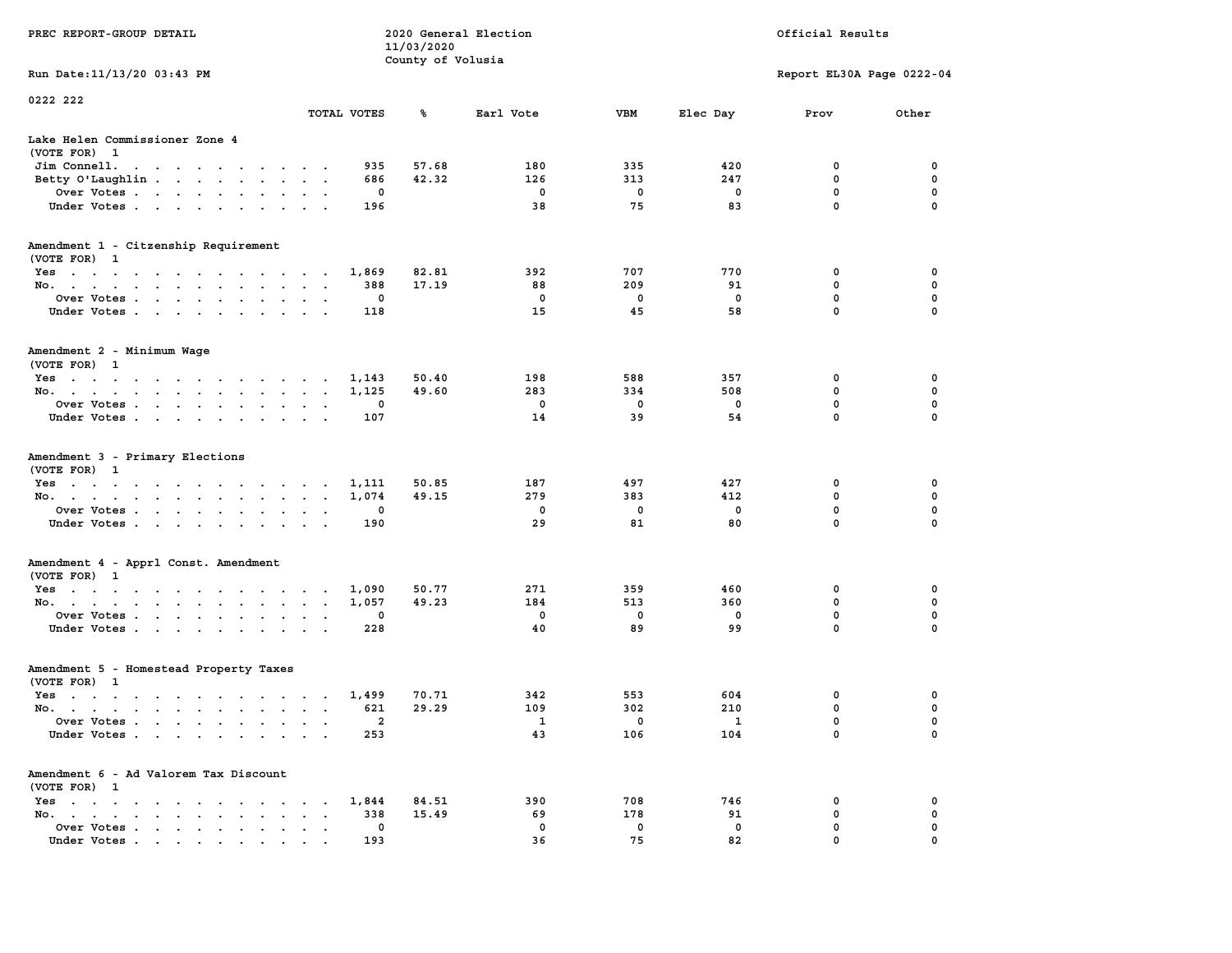| PREC REPORT-GROUP DETAIL                            |  |  |  |  |             | 11/03/2020        | 2020 General Election |            |          | Official Results          |       |
|-----------------------------------------------------|--|--|--|--|-------------|-------------------|-----------------------|------------|----------|---------------------------|-------|
| Run Date: 11/13/20 03:43 PM                         |  |  |  |  |             | County of Volusia |                       |            |          | Report EL30A Page 0222-05 |       |
| 0222 222                                            |  |  |  |  | TOTAL VOTES | °≈                | Earl Vote             | VBM        | Elec Day | Prov                      | Other |
| Volusia ECHO<br>(VOTE FOR) 1                        |  |  |  |  |             |                   |                       |            |          |                           |       |
| Yes (For Bonds) $\cdots$ $\cdots$ $\cdots$ $\cdots$ |  |  |  |  | 1,537       | 71.66             | 276                   | 685        | 576      | 0                         |       |
| No (Against Bonds)                                  |  |  |  |  | 608         | 28.34             | 178                   | 185        | 245      |                           |       |
| Over Votes                                          |  |  |  |  | 2           |                   |                       | $^{\circ}$ |          |                           |       |
| Under Votes                                         |  |  |  |  | 228         |                   | 40                    | 91         | 97       |                           |       |
| Volusia Forever                                     |  |  |  |  |             |                   |                       |            |          |                           |       |
| (VOTE FOR) 1                                        |  |  |  |  |             |                   | 287                   | 752        | 618      |                           |       |
| Yes (For Bonds)                                     |  |  |  |  | 1,657       | 76.61             |                       |            |          |                           |       |
| No (Against Bonds)                                  |  |  |  |  | 506         | 23.39             | 168                   | 131        | 207      |                           |       |
| Over Votes                                          |  |  |  |  | $\mathbf 0$ |                   |                       | 0          | n        |                           |       |
| Under Votes                                         |  |  |  |  | 212         |                   | 40                    | 78         | 94       |                           |       |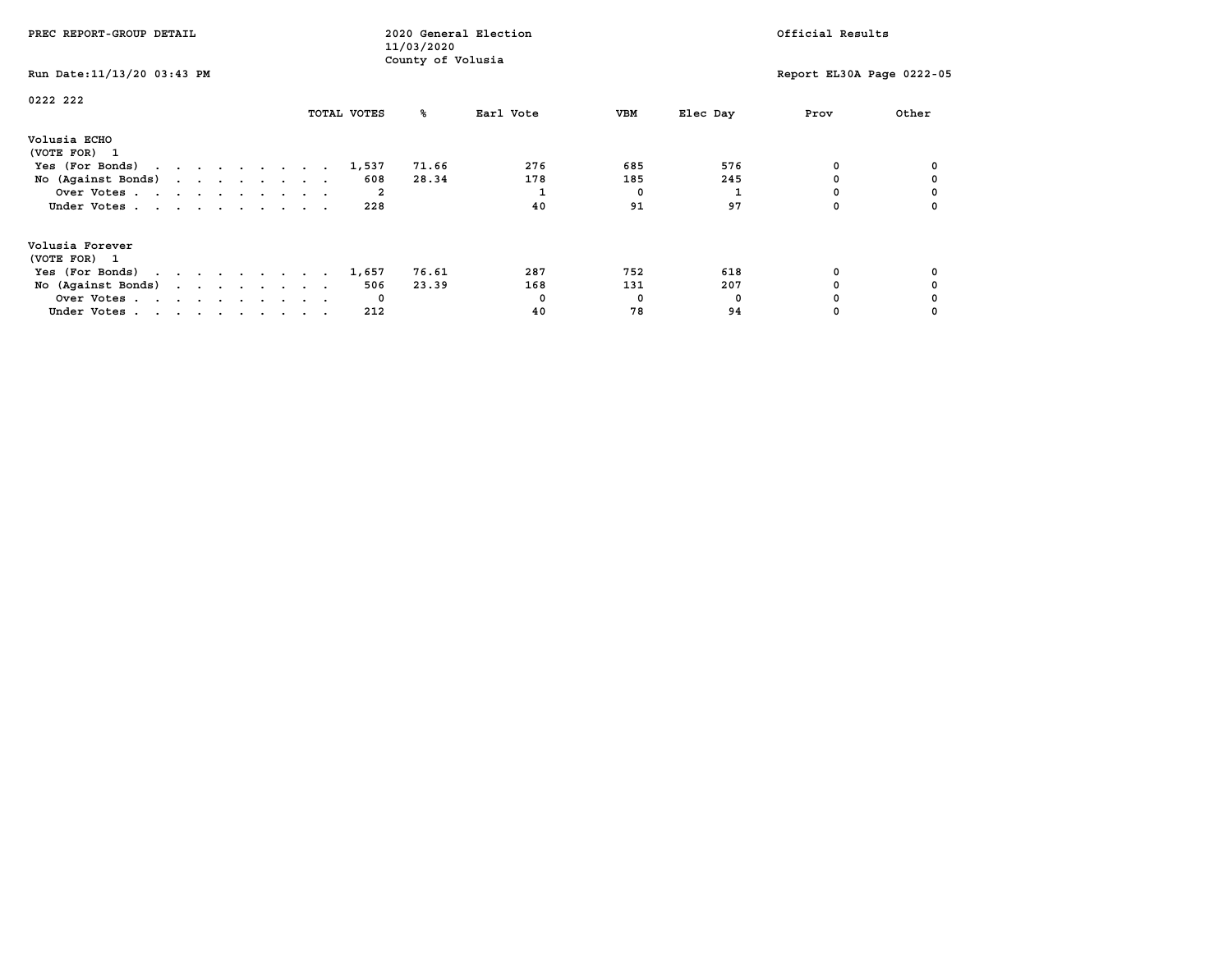|                                                                                                                |                         |             | County of Volusia |              |              |                |                           |              |
|----------------------------------------------------------------------------------------------------------------|-------------------------|-------------|-------------------|--------------|--------------|----------------|---------------------------|--------------|
| Run Date: 11/13/20 03:43 PM                                                                                    |                         |             |                   |              |              |                | Report EL30A Page 0223-01 |              |
| 0223 223                                                                                                       |                         |             |                   |              |              |                |                           |              |
|                                                                                                                |                         | TOTAL VOTES | ℁                 | Earl Vote    | <b>VBM</b>   | Elec Day       | Prov                      | Other        |
| REGISTERED VOTERS - TOTAL<br>$\overline{\phantom{a}}$                                                          | $\cdot$ .               | 356         |                   |              |              |                |                           |              |
| BALLOTS CAST - TOTAL.<br>$\cdots$                                                                              |                         | 301         |                   | 70           | 124          | 106            | 1                         | $\mathbf 0$  |
| BALLOTS CAST - BLANK.<br>$\mathcal{L}^{\text{max}}$ , where $\mathcal{L}^{\text{max}}$<br>$\ddot{\phantom{0}}$ |                         | 0           |                   | 0            | $\mathbf{0}$ | $\mathbf{0}$   | $\mathbf{0}$              | $\mathbf 0$  |
| VOTER TURNOUT - TOTAL<br>$\sim$ $\sim$ $\sim$ $\sim$ $\sim$                                                    |                         |             | 84.55             |              |              |                |                           |              |
| VOTER TURNOUT - BLANK<br>$\ddot{\phantom{0}}$                                                                  |                         |             |                   |              |              |                |                           |              |
| President and Vice President                                                                                   |                         |             |                   |              |              |                |                           |              |
| (VOTE FOR) 1                                                                                                   |                         |             |                   |              |              |                |                           |              |
| Donald J. Trump (REP)<br>the contract of the contract of the                                                   |                         | 195         | 64.78             | 55           | 52           | 87             | 1                         | 0            |
| Joseph R. Biden (DEM)<br>and the contract of the contract of the                                               |                         | 105         | 34.88             | 15           | 71           | 19             | $\mathbf{0}$              | $\mathbf 0$  |
| Jo Jorgensen (LPF)<br>$\blacksquare$                                                                           |                         | 0           |                   | 0            | $^{\circ}$   | 0              | $\Omega$                  | 0            |
| Roque "Rocky" De La Fuente (REF).                                                                              | $\cdot$ $\cdot$ $\cdot$ | 0           |                   | 0            | 0            | $\mathbf 0$    | $\mathbf 0$               | 0            |
| Gloria La Riva (PSL).<br>$\cdots$                                                                              |                         | 0           |                   | 0            | 0            | 0              | 0                         | 0            |
| Howie Hawkins (GRE)                                                                                            |                         | 1           | .33               | 0            | $\mathbf{1}$ | $\mathbf 0$    | $\mathbf{0}$              | $\mathbf 0$  |
| Don Blankenship (CPF)                                                                                          |                         | 0           |                   | $\mathbf 0$  | $\mathbf{0}$ | $\mathbf 0$    | $\mathbf 0$               | $\mathbf 0$  |
| WRITE-IN.<br>$\sim$                                                                                            |                         | 0           |                   | 0            | $\mathbf 0$  | $\mathbf 0$    | $\mathbf 0$               | $\mathbf 0$  |
| Over Votes                                                                                                     |                         | 0           |                   | 0            | $\mathbf 0$  | $\mathbf 0$    | $\mathbf{0}$              | $\mathbf 0$  |
| Under Votes<br>$\ddot{\phantom{1}}$                                                                            |                         | 0           |                   | $\mathbf 0$  | $\mathbf 0$  | $\mathbf 0$    | $\mathbf 0$               | 0            |
| Representative in Congress District 6<br>(VOTE FOR) 1                                                          |                         |             |                   |              |              |                |                           |              |
| Michael Waltz (REP)                                                                                            |                         | 180         | 64.98             | 49           | 48           | 83             | 0                         | 0            |
| Clint Curtis (DEM)                                                                                             |                         | 97          | 35.02             | 14           | 68           | 15             | 0                         | 0            |
| WRITE-IN.                                                                                                      |                         | 0           |                   | $^{\circ}$   | 0            | $\mathbf 0$    | $\mathbf{0}$              | 0            |
| Over Votes<br>$\ddot{\phantom{0}}$                                                                             |                         | $\mathbf 0$ |                   | 0            | $\mathbf 0$  | $\mathbf 0$    | $\mathbf 0$               | 0            |
| Under Votes                                                                                                    |                         | 24          |                   | 7            | 8            | 8              | $\mathbf{1}$              | $\mathbf 0$  |
| State Attorney 7th Judicial Circuit<br>(VOTE FOR) 1                                                            |                         |             |                   |              |              |                |                           |              |
| R.J. Larizza (REP)                                                                                             |                         | 156         | 57.78             | 41           | 49           | 66             | 0                         | 0            |
| Don Dempsey.                                                                                                   |                         | 114         | 42.22             | 20           | 64           | 30             | 0                         | 0            |
| Over Votes                                                                                                     |                         | 1           |                   | 0            | 0            | 1              | $\mathbf 0$               | 0            |
| Under Votes                                                                                                    | $\sim$ $\sim$           | 30          |                   | 9            | 11           | 9              | $\mathbf{1}$              | $\mathbf 0$  |
| State Representative District 26<br>(VOTE FOR) 1                                                               |                         |             |                   |              |              |                |                           |              |
| Elizabeth Fetterhoff (REP).                                                                                    |                         | 7           | 46.67             | 5            | 2            | 0              | 0                         | 0            |
| Patrick Henry (DEM)                                                                                            |                         | 8           | 53.33             | $\mathbf{1}$ | 5            | $\overline{a}$ | $\mathbf 0$               | $\mathbf 0$  |
| Over Votes                                                                                                     |                         | 0           |                   | $^{\circ}$   | 0            | 0              | 0                         | $\mathbf 0$  |
| Under Votes                                                                                                    |                         | 1           |                   | $\mathbf{1}$ | $\mathbf 0$  | $\mathbf 0$    | $\mathbf 0$               | $\mathbf 0$  |
| State Representative District 27<br>(VOTE FOR) 1                                                               |                         |             |                   |              |              |                |                           |              |
| Webster Barnaby (REP)                                                                                          |                         | 184         | 68.66             | 45           | 52           | 87             | 0                         | $\mathbf 0$  |
| Dolores Guzman (DEM).                                                                                          |                         | 84          | 31.34             | 15           | 58           | 11             | 0                         | 0            |
| Over Votes<br>$\ddot{\phantom{a}}$                                                                             |                         | 0           |                   | $\mathbf 0$  | $\mathbf 0$  | $\mathbf 0$    | $\mathbf{0}$              | $\mathbf 0$  |
| Under Votes                                                                                                    |                         | 17          |                   | 3            | 7            | 6              | $\mathbf{1}$              | <sup>0</sup> |

**PREC REPORT-GROUP DETAIL COMPUTER CONSUMING A LOCAL PREC** REPORT-GROUP DETAIL

 **11/03/2020**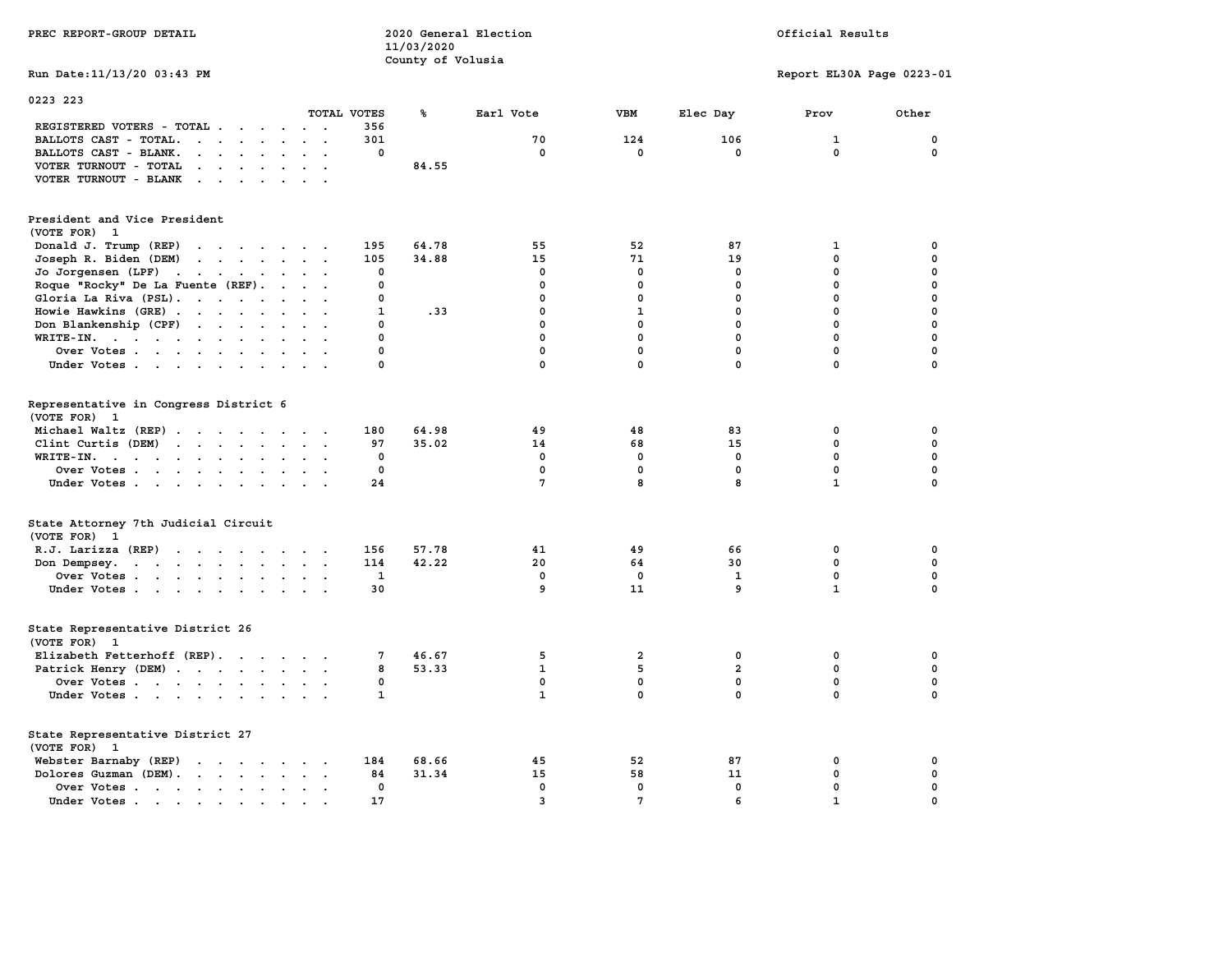|                                                                                                                                                             |                                              |             | 11/03/2020        |             |             |             |                           |             |
|-------------------------------------------------------------------------------------------------------------------------------------------------------------|----------------------------------------------|-------------|-------------------|-------------|-------------|-------------|---------------------------|-------------|
|                                                                                                                                                             |                                              |             | County of Volusia |             |             |             |                           |             |
| Run Date: 11/13/20 03:43 PM                                                                                                                                 |                                              |             |                   |             |             |             | Report EL30A Page 0223-02 |             |
| 0223 223                                                                                                                                                    |                                              |             |                   |             |             |             |                           |             |
|                                                                                                                                                             |                                              | TOTAL VOTES | ℁                 | Earl Vote   | <b>VBM</b>  | Elec Day    | Prov                      | Other       |
| Supreme Court - Carlos G. Muniz                                                                                                                             |                                              |             |                   |             |             |             |                           |             |
| (VOTE FOR) 1                                                                                                                                                |                                              |             |                   |             |             |             |                           |             |
| Yes<br>$\bullet$                                                                                                                                            |                                              | 164         | 66.94             | 34          | 68          | 62          | 0                         | 0           |
| No.<br>$\sim$<br>$\cdot$<br>$\sim$                                                                                                                          |                                              | 81          | 33.06             | 18          | 38          | 25          | 0                         | 0           |
| Over Votes<br>$\ddot{\phantom{1}}$                                                                                                                          | $\sim$                                       | 0           |                   | $^{\circ}$  | $^{\circ}$  | $^{\circ}$  | $\mathbf{0}$              | 0           |
| Under Votes<br>$\blacksquare$ .                                                                                                                             | $\sim$ $\sim$                                | 56          |                   | 18          | 18          | 19          | $\mathbf{1}$              | $\mathbf 0$ |
|                                                                                                                                                             |                                              |             |                   |             |             |             |                           |             |
| 5th Dist Crt of Appeal - Evander<br>(VOTE FOR) 1                                                                                                            |                                              |             |                   |             |             |             |                           |             |
| Yes                                                                                                                                                         |                                              | 182         | 76.15             | 32          | 84          | 66          | 0                         | 0           |
| No.                                                                                                                                                         | $\sim$ $\sim$                                | 57          | 23.85             | 17          | 19          | 21          | $\mathbf 0$               | 0           |
| Over Votes<br>$\sim$<br>$\cdot$ $\cdot$<br>$\cdot$                                                                                                          | $\ddot{\phantom{a}}$                         | 0           |                   | 0           | 0           | 0           | 0                         | $\pmb{0}$   |
| Under Votes<br>$\sim$                                                                                                                                       |                                              | 62          |                   | 21          | 21          | 19          | $\mathbf{1}$              | 0           |
|                                                                                                                                                             |                                              |             |                   |             |             |             |                           |             |
| 5th Dist Crt of Appeal - Grosshans                                                                                                                          |                                              |             |                   |             |             |             |                           |             |
| (VOTE FOR) 1                                                                                                                                                |                                              |             |                   |             |             |             |                           |             |
| Yes                                                                                                                                                         |                                              | 167         | 69.29             | 29          | 74          | 64          | 0                         | 0           |
| No.<br>$\ddot{\phantom{0}}$<br>$\blacksquare$ .<br>$\ddot{\phantom{a}}$                                                                                     | $\ddot{\phantom{a}}$<br>$\ddot{\phantom{a}}$ | 74          | 30.71             | 20          | 31          | 23          | $\mathbf{0}$              | $\mathbf 0$ |
| Over Votes<br>$\sim$                                                                                                                                        |                                              | $\mathbf 0$ |                   | $\mathbf 0$ | $\mathbf 0$ | $\mathbf 0$ | $\mathbf 0$               | $\mathbf 0$ |
| Under Votes<br>$\sim$                                                                                                                                       |                                              | 60          |                   | 21          | 19          | 19          | $\mathbf{1}$              | 0           |
| 5th Dist Crt of Appeal - Harris<br>(VOTE FOR) 1                                                                                                             |                                              |             |                   |             |             |             |                           |             |
| Yes                                                                                                                                                         | $\cdot$ .                                    | 182         | 76.79             | 34          | 76          | 72          | 0                         | 0           |
| No.<br>$\sim$ $-$<br>$\sim$<br>$\ddot{\phantom{0}}$<br>$\ddot{\phantom{0}}$                                                                                 | $\mathbf{a} = \mathbf{a}$                    | 55          | 23.21             | 16          | 25          | 14          | 0                         | 0           |
| Over Votes                                                                                                                                                  |                                              | 0           |                   | $\mathbf 0$ | 0           | 0           | $\mathbf 0$               | 0           |
| Under Votes<br>$\sim$<br>$\ddot{\phantom{a}}$<br>$\overline{\phantom{a}}$<br>$\ddot{\phantom{a}}$                                                           |                                              | 64          |                   | 20          | 23          | 20          | $\mathbf{1}$              | $\mathbf 0$ |
| 5th Dist Crt of Appeal - Orfinger                                                                                                                           |                                              |             |                   |             |             |             |                           |             |
| (VOTE FOR) 1                                                                                                                                                |                                              |             |                   |             |             |             |                           |             |
| Yes                                                                                                                                                         |                                              | 169         | 72.22             | 31          | 76          | 62          | $\mathbf 0$               | 0           |
| No.<br>$\sim$                                                                                                                                               | $\sim$ $\sim$                                | 65          | 27.78             | 16          | 25          | 24          | $\mathbf 0$               | $\mathbf 0$ |
| Over Votes<br>$\ddot{\phantom{0}}$                                                                                                                          | $\ddot{\phantom{a}}$                         | $\mathbf 0$ |                   | $\mathbf 0$ | $\mathbf 0$ | $\mathbf 0$ | $\mathbf 0$               | 0           |
| Under Votes                                                                                                                                                 | <b>Contract Contract Contract</b>            | 67          |                   | 23          | 23          | 20          | $\mathbf{1}$              | 0           |
| 5th Dist Crt of Appeal - Sasso<br>(VOTE FOR) 1                                                                                                              |                                              |             |                   |             |             |             |                           |             |
| Yes                                                                                                                                                         | $\cdot$ $\cdot$                              | 165         | 70.21             | 31          | 72          | 62          | 0                         | 0           |
| No.<br>$\sim$                                                                                                                                               | $\cdot$ .                                    | 70          | 29.79             | 17          | 29          | 24          | $\mathbf 0$               | $\mathbf 0$ |
| Over Votes .<br>$\cdots$<br>$\sim$<br>$\cdot$<br>$\ddot{\phantom{a}}$<br>$\ddot{\phantom{a}}$                                                               | $\cdot$<br>$\bullet$                         | 0           |                   | $\mathbf 0$ | $\mathbf 0$ | 0           | $\mathbf 0$               | 0           |
| Under Votes                                                                                                                                                 |                                              | 66          |                   | 22          | 23          | 20          | $\mathbf{1}$              | $\mathbf 0$ |
| 5th Dist Crt of Appeal - Wallis                                                                                                                             |                                              |             |                   |             |             |             |                           |             |
| (VOTE FOR) 1                                                                                                                                                |                                              |             |                   |             |             |             |                           |             |
| $Yes \t . \t .$<br>the contract of the contract of the<br>$\sim$ $\sim$<br>$\sim$                                                                           |                                              | 176         | 75.21             | 28          | 80          | 68          | 0                         | 0           |
| No.<br>the contract of the contract of the contract of the contract of the contract of the contract of the contract of<br>$\ddot{\phantom{a}}$<br>$\bullet$ | $\ddot{\phantom{a}}$                         | 58          | 24.79             | 20          | 21          | 17          | $\mathbf 0$               | 0           |
| Over Votes .<br>$\mathcal{L}(\mathcal{A})$ , and $\mathcal{L}(\mathcal{A})$<br>$\sim$ $\sim$ $\sim$<br>$\blacksquare$ .<br>$\blacksquare$                   | $\ddot{\phantom{a}}$                         | 0           |                   | $\mathbf 0$ | 0           | 0           | $\mathbf 0$               | $\mathbf 0$ |
| Under Votes<br>$\mathbf{r}$ , and $\mathbf{r}$ , and $\mathbf{r}$ , and $\mathbf{r}$                                                                        |                                              | 67          |                   | 22          | 23          | 21          | $\mathbf{1}$              | $\mathbf 0$ |

**PREC REPORT-GROUP DETAIL COMPUTER CONSUMING A LOCAL PREC** REPORT-GROUP DETAIL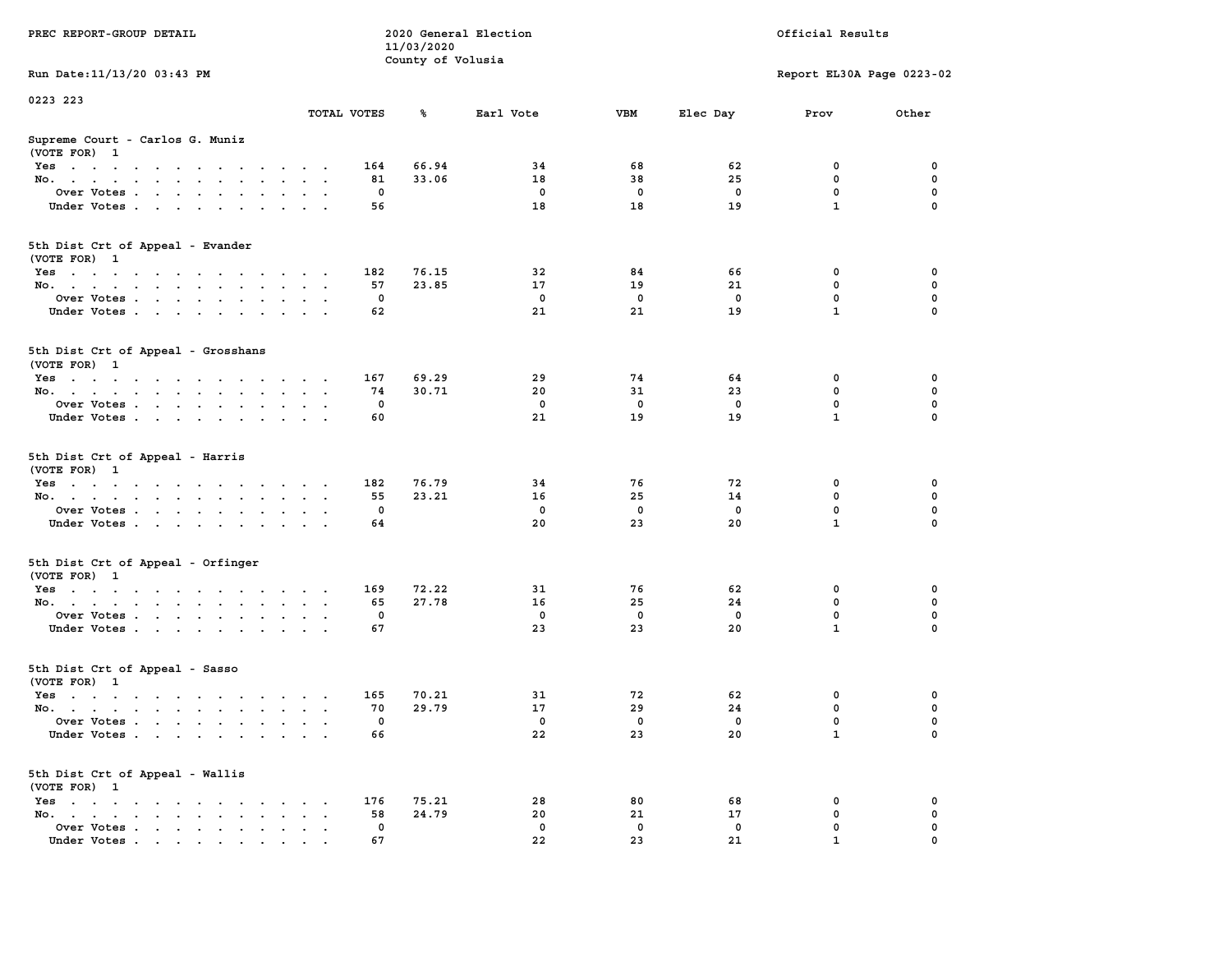|                                                                                                                                                                                                                                              |                      |             | 11/03/2020        |                  |                    |                |                           |             |
|----------------------------------------------------------------------------------------------------------------------------------------------------------------------------------------------------------------------------------------------|----------------------|-------------|-------------------|------------------|--------------------|----------------|---------------------------|-------------|
|                                                                                                                                                                                                                                              |                      |             | County of Volusia |                  |                    |                |                           |             |
| Run Date: 11/13/20 03:43 PM                                                                                                                                                                                                                  |                      |             |                   |                  |                    |                | Report EL30A Page 0223-03 |             |
| 0223 223                                                                                                                                                                                                                                     |                      |             |                   |                  |                    |                |                           |             |
|                                                                                                                                                                                                                                              | TOTAL VOTES          |             | ℁                 | Earl Vote        | <b>VBM</b>         | Elec Day       | Prov                      | Other       |
|                                                                                                                                                                                                                                              |                      |             |                   |                  |                    |                |                           |             |
| Circuit Judge, 7th Judicial, Group 14<br>(VOTE FOR)<br>$\mathbf{1}$                                                                                                                                                                          |                      |             |                   |                  |                    |                |                           |             |
| Joan Anthony<br>the contract of the contract of<br>$\sim$ $\sim$                                                                                                                                                                             |                      | 122         | 51.05             | 22               | 60                 | 40             | 0                         | $\mathbf 0$ |
| Dan Hilbert<br>and a series and a series of the series of the series of the series of the series of the series of the series of the series of the series of the series of the series of the series of the series of the series of the series |                      | 117         | 48.95             | 28               | 43                 | 46             | 0                         | $\mathbf 0$ |
| Over Votes                                                                                                                                                                                                                                   | $\ddot{\phantom{a}}$ | $\mathbf 0$ |                   | $\mathbf 0$      | $\mathbf 0$        | $\mathbf 0$    | $\mathbf 0$               | $\mathbf 0$ |
| Under Votes                                                                                                                                                                                                                                  |                      | 62          |                   | 20               | 21                 | 20             | $\mathbf{1}$              | $\Omega$    |
|                                                                                                                                                                                                                                              |                      |             |                   |                  |                    |                |                           |             |
|                                                                                                                                                                                                                                              |                      |             |                   |                  |                    |                |                           |             |
| County Council Chair<br>(VOTE FOR) 1                                                                                                                                                                                                         |                      |             |                   |                  |                    |                |                           |             |
| Jeff Brower.                                                                                                                                                                                                                                 |                      | 149         | 60.57             | 43               | 54                 | 52             | 0                         | 0           |
| Deborah A. "Deb" Denys                                                                                                                                                                                                                       |                      | 97          | 39.43             | 13 <sup>1</sup>  | 46                 | 38             | 0                         | 0           |
| Over Votes                                                                                                                                                                                                                                   |                      | 0           |                   | 0                | 0                  | 0              | 0                         | $\mathbf 0$ |
| Under Votes                                                                                                                                                                                                                                  |                      | 55          |                   | 14               | 24                 | 16             | $\mathbf{1}$              | 0           |
|                                                                                                                                                                                                                                              |                      |             |                   |                  |                    |                |                           |             |
|                                                                                                                                                                                                                                              |                      |             |                   |                  |                    |                |                           |             |
| Soil & Water Conservation Seat 2                                                                                                                                                                                                             |                      |             |                   |                  |                    |                |                           |             |
| (VOTE FOR) 1                                                                                                                                                                                                                                 |                      |             |                   |                  |                    |                |                           |             |
| John Nelson.<br>the contract of the contract of the con-                                                                                                                                                                                     |                      | 171         | 74.03             | 37               | 74                 | 60             | 0<br>0                    | 0<br>0      |
| Wesley Wayne Wilson Jr                                                                                                                                                                                                                       |                      | 60<br>0     | 25.97             | 12<br>$^{\circ}$ | 25<br>$\mathbf{0}$ | 23<br>$\Omega$ | $\mathbf{0}$              | $\mathbf 0$ |
| Over Votes<br>Under Votes                                                                                                                                                                                                                    |                      | 70          |                   | 21               | 25                 | 23             | $\mathbf{1}$              | $\Omega$    |
|                                                                                                                                                                                                                                              |                      |             |                   |                  |                    |                |                           |             |
| Soil & Water Conservation Seat 4                                                                                                                                                                                                             |                      |             |                   |                  |                    |                |                           |             |
| (VOTE FOR) 1                                                                                                                                                                                                                                 |                      |             |                   |                  |                    |                |                           |             |
| Wendy Anderson.                                                                                                                                                                                                                              |                      | 131         | 56.22             | 26               | 59                 | 46             | 0                         | 0           |
| Barbara Deering                                                                                                                                                                                                                              |                      | 102         | 43.78             | 23               | 41                 | 38             | $\mathbf 0$               | $\mathbf 0$ |
| Over Votes                                                                                                                                                                                                                                   | $\sim$               | $\mathbf 0$ |                   | $\mathbf 0$      | $\mathbf 0$        | $\mathbf 0$    | 0                         | $\mathbf 0$ |
| Under Votes                                                                                                                                                                                                                                  |                      | 68          |                   | 21               | 24                 | 22             | $\mathbf{1}$              | $\mathbf 0$ |
|                                                                                                                                                                                                                                              |                      |             |                   |                  |                    |                |                           |             |
| WVHA - Group A, Seat 3 Hospital Authority                                                                                                                                                                                                    |                      |             |                   |                  |                    |                |                           |             |
| (VOTE FOR) 1                                                                                                                                                                                                                                 |                      |             |                   |                  |                    |                |                           |             |
| Judy Craig.                                                                                                                                                                                                                                  |                      | 126         | 52.94             | 26               | 60                 | 40             | 0                         | 0           |
| John M. Hill                                                                                                                                                                                                                                 |                      | 112         | 47.06             | 23               | 42                 | 47             | 0                         | $\mathbf 0$ |
| Over Votes                                                                                                                                                                                                                                   |                      | 0           |                   | $\mathbf 0$      | $\mathbf 0$        | $\mathbf 0$    | 0                         | $\mathbf 0$ |
| Under Votes                                                                                                                                                                                                                                  |                      | 63          |                   | 21               | 22                 | 19             | $\mathbf{1}$              | 0           |
|                                                                                                                                                                                                                                              |                      |             |                   |                  |                    |                |                           |             |
| WVHA - Group B, Seat 1 Hospital Authority                                                                                                                                                                                                    |                      |             |                   |                  |                    |                |                           |             |
| (VOTE FOR) 1                                                                                                                                                                                                                                 |                      |             |                   |                  |                    |                |                           |             |
| Jennifer Lee Coen.                                                                                                                                                                                                                           |                      | 144         | 60.76             | 25               | 80                 | 39             | 0                         | 0           |
| Michael Lee Ray                                                                                                                                                                                                                              |                      | 93          | 39.24             | 24               | 22                 | 47             | 0                         | $\mathbf 0$ |
| Over Votes                                                                                                                                                                                                                                   |                      | $\mathbf 0$ |                   | $\mathbf 0$      | $\mathbf{0}$       | $\Omega$       | 0                         | $\mathbf 0$ |
| Under Votes                                                                                                                                                                                                                                  |                      | 64          |                   | 21               | 22                 | 20             | $\mathbf{1}$              | 0           |
|                                                                                                                                                                                                                                              |                      |             |                   |                  |                    |                |                           |             |
| Amendment 1 - Citzenship Requirement                                                                                                                                                                                                         |                      |             |                   |                  |                    |                |                           |             |
| (VOTE FOR) 1                                                                                                                                                                                                                                 |                      |             |                   |                  |                    |                |                           |             |
| Yes<br>$\cdot$ $\cdot$                                                                                                                                                                                                                       | $\sim$ $\sim$        | 241         | 85.46             | 53               | 96                 | 92             | 0                         | 0           |
| No.<br>$\sim$ $\sim$                                                                                                                                                                                                                         |                      | 41          | 14.54             | 13               | 21                 | 7              | 0                         | 0           |
| Over Votes<br>$\ddot{\phantom{a}}$<br>$\sim$<br>$\overline{a}$                                                                                                                                                                               |                      | 0           |                   | $\mathbf 0$      | 0                  | 0              | 0                         | 0           |
| Under Votes<br>the contract of the contract of the contract of the contract of the contract of the contract of the contract of                                                                                                               |                      | 19          |                   | 4                | 7                  | 7              | 1                         | $\Omega$    |

**PREC REPORT-GROUP DETAIL COMPUTER CONSUMING A LOCAL PREC** REPORT-GROUP DETAIL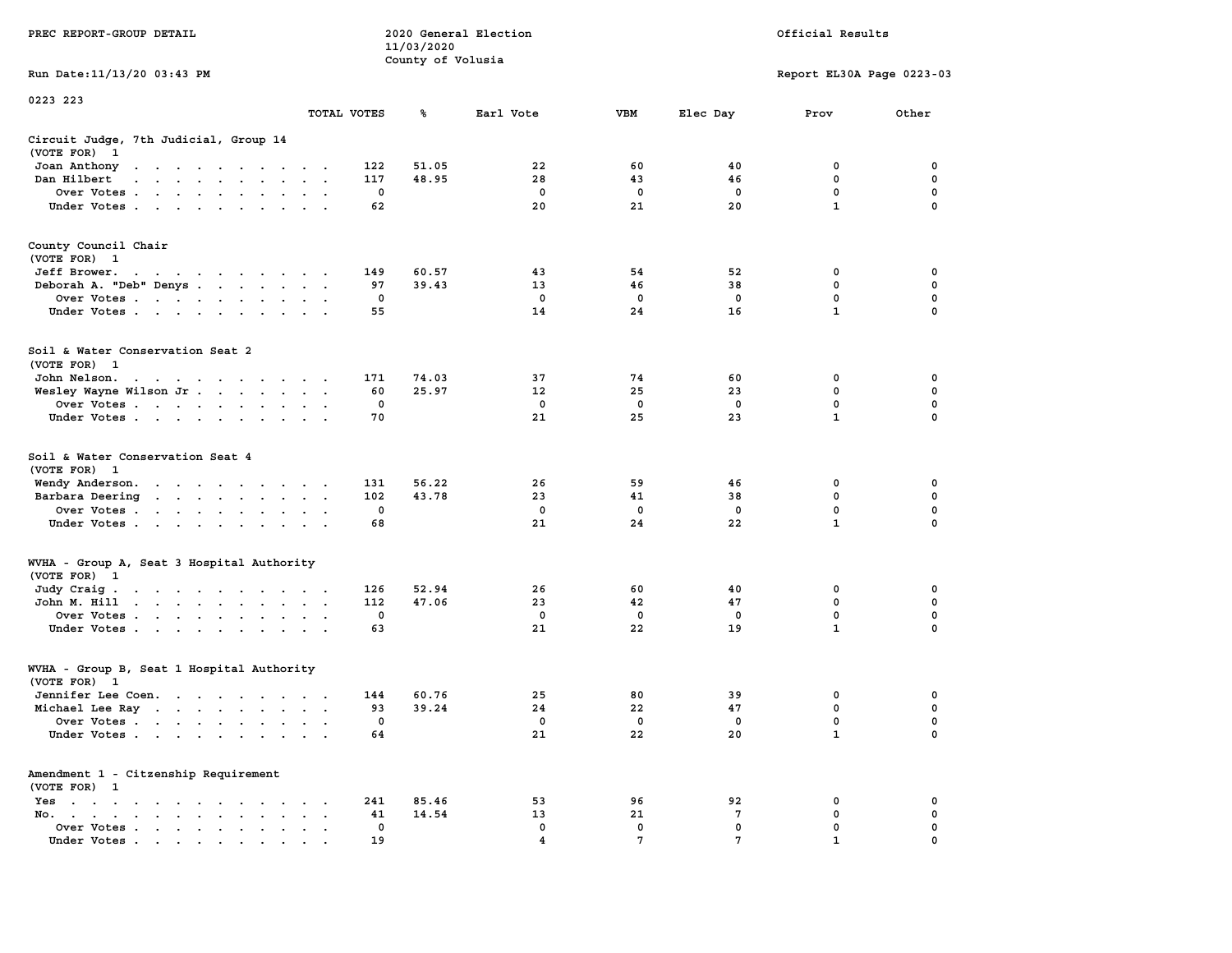| PREC REPORT-GROUP DETAIL                                                                                                           |               |              | 11/03/2020        | 2020 General Election |         |                 | Official Results          |               |
|------------------------------------------------------------------------------------------------------------------------------------|---------------|--------------|-------------------|-----------------------|---------|-----------------|---------------------------|---------------|
| Run Date: 11/13/20 03:43 PM                                                                                                        |               |              | County of Volusia |                       |         |                 | Report EL30A Page 0223-04 |               |
| 0223 223                                                                                                                           |               |              |                   |                       |         |                 |                           |               |
|                                                                                                                                    | TOTAL VOTES   |              | ℁                 | Earl Vote             | VBM     | Elec Day        | Prov                      | Other         |
| Amendment 2 - Minimum Wage<br>(VOTE FOR) 1                                                                                         |               |              |                   |                       |         |                 |                           |               |
| Yes                                                                                                                                |               | 123          | 43.77             | 23                    | 66      | 34              | 0                         | 0             |
| No.                                                                                                                                |               | 158          | 56.23             | 45                    | 50      | 63              | $\mathbf 0$               | 0             |
| Over Votes                                                                                                                         |               | 0            |                   | 0<br>$\overline{2}$   | 0<br>8  | 0<br>9          | 0<br>$\mathbf{1}$         | 0<br>$\Omega$ |
| Under Votes                                                                                                                        |               | 20           |                   |                       |         |                 |                           |               |
| Amendment 3 - Primary Elections<br>(VOTE FOR) 1                                                                                    |               |              |                   |                       |         |                 |                           |               |
| Yes                                                                                                                                |               | 137          | 49.64             | 28                    | 59      | 50              | 0                         | 0             |
| No.                                                                                                                                |               | 139          | 50.36             | 35                    | 55      | 49              | 0                         | 0             |
| Over Votes                                                                                                                         |               | 0            |                   | 0                     | 0       | 0               | $\mathbf 0$               | 0             |
| Under Votes                                                                                                                        |               | 25           |                   | $7\phantom{.0}$       | 10      | $7\phantom{.0}$ | $\mathbf{1}$              | 0             |
| Amendment 4 - Apprl Const. Amendment<br>(VOTE FOR) 1                                                                               |               |              |                   |                       |         |                 |                           |               |
| Yes                                                                                                                                |               | 138          | 49.82             | 34                    | 48      | 56              | 0                         | 0             |
| No.                                                                                                                                | $\sim$        | 139          | 50.18             | 29                    | 68      | 42              | 0                         | 0             |
| Over Votes                                                                                                                         |               | 0            |                   | 0                     | 0       | 0               | $\mathbf 0$               | 0             |
| Under Votes                                                                                                                        | $\cdot$       | 24           |                   | 7                     | 8       | 8               | $\mathbf{1}$              | 0             |
| Amendment 5 - Homestead Property Taxes<br>(VOTE FOR) 1                                                                             |               |              |                   |                       |         |                 |                           |               |
| Yes                                                                                                                                |               | 185          | 69.03             | 43                    | 74      | 68              | 0                         | 0             |
| No.                                                                                                                                | $\sim$ $\sim$ | 83<br>0      | 30.97             | 18<br>0               | 36<br>0 | 29<br>0         | $\mathbf 0$<br>0          | 0<br>0        |
| Over Votes<br>Under Votes                                                                                                          |               | 33           |                   | 9                     | 14      | 9               | $\mathbf{1}$              | $\Omega$      |
|                                                                                                                                    | $\sim$ $\sim$ |              |                   |                       |         |                 |                           |               |
| Amendment 6 - Ad Valorem Tax Discount<br>(VOTE FOR) 1                                                                              |               |              |                   |                       |         |                 |                           |               |
| Yes                                                                                                                                |               | 230          | 83.64             | 53                    | 89      | 88              | 0                         | 0             |
| No.                                                                                                                                |               | 45           | 16.36             | 11                    | 22      | 12              | 0                         | 0             |
| Over Votes                                                                                                                         |               | 0            |                   | 0                     | 0       | 0               | 0                         | 0             |
| Under Votes                                                                                                                        |               | 26           |                   | 6                     | 13      | 6               | $\mathbf{1}$              | 0             |
| Volusia ECHO<br>(VOTE FOR) 1                                                                                                       |               |              |                   |                       |         |                 |                           |               |
| Yes (For Bonds)<br>the contract of the contract of the contract of the contract of the contract of the contract of the contract of |               | 180          | 66.42             | 33                    | 86      | 61              | 0                         | 0             |
| No (Against Bonds)                                                                                                                 |               | 91           | 33.58             | 31                    | 26      | 34              | 0                         | 0             |
| Over Votes<br>the contract of the contract of the contract of the contract of the contract of the contract of the contract of      |               | $\mathbf{0}$ |                   | 0                     | 0       | $^{\circ}$      | 0                         | $\Omega$      |
| Under Votes                                                                                                                        |               | 30           |                   | 6                     | 12      | 11              | $\mathbf{1}$              | 0             |
| Volusia Forever<br>(VOTE FOR) 1                                                                                                    |               |              |                   |                       |         |                 |                           |               |
| Yes (For Bonds)<br>$\sim$ $\sim$ $\sim$ $\sim$                                                                                     |               | 197          | 72.16             | 35                    | 94      | 68              | 0                         | 0             |
| No (Against Bonds)<br>and a state of the state<br>$\ddot{\phantom{a}}$                                                             |               | 76           | 27.84             | 28                    | 20      | 28              | 0                         | 0             |
| Over Votes .<br>$\cdot$ $\cdot$ $\cdot$ $\cdot$ $\cdot$<br>$\ddot{\phantom{a}}$                                                    |               | $\mathbf 0$  |                   | 0                     | 0       | $\mathbf 0$     | 0                         | 0             |
| Under Votes                                                                                                                        |               | 28           |                   | $7\phantom{.0}$       | 10      | 10              | $\mathbf{1}$              | $\Omega$      |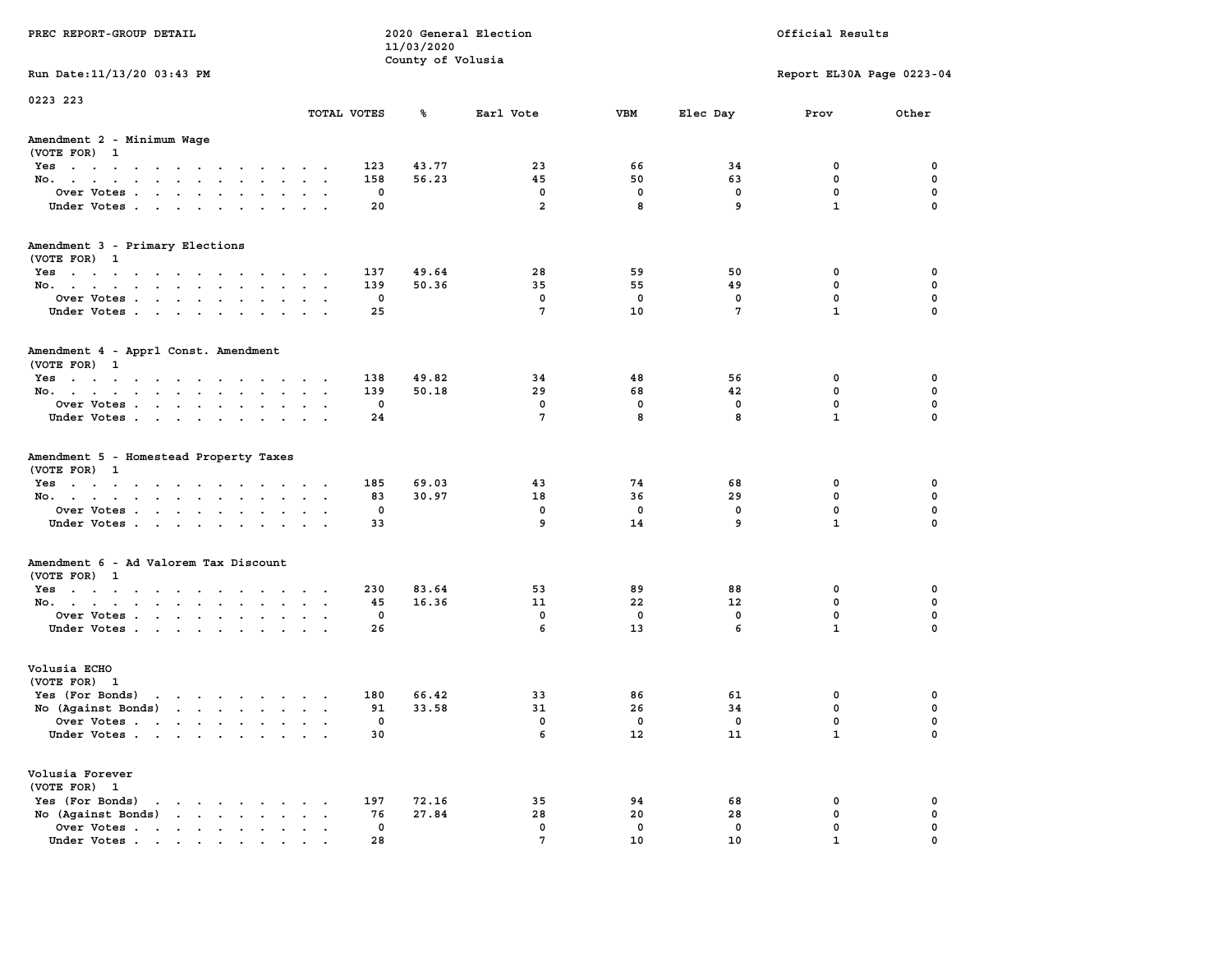| PREC REPORT-GROUP DETAIL                                                                                                        |                           | 11/03/2020<br>County of Volusia | 2020 General Election   |                         |                | Official Results          |             |
|---------------------------------------------------------------------------------------------------------------------------------|---------------------------|---------------------------------|-------------------------|-------------------------|----------------|---------------------------|-------------|
| Run Date: 11/13/20 03:43 PM                                                                                                     |                           |                                 |                         |                         |                | Report EL30A Page 0224-01 |             |
| 0224 224                                                                                                                        | TOTAL VOTES               | ℁                               | Earl Vote               | VBM                     | Elec Day       | Prov                      | Other       |
| REGISTERED VOTERS - TOTAL                                                                                                       | 3,512                     |                                 |                         |                         |                |                           |             |
| BALLOTS CAST - TOTAL.<br>$\cdots$                                                                                               | 2,940<br>$\sim$ $\sim$    |                                 | 985                     | 1,505                   | 443            | $7\phantom{.0}$           | $\mathbf 0$ |
| BALLOTS CAST - BLANK.<br>$\mathbf{r}$ , and $\mathbf{r}$ , and $\mathbf{r}$                                                     | 0<br>$\ddot{\phantom{0}}$ |                                 | $\mathbf 0$             | $\mathbf 0$             | $\mathbf 0$    | $\mathbf 0$               | $\mathbf 0$ |
| VOTER TURNOUT - TOTAL<br><b>Contract Contract</b><br>$\sim$                                                                     |                           | 83.71                           |                         |                         |                |                           |             |
| VOTER TURNOUT - BLANK                                                                                                           |                           |                                 |                         |                         |                |                           |             |
| President and Vice President                                                                                                    |                           |                                 |                         |                         |                |                           |             |
| (VOTE FOR) 1                                                                                                                    |                           |                                 |                         |                         |                |                           |             |
| Donald J. Trump (REP)                                                                                                           | 1,721                     | 58.80                           | 682                     | 696                     | 340            | 3                         | $\mathbf 0$ |
| Joseph R. Biden (DEM)                                                                                                           | 1,160                     | 39.63                           | 292                     | 771                     | 93             | $\overline{\mathbf{4}}$   | $\mathbf 0$ |
| Jo Jorgensen (LPF)                                                                                                              | 30                        | 1.02                            | $7\phantom{.0}$         | 14                      | 9              | $\mathbf 0$               | $\mathbf 0$ |
| Roque "Rocky" De La Fuente (REF).                                                                                               | $\mathbf 0$               |                                 | $\mathbf{0}$            | $\mathbf{0}$            | $\mathbf{0}$   | $\mathbf 0$               | $\mathbf 0$ |
| Gloria La Riva (PSL).                                                                                                           | $\mathbf{1}$              | .03                             | $\mathbf 0$             | $\mathbf{1}$            | $\mathbf 0$    | 0                         | $\mathbf 0$ |
| Howie Hawkins (GRE)                                                                                                             | 7                         | .24                             | $\mathbf{1}$            | 6                       | $^{\circ}$     | $\mathbf 0$               | 0           |
| Don Blankenship (CPF)                                                                                                           | 3                         | .10                             | $\mathbf 0$             | 3                       | $\mathbf{0}$   | $\mathbf 0$               | $\mathbf 0$ |
| WRITE-IN.                                                                                                                       | 5<br>$\sim$ $\sim$        | .17                             | $\mathbf{1}$            | $\overline{4}$          | $\mathbf{0}$   | $\mathbf 0$               | $\mathbf 0$ |
| Over Votes                                                                                                                      | $\overline{a}$            |                                 | $\mathbf 0$             | $\mathbf{1}$            | $\mathbf{1}$   | 0                         | $\mathbf 0$ |
| Under Votes                                                                                                                     | 11                        |                                 | $\overline{2}$          | 9                       | $\mathbf{0}$   | $\mathbf{0}$              | $\mathbf 0$ |
| Representative in Congress District 6<br>(VOTE FOR) 1                                                                           |                           |                                 |                         |                         |                |                           |             |
| Michael Waltz (REP)                                                                                                             | 1,756                     | 62.03                           | 692                     | 722                     | 340            | 2                         | 0           |
| Clint Curtis (DEM)                                                                                                              | 1,070                     | 37.80                           | 272                     | 709                     | 84             | 5                         | 0           |
| WRITE-IN.<br>$\mathbf{r}$ , and $\mathbf{r}$ , and $\mathbf{r}$ , and $\mathbf{r}$                                              | 5<br>$\sim$ $\sim$        | .18                             | 1                       | $\overline{\mathbf{2}}$ | $\overline{2}$ | $\mathbf 0$               | $\mathbf 0$ |
| Over Votes                                                                                                                      | $\mathbf{1}$              |                                 | $\mathbf 0$             | $\mathbf 0$             | 1              | 0                         | 0           |
| Under Votes                                                                                                                     | 108                       |                                 | 20                      | 72                      | 16             | $\mathbf 0$               | $\mathbf 0$ |
| State Attorney 7th Judicial Circuit<br>(VOTE FOR) 1                                                                             |                           |                                 |                         |                         |                |                           |             |
| R.J. Larizza (REP)                                                                                                              | 1,599                     | 58.66                           | 614                     | 683                     | 300            | $\mathbf{2}$              | 0           |
| Don Dempsey.<br>the contract of the contract of the contract of the contract of the contract of the contract of the contract of | 1,127                     | 41.34                           | 321                     | 683                     | 120            | 3                         | 0           |
| Over Votes                                                                                                                      | $\overline{2}$            |                                 | 1                       | 0                       | <b>1</b>       | 0                         | $\mathbf 0$ |
| Under Votes                                                                                                                     | 212                       |                                 | 49                      | 139                     | 22             | $\overline{a}$            | $\mathbf 0$ |
| State Senator District 9<br>(VOTE FOR) 1                                                                                        |                           |                                 |                         |                         |                |                           |             |
| Jason Brodeur (REP)                                                                                                             | 179                       | 73.66                           | 73                      | 71                      | 35             | 0                         | $\mathbf 0$ |
| Patricia Sigman (DEM)                                                                                                           | 55                        | 22.63                           | 20                      | 34                      | $\mathbf{1}$   | $\mathbf 0$               | $\mathbf 0$ |
| Jestine Iannotti                                                                                                                | 9                         | 3.70                            | $\overline{\mathbf{4}}$ | $\overline{\mathbf{2}}$ | 3              | 0                         | $\mathbf 0$ |
| Over Votes                                                                                                                      | 0                         |                                 | $^{\circ}$              | $\mathbf{0}$            | $^{\circ}$     | $\mathbf 0$               | $\mathbf 0$ |
| Under Votes                                                                                                                     | 8                         |                                 | $\overline{3}$          | 5                       | $\mathbf 0$    | $\mathbf 0$               | $\mathbf 0$ |
| State Representative District 26<br>(VOTE FOR) 1                                                                                |                           |                                 |                         |                         |                |                           |             |
| Elizabeth Fetterhoff (REP).                                                                                                     | 1,784                     | 63.26                           | 696                     | 738                     | 347            | 3                         | 0           |
| Patrick Henry (DEM)                                                                                                             | 1,036                     | 36.74                           | 262                     | 692                     | 78             | 4                         | $\mathbf 0$ |
| Over Votes                                                                                                                      | 0                         |                                 | $\mathbf 0$             | $\mathbf 0$             | $\mathbf 0$    | $\mathbf 0$               | $\mathbf 0$ |
| Under Votes                                                                                                                     | 120                       |                                 | 27                      | 75                      | 18             | $\mathbf 0$               | $\mathbf 0$ |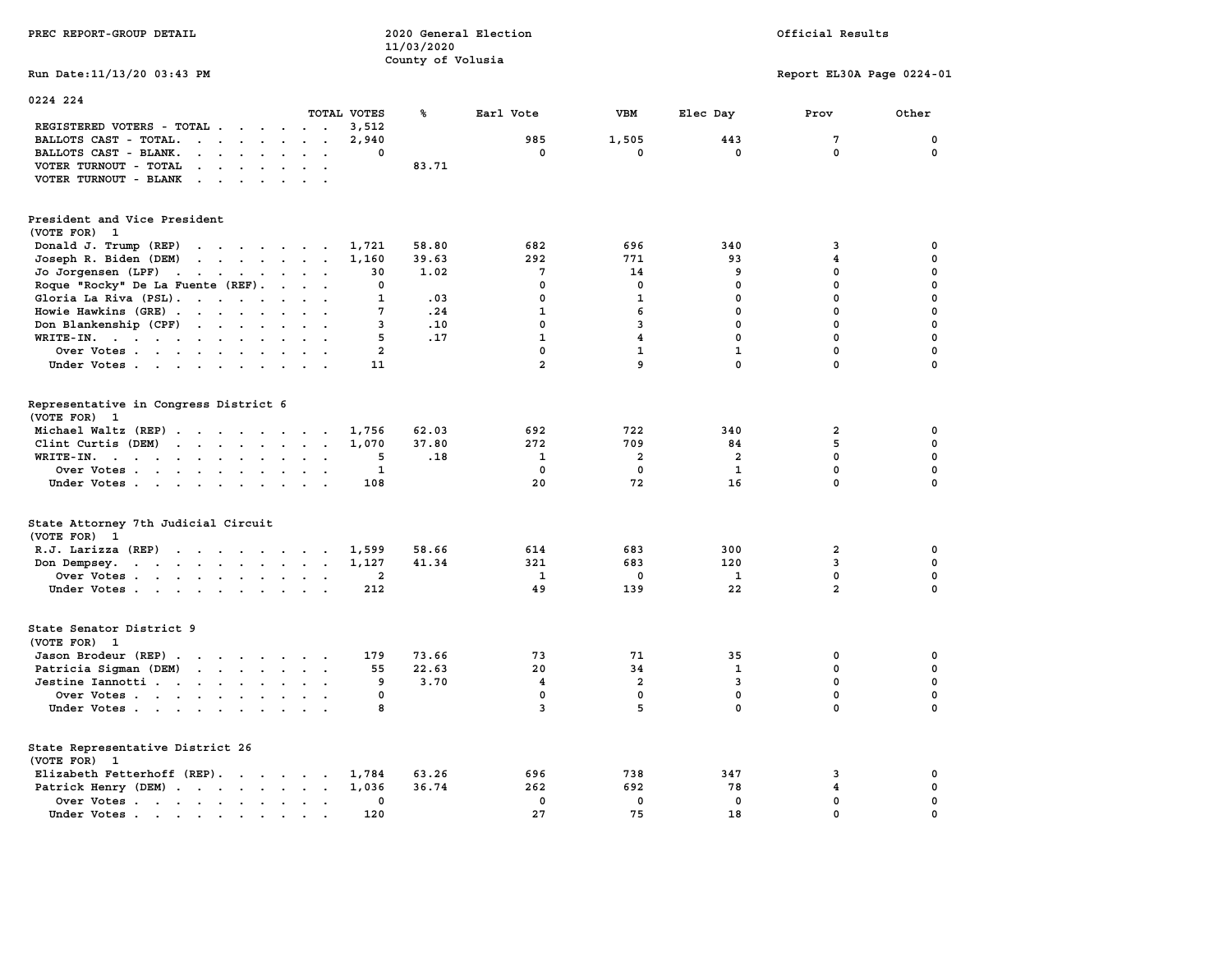|                                                                                                                                    |                                                                             | 11/03/2020        |                            |                           |                          |                                                 |                                 |
|------------------------------------------------------------------------------------------------------------------------------------|-----------------------------------------------------------------------------|-------------------|----------------------------|---------------------------|--------------------------|-------------------------------------------------|---------------------------------|
|                                                                                                                                    |                                                                             | County of Volusia |                            |                           |                          |                                                 |                                 |
| Run Date: 11/13/20 03:43 PM                                                                                                        |                                                                             |                   |                            |                           |                          | Report EL30A Page 0224-02                       |                                 |
| 0224 224                                                                                                                           |                                                                             |                   |                            |                           |                          |                                                 |                                 |
|                                                                                                                                    | TOTAL VOTES                                                                 | ℁                 | Earl Vote                  | <b>VBM</b>                | Elec Day                 | Prov                                            | Other                           |
| Supreme Court - Carlos G. Muniz<br>(VOTE FOR) 1                                                                                    |                                                                             |                   |                            |                           |                          |                                                 |                                 |
| Yes                                                                                                                                | 1,672                                                                       | 68.36             | 603                        | 804                       | 263                      | $\overline{\mathbf{2}}$                         | 0                               |
| No.<br>$\ddot{\phantom{a}}$<br>$\sim$                                                                                              | 774                                                                         | 31.64             | 245                        | 432                       | 95                       | $\overline{a}$                                  | $\mathbf 0$                     |
| Over Votes                                                                                                                         | 1<br>$\,$ .                                                                 |                   | $\mathbf{1}$               | 0                         | $\mathbf 0$              | 0                                               | $\mathbf 0$                     |
| Under Votes<br>$\sim 100$ km s $^{-1}$                                                                                             | 493<br>$\sim$                                                               |                   | 136                        | 269                       | 85                       | 3                                               | $\Omega$                        |
|                                                                                                                                    |                                                                             |                   |                            |                           |                          |                                                 |                                 |
| 5th Dist Crt of Appeal - Evander<br>(VOTE FOR) 1                                                                                   |                                                                             |                   |                            |                           |                          |                                                 |                                 |
| Yes                                                                                                                                | 1,751                                                                       | 72.63             | 612                        | 886                       | 251                      | $\overline{2}$                                  | 0                               |
| No.                                                                                                                                | 660                                                                         | 27.37             | 234                        | 320                       | 104                      | $\overline{a}$                                  | $\mathbf 0$                     |
| Over Votes<br>$\cdot$                                                                                                              | 1<br>$\sim$<br>$\sim$                                                       |                   | $\mathbf 0$                | 1                         | 0                        | $\mathbf 0$                                     | $\mathbf 0$                     |
| Under Votes                                                                                                                        | 528                                                                         |                   | 139                        | 298                       | 88                       | 3                                               | $\mathbf 0$                     |
|                                                                                                                                    |                                                                             |                   |                            |                           |                          |                                                 |                                 |
| 5th Dist Crt of Appeal - Grosshans<br>(VOTE FOR) 1                                                                                 |                                                                             |                   |                            |                           |                          |                                                 |                                 |
| Yes                                                                                                                                | 1,684                                                                       | 70.64             | 623                        | 806                       | 252                      | 3                                               | 0                               |
| No.                                                                                                                                | 700<br>$\sim$<br>$\cdot$ .                                                  | 29.36             | 214                        | 387                       | 98                       | $\mathbf{1}$                                    | $\mathbf 0$                     |
| Over Votes                                                                                                                         | $\mathbf 0$<br>$\cdot$                                                      |                   | $\mathbf 0$                | $\mathbf 0$               | $\mathbf 0$              | 0                                               | $\mathbf 0$                     |
| Under Votes                                                                                                                        | 556                                                                         |                   | 148                        | 312                       | 93                       | 3                                               | 0                               |
| 5th Dist Crt of Appeal - Harris<br>(VOTE FOR) 1<br>Yes<br>No.<br>$\ddot{\phantom{a}}$<br>Over Votes.                               | 1,754<br>644<br>$\ddot{\phantom{a}}$<br>$\sim$<br>$\ddot{\phantom{a}}$<br>1 | 73.14<br>26.86    | 634<br>204<br>$\mathbf{1}$ | 857<br>346<br>$\mathbf 0$ | 261<br>92<br>$\mathbf 0$ | $\overline{2}$<br>$\overline{a}$<br>$\mathbf 0$ | 0<br>$\mathbf 0$<br>$\mathbf 0$ |
| Under Votes<br>$\cdot$                                                                                                             | 541<br>$\cdot$                                                              |                   | 146                        | 302                       | 90                       | 3                                               | $\mathbf 0$                     |
|                                                                                                                                    |                                                                             |                   |                            |                           |                          |                                                 |                                 |
| 5th Dist Crt of Appeal - Orfinger<br>(VOTE FOR) 1                                                                                  |                                                                             |                   |                            |                           |                          |                                                 |                                 |
| Yes                                                                                                                                | 1,790                                                                       | 74.27             | 617                        | 923                       | 248                      | $\overline{\mathbf{2}}$                         | 0                               |
| No.                                                                                                                                | 620<br><b>Contract Contract Contract</b>                                    | 25.73             | 217                        | 298                       | 103                      | $\overline{a}$                                  | $\mathbf 0$                     |
| Over Votes                                                                                                                         | $\mathbf{0}$<br>$\bullet$<br>$\ddot{\phantom{1}}$                           |                   | $^{\circ}$                 | $\Omega$                  | $^{\circ}$               | $\mathbf 0$                                     | $\Omega$                        |
| Under Votes                                                                                                                        | 530<br>$\sim$ 100 $\mu$<br>$\sim$ $\sim$                                    |                   | 151                        | 284                       | 92                       | 3                                               | $\Omega$                        |
| 5th Dist Crt of Appeal - Sasso<br>(VOTE FOR) 1                                                                                     |                                                                             |                   |                            |                           |                          |                                                 |                                 |
| Yes                                                                                                                                | 1,673                                                                       | 70.41             | 597                        | 821                       | 253                      | $\overline{\mathbf{2}}$                         | $\mathbf 0$                     |
| No.                                                                                                                                | 703                                                                         | 29.59             | 234                        | 373                       | 94                       | $\overline{a}$                                  | $\mathbf 0$                     |
| Over Votes<br>$\cdot$ $\cdot$ $\cdot$<br>$\cdot$                                                                                   | $\overline{a}$<br>$\cdot$<br>$\ddot{\phantom{1}}$                           |                   | 1                          | $\mathbf 0$               | $\mathbf{1}$             | $\mathbf 0$                                     | $\mathbf 0$                     |
| Under Votes                                                                                                                        | 562                                                                         |                   | 153                        | 311                       | 95                       | 3                                               | $\mathbf 0$                     |
| 5th Dist Crt of Appeal - Wallis<br>(VOTE FOR) 1                                                                                    |                                                                             |                   |                            |                           |                          |                                                 |                                 |
| $Yes \t . \t .$<br>the contract of the contract of the contract of the contract of the contract of the contract of the contract of | 1,744                                                                       | 73.28             | 622                        | 863                       | 258                      | 1                                               | 0                               |
| No.<br>the contract of the contract of the con-<br>$\ddot{\phantom{a}}$                                                            | 636<br>$\bullet$<br>$\cdot$ $\cdot$                                         | 26.72             | 207                        | 336                       | 90                       | 3                                               | $\mathbf 0$                     |
| Over Votes<br>$\sim$<br>$\ddot{\phantom{a}}$                                                                                       | $\mathbf{0}$<br>$\blacksquare$<br>$\bullet$<br>$\blacksquare$               |                   | $^{\circ}$                 | $\mathbf 0$               | 0                        | $\mathbf 0$                                     | 0                               |
| Under Votes<br>$\mathbf{r}$ , and $\mathbf{r}$ , and $\mathbf{r}$ , and $\mathbf{r}$ , and $\mathbf{r}$                            | 560                                                                         |                   | 156                        | 306                       | 95                       | $\overline{\mathbf{3}}$                         | $\mathbf 0$                     |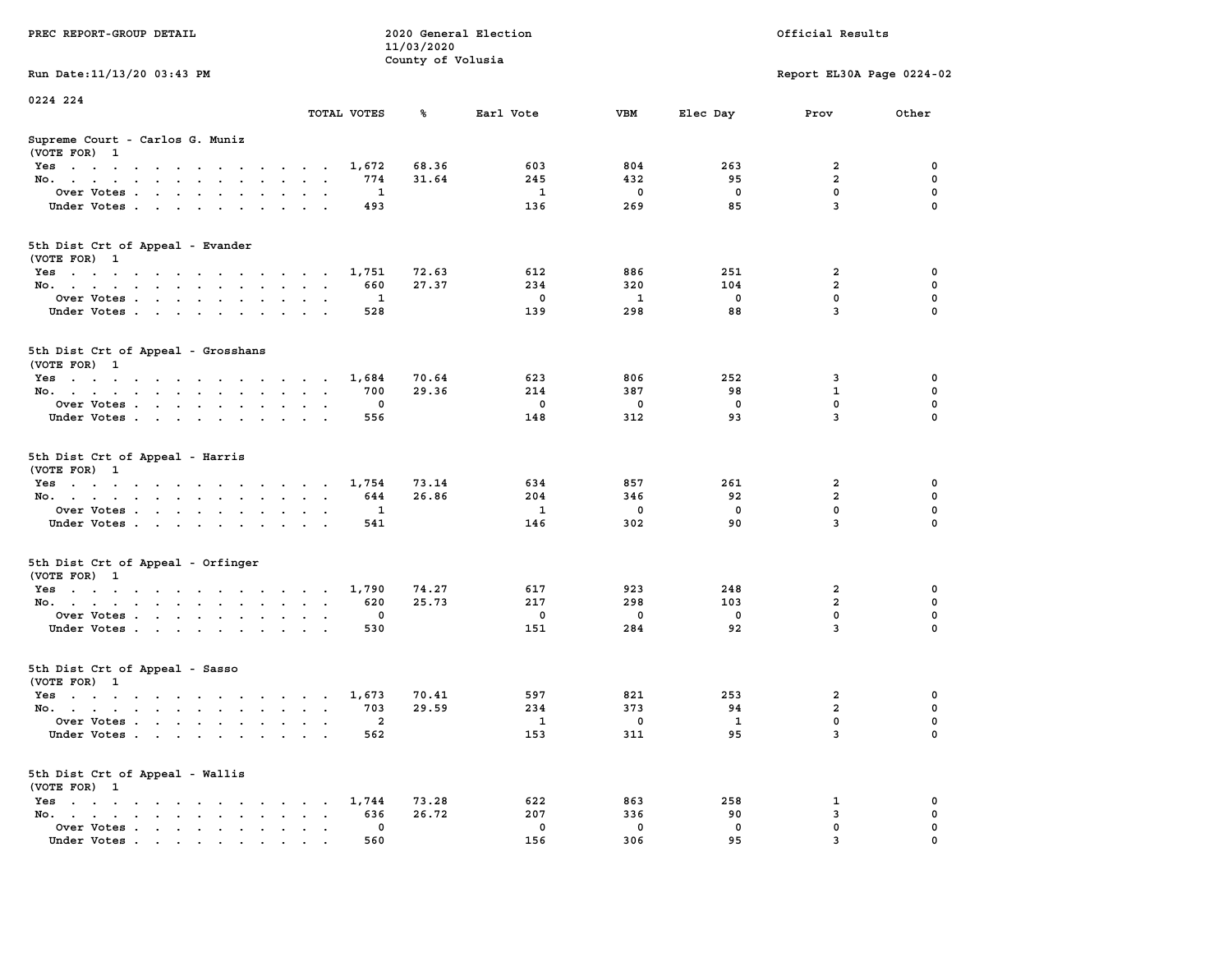| PREC REPORT-GROUP DETAIL                                                                                                                                                                                                                          |              | 11/03/2020<br>County of Volusia | 2020 General Election |             |            | Official Results          |                  |
|---------------------------------------------------------------------------------------------------------------------------------------------------------------------------------------------------------------------------------------------------|--------------|---------------------------------|-----------------------|-------------|------------|---------------------------|------------------|
| Run Date: 11/13/20 03:43 PM                                                                                                                                                                                                                       |              |                                 |                       |             |            | Report EL30A Page 0224-03 |                  |
| 0224 224                                                                                                                                                                                                                                          |              |                                 |                       |             |            |                           |                  |
|                                                                                                                                                                                                                                                   | TOTAL VOTES  | ℁                               | Earl Vote             | VBM         | Elec Day   | Prov                      | Other            |
| Circuit Judge, 7th Judicial, Group 14<br>(VOTE FOR) 1                                                                                                                                                                                             |              |                                 |                       |             |            |                           |                  |
| Joan Anthony                                                                                                                                                                                                                                      | 1,332        | 54.93                           | 399                   | 770         | 158        | 5                         | 0                |
| Dan Hilbert<br>the contract of the contract of the con-                                                                                                                                                                                           | 1,093        | 45.07                           | 446                   | 458         | 189        | $\mathbf 0$               | 0                |
| Over Votes<br>Under Votes                                                                                                                                                                                                                         | 2<br>513     |                                 | 1<br>139              | 0<br>277    | 1<br>95    | 0<br>$\overline{2}$       | 0<br>$\Omega$    |
|                                                                                                                                                                                                                                                   |              |                                 |                       |             |            |                           |                  |
| County Council Chair<br>(VOTE FOR) 1                                                                                                                                                                                                              |              |                                 |                       |             |            |                           |                  |
| Jeff Brower.                                                                                                                                                                                                                                      | 1,658        | 65.35                           | 634                   | 736         | 285        | 3                         | 0                |
| Deborah A. "Deb" Denys                                                                                                                                                                                                                            | 879          | 34.65                           | 250                   | 538         | 89         | $\overline{2}$            | 0                |
| Over Votes                                                                                                                                                                                                                                        | 0            |                                 | $\mathbf 0$           | $\mathbf 0$ | 0          | $\mathbf 0$               | 0                |
| Under Votes                                                                                                                                                                                                                                       | 403          |                                 | 101                   | 231         | 69         | $\overline{2}$            | 0                |
| Soil & Water Conservation Seat 2<br>(VOTE FOR) 1                                                                                                                                                                                                  |              |                                 |                       |             |            |                           |                  |
| John Nelson.                                                                                                                                                                                                                                      | 1,699        | 73.65                           | 612                   | 822         | 264        | 1                         | 0                |
| Wesley Wayne Wilson Jr.                                                                                                                                                                                                                           | 608          | 26.35                           | 198                   | 324         | 82         | 4                         | 0                |
| Over Votes                                                                                                                                                                                                                                        | 1            |                                 | 0                     | 1           | $^{\circ}$ | $\mathbf 0$               | 0                |
| Under Votes                                                                                                                                                                                                                                       | 632          |                                 | 175                   | 358         | 97         | $\overline{a}$            | $\Omega$         |
| Soil & Water Conservation Seat 4<br>(VOTE FOR) 1                                                                                                                                                                                                  |              |                                 |                       |             |            |                           |                  |
| Wendy Anderson.                                                                                                                                                                                                                                   | 1,378        | 57.39                           | 414                   | 799         | 161        | 4                         | 0                |
| Barbara Deering                                                                                                                                                                                                                                   | 1,023<br>0   | 42.61                           | 424<br>0              | 412<br>0    | 186<br>0   | $\mathbf{1}$<br>0         | $\mathbf 0$<br>0 |
| Over Votes<br>Under Votes                                                                                                                                                                                                                         | 539          |                                 | 147                   | 294         | 96         | $\overline{2}$            | $\Omega$         |
|                                                                                                                                                                                                                                                   |              |                                 |                       |             |            |                           |                  |
| WVHA - Group A, Seat 3 Hospital Authority<br>(VOTE FOR) 1                                                                                                                                                                                         |              |                                 |                       |             |            |                           |                  |
| Judy Craig.                                                                                                                                                                                                                                       | 1,223        | 49.24                           | 371                   | 699         | 150        | 3                         | 0                |
| John M. Hill                                                                                                                                                                                                                                      | 1,261        | 50.76                           | 492                   | 556         | 210        | 3<br>0                    | 0<br>$\mathbf 0$ |
| Over Votes<br>Under Votes                                                                                                                                                                                                                         | 0<br>456     |                                 | $\mathbf 0$<br>122    | 0<br>250    | 0<br>83    | $\mathbf{1}$              | 0                |
| WVHA - Group B, Seat 1 Hospital Authority<br>(VOTE FOR) 1                                                                                                                                                                                         |              |                                 |                       |             |            |                           |                  |
| Jennifer Lee Coen.                                                                                                                                                                                                                                | 1,421        | 58.65                           | 431                   | 809         | 175        | 6                         | 0                |
| Michael Lee Ray                                                                                                                                                                                                                                   | 1,002        | 41.35                           | 410                   | 417         | 175        | 0                         | 0                |
| Over Votes                                                                                                                                                                                                                                        | 0            |                                 | 0                     | 0           | 0          | 0                         | 0                |
| Under Votes.<br>$\mathbf{r}$ . The contract of the contract of the contract of the contract of the contract of the contract of the contract of the contract of the contract of the contract of the contract of the contract of the contract of th | 517          |                                 | 144                   | 279         | 93         | $\mathbf{1}$              | 0                |
| Amendment 1 - Citzenship Requirement                                                                                                                                                                                                              |              |                                 |                       |             |            |                           |                  |
| (VOTE FOR) 1<br>$Yes \t . \t . \t .$                                                                                                                                                                                                              |              | 76.52                           | 742                   | 1,044       | 359        | 3                         | 0                |
| No.<br>$\mathbf{r}$ , $\mathbf{r}$ , $\mathbf{r}$ , $\mathbf{r}$ , $\mathbf{r}$<br>$\ddot{\phantom{a}}$<br>$\bullet$                                                                                                                              | 2,148<br>659 | 23.48                           | 202                   | 394         | 60         | 3                         | 0                |
| Over Votes                                                                                                                                                                                                                                        | 0            |                                 | 0                     | 0           | 0          | 0                         | 0                |
| Under Votes                                                                                                                                                                                                                                       | 133          |                                 | 41                    | 67          | 24         | 1                         |                  |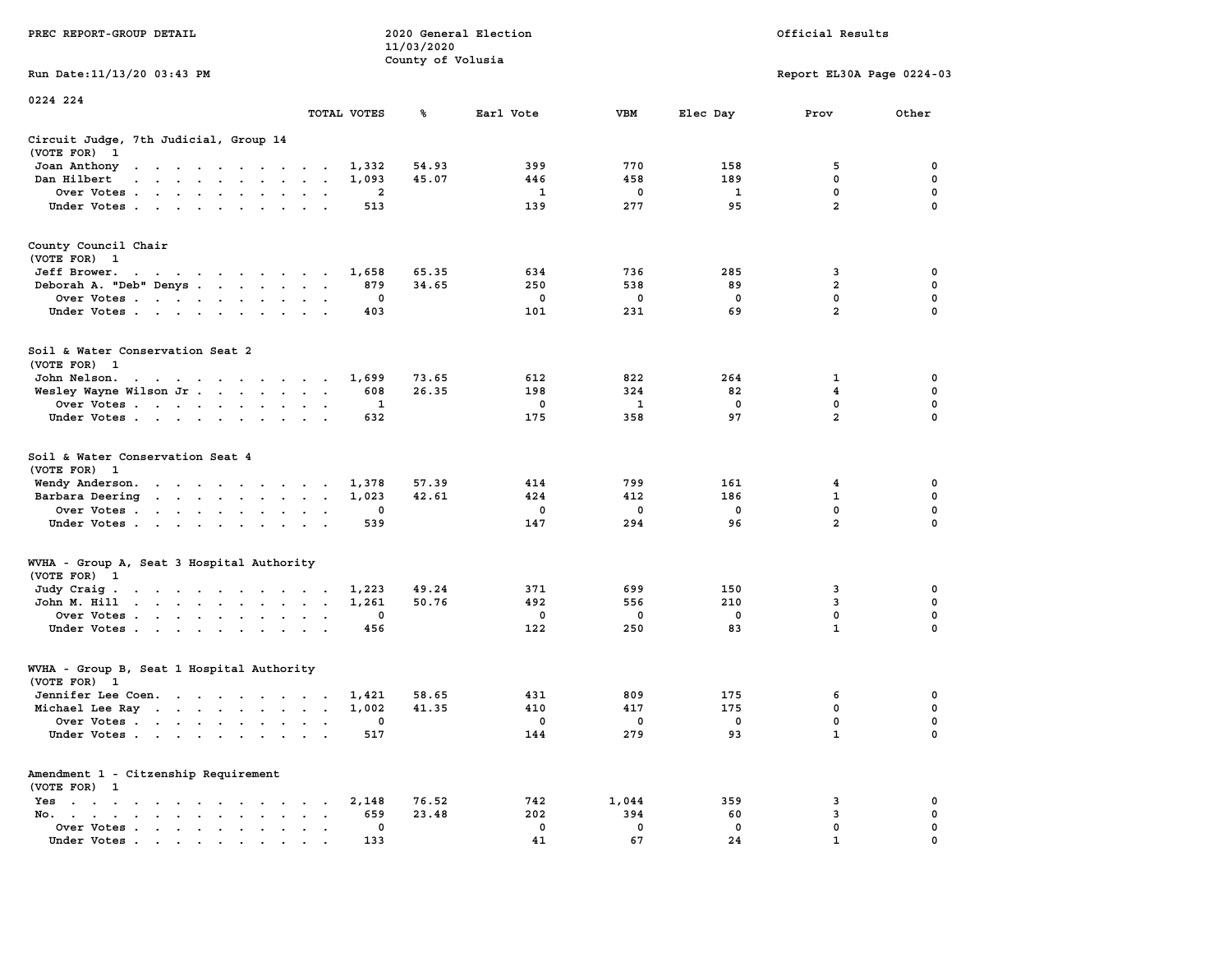| PREC REPORT-GROUP DETAIL                                      |                                                     | 2020 General Election<br>11/03/2020 |                         |                    |                   | Official Results          |             |
|---------------------------------------------------------------|-----------------------------------------------------|-------------------------------------|-------------------------|--------------------|-------------------|---------------------------|-------------|
| Run Date: 11/13/20 03:43 PM                                   |                                                     | County of Volusia                   |                         |                    |                   | Report EL30A Page 0224-04 |             |
| 0224 224                                                      |                                                     |                                     |                         |                    |                   |                           |             |
|                                                               | TOTAL VOTES                                         | ℁                                   | Earl Vote               | VBM                | Elec Day          | Prov                      | Other       |
| Amendment 2 - Minimum Wage<br>(VOTE FOR) 1                    |                                                     |                                     |                         |                    |                   |                           |             |
| Yes                                                           | 1,362                                               | 48.20                               | 350                     | 877                | 131               | 4                         | 0           |
| No.                                                           | 1,464                                               | 51.80                               | 591                     | 579                | 291               | 3                         | 0           |
| Over Votes                                                    | 0                                                   |                                     | $\mathbf 0$             | $\mathbf 0$        | $\mathbf 0$       | $\mathbf 0$               | 0           |
| Under Votes                                                   | 114                                                 |                                     | 44                      | 49                 | 21                | $\mathbf 0$               | $\mathbf 0$ |
| Amendment 3 - Primary Elections                               |                                                     |                                     |                         |                    |                   |                           |             |
| (VOTE FOR) 1                                                  |                                                     |                                     |                         |                    |                   |                           |             |
| Yes                                                           | 1,219<br>1,520                                      | 44.51<br>55.49                      | 320<br>605              | 726<br>675         | 173<br>235        | 0<br>5                    | 0<br>0      |
| No.<br>Over Votes                                             | 3                                                   |                                     | $\overline{\mathbf{2}}$ | $\mathbf 0$        | 1                 | $\mathbf 0$               | 0           |
| Under Votes                                                   | 198                                                 |                                     | 58                      | 104                | 34                | $\overline{a}$            | $\mathbf 0$ |
|                                                               |                                                     |                                     |                         |                    |                   |                           |             |
| Amendment 4 - Apprl Const. Amendment<br>(VOTE FOR) 1          |                                                     |                                     |                         |                    |                   |                           |             |
| Yes                                                           | 1,265                                               | 46.56                               | 483                     | 534                | 246               | 2                         | 0           |
| No.                                                           | 1,452                                               | 53.44                               | 439                     | 850                | 160               | 3                         | 0           |
| Over Votes                                                    | 0                                                   |                                     | $\Omega$                | $\mathbf 0$        | $\mathbf 0$       | $\mathbf{0}$              | $\mathbf 0$ |
| Under Votes                                                   | 223                                                 |                                     | 63                      | 121                | 37                | $\overline{a}$            | $\mathbf 0$ |
| Amendment 5 - Homestead Property Taxes<br>(VOTE FOR) 1<br>Yes | 1,843                                               | 68.64                               | 659                     | 864                | 318               | 2                         | 0           |
| No.                                                           | 842                                                 | 31.36                               | 254                     | 500                | 86                | $\overline{2}$            | 0           |
| Over Votes                                                    | 0                                                   |                                     | $\mathbf 0$             | $\mathbf 0$        | 0                 | $\mathbf 0$               | 0           |
| Under Votes                                                   | 255                                                 |                                     | 72                      | 141                | 39                | $\overline{3}$            | $\Omega$    |
| Amendment 6 - Ad Valorem Tax Discount                         |                                                     |                                     |                         |                    |                   |                           |             |
| (VOTE FOR) 1                                                  |                                                     |                                     |                         |                    |                   |                           |             |
| Yes                                                           | 2,236                                               | 81.52                               | 771                     | 1,099              | 364               | 2<br>$\overline{2}$       | 0           |
| No.<br>Over Votes                                             | 507<br>0                                            | 18.48                               | 151<br>$\mathbf 0$      | 309<br>$\mathbf 0$ | 45<br>$\mathbf 0$ | $\mathbf 0$               | 0<br>0      |
| Under Votes                                                   | 197                                                 |                                     | 63                      | 97                 | 34                | $\overline{3}$            | $\Omega$    |
| Volusia ECHO                                                  |                                                     |                                     |                         |                    |                   |                           |             |
| (VOTE FOR) 1                                                  |                                                     |                                     |                         |                    |                   |                           |             |
| Yes (For Bonds) $\cdots$ $\cdots$ $\cdots$ $\cdots$           | 1,874                                               | 69.00                               | 550                     | 1,073              | 249               | 2                         | 0           |
| No $(Against Bonds)$                                          | 842                                                 | 31.00                               | 362                     | 320                | 159               | $\mathbf{1}$              | 0           |
| Over Votes                                                    | $\mathbf{1}$                                        |                                     | $\mathbf{1}$            | 0                  | 0                 | $\mathbf{0}$              | $\mathbf 0$ |
| Under Votes                                                   | 223                                                 |                                     | 72                      | 112                | 35                | $\overline{\mathbf{4}}$   | 0           |
| Volusia Forever                                               |                                                     |                                     |                         |                    |                   |                           |             |
| (VOTE FOR) 1<br>$\mathbf{r}$                                  | 1,989                                               | 73.02                               | 591                     |                    | 272               | 2                         | 0           |
| Yes (For Bonds)<br>No (Against Bonds)                         | 735<br>$\ddot{\phantom{a}}$<br>$\ddot{\phantom{0}}$ | 26.98                               | 329                     | 1,124<br>266       | 139               | $\mathbf{1}$              | $\mathbf 0$ |
| Over Votes                                                    | 0                                                   |                                     | 0                       | 0                  | $\mathbf 0$       | $\mathbf{0}$              | 0           |
| Under Votes                                                   | 216                                                 |                                     | 65                      | 115                | 32                | 4                         | $\Omega$    |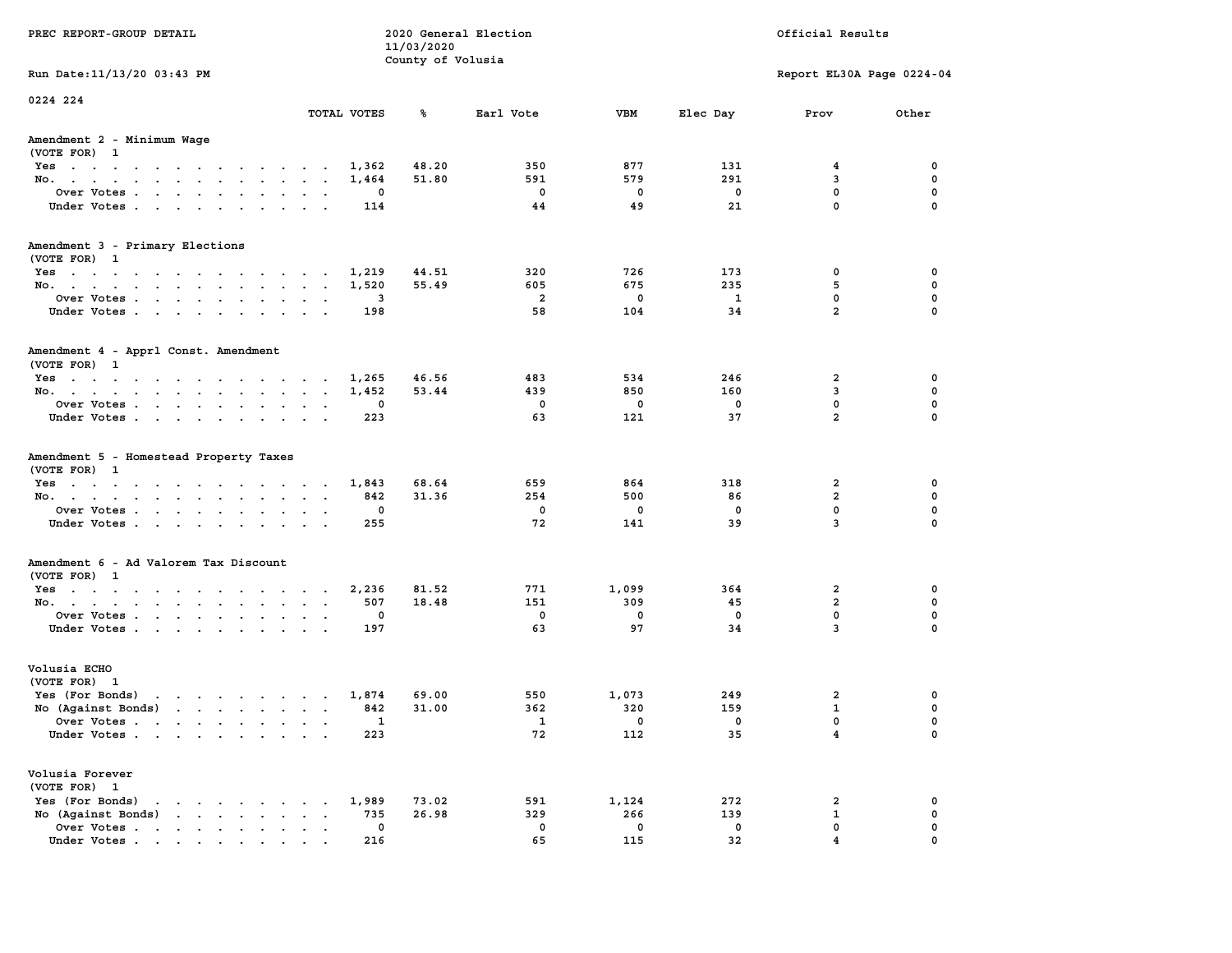| PREC REPORT-GROUP DETAIL                                                                                                        |                           | 11/03/2020<br>County of Volusia | 2020 General Election |                         | Official Results        |                           |             |  |
|---------------------------------------------------------------------------------------------------------------------------------|---------------------------|---------------------------------|-----------------------|-------------------------|-------------------------|---------------------------|-------------|--|
| Run Date: 11/13/20 03:43 PM                                                                                                     |                           |                                 |                       |                         |                         | Report EL30A Page 0301-01 |             |  |
| 0301 301                                                                                                                        | TOTAL VOTES               | ℁                               | Earl Vote             | VBM                     | Elec Day                | Prov                      | Other       |  |
| REGISTERED VOTERS - TOTAL                                                                                                       | 4,650                     |                                 |                       |                         |                         |                           |             |  |
| BALLOTS CAST - TOTAL.<br>$\cdots$                                                                                               | 3,455                     |                                 | 1,128                 | 1,435                   | 888                     | 4                         | $\mathbf 0$ |  |
| BALLOTS CAST - BLANK.<br>$\mathbf{r}$ , and $\mathbf{r}$ , and $\mathbf{r}$                                                     | 0<br>$\ddot{\phantom{0}}$ |                                 | $\mathbf 0$           | $\mathbf 0$             | $\mathbf 0$             | $\mathbf 0$               | $\mathbf 0$ |  |
| VOTER TURNOUT - TOTAL<br><b>Contract Contract</b><br>$\ddot{\phantom{0}}$<br>$\ddot{\phantom{a}}$                               |                           | 74.30                           |                       |                         |                         |                           |             |  |
| VOTER TURNOUT - BLANK                                                                                                           |                           |                                 |                       |                         |                         |                           |             |  |
| President and Vice President                                                                                                    |                           |                                 |                       |                         |                         |                           |             |  |
| (VOTE FOR) 1                                                                                                                    |                           |                                 |                       |                         |                         |                           |             |  |
| Donald J. Trump (REP)                                                                                                           | 2,193                     | 63.66                           | 852                   | 676                     | 663                     | 2                         | $\mathbf 0$ |  |
| Joseph R. Biden (DEM)                                                                                                           | 1,185                     | 34.40                           | 262                   | 720                     | 203                     | $\mathbf 0$               | $\mathbf 0$ |  |
| Jo Jorgensen (LPF)                                                                                                              | 41                        | 1.19                            | 9                     | 19                      | 13                      | $\mathbf 0$               | $\mathbf 0$ |  |
| Roque "Rocky" De La Fuente (REF).                                                                                               | $\mathbf{1}$              | .03                             | $\mathbf{0}$          | $\Omega$                | $\mathbf{1}$            | $\mathbf 0$               | $\mathbf 0$ |  |
| Gloria La Riva (PSL).                                                                                                           | 3                         | .09                             | $\mathbf{1}$          | $\overline{\mathbf{2}}$ | $\mathbf 0$             | 0                         | $\mathbf 0$ |  |
| Howie Hawkins (GRE)                                                                                                             | 12                        | .35                             | $\mathbf{1}$          | 8                       | 3                       | $\mathbf 0$               | 0           |  |
| Don Blankenship (CPF)                                                                                                           | $\overline{3}$            | .09                             | $\mathbf 0$           | 3                       | $\mathbf 0$             | $\mathbf 0$               | $\mathbf 0$ |  |
| WRITE-IN.                                                                                                                       | 7                         | .20                             | $\mathbf{1}$          | 5                       | $\mathbf{1}$            | $\mathbf 0$               | $\mathbf 0$ |  |
| Over Votes                                                                                                                      | 8                         |                                 | $\mathbf 0$           | $\overline{a}$          | $\overline{4}$          | $\overline{\mathbf{2}}$   | $\mathbf 0$ |  |
| Under Votes                                                                                                                     | $\overline{2}$            |                                 | $\overline{2}$        | $\mathbf{0}$            | $\mathbf 0$             | $\mathbf{0}$              | $\mathbf 0$ |  |
| Representative in Congress District 6<br>(VOTE FOR)<br>$\mathbf{1}$                                                             |                           |                                 |                       |                         |                         |                           |             |  |
| Michael Waltz (REP)                                                                                                             | 2,174                     | 65.76                           | 841                   | 689                     | 640                     | 4                         | 0           |  |
| Clint Curtis (DEM)                                                                                                              | 1,126                     | 34.06                           | 256                   | 669                     | 201                     | 0                         | 0           |  |
| WRITE-IN.<br>$\mathbf{r}$ , $\mathbf{r}$ , $\mathbf{r}$ , $\mathbf{r}$ , $\mathbf{r}$<br>$\sim$ $\sim$                          | 6<br>$\sim$               | .18                             | 1                     | 3                       | $\overline{\mathbf{2}}$ | $\mathbf 0$               | $\mathbf 0$ |  |
| Over Votes                                                                                                                      | $\mathbf{1}$              |                                 | $\mathbf 0$           | $\mathbf{1}$            | $\mathbf 0$             | 0                         | $\pmb{0}$   |  |
| Under Votes                                                                                                                     | 148                       |                                 | 30                    | 73                      | 45                      | $\mathbf 0$               | $\mathbf 0$ |  |
| State Attorney 7th Judicial Circuit<br>(VOTE FOR) 1                                                                             |                           |                                 |                       |                         |                         |                           |             |  |
| R.J. Larizza (REP)                                                                                                              | 1,959                     | 61.68                           | 763                   | 620                     | 573                     | 3                         | 0           |  |
| Don Dempsey.<br>the contract of the contract of the contract of the contract of the contract of the contract of the contract of | 1,217                     | 38.32                           | 301                   | 659                     | 256                     | $\mathbf 1$               | 0           |  |
| Over Votes                                                                                                                      | 1                         |                                 | $\mathbf 0$           | 1                       | 0                       | 0                         | $\mathbf 0$ |  |
| Under Votes                                                                                                                     | 278                       |                                 | 64                    | 155                     | 59                      | $\mathbf 0$               | $\mathbf 0$ |  |
| State Senator District 9<br>(VOTE FOR) 1                                                                                        |                           |                                 |                       |                         |                         |                           |             |  |
| Jason Brodeur (REP)                                                                                                             | 2,090<br>$\sim$           | 62.97                           | 823                   | 648                     | 616                     | 3                         | $\mathbf 0$ |  |
| Patricia Sigman (DEM)                                                                                                           | 1,097                     | 33.05                           | 246                   | 652                     | 198                     | $\mathbf{1}$              | $\mathbf 0$ |  |
| Jestine Iannotti                                                                                                                | 132                       | 3.98                            | 30                    | 66                      | 36                      | 0                         | $\mathbf 0$ |  |
| Over Votes                                                                                                                      | $\Omega$                  |                                 | $^{\circ}$            | $^{\circ}$              | $^{\circ}$              | $\mathbf 0$               | $\mathbf 0$ |  |
| Under Votes                                                                                                                     | 136                       |                                 | 29                    | 69                      | 38                      | $\mathbf 0$               | $\mathbf 0$ |  |
| State Representative District 26<br>(VOTE FOR) 1                                                                                |                           |                                 |                       |                         |                         |                           |             |  |
| Elizabeth Fetterhoff (REP).                                                                                                     | 2,170                     | 66.04                           | 832                   | 697                     | 638                     | 3                         | 0           |  |
| Patrick Henry (DEM)                                                                                                             | 1,116                     | 33.96                           | 260                   | 652                     | 203                     | $\mathbf{1}$              | $\mathbf 0$ |  |
| Over Votes                                                                                                                      | 0                         |                                 | $\mathbf 0$           | $\mathbf 0$             | $\mathbf 0$             | $\mathbf 0$               | $\mathbf 0$ |  |
| Under Votes                                                                                                                     | 169                       |                                 | 36                    | 86                      | 47                      | $\mathbf 0$               | $\mathbf 0$ |  |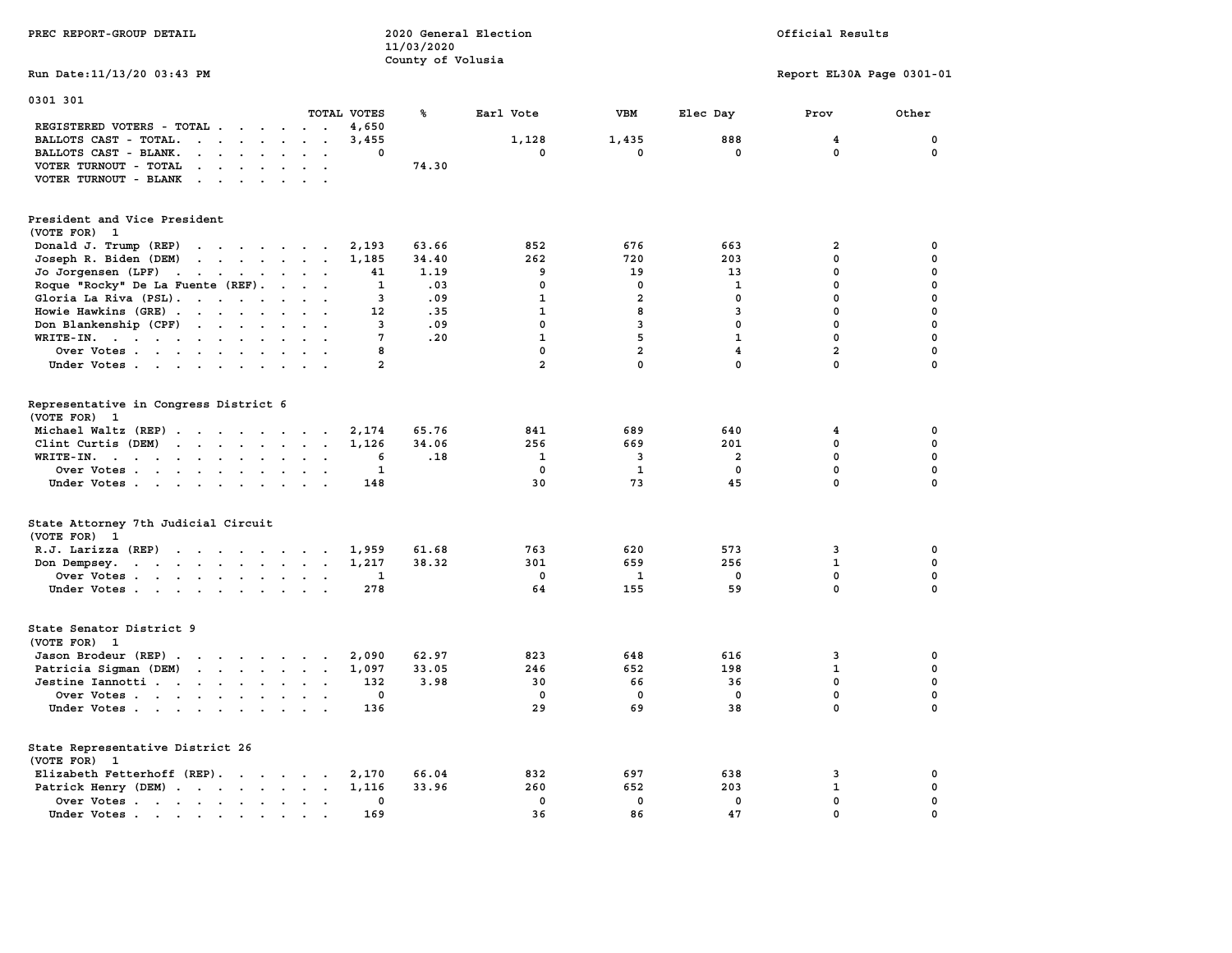|                                                                                                         |                                                               | 11/03/2020        |                |              |              |                           |             |
|---------------------------------------------------------------------------------------------------------|---------------------------------------------------------------|-------------------|----------------|--------------|--------------|---------------------------|-------------|
|                                                                                                         |                                                               | County of Volusia |                |              |              |                           |             |
| Run Date: 11/13/20 03:43 PM                                                                             |                                                               |                   |                |              |              | Report EL30A Page 0301-02 |             |
| 0301 301                                                                                                |                                                               |                   |                |              |              |                           |             |
|                                                                                                         | TOTAL VOTES                                                   | ร                 | Earl Vote      | <b>VBM</b>   | Elec Day     | Prov                      | Other       |
|                                                                                                         |                                                               |                   |                |              |              |                           |             |
| Supreme Court - Carlos G. Muniz<br>(VOTE FOR) 1                                                         |                                                               |                   |                |              |              |                           |             |
| $Yes \cdot \cdot \cdot \cdot \cdot \cdot \cdot \cdot \cdot$<br>$\ddot{\phantom{1}}$                     | 1,939<br>$\sim$ $\sim$<br>$\sim$                              | 68.42             | 678            | 739          | 519          | 3                         | 0           |
| No.<br>$\cdot$<br>$\cdot$                                                                               | 895                                                           | 31.58             | 261            | 432          | 202          | $\mathbf 0$               | $\mathbf 0$ |
| Over Votes                                                                                              | 0<br>$\ddot{\phantom{0}}$                                     |                   | $\mathbf 0$    | $\mathbf 0$  | 0            | 0                         | 0           |
| Under Votes<br>$\sim$ $\sim$                                                                            | 621<br>$\sim$<br>$\cdot$                                      |                   | 189            | 264          | 167          | $\mathbf{1}$              | 0           |
|                                                                                                         |                                                               |                   |                |              |              |                           |             |
| 5th Dist Crt of Appeal - Evander                                                                        |                                                               |                   |                |              |              |                           |             |
| (VOTE FOR) 1                                                                                            |                                                               |                   |                |              |              |                           |             |
| Yes                                                                                                     | 2,015                                                         | 71.81             | 673            | 857          | 484          | 1                         | 0           |
| No.<br>$\sim$                                                                                           | 791<br>$\sim$<br>$\sim$                                       | 28.19             | 250            | 317          | 223          | $\mathbf{1}$              | 0           |
| Over Votes                                                                                              | $\overline{\mathbf{3}}$                                       |                   | $\overline{a}$ | $\mathbf{1}$ | $\mathbf{0}$ | 0                         | $\mathbf 0$ |
| Under Votes<br>$\sim 100$                                                                               | 646<br>$\sim$<br>$\overline{\phantom{a}}$                     |                   | 203            | 260          | 181          | $\overline{2}$            | $\Omega$    |
|                                                                                                         |                                                               |                   |                |              |              |                           |             |
| 5th Dist Crt of Appeal - Grosshans                                                                      |                                                               |                   |                |              |              |                           |             |
| (VOTE FOR) 1                                                                                            |                                                               |                   |                |              |              |                           |             |
| Yes                                                                                                     | 1,928                                                         | 69.15             | 680            | 756          | 490          | $\overline{\mathbf{2}}$   | 0           |
| No.                                                                                                     | 860                                                           | 30.85             | 243            | 407          | 210          | $\mathbf 0$               | $\mathbf 0$ |
| Over Votes<br>$\ddot{\phantom{a}}$                                                                      | $\mathbf{1}$<br>$\cdot$ $\cdot$                               |                   | $\mathbf{1}$   | $\mathbf 0$  | $\mathbf 0$  | $\mathbf 0$               | $\mathbf 0$ |
| Under Votes                                                                                             | 666                                                           |                   | 204            | 272          | 188          | $\overline{a}$            | $\mathbf 0$ |
|                                                                                                         |                                                               |                   |                |              |              |                           |             |
| 5th Dist Crt of Appeal - Harris<br>(VOTE FOR) 1                                                         |                                                               |                   |                |              |              |                           |             |
| Yes                                                                                                     | 2,017                                                         | 72.48             | 692            | 798          | 525          | $\overline{a}$            | $\mathbf 0$ |
| No.<br>$\ddot{\phantom{a}}$                                                                             | 766<br>$\ddot{\phantom{a}}$<br>$\cdot$ $\cdot$                | 27.52             | 228            | 366          | 172          | $\mathbf 0$               | 0           |
| Over Votes                                                                                              | 1                                                             |                   | $\mathbf{1}$   | $\mathbf 0$  | $\mathbf 0$  | $\mathbf 0$               | 0           |
| Under Votes                                                                                             | 671                                                           |                   | 207            | 271          | 191          | $\overline{a}$            | 0           |
|                                                                                                         |                                                               |                   |                |              |              |                           |             |
| 5th Dist Crt of Appeal - Orfinger<br>(VOTE FOR) 1                                                       |                                                               |                   |                |              |              |                           |             |
| Yes                                                                                                     | 2,004                                                         | 72.66             | 688            | 819          | 495          | 2                         | 0           |
| No.<br>$\ddot{\phantom{a}}$                                                                             | 754<br>$\ddot{\phantom{a}}$<br>$\sim$<br>$\ddot{\phantom{a}}$ | 27.34             | 224            | 332          | 198          | $\mathbf 0$               | $\mathbf 0$ |
| Over Votes                                                                                              | $\mathbf 0$<br><b>Contract Contract</b>                       |                   | $\mathbf 0$    | $\mathbf 0$  | $\mathbf 0$  | 0                         | 0           |
| Under Votes<br>$\ddot{\phantom{0}}$<br>$\sim$                                                           | 697<br>$\ddot{\phantom{a}}$                                   |                   | 216            | 284          | 195          | $\overline{a}$            | $\Omega$    |
|                                                                                                         |                                                               |                   |                |              |              |                           |             |
| 5th Dist Crt of Appeal - Sasso                                                                          |                                                               |                   |                |              |              |                           |             |
| (VOTE FOR) 1                                                                                            |                                                               |                   |                |              |              |                           |             |
| Yes                                                                                                     | 1,981                                                         | 72.04             | 683            | 788          | 508          | $\overline{\mathbf{2}}$   | 0           |
| No.                                                                                                     | 769                                                           | 27.96             | 225            | 363          | 181          | 0                         | 0           |
| Over Votes<br>$\ddot{\phantom{a}}$                                                                      | 1<br>$\ddot{\phantom{a}}$<br>$\ddot{\phantom{a}}$<br>$\cdot$  |                   | 1              | 0            | 0            | 0                         | $\mathbf 0$ |
| Under Votes                                                                                             | 704                                                           |                   | 219            | 284          | 199          | $\overline{a}$            | $\Omega$    |
|                                                                                                         |                                                               |                   |                |              |              |                           |             |
| 5th Dist Crt of Appeal - Wallis<br>(VOTE FOR) 1                                                         |                                                               |                   |                |              |              |                           |             |
| $Yes \t . \t .$<br>the contract of the contract of the con-                                             | 2,001                                                         | 72.84             | 685            | 809          | 505          | 2                         | 0           |
| No.<br>the contract of the contract of the con-<br>$\ddot{\phantom{a}}$<br>$\cdot$                      | 746<br>$\cdot$ $\cdot$                                        | 27.16             | 220            | 343          | 183          | 0                         | $\mathbf 0$ |
| Over Votes<br>$\sim$<br>$\ddot{\phantom{a}}$<br>$\,$ .                                                  | $\mathbf{0}$<br>$\ddot{\phantom{a}}$<br>$\ddot{\phantom{a}}$  |                   | $^{\circ}$     | 0            | 0            | $\mathbf 0$               | 0           |
| Under Votes<br>$\mathbf{r}$ , and $\mathbf{r}$ , and $\mathbf{r}$ , and $\mathbf{r}$ , and $\mathbf{r}$ | 708                                                           |                   | 223            | 283          | 200          | $\overline{a}$            | $\mathbf 0$ |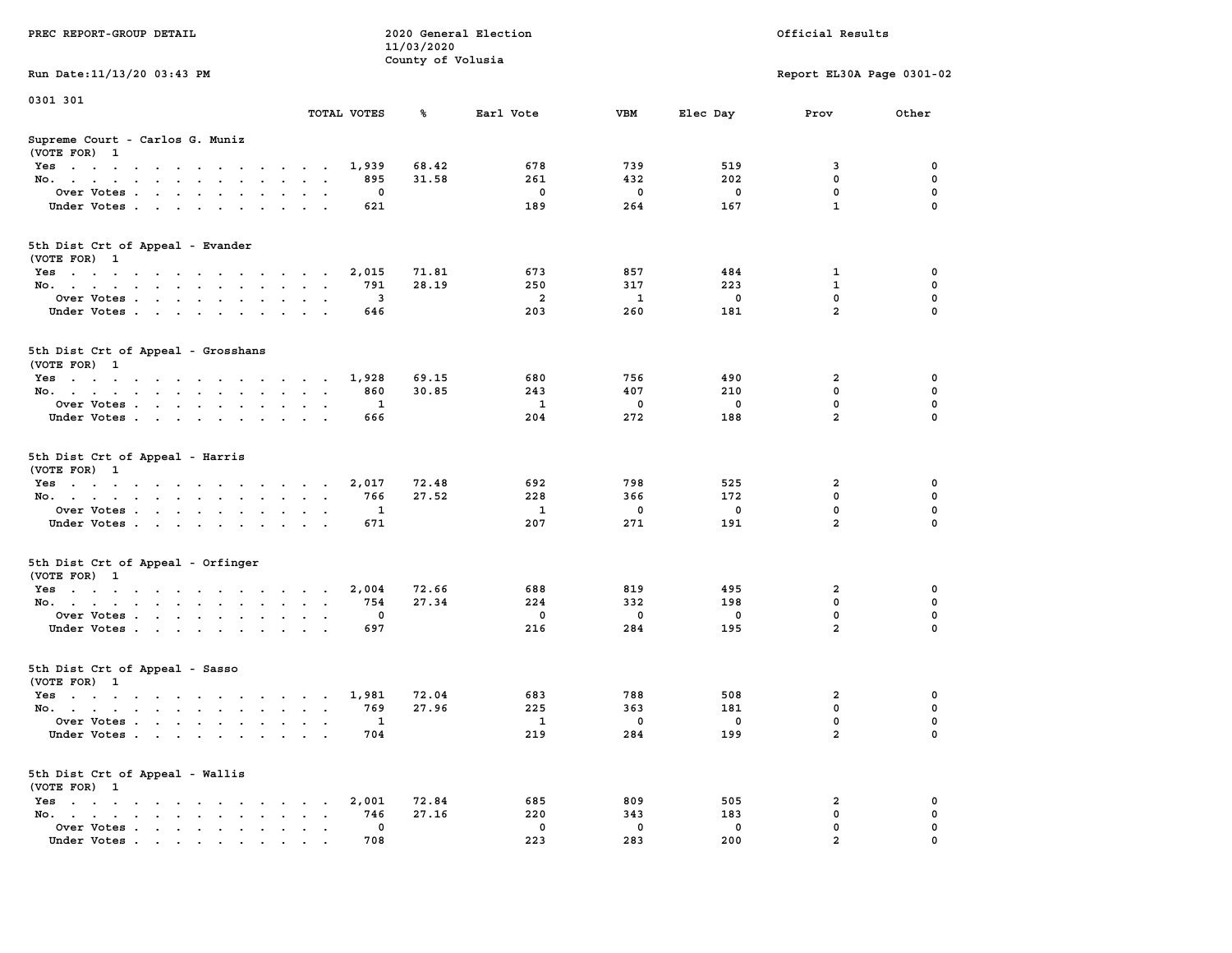|                                                                                                                                                                                                                                                      |                                              | 11/03/2020        |              |             |                         |                           |             |
|------------------------------------------------------------------------------------------------------------------------------------------------------------------------------------------------------------------------------------------------------|----------------------------------------------|-------------------|--------------|-------------|-------------------------|---------------------------|-------------|
|                                                                                                                                                                                                                                                      |                                              | County of Volusia |              |             |                         |                           |             |
| Run Date:11/13/20 03:43 PM                                                                                                                                                                                                                           |                                              |                   |              |             |                         | Report EL30A Page 0301-03 |             |
| 0301 301                                                                                                                                                                                                                                             |                                              |                   |              |             |                         |                           |             |
|                                                                                                                                                                                                                                                      | TOTAL VOTES                                  | ℁                 | Earl Vote    | <b>VBM</b>  | Elec Day                | Prov                      | Other       |
| Circuit Judge, 7th Judicial, Group 14                                                                                                                                                                                                                |                                              |                   |              |             |                         |                           |             |
| (VOTE FOR)<br>$\mathbf{1}$                                                                                                                                                                                                                           |                                              |                   |              |             |                         |                           |             |
| Joan Anthony<br>$\mathbf{r}$ . The contribution of the contribution of the contribution of the contribution of the contribution of the contribution of the contribution of the contribution of the contribution of the contribution of the contri    | 1,571                                        | 56.67             | 438          | 770         | 360                     | 3                         | 0           |
| Dan Hilbert<br>$\sim$                                                                                                                                                                                                                                | 1,201<br>$\overline{\phantom{a}}$            | 43.33             | 477          | 386         | 338                     | 0                         | 0           |
| Over Votes<br>$\cdot$                                                                                                                                                                                                                                | 3<br>$\cdot$                                 |                   | $\mathbf{1}$ | 1           | $\mathbf{1}$            | $\mathbf 0$               | $\mathbf 0$ |
| Under Votes                                                                                                                                                                                                                                          | 680<br>$\overline{\phantom{a}}$              |                   | 212          | 278         | 189                     | $\mathbf{1}$              | 0           |
|                                                                                                                                                                                                                                                      |                                              |                   |              |             |                         |                           |             |
| County Council Chair                                                                                                                                                                                                                                 |                                              |                   |              |             |                         |                           |             |
| (VOTE FOR) 1                                                                                                                                                                                                                                         |                                              |                   |              |             |                         |                           |             |
| Jeff Brower.<br>the contract of the contract of the                                                                                                                                                                                                  | 1,866                                        | 64.23             | 714          | 690         | 459                     | 3                         | 0           |
| Deborah A. "Deb" Denys                                                                                                                                                                                                                               | 1,039<br>$\cdot$<br>$\ddot{\phantom{a}}$     | 35.77             | 259          | 500         | 280                     | 0                         | $\mathbf 0$ |
| Over Votes<br>$\cdot$<br>$\cdot$                                                                                                                                                                                                                     | $\mathbf{2}$                                 |                   | 1            | 1           | 0                       | 0                         | $\mathbf 0$ |
| Under Votes<br>$\sim$<br>$\sim$                                                                                                                                                                                                                      | 548                                          |                   | 154          | 244         | 149                     | $\mathbf{1}$              | $\mathbf 0$ |
|                                                                                                                                                                                                                                                      |                                              |                   |              |             |                         |                           |             |
| Soil & Water Conservation Seat 2                                                                                                                                                                                                                     |                                              |                   |              |             |                         |                           |             |
| (VOTE FOR) 1                                                                                                                                                                                                                                         |                                              |                   |              |             |                         |                           |             |
| John Nelson.<br>$\mathbf{r}$ . The contract of the contract of the contract of the contract of the contract of the contract of the contract of the contract of the contract of the contract of the contract of the contract of the contract of th    | 2,056<br>$\cdot$ $\cdot$                     | 75.26             | 725          | 821         | 510                     | 0                         | 0           |
| Wesley Wayne Wilson Jr<br>$\bullet$                                                                                                                                                                                                                  | 676<br>$\bullet$<br>$\ddot{\phantom{1}}$     | 24.74             | 180          | 304         | 190                     | $\overline{a}$            | $\mathbf 0$ |
| Over Votes<br>$\ddot{\phantom{a}}$                                                                                                                                                                                                                   | $\mathbf 0$                                  |                   | $\mathbf 0$  | $\mathbf 0$ | $\mathbf 0$             | $\mathbf 0$               | $\mathbf 0$ |
| Under Votes<br>$\ddot{\phantom{1}}$                                                                                                                                                                                                                  | 723                                          |                   | 223          | 310         | 188                     | $\overline{2}$            | 0           |
|                                                                                                                                                                                                                                                      |                                              |                   |              |             |                         |                           |             |
| Soil & Water Conservation Seat 4                                                                                                                                                                                                                     |                                              |                   |              |             |                         |                           |             |
| (VOTE FOR)<br>$\mathbf{1}$                                                                                                                                                                                                                           |                                              |                   |              |             |                         |                           |             |
| Wendy Anderson.<br>$\mathbf{r}$ . The contract of the contract of the contract of the contract of the contract of the contract of the contract of the contract of the contract of the contract of the contract of the contract of the contract of th | 1,600                                        | 57.89             | 445          | 760         | 395                     | 0                         | $\mathbf 0$ |
| Barbara Deering<br>the contract of the contract of the<br>$\bullet$                                                                                                                                                                                  | 1,164<br>$\bullet$<br>$\ddot{\phantom{a}}$   | 42.11             | 475          | 378         | 308                     | 3                         | 0           |
| Over Votes<br>$\cdot$                                                                                                                                                                                                                                | 0<br>$\cdot$                                 |                   | 0            | 0           | 0                       | 0                         | 0           |
| Under Votes<br>$\ddot{\phantom{a}}$<br>$\ddot{\phantom{a}}$                                                                                                                                                                                          | 691                                          |                   | 208          | 297         | 185                     | $\mathbf{1}$              | 0           |
|                                                                                                                                                                                                                                                      |                                              |                   |              |             |                         |                           |             |
| WVHA - Group A, Seat 3 Hospital Authority                                                                                                                                                                                                            |                                              |                   |              |             |                         |                           |             |
| (VOTE FOR) 1                                                                                                                                                                                                                                         |                                              |                   |              |             |                         |                           |             |
| Judy Craig.<br>$\mathbf{r}$ . The contract of the contract of the contract of the contract of the contract of the contract of the contract of the contract of the contract of the contract of the contract of the contract of the contract of th     | 1,484<br>$\cdot$ $\cdot$                     | 52.40             | 416          | 695         | 372                     | 1                         | 0           |
| John M. Hill<br>$\mathbf{r}$ , and $\mathbf{r}$ , and $\mathbf{r}$ , and $\mathbf{r}$<br>$\ddot{\phantom{a}}$<br>$\bullet$                                                                                                                           | 1,348<br>$\bullet$<br>$\bullet$              | 47.60             | 515          | 490         | 342                     | $\mathbf 1$               | $\pmb{0}$   |
| Over Votes<br>$\ddot{\phantom{0}}$                                                                                                                                                                                                                   | $\mathbf 0$                                  |                   | 0            | 0           | $\mathbf 0$             | $\Omega$                  | $\mathbf 0$ |
| Under Votes<br>$\bullet$                                                                                                                                                                                                                             | 623                                          |                   | 197          | 250         | 174                     | $\overline{2}$            | 0           |
|                                                                                                                                                                                                                                                      |                                              |                   |              |             |                         |                           |             |
| WVHA - Group B, Seat 1 Hospital Authority                                                                                                                                                                                                            |                                              |                   |              |             |                         |                           |             |
| (VOTE FOR)<br>$\mathbf{1}$                                                                                                                                                                                                                           |                                              |                   |              |             |                         |                           |             |
| Jennifer Lee Coen.                                                                                                                                                                                                                                   | 1,645<br>$\sim$                              | 59.26             | 435          | 829         | 380                     | $\mathbf{1}$              | $\mathbf 0$ |
| Michael Lee Ray                                                                                                                                                                                                                                      | 1,131<br>$\blacksquare$ .                    | 40.74             | 479          | 327         | 324                     | $\mathbf{1}$              | $\mathbf 0$ |
| Over Votes<br>$\ddot{\phantom{0}}$<br>$\bullet$                                                                                                                                                                                                      | 1<br>$\bullet$                               |                   | 1            | 0           | $\mathbf 0$             | $\mathbf 0$               | 0           |
| Under Votes<br>$\sim$ $\sim$<br>$\ddot{\phantom{a}}$                                                                                                                                                                                                 | 678<br>$\sim$                                |                   | 213          | 279         | 184                     | $\overline{2}$            | $\mathbf 0$ |
| Amendment 1 - Citzenship Requirement                                                                                                                                                                                                                 |                                              |                   |              |             |                         |                           |             |
| (VOTE FOR) 1                                                                                                                                                                                                                                         |                                              |                   |              |             |                         |                           |             |
| $Yes \t . \t .$<br>$\cdot$<br>$\sim$ $\sim$ $\sim$ $\sim$ $\sim$<br>$\sim$<br>$\ddot{\phantom{a}}$                                                                                                                                                   | 2,700<br>$\cdot$<br>$\overline{\phantom{a}}$ | 82.22             | 929          | 1,043       | 726                     | $\overline{a}$            | 0           |
| No.<br>the contract of the contract of the contract of the contract of the contract of the contract of the contract of                                                                                                                               | 584                                          | 17.78             | 149          | 324         | 111                     | 0                         | 0           |
| Over Votes .<br>$\sim$ $\sim$ $\sim$<br>$\sim$<br>$\bullet$<br>$\blacksquare$<br>$\bullet$                                                                                                                                                           | 4<br>$\bullet$                               |                   | 1            | 1           | $\overline{\mathbf{2}}$ | 0                         | 0           |
| Under Votes<br>.                                                                                                                                                                                                                                     | 167                                          |                   | 49           | 67          | 49                      | $\overline{2}$            | $\Omega$    |

**PREC REPORT-GROUP DETAIL 2020 General Election Official Results**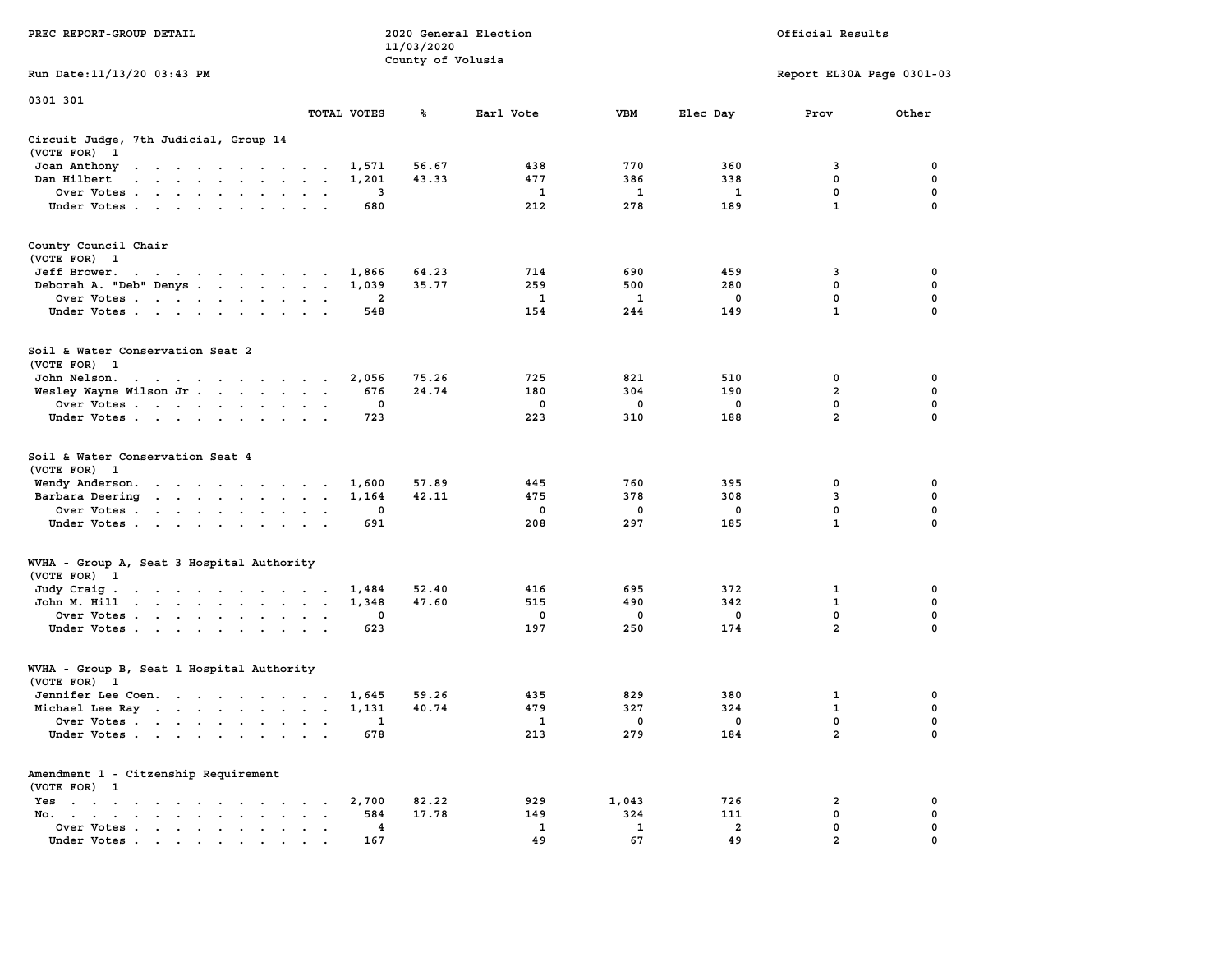| PREC REPORT-GROUP DETAIL                                                                                                                                                                                                                             | 2020 General Election<br>Official Results<br>11/03/2020 |                   |                 |                           |                         |                           |                       |
|------------------------------------------------------------------------------------------------------------------------------------------------------------------------------------------------------------------------------------------------------|---------------------------------------------------------|-------------------|-----------------|---------------------------|-------------------------|---------------------------|-----------------------|
| Run Date: 11/13/20 03:43 PM                                                                                                                                                                                                                          |                                                         | County of Volusia |                 |                           |                         | Report EL30A Page 0301-04 |                       |
| 0301 301                                                                                                                                                                                                                                             |                                                         |                   |                 |                           |                         |                           |                       |
|                                                                                                                                                                                                                                                      | TOTAL VOTES                                             | ℁                 | Earl Vote       | <b>VBM</b>                | Elec Day                | Prov                      | Other                 |
| Amendment 2 - Minimum Wage<br>(VOTE FOR) 1                                                                                                                                                                                                           |                                                         |                   |                 |                           |                         |                           |                       |
| Yes 1,625                                                                                                                                                                                                                                            |                                                         | 49.42             | 404             | 886                       | 335                     | 0                         | 0                     |
| No.                                                                                                                                                                                                                                                  | 1,663                                                   | 50.58             | 669             | 486                       | 506                     | $\overline{a}$            | 0                     |
| Over Votes                                                                                                                                                                                                                                           | 3                                                       |                   | 1               | $\mathbf 0$               | $\overline{a}$          | 0                         | 0                     |
| Under Votes                                                                                                                                                                                                                                          | 164                                                     |                   | 54              | 63                        | 45                      | $\overline{a}$            | $\mathbf 0$           |
| Amendment 3 - Primary Elections                                                                                                                                                                                                                      |                                                         |                   |                 |                           |                         |                           |                       |
| (VOTE FOR) 1                                                                                                                                                                                                                                         |                                                         |                   |                 |                           |                         |                           |                       |
| Yes                                                                                                                                                                                                                                                  | 1,616                                                   | 50.69             | 431             | 759                       | 424                     | $\overline{a}$            | 0                     |
| No.                                                                                                                                                                                                                                                  | 1,572                                                   | 49.31             | 624             | 570                       | 378                     | $\mathbf 0$               | 0                     |
| Over Votes                                                                                                                                                                                                                                           | 1                                                       |                   | 1               | $\mathbf 0$               | $\mathbf 0$             | 0                         | $\mathbf 0$           |
| Under Votes                                                                                                                                                                                                                                          | 266                                                     |                   | 72              | 106                       | 86                      | $\overline{a}$            | $\mathbf 0$           |
| Amendment 4 - Apprl Const. Amendment<br>(VOTE FOR) 1                                                                                                                                                                                                 |                                                         |                   |                 |                           |                         |                           |                       |
| Yes                                                                                                                                                                                                                                                  | 1,620                                                   | 51.61             | 589             | 575                       | 454                     | 2                         | 0                     |
| No.                                                                                                                                                                                                                                                  | 1,519                                                   | 48.39             | 448             | 739                       | 332                     | $\mathbf 0$               | 0                     |
| Over Votes                                                                                                                                                                                                                                           | 1                                                       |                   | $\mathbf 0$     | $\mathbf 0$               | 1                       | $\mathbf 0$               | 0                     |
| Under Votes                                                                                                                                                                                                                                          | 315                                                     |                   | 91              | 121                       | 101                     | $\overline{a}$            | $\mathbf 0$           |
| Amendment 5 - Homestead Property Taxes<br>(VOTE FOR) 1<br>Yes<br>No.<br>Over Votes                                                                                                                                                                   | 2,233<br>883<br>1                                       | 71.66<br>28.34    | 775<br>251<br>0 | 865<br>434<br>$\mathbf 0$ | 590<br>198<br>1         | 3<br>0<br>$\mathbf 0$     | 0<br>0<br>$\mathbf 0$ |
| Under Votes                                                                                                                                                                                                                                          | 338                                                     |                   | 102             | 136                       | 99                      | $\mathbf{1}$              | $\mathbf 0$           |
| Amendment 6 - Ad Valorem Tax Discount<br>(VOTE FOR) 1                                                                                                                                                                                                |                                                         |                   |                 |                           |                         |                           |                       |
| Yes                                                                                                                                                                                                                                                  | 2,791                                                   | 87.38             | 937             | 1,130                     | 722                     | $\mathbf{2}$              | 0                     |
| No.                                                                                                                                                                                                                                                  | 403                                                     | 12.62             | 113             | 208                       | 82                      | $\mathbf 0$               | 0                     |
| Over Votes                                                                                                                                                                                                                                           | 0                                                       |                   | 0               | $\mathbf 0$               | $\mathbf 0$             | 0                         | 0                     |
| Under Votes                                                                                                                                                                                                                                          | 261                                                     |                   | 78              | 97                        | 84                      | $\overline{a}$            | $\mathbf 0$           |
| Volusia ECHO<br>(VOTE FOR) 1                                                                                                                                                                                                                         |                                                         |                   |                 |                           |                         |                           |                       |
| $\mathbf{r}$ , $\mathbf{r}$ , $\mathbf{r}$ , $\mathbf{r}$ , $\mathbf{r}$ , $\mathbf{r}$<br>Yes (For Bonds)                                                                                                                                           | 2,236                                                   | 70.65             | 614             | 1,073                     | 546                     | 3                         | 0                     |
| No (Against Bonds)                                                                                                                                                                                                                                   | 929                                                     | 29.35             | 429             | 253                       | 247                     | 0                         | 0                     |
| Over Votes<br>$\mathbf{r}$ , and $\mathbf{r}$ , and $\mathbf{r}$ , and $\mathbf{r}$ , and $\mathbf{r}$                                                                                                                                               | $^{\circ}$                                              |                   | $\mathbf 0$     | $\mathbf 0$               | $\overline{\mathbf{0}}$ | 0                         | 0                     |
| Under Votes                                                                                                                                                                                                                                          | 290                                                     |                   | 85              | 109                       | 95                      | $\mathbf{1}$              | 0                     |
| Volusia Forever<br>(VOTE FOR) 1                                                                                                                                                                                                                      |                                                         |                   |                 |                           |                         |                           |                       |
| Yes (For Bonds)<br>$\mathbf{r}$ . The set of the set of the set of the set of the set of the set of the set of the set of the set of the set of the set of the set of the set of the set of the set of the set of the set of the set of the set of t | 2,345                                                   | 73.74             | 647             | 1,128                     | 568                     | 2                         | 0                     |
| No (Against Bonds)<br>$\mathbf{r}$ . The set of $\mathbf{r}$                                                                                                                                                                                         | 835<br>$\ddot{\phantom{a}}$                             | 26.26             | 402             | 202                       | 230                     | 1                         | 0                     |
| Over Votes                                                                                                                                                                                                                                           | $\mathbf 0$                                             |                   | $\mathbf 0$     | $\mathbf 0$               | $\mathbf 0$             | 0                         | 0                     |
| Under Votes.                                                                                                                                                                                                                                         | 275                                                     |                   | 79              | 105                       | 90                      |                           |                       |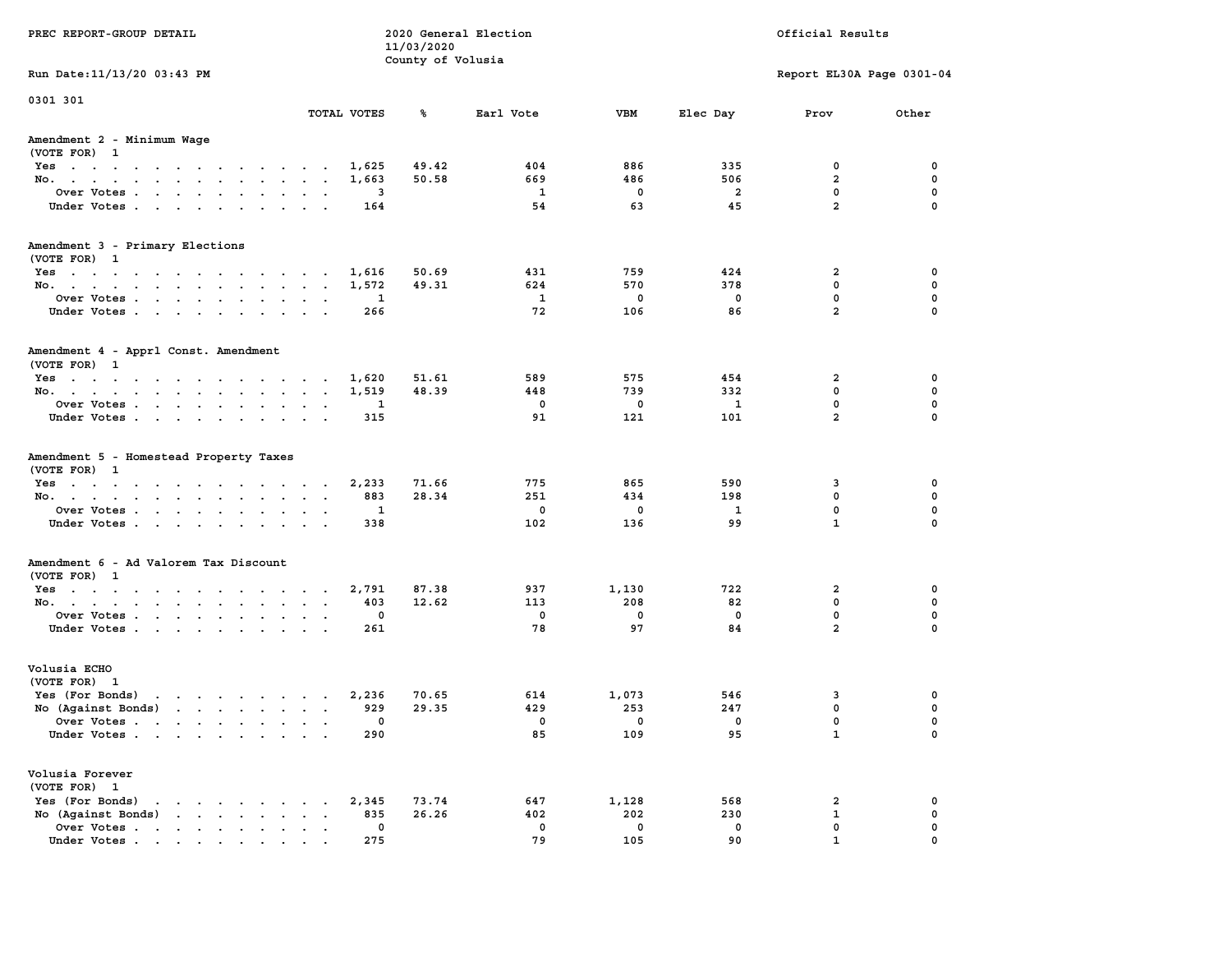| PREC REPORT-GROUP DETAIL                                                                                                                      | 2020 General Election<br>11/03/2020<br>County of Volusia |              |                         | Official Results |                           |                |  |
|-----------------------------------------------------------------------------------------------------------------------------------------------|----------------------------------------------------------|--------------|-------------------------|------------------|---------------------------|----------------|--|
| Run Date: 11/13/20 03:43 PM                                                                                                                   |                                                          |              |                         |                  | Report EL30A Page 0303-01 |                |  |
| 0303 303<br>TOTAL VOTES                                                                                                                       | ℁                                                        | Earl Vote    | <b>VBM</b>              | Elec Day         | Prov                      | Other          |  |
| REGISTERED VOTERS - TOTAL .<br>$\cdots$                                                                                                       | 3,500                                                    |              |                         |                  |                           |                |  |
| BALLOTS CAST - TOTAL.<br>$\cdots$<br>$\ddot{\phantom{a}}$<br>$\overline{\phantom{a}}$                                                         | 2,689                                                    | 693          | 1,536                   | 455              | 3                         | $\mathbf{2}$   |  |
| BALLOTS CAST - BLANK.<br>$\cdot$ $\cdot$ $\cdot$ $\cdot$ $\cdot$<br>$\ddot{\phantom{a}}$<br>$\ddot{\phantom{a}}$                              | 0                                                        | 0            | 0                       | $\mathbf 0$      | $\mathbf{0}$              | $\mathbf{0}$   |  |
| VOTER TURNOUT - TOTAL<br>$\mathbf{r}$ , $\mathbf{r}$ , $\mathbf{r}$ , $\mathbf{r}$ , $\mathbf{r}$<br>$\sim$ $\sim$                            | 76.83                                                    |              |                         |                  |                           |                |  |
| VOTER TURNOUT - BLANK<br>$\mathbf{r}$ , $\mathbf{r}$ , $\mathbf{r}$ , $\mathbf{r}$ , $\mathbf{r}$                                             |                                                          |              |                         |                  |                           |                |  |
| President and Vice President                                                                                                                  |                                                          |              |                         |                  |                           |                |  |
| (VOTE FOR) 1                                                                                                                                  |                                                          |              |                         |                  |                           |                |  |
| Donald J. Trump (REP)<br>the contract of the contract of the                                                                                  | 59.19<br>1,585                                           | 493          | 748                     | 341              | 3                         | 0              |  |
| Joseph R. Biden (DEM)<br>the contract of the contract of the                                                                                  | 1,063<br>39.69                                           | 190          | 765                     | 106              | 0                         | $\overline{a}$ |  |
| Jo Jorgensen $(LPF)$                                                                                                                          | .71<br>19                                                | 6            | $7\phantom{.0}$         | 6                | 0                         | $\mathbf 0$    |  |
| Roque "Rocky" De La Fuente (REF).<br>$\sim$ $\sim$ $\sim$ $\sim$                                                                              | $\overline{a}$<br>.07                                    | $\mathbf{1}$ | $\mathbf 0$             | $\mathbf{1}$     | 0                         | 0              |  |
| Gloria La Riva (PSL).                                                                                                                         | 0                                                        | $\mathbf 0$  | $\mathbf 0$             | $\mathbf 0$      | $\mathbf 0$               | 0              |  |
| Howie Hawkins (GRE)<br>$\sim$<br>$\ddot{\phantom{a}}$                                                                                         | 1<br>.04                                                 | 0            | $\mathbf{1}$            | 0                | $\mathbf 0$               | $\mathbf 0$    |  |
| Don Blankenship (CPF)<br>$\sim$ $\sim$                                                                                                        | 0                                                        | 0            | $\mathbf 0$             | $\mathbf 0$      | 0                         | $\mathbf 0$    |  |
| $WRITE-IN.$<br>$\ddot{\phantom{a}}$<br>$\ddot{\phantom{a}}$<br>$\overline{a}$                                                                 | 8<br>.30                                                 | $\mathbf{1}$ | $\overline{7}$          | $\mathbf 0$      | $\mathbf 0$               | $\mathbf 0$    |  |
| Over Votes                                                                                                                                    | $\overline{4}$                                           | $\mathbf{1}$ | 3                       | $\mathbf 0$      | $\mathbf 0$               | $\mathbf 0$    |  |
| Under Votes                                                                                                                                   | 7                                                        | $\mathbf{1}$ | 5                       | $\mathbf{1}$     | $\mathbf 0$               | $\mathbf 0$    |  |
|                                                                                                                                               |                                                          |              |                         |                  |                           |                |  |
| Representative in Congress District 6<br>(VOTE FOR) 1                                                                                         |                                                          |              |                         |                  |                           |                |  |
| Michael Waltz (REP)                                                                                                                           | 61.85<br>1,597                                           | 490          | 781                     | 321              | 3                         | 2              |  |
| Clint Curtis (DEM)                                                                                                                            | 982<br>38.03                                             | 185          | 685                     | 112              | $\mathbf 0$               | $\mathbf 0$    |  |
| WRITE-IN.<br>the contract of the contract of the contract of the contract of the contract of the contract of the contract of<br>$\sim$ $\sim$ | .12<br>3                                                 | 1            | $\overline{\mathbf{2}}$ | $\mathbf 0$      | $\mathbf 0$               | $\mathbf 0$    |  |
| Over Votes<br>$\blacksquare$<br>$\cdot$                                                                                                       | 0                                                        | 0            | 0                       | 0                | 0                         | $\pmb{0}$      |  |
| Under Votes                                                                                                                                   | 107                                                      | 17           | 68                      | 22               | $\mathbf 0$               | $\Omega$       |  |
|                                                                                                                                               |                                                          |              |                         |                  |                           |                |  |
| State Attorney 7th Judicial Circuit<br>(VOTE FOR) 1                                                                                           |                                                          |              |                         |                  |                           |                |  |
| R.J. Larizza $(REP)$                                                                                                                          | 59.30<br>1,454                                           | 449          | 724                     | 279              | 2                         | 0              |  |
| Don Dempsey.<br>the contract of the contract of the contract of the contract of the contract of the contract of the contract of               | 998<br>40.70                                             | 207          | 647                     | 142              | $\mathbf{1}$              | $\mathbf 1$    |  |
| Over Votes                                                                                                                                    | $\mathbf{1}$                                             | 1            | 0                       | 0                | 0                         | 0              |  |
| Under Votes                                                                                                                                   | 236                                                      | 36           | 165                     | 34               | $\Omega$                  | $\mathbf{1}$   |  |
|                                                                                                                                               |                                                          |              |                         |                  |                           |                |  |
| State Senator District 9<br>(VOTE FOR) 1                                                                                                      |                                                          |              |                         |                  |                           |                |  |
| Jason Brodeur (REP)<br>$\sim$                                                                                                                 | 1,532<br>59.26                                           | 475          | 748                     | 305              | 3                         | 1              |  |
| Patricia Sigman (DEM)<br>the contract of the contract of the contract of                                                                      | 37.10<br>959                                             | 185          | 675                     | 98               | 0                         | $\mathbf{1}$   |  |
| Jestine Iannotti                                                                                                                              | 94<br>3.64                                               | 15           | 52                      | 27               | $\mathbf 0$               | $\mathbf 0$    |  |
| Over Votes<br>$\sim$ $\sim$ $\sim$                                                                                                            | 0                                                        | 0            | 0                       | 0                | 0                         | $\mathbf 0$    |  |
| Under Votes                                                                                                                                   | 104                                                      | 18           | 61                      | 25               | 0                         | $\Omega$       |  |
|                                                                                                                                               |                                                          |              |                         |                  |                           |                |  |
| State Representative District 26<br>(VOTE FOR) 1                                                                                              |                                                          |              |                         |                  |                           |                |  |
|                                                                                                                                               | 902<br>60.95                                             | 354          | 293                     | 253              | $\overline{\mathbf{2}}$   | 0              |  |
| Elizabeth Fetterhoff (REP).                                                                                                                   | 578                                                      | 133          | 353                     |                  | $\mathbf 0$               | $\mathbf 0$    |  |
| Patrick Henry (DEM)                                                                                                                           | 39.05                                                    |              |                         | 92               |                           |                |  |
| Over Votes<br>$\ddot{\phantom{a}}$                                                                                                            | $\mathbf 0$                                              | $\mathbf 0$  | $\mathbf 0$             | $\mathbf 0$      | 0                         | $\mathbf 0$    |  |
| Under Votes                                                                                                                                   | 51                                                       | 15           | 15                      | 21               | 0                         | 0              |  |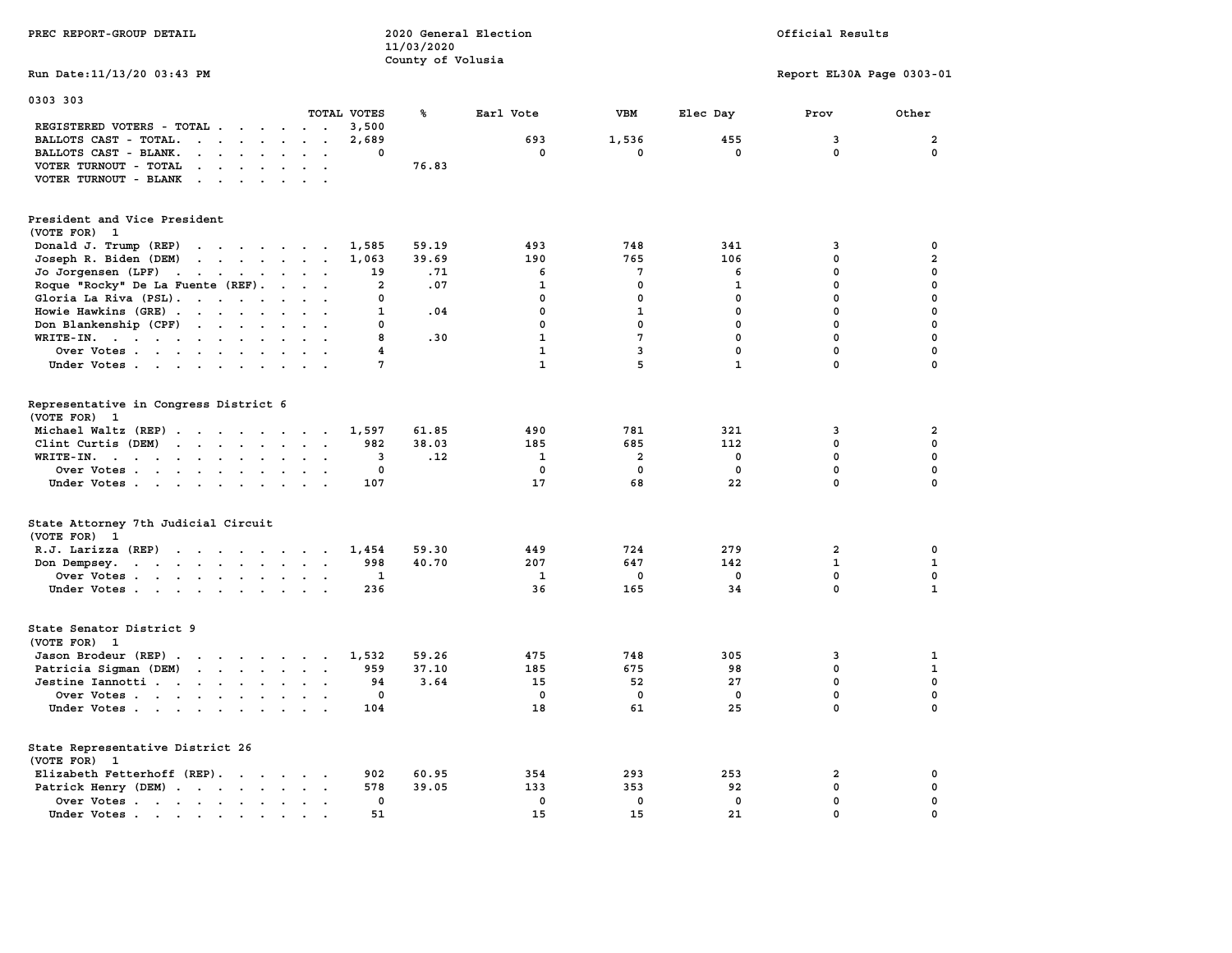|                                                                                                                                                                                                                                                            |                                                                | 11/03/2020        |             |             |                           |                  |                         |
|------------------------------------------------------------------------------------------------------------------------------------------------------------------------------------------------------------------------------------------------------------|----------------------------------------------------------------|-------------------|-------------|-------------|---------------------------|------------------|-------------------------|
| Run Date:11/13/20 03:43 PM                                                                                                                                                                                                                                 |                                                                | County of Volusia |             |             | Report EL30A Page 0303-02 |                  |                         |
| 0303 303                                                                                                                                                                                                                                                   |                                                                |                   |             |             |                           |                  |                         |
|                                                                                                                                                                                                                                                            | TOTAL VOTES                                                    | ℁                 | Earl Vote   | <b>VBM</b>  | Elec Day                  | Prov             | Other                   |
| State Representative District 27<br>(VOTE FOR) 1                                                                                                                                                                                                           |                                                                |                   |             |             |                           |                  |                         |
| Webster Barnaby (REP)<br>$\mathbf{r}$ . The contract of the contract of the contract of the contract of the contract of the contract of the contract of the contract of the contract of the contract of the contract of the contract of the contract of th | 652                                                            | 59.93             | 141         | 443         | 67                        | 1                | 0                       |
| Dolores Guzman (DEM).<br>$\cdot$ $\cdot$ $\cdot$<br>$\sim$                                                                                                                                                                                                 | 436                                                            | 40.07             | 45          | 375         | 14                        | $\mathbf 0$      | $\overline{\mathbf{2}}$ |
| Over Votes<br>$\sim$ $\sim$ $\sim$ $\sim$ $\sim$ $\sim$                                                                                                                                                                                                    | 0<br>$\bullet$                                                 |                   | $\mathbf 0$ | $\mathbf 0$ | $\mathbf 0$               | $\mathbf 0$      | $\mathbf 0$             |
| Under Votes<br>$\sim$                                                                                                                                                                                                                                      | 70<br>$\bullet$                                                |                   | 5           | 57          | 8                         | $\mathbf 0$      | $\mathbf 0$             |
| Supreme Court - Carlos G. Muniz<br>(VOTE FOR) 1                                                                                                                                                                                                            |                                                                |                   |             |             |                           |                  |                         |
| Yes                                                                                                                                                                                                                                                        | 1,512                                                          | 70.82             | 409         | 824         | 275                       | 3                | 1                       |
| No.<br>$\sim$                                                                                                                                                                                                                                              | 623<br>$\sim$<br>$\mathbf{r}$<br>$\sim$                        | 29.18             | 170         | 353         | 99                        | 0                | 1                       |
| Over Votes<br>$\sim$<br>$\ddot{\phantom{a}}$<br>$\ddot{\phantom{a}}$                                                                                                                                                                                       | 0<br>$\ddot{\phantom{a}}$<br>$\ddot{\phantom{a}}$              |                   | 0           | 0           | $\mathbf 0$               | 0                | $\mathbf 0$             |
| Under Votes<br>$\cdot$                                                                                                                                                                                                                                     | 554<br>$\ddot{\phantom{a}}$<br>$\overline{a}$<br>$\sim$        |                   | 114         | 359         | 81                        | $\mathbf{0}$     | $\mathbf 0$             |
| 5th Dist Crt of Appeal - Evander<br>(VOTE FOR) 1                                                                                                                                                                                                           |                                                                |                   |             |             |                           |                  |                         |
| Yes                                                                                                                                                                                                                                                        | 1,573<br>$\sim$ $\sim$                                         | 74.90             | 404         | 894         | 271                       | 2                | $\overline{\mathbf{2}}$ |
| No.<br>$\bullet$<br>$\bullet$                                                                                                                                                                                                                              | 527                                                            | 25.10             | 159         | 268         | 99                        | $\mathbf{1}$     | $\mathbf 0$             |
| Over Votes<br>$\blacksquare$<br>$\bullet$                                                                                                                                                                                                                  | $\mathbf 0$                                                    |                   | $\mathbf 0$ | 0           | $\mathbf 0$               | 0                | $\mathbf 0$             |
| Under Votes<br>$\mathbf{r} = \mathbf{r}$<br>$\cdot$                                                                                                                                                                                                        | 589<br>$\overline{a}$                                          |                   | 130         | 374         | 85                        | $\mathbf 0$      | $\mathbf 0$             |
| 5th Dist Crt of Appeal - Grosshans<br>(VOTE FOR) 1                                                                                                                                                                                                         |                                                                |                   |             |             |                           |                  |                         |
| $Yes \t . \t .$<br>$\mathcal{A}=\mathcal{A}=\mathcal{A}=\mathcal{A}=\mathcal{A}=\mathcal{A}$                                                                                                                                                               | 1,542                                                          | 73.60             | 405         | 862         | 272                       | $\overline{2}$   | 1                       |
| No.<br>$\ddot{\phantom{a}}$<br>$\ddot{\phantom{a}}$<br>$\ddot{\phantom{a}}$<br>$\ddot{\phantom{a}}$                                                                                                                                                        | 553<br>$\ddot{\phantom{1}}$<br>$\ddot{\phantom{a}}$<br>$\cdot$ | 26.40             | 159         | 295         | 97                        | $\mathbf{1}$     | $\mathbf{1}$            |
| Over Votes                                                                                                                                                                                                                                                 | 0<br>$\mathbf{r}$<br>$\ddot{\phantom{a}}$                      |                   | 0           | 0           | $\mathbf 0$               | $\mathbf 0$      | $\mathbf 0$             |
| Under Votes<br>$\sim$<br>$\cdot$<br>$\cdot$<br>$\cdot$                                                                                                                                                                                                     | 594                                                            |                   | 129         | 379         | 86                        | $\mathbf 0$      | 0                       |
| 5th Dist Crt of Appeal - Harris<br>(VOTE FOR) 1                                                                                                                                                                                                            |                                                                |                   |             |             |                           |                  |                         |
| Yes                                                                                                                                                                                                                                                        | 1,619                                                          | 76.88             | 424         | 919         | 271                       | 3                | $\overline{\mathbf{2}}$ |
| No.<br>$\sim$<br>$\ddot{\phantom{0}}$                                                                                                                                                                                                                      | 487<br>$\bullet$<br>$\bullet$<br>$\bullet$                     | 23.12             | 144         | 252         | 91                        | 0                | 0                       |
| Over Votes<br>$\ddot{\phantom{a}}$<br>$\blacksquare$ .                                                                                                                                                                                                     | $\overline{\mathbf{2}}$<br>$\bullet$<br>$\bullet$              |                   | $^{\circ}$  | 2           | $^{\circ}$                | $\mathbf 0$      | $\mathbf 0$             |
| Under Votes<br>$\ddot{\phantom{0}}$<br>$\overline{\phantom{a}}$                                                                                                                                                                                            | 581<br>$\cdot$<br>$\overline{a}$                               |                   | 125         | 363         | 93                        | $\mathbf 0$      | 0                       |
| 5th Dist Crt of Appeal - Orfinger<br>(VOTE FOR) 1                                                                                                                                                                                                          |                                                                |                   |             |             |                           |                  |                         |
| $Yes \t . \t .$<br>the contract of the contract of the contract of the contract of the contract of the contract of the contract of                                                                                                                         | 1,591                                                          | 75.58             | 396         | 927         | 263                       | 3                | $\overline{\mathbf{2}}$ |
| No.<br>$\ddot{\phantom{a}}$<br>Over Votes.                                                                                                                                                                                                                 | 514<br>$\sim$ $\sim$<br>$\sim$<br>1                            | 24.42             | 167<br>0    | 246<br>1    | 101<br>$\mathbf 0$        | 0<br>$\mathbf 0$ | $\mathbf 0$<br>0        |
| $\sim$ $\sim$<br>$\mathbf{L}$<br>$\ddot{\phantom{a}}$<br>$\cdot$<br>Under Votes                                                                                                                                                                            | $\cdot$<br>$\ddot{\phantom{a}}$<br>$\ddot{\phantom{a}}$<br>583 |                   | 130         | 362         | 91                        | $\mathbf 0$      | $\mathbf 0$             |
| 5th Dist Crt of Appeal - Sasso<br>(VOTE FOR) 1                                                                                                                                                                                                             |                                                                |                   |             |             |                           |                  |                         |
| $Yes \t . \t .$<br>$\mathbf{a}$ . The contribution of the contribution of $\mathbf{a}$<br>$\sim$ $\sim$                                                                                                                                                    | 1,552                                                          | 74.90             | 411         | 870         | 268                       | 2                | 1                       |
| No.<br>$\mathbf{a}$ . The second contribution of the second contribution $\mathbf{a}$<br>$\mathbf{r} = \mathbf{r}$<br>$\bullet$                                                                                                                            | 520<br>$\cdot$                                                 | 25.10             | 146         | 283         | 90                        | $\mathbf 0$      | $\mathbf{1}$            |
| Over Votes<br>$\bullet$                                                                                                                                                                                                                                    | 1<br>$\blacksquare$<br>$\ddot{\phantom{a}}$<br>$\cdot$         |                   | 0           | 1           | $\mathbf 0$               | $\mathbf{0}$     | $\mathbf 0$             |
| Under Votes.                                                                                                                                                                                                                                               | 616                                                            |                   | 136         | 382         | 97                        | $\mathbf{1}$     | $\mathbf 0$             |

**PREC REPORT-GROUP DETAIL 2020 General Election Official Results**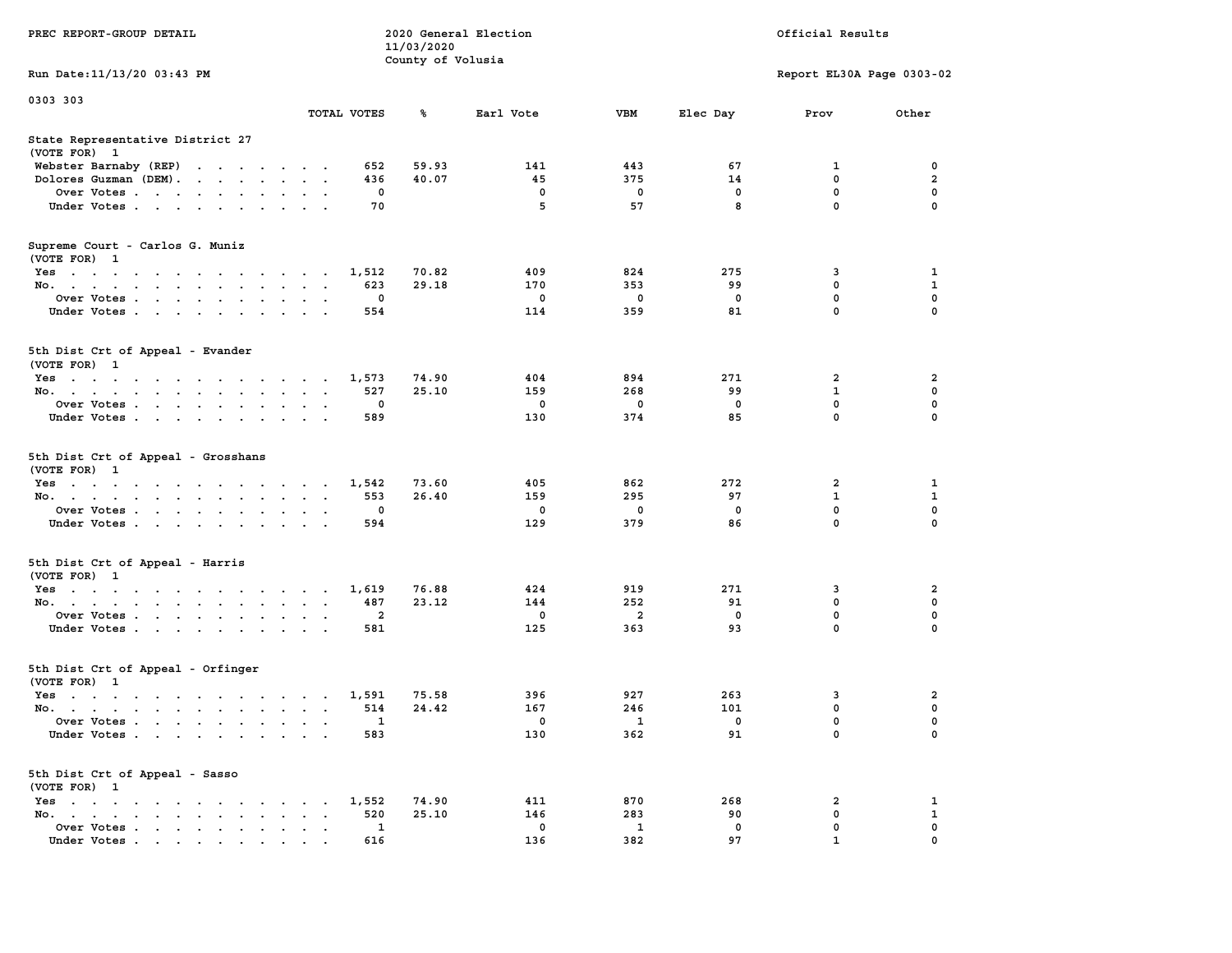| PREC REPORT-GROUP DETAIL                                                                                                                                                                                                                      |                      |             | 11/03/2020<br>County of Volusia | 2020 General Election |          |            | Official Results          |                  |
|-----------------------------------------------------------------------------------------------------------------------------------------------------------------------------------------------------------------------------------------------|----------------------|-------------|---------------------------------|-----------------------|----------|------------|---------------------------|------------------|
| Run Date: 11/13/20 03:43 PM                                                                                                                                                                                                                   |                      |             |                                 |                       |          |            | Report EL30A Page 0303-03 |                  |
| 0303 303                                                                                                                                                                                                                                      |                      |             |                                 |                       |          |            |                           |                  |
|                                                                                                                                                                                                                                               |                      | TOTAL VOTES | ℁                               | Earl Vote             | VBM      | Elec Day   | Prov                      | Other            |
| 5th Dist Crt of Appeal - Wallis<br>(VOTE FOR) 1                                                                                                                                                                                               |                      |             |                                 |                       |          |            |                           |                  |
| Yes                                                                                                                                                                                                                                           |                      | 1,585       | 76.17                           | 408                   | 906      | 267        | 2                         | 2                |
| No.                                                                                                                                                                                                                                           | $\sim$ $\sim$ $\sim$ | 496         | 23.83                           | 150                   | 252      | 93         | $\mathbf{1}$              | $\mathbf 0$      |
| Over Votes<br>Under Votes                                                                                                                                                                                                                     |                      | 1<br>607    |                                 | 0<br>135              | 1<br>377 | 0<br>95    | 0<br>$\mathbf 0$          | 0<br>$\Omega$    |
|                                                                                                                                                                                                                                               | $\sim$ $\sim$        |             |                                 |                       |          |            |                           |                  |
| Circuit Judge, 7th Judicial, Group 14<br>(VOTE FOR) 1                                                                                                                                                                                         |                      |             |                                 |                       |          |            |                           |                  |
| Joan Anthony<br>the contract of the contract of the con-                                                                                                                                                                                      |                      | 1,263       | 59.24                           | 290                   | 760      | 211        | 1                         | 1                |
| Dan Hilbert<br>design and a state of the state of the state of the state of the state of the state of the state of the state of the state of the state of the state of the state of the state of the state of the state of the state of the s |                      | 869         | 40.76                           | 275                   | 449      | 144        | $\mathbf{1}$              | 0                |
| Over Votes                                                                                                                                                                                                                                    |                      | 0           |                                 | 0                     | 0        | 0          | 0                         | $\mathbf 0$      |
| Under Votes                                                                                                                                                                                                                                   |                      | 557         |                                 | 128                   | 327      | 100        | $\mathbf{1}$              | 1                |
| County Council Chair<br>(VOTE FOR) 1                                                                                                                                                                                                          |                      |             |                                 |                       |          |            |                           |                  |
| Jeff Brower.<br>the contract of the contract of the contract of the contract of the contract of the contract of the contract of                                                                                                               |                      | 1,279       | 56.95                           | 399                   | 640      | 236        | 2                         | 2                |
| Deborah A. "Deb" Denys                                                                                                                                                                                                                        |                      | 967         | 43.05                           | 202                   | 621      | 143        | 1                         | 0                |
| Over Votes                                                                                                                                                                                                                                    | $\sim$ $\sim$        | 1           |                                 | 1                     | 0        | $^{\circ}$ | $\mathbf 0$               | 0                |
| Under Votes                                                                                                                                                                                                                                   |                      | 442         |                                 | 91                    | 275      | 76         | $\mathbf 0$               | 0                |
| Soil & Water Conservation Seat 2<br>(VOTE FOR) 1                                                                                                                                                                                              |                      |             |                                 |                       |          |            |                           |                  |
| John Nelson.<br>the contract of the contract of the contract of                                                                                                                                                                               |                      | 1,498       | 73.58                           | 441                   | 804      | 250        | 3                         | 0                |
| Wesley Wayne Wilson Jr                                                                                                                                                                                                                        |                      | 538         | 26.42                           | 130                   | 301      | 105        | $\mathbf 0$               | $\mathbf{2}$     |
| Over Votes                                                                                                                                                                                                                                    |                      | 0<br>653    |                                 | 0<br>122              | 0<br>431 | 0<br>100   | 0<br>0                    | 0<br>$\Omega$    |
| Under Votes                                                                                                                                                                                                                                   |                      |             |                                 |                       |          |            |                           |                  |
| Soil & Water Conservation Seat 4<br>(VOTE FOR) 1                                                                                                                                                                                              |                      |             |                                 |                       |          |            |                           |                  |
| Wendy Anderson.                                                                                                                                                                                                                               |                      | 1,277       | 60.72                           | 293                   | 750      | 231        | 2                         | 1                |
| Barbara Deering                                                                                                                                                                                                                               |                      | 826         | 39.28                           | 284                   | 421      | 119        | 1                         | 1                |
| Over Votes                                                                                                                                                                                                                                    |                      | 1           |                                 | 0                     | 0        | <b>1</b>   | 0<br>$\mathbf 0$          | $\mathbf 0$<br>0 |
| Under Votes                                                                                                                                                                                                                                   |                      | 585         |                                 | 116                   | 365      | 104        |                           |                  |
| WVHA - Group A, Seat 3 Hospital Authority<br>(VOTE FOR) 1                                                                                                                                                                                     |                      |             |                                 |                       |          |            |                           |                  |
| Judy Craig.                                                                                                                                                                                                                                   |                      | 1,179       | 53.96                           | 270                   | 710      | 197        | 1                         | 1                |
| John M. Hill                                                                                                                                                                                                                                  |                      | 1,006       | 46.04                           | 314                   | 519      | 170        | $\overline{\mathbf{2}}$   | 1                |
| Over Votes                                                                                                                                                                                                                                    |                      | 0           |                                 | 0                     | 0        | 0          | 0                         | 0                |
| Under Votes                                                                                                                                                                                                                                   |                      | 504         |                                 | 109                   | 307      | 88         | 0                         | 0                |
| WVHA - Group B, Seat 1 Hospital Authority<br>(VOTE FOR) 1                                                                                                                                                                                     |                      |             |                                 |                       |          |            |                           |                  |
| Jennifer Lee Coen.                                                                                                                                                                                                                            |                      | 1,320       | 62.26                           | 301                   | 800      | 217        | 1                         | 1                |
| Michael Lee Ray<br>$\ddot{\phantom{1}}$                                                                                                                                                                                                       | $\sim$               | 800         | 37.74                           | 276                   | 382      | 139        | $\overline{\mathbf{2}}$   | 1                |
| Over Votes<br>Under Votes                                                                                                                                                                                                                     |                      | 0<br>569    |                                 | 0<br>116              | 0<br>354 | 0<br>99    | 0<br>0                    | 0<br>$\Omega$    |
|                                                                                                                                                                                                                                               |                      |             |                                 |                       |          |            |                           |                  |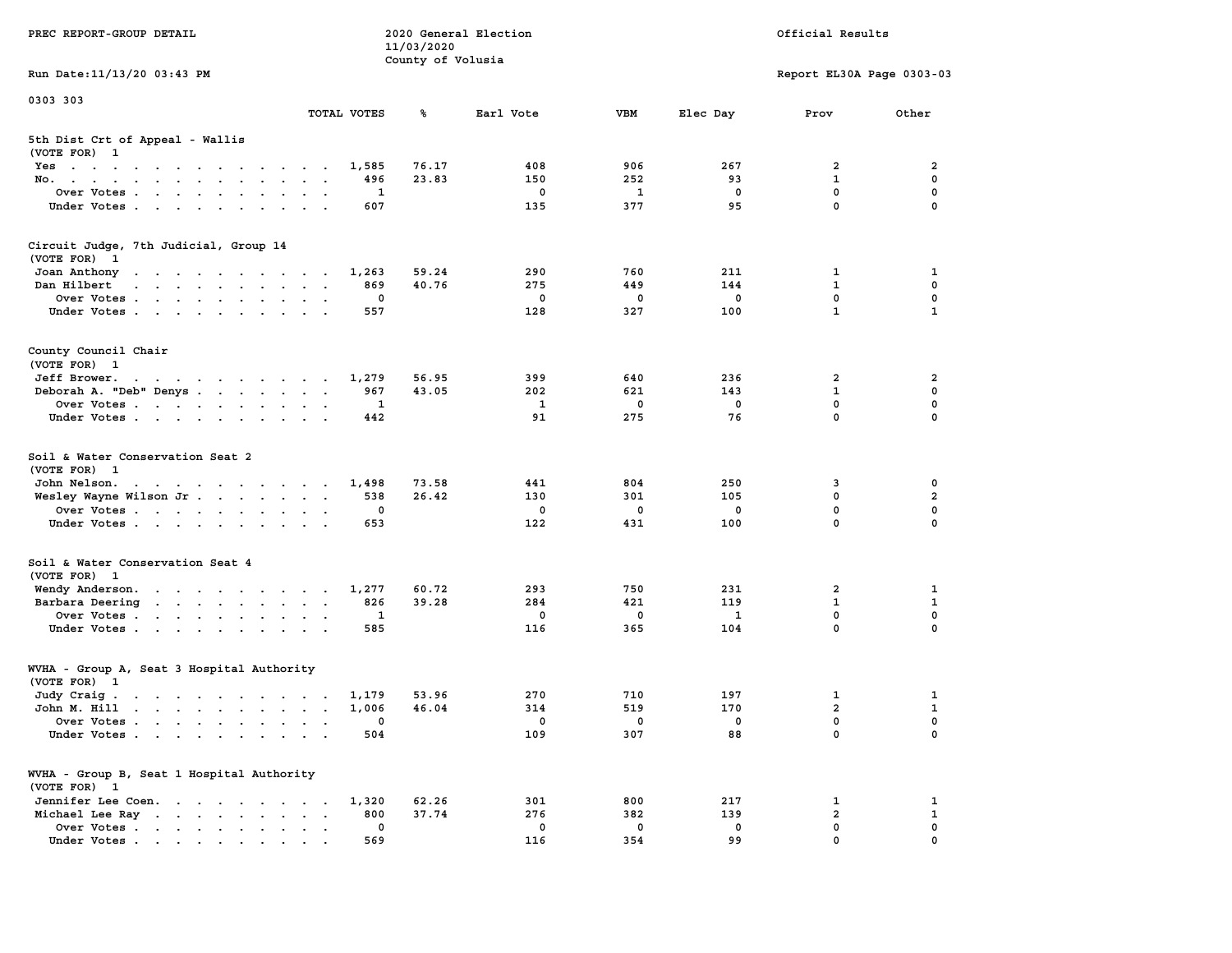| PREC REPORT-GROUP DETAIL                                                                                               |                        |            | 11/03/2020<br>County of Volusia | 2020 General Election |             |                               | Official Results          |               |
|------------------------------------------------------------------------------------------------------------------------|------------------------|------------|---------------------------------|-----------------------|-------------|-------------------------------|---------------------------|---------------|
| Run Date: 11/13/20 03:43 PM                                                                                            |                        |            |                                 |                       |             |                               | Report EL30A Page 0303-04 |               |
| 0303 303                                                                                                               |                        |            |                                 |                       |             |                               |                           |               |
|                                                                                                                        | TOTAL VOTES            |            | ℁                               | Earl Vote             | VBM         | Elec Day                      | Prov                      | Other         |
| Orange City Mayor Orange City<br>(VOTE FOR) 1                                                                          |                        |            |                                 |                       |             |                               |                           |               |
| Gary A. Blair                                                                                                          |                        | 1,515      | 63.63                           | 355                   | 909         | 247                           | 3                         | 1             |
| Anthony Pupello                                                                                                        |                        | 866        | 36.37                           | 276                   | 438         | 151                           | $\mathbf 0$               | 1             |
| Over Votes                                                                                                             |                        | 1<br>307   |                                 | 0<br>62               | 1<br>188    | 0<br>57                       | 0<br>$\mathbf 0$          | 0<br>$\Omega$ |
| Under Votes                                                                                                            |                        |            |                                 |                       |             |                               |                           |               |
| Amendment 1 - Citzenship Requirement<br>(VOTE FOR) 1                                                                   |                        |            |                                 |                       |             |                               |                           |               |
| Yes                                                                                                                    |                        | 2,026      | 79.98                           | 554                   | 1,096       | 371                           | 3                         | 2             |
| No.                                                                                                                    |                        | 507        | 20.02                           | 101                   | 348         | 58                            | 0                         | 0             |
| Over Votes                                                                                                             |                        | 1          |                                 | 1                     | $\mathbf 0$ | $\mathbf 0$                   | $\mathbf 0$               | $\mathbf 0$   |
| Under Votes                                                                                                            |                        | 155        |                                 | 37                    | 92          | 26                            | $\mathbf 0$               | 0             |
| Amendment 2 - Minimum Wage<br>(VOTE FOR) 1                                                                             |                        |            |                                 |                       |             |                               |                           |               |
| Yes<br>the contract of the contract of the contract of                                                                 |                        | 1,437      | 56.71                           | 287                   | 962         | 187                           | 0                         | 1             |
| No.                                                                                                                    |                        | 1,097      | 43.29                           | 366                   | 489         | 239                           | 3                         | 0             |
| Over Votes                                                                                                             | $\bullet$<br>$\bullet$ | 3          |                                 | 2                     | 1           | $^{\circ}$                    | $\mathbf 0$               | 0             |
| Under Votes                                                                                                            |                        | 152        |                                 | 38                    | 84          | 29                            | 0                         | $\mathbf{1}$  |
| Amendment 3 - Primary Elections<br>(VOTE FOR) 1<br>Yes                                                                 |                        | 1,218      | 49.45                           | 276                   | 702         | 237                           | 1                         | 2             |
| No.                                                                                                                    |                        | 1,245      | 50.55                           | 371                   | 703         | 169                           | $\overline{\mathbf{2}}$   | $\mathbf 0$   |
| Over Votes                                                                                                             |                        | 0          |                                 | $\mathbf 0$           | 0           | 0                             | 0                         | 0             |
| Under Votes                                                                                                            |                        | 226        |                                 | 46                    | 131         | 49                            | 0                         | $\Omega$      |
| Amendment 4 - Apprl Const. Amendment                                                                                   |                        |            |                                 |                       |             |                               |                           |               |
| (VOTE FOR) 1                                                                                                           |                        |            |                                 |                       |             |                               |                           |               |
| Yes                                                                                                                    |                        | 1,143      | 47.17<br>52.83                  | 370<br>268            | 526<br>851  | 243<br>160                    | 2<br>$\mathbf 1$          | 2<br>0        |
| No.<br>Over Votes                                                                                                      | $\sim$ $\sim$          | 1,280<br>0 |                                 | 0                     | 0           | 0                             | 0                         | $\mathbf 0$   |
| Under Votes                                                                                                            |                        | 266        |                                 | 55                    | 159         | 52                            | $\mathbf 0$               | 0             |
| Amendment 5 - Homestead Property Taxes<br>(VOTE FOR) 1                                                                 |                        |            |                                 |                       |             |                               |                           |               |
| Yes<br>the contract of the contract of the contract of the contract of the contract of the contract of the contract of |                        | 1,622      | 67.44                           | 489                   | 846         | 282                           | 3                         | 2             |
| No.                                                                                                                    |                        | 783        | 32.56                           | 147                   | 525         | 111                           | 0                         | 0             |
| Over Votes<br>Under Votes.                                                                                             |                        | 1<br>283   |                                 | 0<br>57               | 0<br>165    | $\overline{\mathbf{1}}$<br>61 | 0<br>0                    | 0<br>0        |
|                                                                                                                        |                        |            |                                 |                       |             |                               |                           |               |
| Amendment 6 - Ad Valorem Tax Discount<br>(VOTE FOR) 1                                                                  |                        |            |                                 |                       |             |                               |                           |               |
| $Yes \t . \t .$<br><b>Contract Contract Contract</b><br>$\sim$<br>$\sim$                                               |                        | 2,054      | 83.56                           | 573                   | 1,109       | 367                           | 3                         | 2             |
| No.<br>$\sim$<br>$\mathbf{r}$ , $\mathbf{r}$ , $\mathbf{r}$<br>$\sim$<br>$\ddot{\phantom{0}}$                          |                        | 404        | 16.44                           | 67                    | 294         | 43                            | 0                         | 0             |
| Over Votes.<br>$\cdot$ $\cdot$ $\cdot$ $\cdot$ $\cdot$ $\cdot$                                                         |                        | 0          |                                 | 0<br>53               | 0           | 0<br>45                       | 0<br>0                    | 0<br>$\Omega$ |
| Under Votes.                                                                                                           |                        | 231        |                                 |                       | 133         |                               |                           |               |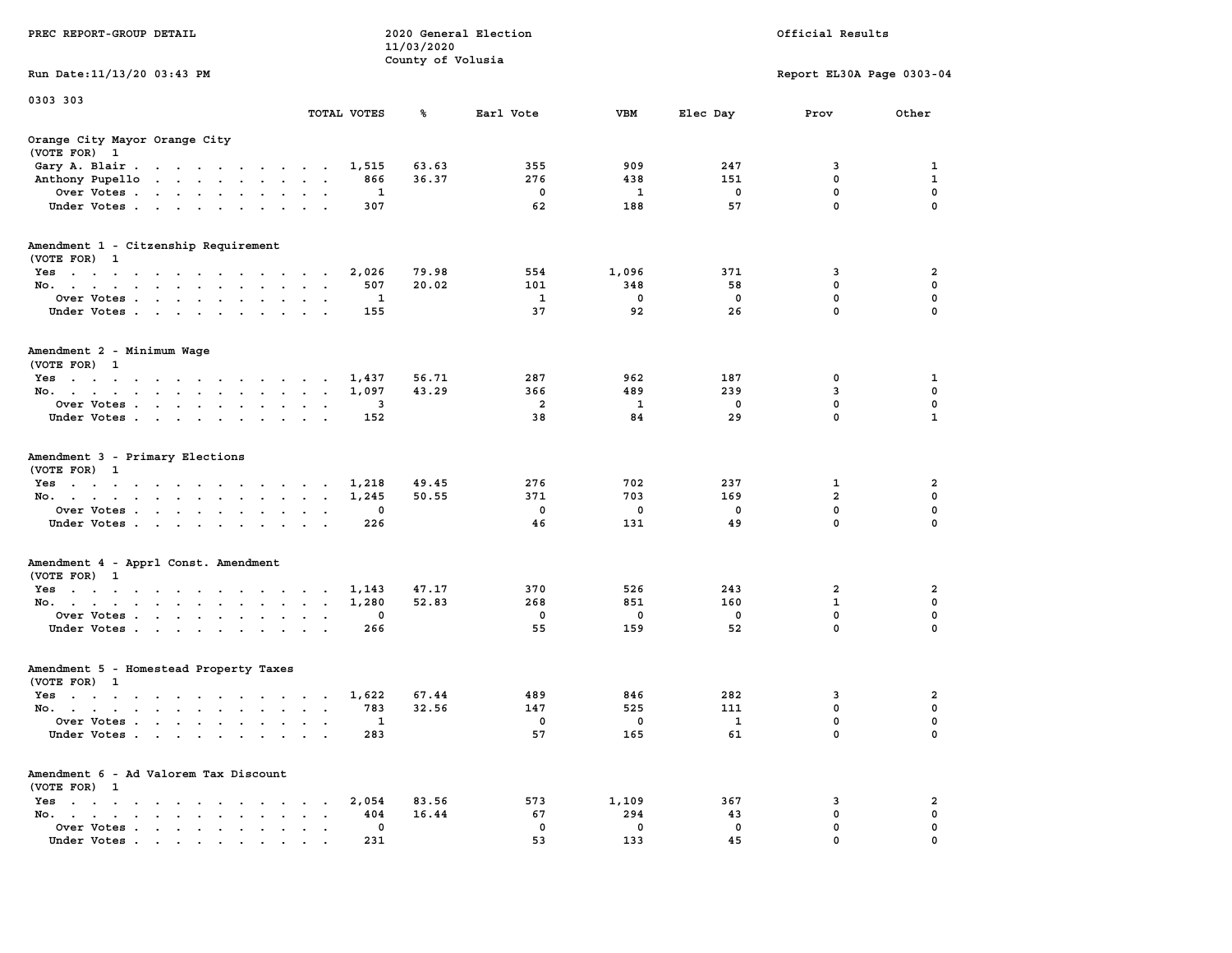| PREC REPORT-GROUP DETAIL                            |  |  |  |  | 2020 General Election<br>11/03/2020 |  |             |                   |           |     |       | Official Results |     |      |  |                           |
|-----------------------------------------------------|--|--|--|--|-------------------------------------|--|-------------|-------------------|-----------|-----|-------|------------------|-----|------|--|---------------------------|
| Run Date: 11/13/20 03:43 PM                         |  |  |  |  |                                     |  |             | County of Volusia |           |     |       |                  |     |      |  | Report EL30A Page 0303-05 |
| 0303 303                                            |  |  |  |  |                                     |  | TOTAL VOTES | °≈                | Earl Vote |     | VBM   | Elec Day         |     | Prov |  | Other                     |
| Volusia ECHO<br>(VOTE FOR) 1                        |  |  |  |  |                                     |  |             |                   |           |     |       |                  |     |      |  |                           |
| Yes (For Bonds) $\cdots$ $\cdots$ $\cdots$ $\cdots$ |  |  |  |  |                                     |  | 1,813       | 74.67             |           | 408 | 1,107 |                  | 294 |      |  |                           |
| No (Against Bonds)                                  |  |  |  |  |                                     |  | 615         | 25.33             |           | 225 | 282   |                  | 107 |      |  |                           |
| Over Votes                                          |  |  |  |  |                                     |  | 0           |                   |           |     | 0     |                  |     |      |  |                           |
| Under Votes                                         |  |  |  |  |                                     |  | 261         |                   |           | 60  | 147   |                  | 54  |      |  |                           |
| Volusia Forever<br>(VOTE FOR) 1                     |  |  |  |  |                                     |  |             |                   |           |     |       |                  |     |      |  |                           |
| Yes (For Bonds)                                     |  |  |  |  |                                     |  | 1,877       | 76.96             |           | 415 | 1,150 |                  | 308 |      |  |                           |
| No (Against Bonds)                                  |  |  |  |  |                                     |  | 562         | 23.04             |           | 216 | 250   |                  | 95  |      |  |                           |
| Over Votes                                          |  |  |  |  |                                     |  |             |                   |           |     | 0     |                  |     |      |  |                           |
| Under Votes                                         |  |  |  |  |                                     |  | 249         |                   |           | 62  | 136   |                  | 51  |      |  |                           |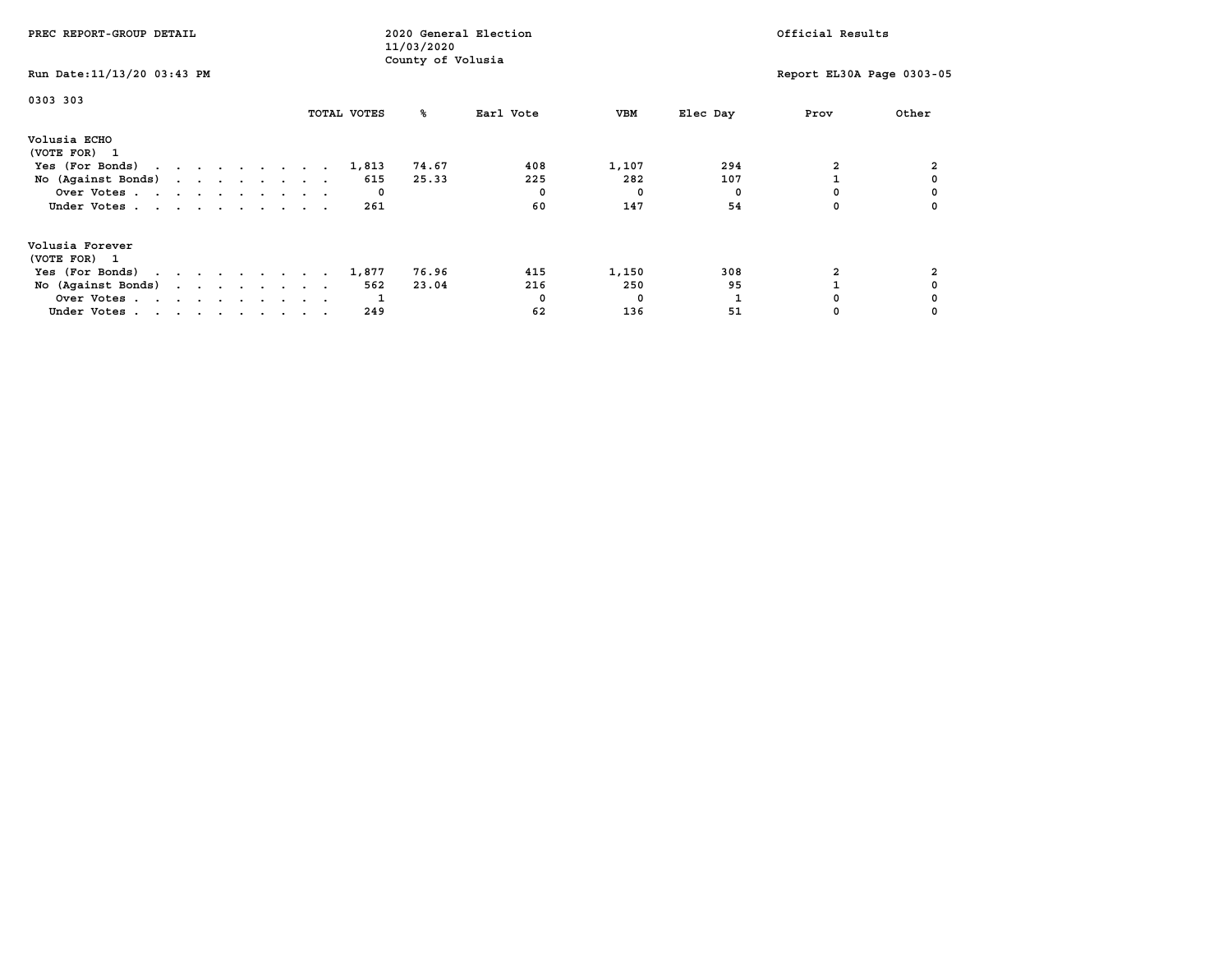| PREC REPORT-GROUP DETAIL                                                                                                                                                                                                                                   |                                                               | 11/03/2020            | 2020 General Election                   |                                 | Official Results                       |                                                    |                  |  |  |
|------------------------------------------------------------------------------------------------------------------------------------------------------------------------------------------------------------------------------------------------------------|---------------------------------------------------------------|-----------------------|-----------------------------------------|---------------------------------|----------------------------------------|----------------------------------------------------|------------------|--|--|
| Run Date: 11/13/20 03:43 PM                                                                                                                                                                                                                                |                                                               | County of Volusia     |                                         |                                 |                                        | Report EL30A Page 0304-01                          |                  |  |  |
| 0304 304                                                                                                                                                                                                                                                   | TOTAL VOTES                                                   | ℁                     | Earl Vote                               | <b>VBM</b>                      | Elec Day                               | Prov                                               | Other            |  |  |
| REGISTERED VOTERS - TOTAL                                                                                                                                                                                                                                  | 3,902                                                         |                       |                                         |                                 |                                        |                                                    |                  |  |  |
| BALLOTS CAST - TOTAL.<br>$\cdots$                                                                                                                                                                                                                          | 3,191                                                         |                       | 1,130                                   | 1,576                           | 483                                    | $\overline{a}$                                     | 0                |  |  |
| BALLOTS CAST - BLANK.<br>$\mathbf{r} = \mathbf{r} - \mathbf{r} = \mathbf{r} - \mathbf{r}$                                                                                                                                                                  | 233<br>$\cdot$ $\cdot$                                        | 7.30                  | 72                                      | 94                              | 67                                     | $\mathbf{0}$                                       | 0                |  |  |
| VOTER TURNOUT - TOTAL<br>$\mathbf{r}$ , $\mathbf{r}$ , $\mathbf{r}$ , $\mathbf{r}$ , $\mathbf{r}$ , $\mathbf{r}$                                                                                                                                           |                                                               | 81.78                 |                                         |                                 |                                        |                                                    |                  |  |  |
| VOTER TURNOUT - BLANK<br>the contract of the contract of the contract of the contract of the contract of                                                                                                                                                   |                                                               | 5.97                  |                                         |                                 |                                        |                                                    |                  |  |  |
| President and Vice President<br>(VOTE FOR) 1                                                                                                                                                                                                               |                                                               |                       |                                         |                                 |                                        |                                                    |                  |  |  |
| Donald J. Trump (REP)<br>$\mathbf{r}$ . The contract of the contract of the contract of the contract of the contract of the contract of the contract of the contract of the contract of the contract of the contract of the contract of the contract of th | 1,944                                                         | 61.15                 | 833                                     | 739                             | 370                                    | $\overline{a}$                                     | 0                |  |  |
| Joseph R. Biden (DEM)<br>the contract of the contract of the contract of the contract of the contract of the contract of the contract of                                                                                                                   | 1,200                                                         | 37.75                 | 288                                     | 810                             | 102                                    | $\mathbf 0$                                        | 0                |  |  |
| Jo Jorgensen (LPF)                                                                                                                                                                                                                                         | 21                                                            | .66                   | 7                                       | 11                              | 3                                      | 0                                                  | 0                |  |  |
| Roque "Rocky" De La Fuente (REF).                                                                                                                                                                                                                          | $\mathbf{1}$                                                  | .03                   | 0                                       | 1                               | $^{\circ}$                             | $\mathbf 0$                                        | 0                |  |  |
| Gloria La Riva (PSL).                                                                                                                                                                                                                                      | 1                                                             | .03                   | $\mathbf 0$                             | $\mathbf{1}$                    | $\mathbf 0$                            | $\mathbf 0$                                        | $\mathbf 0$      |  |  |
| Howie Hawkins (GRE)<br>$\cdot$ $\cdot$                                                                                                                                                                                                                     | $\sim$ $\sim$<br>1                                            | .03                   | 0                                       | 1                               | 0                                      | 0                                                  | 0                |  |  |
| Don Blankenship (CPF)                                                                                                                                                                                                                                      | $\mathbf{0}$                                                  |                       | $\mathbf 0$                             | 0                               | $\mathbf{0}$                           | 0                                                  | 0                |  |  |
| WRITE-IN.                                                                                                                                                                                                                                                  | 11<br>$\ddot{\phantom{a}}$                                    | .35                   | $\mathbf{1}$                            | 6                               | $\overline{4}$                         | $\mathbf 0$                                        | 0                |  |  |
| Over Votes                                                                                                                                                                                                                                                 | $\overline{a}$                                                |                       | $\mathbf{0}$                            | $\overline{a}$                  | $\mathbf 0$                            | $\mathbf 0$                                        | $\mathbf 0$      |  |  |
| Under Votes<br>$\sim$ $\sim$                                                                                                                                                                                                                               | 10                                                            |                       | $\mathbf{1}$                            | 5                               | $\overline{\mathbf{4}}$                | $\mathbf 0$                                        | $\mathbf 0$      |  |  |
| Representative in Congress District 6<br>(VOTE FOR) 1<br>Michael Waltz (REP)<br>Clint Curtis (DEM) $\cdots$ $\cdots$ $\cdots$<br>WRITE-IN.<br>the contract of the contract of the<br>Over Votes                                                            | 1,955<br>1,100<br>1<br>$\mathbf{L}=\mathbf{L}$<br>$\mathbf 0$ | 63.97<br>35.99<br>.03 | 814<br>275<br>$^{\circ}$<br>$\mathbf 0$ | 770<br>738<br>$\mathbf{1}$<br>0 | 369<br>87<br>$^{\circ}$<br>$\mathbf 0$ | $\overline{a}$<br>0<br>$\mathbf{0}$<br>$\mathbf 0$ | 0<br>0<br>0<br>0 |  |  |
| Under Votes                                                                                                                                                                                                                                                | 135<br>$\cdots$                                               |                       | 41                                      | 67                              | 27                                     | $\mathbf{0}$                                       | $\mathbf 0$      |  |  |
| State Attorney 7th Judicial Circuit<br>(VOTE FOR) 1                                                                                                                                                                                                        |                                                               |                       |                                         |                                 |                                        |                                                    |                  |  |  |
| R.J. Larizza (REP)                                                                                                                                                                                                                                         | 1,862                                                         | 64.79                 | 774                                     | 750                             | 336                                    | $\overline{a}$                                     | 0                |  |  |
| Don Dempsey.                                                                                                                                                                                                                                               | 1,012                                                         | 35.21                 | 274                                     | 644                             | 94                                     | $\mathbf 0$                                        | 0                |  |  |
| Over Votes                                                                                                                                                                                                                                                 | $\mathbf{0}$                                                  |                       | $^{\circ}$                              | 0                               | $^{\circ}$                             | $\mathbf 0$                                        | 0                |  |  |
| Under Votes                                                                                                                                                                                                                                                | 317                                                           |                       | 82                                      | 182                             | 53                                     | $\mathbf{0}$                                       | $\mathbf 0$      |  |  |
| State Senator District 9<br>(VOTE FOR) 1                                                                                                                                                                                                                   |                                                               |                       |                                         |                                 |                                        |                                                    |                  |  |  |
| Jason Brodeur (REP)                                                                                                                                                                                                                                        | 1,858                                                         | 61.12                 | 791                                     | 724                             | 342                                    | $\mathbf{1}$                                       | 0                |  |  |
| Patricia Sigman (DEM)                                                                                                                                                                                                                                      | 1,088                                                         | 35.79                 | 266                                     | 729                             | 92                                     | $\mathbf{1}$                                       | 0                |  |  |
| Jestine Iannotti                                                                                                                                                                                                                                           | 94                                                            | 3.09                  | 34                                      | 44                              | 16                                     | $\mathbf 0$                                        | 0                |  |  |
| Over Votes                                                                                                                                                                                                                                                 | 0<br>$\sim$ $\sim$                                            |                       | $\mathbf 0$                             | 0                               | $\mathbf 0$                            | $\mathbf 0$                                        | 0                |  |  |
| Under Votes                                                                                                                                                                                                                                                | 151                                                           |                       | 39                                      | 79                              | 33                                     | $\mathbf 0$                                        | $\mathbf 0$      |  |  |
| State Representative District 27<br>(VOTE FOR) 1                                                                                                                                                                                                           |                                                               |                       |                                         |                                 |                                        |                                                    |                  |  |  |
| Webster Barnaby (REP)                                                                                                                                                                                                                                      | 1,874                                                         | 61.95                 | 789                                     | 730                             | 354                                    | $\mathbf{1}$                                       | 0                |  |  |
| Dolores Guzman (DEM).                                                                                                                                                                                                                                      | 1,151                                                         | 38.05                 | 290                                     | 765                             | 96                                     | 0                                                  | 0                |  |  |
| Over Votes                                                                                                                                                                                                                                                 | 0<br>$\sim$<br>$\overline{a}$                                 |                       | 0                                       | $\mathbf 0$                     | $\mathbf 0$                            | 0                                                  | 0                |  |  |
| Under Votes                                                                                                                                                                                                                                                | 166<br>$\sim$ $\sim$ $\sim$                                   |                       | 51                                      | 81                              | 33                                     | $\mathbf{1}$                                       | 0                |  |  |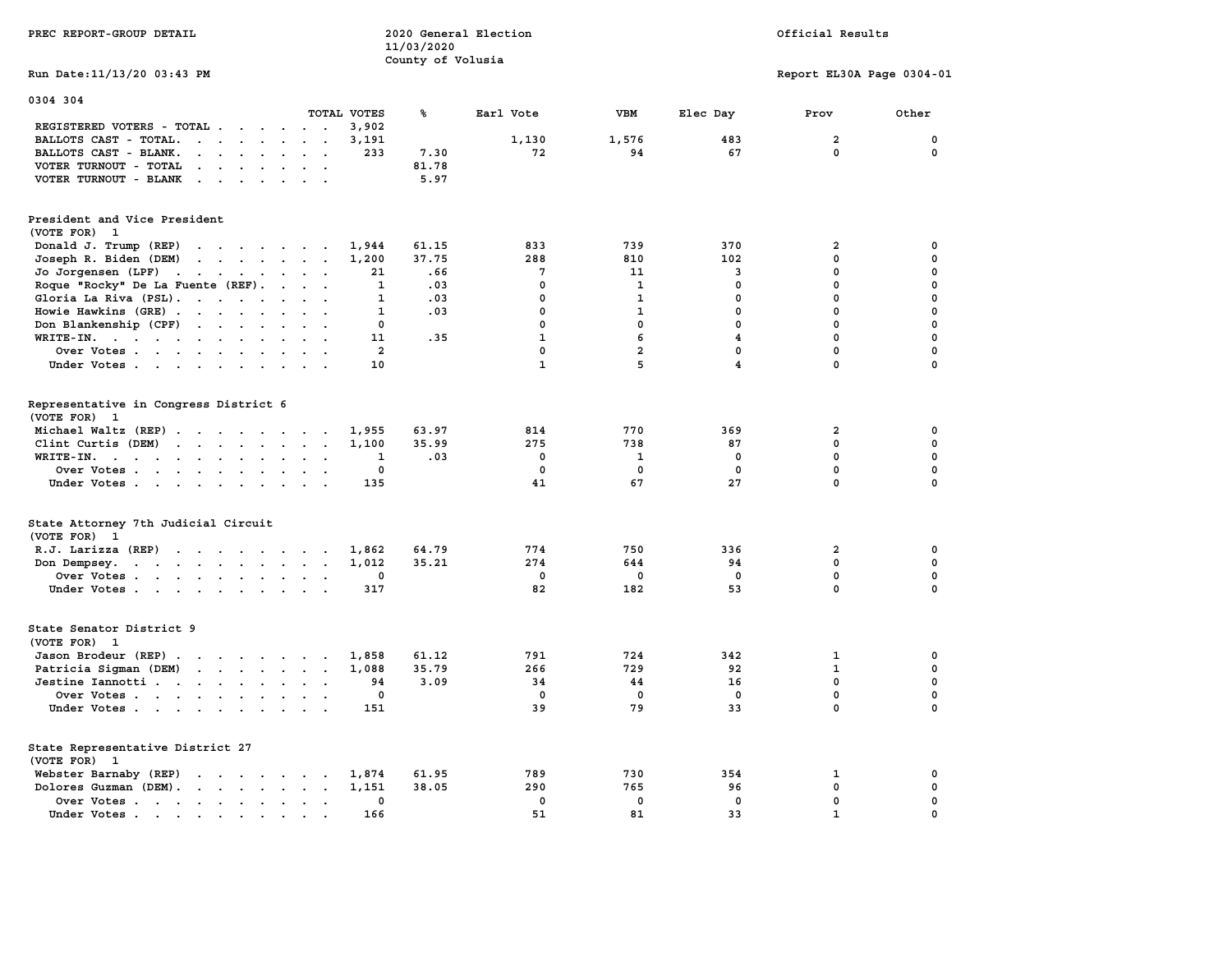| PREC REPORT-GROUP DETAIL                                                                                               |                                      | 11/03/2020        | 2020 General Election |                          |                    | Official Results          |          |
|------------------------------------------------------------------------------------------------------------------------|--------------------------------------|-------------------|-----------------------|--------------------------|--------------------|---------------------------|----------|
| Run Date: 11/13/20 03:43 PM                                                                                            |                                      | County of Volusia |                       |                          |                    | Report EL30A Page 0304-02 |          |
|                                                                                                                        |                                      |                   |                       |                          |                    |                           |          |
| 0304 304                                                                                                               | TOTAL VOTES                          | ℁                 | Earl Vote             | VBM                      | Elec Day           | Prov                      | Other    |
| Supreme Court - Carlos G. Muniz<br>(VOTE FOR) 1                                                                        |                                      |                   |                       |                          |                    |                           |          |
| Yes                                                                                                                    | 1,806                                | 70.27             | 697                   | 849                      | 258                | 2                         | 0        |
| No.                                                                                                                    | 764                                  | 29.73             | 236                   | 443                      | 85                 | $\mathbf 0$               | 0        |
| Over Votes.                                                                                                            | 0                                    |                   | 0                     | 0                        | 0                  | $\mathbf 0$               | 0        |
| Under Votes                                                                                                            | 621                                  |                   | 197                   | 284                      | 140                | $\mathbf 0$               | $\Omega$ |
| 5th Dist Crt of Appeal - Evander<br>(VOTE FOR) 1                                                                       |                                      |                   |                       |                          |                    |                           |          |
| Yes                                                                                                                    | 1,832                                | 72.70             | 657                   | 933                      | 240                | 2                         | 0        |
| No.                                                                                                                    | 688                                  | 27.30             | 269                   | 326                      | 93                 | $\mathbf 0$               | 0        |
| Over Votes                                                                                                             | 1                                    |                   | $\mathbf 0$           | 0                        | $\mathbf{1}$       | $\mathbf 0$               | 0        |
| Under Votes                                                                                                            | 670                                  |                   | 204                   | 317                      | 149                | $\mathbf 0$               | 0        |
| 5th Dist Crt of Appeal - Grosshans<br>(VOTE FOR) 1                                                                     |                                      |                   |                       |                          |                    |                           |          |
| $Yes \cdot \cdot \cdot \cdot \cdot \cdot \cdot \cdot \cdot \cdot \cdot \cdot \cdot$                                    | 1,799                                | 71.47             | 687                   | 868                      | 242                | 2                         | 0        |
| No.                                                                                                                    | 718                                  | 28.53             | 239                   | 390                      | 89                 | 0                         | 0        |
| Over Votes                                                                                                             | 0                                    |                   | $\mathbf 0$           | 0                        | 0                  | $\mathbf 0$               | 0        |
| Under Votes                                                                                                            | 674                                  |                   | 204                   | 318                      | 152                | $\mathbf 0$               | 0        |
| 5th Dist Crt of Appeal - Harris<br>(VOTE FOR) 1                                                                        |                                      |                   |                       |                          |                    |                           |          |
| Yes                                                                                                                    | 1,827                                | 73.02             | 690                   | 897                      | 238                | 2                         | 0        |
| No.                                                                                                                    | 675                                  | 26.98             | 226                   | 363                      | 86                 | $\mathbf 0$               | 0        |
| Over Votes                                                                                                             | 1                                    |                   | 1                     | 0                        | 0                  | $\mathbf 0$               | 0        |
| Under Votes                                                                                                            | 688                                  |                   | 213                   | 316                      | 159                | $\mathbf 0$               | $\Omega$ |
| 5th Dist Crt of Appeal - Orfinger<br>(VOTE FOR) 1                                                                      |                                      |                   |                       |                          |                    |                           |          |
| Yes                                                                                                                    | 1,790                                | 71.92             | 646                   | 911                      | 231                | 2                         | 0        |
| No.                                                                                                                    | 699                                  | 28.08             | 262                   | 347                      | 90                 | $\mathbf 0$               | 0        |
| Over Votes                                                                                                             | 0                                    |                   | $\mathbf 0$           | 0                        | 0                  | 0                         | 0        |
| Under Votes                                                                                                            | 702                                  |                   | 222                   | 318                      | 162                | $\mathbf 0$               | $\Omega$ |
| 5th Dist Crt of Appeal - Sasso<br>(VOTE FOR) 1                                                                         |                                      |                   |                       |                          |                    |                           |          |
| Yes<br>the contract of the contract of the contract of the contract of the contract of the contract of the contract of | 1,804                                | 73.01             | 692                   | 875                      | 235                | 2                         | 0        |
| No.                                                                                                                    | 667                                  | 26.99             | 217                   | 371                      | 79                 | 0                         | 0        |
| Over Votes.                                                                                                            | $\mathbf{1}$                         |                   | $^{\circ}$            | $\overline{\phantom{a}}$ | 0                  | $\mathbf 0$               | 0        |
| Under Votes                                                                                                            | 719                                  |                   | 221                   | 329                      | 169                | 0                         | 0        |
| 5th Dist Crt of Appeal - Wallis<br>(VOTE FOR) 1                                                                        |                                      |                   |                       |                          |                    |                           |          |
| $Yes \cdot \cdot \cdot \cdot \cdot \cdot \cdot \cdot \cdot$                                                            | 1,812<br>$\sim$ $\sim$ $\sim$ $\sim$ | 73.01             | 686                   | 883                      | 241                | 2                         | 0        |
| No.<br>$\sim$                                                                                                          | 670<br>$\ddot{\phantom{a}}$          | 26.99             | 221                   | 372                      | 77                 | $\mathbf 0$               | 0        |
| Over Votes<br>Under Votes                                                                                              | 1<br>708                             |                   | 0<br>223              | 1<br>320                 | $\mathbf 0$<br>165 | 0<br>0                    | 0        |
|                                                                                                                        |                                      |                   |                       |                          |                    |                           |          |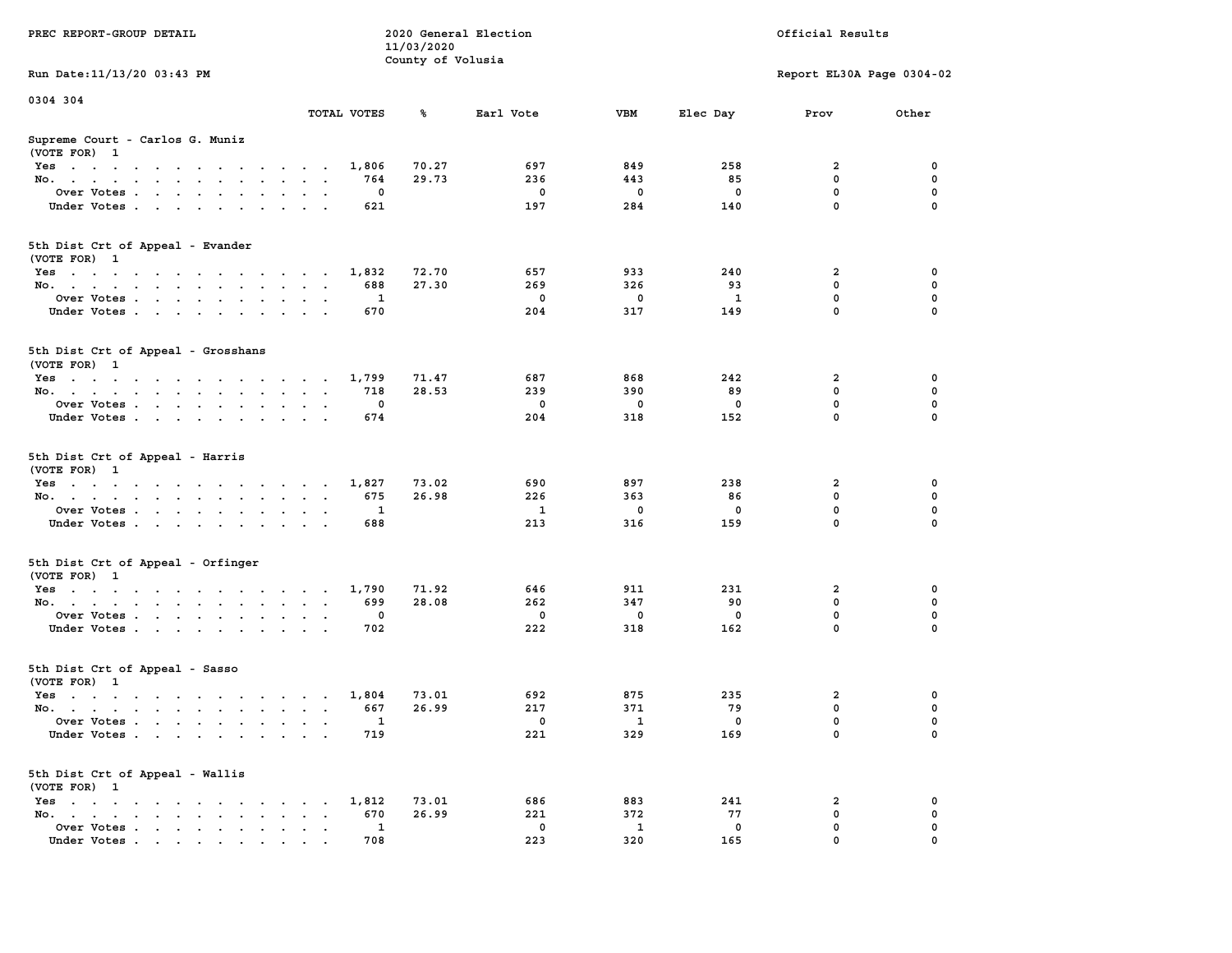|                                                                                                                                                                                                                                                            |                                                                  | 11/03/2020        |           |            |              |                           |             |
|------------------------------------------------------------------------------------------------------------------------------------------------------------------------------------------------------------------------------------------------------------|------------------------------------------------------------------|-------------------|-----------|------------|--------------|---------------------------|-------------|
|                                                                                                                                                                                                                                                            |                                                                  | County of Volusia |           |            |              |                           |             |
| Run Date:11/13/20 03:43 PM                                                                                                                                                                                                                                 |                                                                  |                   |           |            |              | Report EL30A Page 0304-03 |             |
| 0304 304                                                                                                                                                                                                                                                   |                                                                  |                   |           |            |              |                           |             |
|                                                                                                                                                                                                                                                            | TOTAL VOTES                                                      | ℁                 | Earl Vote | <b>VBM</b> | Elec Day     | Prov                      | Other       |
| Circuit Judge, 7th Judicial, Group 14                                                                                                                                                                                                                      |                                                                  |                   |           |            |              |                           |             |
| (VOTE FOR)<br>$\mathbf{1}$                                                                                                                                                                                                                                 |                                                                  |                   |           |            |              |                           |             |
| Joan Anthony<br>the contract of the contract of the contract of the contract of the contract of the contract of the contract of                                                                                                                            | 1,354                                                            | 54.73             | 417       | 780        | 156          | 1                         | 0           |
| Dan Hilbert<br>$\mathbf{r}$ . The set of the set of the set of the set of the set of the set of the set of the set of the set of the set of the set of the set of the set of the set of the set of the set of the set of the set of the set of t<br>$\sim$ | 1,120<br>$\overline{a}$<br>$\overline{\phantom{a}}$              | 45.27             | 476       | 487        | 157          | 0                         | 0           |
| Over Votes<br>$\overline{\phantom{a}}$                                                                                                                                                                                                                     | 0<br>$\cdot$<br>$\overline{\phantom{a}}$                         |                   | 0         | 0          | $\mathbf 0$  | $\mathbf 0$               | $\mathbf 0$ |
| Under Votes                                                                                                                                                                                                                                                | 717<br>$\cdot$<br>$\overline{a}$                                 |                   | 237       | 309        | 170          | $\mathbf{1}$              | 0           |
| County Council Chair                                                                                                                                                                                                                                       |                                                                  |                   |           |            |              |                           |             |
| (VOTE FOR) 1                                                                                                                                                                                                                                               |                                                                  |                   |           |            |              |                           |             |
| Jeff Brower.                                                                                                                                                                                                                                               | 1,518                                                            | 60.12             | 607       | 690        | 220          | 1                         | 0           |
| the contract of the contract of the con-                                                                                                                                                                                                                   | 1,007<br>$\cdot$<br>$\ddot{\phantom{a}}$                         | 39.88             | 322       | 572        | 113          | 0                         | $\mathbf 0$ |
| Deborah A. "Deb" Denys                                                                                                                                                                                                                                     | 1                                                                |                   | 0         |            | $\mathbf 0$  | $\mathbf 0$               | $\mathbf 0$ |
| Over Votes<br>$\sim$ $\sim$<br>$\overline{\phantom{a}}$<br>$\ddot{\phantom{a}}$                                                                                                                                                                            | $\cdot$                                                          |                   | 201       | 1          | 150          | $\mathbf{1}$              | $\mathbf 0$ |
| Under Votes<br>$\ddot{\phantom{a}}$                                                                                                                                                                                                                        | 665                                                              |                   |           | 313        |              |                           |             |
| Soil & Water Conservation Seat 2                                                                                                                                                                                                                           |                                                                  |                   |           |            |              |                           |             |
| (VOTE FOR) 1                                                                                                                                                                                                                                               |                                                                  |                   |           |            |              |                           |             |
| John Nelson.<br>the contract of the contract of the                                                                                                                                                                                                        | 1,760<br>$\sim$                                                  | 73.52             | 644       | 859        | 256          | 1                         | 0           |
| Wesley Wayne Wilson Jr                                                                                                                                                                                                                                     | 634<br>$\ddot{\phantom{a}}$<br>$\cdot$<br>$\blacksquare$         | 26.48             | 225       | 343        | 66           | 0                         | 0           |
| Over Votes<br>$\ddot{\phantom{0}}$                                                                                                                                                                                                                         | $\overline{2}$<br>$\cdot$                                        |                   | 1         | 1          | $^{\circ}$   | $\mathbf{0}$              | $\mathbf 0$ |
| Under Votes<br>$\cdot$                                                                                                                                                                                                                                     | 795                                                              |                   | 260       | 373        | 161          | $\mathbf{1}$              | 0           |
| Soil & Water Conservation Seat 4<br>(VOTE FOR)<br>- 1<br>Wendy Anderson.                                                                                                                                                                                   | 1,401                                                            | 57.28             | 461       | 778        | 162          | 0                         | 0           |
| $\mathcal{A}=\mathcal{A}=\mathcal{A}=\mathcal{A}=\mathcal{A}=\mathcal{A}=\mathcal{A}=\mathcal{A}$<br>Barbara Deering<br>$\mathcal{A}=\mathcal{A}=\mathcal{A}=\mathcal{A}=\mathcal{A}$ .                                                                    | 1,045<br>$\ddot{\phantom{a}}$<br>$\cdot$<br>$\ddot{\phantom{a}}$ | 42.72             | 418       | 469        | 157          | 1                         | 0           |
| $\sim$<br>Over Votes                                                                                                                                                                                                                                       | 0                                                                |                   | 0         | 0          | $\mathbf{o}$ | $\mathbf 0$               | $\mathbf 0$ |
| Under Votes                                                                                                                                                                                                                                                | $\cdot$<br>745                                                   |                   | 251       | 329        | 164          | $\mathbf{1}$              | $\mathbf 0$ |
| $\cdot$<br>$\cdot$                                                                                                                                                                                                                                         |                                                                  |                   |           |            |              |                           |             |
| WVHA - Group A, Seat 3 Hospital Authority                                                                                                                                                                                                                  |                                                                  |                   |           |            |              |                           |             |
| (VOTE FOR) 1                                                                                                                                                                                                                                               |                                                                  |                   |           |            |              |                           |             |
| Judy Craig.<br>the contract of the contract of the                                                                                                                                                                                                         | 1,333                                                            | 53.15             | 413       | 761        | 158          | 1                         | 0           |
| $\mathbf{u} = \mathbf{u} + \mathbf{u} + \mathbf{u} + \mathbf{u} + \mathbf{u} + \mathbf{u}$<br>John M. Hill<br>$\sim$                                                                                                                                       | 1,175<br>$\bullet$<br>$\bullet$<br>$\ddot{\phantom{a}}$          | 46.85             | 482       | 520        | 173          | 0                         | 0           |
| Over Votes<br>$\blacksquare$                                                                                                                                                                                                                               | 1                                                                |                   | 1         | 0          | $^{\circ}$   | 0                         | 0           |
| Under Votes<br>$\blacksquare$ .<br>$\ddot{\phantom{a}}$                                                                                                                                                                                                    | 682                                                              |                   | 234       | 295        | 152          | $\mathbf{1}$              | 0           |
| WVHA - Group B, Seat 1 Hospital Authority                                                                                                                                                                                                                  |                                                                  |                   |           |            |              |                           |             |
| (VOTE FOR)<br>- 1                                                                                                                                                                                                                                          |                                                                  |                   |           |            |              |                           |             |
| Jennifer Lee Coen.                                                                                                                                                                                                                                         | 1,471                                                            | 60.04             | 466       | 842        | 162          | 1                         | 0           |
| Michael Lee Ray                                                                                                                                                                                                                                            | 979<br>$\bullet$<br>$\sim$<br>$\ddot{\phantom{0}}$               | 39.96             | 421       | 408        | 150          | 0                         | 0           |
| Over Votes<br>$\blacksquare$ .                                                                                                                                                                                                                             | 0<br>$\bullet$<br>$\bullet$                                      |                   | 0         | 0          | 0            | 0                         | 0           |
| Under Votes                                                                                                                                                                                                                                                | 741                                                              |                   | 243       | 326        | 171          | 1                         | $\mathbf 0$ |
| DeBary Council Seat 1                                                                                                                                                                                                                                      |                                                                  |                   |           |            |              |                           |             |
| (VOTE FOR) 1                                                                                                                                                                                                                                               |                                                                  |                   |           |            |              |                           |             |
| Stephen J. Bacon.<br>$\ddot{\phantom{a}}$<br><b>Contract Contract</b><br>$\bullet$                                                                                                                                                                         | 1,188                                                            | 46.64             | 478       | 525        | 185          | 0                         | 0           |
| William Sell<br>$\begin{array}{cccccccccccccc} \bullet & \bullet & \bullet & \bullet & \bullet & \bullet & \bullet & \bullet & \bullet & \bullet \end{array}$<br>$\ddot{\phantom{0}}$                                                                      | 1,359<br>$\bullet$                                               | 53.36             | 441       | 750        | 167          | 1                         | 0           |
| Over Votes<br>$\bullet$<br>$\blacksquare$ .<br>$\bullet$                                                                                                                                                                                                   | 1<br>$\bullet$<br>$\bullet$<br>$\bullet$                         |                   | 1         | 0          | $\mathbf 0$  | 0                         | 0           |
| Under Votes                                                                                                                                                                                                                                                | 643<br>$\sim$                                                    |                   | 210       | 301        | 131          | $\mathbf{1}$              | $\Omega$    |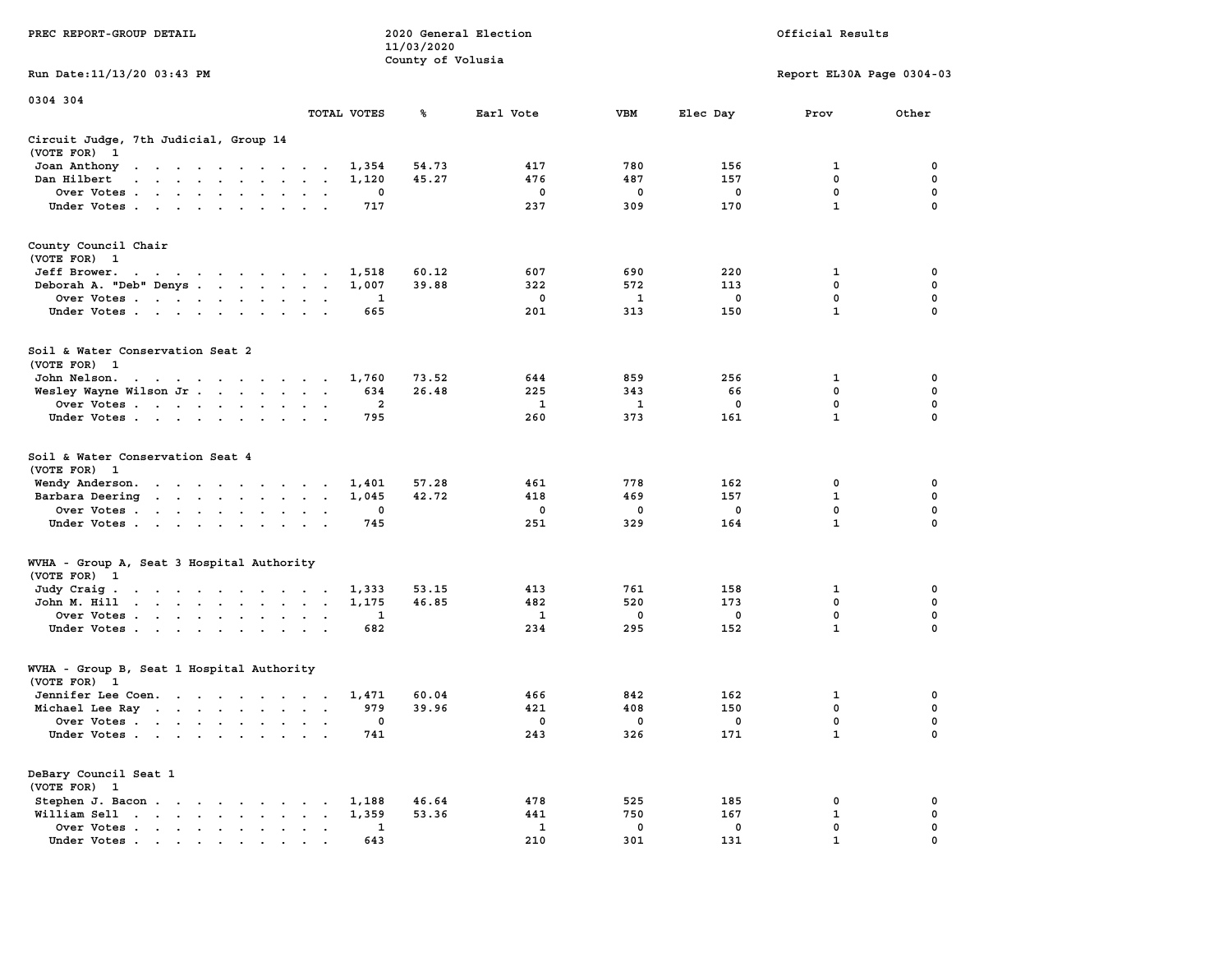| PREC REPORT-GROUP DETAIL                                                                                                                 |                                           | 11/03/2020<br>County of Volusia | 2020 General Election |              | Official Results |                           |                  |  |  |
|------------------------------------------------------------------------------------------------------------------------------------------|-------------------------------------------|---------------------------------|-----------------------|--------------|------------------|---------------------------|------------------|--|--|
| Run Date: 11/13/20 03:43 PM                                                                                                              |                                           |                                 |                       |              |                  | Report EL30A Page 0304-04 |                  |  |  |
| 0304 304                                                                                                                                 |                                           |                                 |                       |              |                  |                           |                  |  |  |
|                                                                                                                                          | TOTAL VOTES                               | ℁                               | Earl Vote             | VBM          | Elec Day         | Prov                      | Other            |  |  |
| DeBary Council Seat 2<br>(VOTE FOR) 1                                                                                                    |                                           |                                 |                       |              |                  |                           |                  |  |  |
| Darius Kelley                                                                                                                            | 1,134                                     | 43.72                           | 372                   | 617          | 145              | 0                         | 0                |  |  |
| Jim Pappalardo.<br>the contract of the contract of the                                                                                   | 1,460                                     | 56.28                           | 560                   | 691          | 208              | $\mathbf{1}$              | 0                |  |  |
| Over Votes                                                                                                                               |                                           | 0                               | 0                     | 0            | 0                | 0                         | 0                |  |  |
| Under Votes                                                                                                                              | $\cdot$ $\cdot$                           | 597                             | 198                   | 268          | 130              | $\mathbf{1}$              | $\Omega$         |  |  |
| Amendment 1 - Citzenship Requirement<br>(VOTE FOR) 1                                                                                     |                                           |                                 |                       |              |                  |                           |                  |  |  |
| Yes                                                                                                                                      | 2,440                                     | 81.85                           | 891                   | 1,159        | 389              | 1                         | 0                |  |  |
| No.                                                                                                                                      |                                           | 18.15<br>541                    | 178                   | 312          | 51               | 0                         | 0                |  |  |
| Over Votes                                                                                                                               |                                           | 3                               | 1                     | $\mathbf{1}$ | 1                | 0                         | 0                |  |  |
| Under Votes                                                                                                                              |                                           | 207                             | 60                    | 104          | 42               | $\mathbf{1}$              | 0                |  |  |
| Amendment 2 - Minimum Wage<br>(VOTE FOR) 1                                                                                               |                                           |                                 |                       |              |                  |                           |                  |  |  |
| Yes<br>the contract of the contract of the contract of                                                                                   | 1,547                                     | 51.98                           | 431                   | 943          | 173              | 0                         | 0                |  |  |
| No.                                                                                                                                      | 1,429                                     | 48.02                           | 639                   | 521          | 268              | 1                         | 0                |  |  |
| Over Votes                                                                                                                               | $\bullet$<br>$\bullet$                    | 5                               | 4                     | 1            | $^{\circ}$       | $\mathbf 0$               | 0                |  |  |
| Under Votes                                                                                                                              |                                           | 210                             | 56                    | 111          | 42               | $\mathbf{1}$              | 0                |  |  |
| Amendment 3 - Primary Elections<br>(VOTE FOR) 1                                                                                          |                                           |                                 |                       |              |                  |                           |                  |  |  |
| Yes<br>No.                                                                                                                               | 1,364<br>1,498<br>$\mathbf{a}=\mathbf{a}$ | 47.66<br>52.34                  | 426<br>605            | 738<br>672   | 200<br>220       | 0<br>$\mathbf 1$          | 0<br>0           |  |  |
| Over Votes                                                                                                                               |                                           | 1                               | 1                     | 0            | 0                | 0                         | 0                |  |  |
| Under Votes                                                                                                                              | $\sim$ $\sim$                             | 328                             | 98                    | 166          | 63               | $\mathbf{1}$              | $\Omega$         |  |  |
|                                                                                                                                          |                                           |                                 |                       |              |                  |                           |                  |  |  |
| Amendment 4 - Apprl Const. Amendment<br>(VOTE FOR) 1                                                                                     |                                           |                                 |                       |              |                  |                           |                  |  |  |
| Yes                                                                                                                                      | 1,331                                     | 47.43                           | 565                   | 546          | 219              | 1                         | 0                |  |  |
| No.<br>Over Votes                                                                                                                        | 1,475<br>$\sim$ $\sim$<br>$\sim$ $\sim$   | 52.57<br>2                      | 448<br>1              | 838<br>0     | 189<br>1         | 0<br>0                    | 0<br>$\mathbf 0$ |  |  |
| Under Votes                                                                                                                              |                                           | 383                             | 116                   | 192          | 74               | $\mathbf{1}$              | 0                |  |  |
| Amendment 5 - Homestead Property Taxes<br>(VOTE FOR) 1                                                                                   |                                           |                                 |                       |              |                  |                           |                  |  |  |
| Yes<br>the contract of the contract of the contract of the contract of the contract of the contract of the contract of                   | 1,998                                     | 72.18                           | 754                   | 923          | 320              | 1                         | 0                |  |  |
| No.                                                                                                                                      |                                           | 770<br>27.82                    | 252                   | 435          | 83               | 0                         | 0                |  |  |
| Over Votes                                                                                                                               |                                           | 1                               | 1                     | 0            | 0                | 0                         | $\Omega$         |  |  |
| Under Votes.<br>the contract of the contract of the contract of the contract of the contract of the contract of the contract of          |                                           | 422                             | 123                   | 218          | 80               | $\mathbf 1$               | 0                |  |  |
| Amendment 6 - Ad Valorem Tax Discount                                                                                                    |                                           |                                 |                       |              |                  |                           |                  |  |  |
| (VOTE FOR) 1<br>$Yes \t . \t . \t .$<br>$\sim$                                                                                           | 2,453                                     | 86.04                           | 899                   | 1,178        | 375              | 1                         | 0                |  |  |
| $\sim$ $\sim$<br>$\sim$ $\sim$<br>No.<br>$\ddot{\phantom{0}}$<br>$\cdot$ $\cdot$ $\cdot$<br>$\ddot{\phantom{a}}$<br>$\ddot{\phantom{a}}$ |                                           | 398<br>13.96                    | 133                   | 221          | 44               | 0                         | 0                |  |  |
| Over Votes                                                                                                                               |                                           | 0                               | 0                     | 0            | 0                | 0                         | 0                |  |  |
| Under Votes.                                                                                                                             |                                           | 340                             | 98                    | 177          | 64               |                           |                  |  |  |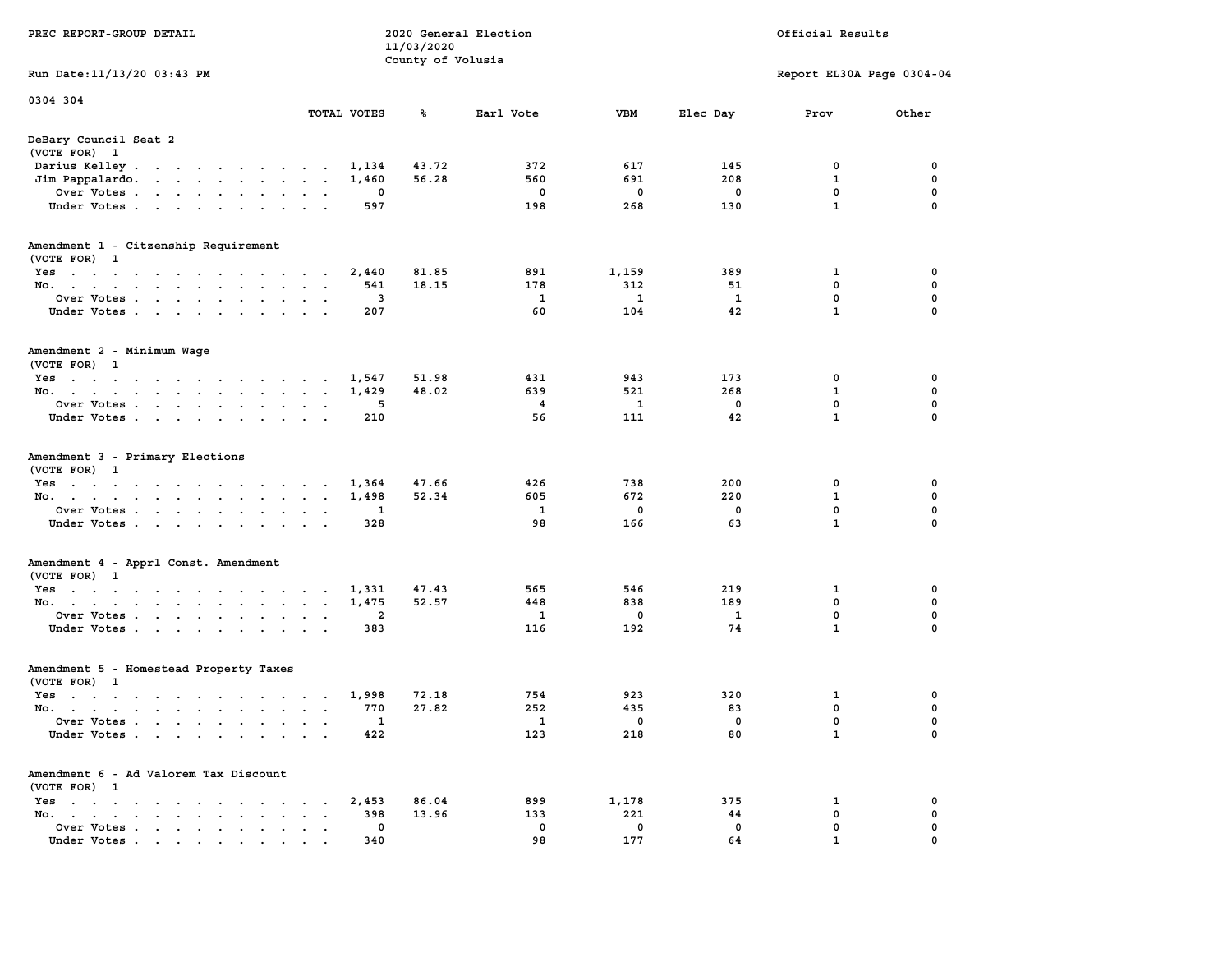| PREC REPORT-GROUP DETAIL                                                                                                                                                                                                                                                |                            | 11/03/2020<br>County of Volusia | 2020 General Election             | Official Results                 |                                 |                                                  |                                                |  |
|-------------------------------------------------------------------------------------------------------------------------------------------------------------------------------------------------------------------------------------------------------------------------|----------------------------|---------------------------------|-----------------------------------|----------------------------------|---------------------------------|--------------------------------------------------|------------------------------------------------|--|
| Run Date: 11/13/20 03:43 PM                                                                                                                                                                                                                                             |                            |                                 |                                   |                                  |                                 | Report EL30A Page 0304-05                        |                                                |  |
| 0304 304                                                                                                                                                                                                                                                                |                            |                                 |                                   |                                  |                                 |                                                  |                                                |  |
|                                                                                                                                                                                                                                                                         | TOTAL VOTES                | ጜ                               | Earl Vote                         | <b>VBM</b>                       | Elec Day                        | Prov                                             | Other                                          |  |
| Volusia ECHO<br>(VOTE FOR) 1                                                                                                                                                                                                                                            |                            |                                 |                                   |                                  |                                 |                                                  |                                                |  |
| Yes (For Bonds) $\cdots$ $\cdots$ $\cdots$ $\cdots$                                                                                                                                                                                                                     | 1,931                      | 69.44                           | 653                               | 1,018                            | 260                             | 0                                                | 0                                              |  |
| No (Against Bonds)                                                                                                                                                                                                                                                      | 850                        | 30.56                           | 349                               | 360                              | 140                             | $\mathbf{1}$                                     | $\mathbf 0$                                    |  |
| Over Votes                                                                                                                                                                                                                                                              | 1                          |                                 | $\mathbf 0$                       | $\mathbf 0$                      | $\mathbf{1}$                    | 0<br>$\mathbf{1}$                                | $\mathbf 0$<br>$\mathbf 0$                     |  |
| Under Votes                                                                                                                                                                                                                                                             | 409                        |                                 | 128                               | 198                              | 82                              |                                                  |                                                |  |
| Volusia Forever                                                                                                                                                                                                                                                         |                            |                                 |                                   |                                  |                                 |                                                  |                                                |  |
| (VOTE FOR) 1                                                                                                                                                                                                                                                            |                            |                                 |                                   |                                  |                                 |                                                  |                                                |  |
| and the contract of the contract of the contract of the contract of the contract of the contract of the contract of the contract of the contract of the contract of the contract of the contract of the contract of the contra<br>Yes (For Bonds)<br>No (Against Bonds) | 2,013                      | 72.28<br>27.72                  | 655                               | 1,088<br>299                     | 270<br>129                      | 0<br>$\mathbf{1}$                                | 0<br>0                                         |  |
| Over Votes                                                                                                                                                                                                                                                              | 772<br>0                   |                                 | 343<br>0                          | $\Omega$                         | 0                               | 0                                                | 0                                              |  |
| Under Votes                                                                                                                                                                                                                                                             | 406                        |                                 | 132                               | 189                              | 84                              | $\mathbf{1}$                                     | 0                                              |  |
|                                                                                                                                                                                                                                                                         |                            |                                 |                                   |                                  |                                 |                                                  |                                                |  |
| DeBary Ref #1 - Base Salary<br>(VOTE FOR) 1                                                                                                                                                                                                                             |                            |                                 |                                   |                                  |                                 |                                                  |                                                |  |
| Yes                                                                                                                                                                                                                                                                     | 1,463                      | 51.77                           | 519                               | 755                              | 189                             | 0                                                | 0                                              |  |
| No.                                                                                                                                                                                                                                                                     | 1,363                      | 48.23                           | 507                               | 651                              | 204                             | $\mathbf{1}$                                     | 0                                              |  |
| Over Votes                                                                                                                                                                                                                                                              | 0                          |                                 | 0                                 | $\mathbf 0$                      | $\mathbf 0$                     | $\mathbf 0$                                      | $\mathbf 0$                                    |  |
| Under Votes                                                                                                                                                                                                                                                             | 326                        |                                 | 100                               | 135                              | 90                              | $\mathbf{1}$                                     | $\mathbf 0$                                    |  |
| DeBary Ref #2 - Map of City<br>(VOTE FOR) 1<br>Yes<br>No.<br>Over Votes<br>Under Votes                                                                                                                                                                                  | 1,606<br>1,175<br>1<br>370 | 57.75<br>42.25                  | 518<br>492<br>$\mathbf{1}$<br>115 | 910<br>474<br>$\mathbf 0$<br>157 | 178<br>208<br>$\mathbf 0$<br>97 | 0<br>$\mathbf{1}$<br>$\mathbf 0$<br>$\mathbf{1}$ | 0<br>$\mathbf 0$<br>$\mathbf 0$<br>$\mathbf 0$ |  |
|                                                                                                                                                                                                                                                                         |                            |                                 |                                   |                                  |                                 |                                                  |                                                |  |
| DeBary Ref #3 - Election/Charter Dates<br>(VOTE FOR) 1                                                                                                                                                                                                                  |                            |                                 |                                   |                                  |                                 |                                                  |                                                |  |
| Yes                                                                                                                                                                                                                                                                     | 1,888                      | 69.21                           | 655                               | 985                              | 247                             | $\mathbf{1}$                                     | 0                                              |  |
| No.                                                                                                                                                                                                                                                                     | 840                        | 30.79                           | 334                               | 378                              | 128                             | 0                                                | 0                                              |  |
| Over Votes                                                                                                                                                                                                                                                              | 0                          |                                 | 0                                 | $\Omega$                         | 0                               | 0                                                | 0                                              |  |
| Under Votes                                                                                                                                                                                                                                                             | 424                        |                                 | 137                               | 178                              | 108                             | $\mathbf{1}$                                     | $\mathbf 0$                                    |  |
| DeBary Ref #4 - Budget Extension                                                                                                                                                                                                                                        |                            |                                 |                                   |                                  |                                 |                                                  |                                                |  |
| (VOTE FOR) 1                                                                                                                                                                                                                                                            |                            |                                 |                                   |                                  |                                 |                                                  |                                                |  |
| $Yes \cdot \cdot \cdot \cdot \cdot \cdot \cdot \cdot \cdot \cdot \cdot \cdot \cdot$                                                                                                                                                                                     | 1,351                      | 50.50                           | 448                               | 730                              | 173                             | 0                                                | 0                                              |  |
| No.                                                                                                                                                                                                                                                                     | 1,324                      | 49.50                           | 514                               | 616                              | 193                             | $\mathbf{1}$                                     | 0                                              |  |
| Over Votes                                                                                                                                                                                                                                                              | -2                         |                                 | $\overline{a}$                    | $\mathbf 0$                      | $\mathbf 0$                     | $\mathbf 0$                                      | $\mathbf 0$                                    |  |
| Under Votes                                                                                                                                                                                                                                                             | 472                        |                                 | 161                               | 193                              | 117                             | $\mathbf{1}$                                     | $\mathbf 0$                                    |  |
| DeBary Ref #5 - Council Forfeiture<br>(VOTE FOR) 1                                                                                                                                                                                                                      |                            |                                 |                                   |                                  |                                 |                                                  |                                                |  |
| Yes                                                                                                                                                                                                                                                                     | 1,749                      | 68.16                           | 593                               | 941                              | 214                             | 1                                                | 0                                              |  |
| No.                                                                                                                                                                                                                                                                     | 817                        | 31.84                           | 329                               | 352                              | 136                             | 0                                                | 0                                              |  |
| Over Votes                                                                                                                                                                                                                                                              | 1                          |                                 | $\mathbf{1}$                      | $\mathbf 0$                      | $\mathbf 0$                     | 0                                                | $\mathbf 0$                                    |  |
| Under Votes                                                                                                                                                                                                                                                             | 585                        |                                 | 203                               | 248                              | 133                             | $\mathbf{1}$                                     | $\mathbf 0$                                    |  |
|                                                                                                                                                                                                                                                                         |                            |                                 |                                   |                                  |                                 |                                                  |                                                |  |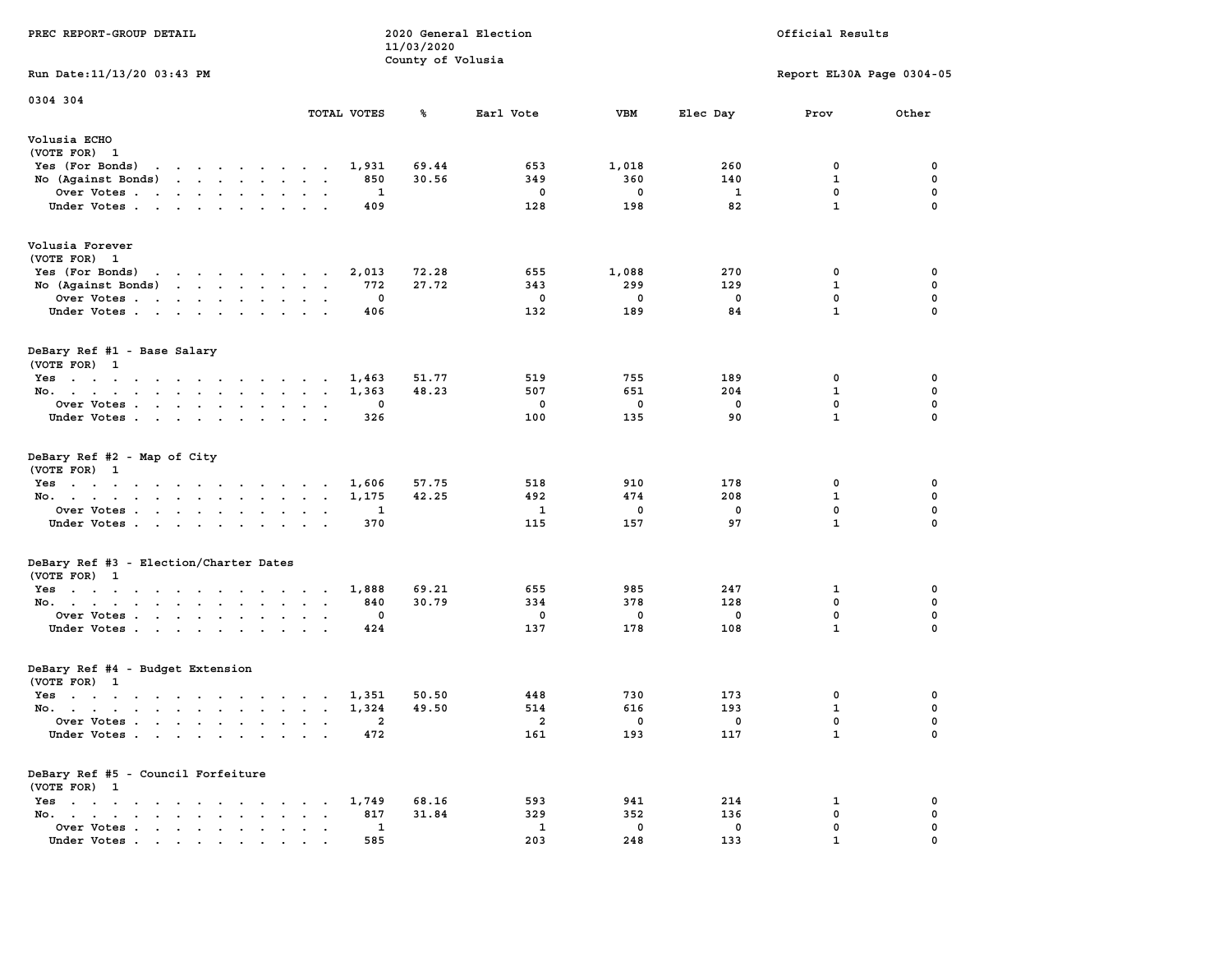| PREC REPORT-GROUP DETAIL                            |             | 2020 General Election<br>11/03/2020 |           | Official Results |          |                           |       |
|-----------------------------------------------------|-------------|-------------------------------------|-----------|------------------|----------|---------------------------|-------|
| Run Date: 11/13/20 03:43 PM                         |             | County of Volusia                   |           |                  |          | Report EL30A Page 0304-06 |       |
| 0304 304                                            | TOTAL VOTES | ‱                                   | Earl Vote | VBM              | Elec Day | Prov                      | Other |
|                                                     |             |                                     |           |                  |          |                           |       |
| DeBary Ref #6 - Definition/Meetings<br>(VOTE FOR) 1 |             |                                     |           |                  |          |                           |       |
| Yes                                                 | 1,696       | 64.61                               | 621       | 856              | 218      |                           |       |
| No.                                                 | 929         | 35.39                               | 330       | 456              | 143      |                           |       |
| Over Votes                                          |             |                                     |           | 0                | $\Omega$ |                           |       |
| Under Votes                                         | 523         |                                     | 171       | 229              | 122      |                           |       |
| DeBary Ref #7 - Terms of Office<br>(VOTE FOR) 1     |             |                                     |           |                  |          |                           |       |
| Yes                                                 | 1,644       | 60.00                               | 579       | 850              | 213      |                           |       |
| No.                                                 | 1,096       | 40.00                               | 404       | 529              | 163      |                           |       |
| Over Votes                                          |             |                                     | $\Omega$  | 0                | $\Omega$ |                           |       |
| Under Votes                                         | 412         |                                     | 143       | 162              | 107      |                           |       |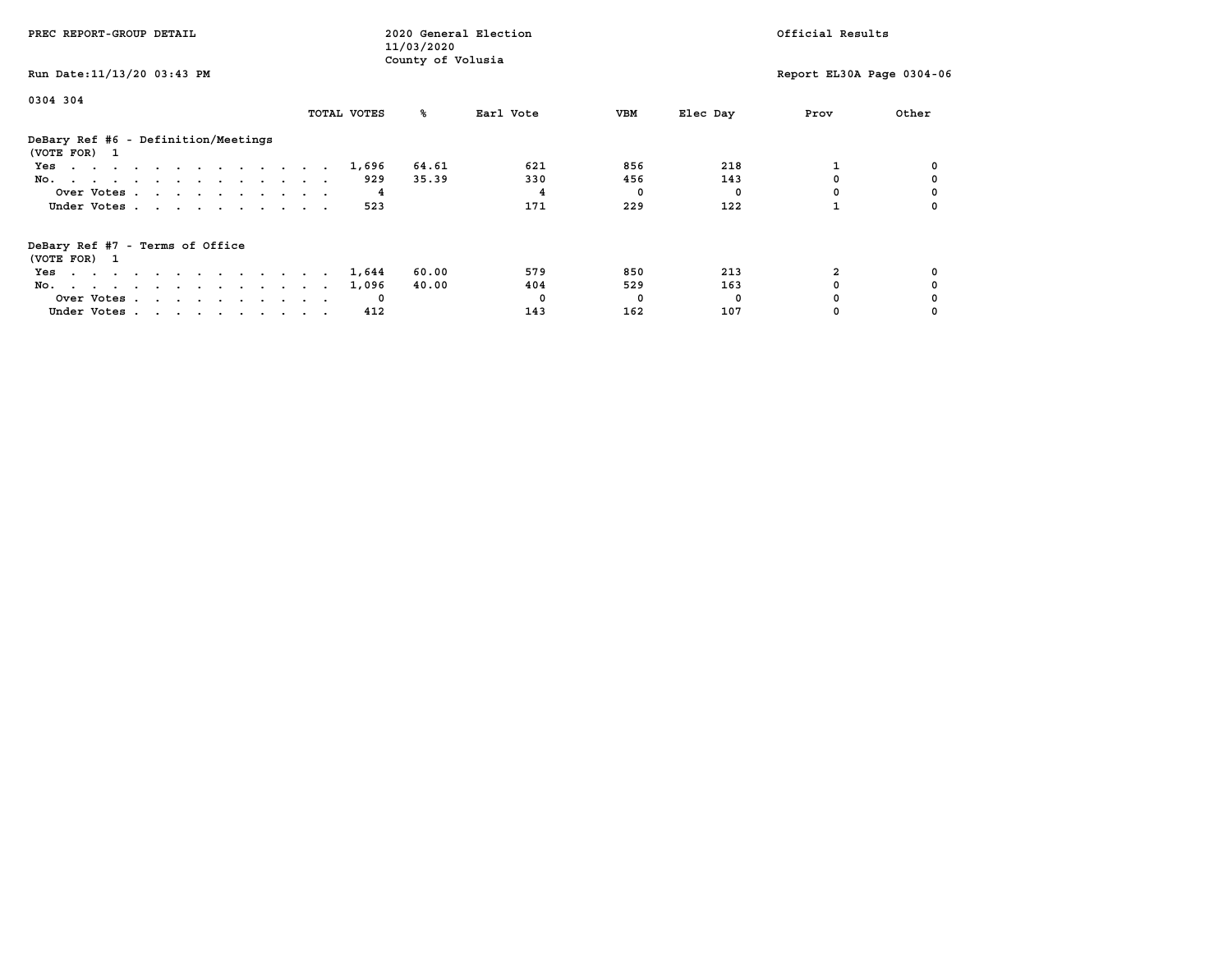| PREC REPORT-GROUP DETAIL                                                                                                                                                                                 |                                                    | 11/03/2020<br>County of Volusia | 2020 General Election | Official Results        |                |                           |             |  |
|----------------------------------------------------------------------------------------------------------------------------------------------------------------------------------------------------------|----------------------------------------------------|---------------------------------|-----------------------|-------------------------|----------------|---------------------------|-------------|--|
| Run Date: 11/13/20 03:43 PM                                                                                                                                                                              |                                                    |                                 |                       |                         |                | Report EL30A Page 0305-01 |             |  |
| 0305 305                                                                                                                                                                                                 | TOTAL VOTES                                        | ℁                               | Earl Vote             | VBM                     | Elec Day       | Prov                      | Other       |  |
| REGISTERED VOTERS - TOTAL                                                                                                                                                                                | 5,043                                              |                                 |                       |                         |                |                           |             |  |
| BALLOTS CAST - TOTAL.<br>$\mathbf{r}$ . The set of $\mathbf{r}$                                                                                                                                          | 4,133<br>$\sim$ $\sim$                             |                                 | 1,439                 | 1,748                   | 939            | $\overline{7}$            | 0           |  |
| BALLOTS CAST - BLANK.<br>$\begin{array}{cccccccccccccccccc} \bullet & \bullet & \bullet & \bullet & \bullet & \bullet & \bullet & \bullet & \bullet & \bullet & \bullet & \bullet & \bullet \end{array}$ | 225                                                | 5.44                            | 71                    | 86                      | 68             | $\mathbf 0$               | $\pmb{0}$   |  |
| VOTER TURNOUT - TOTAL<br>$\begin{array}{cccccccccccccc} \bullet & \bullet & \bullet & \bullet & \bullet & \bullet & \bullet & \bullet & \bullet \end{array}$                                             | $\sim$ $\sim$                                      | 81.96                           |                       |                         |                |                           |             |  |
| VOTER TURNOUT - BLANK<br>the contract of the contract of the contract of the contract of the contract of                                                                                                 |                                                    | 4.46                            |                       |                         |                |                           |             |  |
| President and Vice President<br>(VOTE FOR) 1                                                                                                                                                             |                                                    |                                 |                       |                         |                |                           |             |  |
| Donald J. Trump (REP)<br>the contract of the contract of                                                                                                                                                 | 2,613                                              | 63.44                           | 1,026                 | 866                     | 717            | $\overline{\mathbf{4}}$   | 0           |  |
| Joseph R. Biden (DEM)                                                                                                                                                                                    | 1,449                                              | 35.18                           | 396                   | 847                     | 204            | $\overline{a}$            | $\mathbf 0$ |  |
| Jo Jorgensen (LPF)                                                                                                                                                                                       | 34                                                 | .83                             | 9                     | 15                      | 9              | $\mathbf{1}$              | 0           |  |
| Roque "Rocky" De La Fuente (REF).                                                                                                                                                                        | $\mathbf{1}$<br>$\sim$ $\sim$ $\sim$ $\sim$ $\sim$ | .02                             | $\mathbf 0$           | $\mathbf{1}$            | $\mathbf{0}$   | $\mathbf{0}$              | 0           |  |
| Gloria La Riva (PSL).                                                                                                                                                                                    | 2                                                  | .05                             | $\mathbf{1}$          | $\mathbf 0$             | 1              | 0                         | 0           |  |
| Howie Hawkins (GRE)                                                                                                                                                                                      | 8                                                  | .19                             | $\overline{a}$        | 5                       | $\mathbf{1}$   | $^{\circ}$                | 0           |  |
| Don Blankenship (CPF)                                                                                                                                                                                    | $\mathbf{1}$                                       | .02                             | $\mathbf 0$           | $\mathbf{1}$            | $\mathbf 0$    | $\mathbf{0}$              | 0           |  |
|                                                                                                                                                                                                          | 11                                                 | .27                             | $\mathbf{0}$          | $7\phantom{.0}$         | $\overline{4}$ | $\mathbf{0}$              | $\mathbf 0$ |  |
| WRITE-IN.                                                                                                                                                                                                |                                                    |                                 | $\mathbf{1}$          | $\mathbf{1}$            | $\overline{a}$ | $\mathbf 0$               | 0           |  |
| Over Votes                                                                                                                                                                                               | $\overline{4}$                                     |                                 | $\overline{4}$        | 5                       | $\mathbf{1}$   | $\mathbf{0}$              | 0           |  |
| Under Votes                                                                                                                                                                                              | 10                                                 |                                 |                       |                         |                |                           |             |  |
| Representative in Congress District 6<br>(VOTE FOR) 1                                                                                                                                                    |                                                    |                                 |                       |                         |                |                           |             |  |
| Michael Waltz (REP)                                                                                                                                                                                      | 2,599                                              | 65.40                           | 1,012                 | 885                     | 697            | 5                         | 0           |  |
| Clint Curtis (DEM)                                                                                                                                                                                       | 1,371                                              | 34.50                           | 385                   | 790                     | 194            | $\overline{2}$            | 0           |  |
| WRITE-IN.<br>$\mathbf{r}$ , and $\mathbf{r}$ , and $\mathbf{r}$ , and $\mathbf{r}$                                                                                                                       | 4                                                  | .10                             | $\mathbf{1}$          | $\overline{\mathbf{2}}$ | 1              | $\mathbf 0$               | 0           |  |
| Over Votes                                                                                                                                                                                               | 1                                                  |                                 | 1                     | $\mathbf 0$             | 0              | 0                         | 0           |  |
| Under Votes                                                                                                                                                                                              | 158                                                |                                 | 40                    | 71                      | 47             | $\mathbf 0$               | 0           |  |
| State Attorney 7th Judicial Circuit<br>(VOTE FOR) 1                                                                                                                                                      |                                                    |                                 |                       |                         |                |                           |             |  |
| R.J. Larizza (REP)                                                                                                                                                                                       | 2,512<br>$\cdot$ $\cdot$                           | 66.47                           | 978                   | 870                     | 661            | 3                         | 0           |  |
| the contract of the contract of the contract of the contract of the contract of the contract of the contract of<br>Don Dempsey.                                                                          | 1,267                                              | 33.53                           | 360                   | 693                     | 210            | $\overline{\mathbf{4}}$   | 0           |  |
| Over Votes                                                                                                                                                                                               | 0<br>$\sim$                                        |                                 | 0                     | 0                       | 0              | 0                         | 0           |  |
| Under Votes.                                                                                                                                                                                             | 354                                                |                                 | 101                   | 185                     | 68             | $\mathbf{0}$              | $\mathbf 0$ |  |
| State Senator District 9<br>(VOTE FOR) 1                                                                                                                                                                 |                                                    |                                 |                       |                         |                |                           |             |  |
| Jason Brodeur (REP)                                                                                                                                                                                      | 2,528                                              | 63.76                           | 995                   | 856                     | 674            | 3                         | 0           |  |
| Patricia Sigman (DEM)                                                                                                                                                                                    | 1,323                                              | 33.37                           | 368                   | 771                     | 181            | $\overline{3}$            | 0           |  |
| Jestine Iannotti                                                                                                                                                                                         | 114                                                | 2.88                            | 34                    | 42                      | 37             | $\mathbf{1}$              | 0           |  |
| Over Votes                                                                                                                                                                                               | 1                                                  |                                 | 0                     | 1                       | $^{\circ}$     | $\mathbf 0$               | 0           |  |
| Under Votes                                                                                                                                                                                              | 167                                                |                                 | 42                    | 78                      | 47             | $\mathbf 0$               | $\mathbf 0$ |  |
| State Representative District 27<br>(VOTE FOR) 1                                                                                                                                                         |                                                    |                                 |                       |                         |                |                           |             |  |
| Webster Barnaby (REP)                                                                                                                                                                                    | 2,525                                              | 64.51                           | 991                   | 850                     | 680            | 4                         | 0           |  |
| Dolores Guzman (DEM).                                                                                                                                                                                    | 1,389                                              | 35.49                           | 393                   | 793                     | 200            | 3                         | 0           |  |
| Over Votes                                                                                                                                                                                               | 1                                                  |                                 | $\mathbf{1}$          | $\mathbf 0$             | $\mathbf 0$    | $\mathbf 0$               | 0           |  |
| Under Votes                                                                                                                                                                                              | 218<br>$\sim$                                      |                                 | 54                    | 105                     | 59             | $\mathbf 0$               | 0           |  |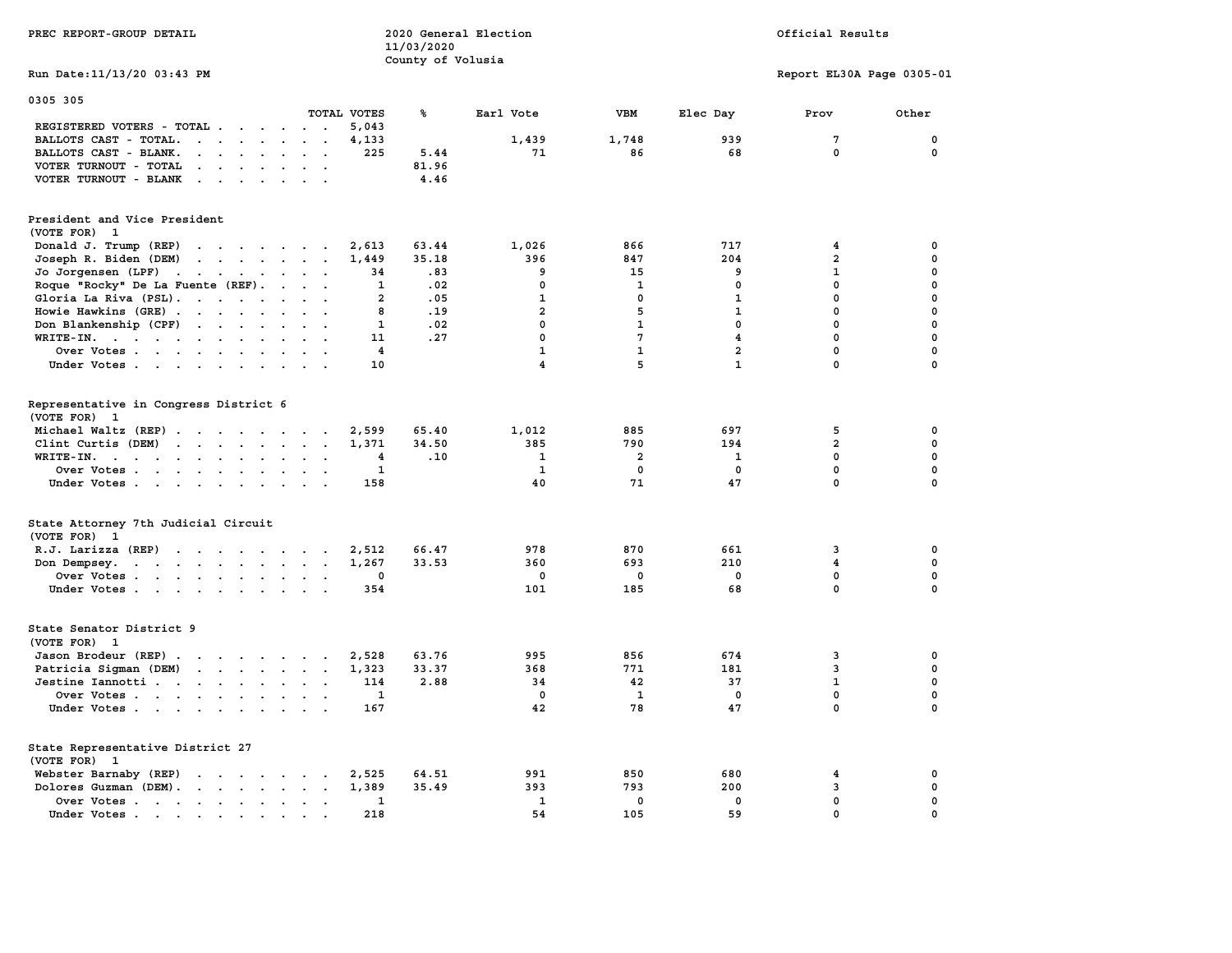| PREC REPORT-GROUP DETAIL                           |                                             | 11/03/2020        | 2020 General Election |                     | Official Results |                           |             |  |
|----------------------------------------------------|---------------------------------------------|-------------------|-----------------------|---------------------|------------------|---------------------------|-------------|--|
| Run Date: 11/13/20 03:43 PM                        |                                             | County of Volusia |                       |                     |                  | Report EL30A Page 0305-02 |             |  |
| 0305 305                                           |                                             |                   |                       |                     |                  |                           |             |  |
|                                                    | TOTAL VOTES                                 | ℁                 | Earl Vote             | VBM                 | Elec Day         | Prov                      | Other       |  |
| Supreme Court - Carlos G. Muniz<br>(VOTE FOR) 1    |                                             |                   |                       |                     |                  |                           |             |  |
| Yes                                                | 2,315                                       | 67.53             | 809                   | 919                 | 583              | 4                         | 0           |  |
| No.                                                | 1,113                                       | 32.47             | 392                   | 509                 | 209              | 3                         | 0           |  |
| Over Votes                                         | 1                                           |                   | 1                     | 0                   | 0                | $\mathbf 0$               | 0           |  |
| Under Votes                                        | 704                                         |                   | 237                   | 320                 | 147              | $\mathbf 0$               | $\Omega$    |  |
| 5th Dist Crt of Appeal - Evander<br>(VOTE FOR) 1   |                                             |                   |                       |                     |                  |                           |             |  |
| Yes                                                | 2,435                                       | 71.64             | 830                   | 1,028               | 576              | 1                         | 0           |  |
| No.                                                | 964                                         | 28.36             | 365                   | 385                 | 208              | 6                         | 0           |  |
| Over Votes                                         | 2                                           |                   | 0                     | 1                   | $\mathbf{1}$     | $\mathbf 0$               | $\mathbf 0$ |  |
| Under Votes                                        | 732                                         |                   | 244                   | 334                 | 154              | $\mathbf 0$               | 0           |  |
| 5th Dist Crt of Appeal - Grosshans<br>(VOTE FOR) 1 |                                             |                   |                       |                     |                  |                           |             |  |
| Yes                                                | 2,363                                       | 70.20             | 813                   | 970                 | 577              | 3                         | 0           |  |
| No.                                                | 1,003                                       | 29.80             | 354                   | 438                 | 207              | $\overline{\mathbf{4}}$   | 0           |  |
| Over Votes                                         | 1                                           |                   | $\mathbf{1}$          | $\mathbf 0$         | 0                | $\mathbf 0$               | $\mathbf 0$ |  |
| Under Votes                                        | 766                                         |                   | 271                   | 340                 | 155              | $\mathbf{0}$              | 0           |  |
| 5th Dist Crt of Appeal - Harris<br>(VOTE FOR) 1    |                                             |                   |                       |                     |                  |                           |             |  |
| Yes                                                | 2,453                                       | 72.88             | 830                   | 1,015               | 605              | 3                         | 0           |  |
| No.                                                | 913                                         | 27.12             | 344                   | 389                 | 176              | 4                         | 0           |  |
| Over Votes                                         | 3                                           |                   | $\overline{a}$        | 0                   | 1                | $\mathbf 0$               | 0           |  |
| Under Votes                                        | 764                                         |                   | 263                   | 344                 | 157              | $\mathbf 0$               | $\Omega$    |  |
| 5th Dist Crt of Appeal - Orfinger<br>(VOTE FOR) 1  |                                             |                   |                       |                     |                  |                           |             |  |
| Yes                                                | 2,366                                       | 70.69             | 784                   | 999                 | 582              | 1                         | 0           |  |
| No.                                                | 981                                         | 29.31             | 378                   | 398                 | 199              | 6                         | 0           |  |
| Over Votes                                         | 2                                           |                   | 1                     | $\mathbf 0$         | 1                | 0                         | 0           |  |
| Under Votes                                        | 784                                         |                   | 276                   | 351                 | 157              | $\mathbf 0$               | $\Omega$    |  |
| 5th Dist Crt of Appeal - Sasso<br>(VOTE FOR) 1     |                                             |                   |                       |                     |                  |                           |             |  |
| Yes                                                | 2,390<br>$\sim$<br>$\overline{\phantom{a}}$ | 71.75             | 795                   | 1,007               | 586              | 2                         | 0           |  |
| No.                                                | 941                                         | 28.25             | 364                   | 385                 | 187              | 5                         | 0           |  |
| Over Votes                                         | 1                                           |                   | 0                     | $\mathbf 0$         | $\mathbf{1}$     | 0                         | 0           |  |
| Under Votes                                        | 801                                         |                   | 280                   | 356                 | 165              | 0                         | $\mathbf 0$ |  |
| 5th Dist Crt of Appeal - Wallis<br>(VOTE FOR) 1    |                                             |                   |                       |                     |                  |                           |             |  |
| Yes<br>$\sim$ $\sim$                               | 2,431<br>$\ddot{\phantom{0}}$               | 73.00             | 827                   | 1,017               | 584              | 3                         | 0<br>0      |  |
| No.<br>Over Votes                                  | 899<br>1                                    | 27.00             | 338<br>$\mathbf 0$    | 366<br>$\mathbf{1}$ | 191<br>0         | 4<br>$\mathbf 0$          | 0           |  |
| Under Votes.                                       | 802                                         |                   | 274                   | 364                 | 164              | O                         |             |  |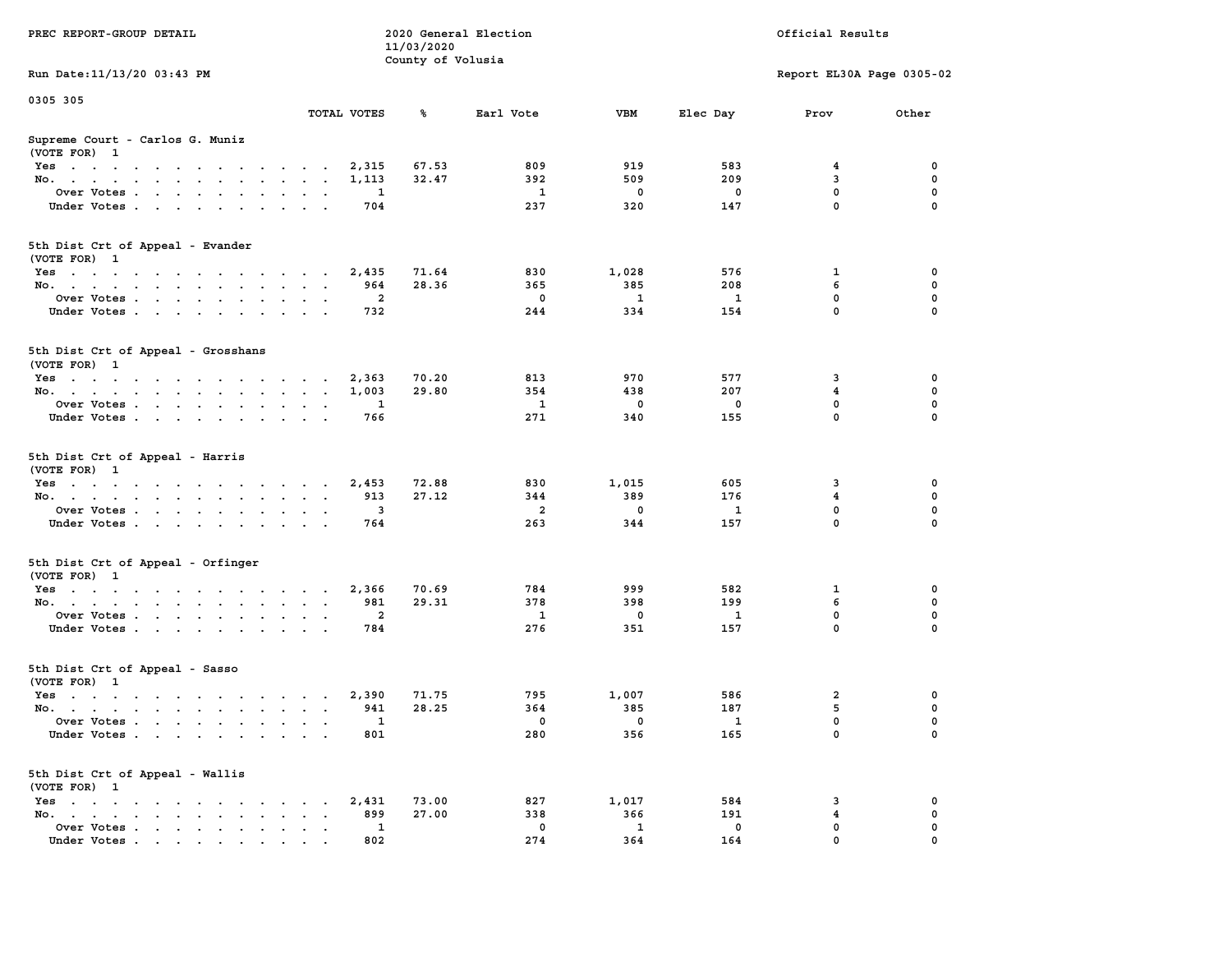|                                                                                                                                                                                                                                                            |                                                           | 11/03/2020        |              |                |              |                           |             |
|------------------------------------------------------------------------------------------------------------------------------------------------------------------------------------------------------------------------------------------------------------|-----------------------------------------------------------|-------------------|--------------|----------------|--------------|---------------------------|-------------|
|                                                                                                                                                                                                                                                            |                                                           | County of Volusia |              |                |              |                           |             |
| Run Date:11/13/20 03:43 PM                                                                                                                                                                                                                                 |                                                           |                   |              |                |              | Report EL30A Page 0305-03 |             |
| 0305 305                                                                                                                                                                                                                                                   |                                                           |                   |              |                |              |                           |             |
|                                                                                                                                                                                                                                                            | TOTAL VOTES                                               | ℁                 | Earl Vote    | <b>VBM</b>     | Elec Day     | Prov                      | Other       |
| Circuit Judge, 7th Judicial, Group 14<br>(VOTE FOR)<br>$\mathbf{1}$                                                                                                                                                                                        |                                                           |                   |              |                |              |                           |             |
| Joan Anthony<br>the contract of the contract of the con-                                                                                                                                                                                                   | 1,806                                                     | 54.06             | 610          | 843            | 348          | 5                         | 0           |
| Dan Hilbert<br>$\mathbf{r}$ . The set of the set of the set of the set of the set of the set of the set of the set of the set of the set of the set of the set of the set of the set of the set of the set of the set of the set of the set of t<br>$\sim$ | 1,535<br>$\overline{\phantom{a}}$<br>$\sim$               | 45.94             | 562          | 573            | 399          | $\mathbf{1}$              | 0           |
| Over Votes.<br>$\sim$ . The second contract of the second contract of the $\sim$<br>$\overline{\phantom{a}}$                                                                                                                                               | 4<br>$\cdot$                                              |                   | $\mathbf{1}$ | $\overline{a}$ | $\mathbf{1}$ | $\mathbf 0$               | $\mathbf 0$ |
| Under Votes                                                                                                                                                                                                                                                | 788<br>$\ddot{\phantom{a}}$<br>$\mathbf{r}$               |                   | 266          | 330            | 191          | $\mathbf{1}$              | $\mathbf 0$ |
| County Council Chair<br>(VOTE FOR) 1                                                                                                                                                                                                                       |                                                           |                   |              |                |              |                           |             |
| Jeff Brower.<br>the contract of the contract of the con-                                                                                                                                                                                                   | 2,146                                                     | 63.01             | 787          | 841            | 516          | 2                         | 0           |
| Deborah A. "Deb" Denys                                                                                                                                                                                                                                     | 1,260<br>$\bullet$<br>$\sim$                              | 36.99             | 408          | 585            | 263          | 4                         | 0           |
| Over Votes<br>$\sim$<br>$\ddot{\phantom{0}}$<br>$\blacksquare$<br>$\ddot{\phantom{0}}$                                                                                                                                                                     | 2                                                         |                   | 2            | 0              | 0            | 0                         | 0           |
| Under Votes<br>$\ddot{\phantom{a}}$                                                                                                                                                                                                                        | 725                                                       |                   | 242          | 322            | 160          | $\mathbf{1}$              | $\mathbf 0$ |
| Soil & Water Conservation Seat 2<br>(VOTE FOR) 1                                                                                                                                                                                                           |                                                           |                   |              |                |              |                           |             |
| John Nelson.<br>the contract of the contract of the contract of the contract of the contract of the contract of the contract of the contract of the contract of the contract of the contract of the contract of the contract of the contract o             | 2,366<br>$\cdot$ $\cdot$                                  | 73.34             | 824          | 965            | 573          | 4                         | 0           |
| Wesley Wayne Wilson Jr                                                                                                                                                                                                                                     | 860<br>$\bullet$<br>$\bullet$<br>$\cdot$                  | 26.66             | 318          | 370            | 170          | $\overline{a}$            | $\mathbf 0$ |
| Over Votes                                                                                                                                                                                                                                                 | 0<br>$\cdot$<br>$\ddot{\phantom{a}}$                      |                   | 0            | 0              | $\mathbf 0$  | 0                         | 0           |
| Under Votes<br>$\bullet$                                                                                                                                                                                                                                   | 907                                                       |                   | 297          | 413            | 196          | $\mathbf 1$               | $\mathbf 0$ |
| Soil & Water Conservation Seat 4<br>(VOTE FOR)<br>$\mathbf{1}$                                                                                                                                                                                             |                                                           |                   |              |                |              |                           |             |
| Wendy Anderson.<br>the contract of the contract of the                                                                                                                                                                                                     | 1,884                                                     | 57.14             | 623          | 901            | 357          | 3                         | 0           |
| Barbara Deering<br>$\sim$                                                                                                                                                                                                                                  | 1,413<br>$\bullet$<br>$\bullet$<br>$\bullet$              | 42.86             | 560          | 463            | 387          | 3                         | 0           |
| Over Votes                                                                                                                                                                                                                                                 | 3                                                         |                   | 2            | 0              | 1            | 0                         | $\mathbf 0$ |
| Under Votes<br>$\bullet$<br>$\cdot$                                                                                                                                                                                                                        | 833                                                       |                   | 254          | 384            | 194          | $\mathbf{1}$              | 0           |
| WVHA - Group A, Seat 3 Hospital Authority<br>(VOTE FOR) 1                                                                                                                                                                                                  |                                                           |                   |              |                |              |                           |             |
| Judy Craig.<br>the contract of the contract of the contract of the contract of the contract of the contract of the contract of                                                                                                                             | 1,680                                                     | 50.15             | 573          | 797            | 306          | $\overline{\mathbf{4}}$   | $\mathbf 0$ |
| $\mathcal{A}$ . The set of the set of the set of the set of the set of the set of the set of the set of the set of the set of the set of the set of the set of the set of the set of the set of the set of the set of the set of t<br>John M. Hill         | 1,670<br>$\bullet$<br>$\bullet$                           | 49.85             | 613          | 606            | 449          | $\overline{2}$            | $\mathbf 0$ |
| Over Votes<br>$\ddot{\phantom{0}}$                                                                                                                                                                                                                         | $\overline{\mathbf{2}}$<br>$\bullet$<br>$\bullet$         |                   | 1            | 0              | 1            | 0                         | 0           |
| Under Votes<br>$\ddot{\phantom{0}}$                                                                                                                                                                                                                        | 781<br>$\cdot$<br>$\sim$                                  |                   | 252          | 345            | 183          | $\mathbf{1}$              | 0           |
| WVHA - Group B, Seat 1 Hospital Authority                                                                                                                                                                                                                  |                                                           |                   |              |                |              |                           |             |
| (VOTE FOR)<br>$\mathbf{1}$                                                                                                                                                                                                                                 |                                                           |                   |              |                |              |                           |             |
| Jennifer Lee Coen.                                                                                                                                                                                                                                         | 1,915<br>$\sim$                                           | 57.96             | 619          | 944            | 349          | 3                         | 0           |
| Michael Lee Ray                                                                                                                                                                                                                                            | 1,389<br>$\ddot{\phantom{a}}$<br>$\overline{\phantom{a}}$ | 42.04             | 556          | 435            | 395          | 3                         | $\mathbf 0$ |
| Over Votes<br>$\ddot{\phantom{a}}$                                                                                                                                                                                                                         | 0<br>$\ddot{\phantom{a}}$<br>$\cdot$<br>$\cdot$           |                   | 0            | 0              | 0            | $\mathbf 0$               | $\mathbf 0$ |
| Under Votes                                                                                                                                                                                                                                                | 829<br>$\sim$                                             |                   | 264          | 369            | 195          | $\mathbf{1}$              | $\mathbf 0$ |
| DeBary Council Seat 1<br>(VOTE FOR) 1                                                                                                                                                                                                                      |                                                           |                   |              |                |              |                           |             |
| Stephen J. Bacon<br>$\sim$                                                                                                                                                                                                                                 | 1,501                                                     | 43.10             | 580          | 563            | 357          | 1                         | 0           |
| William Sell<br>and a series of the series of<br>$\blacksquare$ .                                                                                                                                                                                          | 1,982<br>$\bullet$                                        | 56.90             | 636          | 890            | 451          | 5                         | 0           |
| Over Votes<br>$\bullet$                                                                                                                                                                                                                                    | 0<br>$\,$ .<br>$\bullet$<br>$\ddot{\phantom{a}}$          |                   | 0            | 0              | 0            | $\mathbf 0$               | $\mathbf 0$ |
| Under Votes                                                                                                                                                                                                                                                | 650                                                       |                   | 223          | 295            | 131          | $\mathbf{1}$              | 0           |

**PREC REPORT-GROUP DETAIL 2020 General Election Official Results**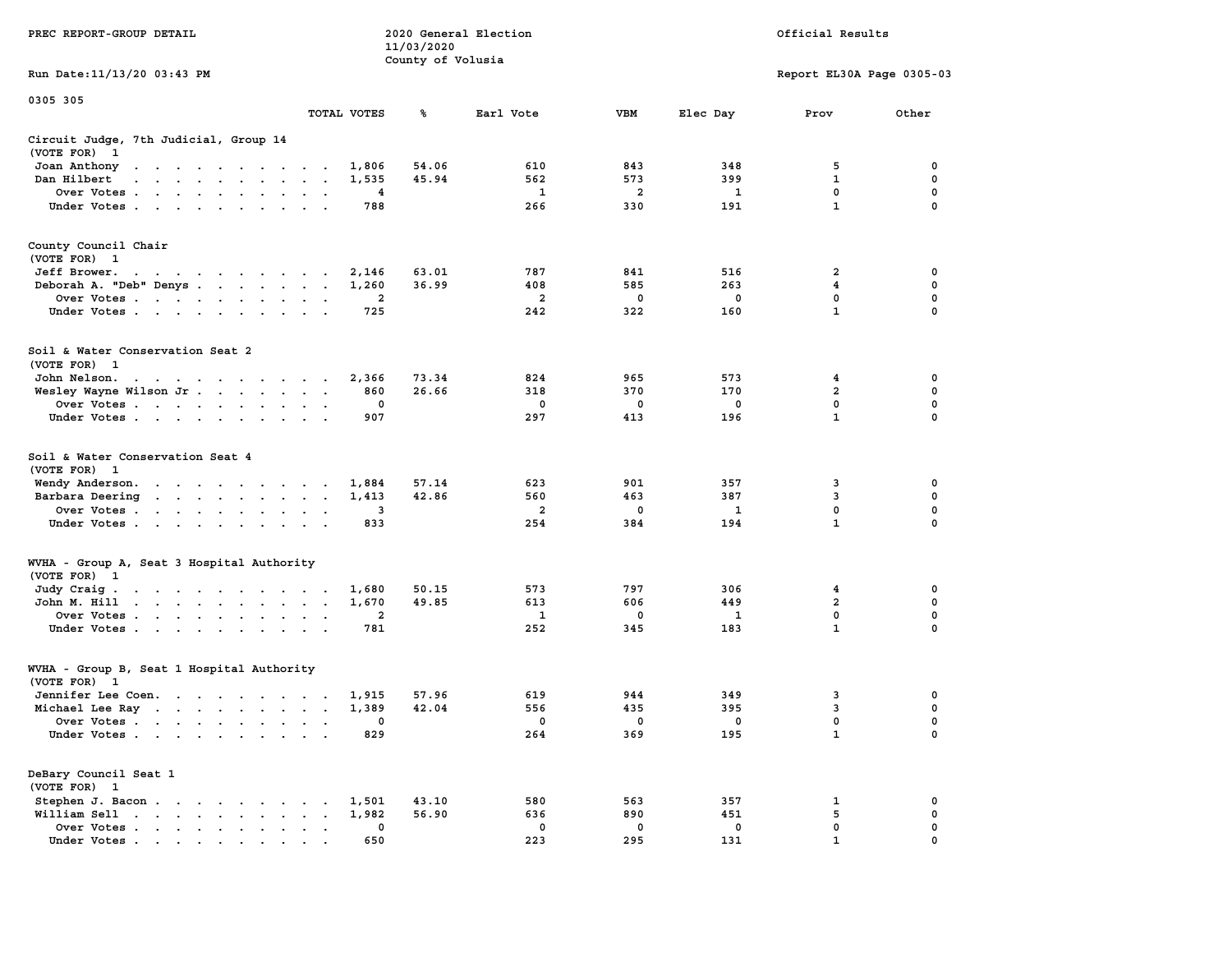| PREC REPORT-GROUP DETAIL                                                                                               |                                         | 11/03/2020        | 2020 General Election |             | Official Results |                              |                  |  |  |
|------------------------------------------------------------------------------------------------------------------------|-----------------------------------------|-------------------|-----------------------|-------------|------------------|------------------------------|------------------|--|--|
| Run Date: 11/13/20 03:43 PM                                                                                            |                                         | County of Volusia |                       |             |                  | Report EL30A Page 0305-04    |                  |  |  |
| 0305 305                                                                                                               |                                         |                   |                       |             |                  |                              |                  |  |  |
|                                                                                                                        | TOTAL VOTES                             | ℁                 | Earl Vote             | VBM         | Elec Day         | Prov                         | Other            |  |  |
| DeBary Council Seat 2<br>(VOTE FOR) 1                                                                                  |                                         |                   |                       |             |                  |                              |                  |  |  |
| Darius Kelley                                                                                                          | 1,458                                   | 41.47             | 468                   | 716         | 270              | 4                            | 0                |  |  |
| Jim Pappalardo.<br>the contract of the contract of the                                                                 | 2,058                                   | 58.53             | 759                   | 771         | 526              | $\overline{\mathbf{2}}$      | 0                |  |  |
| Over Votes                                                                                                             |                                         | 0                 | 0                     | 0<br>261    | 0                | 0<br>$\mathbf{1}$            | 0<br>$\Omega$    |  |  |
| Under Votes                                                                                                            | $\cdot$ $\cdot$                         | 617               | 212                   |             | 143              |                              |                  |  |  |
| Amendment 1 - Citzenship Requirement<br>(VOTE FOR) 1                                                                   |                                         |                   |                       |             |                  |                              |                  |  |  |
| Yes                                                                                                                    | 3,215                                   | 82.08             | 1,107                 | 1,344       | 758              | 6                            | 0                |  |  |
| No.                                                                                                                    | $\sim$ $\sim$                           | 702<br>17.92      | 261                   | 317         | 123              | 1                            | 0                |  |  |
| Over Votes                                                                                                             |                                         | $\mathbf{1}$      | $\mathbf 0$           | $\mathbf 0$ | 1                | 0                            | 0                |  |  |
| Under Votes                                                                                                            |                                         | 215               | 71                    | 87          | 57               | $\mathbf 0$                  | 0                |  |  |
| Amendment 2 - Minimum Wage<br>(VOTE FOR) 1                                                                             |                                         |                   |                       |             |                  |                              |                  |  |  |
| Yes<br>the contract of the contract of the contract of                                                                 |                                         | 1,941<br>49.57    | 593                   | 1,019       | 324              | 5                            | 0                |  |  |
| No.                                                                                                                    | 1,975<br>$\sim$<br>$\ddot{\phantom{a}}$ | 50.43             | 770                   | 644         | 559              | $\overline{\mathbf{2}}$      | 0                |  |  |
| Over Votes                                                                                                             | $\bullet$<br>$\bullet$                  | 1                 | 1                     | 0           | $^{\circ}$       | $\mathbf 0$                  | 0                |  |  |
| Under Votes                                                                                                            |                                         | 216               | 75                    | 85          | 56               | 0                            | 0                |  |  |
| Amendment 3 - Primary Elections<br>(VOTE FOR) 1                                                                        |                                         |                   |                       |             |                  |                              |                  |  |  |
| Yes                                                                                                                    | 1,817                                   | 47.87             | 580                   | 877         | 357              | 3                            | 0                |  |  |
| No.                                                                                                                    | 1,979<br>$\sim$ $\sim$ $\sim$           | 52.13             | 750                   | 720         | 505              | $\overline{\mathbf{4}}$      | 0                |  |  |
| Over Votes                                                                                                             |                                         | 0                 | 0<br>109              | 0<br>151    | 0<br>77          | 0<br>0                       | 0<br>$\Omega$    |  |  |
| Under Votes                                                                                                            |                                         | 337               |                       |             |                  |                              |                  |  |  |
| Amendment 4 - Apprl Const. Amendment<br>(VOTE FOR) 1                                                                   |                                         |                   |                       |             |                  |                              |                  |  |  |
| Yes                                                                                                                    | 1,886                                   | 50.50             | 711                   | 643         | 527              | 5                            | 0                |  |  |
| No.                                                                                                                    | 1,849<br>$\sim$ $\sim$                  | 49.50             | 606                   | 925         | 316              | $\overline{\mathbf{2}}$<br>0 | 0<br>$\mathbf 0$ |  |  |
| Over Votes<br>Under Votes                                                                                              | $\sim$ $\sim$                           | 2<br>396          | 2<br>120              | 0<br>180    | 0<br>96          | $\mathbf 0$                  | 0                |  |  |
| Amendment 5 - Homestead Property Taxes                                                                                 |                                         |                   |                       |             |                  |                              |                  |  |  |
| (VOTE FOR) 1                                                                                                           |                                         |                   |                       |             |                  |                              |                  |  |  |
| Yes<br>the contract of the contract of the contract of the contract of the contract of the contract of the contract of | 2,640                                   | 71.70             | 927                   | 1,078       | 629              | 6                            | 0                |  |  |
| No.                                                                                                                    | 1,042                                   | 28.30             | 367                   | 472         | 202              | $\mathbf{1}$                 | 0                |  |  |
| Over Votes                                                                                                             |                                         | 1                 | 1                     | 0           | 0                | 0                            | $\Omega$         |  |  |
| Under Votes.<br>the contract of the contract of the contract of the contract of the contract of                        |                                         | 450               | 144                   | 198         | 108              | 0                            | 0                |  |  |
| Amendment 6 - Ad Valorem Tax Discount<br>(VOTE FOR) 1                                                                  |                                         |                   |                       |             |                  |                              |                  |  |  |
| $Yes \t . \t . \t .$<br>$\sim$ $\sim$ $\sim$<br>$\sim$<br>$\cdot$ $\cdot$<br>$\cdot$                                   |                                         | 86.47<br>3,266    | 1,139                 | 1,351       | 771              | 5                            | 0                |  |  |
| No.<br>$\mathbf{r}$ , $\mathbf{r}$ , $\mathbf{r}$<br>$\sim$<br>$\sim$<br>$\bullet$<br>$\overline{a}$                   | $\cdot$                                 | 511<br>13.53      | 183                   | 246         | 80               | $\overline{\mathbf{2}}$      | 0                |  |  |
| Over Votes.<br>$\mathbf{r}$ , $\mathbf{r}$ , $\mathbf{r}$ , $\mathbf{r}$                                               |                                         | 0                 | 0                     | 0           | 0                | 0                            | 0                |  |  |
| Under Votes                                                                                                            |                                         | 356               | 117                   | 151         | 88               | 0                            | 0                |  |  |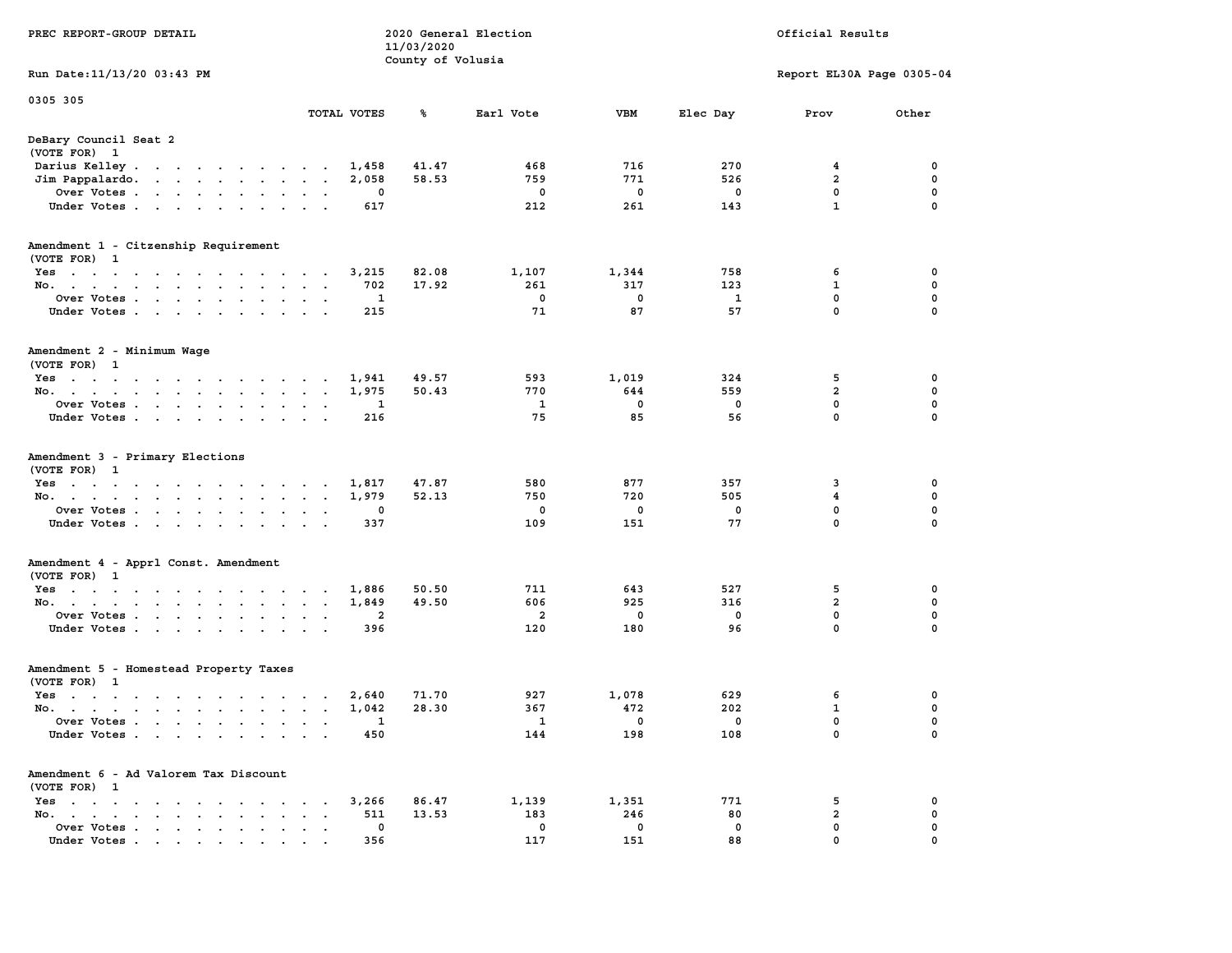| PREC REPORT-GROUP DETAIL                            |                               | 2020 General Election<br>11/03/2020<br>County of Volusia |                          |                         |                          |                           | Official Results |
|-----------------------------------------------------|-------------------------------|----------------------------------------------------------|--------------------------|-------------------------|--------------------------|---------------------------|------------------|
| Run Date: 11/13/20 03:43 PM                         |                               |                                                          |                          |                         |                          | Report EL30A Page 0305-05 |                  |
| 0305 305                                            |                               |                                                          |                          |                         |                          |                           |                  |
|                                                     | TOTAL VOTES                   | %                                                        | Earl Vote                | <b>VBM</b>              | Elec Day                 | Prov                      | Other            |
| Volusia ECHO<br>(VOTE FOR) 1                        |                               |                                                          |                          |                         |                          |                           |                  |
| Yes (For Bonds) $\cdots$ $\cdots$ $\cdots$ $\cdots$ | 2,517                         | 67.57                                                    | 815                      | 1,207                   | 491                      | 4                         | 0                |
| No (Against Bonds)                                  | 1,208                         | 32.43                                                    | 486                      | 372                     | 347                      | 3                         | 0                |
| Over Votes                                          | 2                             |                                                          | -1                       | 1                       | 0                        | 0                         | 0                |
| Under Votes                                         | 406                           |                                                          | 137                      | 168                     | 101                      | $\mathbf{0}$              | 0                |
| Volusia Forever                                     |                               |                                                          |                          |                         |                          |                           |                  |
| (VOTE FOR) 1                                        |                               |                                                          |                          |                         |                          |                           |                  |
| Yes (For Bonds) $\cdots$ $\cdots$ $\cdots$ $\cdots$ | 2,700                         | 72.06                                                    | 893                      | 1,280                   | 522                      | 5                         | 0                |
| No (Against Bonds)                                  | 1,047                         | 27.94                                                    | 427                      | 302                     | 316                      | $\overline{a}$            | 0                |
| Over Votes                                          | $\mathbf 0$                   |                                                          | 0                        | $\mathbf{0}$            | 0                        | $\mathbf{0}$              | 0                |
| Under Votes                                         | 386                           |                                                          | 119                      | 166                     | 101                      | $\mathbf{0}$              | $\mathbf{0}$     |
| DeBary Ref #1 - Base Salary<br>(VOTE FOR) 1         |                               |                                                          |                          |                         |                          |                           |                  |
| Yes                                                 | 1,967                         | 52.12                                                    | 682                      | 830                     | 450                      | 5                         | 0                |
| No.                                                 | 1,807                         | 47.88                                                    | 649                      | 756                     | 400                      | $\overline{a}$            | 0                |
| Over Votes                                          | 1                             |                                                          | $\mathbf{1}$             | 0                       | $\mathbf 0$              | 0                         | 0                |
| Under Votes                                         | 328                           |                                                          | 104                      | 134                     | 90                       | 0                         | $\mathbf 0$      |
| DeBary Ref #2 - Map of City<br>(VOTE FOR) 1<br>Yes  | 2,031                         | 54.61                                                    | 634                      | 997                     | 396                      | 4                         | 0                |
| No.                                                 | 1,688                         | 45.39                                                    | 676                      | 568                     | 441                      | 3                         | 0                |
| Over Votes                                          | 0                             |                                                          | 0                        | 0                       | 0                        | 0                         | 0                |
| Under Votes                                         | 384                           |                                                          | 126                      | 155                     | 103                      | $\mathbf{0}$              | 0                |
| DeBary Ref #3 - Election/Charter Dates              |                               |                                                          |                          |                         |                          |                           |                  |
| (VOTE FOR) 1                                        |                               |                                                          |                          |                         |                          |                           |                  |
| Yes                                                 | 2,365                         | 64.83                                                    | 779                      | 1,071                   | 511                      | 4                         | 0                |
| No.                                                 | 1,283                         | 35.17                                                    | 494                      | 477                     | 309                      | 3                         | 0                |
| Over Votes                                          | 1                             |                                                          | 1                        | $^{\circ}$              | 0                        | 0                         | 0                |
| Under Votes                                         | 454                           |                                                          | 162                      | 172                     | 120                      | $\mathbf{0}$              | 0                |
| DeBary Ref #4 - Budget Extension<br>(VOTE FOR) 1    |                               |                                                          |                          |                         |                          |                           |                  |
| Yes 1,741                                           |                               | 48.55                                                    | 582                      | 764                     | 390                      | 5                         | 0                |
| No. 1,845                                           |                               | 51.45                                                    | 672                      | 745                     | 426                      | $\overline{a}$            | $\mathbf 0$      |
| Over Votes                                          |                               |                                                          | $\overline{\phantom{0}}$ | $\overline{\mathbf{0}}$ | $\overline{\phantom{0}}$ | $\Omega$                  | 0                |
| Under Votes                                         | 514                           |                                                          | 181                      | 209                     | 124                      | $\mathbf 0$               | 0                |
| DeBary Ref #5 - Council Forfeiture                  |                               |                                                          |                          |                         |                          |                           |                  |
| (VOTE FOR) 1                                        |                               |                                                          |                          |                         |                          |                           |                  |
| Yes                                                 | 2,269                         | 65.18                                                    | 762                      | 1,015                   | 486                      | 6                         | 0                |
| No.                                                 | 1,212<br>$\ddot{\phantom{a}}$ | 34.82                                                    | 466                      | 451                     | 294                      | $\mathbf{1}$              | 0                |
| Over Votes                                          | 0                             |                                                          | 0                        | $\mathbf 0$             | 0                        | 0                         | 0                |
| Under Votes.                                        | 622                           |                                                          | 208                      | 254                     | 160                      |                           |                  |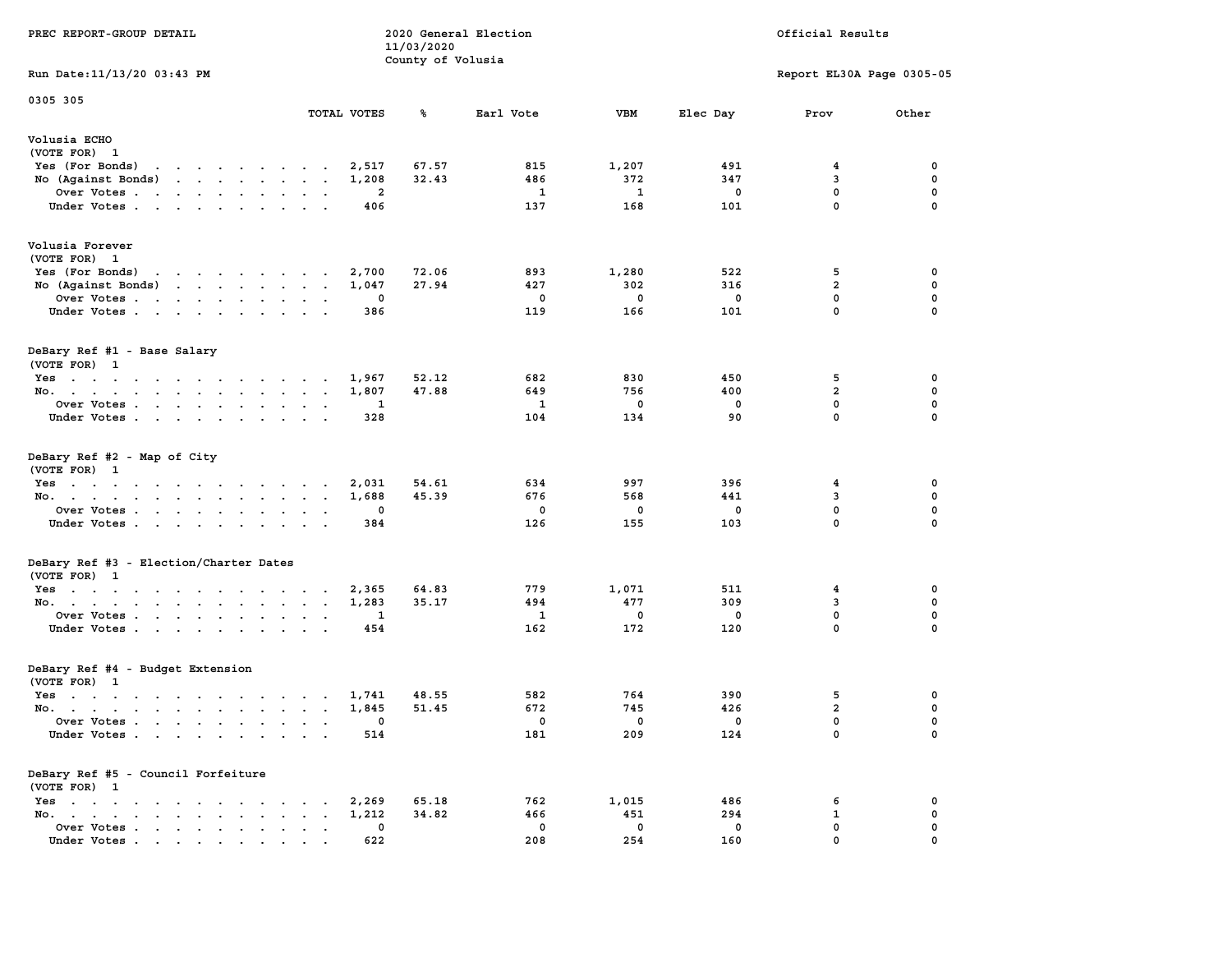| PREC REPORT-GROUP DETAIL                            |             | 2020 General Election<br>11/03/2020 |           | Official Results |          |                           |       |
|-----------------------------------------------------|-------------|-------------------------------------|-----------|------------------|----------|---------------------------|-------|
| Run Date: 11/13/20 03:43 PM                         |             | County of Volusia                   |           |                  |          | Report EL30A Page 0305-06 |       |
| 0305 305                                            | TOTAL VOTES | ‱                                   | Earl Vote | VBM              | Elec Day | Prov                      | Other |
|                                                     |             |                                     |           |                  |          |                           |       |
| DeBary Ref #6 - Definition/Meetings<br>(VOTE FOR) 1 |             |                                     |           |                  |          |                           |       |
| Yes                                                 | 2,310       | 64.63                               | 816       | 988              | 500      | 6                         |       |
| No.                                                 | 1,264       | 35.37                               | 454       | 507              | 303      |                           |       |
| Over Votes                                          |             |                                     |           |                  |          |                           |       |
| Under Votes                                         | 524         |                                     | 163       | 224              | 136      |                           |       |
| DeBary Ref #7 - Terms of Office<br>(VOTE FOR) 1     |             |                                     |           |                  |          |                           |       |
| Yes                                                 | 2,146       | 58.30                               | 739       | 918              | 486      |                           |       |
| No.                                                 | 1,535       | 41.70                               | 562       | 629              | 340      |                           |       |
| Over Votes                                          |             |                                     | $\Omega$  | 0                | 0        |                           |       |
| Under Votes                                         | 422         |                                     | 135       | 173              | 114      |                           |       |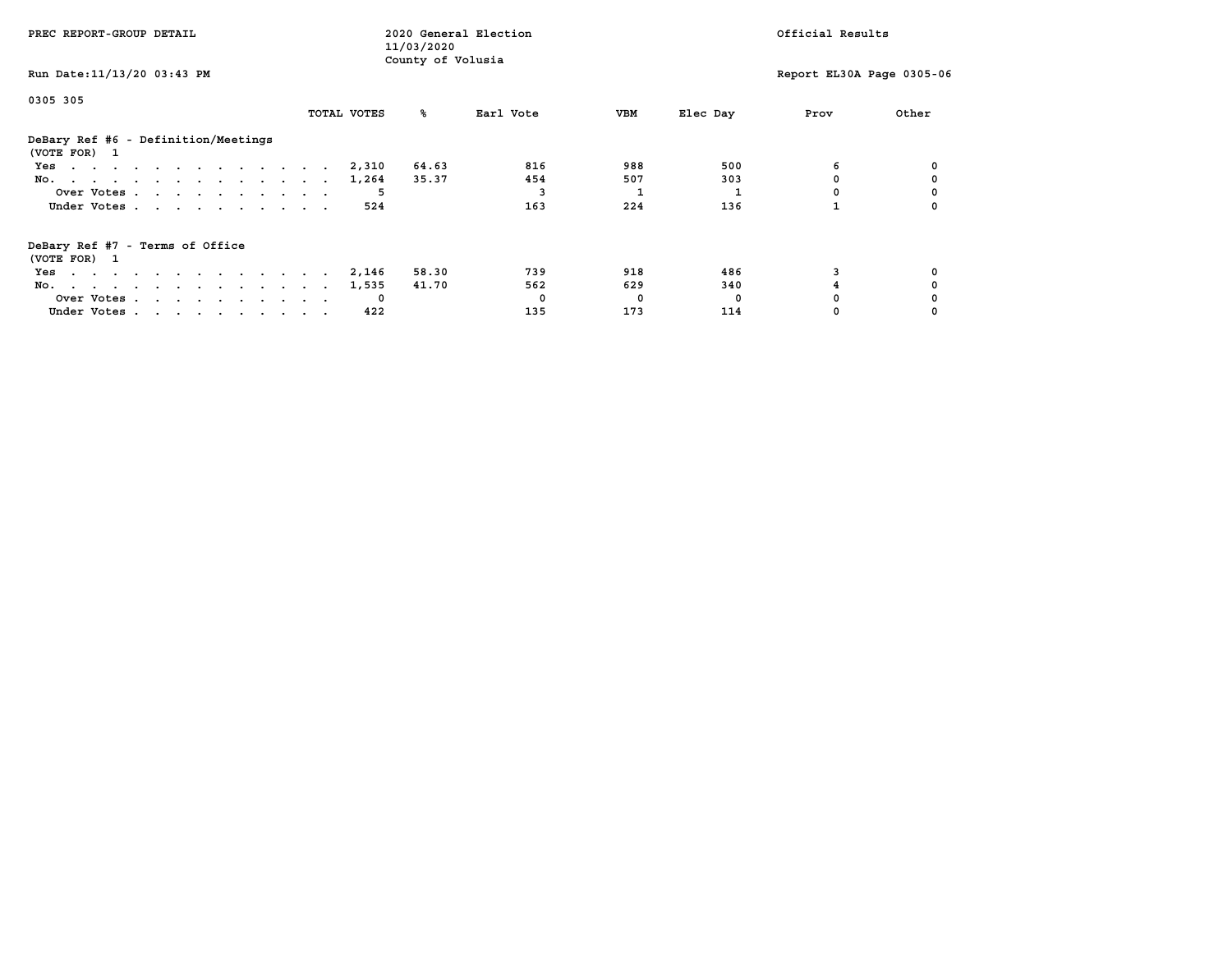| PREC REPORT-GROUP DETAIL                                                                                                                                                                                                                                   |                                          | 11/03/2020<br>County of Volusia | 2020 General Election |                |                | Official Results          |             |
|------------------------------------------------------------------------------------------------------------------------------------------------------------------------------------------------------------------------------------------------------------|------------------------------------------|---------------------------------|-----------------------|----------------|----------------|---------------------------|-------------|
| Run Date: 11/13/20 03:43 PM                                                                                                                                                                                                                                |                                          |                                 |                       |                |                | Report EL30A Page 0306-01 |             |
| 0306 306                                                                                                                                                                                                                                                   | TOTAL VOTES                              | ℁                               | Earl Vote             | <b>VBM</b>     | Elec Day       | Prov                      | Other       |
| REGISTERED VOTERS - TOTAL .                                                                                                                                                                                                                                | 4,670<br>$\sim$ $\sim$                   |                                 |                       |                |                |                           |             |
| BALLOTS CAST - TOTAL.<br>$\cdot$ $\cdot$ $\cdot$ $\cdot$ $\cdot$                                                                                                                                                                                           | 3,915                                    |                                 | 1,103                 | 2,253          | 558            | $\mathbf{1}$              | $\mathbf 0$ |
| BALLOTS CAST - BLANK.<br>$\ddot{\phantom{a}}$                                                                                                                                                                                                              | 270<br>$\sim$                            | 6.90                            | 77                    | 131            | 62             | $\mathbf 0$               | 0           |
| VOTER TURNOUT - TOTAL<br>$\sim$ $\sim$ $\sim$<br>$\sim$ $\sim$                                                                                                                                                                                             |                                          | 83.83                           |                       |                |                |                           |             |
| VOTER TURNOUT - BLANK<br>$\mathbf{r}$ . The contract of the contract of the contract of the contract of the contract of the contract of the contract of the contract of the contract of the contract of the contract of the contract of the contract of th |                                          | 5.78                            |                       |                |                |                           |             |
| President and Vice President<br>(VOTE FOR) 1                                                                                                                                                                                                               |                                          |                                 |                       |                |                |                           |             |
| Donald J. Trump (REP)<br>the contract of the contract of the                                                                                                                                                                                               | 2,471                                    | 63.38                           | 812                   | 1,206          | 452            | 1                         | 0           |
| Joseph R. Biden (DEM)<br>$\cdots$                                                                                                                                                                                                                          | 1,390                                    | 35.65                           | 279                   | 1,016          | 95             | $\mathbf 0$               | $\mathbf 0$ |
| Jo Jorgensen (LPF)                                                                                                                                                                                                                                         | 22                                       | .56                             | $7\phantom{.0}$       | 9              | 6              | $\mathbf 0$               | $\mathbf 0$ |
| Roque "Rocky" De La Fuente (REF).<br>$\sim 10^{-11}$                                                                                                                                                                                                       | $\mathbf 0$<br>$\ddot{\phantom{0}}$      |                                 | $\mathbf{0}$          | $\mathbf 0$    | $\mathbf{0}$   | 0                         | $\mathbf 0$ |
| Gloria La Riva (PSL).                                                                                                                                                                                                                                      | $\mathbf{1}$<br><b>Service</b>           | .03                             | $\mathbf 0$           | 0              | $\mathbf{1}$   | 0                         | $\mathbf 0$ |
| Howie Hawkins (GRE)                                                                                                                                                                                                                                        | 9<br>$\mathbf{r}$                        | .23                             | $\mathbf 0$           | 8              | 1              | $\mathbf{0}$              | 0           |
| Don Blankenship (CPF)                                                                                                                                                                                                                                      | $\mathbf{1}$                             | .03                             | $\mathbf{0}$          | $\mathbf{1}$   | $\mathbf{0}$   | $\mathbf 0$               | $\mathbf 0$ |
| WRITE-IN.                                                                                                                                                                                                                                                  | 5<br>$\sim$                              | .13                             | $\overline{3}$        | $\mathbf{1}$   | $\mathbf{1}$   | $\mathbf{0}$              | $\mathbf 0$ |
| Over Votes                                                                                                                                                                                                                                                 | $\mathbf 0$                              |                                 | $\mathbf 0$           | $\mathbf 0$    | $\mathbf 0$    | 0                         | $\mathbf 0$ |
| Under Votes                                                                                                                                                                                                                                                | 16                                       |                                 | $\overline{2}$        | 12             | $\overline{2}$ | $\mathbf 0$               | $\mathbf 0$ |
|                                                                                                                                                                                                                                                            |                                          |                                 |                       |                |                |                           |             |
| Representative in Congress District 6<br>(VOTE FOR) 1                                                                                                                                                                                                      |                                          |                                 |                       |                |                |                           |             |
| Michael Waltz (REP)                                                                                                                                                                                                                                        | 2,482                                    | 66.26                           | 807                   | 1,241          | 434            | 0                         | 0           |
| Clint Curtis (DEM)<br>$\cdots$                                                                                                                                                                                                                             | 1,262                                    | 33.69                           | 265                   | 908            | 89             | 0                         | 0           |
| WRITE-IN.<br>$\mathbf{r}$ , $\mathbf{r}$ , $\mathbf{r}$ , $\mathbf{r}$ , $\mathbf{r}$ , $\mathbf{r}$<br>$\sim$ $\sim$                                                                                                                                      | $\overline{\mathbf{2}}$<br>$\sim$ $\sim$ | .05                             | $\mathbf 0$           | $\overline{a}$ | 0              | 0                         | $\mathbf 0$ |
| Over Votes<br>$\sim$                                                                                                                                                                                                                                       | $\mathbf 0$                              |                                 | $\mathbf 0$           | $\mathbf 0$    | $\mathbf 0$    | 0                         | 0           |
| Under Votes                                                                                                                                                                                                                                                | 169<br>$\cdot$ $\cdot$                   |                                 | 31                    | 102            | 35             | $\mathbf{1}$              | $\mathbf 0$ |
| State Attorney 7th Judicial Circuit<br>(VOTE FOR) 1                                                                                                                                                                                                        |                                          |                                 |                       |                |                |                           |             |
| R.J. Larizza (REP)                                                                                                                                                                                                                                         | 2,422                                    | 68.63                           | 777                   | 1,229          | 416            | 0                         | 0           |
| Don Dempsey.<br>the contract of the contract of the contract of the contract of the contract of the contract of the contract of                                                                                                                            | 1,107<br>$\sim$ $\sim$                   | 31.37                           | 251                   | 769            | 87             | 0                         | 0           |
| Over Votes<br>$\sim$                                                                                                                                                                                                                                       | 0                                        |                                 | $\mathbf 0$           | 0              | 0              | $\mathbf 0$               | $\mathbf 0$ |
| Under Votes                                                                                                                                                                                                                                                | 386                                      |                                 | 75                    | 255            | 55             | $\mathbf{1}$              | $\mathbf 0$ |
| State Senator District 9<br>(VOTE FOR) 1                                                                                                                                                                                                                   |                                          |                                 |                       |                |                |                           |             |
| Jason Brodeur (REP)                                                                                                                                                                                                                                        | 2,413<br>$\ddot{\phantom{0}}$            | 64.57                           | 783                   | 1,200          | 429            | $\mathbf 1$               | $\mathbf 0$ |
| Patricia Sigman (DEM)                                                                                                                                                                                                                                      | 1,232                                    | 32.97                           | 268                   | 881            | 83             | 0                         | $\mathbf 0$ |
| Jestine Iannotti                                                                                                                                                                                                                                           | 92                                       | 2.46                            | 19                    | 60             | 13             | 0                         | $\mathbf 0$ |
| Over Votes                                                                                                                                                                                                                                                 | 0<br>$\cdot$ .                           |                                 | $\Omega$              | $\Omega$       | 0              | 0                         | $\mathbf 0$ |
| Under Votes                                                                                                                                                                                                                                                | 178<br>$\cdot$ .                         |                                 | 33                    | 112            | 33             | $\mathbf 0$               | $\mathbf 0$ |
| State Representative District 27<br>(VOTE FOR) 1                                                                                                                                                                                                           |                                          |                                 |                       |                |                |                           |             |
| Webster Barnaby (REP)                                                                                                                                                                                                                                      | 2,382                                    | 64.54                           | 789                   | 1,172          | 421            | 0                         | 0           |
| Dolores Guzman (DEM).                                                                                                                                                                                                                                      | 1,309                                    | 35.46                           | 274                   | 941            | 94             | $\mathbf 0$               | $\mathbf 0$ |
| Over Votes                                                                                                                                                                                                                                                 | 0<br>$\sim$<br>$\ddot{\phantom{a}}$      |                                 | $\mathbf 0$           | $\mathbf 0$    | $\mathbf 0$    | 0                         | $\mathbf 0$ |
| Under Votes                                                                                                                                                                                                                                                | 224<br>$\sim$<br>$\sim$                  |                                 | 40                    | 140            | 43             | $\mathbf{1}$              | $\mathbf 0$ |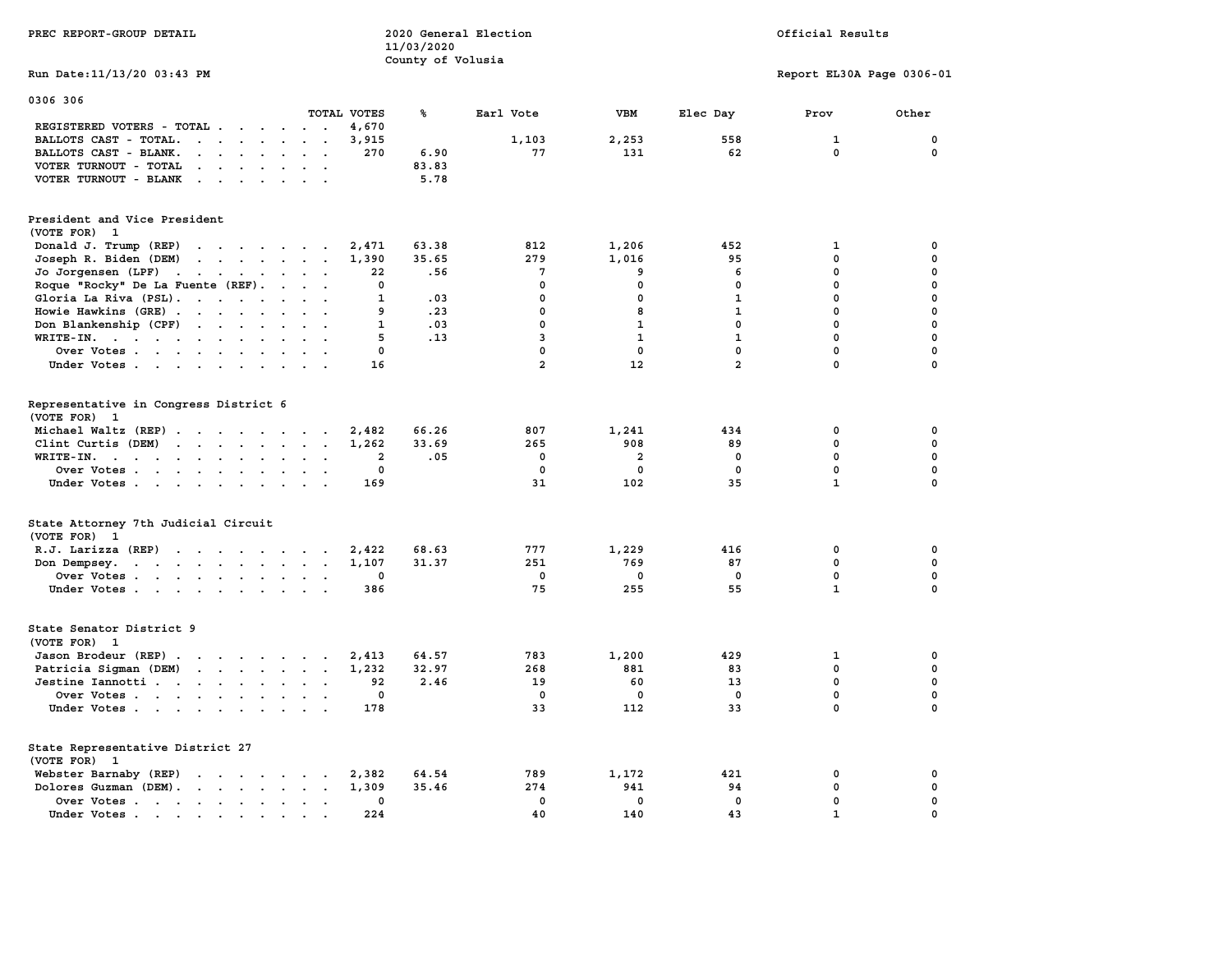| PREC REPORT-GROUP DETAIL                           |                      |              | 11/03/2020        | 2020 General Election           | Official Results        |                         |                           |             |
|----------------------------------------------------|----------------------|--------------|-------------------|---------------------------------|-------------------------|-------------------------|---------------------------|-------------|
| Run Date: 11/13/20 03:43 PM                        |                      |              | County of Volusia |                                 |                         |                         | Report EL30A Page 0306-02 |             |
| 0306 306                                           |                      |              |                   |                                 |                         |                         |                           |             |
|                                                    |                      | TOTAL VOTES  | ℁                 | Earl Vote                       | VBM                     | Elec Day                | Prov                      | Other       |
| Supreme Court - Carlos G. Muniz<br>(VOTE FOR) 1    |                      |              |                   |                                 |                         |                         |                           |             |
| Yes                                                |                      | 2,116        | 68.63             | 640                             | 1,171                   | 305                     | 0                         | 0           |
| No.                                                |                      | 967          | 31.37             | 245                             | 614                     | 107                     | $\mathbf{1}$              | 0           |
| Over Votes                                         |                      | 0            |                   | $\overline{\phantom{0}}$        | $\mathbf 0$             | $\mathbf 0$             | $\mathbf 0$               | 0           |
| Under Votes                                        |                      | 832          |                   | 218                             | 468                     | 146                     | $\mathbf{0}$              | $\mathbf 0$ |
| 5th Dist Crt of Appeal - Evander                   |                      |              |                   |                                 |                         |                         |                           |             |
| (VOTE FOR) 1                                       |                      |              |                   | 638                             |                         |                         |                           | 0           |
| Yes<br>No.                                         |                      | 2,243<br>808 | 73.52<br>26.48    | 240                             | 1,302<br>464            | 303<br>103              | 0<br>$\mathbf{1}$         | 0           |
| Over Votes                                         |                      | 0            |                   | 0                               | $\overline{\mathbf{0}}$ | $\mathbf 0$             | $\mathbf 0$               | 0           |
| Under Votes                                        |                      | 864          |                   | 225                             | 487                     | 152                     | 0                         | $\mathbf 0$ |
|                                                    |                      |              |                   |                                 |                         |                         |                           |             |
| 5th Dist Crt of Appeal - Grosshans<br>(VOTE FOR) 1 |                      |              |                   |                                 |                         |                         |                           |             |
| Yes                                                |                      | 2,176        | 72.22             | 652                             | 1,220                   | 304                     | 0                         | 0           |
| No.                                                |                      | 837          | 27.78             | 218                             | 521                     | 97                      | $\mathbf{1}$              | 0           |
| Over Votes                                         |                      | 0            |                   | $\overline{\phantom{0}}$        | $\overline{\mathbf{0}}$ | $\mathbf 0$             | $\mathbf{0}$              | 0           |
| Under Votes                                        |                      | 902          |                   | 233                             | 512                     | 157                     | $\mathbf{0}$              | $\mathbf 0$ |
| 5th Dist Crt of Appeal - Harris<br>(VOTE FOR) 1    |                      |              |                   |                                 |                         |                         |                           |             |
| Yes                                                |                      | 2,252        | 74.35             | 667                             | 1,280                   | 305                     | 0<br>$\mathbf{1}$         | 0           |
| No.                                                |                      | 777<br>0     | 25.65             | 199<br>$\overline{\phantom{0}}$ | 485<br>$\mathbf 0$      | 92<br>$\mathbf 0$       | $\mathbf 0$               | 0<br>0      |
| Over Votes                                         |                      | 886          |                   | 237                             | 488                     | 161                     | $\mathbf{0}$              | $\mathbf 0$ |
| Under Votes                                        |                      |              |                   |                                 |                         |                         |                           |             |
| 5th Dist Crt of Appeal - Orfinger<br>(VOTE FOR) 1  |                      |              |                   |                                 |                         |                         |                           |             |
| Yes                                                |                      | 2,213        | 73.57             | 631                             | 1,297                   | 285                     | 0                         | 0           |
| No.                                                |                      | 795          | 26.43             | 219                             | 467                     | 108                     | $\mathbf{1}$              | 0           |
| Over Votes                                         |                      | 2            |                   | $\mathbf{1}$                    | $\mathbf{0}$            | $\mathbf{1}$            | $\mathbf 0$               | 0           |
| Under Votes                                        |                      | 905          |                   | 252                             | 489                     | 164                     | $\mathbf{0}$              | $\mathbf 0$ |
| 5th Dist Crt of Appeal - Sasso<br>(VOTE FOR) 1     |                      |              |                   |                                 |                         |                         |                           |             |
| Yes                                                |                      | 2,147        | 72.19             | 640                             | 1,216                   | 291                     | 0                         | 0           |
| No.                                                |                      | 827          | 27.81             | 202                             | 523                     | 101                     | $\mathbf{1}$              | 0           |
| Over Votes                                         |                      | $\mathbf 0$  |                   | $\overline{\phantom{0}}$        | $\overline{\mathbf{0}}$ | $\overline{\mathbf{0}}$ | $\mathbf 0$               | 0           |
| Under Votes                                        |                      | 941          |                   | 261                             | 514                     | 166                     | 0                         | $\mathbf 0$ |
| 5th Dist Crt of Appeal - Wallis<br>(VOTE FOR) 1    |                      |              |                   |                                 |                         |                         |                           |             |
| Yes                                                |                      | 2,200        | 73.80             | 650                             | 1,262                   | 288                     | 0                         | 0           |
| No.                                                | $\ddot{\phantom{0}}$ | 781          | 26.20             | 200                             | 477                     | 103                     | 1                         | 0           |
| Over Votes                                         |                      | 0            |                   | $\overline{\mathbf{0}}$         | $\mathbf 0$             | $\mathbf 0$             | 0                         | 0           |
| Under Votes                                        |                      | 934          |                   | 253                             | 514                     | 167                     | $\Omega$                  | $\Omega$    |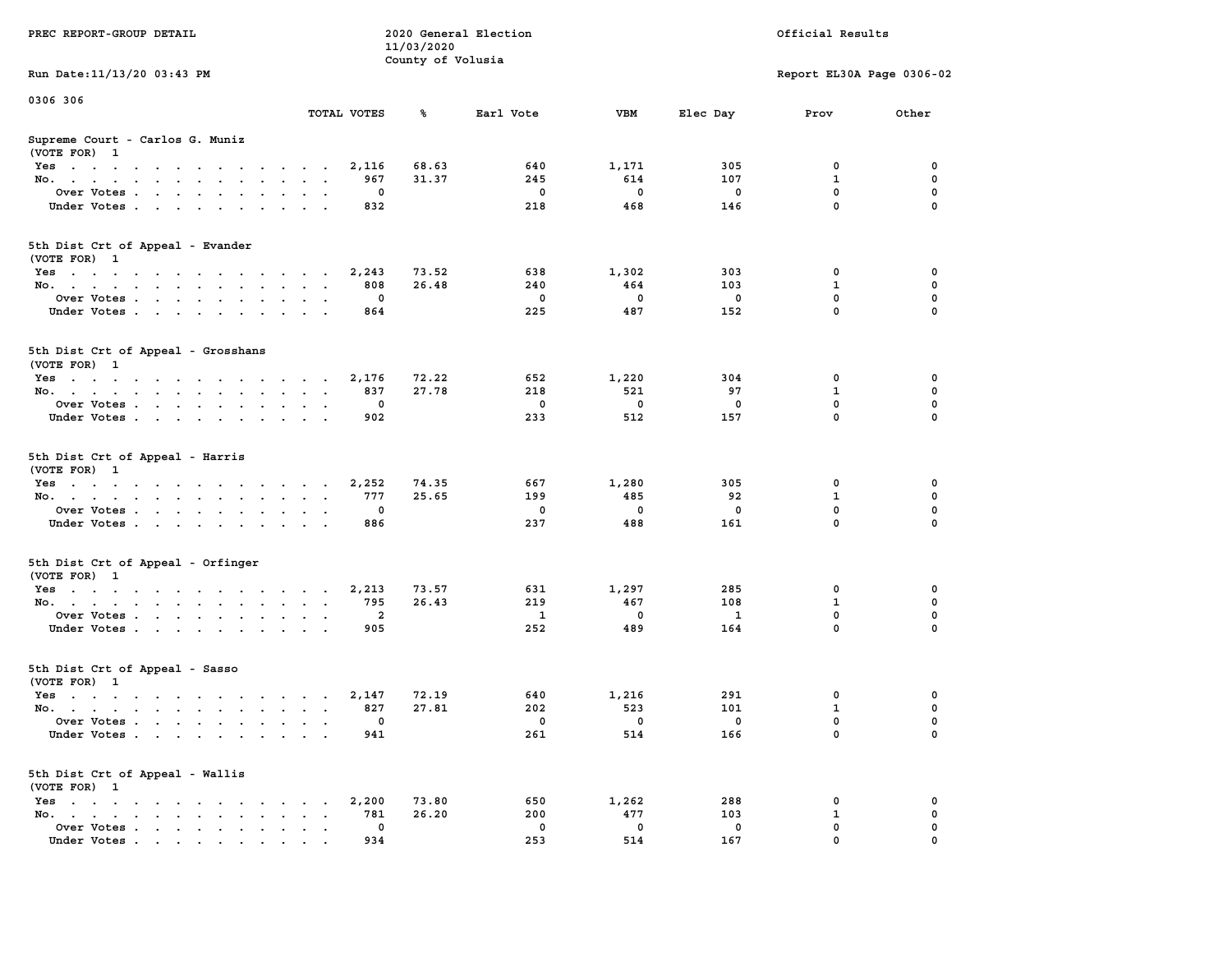| PREC REPORT-GROUP DETAIL                                                                                                                                                                                                                           |                | 11/03/2020<br>County of Volusia | 2020 General Election |                    | Official Results    |                           |                  |  |
|----------------------------------------------------------------------------------------------------------------------------------------------------------------------------------------------------------------------------------------------------|----------------|---------------------------------|-----------------------|--------------------|---------------------|---------------------------|------------------|--|
| Run Date: 11/13/20 03:43 PM                                                                                                                                                                                                                        |                |                                 |                       |                    |                     | Report EL30A Page 0306-03 |                  |  |
| 0306 306                                                                                                                                                                                                                                           |                |                                 |                       |                    |                     |                           |                  |  |
|                                                                                                                                                                                                                                                    | TOTAL VOTES    | ℁                               | Earl Vote             | VBM                | Elec Day            | Prov                      | Other            |  |
| Circuit Judge, 7th Judicial, Group 14<br>(VOTE FOR) 1                                                                                                                                                                                              |                |                                 |                       |                    |                     |                           |                  |  |
| Joan Anthony                                                                                                                                                                                                                                       | 1,663          | 55.41                           | 414                   | 1,078              | 171                 | 0                         | 0                |  |
| Dan Hilbert<br>the contract of the contract of the con-                                                                                                                                                                                            | 1,338          | 44.59                           | 453                   | 672                | 213                 | $\mathbf 0$               | 0                |  |
| Over Votes                                                                                                                                                                                                                                         |                | 1                               | $\mathbf 0$<br>236    | 0<br>503           | $\mathbf{1}$<br>173 | 0<br>$\mathbf{1}$         | 0<br>$\Omega$    |  |
| Under Votes                                                                                                                                                                                                                                        | 913            |                                 |                       |                    |                     |                           |                  |  |
| County Council Chair<br>(VOTE FOR) 1                                                                                                                                                                                                               |                |                                 |                       |                    |                     |                           |                  |  |
| Jeff Brower.                                                                                                                                                                                                                                       | 1,863          | 59.60                           | 614                   | 951                | 298                 | 0                         | 0                |  |
| Deborah A. "Deb" Denys                                                                                                                                                                                                                             | 1,263          | 40.40                           | 302                   | 839                | 122                 | 0                         | 0                |  |
| Over Votes                                                                                                                                                                                                                                         |                | 1                               | <b>1</b>              | $\mathbf 0$        | 0                   | 0                         | $\mathbf 0$      |  |
| Under Votes                                                                                                                                                                                                                                        | 788            |                                 | 186                   | 463                | 138                 | $\mathbf{1}$              | 0                |  |
| Soil & Water Conservation Seat 2<br>(VOTE FOR) 1                                                                                                                                                                                                   |                |                                 |                       |                    |                     |                           |                  |  |
| John Nelson.                                                                                                                                                                                                                                       | 2,168          | 75.72                           | 670                   | 1,199              | 299                 | 0                         | 0                |  |
| Wesley Wayne Wilson Jr.                                                                                                                                                                                                                            | 695            | 24.28                           | 173                   | 432                | 90                  | 0                         | 0                |  |
| Over Votes                                                                                                                                                                                                                                         |                | 1                               | 0                     | 0                  | 1                   | $\mathbf 0$               | 0                |  |
| Under Votes                                                                                                                                                                                                                                        | 1,051          |                                 | 260                   | 622                | 168                 | $\mathbf{1}$              | $\Omega$         |  |
| Soil & Water Conservation Seat 4<br>(VOTE FOR) 1                                                                                                                                                                                                   |                |                                 |                       |                    |                     |                           |                  |  |
| Wendy Anderson.                                                                                                                                                                                                                                    | 1,738<br>1,208 | 59.00<br>41.00                  | 443<br>427            | 1,085<br>605       | 210<br>176          | 0<br>$\mathbf 0$          | 0<br>$\mathbf 0$ |  |
| Barbara Deering<br>Over Votes                                                                                                                                                                                                                      |                | 1                               | 1                     | 0                  | 0                   | 0                         | 0                |  |
| Under Votes                                                                                                                                                                                                                                        | 968            |                                 | 232                   | 563                | 172                 | $\mathbf{1}$              | $\Omega$         |  |
| WVHA - Group A, Seat 3 Hospital Authority                                                                                                                                                                                                          |                |                                 |                       |                    |                     |                           |                  |  |
| (VOTE FOR) 1                                                                                                                                                                                                                                       |                |                                 |                       |                    |                     |                           |                  |  |
| Judy Craig.                                                                                                                                                                                                                                        | 1,635          | 53.73                           | 419                   | 1,031              | 185                 | 0                         | 0                |  |
| John M. Hill<br>Over Votes                                                                                                                                                                                                                         | 1,408          | 46.27<br>0                      | 482<br>$\mathbf 0$    | 714<br>$\mathbf 0$ | 212<br>0            | 0<br>0                    | 0<br>$\mathbf 0$ |  |
| Under Votes                                                                                                                                                                                                                                        | 872            |                                 | 202                   | 508                | 161                 | $\mathbf{1}$              | 0                |  |
| WVHA - Group B, Seat 1 Hospital Authority<br>(VOTE FOR) 1                                                                                                                                                                                          |                |                                 |                       |                    |                     |                           |                  |  |
| Jennifer Lee Coen.                                                                                                                                                                                                                                 | 1,793          | 60.55                           | 449                   | 1,148              | 196                 | 0                         | 0                |  |
| Michael Lee Ray                                                                                                                                                                                                                                    | 1,168          | 39.45                           | 421                   | 561                | 186                 | 0                         | 0                |  |
| Over Votes                                                                                                                                                                                                                                         |                | 0                               | 0                     | 0                  | 0                   | 0                         | 0                |  |
| Under Votes .<br>$\mathbf{r}$ . The set of the set of the set of the set of the set of the set of the set of the set of the set of the set of the set of the set of the set of the set of the set of the set of the set of the set of the set of t | 954            |                                 | 233                   | 544                | 176                 | $\mathbf 1$               | 0                |  |
| DeBary Council Seat 1<br>(VOTE FOR) 1                                                                                                                                                                                                              |                |                                 |                       |                    |                     |                           |                  |  |
| Stephen J. Bacon                                                                                                                                                                                                                                   | 1,462          | 46.43                           | 467                   | 766                | 229                 | 0                         | 0                |  |
| William Sell                                                                                                                                                                                                                                       | 1,687          | 53.57                           | 454                   | 1,036              | 197                 | 0                         | 0                |  |
| $\cdot$ $\cdot$ $\cdot$ $\cdot$ $\cdot$ $\cdot$ $\cdot$<br>Over Votes .<br>Under Votes.                                                                                                                                                            | 764            | $\mathbf{2}$                    | $\mathbf{1}$<br>181   | 0<br>451           | 1<br>131            | 0                         | 0                |  |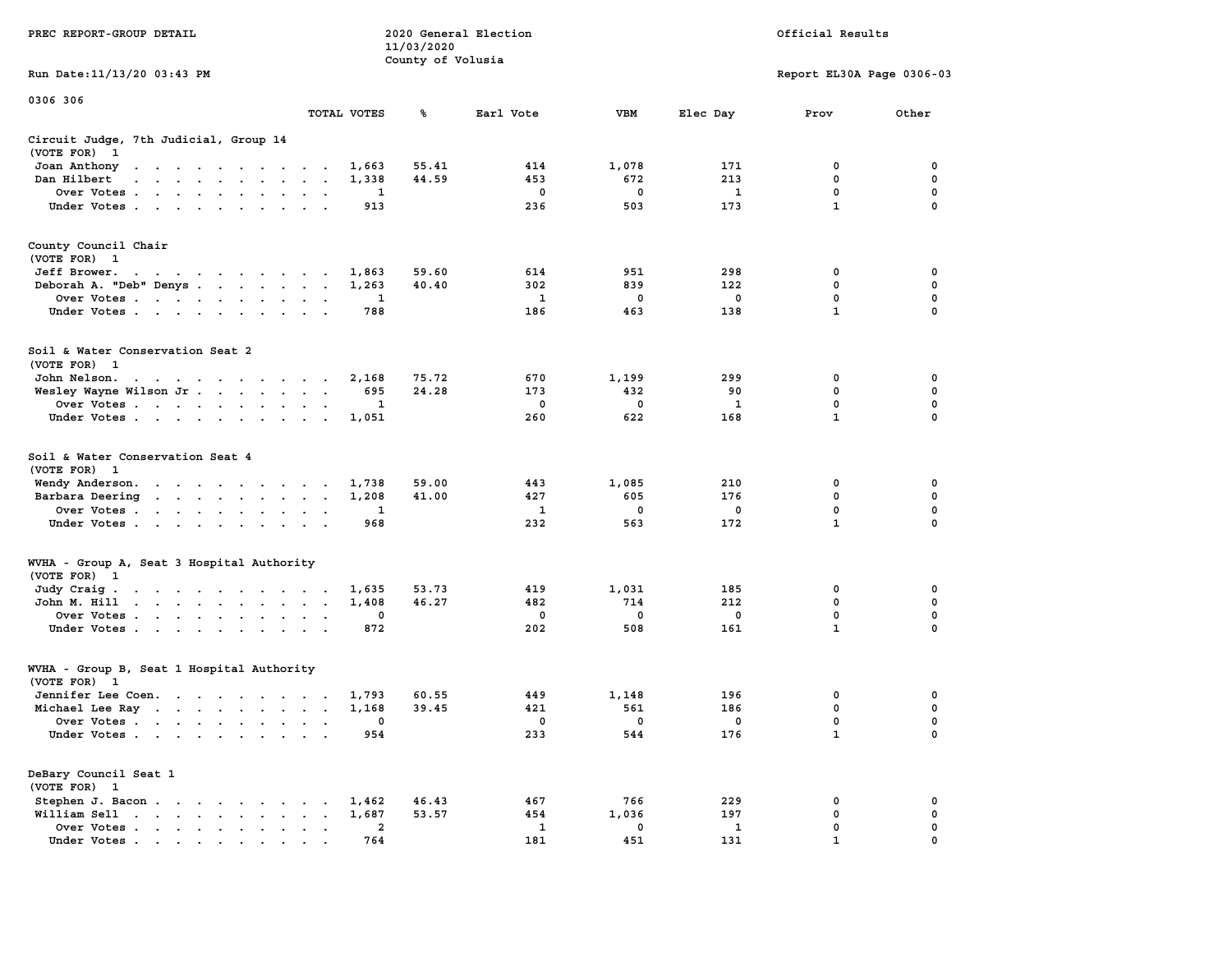| PREC REPORT-GROUP DETAIL                                           |                           | 11/03/2020<br>County of Volusia | 2020 General Election |                       |            | Official Results            |                          |
|--------------------------------------------------------------------|---------------------------|---------------------------------|-----------------------|-----------------------|------------|-----------------------------|--------------------------|
| Run Date:11/13/20 03:43 PM                                         |                           |                                 |                       |                       |            | Report EL30A Page 0306-04   |                          |
| 0306 306                                                           | TOTAL VOTES               | ℁                               | Earl Vote             | VBM                   | Elec Day   | Prov                        | Other                    |
| DeBary Council Seat 2                                              |                           |                                 |                       |                       |            |                             |                          |
| (VOTE FOR) 1                                                       |                           |                                 |                       |                       |            |                             |                          |
| Darius Kelley                                                      | 1,192                     | 36.94                           | 304                   | 743                   | 145        | 0                           | 0                        |
| Jim Pappalardo.                                                    | 2,035                     | 63.06                           | 627                   | 1,131                 | 277        | 0                           | 0                        |
| Over Votes                                                         | 2<br>$\ddot{\phantom{a}}$ |                                 | 2                     | 0                     | 0          | 0                           | 0                        |
| Under Votes                                                        | 686                       |                                 | 170                   | 379                   | 136        | $\mathbf{1}$                | $\mathbf 0$              |
| Amendment 1 - Citzenship Requirement                               |                           |                                 |                       |                       |            |                             |                          |
| (VOTE FOR) 1                                                       |                           |                                 |                       |                       |            |                             |                          |
| Yes                                                                | 3,021                     | 82.61                           | 849                   | 1,733                 | 439        | 0                           | 0                        |
| No.                                                                | 636<br>5                  | 17.39                           | 184<br>$\overline{a}$ | 388<br>$\overline{a}$ | 64<br>1    | 0<br>0                      | $\mathbf 0$<br>$\pmb{0}$ |
| Over Votes<br>Under Votes                                          | 253                       |                                 | 68                    | 130                   | 54         | $\mathbf{1}$                | 0                        |
|                                                                    |                           |                                 |                       |                       |            |                             |                          |
| Amendment 2 - Minimum Wage                                         |                           |                                 |                       |                       |            |                             |                          |
| (VOTE FOR) 1                                                       |                           |                                 |                       |                       |            |                             |                          |
| Yes<br>No.                                                         | 1,997                     | 54.43<br>45.57                  | 449<br>583            | 1,358<br>769          | 190<br>320 | 0<br>0                      | 0<br>0                   |
|                                                                    | 1,672<br>$\sim$           |                                 |                       |                       |            |                             | $\pmb{0}$                |
| Over Votes<br>Under Votes                                          | 2<br>244                  |                                 | 1<br>70               | 0<br>126              | 1<br>47    | $\mathbf 0$<br>$\mathbf{1}$ | 0                        |
|                                                                    |                           |                                 |                       |                       |            |                             |                          |
| Amendment 3 - Primary Elections                                    |                           |                                 |                       |                       |            |                             |                          |
| (VOTE FOR) 1                                                       |                           |                                 |                       |                       |            |                             |                          |
| Yes                                                                | 1,706<br>$\sim$           | 48.84                           | 375                   | 1,128                 | 203        | 0                           | 0                        |
| No.                                                                | 1,787                     | 51.16                           | 613                   | 892                   | 282        | 0                           | 0                        |
| Over Votes<br>$\sim$ $\sim$                                        | 3                         |                                 | 0                     | 0                     | 3<br>70    | 0<br>$\mathbf{1}$           | 0<br>$\mathbf 0$         |
| Under Votes                                                        | 419                       |                                 | 115                   | 233                   |            |                             |                          |
| Amendment 4 - Apprl Const. Amendment                               |                           |                                 |                       |                       |            |                             |                          |
| (VOTE FOR) 1                                                       |                           |                                 |                       |                       |            |                             |                          |
| Yes                                                                | 1,598                     | 46.56                           | 533                   | 803                   | 262        | 0                           | 0                        |
| No.                                                                | 1,834                     | 53.44                           | 443                   | 1,181                 | 210        | 0                           | 0                        |
| Over Votes                                                         | 0<br>$\bullet$            |                                 | 0                     | 0                     | 0          | 0                           | 0                        |
| Under Votes                                                        | 483                       |                                 | 127                   | 269                   | 86         | $\mathbf{1}$                | 0                        |
| Amendment 5 - Homestead Property Taxes                             |                           |                                 |                       |                       |            |                             |                          |
| (VOTE FOR) 1                                                       |                           |                                 |                       |                       |            |                             |                          |
| Yes                                                                | 2,408                     | 71.79                           | 681                   | 1,372                 | 355        | 0                           | 0                        |
| No.                                                                | 946<br>$\sim$ $\sim$      | 28.21                           | 265                   | 573                   | 108        | 0                           | 0                        |
| Over Votes                                                         | 0                         |                                 | 0                     | 0                     | 0          | 0                           | 0                        |
| Under Votes                                                        | 561                       |                                 | 157                   | 308                   | 95         | $\mathbf{1}$                | 0                        |
| Amendment 6 - Ad Valorem Tax Discount                              |                           |                                 |                       |                       |            |                             |                          |
| (VOTE FOR) 1                                                       |                           |                                 |                       |                       |            |                             |                          |
| $Yes \cdot \cdot \cdot \cdot \cdot \cdot \cdot$<br><b>Contract</b> | 3,029                     | 86.64                           | 859                   | 1,742                 | 428        | 0                           | 0                        |
| No.                                                                | 467                       | 13.36                           | 121                   | 295                   | 51         | 0                           | 0                        |
| Over Votes                                                         | 0                         |                                 | 0                     | 0                     | 0          | 0                           | 0                        |
| Under Votes                                                        | 419                       |                                 | 123                   | 216                   | 79         | $\mathbf{1}$                | $\mathbf 0$              |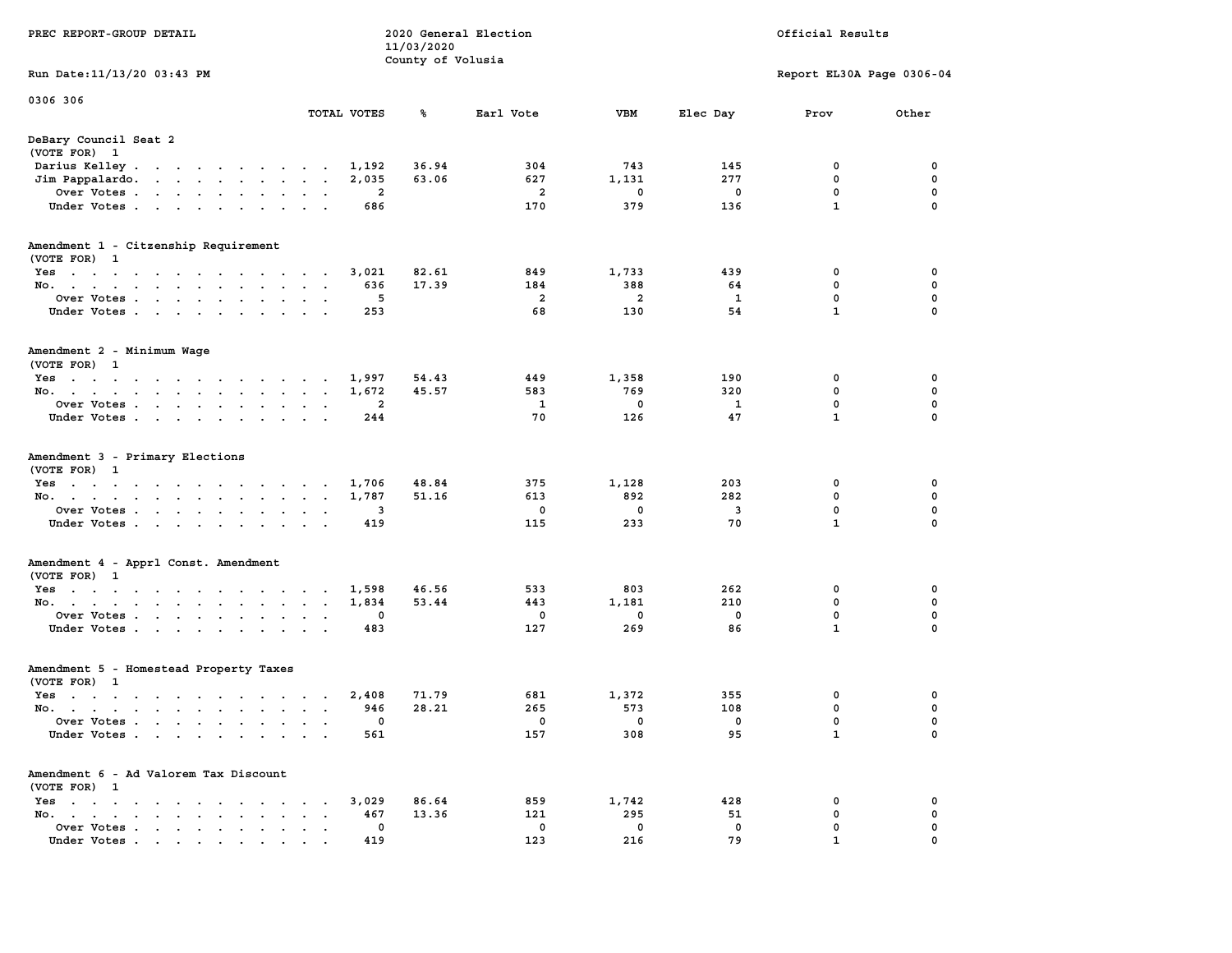| PREC REPORT-GROUP DETAIL                            |                               | 11/03/2020<br>County of Volusia | 2020 General Election    |                          |                          | Official Results            |                   |
|-----------------------------------------------------|-------------------------------|---------------------------------|--------------------------|--------------------------|--------------------------|-----------------------------|-------------------|
| Run Date: 11/13/20 03:43 PM                         |                               |                                 |                          |                          |                          | Report EL30A Page 0306-05   |                   |
| 0306 306                                            |                               |                                 |                          |                          |                          |                             |                   |
|                                                     | TOTAL VOTES                   | %                               | Earl Vote                | <b>VBM</b>               | Elec Day                 | Prov                        | Other             |
| Volusia ECHO<br>(VOTE FOR) 1                        |                               |                                 |                          |                          |                          |                             |                   |
| Yes (For Bonds) $\cdots$ $\cdots$ $\cdots$ $\cdots$ | 2,329                         | 67.96                           | 564                      | 1,475                    | 290                      | 0                           | 0                 |
| No (Against Bonds)                                  | 1,098                         | 32.04                           | 395                      | 528                      | 175                      | 0                           | 0                 |
| Over Votes                                          | 2                             |                                 | $\overline{2}$           | $\mathbf 0$              | 0                        | 0                           | 0                 |
| Under Votes                                         | 486                           |                                 | 142                      | 250                      | 93                       | $\mathbf{1}$                | 0                 |
| Volusia Forever                                     |                               |                                 |                          |                          |                          |                             |                   |
| (VOTE FOR) 1                                        |                               |                                 |                          |                          |                          |                             |                   |
| Yes (For Bonds) $\cdots$ $\cdots$ $\cdots$ $\cdots$ | 2,483                         | 72.31                           | 596                      | 1,581                    | 306                      | 0                           | 0                 |
| No (Against Bonds)                                  | 951                           | 27.69                           | 362                      | 427                      | 162                      | 0                           | 0                 |
| Over Votes                                          | $\mathbf{1}$                  |                                 | $\mathbf{1}$             | $\mathbf{0}$             | $\mathbf{0}$             | $\mathbf{0}$                | 0                 |
| Under Votes                                         | 480                           |                                 | 144                      | 245                      | 90                       | $\mathbf{1}$                | $\mathbf{0}$      |
| DeBary Ref #1 - Base Salary                         |                               |                                 |                          |                          |                          |                             |                   |
| (VOTE FOR) 1                                        |                               |                                 |                          |                          |                          |                             |                   |
| $Yes. 1,945$                                        |                               | 55.60                           | 521                      | 1,166                    | 258                      | 0                           | 0                 |
| No.                                                 | 1,553                         | 44.40                           | 482                      | 851                      | 219                      | $\mathbf{1}$                | $\mathbf 0$       |
| Over Votes<br>Under Votes                           | 1<br>362                      |                                 | $\mathbf{1}$<br>95       | $\mathbf 0$<br>186       | $\mathbf 0$<br>81        | $\mathbf 0$<br>$\mathbf{0}$ | 0<br>$\mathbf{0}$ |
|                                                     |                               |                                 |                          |                          |                          |                             |                   |
| DeBary Ref #2 - Map of City                         |                               |                                 |                          |                          |                          |                             |                   |
| (VOTE FOR) 1                                        |                               |                                 |                          |                          |                          |                             |                   |
| Yes                                                 | 2,024                         | 59.53                           | 489                      | 1,341                    | 194                      | 0                           | 0                 |
| No.                                                 | 1,376                         | 40.47                           | 481                      | 632                      | 262                      | 1                           | 0                 |
| Over Votes                                          | 1                             |                                 | 0                        | $\mathbf{0}$             | 1                        | 0                           | 0                 |
| Under Votes                                         | 460                           |                                 | 129                      | 230                      | 101                      | $\mathbf{0}$                | 0                 |
| DeBary Ref #3 - Election/Charter Dates              |                               |                                 |                          |                          |                          |                             |                   |
| (VOTE FOR) 1                                        |                               |                                 |                          |                          |                          |                             |                   |
| Yes                                                 | 2,384                         | 71.21                           | 626                      | 1,474                    | 284                      | 0                           | 0                 |
| No.                                                 | 964                           | 28.79                           | 332                      | 477                      | 155                      | 0                           | 0                 |
| Over Votes                                          | 1                             |                                 | 1                        | $^{\circ}$               | 0                        | 0                           | 0                 |
| Under Votes                                         | 512                           |                                 | 140                      | 252                      | 119                      | $\mathbf{1}$                | 0                 |
| DeBary Ref #4 - Budget Extension                    |                               |                                 |                          |                          |                          |                             |                   |
| (VOTE FOR) 1                                        |                               |                                 |                          |                          |                          |                             |                   |
| Yes 1,713                                           |                               | 52.05                           | 454                      | 1,057                    | 202                      | 0                           | 0                 |
| No. 1,578                                           |                               | 47.95                           | 482                      | 870                      | 225                      | $\mathbf{1}$                | $\mathbf 0$       |
| Over Votes                                          |                               |                                 | $\overline{\phantom{0}}$ | $\overline{\phantom{0}}$ | $\overline{\phantom{0}}$ | $\mathbf{0}$<br>0           | 0<br>0            |
| Under Votes                                         | 571                           |                                 | 163                      | 277                      | 131                      |                             |                   |
| DeBary Ref #5 - Council Forfeiture                  |                               |                                 |                          |                          |                          |                             |                   |
| (VOTE FOR) 1                                        |                               |                                 |                          |                          |                          |                             |                   |
| Yes                                                 | 2,165                         | 68.32                           | 568                      | 1,347                    | 250                      | 0                           | 0                 |
| No.<br>Over Votes                                   | 1,004<br>$\ddot{\phantom{a}}$ | 31.68                           | 337<br>0                 | 511<br>$\mathbf 0$       | 156<br>0                 | 0<br>0                      | 0<br>0            |
| Under Votes.                                        | 0<br>692                      |                                 | 194                      | 345                      | 152                      |                             |                   |
|                                                     |                               |                                 |                          |                          |                          |                             |                   |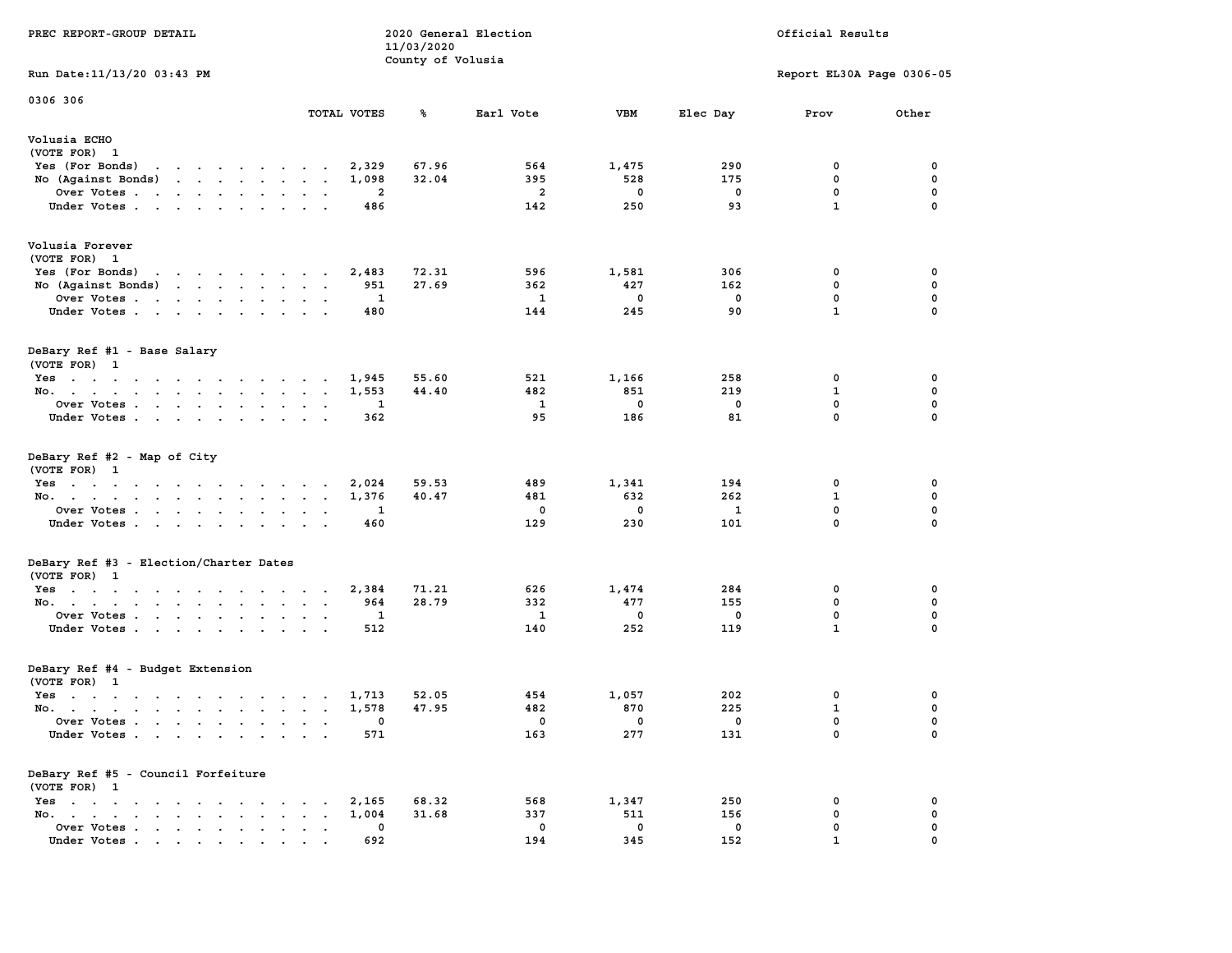| PREC REPORT-GROUP DETAIL                            |             | 2020 General Election<br>11/03/2020 |           |       |          | Official Results          |       |
|-----------------------------------------------------|-------------|-------------------------------------|-----------|-------|----------|---------------------------|-------|
| Run Date: 11/13/20 03:43 PM                         |             | County of Volusia                   |           |       |          | Report EL30A Page 0306-06 |       |
| 0306 306                                            | TOTAL VOTES | ‱                                   | Earl Vote | VBM   | Elec Day | Prov                      | Other |
|                                                     |             |                                     |           |       |          |                           |       |
| DeBary Ref #6 - Definition/Meetings<br>(VOTE FOR) 1 |             |                                     |           |       |          |                           |       |
| Yes                                                 | 2,157       | 66.43                               | 602       | 1,288 | 267      | 0                         |       |
| No.                                                 | 1,090       | 33.57                               | 319       | 620   | 151      |                           |       |
| Over Votes                                          |             |                                     |           |       |          |                           |       |
| Under Votes                                         | 613         |                                     | 178       | 294   | 140      |                           |       |
| DeBary Ref #7 - Terms of Office<br>(VOTE FOR) 1     |             |                                     |           |       |          |                           |       |
| Yes                                                 | 2,045       | 60.50                               | 537       | 1,247 | 260      |                           |       |
| No.                                                 | 1,335       | 39.50                               | 427       | 726   | 182      |                           |       |
| Over Votes                                          |             |                                     |           | 0     | $\Omega$ |                           |       |
| Under Votes                                         | 480         |                                     | 134       | 230   | 116      |                           |       |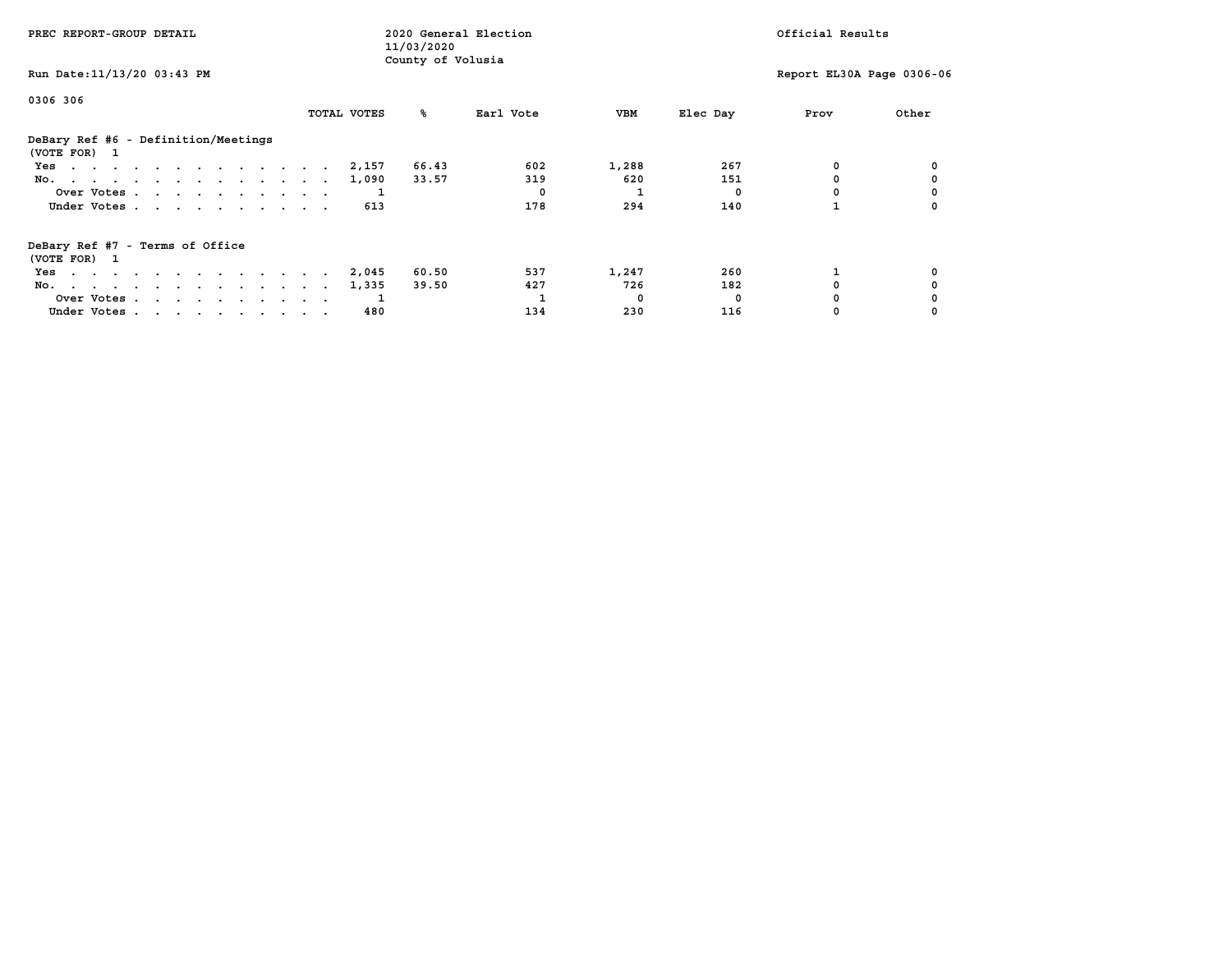| PREC REPORT-GROUP DETAIL                                                                                                                                                                                                                                            | 2020 General Election<br>Official Results<br>11/03/2020<br>County of Volusia |       |              |                |              |                           |             |  |  |  |  |
|---------------------------------------------------------------------------------------------------------------------------------------------------------------------------------------------------------------------------------------------------------------------|------------------------------------------------------------------------------|-------|--------------|----------------|--------------|---------------------------|-------------|--|--|--|--|
| Run Date: 11/13/20 03:43 PM                                                                                                                                                                                                                                         |                                                                              |       |              |                |              | Report EL30A Page 0307-01 |             |  |  |  |  |
| 0307 307                                                                                                                                                                                                                                                            | TOTAL VOTES                                                                  | ℁     | Earl Vote    | <b>VBM</b>     | Elec Day     | Prov                      | Other       |  |  |  |  |
| REGISTERED VOTERS - TOTAL .<br><u>in a community of the set of the set of the set of the set of the set of the set of the set of the set of the set of the set of the set of the set of the set of the set of the set of the set of the set of the set of the s</u> | 3,407                                                                        |       |              |                |              |                           |             |  |  |  |  |
| BALLOTS CAST - TOTAL.<br>$\mathbf{r}$ . The set of $\mathbf{r}$                                                                                                                                                                                                     | 2,578<br>$\sim 10$ $\sim$                                                    |       | 846          | 1,068          | 660          | $\overline{4}$            | $\mathbf 0$ |  |  |  |  |
| BALLOTS CAST - BLANK.<br>$\cdot$ $\cdot$ $\cdot$ $\cdot$ $\cdot$ $\cdot$ $\cdot$ $\cdot$                                                                                                                                                                            | 175                                                                          | 6.79  | 62           | 61             | 51           | $\mathbf{1}$              | $\mathbf 0$ |  |  |  |  |
| VOTER TURNOUT - TOTAL<br>$\sim$<br>$\mathbf{r}$ , $\mathbf{r}$ , $\mathbf{r}$ , $\mathbf{r}$                                                                                                                                                                        | $\ddot{\phantom{0}}$                                                         | 75.67 |              |                |              |                           |             |  |  |  |  |
| VOTER TURNOUT - BLANK<br>$\mathbf{r}$ . The contract of the contract of the contract of the contract of the contract of the contract of the contract of the contract of the contract of the contract of the contract of the contract of the contract of th          |                                                                              | 5.14  |              |                |              |                           |             |  |  |  |  |
| President and Vice President<br>(VOTE FOR) 1                                                                                                                                                                                                                        |                                                                              |       |              |                |              |                           |             |  |  |  |  |
| Donald J. Trump (REP)<br>the contract of the contract of the                                                                                                                                                                                                        | 1,594                                                                        | 62.00 | 576          | 539            | 476          | 3                         | 0           |  |  |  |  |
| Joseph R. Biden (DEM)                                                                                                                                                                                                                                               | 942                                                                          | 36.64 | 263          | 504            | 174          | $\mathbf{1}$              | 0           |  |  |  |  |
| Jo Jorgensen (LPF)                                                                                                                                                                                                                                                  | 19                                                                           | .74   | 5            | 8              | 6            | $\mathbf 0$               | 0           |  |  |  |  |
| Roque "Rocky" De La Fuente (REF).                                                                                                                                                                                                                                   | $\sim$ $\sim$ $\sim$ $\sim$ $\sim$<br>$\mathbf{1}$                           | .04   | $\mathbf{0}$ | $\mathbf{1}$   | $\mathbf{0}$ | $\mathbf{0}$              | 0           |  |  |  |  |
| Gloria La Riva (PSL).                                                                                                                                                                                                                                               | $\overline{a}$                                                               | .08   | $\mathbf 0$  | $\mathbf{1}$   | $\mathbf{1}$ | $\mathbf 0$               | 0           |  |  |  |  |
| Howie Hawkins (GRE)                                                                                                                                                                                                                                                 | 7                                                                            | .27   | $\mathbf{1}$ | 5              | $\mathbf{1}$ | $\mathbf 0$               | 0           |  |  |  |  |
| Don Blankenship (CPF)                                                                                                                                                                                                                                               | 3                                                                            | .12   | $\mathbf{1}$ | $\overline{a}$ | $\mathbf{0}$ | $\mathbf{0}$              | 0           |  |  |  |  |
| WRITE-IN.                                                                                                                                                                                                                                                           | $\overline{\mathbf{3}}$                                                      | .12   | $\mathbf{0}$ | $\overline{a}$ | $\mathbf{1}$ | $\mathbf{0}$              | 0           |  |  |  |  |
| Over Votes.                                                                                                                                                                                                                                                         | $\mathbf{1}$                                                                 |       | $\mathbf 0$  | $\mathbf{1}$   | $\mathbf 0$  | $\mathbf 0$               | 0           |  |  |  |  |
| Under Votes                                                                                                                                                                                                                                                         | 6                                                                            |       | $\mathbf 0$  | 5              | $\mathbf{1}$ | $\mathbf 0$               | 0           |  |  |  |  |
| Representative in Congress District 6<br>(VOTE FOR) 1                                                                                                                                                                                                               |                                                                              |       |              |                |              |                           |             |  |  |  |  |
| Michael Waltz (REP)                                                                                                                                                                                                                                                 | 1,592                                                                        | 64.35 | 566          | 548            | 475          | 3                         | 0           |  |  |  |  |
| Clint Curtis (DEM)                                                                                                                                                                                                                                                  | 880                                                                          | 35.57 | 248          | 470            | 161          | $\mathbf{1}$              | 0           |  |  |  |  |
| WRITE-IN.<br>the contract of the contract of the contract of the contract of the contract of the contract of the contract of                                                                                                                                        | $\mathbf{2}$                                                                 | .08   | $\mathbf{1}$ | 1              | 0            | $\mathbf{0}$              | 0           |  |  |  |  |
| Over Votes<br>$\sim$                                                                                                                                                                                                                                                | $\mathbf{1}$                                                                 |       | 0            | 0              | 1            | $\mathbf 0$               | 0           |  |  |  |  |
| Under Votes                                                                                                                                                                                                                                                         | 103                                                                          |       | 31           | 49             | 23           | $\mathbf 0$               | 0           |  |  |  |  |
| State Attorney 7th Judicial Circuit<br>(VOTE FOR) 1                                                                                                                                                                                                                 |                                                                              |       |              |                |              |                           |             |  |  |  |  |
| R.J. Larizza (REP)                                                                                                                                                                                                                                                  | 1,504                                                                        | 63.86 | 543          | 534            | 424          | 3                         | 0           |  |  |  |  |
| Don Dempsey.<br>the contract of the contract of the contract of the contract of the contract of the contract of the contract of                                                                                                                                     | 851                                                                          | 36.14 | 242          | 428            | 180          | $\mathbf{1}$              | 0           |  |  |  |  |
| Over Votes                                                                                                                                                                                                                                                          | 3                                                                            |       | 0            | $\mathbf 0$    | 3            | 0                         | 0           |  |  |  |  |
| Under Votes                                                                                                                                                                                                                                                         | 220                                                                          |       | 61           | 106            | 53           | $\mathbf 0$               | 0           |  |  |  |  |
| State Senator District 9<br>(VOTE FOR) 1                                                                                                                                                                                                                            |                                                                              |       |              |                |              |                           |             |  |  |  |  |
| Jason Brodeur (REP)                                                                                                                                                                                                                                                 | 1,513                                                                        | 61.21 | 546          | 521            | 443          | 3                         | 0           |  |  |  |  |
| Patricia Sigman (DEM)                                                                                                                                                                                                                                               | 859                                                                          | 34.75 | 238          | 466            | 154          | $\mathbf{1}$              | 0           |  |  |  |  |
| Jestine Iannotti                                                                                                                                                                                                                                                    | 100                                                                          | 4.05  | 30           | 36             | 34           | $\mathbf{0}$              | 0           |  |  |  |  |
| Over Votes                                                                                                                                                                                                                                                          | 1                                                                            |       | $\mathbf 0$  | $\mathbf 0$    | $\mathbf{1}$ | $\mathbf 0$               | 0           |  |  |  |  |
| Under Votes                                                                                                                                                                                                                                                         | 105                                                                          |       | 32           | 45             | 28           | $\mathbf 0$               | 0           |  |  |  |  |
| State Representative District 27<br>(VOTE FOR) 1                                                                                                                                                                                                                    |                                                                              |       |              |                |              |                           |             |  |  |  |  |
| Webster Barnaby (REP)                                                                                                                                                                                                                                               | 1,536                                                                        | 62.59 | 553          | 518            | 462          | 3                         | 0           |  |  |  |  |
| Dolores Guzman (DEM).                                                                                                                                                                                                                                               | 918                                                                          | 37.41 | 253          | 498            | 166          | $\mathbf{1}$              | 0           |  |  |  |  |
| Over Votes                                                                                                                                                                                                                                                          | 1                                                                            |       | 0            | 1              | 0            | 0                         | 0           |  |  |  |  |
| Under Votes                                                                                                                                                                                                                                                         | 123                                                                          |       | 40           | 51             | 32           | 0                         | 0           |  |  |  |  |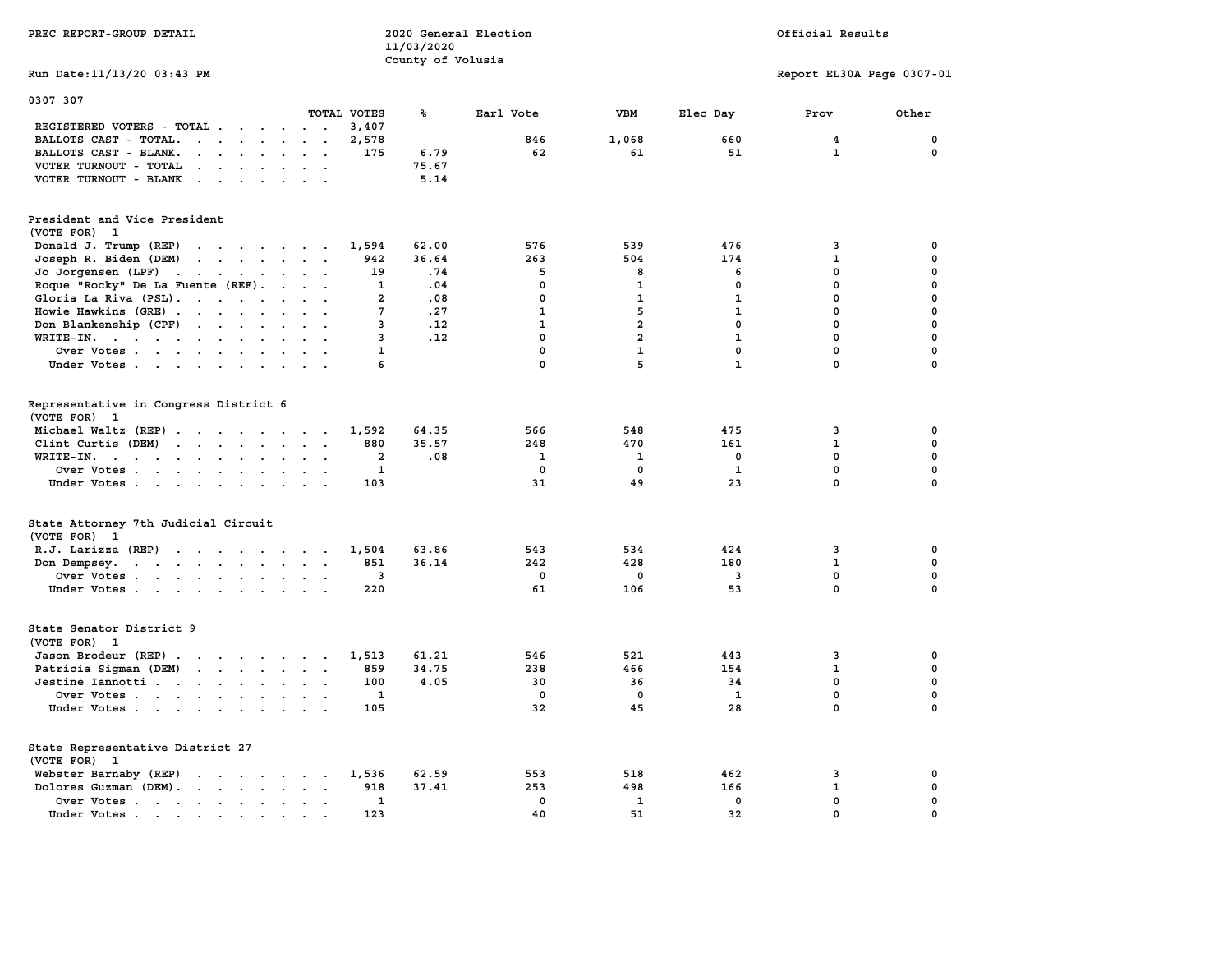| PREC REPORT-GROUP DETAIL                                                                                               |                             | 11/03/2020        | 2020 General Election |                     |                          | Official Results          |               |
|------------------------------------------------------------------------------------------------------------------------|-----------------------------|-------------------|-----------------------|---------------------|--------------------------|---------------------------|---------------|
| Run Date: 11/13/20 03:43 PM                                                                                            |                             | County of Volusia |                       |                     |                          | Report EL30A Page 0307-02 |               |
| 0307 307                                                                                                               |                             |                   |                       |                     |                          |                           |               |
|                                                                                                                        | TOTAL VOTES                 | ℁                 | Earl Vote             | VBM                 | Elec Day                 | Prov                      | Other         |
| Supreme Court - Carlos G. Muniz<br>(VOTE FOR) 1                                                                        |                             |                   |                       |                     |                          |                           |               |
| Yes                                                                                                                    | 1,407                       | 66.59             | 465                   | 537                 | 402                      | 3                         | 0             |
| No.                                                                                                                    | 706                         | 33.41             | 216                   | 334                 | 156                      | $\mathbf 0$               | 0             |
| Over Votes.                                                                                                            | 2                           |                   | 0                     | 2                   | 0                        | 0                         | 0             |
| Under Votes                                                                                                            | 463                         |                   | 165                   | 195                 | 102                      | $\mathbf{1}$              | $\Omega$      |
| 5th Dist Crt of Appeal - Evander<br>(VOTE FOR) 1                                                                       |                             |                   |                       |                     |                          |                           |               |
| Yes                                                                                                                    | 1,477                       | 70.74             | 464                   | 626                 | 385                      | 2                         | 0             |
| No.                                                                                                                    | 611                         | 29.26             | 205                   | 237                 | 168                      | 1                         | 0             |
| Over Votes                                                                                                             | $\overline{2}$              |                   | $\mathbf 0$           | - 1                 | $\mathbf{1}$             | 0                         | 0             |
| Under Votes                                                                                                            | 488                         |                   | 177                   | 204                 | 106                      | $\mathbf{1}$              | 0             |
| 5th Dist Crt of Appeal - Grosshans<br>(VOTE FOR) 1                                                                     |                             |                   |                       |                     |                          |                           |               |
| Yes                                                                                                                    | 1,435                       | 69.42             | 461                   | 579                 | 393                      | 2                         | 0             |
| No.                                                                                                                    | 632                         | 30.58             | 200                   | 275                 | 156                      | 1                         | 0             |
| Over Votes                                                                                                             | 2                           |                   | 1                     | 1                   | 0                        | $\mathbf 0$               | 0             |
| Under Votes                                                                                                            | 509                         |                   | 184                   | 213                 | 111                      | $\mathbf{1}$              | 0             |
| 5th Dist Crt of Appeal - Harris<br>(VOTE FOR) 1                                                                        |                             |                   |                       |                     |                          |                           |               |
| Yes                                                                                                                    | 1,490                       | 72.26             | 470                   | 614                 | 403                      | 3                         | 0             |
| No.                                                                                                                    | 572                         | 27.74             | 196                   | 236                 | 140                      | $\mathbf 0$               | 0             |
| Over Votes                                                                                                             | 3                           |                   | 1                     | 1                   | 1                        | 0<br>$\mathbf{1}$         | 0<br>$\Omega$ |
| Under Votes                                                                                                            | 513                         |                   | 179                   | 217                 | 116                      |                           |               |
| 5th Dist Crt of Appeal - Orfinger<br>(VOTE FOR) 1                                                                      |                             |                   |                       |                     |                          |                           |               |
| Yes                                                                                                                    | 1,447                       | 70.52             | 456                   | 612                 | 376                      | 3                         | 0             |
| No.                                                                                                                    | 605                         | 29.48             | 202                   | 234                 | 169                      | $\mathbf 0$               | 0             |
| Over Votes                                                                                                             | 1                           |                   | $\mathbf 0$<br>188    | $\mathbf{1}$<br>221 | 0                        | 0<br>$\mathbf{1}$         | 0<br>$\Omega$ |
| Under Votes                                                                                                            | 525                         |                   |                       |                     | 115                      |                           |               |
| 5th Dist Crt of Appeal - Sasso<br>(VOTE FOR) 1                                                                         |                             |                   |                       |                     |                          |                           |               |
| Yes<br>the contract of the contract of the contract of the contract of the contract of the contract of the contract of | 1,393                       | 68.59             | 445                   | 566                 | 379                      | 3                         | 0             |
| No.                                                                                                                    | 638                         | 31.41             | 211                   | 272                 | 155                      | 0                         | 0             |
| Over Votes                                                                                                             | 3                           |                   | 0                     | 2                   | $\overline{\phantom{a}}$ | $\mathbf 0$               | 0             |
| Under Votes.                                                                                                           | 544                         |                   | 190                   | 228                 | 125                      | $\mathbf{1}$              | 0             |
| 5th Dist Crt of Appeal - Wallis<br>(VOTE FOR) 1                                                                        |                             |                   |                       |                     |                          |                           |               |
| Yes                                                                                                                    | 1,431                       | 70.49             | 466                   | 585                 | 377                      | 3                         | 0             |
| No.<br>$\sim$                                                                                                          | 599<br>$\ddot{\phantom{a}}$ | 29.51             | 190                   | 247                 | 162                      | $\mathbf 0$               | 0             |
| Over Votes.<br>Under Votes                                                                                             | 2<br>546                    |                   | 0<br>190              | 1<br>235            | $\mathbf{1}$<br>120      | 0<br>$\mathbf{1}$         | 0<br>0        |
|                                                                                                                        |                             |                   |                       |                     |                          |                           |               |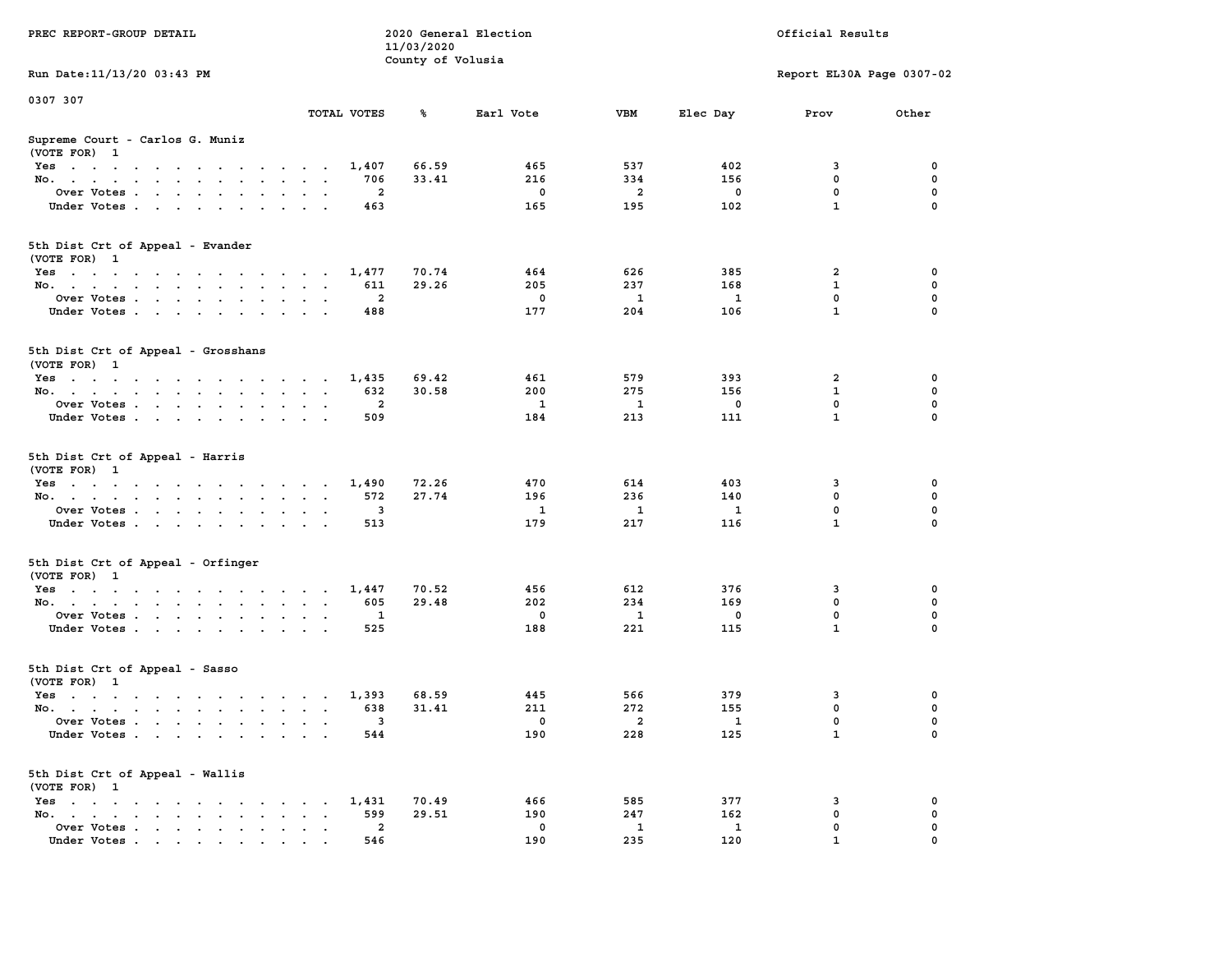|                                                                                                                                                                                                                                                      |                                                        | 11/03/2020        |                |             |             |                           |             |
|------------------------------------------------------------------------------------------------------------------------------------------------------------------------------------------------------------------------------------------------------|--------------------------------------------------------|-------------------|----------------|-------------|-------------|---------------------------|-------------|
|                                                                                                                                                                                                                                                      |                                                        | County of Volusia |                |             |             |                           |             |
| Run Date:11/13/20 03:43 PM                                                                                                                                                                                                                           |                                                        |                   |                |             |             | Report EL30A Page 0307-03 |             |
| 0307 307                                                                                                                                                                                                                                             |                                                        |                   |                |             |             |                           |             |
|                                                                                                                                                                                                                                                      | TOTAL VOTES                                            | ℁                 | Earl Vote      | <b>VBM</b>  | Elec Day    | Prov                      | Other       |
| Circuit Judge, 7th Judicial, Group 14                                                                                                                                                                                                                |                                                        |                   |                |             |             |                           |             |
| (VOTE FOR)<br>$\mathbf{1}$                                                                                                                                                                                                                           |                                                        |                   |                |             |             |                           |             |
| Joan Anthony<br>the contract of the contract of the contract of the contract of the contract of the contract of the contract of                                                                                                                      | 1,088                                                  | 53.60             | 334            | 505         | 246         | 3                         | 0           |
| Dan Hilbert<br>$\sim$ $\sim$ $\sim$ $\sim$<br>$\sim$<br>$\sim$                                                                                                                                                                                       | 942<br>$\sim$<br>$\sim$                                | 46.40             | 323            | 341         | 278         | 0                         | 0           |
| Over Votes.<br>$\sim$ $\sim$ $\sim$ $\sim$ $\sim$ $\sim$ $\sim$<br>$\ddot{\phantom{a}}$                                                                                                                                                              | 0<br>$\cdot$                                           |                   | $\mathbf 0$    | $\mathbf 0$ | $\mathbf 0$ | $\mathbf 0$               | $\mathbf 0$ |
| Under Votes                                                                                                                                                                                                                                          | 548<br>$\ddot{\phantom{a}}$<br>$\ddot{\phantom{a}}$    |                   | 189            | 222         | 136         | $\mathbf{1}$              | $\mathbf 0$ |
| County Council Chair                                                                                                                                                                                                                                 |                                                        |                   |                |             |             |                           |             |
| (VOTE FOR) 1                                                                                                                                                                                                                                         |                                                        |                   |                |             |             |                           |             |
| Jeff Brower.<br>the contract of the contract of the con-                                                                                                                                                                                             | 1,314                                                  | 62.54             | 455            | 511         | 345         | 3                         | 0           |
| Deborah A. "Deb" Denys                                                                                                                                                                                                                               | 787<br>$\overline{\phantom{a}}$<br>$\bullet$<br>$\sim$ | 37.46             | 223            | 362         | 202         | $\mathbf 0$               | 0           |
| Over Votes<br>$\sim$<br>$\mathbf{r}$<br>$\ddot{\phantom{0}}$<br>$\ddot{\phantom{a}}$                                                                                                                                                                 | 1                                                      |                   | 1              | 0           | $\mathbf 0$ | 0                         | 0           |
| Under Votes<br>$\ddot{\phantom{a}}$                                                                                                                                                                                                                  | 476                                                    |                   | 167            | 195         | 113         | $\mathbf{1}$              | $\mathbf 0$ |
|                                                                                                                                                                                                                                                      |                                                        |                   |                |             |             |                           |             |
| Soil & Water Conservation Seat 2                                                                                                                                                                                                                     |                                                        |                   |                |             |             |                           |             |
| (VOTE FOR) 1                                                                                                                                                                                                                                         |                                                        |                   |                |             |             |                           |             |
| John Nelson.<br>the contract of the contract of the<br>$\sim$                                                                                                                                                                                        | 1,439<br>$\cdot$ $\cdot$                               | 72.75             | 470            | 568         | 398         | 3                         | 0           |
| Wesley Wayne Wilson Jr<br>$\mathcal{L}_{\mathbf{r}}$                                                                                                                                                                                                 | 539<br>$\bullet$<br>$\bullet$<br>$\ddot{\phantom{a}}$  | 27.25             | 180            | 232         | 127         | $\mathbf 0$               | $\mathbf 0$ |
| Over Votes                                                                                                                                                                                                                                           | 0<br>$\cdot$<br>$\bullet$                              |                   | 0              | 0           | $\mathbf 0$ | $\mathbf 0$               | 0           |
| Under Votes<br>$\cdot$                                                                                                                                                                                                                               | 600                                                    |                   | 196            | 268         | 135         | $\mathbf 1$               | $\mathbf 0$ |
| Soil & Water Conservation Seat 4<br>(VOTE FOR)<br>$\mathbf{1}$                                                                                                                                                                                       |                                                        |                   |                |             |             |                           |             |
| Wendy Anderson.<br>$\mathbf{r}$ . The contract of the contract of the contract of the contract of the contract of the contract of the contract of the contract of the contract of the contract of the contract of the contract of the contract of th | 1,153                                                  | 56.97             | 352            | 537         | 264         | 0                         | 0           |
| Barbara Deering<br>$\sim 100$ km s $^{-1}$<br>$\sim 10^{-1}$ and $\sim 10^{-1}$<br>$\ddot{\phantom{0}}$<br>$\ddot{\phantom{0}}$                                                                                                                      | 871<br>$\bullet$<br>$\bullet$<br>$\ddot{\phantom{1}}$  | 43.03             | 306            | 296         | 266         | 3                         | 0           |
| Over Votes .<br>$\mathbf{r}$ . The contract of the contract of the contract of the contract of the contract of the contract of the contract of the contract of the contract of the contract of the contract of the contract of the contract of th    | 0<br>$\cdot$                                           |                   | 0              | 0           | $\mathbf 0$ | 0                         | $\mathbf 0$ |
| Under Votes<br>$\bullet$<br>$\cdot$                                                                                                                                                                                                                  | 554                                                    |                   | 188            | 235         | 130         | $\mathbf{1}$              | 0           |
| WVHA - Group A, Seat 3 Hospital Authority                                                                                                                                                                                                            |                                                        |                   |                |             |             |                           |             |
| (VOTE FOR) 1                                                                                                                                                                                                                                         |                                                        |                   |                |             |             |                           |             |
| Judy Craig.<br>the contract of the contract of the contract of the contract of the contract of the contract of the contract of                                                                                                                       | 1,097                                                  | 53.77             | 355            | 500         | 242         | $\mathbf 0$               | $\mathbf 0$ |
| John M. Hill                                                                                                                                                                                                                                         | 943<br>$\bullet$<br>$\bullet$<br>$\blacksquare$        | 46.23             | 311            | 342         | 287         | 3                         | $\mathbf 0$ |
| Over Votes<br>$\ddot{\phantom{1}}$                                                                                                                                                                                                                   | $\mathbf 0$<br>$\bullet$<br>$\bullet$                  |                   | 0              | 0           | 0           | 0                         | 0           |
| Under Votes<br>$\ddot{\phantom{0}}$                                                                                                                                                                                                                  | 538<br>$\cdot$<br>$\sim$                               |                   | 180            | 226         | 131         | $\mathbf{1}$              | 0           |
| WVHA - Group B, Seat 1 Hospital Authority                                                                                                                                                                                                            |                                                        |                   |                |             |             |                           |             |
| (VOTE FOR)<br>$\mathbf{1}$                                                                                                                                                                                                                           |                                                        |                   |                |             |             |                           |             |
| Jennifer Lee Coen.<br>the contract of the contract of the contract of the contract of the contract of the contract of the contract of                                                                                                                | 1,198                                                  | 59.87             | 387            | 549         | 262         | 0                         | 0           |
| Michael Lee Ray                                                                                                                                                                                                                                      | 803<br>$\sim$<br>$\cdot$ .                             | 40.13             | 267            | 273         | 260         | 3                         | $\mathbf 0$ |
| Over Votes<br>$\ddot{\phantom{a}}$                                                                                                                                                                                                                   | 0<br>$\ddot{\phantom{a}}$<br>$\cdot$<br>$\cdot$        |                   | 0              | 0           | $\mathbf 0$ | $\mathbf 0$               | $\mathbf 0$ |
| Under Votes                                                                                                                                                                                                                                          | 577                                                    |                   | 192            | 246         | 138         | $\mathbf{1}$              | $\mathbf 0$ |
| DeBary Council Seat 1                                                                                                                                                                                                                                |                                                        |                   |                |             |             |                           |             |
| (VOTE FOR) 1                                                                                                                                                                                                                                         |                                                        |                   |                |             |             |                           |             |
| Stephen J. Bacon.<br>$\sim$ $\sim$<br><b>Contract Contract Service</b><br>$\ddot{\phantom{0}}$                                                                                                                                                       | 1,013                                                  | 47.65             | 369            | 370         | 271         | 3                         | 0           |
| William Sell<br>$\begin{array}{cccccccccccccc} \bullet & \bullet & \bullet & \bullet & \bullet & \bullet & \bullet & \bullet & \bullet & \bullet \end{array}$<br>$\blacksquare$ .                                                                    | 1,113<br>$\bullet$                                     | 52.35             | 319            | 511         | 282         | $\mathbf{1}$              | 0           |
| Over Votes<br>$\bullet$                                                                                                                                                                                                                              | 3<br>$\bullet$<br>$\ddot{\phantom{a}}$<br>$\,$ .       |                   | $\overline{2}$ | 0           | 1           | $\mathbf 0$               | $\mathbf 0$ |
| Under Votes                                                                                                                                                                                                                                          | 449                                                    |                   | 156            | 187         | 106         | $\mathbf{0}$              | $\mathbf 0$ |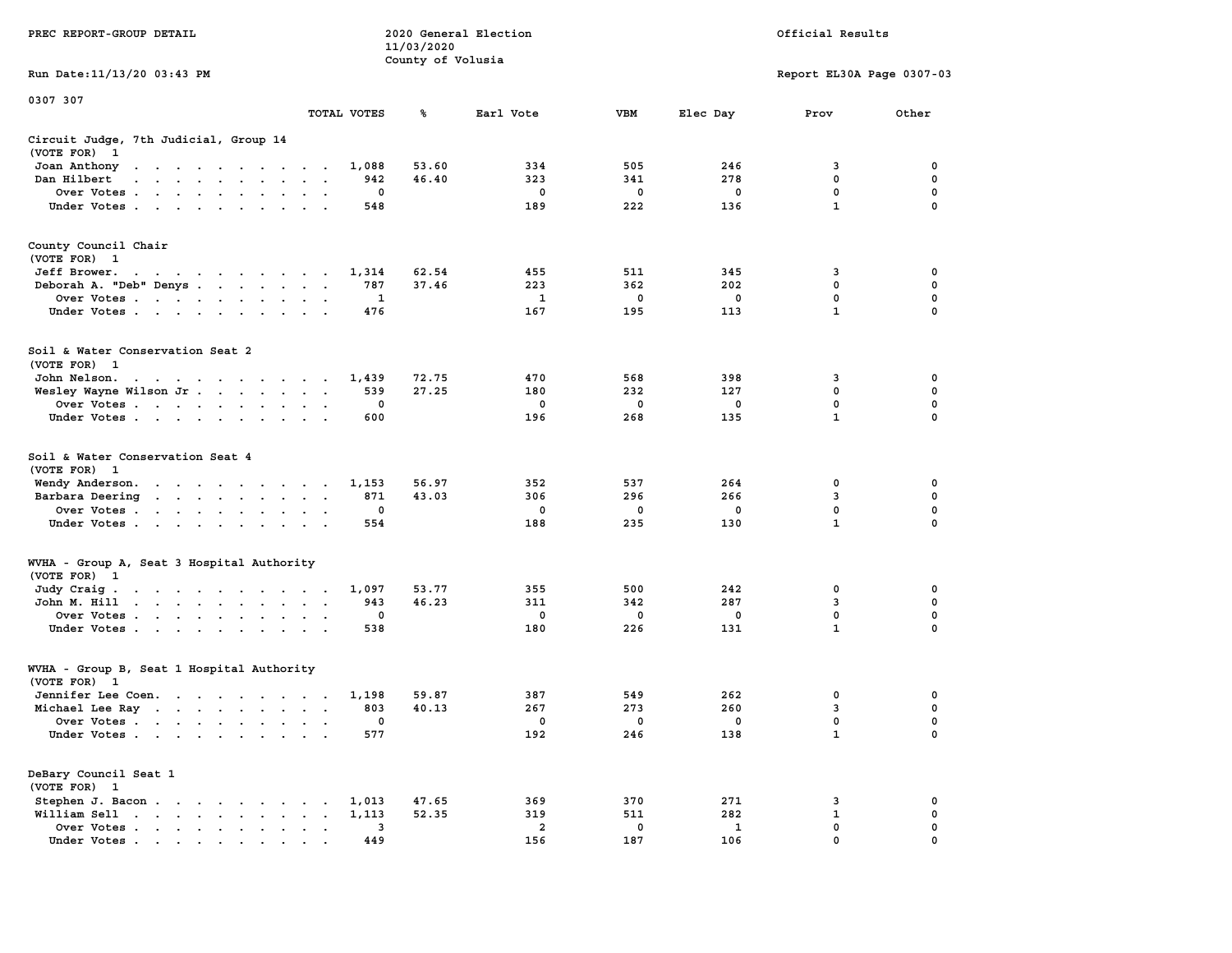| PREC REPORT-GROUP DETAIL                                                                                                                                                                                  |                                      | 2020 General Election<br>11/03/2020<br>County of Volusia |            |             |           | Official Results             |               |
|-----------------------------------------------------------------------------------------------------------------------------------------------------------------------------------------------------------|--------------------------------------|----------------------------------------------------------|------------|-------------|-----------|------------------------------|---------------|
| Run Date: 11/13/20 03:43 PM                                                                                                                                                                               |                                      |                                                          |            |             |           | Report EL30A Page 0307-04    |               |
| 0307 307                                                                                                                                                                                                  |                                      |                                                          |            |             |           |                              |               |
|                                                                                                                                                                                                           | TOTAL VOTES                          | ℁                                                        | Earl Vote  | VBM         | Elec Day  | Prov                         | Other         |
| DeBary Council Seat 2<br>(VOTE FOR) 1                                                                                                                                                                     |                                      |                                                          |            |             |           |                              |               |
| Darius Kelley                                                                                                                                                                                             | 942                                  | 43.92                                                    | 294        | 425         | 222       | 1                            | 0             |
| Jim Pappalardo.<br>the contract of the contract of the                                                                                                                                                    | 1,203                                | 56.08                                                    | 395        | 468         | 338       | $\overline{\mathbf{2}}$      | 0             |
| Over Votes                                                                                                                                                                                                | 0                                    |                                                          | 0          | 0           | 0         | 0<br>$\mathbf{1}$            | 0<br>$\Omega$ |
| Under Votes                                                                                                                                                                                               | 433                                  |                                                          | 157        | 175         | 100       |                              |               |
| Amendment 1 - Citzenship Requirement<br>(VOTE FOR) 1                                                                                                                                                      |                                      |                                                          |            |             |           |                              |               |
| Yes                                                                                                                                                                                                       | 2,009                                | 82.34                                                    | 669        | 794         | 543       | 3                            | 0             |
| No.                                                                                                                                                                                                       | 431                                  | 17.66                                                    | 132        | 226         | 72        | $\mathbf{1}$                 | 0             |
| Over Votes                                                                                                                                                                                                | 3                                    |                                                          | 0          | $\mathbf 0$ | 3         | 0                            | 0             |
| Under Votes                                                                                                                                                                                               | 135                                  |                                                          | 45         | 48          | 42        | $\mathbf 0$                  | 0             |
| Amendment 2 - Minimum Wage<br>(VOTE FOR) 1                                                                                                                                                                |                                      |                                                          |            |             |           |                              |               |
| Yes<br>the contract of the contract of the contract of                                                                                                                                                    | 1,258                                | 51.77                                                    | 347        | 644         | 266       | 1                            | 0             |
| No.                                                                                                                                                                                                       | 1,172<br>$\sim$<br>$\bullet$         | 48.23                                                    | 447        | 365         | 357       | 3                            | 0             |
| Over Votes                                                                                                                                                                                                | 1<br>$\bullet$<br>$\bullet$          |                                                          | 0          | 0           | 1         | $\mathbf 0$                  | 0             |
| Under Votes                                                                                                                                                                                               | 147                                  |                                                          | 52         | 59          | 36        | 0                            | 0             |
| Amendment 3 - Primary Elections<br>(VOTE FOR) 1                                                                                                                                                           |                                      |                                                          |            |             |           |                              |               |
| Yes                                                                                                                                                                                                       | 1,195                                | 51.29                                                    | 361        | 534         | 298       | 2                            | 0             |
| No.                                                                                                                                                                                                       | 1,135<br>$\mathbf{a}=\mathbf{a}$     | 48.71                                                    | 397        | 424         | 312       | $\overline{\mathbf{2}}$<br>0 | 0<br>0        |
| Over Votes<br>Under Votes                                                                                                                                                                                 | 1<br>247                             |                                                          | 0<br>88    | 0<br>110    | 1<br>49   | 0                            | $\Omega$      |
|                                                                                                                                                                                                           |                                      |                                                          |            |             |           |                              |               |
| Amendment 4 - Apprl Const. Amendment<br>(VOTE FOR) 1                                                                                                                                                      |                                      |                                                          |            |             |           |                              |               |
| Yes                                                                                                                                                                                                       | 1,162                                | 50.70                                                    | 403        | 394         | 362       | 3                            | 0             |
| No.                                                                                                                                                                                                       | 1,130<br>$\sim$ $\sim$               | 49.30                                                    | 340<br>0   | 555<br>0    | 234<br>0  | $\mathbf 1$<br>0             | 0<br>0        |
| Over Votes<br>Under Votes                                                                                                                                                                                 | 0<br>$\sim$ $\sim$<br>286            |                                                          | 103        | 119         | 64        | $\mathbf 0$                  | 0             |
| Amendment 5 - Homestead Property Taxes<br>(VOTE FOR) 1                                                                                                                                                    |                                      |                                                          |            |             |           |                              |               |
| Yes<br>the contract of the contract of the contract of the contract of the contract of the contract of the contract of                                                                                    | 1,619                                | 71.99                                                    | 526        | 622         | 468       | 3                            | 0             |
| No.                                                                                                                                                                                                       | 630                                  | 28.01                                                    | 201        | 305         | 124       | 0                            | 0             |
| Over Votes                                                                                                                                                                                                | 1                                    |                                                          | 1          | 0           | 0         | 0                            | $\Omega$      |
| Under Votes                                                                                                                                                                                               | 328                                  |                                                          | 118        | 141         | 68        | $\mathbf 1$                  | 0             |
| Amendment 6 - Ad Valorem Tax Discount                                                                                                                                                                     |                                      |                                                          |            |             |           |                              |               |
| (VOTE FOR) 1                                                                                                                                                                                              |                                      |                                                          |            |             |           |                              |               |
| $Yes \t . \t . \t .$<br>$\sim$ $\sim$ $\sim$ $\sim$<br>$\sim$ $\sim$<br>$\cdot$ $\cdot$<br>$\cdot$<br>No.<br>$\cdot$ $\cdot$ $\cdot$ $\cdot$<br>$\ddot{\phantom{0}}$<br>$\ddot{\phantom{a}}$<br>$\bullet$ | 1,979<br>341<br>$\ddot{\phantom{a}}$ | 85.30<br>14.70                                           | 655<br>104 | 788<br>170  | 532<br>67 | 4<br>0                       | 0<br>0        |
| Over Votes                                                                                                                                                                                                | 1                                    |                                                          | 0          | 0           | 1         | 0                            | 0             |
| Under Votes                                                                                                                                                                                               | 257                                  |                                                          | 87         | 110         | 60        | 0                            | 0             |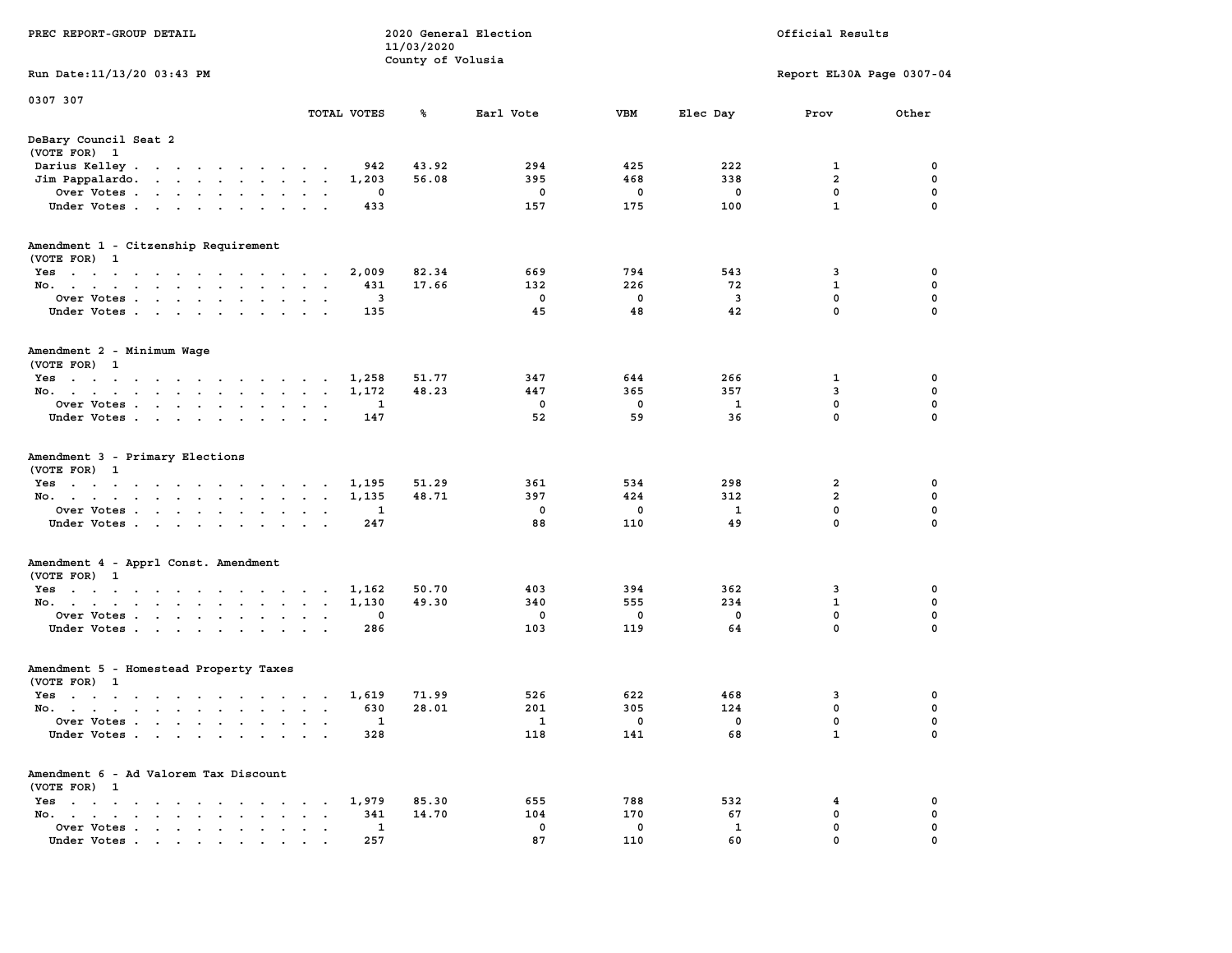| PREC REPORT-GROUP DETAIL                                                                                                           |                        |          | 11/03/2020<br>County of Volusia | 2020 General Election |          |            | Official Results          |             |
|------------------------------------------------------------------------------------------------------------------------------------|------------------------|----------|---------------------------------|-----------------------|----------|------------|---------------------------|-------------|
| Run Date: 11/13/20 03:43 PM                                                                                                        |                        |          |                                 |                       |          |            | Report EL30A Page 0307-05 |             |
| 0307 307                                                                                                                           | TOTAL VOTES            |          | ℁                               | Earl Vote             | VBM      | Elec Day   | Prov                      | Other       |
| Volusia ECHO<br>(VOTE FOR) 1                                                                                                       |                        |          |                                 |                       |          |            |                           |             |
| Yes (For Bonds)<br>the contract of the contract of the                                                                             |                        | 1,605    | 70.89                           | 495                   | 733      | 375        | 2                         | 0           |
| No (Against Bonds)<br>the contract of the contract of the                                                                          |                        | 659      | 29.11                           | 231                   | 212      | 214        | $\overline{\mathbf{2}}$   | 0           |
| Over Votes.<br>the contract of the contract of the contract of the contract of the contract of                                     |                        | 3        |                                 | 1                     | 0        | 2          | 0                         | 0           |
| Under Votes                                                                                                                        | $\cdot$ $\cdot$        | 311      |                                 | 119                   | 123      | 69         | $\mathbf 0$               | $\Omega$    |
| Volusia Forever<br>(VOTE FOR) 1                                                                                                    |                        |          |                                 |                       |          |            |                           |             |
| Yes (For Bonds)<br>the contract of the contract of the contract of the contract of the contract of the contract of the contract of |                        | 1,678    | 73.63                           | 520                   | 780      | 377        | 1                         | 0           |
| No (Against Bonds)                                                                                                                 |                        | 601      | 26.37                           | 213                   | 172      | 214        | $\overline{a}$            | 0           |
| Over Votes                                                                                                                         |                        | 1        |                                 | 0                     | 1        | 0          | 0                         | 0           |
| Under Votes                                                                                                                        |                        | 298      |                                 | 113                   | 115      | 69         | $\mathbf{1}$              | 0           |
| DeBary Ref #1 - Base Salary<br>(VOTE FOR) 1                                                                                        |                        |          |                                 |                       |          |            |                           |             |
| Yes<br>the contract of the contract of the contract of                                                                             |                        | 1,195    | 51.82                           | 394                   | 497      | 304        | 0                         | 0           |
| No.                                                                                                                                |                        | 1,111    | 48.18                           | 359                   | 458      | 291        | 3                         | 0           |
| Over Votes.<br>the contract of the contract of the contract of the contract of the contract of the contract of the contract of     | $\bullet$<br>$\bullet$ | 0        |                                 | 0                     | 0        | $^{\circ}$ | $\mathbf 0$               | 0           |
| Under Votes                                                                                                                        |                        | 243      |                                 | 91                    | 85       | 66         | $\mathbf{1}$              | 0           |
| DeBary Ref #2 - Map of City<br>(VOTE FOR) 1                                                                                        |                        |          |                                 |                       |          |            |                           |             |
| Yes                                                                                                                                |                        | 1,284    | 55.87                           | 391                   | 602      | 289        | 2                         | 0           |
| No.                                                                                                                                | $\sim$ $\sim$ $\sim$   | 1,014    | 44.13                           | 367                   | 349      | 297        | $\mathbf{1}$              | 0           |
| Over Votes                                                                                                                         |                        | 3        |                                 | 0                     | 1        | 2          | 0                         | 0           |
| Under Votes                                                                                                                        |                        | 248      |                                 | 86                    | 88       | 73         | $\mathbf{1}$              | $\Omega$    |
| DeBary Ref #3 - Election/Charter Dates<br>(VOTE FOR) 1                                                                             |                        |          |                                 |                       |          |            |                           |             |
| Yes                                                                                                                                |                        | 1,381    | 62.26                           | 431                   | 620      | 329        | 1                         | 0           |
| No.                                                                                                                                | $\ddot{\phantom{1}}$   | 837      | 37.74                           | 299                   | 304      | 232        | $\overline{\mathbf{2}}$   | 0           |
| Over Votes                                                                                                                         | $\sim$ $\sim$          | 1        |                                 | 1                     | 0        | 0          | 0                         | $\mathbf 0$ |
| Under Votes                                                                                                                        |                        | 330      |                                 | 113                   | 116      | 100        | $\mathbf{1}$              | 0           |
| DeBary Ref #4 - Budget Extension<br>(VOTE FOR) 1                                                                                   |                        |          |                                 |                       |          |            |                           |             |
| Yes<br>the contract of the contract of the contract of the contract of the contract of the contract of the contract of             |                        | 1,054    | 48.30                           | 308                   | 495      | 251        | 0                         | 0           |
| No.                                                                                                                                |                        | 1,128    | 51.70                           | 406                   | 412      | 307        | 3                         | 0           |
| Over Votes                                                                                                                         |                        | 0        |                                 | 0                     | 0        | 0          | 0                         | $\Omega$    |
| Under Votes                                                                                                                        |                        | 363      |                                 | 130                   | 129      | 103        | $\mathbf{1}$              | 0           |
| DeBary Ref #5 - Council Forfeiture<br>(VOTE FOR) 1                                                                                 |                        |          |                                 |                       |          |            |                           |             |
| $Yes \t . \t . \t .$<br><b>Contract Contract Contract</b><br><b>Contract</b>                                                       |                        | 1,366    | 63.92                           | 430                   | 612      | 323        | 1                         | 0           |
| No.<br>$\ddot{\phantom{a}}$<br>$\bullet$                                                                                           |                        | 771      | 36.08                           | 256                   | 286      | 227        | $\overline{\mathbf{2}}$   | 0           |
| Over Votes<br>Under Votes                                                                                                          |                        | 1<br>411 |                                 | 1<br>157              | 0<br>142 | 0<br>111   | 0<br>1                    | 0           |
|                                                                                                                                    |                        |          |                                 |                       |          |            |                           |             |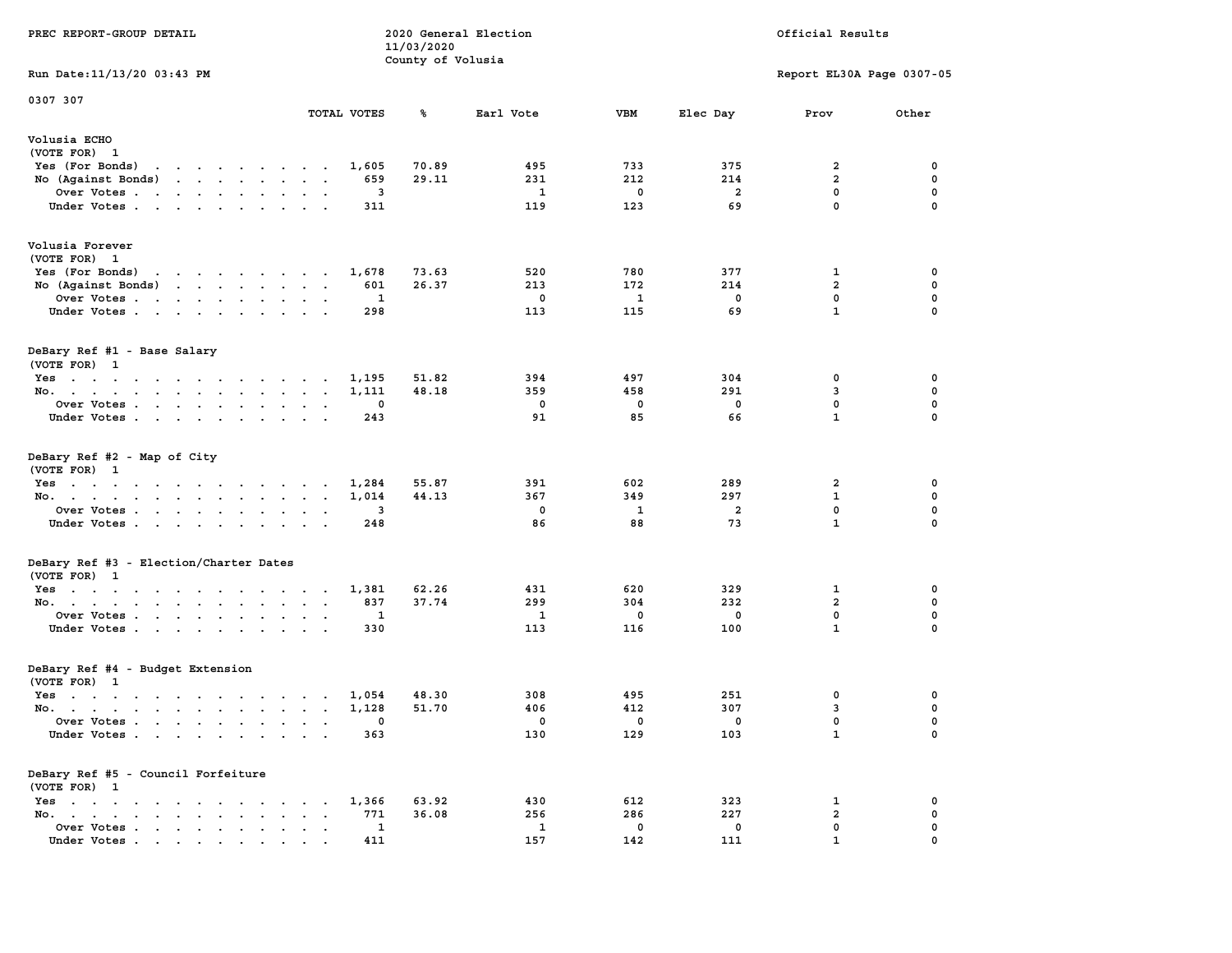| PREC REPORT-GROUP DETAIL                            |             | 2020 General Election<br>11/03/2020 |           |            |          | Official Results          |       |
|-----------------------------------------------------|-------------|-------------------------------------|-----------|------------|----------|---------------------------|-------|
| Run Date: 11/13/20 03:43 PM                         |             | County of Volusia                   |           |            |          | Report EL30A Page 0307-06 |       |
| 0307 307                                            |             |                                     |           |            |          |                           |       |
|                                                     | TOTAL VOTES | ‱                                   | Earl Vote | <b>VBM</b> | Elec Day | Prov                      | Other |
| DeBary Ref #6 - Definition/Meetings<br>(VOTE FOR) 1 |             |                                     |           |            |          |                           |       |
| Yes                                                 | 1,409       | 64.81                               | 461       | 583        | 364      |                           |       |
| No.                                                 | 765         | 35.19                               | 247       | 326        | 190      |                           |       |
| Over Votes                                          |             |                                     |           | 0          | 0        |                           |       |
| Under Votes                                         | 374         |                                     | 135       | 131        | 107      |                           |       |
| DeBary Ref #7 - Terms of Office<br>(VOTE FOR) 1     |             |                                     |           |            |          |                           |       |
| Yes                                                 | 1,288       | 57.78                               | 396       | 564        | 326      |                           |       |
| No.                                                 | 941         | 42.22                               | 330       | 368        | 242      |                           |       |
| Over Votes                                          | -2          |                                     | $\Omega$  | 0          |          |                           |       |
| Under Votes                                         | 318         |                                     | 118       | 108        | 91       |                           |       |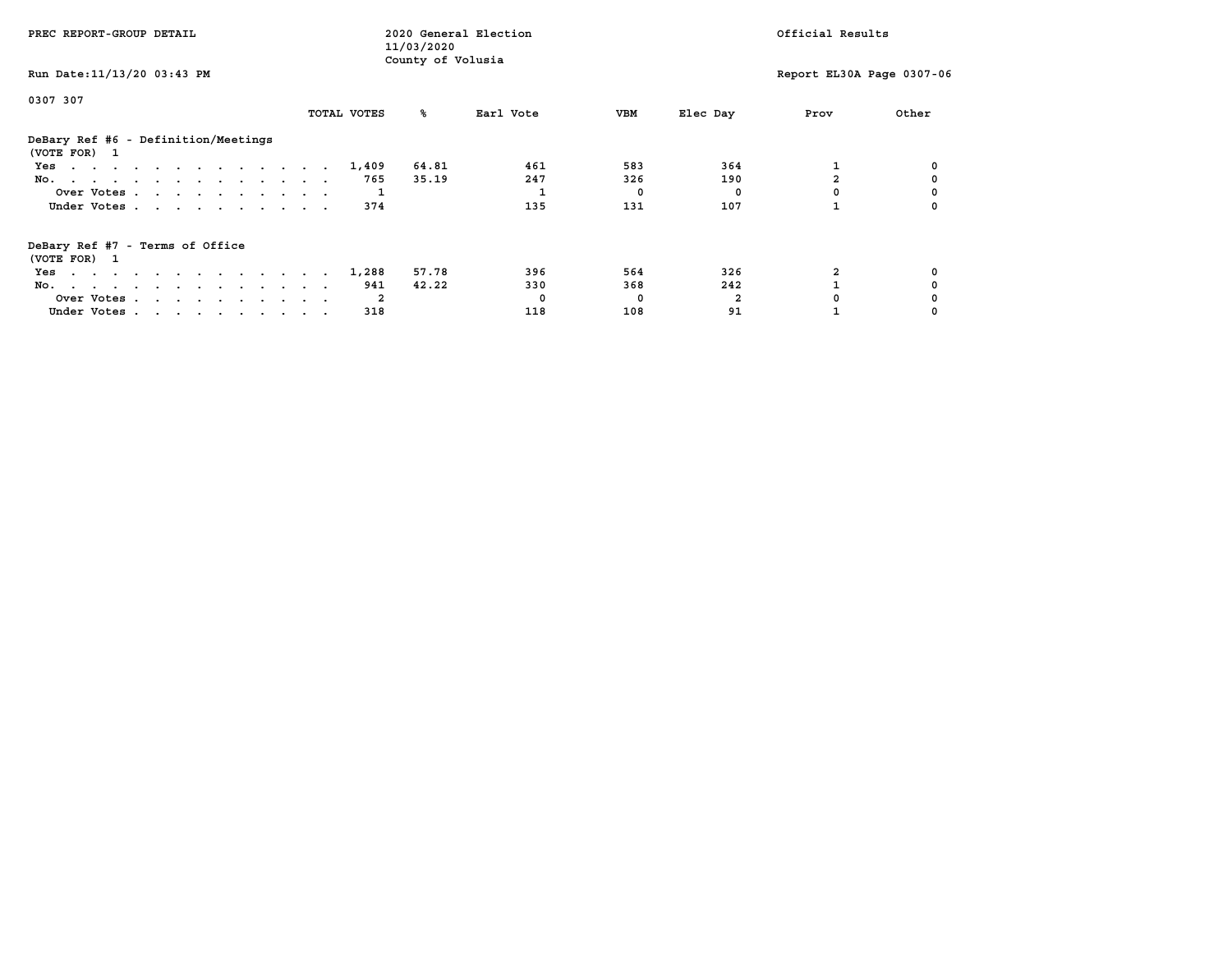| PREC REPORT-GROUP DETAIL                                                                                                                                                                                                                                    |                         | 2020 General Election<br>11/03/2020 |             |                         |                         | Official Results          |             |
|-------------------------------------------------------------------------------------------------------------------------------------------------------------------------------------------------------------------------------------------------------------|-------------------------|-------------------------------------|-------------|-------------------------|-------------------------|---------------------------|-------------|
|                                                                                                                                                                                                                                                             |                         | County of Volusia                   |             |                         |                         |                           |             |
| Run Date: 11/13/20 03:43 PM                                                                                                                                                                                                                                 |                         |                                     |             |                         |                         | Report EL30A Page 0308-01 |             |
| 0308 308                                                                                                                                                                                                                                                    |                         |                                     |             |                         |                         |                           |             |
|                                                                                                                                                                                                                                                             | TOTAL VOTES             | ℁                                   | Earl Vote   | VBM                     | Elec Day                | Prov                      | Other       |
| REGISTERED VOTERS - TOTAL                                                                                                                                                                                                                                   | 2,911                   |                                     | 688         | 979                     | 499                     | $\mathbf{1}$              | $\mathbf 0$ |
| BALLOTS CAST - TOTAL.<br>$\mathbf{r}$                                                                                                                                                                                                                       | 2,167<br>0              |                                     | 0           | 0                       | 0                       | 0                         | 0           |
| BALLOTS CAST - BLANK.<br>$\ddot{\phantom{a}}$<br>$\cdot$ $\cdot$                                                                                                                                                                                            |                         | 74.44                               |             |                         |                         |                           |             |
| VOTER TURNOUT - TOTAL<br>$\mathbf{r}$ , $\mathbf{r}$ , $\mathbf{r}$ , $\mathbf{r}$ , $\mathbf{r}$<br>$\sim$ $\sim$                                                                                                                                          |                         |                                     |             |                         |                         |                           |             |
| VOTER TURNOUT - BLANK<br>$\sim$ $\sim$ $\sim$ $\sim$<br>$\sim$<br>$\sim$                                                                                                                                                                                    |                         |                                     |             |                         |                         |                           |             |
|                                                                                                                                                                                                                                                             |                         |                                     |             |                         |                         |                           |             |
| President and Vice President<br>(VOTE FOR) 1                                                                                                                                                                                                                |                         |                                     |             |                         |                         |                           |             |
| Donald J. Trump (REP)<br>$\mathcal{A}$ . The set of the set of the set of the set of the set of the set of the set of the set of the set of the set of the set of the set of the set of the set of the set of the set of the set of the set of the set of t | 1,311                   | 60.67                               | 462         | 472                     | 376                     | 1                         | 0           |
| Joseph R. Biden (DEM)<br>$\mathbf{r}$ , $\mathbf{r}$ , $\mathbf{r}$ , $\mathbf{r}$ , $\mathbf{r}$<br>$\cdot$ .                                                                                                                                              | 815                     | 37.71                               | 221         | 487                     | 107                     | 0                         | 0           |
| Jo Jorgensen (LPF)                                                                                                                                                                                                                                          | 25                      | 1.16                                | 5           | 9                       | 11                      | 0                         | 0           |
| the contract of the contract of the<br>$\sim$                                                                                                                                                                                                               | $\overline{\mathbf{2}}$ | .09                                 | $\mathbf 0$ | $\overline{\mathbf{2}}$ | $\mathbf 0$             | $\mathbf 0$               | $\mathbf 0$ |
| Roque "Rocky" De La Fuente (REF).<br>$\ddot{\phantom{a}}$                                                                                                                                                                                                   |                         |                                     |             |                         |                         |                           | $\mathbf 0$ |
| Gloria La Riva (PSL).<br>$\sim$                                                                                                                                                                                                                             | 1                       | .05                                 | 0           | $\mathbf 0$             | $\mathbf{1}$            | $\mathbf 0$               |             |
| Howie Hawkins (GRE)<br>$\sim$<br>$\ddot{\phantom{a}}$                                                                                                                                                                                                       | 3                       | .14                                 | 0           | 2                       | 1                       | 0                         | $\pmb{0}$   |
| Don Blankenship (CPF)<br>$\sim$                                                                                                                                                                                                                             | 0                       |                                     | 0           | 0                       | $\mathbf{0}$            | $\mathbf 0$               | $\mathbf 0$ |
| $\texttt{WRTTE-IN.}$<br>$\ddot{\phantom{0}}$<br>$\ddot{\phantom{a}}$<br>$\ddot{\phantom{a}}$                                                                                                                                                                | 4                       | .19                                 | 0           | $\mathbf{1}$            | 3                       | $\mathbf 0$               | $\mathbf 0$ |
| Over Votes                                                                                                                                                                                                                                                  | 4                       |                                     | $\mathbf 0$ | 4                       | $\mathbf 0$             | $\mathbf 0$               | $\mathbf 0$ |
| Under Votes                                                                                                                                                                                                                                                 | $\overline{\mathbf{2}}$ |                                     | 0           | $\overline{\mathbf{2}}$ | 0                       | $\pmb{0}$                 | $\mathbf 0$ |
| Representative in Congress District 6<br>(VOTE FOR) 1                                                                                                                                                                                                       |                         |                                     |             |                         |                         |                           |             |
| Michael Waltz (REP)                                                                                                                                                                                                                                         | 1,283                   | 61.92                               | 456         | 464                     | 362                     | 1                         | 0           |
| Clint Curtis $(DEM)$<br>$\ddot{\phantom{a}}$                                                                                                                                                                                                                | 786                     | 37.93                               | 213         | 467                     | 106                     | $\mathbf 0$               | $\mathbf 0$ |
| $\texttt{WRTTE-IN.}$<br>$\bullet$<br>$\blacksquare$                                                                                                                                                                                                         | 3                       | .14                                 | $\mathbf 0$ | $\mathbf{1}$            | $\overline{\mathbf{2}}$ | $\mathbf 0$               | 0           |
| Over Votes<br>$\sim$ $\sim$<br>$\bullet$                                                                                                                                                                                                                    | 0                       |                                     | $\mathbf 0$ | 0                       | $\mathbf 0$             | $\mathbf 0$               | 0           |
| Under Votes<br>$\cdot$ $\cdot$                                                                                                                                                                                                                              | 95                      |                                     | 19          | 47                      | 29                      | $\mathbf 0$               | $\mathbf 0$ |
| State Attorney 7th Judicial Circuit<br>(VOTE FOR) 1                                                                                                                                                                                                         |                         |                                     |             |                         |                         |                           |             |
| R.J. Larizza $(REF)$                                                                                                                                                                                                                                        | 1,170                   | 59.33                               | 426         | 437                     | 307                     | 0                         | 0           |
| Don Dempsey.<br>the contract of the contract of the<br>$\sim$ $\sim$                                                                                                                                                                                        | 802                     | 40.67                               | 208         | 446                     | 147                     | 1                         | $\mathbf 0$ |
| Over Votes                                                                                                                                                                                                                                                  | 0                       |                                     | $\mathbf 0$ | 0                       | 0                       | 0                         | $\mathbf 0$ |
| Under Votes                                                                                                                                                                                                                                                 | 195                     |                                     | 54          | 96                      | 45                      | $\mathbf 0$               | $\Omega$    |
| State Senator District 9<br>(VOTE FOR) 1                                                                                                                                                                                                                    |                         |                                     |             |                         |                         |                           |             |
| Jason Brodeur (REP)                                                                                                                                                                                                                                         | 1,225                   | 59.84                               | 449         | 452                     | 323                     | 1                         | 0           |
| Patricia Sigman (DEM)<br>and the contract of the contract of<br>$\sim$ $\sim$                                                                                                                                                                               | 732                     | 35.76                               | 197         | 434                     | 101                     | $\mathbf 0$               | $\mathbf 0$ |
| Jestine Iannotti                                                                                                                                                                                                                                            | 90                      | 4.40                                | 14          | 42                      | 34                      | $\mathbf 0$               | 0           |
| Over Votes<br>$\ddot{\phantom{0}}$                                                                                                                                                                                                                          | 0                       |                                     | $\mathbf 0$ | $\mathbf 0$             | $\mathbf 0$             | $\mathbf 0$               | 0           |
| Under Votes<br>$\cdot$ .                                                                                                                                                                                                                                    | 120                     |                                     | 28          | 51                      | 41                      | 0                         | 0           |
| State Representative District 27<br>(VOTE FOR) 1                                                                                                                                                                                                            |                         |                                     |             |                         |                         |                           |             |
| Webster Barnaby (REP)<br>the contract of the contract of the                                                                                                                                                                                                | 1,265                   | 61.59                               | 445         | 461                     | 358                     | 1                         | 0           |
| Dolores Guzman (DEM).<br>$\sim$                                                                                                                                                                                                                             | 789                     | 38.41                               | 215         | 471                     | 103                     | 0                         | 0           |
| Over Votes<br>$\ddot{\phantom{0}}$<br>$\cdot$                                                                                                                                                                                                               | $\mathbf{1}$            |                                     | $\mathbf 0$ | $\mathbf{1}$            | $\mathbf 0$             | $\mathbf 0$               | $\mathbf 0$ |
| Under Votes<br>$\sim$                                                                                                                                                                                                                                       | 112                     |                                     | 28          | 46                      | 38                      | 0                         | 0           |
|                                                                                                                                                                                                                                                             |                         |                                     |             |                         |                         |                           |             |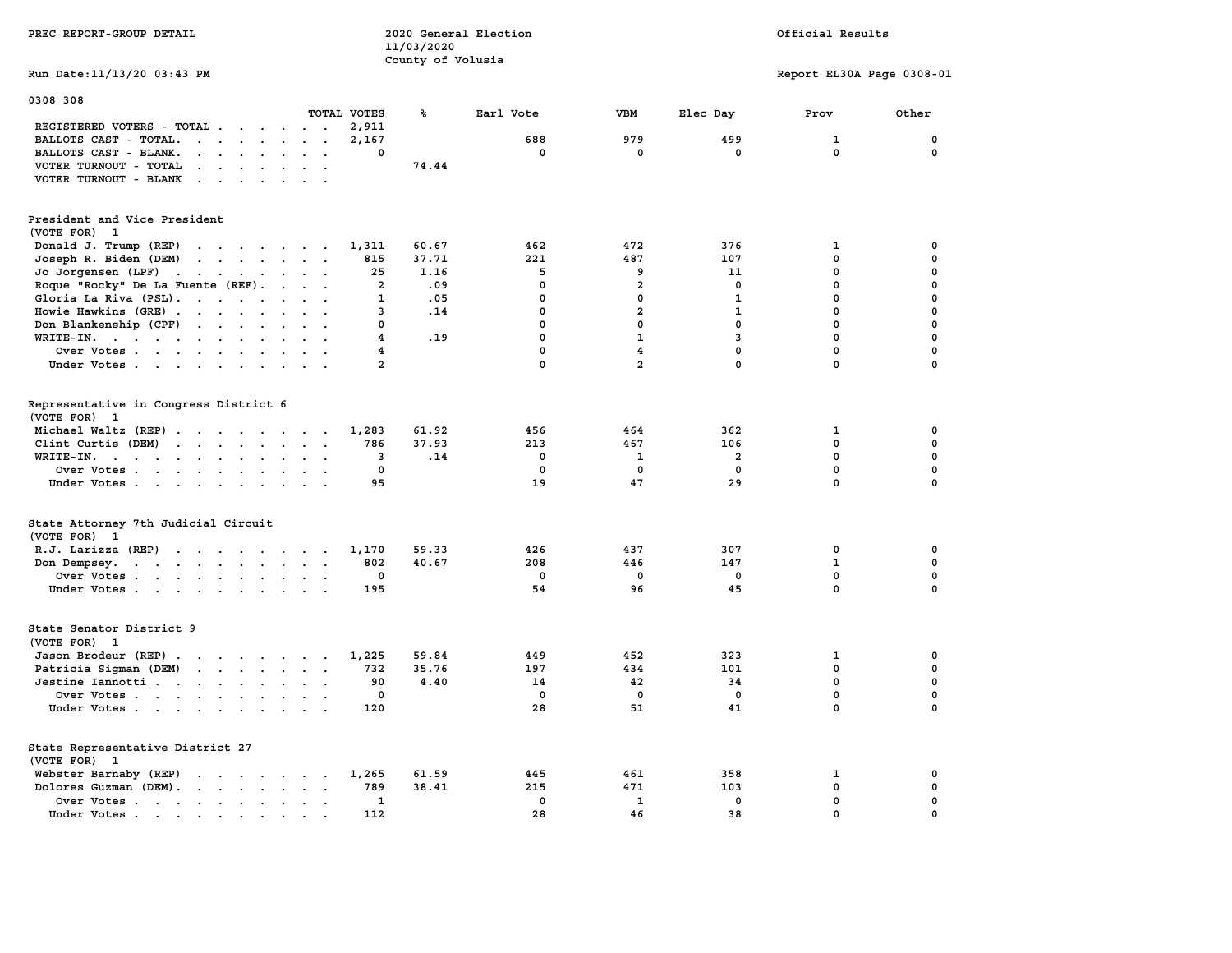|                                                                                                                                                                                                                                                  |                                                               | 11/03/2020        |                |              |              |                           |              |
|--------------------------------------------------------------------------------------------------------------------------------------------------------------------------------------------------------------------------------------------------|---------------------------------------------------------------|-------------------|----------------|--------------|--------------|---------------------------|--------------|
|                                                                                                                                                                                                                                                  |                                                               | County of Volusia |                |              |              |                           |              |
| Run Date: 11/13/20 03:43 PM                                                                                                                                                                                                                      |                                                               |                   |                |              |              | Report EL30A Page 0308-02 |              |
| 0308 308                                                                                                                                                                                                                                         |                                                               |                   |                |              |              |                           |              |
|                                                                                                                                                                                                                                                  | TOTAL VOTES                                                   | ℁                 | Earl Vote      | VBM          | Elec Day     | Prov                      | Other        |
| Supreme Court - Carlos G. Muniz<br>(VOTE FOR) 1                                                                                                                                                                                                  |                                                               |                   |                |              |              |                           |              |
| Yes                                                                                                                                                                                                                                              | 1,203                                                         | 66.57             | 417            | 498          | 287          | 1                         | 0            |
| No.<br>$\sim$ $\sim$                                                                                                                                                                                                                             | 604                                                           | 33.43             | 163            | 317          | 124          | $\mathbf 0$               | $\mathbf 0$  |
| Over Votes                                                                                                                                                                                                                                       | $\mathbf 0$                                                   |                   | $\mathbf 0$    | $\mathbf 0$  | $\mathbf 0$  | $\mathbf 0$               | $\mathbf 0$  |
| Under Votes<br>$\mathcal{A}^{\mathcal{A}}$ and $\mathcal{A}^{\mathcal{A}}$                                                                                                                                                                       | 360                                                           |                   | 108            | 164          | 88           | $\mathbf 0$               | $\mathbf 0$  |
| 5th Dist Crt of Appeal - Evander<br>(VOTE FOR) 1                                                                                                                                                                                                 |                                                               |                   |                |              |              |                           |              |
| Yes                                                                                                                                                                                                                                              | 1,268                                                         | 70.92             | 411            | 564          | 292          | 1                         | 0            |
| No.                                                                                                                                                                                                                                              | 520                                                           | 29.08             | 165            | 245          | 110          | $\mathbf 0$               | 0            |
| Over Votes                                                                                                                                                                                                                                       | $\mathbf{1}$<br>$\ddot{\phantom{1}}$                          |                   | $\mathbf{1}$   | $\mathbf 0$  | $\mathbf 0$  | $\mathbf 0$               | $\mathbf 0$  |
| Under Votes                                                                                                                                                                                                                                      | 378                                                           |                   | 111            | 170          | 97           | $\mathbf 0$               | 0            |
| 5th Dist Crt of Appeal - Grosshans<br>(VOTE FOR) 1                                                                                                                                                                                               |                                                               |                   |                |              |              |                           |              |
| Yes                                                                                                                                                                                                                                              | 1,201                                                         | 67.59             | 399            | 513          | 288          | 1                         | 0            |
| No.                                                                                                                                                                                                                                              | 576<br>$\sim$<br>$\sim$ $\sim$                                | 32.41             | 172            | 291          | 113          | $\mathbf 0$               | $\mathbf{0}$ |
| Over Votes                                                                                                                                                                                                                                       | $\mathbf{1}$<br>$\ddot{\phantom{a}}$<br>$\sim$                |                   | $\mathbf 0$    | $\mathbf{1}$ | $\mathbf 0$  | $\mathbf 0$               | $\mathbf 0$  |
| Under Votes                                                                                                                                                                                                                                      | 389                                                           |                   | 117            | 174          | 98           | $\mathbf 0$               | 0            |
| 5th Dist Crt of Appeal - Harris<br>(VOTE FOR) 1                                                                                                                                                                                                  | 1,265                                                         | 71.07             | 435            | 540          | 290          | 0                         | 0            |
| Yes<br>No.<br>$\ddot{\phantom{0}}$                                                                                                                                                                                                               | 515<br>$\sim$<br>$\ddot{\phantom{0}}$<br>$\ddot{\phantom{a}}$ | 28.93             | 145            | 263          | 106          | $\mathbf{1}$              | $\mathbf 0$  |
| Over Votes.                                                                                                                                                                                                                                      | $\overline{2}$                                                |                   | $\overline{a}$ | 0            | 0            | $\mathbf 0$               | 0            |
|                                                                                                                                                                                                                                                  |                                                               |                   |                |              |              | $\mathbf 0$               | 0            |
| Under Votes<br>$\sim$                                                                                                                                                                                                                            | 385<br>$\cdot$ $\cdot$                                        |                   | 106            | 176          | 103          |                           |              |
| 5th Dist Crt of Appeal - Orfinger<br>(VOTE FOR) 1                                                                                                                                                                                                |                                                               |                   |                |              |              |                           |              |
| Yes                                                                                                                                                                                                                                              | 1,234                                                         | 69.92             | 397            | 551          | 285          | 1                         | 0            |
| No.<br>$\sim$                                                                                                                                                                                                                                    | 531<br>$\sim$<br>$\sim$<br>$\ddot{\phantom{0}}$               | 30.08             | 171            | 250          | 110          | $\mathbf 0$               | $\mathbf 0$  |
| Over Votes                                                                                                                                                                                                                                       | $\mathbf{1}$<br>$\bullet$<br>$\cdot$ .                        |                   | $\mathbf{1}$   | $\Omega$     | $\mathbf{0}$ | $\mathbf 0$               | $\mathbf 0$  |
| Under Votes                                                                                                                                                                                                                                      | 401<br>$\sim$<br>$\sim$ $\sim$ $\sim$                         |                   | 119            | 178          | 104          | $\mathbf 0$               | $\mathbf 0$  |
| 5th Dist Crt of Appeal - Sasso<br>(VOTE FOR) 1                                                                                                                                                                                                   |                                                               |                   |                |              |              |                           |              |
| Yes                                                                                                                                                                                                                                              | 1,213                                                         | 69.04             | 408            | 531          | 274          | 0                         | $\mathbf 0$  |
| No.                                                                                                                                                                                                                                              | 544                                                           | 30.96             | 160            | 267          | 116          | $\mathbf{1}$              | $\mathbf 0$  |
| Over Votes<br>$\ddot{\phantom{a}}$                                                                                                                                                                                                               | 1<br>$\ddot{\phantom{a}}$<br>$\cdot$<br>$\cdot$               |                   | $\mathbf 0$    | 1            | 0            | $\mathbf 0$               | $\mathbf 0$  |
| Under Votes                                                                                                                                                                                                                                      | 409                                                           |                   | 120            | 180          | 109          | $\Omega$                  | $\Omega$     |
| 5th Dist Crt of Appeal - Wallis<br>(VOTE FOR) 1                                                                                                                                                                                                  |                                                               |                   |                |              |              |                           |              |
| $Yes \t . \t .$<br>the contract of the contract of the contract of the contract of the contract of the contract of the contract of                                                                                                               | 1,209                                                         | 69.09             | 413            | 525          | 270          | 1                         | 0            |
| No.<br>the contract of the contract of the con-<br>$\ddot{\phantom{a}}$                                                                                                                                                                          | 541<br>$\bullet$<br>$\cdot$ $\cdot$                           | 30.91             | 151            | 271          | 119          | $\mathbf 0$               | $\mathbf 0$  |
| Over Votes<br>$\sim$<br>$\ddot{\phantom{a}}$                                                                                                                                                                                                     | $\mathbf{0}$<br>$\blacksquare$<br>$\bullet$<br>$\blacksquare$ |                   | $^{\circ}$     | 0            | 0            | $\mathbf 0$               | $\mathbf 0$  |
| Under Votes<br>$\mathbf{r}$ . The contract of the contract of the contract of the contract of the contract of the contract of the contract of the contract of the contract of the contract of the contract of the contract of the contract of th | 417                                                           |                   | 124            | 183          | 110          | $\mathbf 0$               | $\mathbf 0$  |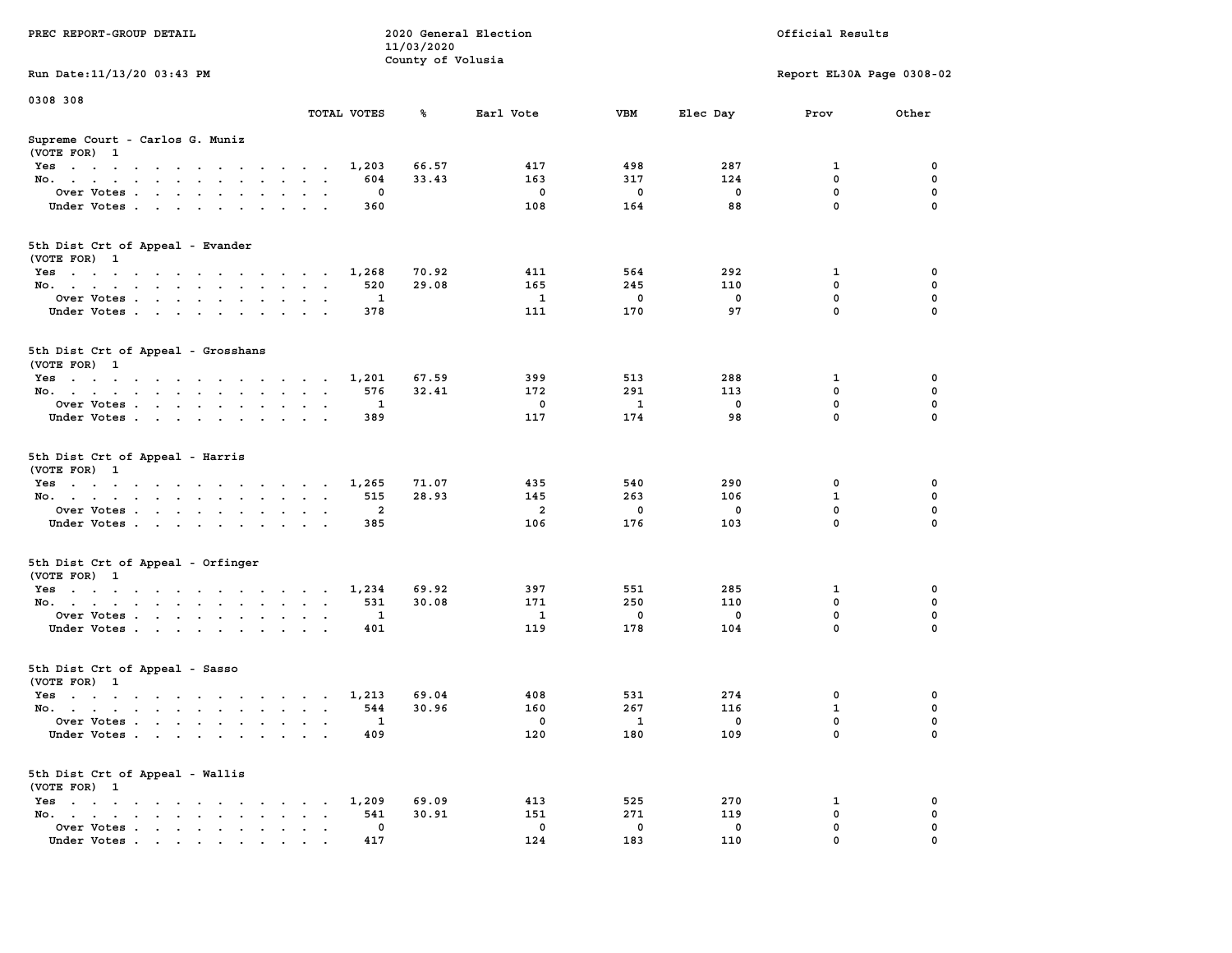|                                                                                                                                                                                                                                                      |                                                                   | 11/03/2020        |                |             |             |                           |                  |
|------------------------------------------------------------------------------------------------------------------------------------------------------------------------------------------------------------------------------------------------------|-------------------------------------------------------------------|-------------------|----------------|-------------|-------------|---------------------------|------------------|
|                                                                                                                                                                                                                                                      |                                                                   | County of Volusia |                |             |             |                           |                  |
| Run Date:11/13/20 03:43 PM                                                                                                                                                                                                                           |                                                                   |                   |                |             |             | Report EL30A Page 0308-03 |                  |
| 0308 308                                                                                                                                                                                                                                             |                                                                   |                   |                |             |             |                           |                  |
|                                                                                                                                                                                                                                                      | TOTAL VOTES                                                       | ℁                 | Earl Vote      | <b>VBM</b>  | Elec Day    | Prov                      | Other            |
| Circuit Judge, 7th Judicial, Group 14                                                                                                                                                                                                                |                                                                   |                   |                |             |             |                           |                  |
| (VOTE FOR)<br>$\mathbf{1}$                                                                                                                                                                                                                           |                                                                   |                   |                |             |             |                           |                  |
| Joan Anthony<br>the contract of the contract of the                                                                                                                                                                                                  | 967<br>$\sim$                                                     | 55.45             | 289            | 483         | 194         | 1                         | 0                |
| Dan Hilbert<br>$\ddot{\phantom{a}}$<br>$\mathbf{r}$ . The set of the set of $\mathbf{r}$                                                                                                                                                             | 777<br>$\sim$<br>$\sim$                                           | 44.55             | 279            | 303         | 195         | 0                         | 0                |
| Over Votes.<br>and the contract of the contract of<br>$\overline{\phantom{a}}$                                                                                                                                                                       | 1<br>$\cdot$                                                      |                   | $\mathbf{1}$   | $\mathbf 0$ | $\mathbf 0$ | $\mathbf 0$               | $\mathbf 0$      |
| Under Votes                                                                                                                                                                                                                                          | 422<br>$\cdot$<br>$\ddot{\phantom{a}}$                            |                   | 119            | 193         | 110         | 0                         | $\mathbf 0$      |
| County Council Chair                                                                                                                                                                                                                                 |                                                                   |                   |                |             |             |                           |                  |
| (VOTE FOR) 1                                                                                                                                                                                                                                         |                                                                   |                   |                |             |             |                           |                  |
| Jeff Brower.                                                                                                                                                                                                                                         | 1,118                                                             | 62.04             | 395            | 452         | 271         | 0                         | 0                |
| the contract of the contract of the con-                                                                                                                                                                                                             | $\overline{\phantom{a}}$                                          | 37.96             |                | 358         | 132         | 1                         | 0                |
| Deborah A. "Deb" Denys                                                                                                                                                                                                                               | 684<br>$\sim$<br>$\sim$                                           |                   | 193            |             |             |                           |                  |
| Over Votes<br>$\sim$<br>$\sim$<br>$\bullet$<br>$\ddot{\phantom{1}}$                                                                                                                                                                                  | 0                                                                 |                   | 0              | 0           | 0           | 0<br>$\mathbf{0}$         | 0<br>$\mathbf 0$ |
| Under Votes<br>$\bullet$ . $\bullet$ .<br>$\ddot{\phantom{a}}$                                                                                                                                                                                       | 365                                                               |                   | 100            | 169         | 96          |                           |                  |
| Soil & Water Conservation Seat 2                                                                                                                                                                                                                     |                                                                   |                   |                |             |             |                           |                  |
| (VOTE FOR) 1                                                                                                                                                                                                                                         |                                                                   |                   |                |             |             |                           |                  |
| John Nelson.<br>$\mathcal{A}=\mathcal{A}=\mathcal{A}=\mathcal{A}=\mathcal{A}=\mathcal{A}=\mathcal{A}=\mathcal{A}$ .                                                                                                                                  | 1,232<br>$\cdot$ $\cdot$                                          | 72.05             | 418            | 549         | 265         | 0                         | 0                |
| Wesley Wayne Wilson Jr<br>$\ddot{\phantom{a}}$                                                                                                                                                                                                       | 478<br>$\bullet$<br>$\bullet$<br>$\ddot{\phantom{a}}$             | 27.95             | 137            | 216         | 124         | $\mathbf{1}$              | $\mathbf 0$      |
| Over Votes                                                                                                                                                                                                                                           | $\overline{\mathbf{2}}$<br>$\cdot$<br>$\bullet$                   |                   | $\overline{a}$ | 0           | 0           | 0                         | 0                |
| Under Votes<br>$\cdot$                                                                                                                                                                                                                               | 455                                                               |                   | 131            | 214         | 110         | 0                         | $\mathbf 0$      |
| Soil & Water Conservation Seat 4<br>(VOTE FOR)<br>$\mathbf{1}$                                                                                                                                                                                       |                                                                   |                   |                |             |             |                           |                  |
| Wendy Anderson.<br>$\mathbf{r}$ . The contract of the contract of the contract of the contract of the contract of the contract of the contract of the contract of the contract of the contract of the contract of the contract of the contract of th | 1,022                                                             | 58.90             | 296            | 518         | 208         | 0                         | 0                |
| Barbara Deering<br>$\sim 10^{-1}$ and $\sim 10^{-1}$<br>$\sim 100$ km s $^{-1}$<br>$\ddot{\phantom{0}}$<br>$\ddot{\phantom{0}}$                                                                                                                      | 713<br>$\bullet$<br>$\bullet$<br>$\cdot$                          | 41.10             | 277            | 253         | 182         | $\mathbf 1$               | 0                |
| Over Votes .<br>$\mathbf{r}$ . The contract of the contract of the contract of the contract of the contract of the contract of the contract of the contract of the contract of the contract of the contract of the contract of the contract of th    | $\mathbf 0$<br>$\cdot$                                            |                   | 0              | 0           | $\mathbf 0$ | 0                         | $\mathbf 0$      |
| Under Votes<br>$\cdot$<br>$\cdot$                                                                                                                                                                                                                    | 432                                                               |                   | 115            | 208         | 109         | 0                         | 0                |
| WVHA - Group A, Seat 3 Hospital Authority                                                                                                                                                                                                            |                                                                   |                   |                |             |             |                           |                  |
| (VOTE FOR) 1                                                                                                                                                                                                                                         |                                                                   |                   |                |             |             |                           |                  |
| Judy Craig.<br>$\mathbf{a}$ . The second contribution of the second contribution $\mathbf{a}$                                                                                                                                                        | 996                                                               | 56.21             | 295            | 483         | 217         | $\mathbf 1$               | $\mathbf 0$      |
| $\mathcal{A}$ . The set of the set of the set of $\mathcal{A}$<br>John M. Hill                                                                                                                                                                       | 776<br>$\ddot{\phantom{a}}$<br>$\cdot$<br>$\ddot{\phantom{1}}$    | 43.79             | 287            | 309         | 180         | 0                         | $\mathbf 0$      |
| Over Votes<br>$\ddot{\phantom{1}}$                                                                                                                                                                                                                   | $\mathbf 0$<br>$\bullet$<br>$\bullet$                             |                   | 0              | 0           | 0           | 0                         | 0                |
| Under Votes<br>$\ddot{\phantom{0}}$                                                                                                                                                                                                                  | 395<br>$\cdot$<br>$\cdots$                                        |                   | 106            | 187         | 102         | $\mathbf 0$               | 0                |
| WVHA - Group B, Seat 1 Hospital Authority                                                                                                                                                                                                            |                                                                   |                   |                |             |             |                           |                  |
| (VOTE FOR)<br>$\mathbf{1}$                                                                                                                                                                                                                           |                                                                   |                   |                |             |             |                           |                  |
| Jennifer Lee Coen.<br>the contract of the contract of the contract of the contract of the contract of the contract of the contract of                                                                                                                | 1,086                                                             | 62.38             | 301            | 556         | 229         | 0                         | 0                |
| Michael Lee Ray                                                                                                                                                                                                                                      | 655<br>$\sim$<br>$\ddot{\phantom{a}}$<br>$\overline{\phantom{a}}$ | 37.62             | 267            | 224         | 163         | 1                         | $\mathbf 0$      |
| Over Votes<br>$\sim$<br>$\ddot{\phantom{a}}$                                                                                                                                                                                                         | $\mathbf 0$<br>$\ddot{\phantom{a}}$                               |                   | 0              | 0           | 0           | $\mathbf 0$               | $\mathbf 0$      |
| Under Votes<br>$\sim$                                                                                                                                                                                                                                | $\cdot$<br>$\cdot$<br>426<br>$\cdot$ $\cdot$ $\cdot$              |                   | 120            | 199         | 107         | $\mathbf{0}$              | $\mathbf 0$      |
| Amendment 1 - Citzenship Requirement                                                                                                                                                                                                                 |                                                                   |                   |                |             |             |                           |                  |
| (VOTE FOR) 1                                                                                                                                                                                                                                         |                                                                   |                   |                |             |             |                           |                  |
| Yes<br>$\sim$<br>$\bullet$<br>$\ddot{\phantom{0}}$<br>$\sim$<br>$\sim$ $\sim$<br>$\ddot{\phantom{a}}$<br>$\blacksquare$                                                                                                                              | 1,695<br>$\bullet$                                                | 83.09             | 548            | 730         | 416         | 1                         | 0                |
| No.<br>$\ddot{\phantom{a}}$<br>$\bullet$ .<br><br><br><br><br><br><br><br><br><br><br><br><br><br><br><br>$\mathbf{r} = \mathbf{r}$                                                                                                                  | 345<br>$\ddot{\phantom{a}}$                                       | 16.91             | 102            | 193         | 50          | 0                         | 0                |
| Over Votes<br>$\bullet$                                                                                                                                                                                                                              | 1<br>$\blacksquare$<br>$\ddot{\phantom{a}}$                       |                   | 1              | 0           | $\mathbf 0$ | $\mathbf 0$               | $\mathbf 0$      |
| Under Votes                                                                                                                                                                                                                                          | 126                                                               |                   | 37             | 56          | 33          | $\mathbf{0}$              | $\mathbf 0$      |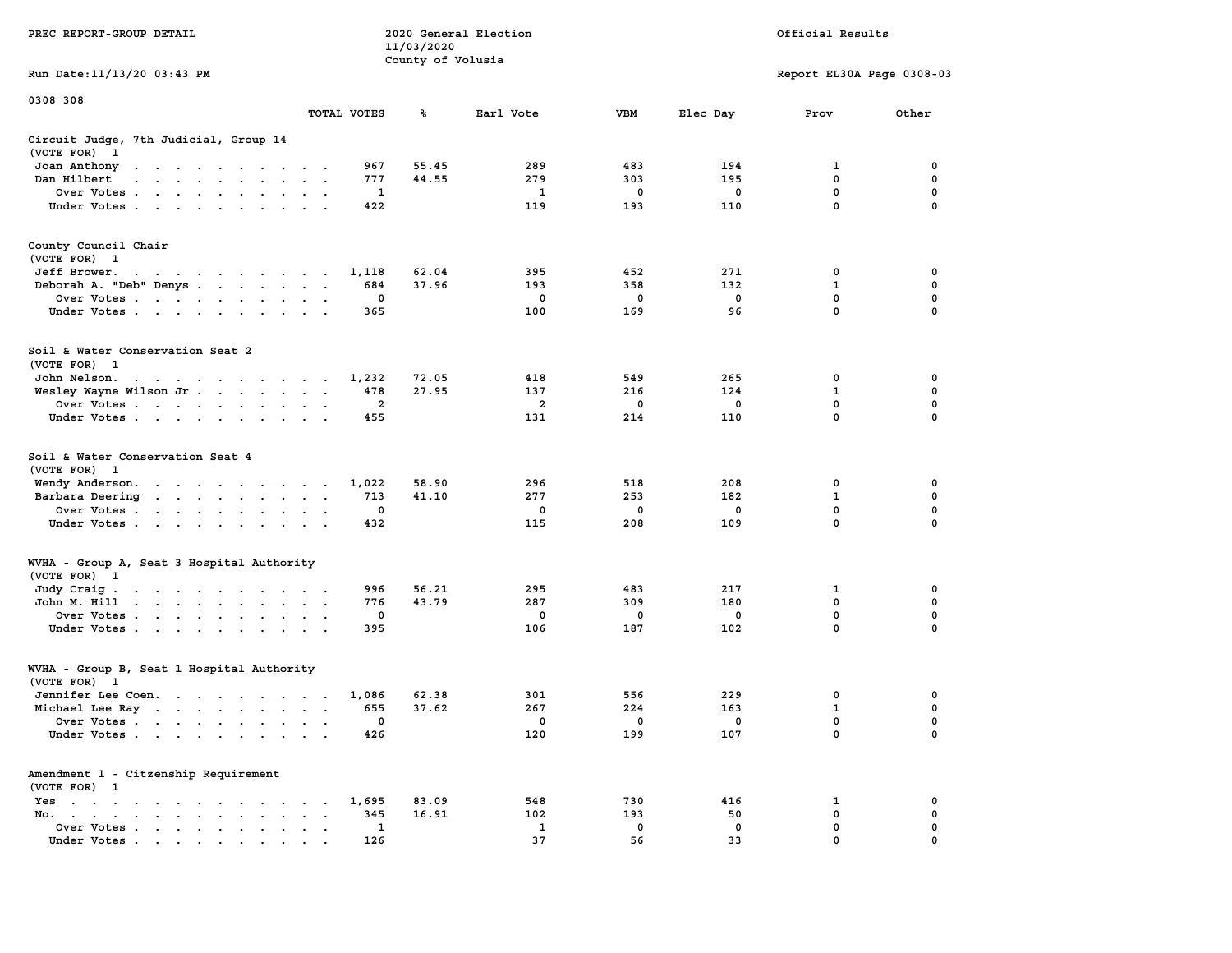| PREC REPORT-GROUP DETAIL                                                                                                                                                                                                                             |                             | 11/03/2020        | 2020 General Election   |                 |                 | Official Results          |             |
|------------------------------------------------------------------------------------------------------------------------------------------------------------------------------------------------------------------------------------------------------|-----------------------------|-------------------|-------------------------|-----------------|-----------------|---------------------------|-------------|
|                                                                                                                                                                                                                                                      |                             | County of Volusia |                         |                 |                 |                           |             |
| Run Date: 11/13/20 03:43 PM                                                                                                                                                                                                                          |                             |                   |                         |                 |                 | Report EL30A Page 0308-04 |             |
| 0308 308                                                                                                                                                                                                                                             |                             |                   |                         |                 |                 |                           |             |
|                                                                                                                                                                                                                                                      | TOTAL VOTES                 | ጜ                 | Earl Vote               | VBM             | Elec Day        | Prov                      | Other       |
| Amendment 2 - Minimum Wage<br>(VOTE FOR) 1                                                                                                                                                                                                           |                             |                   |                         |                 |                 |                           |             |
| Yes                                                                                                                                                                                                                                                  | 1,063                       | 51.98             | 264                     | 585             | 213             | 1                         | 0           |
| No.                                                                                                                                                                                                                                                  | 982                         | 48.02             | 384                     | 343             | 255             | $\mathbf 0$               | $\mathbf 0$ |
| Over Votes.                                                                                                                                                                                                                                          | 2                           |                   | $\mathbf{1}$            | 1               | 0               | $\mathbf 0$               | 0           |
| Under Votes                                                                                                                                                                                                                                          | 120                         |                   | 39                      | 50              | 31              | $\mathbf 0$               | $\mathbf 0$ |
| Amendment 3 - Primary Elections                                                                                                                                                                                                                      |                             |                   |                         |                 |                 |                           |             |
| (VOTE FOR) 1                                                                                                                                                                                                                                         |                             |                   |                         |                 |                 |                           |             |
| Yes<br>No.                                                                                                                                                                                                                                           | 1,036<br>962                | 51.85<br>48.15    | 259<br>385              | 509<br>390      | 267<br>187      | 1<br>0                    | 0<br>0      |
| Over Votes                                                                                                                                                                                                                                           | 0                           |                   | $\overline{\mathbf{0}}$ | 0               | 0               | $\mathbf 0$               | $\mathbf 0$ |
| Under Votes                                                                                                                                                                                                                                          | 169                         |                   | 44                      | 80              | 45              | $\Omega$                  | $\mathbf 0$ |
|                                                                                                                                                                                                                                                      |                             |                   |                         |                 |                 |                           |             |
| Amendment 4 - Apprl Const. Amendment<br>(VOTE FOR) 1                                                                                                                                                                                                 |                             |                   |                         |                 |                 |                           |             |
| $Yes \cdot \cdot \cdot \cdot \cdot \cdot \cdot \cdot \cdot \cdot \cdot \cdot \cdot \cdot$                                                                                                                                                            | 1,006                       | 51.54             | 361                     | 394             | 250             | 1                         | 0           |
| No.                                                                                                                                                                                                                                                  | 946                         | 48.46             | 264                     | 485             | 197             | 0                         | 0           |
| Over Votes                                                                                                                                                                                                                                           | 0                           |                   | $\mathbf 0$             | 0               | 0               | $\mathbf 0$               | $\mathbf 0$ |
| Under Votes                                                                                                                                                                                                                                          | 215                         |                   | 63                      | 100             | 52              | $\mathbf 0$               | $\mathbf 0$ |
| Amendment 5 - Homestead Property Taxes<br>(VOTE FOR) 1<br>Yes<br>No.<br>Over Votes                                                                                                                                                                   | 1,351<br>601<br>0           | 69.21<br>30.79    | 440<br>182<br>0         | 589<br>296<br>0 | 321<br>123<br>0 | 1<br>$\mathbf 0$<br>0     | 0<br>0<br>0 |
| Under Votes                                                                                                                                                                                                                                          | 215                         |                   | 66                      | 94              | 55              | $\mathbf 0$               | $\Omega$    |
| Amendment 6 - Ad Valorem Tax Discount                                                                                                                                                                                                                |                             |                   |                         |                 |                 |                           |             |
| (VOTE FOR) 1                                                                                                                                                                                                                                         |                             |                   |                         |                 |                 |                           |             |
| Yes                                                                                                                                                                                                                                                  | 1,727                       | 86.39             | 555                     | 751             | 420             | 1                         | 0           |
| No.                                                                                                                                                                                                                                                  | 272                         | 13.61             | 81                      | 154             | 37              | $\mathbf 0$               | 0           |
| Over Votes                                                                                                                                                                                                                                           | 0                           |                   | 0                       | 0               | 0               | 0                         | 0           |
| Under Votes                                                                                                                                                                                                                                          | 168                         |                   | 52                      | 74              | 42              | $\Omega$                  | $\Omega$    |
| Volusia ECHO<br>(VOTE FOR) 1                                                                                                                                                                                                                         |                             |                   |                         |                 |                 |                           |             |
| Yes (For Bonds)<br>$\mathbf{r}$ . The set of the set of the set of the set of the set of the set of the set of the set of the set of the set of the set of the set of the set of the set of the set of the set of the set of the set of the set of t | 1,419                       | 72.81             | 405                     | 677             | 336             | 1                         | 0           |
| No (Against Bonds)                                                                                                                                                                                                                                   | 530                         | 27.19             | 218                     | 201             | 111             | 0                         | 0           |
| Over Votes.<br>the contract of the contract of the contract of the contract of the contract of the contract of the contract of                                                                                                                       | 0                           |                   | 0                       | 0               | 0               | $\Omega$                  | $\mathbf 0$ |
| Under Votes                                                                                                                                                                                                                                          | 218                         |                   | 65                      | 101             | 52              | 0                         | 0           |
| Volusia Forever<br>(VOTE FOR) 1                                                                                                                                                                                                                      |                             |                   |                         |                 |                 |                           |             |
| Yes (For Bonds)<br>$\mathbf{r}$ , $\mathbf{r}$ , $\mathbf{r}$ , $\mathbf{r}$ , $\mathbf{r}$                                                                                                                                                          | 1,499                       | 76.17             | 421                     | 722             | 355             | 1                         | 0           |
| $\mathbf{r}$ , $\mathbf{r}$ , $\mathbf{r}$ , $\mathbf{r}$ , $\mathbf{r}$<br>No (Against Bonds)                                                                                                                                                       | 469<br>$\ddot{\phantom{a}}$ | 23.83             | 205                     | 166             | 98              | $\mathbf 0$               | $\mathbf 0$ |
| Over Votes                                                                                                                                                                                                                                           | 0                           |                   | 0                       | 0               | 0               | $\mathbf 0$               | 0           |
| Under Votes                                                                                                                                                                                                                                          | 199                         |                   | 62                      | 91              | 46              | $\Omega$                  | $\Omega$    |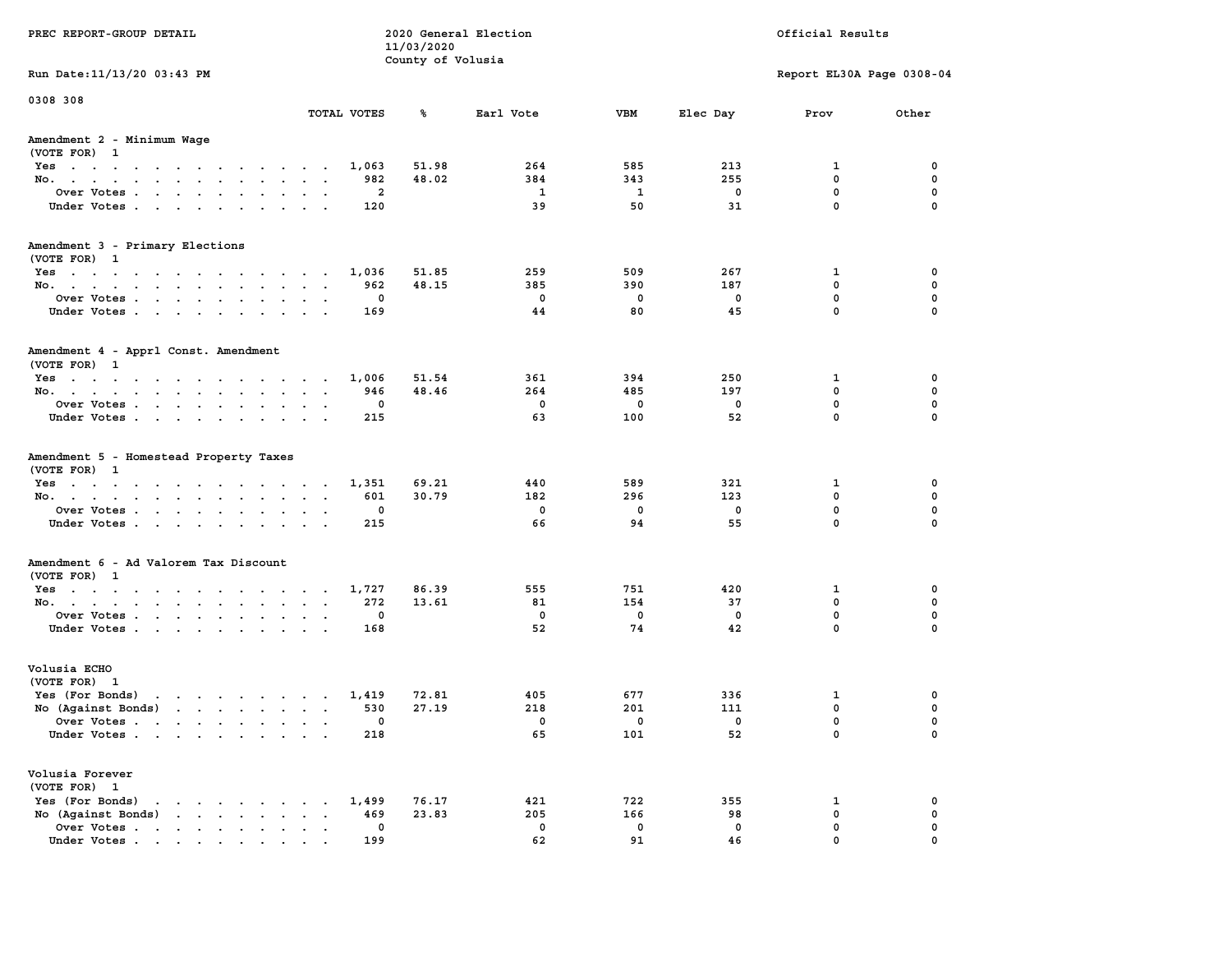| PREC REPORT-GROUP DETAIL                                                                                                                                                                                                                                   |                                                       | 2020 General Election<br>Official Results<br>11/03/2020<br>County of Volusia |                |                |                |                           |              |  |  |
|------------------------------------------------------------------------------------------------------------------------------------------------------------------------------------------------------------------------------------------------------------|-------------------------------------------------------|------------------------------------------------------------------------------|----------------|----------------|----------------|---------------------------|--------------|--|--|
| Run Date: 11/13/20 03:43 PM                                                                                                                                                                                                                                |                                                       |                                                                              |                |                |                | Report EL30A Page 0309-01 |              |  |  |
| 0309 309                                                                                                                                                                                                                                                   |                                                       |                                                                              |                |                |                |                           |              |  |  |
|                                                                                                                                                                                                                                                            | TOTAL VOTES                                           | ℁                                                                            | Earl Vote      | VBM            | Elec Day       | Prov                      | Other        |  |  |
| REGISTERED VOTERS - TOTAL                                                                                                                                                                                                                                  | 5,082<br>$\sim$ $\sim$                                |                                                                              |                |                |                |                           |              |  |  |
| BALLOTS CAST - TOTAL.                                                                                                                                                                                                                                      | 3,777<br>$\ddot{\phantom{0}}$<br>$\ddot{\phantom{0}}$ |                                                                              | 1,176          | 1,912          | 686            | 3                         | $\mathbf 0$  |  |  |
| BALLOTS CAST - BLANK.<br>$\mathbf{r}$ , $\mathbf{r}$ , $\mathbf{r}$ , $\mathbf{r}$ , $\mathbf{r}$                                                                                                                                                          | $\Omega$                                              |                                                                              | $\mathbf{0}$   | $\mathbf{0}$   | $\mathbf{0}$   | $\Omega$                  | $\mathbf 0$  |  |  |
| VOTER TURNOUT - TOTAL<br>$\cdot$ $\cdot$ $\cdot$ $\cdot$                                                                                                                                                                                                   |                                                       | 74.32                                                                        |                |                |                |                           |              |  |  |
| VOTER TURNOUT - BLANK<br>$\sim$ $\sim$ $\sim$ $\sim$ $\sim$                                                                                                                                                                                                |                                                       |                                                                              |                |                |                |                           |              |  |  |
| President and Vice President                                                                                                                                                                                                                               |                                                       |                                                                              |                |                |                |                           |              |  |  |
| (VOTE FOR) 1                                                                                                                                                                                                                                               |                                                       |                                                                              |                |                |                |                           |              |  |  |
| Donald J. Trump (REP)<br>$\mathbf{r}$ . The contract of the contract of the contract of the contract of the contract of the contract of the contract of the contract of the contract of the contract of the contract of the contract of the contract of th | 1,977                                                 | 52.58                                                                        | 698            | 833            | 443            | 3                         | 0            |  |  |
| Joseph R. Biden (DEM)<br>$\mathbf{r}$ . The set of the set of the set of the set of the set of the set of the set of the set of the set of the set of the set of the set of the set of the set of the set of the set of the set of the set of the set of t | 1,742                                                 | 46.33                                                                        | 470            | 1,047          | 225            | $\mathbf 0$               | 0            |  |  |
| Jo Jorgensen (LPF)<br>the contract of the contract of the contract of the contract of the contract of                                                                                                                                                      | 28                                                    | .74                                                                          | 4              | 13             | 11             | 0                         | 0            |  |  |
| Roque "Rocky" De La Fuente (REF).                                                                                                                                                                                                                          | 1                                                     | .03                                                                          | $\mathbf 0$    | 0              | 1              | $\mathbf{0}$              | $\mathbf 0$  |  |  |
| Gloria La Riva (PSL).                                                                                                                                                                                                                                      | $\overline{a}$                                        | .05                                                                          | $\mathbf 0$    | $\overline{a}$ | $\mathbf 0$    | $\mathbf 0$               | $\mathbf 0$  |  |  |
| Howie Hawkins (GRE)                                                                                                                                                                                                                                        | $\overline{a}$                                        | .05                                                                          | $\mathbf{1}$   | $\mathbf{1}$   | $\mathbf{0}$   | $\mathbf{0}$              | $\mathbf 0$  |  |  |
| Don Blankenship (CPF)                                                                                                                                                                                                                                      | $\overline{a}$                                        | .05                                                                          | $\mathbf 0$    | $\mathbf{1}$   | $\mathbf{1}$   | $\mathbf 0$               | $\mathbf 0$  |  |  |
| WRITE-IN.                                                                                                                                                                                                                                                  | 6                                                     | .16                                                                          | $\mathbf 0$    | 3              | $\mathbf{3}$   | $\mathbf 0$               | $\mathbf 0$  |  |  |
| Over Votes                                                                                                                                                                                                                                                 | $7\phantom{.0}$                                       |                                                                              | $\mathbf 0$    | $\overline{7}$ | $\mathbf 0$    | $\mathbf 0$               | $\mathbf 0$  |  |  |
| Under Votes                                                                                                                                                                                                                                                | 10                                                    |                                                                              | 3              | 5              | $\overline{a}$ | $\mathbf 0$               | $\mathbf 0$  |  |  |
|                                                                                                                                                                                                                                                            |                                                       |                                                                              |                |                |                |                           |              |  |  |
| Representative in Congress District 6                                                                                                                                                                                                                      |                                                       |                                                                              |                |                |                |                           |              |  |  |
| (VOTE FOR) 1                                                                                                                                                                                                                                               |                                                       |                                                                              |                |                |                |                           |              |  |  |
| Michael Waltz (REP)                                                                                                                                                                                                                                        | 1,943                                                 | 53.96                                                                        | 674            | 830            | 436            | 3                         | 0            |  |  |
| Clint Curtis (DEM)<br>$\mathbf{r}$ . The set of the set of the set of the set of the set of the set of the set of the set of the set of the set of the set of the set of the set of the set of the set of the set of the set of the set of the set of t    | 1,655                                                 | 45.96                                                                        | 458            | 985            | 212            | 0                         | 0            |  |  |
| WRITE-IN.<br>$\mathbf{r}$ , $\mathbf{r}$ , $\mathbf{r}$ , $\mathbf{r}$ , $\mathbf{r}$<br>$\sim$                                                                                                                                                            | 3<br>$\mathbf{r}$<br>$\ddot{\phantom{a}}$             | .08                                                                          | 1              | 2              | 0              | $\mathbf 0$               | $\mathbf 0$  |  |  |
| Over Votes                                                                                                                                                                                                                                                 | 0<br>$\sim$ $\sim$                                    |                                                                              | 0              | 0              | $\Omega$       | 0                         | 0            |  |  |
| Under Votes                                                                                                                                                                                                                                                | 176                                                   |                                                                              | 43             | 95             | 38             | 0                         | 0            |  |  |
| State Attorney 7th Judicial Circuit                                                                                                                                                                                                                        |                                                       |                                                                              |                |                |                |                           |              |  |  |
| (VOTE FOR) 1                                                                                                                                                                                                                                               |                                                       |                                                                              |                |                |                |                           |              |  |  |
| R.J. Larizza $(REP)$                                                                                                                                                                                                                                       | 1,923                                                 | 56.66                                                                        | 672            | 839            | 409            | 3                         | 0            |  |  |
| Don Dempsey.<br>the contract of the contract of the con-                                                                                                                                                                                                   | 1,471                                                 | 43.34                                                                        | 392            | 864            | 215            | $\mathbf 0$               | $\mathbf 0$  |  |  |
| Over Votes.                                                                                                                                                                                                                                                | 1                                                     |                                                                              | -1             | 0              | 0              | 0                         | 0            |  |  |
| Under Votes                                                                                                                                                                                                                                                | 382                                                   |                                                                              | 111            | 209            | 62             | 0                         | $\mathbf 0$  |  |  |
|                                                                                                                                                                                                                                                            |                                                       |                                                                              |                |                |                |                           |              |  |  |
| State Senator District 9                                                                                                                                                                                                                                   |                                                       |                                                                              |                |                |                |                           |              |  |  |
| (VOTE FOR) 1                                                                                                                                                                                                                                               |                                                       |                                                                              |                |                |                |                           |              |  |  |
| Jason Brodeur (REP)                                                                                                                                                                                                                                        | 1,869                                                 | 51.99                                                                        | 664            | 799            | 403            | 3                         | 0            |  |  |
| Patricia Sigman (DEM)                                                                                                                                                                                                                                      | 1,593                                                 | 44.31                                                                        | 440            | 944            | 209            | $^{\circ}$                | 0            |  |  |
| Jestine Iannotti                                                                                                                                                                                                                                           | 133<br>$\sim$ $\sim$                                  | 3.70                                                                         | 26             | 74             | 33             | $\mathbf{0}$              | $\mathbf 0$  |  |  |
| Over Votes                                                                                                                                                                                                                                                 | $\mathbf{0}$                                          |                                                                              | $\Omega$       | $\mathbf{0}$   | $\mathbf{0}$   | $\mathbf{0}$              | $\mathbf{0}$ |  |  |
| Under Votes                                                                                                                                                                                                                                                | 182                                                   |                                                                              | 46             | 95             | 41             | 0                         | $\mathbf 0$  |  |  |
| State Representative District 26                                                                                                                                                                                                                           |                                                       |                                                                              |                |                |                |                           |              |  |  |
| (VOTE FOR) 1                                                                                                                                                                                                                                               |                                                       |                                                                              |                |                |                |                           |              |  |  |
| Elizabeth Fetterhoff (REP).                                                                                                                                                                                                                                | 360                                                   | 61.12                                                                        | 137            | 141            | 81             | 1                         | 0            |  |  |
| Patrick Henry (DEM)                                                                                                                                                                                                                                        | 229                                                   | 38.88                                                                        | 56             | 134            | 39             | $\mathbf 0$               | $\mathbf 0$  |  |  |
| Over Votes                                                                                                                                                                                                                                                 | $\Omega$                                              |                                                                              | $\mathbf{0}$   | $\mathbf{0}$   | $\Omega$       | $\mathbf{0}$              | $\mathbf{0}$ |  |  |
| Under Votes                                                                                                                                                                                                                                                | 25                                                    |                                                                              | $\overline{a}$ | 15             | 8              | $\mathbf{0}$              | $\mathbf 0$  |  |  |
|                                                                                                                                                                                                                                                            |                                                       |                                                                              |                |                |                |                           |              |  |  |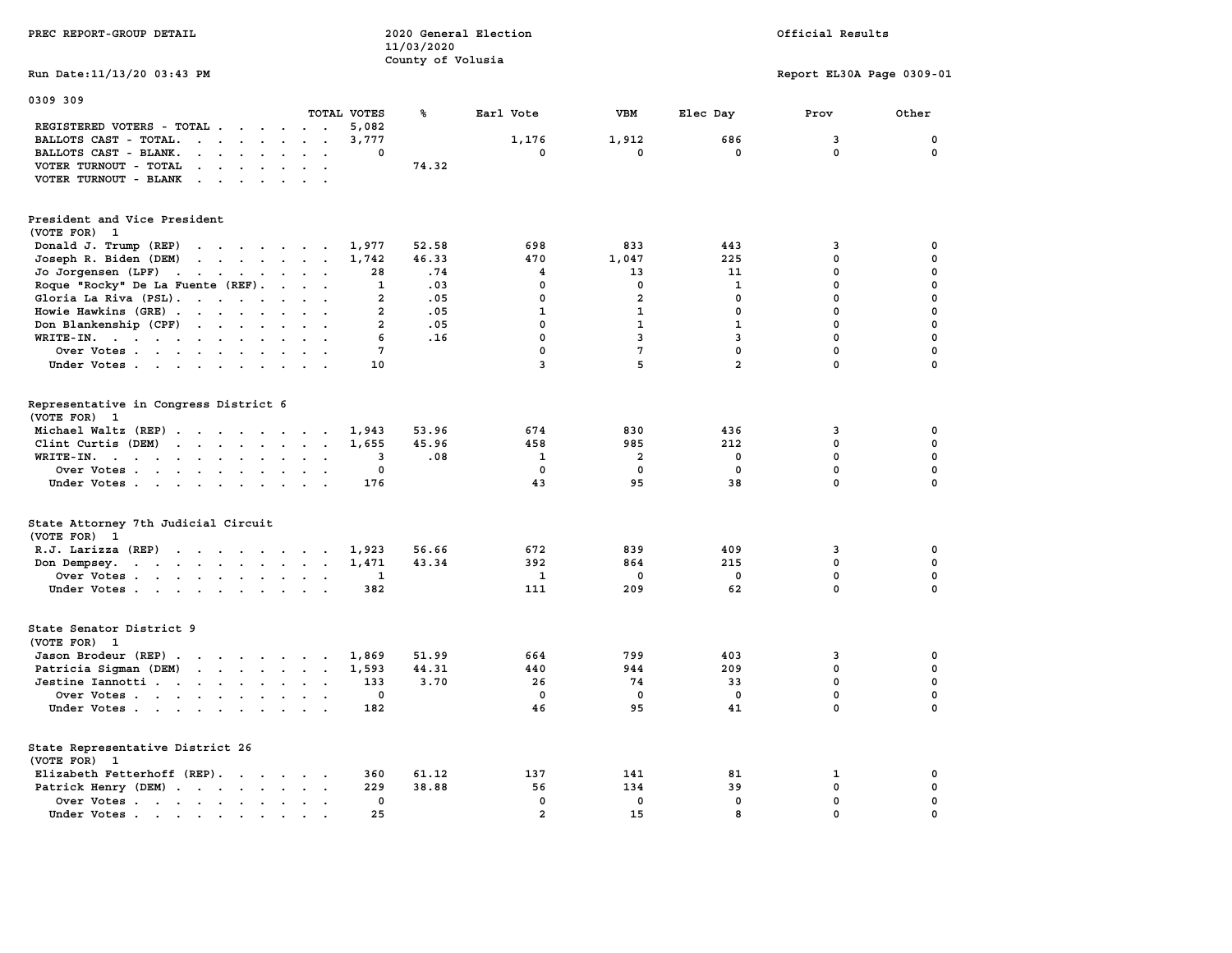| PREC REPORT-GROUP DETAIL                           |                                   | 11/03/2020        | 2020 General Election |                    |             | Official Results          |             |
|----------------------------------------------------|-----------------------------------|-------------------|-----------------------|--------------------|-------------|---------------------------|-------------|
| Run Date: 11/13/20 03:43 PM                        |                                   | County of Volusia |                       |                    |             | Report EL30A Page 0309-02 |             |
| 0309 309                                           |                                   |                   |                       |                    |             |                           |             |
|                                                    | TOTAL VOTES                       | ℁                 | Earl Vote             | VBM                | Elec Day    | Prov                      | Other       |
| State Representative District 27<br>(VOTE FOR) 1   |                                   |                   |                       |                    |             |                           |             |
| Webster Barnaby (REP)                              | 1,512                             | 50.55             | 527                   | 637                | 346         | 2                         | 0           |
| Dolores Guzman (DEM).                              | 1,479                             | 49.45             | 405                   | 892                | 182         | 0                         | 0           |
| Over Votes                                         | 1                                 |                   | 1                     | 0                  | 0           | 0                         | $\mathbf 0$ |
| Under Votes                                        | 171                               |                   | 48                    | 93                 | 30          | 0                         | $\Omega$    |
| Supreme Court - Carlos G. Muniz<br>(VOTE FOR) 1    |                                   |                   |                       |                    |             |                           |             |
| Yes                                                | 2,217                             | 70.18             | 699                   | 1,070              | 445         | 3                         | 0           |
| No.                                                | 942<br>$\sim$ $\sim$              | 29.82             | 286                   | 521                | 135         | 0                         | $\mathbf 0$ |
| Over Votes                                         | 0                                 |                   | 0                     | 0                  | 0           | 0                         | 0           |
| Under Votes                                        | 618                               |                   | 191                   | 321                | 106         | 0                         | 0           |
| 5th Dist Crt of Appeal - Evander<br>(VOTE FOR) 1   |                                   |                   |                       |                    |             |                           |             |
| Yes                                                | 2,287                             | 73.54             | 690                   | 1,170              | 425         | 2                         | 0           |
| No.                                                | 823                               | 26.46             | 273                   | 406                | 143         | 1                         | $\mathbf 0$ |
| Over Votes                                         | 0<br>$\ddot{\phantom{1}}$         |                   | $\mathbf 0$           | 0                  | $\mathbf 0$ | 0                         | 0           |
| Under Votes                                        | 667                               |                   | 213                   | 336                | 118         | 0                         | $\Omega$    |
| 5th Dist Crt of Appeal - Grosshans<br>(VOTE FOR) 1 |                                   |                   |                       |                    |             |                           |             |
| Yes                                                | 2,152                             | 69.42             | 651                   | 1,084              | 414         | 3                         | 0           |
| No.                                                | 948                               | 30.58             | 307                   | 489                | 152         | 0                         | 0           |
| Over Votes                                         | 1                                 |                   | 1                     | 0                  | 0           | $\mathbf 0$               | 0           |
| Under Votes                                        | 676                               |                   | 217                   | 339                | 120         | 0                         | $\Omega$    |
| 5th Dist Crt of Appeal - Harris<br>(VOTE FOR) 1    |                                   |                   |                       |                    |             |                           |             |
| Yes                                                | 2,237                             | 72.14             | 686                   | 1,123              | 425         | 3                         | 0           |
| No.                                                | 864<br>$\ddot{\phantom{0}}$       | 27.86             | 269                   | 449                | 146         | 0                         | $\mathbf 0$ |
| Over Votes                                         | 2                                 |                   | 1                     | 1                  | 0           | 0                         | 0           |
| Under Votes                                        | 674                               |                   | 220                   | 339                | 115         | 0                         | $\Omega$    |
| 5th Dist Crt of Appeal - Orfinger<br>(VOTE FOR) 1  |                                   |                   |                       |                    |             |                           |             |
| Yes                                                | 2,202<br>$\sim$ $\sim$<br>$\cdot$ | 71.47             | 652                   | 1,137              | 411         | 2                         | 0           |
| No.                                                | 879                               | 28.53             | 294                   | 429                | 155         | $\mathbf{1}$              | 0           |
| Over Votes                                         | -1                                |                   | $\mathbf{1}$          | $\mathbf 0$        | $\mathbf 0$ | 0                         | 0           |
| Under Votes                                        | 695                               |                   | 229                   | 346                | 120         | 0                         | $\mathbf 0$ |
| 5th Dist Crt of Appeal - Sasso<br>(VOTE FOR) 1     |                                   |                   |                       |                    |             |                           |             |
| Yes                                                | 2,223                             | 72.77             | 676                   | 1,112              | 432         | 3                         | 0           |
| No.<br>Over Votes                                  | 832<br>0                          | 27.23             | 261<br>0              | 438<br>$\mathbf 0$ | 133<br>0    | 0<br>0                    | 0<br>0      |
| Under Votes                                        | 722                               |                   | 239                   | 362                | 121         | $\Omega$                  |             |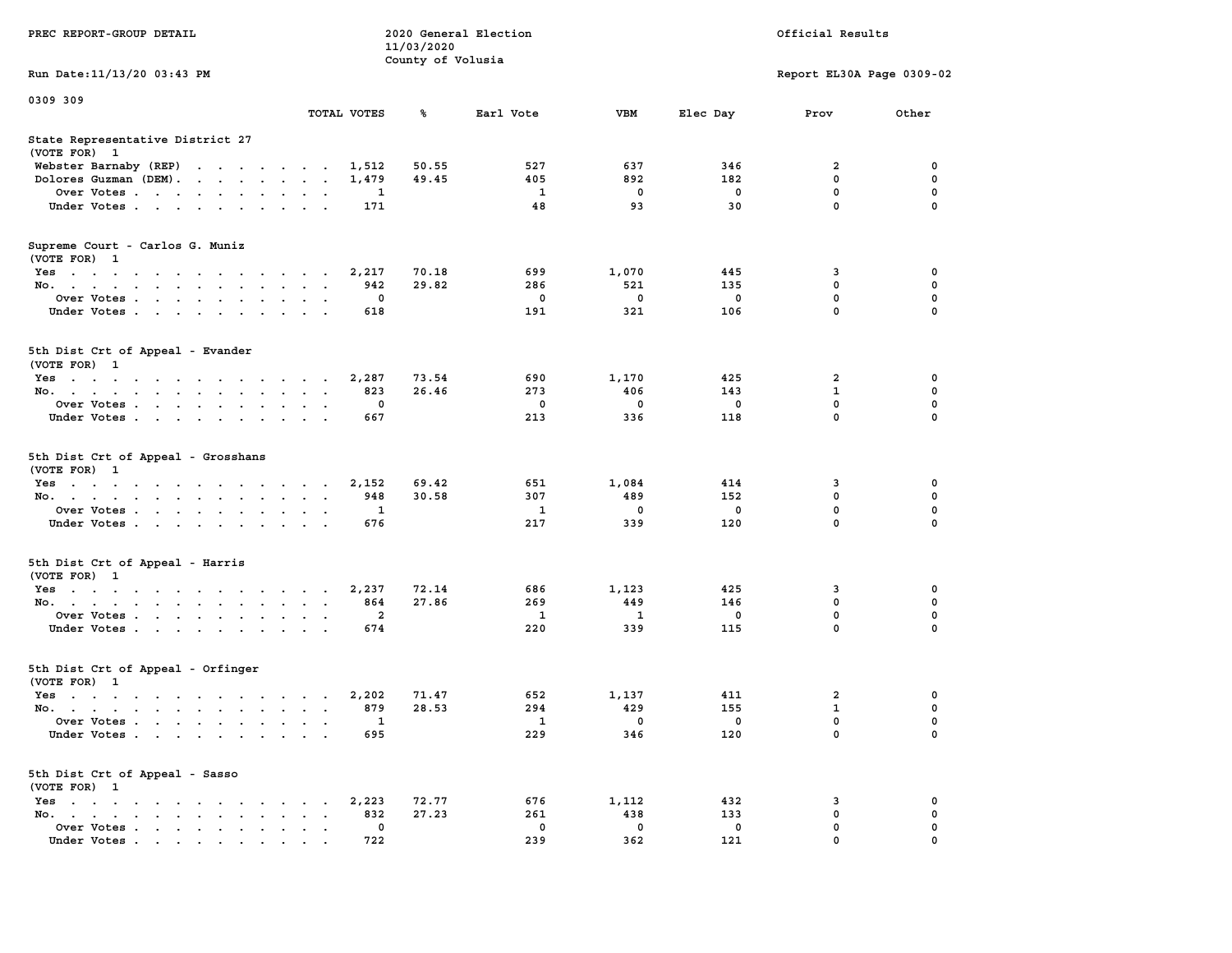| PREC REPORT-GROUP DETAIL                                                                                                        |                                   | 11/03/2020<br>County of Volusia | 2020 General Election |             |             | Official Results          |             |
|---------------------------------------------------------------------------------------------------------------------------------|-----------------------------------|---------------------------------|-----------------------|-------------|-------------|---------------------------|-------------|
| Run Date: 11/13/20 03:43 PM                                                                                                     |                                   |                                 |                       |             |             | Report EL30A Page 0309-03 |             |
| 0309 309                                                                                                                        |                                   |                                 |                       |             |             |                           |             |
|                                                                                                                                 | TOTAL VOTES                       | ℁                               | Earl Vote             | <b>VBM</b>  | Elec Day    | Prov                      | Other       |
| 5th Dist Crt of Appeal - Wallis<br>(VOTE FOR) 1                                                                                 |                                   |                                 |                       |             |             |                           |             |
| Yes                                                                                                                             | 2,171                             | 71.20                           | 653                   | 1,112       | 403         | 3                         | 0           |
| No.<br>Over Votes                                                                                                               | 878<br>1                          | 28.80                           | 281<br>$\mathbf 0$    | 437<br>1    | 160<br>0    | 0<br>0                    | 0<br>0      |
| Under Votes                                                                                                                     | 727                               |                                 | 242                   | 362         | 123         | $\mathbf 0$               | $\mathbf 0$ |
|                                                                                                                                 |                                   |                                 |                       |             |             |                           |             |
| Circuit Judge, 7th Judicial, Group 14<br>(VOTE FOR) 1                                                                           |                                   |                                 |                       |             |             |                           |             |
| Joan Anthony<br>the contract of the contract of the con-                                                                        | 1,931                             | 62.63                           | 561                   | 1,045       | 324         | 1                         | 0           |
| Dan Hilbert<br>$\mathbf{r}$ , and $\mathbf{r}$ , and $\mathbf{r}$ , and $\mathbf{r}$                                            | 1,152                             | 37.37                           | 391                   | 520         | 239         | $\overline{\mathbf{2}}$   | 0           |
| Over Votes                                                                                                                      | 0<br>$\ddot{\phantom{a}}$         |                                 | $\mathbf 0$           | 0           | 0           | 0                         | 0           |
| Under Votes                                                                                                                     | 694                               |                                 | 224                   | 347         | 123         | $\mathbf 0$               | $\mathbf 0$ |
| County Council Chair<br>(VOTE FOR) 1                                                                                            |                                   |                                 |                       |             |             |                           |             |
| Jeff Brower.<br>the contract of the contract of the contract of the contract of the contract of the contract of the contract of | 1,754                             | 55.88                           | 597                   | 818         | 337         | 2                         | 0           |
| Deborah A. "Deb" Denys                                                                                                          | 1,385                             | 44.12                           | 372                   | 779         | 233         | 1                         | 0           |
| Over Votes                                                                                                                      | 1                                 |                                 | -1                    | $\mathbf 0$ | 0           | $\mathbf 0$               | 0           |
| Under Votes                                                                                                                     | 637                               |                                 | 206                   | 315         | 116         | 0                         | 0           |
| Soil & Water Conservation Seat 2<br>(VOTE FOR) 1                                                                                |                                   |                                 |                       |             |             |                           |             |
| John Nelson.                                                                                                                    | 2,132                             | 71.66                           | 688                   | 1,057       | 384         | 3                         | 0           |
| Wesley Wayne Wilson Jr.                                                                                                         | 843                               | 28.34                           | 240                   | 432         | 171         | 0                         | 0           |
| Over Votes                                                                                                                      | 0                                 |                                 | $\mathbf 0$           | 0           | 0           | 0                         | 0           |
| Under Votes                                                                                                                     | 802                               |                                 | 248                   | 423         | 131         | $\mathbf 0$               | 0           |
| Soil & Water Conservation Seat 4<br>(VOTE FOR) 1                                                                                |                                   |                                 |                       |             |             |                           |             |
| Wendy Anderson.                                                                                                                 | 1,893                             | 62.17                           | 564                   | 991         | 336         | 2                         | 0           |
| Barbara Deering                                                                                                                 | 1,152                             | 37.83                           | 386                   | 543         | 222         | $\mathbf 1$               | 0           |
| Over Votes                                                                                                                      | 1                                 |                                 | $\mathbf 0$           | 1           | 0           | 0                         | 0           |
| Under Votes                                                                                                                     | 731                               |                                 | 226                   | 377         | 128         | $\mathbf 0$               | $\mathbf 0$ |
| WVHA - Group A, Seat 3 Hospital Authority<br>(VOTE FOR) 1                                                                       |                                   |                                 |                       |             |             |                           |             |
| Judy Craig.                                                                                                                     | 1,958<br>$\overline{\phantom{a}}$ | 62.52                           | 563                   | 1,060       | 333         | 2                         | 0           |
| John M. Hill                                                                                                                    | 1,174                             | 37.48                           | 403                   | 529         | 241         | $\mathbf{1}$              | 0           |
| Over Votes $\cdots$ $\cdots$ $\cdots$ $\cdots$ $\cdots$                                                                         | 0                                 |                                 | $\mathbf 0$           | $\mathbf 0$ | $\mathbf 0$ | $\mathbf 0$               | 0           |
| Under Votes                                                                                                                     | 645                               |                                 | 210                   | 323         | 112         | 0                         | 0           |
| WVHA - Group B, Seat 1 Hospital Authority<br>(VOTE FOR) 1                                                                       |                                   |                                 |                       |             |             |                           |             |
| Jennifer Lee Coen.                                                                                                              | 2,073                             | 67.44                           | 568                   | 1,145       | 357         | 3                         | 0           |
| Michael Lee Ray                                                                                                                 | 1,001                             | 32.56                           | 390                   | 409         | 202         | 0                         | 0           |
| Over Votes                                                                                                                      | 0                                 |                                 | $\mathbf 0$           | 0           | $\mathbf 0$ | 0                         | 0           |
| Under Votes                                                                                                                     | 703                               |                                 | 218                   | 358         | 127         | $\Omega$                  | $\Omega$    |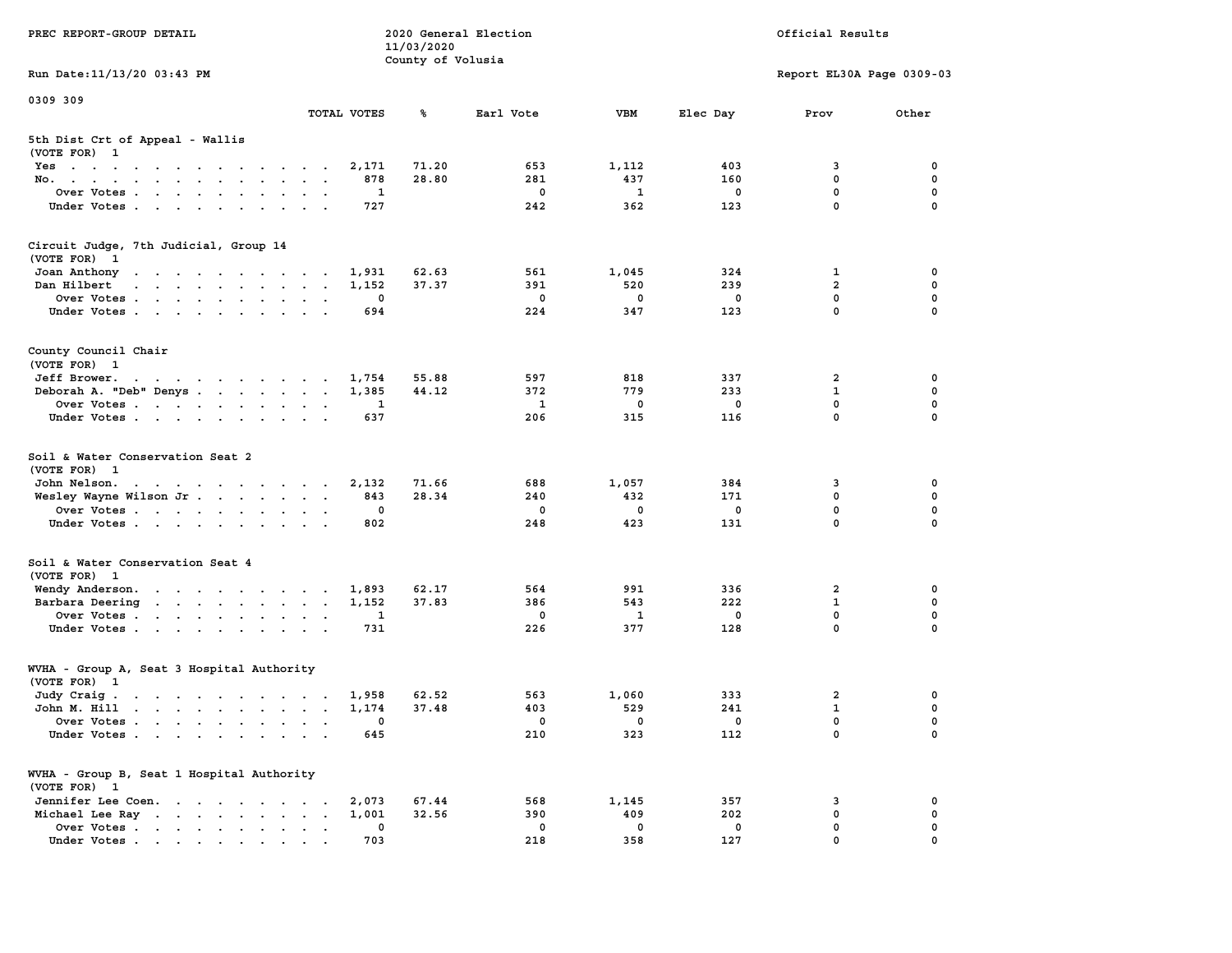| PREC REPORT-GROUP DETAIL                               |             | 11/03/2020<br>County of Volusia | 2020 General Election |                |                | Official Results          |          |  |
|--------------------------------------------------------|-------------|---------------------------------|-----------------------|----------------|----------------|---------------------------|----------|--|
| Run Date: 11/13/20 03:43 PM                            |             |                                 |                       |                |                | Report EL30A Page 0309-04 |          |  |
| 0309 309                                               | TOTAL VOTES | ጜ                               | Earl Vote             | VBM            | Elec Day       | Prov                      | Other    |  |
| Orange City Mayor Orange City<br>(VOTE FOR) 1          |             |                                 |                       |                |                |                           |          |  |
| Gary A. Blair                                          | 2,127       | 64.91                           | 651                   | 1,138          | 335            | 3                         | 0        |  |
| Anthony Pupello                                        | 1,150       | 35.09                           | 347                   | 548            | 255            | 0                         | 0        |  |
| Over Votes                                             | 2           |                                 | <b>1</b>              | 1              | 0              | 0                         | 0        |  |
| Under Votes                                            | 498         |                                 | 177                   | 225            | 96             | $\mathbf 0$               | 0        |  |
| Amendment 1 - Citzenship Requirement<br>(VOTE FOR) 1   |             |                                 |                       |                |                |                           |          |  |
| Yes                                                    | 2,898       | 82.28                           | 904                   | 1,430          | 561            | 3                         | 0        |  |
| No.                                                    | 624         | 17.72                           | 196                   | 362            | 66             | $\mathbf 0$               | 0        |  |
| Over Votes                                             | 1           |                                 | 0                     | 1              | $\mathbf 0$    | $\mathbf 0$               | 0        |  |
| Under Votes                                            | 254         |                                 | 76                    | 119            | 59             | $\mathbf 0$               | 0        |  |
| Amendment 2 - Minimum Wage<br>(VOTE FOR) 1             |             |                                 |                       |                |                |                           |          |  |
| Yes                                                    | 2,260       | 63.73                           | 612                   | 1,281          | 366            | $\mathbf 1$               | 0        |  |
| No.                                                    | 1,286       | 36.27                           | 490                   | 525            | 269            | $\overline{a}$            | 0        |  |
| Over Votes                                             | 0           |                                 | 0                     | 0              | 0              | $\mathbf 0$               | 0        |  |
| Under Votes.                                           | 231         |                                 | 74                    | 106            | 51             | $\mathbf{0}$              | 0        |  |
| Amendment 3 - Primary Elections<br>(VOTE FOR) 1        |             |                                 |                       |                |                |                           |          |  |
| Yes                                                    | 2,053       | 60.35                           | 539                   | 1,109          | 404            | 1                         | 0        |  |
| No.                                                    | 1,349       | 39.65                           | 523                   | 615            | 209            | $\overline{a}$            | 0        |  |
| Over Votes                                             | 3           |                                 | 1                     | $\overline{a}$ | 0              | 0                         | 0        |  |
| Under Votes                                            | 372         |                                 | 113                   | 186            | 73             | $\mathbf 0$               | $\Omega$ |  |
| Amendment 4 - Apprl Const. Amendment<br>(VOTE FOR) 1   |             |                                 |                       |                |                |                           |          |  |
| Yes                                                    | 1,751       | 52.41                           | 599                   | 784            | 366            | 2                         | 0        |  |
| No.                                                    | 1,590       | 47.59                           | 445                   | 910            | 234            | $\mathbf{1}$              | 0        |  |
| Over Votes<br>Under Votes                              | 0<br>436    |                                 | 0<br>132              | 0<br>218       | 0<br>86        | 0<br>0                    | 0<br>0   |  |
| Amendment 5 - Homestead Property Taxes<br>(VOTE FOR) 1 |             |                                 |                       |                |                |                           |          |  |
| Yes                                                    | 2,355       | 71.80                           | 714                   | 1,185          | 453            | 3                         | 0        |  |
| No.                                                    | 925         | 28.20                           | 305                   | 483            | 137            | 0                         | 0        |  |
| Over Votes                                             | $\Omega$    |                                 | $\Omega$              | $\overline{0}$ | $\overline{0}$ | $\Omega$                  | $\Omega$ |  |
| Under Votes                                            | 497         |                                 | 157                   | 244            | 96             | 0                         | 0        |  |
| Amendment 6 - Ad Valorem Tax Discount<br>(VOTE FOR) 1  |             |                                 |                       |                |                |                           |          |  |
| Yes                                                    | 2,931       | 86.54                           | 889                   | 1,497          | 542            | 3                         | 0        |  |
| No.                                                    | 456         | 13.46                           | 164                   | 232            | 60             | 0                         | 0        |  |
| Over Votes                                             | 0           |                                 | 0                     | 0              | 0              | 0                         | 0<br>0   |  |
| Under Votes                                            | 390         |                                 | 123                   | 183            | 84             | 0                         |          |  |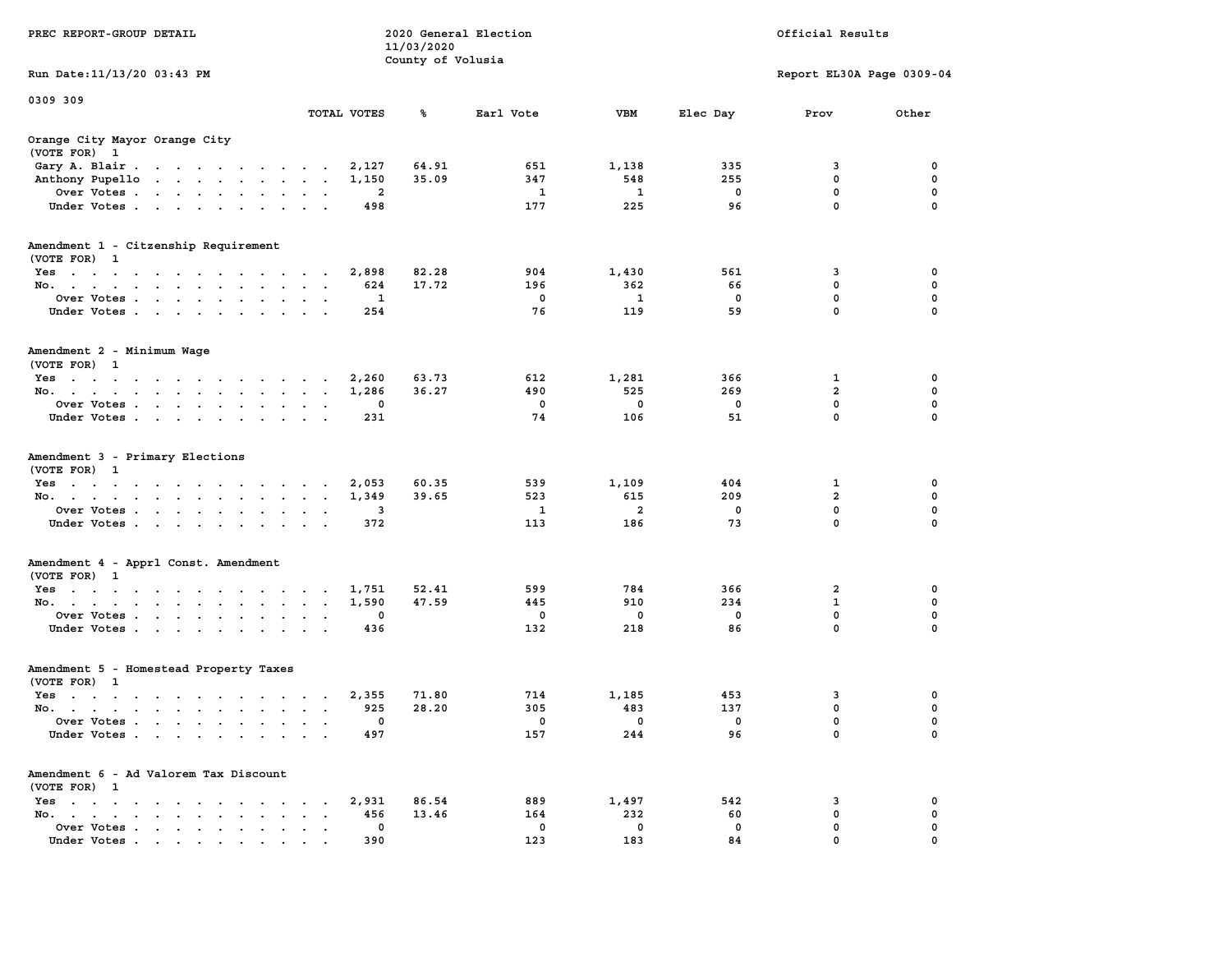| PREC REPORT-GROUP DETAIL                            |  |  |  |  |             | 11/03/2020        | 2020 General Election |       |          | Official Results |                           |
|-----------------------------------------------------|--|--|--|--|-------------|-------------------|-----------------------|-------|----------|------------------|---------------------------|
| Run Date: 11/13/20 03:43 PM                         |  |  |  |  |             | County of Volusia |                       |       |          |                  | Report EL30A Page 0309-05 |
| 0309 309                                            |  |  |  |  | TOTAL VOTES | ‱                 | Earl Vote             | VBM   | Elec Day | Prov             | Other                     |
| Volusia ECHO<br>(VOTE FOR) 1                        |  |  |  |  |             |                   |                       |       |          |                  |                           |
| Yes (For Bonds) $\cdots$ $\cdots$ $\cdots$ $\cdots$ |  |  |  |  | 2,608       | 77.62             | 752                   | 1,394 | 460      |                  |                           |
| No (Against Bonds)                                  |  |  |  |  | 752         | 22.38             | 291                   | 319   | 141      |                  |                           |
| Over Votes                                          |  |  |  |  |             |                   |                       |       |          |                  |                           |
| Under Votes                                         |  |  |  |  | 414         |                   | 131                   | 198   | 85       |                  |                           |
| Volusia Forever                                     |  |  |  |  |             |                   |                       |       |          |                  |                           |
| (VOTE FOR) 1                                        |  |  |  |  | 2,744       | 81.50             | 764                   | 1,478 | 500      |                  |                           |
| Yes (For Bonds) $\cdots$ $\cdots$ $\cdots$ $\cdots$ |  |  |  |  |             |                   |                       |       |          |                  |                           |
| No (Against Bonds)                                  |  |  |  |  | 623         | 18.50             | 278                   | 241   | 103      |                  |                           |
| Over Votes                                          |  |  |  |  | $\mathbf 0$ |                   |                       | 0     | n        |                  |                           |
| Under Votes                                         |  |  |  |  | 410         |                   | 134                   | 193   | 83       |                  |                           |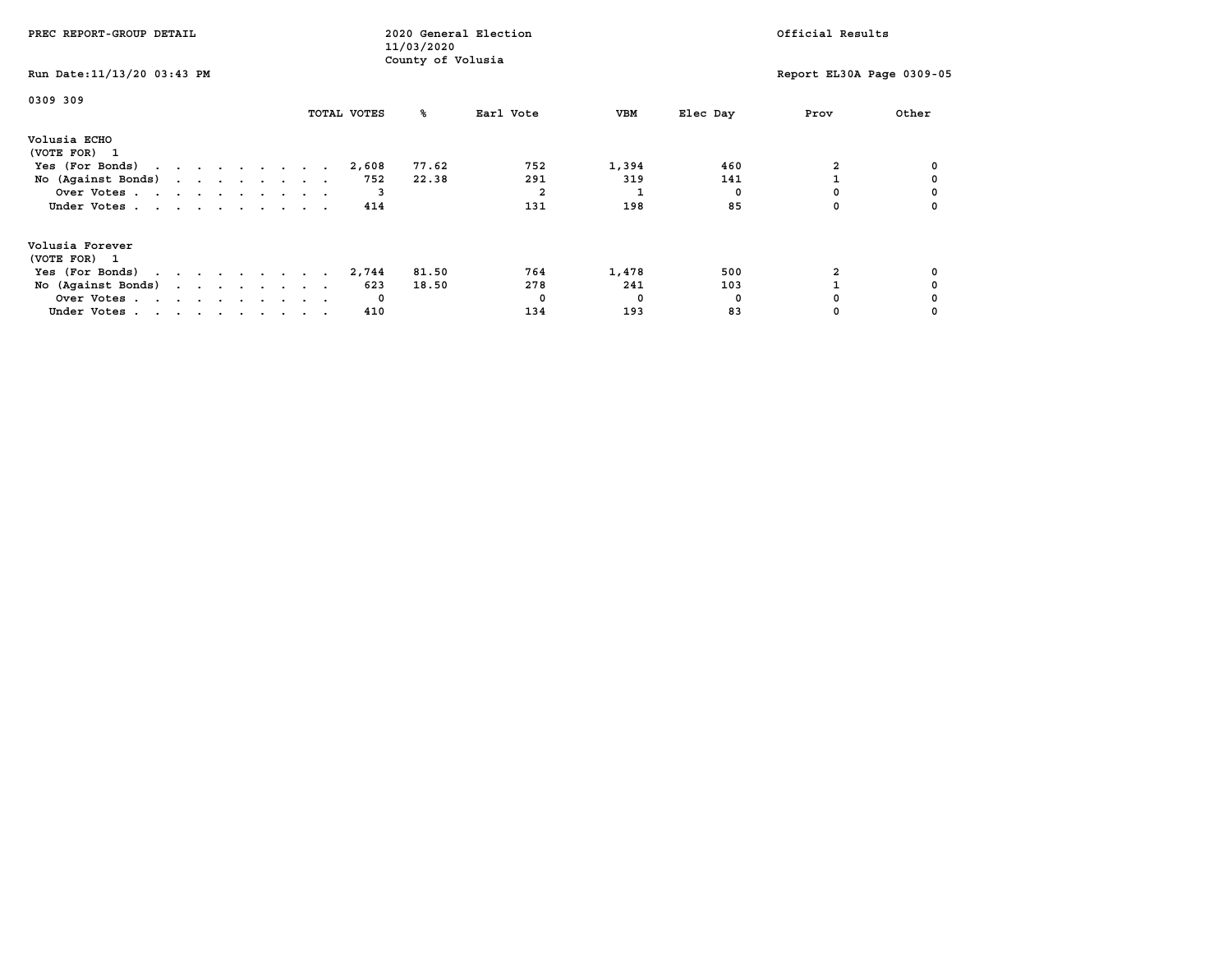| PREC REPORT-GROUP DETAIL                                                                                                                                                                                                                                   |                                     | 11/03/2020<br>County of Volusia | 2020 General Election   | Official Results        |                |                           |             |  |
|------------------------------------------------------------------------------------------------------------------------------------------------------------------------------------------------------------------------------------------------------------|-------------------------------------|---------------------------------|-------------------------|-------------------------|----------------|---------------------------|-------------|--|
| Run Date: 11/13/20 03:43 PM                                                                                                                                                                                                                                |                                     |                                 |                         |                         |                | Report EL30A Page 0401-01 |             |  |
| 0401 401                                                                                                                                                                                                                                                   | TOTAL VOTES                         | ℁                               |                         | VBM                     |                |                           |             |  |
| REGISTERED VOTERS - TOTAL                                                                                                                                                                                                                                  | 5,349                               |                                 | Earl Vote               |                         | Elec Day       | Prov                      | Other       |  |
| BALLOTS CAST - TOTAL.<br>$\mathbf{r}$ . The set of the set of the set of $\mathbf{r}$                                                                                                                                                                      | 3,993                               |                                 | 1,443                   | 1,678                   | 871            | 1                         | 0           |  |
| BALLOTS CAST - BLANK.<br>$\begin{array}{cccccccccccccc} \bullet & \bullet & \bullet & \bullet & \bullet & \bullet & \bullet & \bullet & \bullet \end{array}$                                                                                               | 0                                   |                                 | 0                       | $^{\circ}$              | $\mathbf 0$    | 0                         | $^{\circ}$  |  |
| VOTER TURNOUT - TOTAL<br>$\mathbf{r}$ . The set of the set of the set of the set of the set of the set of the set of the set of the set of the set of the set of the set of the set of the set of the set of the set of the set of the set of the set of t |                                     | 74.65                           |                         |                         |                |                           |             |  |
| VOTER TURNOUT - BLANK                                                                                                                                                                                                                                      |                                     |                                 |                         |                         |                |                           |             |  |
| President and Vice President<br>(VOTE FOR) 1                                                                                                                                                                                                               |                                     |                                 |                         |                         |                |                           |             |  |
| Donald J. Trump (REP)                                                                                                                                                                                                                                      | 2,003                               | 50.43                           | 808                     | 651                     | 544            | 0                         | $\mathbf 0$ |  |
| $\mathbf{r}$<br>Joseph R. Biden (DEM)                                                                                                                                                                                                                      | 1,923                               | 48.41                           | 618                     | 998                     | 306            | $\mathbf{1}$              | $\mathbf 0$ |  |
| Jo Jorgensen (LPF)                                                                                                                                                                                                                                         | 28                                  | .70                             | 9                       | $7\phantom{.0}$         | 12             | $\mathbf{0}$              | $\mathbf 0$ |  |
| Roque "Rocky" De La Fuente (REF).                                                                                                                                                                                                                          | 0                                   |                                 | 0                       | $\mathbf{0}$            | $\mathbf 0$    | $\mathbf 0$               | $\mathbf 0$ |  |
| Gloria La Riva (PSL).                                                                                                                                                                                                                                      | 5                                   | .13                             | $\mathbf 0$             | $\overline{\mathbf{4}}$ | $\mathbf{1}$   | $\mathbf 0$               | $\mathbf 0$ |  |
| Howie Hawkins (GRE)                                                                                                                                                                                                                                        | 4                                   | .10                             | $\mathbf 0$             | $\overline{\mathbf{4}}$ | $\mathbf 0$    | $\mathbf 0$               | $\mathbf 0$ |  |
| Don Blankenship (CPF)                                                                                                                                                                                                                                      | 3                                   | .08                             | $\mathbf{1}$            | $\mathbf{1}$            | $\mathbf{1}$   | $\mathbf 0$               | $\mathbf 0$ |  |
| WRITE-IN.                                                                                                                                                                                                                                                  | 6                                   | .15                             | 3                       | $\mathbf{1}$            | $\overline{a}$ | $\mathbf 0$               | $\mathbf 0$ |  |
| Over Votes                                                                                                                                                                                                                                                 | 10                                  |                                 | $\mathbf 0$             | 8                       | $\overline{a}$ | $\mathbf 0$               | $\mathbf 0$ |  |
| Under Votes                                                                                                                                                                                                                                                | 11                                  |                                 | $\overline{\mathbf{4}}$ | 4                       | $\overline{3}$ | $\mathbf 0$               | $\mathbf 0$ |  |
|                                                                                                                                                                                                                                                            |                                     |                                 |                         |                         |                |                           |             |  |
| Representative in Congress District 6                                                                                                                                                                                                                      |                                     |                                 |                         |                         |                |                           |             |  |
| (VOTE FOR) 1                                                                                                                                                                                                                                               |                                     |                                 |                         |                         |                |                           |             |  |
| Michael Waltz (REP)                                                                                                                                                                                                                                        | 1,982                               | 51.59                           | 785                     | 658                     | 539            | $\mathbf 0$               | $\mathbf 0$ |  |
| Clint Curtis (DEM)                                                                                                                                                                                                                                         | 1,857                               | 48.33                           | 603                     | 961                     | 292            | $\mathbf{1}$              | $\mathbf 0$ |  |
| WRITE-IN.<br>$\mathbf{r}$                                                                                                                                                                                                                                  | 3                                   | .08                             | $\overline{2}$          | $\mathbf{1}$            | 0              | 0                         | $\mathbf 0$ |  |
| Over Votes                                                                                                                                                                                                                                                 | 1                                   |                                 | 0                       | $^{\circ}$              | 1              | $\mathbf 0$               | $\mathbf 0$ |  |
| Under Votes                                                                                                                                                                                                                                                | 150                                 |                                 | 53                      | 58                      | 39             | $\mathbf{0}$              | $\mathbf 0$ |  |
| State Attorney 7th Judicial Circuit<br>(VOTE FOR) 1                                                                                                                                                                                                        |                                     |                                 |                         |                         |                |                           |             |  |
| $R.J.$ Larizza $(REP)$                                                                                                                                                                                                                                     | 1,938                               | 53.68                           | 773                     | 661                     | 504            | 0                         | $\mathbf 0$ |  |
| Don Dempsey.                                                                                                                                                                                                                                               | 1,672                               | 46.32                           | 522                     | 863                     | 286            | $\mathbf{1}$              | $\mathbf 0$ |  |
| Over Votes                                                                                                                                                                                                                                                 | 0                                   |                                 | 0                       | $\mathbf 0$             | 0              | 0                         | 0           |  |
| Under Votes                                                                                                                                                                                                                                                | 383                                 |                                 | 148                     | 154                     | 81             | $\mathbf 0$               | $\mathbf 0$ |  |
| State Representative District 27<br>(VOTE FOR)<br>$\mathbf{1}$                                                                                                                                                                                             |                                     |                                 |                         |                         |                |                           |             |  |
| Webster Barnaby (REP)                                                                                                                                                                                                                                      | 1,920                               | 50.01                           | 782                     | 615                     | 523            | 0                         | 0           |  |
| Dolores Guzman (DEM).                                                                                                                                                                                                                                      | 1,919                               | 49.99                           | 610                     | 994                     | 314            | $\mathbf{1}$              | $\mathbf 0$ |  |
| Over Votes                                                                                                                                                                                                                                                 | 3                                   |                                 | $\overline{a}$          | $\Omega$                | 1              | 0                         | 0           |  |
| Under Votes                                                                                                                                                                                                                                                | 151                                 |                                 | 49                      | 69                      | 33             | $\mathbf{0}$              | $\mathbf 0$ |  |
| Supreme Court - Carlos G. Muniz<br>(VOTE FOR) 1                                                                                                                                                                                                            |                                     |                                 |                         |                         |                |                           |             |  |
| the contract of the contract of the contract of the contract of the contract of the contract of the contract of<br>Yes                                                                                                                                     | 2,393                               | 69.77                           | 917                     | 925                     | 551            | $\mathbf 0$               | $\mathbf 0$ |  |
| No. .<br>$\mathbf{r}$ , and $\mathbf{r}$ , and $\mathbf{r}$ , and $\mathbf{r}$ , and $\mathbf{r}$<br>$\sim$                                                                                                                                                | 1,037<br>$\sim$                     | 30.23                           | 318                     | 519                     | 199            | 1                         | $\mathbf 0$ |  |
| Over Votes                                                                                                                                                                                                                                                 | 1<br>$\sim$<br>$\ddot{\phantom{a}}$ |                                 | $\mathbf 0$             | $\mathbf 0$             | 1              | $\mathbf 0$               | $\mathbf 0$ |  |
| Under Votes.<br>. The contract of the contract of the contract of the contract of the contract of the contract of the contract of the contract of the contract of the contract of the contract of the contract of the contract of the contrac              | 562                                 |                                 | 208                     | 234                     | 120            | $\mathbf 0$               | $\mathbf 0$ |  |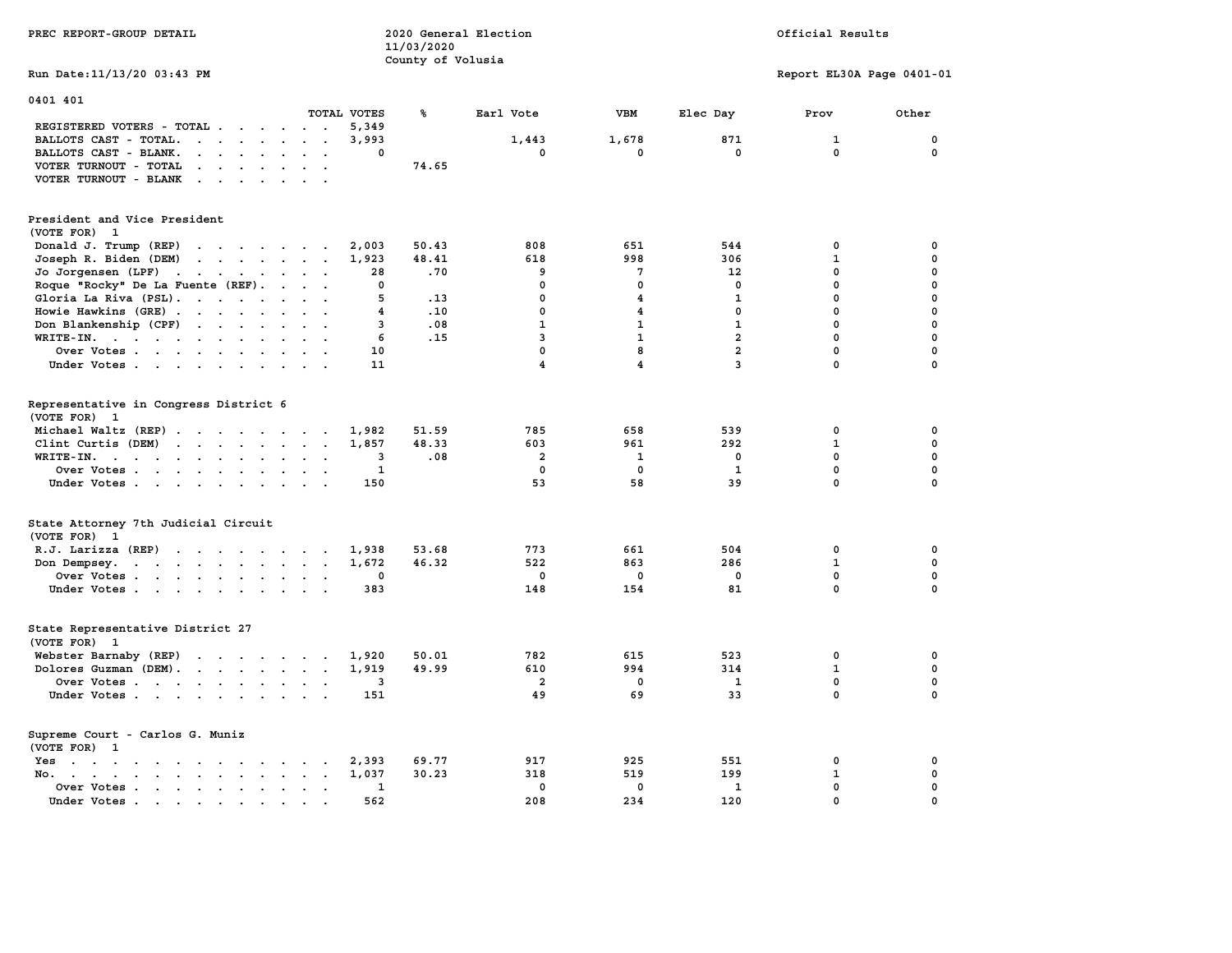| PREC REPORT-GROUP DETAIL                                                                                               |                                                                               | 11/03/2020        | 2020 General Election |                    |                    | Official Results           |                         |
|------------------------------------------------------------------------------------------------------------------------|-------------------------------------------------------------------------------|-------------------|-----------------------|--------------------|--------------------|----------------------------|-------------------------|
|                                                                                                                        |                                                                               | County of Volusia |                       |                    |                    |                            |                         |
| Run Date: 11/13/20 03:43 PM                                                                                            |                                                                               |                   |                       |                    |                    | Report EL30A Page 0401-02  |                         |
| 0401 401                                                                                                               |                                                                               |                   |                       |                    |                    |                            |                         |
|                                                                                                                        | TOTAL VOTES                                                                   | ጜ                 | Earl Vote             | VBM                | Elec Day           | Prov                       | Other                   |
| 5th Dist Crt of Appeal - Evander<br>(VOTE FOR) 1                                                                       |                                                                               |                   |                       |                    |                    |                            |                         |
| Yes                                                                                                                    | 2,407                                                                         | 71.47             | 878                   | 1,012              | 517                | 0                          | 0                       |
| No.                                                                                                                    | 961                                                                           | 28.53             | 338                   | 401                | 221                | $\mathbf{1}$               | $\mathbf 0$             |
| Over Votes                                                                                                             | 5                                                                             |                   | 3                     | $\overline{a}$     | $\mathbf 0$<br>133 | $\mathbf 0$<br>$\mathbf 0$ | 0<br>$\Omega$           |
| Under Votes                                                                                                            | 620                                                                           |                   | 224                   | 263                |                    |                            |                         |
| 5th Dist Crt of Appeal - Grosshans<br>(VOTE FOR) 1                                                                     |                                                                               |                   |                       |                    |                    |                            |                         |
| Yes                                                                                                                    | 2,298                                                                         | 68.95             | 847                   | 929                | 522                | 0                          | 0                       |
| No.                                                                                                                    | 1,035                                                                         | 31.05             | 353                   | 476                | 205                | 1                          | 0                       |
| Over Votes                                                                                                             | 0                                                                             |                   | 0                     | $\mathbf 0$        | $\mathbf 0$        | 0                          | $\mathbf 0$             |
| Under Votes                                                                                                            | 660                                                                           |                   | 243                   | 273                | 144                | $\mathbf{0}$               | 0                       |
| 5th Dist Crt of Appeal - Harris<br>(VOTE FOR) 1                                                                        |                                                                               |                   |                       |                    |                    |                            |                         |
| $Yes \cdot \cdot \cdot \cdot \cdot \cdot \cdot \cdot \cdot \cdot \cdot \cdot \cdot$                                    | 2,386                                                                         | 71.74             | 870                   | 993                | 523                | 0                          | 0                       |
| No.                                                                                                                    | 940                                                                           | 28.26             | 323                   | 415                | 201                | 1                          | 0                       |
| Over Votes                                                                                                             | 3<br>$\,$ .                                                                   |                   | 3                     | 0                  | 0                  | $\mathbf{0}$               | 0                       |
| Under Votes                                                                                                            | 664                                                                           |                   | 247                   | 270                | 147                | $\mathbf 0$                | 0                       |
| 5th Dist Crt of Appeal - Orfinger<br>(VOTE FOR) 1                                                                      |                                                                               |                   |                       |                    |                    |                            |                         |
| Yes                                                                                                                    | 2,296                                                                         | 69.55             | 823                   | 988                | 484                | 1<br>$\mathbf 0$           | 0                       |
| No.<br>Over Votes                                                                                                      | 1,005<br>$\overline{2}$                                                       | 30.45             | 358<br>1              | 418<br>1           | 229<br>0           | 0                          | 0<br>0                  |
| Under Votes                                                                                                            | 690                                                                           |                   | 261                   | 271                | 158                | $\mathbf 0$                | $\Omega$                |
|                                                                                                                        |                                                                               |                   |                       |                    |                    |                            |                         |
| 5th Dist Crt of Appeal - Sasso<br>(VOTE FOR) 1                                                                         |                                                                               |                   |                       |                    |                    |                            |                         |
| Yes                                                                                                                    | 2,287                                                                         | 70.00             | 848                   | 938                | 500                | 1                          | 0                       |
| No.                                                                                                                    | 980                                                                           | 30.00             | 325                   | 446                | 209                | $\mathbf 0$                | 0                       |
| Over Votes<br>Under Votes                                                                                              | 0<br>726                                                                      |                   | 0<br>270              | $\mathbf 0$<br>294 | $\mathbf 0$<br>162 | 0<br>$\mathbf{0}$          | $\mathbf 0$<br>$\Omega$ |
|                                                                                                                        |                                                                               |                   |                       |                    |                    |                            |                         |
| 5th Dist Crt of Appeal - Wallis<br>(VOTE FOR) 1                                                                        |                                                                               |                   |                       |                    |                    |                            |                         |
| Yes<br>the contract of the contract of the contract of the contract of the contract of the contract of the contract of | 2,288                                                                         | 69.86             | 823                   | 959                | 506                | 0                          | 0                       |
| No.                                                                                                                    | 987                                                                           | 30.14             | 350                   | 428                | 208                | $\mathbf{1}$               | $\mathbf 0$             |
| Over Votes                                                                                                             | 0                                                                             |                   | 0                     | 0                  | 0                  | $\mathbf{0}$               | 0                       |
| Under Votes                                                                                                            | 718                                                                           |                   | 270                   | 291                | 157                | 0                          | 0                       |
| Circuit Judge, 7th Judicial, Group 14<br>(VOTE FOR) 1                                                                  |                                                                               |                   |                       |                    |                    |                            |                         |
| Joan Anthony<br>the contract of the contract of the contract of the contract of the contract of                        | 2,105<br>$\ddot{\phantom{0}}$                                                 | 63.54             | 697                   | 983                | 424                | 1                          | 0                       |
| $\mathbf{r}$ , and $\mathbf{r}$ , and $\mathbf{r}$ , and $\mathbf{r}$<br>Dan Hilbert                                   | 1,208<br>$\ddot{\phantom{a}}$<br>$\ddot{\phantom{a}}$<br>$\ddot{\phantom{0}}$ | 36.46             | 492                   | 434                | 282                | $\mathbf 0$                | 0                       |
| Over Votes.<br>$\mathbf{r}$                                                                                            | 0                                                                             |                   | 0                     | 0                  | 0                  | 0                          | 0                       |
| Under Votes                                                                                                            | 680                                                                           |                   | 254                   | 261                | 165                | $\mathbf{0}$               | 0                       |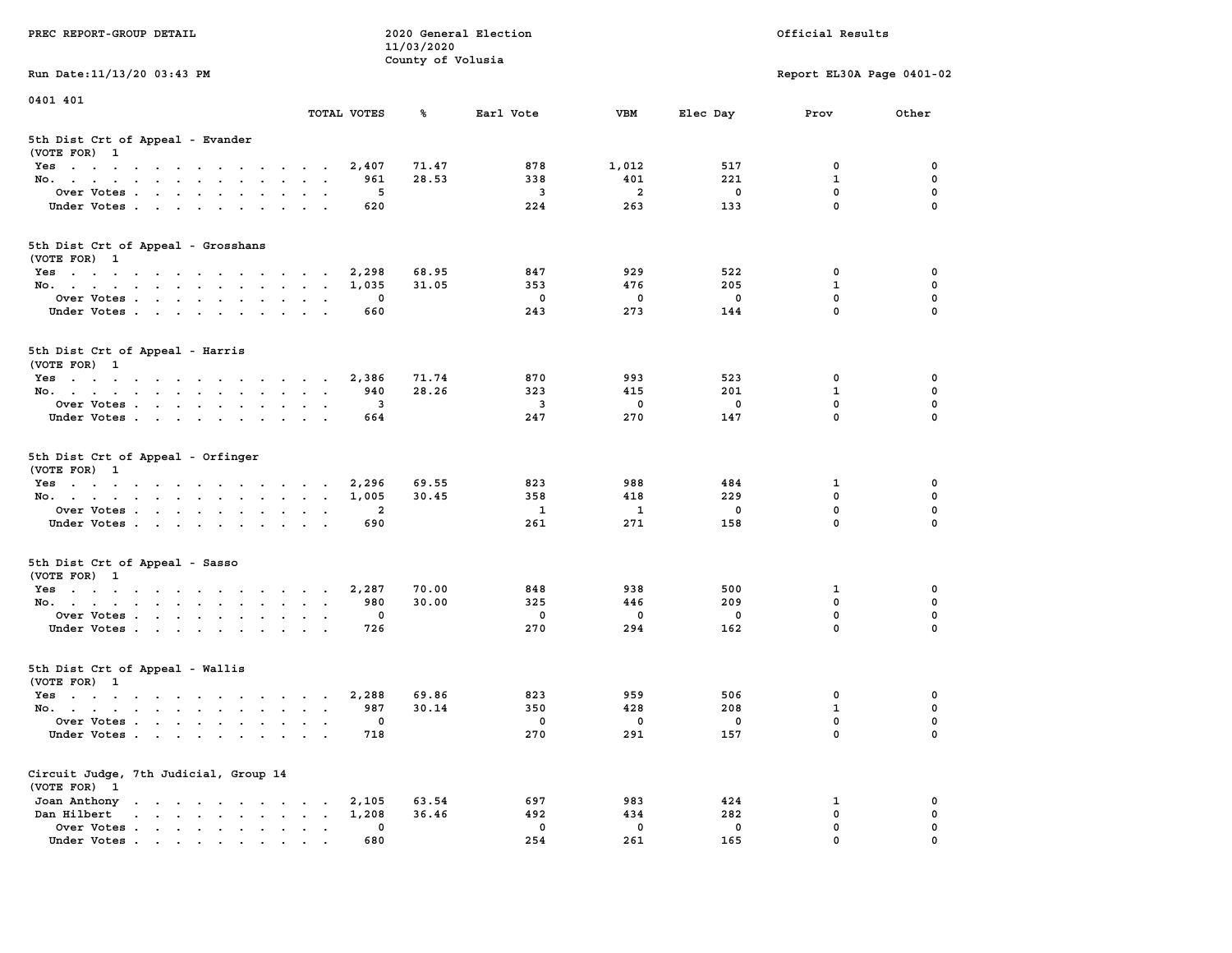|                                                                                                                                                                                                        |                                                                                 | 11/03/2020        |             |                |             |                           |             |
|--------------------------------------------------------------------------------------------------------------------------------------------------------------------------------------------------------|---------------------------------------------------------------------------------|-------------------|-------------|----------------|-------------|---------------------------|-------------|
|                                                                                                                                                                                                        |                                                                                 | County of Volusia |             |                |             |                           |             |
| Run Date:11/13/20 03:43 PM                                                                                                                                                                             |                                                                                 |                   |             |                |             | Report EL30A Page 0401-03 |             |
| 0401 401                                                                                                                                                                                               |                                                                                 |                   |             |                |             |                           |             |
|                                                                                                                                                                                                        | TOTAL VOTES                                                                     | ℁                 | Earl Vote   | <b>VBM</b>     | Elec Day    | Prov                      | Other       |
| County Council Chair<br>(VOTE FOR) 1                                                                                                                                                                   |                                                                                 |                   |             |                |             |                           |             |
| Jeff Brower.<br>$\sim$ $\sim$<br>$\begin{array}{cccccccccccccc} \bullet & \bullet & \bullet & \bullet & \bullet & \bullet & \bullet & \bullet & \bullet & \bullet \end{array}$<br>$\ddot{\phantom{0}}$ | 1,779                                                                           | 52.59             | 695         | 684            | 400         | 0                         | 0           |
| Deborah A. "Deb" Denys                                                                                                                                                                                 | 1,604<br>$\overline{a}$<br>$\mathbf{r}$                                         | 47.41             | 532         | 742            | 329         | 1                         | 0           |
| Over Votes                                                                                                                                                                                             | 1<br>$\ddot{\phantom{a}}$<br>$\overline{\phantom{a}}$                           |                   | 0           | 1              | $\mathbf 0$ | $\mathbf 0$               | $\mathbf 0$ |
| Under Votes<br>$\sim$                                                                                                                                                                                  | 609<br>$\bullet$                                                                |                   | 216         | 251            | 142         | $\mathbf 0$               | $\mathbf 0$ |
| Soil & Water Conservation Seat 2<br>(VOTE FOR) 1                                                                                                                                                       |                                                                                 |                   |             |                |             |                           |             |
| John Nelson.<br>the contract of the contract of the contract of the contract of the contract of the contract of the contract of                                                                        | 2,112                                                                           | 65.94             | 774         | 879            | 459         | $\mathbf{0}$              | $\mathbf 0$ |
| Wesley Wayne Wilson Jr                                                                                                                                                                                 | 1,091<br>$\overline{\phantom{a}}$<br>$\sim$                                     | 34.06             | 369         | 480            | 241         | $\mathbf{1}$              | $\mathbf 0$ |
| Over Votes                                                                                                                                                                                             | $\mathbf{1}$<br>$\bullet$<br>$\cdot$                                            |                   | $\mathbf 0$ | 1              | $\mathbf 0$ | $\mathbf{0}$              | $\mathbf 0$ |
| Under Votes                                                                                                                                                                                            | 789<br>$\sim$<br>$\sim$ $\sim$                                                  |                   | 300         | 318            | 171         | 0                         | 0           |
| Soil & Water Conservation Seat 4<br>(VOTE FOR) 1                                                                                                                                                       |                                                                                 |                   |             |                |             |                           |             |
| Wendy Anderson.                                                                                                                                                                                        | 2,018<br>$\cdot$                                                                | 60.99             | 677         | 918            | 422         | 1                         | 0           |
| Barbara Deering<br>$\mathbf{r}$ , and $\mathbf{r}$ , and $\mathbf{r}$ , and $\mathbf{r}$                                                                                                               | 1,291<br>$\cdot$<br>$\overline{\phantom{a}}$                                    | 39.01             | 514         | 490            | 287         | 0                         | 0           |
| Over Votes.<br>$\sim$ $\sim$<br>$\sim$ $\sim$<br>$\ddot{\phantom{a}}$<br>$\ddot{\phantom{a}}$                                                                                                          | 2                                                                               |                   | 1           | 1              | $\mathbf 0$ | 0                         | $\pmb{0}$   |
| Under Votes<br>$\ddot{\phantom{1}}$                                                                                                                                                                    | 682                                                                             |                   | 251         | 269            | 162         | $\Omega$                  | $\mathbf 0$ |
| WVHA - Group A, Seat 3 Hospital Authority<br>(VOTE FOR)<br>$\mathbf{1}$                                                                                                                                |                                                                                 |                   |             |                |             |                           |             |
| Judy Craig.<br>the contract of the contract of<br>$\sim 100$ km s $^{-1}$                                                                                                                              | 2,104<br>$\sim$ $\sim$ $\sim$                                                   | 62.82             | 702         | 968            | 433         | 1                         | 0           |
| John M. Hill<br>$\begin{array}{cccccccccccccc} \bullet & \bullet & \bullet & \bullet & \bullet & \bullet & \bullet & \bullet & \bullet & \bullet \end{array}$<br>$\sim$ $-$                            | 1,245<br>$\ddot{\phantom{a}}$<br>$\cdot$<br>$\cdot$                             | 37.18             | 501         | 455            | 289         | 0                         | 0           |
| Over Votes                                                                                                                                                                                             | 3<br>$\mathbf{r}$<br>$\cdot$                                                    |                   | 1           | $\overline{2}$ | 0           | 0                         | $\mathbf 0$ |
| Under Votes<br>$\cdot$                                                                                                                                                                                 | 641<br>$\ddot{\phantom{a}}$<br>$\ddot{\phantom{a}}$                             |                   | 239         | 253            | 149         | 0                         | $\mathbf 0$ |
| WVHA - Group B, Seat 1 Hospital Authority<br>(VOTE FOR)<br>$\mathbf{1}$                                                                                                                                |                                                                                 |                   |             |                |             |                           |             |
| Jennifer Lee Coen.                                                                                                                                                                                     | 2,232                                                                           | 67.17             | 726         | 1,042          | 463         | 1                         | 0           |
| Michael Lee Ray                                                                                                                                                                                        | 1,091<br>$\ddot{\phantom{a}}$<br>$\bullet$<br>$\cdot$                           | 32.83             | 467         | 371            | 253         | $\mathbf 0$               | $\mathbf 0$ |
| Over Votes                                                                                                                                                                                             | $\mathbf 0$<br>$\bullet$                                                        |                   | 0           | $\Omega$       | $\mathbf 0$ | $\mathbf 0$               | $\mathbf 0$ |
| Under Votes<br>$\ddot{\phantom{a}}$                                                                                                                                                                    | 670<br>$\ddot{\phantom{a}}$                                                     |                   | 250         | 265            | 155         | $\mathbf 0$               | $\mathbf 0$ |
| Amendment 1 - Citzenship Requirement                                                                                                                                                                   |                                                                                 |                   |             |                |             |                           |             |
| (VOTE FOR) 1                                                                                                                                                                                           |                                                                                 |                   |             |                |             |                           |             |
| $Yes \t . \t .$<br>the contract of the contract of the                                                                                                                                                 | 3,018<br>$\cdot$ $\cdot$ $\cdot$                                                | 79.93             | 1,082       | 1,220          | 716         | 0                         | 0           |
| No.<br>$\sim$                                                                                                                                                                                          | 758<br>$\ddot{\phantom{a}}$<br>$\overline{\phantom{a}}$<br>$\ddot{\phantom{a}}$ | 20.07             | 267         | 386            | 104         | $\mathbf 1$               | 0           |
| Over Votes .<br>$\mathbf{r}$ . The set of $\mathbf{r}$<br>$\sim$<br>$\ddot{\phantom{a}}$<br>$\ddot{\phantom{a}}$<br>$\ddot{\phantom{a}}$                                                               | 3<br>$\ddot{\phantom{a}}$<br>$\cdot$                                            |                   | 2           | 0              | 1           | $\mathbf 0$               | $\mathbf 0$ |
| Under Votes                                                                                                                                                                                            | 214                                                                             |                   | 92          | 72             | 50          | 0                         | 0           |
| Amendment 2 - Minimum Wage<br>(VOTE FOR) 1                                                                                                                                                             |                                                                                 |                   |             |                |             |                           |             |
| $Yes \t . \t .$<br>$\bullet$<br>$\sim$ $\sim$<br>$\sim$<br>$\sim$ $\sim$<br>$\cdot$                                                                                                                    | 2,382                                                                           | 62.83             | 759         | 1,139          | 483         | 1                         | 0           |
| No.<br>$\bullet$ . In the case of the case of $\bullet$<br>$\bullet$ .<br><br><br><br><br><br><br><br><br><br>$\bullet$<br>$\cdot$                                                                     | 1,409<br>$\bullet$                                                              | 37.17             | 596         | 475            | 338         | 0                         | $\mathbf 0$ |
| Over Votes<br>$\bullet$<br>$\blacksquare$ .                                                                                                                                                            | 0<br>$\bullet$<br>$\ddot{\phantom{a}}$<br>$\ddot{\phantom{a}}$                  |                   | 0           | 0              | 0           | $\mathbf{0}$              | $\mathbf 0$ |
| Under Votes.                                                                                                                                                                                           | 202                                                                             |                   | 88          | 64             | 50          | $\mathbf{0}$              | $\mathbf 0$ |

**PREC REPORT-GROUP DETAIL 2020 General Election Official Results**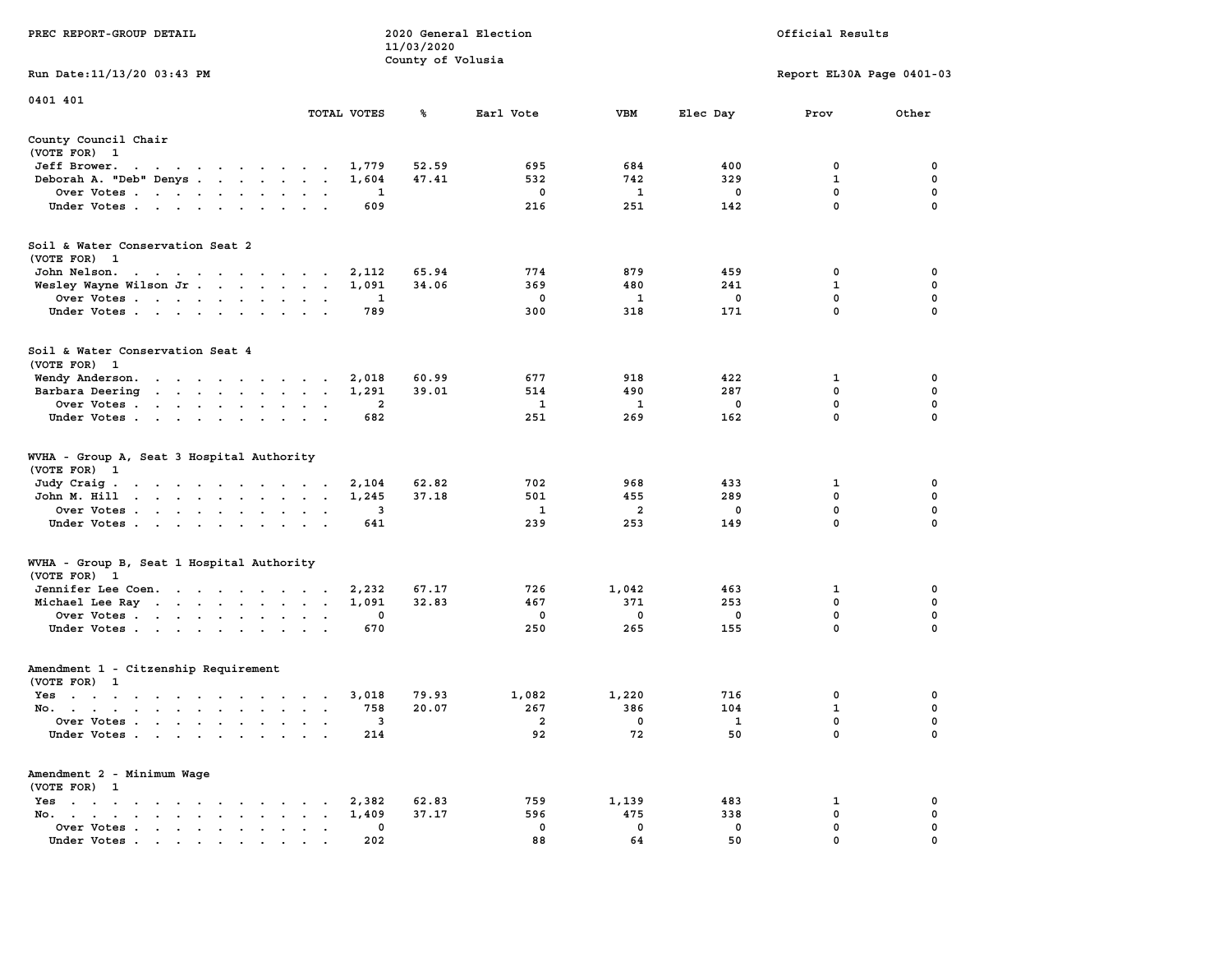| PREC REPORT-GROUP DETAIL                                                                                                                                                                                                                                                 |                                                 | 11/03/2020<br>County of Volusia | 2020 General Election |             |              | Official Results          |             |
|--------------------------------------------------------------------------------------------------------------------------------------------------------------------------------------------------------------------------------------------------------------------------|-------------------------------------------------|---------------------------------|-----------------------|-------------|--------------|---------------------------|-------------|
| Run Date: 11/13/20 03:43 PM                                                                                                                                                                                                                                              |                                                 |                                 |                       |             |              | Report EL30A Page 0401-04 |             |
| 0401 401                                                                                                                                                                                                                                                                 | TOTAL VOTES                                     | ℁                               | Earl Vote             | <b>VBM</b>  | Elec Day     | Prov                      | Other       |
| Amendment 3 - Primary Elections<br>(VOTE FOR) 1                                                                                                                                                                                                                          |                                                 |                                 |                       |             |              |                           |             |
| Yes                                                                                                                                                                                                                                                                      | 2,080                                           | 56.06                           | 676                   | 907         | 496          | $\mathbf{1}$              | 0           |
| No.                                                                                                                                                                                                                                                                      | 1,630                                           | 43.94                           | 658                   | 666         | 306          | $\mathbf{0}$              | $\mathbf 0$ |
| Over Votes                                                                                                                                                                                                                                                               | 1<br>$\sim$ $\sim$ $\sim$                       |                                 | $\mathbf{1}$          | $\mathbf 0$ | 0            | $\mathbf 0$               | $\mathbf 0$ |
| Under Votes.                                                                                                                                                                                                                                                             | 282                                             |                                 | 108                   | 105         | 69           | $\mathbf 0$               | $\Omega$    |
| Amendment 4 - Apprl Const. Amendment                                                                                                                                                                                                                                     |                                                 |                                 |                       |             |              |                           |             |
| (VOTE FOR) 1<br>Yes                                                                                                                                                                                                                                                      | 1,850                                           | 50.88                           | 684                   | 704         | 461          | $\mathbf{1}$              | 0           |
| No.                                                                                                                                                                                                                                                                      | 1,786                                           | 49.12                           | 618                   | 849         | 319          | 0                         | $\mathbf 0$ |
| Over Votes                                                                                                                                                                                                                                                               | 1                                               |                                 | $\mathbf 0$           | 0           | $\mathbf{1}$ | $\mathbf 0$               | $\mathbf 0$ |
| Under Votes.                                                                                                                                                                                                                                                             | 356                                             |                                 | 141                   | 125         | 90           | $\mathbf 0$               | $\Omega$    |
| Amendment 5 - Homestead Property Taxes<br>(VOTE FOR) 1                                                                                                                                                                                                                   |                                                 |                                 |                       |             |              |                           |             |
| $Yes.$                                                                                                                                                                                                                                                                   | 2,513                                           | 69.82                           | 890                   | 1,034       | 588          | 1                         | 0           |
| No.                                                                                                                                                                                                                                                                      | 1,086                                           | 30.18                           | 394                   | 502         | 190          | 0                         | $\mathbf 0$ |
| Over Votes                                                                                                                                                                                                                                                               | 0                                               |                                 | $\mathbf 0$           | $\mathbf 0$ | $\mathbf 0$  | $\mathbf 0$               | $\mathbf 0$ |
| Under Votes                                                                                                                                                                                                                                                              | 394                                             |                                 | 159                   | 142         | 93           | $\mathbf 0$               | $\Omega$    |
| Amendment 6 - Ad Valorem Tax Discount<br>(VOTE FOR) 1                                                                                                                                                                                                                    |                                                 |                                 |                       |             |              |                           |             |
| $Yes \cdot \cdot \cdot \cdot \cdot \cdot \cdot \cdot \cdot \cdot \cdot \cdot$                                                                                                                                                                                            | 3,133                                           | 85.09                           | 1,117                 | 1,301       | 714          | 1                         | 0           |
| No.                                                                                                                                                                                                                                                                      | 549<br>$\cdot$ $\cdot$ $\cdot$                  | 14.91                           | 200                   | 273         | 76           | 0                         | $\mathbf 0$ |
| Over Votes                                                                                                                                                                                                                                                               | 0                                               |                                 | $\mathbf 0$           | $\mathbf 0$ | $\mathbf 0$  | $\mathbf 0$               | $\mathbf 0$ |
| Under Votes.                                                                                                                                                                                                                                                             | 311                                             |                                 | 126                   | 104         | 81           | $\mathbf 0$               | $\Omega$    |
| Volusia ECHO<br>(VOTE FOR) 1                                                                                                                                                                                                                                             |                                                 |                                 |                       |             |              |                           |             |
| Yes (For Bonds)<br>the contract of the contract of the contract of the contract of the contract of the contract of the contract of                                                                                                                                       | 2,759                                           | 76.01                           | 927                   | 1,249       | 582          | 1                         | 0           |
| No (Against Bonds)                                                                                                                                                                                                                                                       | 871                                             | 23.99                           | 372                   | 299         | 200          | $\mathbf{0}$              | 0           |
| Over Votes                                                                                                                                                                                                                                                               | $\overline{\mathbf{2}}$<br>$\ddot{\phantom{a}}$ |                                 | $\mathbf{1}$          | $\mathbf 0$ | $\mathbf{1}$ | $\mathbf 0$               | $\mathbf 0$ |
| Under Votes                                                                                                                                                                                                                                                              | 361<br>$\cdot$ $\cdot$                          |                                 | 143                   | 130         | 88           | $\Omega$                  | $\Omega$    |
| Volusia Forever<br>(VOTE FOR) 1                                                                                                                                                                                                                                          |                                                 |                                 |                       |             |              |                           |             |
| Yes (For Bonds)<br>$\mathbf{r}$ , $\mathbf{r}$ , $\mathbf{r}$ , $\mathbf{r}$ , $\mathbf{r}$ , $\mathbf{r}$                                                                                                                                                               | 2,896                                           | 79.26                           | 964                   | 1,311       | 620          | 1                         | 0           |
| No (Against Bonds)                                                                                                                                                                                                                                                       | 758<br>$\ddotsc$<br>$\sim$                      | 20.74                           | 348                   | 244         | 166          | 0                         | $\mathbf 0$ |
| Over Votes.<br>$\mathbf{r}$ . The set of the set of the set of the set of the set of the set of the set of the set of the set of the set of the set of the set of the set of the set of the set of the set of the set of the set of the set of t<br>$\ddot{\phantom{a}}$ | 0<br>$\bullet$<br>$\ddot{\phantom{a}}$          |                                 | $\mathbf 0$           | $\mathbf 0$ | $\mathbf 0$  | 0                         | $\mathbf 0$ |
| Under Votes                                                                                                                                                                                                                                                              | 339<br>$\ddot{\phantom{a}}$                     |                                 | 131                   | 123         | 85           | 0                         | $\Omega$    |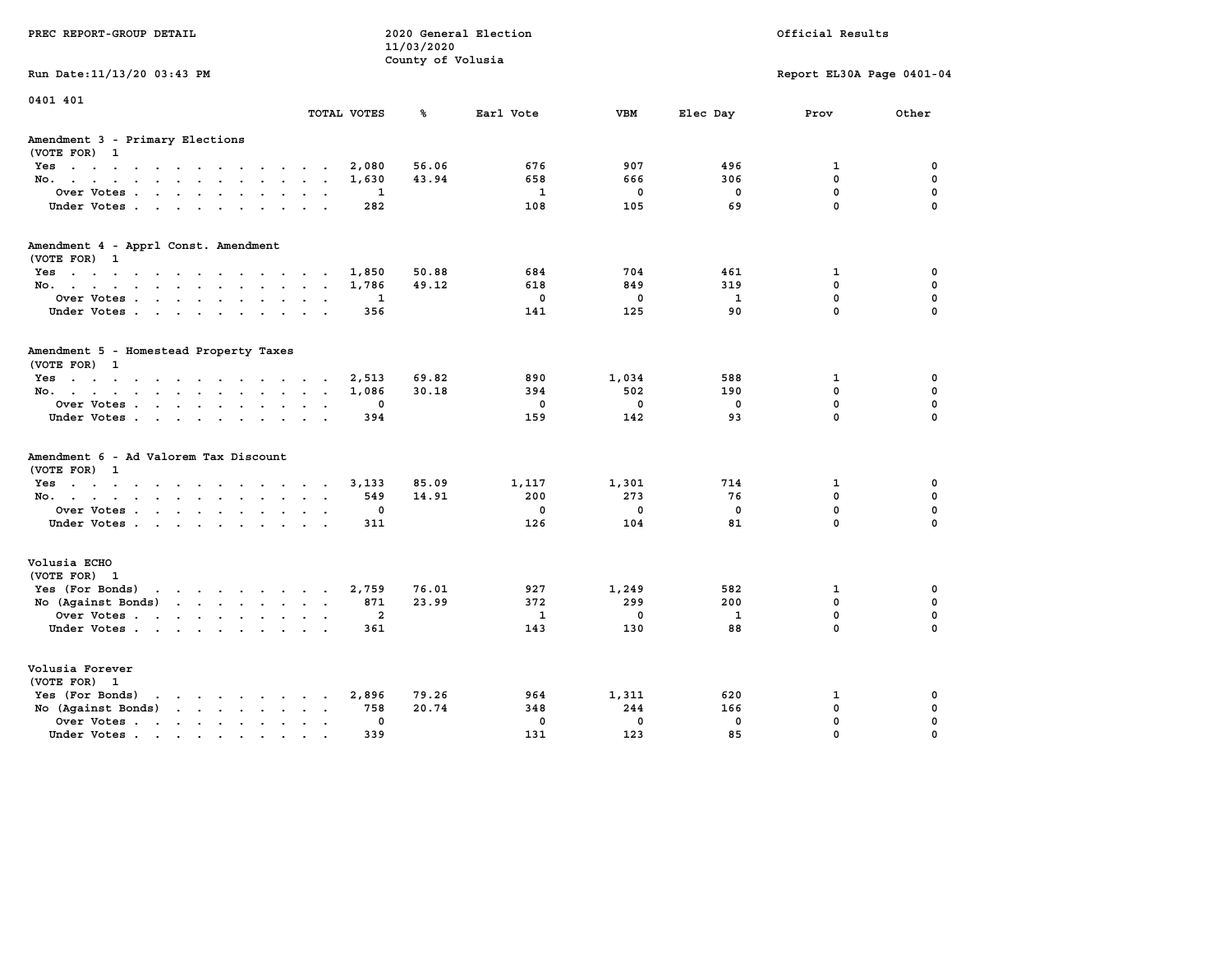| PREC REPORT-GROUP DETAIL                                                                                                                                                                                                                                   |                      | 11/03/2020<br>County of Volusia | 2020 General Election |                         |                | Official Results          |             |
|------------------------------------------------------------------------------------------------------------------------------------------------------------------------------------------------------------------------------------------------------------|----------------------|---------------------------------|-----------------------|-------------------------|----------------|---------------------------|-------------|
| Run Date: 11/13/20 03:43 PM                                                                                                                                                                                                                                |                      |                                 |                       |                         |                | Report EL30A Page 0403-01 |             |
| 0403 403                                                                                                                                                                                                                                                   | TOTAL VOTES          | ℁                               |                       | VBM                     |                |                           |             |
| REGISTERED VOTERS - TOTAL                                                                                                                                                                                                                                  | 4,156                |                                 | Earl Vote             |                         | Elec Day       | Prov                      | Other       |
| BALLOTS CAST - TOTAL.<br>$\mathbf{r}$ . The set of the set of the set of the set of the set of the set of the set of the set of the set of the set of the set of the set of the set of the set of the set of the set of the set of the set of the set of t | 2,905                |                                 | 1,214                 | 1,159                   | 529            | 3                         | 0           |
| BALLOTS CAST - BLANK.<br>$\begin{array}{cccccccccccccc} \bullet & \bullet & \bullet & \bullet & \bullet & \bullet & \bullet & \bullet & \bullet \end{array}$                                                                                               |                      | 0                               | 0                     | $\mathbf{0}$            | $\mathbf 0$    | $\mathbf 0$               | $^{\circ}$  |
| VOTER TURNOUT - TOTAL<br>$\mathbf{r}$ . The set of the set of the set of the set of the set of the set of the set of the set of the set of the set of the set of the set of the set of the set of the set of the set of the set of the set of the set of t |                      | 69.90                           |                       |                         |                |                           |             |
| VOTER TURNOUT - BLANK<br>$\mathbf{r}$ . The set of the set of $\mathbf{r}$                                                                                                                                                                                 |                      |                                 |                       |                         |                |                           |             |
| President and Vice President<br>(VOTE FOR) 1                                                                                                                                                                                                               |                      |                                 |                       |                         |                |                           |             |
| Donald J. Trump (REP)                                                                                                                                                                                                                                      | 1,404                | 48.46                           | 682                   | 396                     | 323            | 3                         | $\mathbf 0$ |
| $\mathbf{r}$<br>Joseph R. Biden (DEM)                                                                                                                                                                                                                      | 1,461                | 50.43                           | 520                   | 745                     | 196            | $\mathbf 0$               | $\mathbf 0$ |
| Jo Jorgensen (LPF)                                                                                                                                                                                                                                         | 12                   | .41                             | 3                     | $\overline{\mathbf{4}}$ | 5              | $\Omega$                  | $\mathbf 0$ |
| Roque "Rocky" De La Fuente (REF).                                                                                                                                                                                                                          |                      | $\overline{a}$<br>.07           | $\mathbf{1}$          | $\mathbf{1}$            | $\mathbf 0$    | $\mathbf 0$               | $\mathbf 0$ |
| Gloria La Riva (PSL).                                                                                                                                                                                                                                      |                      | 5<br>.17                        | $\overline{a}$        | $\overline{a}$          | $\mathbf{1}$   | $\mathbf 0$               | $\mathbf 0$ |
| Howie Hawkins (GRE)                                                                                                                                                                                                                                        |                      | 6<br>.21                        | $\overline{a}$        | $\overline{\mathbf{4}}$ | $\mathbf 0$    | $\mathbf 0$               | $\mathbf 0$ |
| Don Blankenship (CPF)                                                                                                                                                                                                                                      |                      | 0                               | $\mathbf 0$           | $\mathbf 0$             | $\mathbf 0$    | $\mathbf 0$               | $\mathbf 0$ |
| WRITE-IN.                                                                                                                                                                                                                                                  |                      | 7<br>.24                        | $\overline{a}$        | $\overline{3}$          | $\overline{a}$ | $\mathbf 0$               | $\mathbf 0$ |
| Over Votes                                                                                                                                                                                                                                                 |                      | 4                               | $\overline{a}$        | $\overline{a}$          | $\mathbf 0$    | $\mathbf 0$               | $\mathbf 0$ |
| Under Votes                                                                                                                                                                                                                                                |                      | 4                               | $\mathbf 0$           | $\overline{a}$          | $\overline{a}$ | $\mathbf 0$               | $\mathbf 0$ |
|                                                                                                                                                                                                                                                            |                      |                                 |                       |                         |                |                           |             |
| Representative in Congress District 6                                                                                                                                                                                                                      |                      |                                 |                       |                         |                |                           |             |
| (VOTE FOR) 1                                                                                                                                                                                                                                               |                      |                                 |                       |                         |                |                           |             |
| Michael Waltz (REP)                                                                                                                                                                                                                                        | 1,352                | 49.24                           | 659                   | 382                     | 308            | 3                         | $\mathbf 0$ |
| Clint Curtis (DEM)                                                                                                                                                                                                                                         | 1,385                | 50.44                           | 494                   | 702                     | 189            | $\mathbf{0}$              | $\mathbf 0$ |
| WRITE-IN.<br>the contract of the contract of the contract of the contract of the contract of the contract of the contract of                                                                                                                               |                      | .33<br>9                        | $\overline{4}$        | $\overline{3}$          | $\overline{a}$ | $\mathbf{0}$              | $\mathbf 0$ |
| Over Votes                                                                                                                                                                                                                                                 |                      | 0                               | 0                     | $\Omega$                | 0              | $\mathbf 0$               | $\mathbf 0$ |
| Under Votes                                                                                                                                                                                                                                                | 159                  |                                 | 57                    | 72                      | 30             | $\mathbf{0}$              | $\mathbf 0$ |
| State Attorney 7th Judicial Circuit<br>(VOTE FOR) 1                                                                                                                                                                                                        |                      |                                 |                       |                         |                |                           |             |
| R.J. Larizza $(REF)$                                                                                                                                                                                                                                       | 1,320                | 50.89                           | 621                   | 401                     | 295            | 3                         | $\mathbf 0$ |
| Don Dempsey.                                                                                                                                                                                                                                               | 1,274                | 49.11                           | 465                   | 626                     | 183            | $\mathbf 0$               | $\mathbf 0$ |
| Over Votes                                                                                                                                                                                                                                                 |                      | 1                               | 1                     | $\mathbf 0$             | 0              | 0                         | 0           |
| Under Votes                                                                                                                                                                                                                                                | 310                  |                                 | 127                   | 132                     | 51             | $\mathbf 0$               | $\mathbf 0$ |
| State Representative District 27<br>(VOTE FOR)<br>$\mathbf{1}$                                                                                                                                                                                             |                      |                                 |                       |                         |                |                           |             |
| Webster Barnaby (REP)                                                                                                                                                                                                                                      | 1,333                | 48.69                           | 663                   | 368                     | 299            | 3                         | 0           |
| Dolores Guzman (DEM).                                                                                                                                                                                                                                      | 1,405                | 51.31                           | 498                   | 718                     | 189            | $\mathbf 0$               | $\mathbf 0$ |
| Over Votes                                                                                                                                                                                                                                                 |                      | 0                               | $^{\circ}$            | $\Omega$                | 0              | $\mathbf 0$               | 0           |
| Under Votes                                                                                                                                                                                                                                                | 167                  |                                 | 53                    | 73                      | 41             | $\mathbf{0}$              | $\mathbf 0$ |
| Supreme Court - Carlos G. Muniz<br>(VOTE FOR) 1                                                                                                                                                                                                            |                      |                                 |                       |                         |                |                           |             |
| the contract of the contract of the contract of the contract of the contract of the contract of the contract of<br>Yes                                                                                                                                     | 1,669                | 67.79                           | 729                   | 608                     | 330            | $\overline{\mathbf{2}}$   | $\mathbf 0$ |
| No. .<br>$\mathbf{r}$ , and $\mathbf{r}$ , and $\mathbf{r}$ , and $\mathbf{r}$<br>$\sim$<br>$\sim$<br>$\ddot{\phantom{a}}$                                                                                                                                 | 793                  | 32.21                           | 302                   | 376                     | 115            | $\mathbf 0$               | $\mathbf 0$ |
| Over Votes<br>$\sim$                                                                                                                                                                                                                                       | $\ddot{\phantom{a}}$ | $\mathbf 0$                     | $\mathbf 0$           | $\mathbf 0$             | $\mathbf 0$    | $\mathbf 0$               | $\mathbf 0$ |
| Under Votes.<br>. The contract of the contract of the contract of the contract of the contract of the contract of the contract of the contract of the contract of the contract of the contract of the contract of the contract of the contrac              | 443                  |                                 | 183                   | 175                     | 84             | $\mathbf{1}$              | $\mathbf 0$ |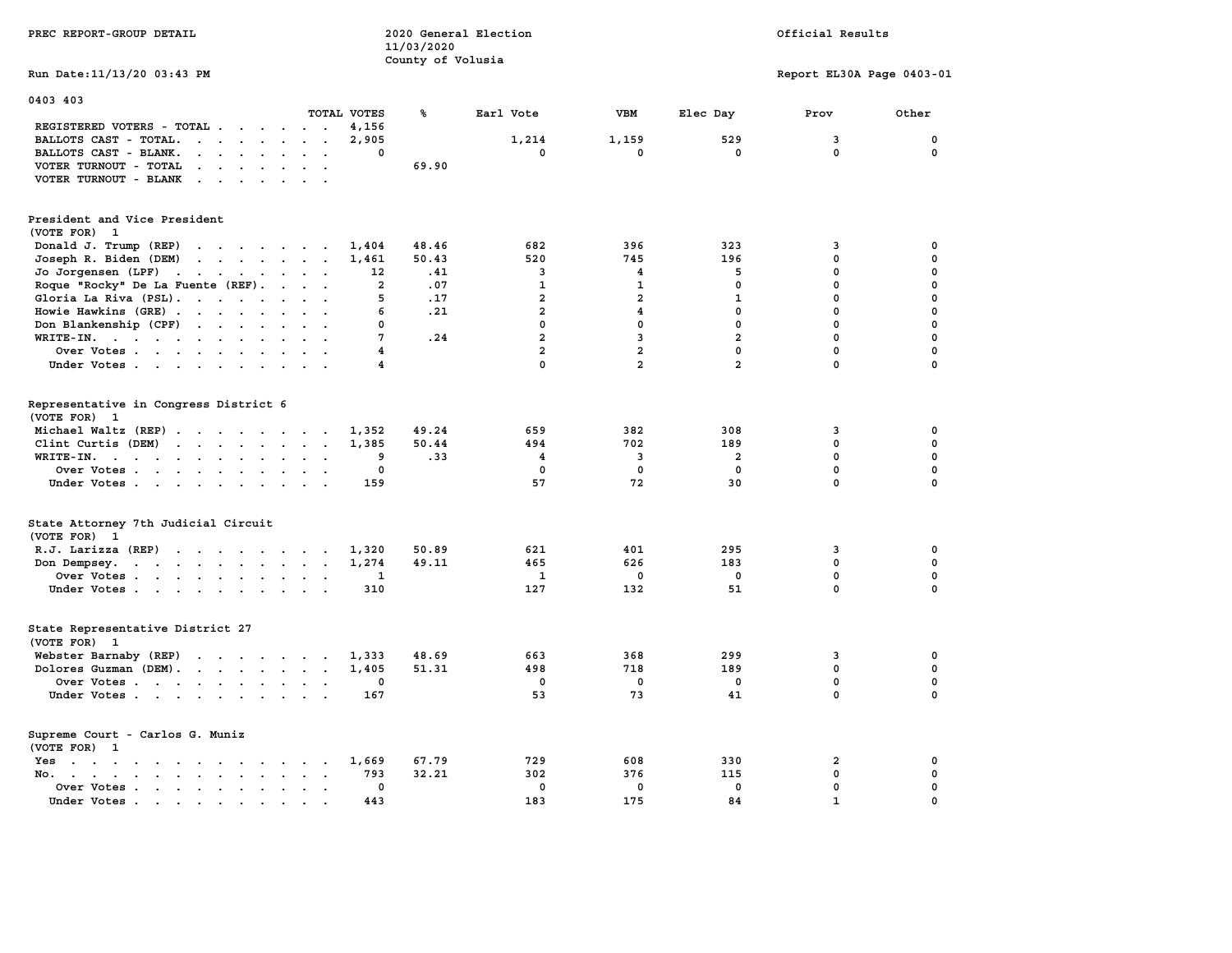| PREC REPORT-GROUP DETAIL                                                                                               |                                          | 11/03/2020        | 2020 General Election |              |              | Official Results          |             |
|------------------------------------------------------------------------------------------------------------------------|------------------------------------------|-------------------|-----------------------|--------------|--------------|---------------------------|-------------|
| Run Date: 11/13/20 03:43 PM                                                                                            |                                          | County of Volusia |                       |              |              | Report EL30A Page 0403-02 |             |
| 0403 403                                                                                                               |                                          |                   |                       |              |              |                           |             |
|                                                                                                                        | TOTAL VOTES                              | ℁                 | Earl Vote             | <b>VBM</b>   | Elec Day     | Prov                      | Other       |
| 5th Dist Crt of Appeal - Evander<br>(VOTE FOR) 1                                                                       |                                          |                   |                       |              |              |                           |             |
| Yes                                                                                                                    | 1,700                                    | 70.02             | 697                   | 698          | 303          | 2                         | 0           |
| No.                                                                                                                    | 728                                      | 29.98             | 316                   | 274          | 138          | $\mathbf 0$               | 0           |
| Over Votes                                                                                                             | 3                                        |                   | 1                     | 1            | 1            | $\mathbf 0$               | 0           |
| Under Votes                                                                                                            | 474                                      |                   | 200                   | 186          | 87           | $\mathbf{1}$              | $\Omega$    |
| 5th Dist Crt of Appeal - Grosshans<br>(VOTE FOR) 1                                                                     |                                          |                   |                       |              |              |                           |             |
| Yes                                                                                                                    | 1,623                                    | 67.15             | 698                   | 621          | 302          | 2                         | 0           |
| No.                                                                                                                    | 794                                      | 32.85             | 312                   | 340          | 142          | $\mathbf 0$               | 0           |
| Over Votes                                                                                                             | 0                                        |                   | $\mathbf 0$           | $\mathbf 0$  | $\mathbf 0$  | $\mathbf 0$               | 0           |
| Under Votes                                                                                                            | 488                                      |                   | 204                   | 198          | 85           | $\mathbf{1}$              | 0           |
| 5th Dist Crt of Appeal - Harris<br>(VOTE FOR) 1                                                                        |                                          |                   |                       |              |              |                           |             |
| $Yes \cdot \cdot \cdot \cdot \cdot \cdot \cdot \cdot \cdot \cdot \cdot \cdot \cdot$                                    | 1,688                                    | 69.69             | 707                   | 660          | 318          | 3                         | 0           |
| No.                                                                                                                    | 734                                      | 30.31             | 299                   | 310          | 125          | 0                         | $\mathbf 0$ |
| Over Votes                                                                                                             | 1                                        |                   | 0                     | 0            | $\mathbf{1}$ | $\mathbf 0$               | 0           |
| Under Votes                                                                                                            | 482                                      |                   | 208                   | 189          | 85           | $\mathbf 0$               | 0           |
| 5th Dist Crt of Appeal - Orfinger<br>(VOTE FOR) 1                                                                      |                                          |                   |                       |              |              |                           |             |
| Yes                                                                                                                    | 1,615                                    | 67.12             | 662                   | 654          | 296          | 3                         | 0           |
| No.                                                                                                                    | 791                                      | 32.88             | 336                   | 312          | 143          | $\mathbf 0$               | 0           |
| Over Votes                                                                                                             | 1                                        |                   | 0                     | 1            | 0            | $\mathbf 0$               | 0           |
| Under Votes                                                                                                            | 498                                      |                   | 216                   | 192          | 90           | $\mathbf 0$               | $\Omega$    |
| 5th Dist Crt of Appeal - Sasso<br>(VOTE FOR) 1                                                                         |                                          |                   |                       |              |              |                           |             |
| Yes                                                                                                                    | 1,676                                    | 70.13             | 706                   | 659          | 308          | 3                         | 0           |
| No.                                                                                                                    | 714                                      | 29.87             | 290                   | 295          | 129          | $\mathbf 0$               | 0           |
| Over Votes                                                                                                             | 1                                        |                   | 0                     | $\mathbf{1}$ | 0            | $\mathbf 0$               | 0           |
| Under Votes                                                                                                            | 514                                      |                   | 218                   | 204          | 92           | $\mathbf 0$               | $\Omega$    |
| 5th Dist Crt of Appeal - Wallis<br>(VOTE FOR) 1                                                                        |                                          |                   |                       |              |              |                           |             |
| Yes<br>the contract of the contract of the contract of the contract of the contract of the contract of the contract of | 1,652                                    | 68.78             | 677                   | 671          | 301          | 3                         | 0           |
| No.                                                                                                                    | 750                                      | 31.22             | 322                   | 293          | 135          | $\mathbf 0$               | 0           |
| Over Votes                                                                                                             | 0                                        |                   | 0                     | 0            | 0            | $\mathbf 0$               | 0           |
| Under Votes.                                                                                                           | 503                                      |                   | 215                   | 195          | 93           | 0                         | 0           |
| Circuit Judge, 7th Judicial, Group 14<br>(VOTE FOR) 1                                                                  |                                          |                   |                       |              |              |                           |             |
| Joan Anthony                                                                                                           | 1,566                                    | 64.42             | 597                   | 712          | 256          | 1                         | 0           |
| Dan Hilbert                                                                                                            | 865<br>$\ddot{\phantom{a}}$<br>$\bullet$ | 35.58             | 405                   | 278          | 180          | $\overline{a}$            | 0           |
| Over Votes                                                                                                             | 1                                        |                   | 0                     | $\mathbf 0$  | $\mathbf{1}$ | $\mathbf 0$               | 0           |
| Under Votes                                                                                                            | 473                                      |                   | 212                   | 169          | 92           | 0                         |             |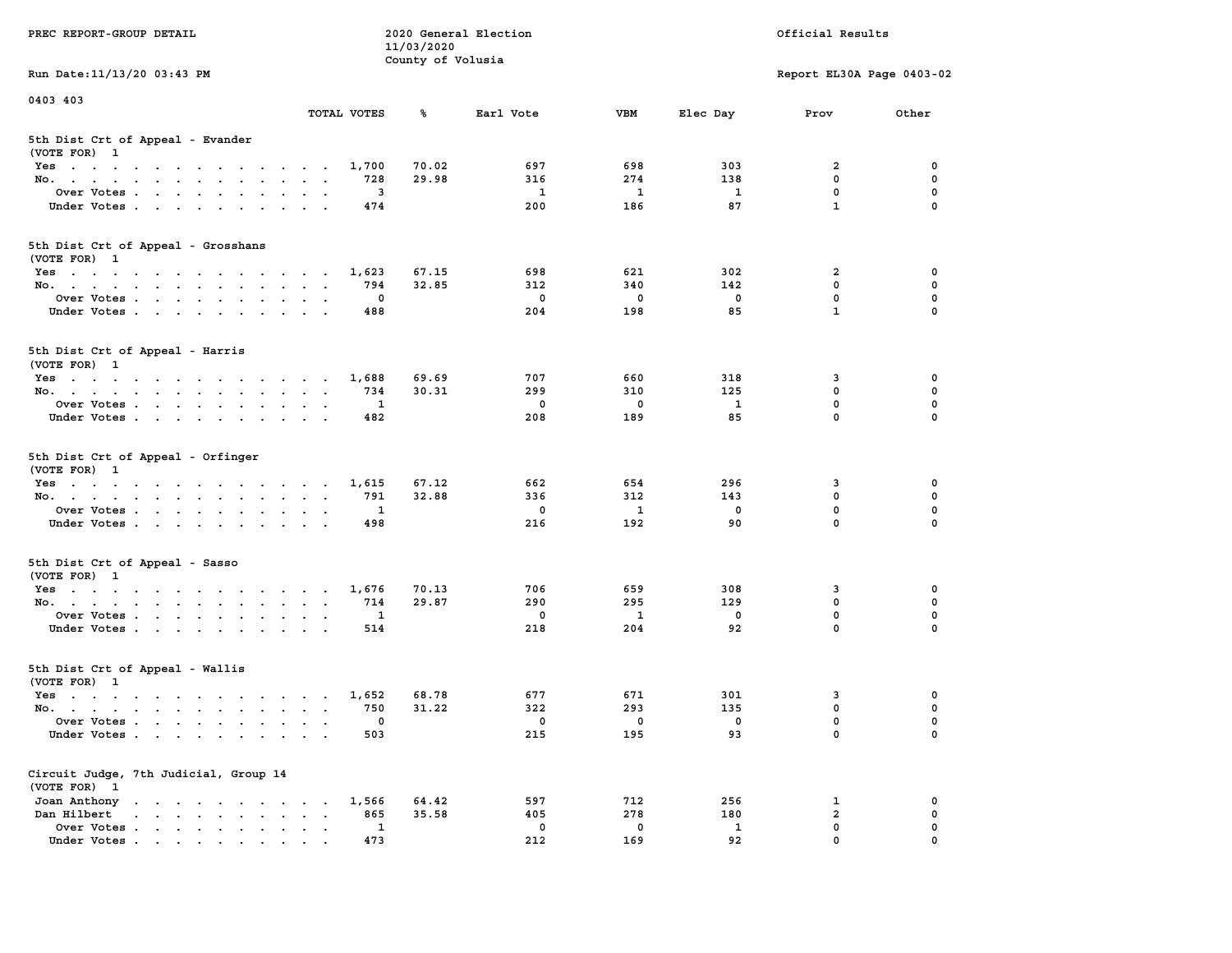|                                                                                                                                                                   |                                                                    | 11/03/2020        |                         |              |             |                           |                  |
|-------------------------------------------------------------------------------------------------------------------------------------------------------------------|--------------------------------------------------------------------|-------------------|-------------------------|--------------|-------------|---------------------------|------------------|
|                                                                                                                                                                   |                                                                    | County of Volusia |                         |              |             |                           |                  |
| Run Date:11/13/20 03:43 PM                                                                                                                                        |                                                                    |                   |                         |              |             | Report EL30A Page 0403-03 |                  |
| 0403 403                                                                                                                                                          |                                                                    |                   |                         |              |             |                           |                  |
|                                                                                                                                                                   | TOTAL VOTES                                                        | ℁                 | Earl Vote               | <b>VBM</b>   | Elec Day    | Prov                      | Other            |
| County Council Chair                                                                                                                                              |                                                                    |                   |                         |              |             |                           |                  |
| (VOTE FOR) 1                                                                                                                                                      |                                                                    |                   |                         |              |             |                           |                  |
| Jeff Brower.<br>$\sim$ $\sim$<br>$\cdots$<br>$\sim$                                                                                                               | 1,270                                                              | 51.99             | 553                     | 450          | 264         | 3                         | 0                |
| Deborah A. "Deb" Denys                                                                                                                                            | 1,173<br>$\overline{\phantom{a}}$                                  | 48.01             | 458                     | 525          | 190         | $\mathbf 0$               | $\mathbf 0$      |
| Over Votes                                                                                                                                                        | 2<br>$\sim$<br>$\cdot$<br>$\overline{\phantom{a}}$                 |                   | $\overline{\mathbf{2}}$ | 0            | $\mathbf 0$ | $\mathbf 0$               | $\pmb{0}$        |
| Under Votes<br>$\sim$                                                                                                                                             | 460<br>$\ddot{\phantom{a}}$                                        |                   | 201                     | 184          | 75          | $\mathbf 0$               | $\mathbf 0$      |
| Soil & Water Conservation Seat 2                                                                                                                                  |                                                                    |                   |                         |              |             |                           |                  |
| (VOTE FOR) 1                                                                                                                                                      |                                                                    |                   |                         |              |             |                           |                  |
| John Nelson.<br>the contract of the contract of the con-                                                                                                          | 1,498                                                              | 63.80             | 641                     | 571          | 283         | 3                         | 0                |
| Wesley Wayne Wilson Jr                                                                                                                                            | 850<br>$\sim$<br>$\ddot{\phantom{0}}$                              | 36.20             | 344                     | 357          | 149         | $\mathbf 0$               | 0                |
| Over Votes<br>$\sim$ $\sim$                                                                                                                                       | $\mathbf 0$<br>$\bullet$<br>$\cdot$                                |                   | 0                       | 0            | 0           | $\mathbf 0$               | $\mathbf 0$      |
| Under Votes                                                                                                                                                       | 557<br>$\cdot$ .<br>$\sim$                                         |                   | 229                     | 231          | 97          | 0                         | 0                |
|                                                                                                                                                                   |                                                                    |                   |                         |              |             |                           |                  |
| Soil & Water Conservation Seat 4                                                                                                                                  |                                                                    |                   |                         |              |             |                           |                  |
| (VOTE FOR) 1                                                                                                                                                      |                                                                    |                   |                         |              |             |                           |                  |
| Wendy Anderson.                                                                                                                                                   | 1,549<br>$\sim$                                                    | 64.25             | 630                     | 654          | 265         | 0                         | 0                |
| Barbara Deering<br>the contract of the contract of                                                                                                                | 862<br>$\ddot{\phantom{a}}$                                        | 35.75             | 382                     | 308          | 169         | 3                         | $\mathbf 0$      |
| Over Votes.<br>$\mathbf{r}$ , $\mathbf{r}$ , $\mathbf{r}$<br>$\ddot{\phantom{a}}$<br>$\ddot{\phantom{a}}$                                                         | $\mathbf 0$                                                        |                   | $\mathbf 0$             | $\mathbf 0$  | $\mathbf 0$ | $\mathbf 0$               | $\mathbf 0$      |
| Under Votes<br>$\cdot$                                                                                                                                            | 494                                                                |                   | 202                     | 197          | 95          | $\mathbf 0$               | $\mathbf 0$      |
| WVHA - Group A, Seat 3 Hospital Authority<br>(VOTE FOR)<br>$\mathbf{1}$                                                                                           |                                                                    |                   |                         |              |             |                           |                  |
| Judy Craig.<br>$\mathbf{u} = \mathbf{u} + \mathbf{u} + \mathbf{u} + \mathbf{u} + \mathbf{u} + \mathbf{u}$                                                         | 1,544<br>$\sim$ $\sim$ $\sim$ $\sim$ $\sim$                        | 63.67             | 603                     | 680          | 260         | 1                         | 0                |
| John M. Hill<br>$\cdot$ $\cdot$ $\cdot$ $\cdot$<br>$\mathbf{A}^{\text{in}}$ , and $\mathbf{A}^{\text{in}}$ , and $\mathbf{A}^{\text{in}}$<br>$\ddot{\phantom{0}}$ | 881<br>$\cdot$<br>$\ddot{\phantom{a}}$<br>$\ddot{\phantom{a}}$     | 36.33             | 416                     | 285          | 178         | $\overline{a}$            | 0                |
| Over Votes                                                                                                                                                        | 0<br>$\ddot{\phantom{a}}$<br>$\ddot{\phantom{a}}$                  |                   | 0                       | 0            | 0           | 0                         | 0                |
| Under Votes<br>$\bullet$                                                                                                                                          | 480<br>$\ddot{\phantom{a}}$                                        |                   | 195                     | 194          | 91          | 0                         | 0                |
| WVHA - Group B, Seat 1 Hospital Authority                                                                                                                         |                                                                    |                   |                         |              |             |                           |                  |
| (VOTE FOR)<br>$\mathbf{1}$                                                                                                                                        |                                                                    |                   |                         |              |             |                           |                  |
| Jennifer Lee Coen.                                                                                                                                                | 1,687                                                              | 69.71             | 645                     | 770          | 271         | 1                         | 0                |
| Michael Lee Ray                                                                                                                                                   | 733<br>$\bullet$<br>$\bullet$<br>$\blacksquare$                    | 30.29             | 369                     | 200          | 162         | $\overline{a}$            | $\mathbf 0$      |
| Over Votes                                                                                                                                                        | $\mathbf 0$<br>$\cdot$                                             |                   | $\mathbf 0$             | $\mathbf{0}$ | $\mathbf 0$ | $\mathbf{0}$              | $\mathbf 0$      |
| Under Votes<br>$\ddot{\phantom{a}}$                                                                                                                               | 485<br>$\cdot$                                                     |                   | 200                     | 189          | 96          | $\mathbf 0$               | $\mathbf 0$      |
| Amendment 1 - Citzenship Requirement                                                                                                                              |                                                                    |                   |                         |              |             |                           |                  |
| (VOTE FOR) 1                                                                                                                                                      |                                                                    |                   |                         |              |             |                           |                  |
| $Yes \t . \t .$<br>the contract of the contract of the contract of the contract of the contract of the contract of the contract of                                | 2,157<br>$\cdot$ .<br>$\sim$                                       | 78.69             | 907                     | 839          | 409         | $\overline{\mathbf{2}}$   | 0                |
| No.<br>$\ddot{\phantom{a}}$                                                                                                                                       | 584<br>$\cdot$<br>$\overline{\phantom{a}}$<br>$\ddot{\phantom{a}}$ | 21.31             | 239                     | 265          | 79          | $\mathbf 1$               | 0                |
| Over Votes .<br>$\sim$ $\sim$<br>$\mathbf{L}$<br>$\ddot{\phantom{a}}$<br>$\ddot{\phantom{a}}$                                                                     | 0<br>$\cdot$<br>$\ddot{\phantom{a}}$<br>$\cdot$                    |                   | 0                       | 0            | 0           | $\mathbf 0$               | $\mathbf 0$      |
| Under Votes                                                                                                                                                       | 164<br>$\sim$<br>$\cdot$ .                                         |                   | 68                      | 55           | 41          | 0                         | 0                |
| Amendment 2 - Minimum Wage                                                                                                                                        |                                                                    |                   |                         |              |             |                           |                  |
| (VOTE FOR) 1                                                                                                                                                      |                                                                    |                   |                         |              | 256         |                           |                  |
| $Yes \t . \t .$<br>$\bullet$<br>$\sim$<br>$\sim$ $\sim$<br>$\ddot{\phantom{a}}$<br>$\sim$<br>$\sim$                                                               | 1,773<br>$\bullet$                                                 | 64.64             | 668<br>479              | 848<br>257   | 232         | 1<br>$\mathbf{2}$         | 0<br>$\mathbf 0$ |
| No.<br>$\bullet$ .<br><br><br><br><br><br><br><br><br><br><br><br><br><br><br>$\sim$<br>$\cdot$                                                                   | 970<br>$\cdot$                                                     | 35.36             |                         |              |             | $\mathbf{0}$              | $\mathbf 0$      |
| Over Votes<br>$\ddot{\phantom{0}}$<br>$\bullet$                                                                                                                   | 0<br>$\bullet$<br>$\ddot{\phantom{a}}$                             |                   | 0<br>67                 | 0<br>54      | 0<br>41     | $\mathbf{0}$              | $\mathbf 0$      |
| Under Votes                                                                                                                                                       | 162                                                                |                   |                         |              |             |                           |                  |

**PREC REPORT-GROUP DETAIL 2020 General Election Official Results**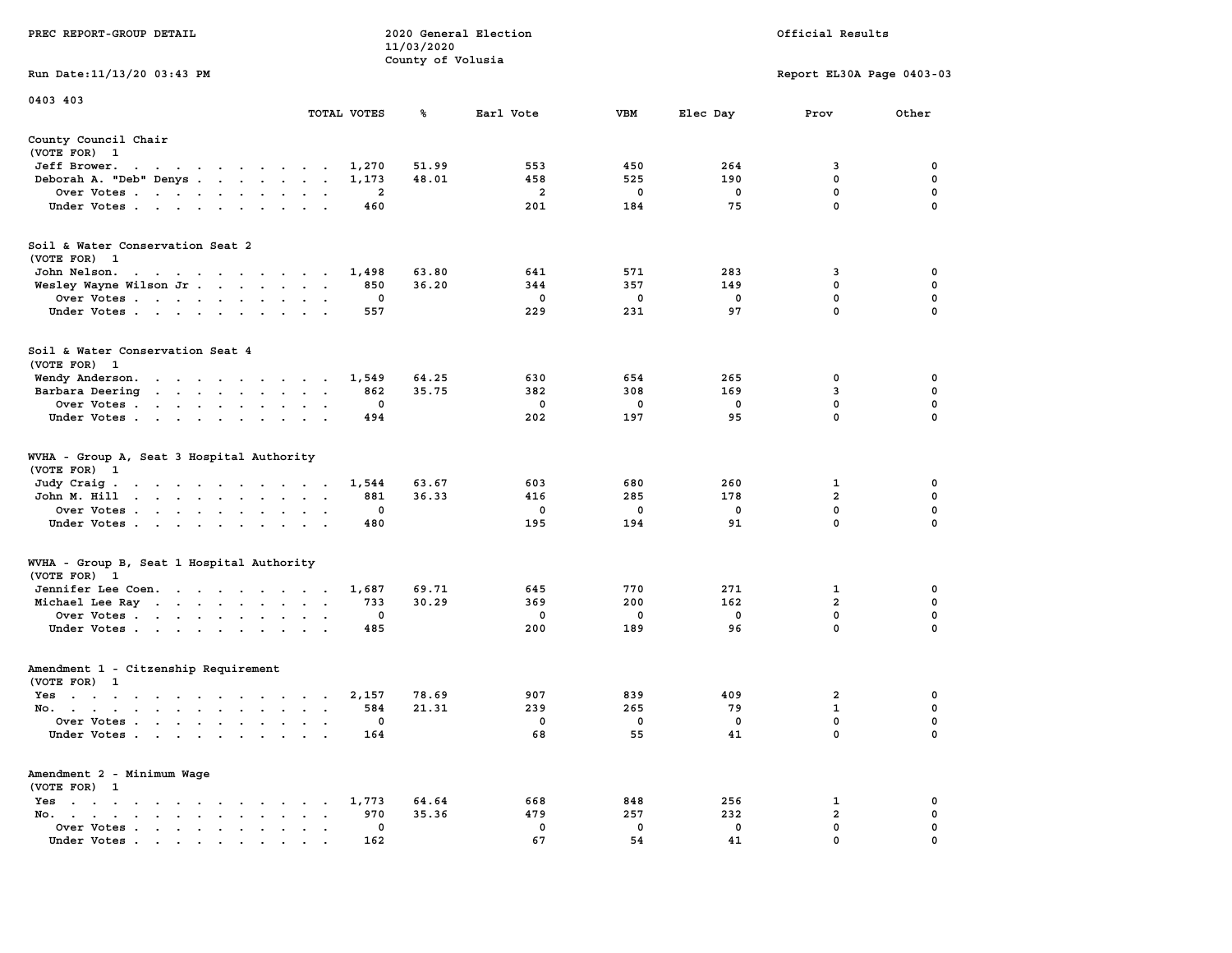| PREC REPORT-GROUP DETAIL                                                                                                                                                                                                                                |             | 11/03/2020<br>County of Volusia | 2020 General Election |             |              | Official Results           |             |
|---------------------------------------------------------------------------------------------------------------------------------------------------------------------------------------------------------------------------------------------------------|-------------|---------------------------------|-----------------------|-------------|--------------|----------------------------|-------------|
| Run Date: 11/13/20 03:43 PM                                                                                                                                                                                                                             |             |                                 |                       |             |              | Report EL30A Page 0403-04  |             |
| 0403 403                                                                                                                                                                                                                                                | TOTAL VOTES | ℁                               | Earl Vote             | <b>VBM</b>  | Elec Day     | Prov                       | Other       |
| Amendment 3 - Primary Elections<br>(VOTE FOR) 1                                                                                                                                                                                                         |             |                                 |                       |             |              |                            |             |
| Yes                                                                                                                                                                                                                                                     | 1,530       | 57.80                           | 580                   | 676         | 272          | $\overline{2}$             | 0           |
| No.                                                                                                                                                                                                                                                     | 1,117       | 42.20                           | 522                   | 395         | 199          | $\mathbf{1}$               | $\mathbf 0$ |
| Over Votes<br>$\bullet$<br>$\ddot{\phantom{a}}$                                                                                                                                                                                                         | 2           |                                 | $\overline{a}$        | 0           | 0            | $\mathbf 0$<br>$\mathbf 0$ | 0           |
| Under Votes.                                                                                                                                                                                                                                            | 256         |                                 | 110                   | 88          | 58           |                            | $\Omega$    |
| Amendment 4 - Apprl Const. Amendment<br>(VOTE FOR) 1                                                                                                                                                                                                    |             |                                 |                       |             |              |                            |             |
| Yes                                                                                                                                                                                                                                                     | 1,259       | 48.42                           | 548                   | 434         | 274          | 3                          | 0           |
| No.                                                                                                                                                                                                                                                     | 1,341       | 51.58                           | 542                   | 608         | 191          | 0                          | $\mathbf 0$ |
| Over Votes<br>$\bullet$<br>$\blacksquare$                                                                                                                                                                                                               | 1           |                                 | $\mathbf{1}$          | $\mathbf 0$ | $\mathbf 0$  | 0                          | $\mathbf 0$ |
| Under Votes.                                                                                                                                                                                                                                            | 304         |                                 | 123                   | 117         | 64           | 0                          | $\Omega$    |
| Amendment 5 - Homestead Property Taxes<br>(VOTE FOR) 1                                                                                                                                                                                                  |             |                                 |                       |             |              |                            |             |
| Yes                                                                                                                                                                                                                                                     | 1,748       | 67.94                           | 733                   | 683         | 331          | $\mathbf{1}$               | 0           |
| No.<br>$\sim$ $\sim$<br>$\ddotsc$                                                                                                                                                                                                                       | 825         | 32.06                           | 337                   | 360         | 126          | $\overline{a}$             | $\mathbf 0$ |
| Over Votes<br>$\ddot{\phantom{a}}$                                                                                                                                                                                                                      | 0           |                                 | $\mathbf 0$           | $\mathbf 0$ | 0            | 0                          | $\mathbf 0$ |
| Under Votes<br><b>Service</b>                                                                                                                                                                                                                           | 332         |                                 | 144                   | 116         | 72           | 0                          | $\Omega$    |
| Amendment 6 - Ad Valorem Tax Discount<br>(VOTE FOR) 1                                                                                                                                                                                                   |             |                                 |                       |             |              |                            |             |
| Yes.                                                                                                                                                                                                                                                    | 2,218       | 84.02                           | 921                   | 891         | 403          | 3                          | 0           |
| No.                                                                                                                                                                                                                                                     | 422         | 15.98                           | 180                   | 178         | 64           | 0                          | 0           |
| Over Votes<br>$\bullet$ .<br>$\blacksquare$                                                                                                                                                                                                             | 1           |                                 | 0                     | $\mathbf 0$ | $\mathbf{1}$ | 0                          | $\mathbf 0$ |
| Under Votes                                                                                                                                                                                                                                             | 264         |                                 | 113                   | 90          | 61           | 0                          | $\Omega$    |
| Volusia ECHO<br>(VOTE FOR) 1                                                                                                                                                                                                                            |             |                                 |                       |             |              |                            |             |
| Yes (For Bonds)<br>the contract of the contract of the contract of the contract of the contract of the contract of the contract of                                                                                                                      | 1,987       | 76.22                           | 792                   | 866         | 327          | $\overline{2}$             | 0           |
| No (Against Bonds)<br>$\mathbf{r}$ . The set of the set of the set of the set of the set of the set of the set of the set of the set of the set of the set of the set of the set of the set of the set of the set of the set of the set of the set of t | 620         | 23.78                           | 294                   | 191         | 134          | $\mathbf{1}$               | $\mathbf 0$ |
| Over Votes<br>$\bullet$<br>$\ddot{\phantom{a}}$                                                                                                                                                                                                         | 1           |                                 | $\mathbf{1}$          | 0           | 0            | $\mathbf 0$                | $\mathbf 0$ |
| Under Votes                                                                                                                                                                                                                                             | 297         |                                 | 127                   | 102         | 68           | 0                          | $\Omega$    |
| Volusia Forever<br>(VOTE FOR) 1                                                                                                                                                                                                                         |             |                                 |                       |             |              |                            |             |
| Yes (For Bonds)<br>$\mathbf{r}$ , and $\mathbf{r}$ , and $\mathbf{r}$ , and $\mathbf{r}$                                                                                                                                                                | 2,060       | 78.63                           | 806                   | 907         | 345          | $\overline{2}$             | 0           |
| No (Against Bonds)<br>$\mathbf{r}$ , $\mathbf{r}$ , $\mathbf{r}$ , $\mathbf{r}$                                                                                                                                                                         | 560         | 21.37                           | 284                   | 156         | 119          | $\mathbf{1}$               | 0           |
| Over Votes .<br>$\mathcal{A}$ . The set of the set of $\mathcal{A}$<br>$\ddot{\phantom{a}}$<br>$\bullet$<br>$\bullet$                                                                                                                                   | 1           |                                 | $\mathbf{1}$          | $\mathbf 0$ | $\mathbf 0$  | 0                          | 0           |
| Under Votes                                                                                                                                                                                                                                             | 284         |                                 | 123                   | 96          | 65           | 0                          | $\Omega$    |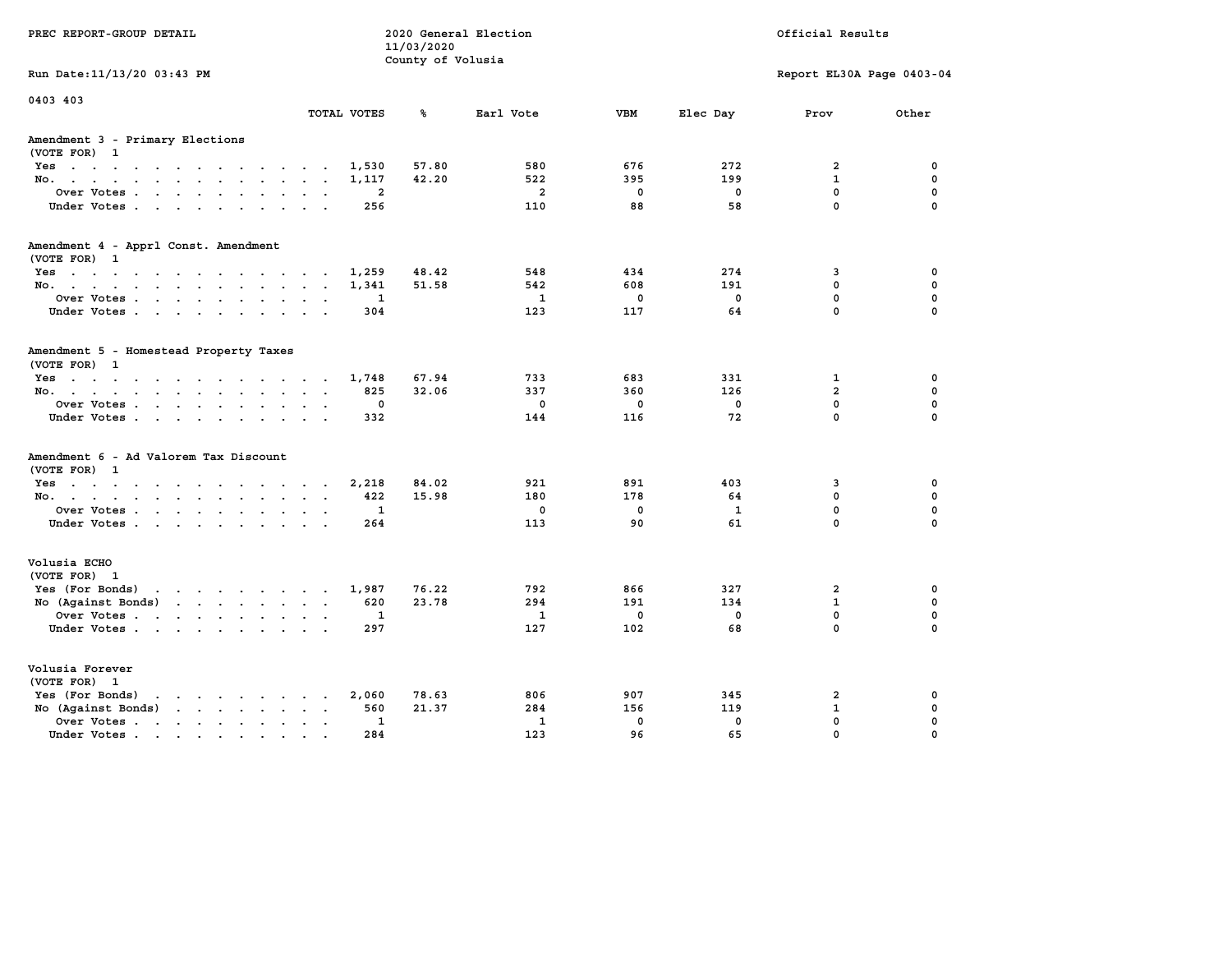|                                                                                                                                                                                                                                                                                     | 11/03/2020        |                         |                |                |                           |             |
|-------------------------------------------------------------------------------------------------------------------------------------------------------------------------------------------------------------------------------------------------------------------------------------|-------------------|-------------------------|----------------|----------------|---------------------------|-------------|
|                                                                                                                                                                                                                                                                                     | County of Volusia |                         |                |                |                           |             |
| Run Date: 11/13/20 03:43 PM                                                                                                                                                                                                                                                         |                   |                         |                |                | Report EL30A Page 0404-01 |             |
|                                                                                                                                                                                                                                                                                     |                   |                         |                |                |                           |             |
| 0404 404                                                                                                                                                                                                                                                                            |                   |                         |                |                |                           |             |
| TOTAL VOTES                                                                                                                                                                                                                                                                         | ℁                 | Earl Vote               | <b>VBM</b>     | Elec Day       | Prov                      | Other       |
| REGISTERED VOTERS - TOTAL<br>1,673                                                                                                                                                                                                                                                  |                   |                         |                |                |                           |             |
| BALLOTS CAST - TOTAL.<br>$\begin{array}{cccccccccccccccccc} \bullet & \bullet & \bullet & \bullet & \bullet & \bullet & \bullet & \bullet & \bullet & \bullet & \bullet & \bullet & \bullet \end{array}$<br>1,373                                                                   |                   | 488                     | 509            | 376            | 0                         | 0           |
| BALLOTS CAST - BLANK.<br>$\mathbf{r}$ , $\mathbf{r}$ , $\mathbf{r}$ , $\mathbf{r}$ , $\mathbf{r}$<br>0                                                                                                                                                                              |                   | 0                       | $\mathbf 0$    | $\mathbf{0}$   | 0                         | $\Omega$    |
| VOTER TURNOUT - TOTAL<br><b>Contract Contract Contract</b>                                                                                                                                                                                                                          | 82.07             |                         |                |                |                           |             |
| $\cdot$ $\cdot$<br>$\ddot{\phantom{a}}$<br>VOTER TURNOUT - BLANK<br>$\cdot$                                                                                                                                                                                                         |                   |                         |                |                |                           |             |
| $\ddot{\phantom{a}}$                                                                                                                                                                                                                                                                |                   |                         |                |                |                           |             |
|                                                                                                                                                                                                                                                                                     |                   |                         |                |                |                           |             |
| President and Vice President                                                                                                                                                                                                                                                        |                   |                         |                |                |                           |             |
| (VOTE FOR) 1                                                                                                                                                                                                                                                                        |                   |                         |                |                |                           |             |
| 1,080<br>Donald J. Trump (REP)<br>$\mathbf{r}$ , $\mathbf{r}$ , $\mathbf{r}$ , $\mathbf{r}$ , $\mathbf{r}$ , $\mathbf{r}$                                                                                                                                                           | 78.72             | 427                     | 327            | 326            | 0                         | 0           |
| Joseph R. Biden (DEM)<br>the contract of the contract of<br>284                                                                                                                                                                                                                     | 20.70             | 60                      | 179            | 45             | 0                         | $\mathbf 0$ |
| Jo Jorgensen (LPF)<br>$\overline{\mathbf{2}}$                                                                                                                                                                                                                                       | .15               | $\mathbf 0$             | 0              | $\overline{a}$ | 0                         | $\mathbf 0$ |
| Roque "Rocky" De La Fuente (REF).<br>0<br>$\cdots$                                                                                                                                                                                                                                  |                   | 0                       | 0              | 0              | 0                         | $\Omega$    |
| Gloria La Riva (PSL).<br>$\Omega$                                                                                                                                                                                                                                                   |                   | $\mathbf 0$             | $\mathbf 0$    | $\mathbf{0}$   | $\mathbf 0$               | $\Omega$    |
| Howie Hawkins (GRE)<br>$\overline{a}$                                                                                                                                                                                                                                               | .15               | $\mathbf{1}$            | $\mathbf 0$    | $\mathbf{1}$   | $\mathbf 0$               | $\mathbf 0$ |
| 0                                                                                                                                                                                                                                                                                   |                   | $\mathbf 0$             | $\mathbf 0$    | $\mathbf{0}$   | $\mathbf{0}$              | $\Omega$    |
| Don Blankenship (CPF) $\cdot \cdot \cdot \cdot \cdot \cdot$<br>4                                                                                                                                                                                                                    | .29               | $\Omega$                | $\overline{a}$ | $\overline{2}$ | $\Omega$                  | $\Omega$    |
| WRITE-IN.<br>$\mathbf{z} = \mathbf{z} + \mathbf{z}$ .                                                                                                                                                                                                                               |                   |                         |                |                |                           | $\mathbf 0$ |
| Over Votes<br>$\mathbf{1}$                                                                                                                                                                                                                                                          |                   | $\mathbf 0$             | $\mathbf{1}$   | $\mathbf{0}$   | $\mathbf 0$               |             |
| Under Votes<br>0                                                                                                                                                                                                                                                                    |                   | $\Omega$                | $\Omega$       | $\Omega$       | $\Omega$                  | $\Omega$    |
|                                                                                                                                                                                                                                                                                     |                   |                         |                |                |                           |             |
| Representative in Congress District 6                                                                                                                                                                                                                                               |                   |                         |                |                |                           |             |
| (VOTE FOR) 1                                                                                                                                                                                                                                                                        |                   |                         |                |                |                           |             |
| Michael Waltz (REP)<br>1,057                                                                                                                                                                                                                                                        | 80.08             | 417                     | 327            | 313            | 0                         | 0           |
| 261<br>Clint Curtis (DEM)<br>$\cdots$                                                                                                                                                                                                                                               | 19.77             | 56                      | 162            | 43             | 0                         | 0           |
| WRITE-IN.<br>$\overline{a}$<br>$\sim$                                                                                                                                                                                                                                               | .15               | $\mathbf 0$             | 0              | $\overline{a}$ | $\mathbf 0$               | $\mathbf 0$ |
| Over Votes<br>1                                                                                                                                                                                                                                                                     |                   | $\mathbf 0$             | $\mathbf 0$    | $\mathbf{1}$   | $\mathbf 0$               | $\mathbf 0$ |
| 52                                                                                                                                                                                                                                                                                  |                   | 15                      | 20             | 17             | $\Omega$                  | $\mathbf 0$ |
| Under Votes                                                                                                                                                                                                                                                                         |                   |                         |                |                |                           |             |
|                                                                                                                                                                                                                                                                                     |                   |                         |                |                |                           |             |
| State Attorney 7th Judicial Circuit                                                                                                                                                                                                                                                 |                   |                         |                |                |                           |             |
| (VOTE FOR) 1                                                                                                                                                                                                                                                                        |                   |                         |                |                |                           |             |
| $R.J.$ Larizza $(REP)$<br>983<br>$\sim$                                                                                                                                                                                                                                             | 76.74             | 391                     | 311            | 281            | $\mathbf 0$               | $\mathbf 0$ |
| 298<br>Don Dempsey.<br>$\mathbf{r}$ . The contract of the contract of the contract of the contract of the contract of the contract of the contract of the contract of the contract of the contract of the contract of the contract of the contract of th<br>$\cdot$ $\cdot$ $\cdot$ | 23.26             | 71                      | 156            | 71             | $\mathbf 0$               | $\mathbf 0$ |
| Over Votes<br>0<br>$\ddot{\phantom{0}}$<br>$\sim$<br>$\sim$<br>$\overline{\phantom{a}}$ .                                                                                                                                                                                           |                   | $\mathbf 0$             | $\mathbf 0$    | 0              | $\mathbf 0$               | $\mathbf 0$ |
| 92<br>Under Votes                                                                                                                                                                                                                                                                   |                   | 26                      | 42             | 24             | $\Omega$                  | $\Omega$    |
|                                                                                                                                                                                                                                                                                     |                   |                         |                |                |                           |             |
|                                                                                                                                                                                                                                                                                     |                   |                         |                |                |                           |             |
| State Senator District 9                                                                                                                                                                                                                                                            |                   |                         |                |                |                           |             |
| (VOTE FOR) 1                                                                                                                                                                                                                                                                        |                   |                         |                |                |                           |             |
| Jason Brodeur (REP)<br>616                                                                                                                                                                                                                                                          | 77.19             | 254                     | 162            | 200            | 0                         | 0           |
| Patricia Sigman (DEM)<br>166                                                                                                                                                                                                                                                        | 20.80             | 40                      | 99             | 27             | 0                         | $\mathbf 0$ |
| Jestine Iannotti<br>16<br>$\ddot{\phantom{a}}$                                                                                                                                                                                                                                      | 2.01              | $\overline{\mathbf{3}}$ | 5              | 8              | $\mathbf{0}$              | $\mathbf 0$ |
| Over Votes<br>0                                                                                                                                                                                                                                                                     |                   | 0                       | $\mathbf 0$    | $\mathbf{0}$   | 0                         | $\Omega$    |
| Under Votes<br>35                                                                                                                                                                                                                                                                   |                   | 10                      | 14             | 11             | $\mathbf 0$               | $\mathbf 0$ |
|                                                                                                                                                                                                                                                                                     |                   |                         |                |                |                           |             |
| State Representative District 27                                                                                                                                                                                                                                                    |                   |                         |                |                |                           |             |
| (VOTE FOR)<br>$\mathbf{1}$                                                                                                                                                                                                                                                          |                   |                         |                |                |                           |             |
| Webster Barnaby (REP)<br>1,028<br>$\mathbf{r}$ . The contract of the contract of the contract of the contract of the contract of the contract of the contract of the contract of the contract of the contract of the contract of the contract of the contract of th                 | 78.89             | 404                     | 311            | 313            | $\mathbf 0$               | 0           |
| Dolores Guzman (DEM).<br>$\cdots$<br>275                                                                                                                                                                                                                                            | 21.11             | 62                      | 173            | 40             | 0                         | $\mathbf 0$ |
| Over Votes<br>0                                                                                                                                                                                                                                                                     |                   | $\mathbf 0$             | $\mathbf 0$    | $\mathbf{0}$   | $\mathbf{0}$              | $\mathbf 0$ |
| 70<br>Under Votes<br>$\sim$                                                                                                                                                                                                                                                         |                   | 22                      | 25             | 23             | $\mathbf 0$               | $\mathbf 0$ |

**PREC REPORT-GROUP DETAIL COMPUTER CONSUMING A LOCAL PREC** REPORT-GROUP DETAIL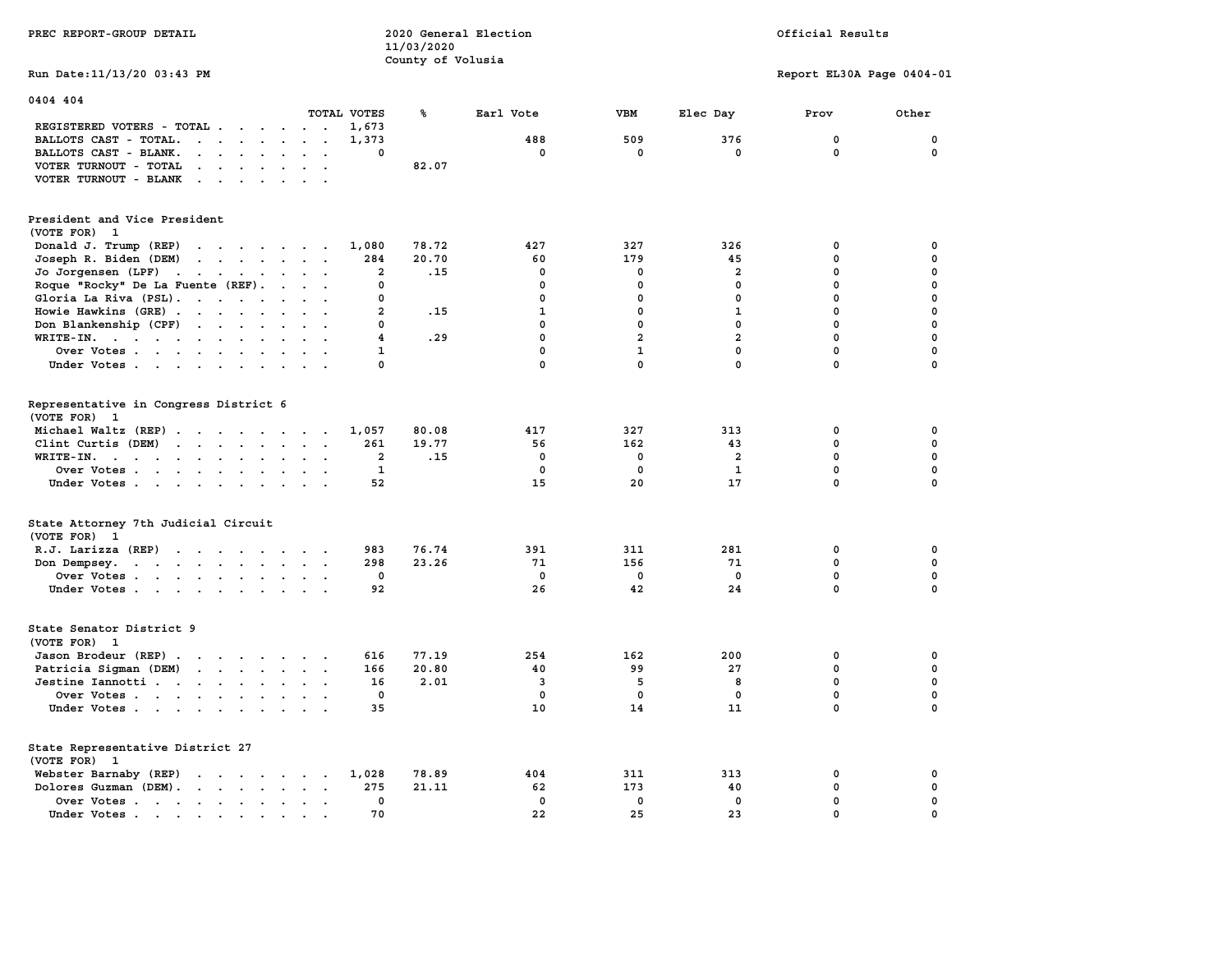| PREC REPORT-GROUP DETAIL                                                                                               |                         |     |                   | 2020 General Election |     |          | Official Results          |             |
|------------------------------------------------------------------------------------------------------------------------|-------------------------|-----|-------------------|-----------------------|-----|----------|---------------------------|-------------|
|                                                                                                                        |                         |     | 11/03/2020        |                       |     |          |                           |             |
| Run Date: 11/13/20 03:43 PM                                                                                            |                         |     | County of Volusia |                       |     |          | Report EL30A Page 0404-02 |             |
| 0404 404                                                                                                               |                         |     |                   |                       |     |          |                           |             |
|                                                                                                                        | TOTAL VOTES             |     | ℁                 | Earl Vote             | VBM | Elec Day | Prov                      | Other       |
| Supreme Court - Carlos G. Muniz<br>(VOTE FOR) 1                                                                        |                         |     |                   |                       |     |          |                           |             |
| Yes                                                                                                                    |                         | 768 | 67.55             | 286                   | 274 | 208      | 0                         | 0           |
| No.                                                                                                                    |                         | 369 | 32.45             | 120                   | 149 | 100      | 0                         | $\mathbf 0$ |
| Over Votes                                                                                                             |                         | 0   |                   | 0                     | 0   | 0        | 0                         | 0           |
| Under Votes                                                                                                            |                         | 236 |                   | 82                    | 86  | 68       | $\mathbf 0$               | $\Omega$    |
| 5th Dist Crt of Appeal - Evander<br>(VOTE FOR) 1                                                                       |                         |     |                   |                       |     |          |                           |             |
| Yes                                                                                                                    |                         | 796 | 71.65             | 288                   | 293 | 215      | 0                         | 0           |
| No.                                                                                                                    |                         | 315 | 28.35             | 110                   | 116 | 89       | 0                         | 0           |
| Over Votes                                                                                                             |                         | 1   |                   | <b>1</b>              | 0   | 0        | 0                         | $\mathbf 0$ |
| Under Votes                                                                                                            |                         | 261 |                   | 89                    | 100 | 72       | 0                         | 0           |
| 5th Dist Crt of Appeal - Grosshans<br>(VOTE FOR) 1                                                                     |                         |     |                   |                       |     |          |                           |             |
| Yes                                                                                                                    |                         | 805 | 72.85             | 296                   | 289 | 220      | 0                         | 0           |
| No.                                                                                                                    |                         | 300 | 27.15             | 96                    | 124 | 80       | 0                         | 0           |
| Over Votes                                                                                                             | $\sim$                  | 1   |                   | 0                     | 0   | 1        | 0                         | $\mathbf 0$ |
| Under Votes.                                                                                                           |                         | 267 |                   | 96                    | 96  | 75       | 0                         | 0           |
|                                                                                                                        |                         |     |                   |                       |     |          |                           |             |
| 5th Dist Crt of Appeal - Harris<br>(VOTE FOR) 1                                                                        |                         |     |                   |                       |     |          |                           |             |
| Yes                                                                                                                    |                         | 833 | 74.71             | 309                   | 304 | 220      | 0                         | 0           |
| No.                                                                                                                    | $\mathbf{a}=\mathbf{a}$ | 282 | 25.29             | 89                    | 113 | 80       | 0                         | 0           |
| Over Votes                                                                                                             |                         | 0   |                   | 0                     | 0   | 0        | 0                         | $\mathbf 0$ |
| Under Votes                                                                                                            |                         | 258 |                   | 90                    | 92  | 76       | $\mathbf 0$               | $\Omega$    |
| 5th Dist Crt of Appeal - Orfinger                                                                                      |                         |     |                   |                       |     |          |                           |             |
| (VOTE FOR) 1                                                                                                           |                         |     |                   |                       |     |          |                           |             |
| Yes                                                                                                                    |                         | 775 | 70.33             | 272                   | 296 | 207      | 0                         | 0           |
| No.                                                                                                                    |                         | 327 | 29.67             | 122                   | 115 | 90       | 0                         | 0           |
| Over Votes                                                                                                             |                         | 0   |                   | 0                     | 0   | 0        | 0<br>0                    | 0           |
| Under Votes                                                                                                            |                         | 271 |                   | 94                    | 98  | 79       |                           | 0           |
| 5th Dist Crt of Appeal - Sasso<br>(VOTE FOR) 1                                                                         |                         |     |                   |                       |     |          |                           |             |
| Yes<br>the contract of the contract of the contract of the contract of the contract of the contract of the contract of |                         | 772 | 70.50             | 292                   | 273 | 207      | 0                         | 0           |
| No.                                                                                                                    |                         | 323 | 29.50             | 100                   | 135 | 88       | 0                         | 0           |
| Over Votes                                                                                                             |                         | 0   |                   | 0                     | 0   | 0        | $\mathbf 0$               | 0           |
| Under Votes                                                                                                            |                         | 278 |                   | 96                    | 101 | 81       | 0                         | 0           |
| 5th Dist Crt of Appeal - Wallis<br>(VOTE FOR) 1                                                                        |                         |     |                   |                       |     |          |                           |             |
| $Yes \cdot \cdot \cdot \cdot \cdot \cdot \cdot$                                                                        |                         | 822 | 74.46             | 303                   | 300 | 219      | 0                         | 0           |
| No.<br>$\bullet$                                                                                                       |                         | 282 | 25.54             | 91                    | 110 | 81       | 0                         | 0           |
| Over Votes                                                                                                             |                         | 0   |                   | 0                     | 0   | 0        | 0                         | 0           |
| Under Votes                                                                                                            |                         | 269 |                   | 94                    | 99  | 76       | $\Omega$                  |             |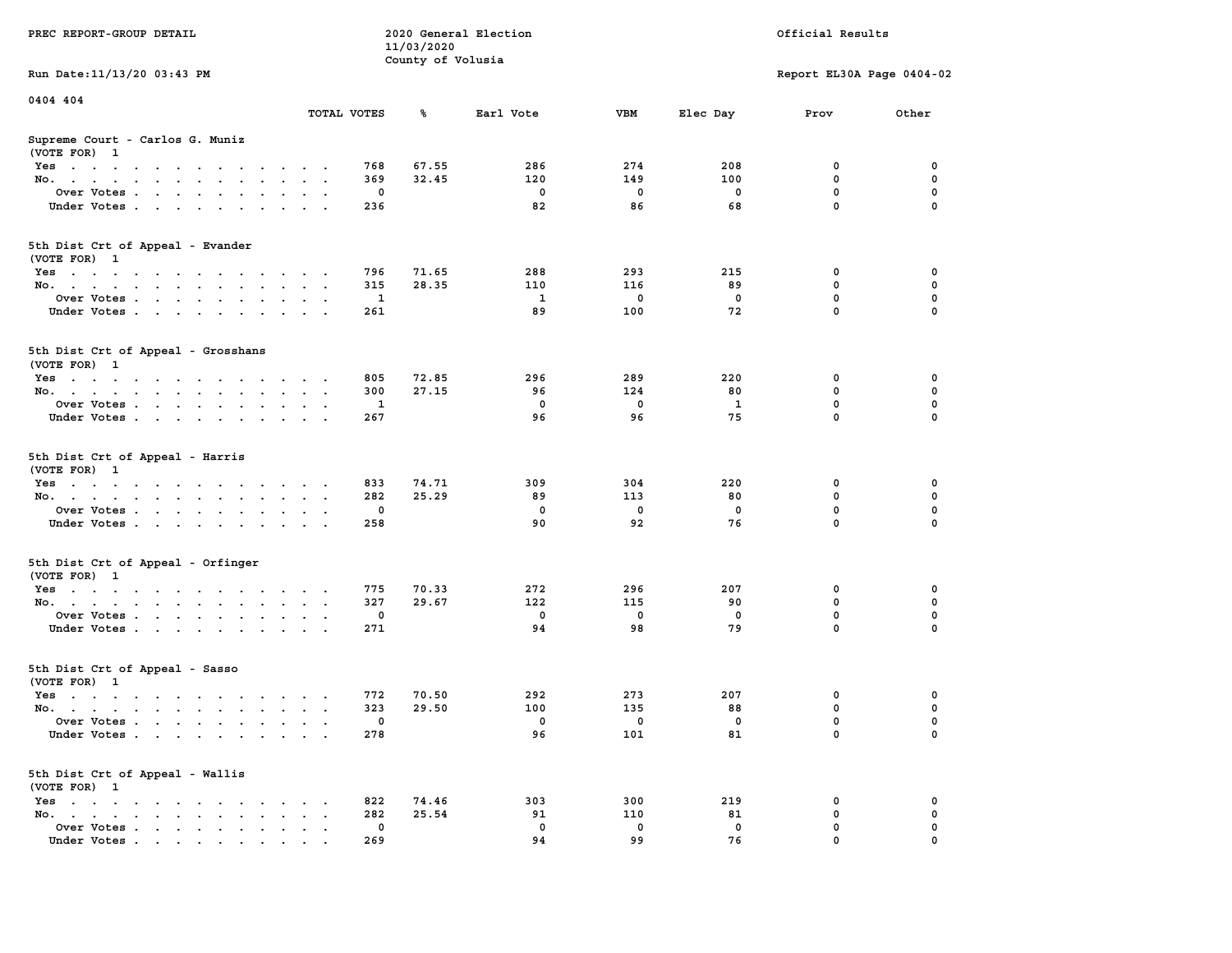|                                                                                                                                                                                                  |                                                                  | 11/03/2020        |                        |                        |                       |                                                |                                                |
|--------------------------------------------------------------------------------------------------------------------------------------------------------------------------------------------------|------------------------------------------------------------------|-------------------|------------------------|------------------------|-----------------------|------------------------------------------------|------------------------------------------------|
|                                                                                                                                                                                                  |                                                                  | County of Volusia |                        |                        |                       |                                                |                                                |
| Run Date: 11/13/20 03:43 PM                                                                                                                                                                      |                                                                  |                   |                        |                        |                       | Report EL30A Page 0404-03                      |                                                |
| 0404 404                                                                                                                                                                                         |                                                                  |                   |                        |                        |                       |                                                |                                                |
|                                                                                                                                                                                                  | TOTAL VOTES                                                      | ℁                 | Earl Vote              | <b>VBM</b>             | Elec Day              | Prov                                           | Other                                          |
| Circuit Judge, 7th Judicial, Group 14<br>(VOTE FOR)<br>$\mathbf{1}$                                                                                                                              |                                                                  |                   |                        |                        |                       |                                                |                                                |
| Joan Anthony<br>the contract of the contract of the con-                                                                                                                                         | 451                                                              | 42.63             | 152                    | 184                    | 115                   | 0                                              | 0                                              |
| Dan Hilbert<br>the contract of the contract of the contract of<br>$\overline{a}$                                                                                                                 | 607                                                              | 57.37             | 231                    | 202                    | 174                   | 0                                              | 0                                              |
| Over Votes                                                                                                                                                                                       | $\mathbf{1}$                                                     |                   | $\mathbf 0$            | $\mathbf 0$            | $\mathbf{1}$          | $\mathbf 0$                                    | 0                                              |
| Under Votes                                                                                                                                                                                      | 314                                                              |                   | 105                    | 123                    | 86                    | $\mathbf 0$                                    | 0                                              |
|                                                                                                                                                                                                  |                                                                  |                   |                        |                        |                       |                                                |                                                |
| County Council Chair<br>(VOTE FOR) 1                                                                                                                                                             |                                                                  |                   |                        |                        |                       |                                                |                                                |
| Jeff Brower.<br>the contract of the contract of the con-                                                                                                                                         | 802                                                              | 69.56             | 307                    | 251                    | 244                   | 0                                              | 0                                              |
| Deborah A. "Deb" Denys                                                                                                                                                                           | 351                                                              | 30.44             | 102                    | 171                    | 78                    | $\mathbf 0$                                    | $\mathbf 0$                                    |
| Over Votes                                                                                                                                                                                       | $\mathbf 0$                                                      |                   | $\mathbf 0$            | $\mathbf 0$            | $\mathbf 0$           | $\mathbf 0$                                    | $\mathbf 0$                                    |
| Under Votes                                                                                                                                                                                      | 220                                                              |                   | 79                     | 87                     | 54                    | $\mathbf 0$                                    | $\mathbf 0$                                    |
|                                                                                                                                                                                                  |                                                                  |                   |                        |                        |                       |                                                |                                                |
| Soil & Water Conservation Seat 2<br>(VOTE FOR) 1                                                                                                                                                 |                                                                  |                   |                        |                        |                       |                                                |                                                |
| John Nelson.<br>$\mathbf{a}$ , and $\mathbf{a}$ , and $\mathbf{a}$ , and $\mathbf{a}$ , and $\mathbf{a}$                                                                                         | 797                                                              | 75.47             | 301                    | 280                    | 216                   | 0                                              | 0                                              |
| Wesley Wayne Wilson Jr.                                                                                                                                                                          | 259                                                              | 24.53             | 76                     | 105                    | 78                    | $\mathbf 0$                                    | 0                                              |
| Over Votes                                                                                                                                                                                       | 1                                                                |                   | 1                      | 0                      | $^{\circ}$            | $\mathbf 0$                                    | $\mathbf 0$                                    |
| Under Votes                                                                                                                                                                                      | 316                                                              |                   | 110                    | 124                    | 82                    | $\mathbf 0$                                    | 0                                              |
| Soil & Water Conservation Seat 4<br>(VOTE FOR)<br>$\mathbf{1}$<br>Wendy Anderson.<br>Barbara Deering<br>the contract of the contract of the<br>Over Votes<br>Under Votes<br>$\sim$ $\sim$ $\sim$ | 600<br>455<br>$\ddot{\phantom{1}}$<br>0<br>318                   | 56.87<br>43.13    | 188<br>185<br>0<br>115 | 243<br>149<br>0<br>117 | 169<br>121<br>0<br>86 | 0<br>$\mathbf 0$<br>$\mathbf 0$<br>$\mathbf 0$ | 0<br>$\mathbf 0$<br>$\mathbf 0$<br>$\mathbf 0$ |
| WVHA - Group A, Seat 3 Hospital Authority<br>(VOTE FOR) 1                                                                                                                                        |                                                                  |                   |                        |                        |                       |                                                |                                                |
| Judy Craig.<br>the contract of the contract of the con-                                                                                                                                          | 482                                                              | 45.90             | 146                    | 202                    | 134                   | 0                                              | 0                                              |
| John M. Hill                                                                                                                                                                                     | 568<br>$\bullet$                                                 | 54.10             | 227                    | 186                    | 155                   | 0                                              | $\mathbf 0$                                    |
| Over Votes                                                                                                                                                                                       | $\mathbf{0}$<br>$\sim$                                           |                   | $^{\circ}$             | $^{\circ}$             | 0                     | $\mathbf 0$                                    | $\mathbf 0$                                    |
| Under Votes                                                                                                                                                                                      | 323                                                              |                   | 115                    | 121                    | 87                    | $\mathbf 0$                                    | 0                                              |
| WVHA - Group B, Seat 1 Hospital Authority<br>(VOTE FOR)<br>$\mathbf{1}$                                                                                                                          |                                                                  |                   |                        |                        |                       |                                                |                                                |
| Jennifer Lee Coen.                                                                                                                                                                               | 526                                                              | 50.19             | 159                    | 223                    | 144                   | 0                                              | 0                                              |
| Michael Lee Ray                                                                                                                                                                                  | 522                                                              | 49.81             | 213                    | 166                    | 143                   | 0                                              | 0                                              |
| Over Votes                                                                                                                                                                                       | $\mathbf{0}$<br>$\ddot{\phantom{0}}$<br>$\overline{\phantom{a}}$ |                   | $^{\circ}$             | 0                      | 0                     | 0                                              | 0                                              |
| Under Votes                                                                                                                                                                                      | 325                                                              |                   | 116                    | 120                    | 89                    | $\mathbf 0$                                    | $\mathbf 0$                                    |
| Amendment 1 - Citzenship Requirement<br>(VOTE FOR) 1                                                                                                                                             |                                                                  |                   |                        |                        |                       |                                                |                                                |
| Yes<br>$\sim$<br>$\begin{array}{cccccccccccccc} \bullet & \bullet & \bullet & \bullet & \bullet & \bullet & \bullet & \bullet & \bullet & \bullet & \bullet \end{array}$<br>$\sim$ $\sim$        | 1,155<br>$\sim$<br>$\ddot{\phantom{a}}$                          | 88.03             | 415                    | 422                    | 318                   | 0                                              | 0                                              |
| No.<br>the contract of the contract of the                                                                                                                                                       | 157<br>$\cdot$                                                   | 11.97             | 50                     | 67                     | 40                    | 0                                              | $\mathbf 0$                                    |
| Over Votes<br>$\ddot{\phantom{0}}$<br>$\bullet$<br>$\bullet$                                                                                                                                     | 0<br>$\bullet$                                                   |                   | $\mathbf{0}$           | $\mathbf 0$            | $\mathbf 0$           | 0                                              | 0                                              |
| Under Votes<br>the contract of the contract of the contract of the contract of the contract of the contract of the contract of                                                                   | 61<br>$\sim$                                                     |                   | 23                     | 20                     | 18                    | $\Omega$                                       | $\Omega$                                       |

**PREC REPORT-GROUP DETAIL COMPUTER SERVICE 2020 General Election**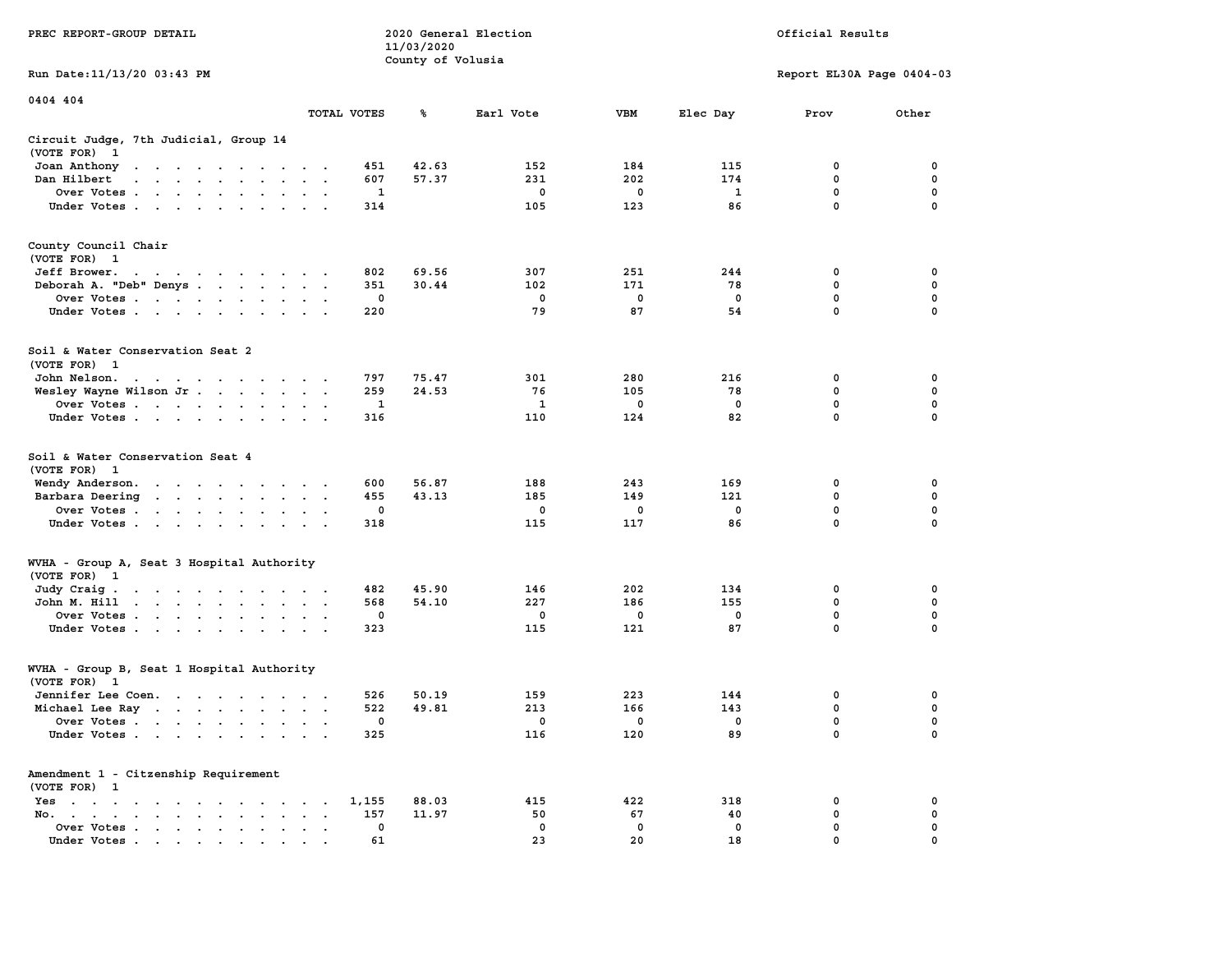| PREC REPORT-GROUP DETAIL                                                                                                                                                                                                                                |                                       |                                 | 2020 General Election   |            |              | Official Results          |             |
|---------------------------------------------------------------------------------------------------------------------------------------------------------------------------------------------------------------------------------------------------------|---------------------------------------|---------------------------------|-------------------------|------------|--------------|---------------------------|-------------|
|                                                                                                                                                                                                                                                         |                                       | 11/03/2020<br>County of Volusia |                         |            |              |                           |             |
| Run Date: 11/13/20 03:43 PM                                                                                                                                                                                                                             |                                       |                                 |                         |            |              | Report EL30A Page 0404-04 |             |
| 0404 404                                                                                                                                                                                                                                                |                                       |                                 |                         |            |              |                           |             |
|                                                                                                                                                                                                                                                         | TOTAL VOTES                           | ጜ                               | Earl Vote               | VBM        | Elec Day     | Prov                      | Other       |
| Amendment 2 - Minimum Wage<br>(VOTE FOR) 1                                                                                                                                                                                                              |                                       |                                 |                         |            |              |                           |             |
| Yes                                                                                                                                                                                                                                                     | 474                                   | 35.88                           | 125                     | 258        | 91           | 0                         | 0           |
| No.                                                                                                                                                                                                                                                     | 847                                   | 64.12                           | 341                     | 238        | 268          | $\mathbf 0$               | $\mathbf 0$ |
| Over Votes                                                                                                                                                                                                                                              |                                       | 2                               | $\overline{a}$          | 0          | 0            | $\mathbf 0$               | 0           |
| Under Votes                                                                                                                                                                                                                                             | 50                                    |                                 | 20                      | 13         | 17           | $\mathbf 0$               | $\Omega$    |
| Amendment 3 - Primary Elections                                                                                                                                                                                                                         |                                       |                                 |                         |            |              |                           |             |
| (VOTE FOR) 1                                                                                                                                                                                                                                            |                                       |                                 |                         |            |              |                           |             |
| Yes                                                                                                                                                                                                                                                     | 567                                   | 44.44<br>55.56                  | 181<br>274              | 235<br>237 | 151<br>198   | 0<br>$\mathbf 0$          | 0<br>0      |
| No.                                                                                                                                                                                                                                                     | 709                                   |                                 | $\overline{\mathbf{0}}$ | 0          | 1            | $\mathbf 0$               | $\mathbf 0$ |
| Over Votes<br>Under Votes                                                                                                                                                                                                                               | 96                                    | 1                               | 33                      | 37         | 26           | $\Omega$                  | $\Omega$    |
|                                                                                                                                                                                                                                                         |                                       |                                 |                         |            |              |                           |             |
| Amendment 4 - Apprl Const. Amendment                                                                                                                                                                                                                    |                                       |                                 |                         |            |              |                           |             |
| (VOTE FOR) 1<br>Yes                                                                                                                                                                                                                                     | 653                                   | 51.99                           | 272                     | 193        | 188          | 0                         | 0           |
| No.                                                                                                                                                                                                                                                     | 603                                   | 48.01                           | 171                     | 277        | 155          | 0                         | 0           |
| Over Votes                                                                                                                                                                                                                                              |                                       | 1                               | 1                       | 0          | 0            | $\mathbf 0$               | $\mathbf 0$ |
| Under Votes                                                                                                                                                                                                                                             | 116                                   |                                 | 44                      | 39         | 33           | $\mathbf 0$               | $\mathbf 0$ |
|                                                                                                                                                                                                                                                         |                                       |                                 |                         |            |              |                           |             |
| Amendment 5 - Homestead Property Taxes<br>(VOTE FOR) 1                                                                                                                                                                                                  |                                       |                                 |                         |            |              |                           |             |
| Yes                                                                                                                                                                                                                                                     | 917                                   | 74.55                           | 351                     | 312        | 254          | 0                         | 0           |
| No.                                                                                                                                                                                                                                                     | 313                                   | 25.45                           | 94                      | 140        | 79           | $\mathbf 0$               | 0           |
| Over Votes                                                                                                                                                                                                                                              |                                       | 0                               | 0                       | 0          | 0            | $\mathbf 0$               | 0           |
| Under Votes                                                                                                                                                                                                                                             | 143                                   |                                 | 43                      | 57         | 43           | $\mathbf 0$               | $\Omega$    |
|                                                                                                                                                                                                                                                         |                                       |                                 |                         |            |              |                           |             |
| Amendment 6 - Ad Valorem Tax Discount                                                                                                                                                                                                                   |                                       |                                 |                         |            |              |                           |             |
| (VOTE FOR) 1                                                                                                                                                                                                                                            |                                       |                                 |                         |            |              |                           |             |
| Yes                                                                                                                                                                                                                                                     | 1,143                                 | 89.30                           | 405                     | 418        | 320          | 0<br>$\mathbf 0$          | 0           |
| No.<br>Over Votes                                                                                                                                                                                                                                       | 137                                   | 10.70<br>0                      | 44<br>0                 | 65<br>0    | 28<br>0      | 0                         | 0<br>0      |
|                                                                                                                                                                                                                                                         |                                       |                                 | 39                      | 26         | 28           | $\Omega$                  | $\Omega$    |
| Under Votes                                                                                                                                                                                                                                             | 93                                    |                                 |                         |            |              |                           |             |
| Volusia ECHO                                                                                                                                                                                                                                            |                                       |                                 |                         |            |              |                           |             |
| (VOTE FOR) 1                                                                                                                                                                                                                                            |                                       |                                 |                         |            |              |                           |             |
| Yes (For Bonds)<br>the contract of the contract of the contract of the contract of the contract of the contract of the contract of                                                                                                                      | 795                                   | 63.40                           | 248                     | 319        | 228          | 0                         | 0           |
| No (Against Bonds)                                                                                                                                                                                                                                      | 459                                   | 36.60                           | 196                     | 151        | 112          | 0                         | 0           |
| Over Votes                                                                                                                                                                                                                                              | $\mathbf{1}$                          |                                 | 0                       | 0          | $\mathbf{1}$ | $\Omega$                  | $\mathbf 0$ |
| Under Votes.                                                                                                                                                                                                                                            | 118                                   |                                 | 44                      | 39         | 35           | 0                         | 0           |
| Volusia Forever                                                                                                                                                                                                                                         |                                       |                                 |                         |            |              |                           |             |
| (VOTE FOR) 1                                                                                                                                                                                                                                            |                                       |                                 |                         |            |              |                           |             |
| Yes (For Bonds)<br>$\mathbf{r}$                                                                                                                                                                                                                         | 869                                   | 69.08                           | 268                     | 351        | 250          | 0                         | 0           |
| $\mathbf{r}$ . The set of the set of the set of the set of the set of the set of the set of the set of the set of the set of the set of the set of the set of the set of the set of the set of the set of the set of the set of t<br>No (Against Bonds) | 389<br>$\sim$<br>$\ddot{\phantom{1}}$ | 30.92                           | 177                     | 120        | 92           | $\mathbf 0$               | $\mathbf 0$ |
| Over Votes                                                                                                                                                                                                                                              |                                       | 0                               | 0                       | 0          | 0            | $\mathbf 0$               | 0           |
| Under Votes.                                                                                                                                                                                                                                            | 115                                   |                                 | 43                      | 38         | 34           | $\mathbf{0}$              | $\mathbf 0$ |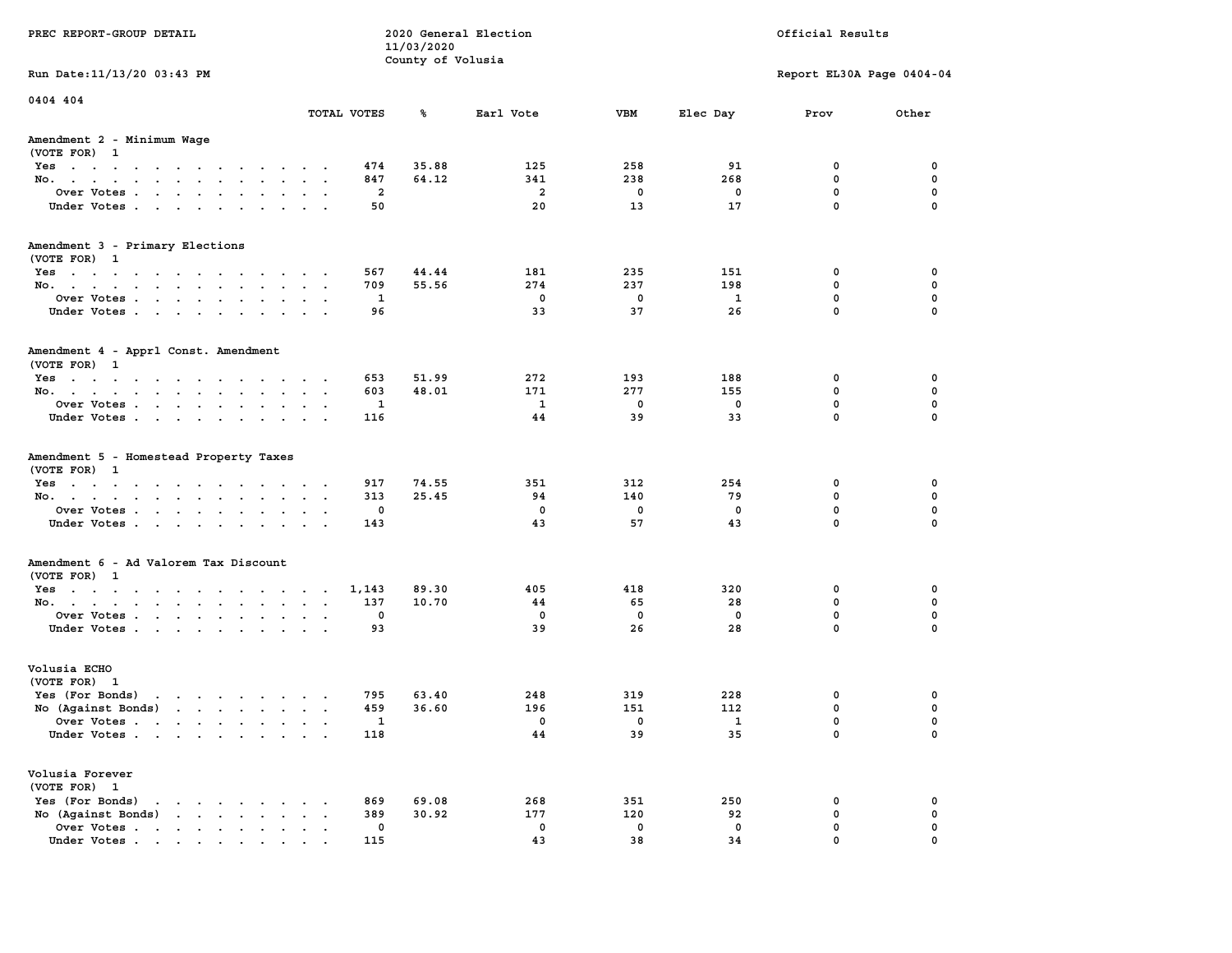| PREC REPORT-GROUP DETAIL                                                                                                                                                                                         |                                               | 11/03/2020        | 2020 General Election |                         | Official Results |                           |              |  |
|------------------------------------------------------------------------------------------------------------------------------------------------------------------------------------------------------------------|-----------------------------------------------|-------------------|-----------------------|-------------------------|------------------|---------------------------|--------------|--|
| Run Date: 11/13/20 03:43 PM                                                                                                                                                                                      |                                               | County of Volusia |                       |                         |                  | Report EL30A Page 0405-01 |              |  |
| 0405 405                                                                                                                                                                                                         |                                               |                   |                       |                         |                  |                           |              |  |
|                                                                                                                                                                                                                  | TOTAL VOTES                                   | ℁                 | Earl Vote             | <b>VBM</b>              | Elec Day         | Prov                      | Other        |  |
| REGISTERED VOTERS - TOTAL .<br>$\cdots$                                                                                                                                                                          | 3,127                                         |                   |                       |                         |                  |                           |              |  |
| BALLOTS CAST - TOTAL.<br>$\mathbf{r}$                                                                                                                                                                            | 2,057                                         |                   | 833                   | 831                     | 391              | $\overline{\mathbf{2}}$   | 0            |  |
| BALLOTS CAST - BLANK.<br>$\mathbf{r}$ , $\mathbf{r}$ , $\mathbf{r}$ , $\mathbf{r}$ , $\mathbf{r}$                                                                                                                | 0                                             |                   | $\mathbf 0$           | $\mathbf 0$             | $\mathbf{0}$     | $\mathbf{0}$              | $\mathbf 0$  |  |
| VOTER TURNOUT - TOTAL<br>$\mathbf{r}$ , and $\mathbf{r}$ , and $\mathbf{r}$                                                                                                                                      |                                               | 65.78             |                       |                         |                  |                           |              |  |
| VOTER TURNOUT - BLANK<br>$\ddot{\phantom{a}}$                                                                                                                                                                    |                                               |                   |                       |                         |                  |                           |              |  |
| President and Vice President<br>(VOTE FOR) 1                                                                                                                                                                     |                                               |                   |                       |                         |                  |                           |              |  |
| Donald J. Trump (REP)                                                                                                                                                                                            | 955                                           | 46.65             | 438                   | 279                     | 238              | 0                         | 0            |  |
| $\cdots$<br>Joseph R. Biden (DEM)                                                                                                                                                                                | 1,059                                         | 51.73             | 380                   | 531                     | 146              | $\overline{a}$            | 0            |  |
| Jo Jorgensen (LPF)                                                                                                                                                                                               | 16                                            | .78               | 8                     | 4                       | 4                | 0                         | 0            |  |
| Roque "Rocky" De La Fuente (REF).                                                                                                                                                                                | 3                                             | .15               | 1                     | $\overline{\mathbf{2}}$ | 0                | 0                         | 0            |  |
| Gloria La Riva (PSL).                                                                                                                                                                                            | 3                                             | .15               | $\mathbf{1}$          | $\overline{a}$          | 0                | 0                         | 0            |  |
| Howie Hawkins (GRE)                                                                                                                                                                                              | 0                                             |                   | $\mathbf{0}$          | $\mathbf 0$             | $\mathbf 0$      | $\mathbf 0$               | 0            |  |
| Don Blankenship (CPF)                                                                                                                                                                                            | $\overline{2}$                                | .10               | $\mathbf{0}$          | $\overline{a}$          | $\mathbf{0}$     | $\mathbf 0$               | 0            |  |
| WRITE-IN.                                                                                                                                                                                                        | 9                                             | .44               | $\overline{a}$        | 6                       | $\mathbf{1}$     | $\mathbf 0$               | $\mathbf{0}$ |  |
| Over Votes                                                                                                                                                                                                       | 4<br>$\sim$                                   |                   | $\mathbf{1}$          | $\overline{\mathbf{2}}$ | $\mathbf{1}$     | 0                         | $\mathbf 0$  |  |
| Under Votes                                                                                                                                                                                                      | 6                                             |                   | $\overline{a}$        | $\overline{3}$          | $\mathbf{1}$     | $\Omega$                  | 0            |  |
| Representative in Congress District 6<br>(VOTE FOR) 1                                                                                                                                                            |                                               |                   |                       |                         |                  |                           |              |  |
| Michael Waltz (REP)                                                                                                                                                                                              | 956                                           | 48.68             | 427                   | 295                     | 234              | 0                         | 0            |  |
| Clint Curtis (DEM)                                                                                                                                                                                               | 1,008                                         | 51.32             | 373                   | 495                     | 138              | $\overline{a}$            | 0            |  |
| WRITE-IN.<br>$\cdots$<br>$\sim$<br>$\ddot{\phantom{a}}$                                                                                                                                                          | 0<br>$\sim$                                   |                   | 0                     | 0                       | 0                | $\mathbf 0$               | 0            |  |
| Over Votes                                                                                                                                                                                                       | $\mathbf 1$<br>$\sim$                         |                   | $\mathbf 0$           | $\mathbf 0$             | 1                | $\mathbf 0$               | 0            |  |
| Under Votes                                                                                                                                                                                                      | 92                                            |                   | 33                    | 41                      | 18               | 0                         | 0            |  |
| State Attorney 7th Judicial Circuit<br>(VOTE FOR) 1                                                                                                                                                              |                                               |                   |                       |                         |                  |                           |              |  |
| $R.J.$ Larizza $(REP)$                                                                                                                                                                                           | 937                                           | 50.84             | 416                   | 305                     | 216              | $\mathbf 0$               | 0            |  |
| Don Dempsey.<br>the contract of the contract of the contract of the contract of the contract of the contract of the contract of                                                                                  | 906                                           | 49.16             | 327                   | 437                     | 141              | $\mathbf{1}$              | $\mathbf 0$  |  |
| Over Votes                                                                                                                                                                                                       | $\mathbf{1}$                                  |                   | 1                     | $\mathbf 0$             | $\mathbf{0}$     | $\mathbf{0}$              | $\mathbf 0$  |  |
| Under Votes                                                                                                                                                                                                      | 213                                           |                   | 89                    | 89                      | 34               | $\mathbf{1}$              | $\mathbf{0}$ |  |
| State Representative District 27<br>(VOTE FOR) 1                                                                                                                                                                 |                                               |                   |                       |                         |                  |                           |              |  |
| Webster Barnaby (REP)                                                                                                                                                                                            | 937                                           | 47.66             | 434                   | 282                     | 220              | $\mathbf{1}$              | 0            |  |
| Dolores Guzman (DEM).                                                                                                                                                                                            | 1,029                                         | 52.34             | 367                   | 510                     | 151              | $\mathbf{1}$              | 0            |  |
| Over Votes                                                                                                                                                                                                       | 0                                             |                   | $\mathbf 0$           | $\mathbf 0$             | $\mathbf 0$      | 0                         | 0            |  |
| Under Votes                                                                                                                                                                                                      | 91                                            |                   | 32                    | 39                      | 20               | $\mathbf 0$               | 0            |  |
| Supreme Court - Carlos G. Muniz<br>(VOTE FOR) 1                                                                                                                                                                  |                                               |                   |                       |                         |                  |                           |              |  |
| Yes<br>the contract of the contract of the contract of the contract of the contract of the contract of the contract of                                                                                           | 1,120                                         | 64.04             | 476                   | 420                     | 223              | 1                         | 0            |  |
| No.<br>$\begin{array}{cccccccccccccc} \bullet & \bullet & \bullet & \bullet & \bullet & \bullet & \bullet & \bullet & \bullet & \bullet & \bullet & \bullet \end{array}$<br>$\sim$<br>$\sim$<br>$\sim$<br>$\sim$ | 629<br>$\ddot{\phantom{a}}$                   | 35.96             | 221                   | 300                     | 108              | 0                         | 0            |  |
| Over Votes                                                                                                                                                                                                       | $\mathbf 0$<br>$\sim$<br>$\ddot{\phantom{a}}$ |                   | $\mathbf 0$           | $\mathbf 0$             | $\mathbf 0$      | $\mathbf 0$               | $\mathbf 0$  |  |
| Under Votes.<br>the contract of the contract of the contract of the contract of the contract of the contract of the contract of                                                                                  | 308                                           |                   | 136                   | 111                     | 60               | $\mathbf{1}$              | 0            |  |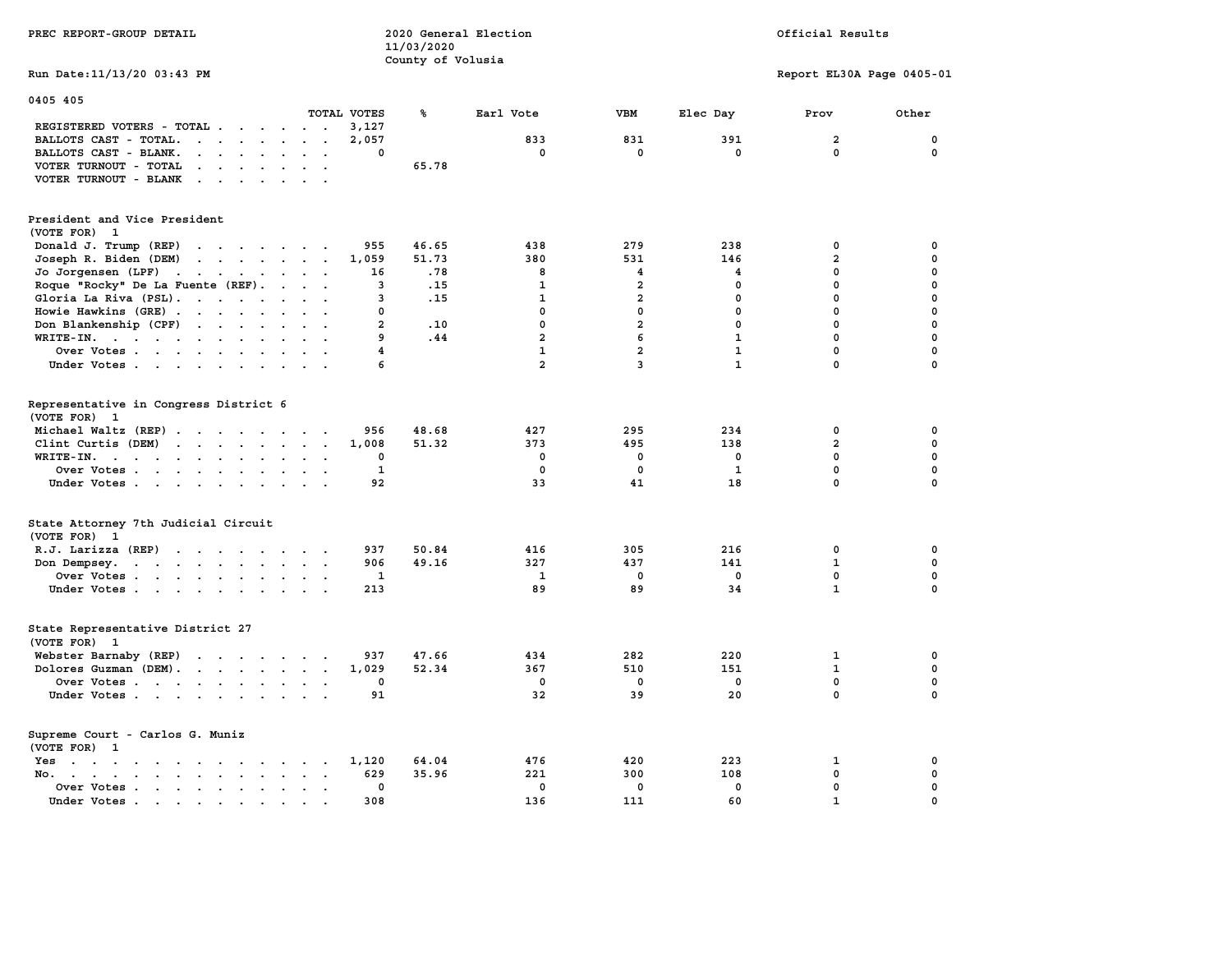| PREC REPORT-GROUP DETAIL                                                                                               |                                          | 11/03/2020        | 2020 General Election |              |             | Official Results          |             |
|------------------------------------------------------------------------------------------------------------------------|------------------------------------------|-------------------|-----------------------|--------------|-------------|---------------------------|-------------|
| Run Date: 11/13/20 03:43 PM                                                                                            |                                          | County of Volusia |                       |              |             | Report EL30A Page 0405-02 |             |
| 0405 405                                                                                                               |                                          |                   |                       |              |             |                           |             |
|                                                                                                                        | TOTAL VOTES                              | ℁                 | Earl Vote             | <b>VBM</b>   | Elec Day    | Prov                      | Other       |
| 5th Dist Crt of Appeal - Evander<br>(VOTE FOR) 1                                                                       |                                          |                   |                       |              |             |                           |             |
| Yes                                                                                                                    | 1,191                                    | 69.28             | 485                   | 491          | 214         | 1                         | 0           |
| No.                                                                                                                    | 528                                      | 30.72             | 199                   | 213          | 116         | $\mathbf 0$               | 0           |
| Over Votes                                                                                                             | 0                                        |                   | 0                     | 0            | 0           | $\mathbf 0$               | 0           |
| Under Votes                                                                                                            | 338                                      |                   | 149                   | 127          | 61          | $\mathbf{1}$              | $\Omega$    |
| 5th Dist Crt of Appeal - Grosshans<br>(VOTE FOR) 1                                                                     |                                          |                   |                       |              |             |                           |             |
| Yes                                                                                                                    | 1,117                                    | 65.06             | 462                   | 439          | 215         | 1                         | 0           |
| No.                                                                                                                    | 600                                      | 34.94             | 217                   | 269          | 114         | $\mathbf 0$               | 0           |
| Over Votes                                                                                                             | 0                                        |                   | $\mathbf 0$           | $\mathbf 0$  | $\mathbf 0$ | $\mathbf 0$               | 0           |
| Under Votes                                                                                                            | 340                                      |                   | 154                   | 123          | 62          | $\mathbf{1}$              | 0           |
| 5th Dist Crt of Appeal - Harris<br>(VOTE FOR) 1                                                                        |                                          |                   |                       |              |             |                           |             |
| Yes                                                                                                                    | 1,203                                    | 69.82             | 496                   | 481          | 225         | 1                         | 0           |
| No.                                                                                                                    | 520                                      | 30.18             | 187                   | 231          | 102         | $^{\circ}$                | $\mathbf 0$ |
| Over Votes                                                                                                             | 0                                        |                   | 0                     | $\mathbf 0$  | $\mathbf 0$ | $\mathbf 0$               | 0           |
| Under Votes                                                                                                            | 334                                      |                   | 150                   | 119          | 64          | $\mathbf{1}$              | 0           |
| 5th Dist Crt of Appeal - Orfinger<br>(VOTE FOR) 1                                                                      |                                          |                   |                       |              |             |                           |             |
| Yes                                                                                                                    | 1,126                                    | 66.24             | 464                   | 449          | 212         | 1                         | 0           |
| No.                                                                                                                    | 574                                      | 33.76             | 210                   | 252          | 112         | $\mathbf 0$               | 0           |
| Over Votes                                                                                                             | 0                                        |                   | 0                     | 0            | 0           | $\mathbf 0$               | 0           |
| Under Votes                                                                                                            | 357                                      |                   | 159                   | 130          | 67          | $\mathbf{1}$              | $\Omega$    |
| 5th Dist Crt of Appeal - Sasso<br>(VOTE FOR) 1                                                                         |                                          |                   |                       |              |             |                           |             |
| Yes                                                                                                                    | 1,156                                    | 67.92             | 473                   | 475          | 207         | 1                         | 0           |
| No.                                                                                                                    | 546                                      | 32.08             | 209                   | 224          | 113         | $\mathbf 0$               | 0           |
| Over Votes                                                                                                             | 0                                        |                   | 0                     | $\mathbf 0$  | 0           | $\mathbf 0$               | 0           |
| Under Votes                                                                                                            | 355                                      |                   | 151                   | 132          | 71          | $\mathbf{1}$              | $\Omega$    |
| 5th Dist Crt of Appeal - Wallis<br>(VOTE FOR) 1                                                                        |                                          |                   |                       |              |             |                           |             |
| Yes<br>the contract of the contract of the contract of the contract of the contract of the contract of the contract of | 1,151                                    | 67.35             | 481                   | 463          | 206         | 1                         | 0           |
| No.                                                                                                                    | 558                                      | 32.65             | 201                   | 238          | 119         | 0                         | 0           |
| Over Votes                                                                                                             | 0                                        |                   | 0                     | $\mathbf{0}$ | 0           | $\mathbf 0$               | 0           |
| Under Votes                                                                                                            | 348                                      |                   | 151                   | 130          | 66          | $\mathbf{1}$              | 0           |
| Circuit Judge, 7th Judicial, Group 14<br>(VOTE FOR) 1                                                                  |                                          |                   |                       |              |             |                           |             |
| Joan Anthony                                                                                                           | 1,115                                    | 63.79             | 429                   | 501          | 183         | 2                         | 0           |
| Dan Hilbert                                                                                                            | 633<br>$\ddot{\phantom{a}}$<br>$\bullet$ | 36.21             | 277                   | 216          | 140         | $\mathbf 0$               | 0           |
| Over Votes.                                                                                                            | $\mathbf{1}$                             |                   | 1                     | 0            | 0           | 0                         | 0           |
| Under Votes                                                                                                            | 308                                      |                   | 126                   | 114          | 68          | 0                         |             |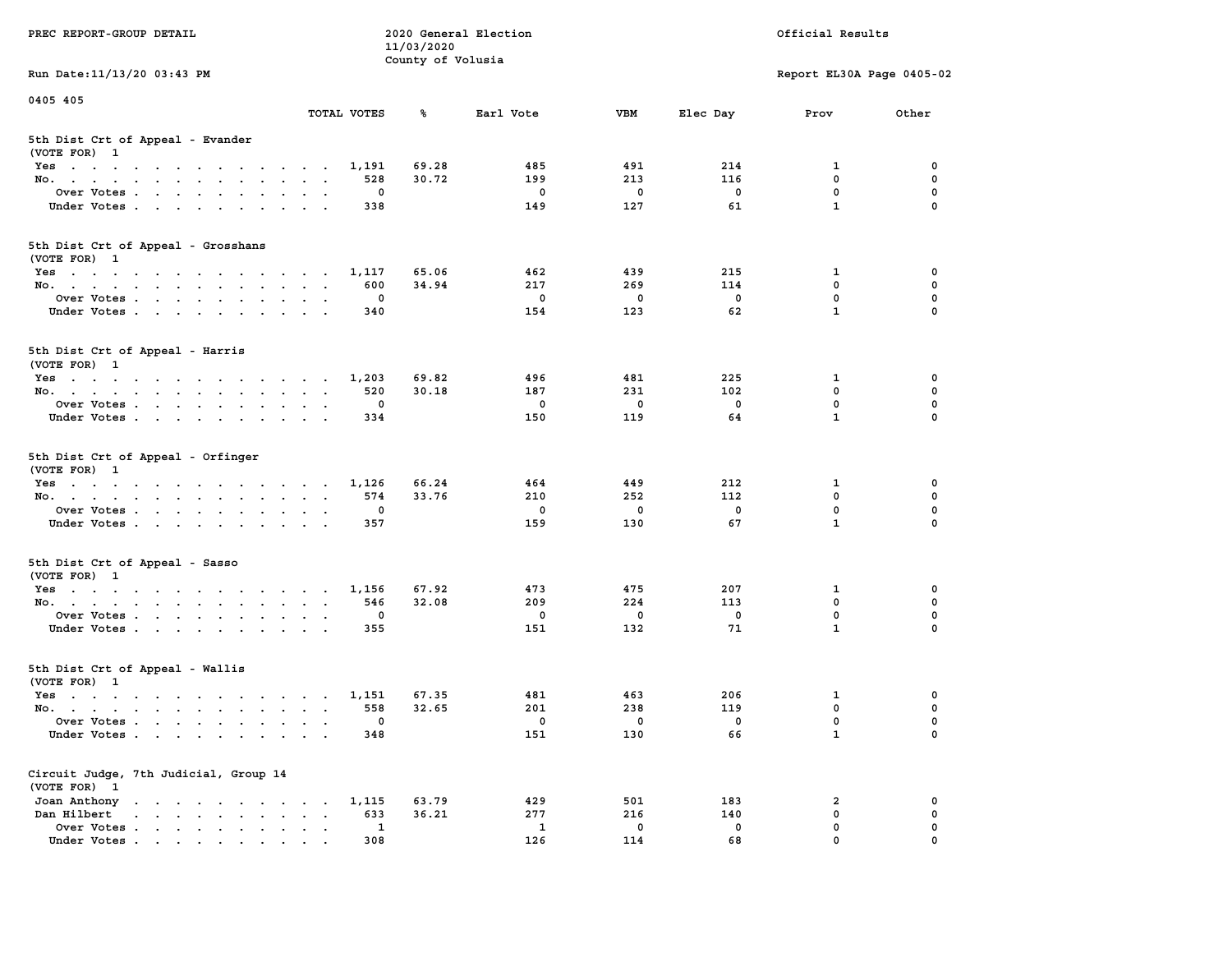|                                                                                                                                                                                                                                                  | 11/03/2020        |              |             |             |                           |             |
|--------------------------------------------------------------------------------------------------------------------------------------------------------------------------------------------------------------------------------------------------|-------------------|--------------|-------------|-------------|---------------------------|-------------|
|                                                                                                                                                                                                                                                  | County of Volusia |              |             |             |                           |             |
| Run Date: 11/13/20 03:43 PM                                                                                                                                                                                                                      |                   |              |             |             | Report EL30A Page 0405-03 |             |
| 0405 405                                                                                                                                                                                                                                         |                   |              |             |             |                           |             |
| TOTAL VOTES                                                                                                                                                                                                                                      | ℁                 | Earl Vote    | <b>VBM</b>  | Elec Day    | Prov                      | Other       |
| County Council Chair                                                                                                                                                                                                                             |                   |              |             |             |                           |             |
| (VOTE FOR) 1                                                                                                                                                                                                                                     |                   |              |             |             |                           |             |
| Jeff Brower.<br>the contract of the contract of the contract of                                                                                                                                                                                  | 931<br>52.81      | 407          | 333         | 191         | 0                         | 0           |
| Deborah A. "Deb" Denys                                                                                                                                                                                                                           | 832<br>47.19      | 301          | 386         | 144         | 1                         | 0           |
| Over Votes                                                                                                                                                                                                                                       | $\mathbf 0$       | $\mathbf 0$  | $\mathbf 0$ | $\mathbf 0$ | $\mathbf 0$               | 0           |
| Under Votes                                                                                                                                                                                                                                      | 294               | 125          | 112         | 56          | $\mathbf{1}$              | $\mathbf 0$ |
|                                                                                                                                                                                                                                                  |                   |              |             |             |                           |             |
| Soil & Water Conservation Seat 2                                                                                                                                                                                                                 |                   |              |             |             |                           |             |
| (VOTE FOR) 1                                                                                                                                                                                                                                     |                   |              |             |             |                           |             |
| John Nelson.<br>the contract of the contract of the contract of the contract of the contract of the contract of the contract of                                                                                                                  | 1,109<br>65.89    | 461          | 440         | 208         | 0                         | 0           |
| Wesley Wayne Wilson Jr.                                                                                                                                                                                                                          | 574<br>34.11      | 217          | 243         | 113         | 1                         | $\mathbf 0$ |
| Over Votes<br>$\sim$ $\sim$                                                                                                                                                                                                                      | 0                 | $\mathbf 0$  | $\mathbf 0$ | $\mathbf 0$ | 0                         | $\mathbf 0$ |
| Under Votes                                                                                                                                                                                                                                      | 374               | 155          | 148         | 70          | $\mathbf{1}$              | $\Omega$    |
|                                                                                                                                                                                                                                                  |                   |              |             |             |                           |             |
| Soil & Water Conservation Seat 4                                                                                                                                                                                                                 |                   |              |             |             |                           |             |
| (VOTE FOR) 1                                                                                                                                                                                                                                     |                   |              |             |             |                           |             |
| Wendy Anderson.<br>the contract of the contract of the contract of the contract of the contract of the contract of the contract of<br>$\ddot{\phantom{1}}$                                                                                       | 63.26<br>1,095    | 422          | 483         | 188         | 2                         | $\mathbf 0$ |
| Barbara Deering                                                                                                                                                                                                                                  | 36.74<br>636      | 277          | 223         | 136         | $\mathbf 0$               | 0           |
| Over Votes<br>$\cdot$ .                                                                                                                                                                                                                          | 0                 | 0            | 0           | $\mathbf 0$ | $\mathbf 0$               | 0           |
| Under Votes<br>$\mathbf{r}$ , $\mathbf{r}$ , $\mathbf{r}$                                                                                                                                                                                        | 326               | 134          | 125         | 67          | $\mathbf 0$               | 0           |
| WVHA - Group A, Seat 3 Hospital Authority<br>(VOTE FOR)<br>$\mathbf{1}$                                                                                                                                                                          |                   |              |             |             |                           |             |
| Judy Craig.<br>the contract of the contract of the contract of the contract of the contract of the contract of the contract of                                                                                                                   | 65.48<br>1,144    | 445          | 497         | 201         | 1                         | 0           |
| John M. Hill<br>$\ddot{\phantom{a}}$<br>$\ddot{\phantom{a}}$<br>$\ddot{\phantom{a}}$<br>$\ddot{\phantom{0}}$                                                                                                                                     | 603<br>34.52      | 260          | 221         | 122         | $\mathbf 0$               | 0           |
| Over Votes                                                                                                                                                                                                                                       | $\mathbf 0$       | $\mathbf 0$  | $\mathbf 0$ | $\mathbf 0$ | $\mathbf 0$               | $\mathbf 0$ |
| Under Votes<br>$\ddot{\phantom{a}}$<br>$\cdot$                                                                                                                                                                                                   | 310               | 128          | 113         | 68          | $\mathbf{1}$              | $\mathbf 0$ |
|                                                                                                                                                                                                                                                  |                   |              |             |             |                           |             |
| WVHA - Group B, Seat 1 Hospital Authority                                                                                                                                                                                                        |                   |              |             |             |                           |             |
| (VOTE FOR) 1                                                                                                                                                                                                                                     |                   |              |             |             |                           |             |
| Jennifer Lee Coen.                                                                                                                                                                                                                               | 1,206<br>69.67    | 479          | 522         | 203         | $\overline{\mathbf{2}}$   | $\mathbf 0$ |
| Michael Lee Ray                                                                                                                                                                                                                                  | 525<br>30.33      | 221          | 183         | 121         | $\mathbf 0$               | $\mathbf 0$ |
| Over Votes<br>$\cdot$<br>$\overline{\phantom{a}}$                                                                                                                                                                                                | 1                 | $\mathbf 0$  | $\mathbf 0$ | 1           | $\mathbf 0$               | 0           |
| Under Votes                                                                                                                                                                                                                                      | 325               | 133          | 126         | 66          | $\mathbf 0$               | 0           |
|                                                                                                                                                                                                                                                  |                   |              |             |             |                           |             |
| Amendment 1 - Citzenship Requirement                                                                                                                                                                                                             |                   |              |             |             |                           |             |
| (VOTE FOR) 1                                                                                                                                                                                                                                     |                   |              |             |             |                           |             |
| Yes                                                                                                                                                                                                                                              | 80.40<br>1,559    | 649          | 602         | 306         | $\overline{a}$            | 0           |
| No.                                                                                                                                                                                                                                              | 380<br>19.60      | 135          | 190         | 55          | $\mathbf 0$               | $\mathbf 0$ |
| Over Votes<br>$\ddot{\phantom{a}}$<br>$\bullet$<br>$\sim$<br>$\sim$                                                                                                                                                                              | $\mathbf 0$       | $\mathbf 0$  | $\mathbf 0$ | $\mathbf 0$ | $\mathbf 0$               | $\mathbf 0$ |
| Under Votes                                                                                                                                                                                                                                      | 118               | 49           | 39          | 30          | $\mathbf 0$               | $\mathbf 0$ |
| Amendment 2 - Minimum Wage                                                                                                                                                                                                                       |                   |              |             |             |                           |             |
| (VOTE FOR) 1                                                                                                                                                                                                                                     |                   |              |             |             |                           |             |
| $Yes \t . \t .$<br>$\mathbf{r}$ , and $\mathbf{r}$ , and $\mathbf{r}$ , and $\mathbf{r}$<br>$\ddot{\phantom{0}}$<br>$\sim$ $\sim$<br>$\ddot{\phantom{0}}$                                                                                        | 1,233<br>63.62    | 449          | 584         | 198         | $\overline{\mathbf{2}}$   | 0           |
| No.<br>$\mathcal{A}=\mathcal{A}=\mathcal{A}=\mathcal{A}=\mathcal{A}=\mathcal{A}=\mathcal{A}=\mathcal{A}$<br>$\ddot{\phantom{a}}$<br>$\bullet$<br>$\overline{\phantom{a}}$                                                                        | 705<br>36.38      | 335          | 209         | 161         | $\mathbf 0$               | $\mathbf 0$ |
| Over Votes<br>$\sim$<br>$\ddot{\phantom{a}}$<br>$\,$ .<br>$\bullet$<br>$\blacksquare$                                                                                                                                                            | 1                 | $\mathbf{1}$ | $\mathbf 0$ | 0           | $\mathbf 0$               | 0           |
| Under Votes<br>$\mathbf{r}$ . The contract of the contract of the contract of the contract of the contract of the contract of the contract of the contract of the contract of the contract of the contract of the contract of the contract of th | 118               | 48           | 38          | 32          | $\mathbf 0$               | $\mathbf 0$ |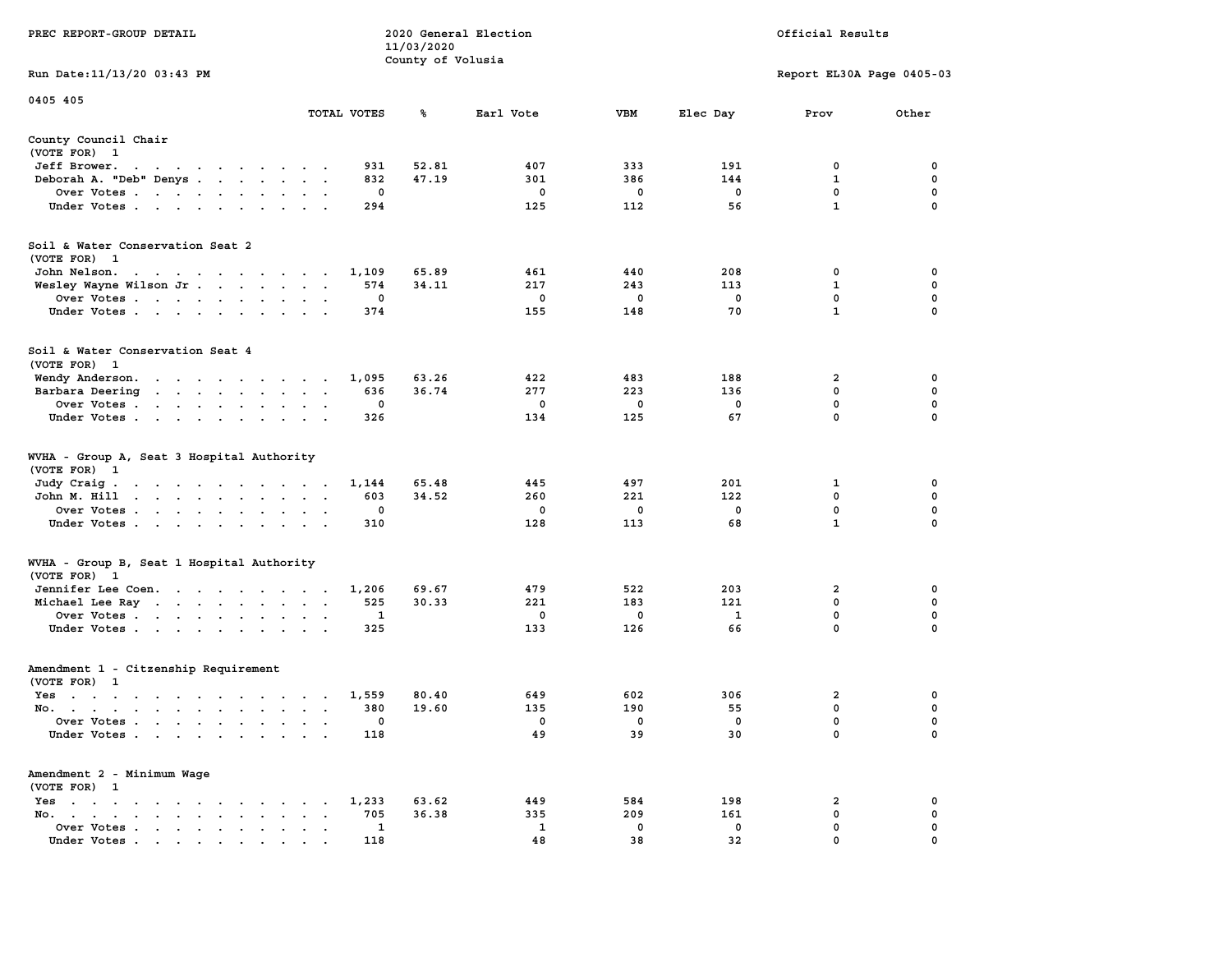| PREC REPORT-GROUP DETAIL                                                                                                                                                                                                                                |             | 11/03/2020<br>County of Volusia | 2020 General Election |             | Official Results |                            |               |
|---------------------------------------------------------------------------------------------------------------------------------------------------------------------------------------------------------------------------------------------------------|-------------|---------------------------------|-----------------------|-------------|------------------|----------------------------|---------------|
| Run Date: 11/13/20 03:43 PM                                                                                                                                                                                                                             |             |                                 |                       |             |                  | Report EL30A Page 0405-04  |               |
| 0405 405                                                                                                                                                                                                                                                | TOTAL VOTES | ℁                               | Earl Vote             | <b>VBM</b>  | Elec Day         | Prov                       | Other         |
| Amendment 3 - Primary Elections<br>(VOTE FOR) 1                                                                                                                                                                                                         |             |                                 |                       |             |                  |                            |               |
| Yes                                                                                                                                                                                                                                                     | 1,046       | 55.29                           | 407                   | 442         | 196              | 1                          | 0             |
| No.<br>$\ddot{\phantom{0}}$                                                                                                                                                                                                                             | 846         | 44.71                           | 358                   | 332         | 155              | $\mathbf{1}$               | $\mathbf 0$   |
| Over Votes<br>$\bullet$<br>$\ddot{\phantom{1}}$<br>Under Votes.                                                                                                                                                                                         | 1<br>164    |                                 | 1<br>67               | 0<br>57     | 0<br>40          | $\mathbf 0$<br>$\mathbf 0$ | 0<br>$\Omega$ |
| Amendment 4 - Apprl Const. Amendment<br>(VOTE FOR) 1                                                                                                                                                                                                    |             |                                 |                       |             |                  |                            |               |
| Yes                                                                                                                                                                                                                                                     | 967         | 51.77                           | 419                   | 350         | 197              | $\mathbf{1}$               | 0             |
| No.                                                                                                                                                                                                                                                     | 901         | 48.23                           | 337                   | 415         | 148              | $\mathbf{1}$               | $\mathbf 0$   |
| Over Votes<br>$\bullet$<br>$\ddot{\phantom{a}}$                                                                                                                                                                                                         | 0           |                                 | $\mathbf 0$           | $\mathbf 0$ | $\mathbf 0$      | 0                          | $\mathbf 0$   |
| Under Votes                                                                                                                                                                                                                                             | 189         |                                 | 77                    | 66          | 46               | $\mathbf 0$                | $\Omega$      |
| Amendment 5 - Homestead Property Taxes<br>(VOTE FOR) 1                                                                                                                                                                                                  |             |                                 |                       |             |                  |                            |               |
| Yes                                                                                                                                                                                                                                                     | 1,293       | 70.08                           | 519                   | 516         | 257              | $\mathbf{1}$               | 0             |
| No.<br>$\sim$ $\sim$<br>$\sim$                                                                                                                                                                                                                          | 552         | 29.92                           | 222                   | 242         | 87               | $\mathbf{1}$               | $\mathbf 0$   |
| Over Votes<br>$\ddot{\phantom{a}}$<br>$\ddot{\phantom{a}}$                                                                                                                                                                                              | 1           |                                 | $\mathbf{1}$          | $\mathbf 0$ | $\mathbf 0$      | 0                          | $\mathbf 0$   |
| Under Votes<br><b>Service</b>                                                                                                                                                                                                                           | 211         |                                 | 91                    | 73          | 47               | 0                          | $\Omega$      |
| Amendment 6 - Ad Valorem Tax Discount<br>(VOTE FOR) 1                                                                                                                                                                                                   |             |                                 |                       |             |                  |                            |               |
| Yes.                                                                                                                                                                                                                                                    | 1,587       | 84.01                           | 641                   | 639         | 306              | 1                          | 0             |
| No.                                                                                                                                                                                                                                                     | 302         | 15.99                           | 122                   | 134         | 45               | $\mathbf{1}$               | 0             |
| Over Votes<br>$\bullet$<br>$\ddot{\phantom{a}}$                                                                                                                                                                                                         | 0           |                                 | $\mathbf 0$           | $\mathbf 0$ | $\mathbf 0$      | 0                          | $\mathbf 0$   |
| Under Votes                                                                                                                                                                                                                                             | 168         |                                 | 70                    | 58          | 40               | 0                          | $\Omega$      |
| Volusia ECHO<br>(VOTE FOR) 1                                                                                                                                                                                                                            |             |                                 |                       |             |                  |                            |               |
| Yes (For Bonds)<br>the contract of the contract of the contract of the contract of the contract of the contract of the contract of                                                                                                                      | 1,443       | 77.46                           | 549                   | 646         | 246              | $\overline{2}$             | 0             |
| No (Against Bonds)<br>$\mathbf{r}$ . The set of the set of the set of the set of the set of the set of the set of the set of the set of the set of the set of the set of the set of the set of the set of the set of the set of the set of the set of t | 420         | 22.54                           | 194                   | 122         | 104              | $\mathbf{0}$               | $\mathbf 0$   |
| Over Votes<br>$\ddot{\phantom{a}}$<br>$\ddot{\phantom{a}}$                                                                                                                                                                                              | 3           |                                 | 3                     | 0           | 0                | 0                          | $\mathbf 0$   |
| Under Votes                                                                                                                                                                                                                                             | 191         |                                 | 87                    | 63          | 41               | 0                          | $\Omega$      |
| Volusia Forever<br>(VOTE FOR) 1                                                                                                                                                                                                                         |             |                                 |                       |             |                  |                            |               |
| Yes (For Bonds)<br>$\mathbf{r}$ , and $\mathbf{r}$ , and $\mathbf{r}$ , and $\mathbf{r}$                                                                                                                                                                | 1,501       | 80.14                           | 586                   | 658         | 255              | $\overline{2}$             | 0             |
| No (Against Bonds)<br>$\mathbf{r}$ , $\mathbf{r}$ , $\mathbf{r}$ , $\mathbf{r}$                                                                                                                                                                         | 372         | 19.86                           | 167                   | 111         | 94               | 0                          | 0             |
| Over Votes .<br>$\mathcal{A}$ . The set of the set of $\mathcal{A}$<br>$\ddot{\phantom{a}}$<br>$\bullet$<br>$\bullet$                                                                                                                                   | 0           |                                 | $\mathbf 0$           | $\mathbf 0$ | $\mathbf 0$      | 0                          | 0             |
| Under Votes                                                                                                                                                                                                                                             | 184         |                                 | 80                    | 62          | 42               | 0                          | $\Omega$      |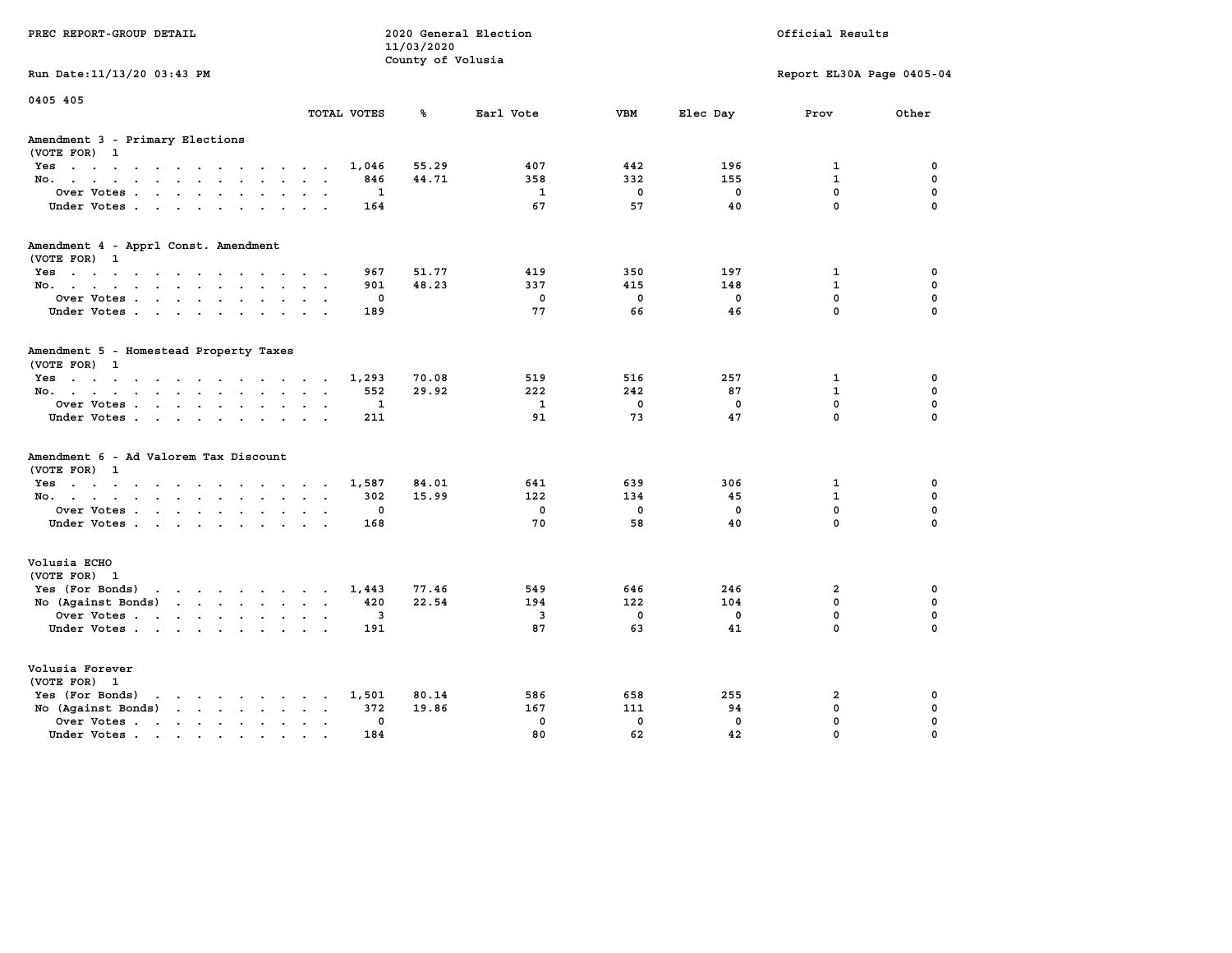| PREC REPORT-GROUP DETAIL                                                                       |                                                       | 11/03/2020        | 2020 General Election   |                         |                | Official Results          |             |  |
|------------------------------------------------------------------------------------------------|-------------------------------------------------------|-------------------|-------------------------|-------------------------|----------------|---------------------------|-------------|--|
| Run Date: 11/13/20 03:43 PM                                                                    |                                                       | County of Volusia |                         |                         |                | Report EL30A Page 0406-01 |             |  |
| 0406 406                                                                                       |                                                       |                   |                         |                         |                |                           |             |  |
|                                                                                                | TOTAL VOTES                                           | ℁                 | Earl Vote               | <b>VBM</b>              | Elec Day       | Prov                      | Other       |  |
| REGISTERED VOTERS - TOTAL                                                                      | 5,912                                                 |                   |                         |                         |                |                           |             |  |
| BALLOTS CAST - TOTAL.<br>$\cdots$                                                              | 4,478                                                 |                   | 1,928                   | 1,969                   | 577            | 4                         | 0           |  |
| BALLOTS CAST - BLANK.<br>$\mathbf{r}$                                                          | $\mathbf 0$<br>$\sim$<br>$\overline{\phantom{a}}$     |                   | 0                       | 0                       | 0              | $\mathbf 0$               | 0           |  |
| VOTER TURNOUT - TOTAL<br>$\sim$ $\sim$ $\sim$ $\sim$<br>$\sim$                                 |                                                       | 75.74             |                         |                         |                |                           |             |  |
| VOTER TURNOUT - BLANK<br>$\mathbf{r}$ . $\mathbf{r}$                                           |                                                       |                   |                         |                         |                |                           |             |  |
| President and Vice President<br>(VOTE FOR) 1                                                   |                                                       |                   |                         |                         |                |                           |             |  |
| Donald J. Trump (REP)                                                                          | 2,124                                                 | 47.60             | 1,091                   | 690                     | 342            | 1                         | 0           |  |
| Joseph R. Biden (DEM)<br>the contract of the contract of                                       | 2,273                                                 | 50.94             | 816                     | 1,239                   | 215            | 3                         | 0           |  |
| Jo Jorgensen (LPF)                                                                             | 39                                                    | .87               | 12                      | 14                      | 13             | $\mathbf 0$               | $\Omega$    |  |
| Roque "Rocky" De La Fuente (REF).<br><b>Contract Contract Contract</b>                         | $\overline{\mathbf{3}}$                               | .07               | $\mathbf{0}$            | $\mathbf{3}$            | $\mathbf{0}$   | $\mathbf 0$               | $\Omega$    |  |
| Gloria La Riva (PSL).                                                                          | 5                                                     | .11               | $\overline{a}$          | $\overline{2}$          | $\mathbf{1}$   | $\mathbf 0$               | 0           |  |
| Howie Hawkins (GRE)                                                                            | 8                                                     | .18               | $\overline{2}$          | $\overline{\mathbf{4}}$ | $\overline{a}$ | $\mathbf{0}$              | 0           |  |
| Don Blankenship (CPF)                                                                          | $\overline{a}$                                        | .04               | $\mathbf{1}$            | $\mathbf{1}$            | $\mathbf 0$    | $\mathbf 0$               | $\mathbf 0$ |  |
| WRITE-IN.                                                                                      | 8                                                     | .18               | 3                       | $\overline{3}$          | $\overline{a}$ | $\mathbf 0$               | 0           |  |
| Over Votes                                                                                     | 7                                                     |                   | $\mathbf 0$             | $\overline{7}$          | $\mathbf 0$    | $\mathbf 0$               | 0           |  |
| Under Votes.                                                                                   | 9                                                     |                   | $\mathbf{1}$            | 6                       | $\overline{a}$ | $\mathbf 0$               | $\mathbf 0$ |  |
|                                                                                                |                                                       |                   |                         |                         |                |                           |             |  |
| Representative in Congress District 6<br>(VOTE FOR) 1                                          |                                                       |                   |                         |                         |                |                           |             |  |
| Michael Waltz (REP)                                                                            | 2,135                                                 | 49.73             | 1,084                   | 717                     | 333            | 1                         | 0           |  |
| Clint Curtis (DEM)                                                                             | 2,150<br><b>Carl Carl</b>                             | 50.08             | 768                     | 1,172                   | 207            | 3                         | 0           |  |
| WRITE-IN.                                                                                      | 8<br>$\mathbf{r}$<br>$\sim$                           | .19               | $\overline{\mathbf{4}}$ | 3                       | $\mathbf{1}$   | $\mathbf{0}$              | 0           |  |
| Over Votes                                                                                     | 0<br>$\overline{\phantom{a}}$                         |                   | $\mathbf 0$             | $\mathbf 0$             | $\mathbf 0$    | $\mathbf 0$               | 0           |  |
| Under Votes                                                                                    | 185                                                   |                   | 72                      | 77                      | 36             | $\mathbf 0$               | 0           |  |
| State Attorney 7th Judicial Circuit                                                            |                                                       |                   |                         |                         |                |                           |             |  |
| (VOTE FOR) 1                                                                                   |                                                       |                   |                         |                         |                |                           |             |  |
| R.J. Larizza (REP)<br>$\mathbf{r}$ , $\mathbf{r}$ , $\mathbf{r}$ , $\mathbf{r}$ , $\mathbf{r}$ | 2,104                                                 | 52.22             | 1,041                   | 740                     | 322            | 1                         | 0           |  |
| Don Dempsey.                                                                                   | 1,925<br>$\ddot{\phantom{0}}$                         | 47.78             | 700                     | 1,023                   | 199            | 3                         | 0           |  |
| Over Votes<br>$\bullet$                                                                        | $\mathbf 0$                                           |                   | $\mathbf{0}$            | $\Omega$                | $\Omega$       | $\mathbf 0$               | 0           |  |
| Under Votes                                                                                    | 449                                                   |                   | 187                     | 206                     | 56             | $\mathbf 0$               | 0           |  |
| State Representative District 27<br>(VOTE FOR) 1                                               |                                                       |                   |                         |                         |                |                           |             |  |
| Webster Barnaby (REP)                                                                          | 2,080                                                 | 48.39             | 1,057                   | 705                     | 317            | 1                         | 0           |  |
| Dolores Guzman (DEM).                                                                          | 2,218<br>$\sim$                                       | 51.61             | 794                     | 1,196                   | 225            | 3                         | 0           |  |
| Over Votes                                                                                     | 0                                                     |                   | $\mathbf 0$             | $\mathbf 0$             | $\mathbf 0$    | $\mathbf 0$               | 0           |  |
| Under Votes.                                                                                   | 180                                                   |                   | 77                      | 68                      | 35             | $\mathbf 0$               | 0           |  |
| Supreme Court - Carlos G. Muniz                                                                |                                                       |                   |                         |                         |                |                           |             |  |
| (VOTE FOR)<br>-1                                                                               |                                                       |                   |                         |                         |                |                           |             |  |
| Yes                                                                                            | 2,507                                                 | 65.41             | 1,153                   | 1,006                   | 346            | $\overline{\mathbf{2}}$   | 0           |  |
| No.                                                                                            | 1,326<br>$\sim$                                       | 34.59             | 504                     | 696                     | 126            | $\mathbf 0$               | 0           |  |
| Over Votes                                                                                     | 0<br>$\ddot{\phantom{a}}$<br>$\overline{\phantom{a}}$ |                   | $\mathbf 0$             | $\mathbf 0$             | $\mathbf 0$    | $\mathbf 0$               | 0           |  |
| Under Votes                                                                                    | 645                                                   |                   | 271                     | 267                     | 105            | $\overline{a}$            | $\Omega$    |  |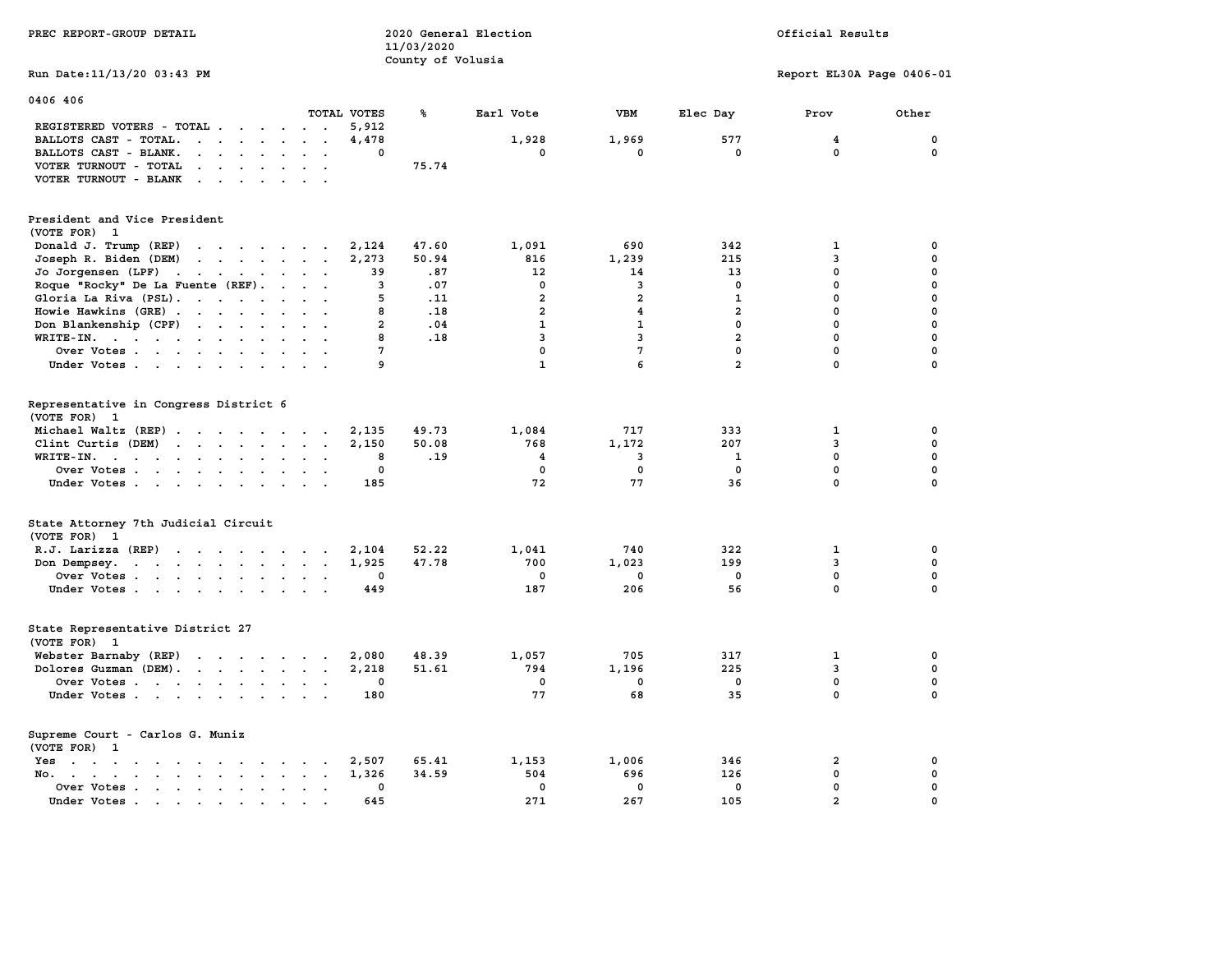| PREC REPORT-GROUP DETAIL                                                                                                                                                                                                                              |             | 11/03/2020<br>County of Volusia | 2020 General Election |             |                         | Official Results          |             |
|-------------------------------------------------------------------------------------------------------------------------------------------------------------------------------------------------------------------------------------------------------|-------------|---------------------------------|-----------------------|-------------|-------------------------|---------------------------|-------------|
| Run Date: 11/13/20 03:43 PM                                                                                                                                                                                                                           |             |                                 |                       |             |                         | Report EL30A Page 0406-02 |             |
| 0406 406                                                                                                                                                                                                                                              | TOTAL VOTES | ℁                               | Earl Vote             | VBM         | Elec Day                | Prov                      | Other       |
| 5th Dist Crt of Appeal - Evander<br>(VOTE FOR) 1                                                                                                                                                                                                      |             |                                 |                       |             |                         |                           |             |
| Yes                                                                                                                                                                                                                                                   | 2,595       | 69.50                           | 1,123                 | 1,164       | 306                     | 2                         | 0           |
| No.                                                                                                                                                                                                                                                   | 1,139       | 30.50                           | 497                   | 488         | 154                     | 0                         | $\mathbf 0$ |
| Over Votes                                                                                                                                                                                                                                            | 1           |                                 | 1                     | $\mathbf 0$ | 0                       | $\mathbf 0$               | $\mathbf 0$ |
| Under Votes                                                                                                                                                                                                                                           | 743         |                                 | 307                   | 317         | 117                     | $\overline{a}$            | $\mathbf 0$ |
| 5th Dist Crt of Appeal - Grosshans<br>(VOTE FOR) 1                                                                                                                                                                                                    |             |                                 |                       |             |                         |                           |             |
| Yes                                                                                                                                                                                                                                                   | 2,407       | 64.79                           | 1,099                 | 986         | 320                     | 2                         | 0           |
| No.                                                                                                                                                                                                                                                   | 1,308       | 35.21                           | 508                   | 661         | 139                     | 0                         | 0           |
| Over Votes                                                                                                                                                                                                                                            | 0           |                                 | 0                     | $\mathbf 0$ | 0                       | 0                         | $\mathbf 0$ |
| Under Votes                                                                                                                                                                                                                                           | 763         |                                 | 321                   | 322         | 118                     | $\overline{a}$            | $\mathbf 0$ |
| 5th Dist Crt of Appeal - Harris<br>(VOTE FOR) 1                                                                                                                                                                                                       |             |                                 |                       |             |                         |                           |             |
| Yes                                                                                                                                                                                                                                                   | 2,568       | 69.14                           | 1,142                 | 1,098       | 326                     | 2                         | 0           |
| No.                                                                                                                                                                                                                                                   | 1,146       | 30.86                           | 471                   | 545         | 130                     | 0                         | 0           |
| Over Votes                                                                                                                                                                                                                                            | 1           |                                 | 1                     | $\mathbf 0$ | 0                       | 0                         | $\mathbf 0$ |
| Under Votes                                                                                                                                                                                                                                           | 763         |                                 | 314                   | 326         | 121                     | $\overline{a}$            | $\mathbf 0$ |
| 5th Dist Crt of Appeal - Orfinger<br>(VOTE FOR) 1                                                                                                                                                                                                     |             |                                 |                       |             |                         |                           |             |
| Yes                                                                                                                                                                                                                                                   | 2,510       | 68.08                           | 1,084                 | 1,127       | 297                     | 2                         | 0           |
| No.                                                                                                                                                                                                                                                   | 1,177       | 31.92                           | 507                   | 518         | 152                     | 0                         | $\mathbf 0$ |
| Over Votes                                                                                                                                                                                                                                            | 0           |                                 | 0                     | 0           | 0                       | 0                         | $\mathbf 0$ |
| Under Votes                                                                                                                                                                                                                                           | 791         |                                 | 337                   | 324         | 128                     | $\overline{a}$            | $\mathbf 0$ |
| 5th Dist Crt of Appeal - Sasso<br>(VOTE FOR) 1                                                                                                                                                                                                        |             |                                 |                       |             |                         |                           |             |
| Yes                                                                                                                                                                                                                                                   | 2,475       | 67.64                           | 1,101                 | 1,041       | 331                     | 2                         | 0           |
| No.                                                                                                                                                                                                                                                   | 1,184       | 32.36                           | 487                   | 576         | 121                     | 0                         | $\mathbf 0$ |
| Over Votes                                                                                                                                                                                                                                            | 0           |                                 | 0                     | 0           | 0                       | 0                         | 0           |
| Under Votes.                                                                                                                                                                                                                                          | 819         |                                 | 340                   | 352         | 125                     | $\overline{a}$            | $\mathbf 0$ |
| 5th Dist Crt of Appeal - Wallis<br>(VOTE FOR) 1                                                                                                                                                                                                       |             |                                 |                       |             |                         |                           |             |
| the contract of the contract of the contract of the contract of the contract of the contract of the contract of<br>Yes                                                                                                                                | 2,507       | 68.39                           | 1,096                 | 1,102       | 307                     | 2                         | $\mathbf 0$ |
| No.                                                                                                                                                                                                                                                   | 1,159       | 31.61                           | 496                   | 523         | 140                     | 0                         | $\mathbf 0$ |
| Over Votes .                                                                                                                                                                                                                                          |             |                                 | -1                    | $\Omega$    | $\overline{\mathbf{0}}$ | $\Omega$                  | 0           |
| Under Votes                                                                                                                                                                                                                                           | 811         |                                 | 335                   | 344         | 130                     | 2                         | 0           |
| Circuit Judge, 7th Judicial, Group 14<br>(VOTE FOR) 1                                                                                                                                                                                                 |             |                                 |                       |             |                         |                           |             |
| Joan Anthony<br>$\mathbf{a}$ and $\mathbf{a}$ are a set of the set of the set of the set of the set of the set of the set of the set of the set of the set of the set of the set of the set of the set of the set of the set of the set of the set of | 2,321       | 62.92                           | 933                   | 1,127       | 260                     | 1                         | 0           |
| Dan Hilbert<br>$\mathbf{r}$ , $\mathbf{r}$ , $\mathbf{r}$ , $\mathbf{r}$ , $\mathbf{r}$                                                                                                                                                               | 1,368       | 37.08                           | 677                   | 512         | 178                     | $\mathbf 1$               | 0           |
| $\mathbf{r}$ , $\mathbf{r}$ , $\mathbf{r}$ , $\mathbf{r}$ , $\mathbf{r}$ , $\mathbf{r}$<br>Over Votes .                                                                                                                                               | 1           |                                 | $\mathbf{1}$          | $\mathbf 0$ | $\mathbf 0$             | 0                         | 0           |
| Under Votes.                                                                                                                                                                                                                                          | 788         |                                 | 317                   | 330         | 139                     | $\overline{2}$            | $\Omega$    |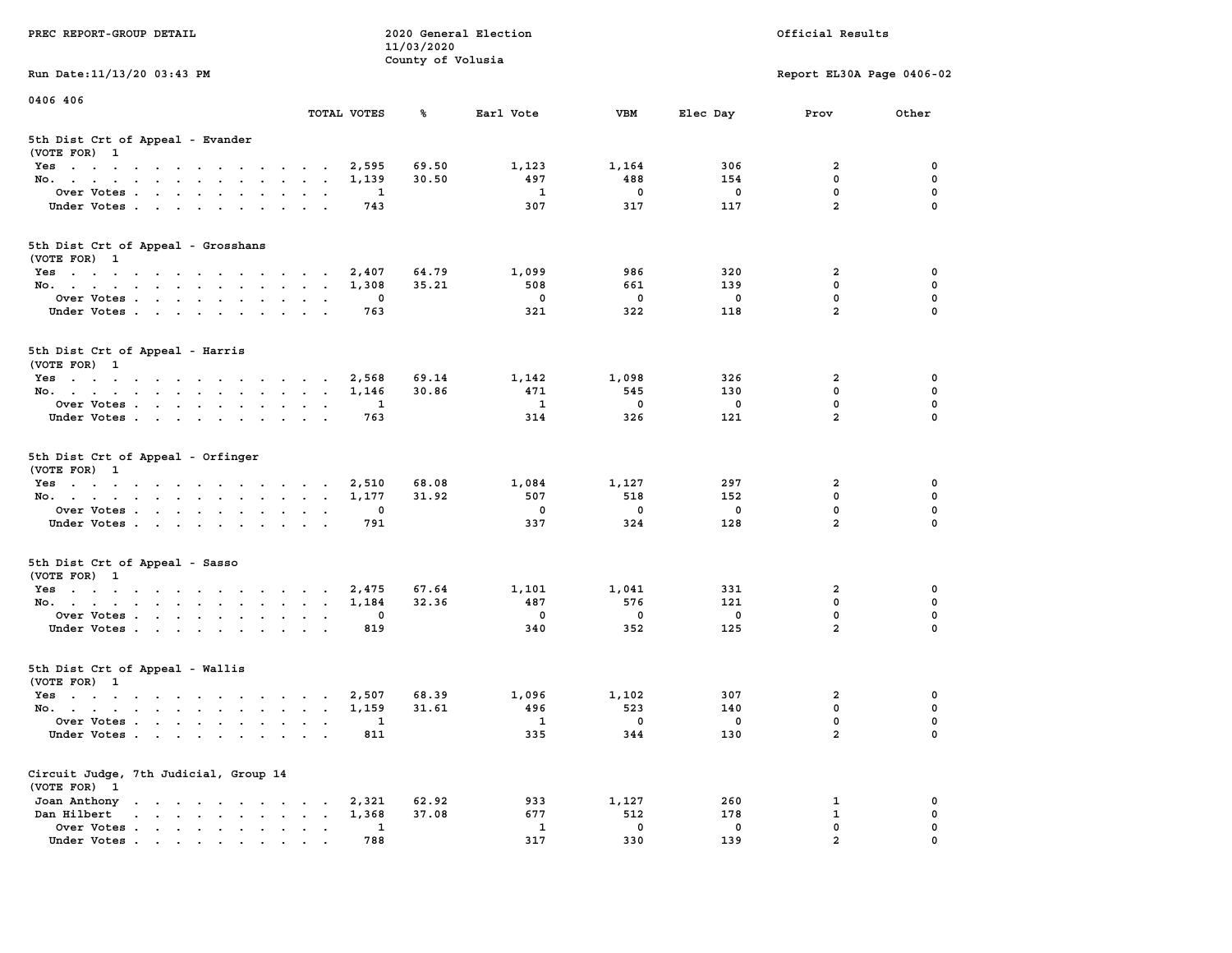|                                                                                                                                                                                                                                                  |                                                                            | 11/03/2020        |              |              |             |                           |                  |
|--------------------------------------------------------------------------------------------------------------------------------------------------------------------------------------------------------------------------------------------------|----------------------------------------------------------------------------|-------------------|--------------|--------------|-------------|---------------------------|------------------|
| Run Date:11/13/20 03:43 PM                                                                                                                                                                                                                       |                                                                            | County of Volusia |              |              |             | Report EL30A Page 0406-03 |                  |
| 0406 406                                                                                                                                                                                                                                         | TOTAL VOTES                                                                | ℁                 | Earl Vote    | <b>VBM</b>   | Elec Day    | Prov                      | Other            |
|                                                                                                                                                                                                                                                  |                                                                            |                   |              |              |             |                           |                  |
| County Council Chair<br>(VOTE FOR) 1                                                                                                                                                                                                             |                                                                            |                   |              |              |             |                           |                  |
| Jeff Brower.<br>$\blacksquare$ .<br>$\sim$ $\sim$<br>$\ddot{\phantom{0}}$<br>$\mathcal{A}=\mathcal{A}=\mathcal{A}=\mathcal{A}=\mathcal{A}=\mathcal{A}=\mathcal{A}$                                                                               | 2,053                                                                      | 54.92             | 972          | 826          | 254         | 1                         | 0                |
| Deborah A. "Deb" Denys                                                                                                                                                                                                                           | 1,685<br>$\overline{\phantom{a}}$<br>$\ddot{\phantom{a}}$                  | 45.08             | 653          | 828          | 202         | $\overline{\mathbf{2}}$   | 0                |
| Over Votes<br>Under Votes                                                                                                                                                                                                                        | 3<br>$\bullet$<br>$\ddot{\phantom{1}}$<br>737<br>$\sim$<br>$\cdot$ $\cdot$ |                   | 1<br>302     | 1<br>314     | 1<br>120    | 0<br>$\mathbf{1}$         | $\mathbf 0$<br>0 |
|                                                                                                                                                                                                                                                  |                                                                            |                   |              |              |             |                           |                  |
| Soil & Water Conservation Seat 2<br>(VOTE FOR) 1                                                                                                                                                                                                 |                                                                            |                   |              |              |             |                           |                  |
| John Nelson.                                                                                                                                                                                                                                     | 2,399                                                                      | 67.77             | 1,068        | 1,019        | 310         | 2                         | 0                |
| Wesley Wayne Wilson Jr                                                                                                                                                                                                                           | 1,141<br>$\overline{a}$                                                    | 32.23             | 463          | 550          | 128         | $\mathbf 0$               | $\pmb{0}$        |
| Over Votes                                                                                                                                                                                                                                       | 0                                                                          |                   | $\mathbf 0$  | $\mathbf 0$  | $\mathbf 0$ | $\mathbf 0$               | $\mathbf 0$      |
| Under Votes<br>$\ddot{\phantom{a}}$                                                                                                                                                                                                              | 938<br>$\cdot$                                                             |                   | 397          | 400          | 139         | $\overline{2}$            | $\mathbf 0$      |
| Soil & Water Conservation Seat 4<br>(VOTE FOR) 1                                                                                                                                                                                                 |                                                                            |                   |              |              |             |                           |                  |
| Wendy Anderson.<br>the contract of the contract of the                                                                                                                                                                                           | 2,309                                                                      | 63.82             | 935          | 1,113        | 260         | 1                         | 0                |
| Barbara Deering                                                                                                                                                                                                                                  | 1,309<br>$\sim$<br>$\sim$<br>$\sim$                                        | 36.18             | 641          | 491          | 176         | 1                         | 0                |
| Over Votes<br>$\cdot$                                                                                                                                                                                                                            | 1                                                                          |                   | 1            | 0            | 0           | 0                         | 0                |
| Under Votes<br>$\ddot{\phantom{a}}$                                                                                                                                                                                                              | 859<br>$\ddot{\phantom{a}}$                                                |                   | 351          | 365          | 141         | $\overline{a}$            | $\mathbf 0$      |
| WVHA - Group A, Seat 3 Hospital Authority<br>(VOTE FOR) 1                                                                                                                                                                                        |                                                                            |                   |              |              |             |                           |                  |
| Judy Craig.<br>$\mathbf{r}$ . The contract of the contract of the contract of the contract of the contract of the contract of the contract of the contract of the contract of the contract of the contract of the contract of the contract of th | 2,274<br>$\sim$                                                            | 61.83             | 920          | 1,078        | 274         | $\overline{\mathbf{2}}$   | 0                |
| John M. Hill<br>the contract of the contract of the contract of                                                                                                                                                                                  | 1,404<br>$\bullet$<br>$\bullet$                                            | 38.17             | 687          | 546          | 171         | $\mathbf{0}$              | $\mathbf 0$      |
| Over Votes<br>$\ddot{\phantom{a}}$                                                                                                                                                                                                               | $\mathbf 0$                                                                |                   | $\mathbf 0$  | $\mathbf 0$  | $\mathbf 0$ | 0                         | $\mathbf 0$      |
| Under Votes<br>$\cdot$                                                                                                                                                                                                                           | 800<br>$\cdot$                                                             |                   | 321          | 345          | 132         | $\overline{a}$            | $\mathbf 0$      |
| WVHA - Group B, Seat 1 Hospital Authority                                                                                                                                                                                                        |                                                                            |                   |              |              |             |                           |                  |
| (VOTE FOR)<br>- 1<br>Jennifer Lee Coen.                                                                                                                                                                                                          | 2,503                                                                      | 68.44             | 996          | 1,213        | 292         | 2                         | 0                |
| Michael Lee Ray                                                                                                                                                                                                                                  | 1,154<br>$\sim$<br>$\bullet$<br>$\,$ .                                     | 31.56             | 604          | 405          | 145         | 0                         | $\mathbf 0$      |
| Over Votes                                                                                                                                                                                                                                       | 0<br>$\sim$                                                                |                   | 0            | 0            | 0           | 0                         | 0                |
| Under Votes<br>$\ddot{\phantom{1}}$<br>$\sim$                                                                                                                                                                                                    | 821                                                                        |                   | 328          | 351          | 140         | $\overline{a}$            | $\mathbf 0$      |
| Amendment 1 - Citzenship Requirement<br>(VOTE FOR) 1                                                                                                                                                                                             |                                                                            |                   |              |              |             |                           |                  |
| $Yes \t . \t .$<br>$\cdots$                                                                                                                                                                                                                      | 3,345<br>$\sim$ $\sim$ $\sim$ $\sim$ $\sim$                                | 78.93             | 1,449        | 1,435        | 459         | $\overline{\mathbf{2}}$   | 0                |
| No.<br>$\sim$                                                                                                                                                                                                                                    | 893<br>$\ddot{\phantom{a}}$<br>$\bullet$<br>$\ddot{\phantom{0}}$           | 21.07             | 352          | 462          | 79          | 0                         | $\mathbf 0$      |
| Over Votes<br>$\ddot{\phantom{a}}$                                                                                                                                                                                                               | 1<br>$\ddot{\phantom{a}}$                                                  |                   | $\mathbf{1}$ | $\mathbf{0}$ | $\Omega$    | $\mathbf{0}$              | $\mathbf 0$      |
| Under Votes<br>$\ddot{\phantom{a}}$                                                                                                                                                                                                              | 239<br>$\sim$<br>$\mathbf{r}$                                              |                   | 126          | 72           | 39          | $\overline{2}$            | 0                |
| Amendment 2 - Minimum Wage<br>(VOTE FOR) 1                                                                                                                                                                                                       |                                                                            |                   |              |              |             |                           |                  |
| $Yes \t . \t .$<br>$\cdot$ $\cdot$ $\cdot$ $\cdot$ $\cdot$ $\cdot$<br>$\sim$                                                                                                                                                                     | 2,704<br>$\cdot$                                                           | 63.74             | 992          | 1,403        | 307         | $\overline{\mathbf{2}}$   | 0                |
| No.<br>$\sim$ $\sim$<br>$\sim$                                                                                                                                                                                                                   | 1,538                                                                      | 36.26             | 812          | 493          | 233         | 0                         | 0                |
| Over Votes .<br>$\sim$ $\sim$<br>$\bullet$<br>$\cdot$<br>$\blacksquare$<br>$\bullet$                                                                                                                                                             | 0<br>$\ddot{\phantom{a}}$                                                  |                   | 0            | 0            | 0           | 0                         | 0                |
| Under Votes                                                                                                                                                                                                                                      | 236                                                                        |                   | 124          | 73           | 37          | $\overline{2}$            | $\Omega$         |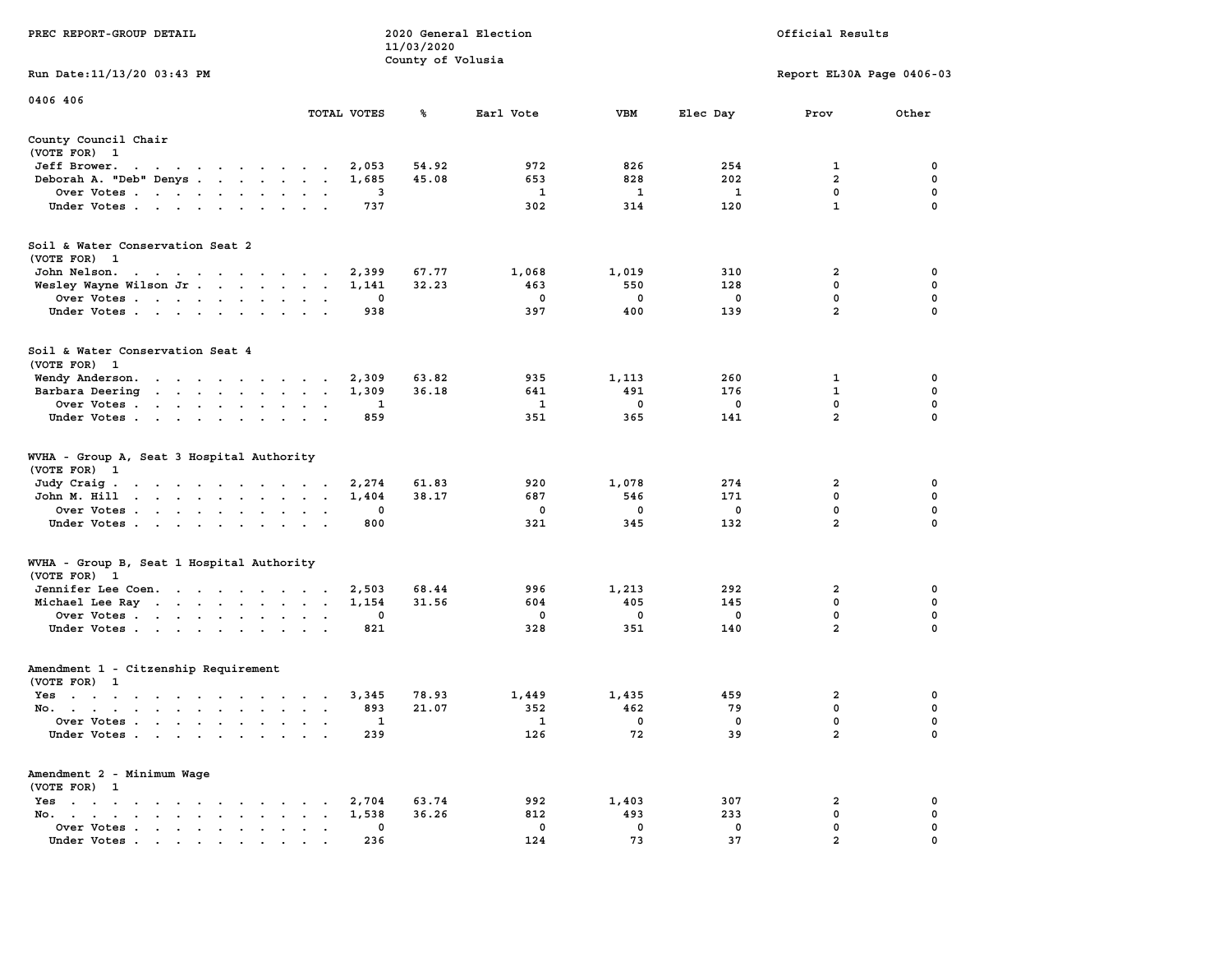| PREC REPORT-GROUP DETAIL                                                                                                                                                                                                                             |                 | 2020 General Election<br>11/03/2020<br>County of Volusia  | Official Results                    |                                     |                                  |                                                                |                                      |
|------------------------------------------------------------------------------------------------------------------------------------------------------------------------------------------------------------------------------------------------------|-----------------|-----------------------------------------------------------|-------------------------------------|-------------------------------------|----------------------------------|----------------------------------------------------------------|--------------------------------------|
| Run Date: 11/13/20 03:43 PM                                                                                                                                                                                                                          |                 |                                                           |                                     |                                     |                                  | Report EL30A Page 0406-04                                      |                                      |
| 0406 406                                                                                                                                                                                                                                             | TOTAL VOTES     | ℁                                                         | Earl Vote                           | <b>VBM</b>                          | Elec Day                         | Prov                                                           | Other                                |
| Amendment 3 - Primary Elections<br>(VOTE FOR) 1                                                                                                                                                                                                      |                 |                                                           |                                     |                                     |                                  |                                                                |                                      |
| Yes                                                                                                                                                                                                                                                  |                 | 54.82<br>2,246                                            | 873                                 | 1,045                               | 326                              | $\overline{a}$                                                 | 0                                    |
| No.                                                                                                                                                                                                                                                  |                 | 1,851<br>45.18                                            | 871                                 | 788                                 | 192                              | 0                                                              | 0                                    |
| Over Votes                                                                                                                                                                                                                                           |                 | $\overline{\mathbf{2}}$                                   | 1                                   | $^{\circ}$                          | 1                                | 0                                                              | 0                                    |
| Under Votes.                                                                                                                                                                                                                                         |                 | 379                                                       | 183                                 | 136                                 | 58                               | $\overline{a}$                                                 | $\mathbf 0$                          |
| Amendment 4 - Apprl Const. Amendment<br>(VOTE FOR) 1                                                                                                                                                                                                 |                 |                                                           |                                     |                                     |                                  |                                                                |                                      |
| Yes                                                                                                                                                                                                                                                  |                 | 1,924<br>47.64                                            | 879                                 | 733                                 | 311                              | $\mathbf{1}$                                                   | 0                                    |
| No.                                                                                                                                                                                                                                                  |                 | 52.36<br>2,115                                            | 843                                 | 1,073                               | 198                              | $\mathbf{1}$                                                   | 0                                    |
| Over Votes                                                                                                                                                                                                                                           |                 | 1                                                         | $^{\circ}$                          | $^{\circ}$                          | 1                                | $\mathbf 0$                                                    | $\mathbf 0$                          |
| Under Votes                                                                                                                                                                                                                                          |                 | 438                                                       | 206                                 | 163                                 | 67                               | $\overline{a}$                                                 | $\mathbf 0$                          |
| Amendment 5 - Homestead Property Taxes<br>(VOTE FOR) 1<br>$Yes.$<br>No.<br>Over Votes<br>Under Votes                                                                                                                                                 |                 | 2,743<br>69.15<br>1,224<br>30.85<br>$\overline{a}$<br>509 | 1,170<br>510<br>$\mathbf{1}$<br>247 | 1,210<br>575<br>$\mathbf{0}$<br>184 | 363<br>137<br>$\mathbf{1}$<br>76 | $\mathbf 0$<br>$\overline{a}$<br>$\mathbf 0$<br>$\overline{2}$ | 0<br>0<br>$\mathbf 0$<br>$\mathbf 0$ |
| Amendment 6 - Ad Valorem Tax Discount<br>(VOTE FOR) 1                                                                                                                                                                                                |                 |                                                           |                                     |                                     |                                  |                                                                |                                      |
| Yes                                                                                                                                                                                                                                                  |                 | 3,430<br>83.66                                            | 1,450                               | 1,512                               | 466                              | $\overline{2}$                                                 | 0                                    |
| No.                                                                                                                                                                                                                                                  |                 | 670<br>16.34                                              | 289                                 | 332                                 | 49                               | $\mathbf{0}$                                                   | $\mathbf 0$                          |
| Over Votes                                                                                                                                                                                                                                           |                 | $\overline{a}$                                            | $\mathbf{1}$                        | $\mathbf 0$                         | $\mathbf{1}$                     | $\mathbf 0$                                                    | 0                                    |
| Under Votes                                                                                                                                                                                                                                          |                 | 376                                                       | 188                                 | 125                                 | 61                               | $\overline{2}$                                                 | $\mathbf 0$                          |
| Volusia ECHO<br>(VOTE FOR) 1                                                                                                                                                                                                                         |                 |                                                           |                                     |                                     |                                  |                                                                |                                      |
| Yes (For Bonds) $\cdots$ $\cdots$ $\cdots$ $\cdots$                                                                                                                                                                                                  |                 | 77.61<br>3,165                                            | 1,244                               | 1,524                               | 395                              | $\overline{\mathbf{2}}$                                        | 0                                    |
| No (Against Bonds)                                                                                                                                                                                                                                   |                 | 913<br>22.39                                              | 492                                 | 303                                 | 118                              | $\mathbf 0$                                                    | 0                                    |
| Over Votes                                                                                                                                                                                                                                           |                 | 0                                                         | $^{\circ}$                          | $\mathbf{0}$                        | $\Omega$                         | $\mathbf 0$                                                    | $\mathbf 0$                          |
| Under Votes                                                                                                                                                                                                                                          |                 | 400                                                       | 192                                 | 142                                 | 64                               | $\overline{2}$                                                 | $\mathbf{0}$                         |
| Volusia Forever<br>(VOTE FOR) 1                                                                                                                                                                                                                      |                 |                                                           |                                     |                                     |                                  |                                                                |                                      |
| Yes (For Bonds)<br>$\mathbf{r}$ . The set of the set of the set of the set of the set of the set of the set of the set of the set of the set of the set of the set of the set of the set of the set of the set of the set of the set of the set of t |                 | 3,284<br>80.27                                            | 1,306                               | 1,582                               | 394                              | $\overline{a}$                                                 | 0                                    |
| No (Against Bonds)                                                                                                                                                                                                                                   |                 | 19.73<br>807                                              | 434                                 | 260                                 | 113                              | $\mathbf 0$                                                    | 0                                    |
|                                                                                                                                                                                                                                                      |                 |                                                           |                                     |                                     |                                  |                                                                |                                      |
| Over Votes                                                                                                                                                                                                                                           | $\cdot$ $\cdot$ | $\mathbf{1}$                                              | $\mathbf{1}$                        | $\Omega$                            | $\mathbf{0}$                     | $\mathbf 0$                                                    | 0                                    |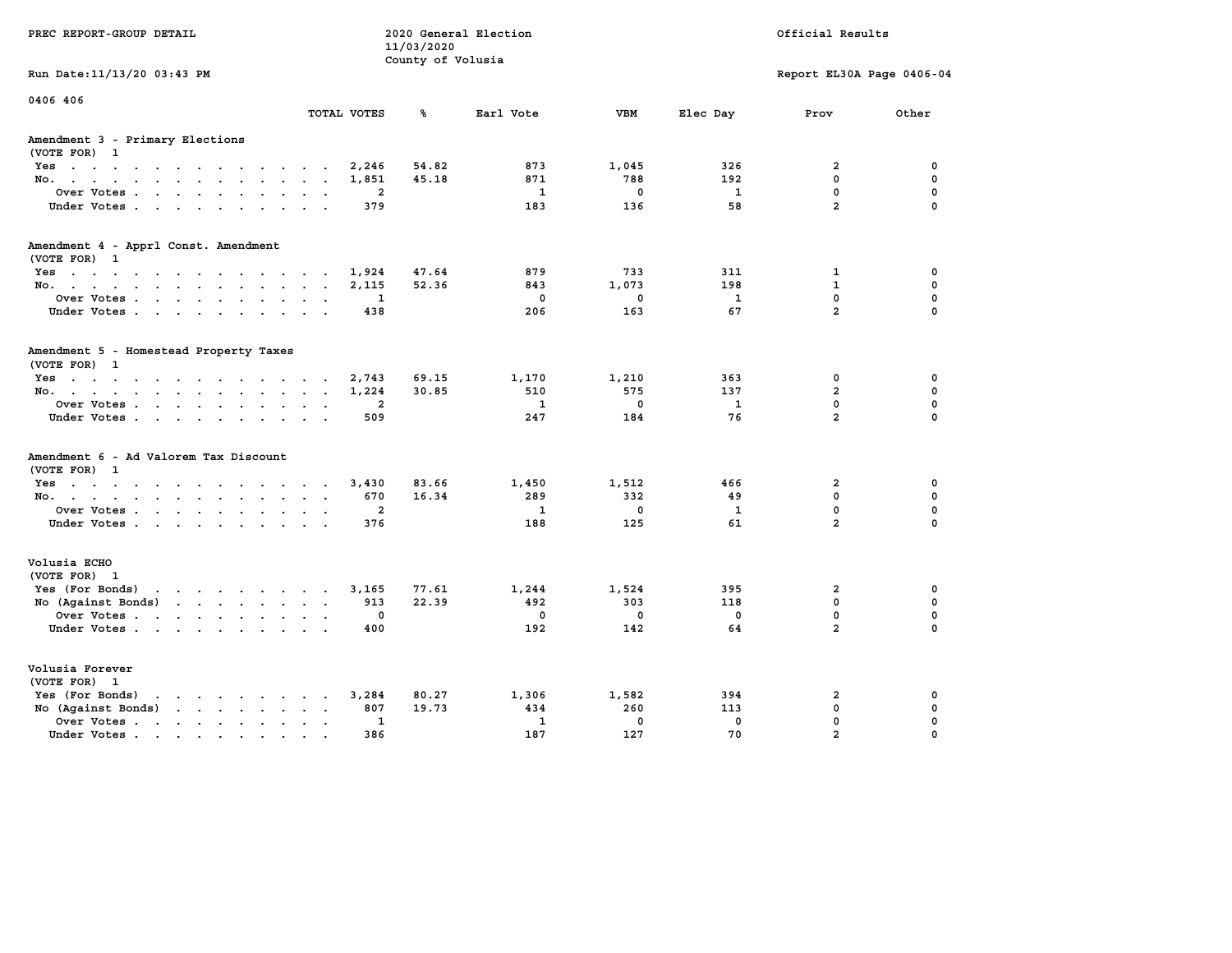| PREC REPORT-GROUP DETAIL                                                                                                                                 | 2020 General Election<br>11/03/2020<br>County of Volusia |                | Official Results        |                         |                           |             |
|----------------------------------------------------------------------------------------------------------------------------------------------------------|----------------------------------------------------------|----------------|-------------------------|-------------------------|---------------------------|-------------|
| Run Date: 11/13/20 03:43 PM                                                                                                                              |                                                          |                |                         |                         | Report EL30A Page 0407-01 |             |
| 0407 407                                                                                                                                                 |                                                          |                |                         |                         |                           |             |
| TOTAL VOTES                                                                                                                                              | ℁                                                        | Earl Vote      | <b>VBM</b>              | Elec Day                | Prov                      | Other       |
| REGISTERED VOTERS - TOTAL .<br>4,134<br>$\sim$ $\sim$<br>$\overline{\phantom{a}}$                                                                        |                                                          |                |                         |                         |                           |             |
| 2,706<br>BALLOTS CAST - TOTAL.<br>$\mathbf{r}$ , $\mathbf{r}$ , $\mathbf{r}$<br>$\ddot{\phantom{a}}$<br>$\sim$ $\sim$<br>$\sim$                          |                                                          | 951            | 1,267                   | 484<br>$\mathbf 0$      | 4<br>$\mathbf 0$          | 0<br>0      |
| BALLOTS CAST - BLANK.<br>$\mathbf{r}$ , $\mathbf{r}$ , $\mathbf{r}$<br>$\ddot{\phantom{a}}$<br>$\bullet$<br>$\ddot{\phantom{a}}$<br>$\ddot{\phantom{a}}$ | 1<br>.04                                                 | $\mathbf{1}$   | 0                       |                         |                           |             |
| VOTER TURNOUT - TOTAL<br>$\cdot$ $\cdot$ $\cdot$ $\cdot$ $\cdot$ $\cdot$                                                                                 | 65.46                                                    |                |                         |                         |                           |             |
| VOTER TURNOUT - BLANK<br>$\sim$<br>$\sim$                                                                                                                | .02                                                      |                |                         |                         |                           |             |
| President and Vice President<br>(VOTE FOR) 1                                                                                                             |                                                          |                |                         |                         |                           |             |
| Donald J. Trump (REP)<br>1,235                                                                                                                           | 46.08                                                    | 482            | 454                     | 296                     | 3                         | 0           |
| Joseph R. Biden (DEM)<br>$\mathcal{A}$ . The set of the set of the set of $\mathcal{A}$<br>1,414                                                         | 52.76                                                    | 460            | 777                     | 176                     | $\mathbf{1}$              | $\mathbf 0$ |
| Jo Jorgensen (LPF)<br>13                                                                                                                                 | .49                                                      | 5              | 6                       | $\overline{a}$          | 0                         | 0           |
| Roque "Rocky" De La Fuente (REF).<br>$\cdot$ $\cdot$ $\cdot$                                                                                             | 3<br>.11                                                 | $\mathbf{1}$   | 1                       | 1                       | $\mathbf 0$               | $\mathbf 0$ |
| Gloria La Riva (PSL).                                                                                                                                    | 3<br>.11                                                 | $\mathbf 0$    | $\overline{a}$          | $\mathbf{1}$            | $\mathbf 0$               | $\mathbf 0$ |
| Howie Hawkins (GRE)<br>$\ddot{\phantom{a}}$<br>$\mathbf{r}$                                                                                              | 4<br>.15                                                 | $\mathbf{1}$   | $\overline{2}$          | $\mathbf{1}$            | $\mathbf 0$               | $\mathbf 0$ |
| Don Blankenship (CPF)                                                                                                                                    | $\mathbf{2}$<br>.07                                      | $\mathbf 0$    | $\mathbf{1}$            | $\mathbf{1}$            | $\pmb{0}$                 | $\mathbf 0$ |
| WRITE-IN.<br>$\sim$ $\sim$                                                                                                                               | 6<br>.22                                                 | $\mathbf{0}$   | $\overline{a}$          | $\overline{\mathbf{4}}$ | $\mathbf 0$               | $\mathbf 0$ |
| Over Votes<br>18<br>$\ddot{\phantom{0}}$                                                                                                                 |                                                          | 0              | 18                      | $\mathbf{0}$            | $\mathbf 0$               | $\mathbf 0$ |
| Under Votes                                                                                                                                              | 8                                                        | $\overline{a}$ | $\overline{\mathbf{4}}$ | $\overline{a}$          | $\mathbf 0$               | $\mathbf 0$ |
|                                                                                                                                                          |                                                          |                |                         |                         |                           |             |
| Representative in Congress District 6<br>(VOTE FOR) 1                                                                                                    |                                                          |                |                         |                         |                           |             |
| Michael Waltz (REP)<br>1,239                                                                                                                             | 47.69                                                    | 468            | 484                     | 284                     | 3                         | 0           |
| Clint Curtis $(DEM)$<br>1,357                                                                                                                            | 52.23                                                    | 439            | 741                     | 177                     | 0                         | 0           |
| $\texttt{WRTTE-IN.}$<br>$\sim$<br>$\ddot{\phantom{a}}$<br>$\ddot{\phantom{a}}$<br>$\ddot{\phantom{a}}$<br>$\ddot{\phantom{a}}$                           | $\overline{\mathbf{2}}$<br>.08                           | 0              | 1                       | 1                       | $\mathbf 0$               | 0           |
| Over Votes                                                                                                                                               | 0                                                        | 0              | 0                       | $\mathbf 0$             | $\mathbf 0$               | 0           |
| Under Votes<br>108<br>$\sim$                                                                                                                             |                                                          | 44             | 41                      | 22                      | $\mathbf{1}$              | 0           |
| State Attorney 7th Judicial Circuit<br>(VOTE FOR) 1                                                                                                      |                                                          |                |                         |                         |                           |             |
| R.J. Larizza (REP)<br>1,246                                                                                                                              | 51.68                                                    | 473            | 495                     | 274                     | 4                         | 0           |
| Don Dempsey.<br>1,165<br>the contract of the contract of the<br>$\sim$ $\sim$                                                                            | 48.32                                                    | 368            | 633                     | 164                     | $\mathbf 0$               | $\mathbf 0$ |
| Over Votes<br>$\cdot$                                                                                                                                    | 0                                                        | $\mathbf 0$    | $\mathbf 0$             | $\mathbf 0$             | $\mathbf 0$               | 0           |
| Under Votes<br>295                                                                                                                                       |                                                          | 110            | 139                     | 46                      | $\mathbf 0$               | $\mathbf 0$ |
| State Representative District 27<br>(VOTE FOR) 1                                                                                                         |                                                          |                |                         |                         |                           |             |
| Webster Barnaby (REP)<br>1,187                                                                                                                           | 45.97                                                    | 465            | 457                     | 262                     | 3                         | 0           |
| Dolores Guzman (DEM).<br>1,395                                                                                                                           | 54.03                                                    | 438            | 755                     | 201                     | $\mathbf 1$               | 0           |
| Over Votes<br>$\ddot{\phantom{a}}$                                                                                                                       | 0                                                        | 0              | 0                       | 0                       | $\mathbf 0$               | $\mathbf 0$ |
| Under Votes<br>124                                                                                                                                       |                                                          | 48             | 55                      | 21                      | $\mathbf 0$               | $\mathbf 0$ |
| Supreme Court - Carlos G. Muniz<br>(VOTE FOR) 1                                                                                                          |                                                          |                |                         |                         |                           |             |
| 1,551<br>Yes                                                                                                                                             | 67.64                                                    | 551            | 686                     | 311                     | 3                         | 0           |
| No.<br>$\ddot{\phantom{a}}$<br>$\sim$<br>742                                                                                                             | 32.36                                                    | 247            | 390                     | 104                     | 1                         | 0           |
| Over Votes<br>$\blacksquare$                                                                                                                             | 0                                                        | $\mathbf 0$    | $\mathbf 0$             | $\mathbf 0$             | $\mathbf 0$               | $\mathbf 0$ |
| 413<br>Under Votes.<br>$\bullet$<br>$\bullet$                                                                                                            |                                                          | 153            | 191                     | 69                      | $\Omega$                  | $\Omega$    |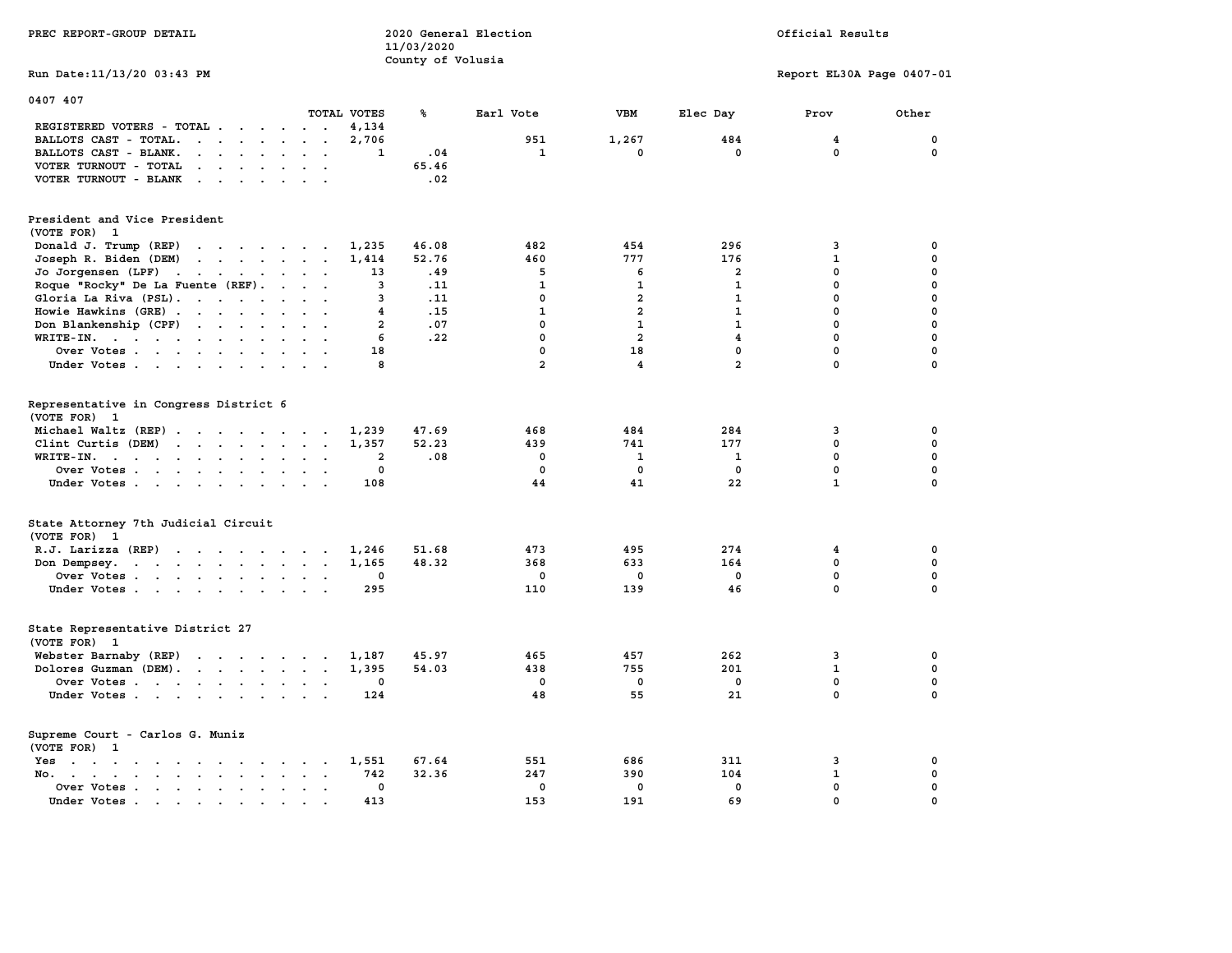| PREC REPORT-GROUP DETAIL                                                                                                                                                         |                                                     | 11/03/2020        | 2020 General Election |                          |                | Official Results          |             |
|----------------------------------------------------------------------------------------------------------------------------------------------------------------------------------|-----------------------------------------------------|-------------------|-----------------------|--------------------------|----------------|---------------------------|-------------|
| Run Date: 11/13/20 03:43 PM                                                                                                                                                      |                                                     | County of Volusia |                       |                          |                | Report EL30A Page 0407-02 |             |
| 0407 407                                                                                                                                                                         |                                                     |                   |                       |                          |                |                           |             |
|                                                                                                                                                                                  | TOTAL VOTES                                         | ℁                 | Earl Vote             | <b>VBM</b>               | Elec Day       | Prov                      | Other       |
| 5th Dist Crt of Appeal - Evander<br>(VOTE FOR) 1                                                                                                                                 |                                                     |                   |                       |                          |                |                           |             |
| Yes                                                                                                                                                                              | 1,609                                               | 70.97             | 540                   | 762                      | 303            | 4                         | 0           |
| No.                                                                                                                                                                              | 658                                                 | 29.03             | 245                   | 300                      | 113            | $\mathbf 0$               | 0           |
| Over Votes                                                                                                                                                                       | 0                                                   |                   | $\mathbf 0$           | 0                        | 0              | $\mathbf 0$               | 0           |
| Under Votes                                                                                                                                                                      | 439                                                 |                   | 166                   | 205                      | 68             | $\mathbf 0$               | $\Omega$    |
| 5th Dist Crt of Appeal - Grosshans<br>(VOTE FOR) 1                                                                                                                               |                                                     |                   |                       |                          |                |                           |             |
| Yes                                                                                                                                                                              | 1,518                                               | 67.44             | 528                   | 688                      | 298            | 4                         | 0           |
| No.                                                                                                                                                                              | 733                                                 | 32.56             | 255                   | 366                      | 112            | $\mathbf 0$               | 0           |
| Over Votes                                                                                                                                                                       | $\overline{2}$                                      |                   | $\mathbf 0$           | $\mathbf 0$              | $\overline{a}$ | $\mathbf 0$               | 0           |
| Under Votes                                                                                                                                                                      | 453                                                 |                   | 168                   | 213                      | 72             | $\mathbf{0}$              | 0           |
| 5th Dist Crt of Appeal - Harris<br>(VOTE FOR) 1                                                                                                                                  |                                                     |                   |                       |                          |                |                           |             |
| $Yes \cdot \cdot \cdot \cdot \cdot \cdot \cdot \cdot \cdot \cdot \cdot \cdot \cdot \cdot$                                                                                        | 1,574                                               | 70.08             | 522                   | 738                      | 310            | 4                         | 0           |
| No.                                                                                                                                                                              | 672                                                 | 29.92             | 251                   | 322                      | 99             | $^{\circ}$                | $\mathbf 0$ |
| Over Votes                                                                                                                                                                       | 1                                                   |                   | 1                     | 0                        | 0              | $\mathbf 0$               | 0           |
| Under Votes                                                                                                                                                                      | 459                                                 |                   | 177                   | 207                      | 75             | $\mathbf 0$               | 0           |
| 5th Dist Crt of Appeal - Orfinger<br>(VOTE FOR) 1                                                                                                                                |                                                     |                   |                       |                          |                |                           |             |
| Yes                                                                                                                                                                              | 1,516                                               | 68.17             | 480                   | 744                      | 288            | 4                         | 0           |
| No.                                                                                                                                                                              | 708                                                 | 31.83             | 284                   | 309                      | 115            | $\mathbf 0$               | 0           |
| Over Votes                                                                                                                                                                       | 1                                                   |                   | $\mathbf{1}$          | 0                        | 0              | $\mathbf 0$               | 0           |
| Under Votes                                                                                                                                                                      | 481                                                 |                   | 186                   | 214                      | 81             | $\mathbf 0$               | $\Omega$    |
| 5th Dist Crt of Appeal - Sasso<br>(VOTE FOR) 1                                                                                                                                   |                                                     |                   |                       |                          |                |                           |             |
| Yes                                                                                                                                                                              | 1,552                                               | 70.26             | 532                   | 722                      | 294            | 4                         | 0           |
| No.                                                                                                                                                                              | 657                                                 | 29.74             | 235                   | 312                      | 110            | $\mathbf 0$               | 0           |
| Over Votes                                                                                                                                                                       | 1                                                   |                   | $\mathbf 0$           | $\mathbf 0$              | 1              | $\mathbf 0$               | 0           |
| Under Votes                                                                                                                                                                      | 496                                                 |                   | 184                   | 233                      | 79             | $\mathbf{0}$              | $\Omega$    |
| 5th Dist Crt of Appeal - Wallis<br>(VOTE FOR) 1                                                                                                                                  |                                                     |                   |                       |                          |                |                           |             |
| Yes<br>the contract of the contract of the contract of the contract of the contract of the contract of the contract of                                                           | 1,504                                               | 67.90             | 499                   | 716                      | 285            | 4                         | 0           |
| No.                                                                                                                                                                              | 711                                                 | 32.10             | 265                   | 327                      | 119            | $\mathbf 0$               | 0           |
| Over Votes                                                                                                                                                                       | $\mathbf{1}$                                        |                   | 0                     | $\overline{\phantom{a}}$ | 0              | $\mathbf 0$               | 0           |
| Under Votes.                                                                                                                                                                     | 490                                                 |                   | 187                   | 223                      | 80             | 0                         | 0           |
| Circuit Judge, 7th Judicial, Group 14<br>(VOTE FOR) 1                                                                                                                            |                                                     |                   |                       |                          |                |                           |             |
| Joan Anthony                                                                                                                                                                     | 1,448                                               | 64.36             | 478                   | 724                      | 243            | 3                         | 0           |
| Dan Hilbert<br>$\begin{array}{cccccccccccccc} \bullet & \bullet & \bullet & \bullet & \bullet & \bullet & \bullet & \bullet & \bullet & \bullet & \bullet & \bullet \end{array}$ | 802<br>$\ddot{\phantom{a}}$<br>$\ddot{\phantom{a}}$ | 35.64             | 300                   | 342                      | 159            | $\mathbf{1}$              | 0           |
| Over Votes                                                                                                                                                                       | 0                                                   |                   | 0                     | 0                        | 0              | $\mathbf 0$               | 0           |
| Under Votes                                                                                                                                                                      | 456                                                 |                   | 173                   | 201                      | 82             | 0                         | O           |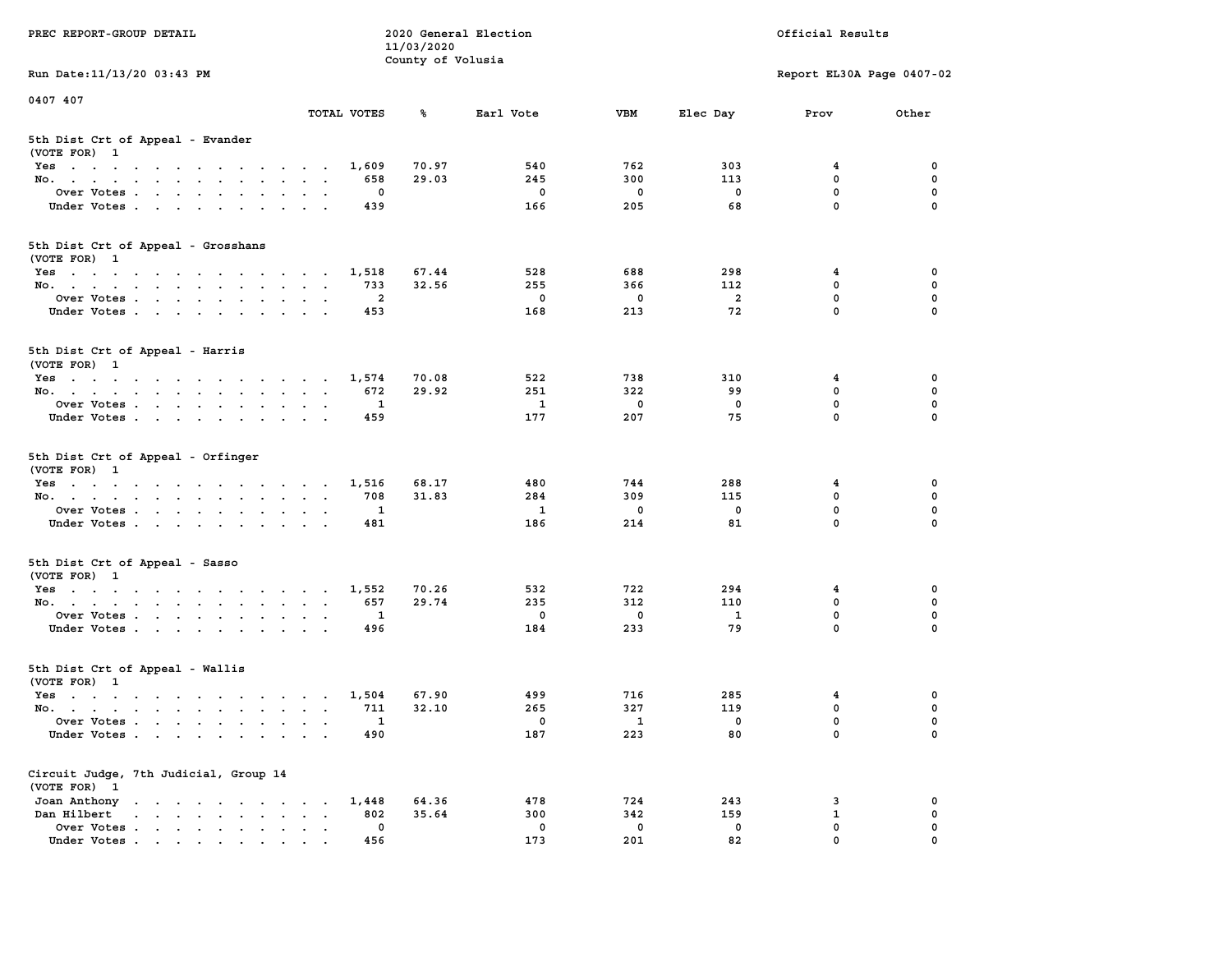|                                                                                                                                                                                                                                                                              |                                                                             | 11/03/2020        |              |                   |                   |                           |                  |
|------------------------------------------------------------------------------------------------------------------------------------------------------------------------------------------------------------------------------------------------------------------------------|-----------------------------------------------------------------------------|-------------------|--------------|-------------------|-------------------|---------------------------|------------------|
| Run Date:11/13/20 03:43 PM                                                                                                                                                                                                                                                   |                                                                             | County of Volusia |              |                   |                   | Report EL30A Page 0407-03 |                  |
|                                                                                                                                                                                                                                                                              |                                                                             |                   |              |                   |                   |                           |                  |
| 0407 407                                                                                                                                                                                                                                                                     | TOTAL VOTES                                                                 | %                 | Earl Vote    | <b>VBM</b>        | Elec Day          | Prov                      | Other            |
|                                                                                                                                                                                                                                                                              |                                                                             |                   |              |                   |                   |                           |                  |
| County Council Chair<br>(VOTE FOR) 1                                                                                                                                                                                                                                         |                                                                             |                   |              |                   |                   |                           |                  |
| Jeff Brower.<br>$\sim$ $\sim$<br>the contract of the contract of the contract of the contract of the contract of the contract of the contract of                                                                                                                             | 1,173                                                                       | 51.77             | 439          | 507               | 224               | 3                         | 0                |
| Deborah A. "Deb" Denys                                                                                                                                                                                                                                                       | 1,093<br>$\cdot$                                                            | 48.23             | 358          | 550               | 184               | $\mathbf{1}$              | 0                |
| Over Votes                                                                                                                                                                                                                                                                   | 0<br>$\bullet$                                                              |                   | 0            | 0                 | $\mathbf 0$       | $\mathbf 0$               | 0                |
| Under Votes<br>$\ddot{\phantom{0}}$                                                                                                                                                                                                                                          | 440<br>$\bullet$                                                            |                   | 154          | 210               | 76                | $\mathbf 0$               | 0                |
| Soil & Water Conservation Seat 2                                                                                                                                                                                                                                             |                                                                             |                   |              |                   |                   |                           |                  |
| (VOTE FOR) 1                                                                                                                                                                                                                                                                 |                                                                             | 67.37             | 508          | 683               | 278               | 3                         | $\mathbf 0$      |
| John Nelson.<br>$\mathbf{a}$ . The state of the state of the state of the state of the state of the state of the state of the state of the state of the state of the state of the state of the state of the state of the state of the state of th<br>Wesley Wayne Wilson Jr. | 1,472<br>713<br>$\sim$<br>$\sim$                                            | 32.63             | 255          | 336               | 121               | $\mathbf{1}$              | 0                |
| Over Votes                                                                                                                                                                                                                                                                   | $\mathbf 0$                                                                 |                   | $\mathbf 0$  | $\mathbf 0$       | $\mathbf 0$       | $\mathbf 0$               | $\mathbf 0$      |
| $\ddot{\phantom{0}}$<br>Under Votes                                                                                                                                                                                                                                          | $\cdot$<br>521<br>$\ddot{\phantom{0}}$<br>$\ddot{\phantom{a}}$              |                   | 188          | 248               | 85                | 0                         | 0                |
|                                                                                                                                                                                                                                                                              |                                                                             |                   |              |                   |                   |                           |                  |
| Soil & Water Conservation Seat 4<br>(VOTE FOR) 1                                                                                                                                                                                                                             |                                                                             |                   |              |                   |                   |                           |                  |
| Wendy Anderson.                                                                                                                                                                                                                                                              | 1,413                                                                       | 63.65             | 462          | 704               | 243               | 4                         | 0                |
| Barbara Deering<br>the contract of the contract of                                                                                                                                                                                                                           | 807<br>$\ddot{\phantom{a}}$                                                 | 36.35             | 307          | 344               | 156               | $\mathbf 0$               | $\mathbf 0$      |
| Over Votes.<br>$\cdot$ $\cdot$ $\cdot$ $\cdot$ $\cdot$<br>$\ddot{\phantom{a}}$<br>$\ddot{\phantom{a}}$                                                                                                                                                                       | 2                                                                           |                   | 1            | 1                 | $\mathbf 0$       | $\mathbf 0$               | $\mathbf 0$      |
| Under Votes<br>$\cdot$                                                                                                                                                                                                                                                       | 484                                                                         |                   | 181          | 218               | 85                | 0                         | $\mathbf 0$      |
| WVHA - Group A, Seat 3 Hospital Authority<br>(VOTE FOR)<br>$\mathbf{1}$                                                                                                                                                                                                      |                                                                             |                   |              |                   |                   |                           |                  |
| Judy Craig.<br>the contract of the contract of                                                                                                                                                                                                                               | 1,413<br>$\sim$ $\sim$ $\sim$ $\sim$ $\sim$                                 | 62.94             | 464          | 703               | 243               | 3                         | 0                |
| John M. Hill<br>$\cdot$ $\cdot$ $\cdot$ $\cdot$ $\cdot$ $\cdot$ $\cdot$<br>$\sim$ $\sim$                                                                                                                                                                                     | 832<br>$\ddot{\phantom{a}}$<br>$\ddot{\phantom{a}}$<br>$\ddot{\phantom{a}}$ | 37.06             | 316          | 352               | 163               | 1                         | 0                |
| Over Votes                                                                                                                                                                                                                                                                   | 0<br>$\sim$<br>$\ddot{\phantom{a}}$                                         |                   | 0            | 0                 | 0                 | 0                         | 0                |
| Under Votes<br>$\cdot$                                                                                                                                                                                                                                                       | 461<br>$\sim$<br>$\bullet$                                                  |                   | 171          | 212               | 78                | 0                         | $\mathbf 0$      |
| WVHA - Group B, Seat 1 Hospital Authority<br>(VOTE FOR)                                                                                                                                                                                                                      |                                                                             |                   |              |                   |                   |                           |                  |
| $\mathbf{1}$<br>Jennifer Lee Coen.                                                                                                                                                                                                                                           | 1,561                                                                       | 69.50             | 516          | 786               | 256               | 3                         | 0                |
| Michael Lee Ray                                                                                                                                                                                                                                                              | 685<br>$\bullet$<br>$\bullet$<br>$\cdot$                                    | 30.50             | 268          | 265               | 151               | $\mathbf{1}$              | $\pmb{0}$        |
| Over Votes                                                                                                                                                                                                                                                                   | $\mathbf 0$<br>$\bullet$                                                    |                   | 0            | 0                 | $\mathbf 0$       | $\mathbf{0}$              | $\mathbf 0$      |
| Under Votes<br>$\bullet$<br>$\ddot{\phantom{1}}$                                                                                                                                                                                                                             | 460                                                                         |                   | 167          | 216               | 77                | 0                         | 0                |
| Amendment 1 - Citzenship Requirement                                                                                                                                                                                                                                         |                                                                             |                   |              |                   |                   |                           |                  |
| (VOTE FOR) 1                                                                                                                                                                                                                                                                 |                                                                             |                   |              |                   |                   |                           |                  |
| $Yes \t . \t .$<br>$\mathbf{r}$ , and $\mathbf{r}$ , and $\mathbf{r}$ , and $\mathbf{r}$                                                                                                                                                                                     | 2,056<br>$\sim$ $\sim$ $\sim$                                               | 81.43             | 716          | 949               | 389               | $\overline{2}$            | 0                |
| No.<br>$\ddot{\phantom{1}}$                                                                                                                                                                                                                                                  | 469<br>$\ddot{\phantom{a}}$<br>$\ddot{\phantom{a}}$<br>$\ddot{\phantom{0}}$ | 18.57             | 161          | 247               | 60                | 1                         | $\mathbf 0$      |
| Over Votes .<br>$\sim$ $\sim$<br>$\sim$<br>$\sim$<br>$\bullet$<br>$\cdot$                                                                                                                                                                                                    | 1<br>$\cdot$<br>$\cdot$                                                     |                   | $\mathbf{1}$ | 0                 | $\mathbf 0$       | 0                         | $\mathbf 0$      |
| Under Votes<br>$\cdot$                                                                                                                                                                                                                                                       | 180<br>$\ddot{\phantom{a}}$                                                 |                   | 73           | 71                | 35                | $\mathbf{1}$              | $\mathbf 0$      |
| Amendment 2 - Minimum Wage                                                                                                                                                                                                                                                   |                                                                             |                   |              |                   |                   |                           |                  |
| (VOTE FOR) 1                                                                                                                                                                                                                                                                 |                                                                             |                   |              |                   |                   |                           |                  |
| $Yes \t . \t .$<br>$\sim$<br>$\cdot$<br>$\bullet$<br>$\cdot$<br>$\bullet$<br>$\cdot$                                                                                                                                                                                         | 1,711                                                                       | 67.23             | 550          | 884               | 275               | 2                         | 0                |
| No.<br>$\sim$ $\sim$ $\sim$ $\sim$<br>$\mathbf{a} = \mathbf{a} \cdot \mathbf{a}$                                                                                                                                                                                             | 834<br>$\bullet$                                                            | 32.77             | 336          | 320               | 177               | $\mathbf{1}$              | 0                |
| Over Votes<br>$\ddot{\phantom{0}}$<br>$\bullet$<br>$\blacksquare$<br>$\bullet$<br>Under Votes, , , , , , ,                                                                                                                                                                   | 0<br>$\bullet$<br>161                                                       |                   | 0<br>65      | $\mathbf 0$<br>63 | $\mathbf 0$<br>32 | 0<br>$\mathbf{1}$         | 0<br>$\mathbf 0$ |
|                                                                                                                                                                                                                                                                              | $\sim$                                                                      |                   |              |                   |                   |                           |                  |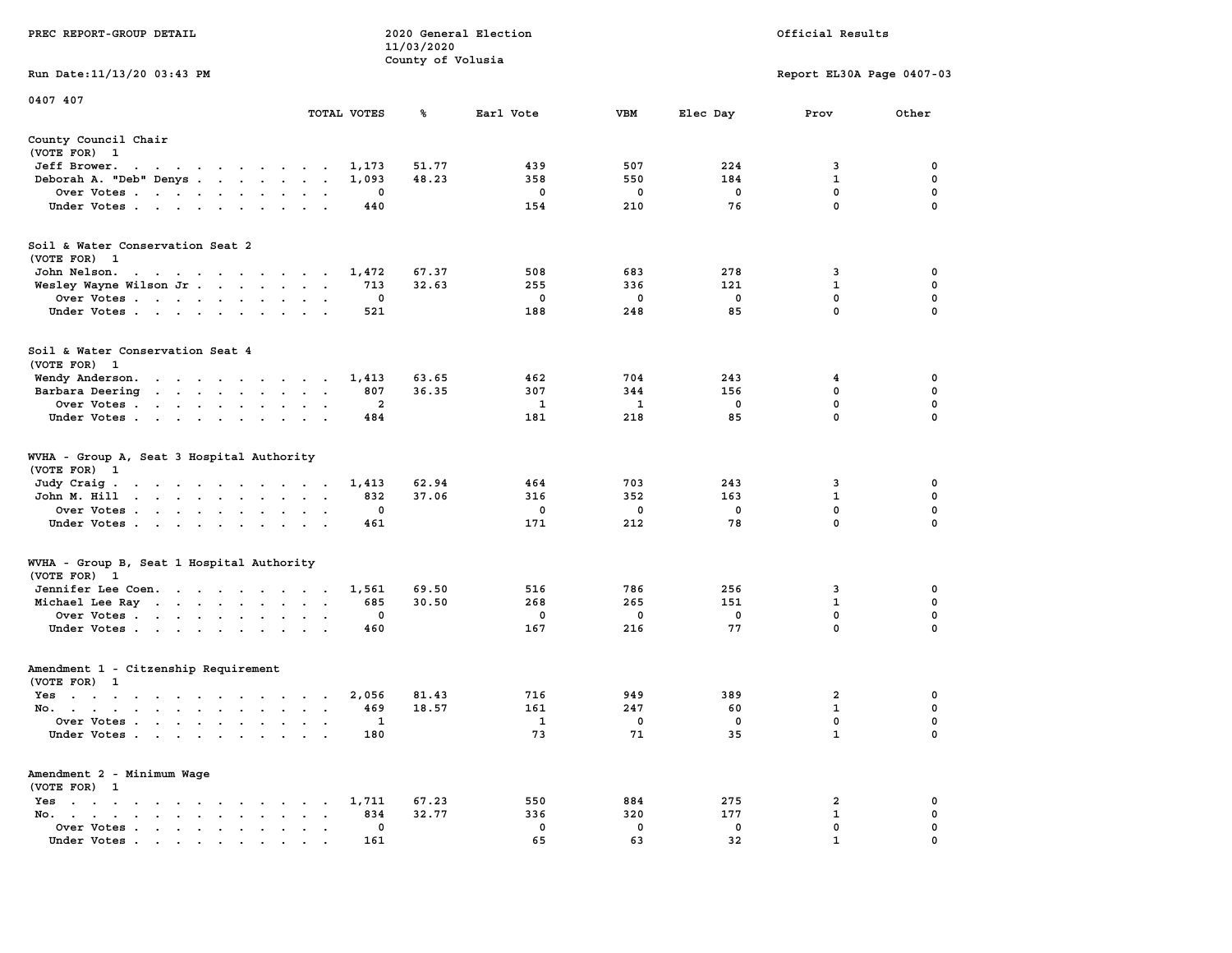| PREC REPORT-GROUP DETAIL                                                                                                                                                                                                                                |                | 11/03/2020<br>County of Volusia | 2020 General Election |             |              | Official Results              |                         |
|---------------------------------------------------------------------------------------------------------------------------------------------------------------------------------------------------------------------------------------------------------|----------------|---------------------------------|-----------------------|-------------|--------------|-------------------------------|-------------------------|
| Run Date: 11/13/20 03:43 PM                                                                                                                                                                                                                             |                |                                 |                       |             |              | Report EL30A Page 0407-04     |                         |
| 0407 407                                                                                                                                                                                                                                                | TOTAL VOTES    | ℁                               | Earl Vote             | <b>VBM</b>  | Elec Day     | Prov                          | Other                   |
| Amendment 3 - Primary Elections<br>(VOTE FOR) 1                                                                                                                                                                                                         |                |                                 |                       |             |              |                               |                         |
| Yes                                                                                                                                                                                                                                                     | 1,507          | 61.06                           | 494                   | 716         | 296          | 1                             | 0                       |
| No.<br>$\ddot{\phantom{1}}$                                                                                                                                                                                                                             | 961            | 38.94                           | 361                   | 456         | 143          | $\mathbf{1}$                  | $\mathbf 0$             |
| Over Votes<br>$\bullet$<br>$\ddot{\phantom{a}}$                                                                                                                                                                                                         | 0              |                                 | $\mathbf 0$           | 0           | 0            | $\mathbf 0$<br>$\overline{a}$ | 0                       |
| Under Votes<br><b>Contract Contract</b>                                                                                                                                                                                                                 | 238            |                                 | 96                    | 95          | 45           |                               | $\Omega$                |
| Amendment 4 - Apprl Const. Amendment<br>(VOTE FOR) 1                                                                                                                                                                                                    |                |                                 |                       |             |              |                               |                         |
| Yes                                                                                                                                                                                                                                                     | 1,269          | 52.46                           | 477                   | 539         | 251          | $\overline{2}$                | 0                       |
| No.                                                                                                                                                                                                                                                     | 1,150          | 47.54                           | 359                   | 612         | 179          | 0                             | $\mathbf 0$             |
| Over Votes<br>$\bullet$<br>$\ddot{\phantom{a}}$                                                                                                                                                                                                         | $\overline{a}$ |                                 | $\mathbf{1}$          | $\mathbf 0$ | $\mathbf{1}$ | $\mathbf 0$                   | $\mathbf 0$             |
| Under Votes                                                                                                                                                                                                                                             | 285            |                                 | 114                   | 116         | 53           | $\overline{a}$                | $\Omega$                |
| Amendment 5 - Homestead Property Taxes<br>(VOTE FOR) 1                                                                                                                                                                                                  |                |                                 |                       |             |              |                               |                         |
| Yes                                                                                                                                                                                                                                                     | 1,646          | 68.99                           | 563                   | 760         | 321          | $\overline{2}$                | 0                       |
| No.<br>$\sim$ $\sim$<br>$\cdot$ .                                                                                                                                                                                                                       | 740            | 31.01                           | 251                   | 383         | 106          | 0                             | $\mathbf 0$             |
| Over Votes<br>$\ddot{\phantom{a}}$                                                                                                                                                                                                                      | 1              |                                 | $\mathbf{1}$          | $\mathbf 0$ | $\mathbf 0$  | 0<br>$\overline{a}$           | $\mathbf 0$<br>$\Omega$ |
| Under Votes<br>$\sim$ $\sim$                                                                                                                                                                                                                            | 319            |                                 | 136                   | 124         | 57           |                               |                         |
| Amendment 6 - Ad Valorem Tax Discount<br>(VOTE FOR) 1                                                                                                                                                                                                   |                |                                 |                       |             |              |                               |                         |
| Yes.                                                                                                                                                                                                                                                    | 2,087          | 85.25                           | 728                   | 975         | 383          | 1                             | 0                       |
| No.                                                                                                                                                                                                                                                     | 361            | 14.75                           | 111                   | 195         | 54           | $\mathbf{1}$                  | 0                       |
| Over Votes<br>$\bullet$<br>$\ddot{\phantom{a}}$                                                                                                                                                                                                         | 0              |                                 | 0                     | $\mathbf 0$ | $\mathbf 0$  | 0                             | $\mathbf 0$             |
| Under Votes                                                                                                                                                                                                                                             | 258            |                                 | 112                   | 97          | 47           | $\overline{a}$                | $\Omega$                |
| Volusia ECHO<br>(VOTE FOR) 1                                                                                                                                                                                                                            |                |                                 |                       |             |              |                               |                         |
| Yes (For Bonds)<br>the contract of the contract of the contract of the contract of the contract of the contract of the contract of                                                                                                                      | 1,898          | 78.53                           | 595                   | 964         | 338          | $\mathbf{1}$                  | 0                       |
| No (Against Bonds)<br>$\mathbf{r}$ . The set of the set of the set of the set of the set of the set of the set of the set of the set of the set of the set of the set of the set of the set of the set of the set of the set of the set of the set of t | 519            | 21.47                           | 235                   | 190         | 93           | $\mathbf{1}$                  | $\mathbf 0$             |
| Over Votes<br>$\bullet$<br>$\ddot{\phantom{a}}$                                                                                                                                                                                                         | 0              |                                 | $\mathbf 0$           | 0           | 0            | $\mathbf 0$                   | $\mathbf 0$             |
| Under Votes                                                                                                                                                                                                                                             | 289            |                                 | 121                   | 113         | 53           | $\overline{a}$                | $\Omega$                |
| Volusia Forever<br>(VOTE FOR) 1                                                                                                                                                                                                                         |                |                                 |                       |             |              |                               |                         |
| Yes (For Bonds)<br>$\mathbf{r}$ , and $\mathbf{r}$ , and $\mathbf{r}$ , and $\mathbf{r}$                                                                                                                                                                | 1,982          | 81.56                           | 629                   | 1,002       | 350          | 1                             | 0                       |
| No (Against Bonds)<br>$\cdot$ $\cdot$ $\cdot$ $\cdot$ $\cdot$                                                                                                                                                                                           | 448            | 18.44                           | 207                   | 159         | 81           | $\mathbf{1}$                  | 0                       |
| Over Votes .<br>$\mathcal{A}$ . The set of the set of $\mathcal{A}$<br>$\ddot{\phantom{a}}$<br>$\bullet$<br>$\bullet$                                                                                                                                   | 0              |                                 | $\mathbf 0$           | $\mathbf 0$ | $\mathbf 0$  | 0                             | 0                       |
| Under Votes                                                                                                                                                                                                                                             | 276            |                                 | 115                   | 106         | 53           | $\overline{a}$                | $\Omega$                |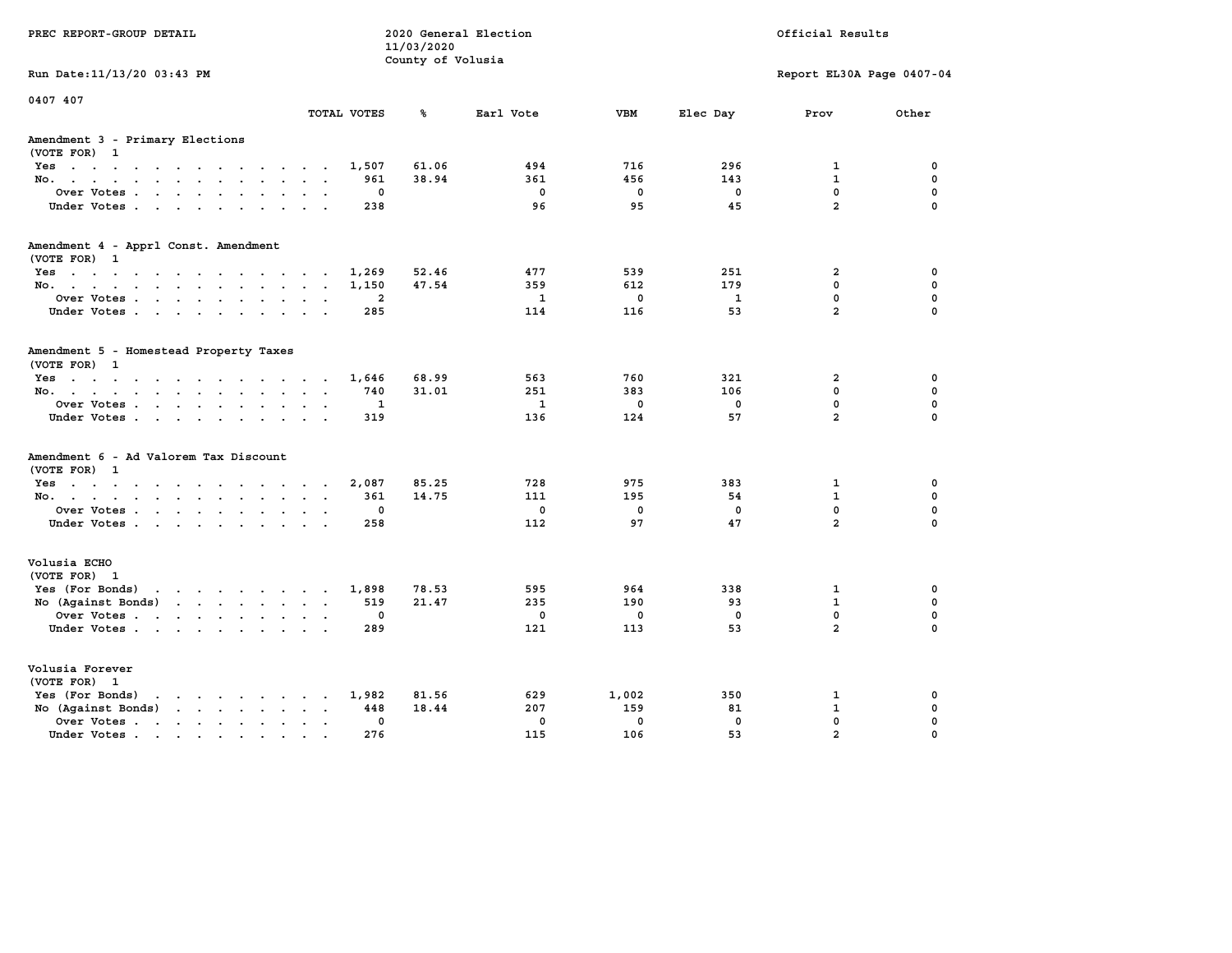| PREC REPORT-GROUP DETAIL                                                                                               |                                                 | 11/03/2020<br>County of Volusia | 2020 General Election |                         |                         | Official Results          |                            |
|------------------------------------------------------------------------------------------------------------------------|-------------------------------------------------|---------------------------------|-----------------------|-------------------------|-------------------------|---------------------------|----------------------------|
| Run Date: 11/13/20 03:43 PM                                                                                            |                                                 |                                 |                       |                         |                         | Report EL30A Page 0410-01 |                            |
| 0410 410                                                                                                               |                                                 |                                 |                       |                         |                         |                           |                            |
|                                                                                                                        | TOTAL VOTES                                     | ℁                               | Earl Vote             | <b>VBM</b>              | Elec Day                | Prov                      | Other                      |
| REGISTERED VOTERS - TOTAL .<br>$\sim$<br>$\sim$<br>$\sim$                                                              | $\cdot$ $\cdot$<br>3,877                        |                                 |                       |                         |                         |                           |                            |
| $\cdots$<br>BALLOTS CAST - TOTAL.                                                                                      | 2,757<br>$\sim$<br>$\Omega$                     |                                 | 1,125<br>$\mathbf 0$  | 1,115<br>$\mathbf 0$    | 516<br>$\mathbf 0$      | 0<br>$\mathbf 0$          | $\mathbf 1$<br>$\mathbf 0$ |
| BALLOTS CAST - BLANK.<br>$\mathbf{r}$ , $\mathbf{r}$ , $\mathbf{r}$ , $\mathbf{r}$                                     | $\overline{\phantom{a}}$                        |                                 |                       |                         |                         |                           |                            |
| VOTER TURNOUT - TOTAL<br>$\cdots$                                                                                      |                                                 | 71.11                           |                       |                         |                         |                           |                            |
| VOTER TURNOUT - BLANK<br>$\cdot$ $\cdot$ $\cdot$                                                                       |                                                 |                                 |                       |                         |                         |                           |                            |
| President and Vice President<br>(VOTE FOR)<br>$\mathbf{1}$                                                             |                                                 |                                 |                       |                         |                         |                           |                            |
| Donald J. Trump (REP)                                                                                                  | 1,296                                           | 47.18                           | 650                   | 338                     | 308                     | 0                         | 0                          |
| Joseph R. Biden (DEM)<br>$\mathbf{r}$ , $\mathbf{r}$ , $\mathbf{r}$ , $\mathbf{r}$ , $\mathbf{r}$ , $\mathbf{r}$       | 1,428                                           | 51.98                           | 461                   | 765                     | 202                     | $\mathbf{0}$              | 0                          |
| Jo Jorgensen (LPF)                                                                                                     | 17                                              | .62                             | 10                    | 3                       | 4                       | 0                         | 0                          |
| Roque "Rocky" De La Fuente (REF).                                                                                      | $\overline{a}$                                  | .07                             | $\overline{2}$        | $\mathbf 0$             | 0                       | $\mathbf{0}$              | $\mathbf 0$                |
| Gloria La Riva (PSL).                                                                                                  | 0                                               |                                 | $\mathbf 0$           | $\mathbf 0$             | $\mathbf 0$             | $\mathbf 0$               | $\mathbf 0$                |
| Howie Hawkins (GRE)                                                                                                    | $\overline{a}$                                  | .07                             | $\mathbf 0$           | $\overline{a}$          | $\mathbf{0}$            | $\mathbf{0}$              | 0                          |
| Don Blankenship (CPF)                                                                                                  | 0                                               |                                 | $\mathbf 0$           | $\mathbf 0$             | $\mathbf 0$             | $\mathbf 0$               | 0                          |
| WRITE-IN.                                                                                                              | $\overline{a}$<br>$\sim$                        | .07                             | $\mathbf 0$           | $\mathbf{1}$            | $\mathbf{1}$            | $\mathbf{0}$              | $\mathbf 0$                |
| Over Votes                                                                                                             | 5<br>$\sim$                                     |                                 | $\mathbf{1}$          | 3                       | $\mathbf{0}$            | $\mathbf{0}$              | $\mathbf{1}$               |
| Under Votes                                                                                                            | 5                                               |                                 | $\mathbf{1}$          | $\overline{3}$          | $\mathbf{1}$            | $\mathbf 0$               | $\mathbf 0$                |
|                                                                                                                        |                                                 |                                 |                       |                         |                         |                           |                            |
| Representative in Congress District 6                                                                                  |                                                 |                                 |                       |                         |                         |                           |                            |
| (VOTE FOR) 1                                                                                                           |                                                 |                                 |                       |                         |                         |                           |                            |
| Michael Waltz (REP)                                                                                                    | 1,289                                           | 48.90                           | 639                   | 344                     | 305                     | 0                         | 1                          |
| Clint Curtis (DEM)                                                                                                     | 1,343                                           | 50.95                           | 441                   | 720                     | 182                     | $\mathbf{0}$              | 0                          |
| WRITE-IN.<br>$\ddot{\phantom{0}}$<br>$\sim$                                                                            | 4<br>$\overline{\phantom{a}}$                   | .15                             | $\mathbf 0$           | $\overline{\mathbf{2}}$ | $\overline{\mathbf{2}}$ | $\mathbf 0$               | $\mathbf 0$                |
| Over Votes                                                                                                             | $\overline{2}$<br>$\sim$ $\sim$                 |                                 | $\mathbf{0}$          | $\mathbf{1}$            | 1                       | $\mathbf 0$               | $\mathbf 0$                |
| Under Votes                                                                                                            | 119                                             |                                 | 45                    | 48                      | 26                      | $\mathbf 0$               | 0                          |
| State Attorney 7th Judicial Circuit<br>(VOTE FOR) 1                                                                    |                                                 |                                 |                       |                         |                         |                           |                            |
| R.J. Larizza (REP)                                                                                                     | 1,273                                           | 51.41                           | 613                   | 363                     | 297                     | $\mathbf 0$               | 0                          |
| Don Dempsey.<br>$\mathbf{r}$ , and $\mathbf{r}$ , and $\mathbf{r}$ , and $\mathbf{r}$ , and $\mathbf{r}$               | 1,203                                           | 48.59                           | 409                   | 630                     | 164                     | $\mathbf{0}$              | $\mathbf 0$                |
| Over Votes                                                                                                             | 1<br>$\cdot$                                    |                                 | $\mathbf{1}$          | $\mathbf 0$             | $\mathbf 0$             | $\mathbf 0$               | 0                          |
| Under Votes                                                                                                            | 280                                             |                                 | 102                   | 122                     | 55                      | $\mathbf{0}$              | $\mathbf{1}$               |
| State Representative District 27<br>(VOTE FOR)<br>$\mathbf{1}$                                                         |                                                 |                                 |                       |                         |                         |                           |                            |
| Webster Barnaby (REP)                                                                                                  | 1,230                                           | 46.70                           | 625                   | 310                     | 295                     | 0                         | 0                          |
| Dolores Guzman (DEM).                                                                                                  | 1,404                                           | 53.30                           | 457                   | 753                     | 194                     | $\mathbf 0$               | $\mathbf 0$                |
| Over Votes                                                                                                             | $\mathbf 0$                                     |                                 | 0                     | 0                       | 0                       | $\mathbf 0$               | $\mathbf 0$                |
| Under Votes                                                                                                            | 123                                             |                                 | 43                    | 52                      | 27                      | $\mathbf 0$               | $\mathbf{1}$               |
| Supreme Court - Carlos G. Muniz<br>(VOTE FOR) 1                                                                        |                                                 |                                 |                       |                         |                         |                           |                            |
| the contract of the contract of the contract of the contract of the contract of the contract of the contract of<br>Yes | 1,578                                           | 66.69                           | 689                   | 564                     | 325                     | $\mathbf 0$               | 0                          |
| No.                                                                                                                    | 788<br>$\sim$ 10 $\pm$                          | 33.31                           | 292                   | 390                     | 106                     | 0                         | 0                          |
| Over Votes                                                                                                             | $\overline{\mathbf{2}}$<br>$\sim$ $\sim$ $\sim$ |                                 | $\overline{a}$        | $\mathbf 0$             | $\mathbf 0$             | $\mathbf 0$               | $\mathbf 0$                |
| Under Votes.<br>$\mathcal{A}=\mathcal{A}=\mathcal{A}=\mathcal{A}=\mathcal{A}=\mathcal{A}$<br>$\bullet$                 | 389                                             |                                 | 142                   | 161                     | 85                      | $\Omega$                  | $\mathbf{1}$               |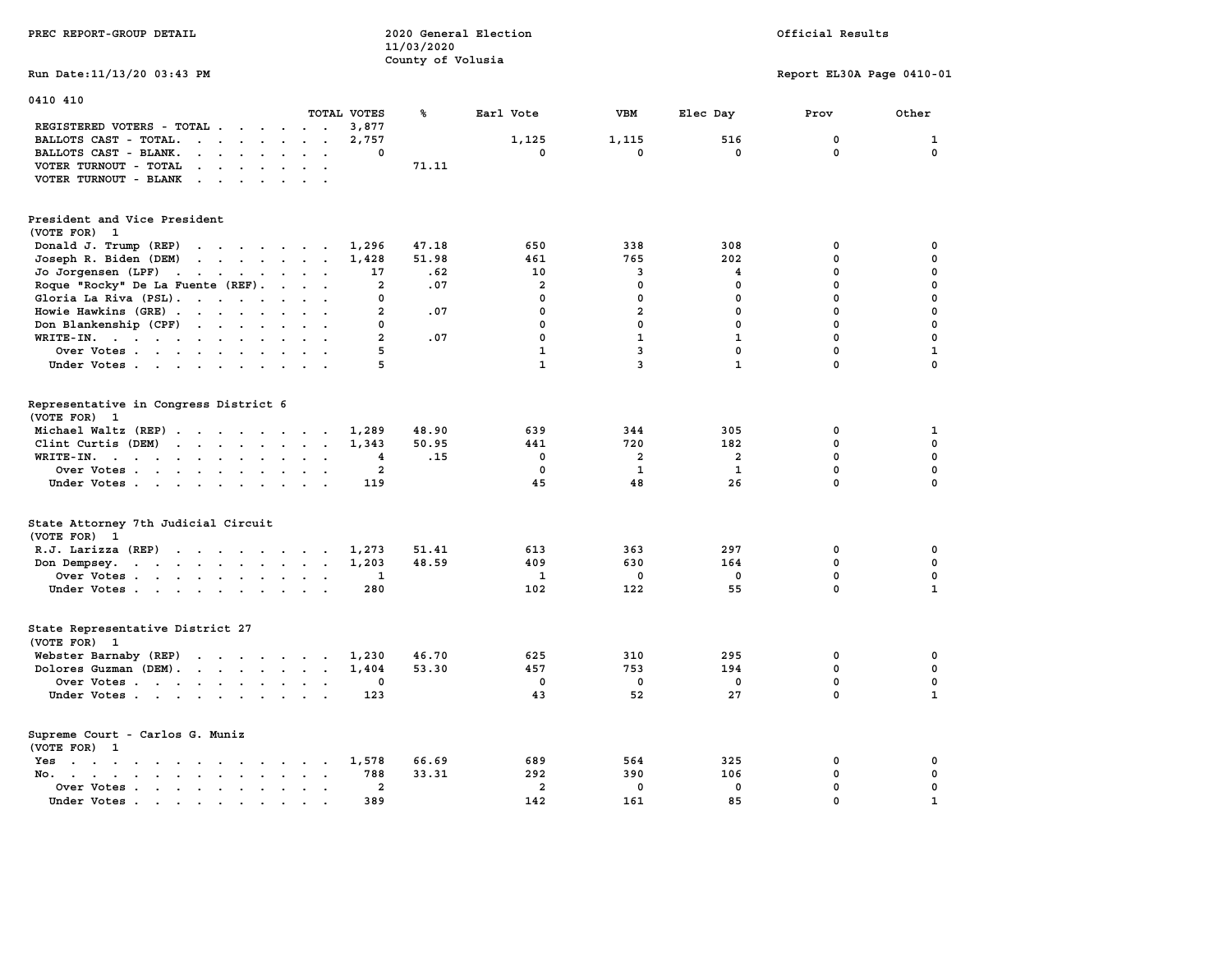| PREC REPORT-GROUP DETAIL                                                                                               |                                                     | 11/03/2020        | 2020 General Election |              |              | Official Results           |              |
|------------------------------------------------------------------------------------------------------------------------|-----------------------------------------------------|-------------------|-----------------------|--------------|--------------|----------------------------|--------------|
| Run Date: 11/13/20 03:43 PM                                                                                            |                                                     | County of Volusia |                       |              |              | Report EL30A Page 0410-02  |              |
| 0410 410                                                                                                               |                                                     |                   |                       |              |              |                            |              |
|                                                                                                                        | TOTAL VOTES                                         | ℁                 | Earl Vote             | <b>VBM</b>   | Elec Day     | Prov                       | Other        |
| 5th Dist Crt of Appeal - Evander<br>(VOTE FOR) 1                                                                       |                                                     |                   |                       |              |              |                            |              |
| Yes                                                                                                                    | 1,616                                               | 69.24             | 689                   | 627          | 300          | 0                          | 0            |
| No.                                                                                                                    | 718                                                 | 30.76             | 287                   | 307          | 124          | $\mathbf 0$                | 0            |
| Over Votes                                                                                                             | 2                                                   |                   | 1                     | 0            | 1            | $\mathbf 0$                | 0            |
| Under Votes                                                                                                            | 421                                                 |                   | 148                   | 181          | 91           | $\mathbf 0$                | $\mathbf{1}$ |
| 5th Dist Crt of Appeal - Grosshans<br>(VOTE FOR) 1                                                                     |                                                     |                   |                       |              |              |                            |              |
| Yes                                                                                                                    | 1,558                                               | 66.98             | 678                   | 572          | 308          | 0                          | 0            |
| No.                                                                                                                    | 768                                                 | 33.02             | 291                   | 363          | 114          | $\mathbf 0$                | 0            |
| Over Votes                                                                                                             | 0                                                   |                   | $\mathbf 0$           | $\mathbf 0$  | $\mathbf 0$  | $\mathbf 0$                | $\mathbf 0$  |
| Under Votes                                                                                                            | 431                                                 |                   | 156                   | 180          | 94           | $\mathbf 0$                | $\mathbf{1}$ |
| 5th Dist Crt of Appeal - Harris<br>(VOTE FOR) 1                                                                        |                                                     |                   |                       |              |              |                            |              |
| Yes                                                                                                                    | 1,621                                               | 69.57             | 693                   | 624          | 304          | 0                          | 0            |
| No.                                                                                                                    | 709                                                 | 30.43             | 276                   | 314          | 119          | 0                          | $\mathbf 0$  |
| Over Votes                                                                                                             | 0                                                   |                   | 0                     | 0            | 0            | $\mathbf 0$                | 0            |
| Under Votes                                                                                                            | 427                                                 |                   | 156                   | 177          | 93           | $\mathbf 0$                | $\mathbf{1}$ |
| 5th Dist Crt of Appeal - Orfinger<br>(VOTE FOR) 1                                                                      |                                                     |                   |                       |              |              |                            |              |
| Yes                                                                                                                    | 1,543                                               | 66.74             | 657                   | 607          | 279          | 0                          | 0            |
| No.                                                                                                                    | 769                                                 | 33.26             | 305                   | 326          | 138          | $\mathbf 0$                | 0            |
| Over Votes                                                                                                             | 0                                                   |                   | 0                     | 0            | 0            | $\mathbf 0$<br>$\mathbf 0$ | 0            |
| Under Votes                                                                                                            | 445                                                 |                   | 163                   | 182          | 99           |                            | $\mathbf{1}$ |
| 5th Dist Crt of Appeal - Sasso<br>(VOTE FOR) 1                                                                         |                                                     |                   |                       |              |              |                            |              |
| Yes                                                                                                                    | 1,556                                               | 68.07             | 674                   | 592          | 290          | 0                          | 0            |
| No.                                                                                                                    | 730                                                 | 31.93             | 270                   | 336          | 124          | $\mathbf 0$                | 0            |
| Over Votes                                                                                                             | 1                                                   |                   | 0                     | 0            | 1            | $\mathbf 0$                | 0            |
| Under Votes                                                                                                            | 470                                                 |                   | 181                   | 187          | 101          | $\mathbf 0$                | $\mathbf{1}$ |
| 5th Dist Crt of Appeal - Wallis<br>(VOTE FOR) 1                                                                        |                                                     |                   |                       |              |              |                            |              |
| Yes<br>the contract of the contract of the contract of the contract of the contract of the contract of the contract of | 1,579                                               | 68.89             | 654                   | 620          | 305          | 0                          | 0            |
| No.                                                                                                                    | 713                                                 | 31.11             | 296                   | 306          | 111          | $\mathbf 0$                | 0            |
| Over Votes                                                                                                             | 0                                                   |                   | 0                     | $\mathbf{0}$ | 0            | $\mathbf 0$                | 0            |
| Under Votes                                                                                                            | 465                                                 |                   | 175                   | 189          | 100          | 0                          | $\mathbf{1}$ |
| Circuit Judge, 7th Judicial, Group 14<br>(VOTE FOR) 1                                                                  |                                                     |                   |                       |              |              |                            |              |
| Joan Anthony                                                                                                           | 1,492                                               | 63.95             | 585                   | 681          | 226          | 0                          | 0            |
| Dan Hilbert<br>$\cdot$ $\cdot$ $\cdot$ $\cdot$ $\cdot$ $\cdot$ $\cdot$ $\cdot$                                         | 841<br>$\ddot{\phantom{a}}$<br>$\ddot{\phantom{a}}$ | 36.05             | 382                   | 271          | 188          | $\mathbf 0$                | 0            |
| Over Votes                                                                                                             | $\mathbf{2}$                                        |                   | $\mathbf{1}$          | $\mathbf 0$  | $\mathbf{1}$ | 0                          | 0            |
| Under Votes                                                                                                            | 422                                                 |                   | 157                   | 163          | 101          | 0                          |              |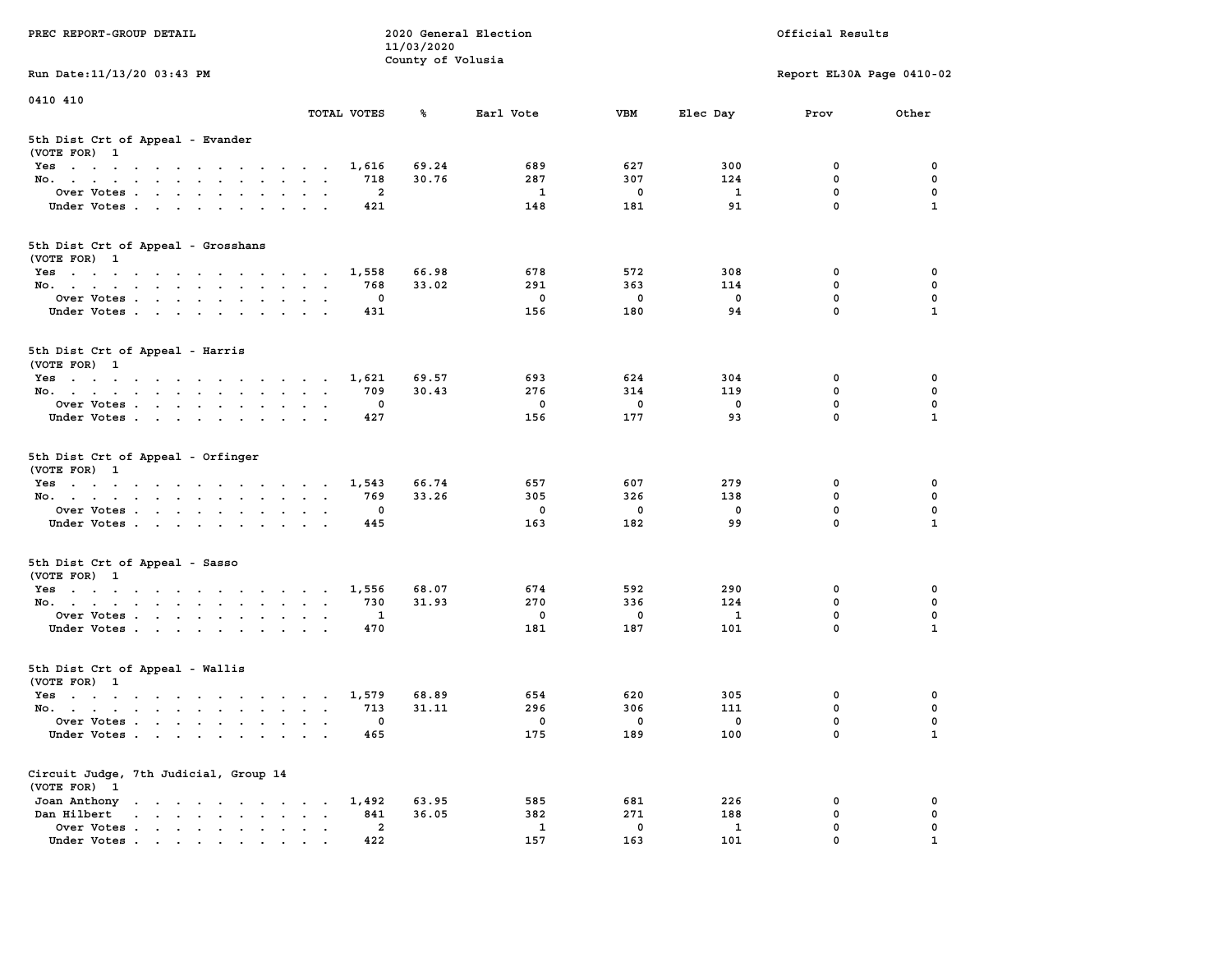|                                                                                                                                                                |                                                                             | 11/03/2020        |                |             |             |                           |              |
|----------------------------------------------------------------------------------------------------------------------------------------------------------------|-----------------------------------------------------------------------------|-------------------|----------------|-------------|-------------|---------------------------|--------------|
| Run Date:11/13/20 03:43 PM                                                                                                                                     |                                                                             | County of Volusia |                |             |             | Report EL30A Page 0410-03 |              |
| 0410 410                                                                                                                                                       | TOTAL VOTES                                                                 |                   |                | <b>VBM</b>  |             |                           |              |
|                                                                                                                                                                |                                                                             | %                 | Earl Vote      |             | Elec Day    | Prov                      | Other        |
| County Council Chair<br>(VOTE FOR) 1                                                                                                                           |                                                                             |                   |                |             |             |                           |              |
| Jeff Brower.<br>$\sim$ $\sim$<br>the contract of the contract of the contract of the contract of the contract of the contract of the contract of               | 1,262                                                                       | 53.47             | 576            | 427         | 259         | 0                         | 0            |
| Deborah A. "Deb" Denys                                                                                                                                         | 1,098<br>$\overline{a}$                                                     | 46.53             | 409            | 514         | 175         | 0                         | $\pmb{0}$    |
| Over Votes                                                                                                                                                     | 1<br>$\bullet$                                                              |                   | $\mathbf 0$    | 0           | 1           | $\mathbf 0$               | 0            |
| Under Votes<br>$\sim$                                                                                                                                          | 396<br>$\blacksquare$                                                       |                   | 140            | 174         | 81          | $\mathbf 0$               | $\mathbf{1}$ |
| Soil & Water Conservation Seat 2<br>(VOTE FOR) 1                                                                                                               |                                                                             |                   |                |             |             |                           |              |
| John Nelson.<br>$\mathbf{u} = \mathbf{u} + \mathbf{u} + \mathbf{u} + \mathbf{u} + \mathbf{u} + \mathbf{u} + \mathbf{u} + \mathbf{u} + \mathbf{u} + \mathbf{u}$ | 1,512                                                                       | 67.17             | 615            | 606         | 291         | 0                         | 0            |
| Wesley Wayne Wilson Jr                                                                                                                                         | 739<br>$\sim$<br>$\sim$<br>$\sim$                                           | 32.83             | 320            | 293         | 126         | 0                         | 0            |
| Over Votes<br>$\overline{\phantom{a}}$                                                                                                                         | 0<br>$\cdot$                                                                |                   | 0              | 0           | 0           | 0                         | $\mathbf 0$  |
| Under Votes<br>$\sim$                                                                                                                                          | 506<br>$\sim$                                                               |                   | 190            | 216         | 99          | $\mathbf{0}$              | $\mathbf{1}$ |
| Soil & Water Conservation Seat 4<br>(VOTE FOR) 1                                                                                                               |                                                                             |                   |                |             |             |                           |              |
| Wendy Anderson.                                                                                                                                                | 1,451                                                                       | 62.76             | 593            | 624         | 234         | 0                         | 0            |
| Barbara Deering                                                                                                                                                | 861<br>$\bullet$<br>$\bullet$<br>$\ddot{\phantom{a}}$                       | 37.24             | 367            | 310         | 184         | $\mathbf 0$               | $\mathbf 0$  |
| Over Votes<br>$\sim$                                                                                                                                           | $\mathbf 0$                                                                 |                   | 0              | $\mathbf 0$ | $\mathbf 0$ | $\mathbf 0$               | 0            |
| Under Votes<br>$\ddot{\phantom{0}}$                                                                                                                            | 445                                                                         |                   | 165            | 181         | 98          | $\mathbf 0$               | $\mathbf{1}$ |
| WVHA - Group A, Seat 3 Hospital Authority<br>(VOTE FOR)<br>$\mathbf{1}$                                                                                        |                                                                             |                   |                |             |             |                           |              |
| Judy Craig.<br>$\mathcal{A}=\mathcal{A}=\mathcal{A}=\mathcal{A}=\mathcal{A}=\mathcal{A}=\mathcal{A}=\mathcal{A}=\mathcal{A}$                                   | 1,482                                                                       | 63.23             | 578            | 646         | 258         | 0                         | 0            |
| John M. Hill<br>$\cdot$ $\cdot$ $\cdot$<br><b>Contract Contract</b><br>$\ddot{\phantom{1}}$                                                                    | 862<br>$\ddot{\phantom{a}}$<br>$\ddot{\phantom{a}}$<br>$\ddot{\phantom{a}}$ | 36.77             | 396            | 289         | 177         | $\mathbf 0$               | $\mathbf 0$  |
| Over Votes                                                                                                                                                     | $\mathbf 0$<br>$\cdot$<br>$\cdot$                                           |                   | 0              | 0           | 0           | 0                         | 0            |
| Under Votes<br>$\cdot$                                                                                                                                         | 413<br>$\cdot$                                                              |                   | 151            | 180         | 81          | 0                         | $\mathbf{1}$ |
| WVHA - Group B, Seat 1 Hospital Authority<br>(VOTE FOR)<br>$\mathbf{1}$                                                                                        |                                                                             |                   |                |             |             |                           |              |
| Jennifer Lee Coen.                                                                                                                                             | 1,580                                                                       | 67.29             | 612            | 702         | 266         | 0                         | 0            |
| Michael Lee Ray                                                                                                                                                | 768<br>$\sim$<br>$\bullet$<br>$\,$ .                                        | 32.71             | 357            | 229         | 182         | 0                         | 0            |
| Over Votes                                                                                                                                                     | 1<br>$\bullet$<br>$\bullet$                                                 |                   | 0              | 0           | 1           | $\mathbf 0$               | $\mathbf 0$  |
| Under Votes<br>$\cdot$                                                                                                                                         | 408<br>$\cdot$<br>$\sim$                                                    |                   | 156            | 184         | 67          | $\mathbf 0$               | 1            |
| Amendment 1 - Citzenship Requirement<br>(VOTE FOR) 1                                                                                                           |                                                                             |                   |                |             |             |                           |              |
| $Yes \t . \t .$<br>the contract of the contract of the contract of the contract of the contract of the contract of the contract of                             | 2,099                                                                       | 81.11             | 850            | 827         | 422         | 0                         | 0            |
| No.<br>$\cdot$                                                                                                                                                 | 489<br>$\mathbf{r}$<br>$\overline{\phantom{a}}$                             | 18.89             | 208            | 226         | 55          | 0                         | $\mathbf 0$  |
| Over Votes .<br>$\mathbf{r}$ . The set of $\mathbf{r}$<br>$\mathbf{L}$<br>$\overline{\phantom{a}}$<br>$\ddot{\phantom{a}}$                                     | 2<br>$\cdot$<br>$\ddot{\phantom{a}}$<br>$\cdot$                             |                   | 1              | 1           | $\mathbf 0$ | $\mathbf 0$               | $\mathbf 0$  |
| Under Votes                                                                                                                                                    | 167                                                                         |                   | 66             | 61          | 39          | $\mathbf 0$               | $\mathbf{1}$ |
| Amendment 2 - Minimum Wage<br>(VOTE FOR) 1                                                                                                                     |                                                                             |                   |                |             |             |                           |              |
| $Yes \t . \t .$<br>$\bullet$<br>$\mathbf{r}$ , and $\mathbf{r}$ , and $\mathbf{r}$<br>$\sim$ $\sim$<br>$\sim$                                                  | 1,693<br>$\bullet$                                                          | 64.57             | 621            | 817         | 255         | 0                         | 0            |
| No.<br>$\sim$ $\sim$<br>$\bullet$ . In the case of the case of $\bullet$<br>$\bullet$ .<br><br><br><br><br><br><br><br>                                        | 929<br>$\ddot{\phantom{a}}$                                                 | 35.43             | 446            | 251         | 232         | 0                         | $\mathbf 0$  |
| Over Votes<br>$\blacksquare$ .<br>$\bullet$                                                                                                                    | 3<br>$\blacksquare$<br>$\ddot{\phantom{a}}$                                 |                   | $\overline{a}$ | 1           | 0           | $\mathbf{0}$              | $\mathbf 0$  |
| Under Votes                                                                                                                                                    | 132                                                                         |                   | 56             | 46          | 29          | $\mathbf{0}$              | 1            |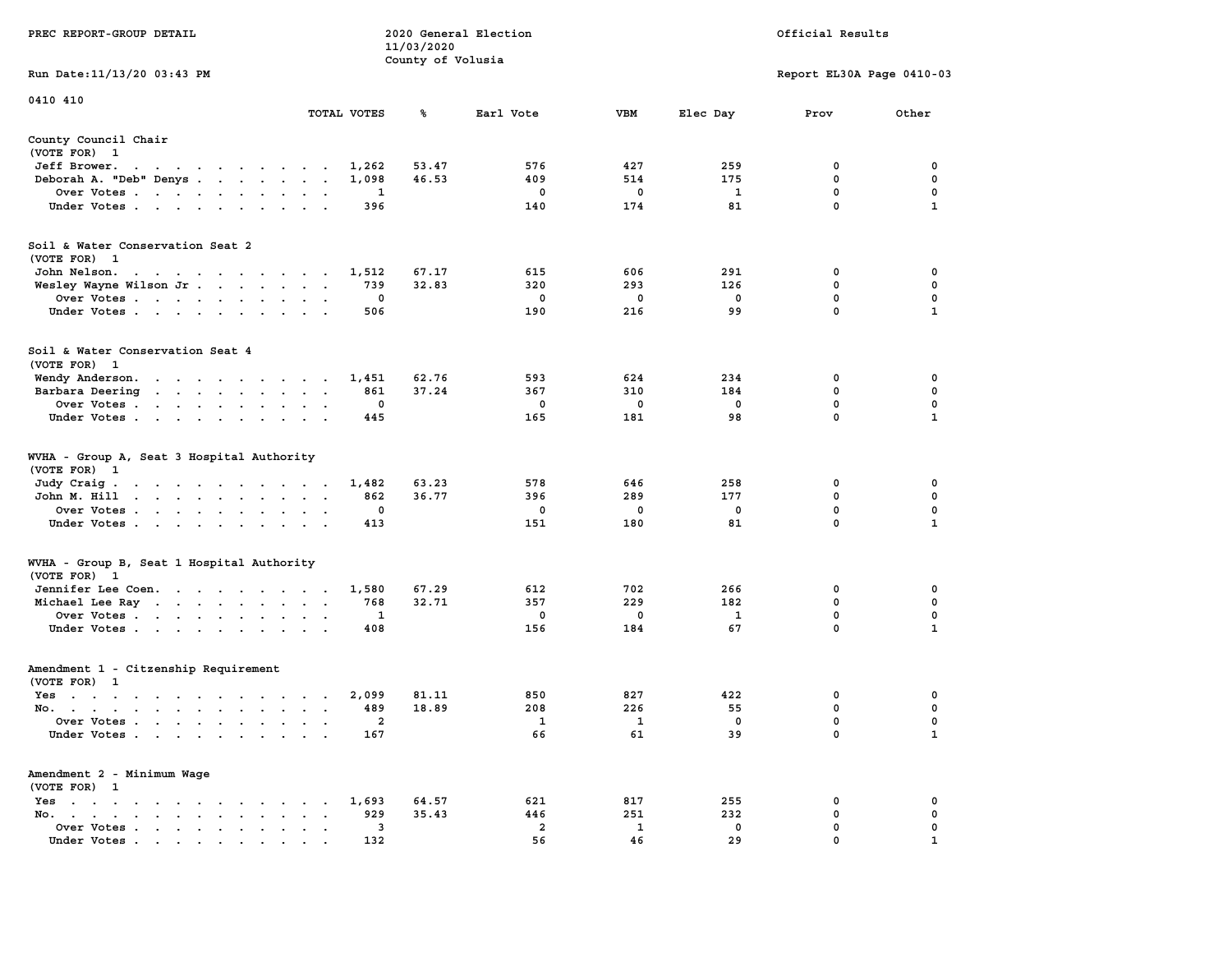|                                                                                          |                                     | 11/03/2020<br>County of Volusia |                     |                    |                    | Official Results          |                             |
|------------------------------------------------------------------------------------------|-------------------------------------|---------------------------------|---------------------|--------------------|--------------------|---------------------------|-----------------------------|
| Run Date: 11/13/20 03:43 PM                                                              |                                     |                                 |                     |                    |                    | Report EL30A Page 0410-04 |                             |
| 0410 410                                                                                 | TOTAL VOTES                         | ℁                               | Earl Vote           | <b>VBM</b>         | Elec Day           | Prov                      | Other                       |
| Amendment 3 - Primary Elections<br>(VOTE FOR) 1                                          |                                     |                                 |                     |                    |                    |                           |                             |
| Yes                                                                                      | 1,417                               | 56.30                           | 544                 | 620                | 253                | 0                         | 0                           |
| No.                                                                                      | 1,100                               | 43.70                           | 500                 | 388                | 212                | 0                         | 0                           |
| Over Votes                                                                               | 3                                   |                                 | $\overline{a}$      | $\mathbf 0$        | $\mathbf{1}$       | $\mathbf 0$               | $\mathbf 0$                 |
| Under Votes.                                                                             | 237                                 |                                 | 79                  | 107                | 50                 | $\mathbf 0$               | $\mathbf{1}$                |
| Amendment 4 - Apprl Const. Amendment                                                     |                                     |                                 |                     |                    |                    |                           |                             |
| (VOTE FOR) 1<br>Yes                                                                      | 1,319                               | 53.23                           | 585                 | 457                | 277                | 0                         | 0                           |
| No.                                                                                      | 1,159                               | 46.77                           | 444                 | 538                | 177                | 0                         | 0                           |
| Over Votes                                                                               | $\mathbf{2}$                        |                                 | $\mathbf{1}$        | $\mathbf{1}$       | 0                  | $\mathbf 0$               | $\mathbf 0$                 |
| Under Votes                                                                              | 277                                 |                                 | 95                  | 119                | 62                 | $\mathbf 0$               | $\mathbf{1}$                |
| Amendment 5 - Homestead Property Taxes<br>(VOTE FOR) 1                                   |                                     |                                 |                     |                    |                    |                           |                             |
| Yes                                                                                      | 1,723                               | 70.18                           | 716                 | 674                | 333                | 0                         | 0                           |
| No.                                                                                      | 732                                 | 29.82                           | 295<br>$\mathbf{1}$ | 317                | 120                | 0<br>$\mathbf 0$          | 0<br>$\mathbf 0$            |
| Over Votes<br>Under Votes.                                                               | 1<br>301                            |                                 | 113                 | $\mathbf 0$<br>124 | 0<br>63            | $\Omega$                  | $\mathbf{1}$                |
| Amendment 6 - Ad Valorem Tax Discount<br>(VOTE FOR) 1                                    |                                     |                                 |                     |                    |                    |                           |                             |
| Yes                                                                                      | 2,140                               | 84.65                           | 867                 | 849                | 424                | 0                         | 0                           |
| No.                                                                                      | 388                                 | 15.35                           | 165                 | 178                | 45                 | 0                         | 0                           |
| Over Votes<br>Under Votes                                                                | $\mathbf{2}$<br>227                 |                                 | $\mathbf{1}$<br>92  | $\mathbf 0$<br>88  | $\mathbf{1}$<br>46 | $\mathbf 0$<br>$\Omega$   | $\mathbf 0$<br>$\mathbf{1}$ |
|                                                                                          |                                     |                                 |                     |                    |                    |                           |                             |
| Volusia ECHO<br>(VOTE FOR) 1                                                             |                                     |                                 |                     |                    |                    |                           |                             |
| Yes (For Bonds)<br>the contract of the contract of the contract of                       | 1,947                               | 77.91                           | 765                 | 829                | 353                | 0                         | 0                           |
| No (Against Bonds)                                                                       | 552                                 | 22.09                           | 253                 | 185                | 114                | $\mathbf{0}$              | 0                           |
| Over Votes                                                                               | 1                                   |                                 | $\mathbf 0$         | $\mathbf 0$        | 1                  | $\mathbf 0$               | $\mathbf 0$                 |
| Under Votes                                                                              | 257                                 |                                 | 107                 | 101                | 48                 | $\Omega$                  | $\mathbf{1}$                |
| Volusia Forever<br>(VOTE FOR) 1                                                          |                                     |                                 |                     |                    |                    |                           |                             |
| Yes (For Bonds)<br>$\mathbf{r}$ , and $\mathbf{r}$ , and $\mathbf{r}$ , and $\mathbf{r}$ | 2,038                               | 81.45                           | 791                 | 877                | 370                | 0                         | 0                           |
| No (Against Bonds)                                                                       | 464                                 | 18.55                           | 232                 | 139                | 93                 | 0                         | 0                           |
| Over Votes.<br>the contract of the contract of the                                       | $\mathbf 0$<br>$\ddot{\phantom{a}}$ |                                 | $\mathbf 0$         | $\mathbf 0$        | $\mathbf 0$        | $\mathbf 0$               | $\mathbf 0$                 |
| Under Votes                                                                              | 255                                 |                                 | 102                 | 99                 | 53                 | $\Omega$                  | $\mathbf{1}$                |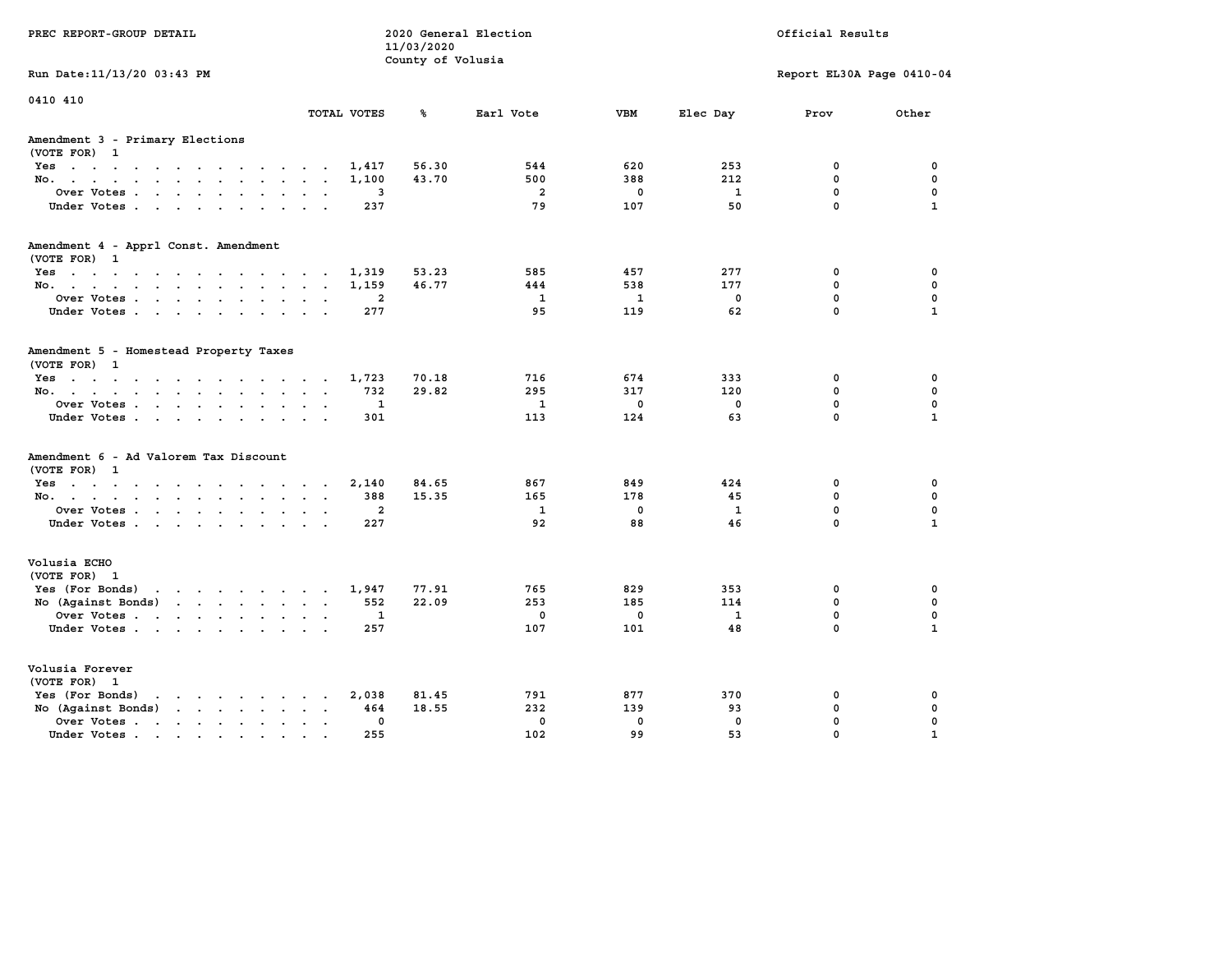| PREC REPORT-GROUP DETAIL                                                                                                                                                                                                                                                         |                                         | 11/03/2020<br>County of Volusia | 2020 General Election |                |              | Official Results          |             |
|----------------------------------------------------------------------------------------------------------------------------------------------------------------------------------------------------------------------------------------------------------------------------------|-----------------------------------------|---------------------------------|-----------------------|----------------|--------------|---------------------------|-------------|
| Run Date: 11/13/20 03:43 PM                                                                                                                                                                                                                                                      |                                         |                                 |                       |                |              | Report EL30A Page 0411-01 |             |
| 0411 411                                                                                                                                                                                                                                                                         |                                         |                                 |                       |                |              |                           |             |
| REGISTERED VOTERS - TOTAL .<br>$\sim$<br>$\sim$<br>$\sim$                                                                                                                                                                                                                        | TOTAL VOTES<br>$\cdot$ $\cdot$<br>3,715 | ℁                               | Earl Vote             | <b>VBM</b>     | Elec Day     | Prov                      | Other       |
| $\cdots$<br>BALLOTS CAST - TOTAL.                                                                                                                                                                                                                                                | 2,730                                   |                                 | 1,103                 | 1,155          | 469          | 3                         | 0           |
| BALLOTS CAST - BLANK.<br>$\cdot$ $\cdot$ $\cdot$ $\cdot$<br>$\sim$                                                                                                                                                                                                               | $\sim$<br>0<br>$\ddot{\phantom{a}}$     |                                 | $\mathbf 0$           | $\mathbf 0$    | $\mathbf 0$  | $\mathbf 0$               | $\mathbf 0$ |
| VOTER TURNOUT - TOTAL<br>$\mathbf{r}$ , $\mathbf{r}$ , $\mathbf{r}$                                                                                                                                                                                                              |                                         | 73.49                           |                       |                |              |                           |             |
| VOTER TURNOUT - BLANK<br>$\sim$                                                                                                                                                                                                                                                  |                                         |                                 |                       |                |              |                           |             |
| President and Vice President<br>(VOTE FOR) 1                                                                                                                                                                                                                                     |                                         |                                 |                       |                |              |                           |             |
| Donald J. Trump (REP)                                                                                                                                                                                                                                                            | 1,432                                   | 52.59                           | 666                   | 448            | 316          | $\overline{\mathbf{2}}$   | 0           |
| Joseph R. Biden (DEM)<br>$\mathbf{r}$ , and $\mathbf{r}$ , and $\mathbf{r}$ , and $\mathbf{r}$                                                                                                                                                                                   | 1,266                                   | 46.49                           | 428                   | 690            | 147          | $\mathbf{1}$              | 0           |
| Jo Jorgensen (LPF)                                                                                                                                                                                                                                                               | 16                                      | .59                             | 6                     | 5              | 5            | 0                         | $\Omega$    |
| Roque "Rocky" De La Fuente (REF).                                                                                                                                                                                                                                                | 0                                       |                                 | 0                     | 0              | 0            | $\mathbf 0$               | $\mathbf 0$ |
| Gloria La Riva (PSL).                                                                                                                                                                                                                                                            | 0                                       |                                 | $\mathbf 0$           | $\mathbf 0$    | $\mathbf{0}$ | $\mathbf{0}$              | 0           |
| Howie Hawkins (GRE)                                                                                                                                                                                                                                                              | $\mathbf{1}$                            | .04                             | $\mathbf 0$           | $\mathbf{1}$   | $\mathbf{0}$ | $\mathbf{0}$              | $\mathbf 0$ |
| Don Blankenship (CPF)                                                                                                                                                                                                                                                            | 3                                       | .11                             | $\mathbf 0$           | 3              | $\mathbf 0$  | $\mathbf{0}$              | $\mathbf 0$ |
| WRITE-IN.                                                                                                                                                                                                                                                                        | 5                                       | .18                             | $\mathbf{1}$          | 3              | $\mathbf{1}$ | $\mathbf 0$               | $\mathbf 0$ |
| Over Votes                                                                                                                                                                                                                                                                       | $\overline{a}$<br>$\sim$                |                                 | $\mathbf 0$           | $\overline{a}$ | $\mathbf 0$  | $\mathbf 0$               | $\mathbf 0$ |
| Under Votes                                                                                                                                                                                                                                                                      | 5                                       |                                 | $\overline{a}$        | $\overline{3}$ | $\mathbf{0}$ | $\Omega$                  | $\mathbf 0$ |
| Representative in Congress District 6<br>(VOTE FOR) 1<br>Michael Waltz (REP)                                                                                                                                                                                                     | 1,425                                   | 54.00                           | 650                   | 468            | 305          | $\mathbf{2}$              | 0           |
| Clint Curtis (DEM)                                                                                                                                                                                                                                                               | 1,204                                   | 45.62                           | 411                   | 649            | 143          | $\mathbf{1}$              | $\mathbf 0$ |
| WRITE-IN.<br>$\mathbf{r}$ . The contract of the contract of the contract of the contract of the contract of the contract of the contract of the contract of the contract of the contract of the contract of the contract of the contract of th<br>$\sim$<br>$\ddot{\phantom{a}}$ | 10<br>$\sim$<br>$\sim$                  | .38                             | 6                     | 4              | 0            | $\mathbf{0}$              | $\mathbf 0$ |
| Over Votes                                                                                                                                                                                                                                                                       | 1<br>$\sim$                             |                                 | $\mathbf 0$           | $\mathbf{1}$   | $\mathbf 0$  | $\mathbf 0$               | $\mathbf 0$ |
| Under Votes                                                                                                                                                                                                                                                                      | 90<br>$\sim$ $\sim$                     |                                 | 36                    | 33             | 21           | $\mathbf{0}$              | 0           |
| State Attorney 7th Judicial Circuit<br>(VOTE FOR) 1                                                                                                                                                                                                                              |                                         |                                 |                       |                |              |                           |             |
| R.J. Larizza $(REP)$                                                                                                                                                                                                                                                             | 1,356                                   | 54.72                           | 616                   | 465            | 272          | 3                         | 0           |
| Don Dempsey.<br>the contract of the contract of the contract of the contract of the contract of the contract of the contract of                                                                                                                                                  | 1,122                                   | 45.28                           | 380                   | 595            | 147          | $\mathbf 0$               | $\mathbf 0$ |
| Over Votes                                                                                                                                                                                                                                                                       | 3                                       |                                 | 3                     | $\mathbf 0$    | 0            | $\mathbf 0$               | $\pmb{0}$   |
| Under Votes                                                                                                                                                                                                                                                                      | 249                                     |                                 | 104                   | 95             | 50           | $\Omega$                  | $\mathbf 0$ |
| State Representative District 27<br>(VOTE FOR)<br>$\mathbf{1}$                                                                                                                                                                                                                   |                                         |                                 |                       |                |              |                           |             |
| Webster Barnaby (REP)                                                                                                                                                                                                                                                            | 1,377                                   | 52.32                           | 644                   | 444            | 287          | $\overline{\mathbf{2}}$   | $\mathbf 0$ |
| Dolores Guzman (DEM).                                                                                                                                                                                                                                                            | 1,255                                   | 47.68                           | 425                   | 669            | 160          | 1                         | 0           |
| Over Votes                                                                                                                                                                                                                                                                       | 0                                       |                                 | $\mathbf{0}$          | $\mathbf{0}$   | $\mathbf{0}$ | $\mathbf{0}$              | $\mathbf 0$ |
| Under Votes                                                                                                                                                                                                                                                                      | 98                                      |                                 | 34                    | 42             | 22           | $\mathbf 0$               | $\mathbf 0$ |
| Supreme Court - Carlos G. Muniz<br>(VOTE FOR) 1                                                                                                                                                                                                                                  |                                         |                                 |                       |                |              |                           |             |
| Yes<br>the contract of the contract of the contract of the contract of the contract of the contract of the contract of                                                                                                                                                           | 1,586                                   | 67.60                           | 687                   | 622            | 275          | $\overline{\mathbf{2}}$   | 0           |
| $\cdot$ $\cdot$ $\cdot$ $\cdot$ $\cdot$ $\cdot$ $\cdot$ $\cdot$<br>No.,<br>$\sim$ $\sim$                                                                                                                                                                                         | 760<br>$\mathcal{L}^{\mathcal{A}}$      | 32.40                           | 262                   | 386            | 111          | $\mathbf{1}$              | 0           |
| Over Votes                                                                                                                                                                                                                                                                       | $\overline{a}$<br>$\ddot{\phantom{0}}$  |                                 | 1                     | $\mathbf 0$    | $\mathbf{1}$ | $\mathbf 0$               | $\mathbf 0$ |
| Under Votes.<br>the contract of the contract of the contract of the contract of the contract of the contract of the contract of                                                                                                                                                  | 382                                     |                                 | 153                   | 147            | 82           | 0                         | $\mathbf 0$ |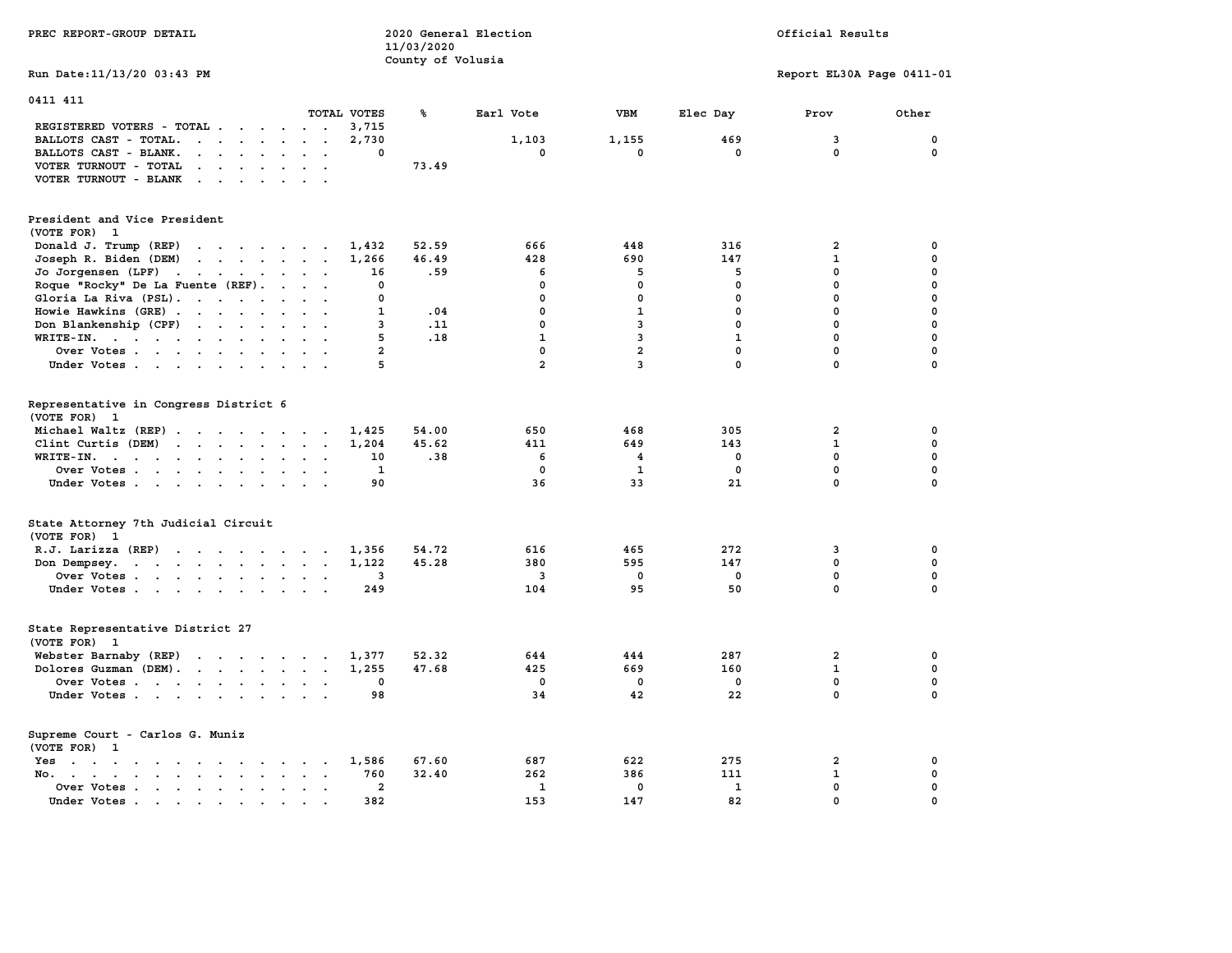| PREC REPORT-GROUP DETAIL                                                                                               |                                                     | 11/03/2020        | 2020 General Election |              |             | Official Results            |             |
|------------------------------------------------------------------------------------------------------------------------|-----------------------------------------------------|-------------------|-----------------------|--------------|-------------|-----------------------------|-------------|
| Run Date: 11/13/20 03:43 PM                                                                                            |                                                     | County of Volusia |                       |              |             | Report EL30A Page 0411-02   |             |
| 0411 411                                                                                                               |                                                     |                   |                       |              |             |                             |             |
|                                                                                                                        | TOTAL VOTES                                         | ℁                 | Earl Vote             | <b>VBM</b>   | Elec Day    | Prov                        | Other       |
| 5th Dist Crt of Appeal - Evander<br>(VOTE FOR) 1                                                                       |                                                     |                   |                       |              |             |                             |             |
| Yes                                                                                                                    | 1,606                                               | 69.95             | 650                   | 688          | 266         | 2                           | 0           |
| No.                                                                                                                    | 690                                                 | 30.05             | 280                   | 296          | 113         | $\mathbf{1}$                | 0           |
| Over Votes                                                                                                             | 0                                                   |                   | 0                     | 0            | 0           | $\mathbf 0$                 | 0           |
| Under Votes                                                                                                            | 434                                                 |                   | 173                   | 171          | 90          | $\mathbf 0$                 | $\Omega$    |
| 5th Dist Crt of Appeal - Grosshans<br>(VOTE FOR) 1                                                                     |                                                     |                   |                       |              |             |                             |             |
| Yes                                                                                                                    | 1,545                                               | 67.32             | 658                   | 615          | 270         | 2                           | 0           |
| No.                                                                                                                    | 750                                                 | 32.68             | 269                   | 373          | 107         | $\mathbf{1}$                | 0           |
| Over Votes                                                                                                             | 0                                                   |                   | $\mathbf 0$           | $\mathbf 0$  | $\mathbf 0$ | 0                           | 0           |
| Under Votes                                                                                                            | 435                                                 |                   | 176                   | 167          | 92          | $\mathbf{0}$                | 0           |
| 5th Dist Crt of Appeal - Harris<br>(VOTE FOR) 1                                                                        |                                                     |                   |                       |              |             |                             |             |
| Yes                                                                                                                    | 1,618                                               | 70.56             | 674                   | 662          | 280         | $\mathbf{2}$                | 0           |
| No.                                                                                                                    | 675                                                 | 29.44             | 256                   | 326          | 93          | $^{\circ}$                  | $\mathbf 0$ |
| Over Votes                                                                                                             | 1                                                   |                   | 0                     | 0            | 1           | $\mathbf 0$                 | 0           |
| Under Votes                                                                                                            | 436                                                 |                   | 173                   | 167          | 95          | $\mathbf{1}$                | 0           |
| 5th Dist Crt of Appeal - Orfinger<br>(VOTE FOR) 1                                                                      |                                                     |                   |                       |              |             |                             |             |
| Yes                                                                                                                    | 1,575                                               | 69.02             | 643                   | 669          | 261         | 2                           | 0           |
| No.                                                                                                                    | 707                                                 | 30.98             | 279                   | 317          | 111         | $\mathbf 0$                 | 0           |
| Over Votes                                                                                                             | 0                                                   |                   | 0                     | 0            | 0           | $\mathbf 0$                 | 0           |
| Under Votes                                                                                                            | 448                                                 |                   | 181                   | 169          | 97          | $\mathbf{1}$                | $\Omega$    |
| 5th Dist Crt of Appeal - Sasso<br>(VOTE FOR) 1                                                                         |                                                     |                   |                       |              |             |                             |             |
| Yes                                                                                                                    | 1,558                                               | 68.69             | 658                   | 637          | 261         | 2                           | 0           |
| No.                                                                                                                    | 710                                                 | 31.31             | 258                   | 345          | 107         | $\mathbf 0$                 | 0           |
| Over Votes                                                                                                             | 0                                                   |                   | $\mathbf 0$           | 0            | 0           | $\mathbf 0$                 | 0           |
| Under Votes                                                                                                            | 462                                                 |                   | 187                   | 173          | 101         | $\mathbf{1}$                | $\Omega$    |
| 5th Dist Crt of Appeal - Wallis<br>(VOTE FOR) 1                                                                        |                                                     |                   |                       |              |             |                             |             |
| Yes<br>the contract of the contract of the contract of the contract of the contract of the contract of the contract of | 1,551                                               | 68.54             | 639                   | 656          | 254         | 2                           | 0           |
| No.                                                                                                                    | 712                                                 | 31.46             | 276                   | 322          | 114         | $\mathbf 0$                 | 0           |
| Over Votes                                                                                                             | 0                                                   |                   | 0                     | $\mathbf{0}$ | 0           | $\mathbf 0$                 | 0           |
| Under Votes.                                                                                                           | 467                                                 |                   | 188                   | 177          | 101         | $\mathbf{1}$                | 0           |
| Circuit Judge, 7th Judicial, Group 14<br>(VOTE FOR) 1                                                                  |                                                     |                   |                       |              |             |                             |             |
| Joan Anthony                                                                                                           | 1,382                                               | 59.49             | 503                   | 668          | 210         | 1                           | 0           |
| Dan Hilbert<br>$\cdot$ $\cdot$ $\cdot$ $\cdot$ $\cdot$ $\cdot$ $\cdot$ $\cdot$                                         | 941<br>$\ddot{\phantom{a}}$<br>$\ddot{\phantom{a}}$ | 40.51             | 434                   | 327          | 179         | $\mathbf{1}$                | 0           |
| Over Votes                                                                                                             | 3                                                   |                   | 3                     | 0            | 0<br>80     | $\mathbf 0$<br>$\mathbf{1}$ | 0           |
| Under Votes                                                                                                            | 404                                                 |                   | 163                   | 160          |             |                             |             |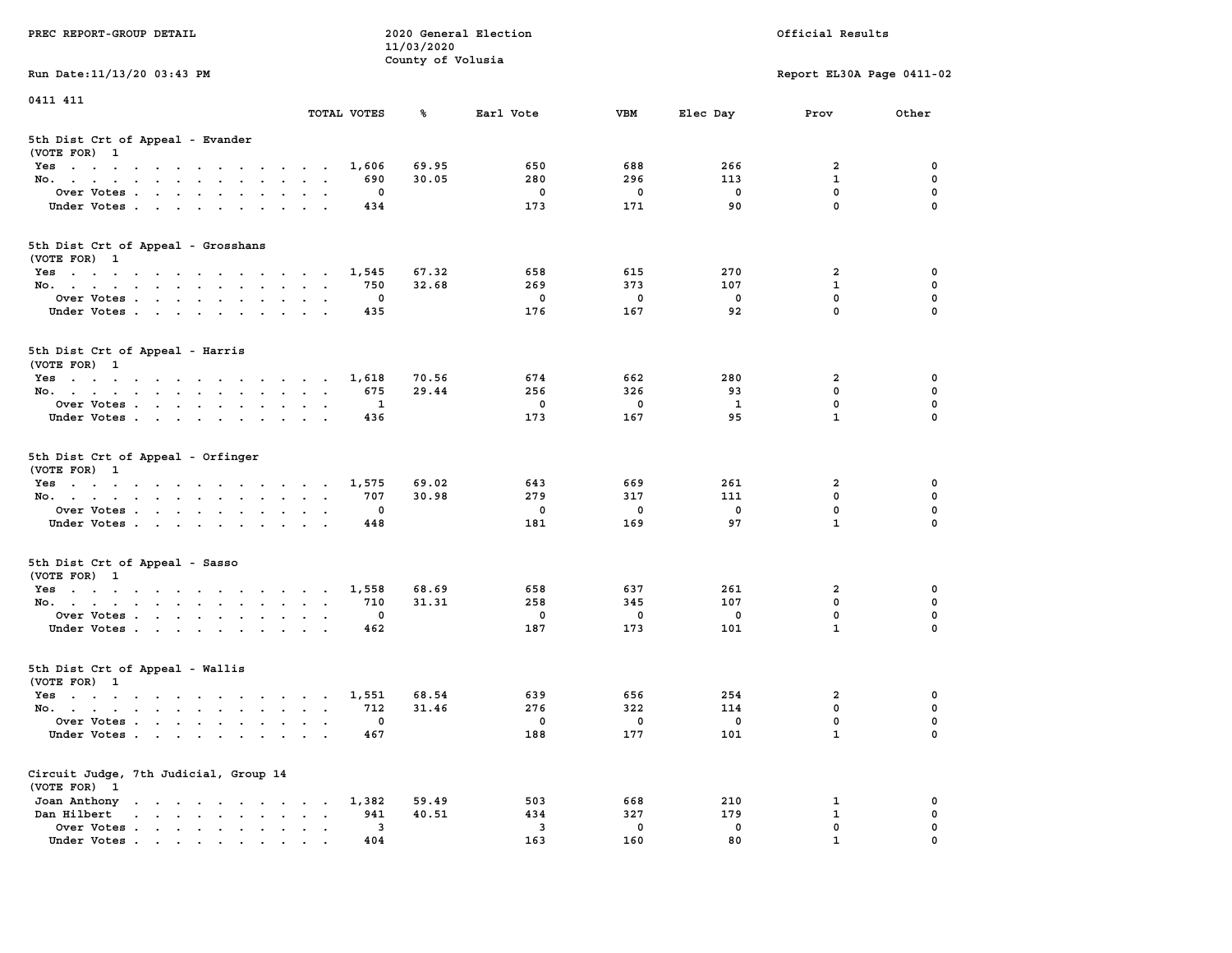|                                                           |                                                 | 11/03/2020        |                         |                     |                    |                             |                         |
|-----------------------------------------------------------|-------------------------------------------------|-------------------|-------------------------|---------------------|--------------------|-----------------------------|-------------------------|
| Run Date: 11/13/20 03:43 PM                               |                                                 | County of Volusia |                         |                     |                    | Report EL30A Page 0411-03   |                         |
|                                                           |                                                 |                   |                         |                     |                    |                             |                         |
| 0411 411                                                  | TOTAL VOTES                                     | ℁                 | Earl Vote               | <b>VBM</b>          | Elec Day           | Prov                        | Other                   |
| County Council Chair                                      |                                                 |                   |                         |                     |                    |                             |                         |
| (VOTE FOR) 1                                              |                                                 |                   |                         |                     |                    |                             |                         |
| Jeff Brower.<br>the contract of the contract of the con-  | 1,300                                           | 55.77             | 569                     | 505                 | 225                | 1                           | $\Omega$                |
| Deborah A. "Deb" Denys                                    | 1,031                                           | 44.23             | 373                     | 492                 | 165                | $\mathbf{1}$                | $\mathbf 0$             |
| Over Votes                                                | 0                                               |                   | $\mathbf 0$             | $\mathbf 0$         | $\mathbf 0$        | $\mathbf 0$                 | $\mathbf 0$             |
| Under Votes                                               | 399                                             |                   | 161                     | 158                 | 79                 | $\mathbf{1}$                | $\mathbf 0$             |
| Soil & Water Conservation Seat 2<br>(VOTE FOR) 1          |                                                 |                   |                         |                     |                    |                             |                         |
| John Nelson.<br>the contract of the contract of the con-  | 1,529                                           | 68.50             | 601                     | 650                 | 276                | 2                           | 0                       |
| Wesley Wayne Wilson Jr.                                   | 703                                             | 31.50             | 298                     | 297                 | 108                | $\mathbf{0}$                | $\mathbf 0$             |
| Over Votes                                                | 0                                               |                   | $\mathbf 0$             | 0                   | $\mathbf 0$        | 0                           | 0                       |
| Under Votes                                               | 498                                             |                   | 204                     | 208                 | 85                 | $\mathbf{1}$                | $\Omega$                |
| Soil & Water Conservation Seat 4                          |                                                 |                   |                         |                     |                    |                             |                         |
| (VOTE FOR) 1                                              |                                                 |                   |                         |                     |                    |                             |                         |
| Wendy Anderson.                                           | 1,437                                           | 62.86             | 559                     | 662                 | 216                | $\mathbf 0$                 | 0                       |
| Barbara Deering                                           | 849                                             | 37.14             | 366                     | 312                 | 169                | $\overline{2}$              | 0                       |
| Over Votes                                                | 3                                               |                   | $\overline{\mathbf{3}}$ | 0                   | $\mathbf 0$        | $\mathbf 0$                 | 0                       |
| Under Votes                                               | 441                                             |                   | 175                     | 181                 | 84                 | $\mathbf{1}$                | $\mathbf 0$             |
| WVHA - Group A, Seat 3 Hospital Authority<br>(VOTE FOR) 1 |                                                 |                   |                         |                     |                    |                             |                         |
| Judy Craig.                                               | 1,441                                           | 62.01             | 530                     | 687                 | 224                | 0                           | 0                       |
| John M. Hill                                              | 883                                             | 37.99             | 409                     | 304                 | 168                | $\overline{2}$              | $\mathbf 0$             |
| Over Votes                                                | $\mathbf{1}$                                    |                   | $\Omega$                | $\mathbf 0$         | $\mathbf{1}$       | $\mathbf 0$                 | $\mathbf 0$             |
| Under Votes                                               | 405<br>$\cdot$ $\cdot$ $\cdot$                  |                   | 164                     | 164                 | 76                 | $\mathbf{1}$                | $\mathbf 0$             |
| WVHA - Group B, Seat 1 Hospital Authority                 |                                                 |                   |                         |                     |                    |                             |                         |
| (VOTE FOR) 1                                              |                                                 | 67.29             | 564                     | 726                 | 267                | $\mathbf{0}$                | 0                       |
| Jennifer Lee Coen.<br>Michael Lee Ray                     | 1,557<br>757                                    | 32.71             | 368                     | 257                 | 130                | $\overline{a}$              | $\mathbf 0$             |
| Over Votes                                                | $\mathbf 0$                                     |                   | $\mathbf 0$             | $\mathbf 0$         | $\mathbf 0$        | $\mathbf 0$                 | 0                       |
| Under Votes                                               | 416                                             |                   | 171                     | 172                 | 72                 | $\mathbf{1}$                | $\mathbf 0$             |
|                                                           |                                                 |                   |                         |                     |                    |                             |                         |
| Deltona Commissioner District 6                           |                                                 |                   |                         |                     |                    |                             |                         |
| (VOTE FOR) 1                                              |                                                 |                   |                         |                     |                    |                             |                         |
| Julio David Sosa                                          | 1,481                                           | 61.33             | 609                     | 596                 | 275                | 1                           | 0                       |
| Jody Lee Storozuk.                                        | 934                                             | 38.67             | 368                     | 427                 | 138                | 1                           | $\mathbf 0$             |
| Over Votes                                                | 1<br>$\sim$ $\sim$<br>314                       |                   | $\mathbf 0$<br>126      | $\mathbf{o}$<br>132 | $\mathbf{1}$<br>55 | $\mathbf 0$<br>$\mathbf{1}$ | $\mathbf 0$<br>$\Omega$ |
| Under Votes                                               |                                                 |                   |                         |                     |                    |                             |                         |
| Amendment 1 - Citzenship Requirement                      |                                                 |                   |                         |                     |                    |                             |                         |
| (VOTE FOR) 1                                              |                                                 |                   |                         |                     |                    |                             |                         |
| Yes<br>No.                                                | 2,080<br>499                                    | 80.65<br>19.35    | 852<br>186              | 842<br>260          | 383<br>53          | 3<br>$\mathbf{0}$           | 0<br>$\mathbf 0$        |
| the contract of the contract of the                       | $\sim$ $-$<br>$\cdot$ $\cdot$<br>$\overline{2}$ |                   | 1                       | $^{\circ}$          | $\mathbf{1}$       | $\mathbf{0}$                | $\mathbf 0$             |
| Over Votes<br>Under Votes                                 | $\bullet$<br>$\sim$ $\sim$<br>149               |                   | 64                      | 53                  | 32                 | $\mathbf{0}$                | $\mathbf 0$             |
|                                                           |                                                 |                   |                         |                     |                    |                             |                         |

**PREC REPORT-GROUP DETAIL COMPUTER CONSUMING A LOCAL PREC** REPORT-GROUP DETAIL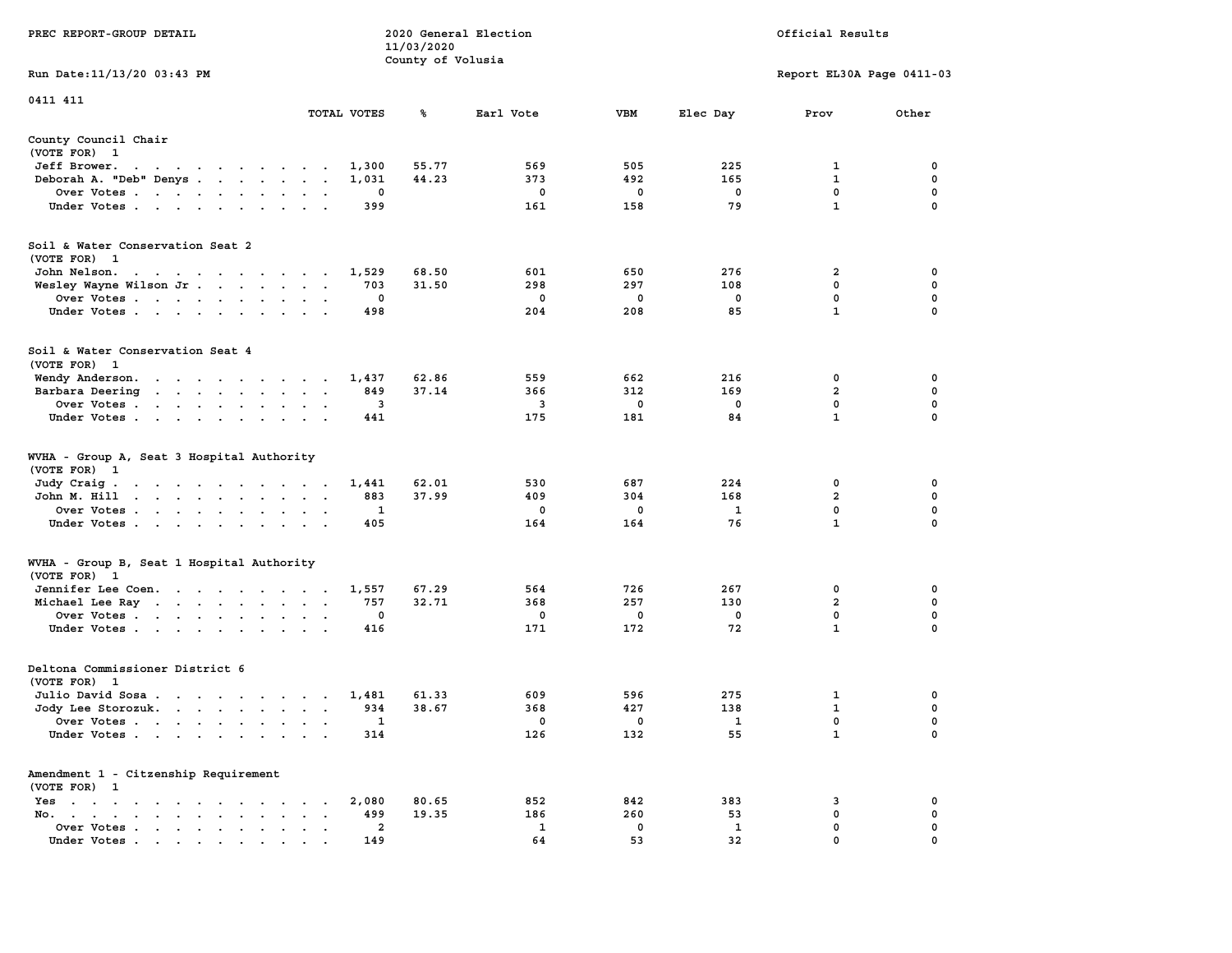| PREC REPORT-GROUP DETAIL                                                                                                                                                                                                                             |                             | 11/03/2020        | 2020 General Election   |              |              | Official Results          |             |
|------------------------------------------------------------------------------------------------------------------------------------------------------------------------------------------------------------------------------------------------------|-----------------------------|-------------------|-------------------------|--------------|--------------|---------------------------|-------------|
| Run Date: 11/13/20 03:43 PM                                                                                                                                                                                                                          |                             | County of Volusia |                         |              |              | Report EL30A Page 0411-04 |             |
|                                                                                                                                                                                                                                                      |                             |                   |                         |              |              |                           |             |
| 0411 411                                                                                                                                                                                                                                             | TOTAL VOTES                 | ጜ                 | Earl Vote               | VBM          | Elec Day     | Prov                      | Other       |
| Amendment 2 - Minimum Wage<br>(VOTE FOR) 1                                                                                                                                                                                                           |                             |                   |                         |              |              |                           |             |
| Yes                                                                                                                                                                                                                                                  | 1,580                       | 60.54             | 549                     | 807          | 223          | 1                         | 0           |
| No.                                                                                                                                                                                                                                                  | 1,030                       | 39.46             | 499                     | 312          | 217          | $\overline{a}$            | $\mathbf 0$ |
| Over Votes                                                                                                                                                                                                                                           | 0                           |                   | 0                       | 0            | 0            | $\mathbf 0$               | 0           |
| Under Votes                                                                                                                                                                                                                                          | 120                         |                   | 55                      | 36           | 29           | $\mathbf 0$               | $\Omega$    |
| Amendment 3 - Primary Elections                                                                                                                                                                                                                      |                             |                   |                         |              |              |                           |             |
| (VOTE FOR) 1                                                                                                                                                                                                                                         |                             |                   |                         |              |              |                           |             |
| Yes<br>No.                                                                                                                                                                                                                                           | 1,437<br>1,102              | 56.60<br>43.40    | 520<br>515              | 665<br>413   | 250<br>173   | 2<br>$\mathbf{1}$         | 0<br>0      |
| Over Votes                                                                                                                                                                                                                                           | 0                           |                   | $\overline{\mathbf{0}}$ | $\mathbf 0$  | $\mathbf 0$  | $\mathbf 0$               | $\mathbf 0$ |
| Under Votes                                                                                                                                                                                                                                          | 191                         |                   | 68                      | 77           | 46           | $\mathbf{0}$              | $\Omega$    |
| Amendment 4 - Apprl Const. Amendment<br>(VOTE FOR) 1                                                                                                                                                                                                 |                             |                   |                         |              |              |                           |             |
| Yes                                                                                                                                                                                                                                                  | 1,274                       | 50.98             | 544                     | 464          | 263          | 3                         | 0           |
| No.                                                                                                                                                                                                                                                  | 1,225                       | 49.02             | 475                     | 596          | 154          | 0                         | 0           |
| Over Votes                                                                                                                                                                                                                                           | 0                           |                   | $\mathbf 0$             | 0            | 0            | $\mathbf 0$               | $\mathbf 0$ |
| Under Votes                                                                                                                                                                                                                                          | 231                         |                   | 84                      | 95           | 52           | $\mathbf 0$               | $\mathbf 0$ |
| Amendment 5 - Homestead Property Taxes<br>(VOTE FOR) 1                                                                                                                                                                                               |                             |                   |                         |              |              |                           |             |
| Yes                                                                                                                                                                                                                                                  | 1,727                       | 70.03             | 692                     | 728          | 304          | 3                         | 0           |
| No.                                                                                                                                                                                                                                                  | 739                         | 29.97             | 302                     | 331          | 106          | $\mathbf 0$               | 0           |
| Over Votes                                                                                                                                                                                                                                           | 1                           |                   | <b>1</b>                | 0            | 0            | $\mathbf 0$               | 0           |
| Under Votes                                                                                                                                                                                                                                          | 263                         |                   | 108                     | 96           | 59           | $\mathbf 0$               | $\Omega$    |
| Amendment 6 - Ad Valorem Tax Discount<br>(VOTE FOR) 1                                                                                                                                                                                                |                             |                   |                         |              |              |                           |             |
| Yes                                                                                                                                                                                                                                                  | 2,186                       | 86.06             | 870                     | 929          | 385          | 2                         | 0           |
| No.                                                                                                                                                                                                                                                  | 354                         | 13.94             | 151                     | 162          | 40           | $\mathbf{1}$              | 0           |
| Over Votes                                                                                                                                                                                                                                           | 1                           |                   | 1                       | 0            | 0            | $\mathbf 0$               | 0           |
| Under Votes                                                                                                                                                                                                                                          | 189                         |                   | 81                      | 64           | 44           | $\Omega$                  | $\Omega$    |
| Volusia ECHO<br>(VOTE FOR) 1                                                                                                                                                                                                                         |                             |                   |                         |              |              |                           |             |
| Yes (For Bonds)<br>$\mathbf{r}$ . The set of the set of the set of the set of the set of the set of the set of the set of the set of the set of the set of the set of the set of the set of the set of the set of the set of the set of the set of t | 1,889                       | 75.14             | 724                     | 864          | 300          | 1                         | 0           |
| No (Against Bonds)                                                                                                                                                                                                                                   | 625                         | 24.86             | 292                     | 209          | 122          | $\overline{a}$            | 0           |
| Over Votes<br>the contract of the contract of the contract of the contract of the contract of the contract of the contract of<br>$\bullet$                                                                                                           | 1                           |                   | 0                       | 0            | $\mathbf{1}$ | $\Omega$                  | $\mathbf 0$ |
| Under Votes                                                                                                                                                                                                                                          | 215                         |                   | 87                      | 82           | 46           | 0                         | 0           |
| Volusia Forever<br>(VOTE FOR) 1                                                                                                                                                                                                                      |                             |                   |                         |              |              |                           |             |
| Yes (For Bonds)<br>$\cdot$ $\cdot$ $\cdot$ $\cdot$ $\cdot$ $\cdot$                                                                                                                                                                                   | 2,004                       | 79.43             | 767                     | 922          | 314          | 1                         | 0           |
| $\mathbf{r}$ , $\mathbf{r}$ , $\mathbf{r}$ , $\mathbf{r}$<br>No (Against Bonds)                                                                                                                                                                      | 519<br>$\ddot{\phantom{a}}$ | 20.57             | 249                     | 157          | 111          | $\overline{2}$            | $\mathbf 0$ |
| Over Votes.<br>$\mathbf{r}$                                                                                                                                                                                                                          | 1                           |                   | 0                       | $\mathbf{1}$ | 0            | $\mathbf 0$               | 0<br>O      |
| Under Votes                                                                                                                                                                                                                                          | 206                         |                   | 87                      | 75           | 44           | $\mathbf{0}$              |             |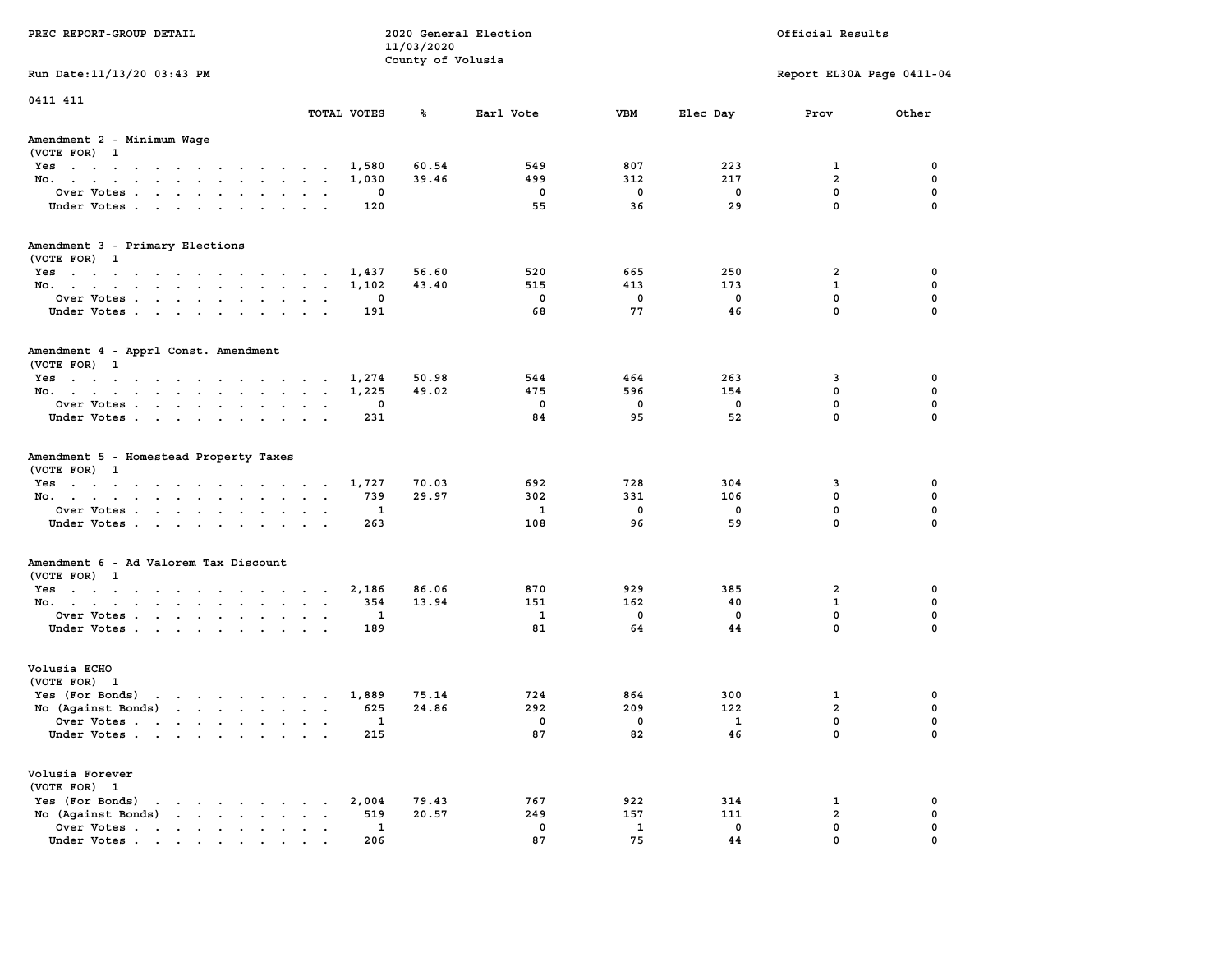| PREC REPORT-GROUP DETAIL                                                                                                                                                                                                                                   |                                        | 11/03/2020            | 2020 General Election                             |                                                 |                                               | Official Results                                                           |                                                               |
|------------------------------------------------------------------------------------------------------------------------------------------------------------------------------------------------------------------------------------------------------------|----------------------------------------|-----------------------|---------------------------------------------------|-------------------------------------------------|-----------------------------------------------|----------------------------------------------------------------------------|---------------------------------------------------------------|
| Run Date: 11/13/20 03:43 PM                                                                                                                                                                                                                                |                                        | County of Volusia     |                                                   |                                                 |                                               | Report EL30A Page 0412-01                                                  |                                                               |
| 0412 412                                                                                                                                                                                                                                                   |                                        |                       |                                                   |                                                 |                                               |                                                                            |                                                               |
|                                                                                                                                                                                                                                                            | TOTAL VOTES                            | ℁                     | Earl Vote                                         | <b>VBM</b>                                      | Elec Day                                      | Prov                                                                       | Other                                                         |
| REGISTERED VOTERS - TOTAL                                                                                                                                                                                                                                  | 2,016                                  |                       |                                                   |                                                 |                                               |                                                                            |                                                               |
| BALLOTS CAST - TOTAL.<br>$\cdots$                                                                                                                                                                                                                          | 1,627                                  |                       | 606                                               | 653                                             | 365                                           | $\overline{a}$                                                             | $\mathbf 1$                                                   |
| BALLOTS CAST - BLANK.<br>$\mathbf{r}$ . The set of the set of the set of the set of the set of the set of the set of the set of the set of the set of the set of the set of the set of the set of the set of the set of the set of the set of the set of t | 0                                      |                       | $\mathbf 0$                                       | $\mathbf 0$                                     | $\mathbf 0$                                   | $\mathbf 0$                                                                | $\mathbf 0$                                                   |
| VOTER TURNOUT - TOTAL<br>$\cdots$                                                                                                                                                                                                                          |                                        | 80.70                 |                                                   |                                                 |                                               |                                                                            |                                                               |
| VOTER TURNOUT - BLANK                                                                                                                                                                                                                                      |                                        |                       |                                                   |                                                 |                                               |                                                                            |                                                               |
| President and Vice President                                                                                                                                                                                                                               |                                        |                       |                                                   |                                                 |                                               |                                                                            |                                                               |
| (VOTE FOR) 1                                                                                                                                                                                                                                               |                                        |                       |                                                   |                                                 |                                               |                                                                            |                                                               |
| Donald J. Trump (REP)<br>the contract of the contract of the                                                                                                                                                                                               | 1,222                                  | 75.29                 | 511                                               | 384                                             | 324                                           | $\overline{2}$                                                             | 1                                                             |
| Joseph R. Biden (DEM)<br>$\mathbf{r}$ . The contract of the contract of the contract of the contract of the contract of the contract of the contract of the contract of the contract of the contract of the contract of the contract of the contract of th | 384                                    | 23.66                 | 92                                                | 257                                             | 35                                            | $\mathbf 0$                                                                | $\mathbf 0$                                                   |
| Jo Jorgensen $(LPF)$                                                                                                                                                                                                                                       | 13                                     | .80                   | 3                                                 | $7\phantom{.0}$                                 | 3                                             | $\mathbf 0$                                                                | $\mathbf 0$                                                   |
| Roque "Rocky" De La Fuente (REF).<br>$\mathbf{r}$ . The set of $\mathbf{r}$                                                                                                                                                                                | 0                                      |                       | $\mathbf 0$                                       | $\mathbf 0$                                     | $\mathbf 0$                                   | $\mathbf 0$                                                                | $\mathbf 0$                                                   |
| Gloria La Riva (PSL).                                                                                                                                                                                                                                      | 0                                      |                       | $\mathbf 0$                                       | $\mathbf 0$                                     | $\mathbf 0$                                   | $\mathbf 0$                                                                | $\mathbf 0$                                                   |
| Howie Hawkins (GRE)                                                                                                                                                                                                                                        | 0                                      |                       | $\mathbf{0}$                                      | $\mathbf 0$                                     | 0                                             | $\mathbf 0$                                                                | $\mathbf 0$                                                   |
| Don Blankenship (CPF)                                                                                                                                                                                                                                      | $\mathbf{1}$                           | .06                   | $\mathbf 0$                                       | $\mathbf{1}$                                    | $\mathbf 0$                                   | $\mathbf 0$                                                                | $\mathbf 0$                                                   |
| WRITE-IN.<br>$\cdot$ $\cdot$ $\cdot$                                                                                                                                                                                                                       | 3                                      | .18                   | $\mathbf 0$                                       | $\mathbf 0$                                     | 3                                             | $\mathbf 0$                                                                | $\mathbf 0$                                                   |
| Over Votes                                                                                                                                                                                                                                                 | $\mathbf{1}$                           |                       | $\mathbf{0}$                                      | $\mathbf{1}$                                    | 0                                             | $\mathbf 0$                                                                | $\mathbf 0$                                                   |
| Under Votes                                                                                                                                                                                                                                                | 3                                      |                       | $\mathbf{0}$                                      | $\overline{3}$                                  | $\mathbf{0}$                                  | $\mathbf 0$                                                                | $\Omega$                                                      |
| Representative in Congress District 6<br>(VOTE FOR) 1<br>Michael Waltz (REP)<br>Clint Curtis (DEM)<br>WRITE-IN.<br>$\mathbf{r}$ , and $\mathbf{r}$ , and $\mathbf{r}$ , and $\mathbf{r}$ , and $\mathbf{r}$<br>Over Votes<br>Under Votes<br>$\cdots$       | 1,215<br>362<br>3<br>$\mathbf 0$<br>47 | 76.90<br>22.91<br>.19 | 508<br>81<br>$\overline{a}$<br>$\mathbf{0}$<br>15 | 394<br>241<br>$\mathbf{1}$<br>$\mathbf 0$<br>17 | 310<br>40<br>$\mathbf 0$<br>$\mathbf 0$<br>15 | $\overline{2}$<br>$\mathbf 0$<br>$\mathbf 0$<br>$\mathbf 0$<br>$\mathbf 0$ | 1<br>$\mathbf 0$<br>$\mathbf 0$<br>$\mathbf 0$<br>$\mathbf 0$ |
| State Attorney 7th Judicial Circuit<br>(VOTE FOR) 1                                                                                                                                                                                                        |                                        |                       |                                                   |                                                 |                                               |                                                                            |                                                               |
| R.J. Larizza (REP)                                                                                                                                                                                                                                         | 1,150                                  | 74.15                 | 483                                               | 387                                             | 277                                           | $\overline{a}$                                                             | 1                                                             |
| Don Dempsey.                                                                                                                                                                                                                                               | 401                                    | 25.85                 | 93                                                | 236                                             | 72                                            | $\mathbf{0}$                                                               | $\mathbf 0$                                                   |
| Over Votes                                                                                                                                                                                                                                                 | 0                                      |                       | 0                                                 | 0                                               | 0                                             | $\mathbf 0$                                                                | $\mathbf 0$                                                   |
| Under Votes                                                                                                                                                                                                                                                | 76                                     |                       | 30                                                | 30                                              | 16                                            | $\mathbf 0$                                                                | $\Omega$                                                      |
| State Representative District 27<br>(VOTE FOR) 1                                                                                                                                                                                                           |                                        |                       |                                                   |                                                 |                                               |                                                                            |                                                               |
| Webster Barnaby (REP)                                                                                                                                                                                                                                      | 1,172                                  | 75.32                 | 494                                               | 370                                             | 305                                           | $\overline{2}$                                                             | 1                                                             |
| Dolores Guzman (DEM).                                                                                                                                                                                                                                      | 384                                    | 24.68                 | 83                                                | 261                                             | 40                                            | $\mathbf 0$                                                                | 0                                                             |
| Over Votes                                                                                                                                                                                                                                                 | 0                                      |                       | $\mathbf 0$                                       | 0                                               | 0                                             | $\mathbf 0$                                                                | $\mathbf 0$                                                   |
| Under Votes                                                                                                                                                                                                                                                | 71                                     |                       | 29                                                | 22                                              | 20                                            | $\mathbf 0$                                                                | $\mathbf 0$                                                   |
| Supreme Court - Carlos G. Muniz<br>(VOTE FOR) 1                                                                                                                                                                                                            |                                        |                       |                                                   |                                                 |                                               |                                                                            |                                                               |
| Yes                                                                                                                                                                                                                                                        | 905                                    | 67.89                 | 380                                               | 327                                             | 197                                           | 0                                                                          | 1                                                             |
| No. .<br>$\mathbf{r}$ , $\mathbf{r}$ , $\mathbf{r}$ , $\mathbf{r}$ , $\mathbf{r}$ , $\mathbf{r}$ , $\mathbf{r}$                                                                                                                                            | 428                                    | 32.11                 | 115                                               | 211                                             | 102                                           | $\mathbf 0$                                                                | $\mathbf 0$                                                   |
| Over Votes<br>$\mathbf{a} = \mathbf{a}$<br>$\sim$                                                                                                                                                                                                          | $\mathbf 0$                            |                       | $\mathbf 0$                                       | $\mathbf 0$                                     | $\mathbf 0$                                   | $\mathbf 0$                                                                | $\mathbf 0$                                                   |
| Under Votes.                                                                                                                                                                                                                                               | 294                                    |                       | 111                                               | 115                                             | 66                                            | $\overline{a}$                                                             | $\mathbf 0$                                                   |
| the contract of the contract of the contract of the contract of the contract of the contract of the contract of                                                                                                                                            |                                        |                       |                                                   |                                                 |                                               |                                                                            |                                                               |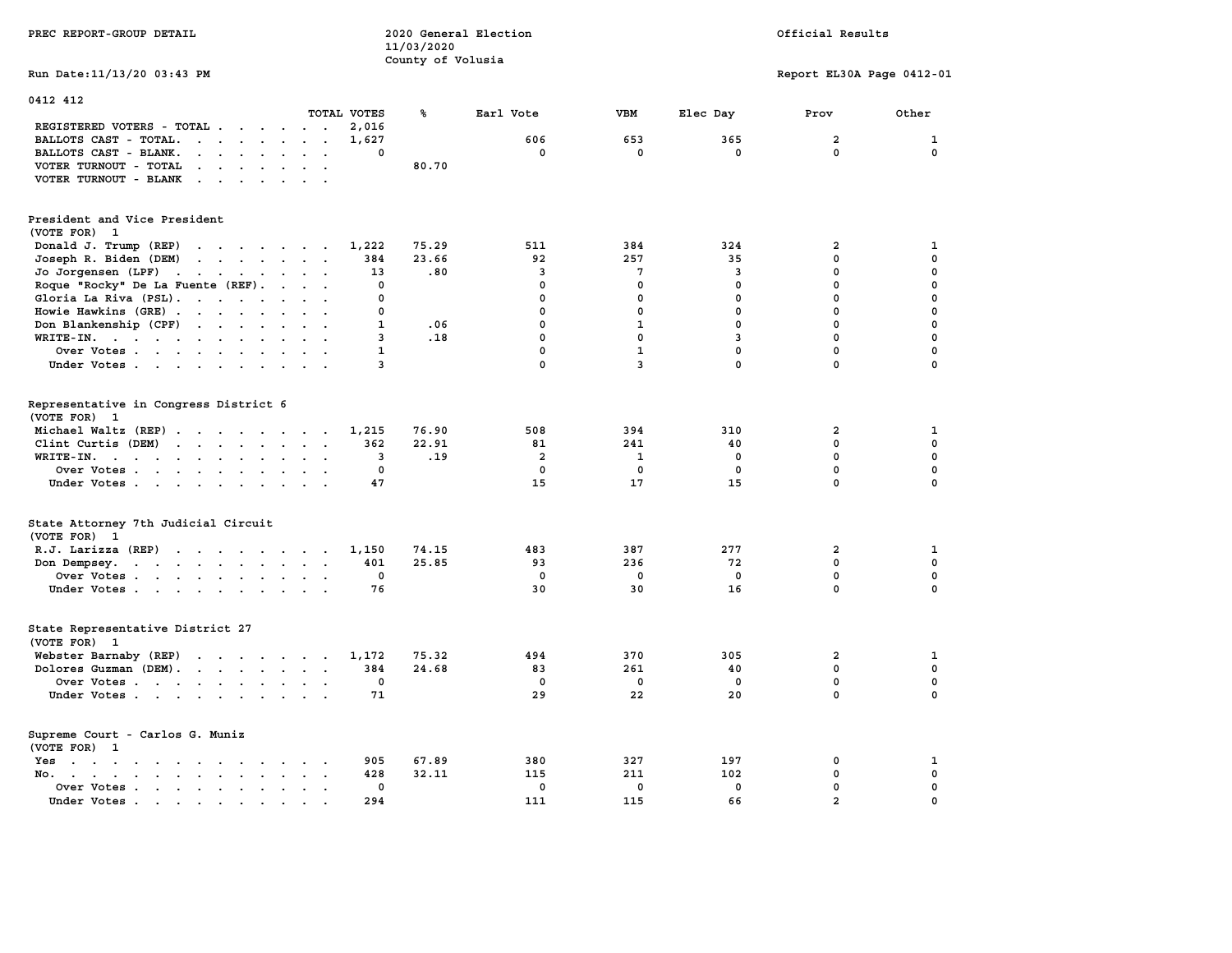| PREC REPORT-GROUP DETAIL                                                                                               |                                                           |              | 11/03/2020        | 2020 General Election |             |             | Official Results              |               |
|------------------------------------------------------------------------------------------------------------------------|-----------------------------------------------------------|--------------|-------------------|-----------------------|-------------|-------------|-------------------------------|---------------|
| Run Date: 11/13/20 03:43 PM                                                                                            |                                                           |              | County of Volusia |                       |             |             | Report EL30A Page 0412-02     |               |
| 0412 412                                                                                                               |                                                           |              |                   |                       |             |             |                               |               |
|                                                                                                                        | TOTAL VOTES                                               |              | ℁                 | Earl Vote             | <b>VBM</b>  | Elec Day    | Prov                          | Other         |
| 5th Dist Crt of Appeal - Evander<br>(VOTE FOR) 1                                                                       |                                                           |              |                   |                       |             |             |                               |               |
| Yes                                                                                                                    |                                                           | 952          | 71.63             | 357                   | 374         | 220         | 0                             | 1             |
| No.                                                                                                                    |                                                           | 377          | 28.37             | 144                   | 156         | 77          | $\mathbf 0$                   | 0             |
| Over Votes                                                                                                             |                                                           | 0            |                   | 0                     | 0           | 0           | $\mathbf 0$                   | 0             |
| Under Votes                                                                                                            |                                                           | 298          |                   | 105                   | 123         | 68          | $\overline{a}$                | $\Omega$      |
| 5th Dist Crt of Appeal - Grosshans<br>(VOTE FOR) 1                                                                     |                                                           |              |                   |                       |             |             |                               |               |
| Yes                                                                                                                    |                                                           | 932          | 70.55             | 368                   | 343         | 220         | 0                             | 1             |
| No.                                                                                                                    |                                                           | 389          | 29.45             | 130                   | 185         | 74          | $\mathbf 0$                   | 0             |
| Over Votes                                                                                                             |                                                           | 0            |                   | 0                     | $\mathbf 0$ | $\mathbf 0$ | $\mathbf 0$                   | 0             |
| Under Votes                                                                                                            |                                                           | 306          |                   | 108                   | 125         | 71          | $\overline{a}$                | 0             |
| 5th Dist Crt of Appeal - Harris<br>(VOTE FOR) 1                                                                        |                                                           |              |                   |                       |             |             |                               |               |
| Yes                                                                                                                    |                                                           | 978          | 74.15             | 389                   | 371         | 217         | 0                             | 1             |
| No.                                                                                                                    |                                                           | 341          | 25.85             | 111                   | 157         | 73          | 0                             | $\mathbf 0$   |
| Over Votes                                                                                                             |                                                           | 0            |                   | 0                     | 0           | 0           | $\mathbf 0$                   | 0             |
| Under Votes                                                                                                            |                                                           | 308          |                   | 106                   | 125         | 75          | $\overline{a}$                | 0             |
| 5th Dist Crt of Appeal - Orfinger<br>(VOTE FOR) 1                                                                      |                                                           |              |                   |                       |             |             |                               |               |
| Yes                                                                                                                    |                                                           | 952          | 72.67             | 373                   | 367         | 211         | 0                             | 1             |
| No.                                                                                                                    |                                                           | 358          | 27.33             | 120                   | 161         | 77          | $\mathbf 0$                   | 0             |
| Over Votes                                                                                                             |                                                           | 1            |                   | 1                     | 0           | 0           | $\mathbf 0$<br>$\overline{a}$ | 0             |
| Under Votes                                                                                                            |                                                           | 316          |                   | 112                   | 125         | 77          |                               | $\Omega$      |
| 5th Dist Crt of Appeal - Sasso<br>(VOTE FOR) 1                                                                         |                                                           |              |                   |                       |             |             |                               |               |
| Yes                                                                                                                    |                                                           | 922          | 71.47             | 369                   | 355         | 197         | 0                             | 1             |
| No.                                                                                                                    |                                                           | 368          | 28.53             | 117                   | 163         | 88          | $\mathbf 0$                   | 0             |
| Over Votes                                                                                                             |                                                           | 0            |                   | 0                     | $\mathbf 0$ | 0           | $\mathbf 0$                   | 0             |
| Under Votes                                                                                                            |                                                           | 337          |                   | 120                   | 135         | 80          | $\overline{a}$                | $\Omega$      |
| 5th Dist Crt of Appeal - Wallis<br>(VOTE FOR) 1                                                                        |                                                           |              |                   |                       |             |             |                               |               |
| Yes<br>the contract of the contract of the contract of the contract of the contract of the contract of the contract of |                                                           | 953          | 73.59             | 376                   | 359         | 217         | 0                             | 1             |
| No.                                                                                                                    |                                                           | 342          | 26.41             | 115                   | 158         | 69          | $\mathbf 0$                   | 0             |
| Over Votes                                                                                                             |                                                           | 0            |                   | 0                     | 0           | 0           | $\mathbf 0$                   | 0             |
| Under Votes                                                                                                            |                                                           | 332          |                   | 115                   | 136         | 79          | $\mathbf{2}$                  | 0             |
| Circuit Judge, 7th Judicial, Group 14<br>(VOTE FOR) 1                                                                  |                                                           |              |                   |                       |             |             |                               |               |
| Joan Anthony                                                                                                           | $\ddot{\phantom{0}}$<br>$\sim$ 100 $\pm$                  | 609          | 47.62             | 205                   | 275         | 128         | 0                             | 1             |
| Dan Hilbert<br>$\cdot$ $\cdot$ $\cdot$ $\cdot$ $\cdot$ $\cdot$ $\cdot$ $\cdot$                                         | $\ddot{\phantom{a}}$<br>$\bullet$<br>$\ddot{\phantom{1}}$ | 670          | 52.38             | 282                   | 237         | 151         | $\mathbf 0$                   | 0             |
| Over Votes                                                                                                             |                                                           | $\mathbf{1}$ |                   | $\mathbf{1}$          | 0           | 0<br>86     | 0<br>$\overline{a}$           | 0<br>$\Omega$ |
| Under Votes                                                                                                            |                                                           | 347          |                   | 118                   | 141         |             |                               |               |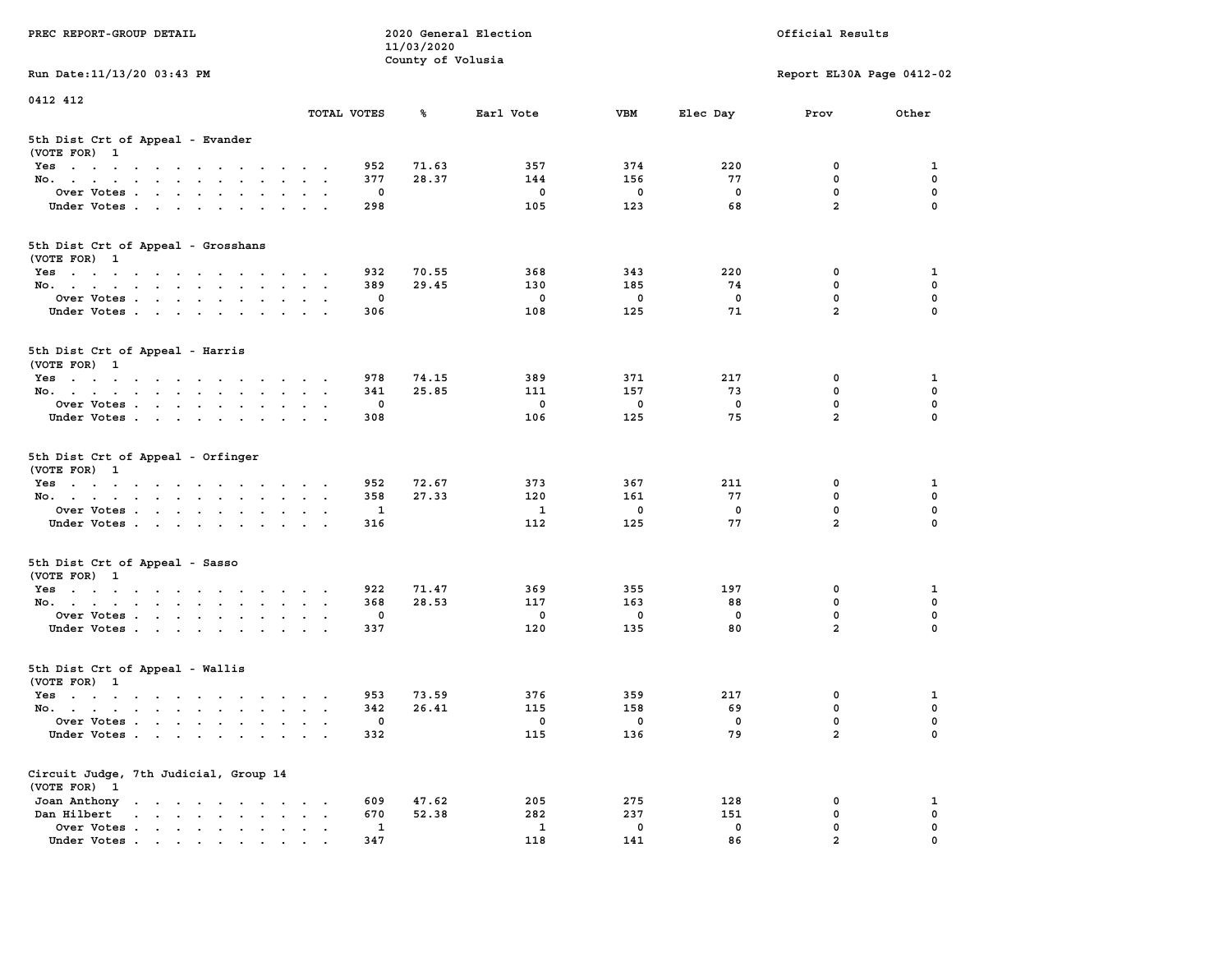|                                                                                                                                                                                                                                                                                      |                                                    | 11/03/2020        |              |             |              |                           |              |
|--------------------------------------------------------------------------------------------------------------------------------------------------------------------------------------------------------------------------------------------------------------------------------------|----------------------------------------------------|-------------------|--------------|-------------|--------------|---------------------------|--------------|
|                                                                                                                                                                                                                                                                                      |                                                    | County of Volusia |              |             |              |                           |              |
| Run Date: 11/13/20 03:43 PM                                                                                                                                                                                                                                                          |                                                    |                   |              |             |              | Report EL30A Page 0412-03 |              |
|                                                                                                                                                                                                                                                                                      |                                                    |                   |              |             |              |                           |              |
| 0412 412                                                                                                                                                                                                                                                                             |                                                    |                   |              |             |              |                           |              |
|                                                                                                                                                                                                                                                                                      | TOTAL VOTES                                        | ℁                 | Earl Vote    | <b>VBM</b>  | Elec Day     | Prov                      | Other        |
|                                                                                                                                                                                                                                                                                      |                                                    |                   |              |             |              |                           |              |
| County Council Chair                                                                                                                                                                                                                                                                 |                                                    |                   |              |             |              |                           |              |
| (VOTE FOR) 1                                                                                                                                                                                                                                                                         |                                                    |                   |              |             |              |                           |              |
| Jeff Brower.<br>$\sim$                                                                                                                                                                                                                                                               | 944                                                | 67.96             | 376          | 326         | 242          | 0                         | 0            |
| $\sim$ $\sim$<br>$\ddot{\phantom{0}}$<br>$\cdots$<br>Deborah A. "Deb" Denys                                                                                                                                                                                                          | 445                                                | 32.04             | 160          | 224         | 60           | $\mathbf 0$               | $\mathbf{1}$ |
|                                                                                                                                                                                                                                                                                      | 0                                                  |                   |              |             | 0            | 0                         | 0            |
| Over Votes                                                                                                                                                                                                                                                                           |                                                    |                   | 0            | 0           |              | $\overline{a}$            |              |
| Under Votes                                                                                                                                                                                                                                                                          | 238                                                |                   | 70           | 103         | 63           |                           | 0            |
|                                                                                                                                                                                                                                                                                      |                                                    |                   |              |             |              |                           |              |
|                                                                                                                                                                                                                                                                                      |                                                    |                   |              |             |              |                           |              |
| Soil & Water Conservation Seat 2                                                                                                                                                                                                                                                     |                                                    |                   |              |             |              |                           |              |
| (VOTE FOR) 1                                                                                                                                                                                                                                                                         |                                                    |                   |              |             |              |                           |              |
| John Nelson.<br>the contract of the contract of the con-                                                                                                                                                                                                                             | 962                                                | 76.29             | 396          | 358         | 207          | 0                         | 1            |
| Wesley Wayne Wilson Jr.                                                                                                                                                                                                                                                              | 299                                                | 23.71             | 89           | 139         | 71           | 0                         | 0            |
| Over Votes                                                                                                                                                                                                                                                                           | $\Omega$                                           |                   | $\mathbf{0}$ | $\mathbf 0$ | $\mathbf{0}$ | $\mathbf 0$               | $\mathbf 0$  |
| Under Votes                                                                                                                                                                                                                                                                          | 366                                                |                   | 121          | 156         | 87           | $\overline{a}$            | $\Omega$     |
|                                                                                                                                                                                                                                                                                      |                                                    |                   |              |             |              |                           |              |
|                                                                                                                                                                                                                                                                                      |                                                    |                   |              |             |              |                           |              |
| Soil & Water Conservation Seat 4                                                                                                                                                                                                                                                     |                                                    |                   |              |             |              |                           |              |
| (VOTE FOR) 1                                                                                                                                                                                                                                                                         |                                                    |                   |              |             |              |                           |              |
| Wendy Anderson.                                                                                                                                                                                                                                                                      | 719                                                | 56.22             | 239          | 314         | 165          | 0                         | 1            |
| Barbara Deering                                                                                                                                                                                                                                                                      | 560                                                | 43.78             | 251          | 200         | 109          | $\mathbf 0$               | $\mathbf 0$  |
| Over Votes<br>$\cdot$                                                                                                                                                                                                                                                                | $\mathbf 0$<br>$\sim$ $\sim$                       |                   | $\mathbf 0$  | $\mathbf 0$ | $\mathbf 0$  | $\mathbf 0$               | $\mathbf 0$  |
| Under Votes                                                                                                                                                                                                                                                                          | 348                                                |                   | 116          | 139         | 91           | $\overline{a}$            | $\mathbf 0$  |
|                                                                                                                                                                                                                                                                                      |                                                    |                   |              |             |              |                           |              |
|                                                                                                                                                                                                                                                                                      |                                                    |                   |              |             |              |                           |              |
| WVHA - Group A, Seat 3 Hospital Authority                                                                                                                                                                                                                                            |                                                    |                   |              |             |              |                           |              |
| (VOTE FOR) 1                                                                                                                                                                                                                                                                         |                                                    |                   |              |             |              |                           |              |
| Judy Craig.<br>the contract of the contract of the contract of the contract of the contract of the contract of the contract of                                                                                                                                                       | 551                                                | 45.92             | 169          | 271         | 111          | $\mathbf 0$               | $\mathbf 0$  |
| John M. Hill                                                                                                                                                                                                                                                                         | 649<br>$\mathcal{L}^{\text{max}}$ , and<br>$\cdot$ | 54.08             | 291          | 210         | 147          | $\mathbf 0$               | $\mathbf{1}$ |
| Over Votes                                                                                                                                                                                                                                                                           | $\mathbf{1}$                                       |                   | $\mathbf{1}$ | $\mathbf 0$ | $\mathbf 0$  | $\mathbf 0$               | 0            |
| Under Votes                                                                                                                                                                                                                                                                          | 338                                                |                   | 112          | 143         | 81           | $\overline{a}$            | 0            |
|                                                                                                                                                                                                                                                                                      |                                                    |                   |              |             |              |                           |              |
|                                                                                                                                                                                                                                                                                      |                                                    |                   |              |             |              |                           |              |
| WVHA - Group B, Seat 1 Hospital Authority                                                                                                                                                                                                                                            |                                                    |                   |              |             |              |                           |              |
| (VOTE FOR) 1                                                                                                                                                                                                                                                                         |                                                    |                   |              |             |              |                           |              |
| Jennifer Lee Coen.                                                                                                                                                                                                                                                                   | 600                                                | 50.51             | 193          | 295         | 111          | 0                         | 1            |
| Michael Lee Ray                                                                                                                                                                                                                                                                      | 588<br>$\blacksquare$                              | 49.49             | 264          | 183         | 141          | $\mathbf 0$               | $\mathbf 0$  |
| Over Votes                                                                                                                                                                                                                                                                           | 1                                                  |                   | $\mathbf 0$  | $\mathbf 0$ | 1            | $\mathbf 0$               | 0            |
| Under Votes                                                                                                                                                                                                                                                                          | 350<br>$\sim$                                      |                   | 116          | 146         | 86           | $\overline{a}$            | $\Omega$     |
|                                                                                                                                                                                                                                                                                      |                                                    |                   |              |             |              |                           |              |
|                                                                                                                                                                                                                                                                                      |                                                    |                   |              |             |              |                           |              |
| Amendment 1 - Citzenship Requirement                                                                                                                                                                                                                                                 |                                                    |                   |              |             |              |                           |              |
| (VOTE FOR) 1                                                                                                                                                                                                                                                                         |                                                    |                   |              |             |              |                           |              |
| Yes                                                                                                                                                                                                                                                                                  | 1,332                                              | 86.27             | 515          | 511         | 304          | $\overline{\mathbf{2}}$   | 0            |
| No.                                                                                                                                                                                                                                                                                  | 212                                                | 13.73             | 55           | 118         | 38           | 0                         | $\mathbf 1$  |
| Over Votes<br>$\cdot$<br>$\bullet$                                                                                                                                                                                                                                                   | 5<br>$\cdot$<br>$\ddot{\phantom{a}}$               |                   | 3            | 1           | 1            | 0                         | $\mathbf 0$  |
| Under Votes                                                                                                                                                                                                                                                                          | 78                                                 |                   | 33           | 23          | 22           | $\mathbf 0$               | $\Omega$     |
|                                                                                                                                                                                                                                                                                      |                                                    |                   |              |             |              |                           |              |
|                                                                                                                                                                                                                                                                                      |                                                    |                   |              |             |              |                           |              |
| Amendment 2 - Minimum Wage                                                                                                                                                                                                                                                           |                                                    |                   |              |             |              |                           |              |
| (VOTE FOR) 1                                                                                                                                                                                                                                                                         |                                                    |                   |              |             |              |                           |              |
| $Yes \t . \t .$<br>$\begin{array}{cccccccccccccc} \bullet & \bullet & \bullet & \bullet & \bullet & \bullet & \bullet & \bullet & \bullet & \bullet \end{array}$<br>$\ddot{\phantom{a}}$                                                                                             | 640                                                | 41.18             | 184          | 352         | 104          | 0                         | 0            |
| No.<br>$\sim$<br>the contract of the contract of the contract of the contract of the contract of the contract of the contract of the contract of the contract of the contract of the contract of the contract of the contract of the contract o<br>$\ddot{\phantom{a}}$<br>$\bullet$ | 914                                                | 58.82             | 394          | 281         | 236          | $\overline{a}$            | $\mathbf{1}$ |
| Over Votes<br>$\sim$<br>$\ddot{\phantom{a}}$<br>$\blacksquare$                                                                                                                                                                                                                       | $\mathbf{0}$<br>$\ddot{\phantom{a}}$               |                   | $^{\circ}$   | 0           | 0            | $\mathbf 0$               | $\mathbf 0$  |
| Under Votes<br>$\mathbf{r}$ , and $\mathbf{r}$ , and $\mathbf{r}$ , and $\mathbf{r}$ , and $\mathbf{r}$                                                                                                                                                                              | 73                                                 |                   | 28           | 20          | 25           | $\mathbf 0$               | $\mathbf 0$  |
|                                                                                                                                                                                                                                                                                      |                                                    |                   |              |             |              |                           |              |

**PREC REPORT-GROUP DETAIL COMPUTER SERVICE 2020 General Election**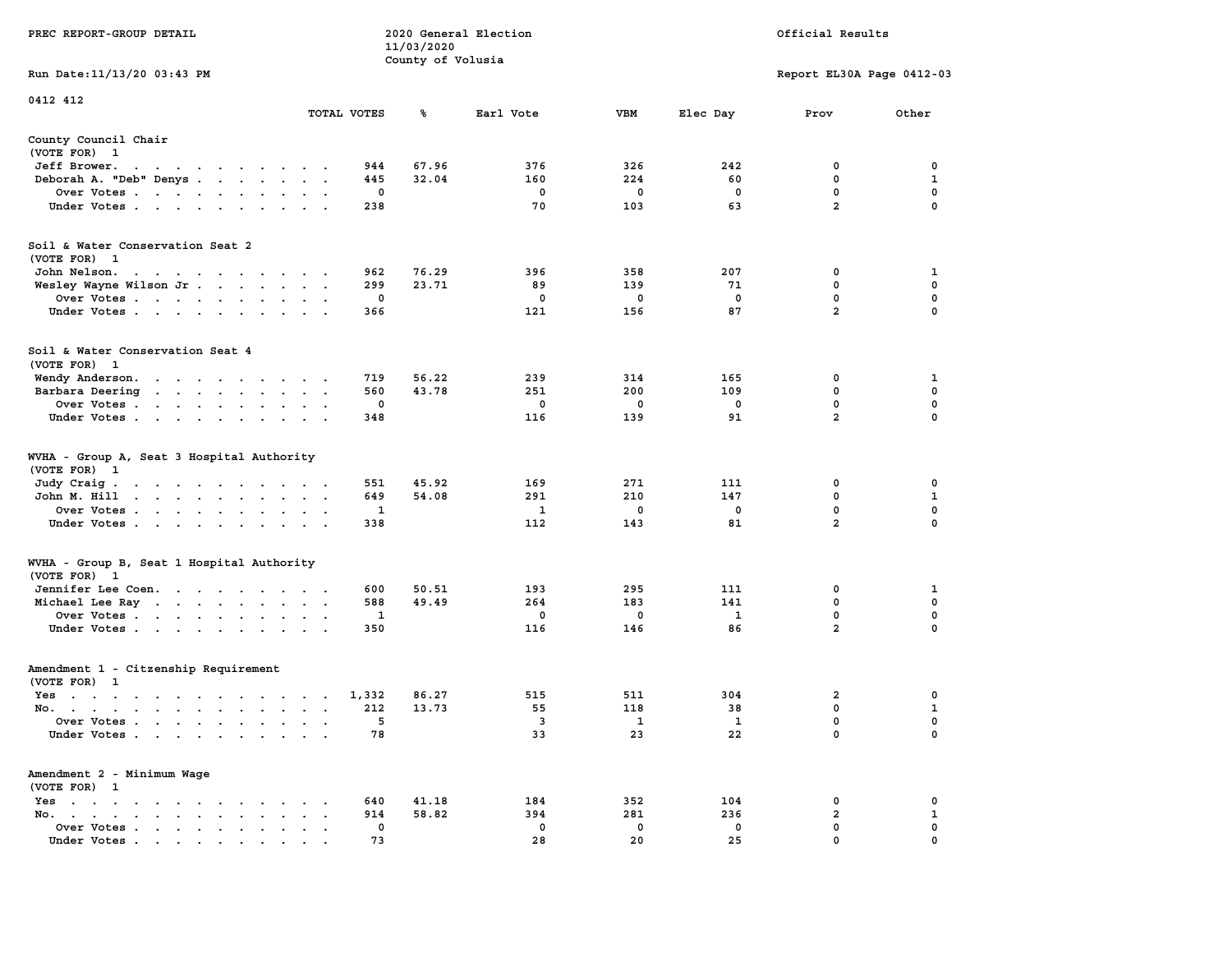| PREC REPORT-GROUP DETAIL                                                                                                           |              | 11/03/2020<br>County of Volusia | 2020 General Election   |             |              | Official Results          |              |
|------------------------------------------------------------------------------------------------------------------------------------|--------------|---------------------------------|-------------------------|-------------|--------------|---------------------------|--------------|
| Run Date: 11/13/20 03:43 PM                                                                                                        |              |                                 |                         |             |              | Report EL30A Page 0412-04 |              |
| 0412 412                                                                                                                           | TOTAL VOTES  | ℁                               | Earl Vote               | <b>VBM</b>  | Elec Day     | Prov                      | Other        |
| Amendment 3 - Primary Elections<br>(VOTE FOR) 1                                                                                    |              |                                 |                         |             |              |                           |              |
| Yes                                                                                                                                | 688          | 45.38                           | 197                     | 333         | 158          | 0                         | 0            |
| No.<br>$\sim$                                                                                                                      | 828          | 54.62                           | 364                     | 284         | 177          | $\overline{a}$            | $\mathbf{1}$ |
| Over Votes<br>$\sim$                                                                                                               | 3            |                                 | $\overline{\mathbf{3}}$ | $\mathbf 0$ | $\mathbf 0$  | $\mathbf 0$               | $\mathbf 0$  |
| Under Votes                                                                                                                        | 108          |                                 | 42                      | 36          | 30           | $\mathbf 0$               | $\Omega$     |
| Amendment 4 - Apprl Const. Amendment<br>(VOTE FOR) 1                                                                               |              |                                 |                         |             |              |                           |              |
| Yes                                                                                                                                | 796          | 53.75                           | 348                     | 284         | 162          | $\mathbf{2}$              | 0            |
| No.                                                                                                                                | 685          | 46.25                           | 207                     | 316         | 161          | 0                         | 1            |
| Over Votes<br>$\sim$<br>$\ddot{\phantom{a}}$                                                                                       | $\mathbf 0$  |                                 | $\mathbf 0$             | $\mathbf 0$ | $\mathbf 0$  | 0                         | $\mathbf 0$  |
| Under Votes                                                                                                                        | 146          |                                 | 51                      | 53          | 42           | $\mathbf 0$               | $\Omega$     |
| Amendment 5 - Homestead Property Taxes<br>(VOTE FOR) 1                                                                             |              |                                 |                         |             |              |                           |              |
| Yes                                                                                                                                | 1,075        | 73.13                           | 425                     | 420         | 228          | $\mathbf{2}$              | 0            |
| No.<br>$\ddot{\phantom{a}}$<br>$\mathbf{L}$                                                                                        | 395          | 26.87                           | 123                     | 176         | 95           | 0                         | $\mathbf{1}$ |
| Over Votes<br>$\ddot{\phantom{a}}$                                                                                                 | 0            |                                 | $\mathbf 0$             | $\mathbf 0$ | $\mathbf 0$  | 0                         | $\mathbf 0$  |
| Under Votes<br>$\cdot$ $\cdot$                                                                                                     | 157          |                                 | 58                      | 57          | 42           | 0                         | $\Omega$     |
| Amendment 6 - Ad Valorem Tax Discount<br>(VOTE FOR) 1                                                                              |              |                                 |                         |             |              |                           |              |
| Yes                                                                                                                                | 1,349        | 89.28                           | 503                     | 548         | 295          | $\mathbf{2}$              | 1            |
| No.<br>$\sim$ $\sim$                                                                                                               | 162          | 10.72                           | 58                      | 67          | 37           | 0                         | $\mathbf 0$  |
| Over Votes<br>$\bullet$<br>$\ddot{\phantom{a}}$                                                                                    | $\mathbf{2}$ |                                 | $\mathbf{1}$            | $\mathbf 0$ | $\mathbf{1}$ | 0                         | $\mathbf 0$  |
| Under Votes                                                                                                                        | 114          |                                 | 44                      | 38          | 32           | $\mathbf 0$               | $\Omega$     |
| Volusia ECHO<br>(VOTE FOR) 1                                                                                                       |              |                                 |                         |             |              |                           |              |
| Yes (For Bonds)<br>the contract of the contract of the contract of the contract of the contract of the contract of the contract of | 891          | 60.16                           | 296                     | 414         | 180          | 0                         | 1            |
| No (Against Bonds)<br>$\mathbf{r}$ , $\mathbf{r}$ , $\mathbf{r}$ , $\mathbf{r}$ , $\mathbf{r}$                                     | 590          | 39.84                           | 257                     | 192         | 141          | 0                         | $\mathbf 0$  |
| Over Votes<br>$\ddot{\phantom{a}}$                                                                                                 | 1            |                                 | $\mathbf{1}$            | $\mathbf 0$ | 0            | 0                         | $\mathbf 0$  |
| Under Votes                                                                                                                        | 145          |                                 | 52                      | 47          | 44           | $\overline{a}$            | $\Omega$     |
| Volusia Forever<br>(VOTE FOR) 1                                                                                                    |              |                                 |                         |             |              |                           |              |
| Yes (For Bonds)<br>$\cdot$ $\cdot$ $\cdot$ $\cdot$ $\cdot$ $\cdot$ $\cdot$ $\cdot$                                                 | 969          | 64.69                           | 311                     | 457         | 200          | 0                         | 1            |
| No (Against Bonds)<br>$\cdot$ $\cdot$ $\cdot$ $\cdot$ $\cdot$ $\cdot$                                                              | 529          | 35.31                           | 248                     | 156         | 125          | 0                         | $\mathbf 0$  |
| Over Votes .<br>the contract of the contract of the<br>$\blacksquare$<br>$\bullet$                                                 | 0            |                                 | $\mathbf 0$             | $\mathbf 0$ | $\mathbf 0$  | 0                         | $\mathbf 0$  |
| Under Votes                                                                                                                        | 129          |                                 | 47                      | 40          | 40           | $\overline{a}$            | 0            |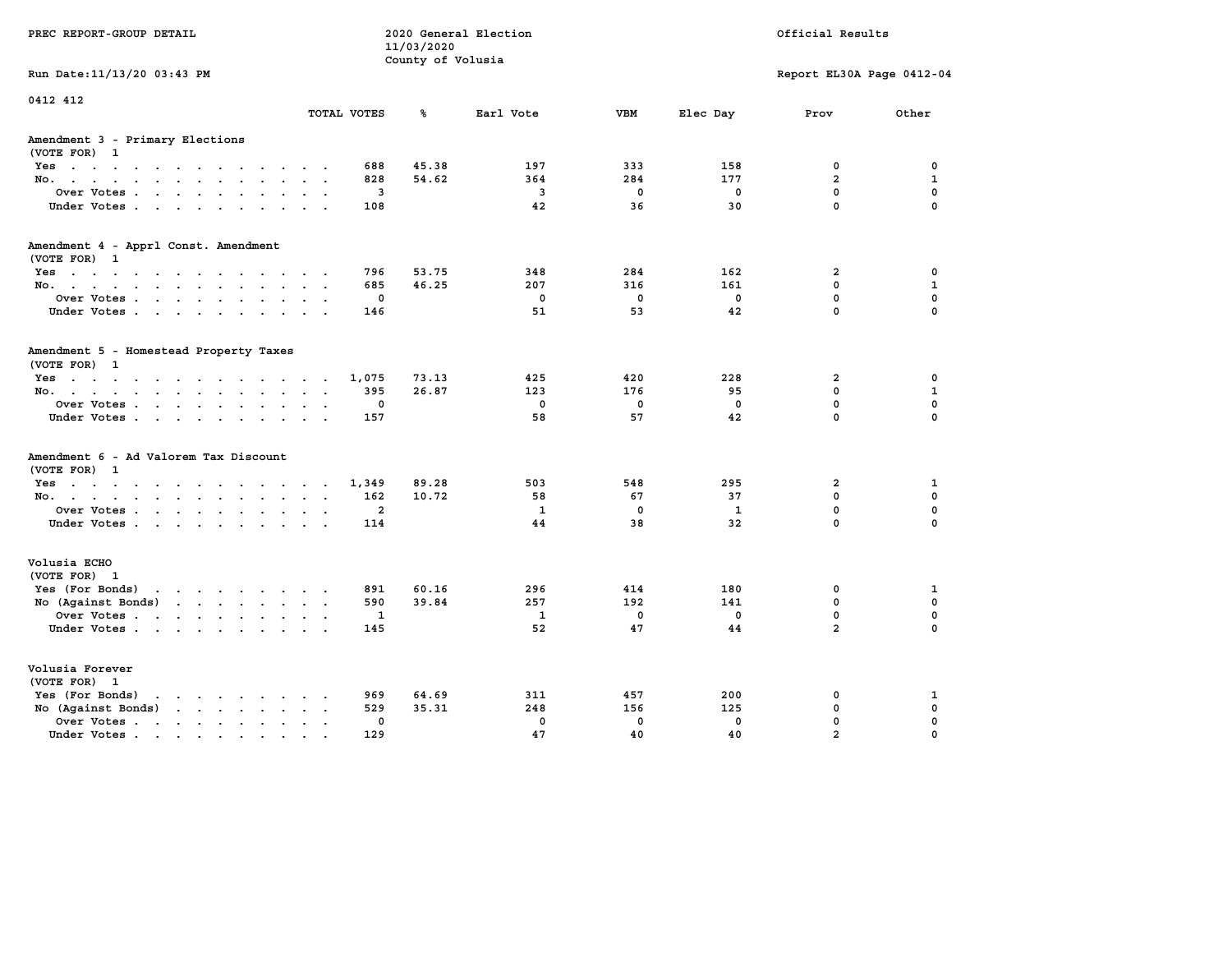|                                                                                                                                                                                                                                                         | 11/03/2020     |                     |                |                |                           |             |
|---------------------------------------------------------------------------------------------------------------------------------------------------------------------------------------------------------------------------------------------------------|----------------|---------------------|----------------|----------------|---------------------------|-------------|
|                                                                                                                                                                                                                                                         |                | County of Volusia   |                |                |                           |             |
| Run Date: 11/13/20 03:43 PM                                                                                                                                                                                                                             |                |                     |                |                | Report EL30A Page 0413-01 |             |
| 0413 413                                                                                                                                                                                                                                                |                |                     |                |                |                           |             |
| TOTAL VOTES                                                                                                                                                                                                                                             | ℁              | Earl Vote           | VBM            | Elec Day       | Prov                      | Other       |
| REGISTERED VOTERS - TOTAL                                                                                                                                                                                                                               | 3,025          |                     |                |                |                           |             |
| BALLOTS CAST - TOTAL.<br>$\begin{array}{cccccccccccccc} \bullet & \bullet & \bullet & \bullet & \bullet & \bullet & \bullet & \bullet & \bullet & \bullet & \bullet & \bullet \end{array}$                                                              | 2,201          | 846                 | 964            | 390            | $\mathbf{1}$              | 0           |
| BALLOTS CAST - BLANK.<br>$\begin{array}{cccccccccccccc} \bullet & \bullet & \bullet & \bullet & \bullet & \bullet & \bullet & \bullet & \bullet \end{array}$<br>$\ddot{\phantom{a}}$                                                                    | $\mathbf{1}$   | .05<br>$\mathbf 0$  | $\mathbf{1}$   | $\mathbf 0$    | 0                         | $\Omega$    |
| VOTER TURNOUT - TOTAL<br>$\cdot$ $\cdot$ $\cdot$ $\cdot$ $\cdot$<br>$\sim$                                                                                                                                                                              |                | 72.76               |                |                |                           |             |
| VOTER TURNOUT - BLANK<br>$\sim 100$ km s $^{-1}$<br>$\cdots$<br>$\sim$                                                                                                                                                                                  |                | .03                 |                |                |                           |             |
| President and Vice President<br>(VOTE FOR) 1                                                                                                                                                                                                            |                |                     |                |                |                           |             |
| Donald J. Trump (REP)<br>$\cdots$                                                                                                                                                                                                                       | 1,088          | 49.59<br>493        | 347            | 247            | 1                         | 0           |
| Joseph R. Biden (DEM)<br>$\cdot$                                                                                                                                                                                                                        | 1,079          | 49.18<br>343        | 601            | 135            | 0                         | $\Omega$    |
| Jo Jorgensen (LPF)<br>$\ddot{\phantom{a}}$<br>$\ddot{\phantom{a}}$                                                                                                                                                                                      | 14             | .64<br>7            | 4              | 3              | 0                         | $\mathbf 0$ |
| Roque "Rocky" De La Fuente (REF).                                                                                                                                                                                                                       | 1              | $\mathbf 0$<br>.05  | 0              | $\mathbf 1$    | 0                         | 0           |
|                                                                                                                                                                                                                                                         |                | $\mathbf{1}$        |                | $\mathbf 0$    | 0                         | $\mathbf 0$ |
| Gloria La Riva (PSL).                                                                                                                                                                                                                                   | 5              | .23                 | 4              |                | $\mathbf 0$               | $\mathbf 0$ |
| Howie Hawkins (GRE)<br>$\sim$                                                                                                                                                                                                                           | 4              | $\mathbf{1}$<br>.18 | $\mathbf{1}$   | $\overline{a}$ |                           |             |
| Don Blankenship (CPF)                                                                                                                                                                                                                                   | 1              | .05<br>$\mathbf{1}$ | $\mathbf{0}$   | $\mathbf{0}$   | 0                         | $\mathbf 0$ |
| $WRITE-IN.$<br>$\mathbf{r}$ , $\mathbf{r}$ , $\mathbf{r}$                                                                                                                                                                                               | $\overline{a}$ | .09<br>$\mathbf 0$  | $\overline{a}$ | $\Omega$       | $\mathbf{0}$              | $\mathbf 0$ |
| Over Votes<br>$\ddot{\phantom{a}}$                                                                                                                                                                                                                      | $\overline{2}$ | $\mathbf 0$         | $\overline{a}$ | $\mathbf 0$    | $\mathbf 0$               | 0           |
| Under Votes                                                                                                                                                                                                                                             | 5              | $\mathbf 0$         | 3              | $\overline{a}$ | 0                         | $\Omega$    |
| Representative in Congress District 6<br>(VOTE FOR) 1                                                                                                                                                                                                   |                |                     |                |                |                           |             |
| Michael Waltz (REP)                                                                                                                                                                                                                                     | 1,053          | 50.31<br>490        | 328            | 234            | 1                         | 0           |
| Clint Curtis (DEM)                                                                                                                                                                                                                                      | 1,038          | 49.59<br>322        | 584            | 132            | 0                         | 0           |
| WRITE-IN.                                                                                                                                                                                                                                               | 2              | .10<br>2            | 0              | 0              | 0                         | 0           |
| Over Votes<br>$\ddot{\phantom{0}}$                                                                                                                                                                                                                      | 0              | $\mathbf{0}$        | $\mathbf{0}$   | $\mathbf{0}$   | $\mathbf{0}$              | $\mathbf 0$ |
| Under Votes<br>$\sim$<br>$\sim$                                                                                                                                                                                                                         | 108            | 32                  | 52             | 24             | $\mathbf 0$               | $\mathbf 0$ |
| State Attorney 7th Judicial Circuit<br>(VOTE FOR) 1                                                                                                                                                                                                     |                |                     |                |                |                           |             |
| R.J. Larizza (REP)<br>$\mathbf{r}$ . The contract of the contract of the contract of the contract of the contract of the contract of the contract of the contract of the contract of the contract of the contract of the contract of the contract of th | 1,040          | 474<br>52.71        | 339            | 226            | $\mathbf 1$               | 0           |
| Don Dempsey.<br>the contract of the contract of the contract of the contract of the contract of the contract of the contract of                                                                                                                         | 933            | 47.29<br>299        | 510            | 124            | $\mathbf 0$               | 0           |
| Over Votes<br>$\ddot{\phantom{a}}$<br>$\sim$                                                                                                                                                                                                            | 0              | 0                   | 0              | 0              | $\mathbf 0$               | 0           |
| Under Votes                                                                                                                                                                                                                                             | 228            | 73                  | 115            | 40             | 0                         | $\Omega$    |
| State Representative District 27<br>(VOTE FOR) 1                                                                                                                                                                                                        |                |                     |                |                |                           |             |
| Webster Barnaby (REP)<br>$\cdots$                                                                                                                                                                                                                       | 1,031          | 474<br>49.33        | 329            | 227            | 1                         | 0           |
| Dolores Guzman (DEM).                                                                                                                                                                                                                                   | 1,059          | 50.67<br>333        | 585            | 141            | $\mathbf 0$               | $\mathbf 0$ |
| Over Votes                                                                                                                                                                                                                                              | $\overline{a}$ | 1                   | $\mathbf 0$    | $\mathbf 1$    | 0                         | $\mathbf 0$ |
| Under Votes<br>$\sim$ $\sim$                                                                                                                                                                                                                            | 109            | 38                  | 50             | 21             | 0                         | $\Omega$    |
|                                                                                                                                                                                                                                                         |                |                     |                |                |                           |             |
| Supreme Court - Carlos G. Muniz<br>(VOTE FOR) 1                                                                                                                                                                                                         |                |                     |                |                |                           |             |
| $Yes \cdot \cdot \cdot \cdot \cdot \cdot \cdot \cdot \cdot$<br>$\sim$ $\sim$ $\sim$                                                                                                                                                                     | 1,266          | 68.66<br>487        | 530            | 249            | 0                         | 0           |
| No.<br>$\begin{array}{cccccccccccccc} \bullet & \bullet & \bullet & \bullet & \bullet & \bullet & \bullet & \bullet & \bullet & \bullet \end{array}$<br>$\sim$                                                                                          | 578            | 31.34<br>218        | 282            | 78             | 0                         | 0           |
| Over Votes<br>$\blacksquare$ .<br>$\bullet$                                                                                                                                                                                                             | 0              | 0                   | 0              | 0              | $\mathbf 0$               | $\mathbf 0$ |
| Under Votes<br>in the state of the state of the state of the state of the state of the state of the state of the state of the                                                                                                                           | 357            | 141                 | 152            | 63             | $\mathbf{1}$              | $\Omega$    |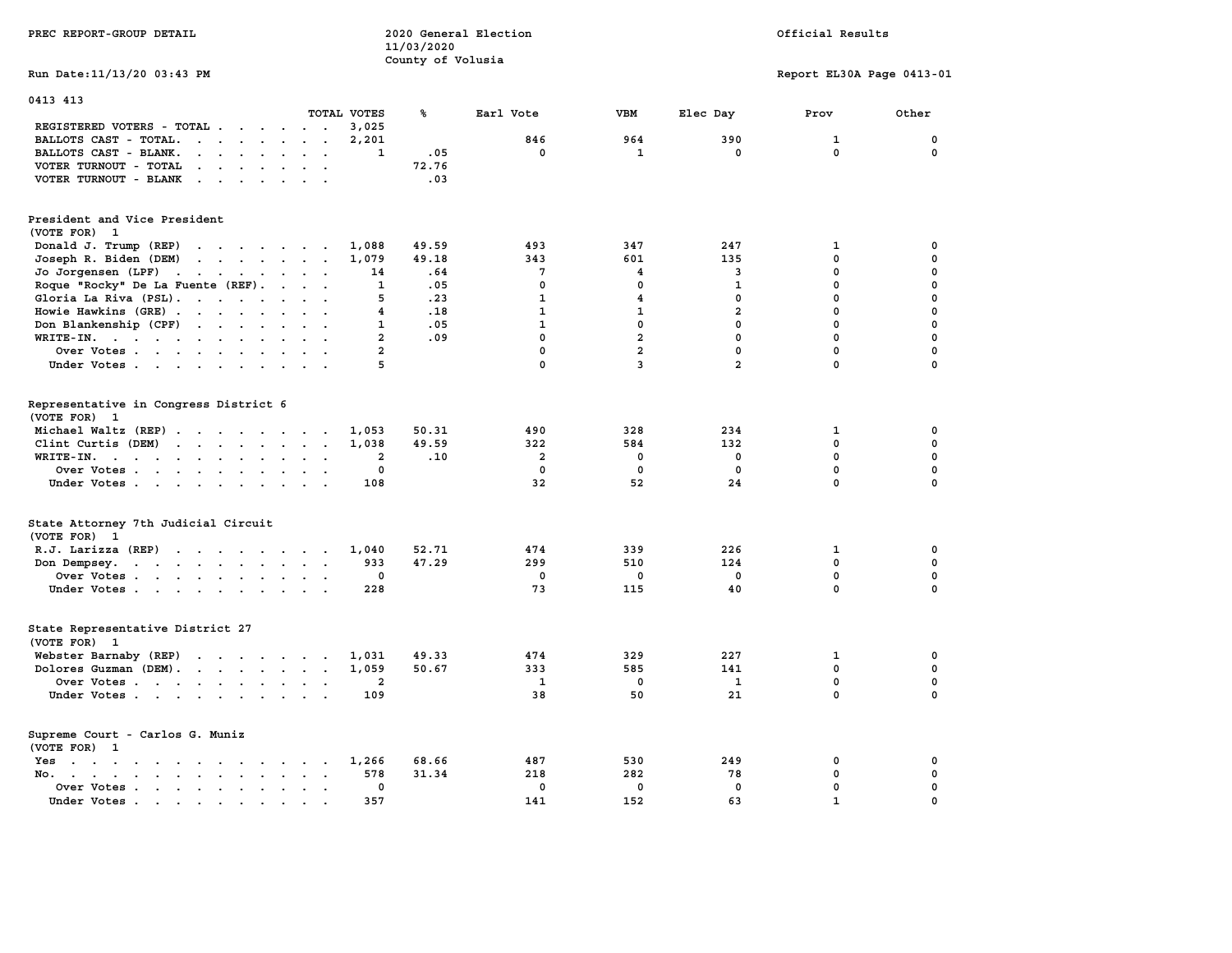| PREC REPORT-GROUP DETAIL                                                                                               |                                                                  | 11/03/2020        | 2020 General Election          |                    |              | Official Results            |               |
|------------------------------------------------------------------------------------------------------------------------|------------------------------------------------------------------|-------------------|--------------------------------|--------------------|--------------|-----------------------------|---------------|
| Run Date: 11/13/20 03:43 PM                                                                                            |                                                                  | County of Volusia |                                |                    |              | Report EL30A Page 0413-02   |               |
| 0413 413                                                                                                               |                                                                  |                   |                                |                    |              |                             |               |
|                                                                                                                        | TOTAL VOTES                                                      | ℁                 | Earl Vote                      | <b>VBM</b>         | Elec Day     | Prov                        | Other         |
| 5th Dist Crt of Appeal - Evander<br>(VOTE FOR) 1                                                                       |                                                                  |                   |                                |                    |              |                             |               |
| Yes                                                                                                                    | 1,248                                                            | 69.10             | 462                            | 561                | 225          | 0                           | 0             |
| No.                                                                                                                    | 558                                                              | 30.90             | 228                            | 233                | 97           | $\mathbf 0$                 | 0             |
| Over Votes                                                                                                             | 0                                                                |                   | $\mathbf 0$                    | 0                  | 0            | $\mathbf 0$                 | 0             |
| Under Votes                                                                                                            | 395                                                              |                   | 156                            | 170                | 68           | $\mathbf{1}$                | $\Omega$      |
| 5th Dist Crt of Appeal - Grosshans<br>(VOTE FOR) 1                                                                     |                                                                  |                   |                                |                    |              |                             |               |
| Yes                                                                                                                    | 1,193                                                            | 66.72             | 448                            | 505                | 240          | 0                           | 0             |
| No.                                                                                                                    | 595                                                              | 33.28             | 237                            | 280                | 78           | $\mathbf 0$                 | 0             |
| Over Votes                                                                                                             | 1                                                                |                   | $\mathbf 0$                    | $\mathbf 0$        | $\mathbf{1}$ | $\mathbf 0$                 | $\mathbf 0$   |
| Under Votes                                                                                                            | 412                                                              |                   | 161                            | 179                | 71           | $\mathbf{1}$                | 0             |
| 5th Dist Crt of Appeal - Harris<br>(VOTE FOR) 1                                                                        |                                                                  |                   |                                |                    |              |                             |               |
| Yes                                                                                                                    | 1,272                                                            | 70.43             | 476                            | 548                | 248          | 0                           | 0             |
| No.                                                                                                                    | 534                                                              | 29.57             | 209                            | 249                | 76           | $^{\circ}$                  | $\mathbf 0$   |
| Over Votes                                                                                                             | $\mathbf{2}$                                                     |                   | 2                              | $\mathbf 0$        | 0            | $\mathbf 0$                 | 0             |
| Under Votes                                                                                                            | 393                                                              |                   | 159                            | 167                | 66           | $\mathbf{1}$                | 0             |
| 5th Dist Crt of Appeal - Orfinger<br>(VOTE FOR) 1                                                                      |                                                                  |                   |                                |                    |              |                             |               |
| Yes                                                                                                                    | 1,184                                                            | 66.03             | 421                            | 540                | 223          | 0                           | 0             |
| No.                                                                                                                    | 609                                                              | 33.97             | 255                            | 254                | 100          | $\mathbf 0$                 | 0             |
| Over Votes                                                                                                             | 1                                                                |                   | $\mathbf{1}$<br>169            | 0<br>170           | 0<br>67      | $\mathbf 0$<br>$\mathbf{1}$ | 0<br>$\Omega$ |
| Under Votes                                                                                                            | 407                                                              |                   |                                |                    |              |                             |               |
| 5th Dist Crt of Appeal - Sasso<br>(VOTE FOR) 1                                                                         |                                                                  |                   |                                |                    |              |                             |               |
| Yes                                                                                                                    | 1,246                                                            | 70.16             | 463                            | 555                | 228          | 0                           | 0             |
| No.                                                                                                                    | 530<br>0                                                         | 29.84             | 214<br>$\mathbf 0$             | 231<br>$\mathbf 0$ | 85           | $\mathbf 0$<br>$\mathbf 0$  | 0<br>0        |
| Over Votes<br>Under Votes                                                                                              | 425                                                              |                   | 169                            | 178                | 0<br>77      | $\mathbf{1}$                | $\Omega$      |
|                                                                                                                        |                                                                  |                   |                                |                    |              |                             |               |
| 5th Dist Crt of Appeal - Wallis<br>(VOTE FOR) 1                                                                        |                                                                  |                   |                                |                    |              |                             |               |
| Yes<br>the contract of the contract of the contract of the contract of the contract of the contract of the contract of | 1,230                                                            | 69.69             | 444                            | 552                | 234          | 0                           | 0             |
| No.                                                                                                                    | 535                                                              | 30.31             | 224                            | 231                | 80           | $\mathbf 0$                 | 0             |
| Over Votes                                                                                                             | 0                                                                |                   | 0                              | $\mathbf{0}$       | 0<br>76      | 0<br>$\mathbf{1}$           | 0<br>0        |
| Under Votes                                                                                                            | 436                                                              |                   | 178                            | 181                |              |                             |               |
| Circuit Judge, 7th Judicial, Group 14<br>(VOTE FOR) 1                                                                  |                                                                  |                   |                                |                    |              |                             |               |
| Joan Anthony                                                                                                           | 1,129                                                            | 64.15             | 400                            | 555                | 174          | 0                           | 0             |
| Dan Hilbert                                                                                                            | 631<br>$\ddot{\phantom{a}}$<br>$\ddot{\phantom{a}}$<br>$\bullet$ | 35.85             | 273                            | 223                | 135          | $\mathbf 0$                 | 0             |
| Over Votes<br>Under Votes                                                                                              | $\mathbf{2}$<br>439                                              |                   | $\overline{\mathbf{2}}$<br>171 | $\mathbf 0$<br>186 | 0<br>81      | 0<br>$\mathbf{1}$           | 0             |
|                                                                                                                        |                                                                  |                   |                                |                    |              |                             |               |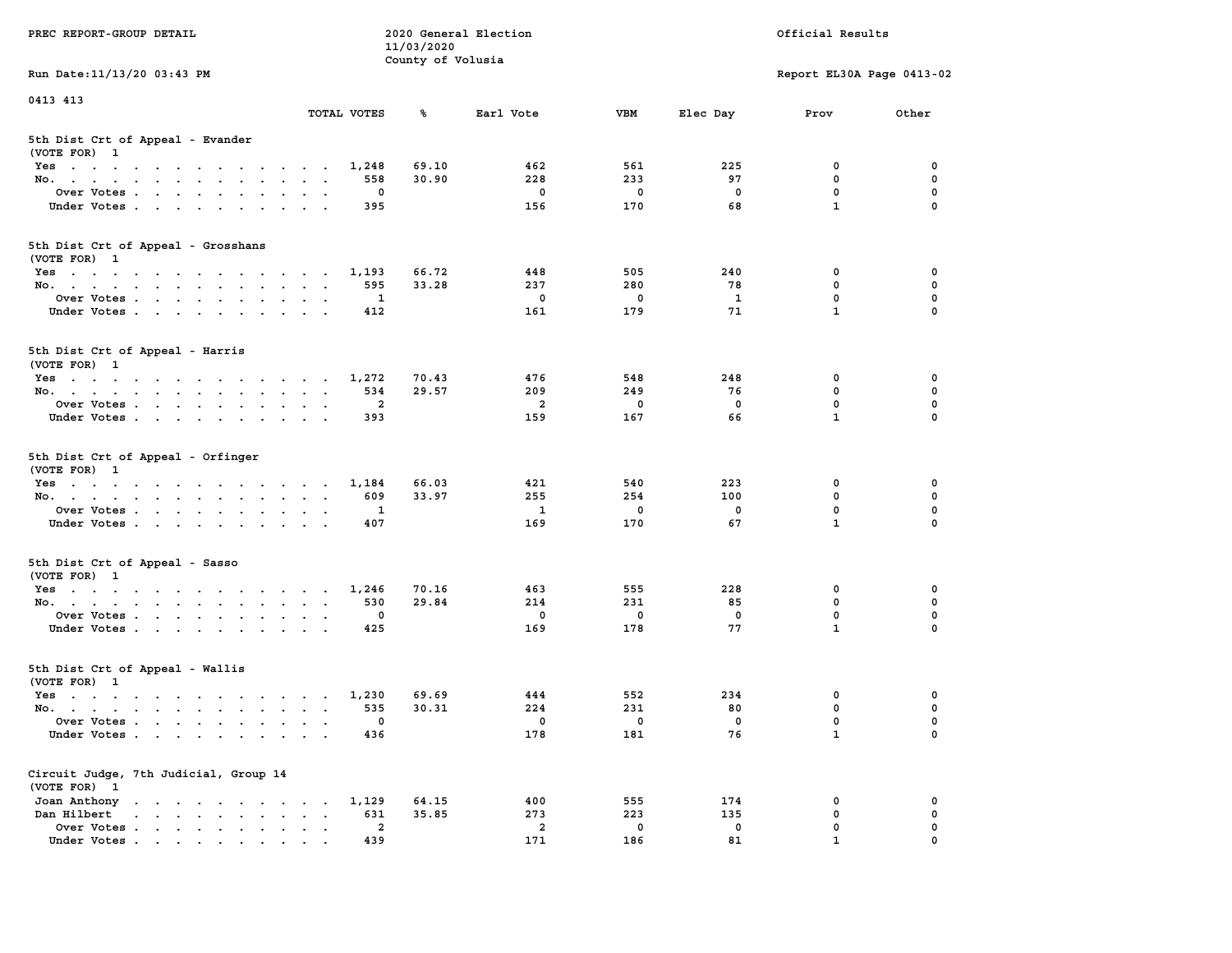|                                                                                                                                        |                                                             | 11/03/2020        |             |             |             |                           |             |
|----------------------------------------------------------------------------------------------------------------------------------------|-------------------------------------------------------------|-------------------|-------------|-------------|-------------|---------------------------|-------------|
|                                                                                                                                        |                                                             | County of Volusia |             |             |             |                           |             |
| Run Date:11/13/20 03:43 PM                                                                                                             |                                                             |                   |             |             |             | Report EL30A Page 0413-03 |             |
| 0413 413                                                                                                                               |                                                             |                   |             |             |             |                           |             |
|                                                                                                                                        | TOTAL VOTES                                                 | ℁                 | Earl Vote   | <b>VBM</b>  | Elec Day    | Prov                      | Other       |
| County Council Chair<br>(VOTE FOR) 1                                                                                                   |                                                             |                   |             |             |             |                           |             |
| Jeff Brower.<br>$\sim$ $\sim$<br>$\ddot{\phantom{0}}$<br>$\mathbf{a}$ and $\mathbf{a}$ and $\mathbf{a}$                                | $\sim$ $\sim$ $\sim$                                        | 939<br>51.79      | 396         | 356         | 187         | 0                         | 0           |
| Deborah A. "Deb" Denys<br>$\ddot{\phantom{a}}$                                                                                         |                                                             | 874<br>48.21      | 307         | 432         | 135         | 0                         | 0           |
| Over Votes                                                                                                                             | $\overline{\phantom{a}}$                                    | 0                 | 0           | 0           | $\mathbf 0$ | 0                         | $\mathbf 0$ |
| Under Votes<br>$\sim$                                                                                                                  | $\bullet$                                                   | 388               | 143         | 176         | 68          | $\mathbf{1}$              | $\mathbf 0$ |
| Soil & Water Conservation Seat 2<br>(VOTE FOR) 1                                                                                       |                                                             |                   |             |             |             |                           |             |
| John Nelson.<br>the contract of the contract of the contract of the contract of the contract of the contract of the contract of        |                                                             | 65.56<br>1,127    | 441         | 481         | 205         | $\mathbf 0$               | $\mathbf 0$ |
| Wesley Wayne Wilson Jr.                                                                                                                | $\overline{\phantom{a}}$<br>$\sim$                          | 592<br>34.44      | 213         | 275         | 104         | 0                         | $\mathbf 0$ |
| Over Votes                                                                                                                             | $\bullet$<br>$\cdot$                                        | $\mathbf 0$       | $\mathbf 0$ | $\mathbf 0$ | $\mathbf 0$ | $\mathbf{0}$              | $\mathbf 0$ |
| Under Votes<br>$\sim$                                                                                                                  | $\ddot{\phantom{0}}$<br>$\ddot{\phantom{a}}$                | 482               | 192         | 208         | 81          | $\mathbf{1}$              | 0           |
| Soil & Water Conservation Seat 4<br>(VOTE FOR) 1                                                                                       |                                                             |                   |             |             |             |                           |             |
| Wendy Anderson.                                                                                                                        |                                                             | 1,113<br>63.89    | 410         | 524         | 179         | 0                         | 0           |
| Barbara Deering<br>the contract of the contract of the                                                                                 | $\ddot{\phantom{a}}$<br>$\cdot$<br>$\overline{\phantom{a}}$ | 629<br>36.11      | 263         | 238         | 128         | 0                         | 0           |
| Over Votes .<br>$\sim$ $\sim$<br>$\mathcal{A}^{\mathcal{A}}$ and $\mathcal{A}^{\mathcal{A}}$<br>$\blacksquare$<br>$\ddot{\phantom{a}}$ |                                                             | 0                 | 0           | 0           | $\mathbf 0$ | 0                         | $\pmb{0}$   |
| Under Votes<br>$\ddot{\phantom{1}}$                                                                                                    |                                                             | 459               | 173         | 202         | 83          | $\mathbf{1}$              | $\mathbf 0$ |
| WVHA - Group A, Seat 3 Hospital Authority<br>(VOTE FOR)<br>$\mathbf{1}$                                                                |                                                             |                   |             |             |             |                           |             |
| Judy Craig.<br>the contract of the contract of                                                                                         | $\sim$ $\sim$ $\sim$ $\sim$ $\sim$                          | 1,106<br>62.59    | 398         | 526         | 182         | 0                         | 0           |
| John M. Hill<br>$\mathbf{r} = \mathbf{r} - \mathbf{r} = \mathbf{r} - \mathbf{r} = \mathbf{r} - \mathbf{r}$<br>$\sim$ $\sim$            | $\ddot{\phantom{a}}$<br>$\ddot{\phantom{a}}$<br>$\,$ .      | 661<br>37.41      | 284         | 247         | 130         | 0                         | 0           |
| Over Votes                                                                                                                             | $\mathbf{r}$<br>$\cdot$                                     | 0                 | 0           | 0           | $\mathbf 0$ | 0                         | $\mathbf 0$ |
| Under Votes<br>$\cdot$                                                                                                                 | $\cdot$<br>$\cdot$                                          | 434               | 164         | 191         | 78          | $\mathbf{1}$              | $\mathbf 0$ |
| WVHA - Group B, Seat 1 Hospital Authority<br>(VOTE FOR)<br>$\mathbf{1}$                                                                |                                                             |                   |             |             |             |                           |             |
| Jennifer Lee Coen.                                                                                                                     |                                                             | 67.01<br>1,178    | 421         | 572         | 185         | $\mathbf 0$               | 0           |
| Michael Lee Ray                                                                                                                        | $\bullet$<br>$\bullet$<br>$\ddot{\phantom{1}}$              | 580<br>32.99      | 260         | 197         | 123         | 0                         | $\mathbf 0$ |
| Over Votes                                                                                                                             | $\bullet$                                                   | $\mathbf 0$       | 0           | 0           | $\mathbf 0$ | $\mathbf 0$               | $\mathbf 0$ |
| Under Votes<br>$\ddot{\phantom{a}}$                                                                                                    | $\ddot{\phantom{a}}$                                        | 443               | 165         | 195         | 82          | $\mathbf{1}$              | 0           |
| Deltona Commissioner District 6                                                                                                        |                                                             |                   |             |             |             |                           |             |
| (VOTE FOR)<br>$\mathbf{1}$                                                                                                             |                                                             |                   |             |             |             |                           |             |
| Julio David Sosa                                                                                                                       |                                                             | 1,164<br>62.41    | 461         | 494         | 209         | 0                         | 0           |
| Jody Lee Storozuk.                                                                                                                     | $\sim$<br>$\cdot$ .                                         | 701<br>37.59      | 258         | 324         | 119         | 0                         | 0           |
| Over Votes<br>$\ddot{\phantom{a}}$                                                                                                     | $\cdot$<br>$\ddot{\phantom{a}}$<br>$\ddot{\phantom{a}}$     | 2                 | 1           | 0           | 1           | 0                         | 0           |
| Under Votes                                                                                                                            |                                                             | 334               | 126         | 146         | 61          | $\mathbf 1$               | 0           |
| Amendment 1 - Citzenship Requirement<br>(VOTE FOR) 1                                                                                   |                                                             |                   |             |             |             |                           |             |
| $Yes \t . \t .$<br>$\bullet$<br>$\mathbf{r} = \mathbf{r} + \mathbf{r} + \mathbf{r} + \mathbf{r}$<br>$\sim$<br>$\cdot$                  | $\bullet$                                                   | 82.00<br>1,695    | 661         | 714         | 320         | 0                         | 0           |
| No.<br>$\bullet$ . In the case of the case of the $\bullet$<br>$\mathbf{a} = \mathbf{a} \cdot \mathbf{a}$<br>$\cdot$                   | $\cdot$                                                     | 372<br>18.00      | 125         | 197         | 50          | 0                         | 0           |
| Over Votes<br>$\bullet$                                                                                                                | $\blacksquare$<br>$\cdot$                                   | 2                 | 1           | 1           | $\mathbf 0$ | $\mathbf 0$               | $\mathbf 0$ |
| Under Votes                                                                                                                            |                                                             | 132               | 59          | 52          | 20          | $\mathbf{1}$              | 0           |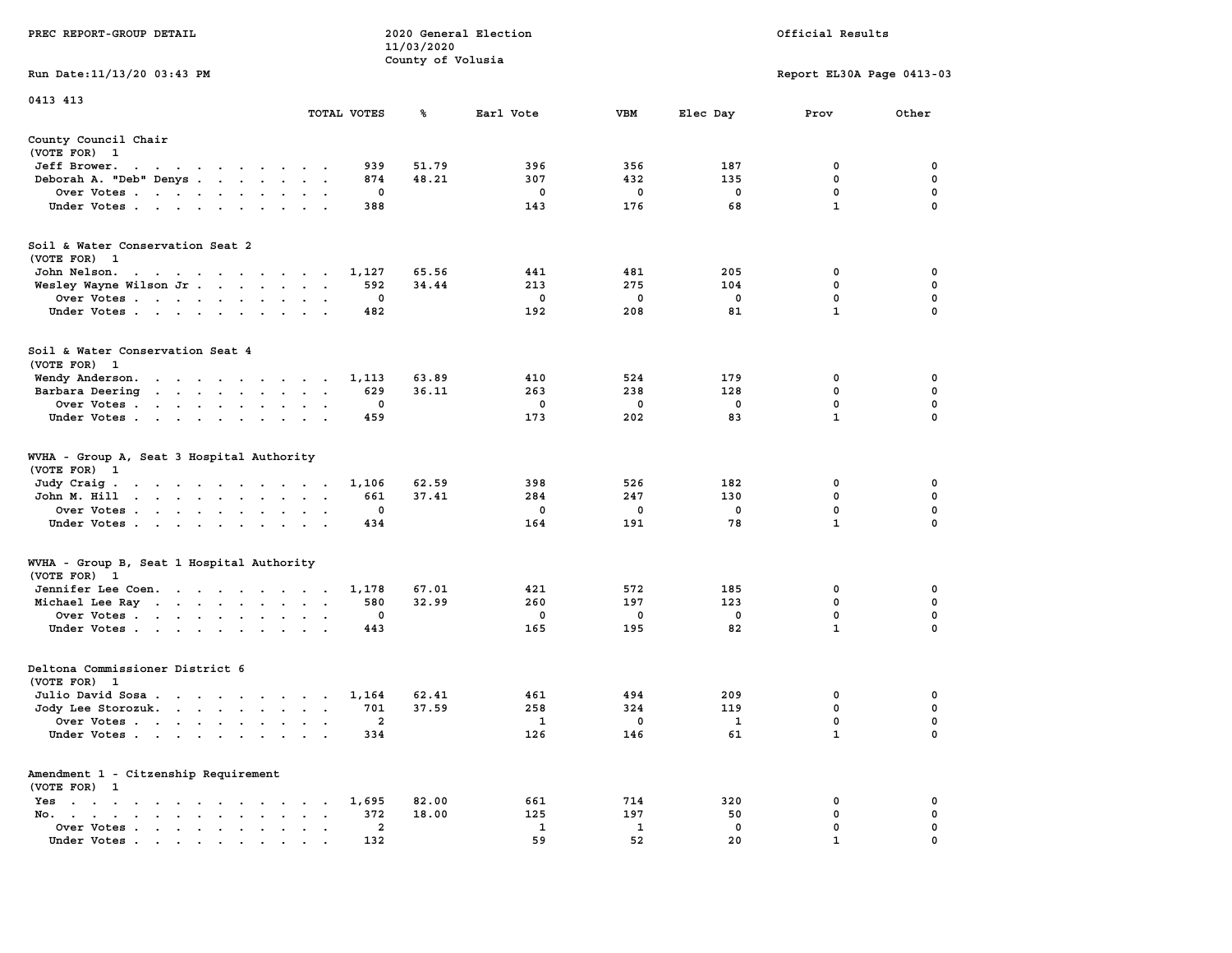| PREC REPORT-GROUP DETAIL                                                                                                                                                                                                                                |                             | 11/03/2020        | 2020 General Election |                 |                | Official Results                                |                         |
|---------------------------------------------------------------------------------------------------------------------------------------------------------------------------------------------------------------------------------------------------------|-----------------------------|-------------------|-----------------------|-----------------|----------------|-------------------------------------------------|-------------------------|
|                                                                                                                                                                                                                                                         |                             | County of Volusia |                       |                 |                |                                                 |                         |
| Run Date: 11/13/20 03:43 PM                                                                                                                                                                                                                             |                             |                   |                       |                 |                | Report EL30A Page 0413-04                       |                         |
| 0413 413                                                                                                                                                                                                                                                |                             |                   |                       |                 |                |                                                 |                         |
|                                                                                                                                                                                                                                                         | TOTAL VOTES                 | ጜ                 | Earl Vote             | VBM             | Elec Day       | Prov                                            | Other                   |
| Amendment 2 - Minimum Wage<br>(VOTE FOR) 1                                                                                                                                                                                                              |                             |                   |                       |                 |                |                                                 |                         |
| Yes                                                                                                                                                                                                                                                     | 1,313                       | 63.03             | 421                   | 670             | 221            | 1                                               | 0                       |
| No.                                                                                                                                                                                                                                                     | 770                         | 36.97             | 370                   | 246             | 154            | $\mathbf 0$                                     | $\mathbf 0$             |
| Over Votes                                                                                                                                                                                                                                              | 0                           |                   | 0                     | 0               | 0              | $\mathbf 0$                                     | 0                       |
| Under Votes                                                                                                                                                                                                                                             | 118                         |                   | 55                    | 48              | 15             | $\mathbf 0$                                     | $\mathbf 0$             |
| Amendment 3 - Primary Elections                                                                                                                                                                                                                         |                             |                   |                       |                 |                |                                                 |                         |
| (VOTE FOR) 1                                                                                                                                                                                                                                            |                             | 61.23             | 424                   | 585             | 210            |                                                 | 0                       |
| Yes<br>No.                                                                                                                                                                                                                                              | 1,219<br>772                | 38.77             | 342                   | 294             | 136            | 0<br>$\mathbf 0$                                | 0                       |
| Over Votes                                                                                                                                                                                                                                              | $\overline{2}$              |                   | $\mathbf 0$           | 1               | 1              | $\mathbf 0$                                     | $\mathbf 0$             |
| Under Votes                                                                                                                                                                                                                                             | 208                         |                   | 80                    | 84              | 43             | $\mathbf{1}$                                    | $\Omega$                |
|                                                                                                                                                                                                                                                         |                             |                   |                       |                 |                |                                                 |                         |
| Amendment 4 - Apprl Const. Amendment<br>(VOTE FOR) 1                                                                                                                                                                                                    |                             |                   |                       |                 |                |                                                 |                         |
| Yes                                                                                                                                                                                                                                                     | 998                         | 51.07             | 411                   | 396             | 191            | 0                                               | 0                       |
| No.                                                                                                                                                                                                                                                     | 956                         | 48.93             | 341                   | 466             | 149            | 0                                               | 0                       |
| Over Votes                                                                                                                                                                                                                                              | 0                           |                   | $\mathbf 0$           | 0               | 0              | $\mathbf 0$                                     | $\mathbf 0$             |
| Under Votes                                                                                                                                                                                                                                             | 247                         |                   | 94                    | 102             | 50             | $\mathbf{1}$                                    | $\mathbf 0$             |
| (VOTE FOR) 1<br>Yes<br>No.<br>Over Votes                                                                                                                                                                                                                | 1,363<br>546<br>2           | 71.40<br>28.60    | 530<br>213<br>1       | 582<br>254<br>1 | 251<br>79<br>0 | 0<br>$\mathbf 0$<br>$\mathbf 0$<br>$\mathbf{1}$ | 0<br>0<br>0<br>$\Omega$ |
| Under Votes                                                                                                                                                                                                                                             | 290                         |                   | 102                   | 127             | 60             |                                                 |                         |
| Amendment 6 - Ad Valorem Tax Discount<br>(VOTE FOR) 1                                                                                                                                                                                                   |                             |                   |                       |                 |                |                                                 |                         |
| Yes                                                                                                                                                                                                                                                     | 1,710                       | 85.93             | 649                   | 748             | 313            | 0                                               | 0                       |
| No.                                                                                                                                                                                                                                                     | 280                         | 14.07             | 114                   | 134             | 32             | $\mathbf 0$                                     | 0                       |
| Over Votes                                                                                                                                                                                                                                              | 0                           |                   | $\mathbf 0$           | 0               | 0              | $\mathbf 0$                                     | 0                       |
| Under Votes                                                                                                                                                                                                                                             | 211                         |                   | 83                    | 82              | 45             | $\mathbf{1}$                                    | $\Omega$                |
| Volusia ECHO<br>(VOTE FOR) 1                                                                                                                                                                                                                            |                             |                   |                       |                 |                |                                                 |                         |
| Yes (For Bonds)<br>$\mathbf{r}$ . The set of the set of the set of the set of the set of the set of the set of the set of the set of the set of the set of the set of the set of the set of the set of the set of the set of the set of the set of t    | 1,487                       | 76.22             | 510                   | 709             | 268            | 0                                               | 0                       |
| No (Against Bonds)                                                                                                                                                                                                                                      | 464                         | 23.78             | 226                   | 161             | 77             | 0                                               | 0                       |
| Over Votes.<br>the contract of the contract of the contract of the contract of the contract of the contract of the contract of                                                                                                                          | 0                           |                   | 0                     | 0               | 0              | $\Omega$                                        | $\mathbf 0$             |
| Under Votes                                                                                                                                                                                                                                             | 250                         |                   | 110                   | 94              | 45             | $\mathbf{1}$                                    | 0                       |
| Volusia Forever<br>(VOTE FOR) 1                                                                                                                                                                                                                         |                             |                   |                       |                 |                |                                                 |                         |
| Yes (For Bonds)                                                                                                                                                                                                                                         | 1,569                       | 80.01             | 552                   | 733             | 284            | 0                                               | 0                       |
| $\mathbf{r}$ . The set of the set of the set of the set of the set of the set of the set of the set of the set of the set of the set of the set of the set of the set of the set of the set of the set of the set of the set of t<br>No (Against Bonds) | 392<br>$\ddot{\phantom{a}}$ | 19.99             | 193                   | 133             | 66             | $\mathbf 0$                                     | $\mathbf 0$             |
| Over Votes                                                                                                                                                                                                                                              | 0                           |                   | 0                     | 0               | 0              | $\mathbf 0$                                     | 0                       |
| Under Votes                                                                                                                                                                                                                                             | 240                         |                   | 101                   | 98              | 40             | 1                                               | $\Omega$                |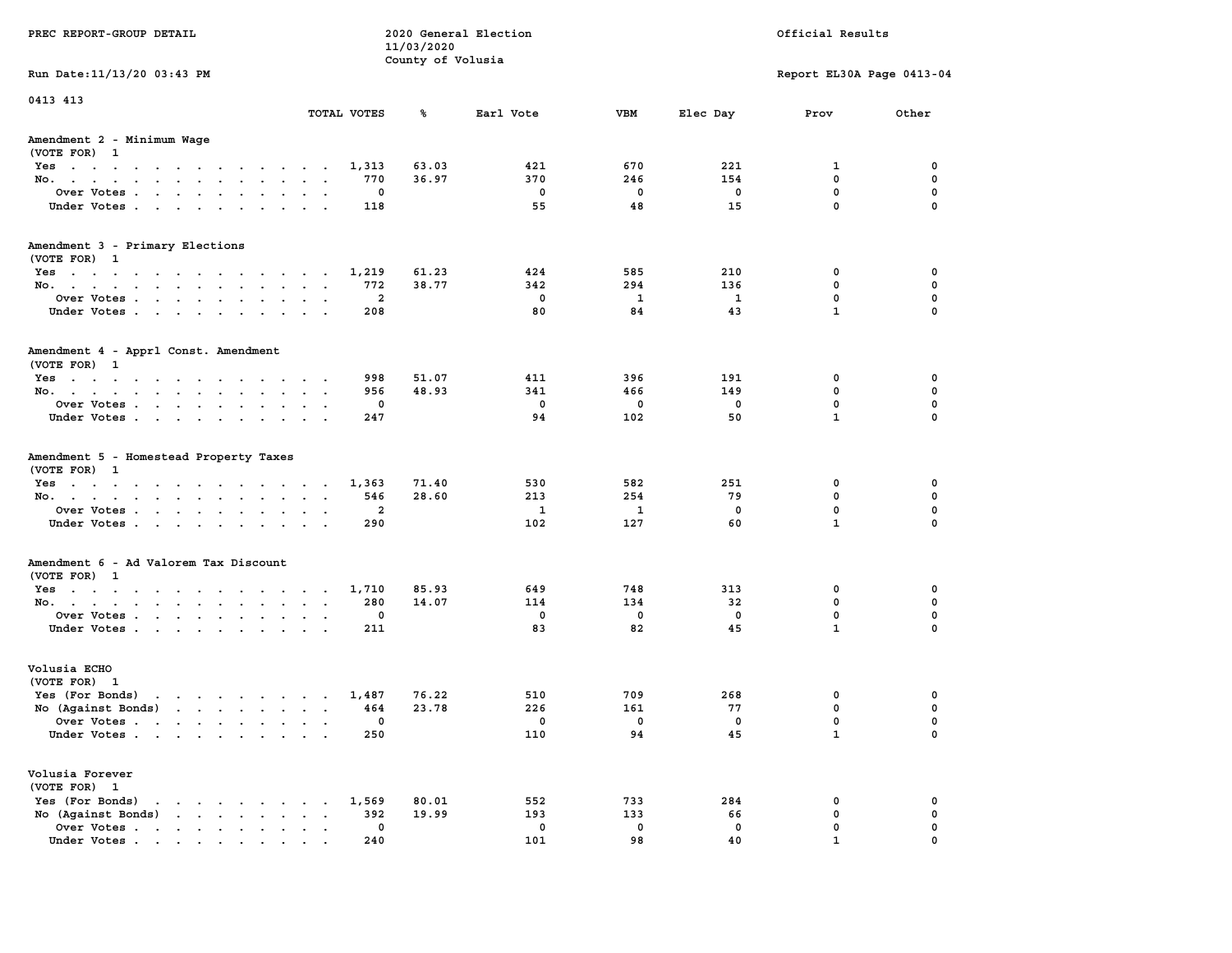| PREC REPORT-GROUP DETAIL                                                                                                                         |                | 11/03/2020        | 2020 General Election        |                         |                              | Official Results             |                            |
|--------------------------------------------------------------------------------------------------------------------------------------------------|----------------|-------------------|------------------------------|-------------------------|------------------------------|------------------------------|----------------------------|
|                                                                                                                                                  |                | County of Volusia |                              |                         |                              |                              |                            |
| Run Date: 11/13/20 03:43 PM                                                                                                                      |                |                   |                              |                         |                              | Report EL30A Page 0414-01    |                            |
| 0414 414                                                                                                                                         |                |                   |                              |                         |                              |                              |                            |
|                                                                                                                                                  | TOTAL VOTES    | ℁                 | Earl Vote                    | <b>VBM</b>              | Elec Day                     | Prov                         | Other                      |
| REGISTERED VOTERS - TOTAL                                                                                                                        | 3,368          |                   |                              |                         |                              |                              |                            |
| BALLOTS CAST - TOTAL.<br>$\cdots$                                                                                                                | 2,409          |                   | 978                          | 990                     | 439                          | $\overline{a}$               | $\mathbf 0$                |
| BALLOTS CAST - BLANK.<br>$\mathbf{r}$ , $\mathbf{r}$ , $\mathbf{r}$ , $\mathbf{r}$ , $\mathbf{r}$                                                | 0              |                   | $\mathbf 0$                  | $\mathbf 0$             | $\mathbf 0$                  | $\mathbf 0$                  | $\mathbf 0$                |
| VOTER TURNOUT - TOTAL<br>$\cdots$                                                                                                                |                | 71.53             |                              |                         |                              |                              |                            |
| VOTER TURNOUT - BLANK                                                                                                                            |                |                   |                              |                         |                              |                              |                            |
| President and Vice President<br>(VOTE FOR) 1                                                                                                     |                |                   |                              |                         |                              |                              |                            |
| Donald J. Trump (REP)<br>the contract of the contract of the                                                                                     | 1,172          | 48.81             | 569                          | 319                     | 283                          | 1                            | $\mathbf 0$                |
| $\mathbf{r}$ , $\mathbf{r}$ , $\mathbf{r}$ , $\mathbf{r}$ , $\mathbf{r}$<br>Joseph R. Biden (DEM)                                                | 1,201          | 50.02             | 395                          | 660                     | 145                          | $\mathbf{1}$                 | $\mathbf 0$                |
| Jo Jorgensen (LPF)                                                                                                                               | 19             | .79               | 11                           | $\overline{\mathbf{3}}$ | 5                            | $\mathbf 0$                  | $\mathbf 0$                |
| Roque "Rocky" De La Fuente (REF).                                                                                                                | 1              | .04               | $\mathbf{1}$                 | $\mathbf 0$             | $\mathbf{0}$                 | $\mathbf 0$                  | $\mathbf 0$                |
| Gloria La Riva (PSL).                                                                                                                            | 0              |                   | $\mathbf 0$                  | $\mathbf 0$             | $\mathbf 0$                  | 0                            | $\mathbf 0$                |
| Howie Hawkins (GRE)                                                                                                                              | 3              | .12               | $\mathbf 0$                  | $\mathbf 0$             | 3                            | 0                            | $\mathbf 0$                |
| Don Blankenship (CPF)                                                                                                                            | $\Omega$       |                   | $\mathbf 0$                  | $\mathbf 0$             | $\mathbf 0$                  | 0                            | $\mathbf 0$                |
| WRITE-IN.<br>$\cdots$                                                                                                                            | 5              | .21               | $\mathbf{1}$                 | 3                       | $\mathbf{1}$                 | $\mathbf 0$                  | $\mathbf 0$                |
| Over Votes                                                                                                                                       | 6              |                   | $\mathbf{0}$                 | $\overline{\mathbf{4}}$ | $\overline{a}$               | $\mathbf 0$                  | $\mathbf 0$                |
| Under Votes                                                                                                                                      | $\overline{a}$ |                   | $\mathbf{1}$                 | $\mathbf{1}$            | $\Omega$                     | 0                            | $\Omega$                   |
|                                                                                                                                                  |                |                   |                              |                         |                              |                              |                            |
| Representative in Congress District 6                                                                                                            |                |                   |                              |                         |                              |                              |                            |
| (VOTE FOR) 1                                                                                                                                     |                |                   |                              |                         |                              |                              |                            |
| Michael Waltz (REP)                                                                                                                              | 1,144          | 49.57             | 563                          | 309                     | 272                          | $\mathbf 0$                  | $\mathbf 0$                |
| Clint Curtis (DEM)                                                                                                                               | 1,160          | 50.26             | 379                          | 634                     | 145                          | $\overline{a}$               | $\mathbf 0$                |
| WRITE-IN.<br>$\ddot{\phantom{a}}$                                                                                                                | 4              | .17               | $\mathbf{1}$<br>$\mathbf{0}$ | $\overline{2}$          | $\mathbf{1}$<br>$\mathbf{0}$ | $\mathbf 0$<br>$\mathbf{0}$  | $\mathbf 0$<br>$\mathbf 0$ |
| Over Votes                                                                                                                                       | 0              |                   | 35                           | $\mathbf 0$<br>45       | 21                           | 0                            | $\mathbf 0$                |
| Under Votes                                                                                                                                      | 101            |                   |                              |                         |                              |                              |                            |
| State Attorney 7th Judicial Circuit                                                                                                              |                |                   |                              |                         |                              |                              |                            |
| (VOTE FOR) 1                                                                                                                                     |                |                   |                              |                         |                              |                              |                            |
| $R.J.$ Larizza $(REP)$                                                                                                                           | 1,138          | 52.42             | 566                          | 330                     | 241                          | 1                            | 0                          |
| Don Dempsey.                                                                                                                                     | 1,033          | 47.58             | 321                          | 553                     | 158                          | $\mathbf{1}$<br>$\mathbf{0}$ | $\mathbf 0$                |
| Over Votes                                                                                                                                       | 0              |                   | 0<br>91                      | 0<br>107                | 0<br>40                      | $\Omega$                     | $\mathbf 0$<br>$\Omega$    |
| Under Votes                                                                                                                                      | 238            |                   |                              |                         |                              |                              |                            |
| State Representative District 27                                                                                                                 |                |                   |                              |                         |                              |                              |                            |
| (VOTE FOR) 1                                                                                                                                     |                | 48.63             | 557                          | 306                     | 258                          | 1                            | 0                          |
| Webster Barnaby (REP)                                                                                                                            | 1,122          |                   | 384                          |                         |                              | $\mathbf{1}$                 | $\mathbf 0$                |
| Dolores Guzman (DEM).                                                                                                                            | 1,185<br>0     | 51.37             | 0                            | 644<br>0                | 156<br>0                     | $\mathbf 0$                  | $\mathbf 0$                |
| Over Votes<br>Under Votes                                                                                                                        | 102            |                   | 37                           | 40                      | 25                           | $\mathbf 0$                  | $\Omega$                   |
|                                                                                                                                                  |                |                   |                              |                         |                              |                              |                            |
| Supreme Court - Carlos G. Muniz                                                                                                                  |                |                   |                              |                         |                              |                              |                            |
| (VOTE FOR) 1                                                                                                                                     |                |                   |                              |                         |                              |                              |                            |
| Yes                                                                                                                                              | 1,383          | 66.62             | 603                          | 510                     | 270                          | $\mathbf 0$                  | 0                          |
| $No.$<br>the contract of the contract of the contract of the contract of the contract of the contract of the contract of<br>$\sim$               | 693            | 33.38             | 255                          | 329                     | 107                          | $\overline{2}$               | $\mathbf 0$                |
| Over Votes<br>$\mathbf{z} = \mathbf{z} + \mathbf{z} + \mathbf{z}$                                                                                | $\mathbf{1}$   |                   | $\mathbf{1}$                 | $\mathbf 0$             | $\mathbf 0$                  | $\mathbf 0$                  | $\mathbf 0$                |
| Under Votes.<br>the contract of the contract of the contract of the contract of the contract of the contract of the contract of<br>$\sim$ $\sim$ | 332            |                   | 119                          | 151                     | 62                           | $\mathbf 0$                  | $\mathbf 0$                |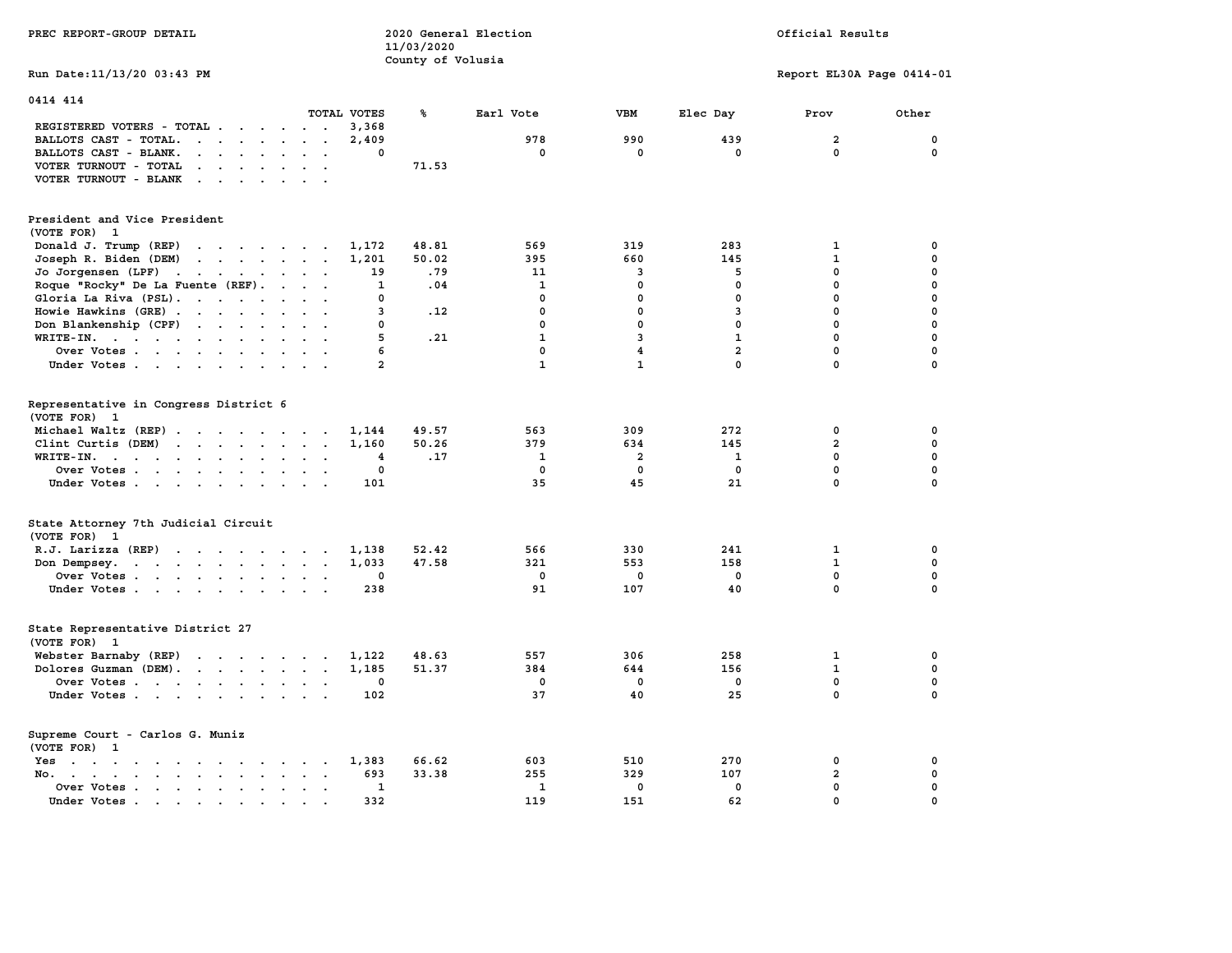|                                                                                                                                                                                                                                               |                                                                               | 11/03/2020        |              |             |             |                           |             |
|-----------------------------------------------------------------------------------------------------------------------------------------------------------------------------------------------------------------------------------------------|-------------------------------------------------------------------------------|-------------------|--------------|-------------|-------------|---------------------------|-------------|
|                                                                                                                                                                                                                                               |                                                                               | County of Volusia |              |             |             |                           |             |
| Run Date: 11/13/20 03:43 PM                                                                                                                                                                                                                   |                                                                               |                   |              |             |             | Report EL30A Page 0414-02 |             |
|                                                                                                                                                                                                                                               |                                                                               |                   |              |             |             |                           |             |
| 0414 414                                                                                                                                                                                                                                      |                                                                               |                   |              |             |             |                           |             |
|                                                                                                                                                                                                                                               | TOTAL VOTES                                                                   | ℁                 | Earl Vote    | <b>VBM</b>  | Elec Day    | Prov                      | Other       |
|                                                                                                                                                                                                                                               |                                                                               |                   |              |             |             |                           |             |
| 5th Dist Crt of Appeal - Evander                                                                                                                                                                                                              |                                                                               |                   |              |             |             |                           |             |
| (VOTE FOR) 1                                                                                                                                                                                                                                  |                                                                               |                   |              |             |             |                           |             |
| Yes                                                                                                                                                                                                                                           | 1,424                                                                         | 69.57             | 590          | 576         | 257         | 1                         | 0           |
| No.<br>$\sim$<br>$\sim$<br>$\mathbf{r}$                                                                                                                                                                                                       | 623                                                                           | 30.43             | 253          | 255         | 114         | 1                         | 0           |
| Over Votes                                                                                                                                                                                                                                    | $\mathbf{o}$                                                                  |                   | $\mathbf 0$  | $\mathbf 0$ | $\mathbf 0$ | $\mathbf 0$               | $\mathbf 0$ |
| Under Votes                                                                                                                                                                                                                                   | 362<br>$\sim$<br>$\sim$ $\sim$                                                |                   | 135          | 159         | 68          | $\mathbf 0$               | $\Omega$    |
|                                                                                                                                                                                                                                               |                                                                               |                   |              |             |             |                           |             |
|                                                                                                                                                                                                                                               |                                                                               |                   |              |             |             |                           |             |
| 5th Dist Crt of Appeal - Grosshans                                                                                                                                                                                                            |                                                                               |                   |              |             |             |                           |             |
| (VOTE FOR) 1                                                                                                                                                                                                                                  |                                                                               |                   |              |             |             |                           |             |
| Yes                                                                                                                                                                                                                                           | 1,345                                                                         | 66.22             | 566          | 521         | 257         | $\mathbf{1}$              | $\mathbf 0$ |
| No.                                                                                                                                                                                                                                           | 686                                                                           | 33.78             | 275          | 299         | 111         | $\mathbf{1}$              | $\mathbf 0$ |
| Over Votes                                                                                                                                                                                                                                    | $\mathbf{0}$                                                                  |                   | $\mathbf 0$  | $\mathbf 0$ | $\Omega$    | $\mathbf{0}$              | $\mathbf 0$ |
| Under Votes                                                                                                                                                                                                                                   | 378                                                                           |                   | 137          | 170         | 71          | $\mathbf 0$               | $\Omega$    |
|                                                                                                                                                                                                                                               |                                                                               |                   |              |             |             |                           |             |
|                                                                                                                                                                                                                                               |                                                                               |                   |              |             |             |                           |             |
| 5th Dist Crt of Appeal - Harris                                                                                                                                                                                                               |                                                                               |                   |              |             |             |                           |             |
| (VOTE FOR) 1                                                                                                                                                                                                                                  |                                                                               |                   |              |             |             |                           |             |
| Yes                                                                                                                                                                                                                                           | 1,418                                                                         | 69.82             | 608          | 551         | 258         | 1                         | 0           |
| No.                                                                                                                                                                                                                                           | 613                                                                           | 30.18             | 231          | 276         | 105         | $\mathbf{1}$              | $\mathbf 0$ |
| Over Votes<br>$\bullet$                                                                                                                                                                                                                       | 1<br>$\sim$                                                                   |                   | $\mathbf{1}$ | $\mathbf 0$ | $\mathbf 0$ | 0                         | $\mathbf 0$ |
| Under Votes                                                                                                                                                                                                                                   | 377                                                                           |                   | 138          | 163         | 76          | $\Omega$                  | $\Omega$    |
|                                                                                                                                                                                                                                               |                                                                               |                   |              |             |             |                           |             |
|                                                                                                                                                                                                                                               |                                                                               |                   |              |             |             |                           |             |
| 5th Dist Crt of Appeal - Orfinger                                                                                                                                                                                                             |                                                                               |                   |              |             |             |                           |             |
| (VOTE FOR) 1                                                                                                                                                                                                                                  |                                                                               |                   |              |             |             |                           |             |
| Yes                                                                                                                                                                                                                                           | 1,368                                                                         | 67.76             | 570          | 553         | 245         | 0                         | 0           |
| No.                                                                                                                                                                                                                                           | 651<br>$\sim$<br>$\sim$ $\sim$ $\sim$                                         | 32.24             | 257          | 274         | 118         | $\overline{a}$            | $\mathbf 0$ |
| Over Votes                                                                                                                                                                                                                                    | 1                                                                             |                   | $\mathbf{1}$ | $\mathbf 0$ | $\mathbf 0$ | $\mathbf 0$               | $\mathbf 0$ |
| Under Votes                                                                                                                                                                                                                                   | 389                                                                           |                   | 150          | 163         | 76          | $\mathbf 0$               | $\mathbf 0$ |
|                                                                                                                                                                                                                                               |                                                                               |                   |              |             |             |                           |             |
| 5th Dist Crt of Appeal - Sasso                                                                                                                                                                                                                |                                                                               |                   |              |             |             |                           |             |
| (VOTE FOR) 1                                                                                                                                                                                                                                  |                                                                               |                   |              |             |             |                           |             |
| Yes                                                                                                                                                                                                                                           | 1,388                                                                         | 69.02             | 595          | 536         | 256         | $\mathbf{1}$              | $\mathbf 0$ |
| No.<br>$\bullet$                                                                                                                                                                                                                              | 623<br>$\sim$ $\sim$<br>$\ddot{\phantom{0}}$                                  | 30.98             | 229          | 285         | 108         | $\mathbf{1}$              | $\mathbf 0$ |
| Over Votes                                                                                                                                                                                                                                    | $\mathbf 0$<br>$\ddot{\phantom{0}}$<br>$\sim$ $\sim$                          |                   | $\mathbf{0}$ | $\mathbf 0$ | $\mathbf 0$ | $\mathbf{0}$              | $\Omega$    |
| Under Votes<br>$\cdot$ $\cdot$                                                                                                                                                                                                                | 398<br>$\sim$                                                                 |                   | 154          | 169         | 75          | $\mathbf 0$               | $\Omega$    |
|                                                                                                                                                                                                                                               |                                                                               |                   |              |             |             |                           |             |
|                                                                                                                                                                                                                                               |                                                                               |                   |              |             |             |                           |             |
| 5th Dist Crt of Appeal - Wallis                                                                                                                                                                                                               |                                                                               |                   |              |             |             |                           |             |
| (VOTE FOR) 1                                                                                                                                                                                                                                  |                                                                               |                   |              |             |             |                           |             |
| Yes                                                                                                                                                                                                                                           | 1,382                                                                         | 69.00             | 585          | 545         | 251         | 1                         | 0           |
| No.                                                                                                                                                                                                                                           | 621                                                                           | 31.00             | 238          | 274         | 108         | $\mathbf{1}$              | 0           |
| Over Votes<br>$\sim 10^{-1}$                                                                                                                                                                                                                  | 0<br>$\ddot{\phantom{a}}$<br>$\ddot{\phantom{a}}$<br>$\overline{\phantom{a}}$ |                   | $\mathbf 0$  | $\mathbf 0$ | $\mathbf 0$ | $\mathbf 0$               | $\mathbf 0$ |
| Under Votes                                                                                                                                                                                                                                   | 406                                                                           |                   | 155          | 171         | 80          | $\Omega$                  | $\Omega$    |
|                                                                                                                                                                                                                                               |                                                                               |                   |              |             |             |                           |             |
|                                                                                                                                                                                                                                               |                                                                               |                   |              |             |             |                           |             |
| Circuit Judge, 7th Judicial, Group 14                                                                                                                                                                                                         |                                                                               |                   |              |             |             |                           |             |
| (VOTE FOR) 1                                                                                                                                                                                                                                  |                                                                               |                   |              |             |             |                           |             |
| Joan Anthony<br>the contract of the contract of the contract of                                                                                                                                                                               | 1,265                                                                         | 62.32             | 479          | 596         | 189         | 1                         | 0           |
| Dan Hilbert<br>and a series of the control of the series of the series of the series of the series of the series of the series of the series of the series of the series of the series of the series of the series of the series of the serie | 765<br>$\bullet$ . $\bullet$                                                  | 37.68             | 365          | 241         | 158         | $\mathbf{1}$              | $\mathbf 0$ |
| Over Votes<br>$\bullet$                                                                                                                                                                                                                       | 0<br>$\blacksquare$<br>$\blacksquare$<br>$\ddot{\phantom{a}}$                 |                   | 0            | $\mathbf 0$ | 0           | $\mathbf 0$               | $\mathbf 0$ |
| Under Votes                                                                                                                                                                                                                                   | 379                                                                           |                   | 134          | 153         | 92          | $\mathbf 0$               | $\mathbf 0$ |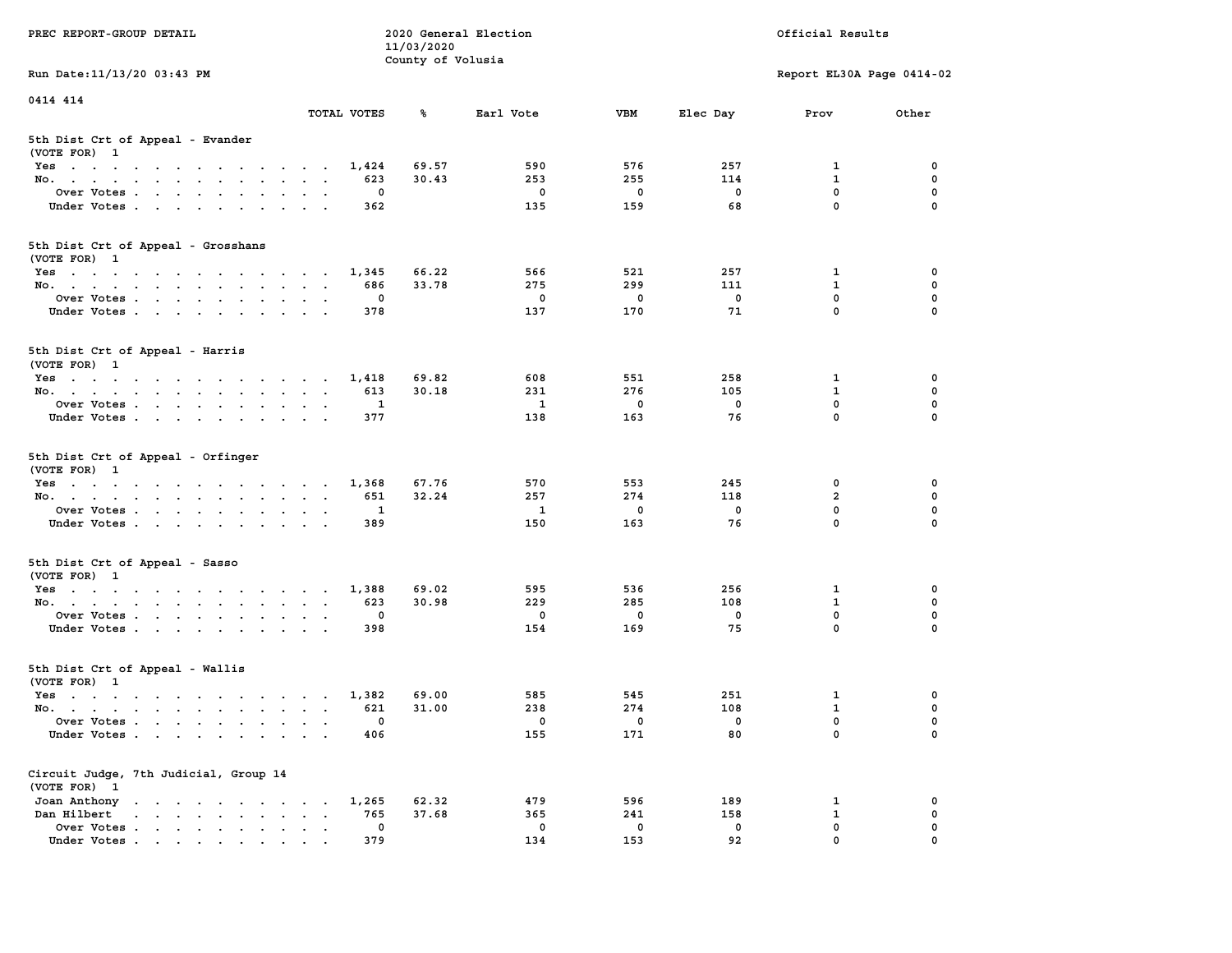|                                                                                                                                                      |                                                        | 11/03/2020        |                   |              |                   |                           |                  |
|------------------------------------------------------------------------------------------------------------------------------------------------------|--------------------------------------------------------|-------------------|-------------------|--------------|-------------------|---------------------------|------------------|
|                                                                                                                                                      |                                                        | County of Volusia |                   |              |                   |                           |                  |
| Run Date: 11/13/20 03:43 PM                                                                                                                          |                                                        |                   |                   |              |                   | Report EL30A Page 0414-03 |                  |
| 0414 414                                                                                                                                             |                                                        |                   |                   |              |                   |                           |                  |
|                                                                                                                                                      | TOTAL VOTES                                            | ℁                 | Earl Vote         | <b>VBM</b>   | Elec Day          | Prov                      | Other            |
|                                                                                                                                                      |                                                        |                   |                   |              |                   |                           |                  |
| County Council Chair                                                                                                                                 |                                                        |                   |                   |              |                   |                           |                  |
| (VOTE FOR) 1                                                                                                                                         |                                                        |                   |                   |              |                   |                           |                  |
| Jeff Brower.<br>the contract of the contract of the con-                                                                                             | 1,134                                                  | 55.40             | 510               | 405          | 219               | 0                         | 0                |
| Deborah A. "Deb" Denys                                                                                                                               | 913                                                    | 44.60             | 334               | 436          | 142               | 1                         | 0                |
| Over Votes                                                                                                                                           | 3<br>$\cdot$                                           |                   | $\overline{a}$    | $\mathbf{1}$ | $\mathbf 0$       | $\mathbf 0$               | 0                |
| Under Votes                                                                                                                                          | 359                                                    |                   | 132               | 148          | 78                | $\mathbf{1}$              | $\Omega$         |
|                                                                                                                                                      |                                                        |                   |                   |              |                   |                           |                  |
| Soil & Water Conservation Seat 2                                                                                                                     |                                                        |                   |                   |              |                   |                           |                  |
| (VOTE FOR) 1                                                                                                                                         |                                                        |                   |                   |              |                   |                           |                  |
| John Nelson.<br>design and a series of the series of                                                                                                 | 1,325                                                  | 66.95             | 565               | 545          | 214               | 1                         | 0                |
| Wesley Wayne Wilson Jr                                                                                                                               | 654                                                    | 33.05             | 255               | 267          | 132               | $\mathbf 0$               | $\mathbf 0$      |
| Over Votes                                                                                                                                           | $\mathbf 0$<br>$\sim$ $\sim$                           |                   | $\mathbf 0$       | $\mathbf 0$  | $\mathbf 0$       | $\mathbf 0$               | $\mathbf 0$      |
| Under Votes                                                                                                                                          | 430                                                    |                   | 158               | 178          | 93                | $\mathbf{1}$              | $\mathbf 0$      |
|                                                                                                                                                      |                                                        |                   |                   |              |                   |                           |                  |
| Soil & Water Conservation Seat 4                                                                                                                     |                                                        |                   |                   |              |                   |                           |                  |
| (VOTE FOR) 1                                                                                                                                         |                                                        |                   |                   |              |                   |                           |                  |
| Wendy Anderson.                                                                                                                                      | 1,296<br>$\ddot{\phantom{1}}$                          | 64.32             | 501               | 590          | 204               | 1                         | 0                |
| Barbara Deering                                                                                                                                      | 719<br>$\bullet$ . $\bullet$                           | 35.68             | 336               | 241          | 142               | $\mathbf 0$               | $\mathbf 0$      |
| Over Votes                                                                                                                                           | $\mathbf{0}$<br>$\sim$ $\sim$                          |                   | $^{\circ}$        | $^{\circ}$   | $^{\circ}$        | $\mathbf 0$               | 0                |
| Under Votes                                                                                                                                          | 394                                                    |                   | 141               | 159          | 93                | $\mathbf{1}$              | 0                |
|                                                                                                                                                      |                                                        |                   |                   |              |                   |                           |                  |
| WVHA - Group A, Seat 3 Hospital Authority                                                                                                            |                                                        |                   |                   |              |                   |                           |                  |
| (VOTE FOR)<br>$\mathbf{1}$                                                                                                                           |                                                        |                   |                   |              |                   |                           |                  |
| Judy Craig.<br>the contract of the contract of the con-                                                                                              | 1,288                                                  | 63.54             | 493               | 593          | 202               | 0                         | 0                |
| John M. Hill<br>$\sim$ $\sim$<br>$\sim$                                                                                                              | 739<br>$\sim$ $\sim$<br>$\overline{\phantom{a}}$       | 36.46             | 343               | 242          | 153               | $\mathbf{1}$              | $\mathbf 0$      |
| Over Votes                                                                                                                                           | 1                                                      |                   | 1                 | 0            | 0                 | $\mathbf 0$               | $\mathbf 0$      |
| Under Votes<br>$\cdot$<br>$\cdot$                                                                                                                    | 381                                                    |                   | 141               | 155          | 84                | $\mathbf{1}$              | $\mathbf 0$      |
|                                                                                                                                                      |                                                        |                   |                   |              |                   |                           |                  |
| WVHA - Group B, Seat 1 Hospital Authority                                                                                                            |                                                        |                   |                   |              |                   |                           |                  |
| (VOTE FOR) 1                                                                                                                                         |                                                        | 69.25             | 514               | 669          | 221               |                           | 0                |
| Jennifer Lee Coen.                                                                                                                                   | 1,405                                                  |                   |                   |              |                   | 1                         |                  |
| Michael Lee Ray                                                                                                                                      | 624<br>$\sim$ $\sim$<br>$\blacksquare$<br>$\mathbf{0}$ | 30.75             | 326<br>$^{\circ}$ | 166          | 132<br>$^{\circ}$ | 0<br>$\mathbf 0$          | 0<br>$\mathbf 0$ |
| Over Votes                                                                                                                                           | $\ddot{\phantom{0}}$                                   |                   |                   | 0            | 86                | $\mathbf{1}$              | $\mathbf 0$      |
| Under Votes                                                                                                                                          | 380<br>$\sim$                                          |                   | 138               | 155          |                   |                           |                  |
| Amendment 1 - Citzenship Requirement                                                                                                                 |                                                        |                   |                   |              |                   |                           |                  |
| (VOTE FOR) 1                                                                                                                                         |                                                        |                   |                   |              |                   |                           |                  |
|                                                                                                                                                      | 1,833                                                  | 80.57             | 785               | 670          | 376               | $\overline{\mathbf{2}}$   | 0                |
| Yes                                                                                                                                                  |                                                        |                   |                   |              |                   |                           |                  |
| No.                                                                                                                                                  | 442                                                    | 19.43             | 141               | 265          | 36                | 0                         | 0                |
| Over Votes<br>$\sim$<br>$\bullet$                                                                                                                    | 3<br>$\overline{a}$<br>$\overline{\phantom{a}}$        |                   | 3                 | 0            | 0                 | 0<br>$\mathbf 0$          | $\mathbf 0$      |
| Under Votes                                                                                                                                          | 131                                                    |                   | 49                | 55           | 27                |                           | $\mathbf 0$      |
| Amendment 2 - Minimum Wage                                                                                                                           |                                                        |                   |                   |              |                   |                           |                  |
| (VOTE FOR) 1                                                                                                                                         |                                                        |                   |                   |              |                   |                           |                  |
| $Yes \t . \t .$<br><b>Contract Contract</b><br>$\ddot{\phantom{0}}$<br>$\sim$ $\sim$ $\sim$<br>$\ddot{\phantom{a}}$<br>$\ddot{\phantom{a}}$          | 1,379                                                  | 60.30             | 502               | 679          | 197               | 1                         | 0                |
| No.<br>the contract of the contract of the contract of the contract of the contract of the contract of the contract of<br>$\sim$ $\sim$<br>$\bullet$ | 908                                                    | 39.70             | 431               | 262          | 214               | $\mathbf{1}$              | $\mathbf 0$      |
| Over Votes<br>$\sim$<br>$\bullet$<br>$\bullet$                                                                                                       | 1<br>$\bullet$<br>$\ddot{\phantom{a}}$                 |                   | 1                 | $\mathbf 0$  | 0                 | 0                         | 0                |
| Under Votes<br>the contract of the contract of the contract of the contract of the contract of the contract of the contract of                       | 121                                                    |                   | 44                | 49           | 28                | $\Omega$                  | $\Omega$         |
|                                                                                                                                                      |                                                        |                   |                   |              |                   |                           |                  |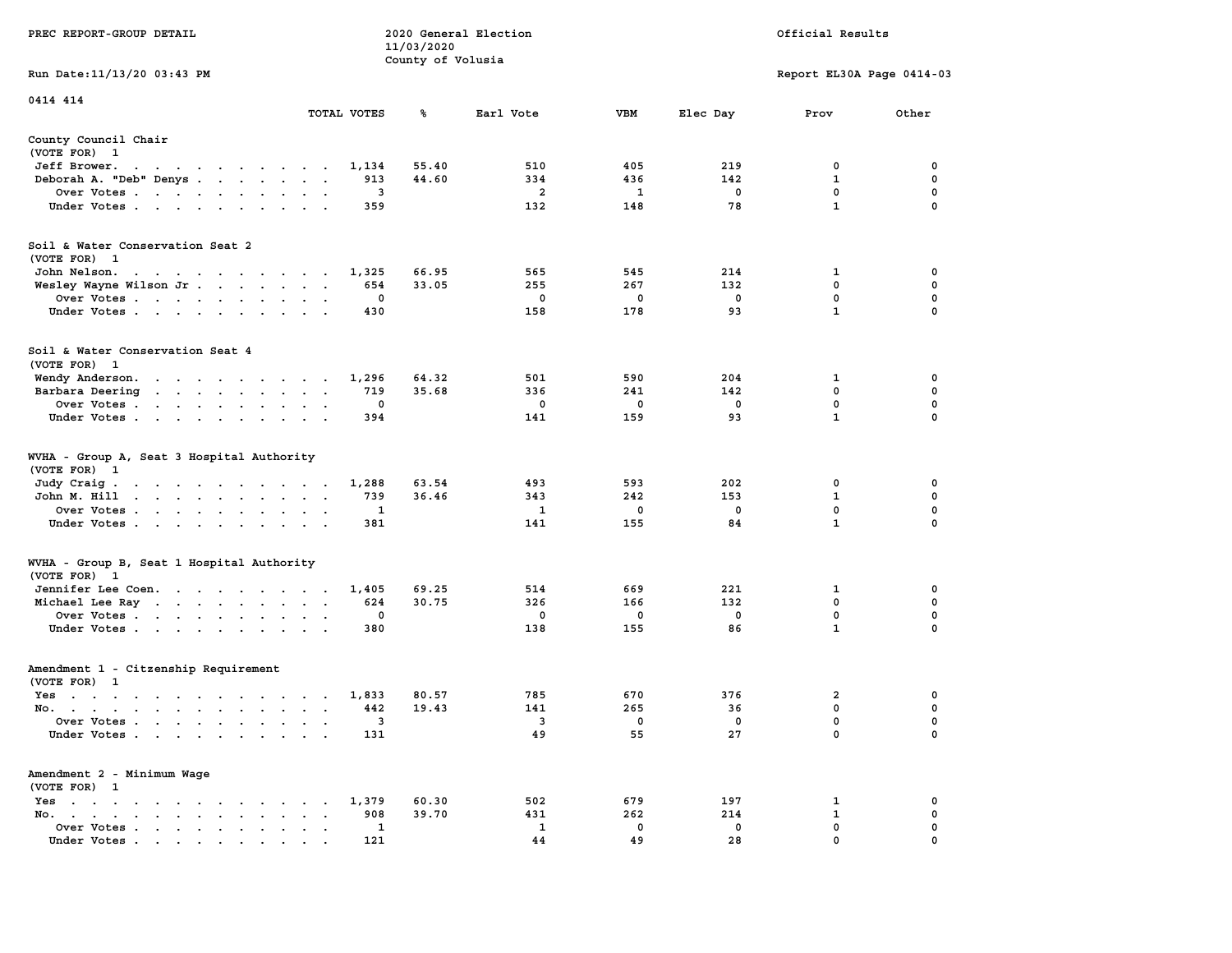| PREC REPORT-GROUP DETAIL                                                    |             | 11/03/2020<br>County of Volusia | 2020 General Election |             | Official Results |                            |                         |  |
|-----------------------------------------------------------------------------|-------------|---------------------------------|-----------------------|-------------|------------------|----------------------------|-------------------------|--|
| Run Date: 11/13/20 03:43 PM                                                 |             |                                 |                       |             |                  | Report EL30A Page 0414-04  |                         |  |
| 0414 414                                                                    | TOTAL VOTES | ℁                               | Earl Vote             | <b>VBM</b>  | Elec Day         | Prov                       | Other                   |  |
| Amendment 3 - Primary Elections<br>(VOTE FOR) 1                             |             |                                 |                       |             |                  |                            |                         |  |
| Yes                                                                         | 1,295       | 58.44                           | 491                   | 535         | 267              | $\overline{2}$             | 0                       |  |
| No.<br>$\ddotsc$                                                            | 921         | 41.56                           | 417                   | 368         | 136              | 0                          | $\mathbf 0$             |  |
| Over Votes<br>$\ddot{\phantom{0}}$<br>$\ddot{\phantom{a}}$                  | 0           |                                 | $\mathbf 0$           | $\mathbf 0$ | $\mathbf 0$      | $\mathbf 0$                | 0                       |  |
| Under Votes<br>$\cdot$ $\cdot$                                              | 193         |                                 | 70                    | 87          | 36               | 0                          | $\Omega$                |  |
| Amendment 4 - Apprl Const. Amendment<br>(VOTE FOR) 1                        |             |                                 |                       |             |                  |                            |                         |  |
| Yes                                                                         | 1,082       | 49.84                           | 480                   | 365         | 236              | 1                          | 0                       |  |
| No.                                                                         | 1,089       | 50.16                           | 406                   | 526         | 156              | $\mathbf{1}$               | $\mathbf 0$             |  |
| Over Votes<br>$\bullet$<br>$\bullet$                                        | 0           |                                 | $\mathbf 0$           | $\mathbf 0$ | $\mathbf 0$      | $\mathbf 0$                | $\mathbf 0$             |  |
| Under Votes                                                                 | 238         |                                 | 92                    | 99          | 47               | $\mathbf 0$                | $\Omega$                |  |
| Amendment 5 - Homestead Property Taxes<br>(VOTE FOR) 1                      |             |                                 |                       |             |                  |                            |                         |  |
| Yes                                                                         | 1,550       | 71.30                           | 639                   | 609         | 301              | 1                          | 0                       |  |
| No.<br>$\sim$ $\sim$<br>$\cdot$ .                                           | 624         | 28.70                           | 247                   | 288         | 88               | $\mathbf{1}$               | $\mathbf 0$             |  |
| Over Votes<br>$\ddot{\phantom{a}}$<br>$\bullet$<br>$\overline{\phantom{a}}$ | 0           |                                 | $\mathbf 0$           | $\mathbf 0$ | $\mathbf 0$      | $\mathbf 0$<br>$\mathbf 0$ | $\mathbf 0$<br>$\Omega$ |  |
| Under Votes<br>$\sim$<br>$\sim$                                             | 235         |                                 | 92                    | 93          | 50               |                            |                         |  |
| Amendment 6 - Ad Valorem Tax Discount<br>(VOTE FOR)<br>1                    |             |                                 |                       |             |                  |                            |                         |  |
| Yes                                                                         | 1,910       | 85.77                           | 799                   | 752         | 357              | 2                          | 0                       |  |
| No.                                                                         | 317         | 14.23                           | 110                   | 162         | 45               | $\mathbf{0}$               | $\mathbf 0$             |  |
| Over Votes<br>$\ddot{\phantom{a}}$<br>$\bullet$                             | 0           |                                 | $\mathbf 0$           | $\mathbf 0$ | 0                | 0                          | 0                       |  |
| Under Votes                                                                 | 182         |                                 | 69                    | 76          | 37               | $\mathbf 0$                | $\Omega$                |  |
| Volusia ECHO<br>(VOTE FOR) 1                                                |             |                                 |                       |             |                  |                            |                         |  |
| Yes (For Bonds) $\cdots$ $\cdots$ $\cdots$ $\cdots$                         | 1,689       | 76.98                           | 646                   | 745         | 297              | $\mathbf{1}$               | 0                       |  |
| No (Against Bonds)                                                          | 505         | 23.02                           | 253                   | 154         | 97               | $\mathbf{1}$               | $\mathbf 0$             |  |
| Over Votes<br>$\ddot{\phantom{a}}$<br>$\sim$                                | 0           |                                 | $\mathbf 0$           | $\mathbf 0$ | 0                | $\mathbf 0$                | $\mathbf 0$             |  |
| Under Votes                                                                 | 215         |                                 | 79                    | 91          | 45               | $\mathbf 0$                | $\Omega$                |  |
| Volusia Forever<br>(VOTE FOR) 1                                             |             |                                 |                       |             |                  |                            |                         |  |
| Yes (For Bonds)<br>$\cdots$<br>$\ddot{\phantom{0}}$                         | 1,783       | 81.08                           | 685                   | 780         | 318              | 0                          | 0                       |  |
| $\cdots$<br>No (Against Bonds)                                              | 416         | 18.92                           | 213                   | 125         | 77               | $\mathbf{1}$               | $\mathbf 0$             |  |
| Over Votes .<br>and the contract of the contract of the<br>$\blacksquare$   | 0           |                                 | $\mathbf 0$           | $\mathbf 0$ | $\mathbf{0}$     | 0                          | 0                       |  |
| Under Votes<br>$\sim$                                                       | 210         |                                 | 80                    | 85          | 44               | $\mathbf{1}$               | 0                       |  |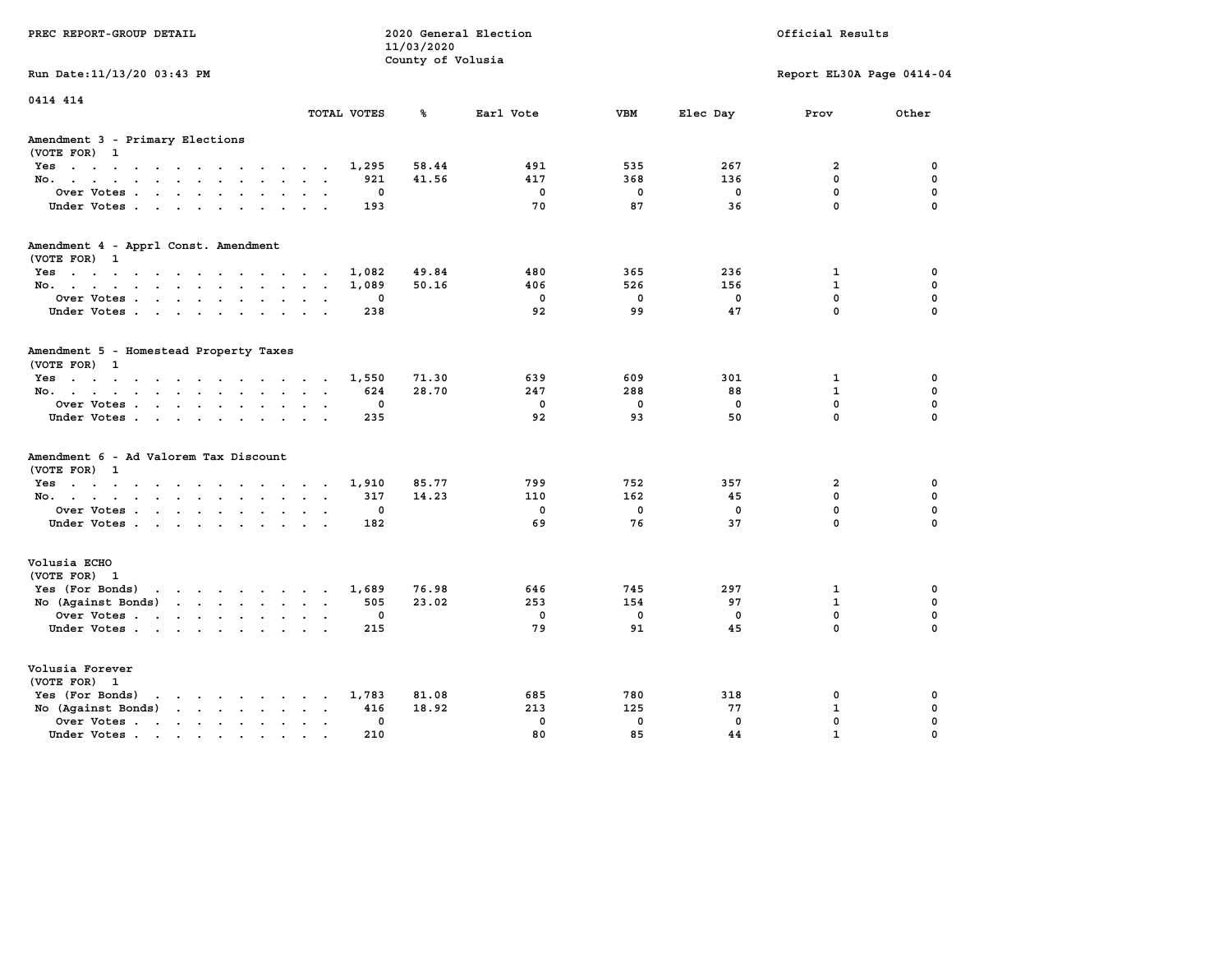| PREC REPORT-GROUP DETAIL                                                                                                                                                                                      |                                                       | 11/03/2020<br>County of Volusia | 2020 General Election |                         |                    | Official Results          |             |
|---------------------------------------------------------------------------------------------------------------------------------------------------------------------------------------------------------------|-------------------------------------------------------|---------------------------------|-----------------------|-------------------------|--------------------|---------------------------|-------------|
| Run Date: 11/13/20 03:43 PM                                                                                                                                                                                   |                                                       |                                 |                       |                         |                    | Report EL30A Page 0415-01 |             |
| 0415 415                                                                                                                                                                                                      |                                                       |                                 |                       |                         |                    |                           |             |
|                                                                                                                                                                                                               | TOTAL VOTES                                           | ℁                               | Earl Vote             | <b>VBM</b>              | Elec Day           | Prov                      | Other       |
| REGISTERED VOTERS - TOTAL .<br>$\sim$<br>$\sim$<br>$\sim$                                                                                                                                                     | $\cdot$ $\cdot$<br>3,976<br>2,762                     |                                 |                       |                         |                    |                           | 0           |
| BALLOTS CAST - TOTAL.<br>$\cdots$<br>BALLOTS CAST - BLANK.<br>$\mathbf{r}$ , $\mathbf{r}$ , $\mathbf{r}$                                                                                                      | $\mathbf 0$<br>$\sim$<br>$\overline{\phantom{a}}$     |                                 | 1,119<br>$\mathbf 0$  | 1,177<br>$\mathbf 0$    | 465<br>$\mathbf 0$ | 1<br>$\mathbf 0$          | $\mathbf 0$ |
| $\cdot$                                                                                                                                                                                                       |                                                       |                                 |                       |                         |                    |                           |             |
| VOTER TURNOUT - TOTAL<br>$\mathbf{r}$ , $\mathbf{r}$ , $\mathbf{r}$ , $\mathbf{r}$                                                                                                                            |                                                       | 69.47                           |                       |                         |                    |                           |             |
| VOTER TURNOUT - BLANK<br>$\cdot$ $\cdot$ $\cdot$<br>$\sim$                                                                                                                                                    |                                                       |                                 |                       |                         |                    |                           |             |
| President and Vice President<br>(VOTE FOR) 1                                                                                                                                                                  |                                                       |                                 |                       |                         |                    |                           |             |
| Donald J. Trump (REP)                                                                                                                                                                                         | 1,291                                                 | 46.93                           | 615                   | 395                     | 280                | 1                         | 0           |
| Joseph R. Biden (DEM)<br>$\mathbf{r}$ , and $\mathbf{r}$ , and $\mathbf{r}$ , and $\mathbf{r}$                                                                                                                | 1,419                                                 | 51.58                           | 488                   | 763                     | 168                | $\mathbf{0}$              | 0           |
| Jo Jorgensen (LPF)                                                                                                                                                                                            | 24                                                    | .87                             | 8                     | 4                       | 12                 | 0                         | $\Omega$    |
| Roque "Rocky" De La Fuente (REF).                                                                                                                                                                             | $\overline{2}$                                        | .07                             | $\mathbf{0}$          | $\overline{2}$          | 0                  | $\mathbf 0$               | $\mathbf 0$ |
| Gloria La Riva (PSL).                                                                                                                                                                                         | $\overline{2}$                                        | .07                             | $\mathbf{1}$          | $\mathbf{0}$            | $\mathbf{1}$       | $\mathbf{0}$              | 0           |
| Howie Hawkins (GRE)                                                                                                                                                                                           | 7                                                     | .25                             | $\mathbf{1}$          | 5                       | $\mathbf{1}$       | $\mathbf{0}$              | 0           |
| Don Blankenship (CPF)                                                                                                                                                                                         | 3                                                     | .11                             | $\overline{a}$        | $\mathbf{1}$            | $\mathbf{0}$       | $\mathbf{0}$              | $\mathbf 0$ |
| WRITE-IN.                                                                                                                                                                                                     | 3                                                     | .11                             | $\mathbf{1}$          | $\overline{a}$          | $\mathbf 0$        | $\mathbf 0$               | $\mathbf 0$ |
|                                                                                                                                                                                                               | 1<br>$\mathbf{r}$                                     |                                 | $\mathbf 0$           | $\mathbf{1}$            | $\mathbf 0$        | $\mathbf 0$               | $\mathbf 0$ |
| Over Votes                                                                                                                                                                                                    |                                                       |                                 | $\overline{3}$        | $\overline{\mathbf{4}}$ | $\overline{3}$     | $\Omega$                  | $\mathbf 0$ |
| Under Votes                                                                                                                                                                                                   | 10                                                    |                                 |                       |                         |                    |                           |             |
| Representative in Congress District 6                                                                                                                                                                         |                                                       |                                 |                       |                         |                    |                           |             |
| (VOTE FOR) 1                                                                                                                                                                                                  |                                                       |                                 |                       |                         |                    |                           |             |
| Michael Waltz (REP)                                                                                                                                                                                           | 1,281                                                 | 48.63                           | 605                   | 401                     | 274                | 1                         | 0           |
| Clint Curtis (DEM)                                                                                                                                                                                            | 1,348                                                 | 51.18                           | 473                   | 715                     | 160                | $\mathbf 0$               | $\mathbf 0$ |
| WRITE-IN.<br>$\mathbf{r}$ , and $\mathbf{r}$ , and $\mathbf{r}$ , and $\mathbf{r}$<br>$\mathbf{r}$<br>$\ddot{\phantom{a}}$                                                                                    | 5<br>$\sim$                                           | .19                             | 3                     | $\overline{2}$          | 0                  | $\mathbf{0}$              | $\mathbf 0$ |
| Over Votes                                                                                                                                                                                                    | $\mathbf{1}$<br>$\mathbf{r}$                          |                                 | $\mathbf 0$           | $\mathbf{1}$            | $\mathbf 0$        | $\mathbf 0$               | $\mathbf 0$ |
| Under Votes                                                                                                                                                                                                   | 127<br>$\sim$ $\sim$                                  |                                 | 38                    | 58                      | 31                 | $\mathbf{0}$              | 0           |
| State Attorney 7th Judicial Circuit<br>(VOTE FOR) 1                                                                                                                                                           |                                                       |                                 |                       |                         |                    |                           |             |
| $R.J.$ Larizza $(REP)$                                                                                                                                                                                        | 1,266<br>$\sim$                                       | 51.28                           | 612                   | 400                     | 253                | 1                         | 0           |
| Don Dempsey.<br>the contract of the contract of the contract of the contract of the contract of the contract of the contract of                                                                               | 1,203<br>$\sim$                                       | 48.72                           | 402                   | 647                     | 154                | $\mathbf 0$               | $\mathbf 0$ |
| Over Votes                                                                                                                                                                                                    | 3                                                     |                                 | $\mathbf 0$           | 0                       | 3                  | $\mathbf 0$               | $\pmb{0}$   |
| Under Votes                                                                                                                                                                                                   | 290                                                   |                                 | 105                   | 130                     | 55                 | $\mathbf 0$               | $\mathbf 0$ |
|                                                                                                                                                                                                               |                                                       |                                 |                       |                         |                    |                           |             |
| State Representative District 27<br>(VOTE FOR)<br>$\mathbf{1}$                                                                                                                                                |                                                       |                                 |                       |                         |                    |                           |             |
| Webster Barnaby (REP)                                                                                                                                                                                         | 1,247                                                 | 47.49                           | 601                   | 378                     | 267                | 1                         | $\mathbf 0$ |
| Dolores Guzman (DEM).                                                                                                                                                                                         | 1,379                                                 | 52.51                           | 478                   | 743                     | 158                | 0                         | 0           |
| Over Votes                                                                                                                                                                                                    | $\Omega$                                              |                                 | $\mathbf{0}$          | $\mathbf{0}$            | $\mathbf{0}$       | $\mathbf{0}$              | $\mathbf 0$ |
| Under Votes                                                                                                                                                                                                   | 136                                                   |                                 | 40                    | 56                      | 40                 | $\mathbf 0$               | $\mathbf 0$ |
| Supreme Court - Carlos G. Muniz<br>(VOTE FOR) 1                                                                                                                                                               |                                                       |                                 |                       |                         |                    |                           |             |
| Yes                                                                                                                                                                                                           | 1,535                                                 | 65.54                           | 641                   | 615                     | 279                | $\mathbf 0$               | 0           |
| the contract of the contract of the contract of the contract of the contract of the contract of the contract of<br>$\cdot$ $\cdot$ $\cdot$ $\cdot$ $\cdot$ $\cdot$ $\cdot$ $\cdot$<br>No.<br>$\sim$<br>$\sim$ | 807<br>$\sim$                                         | 34.46                           | 310                   | 387                     | 109                | $\mathbf{1}$              | 0           |
| Over Votes                                                                                                                                                                                                    | 1<br>$\ddot{\phantom{a}}$<br>$\overline{\phantom{a}}$ |                                 | $\mathbf{1}$          | $\mathbf 0$             | $\mathbf 0$        | $\mathbf 0$               | $\mathbf 0$ |
| Under Votes.                                                                                                                                                                                                  | 419                                                   |                                 | 167                   | 175                     | 77                 | 0                         | $\mathbf 0$ |
| the contract of the contract of the contract of the contract of the contract of the contract of the contract of                                                                                               |                                                       |                                 |                       |                         |                    |                           |             |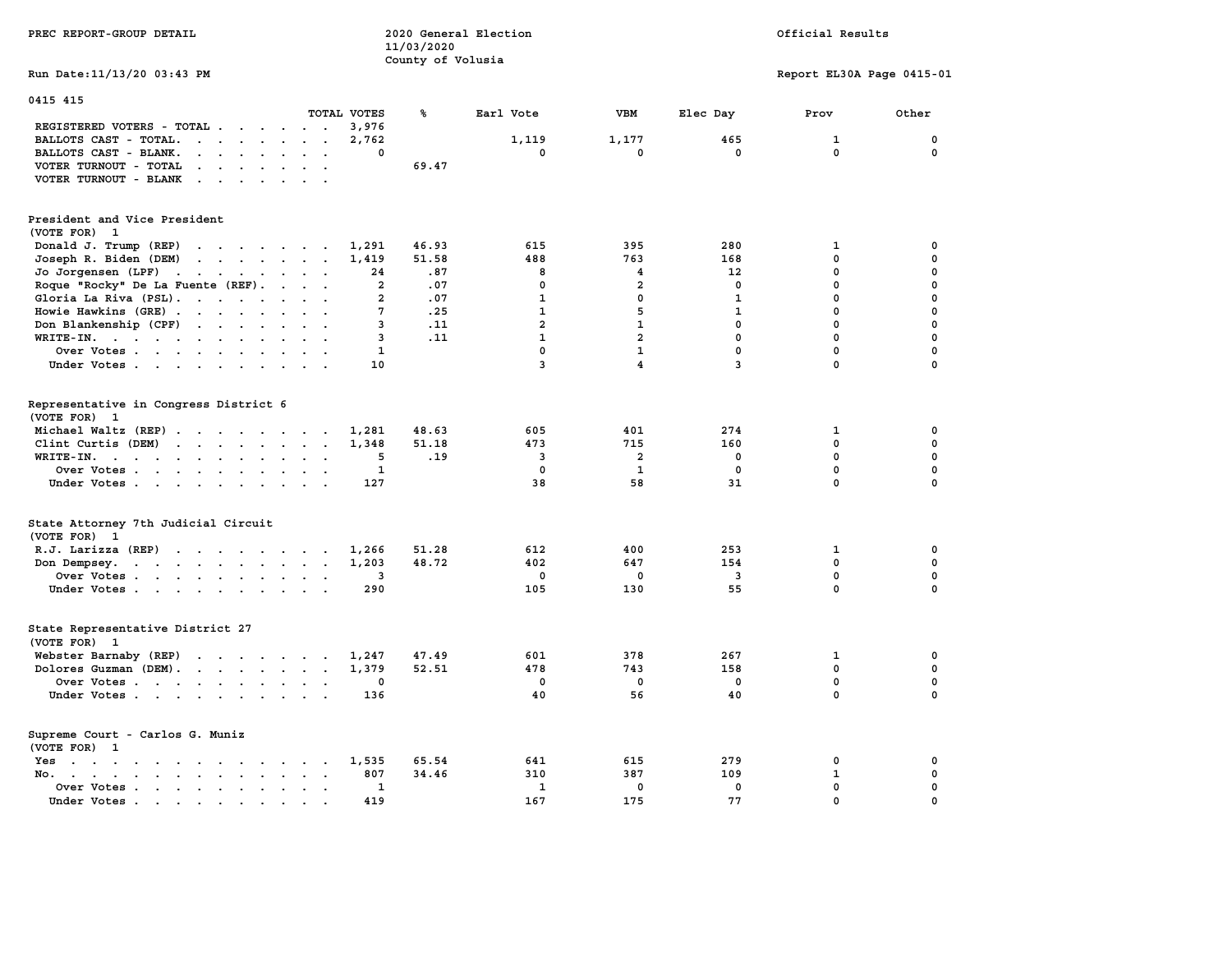| PREC REPORT-GROUP DETAIL                                                                                               |                                               | 11/03/2020        | 2020 General Election |                    | Official Results      |                            |               |  |
|------------------------------------------------------------------------------------------------------------------------|-----------------------------------------------|-------------------|-----------------------|--------------------|-----------------------|----------------------------|---------------|--|
| Run Date: 11/13/20 03:43 PM                                                                                            |                                               | County of Volusia |                       |                    |                       | Report EL30A Page 0415-02  |               |  |
| 0415 415                                                                                                               |                                               |                   |                       |                    |                       |                            |               |  |
|                                                                                                                        | TOTAL VOTES                                   | ℁                 | Earl Vote             | <b>VBM</b>         | Elec Day              | Prov                       | Other         |  |
| 5th Dist Crt of Appeal - Evander<br>(VOTE FOR) 1                                                                       |                                               |                   |                       |                    |                       |                            |               |  |
| Yes                                                                                                                    | 1,589                                         | 69.15             | 642                   | 684                | 263                   | 0                          | 0             |  |
| No.                                                                                                                    | 709                                           | 30.85             | 291                   | 297                | 120                   | $\mathbf{1}$               | 0             |  |
| Over Votes                                                                                                             | 2                                             |                   | $\mathbf{1}$          | 1                  | 0                     | $\mathbf 0$                | 0             |  |
| Under Votes                                                                                                            | 462                                           |                   | 185                   | 195                | 82                    | $\mathbf 0$                | $\Omega$      |  |
| 5th Dist Crt of Appeal - Grosshans<br>(VOTE FOR) 1                                                                     |                                               |                   |                       |                    |                       |                            |               |  |
| Yes                                                                                                                    | 1,476                                         | 64.29             | 613                   | 598                | 265                   | 0                          | 0             |  |
| No.                                                                                                                    | 820                                           | 35.71             | 316                   | 386                | 117                   | $\mathbf{1}$               | 0             |  |
| Over Votes                                                                                                             | 0                                             |                   | $\mathbf 0$           | $\mathbf 0$        | $\mathbf 0$           | $\mathbf 0$                | 0             |  |
| Under Votes                                                                                                            | 466                                           |                   | 190                   | 193                | 83                    | $\mathbf{0}$               | 0             |  |
| 5th Dist Crt of Appeal - Harris<br>(VOTE FOR) 1                                                                        |                                               |                   |                       |                    |                       |                            |               |  |
| Yes                                                                                                                    | 1,530                                         | 67.46             | 623                   | 628                | 279                   | 0                          | 0             |  |
| No.                                                                                                                    | 738                                           | 32.54             | 296                   | 346                | 95                    | $\mathbf{1}$               | 0             |  |
| Over Votes                                                                                                             | 0                                             |                   | $\mathbf 0$           | $\mathbf 0$        | 0                     | $\mathbf{0}$               | 0             |  |
| Under Votes                                                                                                            | 494                                           |                   | 200                   | 203                | 91                    | $\mathbf 0$                | 0             |  |
| 5th Dist Crt of Appeal - Orfinger<br>(VOTE FOR) 1                                                                      |                                               |                   |                       |                    |                       |                            |               |  |
| Yes                                                                                                                    | 1,506                                         | 67.02             | 596                   | 648                | 262                   | 0                          | 0             |  |
| No.                                                                                                                    | 741                                           | 32.98             | 309                   | 325                | 106                   | $\mathbf{1}$               | 0             |  |
| Over Votes                                                                                                             | 0                                             |                   | 0                     | 0                  | 0                     | $\mathbf 0$<br>$\mathbf 0$ | 0<br>$\Omega$ |  |
| Under Votes                                                                                                            | 515                                           |                   | 214                   | 204                | 97                    |                            |               |  |
| 5th Dist Crt of Appeal - Sasso<br>(VOTE FOR) 1                                                                         |                                               |                   |                       |                    |                       |                            |               |  |
| Yes                                                                                                                    | 1,501                                         | 67.07             | 598                   | 624                | 279                   | 0                          | 0             |  |
| No.                                                                                                                    | 737                                           | 32.93             | 305                   | 344                | 87                    | 1                          | 0             |  |
| Over Votes                                                                                                             | 0<br>524                                      |                   | $\mathbf 0$<br>216    | 0<br>209           | $\mathbf 0$<br>99     | 0<br>$\mathbf{0}$          | 0<br>$\Omega$ |  |
| Under Votes                                                                                                            |                                               |                   |                       |                    |                       |                            |               |  |
| 5th Dist Crt of Appeal - Wallis<br>(VOTE FOR) 1                                                                        |                                               |                   |                       |                    |                       |                            |               |  |
| Yes<br>the contract of the contract of the contract of the contract of the contract of the contract of the contract of | 1,485                                         | 66.29             | 592                   | 628                | 265                   | 0                          | 0             |  |
| No.                                                                                                                    | 755                                           | 33.71             | 308                   | 343                | 103                   | $\mathbf{1}$               | 0             |  |
| Over Votes<br>Under Votes                                                                                              | 1<br>521                                      |                   | $\mathbf{1}$<br>218   | 0<br>206           | 0<br>97               | $\mathbf 0$<br>0           | 0<br>0        |  |
|                                                                                                                        |                                               |                   |                       |                    |                       |                            |               |  |
| Circuit Judge, 7th Judicial, Group 14<br>(VOTE FOR) 1                                                                  |                                               |                   |                       |                    |                       |                            |               |  |
| Joan Anthony                                                                                                           | 1,432                                         | 63.14             | 533                   | 682                | 217                   | 0                          | 0             |  |
| Dan Hilbert<br>Over Votes                                                                                              | 836<br>$\ddot{\phantom{a}}$<br>$\bullet$<br>3 | 36.86             | 380<br>$\mathbf{1}$   | 312<br>$\mathbf 0$ | 144<br>$\overline{a}$ | $\mathbf 0$<br>0           | 0<br>0        |  |
| Under Votes                                                                                                            | 491                                           |                   | 205                   | 183                | 102                   | $\mathbf{1}$               |               |  |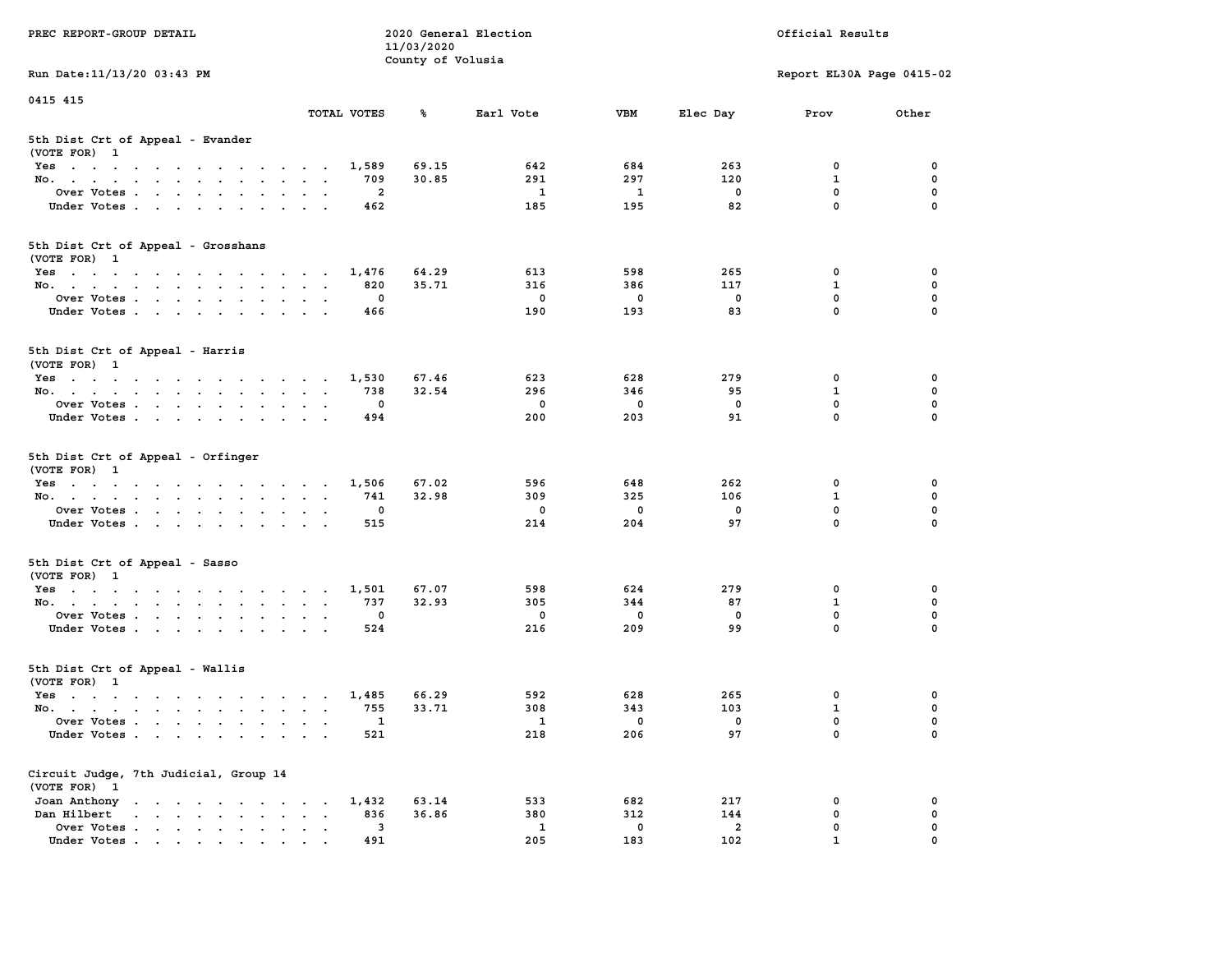|                                                                                                                                                                                                                                                                                     |                                                                             | 11/03/2020        |                         |             |             |                           |             |
|-------------------------------------------------------------------------------------------------------------------------------------------------------------------------------------------------------------------------------------------------------------------------------------|-----------------------------------------------------------------------------|-------------------|-------------------------|-------------|-------------|---------------------------|-------------|
|                                                                                                                                                                                                                                                                                     |                                                                             | County of Volusia |                         |             |             |                           |             |
| Run Date:11/13/20 03:43 PM                                                                                                                                                                                                                                                          |                                                                             |                   |                         |             |             | Report EL30A Page 0415-03 |             |
| 0415 415                                                                                                                                                                                                                                                                            |                                                                             |                   |                         |             |             |                           |             |
|                                                                                                                                                                                                                                                                                     | TOTAL VOTES                                                                 | ℁                 | Earl Vote               | <b>VBM</b>  | Elec Day    | Prov                      | Other       |
| County Council Chair                                                                                                                                                                                                                                                                |                                                                             |                   |                         |             |             |                           |             |
| (VOTE FOR) 1                                                                                                                                                                                                                                                                        |                                                                             |                   |                         |             |             |                           |             |
| Jeff Brower.<br>$\sim$ $\sim$<br>the company of the company of the company of                                                                                                                                                                                                       | 1,301                                                                       | 56.20             | 553                     | 489         | 258         | 1                         | 0           |
| Deborah A. "Deb" Denys                                                                                                                                                                                                                                                              | 1,014<br>$\overline{\phantom{a}}$<br>$\ddot{\phantom{a}}$                   | 43.80             | 396                     | 501         | 117         | 0                         | 0           |
| Over Votes<br>$\ddot{\phantom{a}}$                                                                                                                                                                                                                                                  | 1<br>$\cdot$<br>$\cdot$                                                     |                   | $\mathbf{1}$            | 0           | $\mathbf 0$ | $\mathbf 0$               | $\mathbf 0$ |
| Under Votes                                                                                                                                                                                                                                                                         | 446<br>$\sim$ $\sim$ $\sim$ $\sim$ $\sim$<br>$\sim$                         |                   | 169                     | 187         | 90          | 0                         | 0           |
| Soil & Water Conservation Seat 2                                                                                                                                                                                                                                                    |                                                                             |                   |                         |             |             |                           |             |
| (VOTE FOR) 1                                                                                                                                                                                                                                                                        |                                                                             |                   |                         |             |             |                           |             |
| John Nelson.<br>the contract of the contract of the con-                                                                                                                                                                                                                            | 1,482                                                                       | 67.03             | 603                     | 639         | 240         | 0                         | 0           |
| Wesley Wayne Wilson Jr                                                                                                                                                                                                                                                              | 729<br>$\overline{\phantom{a}}$<br>$\ddot{\phantom{a}}$<br>$\sim$           | 32.97             | 290                     | 323         | 116         | 0                         | $\mathbf 0$ |
| Over Votes<br>$\ddot{\phantom{a}}$                                                                                                                                                                                                                                                  | $\mathbf 0$                                                                 |                   | 0                       | 0           | $\mathbf 0$ | $\mathbf 0$               | $\mathbf 0$ |
| Under Votes<br>$\ddot{\phantom{a}}$                                                                                                                                                                                                                                                 | 551                                                                         |                   | 226                     | 215         | 109         | $\mathbf{1}$              | $\mathbf 0$ |
|                                                                                                                                                                                                                                                                                     |                                                                             |                   |                         |             |             |                           |             |
| Soil & Water Conservation Seat 4                                                                                                                                                                                                                                                    |                                                                             |                   |                         |             |             |                           |             |
| (VOTE FOR)<br>$\mathbf{1}$                                                                                                                                                                                                                                                          |                                                                             |                   |                         |             |             |                           |             |
| Wendy Anderson.<br>the contract of the state of the<br>$\sim 10^{-11}$                                                                                                                                                                                                              | 1,474<br>$\sim$                                                             | 64.56             | 560                     | 678         | 236         | 0                         | 0           |
| Barbara Deering<br>$\mathcal{A}=\mathcal{A}=\mathcal{A}=\mathcal{A}=\mathcal{A}=\mathcal{A}$ .<br>$\ddot{\phantom{0}}$                                                                                                                                                              | 809<br>$\ddot{\phantom{a}}$<br>$\ddot{\phantom{a}}$<br>$\,$ .               | 35.44             | 367                     | 313         | 129         | 0                         | 0           |
| Over Votes .<br>$\mathcal{A}=\mathcal{A}=\mathcal{A}=\mathcal{A}=\mathcal{A}$ .<br>$\ddot{\phantom{a}}$                                                                                                                                                                             | 0<br>$\ddot{\phantom{a}}$                                                   |                   | $\Omega$                | 0           | 0           | $\mathbf{0}$              | $\mathbf 0$ |
| Under Votes<br>$\cdot$                                                                                                                                                                                                                                                              | 479                                                                         |                   | 192                     | 186         | 100         | $\mathbf{1}$              | 0           |
| WVHA - Group A, Seat 3 Hospital Authority<br>(VOTE FOR)<br>$\mathbf{1}$                                                                                                                                                                                                             |                                                                             |                   |                         |             |             |                           |             |
| Judy Craig.<br>the contract of the contract of the con-                                                                                                                                                                                                                             | 1,465                                                                       | 64.06             | 572                     | 665         | 228         | 0<br>0                    | 0<br>0      |
| John M. Hill<br>$\begin{array}{cccccccccccccc} \bullet & \bullet & \bullet & \bullet & \bullet & \bullet & \bullet & \bullet & \bullet & \bullet \end{array}$<br>$\ddot{\phantom{0}}$                                                                                               | 822<br>$\ddot{\phantom{a}}$<br>$\ddot{\phantom{a}}$<br>$\ddot{\phantom{a}}$ | 35.94             | 359                     | 324         | 139         | $\mathbf 0$               | $\mathbf 0$ |
| Over Votes                                                                                                                                                                                                                                                                          | 1<br>$\mathbf{r}$<br>$\cdot$                                                |                   | 0                       | 0           | 1<br>97     | $\mathbf{1}$              | $\mathbf 0$ |
| Under Votes<br>$\cdot$<br>$\cdot$                                                                                                                                                                                                                                                   | 474                                                                         |                   | 188                     | 188         |             |                           |             |
| WVHA - Group B, Seat 1 Hospital Authority                                                                                                                                                                                                                                           |                                                                             |                   |                         |             |             |                           |             |
| (VOTE FOR)<br>$\mathbf{1}$                                                                                                                                                                                                                                                          |                                                                             |                   |                         |             |             |                           |             |
| Jennifer Lee Coen.                                                                                                                                                                                                                                                                  | 1,560                                                                       | 68.54             | 606                     | 728         | 226         | 0                         | 0           |
| Michael Lee Ray                                                                                                                                                                                                                                                                     | 716<br>$\bullet$<br>$\bullet$<br>$\,$ .                                     | 31.46             | 322                     | 255         | 139         | 0                         | 0           |
| Over Votes                                                                                                                                                                                                                                                                          | 1<br>$\cdot$                                                                |                   | 1                       | 0           | $^{\circ}$  | 0<br>$\mathbf{1}$         | 0           |
| Under Votes<br>$\overline{\phantom{a}}$<br>$\ddot{\phantom{a}}$                                                                                                                                                                                                                     | 485<br>$\ddot{\phantom{a}}$                                                 |                   | 190                     | 194         | 100         |                           | 0           |
| Deltona Commissioner District 4                                                                                                                                                                                                                                                     |                                                                             |                   |                         |             |             |                           |             |
| (VOTE FOR)<br>- 1                                                                                                                                                                                                                                                                   |                                                                             |                   |                         |             |             |                           |             |
| Dana McCool.<br>$\sim$<br>$\ddot{\phantom{0}}$<br>$\ddot{\phantom{1}}$<br>$\cdot$ $\cdot$ $\cdot$ $\cdot$                                                                                                                                                                           | 1,388<br>$\ddot{\phantom{a}}$<br>$\cdot$                                    | 59.42             | 530                     | 655         | 203         | 0                         | 0           |
| Ruben Munoz.<br>$\mathbf{r}$ , $\mathbf{r}$ , $\mathbf{r}$ , $\mathbf{r}$ , $\mathbf{r}$<br>$\sim$                                                                                                                                                                                  | 948<br>$\ddot{\phantom{a}}$<br>$\mathbf{r}$                                 | 40.58             | 422                     | 361         | 165         | 0                         | 0           |
| Over Votes.<br><b>Contract Contract</b><br>$\bullet$<br>$\mathbf{r}$<br>$\bullet$<br>$\bullet$                                                                                                                                                                                      | 0<br>$\ddot{\phantom{a}}$<br>$\ddot{\phantom{a}}$                           |                   | 0                       | 0           | 0           | 0                         | 0           |
| Under Votes<br>$\ddot{\phantom{a}}$<br>$\ddot{\phantom{a}}$                                                                                                                                                                                                                         | 426<br>$\ddot{\phantom{a}}$                                                 |                   | 167                     | 161         | 97          | 1                         | $\mathbf 0$ |
| Amendment 1 - Citzenship Requirement                                                                                                                                                                                                                                                |                                                                             |                   |                         |             |             |                           |             |
| (VOTE FOR) 1                                                                                                                                                                                                                                                                        |                                                                             |                   |                         |             |             |                           |             |
| $Yes \t . \t .$<br>$\bullet$<br>$\ddot{\phantom{0}}$<br>$\ddot{\phantom{1}}$<br>$\ddot{\phantom{0}}$<br>$\cdot$<br>$\cdot$<br>$\bullet$                                                                                                                                             | 2,027                                                                       | 78.72             | 824                     | 828         | 374         | 1                         | 0           |
| No.<br>the contract of the contract of the contract of the contract of the contract of the contract of the contract of the contract of the contract of the contract of the contract of the contract of the contract of the contract o<br>$\mathbf{a} = \mathbf{a} \cdot \mathbf{a}$ | 548                                                                         | 21.28             | 219                     | 271         | 58          | 0                         | 0           |
| Over Votes<br>$\sim$<br>$\bullet$<br>$\blacksquare$ .<br>$\bullet$                                                                                                                                                                                                                  | 2                                                                           |                   | $\overline{\mathbf{2}}$ | $\mathbf 0$ | $\mathbf 0$ | 0                         | 0           |
| Under Votes, , , , , , ,                                                                                                                                                                                                                                                            | 185<br>$\sim$                                                               |                   | 74                      | 78          | 33          | $\Omega$                  | $\mathbf 0$ |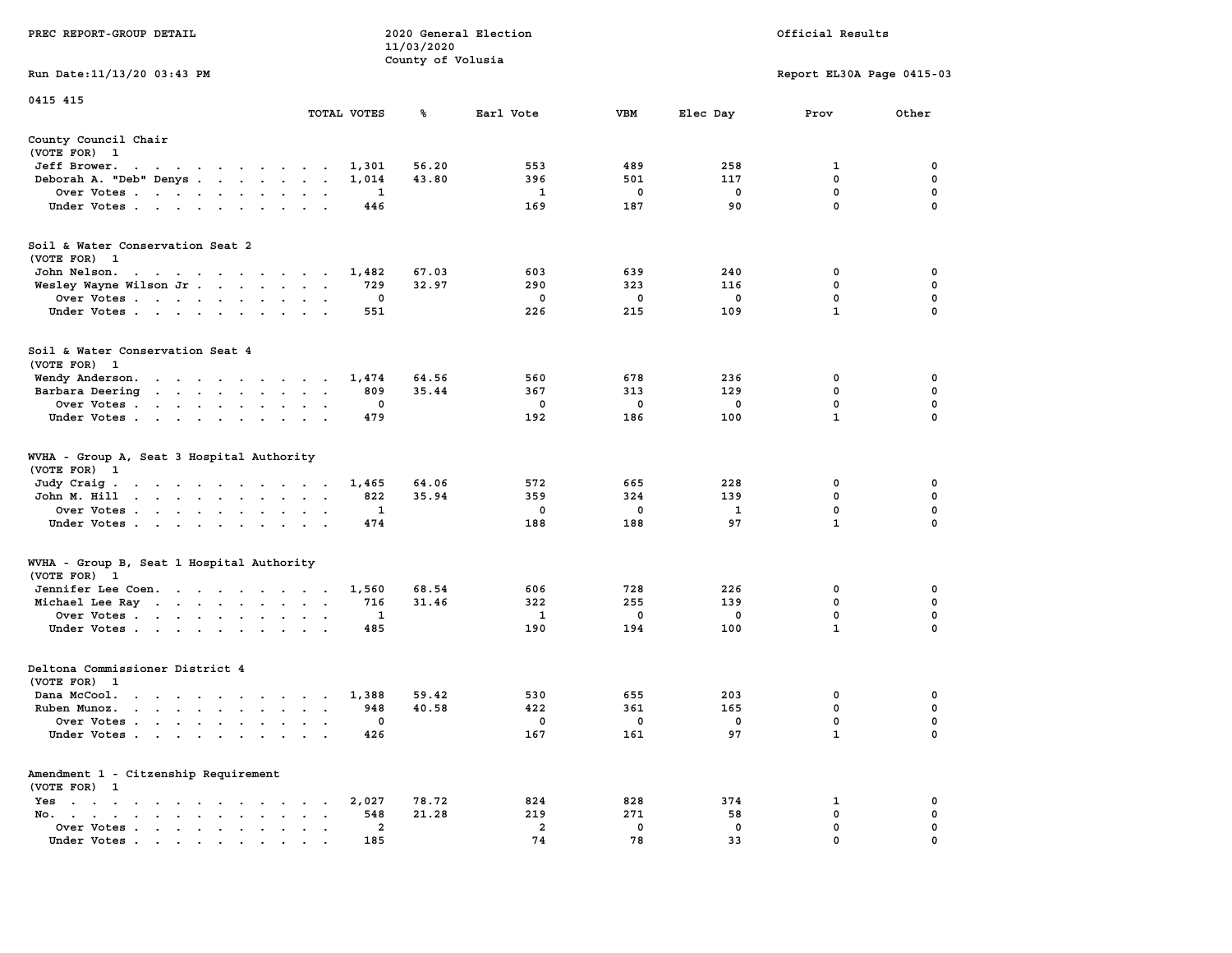| PREC REPORT-GROUP DETAIL                                                                                                                                                                                                                             |                             | 11/03/2020        | 2020 General Election  |                        | Official Results      |                                                |                         |  |
|------------------------------------------------------------------------------------------------------------------------------------------------------------------------------------------------------------------------------------------------------|-----------------------------|-------------------|------------------------|------------------------|-----------------------|------------------------------------------------|-------------------------|--|
|                                                                                                                                                                                                                                                      |                             | County of Volusia |                        |                        |                       |                                                |                         |  |
| Run Date: 11/13/20 03:43 PM                                                                                                                                                                                                                          |                             |                   |                        |                        |                       | Report EL30A Page 0415-04                      |                         |  |
| 0415 415                                                                                                                                                                                                                                             | TOTAL VOTES                 | ጜ                 | Earl Vote              | VBM                    | Elec Day              | Prov                                           | Other                   |  |
|                                                                                                                                                                                                                                                      |                             |                   |                        |                        |                       |                                                |                         |  |
| Amendment 2 - Minimum Wage<br>(VOTE FOR) 1                                                                                                                                                                                                           |                             |                   |                        |                        |                       |                                                |                         |  |
| Yes                                                                                                                                                                                                                                                  | 1,668                       | 63.98             | 608                    | 808                    | 252                   | 0                                              | 0                       |  |
| No.                                                                                                                                                                                                                                                  | 939                         | 36.02             | 448                    | 301                    | 189                   | $\mathbf{1}$                                   | $\mathbf 0$             |  |
| Over Votes                                                                                                                                                                                                                                           | 0                           |                   | 0                      | 0                      | 0                     | $\mathbf 0$                                    | 0                       |  |
| Under Votes                                                                                                                                                                                                                                          | 155                         |                   | 63                     | 68                     | 24                    | $\mathbf 0$                                    | $\Omega$                |  |
| Amendment 3 - Primary Elections                                                                                                                                                                                                                      |                             |                   |                        |                        |                       |                                                |                         |  |
| (VOTE FOR) 1                                                                                                                                                                                                                                         |                             |                   |                        |                        |                       |                                                |                         |  |
| Yes                                                                                                                                                                                                                                                  | 1,503                       | 59.88<br>40.12    | 564<br>452             | 667<br>402             | 272<br>152            | 0<br>1                                         | 0<br>0                  |  |
| No.<br>Over Votes                                                                                                                                                                                                                                    | 1,007<br>0                  |                   | 0                      | 0                      | 0                     | $\mathbf 0$                                    | $\mathbf 0$             |  |
| Under Votes                                                                                                                                                                                                                                          | 252                         |                   | 103                    | 108                    | 41                    | $\Omega$                                       | $\mathbf 0$             |  |
|                                                                                                                                                                                                                                                      |                             |                   |                        |                        |                       |                                                |                         |  |
| Amendment 4 - Apprl Const. Amendment<br>(VOTE FOR) 1                                                                                                                                                                                                 |                             |                   |                        |                        |                       |                                                |                         |  |
| Yes                                                                                                                                                                                                                                                  | 1,240                       | 50.30             | 514                    | 493                    | 233                   | 0                                              | 0                       |  |
| No.                                                                                                                                                                                                                                                  | 1,225                       | 49.70             | 484                    | 560                    | 180                   | 1                                              | 0                       |  |
| Over Votes                                                                                                                                                                                                                                           | 0<br>$\sim$ $\sim$          |                   | 0                      | 0                      | 0                     | $\mathbf{0}$                                   | $\mathbf 0$             |  |
| Under Votes                                                                                                                                                                                                                                          | 297                         |                   | 121                    | 124                    | 52                    | $\Omega$                                       | $\mathbf 0$             |  |
| (VOTE FOR) 1<br>Yes<br>No.<br>Over Votes<br>Under Votes                                                                                                                                                                                              | 1,633<br>767<br>1<br>361    | 68.04<br>31.96    | 668<br>310<br>0<br>141 | 673<br>352<br>1<br>151 | 292<br>104<br>0<br>69 | 0<br>$\mathbf 1$<br>$\mathbf 0$<br>$\mathbf 0$ | 0<br>0<br>0<br>$\Omega$ |  |
| Amendment 6 - Ad Valorem Tax Discount                                                                                                                                                                                                                |                             |                   |                        |                        |                       |                                                |                         |  |
| (VOTE FOR) 1                                                                                                                                                                                                                                         |                             |                   |                        |                        |                       |                                                |                         |  |
| Yes                                                                                                                                                                                                                                                  | 2,077                       | 83.48             | 843                    | 880                    | 354                   | 0                                              | 0                       |  |
| No.                                                                                                                                                                                                                                                  | 411                         | 16.52             | 160                    | 188                    | 62                    | $\mathbf{1}$                                   | 0                       |  |
| Over Votes                                                                                                                                                                                                                                           | 0                           |                   | 0                      | 0                      | 0                     | 0                                              | 0                       |  |
| Under Votes                                                                                                                                                                                                                                          | 274                         |                   | 116                    | 109                    | 49                    | $\Omega$                                       | $\Omega$                |  |
| Volusia ECHO<br>(VOTE FOR) 1                                                                                                                                                                                                                         |                             |                   |                        |                        |                       |                                                |                         |  |
| Yes (For Bonds)<br>$\mathbf{r}$ . The set of the set of the set of the set of the set of the set of the set of the set of the set of the set of the set of the set of the set of the set of the set of the set of the set of the set of the set of t | 1,953                       | 79.04             | 747                    | 885                    | 321                   | 0                                              | 0                       |  |
| No (Against Bonds)                                                                                                                                                                                                                                   | 518                         | 20.96             | 255                    | 174                    | 88                    | $\mathbf{1}$                                   | 0                       |  |
| Over Votes.<br>the contract of the contract of the contract of the contract of the contract of the contract of the contract of                                                                                                                       | 0                           |                   | 0                      | 0                      | 0                     | $\Omega$                                       | $\mathbf 0$             |  |
| Under Votes                                                                                                                                                                                                                                          | 291                         |                   | 117                    | 118                    | 56                    | 0                                              | 0                       |  |
| Volusia Forever                                                                                                                                                                                                                                      |                             |                   |                        |                        |                       |                                                |                         |  |
| (VOTE FOR) 1<br>Yes (For Bonds)<br>$\cdot$ $\cdot$ $\cdot$ $\cdot$ $\cdot$ $\cdot$                                                                                                                                                                   | 2,004                       | 80.32             | 780                    | 904                    | 320                   | 0                                              | 0                       |  |
| $\mathbf{r}$ , $\mathbf{r}$ , $\mathbf{r}$ , $\mathbf{r}$<br>No (Against Bonds)                                                                                                                                                                      | 491<br>$\ddot{\phantom{a}}$ | 19.68             | 234                    | 163                    | 93                    | $\mathbf{1}$                                   | $\mathbf 0$             |  |
| Over Votes                                                                                                                                                                                                                                           | 0                           |                   | 0                      | 0                      | 0                     | $\mathbf 0$                                    | 0                       |  |
| Under Votes                                                                                                                                                                                                                                          | 267                         |                   | 105                    | 110                    | 52                    | $\mathbf{0}$                                   | $\Omega$                |  |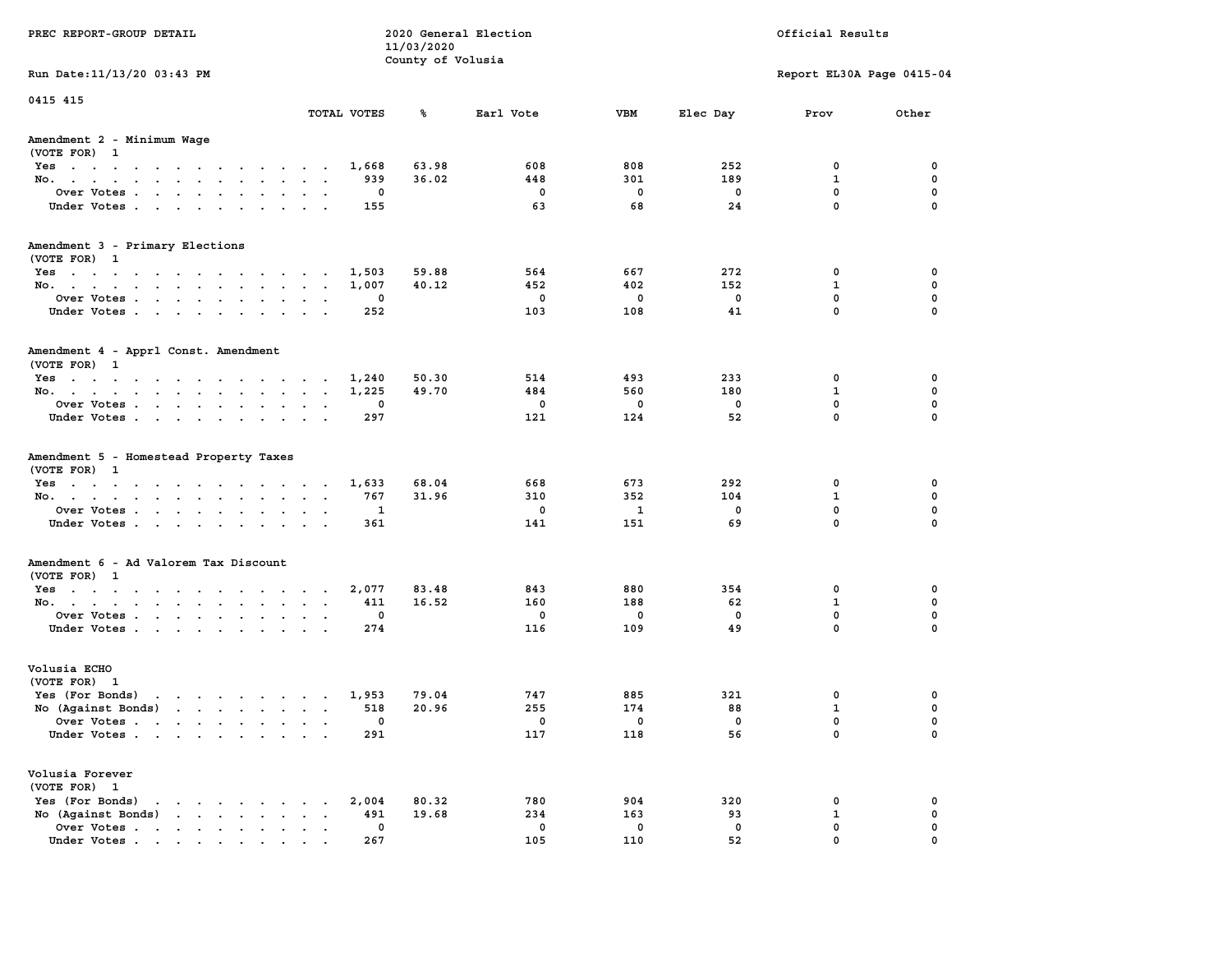| PREC REPORT-GROUP DETAIL                                                                                                                               | 11/03/2020              | 2020 General Election<br>County of Volusia |                | Official Results        |                           |                  |  |
|--------------------------------------------------------------------------------------------------------------------------------------------------------|-------------------------|--------------------------------------------|----------------|-------------------------|---------------------------|------------------|--|
| Run Date: 11/13/20 03:43 PM                                                                                                                            |                         |                                            |                |                         | Report EL30A Page 0416-01 |                  |  |
| 0416 416                                                                                                                                               |                         |                                            |                |                         |                           |                  |  |
| TOTAL VOTES<br>REGISTERED VOTERS - TOTAL .<br>$\ddotsc$<br>$\sim$<br>$\sim$<br>$\cdot$                                                                 | ℁<br>5,507              | Earl Vote                                  | <b>VBM</b>     | Elec Day                | Prov                      | Other            |  |
| BALLOTS CAST - TOTAL.<br>$\mathbf{r}$ , $\mathbf{r}$ , $\mathbf{r}$ , $\mathbf{r}$ , $\mathbf{r}$                                                      | 3,824                   | 1,536                                      | 1,675          | 610                     | $\overline{2}$            | 1                |  |
| BALLOTS CAST - BLANK.<br>$\ddot{\phantom{0}}$<br>$\mathbf{L}$ and $\mathbf{L}$<br>$\ddot{\phantom{a}}$<br>$\ddot{\phantom{a}}$<br>$\overline{a}$       | 0                       | 0                                          | 0              | 0                       | 0                         | $\mathbf 0$      |  |
| VOTER TURNOUT - TOTAL<br>$\mathbf{r}$ , $\mathbf{r}$ , $\mathbf{r}$ , $\mathbf{r}$                                                                     | 69.44                   |                                            |                |                         |                           |                  |  |
| VOTER TURNOUT - BLANK<br>$\cdot$ $\cdot$ $\cdot$                                                                                                       |                         |                                            |                |                         |                           |                  |  |
| President and Vice President<br>(VOTE FOR) 1                                                                                                           |                         |                                            |                |                         |                           |                  |  |
| Donald J. Trump (REP)<br>$\cdots$                                                                                                                      | 44.99<br>1,715          | 822                                        | 542            | 349                     | $\mathbf{2}$              | 0                |  |
| Joseph R. Biden (DEM)<br>$\cdot$ $\cdot$ $\cdot$ $\cdot$ $\cdot$ $\cdot$ $\cdot$ $\cdot$                                                               | 2,056<br>53.93          | 698                                        | 1,108          | 249                     | 0                         | $\mathbf{1}$     |  |
| Jo Jorgensen (LPF)<br>$\cdot$ $\cdot$ $\cdot$ $\cdot$ $\cdot$<br>$\cdot$ $\cdot$ $\cdot$<br>$\ddot{\phantom{0}}$                                       | 30                      | .79<br>13                                  | 7              | 10                      | 0                         | $\mathbf 0$      |  |
| Roque "Rocky" De La Fuente (REF).<br>$\cdot$ $\cdot$ $\cdot$                                                                                           | $\overline{\mathbf{2}}$ | .05<br>$\mathbf{0}$                        | $\overline{a}$ | $\mathbf 0$             | 0                         | $\mathbf 0$      |  |
| Gloria La Riva (PSL).<br>$\sim$ $\sim$                                                                                                                 | 4                       | .10<br>$\mathbf 1$                         | $\mathbf{1}$   | $\overline{\mathbf{2}}$ | 0                         | $\mathbf 0$      |  |
| Howie Hawkins (GRE)<br>$\sim$                                                                                                                          | $\overline{a}$          | .05<br>$\mathbf{1}$                        | $\mathbf{1}$   | $\mathbf 0$             | $\mathbf 0$               | $\mathbf 0$      |  |
| Don Blankenship (CPF)<br><b>Contract Contract Contract Contract</b><br>$\sim$                                                                          | 2                       | .05<br>$\mathbf 1$                         | $\mathbf{1}$   | $\pmb{0}$               | 0                         | $\mathbf 0$      |  |
| WRITE-IN.                                                                                                                                              | $\mathbf{1}$            | $\mathbf 0$<br>.03                         | $\mathbf{1}$   | $\mathbf 0$             | 0                         | $\mathbf 0$      |  |
| Over Votes<br>$\ddot{\phantom{0}}$<br>$\bullet$                                                                                                        | 5                       | $\mathbf 0$                                | 5              | $\mathbf 0$             | 0                         | $\mathbf 0$      |  |
| Under Votes                                                                                                                                            | 7                       | $\mathbf 0$                                | 7              | $\mathbf 0$             | 0                         | $\mathbf 0$      |  |
| Representative in Congress District 6<br>(VOTE FOR) 1<br>Michael Waltz (REP)                                                                           | 45.89<br>1,684          | 809                                        | 546            | 328                     | 1                         | 0                |  |
| Clint Curtis (DEM)                                                                                                                                     | 1,978<br>53.90          | 661                                        | 1,058          | 258                     | 0                         | $\mathbf{1}$     |  |
| WRITE-IN.<br>$\cdots$<br>$\cdot$<br>$\ddot{\phantom{a}}$<br>$\overline{a}$                                                                             | 8                       | .22<br>5                                   | $\overline{2}$ | 1                       | 0                         | $\mathbf 0$      |  |
| Over Votes<br>$\sim$ $\sim$                                                                                                                            | 1                       | $\mathbf{1}$                               | $\mathbf{0}$   | $\Omega$                | 0                         | $\mathbf 0$      |  |
| Under Votes<br>$\sim$                                                                                                                                  | 153                     | 60                                         | 69             | 23                      | $\mathbf{1}$              | $\mathbf 0$      |  |
| State Attorney 7th Judicial Circuit<br>(VOTE FOR)<br>$\overline{\phantom{0}}$                                                                          |                         |                                            |                |                         |                           |                  |  |
| $R.J.$ Larizza $(REP)$                                                                                                                                 | 1,719<br>50.41          | 799                                        | 594            | 325                     | 1                         | 0                |  |
| Don Dempsey.<br>the contract of the contract of the contract of<br>$\sim$                                                                              | 1,691<br>49.59          | 568                                        | 901            | 221                     | $\mathbf 0$               | $\mathbf 1$      |  |
| Over Votes<br>$\ddot{\phantom{a}}$                                                                                                                     | 0                       | 0                                          | $\mathbf 0$    | $\mathbf 0$             | 0<br>$\mathbf{1}$         | $\mathbf 0$<br>0 |  |
| Under Votes<br>$\sim$                                                                                                                                  | 414                     | 169                                        | 180            | 64                      |                           |                  |  |
| State Representative District 27<br>(VOTE FOR)<br>- 1                                                                                                  |                         |                                            |                |                         |                           |                  |  |
| Webster Barnaby (REP)<br>the contract of the contract of the contract of the contract of the contract of the contract of the contract of               | 1,627<br>44.41          | 797                                        | 515            | 313                     | $\mathbf{1}$              | $\mathbf{1}$     |  |
| Dolores Guzman (DEM).                                                                                                                                  | 2,037<br>55.59          | 685                                        | 1,082          | 270                     | 0                         | 0                |  |
| Over Votes                                                                                                                                             | 1                       | $\mathbf{1}$                               | $\mathbf 0$    | $\mathbf 0$             | 0                         | $\mathbf 0$      |  |
| Under Votes<br>$\sim$ $\sim$                                                                                                                           | 159                     | 53                                         | 78             | 27                      | $\mathbf{1}$              | $\mathbf 0$      |  |
| Supreme Court - Carlos G. Muniz<br>(VOTE FOR) 1                                                                                                        |                         |                                            |                |                         |                           |                  |  |
| Yes                                                                                                                                                    | 66.57<br>2,177          | 917                                        | 874            | 385                     | 1                         | $\mathbf 0$      |  |
| No.<br>$\mathbf{r}$ , $\mathbf{r}$ , $\mathbf{r}$ , $\mathbf{r}$ , $\mathbf{r}$ , $\mathbf{r}$<br>$\sim$<br>$\sim$                                     | 1,093<br>33.43          | 387                                        | 571            | 134                     | 0                         | 1                |  |
| Over Votes<br>$\bullet$<br>$\bullet$                                                                                                                   | $\mathbf 0$             | $\mathbf{0}$                               | $\mathbf{0}$   | $\mathbf{0}$            | $\mathbf 0$               | $\mathbf 0$      |  |
| Under Votes.<br>$\begin{array}{cccccccccccccc} \bullet & \bullet & \bullet & \bullet & \bullet & \bullet & \bullet & \bullet \end{array}$<br>$\bullet$ | 554                     | 232                                        | 230            | 91                      | $\mathbf{1}$              | $\Omega$         |  |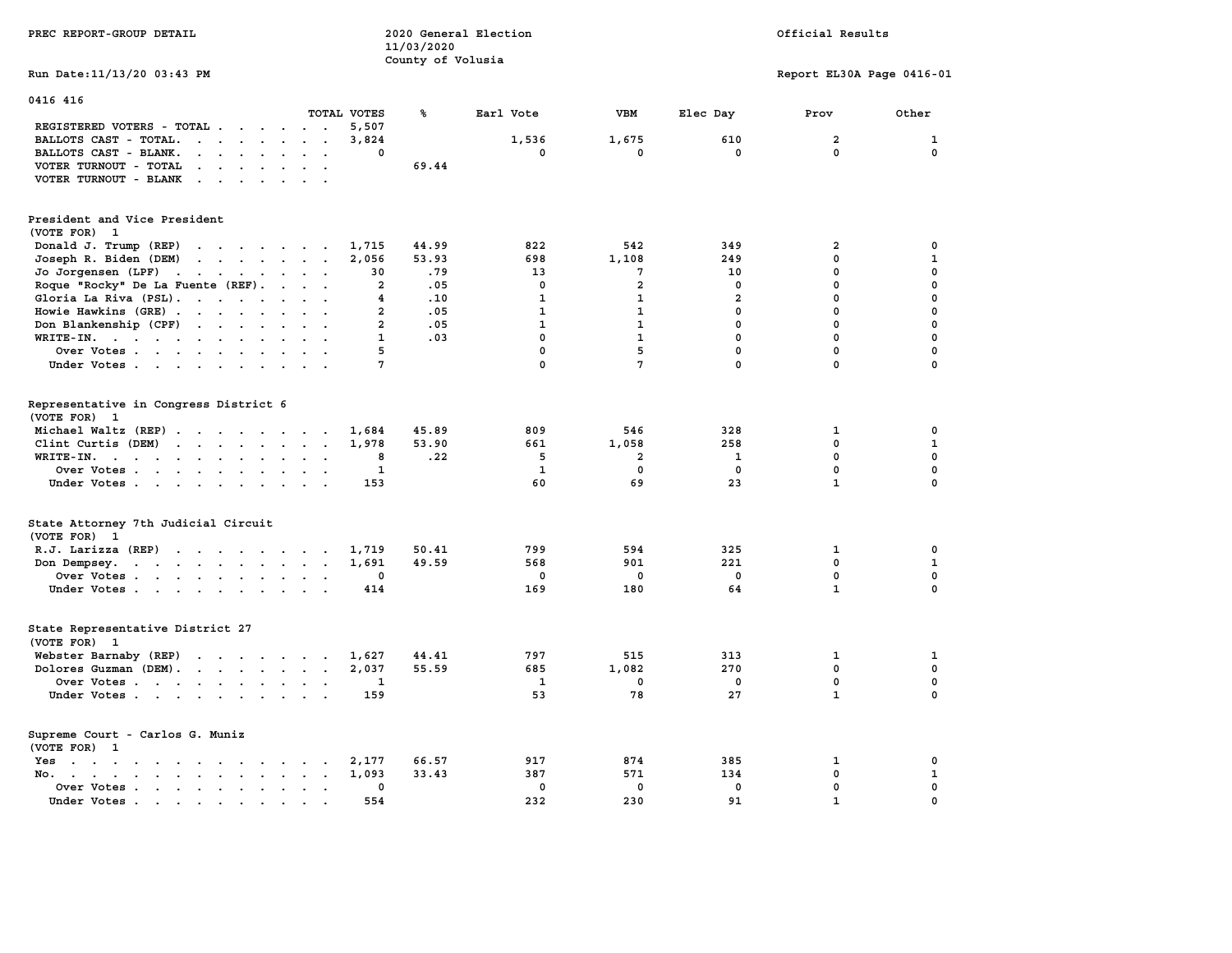|                                                                 |                                                                           | 11/03/2020        |                          |             |             |                           |              |
|-----------------------------------------------------------------|---------------------------------------------------------------------------|-------------------|--------------------------|-------------|-------------|---------------------------|--------------|
|                                                                 |                                                                           | County of Volusia |                          |             |             |                           |              |
| Run Date: 11/13/20 03:43 PM                                     |                                                                           |                   |                          |             |             | Report EL30A Page 0416-02 |              |
| 0416 416                                                        |                                                                           |                   |                          |             |             |                           |              |
|                                                                 | TOTAL VOTES                                                               | ℁                 | Earl Vote                | <b>VBM</b>  | Elec Day    | Prov                      | Other        |
|                                                                 |                                                                           |                   |                          |             |             |                           |              |
| 5th Dist Crt of Appeal - Evander<br>(VOTE FOR) 1                |                                                                           |                   |                          |             |             |                           |              |
| Yes                                                             | 2,244                                                                     | 69.86             | 904                      | 972         | 367         | 1                         | 0            |
| No.<br>$\sim$<br>$\sim$<br>$\mathbf{r}$                         | 968                                                                       | 30.14             | 383                      | 438         | 146         | 0                         | 1            |
| Over Votes                                                      | 1                                                                         |                   | 1                        | $\mathbf 0$ | 0           | $\mathbf 0$               | $\mathbf 0$  |
| Under Votes                                                     | 611<br>$\bullet$<br>$\sim$ $\sim$                                         |                   | 248                      | 265         | 97          | $\mathbf{1}$              | 0            |
|                                                                 |                                                                           |                   |                          |             |             |                           |              |
| 5th Dist Crt of Appeal - Grosshans                              |                                                                           |                   |                          |             |             |                           |              |
| (VOTE FOR) 1                                                    |                                                                           |                   |                          |             |             |                           |              |
| Yes                                                             | 2,095                                                                     | 65.43             | 873                      | 851         | 370         | $\mathbf{1}$              | $\mathbf 0$  |
| No.                                                             | 1,107                                                                     | 34.57             | 407                      | 557         | 142         | $\mathbf{0}$              | $\mathbf{1}$ |
| Over Votes                                                      | $\mathbf{0}$<br>$\sim$ $\sim$                                             |                   | $\mathbf 0$              | $\mathbf 0$ | $\Omega$    | $\mathbf 0$               | $\mathbf 0$  |
| Under Votes                                                     | 622                                                                       |                   | 256                      | 267         | 98          | $\mathbf{1}$              | 0            |
|                                                                 |                                                                           |                   |                          |             |             |                           |              |
| 5th Dist Crt of Appeal - Harris                                 |                                                                           |                   |                          |             |             |                           |              |
| (VOTE FOR) 1                                                    |                                                                           |                   |                          |             |             |                           |              |
| Yes                                                             | 2,209                                                                     | 69.40             | 910                      | 939         | 359         | 1                         | 0            |
| No.                                                             | 974                                                                       | 30.60             | 368                      | 462         | 143         | $\mathbf 0$               | $\mathbf{1}$ |
| Over Votes<br>$\ddot{\phantom{a}}$                              | 0<br>$\ddot{\phantom{a}}$                                                 |                   | $\mathbf 0$              | $\mathbf 0$ | 0           | 0                         | $\mathbf 0$  |
| Under Votes                                                     | 641                                                                       |                   | 258                      | 274         | 108         | $\mathbf{1}$              | $\Omega$     |
|                                                                 |                                                                           |                   |                          |             |             |                           |              |
| 5th Dist Crt of Appeal - Orfinger<br>(VOTE FOR) 1               |                                                                           |                   |                          |             |             |                           |              |
| Yes                                                             | 2,147                                                                     | 67.86             | 863                      | 947         | 336         | 1                         | 0            |
| No.                                                             | 1,017                                                                     | 32.14             | 397                      | 460         | 159         | 0                         | 1            |
| Over Votes                                                      | $\mathbf 0$                                                               |                   | $\overline{\phantom{0}}$ | $\mathbf 0$ | 0           | $\mathbf 0$               | $\mathbf 0$  |
| Under Votes                                                     | 660                                                                       |                   | 276                      | 268         | 115         | $\mathbf{1}$              | $\mathbf 0$  |
| 5th Dist Crt of Appeal - Sasso                                  |                                                                           |                   |                          |             |             |                           |              |
| (VOTE FOR) 1                                                    |                                                                           |                   |                          |             |             |                           |              |
| Yes                                                             | 2,130                                                                     | 68.20             | 886                      | 884         | 359         | $\mathbf{1}$              | $\mathbf 0$  |
| No.<br>$\bullet$ .                                              | 993<br>$\sim$ $\sim$<br>$\ddot{\phantom{1}}$                              | 31.80             | 362                      | 492         | 138         | $\mathbf 0$               | $\mathbf{1}$ |
| Over Votes                                                      | 1<br>$\ddot{\phantom{0}}$<br>$\sim$ $\sim$                                |                   | $\mathbf{1}$             | $\mathbf 0$ | $\mathbf 0$ | $\mathbf{0}$              | $\mathbf 0$  |
| Under Votes                                                     | 700<br>$\cdot$ $\cdot$<br>$\sim$                                          |                   | 287                      | 299         | 113         | $\mathbf{1}$              | $\Omega$     |
|                                                                 |                                                                           |                   |                          |             |             |                           |              |
| 5th Dist Crt of Appeal - Wallis                                 |                                                                           |                   |                          |             |             |                           |              |
| (VOTE FOR) 1                                                    |                                                                           |                   |                          |             |             |                           |              |
| Yes                                                             | 2,169                                                                     | 68.99             | 881                      | 932         | 355         | 1                         | 0            |
| No.                                                             | 975                                                                       | 31.01             | 376                      | 456         | 142         | 0                         | $\mathbf 1$  |
| Over Votes<br>$\sim 10^{-1}$                                    | 0<br>$\ddot{\phantom{a}}$<br>$\ddot{\phantom{a}}$<br>$\ddot{\phantom{1}}$ |                   | $\mathbf 0$              | 0           | 0           | $\mathbf 0$               | $\mathbf 0$  |
| Under Votes                                                     | 680                                                                       |                   | 279                      | 287         | 113         | $\mathbf{1}$              | $\Omega$     |
|                                                                 |                                                                           |                   |                          |             |             |                           |              |
| Circuit Judge, 7th Judicial, Group 14                           |                                                                           |                   |                          |             |             |                           |              |
| (VOTE FOR) 1                                                    |                                                                           |                   |                          |             |             |                           |              |
| Joan Anthony<br>the contract of the contract of the contract of | 2,051                                                                     | 64.74             | 768                      | 962         | 321         | 0                         | 0            |
| Dan Hilbert<br>and a series of the contract of the              | 1,117                                                                     | 35.26             | 497                      | 434         | 184         | $\mathbf{1}$              | ${\bf 1}$    |
| Over Votes<br>$\ddot{\phantom{1}}$ .                            | 1<br>$\ddot{\phantom{0}}$<br>$\bullet$<br>$\blacksquare$                  |                   | 1                        | $\mathbf 0$ | 0           | $\mathbf 0$               | $\mathbf 0$  |
| Under Votes                                                     | 655                                                                       |                   | 270                      | 279         | 105         | $\mathbf{1}$              | $\mathbf 0$  |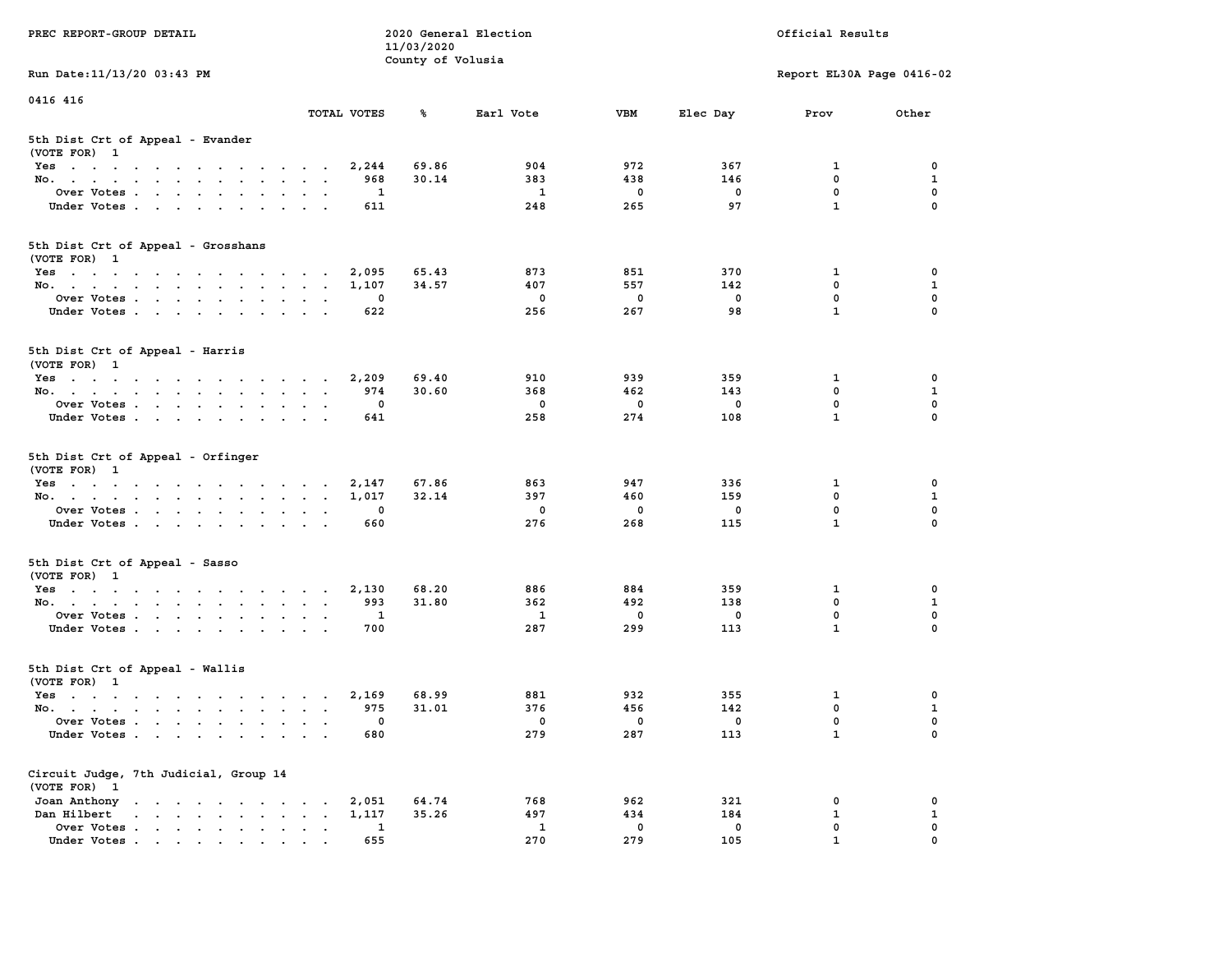|                                                                                                                                                                                                                                                                    |                                                           | 11/03/2020        |                         |            |              |                           |                             |
|--------------------------------------------------------------------------------------------------------------------------------------------------------------------------------------------------------------------------------------------------------------------|-----------------------------------------------------------|-------------------|-------------------------|------------|--------------|---------------------------|-----------------------------|
|                                                                                                                                                                                                                                                                    |                                                           | County of Volusia |                         |            |              |                           |                             |
| Run Date:11/13/20 03:43 PM                                                                                                                                                                                                                                         |                                                           |                   |                         |            |              | Report EL30A Page 0416-03 |                             |
| 0416 416                                                                                                                                                                                                                                                           |                                                           |                   |                         |            |              |                           |                             |
|                                                                                                                                                                                                                                                                    | TOTAL VOTES                                               | ℁                 | Earl Vote               | <b>VBM</b> | Elec Day     | Prov                      | Other                       |
| County Council Chair                                                                                                                                                                                                                                               |                                                           |                   |                         |            |              |                           |                             |
| (VOTE FOR) 1                                                                                                                                                                                                                                                       |                                                           |                   |                         |            |              |                           |                             |
| Jeff Brower.<br>$\sim$ $\sim$<br>$\mathbf{r}$ . The contract of the contract of the contract of the contract of the contract of the contract of the contract of the contract of the contract of the contract of the contract of the contract of the contract of th | 1,714                                                     | 53.85             | 743                     | 673        | 298          | 0                         | 0                           |
| Deborah A. "Deb" Denys                                                                                                                                                                                                                                             | 1,469<br>$\overline{a}$                                   | 46.15             | 526                     | 730        | 211          | $\mathbf 1$               | $\mathbf{1}$                |
| Over Votes                                                                                                                                                                                                                                                         | 3<br>$\bullet$                                            |                   | $\overline{\mathbf{2}}$ | 0          | $\mathbf{1}$ | $\mathbf 0$               | $\mathbf 0$                 |
| Under Votes<br>$\ddot{\phantom{0}}$                                                                                                                                                                                                                                | 638<br>$\bullet$                                          |                   | 265                     | 272        | 100          | $\mathbf{1}$              | 0                           |
| Soil & Water Conservation Seat 2                                                                                                                                                                                                                                   |                                                           |                   |                         |            |              |                           |                             |
| (VOTE FOR) 1                                                                                                                                                                                                                                                       |                                                           |                   |                         |            |              |                           |                             |
| John Nelson.<br>$\mathcal{A}=\mathcal{A}=\mathcal{A}=\mathcal{A}=\mathcal{A}=\mathcal{A}=\mathcal{A}=\mathcal{A}=\mathcal{A}$                                                                                                                                      | 1,962                                                     | 64.14             | 808                     | 822        | 331          | 1                         | 0                           |
| Wesley Wayne Wilson Jr                                                                                                                                                                                                                                             | 1,097<br>$\sim$<br>$\sim$                                 | 35.86             | 422                     | 517        | 157          | 0                         | 1                           |
| Over Votes<br>$\ddot{\phantom{a}}$                                                                                                                                                                                                                                 | 1<br>$\cdot$                                              |                   | 1                       | 0          | $\mathbf 0$  | 0                         | $\mathbf 0$                 |
| Under Votes<br>$\sim$                                                                                                                                                                                                                                              | 764<br>$\ddot{\phantom{a}}$                               |                   | 305                     | 336        | 122          | $\mathbf{1}$              | $\mathbf 0$                 |
| Soil & Water Conservation Seat 4                                                                                                                                                                                                                                   |                                                           |                   |                         |            |              |                           |                             |
| (VOTE FOR) 1                                                                                                                                                                                                                                                       |                                                           |                   |                         |            |              |                           |                             |
| Wendy Anderson.                                                                                                                                                                                                                                                    | 1,993<br>$\sim$                                           | 63.27             | 767                     | 936        | 290          | 0                         | 0                           |
| Barbara Deering                                                                                                                                                                                                                                                    | 1,157<br>$\bullet$<br>$\bullet$                           | 36.73             | 499                     | 440        | 216          | $\mathbf{1}$              | $\mathbf{1}$                |
| Over Votes.<br>$\cdots$<br>$\blacksquare$ .                                                                                                                                                                                                                        | 0                                                         |                   | 0                       | 0          | $\mathbf 0$  | 0                         | $\mathbf 0$                 |
| Under Votes<br>$\ddot{\phantom{0}}$                                                                                                                                                                                                                                | 674                                                       |                   | 270                     | 299        | 104          | $\mathbf{1}$              | $\mathbf 0$                 |
| WVHA - Group A, Seat 3 Hospital Authority<br>(VOTE FOR)<br>$\mathbf{1}$<br>Judy Craig.<br>the contract of the contract of the                                                                                                                                      | 2,108                                                     | 66.23             | 810                     | 954        | 344          | 0                         | 0                           |
| John M. Hill<br>$\mathbf{L} = \mathbf{L} \times \mathbf{L}$<br><b>Contract Contract</b><br>$\sim$                                                                                                                                                                  | 1,075<br>$\ddot{\phantom{a}}$<br>$\cdot$<br>$\cdot$       | 33.77             | 476                     | 432        | 165          | $\mathbf 1$               | $\mathbf{1}$                |
| Over Votes                                                                                                                                                                                                                                                         | 1<br>$\ddot{\phantom{a}}$                                 |                   | 1                       | 0          | $\mathbf 0$  | 0                         | $\mathbf 0$                 |
| Under Votes<br>$\cdot$<br>$\cdot$                                                                                                                                                                                                                                  | 640                                                       |                   | 249                     | 289        | 101          | $\mathbf{1}$              | 0                           |
| WVHA - Group B, Seat 1 Hospital Authority                                                                                                                                                                                                                          |                                                           |                   |                         |            |              |                           |                             |
| (VOTE FOR)<br>$\mathbf{1}$                                                                                                                                                                                                                                         |                                                           |                   |                         |            |              |                           |                             |
| Jennifer Lee Coen.                                                                                                                                                                                                                                                 | 2,162                                                     | 68.12             | 801                     | 1,029      | 332          | 0                         | 0                           |
| Michael Lee Ray                                                                                                                                                                                                                                                    | 1,012<br>$\bullet$<br>$\ddot{\phantom{a}}$                | 31.88             | 478<br>0                | 355<br>0   | 177          | $\mathbf 1$<br>0          | $\mathbf{1}$<br>$\mathbf 0$ |
| Over Votes                                                                                                                                                                                                                                                         | 1<br>$\bullet$<br>$\bullet$<br>649                        |                   | 257                     | 291        | 1<br>100     | $\mathbf{1}$              | 0                           |
| Under Votes<br>$\ddot{\phantom{a}}$                                                                                                                                                                                                                                | $\cdot$<br>$\mathbf{r}$                                   |                   |                         |            |              |                           |                             |
| Deltona Commissioner District 4                                                                                                                                                                                                                                    |                                                           |                   |                         |            |              |                           |                             |
| (VOTE FOR)<br>$\overline{\mathbf{1}}$                                                                                                                                                                                                                              |                                                           |                   |                         |            |              |                           |                             |
| Dana McCool.<br>$\ddot{\phantom{0}}$<br>$\overline{\phantom{a}}$<br>$\sim$<br>$\mathbf{r}$ , $\mathbf{r}$ , $\mathbf{r}$ , $\mathbf{r}$ , $\mathbf{r}$                                                                                                             | 1,871<br>$\cdot$<br>$\lambda$<br>$\overline{\phantom{a}}$ | 57.04             | 693                     | 907        | 271          | 0                         | 0                           |
| Ruben Munoz.<br>$\cdots$<br>$\cdot$                                                                                                                                                                                                                                | 1,409<br>$\ddot{\phantom{a}}$<br>$\mathbf{r}$<br>$\sim$   | 42.96             | 623                     | 534        | 250          | $\mathbf{1}$              | $\mathbf{1}$                |
| Over Votes.<br>$\sim$<br>$\sim$<br>$\sim$<br>$\ddot{\phantom{a}}$<br>$\ddot{\phantom{a}}$<br>$\cdot$                                                                                                                                                               | 1<br>$\cdot$<br>$\ddot{\phantom{a}}$                      |                   | 0                       | 0          | 1            | $\mathbf 0$               | $\mathbf 0$                 |
| Under Votes<br>$\ddot{\phantom{a}}$                                                                                                                                                                                                                                | 543<br>$\sim$<br>$\cdot$                                  |                   | 220                     | 234        | 88           | $\mathbf{1}$              | $\mathbf 0$                 |
| Amendment 1 - Citzenship Requirement<br>(VOTE FOR) 1                                                                                                                                                                                                               |                                                           |                   |                         |            |              |                           |                             |
| $Yes \t . \t .$<br>$\bullet$<br>$\mathbf{r} = \mathbf{r} + \mathbf{r} + \mathbf{r} + \mathbf{r}$<br>$\sim$<br>$\sim$                                                                                                                                               | 2,804<br>$\bullet$                                        | 78.35             | 1,099                   | 1,222      | 481          | 1                         | 1                           |
| No.<br>$\bullet$ . In the case of the case of the $\bullet$<br>$\mathbf{a} = \mathbf{a} \cdot \mathbf{a}$<br>$\cdot$                                                                                                                                               | 775                                                       | 21.65             | 322                     | 363        | 90           | 0                         | 0                           |
| Over Votes<br>$\bullet$                                                                                                                                                                                                                                            | 1<br>$\bullet$<br>$\ddot{\phantom{0}}$                    |                   | 0                       | 0          | 1            | $\mathbf{0}$              | $\mathbf 0$                 |
| Under Votes.                                                                                                                                                                                                                                                       | 244                                                       |                   | 115                     | 90         | 38           | $\mathbf{1}$              | 0                           |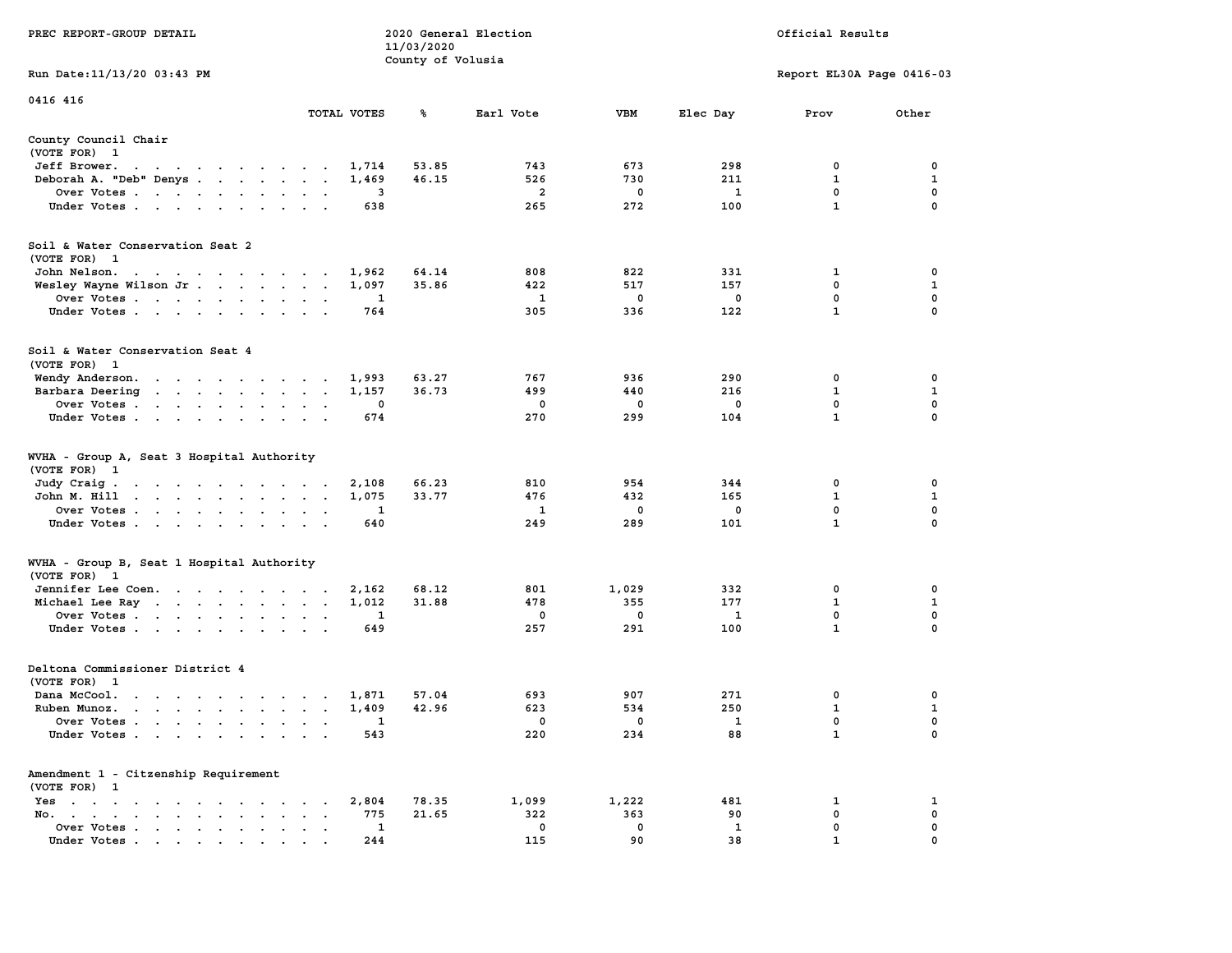| PREC REPORT-GROUP DETAIL                                                                                                                                                                                                                                |                                         | 11/03/2020        | 2020 General Election             |                                  |                         | Official Results                      |                                       |
|---------------------------------------------------------------------------------------------------------------------------------------------------------------------------------------------------------------------------------------------------------|-----------------------------------------|-------------------|-----------------------------------|----------------------------------|-------------------------|---------------------------------------|---------------------------------------|
| Run Date: 11/13/20 03:43 PM                                                                                                                                                                                                                             |                                         | County of Volusia |                                   |                                  |                         | Report EL30A Page 0416-04             |                                       |
| 0416 416                                                                                                                                                                                                                                                |                                         |                   |                                   |                                  |                         |                                       |                                       |
|                                                                                                                                                                                                                                                         | TOTAL VOTES                             | ℁                 | Earl Vote                         | <b>VBM</b>                       | Elec Day                | Prov                                  | Other                                 |
| Amendment 2 - Minimum Wage<br>(VOTE FOR) 1                                                                                                                                                                                                              |                                         |                   |                                   |                                  |                         |                                       |                                       |
| Yes                                                                                                                                                                                                                                                     | 2,424                                   | 67.22             | 870                               | 1,208                            | 345                     | 0                                     | 1                                     |
| No.                                                                                                                                                                                                                                                     | 1,182                                   | 32.78             | 570                               | 378                              | 233                     | $\mathbf{1}$                          | 0                                     |
| Over Votes                                                                                                                                                                                                                                              | 0                                       |                   | $\mathbf 0$                       | $\mathbf 0$                      | $\mathbf 0$             | 0                                     | 0                                     |
| Under Votes                                                                                                                                                                                                                                             | 218                                     |                   | 96                                | 89                               | 32                      | $\mathbf{1}$                          | $\mathbf 0$                           |
|                                                                                                                                                                                                                                                         |                                         |                   |                                   |                                  |                         |                                       |                                       |
| Amendment 3 - Primary Elections                                                                                                                                                                                                                         |                                         |                   |                                   |                                  |                         |                                       |                                       |
| (VOTE FOR) 1                                                                                                                                                                                                                                            |                                         |                   |                                   |                                  |                         |                                       |                                       |
| Yes                                                                                                                                                                                                                                                     | 2,027                                   | 58.26             | 734                               | 943                              | 350                     | 0                                     | 0                                     |
| No.                                                                                                                                                                                                                                                     | 1,452                                   | 41.74             | 649                               | 603                              | 199                     | $\mathbf{1}$                          | 0                                     |
| Over Votes                                                                                                                                                                                                                                              | $\overline{\mathbf{2}}$                 |                   | 1                                 | $\mathbf 0$                      | $\mathbf{1}$            | 0                                     | 0                                     |
| Under Votes                                                                                                                                                                                                                                             | 343                                     |                   | 152                               | 129                              | 60                      | $\mathbf{1}$                          | $\mathbf{1}$                          |
| Amendment 4 - Apprl Const. Amendment<br>(VOTE FOR) 1                                                                                                                                                                                                    |                                         |                   |                                   |                                  |                         |                                       |                                       |
| Yes                                                                                                                                                                                                                                                     | 1,715                                   | 50.26             | 726                               | 686                              | 302                     | $\mathbf{1}$                          | 0                                     |
| No.                                                                                                                                                                                                                                                     | 1,697                                   | 49.74             | 641                               | 824                              | 232                     | 0                                     | 0                                     |
| Over Votes                                                                                                                                                                                                                                              | 2                                       |                   | 1                                 | $\mathbf 0$                      | 1                       | $\mathbf 0$                           | 0                                     |
| Under Votes                                                                                                                                                                                                                                             | 410                                     |                   | 168                               | 165                              | 75                      | $\mathbf{1}$                          | $\mathbf{1}$                          |
| (VOTE FOR) 1<br>Yes 2,271<br>No.<br>Over Votes<br>Under Votes                                                                                                                                                                                           | 1,098<br>$\overline{\mathbf{2}}$<br>453 | 67.41<br>32.59    | 932<br>404<br>$\mathbf{1}$<br>199 | 976<br>530<br>$\mathbf 0$<br>169 | 362<br>164<br>1<br>83   | 1<br>0<br>$\mathbf 0$<br>$\mathbf{1}$ | 0<br>0<br>$\mathbf 0$<br>$\mathbf{1}$ |
| Amendment 6 - Ad Valorem Tax Discount                                                                                                                                                                                                                   |                                         |                   |                                   |                                  |                         |                                       |                                       |
| (VOTE FOR) 1<br>Yes                                                                                                                                                                                                                                     | 2,926                                   | 84.37             | 1,185                             | 1,270                            | 470                     | 1                                     | 0                                     |
| No.                                                                                                                                                                                                                                                     | 542                                     | 15.63             | 198                               | 265                              | 79                      | $\mathbf 0$                           | 0                                     |
| Over Votes                                                                                                                                                                                                                                              | 1                                       |                   | 1                                 | $\mathbf 0$                      | $\mathbf 0$             | 0                                     | 0                                     |
| Under Votes                                                                                                                                                                                                                                             | 355                                     |                   | 152                               | 140                              | 61                      | $\mathbf{1}$                          | $\mathbf{1}$                          |
| Volusia ECHO<br>(VOTE FOR) 1                                                                                                                                                                                                                            |                                         |                   |                                   |                                  |                         |                                       |                                       |
| $\mathbf{r}$ , and $\mathbf{r}$ , and $\mathbf{r}$ , and $\mathbf{r}$ , and $\mathbf{r}$<br>Yes (For Bonds)                                                                                                                                             | 2,673                                   | 77.82             | 1,001                             | 1,253                            | 419                     | 0                                     | 0                                     |
| No (Against Bonds)                                                                                                                                                                                                                                      | 762                                     | 22.18             | 371                               | 269                              | 121                     | $\mathbf{1}$                          | 0                                     |
| Over Votes<br>the contract of the contract of the contract of the contract of the contract of the contract of the contract of                                                                                                                           | 1                                       |                   | $\mathbf{1}$                      | $\mathbf 0$                      | $\overline{\mathbf{0}}$ | 0                                     | 0                                     |
| Under Votes                                                                                                                                                                                                                                             | 388                                     |                   | 163                               | 153                              | 70                      | $\mathbf{1}$                          | $\mathbf{1}$                          |
| Volusia Forever<br>(VOTE FOR) 1                                                                                                                                                                                                                         |                                         |                   |                                   |                                  |                         |                                       |                                       |
| Yes (For Bonds)<br>$\mathbf{r}$ . The contract of the contract of the contract of the contract of the contract of the contract of the contract of the contract of the contract of the contract of the contract of the contract of the contract of th    | 2,768                                   | 80.05             | 1,049                             | 1,296                            | 423                     | 0                                     | 0                                     |
| No (Against Bonds)<br>$\mathbf{r}$ . The contract of the contract of the contract of the contract of the contract of the contract of the contract of the contract of the contract of the contract of the contract of the contract of the contract of th | 690<br>$\sim$                           | 19.95             | 335                               | 234                              | 120                     | 1                                     | 0                                     |
| Over Votes                                                                                                                                                                                                                                              | $\mathbf 0$                             |                   | $\mathbf 0$                       | $\mathbf 0$                      | $\mathbf 0$             | 0                                     | 0                                     |
| Under Votes                                                                                                                                                                                                                                             | 366                                     |                   | 152                               | 145                              | 67                      | 1                                     |                                       |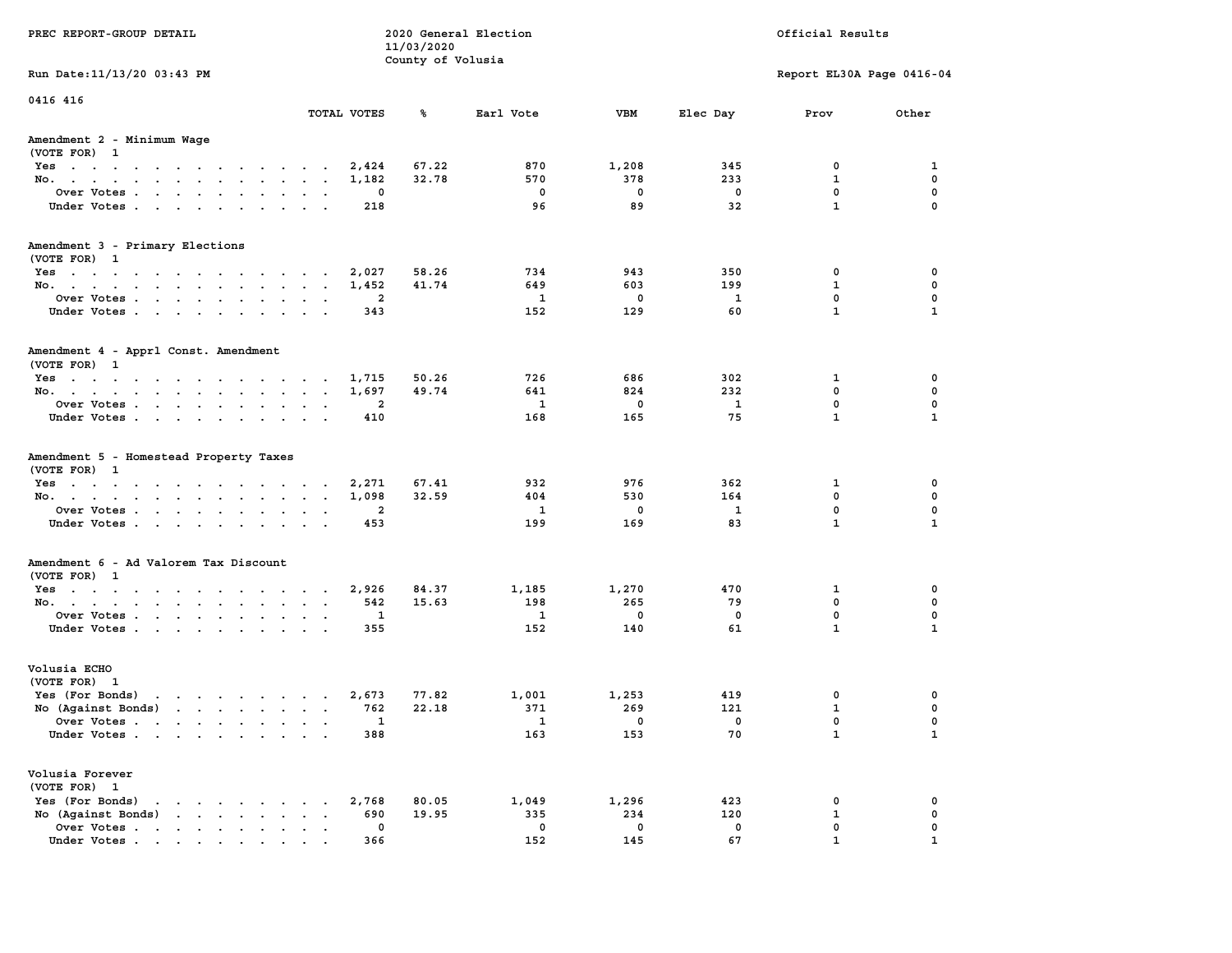| PREC REPORT-GROUP DETAIL                                                                                                                                                                                                                                                                                                                                                                                                                                                                       |                | 11/03/2020        | 2020 General Election |              | Official Results |                           |             |  |
|------------------------------------------------------------------------------------------------------------------------------------------------------------------------------------------------------------------------------------------------------------------------------------------------------------------------------------------------------------------------------------------------------------------------------------------------------------------------------------------------|----------------|-------------------|-----------------------|--------------|------------------|---------------------------|-------------|--|
| Run Date: 11/13/20 03:43 PM                                                                                                                                                                                                                                                                                                                                                                                                                                                                    |                | County of Volusia |                       |              |                  | Report EL30A Page 0417-01 |             |  |
| 0417 417                                                                                                                                                                                                                                                                                                                                                                                                                                                                                       |                |                   |                       |              |                  |                           |             |  |
| TOTAL VOTES                                                                                                                                                                                                                                                                                                                                                                                                                                                                                    |                | ℁                 | Earl Vote             | <b>VBM</b>   | Elec Day         | Prov                      | Other       |  |
| REGISTERED VOTERS - TOTAL .<br>$\cdots$<br>$\sim$ $\sim$ $\sim$                                                                                                                                                                                                                                                                                                                                                                                                                                | 1,975          |                   |                       |              |                  |                           |             |  |
| BALLOTS CAST - TOTAL.<br>$\ddot{\phantom{a}}$<br>$\mathbf{L}$ and $\mathbf{L}$                                                                                                                                                                                                                                                                                                                                                                                                                 | 1,404          |                   | 542                   | 622          | 240              | 0                         | 0           |  |
| BALLOTS CAST - BLANK.<br>$\cdot$ $\cdot$ $\cdot$ $\cdot$ $\cdot$<br>$\ddot{\phantom{0}}$                                                                                                                                                                                                                                                                                                                                                                                                       | 0              |                   | $\mathbf 0$           | $\mathbf 0$  | $\mathbf 0$      | $\mathbf 0$               | $\mathbf 0$ |  |
| VOTER TURNOUT - TOTAL<br>$\cdots$<br>$\bullet$ .<br>$\sim$<br>$\overline{a}$<br>$\overline{\phantom{a}}$                                                                                                                                                                                                                                                                                                                                                                                       |                | 71.09             |                       |              |                  |                           |             |  |
| VOTER TURNOUT - BLANK<br>$\mathcal{L}(\mathcal{L}(\mathcal{L}(\mathcal{L}(\mathcal{L}(\mathcal{L}(\mathcal{L}(\mathcal{L}(\mathcal{L}(\mathcal{L}(\mathcal{L}(\mathcal{L}(\mathcal{L}(\mathcal{L}(\mathcal{L}(\mathcal{L}(\mathcal{L}(\mathcal{L}(\mathcal{L}(\mathcal{L}(\mathcal{L}(\mathcal{L}(\mathcal{L}(\mathcal{L}(\mathcal{L}(\mathcal{L}(\mathcal{L}(\mathcal{L}(\mathcal{L}(\mathcal{L}(\mathcal{L}(\mathcal{L}(\mathcal{L}(\mathcal{L}(\mathcal{L}(\mathcal{L}(\mathcal{$<br>$\sim$ |                |                   |                       |              |                  |                           |             |  |
| President and Vice President<br>(VOTE FOR) 1                                                                                                                                                                                                                                                                                                                                                                                                                                                   |                |                   |                       |              |                  |                           |             |  |
| Donald J. Trump (REP)<br>the contract of the contract of                                                                                                                                                                                                                                                                                                                                                                                                                                       | 655            | 46.89             | 312                   | 202          | 141              | 0                         | 0           |  |
| Joseph R. Biden (DEM)                                                                                                                                                                                                                                                                                                                                                                                                                                                                          | 730            | 52.25             | 226                   | 409          | 95               | $\pmb{0}$                 | $\mathbf 0$ |  |
| Jo Jorgensen (LPF)<br>$\sim$ 100 $\pm$<br><b>Contract Contract Service</b><br>$\ddot{\phantom{1}}$<br>$\ddot{\phantom{a}}$                                                                                                                                                                                                                                                                                                                                                                     | 8              | .57               | $\mathbf 0$           | 5            | 3                | 0                         | $\mathbf 0$ |  |
| Roque "Rocky" De La Fuente (REF).<br>$\ddot{\phantom{a}}$                                                                                                                                                                                                                                                                                                                                                                                                                                      | 1              | .07               | $\mathbf{1}$          | 0            | $\mathbf 0$      | $\mathbf 0$               | $\mathbf 0$ |  |
| Gloria La Riva (PSL).<br>$\ddot{\phantom{1}}$<br>$\sim$                                                                                                                                                                                                                                                                                                                                                                                                                                        | 0              |                   | 0                     | $\mathbf 0$  | $\mathbf 0$      | 0                         | $\mathbf 0$ |  |
| Howie Hawkins (GRE)<br>$\ddot{\phantom{a}}$                                                                                                                                                                                                                                                                                                                                                                                                                                                    | 1              | .07               | 0                     | $\mathbf{1}$ | $\mathbf 0$      | $\mathbf 0$               | 0           |  |
| Don Blankenship (CPF)<br>$\sim$ $\sim$ $\sim$ $\sim$<br>$\sim$                                                                                                                                                                                                                                                                                                                                                                                                                                 | 0              |                   | 0                     | $\mathbf 0$  | $\mathbf 0$      | 0                         | $\mathbf 0$ |  |
| WRITE-IN.                                                                                                                                                                                                                                                                                                                                                                                                                                                                                      | $\overline{a}$ | .14               | $\mathbf{1}$          | $\mathbf 0$  | $\mathbf{1}$     | $\mathbf 0$               | $\mathbf 0$ |  |
| Over Votes<br>$\sim$ $\sim$                                                                                                                                                                                                                                                                                                                                                                                                                                                                    | 6              |                   | $\mathbf{1}$          | 5            | $\mathbf 0$      | 0                         | $\mathbf 0$ |  |
| Under Votes<br><b>Allen</b>                                                                                                                                                                                                                                                                                                                                                                                                                                                                    | $\mathbf{1}$   |                   | $\mathbf{1}$          | $\mathbf 0$  | $\mathbf{0}$     | 0                         | $\Omega$    |  |
|                                                                                                                                                                                                                                                                                                                                                                                                                                                                                                |                |                   |                       |              |                  |                           |             |  |
| Representative in Congress District 6<br>(VOTE FOR) 1                                                                                                                                                                                                                                                                                                                                                                                                                                          |                |                   |                       |              |                  |                           |             |  |
| Michael Waltz (REP)<br>$\sim$<br>$\ddot{\phantom{1}}$                                                                                                                                                                                                                                                                                                                                                                                                                                          | 671            | 49.12             | 313                   | 214          | 144              | 0                         | 0           |  |
| Clint Curtis (DEM)<br>$\cdot$ $\cdot$ $\cdot$<br>$\ddot{\phantom{0}}$                                                                                                                                                                                                                                                                                                                                                                                                                          | 694            | 50.81             | 221                   | 386          | 87               | $\mathbf 0$               | $\mathbf 0$ |  |
| $WRITE-IN.$<br>$\sim$<br>$\ddot{\phantom{a}}$<br>$\ddot{\phantom{a}}$<br>$\ddot{\phantom{a}}$                                                                                                                                                                                                                                                                                                                                                                                                  | 1              | .07               | $\mathbf 0$           | 0            | $\mathbf{1}$     | $\mathbf 0$               | $\mathbf 0$ |  |
| Over Votes.<br>$\cdots$                                                                                                                                                                                                                                                                                                                                                                                                                                                                        | 0              |                   | $\mathbf 0$           | $\mathbf 0$  | $\mathbf{0}$     | $\mathbf 0$               | $\mathbf 0$ |  |
| Under Votes<br>$\overline{\phantom{a}}$                                                                                                                                                                                                                                                                                                                                                                                                                                                        | 38             |                   | 8                     | 22           | 8                | 0                         | 0           |  |
| State Attorney 7th Judicial Circuit<br>(VOTE FOR) 1                                                                                                                                                                                                                                                                                                                                                                                                                                            |                |                   |                       |              |                  |                           |             |  |
| R.J. Larizza (REP)                                                                                                                                                                                                                                                                                                                                                                                                                                                                             | 661            | 51.20             | 303                   | 212          | 146              | 0                         | 0           |  |
| Don Dempsey.<br>the contract of the contract of the contract of                                                                                                                                                                                                                                                                                                                                                                                                                                | 630            | 48.80             | 204                   | 349          | 77               | $\mathbf 0$               | $\mathbf 0$ |  |
| Over Votes                                                                                                                                                                                                                                                                                                                                                                                                                                                                                     | 0              |                   | 0                     | 0            | 0                | $\mathbf 0$               | $\mathbf 0$ |  |
| Under Votes                                                                                                                                                                                                                                                                                                                                                                                                                                                                                    | 113            |                   | 35                    | 61           | 17               | $\Omega$                  | $\mathbf 0$ |  |
| State Representative District 27<br>(VOTE FOR) 1                                                                                                                                                                                                                                                                                                                                                                                                                                               |                |                   |                       |              |                  |                           |             |  |
| Webster Barnaby (REP)<br>the contract of the contract of the contract of the contract of the contract of the contract of the contract of                                                                                                                                                                                                                                                                                                                                                       | 626            | 46.20             | 308                   | 181          | 137              | 0                         | 0           |  |
| Dolores Guzman (DEM).                                                                                                                                                                                                                                                                                                                                                                                                                                                                          | 729            | 53.80             | 221                   | 413          | 95               | 0                         | 0           |  |
| Over Votes                                                                                                                                                                                                                                                                                                                                                                                                                                                                                     | 0              |                   | 0                     | 0            | 0                | $\mathbf 0$               | $\mathbf 0$ |  |
| Under Votes                                                                                                                                                                                                                                                                                                                                                                                                                                                                                    | 49             |                   | 13                    | 28           | 8                | $\mathbf 0$               | $\mathbf 0$ |  |
| Supreme Court - Carlos G. Muniz<br>(VOTE FOR) 1                                                                                                                                                                                                                                                                                                                                                                                                                                                |                |                   |                       |              |                  |                           |             |  |
| Yes<br>the contract of the contract of the contract of the contract of the contract of the contract of the contract of                                                                                                                                                                                                                                                                                                                                                                         | 822            | 67.05             | 336                   | 328          | 158              | 0                         | 0           |  |
| No. .<br>$\mathbf{r}$ , $\mathbf{r}$ , $\mathbf{r}$<br>$\sim$<br>$\sim$                                                                                                                                                                                                                                                                                                                                                                                                                        | 404            | 32.95             | 137                   | 216          | 51               | $\mathbf 0$               | $\mathbf 0$ |  |
| Over Votes<br>$\cdot$<br>$\ddot{\phantom{a}}$                                                                                                                                                                                                                                                                                                                                                                                                                                                  | $\mathbf{1}$   |                   | $\mathbf{1}$          | $\mathbf 0$  | $\mathbf 0$      | $\mathbf 0$               | $\mathbf 0$ |  |
| Under Votes.<br>the contract of the contract of the contract of the contract of the contract of the contract of the contract of                                                                                                                                                                                                                                                                                                                                                                | 177            |                   | 68                    | 78           | 31               | 0                         | $\mathbf 0$ |  |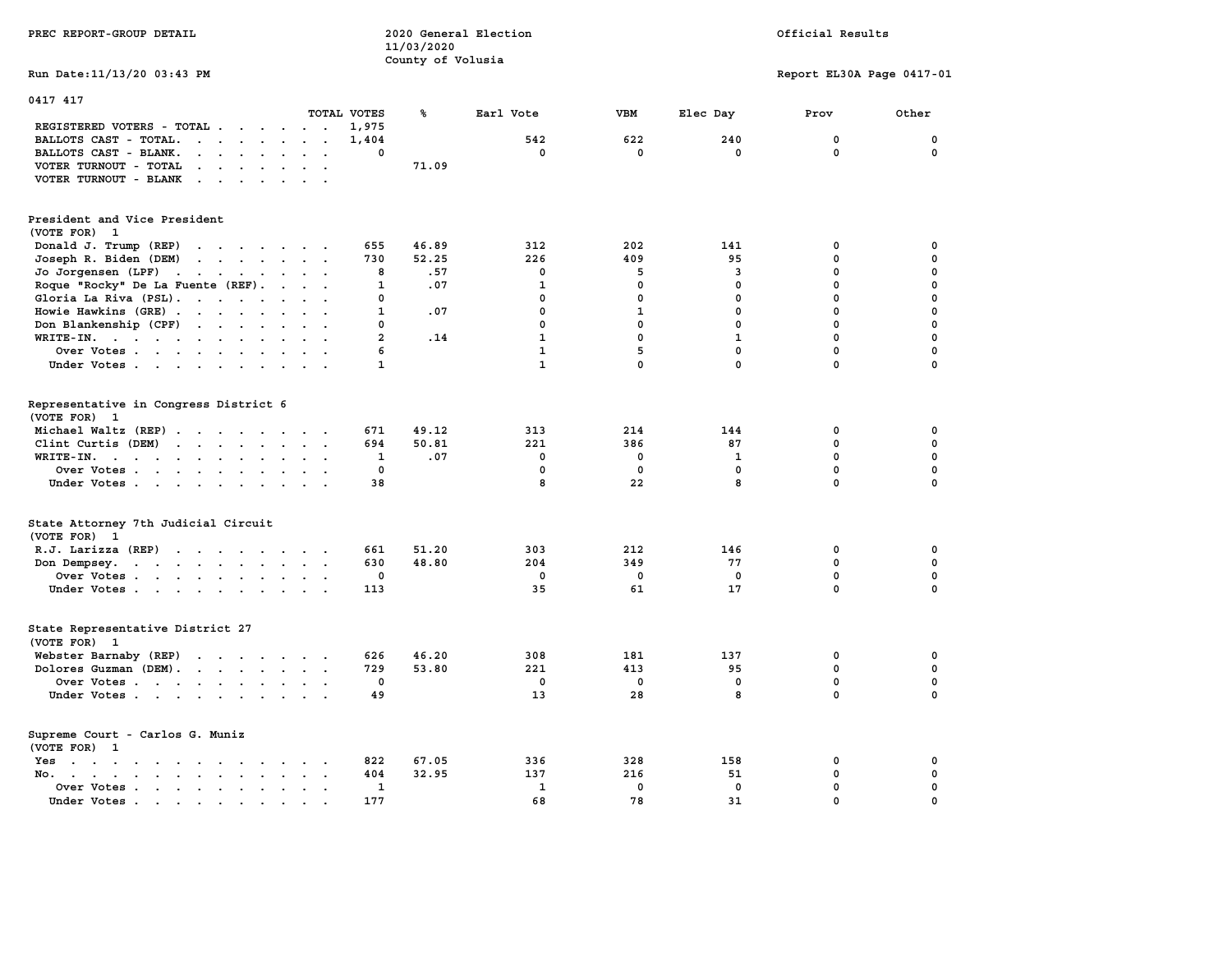| PREC REPORT-GROUP DETAIL                                                                                               |                                                           |                        | 11/03/2020        | 2020 General Election |                        | Official Results     |                                      |                         |  |
|------------------------------------------------------------------------------------------------------------------------|-----------------------------------------------------------|------------------------|-------------------|-----------------------|------------------------|----------------------|--------------------------------------|-------------------------|--|
|                                                                                                                        |                                                           |                        | County of Volusia |                       |                        |                      |                                      |                         |  |
| Run Date: 11/13/20 03:43 PM                                                                                            |                                                           |                        |                   |                       |                        |                      | Report EL30A Page 0417-02            |                         |  |
| 0417 417                                                                                                               |                                                           |                        |                   |                       |                        |                      |                                      |                         |  |
|                                                                                                                        | TOTAL VOTES                                               |                        | ጜ                 | Earl Vote             | VBM                    | Elec Day             | Prov                                 | Other                   |  |
| 5th Dist Crt of Appeal - Evander<br>(VOTE FOR) 1                                                                       |                                                           |                        |                   |                       |                        |                      |                                      |                         |  |
| Yes                                                                                                                    |                                                           | 851                    | 70.74             | 336                   | 373                    | 142                  | 0                                    | 0                       |  |
| No.                                                                                                                    |                                                           | 352                    | 29.26             | 135                   | 153                    | 64                   | $\mathbf 0$                          | $\mathbf 0$             |  |
| Over Votes                                                                                                             |                                                           | 0                      |                   | 0                     | $\mathbf 0$            | $\mathbf 0$          | 0                                    | 0                       |  |
| Under Votes                                                                                                            |                                                           | 201                    |                   | 71                    | 96                     | 34                   | $\mathbf 0$                          | $\Omega$                |  |
| 5th Dist Crt of Appeal - Grosshans<br>(VOTE FOR) 1                                                                     |                                                           |                        |                   |                       |                        |                      |                                      |                         |  |
| Yes                                                                                                                    |                                                           | 794                    | 66.50             | 322                   | 321                    | 151                  | 0                                    | 0                       |  |
| No.                                                                                                                    |                                                           | 400                    | 33.50             | 146                   | 202                    | 52                   | 0                                    | 0                       |  |
| Over Votes                                                                                                             |                                                           | 0                      |                   | 0                     | $\mathbf 0$            | $\mathbf 0$          | $\mathbf 0$                          | $\mathbf 0$             |  |
| Under Votes                                                                                                            |                                                           | 210                    |                   | 74                    | 99                     | 37                   | $\mathbf{0}$                         | 0                       |  |
| 5th Dist Crt of Appeal - Harris<br>(VOTE FOR) 1                                                                        |                                                           |                        |                   |                       |                        |                      |                                      |                         |  |
| Yes                                                                                                                    |                                                           | 829                    | 69.72             | 334                   | 343                    | 152                  | 0                                    | 0                       |  |
| No.                                                                                                                    |                                                           | 360                    | 30.28             | 130                   | 181                    | 49                   | 0                                    | 0                       |  |
| Over Votes                                                                                                             | $\,$ .                                                    | 1                      |                   | 0                     | $\mathbf 0$            | 1                    | $\mathbf 0$                          | 0                       |  |
| Under Votes                                                                                                            |                                                           | 214                    |                   | 78                    | 98                     | 38                   | $\mathbf 0$                          | 0                       |  |
| 5th Dist Crt of Appeal - Orfinger<br>(VOTE FOR) 1<br>Yes<br>No.<br>Over Votes<br>Under Votes                           |                                                           | 797<br>383<br>0<br>224 | 67.54<br>32.46    | 318<br>141<br>0<br>83 | 341<br>181<br>0<br>100 | 138<br>61<br>0<br>41 | 0<br>$\mathbf 0$<br>0<br>$\mathbf 0$ | 0<br>0<br>0<br>$\Omega$ |  |
| 5th Dist Crt of Appeal - Sasso<br>(VOTE FOR) 1                                                                         |                                                           |                        |                   |                       |                        |                      |                                      |                         |  |
| Yes                                                                                                                    |                                                           | 812                    | 69.64             | 333                   | 335                    | 144                  | 0                                    | 0                       |  |
| No.                                                                                                                    |                                                           | 354                    | 30.36             | 125                   | 177                    | 52                   | 0                                    | 0                       |  |
| Over Votes                                                                                                             |                                                           | 0                      |                   | $\mathbf 0$           | $\mathbf 0$            | $\mathbf 0$          | 0                                    | 0                       |  |
| Under Votes                                                                                                            |                                                           | 238                    |                   | 84                    | 110                    | 44                   | $\mathbf{0}$                         | $\Omega$                |  |
| 5th Dist Crt of Appeal - Wallis<br>(VOTE FOR) 1                                                                        |                                                           |                        |                   |                       |                        |                      |                                      |                         |  |
| Yes<br>the contract of the contract of the contract of the contract of the contract of the contract of the contract of |                                                           | 792                    | 67.75             | 322                   | 330                    | 140                  | 0                                    | 0                       |  |
| No.                                                                                                                    |                                                           | 377                    | 32.25             | 135                   | 183                    | 59                   | $\mathbf 0$                          | 0                       |  |
| Over Votes                                                                                                             |                                                           | 0                      |                   | 0                     | 0                      | 0                    | $\mathbf{0}$                         | 0                       |  |
| Under Votes                                                                                                            | $\sim$ $\sim$                                             | 235                    |                   | 85                    | 109                    | 41                   | 0                                    | 0                       |  |
| Circuit Judge, 7th Judicial, Group 14<br>(VOTE FOR) 1                                                                  |                                                           |                        |                   |                       |                        |                      |                                      |                         |  |
| Joan Anthony<br>the contract of the contract of the contract of                                                        |                                                           | 760                    | 62.60             | 294                   | 353                    | 113                  | 0                                    | 0                       |  |
| Dan Hilbert<br>$\mathbf{r}$ , $\mathbf{r}$ , $\mathbf{r}$ , $\mathbf{r}$<br>$\sim$ $\sim$<br>$\bullet$                 | $\ddot{\phantom{a}}$<br>$\ddot{\phantom{a}}$<br>$\bullet$ | 454                    | 37.40             | 181                   | 182                    | 91                   | 0                                    | 0                       |  |
| Over Votes .<br>$\mathbf{r}$ , $\mathbf{r}$ , $\mathbf{r}$ , $\mathbf{r}$ , $\mathbf{r}$                               |                                                           | 0                      |                   | 0                     | 0                      | 0                    | 0                                    | 0                       |  |
| Under Votes                                                                                                            |                                                           | 190                    |                   | 67                    | 87                     | 36                   | 0                                    |                         |  |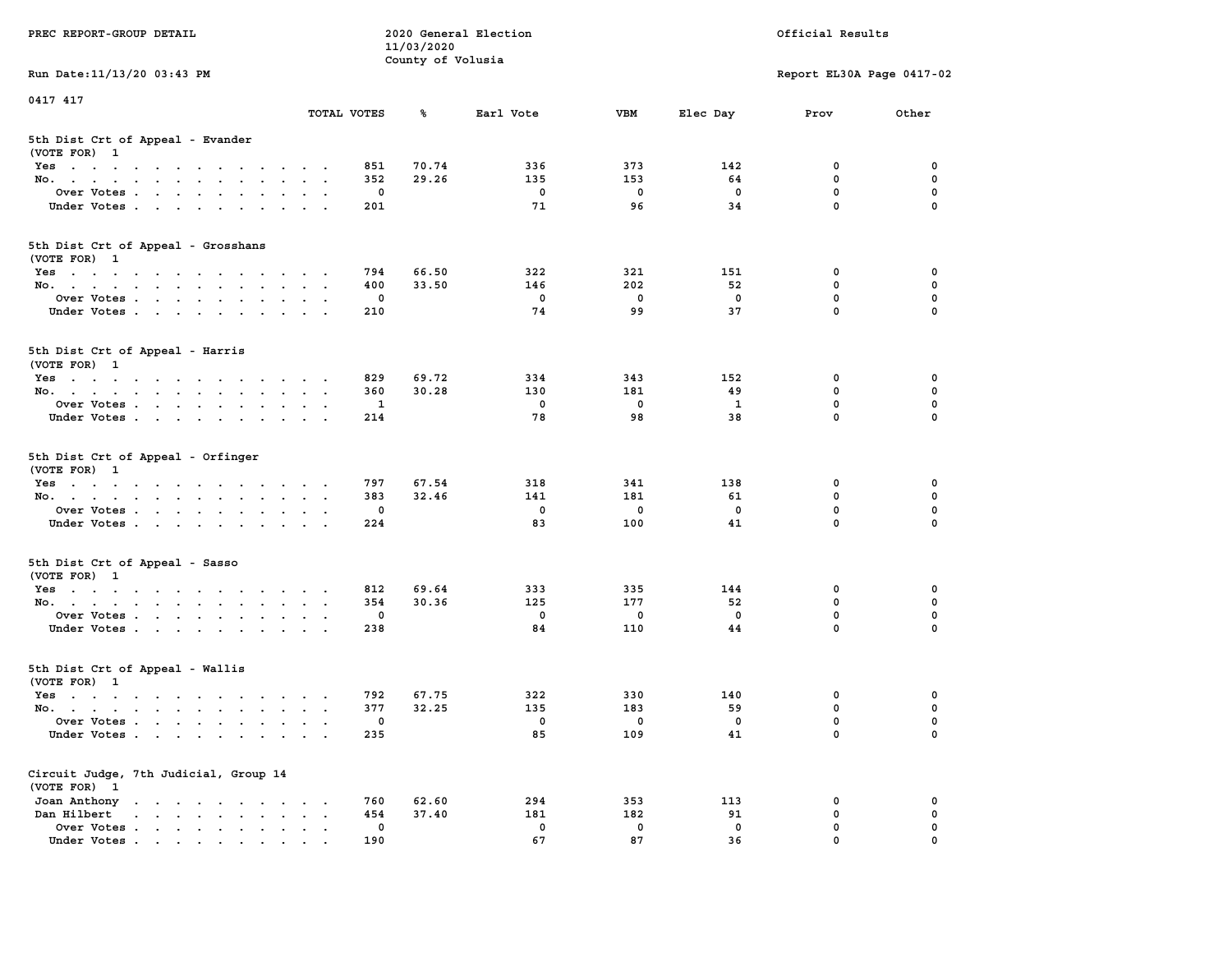| PREC REPORT-GROUP DETAIL                                                                                                                                                                                                                    |               |             | 11/03/2020<br>County of Volusia | 2020 General Election |             |                    | Official Results          |                  |
|---------------------------------------------------------------------------------------------------------------------------------------------------------------------------------------------------------------------------------------------|---------------|-------------|---------------------------------|-----------------------|-------------|--------------------|---------------------------|------------------|
| Run Date: 11/13/20 03:43 PM                                                                                                                                                                                                                 |               |             |                                 |                       |             |                    | Report EL30A Page 0417-03 |                  |
| 0417 417                                                                                                                                                                                                                                    |               |             |                                 |                       |             |                    |                           |                  |
|                                                                                                                                                                                                                                             |               | TOTAL VOTES | ℁                               | Earl Vote             | VBM         | Elec Day           | Prov                      | Other            |
| County Council Chair<br>(VOTE FOR) 1                                                                                                                                                                                                        |               |             |                                 |                       |             |                    |                           |                  |
| Jeff Brower.<br>the contract of the contract of the con-                                                                                                                                                                                    |               | 621         | 51.41                           | 274                   | 225         | 122                | 0                         | 0                |
| Deborah A. "Deb" Denys                                                                                                                                                                                                                      |               | 587         | 48.59                           | 202                   | 305         | 80                 | $\mathbf 0$               | 0                |
| Over Votes                                                                                                                                                                                                                                  |               | 0           |                                 | 0                     | 0           | 0                  | 0                         | 0                |
| Under Votes                                                                                                                                                                                                                                 |               | 196         |                                 | 66                    | 92          | 38                 | $\mathbf 0$               | $\Omega$         |
| Soil & Water Conservation Seat 2<br>(VOTE FOR) 1                                                                                                                                                                                            |               |             |                                 |                       |             |                    |                           |                  |
| John Nelson.                                                                                                                                                                                                                                |               | 802         | 68.96                           | 330                   | 341         | 131                | 0                         | 0                |
| Wesley Wayne Wilson Jr                                                                                                                                                                                                                      |               | 361         | 31.04                           | 124                   | 173         | 64                 | 0                         | 0                |
| Over Votes                                                                                                                                                                                                                                  |               | 0           |                                 | 0                     | $\mathbf 0$ | 0                  | $\mathbf 0$               | 0                |
| Under Votes                                                                                                                                                                                                                                 |               | 241         |                                 | 88                    | 108         | 45                 | $\mathbf 0$               | 0                |
| Soil & Water Conservation Seat 4<br>(VOTE FOR) 1                                                                                                                                                                                            |               |             |                                 |                       |             |                    |                           |                  |
| Wendy Anderson.<br>the contract of the contract of the                                                                                                                                                                                      |               | 744         | 62.36                           | 278                   | 340         | 126                | 0                         | 0                |
| Barbara Deering<br>the contract of the contract of the contract of the contract of the contract of the contract of the contract of                                                                                                          |               | 449         | 37.64                           | 193                   | 184         | 72                 | 0                         | 0                |
| Over Votes                                                                                                                                                                                                                                  |               | 0           |                                 | 0                     | 0           | $\Omega$           | $\mathbf 0$               | 0                |
| Under Votes                                                                                                                                                                                                                                 |               | 211         |                                 | 71                    | 98          | 42                 | 0                         | 0                |
| WVHA - Group A, Seat 3 Hospital Authority<br>(VOTE FOR) 1                                                                                                                                                                                   |               |             |                                 |                       |             |                    |                           |                  |
| Judy Craig.<br>the contract of the contract of the contract of                                                                                                                                                                              |               | 767         | 63.65                           | 301                   | 341         | 125                | 0                         | 0                |
| John M. Hill<br>Over Votes                                                                                                                                                                                                                  | $\sim$ $\sim$ | 438<br>0    | 36.35                           | 176<br>0              | 186<br>0    | 76<br>0            | $\mathbf 0$<br>0          | 0<br>0           |
| Under Votes                                                                                                                                                                                                                                 |               | 199         |                                 | 65                    | 95          | 39                 | 0                         | $\Omega$         |
|                                                                                                                                                                                                                                             |               |             |                                 |                       |             |                    |                           |                  |
| WVHA - Group B, Seat 1 Hospital Authority<br>(VOTE FOR) 1                                                                                                                                                                                   |               |             |                                 |                       |             |                    |                           |                  |
| Jennifer Lee Coen.                                                                                                                                                                                                                          |               | 812         | 67.84                           | 305                   | 379         | 128                | 0                         | 0                |
| Michael Lee Ray<br>Over Votes                                                                                                                                                                                                               |               | 385<br>0    | 32.16                           | 164<br>0              | 147<br>0    | 74<br>0            | 0<br>0                    | 0<br>$\mathbf 0$ |
| Under Votes                                                                                                                                                                                                                                 |               | 207         |                                 | 73                    | 96          | 38                 | $\mathbf 0$               | 0                |
| Amendment 1 - Citzenship Requirement<br>(VOTE FOR) 1                                                                                                                                                                                        |               |             |                                 |                       |             |                    |                           |                  |
| Yes<br>the contract of the contract of the contract of the contract of the contract of the contract of the contract of                                                                                                                      |               | 1,066       | 80.15                           | 410                   | 468         | 188                | 0                         | 0                |
| No.<br><u>in the second contract of the second contract of the second contract of the second contract of the second contract of the second contract of the second contract of the second contract of the second contract of the second </u> |               | 264         | 19.85                           | 103                   | 126         | 35                 | 0                         | 0                |
| Over Votes<br>Under Votes.                                                                                                                                                                                                                  |               | 1<br>73     |                                 | 0<br>29               | 0<br>28     | $\mathbf{1}$<br>16 | 0<br>0                    | $\Omega$<br>0    |
|                                                                                                                                                                                                                                             |               |             |                                 |                       |             |                    |                           |                  |
| Amendment 2 - Minimum Wage<br>(VOTE FOR) 1<br>$Yes \t . \t . \t .$                                                                                                                                                                          |               | 831         | 62.39                           | 262                   | 447         | 122                | 0                         | 0                |
| $\sim$ $\sim$ $\sim$ $\sim$ $\sim$<br>No.<br>$\sim$ $\sim$ $\sim$ $\sim$<br>$\ddot{\phantom{a}}$<br>$\ddot{\phantom{a}}$                                                                                                                    |               | 501         | 37.61                           | 247                   | 151         | 103                | 0                         | 0                |
| Over Votes.<br>$\cdot$ $\cdot$ $\cdot$ $\cdot$                                                                                                                                                                                              |               | 0           |                                 | 0                     | 0           | 0                  | 0                         | 0                |
| Under Votes                                                                                                                                                                                                                                 |               | 72          |                                 | 33                    | 24          | 15                 | 0                         |                  |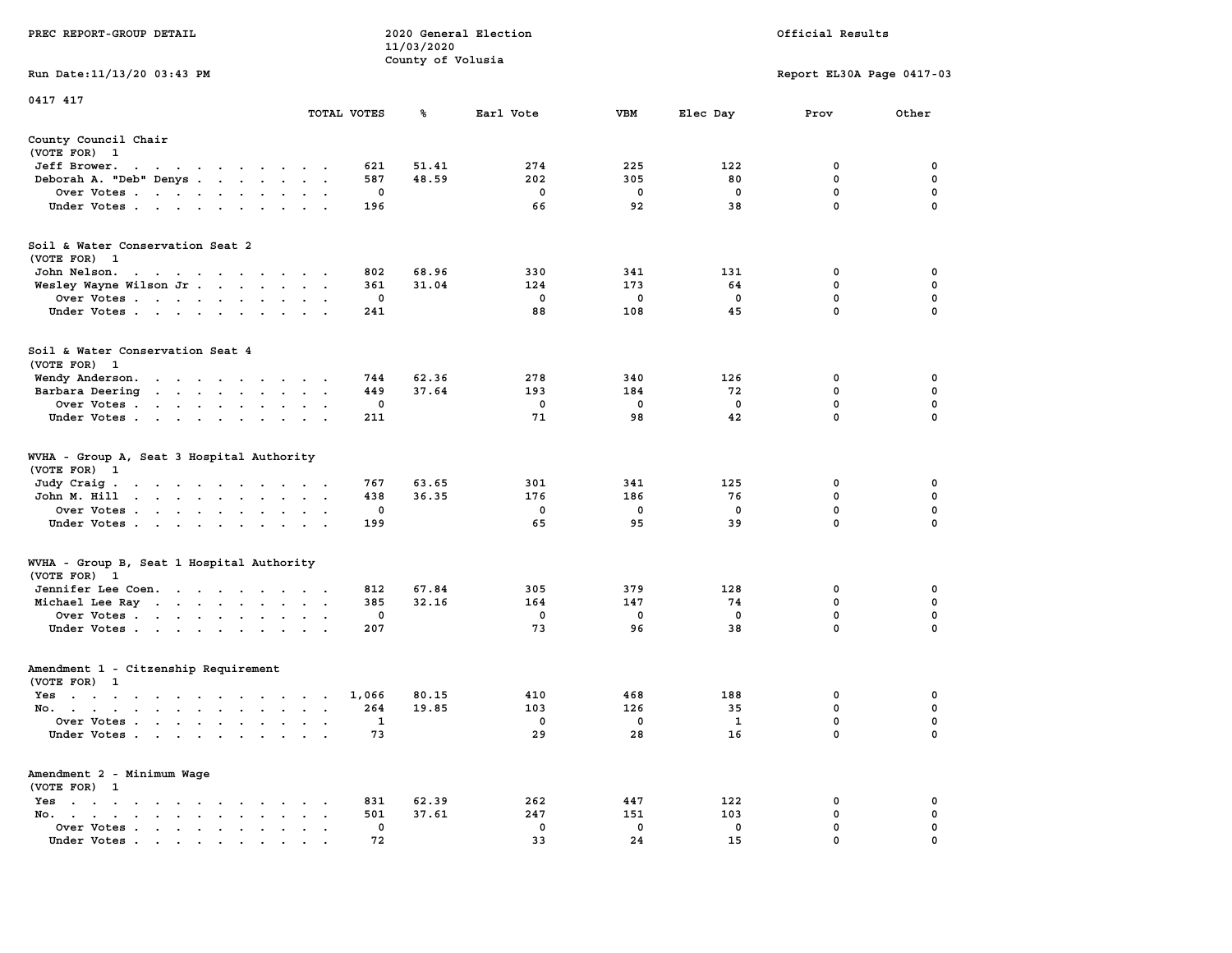| PREC REPORT-GROUP DETAIL                                                                                                           |                             | 11/03/2020<br>County of Volusia | 2020 General Election |             |             | Official Results          |             |
|------------------------------------------------------------------------------------------------------------------------------------|-----------------------------|---------------------------------|-----------------------|-------------|-------------|---------------------------|-------------|
| Run Date: 11/13/20 03:43 PM                                                                                                        |                             |                                 |                       |             |             | Report EL30A Page 0417-04 |             |
| 0417 417                                                                                                                           | TOTAL VOTES                 | ℁                               | Earl Vote             | <b>VBM</b>  | Elec Day    | Prov                      | Other       |
| Amendment 3 - Primary Elections<br>(VOTE FOR) 1                                                                                    |                             |                                 |                       |             |             |                           |             |
| Yes                                                                                                                                |                             | 773<br>59.37                    | 262                   | 379         | 132         | 0                         | 0           |
| No.                                                                                                                                |                             | 529<br>40.63                    | 241                   | 200         | 88          | 0                         | 0           |
| Over Votes                                                                                                                         |                             | 0                               | $\mathbf 0$           | $\mathbf 0$ | 0           | $\mathbf 0$               | $\mathbf 0$ |
| Under Votes                                                                                                                        |                             | 102                             | 39                    | 43          | 20          | $\mathbf 0$               | $\mathbf 0$ |
| Amendment 4 - Apprl Const. Amendment                                                                                               |                             |                                 |                       |             |             |                           |             |
| (VOTE FOR) 1                                                                                                                       |                             | 650<br>50.39                    | 257                   | 272         | 121         | 0                         | 0           |
| Yes<br>No.                                                                                                                         |                             | 640<br>49.61                    | 244                   | 297         | 99          | 0                         | 0           |
| Over Votes                                                                                                                         |                             | 0                               | $\mathbf 0$           | $\mathbf 0$ | 0           | $\mathbf 0$               | $\mathbf 0$ |
| Under Votes                                                                                                                        |                             | 114                             | 41                    | 53          | 20          | $\mathbf 0$               | $\mathbf 0$ |
|                                                                                                                                    |                             |                                 |                       |             |             |                           |             |
| Amendment 5 - Homestead Property Taxes<br>(VOTE FOR) 1                                                                             |                             |                                 |                       |             |             |                           |             |
| Yes                                                                                                                                |                             | 904<br>70.74                    | 342                   | 412         | 150         | 0                         | 0           |
| No.                                                                                                                                |                             | 374<br>29.26                    | 154                   | 153         | 67          | 0                         | 0           |
| Over Votes                                                                                                                         |                             | 0                               | $\mathbf 0$           | $\mathbf 0$ | 0           | $\mathbf 0$               | $\mathbf 0$ |
| Under Votes.                                                                                                                       |                             | 126                             | 46                    | 57          | 23          | $\Omega$                  | $\mathbf 0$ |
| Amendment 6 - Ad Valorem Tax Discount                                                                                              |                             |                                 |                       |             |             |                           |             |
| (VOTE FOR) 1<br>Yes                                                                                                                | 1,131                       | 86.47                           | 444                   | 501         | 186         | 0                         | 0           |
| No.                                                                                                                                |                             | 177<br>13.53                    | 62                    | 82          | 33          | 0                         | 0           |
| Over Votes                                                                                                                         |                             | 0                               | $\mathbf 0$           | $\mathbf 0$ | 0           | $\mathbf 0$               | $\mathbf 0$ |
| Under Votes                                                                                                                        |                             | 96                              | 36                    | 39          | 21          | $\Omega$                  | $\Omega$    |
| Volusia ECHO<br>(VOTE FOR) 1                                                                                                       |                             |                                 |                       |             |             |                           |             |
| Yes (For Bonds)<br>the contract of the contract of the contract of the contract of the contract of the contract of the contract of |                             | 995<br>76.48                    | 354                   | 476         | 165         | 0                         | 0           |
| No (Against Bonds)                                                                                                                 |                             | 306<br>23.52                    | 148                   | 102         | 56          | $\mathbf{0}$              | 0           |
| Over Votes                                                                                                                         |                             | 1                               | $\mathbf 0$           | $\mathbf 0$ | 1           | $\mathbf 0$               | $\mathbf 0$ |
| Under Votes                                                                                                                        |                             | 102                             | 40                    | 44          | 18          | $\Omega$                  | $\Omega$    |
| Volusia Forever<br>(VOTE FOR) 1                                                                                                    |                             |                                 |                       |             |             |                           |             |
| Yes (For Bonds)<br>$\mathbf{r}$ , and $\mathbf{r}$ , and $\mathbf{r}$ , and $\mathbf{r}$                                           | 1,045                       | 80.32                           | 372                   | 498         | 175         | 0                         | 0           |
| No (Against Bonds)                                                                                                                 | $\sim$ $\sim$ $\sim$ $\sim$ | 19.68<br>256                    | 130                   | 78          | 48          | 0                         | 0           |
| Over Votes.<br>the contract of the contract of the                                                                                 | $\sim$ $\sim$               | $\mathbf 0$                     | $\mathbf 0$           | $\mathbf 0$ | $\mathbf 0$ | $\mathbf 0$               | $\mathbf 0$ |
| Under Votes.                                                                                                                       |                             | 103                             | 40                    | 46          | 17          | $\Omega$                  | $\Omega$    |
|                                                                                                                                    |                             |                                 |                       |             |             |                           |             |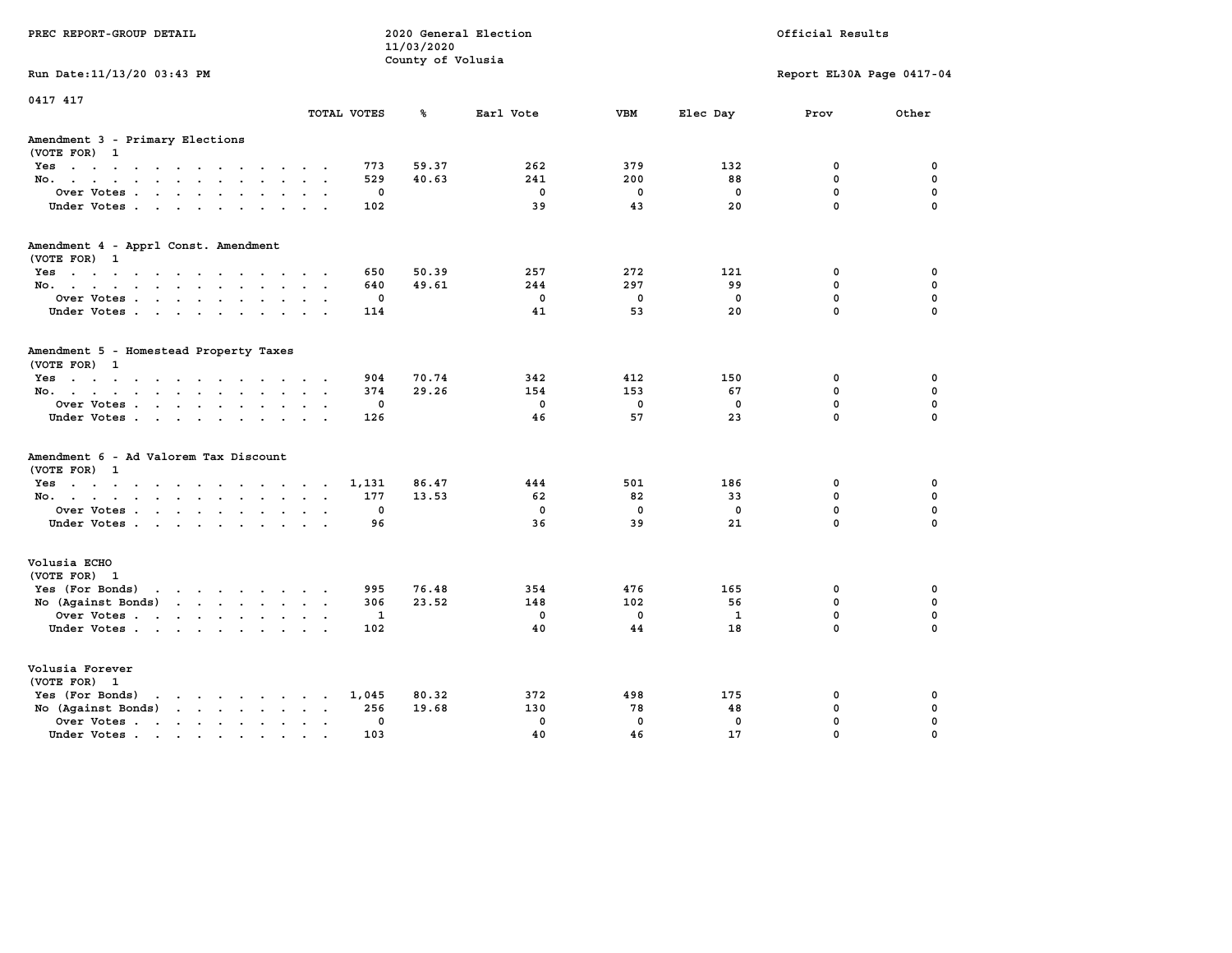| PREC REPORT-GROUP DETAIL                                                                                                                                                                                                                                    |                | 2020 General Election<br>11/03/2020<br>County of Volusia |              |                |                         | Official Results          |             |
|-------------------------------------------------------------------------------------------------------------------------------------------------------------------------------------------------------------------------------------------------------------|----------------|----------------------------------------------------------|--------------|----------------|-------------------------|---------------------------|-------------|
| Run Date: 11/13/20 03:43 PM                                                                                                                                                                                                                                 |                |                                                          |              |                |                         | Report EL30A Page 0419-01 |             |
| 0419 419                                                                                                                                                                                                                                                    |                |                                                          |              |                |                         |                           |             |
| TOTAL VOTES                                                                                                                                                                                                                                                 |                | ℁                                                        | Earl Vote    | <b>VBM</b>     | Elec Day                | Prov                      | Other       |
| REGISTERED VOTERS - TOTAL .<br>$\sim$ $\sim$<br>$\ddot{\phantom{0}}$                                                                                                                                                                                        | 1,833          |                                                          |              |                |                         |                           |             |
| BALLOTS CAST - TOTAL.<br>$\cdot$ $\cdot$ $\cdot$<br>$\sim$ $\sim$<br>$\sim$<br>$\sim$                                                                                                                                                                       | 1,300          |                                                          | 519          | 570            | 211                     | 0<br>$\mathbf 0$          | 0<br>0      |
| BALLOTS CAST - BLANK.<br>$\ddot{\phantom{a}}$<br>$\cdots$<br>$\ddot{\phantom{a}}$<br>$\bullet$                                                                                                                                                              | 0              |                                                          | 0            | 0              | 0                       |                           |             |
| VOTER TURNOUT - TOTAL<br>$\ddot{\phantom{a}}$<br><b>Contract Contract Street</b>                                                                                                                                                                            |                | 70.92                                                    |              |                |                         |                           |             |
| VOTER TURNOUT - BLANK<br>$\sim$<br>$\cdot$                                                                                                                                                                                                                  |                |                                                          |              |                |                         |                           |             |
| President and Vice President<br>(VOTE FOR) 1                                                                                                                                                                                                                |                |                                                          |              |                |                         |                           |             |
| Donald J. Trump (REP)<br>and the contract of the contract of                                                                                                                                                                                                | 585            | 45.24                                                    | 290          | 184            | 111                     | 0                         | 0           |
| Joseph R. Biden (DEM)<br>$\mathcal{A}$ . The set of the set of the set of the set of the set of the set of the set of the set of the set of the set of the set of the set of the set of the set of the set of the set of the set of the set of the set of t | 692            | 53.52                                                    | 222          | 375            | 95                      | $\mathbf 0$               | $\mathbf 0$ |
| Jo Jorgensen (LPF)<br>the contract of the contract of the                                                                                                                                                                                                   | 11             | .85                                                      | 4            | 5              | $\overline{\mathbf{2}}$ | 0                         | $\mathbf 0$ |
| Roque "Rocky" De La Fuente (REF).<br>$\cdot$ .<br>$\sim$                                                                                                                                                                                                    | 1              | .08                                                      | 0            | 1              | 0                       | $\mathbf 0$               | $\mathbf 0$ |
| Gloria La Riva (PSL).                                                                                                                                                                                                                                       | $\mathbf{1}$   | .08                                                      | $\mathbf{1}$ | $\mathbf 0$    | $\mathbf 0$             | $\mathbf 0$               | $\mathbf 0$ |
| Howie Hawkins (GRE)                                                                                                                                                                                                                                         | $\overline{a}$ | .15                                                      | $\mathbf{1}$ | $\mathbf{1}$   | $\mathbf{0}$            | $\mathbf 0$               | $\mathbf 0$ |
| Don Blankenship (CPF)<br>$\ddot{\phantom{a}}$                                                                                                                                                                                                               | $\mathbf{1}$   | .08                                                      | $\mathbf 0$  | $\mathbf 0$    | $\mathbf{1}$            | $\mathbf 0$               | $\mathbf 0$ |
| $\texttt{WRITE-IN.}$<br>$\sim$<br>$\bullet$                                                                                                                                                                                                                 | $\mathbf 0$    |                                                          | $\mathbf 0$  | $\mathbf 0$    | $\mathbf 0$             | $\mathbf 0$               | $\mathbf 0$ |
| Over Votes<br>$\sim$<br>$\ddot{\phantom{a}}$                                                                                                                                                                                                                | 1              |                                                          | $\mathbf 0$  | $\mathbf{1}$   | $\mathbf 0$             | $\mathbf 0$               | $\mathbf 0$ |
| Under Votes                                                                                                                                                                                                                                                 | 6              |                                                          | $\mathbf{1}$ | $\overline{3}$ | $\overline{a}$          | 0                         | $\mathbf 0$ |
|                                                                                                                                                                                                                                                             |                |                                                          |              |                |                         |                           |             |
| Representative in Congress District 6                                                                                                                                                                                                                       |                |                                                          |              |                |                         |                           |             |
| (VOTE FOR) 1                                                                                                                                                                                                                                                |                |                                                          |              |                |                         |                           |             |
| Michael Waltz (REP)<br>$\sim$ $\sim$                                                                                                                                                                                                                        | 584            | 47.52                                                    | 288          | 185            | 111                     | 0                         | 0           |
| Clint Curtis (DEM)                                                                                                                                                                                                                                          | 641            | 52.16                                                    | 215          | 337            | 89                      | 0                         | $\mathbf 0$ |
| WRITE-IN.<br>$\ddot{\phantom{a}}$<br>$\sim$<br>$\sim$<br>$\overline{a}$                                                                                                                                                                                     | 4              | .33                                                      | $\mathbf{1}$ | 3              | 0                       | $\mathbf 0$               | 0           |
| Over Votes                                                                                                                                                                                                                                                  | 0              |                                                          | $\mathbf 0$  | $\mathbf 0$    | $\mathbf 0$             | $\mathbf 0$               | $\mathbf 0$ |
| Under Votes<br>$\sim$                                                                                                                                                                                                                                       | 71             |                                                          | 15           | 45             | 11                      | 0                         | $\Omega$    |
| State Attorney 7th Judicial Circuit<br>(VOTE FOR) 1                                                                                                                                                                                                         |                |                                                          |              |                |                         |                           |             |
| R.J. Larizza (REP)                                                                                                                                                                                                                                          | 586            | 51.00                                                    | 278          | 197            | 111                     | 0                         | 0           |
| Don Dempsey.                                                                                                                                                                                                                                                | 563            | 49.00                                                    | 198          | 290            | 75                      | $\mathbf 0$               | $\mathbf 0$ |
| Over Votes<br>$\ddot{\phantom{a}}$                                                                                                                                                                                                                          | 0              |                                                          | 0            | 0              | 0                       | $\mathbf 0$               | $\mathbf 0$ |
| Under Votes                                                                                                                                                                                                                                                 | 151            |                                                          | 43           | 83             | 25                      | $\mathbf 0$               | $\mathbf 0$ |
| State Representative District 27<br>(VOTE FOR) 1                                                                                                                                                                                                            |                |                                                          |              |                |                         |                           |             |
| Webster Barnaby (REP)<br>the contract of the contract of                                                                                                                                                                                                    | 547            | 44.54                                                    | 271          | 167            | 109                     | 0                         | 0           |
| Dolores Guzman (DEM).                                                                                                                                                                                                                                       | 681            | 55.46                                                    | 234          | 358            | 89                      | 0                         | 0           |
| Over Votes                                                                                                                                                                                                                                                  | 1              |                                                          | 1            | $\mathbf{0}$   | $\mathbf{0}$            | $\mathbf 0$               | $\mathbf 0$ |
| Under Votes<br>$\sim$ $\sim$                                                                                                                                                                                                                                | 71             |                                                          | 13           | 45             | 13                      | 0                         | 0           |
|                                                                                                                                                                                                                                                             |                |                                                          |              |                |                         |                           |             |
| Supreme Court - Carlos G. Muniz<br>(VOTE FOR) 1                                                                                                                                                                                                             |                |                                                          |              |                |                         |                           |             |
| Yes<br>the contract of the contract of the contract of the contract of the contract of the contract of the contract of                                                                                                                                      | 705            | 64.27                                                    | 310          | 262            | 133                     | 0                         | 0           |
| No. .<br>$\sim$ $\sim$ $\sim$ $\sim$<br>$\sim$<br>$\sim$                                                                                                                                                                                                    | 392            | 35.73                                                    | 142          | 202            | 48                      | $\mathbf 0$               | $\mathbf 0$ |
| Over Votes<br>$\cdot$<br>$\ddot{\phantom{a}}$                                                                                                                                                                                                               | 0              |                                                          | $\mathbf 0$  | $\mathbf 0$    | $\mathbf 0$             | $\mathbf 0$               | $\mathbf 0$ |
| Under Votes.<br>the contract of the contract of the contract of the contract of the contract of the contract of the contract of                                                                                                                             | 203            |                                                          | 67           | 106            | 30                      | $\mathbf 0$               | $\mathbf 0$ |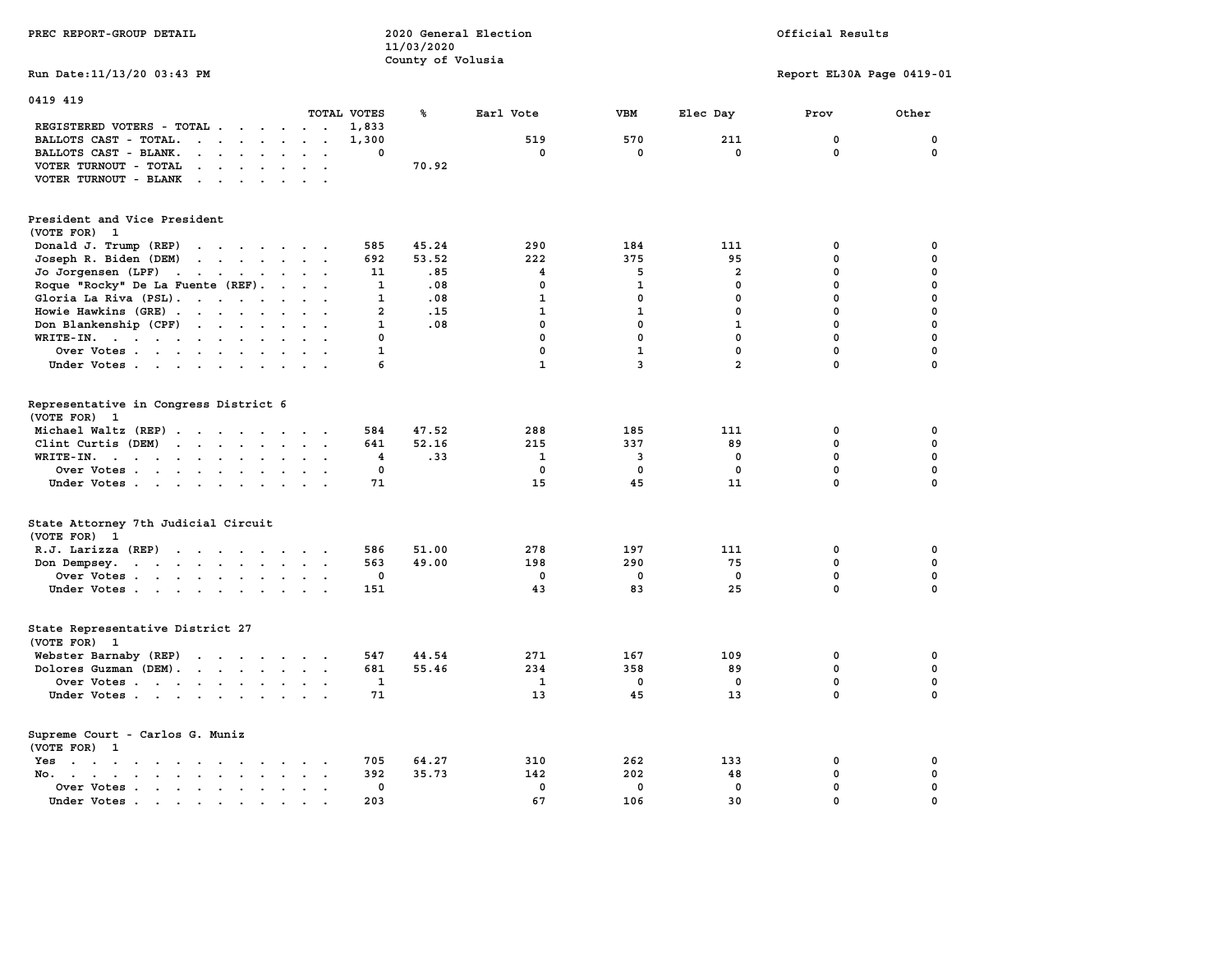| PREC REPORT-GROUP DETAIL                                                                                               |                                                           |                        | 11/03/2020        | 2020 General Election |                        |                      | Official Results                     |                         |
|------------------------------------------------------------------------------------------------------------------------|-----------------------------------------------------------|------------------------|-------------------|-----------------------|------------------------|----------------------|--------------------------------------|-------------------------|
|                                                                                                                        |                                                           |                        | County of Volusia |                       |                        |                      |                                      |                         |
| Run Date: 11/13/20 03:43 PM                                                                                            |                                                           |                        |                   |                       |                        |                      | Report EL30A Page 0419-02            |                         |
| 0419 419                                                                                                               |                                                           |                        |                   |                       |                        |                      |                                      |                         |
|                                                                                                                        | TOTAL VOTES                                               |                        | ጜ                 | Earl Vote             | VBM                    | Elec Day             | Prov                                 | Other                   |
| 5th Dist Crt of Appeal - Evander<br>(VOTE FOR) 1                                                                       |                                                           |                        |                   |                       |                        |                      |                                      |                         |
| Yes                                                                                                                    |                                                           | 721                    | 66.64             | 294                   | 302                    | 125                  | 0                                    | 0                       |
| No.                                                                                                                    |                                                           | 361                    | 33.36             | 156                   | 153                    | 52                   | $\mathbf 0$                          | $\mathbf 0$             |
| Over Votes                                                                                                             |                                                           | 0                      |                   | 0                     | $\mathbf 0$            | $\mathbf 0$          | 0                                    | 0                       |
| Under Votes                                                                                                            |                                                           | 218                    |                   | 69                    | 115                    | 34                   | $\mathbf 0$                          | $\Omega$                |
| 5th Dist Crt of Appeal - Grosshans<br>(VOTE FOR) 1                                                                     |                                                           |                        |                   |                       |                        |                      |                                      |                         |
| Yes                                                                                                                    |                                                           | 680                    | 63.26             | 295                   | 267                    | 118                  | 0                                    | 0                       |
| No.                                                                                                                    |                                                           | 395                    | 36.74             | 151                   | 187                    | 57                   | 0                                    | 0                       |
| Over Votes                                                                                                             |                                                           | 0                      |                   | 0                     | $\mathbf 0$            | $\mathbf 0$          | $\mathbf 0$                          | $\mathbf 0$             |
| Under Votes                                                                                                            |                                                           | 225                    |                   | 73                    | 116                    | 36                   | $\mathbf{0}$                         | 0                       |
| 5th Dist Crt of Appeal - Harris<br>(VOTE FOR) 1                                                                        |                                                           |                        |                   |                       |                        |                      |                                      |                         |
| Yes                                                                                                                    |                                                           | 732                    | 67.97             | 292                   | 309                    | 131                  | 0                                    | 0                       |
| No.                                                                                                                    |                                                           | 345                    | 32.03             | 154                   | 142                    | 49                   | 0                                    | 0                       |
| Over Votes                                                                                                             |                                                           | 0                      |                   | 0                     | 0                      | 0                    | $\mathbf 0$                          | 0                       |
| Under Votes                                                                                                            |                                                           | 223                    |                   | 73                    | 119                    | 31                   | $\mathbf 0$                          | 0                       |
| 5th Dist Crt of Appeal - Orfinger<br>(VOTE FOR) 1<br>Yes<br>No.<br>Over Votes<br>Under Votes                           |                                                           | 680<br>386<br>0<br>234 | 63.79<br>36.21    | 270<br>169<br>0<br>80 | 298<br>153<br>0<br>119 | 112<br>64<br>0<br>35 | 0<br>$\mathbf 0$<br>0<br>$\mathbf 0$ | 0<br>0<br>0<br>$\Omega$ |
| 5th Dist Crt of Appeal - Sasso<br>(VOTE FOR) 1                                                                         |                                                           |                        |                   |                       |                        |                      |                                      |                         |
| Yes                                                                                                                    |                                                           | 695                    | 65.81             | 286                   | 282                    | 127                  | 0                                    | 0                       |
| No.                                                                                                                    |                                                           | 361                    | 34.19             | 152                   | 164                    | 45                   | 0                                    | 0                       |
| Over Votes                                                                                                             |                                                           | 0                      |                   | $\mathbf 0$           | $\mathbf 0$            | 0                    | 0                                    | 0                       |
| Under Votes                                                                                                            |                                                           | 244                    |                   | 81                    | 124                    | 39                   | $\mathbf{0}$                         | $\Omega$                |
| 5th Dist Crt of Appeal - Wallis<br>(VOTE FOR) 1                                                                        |                                                           |                        |                   |                       |                        |                      |                                      |                         |
| Yes<br>the contract of the contract of the contract of the contract of the contract of the contract of the contract of |                                                           | 675                    | 64.04             | 276                   | 286                    | 113                  | 0                                    | 0                       |
| No.                                                                                                                    |                                                           | 379                    | 35.96             | 159                   | 159                    | 61                   | $\mathbf 0$                          | 0                       |
| Over Votes                                                                                                             |                                                           | $\mathbf{1}$           |                   | 0                     | $\mathbf{1}$           | 0                    | $\mathbf{0}$                         | 0                       |
| Under Votes                                                                                                            |                                                           | 245                    |                   | 84                    | 124                    | 37                   | 0                                    | 0                       |
| Circuit Judge, 7th Judicial, Group 14<br>(VOTE FOR) 1                                                                  |                                                           |                        |                   |                       |                        |                      |                                      |                         |
| Joan Anthony                                                                                                           | $\cdot$                                                   | 650                    | 61.09             | 245                   | 306                    | 99                   | 0                                    | 0                       |
| Dan Hilbert<br>$\mathbf{r}$ , and $\mathbf{r}$ , and $\mathbf{r}$ , and $\mathbf{r}$<br>$\sim$                         | $\ddot{\phantom{a}}$<br>$\ddot{\phantom{0}}$<br>$\bullet$ | 414                    | 38.91             | 190                   | 148                    | 76                   | 0                                    | 0                       |
| Over Votes .<br>$\mathbf{r}$                                                                                           |                                                           | 0                      |                   | 0                     | 0                      | 0                    | 0                                    | 0                       |
| Under Votes                                                                                                            |                                                           | 236                    |                   | 84                    | 116                    | 36                   | 0                                    |                         |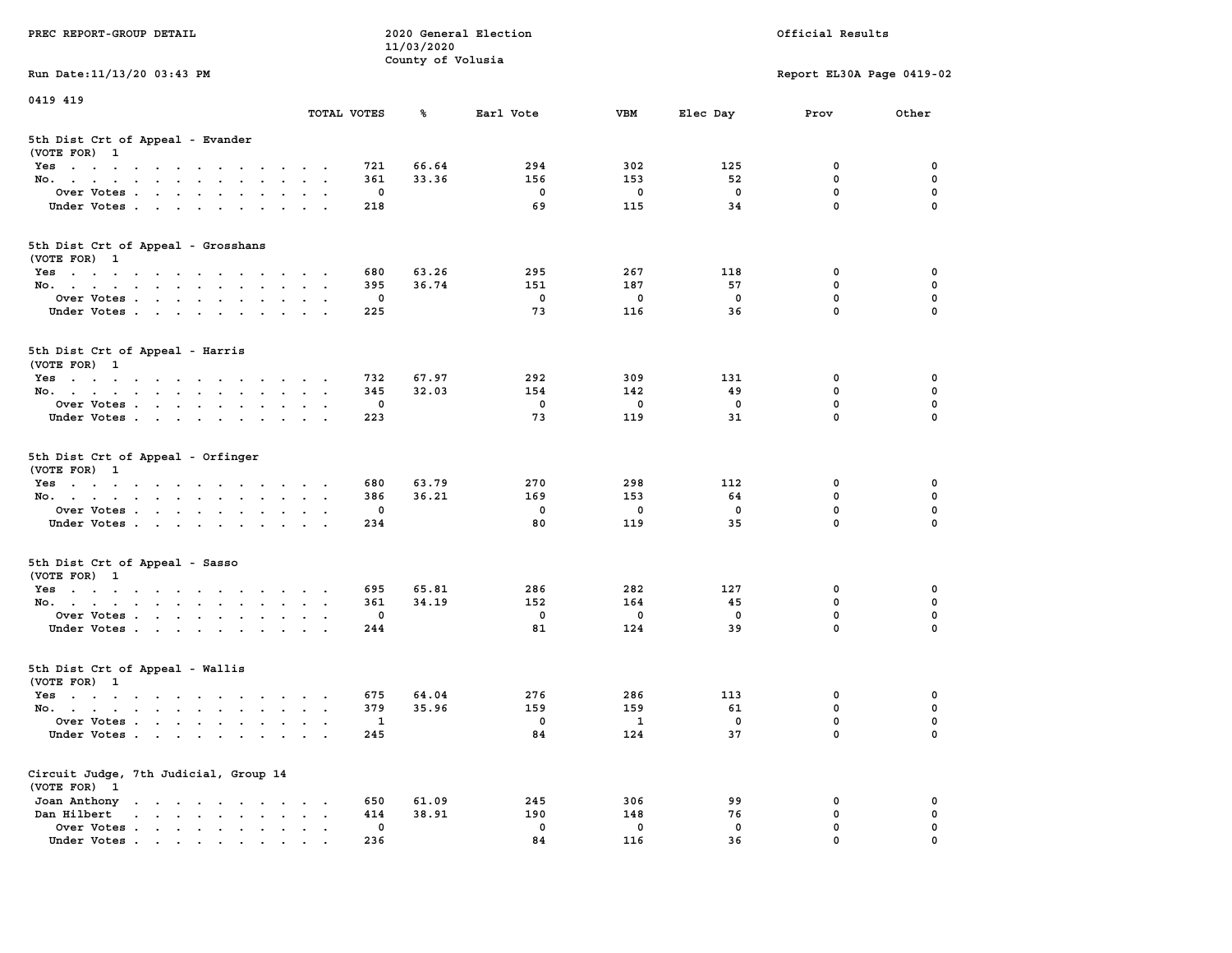|                                                                                                                                    |                                                     |                         | 11/03/2020<br>County of Volusia |                         |             |             |                           |             |
|------------------------------------------------------------------------------------------------------------------------------------|-----------------------------------------------------|-------------------------|---------------------------------|-------------------------|-------------|-------------|---------------------------|-------------|
| Run Date:11/13/20 03:43 PM                                                                                                         |                                                     |                         |                                 |                         |             |             | Report EL30A Page 0419-03 |             |
| 0419 419                                                                                                                           |                                                     |                         |                                 |                         |             |             |                           |             |
|                                                                                                                                    | TOTAL VOTES                                         |                         | ℁                               | Earl Vote               | <b>VBM</b>  | Elec Day    | Prov                      | Other       |
| County Council Chair<br>(VOTE FOR) 1                                                                                               |                                                     |                         |                                 |                         |             |             |                           |             |
| Jeff Brower.<br>$\cdot$ $\cdot$<br>$\bullet$<br>$\bullet$ , $\bullet$ , $\bullet$ , $\bullet$<br>$\ddot{\phantom{a}}$              |                                                     | 542                     | 50.89                           | 230                     | 213         | 99          | $\mathbf 0$               | 0           |
| Deborah A. "Deb" Denys                                                                                                             | $\ddot{\phantom{a}}$                                | 523                     | 49.11                           | 206                     | 240         | 77          | $\mathbf 0$               | $\mathbf 0$ |
| Over Votes<br>$\sim$                                                                                                               | $\ddot{\phantom{a}}$<br>$\bullet$<br>$\blacksquare$ | 0                       |                                 | 0                       | 0           | $\mathbf 0$ | 0                         | $\mathbf 0$ |
| Under Votes                                                                                                                        |                                                     | 235                     |                                 | 83                      | 117         | 35          | $\mathbf 0$               | $\mathbf 0$ |
| Soil & Water Conservation Seat 2                                                                                                   |                                                     |                         |                                 |                         |             |             |                           |             |
| (VOTE FOR)<br>- 1                                                                                                                  |                                                     |                         |                                 |                         |             |             |                           |             |
| John Nelson.                                                                                                                       |                                                     | 645                     | 62.32                           | 280                     | 263         | 102         | 0                         | 0           |
| Wesley Wayne Wilson Jr                                                                                                             |                                                     | 390                     | 37.68                           | 141                     | 177         | 72          | 0                         | 0           |
| Over Votes                                                                                                                         |                                                     | 0                       |                                 | 0                       | 0           | $\mathbf 0$ | 0                         | $\pmb{0}$   |
| Under Votes<br>$\ddot{\phantom{0}}$                                                                                                | $\ddot{\phantom{a}}$                                | 265                     |                                 | 98                      | 130         | 37          | $\mathbf 0$               | 0           |
| Soil & Water Conservation Seat 4<br>(VOTE FOR) 1                                                                                   |                                                     |                         |                                 |                         |             |             |                           |             |
| Wendy Anderson.<br>the contract of the contract of the contract of the contract of the contract of the contract of the contract of |                                                     | 641                     | 60.47                           | 257                     | 297         | 87          | $\mathbf 0$               | 0           |
| Barbara Deering                                                                                                                    | $\sim$<br>$\overline{\phantom{a}}$                  | 419                     | 39.53                           | 178                     | 153         | 88          | $\mathbf 0$               | $\mathbf 0$ |
| Over Votes<br>$\ddot{\phantom{a}}$                                                                                                 | $\cdot$                                             | $\mathbf 0$             |                                 | 0                       | 0           | $\mathbf 0$ | $\mathbf 0$               | $\mathbf 0$ |
| Under Votes<br>$\sim$                                                                                                              | $\cdot$ $\cdot$ $\cdot$                             | 240                     |                                 | 84                      | 120         | 36          | 0                         | 0           |
| WVHA - Group A, Seat 3 Hospital Authority<br>(VOTE FOR)<br>$\mathbf{1}$                                                            |                                                     |                         |                                 |                         |             |             |                           |             |
| Judy Craig.<br>the contract of the contract of the                                                                                 | $\sim$                                              | 681                     | 63.59                           | 268                     | 302         | 111         | 0                         | 0           |
| John M. Hill<br>$\mathcal{A}=\mathcal{A}=\mathcal{A}=\mathcal{A}=\mathcal{A}=\mathcal{A}=\mathcal{A}=\mathcal{A}$                  | $\bullet$<br>$\bullet$                              | 390                     | 36.41                           | 172                     | 153         | 65          | $\mathbf 0$               | 0           |
| Over Votes<br>$\sim$                                                                                                               |                                                     | $\mathbf 0$             |                                 | 0                       | $\mathbf 0$ | $\mathbf 0$ | $\mathbf 0$               | $\mathbf 0$ |
| Under Votes<br>$\cdot$                                                                                                             |                                                     | 229                     |                                 | 79                      | 115         | 35          | $\mathbf 0$               | $\mathbf 0$ |
| WVHA - Group B, Seat 1 Hospital Authority<br>(VOTE FOR)<br>$\mathbf{1}$                                                            |                                                     |                         |                                 |                         |             |             |                           |             |
|                                                                                                                                    |                                                     | 709                     | 66.20                           | 274                     | 337         | 98          | 0                         | 0           |
| Jennifer Lee Coen.<br>Michael Lee Ray                                                                                              |                                                     | 362                     | 33.80                           | 167                     | 117         | 78          | 0                         | 0           |
| Over Votes                                                                                                                         | $\mathbf{a}$ , and $\mathbf{a}$                     | 0                       |                                 | 0                       | 0           | 0           | 0                         | 0           |
| Under Votes<br>$\bullet$                                                                                                           | $\cdot$                                             | 229                     |                                 | 78                      | 116         | 35          | 0                         | 0           |
| Amendment 1 - Citzenship Requirement                                                                                               |                                                     |                         |                                 |                         |             |             |                           |             |
| (VOTE FOR) 1                                                                                                                       |                                                     |                         |                                 |                         |             |             |                           |             |
| $Yes \t . \t .$<br>the contract of the contract of the<br>$\sim$                                                                   | $\cdots$                                            | 988                     | 81.05                           | 395                     | 426         | 167         | 0                         | 0           |
| No.<br>$\sim$ $-$                                                                                                                  | $\sim$ $\sim$<br>$\sim$                             | 231                     | 18.95                           | 98                      | 106         | 27          | 0                         | 0           |
| Over Votes.<br>$\mathcal{L}(\mathcal{A})$ . The contract of $\mathcal{A}(\mathcal{A})$<br>$\blacksquare$<br>$\blacksquare$ .       | $\bullet$<br>$\bullet$                              | 1                       |                                 | 0                       | 0           | 1           | $\mathbf 0$               | $\mathbf 0$ |
| Under Votes                                                                                                                        |                                                     | 80                      |                                 | 26                      | 38          | 16          | 0                         | 0           |
| Amendment 2 - Minimum Wage                                                                                                         |                                                     |                         |                                 |                         |             |             |                           |             |
| (VOTE FOR) 1                                                                                                                       |                                                     |                         |                                 |                         |             |             |                           |             |
| $Yes \t . \t .$<br>$\sim$<br>$\bullet$<br>$\ddot{\phantom{1}}$<br>$\sim$<br>$\sim$<br>$\ddot{\phantom{1}}$<br>$\bullet$            |                                                     | 784                     | 64.05                           | 278                     | 394         | 112         | 0                         | 0           |
| No.<br>$\mathbf{r} = \mathbf{r}$                                                                                                   |                                                     | 440                     | 35.95                           | 213                     | 139         | 88          | 0                         | $\mathbf 0$ |
| Over Votes<br>$\ddot{\phantom{0}}$<br>$\bullet$<br>$\bullet$<br>$\bullet$                                                          |                                                     | $\overline{\mathbf{2}}$ |                                 | $\overline{\mathbf{2}}$ | 0           | $\mathbf 0$ | $\mathbf 0$               | $\mathbf 0$ |
| Under Votes<br>$\sim$                                                                                                              |                                                     | 74                      |                                 | 26                      | 37          | 11          | $\Omega$                  | $\mathbf 0$ |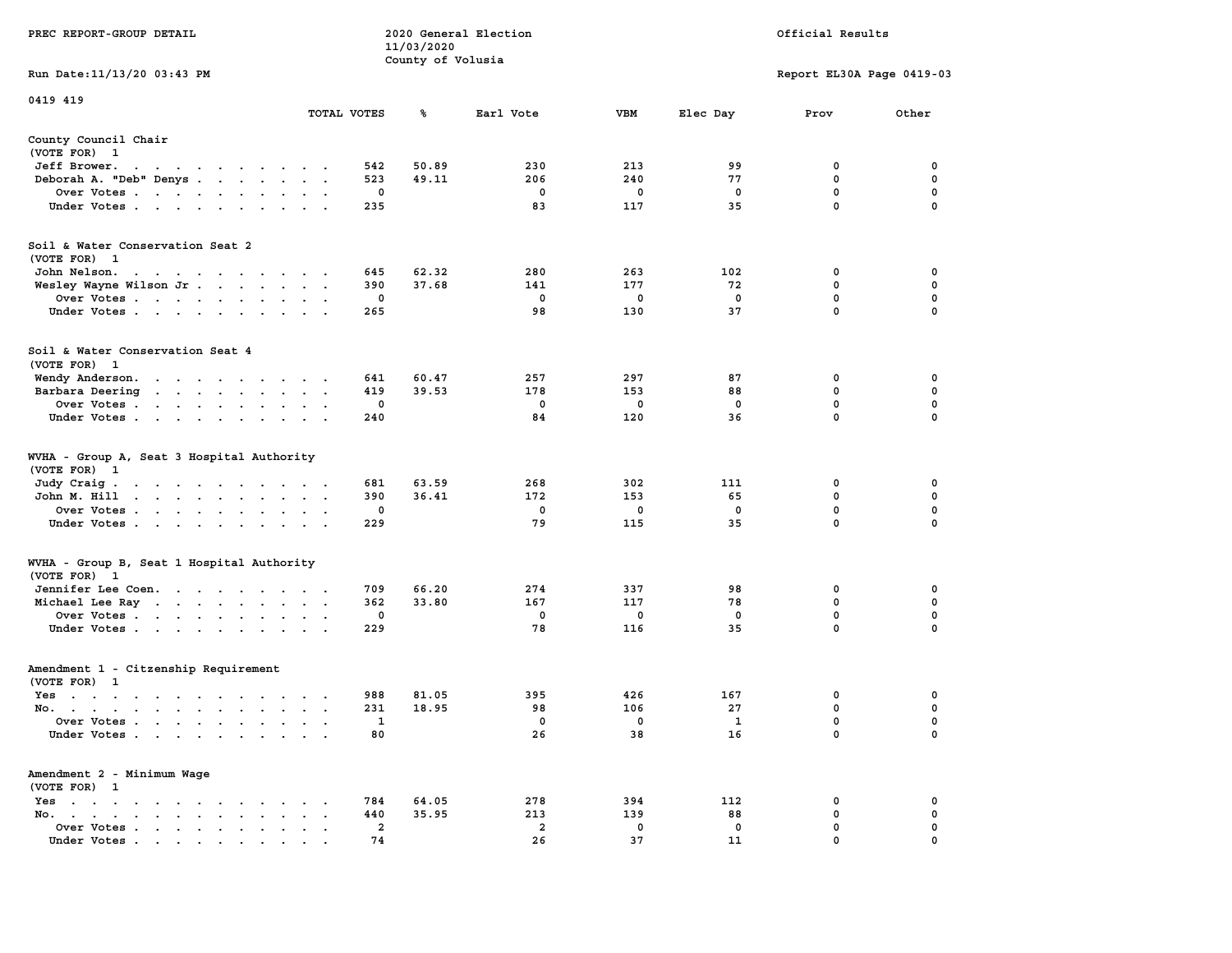| PREC REPORT-GROUP DETAIL                                                                                                           |                                     | 11/03/2020<br>County of Volusia | 2020 General Election |             |             | Official Results          |             |
|------------------------------------------------------------------------------------------------------------------------------------|-------------------------------------|---------------------------------|-----------------------|-------------|-------------|---------------------------|-------------|
| Run Date: 11/13/20 03:43 PM                                                                                                        |                                     |                                 |                       |             |             | Report EL30A Page 0419-04 |             |
| 0419 419                                                                                                                           | TOTAL VOTES                         | ℁                               | Earl Vote             | <b>VBM</b>  | Elec Day    | Prov                      | Other       |
| Amendment 3 - Primary Elections<br>(VOTE FOR) 1                                                                                    |                                     |                                 |                       |             |             |                           |             |
| Yes                                                                                                                                | 686                                 | 57.36                           | 258                   | 305         | 123         | 0                         | 0           |
| No.                                                                                                                                | 510<br>$\sim$                       | 42.64                           | 228                   | 212         | 70          | 0                         | $\mathbf 0$ |
| Over Votes<br>$\sim$                                                                                                               | 0                                   |                                 | $\mathbf 0$           | $\mathbf 0$ | $\mathbf 0$ | 0                         | $\mathbf 0$ |
| Under Votes                                                                                                                        | 104                                 |                                 | 33                    | 53          | 18          | $\mathbf 0$               | $\Omega$    |
| Amendment 4 - Apprl Const. Amendment<br>(VOTE FOR) 1                                                                               |                                     |                                 |                       |             |             |                           |             |
| Yes                                                                                                                                | 600                                 | 51.59                           | 257                   | 223         | 120         | 0                         | 0           |
| No.                                                                                                                                | 563                                 | 48.41                           | 214                   | 282         | 67          | 0                         | $\mathbf 0$ |
| Over Votes<br>$\sim$                                                                                                               | $\mathbf 0$<br>$\ddot{\phantom{a}}$ |                                 | $\mathbf 0$           | $\mathbf 0$ | $\mathbf 0$ | 0                         | $\mathbf 0$ |
| Under Votes                                                                                                                        | 137                                 |                                 | 48                    | 65          | 24          | $\mathbf 0$               | $\Omega$    |
| Amendment 5 - Homestead Property Taxes<br>(VOTE FOR) 1                                                                             |                                     |                                 |                       |             |             |                           |             |
| Yes                                                                                                                                | 820                                 | 70.69                           | 343                   | 338         | 139         | 0                         | 0           |
| No.<br>$\sim$ $\sim$<br>$\sim$                                                                                                     | 340                                 | 29.31                           | 134                   | 159         | 47          | 0                         | $\mathbf 0$ |
| Over Votes<br>$\ddot{\phantom{a}}$                                                                                                 | 0                                   |                                 | $\mathbf 0$           | $\mathbf 0$ | $\mathbf 0$ | 0                         | $\mathbf 0$ |
| Under Votes                                                                                                                        | 140<br><b>Contract Contract</b>     |                                 | 42                    | 73          | 25          | 0                         | $\Omega$    |
| Amendment 6 - Ad Valorem Tax Discount<br>(VOTE FOR) 1                                                                              |                                     |                                 |                       |             |             |                           |             |
| Yes                                                                                                                                | 1,002                               | 84.70                           | 410                   | 424         | 168         | 0                         | 0           |
| No.                                                                                                                                | 181<br>$\sim$ $\sim$                | 15.30                           | 68                    | 90          | 23          | 0                         | $\mathbf 0$ |
| Over Votes<br>$\bullet$                                                                                                            | 0<br>$\ddot{\phantom{a}}$           |                                 | $\mathbf 0$           | $\mathbf 0$ | $\mathbf 0$ | 0                         | $\mathbf 0$ |
| Under Votes                                                                                                                        | 117                                 |                                 | 41                    | 56          | 20          | $\mathbf 0$               | $\Omega$    |
| Volusia ECHO<br>(VOTE FOR) 1                                                                                                       |                                     |                                 |                       |             |             |                           |             |
| Yes (For Bonds)<br>the contract of the contract of the contract of the contract of the contract of the contract of the contract of | 910                                 | 77.38                           | 354                   | 418         | 138         | 0                         | 0           |
| No (Against Bonds)<br>$\mathbf{r}$ , $\mathbf{r}$ , $\mathbf{r}$ , $\mathbf{r}$ , $\mathbf{r}$                                     | 266                                 | 22.62                           | 124                   | 92          | 50          | $\mathbf{0}$              | $\mathbf 0$ |
| Over Votes<br>$\ddot{\phantom{a}}$                                                                                                 | 0                                   |                                 | $\mathbf 0$           | $\mathbf 0$ | $\mathbf 0$ | 0                         | $\mathbf 0$ |
| Under Votes                                                                                                                        | 124                                 |                                 | 41                    | 60          | 23          | 0                         | $\Omega$    |
| Volusia Forever<br>(VOTE FOR) 1                                                                                                    |                                     |                                 |                       |             |             |                           |             |
| Yes (For Bonds)<br>$\cdot$ $\cdot$ $\cdot$ $\cdot$ $\cdot$ $\cdot$ $\cdot$ $\cdot$                                                 | 933                                 | 79.00                           | 360                   | 427         | 146         | 0                         | 0           |
| No (Against Bonds)<br>$\cdot$ $\cdot$ $\cdot$ $\cdot$ $\cdot$ $\cdot$                                                              | 248                                 | 21.00                           | 123                   | 84          | 41          | 0                         | $\mathbf 0$ |
| Over Votes .<br>the contract of the contract of the<br>$\blacksquare$<br>$\bullet$                                                 | $\mathbf 0$                         |                                 | $\mathbf 0$           | $\mathbf 0$ | $\mathbf 0$ | 0                         | 0           |
| Under Votes                                                                                                                        | 119                                 |                                 | 36                    | 59          | 24          | 0                         | $\Omega$    |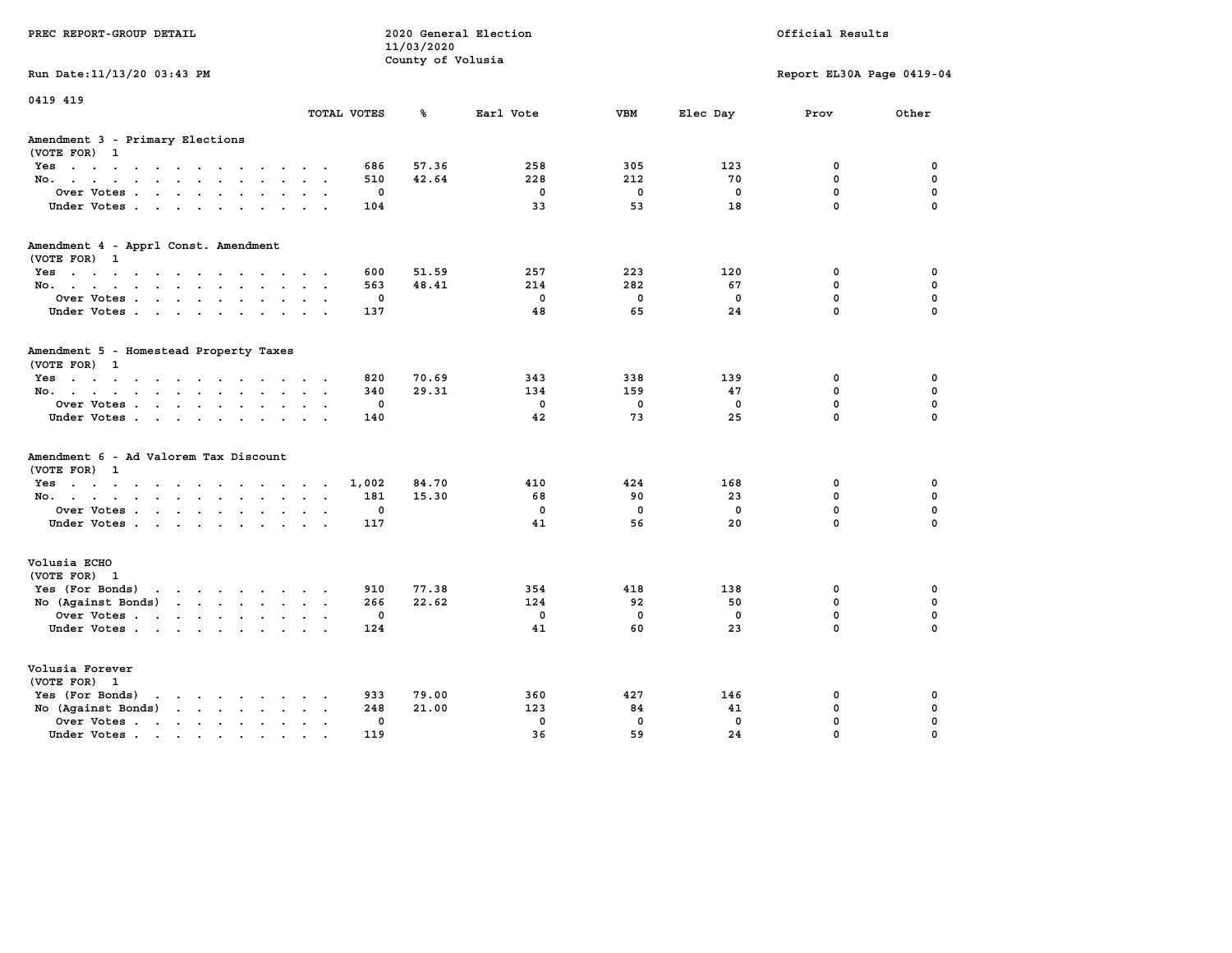| PREC REPORT-GROUP DETAIL                                                                                                                                                                                                                                                                              |                                               | 11/03/2020<br>County of Volusia | 2020 General Election |                         |              | Official Results          |             |
|-------------------------------------------------------------------------------------------------------------------------------------------------------------------------------------------------------------------------------------------------------------------------------------------------------|-----------------------------------------------|---------------------------------|-----------------------|-------------------------|--------------|---------------------------|-------------|
| Run Date: 11/13/20 03:43 PM                                                                                                                                                                                                                                                                           |                                               |                                 |                       |                         |              | Report EL30A Page 0420-01 |             |
| 0420 420                                                                                                                                                                                                                                                                                              |                                               |                                 |                       |                         |              |                           |             |
|                                                                                                                                                                                                                                                                                                       | TOTAL VOTES                                   | ℁                               | Earl Vote             | VBM                     | Elec Day     | Prov                      | Other       |
| REGISTERED VOTERS - TOTAL .<br>$\cdots$<br>BALLOTS CAST - TOTAL.<br>$\mathbf{r}$ . The set of the set of the set of the set of the set of the set of the set of the set of the set of the set of the set of the set of the set of the set of the set of the set of the set of the set of the set of t | 4,118                                         |                                 |                       |                         |              |                           | 0           |
| $\begin{array}{cccccccccccccc} \bullet & \bullet & \bullet & \bullet & \bullet & \bullet & \bullet & \bullet & \bullet \end{array}$                                                                                                                                                                   | 3,032<br>0                                    |                                 | 1,176<br>0            | 1,235<br>$^{\circ}$     | 620<br>0     | 1<br>$\mathbf 0$          | $^{\circ}$  |
| BALLOTS CAST - BLANK.                                                                                                                                                                                                                                                                                 |                                               | 73.63                           |                       |                         |              |                           |             |
| VOTER TURNOUT - TOTAL<br>$\mathbf{r}$ . The set of the set of the set of the set of the set of the set of the set of the set of the set of the set of the set of the set of the set of the set of the set of the set of the set of the set of the set of t                                            |                                               |                                 |                       |                         |              |                           |             |
| VOTER TURNOUT - BLANK<br>$\mathbf{r}$                                                                                                                                                                                                                                                                 |                                               |                                 |                       |                         |              |                           |             |
| President and Vice President<br>(VOTE FOR) 1                                                                                                                                                                                                                                                          |                                               |                                 |                       |                         |              |                           |             |
| Donald J. Trump (REP)                                                                                                                                                                                                                                                                                 | 1,637                                         | 54.13                           | 704                   | 514                     | 419          | 0                         | $\mathbf 0$ |
| $\mathbf{r}$<br>Joseph R. Biden (DEM)                                                                                                                                                                                                                                                                 | 1,361                                         | 45.01                           | 466                   | 705                     | 189          | $\mathbf{1}$              | $\mathbf 0$ |
| Jo Jorgensen (LPF)                                                                                                                                                                                                                                                                                    | 17                                            | .56                             | 3                     | $7\phantom{.0}$         | 7            | $\mathbf{0}$              | $\mathbf 0$ |
| Roque "Rocky" De La Fuente (REF).                                                                                                                                                                                                                                                                     | $\mathbf{2}$                                  | .07                             | 0                     | $\overline{a}$          | $\mathbf 0$  | $\mathbf 0$               | $\mathbf 0$ |
| Gloria La Riva (PSL).                                                                                                                                                                                                                                                                                 | 0                                             |                                 | 0                     | $\mathbf 0$             | $\mathbf 0$  | $\mathbf 0$               | $\mathbf 0$ |
| Howie Hawkins (GRE)                                                                                                                                                                                                                                                                                   | 3                                             | .10                             | $\mathbf 0$           | $\mathbf 0$             | 3            | $\mathbf 0$               | $\mathbf 0$ |
| Don Blankenship (CPF)                                                                                                                                                                                                                                                                                 | 1                                             | .03                             | $\mathbf 0$           | $\mathbf{1}$            | $\mathbf 0$  | $\mathbf 0$               | $\mathbf 0$ |
| WRITE-IN.                                                                                                                                                                                                                                                                                             | 3                                             | .10                             | $\mathbf{1}$          | $\mathbf{1}$            | $\mathbf{1}$ | $\mathbf 0$               | $\mathbf 0$ |
| Over Votes                                                                                                                                                                                                                                                                                            | $\overline{a}$                                |                                 | $\mathbf 0$           | $\overline{a}$          | $\mathbf 0$  | $\mathbf 0$               | $\mathbf 0$ |
|                                                                                                                                                                                                                                                                                                       |                                               |                                 | $\overline{a}$        | $\overline{\mathbf{3}}$ | $\mathbf{1}$ | $\mathbf 0$               | $\mathbf 0$ |
| Under Votes                                                                                                                                                                                                                                                                                           | 6                                             |                                 |                       |                         |              |                           |             |
| Representative in Congress District 6                                                                                                                                                                                                                                                                 |                                               |                                 |                       |                         |              |                           |             |
| (VOTE FOR) 1                                                                                                                                                                                                                                                                                          |                                               |                                 |                       |                         |              |                           |             |
| Michael Waltz (REP)                                                                                                                                                                                                                                                                                   | 1,588                                         | 54.59                           | 683                   | 507                     | 398          | $\mathbf 0$               | $\mathbf 0$ |
| Clint Curtis (DEM)                                                                                                                                                                                                                                                                                    | 1,309                                         | 45.00                           | 452                   | 669                     | 187          | $\mathbf{1}$              | $\mathbf 0$ |
| WRITE-IN.                                                                                                                                                                                                                                                                                             | 12<br>$\mathbf{r}$                            | .41                             | $\overline{4}$        | -5                      | 3            | $\mathbf 0$               | $\mathbf 0$ |
| Over Votes                                                                                                                                                                                                                                                                                            | 1                                             |                                 | 0                     | $\mathbf{1}$            | 0            | $\mathbf 0$               | $\mathbf 0$ |
| Under Votes                                                                                                                                                                                                                                                                                           | 122                                           |                                 | 37                    | 53                      | 32           | $\mathbf{0}$              | $\mathbf 0$ |
| State Attorney 7th Judicial Circuit<br>(VOTE FOR) 1                                                                                                                                                                                                                                                   |                                               |                                 |                       |                         |              |                           |             |
| R.J. Larizza $(REF)$                                                                                                                                                                                                                                                                                  | 1,564                                         | 56.87                           | 660                   | 516                     | 388          | 0                         | $\mathbf 0$ |
| Don Dempsey.                                                                                                                                                                                                                                                                                          | 1,186                                         | 43.13                           | 412                   | 596                     | 178          | $\mathbf 0$               | $\mathbf 0$ |
| Over Votes                                                                                                                                                                                                                                                                                            | $\mathbf{2}$                                  |                                 | 1                     | $\mathbf 0$             | 1            | 0                         | 0           |
| Under Votes                                                                                                                                                                                                                                                                                           | 280                                           |                                 | 103                   | 123                     | 53           | $\mathbf{1}$              | $\mathbf 0$ |
|                                                                                                                                                                                                                                                                                                       |                                               |                                 |                       |                         |              |                           |             |
| State Representative District 27<br>(VOTE FOR)<br>$\mathbf{1}$                                                                                                                                                                                                                                        |                                               |                                 |                       |                         |              |                           |             |
| Webster Barnaby (REP)                                                                                                                                                                                                                                                                                 | 1,569                                         | 54.23                           | 661                   | 505                     | 403          | 0                         | 0           |
| Dolores Guzman (DEM).                                                                                                                                                                                                                                                                                 | 1,324                                         | 45.77                           | 472                   | 667                     | 185          | $\mathbf 0$               | $\mathbf 0$ |
| Over Votes                                                                                                                                                                                                                                                                                            | 0                                             |                                 | 0                     | $\Omega$                | $\mathbf{0}$ | $\mathbf 0$               | 0           |
| Under Votes                                                                                                                                                                                                                                                                                           | 139                                           |                                 | 43                    | 63                      | 32           | $\mathbf{1}$              | $\mathbf 0$ |
| Supreme Court - Carlos G. Muniz<br>(VOTE FOR) 1                                                                                                                                                                                                                                                       |                                               |                                 |                       |                         |              |                           |             |
| the contract of the contract of the contract of the contract of the contract of the contract of the contract of<br>Yes                                                                                                                                                                                | 1,701                                         | 65.85                           | 696                   | 634                     | 371          | 0                         | $\mathbf 0$ |
| No. .<br>$\mathbf{r}$ , and $\mathbf{r}$ , and $\mathbf{r}$ , and $\mathbf{r}$<br>$\sim$<br>$\sim$                                                                                                                                                                                                    | 882<br>$\ddot{\phantom{a}}$                   | 34.15                           | 303                   | 437                     | 142          | $\mathbf 0$               | $\mathbf 0$ |
| Over Votes                                                                                                                                                                                                                                                                                            | $\mathbf 0$<br>$\sim$<br>$\ddot{\phantom{a}}$ |                                 | $\mathbf 0$           | $\mathbf 0$             | $\mathbf 0$  | $\mathbf 0$               | $\mathbf 0$ |
| Under Votes.<br>the contract of the contract of the contract of the contract of the contract of the contract of the contract of                                                                                                                                                                       | 449                                           |                                 | 177                   | 164                     | 107          | $\mathbf{1}$              | $\mathbf 0$ |
|                                                                                                                                                                                                                                                                                                       |                                               |                                 |                       |                         |              |                           |             |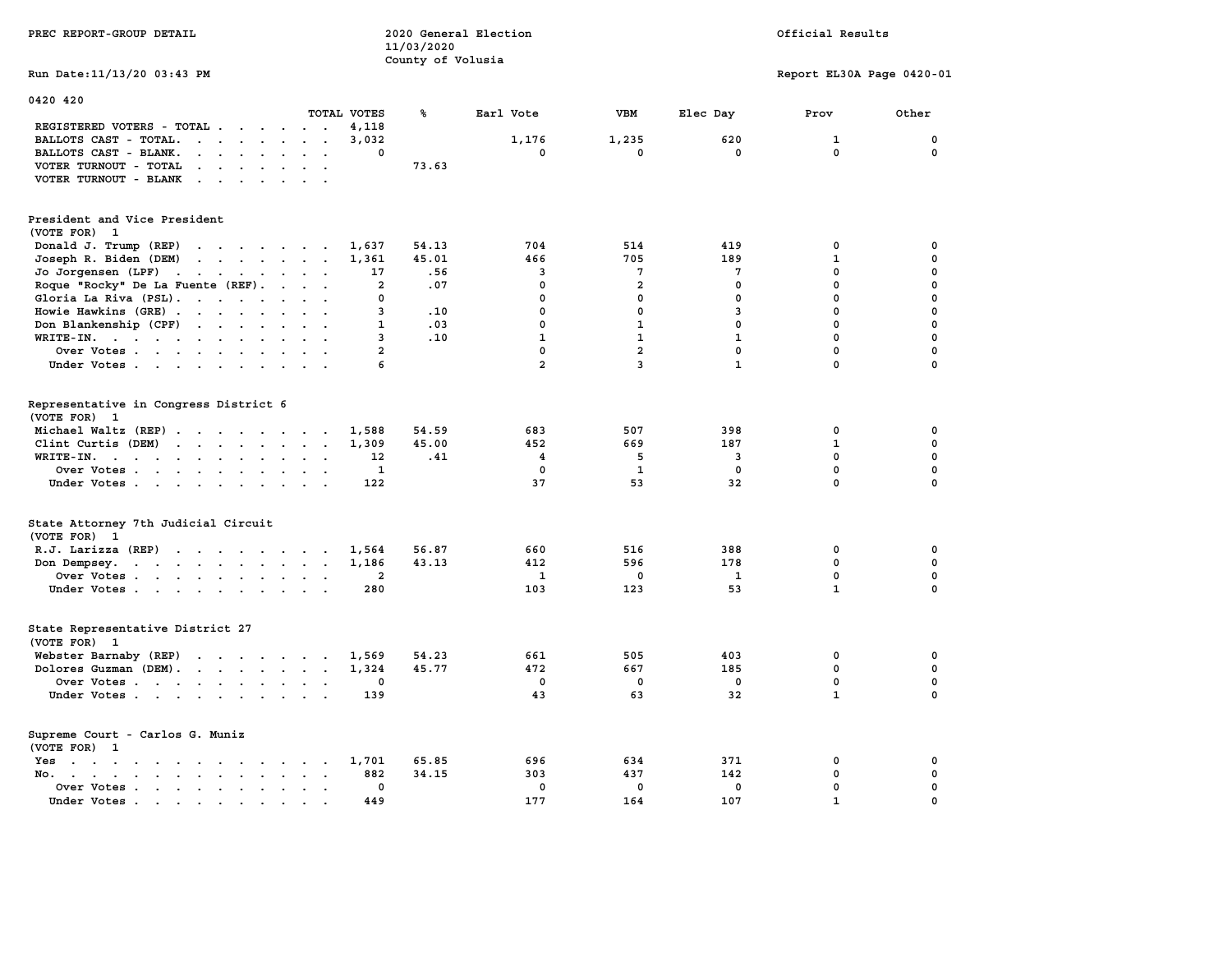| PREC REPORT-GROUP DETAIL                                                                                               |                                            | 11/03/2020        | 2020 General Election |                    |             | Official Results            |               |
|------------------------------------------------------------------------------------------------------------------------|--------------------------------------------|-------------------|-----------------------|--------------------|-------------|-----------------------------|---------------|
| Run Date: 11/13/20 03:43 PM                                                                                            |                                            | County of Volusia |                       |                    |             | Report EL30A Page 0420-02   |               |
| 0420 420                                                                                                               |                                            |                   |                       |                    |             |                             |               |
|                                                                                                                        | TOTAL VOTES                                | ℁                 | Earl Vote             | <b>VBM</b>         | Elec Day    | Prov                        | Other         |
| 5th Dist Crt of Appeal - Evander<br>(VOTE FOR) 1                                                                       |                                            |                   |                       |                    |             |                             |               |
| Yes                                                                                                                    | 1,810                                      | 70.95             | 696                   | 744                | 370         | 0                           | 0             |
| No.                                                                                                                    | 741                                        | 29.05             | 292                   | 306                | 143         | $\mathbf 0$                 | 0             |
| Over Votes                                                                                                             | 0                                          |                   | 0                     | 0                  | 0           | $\mathbf 0$                 | 0             |
| Under Votes                                                                                                            | 481                                        |                   | 188                   | 185                | 107         | $\mathbf{1}$                | $\Omega$      |
| 5th Dist Crt of Appeal - Grosshans<br>(VOTE FOR) 1                                                                     |                                            |                   |                       |                    |             |                             |               |
| Yes                                                                                                                    | 1,691                                      | 66.63             | 672                   | 658                | 361         | 0                           | 0             |
| No.                                                                                                                    | 847                                        | 33.37             | 314                   | 386                | 147         | 0                           | 0             |
| Over Votes                                                                                                             | 0                                          |                   | $\mathbf 0$           | $\mathbf 0$        | $\mathbf 0$ | $\mathbf 0$                 | 0             |
| Under Votes                                                                                                            | 494                                        |                   | 190                   | 191                | 112         | $\mathbf{1}$                | 0             |
| 5th Dist Crt of Appeal - Harris<br>(VOTE FOR) 1                                                                        |                                            |                   |                       |                    |             |                             |               |
| Yes                                                                                                                    | 1,784                                      | 70.21             | 720                   | 691                | 373         | 0                           | 0             |
| No.                                                                                                                    | 757                                        | 29.79             | 261                   | 362                | 134         | $^{\circ}$                  | $\mathbf 0$   |
| Over Votes                                                                                                             | 0                                          |                   | 0                     | 0                  | 0           | $\mathbf 0$                 | 0             |
| Under Votes                                                                                                            | 491                                        |                   | 195                   | 182                | 113         | $\mathbf{1}$                | 0             |
| 5th Dist Crt of Appeal - Orfinger<br>(VOTE FOR) 1                                                                      |                                            |                   |                       |                    |             |                             |               |
| Yes                                                                                                                    | 1,719                                      | 68.16             | 670                   | 708                | 341         | 0                           | 0             |
| No.                                                                                                                    | 803                                        | 31.84             | 304                   | 337                | 162         | $\mathbf 0$                 | 0             |
| Over Votes                                                                                                             | 1<br>509                                   |                   | 0<br>202              | 1<br>189           | 0<br>117    | $\mathbf 0$<br>$\mathbf{1}$ | 0<br>$\Omega$ |
| Under Votes                                                                                                            |                                            |                   |                       |                    |             |                             |               |
| 5th Dist Crt of Appeal - Sasso<br>(VOTE FOR) 1                                                                         |                                            |                   |                       |                    |             |                             |               |
| Yes                                                                                                                    | 1,724                                      | 69.02             | 679                   | 679                | 366         | 0                           | 0             |
| No.                                                                                                                    | 774                                        | 30.98             | 288                   | 356                | 130         | $\mathbf 0$                 | 0             |
| Over Votes<br>Under Votes                                                                                              | 0<br>534                                   |                   | $\mathbf 0$<br>209    | $\mathbf 0$<br>200 | 0<br>124    | $\mathbf 0$<br>$\mathbf{1}$ | 0<br>$\Omega$ |
|                                                                                                                        |                                            |                   |                       |                    |             |                             |               |
| 5th Dist Crt of Appeal - Wallis<br>(VOTE FOR) 1                                                                        |                                            |                   |                       |                    |             |                             |               |
| Yes<br>the contract of the contract of the contract of the contract of the contract of the contract of the contract of | 1,735                                      | 69.32             | 693                   | 693                | 349         | 0                           | 0             |
| No.                                                                                                                    | 768                                        | 30.68             | 274                   | 347                | 147         | $\mathbf 0$                 | 0             |
| Over Votes                                                                                                             | 0                                          |                   | $^{\circ}$            | 0                  | 0           | $\mathbf 0$                 | 0             |
| Under Votes                                                                                                            | 529                                        |                   | 209                   | 195                | 124         | $\mathbf{1}$                | 0             |
| Circuit Judge, 7th Judicial, Group 14<br>(VOTE FOR) 1                                                                  |                                            |                   |                       |                    |             |                             |               |
| Joan Anthony                                                                                                           | 1,491                                      | 59.50             | 542                   | 682                | 267         | 0                           | 0             |
| $\mathbf{r}$ , $\mathbf{r}$ , $\mathbf{r}$ , $\mathbf{r}$ , $\mathbf{r}$ , $\mathbf{r}$<br>Dan Hilbert                 | 1,015<br>$\ddot{\phantom{a}}$<br>$\bullet$ | 40.50             | 429                   | 357                | 229         | $\mathbf 0$                 | 0             |
| Over Votes.<br>Under Votes                                                                                             | 0<br>526                                   |                   | 0<br>205              | $\mathbf 0$<br>196 | 0<br>124    | 0<br>$\mathbf{1}$           | 0<br>$\Omega$ |
|                                                                                                                        |                                            |                   |                       |                    |             |                             |               |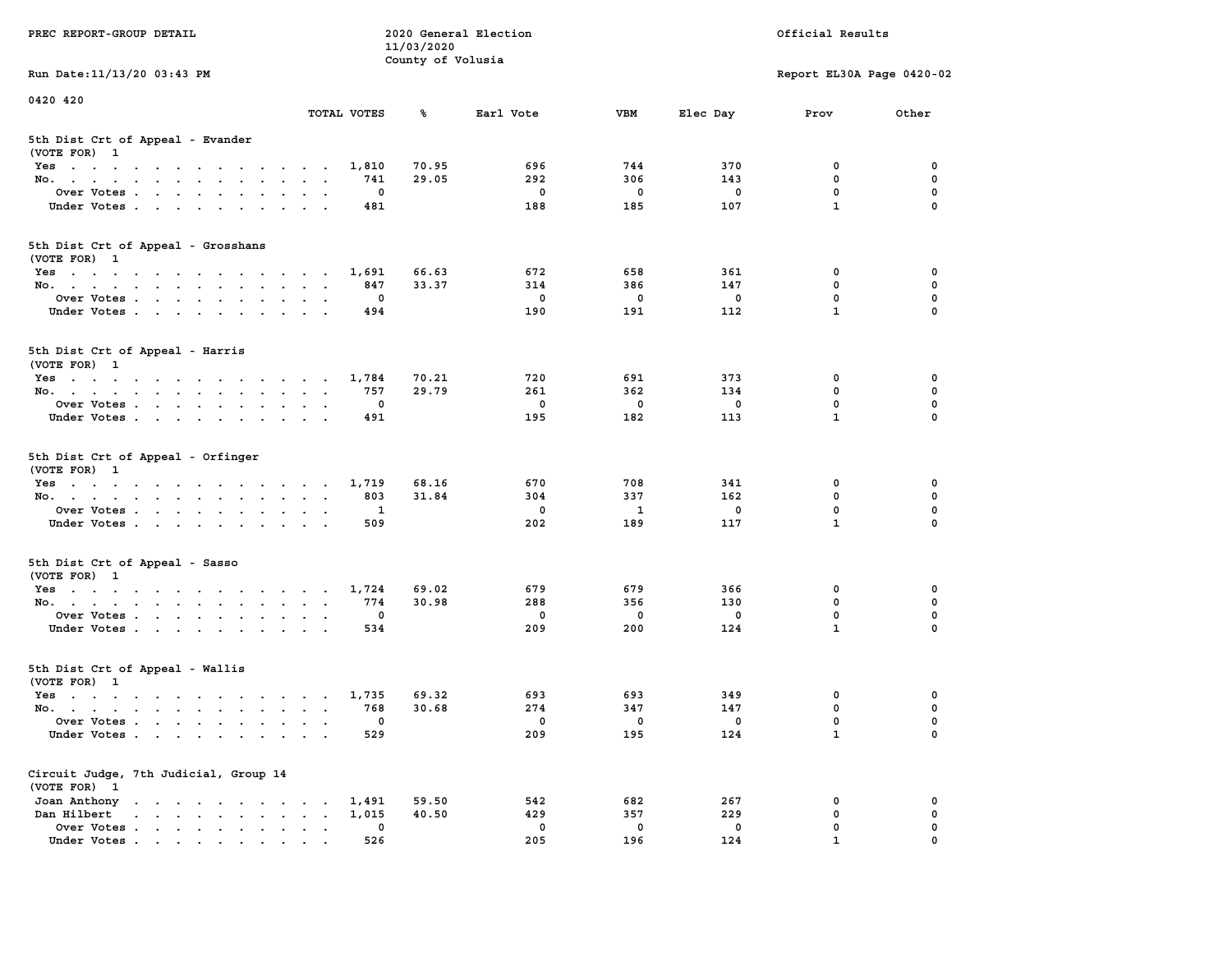|                                                                                                                                                  |                                                                             | 11/03/2020        |                |            |             |                           |             |
|--------------------------------------------------------------------------------------------------------------------------------------------------|-----------------------------------------------------------------------------|-------------------|----------------|------------|-------------|---------------------------|-------------|
| Run Date:11/13/20 03:43 PM                                                                                                                       |                                                                             | County of Volusia |                |            |             | Report EL30A Page 0420-03 |             |
| 0420 420                                                                                                                                         | TOTAL VOTES                                                                 | ℁                 | Earl Vote      | <b>VBM</b> | Elec Day    | Prov                      | Other       |
|                                                                                                                                                  |                                                                             |                   |                |            |             |                           |             |
| County Council Chair<br>(VOTE FOR) 1                                                                                                             |                                                                             |                   |                |            |             |                           |             |
| Jeff Brower.<br>$\sim$ $\sim$<br>the contract of the contract of the contract of the contract of the contract of the contract of the contract of | 1,497                                                                       | 58.89             | 594            | 562        | 341         | 0                         | 0           |
| Deborah A. "Deb" Denys                                                                                                                           | 1,045<br>$\overline{a}$                                                     | 41.11             | 401            | 467        | 177         | 0                         | 0           |
| Over Votes                                                                                                                                       | 1<br>$\bullet$                                                              |                   | 1              | 0          | $\mathbf 0$ | $\mathbf 0$               | 0           |
| Under Votes                                                                                                                                      | 489<br>$\blacksquare$                                                       |                   | 180            | 206        | 102         | $\mathbf{1}$              | 0           |
| Soil & Water Conservation Seat 2<br>(VOTE FOR) 1                                                                                                 |                                                                             |                   |                |            |             |                           |             |
| John Nelson.<br>$\mathbf{a}$ . The second contribution of the second contribution $\mathbf{a}$                                                   | 1,678                                                                       | 68.69             | 666            | 679        | 333         | 0                         | 0           |
| Wesley Wayne Wilson Jr                                                                                                                           | 765<br>$\sim$<br>$\sim$<br>$\sim$                                           | 31.31             | 286            | 315        | 163         | 1                         | 0           |
| Over Votes<br>$\overline{\phantom{a}}$                                                                                                           | 0<br>$\cdot$                                                                |                   | 0              | 0          | $\mathbf 0$ | 0                         | $\mathbf 0$ |
| Under Votes                                                                                                                                      | 589<br>$\sim$                                                               |                   | 224            | 241        | 124         | $\mathbf{0}$              | $\mathbf 0$ |
|                                                                                                                                                  |                                                                             |                   |                |            |             |                           |             |
| Soil & Water Conservation Seat 4                                                                                                                 |                                                                             |                   |                |            |             |                           |             |
| (VOTE FOR) 1                                                                                                                                     |                                                                             |                   |                |            |             |                           |             |
| Wendy Anderson.                                                                                                                                  | 1,528                                                                       | 61.46             | 561            | 682        | 285         | 0                         | 0           |
| Barbara Deering                                                                                                                                  | 958<br>$\bullet$<br>$\bullet$<br>$\ddot{\phantom{a}}$                       | 38.54             | 409            | 337        | 211         | $\mathbf{1}$              | $\mathbf 0$ |
| Over Votes<br>$\blacksquare$                                                                                                                     | $\mathbf{1}$                                                                |                   | 1              | 0          | $\mathbf 0$ | 0                         | $\mathbf 0$ |
| Under Votes<br>$\ddot{\phantom{1}}$                                                                                                              | 545                                                                         |                   | 205            | 216        | 124         | $\mathbf 0$               | $\mathbf 0$ |
| WVHA - Group A, Seat 3 Hospital Authority<br>(VOTE FOR)<br>- 1                                                                                   |                                                                             |                   |                |            |             |                           |             |
| Judy Craig.<br>$\mathbf{u} = \mathbf{u} + \mathbf{u} + \mathbf{u} + \mathbf{u} + \mathbf{u} + \mathbf{u} + \mathbf{u} + \mathbf{u} + \mathbf{u}$ | 1,513                                                                       | 60.69             | 568            | 671        | 274         | 0                         | 0           |
| John M. Hill<br>$\mathbf{r} = \mathbf{r} + \mathbf{r} + \mathbf{r} + \mathbf{r} + \mathbf{r}$<br>$\cdot$                                         | 980<br>$\ddot{\phantom{a}}$<br>$\ddot{\phantom{a}}$<br>$\ddot{\phantom{a}}$ | 39.31             | 403            | 354        | 223         | 0                         | $\mathbf 0$ |
| Over Votes                                                                                                                                       | $\mathbf 0$<br>$\cdot$<br>$\cdot$                                           |                   | 0              | 0          | $\mathbf 0$ | 0                         | $\mathbf 0$ |
| Under Votes<br>$\cdot$                                                                                                                           | 539<br>$\cdot$                                                              |                   | 205            | 210        | 123         | $\mathbf{1}$              | 0           |
| WVHA - Group B, Seat 1 Hospital Authority<br>(VOTE FOR)<br>$\mathbf{1}$                                                                          |                                                                             |                   |                |            |             |                           |             |
| Jennifer Lee Coen.                                                                                                                               | 1,555                                                                       | 62.50             | 585            | 699        | 271         | 0                         | 0           |
| Michael Lee Ray                                                                                                                                  | 933<br>$\bullet$<br>$\bullet$<br>$\ddot{\phantom{a}}$                       | 37.50             | 387            | 322        | 224         | $\mathbf 0$               | 0           |
| Over Votes                                                                                                                                       | 0<br>$\bullet$<br>$\bullet$                                                 |                   | $\Omega$       | 0          | $^{\circ}$  | 0                         | $\mathbf 0$ |
| Under Votes<br>$\cdot$                                                                                                                           | 544<br>$\cdot$<br>$\sim$                                                    |                   | 204            | 214        | 125         | $\mathbf{1}$              | 0           |
| Deltona Commissioner District 6                                                                                                                  |                                                                             |                   |                |            |             |                           |             |
| (VOTE FOR)<br>$\overline{\mathbf{1}}$                                                                                                            |                                                                             |                   |                |            |             |                           |             |
| Julio David Sosa                                                                                                                                 | 1,642<br>$\overline{\phantom{a}}$                                           | 62.10             | 686            | 614        | 342         | 0                         | 0           |
| Jody Lee Storozuk.                                                                                                                               | 1,002                                                                       | 37.90             | 330            | 462        | 210         | 0                         | $\mathbf 0$ |
| Over Votes<br>$\ddot{\phantom{a}}$                                                                                                               | 4<br>$\cdot$<br>$\cdot$<br>$\ddot{\phantom{a}}$                             |                   | 3              | 0          | 1           | $\mathbf 0$               | $\mathbf 0$ |
| Under Votes                                                                                                                                      | 384                                                                         |                   | 157            | 159        | 67          | $\mathbf{1}$              | 0           |
| Amendment 1 - Citzenship Requirement<br>(VOTE FOR) 1                                                                                             |                                                                             |                   |                |            |             |                           |             |
| $Yes \t . \t .$<br>$\bullet$<br>$\bullet$ .<br><br><br><br><br><br><br><br><br><br><br><br><br><br><br><br><br>$\sim$                            | 2,287<br>$\bullet$                                                          | 80.13             | 887            | 882        | 517         | 1                         | 0           |
| No.<br>$\bullet$ . In the case of the case of the $\bullet$<br>$\bullet$ . $\bullet$<br>$\cdot$                                                  | 567<br>$\cdot$                                                              | 19.87             | 211            | 294        | 62          | 0                         | $\mathbf 0$ |
| Over Votes<br>$\bullet$                                                                                                                          | 3<br>$\ddot{\phantom{a}}$<br>$\cdot$                                        |                   | $\overline{a}$ | 0          | 1           | $\mathbf{0}$              | $\mathbf 0$ |
| Under Votes                                                                                                                                      | 175                                                                         |                   | 76             | 59         | 40          | $\mathbf{0}$              | $\mathbf 0$ |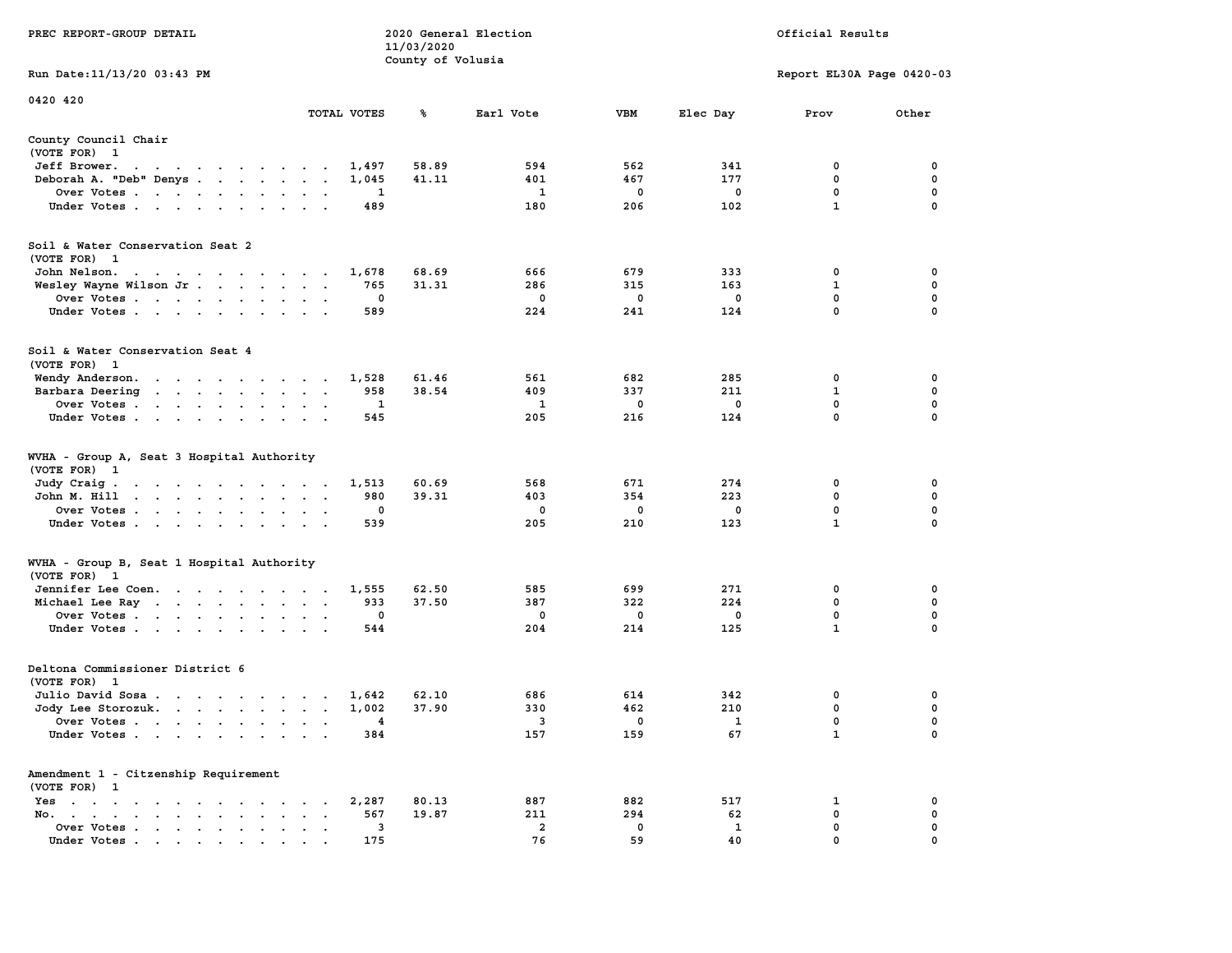| PREC REPORT-GROUP DETAIL                                                                                                                                                                                                                             |                             | 11/03/2020        | 2020 General Election |     |          | Official Results          |             |
|------------------------------------------------------------------------------------------------------------------------------------------------------------------------------------------------------------------------------------------------------|-----------------------------|-------------------|-----------------------|-----|----------|---------------------------|-------------|
| Run Date: 11/13/20 03:43 PM                                                                                                                                                                                                                          |                             | County of Volusia |                       |     |          | Report EL30A Page 0420-04 |             |
|                                                                                                                                                                                                                                                      |                             |                   |                       |     |          |                           |             |
| 0420 420                                                                                                                                                                                                                                             | TOTAL VOTES                 | ጜ                 | Earl Vote             | VBM | Elec Day | Prov                      | Other       |
| Amendment 2 - Minimum Wage<br>(VOTE FOR) 1                                                                                                                                                                                                           |                             |                   |                       |     |          |                           |             |
| Yes                                                                                                                                                                                                                                                  | 1,673                       | 58.60             | 599                   | 795 | 279      | 0                         | 0           |
| No.                                                                                                                                                                                                                                                  | 1,182                       | 41.40             | 503                   | 376 | 303      | $\mathbf 0$               | $\mathbf 0$ |
| Over Votes                                                                                                                                                                                                                                           | 2                           |                   | $\overline{a}$        | 0   | 0        | $\mathbf 0$               | 0           |
| Under Votes                                                                                                                                                                                                                                          | 175                         |                   | 72                    | 64  | 38       | $\mathbf{1}$              | $\mathbf 0$ |
| Amendment 3 - Primary Elections                                                                                                                                                                                                                      |                             |                   |                       |     |          |                           |             |
| (VOTE FOR) 1                                                                                                                                                                                                                                         |                             | 53.14             | 504                   | 654 | 320      |                           | 0           |
| Yes<br>No.                                                                                                                                                                                                                                           | 1,479<br>1,304              | 46.86             | 568                   | 489 | 247      | 1<br>$\mathbf 0$          | 0           |
| Over Votes                                                                                                                                                                                                                                           | 1                           |                   | $\mathbf{0}$          | 0   | 1        | $\mathbf 0$               | $\mathbf 0$ |
| Under Votes                                                                                                                                                                                                                                          | 248                         |                   | 104                   | 92  | 52       | $\Omega$                  | $\Omega$    |
| Amendment 4 - Apprl Const. Amendment<br>(VOTE FOR) 1                                                                                                                                                                                                 |                             |                   |                       |     |          |                           |             |
| $Yes \cdot \cdot \cdot \cdot \cdot \cdot \cdot \cdot \cdot \cdot \cdot \cdot \cdot \cdot$                                                                                                                                                            | 1,365                       | 49.78             | 549                   | 477 | 339      | 0                         | 0           |
| No.                                                                                                                                                                                                                                                  | 1,377                       | 50.22             | 499                   | 655 | 222      | 1                         | 0           |
| Over Votes                                                                                                                                                                                                                                           | 0                           |                   | 0                     | 0   | 0        | $\mathbf{0}$              | $\mathbf 0$ |
| Under Votes                                                                                                                                                                                                                                          | 290                         |                   | 128                   | 103 | 59       | $\mathbf{0}$              | $\mathbf 0$ |
| Amendment 5 - Homestead Property Taxes<br>(VOTE FOR) 1<br>Yes                                                                                                                                                                                        | 1,932                       | 71.29             | 738                   | 762 | 431      | 1                         | 0           |
| No.                                                                                                                                                                                                                                                  | 778                         | 28.71             | 299                   | 363 | 116      | $\mathbf 0$               | 0           |
| Over Votes                                                                                                                                                                                                                                           | 1                           |                   | <b>1</b>              | 0   | 0        | $\mathbf 0$               | 0           |
| Under Votes                                                                                                                                                                                                                                          | 321                         |                   | 138                   | 110 | 73       | $\mathbf 0$               | $\Omega$    |
| Amendment 6 - Ad Valorem Tax Discount                                                                                                                                                                                                                |                             |                   |                       |     |          |                           |             |
| (VOTE FOR) 1                                                                                                                                                                                                                                         |                             |                   |                       |     |          |                           |             |
| Yes                                                                                                                                                                                                                                                  | 2,359                       | 85.22             | 878                   | 960 | 520      | 1                         | 0           |
| No.                                                                                                                                                                                                                                                  | 409                         | 14.78             | 181                   | 187 | 41       | $\mathbf 0$               | 0           |
| Over Votes                                                                                                                                                                                                                                           | 0                           |                   | 0                     | 0   | 0        | 0                         | 0           |
| Under Votes                                                                                                                                                                                                                                          | 264                         |                   | 117                   | 88  | 59       | $\Omega$                  | $\Omega$    |
| Volusia ECHO<br>(VOTE FOR) 1                                                                                                                                                                                                                         |                             |                   |                       |     |          |                           |             |
| Yes (For Bonds)<br>$\mathbf{r}$ . The set of the set of the set of the set of the set of the set of the set of the set of the set of the set of the set of the set of the set of the set of the set of the set of the set of the set of the set of t | 2,001                       | 73.19             | 722                   | 881 | 398      | 0                         | 0           |
| No (Against Bonds)                                                                                                                                                                                                                                   | 733                         | 26.81             | 332                   | 251 | 149      | $\mathbf{1}$              | 0           |
| Over Votes<br>the contract of the contract of the contract of the contract of the contract of the contract of the contract of<br>$\bullet$                                                                                                           | $\overline{\phantom{a}}$    |                   | $\mathbf{1}$          | 0   | 0        | $\Omega$                  | $\mathbf 0$ |
| Under Votes                                                                                                                                                                                                                                          | 297                         |                   | 121                   | 103 | 73       | 0                         | 0           |
| Volusia Forever<br>(VOTE FOR) 1                                                                                                                                                                                                                      |                             |                   |                       |     |          |                           |             |
| Yes (For Bonds)<br>$\cdot$ $\cdot$ $\cdot$ $\cdot$ $\cdot$ $\cdot$                                                                                                                                                                                   | 2,137                       | 77.51             | 765                   | 943 | 428      | 1                         | 0           |
| $\mathbf{r}$ , $\mathbf{r}$ , $\mathbf{r}$ , $\mathbf{r}$<br>No (Against Bonds)                                                                                                                                                                      | 620<br>$\ddot{\phantom{a}}$ | 22.49             | 295                   | 197 | 128      | $\mathbf 0$               | $\mathbf 0$ |
| Over Votes                                                                                                                                                                                                                                           | 0                           |                   | 0                     | 0   | 0        | $\mathbf 0$               | 0           |
| Under Votes                                                                                                                                                                                                                                          | 275                         |                   | 116                   | 95  | 64       | $\Omega$                  | $\Omega$    |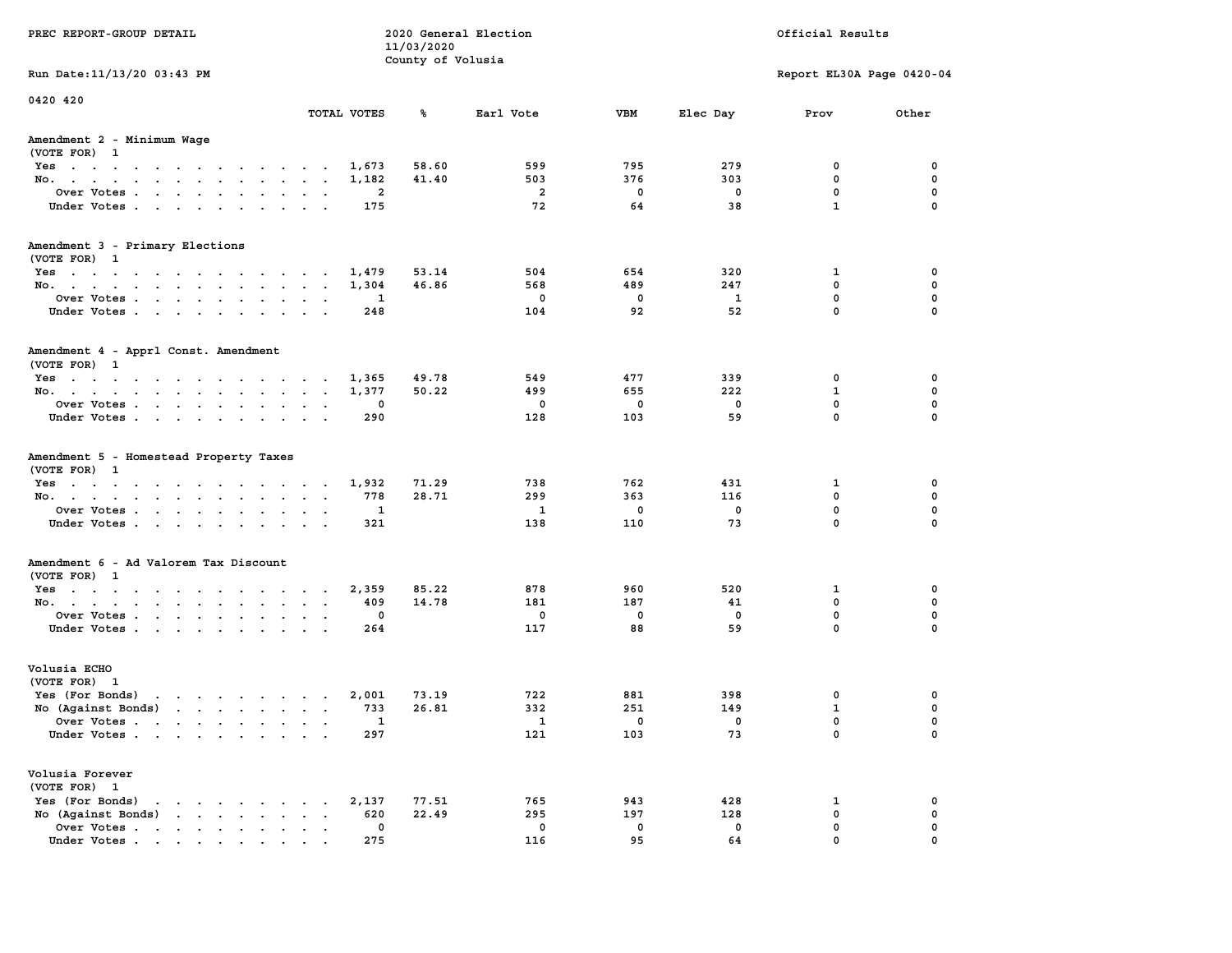| PREC REPORT-GROUP DETAIL                                                                                                                                                                                                                                    |                         | 2020 General Election<br>11/03/2020 |              |                         |                | Official Results          |             |
|-------------------------------------------------------------------------------------------------------------------------------------------------------------------------------------------------------------------------------------------------------------|-------------------------|-------------------------------------|--------------|-------------------------|----------------|---------------------------|-------------|
|                                                                                                                                                                                                                                                             |                         | County of Volusia                   |              |                         |                |                           |             |
| Run Date: 11/13/20 03:43 PM                                                                                                                                                                                                                                 |                         |                                     |              |                         |                | Report EL30A Page 0421-01 |             |
| 0421 421                                                                                                                                                                                                                                                    |                         |                                     |              |                         |                |                           |             |
|                                                                                                                                                                                                                                                             | TOTAL VOTES             | ℁                                   | Earl Vote    | VBM                     | Elec Day       | Prov                      | Other       |
| REGISTERED VOTERS - TOTAL                                                                                                                                                                                                                                   | 2,762                   |                                     |              |                         |                |                           |             |
| BALLOTS CAST - TOTAL.<br>$\mathbf{r}$                                                                                                                                                                                                                       | 2,202                   |                                     | 866          | 950                     | 385            | $\mathbf{1}$              | $\mathbf 0$ |
| BALLOTS CAST - BLANK.<br>$\ddot{\phantom{a}}$<br>$\cdot$ $\cdot$                                                                                                                                                                                            | 0                       |                                     | 0            | 0                       | 0              | 0                         | 0           |
| VOTER TURNOUT - TOTAL<br>$\mathbf{r}$ , $\mathbf{r}$ , $\mathbf{r}$ , $\mathbf{r}$ , $\mathbf{r}$<br>$\sim$ $\sim$                                                                                                                                          |                         | 79.72                               |              |                         |                |                           |             |
| VOTER TURNOUT - BLANK<br>$\sim$ $\sim$ $\sim$ $\sim$<br>$\sim$<br>$\sim$                                                                                                                                                                                    |                         |                                     |              |                         |                |                           |             |
| President and Vice President                                                                                                                                                                                                                                |                         |                                     |              |                         |                |                           |             |
| (VOTE FOR) 1                                                                                                                                                                                                                                                |                         |                                     |              |                         |                |                           |             |
|                                                                                                                                                                                                                                                             | 1,407                   | 64.07                               | 631          | 475                     | 300            | 1                         | 0           |
| Donald J. Trump (REP)<br>$\mathcal{A}$ . The set of the set of the set of the set of the set of the set of the set of the set of the set of the set of the set of the set of the set of the set of the set of the set of the set of the set of the set of t |                         |                                     |              |                         |                |                           |             |
| Joseph R. Biden (DEM)<br>$\mathbf{r}$ , $\mathbf{r}$ , $\mathbf{r}$ , $\mathbf{r}$ , $\mathbf{r}$<br>$\sim$                                                                                                                                                 | 765                     | 34.84                               | 227          | 456                     | 82             | 0                         | 0<br>0      |
| Jo Jorgensen (LPF)<br>the contract of the contract of                                                                                                                                                                                                       | 18                      | .82                                 | 5            | 11                      | $\overline{2}$ | 0                         |             |
| Roque "Rocky" De La Fuente (REF).<br>$\ddot{\phantom{a}}$                                                                                                                                                                                                   | 0                       |                                     | $\mathbf 0$  | $\mathbf 0$             | $\mathbf 0$    | $\mathbf 0$               | $\mathbf 0$ |
| Gloria La Riva (PSL).<br>$\sim$                                                                                                                                                                                                                             | 0                       |                                     | 0            | $\mathbf 0$             | $\mathbf 0$    | $\mathbf 0$               | $\mathbf 0$ |
| Howie Hawkins (GRE)<br>$\sim$<br>$\ddot{\phantom{a}}$                                                                                                                                                                                                       | $\mathbf{2}$            | .09                                 | $\mathbf{2}$ | 0                       | 0              | 0                         | $\pmb{0}$   |
| Don Blankenship (CPF)                                                                                                                                                                                                                                       | 0                       |                                     | 0            | $\mathbf 0$             | $\mathbf 0$    | $\mathbf 0$               | $\mathbf 0$ |
| $\texttt{WRTTE-IN.}$<br>$\cdot$<br>$\ddot{\phantom{a}}$<br>$\ddot{\phantom{a}}$                                                                                                                                                                             | 4                       | .18                                 | $\mathbf{1}$ | $\overline{a}$          | $\mathbf{1}$   | $\mathbf 0$               | $\mathbf 0$ |
| Over Votes                                                                                                                                                                                                                                                  | 4                       |                                     | $\mathbf 0$  | $\overline{\mathbf{4}}$ | $\mathbf{0}$   | $\mathbf 0$               | $\mathbf 0$ |
| Under Votes                                                                                                                                                                                                                                                 | $\overline{\mathbf{2}}$ |                                     | 0            | $\overline{\mathbf{2}}$ | $\mathbf 0$    | $\pmb{0}$                 | $\mathbf 0$ |
| Representative in Congress District 6<br>(VOTE FOR) 1                                                                                                                                                                                                       |                         |                                     |              |                         |                |                           |             |
| Michael Waltz (REP)                                                                                                                                                                                                                                         | 1,403                   | 65.84                               | 627          | 496                     | 279            | 1                         | 0           |
| Clint Curtis $(DEM)$<br>$\ddot{\phantom{a}}$                                                                                                                                                                                                                | 725                     | 34.02                               | 221          | 417                     | 87             | $\mathbf 0$               | $\mathbf 0$ |
| $\texttt{WRTTE-IN.}$<br>$\bullet$<br>$\bullet$ .<br>$\ddot{\phantom{0}}$                                                                                                                                                                                    | 3                       | .14                                 | $\mathbf 0$  | 3                       | $\mathbf 0$    | $\mathbf 0$               | 0           |
| Over Votes<br>$\bullet$<br>$\blacksquare$                                                                                                                                                                                                                   | $\mathbf{1}$            |                                     | $\mathbf 0$  | 0                       | $\mathbf{1}$   | $\mathbf 0$               | 0           |
| Under Votes<br>$\cdot$ $\cdot$                                                                                                                                                                                                                              | 70                      |                                     | 18           | 34                      | 18             | $\mathbf 0$               | $\mathbf 0$ |
| State Attorney 7th Judicial Circuit<br>(VOTE FOR) 1                                                                                                                                                                                                         |                         |                                     |              |                         |                |                           |             |
| R.J. Larizza $(REF)$                                                                                                                                                                                                                                        | 1,329                   | 65.34                               | 605          | 453                     | 270            | 1                         | 0           |
| Don Dempsey.<br>the contract of the contract of the<br>$\sim$ $\sim$                                                                                                                                                                                        | 705                     | 34.66                               | 216          | 401                     | 88             | $\mathbf 0$               | $\mathbf 0$ |
| Over Votes                                                                                                                                                                                                                                                  | 1                       |                                     | 1            | 0                       | 0              | $\mathbf 0$               | $\mathbf 0$ |
| Under Votes                                                                                                                                                                                                                                                 | 167                     |                                     | 44           | 96                      | 27             | $\mathbf 0$               | $\Omega$    |
| State Senator District 9<br>(VOTE FOR) 1                                                                                                                                                                                                                    |                         |                                     |              |                         |                |                           |             |
| Jason Brodeur (REP)                                                                                                                                                                                                                                         | 1,338                   | 62.88                               | 611          | 454                     | 272            | 1                         | 0           |
| Patricia Sigman (DEM)<br>the contract of the contract of<br>$\sim$ $\sim$                                                                                                                                                                                   | 733                     | 34.45                               | 214          | 440                     | 79             | $\mathbf 0$               | $\mathbf 0$ |
| Jestine Iannotti                                                                                                                                                                                                                                            | 57                      | 2.68                                | 20           | 25                      | 12             | $\mathbf 0$               | 0           |
| Over Votes<br>$\ddot{\phantom{0}}$                                                                                                                                                                                                                          | $\mathbf 0$             |                                     | $\mathbf 0$  | $\mathbf 0$             | $\mathbf 0$    | $\mathbf 0$               | 0           |
| Under Votes<br>$\cdot$ .                                                                                                                                                                                                                                    | 74                      |                                     | 21           | 31                      | 22             | 0                         | 0           |
| State Representative District 27<br>(VOTE FOR) 1                                                                                                                                                                                                            |                         |                                     |              |                         |                |                           |             |
| Webster Barnaby (REP)<br>the contract of the contract of the                                                                                                                                                                                                | 1,374                   | 64.87                               | 634          | 464                     | 275            | 1                         | 0           |
| Dolores Guzman (DEM).<br>$\sim$                                                                                                                                                                                                                             | 744                     | 35.13                               | 214          | 443                     | 87             | 0                         | 0           |
| Over Votes                                                                                                                                                                                                                                                  | 0                       |                                     | $\mathbf 0$  | $\mathbf 0$             | $\mathbf 0$    | $\mathbf 0$               | $\mathbf 0$ |
| $\ddot{\phantom{0}}$<br>$\cdot$<br>Under Votes<br>$\sim$                                                                                                                                                                                                    | 84                      |                                     | 18           | 43                      | 23             | 0                         | 0           |
|                                                                                                                                                                                                                                                             |                         |                                     |              |                         |                |                           |             |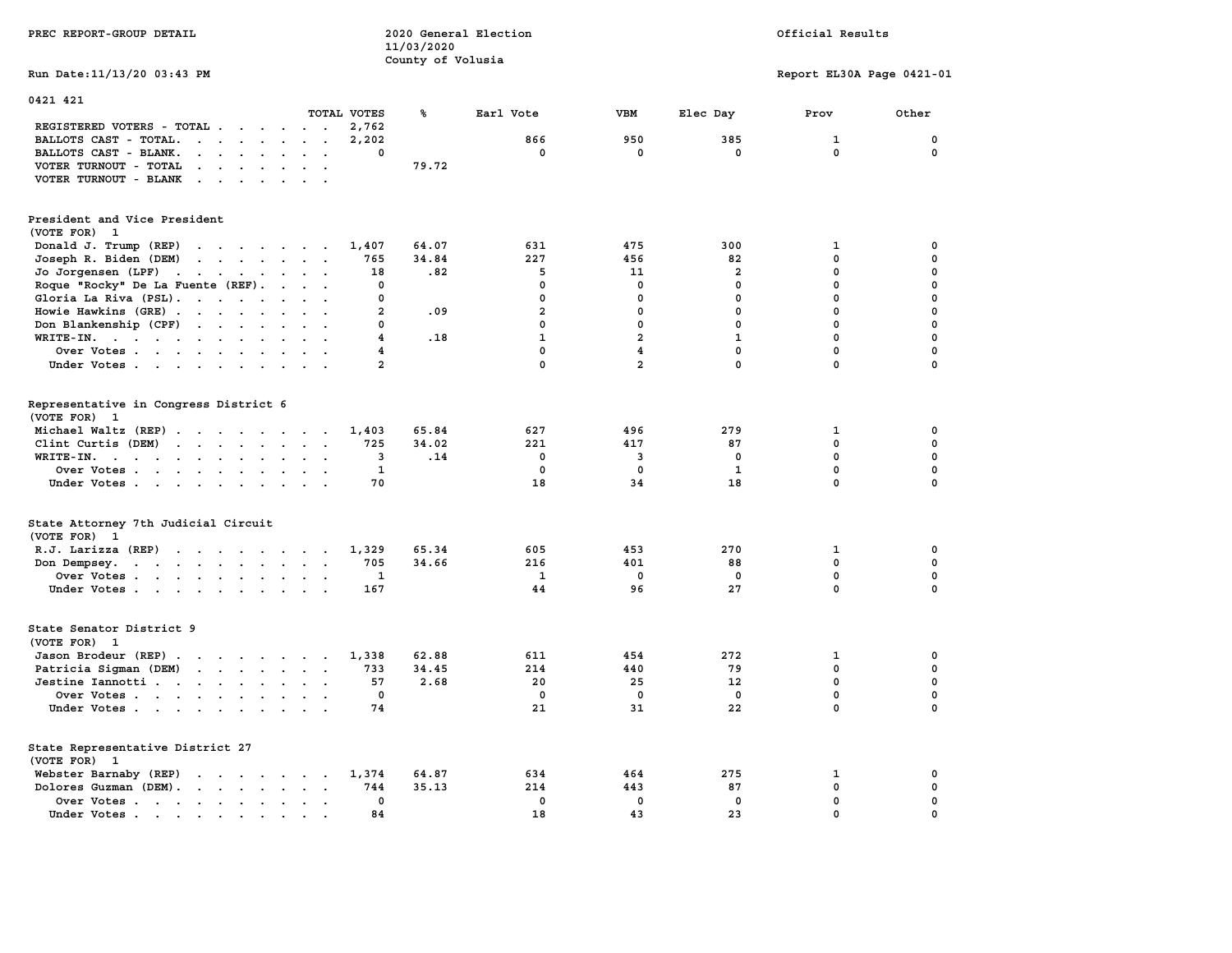|                                                                                                                                                                                                                                                       |                                                                             | 11/03/2020        |             |             |              |                           |             |
|-------------------------------------------------------------------------------------------------------------------------------------------------------------------------------------------------------------------------------------------------------|-----------------------------------------------------------------------------|-------------------|-------------|-------------|--------------|---------------------------|-------------|
|                                                                                                                                                                                                                                                       |                                                                             | County of Volusia |             |             |              |                           |             |
| Run Date: 11/13/20 03:43 PM                                                                                                                                                                                                                           |                                                                             |                   |             |             |              | Report EL30A Page 0421-02 |             |
| 0421 421                                                                                                                                                                                                                                              |                                                                             |                   |             |             |              |                           |             |
|                                                                                                                                                                                                                                                       | TOTAL VOTES                                                                 | ℁                 | Earl Vote   | <b>VBM</b>  | Elec Day     | Prov                      | Other       |
| Supreme Court - Carlos G. Muniz                                                                                                                                                                                                                       |                                                                             |                   |             |             |              |                           |             |
| (VOTE FOR) 1                                                                                                                                                                                                                                          |                                                                             |                   |             |             |              |                           |             |
| Yes                                                                                                                                                                                                                                                   | 1,274                                                                       | 69.28             | 527         | 512         | 234          | 1                         | 0           |
| No.<br>$\ddot{\phantom{a}}$                                                                                                                                                                                                                           | 565<br>$\overline{a}$<br>$\mathbf{r}$                                       | 30.72             | 208         | 271         | 86           | $\mathbf 0$               | 0           |
| Over Votes                                                                                                                                                                                                                                            | 0<br>$\ddot{\phantom{a}}$<br>$\ddot{\phantom{a}}$                           |                   | $\mathbf 0$ | $\mathbf 0$ | $\mathbf 0$  | $\mathbf 0$               | $\mathbf 0$ |
| Under Votes                                                                                                                                                                                                                                           | 363                                                                         |                   | 131         | 167         | 65           | $\mathbf 0$               | 0           |
| 5th Dist Crt of Appeal - Evander<br>(VOTE FOR) 1                                                                                                                                                                                                      |                                                                             |                   |             |             |              |                           |             |
| Yes                                                                                                                                                                                                                                                   | 1,291                                                                       | 70.47             | 518         | 555         | 217          | 1                         | $\mathbf 0$ |
| No.                                                                                                                                                                                                                                                   | 541                                                                         | 29.53             | 209         | 231         | 101          | $\mathbf 0$               | $\mathbf 0$ |
| Over Votes<br>$\sim$                                                                                                                                                                                                                                  | $\mathbf 0$<br>$\ddot{\phantom{a}}$                                         |                   | $\mathbf 0$ | $\mathbf 0$ | $\mathbf 0$  | $\mathbf 0$               | $\mathbf 0$ |
| Under Votes                                                                                                                                                                                                                                           | 370                                                                         |                   | 139         | 164         | 67           | $\mathbf 0$               | $\mathbf 0$ |
|                                                                                                                                                                                                                                                       |                                                                             |                   |             |             |              |                           |             |
| 5th Dist Crt of Appeal - Grosshans<br>(VOTE FOR) 1                                                                                                                                                                                                    |                                                                             |                   |             |             |              |                           |             |
| Yes                                                                                                                                                                                                                                                   | 1,276                                                                       | 70.26             | 530         | 519         | 226          | 1                         | 0           |
| No.<br>$\ddot{\phantom{a}}$                                                                                                                                                                                                                           | 540<br>$\bullet$<br>$\sim$<br>$\ddot{\phantom{a}}$                          | 29.74             | 189         | 262         | 89           | $\mathbf 0$               | 0           |
| Over Votes                                                                                                                                                                                                                                            | $\mathbf 0$<br>$\sim$ $\sim$                                                |                   | $^{\circ}$  | $\Omega$    | $\mathbf{0}$ | $\mathbf 0$               | $\mathbf 0$ |
| Under Votes                                                                                                                                                                                                                                           | 386<br>$\mathbf{a} = \mathbf{a} + \mathbf{a} + \mathbf{a}$ .<br>$\sim$      |                   | 147         | 169         | 70           | $\mathbf 0$               | 0           |
| 5th Dist Crt of Appeal - Harris<br>(VOTE FOR) 1                                                                                                                                                                                                       |                                                                             |                   |             |             |              |                           |             |
| Yes                                                                                                                                                                                                                                                   | 1,299                                                                       | 71.93             | 534         | 527         | 237          | 1                         | 0           |
| No.<br>$\ddot{\phantom{a}}$                                                                                                                                                                                                                           | 507<br>$\ddot{\phantom{a}}$<br>$\ddot{\phantom{a}}$<br>$\ddot{\phantom{a}}$ | 28.07             | 179         | 249         | 79           | $\mathbf 0$               | $\mathbf 0$ |
| Over Votes                                                                                                                                                                                                                                            | $\mathbf 0$                                                                 |                   | $\mathbf 0$ | $\mathbf 0$ | $\mathbf 0$  | $\mathbf 0$               | 0           |
| Under Votes<br>$\mathcal{A}^{\mathcal{A}}$ , and $\mathcal{A}^{\mathcal{A}}$ , and $\mathcal{A}^{\mathcal{A}}$<br>$\ddot{\phantom{a}}$                                                                                                                | 396<br>$\ddot{\phantom{a}}$                                                 |                   | 153         | 174         | 69           | $\mathbf 0$               | $\mathbf 0$ |
| 5th Dist Crt of Appeal - Orfinger<br>(VOTE FOR) 1                                                                                                                                                                                                     |                                                                             |                   |             |             |              |                           |             |
| Yes                                                                                                                                                                                                                                                   | 1,227                                                                       | 68.70             | 488         | 521         | 217          | 1                         | 0           |
| No.                                                                                                                                                                                                                                                   | 559<br>$\sim$ $\sim$ $\sim$ $\sim$ $\sim$                                   | 31.30             | 212         | 254         | 93           | $\mathbf 0$               | $\mathbf 0$ |
| Over Votes<br>$\bullet$                                                                                                                                                                                                                               | 0<br>$\cdot$<br>$\sim$                                                      |                   | $\mathbf 0$ | 0           | $\mathbf 0$  | 0                         | $\mathbf 0$ |
| Under Votes.                                                                                                                                                                                                                                          | 416                                                                         |                   | 166         | 175         | 75           | $\mathbf 0$               | $\mathbf 0$ |
| 5th Dist Crt of Appeal - Sasso<br>(VOTE FOR) 1                                                                                                                                                                                                        |                                                                             |                   |             |             |              |                           |             |
| Yes                                                                                                                                                                                                                                                   | 1,247                                                                       | 70.33             | 507         | 517         | 222          | $\mathbf 1$               | 0           |
| No.<br>$\mathbf{A}^{\text{max}}$ , and $\mathbf{A}^{\text{max}}$                                                                                                                                                                                      | 526<br>$\cdot$ $\cdot$                                                      | 29.67             | 190         | 251         | 85           | $\mathbf 0$               | $\mathbf 0$ |
| Over Votes<br>$\ddot{\phantom{0}}$                                                                                                                                                                                                                    | 0<br>$\cdot$<br>$\ddot{\phantom{a}}$                                        |                   | 0           | 0           | $\mathbf 0$  | $\pmb{0}$                 | $\mathbf 0$ |
| Under Votes                                                                                                                                                                                                                                           | 429                                                                         |                   | 169         | 182         | 78           | $\Omega$                  | $\Omega$    |
| 5th Dist Crt of Appeal - Wallis<br>(VOTE FOR) 1                                                                                                                                                                                                       |                                                                             |                   |             |             |              |                           |             |
| $Yes \t . \t .$<br>$\mathcal{A}$ . The state of the state of the state of the state of the state of the state of the state of the state of the state of the state of the state of the state of the state of the state of the state of the state of th | 1,265                                                                       | 71.23             | 506         | 533         | 225          | 1                         | 0           |
| No.<br>the contract of the contract of the<br>$\mathbf{r}$<br>$\sim$                                                                                                                                                                                  | 511<br>$\bullet$                                                            | 28.77             | 188         | 237         | 86           | $\mathbf 0$               | 0           |
| Over Votes<br>$\ddot{\phantom{a}}$                                                                                                                                                                                                                    | $\mathbf 0$<br>$\ddot{\phantom{a}}$<br>$\sim$<br>$\ddot{\phantom{1}}$       |                   | $\mathbf 0$ | $\mathbf 0$ | $\mathbf 0$  | $\mathbf 0$               | 0           |
| Under Votes                                                                                                                                                                                                                                           | 426                                                                         |                   | 172         | 180         | 74           | $\mathbf 0$               | $\mathbf 0$ |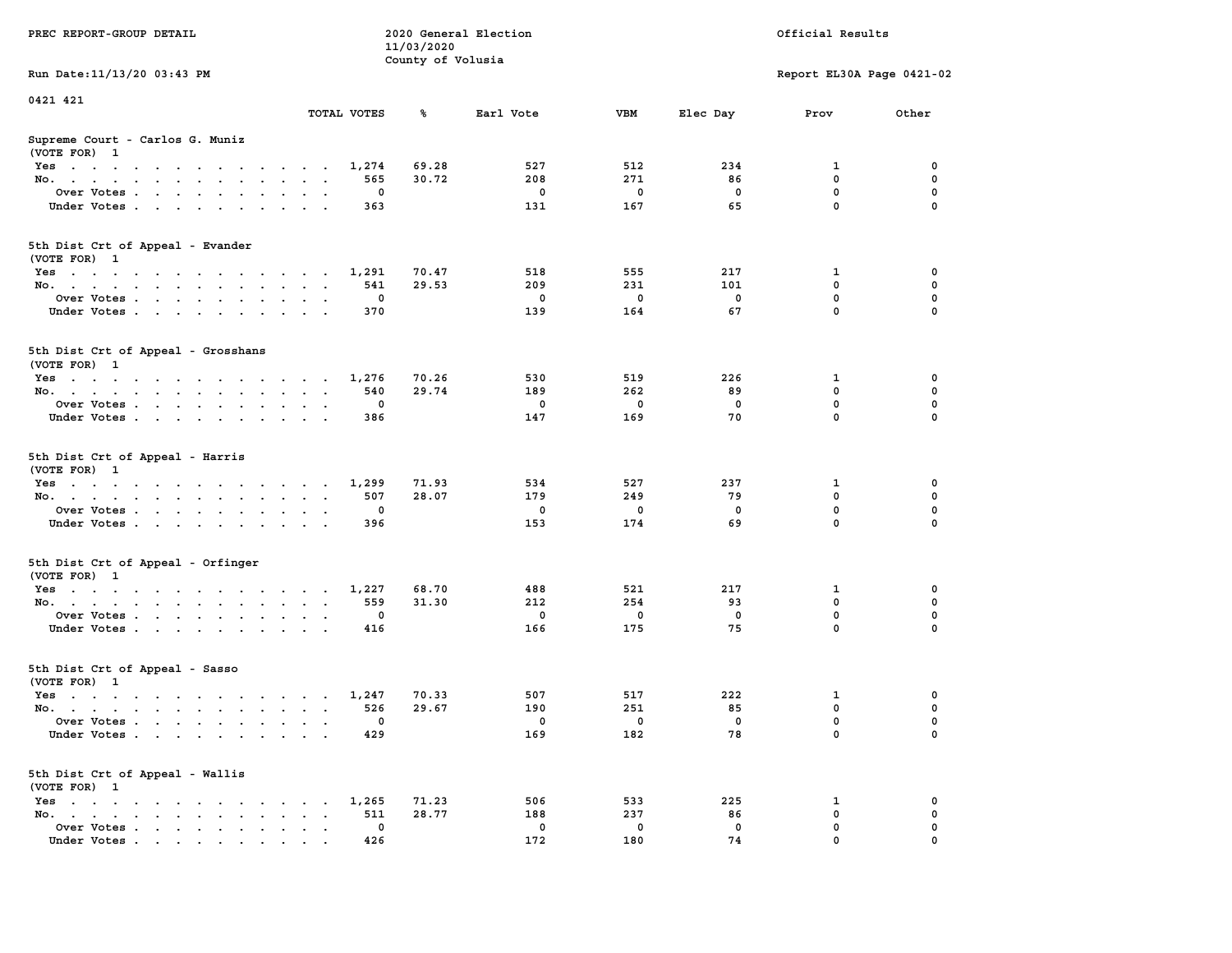|                                                                                                                                                                                                                                                      |                                                            | 11/03/2020        |                |             |              |                           |              |
|------------------------------------------------------------------------------------------------------------------------------------------------------------------------------------------------------------------------------------------------------|------------------------------------------------------------|-------------------|----------------|-------------|--------------|---------------------------|--------------|
|                                                                                                                                                                                                                                                      |                                                            | County of Volusia |                |             |              |                           |              |
| Run Date: 11/13/20 03:43 PM                                                                                                                                                                                                                          |                                                            |                   |                |             |              | Report EL30A Page 0421-03 |              |
| 0421 421                                                                                                                                                                                                                                             |                                                            |                   |                |             |              |                           |              |
|                                                                                                                                                                                                                                                      | TOTAL VOTES                                                | ℁                 | Earl Vote      | <b>VBM</b>  | Elec Day     | Prov                      | Other        |
| Circuit Judge, 7th Judicial, Group 14                                                                                                                                                                                                                |                                                            |                   |                |             |              |                           |              |
| (VOTE FOR)<br>-1                                                                                                                                                                                                                                     |                                                            |                   |                |             |              |                           |              |
| Joan Anthony<br>the contract of the contract of the contract of the contract of the contract of the contract of the contract of                                                                                                                      | 898                                                        | 50.68             | 321            | 451         | 125          | 1                         | 0            |
| Dan Hilbert<br>.                                                                                                                                                                                                                                     | 874                                                        | 49.32             | 380            | 320         | 174          | $\mathbf 0$               | $\mathbf 0$  |
| Over Votes<br>$\sim$ $\sim$ $\sim$                                                                                                                                                                                                                   | 3<br>$\ddot{\phantom{a}}$                                  |                   | 3              | 0           | $\mathbf 0$  | $\mathbf 0$               | $\mathbf 0$  |
| Under Votes                                                                                                                                                                                                                                          | 427                                                        |                   | 162            | 179         | 86           | $\mathbf 0$               | $\mathbf 0$  |
|                                                                                                                                                                                                                                                      |                                                            |                   |                |             |              |                           |              |
| County Council Chair<br>(VOTE FOR) 1                                                                                                                                                                                                                 |                                                            |                   |                |             |              |                           |              |
| Jeff Brower.                                                                                                                                                                                                                                         | 1,119                                                      | 61.55             | 483            | 438         | 197          | 1                         | 0            |
| the contract of the contract of the contract of the contract of the contract of the contract of the contract of                                                                                                                                      | 699                                                        | 38.45             | 249            | 336         | 114          | $\mathbf 0$               | 0            |
| Deborah A. "Deb" Denys                                                                                                                                                                                                                               | $\overline{a}$                                             |                   | $\mathbf{1}$   | $\mathbf 0$ | $\mathbf{1}$ | $\mathbf 0$               | $\mathbf 0$  |
| Over Votes                                                                                                                                                                                                                                           |                                                            |                   | 133            | 176         | 73           | $\mathbf 0$               | $\Omega$     |
| Under Votes                                                                                                                                                                                                                                          | 382                                                        |                   |                |             |              |                           |              |
| Soil & Water Conservation Seat 2<br>(VOTE FOR) 1                                                                                                                                                                                                     |                                                            |                   |                |             |              |                           |              |
| John Nelson.<br>the contract of the contract of the con-                                                                                                                                                                                             | 1,253                                                      | 72.85             | 510            | 516         | 226          | 1                         | 0            |
| Wesley Wayne Wilson Jr                                                                                                                                                                                                                               | 467<br>$\sim$                                              | 27.15             | 177            | 213         | 77           | 0                         | 0            |
| Over Votes                                                                                                                                                                                                                                           | $\mathbf{0}$                                               |                   | $^{\circ}$     | $^{\circ}$  | $^{\circ}$   | $\mathbf 0$               | $\mathbf{0}$ |
| Under Votes                                                                                                                                                                                                                                          | 482                                                        |                   | 179            | 221         | 82           | $\mathbf 0$               | 0            |
|                                                                                                                                                                                                                                                      |                                                            |                   |                |             |              |                           |              |
| Soil & Water Conservation Seat 4<br>(VOTE FOR) 1                                                                                                                                                                                                     |                                                            |                   |                |             |              |                           |              |
| Wendy Anderson.                                                                                                                                                                                                                                      | 973                                                        | 55.32             | 366            | 462         | 144          | 1                         | 0            |
| Barbara Deering                                                                                                                                                                                                                                      | 786                                                        | 44.68             | 338            | 292         | 156          | $\mathbf{0}$              | $\mathbf 0$  |
| Over Votes                                                                                                                                                                                                                                           | 1<br>$\sim$                                                |                   | $\mathbf{1}$   | $\mathbf 0$ | $\mathbf 0$  | 0                         | 0            |
| Under Votes                                                                                                                                                                                                                                          | 442                                                        |                   | 161            | 196         | 85           | $\Omega$                  | $\Omega$     |
| WVHA - Group A, Seat 3 Hospital Authority                                                                                                                                                                                                            |                                                            |                   |                |             |              |                           |              |
| (VOTE FOR)<br>$\mathbf{1}$                                                                                                                                                                                                                           |                                                            |                   |                |             |              |                           |              |
| Judy Craig.                                                                                                                                                                                                                                          | 913                                                        | 51.35             | 330            | 441         | 141          | 1                         | 0            |
| John M. Hill                                                                                                                                                                                                                                         | 865<br>$\ddot{\phantom{a}}$                                | 48.65             | 379            | 321         | 165          | $\mathbf 0$               | $\mathbf 0$  |
| Over Votes                                                                                                                                                                                                                                           | 0                                                          |                   | 0              | 0           | 0            | $\mathbf 0$               | $\mathbf 0$  |
| Under Votes<br>$\cdot$ $\cdot$                                                                                                                                                                                                                       | 424                                                        |                   | 157            | 188         | 79           | $\mathbf 0$               | $\mathbf 0$  |
| WVHA - Group B, Seat 1 Hospital Authority                                                                                                                                                                                                            |                                                            |                   |                |             |              |                           |              |
| (VOTE FOR) 1                                                                                                                                                                                                                                         |                                                            |                   |                |             |              |                           |              |
| Jennifer Lee Coen.                                                                                                                                                                                                                                   | 1,013                                                      | 57.13             | 376            | 489         | 147          | 1                         | $\mathbf 0$  |
| Michael Lee Ray                                                                                                                                                                                                                                      | 760                                                        | 42.87             | 335            | 271         | 154          | $\mathbf 0$               | $\mathbf 0$  |
| Over Votes                                                                                                                                                                                                                                           | $\mathbf 0$<br>$\ddot{\phantom{a}}$<br>$\cdot$             |                   | $\mathbf 0$    | $\mathbf 0$ | $\mathbf 0$  | $\mathbf 0$               | $\mathbf 0$  |
| Under Votes                                                                                                                                                                                                                                          | 429                                                        |                   | 155            | 190         | 84           | $\mathbf 0$               | $\mathbf 0$  |
| Amendment 1 - Citzenship Requirement                                                                                                                                                                                                                 |                                                            |                   |                |             |              |                           |              |
| (VOTE FOR) 1                                                                                                                                                                                                                                         |                                                            |                   |                |             |              |                           |              |
| Yes<br>the contract of the contract of the contract of                                                                                                                                                                                               | 1,759                                                      | 84.20             | 723            | 709         | 326          | $\mathbf 1$               | $\mathbf 0$  |
| No.<br>$\sim$<br>$\ddot{\phantom{0}}$                                                                                                                                                                                                                | 330<br>$\sim$ $\sim$                                       | 15.80             | 104            | 189         | 37           | $\mathbf 0$               | $\mathbf 0$  |
| Over Votes<br>$\bullet$<br>$\bullet$                                                                                                                                                                                                                 | $\overline{\mathbf{4}}$<br>$\cdot$<br>$\ddot{\phantom{0}}$ |                   | $\overline{4}$ | $\mathbf 0$ | $\mathbf 0$  | $\mathbf 0$               | 0            |
| Under Votes<br>$\mathbf{a}$ and $\mathbf{a}$ are a set of the set of the set of the set of the set of the set of the set of the set of the set of the set of the set of the set of the set of the set of the set of the set of the set of the set of | 109                                                        |                   | 35             | 52          | 22           | $\mathbf 0$               | $\mathbf 0$  |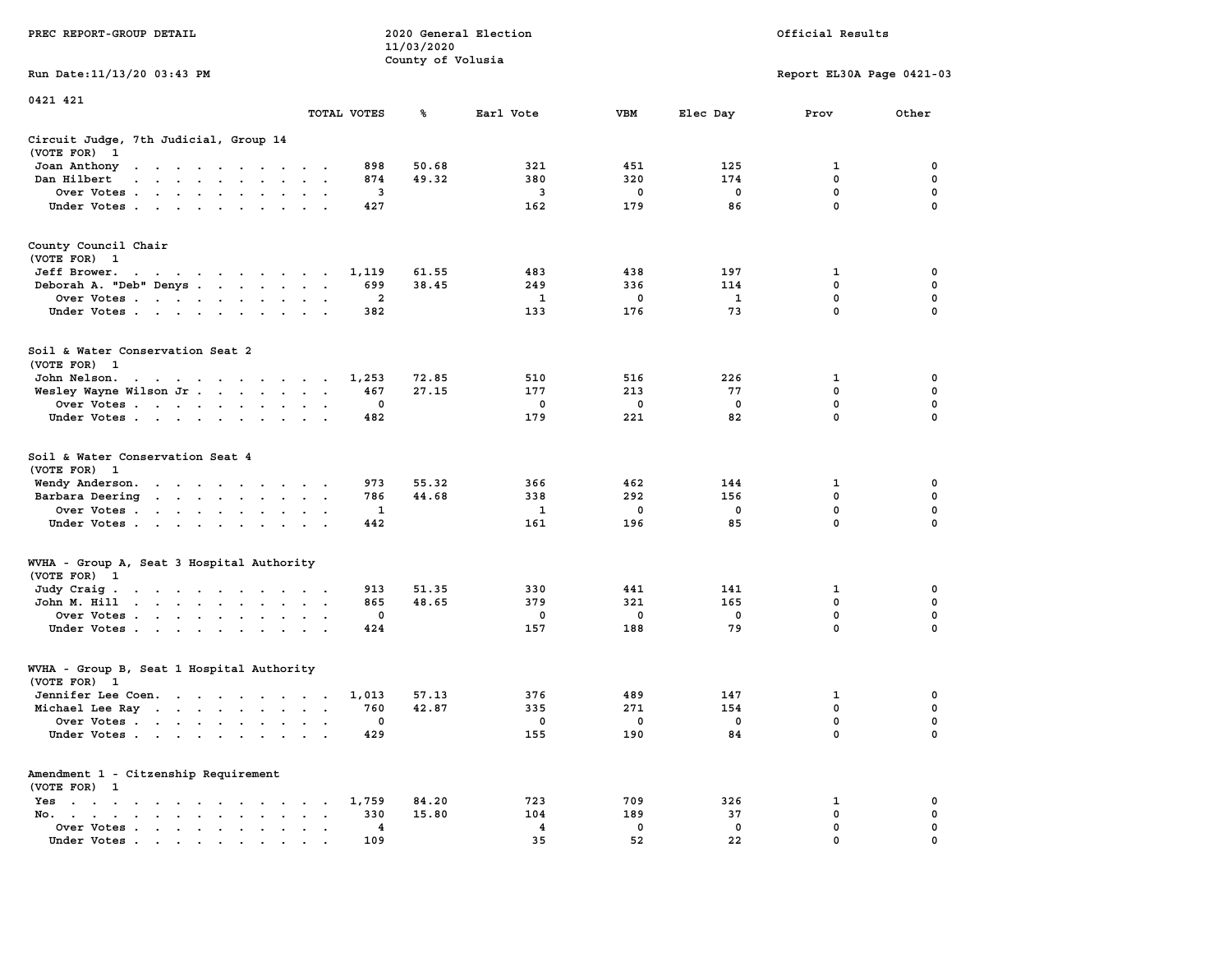| PREC REPORT-GROUP DETAIL                                                                                                                                                                                                                             |                             | 11/03/2020        | 2020 General Election |            |                | Official Results          |             |
|------------------------------------------------------------------------------------------------------------------------------------------------------------------------------------------------------------------------------------------------------|-----------------------------|-------------------|-----------------------|------------|----------------|---------------------------|-------------|
|                                                                                                                                                                                                                                                      |                             | County of Volusia |                       |            |                |                           |             |
| Run Date: 11/13/20 03:43 PM                                                                                                                                                                                                                          |                             |                   |                       |            |                | Report EL30A Page 0421-04 |             |
| 0421 421                                                                                                                                                                                                                                             |                             |                   |                       |            |                |                           |             |
|                                                                                                                                                                                                                                                      | TOTAL VOTES                 | ጜ                 | Earl Vote             | VBM        | Elec Day       | Prov                      | Other       |
| Amendment 2 - Minimum Wage<br>(VOTE FOR) 1                                                                                                                                                                                                           |                             |                   |                       |            |                |                           |             |
| Yes                                                                                                                                                                                                                                                  | 1,013                       | 48.42             | 354                   | 525        | 134            | 0                         | 0           |
| No.                                                                                                                                                                                                                                                  | 1,079                       | 51.58             | 479                   | 372        | 227            | $\mathbf{1}$              | $\mathbf 0$ |
| Over Votes                                                                                                                                                                                                                                           | 1                           |                   | $\mathbf{1}$          | 0          | 0              | $\mathbf 0$               | 0           |
| Under Votes                                                                                                                                                                                                                                          | 109                         |                   | 32                    | 53         | 24             | $\mathbf 0$               | $\mathbf 0$ |
| Amendment 3 - Primary Elections                                                                                                                                                                                                                      |                             |                   |                       |            |                |                           |             |
| (VOTE FOR) 1                                                                                                                                                                                                                                         | 976                         | 48.06             | 351                   | 466        | 159            | 0                         | 0           |
| Yes<br>No.                                                                                                                                                                                                                                           | 1,055                       | 51.94             | 458                   | 406        | 190            | $\mathbf{1}$              | 0           |
| Over Votes                                                                                                                                                                                                                                           | 4                           |                   | $\overline{2}$        | 0          | $\overline{a}$ | $\mathbf 0$               | $\mathbf 0$ |
| Under Votes                                                                                                                                                                                                                                          | 167                         |                   | 55                    | 78         | 34             | $\mathbf{0}$              | $\Omega$    |
| Amendment 4 - Apprl Const. Amendment<br>(VOTE FOR) 1                                                                                                                                                                                                 |                             |                   |                       |            |                |                           |             |
| $Yes \cdot \cdot \cdot \cdot \cdot \cdot \cdot \cdot \cdot \cdot \cdot \cdot \cdot \cdot$                                                                                                                                                            | 1,032                       | 51.22             | 465                   | 364        | 203            | 0                         | 0           |
| No.                                                                                                                                                                                                                                                  | 983                         | 48.78             | 334                   | 502        | 146            | 1                         | 0           |
| Over Votes                                                                                                                                                                                                                                           | 0                           |                   | 0                     | 0          | 0              | $\mathbf{0}$              | $\mathbf 0$ |
| Under Votes                                                                                                                                                                                                                                          | 187                         |                   | 67                    | 84         | 36             | $\mathbf{0}$              | $\mathbf 0$ |
| Amendment 5 - Homestead Property Taxes<br>(VOTE FOR) 1                                                                                                                                                                                               |                             |                   |                       |            |                |                           |             |
| Yes                                                                                                                                                                                                                                                  | 1,511                       | 75.40             | 625<br>174            | 621<br>233 | 265            | 0<br>$\mathbf{1}$         | 0<br>0      |
| No.                                                                                                                                                                                                                                                  | 493<br>0                    | 24.60             | 0                     | 0          | 85<br>0        | $\mathbf 0$               | 0           |
| Over Votes                                                                                                                                                                                                                                           | 198                         |                   | 67                    | 96         | 35             | $\mathbf 0$               | $\Omega$    |
| Under Votes                                                                                                                                                                                                                                          |                             |                   |                       |            |                |                           |             |
| Amendment 6 - Ad Valorem Tax Discount<br>(VOTE FOR) 1                                                                                                                                                                                                |                             |                   |                       |            |                |                           |             |
| Yes                                                                                                                                                                                                                                                  | 1,795                       | 87.56             | 717                   | 765        | 312            | 1                         | 0           |
| No.                                                                                                                                                                                                                                                  | 255                         | 12.44             | 92                    | 120        | 43             | $\mathbf 0$               | 0           |
| Over Votes                                                                                                                                                                                                                                           | 0                           |                   | 0                     | 0          | 0              | 0                         | 0           |
| Under Votes                                                                                                                                                                                                                                          | 152                         |                   | 57                    | 65         | 30             | $\Omega$                  | $\Omega$    |
| Volusia ECHO<br>(VOTE FOR) 1                                                                                                                                                                                                                         |                             |                   |                       |            |                |                           |             |
| Yes (For Bonds)<br>$\mathbf{r}$ . The set of the set of the set of the set of the set of the set of the set of the set of the set of the set of the set of the set of the set of the set of the set of the set of the set of the set of the set of t | 1,468                       | 72.10             | 541                   | 692        | 234            | 1                         | 0           |
| No (Against Bonds)                                                                                                                                                                                                                                   | 568                         | 27.90             | 266                   | 190        | 112            | 0                         | 0           |
| Over Votes.<br>the contract of the contract of the contract of the contract of the contract of the contract of the contract of                                                                                                                       | $\mathbf{1}$                |                   | $\mathbf{1}$          | 0          | 0              | $\Omega$                  | $\mathbf 0$ |
| Under Votes                                                                                                                                                                                                                                          | 165                         |                   | 58                    | 68         | 39             | 0                         | 0           |
| Volusia Forever<br>(VOTE FOR) 1                                                                                                                                                                                                                      |                             |                   |                       |            |                |                           |             |
| Yes (For Bonds)<br>$\cdot$ $\cdot$ $\cdot$ $\cdot$ $\cdot$ $\cdot$                                                                                                                                                                                   | 1,528                       | 74.65             | 555                   | 734        | 238            | 1                         | 0           |
| $\mathbf{r}$ , $\mathbf{r}$ , $\mathbf{r}$ , $\mathbf{r}$<br>No (Against Bonds)                                                                                                                                                                      | 519<br>$\ddot{\phantom{a}}$ | 25.35             | 255                   | 153        | 111            | $\mathbf 0$               | $\mathbf 0$ |
| Over Votes.<br>$\mathbf{r}$ , $\mathbf{r}$ , $\mathbf{r}$ , $\mathbf{r}$ , $\mathbf{r}$                                                                                                                                                              | 0                           |                   | 0                     | 0          | 0              | $\mathbf 0$               | 0           |
| Under Votes                                                                                                                                                                                                                                          | 155                         |                   | 56                    | 63         | 36             | $\Omega$                  |             |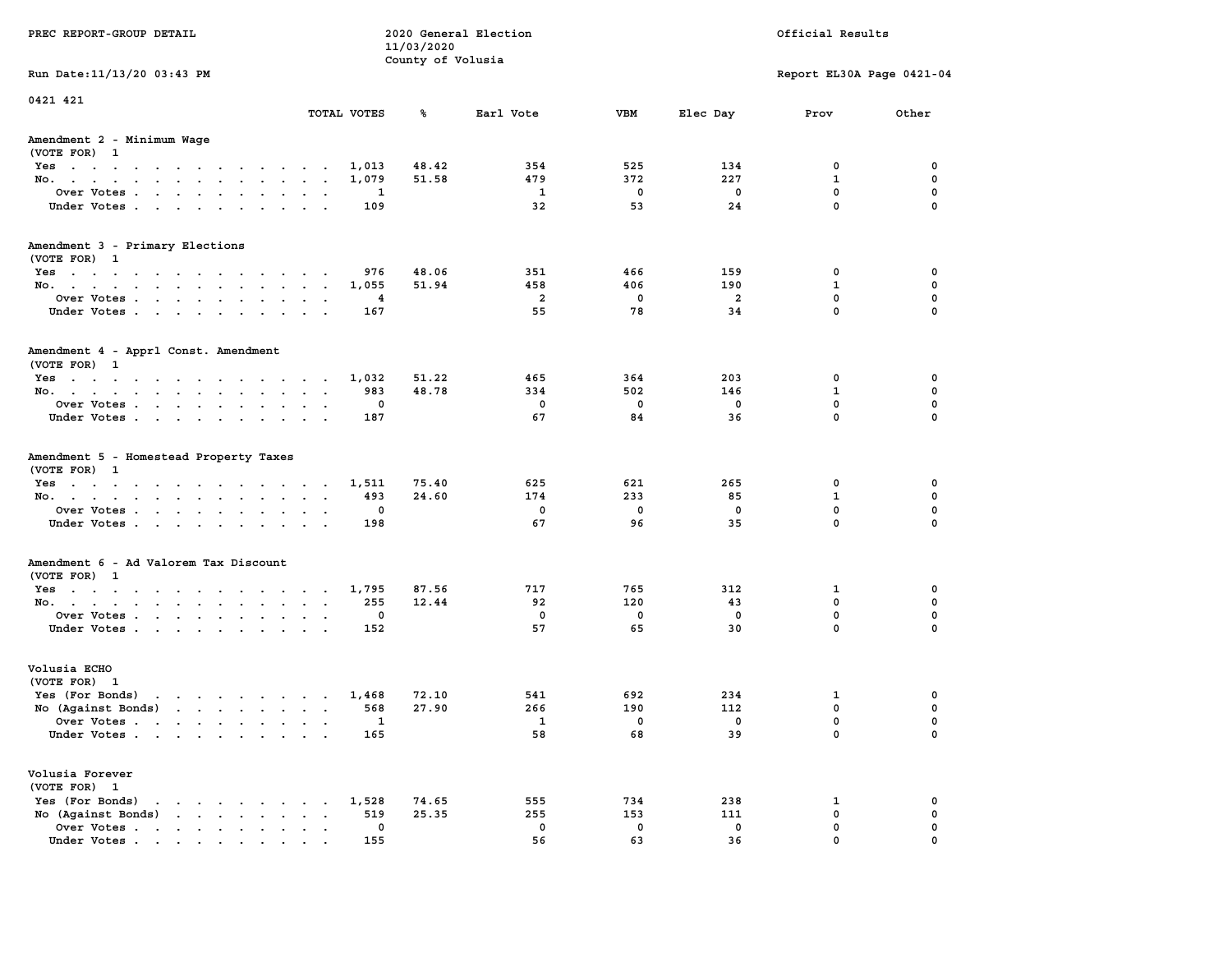| PREC REPORT-GROUP DETAIL                                                                                                     |                    | 11/03/2020        | 2020 General Election   | Official Results   |                    |                           |                             |  |
|------------------------------------------------------------------------------------------------------------------------------|--------------------|-------------------|-------------------------|--------------------|--------------------|---------------------------|-----------------------------|--|
|                                                                                                                              |                    | County of Volusia |                         |                    |                    |                           |                             |  |
| Run Date: 11/13/20 03:43 PM                                                                                                  |                    |                   |                         |                    |                    | Report EL30A Page 0422-01 |                             |  |
| 0422 422                                                                                                                     |                    |                   |                         |                    |                    |                           |                             |  |
|                                                                                                                              | TOTAL VOTES        | ℁                 | Earl Vote               | <b>VBM</b>         | Elec Day           | Prov                      | Other                       |  |
| REGISTERED VOTERS - TOTAL .<br>$\cdots$                                                                                      | 3,367              |                   |                         |                    |                    |                           |                             |  |
| BALLOTS CAST - TOTAL.<br>$\cdots$                                                                                            | 2,262              |                   | 891                     | 959                | 409                | 3                         | 0                           |  |
| BALLOTS CAST - BLANK.<br>$\mathbf{r}$ , $\mathbf{r}$ , $\mathbf{r}$ , $\mathbf{r}$ , $\mathbf{r}$ , $\mathbf{r}$             | 0                  |                   | $\mathbf 0$             | $\mathbf 0$        | $\mathbf 0$        | 0                         | 0                           |  |
| VOTER TURNOUT - TOTAL                                                                                                        |                    | 67.18             |                         |                    |                    |                           |                             |  |
| VOTER TURNOUT - BLANK                                                                                                        |                    |                   |                         |                    |                    |                           |                             |  |
| President and Vice President<br>(VOTE FOR) 1                                                                                 |                    |                   |                         |                    |                    |                           |                             |  |
| Donald J. Trump (REP)                                                                                                        | 1,067              | 47.34             | 504                     | 323                | 240                | 0                         | 0                           |  |
| Joseph R. Biden (DEM)                                                                                                        | 1,147              | 50.89             | 374                     | 611                | 159                | 3                         | 0                           |  |
| Jo Jorgensen (LPF)                                                                                                           | 20                 | .89               | 6                       | 6                  | 8                  | 0                         | 0                           |  |
| Roque "Rocky" De La Fuente (REF).                                                                                            | $\overline{2}$     | .09               | $\mathbf{1}$            | $\mathbf{1}$       | $\mathbf 0$        | 0                         | 0                           |  |
| Gloria La Riva (PSL).                                                                                                        | 6                  | .27               | $\mathbf{1}$            | 5                  | 0                  | $\mathbf 0$               | 0                           |  |
| Howie Hawkins (GRE)                                                                                                          | 6                  | .27               | $\mathbf 0$             | 6                  | $\mathbf 0$        | 0                         | 0                           |  |
| Don Blankenship (CPF)                                                                                                        | $\overline{2}$     | .09               | $\mathbf 0$             | $\overline{a}$     | $\mathbf 0$        | $\mathbf 0$               | 0                           |  |
| WRITE-IN.                                                                                                                    | $\overline{4}$     | .18               | $\overline{a}$          | $\mathbf{1}$       | $\mathbf{1}$       | $\mathbf 0$               | 0                           |  |
| Over Votes.                                                                                                                  | 5                  |                   | $\mathbf{1}$            | 3                  | $\mathbf{1}$       | 0                         | 0                           |  |
| Under Votes                                                                                                                  | 3                  |                   | $\overline{a}$          | $\mathbf{1}$       | $\mathbf{0}$       | 0                         | 0                           |  |
| Representative in Congress District 6<br>(VOTE FOR) 1                                                                        |                    |                   |                         |                    |                    |                           |                             |  |
| Michael Waltz (REP)                                                                                                          | 1,060              | 48.94             | 491                     | 341                | 228                | 0                         | 0                           |  |
| Clint Curtis (DEM)                                                                                                           | 1,102              | 50.88             | 366                     | 575                | 158                | 3                         | 0                           |  |
| WRITE-IN.<br>the contract of the contract of the contract of the contract of the contract of the contract of the contract of | 4<br>$\sim$        | .18               | $\overline{\mathbf{2}}$ | $\mathbf 0$        | $\overline{a}$     | $\mathbf{0}$              | $\mathbf 0$                 |  |
| Over Votes<br>Under Votes                                                                                                    | $\mathbf{0}$<br>96 |                   | $\mathbf 0$<br>32       | $\mathbf{0}$<br>43 | $\mathbf{0}$<br>21 | $\mathbf 0$<br>0          | $\mathbf{0}$<br>$\mathbf 0$ |  |
|                                                                                                                              |                    |                   |                         |                    |                    |                           |                             |  |
| State Attorney 7th Judicial Circuit<br>(VOTE FOR) 1                                                                          |                    |                   |                         |                    |                    |                           |                             |  |
| R.J. Larizza (REP)                                                                                                           | 1,070              | 51.99             | 476                     | 368                | 226                | 0                         | 0                           |  |
| Don Dempsey.<br>the contract of the contract of the contract of                                                              | 988                | 48.01             | 346                     | 494                | 146                | $\overline{a}$            | $\mathbf 0$                 |  |
| Over Votes                                                                                                                   | $\mathbf 0$        |                   | $\mathbf 0$             | $\mathbf 0$        | $\mathbf 0$        | 0                         | 0                           |  |
| Under Votes                                                                                                                  | 204                |                   | 69                      | 97                 | 37                 | $\mathbf{1}$              | $\mathbf 0$                 |  |
| State Representative District 27<br>(VOTE FOR) 1                                                                             |                    |                   |                         |                    |                    |                           |                             |  |
| Webster Barnaby (REP)                                                                                                        | 1,020              | 47.11             | 475                     | 328                | 217                | 0                         | 0                           |  |
| Dolores Guzman (DEM).                                                                                                        | 1,145              | 52.89             | 377                     | 591                | 174                | 3                         | 0                           |  |
| Over Votes                                                                                                                   | 4                  |                   | 3                       | $\mathbf{1}$       | 0                  | $\mathbf 0$               | 0                           |  |
| Under Votes                                                                                                                  | 93                 |                   | 36                      | 39                 | 18                 | $\mathbf 0$               | $\mathbf{0}$                |  |
| Supreme Court - Carlos G. Muniz<br>(VOTE FOR) 1                                                                              |                    |                   |                         |                    |                    |                           |                             |  |
| Yes                                                                                                                          | 1,331              | 67.43             | 536                     | 531                | 264                | 0                         | 0                           |  |
| No.                                                                                                                          | 643                | 32.57             | 235                     | 311                | 94                 | 3                         | 0                           |  |
| Over Votes                                                                                                                   | 1                  |                   | $\mathbf{0}$            | $\mathbf 0$        | $\mathbf{1}$       | 0                         | $\mathbf 0$                 |  |
| Under Votes<br>$\overline{\phantom{a}}$                                                                                      | 287                |                   | 120                     | 117                | 50                 | $\mathbf 0$               | 0                           |  |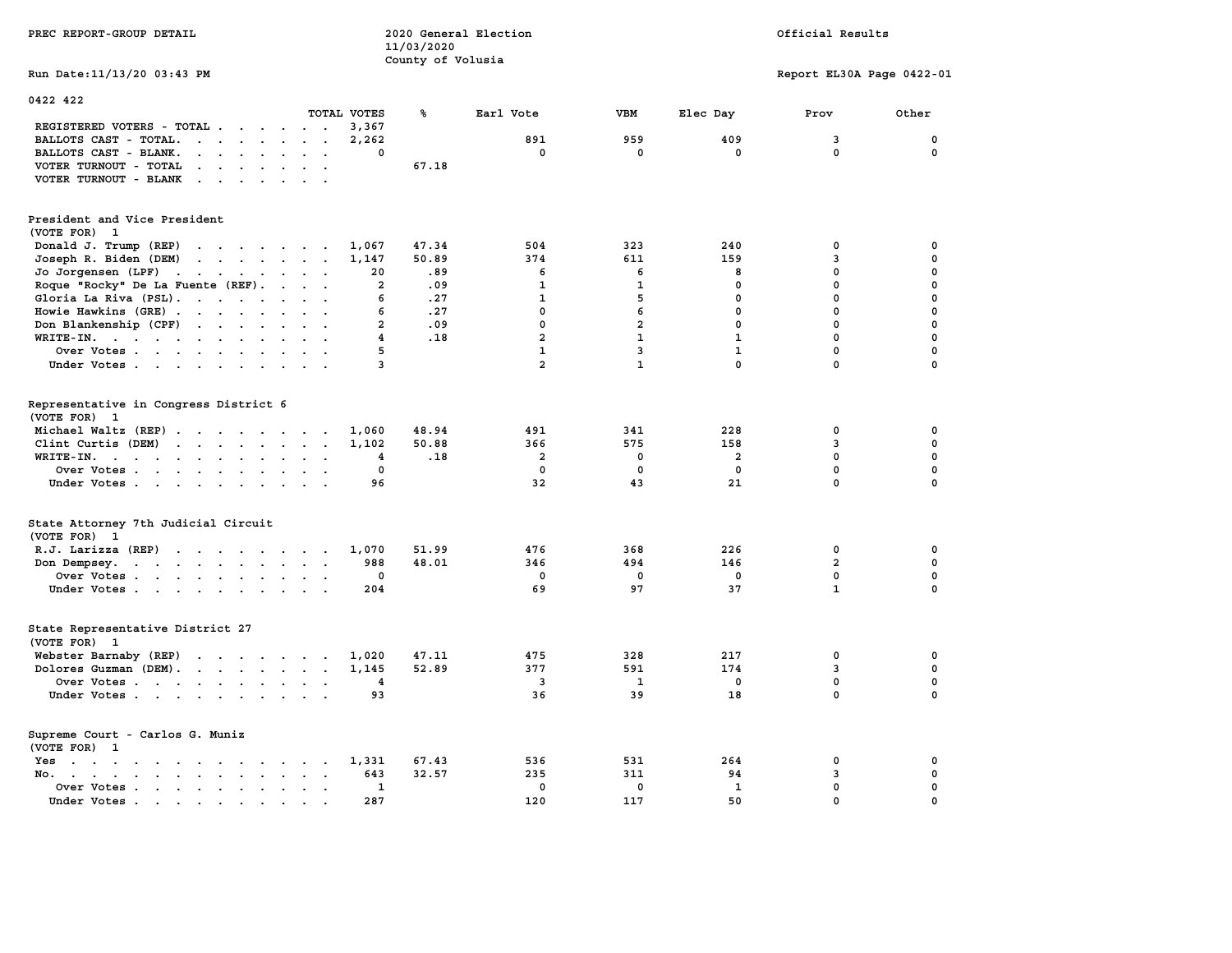| PREC REPORT-GROUP DETAIL                                                                                               |                                                                  | 11/03/2020        | 2020 General Election |                    |                    | Official Results            |               |
|------------------------------------------------------------------------------------------------------------------------|------------------------------------------------------------------|-------------------|-----------------------|--------------------|--------------------|-----------------------------|---------------|
| Run Date: 11/13/20 03:43 PM                                                                                            |                                                                  | County of Volusia |                       |                    |                    | Report EL30A Page 0422-02   |               |
| 0422 422                                                                                                               |                                                                  |                   |                       |                    |                    |                             |               |
|                                                                                                                        | TOTAL VOTES                                                      | ℁                 | Earl Vote             | <b>VBM</b>         | Elec Day           | Prov                        | Other         |
| 5th Dist Crt of Appeal - Evander<br>(VOTE FOR) 1                                                                       |                                                                  |                   |                       |                    |                    |                             |               |
| Yes                                                                                                                    | 1,364                                                            | 70.45             | 512                   | 607                | 243                | 2                           | 0             |
| No.                                                                                                                    | 572                                                              | 29.55             | 249                   | 216                | 106                | $\mathbf{1}$                | 0             |
| Over Votes                                                                                                             | 1                                                                |                   | 0                     | 1                  | 0                  | $\mathbf 0$                 | 0             |
| Under Votes                                                                                                            | 325                                                              |                   | 130                   | 135                | 60                 | $\mathbf 0$                 | $\Omega$      |
| 5th Dist Crt of Appeal - Grosshans<br>(VOTE FOR) 1                                                                     |                                                                  |                   |                       |                    |                    |                             |               |
| Yes                                                                                                                    | 1,274                                                            | 66.11             | 520                   | 516                | 238                | 0                           | 0             |
| No.                                                                                                                    | 653                                                              | 33.89             | 235                   | 307                | 108                | 3                           | 0             |
| Over Votes                                                                                                             | 0                                                                |                   | $\mathbf 0$           | $\mathbf 0$        | $\mathbf 0$        | $\mathbf 0$                 | 0             |
| Under Votes                                                                                                            | 335                                                              |                   | 136                   | 136                | 63                 | $\mathbf{0}$                | 0             |
| 5th Dist Crt of Appeal - Harris<br>(VOTE FOR) 1                                                                        |                                                                  |                   |                       |                    |                    |                             |               |
| $Yes \cdot \cdot \cdot \cdot \cdot \cdot \cdot \cdot \cdot \cdot \cdot \cdot \cdot$                                    | 1,332                                                            | 69.70             | 533                   | 561                | 237                | 1                           | 0             |
| No.                                                                                                                    | 579                                                              | 30.30             | 220                   | 252                | 105                | $\overline{a}$              | $\mathbf 0$   |
| Over Votes                                                                                                             | 1                                                                |                   | $\mathbf 0$           | 1                  | $\mathbf 0$        | $\mathbf{0}$                | 0             |
| Under Votes                                                                                                            | 350                                                              |                   | 138                   | 145                | 67                 | $\mathbf 0$                 | 0             |
| 5th Dist Crt of Appeal - Orfinger<br>(VOTE FOR) 1                                                                      |                                                                  |                   |                       |                    |                    |                             |               |
| Yes                                                                                                                    | 1,346                                                            | 70.62             | 517                   | 604                | 225                | 0                           | 0             |
| No.                                                                                                                    | 560                                                              | 29.38             | 232                   | 212                | 114                | $\overline{\mathbf{2}}$     | 0             |
| Over Votes                                                                                                             | 0                                                                |                   | 0                     | $\mathbf 0$        | 0<br>70            | $\mathbf 0$<br>$\mathbf{1}$ | 0<br>$\Omega$ |
| Under Votes                                                                                                            | 356                                                              |                   | 142                   | 143                |                    |                             |               |
| 5th Dist Crt of Appeal - Sasso<br>(VOTE FOR) 1                                                                         |                                                                  |                   |                       |                    |                    |                             |               |
| Yes                                                                                                                    | 1,289                                                            | 68.42             | 504                   | 551                | 234                | 0                           | 0             |
| No.                                                                                                                    | 595                                                              | 31.58             | 235                   | 258                | 99                 | 3                           | 0             |
| Over Votes                                                                                                             | 0                                                                |                   | 0                     | $\mathbf 0$        | 0                  | $\mathbf 0$<br>$\mathbf 0$  | 0<br>$\Omega$ |
| Under Votes                                                                                                            | 378                                                              |                   | 152                   | 150                | 76                 |                             |               |
| 5th Dist Crt of Appeal - Wallis<br>(VOTE FOR) 1                                                                        |                                                                  |                   |                       |                    |                    |                             |               |
| Yes<br>the contract of the contract of the contract of the contract of the contract of the contract of the contract of | 1,273                                                            | 67.28             | 491                   | 553                | 228                | 1                           | 0             |
| No.                                                                                                                    | 619                                                              | 32.72             | 250                   | 260                | 107                | $\mathbf{2}$                | 0             |
| Over Votes                                                                                                             | 1                                                                |                   | $\mathbf{1}$<br>149   | $\mathbf 0$        | 0<br>74            | $\mathbf 0$<br>0            | 0<br>0        |
| Under Votes                                                                                                            | 369                                                              |                   |                       | 146                |                    |                             |               |
| Circuit Judge, 7th Judicial, Group 14<br>(VOTE FOR) 1                                                                  |                                                                  |                   |                       |                    |                    |                             |               |
| Joan Anthony                                                                                                           | 1,205                                                            | 62.79             | 418                   | 586                | 201                | 0                           | 0             |
| Dan Hilbert<br>$\cdot$ $\cdot$ $\cdot$ $\cdot$ $\cdot$ $\cdot$ $\cdot$ $\cdot$                                         | 714<br>$\ddot{\phantom{a}}$<br>$\ddot{\phantom{a}}$<br>$\bullet$ | 37.21             | 332                   | 243                | 136                | 3                           | 0             |
| Over Votes.<br>Under Votes                                                                                             | $\mathbf{2}$<br>341                                              |                   | $\mathbf{1}$<br>140   | $\mathbf 0$<br>130 | $\mathbf{1}$<br>71 | $\mathbf 0$<br>0            | 0             |
|                                                                                                                        |                                                                  |                   |                       |                    |                    |                             |               |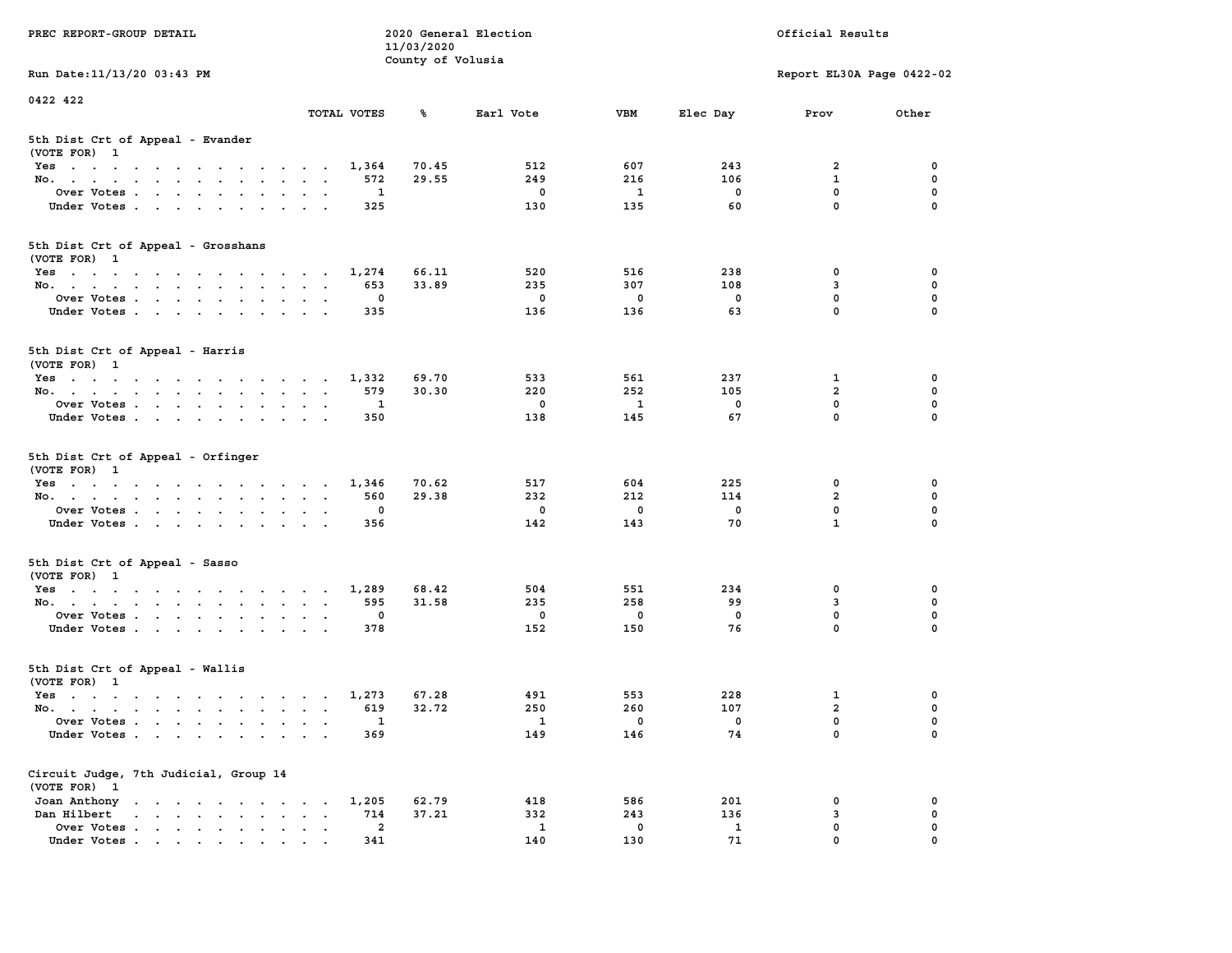|                                                                                                                                |                                                                                  | 11/03/2020        |                         |             |             |                           |             |
|--------------------------------------------------------------------------------------------------------------------------------|----------------------------------------------------------------------------------|-------------------|-------------------------|-------------|-------------|---------------------------|-------------|
|                                                                                                                                |                                                                                  | County of Volusia |                         |             |             |                           |             |
| Run Date:11/13/20 03:43 PM                                                                                                     |                                                                                  |                   |                         |             |             | Report EL30A Page 0422-03 |             |
| 0422 422                                                                                                                       |                                                                                  |                   |                         |             |             |                           |             |
|                                                                                                                                | TOTAL VOTES                                                                      | ℁                 | Earl Vote               | <b>VBM</b>  | Elec Day    | Prov                      | Other       |
| County Council Chair                                                                                                           |                                                                                  |                   |                         |             |             |                           |             |
| (VOTE FOR) 1                                                                                                                   |                                                                                  |                   |                         |             |             |                           |             |
| Jeff Brower.<br>$\sim$ $\sim$<br>the company of the company of the company of                                                  | 1,009                                                                            | 51.93             | 433                     | 388         | 186         | 2                         | 0           |
| Deborah A. "Deb" Denys                                                                                                         | 934<br>$\overline{\phantom{a}}$<br>$\sim$                                        | 48.07             | 334                     | 439         | 160         | $\mathbf{1}$              | 0           |
| Over Votes<br>$\overline{\phantom{a}}$                                                                                         | 3<br>$\cdot$<br>$\cdot$                                                          |                   | $\overline{\mathbf{3}}$ | $\mathbf 0$ | $\mathbf 0$ | $\mathbf 0$               | $\mathbf 0$ |
| Under Votes                                                                                                                    | 316                                                                              |                   | 121                     | 132         | 63          | $\mathbf 0$               | $\mathbf 0$ |
| Soil & Water Conservation Seat 2                                                                                               |                                                                                  |                   |                         |             |             |                           |             |
| (VOTE FOR) 1                                                                                                                   |                                                                                  |                   |                         |             |             |                           |             |
| John Nelson.<br>the contract of the contract of the con-                                                                       | 1,236                                                                            | 65.99             | 485                     | 525         | 224         | 2                         | 0           |
| Wesley Wayne Wilson Jr                                                                                                         | 637<br>$\overline{\phantom{a}}$<br>$\ddot{\phantom{a}}$<br>$\sim$                | 34.01             | 250                     | 271         | 115         | $\mathbf 1$               | 0           |
| Over Votes                                                                                                                     | 0                                                                                |                   | 0                       | 0           | 0           | 0                         | 0           |
| $\bullet$<br>$\ddot{\phantom{1}}$                                                                                              |                                                                                  |                   | 156                     |             | 70          | $\Omega$                  | $\mathbf 0$ |
| Under Votes<br>$\ddot{\phantom{a}}$                                                                                            | 389                                                                              |                   |                         | 163         |             |                           |             |
| Soil & Water Conservation Seat 4                                                                                               |                                                                                  |                   |                         |             |             |                           |             |
| (VOTE FOR) 1                                                                                                                   |                                                                                  |                   |                         |             |             |                           |             |
| Wendy Anderson.<br>$\mathbf{r}$ , and $\mathbf{r}$ , and $\mathbf{r}$ , and $\mathbf{r}$                                       | 1,198<br>$\cdot$ $\cdot$                                                         | 62.92             | 442                     | 560         | 195         | 1                         | 0           |
| Barbara Deering<br>$\mathcal{A}=\mathcal{A}=\mathcal{A}=\mathcal{A}=\mathcal{A}=\mathcal{A}$ .<br>$\ddot{\phantom{0}}$         | 706<br>$\bullet$<br>$\bullet$<br>$\ddot{\phantom{1}}$                            | 37.08             | 307                     | 250         | 147         | $\overline{2}$            | $\mathbf 0$ |
| Over Votes<br>$\sim$ $\sim$                                                                                                    | 1<br>$\cdot$<br>$\bullet$                                                        |                   | 0                       | 0           | 1           | 0                         | $\mathbf 0$ |
| Under Votes<br>$\cdot$                                                                                                         | 357                                                                              |                   | 142                     | 149         | 66          | 0                         | $\mathbf 0$ |
| WVHA - Group A, Seat 3 Hospital Authority<br>(VOTE FOR)<br>$\mathbf{1}$                                                        |                                                                                  |                   |                         |             |             |                           |             |
| Judy Craig.<br>the contract of the contract of the contract of the contract of the contract of the contract of the contract of | 1,206                                                                            | 62.52             | 439                     | 579         | 187         | 1                         | 0           |
| John M. Hill<br>$\mathbf{r}$ , $\mathbf{r}$ , $\mathbf{r}$ , $\mathbf{r}$ , $\mathbf{r}$<br>$\sim$<br>$\ddot{\phantom{a}}$     | 723<br>$\ddot{\phantom{a}}$<br>$\bullet$<br>$\ddot{\phantom{1}}$                 | 37.48             | 327                     | 240         | 154         | $\overline{a}$            | 0           |
| Over Votes                                                                                                                     | $\mathbf 0$<br>$\cdot$<br>$\cdot$                                                |                   | 0                       | 0           | $\mathbf 0$ | $\mathbf 0$               | $\mathbf 0$ |
| Under Votes<br>$\bullet$<br>$\cdot$                                                                                            | 333<br>$\ddot{\phantom{a}}$                                                      |                   | 125                     | 140         | 68          | 0                         | 0           |
| WVHA - Group B, Seat 1 Hospital Authority                                                                                      |                                                                                  |                   |                         |             |             |                           |             |
| (VOTE FOR) 1                                                                                                                   |                                                                                  |                   |                         |             |             |                           |             |
| Jennifer Lee Coen.                                                                                                             | 1,308                                                                            | 67.88             | 458                     | 645         | 202         | 3                         | $\mathbf 0$ |
| Michael Lee Ray                                                                                                                | 619<br>$\bullet$<br>$\ddot{\phantom{1}}$                                         | 32.12             | 306                     | 174         | 139         | 0                         | $\mathbf 0$ |
| Over Votes                                                                                                                     | 1<br>$\bullet$<br>$\bullet$                                                      |                   | 1                       | 0           | $\mathbf 0$ | 0                         | $\mathbf 0$ |
| Under Votes                                                                                                                    | 334                                                                              |                   | 126                     | 140         | 68          | $\mathbf 0$               | 0           |
| Amendment 1 - Citzenship Requirement                                                                                           |                                                                                  |                   |                         |             |             |                           |             |
| (VOTE FOR) 1                                                                                                                   |                                                                                  |                   |                         |             |             |                           |             |
| $Yes \t . \t .$<br>$\sim$ $\sim$ $\sim$ $\sim$<br>$\sim$ $\sim$ $\sim$<br>$\sim$                                               | 1,706<br>$\cdot$ $\cdot$ $\cdot$ $\cdot$                                         | 79.91             | 675                     | 690         | 339         | $\overline{2}$            | 0           |
| No.<br>$\sim$                                                                                                                  | 429<br>$\overline{a}$<br>$\overline{\phantom{a}}$                                | 20.09             | 163                     | 222         | 43          | 1                         | $\mathbf 0$ |
| Over Votes.<br>$\sim$ $\sim$<br>$\sim$ $\sim$<br>$\ddot{\phantom{a}}$<br>$\ddot{\phantom{a}}$                                  | 0<br>$\cdot$<br>$\blacksquare$<br>$\cdot$                                        |                   | 0                       | 0           | $\mathbf 0$ | $\mathbf 0$               | $\mathbf 0$ |
| Under Votes<br>$\overline{\phantom{a}}$                                                                                        | 127                                                                              |                   | 53                      | 47          | 27          | $\mathbf{0}$              | $\mathbf 0$ |
| Amendment 2 - Minimum Wage                                                                                                     |                                                                                  |                   |                         |             |             |                           |             |
| (VOTE FOR) 1                                                                                                                   |                                                                                  |                   |                         |             |             |                           |             |
| $Yes \t . \t .$<br>$\bullet$<br>$\ddot{\phantom{0}}$<br>$\bullet$ . $\bullet$<br>$\ddot{\phantom{0}}$<br>$\cdot$<br>$\sim$     | 1,401                                                                            | 65.56             | 506                     | 680         | 214         | 1                         | 0           |
| No.<br>$\sim$ $\sim$<br>$\bullet$ .<br><br><br><br><br><br><br><br><br><br><br><br><br><br><br>$\sim$                          | 736<br>$\cdot$                                                                   | 34.44             | 329                     | 238         | 168         | $\mathbf{1}$              | 0           |
| Over Votes<br>$\blacksquare$ .<br>$\bullet$                                                                                    | $\overline{2}$<br>$\blacksquare$<br>$\ddot{\phantom{a}}$<br>$\ddot{\phantom{a}}$ |                   | $\overline{2}$          | 0           | $\mathbf 0$ | $\mathbf{0}$              | $\mathbf 0$ |
| Under Votes                                                                                                                    | 123                                                                              |                   | 54                      | 41          | 27          | $\mathbf{1}$              | $\mathbf 0$ |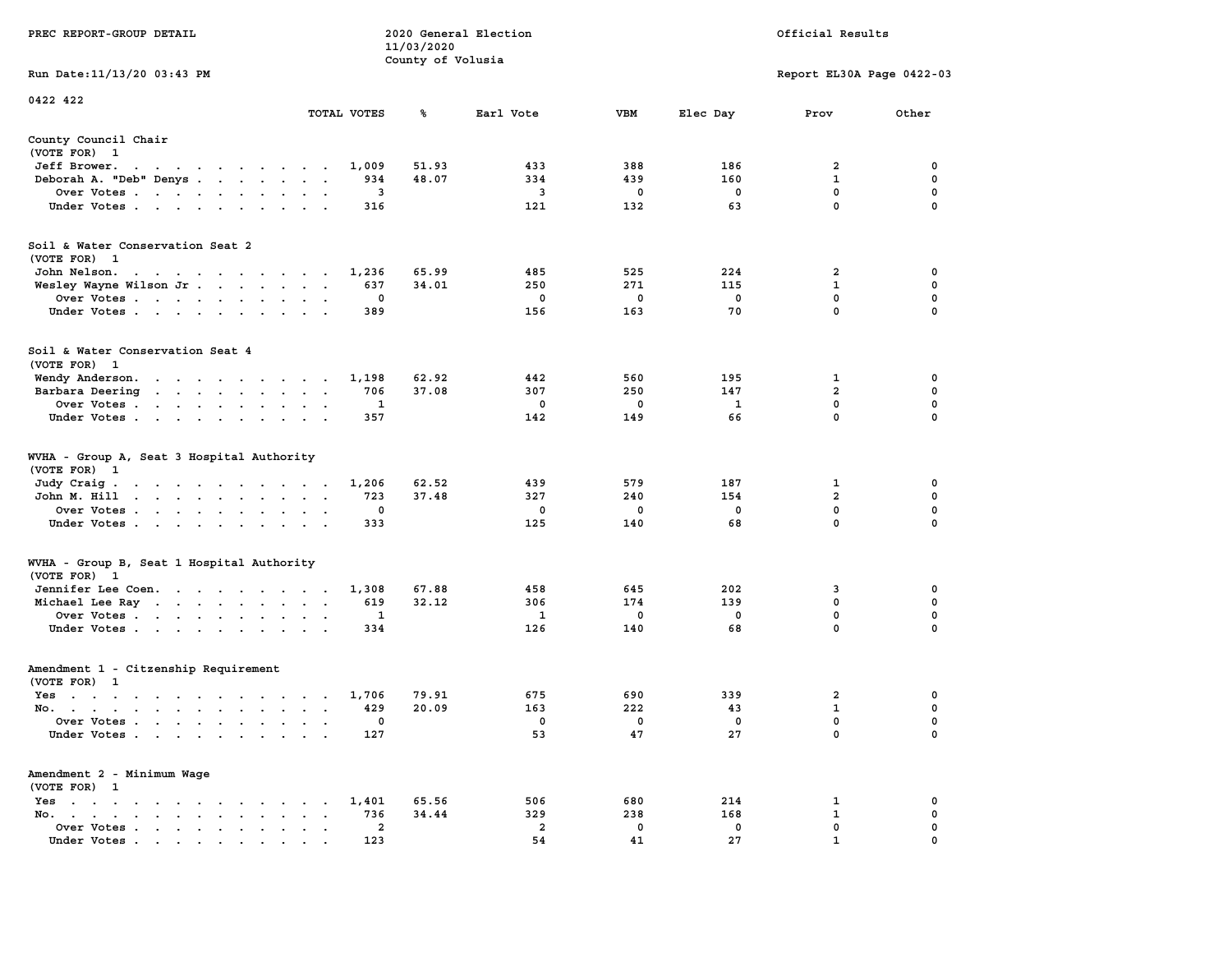| PREC REPORT-GROUP DETAIL                                                                                                                                                                                                                                            |                | 11/03/2020<br>County of Volusia | 2020 General Election |             |             | Official Results           |                         |
|---------------------------------------------------------------------------------------------------------------------------------------------------------------------------------------------------------------------------------------------------------------------|----------------|---------------------------------|-----------------------|-------------|-------------|----------------------------|-------------------------|
| Run Date: 11/13/20 03:43 PM                                                                                                                                                                                                                                         |                |                                 |                       |             |             | Report EL30A Page 0422-04  |                         |
| 0422 422                                                                                                                                                                                                                                                            | TOTAL VOTES    | ℁                               | Earl Vote             | <b>VBM</b>  | Elec Day    | Prov                       | Other                   |
| Amendment 3 - Primary Elections<br>(VOTE FOR) 1                                                                                                                                                                                                                     |                |                                 |                       |             |             |                            |                         |
| Yes                                                                                                                                                                                                                                                                 | 1,206          | 58.15                           | 440                   | 557         | 209         | 0                          | 0                       |
| No.<br>$\ddotsc$                                                                                                                                                                                                                                                    | 868            | 41.85                           | 373                   | 332         | 160         | 3                          | $\mathbf 0$             |
| Over Votes<br>$\ddot{\phantom{0}}$<br>$\ddot{\phantom{a}}$                                                                                                                                                                                                          | 1              |                                 | 1                     | $\mathbf 0$ | $\mathbf 0$ | $\mathbf 0$                | 0                       |
| Under Votes<br>$\cdot$ $\cdot$                                                                                                                                                                                                                                      | 187            |                                 | 77                    | 70          | 40          | 0                          | $\Omega$                |
| Amendment 4 - Apprl Const. Amendment<br>(VOTE FOR) 1                                                                                                                                                                                                                |                |                                 |                       |             |             |                            |                         |
| Yes                                                                                                                                                                                                                                                                 | 1,049          | 51.15                           | 445                   | 393         | 211         | 0                          | 0                       |
| No.                                                                                                                                                                                                                                                                 | 1,002          | 48.85                           | 360                   | 486         | 153         | 3                          | $\mathbf 0$             |
| Over Votes<br>$\bullet$<br>$\bullet$                                                                                                                                                                                                                                | 1              |                                 | 1                     | $\mathbf 0$ | $\mathbf 0$ | $\mathbf 0$                | $\mathbf 0$             |
| Under Votes<br>$\sim$ $\sim$                                                                                                                                                                                                                                        | 210            |                                 | 85                    | 80          | 45          | $\mathbf 0$                | $\Omega$                |
| Amendment 5 - Homestead Property Taxes<br>(VOTE FOR) 1                                                                                                                                                                                                              |                |                                 |                       |             |             |                            |                         |
| Yes                                                                                                                                                                                                                                                                 | 1,409          | 69.75                           | 543                   | 606         | 258         | $\overline{a}$             | 0                       |
| No.<br>$\sim$ $\sim$<br>$\sim$<br>$\sim$                                                                                                                                                                                                                            | 611            | 30.25                           | 244                   | 267         | 99          | $\mathbf{1}$               | $\mathbf 0$             |
| Over Votes<br>$\ddot{\phantom{a}}$<br>$\bullet$<br>$\overline{\phantom{a}}$                                                                                                                                                                                         | 0              |                                 | $\mathbf 0$           | 0           | $\mathbf 0$ | $\mathbf 0$<br>$\mathbf 0$ | $\mathbf 0$<br>$\Omega$ |
| Under Votes                                                                                                                                                                                                                                                         | 242            |                                 | 104                   | 86          | 52          |                            |                         |
| Amendment 6 - Ad Valorem Tax Discount<br>(VOTE FOR)<br>1                                                                                                                                                                                                            |                |                                 |                       |             |             |                            |                         |
| Yes                                                                                                                                                                                                                                                                 | 1,739          | 84.58                           | 674                   | 752         | 313         | 0                          | 0                       |
| No.                                                                                                                                                                                                                                                                 | 317            | 15.42                           | 127                   | 143         | 45          | $\overline{a}$             | $\mathbf 0$             |
| Over Votes<br>$\ddot{\phantom{a}}$<br>$\bullet$                                                                                                                                                                                                                     | 1              |                                 | $\mathbf 0$           | $\mathbf 0$ | 1           | $\mathbf 0$                | 0                       |
| Under Votes                                                                                                                                                                                                                                                         | 205            |                                 | 90                    | 64          | 50          | $\mathbf{1}$               | $\Omega$                |
| Volusia ECHO<br>(VOTE FOR) 1                                                                                                                                                                                                                                        |                |                                 |                       |             |             |                            |                         |
| Yes (For Bonds) $\cdots$ $\cdots$ $\cdots$ $\cdots$                                                                                                                                                                                                                 | 1,530          | 75.04                           | 529                   | 730         | 271         | 0                          | 0                       |
| No (Against Bonds)                                                                                                                                                                                                                                                  | 509            | 24.96                           | 267                   | 147         | 93          | $\overline{a}$             | $\mathbf 0$             |
| Over Votes<br>$\ddot{\phantom{a}}$<br>$\sim$                                                                                                                                                                                                                        | $\overline{a}$ |                                 | $\overline{a}$        | $\mathbf 0$ | $\mathbf 0$ | $\mathbf 0$                | 0                       |
| Under Votes                                                                                                                                                                                                                                                         | 221            |                                 | 93                    | 82          | 45          | $\mathbf{1}$               | $\Omega$                |
| Volusia Forever<br>(VOTE FOR) 1                                                                                                                                                                                                                                     |                |                                 |                       |             |             |                            |                         |
| Yes (For Bonds)<br>$\cdots$<br>$\ddot{\phantom{0}}$<br>$\sim$                                                                                                                                                                                                       | 1,587          | 77.60                           | 565                   | 741         | 280         | 1                          | 0                       |
| $\cdots$<br>No (Against Bonds)                                                                                                                                                                                                                                      | 458            | 22.40                           | 230                   | 138         | 88          | $\mathbf{2}$               | $\mathbf 0$             |
| Over Votes .<br>$\mathbf{r}$ . The contract of the contract of the contract of the contract of the contract of the contract of the contract of the contract of the contract of the contract of the contract of the contract of the contract of th<br>$\blacksquare$ | 1              |                                 | $\mathbf{1}$          | $\mathbf 0$ | $\mathbf 0$ | 0                          | 0                       |
| Under Votes<br>$\sim$                                                                                                                                                                                                                                               | 216            |                                 | 95                    | 80          | 41          | 0                          | 0                       |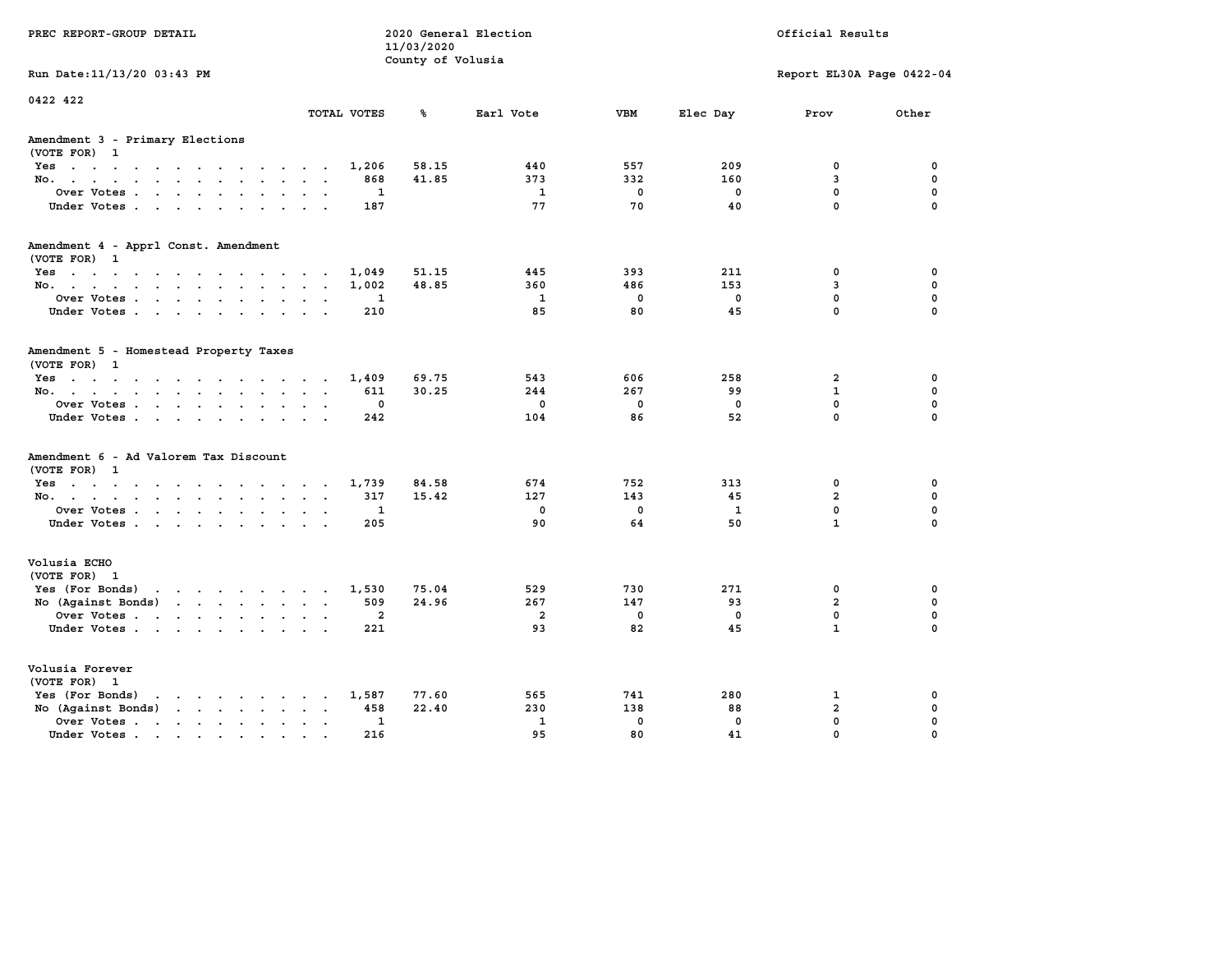| PREC REPORT-GROUP DETAIL                                                                                                                                                      |                    | 2020 General Election<br>11/03/2020<br>County of Volusia |              |                |                | Official Results            |             |
|-------------------------------------------------------------------------------------------------------------------------------------------------------------------------------|--------------------|----------------------------------------------------------|--------------|----------------|----------------|-----------------------------|-------------|
| Run Date: 11/13/20 03:43 PM                                                                                                                                                   |                    |                                                          |              |                |                | Report EL30A Page 0423-01   |             |
| 0423 423                                                                                                                                                                      |                    |                                                          |              |                |                |                             |             |
| TOTAL VOTES                                                                                                                                                                   |                    | ℁                                                        | Earl Vote    | <b>VBM</b>     | Elec Day       | Prov                        | Other       |
| REGISTERED VOTERS - TOTAL .<br>$\cdot$ $\cdot$<br>$\ddot{\phantom{0}}$                                                                                                        | 2,928              |                                                          |              |                |                |                             |             |
| BALLOTS CAST - TOTAL.<br>$\cdot$ $\cdot$ $\cdot$<br>$\sim$ $\sim$<br>$\sim$<br>$\sim$<br>$\sim$                                                                               | 2,068<br>0         |                                                          | 799<br>0     | 877<br>0       | 391<br>0       | $\mathbf{1}$<br>$\mathbf 0$ | 0<br>0      |
| BALLOTS CAST - BLANK.<br>$\bullet$<br>$\cdots$<br>$\ddot{\phantom{a}}$<br>VOTER TURNOUT - TOTAL                                                                               |                    | 70.63                                                    |              |                |                |                             |             |
| $\begin{array}{cccccccccccccc} \bullet & \bullet & \bullet & \bullet & \bullet & \bullet & \bullet & \bullet & \bullet \end{array}$<br>VOTER TURNOUT - BLANK<br>$\sim$ $\sim$ |                    |                                                          |              |                |                |                             |             |
|                                                                                                                                                                               |                    |                                                          |              |                |                |                             |             |
| President and Vice President<br>(VOTE FOR) 1                                                                                                                                  |                    |                                                          |              |                |                |                             |             |
| Donald J. Trump (REP)<br>and the contract of the state of the                                                                                                                 | 1,011              | 49.05                                                    | 448          | 331            | 231            | 1                           | 0           |
| Joseph R. Biden (DEM)<br>$\mathbf{r}$ , $\mathbf{r}$ , $\mathbf{r}$ , $\mathbf{r}$ , $\mathbf{r}$ , $\mathbf{r}$                                                              | 1,010              | 49.01                                                    | 339          | 523            | 148            | 0                           | $\mathbf 0$ |
| Jo Jorgensen $(LPF)$                                                                                                                                                          | 26                 | 1.26                                                     | 8            | 12             | 6              | 0                           | $\mathbf 0$ |
| Roque "Rocky" De La Fuente (REF).<br>$\cdots$ $\cdots$                                                                                                                        | 1                  | .05                                                      | 0            | 0              | 1              | $\mathbf 0$                 | $\mathbf 0$ |
| Gloria La Riva (PSL).                                                                                                                                                         | $\overline{2}$     | .10                                                      | $\mathbf{1}$ | $\mathbf{1}$   | $\mathbf 0$    | $\mathbf 0$                 | $\mathbf 0$ |
| Howie Hawkins (GRE)<br>$\ddot{\phantom{a}}$                                                                                                                                   | 5                  | .24                                                      | $\mathbf{1}$ | $\overline{a}$ | $\overline{a}$ | $\mathbf 0$                 | $\mathbf 0$ |
| Don Blankenship (CPF)<br>$\ddot{\phantom{a}}$                                                                                                                                 | 3                  | .15                                                      | $\mathbf 0$  | $\overline{2}$ | $\mathbf{1}$   | $\mathbf 0$                 | $\mathbf 0$ |
| WRITE-IN.                                                                                                                                                                     | 3                  | .15                                                      | $\mathbf{1}$ | $\mathbf{1}$   | $\mathbf{1}$   | $\mathbf 0$                 | $\mathbf 0$ |
| Over Votes<br>$\ddot{\phantom{a}}$                                                                                                                                            | 3                  |                                                          | $\mathbf 0$  | 3              | $\mathbf 0$    | $\mathbf 0$                 | $\mathbf 0$ |
| Under Votes                                                                                                                                                                   | $\overline{\bf 4}$ |                                                          | $\mathbf{1}$ | $\overline{a}$ | $\mathbf{1}$   | $\mathbf 0$                 | $\Omega$    |
| Representative in Congress District 6<br>(VOTE FOR) 1<br>Michael Waltz (REP)                                                                                                  | 1,011              | 51.48                                                    | 442          | 337            | 232            | 0                           | 0           |
| Clint Curtis (DEM)                                                                                                                                                            | 950                | 48.37                                                    | 317          | 493            | 140            | 0                           | $\mathbf 0$ |
| WRITE-IN.<br>$\ddot{\phantom{a}}$<br>$\ddot{\phantom{a}}$<br>$\sim$<br>$\overline{a}$                                                                                         | 3                  | .15                                                      | 1            | 1              | 1              | $\mathbf 0$                 | $\mathbf 0$ |
| Over Votes                                                                                                                                                                    | 0                  |                                                          | $\mathbf 0$  | $\mathbf 0$    | $\mathbf 0$    | $\mathbf 0$                 | $\mathbf 0$ |
| Under Votes<br>$\sim$                                                                                                                                                         | 104                |                                                          | 39           | 46             | 18             | $\mathbf{1}$                | $\Omega$    |
| State Attorney 7th Judicial Circuit<br>(VOTE FOR) 1                                                                                                                           |                    |                                                          |              |                |                |                             |             |
| R.J. Larizza (REP)                                                                                                                                                            | 1,005              | 53.80                                                    | 433          | 343            | 229            | 0                           | 0           |
| Don Dempsey.<br>$\ddot{\phantom{0}}$                                                                                                                                          | 863                | 46.20                                                    | 287          | 449            | 127            | $\mathbf 0$                 | $\mathbf 0$ |
| Over Votes<br>$\ddot{\phantom{a}}$                                                                                                                                            | 0                  |                                                          | 0            | 0              | 0              | $\mathbf 0$                 | $\mathbf 0$ |
| Under Votes                                                                                                                                                                   | 200                |                                                          | 79           | 85             | 35             | $\mathbf{1}$                | $\mathbf 0$ |
| State Representative District 27<br>(VOTE FOR) 1                                                                                                                              |                    |                                                          |              |                |                |                             |             |
| Webster Barnaby (REP)<br>the contract of the contract of                                                                                                                      | 1,002              | 50.94                                                    | 450          | 325            | 227            | 0                           | 0           |
| Dolores Guzman (DEM).<br>$\sim$ $\sim$                                                                                                                                        | 965                | 49.06                                                    | 314          | 507            | 144            | 0                           | 0           |
| Over Votes<br>$\cdot$ .                                                                                                                                                       | 1                  |                                                          | 1            | $\mathbf{0}$   | $^{\circ}$     | $\mathbf 0$                 | $\mathbf 0$ |
| Under Votes<br>$\sim$ $\sim$                                                                                                                                                  | 100                |                                                          | 34           | 45             | 20             | $\mathbf{1}$                | 0           |
| Supreme Court - Carlos G. Muniz<br>(VOTE FOR) 1                                                                                                                               |                    |                                                          |              |                |                |                             |             |
| Yes<br>the contract of the contract of the contract of the contract of the contract of the contract of the contract of                                                        | 1,158              | 66.67                                                    | 461          | 477            | 220            | 0                           | 0           |
| No. .<br>$\mathbf{r}$ , $\mathbf{r}$ , $\mathbf{r}$<br>$\sim$                                                                                                                 | 579                | 33.33                                                    | 195          | 281            | 103            | $\mathbf 0$                 | $\mathbf 0$ |
| Over Votes<br>$\ddot{\phantom{a}}$<br>$\ddot{\phantom{a}}$<br>$\ddot{\phantom{0}}$                                                                                            | 0                  |                                                          | $\mathbf 0$  | $\mathbf 0$    | $\mathbf 0$    | $\mathbf 0$                 | $\mathbf 0$ |
| Under Votes.<br>the contract of the contract of the contract of the contract of the contract of the contract of the contract of                                               | 331                |                                                          | 143          | 119            | 68             | $\mathbf{1}$                | $\mathbf 0$ |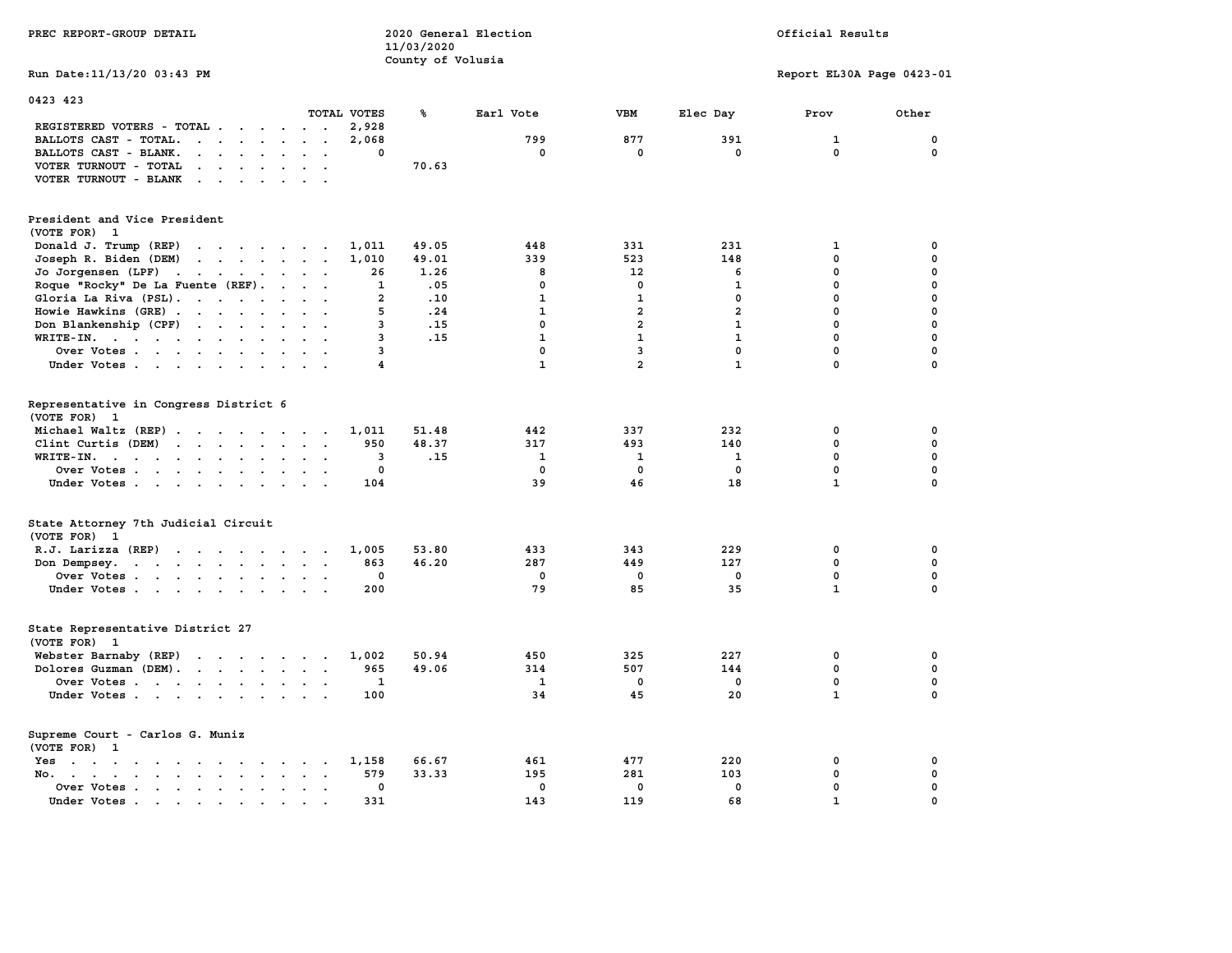|                                                                 |                                                                           | 11/03/2020        |                          |                         |              |                            |                  |
|-----------------------------------------------------------------|---------------------------------------------------------------------------|-------------------|--------------------------|-------------------------|--------------|----------------------------|------------------|
|                                                                 |                                                                           | County of Volusia |                          |                         |              |                            |                  |
| Run Date: 11/13/20 03:43 PM                                     |                                                                           |                   |                          |                         |              | Report EL30A Page 0423-02  |                  |
|                                                                 |                                                                           |                   |                          |                         |              |                            |                  |
| 0423 423                                                        | TOTAL VOTES                                                               | ℁                 | Earl Vote                | <b>VBM</b>              | Elec Day     | Prov                       | Other            |
|                                                                 |                                                                           |                   |                          |                         |              |                            |                  |
| 5th Dist Crt of Appeal - Evander                                |                                                                           |                   |                          |                         |              |                            |                  |
| (VOTE FOR) 1                                                    |                                                                           |                   |                          |                         |              |                            |                  |
| $Yes \t . \t . \t .$<br>$\cdots$                                | 1,241<br>$\cdots$                                                         | 72.66             | 463                      | 561                     | 217          | 0                          | 0                |
| No.                                                             | 467<br>$\ddot{\phantom{a}}$                                               | 27.34             | 183                      | 183                     | 101          | $\mathbf 0$                | $\mathbf 0$      |
| Over Votes                                                      | 0                                                                         |                   | $\mathbf 0$              | 0                       | $\mathbf 0$  | 0                          | 0                |
| Under Votes                                                     | 360<br>$\sim$<br>$\cdot$ $\cdot$                                          |                   | 153                      | 133                     | 73           | $\mathbf{1}$               | 0                |
| 5th Dist Crt of Appeal - Grosshans                              |                                                                           |                   |                          |                         |              |                            |                  |
| (VOTE FOR) 1                                                    |                                                                           |                   |                          |                         |              |                            |                  |
| Yes                                                             | 1,132                                                                     | 66.67             | 436                      | 482                     | 214          | 0                          | 0                |
| No.                                                             | 566<br>$\sim$                                                             | 33.33             | 208                      | 260                     | 98           | 0                          | 0                |
| Over Votes                                                      | $\Omega$                                                                  |                   | $\Omega$                 | $\Omega$                | $\mathbf{0}$ | $\mathbf{0}$               | $\mathbf 0$      |
| Under Votes                                                     | 370                                                                       |                   | 155                      | 135                     | 79           | $\mathbf{1}$               | $\Omega$         |
|                                                                 | $\mathcal{A}=\mathcal{A}=\mathcal{A}=\mathcal{A}$ .                       |                   |                          |                         |              |                            |                  |
| 5th Dist Crt of Appeal - Harris                                 |                                                                           |                   |                          |                         |              |                            |                  |
| (VOTE FOR) 1                                                    |                                                                           |                   |                          |                         |              |                            |                  |
| Yes                                                             | 1,172                                                                     | 69.55             | 442                      | 521                     | 209          | 0                          | 0                |
| No.                                                             | 513                                                                       | 30.45             | 195                      | 215                     | 103          | $\mathbf 0$                | $\mathbf 0$      |
| Over Votes<br>$\sim$<br>$\sim$<br>$\sim$                        | $\mathbf 0$<br>$\sim$<br>$\ddot{\phantom{a}}$                             |                   | $\mathbf 0$              | $\mathbf 0$             | $\mathbf 0$  | $\mathbf 0$                | $\mathbf 0$      |
| Under Votes                                                     | 383                                                                       |                   | 162                      | 141                     | 79           | $\mathbf{1}$               | $\Omega$         |
| 5th Dist Crt of Appeal - Orfinger<br>(VOTE FOR) 1<br>Yes<br>No. | 1,158<br>523<br>$\sim$<br>$\ddot{\phantom{0}}$                            | 68.89<br>31.11    | 433<br>201               | 517<br>220              | 208<br>102   | $\mathbf 0$<br>$\mathbf 0$ | $\mathbf 0$<br>0 |
| Over Votes                                                      | $\mathbf 0$                                                               |                   | $\overline{\phantom{0}}$ | $\mathbf 0$             | $\mathbf 0$  | $\mathbf 0$                | 0                |
| Under Votes                                                     | 387                                                                       |                   | 165                      | 140                     | 81           | $\mathbf{1}$               | 0                |
| 5th Dist Crt of Appeal - Sasso<br>(VOTE FOR) 1                  |                                                                           |                   |                          |                         |              |                            |                  |
| Yes                                                             | 1,152                                                                     | 69.65             | 442                      | 496                     | 214          | 0                          | 0                |
| No.<br>$\sim$ $\sim$ $\sim$<br>$\sim$                           | 502<br>$\ddot{\phantom{a}}$<br>$\sim$ $\sim$                              | 30.35             | 184                      | 226                     | 92           | $\mathbf 0$                | $\mathbf 0$      |
| Over Votes                                                      | 1<br>$\sim$ $\sim$                                                        |                   | $\mathbf 0$              | $\overline{\mathbf{1}}$ | $\mathbf 0$  | $\mathbf{0}$               | $\mathbf 0$      |
| Under Votes<br>$\ddot{\phantom{0}}$                             | 413<br>$\ddot{\phantom{a}}$                                               |                   | 173                      | 154                     | 85           | $\mathbf{1}$               | $\Omega$         |
|                                                                 |                                                                           |                   |                          |                         |              |                            |                  |
| 5th Dist Crt of Appeal - Wallis                                 |                                                                           |                   |                          |                         |              |                            |                  |
| (VOTE FOR) 1                                                    |                                                                           |                   |                          |                         |              |                            |                  |
| Yes                                                             | 1,161                                                                     | 69.81             | 439                      | 510                     | 212          | 0                          | 0                |
| No.                                                             | 502                                                                       | 30.19             | 188                      | 222                     | 92           | 0                          | 0                |
| Over Votes                                                      | 0<br>$\cdot$<br>$\sim$ $\sim$                                             |                   | $\mathbf 0$              | $\mathbf 0$             | 0            | $\mathbf 0$                | $\mathbf 0$      |
| Under Votes                                                     | 405                                                                       |                   | 172                      | 145                     | 87           | $\mathbf{1}$               | $\Omega$         |
| Circuit Judge, 7th Judicial, Group 14<br>(VOTE FOR) 1           |                                                                           |                   |                          |                         |              |                            |                  |
| Joan Anthony<br>the contract of the contract of the contract of | 1,049                                                                     | 62.03             | 387                      | 509                     | 153          | 0                          | 0                |
| Dan Hilbert<br>and a series of the control of the series of     | 642<br>$\cdot$ $\cdot$                                                    | 37.97             | 266                      | 225                     | 151          | 0                          | $\mathbf 0$      |
| Over Votes<br>$\bullet$                                         | 0<br>$\ddot{\phantom{1}}$<br>$\ddot{\phantom{a}}$<br>$\ddot{\phantom{a}}$ |                   | 0                        | $\mathbf 0$             | 0            | $\mathbf 0$                | $\mathbf 0$      |
| Under Votes                                                     | 377                                                                       |                   | 146                      | 143                     | 87           | $\mathbf{1}$               | $\mathbf 0$      |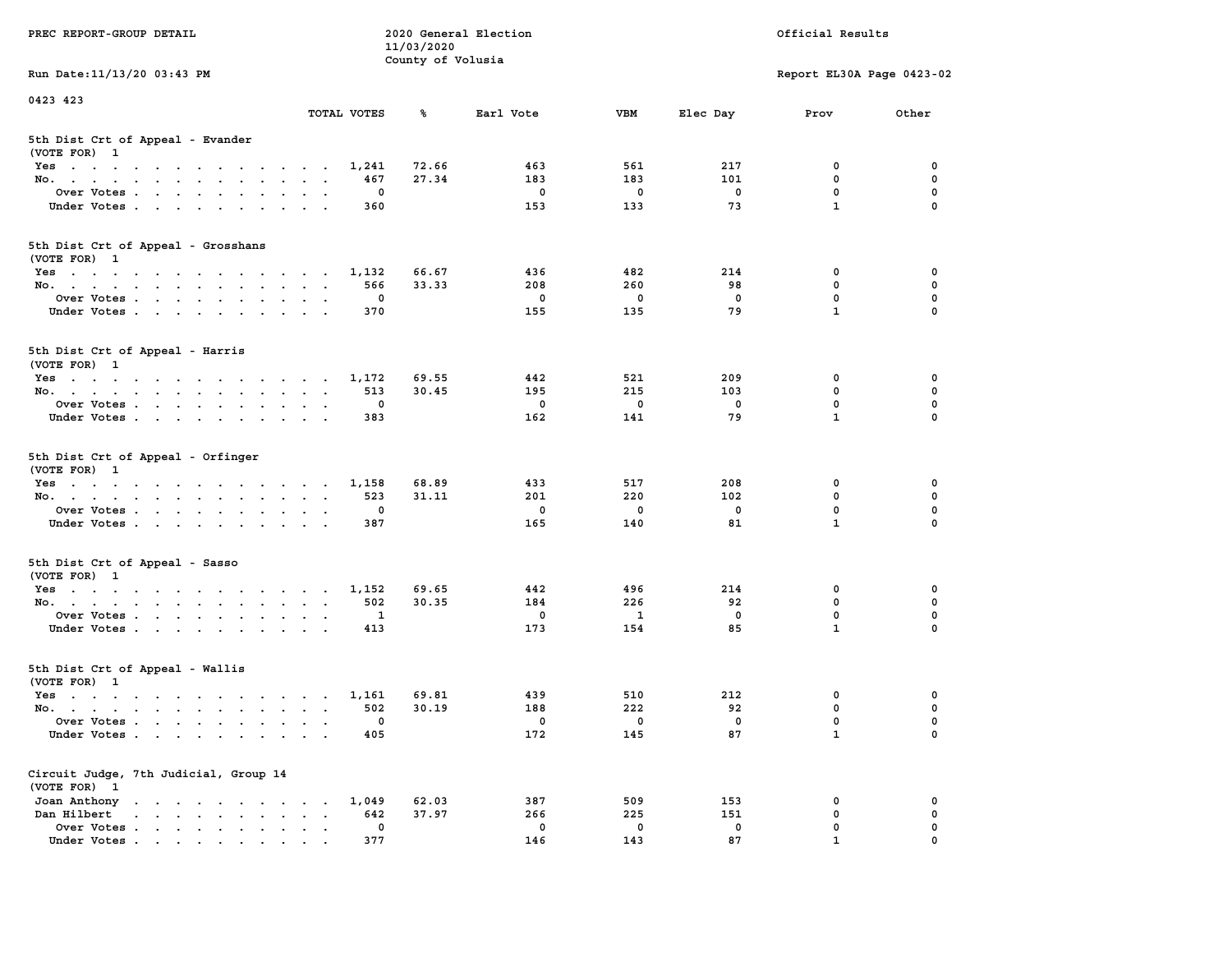|                                                                                                                                                                                                                                                                 |                                                   | 11/03/2020            |                |             |                |                            |                  |
|-----------------------------------------------------------------------------------------------------------------------------------------------------------------------------------------------------------------------------------------------------------------|---------------------------------------------------|-----------------------|----------------|-------------|----------------|----------------------------|------------------|
|                                                                                                                                                                                                                                                                 |                                                   | County of Volusia     |                |             |                |                            |                  |
| Run Date:11/13/20 03:43 PM                                                                                                                                                                                                                                      |                                                   |                       |                |             |                | Report EL30A Page 0423-03  |                  |
| 0423 423                                                                                                                                                                                                                                                        |                                                   |                       |                |             |                |                            |                  |
|                                                                                                                                                                                                                                                                 | TOTAL VOTES                                       | ℁                     | Earl Vote      | <b>VBM</b>  | Elec Day       | Prov                       | Other            |
| County Council Chair                                                                                                                                                                                                                                            |                                                   |                       |                |             |                |                            |                  |
| (VOTE FOR) 1                                                                                                                                                                                                                                                    |                                                   |                       |                |             |                |                            |                  |
| Jeff Brower.<br>$\sim$ $\sim$<br>the contract of the contract of the contract of the contract of the contract of the contract of the contract of the contract of the contract of the contract of the contract of the contract of the contract of the contract o |                                                   | 52.96<br>903          | 390            | 332         | 180            | 1                          | 0                |
| Deborah A. "Deb" Denys                                                                                                                                                                                                                                          | $\ddot{\phantom{a}}$                              | 47.04<br>802          | 260            | 407         | 135            | 0                          | 0                |
| Over Votes                                                                                                                                                                                                                                                      | $\sim$<br>$\bullet$                               | 0                     | 0              | 0           | 0              | $\mathbf{0}$               | 0                |
| Under Votes                                                                                                                                                                                                                                                     |                                                   | 363                   | 149            | 138         | 76             | $\mathbf 0$                | $\mathbf 0$      |
| Soil & Water Conservation Seat 2                                                                                                                                                                                                                                |                                                   |                       |                |             |                |                            |                  |
| (VOTE FOR) 1                                                                                                                                                                                                                                                    |                                                   |                       |                |             |                |                            |                  |
| John Nelson.<br>the contract of the contract of the                                                                                                                                                                                                             | 1,085                                             | 66.24                 | 431            | 450         | 204            | 0                          | 0                |
| Wesley Wayne Wilson Jr                                                                                                                                                                                                                                          | $\ddot{\phantom{a}}$<br>$\mathbf{r}$<br>$\sim$    | 553<br>33.76          | 205            | 252         | 96             | 0                          | $\mathbf 0$      |
| Over Votes<br>$\cdot$                                                                                                                                                                                                                                           |                                                   | 0                     | 0              | 0           | $\mathbf 0$    | 0                          | $\mathbf 0$      |
| Under Votes<br>$\sim$                                                                                                                                                                                                                                           |                                                   | 430                   | 163            | 175         | 91             | $\mathbf{1}$               | $\mathbf 0$      |
|                                                                                                                                                                                                                                                                 |                                                   |                       |                |             |                |                            |                  |
| Soil & Water Conservation Seat 4                                                                                                                                                                                                                                |                                                   |                       |                |             |                |                            |                  |
| (VOTE FOR) 1                                                                                                                                                                                                                                                    |                                                   |                       |                |             |                |                            |                  |
| Wendy Anderson.<br>the contract of the contract of the                                                                                                                                                                                                          | 1,094<br>$\sim$                                   | 65.27                 | 412            | 515         | 167            | 0                          | 0                |
| Barbara Deering<br>the contract of the contract of the                                                                                                                                                                                                          | $\ddot{\phantom{a}}$<br>$\cdot$<br>$\blacksquare$ | 582<br>34.73          | 244            | 207         | 131            | $\mathbf 0$                | $\mathbf 0$      |
| Over Votes<br>$\sim$                                                                                                                                                                                                                                            |                                                   | $\overline{a}$        | $\mathbf 0$    | $\mathbf 0$ | $\overline{a}$ | $\mathbf 0$                | $\mathbf 0$      |
| Under Votes<br>$\cdot$                                                                                                                                                                                                                                          |                                                   | 390                   | 143            | 155         | 91             | $\mathbf{1}$               | 0                |
| WVHA - Group A, Seat 3 Hospital Authority<br>(VOTE FOR)<br>$\mathbf{1}$<br>Judy Craig.                                                                                                                                                                          | 1,078                                             | 63.19                 | 392            | 510         | 176            | 0                          | 0                |
| the contract of the contract of the<br>John M. Hill<br>$\begin{array}{cccccccccccccc} \bullet & \bullet & \bullet & \bullet & \bullet & \bullet & \bullet & \bullet & \bullet & \bullet & \bullet \end{array}$<br>$\ddot{\phantom{0}}$                          | $\bullet$<br>$\bullet$<br>$\ddot{\phantom{a}}$    | 628<br>36.81          | 278            | 225         | 125            | 0                          | 0                |
| Over Votes                                                                                                                                                                                                                                                      | $\sim$<br>$\cdot$                                 | $\mathbf 0$           | 0              | 0           | $\mathbf 0$    | $\mathbf 0$                | 0                |
| Under Votes<br>$\cdot$                                                                                                                                                                                                                                          | $\cdot$                                           | 362                   | 129            | 142         | 90             | $\mathbf{1}$               | $\mathbf 0$      |
|                                                                                                                                                                                                                                                                 |                                                   |                       |                |             |                |                            |                  |
| WVHA - Group B, Seat 1 Hospital Authority                                                                                                                                                                                                                       |                                                   |                       |                |             |                |                            |                  |
| (VOTE FOR) 1                                                                                                                                                                                                                                                    |                                                   |                       |                |             |                |                            |                  |
| Jennifer Lee Coen.                                                                                                                                                                                                                                              | 1,139                                             | 67.32<br>553<br>32.68 | 398<br>261     | 556<br>171  | 185<br>121     | $\mathbf 0$<br>$\mathbf 0$ | 0<br>$\mathbf 0$ |
| Michael Lee Ray                                                                                                                                                                                                                                                 | $\bullet$<br>$\ddot{\phantom{1}}$                 | 1                     | 1              | 0           | 0              | $\mathbf 0$                | $\mathbf 0$      |
| Over Votes<br>Under Votes                                                                                                                                                                                                                                       | $\bullet$<br>$\bullet$<br>$\sim$                  | 375                   | 139            | 150         | 85             | $\mathbf{1}$               | 0                |
| $\sim$ $\sim$                                                                                                                                                                                                                                                   | $\sim$ 40 $\,$                                    |                       |                |             |                |                            |                  |
| Amendment 1 - Citzenship Requirement                                                                                                                                                                                                                            |                                                   |                       |                |             |                |                            |                  |
| (VOTE FOR) 1                                                                                                                                                                                                                                                    |                                                   |                       |                |             |                |                            |                  |
| $Yes \t . \t .$<br>$\sim$ $\sim$ $\sim$ $\sim$<br>the contract of the contract of the contract of the contract of the contract of the contract of the contract of                                                                                               | 1,572                                             | 80.62                 | 610            | 650         | 312            | $\mathbf 0$                | 0                |
| No.<br>$\ddot{\phantom{a}}$                                                                                                                                                                                                                                     | $\mathbf{r}$<br>$\sim$                            | 378<br>19.38          | 134            | 188         | 56             | 0                          | $\mathbf 0$      |
| Over Votes .<br>$\sim$ $\sim$<br>$\sim$ $\sim$<br>$\overline{\phantom{a}}$<br>$\ddot{\phantom{a}}$                                                                                                                                                              | $\cdot$<br>$\cdot$<br>$\ddot{\phantom{a}}$        | $\overline{a}$        | $\overline{a}$ | 0           | $\mathbf 0$    | $\mathbf 0$                | $\mathbf 0$      |
| Under Votes                                                                                                                                                                                                                                                     | $\ddot{\phantom{a}}$                              | 116                   | 53             | 39          | 23             | $\mathbf{1}$               | $\mathbf 0$      |
| Amendment 2 - Minimum Wage                                                                                                                                                                                                                                      |                                                   |                       |                |             |                |                            |                  |
| (VOTE FOR) 1                                                                                                                                                                                                                                                    |                                                   |                       |                |             |                |                            |                  |
| $Yes \t . \t .$<br>$\bullet$<br>$\mathbf{r} = \mathbf{r} + \mathbf{r}$ . The set of $\mathbf{r}$<br>$\sim$ $\sim$<br>$\sim$                                                                                                                                     | 1,217<br>$\bullet$                                | 62.25                 | 421            | 602         | 194            | 0                          | 0                |
| No.<br>$\sim$ $\sim$<br>$\bullet$ .<br><br><br><br><br><br><br><br><br><br><br><br><br><br><br>$\mathbf{a} = \mathbf{a} \cdot \mathbf{a}$<br>$\bullet$                                                                                                          | $\cdot$                                           | 738<br>37.75          | 325            | 238         | 174            | 1                          | 0                |
| Over Votes<br>$\bullet$                                                                                                                                                                                                                                         | $\blacksquare$<br>$\bullet$<br>$\cdot$            | $\overline{2}$        | $\overline{2}$ | 0           | 0              | $\mathbf{0}$               | $\mathbf 0$      |
| Under Votes                                                                                                                                                                                                                                                     |                                                   | 111                   | 51             | 37          | 23             | $\mathbf{0}$               | $\mathbf 0$      |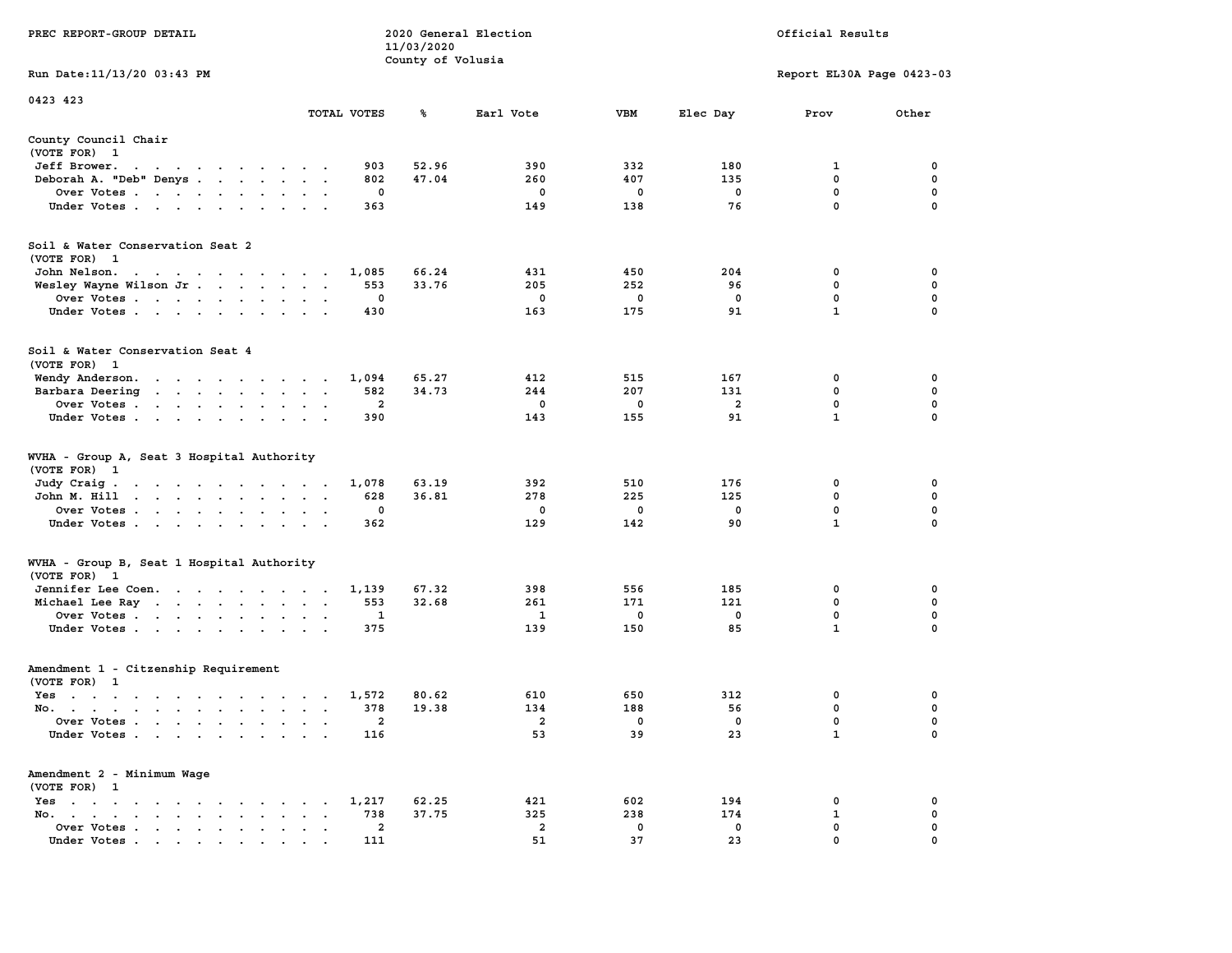| PREC REPORT-GROUP DETAIL                                                                                                                                                                                                                                |             | 11/03/2020<br>County of Volusia | 2020 General Election |                   |                   | Official Results            |                         |
|---------------------------------------------------------------------------------------------------------------------------------------------------------------------------------------------------------------------------------------------------------|-------------|---------------------------------|-----------------------|-------------------|-------------------|-----------------------------|-------------------------|
| Run Date: 11/13/20 03:43 PM                                                                                                                                                                                                                             |             |                                 |                       |                   |                   | Report EL30A Page 0423-04   |                         |
| 0423 423                                                                                                                                                                                                                                                | TOTAL VOTES | ℁                               | Earl Vote             | <b>VBM</b>        | Elec Day          | Prov                        | Other                   |
| Amendment 3 - Primary Elections<br>(VOTE FOR) 1                                                                                                                                                                                                         |             |                                 |                       |                   |                   |                             |                         |
| Yes                                                                                                                                                                                                                                                     | 1,096       | 58.11                           | 379                   | 502               | 215               | 0                           | 0                       |
| No.<br>$\ddotsc$                                                                                                                                                                                                                                        | 790         | 41.89                           | 346                   | 300               | 144               | 0                           | $\mathbf 0$             |
| Over Votes<br>$\bullet$<br>$\ddot{\phantom{1}}$<br>Under Votes<br><b>Contract Contract</b>                                                                                                                                                              | 0<br>182    |                                 | $\mathbf 0$<br>74     | $\mathbf 0$<br>75 | 0<br>32           | $\mathbf 0$<br>$\mathbf{1}$ | 0<br>$\Omega$           |
|                                                                                                                                                                                                                                                         |             |                                 |                       |                   |                   |                             |                         |
| Amendment 4 - Apprl Const. Amendment<br>(VOTE FOR) 1                                                                                                                                                                                                    |             |                                 |                       |                   |                   |                             |                         |
| Yes                                                                                                                                                                                                                                                     | 934         | 50.11                           | 393                   | 343               | 198               | 0                           | 0                       |
| No.                                                                                                                                                                                                                                                     | 930         | 49.89                           | 321                   | 455               | 154               | 0                           | $\mathbf 0$             |
| Over Votes<br>$\sim$ $\sim$<br>$\ddot{\phantom{a}}$<br>Under Votes                                                                                                                                                                                      | 1<br>203    |                                 | $\mathbf{1}$<br>84    | $\mathbf 0$<br>79 | $\mathbf 0$<br>39 | 0<br>$\mathbf{1}$           | $\mathbf 0$<br>$\Omega$ |
|                                                                                                                                                                                                                                                         |             |                                 |                       |                   |                   |                             |                         |
| Amendment 5 - Homestead Property Taxes<br>(VOTE FOR) 1                                                                                                                                                                                                  |             |                                 |                       |                   |                   |                             |                         |
| Yes                                                                                                                                                                                                                                                     | 1,310       | 71.70                           | 503                   | 544               | 263               | 0                           | 0                       |
| No.<br>$\sim$ $\sim$<br>$\sim$                                                                                                                                                                                                                          | 517         | 28.30                           | 205                   | 240               | 72                | 0                           | $\mathbf 0$             |
| Over Votes<br>$\ddot{\phantom{a}}$<br>$\ddot{\phantom{a}}$                                                                                                                                                                                              | 1           |                                 | $\mathbf 0$           | $\mathbf 0$       | $\mathbf{1}$      | 0                           | $\mathbf 0$             |
| Under Votes<br><b>Service</b>                                                                                                                                                                                                                           | 240         |                                 | 91                    | 93                | 55                | $\mathbf{1}$                | $\Omega$                |
| Amendment 6 - Ad Valorem Tax Discount<br>(VOTE FOR) 1                                                                                                                                                                                                   |             |                                 |                       |                   |                   |                             |                         |
| Yes.                                                                                                                                                                                                                                                    | 1,622       | 85.87                           | 607                   | 700               | 315               | 0                           | 0                       |
| No.                                                                                                                                                                                                                                                     | 267         | 14.13                           | 115                   | 108               | 44                | 0                           | $\mathbf 0$             |
| Over Votes<br>$\bullet$<br>$\ddot{\phantom{a}}$                                                                                                                                                                                                         | 0           |                                 | $\mathbf 0$           | $\mathbf 0$       | $\mathbf 0$       | 0                           | $\mathbf 0$             |
| Under Votes                                                                                                                                                                                                                                             | 179         |                                 | 77                    | 69                | 32                | $\mathbf{1}$                | $\Omega$                |
| Volusia ECHO<br>(VOTE FOR) 1                                                                                                                                                                                                                            |             |                                 |                       |                   |                   |                             |                         |
| Yes (For Bonds)<br>the contract of the contract of the contract of the contract of the contract of the contract of the contract of                                                                                                                      | 1,419       | 76.74                           | 515                   | 642               | 262               | 0                           | 0                       |
| No (Against Bonds)<br>$\mathbf{r}$ . The set of the set of the set of the set of the set of the set of the set of the set of the set of the set of the set of the set of the set of the set of the set of the set of the set of the set of the set of t | 430         | 23.26                           | 193                   | 149               | 88                | $\mathbf{0}$                | $\mathbf 0$             |
| Over Votes<br>$\ddot{\phantom{a}}$<br>$\ddot{\phantom{a}}$                                                                                                                                                                                              | 1           |                                 | 1                     | 0                 | 0                 | 0                           | $\mathbf 0$             |
| Under Votes                                                                                                                                                                                                                                             | 218         |                                 | 90                    | 86                | 41                | $\mathbf{1}$                | $\Omega$                |
| Volusia Forever<br>(VOTE FOR) 1                                                                                                                                                                                                                         |             |                                 |                       |                   |                   |                             |                         |
| Yes (For Bonds)<br>$\mathbf{r}$ , and $\mathbf{r}$ , and $\mathbf{r}$ , and $\mathbf{r}$                                                                                                                                                                | 1,486       | 79.98                           | 541                   | 671               | 274               | 0                           | 0                       |
| No (Against Bonds)<br>$\cdot$ $\cdot$ $\cdot$ $\cdot$ $\cdot$                                                                                                                                                                                           | 372         | 20.02                           | 173                   | 118               | 81                | 0                           | 0                       |
| Over Votes .<br>$\mathcal{A}$ . The set of the set of $\mathcal{A}$<br>$\ddot{\phantom{a}}$<br>$\bullet$<br>$\bullet$                                                                                                                                   | 0           |                                 | $\mathbf 0$           | $\mathbf 0$       | $\mathbf 0$       | 0                           | 0                       |
| Under Votes                                                                                                                                                                                                                                             | 210         |                                 | 85                    | 88                | 36                | $\mathbf{1}$                | 0                       |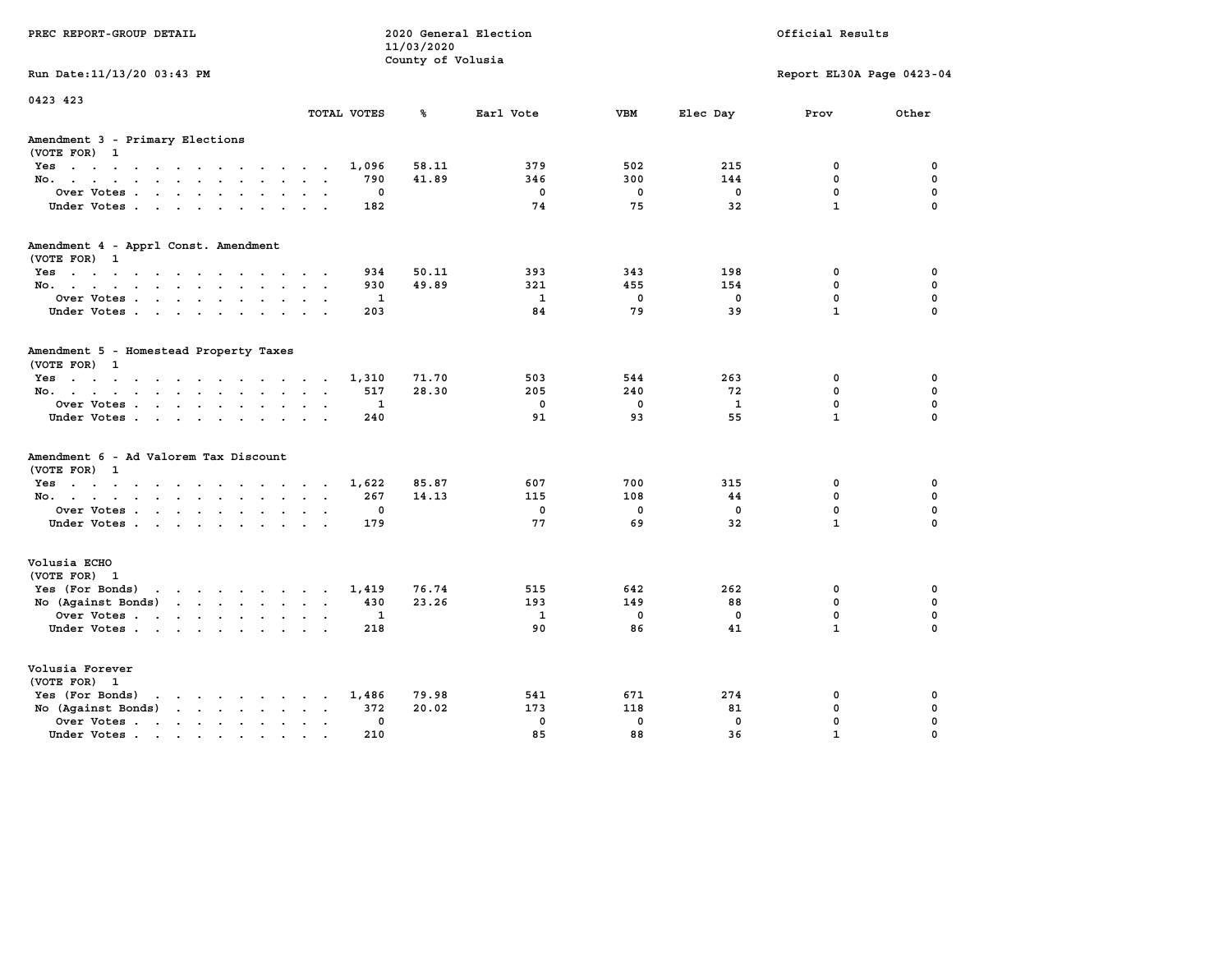| PREC REPORT-GROUP DETAIL                                                                                                                                                                                                                                                                                                                                                                          |                 | 11/03/2020<br>County of Volusia | 2020 General Election |                         |                    | Official Results          |                 |
|---------------------------------------------------------------------------------------------------------------------------------------------------------------------------------------------------------------------------------------------------------------------------------------------------------------------------------------------------------------------------------------------------|-----------------|---------------------------------|-----------------------|-------------------------|--------------------|---------------------------|-----------------|
| Run Date: 11/13/20 03:43 PM                                                                                                                                                                                                                                                                                                                                                                       |                 |                                 |                       |                         |                    | Report EL30A Page 0427-01 |                 |
| 0427 427                                                                                                                                                                                                                                                                                                                                                                                          |                 |                                 |                       |                         |                    |                           |                 |
|                                                                                                                                                                                                                                                                                                                                                                                                   | TOTAL VOTES     | ℁                               | Earl Vote             | VBM                     | Elec Day           | Prov                      | Other           |
| REGISTERED VOTERS - TOTAL                                                                                                                                                                                                                                                                                                                                                                         | 3,403           |                                 |                       |                         |                    |                           |                 |
| BALLOTS CAST - TOTAL.<br>$\mathbf{r}$ . The set of the set of the set of the set of the set of the set of the set of the set of the set of the set of the set of the set of the set of the set of the set of the set of the set of the set of the set of t<br>$\begin{array}{cccccccccccccc} \bullet & \bullet & \bullet & \bullet & \bullet & \bullet & \bullet & \bullet & \bullet \end{array}$ | 2,419<br>$\sim$ | 0                               | 1,070<br>0            | 1,005<br>$\mathbf{0}$   | 343<br>$\mathbf 0$ | 1<br>$\mathbf 0$          | 0<br>$^{\circ}$ |
| BALLOTS CAST - BLANK.<br>VOTER TURNOUT - TOTAL<br>$\mathbf{r}$ . The set of the set of the set of the set of the set of the set of the set of the set of the set of the set of the set of the set of the set of the set of the set of the set of the set of the set of the set of t                                                                                                               |                 | 71.08                           |                       |                         |                    |                           |                 |
| $\mathbf{r}$ . The set of the set of the set of the set of the set of the set of the set of the set of the set of the set of the set of the set of the set of the set of the set of the set of the set of the set of the set of t                                                                                                                                                                 |                 |                                 |                       |                         |                    |                           |                 |
| VOTER TURNOUT - BLANK                                                                                                                                                                                                                                                                                                                                                                             |                 |                                 |                       |                         |                    |                           |                 |
| President and Vice President<br>(VOTE FOR) 1                                                                                                                                                                                                                                                                                                                                                      |                 |                                 |                       |                         |                    |                           |                 |
| Donald J. Trump (REP)                                                                                                                                                                                                                                                                                                                                                                             | 1,187           | 49.13                           | 620                   | 347                     | 220                | 0                         | $\mathbf 0$     |
| Joseph R. Biden (DEM)                                                                                                                                                                                                                                                                                                                                                                             | 1,206           | 49.92                           | 442                   | 645                     | 118                | $\mathbf{1}$              | $\mathbf 0$     |
| Jo Jorgensen (LPF)                                                                                                                                                                                                                                                                                                                                                                                |                 | 11<br>.46                       | 6                     | $\overline{\mathbf{4}}$ | 1                  | $\mathbf{0}$              | $\mathbf 0$     |
| Roque "Rocky" De La Fuente (REF).                                                                                                                                                                                                                                                                                                                                                                 |                 | 3<br>.12                        | $\mathbf{1}$          | $\mathbf{1}$            | $\mathbf{1}$       | $\mathbf 0$               | $\mathbf 0$     |
| Gloria La Riva (PSL).                                                                                                                                                                                                                                                                                                                                                                             |                 | 3<br>.12                        | $\mathbf 0$           | $\mathbf{1}$            | $\overline{a}$     | $\mathbf 0$               | $\mathbf 0$     |
| Howie Hawkins (GRE)                                                                                                                                                                                                                                                                                                                                                                               |                 | $\mathbf{1}$<br>.04             | $\mathbf 0$           | $\mathbf{1}$            | $\mathbf 0$        | $\mathbf 0$               | $\mathbf 0$     |
| Don Blankenship (CPF)                                                                                                                                                                                                                                                                                                                                                                             |                 | 0                               | 0                     | $\mathbf 0$             | $\mathbf 0$        | $\mathbf 0$               | $\mathbf 0$     |
| WRITE-IN.                                                                                                                                                                                                                                                                                                                                                                                         |                 | 5<br>.21                        | $\mathbf{1}$          | $\overline{3}$          | $\mathbf{1}$       | $\mathbf 0$               | $\mathbf 0$     |
| Over Votes                                                                                                                                                                                                                                                                                                                                                                                        |                 | 1                               | $\mathbf 0$           | $\mathbf{1}$            | $\mathbf 0$        | $\mathbf 0$               | $\mathbf 0$     |
| Under Votes                                                                                                                                                                                                                                                                                                                                                                                       |                 | 2                               | $\mathbf 0$           | $\overline{a}$          | $\mathbf 0$        | $\mathbf 0$               | $\mathbf 0$     |
|                                                                                                                                                                                                                                                                                                                                                                                                   |                 |                                 |                       |                         |                    |                           |                 |
| Representative in Congress District 6                                                                                                                                                                                                                                                                                                                                                             |                 |                                 |                       |                         |                    |                           |                 |
| (VOTE FOR) 1                                                                                                                                                                                                                                                                                                                                                                                      |                 |                                 |                       |                         |                    |                           |                 |
| Michael Waltz (REP)                                                                                                                                                                                                                                                                                                                                                                               | 1,195           | 51.24                           | 619                   | 366                     | 209                | $\mathbf{1}$              | $\mathbf 0$     |
| Clint Curtis (DEM)                                                                                                                                                                                                                                                                                                                                                                                | 1,131           | 48.50                           | 417                   | 600                     | 114                | $\mathbf{0}$              | $\mathbf 0$     |
| WRITE-IN.                                                                                                                                                                                                                                                                                                                                                                                         | $\sim$          | .26<br>6                        | $\overline{2}$        | $\overline{2}$          | $\overline{a}$     | $\mathbf{0}$              | $\mathbf 0$     |
| Over Votes                                                                                                                                                                                                                                                                                                                                                                                        |                 | 0                               | 0                     | $\Omega$                | 0                  | $\mathbf 0$               | $\mathbf 0$     |
| Under Votes                                                                                                                                                                                                                                                                                                                                                                                       |                 | 87                              | 32                    | 37                      | 18                 | $\mathbf{0}$              | $\mathbf 0$     |
| State Attorney 7th Judicial Circuit<br>(VOTE FOR) 1                                                                                                                                                                                                                                                                                                                                               |                 |                                 |                       |                         |                    |                           |                 |
| $R.J.$ Larizza $(REP)$                                                                                                                                                                                                                                                                                                                                                                            | 1,171           | 53.18                           | 609                   | 353                     | 209                | 0                         | $\mathbf 0$     |
| Don Dempsey.                                                                                                                                                                                                                                                                                                                                                                                      | 1,031           | 46.82                           | 368                   | 559                     | 103                | $\mathbf{1}$              | $\mathbf 0$     |
| Over Votes                                                                                                                                                                                                                                                                                                                                                                                        |                 | 0                               | 0                     | $\mathbf 0$             | 0                  | 0                         | 0               |
| Under Votes                                                                                                                                                                                                                                                                                                                                                                                       | 217             |                                 | 93                    | 93                      | 31                 | $\mathbf 0$               | $\mathbf 0$     |
|                                                                                                                                                                                                                                                                                                                                                                                                   |                 |                                 |                       |                         |                    |                           |                 |
| State Representative District 27<br>(VOTE FOR)<br>$\mathbf{1}$                                                                                                                                                                                                                                                                                                                                    |                 |                                 |                       |                         |                    |                           |                 |
| Webster Barnaby (REP)                                                                                                                                                                                                                                                                                                                                                                             | 1,161           | 49.85                           | 608                   | 335                     | 217                | 1                         | 0               |
| Dolores Guzman (DEM).                                                                                                                                                                                                                                                                                                                                                                             | 1,168           | 50.15                           | 425                   | 633                     | 110                | $\mathbf 0$               | $\mathbf 0$     |
| Over Votes                                                                                                                                                                                                                                                                                                                                                                                        |                 | 0                               | 0                     | $\Omega$                | 0                  | $\mathbf 0$               | 0               |
| Under Votes                                                                                                                                                                                                                                                                                                                                                                                       |                 | 90                              | 37                    | 37                      | 16                 | $\mathbf{0}$              | $\mathbf 0$     |
| Supreme Court - Carlos G. Muniz<br>(VOTE FOR) 1                                                                                                                                                                                                                                                                                                                                                   |                 |                                 |                       |                         |                    |                           |                 |
| the contract of the contract of the contract of the contract of the contract of the contract of the contract of<br>Yes                                                                                                                                                                                                                                                                            | 1,385           | 66.30                           | 665                   | 517                     | 203                | $\mathbf 0$               | $\mathbf 0$     |
| No. .<br>$\mathbf{r}$ , and $\mathbf{r}$ , and $\mathbf{r}$ , and $\mathbf{r}$                                                                                                                                                                                                                                                                                                                    | 704<br>$\sim$   | 33.70                           | 253                   | 361                     | 89                 | 1                         | $\mathbf 0$     |
| Over Votes                                                                                                                                                                                                                                                                                                                                                                                        |                 | $\overline{a}$                  | 1                     | $\mathbf 0$             | 1                  | $\mathbf 0$               | $\mathbf 0$     |
| Under Votes.<br>. The contract of the contract of the contract of the contract of the contract of the contract of the contract of the contract of the contract of the contract of the contract of the contract of the contract of the contrac                                                                                                                                                     | 328             |                                 | 151                   | 127                     | 50                 | $\mathbf 0$               | $\mathbf 0$     |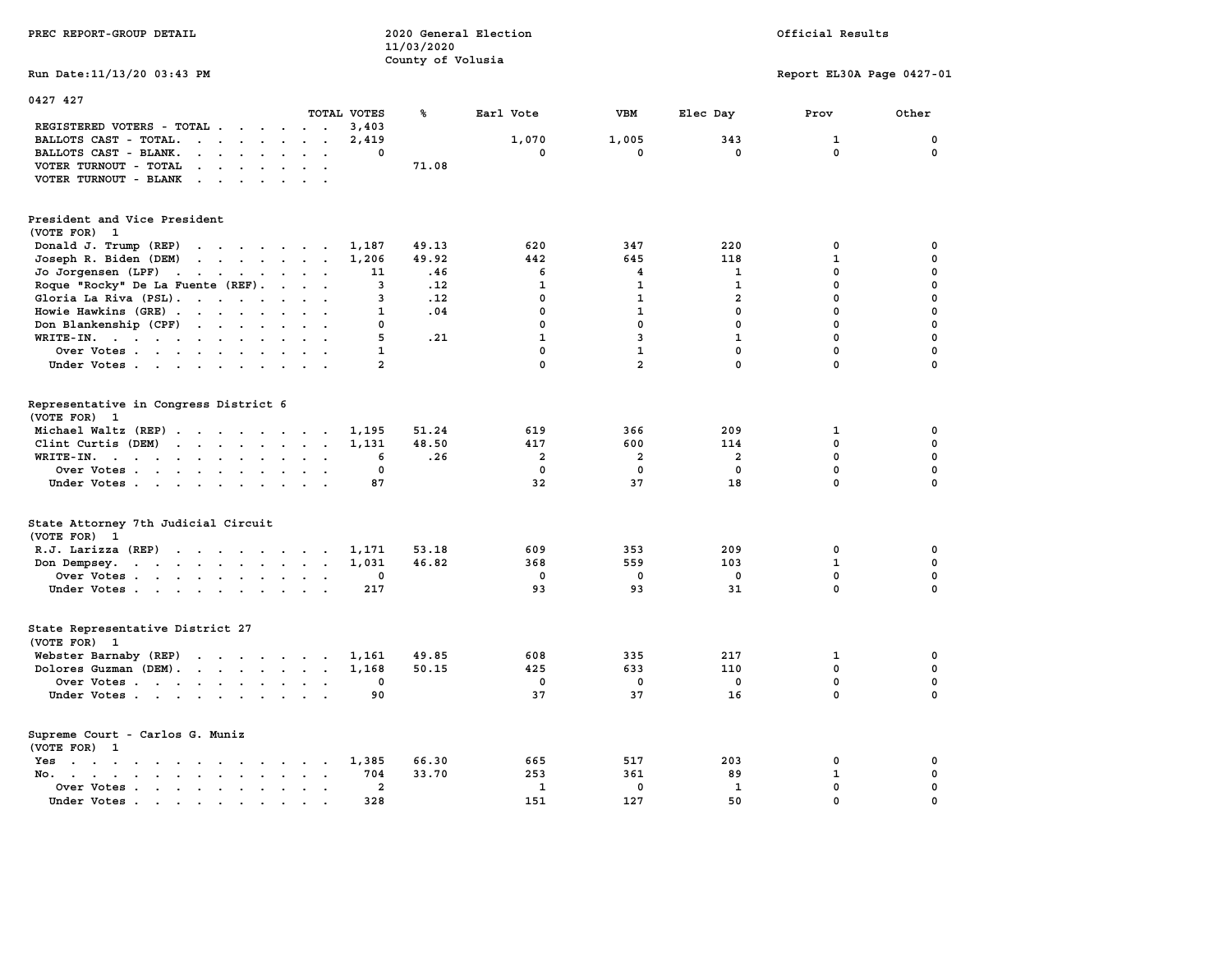| PREC REPORT-GROUP DETAIL                                                                                               |                                          | 11/03/2020        | 2020 General Election   |              | Official Results |                            |             |  |
|------------------------------------------------------------------------------------------------------------------------|------------------------------------------|-------------------|-------------------------|--------------|------------------|----------------------------|-------------|--|
| Run Date: 11/13/20 03:43 PM                                                                                            |                                          | County of Volusia |                         |              |                  | Report EL30A Page 0427-02  |             |  |
| 0427 427                                                                                                               |                                          |                   |                         |              |                  |                            |             |  |
|                                                                                                                        | TOTAL VOTES                              | ℁                 | Earl Vote               | <b>VBM</b>   | Elec Day         | Prov                       | Other       |  |
| 5th Dist Crt of Appeal - Evander<br>(VOTE FOR) 1                                                                       |                                          |                   |                         |              |                  |                            |             |  |
| Yes                                                                                                                    | 1,471                                    | 71.62             | 647                     | 632          | 192              | 0                          | 0           |  |
| No.                                                                                                                    | 583                                      | 28.38             | 263                     | 229          | 90               | $\mathbf{1}$               | 0           |  |
| Over Votes                                                                                                             | 2                                        |                   | $\mathbf{1}$            | 0            | 1                | $\mathbf 0$                | 0           |  |
| Under Votes                                                                                                            | 363                                      |                   | 159                     | 144          | 60               | $\mathbf 0$                | $\Omega$    |  |
| 5th Dist Crt of Appeal - Grosshans<br>(VOTE FOR) 1                                                                     |                                          |                   |                         |              |                  |                            |             |  |
| Yes                                                                                                                    | 1,382                                    | 67.25             | 634                     | 547          | 201              | 0                          | 0           |  |
| No.                                                                                                                    | 673                                      | 32.75             | 274                     | 313          | 85               | 1                          | 0           |  |
| Over Votes                                                                                                             | 0                                        |                   | $\mathbf 0$             | $\mathbf 0$  | $\mathbf 0$      | 0                          | $\mathbf 0$ |  |
| Under Votes                                                                                                            | 364                                      |                   | 162                     | 145          | 57               | $\mathbf{0}$               | 0           |  |
| 5th Dist Crt of Appeal - Harris<br>(VOTE FOR) 1                                                                        |                                          |                   |                         |              |                  |                            |             |  |
| $Yes \cdot \cdot \cdot \cdot \cdot \cdot \cdot \cdot \cdot \cdot \cdot \cdot \cdot$                                    | 1,455                                    | 70.70             | 651                     | 608          | 196              | 0                          | 0           |  |
| No.                                                                                                                    | 603                                      | 29.30             | 256                     | 259          | 87               | $\mathbf{1}$               | $\mathbf 0$ |  |
| Over Votes                                                                                                             | $\mathbf{2}$                             |                   | 1                       | $\mathbf 0$  | 1                | $\mathbf{0}$               | 0           |  |
| Under Votes                                                                                                            | 359                                      |                   | 162                     | 138          | 59               | $\mathbf 0$                | 0           |  |
| 5th Dist Crt of Appeal - Orfinger<br>(VOTE FOR) 1                                                                      |                                          |                   |                         |              |                  |                            |             |  |
| Yes                                                                                                                    | 1,432                                    | 70.02             | 628                     | 623          | 181              | 0                          | 0           |  |
| No.                                                                                                                    | 613                                      | 29.98             | 268                     | 243          | 101              | $\mathbf{1}$               | 0           |  |
| Over Votes                                                                                                             | 1                                        |                   | 0                       | 0            | <b>1</b>         | $\mathbf 0$<br>$\mathbf 0$ | 0           |  |
| Under Votes                                                                                                            | 373                                      |                   | 174                     | 139          | 60               |                            | $\Omega$    |  |
| 5th Dist Crt of Appeal - Sasso<br>(VOTE FOR) 1                                                                         |                                          |                   |                         |              |                  |                            |             |  |
| Yes                                                                                                                    | 1,416                                    | 69.69             | 634                     | 584          | 198              | 0                          | 0           |  |
| No.                                                                                                                    | 616                                      | 30.31             | 257                     | 271          | 87               | 1                          | 0           |  |
| Over Votes                                                                                                             | 1                                        |                   | $\mathbf{1}$            | $\mathbf 0$  | $\mathbf 0$      | 0                          | 0           |  |
| Under Votes                                                                                                            | 386                                      |                   | 178                     | 150          | 58               | $\mathbf{0}$               | $\Omega$    |  |
| 5th Dist Crt of Appeal - Wallis<br>(VOTE FOR) 1                                                                        |                                          |                   |                         |              |                  |                            |             |  |
| Yes<br>the contract of the contract of the contract of the contract of the contract of the contract of the contract of | 1,399                                    | 68.85             | 614                     | 592          | 193              | 0                          | 0           |  |
| No.                                                                                                                    | 633                                      | 31.15             | 281                     | 261          | 90               | $\mathbf{1}$               | 0           |  |
| Over Votes                                                                                                             | 1                                        |                   | $\overline{\mathbf{1}}$ | $\mathbf{0}$ | 0                | $\mathbf 0$                | 0           |  |
| Under Votes                                                                                                            | 386                                      |                   | 174                     | 152          | 60               | 0                          | 0           |  |
| Circuit Judge, 7th Judicial, Group 14<br>(VOTE FOR) 1                                                                  |                                          |                   |                         |              |                  |                            |             |  |
| Joan Anthony                                                                                                           | 1,241                                    | 60.39             | 500                     | 593          | 148              | 0                          | 0           |  |
| Dan Hilbert<br>$\mathbf{r}$ and $\mathbf{r}$ and $\mathbf{r}$ and $\mathbf{r}$ and $\mathbf{r}$                        | 814<br>$\ddot{\phantom{a}}$<br>$\bullet$ | 39.61             | 397                     | 276          | 140              | $\mathbf{1}$               | 0           |  |
| Over Votes                                                                                                             | 0                                        |                   | 0                       | $\mathbf 0$  | 0                | $\mathbf 0$                | 0           |  |
| Under Votes                                                                                                            | 364                                      |                   | 173                     | 136          | 55               | 0                          |             |  |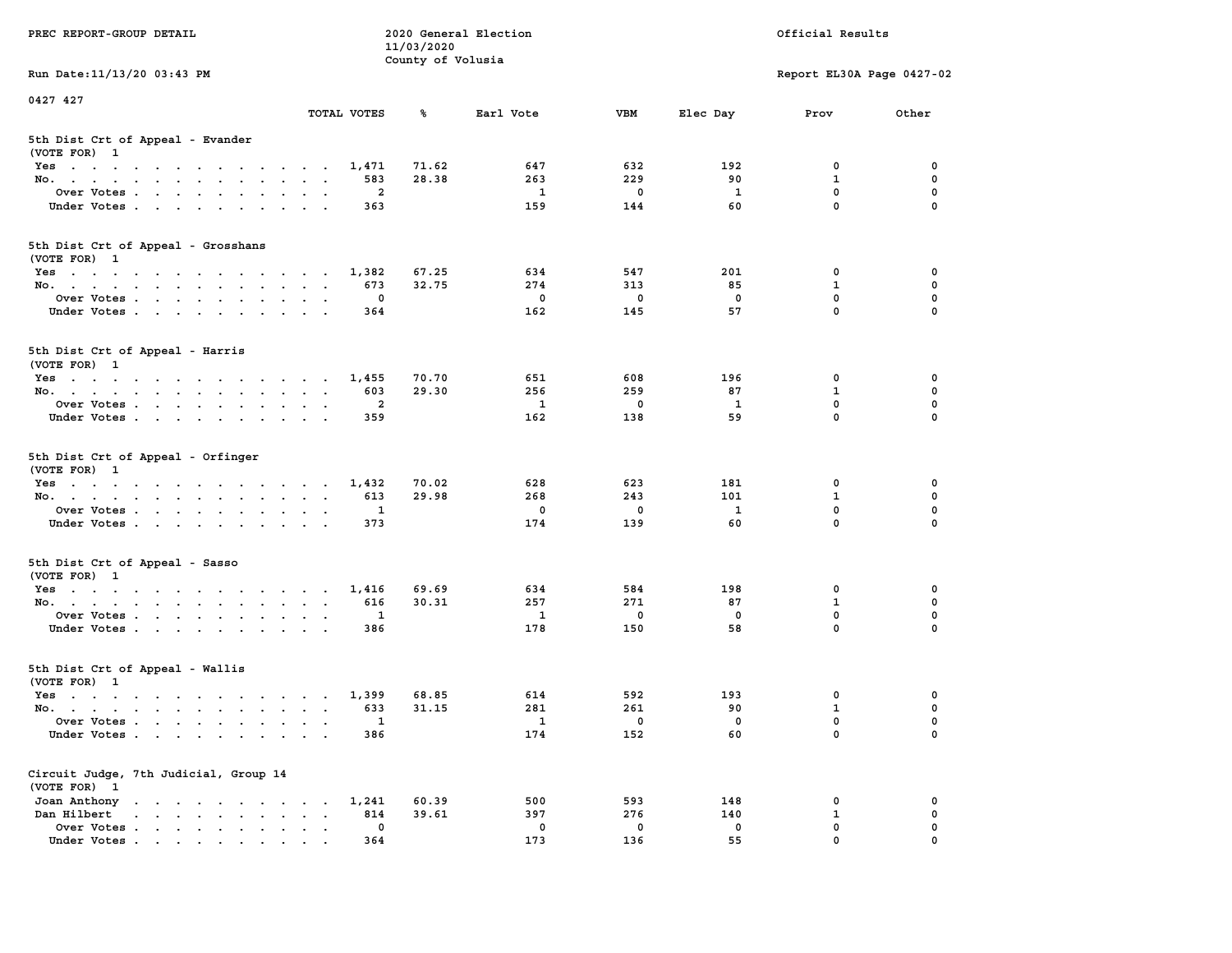|                                                                                                                                                                                                              |                                                                             | 11/03/2020        |             |            |             |                           |                  |
|--------------------------------------------------------------------------------------------------------------------------------------------------------------------------------------------------------------|-----------------------------------------------------------------------------|-------------------|-------------|------------|-------------|---------------------------|------------------|
|                                                                                                                                                                                                              |                                                                             | County of Volusia |             |            |             |                           |                  |
| Run Date:11/13/20 03:43 PM                                                                                                                                                                                   |                                                                             |                   |             |            |             | Report EL30A Page 0427-03 |                  |
| 0427 427                                                                                                                                                                                                     |                                                                             |                   |             |            |             |                           |                  |
|                                                                                                                                                                                                              | TOTAL VOTES                                                                 | %                 | Earl Vote   | <b>VBM</b> | Elec Day    | Prov                      | Other            |
| County Council Chair                                                                                                                                                                                         |                                                                             |                   |             |            |             |                           |                  |
| (VOTE FOR) 1                                                                                                                                                                                                 |                                                                             |                   |             |            |             |                           |                  |
| Jeff Brower.<br>$\sim$ $\sim$<br>the contract of the contract of the contract of the contract of the contract of the contract of the contract of                                                             | 1,131                                                                       | 53.78             | 542         | 402        | 186         | 1                         | 0                |
| Deborah A. "Deb" Denys                                                                                                                                                                                       | 972<br>$\overline{a}$                                                       | 46.22             | 385         | 481        | 106         | $\mathbf 0$               | $\pmb{0}$        |
| Over Votes                                                                                                                                                                                                   | 0<br>$\bullet$                                                              |                   | $\mathbf 0$ | 0          | $\mathbf 0$ | $\mathbf 0$               | 0                |
| Under Votes<br>$\ddot{\phantom{0}}$                                                                                                                                                                          | 316<br>$\ddot{\phantom{a}}$<br>$\cdot$                                      |                   | 143         | 122        | 51          | $\mathbf 0$               | 0                |
| Soil & Water Conservation Seat 2                                                                                                                                                                             |                                                                             |                   |             |            |             |                           |                  |
| (VOTE FOR) 1                                                                                                                                                                                                 |                                                                             |                   |             |            |             |                           |                  |
| John Nelson.<br>$\mathbf{a}$ . The second contribution of the second contribution $\mathbf{a}$                                                                                                               | 1,333                                                                       | 66.09             | 639         | 511        | 182         | 1                         | 0                |
| Wesley Wayne Wilson Jr                                                                                                                                                                                       | 684<br>$\sim$<br>$\sim$<br>$\sim$                                           | 33.91             | 247         | 331        | 106         | 0                         | 0                |
| Over Votes<br>$\overline{\phantom{a}}$                                                                                                                                                                       | 0<br>$\cdot$                                                                |                   | 0           | 0          | $\mathbf 0$ | 0                         | $\mathbf 0$      |
| Under Votes<br>$\sim$                                                                                                                                                                                        | 402<br>$\ddot{\phantom{a}}$                                                 |                   | 184         | 163        | 55          | $\mathbf{0}$              | $\mathbf 0$      |
|                                                                                                                                                                                                              |                                                                             |                   |             |            |             |                           |                  |
| Soil & Water Conservation Seat 4                                                                                                                                                                             |                                                                             |                   |             |            |             |                           |                  |
| (VOTE FOR) 1                                                                                                                                                                                                 |                                                                             |                   |             |            |             |                           |                  |
| Wendy Anderson.                                                                                                                                                                                              | 1,287                                                                       | 62.60             | 542         | 582        | 163         | 0                         | 0                |
| Barbara Deering                                                                                                                                                                                              | 769<br>$\bullet$<br>$\bullet$                                               | 37.40             | 357         | 284        | 127         | $\mathbf{1}$              | $\mathbf 0$      |
| Over Votes<br>$\sim$                                                                                                                                                                                         | $\mathbf 0$                                                                 |                   | 0           | 0          | $\mathbf 0$ | 0                         | $\mathbf 0$      |
| Under Votes<br>$\ddot{\phantom{0}}$                                                                                                                                                                          | 363                                                                         |                   | 171         | 139        | 53          | $\mathbf 0$               | $\mathbf 0$      |
| WVHA - Group A, Seat 3 Hospital Authority<br>(VOTE FOR)<br>- 1                                                                                                                                               |                                                                             |                   |             |            |             |                           |                  |
| Judy Craig.                                                                                                                                                                                                  | 1,270                                                                       | 61.47             | 512         | 590        | 167         | 1                         | 0                |
| $\mathcal{A}=\mathcal{A}=\mathcal{A}=\mathcal{A}=\mathcal{A}=\mathcal{A}=\mathcal{A}=\mathcal{A}=\mathcal{A}$<br>John M. Hill<br>$\cdot$ $\cdot$ $\cdot$<br><b>Contract Contract</b><br>$\ddot{\phantom{1}}$ | 796<br>$\ddot{\phantom{a}}$<br>$\ddot{\phantom{a}}$<br>$\ddot{\phantom{a}}$ | 38.53             | 391         | 277        | 128         | 0                         | $\mathbf 0$      |
| Over Votes                                                                                                                                                                                                   | 1<br>$\cdot$                                                                |                   | 1           | 0          | $\mathbf 0$ | 0                         | $\mathbf 0$      |
| Under Votes<br>$\cdot$                                                                                                                                                                                       | $\cdot$<br>352                                                              |                   | 166         | 138        | 48          | 0                         | 0                |
|                                                                                                                                                                                                              | $\cdot$                                                                     |                   |             |            |             |                           |                  |
| WVHA - Group B, Seat 1 Hospital Authority                                                                                                                                                                    |                                                                             |                   |             |            |             |                           |                  |
| (VOTE FOR)<br>$\mathbf{1}$                                                                                                                                                                                   |                                                                             |                   |             |            |             |                           |                  |
| Jennifer Lee Coen.                                                                                                                                                                                           | 1,348                                                                       | 65.22             | 531         | 638        | 178         | 1                         | 0                |
| Michael Lee Ray                                                                                                                                                                                              | 719<br>$\bullet$<br>$\bullet$<br>$\,$ .                                     | 34.78             | 372         | 226        | 121         | 0<br>$\mathbf 0$          | 0<br>$\mathbf 0$ |
| Over Votes                                                                                                                                                                                                   | 0<br>$\bullet$<br>$\bullet$                                                 |                   | 0           | 0          | $^{\circ}$  | $\mathbf 0$               |                  |
| Under Votes<br>$\cdot$                                                                                                                                                                                       | 352<br>$\cdot$<br>$\sim$                                                    |                   | 167         | 141        | 44          |                           | 0                |
| Amendment 1 - Citzenship Requirement                                                                                                                                                                         |                                                                             |                   |             |            |             |                           |                  |
| (VOTE FOR) 1                                                                                                                                                                                                 |                                                                             |                   |             |            |             |                           |                  |
| $Yes \t . \t .$<br>the contract of the contract of the contract of the contract of the contract of the contract of the contract of                                                                           | 1,869                                                                       | 81.87             | 844         | 736        | 289         | 0                         | 0                |
| No.<br>$\cdot$                                                                                                                                                                                               | 414<br>$\ddot{\phantom{a}}$<br>$\overline{\phantom{a}}$                     | 18.13             | 172         | 206        | 35          | $\mathbf 1$               | $\mathbf 0$      |
| Over Votes .<br>$\mathbf{r}$ . The set of $\mathbf{r}$<br>$\mathbf{L}$<br>$\ddot{\phantom{a}}$<br>$\ddot{\phantom{a}}$                                                                                       | 3<br>$\cdot$<br>$\ddot{\phantom{a}}$<br>$\cdot$                             |                   | 2           | 0          | 1           | $\mathbf 0$               | $\mathbf 0$      |
| Under Votes                                                                                                                                                                                                  | 133<br>$\sim$                                                               |                   | 52          | 63         | 18          | 0                         | 0                |
| Amendment 2 - Minimum Wage                                                                                                                                                                                   |                                                                             |                   |             |            |             |                           |                  |
| (VOTE FOR) 1                                                                                                                                                                                                 |                                                                             |                   |             |            |             |                           |                  |
| $Yes \t . \t .$<br>$\bullet$<br>$\sim$ $\sim$<br>$\sim$ $\sim$<br>$\ddot{\phantom{a}}$<br>$\sim$ 100 $\mu$                                                                                                   | 1,429<br>$\bullet$                                                          | 62.02             | 555         | 702        | 171         | 1                         | 0                |
| No.<br>$\sim$ $\sim$<br>$\bullet$ . In the case of the case of $\bullet$<br>$\bullet$ .<br><br><br><br><br><br><br><br>                                                                                      | 875<br>$\cdot$                                                              | 37.98             | 469         | 250        | 156         | 0                         | $\mathbf 0$      |
| Over Votes<br>$\blacksquare$ .<br>$\bullet$                                                                                                                                                                  | 0<br>$\blacksquare$<br>$\ddot{\phantom{a}}$<br>$\ddot{\phantom{a}}$         |                   | 0           | 0          | 0           | $\mathbf{0}$              | $\mathbf 0$      |
| Under Votes                                                                                                                                                                                                  | 115                                                                         |                   | 46          | 53         | 16          | $\mathbf{0}$              | $\mathbf 0$      |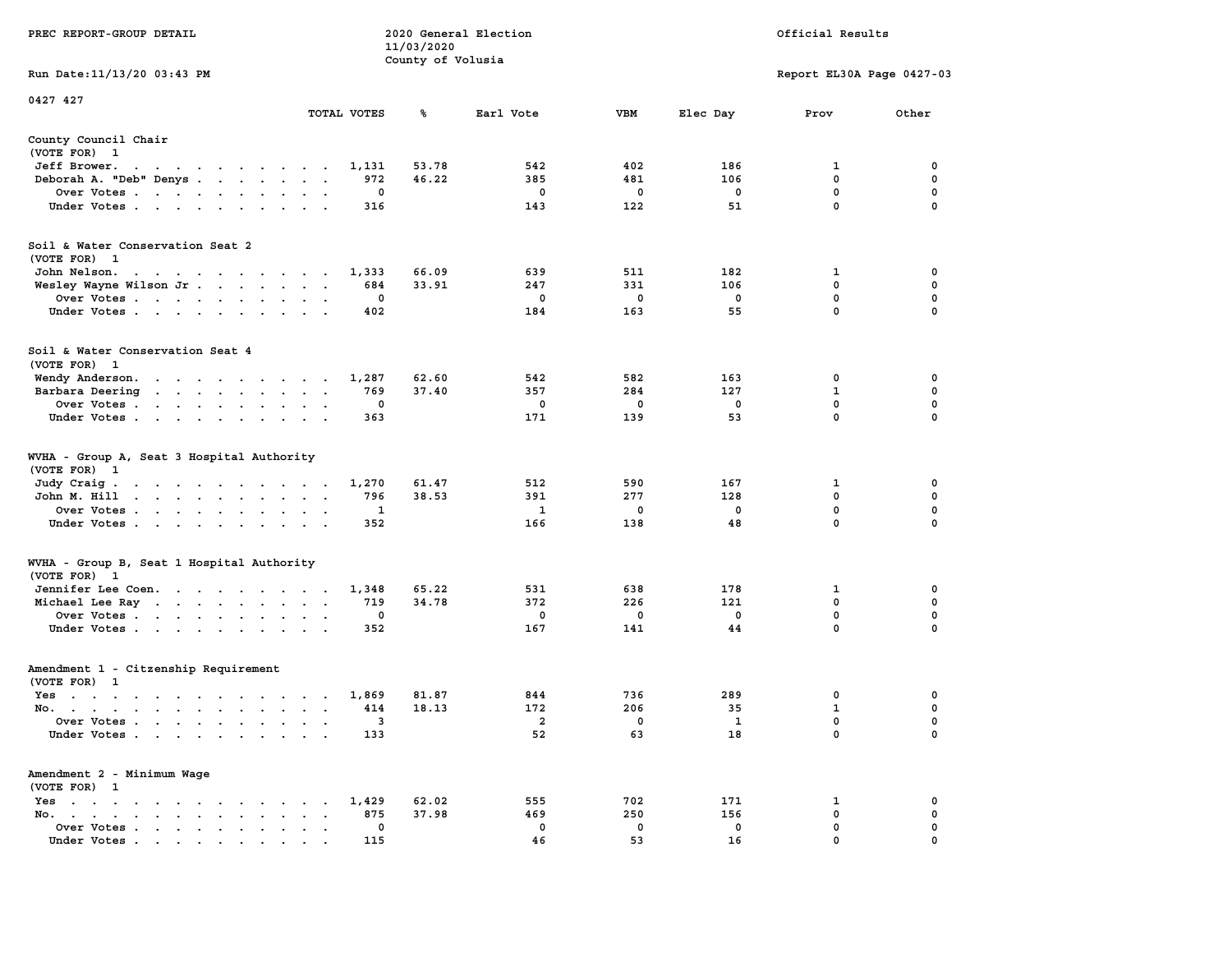| PREC REPORT-GROUP DETAIL                                                                 |               |                | 11/03/2020<br>County of Volusia | 2020 General Election   |                    |                | Official Results          |                            |
|------------------------------------------------------------------------------------------|---------------|----------------|---------------------------------|-------------------------|--------------------|----------------|---------------------------|----------------------------|
| Run Date: 11/13/20 03:43 PM                                                              |               |                |                                 |                         |                    |                | Report EL30A Page 0427-04 |                            |
| 0427 427                                                                                 |               | TOTAL VOTES    | ℁                               | Earl Vote               | <b>VBM</b>         | Elec Day       | Prov                      | Other                      |
| Amendment 3 - Primary Elections<br>(VOTE FOR) 1                                          |               |                |                                 |                         |                    |                |                           |                            |
| Yes                                                                                      |               | 1,275          | 57.23                           | 499                     | 564                | 211            | $\mathbf{1}$              | 0                          |
| No.                                                                                      |               | 953            | 42.77                           | 486                     | 364                | 103            | $^{\circ}$                | 0                          |
| Over Votes                                                                               |               | 1              |                                 | $\mathbf 0$             | $\mathbf 0$        | $\mathbf{1}$   | $\mathbf 0$               | $\mathbf 0$                |
| Under Votes.                                                                             |               | 190            |                                 | 85                      | 77                 | 28             | $\mathbf 0$               | $\mathbf 0$                |
| Amendment 4 - Apprl Const. Amendment                                                     |               |                |                                 |                         |                    |                |                           |                            |
| (VOTE FOR) 1<br>Yes                                                                      |               | 1,197          | 54.46                           | 554                     | 445                | 197            | 1                         | 0                          |
| No.                                                                                      |               | 1,001          | 45.54                           | 420                     | 474                | 107            | $^{\circ}$                | 0                          |
| Over Votes                                                                               |               | $\mathbf{2}$   |                                 | $\mathbf 0$             | $\mathbf 0$        | $\overline{a}$ | $\mathbf 0$               | $\mathbf 0$                |
| Under Votes                                                                              |               | 219            |                                 | 96                      | 86                 | 37             | $\mathbf 0$               | $\mathbf 0$                |
| Amendment 5 - Homestead Property Taxes<br>(VOTE FOR) 1                                   |               |                |                                 |                         |                    |                |                           |                            |
| Yes                                                                                      |               | 1,519          | 69.74                           | 669                     | 622                | 228            | 0                         | 0                          |
| No.                                                                                      |               | 659            | 30.26                           | 293                     | 285                | 80             | $\mathbf{1}$              | 0                          |
| Over Votes<br>Under Votes.                                                               |               | 1<br>240       |                                 | $\mathbf 0$<br>108      | $\mathbf{1}$<br>97 | 0<br>35        | $\mathbf 0$<br>$\Omega$   | $\mathbf 0$<br>$\mathbf 0$ |
|                                                                                          |               |                |                                 |                         |                    |                |                           |                            |
| Amendment 6 - Ad Valorem Tax Discount<br>(VOTE FOR) 1                                    |               |                |                                 |                         |                    |                |                           |                            |
| Yes                                                                                      |               | 1,901          | 85.48                           | 839                     | 786                | 276            | 0                         | 0                          |
| No.                                                                                      |               | 323            | 14.52                           | 153                     | 137                | 32             | 1                         | 0                          |
| Over Votes                                                                               |               | 0              |                                 | $\mathbf 0$             | $\mathbf 0$        | $\mathbf 0$    | $\mathbf 0$               | $\mathbf 0$                |
| Under Votes                                                                              |               | 195            |                                 | 78                      | 82                 | 35             | $\Omega$                  | $\Omega$                   |
| Volusia ECHO<br>(VOTE FOR) 1                                                             |               |                |                                 |                         |                    |                |                           |                            |
| Yes (For Bonds) $\cdots$ $\cdots$ $\cdots$ $\cdots$                                      |               | 1,679          | 75.73                           | 691                     | 762                | 226            | 0                         | 0                          |
| No (Against Bonds)                                                                       |               | 538            | 24.27                           | 290                     | 165                | 82             | $\mathbf{1}$              | 0                          |
| Over Votes                                                                               |               | 4              |                                 | $\overline{\mathbf{4}}$ | $\mathbf 0$        | 0              | $\mathbf 0$               | $\mathbf 0$                |
| Under Votes                                                                              |               | 198            |                                 | 85                      | 78                 | 35             | $\Omega$                  | $\Omega$                   |
| Volusia Forever<br>(VOTE FOR) 1                                                          |               |                |                                 |                         |                    |                |                           |                            |
| Yes (For Bonds)<br>$\mathbf{r}$ , and $\mathbf{r}$ , and $\mathbf{r}$ , and $\mathbf{r}$ |               | 1,734          | 78.14                           | 718                     | 781                | 235            | 0                         | 0                          |
| No (Against Bonds)                                                                       |               | 485            | 21.86                           | 263                     | 144                | 77             | 1                         | 0                          |
| Over Votes.<br>the contract of the contract of the                                       | $\sim$ $\sim$ | $\overline{a}$ |                                 | $\overline{a}$          | $\mathbf 0$        | $\mathbf 0$    | $\mathbf 0$               | $\mathbf 0$                |
| Under Votes                                                                              |               | 198            |                                 | 87                      | 80                 | 31             | $\Omega$                  | $\Omega$                   |
|                                                                                          |               |                |                                 |                         |                    |                |                           |                            |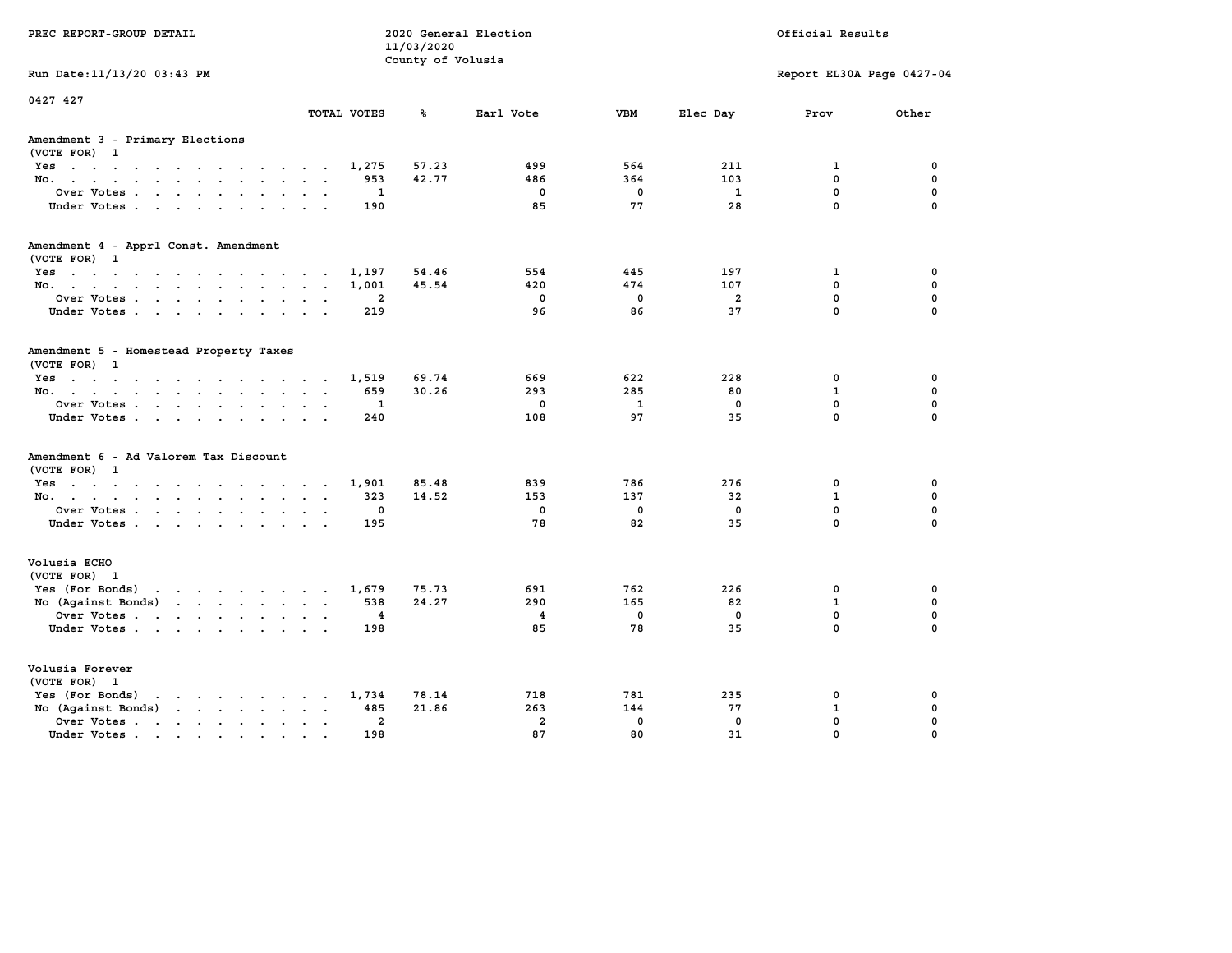| PREC REPORT-GROUP DETAIL                                                                                                                                                                                                                                   |                         | 11/03/2020        | 2020 General Election          |                         |                | Official Results              |                            |
|------------------------------------------------------------------------------------------------------------------------------------------------------------------------------------------------------------------------------------------------------------|-------------------------|-------------------|--------------------------------|-------------------------|----------------|-------------------------------|----------------------------|
|                                                                                                                                                                                                                                                            |                         | County of Volusia |                                |                         |                |                               |                            |
| Run Date: 11/13/20 03:43 PM                                                                                                                                                                                                                                |                         |                   |                                |                         |                | Report EL30A Page 0429-01     |                            |
| 0429 429                                                                                                                                                                                                                                                   |                         |                   |                                |                         |                |                               |                            |
|                                                                                                                                                                                                                                                            | TOTAL VOTES             | ℁                 | Earl Vote                      | <b>VBM</b>              | Elec Day       | Prov                          | Other                      |
| REGISTERED VOTERS - TOTAL                                                                                                                                                                                                                                  | 1,971                   |                   |                                |                         |                |                               |                            |
| BALLOTS CAST - TOTAL.<br>$\cdots$                                                                                                                                                                                                                          | 1,300                   |                   | 501                            | 573                     | 224            | $\overline{a}$                | $\mathbf 0$                |
| BALLOTS CAST - BLANK.<br>$\mathbf{r}$ . The set of the set of the set of the set of the set of the set of the set of the set of the set of the set of the set of the set of the set of the set of the set of the set of the set of the set of the set of t | 0                       |                   | $\mathbf 0$                    | $\mathbf 0$             | $\mathbf 0$    | $\mathbf 0$                   | $\mathbf 0$                |
| VOTER TURNOUT - TOTAL<br>$\cdot$                                                                                                                                                                                                                           |                         | 65.96             |                                |                         |                |                               |                            |
| VOTER TURNOUT - BLANK                                                                                                                                                                                                                                      |                         |                   |                                |                         |                |                               |                            |
| President and Vice President                                                                                                                                                                                                                               |                         |                   |                                |                         |                |                               |                            |
| (VOTE FOR) 1                                                                                                                                                                                                                                               |                         |                   |                                |                         |                |                               |                            |
| Donald J. Trump (REP)<br>the contract of the contract of the                                                                                                                                                                                               | 582                     | 45.05             | 275                            | 196                     | 111            | 0                             | $\mathbf 0$                |
| Joseph R. Biden (DEM)<br>$\mathbf{r}$ , and $\mathbf{r}$ , and $\mathbf{r}$ , and $\mathbf{r}$                                                                                                                                                             | 693                     | 53.64             | 216<br>$\overline{\mathbf{4}}$ | 365<br>$\overline{a}$   | 110            | $\overline{a}$<br>$\mathbf 0$ | $\mathbf 0$<br>$\mathbf 0$ |
| Jo Jorgensen (LPF)                                                                                                                                                                                                                                         | 8                       | .62               |                                |                         | $\overline{2}$ |                               |                            |
| Roque "Rocky" De La Fuente (REF).                                                                                                                                                                                                                          | $\mathbf{1}$            | .08               | $\mathbf 0$                    | $\mathbf{1}$            | $\mathbf{0}$   | $\mathbf 0$                   | $\mathbf 0$                |
| Gloria La Riva (PSL).                                                                                                                                                                                                                                      | $\overline{a}$          | .15               | $\overline{a}$                 | $\mathbf 0$             | 0              | 0                             | $\mathbf 0$                |
| Howie Hawkins (GRE)                                                                                                                                                                                                                                        | $\overline{a}$          | .15               | $\overline{a}$                 | $\mathbf 0$             | $\mathbf 0$    | 0                             | $\mathbf 0$                |
| Don Blankenship (CPF)                                                                                                                                                                                                                                      | $\Omega$                |                   | $\mathbf 0$                    | $\mathbf 0$             | $\mathbf 0$    | 0                             | $\mathbf 0$                |
| WRITE-IN.<br>$\cdot$ $\cdot$ $\cdot$                                                                                                                                                                                                                       | $\overline{\mathbf{4}}$ | .31               | $\overline{a}$                 | $\mathbf{1}$            | $\mathbf{1}$   | $\mathbf 0$                   | $\mathbf 0$                |
| Over Votes                                                                                                                                                                                                                                                 | 6                       |                   | $\mathbf{0}$                   | 6                       | $\mathbf{0}$   | $\mathbf 0$                   | $\mathbf 0$                |
| Under Votes                                                                                                                                                                                                                                                | $\overline{a}$          |                   | $\Omega$                       | $\overline{a}$          | $\Omega$       | 0                             | $\Omega$                   |
| Representative in Congress District 6<br>(VOTE FOR) 1<br>Michael Waltz (REP)                                                                                                                                                                               | 580                     | 46.81             | 267                            | 202                     | 109            | $\overline{2}$                | $\mathbf 0$                |
| Clint Curtis (DEM)                                                                                                                                                                                                                                         | 654                     | 52.78             | 204                            | 345                     | 105            | $\mathbf 0$                   | $\mathbf 0$                |
| WRITE-IN.<br>$\blacksquare$                                                                                                                                                                                                                                | 5                       | .40               | $\mathbf{1}$                   | $\overline{\mathbf{4}}$ | $\mathbf 0$    | $\mathbf 0$                   | $\mathbf 0$                |
| Over Votes                                                                                                                                                                                                                                                 | 0                       |                   | $\mathbf{0}$                   | $\mathbf 0$             | $\mathbf 0$    | $\mathbf{0}$                  | $\mathbf 0$                |
| Under Votes                                                                                                                                                                                                                                                | 61                      |                   | 29                             | 22                      | 10             | 0                             | $\mathbf 0$                |
| State Attorney 7th Judicial Circuit<br>(VOTE FOR) 1                                                                                                                                                                                                        |                         |                   |                                |                         |                |                               |                            |
| R.J. Larizza (REP)                                                                                                                                                                                                                                         | 584                     | 50.34             | 280                            | 195                     | 108            | 1                             | 0                          |
| Don Dempsey.                                                                                                                                                                                                                                               | 576                     | 49.66             | 167                            | 320                     | 89             | $\mathbf{0}$                  | $\mathbf 0$                |
| Over Votes                                                                                                                                                                                                                                                 | 0                       |                   | 0                              | 0                       | 0              | $\mathbf{0}$                  | $\mathbf 0$                |
| Under Votes                                                                                                                                                                                                                                                | 140                     |                   | 54                             | 58                      | 27             | $\mathbf{1}$                  | $\Omega$                   |
| State Representative District 27<br>(VOTE FOR) 1                                                                                                                                                                                                           |                         |                   |                                |                         |                |                               |                            |
| Webster Barnaby (REP)                                                                                                                                                                                                                                      | 565                     | 45.64             | 261                            | 192                     | 111            | 1                             | 0                          |
| Dolores Guzman (DEM).                                                                                                                                                                                                                                      | 673                     | 54.36             | 210                            | 360                     | 102            | $\mathbf{1}$                  | 0                          |
| Over Votes                                                                                                                                                                                                                                                 | $\overline{a}$          |                   | $\overline{a}$                 | 0                       | 0              | $\mathbf 0$                   | $\mathbf 0$                |
| Under Votes                                                                                                                                                                                                                                                | 60                      |                   | 28                             | 21                      | 11             | $\mathbf 0$                   | $\Omega$                   |
| Supreme Court - Carlos G. Muniz<br>(VOTE FOR) 1                                                                                                                                                                                                            |                         |                   |                                |                         |                |                               |                            |
| Yes                                                                                                                                                                                                                                                        | 747                     | 67.18             | 307                            | 289                     | 150            | 1                             | 0                          |
| No.<br>$\sim$ $\sim$                                                                                                                                                                                                                                       | 365                     | 32.82             | 110                            | 210                     | 45             | $\mathbf 0$                   | $\mathbf 0$                |
| Over Votes<br>$\sim$ $\sim$<br>$\overline{\phantom{a}}$                                                                                                                                                                                                    | $\overline{\mathbf{3}}$ |                   | $\mathbf 0$                    | $\overline{a}$          | $\mathbf{1}$   | $\mathbf 0$                   | $\mathbf 0$                |
| Under Votes.                                                                                                                                                                                                                                               | 185                     |                   | 84                             | 72                      | 28             | $\mathbf{1}$                  | $\mathbf 0$                |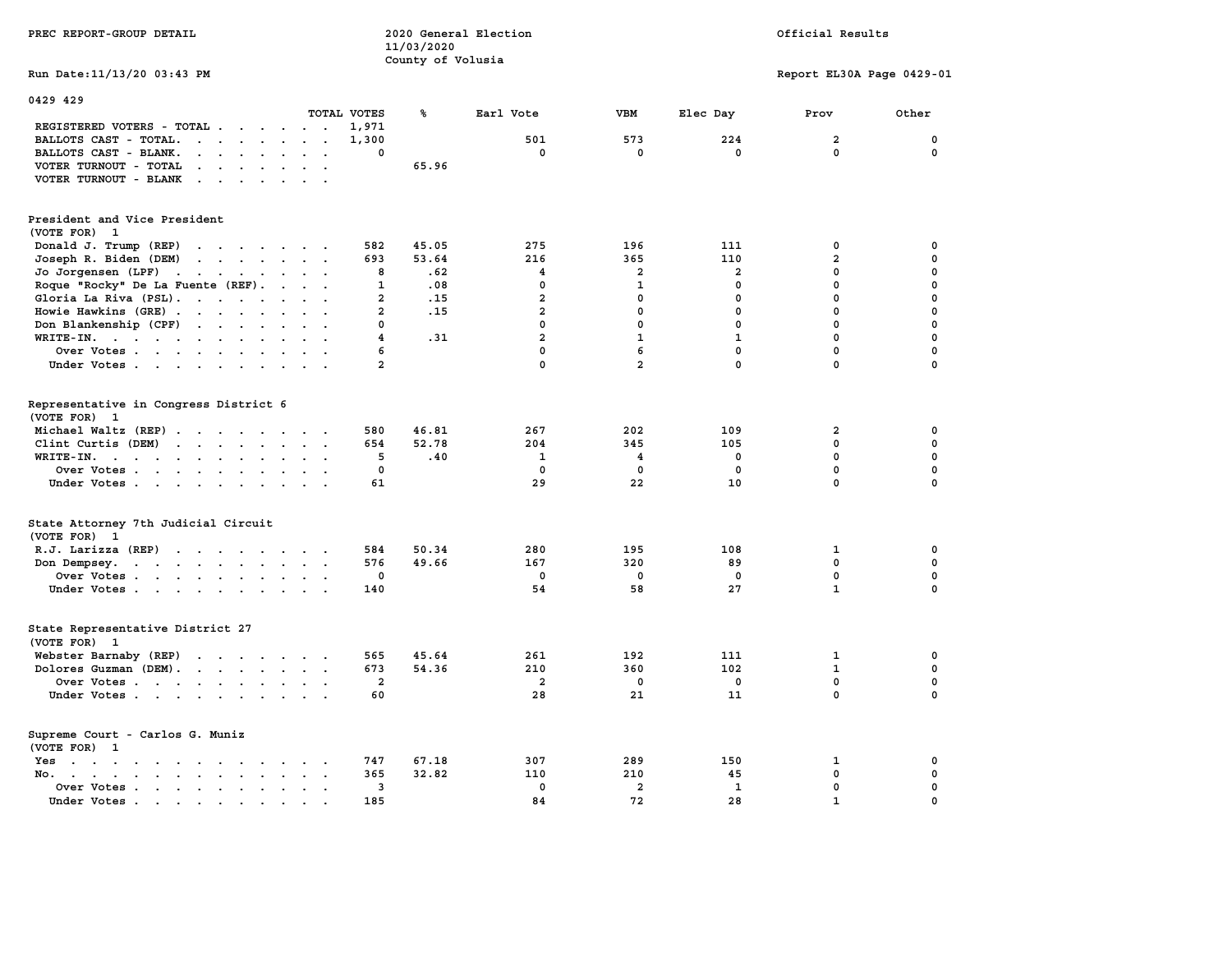| PREC REPORT-GROUP DETAIL                                                                                                                                      |               |                                | 11/03/2020<br>County of Volusia | 2020 General Election |                |                         | Official Results          |               |
|---------------------------------------------------------------------------------------------------------------------------------------------------------------|---------------|--------------------------------|---------------------------------|-----------------------|----------------|-------------------------|---------------------------|---------------|
| Run Date: 11/13/20 03:43 PM                                                                                                                                   |               |                                |                                 |                       |                |                         | Report EL30A Page 0429-02 |               |
| 0429 429                                                                                                                                                      |               |                                |                                 |                       |                |                         |                           |               |
|                                                                                                                                                               | TOTAL VOTES   |                                | ℁                               | Earl Vote             | VBM            | Elec Day                | Prov                      | Other         |
| 5th Dist Crt of Appeal - Evander<br>(VOTE FOR) 1                                                                                                              |               |                                |                                 |                       |                |                         |                           |               |
| Yes                                                                                                                                                           |               | 752                            | 68.30                           | 271                   | 349            | 131                     | 1                         | 0             |
| No.                                                                                                                                                           | $\sim$ $\sim$ | 349                            | 31.70                           | 142                   | 143            | 63                      | $\mathbf{1}$              | 0             |
| Over Votes<br>Under Votes                                                                                                                                     |               | 3<br>196                       |                                 | 0<br>88               | 2<br>79        | <b>1</b><br>29          | 0<br>$\mathbf 0$          | 0<br>$\Omega$ |
|                                                                                                                                                               |               |                                |                                 |                       |                |                         |                           |               |
| 5th Dist Crt of Appeal - Grosshans<br>(VOTE FOR) 1                                                                                                            |               |                                |                                 |                       |                |                         |                           |               |
| Yes                                                                                                                                                           |               | 713                            | 65.77                           | 274                   | 303            | 134                     | 2                         | 0             |
| No.                                                                                                                                                           |               | 371                            | 34.23                           | 130                   | 184            | 57                      | 0                         | 0             |
| Over Votes                                                                                                                                                    |               | 3                              |                                 | $\mathbf 0$           | $\overline{a}$ | 1                       | $\mathbf 0$               | 0             |
| Under Votes                                                                                                                                                   |               | 213                            |                                 | 97                    | 84             | 32                      | $\mathbf 0$               | 0             |
| 5th Dist Crt of Appeal - Harris<br>(VOTE FOR) 1                                                                                                               |               |                                |                                 |                       |                |                         |                           |               |
| Yes<br>والمتناول والمتناول والتواطئ والمتناول والتواطئ والمناور                                                                                               |               | 720                            | 65.81                           | 275                   | 307            | 137                     | 1                         | 0             |
| No.                                                                                                                                                           |               | 374                            | 34.19                           | 135                   | 185            | 54                      | 0                         | 0             |
| Over Votes                                                                                                                                                    | $\bullet$     | 4                              |                                 | 1                     | 2              | <b>1</b>                | $\mathbf 0$               | 0             |
| Under Votes                                                                                                                                                   |               | 202                            |                                 | 90                    | 79             | 32                      | $\mathbf{1}$              | 0             |
| 5th Dist Crt of Appeal - Orfinger<br>(VOTE FOR) 1                                                                                                             |               |                                |                                 |                       |                |                         |                           |               |
| Yes<br>No.                                                                                                                                                    |               | 710<br>374                     | 65.50<br>34.50                  | 259<br>145            | 319<br>174     | 131<br>55               | 1<br>$\mathbf 0$          | 0<br>0        |
| Over Votes                                                                                                                                                    | $\sim$ $\sim$ | 3                              |                                 | 0                     | 2              | 1                       | 0                         | 0             |
| Under Votes                                                                                                                                                   |               | 213                            |                                 | 97                    | 78             | 37                      | $\mathbf{1}$              | $\Omega$      |
|                                                                                                                                                               |               |                                |                                 |                       |                |                         |                           |               |
| 5th Dist Crt of Appeal - Sasso<br>(VOTE FOR) 1                                                                                                                |               |                                | 66.08                           | 278                   | 302            | 134                     |                           | 0             |
| Yes<br>No.                                                                                                                                                    | $\cdot$ .     | 715<br>367                     | 33.92                           | 126                   | 188            | 53                      | 1<br>0                    | 0             |
| Over Votes                                                                                                                                                    |               | 3                              |                                 | 0                     | 2              | 1                       | 0                         | $\mathbf 0$   |
| Under Votes                                                                                                                                                   |               | 215                            |                                 | 97                    | 81             | 36                      | $\mathbf{1}$              | 0             |
| 5th Dist Crt of Appeal - Wallis<br>(VOTE FOR) 1                                                                                                               |               |                                |                                 |                       |                |                         |                           |               |
| Yes<br>the contract of the contract of the contract of the contract of the contract of the contract of the contract of                                        |               | 711                            | 65.23                           | 263                   | 309            | 138                     | 1                         | 0             |
| No.                                                                                                                                                           | $\sim$ $\sim$ | 379                            | 34.77                           | 145                   | 183            | 51                      | 0                         | 0             |
| Over Votes                                                                                                                                                    |               | 3                              |                                 | 0                     | 2              | $\overline{\mathbf{1}}$ | 0                         | $\Omega$      |
| Under Votes.<br>$\begin{array}{cccccccccccccc} \bullet & \bullet & \bullet & \bullet & \bullet & \bullet & \bullet & \bullet & \bullet & \bullet \end{array}$ |               | 207                            |                                 | 93                    | 79             | 34                      | $\mathbf{1}$              | 0             |
| Circuit Judge, 7th Judicial, Group 14<br>(VOTE FOR) 1                                                                                                         |               |                                |                                 |                       |                |                         |                           |               |
| Joan Anthony                                                                                                                                                  |               | 750                            | 68.56                           | 252                   | 368            | 129                     | 1                         | 0             |
| Dan Hilbert<br><b>Contract Contract Contract</b><br>$\sim$<br>$\ddot{\phantom{a}}$<br>$\ddot{\phantom{a}}$<br>$\bullet$                                       |               | 344                            | 31.44                           | 162                   | 117            | 65                      | $\mathbf 0$               | 0             |
| Over Votes .<br>$\cdot$ $\cdot$ $\cdot$ $\cdot$ $\cdot$<br>Under Votes                                                                                        |               | $\overline{\mathbf{2}}$<br>204 |                                 | 0<br>87               | 1<br>87        | 1<br>29                 | 0                         | 0             |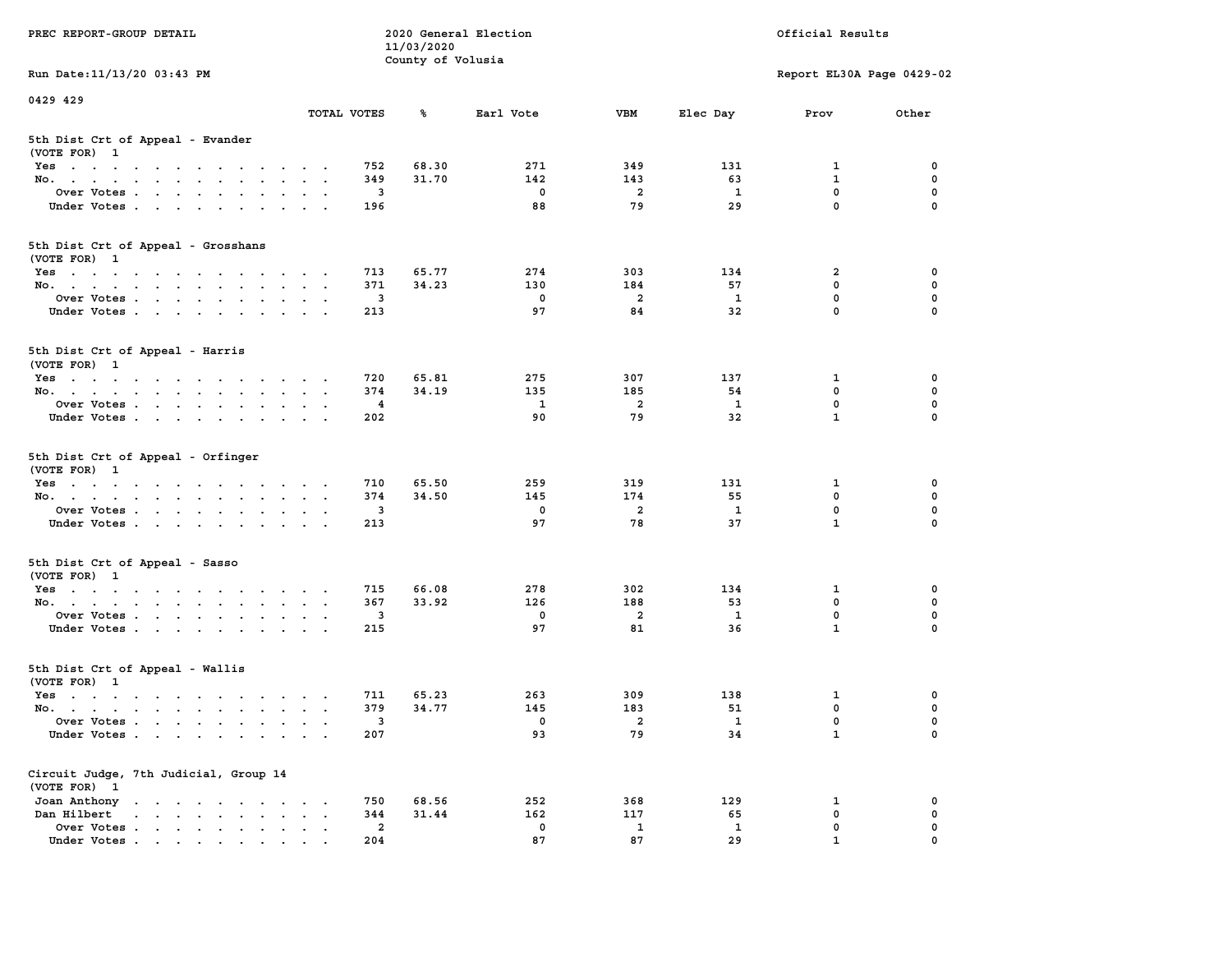|                                                                                                                                 |                      |                         | 11/03/2020        |             |              |              |                             |                  |
|---------------------------------------------------------------------------------------------------------------------------------|----------------------|-------------------------|-------------------|-------------|--------------|--------------|-----------------------------|------------------|
| Run Date: 11/13/20 03:43 PM                                                                                                     |                      |                         | County of Volusia |             |              |              | Report EL30A Page 0429-03   |                  |
| 0429 429                                                                                                                        |                      |                         |                   |             |              |              |                             |                  |
|                                                                                                                                 | TOTAL VOTES          |                         | ℁                 | Earl Vote   | <b>VBM</b>   | Elec Day     | Prov                        | Other            |
| County Council Chair<br>(VOTE FOR) 1                                                                                            |                      |                         |                   |             |              |              |                             |                  |
| Jeff Brower.                                                                                                                    |                      | 577                     | 53.33             | 227         | 244          | 105          | 1                           | 0                |
| Deborah A. "Deb" Denys                                                                                                          |                      | 505                     | 46.67             | 192         | 230          | 83           | $\mathbf{0}$                | $\mathbf 0$      |
| Over Votes                                                                                                                      |                      | 1                       |                   | $\mathbf 0$ | 1            | $\mathbf 0$  | $\mathbf 0$                 | $\mathbf 0$      |
| Under Votes                                                                                                                     |                      | 217                     |                   | 82          | 98           | 36           | $\mathbf{1}$                | $\mathbf 0$      |
| Soil & Water Conservation Seat 2                                                                                                |                      |                         |                   |             |              |              |                             |                  |
| (VOTE FOR) 1                                                                                                                    |                      |                         |                   |             |              |              |                             |                  |
| John Nelson.<br>the contract of the contract of the contract of the contract of the contract of the contract of the contract of |                      | 703                     | 66.83             | 274         | 306          | 121          | 2                           | 0                |
| Wesley Wayne Wilson Jr                                                                                                          |                      | 349                     | 33.17             | 130         | 156          | 63           | $\mathbf 0$                 | $\mathbf 0$      |
| Over Votes                                                                                                                      |                      | $\overline{\mathbf{2}}$ |                   | $\mathbf 0$ | 1            | $\mathbf{1}$ | $\mathbf 0$                 | $\mathbf 0$      |
| Under Votes                                                                                                                     |                      | 246                     |                   | 97          | 110          | 39           | $\mathbf 0$                 | $\Omega$         |
| Soil & Water Conservation Seat 4<br>(VOTE FOR) 1                                                                                |                      |                         |                   |             |              |              |                             |                  |
| Wendy Anderson.                                                                                                                 |                      | 712                     | 65.68             | 249         | 336          | 126          | 1                           | 0                |
| Barbara Deering                                                                                                                 |                      | 372                     | 34.32             | 167         | 140          | 65           | 0                           | 0                |
| Over Votes                                                                                                                      |                      | 2                       |                   | $^{\circ}$  | 1            | 1            | 0                           | 0                |
| Under Votes                                                                                                                     |                      | 214                     |                   | 85          | 96           | 32           | $\mathbf{1}$                | $\mathbf 0$      |
| WVHA - Group A, Seat 3 Hospital Authority<br>(VOTE FOR) 1                                                                       |                      |                         | 65.09             |             |              |              |                             |                  |
| Judy Craig.<br>John M. Hill                                                                                                     |                      | 703<br>377              | 34.91             | 235<br>179  | 344<br>129   | 124<br>68    | $\mathbf 0$<br>$\mathbf{1}$ | 0<br>$\mathbf 0$ |
|                                                                                                                                 |                      |                         |                   | $\mathbf 0$ | $\mathbf{1}$ | $\mathbf{1}$ | $\mathbf 0$                 | $\mathbf 0$      |
| Over Votes                                                                                                                      |                      | $\overline{a}$<br>218   |                   | 87          | 99           | 31           | $\mathbf{1}$                | $\mathbf 0$      |
| Under Votes                                                                                                                     |                      |                         |                   |             |              |              |                             |                  |
| WVHA - Group B, Seat 1 Hospital Authority<br>(VOTE FOR) 1                                                                       |                      |                         |                   |             |              |              |                             |                  |
| Jennifer Lee Coen.                                                                                                              |                      | 755                     | 70.23             | 249         | 370          | 135          | 1                           | 0                |
| Michael Lee Ray                                                                                                                 |                      | 320                     | 29.77             | 162         | 102          | 56           | $\mathbf 0$                 | 0                |
| Over Votes                                                                                                                      |                      | 2                       |                   | $^{\circ}$  | 1            | 1            | $\mathbf{0}$                | $\mathbf 0$      |
| Under Votes                                                                                                                     |                      | 223                     |                   | 90          | 100          | 32           | $\mathbf{1}$                | $\mathbf 0$      |
| Deltona Commissioner District 4<br>(VOTE FOR) 1                                                                                 |                      |                         |                   |             |              |              |                             |                  |
| Dana McCool.<br>the contract of the contract of the contract of the contract of the contract of the contract of the contract of |                      | 652                     | 58.53             | 232         | 315          | 105          | $\mathbf{0}$                | 0                |
| Ruben Munoz.                                                                                                                    |                      | 462                     | 41.47             | 190         | 179          | 91           | $\overline{a}$              | $\mathbf 0$      |
| Over Votes                                                                                                                      |                      | $\overline{2}$          |                   | $\Omega$    | $\mathbf{1}$ | $\mathbf{1}$ | $\mathbf{0}$                | $\mathbf 0$      |
| Under Votes                                                                                                                     |                      | 184                     |                   | 79          | 78           | 27           | $\mathbf{0}$                | $\mathbf 0$      |
| Amendment 1 - Citzenship Requirement                                                                                            |                      |                         |                   |             |              |              |                             |                  |
| (VOTE FOR) 1                                                                                                                    |                      | 957                     | 78.38             | 378         | 400          | 179          | 0                           | 0                |
| Yes<br>No.                                                                                                                      | $\cdot$ .            | 264                     | 21.62             | 87          | 142          | 34           | $\mathbf{1}$                | 0                |
| Over Votes<br>$\sim$ $\sim$ $\sim$                                                                                              | $\ddot{\phantom{a}}$ | 1                       |                   | $\mathbf 0$ | $\mathbf 0$  | 1            | 0                           | 0                |
| Under Votes                                                                                                                     |                      | 78                      |                   | 36          | 31           | 10           | $\mathbf{1}$                | $\Omega$         |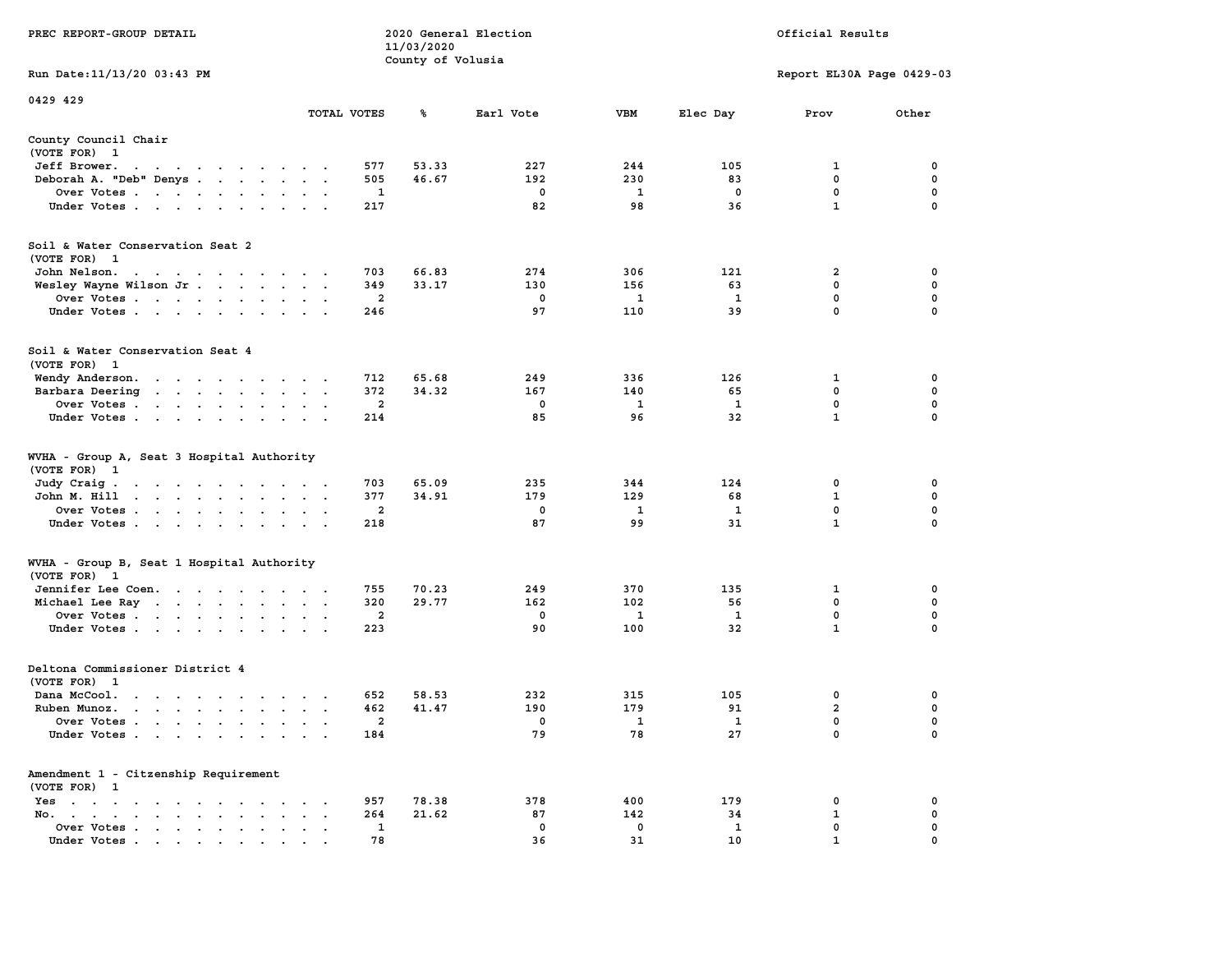| PREC REPORT-GROUP DETAIL                                                                    |                                                     | 11/03/2020        | 2020 General Election   |                |           | Official Results          |             |
|---------------------------------------------------------------------------------------------|-----------------------------------------------------|-------------------|-------------------------|----------------|-----------|---------------------------|-------------|
|                                                                                             |                                                     | County of Volusia |                         |                |           |                           |             |
| Run Date: 11/13/20 03:43 PM                                                                 |                                                     |                   |                         |                |           | Report EL30A Page 0429-04 |             |
| 0429 429                                                                                    | TOTAL VOTES                                         | ጜ                 | Earl Vote               | <b>VBM</b>     | Elec Day  | Prov                      | Other       |
|                                                                                             |                                                     |                   |                         |                |           |                           |             |
| Amendment 2 - Minimum Wage<br>(VOTE FOR) 1                                                  |                                                     |                   |                         |                |           |                           |             |
| Yes                                                                                         | 807                                                 | 65.66             | 261                     | 415            | 129       | 2                         | 0           |
| No.                                                                                         | 422                                                 | 34.34             | 203                     | 132            | 87        | $\mathbf 0$               | $\mathbf 0$ |
| Over Votes                                                                                  | 1                                                   |                   | <b>1</b>                | 0              | 0         | $\mathbf 0$               | 0           |
| Under Votes                                                                                 | 70                                                  |                   | 36                      | 26             | 8         | $\mathbf 0$               | $\mathbf 0$ |
| Amendment 3 - Primary Elections                                                             |                                                     |                   |                         |                |           |                           |             |
| (VOTE FOR) 1                                                                                |                                                     |                   |                         |                |           |                           |             |
| Yes                                                                                         | 678<br>505                                          | 57.31<br>42.69    | 225<br>226              | 331<br>196     | 121<br>83 | 1<br>0                    | 0<br>0      |
| No.<br>Over Votes                                                                           | 1                                                   |                   | $\overline{\mathbf{0}}$ | 1              | 0         | $\mathbf 0$               | $\mathbf 0$ |
| Under Votes                                                                                 | 116                                                 |                   | 50                      | 45             | 20        | $\mathbf{1}$              | $\mathbf 0$ |
|                                                                                             |                                                     |                   |                         |                |           |                           |             |
| Amendment 4 - Apprl Const. Amendment                                                        |                                                     |                   |                         |                |           |                           |             |
| (VOTE FOR) 1<br>Yes                                                                         | 599                                                 | 50.85             | 242                     | 236            | 121       | 0                         | 0           |
| No.                                                                                         | 579                                                 | 49.15             | 207                     | 288            | 83        | 1                         | 0           |
| Over Votes                                                                                  | 1                                                   |                   | 0                       | 1              | 0         | $\mathbf{0}$              | $\mathbf 0$ |
| Under Votes                                                                                 | 121                                                 |                   | 52                      | 48             | 20        | $\mathbf{1}$              | $\mathbf 0$ |
| Amendment 5 - Homestead Property Taxes<br>(VOTE FOR) 1<br>Yes                               | 823                                                 | 70.64             | 332                     | 341            | 150       | 0                         | 0           |
| No.                                                                                         | 342                                                 | 29.36             | 119                     | 174            | 48        | $\mathbf{1}$              | 0           |
| Over Votes                                                                                  | 2                                                   |                   | 0                       | $\overline{2}$ | 0         | $\mathbf 0$               | 0           |
| Under Votes                                                                                 | 133                                                 |                   | 50                      | 56             | 26        | $\mathbf{1}$              | $\Omega$    |
| Amendment 6 - Ad Valorem Tax Discount                                                       |                                                     |                   |                         |                |           |                           |             |
| (VOTE FOR) 1                                                                                |                                                     |                   |                         |                |           |                           |             |
| Yes                                                                                         | 1,007                                               | 84.20             | 389<br>68               | 435<br>98      | 183       | 0<br>$\mathbf{1}$         | 0<br>0      |
| No.<br>Over Votes                                                                           | 189<br>2                                            | 15.80             | 0                       | $\overline{a}$ | 22<br>0   | $\mathbf 0$               | 0           |
| Under Votes                                                                                 | 102                                                 |                   | 44                      | 38             | 19        | $\mathbf{1}$              | $\mathbf 0$ |
|                                                                                             |                                                     |                   |                         |                |           |                           |             |
| Volusia ECHO<br>(VOTE FOR) 1                                                                |                                                     |                   |                         |                |           |                           |             |
| Yes (For Bonds)<br>$\mathbf{r}$                                                             | 921                                                 | 77.14             | 336                     | 429            | 155       | 1                         | 0           |
| No (Against Bonds)                                                                          | 273                                                 | 22.86             | 120                     | 103            | 50        | 0                         | 0           |
| Over Votes                                                                                  | 1                                                   |                   | $\mathbf{1}$            | 0              | 0         | $\Omega$                  | $\mathbf 0$ |
| Under Votes                                                                                 | 105                                                 |                   | 44                      | 41             | 19        | $\mathbf{1}$              | 0           |
| Volusia Forever<br>(VOTE FOR) 1                                                             |                                                     |                   |                         |                |           |                           |             |
| Yes (For Bonds)<br>$\mathbf{r}$ , $\mathbf{r}$ , $\mathbf{r}$ , $\mathbf{r}$ , $\mathbf{r}$ | 965                                                 | 80.69             | 350                     | 453            | 161       | 1                         | 0           |
| No (Against Bonds)                                                                          | 231<br>$\ddot{\phantom{a}}$<br>$\ddot{\phantom{1}}$ | 19.31             | 110                     | 77             | 44        | $\mathbf 0$               | $\mathbf 0$ |
| Over Votes                                                                                  | 0                                                   |                   | 0                       | 0              | 0         | $\mathbf 0$               | 0           |
| Under Votes                                                                                 | 104                                                 |                   | 41                      | 43             | 19        | 1                         | $\Omega$    |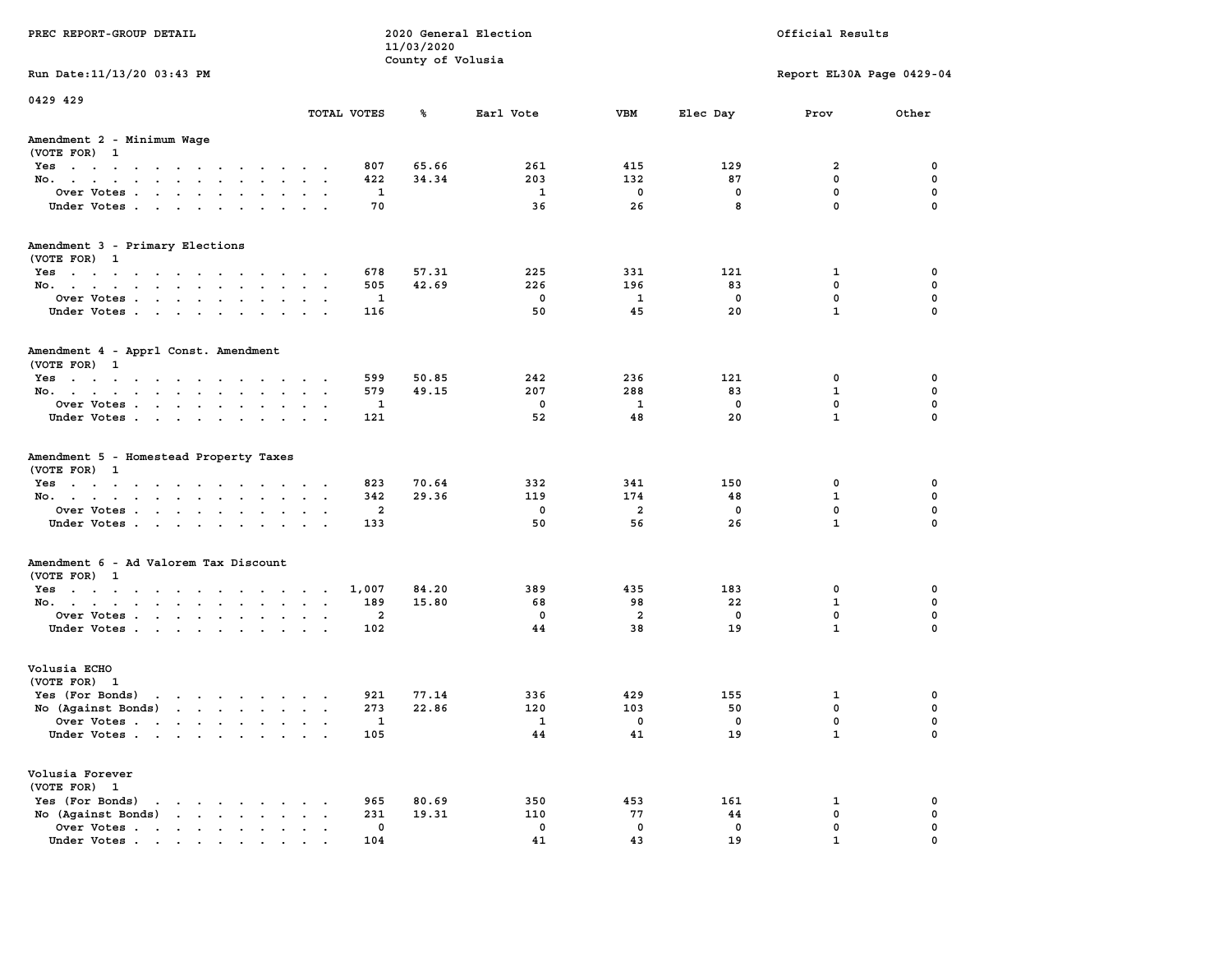| PREC REPORT-GROUP DETAIL                                                                                                                                                                                                                                                                                                                                                                                                                                                               | 2020 General Election<br>11/03/2020<br>County of Volusia |                         |                  |                            | Official Results           |                            |
|----------------------------------------------------------------------------------------------------------------------------------------------------------------------------------------------------------------------------------------------------------------------------------------------------------------------------------------------------------------------------------------------------------------------------------------------------------------------------------------|----------------------------------------------------------|-------------------------|------------------|----------------------------|----------------------------|----------------------------|
| Run Date: 11/13/20 03:43 PM                                                                                                                                                                                                                                                                                                                                                                                                                                                            |                                                          |                         |                  |                            | Report EL30A Page 0501-01  |                            |
| 0501 501<br>TOTAL VOTES                                                                                                                                                                                                                                                                                                                                                                                                                                                                | ℁                                                        | Earl Vote               | <b>VBM</b>       | Elec Day                   | Prov                       | Other                      |
| REGISTERED VOTERS - TOTAL<br>BALLOTS CAST - TOTAL.<br>and the contract of the contract of<br>$\ddot{\phantom{a}}$<br>$\overline{\phantom{a}}$<br>BALLOTS CAST - BLANK.<br>$\cdot$ $\cdot$ $\cdot$ $\cdot$ $\cdot$<br>$\ddot{\phantom{a}}$<br>$\blacksquare$<br>VOTER TURNOUT - TOTAL<br>$\mathbf{r}$ , $\mathbf{r}$ , $\mathbf{r}$ , $\mathbf{r}$ , $\mathbf{r}$<br>$\sim$ $\sim$<br>VOTER TURNOUT - BLANK<br>$\mathbf{r}$ , $\mathbf{r}$ , $\mathbf{r}$ , $\mathbf{r}$ , $\mathbf{r}$ | 3,072<br>2,631<br>0<br>85.64                             | 820<br>0                | 1,429<br>0       | 381<br>0                   | 1<br>$\mathbf{0}$          | 0<br>0                     |
| President and Vice President<br>(VOTE FOR) 1                                                                                                                                                                                                                                                                                                                                                                                                                                           |                                                          |                         |                  |                            |                            |                            |
| Donald J. Trump (REP)<br>the contract of the contract of the<br>Joseph R. Biden (DEM)<br>the contract of the contract of the                                                                                                                                                                                                                                                                                                                                                           | 65.56<br>1,719<br>874<br>33.33                           | 627<br>182              | 775<br>631       | 316<br>61                  | 1<br>0                     | 0<br>$\mathbf 0$           |
| Jo Jorgensen $(LPF)$                                                                                                                                                                                                                                                                                                                                                                                                                                                                   | 16<br>.61                                                | 5                       | 8                | 3                          | 0                          | 0                          |
| Roque "Rocky" De La Fuente (REF).<br>$\sim$ $\sim$<br>$\sim$                                                                                                                                                                                                                                                                                                                                                                                                                           | .04<br>1                                                 | $\mathbf 0$             | $\mathbf{1}$     | $\mathbf 0$                | 0                          | 0                          |
| Gloria La Riva (PSL).                                                                                                                                                                                                                                                                                                                                                                                                                                                                  | 0                                                        | $\mathbf 0$             | $\mathbf 0$      | $\mathbf 0$                | $\mathbf 0$                | 0                          |
| Howie Hawkins (GRE)<br>$\ddot{\phantom{a}}$<br>$\sim$<br>$\mathbf{r}$                                                                                                                                                                                                                                                                                                                                                                                                                  | 3<br>.11                                                 | $\overline{a}$          | $\mathbf{1}$     | 0                          | $\mathbf 0$                | 0                          |
| Don Blankenship (CPF)<br>$\sim$ $\sim$                                                                                                                                                                                                                                                                                                                                                                                                                                                 | 3<br>.11                                                 | 1                       | $\overline{a}$   | $\mathbf 0$                | 0                          | $\mathbf 0$                |
| $WRITE-IN.$<br>$\ddot{\phantom{a}}$<br>$\ddot{\phantom{a}}$<br>$\overline{a}$                                                                                                                                                                                                                                                                                                                                                                                                          | 6<br>.23<br>0                                            | $\mathbf{1}$<br>0       | 5<br>$\mathbf 0$ | $\mathbf 0$<br>$\mathbf 0$ | $\mathbf 0$<br>$\mathbf 0$ | $\mathbf 0$<br>$\mathbf 0$ |
| Over Votes<br>$\sim$ $\sim$ $\sim$                                                                                                                                                                                                                                                                                                                                                                                                                                                     | 9                                                        | $\overline{\mathbf{2}}$ | 6                | $\mathbf{1}$               | $\mathbf 0$                | $\Omega$                   |
| Under Votes                                                                                                                                                                                                                                                                                                                                                                                                                                                                            |                                                          |                         |                  |                            |                            |                            |
| Representative in Congress District 6<br>(VOTE FOR) 1                                                                                                                                                                                                                                                                                                                                                                                                                                  |                                                          |                         |                  |                            |                            |                            |
| Michael Waltz (REP)                                                                                                                                                                                                                                                                                                                                                                                                                                                                    | 68.91<br>1,744                                           | 624                     | 805              | 314                        | 1                          | 0                          |
| Clint Curtis (DEM)                                                                                                                                                                                                                                                                                                                                                                                                                                                                     | 782<br>30.90                                             | 172                     | 563              | 47                         | $\mathbf 0$                | 0                          |
| WRITE-IN.<br>$\sim$ $\sim$                                                                                                                                                                                                                                                                                                                                                                                                                                                             | 5<br>.20                                                 | $\mathbf 0$             | 3                | $\overline{\mathbf{2}}$    | $\mathbf 0$                | $\mathbf 0$                |
| Over Votes<br>$\blacksquare$<br>$\bullet$<br>$\ddot{\phantom{a}}$                                                                                                                                                                                                                                                                                                                                                                                                                      | $\mathbf{1}$                                             | $\mathbf{1}$            | 0                | 0                          | 0                          | $\pmb{0}$                  |
| Under Votes                                                                                                                                                                                                                                                                                                                                                                                                                                                                            | 99                                                       | 23                      | 58               | 18                         | $\mathbf 0$                | $\Omega$                   |
| State Attorney 7th Judicial Circuit<br>(VOTE FOR) 1                                                                                                                                                                                                                                                                                                                                                                                                                                    |                                                          |                         |                  |                            |                            |                            |
| R.J. Larizza (REP)                                                                                                                                                                                                                                                                                                                                                                                                                                                                     | 71.67<br>1,730                                           | 614                     | 818              | 297                        | 1                          | 0                          |
| Don Dempsey.<br>the contract of the contract of the contract of the contract of the contract of the contract of the contract of                                                                                                                                                                                                                                                                                                                                                        | 684<br>28.33                                             | 155                     | 471              | 58                         | $\mathbf 0$                | $\mathbf 0$                |
| Over Votes                                                                                                                                                                                                                                                                                                                                                                                                                                                                             | $\mathbf{1}$                                             | 1                       | 0                | 0                          | 0                          | 0                          |
| Under Votes                                                                                                                                                                                                                                                                                                                                                                                                                                                                            | 216                                                      | 50                      | 140              | 26                         | $\Omega$                   | $\Omega$                   |
| State Senator District 7<br>(VOTE FOR) 1                                                                                                                                                                                                                                                                                                                                                                                                                                               |                                                          |                         |                  |                            |                            |                            |
| Travis J. Hutson (REP)<br>$\overline{\phantom{a}}$                                                                                                                                                                                                                                                                                                                                                                                                                                     | 1,692<br>67.63                                           | 606                     | 782              | 303                        | 1                          | 0                          |
| Heather Hunter (DEM).                                                                                                                                                                                                                                                                                                                                                                                                                                                                  | 32.29<br>808                                             | 183                     | 570              | 55                         | 0                          | 0                          |
| WRITE-IN.                                                                                                                                                                                                                                                                                                                                                                                                                                                                              | $\overline{2}$<br>.08                                    | $\mathbf 0$             | $\mathbf{2}$     | $\mathbf 0$                | $\mathbf 0$                | 0                          |
| Over Votes<br>$\sim$ $\sim$                                                                                                                                                                                                                                                                                                                                                                                                                                                            | 0                                                        | $\mathbf 0$             | $\mathbf 0$      | $\mathbf 0$                | 0                          | 0                          |
| Under Votes                                                                                                                                                                                                                                                                                                                                                                                                                                                                            | 129                                                      | 31                      | 75               | 23                         | 0                          | $\Omega$                   |
| State Representative District 24<br>(VOTE FOR) 1                                                                                                                                                                                                                                                                                                                                                                                                                                       |                                                          |                         |                  |                            |                            |                            |
| Paul Renner (REP).                                                                                                                                                                                                                                                                                                                                                                                                                                                                     | 67.81<br>1,348                                           | 478                     | 657              | 213                        | 0                          | 0                          |
| Adam Morley (DEM).<br>$\ddot{\phantom{a}}$                                                                                                                                                                                                                                                                                                                                                                                                                                             | 32.19<br>640                                             | 143                     | 457              | 40                         | $\mathbf 0$                | $\mathbf 0$                |
| Over Votes<br>$\bullet$<br>$\,$ .                                                                                                                                                                                                                                                                                                                                                                                                                                                      | 0                                                        | $\mathbf 0$             | $\mathbf 0$      | $\mathbf 0$                | 0                          | $\mathbf 0$                |
| Under Votes<br>$\sim$<br>$\sim$                                                                                                                                                                                                                                                                                                                                                                                                                                                        | 109                                                      | 24                      | 71               | 14                         | 0                          | 0                          |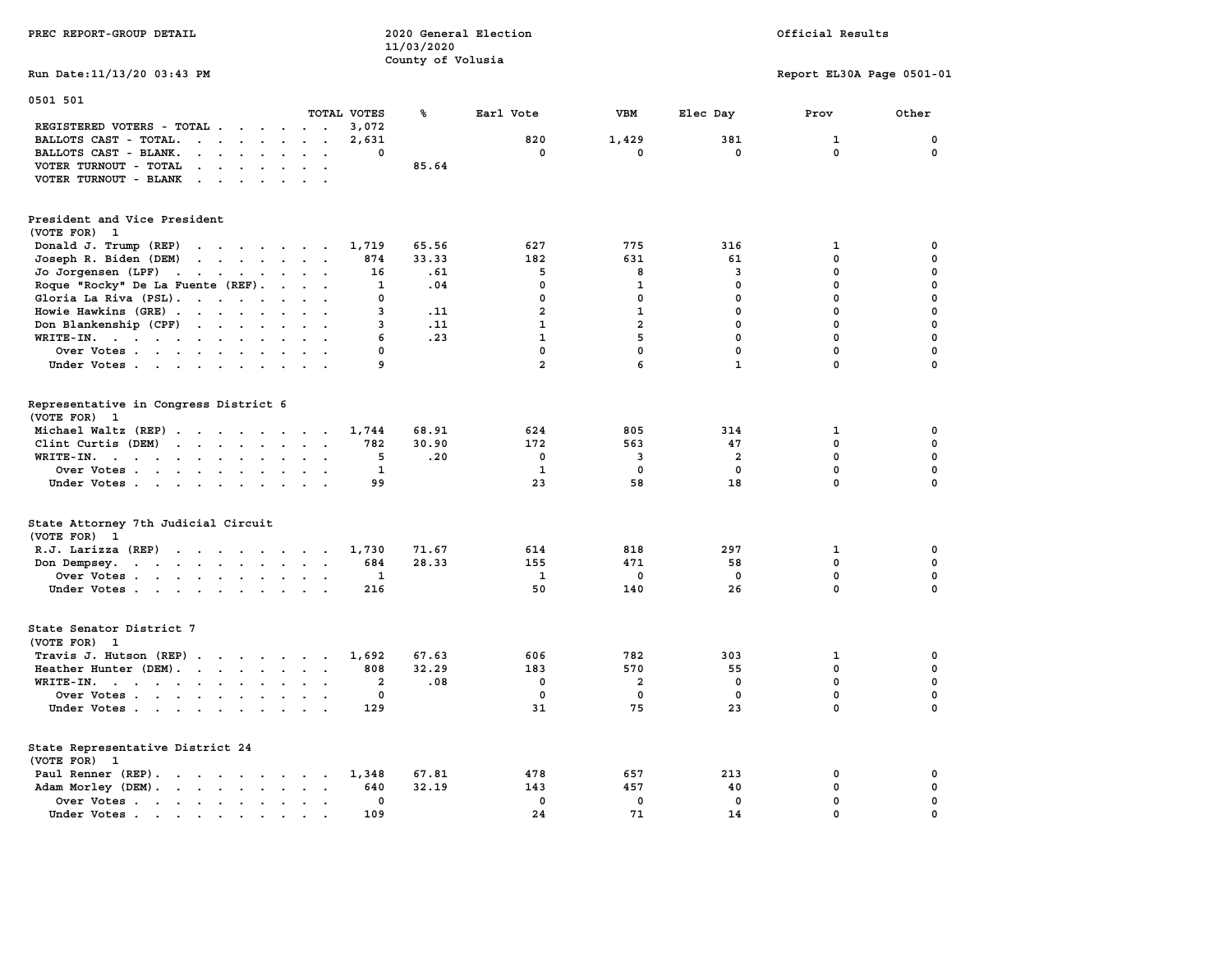|                                                                                               |                                                                                                                 |        |                                              |                      |                          |                                    | 11/03/2020        |                                  |                                  |                                |                                       |                                   |
|-----------------------------------------------------------------------------------------------|-----------------------------------------------------------------------------------------------------------------|--------|----------------------------------------------|----------------------|--------------------------|------------------------------------|-------------------|----------------------------------|----------------------------------|--------------------------------|---------------------------------------|-----------------------------------|
|                                                                                               |                                                                                                                 |        |                                              |                      |                          |                                    | County of Volusia |                                  |                                  |                                |                                       |                                   |
| Run Date: 11/13/20 03:43 PM                                                                   |                                                                                                                 |        |                                              |                      |                          |                                    |                   |                                  |                                  |                                | Report EL30A Page 0501-02             |                                   |
| 0501 501                                                                                      |                                                                                                                 |        |                                              |                      |                          |                                    |                   |                                  |                                  |                                |                                       |                                   |
|                                                                                               |                                                                                                                 |        |                                              |                      |                          | TOTAL VOTES                        | ጜ                 | Earl Vote                        | VBM                              | Elec Day                       | Prov                                  | Other                             |
| State Representative District 25<br>(VOTE FOR) 1                                              |                                                                                                                 |        |                                              |                      |                          |                                    |                   |                                  |                                  |                                |                                       |                                   |
| Tom Leek $(REP)$ .                                                                            |                                                                                                                 |        |                                              |                      |                          | 366                                | 73.20             | 137                              | 137                              | 91                             | 1                                     | 0                                 |
| Sarah Zutter (DEM)                                                                            | and the contract of the con-                                                                                    |        |                                              | $\cdots$             |                          | 122                                | 24.40             | 25                               | 87                               | 10                             | $\mathbf 0$                           | $\mathbf 0$                       |
| Joseph "Joe" Hannoush (LPF)                                                                   |                                                                                                                 |        |                                              |                      |                          | 12                                 | 2.40              | $\overline{\mathbf{4}}$          | 6                                | $\overline{a}$                 | $\mathbf 0$                           | 0                                 |
| Over Votes                                                                                    |                                                                                                                 |        |                                              |                      |                          | 0                                  |                   | 0                                | 0                                | 0                              | $\pmb{0}$                             | $\mathbf 0$                       |
| Under Votes                                                                                   |                                                                                                                 |        |                                              |                      |                          | 34                                 |                   | 9                                | 14                               | 11                             | $\mathbf 0$                           | $\mathbf 0$                       |
|                                                                                               |                                                                                                                 |        |                                              |                      |                          |                                    |                   |                                  |                                  |                                |                                       |                                   |
| Supreme Court - Carlos G. Muniz<br>(VOTE FOR) 1                                               |                                                                                                                 |        |                                              |                      |                          |                                    |                   |                                  |                                  |                                |                                       |                                   |
| Yes                                                                                           |                                                                                                                 |        |                                              |                      | $\sim$                   | 1,527                              | 72.68             | 515                              | 792                              | 220                            | 0                                     | 0                                 |
| No.                                                                                           |                                                                                                                 |        |                                              |                      |                          | 574                                | 27.32             | 156                              | 353                              | 65                             | $\mathbf 0$                           | 0                                 |
| Over Votes                                                                                    |                                                                                                                 |        |                                              |                      |                          | 0                                  |                   | $\mathbf 0$                      | 0                                | $\mathbf 0$                    | $\mathbf 0$                           | $\mathbf 0$                       |
| Under Votes                                                                                   | $\cdot$ $\cdot$ $\cdot$ $\cdot$                                                                                 |        | $\ddot{\phantom{a}}$                         | $\sim$ $\sim$        |                          | 530                                |                   | 149                              | 284                              | 96                             | $\mathbf{1}$                          | 0                                 |
|                                                                                               |                                                                                                                 |        |                                              |                      |                          |                                    |                   |                                  |                                  |                                |                                       |                                   |
| 5th Dist Crt of Appeal - Evander<br>(VOTE FOR) 1                                              |                                                                                                                 |        |                                              |                      |                          |                                    |                   |                                  |                                  |                                |                                       |                                   |
| Yes                                                                                           |                                                                                                                 |        |                                              |                      |                          | 1,629                              | 77.39             | 531                              | 877                              | 221                            | 0                                     | 0                                 |
| No.                                                                                           |                                                                                                                 |        |                                              |                      |                          | 476                                | 22.61             | 141                              | 262                              | 73                             | $\mathbf 0$                           | $\mathbf 0$                       |
| Over Votes                                                                                    |                                                                                                                 |        | $\sim$ $\sim$ $\sim$                         | $\ddot{\phantom{a}}$ | $\ddot{\phantom{a}}$     | 1                                  |                   | 1                                | $\mathbf 0$                      | $\mathbf 0$                    | 0                                     | $\mathbf 0$                       |
| Under Votes                                                                                   |                                                                                                                 |        |                                              |                      |                          | 525                                |                   | 147                              | 290                              | 87                             | $\mathbf{1}$                          | $\mathbf 0$                       |
| 5th Dist Crt of Appeal - Grosshans<br>(VOTE FOR) 1<br>Yes<br>No.<br>Over Votes<br>Under Votes | $\cdot$ $\cdot$ $\cdot$                                                                                         |        |                                              |                      |                          | 1,538<br>547<br>$\mathbf 0$<br>546 | 73.76<br>26.24    | 514<br>151<br>$\mathbf 0$<br>155 | 804<br>330<br>$\mathbf 0$<br>295 | 220<br>66<br>$\mathbf 0$<br>95 | 0<br>0<br>$\mathbf 0$<br>$\mathbf{1}$ | 0<br>0<br>$\mathbf 0$<br>$\Omega$ |
| 5th Dist Crt of Appeal - Harris                                                               |                                                                                                                 |        |                                              |                      |                          |                                    |                   |                                  |                                  |                                |                                       |                                   |
| (VOTE FOR) 1                                                                                  |                                                                                                                 |        |                                              |                      |                          |                                    |                   |                                  |                                  |                                |                                       |                                   |
| Yes                                                                                           |                                                                                                                 |        |                                              |                      | $\overline{\phantom{a}}$ | 1,571                              | 75.17             | 514                              | 834                              | 223                            | 0                                     | 0                                 |
| No.                                                                                           |                                                                                                                 |        |                                              |                      |                          | 519                                | 24.83             | 149                              | 303                              | 67                             | $\mathbf 0$                           | $\mathbf 0$                       |
| Over Votes                                                                                    |                                                                                                                 |        |                                              | $\sim$               |                          | $\mathbf{1}$                       |                   | $\mathbf{1}$                     | $\mathbf 0$                      | $\mathbf 0$                    | $\mathbf 0$                           | $\mathbf 0$                       |
| Under Votes                                                                                   |                                                                                                                 |        |                                              |                      |                          | 540                                |                   | 156                              | 292                              | 91                             | $\mathbf{1}$                          | 0                                 |
| 5th Dist Crt of Appeal - Orfinger<br>(VOTE FOR) 1                                             |                                                                                                                 |        |                                              |                      |                          |                                    |                   |                                  |                                  |                                |                                       |                                   |
| Yes                                                                                           |                                                                                                                 |        |                                              |                      |                          | 1,640                              | 77.43             | 528                              | 889                              | 223                            | 0                                     | 0                                 |
| No.                                                                                           |                                                                                                                 |        | $\sim$<br>$\ddot{\phantom{a}}$               | $\sim$               | $\ddot{\phantom{0}}$     | 478                                | 22.57             | 141                              | 269                              | 68                             | 0                                     | $\mathbf 0$                       |
| Over Votes                                                                                    |                                                                                                                 |        | $\ddot{\phantom{a}}$<br>$\ddot{\phantom{a}}$ |                      | $\sim$                   | 1                                  |                   | 1                                | $\mathbf 0$                      | $\mathbf 0$                    | $\mathbf 0$                           | 0                                 |
| Under Votes                                                                                   |                                                                                                                 |        |                                              |                      |                          | 512                                |                   | 150                              | 271                              | 90                             | $\mathbf{1}$                          | $\Omega$                          |
| 5th Dist Crt of Appeal - Sasso<br>(VOTE FOR) 1                                                |                                                                                                                 |        |                                              |                      |                          |                                    |                   |                                  |                                  |                                |                                       |                                   |
| $Yes \t . \t .$<br>the contract of the contract of the contract of                            |                                                                                                                 |        |                                              |                      |                          | 1,532                              | 74.22             | 504                              | 811                              | 217                            | $\mathbf 0$                           | $\mathbf 0$                       |
| No.<br>design and a series of the con-                                                        |                                                                                                                 |        | $\bullet$<br>$\bullet$                       |                      | $\ddot{\phantom{a}}$     | 532                                | 25.78             | 149                              | 313                              | 70                             | 0                                     | $\mathbf 0$                       |
| Over Votes                                                                                    |                                                                                                                 | $\sim$ | $\ddot{\phantom{a}}$<br>$\ddot{\phantom{a}}$ | $\ddot{\phantom{a}}$ | $\bullet$                | 0                                  |                   | $\mathbf 0$                      | $\mathbf 0$                      | $\mathbf 0$                    | $\mathbf 0$                           | 0                                 |
| Under Votes                                                                                   | the contract of the contract of the contract of the contract of the contract of the contract of the contract of |        | $\bullet$<br>$\sim$ $\sim$                   |                      |                          | 567                                |                   | 167                              | 305                              | 94                             | $\mathbf{1}$                          | 0                                 |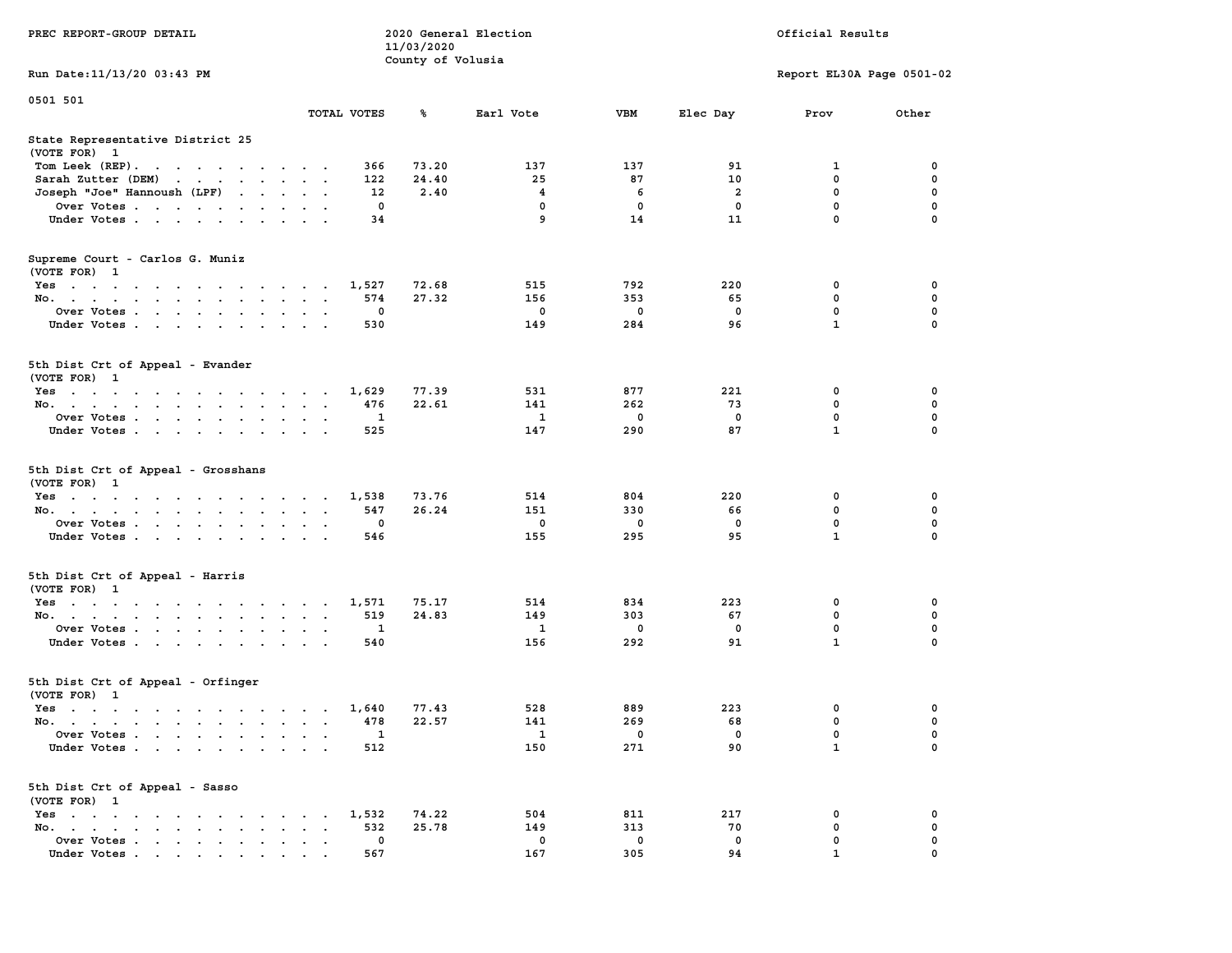| PREC REPORT-GROUP DETAIL                                                                                                        |                                                                                                 | 11/03/2020        | 2020 General Election   |              |             | Official Results            |                  |
|---------------------------------------------------------------------------------------------------------------------------------|-------------------------------------------------------------------------------------------------|-------------------|-------------------------|--------------|-------------|-----------------------------|------------------|
| Run Date: 11/13/20 03:43 PM                                                                                                     |                                                                                                 | County of Volusia |                         |              |             | Report EL30A Page 0501-03   |                  |
| 0501 501                                                                                                                        |                                                                                                 |                   |                         |              |             |                             |                  |
|                                                                                                                                 | TOTAL VOTES                                                                                     | ℁                 | Earl Vote               | <b>VBM</b>   | Elec Day    | Prov                        | Other            |
| 5th Dist Crt of Appeal - Wallis<br>(VOTE FOR) 1                                                                                 |                                                                                                 |                   |                         |              |             |                             |                  |
| Yes                                                                                                                             | 1,572                                                                                           | 75.83             | 515                     | 837          | 220         | 0                           | 0                |
| No.                                                                                                                             | 501                                                                                             | 24.17             | 145                     | 288          | 68          | 0                           | $\mathbf 0$      |
| Over Votes.                                                                                                                     | 0                                                                                               |                   | 0                       | 0            | 0           | $\mathbf 0$<br>$\mathbf{1}$ | 0<br>$\mathbf 0$ |
| Under Votes                                                                                                                     | 558                                                                                             |                   | 160                     | 304          | 93          |                             |                  |
| Circuit Judge, 7th Judicial, Group 14<br>(VOTE FOR) 1                                                                           |                                                                                                 |                   |                         |              |             |                             |                  |
| Joan Anthony<br>the contract of the contract of the con-                                                                        | 1,081                                                                                           | 52.50             | 326                     | 634          | 121         | 0                           | 0                |
| Dan Hilbert<br>the contract of the contract of the contract of the contract of the contract of the contract of the contract of  | 978                                                                                             | 47.50             | 335                     | 480          | 163         | 0                           | 0                |
| Over Votes                                                                                                                      | 3                                                                                               |                   | $\overline{\mathbf{3}}$ | 0            | 0           | $\mathbf 0$                 | $\mathbf 0$      |
| Under Votes                                                                                                                     | 569                                                                                             |                   | 156                     | 315          | 97          | $\mathbf{1}$                | $\Omega$         |
| County Council Chair<br>(VOTE FOR) 1                                                                                            |                                                                                                 |                   |                         |              |             |                             |                  |
| Jeff Brower.<br>the contract of the contract of the contract of the contract of the contract of the contract of the contract of | 1,291                                                                                           | 59.17             | 433                     | 653          | 205         | 0                           | 0                |
| Deborah A. "Deb" Denys                                                                                                          | 891                                                                                             | 40.83             | 246                     | 538          | 107         | 0                           | 0                |
| Over Votes                                                                                                                      | 1                                                                                               |                   | $\mathbf 0$             | 1            | $\mathbf 0$ | $\mathbf{0}$                | $\mathbf 0$      |
| Under Votes                                                                                                                     | 448                                                                                             |                   | 141                     | 237          | 69          | $\mathbf{1}$                | $\mathbf 0$      |
| County Council Member District 4<br>(VOTE FOR) 1                                                                                |                                                                                                 |                   |                         |              |             |                             |                  |
| Barbara Bonarrigo.                                                                                                              | 993                                                                                             | 45.57             | 330                     | 542          | 121         | 0                           | 0                |
| Heather Post                                                                                                                    | 1,186                                                                                           | 54.43             | 360                     | 634          | 191         | $\mathbf{1}$                | $\mathbf 0$      |
| Over Votes                                                                                                                      | $\overline{2}$                                                                                  |                   | $\overline{a}$          | 0            | 0           | $\mathbf 0$                 | $\mathbf 0$      |
| Under Votes                                                                                                                     | 450                                                                                             |                   | 128                     | 253          | 69          | $\mathbf 0$                 | $\Omega$         |
| Soil & Water Conservation Seat 2<br>(VOTE FOR) 1                                                                                |                                                                                                 |                   |                         |              |             |                             |                  |
| John Nelson.                                                                                                                    | 1,552                                                                                           | 78.15             | 506                     | 816          | 230         | 0                           | 0                |
| Wesley Wayne Wilson Jr.                                                                                                         | 434                                                                                             | 21.85             | 128                     | 254          | 52          | 0                           | 0                |
| Over Votes                                                                                                                      | 1                                                                                               |                   | $\mathbf{1}$            | 0            | 0           | $\mathbf 0$                 | 0                |
| Under Votes                                                                                                                     | 644                                                                                             |                   | 185                     | 359          | 99          | $\mathbf{1}$                | $\Omega$         |
| Soil & Water Conservation Seat 4<br>(VOTE FOR) 1                                                                                |                                                                                                 |                   |                         |              |             |                             |                  |
| Wendy Anderson.                                                                                                                 | 1,167                                                                                           | 58.03             | 352                     | 671          | 144         | 0                           | 0                |
| Barbara Deering                                                                                                                 | 844                                                                                             | 41.97             | 296                     | 408          | 140         | $\mathbf 0$                 | 0                |
| Over Votes                                                                                                                      | 1                                                                                               |                   | $\mathbf{1}$            | 0            | 0           | 0                           | $\mathbf 0$      |
| Under Votes                                                                                                                     | 619                                                                                             |                   | 171                     | 350          | 97          | $\mathbf{1}$                | 0                |
| Amendment 1 - Citzenship Requirement                                                                                            |                                                                                                 |                   |                         |              |             |                             |                  |
| (VOTE FOR) 1                                                                                                                    |                                                                                                 |                   |                         |              |             |                             |                  |
| $Yes$<br>No.                                                                                                                    | 2,063<br>$\sim$ $\sim$<br>405<br>$\ddot{\phantom{a}}$<br>$\ddot{\phantom{a}}$<br>$\blacksquare$ | 83.59<br>16.41    | 663<br>96               | 1,096<br>271 | 303<br>38   | 1<br>0                      | 0<br>0           |
| Over Votes.                                                                                                                     | 1                                                                                               |                   | $\mathbf{1}$            | $\mathbf 0$  | 0           | 0                           | 0                |
| Under Votes                                                                                                                     | 162                                                                                             |                   | 60                      | 62           | 40          | 0                           | $\mathbf 0$      |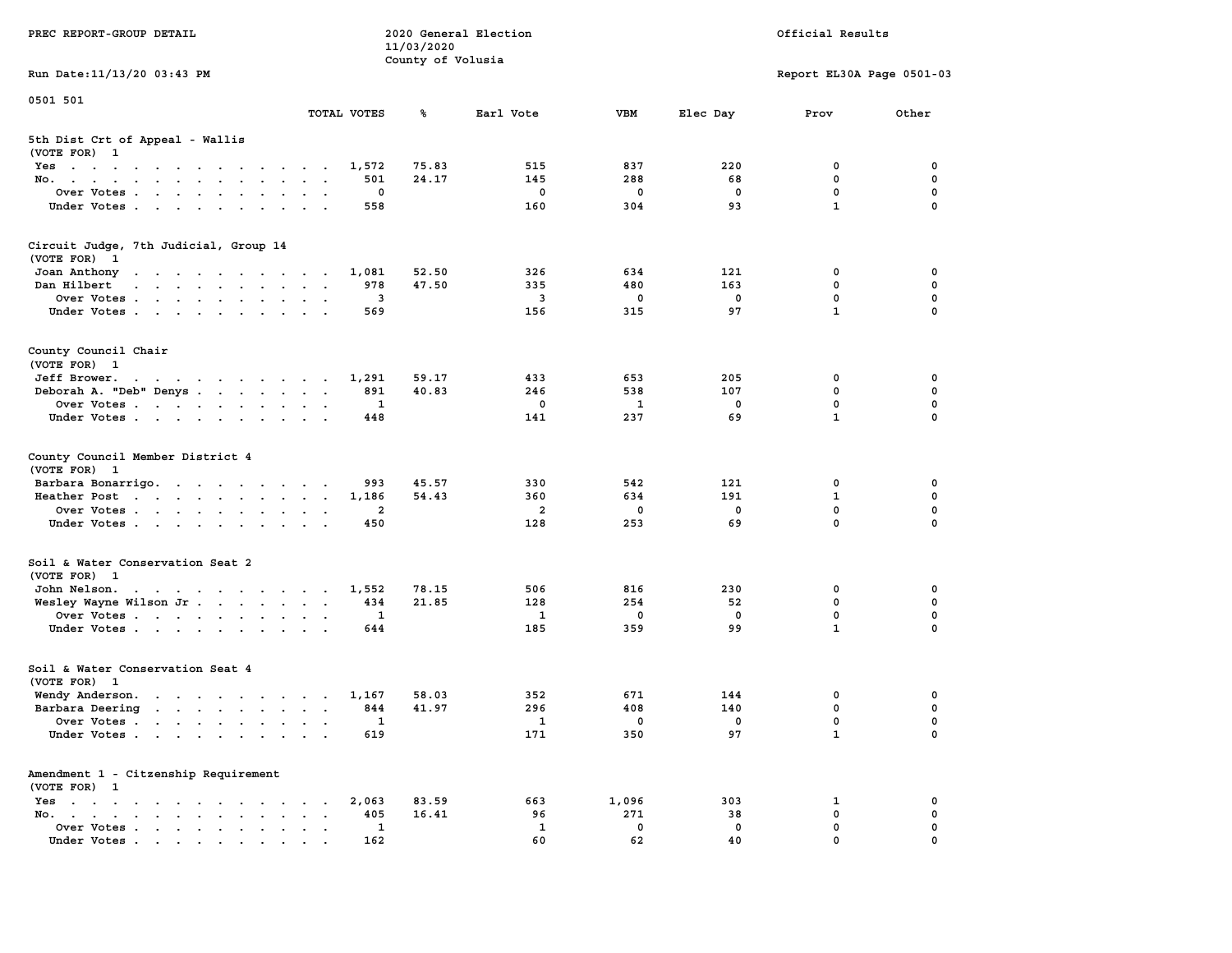| PREC REPORT-GROUP DETAIL                                                                                                        |        |                | 11/03/2020        | 2020 General Election    |             |             | Official Results          |             |
|---------------------------------------------------------------------------------------------------------------------------------|--------|----------------|-------------------|--------------------------|-------------|-------------|---------------------------|-------------|
| Run Date: 11/13/20 03:43 PM                                                                                                     |        |                | County of Volusia |                          |             |             | Report EL30A Page 0501-04 |             |
| 0501 501                                                                                                                        |        |                |                   |                          |             |             |                           |             |
|                                                                                                                                 |        | TOTAL VOTES    | ℁                 | Earl Vote                | <b>VBM</b>  | Elec Day    | Prov                      | Other       |
| Amendment 2 - Minimum Wage<br>(VOTE FOR) 1                                                                                      |        |                |                   |                          |             |             |                           |             |
| Yes                                                                                                                             |        | 1,319          | 53.38             | 338                      | 853         | 128         | 0                         | 0           |
| No.                                                                                                                             |        | 1,152          | 46.62             | 419                      | 513         | 219         | $\mathbf{1}$              | 0           |
| Over Votes                                                                                                                      |        | 3              |                   | $\overline{\mathbf{3}}$  | $\mathbf 0$ | 0           | $\mathbf 0$               | 0           |
| Under Votes                                                                                                                     |        | 157            |                   | 60                       | 63          | 34          | $\mathbf 0$               | $\mathbf 0$ |
| Amendment 3 - Primary Elections                                                                                                 |        |                |                   |                          |             |             |                           |             |
| (VOTE FOR) 1                                                                                                                    |        |                | 46.82             | 316                      | 693         | 124         | 0                         | 0           |
| Yes<br>No.                                                                                                                      |        | 1,133<br>1,287 | 53.18             | 433                      | 647         | 206         | $\mathbf{1}$              | 0           |
| Over Votes                                                                                                                      |        | 0              |                   | 0                        | $\mathbf 0$ | $\mathbf 0$ | $\mathbf 0$               | 0           |
| Under Votes                                                                                                                     |        | 211            |                   | 71                       | 89          | 51          | $\Omega$                  | 0           |
| Amendment 4 - Apprl Const. Amendment<br>(VOTE FOR) 1                                                                            |        |                |                   |                          |             |             |                           |             |
| Yes                                                                                                                             |        | 1,150          | 48.26             | 437                      | 524         | 188         | 1                         | 0           |
| No.                                                                                                                             |        | 1,233          | 51.74             | 298                      | 797         | 138         | $^{\circ}$                | 0           |
| Over Votes                                                                                                                      |        | 0              |                   | 0                        | $\mathbf 0$ | $\mathbf 0$ | $\mathbf{0}$              | 0           |
| Under Votes                                                                                                                     |        | 248            |                   | 85                       | 108         | 55          | $\mathbf 0$               | 0           |
| Amendment 5 - Homestead Property Taxes<br>(VOTE FOR) 1<br>Yes                                                                   |        | 1,673          | 71.01             | 538                      | 879         | 255         | 1                         | 0           |
| No.                                                                                                                             |        | 683            | 28.99             | 186                      | 427         | 70          | $\mathbf 0$               | 0           |
| Over Votes                                                                                                                      |        | 2              |                   | 1                        | $\mathbf 0$ | 1           | $\mathbf 0$               | 0           |
| Under Votes                                                                                                                     |        | 273            |                   | 95                       | 123         | 55          | $\mathbf 0$               | $\Omega$    |
| Amendment 6 - Ad Valorem Tax Discount                                                                                           |        |                |                   |                          |             |             |                           |             |
| (VOTE FOR) 1                                                                                                                    |        |                |                   |                          |             |             |                           |             |
| Yes                                                                                                                             |        | 2,089          | 86.07             | 667                      | 1,115       | 306         | 1                         | 0           |
| No.                                                                                                                             |        | 338            | 13.93             | 80                       | 228         | 30          | 0                         | 0           |
| Over Votes                                                                                                                      |        | 0              |                   | 0                        | $\mathbf 0$ | 0           | $\mathbf 0$               | 0           |
| Under Votes                                                                                                                     |        | 204            |                   | 73                       | 86          | 45          | $\Omega$                  | $\mathbf 0$ |
| Volusia ECHO<br>(VOTE FOR) 1                                                                                                    |        |                |                   |                          |             |             |                           |             |
| Yes (For Bonds) $\cdots$ $\cdots$ $\cdots$ $\cdots$                                                                             |        | 1,686          | 70.54             | 475                      | 993         | 217         | 1                         | 0           |
| No (Against Bonds)                                                                                                              |        | 704            | 29.46             | 262                      | 326         | 116         | $\mathbf 0$               | 0           |
| Over Votes .<br>the contract of the contract of the contract of the contract of the contract of the contract of the contract of |        | 3              |                   | $\overline{\phantom{a}}$ | 0           | 0           | 0                         | $\mathbf 0$ |
| Under Votes                                                                                                                     |        | 238            |                   | 80                       | 110         | 48          | 0                         | 0           |
| Volusia Forever<br>(VOTE FOR) 1                                                                                                 |        |                |                   |                          |             |             |                           |             |
| Yes (For Bonds)                                                                                                                 |        | 1,772          | 73.71             | 494                      | 1,049       | 228         | 1                         | 0           |
| No (Against Bonds)                                                                                                              | $\sim$ | 632            | 26.29             | 244                      | 279         | 109         | $\mathbf 0$               | $\mathbf 0$ |
| Over Votes                                                                                                                      |        | 0              |                   | $\mathbf 0$              | $\mathbf 0$ | 0           | $\mathbf 0$               | 0           |
| Under Votes                                                                                                                     |        | 227            |                   | 82                       | 101         | 44          | $\Omega$                  | $\Omega$    |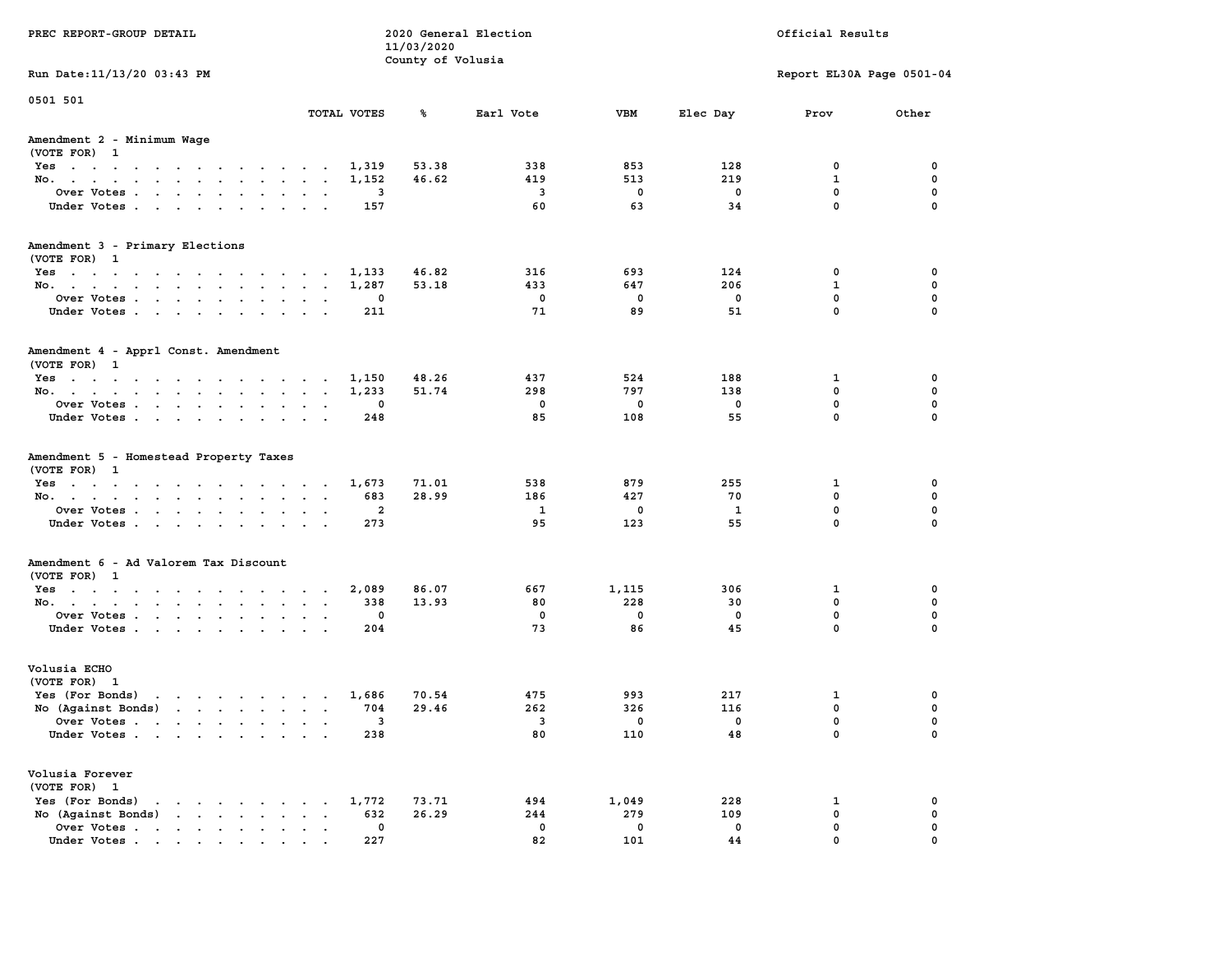| PREC REPORT-GROUP DETAIL                                                                                                                                                                                                                             |                                                          | 11/03/2020        | 2020 General Election   |                         |              | Official Results          |                   |
|------------------------------------------------------------------------------------------------------------------------------------------------------------------------------------------------------------------------------------------------------|----------------------------------------------------------|-------------------|-------------------------|-------------------------|--------------|---------------------------|-------------------|
| Run Date: 11/13/20 03:43 PM                                                                                                                                                                                                                          |                                                          | County of Volusia |                         |                         |              | Report EL30A Page 0502-01 |                   |
| 0502 502                                                                                                                                                                                                                                             |                                                          |                   |                         |                         |              |                           |                   |
|                                                                                                                                                                                                                                                      | TOTAL VOTES                                              | ℁                 | Earl Vote               | VBM                     | Elec Day     | Prov                      | Other             |
| REGISTERED VOTERS - TOTAL                                                                                                                                                                                                                            | 5,205<br>$\sim$ $\sim$ $\sim$<br>4,332                   |                   | 1,459                   | 2,231                   | 637          | 5                         |                   |
| BALLOTS CAST - TOTAL.                                                                                                                                                                                                                                | $\ddot{\phantom{a}}$<br>$\ddot{\phantom{a}}$<br>$\Omega$ |                   | $\mathbf{0}$            | 0                       | $\mathbf{0}$ | $\mathbf 0$               | 0<br>$\mathbf{0}$ |
| BALLOTS CAST - BLANK.<br>$\cdots$                                                                                                                                                                                                                    |                                                          |                   |                         |                         |              |                           |                   |
| VOTER TURNOUT - TOTAL<br>$\mathbf{r}$ , $\mathbf{r}$ , $\mathbf{r}$                                                                                                                                                                                  |                                                          | 83.23             |                         |                         |              |                           |                   |
| VOTER TURNOUT - BLANK                                                                                                                                                                                                                                |                                                          |                   |                         |                         |              |                           |                   |
| President and Vice President<br>(VOTE FOR)<br>- 1                                                                                                                                                                                                    |                                                          |                   |                         |                         |              |                           |                   |
| Donald J. Trump (REP)<br>$\cdots$                                                                                                                                                                                                                    | 2,542                                                    | 58.91             | 1,064                   | 966                     | 507          | 5                         | 0                 |
| Joseph R. Biden (DEM)<br>$\cdots$                                                                                                                                                                                                                    | 1,736                                                    | 40.23             | 385                     | 1,241                   | 110          | $\Omega$                  | $\mathbf 0$       |
| Jo Jorgensen (LPF)<br>the contract of the contract of the contract of the contract of the contract of                                                                                                                                                | 19                                                       | .44               | $\mathbf{3}$            | 6                       | 10           | $\mathbf 0$               | 0                 |
| Roque "Rocky" De La Fuente (REF).                                                                                                                                                                                                                    | 1                                                        | .02               | $\mathbf 0$             | 0                       | 1            | $\mathbf 0$               | 0                 |
| Gloria La Riva (PSL).                                                                                                                                                                                                                                | 1                                                        | .02               | $^{\circ}$              | 1                       | 0            | $\mathbf 0$               | $\mathbf 0$       |
| Howie Hawkins (GRE)                                                                                                                                                                                                                                  | 3                                                        | .07               | $\overline{a}$          | $\mathbf{1}$            | $\mathbf 0$  | $\mathbf 0$               | 0                 |
| Don Blankenship (CPF)<br>$\sim$                                                                                                                                                                                                                      | 1<br>$\sim$                                              | .02               | $\mathbf{0}$            | $\mathbf{1}$            | 0            | 0                         | $\mathbf 0$       |
| WRITE-IN.                                                                                                                                                                                                                                            | 12                                                       | .28               | $\overline{\mathbf{3}}$ | 6                       | 3            | $\mathbf 0$               | $\mathbf 0$       |
| Over Votes<br>$\ddot{\phantom{a}}$                                                                                                                                                                                                                   | $\overline{a}$<br>$\cdot$                                |                   | $\mathbf 0$             | $\mathbf{1}$            | $\mathbf{1}$ | $\mathbf 0$               | 0                 |
| Under Votes                                                                                                                                                                                                                                          | 15                                                       |                   | $\overline{a}$          | 8                       | 5            | $\mathbf 0$               | $\mathbf 0$       |
|                                                                                                                                                                                                                                                      |                                                          |                   |                         |                         |              |                           |                   |
| Representative in Congress District 6<br>(VOTE FOR) 1                                                                                                                                                                                                |                                                          |                   |                         |                         |              |                           |                   |
| Michael Waltz (REP)                                                                                                                                                                                                                                  | 2,593                                                    | 61.87             | 1,061                   | 1,026                   | 501          | 5                         | 0                 |
| Clint Curtis (DEM)<br>and the contract of the contract of the contract of the contract of the contract of the contract of the contract of the contract of the contract of the contract of the contract of the contract of the contract of the contra | 1,596                                                    | 38.08             | 359                     | 1,127                   | 110          | $\mathbf 0$               | 0                 |
| WRITE-IN.<br>the contract of the contract of the contract of the contract of the contract of<br>$\ddot{\phantom{a}}$<br>$\sim$                                                                                                                       | 2<br>$\overline{a}$<br>$\overline{\phantom{a}}$          | .05               | 0                       | 2                       | 0            | $\mathbf 0$               | $\mathbf 0$       |
| Over Votes                                                                                                                                                                                                                                           | 0<br>$\sim$                                              |                   | 0                       | 0                       | 0            | $\mathbf 0$               | $\mathbf 0$       |
| Under Votes                                                                                                                                                                                                                                          | 141                                                      |                   | 39                      | 76                      | 26           | $\mathbf 0$               | 0                 |
| State Attorney 7th Judicial Circuit<br>(VOTE FOR) 1                                                                                                                                                                                                  |                                                          |                   |                         |                         |              |                           |                   |
| R.J. Larizza (REP)                                                                                                                                                                                                                                   | 2,570                                                    | 64.82             | 1,047                   | 1,047                   | 471          | 5                         | 0                 |
| the contract of the contract of the con-<br>Don Dempsey.                                                                                                                                                                                             | 1,395                                                    | 35.18             | 317                     | 958                     | 120          | $\mathbf 0$               | $\mathbf 0$       |
| Over Votes.                                                                                                                                                                                                                                          | 1                                                        |                   | $\mathbf 0$             | 1                       | 0            | $\mathbf 0$               | 0                 |
| Under Votes                                                                                                                                                                                                                                          | 366                                                      |                   | 95                      | 225                     | 46           | $\mathbf 0$               | 0                 |
| State Senator District 7<br>(VOTE FOR) 1                                                                                                                                                                                                             |                                                          |                   |                         |                         |              |                           |                   |
| Travis J. Hutson (REP)                                                                                                                                                                                                                               | 2,481                                                    | 59.86             | 1,026                   | 966                     | 484          | 5                         | 0                 |
| Heather Hunter (DEM).                                                                                                                                                                                                                                | 1,662                                                    | 40.10             | 380                     | 1,165                   | 117          | $\mathbf{0}$              | 0                 |
| WRITE-IN.                                                                                                                                                                                                                                            | $\overline{2}$<br>$\ddot{\phantom{a}}$                   | .05               | $\mathbf 0$             | $\overline{\mathbf{2}}$ | $\mathbf 0$  | $\mathbf 0$               | 0                 |
| Over Votes                                                                                                                                                                                                                                           | 0<br>$\sim$                                              |                   | $\mathbf{0}$            | $\mathbf{0}$            | $^{\circ}$   | $\mathbf{0}$              | $\mathbf 0$       |
| Under Votes                                                                                                                                                                                                                                          | 187<br>$\cdot$ .                                         |                   | 53                      | 98                      | 36           | $\mathbf 0$               | $\mathbf 0$       |
| State Representative District 24<br>(VOTE FOR) 1                                                                                                                                                                                                     |                                                          |                   |                         |                         |              |                           |                   |
| Paul Renner (REP).                                                                                                                                                                                                                                   | 2,497                                                    | 60.90             | 1,032                   | 969                     | 491          | 5                         | 0                 |
| Adam Morley (DEM).                                                                                                                                                                                                                                   | 1,603                                                    | 39.10             | 361                     | 1,134                   | 108          | 0                         | 0                 |
| Over Votes                                                                                                                                                                                                                                           | $\mathbf 0$                                              |                   | $\mathbf{0}$            | $\Omega$                | $\Omega$     | $\mathbf{0}$              | $\mathbf 0$       |
| Under Votes.<br>$\bullet$ .<br><br><br><br><br><br><br><br><br><br><br><br><br><br><br><br>                                                                                                                                                          | 232                                                      |                   | 66                      | 128                     | 38           | $\mathbf 0$               | $\mathbf 0$       |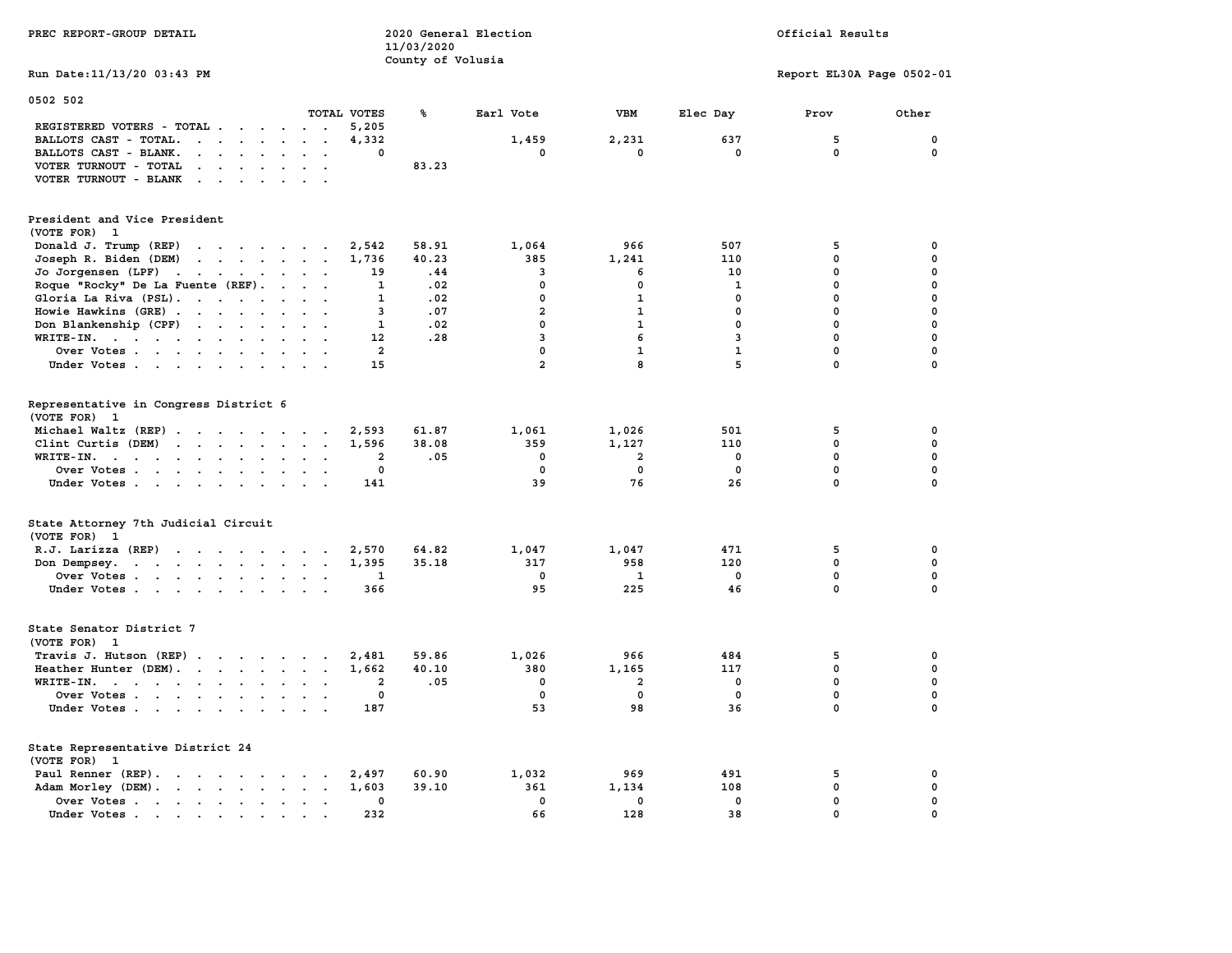| PREC REPORT-GROUP DETAIL                           |                                  | 11/03/2020<br>County of Volusia | 2020 General Election |                    |                          | Official Results          |               |
|----------------------------------------------------|----------------------------------|---------------------------------|-----------------------|--------------------|--------------------------|---------------------------|---------------|
| Run Date: 11/13/20 03:43 PM                        |                                  |                                 |                       |                    |                          | Report EL30A Page 0502-02 |               |
| 0502 502                                           | TOTAL VOTES                      | ℁                               | Earl Vote             | VBM                | Elec Day                 | Prov                      | Other         |
| Supreme Court - Carlos G. Muniz<br>(VOTE FOR) 1    |                                  |                                 |                       |                    |                          |                           |               |
| Yes                                                | 2,323                            | 66.52                           | 869                   | 1,054              | 398                      | 2                         | 0             |
| No.                                                | 1,169<br>$\sim$ $\sim$           | 33.48                           | 320                   | 721                | 128                      | 0                         | 0             |
| Over Votes                                         | 0<br>$\ddot{\phantom{1}}$        |                                 | 0                     | 0                  | 0                        | $\mathbf 0$               | 0             |
| Under Votes.                                       | 840                              |                                 | 270                   | 456                | 111                      | 3                         | $\Omega$      |
| 5th Dist Crt of Appeal - Evander<br>(VOTE FOR) 1   |                                  |                                 |                       |                    |                          |                           |               |
| Yes                                                | 2,552                            | 73.74                           | 872                   | 1,281              | 397                      | 2                         | 0             |
| No.                                                | 909                              | 26.26                           | 307                   | 486                | 116                      | 0                         | $\mathbf 0$   |
| Over Votes                                         | 3<br>$\bullet$                   |                                 | 1                     | 1                  | <b>1</b>                 | 0                         | 0             |
| Under Votes                                        | 868                              |                                 | 279                   | 463                | 123                      | 3                         | $\Omega$      |
| 5th Dist Crt of Appeal - Grosshans<br>(VOTE FOR) 1 |                                  |                                 |                       |                    |                          |                           |               |
| Yes                                                | 2,387                            | 69.63                           | 873                   | 1,118              | 394                      | 2                         | 0             |
| No.                                                | 1,041                            | 30.37                           | 296                   | 629                | 116                      | 0                         | 0             |
| Over Votes                                         | 1                                |                                 | 0                     | 0                  | $\mathbf{1}$             | 0                         | 0             |
| Under Votes                                        | 903<br>$\sim$ $\sim$             |                                 | 290                   | 484                | 126                      | $\overline{3}$            | $\Omega$      |
| 5th Dist Crt of Appeal - Harris<br>(VOTE FOR) 1    |                                  |                                 |                       |                    |                          |                           |               |
| Yes                                                | 2,490                            | 72.55                           | 893                   | 1,197              | 398                      | 2                         | 0             |
| No.                                                | 942<br>$\sim$ $\sim$             | 27.45                           | 277                   | 550                | 115                      | 0                         | 0             |
| Over Votes                                         | 3<br>$\ddot{\phantom{1}}$        |                                 | 1                     | $\overline{a}$     | 0                        | 0                         | 0             |
| Under Votes.                                       | 897                              |                                 | 288                   | 482                | 124                      | 3                         | $\Omega$      |
| 5th Dist Crt of Appeal - Orfinger<br>(VOTE FOR) 1  |                                  |                                 |                       |                    |                          |                           |               |
| Yes                                                | 2,524                            | 73.41                           | 876                   | 1,262              | 384                      | 2                         | 0             |
| No.                                                | 914                              | 26.59                           | 298                   | 497                | 119                      | 0                         | $\mathbf 0$   |
| Over Votes<br>Under Votes                          | 0<br>$\cdot$<br>894              |                                 | 0<br>285              | 0<br>472           | 0<br>134                 | 0<br>3                    | 0<br>$\Omega$ |
| 5th Dist Crt of Appeal - Sasso<br>(VOTE FOR) 1     |                                  |                                 |                       |                    |                          |                           |               |
| Yes                                                | 2,383                            | 70.52                           | 864                   | 1,136              | 381                      | 2                         | 0             |
| No.                                                | 996<br>$\mathbf{a} = \mathbf{a}$ | 29.48                           | 284                   | 588                | 124                      | 0                         | $\mathbf 0$   |
| Over Votes                                         | $\overline{\mathbf{2}}$          |                                 | $\mathbf 1$           | $\mathbf{1}$       | $\overline{\phantom{0}}$ | 0                         | 0             |
| Under Votes                                        | 951                              |                                 | 310                   | 506                | 132                      | 3                         | $\mathbf 0$   |
| 5th Dist Crt of Appeal - Wallis<br>(VOTE FOR) 1    |                                  |                                 |                       |                    |                          |                           |               |
| Yes                                                | 2,418                            | 71.29                           | 875                   | 1,163              | 379                      | 1                         | 0             |
| No.<br>$\ddot{\phantom{0}}$                        | 974<br>$\mathbf 0$               | 28.71                           | 283<br>0              | 566<br>$\mathbf 0$ | 124<br>$\mathbf 0$       | 1<br>0                    | 0<br>0        |
| Over Votes<br>Under Votes                          | 940                              |                                 | 301                   | 502                | 134                      | 3                         | 0             |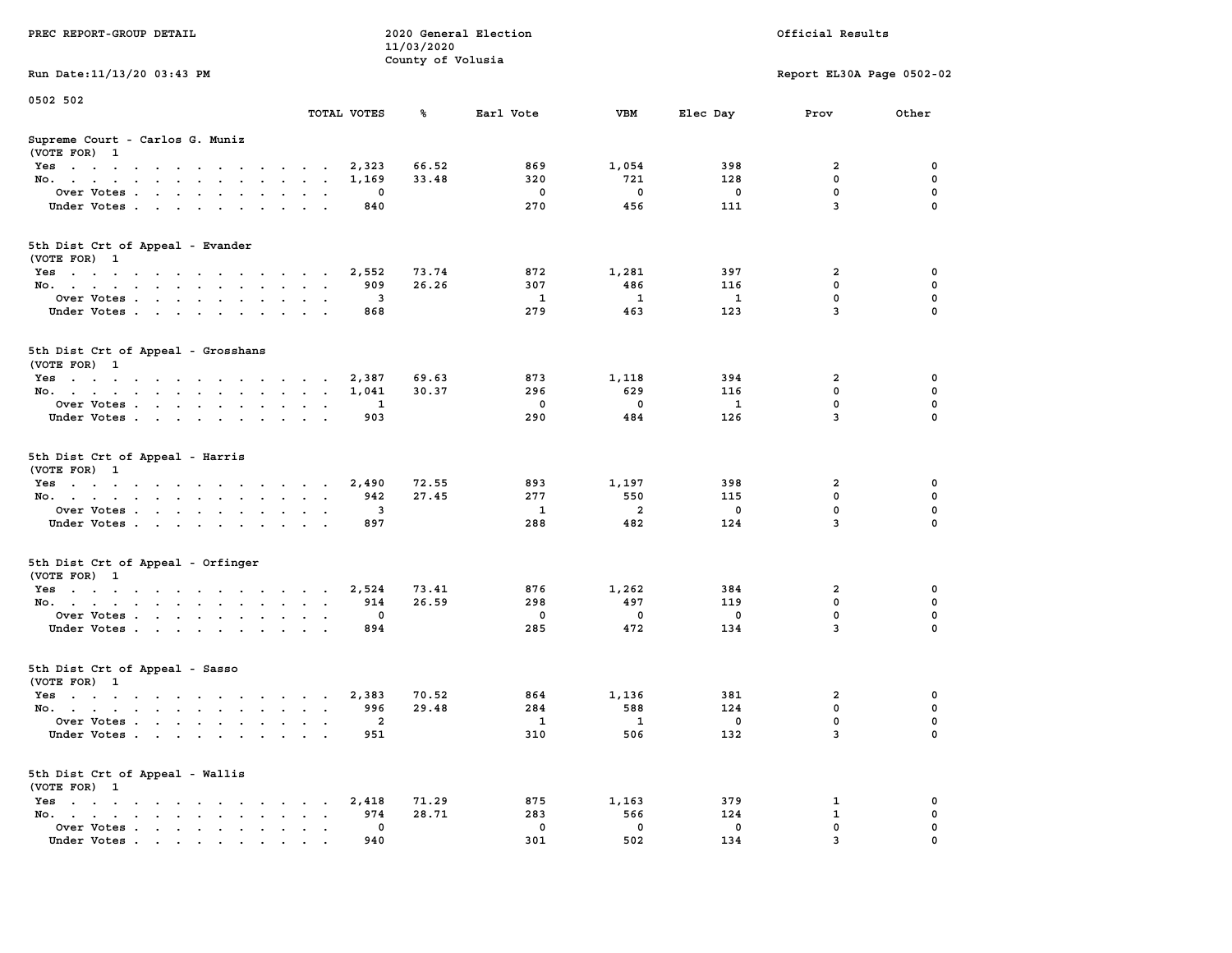| PREC REPORT-GROUP DETAIL                                                                                                               |                    | 11/03/2020<br>County of Volusia | 2020 General Election |                          |            | Official Results          |                  |  |  |
|----------------------------------------------------------------------------------------------------------------------------------------|--------------------|---------------------------------|-----------------------|--------------------------|------------|---------------------------|------------------|--|--|
| Run Date: 11/13/20 03:43 PM                                                                                                            |                    |                                 |                       |                          |            | Report EL30A Page 0502-03 |                  |  |  |
| 0502 502                                                                                                                               |                    |                                 |                       |                          |            |                           |                  |  |  |
|                                                                                                                                        | TOTAL VOTES        | ℁                               | Earl Vote             | VBM                      | Elec Day   | Prov                      | Other            |  |  |
| Circuit Judge, 7th Judicial, Group 14<br>(VOTE FOR) 1                                                                                  |                    |                                 |                       |                          |            |                           |                  |  |  |
| Joan Anthony<br>the contract of the contract of the con-                                                                               | 1,946              | 55.82                           | 558                   | 1,140                    | 247        | 1                         | 0                |  |  |
| Dan Hilbert<br>the contract of the contract of the con-                                                                                | 1,540              | 44.18                           | 604                   | 660                      | 275        | $\mathbf{1}$              | 0                |  |  |
| Over Votes                                                                                                                             | 3<br>843           |                                 | 1<br>296              | 0<br>431                 | 2<br>113   | 0<br>3                    | 0<br>$\Omega$    |  |  |
| Under Votes                                                                                                                            |                    |                                 |                       |                          |            |                           |                  |  |  |
| County Council Chair<br>(VOTE FOR) 1                                                                                                   |                    |                                 |                       |                          |            |                           |                  |  |  |
| Jeff Brower.                                                                                                                           | 2,428              | 65.50                           | 890                   | 1,152                    | 384        | 2                         | 0                |  |  |
| Deborah A. "Deb" Denys                                                                                                                 | 1,279              | 34.50                           | 369                   | 739                      | 171        | 0                         | 0                |  |  |
| Over Votes                                                                                                                             | 1                  |                                 | 1                     | $\mathbf 0$              | 0          | 0                         | 0                |  |  |
| Under Votes.                                                                                                                           | 624                |                                 | 199                   | 340                      | 82         | 3                         | 0                |  |  |
| County Council Member District 4<br>(VOTE FOR) 1                                                                                       |                    |                                 |                       |                          |            |                           |                  |  |  |
| Barbara Bonarrigo.                                                                                                                     | 1,546              | 42.09                           | 561                   | 759                      | 224        | 2                         | 0                |  |  |
| Heather Post                                                                                                                           | 2,127              | 57.91                           | 700                   | 1,096                    | 331        | 0                         | 0                |  |  |
| Over Votes                                                                                                                             | 1<br>$\sim$ $\sim$ |                                 | 1                     | 0                        | $^{\circ}$ | $\mathbf 0$               | 0                |  |  |
| Under Votes                                                                                                                            | 658                |                                 | 197                   | 376                      | 82         | 3                         | 0                |  |  |
| Soil & Water Conservation Seat 2<br>(VOTE FOR) 1                                                                                       |                    |                                 |                       |                          |            |                           |                  |  |  |
| John Nelson.<br>the contract of the contract of the con-                                                                               | 2,475              | 75.00                           | 896                   | 1,195                    | 382        | 2                         | 0                |  |  |
| Wesley Wayne Wilson Jr.                                                                                                                | 825                | 25.00                           | 235                   | 473                      | 117        | $\mathbf 0$               | 0                |  |  |
| Over Votes                                                                                                                             | 0                  |                                 | 0<br>328              | 0<br>563                 | 0<br>138   | 0<br>3                    | 0<br>$\Omega$    |  |  |
| Under Votes                                                                                                                            | 1,032              |                                 |                       |                          |            |                           |                  |  |  |
| Soil & Water Conservation Seat 4<br>(VOTE FOR) 1                                                                                       |                    |                                 |                       |                          |            |                           |                  |  |  |
| Wendy Anderson.                                                                                                                        | 2,052              | 60.09                           | 607                   | 1,162                    | 282        | 1                         | 0                |  |  |
| Barbara Deering                                                                                                                        | 1,363              | 39.91                           | 544                   | 591                      | 227        | $\mathbf 1$               | 0                |  |  |
| Over Votes<br>Under Votes                                                                                                              | 0<br>917           |                                 | 0<br>308              | $\mathbf 0$<br>478       | 0<br>128   | 0<br>3                    | $\mathbf 0$<br>0 |  |  |
| Amendment 1 - Citzenship Requirement                                                                                                   |                    |                                 |                       |                          |            |                           |                  |  |  |
| (VOTE FOR) 1                                                                                                                           |                    |                                 |                       |                          |            |                           |                  |  |  |
| Yes<br>the contract of the contract of the contract of the contract of the contract of the contract of the contract of                 | 3,259              | 79.74                           | 1,151                 | 1,564                    | 542        | 2                         | 0                |  |  |
| No.                                                                                                                                    | 828                | 20.26                           | 219                   | 551                      | 58         | 0                         | 0                |  |  |
| Over Votes                                                                                                                             | 3                  |                                 | 2                     | $\overline{\phantom{a}}$ | 0          | 0                         | 0                |  |  |
| Under Votes.<br>$\mathbf{r}$ , $\mathbf{r}$ , $\mathbf{r}$ , $\mathbf{r}$ , $\mathbf{r}$                                               | 242                |                                 | 87                    | 115                      | 37         | 3                         | 0                |  |  |
| Amendment 2 - Minimum Wage<br>(VOTE FOR) 1                                                                                             |                    |                                 |                       |                          |            |                           |                  |  |  |
| $Yes \t . \t .$<br>$\cdot$<br>$\sim$ $\sim$ $\sim$ $\sim$ $\sim$                                                                       | 2,331              | 56.70                           | 637                   | 1,460                    | 232        | 2                         | 0                |  |  |
| $\mathbf{r}$ . The set of $\mathbf{r}$<br>$No.$ $\cdot$ $\cdot$ $\cdot$<br>$\ddot{\phantom{a}}$<br>$\ddot{\phantom{a}}$<br>Over Votes. | 1,780              | 43.30                           | 737<br>0              | 673<br>0                 | 369        | $\mathbf 1$<br>0          | 0<br>0           |  |  |
| $\cdot$ $\cdot$ $\cdot$ $\cdot$<br>Under Votes                                                                                         | 1<br>220           |                                 | 85                    | 98                       | 1<br>35    | $\mathbf{c}$              |                  |  |  |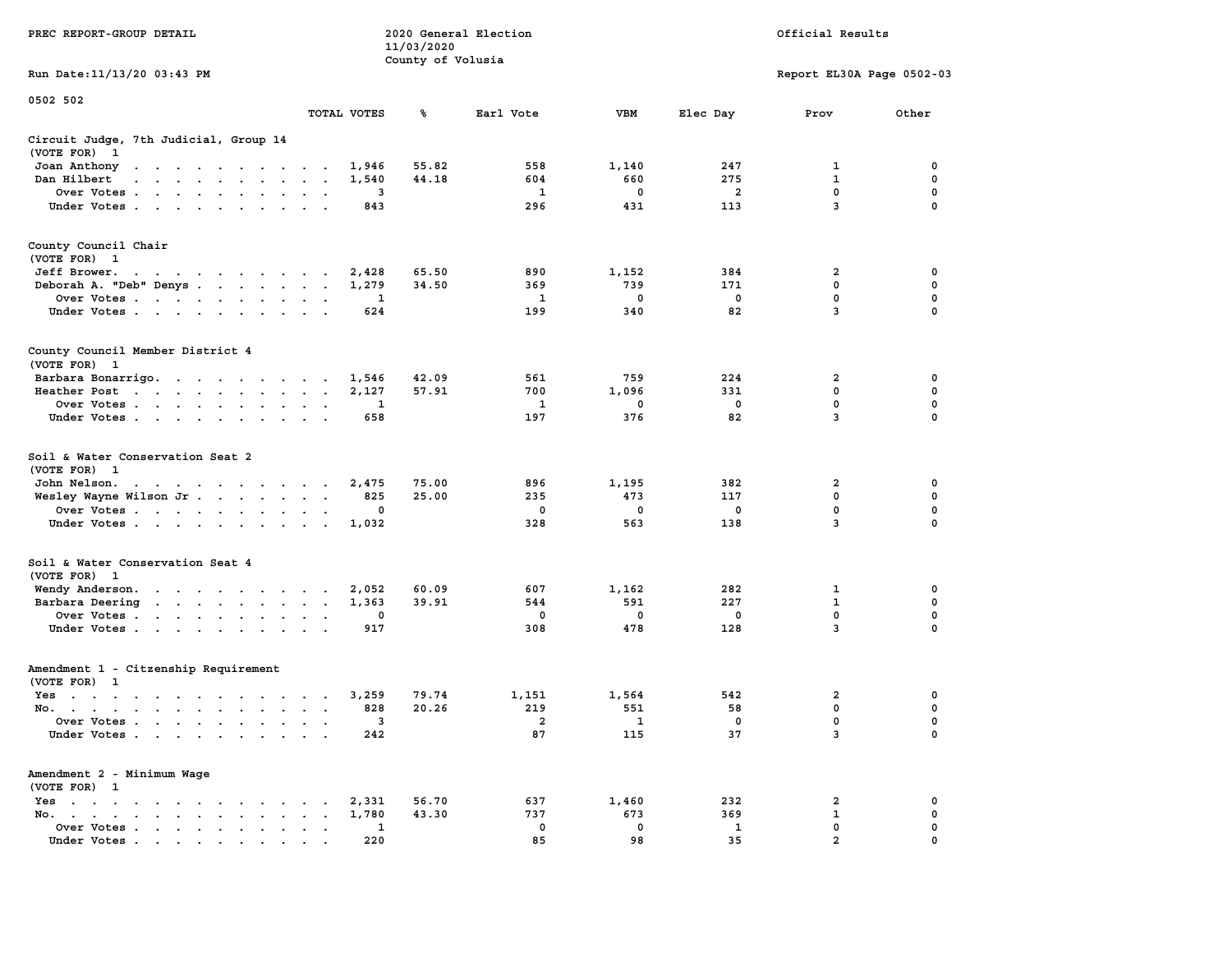| PREC REPORT-GROUP DETAIL                                                                                                                                                                                                          |                | 11/03/2020<br>County of Volusia | 2020 General Election | Official Results |              |                           |              |  |
|-----------------------------------------------------------------------------------------------------------------------------------------------------------------------------------------------------------------------------------|----------------|---------------------------------|-----------------------|------------------|--------------|---------------------------|--------------|--|
| Run Date: 11/13/20 03:43 PM                                                                                                                                                                                                       |                |                                 |                       |                  |              | Report EL30A Page 0502-04 |              |  |
| 0502 502                                                                                                                                                                                                                          | TOTAL VOTES    | ℁                               | Earl Vote             | <b>VBM</b>       | Elec Day     | Prov                      | Other        |  |
| Amendment 3 - Primary Elections<br>(VOTE FOR) 1                                                                                                                                                                                   |                |                                 |                       |                  |              |                           |              |  |
| Yes                                                                                                                                                                                                                               | 1,902          | 47.46                           | 571                   | 1,069            | 259          | 3                         | 0            |  |
| No.                                                                                                                                                                                                                               | 2,106          | 52.54                           | 769                   | 1,010            | 326          | $\mathbf{1}$              | $\mathbf 0$  |  |
| Over Votes                                                                                                                                                                                                                        | $\mathbf 0$    |                                 | $\mathbf 0$           | $\mathbf{0}$     | $\mathbf 0$  | $\mathbf 0$               | $\mathbf 0$  |  |
| Under Votes                                                                                                                                                                                                                       | 324            |                                 | 119                   | 152              | 52           | $\mathbf{1}$              | $\Omega$     |  |
| Amendment 4 - Apprl Const. Amendment                                                                                                                                                                                              |                |                                 |                       |                  |              |                           |              |  |
| (VOTE FOR) 1<br>Yes                                                                                                                                                                                                               | 1,755          | 44.35                           | 725                   | 734              | 292          | $\overline{4}$            | $\mathbf 0$  |  |
| No.                                                                                                                                                                                                                               | 2,202          | 55.65                           | 597                   | 1,314            | 291          | $\mathbf{0}$              | $\mathbf{0}$ |  |
| Over Votes                                                                                                                                                                                                                        | $\overline{a}$ |                                 | $\overline{a}$        | $\Omega$         | $\mathbf{0}$ | $\mathbf{0}$              | $\mathbf{0}$ |  |
| Under Votes                                                                                                                                                                                                                       | 373            |                                 | 135                   | 183              | 54           | $\mathbf{1}$              | $\mathbf 0$  |  |
|                                                                                                                                                                                                                                   |                |                                 |                       |                  |              |                           |              |  |
| Amendment 5 - Homestead Property Taxes<br>(VOTE FOR) 1                                                                                                                                                                            |                |                                 |                       |                  |              |                           |              |  |
| Yes                                                                                                                                                                                                                               | 2,702          | 69.14                           | 956                   | 1,324            | 418          | $\overline{4}$            | $\mathbf 0$  |  |
| No.                                                                                                                                                                                                                               | 1,206          | 30.86                           | 347                   | 706              | 153          | $\mathbf{0}$              | $\mathbf{0}$ |  |
| Over Votes                                                                                                                                                                                                                        | $\mathbf 0$    |                                 | $\Omega$              | $\mathbf{0}$     | $\mathbf{0}$ | $\mathbf{0}$              | $\mathbf 0$  |  |
| Under Votes                                                                                                                                                                                                                       | 424            |                                 | 156                   | 201              | 66           | $\mathbf{1}$              | $\mathbf 0$  |  |
| Amendment 6 - Ad Valorem Tax Discount                                                                                                                                                                                             |                |                                 |                       |                  |              |                           |              |  |
| (VOTE FOR) 1<br>Yes                                                                                                                                                                                                               | 3,348          | 83.24                           | 1,159                 | 1,681            | 504          | $\overline{4}$            | 0            |  |
| No.                                                                                                                                                                                                                               | 674            | 16.76                           | 187                   | 404              | 83           | $\mathbf 0$               | $\mathbf 0$  |  |
| Over Votes                                                                                                                                                                                                                        | 0              |                                 | $\mathbf{0}$          | $\mathbf{0}$     | $\Omega$     | $\mathbf{0}$              | $\mathbf{0}$ |  |
| Under Votes                                                                                                                                                                                                                       | 310            |                                 | 113                   | 146              | 50           | $\mathbf{1}$              | $\mathbf{0}$ |  |
|                                                                                                                                                                                                                                   |                |                                 |                       |                  |              |                           |              |  |
| Volusia ECHO<br>(VOTE FOR) 1                                                                                                                                                                                                      |                |                                 |                       |                  |              |                           |              |  |
| Yes (For Bonds)                                                                                                                                                                                                                   | 2,902          | 72.46                           | 857                   | 1,641            | 400          | $\overline{4}$            | 0            |  |
| No (Against Bonds)                                                                                                                                                                                                                | 1,103          | 27.54                           | 476                   | 442              | 185          | $\mathbf 0$               | $\mathbf 0$  |  |
| Over Votes                                                                                                                                                                                                                        | $\overline{a}$ |                                 | 1                     | $\mathbf{0}$     | $\mathbf{1}$ | $\mathbf{0}$              | $\mathbf 0$  |  |
| Under Votes                                                                                                                                                                                                                       | 325            |                                 | 125                   | 148              | 51           | $\mathbf{1}$              | $\mathbf{0}$ |  |
| Volusia Forever<br>(VOTE FOR) 1                                                                                                                                                                                                   |                |                                 |                       |                  |              |                           |              |  |
| $\mathbf{r}$ . The set of the set of the set of the set of the set of the set of the set of the set of the set of the set of the set of the set of the set of the set of the set of the set of the set of the set of the set of t | 3,036          | 75.60                           | 908                   | 1,718            | 406          | $\overline{4}$            | $\mathbf{0}$ |  |
| Yes (For Bonds)<br>No (Against Bonds)                                                                                                                                                                                             | 980            | 24.40                           | 434                   | 375              | 171          | $\mathbf 0$               | $\mathbf 0$  |  |
| Over Votes                                                                                                                                                                                                                        | 3              |                                 | $\overline{a}$        | $\mathbf{0}$     | $\mathbf{1}$ | $\mathbf 0$               | $\mathbf 0$  |  |
| Under Votes.                                                                                                                                                                                                                      | 313            |                                 | 115                   | 138              | 59           | $\mathbf{1}$              | $\mathbf 0$  |  |
|                                                                                                                                                                                                                                   |                |                                 |                       |                  |              |                           |              |  |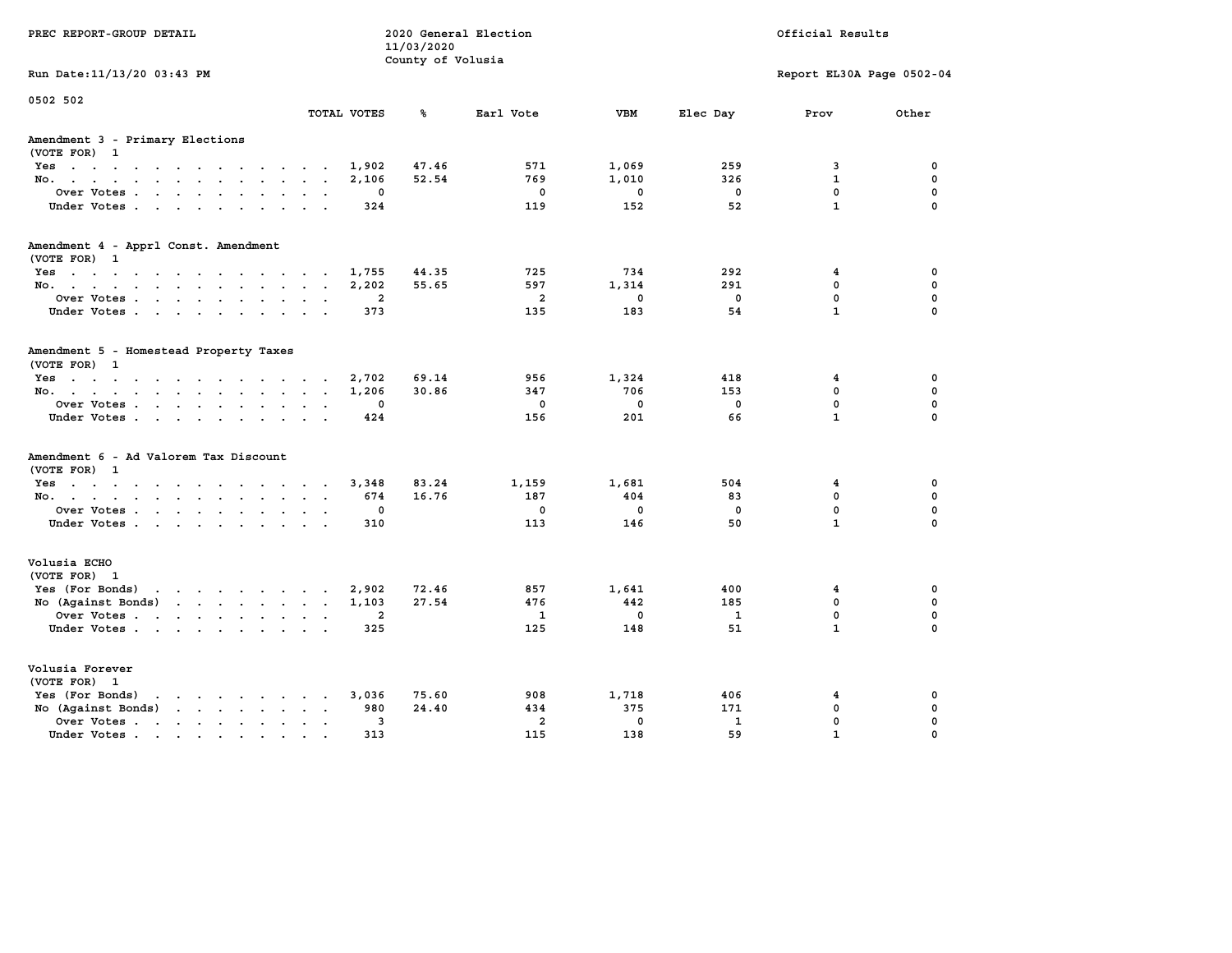| PREC REPORT-GROUP DETAIL                                                                                                                 |                         | 2020 General Election<br>11/03/2020<br>County of Volusia |                |                | Official Results |                           |             |  |
|------------------------------------------------------------------------------------------------------------------------------------------|-------------------------|----------------------------------------------------------|----------------|----------------|------------------|---------------------------|-------------|--|
| Run Date: 11/13/20 03:43 PM                                                                                                              |                         |                                                          |                |                |                  | Report EL30A Page 0503-01 |             |  |
| 0503 503                                                                                                                                 | TOTAL VOTES             | ℁                                                        | Earl Vote      | VBM            | Elec Day         |                           | Other       |  |
| REGISTERED VOTERS - TOTAL                                                                                                                | 1,289                   |                                                          |                |                |                  | Prov                      |             |  |
| BALLOTS CAST - TOTAL.<br>$\mathbf{r}$ , $\mathbf{r}$ , $\mathbf{r}$ , $\mathbf{r}$                                                       | 1,141                   |                                                          | 359            | 515            | 265              | $\overline{a}$            | $\mathbf 0$ |  |
| BALLOTS CAST - BLANK.<br>$\cdot$ $\cdot$ $\cdot$ $\cdot$ $\cdot$ $\cdot$<br>$\ddot{\phantom{a}}$<br>$\ddot{\phantom{0}}$                 | $\mathbf 0$             |                                                          | $\mathbf 0$    | $\mathbf 0$    | $\mathbf 0$      | $\mathbf 0$               | 0           |  |
| VOTER TURNOUT - TOTAL<br>$\mathbf{r}$ , $\mathbf{r}$ , $\mathbf{r}$ , $\mathbf{r}$ , $\mathbf{r}$<br>$\ddotsc$                           |                         | 88.52                                                    |                |                |                  |                           |             |  |
|                                                                                                                                          |                         |                                                          |                |                |                  |                           |             |  |
| VOTER TURNOUT - BLANK                                                                                                                    |                         |                                                          |                |                |                  |                           |             |  |
| President and Vice President                                                                                                             |                         |                                                          |                |                |                  |                           |             |  |
| (VOTE FOR) 1                                                                                                                             |                         |                                                          |                |                |                  |                           |             |  |
| Donald J. Trump (REP)<br>the contract of the contract of the contract of the contract of the contract of the contract of the contract of | 701                     | 61.71                                                    | 258            | 234            | 207              | $\mathbf{2}$              | 0           |  |
| Joseph R. Biden (DEM)<br>$\mathbf{r}$ , and $\mathbf{r}$ , and $\mathbf{r}$ , and $\mathbf{r}$                                           | 426                     | 37.50                                                    | 98             | 271            | 57               | $\mathbf 0$               | $\mathbf 0$ |  |
| Jo Jorgensen (LPF)                                                                                                                       | 6                       | .53                                                      | 1              | 4              | 1                | $\mathbf 0$               | 0           |  |
| Roque "Rocky" De La Fuente (REF).<br>$\blacksquare$<br>$\sim$<br>$\ddot{\phantom{a}}$                                                    | $\mathbf{1}$            | .09                                                      | $\mathbf{0}$   | 1              | 0                | $\mathbf 0$               | $\mathbf 0$ |  |
| Gloria La Riva (PSL).                                                                                                                    | 0                       |                                                          | $\mathbf 0$    | 0              | $\mathbf 0$      | $\mathbf 0$               | $\mathbf 0$ |  |
| Howie Hawkins (GRE)                                                                                                                      | 0                       |                                                          | $\mathbf 0$    | $\mathbf 0$    | $\mathbf 0$      | $\mathbf 0$               | 0           |  |
| Don Blankenship (CPF)<br>$\cdots$                                                                                                        | $\mathbf{1}$            | .09                                                      | $\mathbf{0}$   | $\mathbf{1}$   | $\mathbf 0$      | $\mathbf 0$               | $\mathbf 0$ |  |
| WRITE-IN.<br>$\ddot{\phantom{a}}$                                                                                                        | $\mathbf{1}$            | .09                                                      | $\mathbf{0}$   | $\mathbf{1}$   | $\mathbf{0}$     | $\mathbf 0$               | $\mathbf 0$ |  |
| Over Votes                                                                                                                               | 0                       |                                                          | 0              | $\mathbf 0$    | $\mathbf 0$      | $\mathbf 0$               | $\mathbf 0$ |  |
| Under Votes                                                                                                                              | 5                       |                                                          | $\overline{a}$ | 3              | $\mathbf 0$      | 0                         | 0           |  |
|                                                                                                                                          |                         |                                                          |                |                |                  |                           |             |  |
| Representative in Congress District 6<br>(VOTE FOR) 1                                                                                    |                         |                                                          |                |                |                  |                           |             |  |
| Michael Waltz (REP)                                                                                                                      | 723                     | 65.67                                                    | 260            | 252            | 209              | $\overline{\mathbf{2}}$   | 0           |  |
| Clint Curtis (DEM)                                                                                                                       | 378                     | 34.33                                                    | 89             | 246            | 43               | 0                         | 0           |  |
| WRITE-IN.                                                                                                                                | 0                       |                                                          | 0              | 0              | 0                | $\mathbf 0$               | $\mathbf 0$ |  |
| Over Votes<br>$\bullet$<br>$\sim$                                                                                                        | 0                       |                                                          | 0              | 0              | $\mathbf 0$      | $\pmb{0}$                 | $\pmb{0}$   |  |
| Under Votes<br>$\cdot$ .                                                                                                                 | 40                      |                                                          | 10             | 17             | 13               | $\mathbf 0$               | $\Omega$    |  |
|                                                                                                                                          |                         |                                                          |                |                |                  |                           |             |  |
| State Attorney 7th Judicial Circuit<br>(VOTE FOR) 1                                                                                      |                         |                                                          |                |                |                  |                           |             |  |
| R.J. Larizza (REP)                                                                                                                       | 736                     | 70.30                                                    | 260            | 269            | 205              | 2                         | 0           |  |
| Don Dempsey.                                                                                                                             | 311                     | 29.70                                                    | 81             | 192            | 38               | $\mathbf 0$               | 0           |  |
| Over Votes                                                                                                                               | $\overline{\mathbf{2}}$ |                                                          | 1              | 0              | 1                | 0                         | 0           |  |
| Under Votes                                                                                                                              | 92                      |                                                          | 17             | 54             | 21               | $\mathbf 0$               | $\Omega$    |  |
| State Senator District 7<br>(VOTE FOR) 1                                                                                                 |                         |                                                          |                |                |                  |                           |             |  |
| Travis J. Hutson (REP).                                                                                                                  | 693                     | 63.69                                                    | 253            | 238            | 200              | 2                         | 0           |  |
| Heather Hunter (DEM).                                                                                                                    | 395                     | 36.31                                                    | 93             | 255            | 47               | $\mathbf 0$               | $\mathbf 0$ |  |
| WRITE-IN.<br>$\sim$<br>$\sim$                                                                                                            | 0                       |                                                          | 0              | 0              | 0                | 0                         | $\pmb{0}$   |  |
| Over Votes                                                                                                                               | 1                       |                                                          | $\mathbf 0$    | 0              | $\mathbf{1}$     | $\mathbf 0$               | $\mathbf 0$ |  |
| Under Votes<br>$\ddot{\phantom{0}}$                                                                                                      | 52                      |                                                          | 13             | 22             | 17               | $\mathbf 0$               | $\mathbf 0$ |  |
| State Representative District 24<br>(VOTE FOR) 1                                                                                         |                         |                                                          |                |                |                  |                           |             |  |
| Paul Renner (REP).                                                                                                                       | 37                      | 46.25                                                    | 22             | 12             | 3                | 0                         | 0           |  |
| Adam Morley (DEM).<br>$\sim$                                                                                                             | 43                      | 53.75                                                    | 15             | 28             | 0                | $\mathbf 0$               | $\mathbf 0$ |  |
|                                                                                                                                          | $\mathbf{0}$            |                                                          | $\mathbf{0}$   | $\mathbf{0}$   | $\mathbf 0$      | $\mathbf 0$               | $\mathbf 0$ |  |
| Over Votes<br>$\ddot{\phantom{a}}$<br>$\cdot$ .<br>Under Votes.                                                                          | 6                       |                                                          | $\overline{a}$ | $\overline{a}$ | $\overline{a}$   | $\mathbf 0$               | $\mathbf 0$ |  |
| $\mathcal{A}^{\mathcal{A}}$ , and $\mathcal{A}^{\mathcal{A}}$ , and $\mathcal{A}^{\mathcal{A}}$                                          |                         |                                                          |                |                |                  |                           |             |  |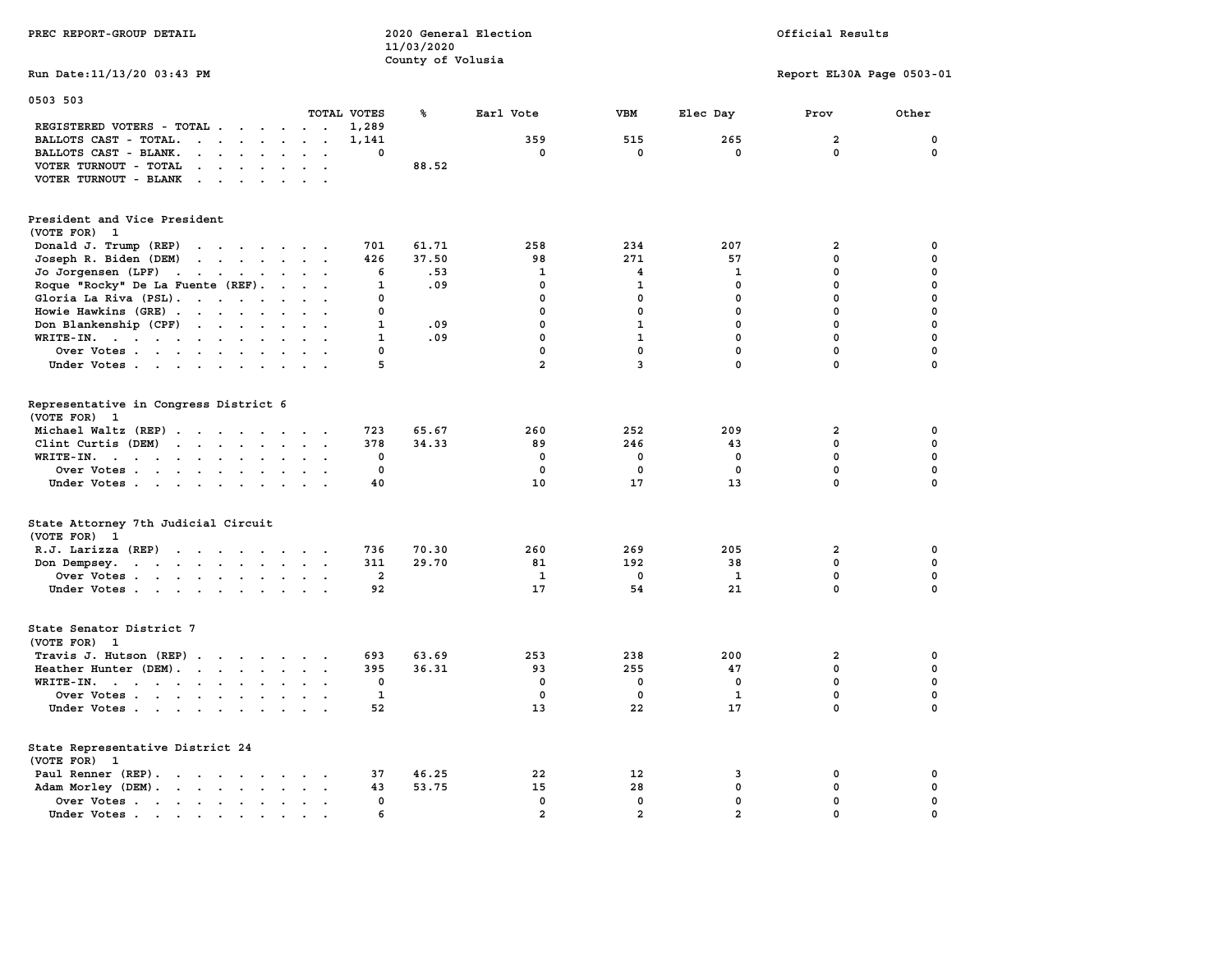|                                                                                                                                                                                                                                                                                         |                                                     | 11/03/2020        |                      |                       |                      |                           |                  |
|-----------------------------------------------------------------------------------------------------------------------------------------------------------------------------------------------------------------------------------------------------------------------------------------|-----------------------------------------------------|-------------------|----------------------|-----------------------|----------------------|---------------------------|------------------|
|                                                                                                                                                                                                                                                                                         |                                                     | County of Volusia |                      |                       |                      |                           |                  |
| Run Date:11/13/20 03:43 PM                                                                                                                                                                                                                                                              |                                                     |                   |                      |                       |                      | Report EL30A Page 0503-02 |                  |
| 0503 503                                                                                                                                                                                                                                                                                |                                                     |                   |                      |                       |                      |                           |                  |
|                                                                                                                                                                                                                                                                                         | TOTAL VOTES                                         | ℁                 | Earl Vote            | <b>VBM</b>            | Elec Day             | Prov                      | Other            |
| State Representative District 25                                                                                                                                                                                                                                                        |                                                     |                   |                      |                       |                      |                           |                  |
| (VOTE FOR) 1                                                                                                                                                                                                                                                                            |                                                     |                   |                      |                       |                      |                           |                  |
| Tom Leek (REP).                                                                                                                                                                                                                                                                         | 692                                                 | 68.24             | 237                  | 248                   | 205                  | 2                         | 0                |
| Sarah Zutter (DEM)<br>$\cdot$ $\cdot$ $\cdot$ $\cdot$ $\cdot$<br>$\sim$                                                                                                                                                                                                                 | 307<br>$\sim$ $\sim$                                | 30.28             | 66                   | 198                   | 43                   | 0                         | 0                |
| Joseph "Joe" Hannoush (LPF)<br>$\ddot{\phantom{0}}$<br>$\sim$                                                                                                                                                                                                                           | 15<br>$\ddot{\phantom{a}}$<br>$\sim$                | 1.48              | 7                    | 7                     | 1                    | 0                         | 0                |
| Over Votes<br>$\cdot$                                                                                                                                                                                                                                                                   | 0                                                   |                   | 0                    | 0                     | 0                    | 0                         | 0                |
| Under Votes<br>$\cdot$                                                                                                                                                                                                                                                                  | 41                                                  |                   | 10                   | 20                    | 11                   | 0                         | $\mathbf 0$      |
| Supreme Court - Carlos G. Muniz                                                                                                                                                                                                                                                         |                                                     |                   |                      |                       |                      |                           |                  |
| (VOTE FOR) 1                                                                                                                                                                                                                                                                            |                                                     |                   |                      |                       |                      |                           |                  |
| $Yes \t . \t .$<br>$\cdots$<br>$\cdot$                                                                                                                                                                                                                                                  | 693                                                 | 72.72             | 232                  | 292                   | 167                  | 2                         | 0                |
| No.                                                                                                                                                                                                                                                                                     | 260<br>$\ddot{\phantom{0}}$<br>$\ddot{\phantom{0}}$ | 27.28             | 72                   | 137                   | 51                   | $\mathbf 0$               | 0                |
| Over Votes<br>$\ddot{\phantom{0}}$                                                                                                                                                                                                                                                      | 0                                                   |                   | 0                    | 0                     | 0                    | 0                         | 0                |
| Under Votes                                                                                                                                                                                                                                                                             | 188<br>$\bullet$<br>$\sim$ $\sim$                   |                   | 55                   | 86                    | 47                   | 0                         | $\mathbf 0$      |
| 5th Dist Crt of Appeal - Evander<br>(VOTE FOR) 1                                                                                                                                                                                                                                        |                                                     |                   |                      |                       |                      |                           |                  |
| Yes                                                                                                                                                                                                                                                                                     | 741                                                 | 79.00             | 236                  | 336                   | 167                  | 2                         | 0                |
| No.<br>$\sim$                                                                                                                                                                                                                                                                           | 197                                                 | 21.00             | 65                   | 81                    | 51                   | 0                         | 0                |
| Over Votes<br>$\sim$                                                                                                                                                                                                                                                                    | 1<br>$\bullet$<br>$\cdot$                           |                   | 0                    | 0                     | 1                    | 0                         | 0                |
| Under Votes                                                                                                                                                                                                                                                                             | 202                                                 |                   | 58                   | 98                    | 46                   | 0                         | 0                |
| 5th Dist Crt of Appeal - Grosshans<br>(VOTE FOR) 1<br>$Yes \t . \t .$<br>$\mathcal{L}(\mathcal{A})$ , and $\mathcal{L}(\mathcal{A})$ , and $\mathcal{L}(\mathcal{A})$<br>$\sim$ $\sim$ $\sim$ $\sim$ $\sim$<br>$\sim$<br>No.<br>$\sim$ $\sim$<br>Over Votes<br>$\bullet$<br>Under Votes | 711<br>$\cdot$<br>224<br>1<br>205                   | 76.04<br>23.96    | 227<br>73<br>0<br>59 | 316<br>102<br>0<br>97 | 166<br>49<br>1<br>49 | 2<br>0<br>0<br>0          | 0<br>0<br>0<br>0 |
| 5th Dist Crt of Appeal - Harris<br>(VOTE FOR) 1                                                                                                                                                                                                                                         |                                                     |                   |                      |                       |                      |                           |                  |
| $Yes \t . \t .$<br>$\cdots$<br>$\bullet$                                                                                                                                                                                                                                                | 733                                                 | 79.50             | 247                  | 318                   | 166                  | 2                         | 0                |
| No.                                                                                                                                                                                                                                                                                     | 189<br>$\bullet$<br>$\cdot$<br>$\cdot$              | 20.50             | 54                   | 91                    | 44                   | 0                         | 0                |
| Over Votes<br>$\sim$                                                                                                                                                                                                                                                                    | 1                                                   |                   | 0                    | 0                     | 1                    | 0                         | 0                |
| Under Votes                                                                                                                                                                                                                                                                             | 218<br>$\bullet$                                    |                   | 58                   | 106                   | 54                   | 0                         | 0                |
| 5th Dist Crt of Appeal - Orfinger<br>(VOTE FOR) 1                                                                                                                                                                                                                                       |                                                     |                   |                      |                       |                      |                           |                  |
| $Yes \t . \t .$<br>$\cdots$                                                                                                                                                                                                                                                             | 753                                                 | 80.19             | 238                  | 352                   | 161                  | 2                         | 0                |
| No.                                                                                                                                                                                                                                                                                     | 186<br>$\cdot$<br>$\cdot$                           | 19.81             | 64                   | 71                    | 51                   | 0                         | 0                |
| Over Votes                                                                                                                                                                                                                                                                              | 0                                                   |                   | $\mathbf 0$          | $\mathbf 0$           | $\mathbf 0$          | 0                         | $\mathbf 0$      |
| Under Votes                                                                                                                                                                                                                                                                             | 202                                                 |                   | 57                   | 92                    | 53                   | 0                         | 0                |
| 5th Dist Crt of Appeal - Sasso<br>(VOTE FOR) 1                                                                                                                                                                                                                                          |                                                     |                   |                      |                       |                      |                           |                  |
| $Yes \cdot \cdot \cdot \cdot \cdot$<br>$\sim$                                                                                                                                                                                                                                           | 710                                                 | 78.02             | 222                  | 322                   | 164                  | 2                         | 0                |
| No.                                                                                                                                                                                                                                                                                     | 200                                                 | 21.98             | 78                   | 78                    | 44                   | 0                         | 0                |
| Over Votes                                                                                                                                                                                                                                                                              | 0                                                   |                   | 0                    | 0                     | $\mathbf 0$          | 0                         | 0                |
| Under Votes                                                                                                                                                                                                                                                                             | 231                                                 |                   | 59                   | 115                   | 57                   | 0                         | 0                |

**PREC REPORT-GROUP DETAIL 2020 General Election Official Results**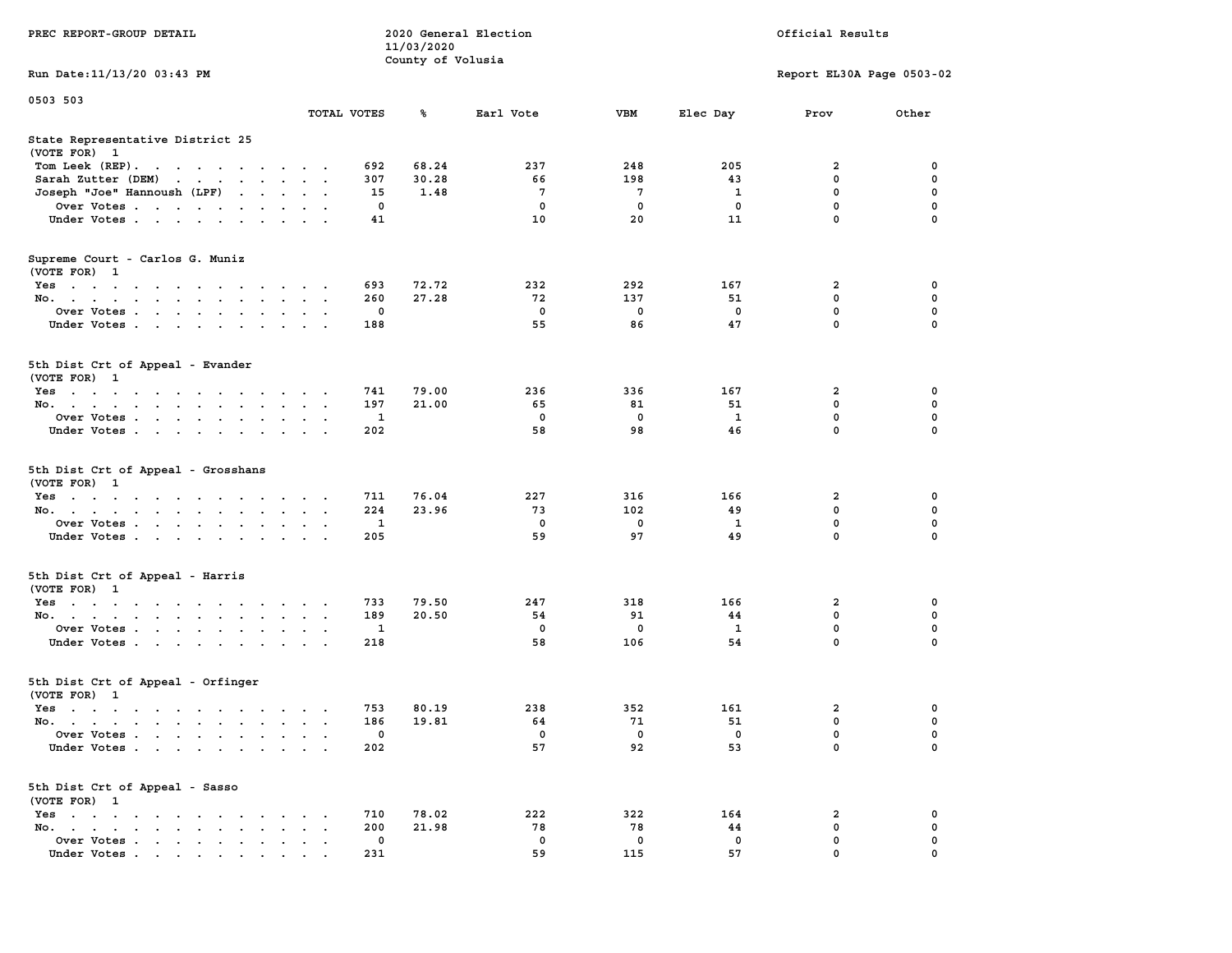| PREC REPORT-GROUP DETAIL                                                                                                                                                                                                                          |                             | 11/03/2020        | 2020 General Election | Official Results  |             |                            |               |  |
|---------------------------------------------------------------------------------------------------------------------------------------------------------------------------------------------------------------------------------------------------|-----------------------------|-------------------|-----------------------|-------------------|-------------|----------------------------|---------------|--|
| Run Date: 11/13/20 03:43 PM                                                                                                                                                                                                                       |                             | County of Volusia |                       |                   |             | Report EL30A Page 0503-03  |               |  |
| 0503 503                                                                                                                                                                                                                                          |                             |                   |                       |                   |             |                            |               |  |
|                                                                                                                                                                                                                                                   | TOTAL VOTES                 | ጜ                 | Earl Vote             | <b>VBM</b>        | Elec Day    | Prov                       | Other         |  |
| 5th Dist Crt of Appeal - Wallis<br>(VOTE FOR) 1                                                                                                                                                                                                   |                             |                   |                       |                   |             |                            |               |  |
| Yes                                                                                                                                                                                                                                               | 720                         | 79.03             | 235                   | 319               | 164         | 2                          | 0             |  |
| No.                                                                                                                                                                                                                                               | 191                         | 20.97             | 62                    | 84                | 45          | $\mathbf 0$                | 0             |  |
| Over Votes                                                                                                                                                                                                                                        | 0                           |                   | 0                     | 0                 | 0           | $\mathbf 0$                | 0             |  |
| Under Votes                                                                                                                                                                                                                                       | 230                         |                   | 62                    | 112               | 56          | $\mathbf 0$                | $\Omega$      |  |
| Circuit Judge, 7th Judicial, Group 14<br>(VOTE FOR)<br>$\mathbf{1}$                                                                                                                                                                               |                             |                   |                       |                   |             |                            |               |  |
| Joan Anthony<br>the contract of the contract of the con-                                                                                                                                                                                          | 453                         | 49.03             | 138                   | 233               | 82          | 0                          | 0             |  |
| Dan Hilbert<br>and a series of the contract of the series of the series of the series of the series of the series of the series of the series of the series of the series of the series of the series of the series of the series of the seri     | 471                         | 50.97             | 162                   | 181               | 126         | $\overline{a}$             | 0             |  |
| Over Votes                                                                                                                                                                                                                                        | 0                           |                   | $\mathbf 0$           | $\mathbf 0$       | $\mathbf 0$ | $\mathbf 0$                | 0             |  |
| Under Votes                                                                                                                                                                                                                                       | 217                         |                   | 59                    | 101               | 57          | $\mathbf{0}$               | 0             |  |
| County Council Chair<br>(VOTE FOR) 1                                                                                                                                                                                                              |                             |                   |                       |                   |             |                            |               |  |
| Jeff Brower.<br>the contract of the contract of the contract of the contract of the contract of the contract of the contract of                                                                                                                   | 575                         | 58.97             | 194                   | 234               | 146         | 1                          | 0             |  |
| Deborah A. "Deb" Denys                                                                                                                                                                                                                            | 400                         | 41.03             | 114                   | 207               | 78          | $\mathbf{1}$               | $\mathbf 0$   |  |
| Over Votes                                                                                                                                                                                                                                        | 0                           |                   | $\mathbf 0$           | $\mathbf 0$       | 0           | $\mathbf{0}$               | 0             |  |
| Under Votes                                                                                                                                                                                                                                       | 166                         |                   | 51                    | 74                | 41          | $\mathbf 0$                | 0             |  |
| County Council Member District 4<br>(VOTE FOR) 1                                                                                                                                                                                                  |                             |                   |                       |                   |             |                            |               |  |
| Barbara Bonarrigo.                                                                                                                                                                                                                                | 404                         | 40.56             | 140                   | 161               | 103         | 0                          | 0             |  |
| Heather Post                                                                                                                                                                                                                                      | 592                         | 59.44             | 179                   | 284               | 127         | $\overline{\mathbf{2}}$    | 0             |  |
| Over Votes                                                                                                                                                                                                                                        | 0                           |                   | 0                     | $\mathbf 0$       | 0           | $\mathbf 0$                | 0             |  |
| Under Votes                                                                                                                                                                                                                                       | 145                         |                   | 40                    | 70                | 35          | $\mathbf 0$                | $\Omega$      |  |
| Soil & Water Conservation Seat 2<br>(VOTE FOR) 1                                                                                                                                                                                                  |                             |                   |                       |                   |             |                            |               |  |
| John Nelson.<br>the contract of the contract of the contract of the contract of the contract of the contract of the contract of                                                                                                                   | 681                         | 78.91             | 228                   | 294               | 157         | 2                          | 0             |  |
| Wesley Wayne Wilson Jr                                                                                                                                                                                                                            | 182                         | 21.09             | 55                    | 84                | 43          | $\mathbf 0$                | 0             |  |
| Over Votes                                                                                                                                                                                                                                        | 0                           |                   | 0                     | 0                 | 0           | $\mathbf 0$                | 0             |  |
| Under Votes                                                                                                                                                                                                                                       | 278                         |                   | 76                    | 137               | 65          | $\mathbf 0$                | 0             |  |
| Soil & Water Conservation Seat 4<br>(VOTE FOR) 1                                                                                                                                                                                                  |                             |                   |                       |                   |             |                            |               |  |
| Wendy Anderson.                                                                                                                                                                                                                                   | 475                         | 53.73             | 148                   | 229               | 97          | 1                          | 0             |  |
| Barbara Deering                                                                                                                                                                                                                                   | 409                         | 46.27             | 146                   | 153               | 109         | $\mathbf{1}$               | 0             |  |
| Over Votes                                                                                                                                                                                                                                        | 0                           |                   | 0                     | $\mathbf 0$       | 0           | $\mathbf 0$                | 0             |  |
| Under Votes.                                                                                                                                                                                                                                      | 257                         |                   | 65                    | 133               | 59          | 0                          | 0             |  |
| Ormond Beach Mayor<br>(VOTE FOR) 1                                                                                                                                                                                                                |                             |                   |                       |                   |             |                            |               |  |
| Rob Bridger.<br>$\mathbf{r}$ . The contract of the contract of the contract of the contract of the contract of the contract of the contract of the contract of the contract of the contract of the contract of the contract of the contract of th | 461                         | 44.11             | 128                   | 260               | 73          | 0                          | 0             |  |
| Bill Partington<br>$\ddot{\phantom{a}}$                                                                                                                                                                                                           | 584<br>$\ddot{\phantom{a}}$ | 55.89             | 202                   | 220               | 160         | $\overline{a}$             | 0             |  |
| Over Votes                                                                                                                                                                                                                                        | 0                           |                   | 0<br>29               | $\mathbf 0$<br>35 | 0<br>32     | $\mathbf 0$<br>$\mathbf 0$ | 0<br>$\Omega$ |  |
| Under Votes                                                                                                                                                                                                                                       | 96                          |                   |                       |                   |             |                            |               |  |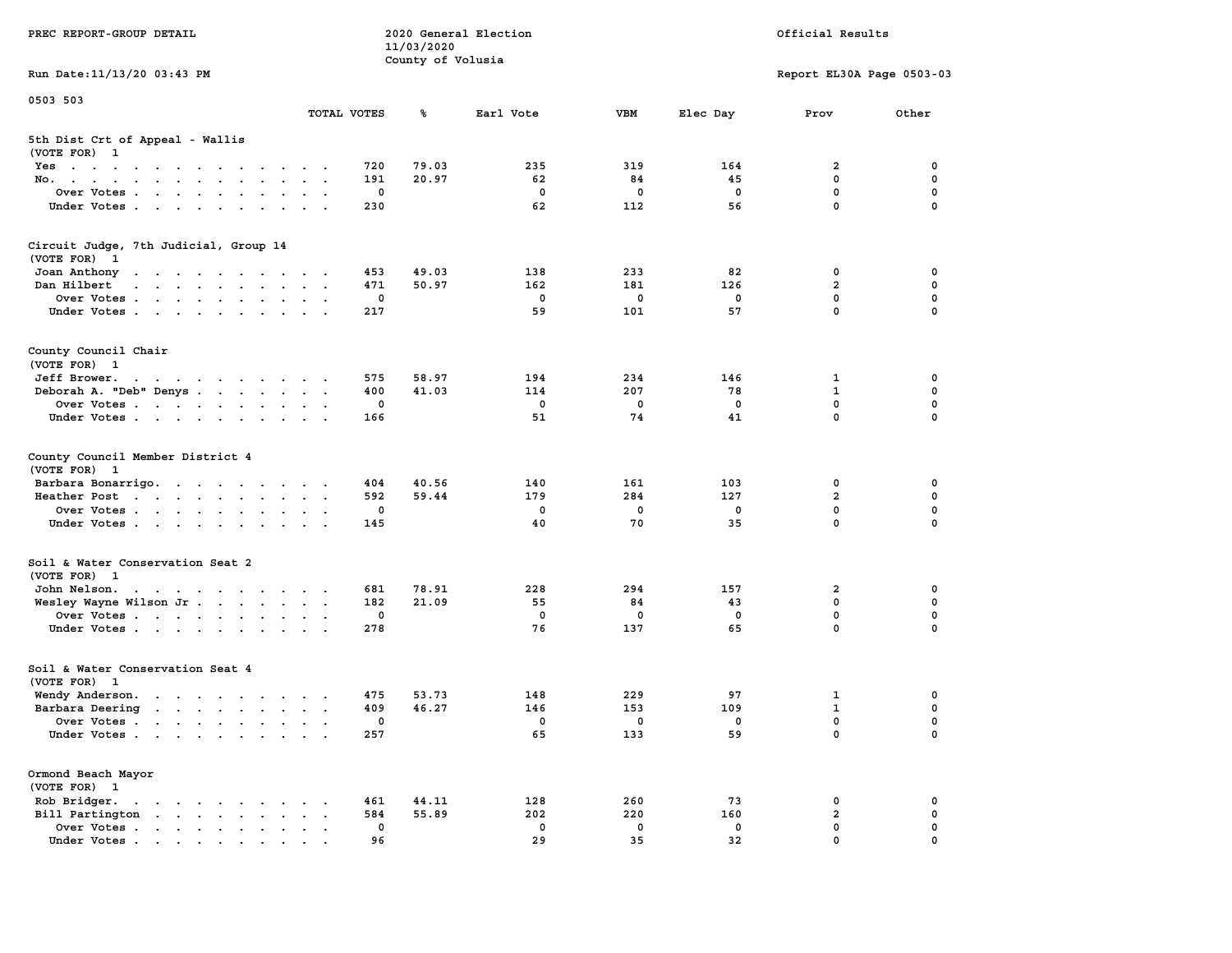| PREC REPORT-GROUP DETAIL                                                                                                                         |                      |            | 11/03/2020        | 2020 General Election |             | Official Results |                              |          |  |  |
|--------------------------------------------------------------------------------------------------------------------------------------------------|----------------------|------------|-------------------|-----------------------|-------------|------------------|------------------------------|----------|--|--|
| Run Date: 11/13/20 03:43 PM                                                                                                                      |                      |            | County of Volusia |                       |             |                  | Report EL30A Page 0503-04    |          |  |  |
| 0503 503                                                                                                                                         |                      |            |                   |                       |             |                  |                              |          |  |  |
|                                                                                                                                                  | TOTAL VOTES          |            | ℁                 | Earl Vote             | VBM         | Elec Day         | Prov                         | Other    |  |  |
| Ormond Beach Commissioner Zone 1<br>(VOTE FOR) 1                                                                                                 |                      |            |                   |                       |             |                  |                              |          |  |  |
| Tim Grigsby.<br>the contract of the contract of the contract of the contract of the contract of the contract of the contract of                  |                      | 438        | 43.98             | 131                   | 228         | 79               | 0                            | 0        |  |  |
| Dwight Selby                                                                                                                                     |                      | 558        | 56.02             | 191                   | 221         | 144              | $\overline{\mathbf{2}}$      | 0        |  |  |
| Over Votes                                                                                                                                       |                      | 1          |                   | 1                     | 0           | 0                | 0                            | 0        |  |  |
| Under Votes                                                                                                                                      | $\sim$ $\sim$        | 144        |                   | 36                    | 66          | 42               | $\mathbf 0$                  | $\Omega$ |  |  |
| Amendment 1 - Citzenship Requirement<br>(VOTE FOR) 1                                                                                             |                      |            |                   |                       |             |                  |                              |          |  |  |
| Yes                                                                                                                                              |                      | 864        | 80.37             | 275                   | 364         | 223              | 2                            | 0        |  |  |
| No.                                                                                                                                              |                      | 211        | 19.63             | 67                    | 121         | 23               | 0                            | 0        |  |  |
| Over Votes                                                                                                                                       |                      | 0          |                   | 0                     | $\mathbf 0$ | 0                | $\mathbf 0$                  | 0        |  |  |
| Under Votes                                                                                                                                      |                      | 66         |                   | 17                    | 30          | 19               | $\mathbf 0$                  | 0        |  |  |
| Amendment 2 - Minimum Wage<br>(VOTE FOR) 1                                                                                                       |                      |            |                   |                       |             |                  |                              |          |  |  |
| Yes<br>والمتناول والمتناول والتواطئ والمتناول والتواطئ والمناور                                                                                  |                      | 537        | 49.77             | 131                   | 316         | 89               | 1                            | 0        |  |  |
| No.                                                                                                                                              |                      | 542        | 50.23             | 212                   | 175         | 154              | 1                            | 0        |  |  |
| Over Votes.<br>the contract of the contract of the contract of the contract of the contract of the contract of the contract of                   |                      | 0          |                   | 0                     | 0           | 0                | $\mathbf 0$                  | 0        |  |  |
| Under Votes                                                                                                                                      |                      | 62         |                   | 16                    | 24          | 22               | 0                            | 0        |  |  |
| Amendment 3 - Primary Elections<br>(VOTE FOR) 1                                                                                                  |                      |            |                   |                       |             |                  |                              |          |  |  |
| Yes                                                                                                                                              |                      | 465        | 43.99             | 121                   | 249         | 95               | 0                            | 0        |  |  |
| No.                                                                                                                                              | $\sim$ $\sim$        | 592<br>0   | 56.01             | 214<br>0              | 233<br>0    | 143<br>0         | $\overline{\mathbf{2}}$<br>0 | 0<br>0   |  |  |
| Over Votes                                                                                                                                       |                      | 84         |                   | 24                    | 33          | 27               | 0                            | $\Omega$ |  |  |
| Under Votes                                                                                                                                      |                      |            |                   |                       |             |                  |                              |          |  |  |
| Amendment 4 - Apprl Const. Amendment<br>(VOTE FOR) 1                                                                                             |                      |            |                   |                       |             |                  |                              |          |  |  |
| Yes                                                                                                                                              |                      | 538        | 51.38             | 182                   | 212         | 142              | 2                            | 0        |  |  |
| No.                                                                                                                                              | $\cdot$ $\cdot$      | 509        | 48.62             | 149                   | 261         | 99               | 0                            | 0        |  |  |
| Over Votes<br>Under Votes                                                                                                                        |                      | 0<br>94    |                   | 0<br>28               | 0<br>42     | 0<br>24          | 0<br>$\mathbf 0$             | 0<br>0   |  |  |
| Amendment 5 - Homestead Property Taxes<br>(VOTE FOR) 1                                                                                           |                      |            |                   |                       |             |                  |                              |          |  |  |
| Yes<br>the contract of the contract of the contract of the contract of the contract of the contract of the contract of                           |                      | 750        | 72.74             | 253                   | 313         | 182              | 2                            | 0        |  |  |
| No.                                                                                                                                              | $\sim$ $\sim$        | 281        | 27.26             | 77                    | 156         | 48               | 0                            | 0        |  |  |
| Over Votes                                                                                                                                       |                      | 0          |                   | 0                     | 0           | 0                | 0                            | $\Omega$ |  |  |
| Under Votes                                                                                                                                      |                      | 110        |                   | 29                    | 46          | 35               | 0                            | 0        |  |  |
| Amendment 6 - Ad Valorem Tax Discount                                                                                                            |                      |            |                   |                       |             |                  |                              |          |  |  |
| (VOTE FOR) 1                                                                                                                                     |                      |            |                   |                       |             |                  |                              |          |  |  |
| $Yes \cdot \cdot \cdot \cdot$<br>$\mathcal{L}(\mathbf{z})$ , and $\mathcal{L}(\mathbf{z})$ , and<br>$\sim$ $\sim$<br>No.<br>$\ddot{\phantom{0}}$ |                      | 911<br>150 | 85.86<br>14.14    | 283<br>53             | 413<br>72   | 213<br>25        | 2<br>0                       | 0<br>0   |  |  |
| $\ddot{\phantom{a}}$<br>$\bullet$<br>Over Votes, , , , , ,                                                                                       | $\ddot{\phantom{a}}$ | 0          |                   | 0                     | 0           | 0                | 0                            | 0        |  |  |
| Under Votes.                                                                                                                                     |                      | 80         |                   | 23                    | 30          | 27               | 0                            |          |  |  |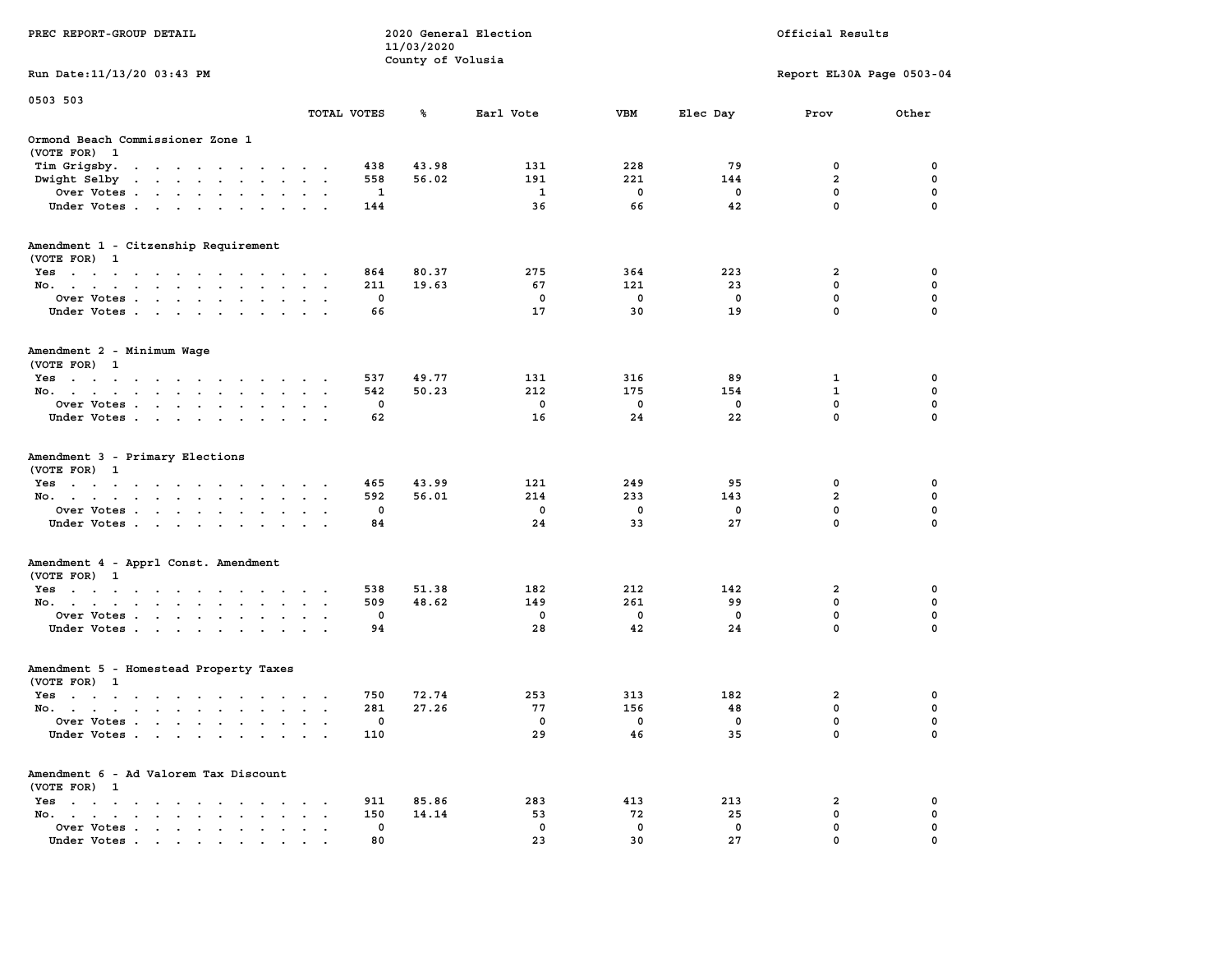| PREC REPORT-GROUP DETAIL                                                                                                                                |  |  |  | 11/03/2020 | 2020 General Election |  |                       | Official Results  |                  |                       |                      |      |                           |
|---------------------------------------------------------------------------------------------------------------------------------------------------------|--|--|--|------------|-----------------------|--|-----------------------|-------------------|------------------|-----------------------|----------------------|------|---------------------------|
| Run Date: 11/13/20 03:43 PM                                                                                                                             |  |  |  |            |                       |  |                       | County of Volusia |                  |                       |                      |      | Report EL30A Page 0503-05 |
| 0503 503                                                                                                                                                |  |  |  |            |                       |  | TOTAL VOTES           | ‱                 | Earl Vote        | VBM                   | Elec Day             | Prov | Other                     |
| Volusia ECHO<br>(VOTE FOR) 1<br>Yes (For Bonds) $\cdots$ $\cdots$ $\cdots$ $\cdots$<br>No (Against Bonds)<br>Over Votes<br>Under Votes                  |  |  |  |            |                       |  | 753<br>292<br>95      | 72.06<br>27.94    | 218<br>113<br>27 | 375<br>103<br>0<br>37 | 159<br>75<br>0<br>31 |      |                           |
| Volusia Forever<br>(VOTE FOR) 1<br>Yes (For Bonds) $\cdot \cdot \cdot \cdot \cdot \cdot \cdot \cdot$<br>No (Against Bonds)<br>Over Votes<br>Under Votes |  |  |  |            |                       |  | 790<br>256<br>1<br>94 | 75.53<br>24.47    | 222<br>106<br>30 | 397<br>84<br>0<br>34  | 170<br>65<br>0<br>30 |      |                           |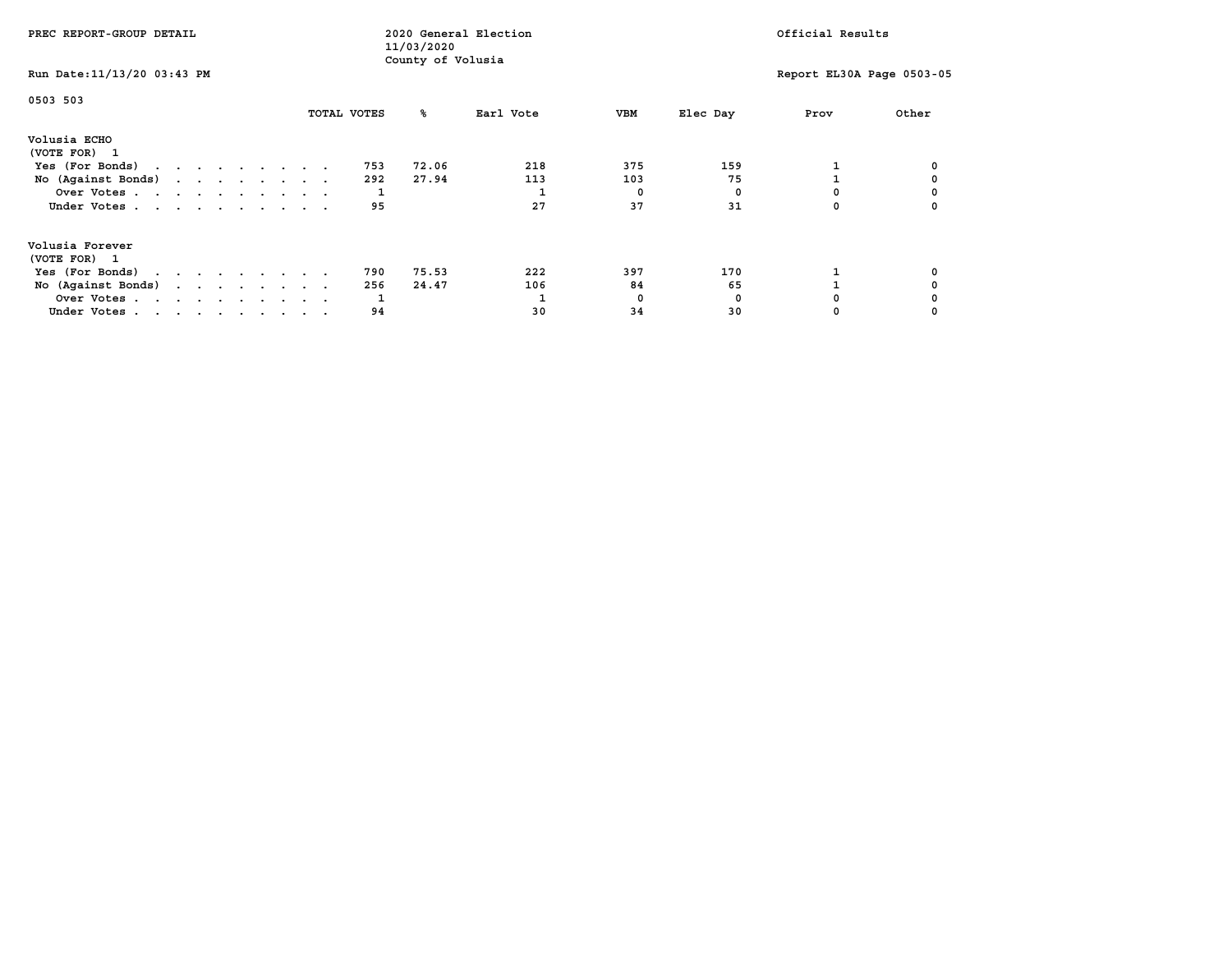| PREC REPORT-GROUP DETAIL                                                                                                                                                                                                                                   |                               | 11/03/2020        | 2020 General Election |                 |                         | Official Results          |             |
|------------------------------------------------------------------------------------------------------------------------------------------------------------------------------------------------------------------------------------------------------------|-------------------------------|-------------------|-----------------------|-----------------|-------------------------|---------------------------|-------------|
| Run Date: 11/13/20 03:43 PM                                                                                                                                                                                                                                |                               | County of Volusia |                       |                 |                         | Report EL30A Page 0504-01 |             |
|                                                                                                                                                                                                                                                            |                               |                   |                       |                 |                         |                           |             |
| 0504 504                                                                                                                                                                                                                                                   |                               |                   |                       |                 |                         |                           |             |
| REGISTERED VOTERS - TOTAL                                                                                                                                                                                                                                  | TOTAL VOTES<br>2,468          | ℁                 | Earl Vote             | <b>VBM</b>      | Elec Day                | Prov                      | Other       |
| BALLOTS CAST - TOTAL.<br>$\mathbf{r}$ . The set of the set of the set of the set of the set of the set of the set of the set of the set of the set of the set of the set of the set of the set of the set of the set of the set of the set of the set of t | 2,001<br>$\sim$               |                   | 665                   | 971             | 363                     | $\overline{2}$            | 0           |
| BALLOTS CAST - BLANK.<br>$\cdot$ $\cdot$ $\cdot$ $\cdot$ $\cdot$<br>$\ddot{\phantom{a}}$                                                                                                                                                                   | $\mathbf 0$<br>$\overline{a}$ |                   | $\mathbf 0$           | $\mathbf 0$     | $\mathbf 0$             | $\mathbf 0$               | $\mathbf 0$ |
| VOTER TURNOUT - TOTAL<br>$\mathbf{r}$ . The contract of the contract of the contract of the contract of the contract of the contract of the contract of the contract of the contract of the contract of the contract of the contract of the contract of th |                               | 81.08             |                       |                 |                         |                           |             |
| VOTER TURNOUT - BLANK                                                                                                                                                                                                                                      | $\sim$                        |                   |                       |                 |                         |                           |             |
|                                                                                                                                                                                                                                                            |                               |                   |                       |                 |                         |                           |             |
| President and Vice President<br>(VOTE FOR)<br>$\mathbf{1}$                                                                                                                                                                                                 |                               |                   |                       |                 |                         |                           |             |
| Donald J. Trump (REP)<br>the contract of the contract of the contract of the contract of the contract of the contract of the contract of                                                                                                                   | 1,143                         | 57.55             | 459                   | 414             | 268                     | $\mathbf{2}$              | 0           |
| Joseph R. Biden (DEM)<br>$\mathbf{r}$ , and $\mathbf{r}$ , and $\mathbf{r}$ , and $\mathbf{r}$                                                                                                                                                             | 817                           | 41.14             | 195                   | 537             | 85                      | $\mathbf 0$               | 0           |
| Jo Jorgensen (LPF)                                                                                                                                                                                                                                         | 11                            | .55               | 5                     | 4               | $\overline{a}$          | $\mathbf 0$               | $\mathbf 0$ |
| Roque "Rocky" De La Fuente (REF).                                                                                                                                                                                                                          | $\overline{\mathbf{2}}$       | .10               | $\mathbf{1}$          | $\mathbf{1}$    | $\mathbf 0$             | $\mathbf 0$               | 0           |
| Gloria La Riva (PSL).                                                                                                                                                                                                                                      | 0                             |                   | $\mathbf 0$           | $\mathbf 0$     | $\mathbf 0$             | $\mathbf 0$               | 0           |
| Howie Hawkins (GRE)                                                                                                                                                                                                                                        | 4                             | .20               | $\mathbf{1}$          | $\overline{2}$  | $\mathbf{1}$            | $\mathbf 0$               | $\mathbf 0$ |
| Don Blankenship (CPF)                                                                                                                                                                                                                                      | 3                             | .15               | $\mathbf 0$           | 0               | 3                       | $\mathbf 0$               | $\mathbf 0$ |
| WRITE-IN.                                                                                                                                                                                                                                                  | 6                             | .30               | $\overline{2}$        | 3               | $\mathbf{1}$            | $\mathbf 0$               | $\mathbf 0$ |
| Over Votes<br>$\sim$                                                                                                                                                                                                                                       | 3                             |                   | $\mathbf 0$           | 3               | $\mathbf 0$             | $\mathbf 0$               | $\mathbf 0$ |
| Under Votes                                                                                                                                                                                                                                                | 12                            |                   | $\overline{a}$        | $7\phantom{.0}$ | $\overline{\mathbf{3}}$ | $\mathbf 0$               | $\mathbf 0$ |
|                                                                                                                                                                                                                                                            |                               |                   |                       |                 |                         |                           |             |
| Representative in Congress District 6<br>(VOTE FOR) 1                                                                                                                                                                                                      |                               |                   |                       |                 |                         |                           |             |
| Michael Waltz (REP)                                                                                                                                                                                                                                        | 1,163                         | 60.38             | 463                   | 430             | 269                     | 1                         | 0           |
| Clint Curtis (DEM)<br>$\cdot$ $\cdot$ $\cdot$ $\cdot$ $\cdot$<br>$\cdot$ $\cdot$                                                                                                                                                                           | 760<br>$\sim$                 | 39.46             | 185                   | 497             | 78                      | 0                         | 0           |
| WRITE-IN.<br>the contract of the contract of the contract of the contract of the contract of the contract of the contract of<br>$\blacksquare$ .<br>$\sim$ 100 $\pm$                                                                                       | 3                             | .16               | 2                     | 0               | 1                       | $\mathbf{0}$              | 0           |
| Over Votes<br>$\sim$ $\sim$                                                                                                                                                                                                                                | 0<br>$\cdot$                  |                   | 0                     | 0               | 0                       | 0                         | 0           |
| Under Votes                                                                                                                                                                                                                                                | 75                            |                   | 15                    | 44              | 15                      | $\mathbf{1}$              | $\mathbf 0$ |
|                                                                                                                                                                                                                                                            |                               |                   |                       |                 |                         |                           |             |
| State Attorney 7th Judicial Circuit<br>(VOTE FOR) 1                                                                                                                                                                                                        |                               |                   |                       |                 |                         |                           |             |
| R.J. Larizza $(REP)$                                                                                                                                                                                                                                       | 1,176                         | 65.33             | 457                   | 455             | 263                     | 1                         | 0           |
| Don Dempsey.                                                                                                                                                                                                                                               | $\ddot{\phantom{1}}$<br>624   | 34.67             | 156                   | 393             | 75                      | $\mathbf 0$               | $\mathbf 0$ |
| Over Votes.                                                                                                                                                                                                                                                | 0                             |                   | 0                     | 0               | 0                       | $\mathbf 0$               | $\mathbf 0$ |
| Under Votes                                                                                                                                                                                                                                                | 201                           |                   | 52                    | 123             | 25                      | $\mathbf{1}$              | $\mathbf 0$ |
|                                                                                                                                                                                                                                                            |                               |                   |                       |                 |                         |                           |             |
| State Senator District 7<br>(VOTE FOR) 1                                                                                                                                                                                                                   |                               |                   |                       |                 |                         |                           |             |
| Travis J. Hutson (REP)                                                                                                                                                                                                                                     | 1,115                         | 58.59             | 454                   | 412             | 248                     | 1                         | 0           |
| Heather Hunter (DEM).                                                                                                                                                                                                                                      | 782                           | 41.09             | 190                   | 501             | 91                      | 0                         | 0           |
| WRITE-IN.                                                                                                                                                                                                                                                  | 6<br>$\sim$ $\sim$            | .32               | 1                     | 2               | 3                       | $\mathbf 0$               | $\mathbf 0$ |
| Over Votes                                                                                                                                                                                                                                                 | 0                             |                   | $\Omega$              | 0               | 0                       | 0                         | 0           |
| Under Votes                                                                                                                                                                                                                                                | 98                            |                   | 20                    | 56              | 21                      | $\mathbf{1}$              | 0           |
|                                                                                                                                                                                                                                                            |                               |                   |                       |                 |                         |                           |             |
| State Representative District 25                                                                                                                                                                                                                           |                               |                   |                       |                 |                         |                           |             |
| (VOTE FOR) 1<br>Tom Leek (REP).                                                                                                                                                                                                                            |                               | 58.35             | 445                   | 409             | 253                     | 1                         | 0           |
| the contract of the contract of the contract of the contract of the contract of the contract of the contract of                                                                                                                                            | 1,108<br>707                  | 37.23             | 173                   | 461             | 73                      | $\mathbf 0$               | 0           |
| Sarah Zutter (DEM)<br>Joseph "Joe" Hannoush (LPF)                                                                                                                                                                                                          | 84<br>$\cdots$                | 4.42              | 26                    | 37              | 21                      | $\mathbf{0}$              | $\mathbf 0$ |
| Over Votes                                                                                                                                                                                                                                                 | $\sim$ $\sim$<br>0            |                   | 0                     | $\mathbf 0$     | $\mathbf 0$             | $\mathbf 0$               | 0           |
| Under Votes                                                                                                                                                                                                                                                | 102                           |                   | 21                    | 64              | 16                      | $\mathbf{1}$              | $\Omega$    |
|                                                                                                                                                                                                                                                            |                               |                   |                       |                 |                         |                           |             |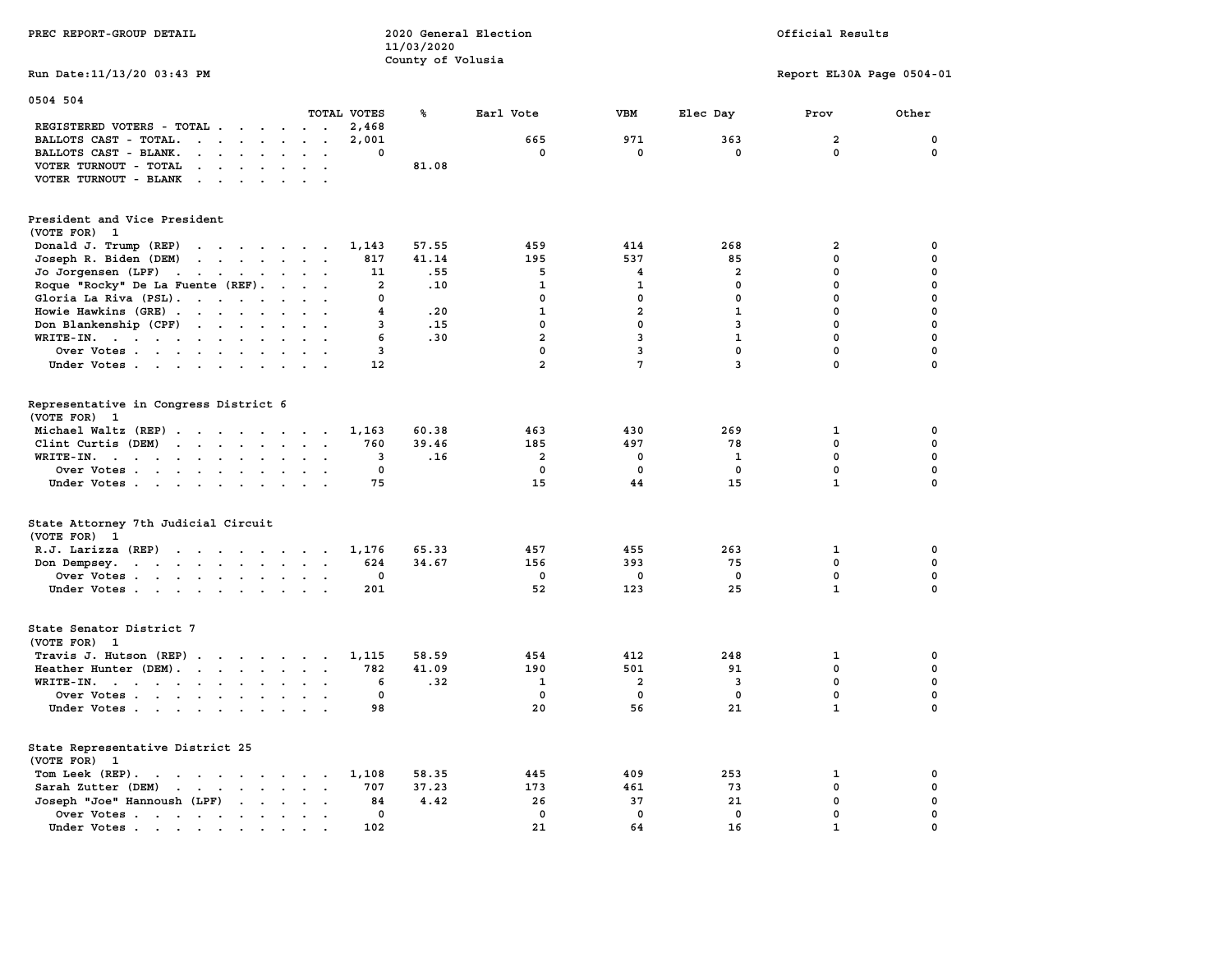|                                                                                                                                              |                                                                       | 11/03/2020        |              |             |              |                           |             |
|----------------------------------------------------------------------------------------------------------------------------------------------|-----------------------------------------------------------------------|-------------------|--------------|-------------|--------------|---------------------------|-------------|
|                                                                                                                                              |                                                                       | County of Volusia |              |             |              |                           |             |
| Run Date: 11/13/20 03:43 PM                                                                                                                  |                                                                       |                   |              |             |              | Report EL30A Page 0504-02 |             |
| 0504 504                                                                                                                                     |                                                                       |                   |              |             |              |                           |             |
|                                                                                                                                              | TOTAL VOTES                                                           | ℁                 | Earl Vote    | VBM         | Elec Day     | Prov                      | Other       |
| Supreme Court - Carlos G. Muniz                                                                                                              |                                                                       |                   |              |             |              |                           |             |
| (VOTE FOR) 1                                                                                                                                 |                                                                       |                   |              |             |              |                           |             |
| Yes                                                                                                                                          | 1,064                                                                 | 67.09             | 382          | 456         | 224          | $\overline{\mathbf{2}}$   | 0           |
| No.<br>$\sim$<br>$\sim$                                                                                                                      | 522                                                                   | 32.91             | 142          | 312         | 68           | $\mathbf 0$               | $\mathbf 0$ |
| Over Votes                                                                                                                                   | $\mathbf 0$                                                           |                   | $^{\circ}$   | $\mathbf 0$ | $\mathbf 0$  | $\mathbf 0$               | $\mathbf 0$ |
| Under Votes<br>$\sim$                                                                                                                        | 415<br>$\ddot{\phantom{a}}$<br>$\ddot{\phantom{a}}$                   |                   | 141          | 203         | 71           | $\mathbf 0$               | $\mathbf 0$ |
|                                                                                                                                              |                                                                       |                   |              |             |              |                           |             |
|                                                                                                                                              |                                                                       |                   |              |             |              |                           |             |
| 5th Dist Crt of Appeal - Evander                                                                                                             |                                                                       |                   |              |             |              |                           |             |
| (VOTE FOR) 1                                                                                                                                 |                                                                       |                   |              |             |              |                           |             |
| Yes                                                                                                                                          | 1,161                                                                 | 74.61             | 390          | 556         | 213          | $\overline{\mathbf{2}}$   | $\mathbf 0$ |
| No.                                                                                                                                          | 395                                                                   | 25.39             | 128          | 199         | 68           | $\mathbf 0$               | 0           |
| Over Votes                                                                                                                                   | $\overline{a}$<br>$\cdot$                                             |                   | $\mathbf{1}$ | $\mathbf 0$ | $\mathbf{1}$ | $\mathbf 0$               | $\mathbf 0$ |
| Under Votes                                                                                                                                  | 443                                                                   |                   | 146          | 216         | 81           | $\mathbf 0$               | 0           |
|                                                                                                                                              |                                                                       |                   |              |             |              |                           |             |
| 5th Dist Crt of Appeal - Grosshans                                                                                                           |                                                                       |                   |              |             |              |                           |             |
| (VOTE FOR) 1                                                                                                                                 |                                                                       |                   |              |             |              |                           |             |
| Yes                                                                                                                                          | 1,056<br>$\overline{\phantom{a}}$                                     | 68.39             | 380          | 467         | 208          | 1                         | 0           |
| No.                                                                                                                                          | 488<br>$\sim$<br>$\cdot$ .                                            | 31.61             | 135          | 281         | 72           | $\Omega$                  | $\mathbf 0$ |
| Over Votes                                                                                                                                   | $\mathbf{1}$<br>$\ddot{\phantom{a}}$                                  |                   | $\mathbf{1}$ | 0           | $\mathbf 0$  | $\mathbf 0$               | 0           |
| Under Votes                                                                                                                                  | 456                                                                   |                   | 149          | 223         | 83           | $\mathbf{1}$              | 0           |
| 5th Dist Crt of Appeal - Harris<br>(VOTE FOR) 1                                                                                              |                                                                       |                   |              |             |              |                           |             |
| Yes                                                                                                                                          | 1,102                                                                 | 71.28             | 376          | 518         | 207          | 1                         | 0           |
| No.<br>$\sim$                                                                                                                                | 444<br>$\ddot{\phantom{a}}$<br>$\sim$<br>$\ddot{\phantom{a}}$         | 28.72             | 135          | 235         | 74           | $\mathbf 0$               | $\mathbf 0$ |
| Over Votes                                                                                                                                   | $\mathbf{1}$                                                          |                   | -1           | $\mathbf 0$ | $\mathbf 0$  | $\mathbf 0$               | $\mathbf 0$ |
| Under Votes<br>$\sim$                                                                                                                        | 454<br>$\ddot{\phantom{a}}$                                           |                   | 153          | 218         | 82           | $\mathbf{1}$              | $\mathbf 0$ |
|                                                                                                                                              |                                                                       |                   |              |             |              |                           |             |
| 5th Dist Crt of Appeal - Orfinger<br>(VOTE FOR) 1                                                                                            |                                                                       |                   |              |             |              |                           |             |
| Yes                                                                                                                                          | 1,145                                                                 | 73.21             | 384          | 560         | 200          | $\mathbf{1}$              | $\mathbf 0$ |
| No.                                                                                                                                          | 419<br>$\mathcal{A}=\mathcal{A}=\mathcal{A}=\mathcal{A}$              | 26.79             | 129          | 208         | 82           | $\mathbf 0$               | $\mathbf 0$ |
| Over Votes<br>$\ddot{\phantom{a}}$                                                                                                           | 0<br>$\ddot{\phantom{a}}$<br>$\mathbf{r}$<br>$\cdot$                  |                   | $\mathbf 0$  | $\mathbf 0$ | $\mathbf 0$  | $\mathbf 0$               | 0           |
| Under Votes                                                                                                                                  | 437                                                                   |                   | 152          | 203         | 81           | $\mathbf{1}$              | 0           |
|                                                                                                                                              |                                                                       |                   |              |             |              |                           |             |
| 5th Dist Crt of Appeal - Sasso                                                                                                               |                                                                       |                   |              |             |              |                           |             |
| (VOTE FOR) 1                                                                                                                                 |                                                                       |                   |              |             |              |                           |             |
| Yes                                                                                                                                          | 1,075                                                                 | 70.63             | 373          | 502         | 199          | 1                         | 0           |
| No.                                                                                                                                          | 447                                                                   | 29.37             | 138          | 235         | 74           | $\mathbf 0$               | 0           |
| Over Votes                                                                                                                                   | 0<br>$\cdot$                                                          |                   | 0            | $\mathbf 0$ | 0            | $\pmb{0}$                 | 0           |
| $\ddot{\phantom{a}}$                                                                                                                         | $\bullet$<br>$\ddot{\phantom{a}}$                                     |                   | 154          | 234         | 90           | $\mathbf{1}$              | $\Omega$    |
| Under Votes                                                                                                                                  | 479                                                                   |                   |              |             |              |                           |             |
| 5th Dist Crt of Appeal - Wallis<br>(VOTE FOR) 1                                                                                              |                                                                       |                   |              |             |              |                           |             |
|                                                                                                                                              |                                                                       |                   |              |             |              |                           |             |
| $Yes \t . \t .$<br>$\mathcal{A}=\mathcal{A}=\mathcal{A}=\mathcal{A}=\mathcal{A}=\mathcal{A}=\mathcal{A}=\mathcal{A}=\mathcal{A}=\mathcal{A}$ | 1,098                                                                 | 71.67             | 371          | 524         | 201          | 2                         | 0           |
| No.<br>the contract of the contract of the<br>$\mathbf{r}$<br>$\sim$                                                                         | 434<br>$\ddot{\phantom{a}}$<br>$\sim$                                 | 28.33             | 140          | 219         | 75           | $\mathbf 0$               | 0           |
| Over Votes<br>$\ddot{\phantom{a}}$                                                                                                           | $\mathbf 0$<br>$\ddot{\phantom{a}}$<br>$\sim$<br>$\ddot{\phantom{1}}$ |                   | $\mathbf 0$  | $\mathbf 0$ | $\mathbf 0$  | $\mathbf 0$               | 0           |
| Under Votes                                                                                                                                  | 469                                                                   |                   | 154          | 228         | 87           | $\mathbf 0$               | $\mathbf 0$ |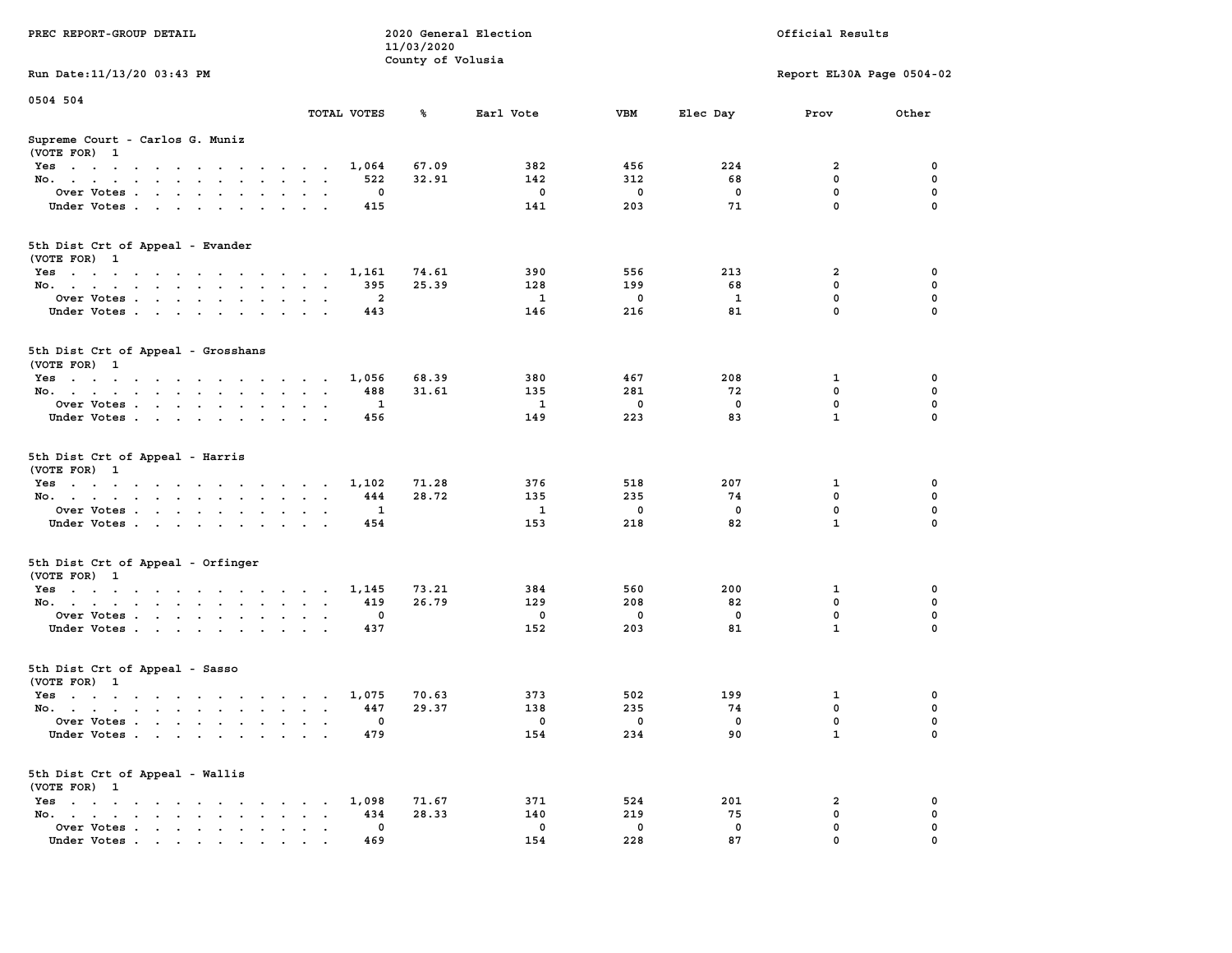|                                                                                                                                               |                                                                  | 11/03/2020        |              |             |                |                           |             |
|-----------------------------------------------------------------------------------------------------------------------------------------------|------------------------------------------------------------------|-------------------|--------------|-------------|----------------|---------------------------|-------------|
|                                                                                                                                               |                                                                  | County of Volusia |              |             |                |                           |             |
| Run Date:11/13/20 03:43 PM                                                                                                                    |                                                                  |                   |              |             |                | Report EL30A Page 0504-03 |             |
| 0504 504                                                                                                                                      |                                                                  |                   |              |             |                |                           |             |
|                                                                                                                                               | TOTAL VOTES                                                      | ℁                 | Earl Vote    | <b>VBM</b>  | Elec Day       | Prov                      | Other       |
| Circuit Judge, 7th Judicial, Group 14                                                                                                         |                                                                  |                   |              |             |                |                           |             |
| (VOTE FOR)<br>$\mathbf{1}$                                                                                                                    |                                                                  |                   |              |             |                |                           |             |
| Joan Anthony<br>the contract of the contract of the                                                                                           | 879<br>$\sim$                                                    | 56.27             | 259          | 485         | 134            | 1                         | 0           |
| Dan Hilbert<br>$\sim$<br>$\sim$                                                                                                               | 683<br>$\sim$<br>$\sim$                                          | 43.73             | 262          | 273         | 148            | 0                         | 0           |
| Over Votes.<br>and the contract of the contract of<br>$\overline{\phantom{a}}$                                                                | 1<br>$\cdot$<br>$\ddot{\phantom{a}}$                             |                   | $\mathbf{1}$ | $\mathbf 0$ | $\mathbf 0$    | $\mathbf 0$               | $\mathbf 0$ |
| Under Votes                                                                                                                                   | 438<br>$\cdot$<br>$\ddot{\phantom{a}}$                           |                   | 143          | 213         | 81             | $\mathbf{1}$              | $\mathbf 0$ |
|                                                                                                                                               |                                                                  |                   |              |             |                |                           |             |
| County Council Chair                                                                                                                          |                                                                  |                   |              |             |                |                           |             |
| (VOTE FOR)<br>$\mathbf{1}$                                                                                                                    |                                                                  |                   |              |             |                |                           |             |
| Jeff Brower.<br>design and a series of the series of                                                                                          | 1,051                                                            | 62.15             | 372          | 471         | 207            | 1                         | 0           |
| Deborah A. "Deb" Denys                                                                                                                        | 640<br>$\bullet$<br>$\overline{\phantom{a}}$<br>$\sim$           | 37.85             | 196          | 342         | 102            | $\mathbf 0$               | 0           |
| Over Votes                                                                                                                                    | 1                                                                |                   | 1            | 0           | 0              | 0                         | 0           |
| $\sim$ $\sim$ $\sim$<br>$\blacksquare$<br>$\sim$<br>Under Votes                                                                               | $\bullet$<br>309                                                 |                   | 96           | 158         | 54             | $\mathbf{1}$              | $\mathbf 0$ |
| $\ddot{\phantom{a}}$                                                                                                                          |                                                                  |                   |              |             |                |                           |             |
| County Council Member District 4                                                                                                              |                                                                  |                   |              |             |                |                           |             |
| (VOTE FOR) 1                                                                                                                                  |                                                                  |                   |              |             |                |                           |             |
| Barbara Bonarrigo.<br>$\sim$                                                                                                                  | 607<br>$\bullet$                                                 | 35.92             | 221          | 302         | 83             | 1                         | 0           |
| Heather Post<br>$\sim 10^{-1}$ km $^{-1}$<br>$\sim$ $\sim$ $\sim$ $\sim$<br>$\ddot{\phantom{0}}$<br>$\bullet$ .<br><br><br>$\bullet$ .        | 1,083<br>$\bullet$<br>$\bullet$<br>$\ddot{\phantom{a}}$          | 64.08             | 351          | 502         | 230            | $\mathbf 0$               | $\mathbf 0$ |
| Over Votes<br>$\sim$                                                                                                                          | 1<br>$\cdot$                                                     |                   | 1            | 0           | 0              | $\mathbf 0$               | 0           |
| Under Votes                                                                                                                                   | $\bullet$<br>310                                                 |                   | 92           | 167         | 50             | $\mathbf{1}$              | $\mathbf 0$ |
| $\ddot{\phantom{0}}$<br>$\ddot{\phantom{1}}$<br>$\bullet$                                                                                     |                                                                  |                   |              |             |                |                           |             |
| Soil & Water Conservation Seat 2<br>(VOTE FOR)<br>$\overline{1}$                                                                              |                                                                  |                   |              |             |                |                           |             |
| John Nelson.                                                                                                                                  | 1,105                                                            | 73.42             | 406          | 492         | 206            | 1                         | 0           |
| the contract of the contract of the<br>Wesley Wayne Wilson Jr                                                                                 | 400                                                              | 26.58             | 102          | 225         | 73             | 0                         | 0           |
|                                                                                                                                               | $\bullet$<br>$\bullet$<br>$\ddot{\phantom{1}}$<br>0              |                   |              | 0           | $\mathbf 0$    | $\mathbf 0$               | $\mathbf 0$ |
| Over Votes                                                                                                                                    | $\ddot{\phantom{a}}$                                             |                   | 0            |             |                | $\mathbf{1}$              | 0           |
| Under Votes<br>$\ddot{\phantom{a}}$<br>$\ddot{\phantom{0}}$                                                                                   | 496                                                              |                   | 157          | 254         | 84             |                           |             |
| Soil & Water Conservation Seat 4                                                                                                              |                                                                  |                   |              |             |                |                           |             |
| (VOTE FOR) 1                                                                                                                                  |                                                                  |                   |              |             |                |                           |             |
| Wendy Anderson.<br>the contract of the contract of the                                                                                        | 918<br>$\cdot$                                                   | 58.96             | 267          | 501         | 149            | $\mathbf{1}$              | $\mathbf 0$ |
| Barbara Deering<br>$\ddot{\phantom{0}}$                                                                                                       | 639<br>$\ddot{\phantom{1}}$<br>$\bullet$<br>$\ddot{\phantom{a}}$ | 41.04             | 255          | 244         | 140            | 0                         | $\mathbf 0$ |
| Over Votes<br>$\ddot{\phantom{a}}$                                                                                                            | $\mathbf 0$<br>$\bullet$<br>$\cdot$                              |                   | 0            | 0           | $\mathbf 0$    | 0                         | 0           |
| Under Votes<br>$\cdot$                                                                                                                        | 444<br>$\cdot$<br>$\ddot{\phantom{a}}$                           |                   | 143          | 226         | 74             | $\mathbf{1}$              | 0           |
|                                                                                                                                               |                                                                  |                   |              |             |                |                           |             |
| Amendment 1 - Citzenship Requirement                                                                                                          |                                                                  |                   |              |             |                |                           |             |
| (VOTE FOR) 1                                                                                                                                  |                                                                  |                   |              |             |                |                           |             |
| $Yes \t . \t .$<br>$\ddot{\phantom{a}}$<br>$\ddot{\phantom{a}}$<br>$\overline{\phantom{a}}$<br>$\sim$ $\sim$ $\sim$<br>$\cdot$ .              | 1,501<br>$\cdot$<br>$\cdot$<br>$\sim$                            | 79.76             | 511          | 690         | 298            | $\overline{2}$            | 0           |
| No.<br>$\cdot$ $\cdot$<br>$\mathbf{r}$                                                                                                        | 381<br>$\overline{a}$<br>$\overline{\phantom{a}}$                | 20.24             | 114          | 230         | 37             | 0                         | $\mathbf 0$ |
| Over Votes.<br>$\sim$<br>$\ddot{\phantom{0}}$<br>$\ddot{\phantom{0}}$<br>$\ddot{\phantom{a}}$<br>$\ddot{\phantom{1}}$<br>$\ddot{\phantom{a}}$ | 0<br>$\cdot$<br>$\ddot{\phantom{a}}$<br>$\cdot$                  |                   | 0            | 0           | $\mathbf 0$    | $\mathbf 0$               | $\mathbf 0$ |
| Under Votes<br>$\ddot{\phantom{a}}$                                                                                                           | 119<br>$\cdot$ .                                                 |                   | 40           | 51          | 28             | $\mathbf{0}$              | $\mathbf 0$ |
| Amendment 2 - Minimum Wage                                                                                                                    |                                                                  |                   |              |             |                |                           |             |
| (VOTE FOR) 1                                                                                                                                  |                                                                  |                   |              |             |                |                           |             |
| Yes<br>$\sim$<br>$\bullet$<br>$\ddot{\phantom{0}}$<br>$\ddot{\phantom{a}}$<br>$\blacksquare$ .<br>$\ddot{\phantom{a}}$<br>$\cdot$<br>$\sim$   | 1,092                                                            | 57.59             | 304          | 632         | 156            | 0                         | 0           |
| No.<br>$\ddot{\phantom{a}}$<br>$\bullet$ .<br><br><br><br><br><br><br><br><br><br><br><br><br><br><br><br>$\sim$<br>$\ddot{\phantom{a}}$      | 804<br>$\cdot$                                                   | 42.41             | 331          | 293         | 179            | 1                         | 0           |
| Over Votes<br>$\blacksquare$ .<br>$\bullet$                                                                                                   | 3<br>$\ddot{\phantom{0}}$<br>$\ddot{\phantom{a}}$<br>$\,$ .      |                   | 1            | 0           | $\overline{a}$ | $\mathbf 0$               | $\mathbf 0$ |
| Under Votes                                                                                                                                   | 102                                                              |                   | 29           | 46          | 26             | $\mathbf{1}$              | $\mathbf 0$ |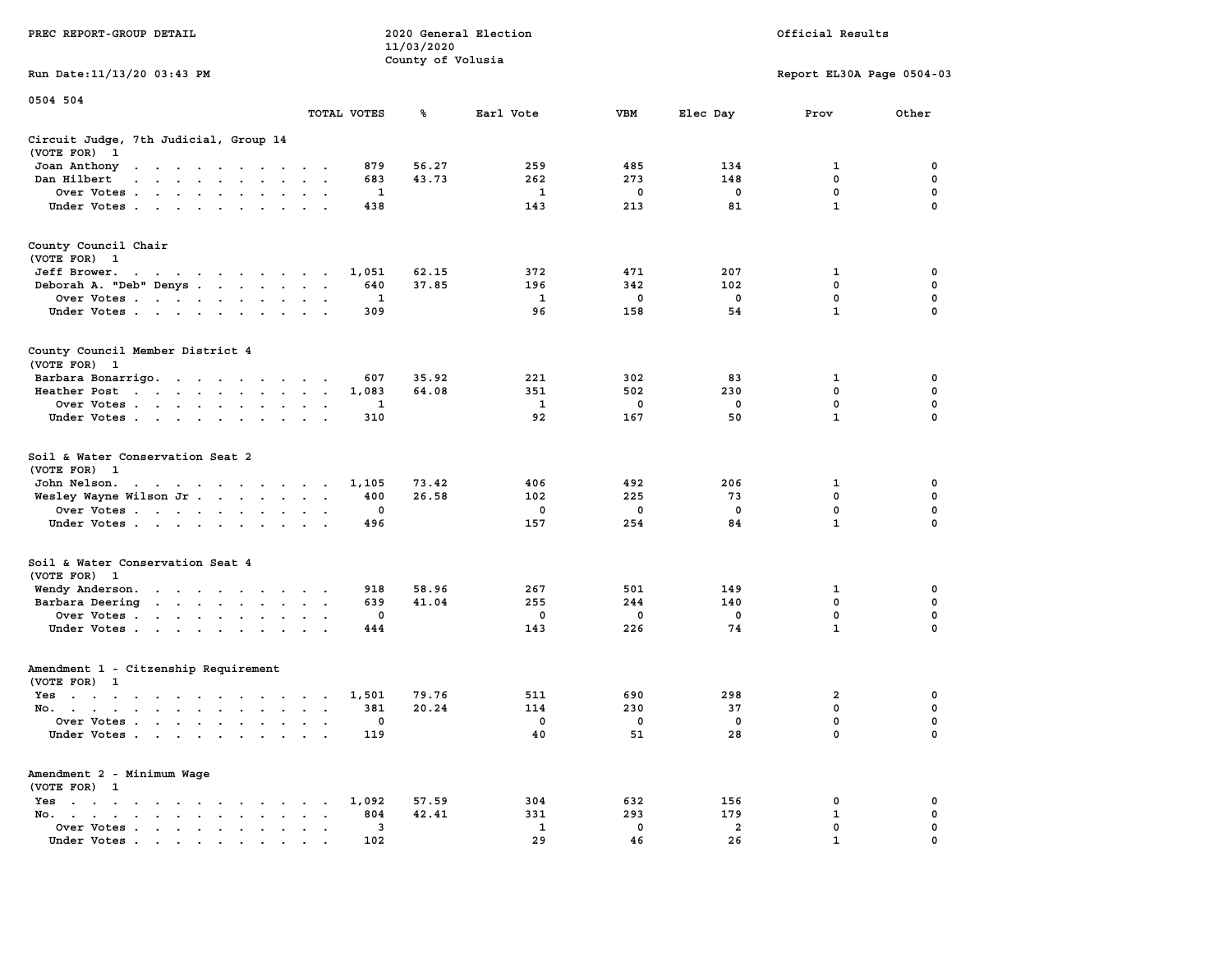| PREC REPORT-GROUP DETAIL                                                                 |                         |             | 2020 General Election<br>11/03/2020<br>County of Volusia |              |             |             | Official Results |                           |  |  |
|------------------------------------------------------------------------------------------|-------------------------|-------------|----------------------------------------------------------|--------------|-------------|-------------|------------------|---------------------------|--|--|
| Run Date: 11/13/20 03:43 PM                                                              |                         |             |                                                          |              |             |             |                  | Report EL30A Page 0504-04 |  |  |
| 0504 504                                                                                 |                         | TOTAL VOTES | ℁                                                        | Earl Vote    | <b>VBM</b>  | Elec Day    | Prov             | Other                     |  |  |
| Amendment 3 - Primary Elections<br>(VOTE FOR) 1                                          |                         |             |                                                          |              |             |             |                  |                           |  |  |
| Yes                                                                                      |                         | 885         | 47.86                                                    | 254          | 471         | 160         | 0                | 0                         |  |  |
| No.                                                                                      |                         | 964         | 52.14                                                    | 372          | 424         | 168         | $\mathbf 0$      | $\mathbf 0$               |  |  |
| Over Votes                                                                               |                         | 0           |                                                          | $\mathbf 0$  | 0           | 0           | $\mathbf 0$      | $\mathbf 0$               |  |  |
| Under Votes                                                                              |                         | 152         |                                                          | 39           | 76          | 35          | $\overline{a}$   | $\Omega$                  |  |  |
| Amendment 4 - Apprl Const. Amendment                                                     |                         |             |                                                          |              |             |             |                  |                           |  |  |
| (VOTE FOR) 1<br>Yes                                                                      |                         | 852         | 47.02                                                    | 319          | 345         | 188         | 0                | 0                         |  |  |
| No.                                                                                      |                         | 960         | 52.98                                                    | 288          | 537         | 135         | 0                | $\mathbf 0$               |  |  |
| Over Votes                                                                               |                         | $\mathbf 1$ |                                                          | $\mathbf{1}$ | $\mathbf 0$ | $\mathbf 0$ | $\mathbf 0$      | $\mathbf 0$               |  |  |
| Under Votes                                                                              |                         | 188         |                                                          | 57           | 89          | 40          | $\overline{a}$   | $\Omega$                  |  |  |
| Amendment 5 - Homestead Property Taxes<br>(VOTE FOR) 1                                   |                         |             |                                                          |              |             |             |                  |                           |  |  |
| Yes                                                                                      |                         | 1,236       | 68.97                                                    | 429          | 580         | 227         | 0                | 0                         |  |  |
| No.                                                                                      | $\cdot$ $\cdot$ $\cdot$ | 556         | 31.03                                                    | 175          | 297         | 84          | 0                | $\mathbf 0$               |  |  |
| Over Votes                                                                               | $\ddot{\phantom{1}}$    | 0           |                                                          | $\mathbf 0$  | $\mathbf 0$ | $\mathbf 0$ | $\mathbf 0$      | $\mathbf 0$               |  |  |
| Under Votes                                                                              |                         | 209         |                                                          | 61           | 94          | 52          | $\overline{a}$   | $\Omega$                  |  |  |
| Amendment 6 - Ad Valorem Tax Discount<br>(VOTE FOR) 1                                    |                         |             |                                                          |              |             |             |                  |                           |  |  |
| $Yes \cdot \cdot \cdot \cdot \cdot \cdot \cdot \cdot \cdot \cdot \cdot \cdot$            |                         | 1,530       | 83.20                                                    | 522          | 725         | 283         | 0                | 0                         |  |  |
| No.                                                                                      |                         | 309         | 16.80                                                    | 94           | 177         | 38          | 0                | $\mathbf 0$               |  |  |
| Over Votes                                                                               |                         | 0           |                                                          | $\mathbf 0$  | 0           | 0           | $\mathbf 0$      | $\mathbf 0$               |  |  |
| Under Votes                                                                              |                         | 162         |                                                          | 49           | 69          | 42          | $\overline{a}$   | $\Omega$                  |  |  |
| Volusia ECHO<br>(VOTE FOR) 1                                                             |                         |             |                                                          |              |             |             |                  |                           |  |  |
| Yes (For Bonds) $\cdots$ $\cdots$ $\cdots$ $\cdots$                                      |                         | 1,336       | 72.53                                                    | 398          | 718         | 220         | 0                | 0                         |  |  |
| No (Against Bonds)                                                                       |                         | 506         | 27.47                                                    | 214          | 184         | 108         | $\mathbf{0}$     | $\mathbf 0$               |  |  |
| Over Votes                                                                               | $\sim$ $\sim$           | 0           |                                                          | $\mathbf 0$  | 0           | 0           | $\mathbf 0$      | $\mathbf 0$               |  |  |
| Under Votes                                                                              |                         | 159         |                                                          | 53           | 69          | 35          | $\overline{a}$   | $\Omega$                  |  |  |
| Volusia Forever<br>(VOTE FOR) 1                                                          |                         |             |                                                          |              |             |             |                  |                           |  |  |
| Yes (For Bonds)<br>$\mathbf{r}$ , and $\mathbf{r}$ , and $\mathbf{r}$ , and $\mathbf{r}$ |                         | 1,403       | 76.08                                                    | 420          | 753         | 230         | 0                | 0                         |  |  |
| No (Against Bonds)                                                                       | $\cdot$ $\cdot$         | 441         | 23.92                                                    | 195          | 149         | 97          | 0                | $\mathbf 0$               |  |  |
| Over Votes.<br>the contract of the contract of                                           | $\sim$                  | 0           |                                                          | $\mathbf 0$  | $\mathbf 0$ | $\mathbf 0$ | $\mathbf 0$      | $\mathbf 0$               |  |  |
| Under Votes                                                                              | $\cdot$ $\cdot$         | 157         |                                                          | 50           | 69          | 36          | $\overline{a}$   | $\Omega$                  |  |  |
|                                                                                          |                         |             |                                                          |              |             |             |                  |                           |  |  |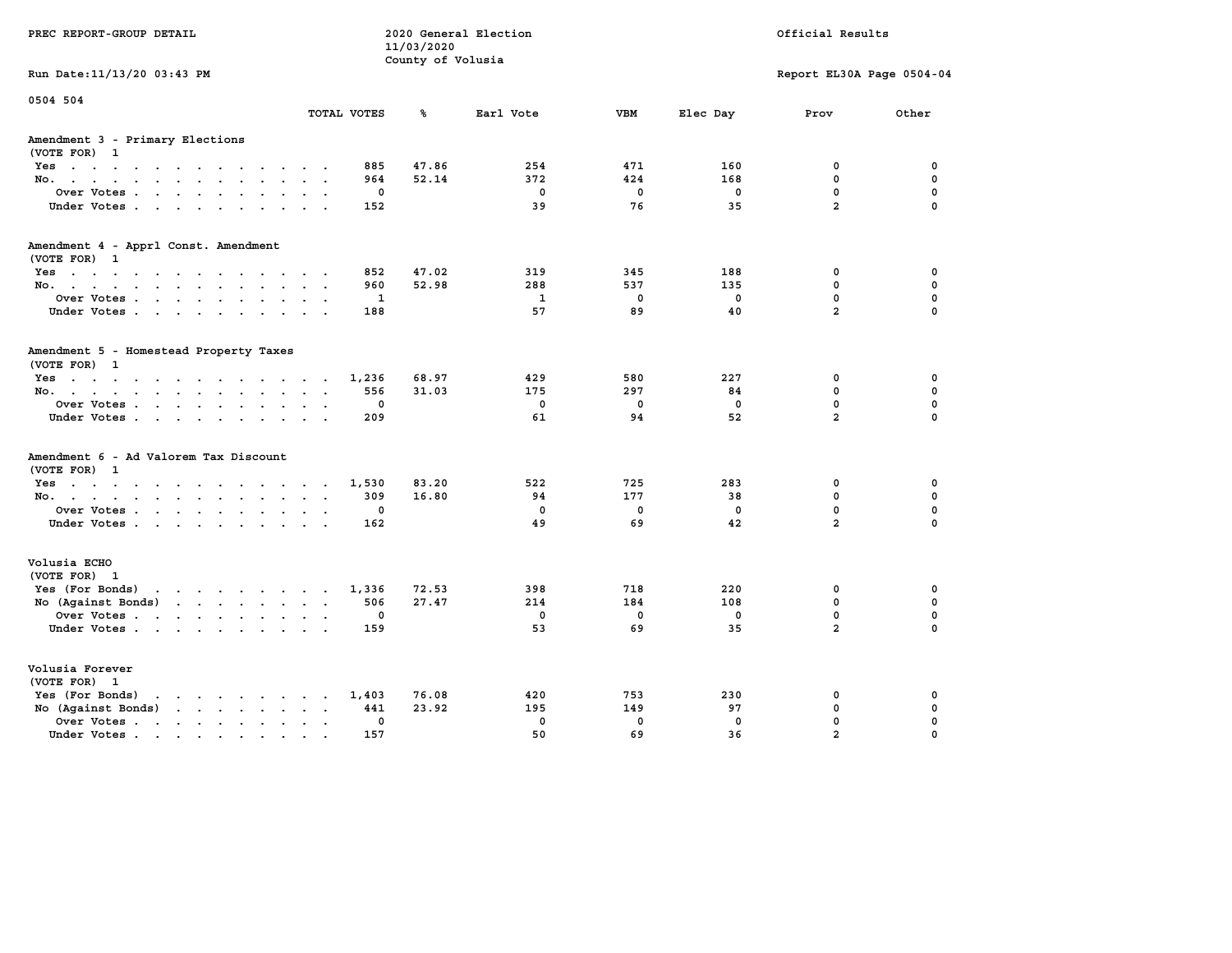| PREC REPORT-GROUP DETAIL                                                                                                                     |                | 2020 General Election<br>11/03/2020 |                         |                |                | Official Results          |             |  |  |
|----------------------------------------------------------------------------------------------------------------------------------------------|----------------|-------------------------------------|-------------------------|----------------|----------------|---------------------------|-------------|--|--|
| Run Date: 11/13/20 03:43 PM                                                                                                                  |                | County of Volusia                   |                         |                |                | Report EL30A Page 0506-01 |             |  |  |
| 0506 506                                                                                                                                     |                |                                     |                         |                |                |                           |             |  |  |
|                                                                                                                                              | TOTAL VOTES    | ጜ                                   | Earl Vote               | VBM            | Elec Day       | Prov                      | Other       |  |  |
| REGISTERED VOTERS - TOTAL                                                                                                                    | 2,896          |                                     |                         |                |                |                           |             |  |  |
| BALLOTS CAST - TOTAL.<br>$\mathbf{r}$                                                                                                        | 2,460          |                                     | 952                     | 1,128          | 380            | $\mathbf 0$               | 0           |  |  |
| BALLOTS CAST - BLANK.<br>$\cdot$ $\cdot$ $\cdot$ $\cdot$                                                                                     | 1              | .04                                 | 0                       | 0              | 1              | 0                         | 0           |  |  |
| VOTER TURNOUT - TOTAL<br>$\cdot$ $\cdot$ $\cdot$ $\cdot$ $\cdot$ $\cdot$<br>$\cdot$ .                                                        |                | 84.94                               |                         |                |                |                           |             |  |  |
| VOTER TURNOUT - BLANK<br>$\cdot$ $\cdot$ $\cdot$ $\cdot$<br>$\sim$<br>$\mathbf{r}$                                                           |                | .03                                 |                         |                |                |                           |             |  |  |
| President and Vice President<br>(VOTE FOR) 1                                                                                                 |                |                                     |                         |                |                |                           |             |  |  |
| Donald J. Trump (REP)<br>the contract of the contract of the                                                                                 | 1,400          | 57.10                               | 630                     | 476            | 294            | 0                         | 0           |  |  |
| Joseph R. Biden (DEM)<br>$\mathcal{A}$ , and $\mathcal{A}$ , and $\mathcal{A}$ , and $\mathcal{A}$                                           | 1,025          | 41.80                               | 311                     | 642            | 72             | 0                         | $\mathbf 0$ |  |  |
| Jo Jorgensen (LPF)<br>the contract of the contract of the<br>$\cdot$ .                                                                       | 14             | .57                                 | 5                       | 2              | 7              | 0                         | 0           |  |  |
| Roque "Rocky" De La Fuente (REF).                                                                                                            | 3              | .12                                 | 1                       | $\mathbf{1}$   | 1              | 0                         | 0           |  |  |
| Gloria La Riva (PSL).<br>$\sim$<br>$\ddot{\phantom{a}}$                                                                                      | 0              |                                     | $\mathbf 0$             | $\mathbf 0$    | 0              | $\mathbf 0$               | 0           |  |  |
| Howie Hawkins (GRE)                                                                                                                          | $\mathbf{1}$   | .04                                 | $\mathbf 0$             | $\mathbf 0$    | $\mathbf{1}$   | $\mathbf 0$               | $\mathbf 0$ |  |  |
| Don Blankenship (CPF)<br>$\ddot{\phantom{a}}$                                                                                                | $\mathbf{1}$   | .04                                 | $\mathbf 0$             | 0              | $\mathbf{1}$   | $\mathbf 0$               | $\mathbf 0$ |  |  |
| WRITE-IN.                                                                                                                                    | 8              | .33                                 | $\overline{\mathbf{4}}$ | $\overline{a}$ | $\overline{a}$ | $\mathbf 0$               | $\mathbf 0$ |  |  |
| Over Votes<br>$\sim$                                                                                                                         | $\overline{a}$ |                                     | $\mathbf 0$             | $\overline{a}$ | $\mathbf{0}$   | $\mathbf 0$               | 0           |  |  |
| Under Votes                                                                                                                                  | 6              |                                     | $\mathbf{1}$            | $\overline{3}$ | $\overline{a}$ | $\mathbf 0$               | 0           |  |  |
| Representative in Congress District 6<br>(VOTE FOR) 1                                                                                        |                |                                     |                         |                |                |                           |             |  |  |
| Michael Waltz (REP)                                                                                                                          | 1,428          | 60.41                               | 631                     | 509            | 288            | 0                         | 0           |  |  |
| Clint Curtis (DEM)<br>$\cdot$ $\cdot$ $\cdot$<br>$\sim$                                                                                      | 931            | 39.38                               | 285                     | 576            | 70             | 0                         | $\pmb{0}$   |  |  |
| WRITE-IN.<br>$\cdot$ .                                                                                                                       | 5              | .21                                 | $\mathbf 0$             | 4              | 1              | $\mathbf 0$               | $\mathbf 0$ |  |  |
| Over Votes                                                                                                                                   | 0              |                                     | $\mathbf 0$             | $\mathbf 0$    | $\mathbf{0}$   | $\mathbf 0$               | 0           |  |  |
| Under Votes                                                                                                                                  | 96             |                                     | 36                      | 39             | 21             | $\mathbf 0$               | $\mathbf 0$ |  |  |
| State Attorney 7th Judicial Circuit<br>(VOTE FOR) 1                                                                                          |                |                                     |                         |                |                |                           |             |  |  |
| R.J. Larizza (REP)                                                                                                                           | 1,461          | 65.49                               | 621                     | 556            | 284            | 0                         | 0           |  |  |
| Don Dempsey.                                                                                                                                 | 770            | 34.51                               | 245                     | 456            | 69             | 0                         | 0           |  |  |
| Over Votes                                                                                                                                   | $\mathbf{2}$   |                                     | 1                       | 0              | $\mathbf{1}$   | $\mathbf 0$               | $\mathbf 0$ |  |  |
| Under Votes<br>$\cdot$ .                                                                                                                     | 227            |                                     | 85                      | 116            | 26             | $\mathbf 0$               | $\mathbf 0$ |  |  |
| State Senator District 7<br>(VOTE FOR) 1                                                                                                     |                |                                     |                         |                |                |                           |             |  |  |
| Travis J. Hutson (REP)                                                                                                                       | 1,334          | 57.35                               | 584                     | 478            | 272            | 0                         | 0           |  |  |
| Heather Hunter (DEM).                                                                                                                        | 988            | 42.48                               | 310                     | 597            | 81             | 0                         | 0           |  |  |
| $WRITE-IN.$<br>$\cdot$ $\cdot$ $\cdot$<br>$\ddot{\phantom{a}}$                                                                               | 4              | .17                                 | 3                       | 1              | 0              | 0                         | $\pmb{0}$   |  |  |
| Over Votes                                                                                                                                   | 1              |                                     | 1                       | 0              | $\mathbf 0$    | $\mathbf 0$               | 0           |  |  |
| Under Votes                                                                                                                                  | 133            |                                     | 54                      | 52             | 27             | $\mathbf 0$               | $\Omega$    |  |  |
| State Representative District 25<br>(VOTE FOR)<br>1                                                                                          |                |                                     |                         |                |                |                           |             |  |  |
| Tom Leek $(REP)$ .                                                                                                                           | 1,430          | 61.06                               | 632                     | 515            | 283            | 0                         | 0           |  |  |
| Sarah Zutter (DEM)<br>the contract of the contract of the contract of                                                                        | 842            | 35.95                               | 251                     | 533            | 58             | 0                         | $\pmb{0}$   |  |  |
| Joseph "Joe" Hannoush (LPF)<br>$\sim$<br>$\ddot{\phantom{a}}$<br>$\ddot{\phantom{a}}$                                                        | 70             | 2.99                                | 29                      | 28             | 13             | 0                         | 0           |  |  |
| Over Votes.<br>$\sim$ $\sim$ $\sim$ $\sim$ $\sim$ $\sim$<br>$\sim$<br>$\ddot{\phantom{a}}$<br>$\bullet$<br>$\bullet$<br>$\ddot{\phantom{a}}$ | 0              |                                     | $\mathbf 0$             | $\mathbf 0$    | $\mathbf 0$    | $\mathbf 0$               | 0           |  |  |
| Under Votes.<br>$\mathbf{a} = \mathbf{a} + \mathbf{a} + \mathbf{a} + \mathbf{a}$                                                             | 118            |                                     | 40                      | 52             | 26             | $\mathbf 0$               | $\mathbf 0$ |  |  |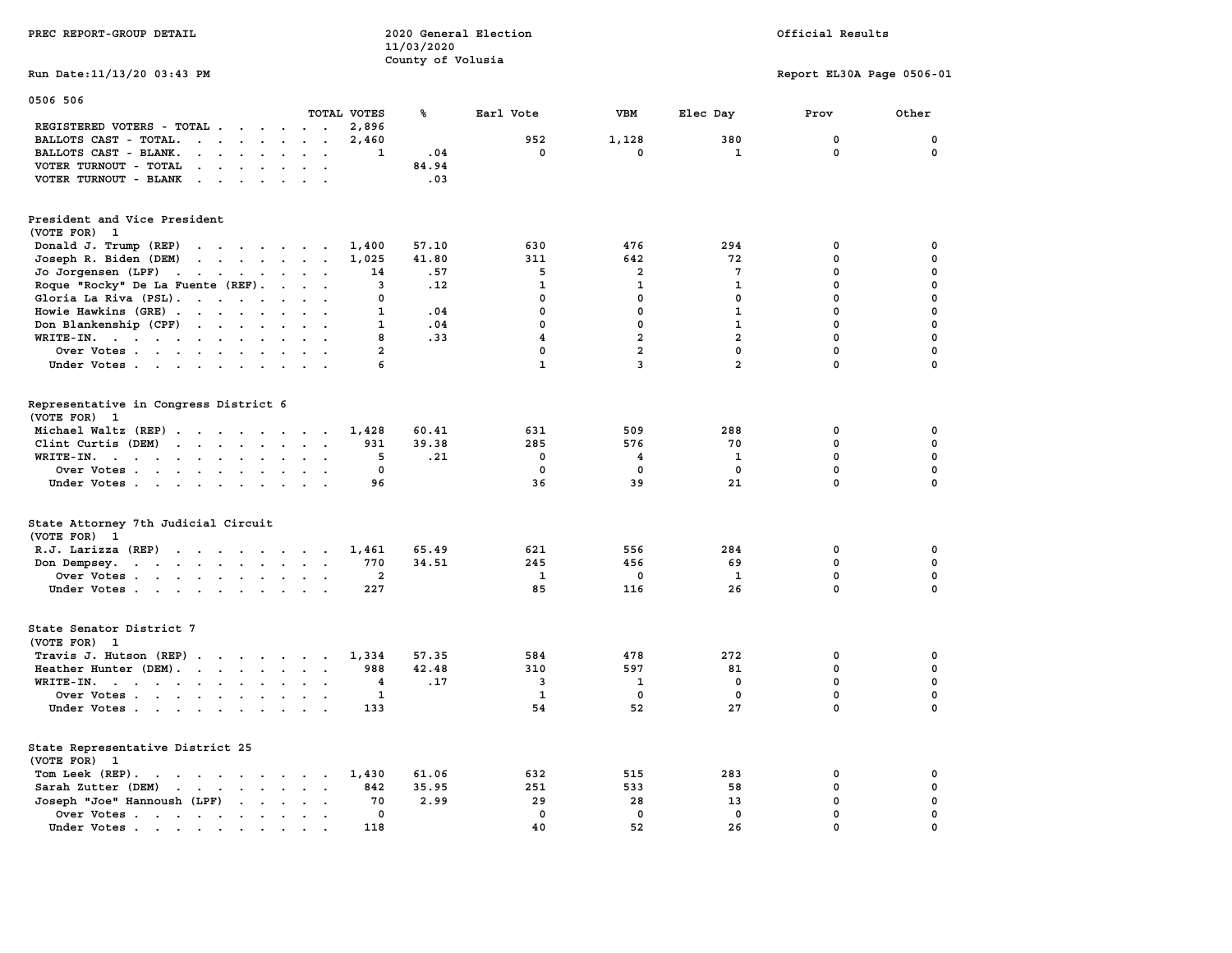| PREC REPORT-GROUP DETAIL                                    |                               | 11/03/2020        | 2020 General Election |             | Official Results |                           |          |  |
|-------------------------------------------------------------|-------------------------------|-------------------|-----------------------|-------------|------------------|---------------------------|----------|--|
| Run Date: 11/13/20 03:43 PM                                 |                               | County of Volusia |                       |             |                  | Report EL30A Page 0506-02 |          |  |
|                                                             |                               |                   |                       |             |                  |                           |          |  |
| 0506 506                                                    | TOTAL VOTES                   | ℁                 | Earl Vote             | VBM         | Elec Day         | Prov                      | Other    |  |
| Supreme Court - Carlos G. Muniz<br>(VOTE FOR) 1             |                               |                   |                       |             |                  |                           |          |  |
| Yes                                                         | 1,414                         | 69.97             | 584                   | 584         | 246              | 0                         | 0        |  |
| No.                                                         | 607                           | 30.03             | 191                   | 347         | 69               | $\mathbf 0$               | 0        |  |
| Over Votes.                                                 | 0                             |                   | 0                     | 0           | 0                | $\mathbf 0$               | 0        |  |
| Under Votes                                                 | 439                           |                   | 177                   | 197         | 65               | $\mathbf 0$               | $\Omega$ |  |
| 5th Dist Crt of Appeal - Evander<br>(VOTE FOR) 1            |                               |                   |                       |             |                  |                           |          |  |
| Yes                                                         | 1,502                         | 75.86             | 583                   | 686         | 233              | 0                         | 0        |  |
| No.                                                         | 478                           | 24.14             | 176                   | 223         | 79               | $\mathbf 0$               | 0        |  |
| Over Votes                                                  | 0                             |                   | $\mathbf 0$           | 0           | $\mathbf 0$      | $\mathbf 0$               | 0        |  |
| Under Votes                                                 | 480                           |                   | 193                   | 219         | 68               | $\mathbf 0$               | 0        |  |
| 5th Dist Crt of Appeal - Grosshans<br>(VOTE FOR) 1          |                               |                   |                       |             |                  |                           |          |  |
| Yes                                                         | 1,420                         | 71.97             | 578                   | 604         | 238              | 0                         | 0        |  |
| No.                                                         | 553                           | 28.03             | 179                   | 301         | 73               | 0                         | 0        |  |
| Over Votes                                                  | 2                             |                   | $\mathbf 0$           | 1           | 1                | $\mathbf 0$               | 0        |  |
| Under Votes                                                 | 485                           |                   | 195                   | 222         | 68               | $\mathbf 0$               | 0        |  |
| 5th Dist Crt of Appeal - Harris<br>(VOTE FOR) 1             |                               |                   |                       |             |                  |                           |          |  |
| Yes                                                         | 1,484                         | 75.29             | 591                   | 651         | 242              | 0                         | 0        |  |
| No.                                                         | 487                           | 24.71             | 164                   | 254         | 69               | $\mathbf 0$               | 0        |  |
| Over Votes                                                  | 0                             |                   | $\mathbf 0$           | $\mathbf 0$ | 0                | $\mathbf 0$               | 0        |  |
| Under Votes                                                 | 489                           |                   | 197                   | 223         | 69               | $\mathbf 0$               | $\Omega$ |  |
| 5th Dist Crt of Appeal - Orfinger<br>(VOTE FOR) 1           |                               |                   |                       |             |                  |                           |          |  |
| Yes                                                         | 1,599                         | 78.61             | 617                   | 732         | 250              | 0                         | 0        |  |
| No.                                                         | 435                           | 21.39             | 160                   | 213         | 62               | $\mathbf 0$               | 0        |  |
| Over Votes                                                  | 0                             |                   | $\mathbf 0$           | $\mathbf 0$ | 0                | 0                         | 0        |  |
| Under Votes                                                 | 426                           |                   | 175                   | 183         | 68               | $\mathbf 0$               | $\Omega$ |  |
| 5th Dist Crt of Appeal - Sasso<br>(VOTE FOR) 1              |                               |                   |                       |             |                  |                           |          |  |
| Yes                                                         | 1,440                         | 73.62             | 573                   | 628         | 239              | 0                         | 0        |  |
| No.                                                         | 516                           | 26.38             | 172                   | 277         | 67               | 0                         | 0        |  |
| Over Votes                                                  | 0                             |                   | $^{\circ}$            | 0           | 0                | 0                         | 0        |  |
| Under Votes                                                 | 504                           |                   | 207                   | 223         | 74               | 0                         | 0        |  |
| 5th Dist Crt of Appeal - Wallis<br>(VOTE FOR) 1             |                               |                   |                       |             |                  |                           |          |  |
| $Yes \cdot \cdot \cdot \cdot \cdot \cdot \cdot \cdot \cdot$ | 1,453<br><b>Service</b> State | 74.86             | 575                   | 643         | 235              | 0                         | 0        |  |
| No.<br>$\ddot{\phantom{0}}$                                 | 488<br>$\bullet$              | 25.14             | 165                   | 250         | 73               | $\mathbf 0$               | 0        |  |
| Over Votes<br>Under Votes                                   | 0<br>519                      |                   | 0<br>212              | 0<br>235    | 0<br>72          | 0<br>0                    | 0        |  |
|                                                             |                               |                   |                       |             |                  |                           |          |  |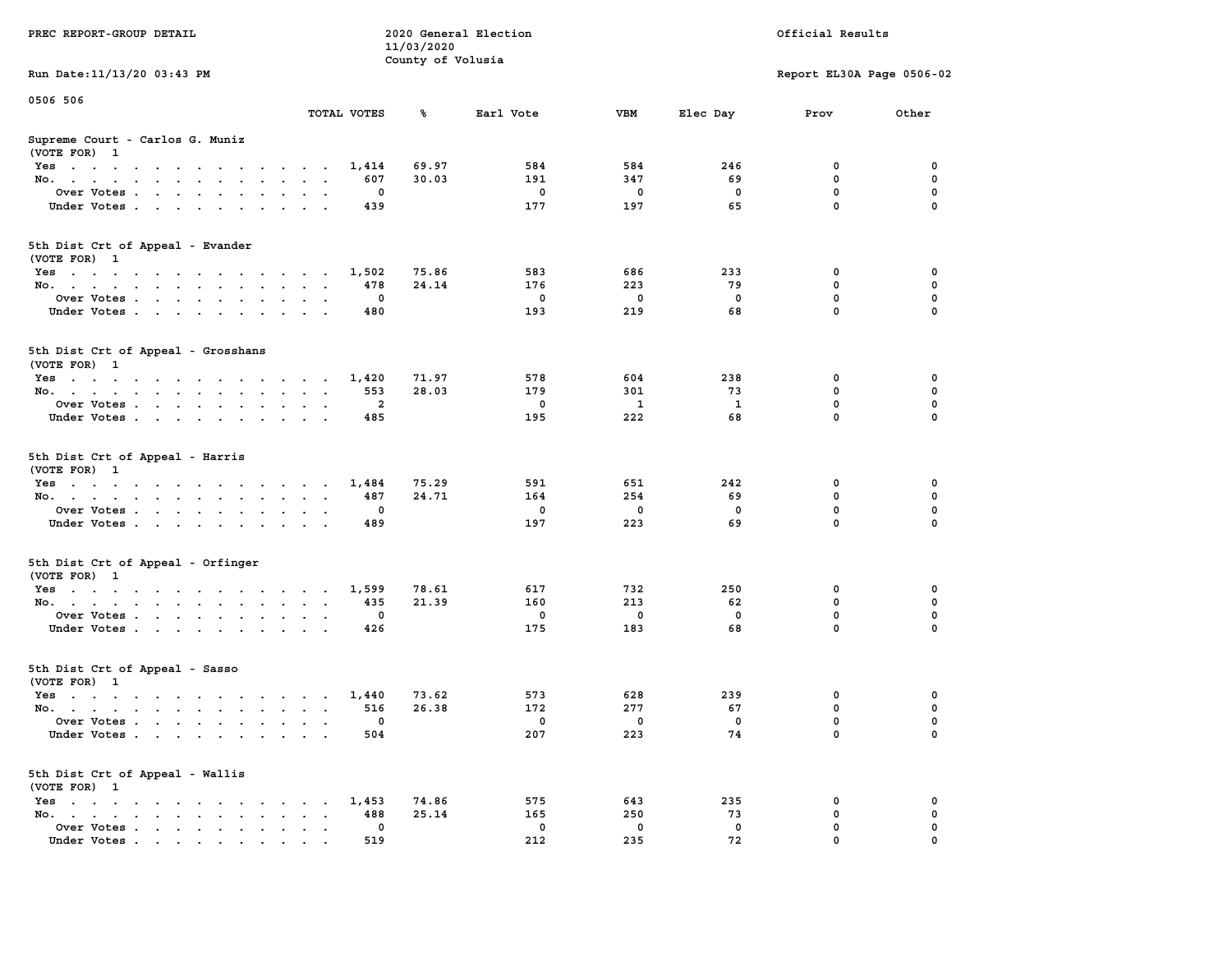|                                                                                                                                                                                                                                                            |                                                                    | 11/03/2020        |                         |             |             |                           |               |  |  |
|------------------------------------------------------------------------------------------------------------------------------------------------------------------------------------------------------------------------------------------------------------|--------------------------------------------------------------------|-------------------|-------------------------|-------------|-------------|---------------------------|---------------|--|--|
|                                                                                                                                                                                                                                                            |                                                                    | County of Volusia |                         |             |             |                           |               |  |  |
| Run Date:11/13/20 03:43 PM                                                                                                                                                                                                                                 |                                                                    |                   |                         |             |             | Report EL30A Page 0506-03 |               |  |  |
| 0506 506                                                                                                                                                                                                                                                   |                                                                    |                   |                         |             |             |                           |               |  |  |
|                                                                                                                                                                                                                                                            | TOTAL VOTES                                                        | ℁                 | Earl Vote               | <b>VBM</b>  | Elec Day    | Prov                      | Other         |  |  |
| Circuit Judge, 7th Judicial, Group 14                                                                                                                                                                                                                      |                                                                    |                   |                         |             |             |                           |               |  |  |
| (VOTE FOR)<br>$\mathbf{1}$                                                                                                                                                                                                                                 |                                                                    |                   |                         |             |             |                           |               |  |  |
| Joan Anthony                                                                                                                                                                                                                                               | 1,088                                                              | 54.76             | 398                     | 562         | 128         | $\mathbf 0$               | 0             |  |  |
| Dan Hilbert<br>$\mathbf{r}$ . The set of the set of the set of the set of the set of the set of the set of the set of the set of the set of the set of the set of the set of the set of the set of the set of the set of the set of the set of t<br>$\sim$ | 899<br>$\sim$<br>$\overline{a}$                                    | 45.24             | 373                     | 349         | 177         | $\mathbf 0$               | 0             |  |  |
| Over Votes .<br>$\cdots$<br>$\sim$ $\sim$                                                                                                                                                                                                                  | 0<br>$\cdot$<br>$\cdot$                                            |                   | 0                       | 0           | $\mathbf 0$ | $\mathbf 0$               | $\mathbf 0$   |  |  |
| Under Votes                                                                                                                                                                                                                                                | 473<br>$\cdot$                                                     |                   | 181                     | 217         | 75          | $\mathbf 0$               | 0             |  |  |
| County Council Chair                                                                                                                                                                                                                                       |                                                                    |                   |                         |             |             |                           |               |  |  |
| (VOTE FOR)<br>- 1                                                                                                                                                                                                                                          |                                                                    |                   |                         |             |             |                           |               |  |  |
| Jeff Brower.                                                                                                                                                                                                                                               | 1,341                                                              | 63.11             | 550                     | 581         | 210         | 0                         | 0             |  |  |
| Deborah A. "Deb" Denys                                                                                                                                                                                                                                     | 784<br>$\ddot{\phantom{a}}$<br>$\sim$                              | 36.89             | 266                     | 391         | 127         | $\mathbf 0$               | 0             |  |  |
| Over Votes<br>$\ddot{\phantom{a}}$                                                                                                                                                                                                                         | $\mathbf{2}$<br>$\cdot$                                            |                   | $\overline{\mathbf{2}}$ | 0           | 0           | 0                         | $\pmb{0}$     |  |  |
| Under Votes<br>$\sim$                                                                                                                                                                                                                                      | 333<br>$\cdot$ $\cdot$                                             |                   | 134                     | 156         | 43          | $\mathbf 0$               | 0             |  |  |
|                                                                                                                                                                                                                                                            |                                                                    |                   |                         |             |             |                           |               |  |  |
| County Council Member District 4                                                                                                                                                                                                                           |                                                                    |                   |                         |             |             |                           |               |  |  |
| (VOTE FOR) 1                                                                                                                                                                                                                                               |                                                                    |                   |                         |             |             |                           |               |  |  |
| Barbara Bonarrigo.                                                                                                                                                                                                                                         | 887<br>$\sim$                                                      | 41.92             | 347                     | 404         | 136         | 0                         | 0             |  |  |
| Heather Post<br>$\sim 10^{-1}$ km s $^{-1}$<br>$\sim$ $\sim$ $\sim$ $\sim$ $\sim$ $\sim$ $\sim$                                                                                                                                                            | 1,229<br>$\bullet$<br>$\bullet$                                    | 58.08             | 474                     | 551         | 204         | $\mathbf 0$               | $\mathbf 0$   |  |  |
| Over Votes<br>$\sim$                                                                                                                                                                                                                                       | 2                                                                  |                   | $\overline{a}$          | $\mathbf 0$ | $\mathbf 0$ | $\mathbf 0$               | $\mathbf 0$   |  |  |
| Under Votes<br>$\sim$ $\sim$<br>$\ddot{\phantom{a}}$                                                                                                                                                                                                       | 342                                                                |                   | 129                     | 173         | 40          | 0                         | 0             |  |  |
| Soil & Water Conservation Seat 2<br>(VOTE FOR)<br>$\mathbf{1}$                                                                                                                                                                                             |                                                                    |                   |                         |             |             |                           |               |  |  |
| John Nelson.<br>$\mathcal{A}$ . The second contribution of the second contribution $\mathcal{A}$                                                                                                                                                           | 1,416<br>$\ddot{\phantom{0}}$                                      | 75.92             | 544                     | 626         | 246         | 0                         | $\mathbf 0$   |  |  |
| Wesley Wayne Wilson Jr                                                                                                                                                                                                                                     | 449<br>$\bullet$<br>$\bullet$<br>$\ddot{\phantom{1}}$              | 24.08             | 170                     | 214         | 65          | 0                         | 0             |  |  |
| Over Votes                                                                                                                                                                                                                                                 | 1<br>$\cdot$<br>$\ddot{\phantom{a}}$                               |                   | 0                       | 1           | $\mathbf 0$ | $\mathbf 0$               | 0             |  |  |
| Under Votes<br>$\overline{\phantom{a}}$<br>$\cdot$                                                                                                                                                                                                         | 594                                                                |                   | 238                     | 287         | 69          | 0                         | 0             |  |  |
| Soil & Water Conservation Seat 4                                                                                                                                                                                                                           |                                                                    |                   |                         |             |             |                           |               |  |  |
| (VOTE FOR) 1                                                                                                                                                                                                                                               |                                                                    |                   |                         |             |             |                           |               |  |  |
| Wendy Anderson.<br>$\mathbf{r}$ . The contract of the contract of the contract of the contract of the contract of the contract of the contract of the contract of the contract of the contract of the contract of the contract of the contract of th       | 1,157                                                              | 60.14             | 411                     | 595         | 151         | 0                         | 0             |  |  |
| Barbara Deering<br>$\mathcal{A}=\mathcal{A}=\mathcal{A}=\mathcal{A}=\mathcal{A}=\mathcal{A}$ .<br>$\ddot{\phantom{a}}$                                                                                                                                     | 767<br>$\ddot{\phantom{0}}$<br>$\bullet$<br>$\ddot{\phantom{1}}$   | 39.86             | 324                     | 287         | 156         | 0                         | 0             |  |  |
| Over Votes<br>$\ddot{\phantom{0}}$                                                                                                                                                                                                                         | $\mathbf 0$<br>$\bullet$                                           |                   | 0                       | 0           | $\mathbf 0$ | $\mathbf 0$               | 0             |  |  |
| Under Votes<br>$\ddot{\phantom{0}}$<br>$\ddot{\phantom{a}}$                                                                                                                                                                                                | 536                                                                |                   | 217                     | 246         | 73          | $\mathbf 0$               | 0             |  |  |
| Ormond Beach Mayor                                                                                                                                                                                                                                         |                                                                    |                   |                         |             |             |                           |               |  |  |
| (VOTE FOR)<br>$\mathbf{1}$                                                                                                                                                                                                                                 |                                                                    |                   |                         |             |             |                           |               |  |  |
| Rob Bridger.<br>the contract of the contract of the<br>$\bullet$                                                                                                                                                                                           | 1,070<br>$\sim$                                                    | 47.30             | 384                     | 565         | 121         | 0                         | $\mathbf 0$   |  |  |
| Bill Partington                                                                                                                                                                                                                                            | 1,192<br>$\blacksquare$ .                                          | 52.70             | 481                     | 479         | 232         | $\mathbf 0$               | 0             |  |  |
| Over Votes .<br>$\cdots$<br>$\ddot{\phantom{a}}$                                                                                                                                                                                                           | 0<br>$\bullet$<br>$\cdot$                                          |                   | 0                       | 0           | $\mathbf 0$ | $\mathbf 0$               | 0             |  |  |
| Under Votes<br>$\ddot{\phantom{0}}$                                                                                                                                                                                                                        | 198<br>$\sim$<br>$\sim$                                            |                   | 87                      | 84          | 27          | $\mathbf 0$               | $\mathbf 0$   |  |  |
| Ormond Beach Commissioner Zone 1                                                                                                                                                                                                                           |                                                                    |                   |                         |             |             |                           |               |  |  |
| (VOTE FOR) 1                                                                                                                                                                                                                                               |                                                                    |                   |                         |             |             |                           |               |  |  |
| Tim Grigsby.<br>$\sim$ $\sim$<br>$\cdot$ .<br>$\cdot$                                                                                                                                                                                                      | 1,067<br>$\cdot$<br>$\cdot$<br>$\overline{\phantom{a}}$            | 48.61             | 382                     | 550         | 135         | 0                         | 0             |  |  |
| Dwight Selby<br>$\ddot{\phantom{0}}$<br>the contract of the contract of the<br>$\sim$ $\sim$                                                                                                                                                               | 1,128<br>$\bullet$<br>$\ddot{\phantom{1}}$<br>$\ddot{\phantom{0}}$ | 51.39             | 456                     | 459         | 213         | 0                         | 0             |  |  |
| Over Votes.<br>$\sim 100$ km s $^{-1}$<br>$\sim$<br>$\sim$<br>$\blacksquare$<br>$\bullet$<br>Under Votes                                                                                                                                                   | 1<br>$\bullet$<br>$\bullet$<br>$\bullet$<br>264                    |                   | 0<br>114                | 0<br>119    | 1<br>31     | 0<br>$\Omega$             | 0<br>$\Omega$ |  |  |
| the contract of the contract of the                                                                                                                                                                                                                        |                                                                    |                   |                         |             |             |                           |               |  |  |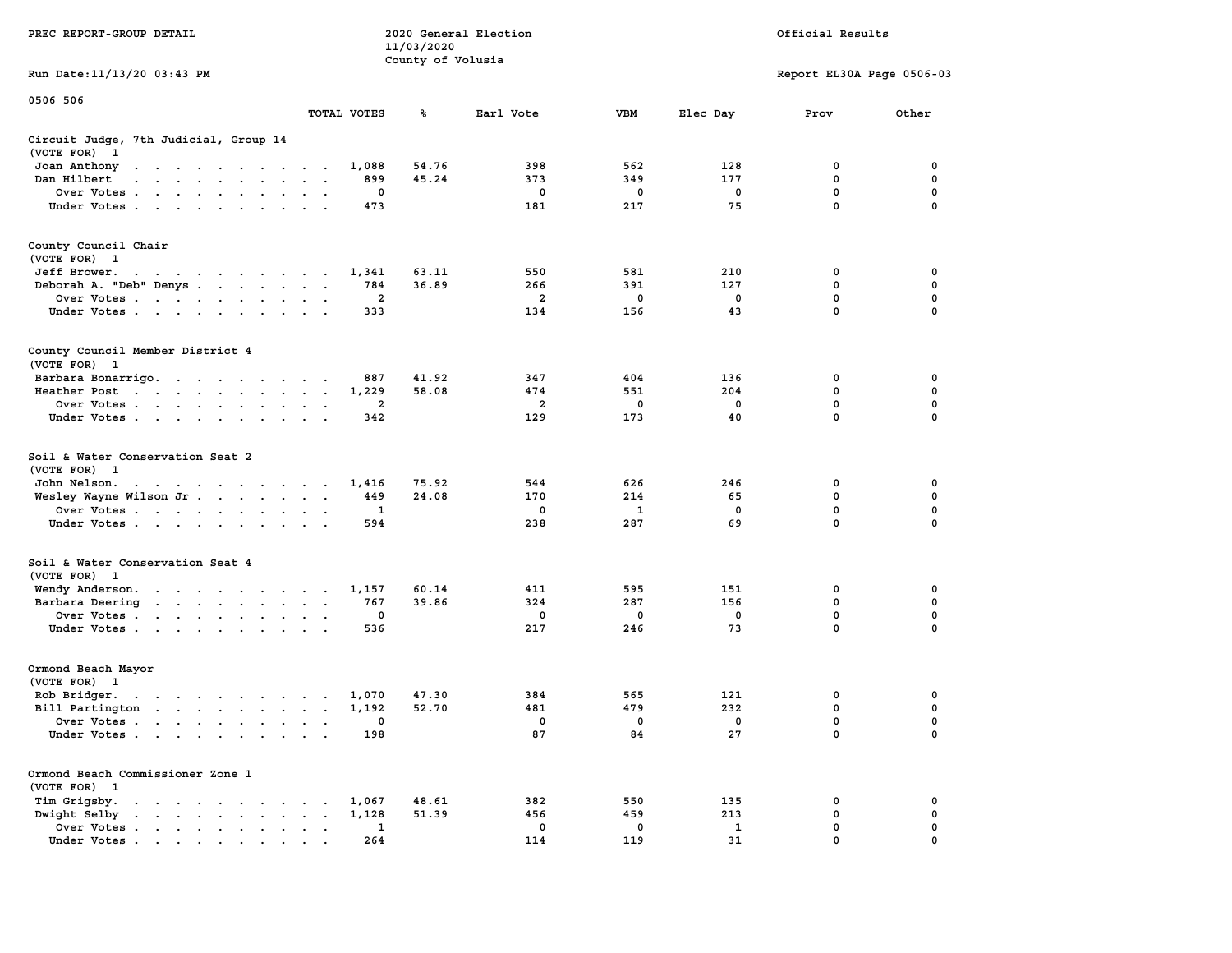|                                                                                                                                                                                                                                                      |                                                                             | 11/03/2020        |                |              |              |                           |             |
|------------------------------------------------------------------------------------------------------------------------------------------------------------------------------------------------------------------------------------------------------|-----------------------------------------------------------------------------|-------------------|----------------|--------------|--------------|---------------------------|-------------|
|                                                                                                                                                                                                                                                      |                                                                             | County of Volusia |                |              |              |                           |             |
| Run Date: 11/13/20 03:43 PM                                                                                                                                                                                                                          |                                                                             |                   |                |              |              | Report EL30A Page 0506-04 |             |
| 0506 506                                                                                                                                                                                                                                             |                                                                             |                   |                |              |              |                           |             |
|                                                                                                                                                                                                                                                      | TOTAL VOTES                                                                 | ℁                 | Earl Vote      | VBM          | Elec Day     | Prov                      | Other       |
| Amendment 1 - Citzenship Requirement                                                                                                                                                                                                                 |                                                                             |                   |                |              |              |                           |             |
| (VOTE FOR) 1                                                                                                                                                                                                                                         |                                                                             |                   |                |              |              |                           |             |
| Yes                                                                                                                                                                                                                                                  | 1,879                                                                       | 80.33             | 745            | 795          | 339          | 0                         | 0           |
| No.<br>$\sim$ $\sim$<br>$\sim$ $\sim$ $\sim$<br>$\sim$                                                                                                                                                                                               | 460                                                                         | 19.67             | 157            | 280          | 23           | $\mathbf 0$               | $\mathbf 0$ |
| Over Votes                                                                                                                                                                                                                                           | 3                                                                           |                   | $\overline{2}$ | <b>1</b>     | $\mathbf 0$  | $\mathbf 0$               | $\mathbf 0$ |
| Under Votes<br>$\sim$                                                                                                                                                                                                                                | 118<br>$\ddot{\phantom{a}}$<br>$\ddot{\phantom{0}}$<br>$\ddot{\phantom{a}}$ |                   | 48             | 52           | 18           | $\mathbf 0$               | $\mathbf 0$ |
| Amendment 2 - Minimum Wage                                                                                                                                                                                                                           |                                                                             |                   |                |              |              |                           |             |
| (VOTE FOR) 1                                                                                                                                                                                                                                         |                                                                             |                   |                |              |              |                           |             |
| Yes                                                                                                                                                                                                                                                  | 1,265                                                                       | 53.60             | 414            | 715          | 136          | 0                         | 0           |
| No.                                                                                                                                                                                                                                                  | 1,095                                                                       | 46.40             | 497            | 369          | 229          | $\mathbf 0$               | $\mathbf 0$ |
| Over Votes                                                                                                                                                                                                                                           | 0<br>$\cdots$                                                               |                   | $\mathbf 0$    | $\mathbf 0$  | $\mathbf 0$  | $\mathbf 0$               | $\mathbf 0$ |
| Under Votes                                                                                                                                                                                                                                          | 100                                                                         |                   | 41             | 44           | 15           | $\mathbf 0$               | $\mathbf 0$ |
| Amendment 3 - Primary Elections<br>(VOTE FOR) 1                                                                                                                                                                                                      |                                                                             |                   |                |              |              |                           |             |
| Yes                                                                                                                                                                                                                                                  | 1,089<br>$\sim$                                                             | 47.93             | 370            | 533          | 186          | 0                         | 0           |
| No.                                                                                                                                                                                                                                                  | 1,183                                                                       | 52.07             | 502            | 510          | 171          | $\mathbf 0$               | $\mathbf 0$ |
| Over Votes                                                                                                                                                                                                                                           | 1                                                                           |                   | $\mathbf 0$    | $\mathbf{1}$ | $\mathbf 0$  | $\mathbf 0$               | $\mathbf 0$ |
| $\sim$ $\sim$                                                                                                                                                                                                                                        | $\ddot{\phantom{a}}$<br>$\sim$<br>187                                       |                   | 80             | 84           | 23           | $\mathbf 0$               | $\mathbf 0$ |
| Under Votes                                                                                                                                                                                                                                          |                                                                             |                   |                |              |              |                           |             |
| Amendment 4 - Apprl Const. Amendment<br>(VOTE FOR) 1                                                                                                                                                                                                 |                                                                             |                   |                |              |              |                           |             |
| $Yes \t . \t .$<br>$\mathcal{A}$ . The second contribution of $\mathcal{A}$<br>$\sim$ $\sim$ $\sim$ $\sim$                                                                                                                                           | 1,028<br>$\sim$                                                             | 46.10             | 425            | 395          | 208          | 0                         | 0           |
| No.<br>$\sim$ $-$                                                                                                                                                                                                                                    | 1,202<br>$\mathbf{z} = \mathbf{z} + \mathbf{z}$ .                           | 53.90             | 427            | 636          | 139          | 0                         | 0           |
| Over Votes                                                                                                                                                                                                                                           | 1                                                                           |                   | <b>1</b>       | 0            | 0            | $\mathbf 0$               | 0           |
| Under Votes                                                                                                                                                                                                                                          | 229<br>$\cdot$ $\cdot$ $\cdot$ $\cdot$                                      |                   | 99             | 97           | 33           | $\mathbf 0$               | $\mathbf 0$ |
| Amendment 5 - Homestead Property Taxes                                                                                                                                                                                                               |                                                                             |                   |                |              |              |                           |             |
| (VOTE FOR) 1                                                                                                                                                                                                                                         |                                                                             |                   |                |              |              |                           |             |
| Yes                                                                                                                                                                                                                                                  | 1,533                                                                       | 69.30             | 586            | 686          | 261          | 0                         | 0           |
| No.<br>$\sim$                                                                                                                                                                                                                                        | 679<br><b>Service</b><br>$\ddot{\phantom{0}}$                               | 30.70             | 266            | 327          | 86           | $\mathbf 0$               | $\mathbf 0$ |
| Over Votes<br>$\sim$ $-$                                                                                                                                                                                                                             | $\mathbf 0$<br>$\bullet$<br>$\overline{\phantom{a}}$                        |                   | $\Omega$       | $\mathbf 0$  | $\mathbf{0}$ | $\mathbf{0}$              | $\mathbf 0$ |
| Under Votes<br>$\sim$ $\sim$                                                                                                                                                                                                                         | 248<br>$\ddot{\phantom{a}}$<br>$\sim$                                       |                   | 100            | 115          | 33           | $\mathbf{0}$              | $\mathbf 0$ |
| Amendment 6 - Ad Valorem Tax Discount                                                                                                                                                                                                                |                                                                             |                   |                |              |              |                           |             |
| (VOTE FOR) 1                                                                                                                                                                                                                                         |                                                                             |                   |                |              |              |                           |             |
| Yes                                                                                                                                                                                                                                                  | 1,905                                                                       | 83.55             | 729            | 859          | 317          | 0                         | 0           |
| No.                                                                                                                                                                                                                                                  | 375                                                                         | 16.45             | 149            | 189          | 37           | $\mathbf 0$               | 0           |
| Over Votes<br>$\sim$                                                                                                                                                                                                                                 | 0<br>$\sim$<br>$\ddot{\phantom{a}}$                                         |                   | $\mathbf 0$    | 0            | 0            | $\mathbf 0$               | $\mathbf 0$ |
| Under Votes                                                                                                                                                                                                                                          | 180                                                                         |                   | 74             | 80           | 26           | $\Omega$                  | $\Omega$    |
| Volusia ECHO                                                                                                                                                                                                                                         |                                                                             |                   |                |              |              |                           |             |
| (VOTE FOR) 1                                                                                                                                                                                                                                         |                                                                             |                   |                |              |              |                           |             |
| Yes (For Bonds)<br>the contract of the contract of the                                                                                                                                                                                               | 1,667                                                                       | 73.83             | 587            | 828          | 252          | 0                         | 0           |
| No $(Agains t Bonds)$                                                                                                                                                                                                                                | 591                                                                         | 26.17             | 281            | 210          | 100          | 0                         | $\mathbf 0$ |
| Over Votes<br>$\sim$                                                                                                                                                                                                                                 | 2<br>$\ddot{\phantom{0}}$<br>$\bullet$<br>$\blacksquare$ .                  |                   | $\overline{a}$ | 0            | 0            | $\mathbf 0$               | $\mathbf 0$ |
| Under Votes<br>$\mathbf{a}$ and $\mathbf{a}$ are a set of the set of the set of the set of the set of the set of the set of the set of the set of the set of the set of the set of the set of the set of the set of the set of the set of the set of | 200                                                                         |                   | 82             | 90           | 28           | $\mathbf{0}$              | $\mathbf 0$ |

**PREC REPORT-GROUP DETAIL COMPUTER CONSUMING A LOCAL PREC** REPORT-GROUP DETAIL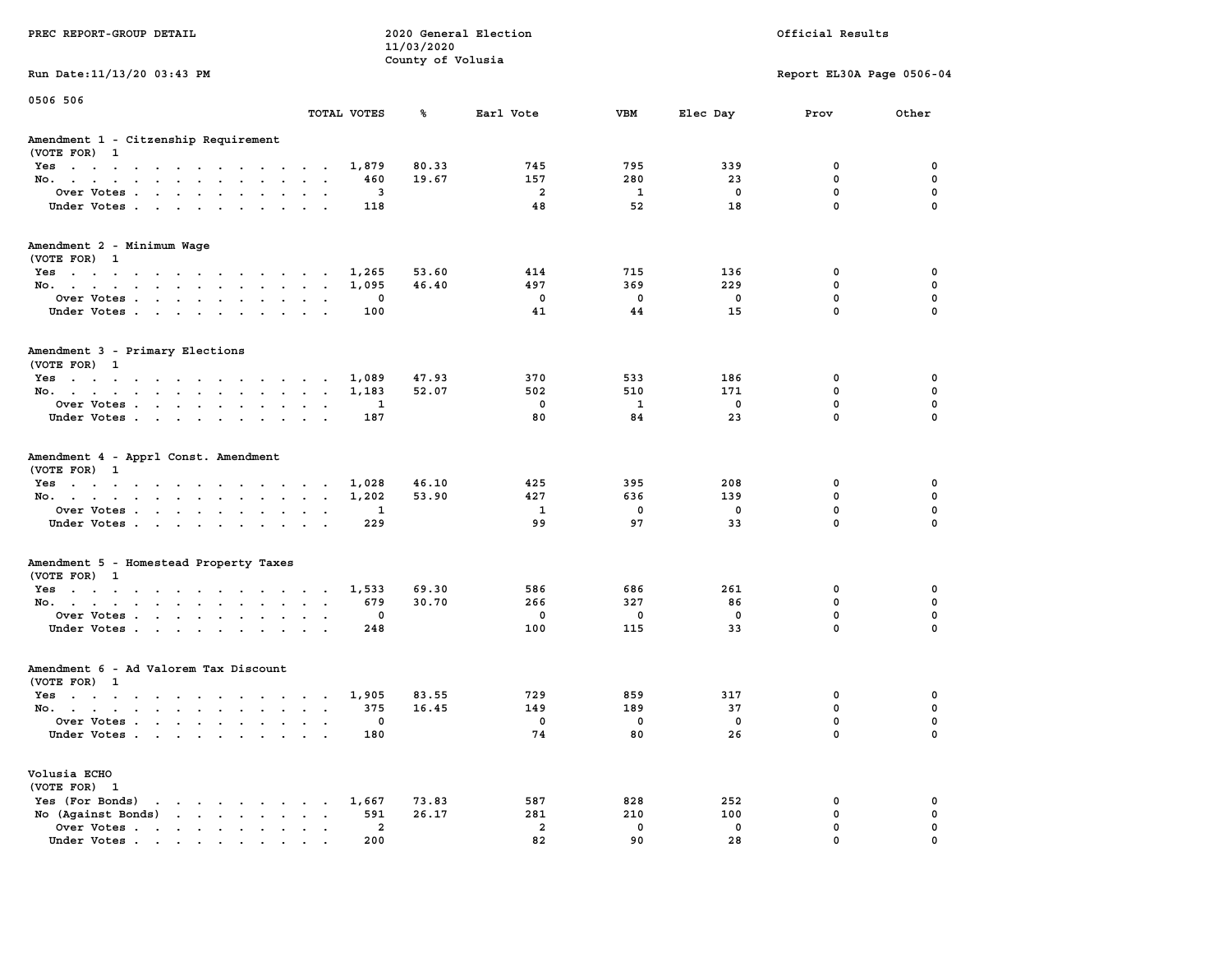| PREC REPORT-GROUP DETAIL        | 11/03/2020 |  |  |  |  |  | 2020 General Election<br>County of Volusia |             |       |           | Official Results |          |                           |       |
|---------------------------------|------------|--|--|--|--|--|--------------------------------------------|-------------|-------|-----------|------------------|----------|---------------------------|-------|
| Run Date: 11/13/20 03:43 PM     |            |  |  |  |  |  |                                            |             |       |           |                  |          | Report EL30A Page 0506-05 |       |
| 0506 506                        |            |  |  |  |  |  |                                            | TOTAL VOTES | ‱     | Earl Vote | <b>VBM</b>       | Elec Day | Prov                      | Other |
| Volusia Forever<br>(VOTE FOR) 1 |            |  |  |  |  |  |                                            |             |       |           |                  |          |                           |       |
| Yes (For Bonds)                 |            |  |  |  |  |  |                                            | 1,773       | 78.31 | 629       | 878              | 266      |                           |       |
| No (Against Bonds)              |            |  |  |  |  |  |                                            | 491         | 21.69 | 241       | 164              | 86       |                           |       |
| Over Votes                      |            |  |  |  |  |  |                                            |             |       | ∠         | 0                | 0        |                           |       |
| Under Votes                     |            |  |  |  |  |  |                                            | 194         |       | 80        | 86               | 28       |                           |       |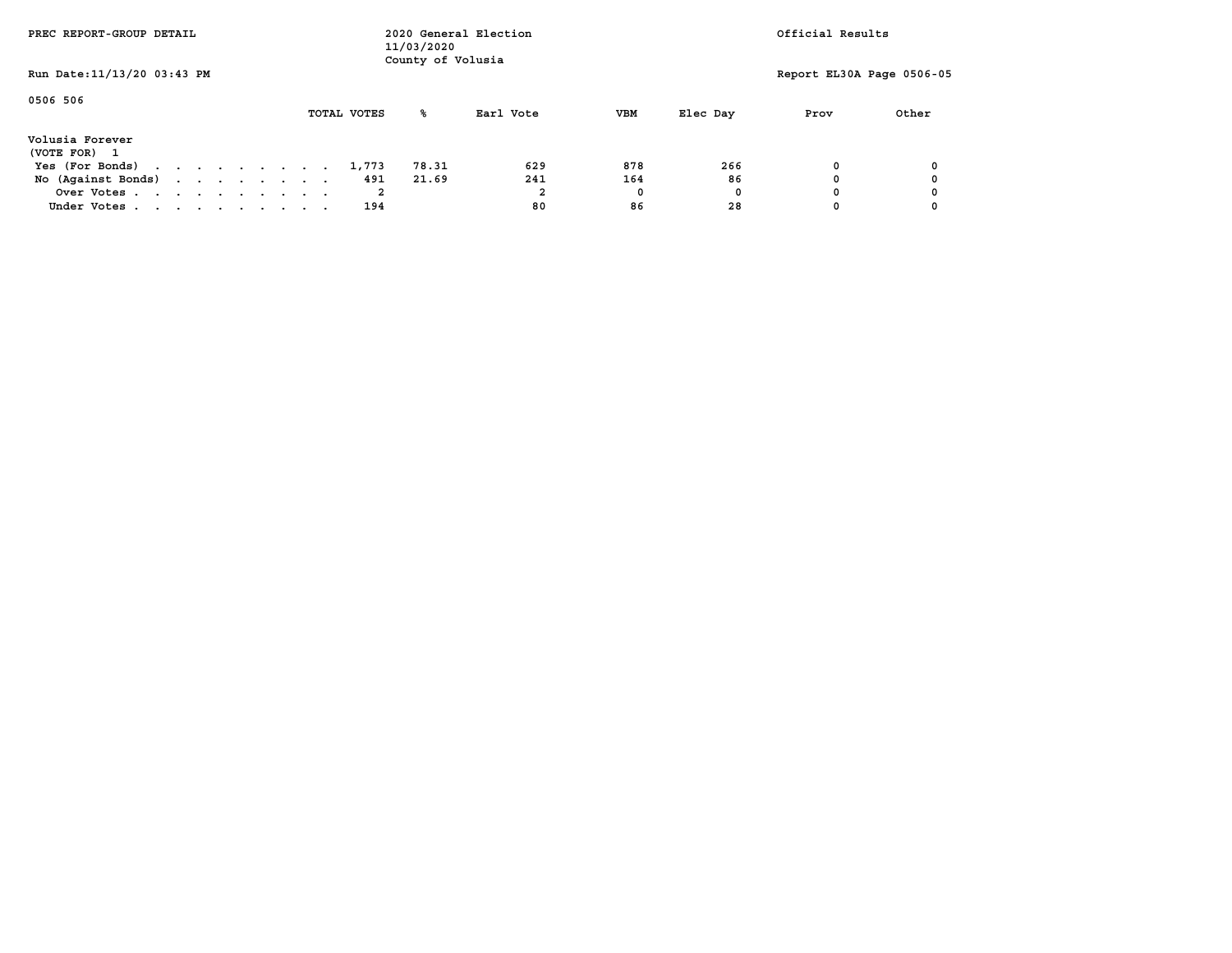| PREC REPORT-GROUP DETAIL                                                                                                                                                                                                                                                                      |                | 2020 General Election<br>11/03/2020 |                | Official Results        |                 |                           |              |
|-----------------------------------------------------------------------------------------------------------------------------------------------------------------------------------------------------------------------------------------------------------------------------------------------|----------------|-------------------------------------|----------------|-------------------------|-----------------|---------------------------|--------------|
| Run Date: 11/13/20 03:43 PM                                                                                                                                                                                                                                                                   |                | County of Volusia                   |                |                         |                 | Report EL30A Page 0508-01 |              |
| 0508 508                                                                                                                                                                                                                                                                                      |                |                                     |                |                         |                 |                           |              |
| TOTAL VOTES<br>REGISTERED VOTERS - TOTAL<br>$\overline{\phantom{a}}$                                                                                                                                                                                                                          | 2,586          | ℁                                   | Earl Vote      | VBM                     | Elec Day        | Prov                      | Other        |
| BALLOTS CAST - TOTAL.<br>$\mathbf{r}$ , $\mathbf{r}$ , $\mathbf{r}$ , $\mathbf{r}$ , $\mathbf{r}$<br>$\sim$                                                                                                                                                                                   | 2,132          |                                     | 822            | 996                     | 313             | 0                         | 1            |
| BALLOTS CAST - BLANK.<br>$\sim$<br>$\sim$ $\sim$<br>$\sim$                                                                                                                                                                                                                                    | 0              |                                     | 0              | 0                       | 0               | 0                         | 0            |
| VOTER TURNOUT - TOTAL<br>$\cdot$ $\cdot$ $\cdot$ $\cdot$ $\cdot$ $\cdot$                                                                                                                                                                                                                      |                | 82.44                               |                |                         |                 |                           |              |
| VOTER TURNOUT - BLANK<br>$\cdot$ $\cdot$ $\cdot$ $\cdot$ $\cdot$<br>$\ddot{\phantom{0}}$                                                                                                                                                                                                      |                |                                     |                |                         |                 |                           |              |
|                                                                                                                                                                                                                                                                                               |                |                                     |                |                         |                 |                           |              |
| President and Vice President<br>(VOTE FOR)<br>-1                                                                                                                                                                                                                                              |                |                                     |                |                         |                 |                           |              |
| Donald J. Trump (REP)<br>the contract of the contract of the                                                                                                                                                                                                                                  | 1,342          | 63.27                               | 609            | 482                     | 251             | $\mathbf 0$               | $\mathbf 0$  |
| Joseph R. Biden (DEM)<br>$\mathbf{r}$ . The contract of the contract of the contract of the contract of the contract of the contract of the contract of the contract of the contract of the contract of the contract of the contract of the contract of th                                    | 761            | 35.88                               | 208            | 500                     | 52              | 0                         | $\mathbf{1}$ |
| Jo Jorgensen (LPF)<br>$\mathcal{A}=\mathcal{A}=\mathcal{A}=\mathcal{A}=\mathcal{A}=\mathcal{A}$ .                                                                                                                                                                                             | 11             | .52                                 | $\mathbf{2}$   | 5                       | 4               | $\mathbf 0$               | $\mathbf 0$  |
| Roque "Rocky" De La Fuente (REF).<br>$\sim$ $\sim$ $\sim$ $\sim$ $\sim$                                                                                                                                                                                                                       | 1              | .05                                 | 0              | 0                       | 1               | $\mathbf 0$               | $\mathbf 0$  |
| Gloria La Riva (PSL).                                                                                                                                                                                                                                                                         | 1              | .05                                 | 0              | 1                       | 0               | 0                         | 0            |
| Howie Hawkins (GRE)                                                                                                                                                                                                                                                                           | $\mathbf{2}$   | .09                                 | $\mathbf{0}$   | $\mathbf{0}$            | $\overline{a}$  | $\mathbf 0$               | $\mathbf 0$  |
| Don Blankenship (CPF)<br>$\overline{\phantom{a}}$                                                                                                                                                                                                                                             | 0              |                                     | 0              | 0                       | 0               | 0                         | $\mathbf 0$  |
| WRITE-IN.<br>$\ddotsc$                                                                                                                                                                                                                                                                        | 3              | .14                                 | $\mathbf{1}$   | $\mathbf{1}$            | $\mathbf{1}$    | $\mathbf 0$               | 0            |
| Over Votes<br>$\sim$ $\sim$                                                                                                                                                                                                                                                                   | 3              |                                     | $\mathbf 0$    | $\overline{3}$          | $\mathbf{0}$    | $\mathbf 0$               | $\mathbf 0$  |
| Under Votes                                                                                                                                                                                                                                                                                   | 8              |                                     | $\overline{a}$ | 4                       | $\overline{2}$  | 0                         | 0            |
| Representative in Congress District 6<br>(VOTE FOR) 1                                                                                                                                                                                                                                         |                |                                     |                |                         |                 |                           |              |
| Michael Waltz (REP)                                                                                                                                                                                                                                                                           | 1,369          | 66.26                               | 610            | 503                     | 256             | 0                         | 0            |
| Clint Curtis (DEM)<br>$\mathbf{r}$ . The set of the set of the set of the set of the set of the set of the set of the set of the set of the set of the set of the set of the set of the set of the set of the set of the set of the set of the set of t<br>$\sim$<br>$\overline{\phantom{a}}$ | 695            | 33.64                               | 189            | 456                     | 49              | 0                         | 1            |
| WRITE-IN.<br>$\ddotsc$                                                                                                                                                                                                                                                                        | $\overline{a}$ | .10                                 | $\mathbf 0$    | $\overline{\mathbf{2}}$ | $\mathbf{0}$    | $\mathbf 0$               | $\mathbf 0$  |
| Over Votes                                                                                                                                                                                                                                                                                    | $\mathbf 0$    |                                     | $\mathbf 0$    | 0                       | $\mathbf 0$     | $\mathbf 0$               | 0            |
| Under Votes                                                                                                                                                                                                                                                                                   | 66             |                                     | 23             | 35                      | 8               | $\mathbf 0$               | $\mathbf 0$  |
| State Attorney 7th Judicial Circuit<br>(VOTE FOR) 1                                                                                                                                                                                                                                           |                |                                     |                |                         |                 |                           |              |
| $R.J.$ Larizza $(REP)$                                                                                                                                                                                                                                                                        | 1,375          | 70.40                               | 590            | 539                     | 246             | 0                         | 0            |
| Don Dempsey.<br>$\mathbf{r}$ , $\mathbf{r}$ , $\mathbf{r}$ , $\mathbf{r}$ , $\mathbf{r}$ , $\mathbf{r}$ , $\mathbf{r}$                                                                                                                                                                        | 578            | 29.60                               | 172            | 355                     | 50              | $\mathbf 0$               | $\mathbf{1}$ |
| Over Votes                                                                                                                                                                                                                                                                                    | 0              |                                     | $\mathbf 0$    | 0                       | $\mathbf 0$     | $\mathbf 0$               | $\mathbf 0$  |
| Under Votes<br>$\ddot{\phantom{a}}$                                                                                                                                                                                                                                                           | 179            |                                     | 60             | 102                     | 17              | $\mathbf 0$               | $\mathbf 0$  |
| State Senator District 7<br>(VOTE FOR) 1                                                                                                                                                                                                                                                      |                |                                     |                |                         |                 |                           |              |
| Travis J. Hutson (REP)                                                                                                                                                                                                                                                                        | 1,321          | 64.69                               | 585            | 490                     | 246             | 0                         | 0            |
| Heather Hunter (DEM).                                                                                                                                                                                                                                                                         | 718            | 35.16                               | 206            | 455                     | 56              | 0                         | 1            |
| WRITE-IN.                                                                                                                                                                                                                                                                                     | 3              | .15                                 | 0              | 3                       | 0               | 0                         | $\pmb{0}$    |
| Over Votes                                                                                                                                                                                                                                                                                    | 0              |                                     | 0              | 0                       | $\mathbf 0$     | 0                         | 0            |
| Under Votes                                                                                                                                                                                                                                                                                   | 90             |                                     | 31             | 48                      | 11              | 0                         | 0            |
| State Representative District 25<br>(VOTE FOR) 1                                                                                                                                                                                                                                              |                |                                     |                |                         |                 |                           |              |
| Tom Leek (REP).<br>the contract of the contract of the contract of the contract of the contract of the contract of the contract of                                                                                                                                                            | 1,364          | 67.03                               | 595            | 515                     | 254             | 0                         | 0            |
| Sarah Zutter (DEM)<br>$\mathbf{r}$ . The set of the set of the set of the set of the set of the set of the set of the set of the set of the set of the set of the set of the set of the set of the set of the set of the set of the set of the set of t                                       | 632            | 31.06                               | 179            | 411                     | 41              | $\mathbf 0$               | $\mathbf{1}$ |
| Joseph "Joe" Hannoush (LPF)<br>$\cdot$ $\cdot$ $\cdot$<br>$\ddot{\phantom{a}}$                                                                                                                                                                                                                | 39             | 1.92                                | 16             | 16                      | $7\phantom{.0}$ | $\mathbf 0$               | $\mathbf 0$  |
| Over Votes<br>$\cdot$ $\cdot$<br>$\sim$<br>$\ddot{\phantom{0}}$                                                                                                                                                                                                                               | 0              |                                     | 0              | 0                       | $\mathbf 0$     | $\mathbf 0$               | $\mathbf 0$  |
| Under Votes<br>$\cdot$<br>the contract of the contract of the contract of the contract of the contract of the contract of the contract of                                                                                                                                                     | 97             |                                     | 32             | 54                      | 11              | 0                         | $\mathbf 0$  |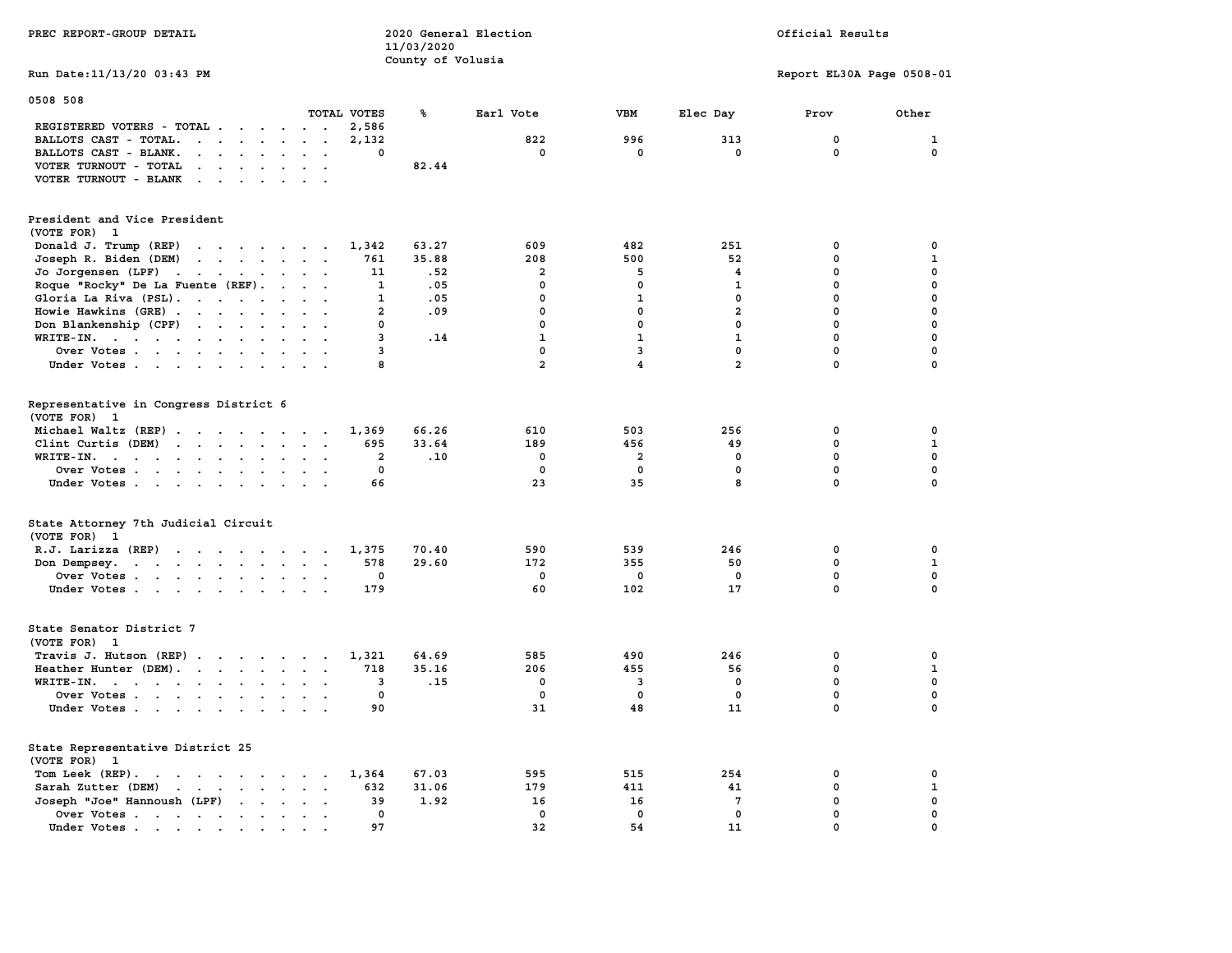|                                                                                                                                    |                                                                             | 11/03/2020        |              |             |             |                           |              |
|------------------------------------------------------------------------------------------------------------------------------------|-----------------------------------------------------------------------------|-------------------|--------------|-------------|-------------|---------------------------|--------------|
|                                                                                                                                    |                                                                             | County of Volusia |              |             |             |                           |              |
| Run Date: 11/13/20 03:43 PM                                                                                                        |                                                                             |                   |              |             |             | Report EL30A Page 0508-02 |              |
| 0508 508                                                                                                                           |                                                                             |                   |              |             |             |                           |              |
|                                                                                                                                    | TOTAL VOTES                                                                 | ℁                 | Earl Vote    | VBM         | Elec Day    | Prov                      | Other        |
| Supreme Court - Carlos G. Muniz                                                                                                    |                                                                             |                   |              |             |             |                           |              |
| (VOTE FOR) 1                                                                                                                       |                                                                             |                   |              |             |             |                           |              |
| Yes                                                                                                                                | 1,253                                                                       | 72.55             | 503          | 557         | 192         | 0                         | 1            |
| No.<br>$\sim$ $\sim$                                                                                                               | 474                                                                         | 27.45             | 151          | 258         | 65          | $\mathbf 0$               | $\mathbf 0$  |
| Over Votes                                                                                                                         | 1                                                                           |                   | 1            | $\mathbf 0$ | $\mathbf 0$ | $\mathbf 0$               | $\mathbf 0$  |
|                                                                                                                                    | 404                                                                         |                   | 167          | 181         | 56          | $\mathbf 0$               | $\mathbf 0$  |
| Under Votes<br>$\mathcal{L}^{\text{max}}$ , $\mathcal{L}^{\text{max}}$                                                             | $\ddot{\phantom{a}}$                                                        |                   |              |             |             |                           |              |
|                                                                                                                                    |                                                                             |                   |              |             |             |                           |              |
| 5th Dist Crt of Appeal - Evander                                                                                                   |                                                                             |                   |              |             |             |                           |              |
| (VOTE FOR) 1                                                                                                                       |                                                                             |                   |              |             |             |                           |              |
| Yes                                                                                                                                | 1,283                                                                       | 74.72             | 496          | 603         | 183         | 0                         | 1            |
| No.                                                                                                                                | 434                                                                         | 25.28             | 154          | 208         | 72          | $\mathbf 0$               | $\mathbf 0$  |
| Over Votes                                                                                                                         | $\mathbf{1}$<br>$\ddot{\phantom{0}}$                                        |                   | $\mathbf{1}$ | $\mathbf 0$ | $\mathbf 0$ | $\mathbf 0$               | $\mathbf 0$  |
| Under Votes                                                                                                                        | 414                                                                         |                   | 171          | 185         | 58          | $\mathbf 0$               | 0            |
|                                                                                                                                    |                                                                             |                   |              |             |             |                           |              |
| 5th Dist Crt of Appeal - Grosshans<br>(VOTE FOR) 1                                                                                 |                                                                             |                   |              |             |             |                           |              |
| Yes                                                                                                                                | 1,272                                                                       | 74.39             | 506          | 574         | 191         | 0                         | 1            |
| No.                                                                                                                                | 438<br>$\sim$<br>$\ddotsc$                                                  | 25.61             | 143          | 233         | 62          | $\mathbf 0$               | $\mathbf 0$  |
| Over Votes                                                                                                                         | $\mathbf 0$<br>$\sim$<br>$\sim$                                             |                   | $\mathbf 0$  | $\mathbf 0$ | $\mathbf 0$ | $\mathbf 0$               | $\mathbf 0$  |
| Under Votes                                                                                                                        | 422                                                                         |                   | 173          | 189         | 60          | $\mathbf 0$               | 0            |
|                                                                                                                                    |                                                                             |                   |              |             |             |                           |              |
| 5th Dist Crt of Appeal - Harris<br>(VOTE FOR) 1                                                                                    |                                                                             |                   |              |             |             |                           |              |
| Yes                                                                                                                                | 1,293<br>$\sim$                                                             | 75.88             | 509          | 593         | 190         | 0                         | 1            |
| No.<br>$\ddot{\phantom{a}}$                                                                                                        | 411<br>$\ddot{\phantom{a}}$<br>$\ddot{\phantom{a}}$<br>$\ddot{\phantom{a}}$ | 24.12             | 135          | 217         | 59          | $\mathbf 0$               | $\mathbf 0$  |
| Over Votes.                                                                                                                        | 0                                                                           |                   | $\mathbf 0$  | 0           | 0           | $\mathbf 0$               | $\mathbf 0$  |
| Under Votes<br>$\ddot{\phantom{a}}$                                                                                                | 428<br>$\cdot$ $\cdot$                                                      |                   | 178          | 186         | 64          | $\mathbf 0$               | 0            |
| 5th Dist Crt of Appeal - Orfinger<br>(VOTE FOR) 1                                                                                  |                                                                             |                   |              |             |             |                           |              |
| Yes                                                                                                                                | 1,290                                                                       | 75.04             | 494          | 624         | 171         | 0                         | 1            |
| No.<br>$\sim$                                                                                                                      | 429<br>$\sim$<br>$\sim$<br>$\ddot{\phantom{1}}$                             | 24.96             | 154          | 200         | 75          | $\mathbf 0$               | $\mathbf{0}$ |
| Over Votes                                                                                                                         | $\mathbf 0$<br>$\bullet$<br>$\cdot$ .                                       |                   | $\Omega$     | $\Omega$    | $\Omega$    | $\mathbf 0$               | $\mathbf{0}$ |
| Under Votes                                                                                                                        | 413<br>$\sim$<br>$\sim$                                                     |                   | 174          | 172         | 67          | $\mathbf 0$               | $\mathbf 0$  |
|                                                                                                                                    |                                                                             |                   |              |             |             |                           |              |
| 5th Dist Crt of Appeal - Sasso<br>(VOTE FOR) 1                                                                                     |                                                                             |                   |              |             |             |                           |              |
| Yes                                                                                                                                | 1,258                                                                       | 74.79             | 482          | 588         | 187         | 0                         | 1            |
| No.                                                                                                                                | 424                                                                         | 25.21             | 153          | 212         | 59          | $\mathbf 0$               | $\mathbf 0$  |
| Over Votes<br>$\ddot{\phantom{a}}$                                                                                                 | 0<br>$\ddot{\phantom{a}}$<br>$\cdot$<br>$\cdot$                             |                   | 0            | 0           | $\mathbf 0$ | $\mathbf 0$               | $\mathbf 0$  |
| Under Votes                                                                                                                        | 450                                                                         |                   | 187          | 196         | 67          | $\Omega$                  | $\Omega$     |
| 5th Dist Crt of Appeal - Wallis<br>(VOTE FOR) 1                                                                                    |                                                                             |                   |              |             |             |                           |              |
| $Yes \t . \t .$<br>the contract of the contract of the contract of the contract of the contract of the contract of the contract of | 1,263                                                                       | 75.18             | 497          | 580         | 185         | 0                         | 1            |
| No.<br>the contract of the contract of the con-<br>$\ddot{\phantom{a}}$                                                            | 417<br>$\bullet$<br>$\cdot$ $\cdot$                                         | 24.82             | 134          | 222         | 61          | $\mathbf 0$               | $\mathbf 0$  |
| Over Votes<br>$\sim$<br>$\ddot{\phantom{a}}$                                                                                       | $\mathbf{0}$<br>$\bullet$<br>$\bullet$<br>$\blacksquare$                    |                   | $^{\circ}$   | 0           | 0           | $\mathbf 0$               | $\mathbf 0$  |
| Under Votes<br>$\mathbf{r}$ , and $\mathbf{r}$ , and $\mathbf{r}$ , and $\mathbf{r}$ , and $\mathbf{r}$                            | 452                                                                         |                   | 191          | 194         | 67          | $\mathbf 0$               | $\mathbf 0$  |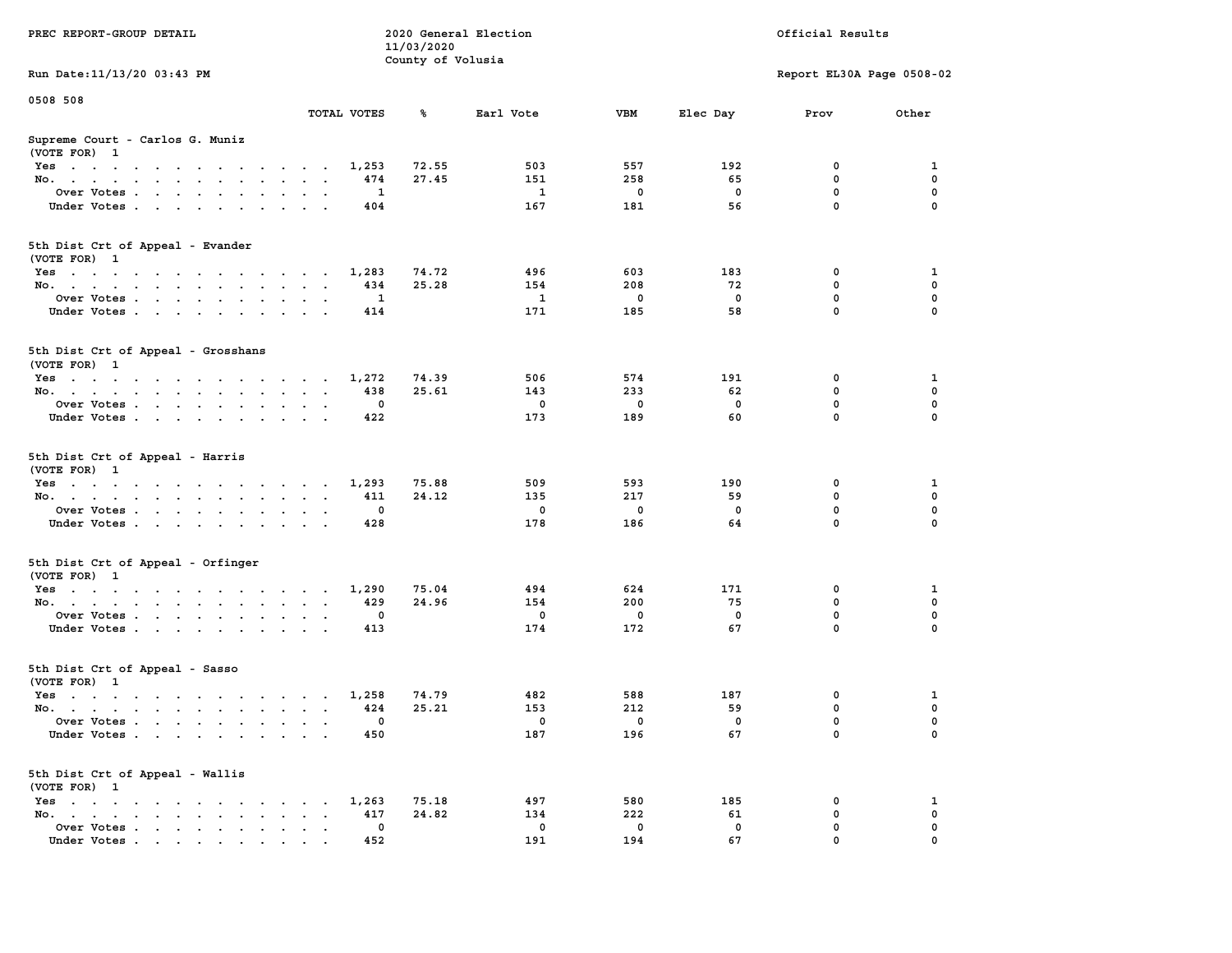|                                                                                                                                                        |                                                                  | 11/03/2020        |              |             |             |                           |              |
|--------------------------------------------------------------------------------------------------------------------------------------------------------|------------------------------------------------------------------|-------------------|--------------|-------------|-------------|---------------------------|--------------|
|                                                                                                                                                        |                                                                  | County of Volusia |              |             |             |                           |              |
| Run Date:11/13/20 03:43 PM                                                                                                                             |                                                                  |                   |              |             |             | Report EL30A Page 0508-03 |              |
| 0508 508                                                                                                                                               |                                                                  |                   |              |             |             |                           |              |
|                                                                                                                                                        | TOTAL VOTES                                                      | ℁                 | Earl Vote    | <b>VBM</b>  | Elec Day    | Prov                      | Other        |
| Circuit Judge, 7th Judicial, Group 14<br>(VOTE FOR)<br>$\mathbf{1}$                                                                                    |                                                                  |                   |              |             |             |                           |              |
| Joan Anthony<br>$\mathbf{a}$ . The second contribution of the second contribution $\mathbf{a}$                                                         | 918                                                              | 53.50             | 304          | 498         | 115         | 0                         | 1            |
| Dan Hilbert<br>$\mathbf{a}$ , and $\mathbf{a}$ , and $\mathbf{a}$<br>$\sim$<br>$\sim$                                                                  | 798<br>$\sim$<br>$\sim$                                          | 46.50             | 344          | 326         | 128         | 0                         | $\mathbf 0$  |
| Over Votes.<br>$\mathcal{A}=\mathcal{A}=\mathcal{A}=\mathcal{A}=\mathcal{A}$ .<br>$\ddot{\phantom{a}}$                                                 | 1<br>$\cdot$                                                     |                   | $\mathbf{1}$ | $\mathbf 0$ | $\mathbf 0$ | 0                         | $\mathbf 0$  |
| Under Votes<br>$\sim$                                                                                                                                  | 415<br>$\bullet$<br>$\ddot{\phantom{a}}$                         |                   | 173          | 172         | 70          | $\mathbf 0$               | $\mathbf 0$  |
| County Council Chair<br>(VOTE FOR)<br>$\mathbf{1}$                                                                                                     |                                                                  |                   |              |             |             |                           |              |
| Jeff Brower.<br>and a series of the contract of the                                                                                                    | 1,110                                                            | 61.06             | 445          | 476         | 189         | 0                         | 0            |
| Deborah A. "Deb" Denys.<br><b>Contract Contract</b>                                                                                                    | 708<br>$\overline{\phantom{a}}$<br>$\bullet$<br>$\sim$           | 38.94             | 254          | 376         | 77          | 0                         | $\mathbf{1}$ |
| Over Votes<br>$\sim$<br>$\bullet$<br>$\ddot{\phantom{1}}$<br>$\ddot{\phantom{a}}$                                                                      | 1<br>$\bullet$                                                   |                   | 1            | 0           | 0           | 0                         | $\pmb{0}$    |
| Under Votes<br>$\ddot{\phantom{a}}$                                                                                                                    | 313                                                              |                   | 122          | 144         | 47          | $\mathbf 0$               | $\mathbf 0$  |
| County Council Member District 4<br>(VOTE FOR) 1                                                                                                       |                                                                  |                   |              |             |             |                           |              |
| Barbara Bonarrigo.<br>$\sim$ $\sim$<br>$\sim$ $\sim$ $\sim$ $\sim$<br>$\sim$                                                                           | 736<br>$\bullet$                                                 | 40.13             | 268          | 353         | 114         | 0                         | 1            |
| Heather Post<br>$\sim$ $\sim$<br>$\sim$ $\sim$<br>$\langle \cdot \rangle$<br>$\sim$<br>$\mathbf{z} = \mathbf{z}$                                       | 1,098<br>$\bullet$<br>$\bullet$<br>$\ddot{\phantom{a}}$          | 59.87             | 442          | 493         | 163         | $\mathbf 0$               | $\mathbf 0$  |
| Over Votes<br>$\sim$<br>$\blacksquare$                                                                                                                 | 0<br>$\cdot$<br>$\bullet$                                        |                   | 0            | 0           | $\mathbf 0$ | $\mathbf 0$               | 0            |
| Under Votes<br>$\bullet$<br>$\bullet$<br>$\bullet$                                                                                                     | 298                                                              |                   | 112          | 150         | 36          | 0                         | $\mathbf 0$  |
| Soil & Water Conservation Seat 2<br>(VOTE FOR)<br>- 1                                                                                                  |                                                                  |                   |              |             |             |                           |              |
| John Nelson.<br>$\mathcal{A}=\mathcal{A}=\mathcal{A}=\mathcal{A}=\mathcal{A}=\mathcal{A}=\mathcal{A}=\mathcal{A}=\mathcal{A}$                          | 1,255                                                            | 76.48             | 494          | 558         | 202         | 0                         | 1            |
| Wesley Wayne Wilson Jr<br>$\ddot{\phantom{a}}$                                                                                                         | 386<br>$\bullet$<br>$\bullet$<br>$\ddot{\phantom{1}}$            | 23.52             | 130          | 211         | 45          | 0                         | $\pmb{0}$    |
| Over Votes                                                                                                                                             | 0<br>$\cdot$                                                     |                   | 0            | 0           | $\mathbf 0$ | $\mathbf 0$               | $\mathbf 0$  |
| Under Votes<br>$\ddot{\phantom{1}}$<br>$\cdot$                                                                                                         | 491                                                              |                   | 198          | 227         | 66          | 0                         | 0            |
| Soil & Water Conservation Seat 4<br>(VOTE FOR) 1                                                                                                       |                                                                  |                   |              |             |             |                           |              |
| Wendy Anderson.<br>the contract of the contract of the                                                                                                 | 957<br>$\cdot$                                                   | 57.65             | 332          | 505         | 119         | $\mathbf 0$               | 1            |
| Barbara Deering<br>$\ddot{\phantom{0}}$                                                                                                                | 703<br>$\bullet$<br>$\bullet$<br>$\ddot{\phantom{1}}$            | 42.35             | 297          | 280         | 126         | $\mathbf 0$               | $\mathbf 0$  |
| Over Votes .<br>$\sim$ $\sim$ $\sim$ $\sim$ $\sim$ $\sim$ $\sim$ $\sim$<br>$\ddot{\phantom{a}}$                                                        | $\mathbf 0$<br>$\bullet$<br>$\bullet$                            |                   | 0            | 0           | $\mathbf 0$ | $\mathbf 0$               | 0            |
| Under Votes<br>$\cdot$                                                                                                                                 | 472<br>$\ddot{\phantom{a}}$<br>$\ddot{\phantom{a}}$              |                   | 193          | 211         | 68          | $\mathbf 0$               | 0            |
| Ormond Beach Mayor                                                                                                                                     |                                                                  |                   |              |             |             |                           |              |
| (VOTE FOR)<br>$\mathbf{1}$                                                                                                                             |                                                                  |                   |              |             |             |                           |              |
| Rob Bridger.<br>$\bullet$ . $\bullet$ . $\bullet$ . $\bullet$ . $\bullet$<br>$\cdot$<br>$\bullet$                                                      | 813                                                              | 42.70             | 278          | 454         | 81          | 0                         | 0            |
| Bill Partington<br>the contract of the contract of<br>$\ddot{\phantom{a}}$                                                                             | 1,091<br>$\ddot{\phantom{a}}$<br>$\cdot$<br>$\ddot{\phantom{a}}$ | 57.30             | 438          | 456         | 196         | 0                         | 1            |
| Over Votes.<br>$\sim$<br>$\ddot{\phantom{a}}$<br>$\sim$ $\sim$<br>$\ddot{\phantom{a}}$<br>$\ddot{\phantom{a}}$                                         | 0<br>$\cdot$<br>$\ddot{\phantom{a}}$<br>$\cdot$                  |                   | 0            | 0           | $\mathbf 0$ | $\mathbf 0$               | $\mathbf 0$  |
| Under Votes<br>$\cdot$                                                                                                                                 | 228<br>$\ddot{\phantom{a}}$                                      |                   | 106          | 86          | 36          | $\mathbf 0$               | $\mathbf 0$  |
| Ormond Beach Commissioner Zone 1<br>(VOTE FOR) 1                                                                                                       |                                                                  |                   |              |             |             |                           |              |
| Tim Grigsby.<br>$\ddot{\phantom{a}}$<br>$\ddot{\phantom{a}}$<br>$\ddot{\phantom{a}}$<br>$\ddot{\phantom{a}}$<br>$\ddot{\phantom{a}}$<br>$\blacksquare$ | 835<br>$\bullet$                                                 | 45.83             | 289          | 454         | 92          | 0                         | 0            |
| Dwight Selby<br>$\bullet$<br>$\sim$ $\sim$ $\sim$ $\sim$ $\sim$<br>$\mathbf{r} = \mathbf{r}$<br>$\bullet$                                              | 987<br>$\bullet$                                                 | 54.17             | 393          | 415         | 178         | 0                         | 1            |
| Over Votes<br>$\sim$ $\sim$<br>$\bullet$<br>$\blacksquare$ .                                                                                           | 0<br>$\cdot$                                                     |                   | 0            | 0           | 0           | $\mathbf 0$               | $\mathbf 0$  |
| Under Votes                                                                                                                                            | 310                                                              |                   | 140          | 127         | 43          | $\mathbf{0}$              | $\mathbf 0$  |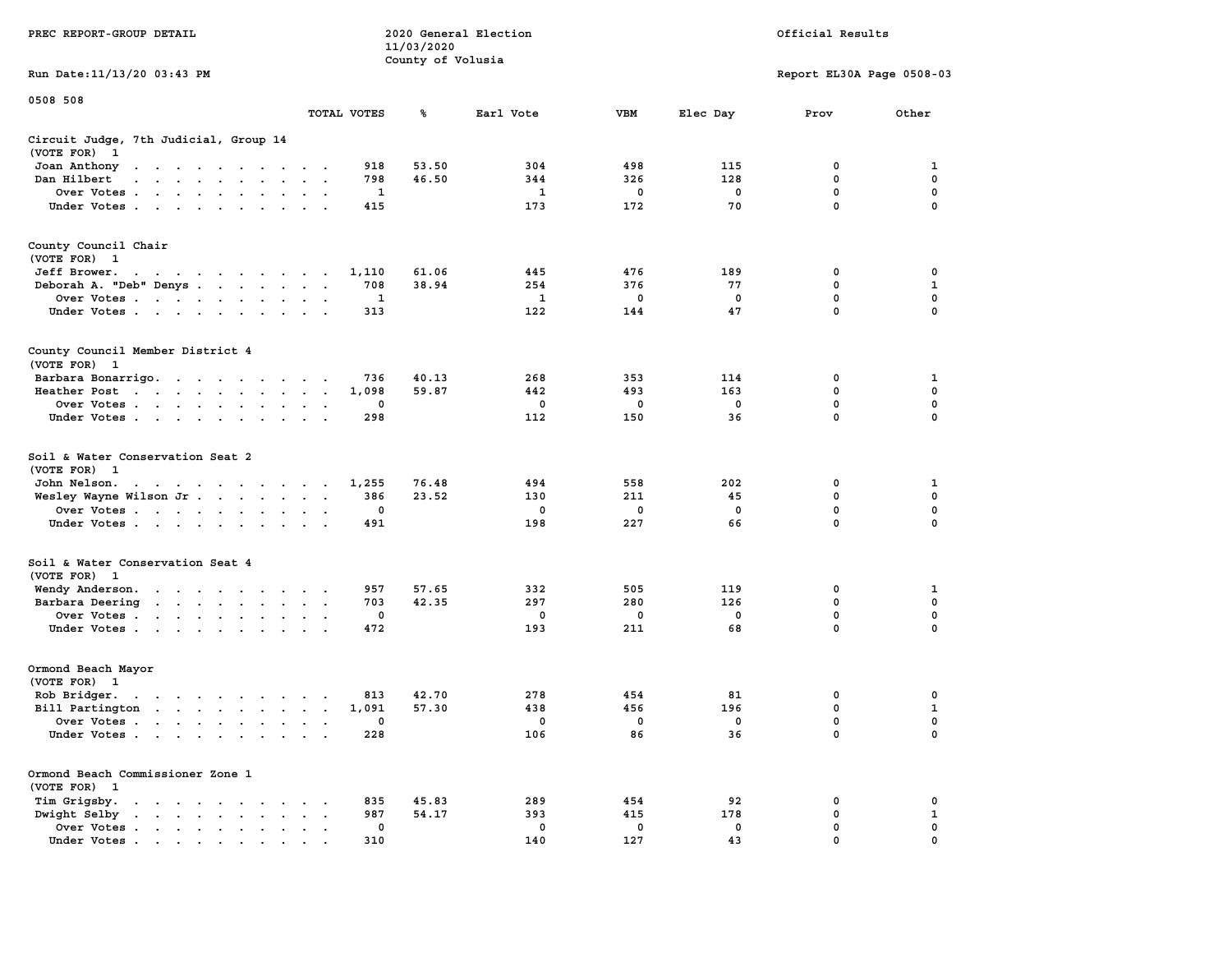|                                                                                               |                                                                      | 11/03/2020            |              |                         |              |                           |                  |
|-----------------------------------------------------------------------------------------------|----------------------------------------------------------------------|-----------------------|--------------|-------------------------|--------------|---------------------------|------------------|
|                                                                                               |                                                                      | County of Volusia     |              |                         |              |                           |                  |
| Run Date: 11/13/20 03:43 PM                                                                   |                                                                      |                       |              |                         |              | Report EL30A Page 0508-04 |                  |
| 0508 508                                                                                      |                                                                      |                       |              |                         |              |                           |                  |
|                                                                                               | TOTAL VOTES                                                          | %                     | Earl Vote    | <b>VBM</b>              | Elec Day     | Prov                      | Other            |
| Amendment 1 - Citzenship Requirement                                                          |                                                                      |                       |              |                         |              |                           |                  |
| (VOTE FOR) 1                                                                                  |                                                                      |                       |              |                         |              |                           |                  |
| Yes                                                                                           |                                                                      | 1,729<br>85.51        | 669          | 791                     | 269          | 0                         | 0                |
| No.                                                                                           | $\sim$<br>$\sim$                                                     | 293<br>14.49          | 103          | 160                     | 29           | $\mathbf 0$               | 1                |
| Over Votes                                                                                    | $\overline{\phantom{a}}$                                             | 0                     | $\mathbf 0$  | $\mathbf 0$             | 0            | $\mathbf 0$               | $\mathbf 0$      |
| Under Votes                                                                                   | $\sim$                                                               | 110                   | 50           | 45                      | 15           | $\mathbf 0$               | $\mathbf 0$      |
| Amendment 2 - Minimum Wage<br>(VOTE FOR) 1                                                    |                                                                      |                       |              |                         |              |                           |                  |
| Yes                                                                                           |                                                                      | 1,066<br>52.51        | 337          | 624                     | 104          | 0                         | 1                |
| No.                                                                                           |                                                                      | 964<br>47.49          | 442          | 330                     | 192          | $\mathbf 0$               | $\mathbf 0$      |
| Over Votes<br>$\sim$                                                                          | $\ddot{\phantom{a}}$<br>$\overline{\phantom{a}}$                     | 0                     | $\mathbf 0$  | $\mathbf 0$             | 0            | $\mathbf 0$               | $\mathbf 0$      |
| Under Votes<br>$\sim$                                                                         | $\cdot$ $\cdot$<br>$\sim$                                            | 102                   | 43           | 42                      | 17           | $\mathbf 0$               | $\mathbf 0$      |
| Amendment 3 - Primary Elections                                                               |                                                                      |                       |              |                         |              |                           |                  |
| (VOTE FOR) 1                                                                                  |                                                                      |                       |              |                         |              |                           |                  |
| $Yes \t . \t .$<br>and the contract of the contract of<br>$\sim$                              | $\bullet$ . $\bullet$<br>$\ddot{\phantom{a}}$                        | 48.13<br>954<br>51.87 | 316<br>441   | 506<br>420              | 131<br>167   | 0<br>0                    | 1<br>$\mathbf 0$ |
| No.<br>$\mathbf{L}=\mathbf{L}$<br>$\sim$                                                      | $\bullet$<br>$\ddot{\phantom{a}}$<br>$\sim$<br>$\sim$                | 1,028<br>0            | $\mathbf{0}$ | $\overline{\mathbf{0}}$ | $^{\circ}$   | $\mathbf{0}$              | $\mathbf 0$      |
| Over Votes<br>$\sim$ $\sim$<br>Under Votes                                                    | $\sim$                                                               | 150                   | 65           | 70                      | 15           | $\mathbf{0}$              | $\mathbf 0$      |
| $\sim$ $\sim$<br>$\sim$                                                                       | $\sim$ $\sim$<br>$\sim$                                              |                       |              |                         |              |                           |                  |
| Amendment 4 - Apprl Const. Amendment<br>(VOTE FOR) 1                                          |                                                                      |                       |              |                         |              |                           |                  |
| Yes                                                                                           |                                                                      | 948<br>48.74          | 413          | 363                     | 172          | 0                         | 0                |
| No.<br>$\ddot{\phantom{0}}$<br>$\sim$                                                         | $\ddot{\phantom{a}}$<br>$\ddot{\phantom{a}}$<br>$\ddot{\phantom{a}}$ | 51.26<br>997          | 329          | 549                     | 118          | $\mathbf 0$               | $\mathbf{1}$     |
| Over Votes                                                                                    |                                                                      | 0                     | $\mathbf 0$  | $\mathbf 0$             | $\mathbf 0$  | $\mathbf 0$               | $\mathbf 0$      |
| Under Votes<br>$\sim$<br>$\ddot{\phantom{a}}$<br>$\ddot{\phantom{1}}$<br>$\ddot{\phantom{a}}$ | $\sim$                                                               | 187                   | 80           | 84                      | 23           | $\mathbf 0$               | $\mathbf 0$      |
| Amendment 5 - Homestead Property Taxes                                                        |                                                                      |                       |              |                         |              |                           |                  |
| (VOTE FOR) 1                                                                                  |                                                                      |                       |              |                         |              |                           |                  |
| Yes<br>the contract of the contract of the contract of                                        |                                                                      | 1,345<br>70.02        | 532          | 596                     | 216          | 0                         | 1                |
| No.                                                                                           | <b>Contract Contract Contract</b>                                    | 576<br>29.98          | 188          | 314                     | 74           | $\mathbf{0}$              | $\mathbf 0$      |
| Over Votes<br>$\bullet$                                                                       | $\ddot{\phantom{a}}$<br>$\ddot{\phantom{a}}$<br>$\ddot{\phantom{a}}$ | 1                     | 0            | $\mathbf 0$             | $\mathbf{1}$ | 0                         | $\mathbf 0$      |
| Under Votes                                                                                   | $\sim$ $\sim$                                                        | 210                   | 102          | 86                      | 22           | $\mathbf 0$               | $\mathbf 0$      |
| Amendment 6 - Ad Valorem Tax Discount                                                         |                                                                      |                       |              |                         |              |                           |                  |
| (VOTE FOR) 1                                                                                  |                                                                      |                       |              |                         |              |                           |                  |
| $Yes \t . \t .$<br>$\cdots$                                                                   | $\sim$ $\sim$ $\sim$ $\sim$ $\sim$                                   | 1,712<br>86.99        | 654          | 791                     | 266          | $\mathbf 0$               | 1                |
| No.<br>$\sim$ $\sim$                                                                          | $\cdot$ $\cdot$ $\cdot$                                              | 13.01<br>256          | 88           | 143                     | 25           | $\mathbf 0$               | $\mathbf 0$      |
| Over Votes<br>$\ddot{\phantom{a}}$                                                            | $\ddot{\phantom{a}}$<br>$\cdot$<br>$\ddot{\phantom{a}}$              | 1                     | $\mathbf 0$  | $\mathbf 0$             | 1            | $\pmb{0}$                 | $\mathbf 0$      |
| Under Votes                                                                                   |                                                                      | 163                   | 80           | 62                      | 21           | $\Omega$                  | $\Omega$         |
| Volusia ECHO                                                                                  |                                                                      |                       |              |                         |              |                           |                  |
| (VOTE FOR) 1                                                                                  |                                                                      |                       |              |                         |              |                           |                  |
| Yes (For Bonds)<br>the contract of the contract of the<br>$\sim$                              |                                                                      | 1,391<br>71.55        | 488          | 713                     | 189          | 0                         | 1                |
| No (Against Bonds)                                                                            | $\bullet$ , $\bullet$ , $\bullet$ , $\bullet$                        | 28.45<br>553          | 244          | 206                     | 103          | $\mathbf 0$               | $\mathbf 0$      |
| Over Votes<br>$\ddot{\phantom{0}}$                                                            | $\sim$<br>$\ddot{\phantom{0}}$                                       | 0                     | $\mathbf 0$  | $\mathbf 0$             | $\mathbf 0$  | $\mathbf 0$               | $\mathbf 0$      |
| Under Votes                                                                                   |                                                                      | 188                   | 90           | 77                      | 21           | $\mathbf{0}$              | $\mathbf 0$      |

**PREC REPORT-GROUP DETAIL COMPUTER CONSUMING A LOCAL PREC** REPORT-GROUP DETAIL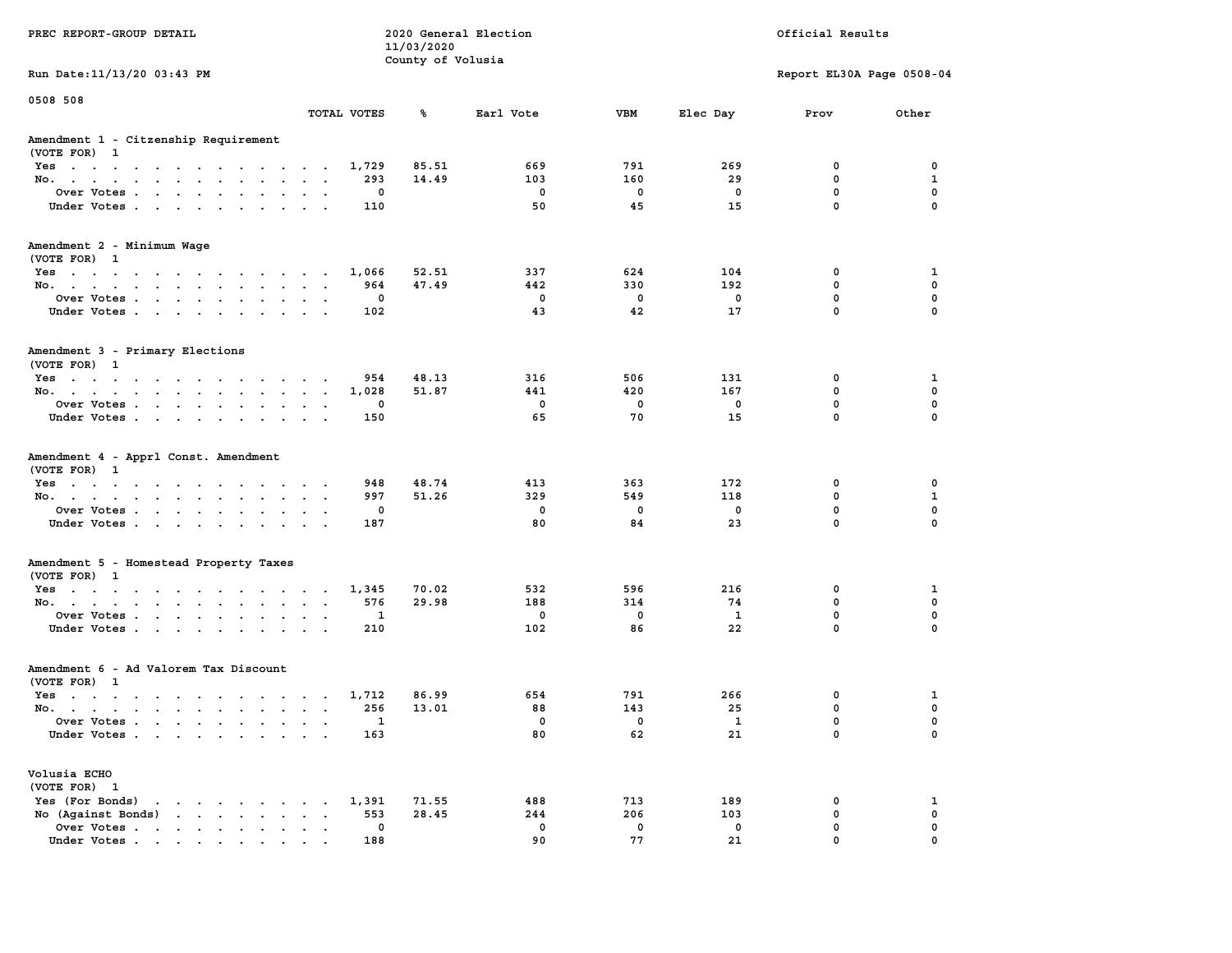| PREC REPORT-GROUP DETAIL        |  |  |  |             | 11/03/2020<br>County of Volusia | 2020 General Election |            |          | Official Results          |       |
|---------------------------------|--|--|--|-------------|---------------------------------|-----------------------|------------|----------|---------------------------|-------|
| Run Date: 11/13/20 03:43 PM     |  |  |  |             |                                 |                       |            |          | Report EL30A Page 0508-05 |       |
| 0508 508                        |  |  |  | TOTAL VOTES | ‱                               | Earl Vote             | <b>VBM</b> | Elec Day | Prov                      | Other |
| Volusia Forever<br>(VOTE FOR) 1 |  |  |  |             |                                 |                       |            |          |                           |       |
| Yes (For Bonds)                 |  |  |  | 1,463       | 74.49                           | 509                   | 756        | 197      |                           |       |
| No (Against Bonds)              |  |  |  | 501         | 25.51                           | 232                   | 173        | 96       |                           |       |
| Over Votes                      |  |  |  | 0           |                                 | 0                     | 0          | 0        |                           |       |
| Under Votes                     |  |  |  | 168         |                                 | 81                    | 67         | 20       |                           |       |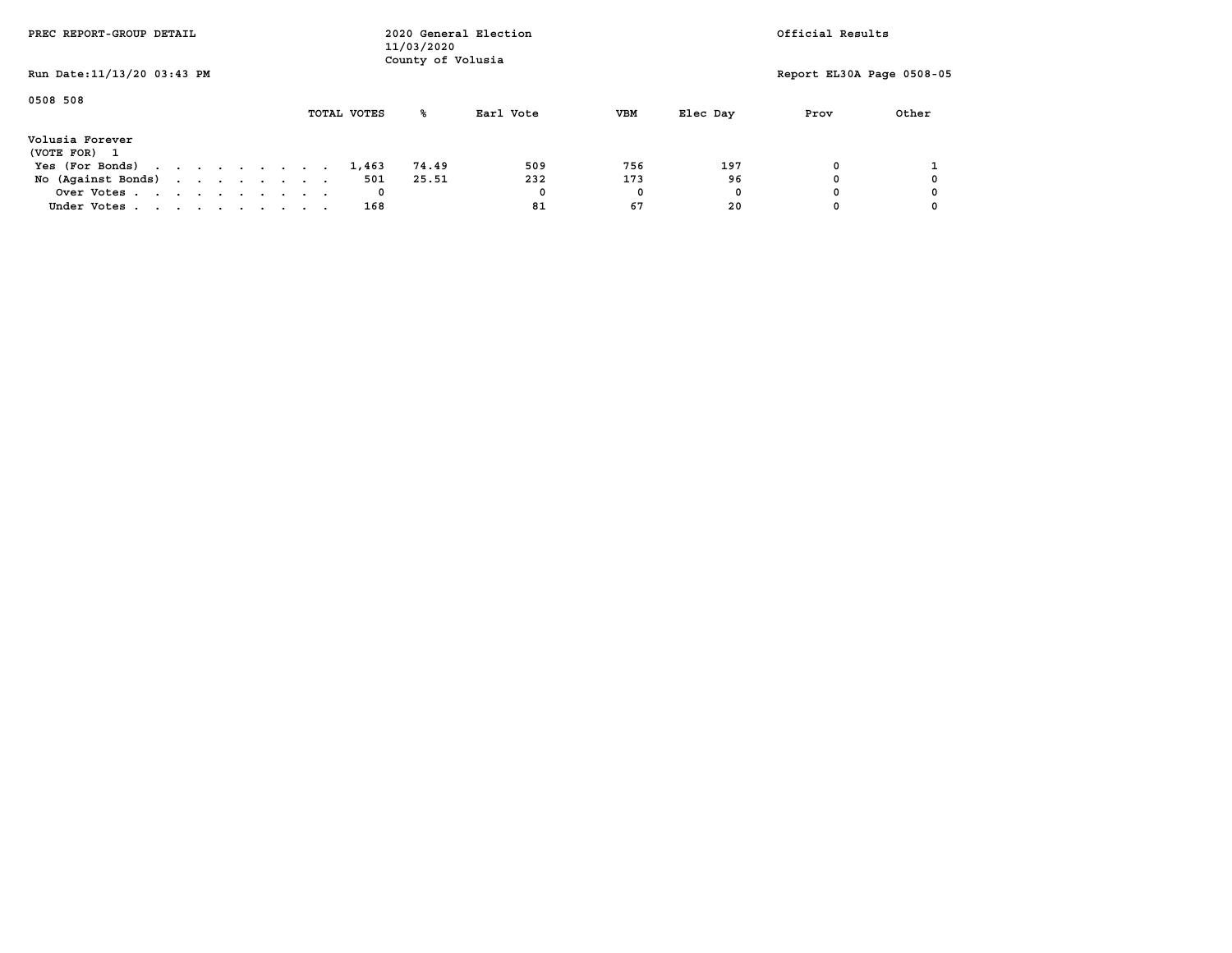| PREC REPORT-GROUP DETAIL                                                                                                                                               |                                        | 11/03/2020        | 2020 General Election   | Official Results |              |                           |                            |
|------------------------------------------------------------------------------------------------------------------------------------------------------------------------|----------------------------------------|-------------------|-------------------------|------------------|--------------|---------------------------|----------------------------|
| Run Date: 11/13/20 03:43 PM                                                                                                                                            |                                        | County of Volusia |                         |                  |              | Report EL30A Page 0509-01 |                            |
| 0509 509                                                                                                                                                               |                                        |                   |                         |                  |              |                           |                            |
|                                                                                                                                                                        | TOTAL VOTES                            | ℁                 | Earl Vote               | <b>VBM</b>       | Elec Day     | Prov                      | Other                      |
| REGISTERED VOTERS - TOTAL                                                                                                                                              | 1,320                                  |                   |                         |                  |              |                           |                            |
| BALLOTS CAST - TOTAL.<br>$\mathbf{r}$ , $\mathbf{r}$ , $\mathbf{r}$ , $\mathbf{r}$                                                                                     | 1,019<br>$\sim$ $\sim$                 |                   | 370                     | 429<br>0         | 220          | $\mathbf 0$<br>0          | $\mathbf 0$<br>$\mathbf 0$ |
| BALLOTS CAST - BLANK.<br>$\cdot$ $\cdot$ $\cdot$ $\cdot$<br>$\ddot{\phantom{a}}$                                                                                       | 0<br>$\overline{\phantom{a}}$          | 77.20             | 0                       |                  | 0            |                           |                            |
| VOTER TURNOUT - TOTAL<br>$\mathbf{a} = \mathbf{a} + \mathbf{b}$<br>$\mathbf{a}$ , and $\mathbf{a}$ , and $\mathbf{a}$<br>$\ddot{\phantom{a}}$<br>VOTER TURNOUT - BLANK | $\ddot{\phantom{0}}$                   |                   |                         |                  |              |                           |                            |
|                                                                                                                                                                        |                                        |                   |                         |                  |              |                           |                            |
| President and Vice President                                                                                                                                           |                                        |                   |                         |                  |              |                           |                            |
| (VOTE FOR)<br>1                                                                                                                                                        |                                        |                   |                         |                  |              |                           |                            |
| Donald J. Trump (REP)<br>the contract of the contract of the contract of the contract of the contract of the contract of the contract of                               | 731                                    | 71.88             | 298                     | 252              | 181          | 0                         | 0                          |
| Joseph R. Biden (DEM)<br>$\cdots$                                                                                                                                      | 271                                    | 26.65             | 66                      | 169              | 36           | 0                         | 0                          |
| Jo Jorgensen (LPF)                                                                                                                                                     | 12                                     | 1.18              | $\overline{\mathbf{4}}$ | 5                | 3            | 0                         | $\pmb{0}$                  |
| Roque "Rocky" De La Fuente (REF).<br>$\cdots$                                                                                                                          | $\mathbf 0$                            |                   | $\mathbf 0$             | $\mathbf 0$      | $\mathbf 0$  | 0                         | $\mathbf 0$                |
| Gloria La Riva (PSL).<br>$\ddot{\phantom{0}}$                                                                                                                          | 0<br>$\ddot{\phantom{a}}$              |                   | 0                       | $\mathbf 0$      | $\mathbf 0$  | $\mathbf 0$               | $\mathbf 0$                |
| Howie Hawkins (GRE)                                                                                                                                                    | $\overline{2}$<br>$\ddot{\phantom{0}}$ | .20               | 0                       | $\overline{a}$   | $\mathbf{0}$ | $\mathbf 0$               | $\mathbf 0$                |
| Don Blankenship (CPF)                                                                                                                                                  | 0<br>$\ddot{\phantom{a}}$              |                   | $\mathbf 0$             | 0                | $\mathbf 0$  | $\mathbf 0$               | $\mathbf 0$                |
| $WRITE-IN.$<br>$\sim$ $\sim$<br>$\bullet$                                                                                                                              | $\mathbf{1}$<br>$\bullet$              | .10               | $\mathbf{1}$            | $\mathbf{0}$     | $\mathbf 0$  | $\mathbf{0}$              | $\mathbf 0$                |
| Over Votes                                                                                                                                                             | $\mathbf{1}$<br>$\cdot$ $\cdot$        |                   | 0                       | $\mathbf{1}$     | $\mathbf 0$  | $\mathbf 0$               | 0                          |
| Under Votes                                                                                                                                                            | $\mathbf{1}$                           |                   | $\mathbf{1}$            | 0                | $\mathbf 0$  | 0                         | $\Omega$                   |
| Representative in Congress District 6<br>(VOTE FOR) 1                                                                                                                  |                                        |                   |                         |                  |              |                           |                            |
| Michael Waltz (REP)                                                                                                                                                    | 721                                    | 73.65             | 291                     | 254              | 176          | 0                         | 0                          |
| Clint Curtis (DEM)<br>$\mathbf{r}$ , $\mathbf{r}$ , $\mathbf{r}$ , $\mathbf{r}$ , $\mathbf{r}$<br>$\sim$                                                               | 257                                    | 26.25             | 63                      | 160              | 34           | 0                         | 0                          |
| $WRITE-IN.$<br>$\bullet$<br>$\mathbf{z} = \mathbf{z}$ .<br>$\bullet$                                                                                                   | 1                                      | .10               | 1                       | $\mathbf 0$      | 0            | $\mathbf 0$               | $\mathbf 0$                |
| Over Votes                                                                                                                                                             | 0                                      |                   | 0                       | 0                | $\mathbf 0$  | 0                         | 0                          |
| Under Votes                                                                                                                                                            | 40                                     |                   | 15                      | 15               | 10           | $\mathbf 0$               | $\Omega$                   |
| State Attorney 7th Judicial Circuit<br>(VOTE FOR) 1                                                                                                                    |                                        |                   |                         |                  |              |                           |                            |
| R.J. Larizza (REP)                                                                                                                                                     | 727                                    | 76.29             | 287                     | 266              | 174          | 0                         | 0                          |
| Don Dempsey.<br>the contract of the state of the<br>$\cdot$ $\cdot$ $\cdot$                                                                                            | 226                                    | 23.71             | 63                      | 129              | 34           | 0                         | 0                          |
| Over Votes                                                                                                                                                             | 0                                      |                   | 0                       | 0                | 0            | 0                         | 0                          |
| Under Votes                                                                                                                                                            | 66                                     |                   | 20                      | 34               | 12           | 0                         | 0                          |
| State Senator District 7<br>(VOTE FOR) 1                                                                                                                               |                                        |                   |                         |                  |              |                           |                            |
| Travis J. Hutson (REP)                                                                                                                                                 | 681                                    | 70.28             | 281                     | 238              | 162          | 0                         | 0                          |
| Heather Hunter (DEM).                                                                                                                                                  | 287                                    | 29.62             | 69                      | 170              | 48           | 0                         | 0                          |
| WRITE-IN.                                                                                                                                                              | 1                                      | .10               | $^{\circ}$              | 1                | $^{\circ}$   | $\mathbf 0$               | $\mathbf 0$                |
| Over Votes                                                                                                                                                             | 0                                      |                   | 0                       | 0                | 0            | $\mathbf 0$               | $\mathbf 0$                |
| Under Votes                                                                                                                                                            | 50                                     |                   | 20                      | 20               | 10           | 0                         | 0                          |
| State Representative District 25<br>(VOTE FOR) 1                                                                                                                       |                                        |                   |                         |                  |              |                           |                            |
| Tom Leek (REP).<br>the contract of the contract of the contract of the contract of the contract of the contract of the contract of                                     | 670                                    | 71.73             | 271                     | 233              | 166          | 0                         | 0                          |
| Sarah Zutter (DEM)<br><b>Service Control</b><br>$\sim$<br>$\sim$<br>$\bullet$                                                                                          | 237                                    | 25.37             | 60                      | 148              | 29           | $\mathbf 0$               | $\mathbf 0$                |
| Joseph "Joe" Hannoush (LPF)<br>$\bullet$                                                                                                                               | 27                                     | 2.89              | 8                       | 9                | 10           | $\mathbf 0$               | $\mathbf 0$                |
| Over Votes<br>$\bullet$<br>$\bullet$<br>$\bullet$<br>$\bullet$                                                                                                         | $\mathbf 0$<br>$\ddot{\phantom{0}}$    |                   | $\mathbf 0$             | $\mathbf 0$      | $\mathbf 0$  | $\mathbf 0$               | $\mathbf 0$                |
| Under Votes                                                                                                                                                            | 45                                     |                   | 20                      | 17               | 8            | $\mathbf 0$               | $\mathbf 0$                |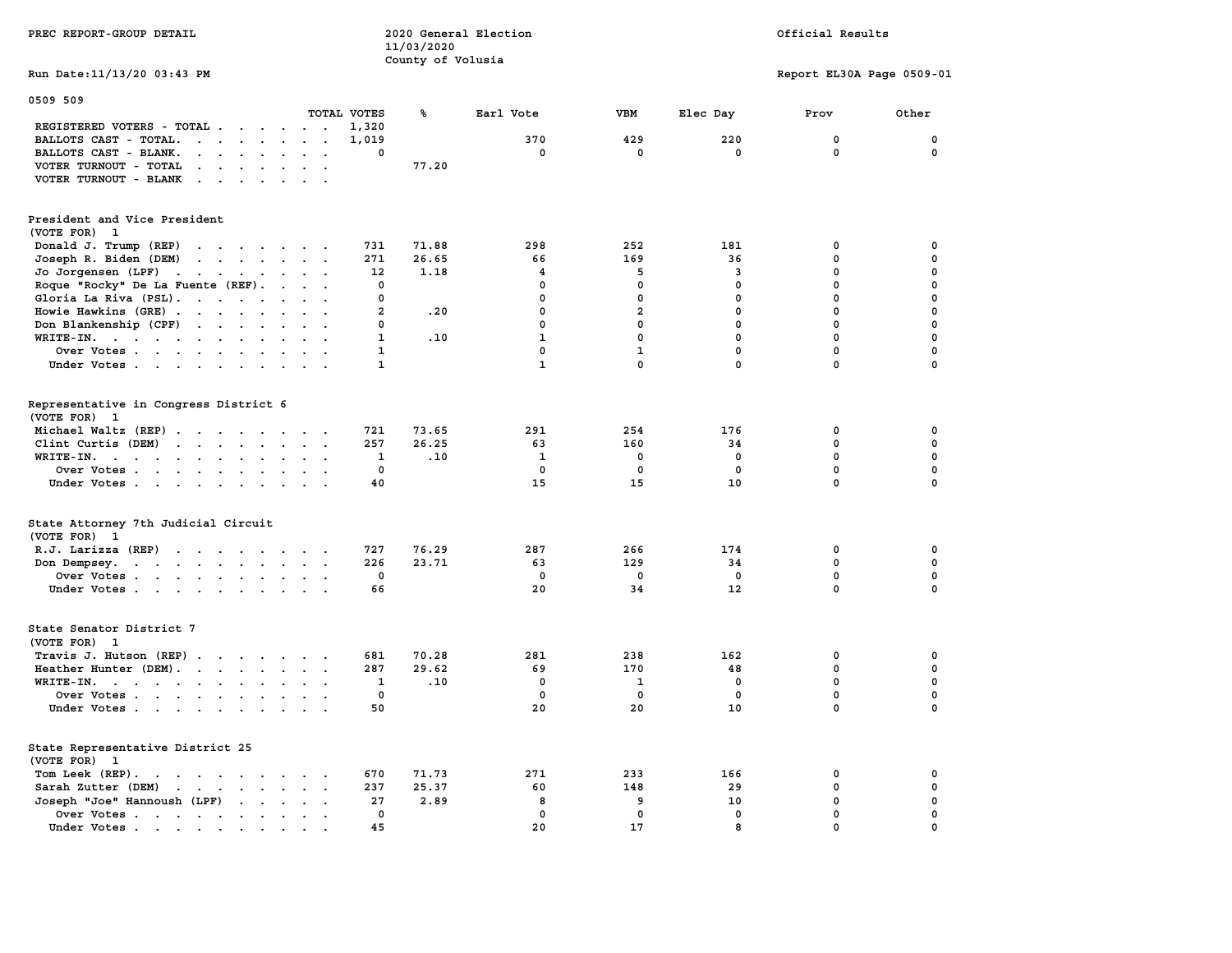|                                                                                                      |                                              |             | 11/03/2020        |                         |              |                         |                           |             |
|------------------------------------------------------------------------------------------------------|----------------------------------------------|-------------|-------------------|-------------------------|--------------|-------------------------|---------------------------|-------------|
|                                                                                                      |                                              |             | County of Volusia |                         |              |                         |                           |             |
| Run Date: 11/13/20 03:43 PM                                                                          |                                              |             |                   |                         |              |                         | Report EL30A Page 0509-02 |             |
| 0509 509                                                                                             |                                              |             |                   |                         |              |                         |                           |             |
|                                                                                                      | TOTAL VOTES                                  |             | ℁                 | Earl Vote               | <b>VBM</b>   | Elec Day                | Prov                      | Other       |
| State Representative District 26                                                                     |                                              |             |                   |                         |              |                         |                           |             |
| (VOTE FOR) 1                                                                                         |                                              |             |                   |                         |              |                         |                           |             |
| Elizabeth Fetterhoff (REP).                                                                          |                                              | 24          | 61.54             | 9                       | 11           | $\overline{\mathbf{4}}$ | $\mathbf 0$               | $\mathbf 0$ |
| Patrick Henry (DEM)                                                                                  |                                              | 15          | 38.46             | $\overline{a}$          | 10           | $\mathbf{3}$            | $\mathbf 0$               | $\mathbf 0$ |
| Over Votes                                                                                           |                                              | $\mathbf 0$ |                   | $\mathbf 0$             | $\mathbf 0$  | $\mathbf 0$             | $\mathbf 0$               | $\mathbf 0$ |
| Under Votes                                                                                          |                                              | 1           |                   | $\mathbf 0$             | $\mathbf{1}$ | $\mathbf 0$             | 0                         | $\mathbf 0$ |
| Supreme Court - Carlos G. Muniz<br>(VOTE FOR) 1                                                      |                                              |             |                   |                         |              |                         |                           |             |
| Yes                                                                                                  |                                              | 620         | 72.86             | 235                     | 248          | 137                     | 0                         | 0           |
| No.                                                                                                  | $\sim$ $\sim$                                | 231         | 27.14             | 74                      | 110          | 47                      | 0                         | $\mathbf 0$ |
| Over Votes<br>$\cdot$                                                                                |                                              | $\mathbf 0$ |                   | $\mathbf 0$             | $\mathbf 0$  | $\mathbf 0$             | 0                         | $\mathbf 0$ |
| Under Votes                                                                                          | $\cdot$ .                                    | 168         |                   | 61                      | 71           | 36                      | $\mathbf 0$               | $\mathbf 0$ |
| 5th Dist Crt of Appeal - Evander<br>(VOTE FOR) 1                                                     |                                              |             |                   |                         |              |                         |                           |             |
| Yes                                                                                                  |                                              | 634         | 75.57             | 235                     | 266          | 133                     | 0                         | 0           |
| No.<br>$\ddot{\phantom{a}}$<br>$\sim$                                                                | $\ddot{\phantom{a}}$<br>$\ddot{\phantom{a}}$ | 205         | 24.43             | 68                      | 92           | 45                      | $\mathbf{0}$              | $\mathbf 0$ |
| Over Votes                                                                                           | $\ddot{\phantom{0}}$                         | 1           |                   | $\mathbf{1}$            | $\mathbf 0$  | $\mathbf 0$             | 0                         | $\mathbf 0$ |
| Under Votes                                                                                          | $\sim$ $\sim$                                | 179         |                   | 66                      | 71           | 42                      | 0                         | 0           |
| 5th Dist Crt of Appeal - Grosshans<br>(VOTE FOR) 1                                                   |                                              |             |                   |                         |              |                         |                           |             |
| Yes                                                                                                  | $\sim$ $\sim$                                | 626         | 74.52             | 231                     | 260          | 135                     | 0                         | $\mathbf 0$ |
| No.<br>$\ddot{\phantom{a}}$<br>$\ddot{\phantom{a}}$<br>$\ddot{\phantom{a}}$                          | $\ddot{\phantom{a}}$<br>$\ddot{\phantom{a}}$ | 214         | 25.48             | 72                      | 98           | 44                      | $\mathbf 0$               | 0           |
| Over Votes                                                                                           | $\sim$ $\sim$ $\sim$                         | 0           |                   | $\mathbf 0$             | $\mathbf 0$  | $\mathbf 0$             | 0                         | $\mathbf 0$ |
| Under Votes                                                                                          | $\ddot{\phantom{0}}$                         | 179         |                   | 67                      | 71           | 41                      | 0                         | 0           |
| 5th Dist Crt of Appeal - Harris<br>(VOTE FOR) 1                                                      |                                              |             |                   |                         |              |                         |                           |             |
| Yes                                                                                                  |                                              | 646         | 76.81             | 246                     | 261          | 139                     | $\mathbf 0$               | 0           |
| No.<br>$\sim$<br>$\ddot{\phantom{a}}$<br>$\sim$ $\sim$                                               | $\ddot{\phantom{0}}$<br>$\bullet$            | 195         | 23.19             | 60                      | 97           | 38                      | 0                         | $\mathbf 0$ |
| Over Votes                                                                                           | $\sim$                                       | 1           |                   | $\mathbf{1}$            | $\mathbf 0$  | $\mathbf 0$             | $\mathbf 0$               | $\mathbf 0$ |
| Under Votes<br>$\sim 100$ km s $^{-1}$<br>$\sim$ $\sim$                                              |                                              | 177         |                   | 63                      | 71           | 43                      | 0                         | 0           |
| 5th Dist Crt of Appeal - Orfinger<br>(VOTE FOR) 1                                                    |                                              |             |                   |                         |              |                         |                           |             |
| Yes                                                                                                  |                                              | 655         | 77.06             | 246                     | 279          | 130                     | $\mathbf 0$               | $\mathbf 0$ |
| No.                                                                                                  |                                              | 195         | 22.94             | 63                      | 82           | 50                      | $\mathbf 0$               | $\mathbf 0$ |
| Over Votes.<br>$\cdots$<br>$\ddot{\phantom{0}}$<br>$\cdot$                                           | $\bullet$                                    | 0           |                   | $\overline{\mathbf{0}}$ | $\mathbf 0$  | $\mathbf 0$             | $\mathbf 0$               | $\mathbf 0$ |
| Under Votes                                                                                          |                                              | 169         |                   | 61                      | 68           | 40                      | $\mathbf 0$               | $\Omega$    |
| 5th Dist Crt of Appeal - Sasso<br>(VOTE FOR) 1                                                       |                                              |             |                   |                         |              |                         |                           |             |
| $Yes \cdot \cdot \cdot \cdot \cdot \cdot \cdot \cdot \cdot \cdot$<br>$\cdot$                         |                                              | 619         | 75.03             | 229                     | 253          | 137                     | 0                         | 0           |
| No.<br>$\sim$<br>$\cdot$                                                                             | $\mathbf{L}$                                 | 206         | 24.97             | 72                      | 96           | 38                      | 0                         | 0           |
| Over Votes.<br><b>Contract Contract</b><br>$\ddot{\phantom{0}}$<br>$\bullet$<br>$\bullet$<br>$\cdot$ | $\cdot$<br>$\ddot{\phantom{0}}$              | 0           |                   | $\mathbf 0$             | $\mathbf 0$  | $\mathbf 0$             | 0                         | $\mathbf 0$ |
| Under Votes<br>the contract of the contract of the                                                   |                                              | 194         |                   | 69                      | 80           | 45                      | $\Omega$                  | $\Omega$    |

**PREC REPORT-GROUP DETAIL 2020 General Election Official Results**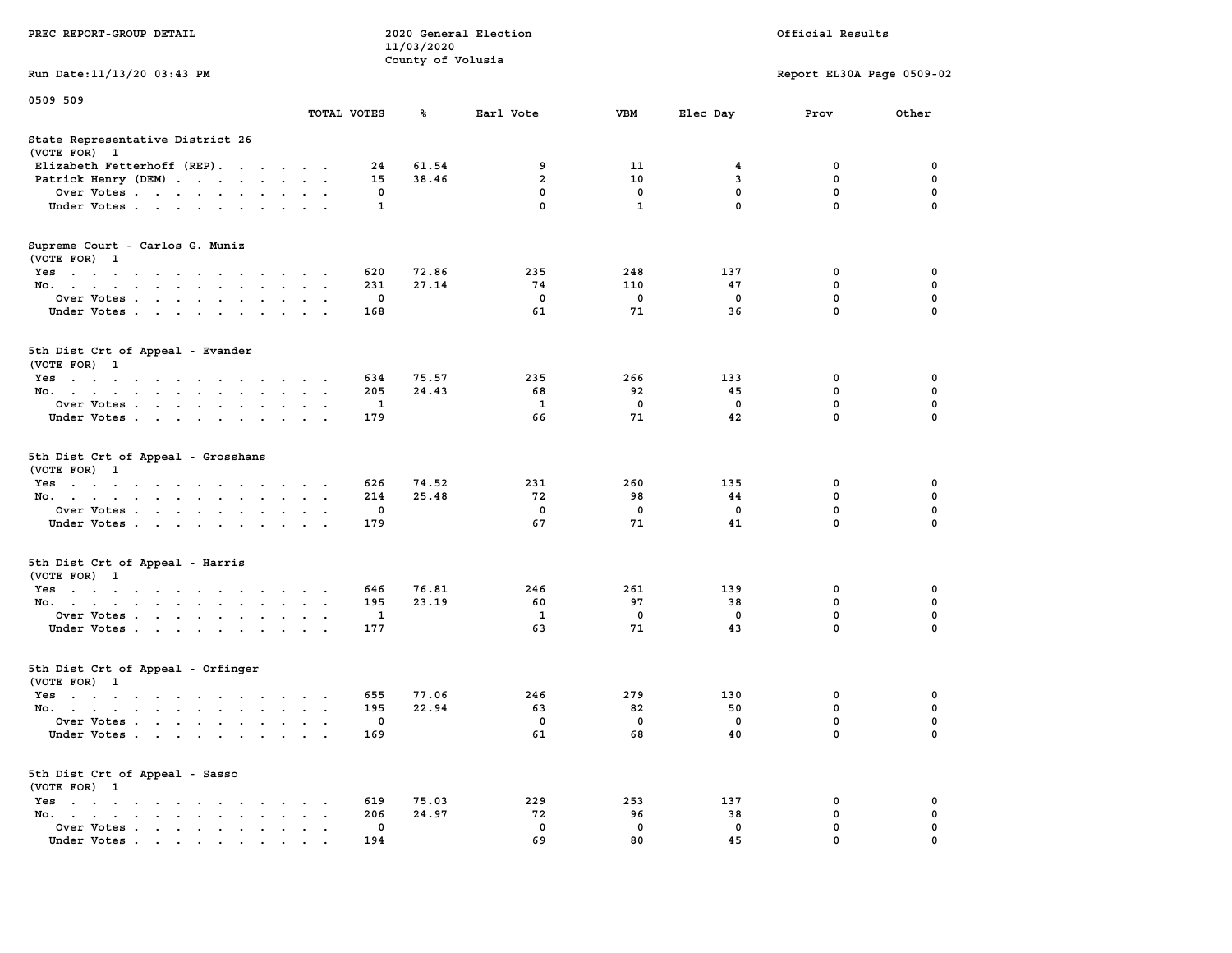| PREC REPORT-GROUP DETAIL                                                                                                                                                                                                                      |                                                           |                   | 11/03/2020        | 2020 General Election |                   | Official Results |                            |               |  |
|-----------------------------------------------------------------------------------------------------------------------------------------------------------------------------------------------------------------------------------------------|-----------------------------------------------------------|-------------------|-------------------|-----------------------|-------------------|------------------|----------------------------|---------------|--|
| Run Date: 11/13/20 03:43 PM                                                                                                                                                                                                                   |                                                           |                   | County of Volusia |                       |                   |                  | Report EL30A Page 0509-03  |               |  |
| 0509 509                                                                                                                                                                                                                                      |                                                           |                   |                   |                       |                   |                  |                            |               |  |
|                                                                                                                                                                                                                                               | TOTAL VOTES                                               |                   | ጜ                 | Earl Vote             | <b>VBM</b>        | Elec Day         | Prov                       | Other         |  |
| 5th Dist Crt of Appeal - Wallis<br>(VOTE FOR) 1                                                                                                                                                                                               |                                                           |                   |                   |                       |                   |                  |                            |               |  |
| Yes                                                                                                                                                                                                                                           |                                                           | 634               | 76.48             | 234                   | 266               | 134              | 0                          | 0             |  |
| No.                                                                                                                                                                                                                                           |                                                           | 195               | 23.52             | 64                    | 89                | 42               | $\mathbf 0$                | 0             |  |
| Over Votes                                                                                                                                                                                                                                    |                                                           | 0                 |                   | 0                     | $\mathbf 0$       | 0                | $\mathbf 0$                | 0             |  |
| Under Votes                                                                                                                                                                                                                                   |                                                           | 190               |                   | 72                    | 74                | 44               | $\mathbf 0$                | $\Omega$      |  |
| Circuit Judge, 7th Judicial, Group 14<br>(VOTE FOR)<br>$\mathbf{1}$                                                                                                                                                                           |                                                           |                   |                   |                       |                   |                  |                            |               |  |
| Joan Anthony<br>the contract of the contract of the con-                                                                                                                                                                                      |                                                           | 428               | 50.83             | 135                   | 210               | 83               | 0                          | 0             |  |
| Dan Hilbert<br>and a series of the contract of the series of the series of the series of the series of the series of the series of the series of the series of the series of the series of the series of the series of the series of the seri |                                                           | 414               | 49.17             | 168                   | 152               | 94               | 0                          | 0             |  |
| Over Votes                                                                                                                                                                                                                                    |                                                           | 1                 |                   | $\mathbf{1}$          | $\mathbf 0$       | $\mathbf 0$      | $\mathbf 0$                | $\mathbf 0$   |  |
| Under Votes                                                                                                                                                                                                                                   |                                                           | 176               |                   | 66                    | 67                | 43               | $\mathbf 0$                | 0             |  |
| County Council Chair<br>(VOTE FOR) 1                                                                                                                                                                                                          |                                                           |                   |                   |                       |                   |                  |                            |               |  |
| Jeff Brower.<br>the contract of the contract of the contract of the contract of the contract of the contract of the contract of                                                                                                               |                                                           | 571               | 65.18             | 214                   | 220               | 137              | 0                          | 0             |  |
| Deborah A. "Deb" Denys                                                                                                                                                                                                                        |                                                           | 305               | 34.82             | 106                   | 149               | 50               | 0                          | $\mathbf 0$   |  |
| Over Votes                                                                                                                                                                                                                                    |                                                           | 1                 |                   | 1                     | $\mathbf 0$       | 0                | $\mathbf 0$                | 0             |  |
| Under Votes                                                                                                                                                                                                                                   |                                                           | 142               |                   | 49                    | 60                | 33               | $\mathbf 0$                | 0             |  |
| County Council Member District 4<br>(VOTE FOR) 1                                                                                                                                                                                              |                                                           |                   |                   |                       |                   |                  |                            |               |  |
| Barbara Bonarrigo.                                                                                                                                                                                                                            |                                                           | 351               | 39.62             | 123                   | 154               | 74               | 0                          | 0             |  |
| Heather Post                                                                                                                                                                                                                                  |                                                           | 535               | 60.38             | 204                   | 215               | 116              | $\mathbf 0$                | 0             |  |
| Over Votes                                                                                                                                                                                                                                    |                                                           | 0                 |                   | 0                     | 0                 | 0                | $\mathbf 0$<br>$\mathbf 0$ | 0<br>$\Omega$ |  |
| Under Votes                                                                                                                                                                                                                                   |                                                           | 133               |                   | 43                    | 60                | 30               |                            |               |  |
| Soil & Water Conservation Seat 2<br>(VOTE FOR) 1                                                                                                                                                                                              |                                                           |                   |                   |                       |                   |                  |                            |               |  |
| John Nelson.<br>the contract of the contract of the contract of the contract of the contract of the contract of the contract of                                                                                                               |                                                           | 635               | 77.91             | 243                   | 252               | 140              | 0                          | 0             |  |
| Wesley Wayne Wilson Jr                                                                                                                                                                                                                        |                                                           | 180               | 22.09             | 60                    | 84                | 36               | $\mathbf 0$                | 0             |  |
| Over Votes                                                                                                                                                                                                                                    |                                                           | 1                 |                   | 1                     | 0                 | $\mathbf 0$      | $\mathbf 0$                | 0             |  |
| Under Votes                                                                                                                                                                                                                                   |                                                           | 203               |                   | 66                    | 93                | 44               | $\mathbf 0$                | $\Omega$      |  |
| Soil & Water Conservation Seat 4<br>(VOTE FOR) 1                                                                                                                                                                                              |                                                           |                   |                   |                       |                   |                  |                            |               |  |
| Wendy Anderson.                                                                                                                                                                                                                               |                                                           | 460               | 55.96             | 141                   | 223               | 96               | 0                          | 0             |  |
| Barbara Deering                                                                                                                                                                                                                               |                                                           | 362               | 44.04             | 163                   | 119               | 80               | $\mathbf 0$                | 0             |  |
| Over Votes                                                                                                                                                                                                                                    |                                                           | 0                 |                   | 0                     | $\mathbf 0$       | 0                | 0                          | 0             |  |
| Under Votes                                                                                                                                                                                                                                   |                                                           | 197               |                   | 66                    | 87                | 44               | 0                          | 0             |  |
| Amendment 1 - Citzenship Requirement<br>(VOTE FOR) 1                                                                                                                                                                                          |                                                           |                   |                   |                       |                   |                  |                            |               |  |
| $Yes \cdot \cdot \cdot \cdot \cdot \cdot \cdot \cdot \cdot$                                                                                                                                                                                   |                                                           | 832               | 86.40             | 315                   | 330               | 187              | 0                          | 0             |  |
| No.<br>$\ddot{\phantom{0}}$                                                                                                                                                                                                                   | $\bullet$<br>$\ddot{\phantom{a}}$<br>$\ddot{\phantom{0}}$ | 131               | 13.60             | 31                    | 80                | 20               | $\mathbf 0$                | 0             |  |
| Over Votes<br>Under Votes                                                                                                                                                                                                                     |                                                           | $\mathbf 0$<br>56 |                   | 0<br>24               | $\mathbf 0$<br>19 | 0<br>13          | 0<br>0                     | 0             |  |
|                                                                                                                                                                                                                                               |                                                           |                   |                   |                       |                   |                  |                            |               |  |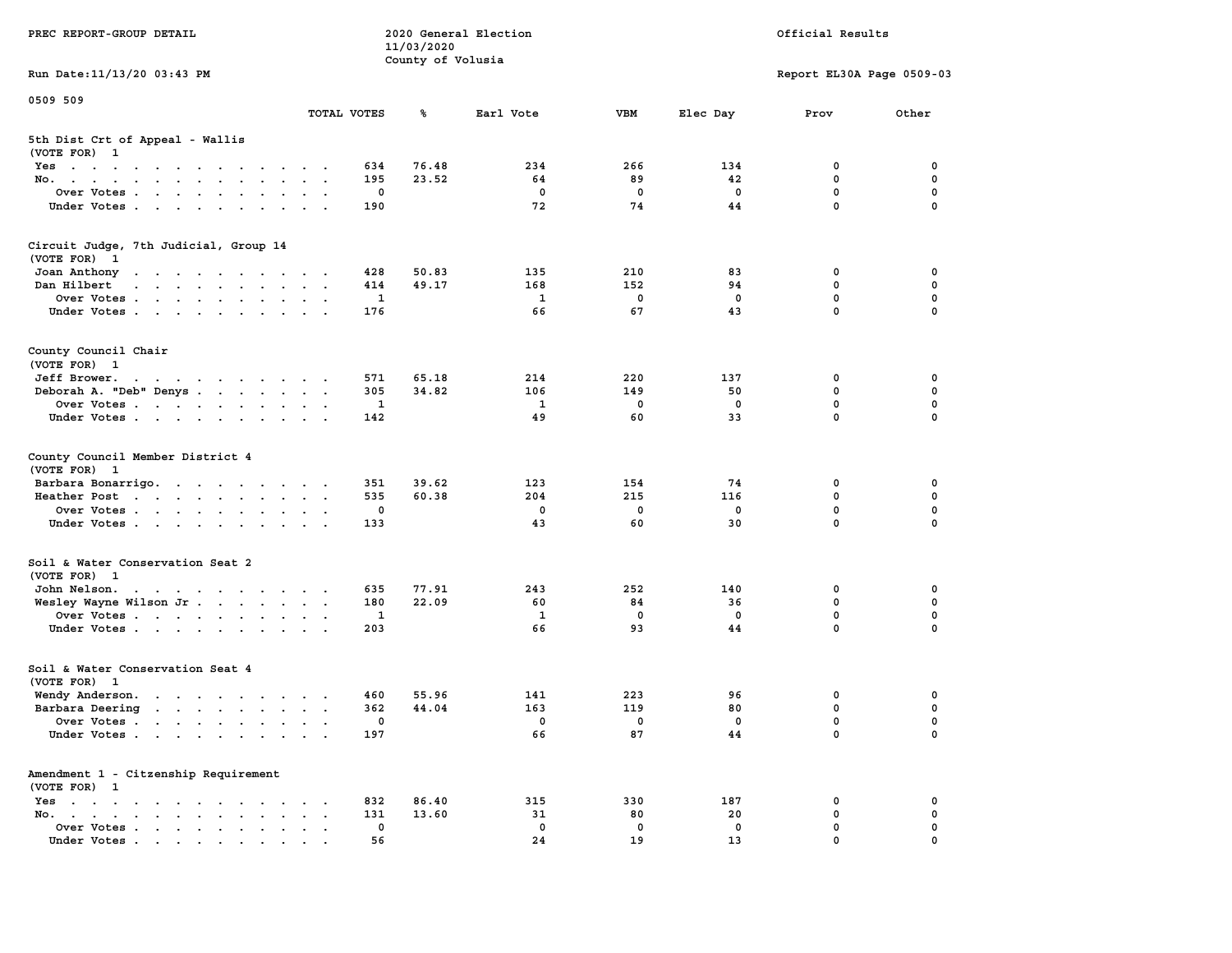| PREC REPORT-GROUP DETAIL                                                                                                        |                      |             | 11/03/2020        | 2020 General Election |             | Official Results |                           |             |  |
|---------------------------------------------------------------------------------------------------------------------------------|----------------------|-------------|-------------------|-----------------------|-------------|------------------|---------------------------|-------------|--|
|                                                                                                                                 |                      |             | County of Volusia |                       |             |                  |                           |             |  |
| Run Date: 11/13/20 03:43 PM                                                                                                     |                      |             |                   |                       |             |                  | Report EL30A Page 0509-04 |             |  |
| 0509 509                                                                                                                        |                      | TOTAL VOTES | ℁                 | Earl Vote             | <b>VBM</b>  | Elec Day         | Prov                      | Other       |  |
| Amendment 2 - Minimum Wage                                                                                                      |                      |             |                   |                       |             |                  |                           |             |  |
| (VOTE FOR) 1                                                                                                                    |                      |             |                   |                       |             |                  |                           |             |  |
| Yes                                                                                                                             |                      | 467         | 48.09             | 131                   | 251         | 85               | 0                         | 0           |  |
| No.                                                                                                                             |                      | 504         | 51.91             | 219                   | 162         | 123              | 0                         | 0           |  |
| Over Votes                                                                                                                      |                      | 0           |                   | 0                     | $\mathbf 0$ | 0                | $\mathbf 0$               | 0           |  |
| Under Votes                                                                                                                     |                      | 48          |                   | 20                    | 16          | 12               | $\mathbf 0$               | $\mathbf 0$ |  |
| Amendment 3 - Primary Elections                                                                                                 |                      |             |                   |                       |             |                  |                           |             |  |
| (VOTE FOR) 1                                                                                                                    |                      |             |                   |                       |             |                  |                           |             |  |
| Yes                                                                                                                             |                      | 467         | 49.26             | 160                   | 208         | 99               | 0                         | 0           |  |
| No.                                                                                                                             |                      | 481         | 50.74             | 184                   | 195         | 102              | 0                         | 0           |  |
| Over Votes                                                                                                                      |                      | 0           |                   | $\mathbf 0$           | $\mathbf 0$ | $\mathbf 0$      | $\mathbf 0$               | 0           |  |
| Under Votes                                                                                                                     |                      | 71          |                   | 26                    | 26          | 19               | $\mathbf{0}$              | 0           |  |
| Amendment 4 - Apprl Const. Amendment                                                                                            |                      |             |                   |                       |             |                  |                           |             |  |
| (VOTE FOR) 1                                                                                                                    |                      |             |                   |                       |             |                  |                           |             |  |
| Yes                                                                                                                             |                      | 460         | 49.41             | 191                   | 155         | 114              | 0                         | 0           |  |
| No.                                                                                                                             |                      | 471         | 50.59             | 142                   | 246         | 83               | 0                         | 0           |  |
| Over Votes                                                                                                                      |                      | 1           |                   | $\mathbf 0$           | $\mathbf 0$ | 1                | $\mathbf{0}$              | 0           |  |
| Under Votes                                                                                                                     |                      | 87          |                   | 37                    | 28          | 22               | $\mathbf 0$               | 0           |  |
| Amendment 5 - Homestead Property Taxes                                                                                          |                      |             |                   |                       |             |                  |                           |             |  |
| (VOTE FOR) 1                                                                                                                    |                      |             |                   |                       |             |                  |                           |             |  |
| Yes                                                                                                                             |                      | 641         | 69.45             | 245                   | 258         | 138              | 0                         | 0           |  |
| No.                                                                                                                             |                      | 282         | 30.55             | 83                    | 136         | 63               | 0                         | 0           |  |
| Over Votes                                                                                                                      |                      | 1           |                   | 1                     | $\mathbf 0$ | 0                | $\mathbf 0$               | 0           |  |
| Under Votes                                                                                                                     |                      | 95          |                   | 41                    | 35          | 19               | $\mathbf 0$               | $\Omega$    |  |
| Amendment 6 - Ad Valorem Tax Discount                                                                                           |                      |             |                   |                       |             |                  |                           |             |  |
| (VOTE FOR) 1                                                                                                                    |                      |             |                   |                       |             |                  |                           |             |  |
| Yes                                                                                                                             |                      | 829         | 87.54             | 306                   | 336         | 187              | 0                         | 0           |  |
| No.                                                                                                                             |                      | 118         | 12.46             | 35                    | 67          | 16               | 0                         | 0           |  |
| Over Votes                                                                                                                      |                      | 0           |                   | 0                     | $\mathbf 0$ | 0                | 0                         | 0           |  |
| Under Votes                                                                                                                     |                      | 72          |                   | 29                    | 26          | 17               | $\Omega$                  | $\Omega$    |  |
| Volusia ECHO                                                                                                                    |                      |             |                   |                       |             |                  |                           |             |  |
| (VOTE FOR) 1                                                                                                                    |                      |             |                   |                       |             |                  |                           |             |  |
| Yes (For Bonds)                                                                                                                 |                      | 642         | 68.88             | 203                   | 300         | 139              | 0                         | 0           |  |
| No (Aqainst Bonds)                                                                                                              |                      | 290         | 31.12             | 134                   | 96          | 60               | 0                         | 0           |  |
| Over Votes .<br>the contract of the contract of the contract of the contract of the contract of the contract of the contract of |                      | 1           |                   | 0                     | 0           | 1                | 0                         | 0           |  |
| Under Votes                                                                                                                     |                      | 86          |                   | 33                    | 33          | 20               | 0                         | 0           |  |
| Volusia Forever                                                                                                                 |                      |             |                   |                       |             |                  |                           |             |  |
| (VOTE FOR) 1                                                                                                                    |                      |             |                   |                       |             |                  |                           |             |  |
| Yes (For Bonds)<br>$\begin{array}{cccccccccccccccccc} . & . & . & . & . & . & . & . & . & . & . \end{array}$                    |                      | 675         | 72.12             | 208                   | 325         | 142              | 0                         | 0           |  |
| No (Against Bonds)                                                                                                              | $\ddot{\phantom{0}}$ | 261         | 27.88             | 131                   | 73          | 57               | $\mathbf 0$               | 0           |  |
| Over Votes                                                                                                                      |                      | 0           |                   | 0                     | $\mathbf 0$ | 0                | 0                         | 0           |  |
| Under Votes                                                                                                                     |                      | 83          |                   | 31                    | 31          | 21               | $\mathbf{0}$              | $\mathbf 0$ |  |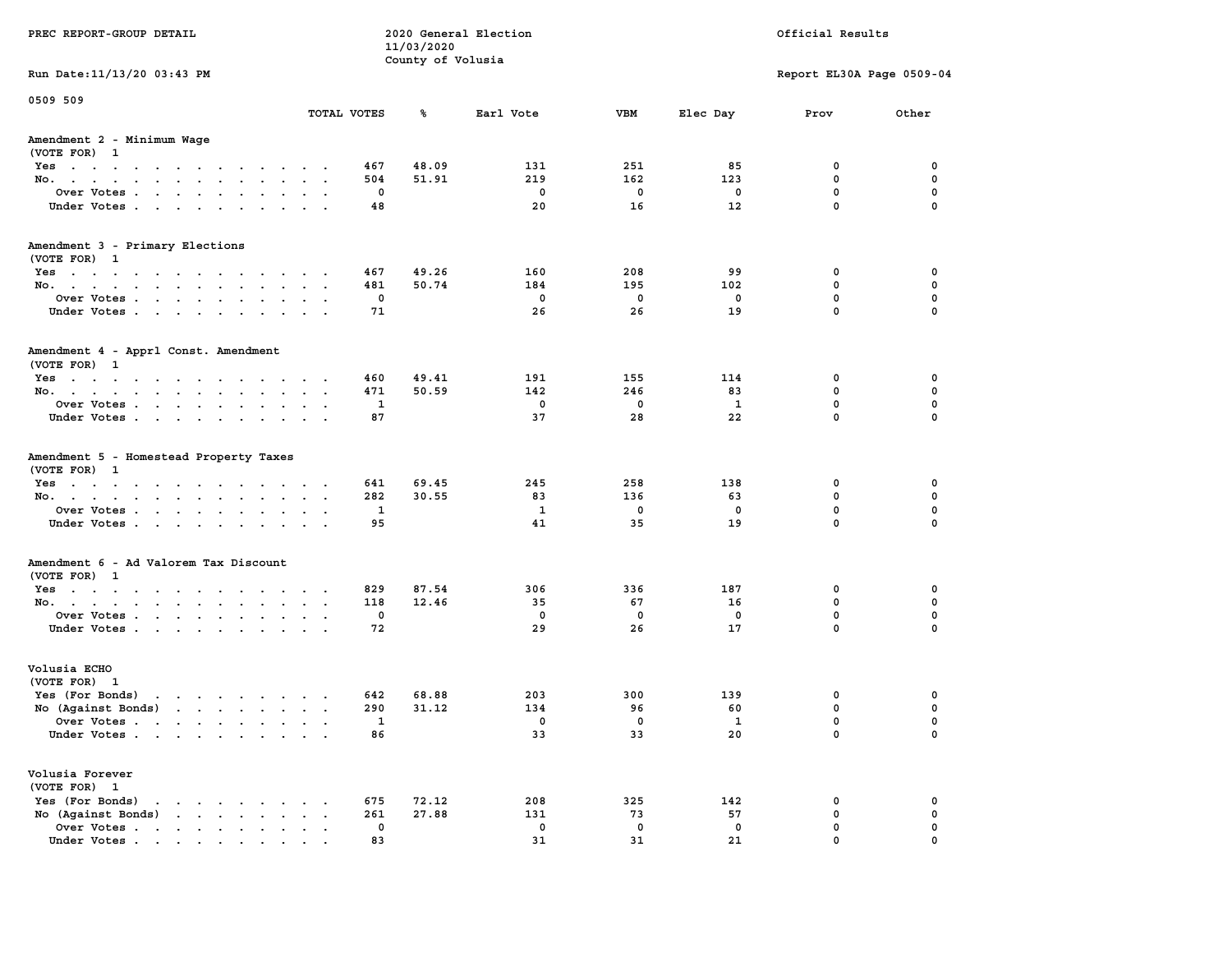| PREC REPORT-GROUP DETAIL                                                                                                                                |                | 2020 General Election<br>11/03/2020 |                         |                         | Official Results |                           |             |  |  |
|---------------------------------------------------------------------------------------------------------------------------------------------------------|----------------|-------------------------------------|-------------------------|-------------------------|------------------|---------------------------|-------------|--|--|
| Run Date:11/13/20 03:43 PM                                                                                                                              |                | County of Volusia                   |                         |                         |                  | Report EL30A Page 0510-01 |             |  |  |
| 0510 510                                                                                                                                                |                |                                     |                         |                         |                  |                           |             |  |  |
|                                                                                                                                                         | TOTAL VOTES    | ℁                                   | Earl Vote               | VBM                     | Elec Day         | Prov                      | Other       |  |  |
| REGISTERED VOTERS - TOTAL<br>$\cdot$ .                                                                                                                  | 4,496          |                                     |                         |                         |                  |                           |             |  |  |
| BALLOTS CAST - TOTAL.<br>the contract of the contract of the<br>$\sim$<br>$\ddot{\phantom{a}}$                                                          | 3,879          |                                     | 1,470                   | 1,911                   | 496              | $\overline{\mathbf{2}}$   | 0           |  |  |
| BALLOTS CAST - BLANK.<br>$\cdots$ $\cdots$<br>$\ddot{\phantom{0}}$                                                                                      | 1              | .03                                 | 0                       | 1                       | 0                | 0                         | 0           |  |  |
| VOTER TURNOUT - TOTAL<br>$\cdot$ $\cdot$ $\cdot$ $\cdot$ $\cdot$                                                                                        |                | 86.28                               |                         |                         |                  |                           |             |  |  |
| VOTER TURNOUT - BLANK<br>$\sim$ $\sim$                                                                                                                  |                | .02                                 |                         |                         |                  |                           |             |  |  |
| President and Vice President                                                                                                                            |                |                                     |                         |                         |                  |                           |             |  |  |
| (VOTE FOR) 1                                                                                                                                            |                |                                     |                         |                         |                  |                           |             |  |  |
| Donald J. Trump (REP)<br>the contract of the contract of the                                                                                            | 2,368          | 61.28                               | 1,048                   | 925                     | 394              | 1                         | 0           |  |  |
| Joseph R. Biden (DEM)<br>the contract of the contract of the contract of                                                                                | 1,457          | 37.71                               | 408                     | 952                     | 96               | $\mathbf 1$               | $\mathbf 0$ |  |  |
| Jo Jorgensen (LPF)<br>the contract of the contract of the contract of                                                                                   | 22             | .57                                 | 6                       | 11                      | 5                | 0                         | $\mathbf 0$ |  |  |
| Roque "Rocky" De La Fuente (REF).<br>$\sim$ $\sim$ $\sim$ $\sim$ $\sim$                                                                                 | 4              | .10                                 | $\mathbf{1}$            | 3                       | $\mathbf 0$      | $\mathbf 0$               | 0           |  |  |
| Gloria La Riva (PSL).                                                                                                                                   | $\mathbf{1}$   | .03                                 | $\mathbf 0$             | $\mathbf{1}$            | $\mathbf 0$      | $\mathbf 0$               | $\mathbf 0$ |  |  |
| Howie Hawkins (GRE)                                                                                                                                     | $\overline{a}$ | .05                                 | $\mathbf 0$             | $\mathbf{1}$            | $\mathbf{1}$     | $\mathbf 0$               | 0           |  |  |
| Don Blankenship (CPF)                                                                                                                                   | 0              |                                     | $\mathbf 0$             | $\mathbf 0$             | $\mathbf 0$      | $\mathbf 0$               | $\mathbf 0$ |  |  |
| WRITE-IN. $\cdots$<br>$\bullet$<br>$\sim$<br>$\mathbf{r}$                                                                                               | 10             | .26                                 | 6                       | $\overline{\mathbf{4}}$ | $\mathbf 0$      | $\mathbf 0$               | $\mathbf 0$ |  |  |
| Over Votes                                                                                                                                              | 1              |                                     | $\mathbf 0$             | $\mathbf{1}$            | $\mathbf 0$      | $\mathbf 0$               | $\mathbf 0$ |  |  |
| Under Votes<br>$\blacksquare$                                                                                                                           | 14             |                                     | $\mathbf{1}$            | 13                      | $\mathbf 0$      | $\mathbf 0$               | $\mathbf 0$ |  |  |
|                                                                                                                                                         |                |                                     |                         |                         |                  |                           |             |  |  |
| Representative in Congress District 6<br>(VOTE FOR) 1                                                                                                   |                |                                     |                         |                         |                  |                           |             |  |  |
| Michael Waltz (REP)                                                                                                                                     | 2,453          | 65.52                               | 1,071                   | 988                     | 393              | 1                         | 0           |  |  |
| Clint Curtis (DEM)<br>the contract of the contract of the contract of the contract of the contract of                                                   | 1,287          | 34.38                               | 354                     | 852                     | 80               | $\mathbf{1}$              | 0           |  |  |
| $WRITE-IN.$<br>$\sim$<br>$\sim$<br>$\sim$                                                                                                               | 4              | .11                                 | 0                       | 2                       | $\overline{a}$   | 0                         | 0           |  |  |
| Over Votes<br>$\cdot$ .                                                                                                                                 | 0              |                                     | 0                       | 0                       | 0                | 0                         | $\mathbf 0$ |  |  |
| Under Votes<br>$\cdot$ .                                                                                                                                | 135            |                                     | 45                      | 69                      | 21               | $\mathbf 0$               | 0           |  |  |
| State Attorney 7th Judicial Circuit                                                                                                                     |                |                                     |                         |                         |                  |                           |             |  |  |
| (VOTE FOR) 1                                                                                                                                            |                |                                     |                         |                         |                  |                           |             |  |  |
| $R.J.$ Larizza $(REP)$                                                                                                                                  | 2,445          | 68.72                               | 1,046                   | 1,018                   | 380              | $\mathbf{1}$              | $\mathbf 0$ |  |  |
| Don Dempsey.<br>the contract of the contract of the contract of the contract of the contract of the contract of the contract of<br>$\ddot{\phantom{0}}$ | 1,113          | 31.28                               | 315                     | 708                     | 89               | $\mathbf{1}$              | $\mathbf 0$ |  |  |
| Over Votes<br>$\cdot$ $\cdot$                                                                                                                           | 0              |                                     | 0                       | 0                       | $\mathbf 0$      | $\mathbf 0$               | $\mathbf 0$ |  |  |
| Under Votes<br>$\sim$ $\sim$                                                                                                                            | 321            |                                     | 109                     | 185                     | 27               | 0                         | 0           |  |  |
| State Senator District 7<br>(VOTE FOR) 1                                                                                                                |                |                                     |                         |                         |                  |                           |             |  |  |
| Travis J. Hutson (REP)                                                                                                                                  | 2,364          | 63.84                               | 1,032                   | 952                     | 379              | 1                         | 0           |  |  |
| Heather Hunter (DEM).<br>$\sim$ $\sim$                                                                                                                  | 1,335          | 36.05                               | 377                     | 864                     | 93               | $\mathbf{1}$              | $\mathbf 0$ |  |  |
| $WRITE-IN.$<br>$\mathcal{L}^{\text{max}}$ , and $\mathcal{L}^{\text{max}}$<br>$\sim$                                                                    | 4              | .11                                 | $\overline{\mathbf{2}}$ | 1                       | 1                | $\mathbf 0$               | $\mathbf 0$ |  |  |
| Over Votes<br>$\blacksquare$<br>$\ddot{\phantom{0}}$                                                                                                    | 0              |                                     | $\mathbf 0$             | $\mathbf 0$             | $\mathbf{0}$     | $\mathbf 0$               | 0           |  |  |
| Under Votes<br>$\sim$ $\sim$ $\sim$                                                                                                                     | 176            |                                     | 59                      | 94                      | 23               | $\mathbf 0$               | 0           |  |  |
| State Representative District 25<br>(VOTE FOR)<br>-1                                                                                                    |                |                                     |                         |                         |                  |                           |             |  |  |
| Tom Leek (REP).<br>the contract of the contract of the contract of the contract of the contract of the contract of the contract of                      | 2,414          | 65.01                               | 1,043                   | 988                     | 382              | 1                         | 0           |  |  |
| Sarah Zutter (DEM)<br>$\mathbf{r}$ , and $\mathbf{r}$ , and $\mathbf{r}$ , and $\mathbf{r}$                                                             | 1,201          | 32.35                               | 336                     | 789                     | 75               | $\mathbf{1}$              | 0           |  |  |
| Joseph "Joe" Hannoush (LPF)<br>$\ddot{\phantom{a}}$<br>$\ddot{\phantom{a}}$<br>$\cdot$                                                                  | 98             | 2.64                                | 38                      | 43                      | 17               | 0                         | 0           |  |  |
| Over Votes.<br>$\sim$ $\sim$ $\sim$ $\sim$ $\sim$ $\sim$<br>$\bullet$<br>$\bullet$<br>$\bullet$<br>$\bullet$<br>$\ddot{\phantom{a}}$                    | 0              |                                     | $\mathbf 0$             | $\mathbf 0$             | $\mathbf 0$      | $\mathbf 0$               | 0           |  |  |
| Under Votes.<br>$\mathbf{a} = \mathbf{a} + \mathbf{a} + \mathbf{a} + \mathbf{a}$                                                                        | 166            |                                     | 53                      | 91                      | 22               | $\mathbf 0$               | $\mathbf 0$ |  |  |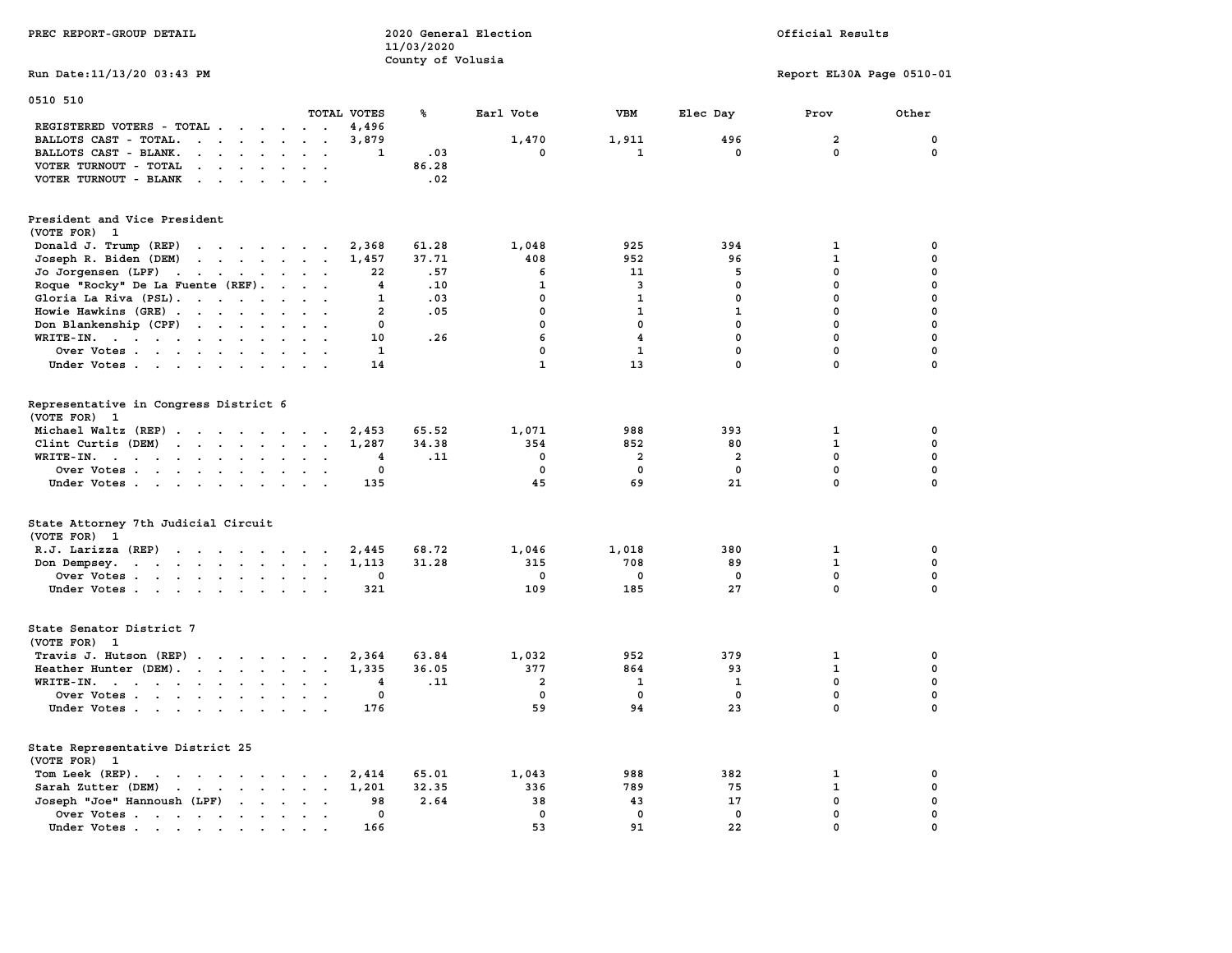| PREC REPORT-GROUP DETAIL                                                                                               |                                  | 11/03/2020<br>County of Volusia | 2020 General Election | Official Results   |                |                           |               |  |
|------------------------------------------------------------------------------------------------------------------------|----------------------------------|---------------------------------|-----------------------|--------------------|----------------|---------------------------|---------------|--|
| Run Date: 11/13/20 03:43 PM                                                                                            |                                  |                                 |                       |                    |                | Report EL30A Page 0510-02 |               |  |
| 0510 510                                                                                                               | TOTAL VOTES                      | ℁                               | Earl Vote             | <b>VBM</b>         | Elec Day       | Prov                      | Other         |  |
| Supreme Court - Carlos G. Muniz<br>(VOTE FOR) 1                                                                        |                                  |                                 |                       |                    |                |                           |               |  |
| Yes                                                                                                                    | 2,292                            | 71.60                           | 964                   | 1,020              | 307            | 1                         | 0             |  |
| No.                                                                                                                    | 909                              | 28.40                           | 271                   | 534                | 103            | $\mathbf{1}$              | 0             |  |
| Over Votes                                                                                                             | 0                                |                                 | 0                     | 0                  | 0              | $\mathbf 0$               | 0             |  |
| Under Votes                                                                                                            | 678                              |                                 | 235                   | 357                | 86             | 0                         | $\Omega$      |  |
| 5th Dist Crt of Appeal - Evander<br>(VOTE FOR) 1                                                                       |                                  |                                 |                       |                    |                |                           |               |  |
| Yes                                                                                                                    | 2,449                            | 77.30                           | 952                   | 1,195              | 302            | 0                         | 0             |  |
| No.                                                                                                                    | 719<br>$\sim$ $\sim$             | 22.70                           | 272                   | 342                | 104            | $\mathbf{1}$              | $\mathbf 0$   |  |
| Over Votes                                                                                                             | 3<br>$\cdot$ $\cdot$             |                                 | $\overline{a}$        | $\mathbf 0$        | 1              | 0                         | 0             |  |
| Under Votes                                                                                                            | 708                              |                                 | 244                   | 374                | 89             | $\mathbf{1}$              | 0             |  |
| 5th Dist Crt of Appeal - Grosshans<br>(VOTE FOR) 1                                                                     |                                  |                                 |                       |                    |                |                           |               |  |
| Yes                                                                                                                    | 2,283                            | 72.82                           | 936                   | 1,053              | 294            | 0                         | 0             |  |
| No.                                                                                                                    | 852                              | 27.18                           | 281                   | 464                | 106            | 1                         | 0             |  |
| Over Votes                                                                                                             | 1                                |                                 | 1                     | 0                  | 0              | 0                         | 0             |  |
| Under Votes                                                                                                            | 743                              |                                 | 252                   | 394                | 96             | $\mathbf{1}$              | $\mathbf 0$   |  |
| 5th Dist Crt of Appeal - Harris<br>(VOTE FOR) 1                                                                        |                                  |                                 |                       |                    |                |                           |               |  |
| Yes                                                                                                                    | 2,373                            | 75.79                           | 970                   | 1,097              | 306            | 0                         | 0             |  |
| No.                                                                                                                    | 758                              | 24.21                           | 244                   | 420                | 93             | $\mathbf{1}$              | $\mathbf 0$   |  |
| Over Votes                                                                                                             | 1                                |                                 | 0                     | 0                  | 1              | $\mathbf 0$               | 0             |  |
| Under Votes                                                                                                            | 747                              |                                 | 256                   | 394                | 96             | $\mathbf{1}$              | 0             |  |
| 5th Dist Crt of Appeal - Orfinger<br>(VOTE FOR) 1                                                                      |                                  |                                 |                       |                    |                |                           |               |  |
| Yes                                                                                                                    | 2,478                            | 77.66                           | 981                   | 1,192              | 305            | 0                         | 0             |  |
| No.                                                                                                                    | 713<br>$\sim$ $\sim$             | 22.34                           | 252                   | 360                | 100            | $\mathbf{1}$              | $\mathbf 0$   |  |
| Over Votes<br>Under Votes                                                                                              | 0<br>$\ddot{\phantom{1}}$<br>688 |                                 | 0<br>237              | 0<br>359           | 0<br>91        | 0<br>$\mathbf{1}$         | 0<br>$\Omega$ |  |
| 5th Dist Crt of Appeal - Sasso<br>(VOTE FOR) 1                                                                         |                                  |                                 |                       |                    |                |                           |               |  |
| the contract of the contract of the contract of the contract of the contract of the contract of the contract of<br>Yes | 2,298                            | 74.22                           | 937                   | 1,071              | 290            | 0                         | 0             |  |
| No.                                                                                                                    | 798<br>$\sim$ $\sim$ $\sim$      | 25.78                           | 259                   | 436                | 102            | $\mathbf{1}$              | $\mathbf 0$   |  |
| Over Votes .                                                                                                           | - 1                              |                                 | <b>1</b>              | $\overline{0}$     | $\overline{0}$ | $\Omega$                  | $\Omega$      |  |
| Under Votes                                                                                                            | 782                              |                                 | 273                   | 404                | 104            | $\mathbf{1}$              | 0             |  |
| 5th Dist Crt of Appeal - Wallis<br>(VOTE FOR) 1                                                                        |                                  |                                 |                       |                    |                |                           |               |  |
| $Yes \cdot \cdot \cdot \cdot \cdot \cdot$                                                                              | 2,363                            | 76.20                           | 947                   | 1,119              | 297            | 0                         | 0             |  |
| No.<br>$\sim$ $\sim$<br>Over Votes                                                                                     | 738<br>0                         | 23.80                           | 257<br>0              | 383<br>$\mathbf 0$ | 97<br>0        | 1<br>0                    | 0<br>0        |  |
| Under Votes.                                                                                                           | 778                              |                                 | 266                   | 409                | 102            |                           |               |  |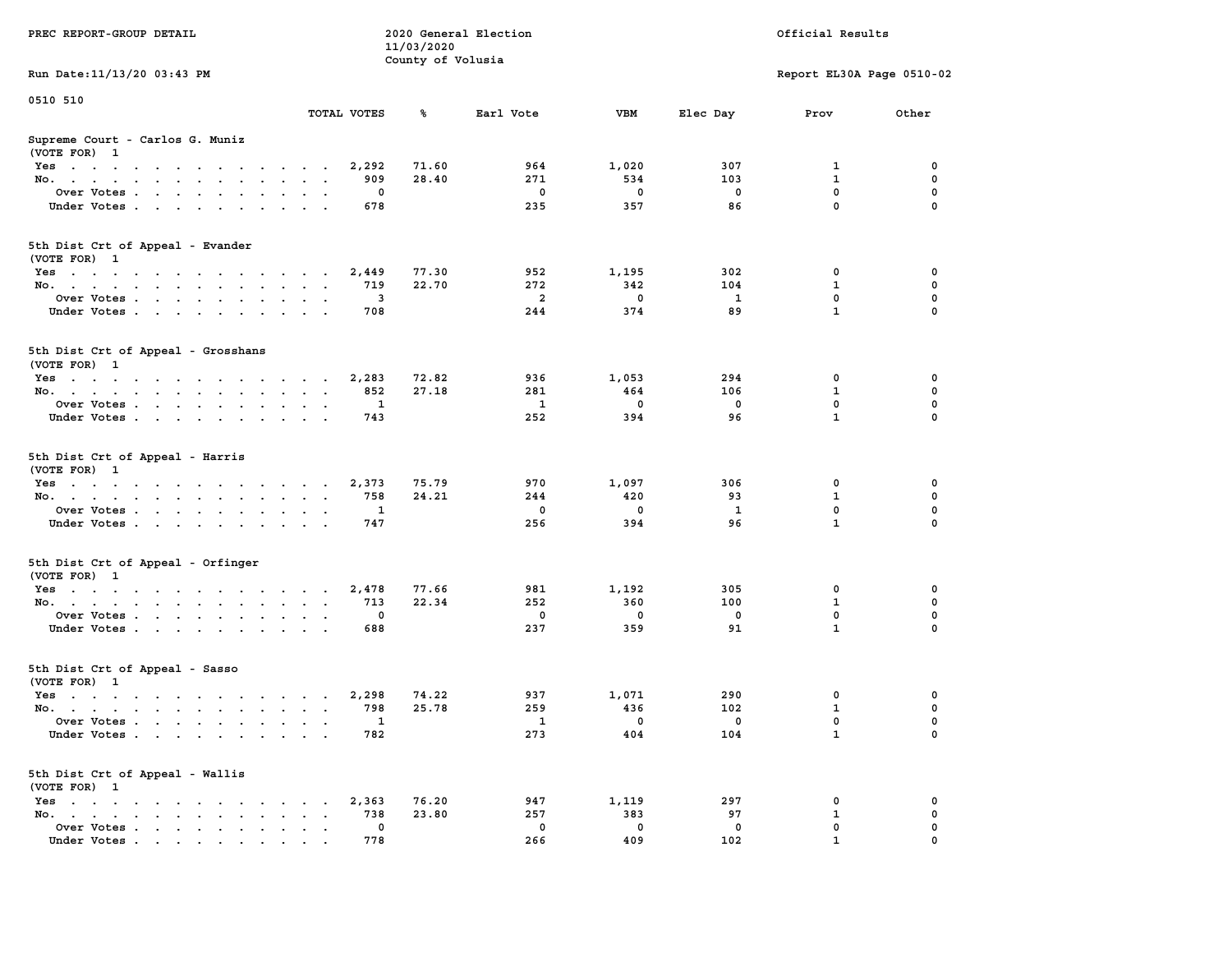|                                                                                                                                                                                                                                                            |                                                                           | 11/03/2020        |                         |             |              |                           |             |
|------------------------------------------------------------------------------------------------------------------------------------------------------------------------------------------------------------------------------------------------------------|---------------------------------------------------------------------------|-------------------|-------------------------|-------------|--------------|---------------------------|-------------|
|                                                                                                                                                                                                                                                            |                                                                           | County of Volusia |                         |             |              |                           |             |
| Run Date:11/13/20 03:43 PM                                                                                                                                                                                                                                 |                                                                           |                   |                         |             |              | Report EL30A Page 0510-03 |             |
| 0510 510                                                                                                                                                                                                                                                   |                                                                           |                   |                         |             |              |                           |             |
|                                                                                                                                                                                                                                                            | TOTAL VOTES                                                               | ℁                 | Earl Vote               | <b>VBM</b>  | Elec Day     | Prov                      | Other       |
| Circuit Judge, 7th Judicial, Group 14                                                                                                                                                                                                                      |                                                                           |                   |                         |             |              |                           |             |
| (VOTE FOR)<br>$\mathbf{1}$                                                                                                                                                                                                                                 |                                                                           |                   |                         |             |              |                           |             |
| Joan Anthony<br>the contract of the contract of the con-                                                                                                                                                                                                   | 1,584                                                                     | 50.92             | 520                     | 895         | 169          | 0                         | 0           |
| Dan Hilbert<br>$\mathbf{r}$ . The set of the set of the set of the set of the set of the set of the set of the set of the set of the set of the set of the set of the set of the set of the set of the set of the set of the set of the set of t<br>$\sim$ | 1,527<br>$\overline{\phantom{a}}$<br>$\sim$                               | 49.08             | 674                     | 634         | 218          | 1                         | 0           |
| Over Votes.<br>$\mathcal{A}=\mathcal{A}=\mathcal{A}=\mathcal{A}=\mathcal{A}$ .<br>$\mathbf{r}$                                                                                                                                                             | 4<br>$\ddot{\phantom{a}}$<br>$\overline{\phantom{a}}$                     |                   | $\mathbf{3}$            | $\mathbf 0$ | $\mathbf{1}$ | 0                         | $\mathbf 0$ |
| Under Votes                                                                                                                                                                                                                                                | 764<br>$\ddot{\phantom{a}}$<br>$\overline{a}$<br>$\overline{\phantom{a}}$ |                   | 273                     | 382         | 108          | $\mathbf{1}$              | $\mathbf 0$ |
| County Council Chair                                                                                                                                                                                                                                       |                                                                           |                   |                         |             |              |                           |             |
| (VOTE FOR)<br>$\mathbf{1}$                                                                                                                                                                                                                                 |                                                                           |                   |                         |             |              |                           |             |
| Jeff Brower.<br>the contract of the contract of the con-                                                                                                                                                                                                   | 2,010                                                                     | 60.69             | 803                     | 928         | 279          | 0                         | 0           |
| Deborah A. "Deb" Denys                                                                                                                                                                                                                                     | 1,302<br>$\bullet$<br>$\ddot{\phantom{1}}$                                | 39.31             | 462                     | 689         | 150          | $\mathbf 1$               | 0           |
| Over Votes<br>$\sim 100$ km s $^{-1}$<br>$\ddot{\phantom{0}}$<br>$\blacksquare$                                                                                                                                                                            | 1                                                                         |                   | 0                       | 0           | 1            | 0                         | 0           |
| Under Votes<br>$\overline{\phantom{a}}$                                                                                                                                                                                                                    | 566                                                                       |                   | 205                     | 294         | 66           | $\mathbf{1}$              | $\mathbf 0$ |
| County Council Member District 4                                                                                                                                                                                                                           |                                                                           |                   |                         |             |              |                           |             |
| (VOTE FOR) 1                                                                                                                                                                                                                                               |                                                                           |                   |                         |             |              |                           |             |
| Barbara Bonarrigo.                                                                                                                                                                                                                                         | 1,439<br>$\sim$                                                           | 43.06             | 538                     | 685         | 216          | 0                         | 0           |
| Heather Post<br>$\sim$ $\sim$<br>$\sim 10^{-1}$ and $\sim 10^{-1}$<br>$\mathbf{z} = \mathbf{z} + \mathbf{z}$ .                                                                                                                                             | 1,903<br>$\bullet$<br>$\bullet$<br>$\blacksquare$                         | 56.94             | 760                     | 920         | 222          | $\mathbf{1}$              | 0           |
| Over Votes                                                                                                                                                                                                                                                 | $\overline{2}$<br>$\cdot$<br>$\ddot{\phantom{a}}$                         |                   | $\overline{\mathbf{2}}$ | 0           | 0            | 0                         | 0           |
| Under Votes<br>$\ddot{\phantom{a}}$<br>$\ddot{\phantom{1}}$<br>$\cdot$                                                                                                                                                                                     | 535                                                                       |                   | 170                     | 306         | 58           | $\mathbf 1$               | 0           |
|                                                                                                                                                                                                                                                            |                                                                           |                   |                         |             |              |                           |             |
| Soil & Water Conservation Seat 2                                                                                                                                                                                                                           |                                                                           |                   |                         |             |              |                           |             |
| (VOTE FOR)<br>$\overline{1}$                                                                                                                                                                                                                               |                                                                           |                   |                         |             |              |                           |             |
| John Nelson.<br>the contract of the contract of the                                                                                                                                                                                                        | 2,239                                                                     | 76.47             | 905                     | 1,036       | 298          | 0                         | 0           |
| Wesley Wayne Wilson Jr                                                                                                                                                                                                                                     | 689<br>$\bullet$<br>$\bullet$<br>$\ddot{\phantom{1}}$                     | 23.53             | 235                     | 365         | 88           | $\mathbf 1$               | 0           |
| Over Votes                                                                                                                                                                                                                                                 | 0<br>$\cdot$                                                              |                   | 0                       | 0           | $\mathbf 0$  | $\mathbf 0$               | $\mathbf 0$ |
| Under Votes<br>$\ddot{\phantom{a}}$                                                                                                                                                                                                                        | 951                                                                       |                   | 330                     | 510         | 110          | $\mathbf{1}$              | 0           |
| Soil & Water Conservation Seat 4                                                                                                                                                                                                                           |                                                                           |                   |                         |             |              |                           |             |
| (VOTE FOR) 1                                                                                                                                                                                                                                               |                                                                           |                   |                         |             |              |                           |             |
| Wendy Anderson.<br>the contract of the contract of the                                                                                                                                                                                                     | 1,676                                                                     | 55.33             | 544                     | 940         | 192          | $\mathbf 0$               | 0           |
| Barbara Deering                                                                                                                                                                                                                                            | 1,353<br>$\bullet$<br>$\blacksquare$ .                                    | 44.67             | 627                     | 526         | 199          | $\mathbf{1}$              | $\mathbf 0$ |
| Over Votes<br>$\ddot{\phantom{0}}$                                                                                                                                                                                                                         | 0<br>$\bullet$<br>$\cdot$                                                 |                   | 0                       | 0           | 0            | 0                         | 0           |
| Under Votes                                                                                                                                                                                                                                                | 850<br>$\cdot$<br>$\overline{a}$                                          |                   | 299                     | 445         | 105          | $\mathbf{1}$              | 0           |
| Ormond Beach Mayor                                                                                                                                                                                                                                         |                                                                           |                   |                         |             |              |                           |             |
| (VOTE FOR)<br>$\mathbf{1}$                                                                                                                                                                                                                                 |                                                                           |                   |                         |             |              |                           |             |
| Rob Bridger.<br>and a series of the series of<br>$\bullet$                                                                                                                                                                                                 | 1,542<br>$\cdot$<br>$\overline{\phantom{a}}$                              | 43.74             | 511                     | 900         | 131          | 0                         | 0           |
| Bill Partington                                                                                                                                                                                                                                            | 1,983<br>$\ddot{\phantom{a}}$<br>$\sim$<br>$\overline{\phantom{a}}$       | 56.26             | 842                     | 837         | 303          | 1                         | $\mathbf 0$ |
| Over Votes.<br>$\sim$ $\sim$ $\sim$<br>$\sim$ $\sim$<br>$\ddot{\phantom{a}}$<br>$\ddot{\phantom{a}}$                                                                                                                                                       | 0<br>$\ddot{\phantom{a}}$<br>$\cdot$<br>$\ddot{\phantom{a}}$              |                   | 0                       | 0           | $\mathbf 0$  | $\mathbf 0$               | $\mathbf 0$ |
| Under Votes<br>$\ddot{\phantom{a}}$                                                                                                                                                                                                                        | 354<br>$\ddot{\phantom{a}}$<br>$\ddot{\phantom{a}}$                       |                   | 117                     | 174         | 62           | $\mathbf{1}$              | $\mathbf 0$ |
| Amendment 1 - Citzenship Requirement                                                                                                                                                                                                                       |                                                                           |                   |                         |             |              |                           |             |
| (VOTE FOR) 1                                                                                                                                                                                                                                               |                                                                           |                   |                         |             |              |                           |             |
| Yes<br>$\sim$<br>$\bullet$<br>$\bullet$<br>$\ddot{\phantom{0}}$<br>$\sim$ $\sim$ $\sim$<br>$\ddot{\phantom{a}}$<br>$\blacksquare$                                                                                                                          | 2,984<br>$\bullet$                                                        | 80.54             | 1,179                   | 1,385       | 418          | 2                         | 0           |
| No.<br>$\ddot{\phantom{a}}$<br>$\bullet$ .<br><br><br><br><br><br><br><br><br><br><br><br><br><br><br><br>$\mathbf{r} = \mathbf{r}$                                                                                                                        | 721<br>$\cdot$                                                            | 19.46             | 218                     | 451         | 52           | $\mathbf 0$               | 0           |
| Over Votes<br>$\bullet$                                                                                                                                                                                                                                    | 0<br>$\blacksquare$<br>$\ddot{\phantom{a}}$                               |                   | 0                       | 0           | $\mathbf 0$  | 0                         | $\mathbf 0$ |
| Under Votes                                                                                                                                                                                                                                                | 174                                                                       |                   | 73                      | 75          | 26           | $\mathbf{0}$              | $\mathbf 0$ |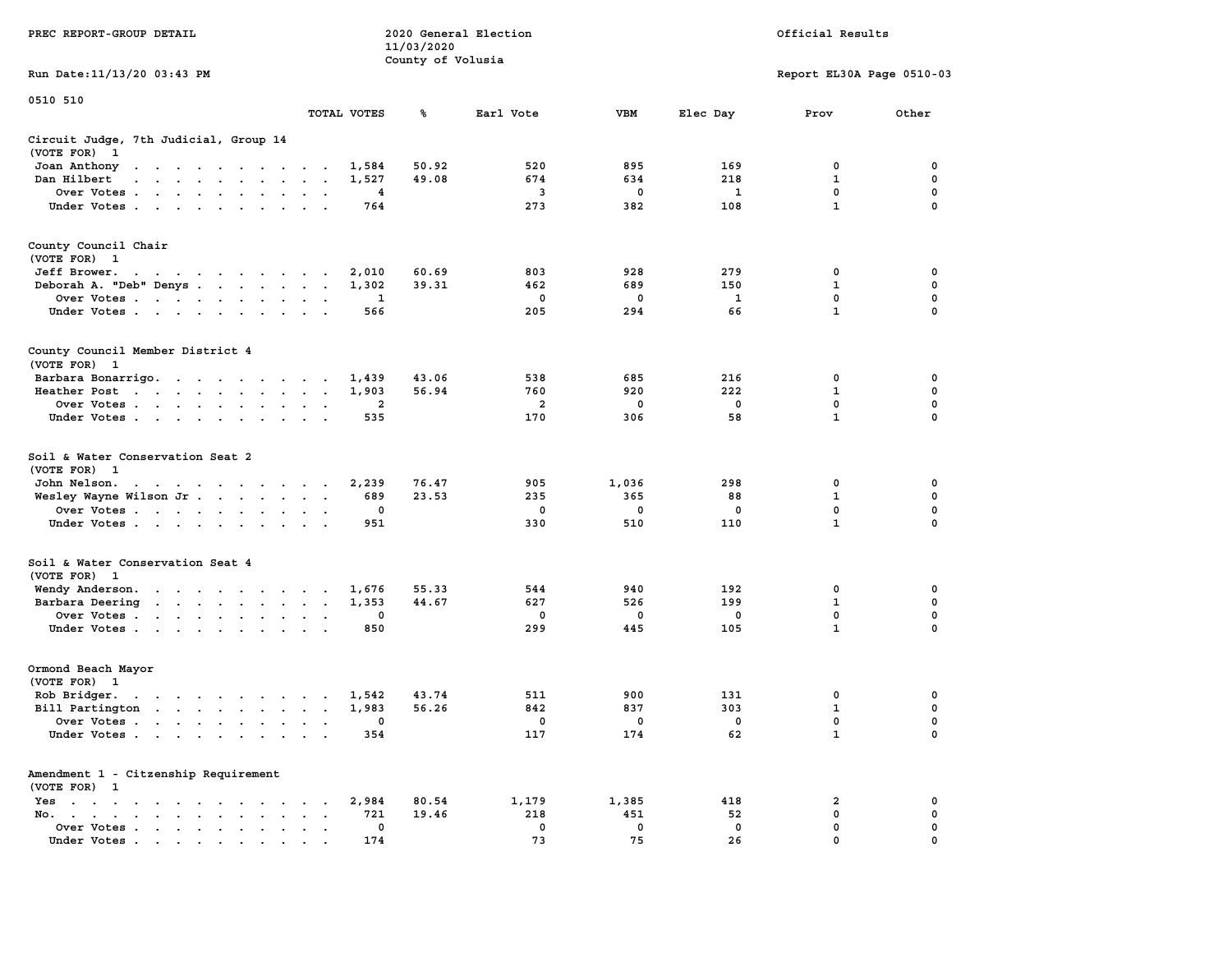| PREC REPORT-GROUP DETAIL                                      |                                          |             | 11/03/2020<br>County of Volusia | 2020 General Election |                       | Official Results                |                           |                  |  |
|---------------------------------------------------------------|------------------------------------------|-------------|---------------------------------|-----------------------|-----------------------|---------------------------------|---------------------------|------------------|--|
| Run Date: 11/13/20 03:43 PM                                   |                                          |             |                                 |                       |                       |                                 | Report EL30A Page 0510-04 |                  |  |
| 0510 510                                                      |                                          | TOTAL VOTES | ℁                               | Earl Vote             | VBM                   | Elec Day                        | Prov                      | Other            |  |
| Amendment 2 - Minimum Wage<br>(VOTE FOR) 1                    |                                          |             |                                 |                       |                       |                                 |                           |                  |  |
| Yes                                                           |                                          | 1,766       | 47.67                           | 537                   | 1,061                 | 166                             | 2                         | 0                |  |
| No.                                                           |                                          | 1,939       | 52.33                           | 873                   | 765                   | 301                             | 0                         | 0                |  |
| Over Votes                                                    | $\sim$ $\sim$                            | 1           |                                 | 1                     | 0                     | 0                               | 0                         | 0                |  |
| Under Votes                                                   |                                          | 173         |                                 | 59                    | 85                    | 29                              | 0                         | 0                |  |
| Amendment 3 - Primary Elections                               |                                          |             |                                 |                       |                       |                                 |                           |                  |  |
| (VOTE FOR) 1                                                  |                                          |             |                                 |                       |                       |                                 |                           |                  |  |
| Yes                                                           |                                          | 1,512       | 42.20                           | 467                   | 847                   | 197                             | 1                         | 0<br>0           |  |
| No.<br>Over Votes                                             |                                          | 2,071<br>2  | 57.80                           | 897<br>1              | 920<br>0              | 253<br>1                        | 1<br>0                    | 0                |  |
| Under Votes                                                   | $\ddot{\phantom{1}}$<br>$\sim$<br>$\sim$ | 294         |                                 | 105                   | 144                   | 45                              | 0                         | 0                |  |
|                                                               |                                          |             |                                 |                       |                       |                                 |                           |                  |  |
| Amendment 4 - Apprl Const. Amendment<br>(VOTE FOR) 1          |                                          |             |                                 |                       |                       |                                 |                           |                  |  |
| Yes                                                           |                                          | 1,693       | 47.81                           | 719                   | 713                   | 260                             | 1                         | 0                |  |
| No.                                                           |                                          | 1,848       | 52.19                           | 632                   | 1,026                 | 189                             | 1                         | 0                |  |
| Over Votes                                                    |                                          | 0           |                                 | 0                     | 0                     | 0                               | $\mathbf 0$               | 0                |  |
| Under Votes                                                   |                                          | 338         |                                 | 119                   | 172                   | 47                              | 0                         | $\mathbf 0$      |  |
| Amendment 5 - Homestead Property Taxes<br>(VOTE FOR) 1        |                                          |             |                                 |                       |                       |                                 |                           |                  |  |
| Yes                                                           |                                          | 2,466       | 70.40                           | 981                   | 1,146                 | 337                             | 2                         | 0                |  |
| No.                                                           | $\ddot{\phantom{1}}$                     | 1,037       | 29.60                           | 356                   | 581                   | 100                             | 0                         | 0                |  |
| Over Votes                                                    |                                          | 0           |                                 | 0                     | 0                     | 0                               | $\mathbf 0$               | 0                |  |
| Under Votes                                                   |                                          | 376         |                                 | 133                   | 184                   | 59                              | 0                         | 0                |  |
| Amendment 6 - Ad Valorem Tax Discount                         |                                          |             |                                 |                       |                       |                                 |                           |                  |  |
| (VOTE FOR) 1                                                  |                                          |             |                                 |                       |                       |                                 |                           |                  |  |
| Yes                                                           |                                          | 3,010       | 83.52                           | 1,186                 | 1,420                 | 403                             | 1                         | 0                |  |
| No.                                                           |                                          | 594         | 16.48                           | 181                   | 359                   | 53                              | 1                         | $\mathbf 0$      |  |
| Over Votes                                                    | $\sim$<br>$\cdot$                        | 0           |                                 | 0                     | 0                     | 0                               | $\mathbf 0$               | 0                |  |
| Under Votes                                                   |                                          | 275         |                                 | 103                   | 132                   | 40                              | 0                         | 0                |  |
| Volusia ECHO                                                  |                                          |             |                                 |                       |                       |                                 |                           |                  |  |
| (VOTE FOR) 1                                                  |                                          |             |                                 |                       |                       |                                 |                           |                  |  |
| Yes (For Bonds)                                               |                                          | 2,461       | 68.92<br>31.08                  | 836                   | 1,352                 | 271                             | 2<br>$\mathbf 0$          | 0<br>$\mathbf 0$ |  |
| No (Against Bonds)<br>Over Votes .                            |                                          | 1,110       |                                 | 525<br>$\mathbf{2}$   | 411<br>$\overline{0}$ | 174<br>$\overline{\phantom{0}}$ | $\Omega$                  | 0                |  |
| Under Votes                                                   |                                          | 306         |                                 | 107                   | 148                   | 51                              | 0                         | 0                |  |
| Volusia Forever                                               |                                          |             |                                 |                       |                       |                                 |                           |                  |  |
| (VOTE FOR) 1                                                  |                                          |             |                                 |                       |                       |                                 |                           |                  |  |
| Yes (For Bonds)                                               |                                          | 2,610       | 72.93                           | 865                   | 1,451                 | 293                             | 1                         | 0                |  |
| No (Against Bonds)<br>$\cdot$ $\cdot$ $\cdot$ $\cdot$ $\cdot$ |                                          | 969         | 27.07                           | 497                   | 317                   | 154                             | 1                         | 0                |  |
| Over Votes.<br>$\cdots$                                       |                                          | 0           |                                 | 0                     | 0                     | 0                               | 0                         | 0                |  |
| Under Votes.                                                  |                                          | 300         |                                 | 108                   | 143                   | 49                              | 0                         |                  |  |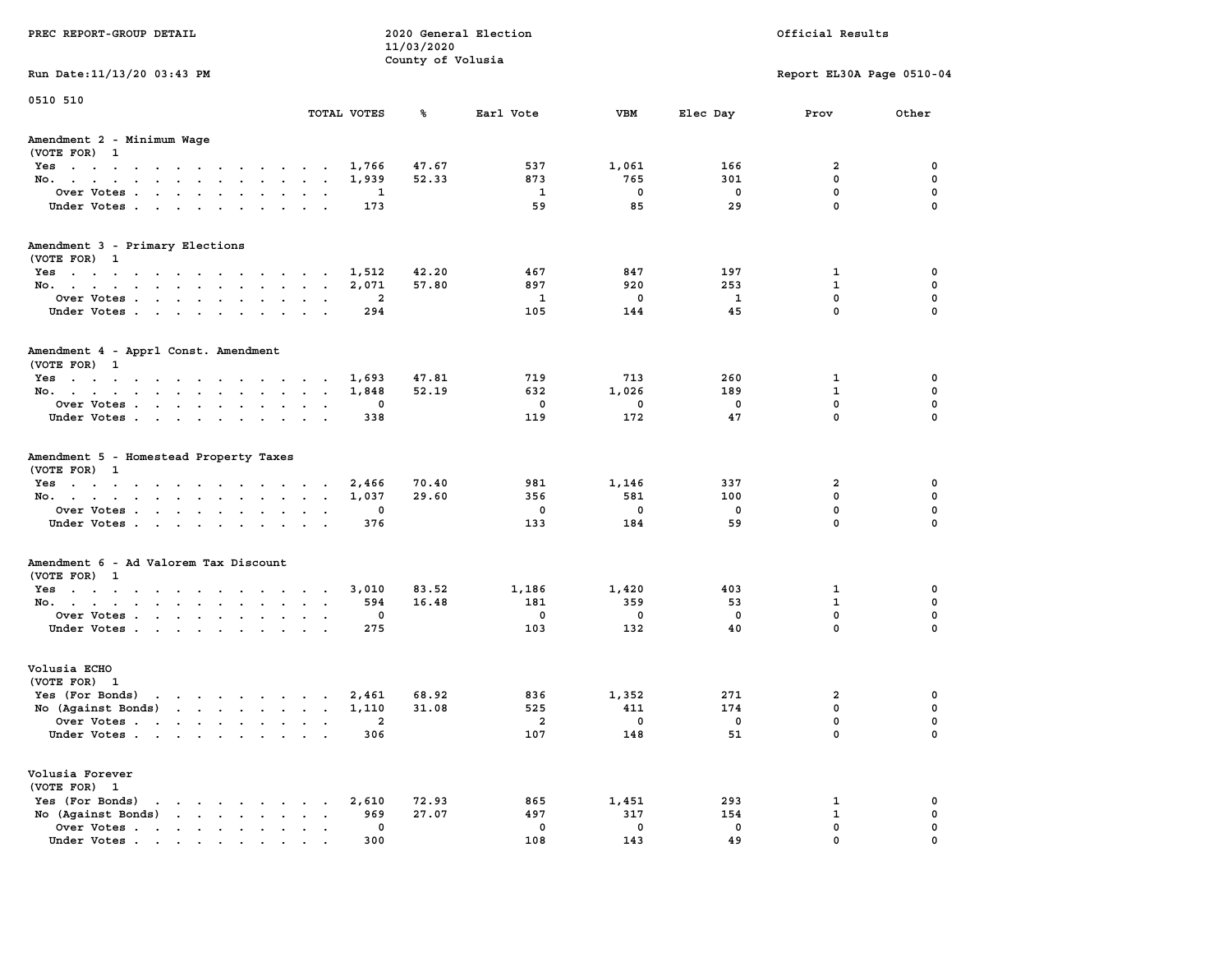| PREC REPORT-GROUP DETAIL                                                                                                                                                                                                                                    |                         |              | 11/03/2020        | 2020 General Election |                |              | Official Results          |             |  |  |  |
|-------------------------------------------------------------------------------------------------------------------------------------------------------------------------------------------------------------------------------------------------------------|-------------------------|--------------|-------------------|-----------------------|----------------|--------------|---------------------------|-------------|--|--|--|
|                                                                                                                                                                                                                                                             |                         |              | County of Volusia |                       |                |              |                           |             |  |  |  |
| Run Date: 11/13/20 03:43 PM                                                                                                                                                                                                                                 |                         |              |                   |                       |                |              | Report EL30A Page 0511-01 |             |  |  |  |
| 0511 511                                                                                                                                                                                                                                                    | TOTAL VOTES             |              | ℁                 | Earl Vote             | VBM            | Elec Day     | Prov                      | Other       |  |  |  |
| REGISTERED VOTERS - TOTAL<br>BALLOTS CAST - TOTAL.<br>$\cdot$ $\cdot$ $\cdot$ $\cdot$ $\cdot$                                                                                                                                                               |                         | 1,076<br>881 |                   | 408                   | 286            | 187          | $\mathbf 0$               | $\mathbf 0$ |  |  |  |
| BALLOTS CAST - BLANK.<br>$\ddot{\phantom{a}}$<br>$\cdot$ $\cdot$                                                                                                                                                                                            |                         | 0            |                   | 0                     | 0              | 0            | 0                         | 0           |  |  |  |
| VOTER TURNOUT - TOTAL<br>$\mathbf{r}$ , $\mathbf{r}$ , $\mathbf{r}$ , $\mathbf{r}$ , $\mathbf{r}$                                                                                                                                                           | $\sim$ $\sim$           |              | 81.88             |                       |                |              |                           |             |  |  |  |
| VOTER TURNOUT - BLANK<br>$\sim$ $\sim$ $\sim$ $\sim$<br>$\sim$                                                                                                                                                                                              | $\sim$                  |              |                   |                       |                |              |                           |             |  |  |  |
| President and Vice President                                                                                                                                                                                                                                |                         |              |                   |                       |                |              |                           |             |  |  |  |
| (VOTE FOR) 1                                                                                                                                                                                                                                                |                         |              |                   |                       |                |              |                           |             |  |  |  |
| Donald J. Trump (REP)<br>$\mathcal{A}$ . The set of the set of the set of the set of the set of the set of the set of the set of the set of the set of the set of the set of the set of the set of the set of the set of the set of the set of the set of t |                         | 640          | 72.89             | 345                   | 138            | 157          | 0                         | 0           |  |  |  |
| Joseph R. Biden (DEM)<br>$\mathbf{r}$ , $\mathbf{r}$ , $\mathbf{r}$ , $\mathbf{r}$ , $\mathbf{r}$                                                                                                                                                           |                         | 227          | 25.85             | 62                    | 139            | 26           | 0                         | 0           |  |  |  |
| Jo Jorgensen (LPF)<br>the contract of the contract of                                                                                                                                                                                                       |                         | 6            | .68               | 1                     | $\overline{a}$ | 3            | 0                         | 0           |  |  |  |
| Roque "Rocky" De La Fuente (REF).<br>$\ddot{\phantom{1}}$                                                                                                                                                                                                   |                         | 0            |                   | $\mathbf 0$           | $\mathbf 0$    | $\mathbf 0$  | $\mathbf 0$               | $\mathbf 0$ |  |  |  |
| Gloria La Riva (PSL).<br>$\sim$                                                                                                                                                                                                                             |                         | $\mathbf{1}$ | .11               | 0                     | $\mathbf{1}$   | $\mathbf 0$  | $\mathbf 0$               | $\mathbf 0$ |  |  |  |
| Howie Hawkins (GRE)<br>$\sim$                                                                                                                                                                                                                               |                         | 3            | .34               | 0                     | 3              | 0            | 0                         | $\pmb{0}$   |  |  |  |
| Don Blankenship (CPF)                                                                                                                                                                                                                                       |                         | 0            |                   | 0                     | 0              | $\mathbf 0$  | $\mathbf 0$               | $\mathbf 0$ |  |  |  |
| $\texttt{WRTTE-IN.}$<br>$\sim$<br>$\ddot{\phantom{a}}$<br>$\ddot{\phantom{a}}$<br>$\sim$                                                                                                                                                                    |                         | $\mathbf{1}$ | .11               | $\mathbf 0$           | 0              | $\mathbf{1}$ | $\mathbf 0$               | $\mathbf 0$ |  |  |  |
| Over Votes                                                                                                                                                                                                                                                  |                         | 0            |                   | 0                     | $\mathbf 0$    | $\mathbf{0}$ | $\mathbf 0$               | $\mathbf 0$ |  |  |  |
| Under Votes<br>$\sim$                                                                                                                                                                                                                                       |                         | 3            |                   | 0                     | 3              | $\mathbf 0$  | $\pmb{0}$                 | $\mathbf 0$ |  |  |  |
| Representative in Congress District 6<br>(VOTE FOR) 1                                                                                                                                                                                                       |                         |              |                   |                       |                |              |                           |             |  |  |  |
| Michael Waltz (REP)                                                                                                                                                                                                                                         |                         | 641          | 75.77             | 338                   | 152            | 151          | 0                         | 0           |  |  |  |
| Clint Curtis $(DEM)$                                                                                                                                                                                                                                        |                         | 205          | 24.23             | 59                    | 120            | 26           | 0                         | $\mathbf 0$ |  |  |  |
| WRITE-IN.<br>$\bullet$<br>$\bullet$<br>$\ddot{\phantom{0}}$                                                                                                                                                                                                 |                         | 0            |                   | $\mathbf 0$           | $\mathbf 0$    | $\mathbf 0$  | $\mathbf 0$               | 0           |  |  |  |
| Over Votes<br>$\bullet$                                                                                                                                                                                                                                     |                         | 0            |                   | $\mathbf 0$           | $\mathbf 0$    | $\mathbf 0$  | $\mathbf 0$               | $\mathbf 0$ |  |  |  |
| Under Votes<br>$\cdot$ $\cdot$                                                                                                                                                                                                                              |                         | 35           |                   | 11                    | 14             | 10           | $\mathbf 0$               | $\mathbf 0$ |  |  |  |
| State Attorney 7th Judicial Circuit<br>(VOTE FOR) 1                                                                                                                                                                                                         |                         |              |                   |                       |                |              |                           |             |  |  |  |
| R.J. Larizza (REP)                                                                                                                                                                                                                                          |                         | 629          | 76.33             | 331                   | 156            | 142          | 0                         | 0           |  |  |  |
| Don Dempsey.<br>the contract of the contract of the                                                                                                                                                                                                         | $\mathbf{a}=\mathbf{a}$ | 195          | 23.67             | 60                    | 104            | 31           | $\mathbf 0$               | $\mathbf 0$ |  |  |  |
| Over Votes                                                                                                                                                                                                                                                  |                         | 0            |                   | $\mathbf 0$           | 0              | 0            | $\mathbf 0$               | $\mathbf 0$ |  |  |  |
| Under Votes                                                                                                                                                                                                                                                 |                         | 57           |                   | 17                    | 26             | 14           | $\mathbf 0$               | $\Omega$    |  |  |  |
| State Senator District 7<br>(VOTE FOR) 1                                                                                                                                                                                                                    |                         |              |                   |                       |                |              |                           |             |  |  |  |
| Travis J. Hutson (REP).<br>$\cdots$                                                                                                                                                                                                                         |                         | 620          | 73.63             | 334                   | 138            | 148          | 0                         | 0           |  |  |  |
| Heather Hunter (DEM).                                                                                                                                                                                                                                       | $\ddotsc$               | 222          | 26.37             | 63                    | 131            | 28           | $\mathbf 0$               | $\mathbf 0$ |  |  |  |
| WRITE-IN.<br>$\ddot{\phantom{a}}$                                                                                                                                                                                                                           |                         | 0            |                   | 0                     | 0              | 0            | $\mathbf 0$               | 0           |  |  |  |
| Over Votes                                                                                                                                                                                                                                                  |                         | 0            |                   | $\mathbf 0$           | $\mathbf 0$    | $\mathbf 0$  | $\mathbf 0$               | 0           |  |  |  |
| Under Votes<br>$\sim$                                                                                                                                                                                                                                       |                         | 39           |                   | 11                    | 17             | 11           | 0                         | 0           |  |  |  |
| State Representative District 26                                                                                                                                                                                                                            |                         |              |                   |                       |                |              |                           |             |  |  |  |
| (VOTE FOR) 1                                                                                                                                                                                                                                                |                         | 628          | 74.06             | 339                   | 143            | 146          | 0                         | 0           |  |  |  |
| Elizabeth Fetterhoff (REP).                                                                                                                                                                                                                                 |                         |              |                   | 58                    | 131            | 31           | 0                         | 0           |  |  |  |
| Patrick Henry (DEM)                                                                                                                                                                                                                                         |                         | 220<br>1     | 25.94             | $\mathbf 0$           | $\mathbf 0$    | $\mathbf{1}$ | $\mathbf 0$               | $\mathbf 0$ |  |  |  |
| Over Votes<br>Under Votes<br>$\sim$                                                                                                                                                                                                                         | $\cdot$                 | 32           |                   | 11                    | 12             | 9            | 0                         | 0           |  |  |  |
|                                                                                                                                                                                                                                                             |                         |              |                   |                       |                |              |                           |             |  |  |  |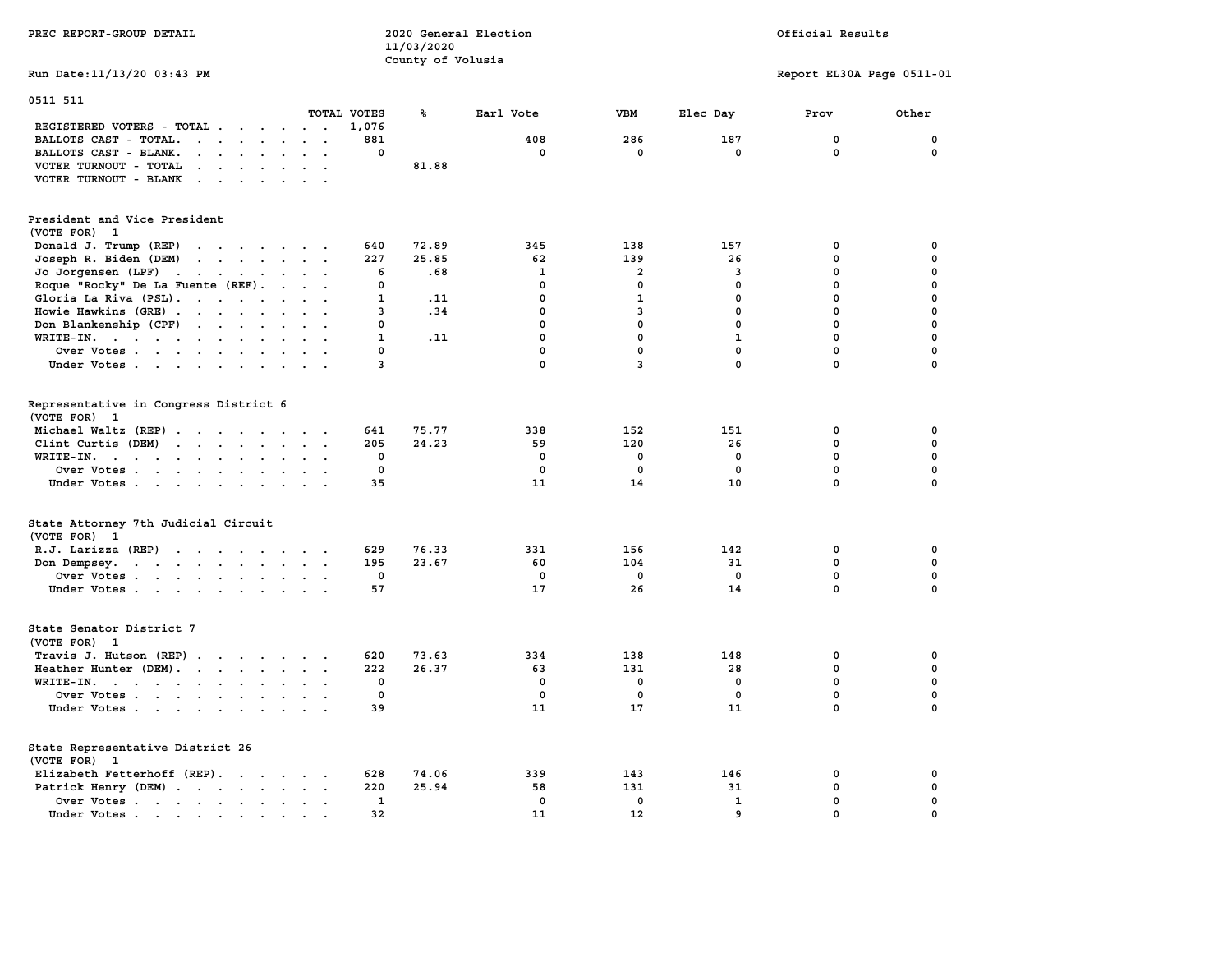| PREC REPORT-GROUP DETAIL                                                                                                        |               | 11/03/2020<br>County of Volusia | 2020 General Election |           | Official Results |                           |          |  |  |
|---------------------------------------------------------------------------------------------------------------------------------|---------------|---------------------------------|-----------------------|-----------|------------------|---------------------------|----------|--|--|
| Run Date: 11/13/20 03:43 PM                                                                                                     |               |                                 |                       |           |                  | Report EL30A Page 0511-02 |          |  |  |
| 0511 511                                                                                                                        |               |                                 |                       |           |                  |                           |          |  |  |
|                                                                                                                                 | TOTAL VOTES   | ℁                               | Earl Vote             | VBM       | Elec Day         | Prov                      | Other    |  |  |
| Supreme Court - Carlos G. Muniz<br>(VOTE FOR) 1                                                                                 |               |                                 |                       |           |                  |                           |          |  |  |
| Yes                                                                                                                             |               | 69.87<br>494                    | 249                   | 138       | 107              | 0                         | 0        |  |  |
| No.                                                                                                                             | $\sim$ $\sim$ | 30.13<br>213                    | 75                    | 98        | 40               | $\mathbf 0$               | 0        |  |  |
| Over Votes                                                                                                                      |               | 0                               | $\mathbf 0$           | 0         | 0                | 0                         | 0        |  |  |
| Under Votes                                                                                                                     |               | 174                             | 84                    | 50        | 40               | $\mathbf 0$               | $\Omega$ |  |  |
| 5th Dist Crt of Appeal - Evander<br>(VOTE FOR) 1                                                                                |               |                                 |                       |           |                  |                           |          |  |  |
| Yes                                                                                                                             |               | 71.75<br>503                    | 231                   | 164       | 108              | 0                         | 0        |  |  |
| No.                                                                                                                             | $\cdot$ .     | 28.25<br>198                    | 92                    | 69        | 37               | 0                         | 0        |  |  |
| Over Votes                                                                                                                      |               | 0                               | $\mathbf 0$           | 0         | 0                | $\mathbf 0$               | 0        |  |  |
| Under Votes                                                                                                                     |               | 180                             | 85                    | 53        | 42               | $\mathbf 0$               | 0        |  |  |
| 5th Dist Crt of Appeal - Grosshans<br>(VOTE FOR) 1                                                                              |               |                                 |                       |           |                  |                           |          |  |  |
| Yes<br>the contract of the contract of the contract of                                                                          |               | 490<br>70.50                    | 247                   | 142       | 101              | 0                         | 0        |  |  |
| No.                                                                                                                             |               | 205<br>29.50                    | 73                    | 90        | 42               | 0                         | 0        |  |  |
| Over Votes                                                                                                                      |               | 0                               | 0                     | 0         | $\Omega$         | $\mathbf 0$               | 0        |  |  |
| Under Votes                                                                                                                     |               | 186                             | 88                    | 54        | 44               | 0                         | 0        |  |  |
| 5th Dist Crt of Appeal - Harris<br>(VOTE FOR) 1                                                                                 |               |                                 |                       |           |                  |                           |          |  |  |
| Yes                                                                                                                             |               | 74.68<br>519<br>25.32<br>176    | 251<br>72             | 156<br>71 | 112<br>33        | 0<br>$\mathbf 0$          | 0<br>0   |  |  |
| No.<br>Over Votes                                                                                                               | $\sim$ $\sim$ | 0                               | 0                     | 0         | 0                | 0                         | 0        |  |  |
| Under Votes                                                                                                                     |               | 186                             | 85                    | 59        | 42               | 0                         | $\Omega$ |  |  |
|                                                                                                                                 |               |                                 |                       |           |                  |                           |          |  |  |
| 5th Dist Crt of Appeal - Orfinger<br>(VOTE FOR) 1                                                                               |               |                                 |                       |           |                  |                           |          |  |  |
| Yes                                                                                                                             |               | 74.47<br>525                    | 243                   | 181       | 101              | 0                         | 0        |  |  |
| No.                                                                                                                             |               | 180<br>25.53                    | 83                    | 51        | 46               | 0                         | 0        |  |  |
| Over Votes                                                                                                                      |               | 0                               | 0                     | 0         | 0                | 0                         | 0        |  |  |
| Under Votes                                                                                                                     |               | 176                             | 82                    | 54        | 40               | $\mathbf 0$               | 0        |  |  |
| 5th Dist Crt of Appeal - Sasso<br>(VOTE FOR) 1                                                                                  |               |                                 |                       |           |                  |                           |          |  |  |
| Yes<br>the contract of the contract of the contract of the contract of the contract of the contract of the contract of          |               | 497<br>72.77                    | 248                   | 141       | 108              | 0                         | 0        |  |  |
| No.                                                                                                                             | $\sim$ $\sim$ | 186<br>27.23                    | 70                    | 79        | 37               | 0                         | 0        |  |  |
| Over Votes                                                                                                                      |               | 1                               | 1                     | 0         | 0                | 0                         | $\Omega$ |  |  |
| Under Votes.<br>the contract of the contract of the contract of the contract of the contract of the contract of the contract of |               | 197                             | 89                    | 66        | 42               | 0                         | 0        |  |  |
| 5th Dist Crt of Appeal - Wallis<br>(VOTE FOR) 1                                                                                 |               |                                 |                       |           |                  |                           |          |  |  |
| $Yes \t . \t . \t .$<br>No.<br>$\ddot{\phantom{a}}$                                                                             |               | 498<br>72.91<br>27.09<br>185    | 241<br>75             | 160<br>65 | 97<br>45         | 0<br>$\mathbf 0$          | 0<br>0   |  |  |
| Over Votes                                                                                                                      |               | 0                               | 0                     | 0         | 0                | 0                         | 0        |  |  |
| Under Votes                                                                                                                     |               | 198                             | 92                    | 61        | 45               | 0                         |          |  |  |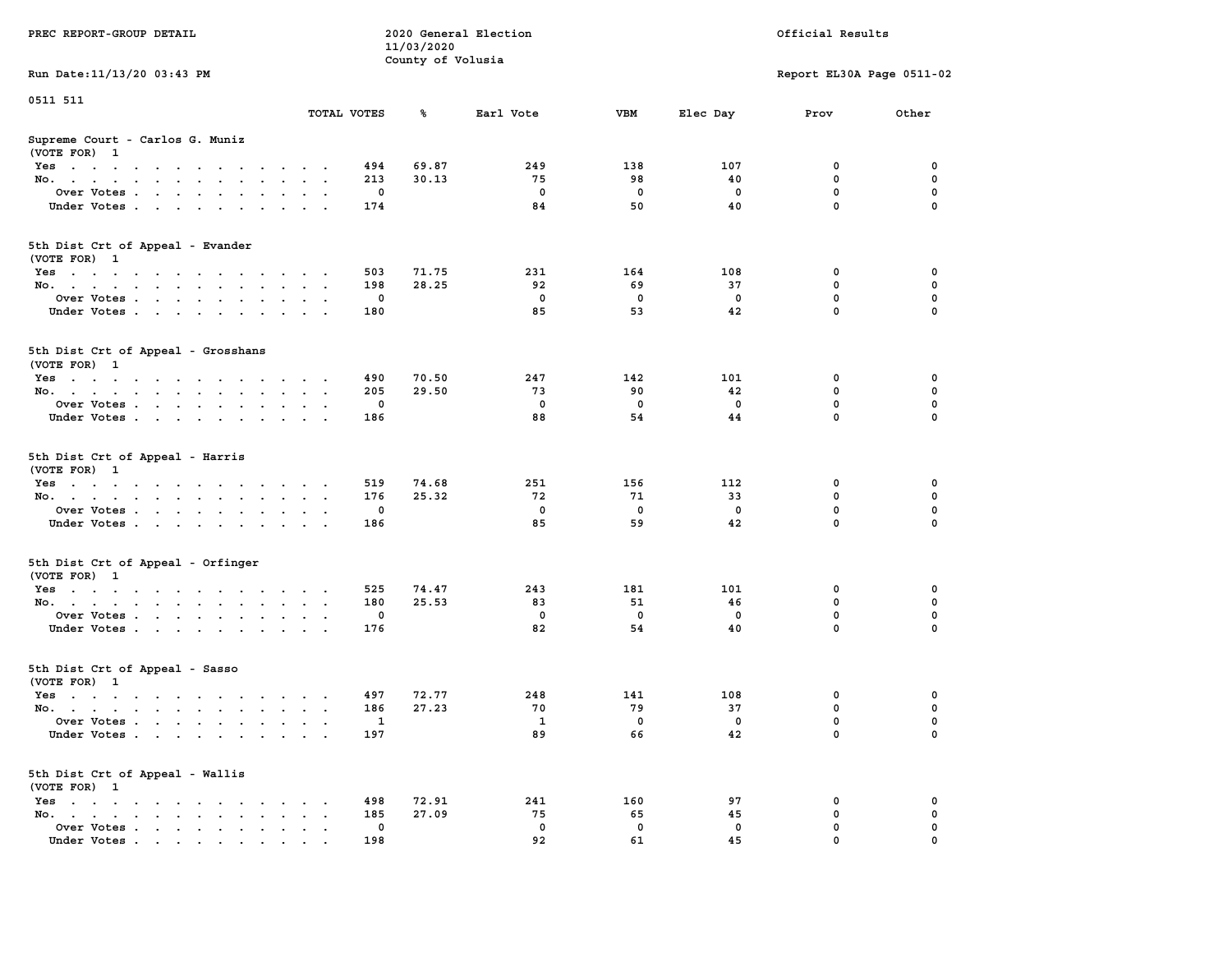|                                                                                                                                 |                                        | 11/03/2020        |                  |                    |                  |                           |                  |
|---------------------------------------------------------------------------------------------------------------------------------|----------------------------------------|-------------------|------------------|--------------------|------------------|---------------------------|------------------|
| Run Date:11/13/20 03:43 PM                                                                                                      |                                        | County of Volusia |                  |                    |                  | Report EL30A Page 0511-03 |                  |
| 0511 511                                                                                                                        |                                        |                   |                  |                    |                  |                           |                  |
|                                                                                                                                 | TOTAL VOTES                            | ℁                 | Earl Vote        | <b>VBM</b>         | Elec Day         | Prov                      | Other            |
| Circuit Judge, 7th Judicial, Group 14<br>(VOTE FOR)<br>$\mathbf{1}$                                                             |                                        |                   |                  |                    |                  |                           |                  |
| Joan Anthony                                                                                                                    |                                        | 47.97<br>330      | 123              | 141                | 66               | 0                         | 0                |
| Dan Hilbert<br>$\ddot{\phantom{a}}$<br>$\cdot$ $\cdot$<br>$\ddot{\phantom{a}}$<br>$\sim$<br>$\ddot{\phantom{a}}$                |                                        | 52.03<br>358      | 197              | 86                 | 75               | 0                         | 0                |
| Over Votes                                                                                                                      | $\sim$                                 | 1                 | 1                | 0                  | $\mathbf 0$      | $\mathbf{0}$              | 0                |
| Under Votes<br>$\sim$<br>$\ddot{\phantom{a}}$                                                                                   |                                        | 192               | 87               | 59                 | 46               | $\mathbf 0$               | $\mathbf 0$      |
| County Council Chair<br>(VOTE FOR) 1                                                                                            |                                        |                   |                  |                    |                  |                           |                  |
| Jeff Brower.<br>the contract of the contract of the contract of the contract of the contract of the contract of the contract of |                                        | 69.68<br>524      | 261              | 160                | 103              | 0                         | $\mathbf 0$      |
| Deborah A. "Deb" Denys                                                                                                          | $\overline{\phantom{a}}$               | 30.32<br>228      | 94               | 90                 | 44               | 0                         | 0                |
| Over Votes                                                                                                                      | $\sim$<br>$\bullet$                    | 0                 | 0                | 0                  | $\mathbf 0$      | $\mathbf 0$               | $\mathbf 0$      |
| Under Votes                                                                                                                     |                                        | 129               | 53               | 36                 | 40               | $\mathbf 0$               | $\mathbf 0$      |
| County Council Member District 4<br>(VOTE FOR) 1                                                                                |                                        |                   |                  |                    |                  |                           |                  |
| Barbara Bonarrigo.                                                                                                              |                                        | 32.29<br>247      | 103              | 71                 | 73               | 0                         | 0                |
| Heather Post<br>the contract of the contract of the contract of the contract of the contract of                                 | $\ddot{\phantom{a}}$                   | 518<br>67.71      | 255              | 177                | 86               | $\mathbf{0}$              | $\mathbf 0$      |
| Over Votes<br>$\ddot{\phantom{0}}$<br>$\cdot$                                                                                   |                                        | $\mathbf{1}$      | 1                | 0                  | $\mathbf 0$      | 0                         | $\pmb{0}$        |
| Under Votes<br>$\cdot$                                                                                                          | $\ddot{\phantom{a}}$                   | 115               | 49               | 38                 | 28               | $\mathbf 0$               | $\mathbf 0$      |
| Soil & Water Conservation Seat 2<br>(VOTE FOR) 1                                                                                |                                        |                   |                  |                    |                  |                           |                  |
| John Nelson.<br>the contract of the contract of the                                                                             |                                        | 75.04<br>505      | 245              | 164                | 96               | 0                         | 0                |
| Wesley Wayne Wilson Jr                                                                                                          | $\bullet$ .<br>$\mathbf{a}=\mathbf{a}$ | 168<br>24.96      | 71               | 56                 | 41               | $\mathbf 0$               | $\mathbf 0$      |
| Over Votes                                                                                                                      |                                        | 0                 | $\mathbf 0$      | $\mathbf 0$        | $\mathbf 0$      | $\mathbf 0$               | $\mathbf 0$      |
| Under Votes<br>$\cdot$                                                                                                          |                                        | 208               | 92               | 66                 | 50               | 0                         | $\mathbf 0$      |
| Soil & Water Conservation Seat 4<br>(VOTE FOR) 1                                                                                |                                        |                   |                  |                    |                  |                           |                  |
| Wendy Anderson.<br>the contract of the contract of the                                                                          |                                        | 52.19<br>357      | 144              | 148                | 65               | 0                         | 0                |
| Barbara Deering<br>$\ddot{\phantom{0}}$<br>$\bullet$                                                                            | $\bullet$ .<br>$\blacksquare$ .        | 327<br>47.81      | 180              | 74                 | 73               | 0                         | $\mathbf 0$      |
| Over Votes                                                                                                                      | $\cdot$ .                              | $\mathbf 0$       | $\mathbf 0$      | 0                  | $\mathbf 0$      | $\mathbf{0}$              | $\mathbf 0$      |
| Under Votes<br>$\ddot{\phantom{a}}$                                                                                             |                                        | 197               | 84               | 64                 | 49               | $\mathbf 0$               | $\mathbf 0$      |
| WVHA - Group A, Seat 3 Hospital Authority                                                                                       |                                        |                   |                  |                    |                  |                           |                  |
| (VOTE FOR) 1                                                                                                                    |                                        |                   |                  |                    |                  |                           |                  |
| Judy Craig.<br>the contract of the contract of the con-                                                                         |                                        | 48.42<br>138      | 62               | 57                 | 19               | 0                         | 0                |
| John M. Hill<br>the contract of the contract of the contract of the contract of the contract of the contract of the contract of |                                        | 51.58<br>147      | 78               | 42                 | 27               | $\mathbf 0$               | 0                |
| Over Votes<br>$\blacksquare$<br>$\cdot$<br>Under Votes<br>$\sim$                                                                | $\bullet$<br>$\cdot$ $\cdot$ $\cdot$   | $\mathbf 0$<br>78 | $^{\circ}$<br>34 | $\mathbf{0}$<br>30 | $^{\circ}$<br>14 | $\mathbf{0}$<br>0         | $\mathbf 0$<br>0 |
| WVHA - Group B, Seat 1 Hospital Authority                                                                                       |                                        |                   |                  |                    |                  |                           |                  |
| (VOTE FOR) 1<br>Jennifer Lee Coen.                                                                                              |                                        | 132<br>46.64      | 57               | 57                 | 18               | 0                         | 0                |
| Michael Lee Ray                                                                                                                 | $\cdot$ $\cdot$ $\cdot$<br>$\bullet$   | 151<br>53.36      | 83               | 40                 | 28               | 0                         | 0                |
| Over Votes<br>$\ddot{\phantom{0}}$<br>$\bullet$<br>$\bullet$                                                                    | $\bullet$                              | 0                 | 0                | 0                  | $\mathbf 0$      | 0                         | 0                |
| Under Votes<br>the company's company's company's                                                                                |                                        | 80                | 34               | 32                 | 14               | $\Omega$                  | $\Omega$         |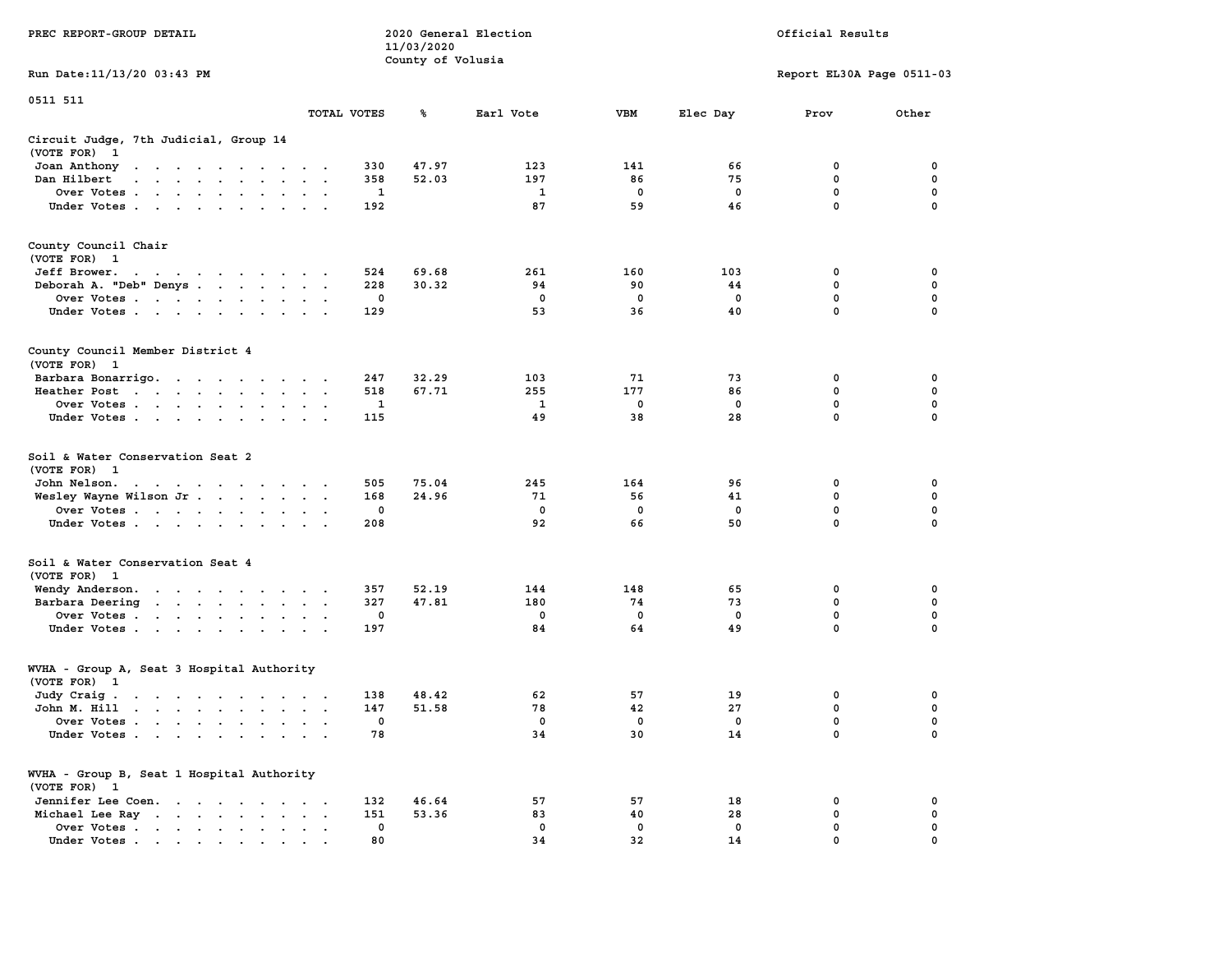|                                                                                                                 |                                               |              | 11/03/2020        |              |             |             |                           |             |
|-----------------------------------------------------------------------------------------------------------------|-----------------------------------------------|--------------|-------------------|--------------|-------------|-------------|---------------------------|-------------|
|                                                                                                                 |                                               |              | County of Volusia |              |             |             |                           |             |
| Run Date: 11/13/20 03:43 PM                                                                                     |                                               |              |                   |              |             |             | Report EL30A Page 0511-04 |             |
| 0511 511                                                                                                        |                                               | TOTAL VOTES  | ℁                 | Earl Vote    | <b>VBM</b>  |             |                           | Other       |
|                                                                                                                 |                                               |              |                   |              |             | Elec Day    | Prov                      |             |
| Amendment 1 - Citzenship Requirement<br>(VOTE FOR) 1                                                            |                                               |              |                   |              |             |             |                           |             |
| Yes                                                                                                             |                                               | 726          | 87.26             | 350          | 224         | 152         | 0                         | 0           |
| No.<br>$\cdot$ $\cdot$ $\cdot$ $\cdot$                                                                          | $\sim$                                        | 106          | 12.74             | 32           | 53          | 21          | $\mathbf 0$               | 0           |
| Over Votes                                                                                                      |                                               | 0            |                   | 0            | 0           | 0           | $\mathbf 0$               | 0           |
| Under Votes                                                                                                     | $\sim$ $\sim$                                 | 49           |                   | 26           | 9           | 14          | $\mathbf 0$               | $\mathbf 0$ |
| Amendment 2 - Minimum Wage<br>(VOTE FOR) 1                                                                      |                                               |              |                   |              |             |             |                           |             |
| Yes                                                                                                             |                                               | 354          | 42.14             | 132          | 161         | 61          | 0                         | 0           |
| No.                                                                                                             |                                               | 486          | 57.86             | 252          | 120         | 114         | 0                         | $\mathbf 0$ |
| Over Votes                                                                                                      |                                               | $\mathbf{0}$ |                   | $\mathbf{0}$ | $^{\circ}$  | $^{\circ}$  | $\mathbf{0}$              | $\mathbf 0$ |
| Under Votes                                                                                                     |                                               | 41           |                   | 24           | 5           | 12          | $\mathbf 0$               | 0           |
|                                                                                                                 |                                               |              |                   |              |             |             |                           |             |
| Amendment 3 - Primary Elections<br>(VOTE FOR) 1                                                                 |                                               |              |                   |              |             |             |                           |             |
| Yes                                                                                                             |                                               | 355          | 43.77             | 140          | 156         | 59          | 0                         | 0           |
| No.                                                                                                             |                                               | 456          | 56.23             | 232          | 116         | 108         | $\mathbf 0$               | $\mathbf 0$ |
| Over Votes<br>$\ddot{\phantom{0}}$                                                                              |                                               | 0            |                   | $\mathbf 0$  | $\mathbf 0$ | 0           | $\mathbf 0$               | $\mathbf 0$ |
| Under Votes                                                                                                     | $\cdot$ $\cdot$ $\cdot$                       | 70           |                   | 36           | 14          | 20          | $\mathbf 0$               | $\mathbf 0$ |
| Amendment 4 - Apprl Const. Amendment<br>(VOTE FOR) 1<br>Yes<br>No.<br>$\sim$ $\sim$                             | $\ddot{\phantom{a}}$<br>$\cdot$ $\cdot$       | 413<br>386   | 51.69<br>48.31    | 230<br>139   | 97<br>167   | 86<br>80    | 0<br>0                    | 0<br>0      |
| Over Votes.                                                                                                     |                                               | 0            |                   | 0            | 0           | $\mathbf 0$ | $\mathbf 0$               | $\pmb{0}$   |
| Under Votes                                                                                                     | $\sim$ $\sim$ $\sim$                          | 82           |                   | 39           | 22          | 21          | $\mathbf 0$               | $\mathbf 0$ |
| Amendment 5 - Homestead Property Taxes<br>(VOTE FOR) 1                                                          |                                               |              |                   |              |             |             |                           |             |
| Yes                                                                                                             |                                               | 584          | 74.49             | 299          | 173         | 112         | 0                         | 0           |
| No.                                                                                                             | $\mathbf{a}=\mathbf{a}+\mathbf{a}+\mathbf{a}$ | 200          | 25.51             | 66           | 83          | 51          | $\mathbf 0$               | $\mathbf 0$ |
| Over Votes                                                                                                      | $\ddot{\phantom{a}}$<br>$\bullet$             | 0            |                   | 0            | 0           | 0           | $\mathbf 0$               | $\mathbf 0$ |
| Under Votes                                                                                                     |                                               | 97           |                   | 43           | 30          | 24          | $\mathbf 0$               | $\mathbf 0$ |
| Amendment 6 - Ad Valorem Tax Discount                                                                           |                                               |              |                   |              |             |             |                           |             |
| (VOTE FOR) 1                                                                                                    |                                               |              |                   |              |             |             |                           |             |
| Yes                                                                                                             |                                               | 708          | 87.73             | 336          | 229         | 143         | 0                         | 0           |
| No.                                                                                                             |                                               | 99           | 12.27             | 36           | 36          | 27          | $\mathbf 0$               | $\mathbf 0$ |
| Over Votes.<br>$\mathbf{r}$ , $\mathbf{r}$ , $\mathbf{r}$ , $\mathbf{r}$ , $\mathbf{r}$<br>$\ddot{\phantom{a}}$ | $\sim$<br>$\sim$ $\sim$<br>$\sim$             | 0            |                   | 0            | 0           | 0           | $\mathbf 0$               | 0           |
| Under Votes                                                                                                     |                                               | 74           |                   | 36           | 21          | 17          | $\Omega$                  | $\mathbf 0$ |
| Volusia ECHO                                                                                                    |                                               |              |                   |              |             |             |                           |             |
| (VOTE FOR) 1                                                                                                    |                                               |              |                   |              |             |             |                           |             |
| Yes (For Bonds)<br>the contract of the contract of the                                                          |                                               | 505          | 63.84             | 197          | 206         | 102         | $\mathbf 0$               | $\mathbf 0$ |
| No (Against Bonds)                                                                                              | $\cdot$ $\cdot$ $\cdot$                       | 286          | 36.16             | 168          | 55          | 63          | $\mathbf 0$               | 0           |
| Over Votes.<br>$\sim$                                                                                           | $\cdots$<br>$\cdot$                           | $\mathbf 0$  |                   | $\mathbf 0$  | $\mathbf 0$ | $\mathbf 0$ | $\mathbf 0$               | $\mathbf 0$ |
| Under Votes                                                                                                     |                                               | 90           |                   | 43           | 25          | 22          | $\Omega$                  | $\mathbf 0$ |

**PREC REPORT-GROUP DETAIL COMPUTER SERVICE 2020 General Election**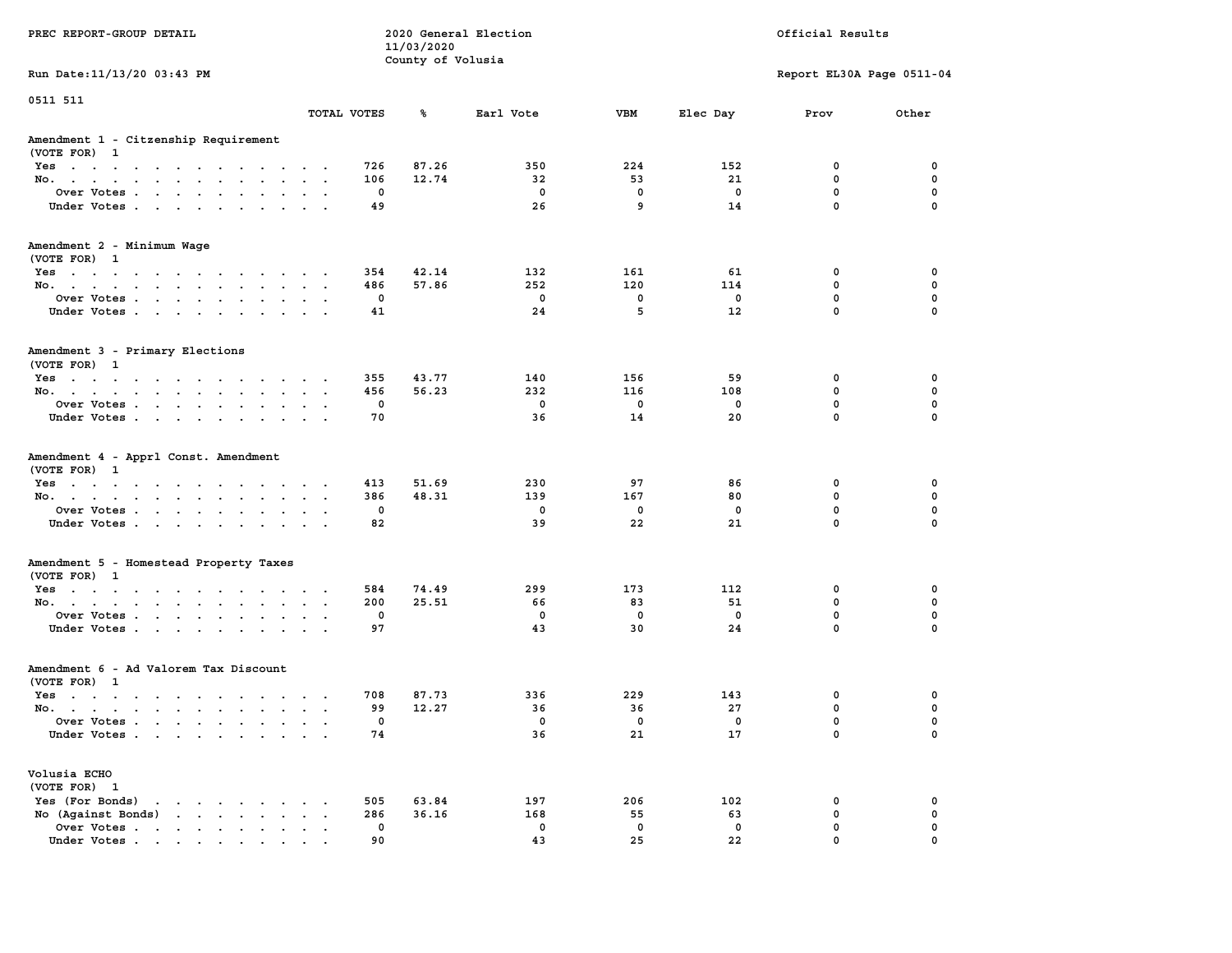| PREC REPORT-GROUP DETAIL                                  |  |  |  | Official Results<br>2020 General Election<br>11/03/2020<br>County of Volusia |  |             |       |           |            |          |                           |       |
|-----------------------------------------------------------|--|--|--|------------------------------------------------------------------------------|--|-------------|-------|-----------|------------|----------|---------------------------|-------|
| Run Date: 11/13/20 03:43 PM                               |  |  |  |                                                                              |  |             |       |           |            |          | Report EL30A Page 0511-05 |       |
| 0511 511                                                  |  |  |  |                                                                              |  | TOTAL VOTES | ℁     | Earl Vote | <b>VBM</b> | Elec Day | Prov                      | Other |
| Volusia Forever<br>(VOTE FOR)<br>$\overline{\phantom{a}}$ |  |  |  |                                                                              |  |             |       |           |            |          |                           |       |
| Yes (For Bonds)                                           |  |  |  |                                                                              |  | 513         | 63.81 | 202       | 214        | 97       | O                         |       |
| No (Against Bonds)                                        |  |  |  |                                                                              |  | 291         | 36.19 | 166       | 56         | 69       |                           |       |
| Over Votes                                                |  |  |  |                                                                              |  | 0           |       | 0         | 0          | 0        |                           |       |
| Under Votes                                               |  |  |  |                                                                              |  | 77          |       | 40        | 16         | 21       |                           |       |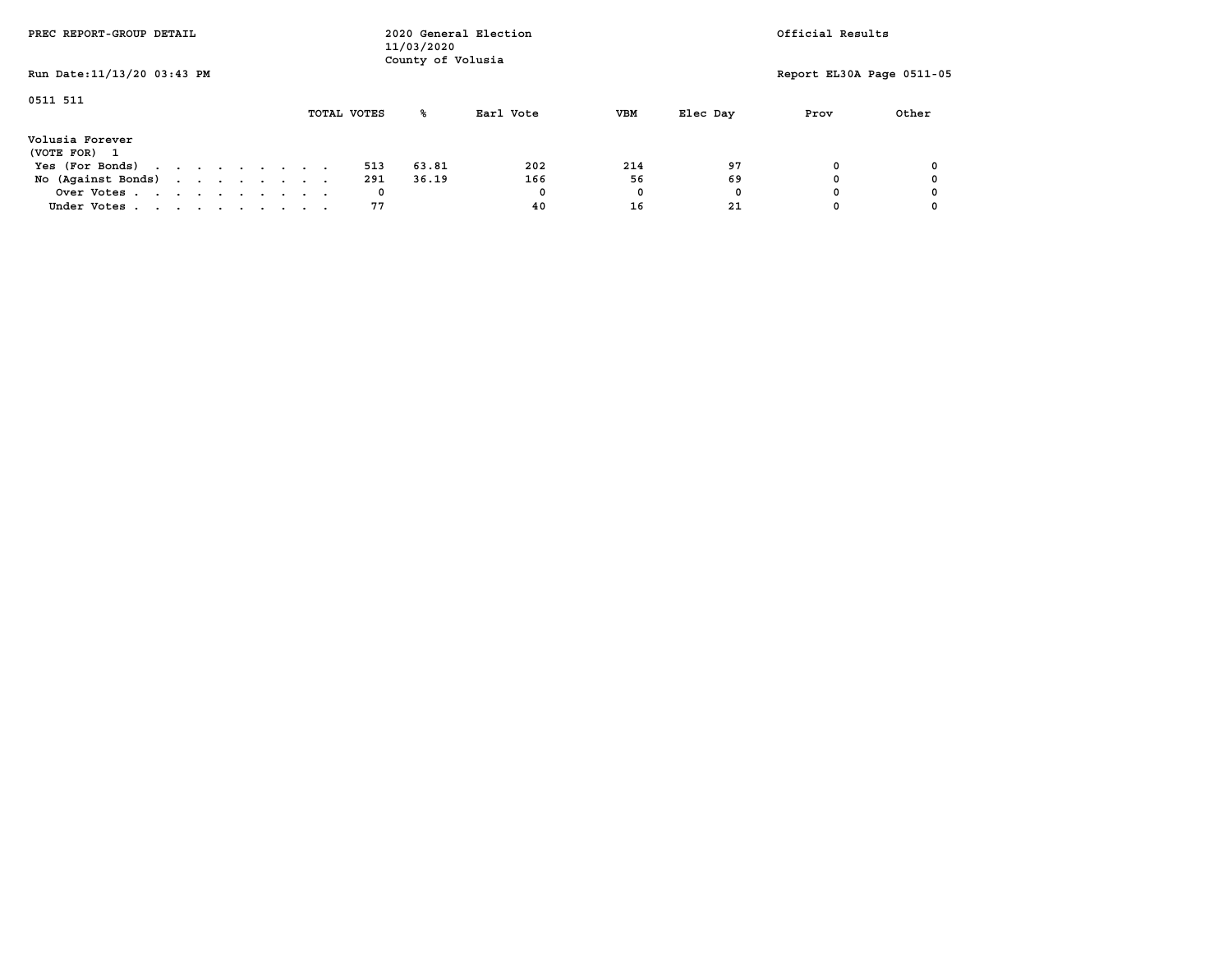| PREC REPORT-GROUP DETAIL                                                                                                                                                                                                                                    |                         | 2020 General Election<br>11/03/2020 |                |                         |                | Official Results          |             |  |  |
|-------------------------------------------------------------------------------------------------------------------------------------------------------------------------------------------------------------------------------------------------------------|-------------------------|-------------------------------------|----------------|-------------------------|----------------|---------------------------|-------------|--|--|
| Run Date: 11/13/20 03:43 PM                                                                                                                                                                                                                                 |                         | County of Volusia                   |                |                         |                | Report EL30A Page 0512-01 |             |  |  |
| 0512 512                                                                                                                                                                                                                                                    |                         |                                     |                |                         |                |                           |             |  |  |
|                                                                                                                                                                                                                                                             | TOTAL VOTES             | ጜ                                   | Earl Vote      | VBM                     | Elec Day       | Prov                      | Other       |  |  |
| REGISTERED VOTERS - TOTAL                                                                                                                                                                                                                                   | 4,538                   |                                     |                |                         |                |                           |             |  |  |
| BALLOTS CAST - TOTAL.<br>$\mathbf{r}$                                                                                                                                                                                                                       | 3,736                   |                                     | 1,416          | 1,758                   | 558            | $\overline{\mathbf{4}}$   | 0           |  |  |
| BALLOTS CAST - BLANK.<br>$\cdot$ $\cdot$<br>$\sim$ $\sim$                                                                                                                                                                                                   | 1                       | .03                                 | 0              | 1                       | 0              | 0                         | 0           |  |  |
| VOTER TURNOUT - TOTAL<br>$\cdot$ .                                                                                                                                                                                                                          |                         | 82.33                               |                |                         |                |                           |             |  |  |
| VOTER TURNOUT - BLANK<br>$\cdot$ $\cdot$ $\cdot$ $\cdot$<br>$\sim$<br>$\mathbf{r}$                                                                                                                                                                          |                         | .02                                 |                |                         |                |                           |             |  |  |
| President and Vice President<br>(VOTE FOR) 1                                                                                                                                                                                                                |                         |                                     |                |                         |                |                           |             |  |  |
| Donald J. Trump (REP)<br>the contract of the contract of the                                                                                                                                                                                                | 2,089                   | 56.19                               | 936            | 750                     | 400            | 3                         | 0           |  |  |
| Joseph R. Biden (DEM)<br>$\mathcal{A}$ . The set of the set of the set of the set of the set of the set of the set of the set of the set of the set of the set of the set of the set of the set of the set of the set of the set of the set of the set of t | 1,586                   | 42.66                               | 470            | 973                     | 142            | $\mathbf 1$               | 0           |  |  |
| Jo Jorgensen (LPF)<br>the contract of the contract of the<br>$\sim$                                                                                                                                                                                         | 27                      | .73                                 | 5              | 16                      | 6              | 0                         | 0           |  |  |
| Roque "Rocky" De La Fuente (REF).                                                                                                                                                                                                                           | 0                       |                                     | 0              | 0                       | 0              | 0                         | 0           |  |  |
| Gloria La Riva (PSL).                                                                                                                                                                                                                                       | 1                       | .03                                 | 0              | 0                       | $\mathbf{1}$   | $\mathbf 0$               | 0           |  |  |
| Howie Hawkins (GRE)                                                                                                                                                                                                                                         | 5                       | .13                                 | $\mathbf 0$    | $\overline{2}$          | 3              | $\mathbf 0$               | $\mathbf 0$ |  |  |
| Don Blankenship (CPF)<br>$\ddot{\phantom{a}}$                                                                                                                                                                                                               | 0                       |                                     | $\mathbf 0$    | $\mathbf 0$             | $\mathbf 0$    | $\mathbf 0$               | $\mathbf 0$ |  |  |
| WRITE-IN.                                                                                                                                                                                                                                                   | 10                      | .27                                 | 3              | $\overline{\mathbf{4}}$ | 3              | $\mathbf 0$               | $\mathbf 0$ |  |  |
| Over Votes<br>$\ddot{\phantom{a}}$                                                                                                                                                                                                                          | $\mathbf 0$             |                                     | $\mathbf 0$    | $\mathbf 0$             | $\mathbf 0$    | $\mathbf 0$               | 0           |  |  |
| Under Votes                                                                                                                                                                                                                                                 | 18                      |                                     | $\overline{a}$ | 13                      | $\overline{3}$ | $\mathbf 0$               | 0           |  |  |
| Representative in Congress District 6<br>(VOTE FOR) 1                                                                                                                                                                                                       |                         |                                     |                |                         |                |                           |             |  |  |
| Michael Waltz (REP)                                                                                                                                                                                                                                         | 2,183                   | 60.93                               | 932            | 846                     | 403            | $\overline{\mathbf{2}}$   | 0           |  |  |
| Clint Curtis $(DEM)$<br>$\ddot{\phantom{a}}$                                                                                                                                                                                                                | 1,397                   | 38.99                               | 441            | 837                     | 118            | 1                         | $\pmb{0}$   |  |  |
| WRITE-IN.<br>$\overline{\phantom{a}}$                                                                                                                                                                                                                       | 3                       | .08                                 | $\mathbf 0$    | 3                       | $\mathbf 0$    | $\mathbf 0$               | $\mathbf 0$ |  |  |
| Over Votes<br>$\sim$ $\sim$                                                                                                                                                                                                                                 | 0                       |                                     | $\mathbf 0$    | $\mathbf 0$             | $\mathbf 0$    | $\mathbf 0$               | 0           |  |  |
| Under Votes                                                                                                                                                                                                                                                 | 153                     |                                     | 43             | 72                      | 37             | $\mathbf{1}$              | $\mathbf 0$ |  |  |
| State Attorney 7th Judicial Circuit<br>(VOTE FOR) 1                                                                                                                                                                                                         |                         |                                     |                |                         |                |                           |             |  |  |
| $R.J.$ Larizza $(REP)$                                                                                                                                                                                                                                      | 2,209                   | 65.22                               | 942            | 879                     | 386            | 2                         | 0           |  |  |
| Don Dempsey.<br>$\ddot{\phantom{a}}$                                                                                                                                                                                                                        | 1,178                   | 34.78                               | 359            | 705                     | 113            | 1                         | 0           |  |  |
| Over Votes<br>$\mathbf{a}=\mathbf{a}$                                                                                                                                                                                                                       | 1                       |                                     | 1              | 0                       | $\mathbf 0$    | $\mathbf 0$               | $\mathbf 0$ |  |  |
| Under Votes<br>$\cdot$ .                                                                                                                                                                                                                                    | 348                     |                                     | 114            | 174                     | 59             | $\mathbf{1}$              | $\mathbf 0$ |  |  |
| State Senator District 7<br>(VOTE FOR) 1                                                                                                                                                                                                                    |                         |                                     |                |                         |                |                           |             |  |  |
| Travis J. Hutson (REP)                                                                                                                                                                                                                                      | 2,055                   | 58.07                               | 896            | 777                     | 380            | $\overline{\mathbf{2}}$   | 0           |  |  |
| Heather Hunter (DEM).                                                                                                                                                                                                                                       | 1,482                   | 41.88                               | 458            | 886                     | 137            | 1                         | 0           |  |  |
| $WRITE-IN.$<br>$\cdot$ $\cdot$ $\cdot$<br>$\ddot{\phantom{a}}$                                                                                                                                                                                              | $\overline{\mathbf{2}}$ | .06                                 | $\mathbf 0$    | 0                       | 2              | 0                         | 0           |  |  |
| Over Votes                                                                                                                                                                                                                                                  | 0                       |                                     | $\mathbf 0$    | 0                       | $\mathbf 0$    | $\mathbf 0$               | 0           |  |  |
| Under Votes                                                                                                                                                                                                                                                 | 197                     |                                     | 62             | 95                      | 39             | $\mathbf{1}$              | $\Omega$    |  |  |
| State Representative District 25<br>(VOTE FOR)<br>-1                                                                                                                                                                                                        |                         |                                     |                |                         |                |                           |             |  |  |
| Tom Leek $(REP)$ .                                                                                                                                                                                                                                          | 1,983                   | 62.24                               | 846            | 790                     | 346            | 1                         | 0           |  |  |
| Sarah Zutter (DEM)<br>the contract of the contract of the contract of                                                                                                                                                                                       | 1,104                   | 34.65                               | 337            | 681                     | 86             | 0                         | $\pmb{0}$   |  |  |
| Joseph "Joe" Hannoush (LPF)<br>$\ddot{\phantom{a}}$<br>$\ddot{\phantom{0}}$<br>$\ddot{\phantom{a}}$                                                                                                                                                         | 99                      | 3.11                                | 36             | 44                      | 19             | 0                         | 0           |  |  |
| Over Votes.<br>$\sim$ $\sim$ $\sim$ $\sim$ $\sim$ $\sim$<br>$\sim$<br>$\ddot{\phantom{a}}$<br>$\cdot$<br>$\bullet$<br>$\ddot{\phantom{a}}$                                                                                                                  | 0                       |                                     | $\mathbf 0$    | 0                       | $\mathbf 0$    | $\mathbf 0$               | 0           |  |  |
| Under Votes.<br>$\mathcal{A}^{\mathcal{A}}$ , and $\mathcal{A}^{\mathcal{A}}$ , and $\mathcal{A}^{\mathcal{A}}$                                                                                                                                             | 149                     |                                     | 46             | 70                      | 32             | $\mathbf{1}$              | $\mathbf 0$ |  |  |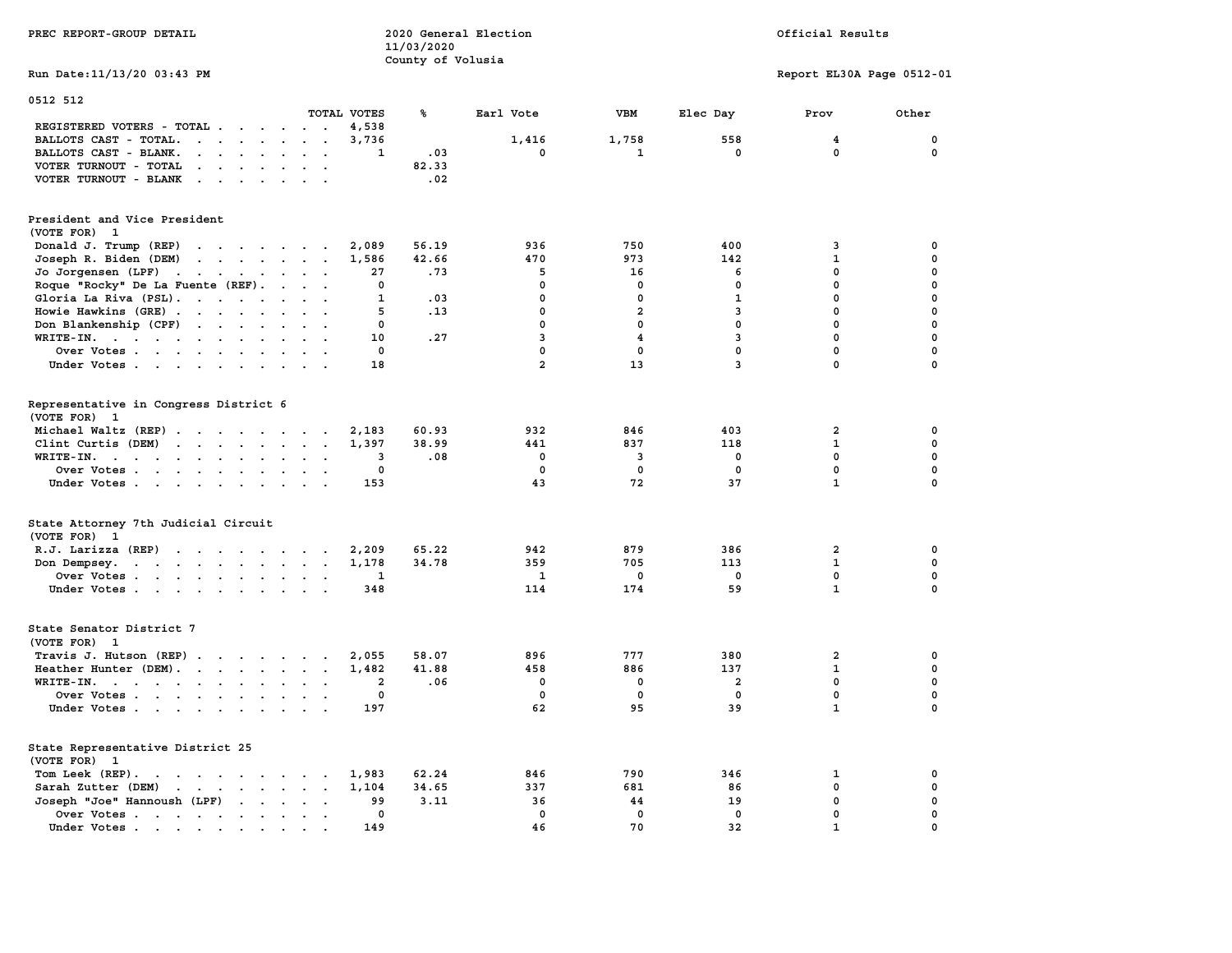|                                                                                                                                                         |                                                                      | 11/03/2020        |                                  |                                    |                                  |                                                 |                                                |
|---------------------------------------------------------------------------------------------------------------------------------------------------------|----------------------------------------------------------------------|-------------------|----------------------------------|------------------------------------|----------------------------------|-------------------------------------------------|------------------------------------------------|
|                                                                                                                                                         |                                                                      | County of Volusia |                                  |                                    |                                  |                                                 |                                                |
| Run Date: 11/13/20 03:43 PM                                                                                                                             |                                                                      |                   |                                  |                                    |                                  | Report EL30A Page 0512-02                       |                                                |
| 0512 512                                                                                                                                                |                                                                      |                   |                                  |                                    |                                  |                                                 |                                                |
|                                                                                                                                                         | TOTAL VOTES                                                          | ℁                 | Earl Vote                        | <b>VBM</b>                         | Elec Day                         | Prov                                            | Other                                          |
| State Representative District 26<br>(VOTE FOR) 1                                                                                                        |                                                                      |                   |                                  |                                    |                                  |                                                 |                                                |
| Elizabeth Fetterhoff (REP).                                                                                                                             | 175                                                                  | 46.67             | 76                               | 60                                 | 38                               | 1                                               | 0                                              |
| Patrick Henry (DEM)<br>$\sim$<br>$\sim$                                                                                                                 | 200                                                                  | 53.33             | 68                               | 103                                | 28                               | $\mathbf{1}$                                    | $\mathbf 0$                                    |
| Over Votes                                                                                                                                              | $\mathbf{0}$                                                         |                   | $\mathbf{0}$                     | $\mathbf 0$                        | $\mathbf 0$                      | 0                                               | $\mathbf 0$                                    |
| Under Votes                                                                                                                                             | 26                                                                   |                   | $7\phantom{.0}$                  | 10                                 | 9                                | $\mathbf 0$                                     | $\Omega$                                       |
| Supreme Court - Carlos G. Muniz<br>(VOTE FOR) 1                                                                                                         |                                                                      |                   |                                  |                                    |                                  |                                                 |                                                |
| Yes                                                                                                                                                     | 2,177                                                                | 71.71             | 860                              | 991                                | 323                              | 3                                               | 0                                              |
| No.                                                                                                                                                     | 859                                                                  | 28.29             | 278                              | 467                                | 114                              | 0                                               | $\mathbf 0$                                    |
| Over Votes<br>$\cdot$<br>$\sim$                                                                                                                         | 1<br>$\sim$                                                          |                   | $\mathbf 0$                      | 0                                  | $\mathbf{1}$                     | $\mathbf 0$                                     | $\mathbf 0$                                    |
| Under Votes                                                                                                                                             | 699                                                                  |                   | 278                              | 300                                | 120                              | $\mathbf{1}$                                    | $\mathbf 0$                                    |
| 5th Dist Crt of Appeal - Evander<br>(VOTE FOR) 1                                                                                                        |                                                                      |                   |                                  |                                    |                                  |                                                 |                                                |
| Yes                                                                                                                                                     | 2,329                                                                | 77.87             | 857                              | 1,131                              | 339                              | $\overline{\mathbf{2}}$                         | $\mathbf 0$                                    |
| No.<br>$\bullet$<br>$\sim$                                                                                                                              | 662<br>$\sim$<br>$\ddot{\phantom{a}}$                                | 22.13             | 261                              | 303                                | 97                               | $\mathbf{1}$                                    | $\mathbf 0$                                    |
| Over Votes                                                                                                                                              | $\mathbf 0$<br>$\sim$                                                |                   | $\mathbf 0$                      | $\mathbf 0$                        | $\mathbf 0$                      | 0                                               | $\mathbf 0$                                    |
| Under Votes                                                                                                                                             | 745                                                                  |                   | 298                              | 324                                | 122                              | $\mathbf{1}$                                    | 0                                              |
| 5th Dist Crt of Appeal - Grosshans<br>(VOTE FOR) 1<br>Yes<br>No.<br>$\ddot{\phantom{a}}$<br>$\cdot$<br>Over Votes.<br>Under Votes<br>$\cdot$<br>$\cdot$ | 2,191<br>786<br>$\sim$<br>$\ddot{\phantom{a}}$<br>$\mathbf 0$<br>759 | 73.60<br>26.40    | 846<br>265<br>$\mathbf 0$<br>305 | 1,015<br>415<br>$\mathbf 0$<br>328 | 327<br>106<br>$\mathbf 0$<br>125 | 3<br>$\mathbf 0$<br>$\mathbf 0$<br>$\mathbf{1}$ | 0<br>$\mathbf 0$<br>$\mathbf 0$<br>$\mathbf 0$ |
| 5th Dist Crt of Appeal - Harris<br>(VOTE FOR) 1                                                                                                         |                                                                      |                   |                                  |                                    |                                  |                                                 |                                                |
| Yes                                                                                                                                                     | 2,308                                                                | 77.40             | 889                              | 1,082                              | 335                              | $\overline{\mathbf{2}}$                         | 0                                              |
| No.<br><b>Contract Contract Contract</b>                                                                                                                | 674                                                                  | 22.60             | 227                              | 350                                | 97                               | $\mathbf 0$                                     | $\mathbf 0$                                    |
| Over Votes<br>$\bullet$                                                                                                                                 | $\mathbf{0}$<br>$\sim$                                               |                   | $^{\circ}$                       | $^{\circ}$                         | $^{\circ}$                       | $\mathbf 0$                                     | $\Omega$                                       |
| Under Votes<br>$\sim$                                                                                                                                   | 754<br>$\sim$ $\sim$ $\sim$                                          |                   | 300                              | 326                                | 126                              | $\overline{2}$                                  | $\Omega$                                       |
| 5th Dist Crt of Appeal - Orfinger<br>(VOTE FOR) 1                                                                                                       |                                                                      |                   |                                  |                                    |                                  |                                                 |                                                |
| Yes                                                                                                                                                     | 2,431                                                                | 79.89             | 895                              | 1,198                              | 336                              | $\overline{\mathbf{2}}$                         | $\mathbf 0$                                    |
| No.                                                                                                                                                     | 612                                                                  | 20.11             | 246                              | 271                                | 95                               | $\mathbf 0$                                     | $\mathbf 0$                                    |
| Over Votes<br>$\ddot{\phantom{a}}$<br>$\ddot{\phantom{a}}$                                                                                              | 1<br>$\ddot{\phantom{a}}$<br>$\cdot$                                 |                   | $\mathbf 0$                      | $\mathbf 0$                        | 1                                | $\mathbf 0$                                     | $\mathbf 0$                                    |
| Under Votes                                                                                                                                             | 692                                                                  |                   | 275                              | 289                                | 126                              | $\overline{a}$                                  | $\mathbf 0$                                    |
| 5th Dist Crt of Appeal - Sasso<br>(VOTE FOR) 1                                                                                                          |                                                                      |                   |                                  |                                    |                                  |                                                 |                                                |
| $Yes \t . \t .$<br>the contract of the contract of the contract of the contract of the contract of the contract of the contract of                      | 2,218                                                                | 75.42             | 856                              | 1,031                              | 328                              | 3                                               | 0                                              |
| No.<br>the contract of the contract of the con-<br>$\ddot{\phantom{a}}$<br>$\ddot{\phantom{a}}$                                                         | 723<br>$\overline{\phantom{a}}$                                      | 24.58             | 242                              | 382                                | 99                               | $\mathbf 0$                                     | $\mathbf 0$                                    |
| Over Votes<br>$\sim$<br>$\ddot{\phantom{a}}$<br>$\blacksquare$                                                                                          | $\mathbf{0}$<br>$\bullet$<br>$\blacksquare$                          |                   | $\mathbf{0}$                     | 0                                  | 0                                | $\mathbf 0$                                     | $\mathbf 0$                                    |
| Under Votes<br>$\mathbf{r}$ , and $\mathbf{r}$ , and $\mathbf{r}$ , and $\mathbf{r}$ , and $\mathbf{r}$                                                 | 795                                                                  |                   | 318                              | 345                                | 131                              | $\mathbf{1}$                                    | $\mathbf 0$                                    |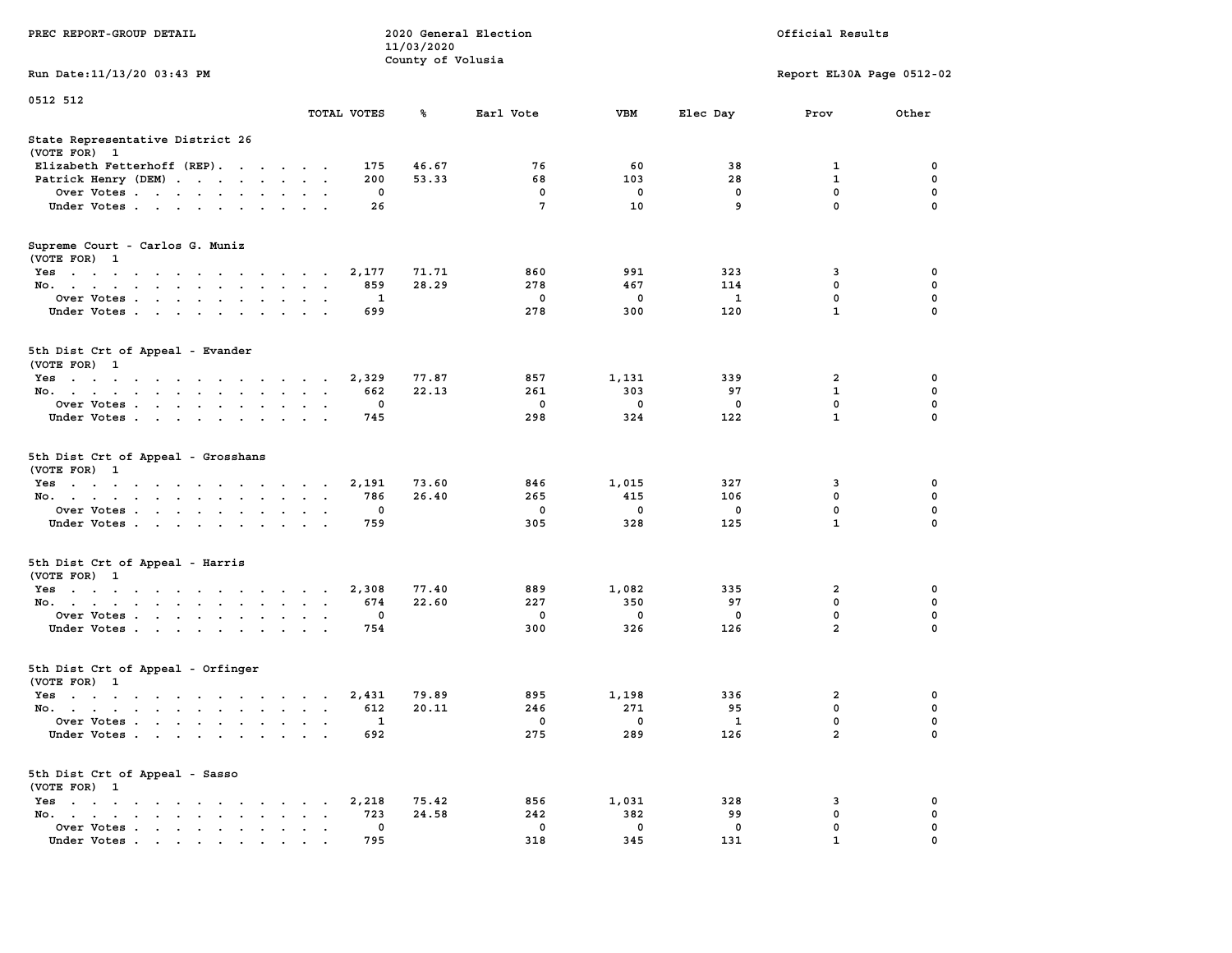| PREC REPORT-GROUP DETAIL                                                                                                        | 2020 General Election<br>Official Results<br>11/03/2020 |                   |             |              |              |                           |             |
|---------------------------------------------------------------------------------------------------------------------------------|---------------------------------------------------------|-------------------|-------------|--------------|--------------|---------------------------|-------------|
| Run Date: 11/13/20 03:43 PM                                                                                                     |                                                         | County of Volusia |             |              |              | Report EL30A Page 0512-03 |             |
| 0512 512                                                                                                                        |                                                         |                   |             |              |              |                           |             |
|                                                                                                                                 | TOTAL VOTES                                             | %                 | Earl Vote   | <b>VBM</b>   | Elec Day     | Prov                      | Other       |
| 5th Dist Crt of Appeal - Wallis<br>(VOTE FOR) 1                                                                                 |                                                         |                   |             |              |              |                           |             |
| Yes                                                                                                                             | 2,226                                                   | 75.79             | 848         | 1,055        | 320          | 3                         | 0           |
| No.                                                                                                                             | 711                                                     | 24.21             | 255         | 348          | 108          | 0                         | 0           |
| Over Votes<br>Under Votes                                                                                                       | 0<br>799                                                |                   | 0<br>313    | 0<br>355     | 0<br>130     | 0<br>$\mathbf{1}$         | 0<br>0      |
|                                                                                                                                 |                                                         |                   |             |              |              |                           |             |
| Circuit Judge, 7th Judicial, Group 14<br>(VOTE FOR) 1                                                                           |                                                         |                   |             |              |              |                           |             |
| Joan Anthony<br>the contract of the contract of the con-                                                                        | 1,683                                                   | 57.07             | 612         | 873          | 196          | 2                         | 0           |
| and a strain and a strain and a<br>Dan Hilbert                                                                                  | 1,266                                                   | 42.93             | 517         | 522          | 227          | 0                         | 0           |
| Over Votes                                                                                                                      | 0                                                       |                   | 0           | 0            | 0            | 0                         | 0           |
| Under Votes                                                                                                                     | 787                                                     |                   | 287         | 363          | 135          | $\overline{a}$            | 0           |
| County Council Chair<br>(VOTE FOR) 1                                                                                            |                                                         |                   |             |              |              |                           |             |
| Jeff Brower.<br>the contract of the contract of the contract of the contract of the contract of the contract of the contract of | 1,838                                                   | 58.40             | 739         | 815          | 282          | 2                         | 0           |
| Deborah A. "Deb" Denys                                                                                                          | 1,309                                                   | 41.60             | 457         | 675          | 176          | 1                         | 0           |
| Over Votes                                                                                                                      | 4                                                       |                   | 3           | 1            | 0            | $\mathbf 0$               | 0           |
| Under Votes                                                                                                                     | 585                                                     |                   | 217         | 267          | 100          | $\mathbf{1}$              | 0           |
| County Council Member District 4<br>(VOTE FOR) 1                                                                                |                                                         |                   |             |              |              |                           |             |
| Barbara Bonarrigo.                                                                                                              | 1,363                                                   | 43.12             | 512         | 646          | 203          | 2                         | 0           |
| Heather Post                                                                                                                    | 1,798                                                   | 56.88             | 709         | 833          | 256          | 0                         | 0           |
| Over Votes                                                                                                                      | 0                                                       |                   | 0           | 0            | 0            | 0                         | 0           |
| Under Votes                                                                                                                     | 575                                                     |                   | 195         | 279          | 99           | $\overline{2}$            | 0           |
| Soil & Water Conservation Seat 2<br>(VOTE FOR) 1                                                                                |                                                         |                   |             |              |              |                           |             |
| John Nelson.<br>the contract of the contract of the con-                                                                        | 2,115                                                   | 76.52             | 819         | 961          | 333          | 2                         | 0           |
| Wesley Wayne Wilson Jr                                                                                                          | 649                                                     | 23.48             | 243         | 320          | 86           | 0                         | 0           |
| Over Votes                                                                                                                      | 0                                                       |                   | 0           | 0            | 0            | 0                         | 0           |
| Under Votes                                                                                                                     | 972                                                     |                   | 354         | 477          | 139          | $\overline{a}$            | $\mathbf 0$ |
| Soil & Water Conservation Seat 4<br>(VOTE FOR) 1                                                                                |                                                         |                   |             |              |              |                           |             |
| Wendy Anderson.                                                                                                                 | 1,619                                                   | 57.51             | 568         | 839          | 210          | 2                         | 0           |
| Barbara Deering                                                                                                                 | 1,196                                                   | 42.49             | 516         | 468          | 211          | $\mathbf{1}$              | 0           |
| Over Votes.                                                                                                                     | $\overline{2}$                                          |                   | $\mathbf 0$ | $\mathbf{1}$ | $\mathbf{1}$ | $\mathbf 0$               | 0           |
| Under Votes                                                                                                                     | 919                                                     |                   | 332         | 450          | 136          | $\mathbf{1}$              | 0           |
| Ormond Beach Mayor<br>(VOTE FOR) 1                                                                                              |                                                         |                   |             |              |              |                           |             |
| Rob Bridger.<br>$\mathbf{r}$ , and $\mathbf{r}$ , and $\mathbf{r}$ , and $\mathbf{r}$                                           | 1,593                                                   | 47.26             | 542         | 877          | 172          | 2                         | 0           |
| Bill Partington                                                                                                                 | 1,778                                                   | 52.74             | 735         | 730          | 313          | 0                         | 0           |
| Over Votes                                                                                                                      | 1                                                       |                   | $\mathbf 0$ | $\mathbf 0$  | $\mathbf{1}$ | 0                         | 0           |
| Under Votes                                                                                                                     | 364                                                     |                   | 139         | 151          | 72           | $\overline{2}$            | $\Omega$    |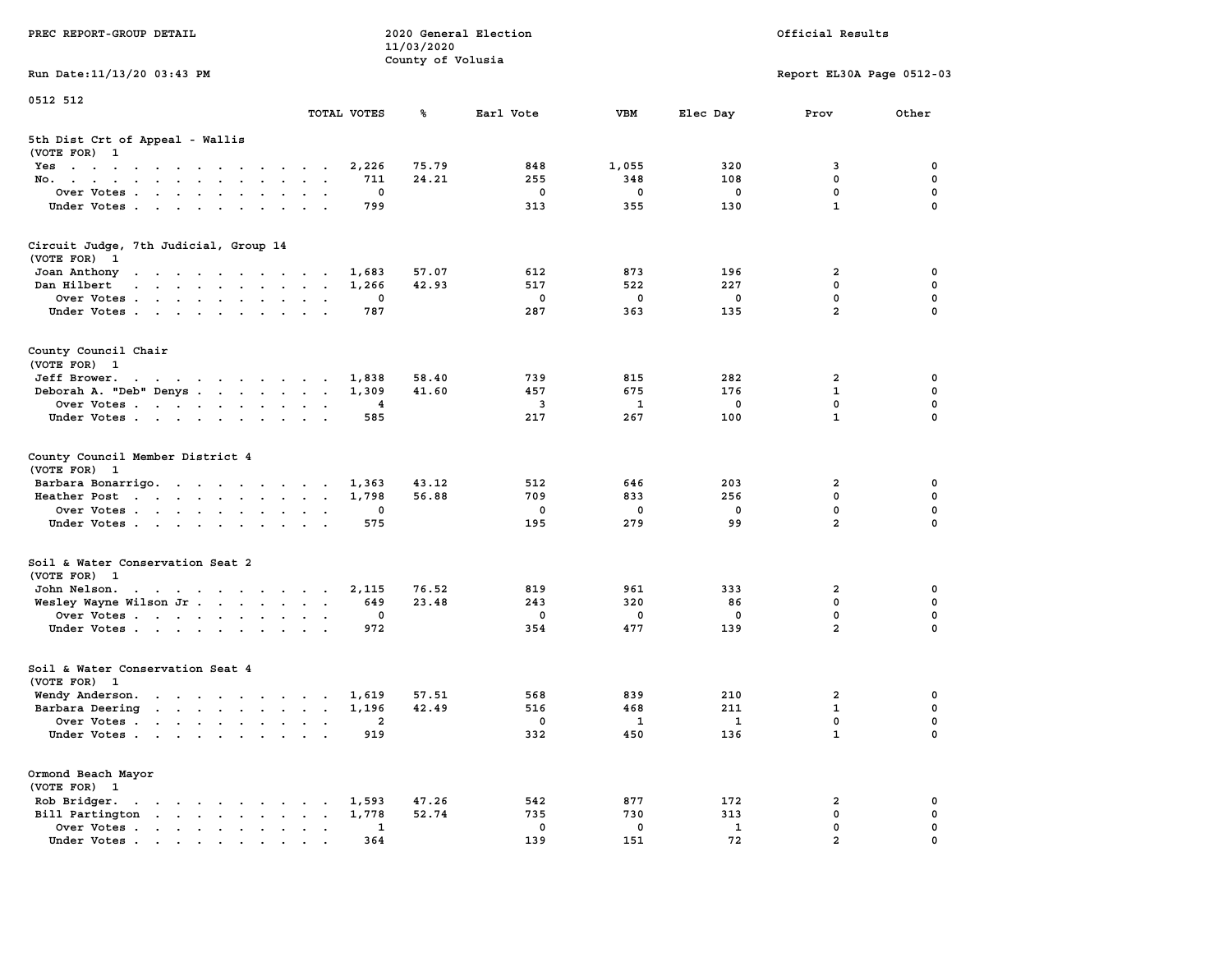| PREC REPORT-GROUP DETAIL                                                                                                           | 2020 General Election<br>11/03/2020<br>County of Volusia |                |                |                          | Official Results        |                           |             |  |
|------------------------------------------------------------------------------------------------------------------------------------|----------------------------------------------------------|----------------|----------------|--------------------------|-------------------------|---------------------------|-------------|--|
| Run Date: 11/13/20 03:43 PM                                                                                                        |                                                          |                |                |                          |                         | Report EL30A Page 0512-04 |             |  |
| 0512 512                                                                                                                           | TOTAL VOTES                                              | ℁              | Earl Vote      | VBM                      | Elec Day                | Prov                      | Other       |  |
| Amendment 1 - Citzenship Requirement<br>(VOTE FOR) 1                                                                               |                                                          |                |                |                          |                         |                           |             |  |
| Yes                                                                                                                                |                                                          | 77.77<br>2,739 | 1,049          | 1,216                    | 471                     | 3                         | 0           |  |
| No.                                                                                                                                |                                                          | 22.23<br>783   | 281            | 449                      | 53                      | 0                         | 0           |  |
| Over Votes                                                                                                                         |                                                          | 2              | 2              | 0                        | 0                       | 0                         | 0           |  |
| Under Votes                                                                                                                        |                                                          | 212            | 84             | 93                       | 34                      | $\mathbf{1}$              | 0           |  |
| Amendment 2 - Minimum Wage<br>(VOTE FOR) 1                                                                                         |                                                          |                |                |                          |                         |                           |             |  |
| Yes                                                                                                                                |                                                          | 52.02<br>1,830 | 580            | 1,031                    | 216                     | 3                         | 0           |  |
| No.                                                                                                                                |                                                          | 47.98<br>1,688 | 748            | 628                      | 311                     | 1                         | $\mathbf 0$ |  |
| Over Votes                                                                                                                         |                                                          | 1              | 1              | $\mathbf 0$              | $\overline{\mathbf{0}}$ | $\mathbf 0$               | 0           |  |
| Under Votes                                                                                                                        |                                                          | 217            | 87             | 99                       | 31                      | 0                         | 0           |  |
| Amendment 3 - Primary Elections<br>(VOTE FOR) 1                                                                                    |                                                          |                |                |                          |                         |                           |             |  |
| Yes                                                                                                                                |                                                          | 1,641<br>47.70 | 538            | 831                      | 269                     | 3                         | 0           |  |
| No.                                                                                                                                |                                                          | 1,799<br>52.30 | 766            | 792                      | 241                     | 0                         | 0           |  |
| Over Votes                                                                                                                         |                                                          | 1              | 0              | 1                        | 0                       | 0                         | 0           |  |
| Under Votes                                                                                                                        |                                                          | 295            | 112            | 134                      | 48                      | $\mathbf{1}$              | $\mathbf 0$ |  |
| Amendment 4 - Apprl Const. Amendment<br>(VOTE FOR) 1                                                                               |                                                          |                |                |                          |                         |                           |             |  |
| Yes                                                                                                                                |                                                          | 46.14<br>1,560 | 669            | 609                      | 280                     | 2                         | 0           |  |
| No.                                                                                                                                |                                                          | 53.86<br>1,821 | 616            | 992                      | 212                     | 1                         | 0           |  |
| Over Votes                                                                                                                         |                                                          | 0              | 0              | 0                        | 0                       | 0                         | $\mathbf 0$ |  |
| Under Votes                                                                                                                        |                                                          | 355            | 131            | 157                      | 66                      | $\mathbf{1}$              | 0           |  |
| Amendment 5 - Homestead Property Taxes<br>(VOTE FOR) 1                                                                             |                                                          |                |                |                          |                         |                           |             |  |
| Yes                                                                                                                                |                                                          | 70.66<br>2,343 | 923            | 1,040                    | 378                     | 2                         | 0           |  |
| No.                                                                                                                                | $\ddot{\phantom{1}}$                                     | 29.34<br>973   | 336            | 535                      | 102                     | 0                         | $\mathbf 0$ |  |
| Over Votes                                                                                                                         | $\cdot$                                                  | 0              | 0              | 0                        | 0                       | 0                         | 0           |  |
| Under Votes                                                                                                                        |                                                          | 420            | 157            | 183                      | 78                      | $\overline{a}$            | 0           |  |
| Amendment 6 - Ad Valorem Tax Discount<br>(VOTE FOR) 1                                                                              |                                                          |                |                |                          |                         |                           |             |  |
| the contract of the contract of the contract of the<br>Yes                                                                         |                                                          | 2,842<br>82.66 | 1,064          | 1,329                    | 447                     | 2                         | 0           |  |
| No.                                                                                                                                |                                                          | 596<br>17.34   | 234            | 305                      | 56                      | $\mathbf{1}$              | $\mathbf 0$ |  |
| Over Votes .                                                                                                                       |                                                          | $\Omega$       | $\overline{0}$ | $\overline{\phantom{0}}$ | $\overline{\mathbf{0}}$ | 0                         | 0           |  |
| Under Votes                                                                                                                        |                                                          | 298            | 118            | 124                      | 55                      | $\mathbf{1}$              | 0           |  |
| Volusia ECHO<br>(VOTE FOR) 1                                                                                                       |                                                          |                |                |                          |                         |                           |             |  |
| Yes (For Bonds)<br>the contract of the contract of the contract of the contract of the contract of the contract of the contract of |                                                          | 2,552<br>74.90 | 865            | 1,335                    | 350                     | 2                         | 0           |  |
| No (Against Bonds)<br>$\mathbf{r}$ , $\mathbf{r}$ , $\mathbf{r}$ , $\mathbf{r}$                                                    |                                                          | 25.10<br>855   | 410            | 290                      | 154                     | 1                         | 0           |  |
| Over Votes .<br>$\cdots$                                                                                                           |                                                          | 0              | 0              | 0                        | 0                       | 0                         | 0           |  |
| Under Votes.                                                                                                                       |                                                          | 329            | 141            | 133                      | 54                      | $\mathbf{1}$              |             |  |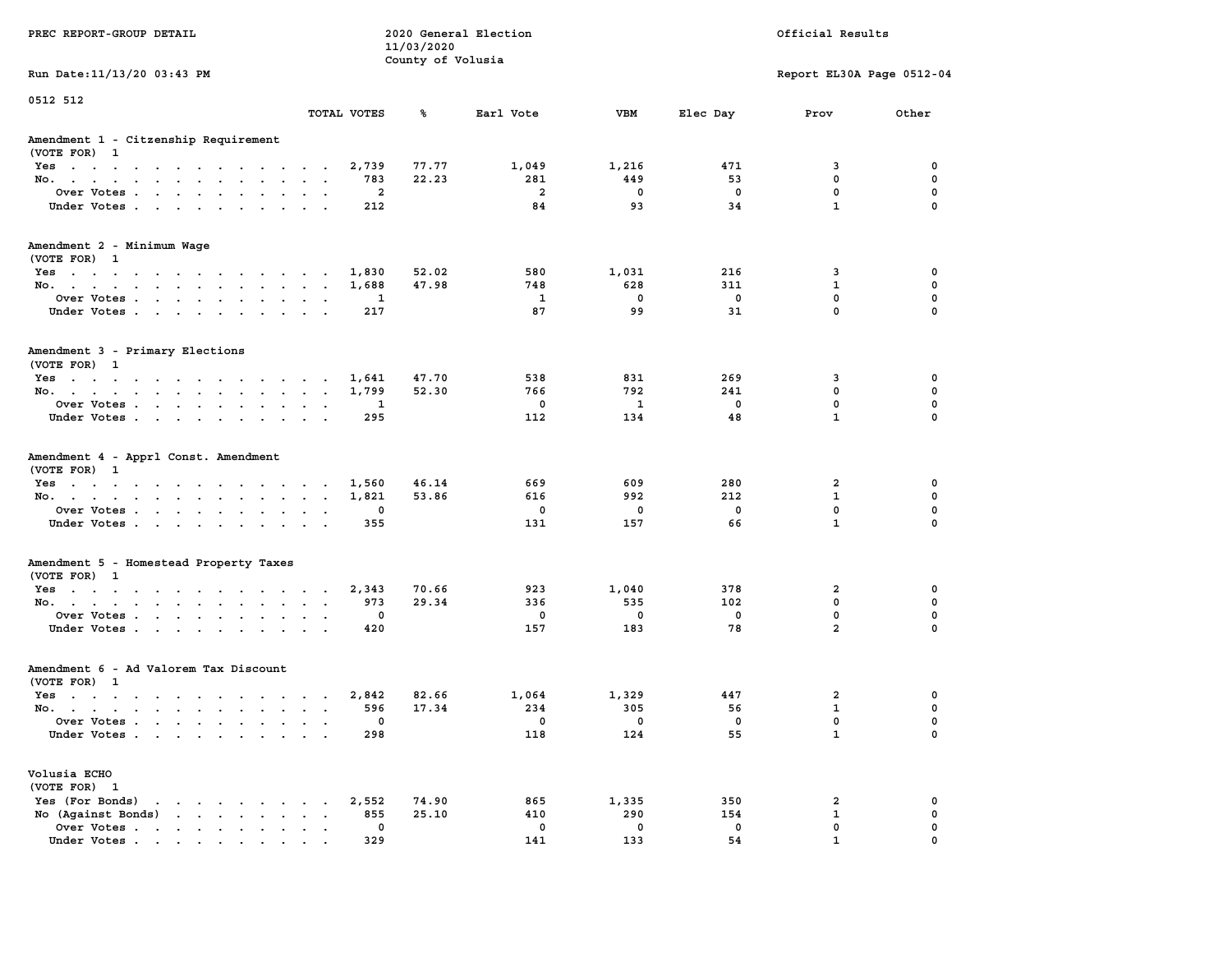| PREC REPORT-GROUP DETAIL        |  |  |  |  |             | 11/03/2020<br>County of Volusia | 2020 General Election |       |          | Official Results          |       |
|---------------------------------|--|--|--|--|-------------|---------------------------------|-----------------------|-------|----------|---------------------------|-------|
| Run Date: 11/13/20 03:43 PM     |  |  |  |  |             |                                 |                       |       |          | Report EL30A Page 0512-05 |       |
| 0512 512                        |  |  |  |  | TOTAL VOTES | ‱                               | Earl Vote             | VBM   | Elec Day | Prov                      | Other |
| Volusia Forever<br>(VOTE FOR) 1 |  |  |  |  |             |                                 |                       |       |          |                           |       |
| Yes (For Bonds)                 |  |  |  |  | 2,638       | 77.02                           | 890                   | 1,381 | 365      |                           |       |
| No (Against Bonds)              |  |  |  |  | 787         | 22.98                           | 392                   | 252   | 141      |                           |       |
| Over Votes                      |  |  |  |  |             |                                 |                       | 0     | 0        |                           |       |
| Under Votes                     |  |  |  |  | 310         |                                 | 133                   | 125   | 52       |                           |       |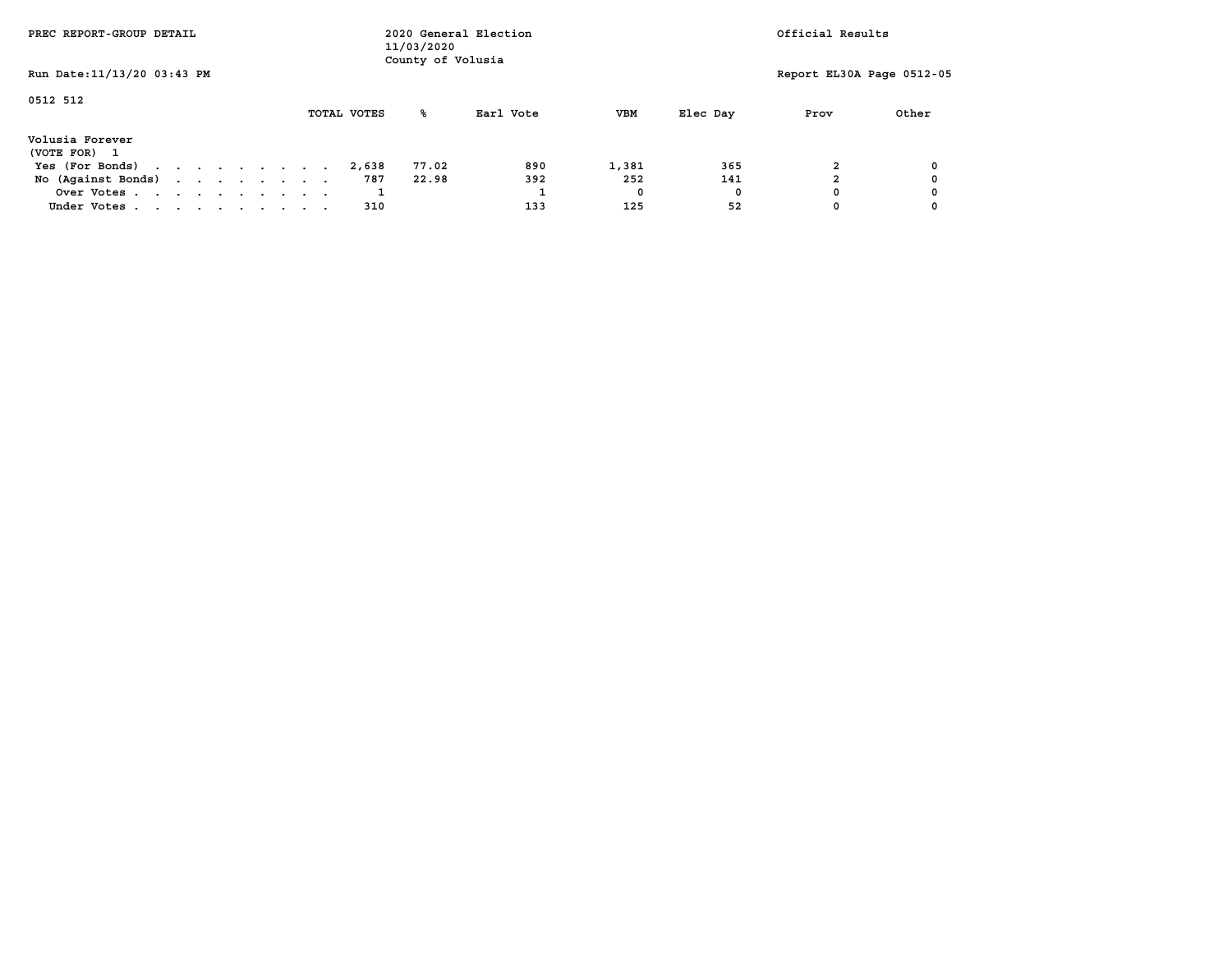| PREC REPORT-GROUP DETAIL                                                                                                                                                                                                                                |                | 11/03/2020        | 2020 General Election |                         |                         | Official Results          |               |
|---------------------------------------------------------------------------------------------------------------------------------------------------------------------------------------------------------------------------------------------------------|----------------|-------------------|-----------------------|-------------------------|-------------------------|---------------------------|---------------|
| Run Date: 11/13/20 03:43 PM                                                                                                                                                                                                                             |                | County of Volusia |                       |                         |                         | Report EL30A Page 0515-01 |               |
| 0515 515                                                                                                                                                                                                                                                |                |                   |                       |                         |                         |                           |               |
|                                                                                                                                                                                                                                                         | TOTAL VOTES    | ጜ                 | Earl Vote             | <b>VBM</b>              | Elec Day                | Prov                      | Other         |
| REGISTERED VOTERS - TOTAL<br>BALLOTS CAST - TOTAL.<br>$\begin{array}{cccccccccccccc} \bullet & \bullet & \bullet & \bullet & \bullet & \bullet & \bullet & \bullet & \bullet & \bullet \end{array}$                                                     | 3,199<br>2,515 |                   | 1,044                 | 1,171                   | 296                     | 4                         | $\mathbf 0$   |
| BALLOTS CAST - BLANK.<br>$\mathbf{r}$ , and $\mathbf{r}$ , and $\mathbf{r}$ , and $\mathbf{r}$                                                                                                                                                          | $\Omega$       |                   | $\mathbf{0}$          | $\mathbf{0}$            | $\mathbf 0$             | 0                         | $\Omega$      |
| VOTER TURNOUT - TOTAL<br>$\mathbf{1}$ , and $\mathbf{1}$ , and $\mathbf{1}$ , and $\mathbf{1}$                                                                                                                                                          |                | 78.62             |                       |                         |                         |                           |               |
| VOTER TURNOUT - BLANK<br>the contract of the contract of the contract of the contract of the contract of                                                                                                                                                |                |                   |                       |                         |                         |                           |               |
| President and Vice President<br>(VOTE FOR) 1                                                                                                                                                                                                            |                |                   |                       |                         |                         |                           |               |
| Donald J. Trump (REP)                                                                                                                                                                                                                                   | 1,307          | 52.20             | 629                   | 466                     | 212                     | 0                         | $\mathbf 0$   |
| Joseph R. Biden (DEM)                                                                                                                                                                                                                                   | 1,171          | 46.77             | 400                   | 693                     | 74                      | 4                         | 0             |
| Jo Jorgensen (LPF)                                                                                                                                                                                                                                      | 16             | .64               | $\overline{7}$        | $\overline{a}$          | $7\phantom{.0}$         | $\Omega$                  | $\mathbf 0$   |
| Roque "Rocky" De La Fuente (REF).                                                                                                                                                                                                                       | 1              | .04               | $\mathbf 0$           | $\mathbf{0}$            | $\mathbf{1}$            | $\mathbf{0}$              | $\mathbf 0$   |
| Gloria La Riva (PSL).                                                                                                                                                                                                                                   | 0              |                   | $\mathbf{0}$          | $\mathbf 0$             | $\mathbf{0}$            | $\mathbf{0}$              | $\mathbf 0$   |
| Howie Hawkins (GRE)                                                                                                                                                                                                                                     | 4              | .16               | 3                     | $\mathbf 0$             | $\mathbf{1}$            | $\mathbf 0$               | $\mathbf 0$   |
| Don Blankenship (CPF)                                                                                                                                                                                                                                   | $\overline{a}$ | .08               | $\mathbf 0$           | $\mathbf{1}$            | $\mathbf{1}$            | 0                         | $\mathbf 0$   |
| WRITE-IN.                                                                                                                                                                                                                                               | 3              | .12               | $\mathbf 0$           | 3                       | $\mathbf 0$             | 0                         | $\mathbf 0$   |
| Over Votes<br>$\sim$<br>$\sim$                                                                                                                                                                                                                          | 3              |                   | $\mathbf{2}$<br>3     | $\mathbf{1}$<br>5       | 0<br>$\Omega$           | 0<br>$\mathbf 0$          | 0<br>$\Omega$ |
| Under Votes                                                                                                                                                                                                                                             | 8              |                   |                       |                         |                         |                           |               |
| Representative in Congress District 6<br>(VOTE FOR) 1                                                                                                                                                                                                   |                |                   |                       |                         |                         |                           |               |
| Michael Waltz (REP)                                                                                                                                                                                                                                     | 1,295          | 53.60             | 621                   | 474                     | 200                     | $\mathbf 0$               | 0             |
| Clint Curtis (DEM)<br>$\mathbf{r}$ . The set of the set of the set of the set of the set of the set of the set of the set of the set of the set of the set of the set of the set of the set of the set of the set of the set of the set of the set of t | 1,115          | 46.15             | 389                   | 649                     | 73                      | $\overline{\mathbf{4}}$   | 0             |
| WRITE-IN.                                                                                                                                                                                                                                               | 6              | .25               | 1                     | $\overline{\mathbf{3}}$ | $\overline{a}$          | 0                         | $\mathbf 0$   |
| Over Votes<br>$\sim$                                                                                                                                                                                                                                    | 0              |                   | 0                     | 0                       | 0                       | $\mathbf 0$               | $\mathbf 0$   |
| Under Votes                                                                                                                                                                                                                                             | 99             |                   | 33                    | 45                      | 21                      | $\mathbf 0$               | $\mathbf 0$   |
| State Attorney 7th Judicial Circuit<br>(VOTE FOR) 1                                                                                                                                                                                                     |                |                   |                       |                         |                         |                           |               |
| R.J. Larizza $(REP)$                                                                                                                                                                                                                                    | 1,339          | 58.09             | 634                   | 508                     | 197                     | $\mathbf 0$               | 0             |
| Don Dempsey.                                                                                                                                                                                                                                            | 966            | 41.91             | 332                   | 560                     | 70                      | $\overline{\mathbf{4}}$   | $\mathbf 0$   |
| Over Votes                                                                                                                                                                                                                                              | 0              |                   | $\mathbf 0$           | $\mathbf 0$             | 0                       | $\mathbf 0$               | $\mathbf 0$   |
| Under Votes                                                                                                                                                                                                                                             | 210            |                   | 78                    | 103                     | 29                      | $\mathbf 0$               | $\mathbf 0$   |
| State Senator District 7<br>(VOTE FOR) 1                                                                                                                                                                                                                |                |                   |                       |                         |                         |                           |               |
| Travis J. Hutson (REP)                                                                                                                                                                                                                                  | 1,243          | 52.03             | 602                   | 445                     | 196                     | $\mathbf 0$               | 0             |
| Heather Hunter (DEM).                                                                                                                                                                                                                                   | 1,141          | 47.76             | 397                   | 668                     | 72                      | $\overline{\mathbf{4}}$   | $\mathbf 0$   |
| WRITE-IN.                                                                                                                                                                                                                                               | 5              | .21               | $\mathbf 0$           | $\overline{a}$          | $\overline{\mathbf{3}}$ | 0                         | $\mathbf 0$   |
| Over Votes                                                                                                                                                                                                                                              | 0              |                   | 0                     | $\mathbf 0$             | $\mathbf 0$             | 0                         | $\mathbf 0$   |
| Under Votes                                                                                                                                                                                                                                             | 126            |                   | 45                    | 56                      | 25                      | $\mathbf 0$               | $\mathbf 0$   |
| State Representative District 25<br>(VOTE FOR) 1                                                                                                                                                                                                        |                |                   |                       |                         |                         |                           |               |
| Tom Leek (REP).<br>the contract of the contract of the contract of the contract of the contract of the contract of the contract of                                                                                                                      | 1,285          | 53.83             | 624                   | 467                     | 194                     | 0                         | 0             |
| Sarah Zutter (DEM)<br>the contract of the contract of the contract of the contract of the contract of the contract of the contract of                                                                                                                   | 1,017          | 42.61             | 343                   | 613                     | 57                      | 4                         | $\mathbf 0$   |
| Joseph "Joe" Hannoush (LPF)                                                                                                                                                                                                                             | 85             | 3.56              | 35                    | 30                      | 20                      | $\mathbf 0$               | 0             |
| Over Votes                                                                                                                                                                                                                                              | 0              |                   | $\mathbf 0$           | $\mathbf 0$             | 0                       | $\mathbf 0$               | $\mathbf 0$   |
| Under Votes.<br>the contract of the contract of the contract of the contract of the contract of the contract of the contract of                                                                                                                         | 128            |                   | 42                    | 61                      | 25                      | $\mathbf 0$               | $\Omega$      |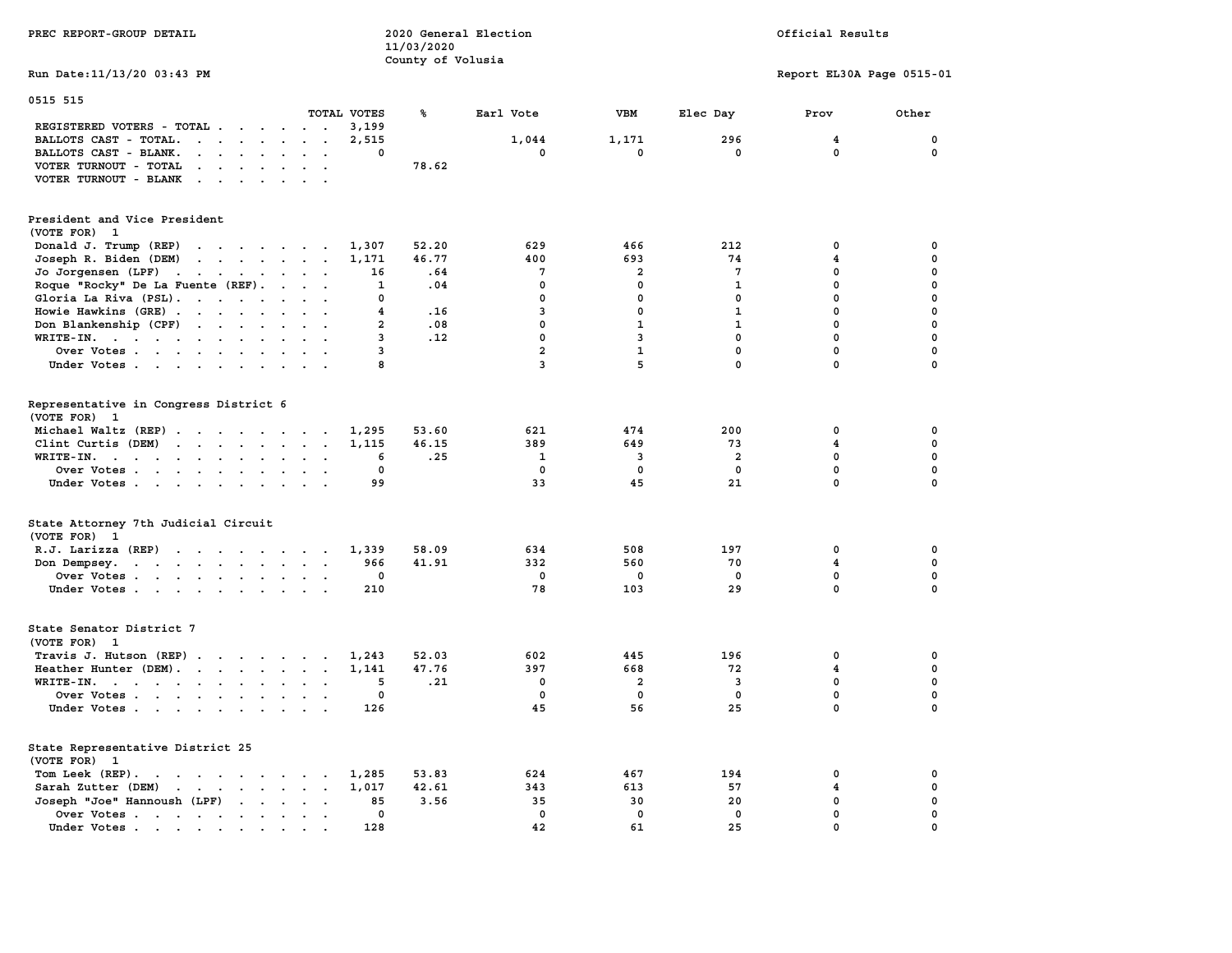|                                                                                      |                                                                | 11/03/2020        |                |             |              |                           |             |
|--------------------------------------------------------------------------------------|----------------------------------------------------------------|-------------------|----------------|-------------|--------------|---------------------------|-------------|
|                                                                                      |                                                                | County of Volusia |                |             |              |                           |             |
| Run Date: 11/13/20 03:43 PM                                                          |                                                                |                   |                |             |              | Report EL30A Page 0515-02 |             |
| 0515 515                                                                             |                                                                |                   |                |             |              |                           |             |
|                                                                                      | TOTAL VOTES                                                    | %                 | Earl Vote      | <b>VBM</b>  | Elec Day     | Prov                      | Other       |
| Supreme Court - Carlos G. Muniz                                                      |                                                                |                   |                |             |              |                           |             |
| (VOTE FOR) 1                                                                         |                                                                |                   |                |             |              |                           |             |
| Yes                                                                                  | 1,406<br>$\sim$ $\sim$ $\sim$ $\sim$ $\sim$                    | 68.35             | 621            | 613         | 170          | 2                         | 0           |
| No.<br>$\ddot{\phantom{a}}$                                                          | 651<br>$\cdot$                                                 | 31.65             | 234            | 354         | 61           | $\overline{a}$            | $\mathbf 0$ |
| Over Votes                                                                           | 1                                                              |                   | 1              | $\mathbf 0$ | 0            | 0                         | 0           |
| Under Votes<br>$\sim$ $\sim$                                                         | 457<br>$\cdot$ $\cdot$                                         |                   | 188            | 204         | 65           | $\mathbf 0$               | 0           |
|                                                                                      |                                                                |                   |                |             |              |                           |             |
| 5th Dist Crt of Appeal - Evander                                                     |                                                                |                   |                |             |              |                           |             |
| (VOTE FOR) 1                                                                         |                                                                |                   |                |             |              |                           |             |
| Yes                                                                                  | 1,497                                                          | 74.18             | 619            | 705         | 171          | 2                         | 0           |
| No.                                                                                  | 521<br>$\sim$<br>$\sim$                                        | 25.82             | 219            | 240         | 60           | $\overline{\mathbf{2}}$   | 0           |
| Over Votes                                                                           | $\Omega$                                                       |                   | $^{\circ}$     | $\mathbf 0$ | $\mathbf{0}$ | $\mathbf 0$               | $\mathbf 0$ |
| Under Votes                                                                          | 497<br>$\sim$ $\sim$                                           |                   | 206            | 226         | 65           | $\mathbf 0$               | $\Omega$    |
|                                                                                      |                                                                |                   |                |             |              |                           |             |
| 5th Dist Crt of Appeal - Grosshans<br>(VOTE FOR) 1                                   |                                                                |                   |                |             |              |                           |             |
| Yes                                                                                  | 1,408                                                          | 69.98             | 603            | 640         | 163          | $\overline{\mathbf{2}}$   | 0           |
| No.                                                                                  | 604                                                            | 30.02             | 227            | 311         | 64           | $\overline{a}$            | $\mathbf 0$ |
| Over Votes<br>$\cdot$                                                                | $\mathbf 0$<br>$\sim$                                          |                   | $\mathbf 0$    | $\mathbf 0$ | $\mathbf 0$  | $\mathbf 0$               | $\mathbf 0$ |
| Under Votes                                                                          | 503                                                            |                   | 214            | 220         | 69           | $\mathbf 0$               | $\mathbf 0$ |
|                                                                                      |                                                                |                   |                |             |              |                           |             |
| 5th Dist Crt of Appeal - Harris<br>(VOTE FOR) 1                                      |                                                                |                   |                |             |              |                           |             |
| Yes                                                                                  | 1,486                                                          | 73.71             | 624            | 688         | 173          | 1                         | $\mathbf 0$ |
| No.<br>$\sim$                                                                        | 530<br>$\ddot{\phantom{a}}$<br>$\ddot{\phantom{0}}$            | 26.29             | 212            | 260         | 55           | 3                         | $\mathbf 0$ |
| Over Votes                                                                           | $\overline{a}$                                                 |                   | $\overline{a}$ | $\mathbf 0$ | $\mathbf 0$  | $\mathbf 0$               | 0           |
| Under Votes                                                                          | 497                                                            |                   | 206            | 223         | 68           | $\mathbf 0$               | 0           |
| 5th Dist Crt of Appeal - Orfinger                                                    |                                                                |                   |                |             |              |                           |             |
| (VOTE FOR) 1                                                                         |                                                                |                   |                |             |              |                           |             |
| Yes                                                                                  | 1,486                                                          | 73.56             | 607            | 711         | 167          | 1                         | 0           |
| No.<br>$\ddot{\phantom{a}}$                                                          | 534<br>$\sim$<br>$\sim$<br>$\ddot{\phantom{a}}$                | 26.44             | 224            | 247         | 60           | 3                         | $\mathbf 0$ |
| Over Votes                                                                           | $\mathbf 0$                                                    |                   | $\mathbf 0$    | $\mathbf 0$ | $\mathbf 0$  | $\mathbf 0$               | $\mathbf 0$ |
| Under Votes<br>$\ddot{\phantom{0}}$<br>$\ddot{\phantom{0}}$                          | 495<br>$\sim$                                                  |                   | 213            | 213         | 69           | $\mathbf 0$               | $\Omega$    |
| 5th Dist Crt of Appeal - Sasso<br>(VOTE FOR) 1                                       |                                                                |                   |                |             |              |                           |             |
| Yes                                                                                  | 1,436                                                          | 72.20             | 608            | 661         | 165          | $\overline{\mathbf{2}}$   | 0           |
| No.                                                                                  | 553                                                            | 27.80             | 215            | 274         | 62           | $\overline{\mathbf{2}}$   | 0           |
| Over Votes<br>$\ddot{\phantom{a}}$                                                   | 0<br>$\bullet$<br>$\cdot$<br>$\cdot$                           |                   | $\mathbf 0$    | 0           | $\mathbf 0$  | 0                         | $\mathbf 0$ |
| Under Votes                                                                          | 526                                                            |                   | 221            | 236         | 69           | $\mathbf 0$               | $\Omega$    |
| 5th Dist Crt of Appeal - Wallis<br>(VOTE FOR) 1                                      |                                                                |                   |                |             |              |                           |             |
| $Yes \t . \t .$                                                                      | 1,438                                                          | 71.97             | 610            | 658         | 170          | 0                         | 0           |
| the contract of the contract of the con-<br>No.<br>$\ddot{\phantom{a}}$              | 560<br>$\cdot$ $\cdot$                                         | 28.03             | 220            | 280         | 56           | 4                         | $\mathbf 0$ |
| the contract of the contract of the con-                                             | $\cdot$<br>$\mathbf{0}$                                        |                   | $^{\circ}$     | 0           | 0            | $\mathbf 0$               | 0           |
| Over Votes<br>$\sim$ $\sim$<br>$\ddot{\phantom{a}}$                                  | $\ddot{\phantom{a}}$<br>$\ddot{\phantom{a}}$<br>$\blacksquare$ |                   | 214            |             | 70           | $\mathbf 0$               | $\mathbf 0$ |
| Under Votes<br>$\mathbf{r}$ , and $\mathbf{r}$ , and $\mathbf{r}$ , and $\mathbf{r}$ | 517                                                            |                   |                | 233         |              |                           |             |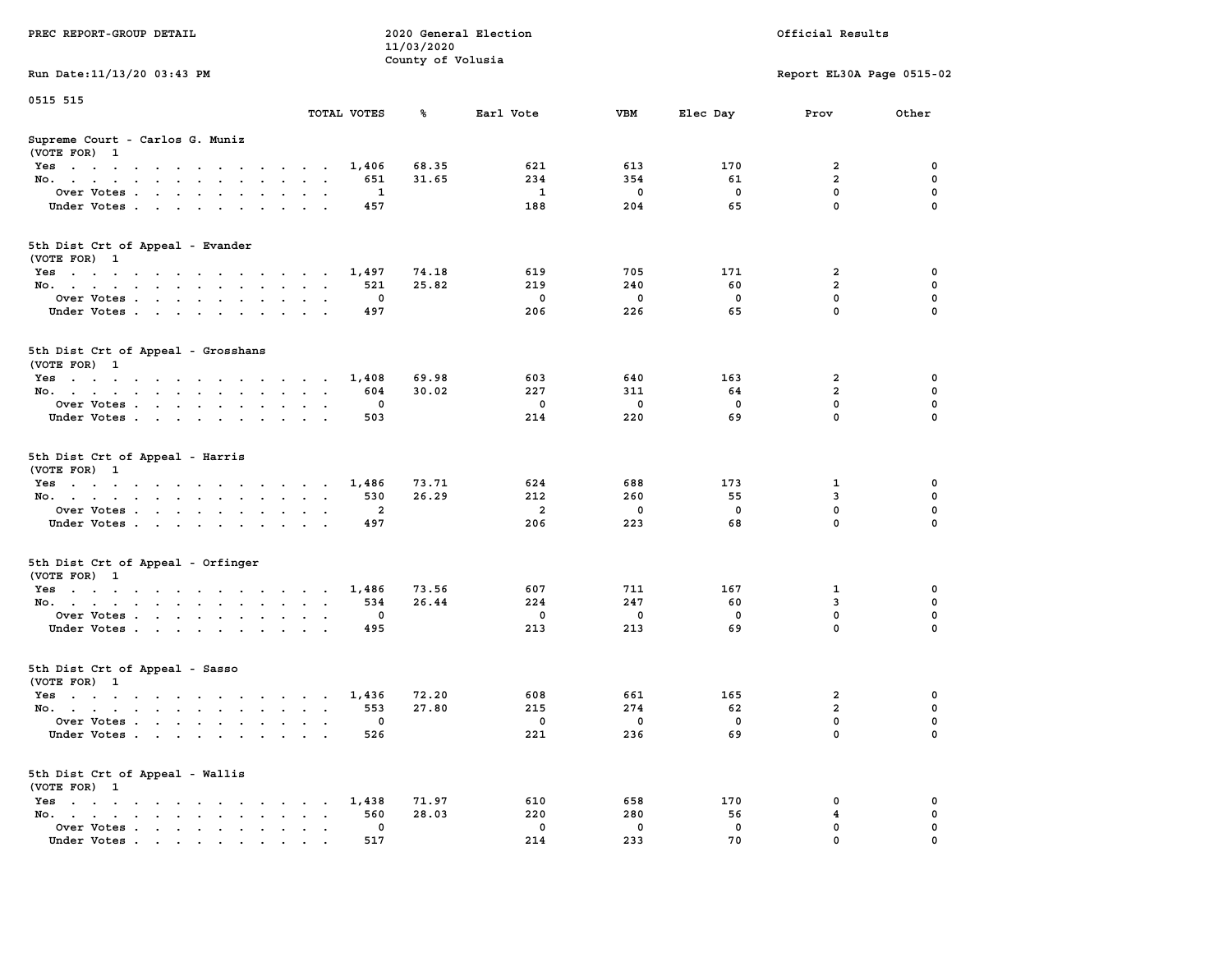|                                                                                                                                                                                                                                                    |                                                                  | 11/03/2020        |             |             |              |                           |             |
|----------------------------------------------------------------------------------------------------------------------------------------------------------------------------------------------------------------------------------------------------|------------------------------------------------------------------|-------------------|-------------|-------------|--------------|---------------------------|-------------|
|                                                                                                                                                                                                                                                    |                                                                  | County of Volusia |             |             |              |                           |             |
| Run Date:11/13/20 03:43 PM                                                                                                                                                                                                                         |                                                                  |                   |             |             |              | Report EL30A Page 0515-03 |             |
| 0515 515                                                                                                                                                                                                                                           |                                                                  |                   |             |             |              |                           |             |
|                                                                                                                                                                                                                                                    | TOTAL VOTES                                                      | ℁                 | Earl Vote   | <b>VBM</b>  | Elec Day     | Prov                      | Other       |
| Circuit Judge, 7th Judicial, Group 14<br>(VOTE FOR)<br>$\mathbf{1}$                                                                                                                                                                                |                                                                  |                   |             |             |              |                           |             |
| Joan Anthony                                                                                                                                                                                                                                       | 1,233                                                            | 60.06             | 476         | 639         | 115          | 3                         | 0           |
| Dan Hilbert<br>the contract of the contract of<br>$\sim$                                                                                                                                                                                           | 820<br>$\overline{\phantom{a}}$<br>$\sim$                        | 39.94             | 374         | 326         | 119          | $\mathbf 1$               | 0           |
| Over Votes                                                                                                                                                                                                                                         | 0<br>$\cdot$<br>$\cdot$                                          |                   | 0           | 0           | $\mathbf 0$  | $\mathbf 0$               | $\mathbf 0$ |
| Under Votes                                                                                                                                                                                                                                        | 462<br>$\cdot$                                                   |                   | 194         | 206         | 62           | $\mathbf 0$               | 0           |
|                                                                                                                                                                                                                                                    |                                                                  |                   |             |             |              |                           |             |
| County Council Chair                                                                                                                                                                                                                               |                                                                  |                   |             |             |              |                           |             |
| (VOTE FOR)<br>- 1                                                                                                                                                                                                                                  |                                                                  |                   |             |             |              |                           |             |
| Jeff Brower.<br>$\mathbf{a} \cdot \mathbf{a} \cdot \mathbf{a} \cdot \mathbf{a} \cdot \mathbf{a} \cdot \mathbf{a} \cdot \mathbf{a} \cdot \mathbf{a} \cdot \mathbf{a} \cdot \mathbf{a} \cdot \mathbf{a}$                                             | 1,333                                                            | 62.20             | 593         | 585         | 155          | 0                         | 0           |
| Deborah A. "Deb" Denys                                                                                                                                                                                                                             | 810<br>$\ddot{\phantom{a}}$<br>$\overline{\phantom{a}}$          | 37.80             | 297         | 418         | 91           | 4                         | 0           |
| Over Votes<br>$\cdot$                                                                                                                                                                                                                              | $\mathbf{2}$<br>$\cdot$                                          |                   | 1           | 0           | $\mathbf{1}$ | 0                         | $\pmb{0}$   |
| Under Votes<br>$\sim$                                                                                                                                                                                                                              | 370<br>$\cdot$ $\cdot$                                           |                   | 153         | 168         | 49           | 0                         | 0           |
|                                                                                                                                                                                                                                                    |                                                                  |                   |             |             |              |                           |             |
| County Council Member District 4<br>(VOTE FOR) 1                                                                                                                                                                                                   |                                                                  |                   |             |             |              |                           |             |
| Barbara Bonarrigo.                                                                                                                                                                                                                                 | 871<br>$\sim$                                                    | 41.24             | 371         | 380         | 118          | 2                         | 0           |
| Heather Post<br>the contract of the contract of the                                                                                                                                                                                                | 1,241<br>$\bullet$<br>$\bullet$                                  | 58.76             | 513         | 596         | 130          | $\overline{2}$            | $\mathbf 0$ |
| Over Votes<br>$\ddot{\phantom{a}}$                                                                                                                                                                                                                 | 0                                                                |                   | $\mathbf 0$ | $\mathbf 0$ | $\mathbf 0$  | 0                         | $\mathbf 0$ |
| Under Votes<br>$\ddot{\phantom{a}}$                                                                                                                                                                                                                | 403                                                              |                   | 160         | 195         | 48           | 0                         | 0           |
|                                                                                                                                                                                                                                                    |                                                                  |                   |             |             |              |                           |             |
| Soil & Water Conservation Seat 2                                                                                                                                                                                                                   |                                                                  |                   |             |             |              |                           |             |
| (VOTE FOR)<br>$\overline{\mathbf{1}}$                                                                                                                                                                                                              |                                                                  |                   |             |             |              |                           |             |
| John Nelson.<br>$\mathcal{A}$ . The state of the state of the state of the state of the state of the state of the state of the state of the state of the state of the state of the state of the state of the state of the state of the state of th | 1,425<br>$\ddot{\phantom{0}}$                                    | 72.93             | 601         | 645         | 178          | 1                         | $\mathbf 0$ |
| Wesley Wayne Wilson Jr                                                                                                                                                                                                                             | 529<br>$\bullet$<br>$\bullet$<br>$\ddot{\phantom{1}}$            | 27.07             | 214         | 258         | 54           | 3                         | 0           |
| Over Votes                                                                                                                                                                                                                                         | 1<br>$\ddot{\phantom{a}}$<br>$\cdot$                             |                   | 1           | 0           | $\mathbf 0$  | $\mathbf 0$               | 0           |
| Under Votes<br>$\ddot{\phantom{a}}$                                                                                                                                                                                                                | 560                                                              |                   | 228         | 268         | 64           | 0                         | 0           |
|                                                                                                                                                                                                                                                    |                                                                  |                   |             |             |              |                           |             |
| Soil & Water Conservation Seat 4<br>(VOTE FOR) 1                                                                                                                                                                                                   |                                                                  |                   |             |             |              |                           |             |
| Wendy Anderson.<br>the contract of the contract of the contract of the contract of the contract of the contract of the contract of                                                                                                                 | 1,227                                                            | 61.29             | 492         | 604         | 131          | 0                         | 0           |
| Barbara Deering<br>the contract of the contract of the<br>$\ddot{\phantom{0}}$                                                                                                                                                                     | 775<br>$\ddot{\phantom{a}}$<br>$\bullet$<br>$\ddot{\phantom{1}}$ | 38.71             | 346         | 325         | 100          | 4                         | $\pmb{0}$   |
| Over Votes                                                                                                                                                                                                                                         | $\mathbf 0$<br>$\bullet$                                         |                   | 0           | 0           | $\mathbf 0$  | $\mathbf 0$               | 0           |
| Under Votes<br>$\ddot{\phantom{a}}$                                                                                                                                                                                                                | 513                                                              |                   | 206         | 242         | 65           | $\mathbf 0$               | 0           |
|                                                                                                                                                                                                                                                    |                                                                  |                   |             |             |              |                           |             |
| Ormond Beach Mayor                                                                                                                                                                                                                                 |                                                                  |                   |             |             |              |                           |             |
| (VOTE FOR)<br>$\mathbf{1}$                                                                                                                                                                                                                         |                                                                  |                   |             |             |              |                           |             |
| Rob Bridger.<br>the contract of the contract of the<br>$\bullet$                                                                                                                                                                                   | 1,165<br>$\sim$                                                  | 51.50             | 430         | 631         | 104          | 0                         | $\mathbf 0$ |
| Bill Partington                                                                                                                                                                                                                                    | 1,097<br>$\ddot{\phantom{1}}$                                    | 48.50             | 513         | 426         | 154          | $\overline{\mathbf{4}}$   | 0           |
| Over Votes .<br>$\cdots$<br>$\ddot{\phantom{a}}$                                                                                                                                                                                                   | 0<br>$\bullet$<br>$\cdot$                                        |                   | 0           | 0           | 0            | $\mathbf 0$               | 0           |
| Under Votes<br>$\sim$                                                                                                                                                                                                                              | 253<br>$\sim$<br>$\sim$                                          |                   | 101         | 114         | 38           | 0                         | $\mathbf 0$ |
| Ormond Beach Commissioner Zone 2                                                                                                                                                                                                                   |                                                                  |                   |             |             |              |                           |             |
| (VOTE FOR)<br>- 1                                                                                                                                                                                                                                  |                                                                  |                   |             |             |              |                           |             |
| Troy Kent<br>$\overline{\phantom{a}}$<br>$\cdot$<br>$\sim$ $\sim$<br>$\cdot$<br>$\sim$ $\sim$<br>$\sim$                                                                                                                                            | 1,219<br>$\cdot$<br>$\cdot$                                      | 56.91             | 542         | 509         | 166          | $\overline{\mathbf{2}}$   | 0           |
| Ken Smith<br>$\cdot$<br>$\sim$ $\sim$<br>$\cdot$                                                                                                                                                                                                   | 923<br>$\bullet$                                                 | 43.09             | 351         | 485         | 85           | $\overline{\mathbf{2}}$   | 0           |
| Over Votes.<br>$\sim 100$ km s $^{-1}$<br>$\ddot{\phantom{0}}$<br>$\bullet$<br>$\blacksquare$<br>$\bullet$                                                                                                                                         | 0<br>$\bullet$<br>$\ddot{\phantom{0}}$<br>$\ddot{\phantom{a}}$   |                   | 0           | 0           | $\mathbf 0$  | 0                         | 0           |
| Under Votes<br>.                                                                                                                                                                                                                                   | 373                                                              |                   | 151         | 177         | 45           | $\Omega$                  | $\Omega$    |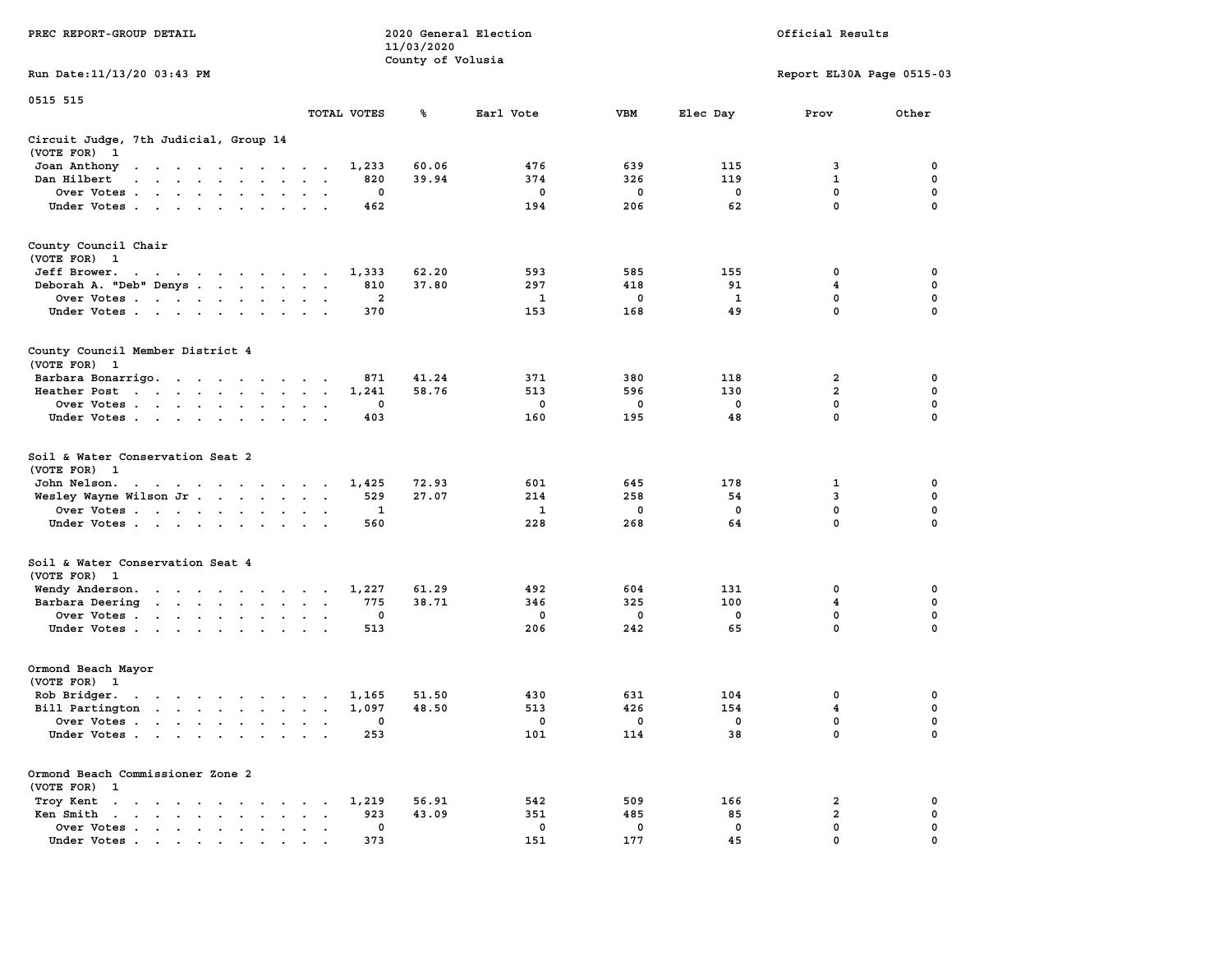|                                                                                                                                                                                                  |                                                                                                               | 11/03/2020        |                        |                        |                                 |                                                              |                            |
|--------------------------------------------------------------------------------------------------------------------------------------------------------------------------------------------------|---------------------------------------------------------------------------------------------------------------|-------------------|------------------------|------------------------|---------------------------------|--------------------------------------------------------------|----------------------------|
|                                                                                                                                                                                                  |                                                                                                               | County of Volusia |                        |                        |                                 |                                                              |                            |
| Run Date: 11/13/20 03:43 PM                                                                                                                                                                      |                                                                                                               |                   |                        |                        |                                 | Report EL30A Page 0515-04                                    |                            |
| 0515 515                                                                                                                                                                                         |                                                                                                               |                   |                        |                        |                                 |                                                              |                            |
|                                                                                                                                                                                                  | TOTAL VOTES                                                                                                   | ℁                 | Earl Vote              | <b>VBM</b>             | Elec Day                        | Prov                                                         | Other                      |
| Amendment 1 - Citzenship Requirement<br>(VOTE FOR) 1                                                                                                                                             |                                                                                                               |                   |                        |                        |                                 |                                                              |                            |
| Yes                                                                                                                                                                                              | 1,837                                                                                                         | 78.67             | 768                    | 821                    | 248                             | 0                                                            | 0                          |
| No.<br>$\cdot$ $\cdot$<br>$\sim$<br>$\cdot$<br>$\sim$ 10 $\pm$                                                                                                                                   | 498                                                                                                           | 21.33             | 197                    | 271                    | 26                              | 4                                                            | 0                          |
| Over Votes                                                                                                                                                                                       | 0<br>$\overline{\phantom{a}}$                                                                                 |                   | 0                      | $\mathbf 0$            | 0                               | 0                                                            | 0                          |
| Under Votes<br>$\mathcal{A}^{\mathcal{A}}$ and $\mathcal{A}^{\mathcal{A}}$                                                                                                                       | 180<br>$\ddot{\phantom{a}}$<br>$\ddot{\phantom{a}}$                                                           |                   | 79                     | 79                     | 22                              | $\mathbf 0$                                                  | 0                          |
| Amendment 2 - Minimum Wage<br>(VOTE FOR) 1                                                                                                                                                       |                                                                                                               |                   |                        |                        |                                 |                                                              |                            |
| Yes                                                                                                                                                                                              | 1,461                                                                                                         | 61.80             | 536                    | 782                    | 141                             | $\overline{2}$                                               | 0                          |
| No.                                                                                                                                                                                              | 903<br>$\sim$ $\sim$                                                                                          | 38.20             | 439                    | 327                    | 135                             | $\overline{2}$                                               | 0                          |
| Over Votes<br>$\sim$<br>$\sim$ $\sim$                                                                                                                                                            | $\overline{a}$<br>$\ddot{\phantom{a}}$<br>$\ddot{\phantom{a}}$                                                |                   | $\overline{a}$         | $^{\circ}$             | $^{\circ}$                      | $\mathbf{0}$                                                 | $\mathbf 0$                |
| Under Votes                                                                                                                                                                                      | 149                                                                                                           |                   | 67                     | 62                     | 20                              | $\mathbf 0$                                                  | 0                          |
| Amendment 3 - Primary Elections<br>(VOTE FOR) 1                                                                                                                                                  |                                                                                                               |                   |                        |                        |                                 |                                                              |                            |
| Yes                                                                                                                                                                                              | 1,216<br>$\ddot{\phantom{a}}$                                                                                 | 53.05             | 447                    | 623                    | 145                             | 1                                                            | $\mathbf 0$                |
| No.                                                                                                                                                                                              | 1,076                                                                                                         | 46.95             | 507                    | 453                    | 113                             | 3                                                            | $\mathbf 0$                |
| Over Votes<br>$\ddot{\phantom{0}}$<br>$\ddot{\phantom{a}}$<br>$\ddot{\phantom{a}}$                                                                                                               | $\overline{\mathbf{2}}$                                                                                       |                   | $\mathbf 0$            | $\overline{a}$         | $\mathbf 0$                     | $\mathbf 0$                                                  | $\mathbf 0$                |
| Under Votes<br>$\sim$ $\sim$                                                                                                                                                                     | 221<br>$\cdot$<br>$\cdot$                                                                                     |                   | 90                     | 93                     | 38                              | $\mathbf 0$                                                  | 0                          |
| Amendment 4 - Apprl Const. Amendment<br>(VOTE FOR) 1<br>Yes<br>No.<br>$\ddot{\phantom{0}}$<br>$\cdot$ $\cdot$<br>Over Votes<br>Under Votes<br>$\cdot$<br>$\sim$<br>$\ddot{\phantom{a}}$          | 1,056<br>1,203<br>$\sim$<br>$\ddot{\phantom{a}}$<br>0<br>$\sim$<br>256<br>$\cdot$<br>$\overline{\phantom{a}}$ | 46.75<br>53.25    | 506<br>437<br>0<br>101 | 405<br>655<br>0<br>111 | 143<br>109<br>$\mathbf 0$<br>44 | $\overline{2}$<br>$\mathbf{2}$<br>$\mathbf 0$<br>$\mathbf 0$ | 0<br>0<br>$\mathbf 0$<br>0 |
|                                                                                                                                                                                                  |                                                                                                               |                   |                        |                        |                                 |                                                              |                            |
| Amendment 5 - Homestead Property Taxes<br>(VOTE FOR) 1                                                                                                                                           |                                                                                                               |                   |                        |                        |                                 |                                                              |                            |
| Yes                                                                                                                                                                                              | 1,486<br>725                                                                                                  | 67.21<br>32.79    | 639<br>282             | 673<br>365             | 173<br>75                       | $\mathbf{1}$<br>3                                            | 0<br>$\mathbf 0$           |
| No.<br>$\sim$<br>$\bullet$<br>$\bullet$                                                                                                                                                          | $\blacksquare$<br>$\blacksquare$<br>1                                                                         |                   |                        | $\mathbf 0$            | $\mathbf 0$                     | $\mathbf 0$                                                  | $\mathbf 0$                |
| Over Votes<br>$\ddot{\phantom{0}}$<br>$\ddot{\phantom{a}}$<br>$\bullet$                                                                                                                          | $\ddot{\phantom{a}}$<br>$\bullet$                                                                             |                   | 1                      |                        |                                 |                                                              |                            |
| Under Votes                                                                                                                                                                                      | 303<br>$\ddot{\phantom{a}}$                                                                                   |                   | 122                    | 133                    | 48                              | $\mathbf 0$                                                  | 0                          |
| Amendment 6 - Ad Valorem Tax Discount<br>(VOTE FOR) 1                                                                                                                                            |                                                                                                               |                   |                        |                        |                                 |                                                              |                            |
| Yes                                                                                                                                                                                              | 1,885                                                                                                         | 83.04             | 795                    | 868                    | 219                             | 3                                                            | 0                          |
| No.                                                                                                                                                                                              | 385                                                                                                           | 16.96             | 149                    | 202                    | 33                              | $\mathbf{1}$                                                 | $\mathbf 0$                |
|                                                                                                                                                                                                  | $\mathbf{a} = \mathbf{a} + \mathbf{a} + \mathbf{a} + \mathbf{a}$                                              |                   |                        |                        |                                 | 0                                                            | 0                          |
| Over Votes.<br>$\sim$ $\sim$ $\sim$ $\sim$ $\sim$<br>$\ddot{\phantom{0}}$<br>$\ddot{\phantom{a}}$<br>$\ddot{\phantom{1}}$                                                                        | 0<br>$\cdot$<br>$\ddot{\phantom{a}}$                                                                          |                   | 0                      | 0                      | $\mathbf 0$<br>44               | $\mathbf 0$                                                  | $\mathbf 0$                |
| Under Votes                                                                                                                                                                                      | 245                                                                                                           |                   | 100                    | 101                    |                                 |                                                              |                            |
| Volusia ECHO<br>(VOTE FOR) 1                                                                                                                                                                     |                                                                                                               |                   |                        |                        |                                 |                                                              |                            |
| Yes (For Bonds)<br>the contract of the contract of the                                                                                                                                           | 1,750                                                                                                         | 77.47             | 679                    | 879                    | 188                             | 4                                                            | $\mathbf 0$                |
| No (Against Bonds)<br>$\sim$ $\sim$                                                                                                                                                              | 509<br>$\sim$<br>$\sim$                                                                                       | 22.53             | 255                    | 190                    | 64                              | $\mathbf 0$                                                  | $\mathbf 0$                |
| Over Votes<br>$\begin{array}{cccccccccccccc} \bullet & \bullet & \bullet & \bullet & \bullet & \bullet & \bullet & \bullet & \bullet & \bullet \end{array}$<br>$\bullet$<br>$\ddot{\phantom{a}}$ | $\mathbf 0$<br>$\ddot{\phantom{a}}$<br>$\cdot$                                                                |                   | $\mathbf 0$            | $\mathbf 0$            | $\mathbf 0$                     | $\mathbf 0$                                                  | 0                          |
| Under Votes<br>$\cdot$                                                                                                                                                                           | 256                                                                                                           |                   | 110                    | 102                    | 44                              | $\mathbf 0$                                                  | $\mathbf 0$                |

**PREC REPORT-GROUP DETAIL COMPUTER CONSUMING A LOCAL PREC** REPORT-GROUP DETAIL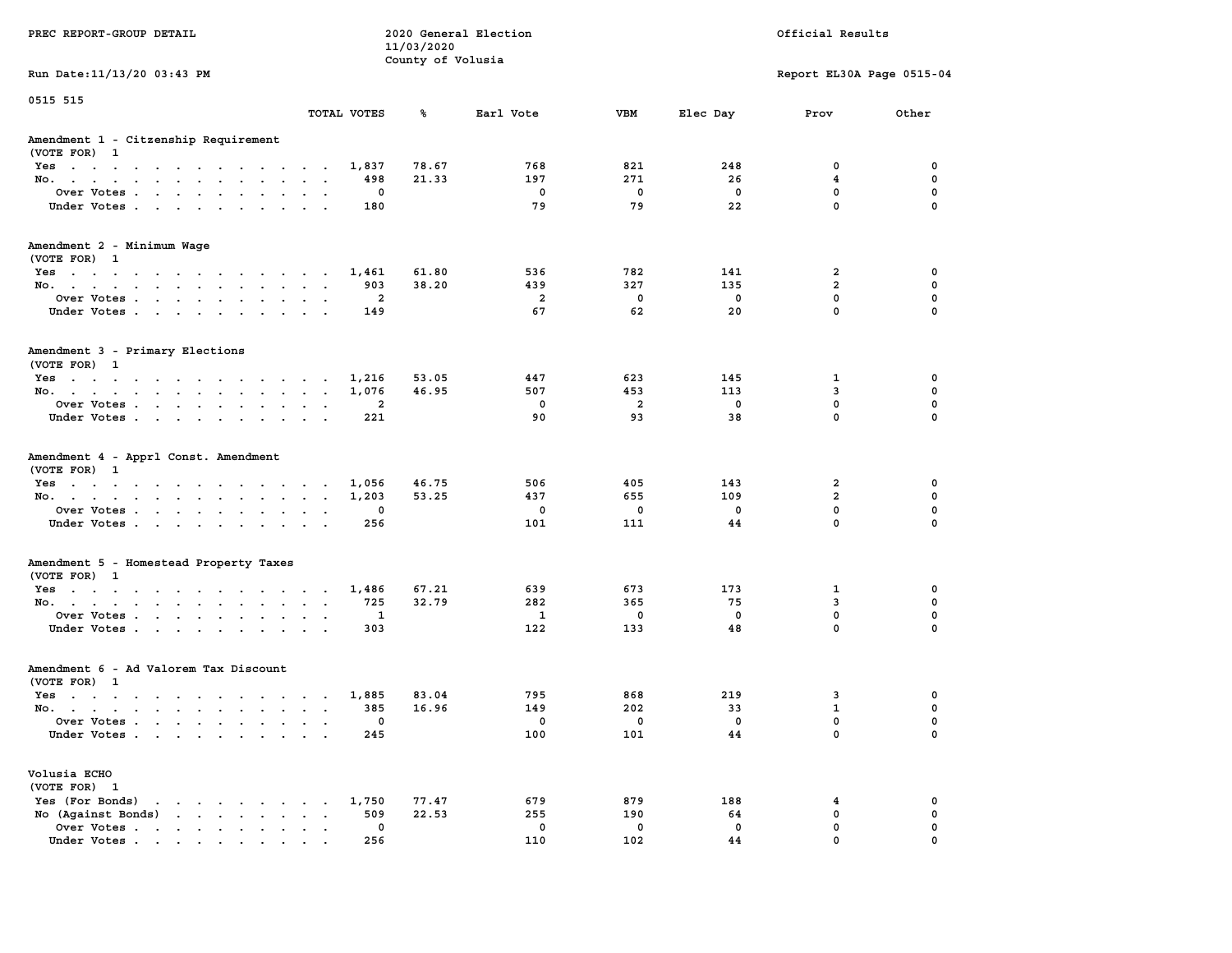| PREC REPORT-GROUP DETAIL        |  |  | 2020 General Election<br>11/03/2020<br>County of Volusia |  |  |             | Official Results |           |            |          |                           |       |
|---------------------------------|--|--|----------------------------------------------------------|--|--|-------------|------------------|-----------|------------|----------|---------------------------|-------|
| Run Date: 11/13/20 03:43 PM     |  |  |                                                          |  |  |             |                  |           |            |          | Report EL30A Page 0515-05 |       |
| 0515 515                        |  |  |                                                          |  |  | TOTAL VOTES | ‱                | Earl Vote | <b>VBM</b> | Elec Day | Prov                      | Other |
| Volusia Forever<br>(VOTE FOR) 1 |  |  |                                                          |  |  |             |                  |           |            |          |                           |       |
| Yes (For Bonds)                 |  |  |                                                          |  |  | 1,851       | 81.40            | 722       | 927        | 198      |                           |       |
| No (Against Bonds)              |  |  |                                                          |  |  | 423         | 18.60            | 220       | 148        | 55       |                           |       |
| Over Votes                      |  |  |                                                          |  |  |             |                  |           | 0          | 0        |                           |       |
| Under Votes                     |  |  |                                                          |  |  | 240         |                  | 101       | 96         | 43       |                           |       |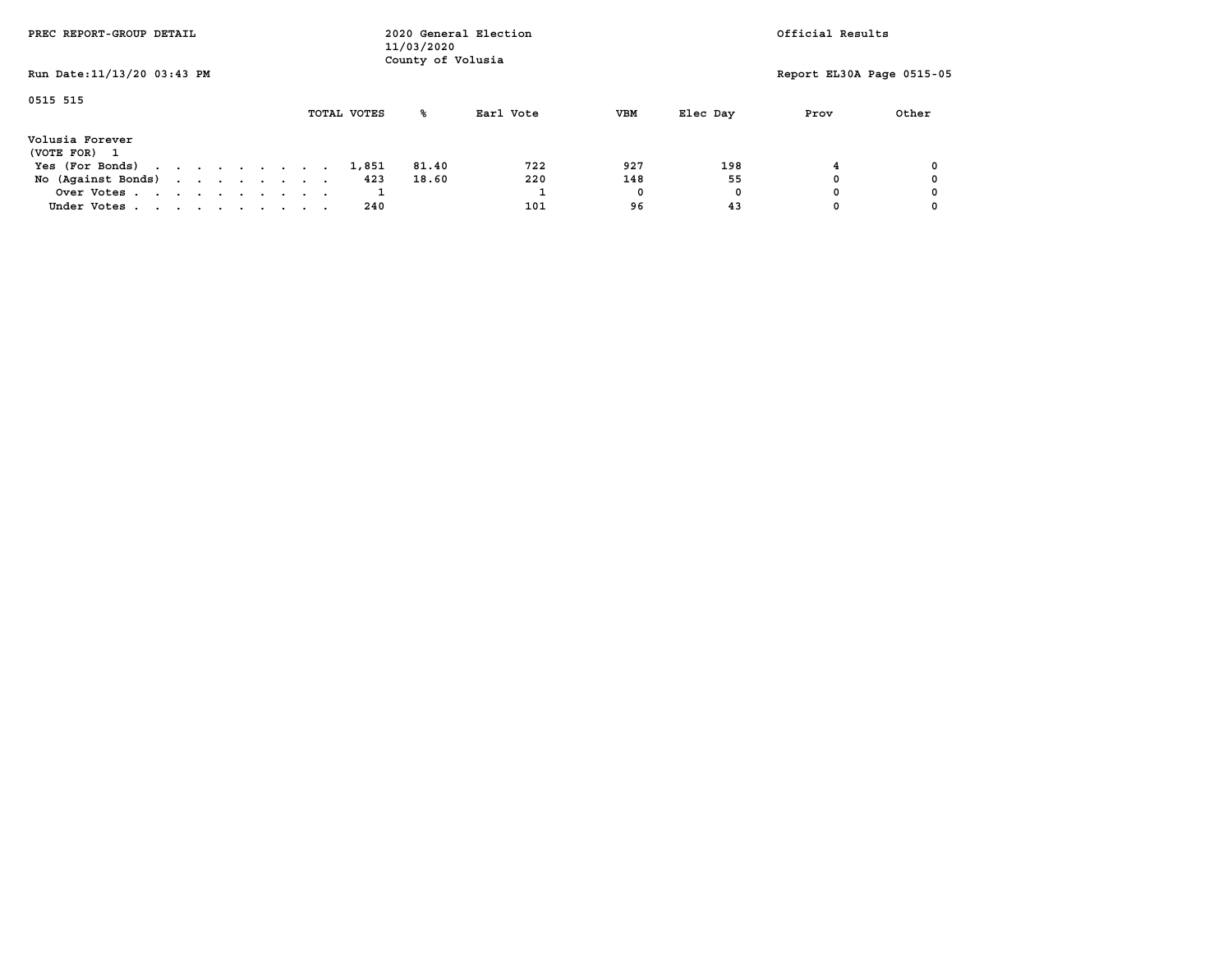| PREC REPORT-GROUP DETAIL                                                                                                                                                                                                                                   |                                            | 11/03/2020                     | 2020 General Election   |                         | Official Results |                           |             |  |
|------------------------------------------------------------------------------------------------------------------------------------------------------------------------------------------------------------------------------------------------------------|--------------------------------------------|--------------------------------|-------------------------|-------------------------|------------------|---------------------------|-------------|--|
| Run Date:11/13/20 03:43 PM                                                                                                                                                                                                                                 |                                            | County of Volusia              |                         |                         |                  | Report EL30A Page 0516-01 |             |  |
|                                                                                                                                                                                                                                                            |                                            |                                |                         |                         |                  |                           |             |  |
| 0516 516                                                                                                                                                                                                                                                   | TOTAL VOTES                                | ℁                              | Earl Vote               | VBM                     | Elec Day         | Prov                      | Other       |  |
| REGISTERED VOTERS - TOTAL<br>$\sim$                                                                                                                                                                                                                        | 2,521<br>$\sim 10$                         |                                |                         |                         |                  |                           |             |  |
| BALLOTS CAST - TOTAL.<br>$\mathbf{r}$ , $\mathbf{r}$ , $\mathbf{r}$ , $\mathbf{r}$ , $\mathbf{r}$                                                                                                                                                          | 2,191<br>$\bullet$<br>$\ddot{\phantom{a}}$ |                                | 764                     | 1,076                   | 348              | 3                         | 0           |  |
| BALLOTS CAST - BLANK.<br>$\cdot$ $\cdot$ $\cdot$<br>$\sim$<br>$\ddot{\phantom{1}}$                                                                                                                                                                         |                                            | 0                              | 0                       | 0                       | 0                | 0                         | 0           |  |
| VOTER TURNOUT - TOTAL<br>$\sim$ $\sim$ $\sim$<br>$\sim$ $\sim$                                                                                                                                                                                             |                                            | 86.91                          |                         |                         |                  |                           |             |  |
| VOTER TURNOUT - BLANK<br>$\ddot{\phantom{a}}$                                                                                                                                                                                                              |                                            |                                |                         |                         |                  |                           |             |  |
| President and Vice President                                                                                                                                                                                                                               |                                            |                                |                         |                         |                  |                           |             |  |
| (VOTE FOR) 1                                                                                                                                                                                                                                               |                                            |                                |                         |                         |                  |                           |             |  |
| Donald J. Trump (REP)<br>the contract of the contract of the contract of the contract of the contract of the contract of the contract of                                                                                                                   | 1,309                                      | 60.18                          | 528                     | 518                     | 261              | 2                         | 0           |  |
| Joseph R. Biden (DEM)<br>$\mathbf{r}$ . The contract of the contract of the contract of the contract of the contract of the contract of the contract of the contract of the contract of the contract of the contract of the contract of the contract of th | 841                                        | 38.67                          | 230                     | 535                     | 75               | $\mathbf 1$               | 0           |  |
| Jo Jorgensen (LPF)<br>$\sim 10^{-1}$ and $\sim 10^{-1}$<br>$\mathbf{A}^{\text{in}}$ , and $\mathbf{A}^{\text{in}}$ , and $\mathbf{A}^{\text{in}}$<br>$\sim$                                                                                                | 12                                         | .55                            | $\overline{a}$          | 5                       | 5                | 0                         | 0           |  |
| Roque "Rocky" De La Fuente (REF).<br>$\sim$                                                                                                                                                                                                                | $\ddot{\phantom{1}}$                       | $\overline{\mathbf{2}}$<br>.09 | $\mathbf 0$             | $\mathbf{1}$            | $\mathbf{1}$     | $\mathbf 0$               | 0           |  |
| Gloria La Riva (PSL).                                                                                                                                                                                                                                      |                                            | $\mathbf{1}$<br>.05            | $\mathbf{1}$            | $\mathbf 0$             | $\mathbf 0$      | $\mathbf 0$               | 0           |  |
| Howie Hawkins (GRE)<br>$\sim$                                                                                                                                                                                                                              |                                            | .18<br>4                       | $\mathbf 0$             | $\overline{\mathbf{2}}$ | $\overline{a}$   | $\mathbf 0$               | 0           |  |
| Don Blankenship (CPF)<br>$\ddot{\phantom{a}}$                                                                                                                                                                                                              | $\sim$ $\sim$                              | .14<br>3                       | $\mathbf{1}$            | $\mathbf{1}$            | $\mathbf{1}$     | $\mathbf 0$               | 0           |  |
| WRITE-IN. $\cdot$<br>$\ddot{\phantom{a}}$<br>$\cdot$                                                                                                                                                                                                       | $\mathbf{r}$                               | 3<br>.14                       | $\mathbf 0$             | $\mathbf{1}$            | $\overline{a}$   | $\mathbf 0$               | 0           |  |
| Over Votes                                                                                                                                                                                                                                                 | $\cdot$ .                                  | $\mathbf{1}$                   | $\mathbf 0$             | $\mathbf{1}$            | $\mathbf 0$      | $\mathbf 0$               | 0           |  |
| Under Votes<br>$\ddot{\phantom{a}}$                                                                                                                                                                                                                        | 15<br>$\cdot$ .                            |                                | $\overline{a}$          | 12                      | $\mathbf{1}$     | $\mathbf 0$               | 0           |  |
| Representative in Congress District 6<br>(VOTE FOR) 1                                                                                                                                                                                                      |                                            |                                |                         |                         |                  |                           |             |  |
| Michael Waltz (REP)                                                                                                                                                                                                                                        | 1,348                                      | 63.83                          | 539                     | 548                     | 261              | $\mathbf 0$               | 0           |  |
| Clint Curtis (DEM)<br>$\mathbf{r}$                                                                                                                                                                                                                         | 751<br>$\sim$ $\sim$                       | 35.56                          | 201                     | 483                     | 65               | $\overline{a}$            | $\mathbf 0$ |  |
| $WRTTE-IN.$<br>$\ddot{\phantom{a}}$<br>$\sim$<br>$\sim$                                                                                                                                                                                                    | 13<br>$\sim$                               | .62                            | $\mathbf 0$             | 8                       | 5                | $\mathbf 0$               | $\mathbf 0$ |  |
| Over Votes                                                                                                                                                                                                                                                 | $\cdot$ .                                  | $\mathbf 0$                    | $\mathbf 0$             | $\mathbf 0$             | $\mathbf 0$      | $\mathbf 0$               | 0           |  |
| Under Votes                                                                                                                                                                                                                                                | 79<br>$\cdot$ .                            |                                | 24                      | 37                      | 17               | $\mathbf{1}$              | $\Omega$    |  |
| State Attorney 7th Judicial Circuit<br>(VOTE FOR) 1                                                                                                                                                                                                        |                                            |                                |                         |                         |                  |                           |             |  |
| R.J. Larizza $(REP)$                                                                                                                                                                                                                                       | 1,356                                      | 67.36                          | 534                     | 572                     | 249              | 1                         | 0           |  |
| Don Dempsey.<br>$\mathcal{A}=\mathcal{A}=\mathcal{A}=\mathcal{A}=\mathcal{A}=\mathcal{A}=\mathcal{A}$ .<br>$\sim$                                                                                                                                          | 657                                        | 32.64                          | 185                     | 397                     | 75               | $\mathbf 0$               | $\mathbf 0$ |  |
| Over Votes                                                                                                                                                                                                                                                 | 1<br>$\cdot$ .                             |                                | 1                       | 0                       | $^{\circ}$       | $\mathbf 0$               | $\mathbf 0$ |  |
| Under Votes                                                                                                                                                                                                                                                | 177<br>$\sim$ $\sim$                       |                                | 44                      | 107                     | 24               | $\overline{a}$            | $\mathbf 0$ |  |
| State Senator District 7<br>(VOTE FOR) 1                                                                                                                                                                                                                   |                                            |                                |                         |                         |                  |                           |             |  |
| Travis J. Hutson $(REP)$ .                                                                                                                                                                                                                                 | 1,307                                      | 63.05                          | 526                     | 526                     | 254              | 1                         | 0           |  |
| Heather Hunter (DEM).                                                                                                                                                                                                                                      | 761<br>$\cdot$ .                           | 36.71                          | 202                     | 488                     | 70               | $\mathbf{1}$              | 0           |  |
| WRITE-IN.<br>$\ddot{\phantom{a}}$<br>$\ddot{\phantom{a}}$<br>$\ddot{\phantom{a}}$                                                                                                                                                                          |                                            | 5<br>.24                       | $\overline{\mathbf{2}}$ | 3                       | 0                | 0                         | 0           |  |
| Over Votes                                                                                                                                                                                                                                                 |                                            | $\mathbf{1}$                   | 1                       | 0                       | $\mathbf 0$      | $\mathbf 0$               | 0           |  |
| Under Votes<br>$\ddot{\phantom{0}}$<br>$\sim$ 4 $\sim$                                                                                                                                                                                                     | 117                                        |                                | 33                      | 59                      | 24               | $\mathbf 1$               | 0           |  |
| State Representative District 25<br>(VOTE FOR)<br>-1                                                                                                                                                                                                       |                                            |                                |                         |                         |                  |                           |             |  |
| Tom Leek $(REP)$ .                                                                                                                                                                                                                                         | 1,405                                      | 66.81                          | 558                     | 578                     | 269              | 0                         | 0           |  |
| Sarah Zutter (DEM)<br>$\mathbf{r}$ , $\mathbf{r}$ , $\mathbf{r}$ , $\mathbf{r}$ , $\mathbf{r}$                                                                                                                                                             | 648                                        | 30.81                          | 167                     | 430                     | 49               | $\overline{\mathbf{2}}$   | 0           |  |
| Joseph "Joe" Hannoush (LPF)<br>$\ddot{\phantom{a}}$<br>$\cdot$                                                                                                                                                                                             | 50                                         | 2.38                           | 17                      | 21                      | 12               | 0                         | $\mathbf 0$ |  |
| Over Votes.<br>$\cdots$<br>$\ddot{\phantom{a}}$<br>$\ddot{\phantom{0}}$<br>$\ddot{\phantom{a}}$<br>$\cdot$                                                                                                                                                 | $\sim$                                     | 0                              | 0                       | $\mathbf 0$             | $\mathbf 0$      | $\mathbf 0$               | $\mathbf 0$ |  |
| Under Votes.<br>$\sim$ $\sim$ $\sim$ $\sim$ $\sim$ $\sim$ $\sim$<br>$\bullet$                                                                                                                                                                              | 88                                         |                                | 22                      | 47                      | 18               | $\mathbf{1}$              | $\mathbf 0$ |  |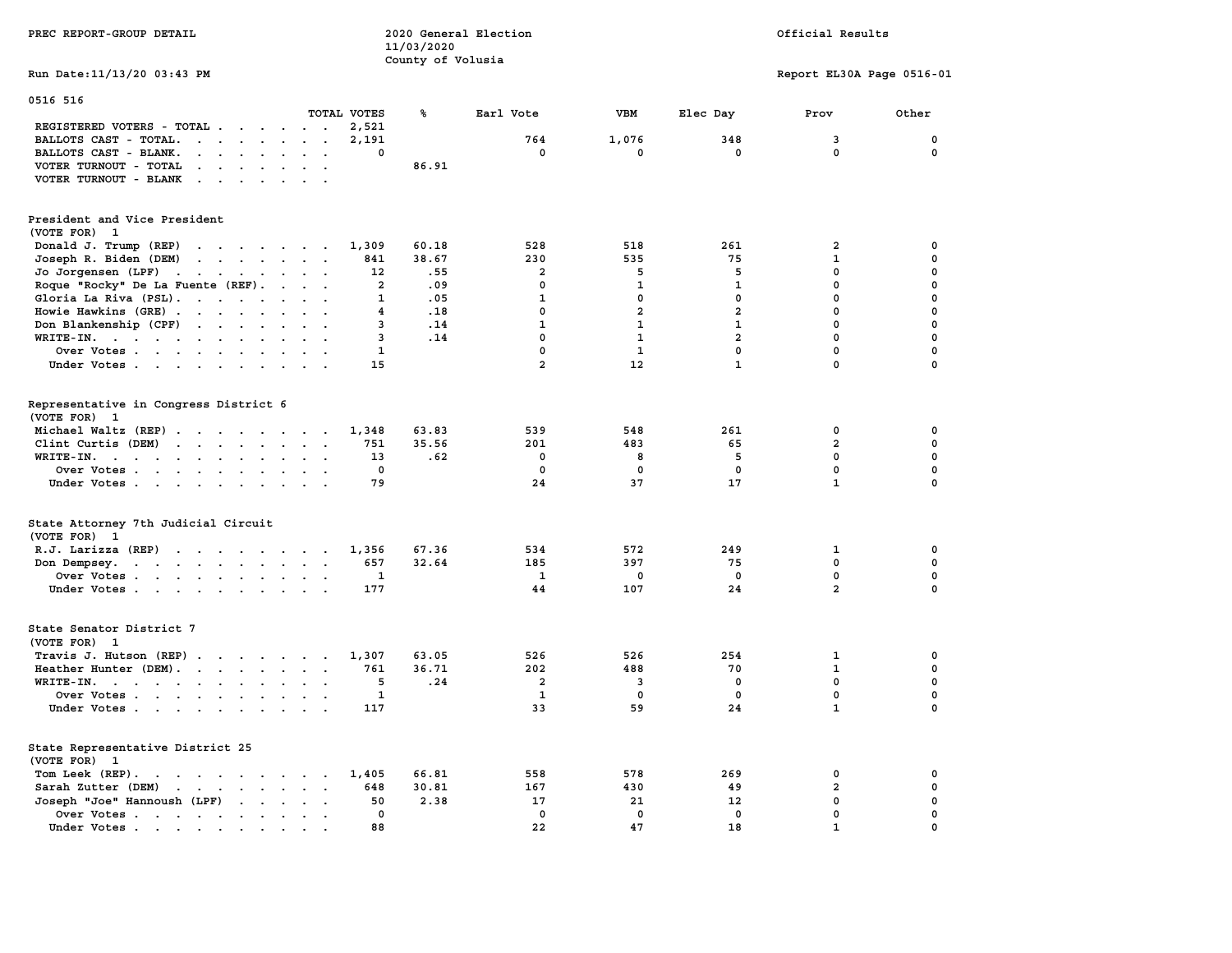| PREC REPORT-GROUP DETAIL                                    | 2020 General Election<br>11/03/2020 |                   |             |             |             | Official Results          |             |
|-------------------------------------------------------------|-------------------------------------|-------------------|-------------|-------------|-------------|---------------------------|-------------|
| Run Date: 11/13/20 03:43 PM                                 |                                     | County of Volusia |             |             |             | Report EL30A Page 0516-02 |             |
|                                                             |                                     |                   |             |             |             |                           |             |
| 0516 516                                                    | TOTAL VOTES                         | ℁                 | Earl Vote   | VBM         | Elec Day    | Prov                      | Other       |
| Supreme Court - Carlos G. Muniz<br>(VOTE FOR) 1             |                                     |                   |             |             |             |                           |             |
| Yes                                                         | 1,237                               | 70.65             | 467         | 560         | 208         | 2                         | 0           |
| No.                                                         | 514                                 | 29.35             | 159         | 282         | 73          | $\mathbf 0$               | 0           |
| Over Votes.                                                 | 0                                   |                   | 0           | $\mathbf 0$ | $\mathbf 0$ | 0                         | 0           |
| Under Votes                                                 | 440                                 |                   | 138         | 234         | 67          | $\mathbf{1}$              | $\Omega$    |
| 5th Dist Crt of Appeal - Evander<br>(VOTE FOR) 1            |                                     |                   |             |             |             |                           |             |
| Yes                                                         | 1,342                               | 77.53             | 468         | 652         | 220         | 2                         | 0           |
| No.                                                         | 389                                 | 22.47             | 150         | 183         | 56          | $\mathbf 0$               | 0           |
| Over Votes                                                  | 0                                   |                   | $\mathbf 0$ | 0           | 0           | 0                         | $\mathbf 0$ |
| Under Votes                                                 | 460                                 |                   | 146         | 241         | 72          | $\mathbf{1}$              | 0           |
| 5th Dist Crt of Appeal - Grosshans<br>(VOTE FOR) 1          |                                     |                   |             |             |             |                           |             |
| Yes                                                         | 1,243                               | 72.02             | 454         | 577         | 210         | 2                         | 0           |
| No.                                                         | 483                                 | 27.98             | 161         | 258         | 64          | 0                         | 0           |
| Over Votes                                                  | 0                                   |                   | $\mathbf 0$ | 0           | $^{\circ}$  | $\mathbf 0$               | 0           |
| Under Votes                                                 | 465                                 |                   | 149         | 241         | 74          | $\mathbf{1}$              | 0           |
| 5th Dist Crt of Appeal - Harris<br>(VOTE FOR) 1             |                                     |                   |             |             |             |                           |             |
| Yes                                                         | 1,285                               | 75.41             | 462         | 607         | 214         | 2                         | 0           |
| No.                                                         | 419                                 | 24.59             | 147         | 212         | 60          | $\mathbf 0$               | 0           |
| Over Votes                                                  | 0                                   |                   | $\mathbf 0$ | 0           | 0           | $\mathbf 0$               | 0           |
| Under Votes                                                 | 487                                 |                   | 155         | 257         | 74          | $\mathbf{1}$              | $\Omega$    |
| 5th Dist Crt of Appeal - Orfinger<br>(VOTE FOR) 1           |                                     |                   |             |             |             |                           |             |
| Yes                                                         | 1,394                               | 78.31             | 485         | 685         | 222         | 2                         | 0           |
| No.                                                         | 386                                 | 21.69             | 143         | 183         | 60          | $\mathbf 0$               | 0           |
| Over Votes                                                  | 0                                   |                   | $\mathbf 0$ | 0           | 0           | 0                         | 0           |
| Under Votes                                                 | 411                                 |                   | 136         | 208         | 66          | $\mathbf{1}$              | $\Omega$    |
| 5th Dist Crt of Appeal - Sasso<br>(VOTE FOR) 1              |                                     |                   |             |             |             |                           |             |
| Yes                                                         | 1,229                               | 73.20             | 438         | 579         | 210         | 2                         | 0           |
| No.                                                         | 450                                 | 26.80             | 159         | 230         | 61          | 0                         | 0           |
| Over Votes                                                  | 0                                   |                   | $^{\circ}$  | 0           | 0           | $\mathbf 0$               | 0           |
| Under Votes                                                 | 512                                 |                   | 167         | 267         | 77          | $\mathbf{1}$              | 0           |
| 5th Dist Crt of Appeal - Wallis<br>(VOTE FOR) 1             |                                     |                   |             |             |             |                           |             |
| $Yes \cdot \cdot \cdot \cdot \cdot \cdot \cdot \cdot \cdot$ | 1,251<br><b>Service</b> State       | 74.33             | 438         | 605         | 206         | 2                         | 0           |
| No.<br>$\ddot{\phantom{0}}$                                 | 432<br>$\bullet$                    | 25.67             | 157         | 209         | 66          | $\mathbf 0$               | 0           |
| Over Votes<br>Under Votes                                   | 0<br>508                            |                   | 0<br>169    | 0<br>262    | 0<br>76     | 0<br>1                    | 0           |
|                                                             |                                     |                   |             |             |             |                           |             |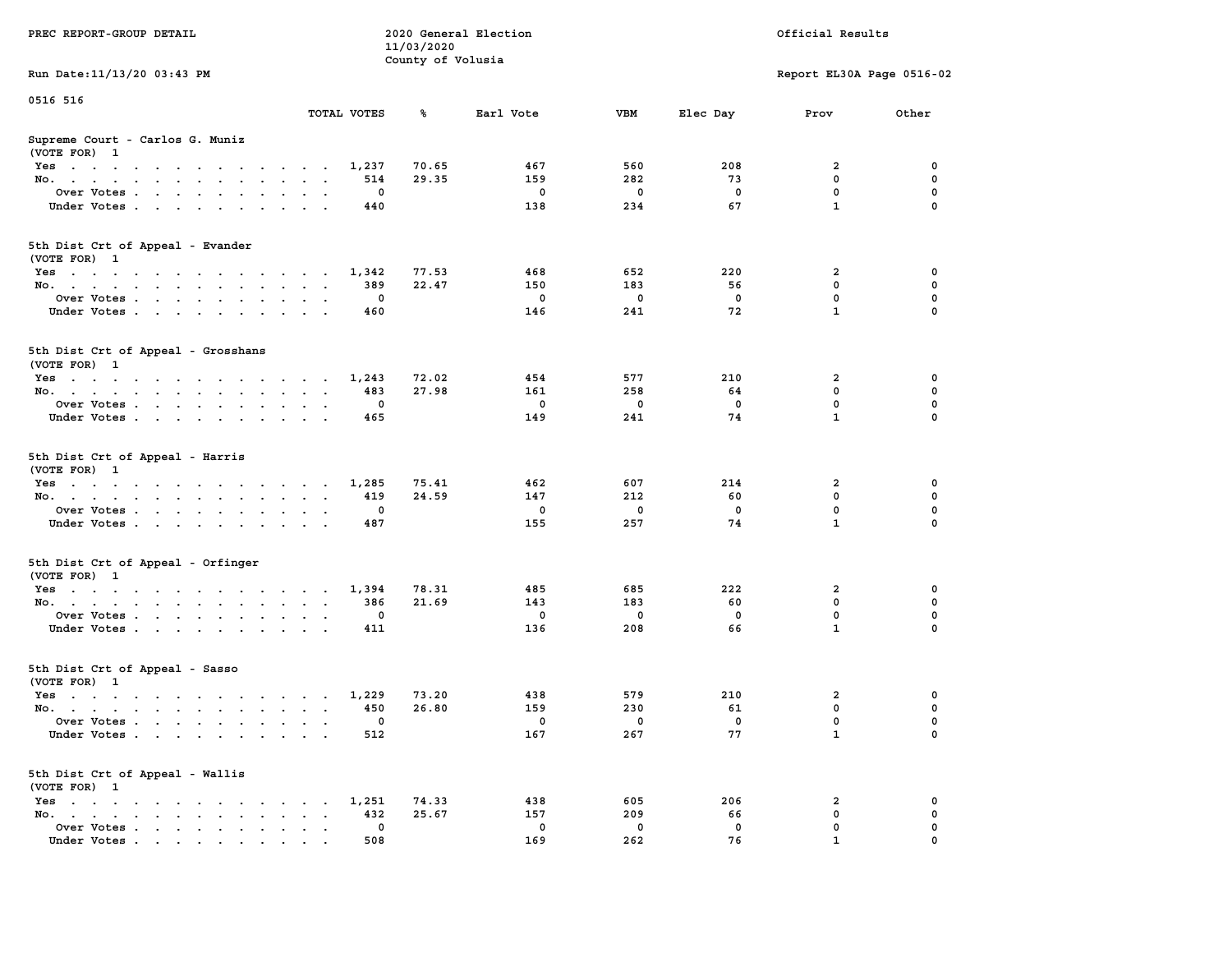|                                                                                                                                                                    |                                                                  | 11/03/2020        |             |             |             |                           |             |
|--------------------------------------------------------------------------------------------------------------------------------------------------------------------|------------------------------------------------------------------|-------------------|-------------|-------------|-------------|---------------------------|-------------|
|                                                                                                                                                                    |                                                                  | County of Volusia |             |             |             |                           |             |
| Run Date:11/13/20 03:43 PM                                                                                                                                         |                                                                  |                   |             |             |             | Report EL30A Page 0516-03 |             |
| 0516 516                                                                                                                                                           |                                                                  |                   |             |             |             |                           |             |
|                                                                                                                                                                    | TOTAL VOTES                                                      | ℁                 | Earl Vote   | <b>VBM</b>  | Elec Day    | Prov                      | Other       |
| Circuit Judge, 7th Judicial, Group 14                                                                                                                              |                                                                  |                   |             |             |             |                           |             |
| (VOTE FOR)<br>$\mathbf{1}$                                                                                                                                         |                                                                  |                   |             |             |             |                           |             |
| Joan Anthony<br>$\mathcal{A}=\mathcal{A}=\mathcal{A}=\mathcal{A}=\mathcal{A}=\mathcal{A}=\mathcal{A}$                                                              | 887                                                              | 51.45             | 283         | 487         | 115         | 2                         | 0           |
| Dan Hilbert<br>$\mathbf{u} = \mathbf{u} + \mathbf{u} + \mathbf{u} + \mathbf{u}$<br>$\sim$<br>$\sim$                                                                | 837<br>$\sim$<br>$\overline{a}$                                  | 48.55             | 325         | 358         | 154         | 0                         | 0           |
| Over Votes.<br>$\mathcal{A}=\mathcal{A}=\mathcal{A}=\mathcal{A}=\mathcal{A}$ .<br>$\ddot{\phantom{a}}$                                                             | $\mathbf 0$<br>$\cdot$<br>$\cdot$                                |                   | $\mathbf 0$ | $\mathbf 0$ | $\mathbf 0$ | $\mathbf 0$               | $\mathbf 0$ |
| Under Votes<br>$\sim$                                                                                                                                              | 467<br>$\ddot{\phantom{a}}$<br>$\cdot$                           |                   | 156         | 231         | 79          | $\mathbf{1}$              | $\mathbf 0$ |
| County Council Chair                                                                                                                                               |                                                                  |                   |             |             |             |                           |             |
| (VOTE FOR)<br>$\mathbf{1}$                                                                                                                                         |                                                                  |                   |             |             |             |                           |             |
| Jeff Brower.<br>design and a series of the con-                                                                                                                    | 1,082                                                            | 56.98             | 397         | 510         | 175         | 0                         | 0           |
| Deborah A. "Deb" Denys                                                                                                                                             | 817<br>$\overline{\phantom{a}}$<br>$\bullet$<br>$\sim$           | 43.02             | 276         | 417         | 123         | 1                         | 0           |
| Over Votes<br>$\sim$<br>$\bullet$<br>$\ddot{\phantom{1}}$<br>$\ddot{\phantom{a}}$                                                                                  | $\mathbf{2}$<br>$\bullet$                                        |                   | 1           | 1           | 0           | 0                         | 0           |
| Under Votes<br>$\ddot{\phantom{a}}$                                                                                                                                | 290                                                              |                   | 90          | 148         | 50          | $\overline{a}$            | $\mathbf 0$ |
|                                                                                                                                                                    |                                                                  |                   |             |             |             |                           |             |
| County Council Member District 4<br>(VOTE FOR) 1                                                                                                                   |                                                                  |                   |             |             |             |                           |             |
| Barbara Bonarrigo.                                                                                                                                                 | 910                                                              | 48.25             | 335         | 442         | 132         | 1                         | 0           |
| $\sim$ 100 $\pm$<br>$\sim$ $\sim$ $\sim$ $\sim$ $\sim$<br>$\sim$<br>Heather Post<br>$\sim 100$ $\sim$<br>$\sim 10^{-1}$ and $\sim 10^{-1}$<br>$\ddot{\phantom{a}}$ | $\ddot{\phantom{a}}$<br>976<br>$\bullet$<br>$\bullet$            | 51.75             | 339         | 472         | 165         | $\mathbf 0$               | 0           |
| $\bullet$ .<br><br><br>$\bullet$ .<br>Over Votes                                                                                                                   | $\blacksquare$<br>3<br>$\cdot$                                   |                   | 2           | 0           | 1           | 0                         | 0           |
| $\ddot{\phantom{0}}$                                                                                                                                               | $\bullet$<br>302                                                 |                   | 88          | 162         | 50          | $\overline{\mathbf{2}}$   | $\mathbf 0$ |
| Under Votes<br>$\ddot{\phantom{a}}$<br>$\sim$<br>$\bullet$                                                                                                         |                                                                  |                   |             |             |             |                           |             |
| Soil & Water Conservation Seat 2<br>(VOTE FOR)<br>- 1                                                                                                              |                                                                  |                   |             |             |             |                           |             |
| John Nelson.<br>$\mathcal{A}=\mathcal{A}=\mathcal{A}=\mathcal{A}=\mathcal{A}=\mathcal{A}=\mathcal{A}=\mathcal{A}=\mathcal{A}$                                      | 1,211                                                            | 76.84             | 457         | 566         | 187         | 1                         | 0           |
| Wesley Wayne Wilson Jr<br>$\sim$                                                                                                                                   | 365<br>$\bullet$<br>$\bullet$<br>$\ddot{\phantom{1}}$            | 23.16             | 127         | 173         | 65          | 0                         | 0           |
| Over Votes                                                                                                                                                         | 0<br>$\cdot$<br>$\cdot$                                          |                   | 0           | 0           | $\mathbf 0$ | 0                         | $\mathbf 0$ |
| Under Votes<br>$\sim$<br>$\cdot$                                                                                                                                   | 615                                                              |                   | 180         | 337         | 96          | $\overline{a}$            | 0           |
| Soil & Water Conservation Seat 4                                                                                                                                   |                                                                  |                   |             |             |             |                           |             |
| (VOTE FOR) 1                                                                                                                                                       |                                                                  |                   |             |             |             |                           |             |
| Wendy Anderson.<br>the contract of the contract of the                                                                                                             | 912<br>$\cdot$                                                   | 55.71             | 269         | 509         | 132         | $\overline{\mathbf{2}}$   | 0           |
| Barbara Deering<br>$\ddot{\phantom{0}}$                                                                                                                            | 725<br>$\bullet$<br>$\bullet$<br>$\ddot{\phantom{1}}$            | 44.29             | 326         | 273         | 126         | 0                         | $\mathbf 0$ |
| Over Votes<br>$\ddot{\phantom{a}}$                                                                                                                                 | $\mathbf 0$<br>$\bullet$<br>$\bullet$                            |                   | 0           | 0           | $\mathbf 0$ | 0                         | 0           |
| Under Votes<br>$\ddot{\phantom{a}}$                                                                                                                                | 554<br>$\cdot$<br>$\cdot$                                        |                   | 169         | 294         | 90          | $\mathbf{1}$              | 0           |
| Ormond Beach Mayor                                                                                                                                                 |                                                                  |                   |             |             |             |                           |             |
| (VOTE FOR)<br>$\mathbf{1}$                                                                                                                                         |                                                                  |                   |             |             |             |                           |             |
| Rob Bridger.<br>$\bullet$ . $\bullet$ . $\bullet$ . $\bullet$ . $\bullet$<br>$\cdot$<br>$\bullet$                                                                  | 861<br>$\cdot$                                                   | 43.11             | 255         | 510         | 95          | 1                         | 0           |
| Bill Partington<br>the contract of the contract of<br>$\ddot{\phantom{1}}$                                                                                         | 1,136<br>$\ddot{\phantom{a}}$<br>$\cdot$<br>$\ddot{\phantom{a}}$ | 56.89             | 441         | 487         | 207         | 1                         | $\mathbf 0$ |
| Over Votes.<br>$\sim$<br>$\ddot{\phantom{a}}$<br>$\sim$ $\sim$<br>$\ddot{\phantom{a}}$<br>$\ddot{\phantom{a}}$                                                     | 0<br>$\cdot$<br>$\ddot{\phantom{a}}$<br>$\cdot$                  |                   | 0           | 0           | $\mathbf 0$ | $\mathbf 0$               | $\mathbf 0$ |
| Under Votes<br>$\ddot{\phantom{a}}$                                                                                                                                | 194<br>$\ddot{\phantom{a}}$<br>$\ddot{\phantom{a}}$              |                   | 68          | 79          | 46          | $\mathbf{1}$              | $\mathbf 0$ |
| Ormond Beach Commissioner Zone 1                                                                                                                                   |                                                                  |                   |             |             |             |                           |             |
| (VOTE FOR) 1                                                                                                                                                       |                                                                  |                   |             |             |             |                           |             |
| Tim Grigsby.<br>$\ddot{\phantom{a}}$<br>$\ddot{\phantom{a}}$<br>$\ddot{\phantom{a}}$<br>$\ddot{\phantom{a}}$<br>$\ddot{\phantom{a}}$<br>$\blacksquare$             | 851<br>$\bullet$                                                 | 44.09             | 251         | 490         | 108         | 2                         | 0           |
| Dwight Selby<br><b>Contract Contract Contract</b><br>$\mathbf{r} = \mathbf{r}$<br>$\bullet$<br>$\bullet$                                                           | 1,079<br>$\bullet$<br>$\blacksquare$ .<br>$\bullet$              | 55.91             | 423         | 460         | 196         | $\mathbf 0$               | 0           |
| Over Votes<br>$\bullet$                                                                                                                                            | 0<br>$\,$ .<br>$\bullet$<br>$\cdot$                              |                   | 0           | 0           | 0           | 0                         | $\mathbf 0$ |
| Under Votes                                                                                                                                                        | 261                                                              |                   | 90          | 126         | 44          | $\mathbf{1}$              | $\mathbf 0$ |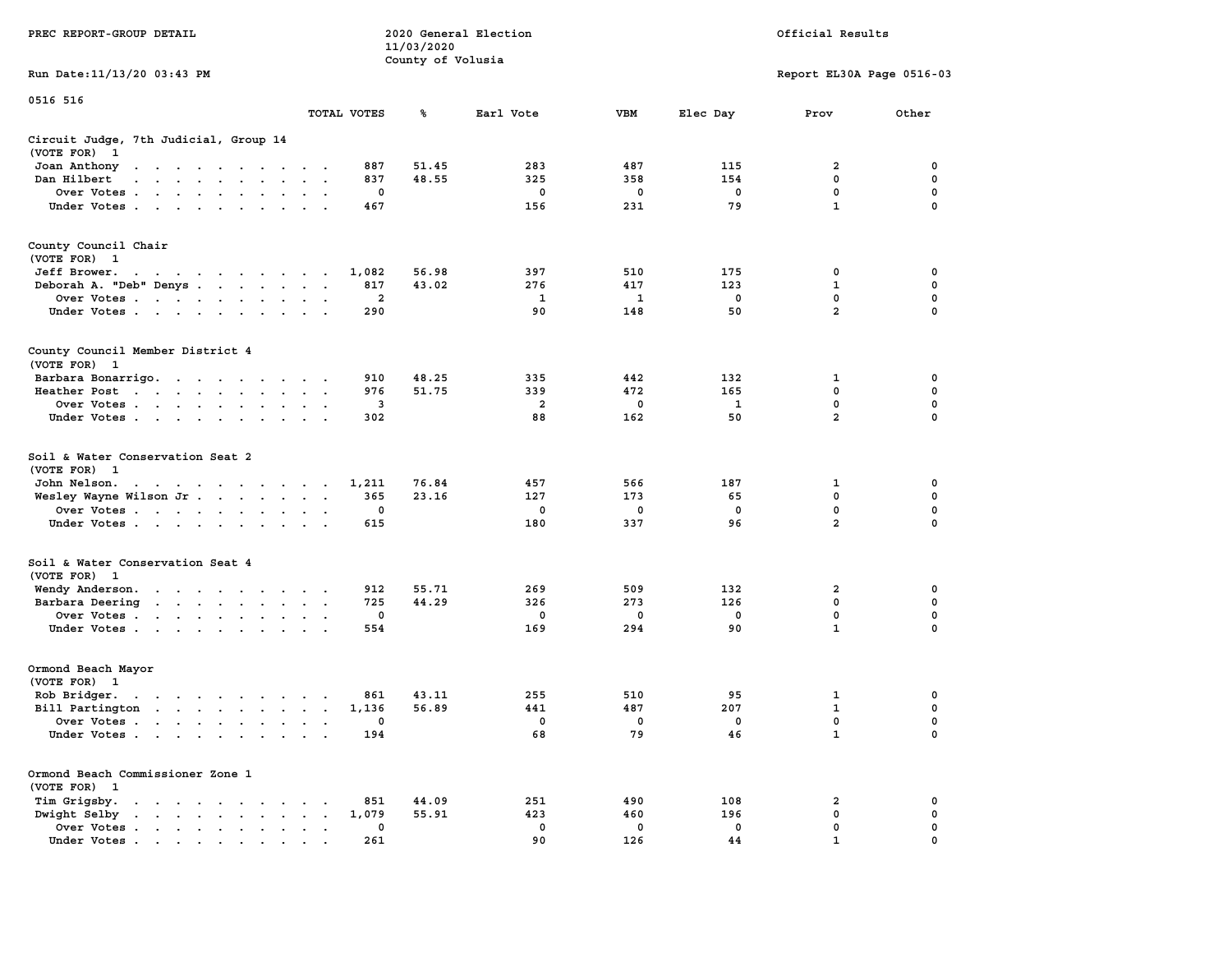|                                                                                                                                |                                                          | 11/03/2020        |                         |             |             |                           |             |
|--------------------------------------------------------------------------------------------------------------------------------|----------------------------------------------------------|-------------------|-------------------------|-------------|-------------|---------------------------|-------------|
|                                                                                                                                |                                                          | County of Volusia |                         |             |             |                           |             |
| Run Date: 11/13/20 03:43 PM                                                                                                    |                                                          |                   |                         |             |             | Report EL30A Page 0516-04 |             |
| 0516 516                                                                                                                       |                                                          |                   |                         |             |             |                           |             |
|                                                                                                                                | TOTAL VOTES                                              | ℁                 | Earl Vote               | <b>VBM</b>  | Elec Day    | Prov                      | Other       |
| Amendment 1 - Citzenship Requirement<br>(VOTE FOR) 1                                                                           |                                                          |                   |                         |             |             |                           |             |
| Yes                                                                                                                            | 1,574                                                    | 75.97             | 559                     | 735         | 278         | 2                         | 0           |
| No.<br>$\sim$ $\sim$ $\sim$<br>$\sim$<br>$\sim$                                                                                | 498                                                      | 24.03             | 160                     | 287         | 51          | 0                         | 0           |
| Over Votes                                                                                                                     | 0<br>$\ddot{\phantom{a}}$                                |                   | 0                       | $\mathbf 0$ | $\mathbf 0$ | $\mathbf 0$               | $\mathbf 0$ |
| Under Votes<br>$\mathcal{A}^{\mathcal{A}}$ and $\mathcal{A}^{\mathcal{A}}$                                                     | 119<br>$\sim$<br>$\overline{\phantom{a}}$                |                   | 45                      | 54          | 19          | $\mathbf{1}$              | $\Omega$    |
| Amendment 2 - Minimum Wage<br>(VOTE FOR) 1                                                                                     |                                                          |                   |                         |             |             |                           |             |
| Yes                                                                                                                            | 1,002                                                    | 48.69             | 268                     | 616         | 117         | 1                         | $\mathbf 0$ |
| No.                                                                                                                            | 1,056                                                    | 51.31             | 450                     | 397         | 208         | $\mathbf{1}$              | $\mathbf 0$ |
| Over Votes<br>$\sim$ $\sim$                                                                                                    | $\overline{2}$<br>$\blacksquare$<br>$\ddot{\phantom{a}}$ |                   | $\overline{a}$          | $\mathbf 0$ | $\mathbf 0$ | $\mathbf 0$               | $\mathbf 0$ |
| Under Votes<br>$\sim$ $\sim$                                                                                                   | 131<br>$\cdot$ $\cdot$                                   |                   | 44                      | 63          | 23          | $\mathbf{1}$              | $\Omega$    |
| Amendment 3 - Primary Elections<br>(VOTE FOR) 1                                                                                |                                                          |                   |                         |             |             |                           |             |
| Yes                                                                                                                            | 819<br>$\cdot$                                           | 40.85             | 225                     | 471         | 122         | 1                         | 0           |
| No.                                                                                                                            | 1,186<br>$\cdot$ $\cdot$ $\cdot$ $\cdot$                 | 59.15             | 473                     | 517         | 195         | $\mathbf 1$               | 0           |
| Over Votes<br>$\ddot{\phantom{a}}$<br>$\cdot$<br>$\cdot$                                                                       | 0                                                        |                   | $\mathbf 0$             | $\mathbf 0$ | 0           | 0                         | $\mathbf 0$ |
| Under Votes<br>$\sim$ $\sim$                                                                                                   | 186<br>$\sim$                                            |                   | 66                      | 88          | 31          | $\mathbf{1}$              | $\Omega$    |
|                                                                                                                                |                                                          |                   |                         |             |             |                           |             |
| Amendment 4 - Apprl Const. Amendment<br>(VOTE FOR) 1                                                                           |                                                          |                   |                         |             |             |                           |             |
| Yes<br>$\mathcal{A}=\mathcal{A}=\mathcal{A}=\mathcal{A}=\mathcal{A}=\mathcal{A}=\mathcal{A}$<br>$\sim$ $\sim$                  | 824<br>$\sim$ $\sim$<br>$\bullet$                        | 41.53             | 350                     | 320         | 153         | 1                         | 0           |
| No.<br>$\ddot{\phantom{0}}$<br>$\bullet$<br>$\bullet$                                                                          | 1,160<br>$\sim$<br>$\bullet$                             | 58.47             | 344                     | 655         | 160         | 1                         | 0           |
| Over Votes                                                                                                                     | 0<br>$\sim$ $\sim$<br>$\sim$                             |                   | 0                       | $\mathbf 0$ | 0           | $\mathbf 0$               | $\mathbf 0$ |
| Under Votes<br>$\sim$ $\sim$                                                                                                   | 207<br>$\sim$<br>$\sim$                                  |                   | 70                      | 101         | 35          | $\mathbf{1}$              | $\mathbf 0$ |
| Amendment 5 - Homestead Property Taxes<br>(VOTE FOR) 1                                                                         |                                                          |                   |                         |             |             |                           |             |
| Yes                                                                                                                            | 1,309                                                    | 67.09             | 484                     | 610         | 214         | $\mathbf{1}$              | 0           |
| No.<br>$\sim$<br>$\bullet$<br>$\cdot$                                                                                          | 642<br>$\ddot{\phantom{a}}$<br>$\ddot{\phantom{a}}$      | 32.91             | 202                     | 347         | 92          | $\mathbf{1}$              | $\mathbf 0$ |
| Over Votes<br>$\ddot{\phantom{0}}$<br>$\bullet$<br>$\bullet$                                                                   | $\overline{a}$<br>$\bullet$                              |                   | $\overline{\mathbf{2}}$ | $\mathbf 0$ | $\Omega$    | $\mathbf{0}$              | $\mathbf 0$ |
| Under Votes<br>$\ddot{\phantom{0}}$<br>$\ddot{\phantom{a}}$<br>$\ddot{\phantom{a}}$                                            | 238<br>$\ddot{\phantom{a}}$                              |                   | 76                      | 119         | 42          | $\mathbf{1}$              | $\Omega$    |
| Amendment 6 - Ad Valorem Tax Discount<br>(VOTE FOR) 1                                                                          |                                                          |                   |                         |             |             |                           |             |
| Yes                                                                                                                            | 1,609                                                    | 79.93             | 572                     | 778         | 257         | $\mathbf{2}$              | 0           |
| No.                                                                                                                            | 404<br>$\cdot$ $\cdot$ $\cdot$ $\cdot$                   | 20.07             | 130                     | 216         | 58          | 0                         | 0           |
| Over Votes<br>$\ddot{\phantom{0}}$<br>$\ddot{\phantom{a}}$<br>$\cdot$                                                          | 0<br>$\ddot{\phantom{a}}$<br>$\ddot{\phantom{a}}$        |                   | 0                       | $\mathbf 0$ | 0           | $\mathbf 0$               | $\mathbf 0$ |
| Under Votes                                                                                                                    | 178                                                      |                   | 62                      | 82          | 33          | $\mathbf{1}$              | 0           |
| Volusia ECHO<br>(VOTE FOR) 1                                                                                                   |                                                          |                   |                         |             |             |                           |             |
| Yes (For Bonds)<br>the contract of the contract of the con-                                                                    | 1,452                                                    | 72.89             | 443                     | 779         | 228         | 2                         | 0           |
| No (Against Bonds)<br>$\bullet$ . $\bullet$ .                                                                                  | 540<br>$\sim$ $\sim$                                     | 27.11             | 250                     | 203         | 87          | 0                         | $\mathbf 0$ |
| Over Votes<br>$\sim$<br>$\bullet$<br>$\bullet$                                                                                 | 1<br>$\bullet$<br>$\blacksquare$                         |                   | 0                       | 0           | 1           | $\mathbf 0$               | $\mathbf 0$ |
| Under Votes<br>the contract of the contract of the contract of the contract of the contract of the contract of the contract of | 198                                                      |                   | 71                      | 94          | 32          | $\mathbf{1}$              | $\mathbf 0$ |

**PREC REPORT-GROUP DETAIL COMPUTER CONSUMING A LOCAL PREC** REPORT-GROUP DETAIL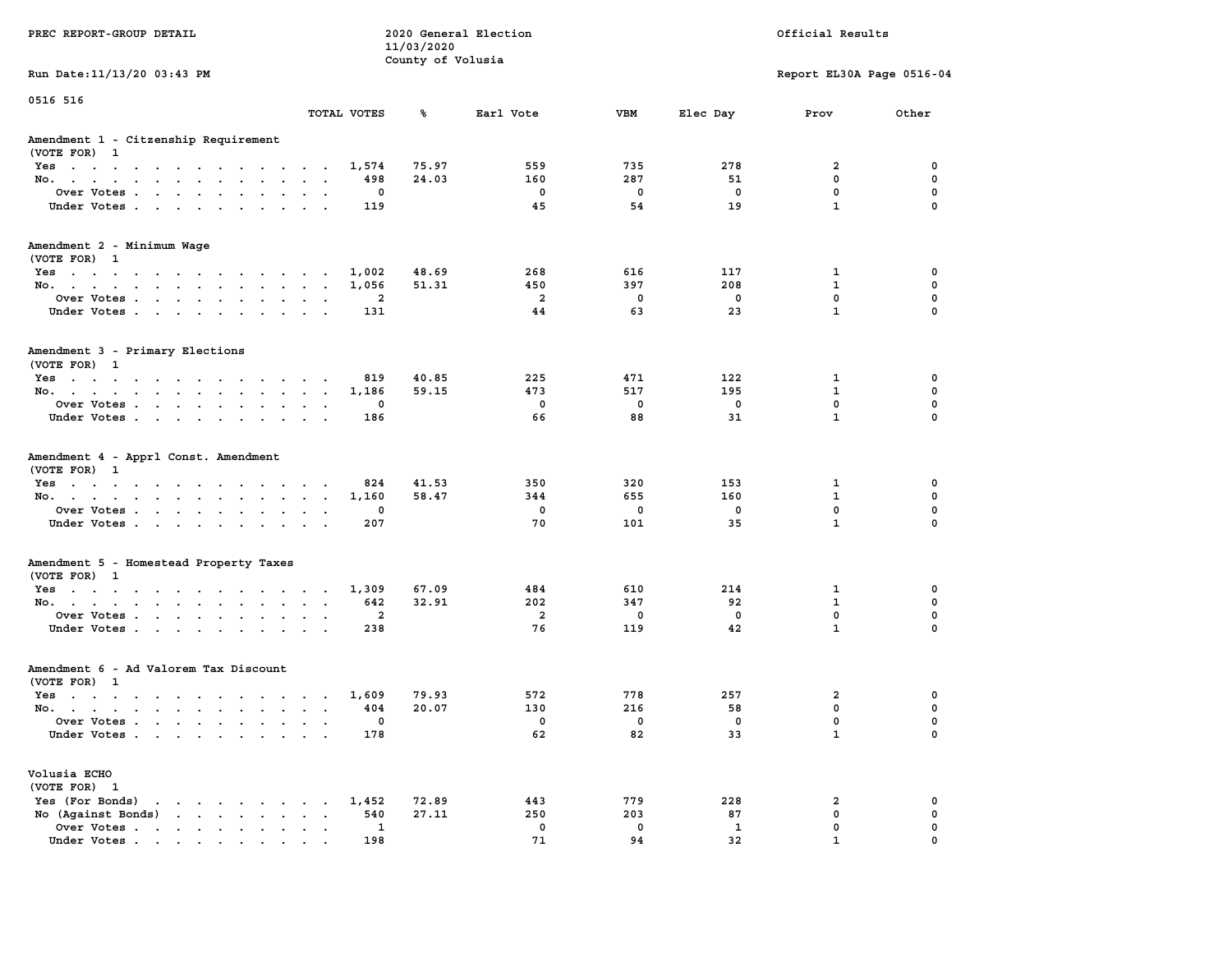| PREC REPORT-GROUP DETAIL        |  |  |  |             | 11/03/2020<br>County of Volusia | 2020 General Election |            |          | Official Results          |       |
|---------------------------------|--|--|--|-------------|---------------------------------|-----------------------|------------|----------|---------------------------|-------|
| Run Date: 11/13/20 03:43 PM     |  |  |  |             |                                 |                       |            |          | Report EL30A Page 0516-05 |       |
| 0516 516                        |  |  |  | TOTAL VOTES | ℁                               | Earl Vote             | <b>VBM</b> | Elec Day | Prov                      | Other |
| Volusia Forever<br>(VOTE FOR) 1 |  |  |  |             |                                 |                       |            |          |                           |       |
| Yes (For Bonds)                 |  |  |  | 1,518       | 75.79                           | 459                   | 827        | 230      |                           |       |
| No (Against Bonds)              |  |  |  | 485         | 24.21                           | 237                   | 163        | 85       |                           |       |
| Over Votes                      |  |  |  |             |                                 | 0                     | 0          |          |                           |       |
| Under Votes                     |  |  |  | 187         |                                 | 68                    | 86         | 32       |                           |       |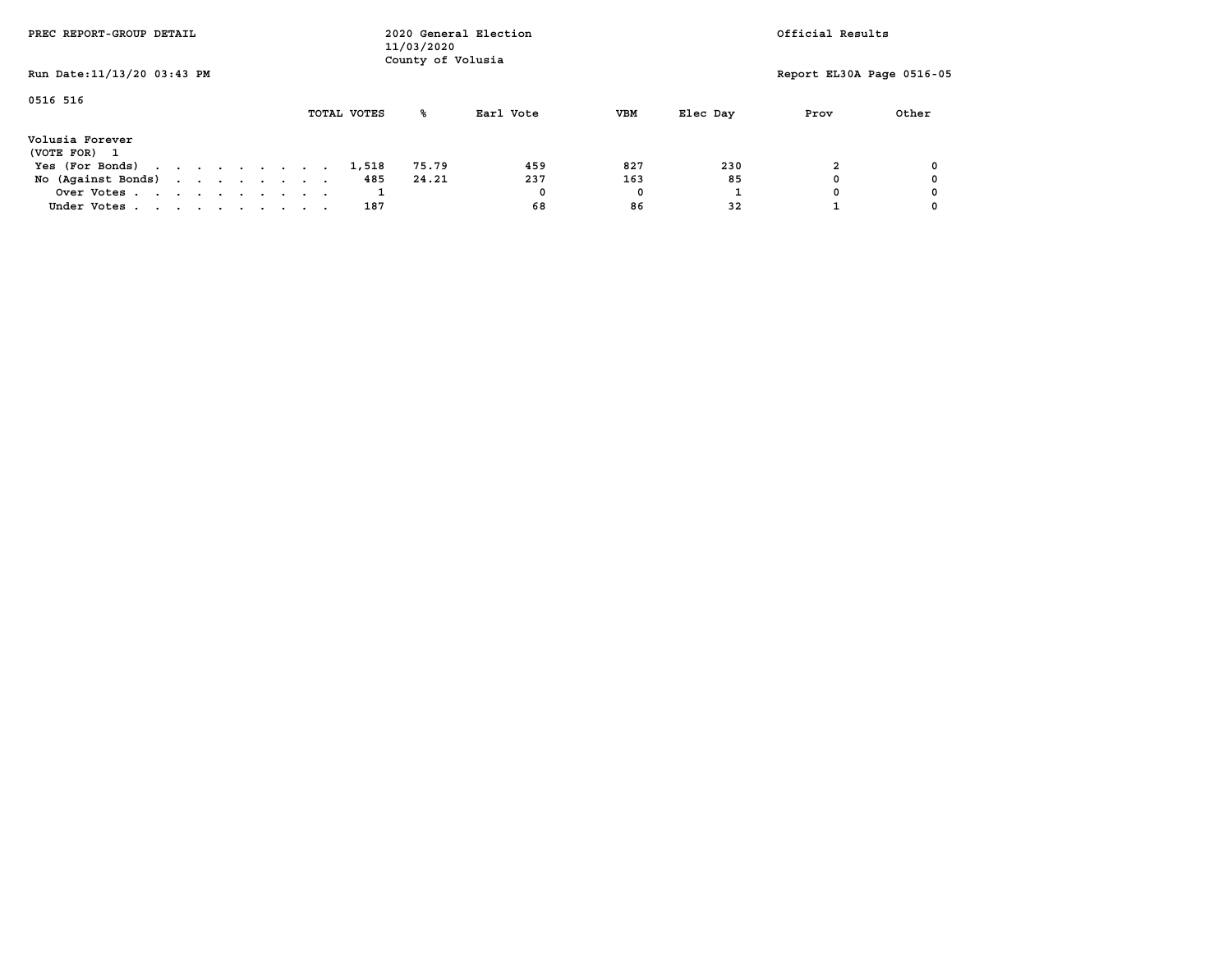| PREC REPORT-GROUP DETAIL                                                                                                                                                                                                                                   | 11/03/2020              | 2020 General Election                     |                              |                             | Official Results          |             |
|------------------------------------------------------------------------------------------------------------------------------------------------------------------------------------------------------------------------------------------------------------|-------------------------|-------------------------------------------|------------------------------|-----------------------------|---------------------------|-------------|
| Run Date: 11/13/20 03:43 PM                                                                                                                                                                                                                                |                         | County of Volusia                         |                              |                             | Report EL30A Page 0517-01 |             |
| 0517 517<br>TOTAL VOTES                                                                                                                                                                                                                                    | ℁                       | Earl Vote                                 | VBM                          | Elec Day                    | Prov                      | Other       |
| REGISTERED VOTERS - TOTAL                                                                                                                                                                                                                                  | 2,543                   |                                           |                              |                             |                           |             |
| BALLOTS CAST - TOTAL.<br>$\mathbf{r}$ . The set of the set of the set of the set of the set of the set of the set of the set of the set of the set of the set of the set of the set of the set of the set of the set of the set of the set of the set of t | 2,012                   | 764                                       | 959                          | 284                         | 4                         | 1           |
| BALLOTS CAST - BLANK.<br>$\sim$<br>$\cdot$ $\cdot$ $\cdot$<br>$\ddot{\phantom{a}}$                                                                                                                                                                         | 0                       | 0                                         | 0                            | 0                           | 0                         | 0           |
| VOTER TURNOUT - TOTAL<br>$\cdots$                                                                                                                                                                                                                          | 79.12                   |                                           |                              |                             |                           |             |
| VOTER TURNOUT - BLANK<br>$\cdots$                                                                                                                                                                                                                          |                         |                                           |                              |                             |                           |             |
| President and Vice President                                                                                                                                                                                                                               |                         |                                           |                              |                             |                           |             |
| (VOTE FOR) 1                                                                                                                                                                                                                                               |                         |                                           |                              |                             |                           |             |
| Donald J. Trump (REP)<br>$\cdots$                                                                                                                                                                                                                          | 57.73<br>1,157          | 509                                       | 447                          | 196                         | 4                         | 1           |
| Joseph R. Biden (DEM)                                                                                                                                                                                                                                      | 41.42<br>830            | 250                                       | 500                          | 80                          | 0                         | $\mathbf 0$ |
| Jo Jorgensen $(LPF)$                                                                                                                                                                                                                                       | 9                       | .45<br>3                                  | 2                            | 4                           | $\mathbf 0$               | $\mathbf 0$ |
| Roque "Rocky" De La Fuente (REF).                                                                                                                                                                                                                          | 1                       | .05<br>$\mathbf 0$                        | 1                            | $\mathbf 0$                 | 0                         | $\mathbf 0$ |
|                                                                                                                                                                                                                                                            |                         |                                           |                              |                             | $\mathbf 0$               | $\mathbf 0$ |
| Gloria La Riva (PSL).<br>$\sim$                                                                                                                                                                                                                            | 1<br>$\overline{a}$     | .05<br>$\mathbf 0$<br>$\mathbf{1}$<br>.10 | $\mathbf{1}$<br>$\mathbf{0}$ | $\mathbf 0$<br>$\mathbf{1}$ | $\mathbf 0$               | $\mathbf 0$ |
| Howie Hawkins (GRE)                                                                                                                                                                                                                                        |                         |                                           |                              |                             |                           |             |
| Don Blankenship (CPF)<br>$\sim$                                                                                                                                                                                                                            | 0                       | $\mathbf 0$                               | $\mathbf 0$                  | $\mathbf 0$                 | $\mathbf 0$               | $\mathbf 0$ |
| WRITE-IN.                                                                                                                                                                                                                                                  | $\overline{\mathbf{4}}$ | $\mathbf{1}$<br>.20                       | $\overline{a}$               | $\mathbf{1}$                | $\mathbf 0$               | $\mathbf 0$ |
| Over Votes<br>$\ddot{\phantom{0}}$<br>$\ddot{\phantom{a}}$                                                                                                                                                                                                 | $\mathbf{1}$            | $\mathbf 0$                               | $\mathbf{1}$                 | $\mathbf{0}$                | $\mathbf 0$               | 0           |
| Under Votes                                                                                                                                                                                                                                                | 7                       | $\mathbf 0$                               | 5                            | $\overline{a}$              | $\mathbf 0$               | $\Omega$    |
| Representative in Congress District 6<br>(VOTE FOR) 1                                                                                                                                                                                                      |                         |                                           |                              |                             |                           |             |
| Michael Waltz (REP)                                                                                                                                                                                                                                        | 1,173<br>61.32          | 503                                       | 469                          | 197                         | 3                         | 1           |
| Clint Curtis $(DEM)$                                                                                                                                                                                                                                       | 737<br>38.53            | 229                                       | 440                          | 68                          | $\mathbf 0$               | $\mathbf 0$ |
| WRITE-IN.<br>$\sim$ $\sim$                                                                                                                                                                                                                                 | 3                       | .16<br>$\overline{\mathbf{2}}$            | 0                            | 1                           | $\mathbf 0$               | $\mathbf 0$ |
| Over Votes                                                                                                                                                                                                                                                 | 0                       | 0                                         | 0                            | 0                           | $\mathbf 0$               | $\mathbf 0$ |
| Under Votes                                                                                                                                                                                                                                                | 99                      | 30                                        | 50                           | 18                          | $\mathbf{1}$              | $\mathbf 0$ |
| State Attorney 7th Judicial Circuit                                                                                                                                                                                                                        |                         |                                           |                              |                             |                           |             |
| (VOTE FOR) 1                                                                                                                                                                                                                                               |                         |                                           |                              |                             |                           |             |
| R.J. Larizza (REP)                                                                                                                                                                                                                                         | 1,168<br>64.82          | 499                                       | 476                          | 191                         | 2                         | 0           |
| Don Dempsey.<br>the contract of the contract of the contract of the contract of the contract of<br>$\ddot{\phantom{0}}$<br>$\ddot{\phantom{a}}$                                                                                                            | 634<br>35.18            | 202                                       | 363                          | 68                          | 0                         | 1           |
| Over Votes                                                                                                                                                                                                                                                 | 0                       | 0                                         | 0                            | 0                           | 0                         | 0           |
| Under Votes                                                                                                                                                                                                                                                | 210                     | 63                                        | 120                          | 25                          | $\overline{a}$            | 0           |
| State Senator District 7<br>(VOTE FOR) 1                                                                                                                                                                                                                   |                         |                                           |                              |                             |                           |             |
| Travis J. Hutson (REP)                                                                                                                                                                                                                                     | 58.94<br>1,114          | 482                                       | 442                          | 187                         | $\overline{a}$            | 1           |
| Heather Hunter (DEM).                                                                                                                                                                                                                                      | 41.01<br>775            | 241                                       | 456                          | 76                          | $\overline{a}$            | $\mathbf 0$ |
| WRITE-IN.<br>$\sim$<br>$\overline{\phantom{a}}$                                                                                                                                                                                                            | $\mathbf{1}$            | .05<br>$\mathbf 0$                        | 1                            | 0                           | 0                         | $\mathbf 0$ |
| Over Votes                                                                                                                                                                                                                                                 | $\overline{a}$          | $\overline{\mathbf{2}}$                   | 0                            | 0                           | 0                         | 0           |
| Under Votes                                                                                                                                                                                                                                                | 120                     | 39                                        | 60                           | 21                          | $\mathbf 0$               | 0           |
| State Representative District 25<br>(VOTE FOR) 1                                                                                                                                                                                                           |                         |                                           |                              |                             |                           |             |
| Tom Leek (REP).<br>the contract of the contract of the contract of the contract of the contract of the contract of the contract of                                                                                                                         | 61.61<br>1,170          | 510                                       | 467                          | 188                         | 4                         | 1           |
| Sarah Zutter (DEM)<br>the contract of the contract of the contract of<br>$\sim$                                                                                                                                                                            | 676<br>35.60            | 201                                       | 411                          | 64                          | $\mathbf 0$               | $\mathbf 0$ |
| Joseph "Joe" Hannoush (LPF)<br>$\mathbf{z} = \mathbf{z} + \mathbf{z}$ .<br>$\ddot{\phantom{a}}$<br>$\blacksquare$ .                                                                                                                                        | 53                      | 2.79<br>21                                | 19                           | 13                          | $\mathbf 0$               | $\mathbf 0$ |
| Over Votes<br>$\ddot{\phantom{a}}$<br>$\sim$ $\sim$ $\sim$                                                                                                                                                                                                 | 0                       | $\mathbf 0$                               | $\mathbf 0$                  | $\mathbf 0$                 | 0                         | 0           |
| Under Votes<br>$\cdot$ .                                                                                                                                                                                                                                   | 113                     | 32                                        | 62                           | 19                          | $\mathbf 0$               | $\mathbf 0$ |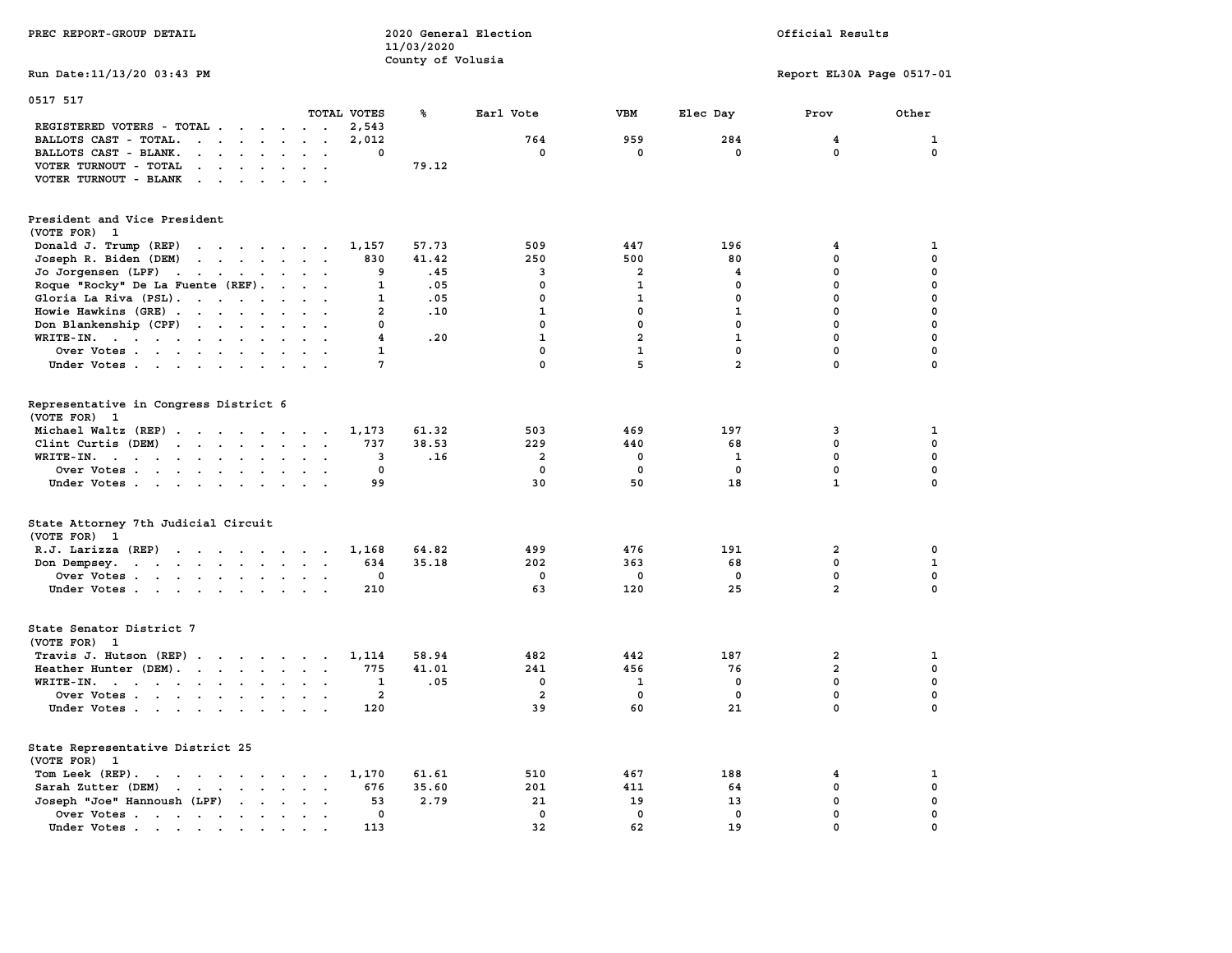| PREC REPORT-GROUP DETAIL                                                            |             | 11/03/2020        | 2020 General Election |                    |             | Official Results            |                         |
|-------------------------------------------------------------------------------------|-------------|-------------------|-----------------------|--------------------|-------------|-----------------------------|-------------------------|
| Run Date: 11/13/20 03:43 PM                                                         |             | County of Volusia |                       |                    |             | Report EL30A Page 0517-02   |                         |
|                                                                                     |             |                   |                       |                    |             |                             |                         |
| 0517 517                                                                            | TOTAL VOTES | ℁                 | Earl Vote             | VBM                | Elec Day    | Prov                        | Other                   |
| Supreme Court - Carlos G. Muniz<br>(VOTE FOR) 1                                     |             |                   |                       |                    |             |                             |                         |
| Yes                                                                                 | 1,063       | 67.79             | 441                   | 460                | 162         | 0                           | 0                       |
| No.                                                                                 | 505         | 32.21             | 170                   | 277                | 55          | $\overline{a}$              | 1                       |
| Over Votes.                                                                         | 0           |                   | 0                     | $\mathbf 0$        | $\mathbf 0$ | $\mathbf 0$                 | 0                       |
| Under Votes                                                                         | 444         |                   | 153                   | 222                | 67          | $\overline{a}$              | 0                       |
| 5th Dist Crt of Appeal - Evander<br>(VOTE FOR) 1                                    |             |                   |                       |                    |             |                             |                         |
| Yes                                                                                 | 1,126       | 73.21             | 461                   | 513                | 152         | 0                           | 0                       |
| No.                                                                                 | 412         | 26.79             | 142                   | 206                | 60          | 3                           | $\mathbf{1}$            |
| Over Votes                                                                          | 0           |                   | $\mathbf 0$           | $\mathbf 0$        | 0           | 0                           | $\mathbf 0$             |
| Under Votes                                                                         | 474         |                   | 161                   | 240                | 72          | $\mathbf{1}$                | 0                       |
| 5th Dist Crt of Appeal - Grosshans<br>(VOTE FOR) 1                                  |             |                   |                       |                    |             |                             |                         |
| $Yes \cdot \cdot \cdot \cdot \cdot \cdot \cdot \cdot \cdot \cdot \cdot \cdot \cdot$ | 1,073       | 70.04             | 445                   | 472                | 155         | 1                           | 0                       |
| No.                                                                                 | 459         | 29.96             | 158                   | 243                | 55          | 2                           | 1                       |
| Over Votes                                                                          | 0           |                   | $\mathbf 0$           | 0                  | $^{\circ}$  | 0                           | 0                       |
| Under Votes                                                                         | 480         |                   | 161                   | 244                | 74          | $\mathbf{1}$                | 0                       |
| 5th Dist Crt of Appeal - Harris<br>(VOTE FOR) 1                                     |             |                   |                       |                    |             |                             |                         |
| Yes                                                                                 | 1,116       | 73.42             | 463                   | 496                | 156         | 1                           | 0                       |
| No.                                                                                 | 404         | 26.58             | 134                   | 219                | 48          | $\overline{a}$              | $\mathbf{1}$            |
| Over Votes                                                                          | 0           |                   | $\mathbf 0$           | $\mathbf 0$        | 0           | $\mathbf 0$<br>$\mathbf{1}$ | $\mathbf 0$<br>$\Omega$ |
| Under Votes                                                                         | 492         |                   | 167                   | 244                | 80          |                             |                         |
| 5th Dist Crt of Appeal - Orfinger<br>(VOTE FOR) 1                                   |             |                   |                       |                    |             |                             |                         |
| Yes                                                                                 | 1,134       | 73.26             | 447                   | 532                | 154         | 1                           | 0                       |
| No.                                                                                 | 414         | 26.74             | 152                   | 203                | 56          | $\overline{a}$              | $\mathbf{1}$            |
| Over Votes<br>Under Votes                                                           | 0<br>464    |                   | $\mathbf 0$<br>165    | $\mathbf 0$<br>224 | 0<br>74     | 0<br>$\mathbf{1}$           | $\mathbf 0$<br>$\Omega$ |
|                                                                                     |             |                   |                       |                    |             |                             |                         |
| 5th Dist Crt of Appeal - Sasso<br>(VOTE FOR) 1                                      |             |                   |                       |                    |             |                             |                         |
| Yes                                                                                 | 1,072       | 71.42             | 448                   | 475                | 149         | 0                           | 0                       |
| No.                                                                                 | 429         | 28.58             | 141                   | 231                | 53          | 3                           | $\mathbf{1}$            |
| Over Votes<br>Under Votes                                                           | 0<br>511    |                   | $^{\circ}$<br>175     | 0<br>253           | 0<br>82     | $\mathbf 0$<br>$\mathbf{1}$ | 0<br>0                  |
|                                                                                     |             |                   |                       |                    |             |                             |                         |
| 5th Dist Crt of Appeal - Wallis<br>(VOTE FOR) 1                                     |             |                   |                       |                    |             |                             |                         |
| Yes                                                                                 | 1,091       | 72.64             | 444                   | 497                | 148         | 2                           | 0                       |
| No.<br>$\ddot{\phantom{a}}$<br>$\bullet$<br>Over Votes                              | 411<br>0    | 27.36             | 146<br>0              | 212<br>0           | 51<br>0     | 1<br>0                      | $\mathbf{1}$<br>0       |
| Under Votes                                                                         | 510         |                   | 174                   | 250                | 85          | $\mathbf{1}$                | $\Omega$                |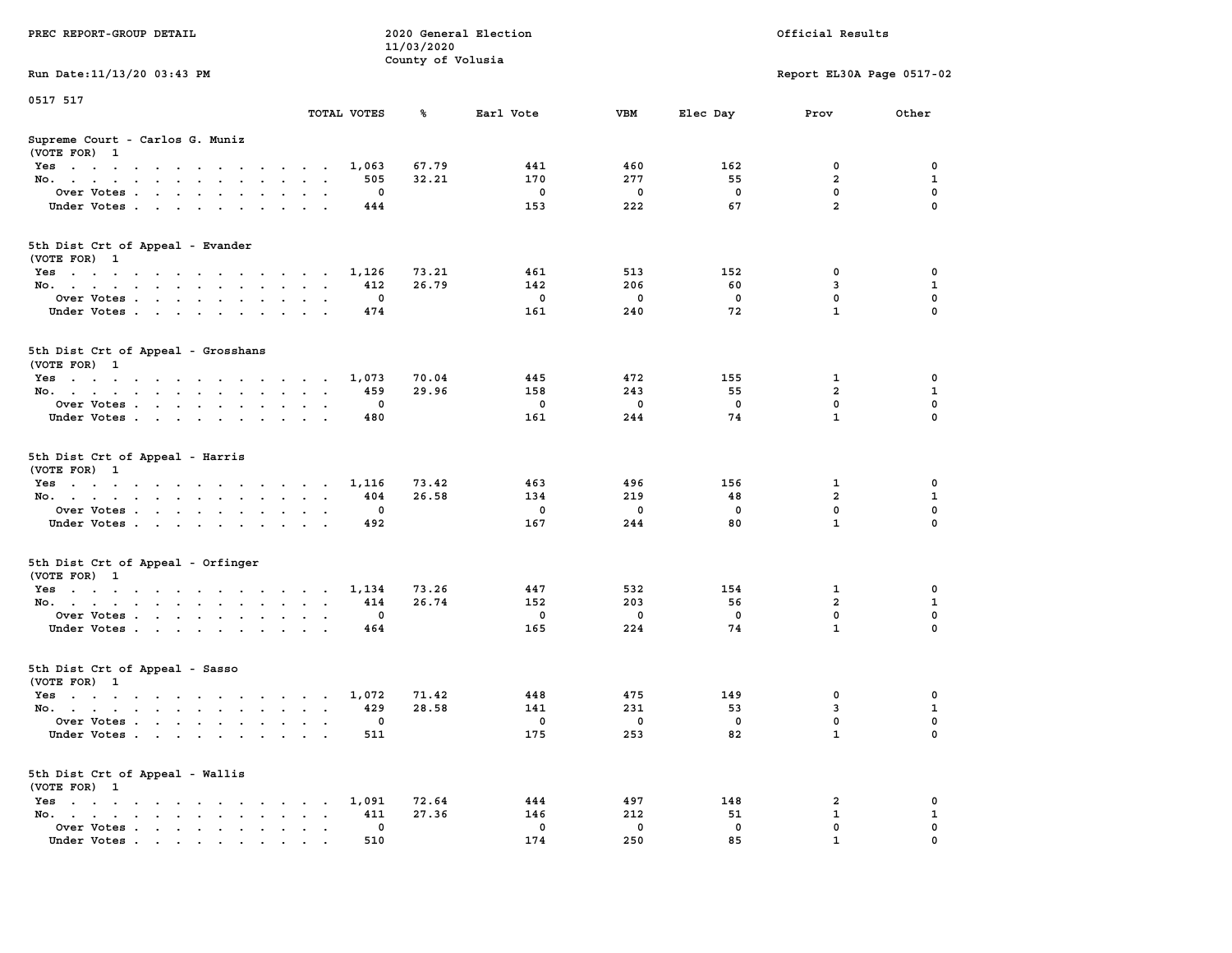| PREC REPORT-GROUP DETAIL                                                                                                                                                                                                                                |                      |                    | 11/03/2020        | 2020 General Election |          |                   | Official Results          |               |
|---------------------------------------------------------------------------------------------------------------------------------------------------------------------------------------------------------------------------------------------------------|----------------------|--------------------|-------------------|-----------------------|----------|-------------------|---------------------------|---------------|
| Run Date: 11/13/20 03:43 PM                                                                                                                                                                                                                             |                      |                    | County of Volusia |                       |          |                   | Report EL30A Page 0517-03 |               |
| 0517 517                                                                                                                                                                                                                                                |                      | TOTAL VOTES        |                   |                       | VBM      |                   |                           |               |
|                                                                                                                                                                                                                                                         |                      |                    | %                 | Earl Vote             |          | Elec Day          | Prov                      | Other         |
| Circuit Judge, 7th Judicial, Group 14<br>(VOTE FOR) 1                                                                                                                                                                                                   |                      |                    |                   |                       |          |                   |                           |               |
| Joan Anthony<br>the contract of the contract of the con-                                                                                                                                                                                                |                      | 870                | 55.98             | 322                   | 438      | 107               | 2                         | 1             |
| Dan Hilbert                                                                                                                                                                                                                                             | $\sim$               | 684                | 44.02             | 281                   | 299      | 103               | 1                         | 0             |
| Over Votes                                                                                                                                                                                                                                              |                      | 1                  |                   | 1                     | 0        | 0                 | $\mathbf 0$               | $\mathbf 0$   |
| Under Votes                                                                                                                                                                                                                                             |                      | 457                |                   | 160                   | 222      | 74                | $\mathbf{1}$              | 0             |
| County Council Chair<br>(VOTE FOR) 1                                                                                                                                                                                                                    |                      |                    |                   |                       |          |                   |                           |               |
| Jeff Brower.<br>the contract of the contract of the con-                                                                                                                                                                                                |                      | 985                | 58.95             | 394                   | 459      | 131               | 0                         | 1             |
| Deborah A. "Deb" Denys                                                                                                                                                                                                                                  | $\sim$ $\sim$        | 686                | 41.05             | 250                   | 333      | 100               | 3                         | 0             |
| Over Votes                                                                                                                                                                                                                                              |                      | 0                  |                   | 0                     | 0        | 0                 | 0                         | 0             |
| Under Votes                                                                                                                                                                                                                                             |                      | 341                |                   | 120                   | 167      | 53                | $\mathbf{1}$              | 0             |
| County Council Member District 4<br>(VOTE FOR) 1                                                                                                                                                                                                        |                      |                    |                   |                       |          |                   |                           |               |
| Barbara Bonarrigo.                                                                                                                                                                                                                                      |                      | 768                | 46.35             | 318                   | 354      | 96                | 0                         | 0             |
| Heather Post                                                                                                                                                                                                                                            | $\sim$ $\sim$        | 889                | 53.65             | 325                   | 420      | 139               | 4                         | 1             |
| Over Votes                                                                                                                                                                                                                                              |                      | 0                  |                   | 0                     | 0        | 0                 | $\mathbf 0$               | $\mathbf 0$   |
| Under Votes                                                                                                                                                                                                                                             |                      | 355                |                   | 121                   | 185      | 49                | 0                         | $\Omega$      |
| Soil & Water Conservation Seat 2<br>(VOTE FOR) 1                                                                                                                                                                                                        |                      |                    |                   |                       |          |                   |                           |               |
| John Nelson.<br>the contract of the contract of the con-                                                                                                                                                                                                |                      | 1,111              | 75.89             | 465                   | 498      | 144               | 3                         | 1             |
| Wesley Wayne Wilson Jr.                                                                                                                                                                                                                                 |                      | 353                | 24.11             | 118                   | 178      | 57                | 0                         | 0             |
| Over Votes                                                                                                                                                                                                                                              |                      | 0                  |                   | 0                     | 0        | 0                 | $\mathbf 0$               | 0             |
| Under Votes                                                                                                                                                                                                                                             |                      | 548                |                   | 181                   | 283      | 83                | $\mathbf{1}$              | 0             |
| Soil & Water Conservation Seat 4<br>(VOTE FOR) 1                                                                                                                                                                                                        |                      |                    |                   |                       |          |                   |                           |               |
| Wendy Anderson.<br>the contract of the contract of the                                                                                                                                                                                                  |                      | 905                | 60.01             | 328                   | 470      | 106               | 1                         | 0             |
| Barbara Deering                                                                                                                                                                                                                                         |                      | 603                | 39.99             | 267                   | 235      | 98                | $\overline{\mathbf{2}}$   | 1             |
| Over Votes                                                                                                                                                                                                                                              |                      | 0                  |                   | 0                     | 0        | 0                 | 0                         | 0             |
| Under Votes                                                                                                                                                                                                                                             |                      | 504                |                   | 169                   | 254      | 80                | $\mathbf{1}$              | 0             |
| Ormond Beach Mayor<br>(VOTE FOR) 1                                                                                                                                                                                                                      |                      |                    |                   |                       |          |                   |                           |               |
| Rob Bridger.<br>. The contract of the contract of the contract of the contract of the contract of the contract of the contract of the contract of the contract of the contract of the contract of the contract of the contract of the contrac<br>$\sim$ |                      | 836                | 47.45             | 312                   | 429      | 94                | 1                         | 0             |
| Bill Partington                                                                                                                                                                                                                                         | $\sim$ $\sim$ $\sim$ | 926                | 52.55             | 372                   | 408      | 142               | 3                         | 1             |
| Over Votes<br>the contract of the contract of the contract of the contract of the contract of the contract of the contract of                                                                                                                           |                      | 0                  |                   | $\mathbf 0$           | 0        | 0                 | 0                         | 0             |
| Under Votes                                                                                                                                                                                                                                             |                      | 250                |                   | 80                    | 122      | 48                | 0                         | 0             |
| Ormond Beach Commissioner Zone 2<br>(VOTE FOR) 1                                                                                                                                                                                                        |                      |                    |                   |                       |          |                   |                           |               |
| Troy Kent                                                                                                                                                                                                                                               | $\ddot{\phantom{a}}$ | 1,016              | 59.84             | 413                   | 443      | 158               | 1                         | 1             |
| Ken Smith                                                                                                                                                                                                                                               |                      | 682                | 40.16             | 245                   | 356      | 79                | 2                         | 0             |
| Over Votes<br>Under Votes                                                                                                                                                                                                                               |                      | $\mathbf 0$<br>314 |                   | $\mathbf 0$<br>106    | 0<br>160 | $\mathbf 0$<br>47 | 0<br>$\mathbf{1}$         | 0<br>$\Omega$ |
|                                                                                                                                                                                                                                                         |                      |                    |                   |                       |          |                   |                           |               |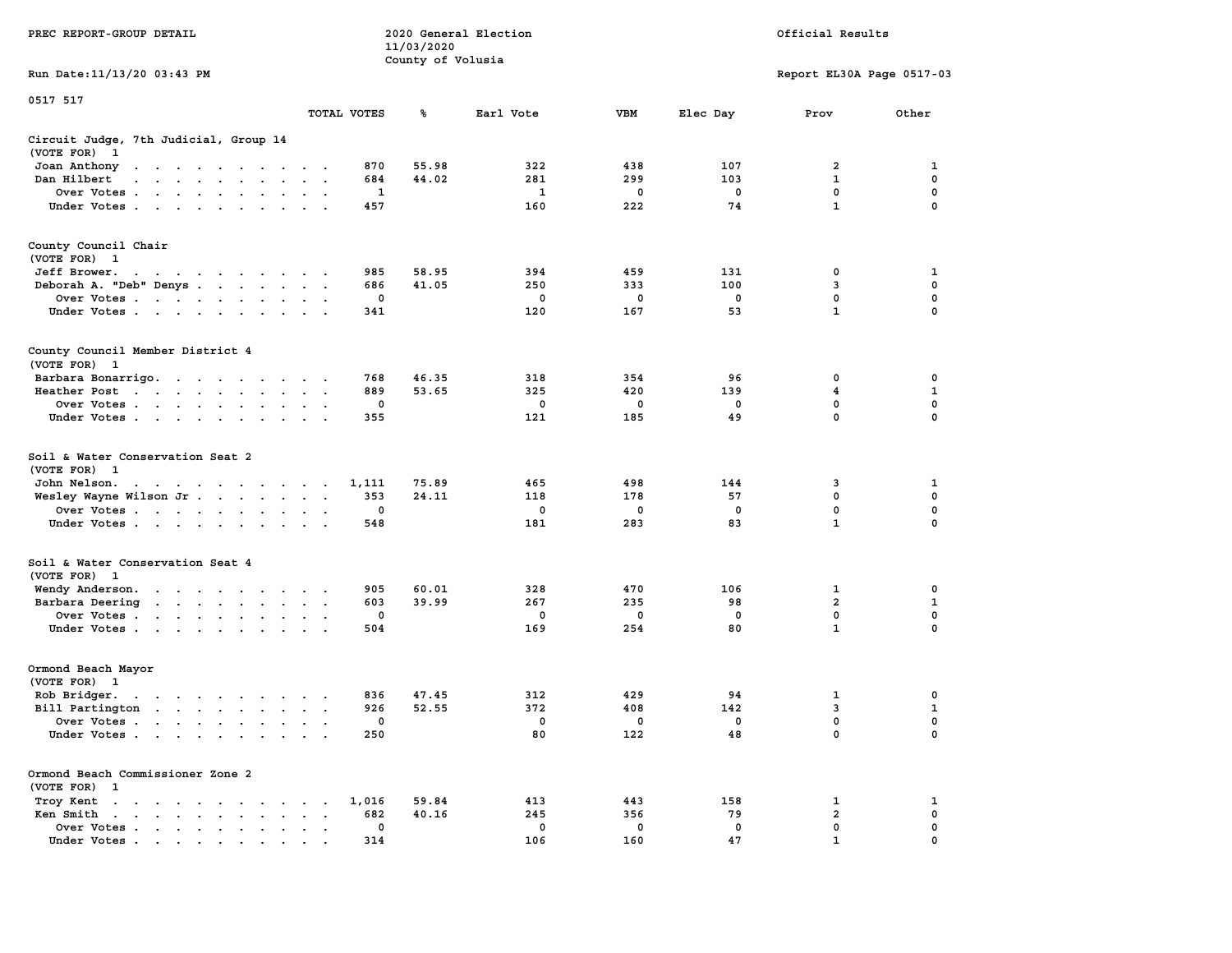| PREC REPORT-GROUP DETAIL                                                                                                                                                                                                                                                               |                                             | 11/03/2020        | 2020 General Election |                     |             | Official Results          |                   |
|----------------------------------------------------------------------------------------------------------------------------------------------------------------------------------------------------------------------------------------------------------------------------------------|---------------------------------------------|-------------------|-----------------------|---------------------|-------------|---------------------------|-------------------|
|                                                                                                                                                                                                                                                                                        |                                             | County of Volusia |                       |                     |             |                           |                   |
| Run Date: 11/13/20 03:43 PM                                                                                                                                                                                                                                                            |                                             |                   |                       |                     |             | Report EL30A Page 0517-04 |                   |
| 0517 517                                                                                                                                                                                                                                                                               |                                             |                   |                       |                     |             |                           |                   |
|                                                                                                                                                                                                                                                                                        | TOTAL VOTES                                 | ጜ                 | Earl Vote             | VBM                 | Elec Day    | Prov                      | Other             |
| Amendment 1 - Citzenship Requirement<br>(VOTE FOR) 1                                                                                                                                                                                                                                   |                                             |                   |                       |                     |             |                           |                   |
| Yes                                                                                                                                                                                                                                                                                    | 1,456                                       | 78.28             | 565                   | 666                 | 222         | 2                         | 1                 |
| No.                                                                                                                                                                                                                                                                                    | 404                                         | 21.72             | 145                   | 227                 | 32          | $\mathbf 0$               | 0                 |
| Over Votes.                                                                                                                                                                                                                                                                            | 0                                           |                   | 0                     | 0                   | 0           | $\mathbf 0$               | 0                 |
| Under Votes                                                                                                                                                                                                                                                                            | 152                                         |                   | 54                    | 66                  | 30          | $\overline{a}$            | $\mathbf 0$       |
| Amendment 2 - Minimum Wage                                                                                                                                                                                                                                                             |                                             |                   |                       |                     |             |                           |                   |
| (VOTE FOR) 1<br>Yes                                                                                                                                                                                                                                                                    | 1,032                                       | 55.04             | 341                   | 574                 | 116         | 1                         | 0                 |
| No.                                                                                                                                                                                                                                                                                    | 843                                         | 44.96             | 375                   | 321                 | 143         | 3                         | $\mathbf{1}$      |
| Over Votes                                                                                                                                                                                                                                                                             | 1                                           |                   | <b>1</b>              | $\mathbf 0$         | $\mathbf 0$ | $\mathbf 0$               | 0                 |
| Under Votes                                                                                                                                                                                                                                                                            | 136                                         |                   | 47                    | 64                  | 25          | $\mathbf{0}$              | $\mathbf 0$       |
| Amendment 3 - Primary Elections<br>(VOTE FOR) 1                                                                                                                                                                                                                                        |                                             |                   |                       |                     |             |                           |                   |
| Yes                                                                                                                                                                                                                                                                                    | 899                                         | 49.59             | 305                   | 457                 | 134         | 2                         | 1                 |
| No.                                                                                                                                                                                                                                                                                    | 914                                         | 50.41             | 398                   | 403                 | 111         | 2                         | 0                 |
| Over Votes                                                                                                                                                                                                                                                                             | 0                                           |                   | 0                     | 0                   | $\mathbf 0$ | $\mathbf{0}$              | $\mathbf 0$       |
| Under Votes                                                                                                                                                                                                                                                                            | 199                                         |                   | 61                    | 99                  | 39          | $\mathbf{0}$              | $\mathbf 0$       |
| Amendment 4 - Apprl Const. Amendment<br>(VOTE FOR) 1<br>Yes                                                                                                                                                                                                                            | 822                                         | 46.18             | 363                   | 324                 | 134         | 1                         | 0                 |
| No.                                                                                                                                                                                                                                                                                    | 958                                         | 53.82             | 322                   | 524                 | 108         | 3                         | $\mathbf 1$       |
| Over Votes                                                                                                                                                                                                                                                                             | 0                                           |                   | 0                     | 0                   | 0           | $\mathbf 0$               | $\mathbf 0$       |
| Under Votes                                                                                                                                                                                                                                                                            | 232                                         |                   | 79                    | 111                 | 42          | $\mathbf 0$               | $\mathbf 0$       |
| Amendment 5 - Homestead Property Taxes                                                                                                                                                                                                                                                 |                                             |                   |                       |                     |             |                           |                   |
| (VOTE FOR) 1                                                                                                                                                                                                                                                                           |                                             |                   |                       |                     |             |                           |                   |
| Yes                                                                                                                                                                                                                                                                                    | 1,202                                       | 68.41             | 472                   | 551                 | 177         | 2                         | 0                 |
| No.                                                                                                                                                                                                                                                                                    | 555                                         | 31.59             | 202                   | 285                 | 66          | $\mathbf{1}$              | 1                 |
| Over Votes                                                                                                                                                                                                                                                                             | 0                                           |                   | 0                     | 0                   | 0           | $\mathbf 0$               | 0                 |
| Under Votes                                                                                                                                                                                                                                                                            | 255                                         |                   | 90                    | 123                 | 41          | $\mathbf{1}$              | $\Omega$          |
| Amendment 6 - Ad Valorem Tax Discount<br>(VOTE FOR) 1                                                                                                                                                                                                                                  |                                             |                   |                       |                     |             |                           |                   |
| Yes                                                                                                                                                                                                                                                                                    | 1,462                                       | 81.13             | 571                   | 677                 | 210         | 3                         | 1                 |
| No.                                                                                                                                                                                                                                                                                    | 340                                         | 18.87             | 128                   | 177                 | 34          | $\mathbf{1}$              | 0                 |
| Over Votes                                                                                                                                                                                                                                                                             | 0                                           |                   | 0                     | 0                   | 0           | $\mathbf{0}$              | $\mathbf 0$       |
| Under Votes                                                                                                                                                                                                                                                                            | 210                                         |                   | 65                    | 105                 | 40          | 0                         | 0                 |
| Volusia ECHO                                                                                                                                                                                                                                                                           |                                             |                   |                       |                     |             |                           |                   |
| (VOTE FOR) 1                                                                                                                                                                                                                                                                           |                                             |                   |                       |                     |             |                           |                   |
| Yes (For Bonds)<br>$\mathbf{r}$ , $\mathbf{r}$ , $\mathbf{r}$ , $\mathbf{r}$ , $\mathbf{r}$                                                                                                                                                                                            | 1,333                                       | 74.06<br>25.94    | 483                   | 668                 | 180         | 2<br>$\overline{2}$       | 0                 |
| $\mathbf{r}$ . The set of the set of the set of the set of the set of the set of the set of the set of the set of the set of the set of the set of the set of the set of the set of the set of the set of the set of the set of t<br>No (Against Bonds)<br>Over Votes.<br>$\mathbf{r}$ | 467<br>$\ddot{\phantom{a}}$<br>$\cdot$<br>2 |                   | 212<br>1              | 183<br>$\mathbf{1}$ | 69<br>0     | $\mathbf 0$               | $\mathbf{1}$<br>0 |
| Under Votes                                                                                                                                                                                                                                                                            | 210                                         |                   | 68                    | 107                 | 35          | $\mathbf 0$               | $\mathbf 0$       |
|                                                                                                                                                                                                                                                                                        |                                             |                   |                       |                     |             |                           |                   |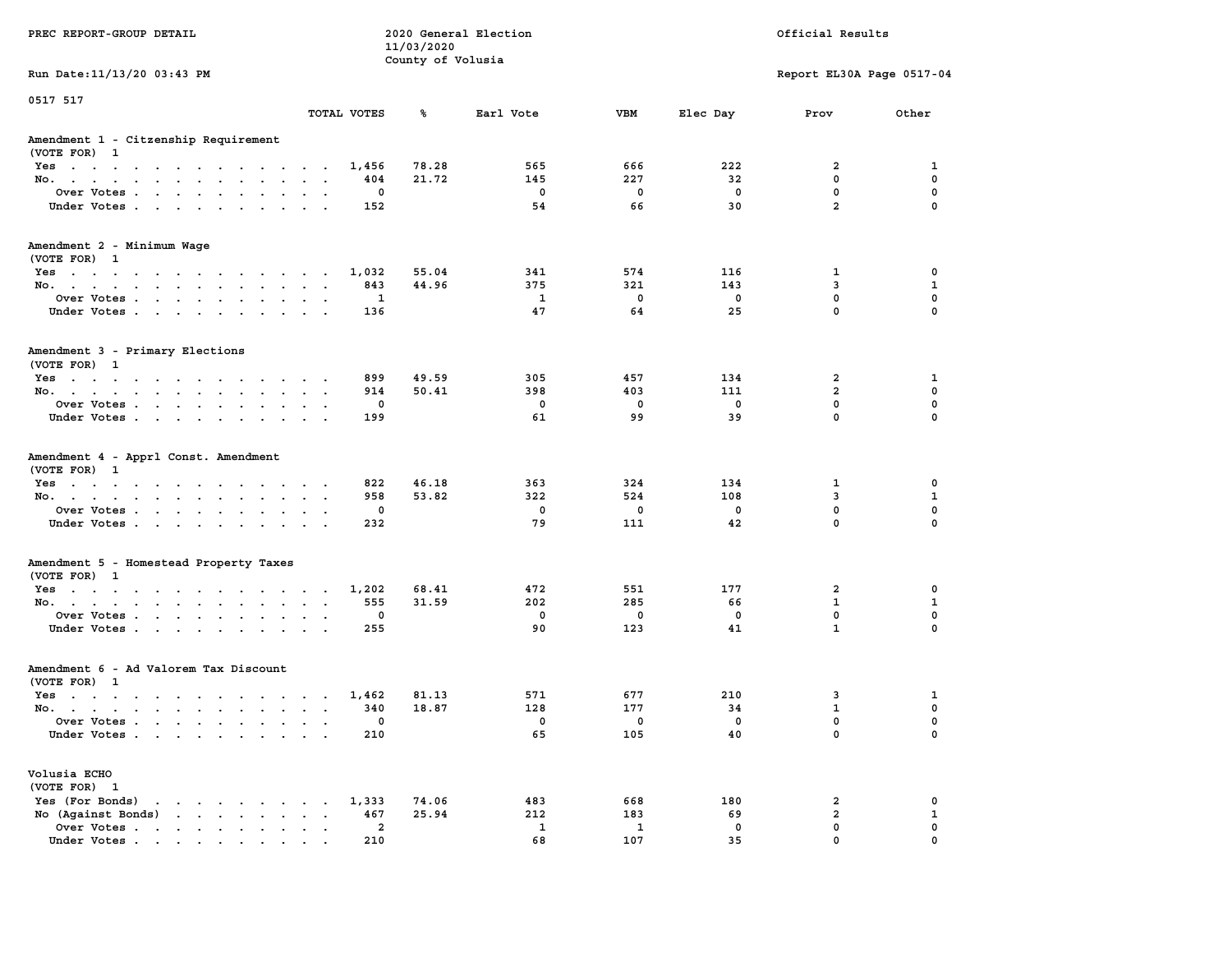| PREC REPORT-GROUP DETAIL        |  |  |  |             | 11/03/2020<br>County of Volusia | 2020 General Election |            |          | Official Results          |       |
|---------------------------------|--|--|--|-------------|---------------------------------|-----------------------|------------|----------|---------------------------|-------|
| Run Date: 11/13/20 03:43 PM     |  |  |  |             |                                 |                       |            |          | Report EL30A Page 0517-05 |       |
| 0517 517                        |  |  |  | TOTAL VOTES | ‱                               | Earl Vote             | <b>VBM</b> | Elec Day | Prov                      | Other |
| Volusia Forever<br>(VOTE FOR) 1 |  |  |  |             |                                 |                       |            |          |                           |       |
| Yes (For Bonds)                 |  |  |  | 1,400       | 77.48                           | 510                   | 704        | 184      |                           |       |
| No (Against Bonds)              |  |  |  | 407         | 22.52                           | 188                   | 150        | 66       |                           |       |
| Over Votes                      |  |  |  | 0           |                                 | 0                     | 0          | 0        |                           |       |
| Under Votes                     |  |  |  | 205         |                                 | 66                    | 105        | 34       |                           |       |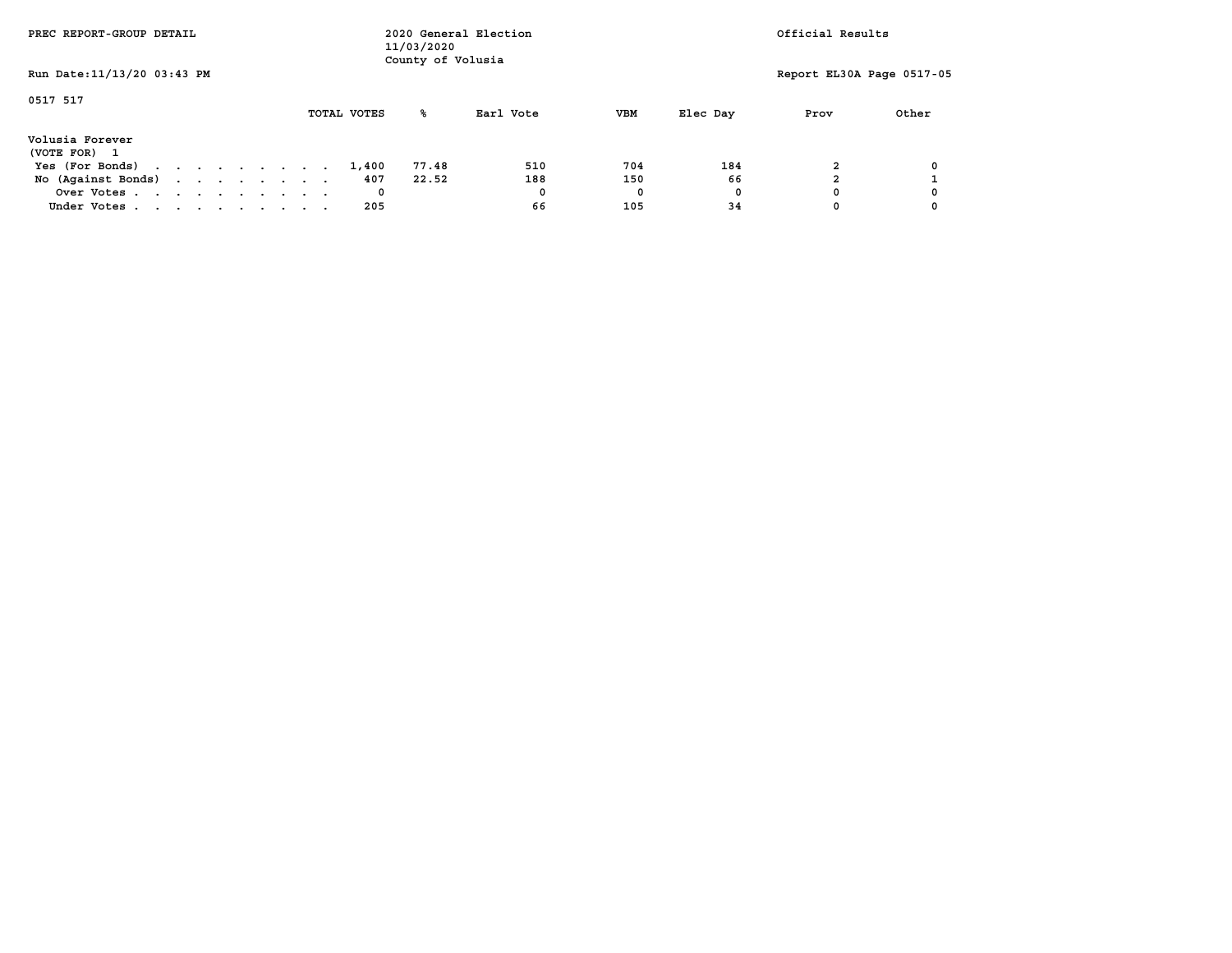| PREC REPORT-GROUP DETAIL                                                                                                                                                                                                                                   |                | 2020 General Election<br>11/03/2020 |                |                |              | Official Results          |             |
|------------------------------------------------------------------------------------------------------------------------------------------------------------------------------------------------------------------------------------------------------------|----------------|-------------------------------------|----------------|----------------|--------------|---------------------------|-------------|
|                                                                                                                                                                                                                                                            |                | County of Volusia                   |                |                |              |                           |             |
| Run Date: 11/13/20 03:43 PM                                                                                                                                                                                                                                |                |                                     |                |                |              | Report EL30A Page 0519-01 |             |
| 0519 519                                                                                                                                                                                                                                                   | TOTAL VOTES    | ℁                                   | Earl Vote      | VBM            | Elec Day     | Prov                      | Other       |
| REGISTERED VOTERS - TOTAL                                                                                                                                                                                                                                  | 1,596          |                                     |                |                |              |                           |             |
| BALLOTS CAST - TOTAL.<br>$\cdot$                                                                                                                                                                                                                           | 1,222          |                                     | 565            | 520            | 135          | $\overline{\mathbf{2}}$   | 0           |
| BALLOTS CAST - BLANK.<br>$\cdot$ $\cdot$<br>$\sim$ $\sim$<br>$\overline{a}$<br>$\sim$                                                                                                                                                                      | $\Omega$       |                                     | 0              | 0              | 0            | 0                         | 0           |
| VOTER TURNOUT - TOTAL<br>$\mathbf{r}$ , $\mathbf{r}$ , $\mathbf{r}$ , $\mathbf{r}$ , $\mathbf{r}$ , $\mathbf{r}$                                                                                                                                           |                | 76.57                               |                |                |              |                           |             |
| VOTER TURNOUT - BLANK                                                                                                                                                                                                                                      |                |                                     |                |                |              |                           |             |
| $\sim$                                                                                                                                                                                                                                                     |                |                                     |                |                |              |                           |             |
| President and Vice President                                                                                                                                                                                                                               |                |                                     |                |                |              |                           |             |
| (VOTE FOR) 1                                                                                                                                                                                                                                               |                |                                     |                |                |              |                           |             |
| Donald J. Trump (REP)                                                                                                                                                                                                                                      | 626            | 51.57                               | 352            | 194            | 79           | 1                         | 0           |
| Joseph R. Biden (DEM)<br>$\mathbf{r}$ . The contract of the contract of the contract of the contract of the contract of the contract of the contract of the contract of the contract of the contract of the contract of the contract of the contract of th | 573            | 47.20                               | 206            | 311            | 55           | $\mathbf{1}$              | $\mathbf 0$ |
| Jo Jorgensen (LPF)                                                                                                                                                                                                                                         | 11             | .91                                 | 2              | 8              | 1            | 0                         | 0           |
| Roque "Rocky" De La Fuente (REF).<br>$\sim$<br>$\sim$<br>$\overline{\phantom{a}}$                                                                                                                                                                          | 0              |                                     | 0              | 0              | 0            | 0                         | $\mathbf 0$ |
| Gloria La Riva (PSL).                                                                                                                                                                                                                                      | 0              |                                     | 0              | 0              | 0            | $\mathbf 0$               | 0           |
| Howie Hawkins (GRE)<br>$\ddot{\phantom{a}}$<br>$\ddot{\phantom{a}}$                                                                                                                                                                                        | 1              | .08                                 | $\mathbf 1$    | 0              | $\mathbf 0$  | $\mathbf 0$               | $\mathbf 0$ |
| Don Blankenship (CPF)<br>$\cdot$ $\cdot$                                                                                                                                                                                                                   | 0              |                                     | 0              | 0              | $\mathbf 0$  | $\mathbf 0$               | $\mathbf 0$ |
| WRITE-IN.<br>$\mathbf{r}$<br>$\mathbf{r}$                                                                                                                                                                                                                  | 3              | .25                                 | $\mathbf{1}$   | $\overline{a}$ | $\mathbf{0}$ | $\mathbf 0$               | $\mathbf 0$ |
| $\bullet$<br>Over Votes                                                                                                                                                                                                                                    | $\overline{a}$ |                                     | $\mathbf{1}$   | $\mathbf{1}$   | $\mathbf 0$  | $\mathbf 0$               | $\mathbf 0$ |
|                                                                                                                                                                                                                                                            |                |                                     | $\overline{a}$ | $\overline{4}$ | $\mathbf 0$  | 0                         | 0           |
| Under Votes<br>$\cdot$ $\cdot$                                                                                                                                                                                                                             | 6              |                                     |                |                |              |                           |             |
| Representative in Congress District 6<br>(VOTE FOR) 1                                                                                                                                                                                                      |                |                                     |                |                |              |                           |             |
| Michael Waltz (REP)                                                                                                                                                                                                                                        | 617            | 52.78                               | 349            | 194            | 73           | 1                         | 0           |
| Clint Curtis (DEM)                                                                                                                                                                                                                                         | 551            | 47.13                               | 199            | 297            | 54           | $\mathbf{1}$              | 0           |
| WRITE-IN.<br>$\cdot$ $\cdot$ $\cdot$                                                                                                                                                                                                                       | 1              | .09                                 | 1              | 0              | $\mathbf 0$  | 0                         | 0           |
| Over Votes<br>$\ddot{\phantom{a}}$<br>$\sim$<br>$\sim$                                                                                                                                                                                                     | 1              |                                     | $\mathbf{1}$   | 0              | $\mathbf 0$  | $\mathbf 0$               | 0           |
| Under Votes                                                                                                                                                                                                                                                | 52             |                                     | 15             | 29             | 8            | $\mathbf 0$               | $\mathbf 0$ |
|                                                                                                                                                                                                                                                            |                |                                     |                |                |              |                           |             |
| State Attorney 7th Judicial Circuit<br>(VOTE FOR) 1                                                                                                                                                                                                        |                |                                     |                |                |              |                           |             |
| R.J. Larizza (REP)                                                                                                                                                                                                                                         | 643            | 59.04                               | 349            | 220            | 73           | 1                         | 0           |
| Don Dempsey.<br>the contract of the contract of the contract of the contract of the contract of the contract of the contract of                                                                                                                            | 446            | 40.96                               | 165            | 233            | 47           | $\mathbf{1}$              | 0           |
| Over Votes                                                                                                                                                                                                                                                 | $\mathbf 0$    |                                     | $\mathbf 0$    | 0              | 0            | $\mathbf 0$               | $\mathbf 0$ |
| Under Votes                                                                                                                                                                                                                                                | 133            |                                     | 51             | 67             | 15           | $\mathbf{0}$              | $\mathbf 0$ |
| State Senator District 7<br>(VOTE FOR) 1                                                                                                                                                                                                                   |                |                                     |                |                |              |                           |             |
| Travis J. Hutson (REP)                                                                                                                                                                                                                                     | 599            | 51.82                               | 330            | 201            | 67           | 1                         | 0           |
| Heather Hunter (DEM).<br>$\sim$ $\sim$                                                                                                                                                                                                                     | 557            | 48.18                               | 213            | 287            | 56           | $\mathbf{1}$              | $\mathbf 0$ |
| WRITE-IN.                                                                                                                                                                                                                                                  | $\mathbf 0$    |                                     | $\mathbf 0$    | 0              | 0            | 0                         | $\mathbf 0$ |
| Over Votes                                                                                                                                                                                                                                                 | $\mathbf{1}$   |                                     | $\mathbf{1}$   | 0              | $\mathbf{0}$ | 0                         | 0           |
| Under Votes                                                                                                                                                                                                                                                | 65             |                                     | 21             | 32             | 12           | $\mathbf 0$               | $\mathbf 0$ |
| State Representative District 26<br>(VOTE FOR) 1                                                                                                                                                                                                           |                |                                     |                |                |              |                           |             |
| Elizabeth Fetterhoff (REP).                                                                                                                                                                                                                                | 624            | 53.15                               | 346            | 206            | 71           | 1                         | 0           |
| Patrick Henry (DEM)                                                                                                                                                                                                                                        | 550            | 46.85                               | 205            | 290            | 54           | $\mathbf 1$               | 0           |
|                                                                                                                                                                                                                                                            | $\mathbf 0$    |                                     | $\mathbf{0}$   | $\mathbf 0$    | $\mathbf{0}$ | $\mathbf{0}$              | $\mathbf 0$ |
| Over Votes<br>$\sim$ $\sim$ $\sim$<br>Under Votes.                                                                                                                                                                                                         | 48             |                                     | 14             | 24             | 10           | $\mathbf 0$               | $\mathbf 0$ |
|                                                                                                                                                                                                                                                            |                |                                     |                |                |              |                           |             |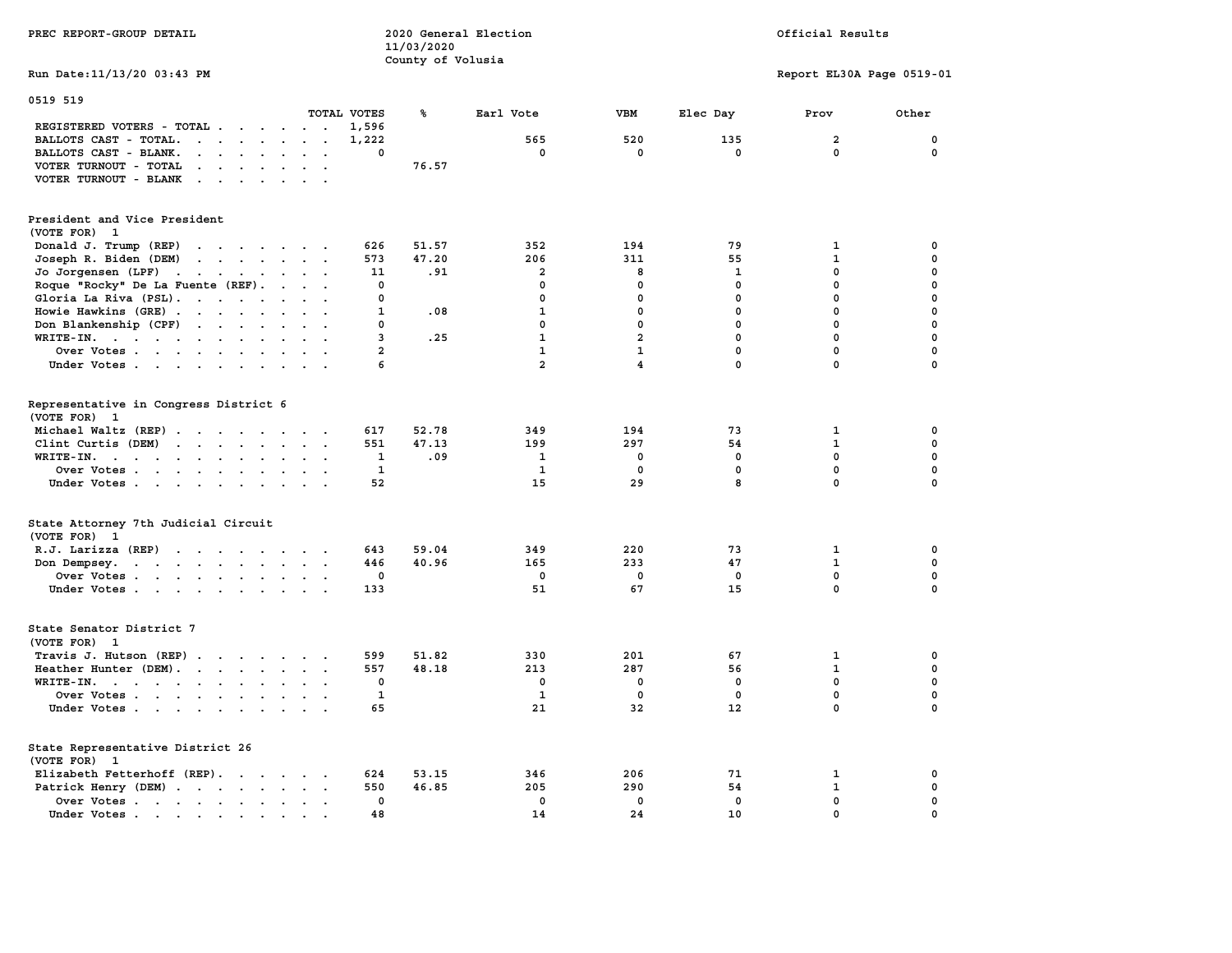| PREC REPORT-GROUP DETAIL                                                                                               |                      | 11/03/2020        | 2020 General Election |          |             | Official Results          |          |
|------------------------------------------------------------------------------------------------------------------------|----------------------|-------------------|-----------------------|----------|-------------|---------------------------|----------|
| Run Date: 11/13/20 03:43 PM                                                                                            |                      | County of Volusia |                       |          |             | Report EL30A Page 0519-02 |          |
| 0519 519                                                                                                               |                      |                   |                       |          |             |                           |          |
|                                                                                                                        | TOTAL VOTES          | ℁                 | Earl Vote             | VBM      | Elec Day    | Prov                      | Other    |
| Supreme Court - Carlos G. Muniz<br>(VOTE FOR) 1                                                                        |                      |                   |                       |          |             |                           |          |
| Yes                                                                                                                    |                      | 665<br>68.49      | 330                   | 257      | 76          | 2                         | 0        |
| No.                                                                                                                    |                      | 306<br>31.51      | 127                   | 145      | 34          | $\mathbf 0$               | 0        |
| Over Votes.                                                                                                            |                      | 1                 | 1                     | 0        | 0           | 0<br>$\mathbf 0$          | 0        |
| Under Votes                                                                                                            |                      | 250               | 107                   | 118      | 25          |                           | $\Omega$ |
| 5th Dist Crt of Appeal - Evander<br>(VOTE FOR) 1                                                                       |                      |                   |                       |          |             |                           |          |
| Yes                                                                                                                    |                      | 709<br>73.55      | 326                   | 300      | 81          | 2                         | 0        |
| No.                                                                                                                    |                      | 255<br>26.45      | 126                   | 100      | 29          | $\mathbf 0$               | 0        |
| Over Votes                                                                                                             |                      | 0                 | $\mathbf 0$           | 0        | $\mathbf 0$ | $\mathbf 0$               | 0        |
| Under Votes                                                                                                            |                      | 258               | 113                   | 120      | 25          | $\mathbf 0$               | 0        |
| 5th Dist Crt of Appeal - Grosshans<br>(VOTE FOR) 1                                                                     |                      |                   |                       |          |             |                           |          |
| Yes                                                                                                                    |                      | 669<br>69.54      | 329                   | 261      | 77          | 2                         | 0        |
| No.                                                                                                                    |                      | 30.46<br>293      | 123                   | 137      | 33          | 0                         | 0        |
| Over Votes                                                                                                             |                      | $\mathbf{0}$      | $\mathbf 0$           | 0        | 0           | $\mathbf 0$               | 0        |
| Under Votes                                                                                                            |                      | 260               | 113                   | 122      | 25          | $\mathbf 0$               | 0        |
| 5th Dist Crt of Appeal - Harris<br>(VOTE FOR) 1                                                                        |                      |                   |                       |          |             |                           |          |
| Yes                                                                                                                    |                      | 74.17<br>718      | 346                   | 291      | 80          | 1                         | 0        |
| No.                                                                                                                    |                      | 250<br>25.83      | 107                   | 113      | 30          | $\mathbf 0$               | 0        |
| Over Votes                                                                                                             |                      | 0                 | $\mathbf 0$           | 0        | 0           | 0                         | 0        |
| Under Votes                                                                                                            |                      | 254               | 112                   | 116      | 25          | $\mathbf{1}$              | $\Omega$ |
| 5th Dist Crt of Appeal - Orfinger<br>(VOTE FOR) 1                                                                      |                      |                   |                       |          |             |                           |          |
| Yes                                                                                                                    |                      | 710<br>73.35      | 332                   | 301      | 76          | 1                         | 0        |
| No.                                                                                                                    |                      | 258<br>26.65      | 118                   | 105      | 35          | 0                         | 0        |
| Over Votes                                                                                                             |                      | 0                 | $\mathbf 0$           | 0        | $\mathbf 0$ | 0                         | 0        |
| Under Votes                                                                                                            |                      | 254               | 115                   | 114      | 24          | $\mathbf{1}$              | 0        |
| 5th Dist Crt of Appeal - Sasso<br>(VOTE FOR) 1                                                                         |                      |                   |                       |          |             |                           |          |
| Yes<br>the contract of the contract of the contract of the contract of the contract of the contract of the contract of |                      | 675<br>71.66      | 321                   | 272      | 81          | 1                         | 0        |
| No.                                                                                                                    |                      | 28.34<br>267      | 119                   | 122      | 26          | 0                         | 0        |
| Over Votes                                                                                                             |                      | $\Omega$          | $^{\circ}$            | 0        | 0           | $\mathbf 0$               | 0        |
| Under Votes                                                                                                            |                      | 280               | 125                   | 126      | 28          | $\mathbf{1}$              | 0        |
| 5th Dist Crt of Appeal - Wallis<br>(VOTE FOR) 1                                                                        |                      |                   |                       |          |             |                           |          |
| $Yes \cdot \cdot \cdot \cdot \cdot \cdot \cdot \cdot \cdot$                                                            |                      | 670<br>70.60      | 313                   | 278      | 78          | 1                         | 0        |
| No.<br>$\ddot{\phantom{a}}$                                                                                            | $\ddot{\phantom{a}}$ | 279<br>29.40      | 130                   | 118      | 31          | $\mathbf 0$               | 0        |
| Over Votes<br>Under Votes                                                                                              |                      | 1<br>272          | 1<br>121              | 0<br>124 | 0<br>26     | 0<br>1                    | 0        |
|                                                                                                                        |                      |                   |                       |          |             |                           |          |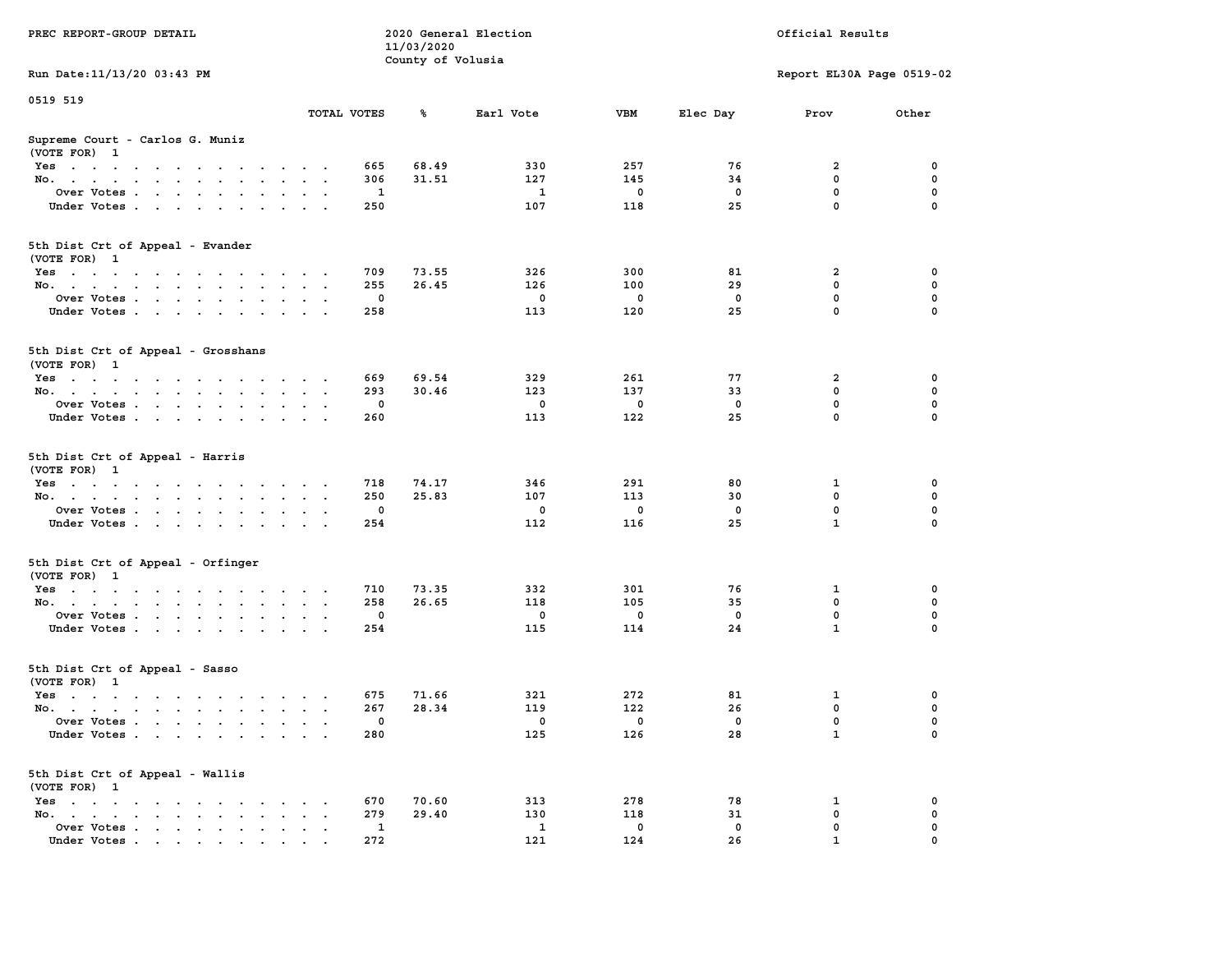|                                                                                                                                                                                                                                                                 |                                       | 11/03/2020        |              |             |             |                           |                  |
|-----------------------------------------------------------------------------------------------------------------------------------------------------------------------------------------------------------------------------------------------------------------|---------------------------------------|-------------------|--------------|-------------|-------------|---------------------------|------------------|
|                                                                                                                                                                                                                                                                 |                                       | County of Volusia |              |             |             |                           |                  |
| Run Date: 11/13/20 03:43 PM                                                                                                                                                                                                                                     |                                       |                   |              |             |             | Report EL30A Page 0519-03 |                  |
| 0519 519                                                                                                                                                                                                                                                        |                                       |                   |              |             |             |                           |                  |
|                                                                                                                                                                                                                                                                 | TOTAL VOTES                           | ℁                 | Earl Vote    | <b>VBM</b>  | Elec Day    | Prov                      | Other            |
| Circuit Judge, 7th Judicial, Group 14                                                                                                                                                                                                                           |                                       |                   |              |             |             |                           |                  |
| (VOTE FOR)<br>$\mathbf{1}$                                                                                                                                                                                                                                      |                                       |                   |              |             |             |                           |                  |
| Joan Anthony<br>$\blacksquare$ .<br>the company of the company of the company of                                                                                                                                                                                | 615<br>$\sim$                         | 60.59             | 268          | 281         | 65          | 1                         | 0                |
| Dan Hilbert<br>the contract of the contract of the<br>$\ddotsc$                                                                                                                                                                                                 | 400                                   | 39.41             | 208          | 143         | 49          | $\mathbf{0}$              | 0                |
| Over Votes                                                                                                                                                                                                                                                      | 0<br>$\ddot{\phantom{a}}$             |                   | 0            | $\mathbf 0$ | $\mathbf 0$ | $\mathbf 0$               | 0                |
| Under Votes                                                                                                                                                                                                                                                     | 207<br>$\cdot$                        |                   | 89           | 96          | 21          | $\mathbf{1}$              | $\mathbf 0$      |
|                                                                                                                                                                                                                                                                 |                                       |                   |              |             |             |                           |                  |
| County Council Chair                                                                                                                                                                                                                                            |                                       |                   |              |             |             |                           |                  |
| (VOTE FOR) 1                                                                                                                                                                                                                                                    |                                       |                   |              |             |             |                           |                  |
| Jeff Brower.<br>$\sim$ $\sim$<br>in the contract of the contract of the contract of the contract of the contract of the contract of the contract of the contract of the contract of the contract of the contract of the contract of the contract of the contrac | 641                                   | 61.93             | 307          | 267         | 67          | 0                         | 0                |
| Deborah A. "Deb" Denys                                                                                                                                                                                                                                          | 394<br>$\sim$                         | 38.07             | 179          | 166         | 48          | $\mathbf 1$               | $\mathbf 0$      |
| Over Votes                                                                                                                                                                                                                                                      | $\mathbf 0$                           |                   | $\mathbf 0$  | $\mathbf 0$ | $\mathbf 0$ | $\mathbf 0$               | $\mathbf 0$      |
| Under Votes<br><b>Contract Contract</b>                                                                                                                                                                                                                         | 187                                   |                   | 79           | 87          | 20          | $\mathbf{1}$              | 0                |
| County Council Member District 4<br>(VOTE FOR)<br>$\mathbf{1}$                                                                                                                                                                                                  |                                       |                   |              |             |             |                           |                  |
|                                                                                                                                                                                                                                                                 | 365                                   | 35.33             | 165          | 155         | 44          | 1                         | 0                |
| Barbara Bonarrigo.                                                                                                                                                                                                                                              | 668                                   | 64.67             | 324          | 273         | 71          | 0                         | 0                |
| Heather Post<br>the contract of the contract of the contract of the contract of the contract of the contract of the contract of                                                                                                                                 | $\mathbf{0}$                          |                   |              |             |             |                           |                  |
| Over Votes                                                                                                                                                                                                                                                      |                                       |                   | 0            | 0           | 0           | 0<br>$\mathbf{1}$         | 0<br>$\mathbf 0$ |
| Under Votes                                                                                                                                                                                                                                                     | 189                                   |                   | 76           | 92          | 20          |                           |                  |
| Soil & Water Conservation Seat 2<br>(VOTE FOR) 1                                                                                                                                                                                                                |                                       |                   |              |             |             |                           |                  |
| John Nelson.<br>the contract of the contract of the contract of the contract of the contract of the contract of the contract of the contract of the contract of the contract of the contract of the contract of the contract of the contract o                  | 673                                   | 72.13             | 325          | 277         | 71          | 0                         | $\mathbf 0$      |
| Wesley Wayne Wilson Jr.                                                                                                                                                                                                                                         | 260                                   | 27.87             | 111          | 111         | 37          | $\mathbf{1}$              | $\mathbf 0$      |
| Over Votes                                                                                                                                                                                                                                                      | $\mathbf 0$                           |                   | $\mathbf 0$  | $\mathbf 0$ | $\mathbf 0$ | $\mathbf 0$               | $\mathbf 0$      |
| Under Votes                                                                                                                                                                                                                                                     | 289                                   |                   | 129          | 132         | 27          | $\mathbf{1}$              | 0                |
| Soil & Water Conservation Seat 4                                                                                                                                                                                                                                |                                       |                   |              |             |             |                           |                  |
| (VOTE FOR) 1                                                                                                                                                                                                                                                    |                                       |                   |              |             |             |                           |                  |
| Wendy Anderson.                                                                                                                                                                                                                                                 | 550                                   | 57.29             | 258          | 238         | 53          | 1                         | 0                |
| Barbara Deering<br>the contract of the contract of the                                                                                                                                                                                                          | 410                                   | 42.71             | 196          | 158         | 56          | $\mathbf 0$               | 0                |
| Over Votes                                                                                                                                                                                                                                                      | 0                                     |                   | 0            | 0           | 0           | $\mathbf{0}$              | $\mathbf 0$      |
| Under Votes                                                                                                                                                                                                                                                     | 262                                   |                   | 111          | 124         | 26          | $\mathbf 1$               | $\Omega$         |
| Ormond Beach Mayor                                                                                                                                                                                                                                              |                                       |                   |              |             |             |                           |                  |
| (VOTE FOR) 1                                                                                                                                                                                                                                                    |                                       |                   |              |             |             |                           |                  |
| Rob Bridger.<br>. The contract contract of the contract of the contract of the contract of the contract of the contract of the contract of the contract of the contract of the contract of the contract of the contract of the contract of th                   | 520                                   | 46.68             | 238          | 247         | 34          | $\mathbf 1$               | $\mathbf 0$      |
| Bill Partington                                                                                                                                                                                                                                                 | 594                                   | 53.32             | 280          | 230         | 84          | $\mathbf 0$               | $\mathbf 0$      |
| Over Votes<br>$\ddot{\phantom{0}}$                                                                                                                                                                                                                              | $\mathbf 0$<br>$\ddot{\phantom{a}}$   |                   | $\mathbf{0}$ | $\Omega$    | $^{\circ}$  | $\mathbf 0$               | $\mathbf 0$      |
| Under Votes                                                                                                                                                                                                                                                     | 108                                   |                   | 47           | 43          | 17          | $\mathbf{1}$              | 0                |
| Ormond Beach Commissioner Zone 2                                                                                                                                                                                                                                |                                       |                   |              |             |             |                           |                  |
| (VOTE FOR)<br>$\mathbf{1}$                                                                                                                                                                                                                                      |                                       |                   |              |             |             |                           |                  |
| Troy Kent<br>$\mathbf{u} = \mathbf{u} + \mathbf{u} + \mathbf{u} + \mathbf{u} + \mathbf{u} + \mathbf{u} + \mathbf{u}$<br>$\sim$ $\sim$                                                                                                                           | 587<br>$\sim$<br>$\ddot{\phantom{1}}$ | 55.59             | 287          | 229         | 71          | 0                         | 0                |
| Ken Smith<br>$\mathbf{r}$ , and $\mathbf{r}$ , and $\mathbf{r}$ , and $\mathbf{r}$<br>$\mathbf{a} = \mathbf{a}$                                                                                                                                                 | 469<br>$\sim$<br>$\ddot{\phantom{a}}$ | 44.41             | 200          | 223         | 45          | $\mathbf{1}$              | 0                |
| Over Votes<br>$\ddot{\phantom{a}}$<br>$\bullet$<br>$\bullet$                                                                                                                                                                                                    | 0<br>$\cdot$<br>$\ddot{\phantom{0}}$  |                   | $\mathbf 0$  | $\mathbf 0$ | 0           | 0                         | 0                |
|                                                                                                                                                                                                                                                                 | 166                                   |                   | 78           | 68          | 19          | 1                         | $\Omega$         |

**PREC REPORT-GROUP DETAIL COMPUTER SERVICE 2020 General Election**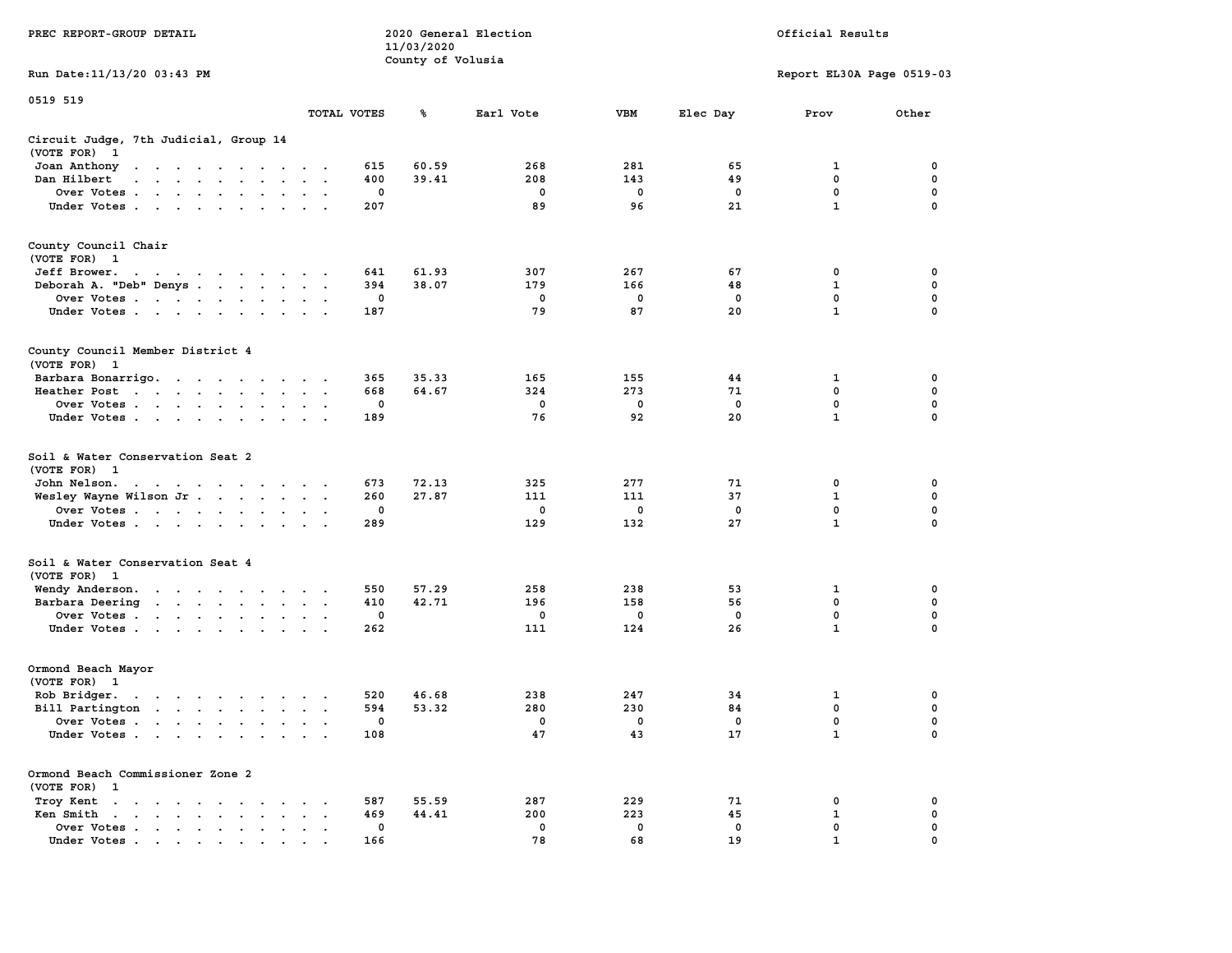|                                                        |                                                                 |              | 11/03/2020        |              |             |                |                           |             |
|--------------------------------------------------------|-----------------------------------------------------------------|--------------|-------------------|--------------|-------------|----------------|---------------------------|-------------|
|                                                        |                                                                 |              | County of Volusia |              |             |                |                           |             |
| Run Date: 11/13/20 03:43 PM                            |                                                                 |              |                   |              |             |                | Report EL30A Page 0519-04 |             |
| 0519 519                                               |                                                                 |              |                   |              |             |                |                           |             |
|                                                        |                                                                 | TOTAL VOTES  | ℁                 | Earl Vote    | <b>VBM</b>  | Elec Day       | Prov                      | Other       |
| Amendment 1 - Citzenship Requirement<br>(VOTE FOR) 1   |                                                                 |              |                   |              |             |                |                           |             |
| Yes                                                    |                                                                 | 897          | 78.34             | 433          | 356         | 107            | 1                         | 0           |
| No.<br><b>Contract</b><br>$\sim$ $\sim$<br>$\sim$      |                                                                 | 248          | 21.66             | 94           | 135         | 19             | 0                         | 0           |
| Over Votes                                             |                                                                 | 0            |                   | $\mathbf 0$  | 0           | 0              | 0                         | 0           |
| Under Votes                                            | <b>Contract Contract</b><br>$\ddot{\phantom{a}}$                | 77           |                   | 38           | 29          | 9              | $\mathbf{1}$              | $\mathbf 0$ |
| Amendment 2 - Minimum Wage<br>(VOTE FOR) 1             |                                                                 |              |                   |              |             |                |                           |             |
| Yes                                                    |                                                                 | 684          | 59.27             | 272          | 336         | 75             | 1                         | 0           |
| No.                                                    | $\sim$                                                          | 470          | 40.73             | 259          | 158         | 53             | 0                         | 0           |
| Over Votes<br>$\sim 10^{-11}$                          | $\bullet$ .<br><br><br><br><br><br><br><br><br><br><br><br>     | 0            |                   | $\Omega$     | $\Omega$    | $^{\circ}$     | $\mathbf{0}$              | $\mathbf 0$ |
| Under Votes                                            |                                                                 | 68           |                   | 34           | 26          | $\overline{7}$ | $\mathbf{1}$              | $\Omega$    |
| Amendment 3 - Primary Elections<br>(VOTE FOR) 1        |                                                                 |              |                   |              |             |                |                           |             |
| Yes                                                    |                                                                 | 551          | 48.76             | 236          | 244         | 71             | 0                         | $\mathbf 0$ |
| No.                                                    | $\cdot$ $\cdot$ $\cdot$                                         | 579          | 51.24             | 288          | 241         | 50             | $\mathbf 0$               | $\mathbf 0$ |
| Over Votes<br>$\sim$<br>$\ddot{\phantom{0}}$           |                                                                 | 1            |                   | $\mathbf{1}$ | $\mathbf 0$ | $\mathbf 0$    | $\mathbf 0$               | $\mathbf 0$ |
| Under Votes<br>$\sim$                                  | $\bullet$ .<br><br><br><br><br><br><br><br><br><br><br><br><br> | 91           |                   | 40           | 35          | 14             | $\overline{a}$            | $\mathbf 0$ |
| Amendment 4 - Apprl Const. Amendment<br>(VOTE FOR) 1   |                                                                 |              |                   |              |             |                |                           |             |
| Yes<br>$\cdot$ $\cdot$ $\cdot$                         | $\sim$                                                          | 565          | 50.99             | 294          | 203         | 68             | 0                         | 0           |
| No.<br>$\sim$                                          | $\ddot{\phantom{0}}$<br>$\mathbf{r}$                            | 543          | 49.01             | 218          | 273         | 52             | 0                         | $\mathbf 0$ |
| Over Votes                                             |                                                                 | 0            |                   | $\mathbf 0$  | $\mathbf 0$ | $\mathbf 0$    | $\mathbf 0$               | $\mathbf 0$ |
| Under Votes                                            | $\cdot$ $\cdot$ $\cdot$                                         | 114          |                   | 53           | 44          | 15             | $\overline{a}$            | $\mathbf 0$ |
| Amendment 5 - Homestead Property Taxes<br>(VOTE FOR) 1 |                                                                 |              |                   |              |             |                |                           |             |
|                                                        |                                                                 | 747          | 67.97             | 358          | 306         | 83             | 0                         | 0           |
| Yes<br>No.<br>$\sim$                                   | $\sim$ $\sim$ $\sim$ $\sim$ $\sim$                              | 352          | 32.03             | 146          | 171         | 35             | $\mathbf 0$               | 0           |
| Over Votes<br>$\sim$ $-$                               | $\ddot{\phantom{a}}$<br>$\bullet$<br>$\sim$                     | 0            |                   | $\mathbf 0$  | $\mathbf 0$ | $\mathbf 0$    | $\mathbf 0$               | $\mathbf 0$ |
| Under Votes                                            | $\cdots$                                                        | 123          |                   | 61           | 43          | 17             | $\overline{a}$            | $\mathbf 0$ |
|                                                        |                                                                 |              |                   |              |             |                |                           |             |
| Amendment 6 - Ad Valorem Tax Discount                  |                                                                 |              |                   |              |             |                |                           |             |
| (VOTE FOR) 1                                           |                                                                 |              |                   |              |             |                |                           |             |
| Yes                                                    |                                                                 | 912          | 81.14             | 424          | 387         | 101            | 0                         | 0           |
| No.                                                    |                                                                 | 212          | 18.86             | 97           | 96          | 19             | $\mathbf 0$               | $\mathbf 0$ |
| Over Votes<br>$\sim$                                   | $\sim$<br>$\sim$                                                | 0            |                   | 0            | 0           | 0              | $\mathbf 0$               | 0           |
| Under Votes                                            |                                                                 | 98           |                   | 44           | 37          | 15             | $\overline{a}$            | $\mathbf 0$ |
| Volusia ECHO                                           |                                                                 |              |                   |              |             |                |                           |             |
| (VOTE FOR) 1                                           |                                                                 |              |                   |              |             |                |                           |             |
| Yes (For Bonds)<br>the contract of the contract of the | $\sim$                                                          | 828          | 74.06             | 356          | 379         | 93             | $\mathbf 0$               | $\mathbf 0$ |
| No (Against Bonds)                                     | $\cdots$                                                        | 290          | 25.94             | 163          | 98          | 29             | $\mathbf 0$               | 0           |
| Over Votes<br>$\sim$                                   | $\sim$<br>$\sim$<br>$\sim$                                      | $\mathbf{1}$ |                   | 1            | $\mathbf 0$ | $\mathbf 0$    | $\mathbf 0$               | $\mathbf 0$ |
| Under Votes                                            | $\sim$ $\sim$ $\sim$                                            | 103          |                   | 45           | 43          | 13             | $\overline{\mathbf{2}}$   | $\mathbf 0$ |

**PREC REPORT-GROUP DETAIL COMPUTER CONSUMING A LOCAL PREC** REPORT-GROUP DETAIL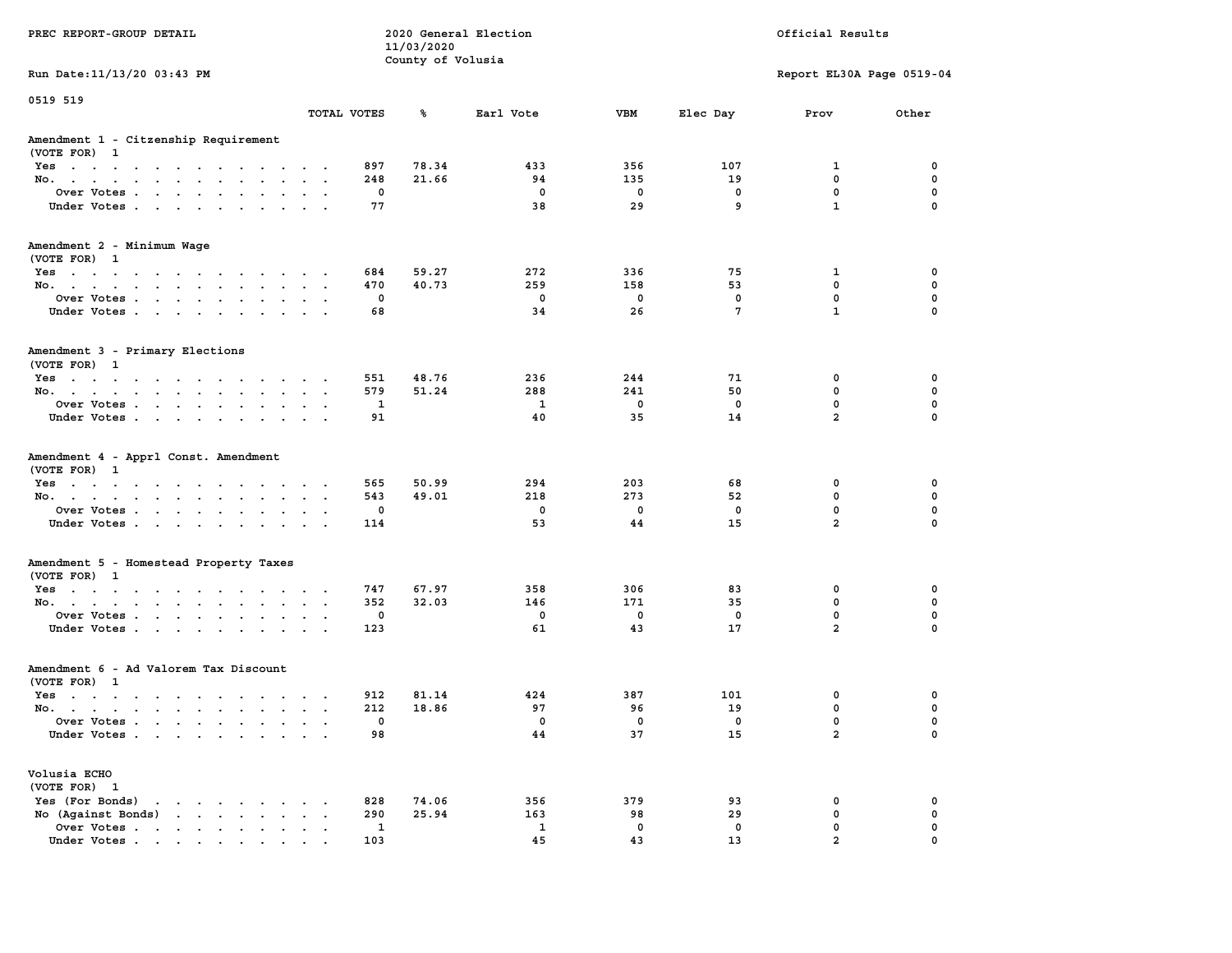| PREC REPORT-GROUP DETAIL                      |  |  |  |  |             | 11/03/2020<br>County of Volusia | 2020 General Election |            |          | Official Results          |       |
|-----------------------------------------------|--|--|--|--|-------------|---------------------------------|-----------------------|------------|----------|---------------------------|-------|
| Run Date: 11/13/20 03:43 PM                   |  |  |  |  |             |                                 |                       |            |          | Report EL30A Page 0519-05 |       |
| 0519 519                                      |  |  |  |  | TOTAL VOTES | ‱                               | Earl Vote             | <b>VBM</b> | Elec Day | Prov                      | Other |
| Volusia Forever<br>(VOTE FOR)<br>$\mathbf{1}$ |  |  |  |  |             |                                 |                       |            |          |                           |       |
| Yes (For Bonds)                               |  |  |  |  | 870         | 77.20                           | 374                   | 400        | 96       | 0                         |       |
| No (Against Bonds)                            |  |  |  |  | 257         | 22.80                           | 148                   | 83         | 26       |                           |       |
| Over Votes                                    |  |  |  |  | 0           |                                 | 0                     | 0          | O        |                           |       |
| Under Votes                                   |  |  |  |  | 95          |                                 | 43                    | 37         | 13       |                           |       |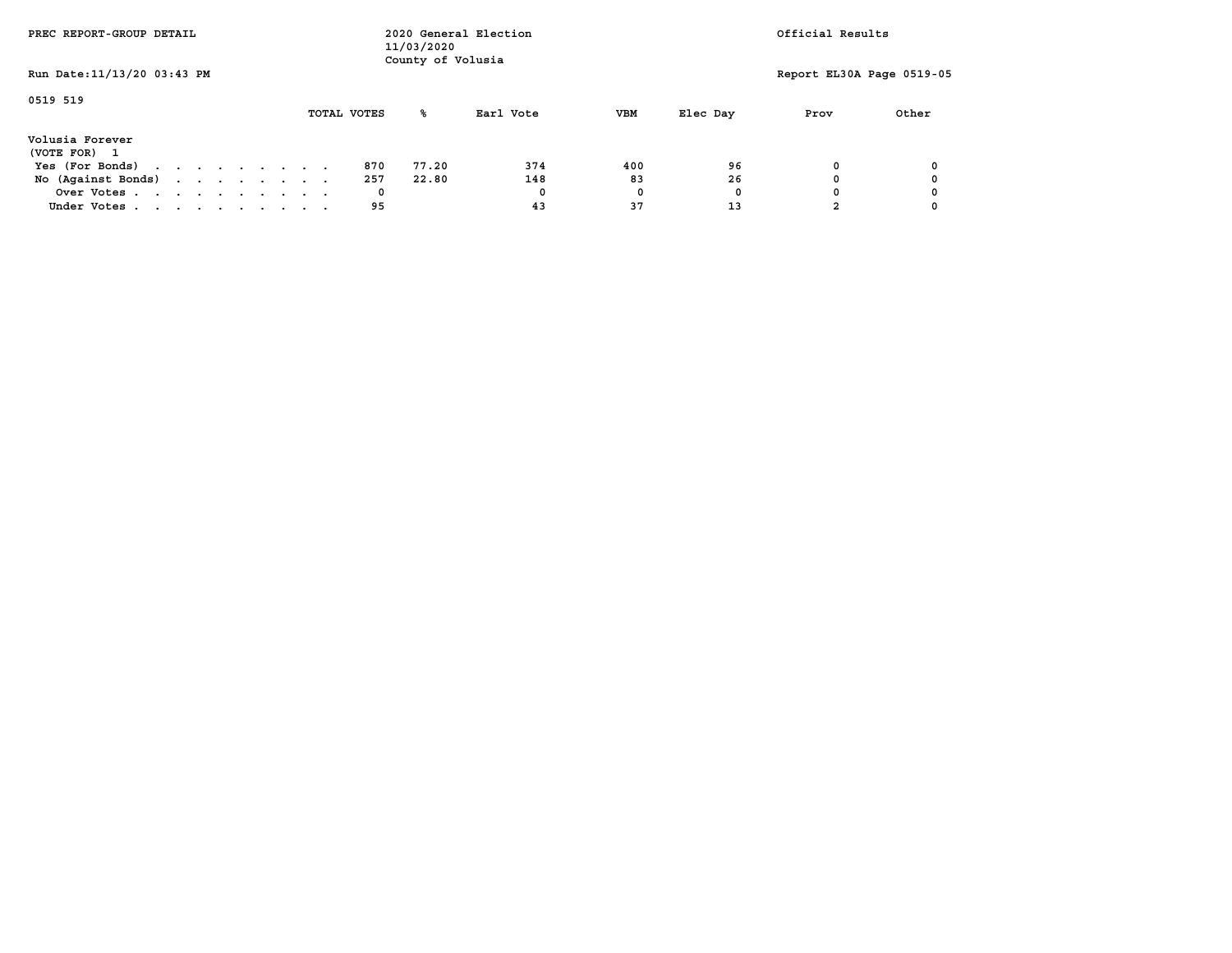| PREC REPORT-GROUP DETAIL                                                                                                                                                                                                                                   |                                                    | 11/03/2020<br>County of Volusia | 2020 General Election |                         |                         | Official Results          |              |
|------------------------------------------------------------------------------------------------------------------------------------------------------------------------------------------------------------------------------------------------------------|----------------------------------------------------|---------------------------------|-----------------------|-------------------------|-------------------------|---------------------------|--------------|
| Run Date: 11/13/20 03:43 PM                                                                                                                                                                                                                                |                                                    |                                 |                       |                         |                         | Report EL30A Page 0521-01 |              |
| 0521 521                                                                                                                                                                                                                                                   |                                                    |                                 |                       |                         |                         |                           |              |
|                                                                                                                                                                                                                                                            | TOTAL VOTES                                        | ጜ                               | Earl Vote             | VBM                     | Elec Day                | Prov                      | Other        |
| REGISTERED VOTERS - TOTAL<br>BALLOTS CAST - TOTAL.                                                                                                                                                                                                         | 4,198<br>$\cdot$ $\cdot$<br>3,575                  |                                 | 1,167                 | 2,080                   | 323                     | 4                         | 1            |
| $\cdots$                                                                                                                                                                                                                                                   | $\ddot{\phantom{a}}$<br>0<br>$\sim$                |                                 | $\mathbf 0$           | $\mathbf 0$             | $\mathbf 0$             | $\mathbf 0$               | $\mathbf 0$  |
| BALLOTS CAST - BLANK.                                                                                                                                                                                                                                      |                                                    | 85.16                           |                       |                         |                         |                           |              |
| VOTER TURNOUT - TOTAL<br>$\cdots$                                                                                                                                                                                                                          |                                                    |                                 |                       |                         |                         |                           |              |
| VOTER TURNOUT - BLANK                                                                                                                                                                                                                                      |                                                    |                                 |                       |                         |                         |                           |              |
| President and Vice President                                                                                                                                                                                                                               |                                                    |                                 |                       |                         |                         |                           |              |
| (VOTE FOR) 1                                                                                                                                                                                                                                               |                                                    |                                 |                       |                         |                         |                           |              |
| Donald J. Trump (REP)<br>$\mathbf{r}$ . The contract of the contract of the contract of the contract of the contract of the contract of the contract of the contract of the contract of the contract of the contract of the contract of the contract of th | 2,092                                              | 58.70                           | 864                   | 979                     | 245                     | 3                         | 1            |
| $\mathbf{r}$ . The set of the set of the set of the set of the set of the set of the set of the set of the set of the set of the set of the set of the set of the set of the set of the set of the set of the set of the set of t<br>Joseph R. Biden (DEM) | 1,439                                              | 40.38                           | 299                   | 1,070                   | 69                      | $\mathbf{1}$              | $\mathbf 0$  |
|                                                                                                                                                                                                                                                            | 12                                                 | .34                             | 1                     | 9                       | $\overline{a}$          | $\mathbf 0$               | 0            |
| Jo Jorgensen (LPF)                                                                                                                                                                                                                                         |                                                    |                                 |                       |                         |                         | $\mathbf 0$               |              |
| Roque "Rocky" De La Fuente (REF).                                                                                                                                                                                                                          | 4                                                  | .11                             | $^{\circ}$            | 4                       | 0                       |                           | 0            |
| Gloria La Riva (PSL).                                                                                                                                                                                                                                      | $\mathbf{1}$                                       | .03                             | $\mathbf{1}$          | $\mathbf{0}$            | $\mathbf{0}$            | $\mathbf 0$               | $\mathbf 0$  |
| Howie Hawkins (GRE)                                                                                                                                                                                                                                        | 3                                                  | .08                             | $\mathbf{0}$          | $\overline{a}$          | $\mathbf{1}$            | $\mathbf 0$               | 0            |
| Don Blankenship (CPF)                                                                                                                                                                                                                                      | 6                                                  | .17                             | $\mathbf{0}$          | 6                       | $\mathbf{0}$            | $\mathbf 0$               | 0            |
| WRITE-IN.                                                                                                                                                                                                                                                  | 7                                                  | .20                             | $\mathbf{1}$          | 3                       | 3                       | $\mathbf 0$               | $\mathbf 0$  |
| Over Votes                                                                                                                                                                                                                                                 | 5<br>$\sim$                                        |                                 | $\mathbf 0$           | 3                       | $\overline{a}$          | $\mathbf 0$               | 0            |
| Under Votes                                                                                                                                                                                                                                                | 6                                                  |                                 | $\mathbf{1}$          | $\overline{\mathbf{4}}$ | $\mathbf{1}$            | $\mathbf 0$               | $\mathbf 0$  |
|                                                                                                                                                                                                                                                            |                                                    |                                 |                       |                         |                         |                           |              |
| Representative in Congress District 6<br>(VOTE FOR) 1                                                                                                                                                                                                      |                                                    |                                 |                       |                         |                         |                           |              |
|                                                                                                                                                                                                                                                            |                                                    |                                 |                       |                         |                         |                           |              |
| Michael Waltz (REP)                                                                                                                                                                                                                                        | 2,123                                              | 62.06                           | 858                   | 1,013                   | 249                     | $\overline{a}$            | 1            |
| Clint Curtis (DEM)                                                                                                                                                                                                                                         | 1,294                                              | 37.83                           | 263                   | 970                     | 60                      | $\mathbf{1}$              | $\mathbf{0}$ |
| WRITE-IN.                                                                                                                                                                                                                                                  | 4                                                  | .12                             | $\mathbf{1}$          | 0                       | $\overline{\mathbf{3}}$ | $\mathbf 0$               | 0            |
| Over Votes                                                                                                                                                                                                                                                 | $\overline{\mathbf{2}}$<br>$\sim 100$ km s $^{-1}$ |                                 | $\overline{a}$        | $\mathbf 0$             | $\mathbf 0$             | $\mathbf 0$               | 0            |
| Under Votes                                                                                                                                                                                                                                                | 152<br>$\cdot$ .                                   |                                 | 43                    | 97                      | 11                      | $\mathbf{1}$              | 0            |
| State Attorney 7th Judicial Circuit                                                                                                                                                                                                                        |                                                    |                                 |                       |                         |                         |                           |              |
| (VOTE FOR) 1                                                                                                                                                                                                                                               |                                                    |                                 |                       |                         |                         |                           |              |
| R.J. Larizza (REP)                                                                                                                                                                                                                                         | 2,132                                              | 66.19                           | 854                   | 1,041                   | 234                     | $\overline{a}$            | $\mathbf{1}$ |
|                                                                                                                                                                                                                                                            |                                                    |                                 |                       |                         |                         |                           |              |
| Don Dempsey.                                                                                                                                                                                                                                               | 1,089                                              | 33.81                           | 223                   | 799                     | 66                      | $\mathbf{1}$              | 0            |
| Over Votes                                                                                                                                                                                                                                                 | 0<br>$\ddot{\phantom{a}}$                          |                                 | 0                     | 0                       | $\mathbf 0$             | $\mathbf 0$               | 0            |
| Under Votes.                                                                                                                                                                                                                                               | 354                                                |                                 | 90                    | 240                     | 23                      | $\mathbf{1}$              | $\mathbf 0$  |
| State Senator District 7                                                                                                                                                                                                                                   |                                                    |                                 |                       |                         |                         |                           |              |
| (VOTE FOR) 1                                                                                                                                                                                                                                               |                                                    |                                 |                       |                         |                         |                           |              |
| Travis J. Hutson (REP)                                                                                                                                                                                                                                     | 2,010                                              | 59.61                           | 823                   | 943                     | 241                     | $\overline{2}$            | 1            |
| Heather Hunter (DEM).                                                                                                                                                                                                                                      | 1,358                                              | 40.27                           | 287                   | 1,003                   | 67                      | $\mathbf{1}$              | $\mathbf{0}$ |
| WRITE-IN.                                                                                                                                                                                                                                                  |                                                    | .12                             | $\mathbf 0$           | 3                       | $\mathbf{1}$            | $\mathbf 0$               | $\mathbf 0$  |
|                                                                                                                                                                                                                                                            | 4<br>$\sim$                                        |                                 |                       |                         |                         |                           |              |
| Over Votes                                                                                                                                                                                                                                                 | $\mathbf 0$<br>$\bullet$                           |                                 | $\mathbf{0}$          | $\mathbf 0$             | $\mathbf{0}$            | $\mathbf 0$               | 0            |
| Under Votes                                                                                                                                                                                                                                                | 203                                                |                                 | 57                    | 131                     | 14                      | $\mathbf{1}$              | $\mathbf 0$  |
| State Representative District 25                                                                                                                                                                                                                           |                                                    |                                 |                       |                         |                         |                           |              |
| (VOTE FOR)<br>1                                                                                                                                                                                                                                            |                                                    |                                 |                       |                         |                         |                           |              |
| Tom Leek (REP).                                                                                                                                                                                                                                            | 2,056                                              | 60.86                           | 842                   | 973                     | 238                     | $\overline{\mathbf{2}}$   | 1            |
| Sarah Zutter (DEM)<br>$\mathbf{r}$ . The contract of the contract of the contract of the contract of the contract of the contract of the contract of the contract of the contract of the contract of the contract of the contract of the contract of th    | 1,246                                              | 36.89                           | 251                   | 938                     | 56                      | $\mathbf{1}$              | 0            |
| Joseph "Joe" Hannoush (LPF)<br>$\mathbf{r}$ , $\mathbf{r}$ , $\mathbf{r}$                                                                                                                                                                                  | 76<br>$\ddot{\phantom{a}}$                         | 2.25                            | 27                    | 35                      | 14                      | 0                         | 0            |
| Over Votes                                                                                                                                                                                                                                                 | 0<br>$\sim$ $\sim$                                 |                                 | $\mathbf 0$           | $\mathbf 0$             | $\mathbf 0$             | $\mathbf 0$               | $\mathbf 0$  |
| Under Votes.                                                                                                                                                                                                                                               | 197                                                |                                 | 47                    | 134                     | 15                      | $\mathbf{1}$              | $\mathbf 0$  |
| the contract of the contract of the contract of the contract of the contract of the contract of the contract of                                                                                                                                            | $\bullet$                                          |                                 |                       |                         |                         |                           |              |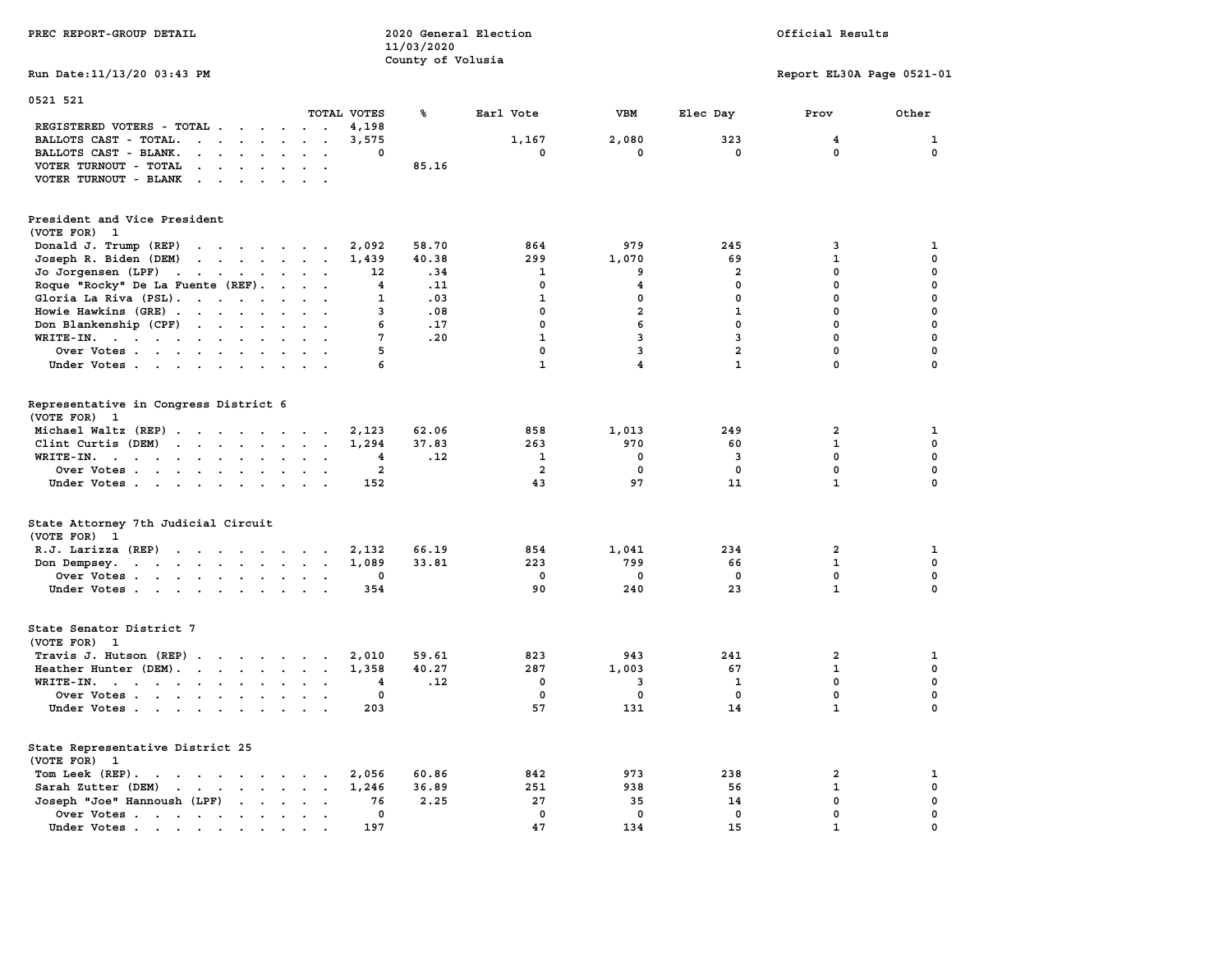| PREC REPORT-GROUP DETAIL                                                |                      | 11/03/2020<br>County of Volusia | 2020 General Election | Official Results        |                |                           |              |  |
|-------------------------------------------------------------------------|----------------------|---------------------------------|-----------------------|-------------------------|----------------|---------------------------|--------------|--|
| Run Date: 11/13/20 03:43 PM                                             |                      |                                 |                       |                         |                | Report EL30A Page 0521-02 |              |  |
| 0521 521                                                                |                      |                                 |                       |                         |                |                           |              |  |
|                                                                         | TOTAL VOTES          | %                               | Earl Vote             | VBM                     | Elec Day       | Prov                      | Other        |  |
| Supreme Court - Carlos G. Muniz<br>(VOTE FOR) 1                         |                      |                                 |                       |                         |                |                           |              |  |
| Yes                                                                     |                      | 73.24<br>2,091                  | 745                   | 1,130                   | 215            | 0                         | 1            |  |
| No.                                                                     |                      | 26.76<br>764                    | 215                   | 503                     | 46             | 0                         | 0            |  |
| Over Votes                                                              |                      | 1                               | $\mathbf{1}$          | $^{\circ}$              | $\mathbf 0$    | $\mathbf{0}$              | $\mathbf 0$  |  |
| Under Votes                                                             |                      | 719                             | 206                   | 447                     | 62             | $\overline{4}$            | $\mathbf 0$  |  |
| 5th Dist Crt of Appeal - Evander<br>(VOTE FOR) 1                        |                      |                                 |                       |                         |                |                           |              |  |
| Yes                                                                     |                      | 76.99<br>2,171                  | 708                   | 1,244                   | 218            | 0                         | 1            |  |
| No.                                                                     |                      | 23.01<br>649                    | 235                   | 368                     | 46             | $^{\circ}$                | 0            |  |
| Over Votes                                                              |                      | $\overline{a}$                  | $\mathbf{1}$          | $\mathbf{1}$            | $\mathbf 0$    | $\mathbf{0}$              | $\mathbf{0}$ |  |
| Under Votes                                                             |                      | 753                             | 223                   | 467                     | 59             | $\overline{4}$            | $\Omega$     |  |
| 5th Dist Crt of Appeal - Grosshans<br>(VOTE FOR) 1                      |                      |                                 |                       |                         |                |                           |              |  |
| Yes                                                                     |                      | 75.60<br>2,116                  | 734                   | 1,161                   | 220            | 0                         | 1            |  |
| No.                                                                     |                      | 683<br>24.40                    | 206                   | 433                     | 44             | 0                         | $\mathbf 0$  |  |
| Over Votes                                                              |                      | 0                               | $\mathbf 0$           | $\mathbf{0}$            | $\mathbf 0$    | $\mathbf{0}$              | 0            |  |
| Under Votes                                                             |                      | 776                             | 227                   | 486                     | 59             | $\overline{4}$            | $\mathbf 0$  |  |
|                                                                         |                      |                                 |                       |                         |                |                           |              |  |
| 5th Dist Crt of Appeal - Harris<br>(VOTE FOR) 1                         |                      |                                 |                       |                         |                |                           |              |  |
| Yes                                                                     |                      | 77.72<br>2,187                  | 735                   | 1,225                   | 226            | 0                         | 1            |  |
| No.                                                                     |                      | 22.28<br>627                    | 205                   | 388                     | 34             | 0                         | 0            |  |
| Over Votes                                                              |                      | $^{\circ}$                      | $\mathbf 0$           | $^{\circ}$              | $\mathbf 0$    | $\mathbf{0}$              | 0            |  |
| Under Votes                                                             |                      | 761                             | 227                   | 467                     | 63             | $\overline{4}$            | $\mathbf 0$  |  |
| 5th Dist Crt of Appeal - Orfinger<br>(VOTE FOR) 1                       |                      |                                 |                       |                         |                |                           |              |  |
| Yes                                                                     |                      | 78.40                           | 721                   | 1,307                   | 214            | 0                         | 1            |  |
| No.                                                                     |                      | 2,243<br>21.60<br>618           | 216                   | 355                     | 47             | $^{\circ}$                | 0            |  |
| Over Votes                                                              |                      | 0                               | 0                     | $\overline{\mathbf{0}}$ | $\mathbf 0$    | $\mathbf 0$               | 0            |  |
| Under Votes                                                             |                      | 714                             | 230                   | 418                     | 62             | 4                         | $\Omega$     |  |
| 5th Dist Crt of Appeal - Sasso<br>(VOTE FOR) 1                          |                      |                                 |                       |                         |                |                           |              |  |
| Yes                                                                     |                      | 76.50<br>2,123                  | 713                   | 1,198                   | 211            | 0                         | 1            |  |
| No.                                                                     |                      | 652<br>23.50                    | 214                   | 395                     | 43             | $\mathbf 0$               | 0            |  |
| Over Votes                                                              |                      |                                 | $\overline{0}$        | $\overline{0}$          | $\overline{0}$ | $\Omega$                  | $\Omega$     |  |
| Under Votes                                                             |                      | 800                             | 240                   | 487                     | 69             | 4                         | 0            |  |
| 5th Dist Crt of Appeal - Wallis<br>(VOTE FOR) 1                         |                      |                                 |                       |                         |                |                           |              |  |
| $Yes \cdot \cdot \cdot \cdot \cdot \cdot \cdot \cdot \cdot \cdot \cdot$ | $\sim$ $\sim$ $\sim$ | 76.40<br>2,120                  | 694                   | 1,208                   | 217            | 0                         | 1            |  |
| No.                                                                     | $\sim$               | 23.60<br>655                    | 223                   | 390                     | 42             | 0                         | 0            |  |
| Over Votes                                                              |                      | 0                               | 0                     | $\mathbf 0$             | 0              | 0                         | 0            |  |
| Under Votes                                                             |                      | 800                             | 250                   | 482                     | 64             |                           | $\Omega$     |  |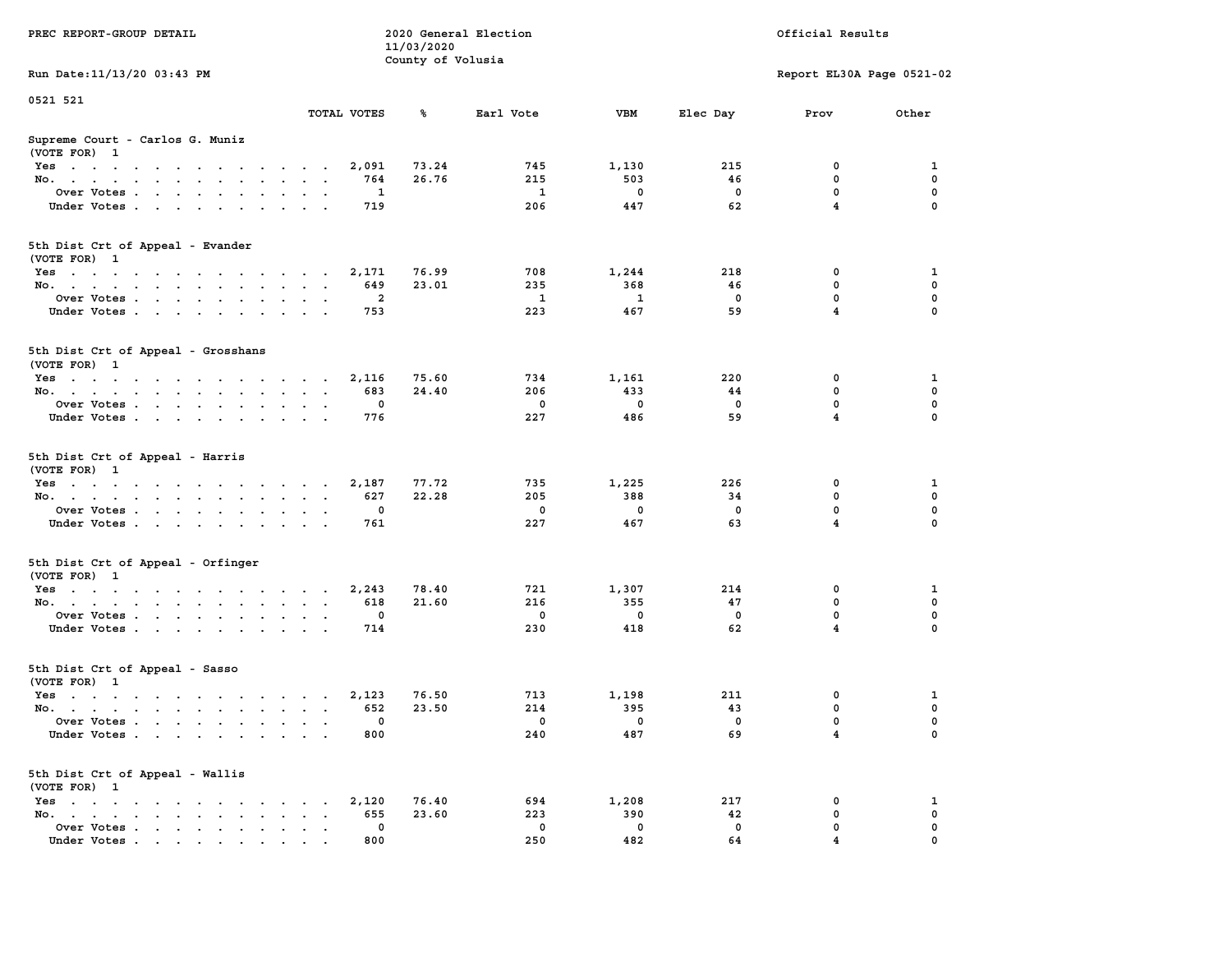| PREC REPORT-GROUP DETAIL                                                                                                                                                                                                                       |                 |                         | 11/03/2020        | 2020 General Election |                     | Official Results  |                              |                   |  |  |
|------------------------------------------------------------------------------------------------------------------------------------------------------------------------------------------------------------------------------------------------|-----------------|-------------------------|-------------------|-----------------------|---------------------|-------------------|------------------------------|-------------------|--|--|
| Run Date: 11/13/20 03:43 PM                                                                                                                                                                                                                    |                 |                         | County of Volusia |                       |                     |                   | Report EL30A Page 0521-03    |                   |  |  |
| 0521 521                                                                                                                                                                                                                                       |                 |                         |                   |                       |                     |                   |                              |                   |  |  |
|                                                                                                                                                                                                                                                | TOTAL VOTES     |                         | ℁                 | Earl Vote             | VBM                 | Elec Day          | Prov                         | Other             |  |  |
| Circuit Judge, 7th Judicial, Group 14<br>(VOTE FOR) 1                                                                                                                                                                                          |                 |                         |                   |                       |                     |                   |                              |                   |  |  |
| Joan Anthony<br>the contract of the contract of the con-                                                                                                                                                                                       |                 | 1,582                   | 55.84             | 456                   | 997                 | 128               | 0                            | 1                 |  |  |
| Dan Hilbert<br>$\mathbf{r}$ , $\mathbf{r}$ , $\mathbf{r}$ , $\mathbf{r}$ , $\mathbf{r}$ , $\mathbf{r}$ , $\mathbf{r}$                                                                                                                          |                 | 1,251                   | 44.16             | 496                   | 625                 | 129               | 1                            | 0                 |  |  |
| Over Votes                                                                                                                                                                                                                                     |                 | 0                       |                   | 0                     | 0                   | 0                 | 0                            | $\mathbf 0$       |  |  |
| Under Votes                                                                                                                                                                                                                                    | $\cdot$ $\cdot$ | 742                     |                   | 215                   | 458                 | 66                | 3                            | 0                 |  |  |
| County Council Chair<br>(VOTE FOR) 1                                                                                                                                                                                                           |                 |                         |                   |                       |                     |                   |                              |                   |  |  |
| Jeff Brower.<br>the contract of the contract of the contract of the contract of the contract of the contract of the contract of                                                                                                                |                 | 1,857                   | 61.67             | 635                   | 1,037               | 183               | 2                            | 0                 |  |  |
| Deborah A. "Deb" Denys                                                                                                                                                                                                                         |                 | 1,154                   | 38.33             | 364                   | 704                 | 86                | $\mathbf 0$                  | 0                 |  |  |
| Over Votes                                                                                                                                                                                                                                     |                 | 1                       |                   | 1                     | 0                   | 0                 | 0                            | 0                 |  |  |
| Under Votes                                                                                                                                                                                                                                    |                 | 563                     |                   | 167                   | 339                 | 54                | $\overline{a}$               | $\mathbf{1}$      |  |  |
| County Council Member District 4<br>(VOTE FOR) 1                                                                                                                                                                                               |                 |                         |                   |                       |                     |                   |                              |                   |  |  |
| Barbara Bonarrigo.                                                                                                                                                                                                                             |                 | 1,261                   | 42.29             | 421                   | 719                 | 120               | 1                            | 0                 |  |  |
| Heather Post                                                                                                                                                                                                                                   |                 | 1,721                   | 57.71             | 567                   | 1,000               | 153               | 0                            | 1                 |  |  |
| Over Votes                                                                                                                                                                                                                                     |                 | $\overline{\mathbf{2}}$ |                   | 1                     | 1                   | 0                 | $\mathbf 0$                  | $\mathbf 0$       |  |  |
| Under Votes                                                                                                                                                                                                                                    | $\sim$ $\sim$   | 591                     |                   | 178                   | 360                 | 50                | 3                            | $\Omega$          |  |  |
| Soil & Water Conservation Seat 2<br>(VOTE FOR) 1                                                                                                                                                                                               |                 |                         |                   |                       |                     |                   |                              |                   |  |  |
| John Nelson.                                                                                                                                                                                                                                   |                 | 2,042                   | 76.25             | 700                   | 1,148               | 191               | 2                            | 1                 |  |  |
| Wesley Wayne Wilson Jr.                                                                                                                                                                                                                        |                 | 636                     | 23.75             | 195                   | 379                 | 62                | 0                            | 0                 |  |  |
| Over Votes                                                                                                                                                                                                                                     |                 | 0                       |                   | 0                     | 0                   | 0                 | $\mathbf 0$                  | $\mathbf 0$       |  |  |
| Under Votes                                                                                                                                                                                                                                    |                 | 897                     |                   | 272                   | 553                 | 70                | $\overline{a}$               | 0                 |  |  |
| Soil & Water Conservation Seat 4                                                                                                                                                                                                               |                 |                         |                   |                       |                     |                   |                              |                   |  |  |
| (VOTE FOR) 1                                                                                                                                                                                                                                   |                 |                         |                   |                       |                     |                   |                              |                   |  |  |
| Wendy Anderson.                                                                                                                                                                                                                                |                 | 1,608                   | 58.49<br>41.51    | 474                   | 1,003<br>576        | 130<br>123        | 1<br>$\mathbf{1}$            | $\mathbf{o}$<br>1 |  |  |
| Barbara Deering<br>Over Votes                                                                                                                                                                                                                  |                 | 1,141<br>0              |                   | 440<br>0              | 0                   | 0                 | 0                            | 0                 |  |  |
| Under Votes                                                                                                                                                                                                                                    |                 | 826                     |                   | 253                   | 501                 | 70                | $\overline{a}$               | 0                 |  |  |
| Ormond Beach Mayor<br>(VOTE FOR) 1                                                                                                                                                                                                             |                 |                         |                   |                       |                     |                   |                              |                   |  |  |
| Rob Bridger.<br>the contract of the contract of the contract of the contract of the contract of the contract of the contract of the contract of the contract of the contract of the contract of the contract of the contract of the contract o |                 | 1,492                   | 47.31             | 411                   | 965                 | 114               | 2                            | 0                 |  |  |
| Bill Partington                                                                                                                                                                                                                                |                 | 1,662                   | 52.69             | 619                   | 875                 | 166               | $\mathbf{1}$                 | 1                 |  |  |
| Over Votes                                                                                                                                                                                                                                     |                 | 0                       |                   | $\mathbf 0$           | $\mathbf 0$         | 0                 | 0                            | 0                 |  |  |
| Under Votes                                                                                                                                                                                                                                    |                 | 421                     |                   | 137                   | 240                 | 43                | $\mathbf{1}$                 | $\mathbf 0$       |  |  |
| Ormond Beach Commissioner Zone 4<br>(VOTE FOR) 1                                                                                                                                                                                               |                 |                         |                   |                       |                     |                   |                              |                   |  |  |
| Rob Littleton                                                                                                                                                                                                                                  |                 | 1,676                   | 56.24             | 554                   | 957                 | 163               | 1                            | 1                 |  |  |
| David Romeo.<br>the contract of the contract of the contract of the contract of the contract of the contract of the contract of                                                                                                                | $\sim$          | 1,304                   | 43.76             | 420                   | 773                 | 111               | 0                            | 0                 |  |  |
| Over Votes                                                                                                                                                                                                                                     |                 | 1<br>594                |                   | 0<br>193              | $\mathbf{1}$<br>349 | $\mathbf 0$<br>49 | 0<br>$\overline{\mathbf{z}}$ | 0                 |  |  |
| Under Votes                                                                                                                                                                                                                                    |                 |                         |                   |                       |                     |                   |                              |                   |  |  |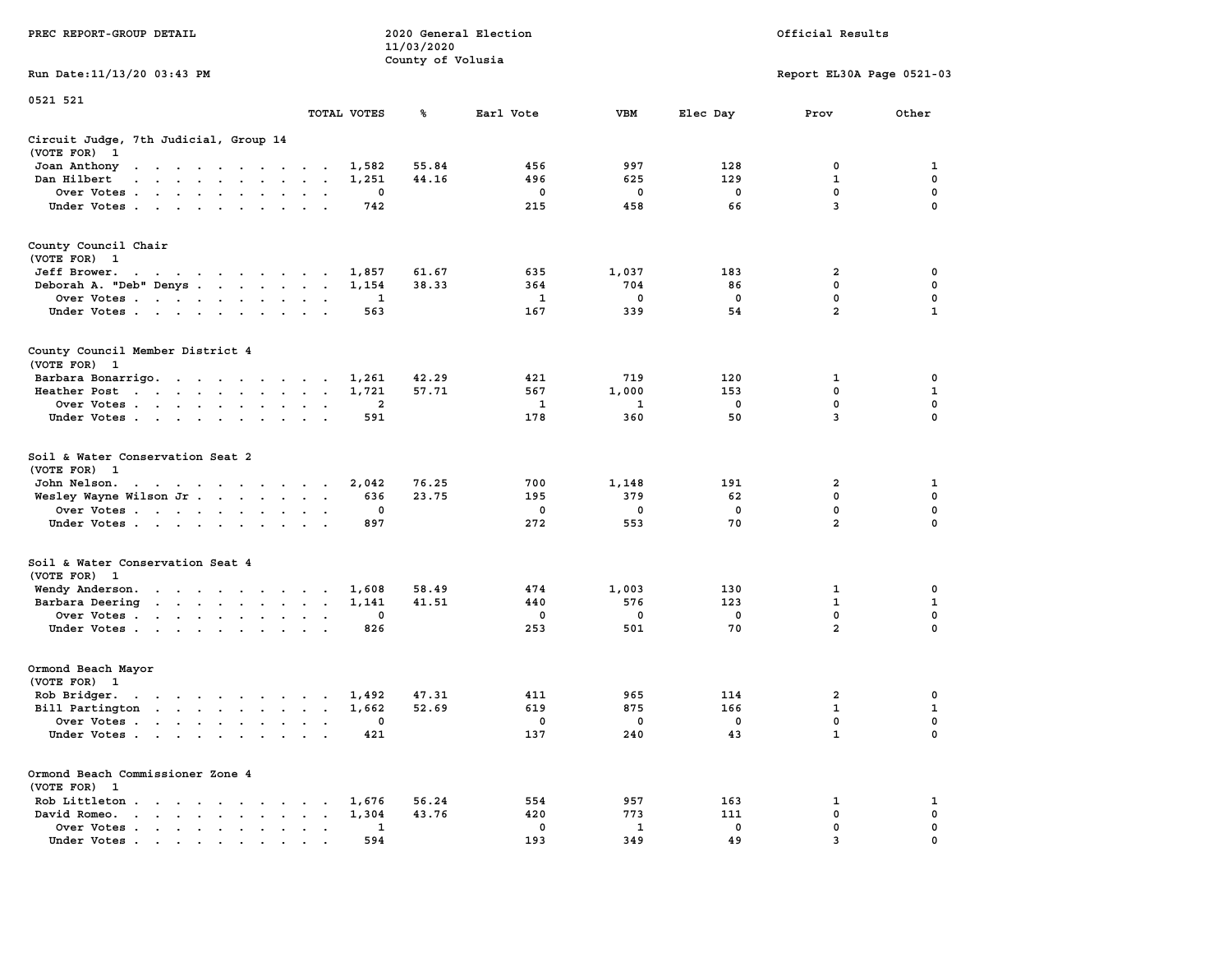| PREC REPORT-GROUP DETAIL                             |                 | 11/03/2020        | 2020 General Election<br>Official Results |              |                          |                           |              |  |
|------------------------------------------------------|-----------------|-------------------|-------------------------------------------|--------------|--------------------------|---------------------------|--------------|--|
| Run Date: 11/13/20 03:43 PM                          |                 | County of Volusia |                                           |              |                          | Report EL30A Page 0521-04 |              |  |
|                                                      |                 |                   |                                           |              |                          |                           |              |  |
| 0521 521                                             | TOTAL VOTES     | ℁                 | Earl Vote                                 | <b>VBM</b>   | Elec Day                 | Prov                      | Other        |  |
|                                                      |                 |                   |                                           |              |                          |                           |              |  |
| Amendment 1 - Citzenship Requirement<br>(VOTE FOR) 1 |                 |                   |                                           |              |                          |                           |              |  |
| Yes                                                  | 2,793           | 83.75             | 939                                       | 1,574        | 277                      | 3                         | 0            |  |
| No.                                                  | 542             | 16.25             | 149                                       | 363          | 29                       | 0                         | $\mathbf{1}$ |  |
| Over Votes                                           | $\Omega$        |                   | $\mathbf 0$                               | $^{\circ}$   | $^{\circ}$               | $\mathbf 0$               | 0            |  |
| Under Votes                                          | 240             |                   | 79                                        | 143          | 17                       | $\mathbf{1}$              | 0            |  |
| Amendment 2 - Minimum Wage                           |                 |                   |                                           |              |                          |                           |              |  |
| (VOTE FOR) 1                                         |                 |                   |                                           |              |                          |                           |              |  |
| Yes                                                  | 1,932           | 57.69             | 475                                       | 1,327        | 129                      | 1                         | 0            |  |
| No.                                                  | 1,417           | 42.31             | 616                                       | 622          | 177                      | $\mathbf{1}$              | $\mathbf{1}$ |  |
| Over Votes                                           | 0               |                   | $\mathbf 0$                               | $\mathbf 0$  | $\overline{\mathbf{0}}$  | $\mathbf 0$               | $\mathbf 0$  |  |
| Under Votes                                          | 226             |                   | 76                                        | 131          | 17                       | $\overline{a}$            | $\mathbf 0$  |  |
|                                                      |                 |                   |                                           |              |                          |                           |              |  |
| Amendment 3 - Primary Elections                      |                 |                   |                                           |              |                          |                           |              |  |
| (VOTE FOR) 1                                         |                 |                   |                                           |              |                          |                           |              |  |
| Yes                                                  | 1,670           | 51.83             | 460                                       | 1,068        | 142                      | 0                         | 0            |  |
| No.                                                  | 1,552           | 48.17             | 593                                       | 804          | 153                      | 1                         | 1            |  |
| Over Votes                                           | 1               |                   | 1                                         | $\mathbf{0}$ | $^{\circ}$               | $\mathbf 0$               | 0            |  |
| Under Votes                                          | 352             |                   | 113                                       | 208          | 28                       | 3                         | 0            |  |
| (VOTE FOR) 1<br>Yes                                  | 1,517           | 48.13             | 595                                       | 751          | 170                      | 1                         | 0            |  |
| No.                                                  | 1,635           | 51.87             | 436                                       | 1,078        | 120                      | $\mathbf 0$               | $\mathbf{1}$ |  |
| Over Votes                                           | 1               |                   | 1                                         | $^{\circ}$   | $^{\circ}$               | $\mathbf 0$               | $\mathbf 0$  |  |
|                                                      |                 |                   | 135                                       | 251          | 33                       | $\overline{3}$            | 0            |  |
| Under Votes                                          | 422             |                   |                                           |              |                          |                           |              |  |
| Amendment 5 - Homestead Property Taxes               |                 |                   |                                           |              |                          |                           |              |  |
| (VOTE FOR) 1                                         |                 |                   |                                           |              |                          |                           |              |  |
| Yes                                                  | 2,175           | 70.09             | 768                                       | 1,187        | 219                      | 1                         | 0            |  |
| No.                                                  | 928             | 29.91             | 237                                       | 628          | 62                       | $\mathbf 0$               | $\mathbf{1}$ |  |
| Over Votes                                           | 0               |                   | $\mathbf 0$                               | $\mathbf 0$  | $\mathbf 0$              | $\mathbf 0$               | 0            |  |
| Under Votes                                          | 472             |                   | 162                                       | 265          | 42                       | 3                         | 0            |  |
| Amendment 6 - Ad Valorem Tax Discount                |                 |                   |                                           |              |                          |                           |              |  |
| (VOTE FOR) 1                                         |                 |                   |                                           |              |                          |                           |              |  |
| Yes                                                  | 2,784           | 86.35             | 928                                       | 1,595        | 258                      | 2                         | $\mathbf{1}$ |  |
| No.                                                  | 440             | 13.65             | 122                                       | 287          | 31                       | $\mathbf 0$               | 0            |  |
| Over Votes                                           | $\overline{0}$  |                   | 0                                         | $\Omega$     | $\overline{\phantom{0}}$ | 0                         | 0            |  |
| Under Votes                                          | 351             |                   | 117                                       | 198          | 34                       | $\overline{\mathbf{2}}$   | 0            |  |
|                                                      |                 |                   |                                           |              |                          |                           |              |  |
| Volusia ECHO                                         |                 |                   |                                           |              |                          |                           |              |  |
| (VOTE FOR) 1                                         |                 |                   |                                           |              |                          |                           |              |  |
| Yes (For Bonds)                                      | 2,302<br>$\sim$ | 72.57             | 649                                       | 1,443        | 210                      | 0                         | 0            |  |
| No (Against Bonds)                                   | 870             | 27.43             | 383                                       | 405          | 80                       | 1                         | 1            |  |
| Over Votes                                           | 1               |                   | $\mathbf{1}$                              | $\mathbf 0$  | $\mathbf 0$              | 0                         | 0            |  |
| Under Votes                                          | 402             |                   | 134                                       | 232          | 33                       | 3                         | 0            |  |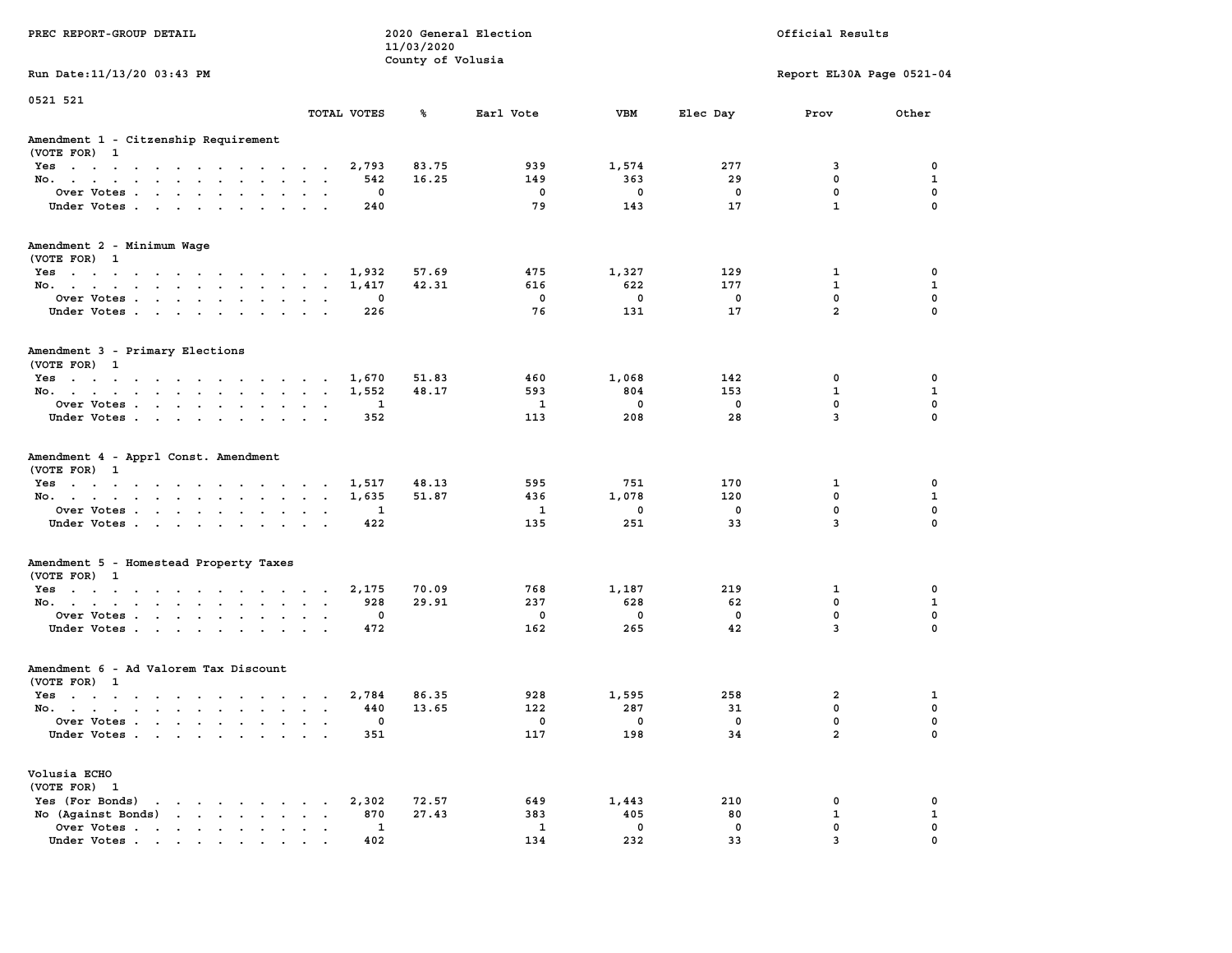| PREC REPORT-GROUP DETAIL        |  |  |  | 11/03/2020<br>County of Volusia | 2020 General Election | Official Results |       |           |            |          |                           |       |
|---------------------------------|--|--|--|---------------------------------|-----------------------|------------------|-------|-----------|------------|----------|---------------------------|-------|
| Run Date: 11/13/20 03:43 PM     |  |  |  |                                 |                       |                  |       |           |            |          | Report EL30A Page 0521-05 |       |
| 0521 521                        |  |  |  |                                 |                       | TOTAL VOTES      | ℁     | Earl Vote | <b>VBM</b> | Elec Day | Prov                      | Other |
| Volusia Forever<br>(VOTE FOR) 1 |  |  |  |                                 |                       |                  |       |           |            |          |                           |       |
| Yes (For Bonds)                 |  |  |  |                                 |                       | 2,452            | 76.72 | 684       | 1,552      | 216      | 0                         |       |
| No (Against Bonds)              |  |  |  |                                 |                       | 744              | 23.28 | 356       | 308        | 78       |                           |       |
| Over Votes                      |  |  |  |                                 |                       |                  |       |           | 0          | 0        |                           |       |
| Under Votes                     |  |  |  |                                 |                       | 378              |       | 126       | 220        | 29       |                           |       |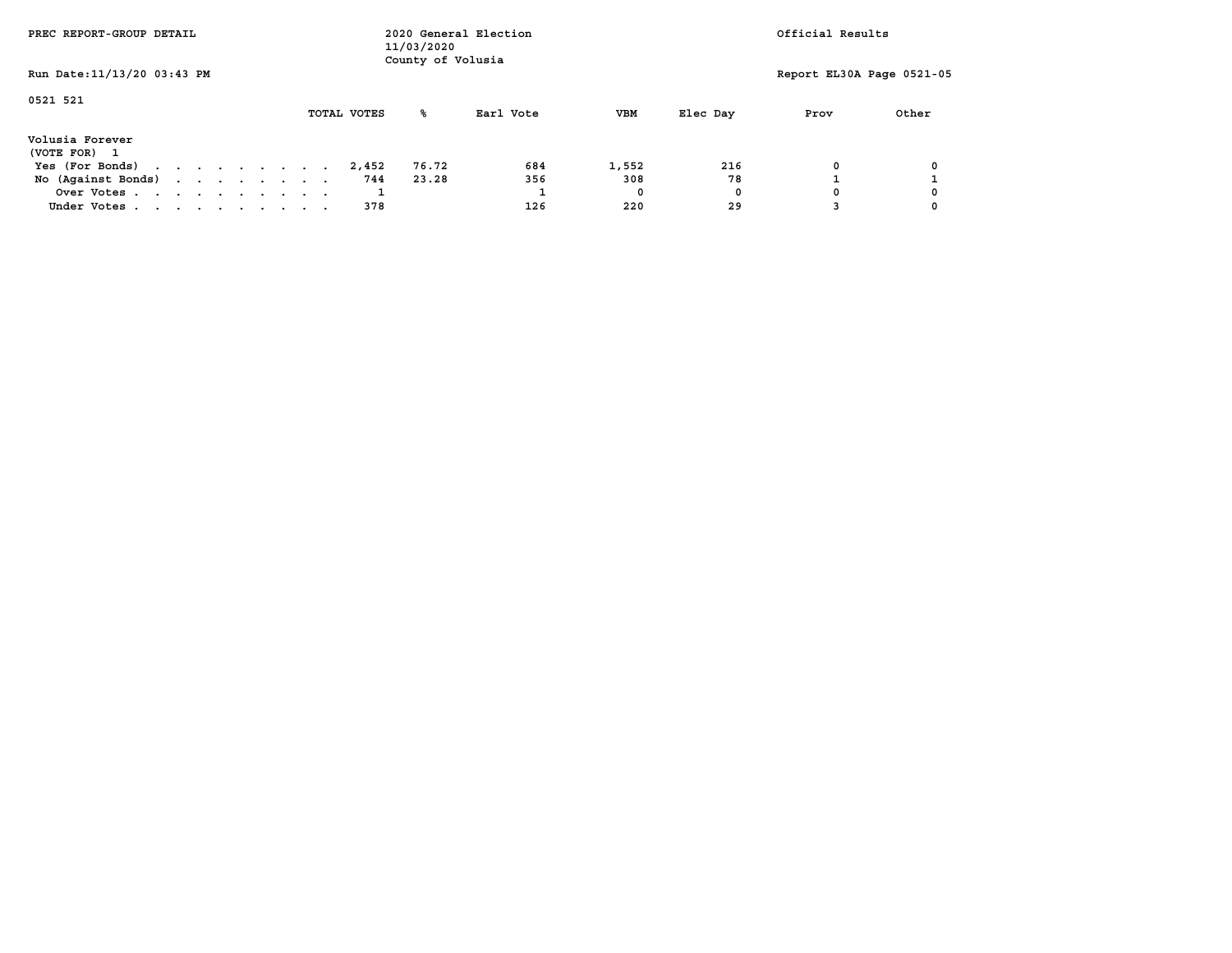| PREC REPORT-GROUP DETAIL                                                                                                                                                                                                                                          |                | 2020 General Election<br>11/03/2020 |                | Official Results        |              |                           |             |
|-------------------------------------------------------------------------------------------------------------------------------------------------------------------------------------------------------------------------------------------------------------------|----------------|-------------------------------------|----------------|-------------------------|--------------|---------------------------|-------------|
| Run Date:11/13/20 03:43 PM                                                                                                                                                                                                                                        |                | County of Volusia                   |                |                         |              | Report EL30A Page 0522-01 |             |
|                                                                                                                                                                                                                                                                   |                |                                     |                |                         |              |                           |             |
| 0522 522                                                                                                                                                                                                                                                          | TOTAL VOTES    | ℁                                   | Earl Vote      | VBM                     | Elec Day     | Prov                      | Other       |
| REGISTERED VOTERS - TOTAL<br>$\sim 10^{-11}$<br>$\sim$ $\sim$                                                                                                                                                                                                     | 4,079          |                                     |                |                         |              |                           |             |
| BALLOTS CAST - TOTAL.<br>$\mathbf{r}$ , and $\mathbf{r}$ , and $\mathbf{r}$<br>$\sim$<br>$\ddot{\phantom{a}}$                                                                                                                                                     | 3,247          |                                     | 1,278          | 1,480                   | 488          | 1                         | 0           |
| BALLOTS CAST - BLANK.<br>$\cdots$ $\cdots$<br>$\ddot{\phantom{a}}$<br>$\ddot{\phantom{1}}$                                                                                                                                                                        | 0              |                                     | 0              | 0                       | 0            | 0                         | 0           |
| VOTER TURNOUT - TOTAL<br>$\sim$ $\sim$ $\sim$<br>$\mathbf{a}=\mathbf{a}$                                                                                                                                                                                          |                | 79.60                               |                |                         |              |                           |             |
| VOTER TURNOUT - BLANK<br>$\ddot{\phantom{a}}$                                                                                                                                                                                                                     |                |                                     |                |                         |              |                           |             |
| President and Vice President                                                                                                                                                                                                                                      |                |                                     |                |                         |              |                           |             |
| (VOTE FOR) 1                                                                                                                                                                                                                                                      |                |                                     |                |                         |              |                           |             |
| Donald J. Trump (REP)<br>the contract of the contract of the contract of the contract of the contract of the contract of the contract of                                                                                                                          | 1,878          | 58.07                               | 875            | 646                     | 356          | 1                         | 0           |
| Joseph R. Biden (DEM)<br>$\mathbf{r}$ . The contract of the contract of the contract of the contract of the contract of the contract of the contract of the contract of the contract of the contract of the contract of the contract of the contract of th        | 1,317          | 40.72                               | 390            | 805                     | 122          | $\mathbf 0$               | 0           |
| Jo Jorgensen (LPF)<br>$\mathbf{r}$ , $\mathbf{r}$ , $\mathbf{r}$ , $\mathbf{r}$<br>$\sim 10^{-11}$ and $\sim 10^{-11}$                                                                                                                                            | 29             | .90                                 | 8              | 13                      | 8            | 0                         | 0           |
| Roque "Rocky" De La Fuente (REF).<br>$\sim$ $\sim$ $\sim$ $\sim$                                                                                                                                                                                                  | 1              | .03                                 | $\mathbf{1}$   | $\mathbf 0$             | $\mathbf 0$  | $\mathbf 0$               | 0           |
| Gloria La Riva (PSL).                                                                                                                                                                                                                                             | 3              | .09                                 | $\mathbf{1}$   | $\overline{\mathbf{2}}$ | $\mathbf 0$  | $\mathbf 0$               | 0           |
| Howie Hawkins (GRE)<br>$\ddot{\phantom{a}}$                                                                                                                                                                                                                       | $\overline{a}$ | .06                                 | $\mathbf 0$    | $\overline{a}$          | $\mathbf 0$  | $\mathbf 0$               | 0           |
| Don Blankenship (CPF)<br>$\sim$<br>$\sim$ $\sim$ $\sim$                                                                                                                                                                                                           | 0              |                                     | $\mathbf 0$    | $\mathbf 0$             | $\mathbf 0$  | $\mathbf 0$               | 0           |
| WRITE-IN.<br>$\ddot{\phantom{a}}$                                                                                                                                                                                                                                 | 4              | .12                                 | $\mathbf{1}$   | $\overline{2}$          | $\mathbf{1}$ | $\mathbf 0$               | 0           |
| Over Votes<br>$\cdot$ .                                                                                                                                                                                                                                           | $\mathbf{2}$   |                                     | 0              | $\mathbf{1}$            | $\mathbf{1}$ | $\mathbf 0$               | 0           |
| Under Votes<br>$\ddot{\phantom{a}}$<br>$\cdot$ .                                                                                                                                                                                                                  | 11             |                                     | $\overline{a}$ | 9                       | $\mathbf 0$  | $\mathbf 0$               | 0           |
|                                                                                                                                                                                                                                                                   |                |                                     |                |                         |              |                           |             |
| Representative in Congress District 6<br>(VOTE FOR) 1                                                                                                                                                                                                             |                |                                     |                |                         |              |                           |             |
| Michael Waltz (REP)                                                                                                                                                                                                                                               | 1,900          | 61.01                               | 864            | 679                     | 356          | 1                         | 0           |
| Clint Curtis (DEM)                                                                                                                                                                                                                                                | 1,212          | 38.92                               | 374            | 732                     | 106          | $\mathbf 0$               | 0           |
| WRITE-IN.<br>$\ddot{\phantom{a}}$<br>$\overline{a}$<br>$\ddot{\phantom{a}}$                                                                                                                                                                                       | $\overline{a}$ | .06                                 | $\mathbf{1}$   | $\mathbf 0$             | 1            | $\mathbf 0$               | $\mathbf 0$ |
| Over Votes                                                                                                                                                                                                                                                        | 0              |                                     | $\mathbf 0$    | $\mathbf 0$             | $\mathbf 0$  | $\mathbf 0$               | $\mathbf 0$ |
| Under Votes<br>$\cdot$ .                                                                                                                                                                                                                                          | 133            |                                     | 39             | 69                      | 25           | 0                         | $\Omega$    |
|                                                                                                                                                                                                                                                                   |                |                                     |                |                         |              |                           |             |
| State Attorney 7th Judicial Circuit<br>(VOTE FOR) 1                                                                                                                                                                                                               |                |                                     |                |                         |              |                           |             |
| R.J. Larizza $(REP)$                                                                                                                                                                                                                                              | 1,898          | 64.19                               | 857            | 706                     | 334          | 1                         | 0           |
|                                                                                                                                                                                                                                                                   | 1,059          | 35.81                               | 341            | 604                     | 114          | $\mathbf 0$               | $\mathbf 0$ |
| Don Dempsey.<br>the contract of the contract of the<br>Over Votes<br>$\cdot$ .                                                                                                                                                                                    | 0              |                                     | 0              | 0                       | $^{\circ}$   | $\mathbf 0$               | $\mathbf 0$ |
| Under Votes<br>$\sim$ $\sim$                                                                                                                                                                                                                                      | 290            |                                     | 80             | 170                     | 40           | $\mathbf 0$               | $\mathbf 0$ |
|                                                                                                                                                                                                                                                                   |                |                                     |                |                         |              |                           |             |
| State Senator District 7<br>(VOTE FOR) 1                                                                                                                                                                                                                          |                |                                     |                |                         |              |                           |             |
| Travis J. Hutson $(REP)$ .                                                                                                                                                                                                                                        | 1,788          | 58.13                               | 835            | 629                     | 323          | 1                         | 0           |
| Heather Hunter (DEM).<br>$\cdot$ .                                                                                                                                                                                                                                | 1,288          | 41.87                               | 395            | 759                     | 134          | 0                         | 0           |
| $WRITE-IN.$<br>$\sim$<br>$\cdot$ $\cdot$                                                                                                                                                                                                                          | 0              |                                     | 0              | 0                       | 0            | 0                         | 0           |
| Over Votes                                                                                                                                                                                                                                                        | 1              |                                     | $\mathbf 0$    | 0                       | $\mathbf{1}$ | $\mathbf 0$               | 0           |
| Under Votes<br>$\ddot{\phantom{0}}$                                                                                                                                                                                                                               | 170            |                                     | 48             | 92                      | 30           | $\mathbf 0$               | 0           |
| State Representative District 25<br>(VOTE FOR) 1                                                                                                                                                                                                                  |                |                                     |                |                         |              |                           |             |
| Tom Leek $(REP)$ .                                                                                                                                                                                                                                                | 1,829          | 59.46                               | 836            | 655                     | 337          | 1                         | 0           |
| Sarah Zutter (DEM)<br>$\mathbf{r}$ . The set of the set of the set of the set of the set of the set of the set of the set of the set of the set of the set of the set of the set of the set of the set of the set of the set of the set of the set of t<br>$\sim$ | 1,154          | 37.52                               | 358            | 700                     | 96           | 0                         | 0           |
| Joseph "Joe" Hannoush (LPF)<br>$\sim$<br>$\cdot$                                                                                                                                                                                                                  | 93             | 3.02                                | 39             | 30                      | 24           | 0                         | $\mathbf 0$ |
| Over Votes.<br>$\cdot$<br>$\sim$<br>$\ddot{\phantom{a}}$<br>$\ddot{\phantom{a}}$<br>$\overline{\phantom{a}}$                                                                                                                                                      | 0              |                                     | $\mathbf 0$    | 0                       | $\mathbf 0$  | $\mathbf 0$               | $\mathbf 0$ |
| Under Votes.<br>the contract of the contract of<br>$\bullet$                                                                                                                                                                                                      | 170            |                                     | 44             | 95                      | 31           | $\mathbf 0$               | $\mathbf 0$ |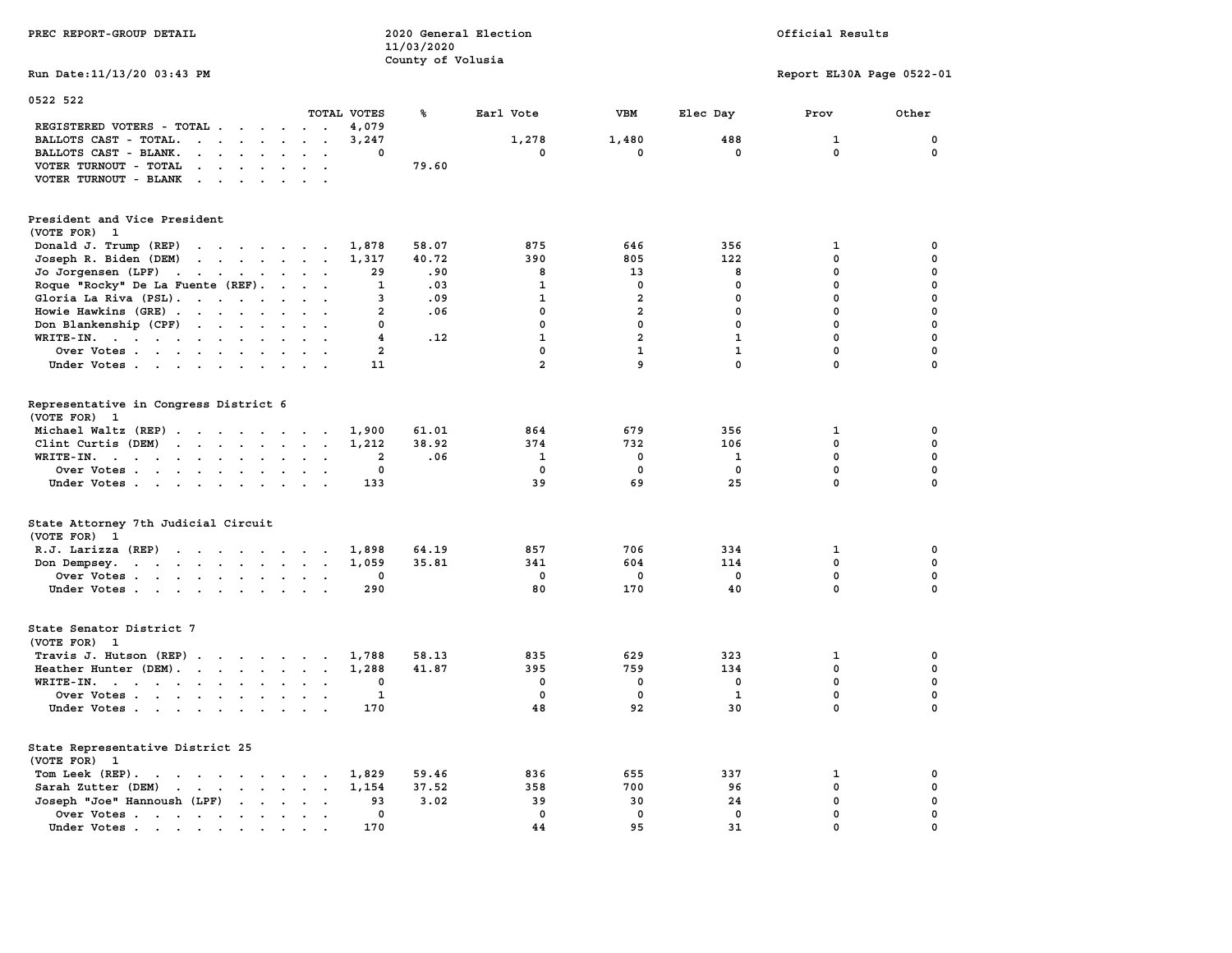|                                                                                                                                          |                                     |                | County of Volusia |              |              |              |                           |             |
|------------------------------------------------------------------------------------------------------------------------------------------|-------------------------------------|----------------|-------------------|--------------|--------------|--------------|---------------------------|-------------|
| Run Date: 11/13/20 03:43 PM                                                                                                              |                                     |                |                   |              |              |              | Report EL30A Page 0522-02 |             |
| 0522 522                                                                                                                                 |                                     |                |                   |              |              |              |                           |             |
|                                                                                                                                          |                                     | TOTAL VOTES    | ℁                 | Earl Vote    | <b>VBM</b>   | Elec Day     | Prov                      | Other       |
|                                                                                                                                          |                                     |                |                   |              |              |              |                           |             |
| State Representative District 26<br>(VOTE FOR) 1                                                                                         |                                     |                |                   |              |              |              |                           |             |
| Elizabeth Fetterhoff (REP).                                                                                                              |                                     | 1              | 100.00            | 1            | 0            | 0            | 0                         | 0           |
| Patrick Henry (DEM)                                                                                                                      |                                     | $\mathbf 0$    |                   | 0            | $\mathbf 0$  | $\mathbf 0$  | $\mathbf 0$               | $\mathbf 0$ |
| Over Votes                                                                                                                               |                                     | $\Omega$       |                   | 0            | $^{\circ}$   | $\mathbf{0}$ | $\mathbf{0}$              | $\mathbf 0$ |
| Under Votes                                                                                                                              |                                     | $\mathbf 0$    |                   | $\mathbf 0$  | $\mathbf{0}$ | $\mathbf{0}$ | $\mathbf 0$               | $\mathbf 0$ |
|                                                                                                                                          |                                     |                |                   |              |              |              |                           |             |
| Supreme Court - Carlos G. Muniz                                                                                                          |                                     |                |                   |              |              |              |                           |             |
| (VOTE FOR) 1                                                                                                                             |                                     |                |                   |              |              |              |                           |             |
| Yes                                                                                                                                      |                                     | 1,867          | 70.35             | 775          | 800          | 292          | $\mathbf 0$               | $\mathbf 0$ |
| No.                                                                                                                                      | $\cdot$ .                           | 787            | 29.65             | 294          | 394          | 99           | $\mathbf 0$               | $\mathbf 0$ |
| Over Votes                                                                                                                               |                                     | 4              |                   | 3            | $\mathbf 0$  | $\mathbf{1}$ | $\mathbf{0}$              | $\mathbf 0$ |
| Under Votes                                                                                                                              | $\sim$ $\sim$                       | 589            |                   | 206          | 286          | 96           | $\mathbf{1}$              | 0           |
|                                                                                                                                          |                                     |                |                   |              |              |              |                           |             |
| 5th Dist Crt of Appeal - Evander                                                                                                         |                                     |                |                   |              |              |              |                           |             |
| (VOTE FOR) 1                                                                                                                             |                                     |                |                   |              |              |              |                           |             |
| Yes                                                                                                                                      |                                     | 1,960          | 74.75             | 767          | 897          | 296          | $\mathbf 0$               | $\mathbf 0$ |
| No.<br>$\sim$<br>$\sim$ $\sim$                                                                                                           | $\overline{\phantom{a}}$            | 662            | 25.25             | 291          | 276          | 95           | 0                         | 0           |
| Over Votes                                                                                                                               |                                     | $\overline{a}$ |                   | $\mathbf{1}$ | $\mathbf{1}$ | $\mathbf 0$  | $\mathbf 0$               | $\mathbf 0$ |
| Under Votes                                                                                                                              | $\bullet$ .<br>$\ddot{\phantom{a}}$ | 623            |                   | 219          | 306          | 97           | $\mathbf{1}$              | 0           |
|                                                                                                                                          |                                     |                |                   |              |              |              |                           |             |
| 5th Dist Crt of Appeal - Grosshans                                                                                                       |                                     |                |                   |              |              |              |                           |             |
| (VOTE FOR) 1                                                                                                                             |                                     |                |                   |              |              |              |                           |             |
| Yes                                                                                                                                      |                                     | 1,890          | 72.39             | 765          | 826          | 299          | $\mathbf 0$               | 0           |
| No. .<br>$\mathbf{r}$ , and $\mathbf{r}$ , and $\mathbf{r}$ , and $\mathbf{r}$<br>$\sim$<br>$\sim$<br>$\ddot{\phantom{a}}$               | $\overline{\phantom{a}}$            | 721            | 27.61             | 289          | 346          | 86           | $\mathbf 0$               | $\mathbf 0$ |
| Over Votes                                                                                                                               |                                     | $\mathbf 0$    |                   | $\mathbf 0$  | $\mathbf 0$  | $\mathbf 0$  | $\mathbf 0$               | $\mathbf 0$ |
| Under Votes                                                                                                                              | $\ddot{\phantom{0}}$                | 636            |                   | 224          | 308          | 103          | $\mathbf{1}$              | $\mathbf 0$ |
|                                                                                                                                          |                                     |                |                   |              |              |              |                           |             |
| 5th Dist Crt of Appeal - Harris                                                                                                          |                                     |                |                   |              |              |              |                           |             |
| (VOTE FOR) 1<br>Yes                                                                                                                      |                                     | 1,941          | 74.60             | 789          | 849          | 303          | 0                         | 0           |
| No.<br>$\mathbf{r}$<br>$\sim$                                                                                                            |                                     | 661            | 25.40             | 264          | 313          | 84           | $\mathbf 0$               | $\mathbf 0$ |
| Over Votes                                                                                                                               |                                     | 3              |                   | 1            | 1            | 1            | $\mathbf 0$               | $\mathbf 0$ |
| Under Votes                                                                                                                              | $\sim$ $\sim$                       | 642            |                   | 224          | 317          | 100          | $\mathbf{1}$              | $\mathbf 0$ |
|                                                                                                                                          |                                     |                |                   |              |              |              |                           |             |
| 5th Dist Crt of Appeal - Orfinger                                                                                                        |                                     |                |                   |              |              |              |                           |             |
| (VOTE FOR) 1                                                                                                                             |                                     |                |                   |              |              |              |                           |             |
| Yes                                                                                                                                      |                                     | 2,004          | 75.88             | 790          | 920          | 294          | 0                         | 0           |
| No. .<br>the contract of the contract of<br>$\ddot{\phantom{a}}$<br>$\sim$                                                               |                                     | 637            | 24.12             | 275          | 264          | 98           | $\mathbf 0$               | $\mathbf 0$ |
| Over Votes                                                                                                                               |                                     | 0              |                   | 0            | 0            | $\mathbf 0$  | 0                         | $\pmb{0}$   |
| Under Votes                                                                                                                              | $\sim$<br>$\sim$                    | 606            |                   | 213          | 296          | 96           | $\mathbf{1}$              | $\mathbf 0$ |
|                                                                                                                                          |                                     |                |                   |              |              |              |                           |             |
| 5th Dist Crt of Appeal - Sasso                                                                                                           |                                     |                |                   |              |              |              |                           |             |
| (VOTE FOR) 1                                                                                                                             |                                     |                |                   |              |              |              |                           |             |
| Yes                                                                                                                                      |                                     | 1,883          | 73.61             | 758          | 821          | 304          | 0                         | 0           |
| No.<br>$\mathbf{r}$ , $\mathbf{r}$ , $\mathbf{r}$ , $\mathbf{r}$<br>$\ddot{\phantom{a}}$<br>$\ddot{\phantom{a}}$<br>$\ddot{\phantom{0}}$ |                                     | 675            | 26.39             | 277          | 316          | 82           | 0                         | 0           |
| Over Votes                                                                                                                               | $\mathbf{z} = \mathbf{z}$           | 1              |                   | $\mathbf{1}$ | 0            | $\mathbf 0$  | 0                         | $\pmb{0}$   |
| Under Votes<br>$\cdot$                                                                                                                   |                                     | 688            |                   | 242          | 343          | 102          | $\mathbf{1}$              | 0           |

**PREC REPORT-GROUP DETAIL COMPUTER CONSUMING A LOCAL PRECIST CONSUMING A LOCAL RESULTS OF A LOCAL PRECIST** 

 **11/03/2020**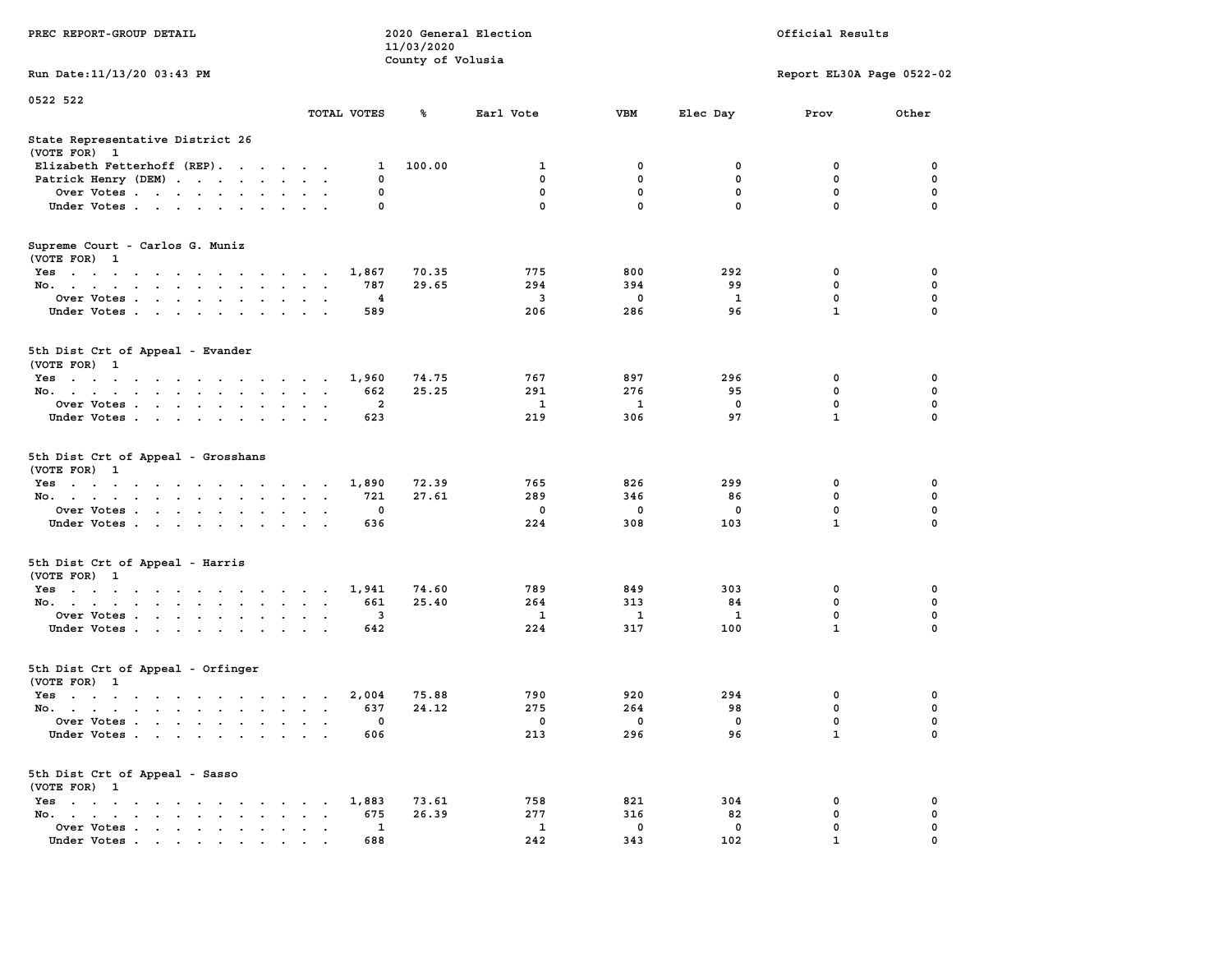| PREC REPORT-GROUP DETAIL                                                                                            |                                   |                            | 11/03/2020        | 2020 General Election             |                        |                              | Official Results                               |                            |
|---------------------------------------------------------------------------------------------------------------------|-----------------------------------|----------------------------|-------------------|-----------------------------------|------------------------|------------------------------|------------------------------------------------|----------------------------|
| Run Date: 11/13/20 03:43 PM                                                                                         |                                   |                            | County of Volusia |                                   |                        |                              | Report EL30A Page 0522-03                      |                            |
| 0522 522                                                                                                            |                                   |                            |                   |                                   |                        |                              |                                                |                            |
|                                                                                                                     |                                   | TOTAL VOTES                | ℁                 | Earl Vote                         | <b>VBM</b>             | Elec Day                     | Prov                                           | Other                      |
| 5th Dist Crt of Appeal - Wallis<br>(VOTE FOR) 1                                                                     |                                   |                            |                   |                                   |                        |                              |                                                |                            |
| Yes                                                                                                                 |                                   | 1,917                      | 74.56             | 775                               | 842                    | 300                          | 0                                              | 0                          |
| No.                                                                                                                 |                                   | 654                        | 25.44             | 263                               | 304                    | 87                           | $\mathbf 0$                                    | $\mathbf 0$                |
| Over Votes.                                                                                                         |                                   | 0                          |                   | $\mathbf 0$                       | 0                      | 0                            | $\mathbf 0$<br>$\mathbf{1}$                    | $\mathbf 0$<br>$\mathbf 0$ |
| Under Votes                                                                                                         |                                   | 676                        |                   | 240                               | 334                    | 101                          |                                                |                            |
| Circuit Judge, 7th Judicial, Group 14                                                                               |                                   |                            |                   |                                   |                        |                              |                                                |                            |
| (VOTE FOR) 1<br>Joan Anthony                                                                                        |                                   | 1,511                      | 57.65             | 534                               | 763                    | 214                          | 0                                              | 0                          |
| Dan Hilbert<br>and a series and a series and a                                                                      |                                   | 1,110                      | 42.35             | 529                               | 403                    | 178                          | $\mathbf 0$                                    | 0                          |
| Over Votes                                                                                                          |                                   | 3                          |                   | - 2                               | 0                      | $\mathbf{1}$                 | $\mathbf 0$                                    | $\mathbf 0$                |
| Under Votes                                                                                                         |                                   | 623                        |                   | 213                               | 314                    | 95                           | $\mathbf{1}$                                   | $\Omega$                   |
| County Council Chair                                                                                                |                                   |                            |                   |                                   |                        |                              |                                                |                            |
| (VOTE FOR) 1<br>Jeff Brower.                                                                                        |                                   | 1,719                      | 61.57             | 710                               | 747                    | 262                          | 0                                              | 0                          |
| Deborah A. "Deb" Denys                                                                                              |                                   | 1,073                      | 38.43             | 398                               | 515                    | 159                          | 1                                              | 0                          |
| Over Votes                                                                                                          |                                   | 2                          |                   | $\overline{a}$                    | $^{\circ}$             | $^{\circ}$                   | 0                                              | $\mathbf 0$                |
| Under Votes                                                                                                         |                                   | 453                        |                   | 168                               | 218                    | 67                           | 0                                              | $\mathbf 0$                |
| County Council Member District 4<br>(VOTE FOR) 1<br>Barbara Bonarrigo.<br>Heather Post<br>Over Votes<br>Under Votes |                                   | 1,053<br>1,740<br>2<br>452 | 37.70<br>62.30    | 420<br>714<br>$\mathbf{1}$<br>143 | 465<br>777<br>0<br>238 | 167<br>249<br><b>1</b><br>71 | 1<br>$\mathbf 0$<br>$\mathbf 0$<br>$\mathbf 0$ | 0<br>0<br>0<br>$\Omega$    |
| Soil & Water Conservation Seat 2                                                                                    |                                   |                            |                   |                                   |                        |                              |                                                |                            |
| (VOTE FOR) 1                                                                                                        |                                   |                            |                   |                                   |                        |                              |                                                |                            |
| John Nelson.<br>Wesley Wayne Wilson Jr                                                                              |                                   | 1,875<br>635               | 74.70<br>25.30    | 769<br>252                        | 825<br>278             | 281<br>105                   | 0<br>$\mathbf 0$                               | 0<br>0                     |
| Over Votes                                                                                                          |                                   | 0                          |                   | $\mathbf 0$                       | 0                      | $\mathbf 0$                  | $\mathbf 0$                                    | 0                          |
| Under Votes                                                                                                         |                                   | 737                        |                   | 257                               | 377                    | 102                          | $\mathbf{1}$                                   | $\Omega$                   |
| Soil & Water Conservation Seat 4<br>(VOTE FOR) 1                                                                    |                                   |                            |                   |                                   |                        |                              |                                                |                            |
| Wendy Anderson.                                                                                                     |                                   | 1,467                      | 57.26             | 518                               | 739                    | 210                          | 0                                              | 0                          |
| Barbara Deering                                                                                                     |                                   | 1,095                      | 42.74             | 525                               | 389                    | 181                          | $\mathbf 0$                                    | 0                          |
| Over Votes 1                                                                                                        |                                   |                            |                   | $^{\circ}$                        | $^{\circ}$             | $\mathbf{1}$                 | $\Omega$                                       | $\mathbf 0$                |
| Under Votes                                                                                                         |                                   | 684                        |                   | 235                               | 352                    | 96                           | $\mathbf{1}$                                   | 0                          |
| Ormond Beach Mayor<br>(VOTE FOR) 1                                                                                  |                                   |                            |                   |                                   |                        |                              |                                                |                            |
| Rob Bridger.                                                                                                        |                                   | 1,336                      | 45.80             | 470                               | 693                    | 173                          | 0                                              | 0                          |
| Bill Partington                                                                                                     | $\bullet$<br>$\ddot{\phantom{a}}$ | 1,581                      | 54.20             | 691                               | 628                    | 261                          | 1                                              | 0                          |
| Over Votes                                                                                                          |                                   | 0                          |                   | 0                                 | $\mathbf 0$            | $\mathbf 0$                  | $\mathbf 0$                                    | 0                          |
| Under Votes                                                                                                         |                                   | 330                        |                   | 117                               | 159                    | 54                           | 0                                              | $\Omega$                   |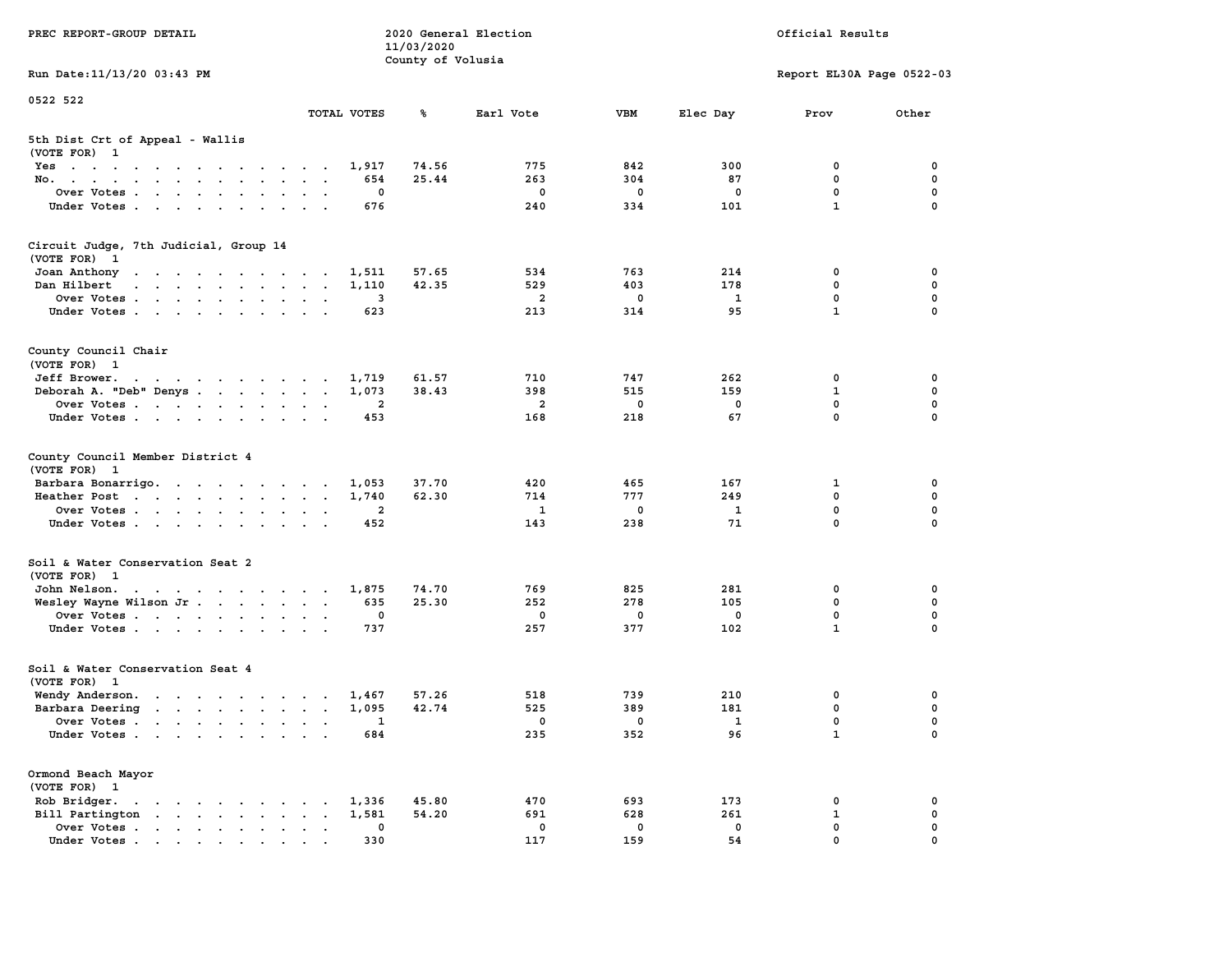| PREC REPORT-GROUP DETAIL                                                                                                                                                                                                                       | 2020 General Election<br>11/03/2020<br>County of Volusia |                |       |             |             |          | Official Results          |               |  |  |
|------------------------------------------------------------------------------------------------------------------------------------------------------------------------------------------------------------------------------------------------|----------------------------------------------------------|----------------|-------|-------------|-------------|----------|---------------------------|---------------|--|--|
| Run Date: 11/13/20 03:43 PM                                                                                                                                                                                                                    |                                                          |                |       |             |             |          | Report EL30A Page 0522-04 |               |  |  |
| 0522 522                                                                                                                                                                                                                                       |                                                          |                |       |             |             |          |                           |               |  |  |
|                                                                                                                                                                                                                                                | TOTAL VOTES                                              |                | ℁     | Earl Vote   | VBM         | Elec Day | Prov                      | Other         |  |  |
| Ormond Beach Commissioner Zone 4<br>(VOTE FOR) 1                                                                                                                                                                                               |                                                          |                |       |             |             |          |                           |               |  |  |
| Rob Littleton                                                                                                                                                                                                                                  |                                                          | 1,710          | 60.36 | 683         | 747         | 280      | 0                         | 0             |  |  |
| David Romeo.<br>the contract of the contract of the contract of the contract of the contract of the contract of the contract of                                                                                                                |                                                          | 1,123          | 39.64 | 444         | 532         | 146      | $\mathbf{1}$              | 0             |  |  |
| Over Votes<br>Under Votes                                                                                                                                                                                                                      |                                                          | 0<br>414       |       | 0<br>151    | 0<br>201    | 0<br>62  | 0<br>$\mathbf 0$          | 0<br>$\Omega$ |  |  |
|                                                                                                                                                                                                                                                | $\cdot$ $\cdot$                                          |                |       |             |             |          |                           |               |  |  |
| Amendment 1 - Citzenship Requirement<br>(VOTE FOR) 1                                                                                                                                                                                           |                                                          |                |       |             |             |          |                           |               |  |  |
| Yes                                                                                                                                                                                                                                            |                                                          | 2,507          | 81.53 | 993         | 1,107       | 406      | 1                         | 0             |  |  |
| No.                                                                                                                                                                                                                                            |                                                          | 568            | 18.47 | 215         | 301         | 52       | 0                         | 0             |  |  |
| Over Votes                                                                                                                                                                                                                                     |                                                          | $\overline{a}$ |       | 1           | $\mathbf 0$ | 1        | $\mathbf 0$               | 0             |  |  |
| Under Votes                                                                                                                                                                                                                                    |                                                          | 170            |       | 69          | 72          | 29       | $\mathbf 0$               | 0             |  |  |
| Amendment 2 - Minimum Wage<br>(VOTE FOR) 1                                                                                                                                                                                                     |                                                          |                |       |             |             |          |                           |               |  |  |
| Yes<br>the contract of the contract of the contract of the contract of the contract of the contract of the contract of                                                                                                                         |                                                          | 1,702          | 55.19 | 563         | 908         | 231      | 0                         | 0             |  |  |
| No.                                                                                                                                                                                                                                            |                                                          | 1,382          | 44.81 | 652         | 502         | 227      | 1                         | 0             |  |  |
| Over Votes                                                                                                                                                                                                                                     | $\bullet$<br>$\bullet$                                   | 2              |       | $\mathbf 0$ | 1           | 1        | $\mathbf 0$               | 0             |  |  |
| Under Votes                                                                                                                                                                                                                                    |                                                          | 161            |       | 63          | 69          | 29       | 0                         | 0             |  |  |
| Amendment 3 - Primary Elections<br>(VOTE FOR) 1                                                                                                                                                                                                |                                                          |                | 52.88 | 541         | 765         | 264      | 0                         | 0             |  |  |
| Yes<br>No.                                                                                                                                                                                                                                     |                                                          | 1,570<br>1,399 | 47.12 | 641         | 575         | 183      | $\mathbf 0$               | 0             |  |  |
| Over Votes                                                                                                                                                                                                                                     |                                                          | 1              |       | $\mathbf 0$ | 1           | 0        | 0                         | 0             |  |  |
| Under Votes                                                                                                                                                                                                                                    |                                                          | 277            |       | 96          | 139         | 41       | $\mathbf{1}$              | $\Omega$      |  |  |
|                                                                                                                                                                                                                                                |                                                          |                |       |             |             |          |                           |               |  |  |
| Amendment 4 - Apprl Const. Amendment<br>(VOTE FOR) 1                                                                                                                                                                                           |                                                          |                |       |             |             |          |                           |               |  |  |
| Yes                                                                                                                                                                                                                                            |                                                          | 1,454          | 50.00 | 662         | 533         | 259      | 0                         | 0             |  |  |
| No.                                                                                                                                                                                                                                            |                                                          | 1,454          | 50.00 | 497         | 780         | 177      | 0                         | 0             |  |  |
| Over Votes                                                                                                                                                                                                                                     |                                                          | 0              |       | 0           | 0           | 0        | $\mathbf 0$               | 0             |  |  |
| Under Votes                                                                                                                                                                                                                                    |                                                          | 339            |       | 119         | 167         | 52       | $\mathbf{1}$              | 0             |  |  |
| Amendment 5 - Homestead Property Taxes<br>(VOTE FOR) 1                                                                                                                                                                                         |                                                          |                |       |             |             |          |                           |               |  |  |
| Yes<br>the contract of the contract of the contract of the contract of the contract of the contract of the contract of                                                                                                                         |                                                          | 2,011          | 70.02 | 830         | 847         | 334      | 0                         | 0             |  |  |
| No.                                                                                                                                                                                                                                            |                                                          | 861            | 29.98 | 307         | 460         | 94       | 0                         | 0             |  |  |
| Over Votes                                                                                                                                                                                                                                     |                                                          | 1              |       | 1           | 0           | 0        | 0                         | 0             |  |  |
| Under Votes.<br>the contract of the contract of the contract of the contract of the contract of the contract of the contract of the contract of the contract of the contract of the contract of the contract of the contract of the contract o |                                                          | 374            |       | 140         | 173         | 60       | $\mathbf{1}$              | 0             |  |  |
| Amendment 6 - Ad Valorem Tax Discount<br>(VOTE FOR) 1                                                                                                                                                                                          |                                                          |                |       |             |             |          |                           |               |  |  |
| $Yes \t . \t . \t .$<br><b>Contract Contract Contract</b><br><b>Contract Contract</b><br>$\sim$ $\sim$                                                                                                                                         |                                                          | 2,564          | 86.42 | 1,019       | 1,154       | 391      | 0                         | 0             |  |  |
| No.<br>$\cdot$ $\cdot$ $\cdot$ $\cdot$<br>$\ddot{\phantom{0}}$<br>$\bullet$                                                                                                                                                                    |                                                          | 403            | 13.58 | 157         | 203         | 43       | 0                         | 0             |  |  |
| Over Votes                                                                                                                                                                                                                                     |                                                          | 0              |       | 0           | 0           | 0        | 0                         | 0             |  |  |
| Under Votes.                                                                                                                                                                                                                                   |                                                          | 280            |       | 102         | 123         | 54       |                           |               |  |  |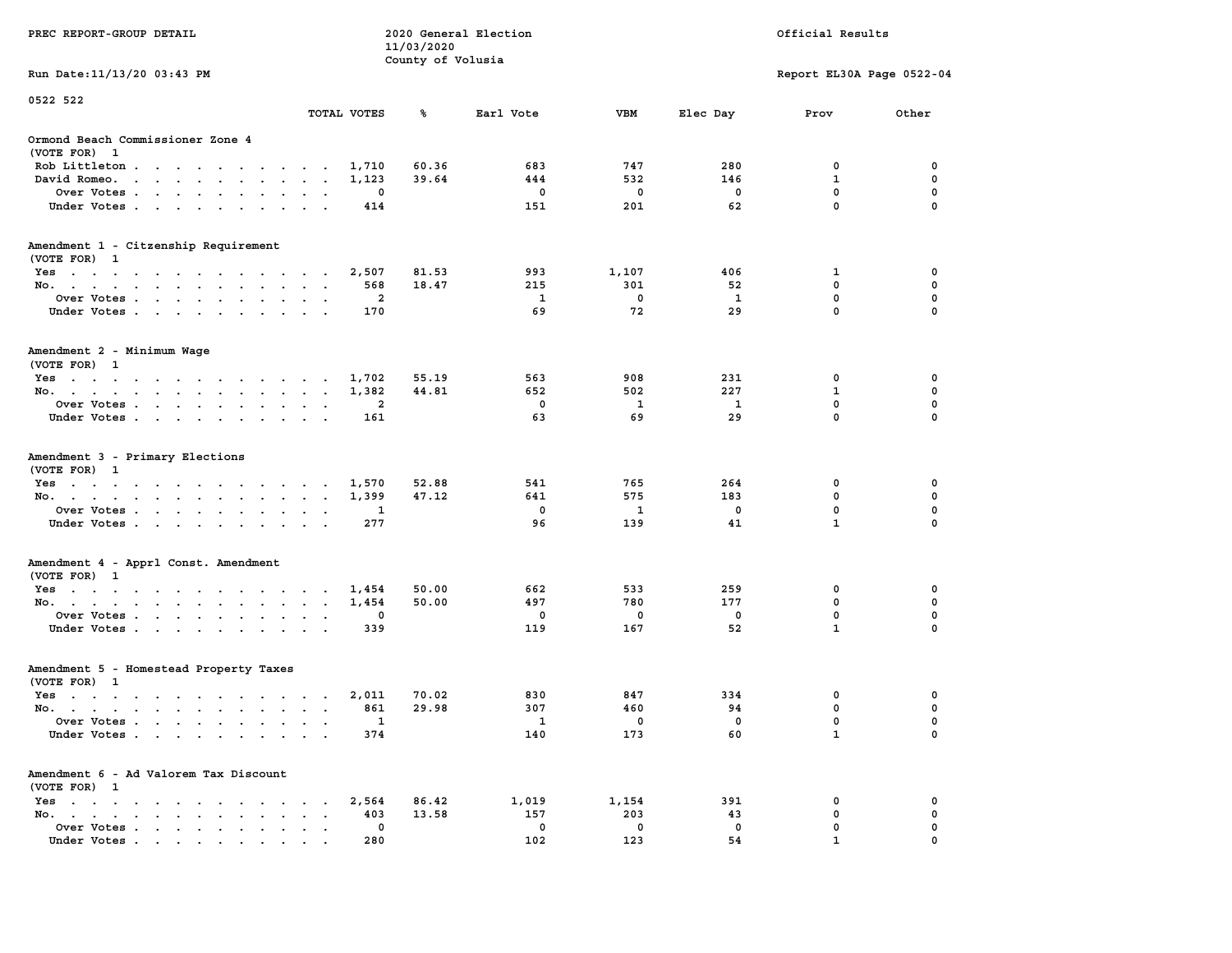| PREC REPORT-GROUP DETAIL                            |  |  |  |  | 11/03/2020 | 2020 General Election | Official Results |                   |           |       |          |      |                           |
|-----------------------------------------------------|--|--|--|--|------------|-----------------------|------------------|-------------------|-----------|-------|----------|------|---------------------------|
| Run Date: 11/13/20 03:43 PM                         |  |  |  |  |            |                       |                  | County of Volusia |           |       |          |      | Report EL30A Page 0522-05 |
| 0522 522                                            |  |  |  |  |            |                       | TOTAL VOTES      | ‱                 | Earl Vote | VBM   | Elec Day | Prov | Other                     |
|                                                     |  |  |  |  |            |                       |                  |                   |           |       |          |      |                           |
| Volusia ECHO<br>(VOTE FOR) 1                        |  |  |  |  |            |                       |                  |                   |           |       |          |      |                           |
| Yes (For Bonds) $\cdots$ $\cdots$ $\cdots$ $\cdots$ |  |  |  |  |            |                       | 2,185            | 74.19             | 772       | 1,102 | 311      | 0    |                           |
| No (Against Bonds)                                  |  |  |  |  |            |                       | 760              | 25.81             | 396       | 245   | 119      |      |                           |
| Over Votes                                          |  |  |  |  |            |                       | 4                |                   |           |       |          |      |                           |
| Under Votes                                         |  |  |  |  |            |                       | 298              |                   | 108       | 132   | 57       |      |                           |
| Volusia Forever                                     |  |  |  |  |            |                       |                  |                   |           |       |          |      |                           |
| (VOTE FOR) 1                                        |  |  |  |  |            |                       |                  |                   |           |       |          |      |                           |
| Yes (For Bonds) $\cdots$ $\cdots$ $\cdots$ $\cdots$ |  |  |  |  |            |                       | 2,290            | 77.57             | 817       | 1,139 | 334      |      |                           |
| No (Against Bonds)                                  |  |  |  |  |            |                       | 662              | 22.43             | 358       | 206   | 98       |      |                           |
| Over Votes                                          |  |  |  |  |            |                       | 0                |                   | $\Omega$  | 0     | 0        |      |                           |
| Under Votes                                         |  |  |  |  |            |                       | 295              |                   | 103       | 135   | 56       |      |                           |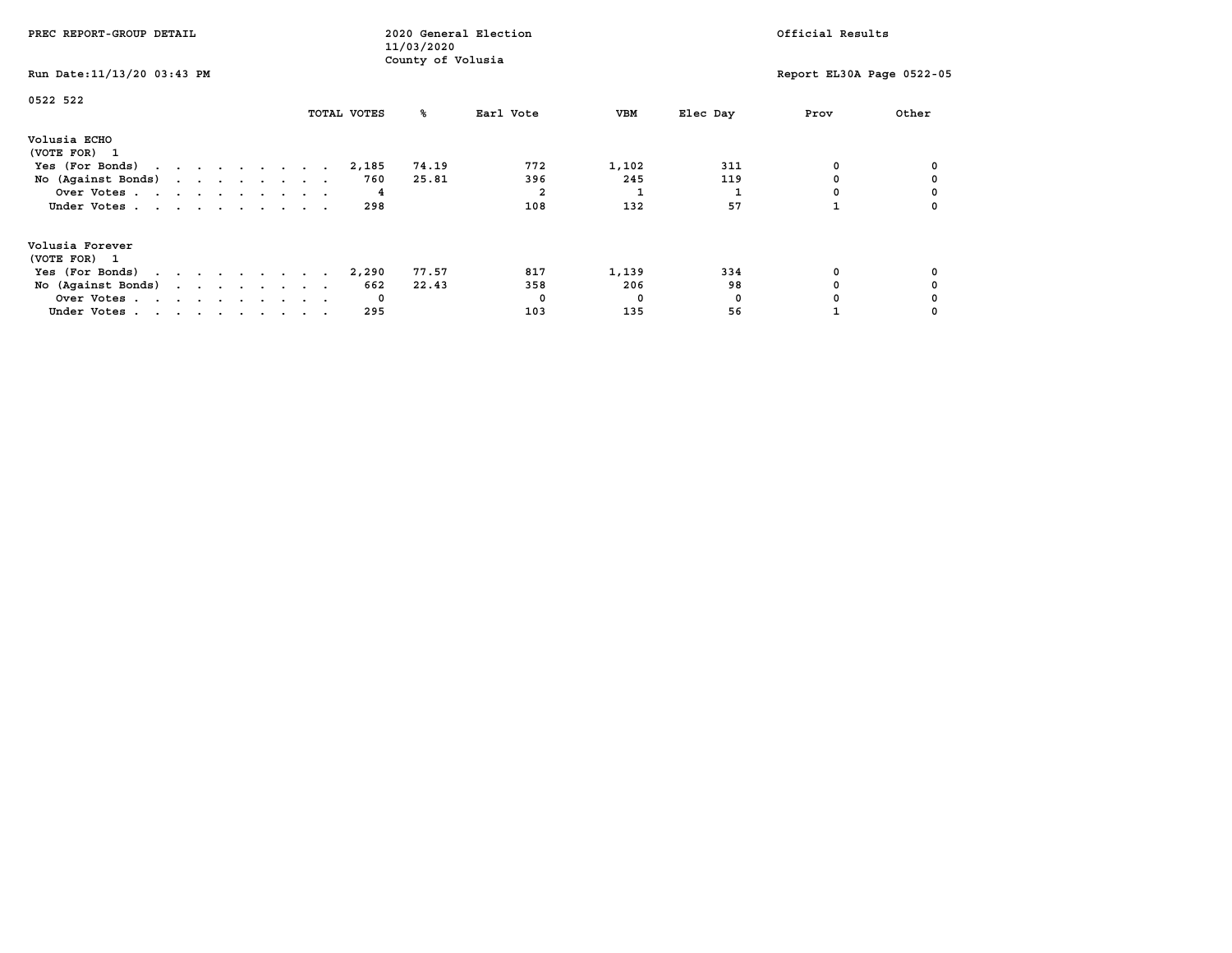| PREC REPORT-GROUP DETAIL                                                                                                                                                                                                                                | 2020 General Election<br>Official Results<br>11/03/2020 |                   |                |                         |              |                           |              |  |
|---------------------------------------------------------------------------------------------------------------------------------------------------------------------------------------------------------------------------------------------------------|---------------------------------------------------------|-------------------|----------------|-------------------------|--------------|---------------------------|--------------|--|
| Run Date: 11/13/20 03:43 PM                                                                                                                                                                                                                             |                                                         | County of Volusia |                |                         |              | Report EL30A Page 0523-01 |              |  |
| 0523 523                                                                                                                                                                                                                                                | TOTAL VOTES                                             | ℁                 | Earl Vote      | <b>VBM</b>              | Elec Day     | Prov                      | Other        |  |
| REGISTERED VOTERS - TOTAL                                                                                                                                                                                                                               | 2,820                                                   |                   |                |                         |              |                           |              |  |
| BALLOTS CAST - TOTAL.<br>$\cdots$                                                                                                                                                                                                                       | 2,003                                                   |                   | 677            | 877                     | 448          | $\mathbf{1}$              | 0            |  |
| BALLOTS CAST - BLANK.<br>$\mathbf{r} = \mathbf{r} - \mathbf{r} = \mathbf{r} - \mathbf{r}$                                                                                                                                                               | $\Omega$<br>$\cdots$                                    |                   | $^{\circ}$     | $\mathbf 0$             | $^{\circ}$   | $\mathbf 0$               | 0            |  |
| VOTER TURNOUT - TOTAL<br>$\begin{array}{cccccccccccccccccc} \bullet & \bullet & \bullet & \bullet & \bullet & \bullet & \bullet & \bullet & \bullet & \bullet & \bullet & \bullet & \bullet \end{array}$                                                |                                                         | 71.03             |                |                         |              |                           |              |  |
| VOTER TURNOUT - BLANK<br>the contract of the contract of the contract of the contract of the contract of the contract of the contract of the contract of the contract of the contract of the contract of the contract of the contract of the contract o |                                                         |                   |                |                         |              |                           |              |  |
| President and Vice President                                                                                                                                                                                                                            |                                                         |                   |                |                         |              |                           |              |  |
| (VOTE FOR) 1                                                                                                                                                                                                                                            |                                                         |                   |                |                         |              |                           |              |  |
| Donald J. Trump (REP)                                                                                                                                                                                                                                   | 1,200                                                   | 60.18             | 486            | 380                     | 334          | $\mathbf 0$               | 0            |  |
| Joseph R. Biden (DEM)                                                                                                                                                                                                                                   | 771                                                     | 38.67             | 181            | 481                     | 109          | $\mathbf 0$               | 0            |  |
| Jo Jorgensen $(LPF)$                                                                                                                                                                                                                                    | 12                                                      | .60               | $\overline{4}$ | 7                       | 1            | $\mathbf{0}$              | 0            |  |
| Roque "Rocky" De La Fuente (REF).                                                                                                                                                                                                                       | $\mathbf{0}$                                            |                   | $\mathbf{0}$   | 0                       | $^{\circ}$   | $\mathbf{0}$              | $\mathbf 0$  |  |
| Gloria La Riva (PSL).                                                                                                                                                                                                                                   | $\overline{2}$                                          | .10               | $\mathbf{0}$   | ${\bf 1}$               | $\mathbf{1}$ | $\mathbf 0$               | 0            |  |
| Howie Hawkins (GRE)                                                                                                                                                                                                                                     | 3                                                       | .15               | $\mathbf 0$    | 3                       | $\mathbf 0$  | $\mathbf 0$               | 0            |  |
| Don Blankenship (CPF)                                                                                                                                                                                                                                   | $\Omega$                                                |                   | $\mathbf{0}$   | $\mathbf{0}$            | $\mathbf{0}$ | $\mathbf{0}$              | 0            |  |
|                                                                                                                                                                                                                                                         | 6<br>$\cdot$ .                                          | .30               | $\overline{3}$ | $\overline{a}$          | $\mathbf{1}$ | $\mathbf{0}$              | $\mathbf 0$  |  |
| WRITE-IN.<br>Over Votes                                                                                                                                                                                                                                 | 5                                                       |                   | $\overline{a}$ | $\mathbf{1}$            | $\mathbf{1}$ | $\mathbf{1}$              | 0            |  |
|                                                                                                                                                                                                                                                         | $\overline{\mathbf{4}}$                                 |                   | $\mathbf{1}$   | $\overline{a}$          | $\mathbf{1}$ | $\mathbf 0$               | $\mathbf 0$  |  |
| Under Votes                                                                                                                                                                                                                                             |                                                         |                   |                |                         |              |                           |              |  |
| Representative in Congress District 6<br>(VOTE FOR) 1                                                                                                                                                                                                   |                                                         |                   |                |                         |              |                           |              |  |
| Michael Waltz (REP)                                                                                                                                                                                                                                     | 1,142                                                   | 59.95             | 466            | 361                     | 314          | $\mathbf{1}$              | 0            |  |
| Clint Curtis (DEM) $\cdots$ $\cdots$ $\cdots$                                                                                                                                                                                                           | 753                                                     | 39.53             | 182            | 464                     | 107          | 0                         | 0            |  |
| WRITE-IN.                                                                                                                                                                                                                                               | 10<br>$\sim$ $\sim$                                     | .52               | $\overline{4}$ | 4                       | $\mathbf{2}$ | $\mathbf 0$               | 0            |  |
| Over Votes                                                                                                                                                                                                                                              | 0<br>$\sim$                                             |                   | $\mathbf 0$    | 0                       | 0            | 0                         | 0            |  |
| Under Votes                                                                                                                                                                                                                                             | 98                                                      |                   | 25             | 48                      | 25           | $\mathbf 0$               | $\mathbf 0$  |  |
|                                                                                                                                                                                                                                                         |                                                         |                   |                |                         |              |                           |              |  |
| State Attorney 7th Judicial Circuit<br>(VOTE FOR) 1                                                                                                                                                                                                     |                                                         |                   |                |                         |              |                           |              |  |
| R.J. Larizza (REP) $\cdots$ $\cdots$ $\cdots$                                                                                                                                                                                                           | 1,156                                                   | 63.69             | 458            | 396                     | 301          | 1                         | 0            |  |
| Don Dempsey.                                                                                                                                                                                                                                            | 659                                                     | 36.31             | 164            | 389                     | 106          | $\mathbf 0$               | 0            |  |
| Over Votes                                                                                                                                                                                                                                              | 2                                                       |                   | $\overline{a}$ | 0                       | 0            | 0                         | 0            |  |
| Under Votes                                                                                                                                                                                                                                             | 186                                                     |                   | 53             | 92                      | 41           | $\mathbf 0$               | $\mathbf 0$  |  |
| State Senator District 7<br>(VOTE FOR) 1                                                                                                                                                                                                                |                                                         |                   |                |                         |              |                           |              |  |
| Travis J. Hutson (REP)                                                                                                                                                                                                                                  | 1,080                                                   | 57.14             | 449            | 334                     | 296          | 1                         | 0            |  |
| Heather Hunter (DEM).                                                                                                                                                                                                                                   | 805                                                     | 42.59             | 191            | 492                     | 122          | $\mathbf 0$               | 0            |  |
| WRITE-IN.                                                                                                                                                                                                                                               | 5                                                       | .26               | 3              | $\overline{\mathbf{2}}$ | 0            | 0                         | 0            |  |
| Over Votes                                                                                                                                                                                                                                              | 1                                                       |                   | $\mathbf{0}$   | $\mathbf{1}$            | $\mathbf 0$  | $\mathbf 0$               | 0            |  |
|                                                                                                                                                                                                                                                         | 112                                                     |                   | 34             | 48                      | 30           | $\mathbf 0$               | $\mathbf 0$  |  |
| Under Votes                                                                                                                                                                                                                                             |                                                         |                   |                |                         |              |                           |              |  |
| State Representative District 26<br>(VOTE FOR) 1                                                                                                                                                                                                        |                                                         |                   |                |                         |              |                           |              |  |
| Elizabeth Fetterhoff (REP).                                                                                                                                                                                                                             | 1,144                                                   | 60.43             | 470            | 366                     | 307          | $\mathbf{1}$              | 0            |  |
| Patrick Henry (DEM)                                                                                                                                                                                                                                     | 749                                                     | 39.57             | 175            | 461                     | 113          | $\mathbf 0$               | 0            |  |
| Over Votes                                                                                                                                                                                                                                              | $\mathbf{0}$                                            |                   | $\mathbf{0}$   | $\mathbf 0$             | $\mathbf{0}$ | $\mathbf 0$               | $\mathbf 0$  |  |
| Under Votes.<br>$\mathcal{A}=\mathcal{A}=\mathcal{A}=\mathcal{A}=\mathcal{A}$ .                                                                                                                                                                         | 110                                                     |                   | 32             | 50                      | 28           | $\mathbf{0}$              | $\mathbf{0}$ |  |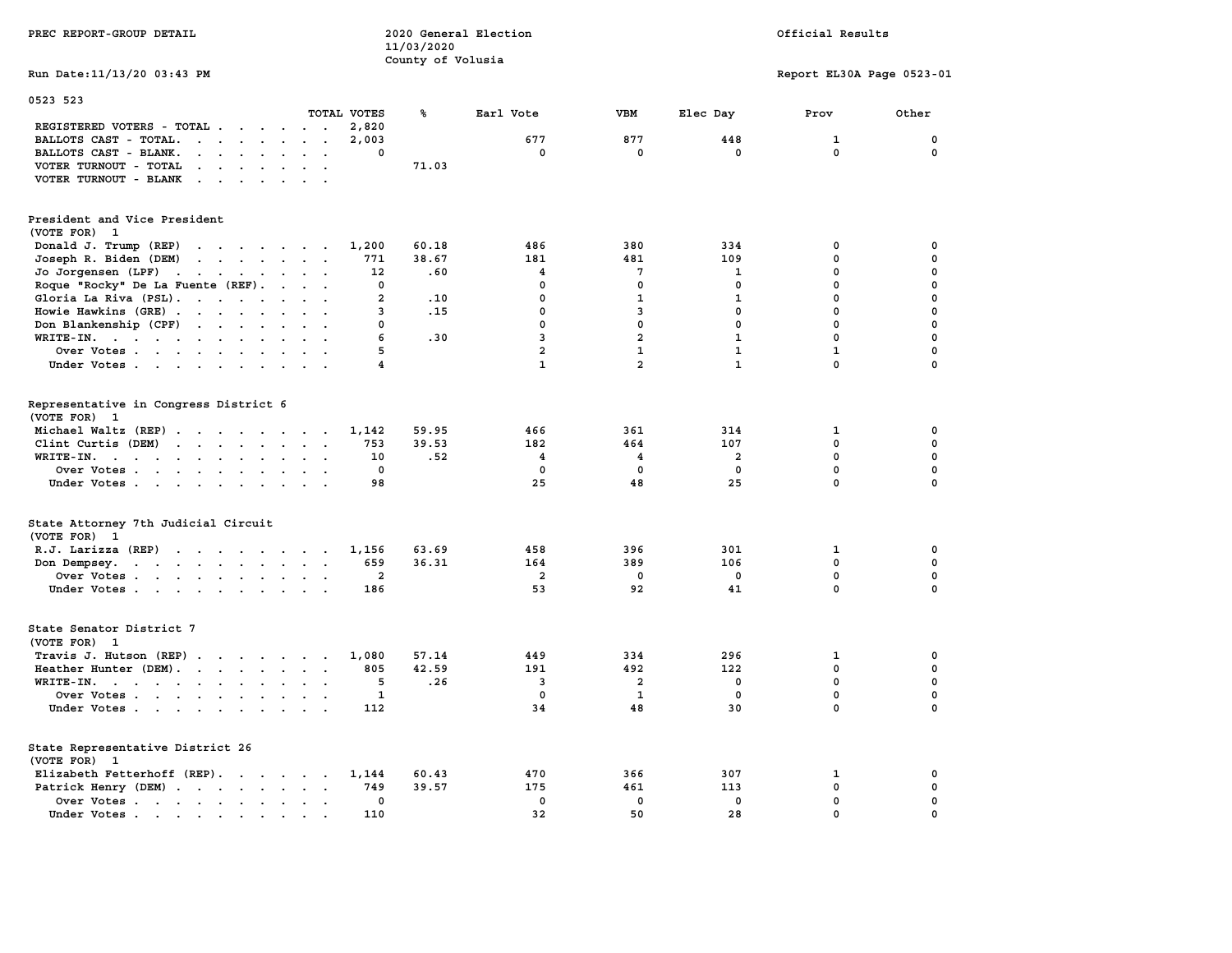|                                                                                                                                    |                                                               | 11/03/2020        |              |             |             |                           |             |
|------------------------------------------------------------------------------------------------------------------------------------|---------------------------------------------------------------|-------------------|--------------|-------------|-------------|---------------------------|-------------|
|                                                                                                                                    |                                                               | County of Volusia |              |             |             |                           |             |
| Run Date: 11/13/20 03:43 PM                                                                                                        |                                                               |                   |              |             |             | Report EL30A Page 0523-02 |             |
| 0523 523                                                                                                                           |                                                               |                   |              |             |             |                           |             |
|                                                                                                                                    | TOTAL VOTES                                                   | ℁                 | Earl Vote    | <b>VBM</b>  | Elec Day    | Prov                      | Other       |
| Supreme Court - Carlos G. Muniz                                                                                                    |                                                               |                   |              |             |             |                           |             |
| (VOTE FOR) 1                                                                                                                       |                                                               |                   |              |             |             |                           |             |
| Yes                                                                                                                                | 1,163                                                         | 70.31             | 408          | 478         | 277         | 0                         | 0           |
| No.<br>$\cdot$ $\cdot$ $\cdot$<br>$\mathbf{r}$                                                                                     | 491<br>$\overline{\phantom{a}}$                               | 29.69             | 156          | 238         | 97          | 0                         | 0           |
| Over Votes                                                                                                                         | 0                                                             |                   | $\mathbf 0$  | $\mathbf 0$ | $\mathbf 0$ | $\mathbf 0$               | $\mathbf 0$ |
| Under Votes<br>$\sim$ $\sim$ $\sim$                                                                                                | 349                                                           |                   | 113          | 161         | 74          | $\mathbf{1}$              | $\Omega$    |
|                                                                                                                                    |                                                               |                   |              |             |             |                           |             |
| 5th Dist Crt of Appeal - Evander                                                                                                   |                                                               |                   |              |             |             |                           |             |
| (VOTE FOR) 1                                                                                                                       |                                                               |                   |              |             |             |                           |             |
| Yes                                                                                                                                | 1,219                                                         | 73.57             | 404          | 536         | 278         | 1                         | $\mathbf 0$ |
| No.                                                                                                                                | 438                                                           | 26.43             | 158          | 186         | 94          | $\mathbf 0$               | $\mathbf 0$ |
| Over Votes                                                                                                                         | $\mathbf{1}$                                                  |                   | $^{\circ}$   | 1           | $\Omega$    | $\mathbf{0}$              | $\mathbf 0$ |
| Under Votes                                                                                                                        | 345                                                           |                   | 115          | 154         | 76          | $\mathbf 0$               | $\Omega$    |
|                                                                                                                                    |                                                               |                   |              |             |             |                           |             |
| 5th Dist Crt of Appeal - Grosshans                                                                                                 |                                                               |                   |              |             |             |                           |             |
| (VOTE FOR) 1                                                                                                                       |                                                               |                   |              |             |             |                           |             |
| Yes                                                                                                                                | 1,173                                                         | 70.92             | 406          | 493         | 273         | 1                         | 0           |
| No.                                                                                                                                | 481                                                           | 29.08             | 154          | 228         | 99          | $\mathbf 0$               | $\mathbf 0$ |
| Over Votes<br>$\ddot{\phantom{a}}$                                                                                                 | $\mathbf 0$<br>$\cdot$                                        |                   | $\mathbf 0$  | 0           | $\mathbf 0$ | $\mathbf 0$               | $\mathbf 0$ |
| Under Votes                                                                                                                        | 349                                                           |                   | 117          | 156         | 76          | $\Omega$                  | $\Omega$    |
|                                                                                                                                    |                                                               |                   |              |             |             |                           |             |
| 5th Dist Crt of Appeal - Harris<br>(VOTE FOR) 1                                                                                    |                                                               |                   |              |             |             |                           |             |
| Yes                                                                                                                                | 1,244                                                         | 75.21             | 425          | 521         | 298         | 0                         | 0           |
| No.<br>$\sim$                                                                                                                      | 410<br>$\sim$<br>$\ddot{\phantom{a}}$<br>$\sim$               | 24.79             | 135          | 198         | 76          | 1                         | $\mathbf 0$ |
| Over Votes                                                                                                                         | 1                                                             |                   | $\mathbf 0$  | 1           | $^{\circ}$  | $\mathbf 0$               | $\mathbf 0$ |
| Under Votes                                                                                                                        | 348                                                           |                   | 117          | 157         | 74          | $\mathbf 0$               | $\mathbf 0$ |
| 5th Dist Crt of Appeal - Orfinger                                                                                                  |                                                               |                   |              |             |             |                           |             |
| (VOTE FOR) 1                                                                                                                       |                                                               |                   |              |             |             |                           |             |
| Yes                                                                                                                                | 1,225                                                         | 73.66             | 414          | 535         | 275         | 1                         | $\mathbf 0$ |
| No.<br>$\sim$                                                                                                                      | 438<br>$\sim$<br>$\cdot$ $\cdot$                              | 26.34             | 145          | 198         | 95          | $\mathbf 0$               | $\mathbf 0$ |
| Over Votes                                                                                                                         | $\overline{a}$<br><b>Contract Contract</b>                    |                   | <sup>1</sup> | 1           | $\Omega$    | $\mathbf 0$               | $\mathbf 0$ |
| Under Votes                                                                                                                        | 338<br>$\sim$                                                 |                   | 117          | 143         | 78          | $\mathbf 0$               | $\Omega$    |
| 5th Dist Crt of Appeal - Sasso<br>(VOTE FOR) 1                                                                                     |                                                               |                   |              |             |             |                           |             |
| Yes                                                                                                                                | 1,190                                                         | 72.96             | 411          | 505         | 273         | 1                         | 0           |
| No.                                                                                                                                | 441                                                           | 27.04             | 142          | 208         | 91          | $\mathbf 0$               | 0           |
| Over Votes<br>$\ddot{\phantom{a}}$                                                                                                 | 0<br>$\ddot{\phantom{a}}$<br>$\cdot$<br>$\cdot$               |                   | $\mathbf 0$  | 0           | $\mathbf 0$ | $\mathbf 0$               | $\mathbf 0$ |
| Under Votes                                                                                                                        | 372                                                           |                   | 124          | 164         | 84          | $\mathbf 0$               | 0           |
| 5th Dist Crt of Appeal - Wallis                                                                                                    |                                                               |                   |              |             |             |                           |             |
| (VOTE FOR) 1                                                                                                                       |                                                               |                   |              |             |             |                           |             |
| $Yes \t . \t .$<br>the contract of the contract of the contract of the contract of the contract of the contract of the contract of | 1,203                                                         | 73.44             | 411          | 510         | 282         | 0                         | 0           |
| No.<br>the contract of the contract of the con-<br>$\ddot{\phantom{a}}$                                                            | 435<br>$\bullet$<br>$\cdot$ $\cdot$                           | 26.56             | 141          | 210         | 83          | 1                         | $\mathbf 0$ |
| Over Votes<br>$\ddot{\phantom{a}}$                                                                                                 | $\mathbf{0}$<br>$\blacksquare$<br>$\bullet$<br>$\blacksquare$ |                   | $^{\circ}$   | 0           | 0           | $\mathbf 0$               | $\mathbf 0$ |
| Under Votes<br>$\mathbf{r}$ , and $\mathbf{r}$ , and $\mathbf{r}$ , and $\mathbf{r}$                                               | 365                                                           |                   | 125          | 157         | 83          | $\mathbf 0$               | $\mathbf 0$ |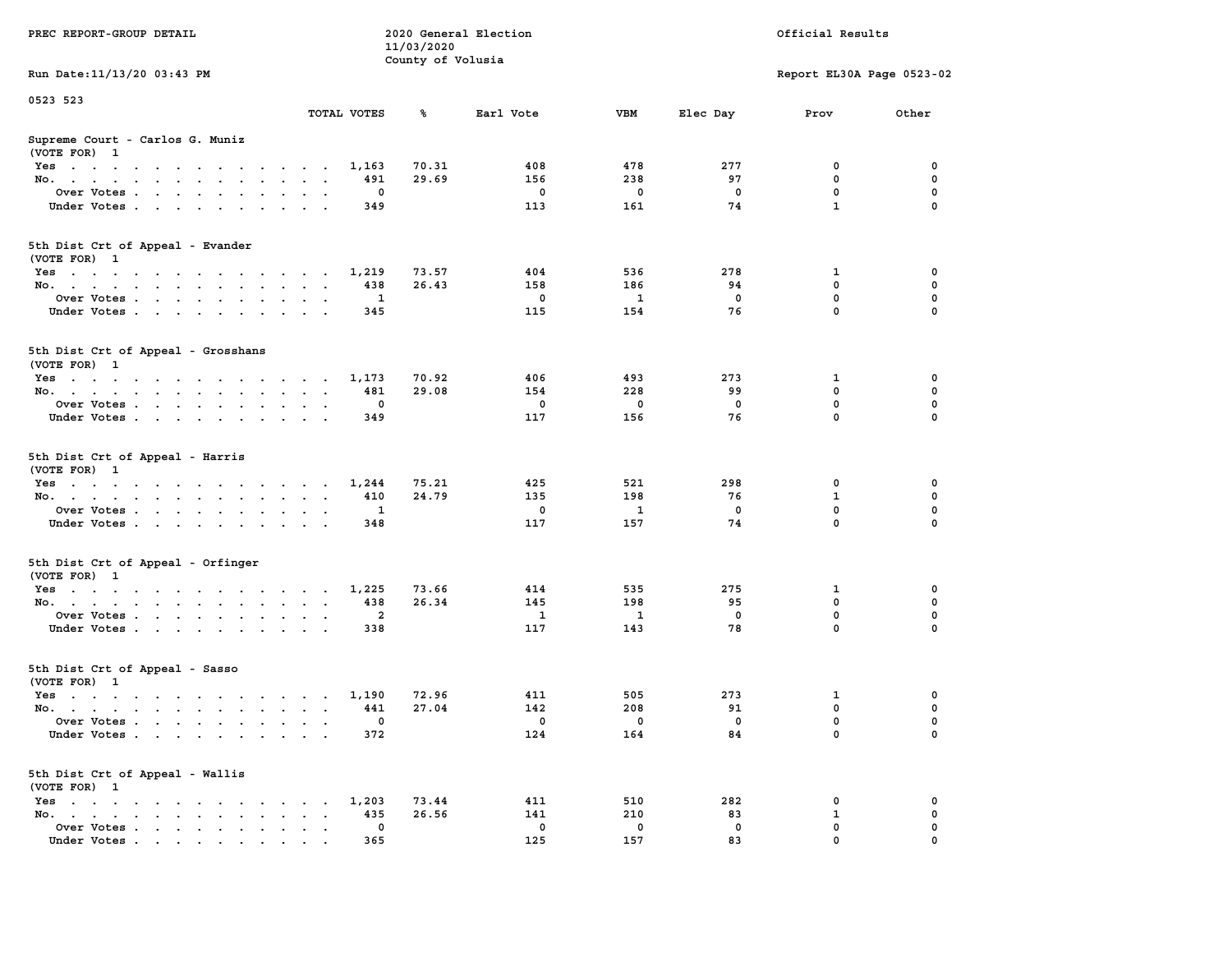|                                                                                                                                                                                                                                                                           |                                                                             | 11/03/2020        |                         |              |             |                           |             |
|---------------------------------------------------------------------------------------------------------------------------------------------------------------------------------------------------------------------------------------------------------------------------|-----------------------------------------------------------------------------|-------------------|-------------------------|--------------|-------------|---------------------------|-------------|
| Run Date:11/13/20 03:43 PM                                                                                                                                                                                                                                                |                                                                             | County of Volusia |                         |              |             | Report EL30A Page 0523-03 |             |
|                                                                                                                                                                                                                                                                           |                                                                             |                   |                         |              |             |                           |             |
| 0523 523                                                                                                                                                                                                                                                                  | TOTAL VOTES                                                                 | ℁                 | Earl Vote               | <b>VBM</b>   | Elec Day    | Prov                      | Other       |
| Circuit Judge, 7th Judicial, Group 14<br>(VOTE FOR)<br>- 1                                                                                                                                                                                                                |                                                                             |                   |                         |              |             |                           |             |
| Joan Anthony<br>$\ddot{\phantom{0}}$                                                                                                                                                                                                                                      | 986<br>$\cdot$                                                              | 60.20             | 288                     | 492          | 205         | 1                         | 0           |
| Dan Hilbert<br>$\overline{a}$<br>$\sim$<br>$\mathbf{A}$ and $\mathbf{A}$<br>$\sim$<br>$\sim$                                                                                                                                                                              | 652                                                                         | 39.80             | 257                     | 232          | 163         | 0                         | $\pmb{0}$   |
| Over Votes .<br>the contract of the contract of                                                                                                                                                                                                                           | $\overline{\mathbf{2}}$<br>$\bullet$                                        |                   | $\overline{\mathbf{2}}$ | 0            | $\mathbf 0$ | $\mathbf 0$               | 0           |
| Under Votes<br>$\ddot{\phantom{0}}$                                                                                                                                                                                                                                       | 363<br>$\bullet$                                                            |                   | 130                     | 153          | 80          | $\mathbf 0$               | 0           |
| County Council Chair<br>(VOTE FOR) 1                                                                                                                                                                                                                                      |                                                                             |                   |                         |              |             |                           |             |
| Jeff Brower.                                                                                                                                                                                                                                                              | 981                                                                         | 57.84             | 321                     | 409          | 250         | 1                         | 0           |
| Deborah A. "Deb" Denys                                                                                                                                                                                                                                                    | 715<br>$\sim$<br>$\cdot$                                                    | 42.16             | 248                     | 327          | 140         | 0                         | 0           |
| Over Votes<br>$\overline{\phantom{a}}$                                                                                                                                                                                                                                    | 0<br>$\ddot{\phantom{a}}$<br>$\ddot{\phantom{a}}$                           |                   | 0                       | 0            | 0           | 0                         | $\mathbf 0$ |
| Under Votes<br>$\sim$                                                                                                                                                                                                                                                     | 307<br>$\cdot$ $\cdot$ $\cdot$                                              |                   | 108                     | 141          | 58          | $\mathbf{0}$              | $\mathbf 0$ |
| County Council Member District 4<br>(VOTE FOR) 1                                                                                                                                                                                                                          |                                                                             |                   |                         |              |             |                           |             |
| Barbara Bonarrigo.                                                                                                                                                                                                                                                        | 654<br>$\bullet$ .<br><br><br><br><br>                                      | 39.02             | 208                     | 279          | 167         | 0                         | 0           |
| Heather Post<br>$\mathbf{r}$ . The contract of the contract of the contract of the contract of the contract of the contract of the contract of the contract of the contract of the contract of the contract of the contract of the contract of th<br>$\ddot{\phantom{0}}$ | 1,022<br>$\bullet$<br>$\bullet$                                             | 60.98             | 359                     | 447          | 215         | $\mathbf{1}$              | $\mathbf 0$ |
| Over Votes<br>$\sim$<br>$\ddot{\phantom{a}}$                                                                                                                                                                                                                              | 1                                                                           |                   | 0                       | 1            | $\mathbf 0$ | 0                         | $\mathbf 0$ |
| Under Votes<br>$\sim$ $\sim$<br>$\ddot{\phantom{a}}$                                                                                                                                                                                                                      | 326<br>$\overline{a}$                                                       |                   | 110                     | 150          | 66          | 0                         | $\mathbf 0$ |
| Soil & Water Conservation Seat 2<br>(VOTE FOR)<br>- 1                                                                                                                                                                                                                     |                                                                             |                   |                         |              |             |                           |             |
| John Nelson.<br>$\mathbf{u} = \mathbf{u} + \mathbf{u} + \mathbf{u} + \mathbf{u} + \mathbf{u} + \mathbf{u} + \mathbf{u} + \mathbf{u} + \mathbf{u}$                                                                                                                         | 1,172                                                                       | 73.57             | 384                     | 498          | 290         | 0                         | 0           |
| Wesley Wayne Wilson Jr                                                                                                                                                                                                                                                    | 421<br>$\ddot{\phantom{a}}$<br>$\ddot{\phantom{a}}$<br>$\ddot{\phantom{a}}$ | 26.43             | 149                     | 196          | 75          | $\mathbf 1$               | $\mathbf 0$ |
| Over Votes                                                                                                                                                                                                                                                                | $\overline{a}$<br>$\mathbf{r}$<br>$\cdot$                                   |                   | 1                       | 1            | $\mathbf 0$ | 0                         | $\mathbf 0$ |
| Under Votes<br>$\overline{\phantom{a}}$<br>$\ddot{\phantom{a}}$                                                                                                                                                                                                           | 408                                                                         |                   | 143                     | 182          | 83          | 0                         | 0           |
| Soil & Water Conservation Seat 4<br>(VOTE FOR) 1                                                                                                                                                                                                                          |                                                                             |                   |                         |              |             |                           |             |
| Wendy Anderson.<br>the contract of the contract of the                                                                                                                                                                                                                    | 965                                                                         | 59.38             | 301                     | 465          | 199         | 0                         | 0           |
| Barbara Deering<br>$\sim$                                                                                                                                                                                                                                                 | 660<br>$\bullet$<br>$\bullet$<br>$\blacksquare$                             | 40.62             | 240                     | 250          | 169         | $\mathbf 1$               | 0           |
| Over Votes<br>$\blacksquare$                                                                                                                                                                                                                                              | 1<br>$\bullet$<br>$\bullet$                                                 |                   | 1                       | $\mathbf{0}$ | $^{\circ}$  | $\mathbf 0$               | $\mathbf 0$ |
| Under Votes<br>$\ddot{\phantom{a}}$                                                                                                                                                                                                                                       | 377<br>$\cdot$                                                              |                   | 135                     | 162          | 80          | $\mathbf 0$               | 0           |
| Amendment 1 - Citzenship Requirement<br>(VOTE FOR) 1                                                                                                                                                                                                                      |                                                                             |                   |                         |              |             |                           |             |
| $Yes \t . \t .$<br>$\cdot$ $\cdot$<br>$\sim$<br>$\sim$ $\sim$ $\sim$<br>$\sim$                                                                                                                                                                                            | 1,589<br>$\cdot$<br>$\sim$<br>$\ddot{\phantom{a}}$                          | 84.25             | 546                     | 673          | 370         | 0                         | 0           |
| No.<br>$\cdot$                                                                                                                                                                                                                                                            | 297<br>$\cdot$<br>$\overline{\phantom{a}}$<br>$\cdot$                       | 15.75             | 87                      | 159          | 50          | $\mathbf 1$               | $\mathbf 0$ |
| Over Votes .<br>$\sim$<br>$\sim$<br>$\sim$<br>$\ddot{\phantom{a}}$<br>$\ddot{\phantom{a}}$<br>$\cdot$                                                                                                                                                                     | $\mathbf{2}$<br>$\cdot$<br>$\cdot$                                          |                   | 2                       | 0            | $\mathbf 0$ | $\mathbf 0$               | 0           |
| Under Votes<br>$\sim$                                                                                                                                                                                                                                                     | 115<br>$\ddot{\phantom{a}}$                                                 |                   | 42                      | 45           | 28          | $\mathbf 0$               | 0           |
| Amendment 2 - Minimum Wage<br>(VOTE FOR) 1                                                                                                                                                                                                                                |                                                                             |                   |                         |              |             |                           |             |
| Yes<br>$\ddot{\phantom{1}}$<br>$\bullet$<br>$\bullet$<br>$\ddot{\phantom{a}}$<br>$\ddot{\phantom{a}}$<br>$\cdot$<br>$\sim$<br>$\cdot$                                                                                                                                     | 1,131<br>$\bullet$                                                          | 59.84             | 304                     | 615          | 212         | 0                         | 0           |
| No.<br>$\bullet$ .<br><br><br><br><br><br><br><br><br><br><br><br><br><br><br>$\bullet$<br>$\overline{\phantom{a}}$                                                                                                                                                       | 759                                                                         | 40.16             | 326                     | 224          | 209         | 0                         | $\mathbf 0$ |
| Over Votes<br>$\blacksquare$ .<br>$\bullet$<br>$\ddot{\phantom{0}}$                                                                                                                                                                                                       | 0<br>$\bullet$<br>$\ddot{\phantom{a}}$                                      |                   | 0                       | 0            | $\mathbf 0$ | $\mathbf{0}$              | $\mathbf 0$ |
| Under Votes                                                                                                                                                                                                                                                               | 113                                                                         |                   | 47                      | 38           | 27          | $\mathbf{1}$              | $\mathbf 0$ |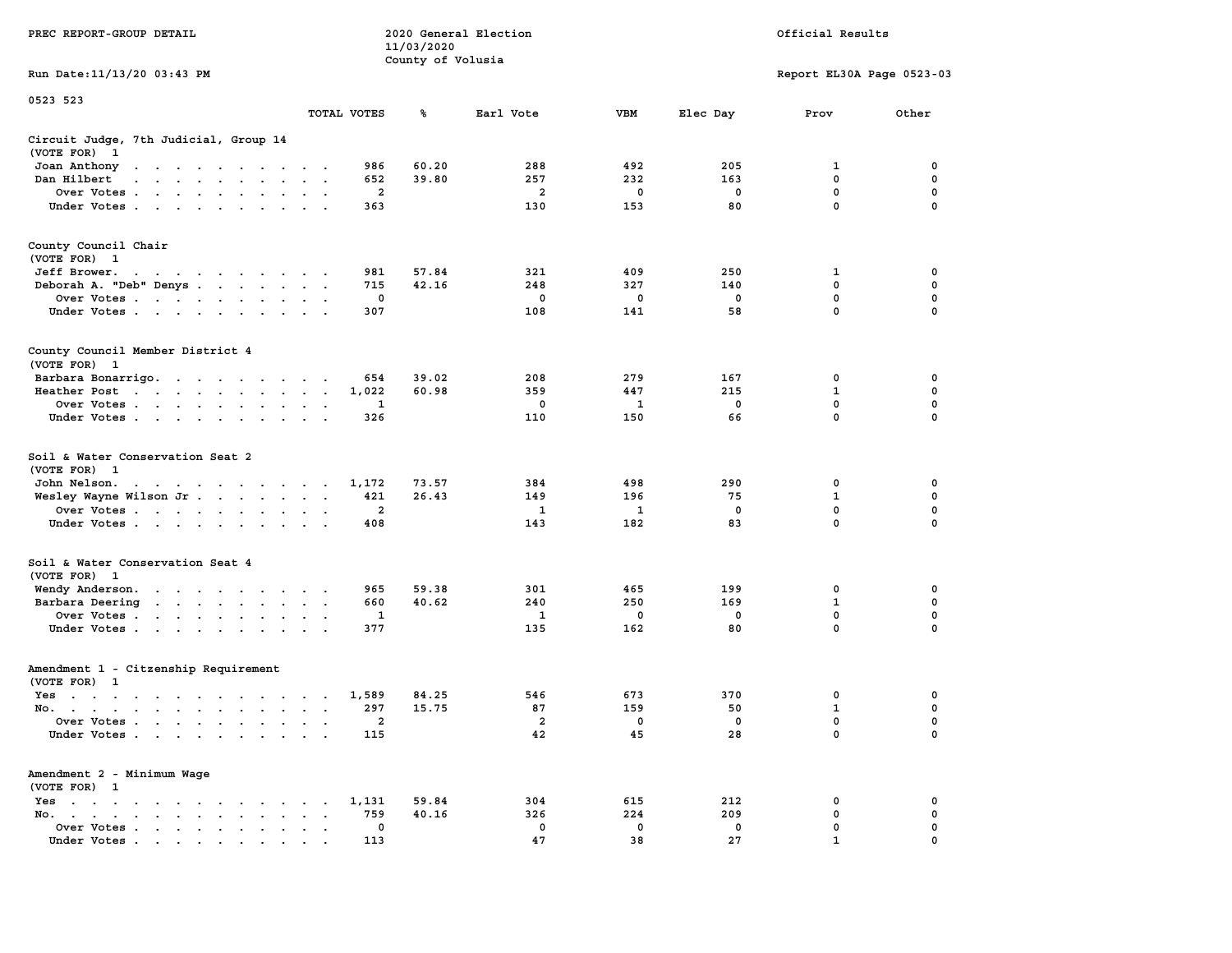| PREC REPORT-GROUP DETAIL                                                                 |                         |             | 11/03/2020<br>County of Volusia | 2020 General Election |             | Official Results |                           |             |  |
|------------------------------------------------------------------------------------------|-------------------------|-------------|---------------------------------|-----------------------|-------------|------------------|---------------------------|-------------|--|
| Run Date: 11/13/20 03:43 PM                                                              |                         |             |                                 |                       |             |                  | Report EL30A Page 0523-04 |             |  |
| 0523 523                                                                                 |                         | TOTAL VOTES | ℁                               | Earl Vote             | <b>VBM</b>  | Elec Day         | Prov                      | Other       |  |
| Amendment 3 - Primary Elections<br>(VOTE FOR) 1                                          |                         |             |                                 |                       |             |                  |                           |             |  |
| Yes                                                                                      |                         | 1,108       | 60.88                           | 320                   | 549         | 239              | 0                         | 0           |  |
| No.                                                                                      |                         | 712         | 39.12                           | 293                   | 257         | 162              | 0                         | 0           |  |
| Over Votes                                                                               |                         | 0           |                                 | $\mathbf 0$           | $\mathbf 0$ | 0                | $\mathbf 0$               | $\mathbf 0$ |  |
| Under Votes.                                                                             |                         | 183         |                                 | 64                    | 71          | 47               | $\mathbf{1}$              | $\mathbf 0$ |  |
| Amendment 4 - Apprl Const. Amendment                                                     |                         |             |                                 |                       |             |                  |                           |             |  |
| (VOTE FOR) 1<br>Yes                                                                      |                         | 977         | 54.70                           | 353                   | 375         | 249              | 0                         | 0           |  |
| No.                                                                                      |                         | 809         | 45.30                           | 249                   | 416         | 144              | 0                         | 0           |  |
| Over Votes                                                                               |                         | 0           |                                 | $\mathbf 0$           | $\mathbf 0$ | 0                | $\mathbf 0$               | $\mathbf 0$ |  |
| Under Votes                                                                              |                         | 217         |                                 | 75                    | 86          | 55               | $\mathbf{1}$              | $\mathbf 0$ |  |
| Amendment 5 - Homestead Property Taxes<br>(VOTE FOR) 1                                   |                         |             |                                 |                       |             |                  |                           |             |  |
| Yes                                                                                      |                         | 1,264       | 72.52                           | 429                   | 539         | 296              | 0                         | 0           |  |
| No.                                                                                      | $\cdot$ $\cdot$ $\cdot$ | 479         | 27.48                           | 153                   | 235         | 91               | 0                         | 0           |  |
| Over Votes                                                                               |                         | 0           |                                 | $\mathbf 0$           | $\mathbf 0$ | $\mathbf 0$      | $\mathbf 0$               | $\mathbf 0$ |  |
| Under Votes.                                                                             |                         | 260         |                                 | 95                    | 103         | 61               | $\mathbf{1}$              | $\mathbf 0$ |  |
| Amendment 6 - Ad Valorem Tax Discount<br>(VOTE FOR) 1                                    |                         |             |                                 |                       |             |                  |                           |             |  |
| Yes                                                                                      |                         | 1,581       | 86.87                           | 535                   | 692         | 354              | 0                         | 0           |  |
| No.                                                                                      |                         | 239         | 13.13                           | 73                    | 116         | 50               | 0                         | 0           |  |
| Over Votes                                                                               |                         | 0           |                                 | $\mathbf 0$           | $\mathbf 0$ | 0                | $\mathbf 0$               | $\mathbf 0$ |  |
| Under Votes                                                                              |                         | 183         |                                 | 69                    | 69          | 44               | $\mathbf{1}$              | $\Omega$    |  |
| Volusia ECHO<br>(VOTE FOR) 1                                                             |                         |             |                                 |                       |             |                  |                           |             |  |
| Yes (For Bonds)<br>the contract of the contract of the contract of                       |                         | 1,339       | 75.31                           | 407                   | 658         | 274              | 0                         | 0           |  |
| No (Against Bonds)                                                                       |                         | 439         | 24.69                           | 193                   | 129         | 117              | 0                         | 0           |  |
| Over Votes                                                                               |                         | 2           |                                 | $\mathbf 0$           | 1           | 1                | $\mathbf 0$               | $\mathbf 0$ |  |
| Under Votes                                                                              |                         | 223         |                                 | 77                    | 89          | 56               | $\mathbf{1}$              | $\Omega$    |  |
| Volusia Forever<br>(VOTE FOR) 1                                                          |                         |             |                                 |                       |             |                  |                           |             |  |
| Yes (For Bonds)<br>$\mathbf{r}$ , and $\mathbf{r}$ , and $\mathbf{r}$ , and $\mathbf{r}$ |                         | 1,406       | 78.24                           | 430                   | 683         | 293              | 0                         | 0           |  |
| No (Against Bonds)                                                                       |                         | 391         | 21.76                           | 175                   | 112         | 104              | 0                         | 0           |  |
| Over Votes.<br>the contract of the contract of the                                       | $\sim$ $\sim$ $\sim$    | $\mathbf 0$ |                                 | $\mathbf 0$           | $\mathbf 0$ | $\mathbf 0$      | $\mathbf 0$               | $\mathbf 0$ |  |
| Under Votes                                                                              |                         | 206         |                                 | 72                    | 82          | 51               | $\mathbf{1}$              | $\Omega$    |  |
|                                                                                          |                         |             |                                 |                       |             |                  |                           |             |  |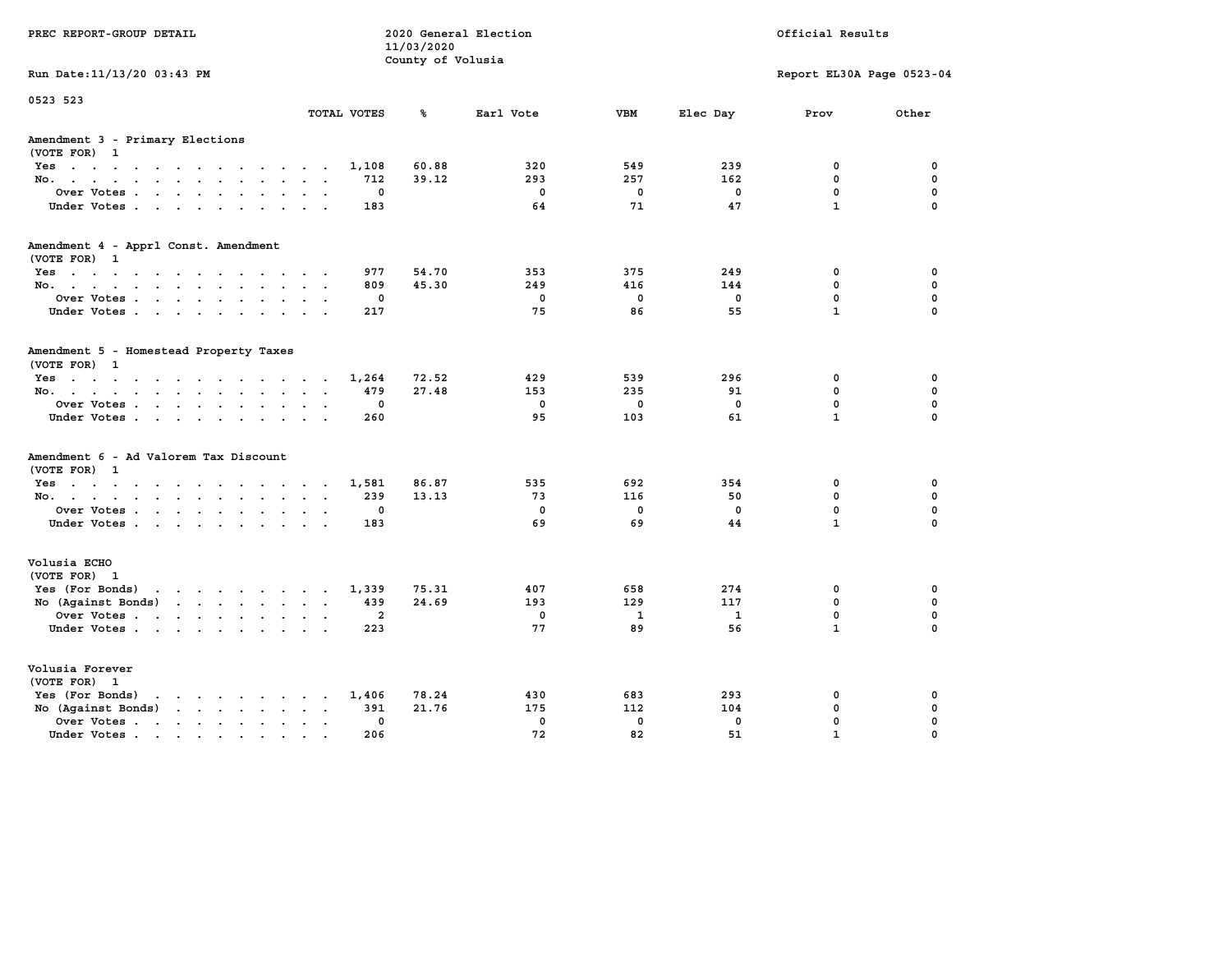| PREC REPORT-GROUP DETAIL                                                                                                      |                                      | 11/03/2020            | 2020 General Election                       | Official Results                                  |                                      |                                                            |                                               |
|-------------------------------------------------------------------------------------------------------------------------------|--------------------------------------|-----------------------|---------------------------------------------|---------------------------------------------------|--------------------------------------|------------------------------------------------------------|-----------------------------------------------|
|                                                                                                                               |                                      | County of Volusia     |                                             |                                                   |                                      |                                                            |                                               |
| Run Date: 11/13/20 03:43 PM                                                                                                   |                                      |                       |                                             |                                                   |                                      | Report EL30A Page 0526-01                                  |                                               |
| 0526 526                                                                                                                      |                                      |                       |                                             |                                                   |                                      |                                                            |                                               |
| REGISTERED VOTERS - TOTAL                                                                                                     | TOTAL VOTES<br>2,116                 | ℁                     | Earl Vote                                   | VBM                                               | Elec Day                             | Prov                                                       | Other                                         |
| BALLOTS CAST - TOTAL.                                                                                                         | 1,452                                |                       | 535                                         | 556                                               | 358                                  | 3                                                          | 0                                             |
| BALLOTS CAST - BLANK.<br>$\cdot$ $\cdot$ $\cdot$ $\cdot$ $\cdot$ $\cdot$ $\cdot$ $\cdot$                                      | 0                                    |                       | 0                                           | $\mathbf 0$                                       | 0                                    | $\mathbf 0$                                                | 0                                             |
| VOTER TURNOUT - TOTAL<br>the contract of the contract of the contract of the contract of the contract of                      |                                      | 68.62                 |                                             |                                                   |                                      |                                                            |                                               |
| VOTER TURNOUT - BLANK                                                                                                         |                                      |                       |                                             |                                                   |                                      |                                                            |                                               |
| President and Vice President                                                                                                  |                                      |                       |                                             |                                                   |                                      |                                                            |                                               |
| (VOTE FOR) 1                                                                                                                  |                                      |                       |                                             |                                                   |                                      |                                                            |                                               |
| Donald J. Trump (REP)                                                                                                         | 747                                  | 51.59                 | 304                                         | 232                                               | 210                                  | $\mathbf{1}$                                               | 0                                             |
| Joseph R. Biden (DEM)                                                                                                         | 681                                  | 47.03                 | 222                                         | 318                                               | 139                                  | $\overline{a}$                                             | 0                                             |
| Jo Jorgensen (LPF)                                                                                                            | 13                                   | .90                   | 5                                           | 1                                                 | 7                                    | 0                                                          | 0                                             |
| Roque "Rocky" De La Fuente (REF).                                                                                             | $\mathbf{1}$                         | .07                   | $\mathbf 0$                                 | $\mathbf{1}$                                      | 0                                    | $\mathbf 0$                                                | $\mathbf 0$                                   |
| Gloria La Riva (PSL).                                                                                                         | 0                                    |                       | $\mathbf 0$                                 | $\mathbf 0$                                       | 0                                    | $\mathbf 0$                                                | $\mathbf 0$                                   |
|                                                                                                                               | 0                                    |                       | 0                                           | 0                                                 | 0                                    | 0                                                          | 0                                             |
| Howie Hawkins (GRE)                                                                                                           |                                      |                       |                                             |                                                   |                                      |                                                            |                                               |
| Don Blankenship (CPF)                                                                                                         | $\Omega$                             |                       | $\mathbf 0$                                 | $\mathbf{0}$                                      | 0                                    | $\mathbf{0}$                                               | $\mathbf 0$                                   |
| WRITE-IN.                                                                                                                     | 6                                    | .41                   | $\overline{\mathbf{4}}$                     | $\mathbf{1}$                                      | $\mathbf{1}$                         | $\mathbf 0$                                                | $\mathbf 0$                                   |
| Over Votes                                                                                                                    | $\mathbf{1}$                         |                       | $\mathbf 0$                                 | $\mathbf{1}$                                      | $\mathbf 0$                          | $\mathbf{0}$                                               | $\mathbf 0$                                   |
| Under Votes                                                                                                                   | 3                                    |                       | $\mathbf{0}$                                | $\overline{2}$                                    | ${\bf 1}$                            | $\mathbf 0$                                                | $\mathbf 0$                                   |
| Representative in Congress District 6<br>(VOTE FOR) 1<br>Michael Waltz (REP)<br>Clint Curtis (DEM)<br>WRITE-IN.<br>Over Votes | 731<br>664<br>3<br>$\mathbf 0$<br>54 | 52.29<br>47.50<br>.21 | 296<br>226<br>$\Omega$<br>$\mathbf 0$<br>13 | 233<br>293<br>$\overline{a}$<br>$\mathbf 0$<br>28 | 201<br>143<br>1<br>$\mathbf 0$<br>13 | 1<br>$\overline{2}$<br>$\Omega$<br>$\mathbf 0$<br>$\Omega$ | 0<br>0<br>$\Omega$<br>$\mathbf 0$<br>$\Omega$ |
| Under Votes                                                                                                                   |                                      |                       |                                             |                                                   |                                      |                                                            |                                               |
| State Attorney 7th Judicial Circuit<br>(VOTE FOR) 1                                                                           |                                      |                       |                                             |                                                   |                                      |                                                            |                                               |
| R.J. Larizza (REP)                                                                                                            | 761                                  | 57.52                 | 304                                         | 257                                               | 199                                  | 1                                                          | 0                                             |
| Don Dempsey.                                                                                                                  | 562                                  | 42.48                 | 182                                         | 255                                               | 123                                  | $\overline{a}$                                             | $\Omega$                                      |
| Over Votes                                                                                                                    | 0                                    |                       | $^{\circ}$                                  | $\mathbf{0}$                                      | $^{\circ}$                           | 0                                                          | $\mathbf 0$                                   |
| Under Votes                                                                                                                   | 129                                  |                       | 49                                          | 44                                                | 36                                   | $\mathbf{0}$                                               | $\mathbf 0$                                   |
| State Senator District 7<br>(VOTE FOR) 1                                                                                      |                                      |                       |                                             |                                                   |                                      |                                                            |                                               |
| Travis J. Hutson (REP)                                                                                                        | 703                                  | 50.54                 | 284                                         | 228                                               | 190                                  | $\mathbf{1}$                                               | 0                                             |
| Heather Hunter (DEM).                                                                                                         | 686                                  | 49.32                 | 236                                         | 299                                               | 149                                  | $\overline{a}$                                             | $\mathbf 0$                                   |
|                                                                                                                               | $\overline{2}$                       | .14                   | 0                                           | $\overline{a}$                                    | 0                                    | $\mathbf{0}$                                               | $\mathbf 0$                                   |
| WRITE-IN.                                                                                                                     | $\mathbf 0$                          |                       | $\mathbf 0$                                 | $\mathbf 0$                                       | $\mathbf 0$                          | $\mathbf 0$                                                | 0                                             |
| Over Votes<br>Under Votes                                                                                                     | 61                                   |                       | 15                                          | 27                                                | 19                                   | $\mathbf 0$                                                | 0                                             |
|                                                                                                                               |                                      |                       |                                             |                                                   |                                      |                                                            |                                               |
| State Representative District 26<br>(VOTE FOR) 1                                                                              |                                      |                       |                                             |                                                   |                                      |                                                            |                                               |
| Elizabeth Fetterhoff (REP).                                                                                                   | 747                                  | 53.32                 | 304                                         | 240                                               | 202                                  | $\mathbf{1}$                                               | 0                                             |
| Patrick Henry (DEM)                                                                                                           | 654                                  | 46.68                 | 221                                         | 288                                               | 143                                  | $\overline{2}$                                             | 0                                             |
| Over Votes                                                                                                                    | 0                                    |                       | $\mathbf 0$                                 | $\mathbf 0$                                       | $\mathbf 0$                          | $\mathbf 0$                                                | $\mathbf 0$                                   |
| Under Votes                                                                                                                   | 51                                   |                       | 10                                          | 28                                                | 13                                   | $\mathbf 0$                                                | 0                                             |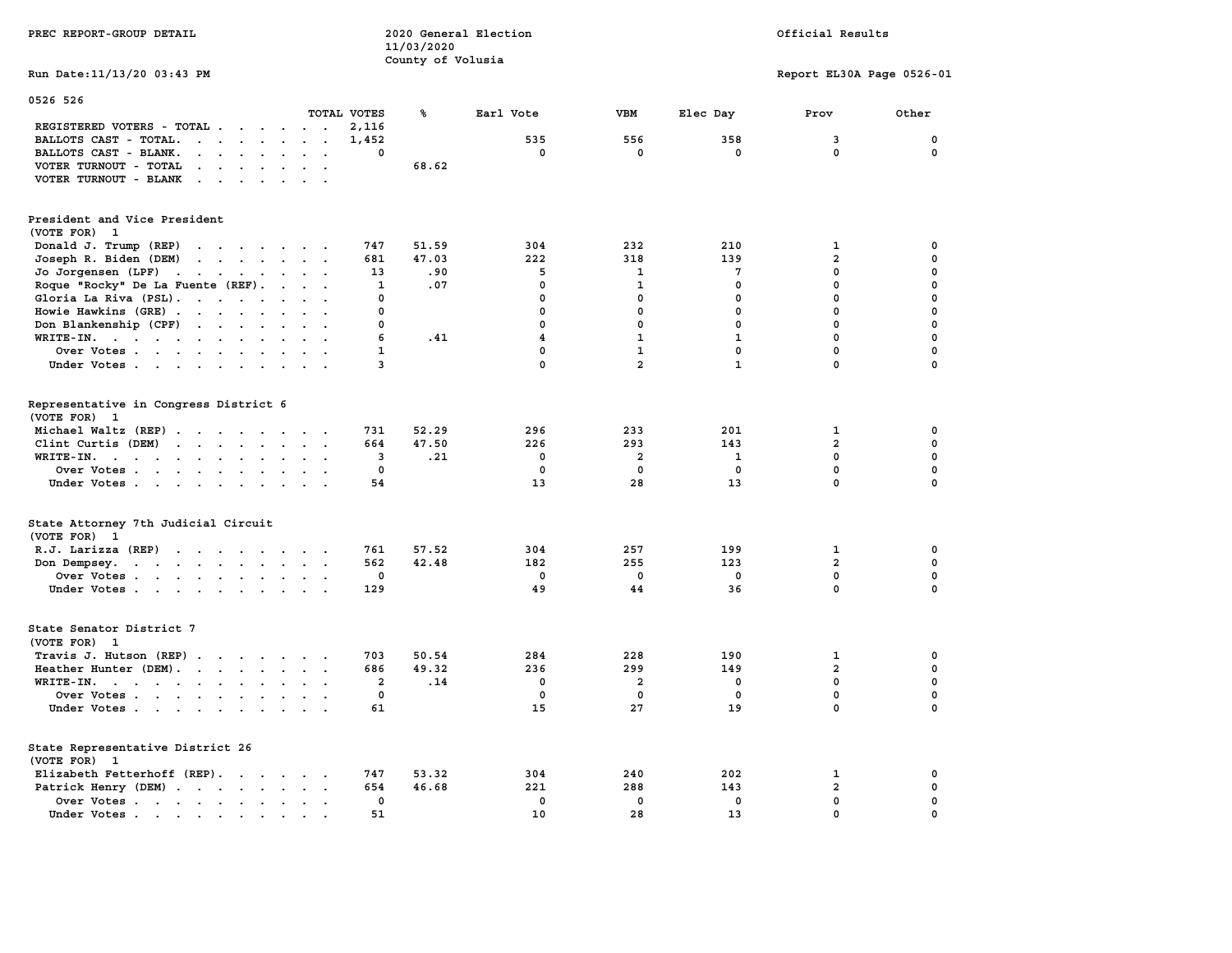| PREC REPORT-GROUP DETAIL                                                                                               |                  | 11/03/2020        | 2020 General Election |          | Official Results |                           |          |  |
|------------------------------------------------------------------------------------------------------------------------|------------------|-------------------|-----------------------|----------|------------------|---------------------------|----------|--|
| Run Date: 11/13/20 03:43 PM                                                                                            |                  | County of Volusia |                       |          |                  | Report EL30A Page 0526-02 |          |  |
|                                                                                                                        |                  |                   |                       |          |                  |                           |          |  |
| 0526 526                                                                                                               | TOTAL VOTES      | ℁                 | Earl Vote             | VBM      | Elec Day         | Prov                      | Other    |  |
| Supreme Court - Carlos G. Muniz<br>(VOTE FOR) 1                                                                        |                  |                   |                       |          |                  |                           |          |  |
| Yes                                                                                                                    | 820              | 67.60             | 313                   | 301      | 204              | 2                         | 0        |  |
| No.                                                                                                                    | 393              | 32.40             | 135                   | 163      | 95               | $\mathbf 0$               | 0        |  |
| Over Votes.                                                                                                            | 0                |                   | $\mathbf 0$           | 0        | 0                | 0                         | 0        |  |
| Under Votes                                                                                                            | 239              |                   | 87                    | 92       | 59               | $\mathbf{1}$              | $\Omega$ |  |
| 5th Dist Crt of Appeal - Evander<br>(VOTE FOR) 1                                                                       |                  |                   |                       |          |                  |                           |          |  |
| Yes                                                                                                                    | 867              | 72.19             | 312                   | 351      | 202              | 2                         | 0        |  |
| No.                                                                                                                    | 334              | 27.81             | 133                   | 106      | 95               | $\mathbf 0$               | 0        |  |
| Over Votes                                                                                                             | 0                |                   | $\mathbf 0$           | 0        | $\mathbf 0$      | $\mathbf 0$               | 0        |  |
| Under Votes                                                                                                            | 251              |                   | 90                    | 99       | 61               | $\mathbf{1}$              | 0        |  |
| 5th Dist Crt of Appeal - Grosshans<br>(VOTE FOR) 1                                                                     |                  |                   |                       |          |                  |                           |          |  |
| Yes                                                                                                                    | 828              | 69.00             | 301                   | 325      | 200              | 2                         | 0        |  |
| No.                                                                                                                    | 372              | 31.00             | 143                   | 134      | 95               | 0                         | 0        |  |
| Over Votes                                                                                                             | 0                |                   | $\mathbf 0$           | 0        | 0                | $\mathbf 0$               | 0        |  |
| Under Votes                                                                                                            | 252              |                   | 91                    | 97       | 63               | $\mathbf{1}$              | 0        |  |
| 5th Dist Crt of Appeal - Harris<br>(VOTE FOR) 1                                                                        |                  |                   |                       |          |                  |                           |          |  |
| Yes                                                                                                                    | 873              | 73.12             | 317                   | 342      | 212              | 2                         | 0        |  |
| No.                                                                                                                    | 321              | 26.88             | 122                   | 114      | 85               | $\mathbf 0$               | 0        |  |
| Over Votes                                                                                                             | 0                |                   | $\mathbf 0$           | 0        | 0                | 0                         | 0        |  |
| Under Votes                                                                                                            | 258              |                   | 96                    | 100      | 61               | $\mathbf{1}$              | $\Omega$ |  |
| 5th Dist Crt of Appeal - Orfinger<br>(VOTE FOR) 1                                                                      |                  |                   |                       |          |                  |                           |          |  |
| Yes                                                                                                                    | 871              | 73.07             | 319                   | 346      | 204              | 2                         | 0        |  |
| No.                                                                                                                    | 321              | 26.93             | 115                   | 113      | 93               | $\mathbf 0$               | 0        |  |
| Over Votes                                                                                                             | 0                |                   | $\mathbf 0$           | 0        | 0                | 0                         | 0        |  |
| Under Votes                                                                                                            | 260              |                   | 101                   | 97       | 61               | $\mathbf{1}$              | $\Omega$ |  |
| 5th Dist Crt of Appeal - Sasso<br>(VOTE FOR) 1                                                                         |                  |                   |                       |          |                  |                           |          |  |
| Yes<br>the contract of the contract of the contract of the contract of the contract of the contract of the contract of | 833              | 70.95             | 310                   | 313      | 208              | 2                         | 0        |  |
| No.                                                                                                                    | 341              | 29.05             | 120                   | 134      | 87               | 0                         | 0        |  |
| Over Votes                                                                                                             | $\mathbf 0$      |                   | $^{\circ}$            | 0        | 0                | $\mathbf 0$               | 0        |  |
| Under Votes                                                                                                            | 278              |                   | 105                   | 109      | 63               | $\mathbf{1}$              | 0        |  |
| 5th Dist Crt of Appeal - Wallis<br>(VOTE FOR) 1                                                                        |                  |                   |                       |          |                  |                           |          |  |
| $Yes \cdot \cdot \cdot \cdot \cdot \cdot \cdot \cdot \cdot$                                                            | 820              | 69.37             | 302                   | 324      | 192              | 2                         | 0        |  |
| No.<br>$\bullet$                                                                                                       | 362<br>$\bullet$ | 30.63             | 129                   | 128      | 105              | $\mathbf 0$               | 0        |  |
| Over Votes<br>Under Votes                                                                                              | 0<br>270         |                   | 0<br>104              | 0<br>104 | 0<br>61          | 0<br>1                    | 0        |  |
|                                                                                                                        |                  |                   |                       |          |                  |                           |          |  |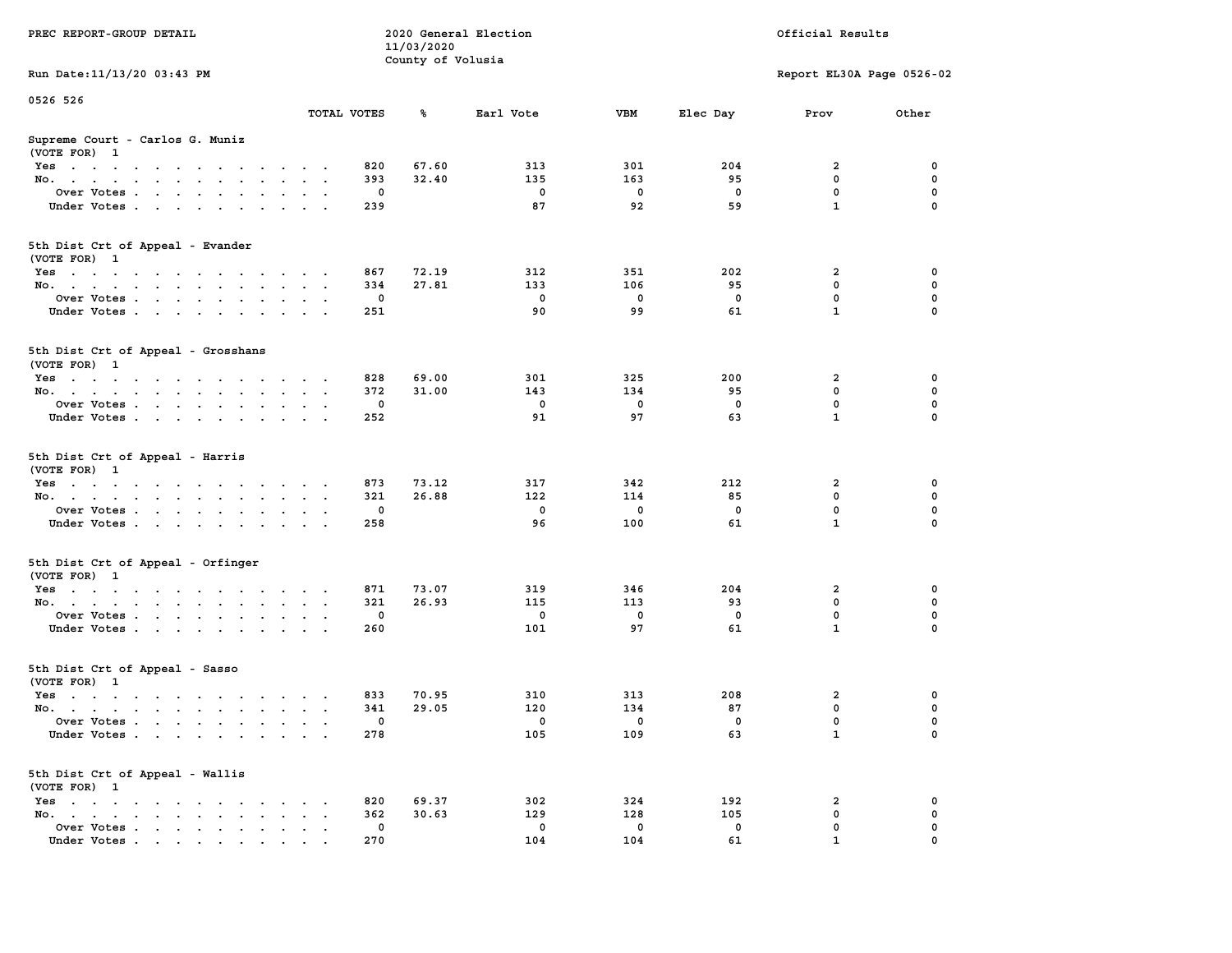| PREC REPORT-GROUP DETAIL                                                                                                                                                                                                                     |                           |                         | 11/03/2020        | 2020 General Election |                   | Official Results   |                           |                  |  |  |
|----------------------------------------------------------------------------------------------------------------------------------------------------------------------------------------------------------------------------------------------|---------------------------|-------------------------|-------------------|-----------------------|-------------------|--------------------|---------------------------|------------------|--|--|
| Run Date: 11/13/20 03:43 PM                                                                                                                                                                                                                  |                           |                         | County of Volusia |                       |                   |                    | Report EL30A Page 0526-03 |                  |  |  |
| 0526 526                                                                                                                                                                                                                                     |                           |                         |                   |                       |                   |                    |                           |                  |  |  |
|                                                                                                                                                                                                                                              |                           | TOTAL VOTES             | ℁                 | Earl Vote             | VBM               | Elec Day           | Prov                      | Other            |  |  |
| Circuit Judge, 7th Judicial, Group 14<br>(VOTE FOR) 1                                                                                                                                                                                        |                           |                         |                   |                       |                   |                    |                           |                  |  |  |
| Joan Anthony<br>the contract of the contract of the con-                                                                                                                                                                                     |                           | 759                     | 63.14             | 262                   | 297               | 197                | 3                         | 0                |  |  |
| Dan Hilbert<br>and a series and a series of the series of the series of the series of the series of the series of the series of the series of the series of the series of the series of the series of the series of the series of the series |                           | 443                     | 36.86             | 185                   | 156               | 102                | 0                         | 0                |  |  |
| Over Votes                                                                                                                                                                                                                                   |                           | 0                       |                   | 0                     | 0                 | 0                  | $\mathbf 0$               | $\mathbf 0$      |  |  |
| Under Votes                                                                                                                                                                                                                                  |                           | 250                     |                   | 88                    | 103               | 59                 | 0                         | 0                |  |  |
| County Council Chair<br>(VOTE FOR) 1                                                                                                                                                                                                         |                           |                         |                   |                       |                   |                    |                           |                  |  |  |
| Jeff Brower.<br>the contract of the contract of the con-                                                                                                                                                                                     |                           | 659                     | 53.10             | 241                   | 252               | 165                | 1                         | 0                |  |  |
| Deborah A. "Deb" Denys                                                                                                                                                                                                                       |                           | 582                     | 46.90             | 217                   | 223               | 141                | $\mathbf 1$               | 0                |  |  |
| Over Votes                                                                                                                                                                                                                                   |                           | 0                       |                   | 0                     | 0                 | 0                  | 0                         | 0                |  |  |
| Under Votes                                                                                                                                                                                                                                  |                           | 211                     |                   | 77                    | 81                | 52                 | $\mathbf{1}$              | 0                |  |  |
| County Council Member District 4<br>(VOTE FOR) 1                                                                                                                                                                                             |                           |                         |                   |                       |                   |                    |                           |                  |  |  |
| Barbara Bonarrigo.                                                                                                                                                                                                                           |                           | 487                     | 39.66             | 189                   | 168               | 129                | 1                         | 0                |  |  |
| Heather Post                                                                                                                                                                                                                                 |                           | 741                     | 60.34             | 274                   | 288               | 178                | 1                         | 0                |  |  |
| Over Votes                                                                                                                                                                                                                                   |                           | 0                       |                   | $\mathbf 0$           | $\mathbf 0$       | 0                  | 0                         | 0                |  |  |
| Under Votes                                                                                                                                                                                                                                  |                           | 224                     |                   | 72                    | 100               | 51                 | $\mathbf{1}$              | $\Omega$         |  |  |
| Soil & Water Conservation Seat 2<br>(VOTE FOR) 1                                                                                                                                                                                             |                           |                         |                   |                       |                   |                    |                           |                  |  |  |
| John Nelson.<br>the contract of the contract of the con-                                                                                                                                                                                     |                           | 790                     | 69.00             | 301                   | 309               | 179                | 1                         | 0                |  |  |
| Wesley Wayne Wilson Jr.                                                                                                                                                                                                                      |                           | 355                     | 31.00             | 130                   | 117               | 107                | 1                         | 0                |  |  |
| Over Votes                                                                                                                                                                                                                                   |                           | $\overline{\mathbf{2}}$ |                   | 1                     | 0                 | 1                  | 0                         | 0                |  |  |
| Under Votes                                                                                                                                                                                                                                  |                           | 305                     |                   | 103                   | 130               | 71                 | $\mathbf{1}$              | 0                |  |  |
| Soil & Water Conservation Seat 4<br>(VOTE FOR) 1                                                                                                                                                                                             |                           |                         |                   |                       |                   |                    |                           |                  |  |  |
| Wendy Anderson.                                                                                                                                                                                                                              |                           | 742                     | 63.04             | 273                   | 281               | 186                | 2                         | 0                |  |  |
| Barbara Deering                                                                                                                                                                                                                              | $\sim$ $\sim$             | 435                     | 36.96             | 167                   | 161               | 107                | $\mathbf 0$               | $\mathbf 0$      |  |  |
| Over Votes                                                                                                                                                                                                                                   |                           | 1                       |                   | 1<br>94               | 0<br>114          | 0<br>65            | 0<br>$\mathbf{1}$         | 0<br>0           |  |  |
| Under Votes                                                                                                                                                                                                                                  |                           | 274                     |                   |                       |                   |                    |                           |                  |  |  |
| Amendment 1 - Citzenship Requirement<br>(VOTE FOR) 1                                                                                                                                                                                         |                           |                         |                   |                       |                   |                    |                           |                  |  |  |
| Yes<br>the contract of the contract of the contract of the contract of the contract of the contract of the contract of                                                                                                                       |                           | 1,106                   | 80.97             | 405                   | 421               | 278                | 2                         | 0                |  |  |
| No.                                                                                                                                                                                                                                          | $\mathbf{z} = \mathbf{z}$ | 260                     | 19.03             | 99                    | 104               | 56                 | $\mathbf{1}$              | $\mathbf 0$      |  |  |
| Over Votes<br>Under Votes                                                                                                                                                                                                                    |                           | 1<br>85                 |                   | $\mathbf 0$<br>31     | $\mathbf 0$<br>31 | $\mathbf{1}$<br>23 | 0<br>0                    | 0<br>$\mathbf 0$ |  |  |
|                                                                                                                                                                                                                                              |                           |                         |                   |                       |                   |                    |                           |                  |  |  |
| Amendment 2 - Minimum Wage<br>(VOTE FOR) 1                                                                                                                                                                                                   |                           |                         |                   |                       |                   |                    |                           |                  |  |  |
| Yes<br>No.<br>$\cdot$ $\cdot$                                                                                                                                                                                                                |                           | 886<br>490              | 64.39<br>35.61    | 293<br>212            | 380<br>149        | 211<br>128         | 2<br>1                    | 0<br>0           |  |  |
| Over Votes                                                                                                                                                                                                                                   |                           | $\overline{a}$          |                   | $\overline{a}$        | 0                 | 0                  | 0                         | 0                |  |  |
| Under Votes.                                                                                                                                                                                                                                 |                           | 74                      |                   | 28                    | 27                | 19                 | 0                         |                  |  |  |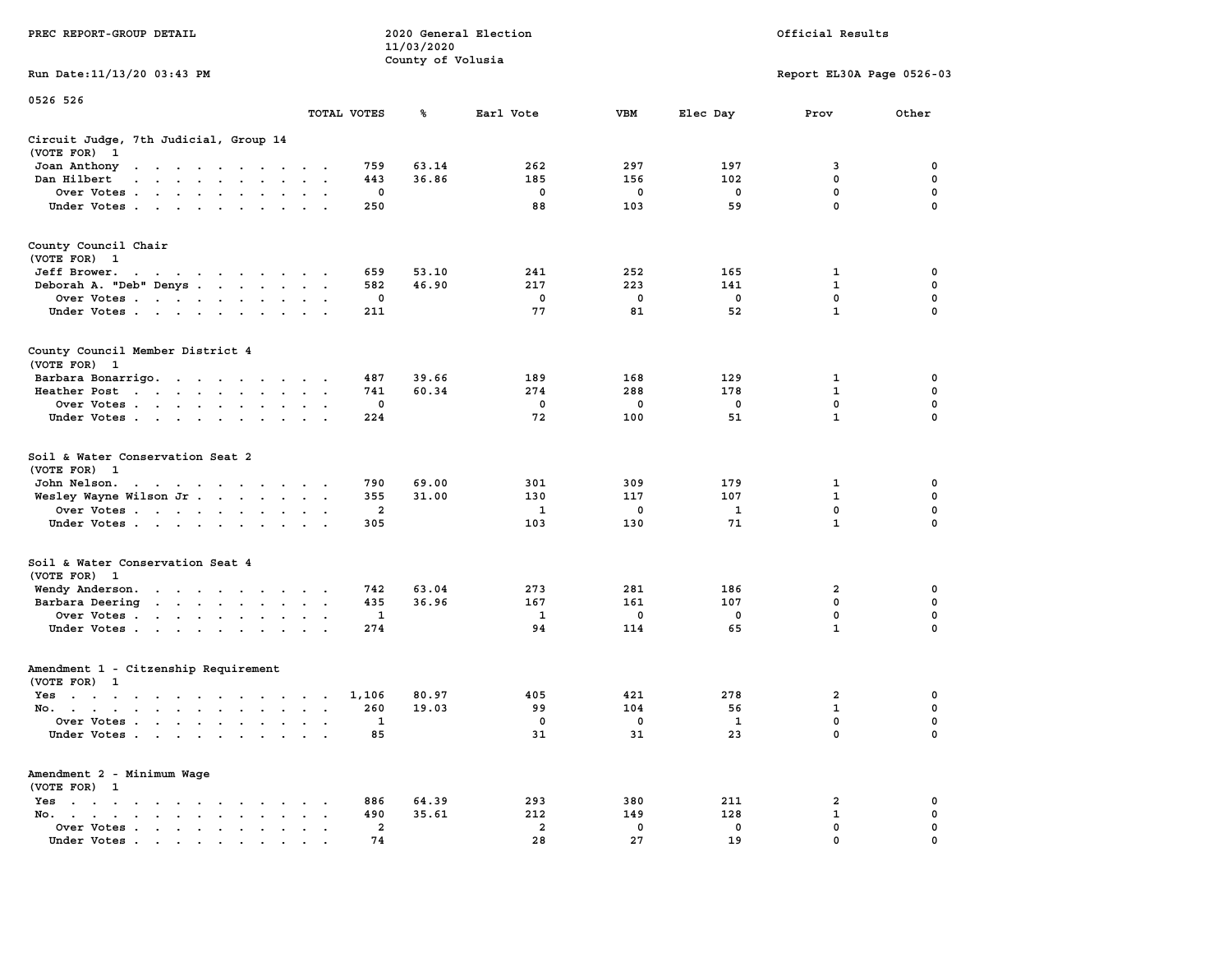| PREC REPORT-GROUP DETAIL                                         |                                                          | 11/03/2020 | 2020 General Election<br>Official Results<br>County of Volusia |             |              |                           |             |
|------------------------------------------------------------------|----------------------------------------------------------|------------|----------------------------------------------------------------|-------------|--------------|---------------------------|-------------|
| Run Date: 11/13/20 03:43 PM                                      |                                                          |            |                                                                |             |              | Report EL30A Page 0526-04 |             |
| 0526 526                                                         | TOTAL VOTES                                              | ℁          | Earl Vote                                                      | <b>VBM</b>  | Elec Day     | Prov                      | Other       |
| Amendment 3 - Primary Elections<br>(VOTE FOR) 1                  |                                                          |            |                                                                |             |              |                           |             |
| Yes                                                              | 781                                                      | 58.46      | 257                                                            | 301         | 221          | $\overline{2}$            | 0           |
| No.                                                              | 555<br>$\sim$                                            | 41.54      | 237                                                            | 209         | 108          | $\mathbf{1}$              | $\mathbf 0$ |
| Over Votes                                                       | 4<br>$\ddot{\phantom{a}}$<br>$\ddot{\phantom{0}}$        |            | $\overline{\mathbf{3}}$                                        | $\mathbf 0$ | $\mathbf{1}$ | $\mathbf 0$               | 0           |
| Under Votes                                                      | 112                                                      |            | 38                                                             | 46          | 28           | 0                         | $\Omega$    |
| Amendment 4 - Apprl Const. Amendment<br>(VOTE FOR) 1             |                                                          |            |                                                                |             |              |                           |             |
| Yes                                                              | 675                                                      | 51.37      | 265                                                            | 212         | 197          | 1                         | 0           |
| No.                                                              | 639                                                      | 48.63      | 219                                                            | 291         | 127          | $\overline{a}$            | $\mathbf 0$ |
| Over Votes                                                       | 1<br>$\bullet$ .<br>$\cdot$                              |            | $\mathbf 0$                                                    | $\mathbf 0$ | 1            | $\mathbf 0$               | $\mathbf 0$ |
| Under Votes                                                      | 137                                                      |            | 51                                                             | 53          | 33           | $\mathbf 0$               | $\Omega$    |
| Amendment 5 - Homestead Property Taxes<br>(VOTE FOR) 1           |                                                          |            |                                                                |             |              |                           |             |
| Yes                                                              | 895                                                      | 69.43      | 326                                                            | 337         | 230          | $\overline{a}$            | 0           |
| No.<br>$\sim$ $\sim$                                             | 394                                                      | 30.57      | 149                                                            | 150         | 94           | $\mathbf{1}$              | $\mathbf 0$ |
| Over Votes                                                       | 0<br>$\bullet$<br>$\sim$                                 |            | $\mathbf 0$                                                    | 0           | $\mathbf 0$  | $\mathbf 0$               | $\mathbf 0$ |
| Under Votes                                                      | 163                                                      |            | 60                                                             | 69          | 34           | $\mathbf 0$               | $\Omega$    |
| Amendment 6 - Ad Valorem Tax Discount<br>(VOTE FOR)<br>1         |                                                          |            |                                                                |             |              |                           |             |
| Yes                                                              | 1,096                                                    | 81.91      | 392                                                            | 433         | 269          | 2                         | 0           |
| No.                                                              | 242<br>$\sim$                                            | 18.09      | 96                                                             | 86          | 59           | $\mathbf{1}$              | $\mathbf 0$ |
| Over Votes                                                       | 0<br>$\bullet$<br>$\bullet$                              |            | $\mathbf 0$                                                    | 0           | 0            | $\mathbf 0$               | 0           |
| Under Votes                                                      | 114                                                      |            | 47                                                             | 37          | 30           | $\mathbf 0$               | $\Omega$    |
| Volusia ECHO<br>(VOTE FOR) 1                                     |                                                          |            |                                                                |             |              |                           |             |
| Yes (For Bonds) $\cdots$ $\cdots$ $\cdots$ $\cdots$              | 1,024                                                    | 77.11      | 362                                                            | 399         | 262          | 1                         | 0           |
| No (Against Bonds)                                               | 304                                                      | 22.89      | 129                                                            | 113         | 60           | $\overline{a}$            | $\mathbf 0$ |
| Over Votes                                                       | $\overline{2}$<br>$\ddot{\phantom{a}}$<br>$\blacksquare$ |            | $\overline{a}$                                                 | $\mathbf 0$ | $\mathbf 0$  | $\mathbf 0$               | 0           |
| Under Votes                                                      | 122                                                      |            | 42                                                             | 44          | 36           | $\mathbf 0$               | $\Omega$    |
| Volusia Forever<br>(VOTE FOR) 1                                  |                                                          |            |                                                                |             |              |                           |             |
| Yes (For Bonds)<br>$\cdots$<br>$\ddot{\phantom{1}}$              | 1,084<br>$\sim$<br>$\sim$                                | 80.96      | 375                                                            | 436         | 271          | $\overline{2}$            | 0           |
| $\cdots$<br>No (Against Bonds)                                   | 255                                                      | 19.04      | 118                                                            | 80          | 56           | $\mathbf{1}$              | $\mathbf 0$ |
| Over Votes .<br>the contract of the contract of the<br>$\bullet$ | 1                                                        |            | $\mathbf{1}$                                                   | $\mathbf 0$ | $\mathbf 0$  | 0                         | 0           |
| Under Votes<br>$\ddot{\phantom{a}}$                              | 112                                                      |            | 41                                                             | 40          | 31           | 0                         | 0           |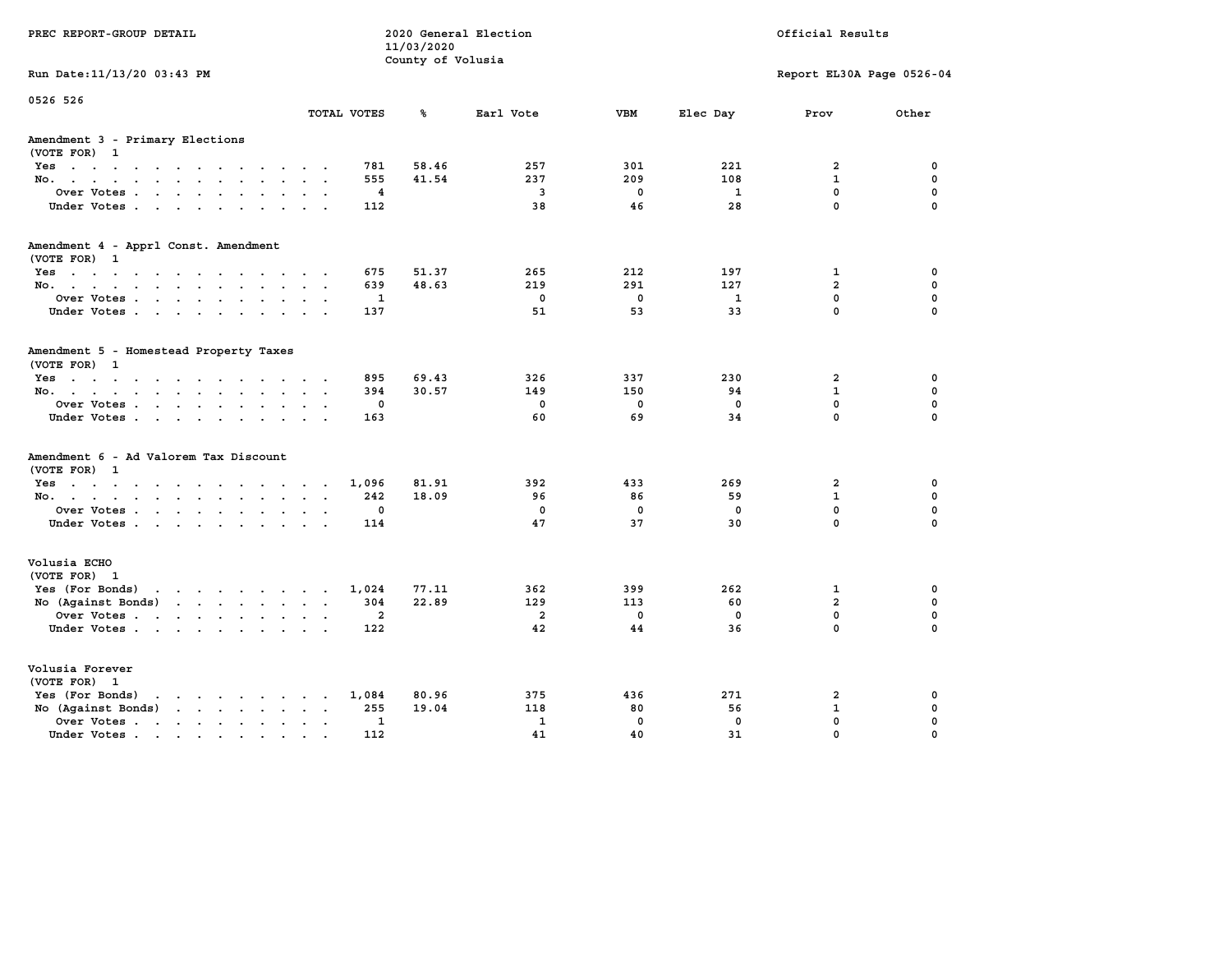| PREC REPORT-GROUP DETAIL                                                                                                                                                                                                                                                                |                                      | 11/03/2020        | 2020 General Election | Official Results        |                         |                           |              |  |  |
|-----------------------------------------------------------------------------------------------------------------------------------------------------------------------------------------------------------------------------------------------------------------------------------------|--------------------------------------|-------------------|-----------------------|-------------------------|-------------------------|---------------------------|--------------|--|--|
| Run Date: 11/13/20 03:43 PM                                                                                                                                                                                                                                                             |                                      | County of Volusia |                       |                         |                         | Report EL30A Page 0527-01 |              |  |  |
| 0527 527                                                                                                                                                                                                                                                                                | TOTAL VOTES                          | ℁                 | Earl Vote             | <b>VBM</b>              | Elec Day                | Prov                      | Other        |  |  |
| REGISTERED VOTERS - TOTAL<br>BALLOTS CAST - TOTAL.<br>$\mathbf{r}$ . The set of the set of the set of the set of the set of the set of the set of the set of the set of the set of the set of the set of the set of the set of the set of the set of the set of the set of the set of t | 1,955<br>1,428                       |                   | 484                   | 705                     | 236                     | $\overline{a}$            | $\mathbf{1}$ |  |  |
| BALLOTS CAST - BLANK.<br>$\cdot$ $\cdot$ $\cdot$ $\cdot$ $\cdot$                                                                                                                                                                                                                        | $\mathbf{0}$<br>$\ddot{\phantom{0}}$ |                   | $^{\circ}$            | $\mathbf 0$             | $\mathbf{0}$            | $\mathbf{0}$              | $\mathbf 0$  |  |  |
| VOTER TURNOUT - TOTAL                                                                                                                                                                                                                                                                   |                                      | 73.04             |                       |                         |                         |                           |              |  |  |
| VOTER TURNOUT - BLANK<br>the contract of the contract of the contract of the contract of the contract of the contract of the contract of                                                                                                                                                |                                      |                   |                       |                         |                         |                           |              |  |  |
| President and Vice President<br>(VOTE FOR) 1                                                                                                                                                                                                                                            |                                      |                   |                       |                         |                         |                           |              |  |  |
| Donald J. Trump (REP)<br>and the contract of the contract of                                                                                                                                                                                                                            | 785                                  | 55.24             | 322                   | 313                     | 148                     | 1                         | 1            |  |  |
| Joseph R. Biden (DEM)<br>the contract of the contract of the                                                                                                                                                                                                                            | 617                                  | 43.42             | 161                   | 374                     | 81                      | $\mathbf{1}$              | 0            |  |  |
| Jo Jorgensen (LPF) $\cdot \cdot \cdot \cdot \cdot \cdot \cdot$                                                                                                                                                                                                                          | $7\phantom{.0}$                      | .49               | $\mathbf 0$           | 3                       | $\overline{\mathbf{4}}$ | $\mathbf 0$               | 0            |  |  |
| Roque "Rocky" De La Fuente (REF).                                                                                                                                                                                                                                                       | $\mathbf{1}$                         | .07               | $\mathbf 0$           | $\mathbf{1}$            | $\mathbf{0}$            | $\mathbf 0$               | 0            |  |  |
| Gloria La Riva (PSL).                                                                                                                                                                                                                                                                   | $\overline{a}$                       | .14               | $\mathbf 0$           | $\mathbf 0$             | $\overline{a}$          | $\mathbf 0$               | 0            |  |  |
| Howie Hawkins (GRE)<br>$\cdot$ $\cdot$                                                                                                                                                                                                                                                  | 3<br>$\cdot$ $\cdot$                 | .21               | $\mathbf 0$           | $\overline{a}$          | $\mathbf{1}$            | $\mathbf 0$               | 0            |  |  |
| Don Blankenship (CPF)                                                                                                                                                                                                                                                                   | $\mathbf{1}$                         | .07               | $\mathbf 0$           | $\mathbf{1}$            | $\mathbf 0$             | $\mathbf 0$               | $\mathbf 0$  |  |  |
| WRITE-IN.<br>$\sim$                                                                                                                                                                                                                                                                     | 5<br>$\mathbf{r}$                    | .35               | $\mathbf{1}$          | $\overline{\mathbf{4}}$ | $\mathbf{0}$            | $\mathbf 0$               | 0            |  |  |
| Over Votes                                                                                                                                                                                                                                                                              | $\overline{\mathbf{4}}$              |                   | $\mathbf 0$           | $\overline{\mathbf{4}}$ | $\mathbf 0$             | $\mathbf 0$               | 0            |  |  |
| Under Votes                                                                                                                                                                                                                                                                             | 3                                    |                   | 0                     | $\overline{3}$          | $\mathbf{0}$            | 0                         | 0            |  |  |
|                                                                                                                                                                                                                                                                                         |                                      |                   |                       |                         |                         |                           |              |  |  |
| Representative in Congress District 6<br>(VOTE FOR) 1                                                                                                                                                                                                                                   |                                      |                   |                       |                         |                         |                           |              |  |  |
| Michael Waltz (REP)                                                                                                                                                                                                                                                                     | 783                                  | 57.40             | 311                   | 328                     | 142                     | $\mathbf{1}$              | 1            |  |  |
| Clint Curtis (DEM)                                                                                                                                                                                                                                                                      | 579                                  | 42.45             | 157                   | 337                     | 84                      | $\mathbf{1}$              | 0            |  |  |
| WRITE-IN.<br>the contract of the contract of the contract of the contract of the contract of the contract of the contract of                                                                                                                                                            | 2                                    | .15               | 1                     | $\mathbf{1}$            | $^{\circ}$              | $\mathbf 0$               | 0            |  |  |
| Over Votes                                                                                                                                                                                                                                                                              | $\mathbf 0$                          |                   | $\mathbf 0$           | 0                       | $\mathbf 0$             | 0                         | 0            |  |  |
| Under Votes                                                                                                                                                                                                                                                                             | 64                                   |                   | 15                    | 39                      | 10                      | $\mathbf{0}$              | $\mathbf 0$  |  |  |
|                                                                                                                                                                                                                                                                                         |                                      |                   |                       |                         |                         |                           |              |  |  |
| State Attorney 7th Judicial Circuit<br>(VOTE FOR) 1                                                                                                                                                                                                                                     |                                      |                   |                       |                         |                         |                           |              |  |  |
| $R.J.$ Larizza $(REP)$                                                                                                                                                                                                                                                                  | 770                                  | 60.06             | 303                   | 327                     | 139                     | 0                         | 1            |  |  |
| Don Dempsey.                                                                                                                                                                                                                                                                            | 512                                  | 39.94             | 141                   | 289                     | 80                      | $\overline{a}$            | $\mathbf 0$  |  |  |
| Over Votes                                                                                                                                                                                                                                                                              | $\mathbf 0$                          |                   | $\mathbf 0$           | 0                       | $\mathbf 0$             | 0                         | 0            |  |  |
| Under Votes                                                                                                                                                                                                                                                                             | 146                                  |                   | 40                    | 89                      | 17                      | $\mathbf{0}$              | $\mathbf{0}$ |  |  |
| State Senator District 7<br>(VOTE FOR) 1                                                                                                                                                                                                                                                |                                      |                   |                       |                         |                         |                           |              |  |  |
| Travis J. Hutson (REP)                                                                                                                                                                                                                                                                  | 737                                  | 54.75             | 300                   | 306                     | 130                     | 0                         | 1            |  |  |
| Heather Hunter (DEM).                                                                                                                                                                                                                                                                   | 608                                  | 45.17             | 161                   | 352                     | 94                      | $\mathbf{1}$              | 0            |  |  |
|                                                                                                                                                                                                                                                                                         |                                      |                   | $\mathbf{1}$          |                         | $\mathbf 0$             | $\mathbf 0$               | $\mathbf 0$  |  |  |
| WRITE-IN.                                                                                                                                                                                                                                                                               | 1<br>$\mathbf 0$                     | .07               | $\mathbf 0$           | 0<br>$\mathbf 0$        | $\mathbf 0$             | $\mathbf 0$               |              |  |  |
| Over Votes                                                                                                                                                                                                                                                                              | $\sim$ $\sim$ $\sim$                 |                   |                       |                         |                         |                           | 0            |  |  |
| Under Votes                                                                                                                                                                                                                                                                             | 82<br>$\sim$ $\sim$ $\sim$           |                   | 22                    | 47                      | 12                      | $\mathbf{1}$              | 0            |  |  |
| State Representative District 26<br>(VOTE FOR) 1                                                                                                                                                                                                                                        |                                      |                   |                       |                         |                         |                           |              |  |  |
| Elizabeth Fetterhoff (REP).                                                                                                                                                                                                                                                             | 777                                  | 57.30             | 309                   | 335                     | 131                     | $\mathbf{1}$              | 1            |  |  |
| Patrick Henry (DEM)                                                                                                                                                                                                                                                                     | 579                                  | 42.70             | 158                   | 328                     | 92                      | $\mathbf{1}$              | 0            |  |  |
| Over Votes                                                                                                                                                                                                                                                                              | $\mathbf{1}$                         |                   | $\mathbf 0$           | $\mathbf 0$             | $\mathbf{1}$            | $\mathbf 0$               | 0            |  |  |
| Under Votes                                                                                                                                                                                                                                                                             | 71<br><b>Service</b>                 |                   | 17                    | 42                      | 12                      | $\mathbf 0$               | 0            |  |  |
|                                                                                                                                                                                                                                                                                         |                                      |                   |                       |                         |                         |                           |              |  |  |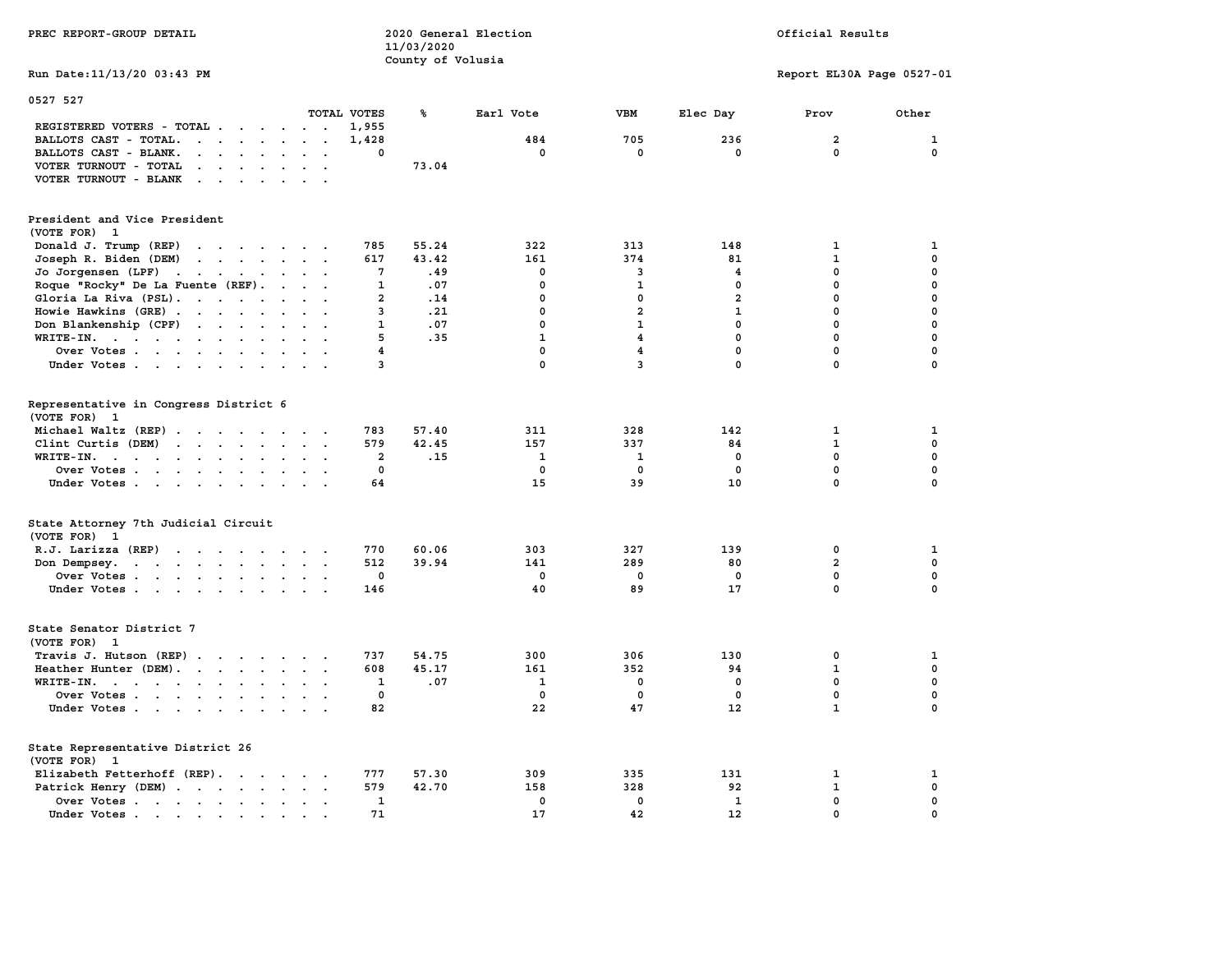| PREC REPORT-GROUP DETAIL                                                        |                    | 11/03/2020        | 2020 General Election |                          |                          | Official Results          |              |
|---------------------------------------------------------------------------------|--------------------|-------------------|-----------------------|--------------------------|--------------------------|---------------------------|--------------|
| Run Date: 11/13/20 03:43 PM                                                     |                    | County of Volusia |                       |                          |                          | Report EL30A Page 0527-02 |              |
| 0527 527                                                                        |                    |                   |                       |                          |                          |                           |              |
|                                                                                 | TOTAL VOTES        | ጜ                 | Earl Vote             | VBM                      | Elec Day                 | Prov                      | Other        |
| Supreme Court - Carlos G. Muniz<br>(VOTE FOR) 1                                 |                    |                   |                       |                          |                          |                           |              |
| Yes                                                                             | 798                | 69.51             | 285                   | 373                      | 138                      | 1                         | 1            |
| No.                                                                             | 350                | 30.49             | 115                   | 169                      | 66                       | 0                         | 0            |
| Over Votes                                                                      | 0                  |                   | $\mathbf 0$           | 0                        | 0                        | $\mathbf 0$               | 0            |
| Under Votes                                                                     | 280                |                   | 84                    | 163                      | 32                       | $\mathbf{1}$              | $\Omega$     |
| 5th Dist Crt of Appeal - Evander<br>(VOTE FOR) 1                                |                    |                   |                       |                          |                          |                           |              |
| Yes                                                                             | 853                | 74.56             | 287                   | 418                      | 146                      | 1                         | 1            |
| No.                                                                             | 291                | 25.44             | 108                   | 128                      | 55                       | $\mathbf 0$               | 0            |
| Over Votes                                                                      | 0                  |                   | 0                     | 0                        | 0                        | $\mathbf 0$               | 0            |
| Under Votes                                                                     | 284                |                   | 89                    | 159                      | 35                       | $\mathbf{1}$              | 0            |
| 5th Dist Crt of Appeal - Grosshans<br>(VOTE FOR) 1                              |                    |                   |                       |                          |                          |                           |              |
| Yes                                                                             | 793                | 69.50             | 279                   | 374                      | 138                      | 1                         | 1            |
| No.                                                                             | 348                | 30.50             | 117                   | 168                      | 63                       | 0                         | $\mathbf 0$  |
| Over Votes.                                                                     | $\mathbf 0$        |                   | $\mathbf 0$           | $\mathbf 0$              | $\mathbf 0$              | 0                         | $\mathbf 0$  |
| Under Votes                                                                     | 287                |                   | 88                    | 163                      | 35                       | $\mathbf{1}$              | 0            |
| 5th Dist Crt of Appeal - Harris<br>(VOTE FOR) 1                                 |                    |                   |                       |                          |                          |                           |              |
| Yes                                                                             | 853                | 75.42             | 298                   | 404                      | 150                      | 0                         | 1            |
| No.                                                                             | 278                | 24.58             | 92                    | 133                      | 53                       | 0                         | 0            |
| Over Votes                                                                      | 0                  |                   | $\mathbf 0$           | 0                        | 0                        | $\mathbf 0$               | 0            |
| Under Votes                                                                     | 297                |                   | 94                    | 168                      | 33                       | $\overline{a}$            | 0            |
| 5th Dist Crt of Appeal - Orfinger<br>(VOTE FOR) 1                               |                    |                   |                       |                          |                          |                           |              |
| Yes                                                                             | 862                | 75.55             | 294                   | 415                      | 152                      | 0                         | 1            |
| No.                                                                             | 279                | 24.45             | 97                    | 131                      | 51                       | $\mathbf 0$               | 0            |
| Over Votes                                                                      | 0                  |                   | 0                     | 0                        | 0                        | 0                         | 0            |
| Under Votes                                                                     | 287                |                   | 93                    | 159                      | 33                       | $\overline{a}$            | 0            |
| 5th Dist Crt of Appeal - Sasso<br>(VOTE FOR) 1                                  |                    |                   |                       |                          |                          |                           |              |
| $Yes \cdot \cdot \cdot \cdot \cdot \cdot \cdot \cdot \cdot$<br>$\sim$<br>$\sim$ | 807                | 72.25             | 272                   | 392                      | 143                      | 0                         | 0            |
| No.                                                                             | 310                | 27.75             | 114                   | 138                      | 57                       | $\mathbf 0$               | $\mathbf{1}$ |
| Over Votes                                                                      | $\mathbf{0}$       |                   | $\mathbf 0$           | $\overline{\phantom{0}}$ | $\overline{\phantom{0}}$ | $\mathbf 0$               | 0            |
| Under Votes                                                                     | 311                |                   | 98                    | 175                      | 36                       | $\overline{a}$            | $\mathbf 0$  |
| 5th Dist Crt of Appeal - Wallis<br>(VOTE FOR) 1                                 |                    |                   |                       |                          |                          |                           |              |
| $Yes \cdot \cdot \cdot \cdot \cdot \cdot \cdot \cdot \cdot$                     | 804<br>$\cdots$    | 72.24             | 266                   | 390                      | 147                      | 0                         | 1            |
| No.                                                                             | 309                | 27.76             | 118                   | 141                      | 50                       | 0                         | 0            |
| Over Votes<br>Under Votes.                                                      | $\mathbf 0$<br>315 |                   | $\mathbf 0$<br>100    | 0<br>174                 | 0<br>39                  | 0                         | 0            |
|                                                                                 |                    |                   |                       |                          |                          |                           |              |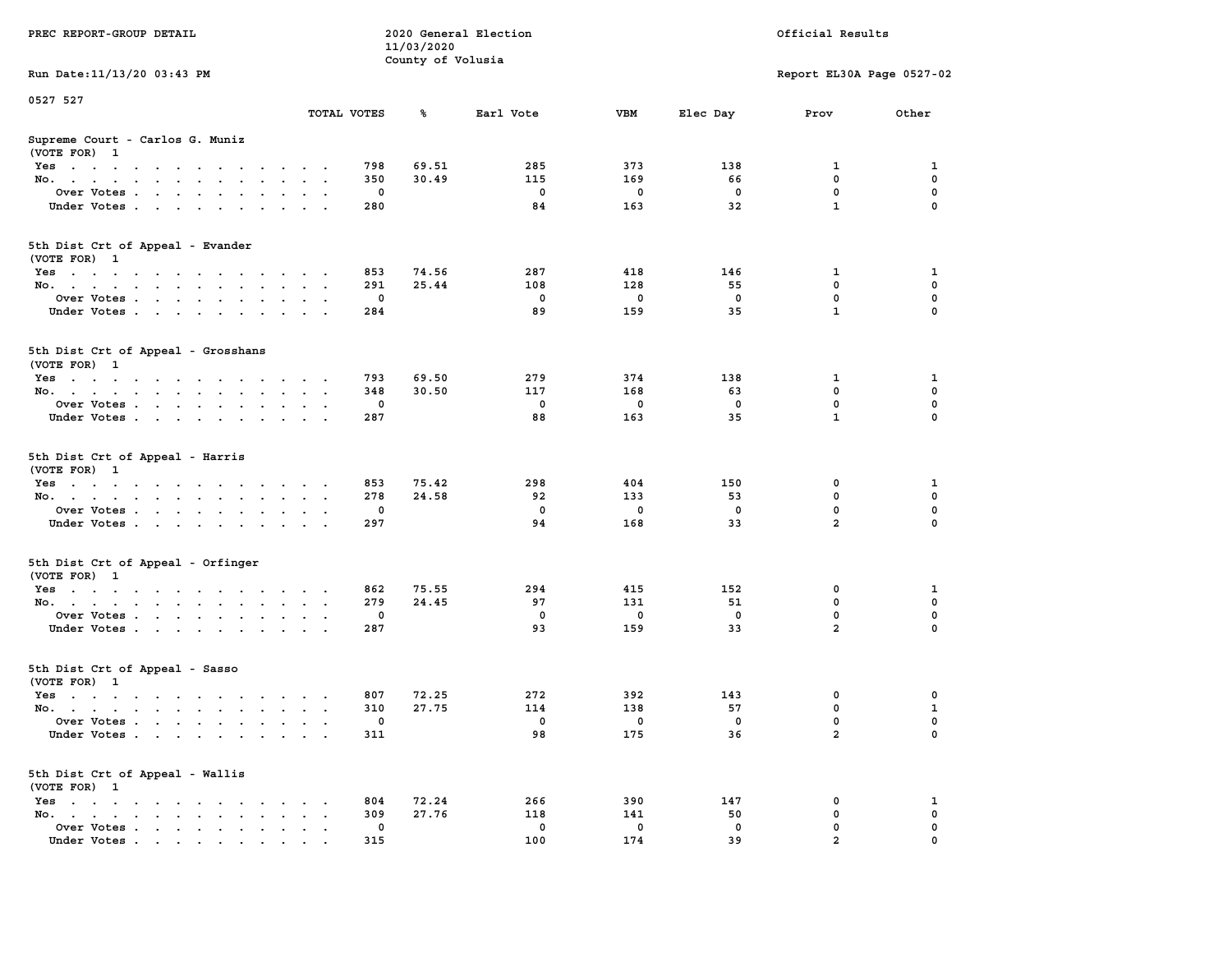| PREC REPORT-GROUP DETAIL                                                                                                                                                                                                                     |                           |              | 11/03/2020        | 2020 General Election |     | Official Results         |                           |              |  |  |
|----------------------------------------------------------------------------------------------------------------------------------------------------------------------------------------------------------------------------------------------|---------------------------|--------------|-------------------|-----------------------|-----|--------------------------|---------------------------|--------------|--|--|
| Run Date: 11/13/20 03:43 PM                                                                                                                                                                                                                  |                           |              | County of Volusia |                       |     |                          | Report EL30A Page 0527-03 |              |  |  |
| 0527 527                                                                                                                                                                                                                                     |                           | TOTAL VOTES  | ℁                 | Earl Vote             | VBM |                          | Prov                      | Other        |  |  |
|                                                                                                                                                                                                                                              |                           |              |                   |                       |     | Elec Day                 |                           |              |  |  |
| Circuit Judge, 7th Judicial, Group 14<br>(VOTE FOR) 1                                                                                                                                                                                        |                           |              |                   |                       |     |                          |                           |              |  |  |
| Joan Anthony<br>the contract of the contract of the con-                                                                                                                                                                                     |                           | 736          | 64.50             | 249                   | 362 | 125                      | 0                         | 0            |  |  |
| Dan Hilbert<br>and a series and a series of the series of the series of the series of the series of the series of the series of the series of the series of the series of the series of the series of the series of the series of the series |                           | 405          | 35.50             | 150                   | 182 | 73                       | 0                         | 0            |  |  |
| Over Votes                                                                                                                                                                                                                                   |                           | 0            |                   | 0                     | 0   | 0                        | $\mathbf 0$               | $\mathbf 0$  |  |  |
| Under Votes                                                                                                                                                                                                                                  |                           | 287          |                   | 85                    | 161 | 38                       | $\overline{a}$            | $\mathbf{1}$ |  |  |
| County Council Chair<br>(VOTE FOR) 1                                                                                                                                                                                                         |                           |              |                   |                       |     |                          |                           |              |  |  |
| Jeff Brower.<br>the contract of the contract of the con-                                                                                                                                                                                     |                           | 640          | 54.28             | 239                   | 282 | 119                      | 0                         | 0            |  |  |
| Deborah A. "Deb" Denys                                                                                                                                                                                                                       |                           | 539          | 45.72             | 160                   | 290 | 88                       | 0                         | 1            |  |  |
| Over Votes                                                                                                                                                                                                                                   |                           | 3            |                   | 2                     | 0   | 1                        | 0                         | 0            |  |  |
| Under Votes                                                                                                                                                                                                                                  |                           | 246          |                   | 83                    | 133 | 28                       | $\overline{a}$            | 0            |  |  |
| County Council Member District 4<br>(VOTE FOR) 1                                                                                                                                                                                             |                           |              |                   |                       |     |                          |                           |              |  |  |
| Barbara Bonarrigo.                                                                                                                                                                                                                           |                           | 431          | 37.00             | 167                   | 186 | 78                       | 0                         | 0            |  |  |
| Heather Post                                                                                                                                                                                                                                 |                           | 734          | 63.00             | 236                   | 368 | 129                      | 0                         | 1            |  |  |
| Over Votes                                                                                                                                                                                                                                   |                           | $\mathbf 1$  |                   | 1                     | 0   | $\mathbf 0$              | $\mathbf 0$               | $\mathbf 0$  |  |  |
| Under Votes                                                                                                                                                                                                                                  |                           | 262          |                   | 80                    | 151 | 29                       | $\overline{\mathbf{2}}$   | $\Omega$     |  |  |
| Soil & Water Conservation Seat 2<br>(VOTE FOR) 1                                                                                                                                                                                             |                           |              |                   |                       |     |                          |                           |              |  |  |
| John Nelson.<br>the contract of the contract of the con-                                                                                                                                                                                     |                           | 747          | 68.66             | 266                   | 346 | 134                      | 0                         | 1            |  |  |
| Wesley Wayne Wilson Jr.                                                                                                                                                                                                                      |                           | 341          | 31.34             | 115                   | 160 | 66                       | 0                         | 0            |  |  |
| Over Votes                                                                                                                                                                                                                                   |                           | 0            |                   | 0                     | 0   | 0                        | $\mathbf 0$               | 0            |  |  |
| Under Votes                                                                                                                                                                                                                                  |                           | 340          |                   | 103                   | 199 | 36                       | $\overline{\mathbf{2}}$   | 0            |  |  |
| Soil & Water Conservation Seat 4<br>(VOTE FOR) 1                                                                                                                                                                                             |                           |              |                   |                       |     |                          |                           |              |  |  |
| Wendy Anderson.                                                                                                                                                                                                                              |                           | 675          | 60.70             | 240                   | 316 | 118                      | 0                         | 1            |  |  |
| Barbara Deering                                                                                                                                                                                                                              | $\sim$ $\sim$             | 437          | 39.30             | 154                   | 202 | 81                       | 0                         | 0            |  |  |
| Over Votes                                                                                                                                                                                                                                   |                           | 0            |                   | 0                     | 0   | 0                        | 0                         | 0            |  |  |
| Under Votes                                                                                                                                                                                                                                  |                           | 316          |                   | 90                    | 187 | 37                       | $\overline{a}$            | 0            |  |  |
| Amendment 1 - Citzenship Requirement<br>(VOTE FOR) 1                                                                                                                                                                                         |                           |              |                   |                       |     |                          |                           |              |  |  |
| Yes<br>$\mathbf{a}$ and $\mathbf{a}$ are a set of the set of the set of the set of the set of the set of the set of the set of the set of the set of the set of the set of the set of the set of the set of the set of the set of the set of |                           | 1,129        | 84.25             | 380                   | 557 | 189                      | 2                         | 1            |  |  |
| No.                                                                                                                                                                                                                                          | $\mathbf{z} = \mathbf{z}$ | 211          | 15.75             | 73                    | 107 | 31                       | 0                         | 0            |  |  |
| Over Votes                                                                                                                                                                                                                                   |                           | 0            |                   | $\mathbf 0$           | 0   | $\overline{\phantom{0}}$ | 0                         | 0            |  |  |
| Under Votes                                                                                                                                                                                                                                  |                           | 88           |                   | 31                    | 41  | 16                       | 0                         | 0            |  |  |
| Amendment 2 - Minimum Wage<br>(VOTE FOR) 1                                                                                                                                                                                                   |                           |              |                   |                       |     |                          |                           |              |  |  |
| Yes                                                                                                                                                                                                                                          |                           | 866          | 64.82             | 246                   | 486 | 132                      | 2                         | 0            |  |  |
| No.<br>$\sim$ $\sim$                                                                                                                                                                                                                         |                           | 470          | 35.18             | 205                   | 175 | 89                       | 0                         | $\mathbf{1}$ |  |  |
| Over Votes                                                                                                                                                                                                                                   |                           | $\mathbf{1}$ |                   | 1                     | 0   | 0                        | 0                         | 0            |  |  |
| Under Votes.                                                                                                                                                                                                                                 |                           | 91           |                   | 32                    | 44  | 15                       | 0                         | $\Omega$     |  |  |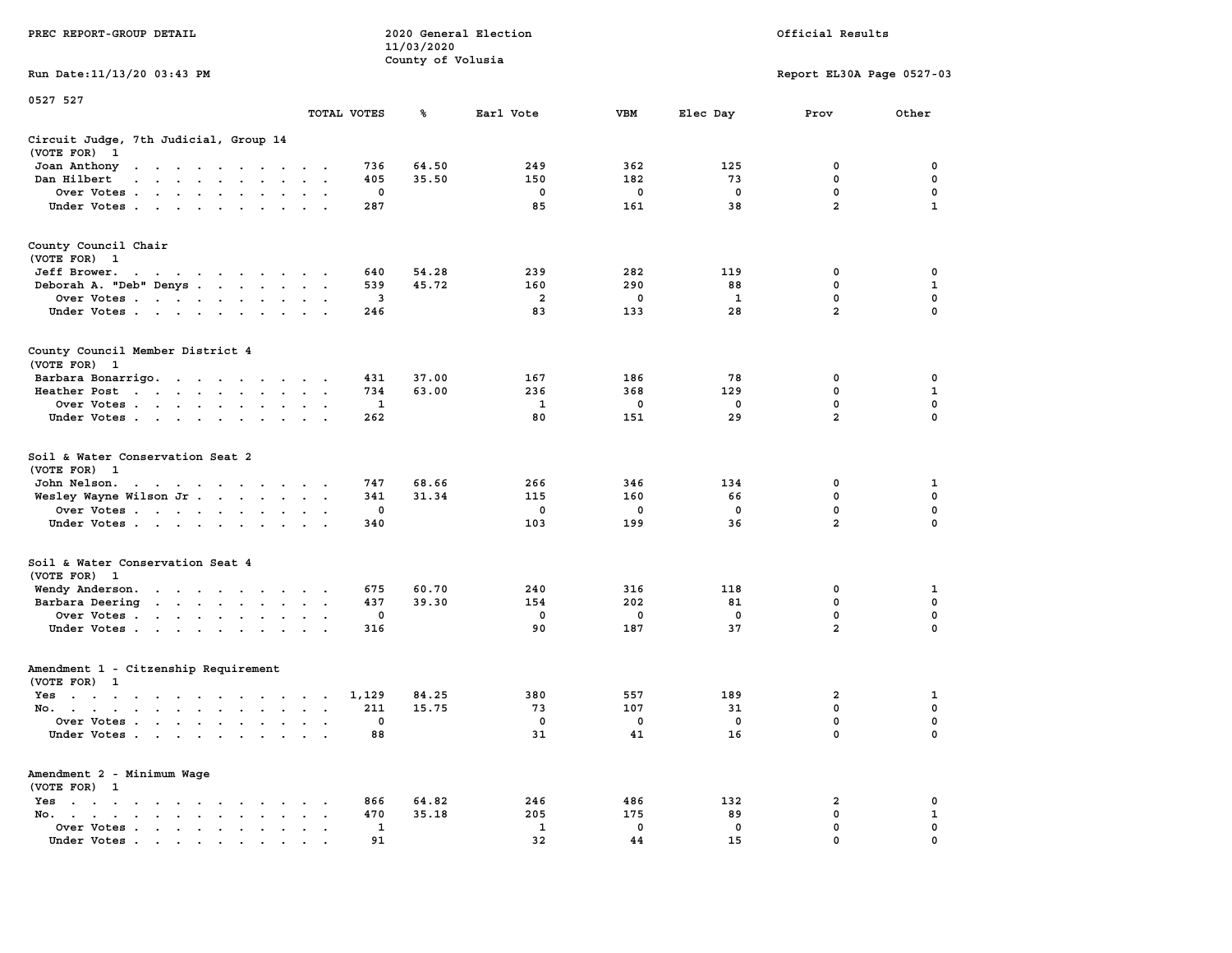| PREC REPORT-GROUP DETAIL                                                                                                                                                                                                                             |                    | 11/03/2020<br>County of Volusia | 2020 General Election |                     |              | Official Results             |                  |
|------------------------------------------------------------------------------------------------------------------------------------------------------------------------------------------------------------------------------------------------------|--------------------|---------------------------------|-----------------------|---------------------|--------------|------------------------------|------------------|
| Run Date: 11/13/20 03:43 PM                                                                                                                                                                                                                          |                    |                                 |                       |                     |              | Report EL30A Page 0527-04    |                  |
| 0527 527                                                                                                                                                                                                                                             | TOTAL VOTES        | ℁                               | Earl Vote             | <b>VBM</b>          | Elec Day     | Prov                         | Other            |
| Amendment 3 - Primary Elections<br>(VOTE FOR) 1                                                                                                                                                                                                      |                    |                                 |                       |                     |              |                              |                  |
| Yes                                                                                                                                                                                                                                                  | 759                | 58.25                           | 226                   | 401                 | 130          | $\overline{2}$               | $\mathbf 0$      |
| No.                                                                                                                                                                                                                                                  | 544                | 41.75                           | 212                   | 243                 | 88           | 0                            | $\mathbf{1}$     |
| Over Votes.                                                                                                                                                                                                                                          | $\mathbf 0$        |                                 | $\mathbf 0$           | $\mathbf 0$         | $\mathbf 0$  | 0                            | $\mathbf 0$      |
| Under Votes                                                                                                                                                                                                                                          | 125                |                                 | 46                    | 61                  | 18           | 0                            | $\mathbf 0$      |
| Amendment 4 - Apprl Const. Amendment                                                                                                                                                                                                                 |                    |                                 |                       |                     |              |                              |                  |
| (VOTE FOR) 1                                                                                                                                                                                                                                         |                    |                                 |                       |                     |              |                              |                  |
| Yes                                                                                                                                                                                                                                                  | 648                | 51.51<br>48.49                  | 230                   | 287                 | 129          | $\mathbf{1}$<br>$\mathbf{1}$ | 1                |
| No.                                                                                                                                                                                                                                                  | 610<br>$\mathbf 0$ |                                 | 198<br>$\mathbf{0}$   | 324<br>$\mathbf{0}$ | 87           | 0                            | 0<br>$\mathbf 0$ |
| Over Votes<br>Under Votes                                                                                                                                                                                                                            | 170                |                                 | 56                    | 94                  | 0<br>20      | 0                            | 0                |
|                                                                                                                                                                                                                                                      |                    |                                 |                       |                     |              |                              |                  |
| Amendment 5 - Homestead Property Taxes<br>(VOTE FOR) 1                                                                                                                                                                                               |                    |                                 |                       |                     |              |                              |                  |
| Yes                                                                                                                                                                                                                                                  | 853                | 68.51                           | 291                   | 414                 | 146          | $\mathbf{1}$                 | $\mathbf{1}$     |
| No.                                                                                                                                                                                                                                                  | 392                | 31.49                           | 129                   | 198                 | 65           | $\mathbf{0}$                 | 0                |
| Over Votes                                                                                                                                                                                                                                           | $\mathbf{0}$       |                                 | $\mathbf{0}$          | $\mathbf{0}$        | $^{\circ}$   | $\mathbf 0$                  | 0                |
| Under Votes                                                                                                                                                                                                                                          | 183                |                                 | 64                    | 93                  | 25           | $\mathbf{1}$                 | 0                |
| Amendment 6 - Ad Valorem Tax Discount                                                                                                                                                                                                                |                    |                                 |                       |                     |              |                              |                  |
| (VOTE FOR) 1<br>$Yes \cdot \cdot \cdot \cdot \cdot \cdot \cdot \cdot \cdot \cdot \cdot \cdot \cdot$                                                                                                                                                  |                    | 84.50                           | 375                   | 536                 | 187          | $\overline{2}$               | 1                |
| No.                                                                                                                                                                                                                                                  | 1,101<br>202       | 15.50                           | 64                    | 109                 | 29           | 0                            | $\mathbf 0$      |
| Over Votes                                                                                                                                                                                                                                           | $\mathbf{1}$       |                                 | $\mathbf{0}$          | $\mathbf{0}$        | $\mathbf{1}$ | 0                            | 0                |
| Under Votes                                                                                                                                                                                                                                          | 124                |                                 | 45                    | 60                  | 19           | 0                            | 0                |
|                                                                                                                                                                                                                                                      |                    |                                 |                       |                     |              |                              |                  |
| Volusia ECHO<br>(VOTE FOR) 1                                                                                                                                                                                                                         |                    |                                 |                       |                     |              |                              |                  |
| Yes (For Bonds)                                                                                                                                                                                                                                      | 989                | 76.96                           | 315                   | 505                 | 167          | $\overline{2}$               | 0                |
| No (Against Bonds)                                                                                                                                                                                                                                   | 296                | 23.04                           | 118                   | 128                 | 49           | 0                            | $\mathbf{1}$     |
| Over Votes                                                                                                                                                                                                                                           | $\mathbf{0}$       |                                 | $\mathbf{0}$          | $\mathbf{0}$        | $^{\circ}$   | 0                            | $\mathbf 0$      |
| Under Votes                                                                                                                                                                                                                                          | 143                |                                 | 51                    | 72                  | 20           | 0                            | 0                |
| Volusia Forever<br>(VOTE FOR) 1                                                                                                                                                                                                                      |                    |                                 |                       |                     |              |                              |                  |
| Yes (For Bonds)<br>$\mathbf{r}$ . The set of the set of the set of the set of the set of the set of the set of the set of the set of the set of the set of the set of the set of the set of the set of the set of the set of the set of the set of t | 1,053              | 80.88                           | 327                   | 547                 | 176          | $\overline{2}$               | 1                |
| No (Against Bonds)                                                                                                                                                                                                                                   | 249                | 19.12                           | 110                   | 98                  | 41           | 0                            | 0                |
| Over Votes .<br>the contract of the contract of the contract of the contract of the contract of the contract of the contract of                                                                                                                      | 0                  |                                 | $\mathbf 0$           | $\mathbf{0}$        | $\mathbf{0}$ | 0                            | 0                |
| Under Votes.                                                                                                                                                                                                                                         | 126                |                                 | 47                    | 60                  | 19           | 0                            | 0                |
|                                                                                                                                                                                                                                                      |                    |                                 |                       |                     |              |                              |                  |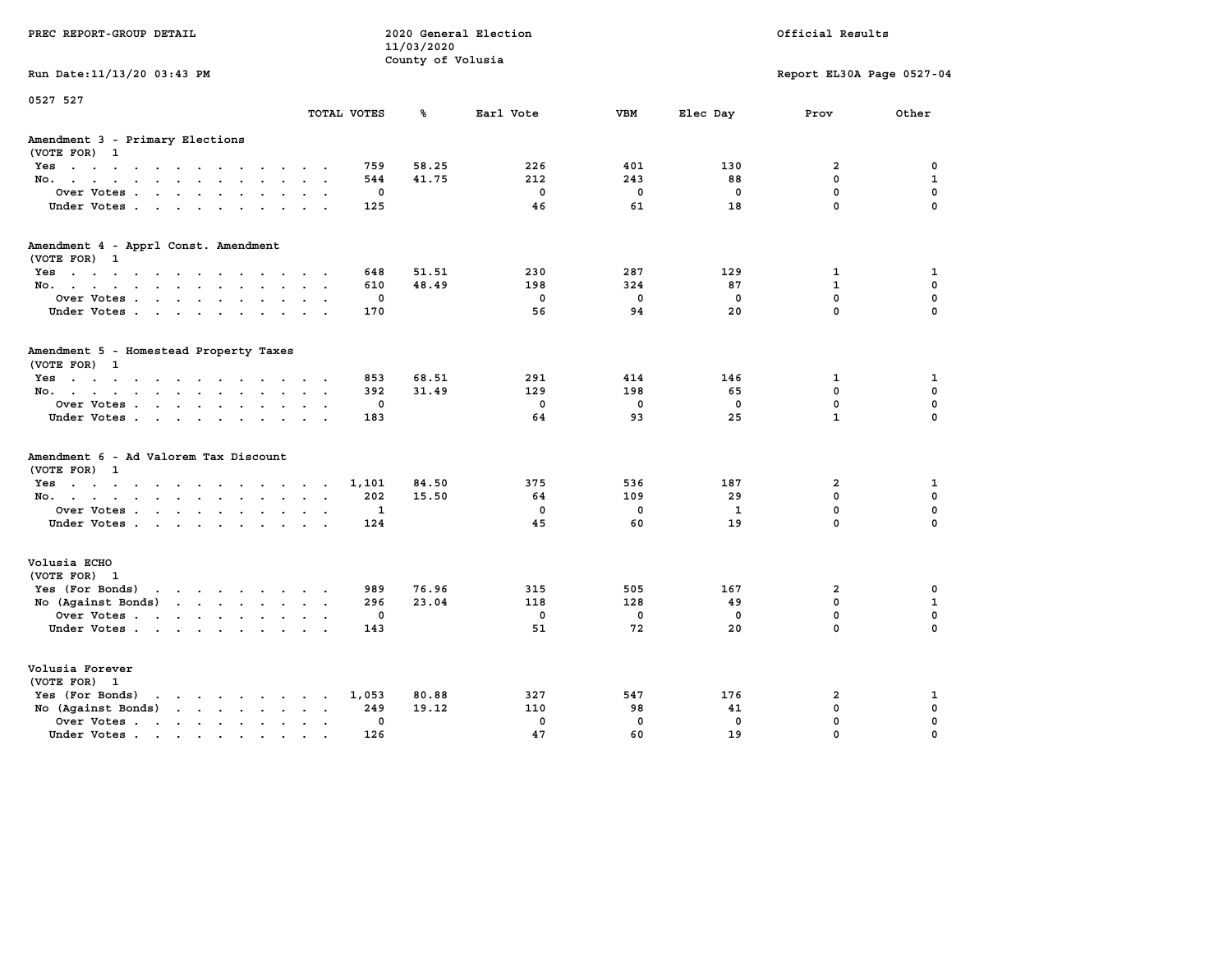| PREC REPORT-GROUP DETAIL                                                                                                      |                | 2020 General Election<br>11/03/2020 |                | Official Results |                         |                           |             |
|-------------------------------------------------------------------------------------------------------------------------------|----------------|-------------------------------------|----------------|------------------|-------------------------|---------------------------|-------------|
|                                                                                                                               |                | County of Volusia                   |                |                  |                         |                           |             |
| Run Date: 11/13/20 03:43 PM                                                                                                   |                |                                     |                |                  |                         | Report EL30A Page 0528-01 |             |
| 0528 528                                                                                                                      |                |                                     |                |                  |                         |                           |             |
|                                                                                                                               | TOTAL VOTES    | ℁                                   | Earl Vote      | VBM              | Elec Day                | Prov                      | Other       |
| REGISTERED VOTERS - TOTAL                                                                                                     | 2,067          |                                     |                |                  |                         |                           |             |
| BALLOTS CAST - TOTAL.<br>$\cdot$ $\cdot$ $\cdot$ $\cdot$ $\cdot$ $\cdot$<br>$\sim$                                            | 1,431          |                                     | 530            | 573              | 326                     | $\overline{2}$            | 0           |
| BALLOTS CAST - BLANK.<br>$\mathbf{r} = \mathbf{r} + \mathbf{r} + \mathbf{r} + \mathbf{r}$                                     | 0              |                                     | 0              | 0                | 0                       | 0                         | 0           |
| VOTER TURNOUT - TOTAL<br>$\mathbf{r}$ , and $\mathbf{r}$ , and $\mathbf{r}$<br>$\sim$ $\sim$                                  |                | 69.23                               |                |                  |                         |                           |             |
| VOTER TURNOUT - BLANK<br>$\mathcal{L}=\mathcal{L}=\mathcal{L}=\mathcal{L}=\mathcal{L}$ .<br>$\sim$<br>$\sim$                  |                |                                     |                |                  |                         |                           |             |
| President and Vice President                                                                                                  |                |                                     |                |                  |                         |                           |             |
| (VOTE FOR) 1                                                                                                                  |                |                                     |                |                  |                         |                           |             |
|                                                                                                                               |                |                                     |                |                  |                         |                           |             |
| Donald J. Trump (REP)<br>the contract of the contract of                                                                      | 716            | 50.18                               | 306            | 199              | 210                     | 1                         | 0           |
| Joseph R. Biden (DEM)<br>$\mathbf{r}$ , and $\mathbf{r}$ , and $\mathbf{r}$ , and $\mathbf{r}$                                | 685            | 48.00                               | 220            | 360              | 104                     | $\mathbf{1}$              | $\mathbf 0$ |
| Jo Jorgensen (LPF)                                                                                                            | 13             | .91                                 | $\overline{a}$ | 8                | 3                       | $\mathbf 0$               | 0           |
| Roque "Rocky" De La Fuente (REF).<br>$\ddot{\phantom{a}}$<br>$\ddot{\phantom{a}}$                                             | 3              | .21                                 | 1              | 1                | 1                       | $\mathbf 0$               | $\mathbf 0$ |
| Gloria La Riva (PSL).<br>$\sim$                                                                                               | 3              | .21                                 | $\mathbf{1}$   | 0                | $\overline{a}$          | $\mathbf 0$               | $\mathbf 0$ |
| Howie Hawkins (GRE)<br>$\ddot{\phantom{a}}$                                                                                   | 4              | .28                                 | 0              | 0                | $\overline{\mathbf{4}}$ | $\mathbf 0$               | $\mathbf 0$ |
| Don Blankenship (CPF)<br>$\sim$<br>$\mathbf{L}$                                                                               | 0              |                                     | 0              | $\mathbf 0$      | 0                       | $\mathbf 0$               | $\mathbf 0$ |
| $WRITE-IN.$<br>$\sim$<br>$\bullet$<br>$\sim$<br>$\mathbf{r}$                                                                  | 3              | .21                                 | $\mathbf 0$    | $\mathbf{1}$     | $\overline{a}$          | $\mathbf 0$               | $\mathbf 0$ |
| Over Votes                                                                                                                    | $\overline{a}$ |                                     | 0              | $\overline{a}$   | $\mathbf 0$             | $\mathbf 0$               | $\mathbf 0$ |
| Under Votes                                                                                                                   | $\overline{a}$ |                                     | 0              | $\overline{a}$   | $\mathbf 0$             | $\mathbf 0$               | 0           |
|                                                                                                                               |                |                                     |                |                  |                         |                           |             |
| Representative in Congress District 6                                                                                         |                |                                     |                |                  |                         |                           |             |
| (VOTE FOR)<br>-1                                                                                                              |                |                                     |                |                  |                         |                           |             |
| Michael Waltz (REP)                                                                                                           | 711            | 51.48                               | 297            | 204              | 209                     | 1                         | 0           |
| Clint Curtis (DEM)<br>$\cdots$                                                                                                | 670            | 48.52                               | 214            | 353              | 102                     | $\mathbf{1}$              | 0           |
| WRITE-IN.<br>the contract of the contract of the contract of the contract of the contract of the contract of the contract of  | 0              |                                     | 0              | 0                | 0                       | $\mathbf 0$               | 0           |
| Over Votes.<br>$\mathcal{L}=\mathcal{L}=\mathcal{L}=\mathcal{L}=\mathcal{L}$ .<br>$\bullet$<br>$\sim$<br>$\ddot{\phantom{a}}$ | 0              |                                     | 0              | 0                | $\mathbf 0$             | $\mathbf 0$               | 0           |
| Under Votes                                                                                                                   | 50             |                                     | 19             | 16               | 15                      | $\mathbf 0$               | $\mathbf 0$ |
|                                                                                                                               |                |                                     |                |                  |                         |                           |             |
| State Attorney 7th Judicial Circuit<br>(VOTE FOR) 1                                                                           |                |                                     |                |                  |                         |                           |             |
| $R.J.$ Larizza $(REP)$                                                                                                        | 763            | 58.33                               | 308            | 239              | 215                     | 1                         | 0           |
| Don Dempsey.                                                                                                                  | 545            | 41.67                               | 182            | 279              | 83                      | $\mathbf{1}$              | 0           |
| Over Votes<br>$\ddot{\phantom{a}}$                                                                                            | $\mathbf{1}$   |                                     | $\mathbf 0$    | 1                | $\mathbf 0$             | $\mathbf 0$               | $\mathbf 0$ |
| Under Votes                                                                                                                   | 122            |                                     | 40             | 54               | 28                      | $\mathbf 0$               | $\mathbf 0$ |
|                                                                                                                               |                |                                     |                |                  |                         |                           |             |
| State Senator District 7                                                                                                      |                |                                     |                |                  |                         |                           |             |
| (VOTE FOR) 1                                                                                                                  |                |                                     |                |                  |                         |                           |             |
| Travis J. Hutson (REP).<br>$\sim$                                                                                             | 675            | 49.16                               | 281            | 191              | 202                     | 1                         | 0           |
| Heather Hunter (DEM).                                                                                                         | 697            | 50.76                               | 227            | 361              | 108                     | $\mathbf{1}$              | $\mathbf 0$ |
| WRITE-IN.<br>$\sim$<br>$\sim$                                                                                                 | 1              | .07                                 | $\mathbf 0$    | 1                | 0                       | 0                         | $\pmb{0}$   |
| Over Votes                                                                                                                    | 1              |                                     | 1              | 0                | $\mathbf{0}$            | $\mathbf{0}$              | 0           |
| Under Votes<br>$\ddot{\phantom{a}}$                                                                                           | 57             |                                     | 21             | 20               | 16                      | $\mathbf 0$               | $\mathbf 0$ |
|                                                                                                                               |                |                                     |                |                  |                         |                           |             |
| State Representative District 26                                                                                              |                |                                     |                |                  |                         |                           |             |
| (VOTE FOR) 1                                                                                                                  |                |                                     |                |                  |                         |                           |             |
| Elizabeth Fetterhoff (REP).                                                                                                   | 724            | 52.12                               | 296            | 219              | 208                     | 1                         | 0           |
| Patrick Henry (DEM)                                                                                                           | 665            | 47.88                               | 220            | 339              | 105                     | $\mathbf{1}$              | 0           |
| Over Votes<br>$\cdot$ .                                                                                                       | $\mathbf 0$    |                                     | $\mathbf{0}$   | $\mathbf 0$      | $\mathbf 0$             | $\mathbf{0}$              | $\mathbf 0$ |
| Under Votes.<br>$\blacksquare$                                                                                                | 42             |                                     | 14             | 15               | 13                      | $\mathbf 0$               | $\mathbf 0$ |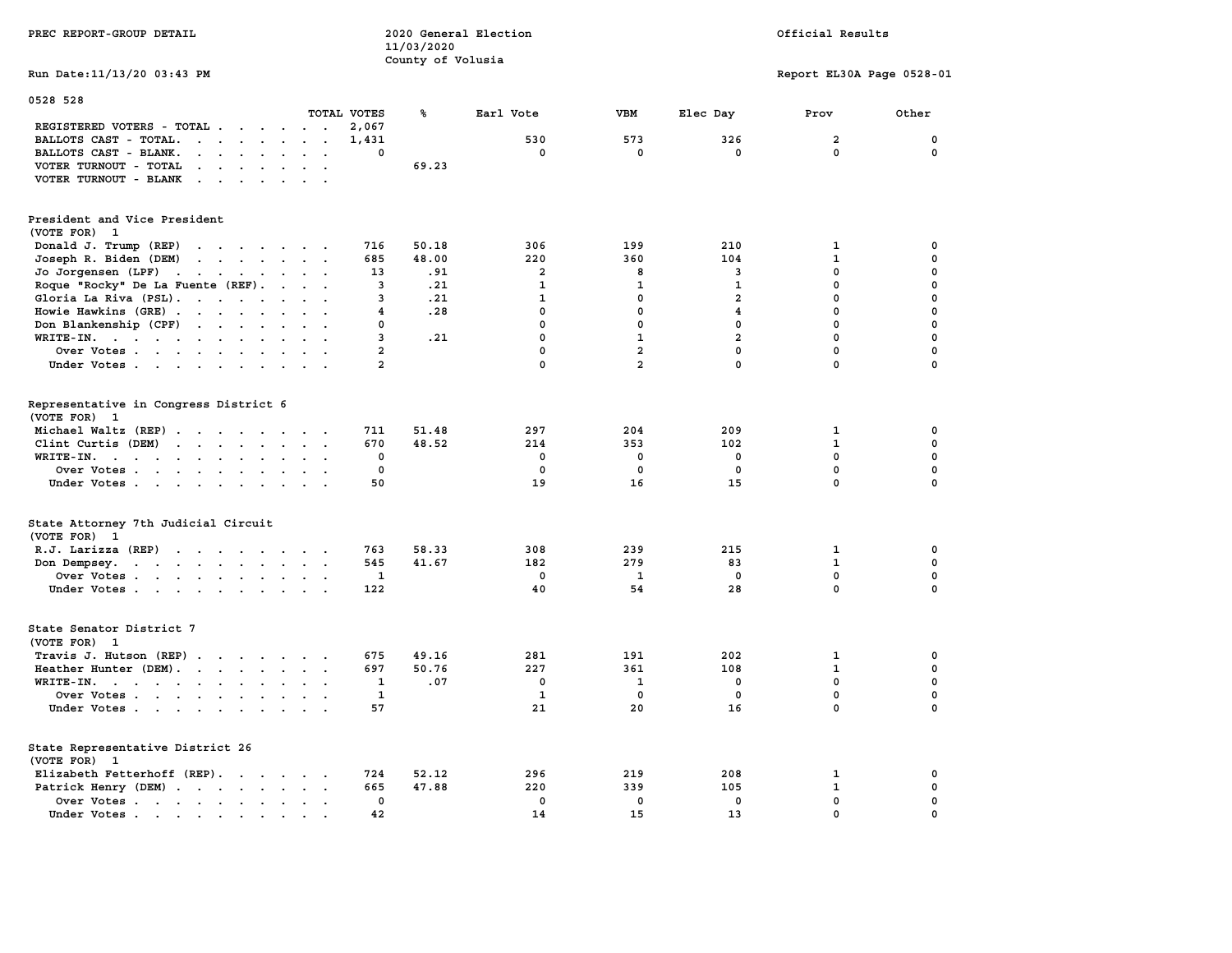| PREC REPORT-GROUP DETAIL                                                                                               |                      | 11/03/2020<br>County of Volusia | 2020 General Election |             | Official Results |                           |          |  |  |
|------------------------------------------------------------------------------------------------------------------------|----------------------|---------------------------------|-----------------------|-------------|------------------|---------------------------|----------|--|--|
| Run Date: 11/13/20 03:43 PM                                                                                            |                      |                                 |                       |             |                  | Report EL30A Page 0528-02 |          |  |  |
| 0528 528                                                                                                               |                      |                                 |                       |             |                  |                           |          |  |  |
|                                                                                                                        | TOTAL VOTES          | ℁                               | Earl Vote             | VBM         | Elec Day         | Prov                      | Other    |  |  |
| Supreme Court - Carlos G. Muniz<br>(VOTE FOR) 1                                                                        |                      |                                 |                       |             |                  |                           |          |  |  |
| Yes                                                                                                                    |                      | 66.34<br>814                    | 308                   | 303         | 201              | 2                         | 0        |  |  |
| No.                                                                                                                    | 413<br>$\sim$ $\sim$ | 33.66                           | 144                   | 199         | 70               | $\mathbf 0$               | 0        |  |  |
| Over Votes                                                                                                             |                      | 0                               | 0                     | 0           | 0                | 0                         | 0        |  |  |
| Under Votes                                                                                                            | 204                  |                                 | 78                    | 71          | 55               | $\mathbf 0$               | $\Omega$ |  |  |
| 5th Dist Crt of Appeal - Evander<br>(VOTE FOR) 1                                                                       |                      |                                 |                       |             |                  |                           |          |  |  |
| Yes                                                                                                                    | 872                  | 71.83                           | 313                   | 358         | 199              | 2                         | 0        |  |  |
| No.                                                                                                                    | 342<br>$\sim$ $\sim$ | 28.17                           | 138                   | 134         | 70               | 0                         | 0        |  |  |
| Over Votes                                                                                                             |                      | 0                               | 0                     | $\mathbf 0$ | 0                | 0                         | 0        |  |  |
| Under Votes                                                                                                            | 217                  |                                 | 79                    | 81          | 57               | $\mathbf 0$               | 0        |  |  |
| 5th Dist Crt of Appeal - Grosshans<br>(VOTE FOR) 1                                                                     |                      |                                 |                       |             |                  |                           |          |  |  |
| Yes<br>the contract of the contract of the contract of                                                                 |                      | 66.86<br>811                    | 307                   | 301         | 201              | 2                         | 0        |  |  |
| No.                                                                                                                    | $\sim$               | 402<br>33.14                    | 142                   | 194         | 66               | 0                         | 0        |  |  |
| Over Votes                                                                                                             | $\bullet$            | 0                               | 0                     | 0           | $\Omega$         | $\mathbf 0$               | 0        |  |  |
| Under Votes                                                                                                            | 218                  |                                 | 81                    | 78          | 59               | $\mathbf 0$               | 0        |  |  |
| 5th Dist Crt of Appeal - Harris<br>(VOTE FOR) 1<br>Yes                                                                 |                      | 854<br>70.46                    | 311                   | 340         | 201              | 2                         | 0        |  |  |
| No.                                                                                                                    | 358<br>$\sim$ $\sim$ | 29.54                           | 135                   | 156         | 67               | $\mathbf 0$               | 0        |  |  |
| Over Votes                                                                                                             |                      | 0                               | 0                     | 0           | 0                | 0                         | 0        |  |  |
| Under Votes                                                                                                            | 219                  |                                 | 84                    | 77          | 58               | 0                         | $\Omega$ |  |  |
| 5th Dist Crt of Appeal - Orfinger<br>(VOTE FOR) 1                                                                      |                      |                                 |                       |             |                  |                           |          |  |  |
| Yes                                                                                                                    | 869                  | 71.88                           | 306                   | 369         | 192              | 2                         | 0        |  |  |
| No.                                                                                                                    | 340<br>$\cdot$ .     | 28.12                           | 145                   | 125         | 70               | 0                         | 0        |  |  |
| Over Votes                                                                                                             |                      | 2                               | 0                     | 1           | <b>1</b>         | 0                         | 0        |  |  |
| Under Votes                                                                                                            | 220                  |                                 | 79                    | 78          | 63               | $\mathbf 0$               | 0        |  |  |
| 5th Dist Crt of Appeal - Sasso<br>(VOTE FOR) 1                                                                         |                      |                                 |                       |             |                  |                           |          |  |  |
| Yes<br>the contract of the contract of the contract of the contract of the contract of the contract of the contract of | 814                  | 67.95                           | 299                   | 318         | 195              | 2                         | 0        |  |  |
| No.                                                                                                                    | $\sim$ $\sim$        | 384<br>32.05                    | 144                   | 173         | 67               | 0                         | 0        |  |  |
| Over Votes                                                                                                             |                      | 0                               | 0                     | 0           | 0                | 0                         | $\Omega$ |  |  |
| Under Votes                                                                                                            | 233                  |                                 | 87                    | 82          | 64               | 0                         | 0        |  |  |
| 5th Dist Crt of Appeal - Wallis<br>(VOTE FOR) 1                                                                        |                      |                                 |                       |             |                  |                           |          |  |  |
| $Yes \cdot \cdot \cdot \cdot \cdot \cdot$<br>$\cdot$<br>No.<br>$\ddot{\phantom{a}}$<br>$\ddot{\phantom{a}}$            | 392                  | 814<br>67.50<br>32.50           | 299<br>149            | 317<br>178  | 196<br>65        | 2<br>0                    | 0<br>0   |  |  |
| Over Votes                                                                                                             |                      | $\pmb{0}$                       | 0                     | 0           | 0                | 0                         | 0        |  |  |
| Under Votes                                                                                                            |                      | 225                             | 82                    | 78          | 65               | 0                         |          |  |  |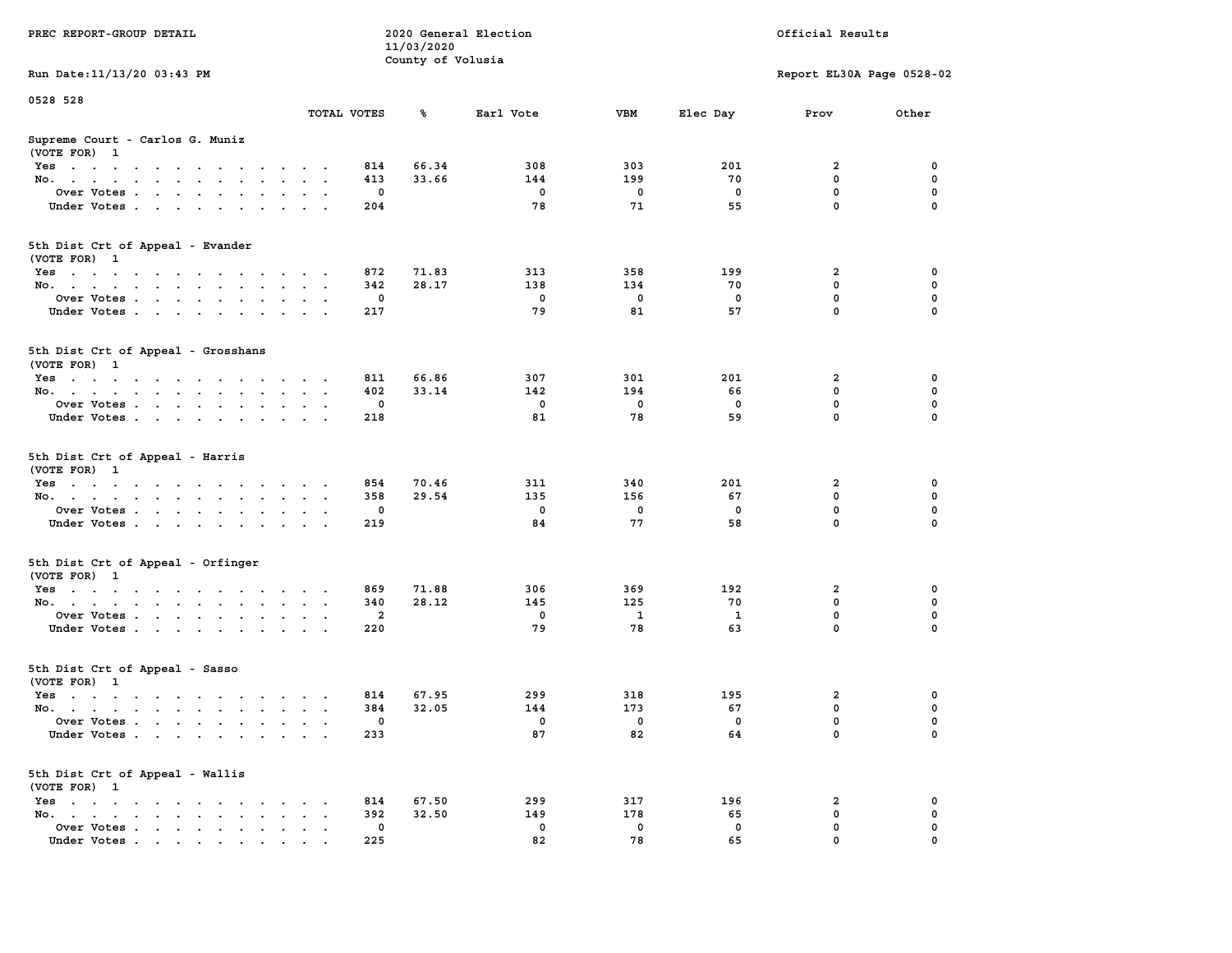|                                                                                                                                 |                                                 | 11/03/2020        |                         |             |             |                           |             |
|---------------------------------------------------------------------------------------------------------------------------------|-------------------------------------------------|-------------------|-------------------------|-------------|-------------|---------------------------|-------------|
|                                                                                                                                 |                                                 | County of Volusia |                         |             |             |                           |             |
| Run Date: 11/13/20 03:43 PM                                                                                                     |                                                 |                   |                         |             |             | Report EL30A Page 0528-03 |             |
| 0528 528                                                                                                                        |                                                 |                   |                         |             |             |                           |             |
|                                                                                                                                 | TOTAL VOTES                                     | ℁                 | Earl Vote               | <b>VBM</b>  | Elec Day    | Prov                      | Other       |
| Circuit Judge, 7th Judicial, Group 14<br>(VOTE FOR)<br>$\mathbf{1}$                                                             |                                                 |                   |                         |             |             |                           |             |
| Joan Anthony<br>the contract of the contract of the con-                                                                        | 787                                             | 65.10             | 282                     | 351         | 153         | 1                         | 0           |
| Dan Hilbert<br>$\mathcal{A}=\mathcal{A}=\mathcal{A}=\mathcal{A}=\mathcal{A}=\mathcal{A}$ .<br>$\sim$                            | 422<br>$\sim$                                   | 34.90             | 173                     | 143         | 105         | $\mathbf 1$               | 0           |
| Over Votes                                                                                                                      | 1<br>$\ddot{\phantom{a}}$                       |                   | 1                       | 0           | 0           | $\mathbf 0$               | $\mathbf 0$ |
| Under Votes                                                                                                                     | 221                                             |                   | 74                      | 79          | 68          | $\mathbf 0$               | $\mathbf 0$ |
|                                                                                                                                 |                                                 |                   |                         |             |             |                           |             |
| County Council Chair<br>(VOTE FOR) 1                                                                                            |                                                 |                   |                         |             |             |                           |             |
| Jeff Brower.<br>the contract of the contract of the con-                                                                        | 688                                             | 56.12             | 259                     | 260         | 167         | 2                         | 0           |
| Deborah A. "Deb" Denys                                                                                                          | 538                                             | 43.88             | 202                     | 232         | 104         | 0                         | $\mathbf 0$ |
| Over Votes                                                                                                                      | $\overline{\mathbf{2}}$<br>$\ddot{\phantom{1}}$ |                   | $\overline{\mathbf{2}}$ | 0           | 0           | 0                         | 0           |
| Under Votes                                                                                                                     | 203                                             |                   | 67                      | 81          | 55          | $\mathbf 0$               | $\Omega$    |
|                                                                                                                                 |                                                 |                   |                         |             |             |                           |             |
| County Council Member District 4<br>(VOTE FOR) 1                                                                                |                                                 |                   |                         |             |             |                           |             |
| Barbara Bonarrigo.                                                                                                              | 467                                             | 38.50             | 166                     | 179         | 121         | 1                         | $\mathbf 0$ |
| Heather Post<br>the contract of the contract of the contract of the contract of the contract of the contract of the contract of | 746<br>$\sim$ $\sim$<br>$\ddot{\phantom{a}}$    | 61.50             | 292                     | 303         | 150         | $\mathbf{1}$              | $\mathbf 0$ |
| Over Votes                                                                                                                      | $\mathbf 0$<br>$\sim$                           |                   | $\mathbf 0$             | $\mathbf 0$ | $\mathbf 0$ | $\mathbf 0$               | 0           |
| Under Votes                                                                                                                     | 218                                             |                   | 72                      | 91          | 55          | $\mathbf 0$               | 0           |
|                                                                                                                                 |                                                 |                   |                         |             |             |                           |             |
| Soil & Water Conservation Seat 2<br>(VOTE FOR) 1                                                                                |                                                 |                   |                         |             |             |                           |             |
| John Nelson.<br>$\mathcal{A}=\mathcal{A}=\mathcal{A}=\mathcal{A}=\mathcal{A}=\mathcal{A}=\mathcal{A}=\mathcal{A}=\mathcal{A}$ . | 792<br>$\cdot$                                  | 67.81             | 305                     | 293         | 192         | $\overline{a}$            | $\mathbf 0$ |
| Wesley Wayne Wilson Jr.                                                                                                         | 376                                             | 32.19             | 136                     | 179         | 61          | $\mathbf 0$               | $\mathbf 0$ |
| Over Votes                                                                                                                      | 1                                               |                   | 1                       | 0           | $\mathbf 0$ | $\mathbf 0$               | $\mathbf 0$ |
| Under Votes                                                                                                                     | 262                                             |                   | 88                      | 101         | 73          | $\mathbf 0$               | $\mathbf 0$ |
| Soil & Water Conservation Seat 4<br>(VOTE FOR) 1                                                                                |                                                 |                   |                         |             |             |                           |             |
| Wendy Anderson.                                                                                                                 | 764                                             | 63.99             | 268                     | 328         | 167         | 1                         | 0           |
| Barbara Deering                                                                                                                 | 430<br>$\blacksquare$                           | 36.01             | 181                     | 157         | 91          | $\mathbf{1}$              | $\mathbf 0$ |
| Over Votes                                                                                                                      | $\Omega$<br>$\ddot{\phantom{a}}$                |                   | $\mathbf{0}$            | $\mathbf 0$ | $^{\circ}$  | $\mathbf 0$               | $\mathbf 0$ |
| Under Votes                                                                                                                     | 237<br>$\cdot$                                  |                   | 81                      | 88          | 68          | $\mathbf 0$               | $\Omega$    |
| Amendment 1 - Citzenship Requirement<br>(VOTE FOR) 1                                                                            |                                                 |                   |                         |             |             |                           |             |
| Yes                                                                                                                             | 1,082                                           | 80.39             | 421                     | 407         | 252         | $\mathbf{2}$              | 0           |
| No.                                                                                                                             | 264                                             | 19.61             | 90                      | 128         | 46          | $\mathbf 0$               | $\mathbf 0$ |
| Over Votes<br>$\bullet$<br>$\ddot{\phantom{a}}$                                                                                 | 1<br>$\cdot$<br>$\overline{\phantom{a}}$        |                   | 0                       | 0           | 1           | $\mathbf 0$               | $\mathbf 0$ |
| Under Votes                                                                                                                     | 84                                              |                   | 19                      | 38          | 27          | $\mathbf 0$               | $\mathbf 0$ |
| Amendment 2 - Minimum Wage<br>(VOTE FOR) 1                                                                                      |                                                 |                   |                         |             |             |                           |             |
| Yes<br>$\sim$<br>$\mathbf{r}$ , and $\mathbf{r}$ , and $\mathbf{r}$<br>$\ddot{\phantom{0}}$<br>$\cdot$<br>$\cdot$               | 881                                             | 65.07             | 288                     | 416         | 176         | 1                         | 0           |
| No.<br>the contract of the contract of<br>$\sim$<br>$\bullet$                                                                   | 473                                             | 34.93             | 221                     | 125         | 126         | $\mathbf 1$               | $\mathbf 0$ |
| Over Votes<br>$\ddot{\phantom{a}}$<br>$\bullet$<br>$\bullet$                                                                    | $\overline{\mathbf{2}}$<br>$\bullet$            |                   | $\overline{\mathbf{2}}$ | $\mathbf 0$ | 0           | 0                         | 0           |
| Under Votes<br><u>in a la la la la la la la</u>                                                                                 | 75<br>$\sim$                                    |                   | 19                      | 32          | 24          | $\Omega$                  | $\Omega$    |
|                                                                                                                                 |                                                 |                   |                         |             |             |                           |             |

**PREC REPORT-GROUP DETAIL COMPUTER SERVICE 2020 General Election**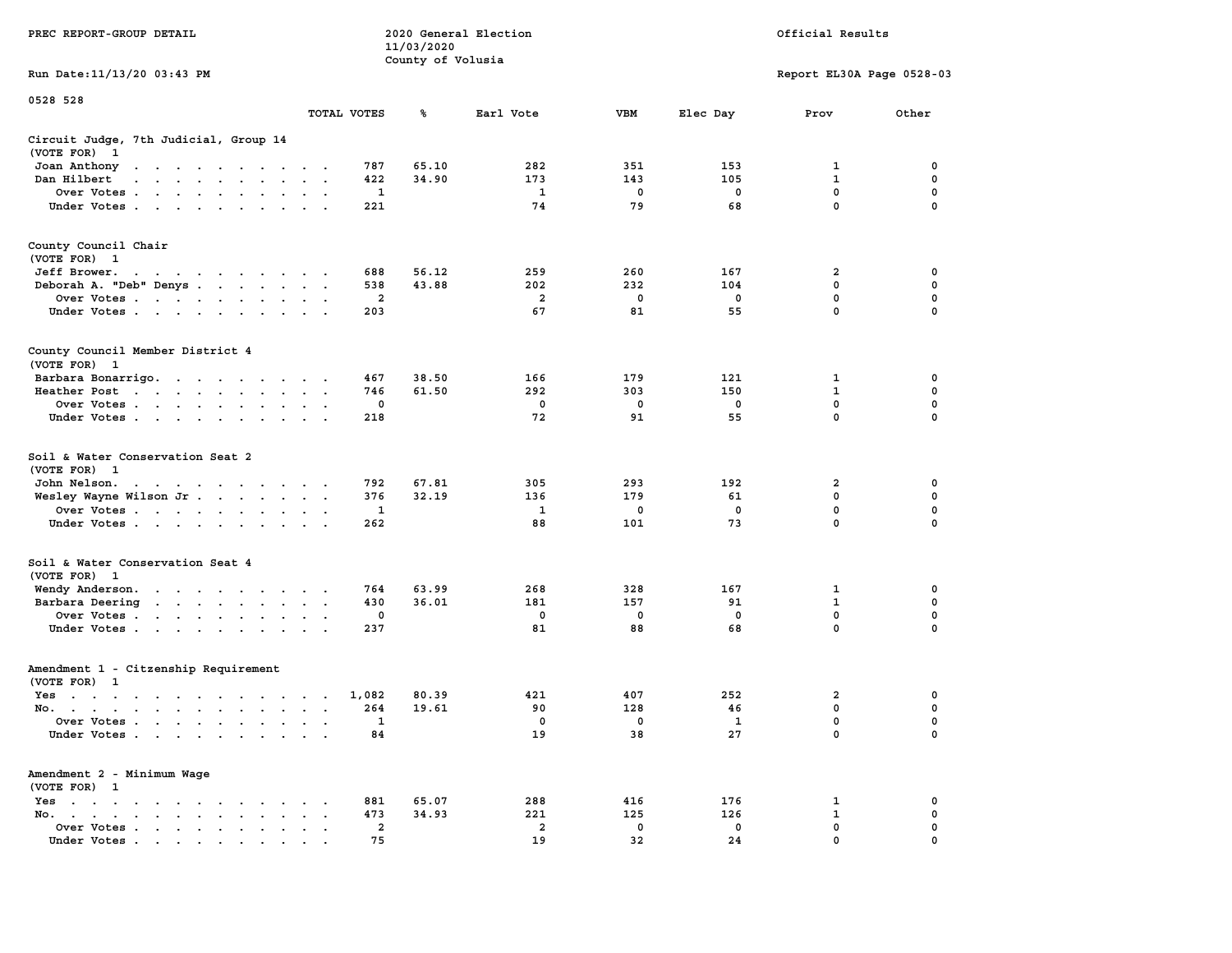| PREC REPORT-GROUP DETAIL                                                                                                                                                                                                                                |                                                   | 11/03/2020<br>County of Volusia | 2020 General Election |             | Official Results |                            |               |  |
|---------------------------------------------------------------------------------------------------------------------------------------------------------------------------------------------------------------------------------------------------------|---------------------------------------------------|---------------------------------|-----------------------|-------------|------------------|----------------------------|---------------|--|
| Run Date: 11/13/20 03:43 PM                                                                                                                                                                                                                             |                                                   |                                 |                       |             |                  | Report EL30A Page 0528-04  |               |  |
| 0528 528                                                                                                                                                                                                                                                | TOTAL VOTES                                       | ℁                               | Earl Vote             | <b>VBM</b>  | Elec Day         | Prov                       | Other         |  |
| Amendment 3 - Primary Elections<br>(VOTE FOR) 1                                                                                                                                                                                                         |                                                   |                                 |                       |             |                  |                            |               |  |
| Yes                                                                                                                                                                                                                                                     | 764                                               | 57.92                           | 261                   | 317         | 185              | 1                          | 0             |  |
| No.                                                                                                                                                                                                                                                     | 555<br>$\sim$                                     | 42.08                           | 234                   | 214         | 106              | $\mathbf{1}$               | $\mathbf 0$   |  |
| Over Votes                                                                                                                                                                                                                                              | 0<br>$\sim$<br>$\ddot{\phantom{a}}$               |                                 | $\mathbf 0$           | 0           | 0                | $\mathbf 0$<br>$\mathbf 0$ | 0<br>$\Omega$ |  |
| Under Votes                                                                                                                                                                                                                                             | 112                                               |                                 | 35                    | 42          | 35               |                            |               |  |
| Amendment 4 - Apprl Const. Amendment<br>(VOTE FOR) 1                                                                                                                                                                                                    |                                                   |                                 |                       |             |                  |                            |               |  |
| Yes                                                                                                                                                                                                                                                     | 645                                               | 49.50                           | 262                   | 211         | 170              | $\overline{2}$             | 0             |  |
| No.                                                                                                                                                                                                                                                     | 658                                               | 50.50                           | 224                   | 316         | 118              | 0                          | $\mathbf 0$   |  |
| Over Votes                                                                                                                                                                                                                                              | 1<br>$\sim$ $\sim$<br>$\ddot{\phantom{a}}$        |                                 | $\mathbf{1}$          | $\mathbf 0$ | $\mathbf 0$      | 0                          | $\mathbf 0$   |  |
| Under Votes                                                                                                                                                                                                                                             | 127                                               |                                 | 43                    | 46          | 38               | $\mathbf 0$                | $\Omega$      |  |
| Amendment 5 - Homestead Property Taxes<br>(VOTE FOR) 1                                                                                                                                                                                                  |                                                   |                                 |                       |             |                  |                            |               |  |
| Yes                                                                                                                                                                                                                                                     | 853                                               | 66.38                           | 320                   | 338         | 193              | $\overline{2}$             | 0             |  |
| No.<br>$\sim$ $\sim$                                                                                                                                                                                                                                    | 432                                               | 33.62                           | 164                   | 184         | 84               | 0                          | $\mathbf 0$   |  |
| Over Votes                                                                                                                                                                                                                                              | 0<br>$\ddot{\phantom{a}}$                         |                                 | $\mathbf 0$           | $\mathbf 0$ | $\mathbf 0$      | 0                          | $\mathbf 0$   |  |
| Under Votes                                                                                                                                                                                                                                             | 146<br>$\sim$ $\sim$                              |                                 | 46                    | 51          | 49               | 0                          | $\Omega$      |  |
| Amendment 6 - Ad Valorem Tax Discount<br>(VOTE FOR) 1                                                                                                                                                                                                   |                                                   |                                 |                       |             |                  |                            |               |  |
| Yes.                                                                                                                                                                                                                                                    | 1,114                                             | 84.84                           | 412                   | 444         | 257              | 1                          | 0             |  |
| No.                                                                                                                                                                                                                                                     | 199                                               | 15.16                           | 84                    | 83          | 31               | $\mathbf{1}$               | 0             |  |
| Over Votes                                                                                                                                                                                                                                              | 0<br>$\bullet$<br>$\ddot{\phantom{a}}$            |                                 | $\mathbf 0$           | $\mathbf 0$ | $\mathbf 0$      | 0                          | $\mathbf 0$   |  |
| Under Votes                                                                                                                                                                                                                                             | 118                                               |                                 | 34                    | 46          | 38               | 0                          | $\Omega$      |  |
| Volusia ECHO<br>(VOTE FOR) 1                                                                                                                                                                                                                            |                                                   |                                 |                       |             |                  |                            |               |  |
| Yes (For Bonds)<br>the contract of the contract of the contract of the contract of the contract of the contract of the contract of                                                                                                                      | 1,030                                             | 78.69                           | 342                   | 457         | 230              | $\mathbf{1}$               | 0             |  |
| No (Against Bonds)<br>$\mathbf{r}$ . The set of the set of the set of the set of the set of the set of the set of the set of the set of the set of the set of the set of the set of the set of the set of the set of the set of the set of the set of t | 279                                               | 21.31                           | 147                   | 73          | 58               | $\mathbf{1}$               | $\mathbf 0$   |  |
| Over Votes                                                                                                                                                                                                                                              | 0<br>$\ddot{\phantom{a}}$<br>$\ddot{\phantom{a}}$ |                                 | $\mathbf 0$           | $\mathbf 0$ | $\mathbf 0$      | $\mathbf 0$                | $\mathbf 0$   |  |
| Under Votes                                                                                                                                                                                                                                             | 122                                               |                                 | 41                    | 43          | 38               | 0                          | $\Omega$      |  |
| Volusia Forever<br>(VOTE FOR) 1                                                                                                                                                                                                                         |                                                   |                                 |                       |             |                  |                            |               |  |
| Yes (For Bonds)<br>$\mathbf{r}$ , and $\mathbf{r}$ , and $\mathbf{r}$ , and $\mathbf{r}$                                                                                                                                                                | 1,055                                             | 80.60                           | 356                   | 460         | 238              | 1                          | 0             |  |
| No (Against Bonds)<br>$\cdot$ $\cdot$ $\cdot$ $\cdot$ $\cdot$                                                                                                                                                                                           | 254                                               | 19.40                           | 133                   | 68          | 52               | $\mathbf{1}$               | 0             |  |
| Over Votes .<br>$\mathcal{A}$ . The set of the set of $\mathcal{A}$<br>$\ddot{\phantom{a}}$<br>$\bullet$                                                                                                                                                | 1<br>$\bullet$<br>$\ddot{\phantom{a}}$            |                                 | $\mathbf{1}$          | $\mathbf 0$ | $\mathbf 0$      | 0                          | 0             |  |
| Under Votes                                                                                                                                                                                                                                             | 121                                               |                                 | 40                    | 45          | 36               | 0                          | $\Omega$      |  |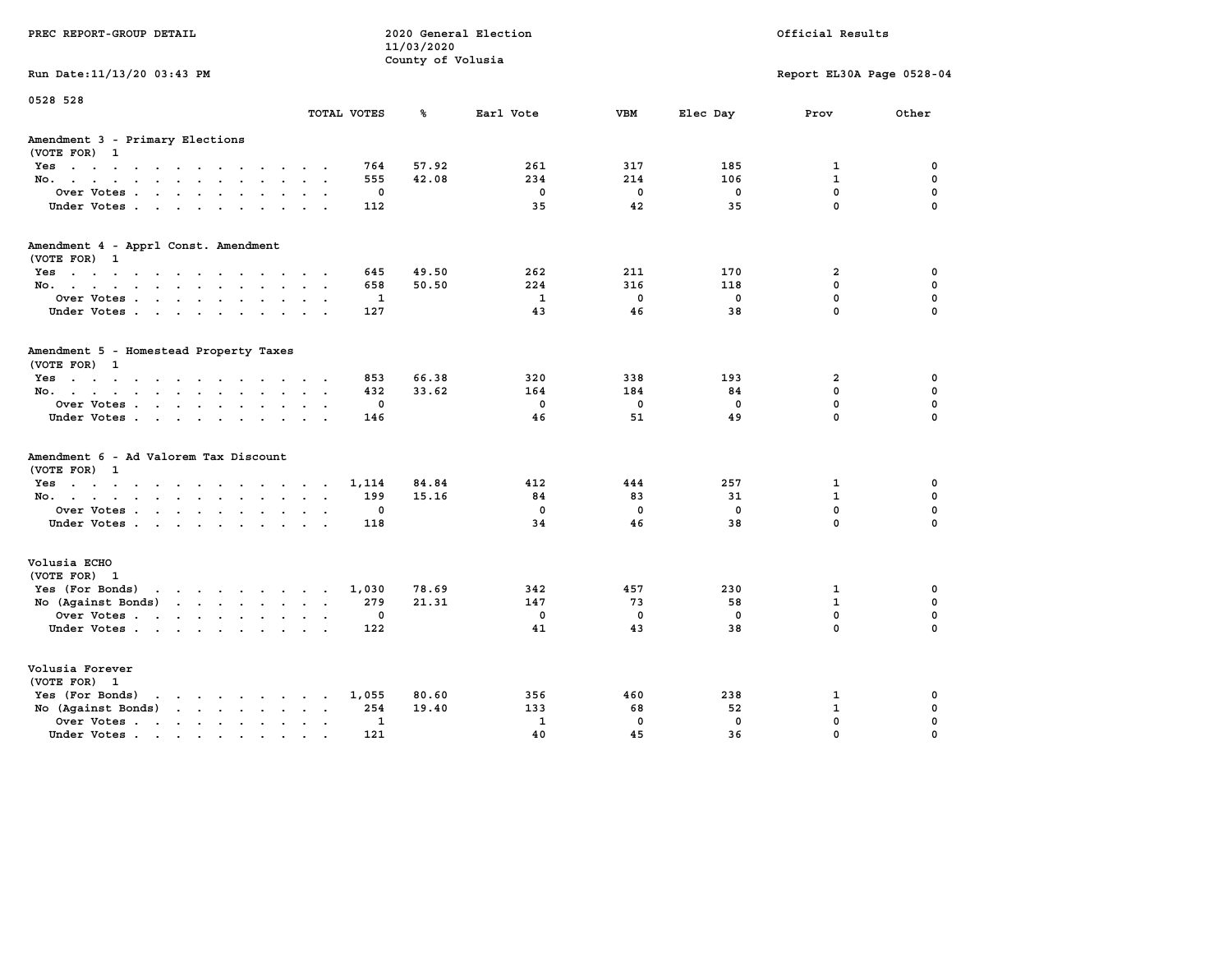|                                                                                                                                                        |                | 11/03/2020        |              |                         |              |                           |             |
|--------------------------------------------------------------------------------------------------------------------------------------------------------|----------------|-------------------|--------------|-------------------------|--------------|---------------------------|-------------|
|                                                                                                                                                        |                | County of Volusia |              |                         |              |                           |             |
| Run Date: 11/13/20 03:43 PM                                                                                                                            |                |                   |              |                         |              | Report EL30A Page 0529-01 |             |
| 0529 529                                                                                                                                               |                |                   |              |                         |              |                           |             |
|                                                                                                                                                        | TOTAL VOTES    | ℁                 | Earl Vote    | <b>VBM</b>              | Elec Day     | Prov                      | Other       |
| REGISTERED VOTERS - TOTAL                                                                                                                              | 2,182          |                   |              |                         |              |                           |             |
| BALLOTS CAST - TOTAL.<br>$\begin{array}{cccccccccccccc} . & . & . & . & . & . & . & . \end{array}$<br>$\ddot{\phantom{0}}$                             | 1,560          |                   | 615          | 657                     | 287          | $\mathbf{1}$              | 0           |
| BALLOTS CAST - BLANK.<br><b>Contract Contract</b><br>$\ddot{\phantom{0}}$<br>$\sim$                                                                    | $\mathbf{1}$   | .06               | $\mathbf{0}$ | $\mathbf 0$             | $\mathbf{1}$ | $\mathbf 0$               | $\mathbf 0$ |
| VOTER TURNOUT - TOTAL<br>$\cdot$ $\cdot$<br>$\cdots$<br>$\ddot{\phantom{a}}$                                                                           |                | 71.49             |              |                         |              |                           |             |
| VOTER TURNOUT - BLANK<br>$\cdots$                                                                                                                      |                | .05               |              |                         |              |                           |             |
| President and Vice President                                                                                                                           |                |                   |              |                         |              |                           |             |
| (VOTE FOR) 1                                                                                                                                           |                |                   |              |                         |              |                           |             |
| Donald J. Trump (REP)<br>$\mathbf{r}$ , and $\mathbf{r}$ , and $\mathbf{r}$ , and $\mathbf{r}$                                                         | 838            | 53.93             | 380          | 254                     | 203          | 1                         | 0           |
| Joseph R. Biden (DEM)<br>$\mathbf{r}$ , $\mathbf{r}$ , $\mathbf{r}$ , $\mathbf{r}$ , $\mathbf{r}$                                                      | 694            | 44.66             | 232          | 383                     | 79           | 0                         | 0           |
| Jo Jorgensen (LPF)<br>$\ddot{\phantom{0}}$<br>$\sim$                                                                                                   | 7              | .45               | 1            | 3                       | 3            | 0                         | 0           |
| Roque "Rocky" De La Fuente (REF).                                                                                                                      | 0              |                   | 0            | $\mathbf 0$             | $\mathbf 0$  | 0                         | 0           |
| Gloria La Riva (PSL).<br>$\cdot$ .                                                                                                                     | $\overline{2}$ | .13               | 0            | $\overline{2}$          | 0            | $\mathbf 0$               | $\mathbf 0$ |
| Howie Hawkins (GRE)                                                                                                                                    | 3              | .19               | 0            | 3                       | $\mathbf 0$  | 0                         | $\mathbf 0$ |
| Don Blankenship (CPF)                                                                                                                                  | 3              | .19               | $\mathbf 0$  | 3                       | $\mathbf{0}$ | $\mathbf 0$               | $\mathbf 0$ |
| $WRITE-IN.$<br>$\sim$<br>$\ddot{\phantom{a}}$<br>$\sim$                                                                                                | 7              | .45               | $\mathbf{1}$ | 5                       | $\mathbf{1}$ | 0                         | $\mathbf 0$ |
| Over Votes<br>$\ddotsc$                                                                                                                                | $\mathbf 0$    |                   | 0            | $\mathbf{0}$            | $\mathbf{0}$ | $\mathbf{0}$              | $\mathbf 0$ |
| Under Votes<br>$\sim$<br>$\ddot{\phantom{a}}$                                                                                                          | 6              |                   | $\mathbf{1}$ | $\overline{\mathbf{4}}$ | $\mathbf{1}$ | 0                         | $\mathbf 0$ |
|                                                                                                                                                        |                |                   |              |                         |              |                           |             |
| Representative in Congress District 6                                                                                                                  |                |                   |              |                         |              |                           |             |
| (VOTE FOR) 1                                                                                                                                           |                |                   |              |                         |              |                           |             |
| Michael Waltz (REP)                                                                                                                                    | 829            | 55.05             | 375          | 264                     | 189          | 1                         | 0           |
| Clint Curtis (DEM)<br>$\cdot$ $\cdot$ $\cdot$ $\cdot$<br>$\cdot$ $\cdot$<br>$\ddot{\phantom{a}}$                                                       | 674            | 44.75             | 228          | 366                     | 80           | 0                         | $\mathbf 0$ |
| WRITE-IN.<br>$\ddot{\phantom{0}}$                                                                                                                      | 3              | .20               | 1            | $\overline{2}$          | 0            | 0                         | 0           |
| Over Votes<br>$\ddot{\phantom{a}}$<br>$\ddot{\phantom{a}}$<br>$\bullet$                                                                                | $\mathbf 0$    |                   | $\mathbf 0$  | $\mathbf 0$             | $\mathbf 0$  | 0                         | 0           |
| Under Votes                                                                                                                                            | 54             |                   | 11           | 25                      | 18           | 0                         | $\Omega$    |
| State Attorney 7th Judicial Circuit                                                                                                                    |                |                   |              |                         |              |                           |             |
| (VOTE FOR) 1                                                                                                                                           |                |                   |              |                         |              |                           |             |
| R.J. Larizza (REP)                                                                                                                                     | 853            | 60.28             | 391          | 274                     | 187          | 1                         | 0           |
| $\mathbf{r}$<br>Don Dempsey.<br>$\ddot{\phantom{0}}$<br>$\ddot{\phantom{a}}$                                                                           | 562            | 39.72             | 181          | 313                     | 68           | $\mathbf 0$               | $\mathbf 0$ |
| Over Votes                                                                                                                                             | 1              |                   | 1            | 0                       | $\mathbf 0$  | 0                         | $\mathbf 0$ |
| Under Votes<br>$\sim$ $\sim$                                                                                                                           | 144            |                   | 42           | 70                      | 32           | 0                         | $\Omega$    |
|                                                                                                                                                        |                |                   |              |                         |              |                           |             |
| State Senator District 7                                                                                                                               |                |                   |              |                         |              |                           |             |
| (VOTE FOR) 1                                                                                                                                           |                |                   |              |                         |              |                           |             |
| Travis J. Hutson (REP)                                                                                                                                 | 790            | 52.88             | 367          | 245                     | 178          | 0                         | 0           |
| Heather Hunter (DEM).                                                                                                                                  | 704            | 47.12             | 233          | 383                     | 87           | $\mathbf{1}$              | $\mathbf 0$ |
| WRITE-IN.                                                                                                                                              | $\mathbf 0$    |                   | 0            | $\mathbf 0$             | 0            | $\mathbf 0$               | $\mathbf 0$ |
| Over Votes                                                                                                                                             | 0              |                   | 0            | 0                       | 0            | $\mathbf 0$               | $\mathbf 0$ |
| Under Votes                                                                                                                                            | 66             |                   | 15           | 29                      | 22           | 0                         | $\Omega$    |
| State Representative District 26                                                                                                                       |                |                   |              |                         |              |                           |             |
| (VOTE FOR) 1                                                                                                                                           |                |                   |              |                         |              |                           |             |
| Elizabeth Fetterhoff (REP).                                                                                                                            | 862            | 57.31             | 382          | 285                     | 194          | 1                         | 0           |
| Patrick Henry (DEM)                                                                                                                                    | 642            | 42.69             | 220          | 344                     | 78           | 0                         | 0           |
| Over Votes.<br>the contract of the contract of the contract of the contract of the contract of the contract of the contract of<br>$\sim$ $\sim$ $\sim$ | 0              |                   | 0            | 0                       | 0            | 0                         | 0           |
| Under Votes<br>.                                                                                                                                       | 56             |                   | 13           | 28                      | 15           | 0                         | $\Omega$    |

**PREC REPORT-GROUP DETAIL COMPUTER CONSUMING A LOCAL PREC** REPORT-GROUP DETAIL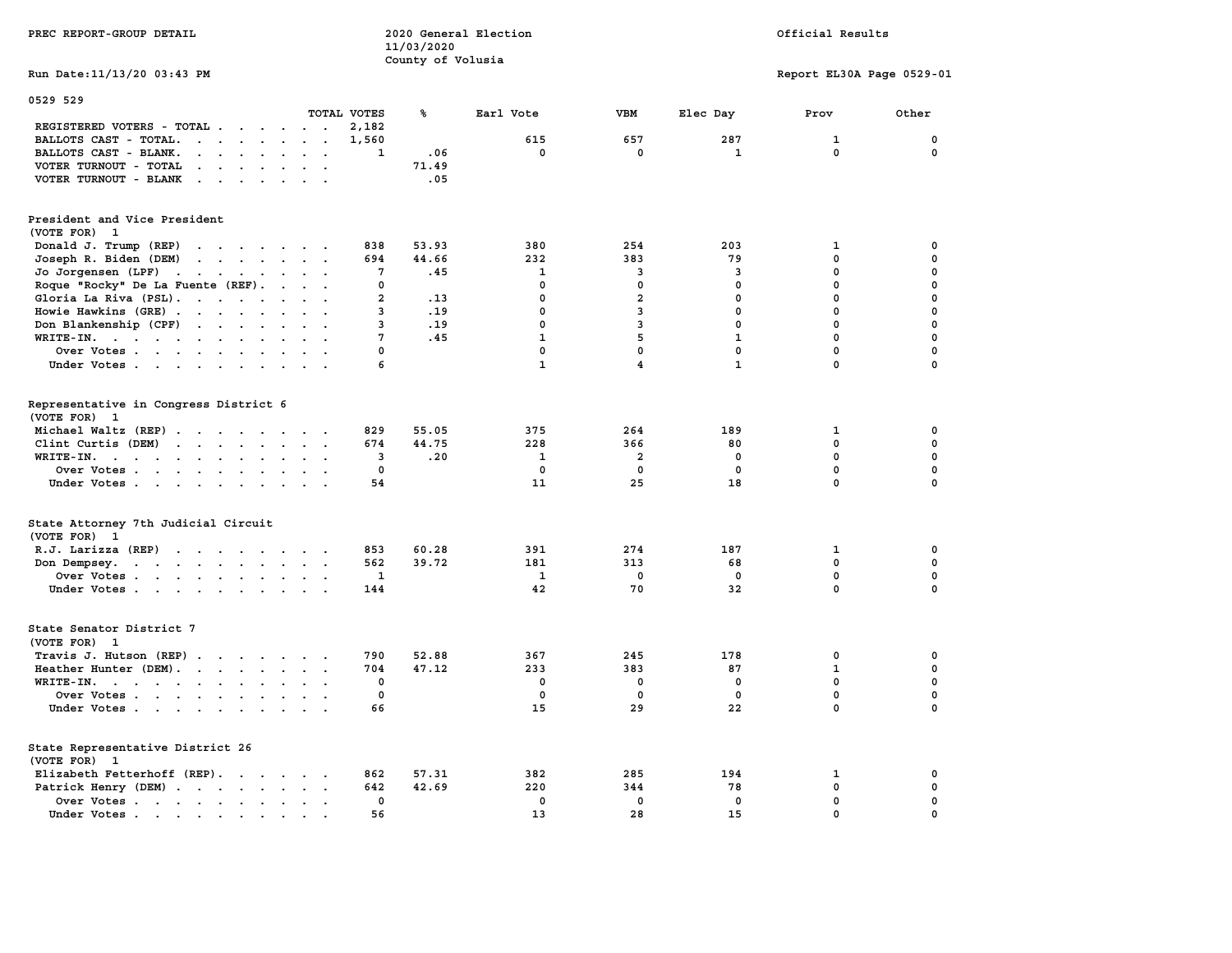| PREC REPORT-GROUP DETAIL                                                                                               |                             | 11/03/2020        | 2020 General Election |          |              | Official Results          |          |
|------------------------------------------------------------------------------------------------------------------------|-----------------------------|-------------------|-----------------------|----------|--------------|---------------------------|----------|
| Run Date: 11/13/20 03:43 PM                                                                                            |                             | County of Volusia |                       |          |              | Report EL30A Page 0529-02 |          |
|                                                                                                                        |                             |                   |                       |          |              |                           |          |
| 0529 529                                                                                                               | TOTAL VOTES                 | ℁                 | Earl Vote             | VBM      | Elec Day     | Prov                      | Other    |
| Supreme Court - Carlos G. Muniz<br>(VOTE FOR) 1                                                                        |                             |                   |                       |          |              |                           |          |
| Yes                                                                                                                    | 883                         | 68.50             | 375                   | 330      | 177          | 1                         | 0        |
| No.                                                                                                                    | 406                         | 31.50             | 140                   | 203      | 63           | $\mathbf 0$               | 0        |
| Over Votes                                                                                                             |                             | 0                 | 0                     | 0        | 0            | 0                         | 0        |
| Under Votes                                                                                                            | 271                         |                   | 100                   | 124      | 47           | $\mathbf 0$               | $\Omega$ |
| 5th Dist Crt of Appeal - Evander<br>(VOTE FOR) 1                                                                       |                             |                   |                       |          |              |                           |          |
| Yes                                                                                                                    | 937                         | 72.98             | 376                   | 384      | 176          | 1                         | 0        |
| No.                                                                                                                    | 347                         | 27.02             | 134                   | 151      | 62           | 0                         | 0        |
| Over Votes                                                                                                             |                             | 2                 | $\overline{a}$        | 0        | $\mathbf 0$  | $\mathbf 0$               | 0        |
| Under Votes                                                                                                            | 274                         |                   | 103                   | 122      | 49           | $\mathbf 0$               | 0        |
| 5th Dist Crt of Appeal - Grosshans<br>(VOTE FOR) 1                                                                     |                             |                   |                       |          |              |                           |          |
| Yes                                                                                                                    | 873                         | 68.20             | 363                   | 337      | 172          | 1                         | 0        |
| No.                                                                                                                    | 407                         | 31.80             | 145                   | 196      | 66           | 0                         | 0        |
| Over Votes                                                                                                             |                             | $\mathbf{0}$      | 0                     | 0        | 0            | $\mathbf 0$               | 0        |
| Under Votes                                                                                                            | 280                         |                   | 107                   | 124      | 49           | $\mathbf 0$               | 0        |
| 5th Dist Crt of Appeal - Harris<br>(VOTE FOR) 1                                                                        |                             |                   |                       |          |              |                           |          |
| Yes                                                                                                                    | 915                         | 71.65             | 374                   | 366      | 174          | 1                         | 0        |
| No.                                                                                                                    | 362                         | 28.35             | 131                   | 172      | 59           | $\mathbf 0$               | 0        |
| Over Votes                                                                                                             |                             | 1                 | $\mathbf 0$           | 0        | $\mathbf{1}$ | 0                         | 0        |
| Under Votes                                                                                                            | 282                         |                   | 110                   | 119      | 53           | $\mathbf 0$               | $\Omega$ |
| 5th Dist Crt of Appeal - Orfinger<br>(VOTE FOR) 1                                                                      |                             |                   |                       |          |              |                           |          |
| Yes                                                                                                                    | 926                         | 72.23             | 365                   | 397      | 163          | 1                         | 0        |
| No.                                                                                                                    | 356                         | 27.77             | 132                   | 151      | 73           | 0                         | 0        |
| Over Votes                                                                                                             |                             | 0                 | $\mathbf 0$           | 0        | 0            | 0                         | 0        |
| Under Votes                                                                                                            | 278                         |                   | 118                   | 109      | 51           | $\mathbf 0$               | 0        |
| 5th Dist Crt of Appeal - Sasso<br>(VOTE FOR) 1                                                                         |                             |                   |                       |          |              |                           |          |
| Yes<br>the contract of the contract of the contract of the contract of the contract of the contract of the contract of | 887                         | 70.23             | 370                   | 349      | 167          | 1                         | 0        |
| No.                                                                                                                    | 376                         | 29.77             | 130                   | 182      | 64           | 0                         | 0        |
| Over Votes                                                                                                             |                             | 0                 | $^{\circ}$            | 0        | 0            | $\mathbf 0$               | 0        |
| Under Votes                                                                                                            | 297                         |                   | 115                   | 126      | 56           | 0                         | 0        |
| 5th Dist Crt of Appeal - Wallis<br>(VOTE FOR) 1                                                                        |                             |                   |                       |          |              |                           |          |
| $Yes \cdot \cdot \cdot \cdot \cdot \cdot \cdot \cdot \cdot$                                                            | 899                         | 71.58             | 367                   | 363      | 168          | 1                         | 0        |
| No.<br>$\ddot{\phantom{a}}$                                                                                            | 357<br>$\ddot{\phantom{a}}$ | 28.42             | 130                   | 163      | 64           | $\mathbf 0$               | 0        |
| Over Votes<br>Under Votes                                                                                              | 304                         | 0                 | 0<br>118              | 0<br>131 | 0<br>55      | 0<br>0                    | 0        |
|                                                                                                                        |                             |                   |                       |          |              |                           |          |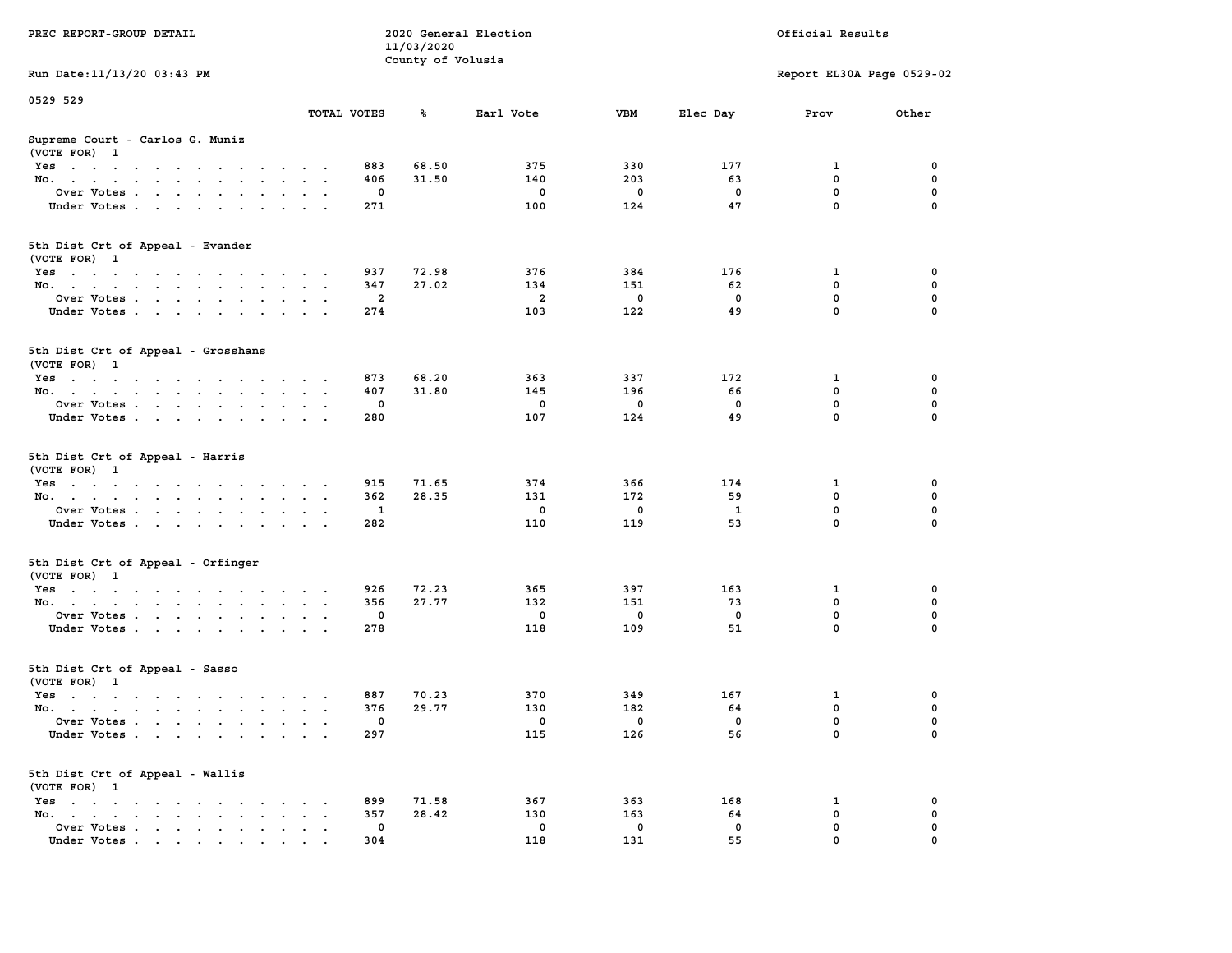|                                                                                                                                                                                                                                                                                        |                                                     | 11/03/2020        |              |            |             |                           |             |
|----------------------------------------------------------------------------------------------------------------------------------------------------------------------------------------------------------------------------------------------------------------------------------------|-----------------------------------------------------|-------------------|--------------|------------|-------------|---------------------------|-------------|
| Run Date:11/13/20 03:43 PM                                                                                                                                                                                                                                                             |                                                     | County of Volusia |              |            |             | Report EL30A Page 0529-03 |             |
| 0529 529                                                                                                                                                                                                                                                                               | TOTAL VOTES                                         | %                 | Earl Vote    | <b>VBM</b> | Elec Day    | Prov                      | Other       |
|                                                                                                                                                                                                                                                                                        |                                                     |                   |              |            |             |                           |             |
| Circuit Judge, 7th Judicial, Group 14<br>(VOTE FOR)<br>- 1                                                                                                                                                                                                                             |                                                     |                   |              |            |             |                           |             |
| Joan Anthony<br>$\ddot{\phantom{0}}$<br>$\cdot$                                                                                                                                                                                                                                        | 772                                                 | 60.45             | 289          | 347        | 136         | 0                         | 0           |
| Dan Hilbert<br>$\overline{\phantom{a}}$<br>$\sim$<br>$\cdot$ $\cdot$<br>$\sim$<br>$\sim$                                                                                                                                                                                               | 505                                                 | 39.55             | 214          | 194        | 96          | $\mathbf 1$               | $\pmb{0}$   |
| Over Votes .<br>the contract of the contract of<br>$\ddot{\phantom{a}}$                                                                                                                                                                                                                | $\mathbf 0$                                         |                   | 0            | 0          | $\mathbf 0$ | $\mathbf 0$               | 0           |
| Under Votes<br>$\ddot{\phantom{a}}$<br>$\bullet$                                                                                                                                                                                                                                       | 283                                                 |                   | 112          | 116        | 55          | $\mathbf 0$               | 0           |
| County Council Chair<br>(VOTE FOR) 1                                                                                                                                                                                                                                                   |                                                     |                   |              |            |             |                           |             |
| Jeff Brower.                                                                                                                                                                                                                                                                           | 702                                                 | 53.42             | 284          | 281        | 137         | 0                         | 0           |
| Deborah A. "Deb" Denys<br>$\ddot{\phantom{a}}$                                                                                                                                                                                                                                         | 612<br>$\sim$<br>$\overline{\phantom{a}}$           | 46.58             | 235          | 270        | 106         | 1                         | 0           |
| Over Votes<br>$\ddot{\phantom{a}}$<br>$\cdot$                                                                                                                                                                                                                                          | 1<br>$\cdot$                                        |                   | 1            | 0          | 0           | 0                         | $\mathbf 0$ |
| Under Votes<br>$\sim$                                                                                                                                                                                                                                                                  | 245<br>$\cdot$ $\cdot$ $\cdot$                      |                   | 95           | 106        | 44          | $\mathbf{0}$              | $\mathbf 0$ |
| County Council Member District 4<br>(VOTE FOR) 1                                                                                                                                                                                                                                       |                                                     |                   |              |            |             |                           |             |
| Barbara Bonarrigo.                                                                                                                                                                                                                                                                     | 532<br>$\bullet$ .<br><br><br><br><br>              | 41.05             | 216          | 214        | 102         | 0                         | 0           |
| Heather Post<br>$\mathbf{r}$ . The contract of the contract of the contract of the contract of the contract of the contract of the contract of the contract of the contract of the contract of the contract of the contract of the contract of th<br>$\ddot{\phantom{0}}$<br>$\bullet$ | 764<br>$\bullet$                                    | 58.95             | 292          | 335        | 136         | $\mathbf{1}$              | $\mathbf 0$ |
| Over Votes<br>$\ddot{\phantom{a}}$                                                                                                                                                                                                                                                     | $\overline{\mathbf{2}}$                             |                   | 1            | 1          | $\mathbf 0$ | 0                         | 0           |
| Under Votes<br>$\bullet$ . $\bullet$ .<br>$\cdot$                                                                                                                                                                                                                                      | 262<br>$\mathbf{r}$                                 |                   | 106          | 107        | 49          | $\mathbf 0$               | $\mathbf 0$ |
| Soil & Water Conservation Seat 2<br>(VOTE FOR)<br>- 1                                                                                                                                                                                                                                  |                                                     |                   |              |            |             |                           |             |
| John Nelson.<br>$\mathcal{A}=\mathcal{A}=\mathcal{A}=\mathcal{A}=\mathcal{A}=\mathcal{A}=\mathcal{A}=\mathcal{A}$ .                                                                                                                                                                    | 860<br>$\cdot$ $\cdot$                              | 69.92             | 352          | 346        | 161         | 1                         | 0           |
| Wesley Wayne Wilson Jr<br>$\sim$ $\sim$<br>$\ddot{\phantom{a}}$                                                                                                                                                                                                                        | 370<br>$\ddot{\phantom{0}}$<br>$\ddot{\phantom{0}}$ | 30.08             | 132          | 168        | 70          | 0                         | $\mathbf 0$ |
| Over Votes                                                                                                                                                                                                                                                                             | 0                                                   |                   | 0            | 0          | $\mathbf 0$ | $\mathbf 0$               | $\mathbf 0$ |
| Under Votes<br>$\ddot{\phantom{a}}$                                                                                                                                                                                                                                                    | 330                                                 |                   | 131          | 143        | 56          | 0                         | 0           |
| Soil & Water Conservation Seat 4<br>(VOTE FOR) 1                                                                                                                                                                                                                                       |                                                     |                   |              |            |             |                           |             |
| Wendy Anderson.<br>the contract of the contract of the                                                                                                                                                                                                                                 | 744                                                 | 59.33             | 270          | 344        | 130         | 0                         | 0           |
| Barbara Deering<br>$\sim$<br>$\bullet$                                                                                                                                                                                                                                                 | 510<br>$\bullet$<br>$\blacksquare$                  | 40.67             | 227          | 179        | 103         | $\mathbf 1$               | 0           |
| Over Votes<br>$\blacksquare$<br>$\bullet$                                                                                                                                                                                                                                              | 1<br>$\bullet$                                      |                   | $\mathbf{0}$ | 1          | $^{\circ}$  | $\mathbf 0$               | $\mathbf 0$ |
| Under Votes<br>$\ddot{\phantom{0}}$<br>$\cdot$                                                                                                                                                                                                                                         | 305<br>$\mathbf{r}$                                 |                   | 118          | 133        | 54          | $\mathbf 0$               | 0           |
| Amendment 1 - Citzenship Requirement<br>(VOTE FOR) 1                                                                                                                                                                                                                                   |                                                     |                   |              |            |             |                           |             |
| $Yes \t . \t .$<br>$\sim$ $\sim$<br>$\sim$<br>$\sim$ $\sim$ $\sim$<br>$\cdot$ .<br>$\cdot$                                                                                                                                                                                             | 1,186<br>$\cdot$<br>$\sim$                          | 80.63             | 485          | 466        | 234         | 1                         | 0           |
| No.<br>$\ddot{\phantom{a}}$<br>$\cdot$                                                                                                                                                                                                                                                 | 285<br>$\ddot{\phantom{a}}$<br>$\sim$               | 19.37             | 94           | 160        | 31          | 0                         | $\mathbf 0$ |
| Over Votes .<br>$\sim$<br>$\sim$<br>$\sim$<br>$\ddot{\phantom{a}}$<br>$\ddot{\phantom{a}}$<br>$\cdot$<br>$\cdot$                                                                                                                                                                       | 0<br>$\cdot$<br>$\ddot{\phantom{a}}$                |                   | 0            | 0          | $\mathbf 0$ | $\mathbf 0$               | 0           |
| Under Votes<br>$\sim$                                                                                                                                                                                                                                                                  | 89<br>$\sim$<br>$\cdot$ .                           |                   | 36           | 31         | 22          | $\mathbf 0$               | 0           |
| Amendment 2 - Minimum Wage<br>(VOTE FOR) 1                                                                                                                                                                                                                                             |                                                     |                   |              |            |             |                           |             |
| Yes<br>$\ddot{\phantom{1}}$<br>$\bullet$<br>$\bullet$<br>$\ddot{\phantom{a}}$<br>$\ddot{\phantom{a}}$<br>$\cdot$<br>$\sim$<br>$\cdot$                                                                                                                                                  | 927                                                 | 62.72             | 318          | 473        | 135         | 1                         | 0           |
| No.<br>$\ddot{\phantom{a}}$<br>$\bullet$ .<br><br><br><br><br><br><br><br><br><br><br><br>$\bullet$                                                                                                                                                                                    | 551                                                 | 37.28             | 261          | 160        | 130         | 0                         | $\mathbf 0$ |
| Over Votes<br>$\blacksquare$ .<br>$\bullet$                                                                                                                                                                                                                                            | 1<br>$\cdot$                                        |                   | 0            | 0          | 1           | $\mathbf{0}$              | $\mathbf 0$ |
| Under Votes                                                                                                                                                                                                                                                                            | 81                                                  |                   | 36           | 24         | 21          | $\mathbf{0}$              | $\mathbf 0$ |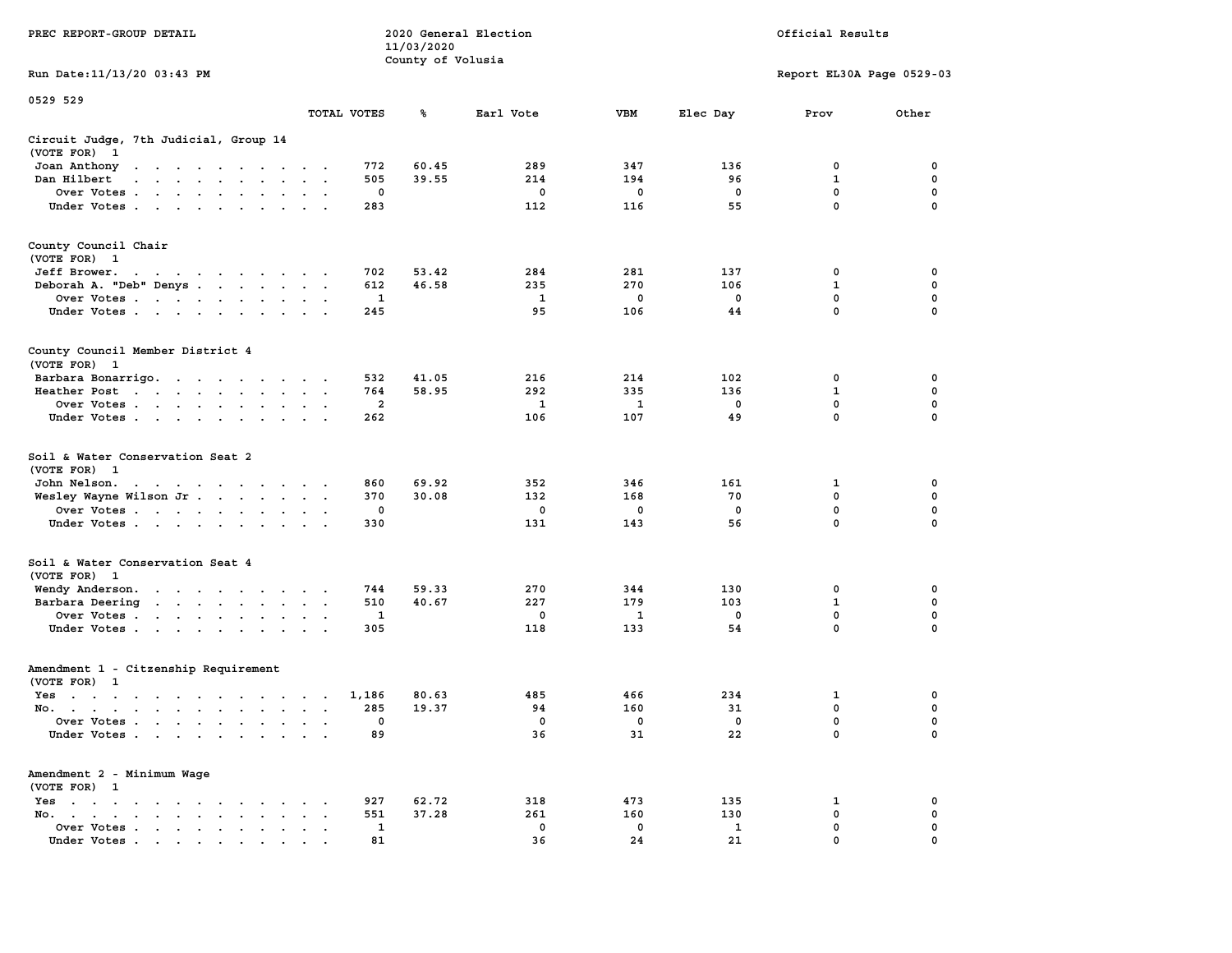| PREC REPORT-GROUP DETAIL                                                                                                  |                     | 11/03/2020<br>County of Volusia | 2020 General Election |                   |                    | Official Results            |                         |
|---------------------------------------------------------------------------------------------------------------------------|---------------------|---------------------------------|-----------------------|-------------------|--------------------|-----------------------------|-------------------------|
| Run Date: 11/13/20 03:43 PM                                                                                               |                     |                                 |                       |                   |                    | Report EL30A Page 0529-04   |                         |
| 0529 529                                                                                                                  | TOTAL VOTES         | ℁                               | Earl Vote             | <b>VBM</b>        | Elec Day           | Prov                        | Other                   |
| Amendment 3 - Primary Elections<br>(VOTE FOR) 1                                                                           |                     |                                 |                       |                   |                    |                             |                         |
| Yes                                                                                                                       | 813                 | 56.85                           | 285                   | 369               | 159                | 0                           | 0                       |
| No.                                                                                                                       | 617                 | 43.15                           | 278                   | 241               | 97                 | $\mathbf{1}$                | $\mathbf 0$             |
| Over Votes                                                                                                                | $\mathbf{1}$        |                                 | $\mathbf{1}$          | $\mathbf 0$       | $\mathbf 0$        | $\mathbf{0}$                | $\mathbf 0$             |
| Under Votes                                                                                                               | 129                 |                                 | 51                    | 47                | 31                 | $\mathbf 0$                 | $\mathbf 0$             |
| Amendment 4 - Apprl Const. Amendment                                                                                      |                     |                                 |                       |                   |                    |                             |                         |
| (VOTE FOR) 1<br>Yes                                                                                                       | 711                 | 50.07                           | 328                   | 241               | 141                | 1                           | 0                       |
| No.                                                                                                                       | 709                 | 49.93                           | 238                   | 357               | 114                | $\mathbf{0}$                | $\mathbf 0$             |
| Over Votes                                                                                                                | 0                   |                                 | $\mathbf{0}$          | $^{\circ}$        | $\mathbf 0$        | $\mathbf{0}$                | $\mathbf 0$             |
| Under Votes.                                                                                                              | 140                 |                                 | 49                    | 59                | 32                 | $\mathbf 0$                 | $\mathbf 0$             |
| Amendment 5 - Homestead Property Taxes<br>(VOTE FOR) 1                                                                    |                     |                                 |                       |                   |                    |                             |                         |
| Yes                                                                                                                       | 992                 | 70.71                           | 400                   | 406               | 185                | 1                           | $\mathbf 0$             |
| No.                                                                                                                       | 411                 | 29.29                           | 153                   | 189               | 69                 | $\Omega$                    | $\mathbf 0$             |
| Over Votes<br>Under Votes.                                                                                                | $\mathbf{1}$<br>156 |                                 | $\Omega$<br>62        | $\mathbf 0$<br>62 | $\mathbf{1}$<br>32 | $\mathbf{0}$<br>$\mathbf 0$ | $\mathbf 0$<br>$\Omega$ |
|                                                                                                                           |                     |                                 |                       |                   |                    |                             |                         |
| Amendment 6 - Ad Valorem Tax Discount<br>(VOTE FOR) 1                                                                     |                     |                                 |                       |                   |                    |                             |                         |
| $Yes \cdot \cdot \cdot \cdot \cdot \cdot \cdot \cdot \cdot \cdot \cdot \cdot \cdot$                                       | 1,186               | 82.76                           | 473                   | 495               | 217                | $\mathbf{1}$                | 0                       |
| No.                                                                                                                       | 247                 | 17.24                           | 90                    | 117               | 40                 | $\Omega$                    | $\mathbf 0$             |
| Over Votes                                                                                                                | 1                   |                                 | 1                     | $\mathbf 0$       | $\mathbf 0$        | $\mathbf{0}$                | $\mathbf 0$             |
| Under Votes                                                                                                               | 126                 |                                 | 51                    | 45                | 30                 | $\Omega$                    | $\Omega$                |
| Volusia ECHO<br>(VOTE FOR) 1                                                                                              |                     |                                 |                       |                   |                    |                             |                         |
| Yes (For Bonds)                                                                                                           | 1,107               | 77.30                           | 393                   | 511               | 203                | 0                           | 0                       |
| No (Against Bonds)                                                                                                        | 325                 | 22.70                           | 171                   | 101               | 52                 | $\mathbf{1}$                | 0                       |
| Over Votes                                                                                                                | 0                   |                                 | $\mathbf 0$           | $\mathbf 0$       | $\mathbf 0$        | $\mathbf 0$                 | $\mathbf 0$             |
| Under Votes                                                                                                               | 128                 |                                 | 51                    | 45                | 32                 | $\Omega$                    | $\Omega$                |
| Volusia Forever<br>(VOTE FOR) 1                                                                                           |                     |                                 |                       |                   |                    |                             |                         |
| Yes (For Bonds)<br>$\mathbf{r}$ , $\mathbf{r}$ , $\mathbf{r}$ , $\mathbf{r}$ , $\mathbf{r}$ , $\mathbf{r}$ , $\mathbf{r}$ | 1,131               | 78.71                           | 401                   | 528               | 202                | 0                           | 0                       |
| No (Against Bonds)                                                                                                        | 306                 | 21.29                           | 164                   | 87                | 54                 | $\mathbf{1}$                | 0                       |
| Over Votes                                                                                                                | $\mathbf 0$         |                                 | $\mathbf{0}$          | $\Omega$          | $\mathbf{0}$       | $\mathbf{0}$                | $\mathbf 0$             |
| Under Votes                                                                                                               | 123                 |                                 | 50                    | 42                | 31                 | $\mathbf 0$                 | $\mathbf 0$             |
|                                                                                                                           |                     |                                 |                       |                   |                    |                             |                         |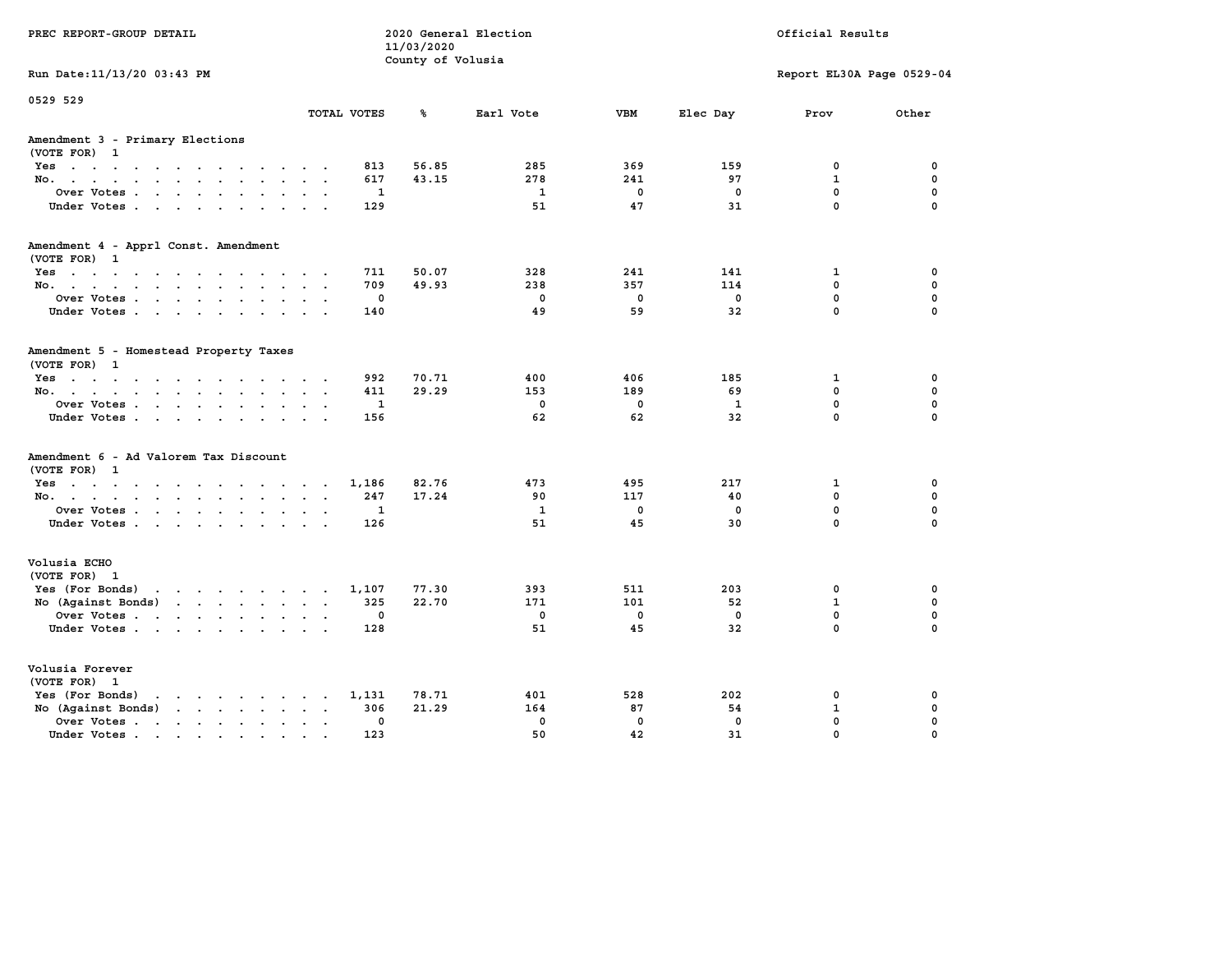|                                                                                                                                                                                                                                                                          |                      |                | 11/03/2020        |              |                         |                |                           |             |
|--------------------------------------------------------------------------------------------------------------------------------------------------------------------------------------------------------------------------------------------------------------------------|----------------------|----------------|-------------------|--------------|-------------------------|----------------|---------------------------|-------------|
|                                                                                                                                                                                                                                                                          |                      |                | County of Volusia |              |                         |                |                           |             |
| Run Date: 11/13/20 03:43 PM                                                                                                                                                                                                                                              |                      |                |                   |              |                         |                | Report EL30A Page 0530-01 |             |
| 0530 530                                                                                                                                                                                                                                                                 |                      |                |                   |              |                         |                |                           |             |
|                                                                                                                                                                                                                                                                          |                      | TOTAL VOTES    | ℁                 | Earl Vote    | VBM                     | Elec Day       | Prov                      | Other       |
| REGISTERED VOTERS - TOTAL .<br>$\mathcal{L}(\mathbf{z})$ , and $\mathcal{L}(\mathbf{z})$ , and                                                                                                                                                                           | $\sim$ $\sim$ $\sim$ | 2,473          |                   |              |                         |                |                           |             |
| BALLOTS CAST - TOTAL.<br>$\cdots$<br>$\sim$<br>$\ddot{\phantom{a}}$                                                                                                                                                                                                      | $\ddot{\phantom{a}}$ | 1,629          |                   | 557          | 689                     | 383            | 0                         | 0           |
| BALLOTS CAST - BLANK.<br>$\ddot{\phantom{a}}$<br>$\ddot{\phantom{a}}$                                                                                                                                                                                                    |                      | 1              | .06               | $\mathbf{1}$ | $\mathbf 0$             | $\mathbf 0$    | $\mathbf 0$               | $\mathbf 0$ |
| VOTER TURNOUT - TOTAL<br>$\cdot$ $\cdot$<br>$\ddot{\phantom{a}}$<br>$\sim$                                                                                                                                                                                               |                      |                | 65.87             |              |                         |                |                           |             |
| VOTER TURNOUT - BLANK<br>$\mathbf{r}$ . The set of $\mathbf{r}$                                                                                                                                                                                                          | $\sim$ $\sim$        |                | .04               |              |                         |                |                           |             |
| President and Vice President                                                                                                                                                                                                                                             |                      |                |                   |              |                         |                |                           |             |
| (VOTE FOR) 1                                                                                                                                                                                                                                                             |                      |                |                   |              |                         |                |                           |             |
| Donald J. Trump (REP)                                                                                                                                                                                                                                                    |                      | 788            | 48.88             | 282          | 265                     | 241            | 0                         | 0           |
| Joseph R. Biden (DEM)<br>$\cdot$ $\cdot$ $\cdot$ $\cdot$ $\cdot$ $\cdot$ $\cdot$                                                                                                                                                                                         |                      | 793            | 49.19             | 266          | 399                     | 128            | 0                         | 0           |
| Jo Jorgensen (LPF)                                                                                                                                                                                                                                                       |                      | 17             | 1.05              | 4            | 5                       | 8              | 0                         | $\mathbf 0$ |
| Roque "Rocky" De La Fuente (REF).<br>$\sim$<br>$\sim$                                                                                                                                                                                                                    |                      | 1              | .06               | 0            | $\mathbf{1}$            | 0              | 0                         | $\mathbf 0$ |
| Gloria La Riva (PSL).                                                                                                                                                                                                                                                    | $\ddot{\phantom{0}}$ | 3              | .19               | 0            | 3                       | $\mathbf 0$    | 0                         | $\mathbf 0$ |
| $\sim$                                                                                                                                                                                                                                                                   |                      | 3              | .19               | 0            | $\mathbf{1}$            | $\overline{a}$ | 0                         | $\mathbf 0$ |
| Howie Hawkins (GRE)<br>$\sim$                                                                                                                                                                                                                                            |                      |                |                   |              |                         |                |                           |             |
| Don Blankenship (CPF)                                                                                                                                                                                                                                                    |                      | 0              |                   | 0            | 0                       | $\mathbf 0$    | 0                         | $\Omega$    |
| WRITE-IN.<br>$\ddot{\phantom{a}}$<br>$\bullet$<br>$\bullet$                                                                                                                                                                                                              |                      | 7              | .43               | 0            | 4                       | $\overline{3}$ | 0                         | $\mathbf 0$ |
| Over Votes                                                                                                                                                                                                                                                               |                      | 8              |                   | 0            | 7                       | $\mathbf{1}$   | 0                         | 0           |
| Under Votes                                                                                                                                                                                                                                                              |                      | 9              |                   | 5            | $\overline{\mathbf{4}}$ | $\mathbf 0$    | $\mathbf 0$               | $\mathbf 0$ |
| Representative in Congress District 6<br>(VOTE FOR) 1                                                                                                                                                                                                                    |                      |                |                   |              |                         |                |                           |             |
| Michael Waltz (REP)                                                                                                                                                                                                                                                      |                      | 793            | 51.23             | 275          | 276                     | 242            | 0                         | 0           |
| Clint Curtis (DEM)<br>the contract of the contract of the contract of the contract of the contract of                                                                                                                                                                    |                      | 750            | 48.45             | 260          | 368                     | 122            | 0                         | 0           |
| $WRITE-IN.$<br>$\ddot{\phantom{a}}$<br>$\overline{\phantom{a}}$                                                                                                                                                                                                          |                      | 5              | .32               | 1            | 3                       | 1              | 0                         | $\pmb{0}$   |
| Over Votes<br>$\sim$                                                                                                                                                                                                                                                     |                      | $\mathbf 0$    |                   | $\mathbf 0$  | $\mathbf 0$             | $\mathbf 0$    | 0                         | $\mathbf 0$ |
| Under Votes                                                                                                                                                                                                                                                              |                      | 81             |                   | 21           | 42                      | 18             | 0                         | $\Omega$    |
| State Attorney 7th Judicial Circuit                                                                                                                                                                                                                                      |                      |                |                   |              |                         |                |                           |             |
| (VOTE FOR) 1                                                                                                                                                                                                                                                             |                      |                |                   |              |                         |                |                           |             |
| R.J. Larizza (REP)<br>$\mathbf{r}$ . The contract of the contract of the contract of the contract of the contract of the contract of the contract of the contract of the contract of the contract of the contract of the contract of the contract of th<br>$\sim$ $\sim$ |                      | 813            | 55.91             | 284          | 291                     | 238            | 0                         | 0           |
| Don Dempsey.<br>the contract of the contract of the contract of the contract of the contract of the contract of the contract of                                                                                                                                          | $\ddotsc$            | 641            | 44.09             | 208          | 319                     | 114            | 0                         | 0           |
| Over Votes<br>$\ddot{\phantom{a}}$                                                                                                                                                                                                                                       | $\ddot{\phantom{0}}$ | 0              |                   | $\mathbf 0$  | 0                       | 0              | 0                         | 0           |
| Under Votes                                                                                                                                                                                                                                                              |                      | 175            |                   | 65           | 79                      | 31             | 0                         | $\Omega$    |
|                                                                                                                                                                                                                                                                          |                      |                |                   |              |                         |                |                           |             |
| State Senator District 7<br>(VOTE FOR) 1                                                                                                                                                                                                                                 |                      |                |                   |              |                         |                |                           |             |
| Travis J. Hutson (REP)                                                                                                                                                                                                                                                   |                      | 745            | 48.47             | 269          | 250                     | 226            | 0                         | 0           |
| Heather Hunter (DEM).<br>$\ddot{\phantom{0}}$                                                                                                                                                                                                                            | $\sim$               | 791            | 51.46             | 264          | 393                     | 134            | 0                         | $\pmb{0}$   |
| WRITE-IN.                                                                                                                                                                                                                                                                |                      | 1              | .07               | $\mathbf{1}$ | 0                       | $\mathbf 0$    | 0                         | $\mathbf 0$ |
| Over Votes<br>$\ddot{\phantom{a}}$<br>$\ddot{\phantom{a}}$                                                                                                                                                                                                               |                      | $\overline{2}$ |                   | 0            | 0                       | $\overline{a}$ | $\mathbf 0$               | 0           |
| Under Votes                                                                                                                                                                                                                                                              |                      | 90             |                   | 23           | 46                      | 21             | $\mathbf 0$               | $\mathbf 0$ |
|                                                                                                                                                                                                                                                                          | $\sim$ $\sim$        |                |                   |              |                         |                |                           |             |
| State Representative District 26<br>(VOTE FOR) 1                                                                                                                                                                                                                         |                      |                |                   |              |                         |                |                           |             |
| Elizabeth Fetterhoff (REP).                                                                                                                                                                                                                                              |                      | 795            | 51.52             | 275          | 286                     | 234            | 0                         | 0           |
| Patrick Henry (DEM)                                                                                                                                                                                                                                                      |                      | 748            | 48.48             | 255          | 363                     | 130            | 0                         | $\pmb{0}$   |
| Over Votes.<br>the contract of the contract of the contract of the contract of the contract of the contract of the contract of                                                                                                                                           | $\sim$ $\sim$        | 0              |                   | $\mathbf 0$  | 0                       | $\mathbf 0$    | 0                         | $\mathbf 0$ |
| Under Votes<br>$\bullet$<br>the contract of the contract of the contract of the contract of the contract of the contract of the contract of                                                                                                                              |                      | 86             |                   | 27           | 40                      | 19             | $\mathbf 0$               | $\mathbf 0$ |
|                                                                                                                                                                                                                                                                          |                      |                |                   |              |                         |                |                           |             |

**PREC REPORT-GROUP DETAIL 2020 General Election Official Results**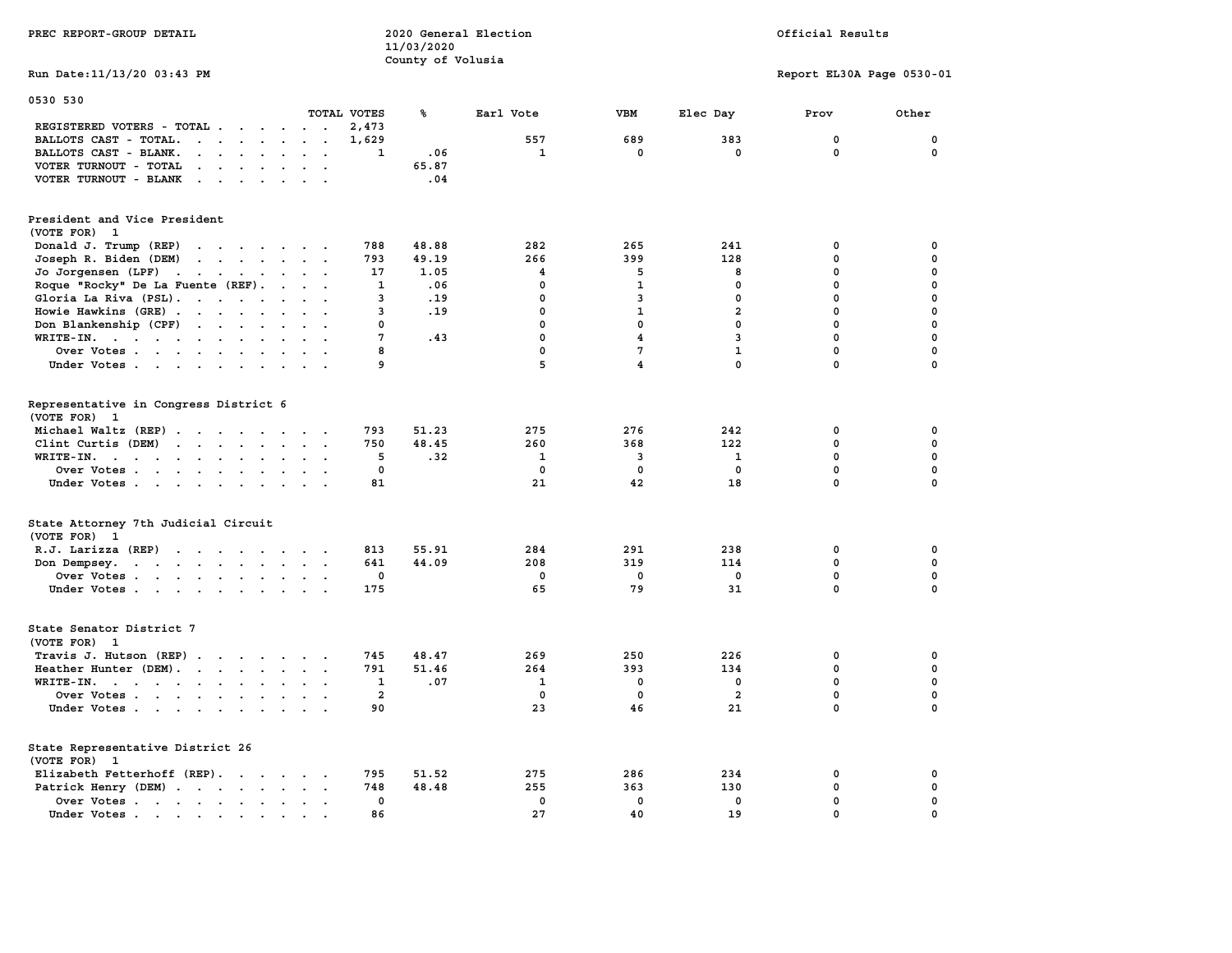| PREC REPORT-GROUP DETAIL                                                                                               |                               | 11/03/2020        | 2020 General Election |                     |             | Official Results          |          |
|------------------------------------------------------------------------------------------------------------------------|-------------------------------|-------------------|-----------------------|---------------------|-------------|---------------------------|----------|
| Run Date: 11/13/20 03:43 PM                                                                                            |                               | County of Volusia |                       |                     |             | Report EL30A Page 0530-02 |          |
| 0530 530                                                                                                               |                               |                   |                       |                     |             |                           |          |
|                                                                                                                        | TOTAL VOTES                   | ℁                 | Earl Vote             | VBM                 | Elec Day    | Prov                      | Other    |
| Supreme Court - Carlos G. Muniz<br>(VOTE FOR) 1                                                                        |                               |                   |                       |                     |             |                           |          |
| Yes                                                                                                                    | 914                           | 67.06             | 318                   | 370                 | 226         | 0                         | 0        |
| No.                                                                                                                    | 449                           | 32.94             | 149                   | 202                 | 98          | $\mathbf 0$               | 0        |
| Over Votes                                                                                                             | 0                             |                   | 0                     | 0                   | 0           | 0                         | 0        |
| Under Votes                                                                                                            | 266                           |                   | 90                    | 117                 | 59          | $\mathbf 0$               | $\Omega$ |
| 5th Dist Crt of Appeal - Evander<br>(VOTE FOR) 1                                                                       |                               |                   |                       |                     |             |                           |          |
| Yes                                                                                                                    | 1,005                         | 73.79             | 339                   | 432                 | 234         | 0                         | 0        |
| No.                                                                                                                    | 357                           | 26.21             | 127                   | 144                 | 86          | $\mathbf 0$               | 0        |
| Over Votes                                                                                                             | 0                             |                   | $\mathbf 0$           | 0                   | $\mathbf 0$ | $\mathbf 0$               | 0        |
| Under Votes                                                                                                            | 267                           |                   | 91                    | 113                 | 63          | $\mathbf 0$               | 0        |
| 5th Dist Crt of Appeal - Grosshans<br>(VOTE FOR) 1                                                                     |                               |                   |                       |                     |             |                           |          |
| Yes                                                                                                                    | 915                           | 68.08             | 304                   | 383                 | 228         | 0                         | 0        |
| No.                                                                                                                    | 429                           | 31.92             | 155                   | 186                 | 88          | 0                         | 0        |
| Over Votes                                                                                                             | $\mathbf{0}$                  |                   | $\mathbf 0$           | 0                   | 0           | $\mathbf 0$               | 0        |
| Under Votes                                                                                                            | 285                           |                   | 98                    | 120                 | 67          | $\mathbf 0$               | 0        |
| 5th Dist Crt of Appeal - Harris<br>(VOTE FOR) 1                                                                        |                               |                   |                       |                     |             |                           |          |
| Yes                                                                                                                    | 990                           | 72.96             | 334                   | 410                 | 246         | 0                         | 0        |
| No.                                                                                                                    | 367                           | 27.04             | 129                   | 164                 | 74          | $\mathbf 0$               | 0        |
| Over Votes                                                                                                             | 1                             |                   | 1                     | 0                   | 0           | $\mathbf 0$               | 0        |
| Under Votes                                                                                                            | 271                           |                   | 93                    | 115                 | 63          | $\mathbf 0$               | $\Omega$ |
| 5th Dist Crt of Appeal - Orfinger<br>(VOTE FOR) 1                                                                      |                               |                   |                       |                     |             |                           |          |
| Yes                                                                                                                    | 994                           | 72.77             | 325                   | 440                 | 229         | 0                         | 0        |
| No.                                                                                                                    | 372                           | 27.23             | 140                   | 143                 | 89          | $\mathbf 0$               | 0        |
| Over Votes                                                                                                             | 0                             |                   | $\mathbf 0$           | 0                   | 0           | 0                         | 0        |
| Under Votes                                                                                                            | 263                           |                   | 92                    | 106                 | 65          | $\mathbf 0$               | $\Omega$ |
| 5th Dist Crt of Appeal - Sasso<br>(VOTE FOR) 1                                                                         |                               |                   |                       |                     |             |                           |          |
| Yes<br>the contract of the contract of the contract of the contract of the contract of the contract of the contract of | 940                           | 70.68             | 316                   | 400                 | 224         | 0                         | 0        |
| No.                                                                                                                    | 390                           | 29.32             | 137                   | 164                 | 89          | 0                         | 0        |
| Over Votes                                                                                                             | $\Omega$                      |                   | $^{\circ}$            | 0                   | 0           | 0                         | 0        |
| Under Votes                                                                                                            | 299                           |                   | 104                   | 125                 | 70          | 0                         | 0        |
| 5th Dist Crt of Appeal - Wallis<br>(VOTE FOR) 1                                                                        |                               |                   |                       |                     |             |                           |          |
| $Yes \cdot \cdot \cdot \cdot \cdot \cdot \cdot \cdot \cdot$                                                            | 935                           | 69.88             | 315                   | 405                 | 215         | 0                         | 0        |
| No.<br>$\ddot{\phantom{0}}$                                                                                            | 403<br>$\bullet$<br>$\bullet$ | 30.12             | 138                   | 165                 | 100         | $\mathbf 0$               | 0        |
| Over Votes<br>Under Votes                                                                                              | 1<br>290                      |                   | 0<br>104              | $\mathbf{1}$<br>118 | 0<br>68     | 0<br>0                    | 0        |
|                                                                                                                        |                               |                   |                       |                     |             |                           |          |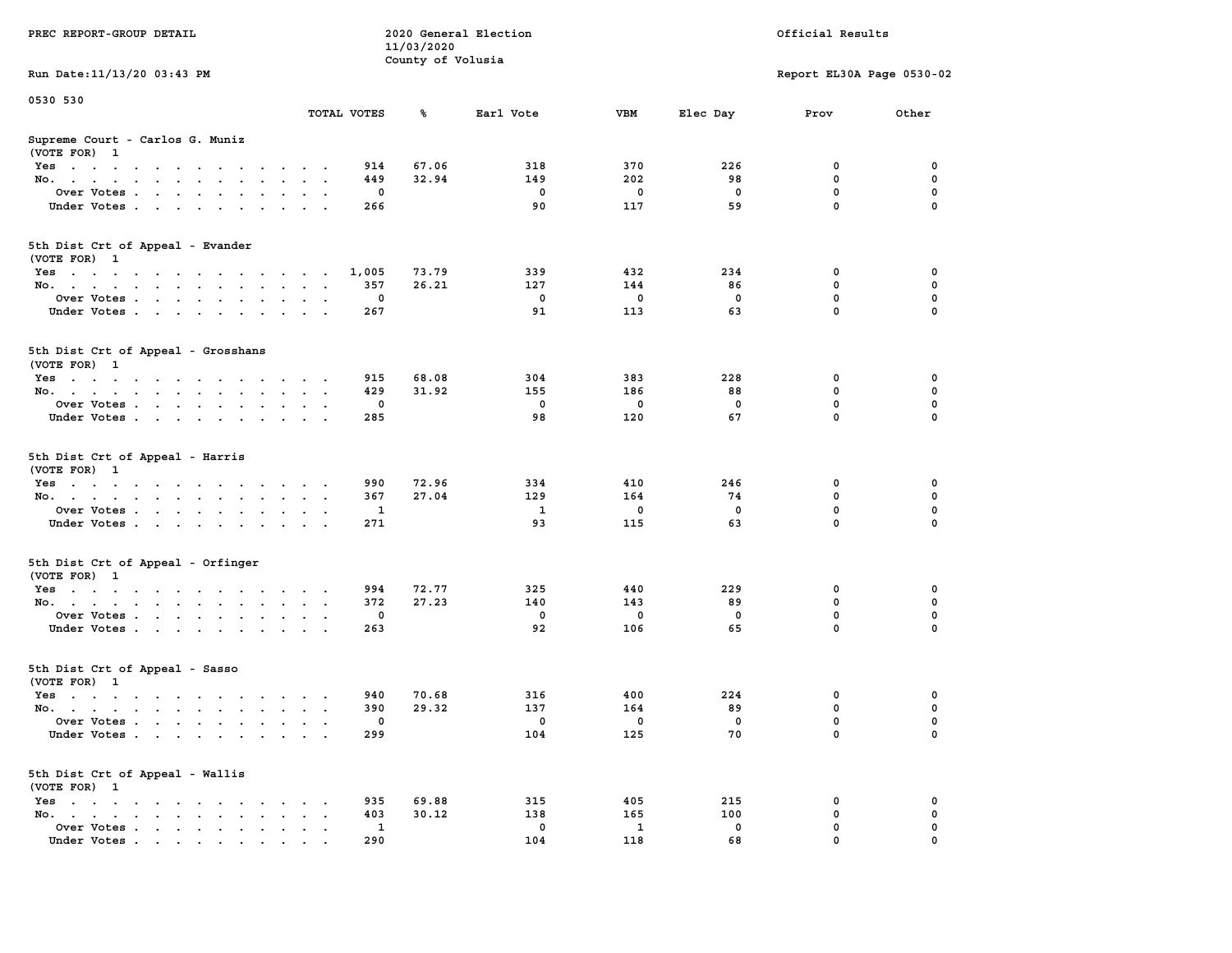|                                                                                                                                                                                                                                                                           |                                                                             | 11/03/2020        |             |            |             |                           |             |
|---------------------------------------------------------------------------------------------------------------------------------------------------------------------------------------------------------------------------------------------------------------------------|-----------------------------------------------------------------------------|-------------------|-------------|------------|-------------|---------------------------|-------------|
| Run Date:11/13/20 03:43 PM                                                                                                                                                                                                                                                |                                                                             | County of Volusia |             |            |             | Report EL30A Page 0530-03 |             |
| 0530 530                                                                                                                                                                                                                                                                  |                                                                             |                   |             |            |             |                           |             |
|                                                                                                                                                                                                                                                                           | TOTAL VOTES                                                                 | %                 | Earl Vote   | <b>VBM</b> | Elec Day    | Prov                      | Other       |
| Circuit Judge, 7th Judicial, Group 14<br>(VOTE FOR)<br>- 1                                                                                                                                                                                                                |                                                                             |                   |             |            |             |                           |             |
| Joan Anthony<br>$\ddot{\phantom{0}}$                                                                                                                                                                                                                                      | 921<br>$\cdot$                                                              | 66.98             | 322         | 404        | 195         | 0                         | 0           |
| Dan Hilbert<br>$\overline{\phantom{a}}$<br>$\sim$<br>$\cdot$ $\cdot$<br>$\sim$<br>$\sim$                                                                                                                                                                                  | 454                                                                         | 33.02             | 157         | 174        | 123         | 0                         | $\pmb{0}$   |
| Over Votes .<br>the contract of the contract of                                                                                                                                                                                                                           | $\mathbf 0$<br>$\ddot{\phantom{a}}$                                         |                   | $\mathbf 0$ | 0          | $\mathbf 0$ | $\mathbf 0$               | 0           |
| Under Votes<br>$\ddot{\phantom{a}}$                                                                                                                                                                                                                                       | 254<br>$\bullet$                                                            |                   | 78          | 111        | 65          | $\mathbf 0$               | 0           |
| County Council Chair<br>(VOTE FOR) 1                                                                                                                                                                                                                                      |                                                                             |                   |             |            |             |                           |             |
| Jeff Brower.                                                                                                                                                                                                                                                              | 743                                                                         | 53.65             | 237         | 315        | 191         | 0                         | 0           |
| Deborah A. "Deb" Denys                                                                                                                                                                                                                                                    | 642<br>$\mathbf{A}$<br>$\cdot$<br>$\sim$                                    | 46.35             | 241         | 270        | 131         | 0                         | 0           |
| Over Votes<br>$\ddot{\phantom{a}}$                                                                                                                                                                                                                                        | 0<br>$\cdot$<br>$\ddot{\phantom{a}}$                                        |                   | 0           | 0          | 0           | 0                         | $\mathbf 0$ |
| Under Votes<br>$\sim$                                                                                                                                                                                                                                                     | 244<br>$\cdot$ $\cdot$ $\cdot$                                              |                   | 79          | 104        | 61          | $\mathbf{0}$              | $\mathbf 0$ |
| County Council Member District 4<br>(VOTE FOR) 1                                                                                                                                                                                                                          |                                                                             |                   |             |            |             |                           |             |
| Barbara Bonarrigo.                                                                                                                                                                                                                                                        | 504<br>$\bullet$ .<br><br><br><br><br>                                      | 36.87             | 182         | 213        | 109         | 0                         | 0           |
| Heather Post<br>$\mathbf{r}$ . The contract of the contract of the contract of the contract of the contract of the contract of the contract of the contract of the contract of the contract of the contract of the contract of the contract of th<br>$\ddot{\phantom{0}}$ | 863<br>$\bullet$<br>$\bullet$                                               | 63.13             | 295         | 363        | 205         | $\mathbf 0$               | $\mathbf 0$ |
| Over Votes<br>$\ddot{\phantom{a}}$                                                                                                                                                                                                                                        | $\mathbf 0$                                                                 |                   | $\mathbf 0$ | 0          | 0           | $\mathbf 0$               | 0           |
| Under Votes<br>$\bullet$ . $\bullet$ .<br>$\cdot$                                                                                                                                                                                                                         | 262<br>$\mathbf{r}$                                                         |                   | 80          | 113        | 69          | $\mathbf 0$               | $\mathbf 0$ |
| Soil & Water Conservation Seat 2<br>(VOTE FOR)<br>- 1                                                                                                                                                                                                                     |                                                                             |                   |             |            |             |                           |             |
| John Nelson.<br>$\mathcal{A}=\mathcal{A}=\mathcal{A}=\mathcal{A}=\mathcal{A}=\mathcal{A}=\mathcal{A}=\mathcal{A}$ .                                                                                                                                                       | 843<br>$\cdot$ $\cdot$                                                      | 66.43             | 282         | 353        | 208         | 0                         | 0           |
| Wesley Wayne Wilson Jr<br>$\sim$ $\sim$                                                                                                                                                                                                                                   | 426<br>$\ddot{\phantom{a}}$<br>$\ddot{\phantom{a}}$<br>$\ddot{\phantom{a}}$ | 33.57             | 159         | 175        | 92          | 0                         | $\mathbf 0$ |
| Over Votes                                                                                                                                                                                                                                                                | 0                                                                           |                   | 0           | 0          | $\mathbf 0$ | $\mathbf 0$               | $\mathbf 0$ |
| Under Votes<br>$\ddot{\phantom{a}}$                                                                                                                                                                                                                                       | 360                                                                         |                   | 116         | 161        | 83          | 0                         | 0           |
| Soil & Water Conservation Seat 4<br>(VOTE FOR) 1                                                                                                                                                                                                                          |                                                                             |                   |             |            |             |                           |             |
| Wendy Anderson.<br>the contract of the contract of the                                                                                                                                                                                                                    | 886                                                                         | 66.67             | 305         | 386        | 195         | 0                         | 0           |
| Barbara Deering<br>$\sim$                                                                                                                                                                                                                                                 | 443<br>$\bullet$<br>$\bullet$<br>$\blacksquare$                             | 33.33             | 162         | 164        | 117         | 0                         | 0           |
| Over Votes<br>$\blacksquare$                                                                                                                                                                                                                                              | 0<br>$\bullet$<br>$\bullet$                                                 |                   | 0           | 0          | 0           | $\mathbf 0$               | $\mathbf 0$ |
| Under Votes<br>$\ddot{\phantom{0}}$                                                                                                                                                                                                                                       | 300<br>$\cdot$                                                              |                   | 90          | 139        | 71          | $\mathbf 0$               | 0           |
| Amendment 1 - Citzenship Requirement<br>(VOTE FOR) 1                                                                                                                                                                                                                      |                                                                             |                   |             |            |             |                           |             |
| $Yes \t . \t .$<br>$\cdot$ $\cdot$<br>$\sim$<br>$\sim$ $\sim$ $\sim$<br>$\cdot$ $\cdot$                                                                                                                                                                                   | 1,186<br>$\cdot$<br>$\sim$<br>$\cdot$                                       | 78.34             | 377         | 503        | 306         | 0                         | 0           |
| No.<br>$\cdot$                                                                                                                                                                                                                                                            | 328<br>$\ddot{\phantom{a}}$<br>$\overline{\phantom{a}}$<br>$\cdot$          | 21.66             | 139         | 138        | 51          | 0                         | $\mathbf 0$ |
| Over Votes .<br>$\sim$<br>$\sim$<br>$\ddot{\phantom{0}}$<br>$\ddot{\phantom{a}}$<br>$\cdot$                                                                                                                                                                               | 2<br>$\cdot$<br>$\ddot{\phantom{a}}$<br>$\cdot$                             |                   | 1           | 0          | 1           | $\mathbf 0$               | 0           |
| Under Votes.<br>$\sim$                                                                                                                                                                                                                                                    | 113<br>$\sim$<br>$\cdot$ .                                                  |                   | 40          | 48         | 25          | $\mathbf 0$               | 0           |
| Amendment 2 - Minimum Wage<br>(VOTE FOR) 1                                                                                                                                                                                                                                |                                                                             |                   |             |            |             |                           |             |
| Yes<br>$\ddot{\phantom{1}}$<br>$\bullet$<br>$\ddot{\phantom{0}}$<br>$\ddot{\phantom{a}}$<br>$\blacksquare$ .<br>$\ddot{\phantom{a}}$<br>$\cdot$<br>$\sim$                                                                                                                 | 1,023<br>$\bullet$                                                          | 67.04             | 331         | 477        | 215         | 0                         | 0           |
| No.<br>$\overline{\phantom{a}}$<br>$\bullet$ .<br><br><br><br><br><br><br><br><br><br><br><br>$\bullet$                                                                                                                                                                   | 503<br>$\ddot{\phantom{a}}$                                                 | 32.96             | 190         | 169        | 144         | 0                         | $\mathbf 0$ |
| Over Votes<br>$\blacksquare$ .<br>$\bullet$<br>$\ddot{\phantom{0}}$                                                                                                                                                                                                       | 0<br>$\ddot{\phantom{a}}$<br>$\cdot$                                        |                   | 0           | 0          | 0           | $\mathbf 0$               | $\mathbf 0$ |
| Under Votes                                                                                                                                                                                                                                                               | 103                                                                         |                   | 36          | 43         | 24          | $\mathbf{0}$              | $\mathbf 0$ |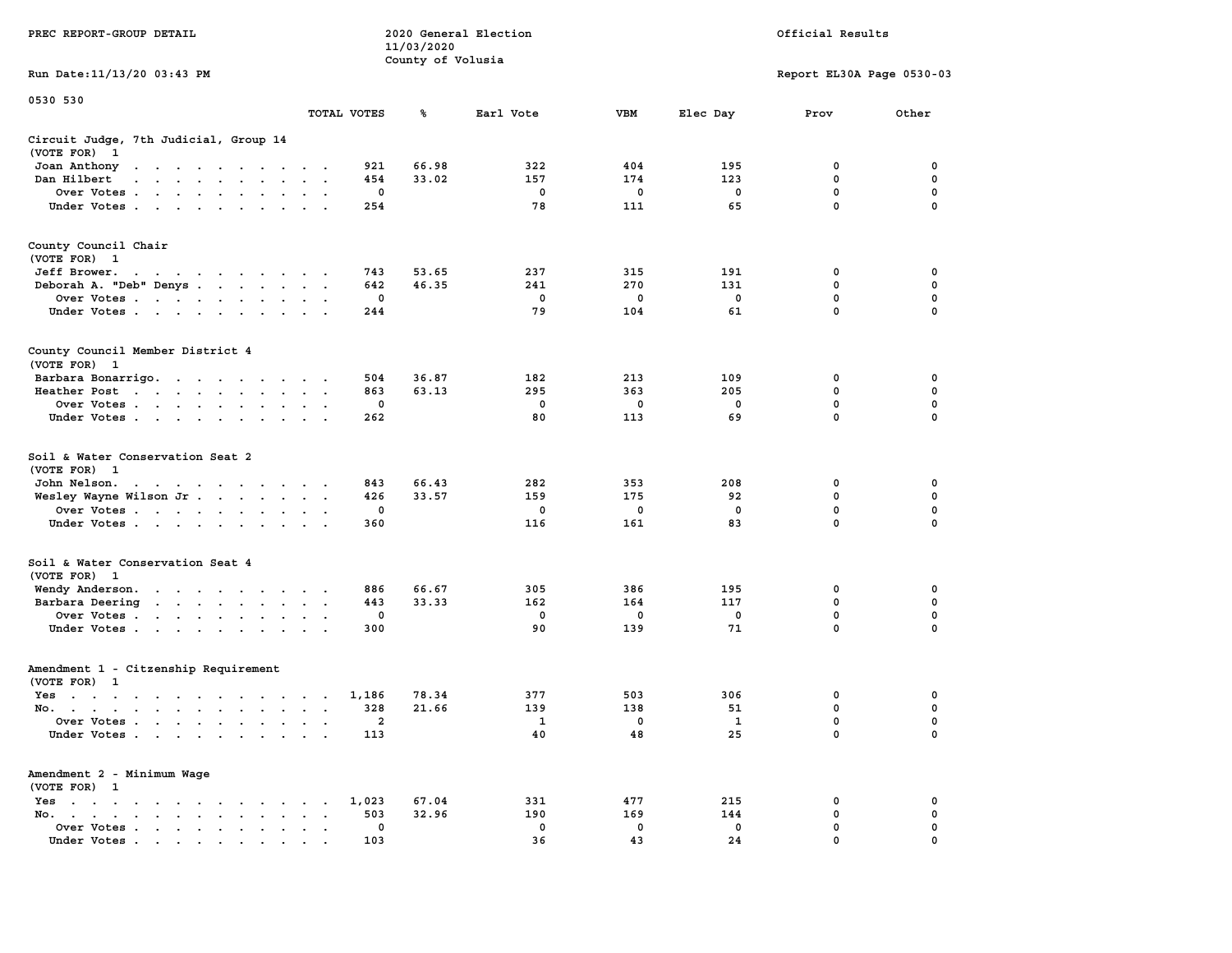| PREC REPORT-GROUP DETAIL                                                                                                           |                             |             | 11/03/2020<br>County of Volusia | 2020 General Election |                    |             | Official Results          |                  |
|------------------------------------------------------------------------------------------------------------------------------------|-----------------------------|-------------|---------------------------------|-----------------------|--------------------|-------------|---------------------------|------------------|
| Run Date: 11/13/20 03:43 PM                                                                                                        |                             |             |                                 |                       |                    |             | Report EL30A Page 0530-04 |                  |
| 0530 530                                                                                                                           |                             | TOTAL VOTES | ℁                               | Earl Vote             | <b>VBM</b>         | Elec Day    | Prov                      | Other            |
| Amendment 3 - Primary Elections<br>(VOTE FOR) 1                                                                                    |                             |             |                                 |                       |                    |             |                           |                  |
| Yes                                                                                                                                |                             | 883         | 60.03                           | 263                   | 411                | 209         | 0                         | 0                |
| No.                                                                                                                                |                             | 588         | 39.97                           | 233                   | 221                | 134         | 0                         | 0                |
| Over Votes                                                                                                                         |                             | 0           |                                 | $\mathbf 0$           | $\mathbf 0$        | 0           | $\mathbf 0$               | $\mathbf 0$      |
| Under Votes                                                                                                                        |                             | 158         |                                 | 61                    | 57                 | 40          | $\mathbf 0$               | $\mathbf 0$      |
| Amendment 4 - Apprl Const. Amendment                                                                                               |                             |             |                                 |                       |                    |             |                           |                  |
| (VOTE FOR) 1<br>Yes                                                                                                                |                             | 723         | 49.90                           | 236                   | 281                | 206         | 0                         | 0                |
| No.                                                                                                                                |                             | 726         | 50.10                           | 258                   | 335                | 133         | 0                         | 0                |
| Over Votes                                                                                                                         |                             | 0           |                                 | $\mathbf 0$           | $\mathbf 0$        | 0           | $\mathbf 0$               | $\mathbf 0$      |
| Under Votes                                                                                                                        |                             | 180         |                                 | 63                    | 73                 | 44          | $\mathbf 0$               | $\mathbf 0$      |
| Amendment 5 - Homestead Property Taxes<br>(VOTE FOR) 1                                                                             |                             |             |                                 |                       |                    |             |                           |                  |
| Yes                                                                                                                                |                             | 961         | 66.51                           | 308<br>184            | 426                | 227         | 0<br>0                    | 0<br>0           |
| No.<br>Over Votes                                                                                                                  |                             | 484<br>0    | 33.49                           | $\mathbf 0$           | 191<br>$\mathbf 0$ | 109<br>0    | $\mathbf 0$               | $\mathbf 0$      |
| Under Votes.                                                                                                                       |                             | 184         |                                 | 65                    | 72                 | 47          | $\Omega$                  | $\Omega$         |
| Amendment 6 - Ad Valorem Tax Discount<br>(VOTE FOR) 1                                                                              |                             |             |                                 |                       |                    |             |                           |                  |
| Yes                                                                                                                                |                             | 1,242       | 84.38                           | 393                   | 551                | 298         | 0                         | 0                |
| No.                                                                                                                                |                             | 230         | 15.63                           | 103<br>$\mathbf{1}$   | 83<br>$\mathbf 0$  | 44          | 0<br>$\mathbf 0$          | 0<br>$\mathbf 0$ |
| Over Votes<br>Under Votes                                                                                                          |                             | 1<br>156    |                                 | 60                    | 55                 | 0<br>41     | $\Omega$                  | $\Omega$         |
| Volusia ECHO<br>(VOTE FOR) 1                                                                                                       |                             |             |                                 |                       |                    |             |                           |                  |
| Yes (For Bonds)<br>the contract of the contract of the contract of the contract of the contract of the contract of the contract of |                             | 1,149       | 78.54                           | 382                   | 518                | 249         | 0                         | 0                |
| No (Against Bonds)                                                                                                                 |                             | 314         | 21.46                           | 110                   | 113                | 91          | $\mathbf{0}$              | 0                |
| Over Votes                                                                                                                         |                             | 0           |                                 | $\mathbf 0$           | $\mathbf 0$        | 0           | $\mathbf 0$               | $\mathbf 0$      |
| Under Votes                                                                                                                        |                             | 166         |                                 | 65                    | 58                 | 43          | $\Omega$                  | $\Omega$         |
| Volusia Forever<br>(VOTE FOR) 1                                                                                                    |                             |             |                                 |                       |                    |             |                           |                  |
| Yes (For Bonds)<br>$\mathbf{r}$ , and $\mathbf{r}$ , and $\mathbf{r}$ , and $\mathbf{r}$                                           |                             | 1,222       | 83.02                           | 405                   | 548                | 269         | 0                         | 0                |
| No (Against Bonds)                                                                                                                 | $\sim$ $\sim$ $\sim$ $\sim$ | 250         | 16.98                           | 94                    | 81                 | 75          | 0                         | 0                |
| Over Votes.<br>the contract of the contract of the                                                                                 | $\sim$ $\sim$ $\sim$        | $\mathbf 0$ |                                 | $\mathbf 0$           | $\mathbf 0$        | $\mathbf 0$ | $\mathbf 0$               | $\mathbf 0$      |
| Under Votes.                                                                                                                       |                             | 157         |                                 | 58                    | 60                 | 39          | $\Omega$                  | $\Omega$         |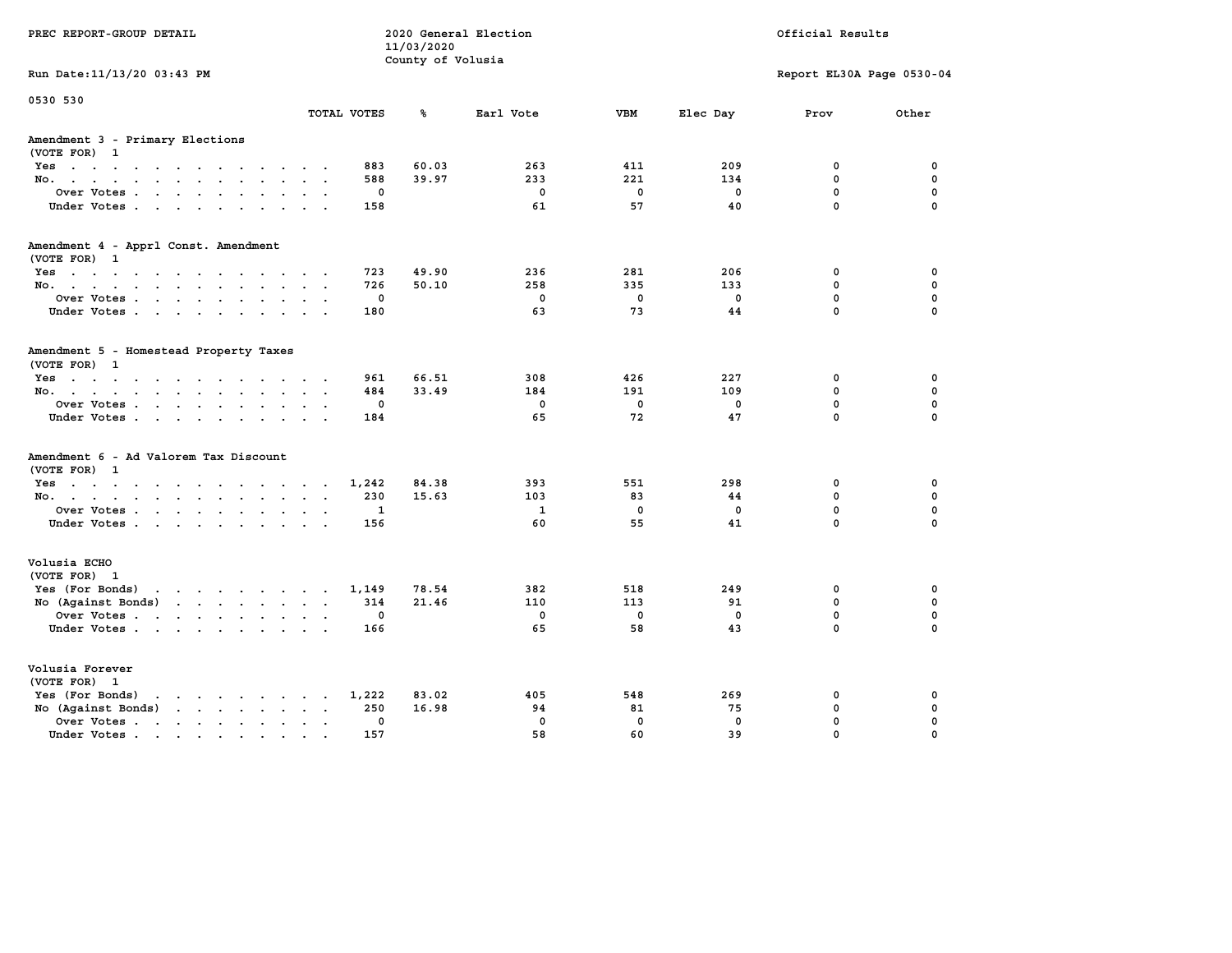| PREC REPORT-GROUP DETAIL                                                                                                        |                                                    | 11/03/2020<br>County of Volusia | 2020 General Election |                         |              | Official Results          |              |
|---------------------------------------------------------------------------------------------------------------------------------|----------------------------------------------------|---------------------------------|-----------------------|-------------------------|--------------|---------------------------|--------------|
| Run Date: 11/13/20 03:43 PM                                                                                                     |                                                    |                                 |                       |                         |              | Report EL30A Page 0532-01 |              |
| 0532 532                                                                                                                        | TOTAL VOTES                                        | %                               | Earl Vote             | VBM                     | Elec Day     | Prov                      | Other        |
| REGISTERED VOTERS - TOTAL                                                                                                       | 2,691                                              |                                 |                       |                         |              |                           |              |
| BALLOTS CAST - TOTAL.<br>$\cdots$                                                                                               | 2,469<br>$\mathbf{r}$<br>$\sim$                    |                                 | 676                   | 1,303                   | 490          | 0                         | $\mathbf 0$  |
| BALLOTS CAST - BLANK.<br>$\mathbf{r}$ , and $\mathbf{r}$ , and $\mathbf{r}$                                                     | 0<br>$\ddot{\phantom{0}}$                          |                                 | $\mathbf{0}$          | 0                       | $\mathbf{0}$ | 0                         | $\mathbf{0}$ |
| VOTER TURNOUT - TOTAL<br><b>Contract Contract</b><br>$\sim$<br>$\ddot{\phantom{a}}$                                             | $\sim$                                             | 91.75                           |                       |                         |              |                           |              |
| VOTER TURNOUT - BLANK                                                                                                           |                                                    |                                 |                       |                         |              |                           |              |
| President and Vice President                                                                                                    |                                                    |                                 |                       |                         |              |                           |              |
| (VOTE FOR) 1                                                                                                                    |                                                    |                                 |                       |                         |              |                           |              |
| Donald J. Trump (REP)                                                                                                           | 1,611                                              | 65.57                           | 512                   | 689                     | 410          | 0                         | $\mathbf 0$  |
| Joseph R. Biden (DEM)                                                                                                           | 816                                                | 33.21                           | 160                   | 585                     | 71           | $\mathbf 0$               | $\mathbf 0$  |
| Jo Jorgensen (LPF)                                                                                                              | 14                                                 | .57                             | 1                     | 8                       | 5            | 0                         | 0            |
| Roque "Rocky" De La Fuente (REF).                                                                                               | $\mathbf{1}$<br>$\sim$ $\sim$ $\sim$ $\sim$ $\sim$ | .04                             | $\Omega$              | $\mathbf{1}$            | $\Omega$     | $\mathbf{0}$              | $\mathbf 0$  |
| Gloria La Riva (PSL).                                                                                                           | 0<br>$\cdot$ $\cdot$                               |                                 | $\mathbf 0$           | $\mathbf 0$             | $\mathbf{0}$ | $\mathbf 0$               | $\mathbf 0$  |
| Howie Hawkins (GRE)                                                                                                             | $\overline{3}$<br>$\sim$ $\sim$                    | .12                             | $\mathbf{0}$          | 3                       | $\mathbf{0}$ | $\mathbf 0$               | $\mathbf 0$  |
| Don Blankenship (CPF)                                                                                                           | $\mathbf{1}$                                       | .04                             | $\mathbf 0$           | $\mathbf{1}$            | $\mathbf{0}$ | 0                         | $\mathbf 0$  |
| WRITE-IN.                                                                                                                       | 11<br>$\sim$                                       | .45                             | $\mathbf{1}$          | 7                       | 3            | $\mathbf 0$               | $\mathbf 0$  |
| Over Votes                                                                                                                      | $\overline{a}$                                     |                                 | $\mathbf{1}$          | $\mathbf{1}$            | $\mathbf{0}$ | $\mathbf 0$               | $\mathbf 0$  |
| Under Votes                                                                                                                     | 10                                                 |                                 | $\mathbf{1}$          | 8                       | $\mathbf{1}$ | $\mathbf 0$               | $\mathbf 0$  |
| Representative in Congress District 6<br>(VOTE FOR) 1                                                                           |                                                    |                                 |                       |                         |              |                           |              |
| Michael Waltz (REP)                                                                                                             | 1,677                                              | 69.47                           | 518                   | 739                     | 420          | $\mathbf 0$               | $\mathbf 0$  |
| Clint Curtis (DEM)                                                                                                              | 736                                                | 30.49                           | 151                   | 530                     | 55           | $\mathbf 0$               | $\mathbf 0$  |
| WRITE-IN.<br>the contract of the contract of the contract of the contract of the contract of the contract of the contract of    | 1<br>$\sim$ $\sim$                                 | .04                             | 0                     | 1                       | 0            | 0                         | 0            |
| Over Votes                                                                                                                      | 0<br>$\sim$                                        |                                 | 0                     | 0                       | 0            | $\mathbf 0$               | $\mathbf 0$  |
| Under Votes                                                                                                                     | 55                                                 |                                 | $7\phantom{.0}$       | 33                      | 15           | $\mathbf 0$               | 0            |
| State Attorney 7th Judicial Circuit<br>(VOTE FOR) 1                                                                             |                                                    |                                 |                       |                         |              |                           |              |
| R.J. Larizza (REP)                                                                                                              | 1,670                                              | 72.99                           | 521                   | 744                     | 405          | 0                         | 0            |
| Don Dempsey.<br>the contract of the contract of the contract of the contract of the contract of the contract of the contract of | 618                                                | 27.01                           | 116                   | 453                     | 49           | $\mathbf 0$               | $\mathbf 0$  |
| Over Votes                                                                                                                      | 0                                                  |                                 | $\mathbf 0$           | 0                       | 0            | 0                         | 0            |
| Under Votes                                                                                                                     | 181                                                |                                 | 39                    | 106                     | 36           | $\mathbf 0$               | $\mathbf 0$  |
| State Senator District 7<br>(VOTE FOR) 1                                                                                        |                                                    |                                 |                       |                         |              |                           |              |
| Travis J. Hutson (REP)                                                                                                          | 1,631                                              | 68.39                           | 511                   | 713                     | 407          | 0                         | 0            |
| Heather Hunter (DEM).                                                                                                           | 750                                                | 31.45                           | 150                   | 538                     | 62           | $\mathbf 0$               | $\mathbf 0$  |
| $WRITE-IN.$<br>$\sim$ $\sim$                                                                                                    | 4                                                  | .17                             | 0                     | $\overline{\mathbf{4}}$ | $\mathbf 0$  | 0                         | $\mathbf 0$  |
| Over Votes                                                                                                                      | $\mathbf{1}$                                       |                                 | $\mathbf 0$           | $\mathbf 0$             | 1            | 0                         | $\mathbf 0$  |
| Under Votes                                                                                                                     | 83                                                 |                                 | 15                    | 48                      | 20           | $\mathbf 0$               | $\mathbf 0$  |
| State Representative District 24<br>(VOTE FOR) 1                                                                                |                                                    |                                 |                       |                         |              |                           |              |
| Paul Renner (REP).                                                                                                              | 1,624                                              | 68.52                           | 508                   | 714                     | 402          | 0                         | 0            |
| Adam Morley (DEM).                                                                                                              | 746                                                | 31.48                           | 149                   | 532                     | 65           | 0                         | 0            |
| Over Votes                                                                                                                      | $\mathbf{0}$<br>$\sim$ $\sim$                      |                                 | $\mathbf{0}$          | $\mathbf 0$             | $\mathbf{0}$ | $\mathbf 0$               | $\mathbf 0$  |
| Under Votes                                                                                                                     | 99<br>$\sim$                                       |                                 | 19                    | 57                      | 23           | $\mathbf 0$               | $\mathbf 0$  |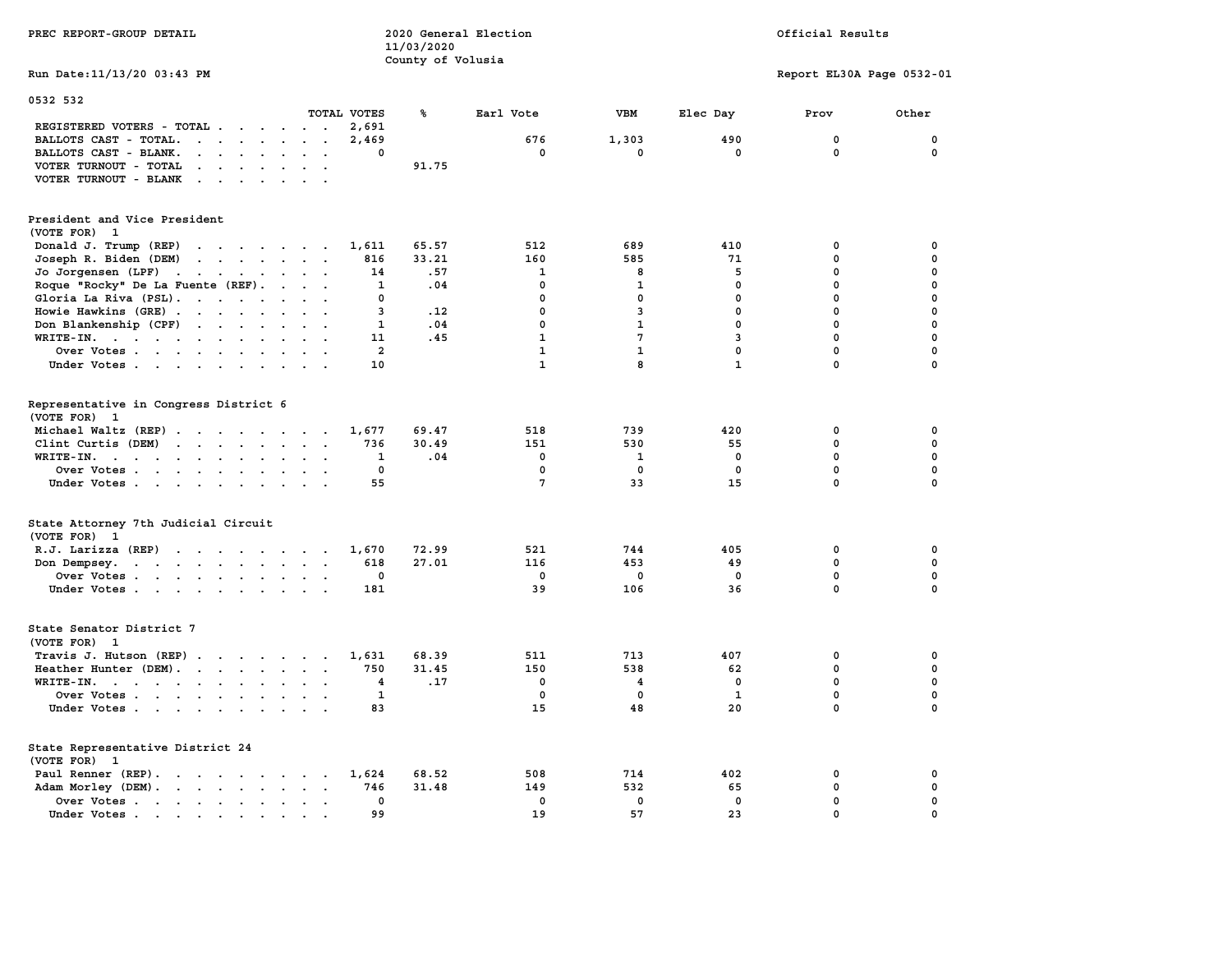| PREC REPORT-GROUP DETAIL                                    |                                      | 11/03/2020        | 2020 General Election |          |             | Official Results           |             |
|-------------------------------------------------------------|--------------------------------------|-------------------|-----------------------|----------|-------------|----------------------------|-------------|
| Run Date: 11/13/20 03:43 PM                                 |                                      | County of Volusia |                       |          |             | Report EL30A Page 0532-02  |             |
|                                                             |                                      |                   |                       |          |             |                            |             |
| 0532 532                                                    | TOTAL VOTES                          | ℁                 | Earl Vote             | VBM      | Elec Day    | Prov                       | Other       |
| Supreme Court - Carlos G. Muniz<br>(VOTE FOR) 1             |                                      |                   |                       |          |             |                            |             |
| Yes                                                         | 1,498                                | 73.29             | 440                   | 731      | 327         | 0                          | 0           |
| No.                                                         | 546                                  | 26.71             | 116                   | 349      | 81          | $\mathbf 0$                | 0           |
| Over Votes.                                                 | 0                                    |                   | $\mathbf 0$           | 0        | 0           | $\mathbf 0$                | 0           |
| Under Votes                                                 | 425                                  |                   | 120                   | 223      | 82          | $\mathbf 0$                | $\Omega$    |
| 5th Dist Crt of Appeal - Evander<br>(VOTE FOR) 1            |                                      |                   |                       |          |             |                            |             |
| Yes                                                         | 1,564                                | 77.08             | 430                   | 818      | 316         | 0                          | 0           |
| No.                                                         | 465                                  | 22.92             | 129                   | 245      | 91          | $\mathbf 0$                | 0           |
| Over Votes                                                  | 0                                    |                   | $\mathbf 0$           | 0        | $\mathbf 0$ | $\mathbf 0$                | 0           |
| Under Votes                                                 | 440                                  |                   | 117                   | 240      | 83          | $\mathbf 0$                | 0           |
| 5th Dist Crt of Appeal - Grosshans<br>(VOTE FOR) 1          |                                      |                   |                       |          |             |                            |             |
| Yes                                                         | 1,479                                | 73.99             | 435                   | 718      | 326         | 0                          | 0           |
| No.                                                         | 520                                  | 26.01             | 110                   | 337      | 73          | 0                          | 0           |
| Over Votes                                                  | 0                                    |                   | $\mathbf 0$           | 0        | $^{\circ}$  | $\mathbf 0$                | 0           |
| Under Votes                                                 | 470                                  |                   | 131                   | 248      | 91          | $\mathbf 0$                | 0           |
| 5th Dist Crt of Appeal - Harris<br>(VOTE FOR) 1             |                                      |                   |                       |          |             |                            |             |
| Yes                                                         | 1,573                                | 78.49             | 448                   | 789      | 336         | 0                          | 0           |
| No.                                                         | 431                                  | 21.51             | 97                    | 267      | 67          | $\mathbf 0$                | 0           |
| Over Votes                                                  | 0                                    |                   | $\mathbf 0$           | 0        | 0           | $\mathbf 0$<br>$\mathbf 0$ | 0           |
| Under Votes                                                 | 465                                  |                   | 131                   | 247      | 87          |                            | $\Omega$    |
| 5th Dist Crt of Appeal - Orfinger<br>(VOTE FOR) 1           |                                      |                   |                       |          |             |                            |             |
| Yes                                                         | 1,582                                | 78.86             | 435                   | 834      | 313         | 0                          | 0           |
| No.                                                         | 424                                  | 21.14             | 109                   | 229      | 86          | $\mathbf 0$                | 0           |
| Over Votes                                                  | 0                                    |                   | $\mathbf 0$           | 0        | 0           | 0                          | $\mathbf 0$ |
| Under Votes                                                 | 463                                  |                   | 132                   | 240      | 91          | $\mathbf 0$                | $\Omega$    |
| 5th Dist Crt of Appeal - Sasso<br>(VOTE FOR) 1              |                                      |                   |                       |          |             |                            |             |
| Yes                                                         | 1,507                                | 76.19             | 436                   | 749      | 322         | 0                          | 0           |
| No.                                                         | 471                                  | 23.81             | 108                   | 295      | 68          | 0                          | 0           |
| Over Votes                                                  | 0                                    |                   | $^{\circ}$            | 0        | 0           | 0                          | 0           |
| Under Votes                                                 | 491                                  |                   | 132                   | 259      | 100         | 0                          | 0           |
| 5th Dist Crt of Appeal - Wallis<br>(VOTE FOR) 1             |                                      |                   |                       |          |             |                            |             |
| $Yes \cdot \cdot \cdot \cdot \cdot \cdot \cdot \cdot \cdot$ | 1,529<br>$\sim$ $\sim$ $\sim$ $\sim$ | 77.30             | 443                   | 764      | 322         | 0                          | 0           |
| No.<br>$\sim$                                               | 449<br>$\ddot{\phantom{a}}$          | 22.70             | 94                    | 279      | 76          | $\mathbf 0$                | 0           |
| Over Votes<br>Under Votes                                   | 0<br>491                             |                   | 0<br>139              | 0<br>260 | 0<br>92     | 0<br>0                     | 0           |
|                                                             |                                      |                   |                       |          |             |                            |             |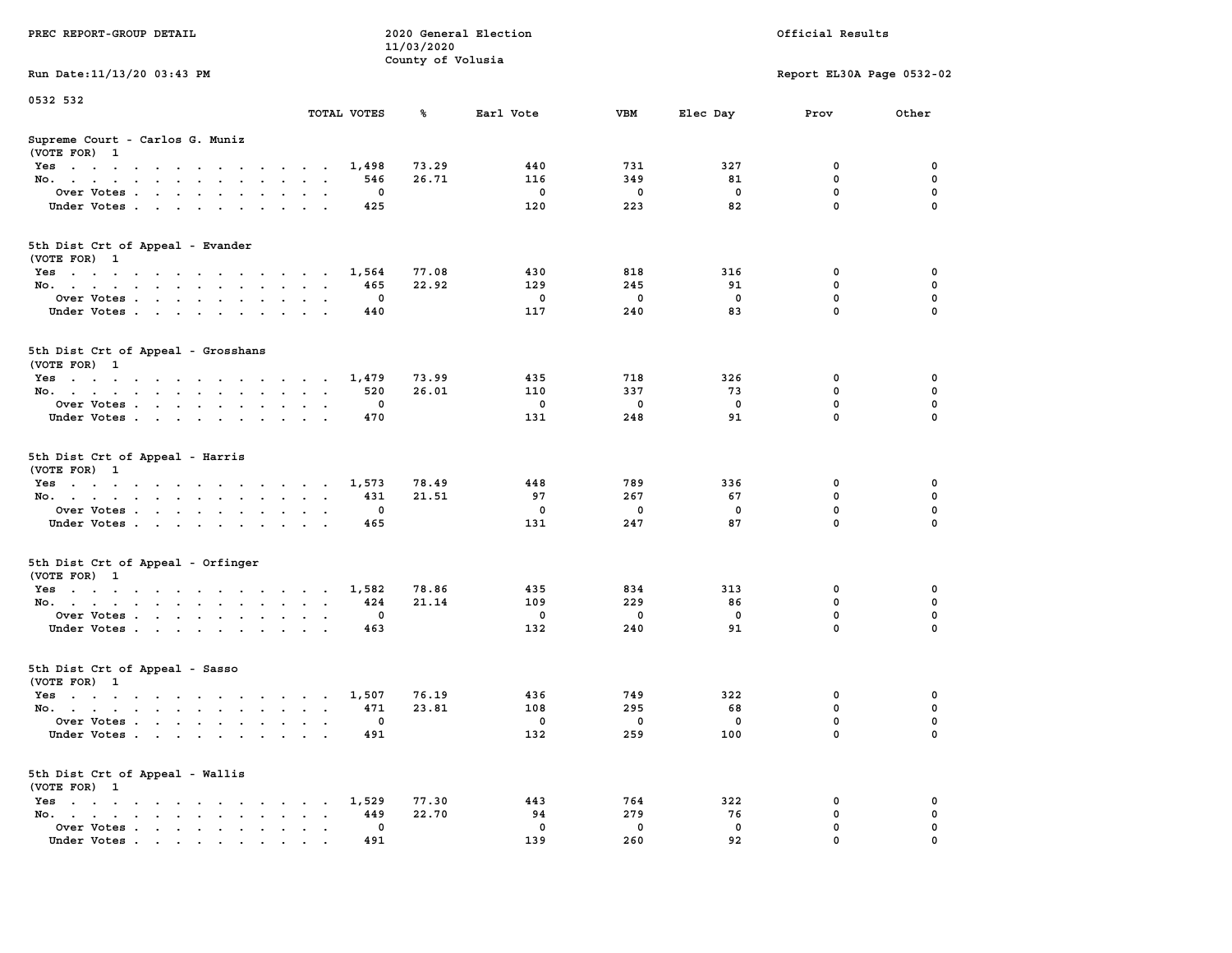|                                                                                                                                                                    |                                                                | 11/03/2020        |              |             |                |                           |             |
|--------------------------------------------------------------------------------------------------------------------------------------------------------------------|----------------------------------------------------------------|-------------------|--------------|-------------|----------------|---------------------------|-------------|
|                                                                                                                                                                    |                                                                | County of Volusia |              |             |                |                           |             |
| Run Date:11/13/20 03:43 PM                                                                                                                                         |                                                                |                   |              |             |                | Report EL30A Page 0532-03 |             |
| 0532 532                                                                                                                                                           |                                                                |                   |              |             |                |                           |             |
|                                                                                                                                                                    | TOTAL VOTES                                                    | ℁                 | Earl Vote    | <b>VBM</b>  | Elec Day       | Prov                      | Other       |
| Circuit Judge, 7th Judicial, Group 14                                                                                                                              |                                                                |                   |              |             |                |                           |             |
| (VOTE FOR)<br>$\mathbf{1}$                                                                                                                                         |                                                                |                   |              |             |                |                           |             |
| Joan Anthony<br>the contract of the contract of the                                                                                                                | 983<br>$\sim$                                                  | 48.42             | 222          | 599         | 162            | 0                         | 0           |
| Dan Hilbert<br>$\sim$<br>$\mathbf{r}$ . The set of the set of the set of $\mathbf{r}$                                                                              | 1,047<br>$\overline{\phantom{a}}$<br>$\overline{\phantom{a}}$  | 51.58             | 323          | 488         | 236            | 0                         | 0           |
| Over Votes.<br>$\mathcal{A}=\mathcal{A}=\mathcal{A}=\mathcal{A}=\mathcal{A}$ .<br>$\overline{\phantom{a}}$                                                         | $\mathbf{1}$<br>$\cdot$<br>$\overline{\phantom{a}}$            |                   | $\mathbf{1}$ | $\mathbf 0$ | $\mathbf 0$    | 0                         | $\mathbf 0$ |
| Under Votes                                                                                                                                                        | 438<br>$\ddot{\phantom{a}}$<br>$\mathbf{r}$                    |                   | 130          | 216         | 92             | $\mathbf 0$               | $\mathbf 0$ |
| County Council Chair                                                                                                                                               |                                                                |                   |              |             |                |                           |             |
| (VOTE FOR)<br>$\mathbf{1}$                                                                                                                                         |                                                                |                   |              |             |                |                           |             |
| Jeff Brower.<br>the contract of the contract of the con-                                                                                                           | 1,175                                                          | 56.09             | 332          | 602         | 241            | 0                         | 0           |
| Deborah A. "Deb" Denys                                                                                                                                             | 920<br>$\bullet$<br>$\overline{\phantom{a}}$<br>$\sim$         | 43.91             | 230          | 519         | 171            | 0                         | 0           |
| Over Votes<br>$\sim$ $\sim$ $\sim$<br>$\blacksquare$<br>$\sim$                                                                                                     | 1<br>$\bullet$                                                 |                   | 1            | 0           | $\mathbf 0$    | 0                         | 0           |
| Under Votes<br>$\ddot{\phantom{a}}$                                                                                                                                | 373                                                            |                   | 113          | 182         | 78             | $\mathbf{0}$              | $\mathbf 0$ |
|                                                                                                                                                                    |                                                                |                   |              |             |                |                           |             |
| County Council Member District 4<br>(VOTE FOR) 1                                                                                                                   |                                                                |                   |              |             |                |                           |             |
|                                                                                                                                                                    | 982                                                            | 47.49             | 279          | 505         | 198            | 0                         | 0           |
| Barbara Bonarrigo.<br>Heather Post                                                                                                                                 | $\bullet$<br>1,086                                             | 52.51             | 298          | 582         | 206            | $\mathbf 0$               | $\mathbf 0$ |
| $\sim 10^{-1}$ km $^{-1}$<br>$\sim$ $\sim$ $\sim$ $\sim$<br>$\mathcal{L}_{\mathbf{r}}$<br>$\bullet$ .<br><br><br>$\bullet$ .<br>Over Votes<br>$\sim$               | $\bullet$<br>$\bullet$<br>$\ddot{\phantom{a}}$<br>0<br>$\cdot$ |                   | 0            | 0           | 0              | $\mathbf 0$               | 0           |
| Under Votes                                                                                                                                                        | $\bullet$<br>401                                               |                   | 99           | 216         | 86             | 0                         | $\mathbf 0$ |
| $\ddot{\phantom{a}}$<br>$\bullet$<br>$\bullet$                                                                                                                     |                                                                |                   |              |             |                |                           |             |
| Soil & Water Conservation Seat 2                                                                                                                                   |                                                                |                   |              |             |                |                           |             |
| (VOTE FOR)<br>$\overline{1}$                                                                                                                                       |                                                                |                   |              |             |                |                           |             |
| John Nelson.<br>the contract of the contract of the                                                                                                                | 1,538                                                          | 79.69             | 427          | 815         | 296            | 0                         | 0           |
| Wesley Wayne Wilson Jr                                                                                                                                             | 392<br>$\bullet$<br>$\bullet$<br>$\ddot{\phantom{1}}$          | 20.31             | 106          | 206         | 80             | 0                         | 0           |
| Over Votes                                                                                                                                                         | 0<br>$\ddot{\phantom{a}}$                                      |                   | 0            | 0           | $\mathbf 0$    | $\mathbf 0$               | $\mathbf 0$ |
| Under Votes<br>$\ddot{\phantom{a}}$                                                                                                                                | 539                                                            |                   | 143          | 282         | 114            | 0                         | 0           |
| Soil & Water Conservation Seat 4                                                                                                                                   |                                                                |                   |              |             |                |                           |             |
| (VOTE FOR) 1                                                                                                                                                       |                                                                |                   |              |             |                |                           |             |
| Wendy Anderson.<br>the contract of the contract of the                                                                                                             | 1,120<br>$\sim$                                                | 57.14             | 253          | 670         | 197            | $\mathbf 0$               | $\mathbf 0$ |
| Barbara Deering<br>$\sim$ $\sim$                                                                                                                                   | 840<br>$\bullet$<br>$\blacksquare$ .<br>$\bullet$              | 42.86             | 296          | 364         | 180            | 0                         | $\mathbf 0$ |
| Over Votes<br>$\ddot{\phantom{1}}$                                                                                                                                 | $\mathbf 0$<br>$\bullet$<br>$\cdot$                            |                   | 0            | 0           | 0              | $\mathbf 0$               | 0           |
| Under Votes<br>$\cdot$                                                                                                                                             | 509<br>$\ddot{\phantom{a}}$<br>$\ddot{\phantom{a}}$            |                   | 127          | 269         | 113            | $\mathbf 0$               | 0           |
| Amendment 1 - Citzenship Requirement                                                                                                                               |                                                                |                   |              |             |                |                           |             |
| (VOTE FOR) 1                                                                                                                                                       |                                                                |                   |              |             |                |                           |             |
| $Yes \t . \t .$<br>$\ddot{\phantom{a}}$<br>$\sim$ $\sim$<br>$\sim$ $\sim$ $\sim$<br>$\sim$                                                                         | 1,940<br>$\cdot$<br>$\cdot$<br>$\sim$                          | 81.89             | 545          | 973         | 422            | 0                         | 0           |
| No.<br>$\cdot$ $\cdot$<br>$\mathbf{r}$                                                                                                                             | 429<br>$\mathbf{r}$<br>$\sim$                                  | 18.11             | 102          | 281         | 46             | 0                         | $\mathbf 0$ |
| Over Votes.<br>$\sim$<br>$\ddot{\phantom{0}}$<br>$\sim$<br>$\ddot{\phantom{0}}$<br>$\ddot{\phantom{a}}$<br>$\ddot{\phantom{a}}$                                    | 3<br>$\cdot$<br>$\ddot{\phantom{a}}$<br>$\cdot$                |                   | 1            | 0           | $\overline{a}$ | $\mathbf 0$               | $\mathbf 0$ |
| Under Votes<br>$\ddot{\phantom{a}}$                                                                                                                                | 97<br>$\ddot{\phantom{a}}$                                     |                   | 28           | 49          | 20             | $\mathbf 0$               | $\mathbf 0$ |
| Amendment 2 - Minimum Wage                                                                                                                                         |                                                                |                   |              |             |                |                           |             |
| (VOTE FOR) 1                                                                                                                                                       |                                                                |                   |              |             |                |                           |             |
| Yes<br>$\sim$<br>$\bullet$<br>$\sim$<br>$\bullet$<br>$\bullet$ . $\bullet$ .<br>$\ddot{\phantom{a}}$<br>$\cdot$                                                    | 1,225                                                          | 51.73             | 255          | 811         | 159            | 0                         | 0           |
| No.<br>$\ddot{\phantom{a}}$<br>$\bullet$ .<br><br><br><br><br><br><br><br><br><br><br><br><br><br><br>$\bullet$ .<br><br><br><br><br><br><br><br><br><br>$\bullet$ | 1,143<br>$\bullet$                                             | 48.27             | 393          | 444         | 306            | 0                         | 0           |
| Over Votes<br>$\bullet$                                                                                                                                            | 1<br>$\blacksquare$<br>$\bullet$<br>$\ddot{\phantom{a}}$       |                   | 1            | 0           | 0              | 0                         | $\mathbf 0$ |
| Under Votes                                                                                                                                                        | 100                                                            |                   | 27           | 48          | 25             | $\mathbf{0}$              | $\mathbf 0$ |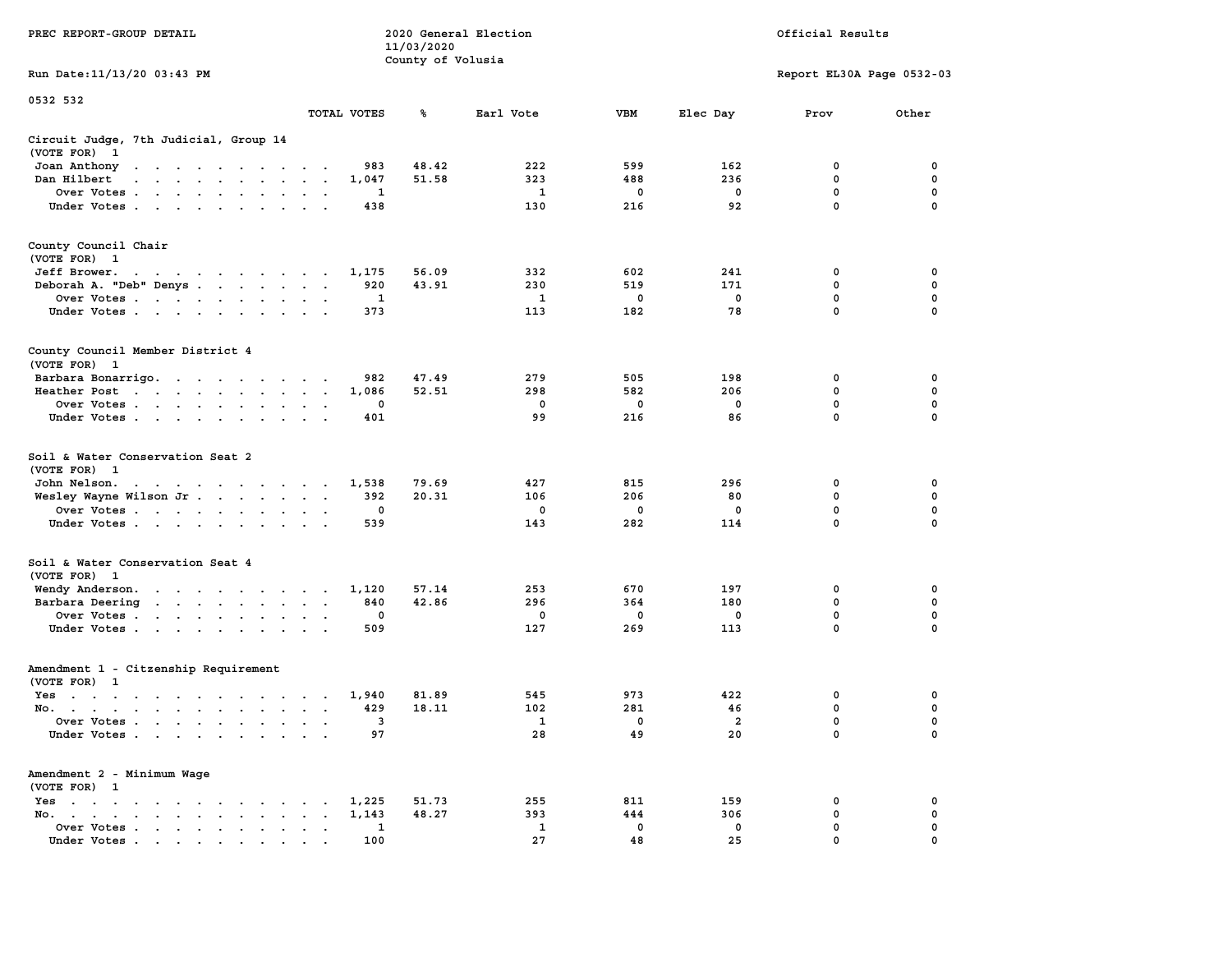| PREC REPORT-GROUP DETAIL                                                                                                           |               | 11/03/2020<br>County of Volusia | 2020 General Election |                         |              | Official Results          |             |
|------------------------------------------------------------------------------------------------------------------------------------|---------------|---------------------------------|-----------------------|-------------------------|--------------|---------------------------|-------------|
| Run Date: 11/13/20 03:43 PM                                                                                                        |               |                                 |                       |                         |              | Report EL30A Page 0532-04 |             |
| 0532 532                                                                                                                           | TOTAL VOTES   | ℁                               | Earl Vote             | <b>VBM</b>              | Elec Day     | Prov                      | Other       |
| Amendment 3 - Primary Elections<br>(VOTE FOR) 1                                                                                    |               |                                 |                       |                         |              |                           |             |
| Yes                                                                                                                                |               | 41.37<br>963                    | 212                   | 583                     | 168          | 0                         | 0           |
| No.                                                                                                                                | 1,365         | 58.63                           | 429                   | 645                     | 291          | $\mathbf{0}$              | $\mathbf 0$ |
| Over Votes                                                                                                                         |               | 1                               | $\mathbf{1}$          | $\overline{\mathbf{0}}$ | $\mathbf 0$  | $\mathbf{0}$              | $\mathbf 0$ |
| Under Votes.                                                                                                                       |               | 140                             | 34                    | 75                      | 31           | $\mathbf 0$               | $\mathbf 0$ |
| Amendment 4 - Apprl Const. Amendment                                                                                               |               |                                 |                       |                         |              |                           |             |
| (VOTE FOR) 1<br>Yes                                                                                                                | 1,059         | 46.00                           | 344                   | 458                     | 257          | 0                         | 0           |
| No.                                                                                                                                | 1,243         | 54.00                           | 287                   | 761                     | 195          | $\mathbf{0}$              | $\mathbf 0$ |
| Over Votes                                                                                                                         |               | 1                               | $\mathbf{1}$          | $^{\circ}$              | $\mathbf{0}$ | $\mathbf 0$               | $\mathbf 0$ |
| Under Votes                                                                                                                        |               | 166                             | 44                    | 84                      | 38           | $\mathbf{0}$              | $\Omega$    |
| Amendment 5 - Homestead Property Taxes<br>(VOTE FOR) 1                                                                             |               |                                 |                       |                         |              |                           |             |
| Yes                                                                                                                                | 1,586         | 69.84                           | 460                   | 796                     | 330          | 0                         | 0           |
| No.                                                                                                                                |               | 685<br>30.16                    | 162                   | 407                     | 116          | 0                         | $\mathbf 0$ |
| Over Votes                                                                                                                         |               | $\mathbf 0$                     | $\mathbf 0$           | $\mathbf 0$             | $\mathbf 0$  | $\mathbf 0$               | $\mathbf 0$ |
| Under Votes                                                                                                                        |               | 198                             | 54                    | 100                     | 44           | $\Omega$                  | $\Omega$    |
| Amendment 6 - Ad Valorem Tax Discount<br>(VOTE FOR) 1                                                                              |               |                                 |                       |                         |              |                           |             |
| Yes                                                                                                                                | 1,991         | 85.19                           | 568                   | 1,020                   | 403          | 0                         | 0           |
| No.                                                                                                                                |               | 346<br>14.81                    | 76                    | 213                     | 57           | $\mathbf{0}$              | $\mathbf 0$ |
| Over Votes                                                                                                                         |               | 0                               | $\mathbf 0$           | $\mathbf 0$             | $\mathbf 0$  | $\mathbf 0$               | $\mathbf 0$ |
| Under Votes.                                                                                                                       |               | 132                             | 32                    | 70                      | 30           | $\mathbf 0$               | $\mathbf 0$ |
| Volusia ECHO<br>(VOTE FOR) 1                                                                                                       |               |                                 |                       |                         |              |                           |             |
| Yes (For Bonds) $\cdots$ $\cdots$ $\cdots$ $\cdots$                                                                                | 1,547         | 67.29                           | 356                   | 910                     | 281          | 0                         | $\mathbf 0$ |
| No (Against Bonds)                                                                                                                 |               | 32.71<br>752                    | 270                   | 317                     | 165          | $\mathbf 0$               | $\mathbf 0$ |
| Over Votes                                                                                                                         |               | 1                               | 1                     | $^{\circ}$              | $\mathbf 0$  | $\mathbf 0$               | $\mathbf 0$ |
| Under Votes                                                                                                                        |               | 169                             | 49                    | 76                      | 44           | $\Omega$                  | $\Omega$    |
| Volusia Forever<br>(VOTE FOR) 1                                                                                                    |               |                                 |                       |                         |              |                           |             |
| Yes (For Bonds)<br>the contract of the contract of the contract of the contract of the contract of the contract of the contract of | 1,657         | 71.61                           | 387                   | 967                     | 303          | 0                         | 0           |
| No (Against Bonds)                                                                                                                 |               | 28.39<br>657                    | 244                   | 268                     | 145          | $\mathbf 0$               | $\mathbf 0$ |
| Over Votes.<br>the contract of the contract of the                                                                                 | $\sim$ $\sim$ | $\mathbf 0$                     | $\mathbf{0}$          | $\mathbf{0}$            | $\mathbf{0}$ | $\mathbf 0$               | $\mathbf 0$ |
| Under Votes.                                                                                                                       |               | 155                             | 45                    | 68                      | 42           | $\Omega$                  | $\Omega$    |
|                                                                                                                                    |               |                                 |                       |                         |              |                           |             |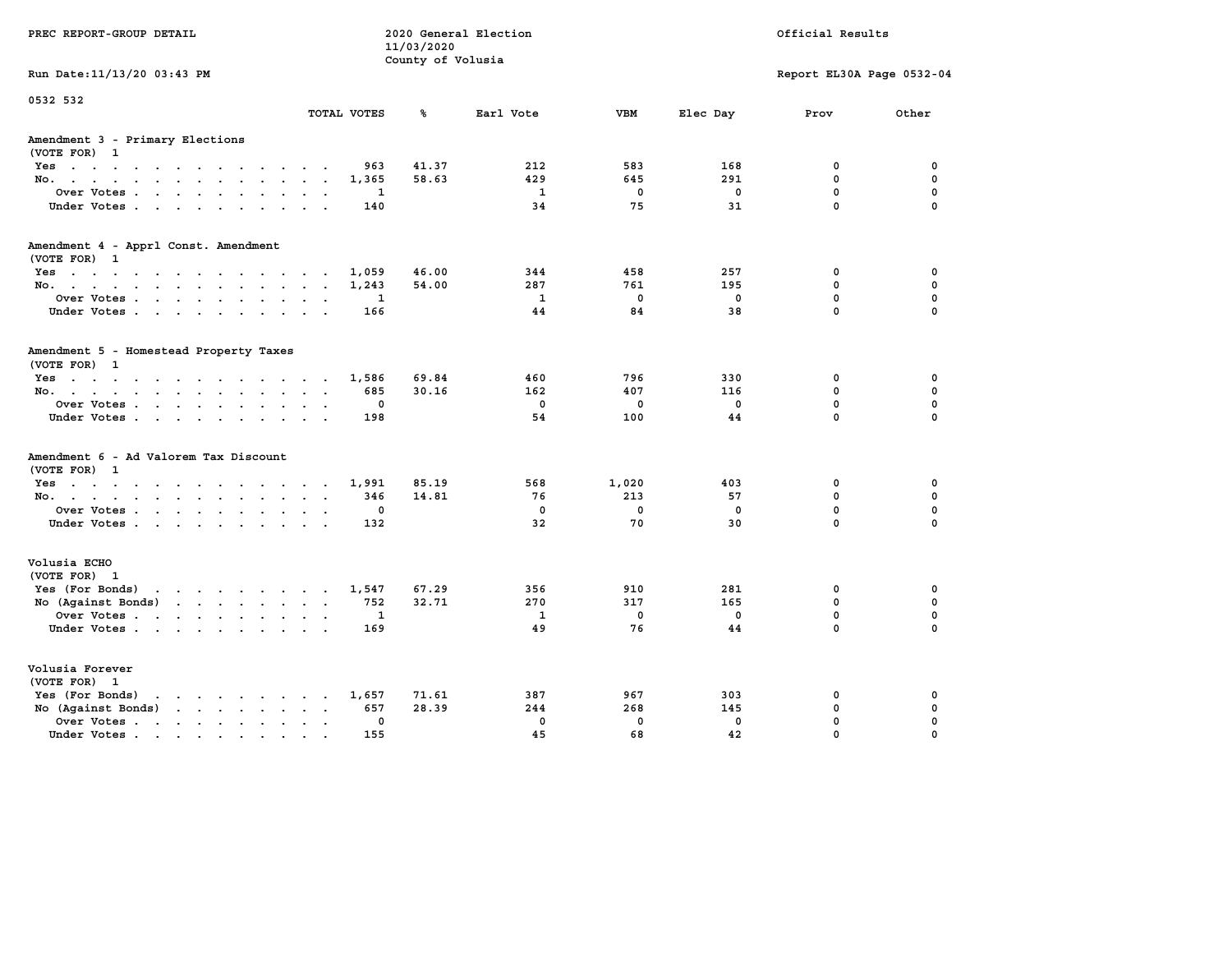| PREC REPORT-GROUP DETAIL                                                                                                                                                                                                                                    |                         | 2020 General Election<br>11/03/2020 |                         |                         |                | Official Results          |              |
|-------------------------------------------------------------------------------------------------------------------------------------------------------------------------------------------------------------------------------------------------------------|-------------------------|-------------------------------------|-------------------------|-------------------------|----------------|---------------------------|--------------|
|                                                                                                                                                                                                                                                             |                         | County of Volusia                   |                         |                         |                |                           |              |
| Run Date: 11/13/20 03:43 PM                                                                                                                                                                                                                                 |                         |                                     |                         |                         |                | Report EL30A Page 0602-01 |              |
| 0602 602                                                                                                                                                                                                                                                    |                         |                                     |                         |                         |                |                           |              |
|                                                                                                                                                                                                                                                             | TOTAL VOTES             | ℁                                   | Earl Vote               | VBM                     | Elec Day       | Prov                      | Other        |
| REGISTERED VOTERS - TOTAL                                                                                                                                                                                                                                   | 6,876                   |                                     |                         |                         |                |                           |              |
| BALLOTS CAST - TOTAL.<br>$\mathbf{r}$ . The set of $\mathbf{r}$                                                                                                                                                                                             | 5,703                   |                                     | 2,299                   | 2,680                   | 715            | 8                         | $\mathbf{1}$ |
| BALLOTS CAST - BLANK.<br>$\ddot{\phantom{0}}$<br>$\cdot$ $\cdot$                                                                                                                                                                                            | 3                       | .05                                 | 0                       | 2                       | 1              | 0                         | $\mathbf 0$  |
| VOTER TURNOUT - TOTAL<br>$\mathbf{r}$ , and $\mathbf{r}$ , and $\mathbf{r}$<br>$\sim$ $\sim$                                                                                                                                                                |                         | 82.94                               |                         |                         |                |                           |              |
| VOTER TURNOUT - BLANK<br>$\mathbf{r}$ . The set of the set of $\mathbf{r}$<br>$\sim$                                                                                                                                                                        |                         | .04                                 |                         |                         |                |                           |              |
| President and Vice President                                                                                                                                                                                                                                |                         |                                     |                         |                         |                |                           |              |
| (VOTE FOR) 1                                                                                                                                                                                                                                                |                         |                                     |                         |                         |                |                           |              |
| Donald J. Trump (REP)<br>$\mathcal{A}$ . The set of the set of the set of the set of the set of the set of the set of the set of the set of the set of the set of the set of the set of the set of the set of the set of the set of the set of the set of t | 3,261                   | 57.39                               | 1,505                   | 1,227                   | 523            | 5                         | 1            |
| Joseph R. Biden (DEM)<br>$\mathbf{r}$ , and $\mathbf{r}$ , and $\mathbf{r}$ , and $\mathbf{r}$                                                                                                                                                              | 2,363                   | 41.59                               | 780                     | 1,411                   | 169            | 3                         | 0            |
| Jo Jorgensen (LPF)                                                                                                                                                                                                                                          | 30                      | .53                                 | 7                       | 9                       | 14             | 0                         | 0            |
| the contract of the contract of the                                                                                                                                                                                                                         | 4                       | .07                                 | $\mathbf 0$             | $\overline{\mathbf{2}}$ | $\overline{a}$ | $\mathbf 0$               | $\mathbf 0$  |
| Roque "Rocky" De La Fuente (REF).<br>$\ddot{\phantom{a}}$<br>$\ddot{\phantom{0}}$                                                                                                                                                                           |                         |                                     |                         | $\overline{a}$          |                | $\mathbf 0$               | $\mathbf 0$  |
| Gloria La Riva (PSL).<br>$\sim$                                                                                                                                                                                                                             | 4                       | .07                                 | $\mathbf{1}$            |                         | $\mathbf 1$    |                           |              |
| Howie Hawkins (GRE)<br>$\sim$<br>$\ddot{\phantom{a}}$                                                                                                                                                                                                       | 7                       | .12                                 | $\overline{a}$          | 5                       | 0              | 0                         | $\pmb{0}$    |
| Don Blankenship (CPF)<br>$\sim$                                                                                                                                                                                                                             | 3                       | .05                                 | 0                       | 3                       | $\mathbf{0}$   | $\mathbf 0$               | $\mathbf 0$  |
| $\texttt{WRTTE-IN.}$<br>$\sim$<br>$\ddot{\phantom{a}}$<br>$\ddot{\phantom{a}}$<br>$\sim$                                                                                                                                                                    | 10                      | .18                                 | $\mathbf 0$             | $7\phantom{.0}$         | $\overline{3}$ | $\mathbf 0$               | $\mathbf 0$  |
| Over Votes                                                                                                                                                                                                                                                  | 3                       |                                     | $\mathbf 0$             | 3                       | $\mathbf{0}$   | $\mathbf 0$               | $\mathbf 0$  |
| Under Votes                                                                                                                                                                                                                                                 | 18                      |                                     | $\overline{\mathbf{4}}$ | 11                      | 3              | $\pmb{0}$                 | $\mathbf 0$  |
| Representative in Congress District 6<br>(VOTE FOR) 1                                                                                                                                                                                                       |                         |                                     |                         |                         |                |                           |              |
| Michael Waltz (REP)                                                                                                                                                                                                                                         | 3,317                   | 60.37                               | 1,500                   | 1,292                   | 519            | 5                         | 1            |
| Clint Curtis $(DEM)$<br>$\ddot{\phantom{a}}$                                                                                                                                                                                                                | 2,172                   | 39.53                               | 736                     | 1,282                   | 151            | 3                         | $\mathbf 0$  |
| $W{\tt RITE-IN.}$<br>$\bullet$<br>$\cdot$                                                                                                                                                                                                                   | 5                       | .09                                 | $\mathbf 0$             | $\overline{\mathbf{4}}$ | 1              | $\mathbf 0$               | 0            |
| Over Votes<br>$\sim$<br>$\bullet$                                                                                                                                                                                                                           | 0                       |                                     | $\mathbf 0$             | $\mathbf 0$             | $\mathbf 0$    | $\mathbf 0$               | $\mathbf 0$  |
| Under Votes<br>$\cdot$ $\cdot$                                                                                                                                                                                                                              | 209                     |                                     | 63                      | 102                     | 44             | $\mathbf 0$               | $\mathbf 0$  |
| State Attorney 7th Judicial Circuit<br>(VOTE FOR) 1                                                                                                                                                                                                         |                         |                                     |                         |                         |                |                           |              |
| R.J. Larizza $(REF)$                                                                                                                                                                                                                                        | 3,366                   | 65.06                               | 1,528                   | 1,332                   | 500            | 5                         | 1            |
| Don Dempsey.<br>the contract of the contract of the<br>$\sim$ $\sim$                                                                                                                                                                                        | 1,808                   | 34.94                               | 613                     | 1,049                   | 143            | 3                         | $\mathbf 0$  |
| Over Votes                                                                                                                                                                                                                                                  | $\overline{\mathbf{2}}$ |                                     | $\overline{a}$          | 0                       | 0              | 0                         | $\mathbf 0$  |
| Under Votes                                                                                                                                                                                                                                                 | 527                     |                                     | 156                     | 299                     | 72             | $\mathbf 0$               | $\Omega$     |
| State Senator District 7<br>(VOTE FOR) 1                                                                                                                                                                                                                    |                         |                                     |                         |                         |                |                           |              |
| Travis J. Hutson (REP).<br>$\cdots$                                                                                                                                                                                                                         | 2,957                   | 58.05                               | 1,353                   | 1,146                   | 453            | 4                         | 1            |
| Heather Hunter (DEM).<br>$\sim$ $\sim$                                                                                                                                                                                                                      | 2,136                   | 41.93                               | 722                     | 1,265                   | 146            | 3                         | $\mathbf 0$  |
| WRITE-IN.                                                                                                                                                                                                                                                   | 1                       | .02                                 | $^{\circ}$              | 0                       | 1              | $\mathbf 0$               | $\mathbf 0$  |
| Over Votes<br>$\cdot$                                                                                                                                                                                                                                       | 0                       |                                     | $\mathbf 0$             | $\mathbf 0$             | $\mathbf 0$    | $\mathbf 0$               | $\mathbf 0$  |
| Under Votes<br>$\cdot$ .                                                                                                                                                                                                                                    | 236                     |                                     | 74                      | 116                     | 46             | 0                         | 0            |
| State Representative District 26<br>(VOTE FOR) 1                                                                                                                                                                                                            |                         |                                     |                         |                         |                |                           |              |
| Elizabeth Fetterhoff (REP).                                                                                                                                                                                                                                 | 3,313                   | 60.52                               | 1,496                   | 1,307                   | 504            | 5                         | 1            |
| Patrick Henry (DEM)                                                                                                                                                                                                                                         | 2,161                   | 39.48                               | 732                     | 1,264                   | 162            | 3                         | 0            |
|                                                                                                                                                                                                                                                             | 0                       |                                     | $\mathbf 0$             | $\mathbf 0$             | $\mathbf 0$    | $\mathbf 0$               | $\mathbf 0$  |
| Over Votes<br>$\ddot{\phantom{a}}$<br>$\cdot$<br>Under Votes                                                                                                                                                                                                | 229                     |                                     | 71                      | 109                     | 49             | 0                         | 0            |
|                                                                                                                                                                                                                                                             |                         |                                     |                         |                         |                |                           |              |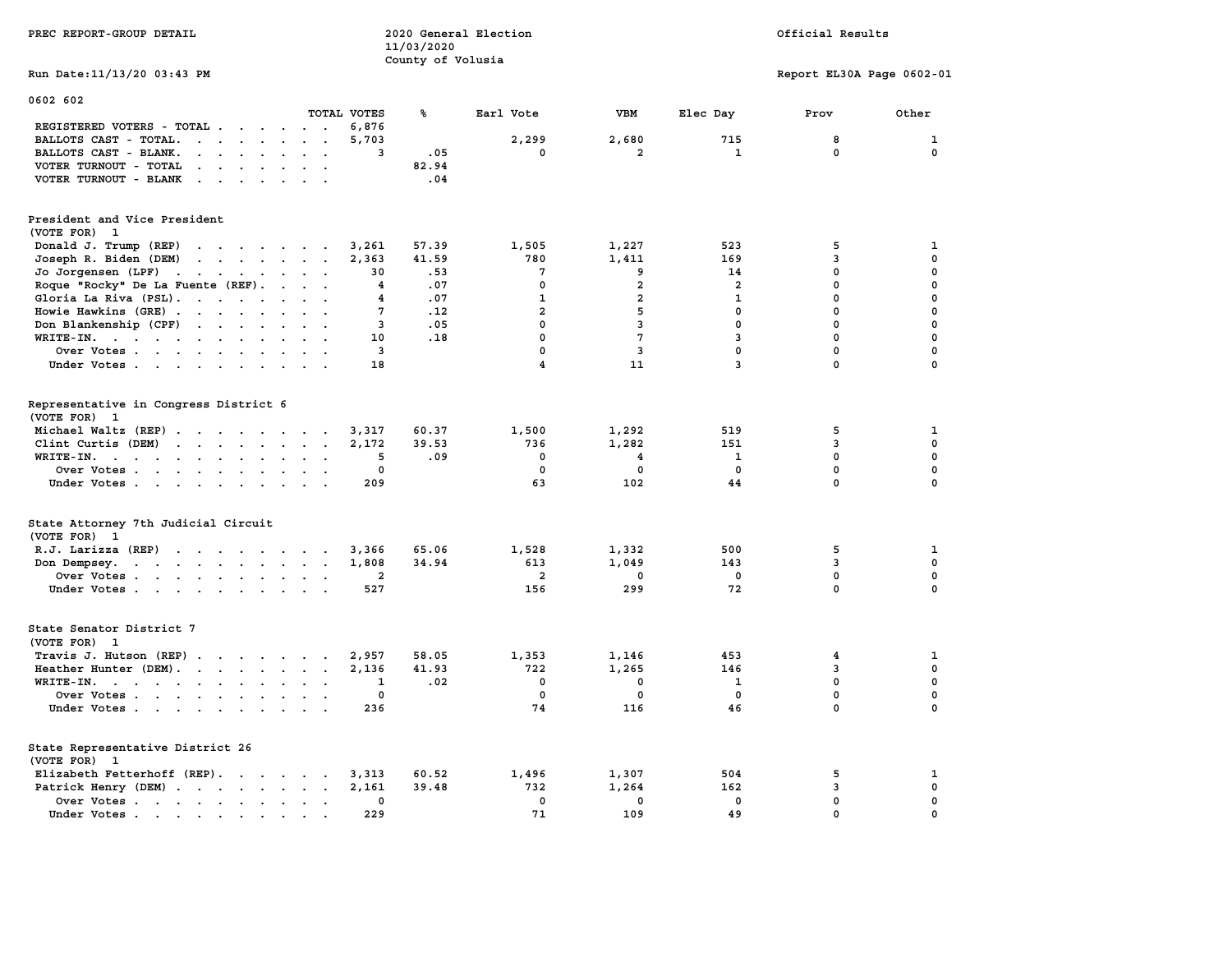| PREC REPORT-GROUP DETAIL                                      |                |                         | 11/03/2020<br>County of Volusia | 2020 General Election |              |             | Official Results          |                            |
|---------------------------------------------------------------|----------------|-------------------------|---------------------------------|-----------------------|--------------|-------------|---------------------------|----------------------------|
| Run Date: 11/13/20 03:43 PM                                   |                |                         |                                 |                       |              |             | Report EL30A Page 0602-02 |                            |
| 0602 602                                                      |                | TOTAL VOTES             | %ะ                              | Earl Vote             | VBM          | Elec Day    | Prov                      | Other                      |
| Supreme Court - Carlos G. Muniz                               |                |                         |                                 |                       |              |             |                           |                            |
| (VOTE FOR) 1                                                  |                |                         |                                 |                       |              |             |                           |                            |
| Yes                                                           |                | 3,284                   | 70.29                           | 1,425                 | 1,420        | 430         | 8                         | 1                          |
| No.                                                           |                | 1,388                   | 29.71                           | 512                   | 748          | 128         | $\mathbf 0$               | 0                          |
| Over Votes                                                    |                | 2                       |                                 | $\overline{a}$        | $\Omega$     | $\mathbf 0$ | $\mathbf{0}$              | $\mathbf 0$                |
| Under Votes                                                   |                | 1,029                   |                                 | 360                   | 512          | 157         | $\mathbf{0}$              | $\mathbf 0$                |
| 5th Dist Crt of Appeal - Evander<br>(VOTE FOR) 1              |                |                         |                                 |                       |              |             |                           |                            |
| Yes                                                           |                | 3,479                   | 75.01                           | 1,417                 | 1,621        | 432         | 8                         | 1                          |
| No.                                                           |                | 1,159                   | 24.99                           | 507                   | 529          | 123         | 0                         | $\mathbf 0$                |
| Over Votes                                                    |                | 1                       |                                 | 0                     | 1            | $\mathbf 0$ | $\mathbf 0$               | $\mathbf 0$                |
| Under Votes                                                   |                | 1,064                   |                                 | 375                   | 529          | 160         | $\Omega$                  | $\Omega$                   |
| 5th Dist Crt of Appeal - Grosshans                            |                |                         |                                 |                       |              |             |                           |                            |
| (VOTE FOR) 1                                                  |                |                         |                                 |                       |              |             |                           |                            |
| Yes                                                           |                | 3,366                   | 72.95                           | 1,437                 | 1,490        | 432         | 6                         | 1                          |
| No.                                                           |                | 1,248                   | 27.05                           | 475                   | 655          | 116         | $\overline{2}$            | $\mathbf 0$                |
| Over Votes                                                    |                | 0                       |                                 | $^{\circ}$            | $^{\circ}$   | $\mathbf 0$ | $\mathbf{0}$<br>$\Omega$  | $\mathbf 0$<br>$\mathbf 0$ |
| Under Votes                                                   |                | 1,089                   |                                 | 387                   | 535          | 167         |                           |                            |
| 5th Dist Crt of Appeal - Harris                               |                |                         |                                 |                       |              |             |                           |                            |
| (VOTE FOR) 1                                                  |                |                         |                                 |                       |              | 441         | 8                         |                            |
| Yes<br>No.                                                    |                | 3,504<br>1,113          | 75.89<br>24.11                  | 1,474<br>432          | 1,580<br>570 | 111         | $\mathbf 0$               | 1<br>0                     |
| Over Votes                                                    |                | $\overline{\mathbf{2}}$ |                                 | 1                     | $\mathbf{1}$ | $\Omega$    | 0                         | $\mathbf 0$                |
| Under Votes                                                   |                | 1,084                   |                                 | 392                   | 529          | 163         | $\mathbf{0}$              | $\mathbf 0$                |
|                                                               |                |                         |                                 |                       |              |             |                           |                            |
| 5th Dist Crt of Appeal - Orfinger<br>(VOTE FOR) 1             |                |                         |                                 |                       |              |             |                           |                            |
| Yes                                                           |                | 3,491                   | 75.69                           | 1,437                 | 1,619        | 427         | 7                         | 1                          |
| No.                                                           |                | 1,121                   | 24.31                           | 461                   | 534          | 125         | $\mathbf{1}$              | $\mathbf 0$                |
| Over Votes                                                    |                | 0                       |                                 | $\mathbf 0$           | 0            | $\mathbf 0$ | $\mathbf 0$               | 0                          |
| Under Votes                                                   |                | 1,091                   |                                 | 401                   | 527          | 163         | $\Omega$                  | $\Omega$                   |
| 5th Dist Crt of Appeal - Sasso<br>(VOTE FOR) 1                |                |                         |                                 |                       |              |             |                           |                            |
| Yes                                                           |                | 3,378                   | 74.41                           | 1,411                 | 1,526        | 432         | 8                         | 1                          |
| No.                                                           |                | 1,162                   | 25.59                           | 457                   | 593          | 112         | 0                         | $\mathbf 0$                |
| Over Votes                                                    |                | 0                       |                                 | $\mathbf 0$           | 0            | 0           | 0                         | 0                          |
| Under Votes                                                   |                | 1,163                   |                                 | 431                   | 561          | 171         | 0                         | 0                          |
| 5th Dist Crt of Appeal - Wallis<br>(VOTE FOR) 1               |                |                         |                                 |                       |              |             |                           |                            |
| $Yes \cdot \cdot \cdot \cdot \cdot \cdot$<br>$\sim$<br>$\sim$ | $\overline{a}$ | 3,393                   | 74.83                           | 1,408                 | 1,548        | 428         | 8                         | 1                          |
| No.                                                           |                | 1,141                   | 25.17                           | 457                   | 574          | 110         | 0                         | 0                          |
| Over Votes                                                    |                | 1                       |                                 | 0                     | $\mathbf{1}$ | 0           | 0                         | 0                          |
| Under Votes                                                   |                | 1,168                   |                                 | 434                   | 557          | 177         | $\mathbf{0}$              | 0                          |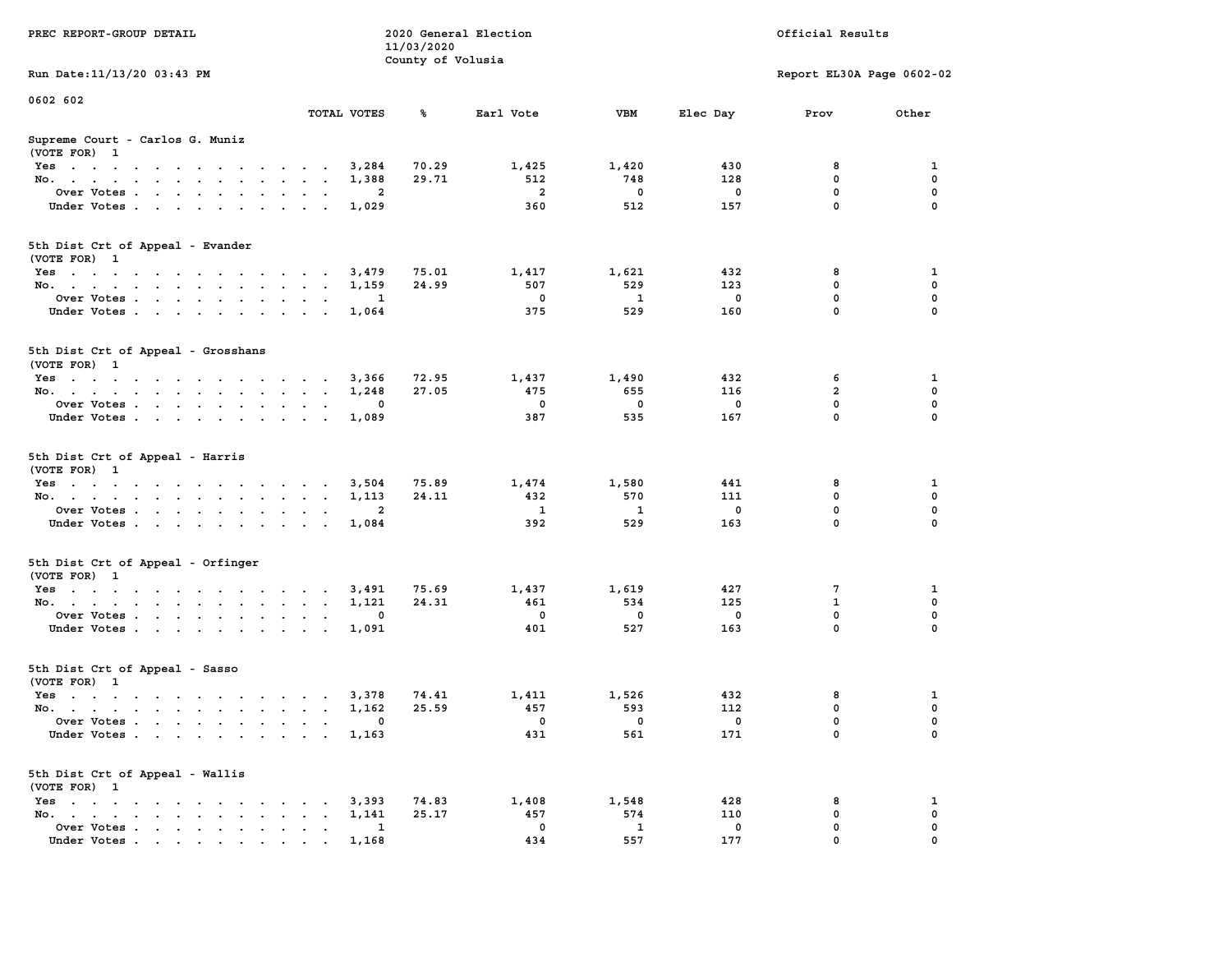| PREC REPORT-GROUP DETAIL                                                                                                        |                      |             | 11/03/2020<br>County of Volusia | 2020 General Election |                                |                                | Official Results          |                   |
|---------------------------------------------------------------------------------------------------------------------------------|----------------------|-------------|---------------------------------|-----------------------|--------------------------------|--------------------------------|---------------------------|-------------------|
| Run Date: 11/13/20 03:43 PM                                                                                                     |                      |             |                                 |                       |                                |                                | Report EL30A Page 0602-03 |                   |
| 0602 602                                                                                                                        |                      | TOTAL VOTES | ℁                               | Earl Vote             | VBM                            | Elec Day                       | Prov                      | Other             |
| Circuit Judge, 7th Judicial, Group 14<br>(VOTE FOR) 1                                                                           |                      |             |                                 |                       |                                |                                |                           |                   |
| Joan Anthony                                                                                                                    |                      | 2,647       | 57.18                           | 1,053                 | 1,324                          | 265                            | 4                         | 1                 |
| Dan Hilbert<br>and a strain and a strain and a                                                                                  | $\ddot{\phantom{0}}$ | 1,982       | 42.82                           | 840                   | 851                            | 287                            | 4                         | 0                 |
| Over Votes                                                                                                                      | $\sim$ $\sim$ $\sim$ | 2           |                                 | 2                     | 0                              | 0                              | 0                         | 0                 |
| Under Votes                                                                                                                     |                      | 1,072       |                                 | 404                   | 505                            | 163                            | 0                         | $\Omega$          |
| County Council Chair<br>(VOTE FOR) 1                                                                                            |                      |             |                                 |                       |                                |                                |                           |                   |
| Jeff Brower.<br>the contract of the contract of the con-                                                                        |                      | 2,566       | 53.81                           | 1,030                 | 1,209                          | 322                            | 4                         | 1                 |
| Deborah A. "Deb" Denys                                                                                                          |                      | 2,203       | 46.19                           | 894                   | 1,043                          | 262                            | 4                         | 0                 |
| Over Votes                                                                                                                      | $\ddot{\phantom{0}}$ | 1           |                                 | 1                     | 0                              | 0                              | 0                         | 0                 |
| Under Votes                                                                                                                     |                      | 933         |                                 | 374                   | 428                            | 131                            | 0                         | $\Omega$          |
| County Council Member District 2<br>(VOTE FOR) 1                                                                                |                      |             |                                 |                       |                                |                                |                           |                   |
| Danny Fuqua.<br>the contract of the contract of the contract of the contract of the contract of the contract of the contract of |                      | 0           |                                 | 0                     | 0                              | 0                              | 0                         | 0                 |
| Billie Wheeler.                                                                                                                 |                      | 3           | 100.00                          | $\overline{2}$        | 0                              | 1                              | 0                         | 0                 |
| Over Votes                                                                                                                      |                      | 0           |                                 | $\mathbf 0$           | 0                              | $\mathbf 0$                    | 0                         | 0                 |
| Under Votes                                                                                                                     |                      | 0           |                                 | $\mathbf{0}$          | 0                              | $\Omega$                       | 0                         | $\Omega$          |
| County Council Member District 4<br>(VOTE FOR) 1                                                                                |                      |             |                                 |                       |                                |                                |                           |                   |
| Barbara Bonarrigo.                                                                                                              |                      | 2,028       | 43.19                           | 812                   | 933                            | 276                            | 6                         | 1                 |
| Heather Post                                                                                                                    |                      | 2,668       | 56.81                           | 1,084                 | 1,274                          | 309                            | 1                         | 0                 |
| Over Votes                                                                                                                      | $\cdot$ $\cdot$      | 4           |                                 | 1                     | 1                              | $\overline{a}$                 | $\mathbf 0$               | 0                 |
| Under Votes                                                                                                                     |                      | 1,000       |                                 | 400                   | 472                            | 127                            | $\mathbf{1}$              | $\Omega$          |
| School Board Member District 2<br>(VOTE FOR) 1                                                                                  |                      |             |                                 |                       |                                |                                |                           |                   |
| Anita Burnette.                                                                                                                 |                      | 1           | 100.00                          | 1                     | 0                              | 0                              | 0                         | 0                 |
| Ida Duncan Wright.                                                                                                              |                      | 0           |                                 | 0                     | 0                              | 0                              | 0                         | $\mathbf 0$       |
| Over Votes                                                                                                                      |                      | 0           |                                 | 0                     | 0                              | 0                              | 0                         | 0                 |
| Under Votes.                                                                                                                    |                      | 1           |                                 | $\mathbf{0}$          | $\mathbf{1}$                   | $\mathbf 0$                    | 0                         | $\Omega$          |
| Soil & Water Conservation Seat 2<br>(VOTE FOR) 1                                                                                |                      |             |                                 |                       |                                |                                |                           |                   |
| John Nelson.<br>the contract of the contract of the contract of the contract of the contract of the contract of the contract of |                      | 3,185       | 72.16                           | 1,279                 | 1,510                          | 389                            | 6                         | 1                 |
| Wesley Wayne Wilson Jr                                                                                                          |                      | 1,229       | 27.84                           | 525                   | 548                            | 155                            | $\mathbf{1}$              | $\mathbf 0$       |
| Over Votes<br>Under Votes                                                                                                       |                      | 1,289       |                                 | 0<br>495              | $\overline{\mathbf{0}}$<br>622 | $\overline{\mathbf{0}}$<br>171 | 0<br>$\mathbf{1}$         | 0<br>$\mathbf 0$  |
|                                                                                                                                 |                      |             |                                 |                       |                                |                                |                           |                   |
| Soil & Water Conservation Seat 4<br>(VOTE FOR) 1                                                                                |                      |             |                                 |                       |                                |                                |                           |                   |
| Wendy Anderson.                                                                                                                 |                      | 2,639       | 58.59                           | 1,022                 | 1,364                          | 249                            | 4<br>3                    | 0<br>$\mathbf{1}$ |
| Barbara Deering<br>Over Votes                                                                                                   |                      | 1,865<br>4  | 41.41                           | 810<br>$\overline{2}$ | 747<br>1                       | 304<br>1                       | 0                         | 0                 |
| Under Votes.                                                                                                                    |                      | 1,195       |                                 | 465                   | 568                            | 161                            | $\mathbf{1}$              | $\mathbf 0$       |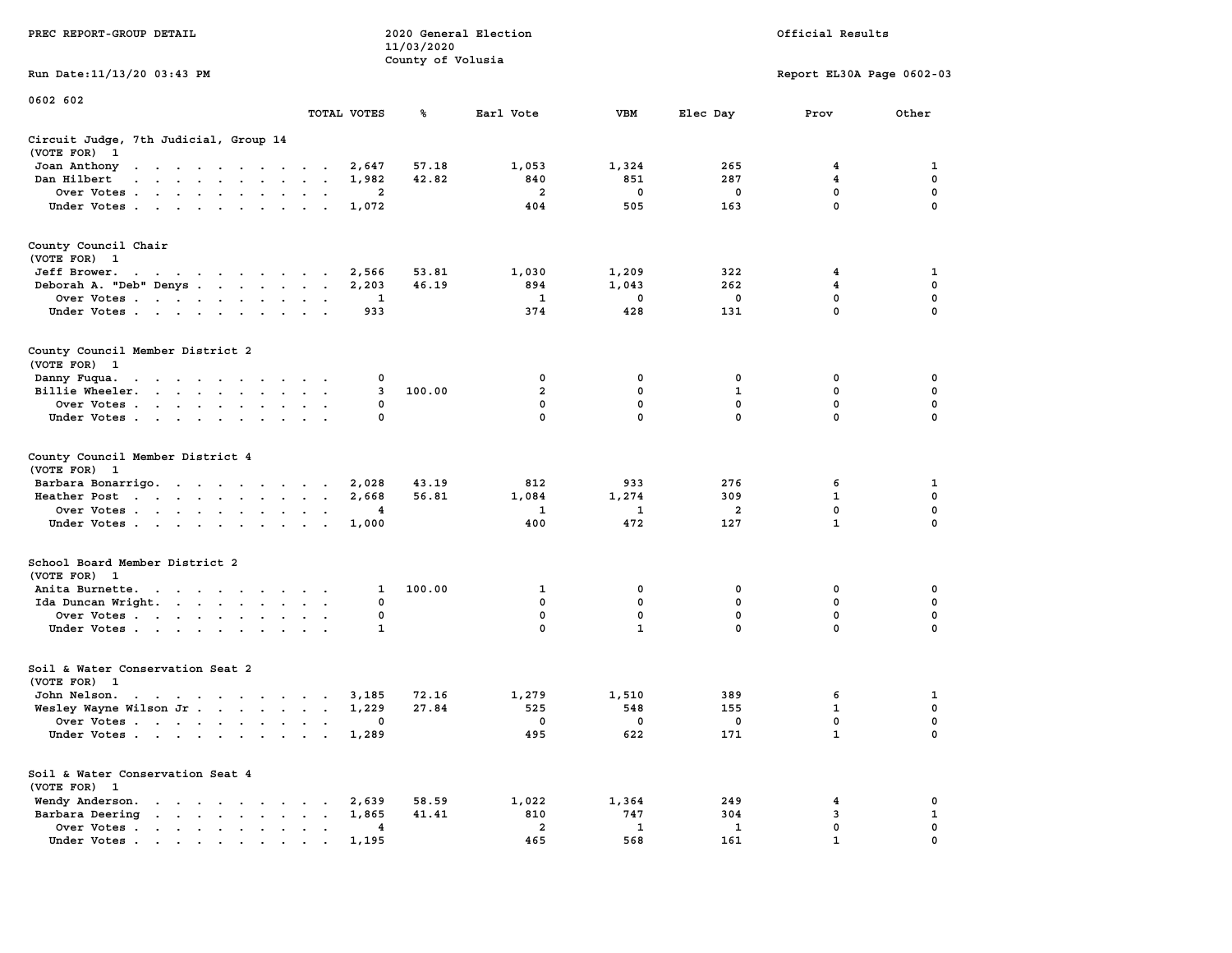| PREC REPORT-GROUP DETAIL | 2020 General Election | Official Results |
|--------------------------|-----------------------|------------------|
|                          | 11/03/2020            |                  |
|                          | County of Volusia     |                  |

**0602 602** 

**Run Date:11/13/20 03:43 PM Report EL30A Page 0602-04** 

|                                                                                                                                                                                                                                                            | TOTAL VOTES                                                                | ℁              | Earl Vote                           | <b>VBM</b>                         | Elec Day                       | Prov                                               | Other                                                     |
|------------------------------------------------------------------------------------------------------------------------------------------------------------------------------------------------------------------------------------------------------------|----------------------------------------------------------------------------|----------------|-------------------------------------|------------------------------------|--------------------------------|----------------------------------------------------|-----------------------------------------------------------|
| WVHA - Group A, Seat 3 Hospital Authority<br>(VOTE FOR) 1                                                                                                                                                                                                  |                                                                            |                |                                     |                                    |                                |                                                    |                                                           |
| Judy Craig.<br>$\mathbf{r}$ . The contract of the contract of the contract of the contract of the contract of the contract of the contract of the contract of the contract of the contract of the contract of the contract of the contract of th<br>$\sim$ | 0<br>$\cdot$ .                                                             |                | $\mathbf 0$                         | 0                                  | 0                              | 0                                                  | 0                                                         |
| John M. Hill<br>$\mathbf{a}$ and $\mathbf{a}$ are a set of the set of the set of the set of the set of the set of the set of the set of the set of the set of the set of the set of the set of the set of the set of the set of the set of the set of      | 0                                                                          |                | $\mathbf{0}$                        | 0                                  | $\mathbf 0$                    | $\mathbf{0}$                                       | $\mathbf 0$                                               |
| Over Votes<br>$\ddot{\phantom{a}}$                                                                                                                                                                                                                         | $\mathbf 0$                                                                |                | $\mathbf 0$                         | $\mathbf 0$                        | $\mathbf{0}$                   | $\mathbf 0$                                        | 0                                                         |
| Under Votes<br>$\sim$                                                                                                                                                                                                                                      | 0                                                                          |                | $\mathbf{0}$                        | 0                                  | $\mathbf 0$                    | $\mathbf{0}$                                       | $\mathbf 0$                                               |
| WVHA - Group B, Seat 1 Hospital Authority<br>(VOTE FOR) 1                                                                                                                                                                                                  |                                                                            |                |                                     |                                    |                                |                                                    |                                                           |
| Jennifer Lee Coen.                                                                                                                                                                                                                                         | 0                                                                          |                | 0                                   | 0                                  | 0                              | $\mathbf 0$                                        | 0                                                         |
| Michael Lee Ray                                                                                                                                                                                                                                            | 0                                                                          |                | $\mathbf{0}$                        | $\mathbf{0}$                       | $\mathbf{0}$                   | $\mathbf{0}$                                       | $\mathbf 0$                                               |
| Over Votes                                                                                                                                                                                                                                                 | 0<br>$\sim$ 100 $\sim$<br>$\overline{\phantom{a}}$<br>$\ddot{\phantom{0}}$ |                | $\mathbf 0$                         | $\mathbf 0$                        | $\mathbf 0$                    | $\mathbf 0$                                        | $\mathbf 0$                                               |
| Under Votes                                                                                                                                                                                                                                                | 0                                                                          |                | 0                                   | 0                                  | 0                              | 0                                                  | $\mathbf 0$                                               |
| City Commissioner Zone 4 Daytona Beach<br>(VOTE FOR) 1                                                                                                                                                                                                     |                                                                            |                |                                     |                                    |                                |                                                    |                                                           |
| Stacy Cantu.<br>the contract of the contract of the contract of                                                                                                                                                                                            | 2,612                                                                      | 60.35          | 1,091                               | 1,165                              | 352                            | 4                                                  | $\mathbf 0$                                               |
| Rob Gilliland                                                                                                                                                                                                                                              | 1,716<br>$\ddot{\phantom{a}}$<br>$\mathbf{r}$                              | 39.65          | 635                                 | 892                                | 186                            | $\overline{a}$                                     | $\mathbf{1}$                                              |
| Over Votes                                                                                                                                                                                                                                                 | 3<br>$\ddot{\phantom{1}}$                                                  |                | 1                                   | 1                                  | 1                              | $\mathbf 0$                                        | $\mathbf 0$                                               |
| Under Votes                                                                                                                                                                                                                                                | 914<br>$\ddotsc$                                                           |                | 391                                 | 427                                | 95                             | $\mathbf{1}$                                       | $\mathbf 0$                                               |
| Amendment 1 - Citzenship Requirement<br>(VOTE FOR) 1<br>Yes<br>No.<br>Over Votes<br>Under Votes                                                                                                                                                            | 4,381<br>1,033<br>$\ddot{\phantom{1}}$<br>1<br>288<br>$\ddotsc$            | 80.92<br>19.08 | 1,813<br>369<br>$\mathbf{1}$<br>116 | 1,980<br>575<br>$\mathbf 0$<br>125 | 581<br>87<br>$\mathbf 0$<br>47 | 6<br>$\overline{a}$<br>$\mathbf 0$<br>$\mathbf{0}$ | $\mathbf{1}$<br>$\mathbf 0$<br>$\mathbf 0$<br>$\mathbf 0$ |
| Amendment 2 - Minimum Wage<br>(VOTE FOR) 1                                                                                                                                                                                                                 |                                                                            |                |                                     |                                    |                                |                                                    |                                                           |
| Yes                                                                                                                                                                                                                                                        | 3,180                                                                      | 58.73          | 1,156                               | 1,746                              | 272                            | 6                                                  | 0                                                         |
| No.<br>$\ddot{\phantom{a}}$<br>$\sim$<br>$\sim$                                                                                                                                                                                                            | 2,235<br>$\ddot{\phantom{a}}$<br>$\ddot{\phantom{a}}$                      | 41.27          | 1,021                               | 816                                | 395                            | $\overline{a}$                                     | $\mathbf{1}$                                              |
| Over Votes.                                                                                                                                                                                                                                                | $\mathbf{2}$                                                               |                | 1                                   | 0                                  | 1                              | $\mathbf 0$                                        | $\mathbf 0$                                               |
| Under Votes<br>$\mathbf{a} = \mathbf{a} + \mathbf{b}$                                                                                                                                                                                                      | 286                                                                        |                | 121                                 | 118                                | 47                             | $\Omega$                                           | $\mathbf 0$                                               |
| Amendment 3 - Primary Elections<br>(VOTE FOR) 1                                                                                                                                                                                                            |                                                                            |                |                                     |                                    |                                |                                                    |                                                           |
| Yes                                                                                                                                                                                                                                                        | 2,748<br>$\overline{a}$<br>$\sim$                                          | 51.95          | 1,017                               | 1,376                              | 347                            | 7                                                  | $\mathbf{1}$                                              |
| No.<br>$\cdot$ $\cdot$ $\cdot$                                                                                                                                                                                                                             | 2,542                                                                      | 48.05          | 1,127                               | 1,114                              | 300                            | $\mathbf{1}$                                       | $\mathbf 0$                                               |
| Over Votes .<br>the contract of the contract of the<br>$\ddot{\phantom{1}}$                                                                                                                                                                                | 1<br>$\cdot$                                                               |                | 1                                   | 0                                  | $^{\circ}$                     | $\mathbf{0}$                                       | $\mathbf 0$                                               |
| Under Votes                                                                                                                                                                                                                                                | 412<br>$\ddot{\phantom{a}}$                                                |                | 154                                 | 190                                | 68                             | $\mathbf{0}$                                       | $\mathbf 0$                                               |
| Amendment 4 - Apprl Const. Amendment<br>(VOTE FOR) 1                                                                                                                                                                                                       |                                                                            |                |                                     |                                    |                                |                                                    |                                                           |
| $Yes \cdot \cdot \cdot \cdot \cdot \cdot \cdot \cdot$<br>$\sim$ $\sim$ $\sim$ $\sim$                                                                                                                                                                       | 2,499<br>$\sim$                                                            | 47.86          | 1,117                               | 983                                | 394                            | 4                                                  | $\mathbf{1}$                                              |
| No.<br>$\cdot$ $\cdot$ $\cdot$<br>$\cdot$                                                                                                                                                                                                                  | 2,722                                                                      | 52.14          | 1,003                               | 1,473                              | 242                            | 4                                                  | $\pmb{\mathsf{o}}$                                        |
| Over Votes<br>$\blacksquare$ .<br>$\bullet$                                                                                                                                                                                                                | $\overline{2}$<br>$\bullet$<br>$\bullet$                                   |                | $\overline{2}$                      | 0                                  | 0                              | $\mathbf{0}$                                       | $\mathbf 0$                                               |
| Under Votes<br>the contract of the contract of the contract of the contract of the contract of the contract of the contract of                                                                                                                             | 480                                                                        |                | 177                                 | 224                                | 79                             | $\Omega$                                           | $\Omega$                                                  |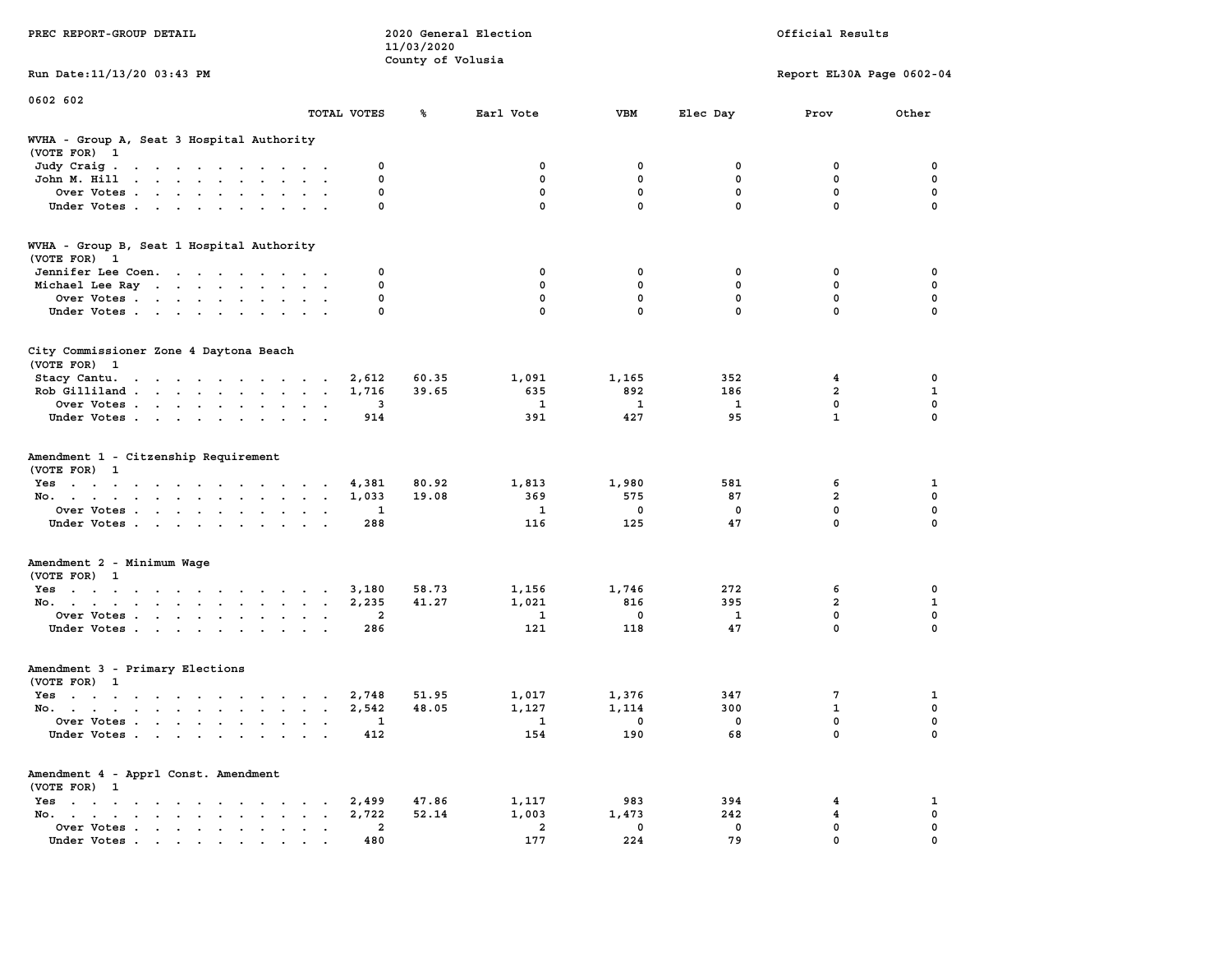| PREC REPORT-GROUP DETAIL                               |             | 11/03/2020<br>County of Volusia | 2020 General Election |              |                | Official Results          |              |
|--------------------------------------------------------|-------------|---------------------------------|-----------------------|--------------|----------------|---------------------------|--------------|
| Run Date: 11/13/20 03:43 PM                            |             |                                 |                       |              |                | Report EL30A Page 0602-05 |              |
| 0602 602                                               | TOTAL VOTES | ℁                               | Earl Vote             | <b>VBM</b>   | Elec Day       | Prov                      | Other        |
| Amendment 5 - Homestead Property Taxes<br>(VOTE FOR) 1 |             |                                 |                       |              |                |                           |              |
| Yes                                                    | 3,672       | 71.20                           | 1,533                 | 1,659        | 475            | 5                         | 0            |
| No.                                                    | 1,485       | 28.80                           | 544                   | 782          | 155            | 3                         | 1            |
| Over Votes                                             | -2          |                                 | $\mathbf{1}$          | $\mathbf{1}$ | $\overline{0}$ | 0                         | $\mathbf 0$  |
| Under Votes                                            | 544         |                                 | 221                   | 238          | 85             | $\Omega$                  | $\Omega$     |
| Amendment 6 - Ad Valorem Tax Discount<br>(VOTE FOR) 1  |             |                                 |                       |              |                |                           |              |
| Yes                                                    | 4,546       | 85.50                           | 1,834                 | 2,122        | 583            | 6                         | 1            |
| No.                                                    | 771         | 14.50                           | 312                   | 390          | 67             | $\overline{a}$            | 0            |
| Over Votes                                             | $\Omega$    |                                 | $^{\circ}$            | $^{\circ}$   | $^{\circ}$     | 0                         | 0            |
| Under Votes                                            | 386         |                                 | 153                   | 168          | 65             | 0                         | $\Omega$     |
| Volusia ECHO<br>(VOTE FOR) 1                           |             |                                 |                       |              |                |                           |              |
| Yes (For Bonds)                                        | 3,743       | 71.09                           | 1,386                 | 1,936        | 414            | 7                         | 0            |
| No $(Agains t Bonds)$                                  | 1,522       | 28.91                           | 723                   | 568          | 229            | $\mathbf{1}$              | $\mathbf{1}$ |
| Over Votes                                             | 4           |                                 | $\overline{4}$        | 0            | $^{\circ}$     | $\Omega$                  | $\mathbf 0$  |
| Under Votes                                            | 434         |                                 | 186                   | 176          | 72             | $\Omega$                  | $\Omega$     |
| Volusia Forever<br>(VOTE FOR) 1                        |             |                                 |                       |              |                |                           |              |
| Yes (For Bonds)                                        | 3,913       | 74.01                           | 1,457                 | 2,017        | 434            | 5                         | 0            |
| No (Against Bonds)                                     | 1,374       | 25.99                           | 665                   | 493          | 212            | 3                         | $\mathbf{1}$ |
| Over Votes                                             | -1          |                                 | 1                     | 0            | $^{\circ}$     | $\mathbf 0$               | $\mathbf 0$  |
| Under Votes                                            | 415         |                                 | 176                   | 170          | 69             | 0                         | $\Omega$     |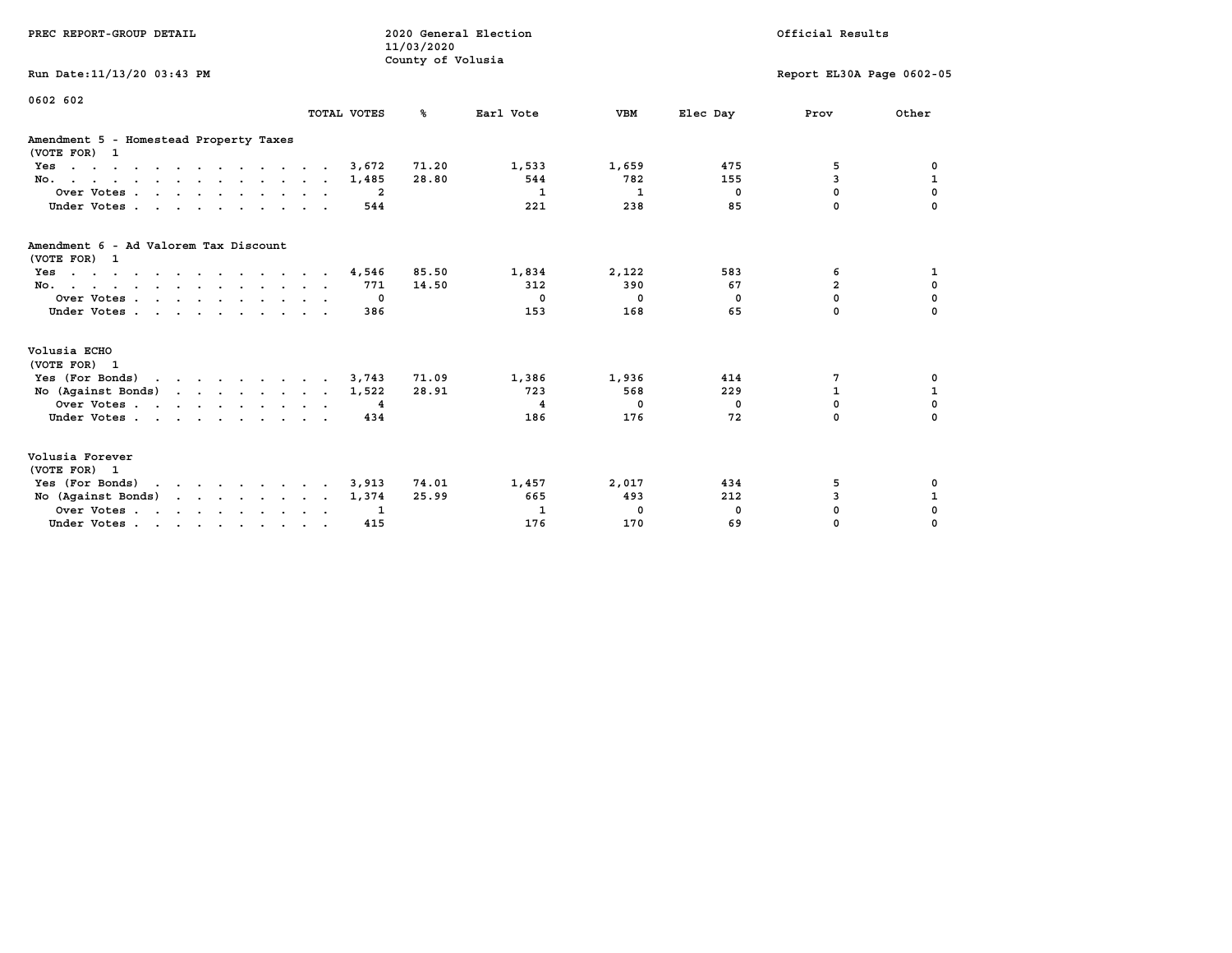| PREC REPORT-GROUP DETAIL                                                                                                                                                                                                                                   |                                               | 11/03/2020<br>County of Volusia | 2020 General Election   |                      |                    | Official Results           |                            |
|------------------------------------------------------------------------------------------------------------------------------------------------------------------------------------------------------------------------------------------------------------|-----------------------------------------------|---------------------------------|-------------------------|----------------------|--------------------|----------------------------|----------------------------|
| Run Date: 11/13/20 03:43 PM                                                                                                                                                                                                                                |                                               |                                 |                         |                      |                    | Report EL30A Page 0603-01  |                            |
| 0603 603                                                                                                                                                                                                                                                   |                                               |                                 |                         |                      |                    |                            |                            |
|                                                                                                                                                                                                                                                            | TOTAL VOTES                                   | ℁                               | Earl Vote               | <b>VBM</b>           | Elec Day           | Prov                       | Other                      |
| REGISTERED VOTERS - TOTAL                                                                                                                                                                                                                                  | 4,068                                         |                                 |                         |                      |                    |                            |                            |
| BALLOTS CAST - TOTAL.<br>$\cdots$                                                                                                                                                                                                                          | 2,902                                         |                                 | 1,313<br>$\mathbf 0$    | 1,200<br>$\mathbf 0$ | 389<br>$\mathbf 0$ | $\mathbf 0$<br>$\mathbf 0$ | $\mathbf 0$<br>$\mathbf 0$ |
| BALLOTS CAST - BLANK.<br>$\sim$ $\sim$ $\sim$ $\sim$ $\sim$                                                                                                                                                                                                | 0<br>$\mathbf{r}$<br>$\overline{\phantom{a}}$ |                                 |                         |                      |                    |                            |                            |
| VOTER TURNOUT - TOTAL<br>$\cdots$                                                                                                                                                                                                                          |                                               | 71.34                           |                         |                      |                    |                            |                            |
| VOTER TURNOUT - BLANK                                                                                                                                                                                                                                      | $\sim$                                        |                                 |                         |                      |                    |                            |                            |
| President and Vice President<br>(VOTE FOR) 1                                                                                                                                                                                                               |                                               |                                 |                         |                      |                    |                            |                            |
| Donald J. Trump (REP)                                                                                                                                                                                                                                      | 775                                           | 26.88                           | 366                     | 270                  | 139                | 0                          | $\mathbf 0$                |
| Joseph R. Biden (DEM)<br>$\mathbf{r}$ . The set of the set of the set of the set of the set of the set of the set of the set of the set of the set of the set of the set of the set of the set of the set of the set of the set of the set of the set of t | 2,068                                         | 71.73                           | 933                     | 891                  | 244                | $\mathbf 0$                | $\mathbf 0$                |
| Jo Jorgensen (LPF)                                                                                                                                                                                                                                         | 24                                            | .83                             | $7\phantom{.0}$         | 15                   | $\overline{a}$     | $\mathbf{0}$               | 0                          |
| Roque "Rocky" De La Fuente (REF).                                                                                                                                                                                                                          | 1                                             | .03                             | $\mathbf{1}$            | 0                    | 0                  | $\mathbf 0$                | $\mathbf 0$                |
| Gloria La Riva (PSL).                                                                                                                                                                                                                                      | 0                                             |                                 | $\mathbf 0$             | $\mathbf 0$          | $\mathbf 0$        | $\mathbf 0$                | $\mathbf 0$                |
| Howie Hawkins (GRE)                                                                                                                                                                                                                                        | 5                                             | .17                             | $\mathbf 0$             | 3                    | $\overline{2}$     | 0                          | 0                          |
| Don Blankenship (CPF)                                                                                                                                                                                                                                      | 4<br>$\sim$<br>$\ddot{\phantom{a}}$           | .14                             | 0                       | 3                    | 1                  | 0                          | $\mathbf 0$                |
| WRITE-IN.                                                                                                                                                                                                                                                  | 6                                             | .21                             | $\mathbf{1}$            | 5                    | $\mathbf 0$        | 0                          | $\mathbf 0$                |
| Over Votes<br>$\ddot{\phantom{a}}$                                                                                                                                                                                                                         | 8                                             |                                 | $\mathbf 0$             | $7\phantom{.0}$      | $\mathbf{1}$       | 0                          | $\mathbf 0$                |
| Under Votes                                                                                                                                                                                                                                                | 11                                            |                                 | 5                       | 6                    | $\mathbf{0}$       | $\mathbf 0$                | $\mathbf 0$                |
| Representative in Congress District 6<br>(VOTE FOR) 1                                                                                                                                                                                                      |                                               |                                 |                         |                      |                    |                            |                            |
| Michael Waltz (REP)                                                                                                                                                                                                                                        | 799                                           | 28.40                           | 370                     | 291                  | 138                | $\mathbf 0$                | 0                          |
| Clint Curtis (DEM)<br>$\mathbf{r}$                                                                                                                                                                                                                         | 2,012<br>$\ddot{\phantom{0}}$                 | 71.53                           | 909                     | 864                  | 239                | $\mathbf 0$                | $\mathbf 0$                |
| WRITE-IN.                                                                                                                                                                                                                                                  | $\overline{2}$<br>$\sim$ $\sim$               | .07                             | 0                       | 2                    | 0                  | $\mathbf 0$                | $\mathbf 0$                |
| Over Votes                                                                                                                                                                                                                                                 | 1<br>$\ddot{\phantom{a}}$                     |                                 | $\mathbf 0$             | $\mathbf 0$          | $\mathbf{1}$       | $\mathbf 0$                | $\mathbf 0$                |
| Under Votes                                                                                                                                                                                                                                                | 88                                            |                                 | 34                      | 43                   | 11                 | $\mathbf 0$                | $\mathbf 0$                |
| State Attorney 7th Judicial Circuit<br>(VOTE FOR) 1                                                                                                                                                                                                        |                                               |                                 |                         |                      |                    |                            |                            |
| $R.J.$ Larizza $(REP)$                                                                                                                                                                                                                                     | 1,055                                         | 41.63                           | 501                     | 386                  | 168                | 0                          | 0                          |
| Don Dempsey.                                                                                                                                                                                                                                               | 1,479                                         | 58.37                           | 647                     | 659                  | 173                | $\mathbf{0}$               | $\Omega$                   |
| Over Votes                                                                                                                                                                                                                                                 | 1                                             |                                 | $\mathbf{1}$            | 0                    | 0                  | 0                          | 0                          |
| Under Votes                                                                                                                                                                                                                                                | 367                                           |                                 | 164                     | 155                  | 48                 | $\mathbf{0}$               | 0                          |
| State Senator District 7<br>(VOTE FOR) 1                                                                                                                                                                                                                   |                                               |                                 |                         |                      |                    |                            |                            |
| Travis J. Hutson (REP)                                                                                                                                                                                                                                     | 759                                           | 27.18                           | 357                     | 272                  | 130                | 0                          | $\mathbf 0$                |
| Heather Hunter (DEM).                                                                                                                                                                                                                                      | 2,030                                         | 72.71                           | 910                     | 876                  | 244                | $\mathbf 0$                | $\mathbf 0$                |
| WRITE-IN.                                                                                                                                                                                                                                                  | 3                                             | .11                             | $\overline{\mathbf{3}}$ | $\mathbf 0$          | $\mathbf{0}$       | $\mathbf 0$                | $\mathbf 0$                |
| Over Votes                                                                                                                                                                                                                                                 | 1                                             |                                 | $\mathbf 0$             | 0                    | $\mathbf{1}$       | $\mathbf 0$                | $\mathbf 0$                |
| Under Votes                                                                                                                                                                                                                                                | 109                                           |                                 | 43                      | 52                   | 14                 | $\mathbf 0$                | $\mathbf 0$                |
| State Representative District 25<br>(VOTE FOR) 1                                                                                                                                                                                                           |                                               |                                 |                         |                      |                    |                            |                            |
| Tom Leek (REP).<br>the contract of the contract of the contract of the contract of the contract of the contract of the contract of                                                                                                                         | 0                                             |                                 | $\mathbf 0$             | 0                    | $\mathbf 0$        | 0                          | $\mathbf 0$                |
| Sarah Zutter (DEM)<br><b>Contract Contract Contract</b><br>$\sim$ $\sim$                                                                                                                                                                                   | 0                                             |                                 | $\mathbf 0$             | $\mathbf 0$          | $\mathbf 0$        | 0                          | $\mathbf 0$                |
| Joseph "Joe" Hannoush (LPF)<br>$\sim$<br>$\sim$ $\sim$                                                                                                                                                                                                     | $\mathbf 0$                                   |                                 | $\mathbf 0$             | $\mathbf 0$          | $\mathbf 0$        | $\mathbf 0$                | $\mathbf 0$                |
| Over Votes<br>$\bullet$<br>$\ddot{\phantom{0}}$                                                                                                                                                                                                            | 0<br>$\bullet$<br>$\overline{\phantom{a}}$    |                                 | $\mathbf 0$             | $\mathbf 0$          | $\mathbf 0$        | $\mathbf 0$                | $\mathbf 0$                |
| Under Votes.                                                                                                                                                                                                                                               | $\Omega$                                      |                                 | $\Omega$                | $\Omega$             | $\Omega$           | $\mathbf 0$                | $\mathbf 0$                |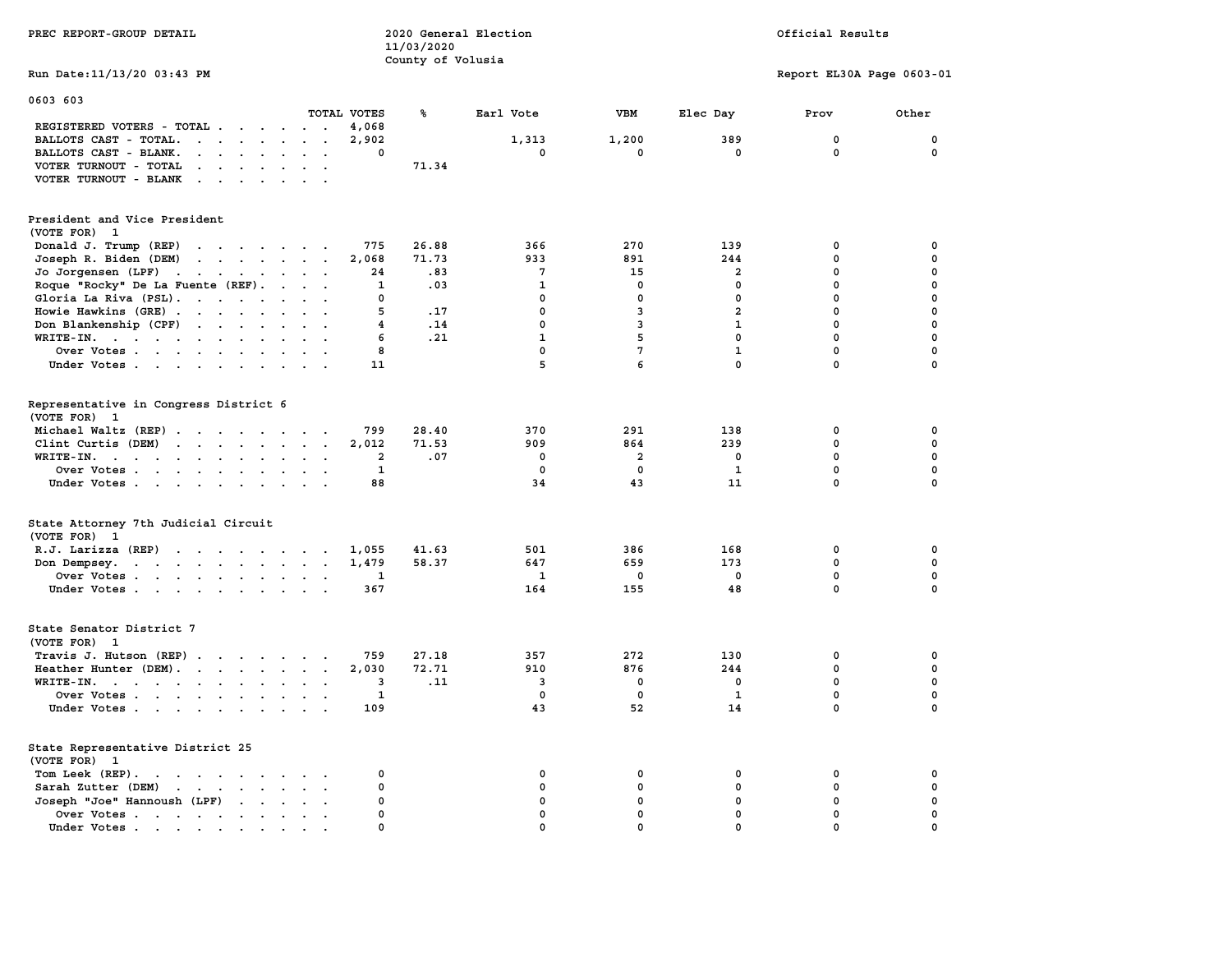| PREC REPORT-GROUP DETAIL                                                                                                                                                                                                                 |                                              | 11/03/2020        | 2020 General Election |                    |                                | Official Results          |                  |
|------------------------------------------------------------------------------------------------------------------------------------------------------------------------------------------------------------------------------------------|----------------------------------------------|-------------------|-----------------------|--------------------|--------------------------------|---------------------------|------------------|
| Run Date: 11/13/20 03:43 PM                                                                                                                                                                                                              |                                              | County of Volusia |                       |                    |                                | Report EL30A Page 0603-02 |                  |
| 0603 603                                                                                                                                                                                                                                 |                                              |                   |                       |                    |                                |                           |                  |
|                                                                                                                                                                                                                                          | TOTAL VOTES                                  | ℁                 | Earl Vote             | VBM                | Elec Day                       | Prov                      | Other            |
| State Representative District 26<br>(VOTE FOR) 1                                                                                                                                                                                         |                                              |                   |                       |                    |                                |                           |                  |
| Elizabeth Fetterhoff (REP).                                                                                                                                                                                                              | 881                                          | 31.25             | 424                   | 317                | 140                            | 0                         | 0                |
| Patrick Henry (DEM)                                                                                                                                                                                                                      | 1,938                                        | 68.75             | 852                   | 849                | 237                            | 0                         | 0                |
| Over Votes                                                                                                                                                                                                                               | 1                                            |                   | 1                     | 0                  | 0                              | $\mathbf 0$               | $\mathbf 0$      |
| Under Votes                                                                                                                                                                                                                              | 82                                           |                   | 36                    | 34                 | 12                             | 0                         | $\Omega$         |
| Supreme Court - Carlos G. Muniz<br>(VOTE FOR) 1                                                                                                                                                                                          |                                              |                   |                       |                    |                                |                           |                  |
| Yes                                                                                                                                                                                                                                      | 1,476                                        | 59.93             | 663                   | 602                | 211                            | 0                         | 0                |
| No.                                                                                                                                                                                                                                      | 987<br>$\ddot{\phantom{1}}$                  | 40.07             | 453                   | 417                | 117                            | $\mathbf 0$               | 0                |
| Over Votes                                                                                                                                                                                                                               | 0                                            |                   | 0                     | 0                  | 0                              | 0                         | 0                |
| Under Votes.                                                                                                                                                                                                                             | 439                                          |                   | 197                   | 181                | 61                             | $\mathbf 0$               | 0                |
| 5th Dist Crt of Appeal - Evander<br>(VOTE FOR) 1                                                                                                                                                                                         |                                              |                   |                       |                    |                                |                           |                  |
| Yes                                                                                                                                                                                                                                      | 1,630                                        | 65.99             | 694                   | 717                | 219                            | 0                         | 0                |
| No.                                                                                                                                                                                                                                      | 840                                          | 34.01             | 420                   | 305                | 115                            | 0                         | 0                |
| Over Votes                                                                                                                                                                                                                               | $\overline{\mathbf{2}}$                      |                   | 1                     | $\mathbf{1}$       | $\mathbf 0$                    | $\mathbf 0$               | 0                |
| Under Votes                                                                                                                                                                                                                              | 430                                          |                   | 198                   | 177                | 55                             | 0                         | $\Omega$         |
| 5th Dist Crt of Appeal - Grosshans<br>(VOTE FOR) 1                                                                                                                                                                                       |                                              |                   |                       |                    |                                |                           |                  |
| Yes                                                                                                                                                                                                                                      | 1,504                                        | 61.14             | 648                   | 652                | 204                            | 0                         | 0                |
| No.                                                                                                                                                                                                                                      | 956                                          | 38.86             | 459                   | 372                | 125                            | 0                         | 0                |
| Over Votes                                                                                                                                                                                                                               | 0                                            |                   | 0<br>206              | 0<br>176           | 0<br>60                        | $\mathbf 0$<br>0          | 0<br>$\Omega$    |
| Under Votes                                                                                                                                                                                                                              | 442                                          |                   |                       |                    |                                |                           |                  |
| 5th Dist Crt of Appeal - Harris<br>(VOTE FOR) 1                                                                                                                                                                                          |                                              |                   |                       |                    |                                |                           |                  |
| Yes                                                                                                                                                                                                                                      | 1,579                                        | 64.03             | 693                   | 674                | 212                            | 0                         | 0                |
| No.                                                                                                                                                                                                                                      | 887                                          | 35.97             | 412                   | 358                | 117                            | $\mathbf 0$               | $\mathbf 0$      |
| Over Votes<br>Under Votes                                                                                                                                                                                                                | 0<br>436                                     |                   | 0<br>208              | 0<br>168           | 0<br>60                        | 0<br>$\mathbf 0$          | 0<br>$\Omega$    |
|                                                                                                                                                                                                                                          |                                              |                   |                       |                    |                                |                           |                  |
| 5th Dist Crt of Appeal - Orfinger<br>(VOTE FOR) 1                                                                                                                                                                                        |                                              |                   |                       |                    |                                |                           |                  |
| Yes<br>$\mathbf{r}$ . The contract of the contract of the contract of the contract of the contract of the contract of the contract of the contract of the contract of the contract of the contract of the contract of the contract of th | 1,585<br>$\cdot$<br>$\overline{\phantom{a}}$ | 64.75             | 681                   | 698                | 206                            | 0                         | 0                |
| No.                                                                                                                                                                                                                                      | 863<br>$\sim$ $\sim$ $\sim$                  | 35.25             | 416                   | 328                | 119                            | 0                         | $\mathbf 0$      |
| Over Votes<br>Under Votes                                                                                                                                                                                                                | 0<br>454                                     |                   | $\mathbf 0$<br>216    | $\mathbf 0$<br>174 | $\overline{\phantom{0}}$<br>64 | 0<br>0                    | 0<br>$\mathbf 0$ |
|                                                                                                                                                                                                                                          |                                              |                   |                       |                    |                                |                           |                  |
| 5th Dist Crt of Appeal - Sasso<br>(VOTE FOR) 1                                                                                                                                                                                           |                                              |                   |                       |                    |                                |                           |                  |
| Yes                                                                                                                                                                                                                                      | 1,507                                        | 62.22             | 656                   | 641                | 210                            | 0                         | 0                |
| No.                                                                                                                                                                                                                                      | 915<br>$\sim$ $\sim$<br>$\mathbf 0$          | 37.78             | 428<br>$\mathbf 0$    | 371<br>0           | 116<br>$\mathbf 0$             | 0<br>0                    | 0<br>0           |
| Over Votes<br>Under Votes                                                                                                                                                                                                                | 480                                          |                   | 229                   | 188                | 63                             | 0                         | 0                |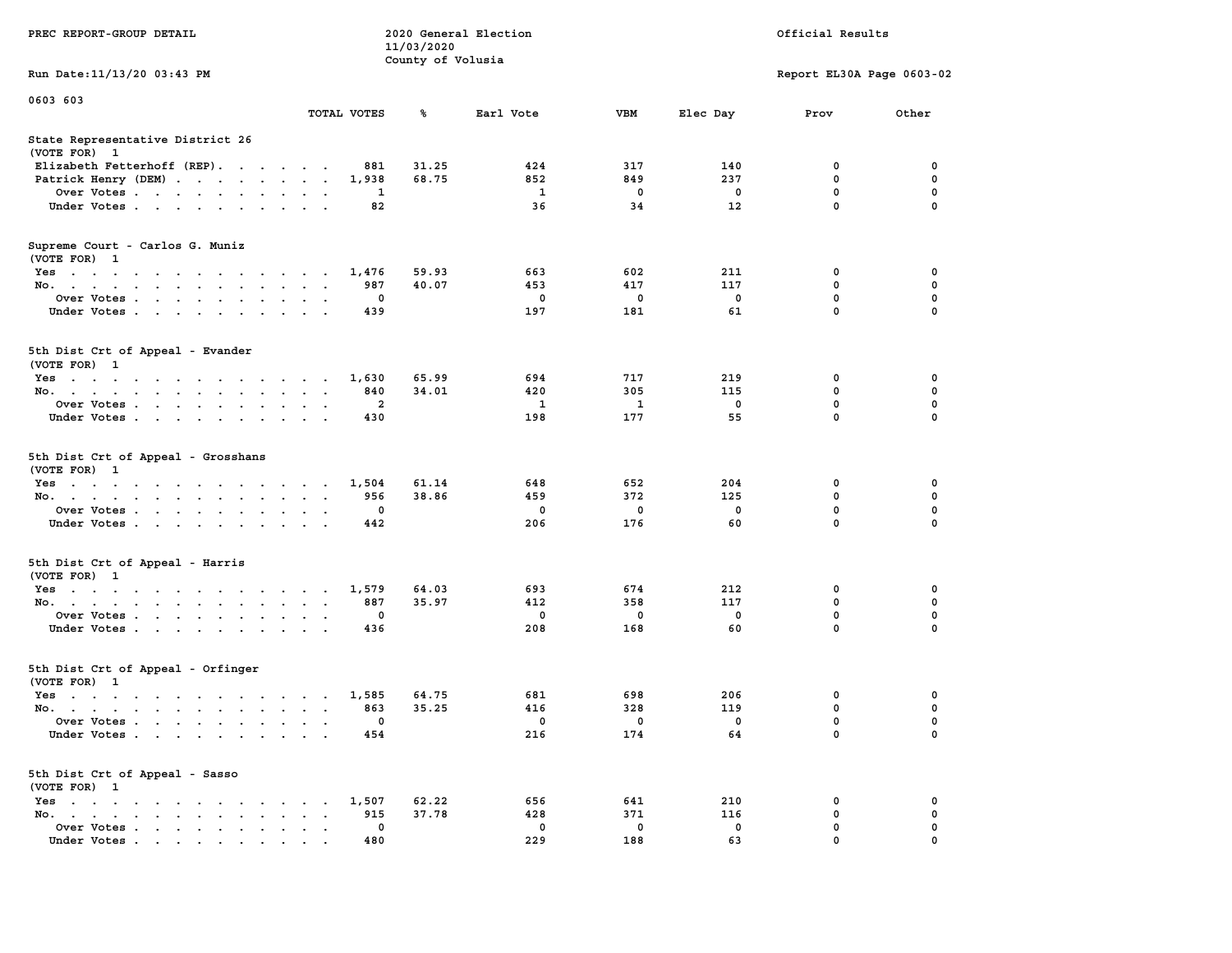| PREC REPORT-GROUP DETAIL                                                                                                        |                                                                             | 11/03/2020        | 2020 General Election |            |              | Official Results           |             |
|---------------------------------------------------------------------------------------------------------------------------------|-----------------------------------------------------------------------------|-------------------|-----------------------|------------|--------------|----------------------------|-------------|
| Run Date: 11/13/20 03:43 PM                                                                                                     |                                                                             | County of Volusia |                       |            |              | Report EL30A Page 0603-03  |             |
|                                                                                                                                 |                                                                             |                   |                       |            |              |                            |             |
| 0603 603                                                                                                                        | TOTAL VOTES                                                                 | ℁                 | Earl Vote             | <b>VBM</b> | Elec Day     | Prov                       | Other       |
| 5th Dist Crt of Appeal - Wallis<br>(VOTE FOR) 1                                                                                 |                                                                             |                   |                       |            |              |                            |             |
| Yes                                                                                                                             | 1,512                                                                       | 62.22             | 656                   | 656        | 200          | 0                          | 0           |
| No.                                                                                                                             | 918                                                                         | 37.78             | 430                   | 364        | 124          | 0                          | $\mathbf 0$ |
| Over Votes.                                                                                                                     | 0                                                                           |                   | 0                     | 0          | 0            | $\mathbf 0$<br>$\mathbf 0$ | 0           |
| Under Votes                                                                                                                     | 472                                                                         |                   | 227                   | 180        | 65           |                            | $\mathbf 0$ |
| Circuit Judge, 7th Judicial, Group 14<br>(VOTE FOR) 1                                                                           |                                                                             |                   |                       |            |              |                            |             |
| Joan Anthony                                                                                                                    | 2,040                                                                       | 78.95             | 931                   | 847        | 262          | 0                          | 0           |
| Dan Hilbert<br>the contract of the contract of the contract of the contract of the contract of the contract of the contract of  | 544                                                                         | 21.05             | 241                   | 223        | 80           | 0                          | 0           |
| Over Votes                                                                                                                      | $\overline{2}$                                                              |                   | $\mathbf{1}$          | 0          | $\mathbf{1}$ | $\mathbf 0$                | $\mathbf 0$ |
| Under Votes                                                                                                                     | 316                                                                         |                   | 140                   | 130        | 46           | 0                          | $\Omega$    |
| County Council Chair<br>(VOTE FOR) 1                                                                                            |                                                                             |                   |                       |            |              |                            |             |
| Jeff Brower.<br>the contract of the contract of the contract of the contract of the contract of the contract of the contract of | 1,027                                                                       | 41.58             | 449                   | 437        | 141          | 0                          | 0           |
| Deborah A. "Deb" Denys                                                                                                          | 1,443                                                                       | 58.42             | 672                   | 584        | 187          | 0                          | 0           |
| Over Votes                                                                                                                      | 0                                                                           |                   | $\mathbf 0$           | 0          | $\mathbf{0}$ | $\mathbf{0}$               | $\mathbf 0$ |
| Under Votes                                                                                                                     | 432                                                                         |                   | 192                   | 179        | 61           | $\mathbf 0$                | $\mathbf 0$ |
| County Council Member District 4<br>(VOTE FOR) 1                                                                                |                                                                             |                   |                       |            |              |                            |             |
| Barbara Bonarrigo.                                                                                                              | 985                                                                         | 40.06             | 411                   | 423        | 151          | 0                          | 0           |
| Heather Post                                                                                                                    | 1,474                                                                       | 59.94             | 696                   | 597        | 181          | 0                          | $\mathbf 0$ |
| Over Votes                                                                                                                      | 0                                                                           |                   | $\mathbf 0$           | 0          | 0            | $\mathbf 0$                | $\mathbf 0$ |
| Under Votes                                                                                                                     | 443                                                                         |                   | 206                   | 180        | 57           | $\mathbf 0$                | $\Omega$    |
| Soil & Water Conservation Seat 2<br>(VOTE FOR) 1                                                                                |                                                                             |                   |                       |            |              |                            |             |
| John Nelson.                                                                                                                    | 1,331                                                                       | 56.71             | 570                   | 601        | 160          | 0                          | 0           |
| Wesley Wayne Wilson Jr.                                                                                                         | 1,016                                                                       | 43.29             | 491                   | 366        | 159          | 0                          | 0           |
| Over Votes                                                                                                                      | 1                                                                           |                   | $\mathbf 0$           | 0          | 1            | 0                          | 0           |
| Under Votes                                                                                                                     | 554                                                                         |                   | 252                   | 233        | 69           | 0                          | $\Omega$    |
| Soil & Water Conservation Seat 4<br>(VOTE FOR) 1                                                                                |                                                                             |                   |                       |            |              |                            |             |
| Wendy Anderson.                                                                                                                 | 1,750                                                                       | 71.25             | 792                   | 726        | 232          | 0                          | 0           |
| Barbara Deering                                                                                                                 | 706                                                                         | 28.75             | 326                   | 281        | 99           | $\mathbf 0$                | 0           |
| Over Votes                                                                                                                      | $\mathbf{1}$                                                                |                   | 0                     | 0          | 1            | 0                          | $\mathbf 0$ |
| Under Votes                                                                                                                     | 445                                                                         |                   | 195                   | 193        | 57           | 0                          | 0           |
| Amendment 1 - Citzenship Requirement<br>(VOTE FOR) 1                                                                            |                                                                             |                   |                       |            |              |                            |             |
| Yes                                                                                                                             | 1,922                                                                       | 70.27             | 814                   | 840        | 268          | 0                          | 0           |
| No.                                                                                                                             | 813<br>$\ddot{\phantom{a}}$<br>$\ddot{\phantom{a}}$<br>$\ddot{\phantom{1}}$ | 29.73             | 410                   | 301        | 102          | 0                          | 0           |
| Over Votes.                                                                                                                     | $\mathbf{2}$                                                                |                   | $\mathbf{1}$          | 0          | $\mathbf{1}$ | 0                          | 0           |
| Under Votes                                                                                                                     | 165                                                                         |                   | 88                    | 59         | 18           | $\Omega$                   |             |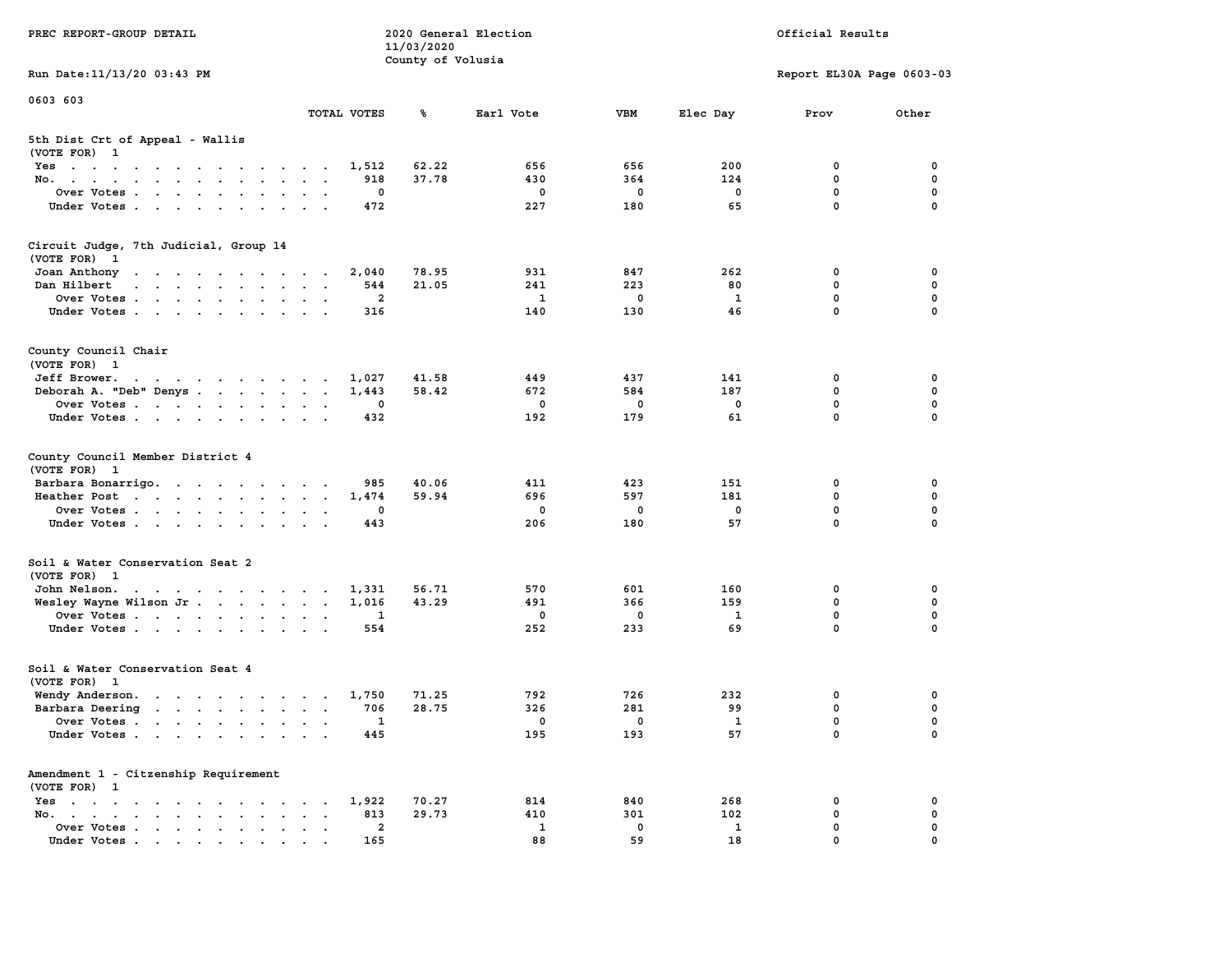| PREC REPORT-GROUP DETAIL                                                                                                           |               | 11/03/2020<br>County of Volusia | 2020 General Election    |                          |              | Official Results          |              |
|------------------------------------------------------------------------------------------------------------------------------------|---------------|---------------------------------|--------------------------|--------------------------|--------------|---------------------------|--------------|
| Run Date: 11/13/20 03:43 PM                                                                                                        |               |                                 |                          |                          |              | Report EL30A Page 0603-04 |              |
| 0603 603                                                                                                                           | TOTAL VOTES   | ℁                               | Earl Vote                | VBM                      | Elec Day     | Prov                      | Other        |
|                                                                                                                                    |               |                                 |                          |                          |              |                           |              |
| Amendment 2 - Minimum Wage<br>(VOTE FOR) 1                                                                                         |               |                                 |                          |                          |              |                           |              |
| Yes                                                                                                                                | 2,183         | 79.18                           | 948                      | 949                      | 286          | 0                         | 0            |
| No.                                                                                                                                |               | 20.82<br>574                    | 289                      | 204                      | 81           | 0                         | 0            |
| Over Votes                                                                                                                         |               | 1                               | $\mathbf 0$              | $\mathbf 0$              | 1            | $\mathbf 0$               | 0            |
| Under Votes                                                                                                                        |               | 144                             | 76                       | 47                       | 21           | $\mathbf{0}$              | $\mathbf 0$  |
| Amendment 3 - Primary Elections                                                                                                    |               |                                 |                          |                          |              |                           |              |
| (VOTE FOR) 1                                                                                                                       |               |                                 |                          |                          |              |                           |              |
| Yes                                                                                                                                | 1,525         | 56.71                           | 630                      | 679                      | 216          | 0                         | 0            |
| No.                                                                                                                                | 1,164         | 43.29                           | 593                      | 427                      | 144          | 0                         | 0            |
| Over Votes                                                                                                                         |               | 1                               | $\mathbf{1}$             | $\overline{\mathbf{0}}$  | 0            | $\mathbf 0$               | $\mathbf 0$  |
| Under Votes                                                                                                                        |               | 212                             | 89                       | 94                       | 29           | $\mathbf 0$               | $\mathbf 0$  |
| Amendment 4 - Apprl Const. Amendment                                                                                               |               |                                 |                          |                          |              |                           |              |
| (VOTE FOR) 1                                                                                                                       |               |                                 |                          |                          |              |                           |              |
| Yes                                                                                                                                | 1,273         | 48.04                           | 570                      | 509                      | 194          | 0                         | 0            |
| No.                                                                                                                                | 1,377         | 51.96                           | 629                      | 593                      | 155          | 0                         | 0            |
| Over Votes                                                                                                                         |               | 1                               | $\overline{\phantom{0}}$ | $\mathbf 0$              | $\mathbf{1}$ | $\mathbf 0$               | $\mathbf 0$  |
| Under Votes                                                                                                                        |               | 251                             | 114                      | 98                       | 39           | $\mathbf{0}$              | $\mathbf 0$  |
| Amendment 5 - Homestead Property Taxes<br>(VOTE FOR) 1                                                                             | 1,663         | 63.67                           | 744                      | 705                      | 214          | 0                         | 0            |
| Yes<br>No.                                                                                                                         |               | 36.33<br>949                    | 446                      | 373                      | 130          | 0                         | 0            |
| Over Votes                                                                                                                         |               | 1                               | $\mathbf 0$              | 0                        | $\mathbf{1}$ | $\mathbf 0$               | $\mathbf 0$  |
| Under Votes                                                                                                                        |               | 289                             | 123                      | 122                      | 44           | $\mathbf{0}$              | $\mathbf 0$  |
|                                                                                                                                    |               |                                 |                          |                          |              |                           |              |
| Amendment 6 - Ad Valorem Tax Discount<br>(VOTE FOR) 1                                                                              |               |                                 |                          |                          |              |                           |              |
| Yes                                                                                                                                | 2,036         | 76.40                           | 876                      | 907                      | 253          | 0                         | 0            |
| No.                                                                                                                                |               | 629<br>23.60                    | 337                      | 194                      | 98           | $\mathbf 0$               | 0            |
| Over Votes                                                                                                                         |               | 1                               | $\mathbf{1}$             | $\mathbf 0$              | 0            | $\mathbf 0$               | $\mathbf 0$  |
| Under Votes                                                                                                                        |               | 236                             | 99                       | 99                       | 38           | $\mathbf 0$               | $\mathbf 0$  |
| Volusia ECHO<br>(VOTE FOR) 1                                                                                                       |               |                                 |                          |                          |              |                           |              |
| Yes (For Bonds)<br>the contract of the contract of the contract of the contract of the contract of the contract of the contract of | 2,175         | 81.89                           | 962                      | 921                      | 292          | 0                         | 0            |
| No (Against Bonds)                                                                                                                 |               | 18.11<br>481                    | 247                      | 177                      | 57           | 0                         | 0            |
| Over Votes<br>the contract of the contract of the contract of the contract of the contract of the contract of the contract of      |               | $\mathbf 0$                     | $\overline{\phantom{0}}$ | $\overline{\phantom{0}}$ | $\mathbf 0$  | 0                         | 0            |
| Under Votes                                                                                                                        |               | 246                             | 104                      | 102                      | 40           | $\mathbf 0$               | $\mathbf 0$  |
| Volusia Forever<br>(VOTE FOR) 1                                                                                                    |               |                                 |                          |                          |              |                           |              |
| Yes (For Bonds)<br>$\mathbf{r}$ , $\mathbf{r}$ , $\mathbf{r}$ , $\mathbf{r}$ , $\mathbf{r}$ , $\mathbf{r}$                         | 2,254         | 84.64                           | 1,011                    | 947                      | 296          | 0                         | 0            |
| No (Against Bonds)                                                                                                                 | $\sim$ $\sim$ | 409<br>15.36                    | 204                      | 150                      | 55           | $^{\circ}$                | 0            |
| Over Votes                                                                                                                         |               | $\overline{a}$                  | $\mathbf 0$              | $\mathbf{1}$             | $\mathbf{1}$ | 0                         | 0            |
| Under Votes                                                                                                                        |               | 237                             | 98                       | 102                      | 37           | $\Omega$                  | <sup>0</sup> |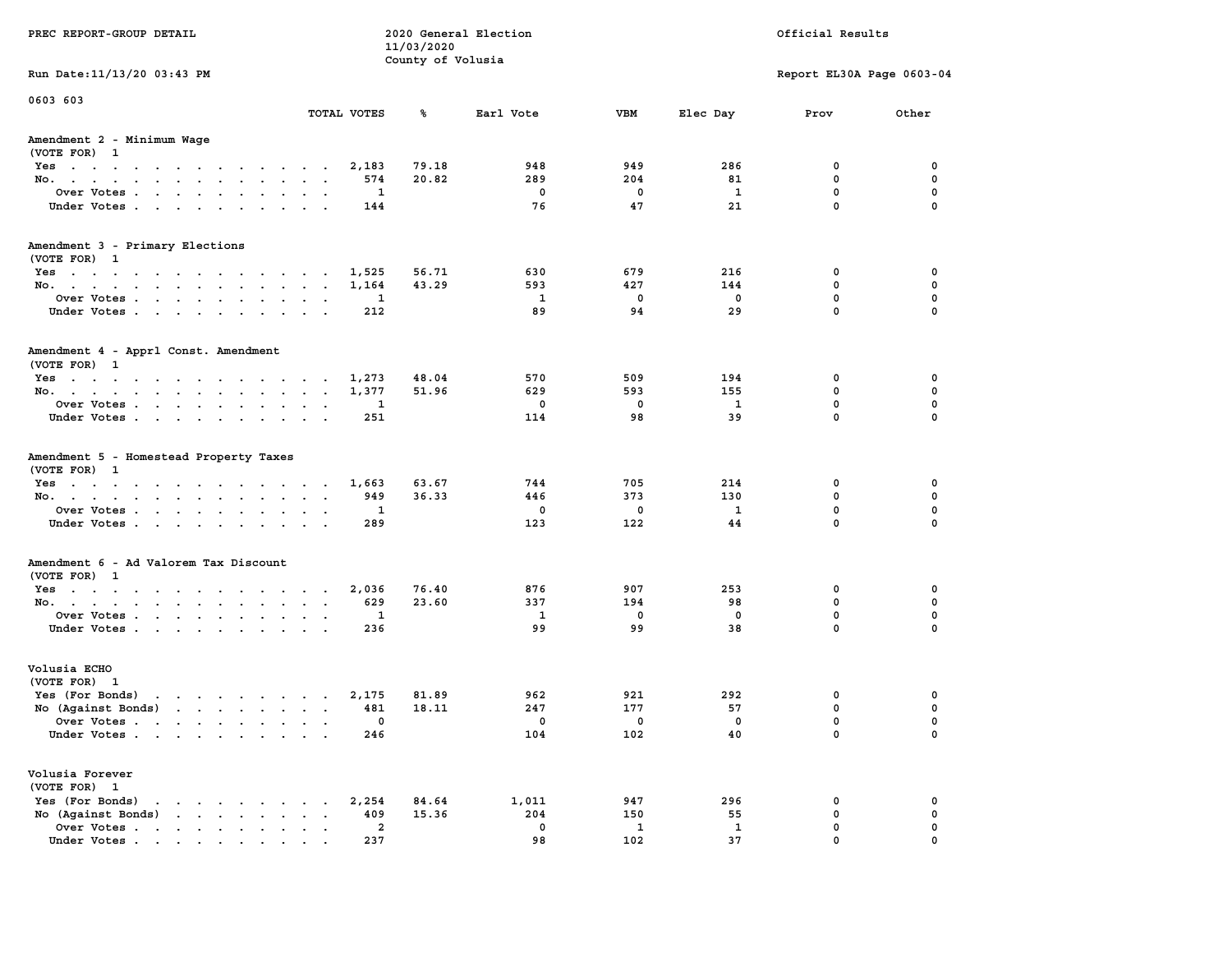| PREC REPORT-GROUP DETAIL                                                                                                                                                                                                                                   |                                       | 11/03/2020        | 2020 General Election        |                         |                | Official Results           |                  |
|------------------------------------------------------------------------------------------------------------------------------------------------------------------------------------------------------------------------------------------------------------|---------------------------------------|-------------------|------------------------------|-------------------------|----------------|----------------------------|------------------|
| Run Date: 11/13/20 03:43 PM                                                                                                                                                                                                                                |                                       | County of Volusia |                              |                         |                | Report EL30A Page 0607-01  |                  |
| 0607 607                                                                                                                                                                                                                                                   | TOTAL VOTES                           | ℁                 | Earl Vote                    | <b>VBM</b>              | Elec Day       | Prov                       | Other            |
| REGISTERED VOTERS - TOTAL<br>BALLOTS CAST - TOTAL.<br>$\cdots$<br>BALLOTS CAST - BLANK.<br>$\mathbf{r}$ , $\mathbf{r}$ , $\mathbf{r}$ , $\mathbf{r}$                                                                                                       | 4,448<br>3,499<br>0<br>$\overline{a}$ |                   | 1,137<br>0                   | 1,676<br>0              | 682<br>0       | 4<br>0                     | 0<br>0           |
| VOTER TURNOUT - TOTAL<br>$\cdots$<br>VOTER TURNOUT - BLANK                                                                                                                                                                                                 | $\sim$                                | 78.66             |                              |                         |                |                            |                  |
| President and Vice President<br>(VOTE FOR) 1                                                                                                                                                                                                               |                                       |                   |                              |                         |                |                            |                  |
| Donald J. Trump (REP)<br>and the contract of the contract of                                                                                                                                                                                               | 2,011                                 | 57.75             | 775                          | 756                     | 477            | 3                          | $\mathbf 0$      |
| Joseph R. Biden (DEM)<br>$\mathbf{r}$ . The contract of the contract of the contract of the contract of the contract of the contract of the contract of the contract of the contract of the contract of the contract of the contract of the contract of th | 1,435                                 | 41.21             | 355                          | 886                     | 193            | $\mathbf{1}$               | $\mathbf 0$      |
| Jo Jorgensen (LPF)                                                                                                                                                                                                                                         | 22<br>$\overline{\mathbf{2}}$         | .63<br>.06        | $\mathbf{1}$<br>$\mathbf{1}$ | 15<br>$\mathbf{1}$      | 6<br>$\Omega$  | $\mathbf 0$<br>$\mathbf 0$ | $\mathbf 0$<br>0 |
| Roque "Rocky" De La Fuente (REF).<br>Gloria La Riva (PSL).                                                                                                                                                                                                 | $\overline{a}$                        | .06               | $\mathbf{0}$                 | $\mathbf{1}$            | $\mathbf{1}$   | $\mathbf 0$                | 0                |
| Howie Hawkins (GRE)                                                                                                                                                                                                                                        | 4                                     | .11               | $\mathbf 0$                  | 3                       | $\mathbf{1}$   | $\mathbf 0$                | $\mathbf 0$      |
| Don Blankenship (CPF)                                                                                                                                                                                                                                      | 1                                     | .03               | $\mathbf 0$                  | $\mathbf 0$             | $\mathbf{1}$   | $\mathbf 0$                | $\mathbf 0$      |
| WRITE-IN.                                                                                                                                                                                                                                                  | 5<br>$\sim$ $\sim$                    | .14               | $\overline{a}$               | $\overline{\mathbf{2}}$ | $\mathbf{1}$   | $\mathbf 0$                | $\mathbf 0$      |
| Over Votes<br>$\ddot{\phantom{0}}$                                                                                                                                                                                                                         | 5<br>$\sim$                           |                   | $\mathbf{1}$                 | 4                       | $\mathbf{0}$   | 0                          | 0                |
| Under Votes                                                                                                                                                                                                                                                | 12                                    |                   | $\overline{2}$               | <b>R</b>                | $\overline{a}$ | $\Omega$                   | $\mathbf 0$      |
| Representative in Congress District 6<br>(VOTE FOR) 1                                                                                                                                                                                                      |                                       |                   |                              |                         |                |                            |                  |
| Michael Waltz (REP)                                                                                                                                                                                                                                        | 2,022                                 | 59.98             | 788                          | 764                     | 467            | 3                          | 0                |
| $\mathbf{r}$<br>Clint Curtis (DEM)                                                                                                                                                                                                                         | 1,340<br>$\sim$<br>$\sim$             | 39.75             | 322                          | 836                     | 181            | $\mathbf{1}$               | 0                |
| WRITE-IN.<br>$\ddot{\phantom{a}}$                                                                                                                                                                                                                          | 9<br>$\cdot$ $\cdot$                  | .27               | $\overline{a}$               | 6                       | 1              | $\mathbf 0$                | $\mathbf 0$      |
| Over Votes<br>$\ddot{\phantom{a}}$                                                                                                                                                                                                                         | 0                                     |                   | $\mathbf 0$                  | $\mathbf 0$             | $\mathbf 0$    | 0                          | $\mathbf 0$      |
| Under Votes.                                                                                                                                                                                                                                               | 128                                   |                   | 25                           | 70                      | 33             | $\mathbf 0$                | $\mathbf 0$      |
| State Attorney 7th Judicial Circuit<br>(VOTE FOR) 1                                                                                                                                                                                                        |                                       |                   |                              |                         |                |                            |                  |
| $R.J.$ Larizza $(REP)$                                                                                                                                                                                                                                     | 2,045                                 | 63.95             | 783                          | 802                     | 457            | 3                          | 0                |
| Don Dempsey.<br>the contract of the contract of the contract of the contract of the contract of                                                                                                                                                            | 1,153<br>$\ddot{\phantom{0}}$         | 36.05             | 285                          | 699                     | 168            | $\mathbf 1$                | 0                |
| Over Votes                                                                                                                                                                                                                                                 | 2                                     |                   | <b>1</b>                     | 0                       | 1              | 0                          | 0                |
| Under Votes                                                                                                                                                                                                                                                | 299                                   |                   | 68                           | 175                     | 56             | $\mathbf 0$                | $\mathbf 0$      |
| State Senator District 7<br>(VOTE FOR) 1                                                                                                                                                                                                                   |                                       |                   |                              |                         |                |                            |                  |
| Travis J. Hutson (REP)                                                                                                                                                                                                                                     | 1,934                                 | 57.92             | 759                          | 727                     | 445            | 3                          | $\mathbf 0$      |
| Heather Hunter (DEM).                                                                                                                                                                                                                                      | 1,400                                 | 41.93             | 343                          | 860                     | 196            | $\mathbf{1}$               | $\mathbf 0$      |
| WRITE-IN.                                                                                                                                                                                                                                                  | 5<br>$\sim$                           | .15               | $\mathbf{1}$                 | 3                       | $\mathbf{1}$   | $\mathbf 0$                | $\mathbf 0$      |
| Over Votes                                                                                                                                                                                                                                                 | $\mathbf{1}$                          |                   | $\mathbf 0$                  | $\mathbf 0$             | $\mathbf{1}$   | $\mathbf 0$                | $\mathbf 0$      |
| Under Votes                                                                                                                                                                                                                                                | 159<br>$\sim$ $\sim$                  |                   | 34                           | 86                      | 39             | $\mathbf 0$                | 0                |
| State Representative District 25<br>(VOTE FOR) 1                                                                                                                                                                                                           |                                       |                   |                              |                         |                |                            |                  |
| Tom Leek (REP).<br>the contract of the contract of the contract of the contract of the contract of the contract of the contract of                                                                                                                         | 1,954                                 | 58.61             | 763                          | 746                     | 442            | 3                          | 0                |
| Sarah Zutter (DEM)<br>the contract of the contract of the contract of the contract of the contract of the contract of the contract of                                                                                                                      | 1,275                                 | 38.24             | 315                          | 793                     | 166            | $\mathbf 1$                | 0                |
| Joseph "Joe" Hannoush (LPF)                                                                                                                                                                                                                                | 105                                   | 3.15              | 28                           | 45                      | 32             | $\mathbf 0$                | $\mathbf 0$      |
| Over Votes                                                                                                                                                                                                                                                 | 0<br>$\ddot{\phantom{0}}$             |                   | $\mathbf 0$                  | $\mathbf 0$             | 0              | $\pmb{0}$                  | 0                |
| Under Votes.<br>the company of the company of the company of the company of the company of the company of the company of the company of the company of the company of the company of the company of the company of the company of the company              | 165                                   |                   | 31                           | 92                      | 42             | $\mathbf 0$                | 0                |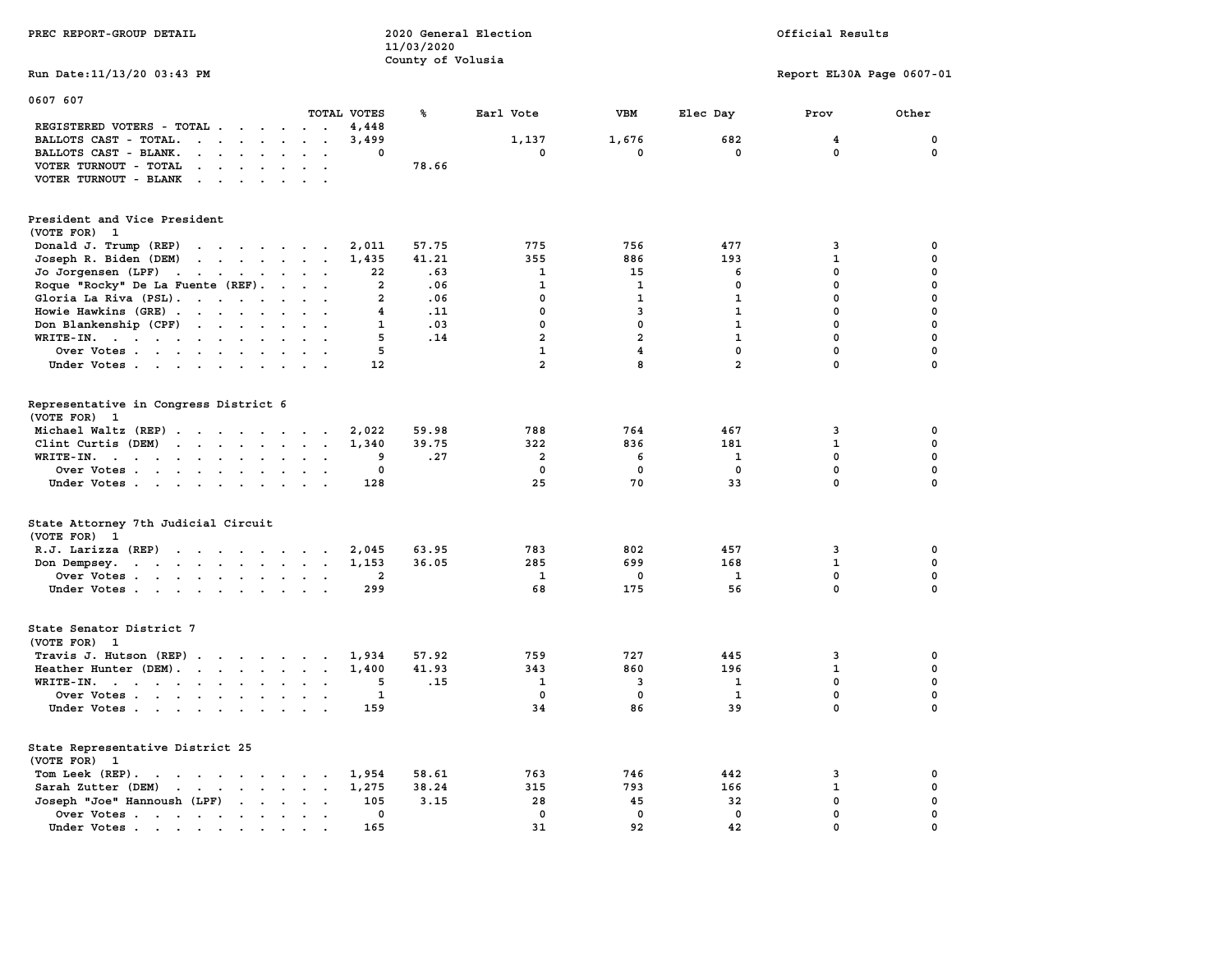| PREC REPORT-GROUP DETAIL                                                                                               | 2020 General Election<br>11/03/2020 |                   |                |                         | Official Results |                              |          |
|------------------------------------------------------------------------------------------------------------------------|-------------------------------------|-------------------|----------------|-------------------------|------------------|------------------------------|----------|
| Run Date: 11/13/20 03:43 PM                                                                                            |                                     | County of Volusia |                |                         |                  | Report EL30A Page 0607-02    |          |
| 0607 607                                                                                                               |                                     |                   |                |                         |                  |                              |          |
|                                                                                                                        | TOTAL VOTES                         | ℁                 | Earl Vote      | VBM                     | Elec Day         | Prov                         | Other    |
| Supreme Court - Carlos G. Muniz<br>(VOTE FOR) 1                                                                        |                                     |                   |                |                         |                  |                              |          |
| Yes                                                                                                                    | 1,931                               | 69.39             | 678            | 863                     | 388              | 2                            | 0        |
| No.                                                                                                                    | 852                                 | 30.61             | 251            | 448                     | 152              | $\mathbf{1}$                 | 0        |
| Over Votes.                                                                                                            | 2                                   |                   | $\overline{a}$ | 0                       | 0                | $\mathbf 0$                  | 0        |
| Under Votes                                                                                                            | 714                                 |                   | 206            | 365                     | 142              | $\mathbf{1}$                 | $\Omega$ |
| 5th Dist Crt of Appeal - Evander<br>(VOTE FOR) 1                                                                       |                                     |                   |                |                         |                  |                              |          |
| Yes                                                                                                                    | 2,048                               | 73.99             | 698            | 978                     | 370              | 2                            | 0        |
| No.                                                                                                                    | 720                                 | 26.01             | 237            | 323                     | 159              | 1                            | 0        |
| Over Votes                                                                                                             | 0                                   |                   | $\mathbf 0$    | 0                       | 0                | 0                            | 0        |
| Under Votes                                                                                                            | 731                                 |                   | 202            | 375                     | 153              | $\mathbf{1}$                 | 0        |
| 5th Dist Crt of Appeal - Grosshans<br>(VOTE FOR) 1                                                                     |                                     |                   |                |                         |                  |                              |          |
| Yes                                                                                                                    | 1,956                               | 71.20             | 687            | 889                     | 378              | 2                            | 0        |
| No.                                                                                                                    | 791                                 | 28.80             | 241            | 405                     | 144              | 1                            | 0        |
| Over Votes                                                                                                             | 1                                   |                   | 1              | 0                       | 0                | $\mathbf 0$                  | 0        |
| Under Votes                                                                                                            | 751                                 |                   | 208            | 382                     | 160              | $\mathbf{1}$                 | 0        |
| 5th Dist Crt of Appeal - Harris<br>(VOTE FOR) 1                                                                        |                                     |                   |                |                         |                  |                              |          |
| Yes                                                                                                                    | 2,007                               | 73.38             | 704            | 927                     | 375              | 1                            | 0        |
| No.                                                                                                                    | 728                                 | 26.62             | 215            | 370                     | 141              | $\overline{a}$               | 0        |
| Over Votes                                                                                                             | 1                                   |                   | 0              | 0                       | 1                | 0                            | 0        |
| Under Votes                                                                                                            | 763                                 |                   | 218            | 379                     | 165              | $\mathbf{1}$                 | $\Omega$ |
| 5th Dist Crt of Appeal - Orfinger<br>(VOTE FOR) 1                                                                      |                                     |                   |                |                         |                  |                              |          |
| Yes                                                                                                                    | 2,075                               | 75.05             | 715            | 989                     | 369              | 2                            | 0        |
| No.                                                                                                                    | 690                                 | 24.95             | 203            | 339                     | 147              | $\mathbf{1}$                 | 0        |
| Over Votes                                                                                                             | $\overline{a}$                      |                   | $\mathbf{1}$   | 0                       | $\mathbf{1}$     | 0                            | 0        |
| Under Votes                                                                                                            | 732                                 |                   | 218            | 348                     | 165              | $\mathbf{1}$                 | 0        |
| 5th Dist Crt of Appeal - Sasso<br>(VOTE FOR) 1                                                                         |                                     |                   |                |                         |                  |                              |          |
| Yes<br>the contract of the contract of the contract of the contract of the contract of the contract of the contract of | 1,966                               | 73.00             | 666            | 931                     | 367              | 2                            | 0        |
| No.                                                                                                                    | 727                                 | 27.00             | 243            | 346                     | 137              | $\mathbf{1}$                 | 0        |
| Over Votes                                                                                                             | 1                                   |                   | $^{\circ}$     | $\overline{\mathbf{1}}$ | 0                | $\mathbf 0$                  | 0        |
| Under Votes                                                                                                            | 805                                 |                   | 228            | 398                     | 178              | $\mathbf{1}$                 | 0        |
| 5th Dist Crt of Appeal - Wallis<br>(VOTE FOR) 1                                                                        |                                     |                   |                |                         |                  |                              |          |
| $Yes \cdot \cdot \cdot \cdot \cdot \cdot \cdot \cdot \cdot$                                                            | 1,981<br>$\sim$ $\sim$              | 73.21             | 683            | 940                     | 357              | 1                            | 0        |
| No.<br>$\ddot{\phantom{0}}$                                                                                            | 725<br>$\bullet$                    | 26.79             | 227            | 347                     | 149              | $\overline{\mathbf{2}}$<br>0 | 0        |
| Over Votes<br>Under Votes                                                                                              | 0<br>793                            |                   | 0<br>227       | 0<br>389                | 0<br>176         | $\mathbf{1}$                 | 0        |
|                                                                                                                        |                                     |                   |                |                         |                  |                              |          |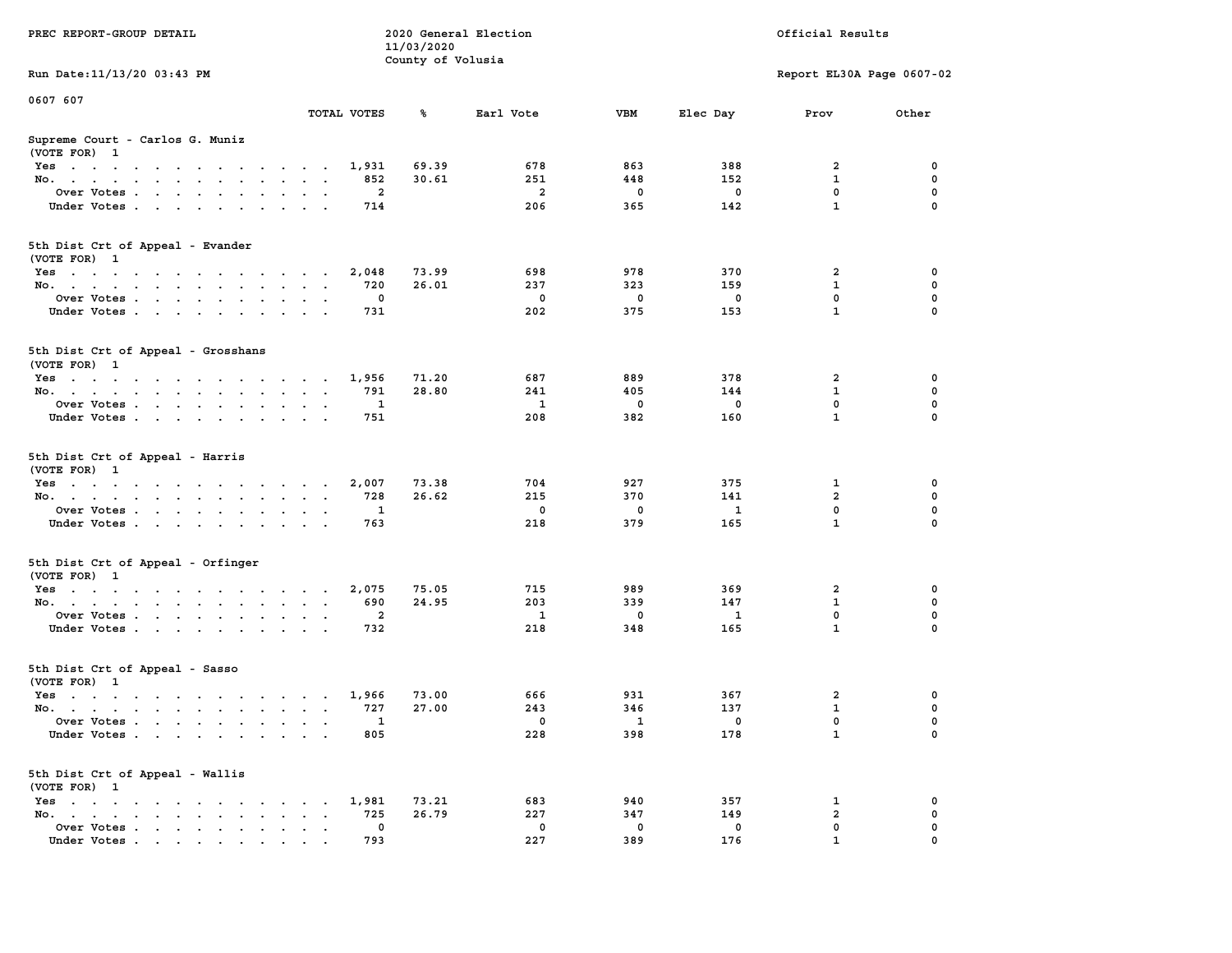|                                                                                                                         |                                                       | 11/03/2020        |              |              |             |                           |                  |
|-------------------------------------------------------------------------------------------------------------------------|-------------------------------------------------------|-------------------|--------------|--------------|-------------|---------------------------|------------------|
|                                                                                                                         |                                                       | County of Volusia |              |              |             |                           |                  |
| Run Date: 11/13/20 03:43 PM                                                                                             |                                                       |                   |              |              |             | Report EL30A Page 0607-03 |                  |
| 0607 607                                                                                                                |                                                       |                   |              |              |             |                           |                  |
|                                                                                                                         | TOTAL VOTES                                           | ℁                 | Earl Vote    | <b>VBM</b>   | Elec Day    | Prov                      | Other            |
| Circuit Judge, 7th Judicial, Group 14                                                                                   |                                                       |                   |              |              |             |                           |                  |
| (VOTE FOR)<br>$\mathbf{1}$                                                                                              |                                                       |                   |              |              |             |                           |                  |
| Joan Anthony<br>the contract of the contract of the con-                                                                | 1,520<br>$\ddot{\phantom{1}}$                         | 54.83             | 462          | 796          | 260         | 2                         | 0                |
| Dan Hilbert<br>$\ddot{\phantom{a}}$<br>$\cdot$ $\cdot$ $\cdot$<br>$\sim$<br>$\ddot{\phantom{a}}$                        | 1,252<br>$\ddot{\phantom{a}}$<br>$\cdot$              | 45.17             | 473          | 528          | 250         | $\mathbf 1$               | 0                |
| Over Votes .<br>the contract of the contract of                                                                         | 1<br>$\ddot{\phantom{a}}$<br>$\ddot{\phantom{a}}$     |                   | 1            | 0            | $^{\circ}$  | $\mathbf{0}$              | 0                |
| Under Votes                                                                                                             | 726<br>$\cdot$<br>$\bullet$<br>$\ddot{\phantom{1}}$   |                   | 201          | 352          | 172         | $\mathbf{1}$              | $\mathbf 0$      |
| County Council Chair                                                                                                    |                                                       |                   |              |              |             |                           |                  |
| (VOTE FOR) 1                                                                                                            |                                                       |                   |              |              |             |                           |                  |
| Jeff Brower.<br>and a series of the contract of the                                                                     | 1,723<br>$\sim$                                       | 59.37             | 606          | 784          | 330         | 3                         | 0                |
| Deborah A. "Deb" Denys                                                                                                  | 1,179<br>$\ddot{\phantom{0}}$                         | 40.63             | 348          | 603          | 227         | $\mathbf 1$               | 0                |
| Over Votes<br>$\sim$                                                                                                    | 3<br>$\ddot{\phantom{a}}$                             |                   | 3            | 0            | 0           | $\mathbf 0$               | $\mathbf 0$      |
| Under Votes                                                                                                             | 594                                                   |                   | 180          | 289          | 125         | $\mathbf 0$               | 0                |
| County Council Member District 2                                                                                        |                                                       |                   |              |              |             |                           |                  |
| (VOTE FOR) 1                                                                                                            |                                                       |                   |              |              |             |                           |                  |
| Danny Fuqua.<br>$\mathbf{r} = \mathbf{r} - \mathbf{r} = \mathbf{r} - \mathbf{r} = \mathbf{r} - \mathbf{r} = \mathbf{r}$ | 1,303<br>$\sim$                                       | 46.03             | 392          | 670          | 240         | 1                         | 0                |
| Billie Wheeler.<br>$\sim$ $\sim$ $\sim$<br>$\sim$                                                                       | 1,528<br>$\bullet$<br>$\cdot$<br>$\ddot{\phantom{a}}$ | 53.97             | 556          | 687          | 283         | $\overline{2}$            | $\mathbf 0$      |
| Over Votes<br>$\sim$                                                                                                    | $\mathbf{1}$<br>$\cdot$                               |                   | $\mathbf{1}$ | $\mathbf 0$  | $\mathbf 0$ | $\mathbf{0}$              | $\mathbf 0$      |
| Under Votes<br>$\cdot$<br>$\cdot$                                                                                       | 667<br>$\ddot{\phantom{a}}$                           |                   | 188          | 319          | 159         | $\mathbf{1}$              | $\mathbf 0$      |
| County Council Member District 4<br>(VOTE FOR)<br>$\mathbf{1}$                                                          |                                                       |                   |              |              |             |                           |                  |
| Barbara Bonarrigo.                                                                                                      | 0                                                     |                   | 0            | 0            | 0           | 0                         | 0                |
| Heather Post<br>the contract of the contract of the<br>$\sim$                                                           | $\bullet$<br>$\bullet$<br>$\ddot{\phantom{a}}$        | 0                 | 0            | 0            | 0           | 0                         | 0                |
| Over Votes                                                                                                              |                                                       | 0                 | 0            | $\mathbf 0$  | 0           | 0                         | 0                |
| Under Votes<br>$\cdot$                                                                                                  |                                                       | 0                 | $\mathbf{0}$ | $\mathbf{0}$ | 0           | 0                         | $\mathbf 0$      |
| School Board Member District 2                                                                                          |                                                       |                   |              |              |             |                           |                  |
| (VOTE FOR) 1                                                                                                            |                                                       |                   |              |              |             |                           |                  |
| Anita Burnette.<br>the contract of the contract of the                                                                  | 1,705<br>974                                          | 63.64<br>36.36    | 597<br>297   | 766<br>515   | 338<br>162  | 4<br>0                    | 0<br>$\mathbf 0$ |
| Ida Duncan Wright.                                                                                                      | $\sim$<br>$\bullet$<br>$\cdot$<br>0                   |                   | 0            | 0            | 0           | $\mathbf 0$               | 0                |
| Over Votes<br>$\ddot{\phantom{0}}$                                                                                      | $\bullet$<br>$\bullet$<br>820                         |                   | 243          | 395          | 182         | $\mathbf 0$               | 0                |
| Under Votes<br>$\ddot{\phantom{0}}$                                                                                     | $\ddot{\phantom{a}}$<br>$\cdot$                       |                   |              |              |             |                           |                  |
| Soil & Water Conservation Seat 2                                                                                        |                                                       |                   |              |              |             |                           |                  |
| (VOTE FOR)<br>$\mathbf{1}$                                                                                              |                                                       |                   |              |              |             |                           |                  |
| John Nelson.<br>the contract of the contract of the con-                                                                | 1,921                                                 | 74.43             | 666          | 902          | 351         | $\overline{2}$            | 0                |
| Wesley Wayne Wilson Jr.                                                                                                 | 660                                                   | 25.57             | 207          | 311          | 141         | $\mathbf 1$               | $\mathbf 0$      |
| Over Votes<br>$\sim$                                                                                                    | $\ddot{\phantom{a}}$<br>$\cdot$                       | 0                 | 0            | 0            | 0           | $\mathbf 0$               | 0                |
| Under Votes                                                                                                             | 918                                                   |                   | 264          | 463          | 190         | $\mathbf{1}$              | $\mathbf 0$      |
| Soil & Water Conservation Seat 4                                                                                        |                                                       |                   |              |              |             |                           |                  |
| (VOTE FOR) 1                                                                                                            |                                                       |                   |              |              |             |                           |                  |
| Wendy Anderson.<br>$\sim$ $\sim$ $\sim$ $\sim$ $\sim$ $\sim$ $\sim$ $\sim$<br>$\sim$ $\sim$                             | 1,596                                                 | 60.29             | 464          | 855          | 275         | 2                         | 0                |
| Barbara Deering<br>the contract of the contract of the                                                                  | 1,051<br>$\bullet$ . $\bullet$<br>$\sim$              | 39.71             | 430          | 401          | 219         | 1                         | 0                |
| Over Votes.<br>the contract of the con-<br>$\sim$                                                                       | 0<br>$\blacksquare$<br>$\bullet$<br>$\cdot$           |                   | 0            | 0            | 0           | $\mathbf 0$               | $\mathbf 0$      |
| Under Votes                                                                                                             | 852                                                   |                   | 243          | 420          | 188         | $\mathbf{1}$              | $\mathbf 0$      |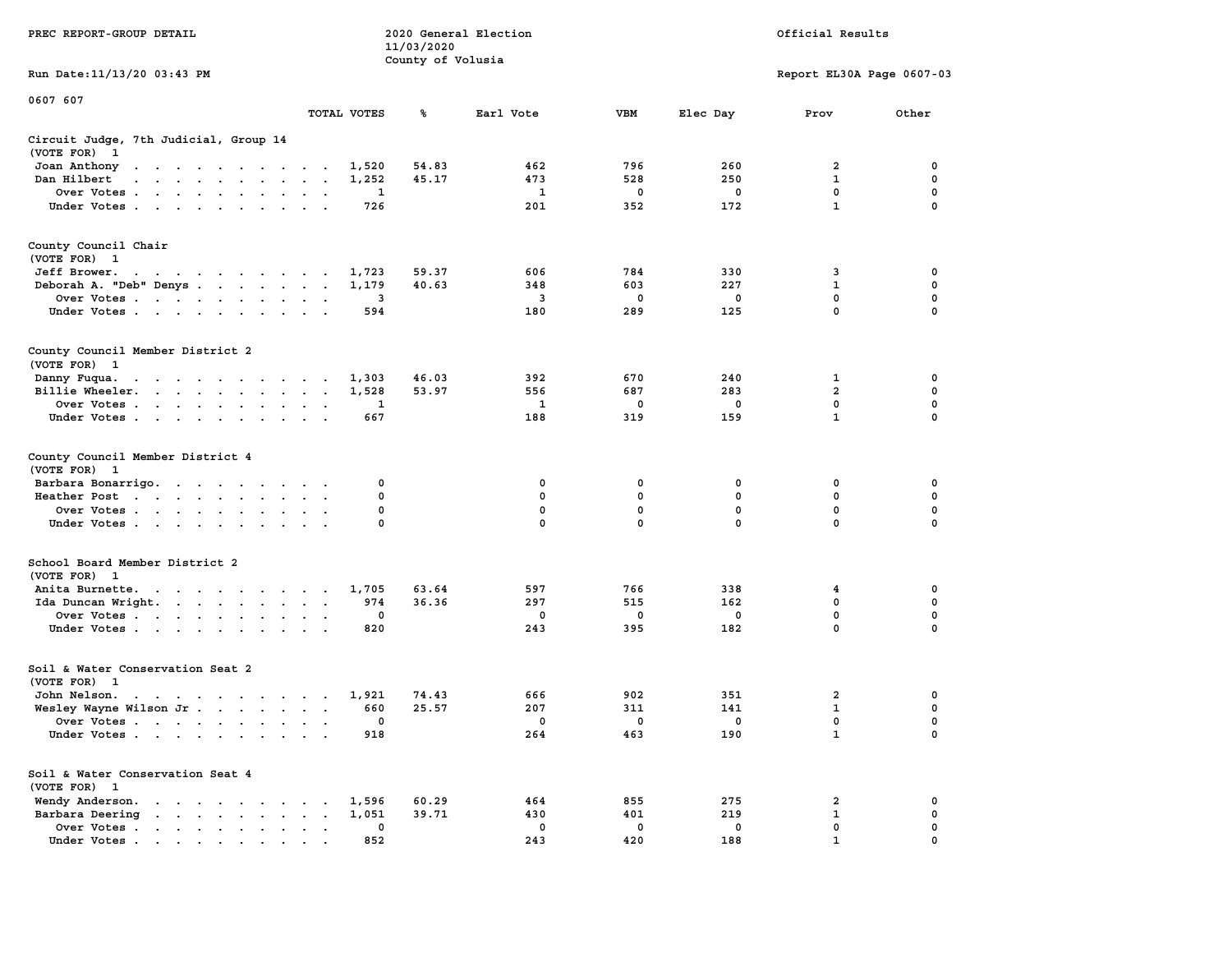| PREC REPORT-GROUP DETAIL                                                                                                        |                                   |          | 2020 General Election<br>11/03/2020<br>County of Volusia |           |             |                | Official Results          |                  |
|---------------------------------------------------------------------------------------------------------------------------------|-----------------------------------|----------|----------------------------------------------------------|-----------|-------------|----------------|---------------------------|------------------|
| Run Date: 11/13/20 03:43 PM                                                                                                     |                                   |          |                                                          |           |             |                | Report EL30A Page 0607-04 |                  |
| 0607 607                                                                                                                        |                                   |          |                                                          |           |             |                |                           |                  |
|                                                                                                                                 | TOTAL VOTES                       |          | ℁                                                        | Earl Vote | VBM         | Elec Day       | Prov                      | Other            |
| City Commissioner Zone 2 Daytona Beach<br>(VOTE FOR) 1                                                                          |                                   |          |                                                          |           |             |                |                           |                  |
| Aaron Delgado                                                                                                                   |                                   | 2,006    | 70.39                                                    | 655       | 940         | 410            | 1                         | 0                |
| Tony Servance                                                                                                                   | $\sim$ $\sim$ $\sim$              | 844      | 29.61                                                    | 265       | 415         | 162            | $\overline{\mathbf{2}}$   | 0                |
| Over Votes                                                                                                                      |                                   | 0        |                                                          | 0         | 0           | 0              | 0                         | 0                |
| Under Votes                                                                                                                     |                                   | 649      |                                                          | 217       | 321         | 110            | $\mathbf{1}$              | $\Omega$         |
| Amendment 1 - Citzenship Requirement<br>(VOTE FOR) 1                                                                            |                                   |          |                                                          |           |             |                |                           |                  |
| Yes                                                                                                                             |                                   | 2,610    | 79.23                                                    | 865       | 1,191       | 551            | 3                         | 0                |
| No.                                                                                                                             | $\sim$ $\sim$                     | 684      | 20.77                                                    | 207       | 396         | 80             | $\mathbf{1}$              | 0                |
| Over Votes                                                                                                                      |                                   | 3        |                                                          | 1         | $\mathbf 0$ | $\overline{a}$ | 0                         | 0                |
| Under Votes                                                                                                                     |                                   | 202      |                                                          | 64        | 89          | 49             | $\mathbf 0$               | 0                |
| Amendment 2 - Minimum Wage<br>(VOTE FOR) 1                                                                                      |                                   |          |                                                          |           |             |                |                           |                  |
| Yes<br>the contract of the contract of the contract of the contract of the contract of the contract of the contract of          |                                   | 1,899    | 57.29                                                    | 523       | 1,056       | 316            | 4                         | 0                |
| No.                                                                                                                             | $\ddot{\phantom{0}}$<br>$\bullet$ | 1,416    | 42.71                                                    | 559       | 543         | 314            | 0                         | 0                |
| Over Votes.<br>the contract of the contract of the                                                                              | $\bullet$                         | 1        |                                                          | 1         | 0           | $^{\circ}$     | $\mathbf 0$               | 0                |
| Under Votes                                                                                                                     |                                   | 183      |                                                          | 54        | 77          | 52             | 0                         | 0                |
| Amendment 3 - Primary Elections<br>(VOTE FOR) 1<br>Yes                                                                          |                                   | 1,640    | 51.43                                                    | 449       | 853         | 337            | 1                         | 0                |
| No.                                                                                                                             | $\sim$ $\sim$ $\sim$              | 1,549    | 48.57                                                    | 598       | 678         | 271            | $\overline{\mathbf{2}}$   | 0                |
| Over Votes                                                                                                                      |                                   | 3        |                                                          | 2         | 0           | 1              | 0                         | 0                |
| Under Votes                                                                                                                     |                                   | 307      |                                                          | 88        | 145         | 73             | $\mathbf{1}$              | $\Omega$         |
| Amendment 4 - Apprl Const. Amendment                                                                                            |                                   |          |                                                          |           |             |                |                           |                  |
| (VOTE FOR) 1                                                                                                                    |                                   |          |                                                          |           |             |                |                           |                  |
| Yes                                                                                                                             |                                   | 1,470    | 46.83                                                    | 570       | 571         | 327            | 2                         | 0                |
| No.                                                                                                                             | $\sim$<br>$\cdot$                 | 1,669    | 53.17                                                    | 463       | 932         | 273            | $\mathbf 1$               | 0                |
| Over Votes<br>Under Votes                                                                                                       | $\sim$ $\sim$                     | 3<br>357 |                                                          | 2<br>102  | 1<br>172    | 0<br>82        | 0<br>$\mathbf{1}$         | $\mathbf 0$<br>0 |
| Amendment 5 - Homestead Property Taxes                                                                                          |                                   |          |                                                          |           |             |                |                           |                  |
| (VOTE FOR) 1                                                                                                                    |                                   |          |                                                          |           |             |                |                           |                  |
| Yes<br>the contract of the contract of the contract of the contract of the contract of the contract of the contract of          |                                   | 2,181    | 70.13                                                    | 759       | 989         | 430            | 3                         | 0                |
| No.<br>the contract of the contract of the contract of the contract of the contract of the contract of the contract of          | $\sim$ $\sim$                     | 929      | 29.87                                                    | 263       | 512         | 154            | 0                         | 0                |
| Over Votes                                                                                                                      |                                   | 1        |                                                          | 1         | 0           | 0              | 0                         | $\Omega$         |
| Under Votes.<br>the contract of the contract of the contract of the contract of the contract of the contract of the contract of |                                   | 388      |                                                          | 114       | 175         | 98             | $\mathbf 1$               | 0                |
| Amendment 6 - Ad Valorem Tax Discount                                                                                           |                                   |          |                                                          |           |             |                |                           |                  |
| (VOTE FOR) 1                                                                                                                    |                                   |          |                                                          |           |             |                |                           |                  |
| $Yes \t . \t . \t .$<br>$\sim$<br>$\sim$ $\sim$                                                                                 |                                   | 2,682    | 83.76                                                    | 886       | 1,272       | 521            | 3                         | 0                |
| No.<br>$\sim$<br>$\sim$<br>$\sim$ $\sim$ $\sim$<br>$\ddot{\phantom{a}}$<br>$\ddot{\phantom{a}}$                                 |                                   | 520      | 16.24                                                    | 160       | 282         | 78             | 0                         | 0                |
| Over Votes.<br>$\cdot$ $\cdot$ $\cdot$ $\cdot$ $\cdot$                                                                          |                                   | 1        |                                                          | 1         | 0           | 0              | 0                         | 0                |
| Under Votes.                                                                                                                    |                                   | 296      |                                                          | 90        | 122         | 83             | 1                         |                  |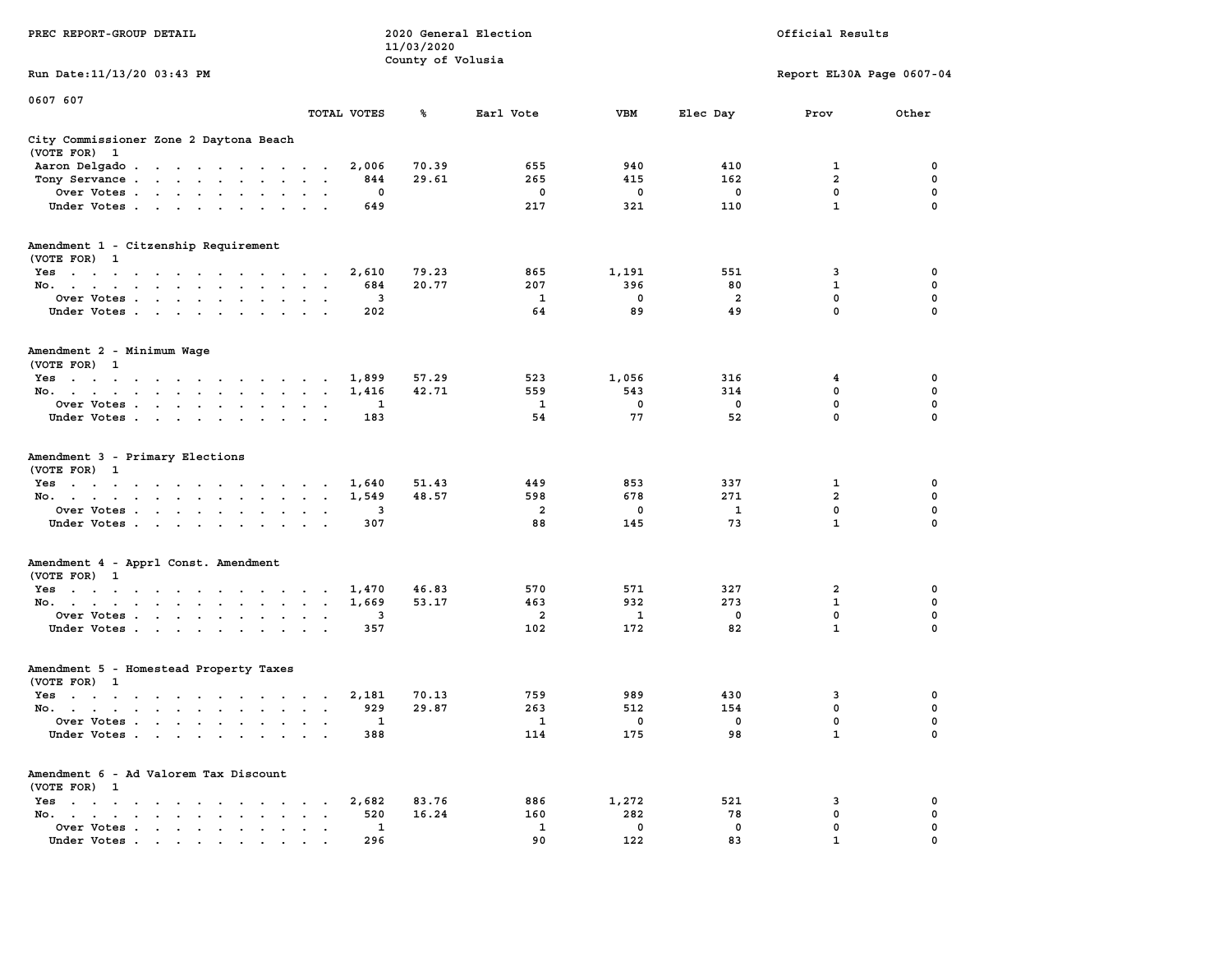| PREC REPORT-GROUP DETAIL                            |  |  |  |  |             | 11/03/2020        | 2020 General Election |            |          | Official Results          |       |
|-----------------------------------------------------|--|--|--|--|-------------|-------------------|-----------------------|------------|----------|---------------------------|-------|
| Run Date: 11/13/20 03:43 PM                         |  |  |  |  |             | County of Volusia |                       |            |          | Report EL30A Page 0607-05 |       |
| 0607 607                                            |  |  |  |  | TOTAL VOTES | °≈                | Earl Vote             | VBM        | Elec Day | Prov                      | Other |
| Volusia ECHO<br>(VOTE FOR) 1                        |  |  |  |  |             |                   |                       |            |          |                           |       |
| Yes (For Bonds) $\cdots$ $\cdots$ $\cdots$ $\cdots$ |  |  |  |  | 2,314       | 72.65             | 677                   | 1,198      | 436      |                           |       |
| No (Against Bonds)                                  |  |  |  |  | 871         | 27.35             | 368                   | 344        | 159      |                           |       |
| Over Votes                                          |  |  |  |  | $\mathbf 0$ |                   |                       | $^{\circ}$ |          |                           |       |
| Under Votes                                         |  |  |  |  | 314         |                   | 92                    | 134        | 87       |                           |       |
| Volusia Forever<br>(VOTE FOR) 1                     |  |  |  |  |             |                   |                       |            |          |                           |       |
| Yes (For Bonds)                                     |  |  |  |  | 2,443       | 76.22             | 706                   | 1,283      | 451      |                           |       |
| No (Against Bonds)                                  |  |  |  |  | 762         | 23.78             | 342                   | 269        | 151      |                           |       |
| Over Votes                                          |  |  |  |  | 0           |                   |                       | 0          | n        |                           |       |
| Under Votes                                         |  |  |  |  | 294         |                   | 89                    | 124        | 80       |                           |       |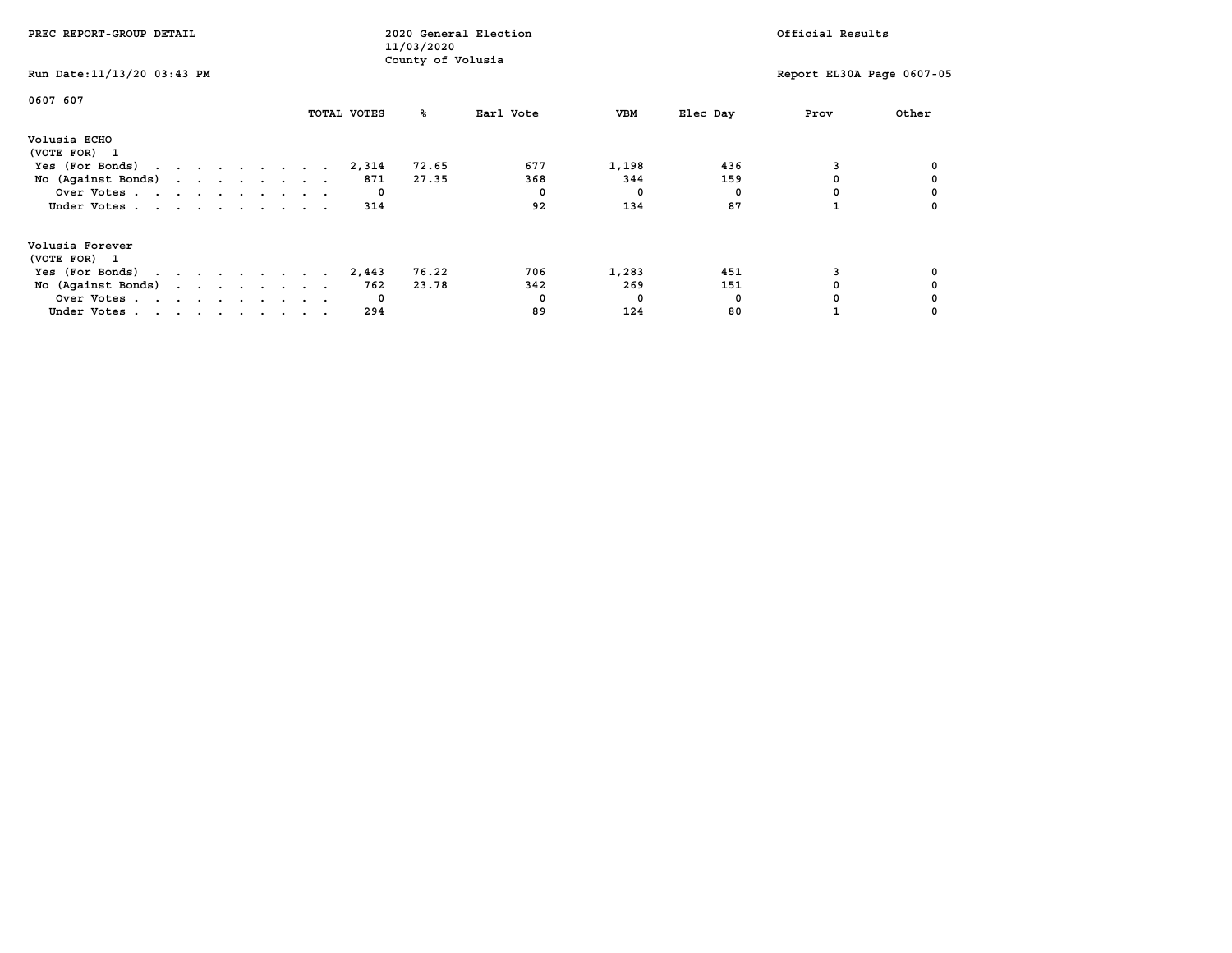| PREC REPORT-GROUP DETAIL                                                                                                                                                                                                                                   |                         | 2020 General Election<br>11/03/2020<br>County of Volusia |                         |                         |                | Official Results            |                            |
|------------------------------------------------------------------------------------------------------------------------------------------------------------------------------------------------------------------------------------------------------------|-------------------------|----------------------------------------------------------|-------------------------|-------------------------|----------------|-----------------------------|----------------------------|
| Run Date: 11/13/20 03:43 PM                                                                                                                                                                                                                                |                         |                                                          |                         |                         |                | Report EL30A Page 0614-01   |                            |
| 0614 614                                                                                                                                                                                                                                                   |                         |                                                          |                         |                         |                |                             |                            |
|                                                                                                                                                                                                                                                            | TOTAL VOTES             | ℁                                                        | Earl Vote               | VBM                     | Elec Day       | Prov                        | Other                      |
| REGISTERED VOTERS - TOTAL<br>$\cdot$ $\cdot$<br>$\sim$<br>BALLOTS CAST - TOTAL.                                                                                                                                                                            | 4,243<br>2,880          |                                                          | 1,289                   | 1,080                   | 509            | $\overline{a}$              | 0                          |
| $\ddotsc$<br>BALLOTS CAST - BLANK.<br>$\cdot$ $\cdot$ $\cdot$ $\cdot$ $\cdot$ $\cdot$ $\cdot$ $\cdot$                                                                                                                                                      | 0                       |                                                          | $\mathbf 0$             | $\mathbf 0$             | $\mathbf 0$    | 0                           | 0                          |
|                                                                                                                                                                                                                                                            |                         | 67.88                                                    |                         |                         |                |                             |                            |
| VOTER TURNOUT - TOTAL<br>$\mathbf{a} = \mathbf{a} + \mathbf{a} + \mathbf{a} + \mathbf{a}$<br>$\blacksquare$<br>$\cdot$                                                                                                                                     |                         |                                                          |                         |                         |                |                             |                            |
| VOTER TURNOUT - BLANK<br>$\sim$                                                                                                                                                                                                                            |                         |                                                          |                         |                         |                |                             |                            |
| President and Vice President                                                                                                                                                                                                                               |                         |                                                          |                         |                         |                |                             |                            |
| (VOTE FOR) 1                                                                                                                                                                                                                                               |                         |                                                          |                         |                         |                |                             |                            |
| Donald J. Trump (REP)<br>and the contract of the contract of                                                                                                                                                                                               | 558                     | 19.50                                                    | 238                     | 189                     | 129            | $\overline{\mathbf{2}}$     | 0                          |
| Joseph R. Biden (DEM)<br>$\mathbf{r}$ . The contract of the contract of the contract of the contract of the contract of the contract of the contract of the contract of the contract of the contract of the contract of the contract of the contract of th | 2,254                   | 78.78                                                    | 1,026                   | 857                     | 371            | 0                           | $\mathbf 0$                |
| Jo Jorgensen (LPF)<br>$\mathbf{r}$ . The set of the set of $\mathbf{r}$<br>$\sim$<br>$\ddot{\phantom{1}}$                                                                                                                                                  | 22                      | .77                                                      | 9                       | 9                       | 4              | 0                           | 0                          |
| Roque "Rocky" De La Fuente (REF).<br>$\cdots$                                                                                                                                                                                                              | $\overline{\mathbf{4}}$ | .14                                                      | $\mathbf 0$             | 4                       | $\mathbf 0$    | 0                           | $\mathbf 0$                |
| Gloria La Riva (PSL).<br>$\ddot{\phantom{a}}$                                                                                                                                                                                                              | 6                       | .21                                                      | 3                       | 1                       | $\overline{2}$ | 0                           | $\mathbf 0$                |
| Howie Hawkins (GRE)<br>$\ddot{\phantom{a}}$<br>$\sim$ $\sim$                                                                                                                                                                                               | 5                       | .17                                                      | $\overline{a}$          | $\overline{\mathbf{2}}$ | $\mathbf{1}$   | 0                           | $\mathbf 0$                |
| Don Blankenship (CPF)<br>$\ddot{\phantom{0}}$<br>$\bullet$                                                                                                                                                                                                 | 4                       | .14                                                      | $\mathbf{1}$            | $\mathbf{3}$            | $\mathbf 0$    | 0                           | 0                          |
| WRITE-IN.                                                                                                                                                                                                                                                  | 8                       | .28                                                      | 5                       | $\overline{a}$          | $\mathbf{1}$   | 0                           | $\mathbf 0$                |
| Over Votes                                                                                                                                                                                                                                                 | 11                      |                                                          | $\mathbf{1}$            | 10                      | $\mathbf 0$    | 0                           | $\mathbf 0$                |
| Under Votes<br>$\ddot{\phantom{a}}$                                                                                                                                                                                                                        | 8                       |                                                          | $\overline{\mathbf{4}}$ | $\overline{\mathbf{3}}$ | $\mathbf{1}$   | 0                           | 0                          |
|                                                                                                                                                                                                                                                            |                         |                                                          |                         |                         |                |                             |                            |
| Representative in Congress District 6<br>(VOTE FOR) 1                                                                                                                                                                                                      |                         |                                                          |                         |                         |                |                             |                            |
| Michael Waltz (REP)                                                                                                                                                                                                                                        | 561                     | 20.14                                                    | 235                     | 196                     | 128            | 2                           | 0                          |
| Clint Curtis (DEM)                                                                                                                                                                                                                                         | 2,219                   | 79.68                                                    | 1,013                   | 839                     | 367            | $\mathbf{0}$                | $\mathbf 0$                |
| WRITE-IN.<br>$\sim$                                                                                                                                                                                                                                        | 5                       | .18                                                      | 3                       | 0                       | 2              | 0                           | $\mathbf 0$                |
| Over Votes<br>$\sim 100$<br>$\bullet$                                                                                                                                                                                                                      | 3                       |                                                          | $\mathbf{0}$            | $\overline{a}$          | $\mathbf{1}$   | $\mathbf 0$                 | $\mathbf 0$                |
| Under Votes<br>$\sim$ $\sim$                                                                                                                                                                                                                               | 92                      |                                                          | 38                      | 43                      | 11             | $\mathbf 0$                 | $\mathbf 0$                |
|                                                                                                                                                                                                                                                            |                         |                                                          |                         |                         |                |                             |                            |
| State Attorney 7th Judicial Circuit<br>(VOTE FOR) 1                                                                                                                                                                                                        |                         |                                                          |                         |                         |                |                             |                            |
| R.J. Larizza (REP)                                                                                                                                                                                                                                         | 839                     | 33.78                                                    | 361                     | 310                     | 166            | $\overline{2}$              | 0                          |
| Don Dempsey.                                                                                                                                                                                                                                               | 1,645                   | 66.22                                                    | 742                     | 628                     | 275            | 0                           | 0                          |
| Over Votes<br>$\sim$                                                                                                                                                                                                                                       | 0                       |                                                          | 0                       | 0                       | 0              | 0                           | 0                          |
| Under Votes                                                                                                                                                                                                                                                | 396                     |                                                          | 186                     | 142                     | 68             | 0                           | $\Omega$                   |
| State Senator District 7<br>(VOTE FOR) 1                                                                                                                                                                                                                   |                         |                                                          |                         |                         |                |                             |                            |
| Travis J. Hutson (REP).                                                                                                                                                                                                                                    | 531                     | 19.20                                                    | 220                     | 187                     | 123            | 1                           | 0                          |
| Heather Hunter (DEM).<br>$\sim$ $\sim$                                                                                                                                                                                                                     | 2,224                   | 80.40                                                    | 1,015                   | 841                     | 368            | 0                           | $\mathbf 0$                |
| $WRITE-IN.$<br>$\sim$                                                                                                                                                                                                                                      | 11                      | .40                                                      | 6                       | $\overline{\mathbf{2}}$ | 3              | $\mathbf 0$                 | $\mathbf 0$                |
| Over Votes<br>$\sim$ $\sim$<br>$\cdot$ .                                                                                                                                                                                                                   | 3                       |                                                          | 0                       | $\overline{\mathbf{2}}$ | $\mathbf{1}$   | 0                           | $\pmb{0}$                  |
| Under Votes<br>$\ddot{\phantom{a}}$<br>$\sim$ $\sim$                                                                                                                                                                                                       | 111                     |                                                          | 48                      | 48                      | 14             | $\mathbf{1}$                | $\Omega$                   |
| State Representative District 26                                                                                                                                                                                                                           |                         |                                                          |                         |                         |                |                             |                            |
| (VOTE FOR) 1                                                                                                                                                                                                                                               |                         |                                                          |                         | 224                     |                |                             |                            |
| Elizabeth Fetterhoff (REP).                                                                                                                                                                                                                                | 615                     | 22.15                                                    | 263                     |                         | 127            | 1                           | 0                          |
| Patrick Henry (DEM)                                                                                                                                                                                                                                        | 2,161                   | 77.85                                                    | 983                     | 810                     | 368            | $\mathbf 0$                 | $\mathbf 0$                |
| Over Votes<br>$\sim$<br>$\sim$ $\sim$                                                                                                                                                                                                                      | $\mathbf{0}$            |                                                          | $\mathbf{0}$            | $\mathbf 0$             | $\mathbf 0$    | $\mathbf 0$<br>$\mathbf{1}$ | $\mathbf 0$<br>$\mathbf 0$ |
| Under Votes.<br>$\sim$ $\sim$                                                                                                                                                                                                                              | 104                     |                                                          | 43                      | 46                      | 14             |                             |                            |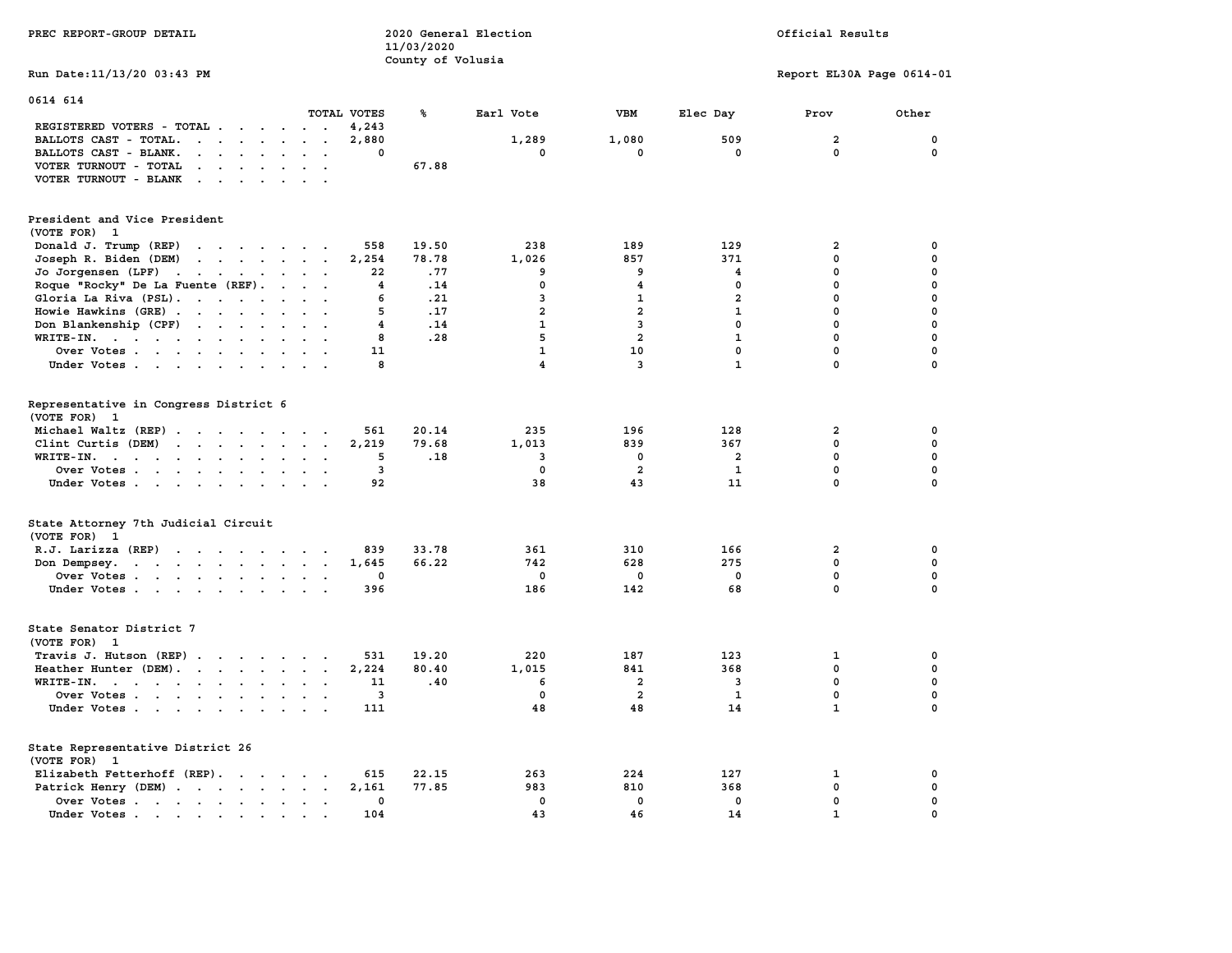|                                                                                                                                    |                                                                     | 11/03/2020        |              |             |                |                           |             |
|------------------------------------------------------------------------------------------------------------------------------------|---------------------------------------------------------------------|-------------------|--------------|-------------|----------------|---------------------------|-------------|
|                                                                                                                                    |                                                                     | County of Volusia |              |             |                |                           |             |
| Run Date: 11/13/20 03:43 PM                                                                                                        |                                                                     |                   |              |             |                | Report EL30A Page 0614-02 |             |
| 0614 614                                                                                                                           |                                                                     |                   |              |             |                |                           |             |
|                                                                                                                                    | TOTAL VOTES                                                         | ℁                 | Earl Vote    | VBM         | Elec Day       | Prov                      | Other       |
|                                                                                                                                    |                                                                     |                   |              |             |                |                           |             |
| Supreme Court - Carlos G. Muniz<br>(VOTE FOR) 1                                                                                    |                                                                     |                   |              |             |                |                           |             |
| Yes                                                                                                                                | 1,479                                                               | 60.22             | 676          | 523         | 280            | 0                         | 0           |
| No.<br>$\sim$ $\sim$                                                                                                               | 977                                                                 | 39.78             | 426          | 387         | 164            | $\mathbf 0$               | $\mathbf 0$ |
| Over Votes                                                                                                                         | 1<br>$\overline{\phantom{a}}$                                       |                   | $\mathbf{1}$ | $\mathbf 0$ | $\mathbf 0$    | $\mathbf 0$               | $\mathbf 0$ |
| Under Votes<br>$\ddot{\phantom{a}}$                                                                                                | 423<br>$\ddot{\phantom{a}}$<br>$\ddot{\phantom{a}}$                 |                   | 186          | 170         | 65             | $\overline{a}$            | $\mathbf 0$ |
|                                                                                                                                    |                                                                     |                   |              |             |                |                           |             |
| 5th Dist Crt of Appeal - Evander                                                                                                   |                                                                     |                   |              |             |                |                           |             |
| (VOTE FOR) 1                                                                                                                       |                                                                     |                   |              |             |                |                           |             |
|                                                                                                                                    | 1,639                                                               | 66.28             | 718          | 618         | 302            | 1                         | 0           |
| Yes<br>No.                                                                                                                         | 834                                                                 | 33.72             | 390          | 299         | 145            | $\mathbf 0$               | 0           |
|                                                                                                                                    | $\mathbf{1}$                                                        |                   | $\mathbf{1}$ | $\mathbf 0$ | $\mathbf 0$    | $\mathbf 0$               | $\mathbf 0$ |
| Over Votes                                                                                                                         | $\sim$ $\sim$ $\sim$<br>$\ddot{\phantom{1}}$                        |                   |              |             |                | $\mathbf{1}$              | 0           |
| Under Votes                                                                                                                        | 406                                                                 |                   | 180          | 163         | 62             |                           |             |
| 5th Dist Crt of Appeal - Grosshans                                                                                                 |                                                                     |                   |              |             |                |                           |             |
| (VOTE FOR) 1                                                                                                                       |                                                                     |                   |              |             |                |                           |             |
| Yes                                                                                                                                | 1,510                                                               | 61.46             | 683          | 548         | 278            | 1                         | 0           |
| No.                                                                                                                                | 947<br>$\sim$<br>$\ddotsc$                                          | 38.54             | 419          | 363         | 165            | $\mathbf 0$               | $\mathbf 0$ |
| Over Votes                                                                                                                         | $\mathbf 0$<br>$\sim$<br>$\sim$                                     |                   | $\mathbf 0$  | $\mathbf 0$ | $\mathbf 0$    | $\mathbf 0$               | $\mathbf 0$ |
| Under Votes                                                                                                                        | 423                                                                 |                   | 187          | 169         | 66             | $\mathbf{1}$              | 0           |
|                                                                                                                                    |                                                                     |                   |              |             |                |                           |             |
| 5th Dist Crt of Appeal - Harris<br>(VOTE FOR) 1                                                                                    |                                                                     |                   |              |             |                |                           |             |
| Yes                                                                                                                                | 1,640<br>$\sim$                                                     | 66.61             | 738          | 606         | 294            | $\overline{\mathbf{2}}$   | 0           |
| No.<br>$\ddot{\phantom{a}}$                                                                                                        | 822<br>$\ddot{\phantom{a}}$<br>$\mathbf{A}$<br>$\ddot{\phantom{a}}$ | 33.39             | 363          | 314         | 145            | 0                         | 0           |
| Over Votes.                                                                                                                        | 0                                                                   |                   | $\mathbf 0$  | 0           | 0              | $\mathbf 0$               | 0           |
| Under Votes<br>$\cdot$                                                                                                             | 418<br>$\ddot{\phantom{a}}$                                         |                   | 188          | 160         | 70             | $\mathbf 0$               | 0           |
|                                                                                                                                    |                                                                     |                   |              |             |                |                           |             |
| 5th Dist Crt of Appeal - Orfinger                                                                                                  |                                                                     |                   |              |             |                |                           |             |
| (VOTE FOR) 1                                                                                                                       |                                                                     |                   |              |             |                |                           |             |
| Yes                                                                                                                                | 1,557                                                               | 63.34             | 679          | 621         | 256            | 1                         | 0           |
| No.<br>$\sim$                                                                                                                      | 901<br>$\sim$<br>$\ddot{\phantom{0}}$<br>$\ddot{\phantom{1}}$       | 36.66             | 415          | 300         | 186            | $\mathbf 0$               | $\mathbf 0$ |
| Over Votes                                                                                                                         | $\mathbf 0$<br>$\bullet$                                            |                   | $\Omega$     | $\mathbf 0$ | $\Omega$       | $\mathbf 0$               | $\Omega$    |
| Under Votes                                                                                                                        | 422<br>$\sim$<br>$\sim$                                             |                   | 195          | 159         | 67             | $\mathbf{1}$              | $\mathbf 0$ |
|                                                                                                                                    |                                                                     |                   |              |             |                |                           |             |
| 5th Dist Crt of Appeal - Sasso                                                                                                     |                                                                     |                   |              |             |                |                           |             |
| (VOTE FOR) 1                                                                                                                       |                                                                     |                   |              |             |                |                           |             |
| Yes                                                                                                                                | 1,572                                                               | 65.04             | 693          | 597         | 281            | 1                         | $\mathbf 0$ |
| No.                                                                                                                                | 845                                                                 | 34.96             | 389          | 305         | 151            | $\mathbf 0$               | 0           |
| Over Votes<br>$\ddot{\phantom{a}}$                                                                                                 | $\overline{2}$<br>$\cdot$<br>$\cdot$<br>$\cdot$                     |                   | 0            | 0           | $\overline{a}$ | $\mathbf 0$               | $\mathbf 0$ |
| Under Votes                                                                                                                        | 461                                                                 |                   | 207          | 178         | 75             | $\mathbf{1}$              | $\Omega$    |
| 5th Dist Crt of Appeal - Wallis                                                                                                    |                                                                     |                   |              |             |                |                           |             |
| (VOTE FOR) 1                                                                                                                       |                                                                     |                   |              |             |                |                           |             |
| $Yes \t . \t .$<br>the contract of the contract of the contract of the contract of the contract of the contract of the contract of | 1,545                                                               | 63.74             | 664          | 609         | 271            | 1                         | 0           |
| No.<br>the contract of the contract of the con-<br>$\ddot{\phantom{a}}$                                                            | 879<br>$\bullet$<br>$\cdot$ $\cdot$                                 | 36.26             | 417          | 295         | 167            | 0                         | $\mathbf 0$ |
| Over Votes<br>$\sim$<br>$\bullet$                                                                                                  | $\mathbf{0}$<br>$\bullet$<br>$\bullet$<br>$\blacksquare$            |                   | $^{\circ}$   | 0           | 0              | $\mathbf 0$               | $\mathbf 0$ |
| Under Votes<br>$\mathbf{r}$ , and $\mathbf{r}$ , and $\mathbf{r}$ , and $\mathbf{r}$                                               | 456                                                                 |                   | 208          | 176         | 71             | $\mathbf{1}$              | $\mathbf 0$ |
|                                                                                                                                    |                                                                     |                   |              |             |                |                           |             |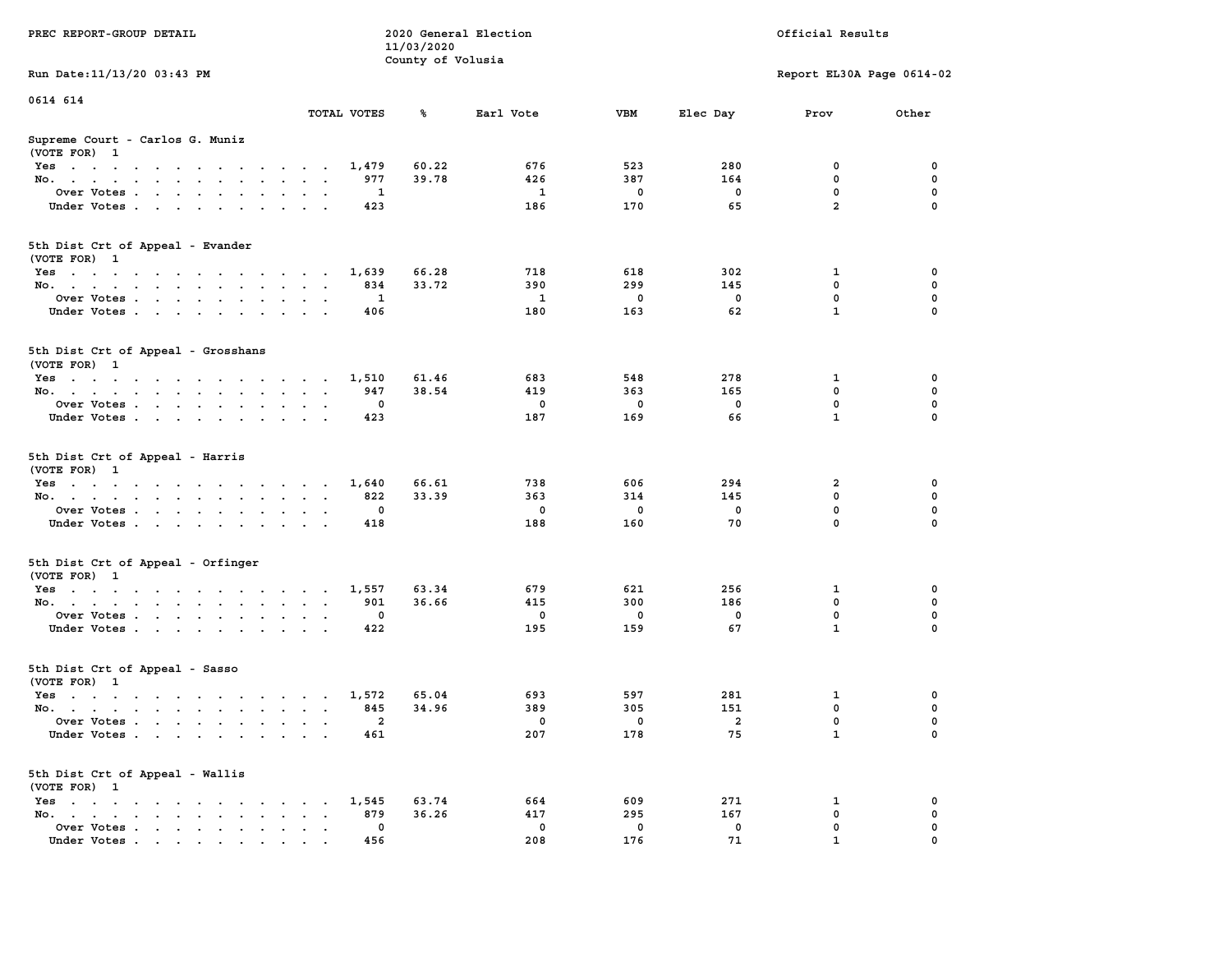|                                                                                                                                 |                                        | 11/03/2020        |             |             |                 |                           |             |
|---------------------------------------------------------------------------------------------------------------------------------|----------------------------------------|-------------------|-------------|-------------|-----------------|---------------------------|-------------|
|                                                                                                                                 |                                        | County of Volusia |             |             |                 |                           |             |
| Run Date: 11/13/20 03:43 PM                                                                                                     |                                        |                   |             |             |                 | Report EL30A Page 0614-03 |             |
|                                                                                                                                 |                                        |                   |             |             |                 |                           |             |
| 0614 614                                                                                                                        |                                        |                   |             |             |                 |                           |             |
|                                                                                                                                 | TOTAL VOTES                            | ℁                 | Earl Vote   | <b>VBM</b>  | Elec Day        | Prov                      | Other       |
|                                                                                                                                 |                                        |                   |             |             |                 |                           |             |
|                                                                                                                                 |                                        |                   |             |             |                 |                           |             |
| Circuit Judge, 7th Judicial, Group 14                                                                                           |                                        |                   |             |             |                 |                           |             |
| (VOTE FOR)<br>- 1                                                                                                               |                                        |                   |             |             |                 |                           |             |
| Joan Anthony<br>the contract of the contract of the contract of the contract of the contract of the contract of the contract of | 2,063                                  | 80.71             | 953         | 755         | 355             | $\mathbf 0$               | 0           |
| Dan Hilbert<br>.                                                                                                                | 493                                    | 19.29             | 206         | 189         | 98              | $\mathbf 0$               | $\mathbf 0$ |
| Over Votes                                                                                                                      | 0<br>$\bullet$                         |                   | $\mathbf 0$ | $\mathbf 0$ | $\mathbf 0$     | $\mathbf 0$               | $\mathbf 0$ |
| Under Votes                                                                                                                     | 324                                    |                   | 130         | 136         | 56              | $\overline{a}$            | 0           |
|                                                                                                                                 |                                        |                   |             |             |                 |                           |             |
|                                                                                                                                 |                                        |                   |             |             |                 |                           |             |
| County Council Chair                                                                                                            |                                        |                   |             |             |                 |                           |             |
| (VOTE FOR) 1                                                                                                                    |                                        |                   |             |             |                 |                           |             |
|                                                                                                                                 |                                        |                   |             | 372         | 169             | 0                         | 0           |
| Jeff Brower.<br>and a series of the contract of the                                                                             | 894                                    | 36.61             | 353         |             |                 |                           |             |
| Deborah A. "Deb" Denys                                                                                                          | 1,548                                  | 63.39             | 750         | 532         | 266             | $\mathbf 0$               | $\mathbf 0$ |
| Over Votes                                                                                                                      | 0<br>$\cdot$                           |                   | 0           | $\mathbf 0$ | 0               | 0                         | $\mathbf 0$ |
| Under Votes                                                                                                                     | 438                                    |                   | 186         | 176         | 74              | $\overline{a}$            | 0           |
|                                                                                                                                 |                                        |                   |             |             |                 |                           |             |
|                                                                                                                                 |                                        |                   |             |             |                 |                           |             |
| County Council Member District 2                                                                                                |                                        |                   |             |             |                 |                           |             |
| (VOTE FOR) 1                                                                                                                    |                                        |                   |             |             |                 |                           |             |
| Danny Fuqua.<br>the contract of the contract of the contract of the contract of the contract of the contract of the contract of | 482                                    | 71.62             | 215         | 197         | 70              | 0                         | $\mathbf 0$ |
| Billie Wheeler.                                                                                                                 | 191<br>$\cdot$                         | 28.38             | 66          | 89          | 36              | $\mathbf{0}$              | $\mathbf 0$ |
| Over Votes                                                                                                                      | $\mathbf{1}$                           |                   | $\mathbf 0$ | $\mathbf 0$ | 1               | $\mathbf 0$               | $\mathbf 0$ |
|                                                                                                                                 |                                        |                   | 25          | 28          | $7\phantom{.0}$ | $\mathbf 0$               | 0           |
| Under Votes                                                                                                                     | 60                                     |                   |             |             |                 |                           |             |
|                                                                                                                                 |                                        |                   |             |             |                 |                           |             |
|                                                                                                                                 |                                        |                   |             |             |                 |                           |             |
| County Council Member District 4                                                                                                |                                        |                   |             |             |                 |                           |             |
| (VOTE FOR)<br>$\mathbf{1}$                                                                                                      |                                        |                   |             |             |                 |                           |             |
| Barbara Bonarrigo.                                                                                                              | 728                                    | 41.01             | 345         | 244         | 139             | $\mathbf 0$               | 0           |
| Heather Post                                                                                                                    | 1,047                                  | 58.99             | 485         | 367         | 194             | $\mathbf{1}$              | $\mathbf 0$ |
| Over Votes                                                                                                                      | $\overline{2}$                         |                   | 0           | 0           | $\overline{a}$  | $\mathbf 0$               | $\mathbf 0$ |
| Under Votes<br>$\mathcal{L}^{\text{max}}$ , and $\mathcal{L}^{\text{max}}$                                                      | 369                                    |                   | 153         | 155         | 60              | $\mathbf{1}$              | 0           |
|                                                                                                                                 |                                        |                   |             |             |                 |                           |             |
|                                                                                                                                 |                                        |                   |             |             |                 |                           |             |
|                                                                                                                                 |                                        |                   |             |             |                 |                           |             |
| School Board Member District 2                                                                                                  |                                        |                   |             |             |                 |                           |             |
| (VOTE FOR) 1                                                                                                                    |                                        |                   |             |             |                 |                           |             |
| Anita Burnette.                                                                                                                 | 996                                    | 39.03             | 397         | 364         | 235             | $\mathbf 0$               | $\mathbf 0$ |
| Ida Duncan Wright.                                                                                                              | 1,556                                  | 60.97             | 778         | 556         | 222             | $\mathbf 0$               | $\mathbf 0$ |
| Over Votes                                                                                                                      | 1                                      |                   | 0           | 0           | 1               | $\mathbf 0$               | $\mathbf 0$ |
| Under Votes                                                                                                                     | 327<br>$\ddot{\phantom{a}}$            |                   | 114         | 160         | 51              | $\overline{a}$            | 0           |
|                                                                                                                                 |                                        |                   |             |             |                 |                           |             |
|                                                                                                                                 |                                        |                   |             |             |                 |                           |             |
| Soil & Water Conservation Seat 2                                                                                                |                                        |                   |             |             |                 |                           |             |
| (VOTE FOR) 1                                                                                                                    |                                        |                   |             |             |                 |                           |             |
| John Nelson.                                                                                                                    | 1,213                                  | 51.57             | 505         | 484         | 224             | $\mathbf 0$               | $\mathbf 0$ |
| the contract of the contract of the contract of                                                                                 |                                        |                   | 555         | 387         | 197             | $\mathbf 0$               | $\mathbf 0$ |
| Wesley Wayne Wilson Jr                                                                                                          | 1,139                                  | 48.43             |             |             |                 |                           |             |
| Over Votes                                                                                                                      | 0<br>$\ddot{\phantom{0}}$<br>$\bullet$ |                   | 0           | 0           | $\mathbf 0$     | $\mathbf 0$               | $\mathbf 0$ |
| Under Votes                                                                                                                     | 528                                    |                   | 229         | 209         | 88              | $\overline{a}$            | $\Omega$    |
|                                                                                                                                 |                                        |                   |             |             |                 |                           |             |
|                                                                                                                                 |                                        |                   |             |             |                 |                           |             |
| Soil & Water Conservation Seat 4                                                                                                |                                        |                   |             |             |                 |                           |             |
| (VOTE FOR) 1                                                                                                                    |                                        |                   |             |             |                 |                           |             |
| Wendy Anderson.                                                                                                                 | 1,766                                  | 70.87             | 813         | 639         | 314             | 0                         | 0           |
| Barbara Deering                                                                                                                 | 726                                    | 29.13             | 322         | 271         | 133             | 0                         | 0           |
| Over Votes<br>$\bullet$<br>$\bullet$                                                                                            | 0<br>$\ddot{\phantom{a}}$<br>$\cdot$   |                   | 0           | $\mathbf 0$ | 0               | 0                         | 0           |
|                                                                                                                                 | 388                                    |                   | 154         | 170         | 62              | $\overline{2}$            | $\Omega$    |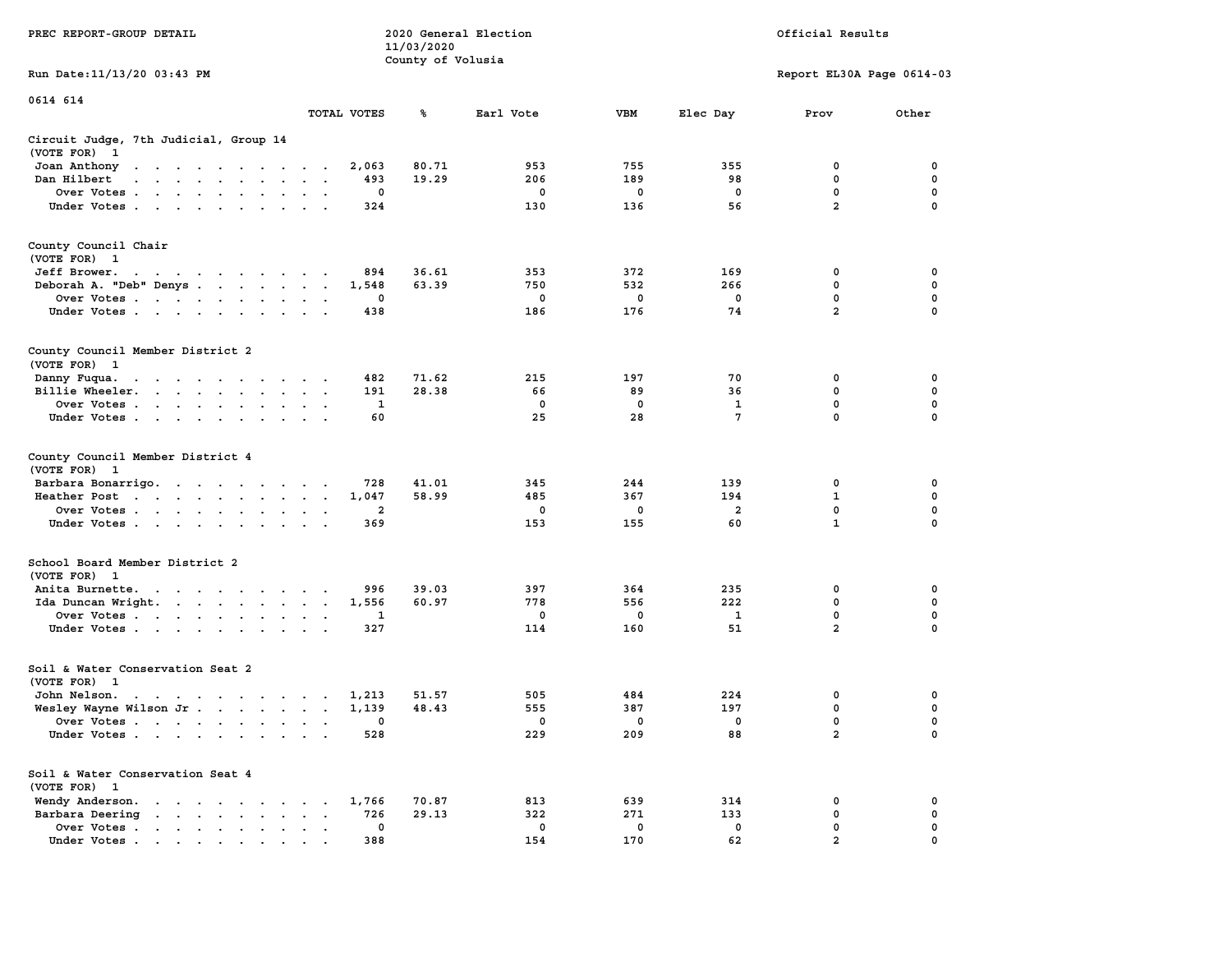|                                                                                                                                                                                                                                                  |                                                     | 11/03/2020        |                         |                    |             |                           |             |
|--------------------------------------------------------------------------------------------------------------------------------------------------------------------------------------------------------------------------------------------------|-----------------------------------------------------|-------------------|-------------------------|--------------------|-------------|---------------------------|-------------|
|                                                                                                                                                                                                                                                  |                                                     | County of Volusia |                         |                    |             |                           |             |
| Run Date: 11/13/20 03:43 PM                                                                                                                                                                                                                      |                                                     |                   |                         |                    |             | Report EL30A Page 0614-04 |             |
| 0614 614                                                                                                                                                                                                                                         |                                                     |                   |                         |                    |             |                           |             |
|                                                                                                                                                                                                                                                  | TOTAL VOTES                                         | ℁                 | Earl Vote               | <b>VBM</b>         | Elec Day    | Prov                      | Other       |
| Amendment 1 - Citzenship Requirement<br>(VOTE FOR) 1                                                                                                                                                                                             |                                                     |                   |                         |                    |             |                           |             |
| Yes                                                                                                                                                                                                                                              | 1,820                                               | 67.96             | 794                     | 709                | 317         | 0                         | 0           |
| No.<br>$\sim$ $\sim$ $\sim$<br>$\sim$<br>$\mathbf{r}$                                                                                                                                                                                            | 858                                                 | 32.04             | 406                     | 291                | 160         | 1                         | 0           |
| Over Votes                                                                                                                                                                                                                                       | 4<br>$\overline{\phantom{a}}$                       |                   | $\overline{\mathbf{3}}$ | $\mathbf 0$        | -1          | $\mathbf 0$               | $\mathbf 0$ |
| Under Votes<br>$\mathcal{L}^{\text{max}}$ , and                                                                                                                                                                                                  | 198<br>$\sim$<br>$\overline{\phantom{a}}$           |                   | 86                      | 80                 | 31          | $\mathbf{1}$              | $\Omega$    |
| Amendment 2 - Minimum Wage<br>(VOTE FOR) 1                                                                                                                                                                                                       |                                                     |                   |                         |                    |             |                           |             |
| Yes                                                                                                                                                                                                                                              | 2,213                                               | 82.12             | 984                     | 837                | 391         | 1                         | $\mathbf 0$ |
| No.<br><b>Sales Advised</b>                                                                                                                                                                                                                      | 482<br>$\sim$<br>$\overline{\phantom{a}}$           | 17.88             | 217                     | 174                | 91          | $\mathbf 0$               | $\mathbf 0$ |
| Over Votes<br>$\ddot{\phantom{0}}$<br>$\sim$<br>$\bullet$                                                                                                                                                                                        | $\overline{2}$<br>$\ddot{\phantom{0}}$<br>$\bullet$ |                   | $\mathbf{1}$            | $\mathbf{1}$       | $\mathbf 0$ | $\mathbf 0$               | $\mathbf 0$ |
| Under Votes<br>$\sim$ $\sim$                                                                                                                                                                                                                     | 183<br>$\sim$<br>$\ddot{\phantom{a}}$               |                   | 87                      | 68                 | 27          | $\mathbf{1}$              | $\Omega$    |
| Amendment 3 - Primary Elections                                                                                                                                                                                                                  |                                                     |                   |                         |                    |             |                           |             |
| (VOTE FOR) 1                                                                                                                                                                                                                                     |                                                     |                   |                         |                    |             |                           |             |
| Yes                                                                                                                                                                                                                                              | 1,570<br>$\ddot{\phantom{a}}$                       | 59.58             | 662                     | 639                | 269         | 0                         | 0           |
| No.                                                                                                                                                                                                                                              | 1,065                                               | 40.42             | 521                     | 336                | 208         | $\mathbf 0$               | 0           |
| Over Votes<br>$\ddot{\phantom{a}}$<br>$\cdot$<br>$\ddot{\phantom{a}}$                                                                                                                                                                            | 0                                                   |                   | $\mathbf 0$             | $\mathbf 0$        | 0           | 0                         | $\mathbf 0$ |
| Under Votes<br>$\sim$ $\sim$                                                                                                                                                                                                                     | 245                                                 |                   | 106                     | 105                | 32          | $\overline{2}$            | $\Omega$    |
|                                                                                                                                                                                                                                                  |                                                     |                   |                         |                    |             |                           |             |
| Amendment 4 - Apprl Const. Amendment<br>(VOTE FOR) 1                                                                                                                                                                                             |                                                     |                   |                         |                    |             |                           |             |
| Yes<br>$\mathcal{A}=\mathcal{A}=\mathcal{A}=\mathcal{A}=\mathcal{A}=\mathcal{A}=\mathcal{A}=\mathcal{A}=\mathcal{A}=\mathcal{A}$                                                                                                                 | 1,268<br>$\ddot{\phantom{a}}$                       | 48.94             | 571                     | 470                | 227         | 0                         | 0           |
| No.<br>$\sim$<br>$\mathbf{z} = \mathbf{z}$ .                                                                                                                                                                                                     | 1,323<br>$\sim$<br>$\bullet$                        | 51.06             | 593                     | 484                | 246         | 0                         | 0           |
| Over Votes                                                                                                                                                                                                                                       | 0<br>$\sim$<br>$\sim$                               |                   | 0                       | $\mathbf 0$        | 0           | $\mathbf 0$               | $\mathbf 0$ |
| Under Votes<br>$\sim$ $\sim$                                                                                                                                                                                                                     | 289<br>$\sim$<br>$\sim$                             |                   | 125                     | 126                | 36          | $\overline{a}$            | $\mathbf 0$ |
| Amendment 5 - Homestead Property Taxes                                                                                                                                                                                                           |                                                     |                   |                         |                    |             |                           |             |
| (VOTE FOR) 1                                                                                                                                                                                                                                     | 1,565                                               | 61.25             | 665                     | 652                | 248         | 0                         | 0           |
| Yes                                                                                                                                                                                                                                              |                                                     |                   |                         |                    |             |                           | $\mathbf 0$ |
| No.<br>$\sim$<br>$\ddot{\phantom{a}}$<br>$\bullet$                                                                                                                                                                                               | 990<br>$\ddot{\phantom{a}}$<br>$\ddot{\phantom{a}}$ | 38.75             | 482<br>$\mathbf{0}$     | 298<br>$\mathbf 0$ | 210<br>1    | 0<br>$\mathbf{0}$         | $\mathbf 0$ |
| Over Votes<br>$\ddot{\phantom{0}}$<br>$\bullet$<br>$\bullet$                                                                                                                                                                                     | 1<br>$\bullet$                                      |                   |                         |                    | 50          | $\overline{a}$            | $\Omega$    |
| Under Votes<br>$\ddot{\phantom{0}}$<br>$\ddot{\phantom{a}}$<br>$\ddot{\phantom{a}}$                                                                                                                                                              | 324<br>$\cdot$                                      |                   | 142                     | 130                |             |                           |             |
| Amendment 6 - Ad Valorem Tax Discount<br>(VOTE FOR) 1                                                                                                                                                                                            |                                                     |                   |                         |                    |             |                           |             |
|                                                                                                                                                                                                                                                  | 1,925                                               | 73.84             | 817                     | 786                | 322         | 0                         | 0           |
| Yes                                                                                                                                                                                                                                              |                                                     |                   |                         |                    |             | 0                         | 0           |
| No.                                                                                                                                                                                                                                              | 682<br>$\cdot$ $\cdot$ $\cdot$ $\cdot$              | 26.16             | 350                     | 180                | 152         |                           |             |
| Over Votes.<br>$\sim$ $\sim$ $\sim$ $\sim$ $\sim$<br>$\sim$<br>$\ddot{\phantom{a}}$<br>$\cdot$                                                                                                                                                   | 0<br>$\ddot{\phantom{a}}$<br>$\ddot{\phantom{a}}$   |                   | 0                       | 0                  | 0           | 0                         | $\mathbf 0$ |
| Under Votes                                                                                                                                                                                                                                      | 273                                                 |                   | 122                     | 114                | 35          | $\overline{a}$            | 0           |
| Volusia ECHO                                                                                                                                                                                                                                     |                                                     |                   |                         |                    |             |                           |             |
| (VOTE FOR) 1                                                                                                                                                                                                                                     |                                                     |                   |                         |                    |             |                           |             |
| Yes (For Bonds)<br>the contract of the contract of the con-                                                                                                                                                                                      | 2,207                                               | 84.82             | 973                     | 845                | 389         | 0                         | 0           |
| No (Against Bonds)<br>$\bullet$ . $\bullet$ .                                                                                                                                                                                                    | 395<br>$\sim$ $\sim$                                | 15.18             | 195                     | 118                | 82          | 0                         | $\mathbf 0$ |
| Over Votes<br>$\sim$<br>$\bullet$<br>$\bullet$                                                                                                                                                                                                   | 1<br>$\bullet$<br>$\ddot{\phantom{a}}$              |                   | 1                       | 0                  | $\mathbf 0$ | $\mathbf 0$               | $\mathbf 0$ |
| Under Votes<br>$\mathbf{r}$ . The contract of the contract of the contract of the contract of the contract of the contract of the contract of the contract of the contract of the contract of the contract of the contract of the contract of th | 277                                                 |                   | 120                     | 117                | 38          | $\overline{a}$            | $\mathbf 0$ |

**PREC REPORT-GROUP DETAIL COMPUTER CONSUMING A LOCAL PREC** REPORT-GROUP DETAIL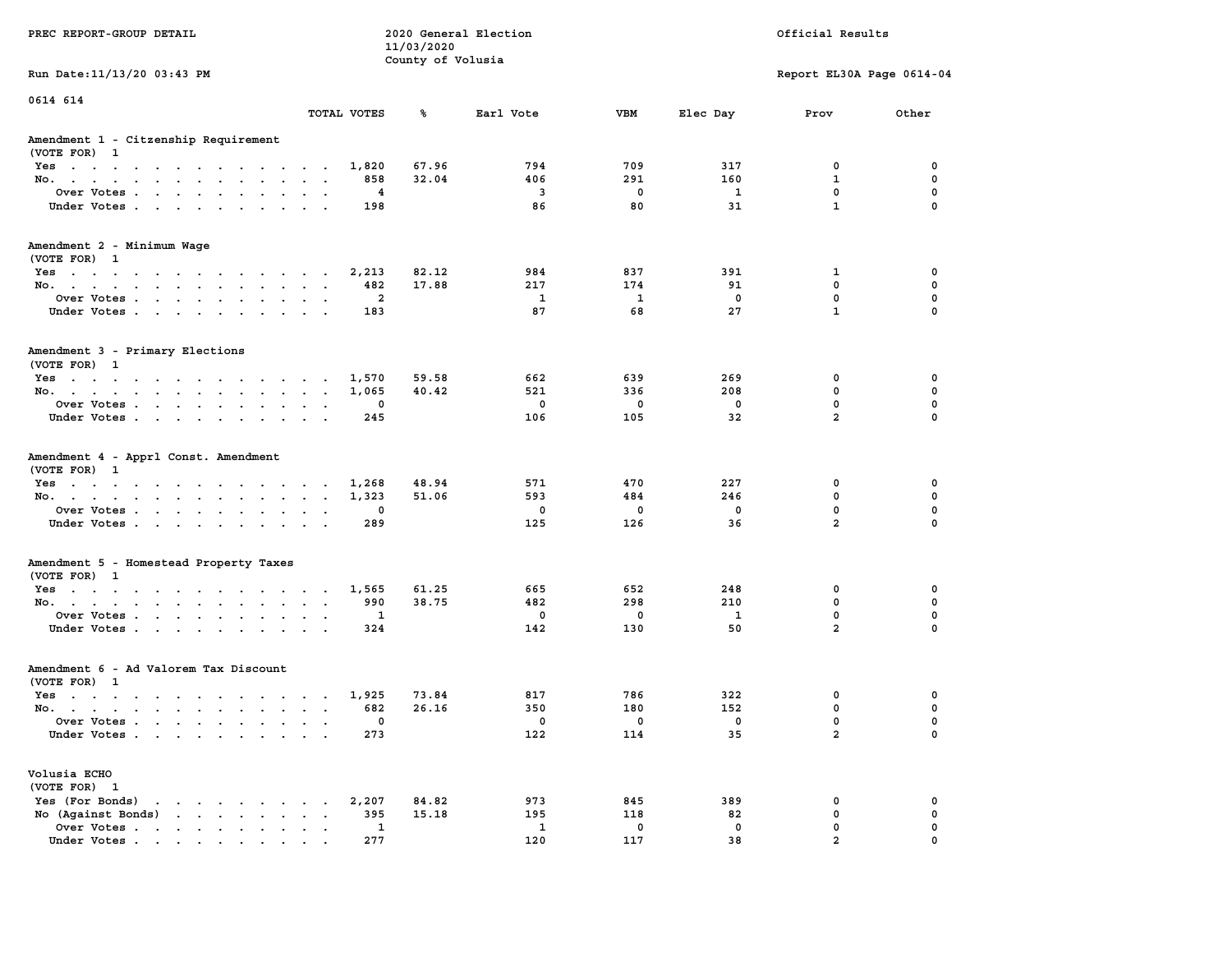| PREC REPORT-GROUP DETAIL        |  |  |  |             | 11/03/2020<br>County of Volusia | 2020 General Election |            |          | Official Results          |       |
|---------------------------------|--|--|--|-------------|---------------------------------|-----------------------|------------|----------|---------------------------|-------|
| Run Date: 11/13/20 03:43 PM     |  |  |  |             |                                 |                       |            |          | Report EL30A Page 0614-05 |       |
| 0614 614                        |  |  |  | TOTAL VOTES | ‱                               | Earl Vote             | <b>VBM</b> | Elec Day | Prov                      | Other |
| Volusia Forever<br>(VOTE FOR) 1 |  |  |  |             |                                 |                       |            |          |                           |       |
| Yes (For Bonds)                 |  |  |  | 2,249       | 86.17                           | 1,003                 | 858        | 388      |                           |       |
| No (Against Bonds)              |  |  |  | 361         | 13.83                           | 172                   | 109        | 80       |                           |       |
| Over Votes                      |  |  |  |             |                                 |                       |            | 0        |                           |       |
| Under Votes                     |  |  |  | 268         |                                 | 112                   | 113        | 41       |                           |       |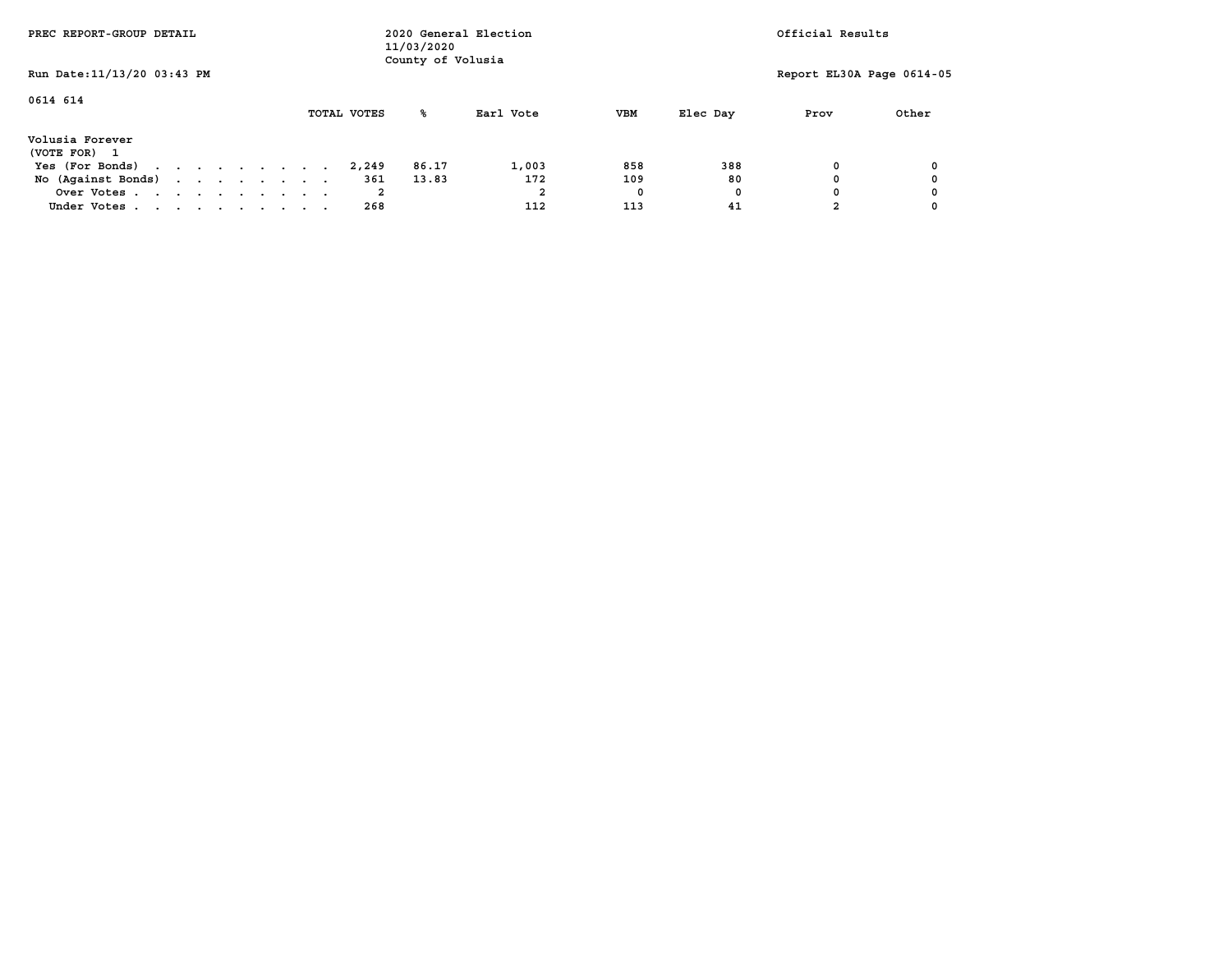| PREC REPORT-GROUP DETAIL                                                                                                                                                                                 | 2020 General Election<br>11/03/2020<br>County of Volusia |              |                |              | Official Results          |             |
|----------------------------------------------------------------------------------------------------------------------------------------------------------------------------------------------------------|----------------------------------------------------------|--------------|----------------|--------------|---------------------------|-------------|
| Run Date: 11/13/20 03:43 PM                                                                                                                                                                              |                                                          |              |                |              | Report EL30A Page 0619-01 |             |
| 0619 619<br>TOTAL VOTES                                                                                                                                                                                  | ℁                                                        | Earl Vote    | VBM            | Elec Day     | Prov                      | Other       |
| REGISTERED VOTERS - TOTAL                                                                                                                                                                                | 2,278                                                    |              |                |              |                           |             |
| BALLOTS CAST - TOTAL.<br>$\begin{array}{cccccccccccccc} \bullet & \bullet & \bullet & \bullet & \bullet & \bullet & \bullet & \bullet & \bullet & \bullet & \bullet \end{array}$<br>$\ddot{\phantom{a}}$ | 1,416                                                    | 645          | 533            | 235          | 3                         | $\mathbf 0$ |
| BALLOTS CAST - BLANK.<br>$\mathbf{r} = \mathbf{r} - \mathbf{r} = \mathbf{r} - \mathbf{r}$ .<br>$\ddot{\phantom{0}}$<br>$\ddot{\phantom{a}}$                                                              | $\mathbf 0$                                              | $\mathbf 0$  | $\mathbf 0$    | $\mathbf 0$  | $\mathbf{0}$              | 0           |
| VOTER TURNOUT - TOTAL                                                                                                                                                                                    | 62.16                                                    |              |                |              |                           |             |
| VOTER TURNOUT - BLANK<br>$\mathbf{r}$ , and $\mathbf{r}$ , and $\mathbf{r}$                                                                                                                              |                                                          |              |                |              |                           |             |
| President and Vice President                                                                                                                                                                             |                                                          |              |                |              |                           |             |
| (VOTE FOR) 1                                                                                                                                                                                             |                                                          |              |                |              |                           |             |
| Donald J. Trump (REP)                                                                                                                                                                                    | 289<br>20.57                                             | 116          | 103            | 69           | 1                         | 0           |
| Joseph R. Biden (DEM)<br>the contract of the contract of the contract of                                                                                                                                 | 1,103<br>78.51                                           | 526          | 412            | 163          | $\overline{a}$            | 0           |
| Jo Jorgensen (LPF)                                                                                                                                                                                       | .21<br>3                                                 | $\mathbf 0$  | $\overline{a}$ | 1            | 0                         | 0           |
| Roque "Rocky" De La Fuente (REF).<br>$\sim$ $\sim$ $\sim$                                                                                                                                                | $\mathbf{2}$<br>.14                                      | $\mathbf 0$  | 1              | 1            | $\mathbf 0$               | 0           |
| Gloria La Riva (PSL).                                                                                                                                                                                    | .14<br>$\mathbf{2}$                                      | $\mathbf{1}$ | $\mathbf{0}$   | $\mathbf{1}$ | $\mathbf 0$               | $\mathbf 0$ |
| Howie Hawkins (GRE)<br>$\ddot{\phantom{0}}$                                                                                                                                                              | 0                                                        | 0            | 0              | $\mathbf 0$  | $\mathbf 0$               | $\mathbf 0$ |
| Don Blankenship (CPF)                                                                                                                                                                                    | 0                                                        | $\mathbf 0$  | $\mathbf 0$    | $\mathbf 0$  | 0                         | $\mathbf 0$ |
| $\mathbf{r}$                                                                                                                                                                                             | 6<br>.43                                                 | $\mathbf{1}$ | 5              | $\mathbf 0$  | $\mathbf 0$               | 0           |
| WRITE-IN.<br>$\sim$                                                                                                                                                                                      | 9                                                        | 0            | 9              | $\mathbf 0$  | $\mathbf 0$               | $\mathbf 0$ |
| Over Votes                                                                                                                                                                                               | $\overline{a}$                                           | $\mathbf{1}$ | $\mathbf{1}$   | $\mathbf 0$  | $\mathbf 0$               | $\mathbf 0$ |
| Under Votes                                                                                                                                                                                              |                                                          |              |                |              |                           |             |
| Representative in Congress District 6<br>(VOTE FOR)<br>1                                                                                                                                                 |                                                          |              |                |              |                           |             |
| Michael Waltz (REP)                                                                                                                                                                                      | 283<br>20.67                                             | 118          | 107            | 57           | 1                         | 0           |
| Clint Curtis (DEM)                                                                                                                                                                                       | 79.33<br>1,086                                           | 514          | 406            | 164          | $\overline{\mathbf{2}}$   | 0           |
| WRITE-IN.                                                                                                                                                                                                | 0                                                        | 0            | 0              | 0            | $\mathbf 0$               | 0           |
| Over Votes<br>$\sim$ $\sim$<br>$\sim$                                                                                                                                                                    | $\mathbf 0$                                              | $\mathbf 0$  | 0              | $\mathbf 0$  | $\mathbf 0$               | $\mathbf 0$ |
| Under Votes                                                                                                                                                                                              | 47                                                       | 13           | 20             | 14           | $\mathbf 0$               | $\mathbf 0$ |
|                                                                                                                                                                                                          |                                                          |              |                |              |                           |             |
| State Attorney 7th Judicial Circuit<br>(VOTE FOR) 1                                                                                                                                                      |                                                          |              |                |              |                           |             |
| R.J. Larizza (REP)                                                                                                                                                                                       | 36.43<br>443                                             | 183          | 173            | 86           | 1                         | 0           |
| Don Dempsey.                                                                                                                                                                                             | 773<br>63.57                                             | 367          | 287            | 117          | $\overline{a}$            | 0           |
| Over Votes                                                                                                                                                                                               | $\mathbf{1}$                                             | 1            | $\mathbf 0$    | 0            | $\mathbf 0$               | $\mathbf 0$ |
| Under Votes                                                                                                                                                                                              | 199                                                      | 94           | 73             | 32           | $\mathbf{0}$              | $\mathbf 0$ |
| State Senator District 7<br>(VOTE FOR) 1                                                                                                                                                                 |                                                          |              |                |              |                           |             |
| Travis J. Hutson (REP)                                                                                                                                                                                   | 19.03<br>259                                             | 106          | 98             | 54           | 1                         | 0           |
| Heather Hunter (DEM).                                                                                                                                                                                    | 1,099<br>80.75                                           | 518          | 416            | 163          | $\overline{2}$            | $\mathbf 0$ |
| WRITE-IN.                                                                                                                                                                                                | .22<br>3                                                 | $\mathbf{1}$ | 1              | 1            | $\mathbf 0$               | $\mathbf 0$ |
| Over Votes                                                                                                                                                                                               | $\mathbf 0$                                              | $\mathbf 0$  | 0              | $\mathbf 0$  | $\mathbf 0$               | $\mathbf 0$ |
| Under Votes<br>$\sim$ $\sim$                                                                                                                                                                             | 55                                                       | 20           | 18             | 17           | $\mathbf 0$               | 0           |
| State Representative District 26                                                                                                                                                                         |                                                          |              |                |              |                           |             |
| (VOTE FOR) 1                                                                                                                                                                                             |                                                          |              |                |              |                           |             |
| Elizabeth Fetterhoff (REP).                                                                                                                                                                              | 22.59<br>311                                             | 132          | 115            | 63           | 1                         | 0           |
| Patrick Henry (DEM)                                                                                                                                                                                      | 1,066<br>77.41                                           | 500          | 402            | 162          | $\overline{a}$            | 0           |
| Over Votes                                                                                                                                                                                               | $\mathbf 0$                                              | $\mathbf{0}$ | $\mathbf{0}$   | $\mathbf{0}$ | $\mathbf{0}$              | $\mathbf 0$ |
| Under Votes<br>$\sim$                                                                                                                                                                                    | 39                                                       | 13           | 16             | 10           | 0                         | 0           |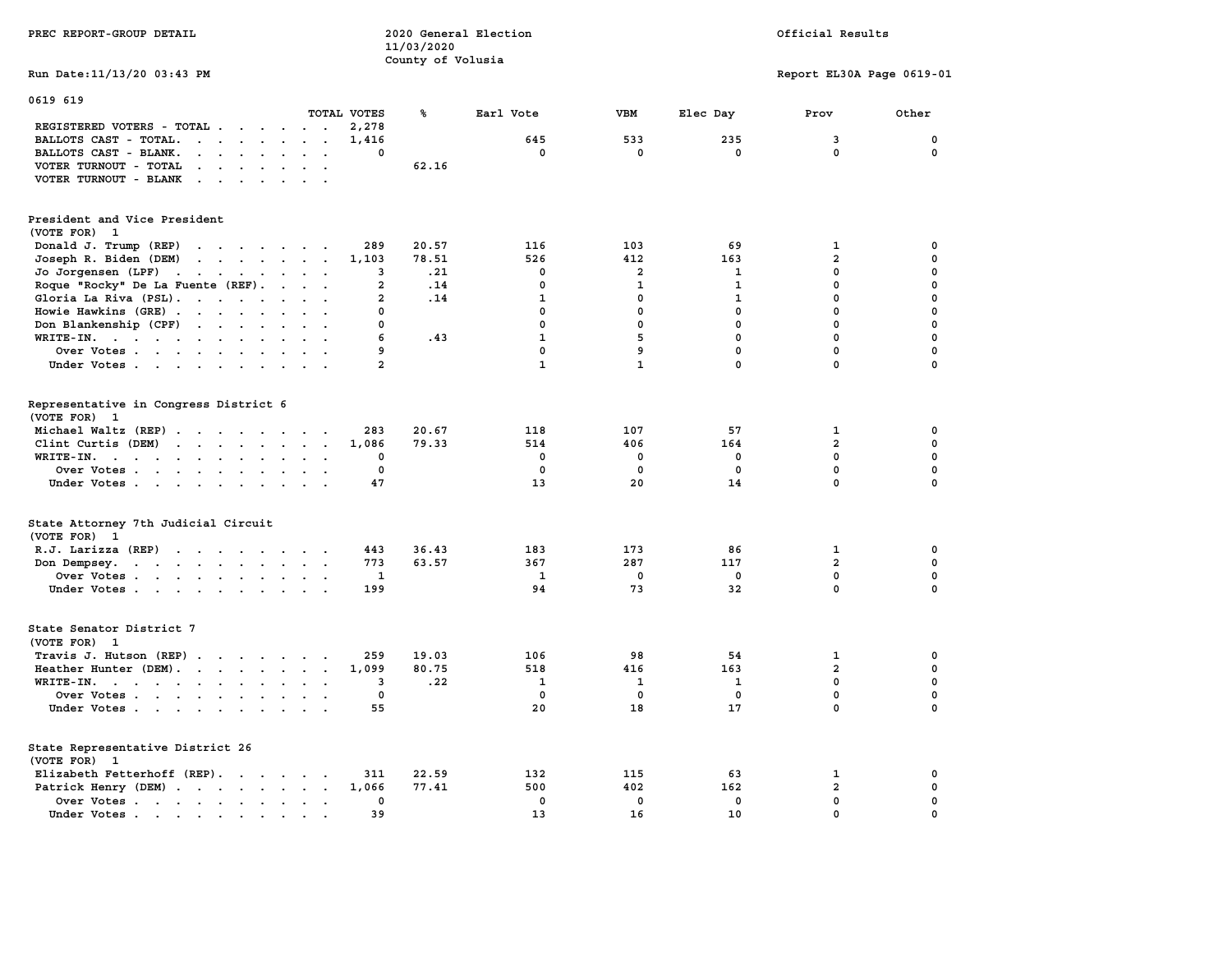| PREC REPORT-GROUP DETAIL                                                                                               |                                          | 11/03/2020        | 2020 General Election |             |             | Official Results          |          |
|------------------------------------------------------------------------------------------------------------------------|------------------------------------------|-------------------|-----------------------|-------------|-------------|---------------------------|----------|
| Run Date: 11/13/20 03:43 PM                                                                                            |                                          | County of Volusia |                       |             |             | Report EL30A Page 0619-02 |          |
|                                                                                                                        |                                          |                   |                       |             |             |                           |          |
| 0619 619                                                                                                               | TOTAL VOTES                              | ℁                 | Earl Vote             | VBM         | Elec Day    | Prov                      | Other    |
| Supreme Court - Carlos G. Muniz<br>(VOTE FOR) 1                                                                        |                                          |                   |                       |             |             |                           |          |
| Yes                                                                                                                    | 744                                      | 62.36             | 317                   | 281         | 145         | 1                         | 0        |
| No.                                                                                                                    | 449                                      | 37.64             | 226                   | 160         | 62          | $\mathbf{1}$              | 0        |
| Over Votes.                                                                                                            |                                          | 0                 | 0                     | 0           | 0           | $\mathbf 0$               | 0        |
| Under Votes                                                                                                            | 223                                      |                   | 102                   | 92          | 28          | $\mathbf{1}$              | $\Omega$ |
| 5th Dist Crt of Appeal - Evander<br>(VOTE FOR) 1                                                                       |                                          |                   |                       |             |             |                           |          |
| Yes                                                                                                                    | 815                                      | 67.41             | 356                   | 321         | 137         | 1                         | 0        |
| No.                                                                                                                    | 394                                      | 32.59             | 195                   | 129         | 70          | $\mathbf 0$               | 0        |
| Over Votes                                                                                                             |                                          | 1                 | $\mathbf 0$           | 0           | 1           | 0                         | 0        |
| Under Votes                                                                                                            | 206                                      |                   | 94                    | 83          | 27          | $\overline{2}$            | 0        |
| 5th Dist Crt of Appeal - Grosshans<br>(VOTE FOR) 1                                                                     |                                          |                   |                       |             |             |                           |          |
| Yes                                                                                                                    | 754                                      | 62.57             | 321                   | 294         | 137         | 2                         | 0        |
| No.                                                                                                                    | 451                                      | 37.43             | 228                   | 153         | 70          | 0                         | 0        |
| Over Votes                                                                                                             |                                          | $\mathbf{0}$      | $\mathbf 0$           | 0           | 0           | $\mathbf 0$               | 0        |
| Under Votes                                                                                                            | 211                                      |                   | 96                    | 86          | 28          | $\mathbf{1}$              | 0        |
| 5th Dist Crt of Appeal - Harris<br>(VOTE FOR) 1                                                                        |                                          |                   |                       |             |             |                           |          |
| Yes                                                                                                                    | 812                                      | 66.72             | 347                   | 321         | 142         | 2                         | 0        |
| No.                                                                                                                    | 405                                      | 33.28             | 205                   | 131         | 69          | $\mathbf 0$               | 0        |
| Over Votes                                                                                                             |                                          | 0                 | $\mathbf 0$           | $\mathbf 0$ | 0           | 0                         | 0        |
| Under Votes                                                                                                            | 199                                      |                   | 93                    | 81          | 24          | $\mathbf{1}$              | $\Omega$ |
| 5th Dist Crt of Appeal - Orfinger<br>(VOTE FOR) 1                                                                      |                                          |                   |                       |             |             |                           |          |
| Yes                                                                                                                    | 800                                      | 65.63             | 338                   | 330         | 131         | 1                         | 0        |
| No.                                                                                                                    | 419                                      | 34.37             | 212                   | 131         | 75          | 1                         | 0        |
| Over Votes                                                                                                             |                                          | 0                 | $\mathbf 0$           | 0           | $\mathbf 0$ | 0                         | 0        |
| Under Votes                                                                                                            | 197                                      |                   | 95                    | 72          | 29          | $\mathbf{1}$              | $\Omega$ |
| 5th Dist Crt of Appeal - Sasso<br>(VOTE FOR) 1                                                                         |                                          |                   |                       |             |             |                           |          |
| Yes<br>the contract of the contract of the contract of the contract of the contract of the contract of the contract of | 766                                      | 64.48             | 326                   | 312         | 126         | 2                         | 0        |
| No.                                                                                                                    | 422                                      | 35.52             | 212                   | 131         | 79          | 0                         | 0        |
| Over Votes                                                                                                             |                                          | $\Omega$          | $^{\circ}$            | 0           | 0           | $\mathbf 0$               | 0        |
| Under Votes                                                                                                            | 228                                      |                   | 107                   | 90          | 30          | $\mathbf{1}$              | 0        |
| 5th Dist Crt of Appeal - Wallis<br>(VOTE FOR) 1                                                                        |                                          |                   |                       |             |             |                           |          |
| $Yes \cdot \cdot \cdot \cdot \cdot \cdot \cdot \cdot \cdot$                                                            | 768                                      | 64.00             | 326                   | 314         | 126         | 2                         | 0        |
| No.<br>$\ddot{\phantom{0}}$                                                                                            | 432<br>$\ddot{\phantom{a}}$<br>$\bullet$ | 36.00             | 220                   | 132         | 80          | $\mathbf 0$               | 0        |
| Over Votes                                                                                                             |                                          | 0                 | 0<br>99               | 0<br>87     | 0<br>29     | 0<br>$\mathbf{1}$         | 0        |
| Under Votes                                                                                                            | 216                                      |                   |                       |             |             |                           |          |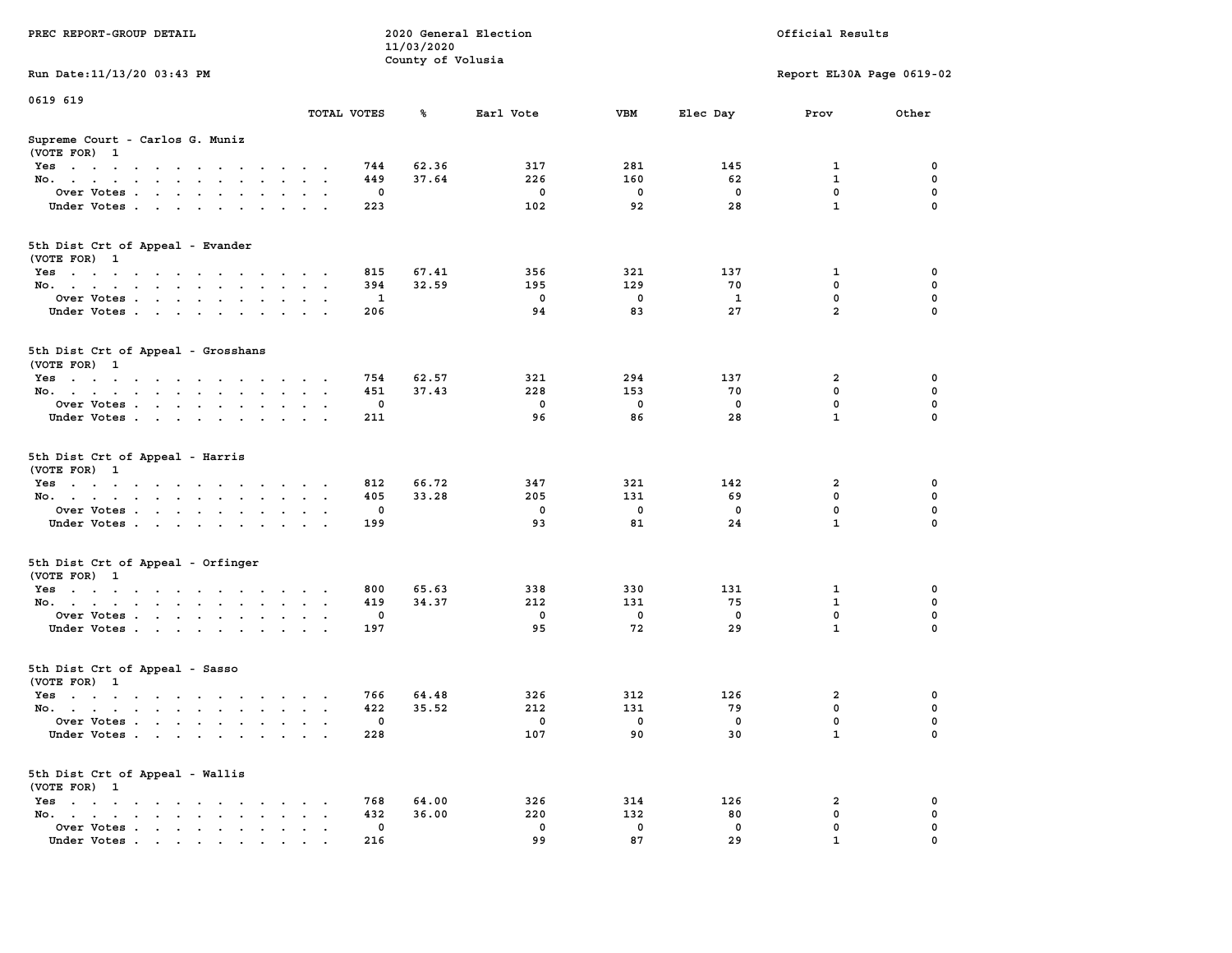|                                                                                                                                                                                                                                                                                                                                                                                                                                              |                                                   | 11/03/2020        |             |             |             |                           |             |
|----------------------------------------------------------------------------------------------------------------------------------------------------------------------------------------------------------------------------------------------------------------------------------------------------------------------------------------------------------------------------------------------------------------------------------------------|---------------------------------------------------|-------------------|-------------|-------------|-------------|---------------------------|-------------|
|                                                                                                                                                                                                                                                                                                                                                                                                                                              |                                                   | County of Volusia |             |             |             |                           |             |
| Run Date: 11/13/20 03:43 PM                                                                                                                                                                                                                                                                                                                                                                                                                  |                                                   |                   |             |             |             | Report EL30A Page 0619-03 |             |
| 0619 619                                                                                                                                                                                                                                                                                                                                                                                                                                     |                                                   |                   |             |             |             |                           |             |
|                                                                                                                                                                                                                                                                                                                                                                                                                                              | TOTAL VOTES                                       | ℁                 | Earl Vote   | <b>VBM</b>  | Elec Day    | Prov                      | Other       |
| Circuit Judge, 7th Judicial, Group 14<br>(VOTE FOR)<br>$\mathbf{1}$                                                                                                                                                                                                                                                                                                                                                                          |                                                   |                   |             |             |             |                           |             |
| Joan Anthony<br>the contract of the contract of the contract of the contract of the contract of the contract of the contract of                                                                                                                                                                                                                                                                                                              | 1,023                                             | 79.92             | 470         | 387         | 165         | $\mathbf 1$               | 0           |
| Dan Hilbert<br>$\mathbf{r}$ , $\mathbf{r}$ , $\mathbf{r}$ , $\mathbf{r}$ , $\mathbf{r}$ , $\mathbf{r}$                                                                                                                                                                                                                                                                                                                                       | 257<br>$\sim$                                     | 20.08             | 106         | 100         | 50          | $\mathbf{1}$              | $\mathbf 0$ |
| Over Votes                                                                                                                                                                                                                                                                                                                                                                                                                                   | $\mathbf 0$<br>$\,$ .                             |                   | $\mathbf 0$ | $\mathbf 0$ | $\mathbf 0$ | $\mathbf 0$               | $\mathbf 0$ |
| Under Votes                                                                                                                                                                                                                                                                                                                                                                                                                                  | 136                                               |                   | 69          | 46          | 20          | $\mathbf{1}$              | 0           |
|                                                                                                                                                                                                                                                                                                                                                                                                                                              |                                                   |                   |             |             |             |                           |             |
| County Council Chair<br>(VOTE FOR) 1                                                                                                                                                                                                                                                                                                                                                                                                         |                                                   |                   |             |             |             |                           |             |
| Jeff Brower.<br>$\mathbf{a} = \mathbf{a} + \mathbf{a} + \mathbf{a} + \mathbf{a} + \mathbf{a} + \mathbf{a} + \mathbf{a} + \mathbf{a} + \mathbf{a} + \mathbf{a} + \mathbf{a} + \mathbf{a} + \mathbf{a} + \mathbf{a} + \mathbf{a} + \mathbf{a} + \mathbf{a} + \mathbf{a} + \mathbf{a} + \mathbf{a} + \mathbf{a} + \mathbf{a} + \mathbf{a} + \mathbf{a} + \mathbf{a} + \mathbf{a} + \mathbf{a} + \mathbf{a} + \mathbf{a} + \mathbf{a} + \mathbf$ | 471                                               | 38.83             | 228         | 167         | 75          | 1                         | 0           |
| Deborah A. "Deb" Denys                                                                                                                                                                                                                                                                                                                                                                                                                       | 742                                               | 61.17             | 318         | 294         | 129         | $\mathbf{1}$              | $\mathbf 0$ |
| Over Votes                                                                                                                                                                                                                                                                                                                                                                                                                                   | $\mathbf 0$                                       |                   | 0           | $\mathbf 0$ | 0           | $\mathbf 0$               | $\mathbf 0$ |
| Under Votes                                                                                                                                                                                                                                                                                                                                                                                                                                  | 203                                               |                   | 99          | 72          | 31          | $\mathbf{1}$              | 0           |
|                                                                                                                                                                                                                                                                                                                                                                                                                                              |                                                   |                   |             |             |             |                           |             |
| County Council Member District 2<br>(VOTE FOR) 1                                                                                                                                                                                                                                                                                                                                                                                             |                                                   |                   |             |             |             |                           |             |
| Danny Fuqua.<br>the contract of the contract of the contract of the contract of the contract of the contract of the contract of                                                                                                                                                                                                                                                                                                              | 910                                               | 71.71             | 447         | 304         | 158         | 1                         | $\mathbf 0$ |
| Billie Wheeler.<br>$\mathcal{L}^{\text{max}}$ , $\mathcal{L}^{\text{max}}$                                                                                                                                                                                                                                                                                                                                                                   | 359<br>$\sim$<br>$\bullet$                        | 28.29             | 130         | 177         | 51          | $\mathbf{1}$              | $\mathbf 0$ |
| Over Votes                                                                                                                                                                                                                                                                                                                                                                                                                                   | $\mathbf 0$<br>$\sim$                             |                   | $\mathbf 0$ | $\mathbf 0$ | $\mathbf 0$ | $\mathbf 0$               | $\mathbf 0$ |
| Under Votes                                                                                                                                                                                                                                                                                                                                                                                                                                  | 147                                               |                   | 68          | 52          | 26          | $\mathbf{1}$              | 0           |
|                                                                                                                                                                                                                                                                                                                                                                                                                                              |                                                   |                   |             |             |             |                           |             |
| School Board Member District 2<br>(VOTE FOR) 1                                                                                                                                                                                                                                                                                                                                                                                               |                                                   |                   |             |             |             |                           |             |
| Anita Burnette.                                                                                                                                                                                                                                                                                                                                                                                                                              | 488<br>$\cdot$                                    | 38.15             | 206         | 189         | 92          | 1                         | 0           |
| Ida Duncan Wright.                                                                                                                                                                                                                                                                                                                                                                                                                           | 791<br>$\sim$<br>$\cdot$                          | 61.85             | 373         | 297         | 120         | $\mathbf{1}$              | $\mathbf 0$ |
| Over Votes                                                                                                                                                                                                                                                                                                                                                                                                                                   | 0                                                 |                   | 0           | 0           | 0           | $\mathbf 0$               | $\mathbf 0$ |
| Under Votes<br>$\mathbf{r}$ , $\mathbf{r}$ , $\mathbf{r}$                                                                                                                                                                                                                                                                                                                                                                                    | 137                                               |                   | 66          | 47          | 23          | $\mathbf{1}$              | 0           |
| Soil & Water Conservation Seat 2<br>(VOTE FOR) 1                                                                                                                                                                                                                                                                                                                                                                                             |                                                   |                   |             |             |             |                           |             |
| John Nelson.<br>the contract of the contract of the contract of the contract of the contract of the contract of the contract of                                                                                                                                                                                                                                                                                                              | 635                                               | 54.27             | 269         | 255         | 110         | 1                         | 0           |
| Wesley Wayne Wilson Jr                                                                                                                                                                                                                                                                                                                                                                                                                       | 535<br>$\bullet$                                  | 45.73             | 246         | 196         | 92          | $\mathbf{1}$              | $\mathbf 0$ |
| Over Votes                                                                                                                                                                                                                                                                                                                                                                                                                                   | $\mathbf 0$                                       |                   | $\mathbf 0$ | $\mathbf 0$ | $\mathbf 0$ | $\mathbf 0$               | $\mathbf 0$ |
|                                                                                                                                                                                                                                                                                                                                                                                                                                              |                                                   |                   | 130         | 82          | 33          | $\mathbf{1}$              | 0           |
| Under Votes<br>$\sim$ $\sim$                                                                                                                                                                                                                                                                                                                                                                                                                 | 246                                               |                   |             |             |             |                           |             |
| Soil & Water Conservation Seat 4                                                                                                                                                                                                                                                                                                                                                                                                             |                                                   |                   |             |             |             |                           |             |
| (VOTE FOR)<br>$\mathbf{1}$                                                                                                                                                                                                                                                                                                                                                                                                                   |                                                   |                   |             |             |             |                           |             |
| Wendy Anderson.                                                                                                                                                                                                                                                                                                                                                                                                                              | 875                                               | 71.20             | 412         | 323         | 140         | $\mathbf 0$               | $\mathbf 0$ |
| Barbara Deering                                                                                                                                                                                                                                                                                                                                                                                                                              | 354                                               | 28.80             | 143         | 146         | 63          | $\overline{a}$            | $\mathbf 0$ |
| Over Votes                                                                                                                                                                                                                                                                                                                                                                                                                                   | 0<br>$\cdot$<br>$\bullet$                         |                   | 0           | $\mathbf 0$ | $\mathbf 0$ | $\mathbf 0$               | $\mathbf 0$ |
| Under Votes                                                                                                                                                                                                                                                                                                                                                                                                                                  | 187                                               |                   | 90          | 64          | 32          | $\mathbf{1}$              | $\Omega$    |
| City Commissioner Zone 2 Daytona Beach<br>(VOTE FOR) 1                                                                                                                                                                                                                                                                                                                                                                                       |                                                   |                   |             |             |             |                           |             |
| Aaron Delgado                                                                                                                                                                                                                                                                                                                                                                                                                                | 530                                               | 41.63             | 240         | 206         | 84          | 0                         | 0           |
| Tony Servance<br>$\sim$ $\sim$ $\sim$                                                                                                                                                                                                                                                                                                                                                                                                        | 743<br>$\sim$ $\sim$ $\sim$                       | 58.37             | 336         | 275         | 130         | $\overline{a}$            | 0           |
| Over Votes<br>$\ddot{\phantom{0}}$<br>$\bullet$<br>$\bullet$                                                                                                                                                                                                                                                                                                                                                                                 | 1<br>$\ddot{\phantom{a}}$<br>$\ddot{\phantom{a}}$ |                   | $\mathbf 0$ | $\mathbf 0$ | 1           | 0                         | 0           |
| Under Votes<br>the contract of the contract of the contract of the contract of the contract of the contract of the contract of                                                                                                                                                                                                                                                                                                               | 142                                               |                   | 69          | 52          | 20          | 1                         | $\Omega$    |

**PREC REPORT-GROUP DETAIL COMPUTER SERVICE 2020 General Election**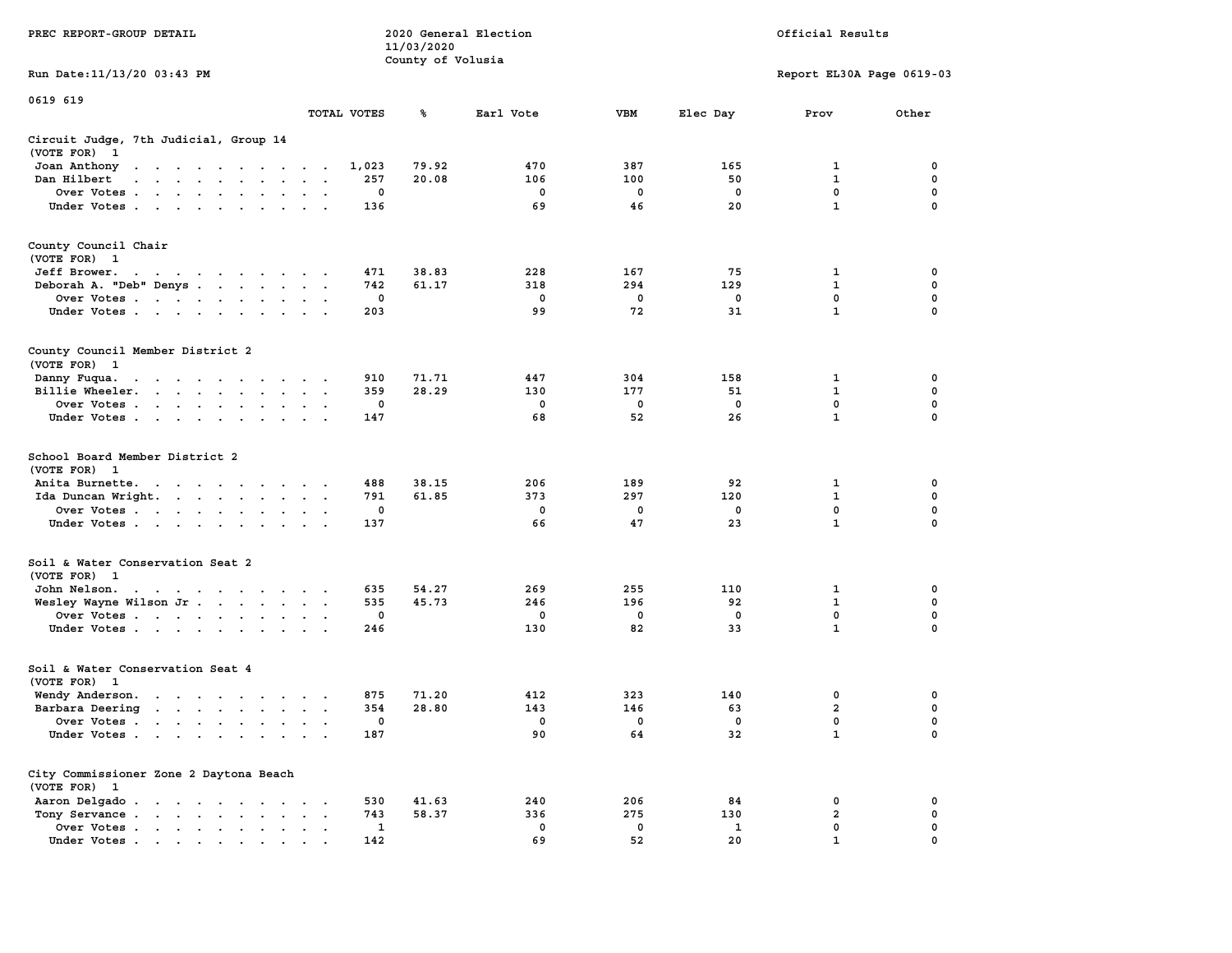| PREC REPORT-GROUP DETAIL                                                                                                                |                      |                 | 2020 General Election<br>11/03/2020 |                 |                 |                | Official Results                   |             |
|-----------------------------------------------------------------------------------------------------------------------------------------|----------------------|-----------------|-------------------------------------|-----------------|-----------------|----------------|------------------------------------|-------------|
|                                                                                                                                         |                      |                 | County of Volusia                   |                 |                 |                |                                    |             |
| Run Date: 11/13/20 03:43 PM                                                                                                             |                      |                 |                                     |                 |                 |                | Report EL30A Page 0619-04          |             |
| 0619 619                                                                                                                                | TOTAL VOTES          |                 | ℁                                   | Earl Vote       | <b>VBM</b>      | Elec Day       | Prov                               | Other       |
|                                                                                                                                         |                      |                 |                                     |                 |                 |                |                                    |             |
| Amendment 1 - Citzenship Requirement<br>(VOTE FOR) 1                                                                                    |                      |                 |                                     |                 |                 |                |                                    |             |
| Yes                                                                                                                                     |                      | 899             | 68.89                               | 386             | 359             | 153            | 1                                  | 0           |
| No.                                                                                                                                     |                      | 406             | 31.11                               | 210             | 136             | 58             | $\overline{a}$                     | $\mathbf 0$ |
| Over Votes.                                                                                                                             |                      | 0               |                                     | 0               | 0               | 0              | $\mathbf 0$                        | 0           |
| Under Votes                                                                                                                             |                      | 111             |                                     | 49              | 38              | 24             | $\mathbf 0$                        | $\Omega$    |
| Amendment 2 - Minimum Wage                                                                                                              |                      |                 |                                     |                 |                 |                |                                    |             |
| (VOTE FOR) 1                                                                                                                            |                      |                 |                                     |                 |                 |                |                                    |             |
| Yes                                                                                                                                     |                      | 1,094<br>231    | 82.57<br>17.43                      | 506<br>97       | 415<br>87       | 171<br>46      | 2<br>$\mathbf{1}$                  | 0<br>0      |
| No.<br>Over Votes                                                                                                                       |                      | 0               |                                     | $\mathbf 0$     | 0               | 0              | $\mathbf 0$                        | $\mathbf 0$ |
| Under Votes                                                                                                                             |                      | 91              |                                     | 42              | 31              | 18             | 0                                  | $\Omega$    |
|                                                                                                                                         |                      |                 |                                     |                 |                 |                |                                    |             |
| Amendment 3 - Primary Elections<br>(VOTE FOR) 1                                                                                         |                      |                 |                                     |                 |                 |                |                                    |             |
| Yes                                                                                                                                     |                      | 728             | 56.48                               | 300             | 300             | 127            | 1                                  | 0           |
| No.                                                                                                                                     |                      | 561             | 43.52                               | 284             | 184             | 91             | $\overline{a}$                     | 0           |
| Over Votes                                                                                                                              |                      | 0               |                                     | $\mathbf{0}$    | $\mathbf 0$     | 0              | $\mathbf{0}$                       | $\mathbf 0$ |
| Under Votes                                                                                                                             |                      | 127             |                                     | 61              | 49              | 17             | $\mathbf 0$                        | $\mathbf 0$ |
| Amendment 4 - Apprl Const. Amendment<br>(VOTE FOR) 1<br>Yes<br>No.<br>Over Votes                                                        |                      | 622<br>645<br>0 | 49.09<br>50.91                      | 254<br>321<br>0 | 245<br>230<br>0 | 122<br>92<br>0 | 1<br>$\overline{2}$<br>$\mathbf 0$ | 0<br>0<br>0 |
| Under Votes                                                                                                                             |                      | 149             |                                     | 70              | 58              | 21             | $\mathbf 0$                        | $\Omega$    |
| Amendment 5 - Homestead Property Taxes                                                                                                  |                      |                 |                                     |                 |                 |                |                                    |             |
| (VOTE FOR) 1                                                                                                                            |                      |                 |                                     |                 |                 |                |                                    |             |
| Yes<br>No.                                                                                                                              |                      | 747<br>503      | 59.76<br>40.24                      | 315<br>255      | 305<br>162      | 125<br>85      | 2<br>$\mathbf{1}$                  | 0<br>0      |
| Over Votes                                                                                                                              |                      | 0               |                                     | $\mathbf 0$     | $\mathbf 0$     | 0              | $\mathbf 0$                        | 0           |
| Under Votes                                                                                                                             |                      | 166             |                                     | 75              | 66              | 25             | 0                                  | $\Omega$    |
| Amendment 6 - Ad Valorem Tax Discount<br>(VOTE FOR) 1                                                                                   |                      |                 |                                     |                 |                 |                |                                    |             |
| $Yes \cdot \cdot \cdot \cdot \cdot \cdot \cdot \cdot \cdot \cdot \cdot \cdot$                                                           |                      | 919             | 72.14                               | 390             | 376             | 151            | 2                                  | 0           |
| No.                                                                                                                                     |                      | 355             | 27.86                               | 185             | 109             | 60             | $\mathbf{1}$                       | 0           |
| Over Votes                                                                                                                              |                      | 0               |                                     | 0               | 0               | 0              | $\mathbf{0}$                       | $\mathbf 0$ |
| Under Votes                                                                                                                             |                      | 142             |                                     | 70              | 48              | 24             | 0                                  | 0           |
| Volusia ECHO<br>(VOTE FOR) 1                                                                                                            |                      |                 |                                     |                 |                 |                |                                    |             |
| Yes (For Bonds)<br>$\mathbf{u} = \mathbf{u} + \mathbf{u} + \mathbf{u} + \mathbf{u} + \mathbf{u} + \mathbf{u} + \mathbf{u} + \mathbf{u}$ |                      | 1,047           | 81.35                               | 462             | 404             | 179            | 2                                  | 0           |
| No (Aqainst Bonds)                                                                                                                      | $\ddot{\phantom{a}}$ | 240             | 18.65                               | 121             | 80              | 38             | $\mathbf{1}$                       | $\mathbf 0$ |
| Over Votes                                                                                                                              |                      | $\mathbf{1}$    |                                     | $\mathbf{1}$    | $\mathbf 0$     | 0              | $\mathbf 0$                        | 0           |
| Under Votes                                                                                                                             |                      | 128             |                                     | 61              | 49              | 18             | 0                                  | $\Omega$    |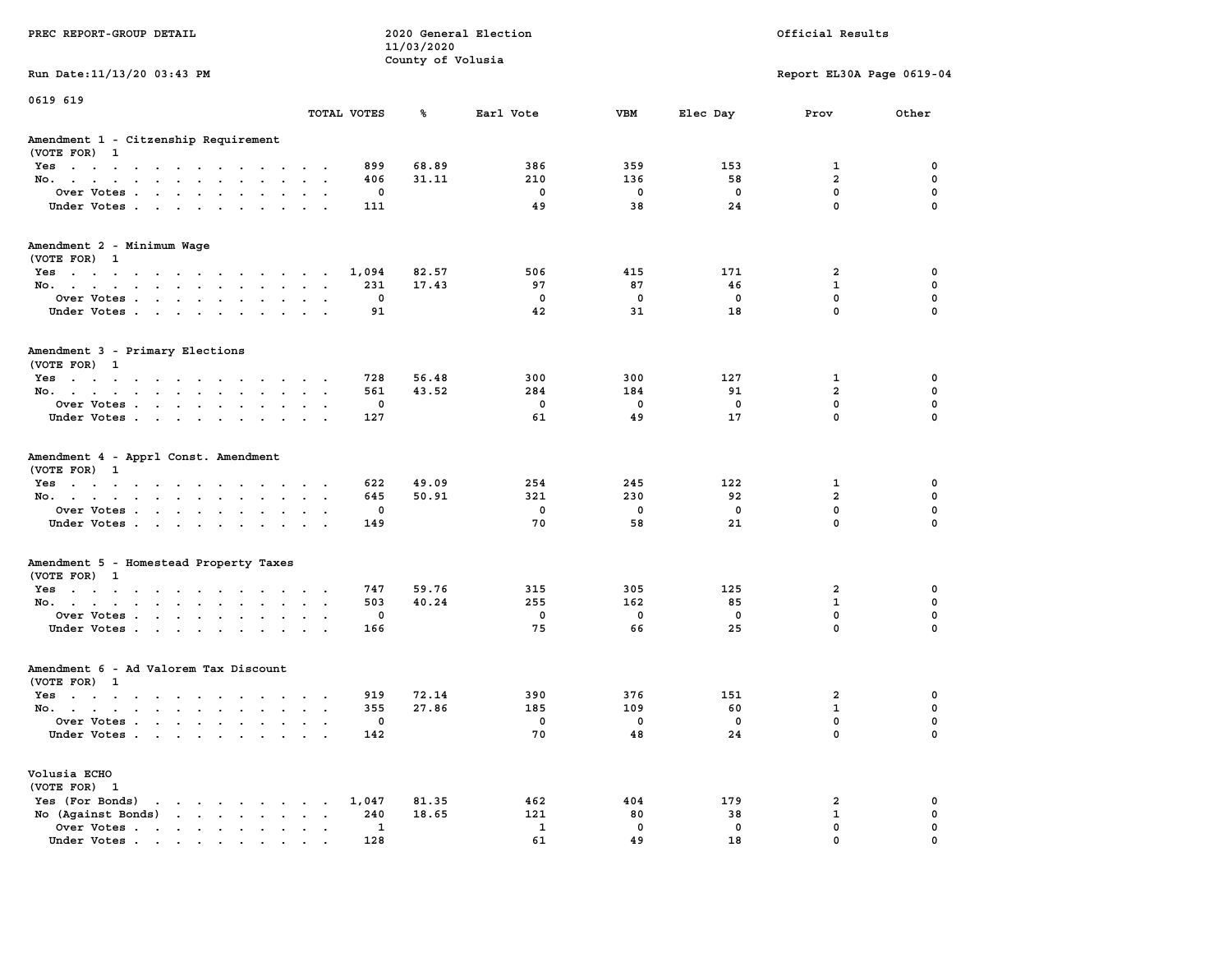| PREC REPORT-GROUP DETAIL                                          |  |  |  |  |  | 11/03/2020<br>County of Volusia | 2020 General Election | Official Results |            |          |                           |       |
|-------------------------------------------------------------------|--|--|--|--|--|---------------------------------|-----------------------|------------------|------------|----------|---------------------------|-------|
| Run Date: 11/13/20 03:43 PM                                       |  |  |  |  |  |                                 |                       |                  |            |          | Report EL30A Page 0619-05 |       |
| 0619 619                                                          |  |  |  |  |  | TOTAL VOTES                     | ℁                     | Earl Vote        | <b>VBM</b> | Elec Day | Prov                      | Other |
| Volusia Forever<br>(VOTE FOR)<br>$\overline{\phantom{a}}$         |  |  |  |  |  |                                 |                       |                  |            |          |                           |       |
| Yes (For Bonds) $\cdot \cdot \cdot \cdot \cdot \cdot \cdot \cdot$ |  |  |  |  |  | 1,068                           | 83.24                 | 479              | 409        | 178      |                           |       |
| No (Against Bonds)                                                |  |  |  |  |  | 215                             | 16.76                 | 102              | 76         | 36       |                           |       |
| Over Votes                                                        |  |  |  |  |  |                                 |                       | 0                | 0          | 0        |                           |       |
| Under Votes                                                       |  |  |  |  |  | 133                             |                       | 64               | 48         | 21       |                           |       |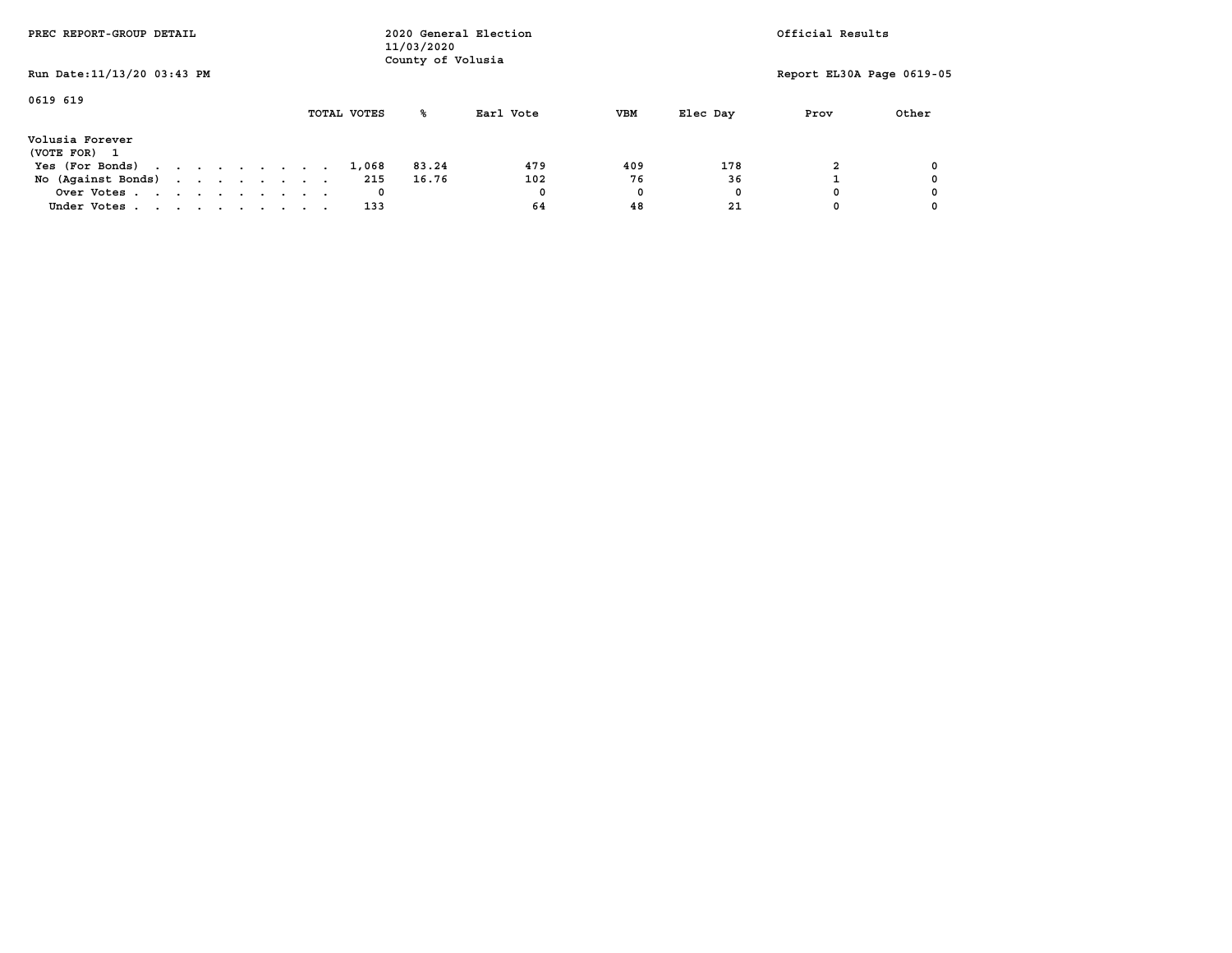| PREC REPORT-GROUP DETAIL                                                                                                                                                                                                                                   |                | 11/03/2020        | 2020 General Election | Official Results |                         |                           |                            |
|------------------------------------------------------------------------------------------------------------------------------------------------------------------------------------------------------------------------------------------------------------|----------------|-------------------|-----------------------|------------------|-------------------------|---------------------------|----------------------------|
|                                                                                                                                                                                                                                                            |                | County of Volusia |                       |                  |                         |                           |                            |
| Run Date: 11/13/20 03:43 PM                                                                                                                                                                                                                                |                |                   |                       |                  |                         | Report EL30A Page 0620-01 |                            |
| 0620 620                                                                                                                                                                                                                                                   | TOTAL VOTES    | ℁                 | Earl Vote             | VBM              | Elec Day                | Prov                      | Other                      |
| REGISTERED VOTERS - TOTAL                                                                                                                                                                                                                                  | 1,646          |                   |                       |                  |                         |                           |                            |
| BALLOTS CAST - TOTAL.<br>$\cdot$                                                                                                                                                                                                                           | 953            |                   | 546                   | 127              | 279                     | 1                         | 0                          |
| BALLOTS CAST - BLANK.<br>$\cdot$ $\cdot$<br>$\cdot$ $\cdot$<br>$\sim$                                                                                                                                                                                      | 0              |                   | 0                     | 0                | 0                       | 0                         | 0                          |
| VOTER TURNOUT - TOTAL<br>$\mathbf{r}$ . The set of the set of the set of the set of the set of the set of the set of the set of the set of the set of the set of the set of the set of the set of the set of the set of the set of the set of the set of t |                | 57.90             |                       |                  |                         |                           |                            |
|                                                                                                                                                                                                                                                            |                |                   |                       |                  |                         |                           |                            |
| VOTER TURNOUT - BLANK                                                                                                                                                                                                                                      |                |                   |                       |                  |                         |                           |                            |
| President and Vice President<br>(VOTE FOR) 1                                                                                                                                                                                                               |                |                   |                       |                  |                         |                           |                            |
| Donald J. Trump (REP)                                                                                                                                                                                                                                      | 31             | 3.26              | 13                    | 10               | 8                       | 0                         | 0                          |
| Joseph R. Biden (DEM)<br>$\mathbf{r}$ . The contract of the contract of the contract of the contract of the contract of the contract of the contract of the contract of the contract of the contract of the contract of the contract of the contract of th | 902            | 94.85             | 525                   | 116              | 260                     | $\mathbf{1}$              | $\mathbf 0$                |
| Jo Jorgensen (LPF)                                                                                                                                                                                                                                         | 6              | .63               | 5                     | 0                | 1                       | 0                         | $\mathbf 0$                |
| $\sim$<br>$\sim$                                                                                                                                                                                                                                           | 0              |                   | 0                     | 0                | 0                       | $\mathbf 0$               | $\mathbf 0$                |
| Roque "Rocky" De La Fuente (REF).<br>$\sim$                                                                                                                                                                                                                |                |                   |                       |                  |                         |                           |                            |
| Gloria La Riva (PSL).                                                                                                                                                                                                                                      | 3              | .32               | $\mathbf{1}$          | $\mathbf 0$      | $\overline{a}$          | 0                         | $\mathbf 0$<br>$\mathbf 0$ |
| Howie Hawkins (GRE)<br>$\sim$<br>$\ddot{\phantom{a}}$<br>$\mathbf{r}$                                                                                                                                                                                      | 1              | .11               | 0                     | $^{\circ}$       | 1                       | $\mathbf 0$               |                            |
| Don Blankenship (CPF)                                                                                                                                                                                                                                      | 1              | .11               | $\mathbf 0$           | $\mathbf{0}$     | $\mathbf{1}$            | 0                         | $\mathbf 0$                |
| $WRITE-IN.$<br>$\sim$<br>$\ddot{\phantom{a}}$<br>$\mathbf{r}$                                                                                                                                                                                              | 7              | .74               | $\mathbf{1}$          | $\mathbf{1}$     | 5                       | 0                         | $\mathbf 0$                |
| Over Votes                                                                                                                                                                                                                                                 | 0              |                   | 0                     | $\mathbf 0$      | $\mathbf 0$             | $\mathbf 0$               | $\mathbf 0$                |
| Under Votes                                                                                                                                                                                                                                                | $\overline{a}$ |                   | $\mathbf{1}$          | 0                | $\mathbf{1}$            | $\mathbf 0$               | $\Omega$                   |
| Representative in Congress District 6<br>(VOTE FOR) 1                                                                                                                                                                                                      |                |                   |                       |                  |                         |                           |                            |
| Michael Waltz (REP)                                                                                                                                                                                                                                        | 42             | 4.53              | 16                    | 9                | 17                      | 0                         | 0                          |
| Clint Curtis (DEM)                                                                                                                                                                                                                                         | 884            | 95.36             | 519                   | 110              | 254                     | $\mathbf 1$               | $\mathbf 0$                |
| WRITE-IN.                                                                                                                                                                                                                                                  | 1              | .11               | 0                     | 0                | 1                       | $\mathbf 0$               | $\mathbf 0$                |
| Over Votes<br>$\sim$<br>$\cdot$ $\cdot$                                                                                                                                                                                                                    | $\mathbf 0$    |                   | $\mathbf 0$           | 0                | 0                       | $\mathbf 0$               | $\mathbf 0$                |
| Under Votes                                                                                                                                                                                                                                                | 26             |                   | 11                    | 8                | $7\phantom{.0}$         | $\mathbf 0$               | 0                          |
| State Attorney 7th Judicial Circuit<br>(VOTE FOR) 1                                                                                                                                                                                                        |                |                   |                       |                  |                         |                           |                            |
| R.J. Larizza (REP)                                                                                                                                                                                                                                         | 165            | 20.89             | 95                    | 26               | 44                      | 0                         | 0                          |
| Don Dempsey.                                                                                                                                                                                                                                               | 625            | 79.11             | 358                   | 77               | 190                     | $\mathbf 0$               | 0                          |
| Over Votes                                                                                                                                                                                                                                                 | 0              |                   | 0                     | 0                | 0                       | 0                         | $\mathbf 0$                |
| Under Votes                                                                                                                                                                                                                                                | 163            |                   | 93                    | 24               | 45                      | $\mathbf{1}$              | $\mathbf 0$                |
| State Senator District 7<br>(VOTE FOR) 1                                                                                                                                                                                                                   |                |                   |                       |                  |                         |                           |                            |
| Travis J. Hutson (REP)                                                                                                                                                                                                                                     | 45             | 4.89              | 22                    | 9                | 14                      | 0                         | 0                          |
| Heather Hunter (DEM).                                                                                                                                                                                                                                      | 873            | 94.89             | 510                   | 109              | 253                     | $\mathbf{1}$              | 0                          |
| $WRITE-IN.$<br>$\sim$<br>$\sim$                                                                                                                                                                                                                            | $\overline{2}$ | .22               | $\mathbf{1}$          | 1                | 0                       | $\mathbf 0$               | $\mathbf 0$                |
| Over Votes                                                                                                                                                                                                                                                 | $\overline{a}$ |                   | 0                     | 0                | $\overline{\mathbf{2}}$ | 0                         | $\pmb{0}$                  |
| Under Votes<br>$\sim$<br>$\sim$                                                                                                                                                                                                                            | 31             |                   | 13                    | 8                | 10                      | $\mathbf 0$               | $\Omega$                   |
| State Representative District 26<br>(VOTE FOR) 1                                                                                                                                                                                                           |                |                   |                       |                  |                         |                           |                            |
| Elizabeth Fetterhoff (REP).                                                                                                                                                                                                                                | 56             | 6.05              | 24                    | 17               | 15                      | 0                         | 0                          |
| Patrick Henry (DEM)                                                                                                                                                                                                                                        | 870            | 93.95             | 510                   | 104              | 255                     | $\mathbf{1}$              | 0                          |
| Over Votes                                                                                                                                                                                                                                                 | 0              |                   | $\mathbf 0$           | $\mathbf 0$      | $\mathbf 0$             | $\mathbf 0$               | $\mathbf 0$                |
| Under Votes.<br>$\sim$ $\sim$ $\sim$ $\sim$ $\sim$ $\sim$ $\sim$<br>$\sim$                                                                                                                                                                                 | 27             |                   | 12                    | 6                | 9                       | $\mathbf 0$               | $\mathbf 0$                |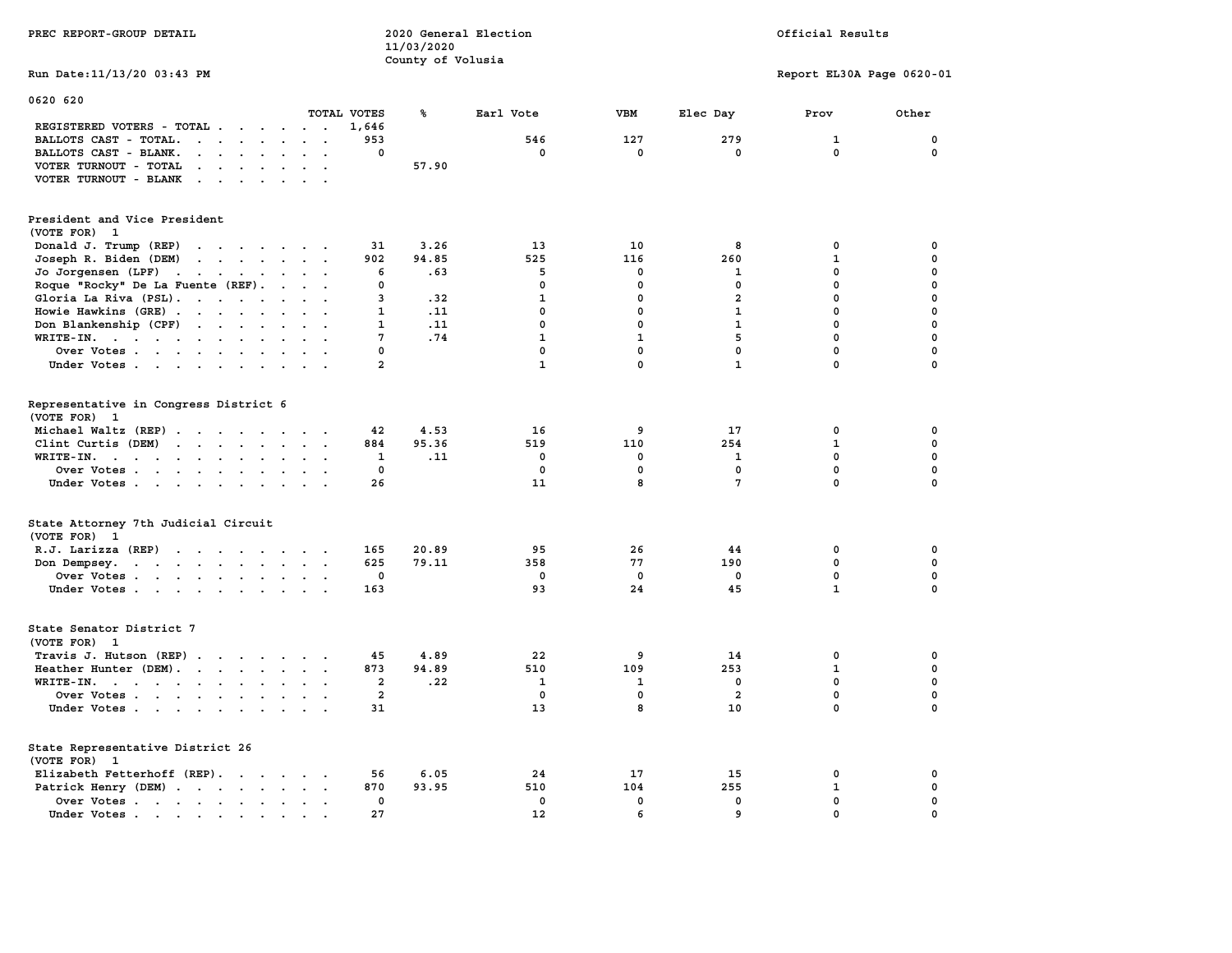|                                                                                                                                                 |                                              |             | 11/03/2020        |             |              |              |                           |             |
|-------------------------------------------------------------------------------------------------------------------------------------------------|----------------------------------------------|-------------|-------------------|-------------|--------------|--------------|---------------------------|-------------|
|                                                                                                                                                 |                                              |             | County of Volusia |             |              |              |                           |             |
| Run Date: 11/13/20 03:43 PM                                                                                                                     |                                              |             |                   |             |              |              | Report EL30A Page 0620-02 |             |
| 0620 620                                                                                                                                        |                                              |             |                   |             |              |              |                           |             |
|                                                                                                                                                 | TOTAL VOTES                                  |             | ℁                 | Earl Vote   | <b>VBM</b>   | Elec Day     | Prov                      | Other       |
| Supreme Court - Carlos G. Muniz                                                                                                                 |                                              |             |                   |             |              |              |                           |             |
| (VOTE FOR) 1                                                                                                                                    |                                              |             |                   |             |              |              |                           |             |
| $Yes \cdot \cdot \cdot \cdot \cdot \cdot \cdot \cdot \cdot$<br>$\sim$<br>$\cdot$                                                                |                                              | 490         | 58.82             | 290         | 59           | 141          | 0                         | 0           |
| No.<br>$\sim$ $\sim$<br>$\sim$<br>$\sim$                                                                                                        |                                              | 343         | 41.18             | 183         | 50           | 110          | $\mathbf 0$               | $\mathbf 0$ |
| Over Votes<br>$\overline{\phantom{a}}$                                                                                                          |                                              | 0           |                   | $\mathbf 0$ | 0            | $\mathbf 0$  | $\mathbf 0$               | $\pmb{0}$   |
| Under Votes<br>$\sim$<br>$\ddot{\phantom{a}}$<br>$\bullet$<br>$\ddot{\phantom{0}}$                                                              |                                              | 120         |                   | 73          | 18           | 28           | $\mathbf{1}$              | $\mathbf 0$ |
|                                                                                                                                                 |                                              |             |                   |             |              |              |                           |             |
| 5th Dist Crt of Appeal - Evander<br>(VOTE FOR) 1                                                                                                |                                              |             |                   |             |              |              |                           |             |
| Yes                                                                                                                                             |                                              | 538         | 63.82             | 315         | 73           | 150          | 0                         | 0           |
| No.<br>$\sim$<br>$\sim$                                                                                                                         |                                              | 305         | 36.18             | 163         | 38           | 104          | 0                         | 0           |
| Over Votes<br>$\bullet$ . $\bullet$<br>$\blacksquare$ .                                                                                         | $\sim$                                       | 0           |                   | $^{\circ}$  | $\mathbf{0}$ | $^{\circ}$   | $\mathbf 0$               | $\mathbf 0$ |
| Under Votes<br>$\sim$                                                                                                                           | $\cdot$ .                                    | 110         |                   | 68          | 16           | 25           | $\mathbf{1}$              | 0           |
|                                                                                                                                                 |                                              |             |                   |             |              |              |                           |             |
| 5th Dist Crt of Appeal - Grosshans<br>(VOTE FOR) 1                                                                                              |                                              |             |                   |             |              |              |                           |             |
| Yes                                                                                                                                             | $\cdot$                                      | 511         | 60.69             | 293         | 70           | 148          | 0                         | 0           |
| No.                                                                                                                                             |                                              | 331         | 39.31             | 186         | 41           | 104          | $\mathbf 0$               | $\mathbf 0$ |
| Over Votes<br>$\ddot{\phantom{a}}$<br>$\blacksquare$<br>$\ddot{\phantom{a}}$                                                                    |                                              | 0           |                   | $\mathbf 0$ | 0            | 0            | 0                         | $\pmb{0}$   |
| Under Votes                                                                                                                                     |                                              | 111         |                   | 67          | 16           | 27           | $\mathbf{1}$              | $\mathbf 0$ |
|                                                                                                                                                 |                                              |             |                   |             |              |              |                           |             |
| 5th Dist Crt of Appeal - Harris<br>(VOTE FOR) 1                                                                                                 |                                              |             |                   |             |              |              |                           |             |
| $Yes \cdot \cdot \cdot \cdot \cdot \cdot$<br>$\sim$ $\sim$ $\sim$ $\sim$ $\sim$<br>$\sim$ $\sim$                                                | $\cdot$                                      | 535         | 63.39             | 303         | 69           | 163          | 0                         | 0           |
| No.<br>$\ddot{\phantom{0}}$<br>$\ddot{\phantom{a}}$<br>$\ddot{\phantom{a}}$<br>$\ddot{\phantom{a}}$                                             | $\ddot{\phantom{a}}$<br>$\ddot{\phantom{a}}$ | 309         | 36.61             | 178         | 39           | 92           | $\mathbf 0$               | $\mathbf 0$ |
| Over Votes                                                                                                                                      | $\sim$ $\sim$                                | $\mathbf 0$ |                   | $\mathbf 0$ | $\mathbf 0$  | $\mathbf 0$  | $\mathbf 0$               | $\mathbf 0$ |
| Under Votes<br>$\sim$<br>$\sim$<br>$\sim$ $\sim$                                                                                                |                                              | 109         |                   | 65          | 19           | 24           | $\mathbf{1}$              | $\Omega$    |
| 5th Dist Crt of Appeal - Orfinger<br>(VOTE FOR) 1                                                                                               |                                              |             |                   |             |              |              |                           |             |
| Yes                                                                                                                                             |                                              | 492         | 58.78             | 273         | 71           | 148          | 0                         | 0           |
| No.<br>$\sim$<br>$\sim$                                                                                                                         | $\cdot$                                      | 345         | 41.22             | 203         | 37           | 105          | 0                         | 0           |
| $\mathbf{a}=\mathbf{a}$                                                                                                                         | $\ddot{\phantom{a}}$                         | 1           |                   | $\mathbf 0$ | $\mathbf 0$  | $\mathbf{1}$ | $\mathbf 0$               | 0           |
| Over Votes                                                                                                                                      |                                              |             |                   |             |              |              | $\mathbf{1}$              | $\mathbf 0$ |
| Under Votes<br>$\sim$ $\sim$<br>$\sim$                                                                                                          |                                              | 115         |                   | 70          | 19           | 25           |                           |             |
| 5th Dist Crt of Appeal - Sasso<br>(VOTE FOR) 1                                                                                                  |                                              |             |                   |             |              |              |                           |             |
| Yes                                                                                                                                             | $\cdot$ .                                    | 508         | 60.98             | 296         | 68           | 144          | $\mathbf 0$               | $\mathbf 0$ |
| No.<br>$\sim$                                                                                                                                   | $\sim$ $\sim$                                | 325         | 39.02             | 179         | 37           | 109          | $\mathbf 0$               | 0           |
| Over Votes.<br>$\mathbf{u} = \mathbf{u} + \mathbf{u}$ . Then<br>$\ddot{\phantom{0}}$<br>$\ddot{\phantom{a}}$<br>$\ddot{\phantom{a}}$<br>$\cdot$ | $\sim$                                       | $\mathbf 0$ |                   | $\mathbf 0$ | $\mathbf 0$  | $\mathbf 0$  | $\mathbf 0$               | 0           |
| Under Votes                                                                                                                                     | $\cdot$ .                                    | 120         |                   | 71          | 22           | 26           | $\mathbf{1}$              | 0           |
| 5th Dist Crt of Appeal - Wallis<br>(VOTE FOR) 1                                                                                                 |                                              |             |                   |             |              |              |                           |             |
|                                                                                                                                                 |                                              |             |                   | 274         |              | 141          | 0                         | 0           |
| $Yes \cdot \cdot \cdot \cdot \cdot \cdot \cdot \cdot$<br>$\cdot$ .<br>$\cdot$<br>$\cdot$                                                        | $\cdot$                                      | 481         | 58.09             | 197         | 66<br>38     | 112          | 0                         | 0           |
| No.<br>the contract of the contract of the<br>$\bullet$                                                                                         |                                              | 347         | 41.91             |             |              |              |                           |             |
| Over Votes.<br>$\mathcal{L}=\mathcal{L}=\mathcal{L}$ .<br>$\sim$<br>$\bullet$<br>$\bullet$                                                      | $\ddot{\phantom{a}}$                         | 0           |                   | 0           | $\mathbf 0$  | $\mathbf 0$  | 0                         | 0           |
| Under Votes, , , , , ,                                                                                                                          |                                              | 125         |                   | 75          | 23           | 26           | $\mathbf{1}$              | $\Omega$    |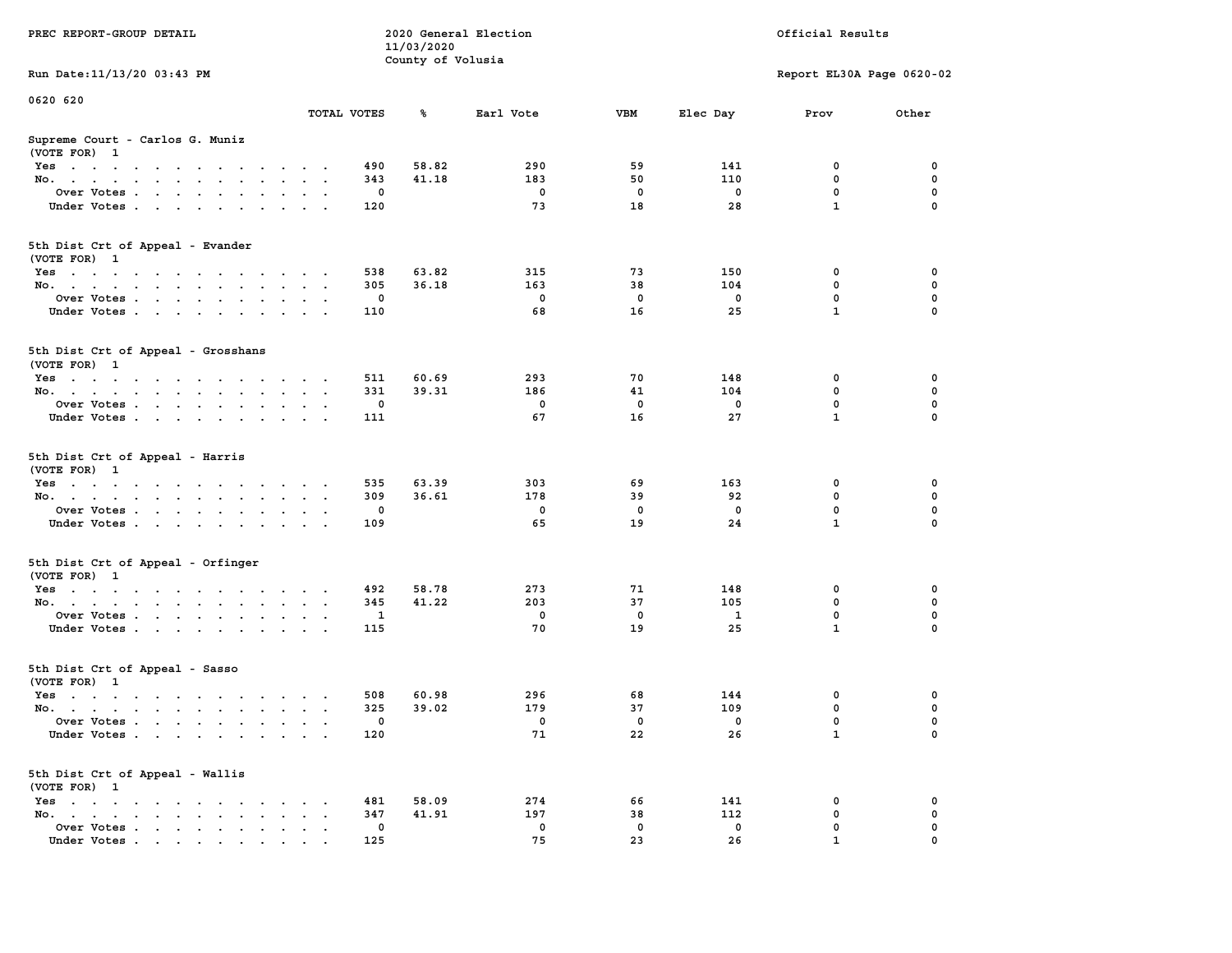| PREC REPORT-GROUP DETAIL                                                                                                                                                                                                                          |               |                         | 11/03/2020<br>County of Volusia | 2020 General Election | Official Results |              |                           |               |
|---------------------------------------------------------------------------------------------------------------------------------------------------------------------------------------------------------------------------------------------------|---------------|-------------------------|---------------------------------|-----------------------|------------------|--------------|---------------------------|---------------|
| Run Date: 11/13/20 03:43 PM                                                                                                                                                                                                                       |               |                         |                                 |                       |                  |              | Report EL30A Page 0620-03 |               |
| 0620 620                                                                                                                                                                                                                                          |               |                         |                                 |                       |                  |              |                           |               |
|                                                                                                                                                                                                                                                   | TOTAL VOTES   |                         | ℁                               | Earl Vote             | VBM              | Elec Day     | Prov                      | Other         |
| Circuit Judge, 7th Judicial, Group 14<br>(VOTE FOR) 1                                                                                                                                                                                             |               |                         |                                 |                       |                  |              |                           |               |
| Joan Anthony<br>$\mathcal{A}=\mathcal{A}=\mathcal{A}=\mathcal{A}=\mathcal{A}=\mathcal{A}=\mathcal{A}=\mathcal{A}=\mathcal{A}=\mathcal{A}$                                                                                                         |               | 722                     | 82.89                           | 427                   | 97               | 198          | 0                         | 0             |
| Dan Hilbert<br>and a series of the series of                                                                                                                                                                                                      | $\sim$ $\sim$ | 149                     | 17.11                           | 75                    | 14               | 60           | $\mathbf 0$               | 0             |
| Over Votes.<br>$\mathcal{A}=\mathcal{A}=\mathcal{A}=\mathcal{A}=\mathcal{A}=\mathcal{A}=\mathcal{A}$ .                                                                                                                                            |               | 0<br>82                 |                                 | 0<br>44               | 0<br>16          | 0<br>21      | 0<br>$\mathbf{1}$         | 0<br>$\Omega$ |
| Under Votes                                                                                                                                                                                                                                       |               |                         |                                 |                       |                  |              |                           |               |
| County Council Chair<br>(VOTE FOR) 1                                                                                                                                                                                                              |               |                         |                                 |                       |                  |              |                           |               |
| Jeff Brower.<br>the contract of the contract of the contract of the contract of the contract of the contract of the contract of                                                                                                                   |               | 198                     | 24.18                           | 110                   | 29               | 59           | 0                         | 0             |
| Deborah A. "Deb" Denys                                                                                                                                                                                                                            | $\cdot$ .     | 621                     | 75.82                           | 357                   | 75               | 189          | 0                         | 0             |
| Over Votes                                                                                                                                                                                                                                        |               | 0                       |                                 | 0                     | $\mathbf 0$      | 0            | $\mathbf 0$               | 0             |
| Under Votes                                                                                                                                                                                                                                       |               | 134                     |                                 | 79                    | 23               | 31           | $\mathbf{1}$              | 0             |
| County Council Member District 2<br>(VOTE FOR) 1                                                                                                                                                                                                  |               |                         |                                 |                       |                  |              |                           |               |
| Danny Fuqua.<br>the contract of the contract of the contract of the contract of the contract of the contract of the contract of                                                                                                                   |               | 683                     | 79.05                           | 406                   | 84               | 193          | 0                         | 0             |
| Billie Wheeler.<br>the contract of the contract of the contract of the contract of the contract of the contract of the contract of                                                                                                                |               | 181                     | 20.95                           | 93                    | 25               | 63           | 0                         | 0             |
| Over Votes                                                                                                                                                                                                                                        | $\sim$        | 1                       |                                 | 1                     | 0                | 0            | $\mathbf 0$               | 0             |
| Under Votes                                                                                                                                                                                                                                       |               | 88                      |                                 | 46                    | 18               | 23           | $\mathbf{1}$              | 0             |
| School Board Member District 2<br>(VOTE FOR) 1                                                                                                                                                                                                    |               |                         |                                 |                       |                  |              |                           |               |
| Anita Burnette.<br>the contract of the contract of the contract of the contract of the contract of the contract of the contract of the contract of the contract of the contract of the contract of the contract of the contract of the contract o |               | 347                     | 39.39                           | 173                   | 39               | 135          | 0                         | 0             |
| Ida Duncan Wright.<br>Over Votes                                                                                                                                                                                                                  |               | 534<br>1                | 60.61                           | 337<br>1              | 74<br>0          | 123<br>0     | 0<br>0                    | 0<br>0        |
| Under Votes                                                                                                                                                                                                                                       |               | 71                      |                                 | 35                    | 14               | 21           | $\mathbf{1}$              | $\Omega$      |
|                                                                                                                                                                                                                                                   |               |                         |                                 |                       |                  |              |                           |               |
| Soil & Water Conservation Seat 2<br>(VOTE FOR) 1                                                                                                                                                                                                  |               |                         |                                 |                       |                  |              |                           |               |
| John Nelson.<br>Wesley Wayne Wilson Jr                                                                                                                                                                                                            |               | 299<br>511              | 36.91<br>63.09                  | 170<br>294            | 46<br>53         | 83<br>164    | 0<br>0                    | 0<br>0        |
| Over Votes                                                                                                                                                                                                                                        |               | 1                       |                                 | 0                     | 1                | 0            | $\mathbf 0$               | 0             |
| Under Votes                                                                                                                                                                                                                                       |               | 142                     |                                 | 82                    | 27               | 32           | $\mathbf{1}$              | 0             |
| Soil & Water Conservation Seat 4<br>(VOTE FOR) 1                                                                                                                                                                                                  |               |                         |                                 |                       |                  |              |                           |               |
| Wendy Anderson.                                                                                                                                                                                                                                   |               | 588                     | 68.45                           | 361                   | 70               | 157          | 0                         | 0             |
| Barbara Deering                                                                                                                                                                                                                                   |               | 271                     | 31.55                           | 137                   | 36               | 98           | 0                         | 0             |
| Over Votes                                                                                                                                                                                                                                        |               | 1                       |                                 | 0                     | 0                | $\mathbf{1}$ | 0                         | $\Omega$      |
| Under Votes.<br>$\mathbf{r}$ , $\mathbf{r}$ , $\mathbf{r}$ , $\mathbf{r}$ , $\mathbf{r}$                                                                                                                                                          |               | 93                      |                                 | 48                    | 21               | 23           | $\mathbf{1}$              | 0             |
| Amendment 1 - Citzenship Requirement<br>(VOTE FOR) 1                                                                                                                                                                                              |               |                         |                                 |                       |                  |              |                           |               |
| $Yes \t . \t . \t .$<br>$\sim$ $\sim$ $\sim$ $\sim$<br>$No.$ $\cdot$ $\cdot$ $\cdot$<br>$\sim$<br>$\mathbf{r}$ , $\mathbf{r}$ , $\mathbf{r}$<br>$\ddot{\phantom{a}}$                                                                              |               | 563<br>323              | 63.54<br>36.46                  | 295<br>213            | 80<br>34         | 187<br>76    | 1<br>0                    | 0<br>0        |
| $\bullet$<br>Over Votes.<br>$\cdot$ $\cdot$ $\cdot$ $\cdot$ $\cdot$                                                                                                                                                                               |               | $\overline{\mathbf{2}}$ |                                 | 0                     | 0                | 2            | 0                         | 0             |
| Under Votes                                                                                                                                                                                                                                       |               | 65                      |                                 | 38                    | 13               | 14           | 0                         |               |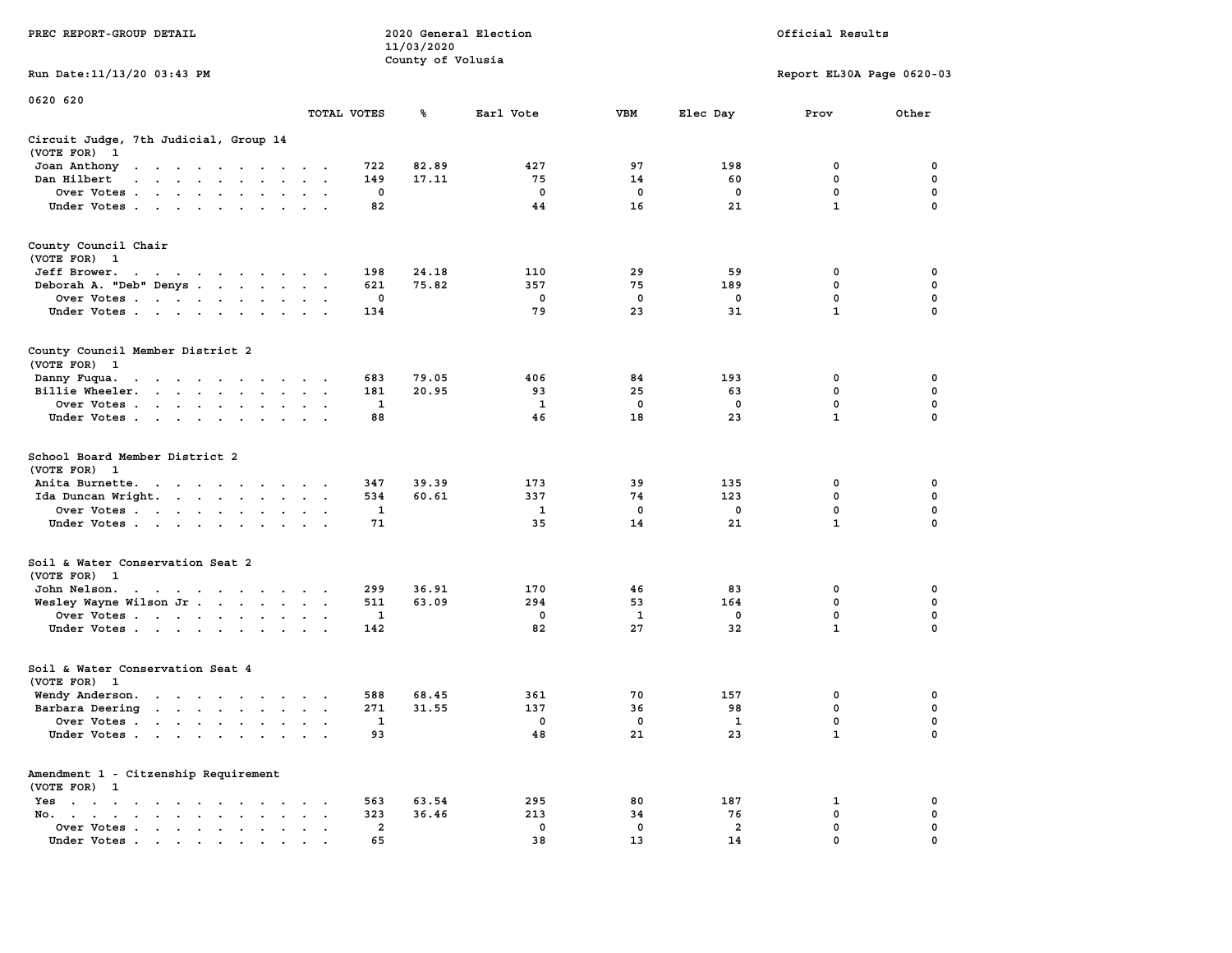| PREC REPORT-GROUP DETAIL                                                                                                                                                                                                                                |                 |            | 11/03/2020        | 2020 General Election | Official Results |             |                           |             |
|---------------------------------------------------------------------------------------------------------------------------------------------------------------------------------------------------------------------------------------------------------|-----------------|------------|-------------------|-----------------------|------------------|-------------|---------------------------|-------------|
|                                                                                                                                                                                                                                                         |                 |            | County of Volusia |                       |                  |             |                           |             |
| Run Date: 11/13/20 03:43 PM                                                                                                                                                                                                                             |                 |            |                   |                       |                  |             | Report EL30A Page 0620-04 |             |
| 0620 620                                                                                                                                                                                                                                                |                 |            |                   |                       |                  |             |                           |             |
|                                                                                                                                                                                                                                                         | TOTAL VOTES     |            | ℁                 | Earl Vote             | <b>VBM</b>       | Elec Day    | Prov                      | Other       |
| Amendment 2 - Minimum Wage<br>(VOTE FOR) 1                                                                                                                                                                                                              |                 |            |                   |                       |                  |             |                           |             |
| Yes                                                                                                                                                                                                                                                     |                 | 815        | 91.06             | 472                   | 100              | 242         | 1                         | 0           |
| No.                                                                                                                                                                                                                                                     |                 | 80         | 8.94              | 46                    | 15               | 19          | $\mathbf 0$               | $\mathbf 0$ |
| Over Votes                                                                                                                                                                                                                                              |                 | 2          |                   | 0                     | 0                | 2           | $\mathbf 0$               | 0           |
| Under Votes                                                                                                                                                                                                                                             |                 | 56         |                   | 28                    | 12               | 16          | $\mathbf 0$               | $\Omega$    |
| Amendment 3 - Primary Elections                                                                                                                                                                                                                         |                 |            |                   |                       |                  |             |                           |             |
| (VOTE FOR) 1                                                                                                                                                                                                                                            |                 |            | 62.92             | 294                   | 75               | 178         |                           | 0           |
| Yes<br>No.                                                                                                                                                                                                                                              |                 | 548<br>323 | 37.08             | 209                   | 36               | 78          | 1<br>$\mathbf 0$          | 0           |
| Over Votes                                                                                                                                                                                                                                              |                 | 0          |                   | $\mathbf 0$           | 0                | $\mathbf 0$ | $\mathbf 0$               | $\mathbf 0$ |
| Under Votes                                                                                                                                                                                                                                             |                 | 82         |                   | 43                    | 16               | 23          | $\mathbf{0}$              | $\Omega$    |
| Amendment 4 - Apprl Const. Amendment<br>(VOTE FOR) 1                                                                                                                                                                                                    |                 |            |                   |                       |                  |             |                           |             |
| Yes                                                                                                                                                                                                                                                     |                 | 476        | 54.90             | 249                   | 66               | 160         | 1                         | 0           |
| No.                                                                                                                                                                                                                                                     |                 | 391        | 45.10             | 249                   | 46               | 96          | $^{\circ}$                | 0           |
| Over Votes                                                                                                                                                                                                                                              |                 | 0          |                   | $\Omega$              | $\mathbf 0$      | 0           | $\mathbf 0$               | $\mathbf 0$ |
| Under Votes                                                                                                                                                                                                                                             |                 | 86         |                   | 48                    | 15               | 23          | $\mathbf 0$               | $\mathbf 0$ |
| Amendment 5 - Homestead Property Taxes<br>(VOTE FOR) 1                                                                                                                                                                                                  |                 |            |                   |                       |                  |             |                           |             |
| Yes                                                                                                                                                                                                                                                     |                 | 465<br>381 | 54.96<br>45.04    | 246<br>241            | 66<br>41         | 152<br>99   | 1<br>$\mathbf 0$          | 0<br>0      |
| No.<br>Over Votes                                                                                                                                                                                                                                       |                 | 0          |                   | $\mathbf 0$           | 0                | 0           | $\mathbf 0$               | 0           |
| Under Votes                                                                                                                                                                                                                                             |                 | 107        |                   | 59                    | 20               | 28          | $\mathbf 0$               | $\Omega$    |
|                                                                                                                                                                                                                                                         |                 |            |                   |                       |                  |             |                           |             |
| Amendment 6 - Ad Valorem Tax Discount<br>(VOTE FOR) 1                                                                                                                                                                                                   |                 |            |                   |                       |                  |             |                           |             |
| Yes                                                                                                                                                                                                                                                     |                 | 566        | 66.12             | 303                   | 86               | 176         | 1                         | 0           |
| No.                                                                                                                                                                                                                                                     |                 | 290        | 33.88             | 190                   | 26               | 74          | 0                         | 0           |
| Over Votes                                                                                                                                                                                                                                              |                 | 0          |                   | $\mathbf 0$           | 0                | 0           | 0                         | 0           |
| Under Votes                                                                                                                                                                                                                                             |                 | 97         |                   | 53                    | 15               | 29          | 0                         | $\Omega$    |
| Volusia ECHO<br>(VOTE FOR) 1                                                                                                                                                                                                                            |                 |            |                   |                       |                  |             |                           |             |
| Yes (For Bonds) $\cdots$ $\cdots$ $\cdots$ $\cdots$                                                                                                                                                                                                     |                 | 787        | 91.09             | 454                   | 100              | 232         | 1                         | 0           |
| No (Against Bonds)                                                                                                                                                                                                                                      |                 | 77         | 8.91              | 47                    | 10               | 20          | $\mathbf 0$               | 0           |
| Over Votes                                                                                                                                                                                                                                              |                 | 1          |                   | 0                     | 0                | 1           | 0                         | $\mathbf 0$ |
| Under Votes                                                                                                                                                                                                                                             |                 | 88         |                   | 45                    | 17               | 26          | 0                         | 0           |
| Volusia Forever<br>(VOTE FOR) 1                                                                                                                                                                                                                         |                 |            |                   |                       |                  |             |                           |             |
| Yes (For Bonds)<br>$\mathbf{r}$ , and $\mathbf{r}$ , and $\mathbf{r}$ , and $\mathbf{r}$                                                                                                                                                                |                 | 792        | 91.45             | 451                   | 103              | 237         | 1                         | 0           |
| $\mathbf{r}$ . The set of the set of the set of the set of the set of the set of the set of the set of the set of the set of the set of the set of the set of the set of the set of the set of the set of the set of the set of t<br>No (Against Bonds) | $\cdot$ $\cdot$ | 74         | 8.55              | 49                    | 7                | 18          | $\mathbf 0$               | $\mathbf 0$ |
| Over Votes                                                                                                                                                                                                                                              |                 | 0          |                   | $\mathbf 0$           | 0                | 0           | 0                         | 0           |
| Under Votes                                                                                                                                                                                                                                             |                 | 87         |                   | 46                    | 17               | 24          | 0                         |             |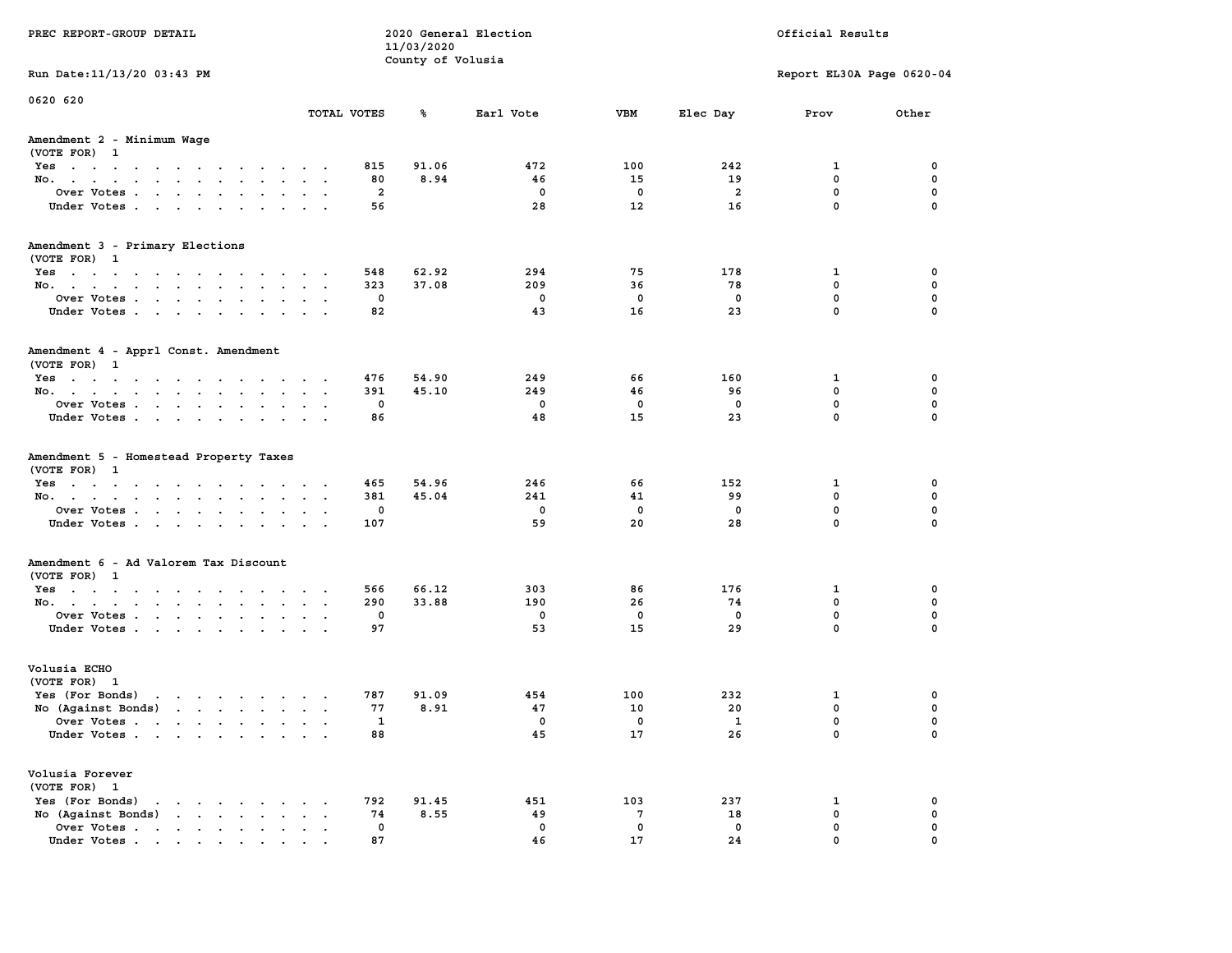| PREC REPORT-GROUP DETAIL                                                                                                                 |                             | 11/03/2020        | 2020 General Election |                |                            | Official Results          |              |  |
|------------------------------------------------------------------------------------------------------------------------------------------|-----------------------------|-------------------|-----------------------|----------------|----------------------------|---------------------------|--------------|--|
| Run Date: 11/13/20 03:43 PM                                                                                                              |                             | County of Volusia |                       |                |                            | Report EL30A Page 0621-01 |              |  |
| 0621 621                                                                                                                                 | TOTAL VOTES                 | ℁                 | Earl Vote             | <b>VBM</b>     | Elec Day                   | Prov                      | Other        |  |
| REGISTERED VOTERS - TOTAL                                                                                                                | 1,861                       |                   |                       |                |                            |                           |              |  |
| BALLOTS CAST - TOTAL.<br>$\cdots$                                                                                                        | 1,197                       |                   | 532                   | 508            | 156                        | $\mathbf{1}$              | 0            |  |
| BALLOTS CAST - BLANK.<br>$\mathbf{r} = \mathbf{r} - \mathbf{r} = \mathbf{r} - \mathbf{r}$                                                | $\cdot$ $\cdot$<br>$\Omega$ |                   | $^{\circ}$            | $\mathbf 0$    | $^{\circ}$                 | $\mathbf 0$               | 0            |  |
| VOTER TURNOUT - TOTAL                                                                                                                    |                             | 64.32             |                       |                |                            |                           |              |  |
| VOTER TURNOUT - BLANK<br>the contract of the contract of the contract of the contract of the contract of the contract of the contract of |                             |                   |                       |                |                            |                           |              |  |
| President and Vice President                                                                                                             |                             |                   |                       |                |                            |                           |              |  |
| (VOTE FOR) 1                                                                                                                             |                             |                   |                       |                |                            |                           |              |  |
| Donald J. Trump (REP)                                                                                                                    | 166                         | 13.93             | 78                    | 54             | 34                         | $\mathbf 0$               | 0            |  |
| Joseph R. Biden (DEM)                                                                                                                    | 1,009                       | 84.65             | 446                   | 444            | 118                        | $\mathbf{1}$              | 0            |  |
| Jo Jorgensen $(LPF)$                                                                                                                     | 7                           | .59               | 3                     | 4              | 0                          | $\mathbf{0}$              | 0            |  |
|                                                                                                                                          |                             |                   | $\mathbf{1}$          | $\mathbf{0}$   |                            | $\mathbf{0}$              | $\mathbf 0$  |  |
| Roque "Rocky" De La Fuente (REF).                                                                                                        | $\mathbf{1}$                | .08               | $\mathbf{1}$          | $\mathbf 0$    | $^{\circ}$<br>$\mathbf{1}$ | $\mathbf 0$               |              |  |
| Gloria La Riva (PSL).                                                                                                                    | $\overline{a}$              | .17               |                       |                |                            |                           | 0            |  |
| Howie Hawkins (GRE)                                                                                                                      | 3                           | .25               | $\mathbf 0$           | $\mathbf{1}$   | $\overline{2}$             | $\mathbf 0$               | 0            |  |
| Don Blankenship (CPF)                                                                                                                    | $\overline{a}$              | .17               | $\mathbf{1}$          | $\mathbf{1}$   | $\mathbf{0}$               | $\mathbf{0}$              | 0            |  |
| WRITE-IN.                                                                                                                                | $\overline{a}$              | .17               | $\mathbf{0}$          | $\mathbf{1}$   | $\mathbf{1}$               | $\mathbf{0}$              | $\mathbf 0$  |  |
| Over Votes                                                                                                                               | $\mathbf{1}$                |                   | $\mathbf 0$           | $\mathbf{1}$   | $\mathbf{0}$               | $\mathbf 0$               | 0            |  |
| Under Votes                                                                                                                              | $\overline{4}$              |                   | $\overline{a}$        | $\overline{a}$ | $\mathbf 0$                | $\mathbf 0$               | $\mathbf 0$  |  |
| Representative in Congress District 6<br>(VOTE FOR) 1                                                                                    |                             |                   |                       |                |                            |                           |              |  |
| Michael Waltz (REP)                                                                                                                      | 176                         | 15.08             | 81                    | 62             | 33                         | 0                         | 0            |  |
| Clint Curtis (DEM)                                                                                                                       | 991                         | 84.92             | 440                   | 429            | 121                        | 1                         | 0            |  |
| WRITE-IN.                                                                                                                                | 0                           |                   | $\mathbf 0$           | 0              | 0                          | $\mathbf 0$               | 0            |  |
| Over Votes                                                                                                                               | 0<br>$\sim$                 |                   | $\mathbf 0$           | 0              | $\mathbf 0$                | 0                         | 0            |  |
| Under Votes                                                                                                                              | 30                          |                   | 11                    | 17             | $\overline{a}$             | $\mathbf{0}$              | $\mathbf 0$  |  |
|                                                                                                                                          |                             |                   |                       |                |                            |                           |              |  |
| State Attorney 7th Judicial Circuit<br>(VOTE FOR) 1                                                                                      |                             |                   |                       |                |                            |                           |              |  |
|                                                                                                                                          | 331                         | 32.17             | 152                   | 121            | 58                         | 0                         | 0            |  |
| R.J. Larizza (REP)                                                                                                                       |                             | 67.83             | 299                   | 316            | 83                         | $\mathbf 0$               | 0            |  |
| Don Dempsey.                                                                                                                             | 698                         |                   |                       |                |                            | 0                         | 0            |  |
| Over Votes                                                                                                                               | 0                           |                   | $\mathbf 0$<br>81     | 0<br>71        | 0<br>15                    | $\mathbf{1}$              | $\mathbf 0$  |  |
| Under Votes                                                                                                                              | 168                         |                   |                       |                |                            |                           |              |  |
| State Senator District 7                                                                                                                 |                             |                   |                       |                |                            |                           |              |  |
| (VOTE FOR) 1                                                                                                                             |                             |                   |                       |                |                            |                           |              |  |
| Travis J. Hutson (REP)                                                                                                                   | 170                         | 14.68             | 82                    | 52             | 36                         | 0                         | 0            |  |
| Heather Hunter (DEM).                                                                                                                    | 988                         | 85.32             | 431                   | 439            | 117                        | $\mathbf{1}$              | 0            |  |
| WRITE-IN.                                                                                                                                | $\mathbf 0$                 |                   | $\mathbf 0$           | 0              | $\mathbf 0$                | 0                         | 0            |  |
| Over Votes                                                                                                                               | $\mathbf 0$                 |                   | $\mathbf{0}$          | $\mathbf 0$    | $\mathbf 0$                | $\mathbf 0$               | 0            |  |
| Under Votes                                                                                                                              | 39                          |                   | 19                    | 17             | $\overline{3}$             | $\mathbf 0$               | $\mathbf 0$  |  |
| State Representative District 26                                                                                                         |                             |                   |                       |                |                            |                           |              |  |
| (VOTE FOR) 1                                                                                                                             |                             |                   |                       |                |                            |                           |              |  |
| Elizabeth Fetterhoff (REP).                                                                                                              | 208                         | 17.85             | 98                    | 79             | 31                         | 0                         | 0            |  |
| Patrick Henry (DEM)                                                                                                                      | 957                         | 82.15             | 420                   | 413            | 123                        | $\mathbf{1}$              | 0            |  |
| Over Votes                                                                                                                               | $\mathbf 0$                 |                   | $\Omega$              | $\mathbf 0$    | $\mathbf 0$                | $\mathbf 0$               | $\mathbf 0$  |  |
| Under Votes.<br>$\mathbf{r}$ , and $\mathbf{r}$ , and $\mathbf{r}$                                                                       | 32                          |                   | 14                    | 16             | $\overline{a}$             | $\mathbf 0$               | $\mathbf{0}$ |  |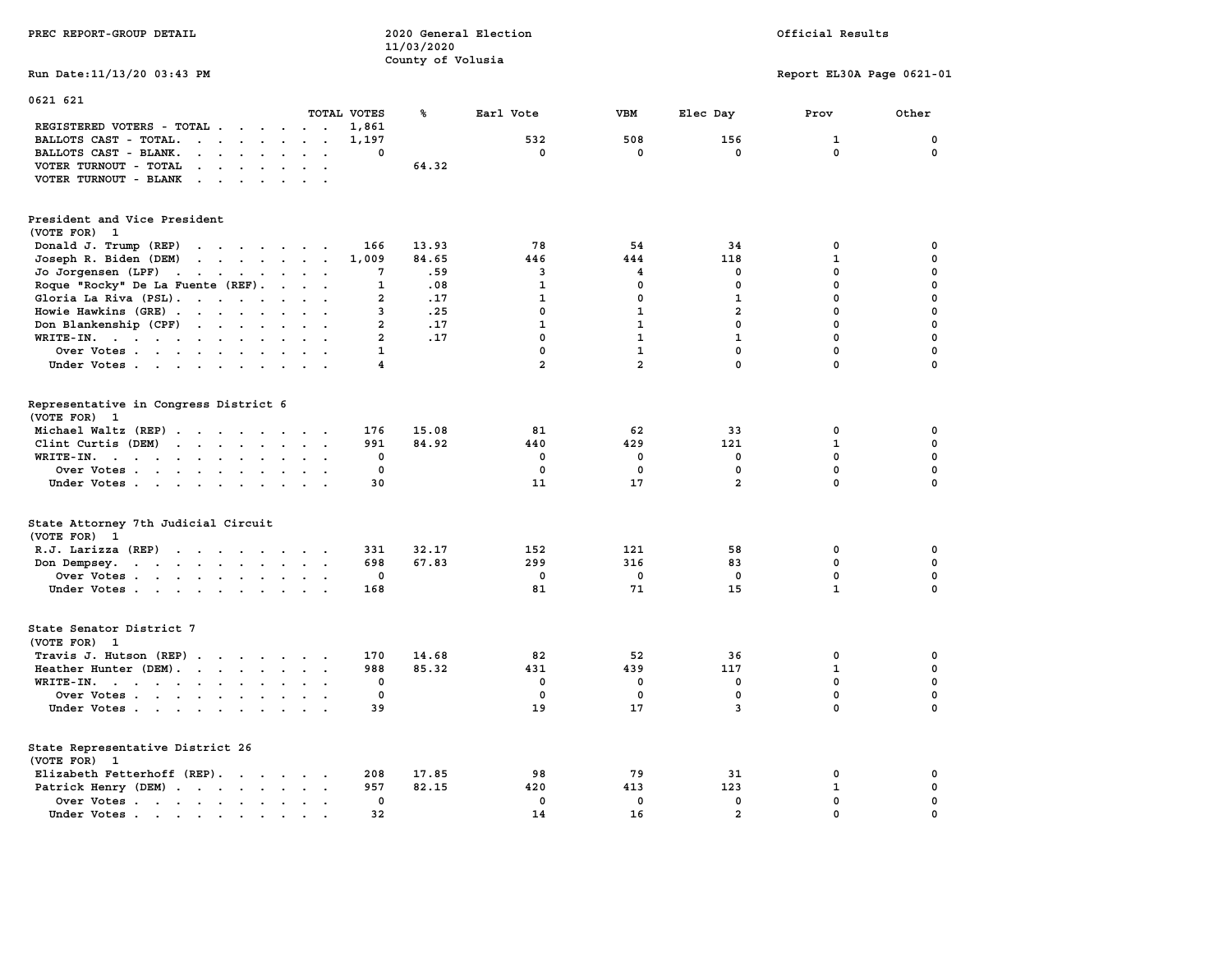| PREC REPORT-GROUP DETAIL                                                                                                                                                                                                                     |             |          |                                 | 2020 General Election | Official Results |              |                           |             |  |
|----------------------------------------------------------------------------------------------------------------------------------------------------------------------------------------------------------------------------------------------|-------------|----------|---------------------------------|-----------------------|------------------|--------------|---------------------------|-------------|--|
|                                                                                                                                                                                                                                              |             |          | 11/03/2020<br>County of Volusia |                       |                  |              |                           |             |  |
| Run Date: 11/13/20 03:43 PM                                                                                                                                                                                                                  |             |          |                                 |                       |                  |              | Report EL30A Page 0621-02 |             |  |
| 0621 621                                                                                                                                                                                                                                     |             |          |                                 |                       |                  |              |                           |             |  |
|                                                                                                                                                                                                                                              | TOTAL VOTES |          | ጜ                               | Earl Vote             | VBM              | Elec Day     | Prov                      | Other       |  |
| Supreme Court - Carlos G. Muniz<br>(VOTE FOR) 1                                                                                                                                                                                              |             |          |                                 |                       |                  |              |                           |             |  |
| Yes                                                                                                                                                                                                                                          |             | 641      | 61.87                           | 291                   | 259              | 91           | 0                         | 0           |  |
| No.                                                                                                                                                                                                                                          |             | 395      | 38.13                           | 180                   | 162              | 53           | $\mathbf 0$               | $\mathbf 0$ |  |
| Over Votes                                                                                                                                                                                                                                   |             | 0        |                                 | 0                     | 0                | 0            | 0                         | 0           |  |
| Under Votes                                                                                                                                                                                                                                  |             | 161      |                                 | 61                    | 87               | 12           | $\mathbf{1}$              | $\Omega$    |  |
| 5th Dist Crt of Appeal - Evander<br>(VOTE FOR) 1                                                                                                                                                                                             |             |          |                                 |                       |                  |              |                           |             |  |
| Yes                                                                                                                                                                                                                                          |             | 686      | 66.15                           | 294                   | 301              | 91           | 0                         | 0           |  |
| No.                                                                                                                                                                                                                                          |             | 351      | 33.85                           | 173                   | 125              | 53           | 0                         | 0           |  |
| Over Votes                                                                                                                                                                                                                                   |             | 1        |                                 | 0                     | $\mathbf 0$      | $\mathbf{1}$ | $\mathbf 0$               | $\mathbf 0$ |  |
| Under Votes                                                                                                                                                                                                                                  |             | 159      |                                 | 65                    | 82               | 11           | $\mathbf{1}$              | 0           |  |
| 5th Dist Crt of Appeal - Grosshans<br>(VOTE FOR) 1                                                                                                                                                                                           |             |          |                                 |                       |                  |              |                           |             |  |
| Yes                                                                                                                                                                                                                                          |             | 608      | 59.20                           | 276                   | 249              | 83           | 0                         | 0           |  |
| No.                                                                                                                                                                                                                                          |             | 419      | 40.80                           | 184                   | 174              | 61           | 0                         | 0           |  |
| Over Votes                                                                                                                                                                                                                                   | $\,$ .      | 1        |                                 | 1                     | $\mathbf 0$      | 0            | $\mathbf 0$               | 0           |  |
| Under Votes                                                                                                                                                                                                                                  |             | 169      |                                 | 71                    | 85               | 12           | $\mathbf{1}$              | 0           |  |
|                                                                                                                                                                                                                                              |             |          |                                 |                       |                  |              |                           |             |  |
| 5th Dist Crt of Appeal - Harris<br>(VOTE FOR) 1                                                                                                                                                                                              |             |          |                                 |                       |                  |              |                           |             |  |
| Yes                                                                                                                                                                                                                                          |             | 672      | 64.62                           | 307                   | 269              | 96           | 0                         | 0           |  |
| No.                                                                                                                                                                                                                                          |             | 368      | 35.38                           | 162                   | 160              | 46           | 0                         | 0           |  |
| Over Votes                                                                                                                                                                                                                                   |             | 1        |                                 | 1                     | 0                | 0            | 0                         | 0           |  |
| Under Votes                                                                                                                                                                                                                                  |             | 156      |                                 | 62                    | 79               | 14           | $\mathbf{1}$              | $\Omega$    |  |
| 5th Dist Crt of Appeal - Orfinger<br>(VOTE FOR) 1                                                                                                                                                                                            |             |          |                                 |                       |                  |              |                           |             |  |
| Yes                                                                                                                                                                                                                                          |             | 651      | 62.78                           | 288                   | 277              | 86           | 0                         | 0           |  |
| No.                                                                                                                                                                                                                                          |             | 386      | 37.22                           | 177                   | 153              | 56           | 0                         | 0           |  |
| Over Votes                                                                                                                                                                                                                                   |             | 0        |                                 | 0                     | 0                | 0            | $\mathbf 0$               | 0           |  |
| Under Votes                                                                                                                                                                                                                                  |             | 160      |                                 | 67                    | 78               | 14           | $\mathbf{1}$              | 0           |  |
| 5th Dist Crt of Appeal - Sasso<br>(VOTE FOR) 1                                                                                                                                                                                               |             |          |                                 |                       |                  |              |                           |             |  |
| Yes<br>$\mathbf{a}$ and $\mathbf{a}$ are a set of the set of the set of the set of the set of the set of the set of the set of the set of the set of the set of the set of the set of the set of the set of the set of the set of the set of |             | 654      | 64.05                           | 293                   | 271              | 90           | 0                         | 0           |  |
| No.                                                                                                                                                                                                                                          |             | 367      | 35.95                           | 168                   | 148              | 51           | $\mathbf 0$               | 0           |  |
| Over Votes                                                                                                                                                                                                                                   |             | 0        |                                 | 0                     | 0                | 0            | $\mathbf{0}$              | 0           |  |
| Under Votes                                                                                                                                                                                                                                  |             | 176      |                                 | 71                    | 89               | 15           | 1                         | 0           |  |
| 5th Dist Crt of Appeal - Wallis<br>(VOTE FOR) 1                                                                                                                                                                                              |             |          |                                 |                       |                  |              |                           |             |  |
| $Yes \cdot \cdot \cdot \cdot \cdot \cdot \cdot$<br>$\cdot$                                                                                                                                                                                   |             | 642      | 62.63                           | 291                   | 266              | 85           | 0                         | 0           |  |
| No.<br>$\ddot{\phantom{a}}$<br>$\ddot{\phantom{a}}$                                                                                                                                                                                          |             | 383      | 37.37                           | 170                   | 157              | 56           | 0                         | 0           |  |
| Over Votes<br>Under Votes                                                                                                                                                                                                                    |             | 0<br>172 |                                 | 0<br>71               | 0<br>85          | 0<br>15      | 0<br>1                    | 0           |  |
|                                                                                                                                                                                                                                              |             |          |                                 |                       |                  |              |                           |             |  |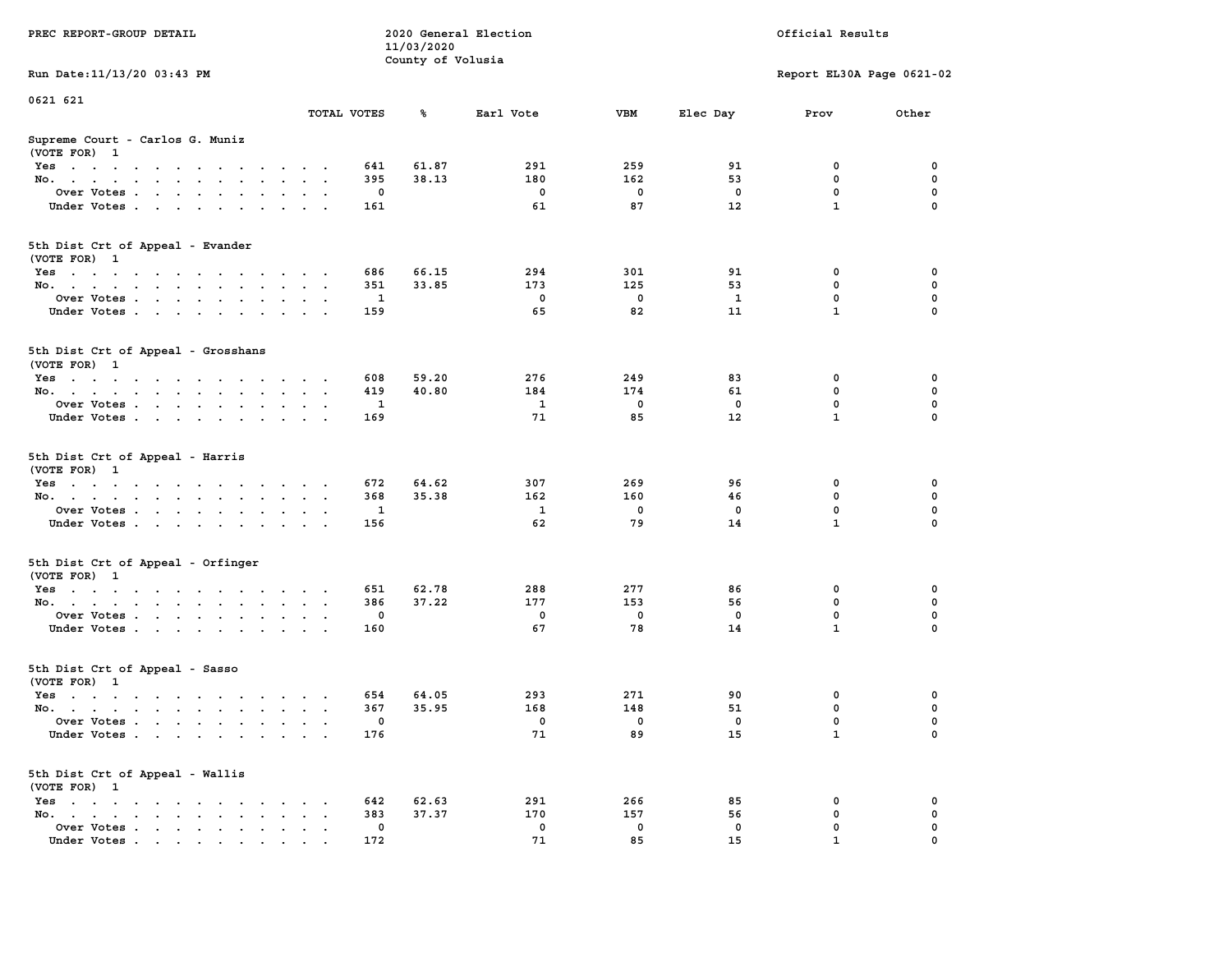|                                                                                                                                                              |                                |                | 11/03/2020        |                |              |             |                           |             |
|--------------------------------------------------------------------------------------------------------------------------------------------------------------|--------------------------------|----------------|-------------------|----------------|--------------|-------------|---------------------------|-------------|
|                                                                                                                                                              |                                |                | County of Volusia |                |              |             |                           |             |
| Run Date: 11/13/20 03:43 PM                                                                                                                                  |                                |                |                   |                |              |             | Report EL30A Page 0621-03 |             |
| 0621 621                                                                                                                                                     |                                |                |                   |                |              |             |                           |             |
|                                                                                                                                                              |                                | TOTAL VOTES    | ℁                 | Earl Vote      | <b>VBM</b>   | Elec Day    | Prov                      | Other       |
| Circuit Judge, 7th Judicial, Group 14                                                                                                                        |                                |                |                   |                |              |             |                           |             |
| (VOTE FOR)<br>1                                                                                                                                              |                                |                |                   |                |              |             |                           |             |
| Joan Anthony<br>the contract of the contract of the                                                                                                          | $\cdot$ .                      | 926            | 84.41             | 407            | 401          | 117         | 1                         | 0           |
| Dan Hilbert<br>$\mathbf{r}$ , $\mathbf{r}$ , $\mathbf{r}$ , $\mathbf{r}$ , $\mathbf{r}$ , $\mathbf{r}$<br>$\overline{a}$                                     | $\sim$                         | 171            | 15.59             | 81             | 60           | 30          | $\mathbf 0$               | 0           |
| Over Votes.<br>$\mathbf{u} = \mathbf{u} + \mathbf{u} + \mathbf{u} + \mathbf{u} + \mathbf{u} + \mathbf{u} + \mathbf{u}$                                       | $\bullet$                      | 0              |                   | 0              | 0            | 0           | 0                         | 0           |
| Under Votes                                                                                                                                                  | $\cdot$ .                      | 100            |                   | 44             | 47           | 9           | $\mathbf 0$               | 0           |
|                                                                                                                                                              |                                |                |                   |                |              |             |                           |             |
| County Council Chair                                                                                                                                         |                                |                |                   |                |              |             |                           |             |
| (VOTE FOR) 1                                                                                                                                                 |                                |                |                   |                |              |             |                           |             |
| Jeff Brower.<br>the contract of the contract of the con-                                                                                                     |                                | 379            | 36.76             | 148            | 166          | 65          | 0                         | 0           |
| Deborah A. "Deb" Denys                                                                                                                                       | $\bullet$                      | 652            | 63.24             | 310            | 263          | 79          | $\mathbf 0$               | $\mathbf 0$ |
| Over Votes<br>$\blacksquare$                                                                                                                                 |                                | $\mathbf 0$    |                   | $\mathbf 0$    | $\mathbf 0$  | 0           | $\mathbf 0$               | $\mathbf 0$ |
| Under Votes                                                                                                                                                  | $\cdot$ .                      | 166            |                   | 74             | 79           | 12          | $\mathbf{1}$              | $\mathbf 0$ |
|                                                                                                                                                              |                                |                |                   |                |              |             |                           |             |
| County Council Member District 2                                                                                                                             |                                |                |                   |                |              |             |                           |             |
| (VOTE FOR) 1                                                                                                                                                 |                                |                |                   |                |              |             |                           |             |
| Danny Fuqua.<br><b>Contract Contract Contract</b>                                                                                                            | $\cdot$ .                      | 778            | 71.64             | 377            | 294          | 106         | 1                         | 0           |
| $\cdots$<br>$\sim$<br>$\sim$<br>Billie Wheeler.<br>$\cdot$ $\cdot$ $\cdot$<br>$\sim$<br>$\ddot{\phantom{0}}$<br>$\ddot{\phantom{a}}$<br>$\ddot{\phantom{a}}$ | $\cdot$                        | 308            | 28.36             | 111            | 160          | 37          | 0                         | $\mathbf 0$ |
| Over Votes                                                                                                                                                   | $\ddot{\phantom{a}}$           | 0              |                   | $\mathbf 0$    | $\mathbf 0$  | $\mathbf 0$ | $\mathbf 0$               | 0           |
| Under Votes.                                                                                                                                                 | $\cdot$                        | 111            |                   | 44             | 54           | 13          | $\pmb{0}$                 | 0           |
| $\sim$<br>$\sim$<br>$\ddot{\phantom{0}}$<br>$\ddot{\phantom{a}}$                                                                                             |                                |                |                   |                |              |             |                           |             |
| School Board Member District 2<br>(VOTE FOR) 1                                                                                                               |                                |                |                   |                |              |             |                           |             |
| Anita Burnette.<br>the contract of the contract of the                                                                                                       |                                | 355            | 32.51             | 163            | 124          | 67          | 1                         | 0           |
| Ida Duncan Wright.                                                                                                                                           | $\sim$<br>$\ddot{\phantom{0}}$ | 737            | 67.49             | 326            | 333          | 78          | 0                         | $\mathbf 0$ |
| Over Votes<br>$\ddot{\phantom{a}}$                                                                                                                           | $\ddot{\phantom{a}}$           | 0              |                   | $^{\circ}$     | $\mathbf{0}$ | $^{\circ}$  | $\mathbf 0$               | $\mathbf 0$ |
| Under Votes<br>$\sim$                                                                                                                                        | $\sim$                         | 105            |                   | 43             | 51           | 11          | $\mathbf 0$               | 0           |
|                                                                                                                                                              |                                |                |                   |                |              |             |                           |             |
| Soil & Water Conservation Seat 2<br>(VOTE FOR) 1                                                                                                             |                                |                |                   |                |              |             |                           |             |
| John Nelson.                                                                                                                                                 |                                | 499            | 50.97             | 224            | 202          | 73          | 0                         | 0           |
| the contract of the contract of the contract of the contract of the contract of the contract of the contract of                                              | $\cdot$ .                      |                |                   | 218            |              |             | $\mathbf 0$               | 0           |
| Wesley Wayne Wilson Jr.                                                                                                                                      | $\ddot{\phantom{0}}$           | 480            | 49.03             |                | 195          | 67          | 0                         | 0           |
| Over Votes<br>$\ddot{\phantom{a}}$                                                                                                                           | $\cdot$                        | 0              |                   | 0              | 0            | 0           | $\mathbf{1}$              | $\mathbf 0$ |
| Under Votes                                                                                                                                                  |                                | 218            |                   | 90             | 111          | 16          |                           |             |
| Soil & Water Conservation Seat 4                                                                                                                             |                                |                |                   |                |              |             |                           |             |
| (VOTE FOR) 1                                                                                                                                                 |                                |                |                   |                |              |             |                           |             |
| Wendy Anderson.<br>the contract of the contract of the                                                                                                       | $\sim$ $\sim$ $\sim$           | 760            | 71.56             | 355            | 301          | 103         | 1                         | 0           |
| Barbara Deering<br>the contract of the contract of                                                                                                           | $\ddot{\phantom{a}}$           | 302            | 28.44             | 123            | 136          | 43          | 0                         | 0           |
| Over Votes                                                                                                                                                   | $\sim$ $\sim$                  | 0              |                   | $^{\circ}$     | $\mathbf{0}$ | $\Omega$    | 0                         | 0           |
| Under Votes                                                                                                                                                  | $\cdot$ .                      | 135            |                   | 54             | 71           | 10          | 0                         | 0           |
|                                                                                                                                                              |                                |                |                   |                |              |             |                           |             |
| Amendment 1 - Citzenship Requirement                                                                                                                         |                                |                |                   |                |              |             |                           |             |
| (VOTE FOR) 1                                                                                                                                                 |                                |                |                   |                |              |             |                           |             |
| Yes<br>the contract of the contract of the contract of the contract of the contract of the contract of the contract of                                       |                                | 713            | 64.00             | 301            | 301          | 110         | 1                         | 0           |
| No.<br>$\cdot$ $\cdot$ $\cdot$<br>$\sim$<br>$\sim$                                                                                                           |                                | 401            | 36.00             | 191            | 169          | 41          | 0                         | 0           |
| Over Votes .<br>$\sim$ $\sim$ $\sim$ $\sim$<br>$\bullet$<br>$\sim$<br>$\cdot$                                                                                | $\cdot$<br>$\sim$              | $\overline{a}$ |                   | $\overline{a}$ | $\mathbf 0$  | $\mathbf 0$ | $\mathbf 0$               | $\mathbf 0$ |
| Under Votes.<br>the contract of the contract of<br>$\bullet$<br>$\bullet$                                                                                    |                                | 81             |                   | 38             | 38           | 5           | $\mathbf 0$               | $\mathbf 0$ |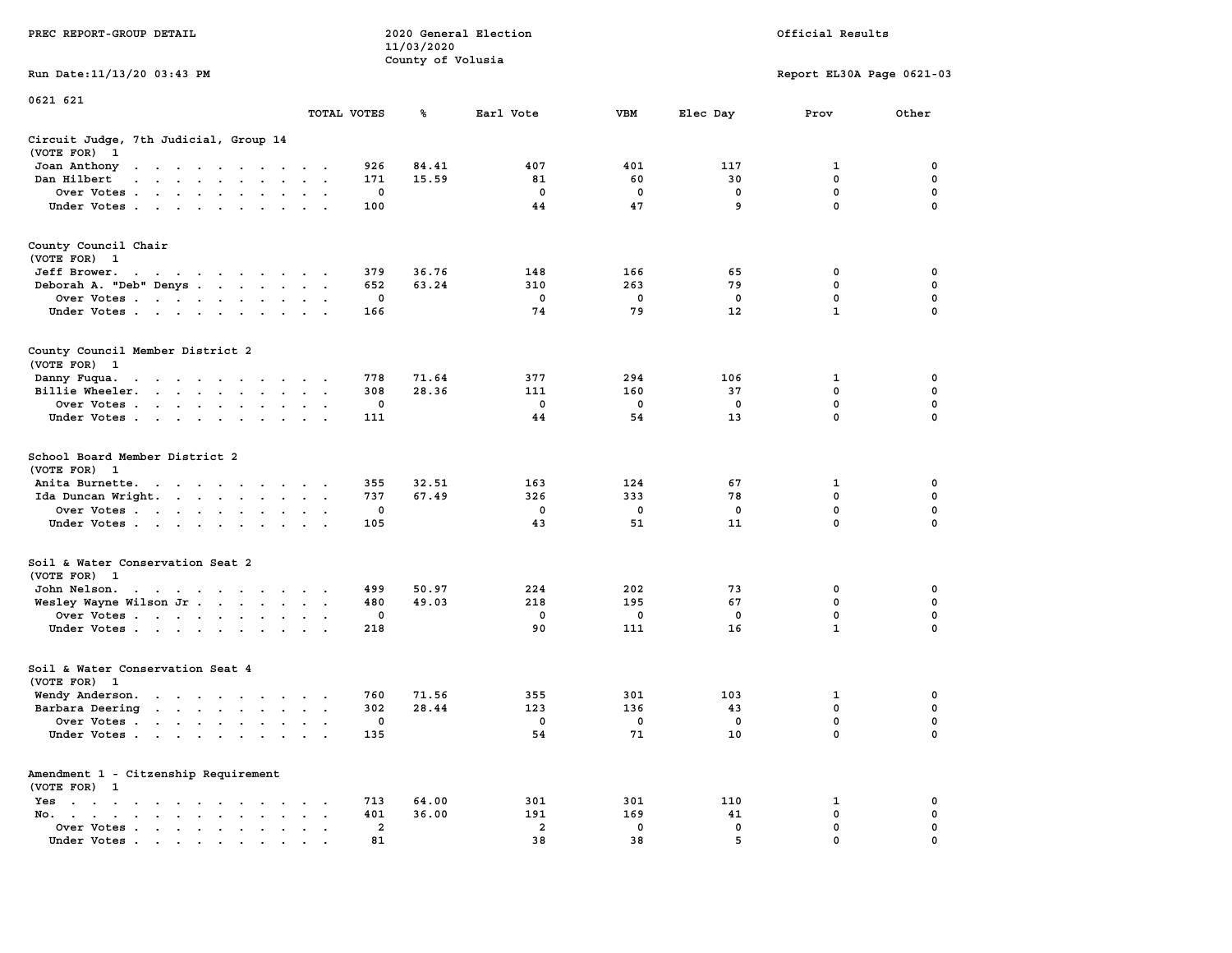| PREC REPORT-GROUP DETAIL                                                                                                                                                                                                                                |                         |                                 | 2020 General Election |             | Official Results        |                           |             |  |  |
|---------------------------------------------------------------------------------------------------------------------------------------------------------------------------------------------------------------------------------------------------------|-------------------------|---------------------------------|-----------------------|-------------|-------------------------|---------------------------|-------------|--|--|
|                                                                                                                                                                                                                                                         |                         | 11/03/2020<br>County of Volusia |                       |             |                         |                           |             |  |  |
| Run Date: 11/13/20 03:43 PM                                                                                                                                                                                                                             |                         |                                 |                       |             |                         | Report EL30A Page 0621-04 |             |  |  |
| 0621 621                                                                                                                                                                                                                                                |                         |                                 |                       |             |                         |                           |             |  |  |
|                                                                                                                                                                                                                                                         | TOTAL VOTES             | ጜ                               | Earl Vote             | VBM         | Elec Day                | Prov                      | Other       |  |  |
| Amendment 2 - Minimum Wage<br>(VOTE FOR) 1                                                                                                                                                                                                              |                         |                                 |                       |             |                         |                           |             |  |  |
| Yes                                                                                                                                                                                                                                                     |                         | 955<br>83.99                    | 414                   | 421         | 120                     | 0                         | 0           |  |  |
| No.                                                                                                                                                                                                                                                     |                         | 182<br>16.01                    | 93                    | 59          | 30                      | $\mathbf 0$               | $\mathbf 0$ |  |  |
| Over Votes                                                                                                                                                                                                                                              |                         | 2                               | 0                     | $\mathbf 0$ | 2                       | 0                         | 0           |  |  |
| Under Votes                                                                                                                                                                                                                                             |                         | 58                              | 25                    | 28          | $\overline{\mathbf{4}}$ | $\mathbf{1}$              | $\Omega$    |  |  |
| Amendment 3 - Primary Elections<br>(VOTE FOR) 1                                                                                                                                                                                                         |                         |                                 |                       |             |                         |                           |             |  |  |
| Yes                                                                                                                                                                                                                                                     |                         | 56.05<br>621                    | 249                   | 277         | 94                      | 1                         | 0           |  |  |
| No.                                                                                                                                                                                                                                                     | $\cdot$                 | 43.95<br>487                    | 247                   | 183         | 57                      | 0                         | 0           |  |  |
| Over Votes                                                                                                                                                                                                                                              |                         | 2                               | $\mathbf{1}$          | $\mathbf 0$ | $\mathbf{1}$            | $\mathbf 0$               | $\mathbf 0$ |  |  |
| Under Votes                                                                                                                                                                                                                                             |                         | 87                              | 35                    | 48          | $\overline{4}$          | $\mathbf{0}$              | 0           |  |  |
| Amendment 4 - Apprl Const. Amendment<br>(VOTE FOR) 1                                                                                                                                                                                                    |                         |                                 |                       |             |                         |                           |             |  |  |
| Yes                                                                                                                                                                                                                                                     |                         | 47.67<br>522                    | 223                   | 217         | 81                      | 1                         | 0           |  |  |
| No.                                                                                                                                                                                                                                                     |                         | 573<br>52.33                    | 269                   | 234         | 70                      | 0                         | 0           |  |  |
| Over Votes                                                                                                                                                                                                                                              | $\sim$                  | 1                               | 0                     | 0           | $\mathbf{1}$            | $\mathbf 0$               | 0           |  |  |
| Under Votes                                                                                                                                                                                                                                             |                         | 101                             | 40                    | 57          | $\overline{4}$          | $\mathbf 0$               | 0           |  |  |
| Amendment 5 - Homestead Property Taxes<br>(VOTE FOR) 1<br>Yes                                                                                                                                                                                           |                         | 622<br>57.38                    | 260                   | 273         | 88                      | 1                         | 0           |  |  |
| No.                                                                                                                                                                                                                                                     | $\sim$ $-$<br>$\bullet$ | 42.62<br>462                    | 223                   | 175         | 64                      | $\mathbf 0$               | 0           |  |  |
| Over Votes                                                                                                                                                                                                                                              |                         | 0                               | 0                     | 0           | 0                       | 0                         | 0           |  |  |
| Under Votes                                                                                                                                                                                                                                             |                         | 113                             | 49                    | 60          | $\overline{\mathbf{4}}$ | $\mathbf{0}$              | $\Omega$    |  |  |
| Amendment 6 - Ad Valorem Tax Discount<br>(VOTE FOR) 1                                                                                                                                                                                                   |                         |                                 |                       |             |                         |                           |             |  |  |
| Yes                                                                                                                                                                                                                                                     |                         | 786<br>71.85                    | 324                   | 356         | 105                     | 1                         | 0           |  |  |
| No.                                                                                                                                                                                                                                                     |                         | 308<br>28.15                    | 165                   | 97          | 46                      | 0                         | 0           |  |  |
| Over Votes                                                                                                                                                                                                                                              |                         | 1                               | 0                     | 0           | 1                       | 0                         | 0           |  |  |
| Under Votes                                                                                                                                                                                                                                             |                         | 102                             | 43                    | 55          | $\overline{4}$          | $\mathbf{0}$              | 0           |  |  |
| Volusia ECHO<br>(VOTE FOR) 1                                                                                                                                                                                                                            |                         |                                 |                       |             |                         |                           |             |  |  |
| Yes (For Bonds)<br>$\mathbf{r}$ . The contract of the contract of the contract of the contract of the contract of the contract of the contract of the contract of the contract of the contract of the contract of the contract of the contract of th    |                         | 919<br>84.16                    | 393                   | 404         | 122                     | 0                         | 0           |  |  |
| No (Against Bonds)                                                                                                                                                                                                                                      |                         | 15.84<br>173                    | 89                    | 56          | 28                      | $\mathbf 0$               | 0           |  |  |
| Over Votes                                                                                                                                                                                                                                              |                         | 2                               | 2                     | 0           | 0                       | $\mathbf{0}$              | 0           |  |  |
| Under Votes                                                                                                                                                                                                                                             |                         | 103                             | 48                    | 48          | 6                       | $\mathbf{1}$              | 0           |  |  |
| Volusia Forever<br>(VOTE FOR) 1                                                                                                                                                                                                                         |                         |                                 |                       |             |                         |                           |             |  |  |
| Yes (For Bonds)<br>$\cdot$ $\cdot$ $\cdot$ $\cdot$ $\cdot$ $\cdot$ $\cdot$                                                                                                                                                                              |                         | 951<br>86.30                    | 403                   | 421         | 127                     | 0                         | 0           |  |  |
| $\mathbf{r}$ . The set of the set of the set of the set of the set of the set of the set of the set of the set of the set of the set of the set of the set of the set of the set of the set of the set of the set of the set of t<br>No (Against Bonds) |                         | 151<br>13.70                    | 84                    | 41          | 26                      | 0                         | 0           |  |  |
| Over Votes                                                                                                                                                                                                                                              |                         | 0                               | 0                     | $\mathbf 0$ | 0                       | 0                         | 0           |  |  |
| Under Votes.                                                                                                                                                                                                                                            |                         | 95                              | 45                    | 46          | 3                       |                           |             |  |  |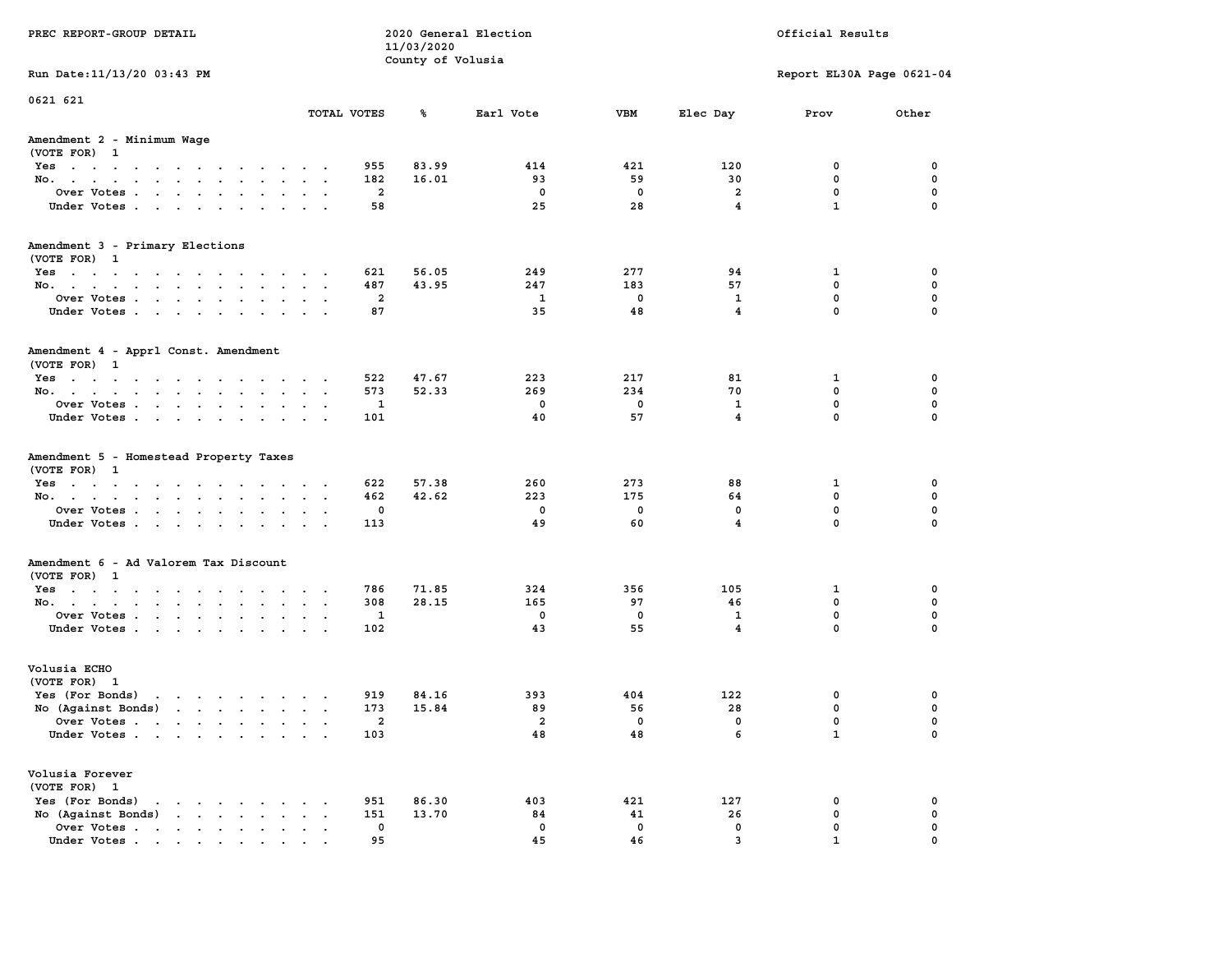|                                                                                                                                          |                                                  |                         | County of Volusia |                    |                         |                    |                           |                         |
|------------------------------------------------------------------------------------------------------------------------------------------|--------------------------------------------------|-------------------------|-------------------|--------------------|-------------------------|--------------------|---------------------------|-------------------------|
| Run Date: 11/13/20 03:43 PM                                                                                                              |                                                  |                         |                   |                    |                         |                    | Report EL30A Page 0622-01 |                         |
| 0622 622                                                                                                                                 |                                                  |                         |                   |                    |                         |                    |                           |                         |
| REGISTERED VOTERS - TOTAL .<br>$\sim$ $\sim$<br>$\sim$                                                                                   | $\sim$ $\sim$                                    | TOTAL VOTES<br>771      | ℁                 | Earl Vote          | VBM                     | Elec Day           | Prov                      | Other                   |
| BALLOTS CAST - TOTAL.<br>$\mathbf{r}$ , $\mathbf{r}$ , $\mathbf{r}$ , $\mathbf{r}$<br>$\ddot{\phantom{a}}$<br>$\ddot{\phantom{a}}$       | $\ddot{\phantom{a}}$<br>$\overline{\phantom{a}}$ | 482                     |                   | 175                | 236                     | 71                 | $\mathbf 0$               | 0                       |
| BALLOTS CAST - BLANK.<br>$\cdot$ $\cdot$<br>$\ddot{\phantom{a}}$<br>$\ddot{\phantom{a}}$<br>$\ddot{\phantom{a}}$                         |                                                  | 0                       |                   | $\mathbf 0$        | $\mathbf 0$             | $\mathbf 0$        | $\mathbf 0$               | 0                       |
| VOTER TURNOUT - TOTAL<br>$\mathbf{r}$ , $\mathbf{r}$ , $\mathbf{r}$ , $\mathbf{r}$<br>$\ddot{\phantom{a}}$                               |                                                  |                         | 62.52             |                    |                         |                    |                           |                         |
| VOTER TURNOUT - BLANK<br>$\mathbf{r}$ . The set of $\mathbf{r}$<br>$\sim$ $\sim$<br>$\sim$                                               |                                                  |                         |                   |                    |                         |                    |                           |                         |
|                                                                                                                                          |                                                  |                         |                   |                    |                         |                    |                           |                         |
| President and Vice President                                                                                                             |                                                  |                         |                   |                    |                         |                    |                           |                         |
| (VOTE FOR) 1                                                                                                                             |                                                  |                         |                   |                    |                         |                    |                           |                         |
| Donald J. Trump (REP)<br>$\cdot$ $\cdot$ $\cdot$ $\cdot$ $\cdot$ $\cdot$                                                                 | $\sim$                                           | 229                     | 48.21             | 102                | 80                      | 47                 | $\mathbf 0$               | 0                       |
| Joseph R. Biden (DEM)<br>$\mathbf{r}$ , $\mathbf{r}$ , $\mathbf{r}$ , $\mathbf{r}$ , $\mathbf{r}$                                        |                                                  | 239                     | 50.32             | 70                 | 147                     | 22                 | 0                         | 0                       |
| Jo Jorgensen (LPF)<br>$\cdots$<br>$\ddot{\phantom{a}}$                                                                                   |                                                  | 3                       | .63               | 1                  | 1                       | 1                  | 0                         | 0                       |
| Roque "Rocky" De La Fuente (REF).<br>$\ddot{\phantom{a}}$                                                                                |                                                  | 0                       |                   | 0                  | 0                       | $\mathbf 0$        | 0                         | 0                       |
| Gloria La Riva (PSL).                                                                                                                    |                                                  | $\overline{\mathbf{2}}$ | .42               | $\mathbf{1}$       | 1                       | $\mathbf 0$        | 0                         | $\mathbf 0$             |
| Howie Hawkins (GRE)<br>$\ddot{\phantom{a}}$                                                                                              |                                                  | 1                       | .21               | $\mathbf{1}$       | $\mathbf 0$             | $\mathbf 0$        | $\mathbf 0$               | $\mathbf 0$             |
| Don Blankenship (CPF)<br>$\mathcal{A}^{\mathcal{A}}$ , $\mathcal{A}^{\mathcal{A}}$ , $\mathcal{A}^{\mathcal{A}}$<br>$\ddot{\phantom{a}}$ |                                                  | $\mathbf 0$             |                   | $\mathbf{0}$       | $\mathbf 0$             | $\mathbf{0}$       | $\mathbf 0$               | $\mathbf 0$             |
| $WRITE-IN.$<br>$\ddot{\phantom{a}}$                                                                                                      |                                                  | $\mathbf{1}$            | .21               | 0                  | $\mathbf{1}$            | $\mathbf 0$        | $\mathbf 0$               | $\mathbf 0$             |
| Over Votes<br>$\sim$                                                                                                                     |                                                  | 4                       |                   | 0                  | $\overline{\mathbf{4}}$ | $\mathbf 0$        | $\mathbf 0$               | $\mathbf 0$             |
| Under Votes<br>$\sim$                                                                                                                    | $\sim$                                           | 3                       |                   | 0                  | $\overline{a}$          | $\mathbf{1}$       | 0                         | $\mathbf 0$             |
| Representative in Congress District 6<br>(VOTE FOR) 1                                                                                    |                                                  |                         |                   |                    |                         |                    |                           |                         |
| Michael Waltz (REP)<br>$\ddot{\phantom{a}}$                                                                                              | $\sim$                                           | 214                     | 47.98             | 89                 | 81                      | 44                 | 0                         | 0                       |
| Clint Curtis (DEM)<br>$\ddot{\phantom{a}}$                                                                                               | $\sim$                                           | 229                     | 51.35             | 69                 | 138                     | 22                 | 0                         | 0                       |
| WRITE-IN.<br>$\mathbf{r}$<br>$\overline{a}$<br>$\overline{\phantom{a}}$                                                                  | $\overline{a}$                                   | 3                       | .67               | 0                  | 3                       | 0                  | $\mathbf 0$               | 0                       |
| Over Votes<br>$\ddot{\phantom{a}}$<br>$\ddot{\phantom{a}}$                                                                               |                                                  | 0                       |                   | $\mathbf 0$        | 0                       | $\mathbf 0$        | $\mathbf 0$               | 0                       |
| Under Votes<br>$\cdot$ $\cdot$                                                                                                           |                                                  | 36                      |                   | 17                 | 14                      | 5                  | $\mathbf 0$               | $\mathbf 0$             |
| State Attorney 7th Judicial Circuit                                                                                                      |                                                  |                         |                   |                    |                         |                    |                           |                         |
| (VOTE FOR) 1                                                                                                                             |                                                  | 228                     | 55.75             | 93                 | 96                      | 39                 | 0                         | 0                       |
| R.J. Larizza (REP)                                                                                                                       |                                                  | 181                     |                   |                    | 102                     |                    | $\mathbf 0$               | $\mathbf 0$             |
| Don Dempsey.<br>$\sim$<br>$\cdots$<br>$\sim$<br>$\sim$                                                                                   |                                                  | $\mathbf{1}$            | 44.25             | 56<br>0            | 1                       | 23<br>$\mathbf 0$  | $\mathbf 0$               | $\mathbf 0$             |
| Over Votes                                                                                                                               |                                                  | 72                      |                   | 26                 | 37                      | 9                  | $\mathbf 0$               | $\mathbf 0$             |
| Under Votes<br>$\sim$                                                                                                                    |                                                  |                         |                   |                    |                         |                    |                           |                         |
| State Senator District 7<br>(VOTE FOR) 1                                                                                                 |                                                  |                         |                   |                    |                         |                    |                           |                         |
| Travis J. Hutson (REP).<br>$\cdots$<br>$\sim$                                                                                            |                                                  | 192                     | 43.74             | 82                 | 71                      | 39                 | 0                         | 0                       |
| Heather Hunter (DEM).                                                                                                                    |                                                  | 245                     | 55.81             | 73                 | 147                     | 25                 | $\mathbf 0$               | $\mathbf 0$             |
| $WRITE-IN.$<br>$\bullet$<br>$\ddot{\phantom{a}}$<br>$\overline{\phantom{a}}$                                                             |                                                  | $\overline{a}$          | .46               | 1                  | 1                       | 0                  | $\mathbf 0$               | 0                       |
| Over Votes<br>$\sim$                                                                                                                     |                                                  | 1                       |                   | 1                  | 0                       | 0                  | $\mathbf 0$               | 0                       |
| Under Votes<br>$\overline{\phantom{a}}$                                                                                                  |                                                  | 42                      |                   | 18                 | 17                      | 7                  | 0                         | $\Omega$                |
| State Representative District 26                                                                                                         |                                                  |                         |                   |                    |                         |                    |                           |                         |
| (VOTE FOR) 1                                                                                                                             |                                                  |                         |                   |                    |                         |                    |                           |                         |
| Elizabeth Fetterhoff (REP).                                                                                                              |                                                  | 213                     | 47.97             | 90                 | 81                      | 42                 | 0                         | 0                       |
| Patrick Henry (DEM)                                                                                                                      |                                                  | 231<br>$\mathbf 0$      | 52.03             | 67<br>$\mathbf{0}$ | 139                     | 25<br>$\mathbf{0}$ | 0<br>$\mathbf 0$          | 0                       |
| Over Votes .<br>$\cdots$<br>$\ddot{\phantom{a}}$<br>Under Votes.                                                                         | $\ddot{\phantom{a}}$                             | 38                      |                   | 18                 | $\mathbf 0$<br>16       | 4                  | $\Omega$                  | $\mathbf 0$<br>$\Omega$ |
| $\sim 10^{-10}$<br>$\bullet$ , $\bullet$ , $\bullet$ , $\bullet$<br>$\bullet$                                                            |                                                  |                         |                   |                    |                         |                    |                           |                         |

 **11/03/2020**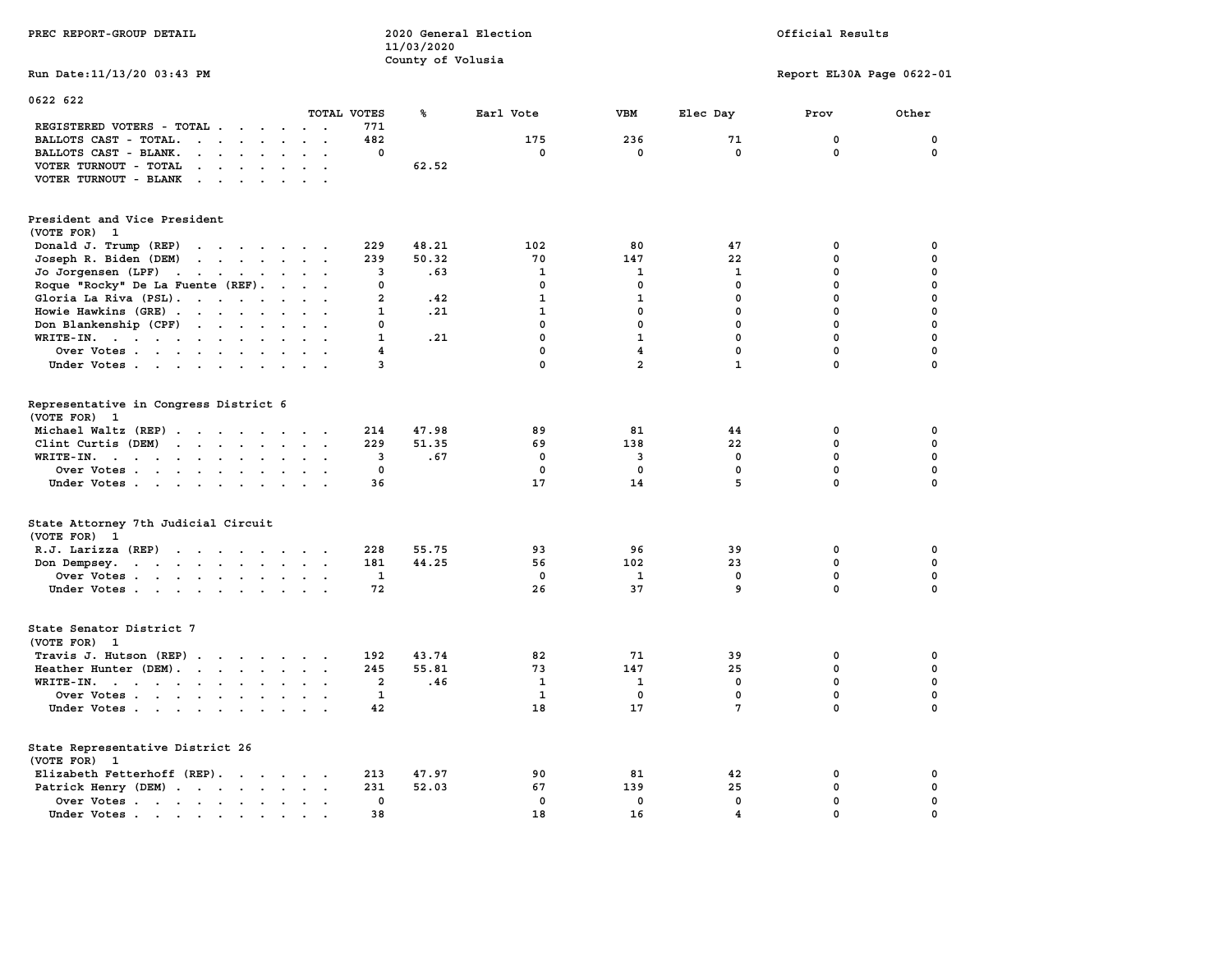| PREC REPORT-GROUP DETAIL                                                                                               |                      | 2020 General Election<br>11/03/2020<br>County of Volusia |                   |             | Official Results |                           |          |  |
|------------------------------------------------------------------------------------------------------------------------|----------------------|----------------------------------------------------------|-------------------|-------------|------------------|---------------------------|----------|--|
| Run Date: 11/13/20 03:43 PM                                                                                            |                      |                                                          |                   |             |                  | Report EL30A Page 0622-02 |          |  |
| 0622 622                                                                                                               |                      |                                                          |                   |             |                  |                           |          |  |
|                                                                                                                        | TOTAL VOTES          | ℁                                                        | Earl Vote         | VBM         | Elec Day         | Prov                      | Other    |  |
| Supreme Court - Carlos G. Muniz<br>(VOTE FOR) 1                                                                        |                      |                                                          |                   |             |                  |                           |          |  |
| Yes                                                                                                                    | 237                  | 63.54                                                    | 87                | 110         | 40               | 0                         | 0        |  |
| No.                                                                                                                    | 136<br>$\sim$ $\sim$ | 36.46                                                    | 47                | 74          | 15               | $\mathbf 0$               | 0        |  |
| Over Votes                                                                                                             |                      | 0                                                        | 0                 | 0           | 0                | 0                         | 0        |  |
| Under Votes                                                                                                            | 109                  |                                                          | 41                | 52          | 16               | $\mathbf 0$               | $\Omega$ |  |
| 5th Dist Crt of Appeal - Evander<br>(VOTE FOR) 1                                                                       |                      |                                                          |                   |             |                  |                           |          |  |
| Yes                                                                                                                    | 254                  | 67.91                                                    | 89                | 127         | 38               | 0                         | 0        |  |
| No.                                                                                                                    | 120<br>$\sim$ $\sim$ | 32.09                                                    | 48                | 57          | 15               | 0                         | 0        |  |
| Over Votes                                                                                                             |                      | 0                                                        | $\mathbf 0$       | $\mathbf 0$ | 0                | $\mathbf 0$               | 0        |  |
| Under Votes                                                                                                            | 108                  |                                                          | 38                | 52          | 18               | $\mathbf 0$               | 0        |  |
| 5th Dist Crt of Appeal - Grosshans<br>(VOTE FOR) 1                                                                     |                      |                                                          |                   |             |                  |                           |          |  |
| Yes<br>the contract of the contract of the contract of                                                                 | 242                  | 64.02                                                    | 91                | 112         | 39               | 0                         | 0        |  |
| No.                                                                                                                    | 136<br>$\sim$        | 35.98                                                    | 48                | 75          | 13               | 0                         | 0        |  |
| Over Votes                                                                                                             |                      | 0                                                        | $\mathbf 0$       | 0           | 0                | $\mathbf 0$               | 0        |  |
| Under Votes                                                                                                            | 104                  |                                                          | 36                | 49          | 19               | $\mathbf 0$               | 0        |  |
| 5th Dist Crt of Appeal - Harris<br>(VOTE FOR) 1                                                                        | 253                  | 66.93                                                    | 97                | 117         | 39               | 0                         | 0        |  |
| Yes<br>No.                                                                                                             | 125<br>$\sim$ $\sim$ | 33.07                                                    | 41                | 71          | 13               | $\mathbf 0$               | 0        |  |
| Over Votes                                                                                                             |                      | 0                                                        | 0                 | 0           | 0                | 0                         | 0        |  |
| Under Votes                                                                                                            | 104                  |                                                          | 37                | 48          | 19               | 0                         | $\Omega$ |  |
|                                                                                                                        |                      |                                                          |                   |             |                  |                           |          |  |
| 5th Dist Crt of Appeal - Orfinger<br>(VOTE FOR) 1                                                                      |                      |                                                          |                   |             |                  |                           |          |  |
| Yes                                                                                                                    | 251                  | 65.88                                                    | 91                | 122         | 38               | 0                         | 0        |  |
| No.                                                                                                                    | 130                  | 34.12                                                    | 43                | 71          | 16               | 0                         | 0        |  |
| Over Votes                                                                                                             |                      | 0                                                        | $\mathbf 0$<br>41 | 0<br>43     | 0                | 0<br>$\mathbf 0$          | 0<br>0   |  |
| Under Votes                                                                                                            | 101                  |                                                          |                   |             | 17               |                           |          |  |
| 5th Dist Crt of Appeal - Sasso<br>(VOTE FOR) 1                                                                         |                      |                                                          |                   |             |                  |                           |          |  |
| Yes<br>the contract of the contract of the contract of the contract of the contract of the contract of the contract of | 256                  | 67.90                                                    | 89                | 130         | 37               | 0                         | 0        |  |
| No.                                                                                                                    | 121<br>$\sim$ $\sim$ | 32.10                                                    | 46                | 60          | 15               | 0                         | 0        |  |
| Over Votes                                                                                                             |                      | 0                                                        | 0                 | 0           | 0                | 0                         | $\Omega$ |  |
| Under Votes                                                                                                            | 105                  |                                                          | 40                | 46          | 19               | 0                         | 0        |  |
| 5th Dist Crt of Appeal - Wallis<br>(VOTE FOR) 1                                                                        |                      |                                                          |                   |             |                  |                           |          |  |
| $Yes \t . \t . \t .$<br>No.<br>$\ddot{\phantom{a}}$                                                                    | 262<br>110           | 70.43<br>29.57                                           | 93<br>41          | 127<br>59   | 42<br>10         | 0<br>$\mathbf 0$          | 0<br>0   |  |
| Over Votes                                                                                                             |                      | 0                                                        | 0                 | 0           | 0                | 0                         | 0        |  |
| Under Votes                                                                                                            | 110                  |                                                          | 41                | 50          | 19               | 0                         |          |  |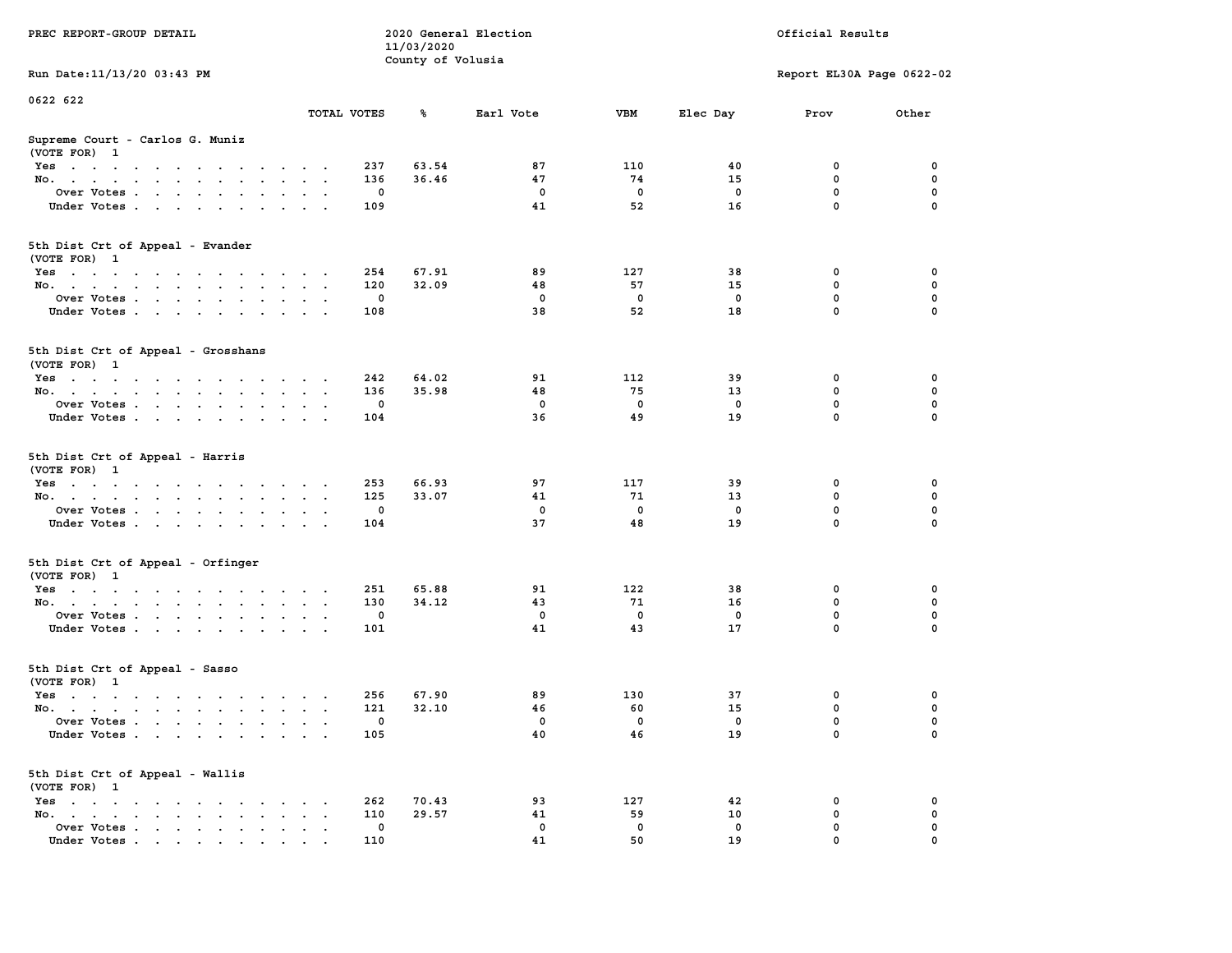|                                                                                                                                                                                                                                                               |                                       | 11/03/2020                                          |                               |                                 |                               |                                                |                                                |
|---------------------------------------------------------------------------------------------------------------------------------------------------------------------------------------------------------------------------------------------------------------|---------------------------------------|-----------------------------------------------------|-------------------------------|---------------------------------|-------------------------------|------------------------------------------------|------------------------------------------------|
| Run Date: 11/13/20 03:43 PM                                                                                                                                                                                                                                   |                                       | County of Volusia                                   |                               |                                 |                               | Report EL30A Page 0622-03                      |                                                |
| 0622 622                                                                                                                                                                                                                                                      |                                       |                                                     |                               |                                 |                               |                                                |                                                |
|                                                                                                                                                                                                                                                               | TOTAL VOTES                           | ℁                                                   | Earl Vote                     | <b>VBM</b>                      | Elec Day                      | Prov                                           | Other                                          |
| Circuit Judge, 7th Judicial, Group 14<br>(VOTE FOR)<br>$\mathbf{1}$                                                                                                                                                                                           |                                       |                                                     |                               |                                 |                               |                                                |                                                |
| Joan Anthony<br>$\cdots$<br>$\ddot{\phantom{0}}$<br>$\sim$ $\sim$                                                                                                                                                                                             |                                       | 253<br>65.71                                        | 92                            | 123                             | 38                            | 0                                              | $\mathbf 0$                                    |
| Dan Hilbert<br>.                                                                                                                                                                                                                                              |                                       | 132<br>34.29                                        | 48                            | 66                              | 18                            | $\mathbf 0$                                    | $\mathbf 0$                                    |
| Over Votes                                                                                                                                                                                                                                                    |                                       | $\mathbf{1}$                                        | $\mathbf 0$                   | 1                               | $\mathbf 0$                   | $\mathbf 0$                                    | $\mathbf 0$                                    |
| Under Votes                                                                                                                                                                                                                                                   |                                       | 96                                                  | 35                            | 46                              | 15                            | $\mathbf 0$                                    | $\Omega$                                       |
|                                                                                                                                                                                                                                                               |                                       |                                                     |                               |                                 |                               |                                                |                                                |
| County Council Chair                                                                                                                                                                                                                                          |                                       |                                                     |                               |                                 |                               |                                                |                                                |
| (VOTE FOR) 1                                                                                                                                                                                                                                                  |                                       |                                                     |                               |                                 |                               |                                                |                                                |
| Jeff Brower.                                                                                                                                                                                                                                                  |                                       | 203<br>52.59                                        | 74                            | 94                              | 35                            | 0                                              | 0                                              |
| Deborah A. "Deb" Denys                                                                                                                                                                                                                                        |                                       | 47.41<br>183                                        | 68                            | 92                              | 23                            | 0                                              | 0                                              |
| Over Votes                                                                                                                                                                                                                                                    |                                       | 1                                                   | 0                             | 1                               | 0                             | 0                                              | $\mathbf 0$                                    |
| Under Votes                                                                                                                                                                                                                                                   |                                       | 95                                                  | 33                            | 49                              | 13                            | $\mathbf 0$                                    | 0                                              |
|                                                                                                                                                                                                                                                               |                                       |                                                     |                               |                                 |                               |                                                |                                                |
| County Council Member District 2<br>(VOTE FOR) 1                                                                                                                                                                                                              |                                       |                                                     |                               |                                 |                               |                                                |                                                |
| Danny Fuqua.<br>the contract of the contract of the con-                                                                                                                                                                                                      |                                       | 200<br>51.02                                        | 74                            | 90                              | 36                            | 0                                              | 0                                              |
| Billie Wheeler.                                                                                                                                                                                                                                               |                                       | 192<br>48.98                                        | 72                            | 100                             | 20                            | 0                                              | 0                                              |
| Over Votes                                                                                                                                                                                                                                                    |                                       | 1                                                   | $^{\circ}$                    | 1                               | $^{\circ}$                    | $\mathbf{0}$                                   | $\mathbf 0$                                    |
| Under Votes                                                                                                                                                                                                                                                   |                                       | 89                                                  | 29                            | 45                              | 15                            | $\mathbf{0}$                                   | $\Omega$                                       |
| School Board Member District 2<br>(VOTE FOR) 1<br>Anita Burnette.<br>Ida Duncan Wright.<br>the contract of the contract of the<br>Over Votes<br>Under Votes                                                                                                   |                                       | 221<br>60.88<br>142<br>39.12<br>$\mathbf{1}$<br>118 | 79<br>52<br>$\mathbf 0$<br>44 | 108<br>71<br>$\mathbf{1}$<br>56 | 34<br>19<br>$\mathbf 0$<br>18 | 0<br>$\mathbf 0$<br>$\mathbf 0$<br>$\mathbf 0$ | 0<br>$\mathbf 0$<br>$\mathbf 0$<br>$\mathbf 0$ |
| Soil & Water Conservation Seat 2                                                                                                                                                                                                                              |                                       |                                                     |                               |                                 |                               |                                                |                                                |
| (VOTE FOR) 1<br>John Nelson.<br>. The contract of the contract of the contract of the contract of the contract of the contract of the contract of the contract of the contract of the contract of the contract of the contract of the contract of the contrac |                                       | 256<br>70.33                                        | 88                            | 131                             | 37                            | $\mathbf 0$                                    | 0                                              |
| Wesley Wayne Wilson Jr.                                                                                                                                                                                                                                       |                                       | 108<br>29.67                                        | 44                            | 50                              | 14                            | $\mathbf 0$                                    | $\mathbf 0$                                    |
| Over Votes                                                                                                                                                                                                                                                    |                                       | 1                                                   | 0                             | 1                               | 0                             | $\mathbf 0$                                    | $\mathbf 0$                                    |
| Under Votes                                                                                                                                                                                                                                                   |                                       | 117                                                 | 43                            | 54                              | 20                            | $\mathbf 0$                                    | $\mathbf 0$                                    |
|                                                                                                                                                                                                                                                               |                                       |                                                     |                               |                                 |                               |                                                |                                                |
| Soil & Water Conservation Seat 4<br>(VOTE FOR) 1                                                                                                                                                                                                              |                                       |                                                     |                               |                                 |                               |                                                |                                                |
| Wendy Anderson.                                                                                                                                                                                                                                               |                                       | 232<br>62.53                                        | 76                            | 115                             | 41                            | $\mathbf 0$                                    | 0                                              |
| Barbara Deering                                                                                                                                                                                                                                               |                                       | 139<br>37.47                                        | 61                            | 66                              | 12                            | $\mathbf 0$                                    | $\mathbf 0$                                    |
| Over Votes                                                                                                                                                                                                                                                    |                                       | $\mathbf{1}$                                        | $^{\circ}$                    | $\mathbf{1}$                    | $^{\circ}$                    | $\mathbf 0$                                    | $\mathbf 0$                                    |
| Under Votes                                                                                                                                                                                                                                                   |                                       | 110                                                 | 38                            | 54                              | 18                            | $\mathbf 0$                                    | 0                                              |
| Amendment 1 - Citzenship Requirement<br>(VOTE FOR) 1                                                                                                                                                                                                          |                                       |                                                     |                               |                                 |                               |                                                |                                                |
| Yes                                                                                                                                                                                                                                                           |                                       | 355<br>82.56                                        | 126                           | 175                             | 54                            | 0                                              | 0                                              |
| No.<br>$\sim$ $\sim$                                                                                                                                                                                                                                          | $\sim$ $\sim$<br>$\ddot{\phantom{a}}$ | 75<br>17.44                                         | 26                            | 36                              | 13                            | 0                                              | 0                                              |
| Over Votes<br>$\bullet$<br>$\bullet$                                                                                                                                                                                                                          |                                       | 1                                                   | $\mathbf{1}$                  | 0                               | 0                             | 0                                              | 0                                              |
| Under Votes                                                                                                                                                                                                                                                   |                                       | 51                                                  | 22                            | 25                              | 4                             | $\Omega$                                       | $\Omega$                                       |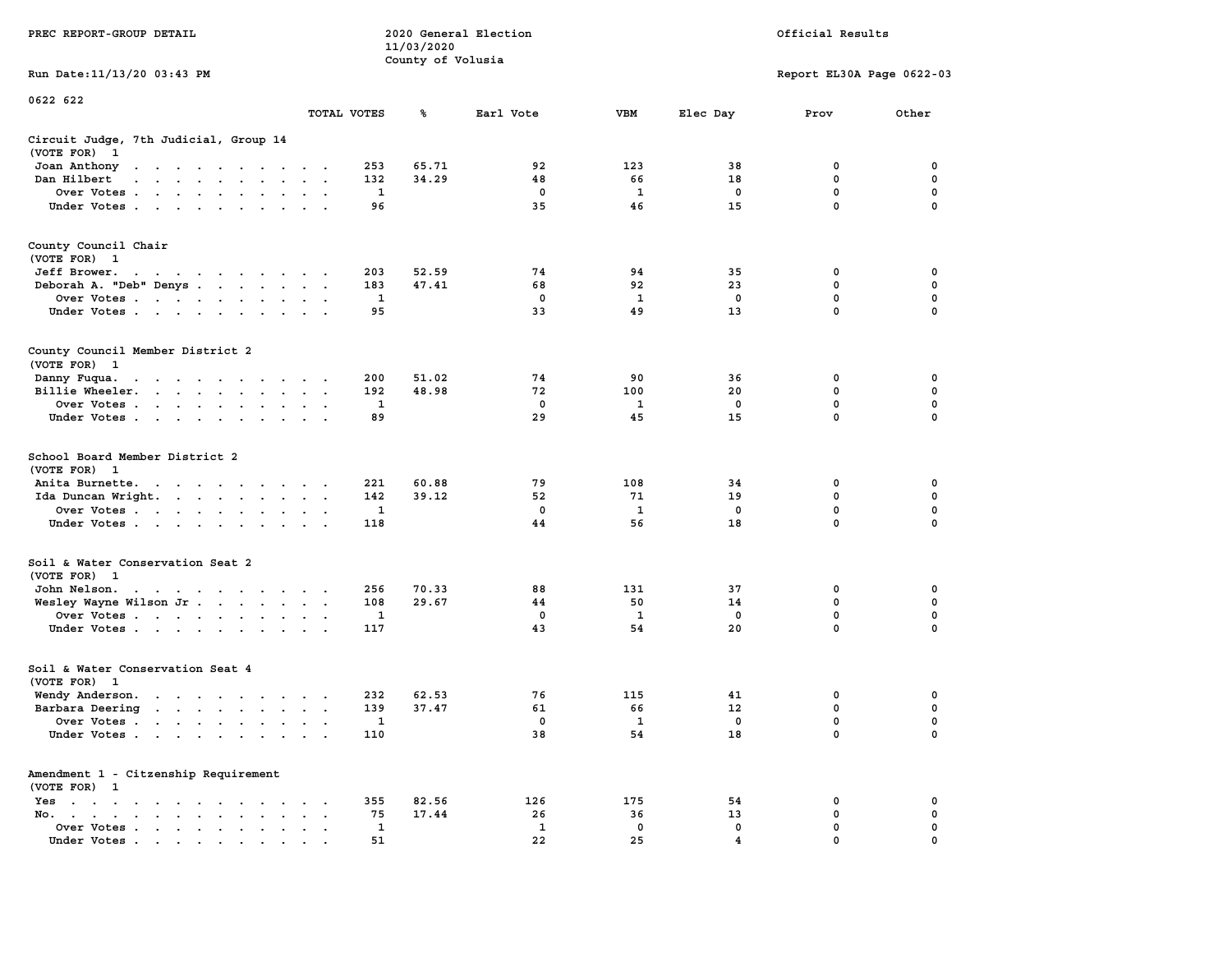| PREC REPORT-GROUP DETAIL                                                                                                                                                                                                                                |              |                                 | 2020 General Election | Official Results |                         |                           |             |  |
|---------------------------------------------------------------------------------------------------------------------------------------------------------------------------------------------------------------------------------------------------------|--------------|---------------------------------|-----------------------|------------------|-------------------------|---------------------------|-------------|--|
|                                                                                                                                                                                                                                                         |              | 11/03/2020<br>County of Volusia |                       |                  |                         |                           |             |  |
| Run Date: 11/13/20 03:43 PM                                                                                                                                                                                                                             |              |                                 |                       |                  |                         | Report EL30A Page 0622-04 |             |  |
| 0622 622                                                                                                                                                                                                                                                |              |                                 |                       |                  |                         |                           |             |  |
|                                                                                                                                                                                                                                                         | TOTAL VOTES  | ጜ                               | Earl Vote             | VBM              | Elec Day                | Prov                      | Other       |  |
| Amendment 2 - Minimum Wage<br>(VOTE FOR) 1                                                                                                                                                                                                              |              |                                 |                       |                  |                         |                           |             |  |
| Yes                                                                                                                                                                                                                                                     | 311          | 71.99                           | 103                   | 162              | 46                      | 0                         | 0           |  |
| No.                                                                                                                                                                                                                                                     | 121          | 28.01                           | 49                    | 51               | 21                      | $\mathbf 0$               | $\mathbf 0$ |  |
| Over Votes                                                                                                                                                                                                                                              | 0            |                                 | 0                     | $\mathbf 0$      | 0                       | 0                         | 0           |  |
| Under Votes                                                                                                                                                                                                                                             | 50           |                                 | 23                    | 23               | $\overline{\mathbf{4}}$ | $\mathbf 0$               | $\Omega$    |  |
| Amendment 3 - Primary Elections<br>(VOTE FOR) 1                                                                                                                                                                                                         |              |                                 |                       |                  |                         |                           |             |  |
| Yes                                                                                                                                                                                                                                                     | 247          | 61.29                           | 82                    | 135              | 30                      | 0                         | 0           |  |
| No.                                                                                                                                                                                                                                                     | 156          | 38.71                           | 63                    | 65               | 28                      | 0                         | 0           |  |
| Over Votes                                                                                                                                                                                                                                              | 0            |                                 | 0                     | 0                | $\mathbf 0$             | $\mathbf 0$               | $\mathbf 0$ |  |
| Under Votes                                                                                                                                                                                                                                             | 79           |                                 | 30                    | 36               | 13                      | $\mathbf{0}$              | 0           |  |
| Amendment 4 - Apprl Const. Amendment<br>(VOTE FOR) 1                                                                                                                                                                                                    |              |                                 |                       |                  |                         |                           |             |  |
| Yes                                                                                                                                                                                                                                                     | 226          | 57.95                           | 86                    | 106              | 34                      | 0                         | 0           |  |
| No.                                                                                                                                                                                                                                                     | 164          | 42.05                           | 54                    | 90               | 20                      | 0                         | 0           |  |
| Over Votes                                                                                                                                                                                                                                              | 0            |                                 | $^{\circ}$            | $\mathbf 0$      | 0                       | $\mathbf 0$               | 0           |  |
| Under Votes                                                                                                                                                                                                                                             | 92           |                                 | 35                    | 40               | 17                      | $\mathbf 0$               | 0           |  |
| Amendment 5 - Homestead Property Taxes<br>(VOTE FOR) 1                                                                                                                                                                                                  | 261          | 67.62                           | 91                    | 131              | 39                      | 0                         | 0           |  |
| Yes<br>No.                                                                                                                                                                                                                                              | 125          | 32.38                           | 46                    | 62               | 17                      | $\mathbf 0$               | 0           |  |
| Over Votes                                                                                                                                                                                                                                              | 0            |                                 | 0                     | 0                | 0                       | 0                         | $\mathbf 0$ |  |
| Under Votes                                                                                                                                                                                                                                             | 96           |                                 | 38                    | 43               | 15                      | $\mathbf 0$               | $\Omega$    |  |
|                                                                                                                                                                                                                                                         |              |                                 |                       |                  |                         |                           |             |  |
| Amendment 6 - Ad Valorem Tax Discount<br>(VOTE FOR) 1                                                                                                                                                                                                   |              |                                 |                       |                  |                         |                           |             |  |
| Yes                                                                                                                                                                                                                                                     | 335          | 84.17                           | 117                   | 172              | 46                      | 0                         | 0           |  |
| No.                                                                                                                                                                                                                                                     | 63           | 15.83                           | 26                    | 27               | 10                      | 0                         | 0           |  |
| Over Votes                                                                                                                                                                                                                                              | 0            |                                 | 0                     | 0                | 0                       | 0                         | 0           |  |
| Under Votes                                                                                                                                                                                                                                             | 84           |                                 | 32                    | 37               | 15                      | $\mathbf{0}$              | 0           |  |
| Volusia ECHO<br>(VOTE FOR) 1                                                                                                                                                                                                                            |              |                                 |                       |                  |                         |                           |             |  |
| Yes (For Bonds)<br>the contract of the contract of the contract of the contract of the contract of the contract of the contract of                                                                                                                      | 322          | 80.10                           | 105                   | 169              | 48                      | 0                         | 0           |  |
| No (Against Bonds)                                                                                                                                                                                                                                      | 80           | 19.90                           | 41                    | 30               | 9                       | $\mathbf 0$               | 0           |  |
| Over Votes                                                                                                                                                                                                                                              | 0            |                                 | 0                     | 0                | 0                       | $\mathbf{0}$              | 0           |  |
| Under Votes                                                                                                                                                                                                                                             | 80           |                                 | 29                    | 37               | 14                      | 0                         | 0           |  |
| Volusia Forever<br>(VOTE FOR) 1                                                                                                                                                                                                                         |              |                                 |                       |                  |                         |                           |             |  |
| Yes (For Bonds)<br>$\cdot$ $\cdot$ $\cdot$ $\cdot$ $\cdot$ $\cdot$                                                                                                                                                                                      | 336          | 83.58                           | 110                   | 178              | 48                      | 0                         | 0           |  |
| $\mathbf{r}$ . The set of the set of the set of the set of the set of the set of the set of the set of the set of the set of the set of the set of the set of the set of the set of the set of the set of the set of the set of t<br>No (Against Bonds) | 66<br>$\sim$ | 16.42                           | 35                    | 23               | 8                       | $\mathbf 0$               | 0           |  |
| Over Votes                                                                                                                                                                                                                                              | 0            |                                 | 0                     | $\mathbf 0$      | 0                       | $\mathbf 0$               | 0           |  |
| Under Votes                                                                                                                                                                                                                                             | 80           |                                 | 30                    | 35               | 15                      | $\mathbf{0}$              |             |  |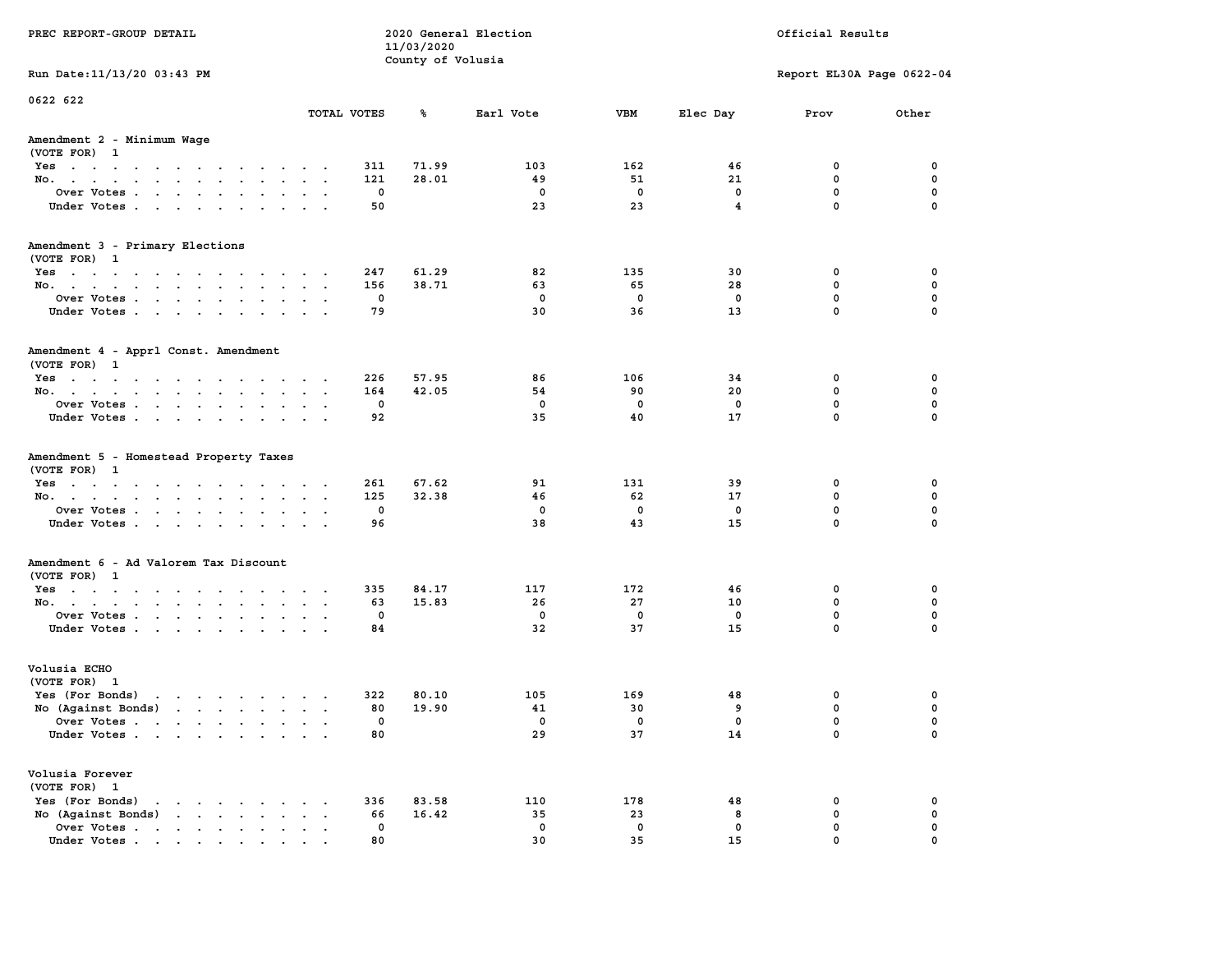| PREC REPORT-GROUP DETAIL                                                                                                                                                                                                                                   |                         | 2020 General Election<br>11/03/2020 |                |                         | Official Results |                           |             |  |
|------------------------------------------------------------------------------------------------------------------------------------------------------------------------------------------------------------------------------------------------------------|-------------------------|-------------------------------------|----------------|-------------------------|------------------|---------------------------|-------------|--|
| Run Date:11/13/20 03:43 PM                                                                                                                                                                                                                                 |                         | County of Volusia                   |                |                         |                  | Report EL30A Page 0623-01 |             |  |
| 0623 623                                                                                                                                                                                                                                                   |                         |                                     |                |                         |                  |                           |             |  |
|                                                                                                                                                                                                                                                            | TOTAL VOTES             | ℁                                   | Earl Vote      | VBM                     | Elec Day         | Prov                      | Other       |  |
| REGISTERED VOTERS - TOTAL<br>$\ddot{\phantom{0}}$<br>$\sim$                                                                                                                                                                                                | 2,667                   |                                     |                |                         |                  |                           |             |  |
| BALLOTS CAST - TOTAL.<br>$\mathbf{r}$ , $\mathbf{r}$ , $\mathbf{r}$ , $\mathbf{r}$ , $\mathbf{r}$<br>$\bullet$<br>$\ddot{\phantom{a}}$                                                                                                                     | 1,851                   |                                     | 614            | 832                     | 401              | $\overline{\mathbf{4}}$   | 0           |  |
| BALLOTS CAST - BLANK.<br>$\cdot$ $\cdot$ $\cdot$<br>$\sim$<br>$\ddot{\phantom{1}}$                                                                                                                                                                         | 0                       |                                     | 0              | 0                       | 0                | 0                         | 0           |  |
| VOTER TURNOUT - TOTAL<br>$\sim$ $\sim$ $\sim$<br>$\sim$ $\sim$                                                                                                                                                                                             |                         | 69.40                               |                |                         |                  |                           |             |  |
| VOTER TURNOUT - BLANK<br>$\sim$                                                                                                                                                                                                                            |                         |                                     |                |                         |                  |                           |             |  |
| President and Vice President                                                                                                                                                                                                                               |                         |                                     |                |                         |                  |                           |             |  |
| (VOTE FOR) 1                                                                                                                                                                                                                                               |                         |                                     |                |                         |                  |                           |             |  |
| Donald J. Trump (REP)<br>$\mathbf{r}$ . The contract of the contract of the contract of the contract of the contract of the contract of the contract of the contract of the contract of the contract of the contract of the contract of the contract of th | 1,007                   | 54.76                               | 394            | 330                     | 281              | 2                         | 0           |  |
| Joseph R. Biden (DEM)<br>$\mathbf{r}$ . The contract of the contract of the contract of the contract of the contract of the contract of the contract of the contract of the contract of the contract of the contract of the contract of the contract of th | 798                     | 43.39                               | 209            | 479                     | 109              | $\mathbf 1$               | 0           |  |
| Jo Jorgensen (LPF)<br>$\sim 10^{-1}$ and $\sim 10^{-1}$<br>$\mathcal{A}=\mathcal{A}=\mathcal{A}$ .<br>$\ddot{\phantom{0}}$                                                                                                                                 | 25                      | 1.36                                | 7              | 11                      | 6                | $\mathbf 1$               | 0           |  |
| Roque "Rocky" De La Fuente (REF).<br>$\ddot{\phantom{0}}$<br>$\ddotsc$                                                                                                                                                                                     | $\overline{\mathbf{2}}$ | .11                                 | $\mathbf 0$    | $\overline{a}$          | $\mathbf 0$      | $\mathbf 0$               | 0           |  |
| Gloria La Riva (PSL).                                                                                                                                                                                                                                      | $\mathbf{1}$            | .05                                 | $\mathbf 0$    | $\mathbf{1}$            | $\mathbf 0$      | $\mathbf 0$               | 0           |  |
| Howie Hawkins (GRE)                                                                                                                                                                                                                                        | 4                       | .22                                 | $\mathbf{1}$   | $\mathbf 0$             | 3                | $\mathbf 0$               | 0           |  |
| Don Blankenship (CPF)<br>$\sim$<br>$\sim$                                                                                                                                                                                                                  | 0                       |                                     | $\mathbf 0$    | $\mathbf 0$             | $\mathbf 0$      | $\mathbf 0$               | 0           |  |
| WRITE-IN. $\cdots$<br>$\ddot{\phantom{a}}$<br>$\cdot$<br>$\mathbf{r}$                                                                                                                                                                                      | $\overline{a}$          | .11                                 | $\mathbf{1}$   | $\mathbf{1}$            | $\mathbf 0$      | $\mathbf 0$               | 0           |  |
| Over Votes<br>$\cdot$ .                                                                                                                                                                                                                                    | 5                       |                                     | 0              | $\overline{\mathbf{4}}$ | $\mathbf 1$      | $\mathbf 0$               | 0           |  |
| Under Votes<br>$\ddot{\phantom{a}}$<br>$\sim$                                                                                                                                                                                                              | 7                       |                                     | $\overline{a}$ | $\overline{\mathbf{4}}$ | $\mathbf{1}$     | $\mathbf 0$               | 0           |  |
| Representative in Congress District 6<br>(VOTE FOR) 1                                                                                                                                                                                                      |                         |                                     |                |                         |                  |                           |             |  |
| Michael Waltz (REP)                                                                                                                                                                                                                                        | 998                     | 57.06                               | 405            | 336                     | 256              | 1                         | 0           |  |
| Clint Curtis (DEM)<br>$\mathbf{r}$ . The set of the set of $\mathbf{r}$                                                                                                                                                                                    | 746                     | 42.65                               | 185            | 444                     | 115              | $\overline{a}$            | 0           |  |
| $WRTTE-IN.$<br>$\ddot{\phantom{a}}$<br>$\sim$                                                                                                                                                                                                              | 5                       | .29                                 | $\mathbf{1}$   | $\overline{a}$          | $\overline{a}$   | $\mathbf 0$               | $\mathbf 0$ |  |
| Over Votes<br>$\cdot$ .                                                                                                                                                                                                                                    | 0                       |                                     | $\mathbf 0$    | $\mathbf 0$             | $\mathbf 0$      | $\mathbf 0$               | 0           |  |
| Under Votes<br>$\cdot$ .                                                                                                                                                                                                                                   | 102                     |                                     | 23             | 50                      | 28               | $\mathbf{1}$              | $\Omega$    |  |
| State Attorney 7th Judicial Circuit<br>(VOTE FOR) 1                                                                                                                                                                                                        |                         |                                     |                |                         |                  |                           |             |  |
| R.J. Larizza $(REP)$                                                                                                                                                                                                                                       | 1,024                   | 62.14                               | 394            | 371                     | 258              | 1                         | 0           |  |
| Don Dempsey.<br>$\mathcal{A}=\mathcal{A}=\mathcal{A}=\mathcal{A}=\mathcal{A}=\mathcal{A}=\mathcal{A}$ .<br>$\sim$                                                                                                                                          | 624                     | 37.86                               | 169            | 355                     | 98               | $\mathbf{2}$              | $\mathbf 0$ |  |
| Over Votes<br>$\cdot$ .                                                                                                                                                                                                                                    | 1                       |                                     | 0              | 1                       | $^{\circ}$       | $\mathbf 0$               | $\mathbf 0$ |  |
| Under Votes<br>$\sim$ $\sim$                                                                                                                                                                                                                               | 202                     |                                     | 51             | 105                     | 45               | $\mathbf{1}$              | 0           |  |
| State Senator District 7<br>(VOTE FOR) 1                                                                                                                                                                                                                   |                         |                                     |                |                         |                  |                           |             |  |
| Travis J. Hutson (REP)                                                                                                                                                                                                                                     | 962                     | 55.26                               | 391            | 321                     | 249              | 1                         | 0           |  |
| Heather Hunter (DEM).                                                                                                                                                                                                                                      | 778                     | 44.69                               | 197            | 456                     | 123              | $\overline{a}$            | 0           |  |
| WRITE-IN.<br>$\ddot{\phantom{a}}$<br>$\ddot{\phantom{a}}$<br>$\ddot{\phantom{a}}$                                                                                                                                                                          | 1                       | .06                                 | 0              | 1                       | 0                | 0                         | 0           |  |
| Over Votes                                                                                                                                                                                                                                                 | 0                       |                                     | 0              | 0                       | $\mathbf 0$      | $\mathbf 0$               | 0           |  |
| Under Votes<br>$\ddot{\phantom{0}}$<br>$\ddot{\phantom{0}}$<br>$\ddot{\phantom{0}}$                                                                                                                                                                        | 110                     |                                     | 26             | 54                      | 29               | $\mathbf{1}$              | 0           |  |
| State Representative District 25<br>(VOTE FOR)<br>-1                                                                                                                                                                                                       |                         |                                     |                |                         |                  |                           |             |  |
| Tom Leek (REP).                                                                                                                                                                                                                                            | 943                     | 54.23                               | 378            | 322                     | 242              | 1                         | 0           |  |
| Sarah Zutter (DEM)<br>$\mathbf{r}$ , $\mathbf{r}$ , $\mathbf{r}$ , $\mathbf{r}$ , $\mathbf{r}$                                                                                                                                                             | 715                     | 41.12                               | 178            | 427                     | 110              | 0                         | 0           |  |
| Joseph "Joe" Hannoush (LPF)<br>$\ddot{\phantom{a}}$<br>$\cdot$                                                                                                                                                                                             | 81                      | 4.66                                | 28             | 30                      | 21               | $\overline{\mathbf{2}}$   | 0           |  |
| Over Votes.<br>$\cdots$<br>$\ddot{\phantom{a}}$<br>$\ddot{\phantom{0}}$<br>$\ddot{\phantom{a}}$<br>$\cdot$<br>$\cdot$                                                                                                                                      | 1                       |                                     | 1              | 0                       | $\mathbf 0$      | $\mathbf 0$               | $\mathbf 0$ |  |
| Under Votes.<br>$\sim$ $\sim$ $\sim$ $\sim$ $\sim$ $\sim$ $\sim$<br>$\bullet$                                                                                                                                                                              | 111                     |                                     | 29             | 53                      | 28               | $\mathbf{1}$              | $\mathbf 0$ |  |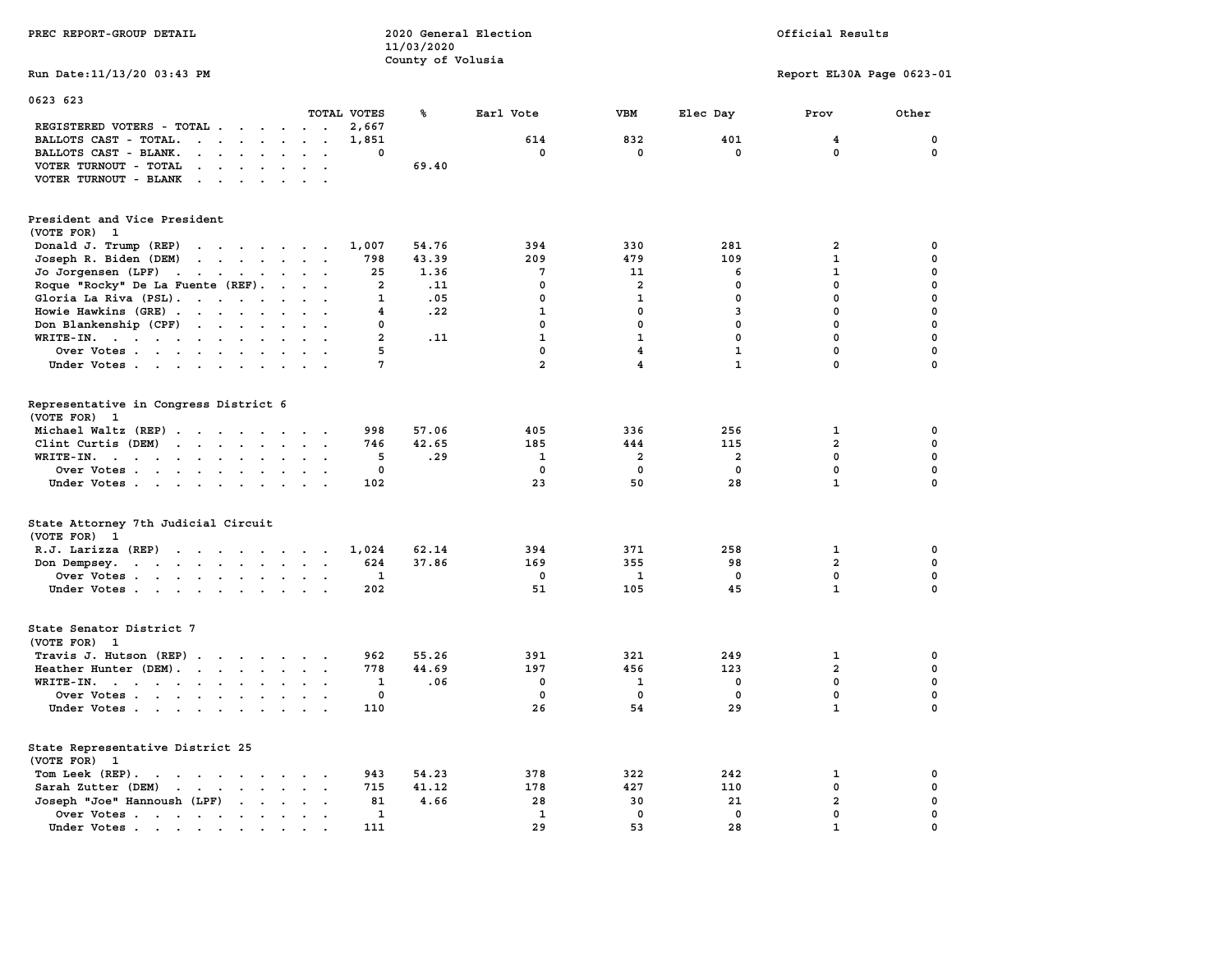|                                                                                                                                                   |                                              |             | 11/03/2020        |             |             |              |                           |             |
|---------------------------------------------------------------------------------------------------------------------------------------------------|----------------------------------------------|-------------|-------------------|-------------|-------------|--------------|---------------------------|-------------|
|                                                                                                                                                   |                                              |             | County of Volusia |             |             |              |                           |             |
| Run Date: 11/13/20 03:43 PM                                                                                                                       |                                              |             |                   |             |             |              | Report EL30A Page 0623-02 |             |
| 0623 623                                                                                                                                          |                                              |             |                   |             |             |              |                           |             |
|                                                                                                                                                   | TOTAL VOTES                                  |             | ℁                 | Earl Vote   | <b>VBM</b>  | Elec Day     | Prov                      | Other       |
| Supreme Court - Carlos G. Muniz<br>(VOTE FOR) 1                                                                                                   |                                              |             |                   |             |             |              |                           |             |
| Yes<br>the contract of the contract of the contract of the contract of the contract of the contract of the contract of<br>$\sim$ $\sim$<br>$\sim$ | $\sim$ $\sim$                                | 977         | 66.06             | 379         | 388         | 207          | 3                         | 0           |
| No.<br>$\cdot$ $\cdot$ $\cdot$ $\cdot$<br>$\sim$<br>$\mathbf{L} = \mathbf{L}$<br>$\sim$<br>$\overline{a}$                                         |                                              | 502         | 33.94             | 135         | 266         | 101          | 0                         | 0           |
| Over Votes                                                                                                                                        | $\sim$                                       | 0           |                   | $\mathbf 0$ | 0           | $\mathbf{o}$ | $\mathbf 0$               | $\mathbf 0$ |
| Under Votes.<br>$\mathbf{r} = \mathbf{r} + \mathbf{r} + \mathbf{r} + \mathbf{r}$<br><b>Contract</b><br>$\ddot{\phantom{0}}$                       | $\sim$                                       | 372         |                   | 100         | 178         | 93           | $\mathbf{1}$              | $\mathbf 0$ |
| 5th Dist Crt of Appeal - Evander<br>(VOTE FOR) 1                                                                                                  |                                              |             |                   |             |             |              |                           |             |
| Yes<br>the contract of the contract of the contract of the contract of the contract of the contract of the contract of                            |                                              | 1,049       | 71.51             | 372         | 463         | 211          | 3                         | 0           |
| No.<br>$\sim$                                                                                                                                     | $\overline{\phantom{a}}$                     | 418         | 28.49             | 139         | 187         | 92           | $\mathbf 0$               | $\mathbf 0$ |
| Over Votes<br>$\sim$ $\sim$<br>$\ddot{\phantom{0}}$                                                                                               | $\sim$<br>$\cdot$                            | $\mathbf 0$ |                   | $\mathbf 0$ | $\mathbf 0$ | $\mathbf{0}$ | $\mathbf 0$               | $\mathbf 0$ |
| Under Votes<br>$\sim$                                                                                                                             | $\ddot{\phantom{0}}$                         | 384         |                   | 103         | 182         | 98           | $\mathbf{1}$              | $\mathbf 0$ |
|                                                                                                                                                   |                                              |             |                   |             |             |              |                           |             |
| 5th Dist Crt of Appeal - Grosshans<br>(VOTE FOR) 1                                                                                                |                                              |             |                   |             |             |              |                           |             |
| Yes                                                                                                                                               | $\sim$                                       | 982         | 67.40             | 361         | 411         | 207          | 3                         | 0           |
| No.                                                                                                                                               |                                              | 475         | 32.60             | 148         | 236         | 91           | $\mathbf 0$               | 0           |
| Over Votes<br>$\ddot{\phantom{a}}$<br>$\ddot{\phantom{a}}$<br>$\blacksquare$ .<br>$\ddot{\phantom{a}}$                                            |                                              | $\mathbf 0$ |                   | $\mathbf 0$ | $\mathbf 0$ | 0            | 0                         | $\pmb{0}$   |
| Under Votes<br>$\sim$ $\sim$<br>$\sim$ $\sim$                                                                                                     |                                              | 394         |                   | 105         | 185         | 103          | $\mathbf{1}$              | $\Omega$    |
| 5th Dist Crt of Appeal - Harris<br>(VOTE FOR) 1                                                                                                   |                                              |             |                   |             |             |              |                           |             |
| $Yes \cdot \cdot \cdot \cdot \cdot \cdot$<br>contract the contract of the contract of                                                             | $\overline{\phantom{a}}$                     | 1,025       | 70.50             | 365         | 449         | 208          | 3                         | 0           |
| No.<br>$\ddot{\phantom{0}}$<br>$\bullet$<br>$\ddot{\phantom{0}}$<br>$\ddot{\phantom{a}}$                                                          | $\bullet$<br>$\blacksquare$                  | 429         | 29.50             | 139         | 201         | 89           | 0                         | 0           |
| Over Votes                                                                                                                                        | $\cdot$ .                                    | 0           |                   | $\mathbf 0$ | 0           | $\mathbf 0$  | $\mathbf 0$               | $\mathbf 0$ |
| Under Votes<br>$\overline{\phantom{a}}$<br>$\sim$ $\sim$                                                                                          | $\sim$                                       | 397         |                   | 110         | 182         | 104          | $\mathbf{1}$              | $\mathbf 0$ |
| 5th Dist Crt of Appeal - Orfinger<br>(VOTE FOR) 1                                                                                                 |                                              |             |                   |             |             |              |                           |             |
| Yes                                                                                                                                               |                                              | 1,058       | 72.22             | 360         | 479         | 216          | 3                         | 0           |
| No.<br>$\sim$<br>$\sim$ $\sim$ $\sim$<br>$\ddot{\phantom{a}}$                                                                                     | $\ddot{\phantom{a}}$<br>$\ddot{\phantom{a}}$ | 407         | 27.78             | 140         | 182         | 85           | $\mathbf 0$               | $\mathbf 0$ |
| Over Votes                                                                                                                                        |                                              | $\mathbf 0$ |                   | $\mathbf 0$ | $\mathbf 0$ | $\mathbf{0}$ | $\mathbf{0}$              | 0           |
| Under Votes<br>$\sim$<br>$\ddot{\phantom{0}}$                                                                                                     |                                              | 386         |                   | 114         | 171         | 100          | $\mathbf{1}$              | $\Omega$    |
| 5th Dist Crt of Appeal - Sasso<br>(VOTE FOR) 1                                                                                                    |                                              |             |                   |             |             |              |                           |             |
| Yes                                                                                                                                               |                                              | 1,007       | 70.47             | 365         | 436         | 203          | 3                         | 0           |
| No.                                                                                                                                               | $\ddotsc$                                    | 422         | 29.53             | 134         | 204         | 84           | 0                         | 0           |
| Over Votes .<br><b>Service State</b><br>$\sim$<br>$\ddot{\phantom{a}}$<br>$\bullet$<br>$\ddot{\phantom{a}}$                                       | $\ddot{\phantom{a}}$<br>$\ddot{\phantom{a}}$ | 0           |                   | 0           | 0           | 0            | $\mathbf 0$               | 0           |
| Under Votes                                                                                                                                       |                                              | 422         |                   | 115         | 192         | 114          | $\mathbf{1}$              | 0           |
| 5th Dist Crt of Appeal - Wallis<br>(VOTE FOR) 1                                                                                                   |                                              |             |                   |             |             |              |                           |             |
| Yes<br><b>Contract Contract</b><br>the contract of the contract of the<br>$\sim$<br>$\sim$                                                        |                                              | 986         | 68.85             | 350         | 432         | 202          | 2                         | 0           |
| No.<br>$\cdot$ $\cdot$<br>the contract of the contract of the<br>$\bullet$ . $\bullet$<br>$\ddot{\phantom{a}}$                                    | $\ddot{\phantom{0}}$                         | 446         | 31.15             | 149         | 208         | 88           | ${\bf 1}$                 | $\mathbf 0$ |
| Over Votes .<br>$\mathcal{L}(\mathcal{A})$ , and $\mathcal{A}(\mathcal{A})$<br>$\sim$ $\sim$<br>$\blacksquare$ .<br>$\blacksquare$                | $\ddot{\phantom{a}}$                         | 0           |                   | 0           | 0           | 0            | $\mathbf 0$               | $\mathbf 0$ |
| Under Votes<br>$\mathbf{r}$ , and $\mathbf{r}$ , and $\mathbf{r}$ , and $\mathbf{r}$                                                              |                                              | 419         |                   | 115         | 192         | 111          | $\mathbf{1}$              | $\mathbf 0$ |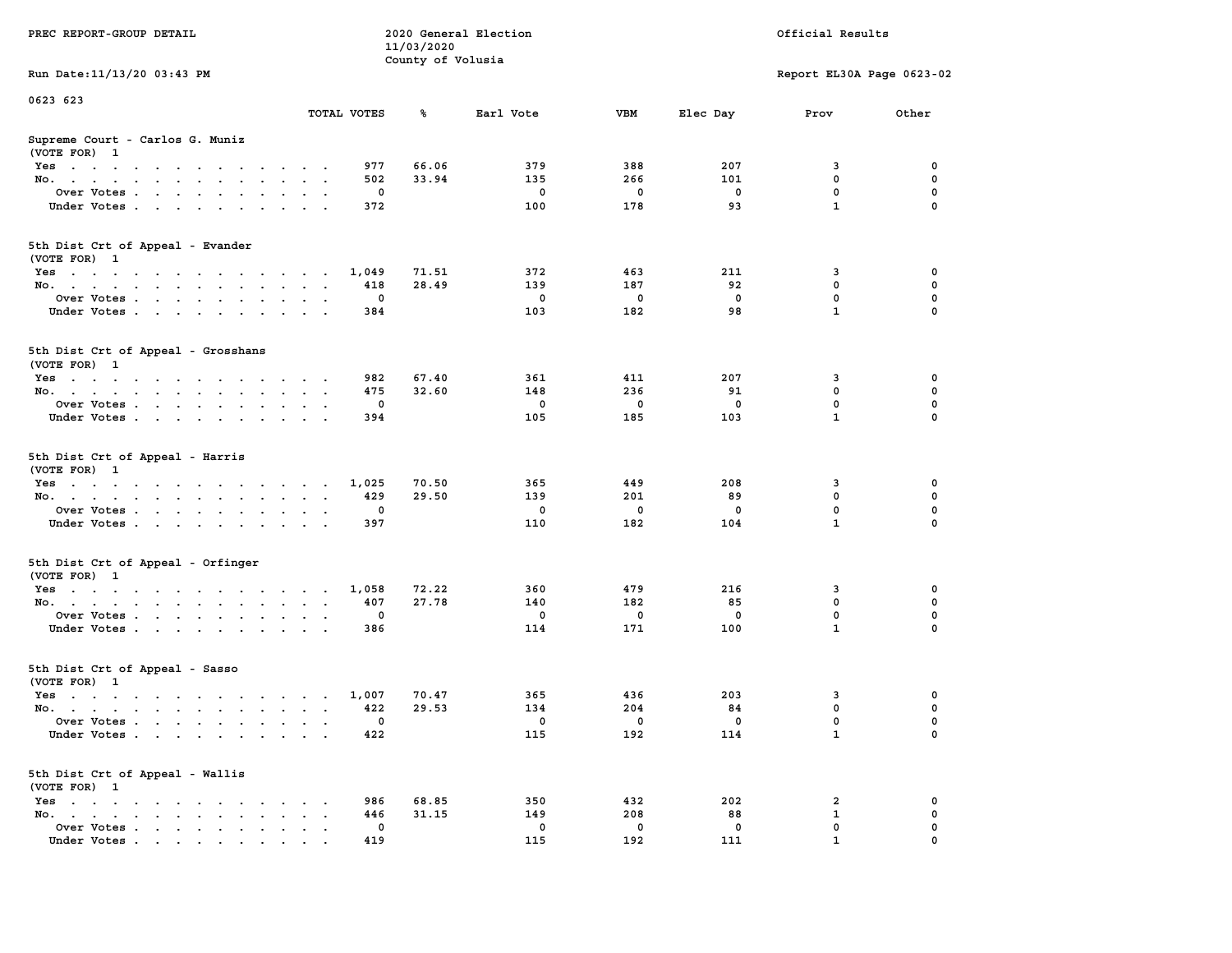|                                                                                                                                                                                                                                                      |                                                                                |              | 11/03/2020        |             |             |              |                           |             |
|------------------------------------------------------------------------------------------------------------------------------------------------------------------------------------------------------------------------------------------------------|--------------------------------------------------------------------------------|--------------|-------------------|-------------|-------------|--------------|---------------------------|-------------|
|                                                                                                                                                                                                                                                      |                                                                                |              | County of Volusia |             |             |              |                           |             |
| Run Date:11/13/20 03:43 PM                                                                                                                                                                                                                           |                                                                                |              |                   |             |             |              | Report EL30A Page 0623-03 |             |
| 0623 623                                                                                                                                                                                                                                             |                                                                                |              |                   |             |             |              |                           |             |
|                                                                                                                                                                                                                                                      |                                                                                | TOTAL VOTES  | ℁                 | Earl Vote   | <b>VBM</b>  | Elec Day     | Prov                      | Other       |
| Circuit Judge, 7th Judicial, Group 14<br>(VOTE FOR)<br>$\mathbf{1}$                                                                                                                                                                                  |                                                                                |              |                   |             |             |              |                           |             |
| Joan Anthony<br>the contract of the contract of the con-                                                                                                                                                                                             | $\sim$                                                                         | 816          | 56.63             | 251         | 409         | 153          | 3                         | 0           |
| Dan Hilbert<br>$\sim$ $\sim$ $\sim$ $\sim$<br>$\sim$<br>$\sim$                                                                                                                                                                                       | $\sim$<br>$\sim$                                                               | 625          | 43.37             | 238         | 244         | 143          | 0                         | 0           |
| Over Votes.<br>$\mathcal{A}=\mathcal{A}=\mathcal{A}=\mathcal{A}=\mathcal{A}$ .<br>$\ddot{\phantom{a}}$                                                                                                                                               | $\cdot$<br>$\ddot{\phantom{a}}$                                                | 1            |                   | $\mathbf 0$ | $\mathbf 0$ | $\mathbf{1}$ | 0                         | $\mathbf 0$ |
| Under Votes                                                                                                                                                                                                                                          | $\ddot{\phantom{a}}$<br>$\ddot{\phantom{a}}$                                   | 409          |                   | 125         | 179         | 104          | $\mathbf{1}$              | $\mathbf 0$ |
| County Council Chair<br>(VOTE FOR)<br>$\mathbf{1}$                                                                                                                                                                                                   |                                                                                |              |                   |             |             |              |                           |             |
| Jeff Brower.<br>$\mathbf{a} = \mathbf{a} + \mathbf{a} + \mathbf{a} + \mathbf{a} + \mathbf{a} + \mathbf{a} + \mathbf{a}$                                                                                                                              | $\sim$ $\sim$                                                                  | 869          | 58.56             | 307         | 358         | 203          | 1                         | 0           |
| Deborah A. "Deb" Denys                                                                                                                                                                                                                               | $\sim$<br>$\sim$<br>$\ddot{\phantom{0}}$                                       | 615          | 41.44             | 200         | 302         | 111          | $\overline{a}$            | 0           |
| Over Votes<br>$\sim$<br>$\ddot{\phantom{a}}$<br>$\ddot{\phantom{1}}$<br>$\ddot{\phantom{a}}$                                                                                                                                                         |                                                                                | 1            |                   | 1           | 0           | 0            | 0                         | 0           |
| Under Votes<br>$\ddot{\phantom{a}}$                                                                                                                                                                                                                  |                                                                                | 366          |                   | 106         | 172         | 87           | $\mathbf{1}$              | $\mathbf 0$ |
| County Council Member District 2<br>(VOTE FOR) 1                                                                                                                                                                                                     |                                                                                |              |                   |             |             |              |                           |             |
| Danny Fuqua.<br>$\bullet$ , $\bullet$ , $\bullet$ , $\bullet$<br>$\sim$ 100 $\sim$<br>$\ddot{\phantom{0}}$<br>$\ddot{\phantom{1}}$<br>$\cdot$                                                                                                        |                                                                                | 662          | 45.03             | 198         | 330         | 131          | 3                         | 0           |
| Billie Wheeler.<br>$\ddot{\phantom{0}}$<br>$\sim$ $\sim$<br>$\ddot{\phantom{a}}$<br>$\cdot$<br>$\blacksquare$<br>$\bullet$                                                                                                                           | $\bullet$<br>$\bullet$<br>$\ddot{\phantom{1}}$                                 | 808          | 54.97             | 309         | 340         | 159          | $\mathbf 0$               | 0           |
| Over Votes<br>$\sim$<br>$\ddot{\phantom{a}}$                                                                                                                                                                                                         | $\cdot$<br>$\bullet$                                                           | 0            |                   | 0           | 0           | $\mathbf 0$  | $\mathbf 0$               | 0           |
| Under Votes<br>$\sim$<br>$\ddot{\phantom{1}}$<br>$\bullet$                                                                                                                                                                                           |                                                                                | 381          |                   | 107         | 162         | 111          | 1                         | 0           |
| School Board Member District 2<br>(VOTE FOR)<br>- 1                                                                                                                                                                                                  |                                                                                |              |                   |             |             |              |                           |             |
| Anita Burnette.<br>$\mathbf{r}$ . The contract of the contract of the contract of the contract of the contract of the contract of the contract of the contract of the contract of the contract of the contract of the contract of the contract of th | $\sim$                                                                         | 870          | 62.28             | 315         | 374         | 179          | 2                         | 0           |
| Ida Duncan Wright. .<br>$\sim 100$ km s $^{-1}$<br>$\ddot{\phantom{0}}$<br>$\sim$                                                                                                                                                                    | $\ddot{\phantom{a}}$<br>$\cdot$<br>$\ddot{\phantom{1}}$                        | 527          | 37.72             | 158         | 268         | 100          | $\mathbf 1$               | 0           |
| Over Votes                                                                                                                                                                                                                                           |                                                                                | 0            |                   | 0           | 0           | $\mathbf 0$  | $\mathbf 0$               | $\mathbf 0$ |
| Under Votes<br>$\ddot{\phantom{1}}$                                                                                                                                                                                                                  |                                                                                | 454          |                   | 141         | 190         | 122          | $\mathbf{1}$              | 0           |
| Soil & Water Conservation Seat 2<br>(VOTE FOR)<br>$\mathbf{1}$                                                                                                                                                                                       |                                                                                |              |                   |             |             |              |                           |             |
| John Nelson.<br>the contract of the contract of the con-                                                                                                                                                                                             |                                                                                | 991          | 72.49             | 354         | 447         | 188          | $\overline{2}$            | 0           |
| Wesley Wayne Wilson Jr                                                                                                                                                                                                                               | $\bullet$<br>$\ddot{\phantom{1}}$                                              | 376          | 27.51             | 123         | 167         | 85           | $\mathbf{1}$              | $\mathbf 0$ |
| Over Votes<br>$\ddot{\phantom{0}}$                                                                                                                                                                                                                   | $\bullet$<br>$\cdot$                                                           | 1            |                   | 1           | 0           | $\mathbf 0$  | 0                         | 0           |
| Under Votes                                                                                                                                                                                                                                          | $\sim$<br>$\sim$                                                               | 483          |                   | 136         | 218         | 128          | $\mathbf{1}$              | 0           |
| Soil & Water Conservation Seat 4<br>(VOTE FOR)<br>$\mathbf{1}$                                                                                                                                                                                       |                                                                                |              |                   |             |             |              |                           |             |
| Wendy Anderson.<br>$\sim$ $\sim$<br>$\sim$ $\sim$ $\sim$ $\sim$ $\sim$                                                                                                                                                                               | $\sim$<br>$\lambda$<br>$\sim$                                                  | 846          | 60.34             | 249         | 415         | 180          | $\overline{2}$            | 0           |
| Barbara Deering<br>$\cdots$<br>$\ddot{\phantom{a}}$                                                                                                                                                                                                  | $\sim$<br>$\mathbf{r}$<br>$\overline{\phantom{a}}$                             | 556          | 39.66             | 242         | 217         | 96           | 1                         | $\mathbf 0$ |
| Over Votes.                                                                                                                                                                                                                                          |                                                                                | $\mathbf{1}$ |                   | 0           | 1           | $\mathbf 0$  | $\mathbf 0$               | $\mathbf 0$ |
| $\sim$ $\sim$<br>$\sim$ $\sim$<br>$\ddot{\phantom{a}}$<br>$\ddot{\phantom{a}}$<br>Under Votes<br>$\ddot{\phantom{a}}$                                                                                                                                | $\ddot{\phantom{a}}$<br>$\cdot$<br>$\cdot$<br>$\ddot{\phantom{a}}$<br>$\cdots$ | 448          |                   | 123         | 199         | 125          | $\mathbf{1}$              | $\mathbf 0$ |
| Amendment 1 - Citzenship Requirement                                                                                                                                                                                                                 |                                                                                |              |                   |             |             |              |                           |             |
| (VOTE FOR) 1                                                                                                                                                                                                                                         |                                                                                |              |                   | 474         | 605         | 318          | 2                         | 0           |
| Yes<br>$\ddot{\phantom{1}}$<br>$\bullet$<br>$\ddot{\phantom{0}}$<br>$\ddot{\phantom{a}}$<br>$\ddot{\phantom{a}}$<br>$\ddot{\phantom{a}}$<br>$\sim$<br>$\bullet$<br>No.                                                                               | $\bullet$                                                                      | 1,399        | 81.77             | 91          | 171         | 49           | $\mathbf{1}$              | 0           |
| $\overline{\phantom{a}}$<br>$\begin{array}{cccccccccccccc} \bullet & \bullet & \bullet & \bullet & \bullet & \bullet & \bullet & \bullet \end{array}$<br>$\bullet$ .<br><br><br>$\bullet$                                                            | $\cdot$                                                                        | 312<br>0     | 18.23             | 0           | 0           | 0            | $\mathbf 0$               | $\mathbf 0$ |
| Over Votes<br>$\bullet$                                                                                                                                                                                                                              | $\ddot{\phantom{0}}$<br>$\cdot$                                                |              |                   | 49          | 56          | 34           | $\mathbf{1}$              | 0           |
| Under Votes.                                                                                                                                                                                                                                         |                                                                                | 140          |                   |             |             |              |                           |             |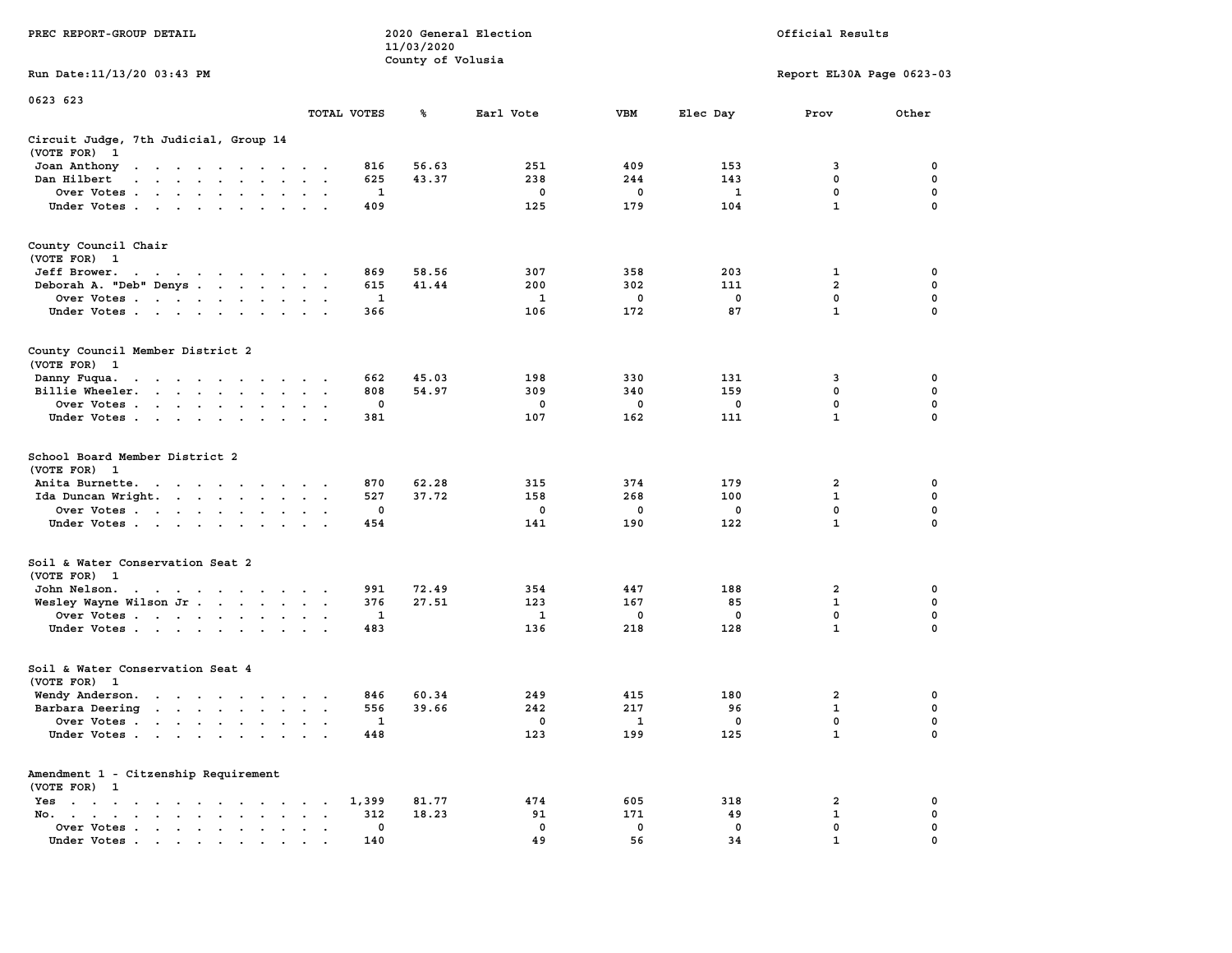| PREC REPORT-GROUP DETAIL                                                                                                      |                            | 11/03/2020<br>County of Volusia | 2020 General Election    | Official Results        |             |                           |              |
|-------------------------------------------------------------------------------------------------------------------------------|----------------------------|---------------------------------|--------------------------|-------------------------|-------------|---------------------------|--------------|
| Run Date: 11/13/20 03:43 PM                                                                                                   |                            |                                 |                          |                         |             | Report EL30A Page 0623-04 |              |
| 0623 623                                                                                                                      | TOTAL VOTES                | ℁                               | Earl Vote                | VBM                     | Elec Day    | Prov                      | Other        |
|                                                                                                                               |                            |                                 |                          |                         |             |                           |              |
| Amendment 2 - Minimum Wage<br>(VOTE FOR) 1                                                                                    |                            |                                 |                          |                         |             |                           |              |
| Yes                                                                                                                           | 1,049                      | 61.02                           | 288                      | 552                     | 206         | 3                         | 0            |
| No.                                                                                                                           | 670                        | 38.98                           | 281                      | 232                     | 157         | 0                         | 0            |
| Over Votes                                                                                                                    | 0                          |                                 | $\mathbf 0$              | $\mathbf 0$             | 0           | $\mathbf 0$               | 0            |
| Under Votes                                                                                                                   | 132                        |                                 | 45                       | 48                      | 38          | $\mathbf{1}$              | $\mathbf 0$  |
| Amendment 3 - Primary Elections                                                                                               |                            |                                 |                          |                         |             |                           |              |
| (VOTE FOR) 1                                                                                                                  |                            |                                 |                          |                         |             |                           |              |
| Yes                                                                                                                           | 903                        | 54.46                           | 247                      | 437                     | 216         | 3                         | 0            |
| No.                                                                                                                           | 755                        | 45.54                           | 306                      | 317                     | 132         | $\mathbf 0$               | 0            |
| Over Votes                                                                                                                    | 1                          |                                 | $\mathbf 0$              | $\mathbf 0$             | 1           | $\mathbf 0$               | $\mathbf 0$  |
| Under Votes                                                                                                                   | 192                        |                                 | 61                       | 78                      | 52          | $\mathbf{1}$              | $\mathbf 0$  |
| Amendment 4 - Apprl Const. Amendment                                                                                          |                            |                                 |                          |                         |             |                           |              |
| (VOTE FOR) 1                                                                                                                  |                            |                                 |                          |                         |             |                           |              |
| Yes                                                                                                                           | 814                        | 49.97                           | 309                      | 309                     | 194         | 2                         | 0            |
| No.                                                                                                                           | 815                        | 50.03                           | 232                      | 433                     | 149         | $\mathbf{1}$              | 0            |
| Over Votes.                                                                                                                   | 0                          |                                 | $\mathbf 0$              | $\mathbf 0$             | $\mathbf 0$ | 0                         | $\mathbf 0$  |
| Under Votes.                                                                                                                  | 222                        |                                 | 73                       | 90                      | 58          | $\mathbf{1}$              | $\mathbf 0$  |
| Amendment 5 - Homestead Property Taxes<br>(VOTE FOR) 1                                                                        |                            | 71.05                           | 385                      | 497                     |             |                           | 0            |
| Yes<br>No.                                                                                                                    | 1,139<br>464               | 28.95                           | 149                      | 242                     | 255<br>72   | 2<br>1                    | 0            |
| Over Votes                                                                                                                    | 0                          |                                 | 0                        | $\mathbf 0$             | 0           | 0                         | $\mathbf 0$  |
| Under Votes                                                                                                                   | 248                        |                                 | 80                       | 93                      | 74          | $\mathbf{1}$              | $\mathbf 0$  |
|                                                                                                                               |                            |                                 |                          |                         |             |                           |              |
| Amendment 6 - Ad Valorem Tax Discount<br>(VOTE FOR) 1                                                                         |                            |                                 |                          |                         |             |                           |              |
|                                                                                                                               | 1,377                      | 84.12                           | 464                      | 608                     | 302         | 3                         | 0            |
| Yes<br>No.                                                                                                                    | 260                        | 15.88                           | 83                       | 138                     | 39          | 0                         | 0            |
| Over Votes                                                                                                                    | 1                          |                                 | $\mathbf 0$              | $\mathbf 0$             | 1           | $\mathbf 0$               | $\mathbf 0$  |
| Under Votes                                                                                                                   | 213                        |                                 | 67                       | 86                      | 59          | $\mathbf{1}$              | $\mathbf 0$  |
| Volusia ECHO                                                                                                                  |                            |                                 |                          |                         |             |                           |              |
| (VOTE FOR) 1                                                                                                                  |                            |                                 |                          |                         |             |                           |              |
| Yes (For Bonds)<br>$\mathbf{r}$ , and $\mathbf{r}$ , and $\mathbf{r}$ , and $\mathbf{r}$                                      | 1,228                      | 74.97                           | 353                      | 607                     | 265         | 3                         | 0            |
| No (Against Bonds)                                                                                                            | 410                        | 25.03                           | 191                      | 141                     | 78          | $\mathbf 0$               | 0            |
| Over Votes<br>and the state of the state of the state of the state of the state of the state of the state of the state of the | $\mathbf 0$                |                                 | $\overline{\phantom{0}}$ | $\overline{\mathbf{0}}$ | 0           | $\mathbf 0$               | 0            |
| Under Votes                                                                                                                   | 213                        |                                 | 70                       | 84                      | 58          | $\mathbf{1}$              | $\mathbf 0$  |
| Volusia Forever<br>(VOTE FOR) 1                                                                                               |                            |                                 |                          |                         |             |                           |              |
| Yes (For Bonds)<br>$\mathbf{r}$ , and $\mathbf{r}$ , and $\mathbf{r}$ , and $\mathbf{r}$                                      | 1,282                      | 77.60                           | 374                      | 631                     | 274         | 3                         | 0            |
| No (Against Bonds)<br>the contract of the contract of                                                                         | 370<br>$\sim$<br>$\ddotsc$ | 22.40                           | 176                      | 124                     | 70          | 0                         | 0            |
| Over Votes                                                                                                                    | 0                          |                                 | 0                        | $\mathbf 0$             | 0           | 0                         | 0            |
| Under Votes.                                                                                                                  | 199                        |                                 | 64                       | 77                      | 57          | 1                         | <sup>0</sup> |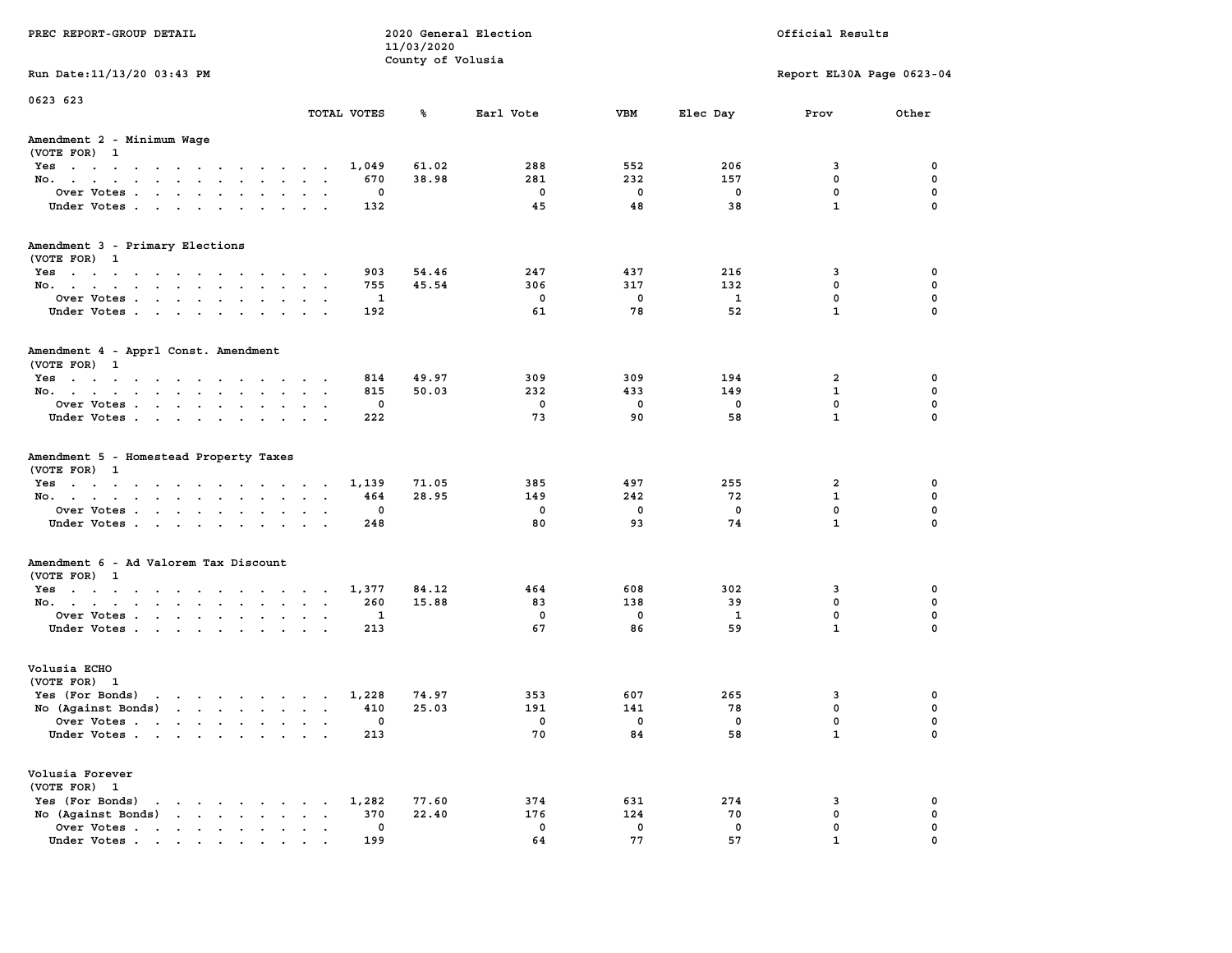| PREC REPORT-GROUP DETAIL                                                                                                                                                                                                                                   |                            | 11/03/2020        | 2020 General Election        |                             | Official Results |                             |                  |  |
|------------------------------------------------------------------------------------------------------------------------------------------------------------------------------------------------------------------------------------------------------------|----------------------------|-------------------|------------------------------|-----------------------------|------------------|-----------------------------|------------------|--|
|                                                                                                                                                                                                                                                            |                            | County of Volusia |                              |                             |                  |                             |                  |  |
| Run Date: 11/13/20 03:43 PM                                                                                                                                                                                                                                |                            |                   |                              |                             |                  | Report EL30A Page 0625-01   |                  |  |
| 0625 625                                                                                                                                                                                                                                                   | TOTAL VOTES                | ℁                 | Earl Vote                    | VBM                         | Elec Day         | Prov                        | Other            |  |
| REGISTERED VOTERS - TOTAL                                                                                                                                                                                                                                  | 1,781                      |                   |                              |                             |                  |                             |                  |  |
| BALLOTS CAST - TOTAL.                                                                                                                                                                                                                                      | 1,429                      |                   | 576                          | 655                         | 195              | 3                           | $\mathbf 0$      |  |
| BALLOTS CAST - BLANK.                                                                                                                                                                                                                                      | $\Omega$                   |                   | $^{\circ}$                   | 0                           | 0                | $\mathbf 0$                 | 0                |  |
| VOTER TURNOUT - TOTAL<br>$\mathbf{r}$ . The contract of the contract of the contract of the contract of the contract of the contract of the contract of the contract of the contract of the contract of the contract of the contract of the contract of th |                            | 80.24             |                              |                             |                  |                             |                  |  |
| VOTER TURNOUT - BLANK                                                                                                                                                                                                                                      |                            |                   |                              |                             |                  |                             |                  |  |
| President and Vice President                                                                                                                                                                                                                               |                            |                   |                              |                             |                  |                             |                  |  |
| (VOTE FOR) 1                                                                                                                                                                                                                                               |                            |                   |                              |                             |                  |                             |                  |  |
| Donald J. Trump (REP)                                                                                                                                                                                                                                      | 862                        | 60.49             | 387                          | 322                         | 150              | 3                           | 0                |  |
| Joseph R. Biden (DEM)                                                                                                                                                                                                                                      | 547                        | 38.39             | 185                          | 323                         | 39               | $\mathbf{0}$                | $\mathbf 0$      |  |
| Jo Jorgensen (LPF)                                                                                                                                                                                                                                         | 11                         | .77               | $\overline{\mathbf{2}}$      | 5                           | 4                | 0                           | 0                |  |
| Roque "Rocky" De La Fuente (REF).                                                                                                                                                                                                                          | 0                          |                   | $\Omega$                     | $\Omega$                    | 0                | $\Omega$                    | $\mathbf 0$      |  |
| Gloria La Riva (PSL).                                                                                                                                                                                                                                      | 0                          |                   | $\Omega$                     | $\mathbf 0$                 | 0                | $\mathbf 0$                 | 0                |  |
|                                                                                                                                                                                                                                                            | 3                          | .21               | $\mathbf{0}$                 | $\overline{2}$              | $\mathbf{1}$     | $\mathbf{0}$                | $\mathbf 0$      |  |
| Howie Hawkins (GRE)                                                                                                                                                                                                                                        | 0                          |                   | $\mathbf 0$                  | $\mathbf 0$                 | $\mathbf 0$      | $\mathbf 0$                 | 0                |  |
| Don Blankenship (CPF)                                                                                                                                                                                                                                      |                            |                   |                              |                             |                  |                             |                  |  |
| WRITE-IN.                                                                                                                                                                                                                                                  | $\overline{a}$<br>$\Omega$ | .14               | $\mathbf{1}$<br>$\mathbf{0}$ | $\mathbf 0$<br>$\mathbf{0}$ | $\mathbf{1}$     | $\mathbf 0$<br>$\mathbf{0}$ | 0<br>$\mathbf 0$ |  |
| Over Votes                                                                                                                                                                                                                                                 |                            |                   |                              |                             | 0<br>0           |                             |                  |  |
| Under Votes                                                                                                                                                                                                                                                | 4                          |                   | $\mathbf{1}$                 | 3                           |                  | $\mathbf 0$                 | 0                |  |
| Representative in Congress District 6                                                                                                                                                                                                                      |                            |                   |                              |                             |                  |                             |                  |  |
| (VOTE FOR) 1                                                                                                                                                                                                                                               |                            |                   |                              |                             |                  |                             |                  |  |
| Michael Waltz (REP)                                                                                                                                                                                                                                        | 876                        | 63.99             | 393                          | 335                         | 145              | 3                           | 0                |  |
| Clint Curtis (DEM)                                                                                                                                                                                                                                         | 493                        | 36.01             | 160                          | 291                         | 42               | $\mathbf 0$                 | 0                |  |
| WRITE-IN.                                                                                                                                                                                                                                                  | 0                          |                   | 0                            | 0                           | $\mathbf 0$      | $\mathbf 0$                 | 0                |  |
| Over Votes                                                                                                                                                                                                                                                 | 0                          |                   | 0                            | $\mathbf 0$                 | $\mathbf 0$      | $\mathbf 0$                 | 0                |  |
| Under Votes                                                                                                                                                                                                                                                | 60                         |                   | 23                           | 29                          | 8                | $\mathbf{0}$                | 0                |  |
| State Attorney 7th Judicial Circuit                                                                                                                                                                                                                        |                            |                   |                              |                             |                  |                             |                  |  |
| (VOTE FOR) 1                                                                                                                                                                                                                                               |                            |                   |                              |                             |                  |                             |                  |  |
| R.J. Larizza (REP)                                                                                                                                                                                                                                         | 866                        | 66.41             | 381                          | 347                         | 135              | 3                           | 0                |  |
| Don Dempsey.                                                                                                                                                                                                                                               | 438                        | 33.59             | 154                          | 238                         | 46               | $\mathbf 0$                 | 0                |  |
| Over Votes                                                                                                                                                                                                                                                 | 0                          |                   | $^{\circ}$                   | $\overline{\mathbf{0}}$     | $\mathbf 0$      | $\mathbf 0$                 | 0                |  |
| Under Votes                                                                                                                                                                                                                                                | 125                        |                   | 41                           | 70                          | 14               | $\mathbf{0}$                | $\Omega$         |  |
| State Senator District 7                                                                                                                                                                                                                                   |                            |                   |                              |                             |                  |                             |                  |  |
| (VOTE FOR) 1                                                                                                                                                                                                                                               |                            |                   |                              |                             |                  |                             |                  |  |
| Travis J. Hutson (REP)                                                                                                                                                                                                                                     | 826                        | 60.87             | 369                          | 316                         | 138              | 3                           | 0                |  |
| Heather Hunter (DEM).                                                                                                                                                                                                                                      | 529                        | 38.98             | 179                          | 302                         | 48               | $\mathbf 0$                 | 0                |  |
| WRITE-IN.                                                                                                                                                                                                                                                  | $\overline{a}$             | .15               | $\overline{a}$               | $\mathbf 0$                 | $\mathbf 0$      | $\mathbf 0$                 | $\mathbf 0$      |  |
| Over Votes                                                                                                                                                                                                                                                 | $\mathbf 0$                |                   | $\mathbf 0$                  | $\mathbf 0$                 | $\mathbf 0$      | 0                           | $\mathbf 0$      |  |
| Under Votes                                                                                                                                                                                                                                                | 72                         |                   | 26                           | 37                          | 9                | $\mathbf 0$                 | $\mathbf 0$      |  |
| State Representative District 25                                                                                                                                                                                                                           |                            |                   |                              |                             |                  |                             |                  |  |
| (VOTE FOR) 1                                                                                                                                                                                                                                               |                            |                   |                              |                             |                  |                             |                  |  |
| Tom Leek (REP).                                                                                                                                                                                                                                            | 853                        | 63.19             | 379                          | 333                         | 138              | 3                           | 0                |  |
| Sarah Zutter (DEM)                                                                                                                                                                                                                                         | 467                        | 34.59             | 151                          | 281                         | 35               | $\mathbf 0$                 | 0                |  |
| Joseph "Joe" Hannoush (LPF)                                                                                                                                                                                                                                | 30                         | 2.22              | 15                           | 4                           | 11               | $\mathbf 0$                 | $\mathbf 0$      |  |
| Over Votes.                                                                                                                                                                                                                                                | 1                          |                   | $\mathbf{1}$                 | $\mathbf 0$                 | $\mathbf 0$      | $\mathbf 0$                 | $\mathbf 0$      |  |
| Under Votes.<br>the contract of the contract of the contract of the contract of the contract of the contract of the contract of                                                                                                                            | 78                         |                   | 30                           | 37                          | 11               | $\mathbf 0$                 | $\mathbf{0}$     |  |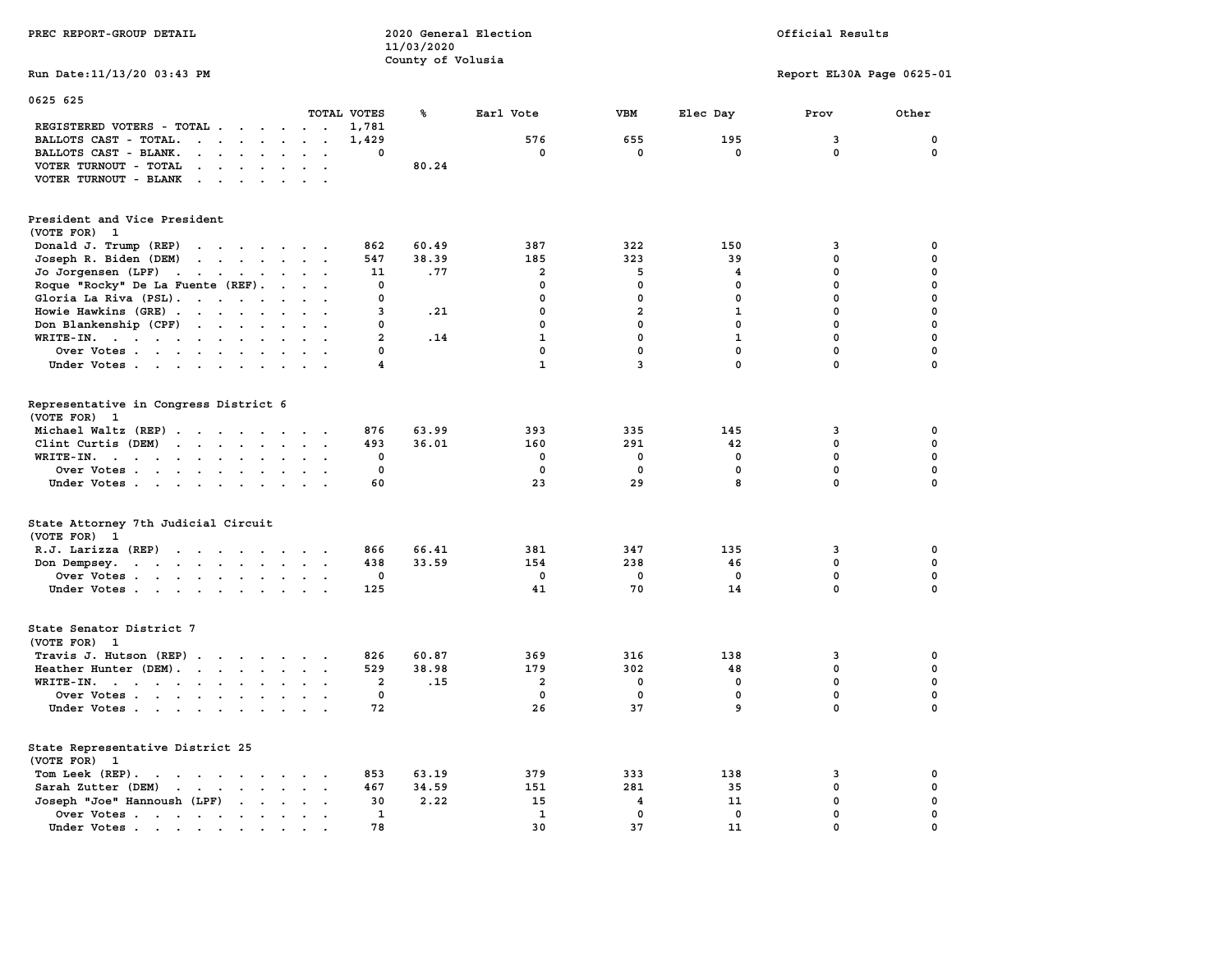| PREC REPORT-GROUP DETAIL                                                                                               |                      | 11/03/2020        | 2020 General Election | Official Results |          |                           |          |
|------------------------------------------------------------------------------------------------------------------------|----------------------|-------------------|-----------------------|------------------|----------|---------------------------|----------|
| Run Date: 11/13/20 03:43 PM                                                                                            |                      | County of Volusia |                       |                  |          | Report EL30A Page 0625-02 |          |
| 0625 625                                                                                                               |                      |                   |                       |                  |          |                           |          |
|                                                                                                                        | TOTAL VOTES          | ℁                 | Earl Vote             | VBM              | Elec Day | Prov                      | Other    |
| Supreme Court - Carlos G. Muniz<br>(VOTE FOR) 1                                                                        |                      |                   |                       |                  |          |                           |          |
| Yes                                                                                                                    | 808                  | 69.96             | 350                   | 341              | 114      | 3                         | 0        |
| No.                                                                                                                    | 347<br>$\sim$ $\sim$ | 30.04             | 125                   | 180              | 42       | $\mathbf 0$               | 0        |
| Over Votes                                                                                                             | 0                    |                   | 0                     | 0                | 0        | 0                         | 0        |
| Under Votes                                                                                                            | 274                  |                   | 101                   | 134              | 39       | $\mathbf 0$               | $\Omega$ |
| 5th Dist Crt of Appeal - Evander<br>(VOTE FOR) 1                                                                       |                      |                   |                       |                  |          |                           |          |
| Yes                                                                                                                    | 866                  | 75.37             | 371                   | 385              | 107      | 3                         | 0        |
| No.                                                                                                                    | 283<br>$\sim$ $\sim$ | 24.63             | 102                   | 132              | 49       | 0                         | 0        |
| Over Votes                                                                                                             | 0                    |                   | 0                     | $\mathbf 0$      | 0        | $\mathbf 0$               | 0        |
| Under Votes                                                                                                            | 280                  |                   | 103                   | 138              | 39       | $\mathbf 0$               | 0        |
| 5th Dist Crt of Appeal - Grosshans<br>(VOTE FOR) 1                                                                     |                      |                   |                       |                  |          |                           |          |
| Yes<br>والمتناول والمتناول والتواطئ والمتناول والتواطئ والمناور                                                        | 816                  | 71.64             | 342                   | 363              | 108      | 3                         | 0        |
| No.                                                                                                                    | 323                  | 28.36             | 125                   | 151              | 47       | 0                         | 0        |
| Over Votes                                                                                                             | 0<br>$\bullet$       |                   | 0                     | 0                | $\Omega$ | $\mathbf 0$               | 0        |
| Under Votes                                                                                                            | 290                  |                   | 109                   | 141              | 40       | 0                         | 0        |
| 5th Dist Crt of Appeal - Harris<br>(VOTE FOR) 1                                                                        |                      |                   |                       |                  |          |                           |          |
| Yes                                                                                                                    | 857                  | 75.04             | 366                   | 374              | 114      | 3                         | 0        |
| No.                                                                                                                    | 285<br>$\sim$ $\sim$ | 24.96             | 97                    | 145              | 43       | $\mathbf 0$               | 0        |
| Over Votes                                                                                                             | 0                    |                   | 0                     | 0                | 0        | 0                         | 0        |
| Under Votes                                                                                                            | 287                  |                   | 113                   | 136              | 38       | 0                         | $\Omega$ |
| 5th Dist Crt of Appeal - Orfinger<br>(VOTE FOR) 1                                                                      |                      |                   |                       |                  |          |                           |          |
| Yes                                                                                                                    | 899                  | 77.30             | 371                   | 417              | 108      | 3                         | 0        |
| No.                                                                                                                    | 264<br>$\cdot$ .     | 22.70             | 96                    | 120              | 48       | 0                         | 0        |
| Over Votes                                                                                                             | 0                    |                   | 0                     | 0                | 0        | 0                         | 0        |
| Under Votes                                                                                                            | 266                  |                   | 109                   | 118              | 39       | $\mathbf 0$               | 0        |
| 5th Dist Crt of Appeal - Sasso<br>(VOTE FOR) 1                                                                         |                      |                   |                       |                  |          |                           |          |
| Yes<br>the contract of the contract of the contract of the contract of the contract of the contract of the contract of | 827                  | 73.77             | 346                   | 364              | 114      | 3                         | 0        |
| No.                                                                                                                    | 294<br>$\sim$ $\sim$ | 26.23             | 107                   | 144              | 43       | 0                         | 0        |
| Over Votes                                                                                                             | 0                    |                   | 0                     | 0                | 0        | 0                         | $\Omega$ |
| Under Votes                                                                                                            | 308                  |                   | 123                   | 147              | 38       | 0                         | 0        |
| 5th Dist Crt of Appeal - Wallis<br>(VOTE FOR) 1                                                                        |                      |                   |                       |                  |          |                           |          |
| $Yes \cdot \cdot \cdot \cdot \cdot \cdot \cdot$<br>$\sim$                                                              | 838                  | 74.56             | 355                   | 370              | 110      | 3                         | 0        |
| No.<br>$\ddot{\phantom{a}}$<br>$\bullet$<br>Over Votes<br>$\ddot{\phantom{a}}$                                         | 286<br>0             | 25.44             | 101<br>0              | 141<br>0         | 44<br>0  | $\mathbf 0$<br>0          | 0<br>0   |
| Under Votes                                                                                                            | 305                  |                   | 120                   | 144              | 41       | 0                         |          |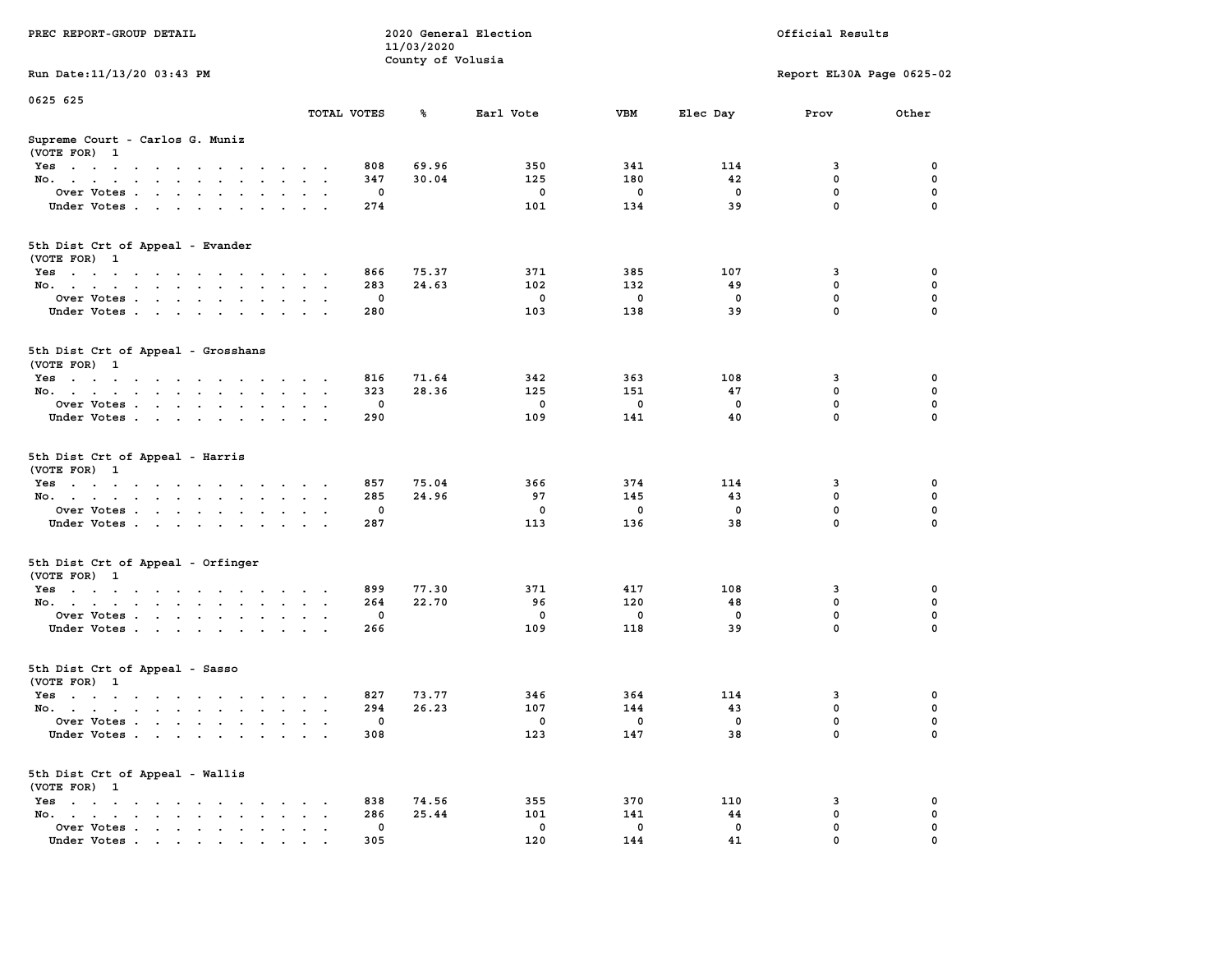|                                                                                                                                                                                                                                                      |                                              |              | 11/03/2020        |              |             |              |                           |             |
|------------------------------------------------------------------------------------------------------------------------------------------------------------------------------------------------------------------------------------------------------|----------------------------------------------|--------------|-------------------|--------------|-------------|--------------|---------------------------|-------------|
|                                                                                                                                                                                                                                                      |                                              |              | County of Volusia |              |             |              |                           |             |
| Run Date: 11/13/20 03:43 PM                                                                                                                                                                                                                          |                                              |              |                   |              |             |              | Report EL30A Page 0625-03 |             |
| 0625 625                                                                                                                                                                                                                                             |                                              |              |                   |              |             |              |                           |             |
|                                                                                                                                                                                                                                                      | TOTAL VOTES                                  |              | ℁                 | Earl Vote    | <b>VBM</b>  | Elec Day     | Prov                      | Other       |
| Circuit Judge, 7th Judicial, Group 14<br>(VOTE FOR)<br>$\mathbf{1}$                                                                                                                                                                                  |                                              |              |                   |              |             |              |                           |             |
| Joan Anthony                                                                                                                                                                                                                                         |                                              | 630          | 54.69             | 232          | 320         | 77           | 1                         | 0           |
| the contract of the contract of the con-<br>Dan Hilbert<br>$\mathbf{r}$ , $\mathbf{r}$ , $\mathbf{r}$ , $\mathbf{r}$ , $\mathbf{r}$ , $\mathbf{r}$                                                                                                   |                                              | 522          | 45.31             | 243          | 200         | 78           | 1                         | 0           |
|                                                                                                                                                                                                                                                      |                                              | $\mathbf{1}$ |                   | $\mathbf{1}$ | $\mathbf 0$ | $\mathbf 0$  | $\mathbf 0$               | $\mathbf 0$ |
| Over Votes                                                                                                                                                                                                                                           | $\cdot$                                      | 276          |                   | 100          | 135         | 40           | $\mathbf{1}$              | $\mathbf 0$ |
| Under Votes                                                                                                                                                                                                                                          |                                              |              |                   |              |             |              |                           |             |
| County Council Chair<br>(VOTE FOR) 1                                                                                                                                                                                                                 |                                              |              |                   |              |             |              |                           |             |
| Jeff Brower.<br>and a series of the contract of the                                                                                                                                                                                                  |                                              | 726          | 59.70             | 316          | 305         | 103          | 2                         | 0           |
| Deborah A. "Deb" Denys                                                                                                                                                                                                                               |                                              | 490          | 40.30             | 184          | 245         | 61           | $\mathbf{0}$              | 0           |
| Over Votes                                                                                                                                                                                                                                           |                                              | 1            |                   | $\mathbf{1}$ | 0           | $\mathbf 0$  | 0                         | $\mathbf 0$ |
| Under Votes                                                                                                                                                                                                                                          |                                              | 212          |                   | 75           | 105         | 31           | $\mathbf{1}$              | $\mathbf 0$ |
|                                                                                                                                                                                                                                                      |                                              |              |                   |              |             |              |                           |             |
| County Council Member District 2<br>(VOTE FOR) 1                                                                                                                                                                                                     |                                              |              |                   |              |             |              |                           |             |
| Danny Fuqua.                                                                                                                                                                                                                                         |                                              | 503          | 41.74             | 194          | 248         | 60           | 1                         | $\mathbf 0$ |
| $\mathbf{a}$ , and $\mathbf{a}$ , and $\mathbf{a}$ , and $\mathbf{a}$ , and $\mathbf{a}$<br>Billie Wheeler.<br>$\ddotsc$                                                                                                                             | $\ddot{\phantom{a}}$<br>$\ddot{\phantom{a}}$ | 702          | 58.26             | 305          | 294         | 102          | $\mathbf{1}$              | 0           |
| Over Votes                                                                                                                                                                                                                                           |                                              | 0            |                   | 0            | 0           | 0            | $\mathbf 0$               | $\mathbf 0$ |
| Under Votes<br>$\mathbf{r}$ , $\mathbf{r}$ , $\mathbf{r}$ , $\mathbf{r}$                                                                                                                                                                             |                                              | 224          |                   | 77           | 113         | 33           | $\mathbf{1}$              | $\Omega$    |
|                                                                                                                                                                                                                                                      |                                              |              |                   |              |             |              |                           |             |
| School Board Member District 2<br>(VOTE FOR) 1                                                                                                                                                                                                       |                                              |              |                   |              |             |              |                           |             |
| Anita Burnette.                                                                                                                                                                                                                                      |                                              | 707          | 62.79             | 302          | 295         | 108          | 2                         | 0           |
| Ida Duncan Wright.                                                                                                                                                                                                                                   | $\sim$ $\sim$<br>$\bullet$                   | 419          | 37.21             | 159          | 214         | 46           | $\mathbf 0$               | $\mathbf 0$ |
| Over Votes                                                                                                                                                                                                                                           |                                              | $\mathbf 0$  |                   | $\mathbf 0$  | $\mathbf 0$ | $\mathbf 0$  | $\mathbf 0$               | $\mathbf 0$ |
| Under Votes<br>$\sim$ $\sim$<br>$\cdot$                                                                                                                                                                                                              |                                              | 303          |                   | 115          | 146         | 41           | $\mathbf{1}$              | 0           |
| Soil & Water Conservation Seat 2<br>(VOTE FOR) 1                                                                                                                                                                                                     |                                              |              |                   |              |             |              |                           |             |
| John Nelson.<br>. The contract of the contract of the contract of the contract of the contract of the contract of the contract of the contract of the contract of the contract of the contract of the contract of the contract of the contrac        |                                              | 833          | 76.85             | 352          | 362         | 118          | $\mathbf{1}$              | $\mathbf 0$ |
| Wesley Wayne Wilson Jr                                                                                                                                                                                                                               |                                              | 251          | 23.15             | 106          | 110         | 34           | $\mathbf{1}$              | $\mathbf 0$ |
| Over Votes                                                                                                                                                                                                                                           | $\ddot{\phantom{a}}$                         | 1            |                   | $\mathbf 0$  | $\mathbf 0$ | $\mathbf{1}$ | $\mathbf 0$               | 0           |
| Under Votes                                                                                                                                                                                                                                          |                                              | 344          |                   | 118          | 183         | 42           | $\mathbf{1}$              | 0           |
| Soil & Water Conservation Seat 4                                                                                                                                                                                                                     |                                              |              |                   |              |             |              |                           |             |
| (VOTE FOR) 1                                                                                                                                                                                                                                         |                                              |              |                   |              |             |              |                           |             |
| Wendy Anderson.<br>the contract of the contract of the contract of the contract of the contract of the contract of the contract of                                                                                                                   |                                              | 667          | 59.87             | 243          | 340         | 82           | $\overline{a}$            | 0           |
| Barbara Deering                                                                                                                                                                                                                                      |                                              | 447          | 40.13             | 225          | 152         | 70           | $\mathbf 0$               | $\mathbf 0$ |
| Over Votes<br>$\sim$ $\sim$                                                                                                                                                                                                                          | $\cdot$<br>$\overline{\phantom{a}}$          | 0            |                   | 0            | $\mathbf 0$ | $\mathbf 0$  | $\mathbf 0$               | $\mathbf 0$ |
| Under Votes                                                                                                                                                                                                                                          |                                              | 315          |                   | 108          | 163         | 43           | $\mathbf{1}$              | $\mathbf 0$ |
| Amendment 1 - Citzenship Requirement<br>(VOTE FOR) 1                                                                                                                                                                                                 |                                              |              |                   |              |             |              |                           |             |
| Yes<br>$\sim$ $\sim$<br>the contract of the contract of the                                                                                                                                                                                          | $\sim$ $\sim$ $\sim$                         | 1,064        | 78.47             | 430          | 472         | 159          | 3                         | 0           |
| No.<br>the contract of the contract of the<br>$\ddot{\phantom{a}}$                                                                                                                                                                                   | $\ddot{\phantom{a}}$<br>$\ddot{\phantom{a}}$ | 292          | 21.53             | 116          | 153         | 23           | $\mathbf 0$               | $\mathbf 0$ |
| Over Votes<br>$\bullet$<br>$\bullet$                                                                                                                                                                                                                 | $\bullet$<br>$\ddot{\phantom{a}}$            | 0            |                   | $\mathbf{0}$ | 0           | 0            | $\mathbf 0$               | 0           |
| Under Votes<br>$\mathbf{a}$ and $\mathbf{a}$ are a set of the set of the set of the set of the set of the set of the set of the set of the set of the set of the set of the set of the set of the set of the set of the set of the set of the set of |                                              | 73           |                   | 30           | 30          | 13           | $\mathbf 0$               | $\mathbf 0$ |

**PREC REPORT-GROUP DETAIL COMPUTER SERVICE 2020 General Election**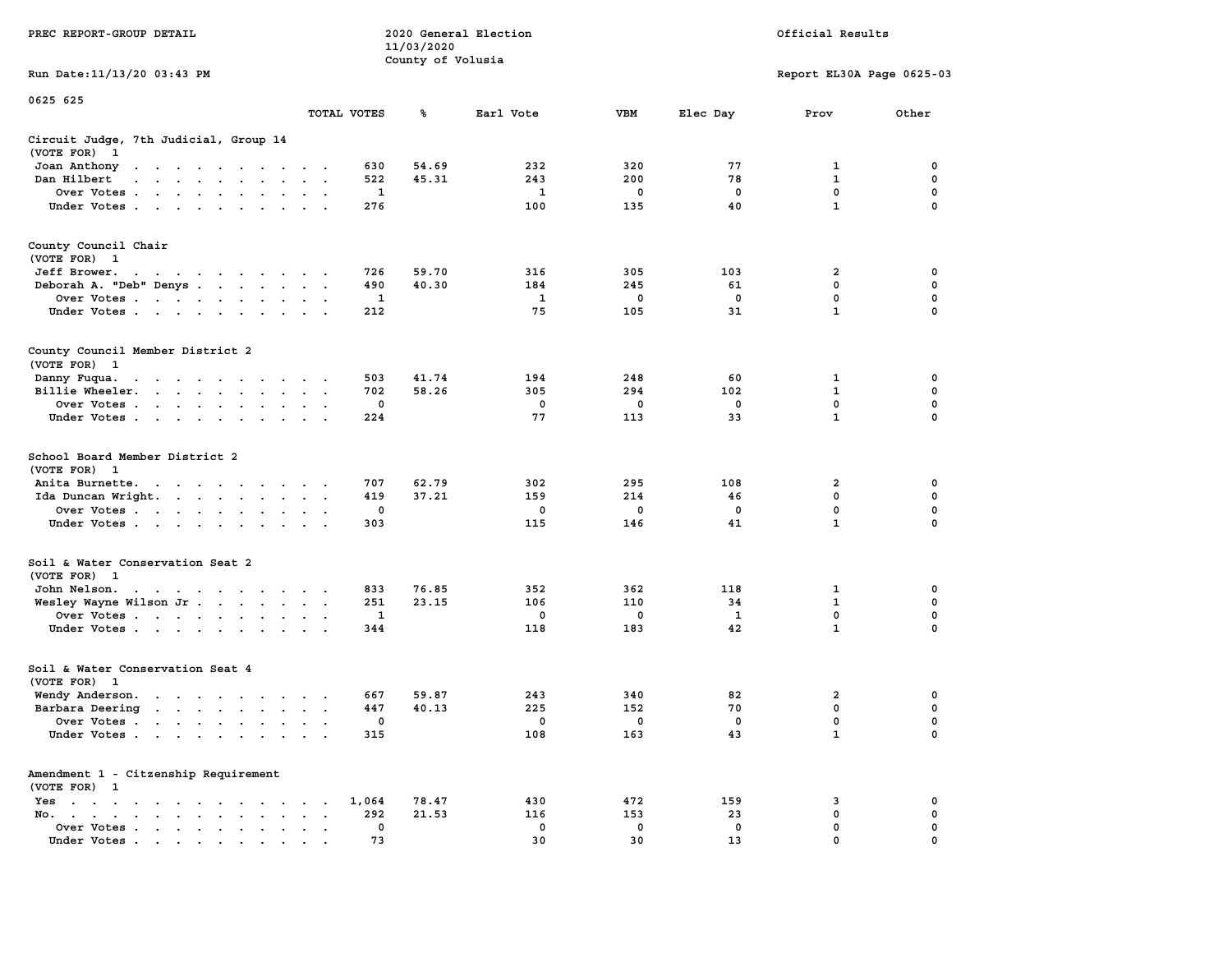| PREC REPORT-GROUP DETAIL                                             |                                | 11/03/2020                   | 2020 General Election   |            | Official Results |                           |             |  |  |
|----------------------------------------------------------------------|--------------------------------|------------------------------|-------------------------|------------|------------------|---------------------------|-------------|--|--|
|                                                                      | County of Volusia              |                              |                         |            |                  |                           |             |  |  |
| Run Date: 11/13/20 03:43 PM                                          |                                |                              |                         |            |                  | Report EL30A Page 0625-04 |             |  |  |
| 0625 625                                                             |                                |                              |                         |            |                  |                           |             |  |  |
|                                                                      | TOTAL VOTES                    | ጜ                            | Earl Vote               | VBM        | Elec Day         | Prov                      | Other       |  |  |
| Amendment 2 - Minimum Wage<br>(VOTE FOR) 1                           |                                |                              |                         |            |                  |                           |             |  |  |
| Yes                                                                  |                                | 53.10<br>719                 | 254                     | 373        | 92               | 0                         | 0           |  |  |
| No.                                                                  |                                | 46.90<br>635                 | 293                     | 249        | 90               | 3                         | $\mathbf 0$ |  |  |
| Over Votes                                                           |                                | 0                            | 0                       | 0          | 0                | $\mathbf 0$               | 0           |  |  |
| Under Votes                                                          |                                | 75                           | 29                      | 33         | 13               | $\mathbf 0$               | $\mathbf 0$ |  |  |
| Amendment 3 - Primary Elections                                      |                                |                              |                         |            |                  |                           |             |  |  |
| (VOTE FOR) 1                                                         |                                | 47.99                        | 227                     | 298        | 107              | 2                         | 0           |  |  |
| Yes<br>No.                                                           |                                | 634<br>52.01<br>687          | 307                     | 307        | 73               | 0                         | 0           |  |  |
| Over Votes                                                           |                                | 0                            | $\mathbf 0$             | 0          | 0                | $\mathbf 0$               | $\mathbf 0$ |  |  |
| Under Votes                                                          | 108                            |                              | 42                      | 50         | 15               | $\mathbf{1}$              | $\Omega$    |  |  |
| Amendment 4 - Apprl Const. Amendment<br>(VOTE FOR) 1                 |                                |                              |                         |            |                  |                           |             |  |  |
| Yes                                                                  |                                | 46.78<br>610                 | 275                     | 223        | 111              | 1                         | 0           |  |  |
| No.                                                                  |                                | 694<br>53.22                 | 251                     | 375        | 67               | 1                         | 0           |  |  |
| Over Votes                                                           |                                | 3                            | $\overline{\mathbf{3}}$ | 0          | 0                | $\mathbf{0}$              | $\mathbf 0$ |  |  |
| Under Votes                                                          |                                | 122                          | 47                      | 57         | 17               | $\mathbf{1}$              | $\mathbf 0$ |  |  |
| Amendment 5 - Homestead Property Taxes<br>(VOTE FOR) 1<br>Yes<br>No. |                                | 914<br>70.74<br>29.26<br>378 | 372<br>148              | 401<br>193 | 139<br>37        | 2<br>$\mathbf 0$          | 0<br>0      |  |  |
| Over Votes                                                           |                                | 0                            | 0                       | 0          | 0                | $\mathbf 0$               | 0           |  |  |
| Under Votes                                                          |                                | 137                          | 56                      | 61         | 19               | $\mathbf{1}$              | $\Omega$    |  |  |
| Amendment 6 - Ad Valorem Tax Discount                                |                                |                              |                         |            |                  |                           |             |  |  |
| (VOTE FOR) 1                                                         |                                |                              |                         |            |                  |                           |             |  |  |
| Yes                                                                  | 1,101                          | 83.09                        | 452                     | 484        | 163              | 2                         | 0           |  |  |
| No.                                                                  |                                | 224<br>16.91                 | 84<br>0                 | 123<br>0   | 17               | 0<br>$\mathbf 0$          | 0<br>0      |  |  |
| Over Votes<br>Under Votes                                            | 104                            | 0                            | 40                      | 48         | 0<br>15          | $\mathbf{1}$              | $\Omega$    |  |  |
|                                                                      |                                |                              |                         |            |                  |                           |             |  |  |
| Volusia ECHO<br>(VOTE FOR) 1                                         |                                |                              |                         |            |                  |                           |             |  |  |
| Yes (For Bonds)<br>$\mathbf{r}$                                      |                                | 69.28<br>918                 | 338                     | 453        | 125              | 2                         | 0           |  |  |
| No (Against Bonds)                                                   |                                | 30.72<br>407                 | 198                     | 158        | 51               | 0                         | 0           |  |  |
| Over Votes                                                           |                                | $\mathbf{1}$                 | $\mathbf{1}$            | 0          | 0                | $\Omega$                  | $\mathbf 0$ |  |  |
| Under Votes                                                          |                                | 103                          | 39                      | 44         | 19               | $\mathbf{1}$              | 0           |  |  |
| Volusia Forever<br>(VOTE FOR) 1                                      |                                |                              |                         |            |                  |                           |             |  |  |
| Yes (For Bonds)<br>$\cdots$                                          |                                | 965<br>72.83                 | 360                     | 471        | 132              | 2                         | 0           |  |  |
| the contract of the contract of<br>No (Against Bonds)                | $\sim$<br>$\ddot{\phantom{1}}$ | 360<br>27.17                 | 179                     | 138        | 43               | $\mathbf 0$               | $\mathbf 0$ |  |  |
| Over Votes                                                           |                                | 0                            | 0                       | 0          | 0                | $\mathbf 0$               | 0           |  |  |
| Under Votes                                                          |                                | 104                          | 37                      | 46         | 20               | 1                         | $\Omega$    |  |  |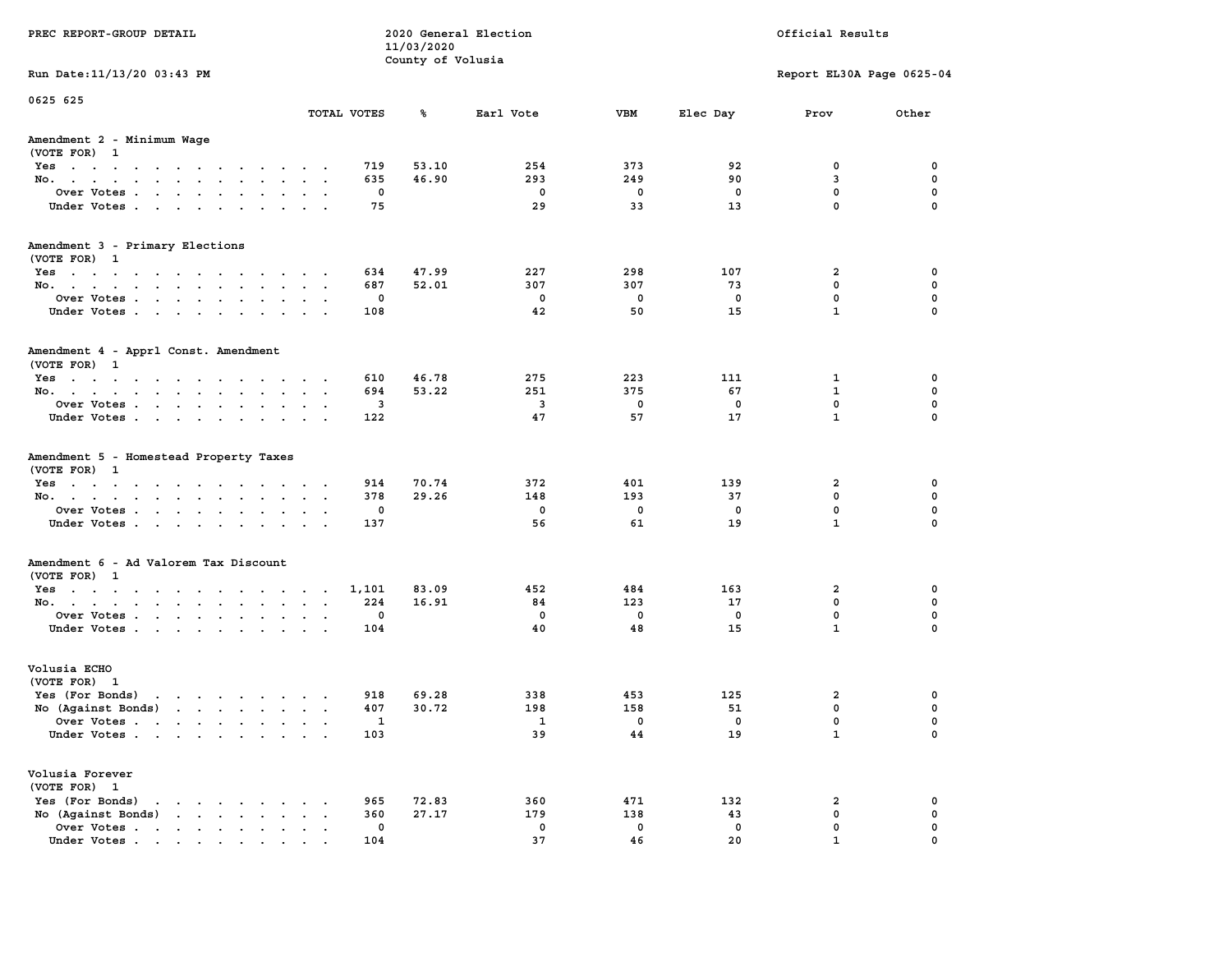| PREC REPORT-GROUP DETAIL                                                                                                                                                                                                                                                                                                 | 2020 General Election<br>11/03/2020 |                       |                                |                                          |                                         | Official Results                             |                                                |  |
|--------------------------------------------------------------------------------------------------------------------------------------------------------------------------------------------------------------------------------------------------------------------------------------------------------------------------|-------------------------------------|-----------------------|--------------------------------|------------------------------------------|-----------------------------------------|----------------------------------------------|------------------------------------------------|--|
|                                                                                                                                                                                                                                                                                                                          |                                     | County of Volusia     |                                |                                          |                                         |                                              |                                                |  |
| Run Date: 11/13/20 03:43 PM                                                                                                                                                                                                                                                                                              |                                     |                       |                                |                                          |                                         | Report EL30A Page 0626-01                    |                                                |  |
| 0626 626                                                                                                                                                                                                                                                                                                                 |                                     |                       |                                |                                          |                                         |                                              |                                                |  |
|                                                                                                                                                                                                                                                                                                                          | TOTAL VOTES                         | ℁                     | Earl Vote                      | <b>VBM</b>                               | Elec Day                                | Prov                                         | Other                                          |  |
| REGISTERED VOTERS - TOTAL                                                                                                                                                                                                                                                                                                | 1,548                               |                       |                                |                                          |                                         |                                              |                                                |  |
| BALLOTS CAST - TOTAL.<br>$\cdot$                                                                                                                                                                                                                                                                                         | 1,119                               |                       | 433                            | 519                                      | 165                                     | $\overline{a}$                               | $\mathbf 0$                                    |  |
| BALLOTS CAST - BLANK.<br>$\sim$                                                                                                                                                                                                                                                                                          | 0                                   |                       | 0                              | 0                                        | 0                                       | $\mathbf 0$                                  | 0                                              |  |
| VOTER TURNOUT - TOTAL<br>$\mathbf{r}$ . The contract of the contract of the contract of the contract of the contract of the contract of the contract of the contract of the contract of the contract of the contract of the contract of the contract of th                                                               |                                     | 72.29                 |                                |                                          |                                         |                                              |                                                |  |
| VOTER TURNOUT - BLANK                                                                                                                                                                                                                                                                                                    |                                     |                       |                                |                                          |                                         |                                              |                                                |  |
|                                                                                                                                                                                                                                                                                                                          |                                     |                       |                                |                                          |                                         |                                              |                                                |  |
| President and Vice President<br>(VOTE FOR) 1                                                                                                                                                                                                                                                                             |                                     |                       |                                |                                          |                                         |                                              |                                                |  |
| Donald J. Trump (REP)<br>the contract of the contract of the contract of                                                                                                                                                                                                                                                 | 549                                 | 49.33                 | 271                            | 188                                      | 89                                      | 1                                            | 0                                              |  |
| Joseph R. Biden (DEM)<br>the contract of the contract of the contract of                                                                                                                                                                                                                                                 | 538                                 | 48.34                 | 153                            | 319                                      | 65                                      | 1                                            | 0                                              |  |
| Jo Jorgensen $(LPF)$                                                                                                                                                                                                                                                                                                     | 17                                  | 1.53                  | 7                              | 4                                        | 6                                       | $\mathbf 0$                                  | $\mathbf 0$                                    |  |
|                                                                                                                                                                                                                                                                                                                          |                                     | .09                   | $\mathbf{1}$                   | $\mathbf 0$                              | $\mathbf 0$                             | $\mathbf 0$                                  | $\mathbf 0$                                    |  |
| Roque "Rocky" De La Fuente (REF).<br>$\cdots$                                                                                                                                                                                                                                                                            | 1                                   |                       |                                |                                          |                                         |                                              |                                                |  |
| Gloria La Riva (PSL).                                                                                                                                                                                                                                                                                                    | 3                                   | .27                   | $\mathbf{1}$                   | $\mathbf{1}$                             | $\mathbf{1}$                            | 0                                            | $\mathbf 0$                                    |  |
| Howie Hawkins (GRE)<br>$\cdot$ $\cdot$                                                                                                                                                                                                                                                                                   | 1<br>$\ddot{\phantom{a}}$           | .09                   | 0                              | $\mathbf{1}$                             | 0                                       | $\pmb{0}$                                    | $\pmb{0}$                                      |  |
| Don Blankenship (CPF)                                                                                                                                                                                                                                                                                                    | $\overline{a}$                      | .18                   | $\mathbf 0$                    | $\overline{a}$                           | $\mathbf 0$                             | $\mathbf 0$                                  | $\mathbf 0$                                    |  |
| WRITE-IN.<br>$\ddot{\phantom{0}}$<br>$\mathbf{A}$ and $\mathbf{A}$                                                                                                                                                                                                                                                       | $\overline{a}$                      | .18                   | $\mathbf 0$                    | $\mathbf{1}$                             | $\mathbf{1}$                            | $\mathbf 0$                                  | $\mathbf 0$                                    |  |
| Over Votes                                                                                                                                                                                                                                                                                                               | $\overline{4}$                      |                       | $\mathbf 0$                    | 3                                        | $\mathbf{1}$                            | $\mathbf{0}$                                 | $\mathbf 0$                                    |  |
| Under Votes<br>$\cdot$ $\cdot$ $\cdot$                                                                                                                                                                                                                                                                                   | $\overline{2}$                      |                       | $\mathbf 0$                    | $\mathbf 0$                              | $\overline{a}$                          | $\mathbf 0$                                  | $\mathbf 0$                                    |  |
| Representative in Congress District 6<br>(VOTE FOR) 1<br>Michael Waltz (REP)<br>Clint Curtis (DEM)<br>WRITE-IN.<br>the contract of the contract of the contract of the contract of the contract of the contract of the contract of<br>$\mathbf{z} = \mathbf{z} + \mathbf{z}$ .<br>Over Votes<br><b>Contract Contract</b> | 557<br>513<br>$\mathbf{2}$<br>0     | 51.96<br>47.85<br>.19 | 266<br>150<br>1<br>$\mathbf 0$ | 194<br>300<br>$\mathbf 0$<br>$\mathbf 0$ | 96<br>62<br>$\mathbf{1}$<br>$\mathbf 0$ | 1<br>$\mathbf{1}$<br>$\Omega$<br>$\mathbf 0$ | 0<br>$\mathbf 0$<br>$\mathbf 0$<br>$\mathbf 0$ |  |
| Under Votes                                                                                                                                                                                                                                                                                                              | 47                                  |                       | 16                             | 25                                       | 6                                       | $\mathbf{0}$                                 | $\Omega$                                       |  |
| State Attorney 7th Judicial Circuit<br>(VOTE FOR) 1                                                                                                                                                                                                                                                                      |                                     |                       |                                |                                          |                                         |                                              |                                                |  |
| R.J. Larizza (REP)                                                                                                                                                                                                                                                                                                       | 569                                 | 57.01                 | 270                            | 206                                      | 93                                      | 0                                            | 0                                              |  |
| Don Dempsey.                                                                                                                                                                                                                                                                                                             | 429                                 | 42.99                 | 127                            | 243                                      | 58                                      | $\mathbf{1}$                                 | $\mathbf 0$                                    |  |
| Over Votes                                                                                                                                                                                                                                                                                                               | 0                                   |                       | $^{\circ}$                     | 0                                        | 0                                       | $\mathbf 0$                                  | $\mathbf 0$                                    |  |
| Under Votes                                                                                                                                                                                                                                                                                                              | 121                                 |                       | 36                             | 70                                       | 14                                      | $\mathbf{1}$                                 | $\mathbf 0$                                    |  |
| State Senator District 7<br>(VOTE FOR) 1                                                                                                                                                                                                                                                                                 |                                     |                       |                                |                                          |                                         |                                              |                                                |  |
| Travis J. Hutson (REP)                                                                                                                                                                                                                                                                                                   | 515<br>$\sim$                       | 48.82                 | 249                            | 177                                      | 88                                      | 1                                            | 0                                              |  |
| Heather Hunter (DEM).                                                                                                                                                                                                                                                                                                    | 538                                 | 51.00                 | 158                            | 313                                      | 66                                      | $\mathbf{1}$                                 | $\mathbf 0$                                    |  |
| WRITE-IN.                                                                                                                                                                                                                                                                                                                | $\overline{2}$                      | .19                   | $\overline{2}$                 | 0                                        | 0                                       | $\mathbf{0}$                                 | $\mathbf 0$                                    |  |
| Over Votes                                                                                                                                                                                                                                                                                                               | $\mathbf 0$                         |                       | $\mathbf 0$                    | $\mathbf 0$                              | $\mathbf 0$                             | $\mathbf 0$                                  | $\mathbf 0$                                    |  |
| Under Votes                                                                                                                                                                                                                                                                                                              | 64                                  |                       | 24                             | 29                                       | 11                                      | 0                                            | $\mathbf 0$                                    |  |
| State Representative District 26<br>(VOTE FOR) 1                                                                                                                                                                                                                                                                         |                                     |                       |                                |                                          |                                         |                                              |                                                |  |
| Elizabeth Fetterhoff (REP).                                                                                                                                                                                                                                                                                              | 567                                 | 53.39                 | 264                            | 208                                      | 94                                      | 1                                            | 0                                              |  |
| Patrick Henry (DEM)                                                                                                                                                                                                                                                                                                      | 495                                 | 46.61                 | 149                            | 287                                      | 58                                      | 1                                            | 0                                              |  |
| Over Votes                                                                                                                                                                                                                                                                                                               | 0                                   |                       | $\mathbf 0$                    | $\mathbf 0$                              | $\mathbf 0$                             | $\mathbf 0$                                  | $\mathbf 0$                                    |  |
| Under Votes                                                                                                                                                                                                                                                                                                              | 57<br>$\sim$                        |                       | 20                             | 24                                       | 13                                      | $\mathbf 0$                                  | $\mathbf 0$                                    |  |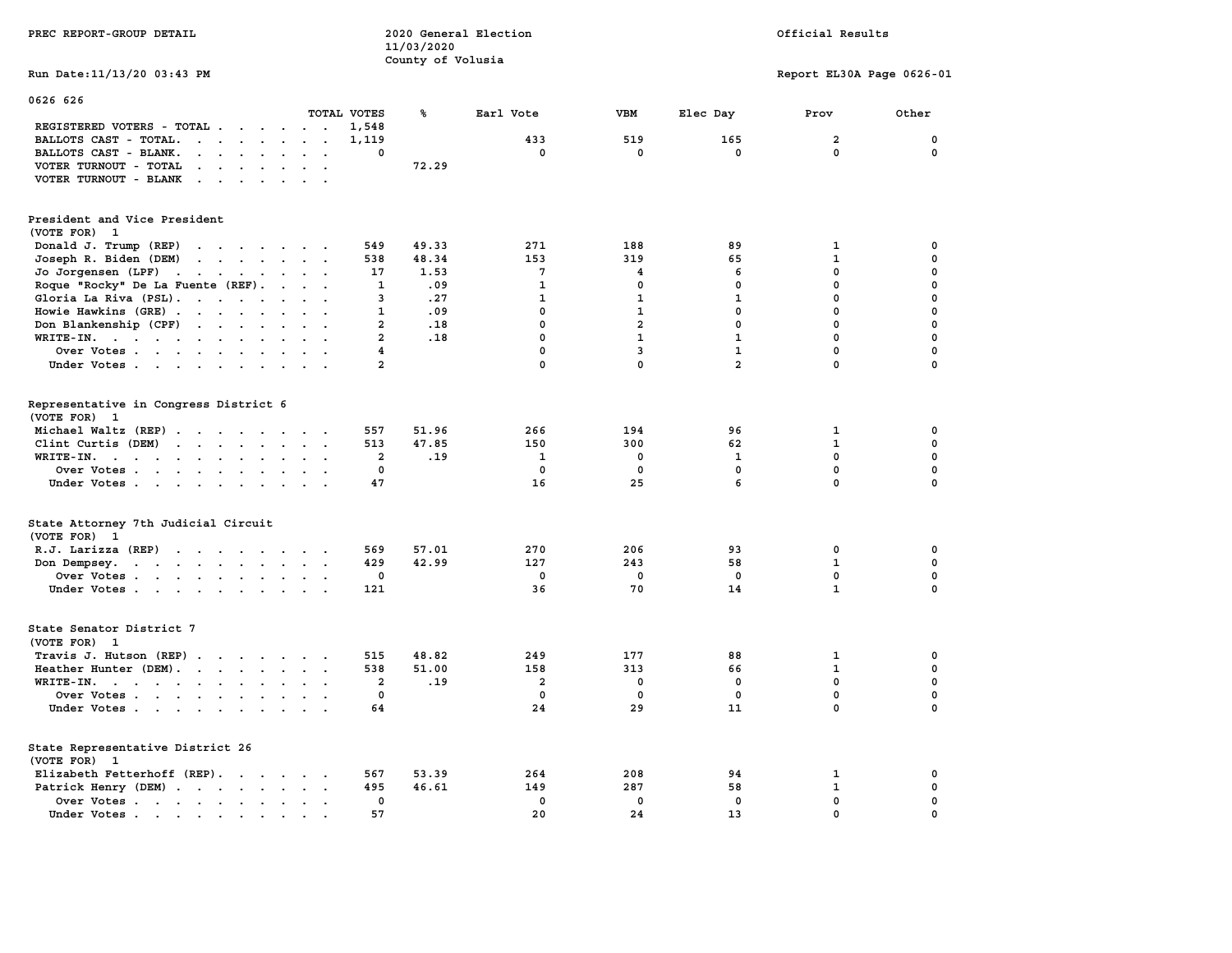| PREC REPORT-GROUP DETAIL                                                                                               |             | 2020 General Election<br>Official Results<br>11/03/2020 |             |             |              |                           |             |
|------------------------------------------------------------------------------------------------------------------------|-------------|---------------------------------------------------------|-------------|-------------|--------------|---------------------------|-------------|
|                                                                                                                        |             | County of Volusia                                       |             |             |              |                           |             |
| Run Date: 11/13/20 03:43 PM                                                                                            |             |                                                         |             |             |              | Report EL30A Page 0626-02 |             |
| 0626 626                                                                                                               |             |                                                         |             |             |              |                           |             |
|                                                                                                                        | TOTAL VOTES | ጜ                                                       | Earl Vote   | VBM         | Elec Day     | Prov                      | Other       |
| Supreme Court - Carlos G. Muniz<br>(VOTE FOR) 1                                                                        |             |                                                         |             |             |              |                           |             |
| Yes                                                                                                                    |             | 614<br>69.46                                            | 249         | 268         | 96           | 1                         | 0           |
| No.                                                                                                                    |             | 270<br>30.54                                            | 106         | 129         | 35           | $\mathbf 0$               | $\mathbf 0$ |
| Over Votes                                                                                                             |             | 2                                                       | 1           | $\mathbf 0$ | 1            | 0                         | 0           |
| Under Votes                                                                                                            |             | 233                                                     | 77          | 122         | 33           | $\mathbf{1}$              | $\Omega$    |
| 5th Dist Crt of Appeal - Evander<br>(VOTE FOR) 1                                                                       |             |                                                         |             |             |              |                           |             |
| Yes                                                                                                                    |             | 71.76<br>625                                            | 259         | 278         | 87           | 1                         | 0           |
| No.                                                                                                                    |             | 246<br>28.24                                            | 95          | 112         | 39           | $\mathbf 0$               | 0           |
| Over Votes                                                                                                             |             | 1                                                       | 0           | $\mathbf 0$ | $\mathbf{1}$ | $\mathbf 0$               | $\mathbf 0$ |
| Under Votes                                                                                                            |             | 247                                                     | 79          | 129         | 38           | $\mathbf{1}$              | 0           |
|                                                                                                                        |             |                                                         |             |             |              |                           |             |
| 5th Dist Crt of Appeal - Grosshans<br>(VOTE FOR) 1                                                                     |             |                                                         |             |             |              |                           |             |
| Yes                                                                                                                    |             | 598<br>69.05                                            | 247         | 264         | 87           | 0                         | 0           |
| No.                                                                                                                    |             | 268<br>30.95                                            | 105         | 124         | 39           | 0                         | 0           |
| Over Votes                                                                                                             | $\,$ .      | 2                                                       | 1           | $\mathbf 0$ | 1            | $\mathbf 0$               | 0           |
| Under Votes                                                                                                            |             | 251                                                     | 80          | 131         | 38           | $\overline{a}$            | 0           |
| 5th Dist Crt of Appeal - Harris<br>(VOTE FOR) 1                                                                        |             |                                                         |             |             |              |                           |             |
| Yes                                                                                                                    |             | 634<br>72.21                                            | 250         | 295         | 88           | 1                         | 0           |
| No.                                                                                                                    |             | 27.79<br>244                                            | 97          | 108         | 39           | $\mathbf 0$               | 0           |
| Over Votes                                                                                                             |             | 1                                                       | 0           | 0           | 1            | 0                         | 0           |
| Under Votes                                                                                                            |             | 240                                                     | 86          | 116         | 37           | $\mathbf{1}$              | $\Omega$    |
| 5th Dist Crt of Appeal - Orfinger<br>(VOTE FOR) 1                                                                      |             |                                                         |             |             |              |                           |             |
| Yes                                                                                                                    |             | 641<br>73.59                                            | 256         | 297         | 87           | 1                         | 0           |
| No.                                                                                                                    |             | 230<br>26.41                                            | 91          | 100         | 39           | $\mathbf 0$               | 0           |
| Over Votes                                                                                                             |             | 1                                                       | $\mathbf 0$ | $\mathbf 0$ | 1            | 0                         | 0           |
| Under Votes                                                                                                            |             | 247                                                     | 86          | 122         | 38           | $\mathbf{1}$              | 0           |
| 5th Dist Crt of Appeal - Sasso<br>(VOTE FOR) 1                                                                         |             |                                                         |             |             |              |                           |             |
| Yes<br>the contract of the contract of the contract of the contract of the contract of the contract of the contract of |             | 70.92<br>612                                            | 247         | 274         | 90           | 1                         | 0           |
| No.                                                                                                                    |             | 29.08<br>251                                            | 95          | 118         | 38           | 0                         | 0           |
| Over Votes                                                                                                             |             | 0                                                       | 0           | 0           | 0            | $\mathbf{0}$              | 0           |
| Under Votes                                                                                                            |             | 256                                                     | 91          | 127         | 37           | $\mathbf{1}$              | 0           |
| 5th Dist Crt of Appeal - Wallis<br>(VOTE FOR) 1                                                                        |             |                                                         |             |             |              |                           |             |
| $Yes \cdot \cdot \cdot \cdot \cdot \cdot \cdot$                                                                        |             | 610<br>71.10                                            | 249         | 271         | 89           | 1                         | 0           |
| No.<br>$\ddot{\phantom{a}}$<br>$\ddot{\phantom{a}}$                                                                    |             | 248<br>28.90                                            | 91          | 119         | 38           | 0                         | 0           |
| Over Votes                                                                                                             |             | 0                                                       | 0<br>93     | 0           | 0<br>38      | 0                         | 0           |
| Under Votes.                                                                                                           |             | 261                                                     |             | 129         |              |                           |             |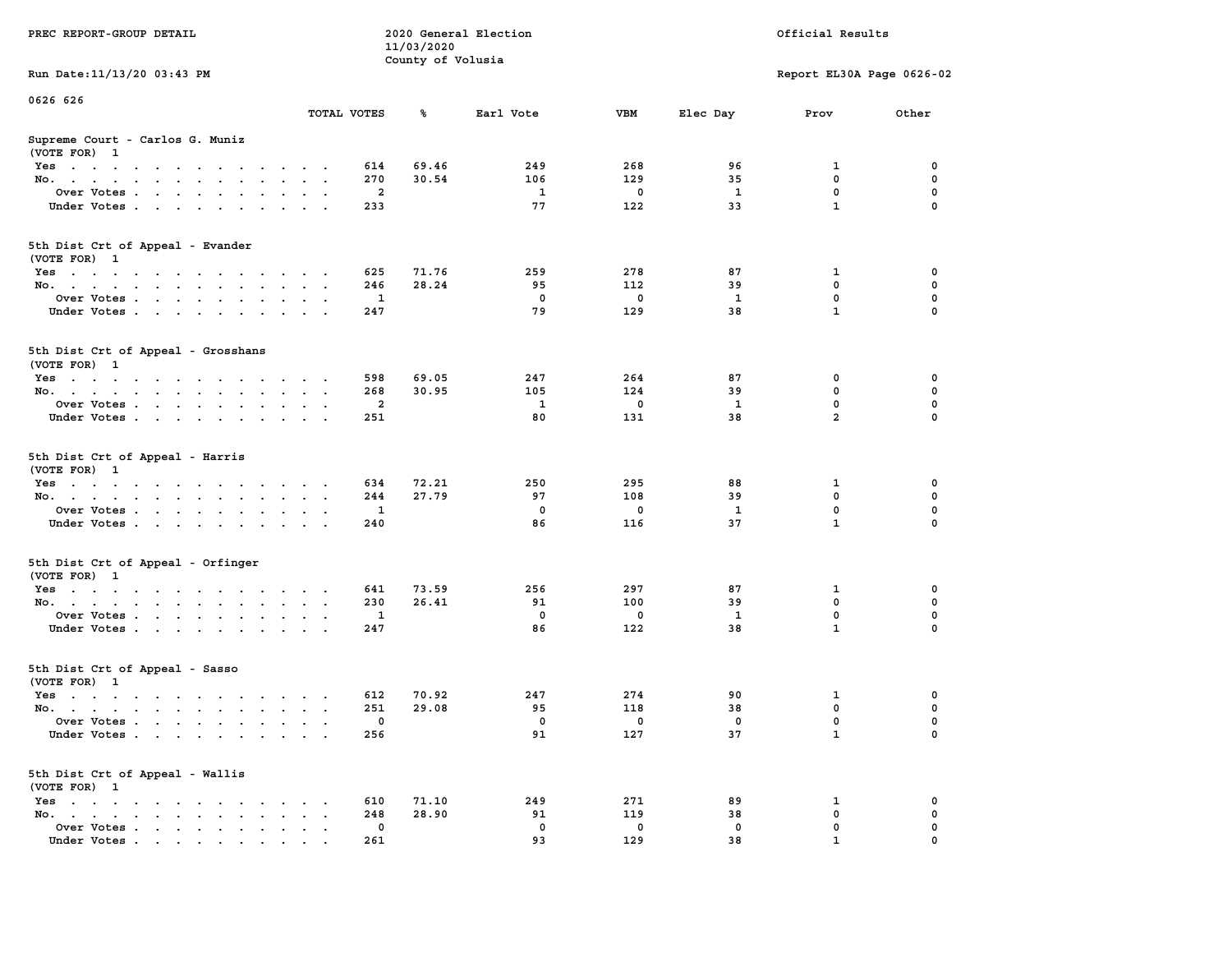|                                                                                                                                          |                                                                          |                         | 11/03/2020        |                |             |             |                           |             |
|------------------------------------------------------------------------------------------------------------------------------------------|--------------------------------------------------------------------------|-------------------------|-------------------|----------------|-------------|-------------|---------------------------|-------------|
| Run Date:11/13/20 03:43 PM                                                                                                               |                                                                          |                         | County of Volusia |                |             |             | Report EL30A Page 0626-03 |             |
| 0626 626                                                                                                                                 | TOTAL VOTES                                                              |                         | ℁                 | Earl Vote      | <b>VBM</b>  | Elec Day    | Prov                      | Other       |
|                                                                                                                                          |                                                                          |                         |                   |                |             |             |                           |             |
| Circuit Judge, 7th Judicial, Group 14<br>(VOTE FOR)<br>- 1                                                                               |                                                                          |                         |                   |                |             |             |                           |             |
| Joan Anthony<br>the contract of the contract of the contract of the contract of the contract of<br>$\ddot{\phantom{0}}$                  | $\cdot$                                                                  | 557                     | 62.44             | 206            | 272         | 79          | 0                         | 0           |
| Dan Hilbert<br>$\overline{\phantom{a}}$<br>$\sim$<br>$\mathbf{A}$ and $\mathbf{A}$<br>$\sim$<br>$\sim$                                   |                                                                          | 335                     | 37.56             | 147            | 140         | 48          | 0                         | $\pmb{0}$   |
| Over Votes                                                                                                                               | $\ddot{\phantom{a}}$                                                     | $\overline{\mathbf{2}}$ |                   | $\overline{a}$ | 0           | $\mathbf 0$ | $\mathbf 0$               | 0           |
| Under Votes<br>$\ddot{\phantom{0}}$                                                                                                      | $\ddot{\phantom{a}}$                                                     | 225                     |                   | 78             | 107         | 38          | $\overline{2}$            | 0           |
| County Council Chair<br>(VOTE FOR) 1                                                                                                     |                                                                          |                         |                   |                |             |             |                           |             |
| Jeff Brower.<br>$\mathbf{a}$ , and $\mathbf{a}$ , and $\mathbf{a}$ , and $\mathbf{a}$ , and $\mathbf{a}$ , and $\mathbf{a}$              |                                                                          | 502                     | 55.10             | 209            | 206         | 86          | 1                         | 0           |
| Deborah A. "Deb" Denys                                                                                                                   | $\sim$                                                                   | 409                     | 44.90             | 152            | 211         | 46          | 0                         | 0           |
| Over Votes<br>$\cdot$                                                                                                                    | $\cdot$<br>$\cdot$                                                       | $\overline{2}$          |                   | 1              | 1           | 0           | 0                         | $\mathbf 0$ |
| Under Votes                                                                                                                              | $\cdots$                                                                 | 206                     |                   | 71             | 101         | 33          | $\mathbf{1}$              | $\mathbf 0$ |
| County Council Member District 2<br>(VOTE FOR) 1                                                                                         |                                                                          |                         |                   |                |             |             |                           |             |
| Danny Fuqua.<br>$\mathbf{r}$ . The second contribution of the second contribution $\mathbf{r}$                                           | $\bullet$ .<br><br><br><br><br>                                          | 460                     | 50.49             | 187            | 198         | 75          | 0                         | 0           |
| Billie Wheeler.<br>$\bullet$                                                                                                             | $\cdot$<br>$\cdot$                                                       | 451                     | 49.51             | 178            | 218         | 55          | $\mathbf 0$               | $\mathbf 0$ |
| Over Votes<br>$\ddot{\phantom{0}}$<br>$\ddot{\phantom{a}}$                                                                               |                                                                          | $\mathbf{1}$            |                   | 1              | $\mathbf 0$ | $\mathbf 0$ | 0                         | 0           |
| Under Votes<br>$\cdot$                                                                                                                   | $\overline{a}$                                                           | 207                     |                   | 67             | 103         | 35          | $\overline{2}$            | $\mathbf 0$ |
| School Board Member District 2<br>(VOTE FOR)<br>- 1                                                                                      |                                                                          |                         |                   |                |             |             |                           |             |
| Anita Burnette.<br>$\mathcal{A}$ . The contribution of the contribution of $\mathcal{A}$                                                 | $\cdot$ $\cdot$                                                          | 514                     | 59.98             | 196            | 229         | 89          | 0                         | 0           |
| Ida Duncan Wright.<br>$\sim$                                                                                                             | $\ddot{\phantom{a}}$<br>$\ddot{\phantom{a}}$<br>$\overline{\phantom{a}}$ | 343                     | 40.02             | 139            | 168         | 36          | $\mathbf 0$               | $\mathbf 0$ |
| Over Votes                                                                                                                               |                                                                          | $\mathbf 0$             |                   | 0              | 0           | $\mathbf 0$ | 0                         | $\mathbf 0$ |
| Under Votes<br>$\ddot{\phantom{a}}$                                                                                                      |                                                                          | 262                     |                   | 98             | 122         | 40          | $\overline{a}$            | 0           |
| Soil & Water Conservation Seat 2<br>(VOTE FOR) 1                                                                                         |                                                                          |                         |                   |                |             |             |                           |             |
| John Nelson.<br>the contract of the contract of the con-                                                                                 |                                                                          | 559                     | 66.63             | 225            | 258         | 76          | 0                         | 0           |
| Wesley Wayne Wilson Jr                                                                                                                   | $\bullet$<br>$\blacksquare$ .                                            | 280                     | 33.37             | 104            | 130         | 46          | $\mathbf 0$               | 0           |
| Over Votes                                                                                                                               | $\bullet$<br>$\ddot{\phantom{a}}$                                        | 0                       |                   | 0              | 0           | $^{\circ}$  | $\mathbf 0$               | $\mathbf 0$ |
| Under Votes                                                                                                                              | $\sim$                                                                   | 280                     |                   | 104            | 131         | 43          | $\overline{2}$            | 0           |
| Soil & Water Conservation Seat 4<br>(VOTE FOR)<br>$\overline{\mathbf{1}}$                                                                |                                                                          |                         |                   |                |             |             |                           |             |
| Wendy Anderson.                                                                                                                          | $\sim$ $\sim$<br>$\sim$                                                  | 517                     | 60.33             | 179            | 259         | 79          | 0                         | 0           |
| Barbara Deering                                                                                                                          | $\sim$<br>$\cdot$ .                                                      | 340                     | 39.67             | 159            | 133         | 48          | 0                         | $\mathbf 0$ |
| Over Votes<br>$\ddot{\phantom{a}}$                                                                                                       | $\cdot$<br>$\ddot{\phantom{a}}$<br>$\ddot{\phantom{a}}$                  | 0                       |                   | 0              | 0           | 0           | $\mathbf 0$               | 0           |
| Under Votes                                                                                                                              |                                                                          | 262                     |                   | 95             | 127         | 38          | $\overline{2}$            | 0           |
| Amendment 1 - Citzenship Requirement<br>(VOTE FOR) 1                                                                                     |                                                                          |                         |                   |                |             |             |                           |             |
| Yes<br>$\sim$<br>$\bullet$<br>$\bullet$ .<br><br><br><br><br><br><br><br><br><br><br><br><br><br><br><br>$\ddot{\phantom{a}}$<br>$\cdot$ |                                                                          | 842                     | 81.20             | 335            | 376         | 131         | 0                         | 0           |
| No.<br>$\ddot{\phantom{a}}$<br>$\bullet$ . In the case of the case of the $\bullet$<br>$\mathbf{r} = \mathbf{r} \cdot \mathbf{r}$        |                                                                          | 195                     | 18.80             | 66             | 107         | 22          | 0                         | $\mathbf 0$ |
| Over Votes<br>$\bullet$                                                                                                                  | $\cdot$<br>$\ddot{\phantom{a}}$                                          | 0                       |                   | 0              | 0           | $\mathbf 0$ | $\mathbf{0}$              | $\mathbf 0$ |
| Under Votes                                                                                                                              |                                                                          | 82                      |                   | 32             | 36          | 12          | $\overline{a}$            | $\mathbf 0$ |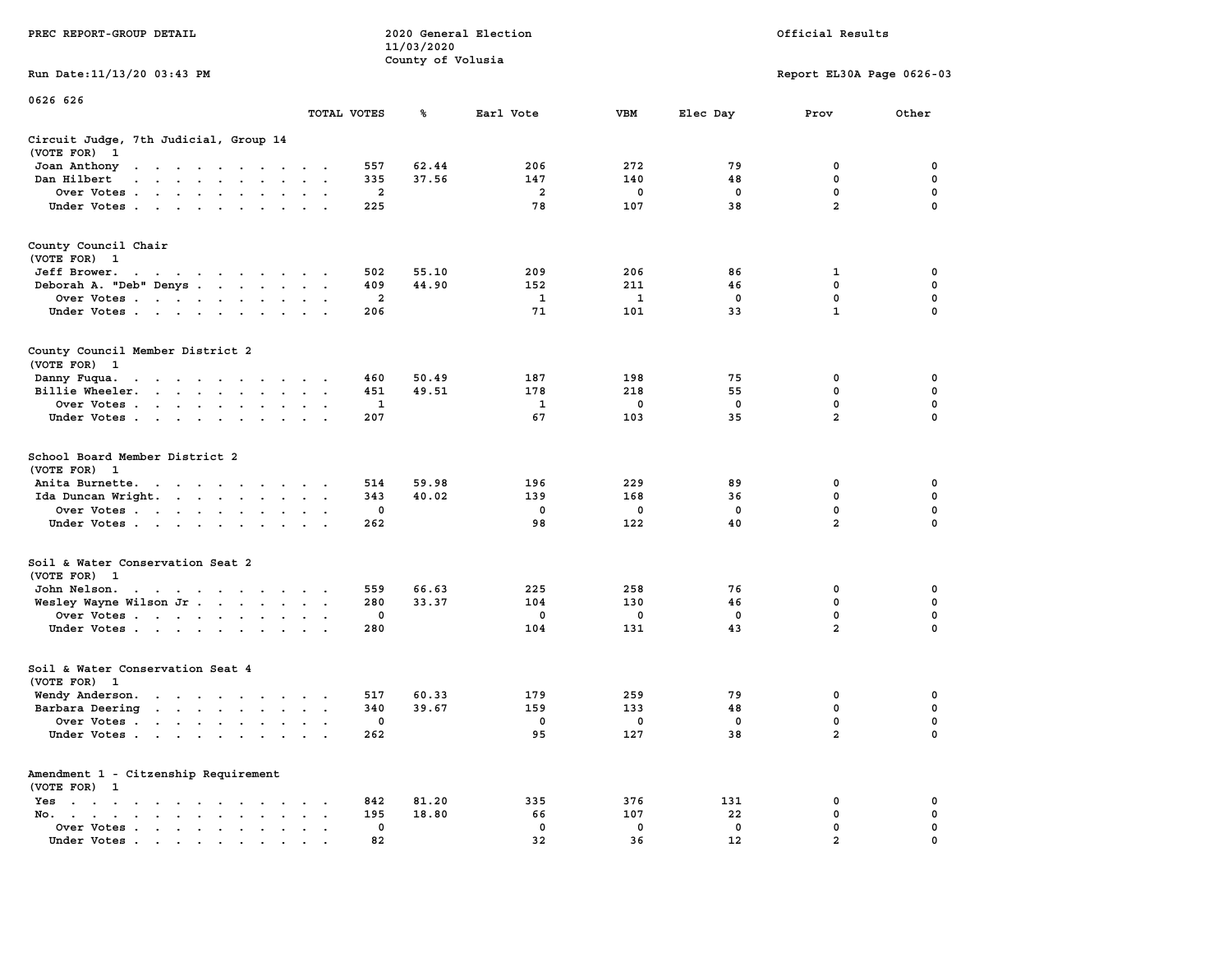| PREC REPORT-GROUP DETAIL                                                                                                           |                                       | 11/03/2020                               | 2020 General Election |                       |                      | Official Results                                  |                         |
|------------------------------------------------------------------------------------------------------------------------------------|---------------------------------------|------------------------------------------|-----------------------|-----------------------|----------------------|---------------------------------------------------|-------------------------|
|                                                                                                                                    |                                       | County of Volusia                        |                       |                       |                      |                                                   |                         |
| Run Date: 11/13/20 03:43 PM                                                                                                        |                                       |                                          |                       |                       |                      | Report EL30A Page 0626-04                         |                         |
| 0626 626                                                                                                                           |                                       |                                          |                       |                       |                      |                                                   |                         |
|                                                                                                                                    | TOTAL VOTES                           | ጜ                                        | Earl Vote             | VBM                   | Elec Day             | Prov                                              | Other                   |
| Amendment 2 - Minimum Wage<br>(VOTE FOR) 1                                                                                         |                                       |                                          |                       |                       |                      |                                                   |                         |
| Yes                                                                                                                                |                                       | 66.25<br>691                             | 213                   | 378                   | 100                  | 0                                                 | 0                       |
| No.                                                                                                                                |                                       | 33.75<br>352                             | 187                   | 110                   | 55                   | $\mathbf 0$                                       | $\mathbf 0$             |
| Over Votes                                                                                                                         |                                       | 0                                        | 0                     | 0                     | 0                    | $\mathbf 0$                                       | 0                       |
| Under Votes                                                                                                                        |                                       | 76                                       | 33                    | 31                    | 10                   | $\overline{a}$                                    | $\mathbf 0$             |
| Amendment 3 - Primary Elections                                                                                                    |                                       |                                          |                       |                       |                      |                                                   |                         |
| (VOTE FOR) 1                                                                                                                       |                                       | 59.50                                    | 203                   | 293                   | 104                  |                                                   | 0                       |
| Yes<br>No.                                                                                                                         |                                       | 601<br>409<br>40.50                      | 192                   | 173                   | 44                   | 1<br>0                                            | 0                       |
| Over Votes                                                                                                                         |                                       | 1                                        | <sup>1</sup>          | 0                     | 0                    | $\mathbf 0$                                       | $\mathbf 0$             |
| Under Votes                                                                                                                        |                                       | 108                                      | 37                    | 53                    | 17                   | $\mathbf{1}$                                      | $\Omega$                |
|                                                                                                                                    |                                       |                                          |                       |                       |                      |                                                   |                         |
| Amendment 4 - Apprl Const. Amendment<br>(VOTE FOR) 1                                                                               |                                       |                                          |                       |                       |                      |                                                   |                         |
| Yes                                                                                                                                |                                       | 52.79<br>520                             | 222                   | 223                   | 74                   | 1                                                 | 0                       |
| No.                                                                                                                                |                                       | 465<br>47.21                             | 160                   | 235                   | 70                   | 0                                                 | 0                       |
| Over Votes                                                                                                                         |                                       | 0                                        | 0                     | 0                     | 0                    | $\mathbf 0$                                       | $\mathbf 0$             |
| Under Votes                                                                                                                        |                                       | 134                                      | 51                    | 61                    | 21                   | $\mathbf{1}$                                      | $\mathbf 0$             |
| (VOTE FOR) 1<br>Yes<br>No.<br>Over Votes<br>Under Votes                                                                            |                                       | 73.44<br>719<br>26.56<br>260<br>0<br>140 | 284<br>95<br>0<br>54  | 329<br>125<br>0<br>65 | 106<br>40<br>0<br>19 | 0<br>$\mathbf 0$<br>$\mathbf 0$<br>$\overline{a}$ | 0<br>0<br>0<br>$\Omega$ |
| Amendment 6 - Ad Valorem Tax Discount                                                                                              |                                       |                                          |                       |                       |                      |                                                   |                         |
| (VOTE FOR) 1                                                                                                                       |                                       |                                          |                       |                       |                      |                                                   |                         |
| Yes                                                                                                                                |                                       | 84.67<br>856                             | 327                   | 399                   | 129                  | 1                                                 | 0                       |
| No.                                                                                                                                |                                       | 15.33<br>155                             | 63                    | 72                    | 20                   | 0                                                 | 0                       |
| Over Votes                                                                                                                         |                                       | 0                                        | 0                     | 0                     | 0                    | $\mathbf 0$                                       | 0                       |
| Under Votes                                                                                                                        |                                       | 108                                      | 43                    | 48                    | 16                   | $\mathbf{1}$                                      | $\Omega$                |
| Volusia ECHO<br>(VOTE FOR) 1                                                                                                       |                                       |                                          |                       |                       |                      |                                                   |                         |
| Yes (For Bonds)<br>the contract of the contract of the contract of the contract of the contract of the contract of the contract of |                                       | 77.12<br>782                             | 267                   | 399                   | 115                  | 1                                                 | 0                       |
| No (Against Bonds)                                                                                                                 |                                       | 22.88<br>232                             | 122                   | 75                    | 35                   | 0                                                 | 0                       |
| Over Votes                                                                                                                         |                                       | 0                                        | 0                     | 0                     | 0                    | $\Omega$                                          | $\mathbf 0$             |
| Under Votes.                                                                                                                       |                                       | 105                                      | 44                    | 45                    | 15                   | $\mathbf{1}$                                      | 0                       |
| Volusia Forever<br>(VOTE FOR) 1                                                                                                    |                                       |                                          |                       |                       |                      |                                                   |                         |
| Yes (For Bonds)<br>$\mathbf{r}$ , $\mathbf{r}$ , $\mathbf{r}$ , $\mathbf{r}$ , $\mathbf{r}$                                        |                                       | 819<br>80.45                             | 277                   | 419                   | 122                  | 1                                                 | 0                       |
| No (Against Bonds)                                                                                                                 | $\ddot{\phantom{a}}$<br>$\sim$ $\sim$ | 199<br>19.55                             | 115                   | 55                    | 29                   | $\mathbf 0$                                       | $\mathbf 0$             |
| Over Votes                                                                                                                         |                                       | 0                                        | 0                     | 0                     | 0                    | $\mathbf 0$                                       | 0                       |
| Under Votes                                                                                                                        |                                       | 101                                      | 41                    | 45                    | 14                   | 1                                                 | $\Omega$                |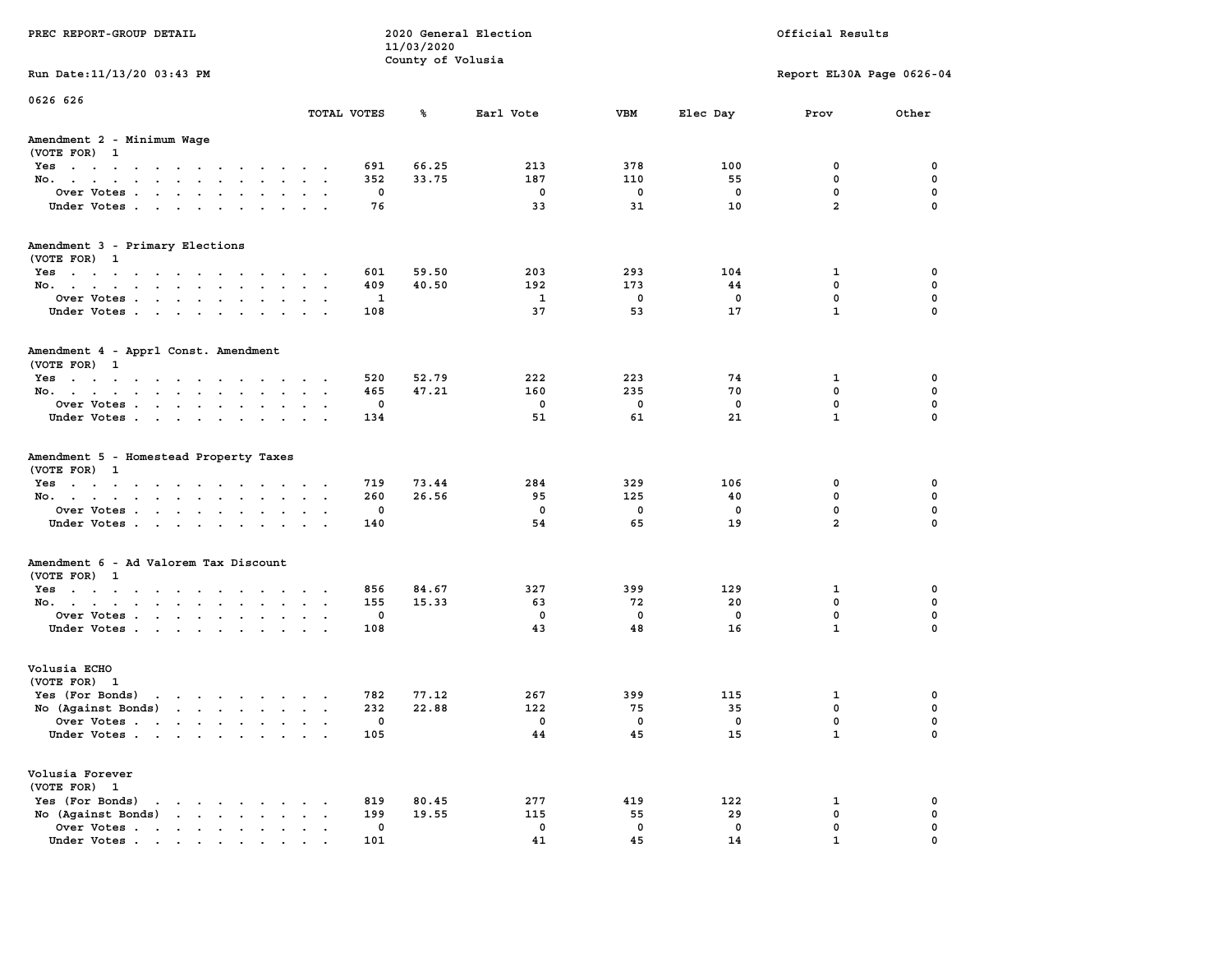| PREC REPORT-GROUP DETAIL                                                                                                                                     |                                   | 11/03/2020<br>County of Volusia | 2020 General Election   |                         |                | Official Results          |             |
|--------------------------------------------------------------------------------------------------------------------------------------------------------------|-----------------------------------|---------------------------------|-------------------------|-------------------------|----------------|---------------------------|-------------|
| Run Date: 11/13/20 03:43 PM                                                                                                                                  |                                   |                                 |                         |                         |                | Report EL30A Page 0628-01 |             |
| 0628 628                                                                                                                                                     | TOTAL VOTES                       | ℁                               | Earl Vote               | VBM                     | Elec Day       | Prov                      | Other       |
| REGISTERED VOTERS - TOTAL                                                                                                                                    | 4,010                             |                                 |                         |                         |                |                           |             |
| BALLOTS CAST - TOTAL.<br>$\cdots$                                                                                                                            | 2,554<br>$\overline{\phantom{a}}$ |                                 | 1,060                   | 961                     | 528            | 5                         | $\mathbf 0$ |
| BALLOTS CAST - BLANK.<br>$\begin{array}{cccccccccccccc} \bullet & \bullet & \bullet & \bullet & \bullet & \bullet & \bullet & \bullet & \bullet \end{array}$ | 0<br>$\ddotsc$                    |                                 | $\mathbf 0$             | 0                       | $\mathbf 0$    | $\mathbf 0$               | $\mathbf 0$ |
| VOTER TURNOUT - TOTAL<br>$\mathcal{A}^{\mathcal{A}}$ , and $\mathcal{A}^{\mathcal{A}}$ , and $\mathcal{A}^{\mathcal{A}}$<br>$\sim$<br>$\ddot{\phantom{a}}$   |                                   | 63.69                           |                         |                         |                |                           |             |
| VOTER TURNOUT - BLANK                                                                                                                                        |                                   |                                 |                         |                         |                |                           |             |
| President and Vice President                                                                                                                                 |                                   |                                 |                         |                         |                |                           |             |
| (VOTE FOR) 1                                                                                                                                                 |                                   |                                 |                         |                         |                |                           |             |
| Donald J. Trump (REP)                                                                                                                                        | 542                               | 21.30                           | 208                     | 203                     | 130            | $\mathbf{1}$              | $\mathbf 0$ |
| Joseph R. Biden (DEM)                                                                                                                                        | 1,959                             | 76.97                           | 835                     | 740                     | 380            | $\overline{\mathbf{4}}$   | $\mathbf 0$ |
| Jo Jorgensen (LPF)                                                                                                                                           | 20                                | .79                             | 6                       | 5                       | 9              | $\mathbf 0$               | $\mathbf 0$ |
| Roque "Rocky" De La Fuente (REF).                                                                                                                            | $\overline{3}$                    | .12                             | $\mathbf{1}$            | $\mathbf{1}$            | $\mathbf{1}$   | $\mathbf 0$               | $\mathbf 0$ |
| Gloria La Riva (PSL).                                                                                                                                        | 4                                 | .16                             | $\overline{a}$          | $\overline{\mathbf{2}}$ | $\mathbf 0$    | 0                         | $\mathbf 0$ |
| Howie Hawkins (GRE)                                                                                                                                          | 7<br>$\cdot$ $\cdot$              | .28                             | $\overline{\mathbf{4}}$ | $\mathbf{0}$            | 3              | $\mathbf 0$               | 0           |
| Don Blankenship (CPF)                                                                                                                                        | $\overline{a}$                    | .08                             | $\mathbf{1}$            | $\Omega$                | $\mathbf{1}$   | $\mathbf 0$               | $\mathbf 0$ |
| WRITE-IN.                                                                                                                                                    | 8                                 | .31                             | $\overline{a}$          | $\overline{3}$          | $\overline{3}$ | $\mathbf 0$               | $\mathbf 0$ |
| Over Votes                                                                                                                                                   | 7                                 |                                 | $\mathbf 0$             | 6                       | $\mathbf{1}$   | 0                         | $\mathbf 0$ |
| Under Votes                                                                                                                                                  | $\overline{a}$                    |                                 | $\mathbf{1}$            | $\mathbf{1}$            | $\mathbf{0}$   | $\mathbf{0}$              | $\mathbf 0$ |
|                                                                                                                                                              |                                   |                                 |                         |                         |                |                           |             |
| Representative in Congress District 6<br>(VOTE FOR) 1                                                                                                        |                                   |                                 |                         |                         |                |                           |             |
| Michael Waltz (REP)                                                                                                                                          | 562                               | 22.71                           | 215                     | 213                     | 133            | 1                         | 0           |
| Clint Curtis (DEM)                                                                                                                                           | 1,912                             | 77.25                           | 818                     | 713                     | 377            | 4                         | 0           |
| WRITE-IN.<br>$\mathbf{r}$ , $\mathbf{r}$ , $\mathbf{r}$ , $\mathbf{r}$ , $\mathbf{r}$<br>$\sim$<br>$\sim$                                                    | 1                                 | .04                             | $\mathbf 0$             | 1                       | 0              | $\mathbf 0$               | $\mathbf 0$ |
| Over Votes<br>$\cdot$                                                                                                                                        | 0                                 |                                 | $\mathbf 0$             | $\mathbf 0$             | 0              | 0                         | 0           |
| Under Votes                                                                                                                                                  | 79                                |                                 | 27                      | 34                      | 18             | $\mathbf 0$               | $\mathbf 0$ |
|                                                                                                                                                              |                                   |                                 |                         |                         |                |                           |             |
| State Attorney 7th Judicial Circuit<br>(VOTE FOR) 1                                                                                                          |                                   |                                 |                         |                         |                |                           |             |
| R.J. Larizza (REP)                                                                                                                                           | 806                               | 36.90                           | 320                     | 293                     | 191            | $\mathbf{2}$              | 0           |
| Don Dempsey.<br>the contract of the contract of the contract of the contract of the contract of the contract of the contract of                              | 1,378                             | 63.10                           | 610                     | 528                     | 237            | 3                         | 0           |
| Over Votes                                                                                                                                                   | 0                                 |                                 | $\mathbf 0$             | 0                       | 0              | 0                         | $\mathbf 0$ |
| Under Votes                                                                                                                                                  | 370                               |                                 | 130                     | 140                     | 100            | $\mathbf 0$               | $\mathbf 0$ |
| State Senator District 7<br>(VOTE FOR) 1                                                                                                                     |                                   |                                 |                         |                         |                |                           |             |
| Travis J. Hutson (REP)                                                                                                                                       | 512<br>$\overline{\phantom{a}}$   | 21.00                           | 200                     | 199                     | 112            | $\mathbf{1}$              | $\mathbf 0$ |
| Heather Hunter (DEM).                                                                                                                                        | 1,921                             | 78.79                           | 817                     | 721                     | 379            | 4                         | $\mathbf 0$ |
| WRITE-IN.                                                                                                                                                    | 5                                 | .21                             | 1                       | 3                       | $\mathbf{1}$   | 0                         | $\mathbf 0$ |
| Over Votes                                                                                                                                                   | 1<br>$\ddot{\phantom{a}}$         |                                 | $\mathbf{0}$            | $\mathbf{0}$            | 1              | $\mathbf 0$               | $\mathbf 0$ |
| Under Votes                                                                                                                                                  | 115                               |                                 | 42                      | 38                      | 35             | $\mathbf 0$               | $\mathbf 0$ |
| State Representative District 26<br>(VOTE FOR) 1                                                                                                             |                                   |                                 |                         |                         |                |                           |             |
| Elizabeth Fetterhoff (REP).                                                                                                                                  | 594                               | 24.21                           | 232                     | 233                     | 127            | $\overline{\mathbf{2}}$   | 0           |
| Patrick Henry (DEM)                                                                                                                                          | 1,860                             | 75.79                           | 795                     | 686                     | 376            | 3                         | $\mathbf 0$ |
| Over Votes                                                                                                                                                   | 0                                 |                                 | $\mathbf 0$             | $\mathbf 0$             | $\mathbf 0$    | $\mathbf 0$               | $\mathbf 0$ |
| Under Votes                                                                                                                                                  | 100<br>$\sim 10^{-1}$<br>$\sim$   |                                 | 33                      | 42                      | 25             | $\mathbf 0$               | $\mathbf 0$ |
|                                                                                                                                                              |                                   |                                 |                         |                         |                |                           |             |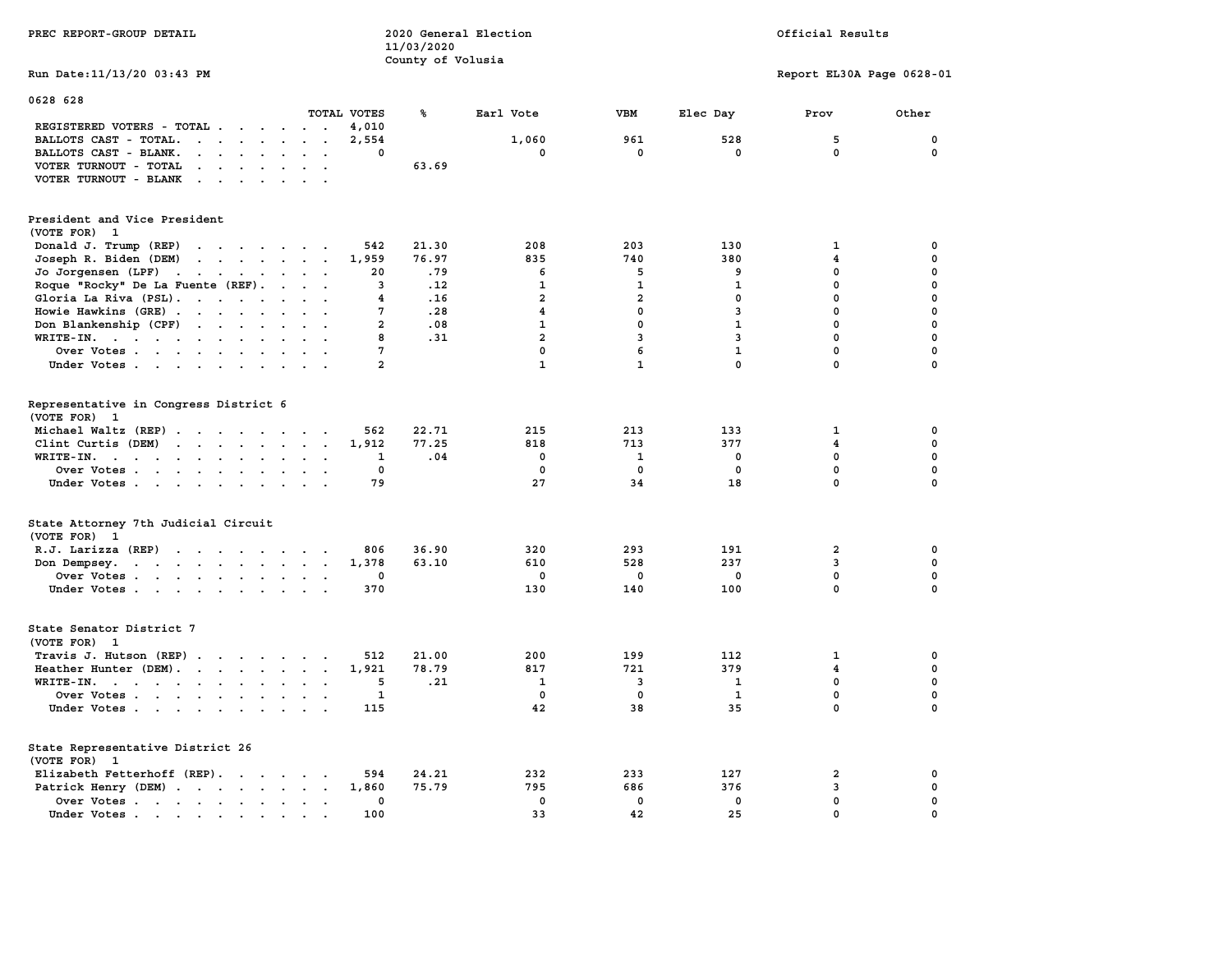|                                                                                                         |                                                                | 11/03/2020        |              |             |              |                           |             |
|---------------------------------------------------------------------------------------------------------|----------------------------------------------------------------|-------------------|--------------|-------------|--------------|---------------------------|-------------|
|                                                                                                         |                                                                | County of Volusia |              |             |              |                           |             |
| Run Date: 11/13/20 03:43 PM                                                                             |                                                                |                   |              |             |              | Report EL30A Page 0628-02 |             |
| 0628 628                                                                                                |                                                                |                   |              |             |              |                           |             |
|                                                                                                         | TOTAL VOTES                                                    | ℁                 | Earl Vote    | <b>VBM</b>  | Elec Day     | Prov                      | Other       |
| Supreme Court - Carlos G. Muniz                                                                         |                                                                |                   |              |             |              |                           |             |
| (VOTE FOR) 1                                                                                            |                                                                |                   |              |             |              |                           |             |
| Yes                                                                                                     | 1,256                                                          | 59.02             | 560          | 443         | 251          | 2                         | 0           |
| No.<br>$\mathbf{L} = \mathbf{L}$<br>$\mathbf{r}$                                                        | 872<br>$\overline{\phantom{a}}$                                | 40.98             | 343          | 352         | 174          | 3                         | 0           |
| Over Votes                                                                                              | 0                                                              |                   | $\mathbf 0$  | $\mathbf 0$ | $\mathbf 0$  | $\mathbf 0$               | $\mathbf 0$ |
| Under Votes<br>$\ddot{\phantom{0}}$                                                                     | 426<br>$\sim$                                                  |                   | 157          | 166         | 103          | $\mathbf 0$               | $\Omega$    |
| 5th Dist Crt of Appeal - Evander                                                                        |                                                                |                   |              |             |              |                           |             |
| (VOTE FOR) 1                                                                                            |                                                                |                   |              |             |              |                           |             |
| Yes                                                                                                     | 1,392                                                          | 65.38             | 573          | 558         | 259          | $\overline{\mathbf{2}}$   | $\mathbf 0$ |
| No.                                                                                                     | 737                                                            | 34.62             | 337          | 237         | 160          | 3                         | $\mathbf 0$ |
|                                                                                                         | $\mathbf 0$                                                    |                   | $^{\circ}$   | $\mathbf 0$ | $\mathbf{0}$ | $\mathbf{0}$              | $\mathbf 0$ |
| Over Votes                                                                                              | 425                                                            |                   |              | 166         | 109          | $\mathbf 0$               | $\Omega$    |
| Under Votes                                                                                             |                                                                |                   | 150          |             |              |                           |             |
| 5th Dist Crt of Appeal - Grosshans<br>(VOTE FOR) 1                                                      |                                                                |                   |              |             |              |                           |             |
| Yes                                                                                                     | 1,261                                                          | 59.48             | 538          | 480         | 241          | $\overline{\mathbf{2}}$   | 0           |
| No.                                                                                                     | 859                                                            | 40.52             | 370          | 312         | 174          | 3                         | $\mathbf 0$ |
| Over Votes<br>$\ddot{\phantom{a}}$                                                                      | $\mathbf{1}$<br>$\cdot$                                        |                   | 1            | 0           | $\mathbf 0$  | $\mathbf 0$               | $\mathbf 0$ |
| Under Votes                                                                                             | 433                                                            |                   | 151          | 169         | 113          | $\Omega$                  | $\Omega$    |
|                                                                                                         |                                                                |                   |              |             |              |                           |             |
| 5th Dist Crt of Appeal - Harris<br>(VOTE FOR) 1                                                         |                                                                |                   |              |             |              |                           |             |
| Yes                                                                                                     | 1,385                                                          | 65.27             | 595          | 517         | 270          | 3                         | 0           |
| No.<br>$\sim$                                                                                           | 737<br>$\sim$<br>$\sim$ $\sim$                                 | 34.73             | 305          | 280         | 150          | $\overline{a}$            | 0           |
| Over Votes                                                                                              | $\overline{2}$                                                 |                   | $\mathbf{1}$ | 0           | 1            | $\mathbf 0$               | $\mathbf 0$ |
| Under Votes                                                                                             | 430<br>$\sim$ $\sim$ $\sim$ $\sim$                             |                   | 159          | 164         | 107          | $\mathbf 0$               | $\mathbf 0$ |
| 5th Dist Crt of Appeal - Orfinger<br>(VOTE FOR) 1                                                       |                                                                |                   |              |             |              |                           |             |
| Yes                                                                                                     | 1,348                                                          | 64.07             | 541          | 569         | 234          | 4                         | $\mathbf 0$ |
| No.<br>$\ddot{\phantom{a}}$                                                                             | 756<br>$\ddot{\phantom{a}}$<br>$\cdot$<br>$\ddot{\phantom{a}}$ | 35.93             | 346          | 233         | 176          | $\mathbf{1}$              | $\mathbf 0$ |
| Over Votes                                                                                              | $\mathbf 0$<br>$\sim$                                          |                   | $\mathbf 0$  | $\mathbf 0$ | $\Omega$     | $\mathbf 0$               | $\mathbf 0$ |
| Under Votes                                                                                             | 450<br>$\sim$<br>$\cdot$                                       |                   | 173          | 159         | 118          | $\mathbf 0$               | $\Omega$    |
| $\sim$                                                                                                  |                                                                |                   |              |             |              |                           |             |
| 5th Dist Crt of Appeal - Sasso<br>(VOTE FOR) 1                                                          |                                                                |                   |              |             |              |                           |             |
| Yes                                                                                                     | 1,298                                                          | 62.08             | 549          | 497         | 250          | $\overline{\mathbf{2}}$   | 0           |
| No.                                                                                                     | 793                                                            | 37.92             | 334          | 292         | 164          | 3                         | 0           |
| Over Votes<br>$\ddot{\phantom{a}}$                                                                      | 0<br>$\ddot{\phantom{a}}$<br>$\ddot{\phantom{a}}$<br>$\cdot$   |                   | 0            | 0           | 0            | 0                         | $\mathbf 0$ |
| Under Votes                                                                                             | 463                                                            |                   | 177          | 172         | 114          | $\mathbf 0$               | 0           |
| 5th Dist Crt of Appeal - Wallis<br>(VOTE FOR) 1                                                         |                                                                |                   |              |             |              |                           |             |
| $Yes \t . \t .$<br>the contract of the contract of the contract of                                      | 1,295                                                          | 61.93             | 535          | 514         | 243          | 3                         | 0           |
| No.<br>the contract of the contract of the con-<br>$\ddot{\phantom{a}}$                                 | 796<br>$\sim$ $-$<br>$\cdot$ $\cdot$                           | 38.07             | 350          | 276         | 168          | $\mathbf{2}$              | $\mathbf 0$ |
| Over Votes<br>$\sim$<br>$\ddot{\phantom{a}}$                                                            | 1<br>$\blacksquare$<br>$\bullet$<br>$\blacksquare$             |                   | 0            | 0           | 1            | $\mathbf 0$               | 0           |
| Under Votes<br>$\mathbf{r}$ , and $\mathbf{r}$ , and $\mathbf{r}$ , and $\mathbf{r}$ , and $\mathbf{r}$ | 462                                                            |                   | 175          | 171         | 116          | $\mathbf 0$               | $\mathbf 0$ |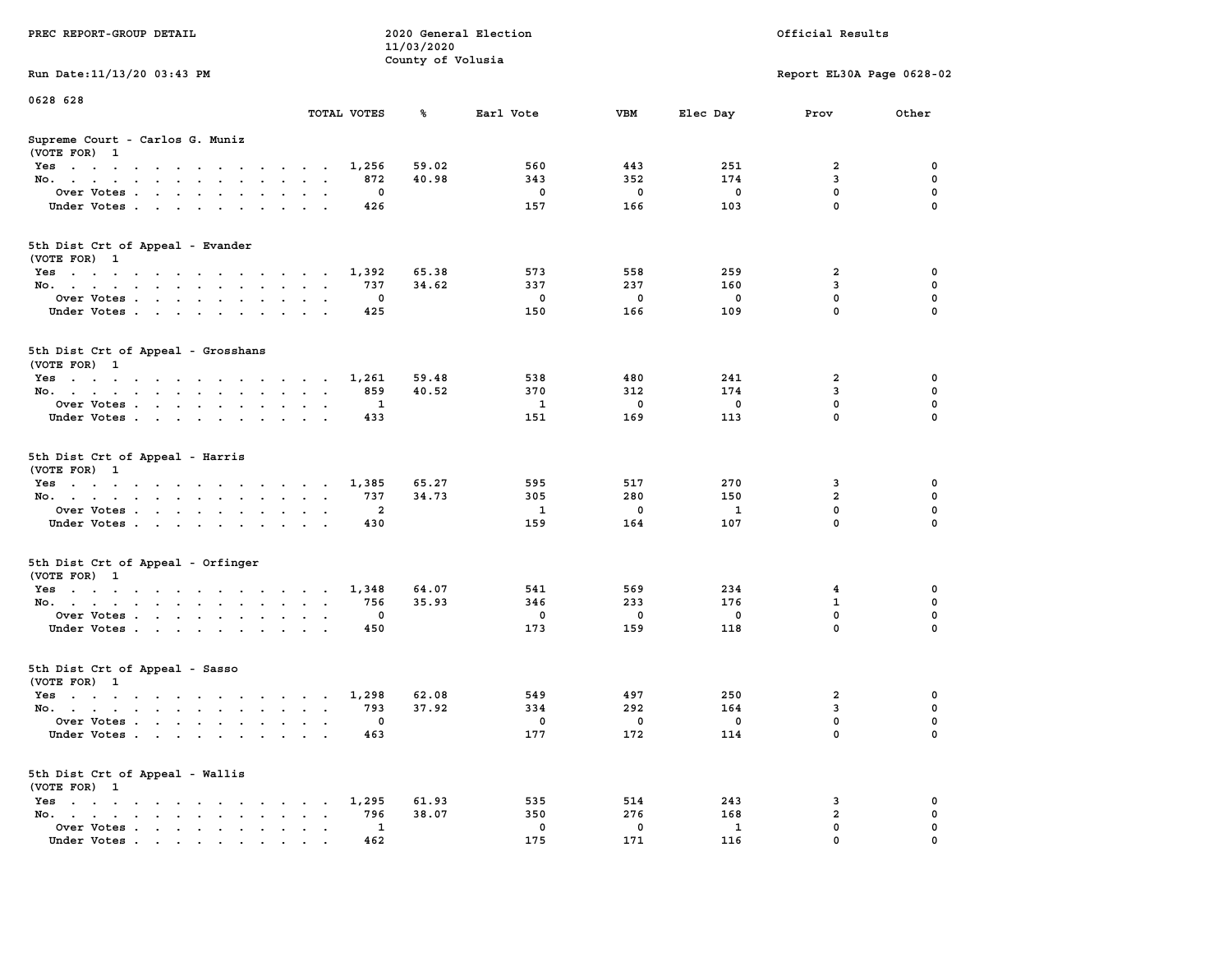| PREC REPORT-GROUP DETAIL                                                                                                        |       |                                 | 2020 General Election |     |             | Official Results          |               |
|---------------------------------------------------------------------------------------------------------------------------------|-------|---------------------------------|-----------------------|-----|-------------|---------------------------|---------------|
|                                                                                                                                 |       | 11/03/2020<br>County of Volusia |                       |     |             |                           |               |
| Run Date: 11/13/20 03:43 PM                                                                                                     |       |                                 |                       |     |             | Report EL30A Page 0628-03 |               |
| 0628 628                                                                                                                        |       |                                 |                       |     |             |                           |               |
| TOTAL VOTES                                                                                                                     |       | ጜ                               | Earl Vote             | VBM | Elec Day    | Prov                      | Other         |
| Circuit Judge, 7th Judicial, Group 14<br>(VOTE FOR) 1                                                                           |       |                                 |                       |     |             |                           |               |
| Joan Anthony                                                                                                                    | 1,786 | 79.77                           | 762                   | 680 | 341         | 3                         | 0             |
| Dan Hilbert<br>and a series of the contract of the                                                                              | 453   | 20.23                           | 186                   | 169 | 96          | $\overline{a}$            | 0             |
| Over Votes                                                                                                                      | 3     |                                 | 1                     | 0   | 2           | 0                         | 0             |
| Under Votes                                                                                                                     | 312   |                                 | 111                   | 112 | 89          | $\mathbf 0$               | $\Omega$      |
| County Council Chair<br>(VOTE FOR) 1                                                                                            |       |                                 |                       |     |             |                           |               |
| Jeff Brower.<br>the contract of the contract of the contract of the contract of the contract of the contract of the contract of | 892   | 41.94                           | 361                   | 370 | 160         | 1                         | 0             |
| Deborah A. "Deb" Denys                                                                                                          | 1,235 | 58.06                           | 536                   | 449 | 247         | 3                         | 0             |
| Over Votes                                                                                                                      | 0     |                                 | 0                     | 0   | $\mathbf 0$ | $\mathbf 0$               | $\mathbf 0$   |
| Under Votes                                                                                                                     | 427   |                                 | 163                   | 142 | 121         | $\mathbf{1}$              | 0             |
| County Council Member District 2<br>(VOTE FOR) 1                                                                                |       |                                 |                       |     |             |                           |               |
| Danny Fuqua.                                                                                                                    | 1,459 | 70.65                           | 674                   | 507 | 276         | 2                         | 0             |
| Billie Wheeler.                                                                                                                 | 606   | 29.35                           | 208                   | 288 | 108         | $\overline{2}$            | 0             |
| Over Votes                                                                                                                      | 1     |                                 | 1                     | 0   | 0           | $\mathbf{0}$              | 0             |
| Under Votes                                                                                                                     | 290   |                                 | 108                   | 110 | 72          | $\mathbf 0$               | 0             |
| County Council Member District 4<br>(VOTE FOR) 1                                                                                |       |                                 |                       |     |             |                           |               |
| Barbara Bonarrigo.                                                                                                              | 67    | 46.21                           | 27                    | 16  | 24          | 0                         | 0             |
| Heather Post                                                                                                                    | 78    | 53.79                           | 26                    | 26  | 25          | $\mathbf 1$               | 0             |
| Over Votes                                                                                                                      | 0     |                                 | 0                     | 0   | 0           | 0<br>$\mathbf 0$          | 0<br>$\Omega$ |
| Under Votes                                                                                                                     | 53    |                                 | 16                    | 14  | 23          |                           |               |
| School Board Member District 2<br>(VOTE FOR) 1                                                                                  |       |                                 |                       |     |             |                           |               |
| Anita Burnette.                                                                                                                 | 827   | 36.99                           | 329                   | 305 | 192         | 1                         | 0             |
| Ida Duncan Wright.                                                                                                              | 1,409 | 63.01                           | 616                   | 539 | 250         | 4                         | 0             |
| Over Votes                                                                                                                      | 1     |                                 | 0                     | 1   | $\mathbf 0$ | 0                         | $\mathbf 0$   |
| Under Votes                                                                                                                     | 317   |                                 | 115                   | 116 | 86          | $\mathbf{0}$              | 0             |
| Soil & Water Conservation Seat 2<br>(VOTE FOR) 1                                                                                |       |                                 |                       |     |             |                           |               |
| John Nelson.<br>the contract of the contract of the contract of the contract of the contract of the contract of the contract of | 1,049 | 51.73                           | 402                   | 464 | 182         | 1                         | 0             |
| Wesley Wayne Wilson Jr.                                                                                                         | 979   | 48.27                           | 456                   | 298 | 221         | 4                         | 0             |
| Over Votes                                                                                                                      | 0     |                                 | 0                     | 0   | 0           | $\mathbf{0}$              | 0             |
| Under Votes                                                                                                                     | 526   |                                 | 202                   | 199 | 125         | 0                         | 0             |
| Soil & Water Conservation Seat 4<br>(VOTE FOR) 1                                                                                |       |                                 |                       |     |             |                           |               |
| Wendy Anderson.                                                                                                                 | 1,543 | 71.67                           | 647                   | 586 | 306         | 4                         | 0             |
| Barbara Deering<br>$\bullet$<br>$\ddot{\phantom{a}}$                                                                            | 610   | 28.33                           | 270                   | 218 | 121         | $\mathbf{1}$              | 0             |
| Over Votes                                                                                                                      | 0     |                                 | 0                     | 0   | 0           | $\mathbf 0$               | 0             |
| Under Votes                                                                                                                     | 401   |                                 | 143                   | 157 | 101         | $\mathbf{0}$              | $\Omega$      |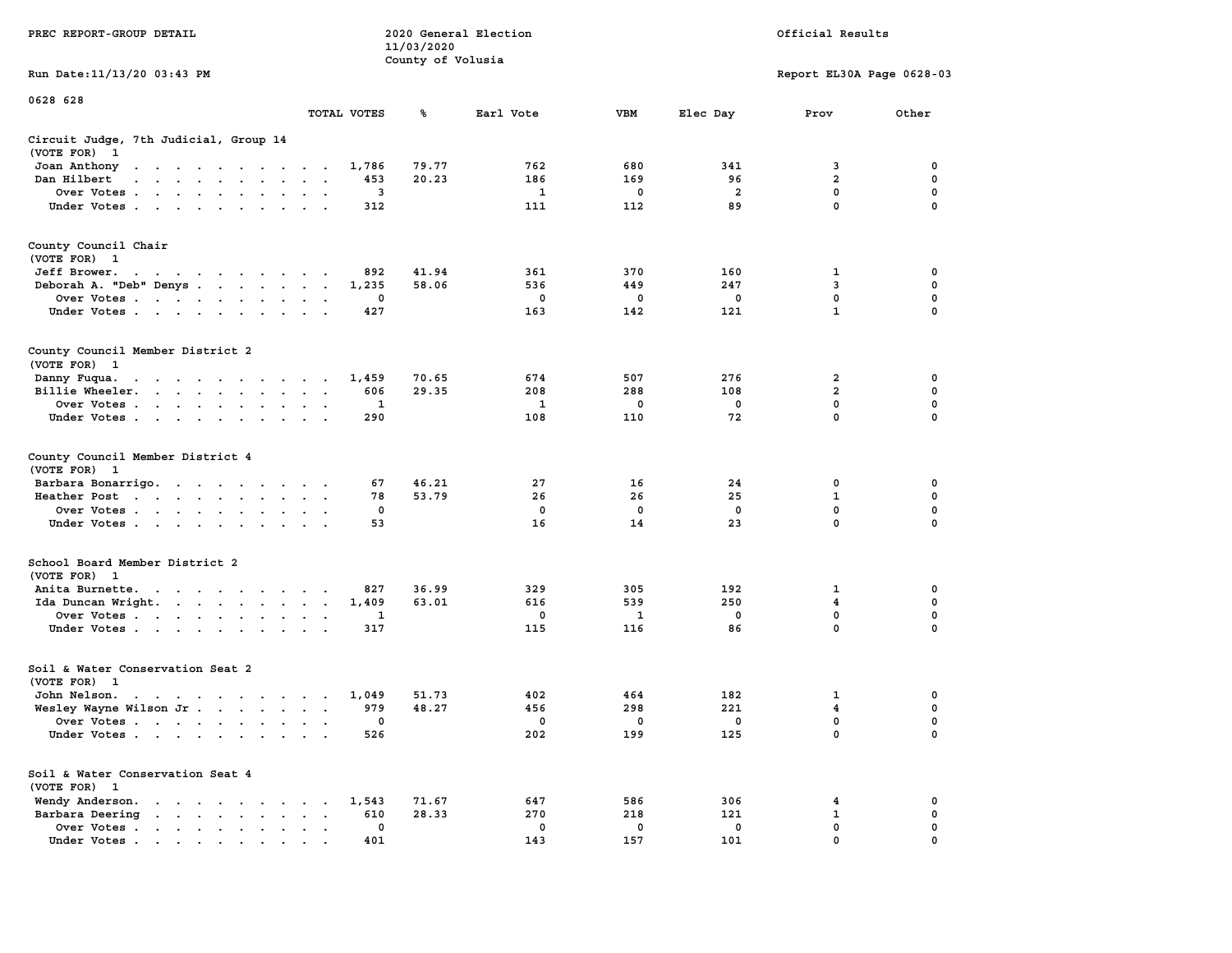|                                                                                       |                                                       | 11/03/2020        |                |              |                |                           |             |
|---------------------------------------------------------------------------------------|-------------------------------------------------------|-------------------|----------------|--------------|----------------|---------------------------|-------------|
|                                                                                       |                                                       | County of Volusia |                |              |                |                           |             |
| Run Date: 11/13/20 03:43 PM                                                           |                                                       |                   |                |              |                | Report EL30A Page 0628-04 |             |
| 0628 628                                                                              |                                                       |                   |                |              |                |                           |             |
|                                                                                       | TOTAL VOTES                                           | ℁                 | Earl Vote      | VBM          | Elec Day       | Prov                      | Other       |
| Amendment 1 - Citzenship Requirement                                                  |                                                       |                   |                |              |                |                           |             |
| (VOTE FOR) 1                                                                          |                                                       |                   |                |              |                |                           |             |
| Yes                                                                                   | 1,569                                                 | 67.48             | 633            | 609          | 324            | 3                         | 0           |
| No.<br>$\sim$<br>$\mathbf{L} = \mathbf{L}$<br>$\sim$                                  | 756                                                   | 32.52             | 337            | 281          | 137            | $\mathbf{1}$              | $\mathbf 0$ |
| Over Votes                                                                            | 5<br>$\ddot{\phantom{a}}$                             |                   | $\mathbf{1}$   | $\mathbf 0$  | $\overline{4}$ | $\mathbf 0$               | $\mathbf 0$ |
| Under Votes<br>$\sim$<br>$\sim$<br>$\ddot{\phantom{a}}$                               | 224<br>$\ddot{\phantom{a}}$                           |                   | 89             | 71           | 63             | $\mathbf{1}$              | $\mathbf 0$ |
|                                                                                       |                                                       |                   |                |              |                |                           |             |
| Amendment 2 - Minimum Wage                                                            |                                                       |                   |                |              |                |                           |             |
| (VOTE FOR) 1                                                                          |                                                       |                   |                |              |                |                           |             |
| Yes                                                                                   | 1,883                                                 | 79.79             | 764            | 748          | 367            | 4                         | $\mathbf 0$ |
| No.                                                                                   | 477<br><b>Carl Carl</b>                               | 20.21             | 222            | 152          | 103            | $\mathbf 0$               | $\mathbf 0$ |
| Over Votes<br>$\ddot{\phantom{a}}$<br>$\ddot{\phantom{a}}$<br>$\ddot{\phantom{a}}$    | $\mathbf 0$<br>$\ddot{\phantom{a}}$<br>$\sim$         |                   | $\mathbf 0$    | $\mathbf 0$  | $\mathbf 0$    | $\mathbf 0$               | $\mathbf 0$ |
| Under Votes<br>$\sim$ $\sim$                                                          | 194<br>$\cdot$ $\cdot$                                |                   | 74             | 61           | 58             | $\mathbf{1}$              | $\mathbf 0$ |
|                                                                                       |                                                       |                   |                |              |                |                           |             |
| Amendment 3 - Primary Elections                                                       |                                                       |                   |                |              |                |                           |             |
| (VOTE FOR) 1                                                                          |                                                       |                   |                |              |                |                           |             |
| Yes                                                                                   | 1,299<br>$\ddot{\phantom{a}}$                         | 56.33             | 497            | 504          | 295            | 3                         | 0           |
| No.<br>$\mathbf{z} = \mathbf{z} + \mathbf{z}$                                         | 1,007<br>$\sim$ $-$<br>$\blacksquare$                 | 43.67             | 470            | 374          | 161            | $\overline{2}$            | $\mathbf 0$ |
| Over Votes<br>$\sim$<br>$\bullet$<br>$\ddot{\phantom{0}}$                             | 3<br>$\cdot$                                          |                   | 0              | 1            | $\overline{a}$ | 0                         | 0           |
| Under Votes<br>$\sim$ $\sim$                                                          | 245<br>$\cdot$<br>$\,$ .                              |                   | 93             | 82           | 70             | $\mathbf{0}$              | 0           |
| Amendment 4 - Apprl Const. Amendment                                                  |                                                       |                   |                |              |                |                           |             |
| (VOTE FOR) 1                                                                          |                                                       |                   |                |              |                |                           |             |
| Yes                                                                                   | 1,101<br>$\ddot{\phantom{a}}$                         | 48.61             | 474            | 394          | 230            | 3                         | 0           |
| No.<br>$\sim$<br>$\sim$<br>$\ddot{\phantom{0}}$                                       | 1,164<br>$\ddot{\phantom{a}}$<br>$\ddot{\phantom{a}}$ | 51.39             | 481            | 469          | 212            | $\overline{a}$            | $\mathbf 0$ |
| Over Votes                                                                            | 1<br>$\sim$<br>$\sim$                                 |                   | $\mathbf 0$    | $\mathbf 0$  | $\mathbf{1}$   | $\mathbf 0$               | $\mathbf 0$ |
| Under Votes<br>$\sim$ $\sim$ $\sim$<br>$\cdot$<br>$\overline{\phantom{a}}$<br>$\cdot$ | 288<br>$\ddot{\phantom{a}}$<br>$\lambda$              |                   | 105            | 98           | 85             | $\mathbf 0$               | $\mathbf 0$ |
|                                                                                       |                                                       |                   |                |              |                |                           |             |
| Amendment 5 - Homestead Property Taxes<br>(VOTE FOR) 1                                |                                                       |                   |                |              |                |                           |             |
| Yes                                                                                   | 1,379                                                 | 62.17             | 567            | 551          | 259            | $\overline{\mathbf{2}}$   | 0           |
| No.<br>$\sim$<br>$\bullet$<br>$\ddot{\phantom{a}}$                                    | 839<br>$\blacksquare$<br>$\ddot{\phantom{a}}$         | 37.83             | 368            | 302          | 166            | 3                         | $\mathbf 0$ |
| Over Votes<br>$\ddot{\phantom{0}}$<br>$\ddot{\phantom{a}}$<br>$\bullet$               | 3<br>$\cdot$<br>$\cdot$                               |                   | $\overline{a}$ | $\mathbf 0$  | $\mathbf{1}$   | $\mathbf 0$               | $\mathbf 0$ |
| Under Votes                                                                           | 333<br>$\ddot{\phantom{a}}$<br>$\cdot$                |                   | 123            | 108          | 102            | $\mathbf 0$               | 0           |
|                                                                                       |                                                       |                   |                |              |                |                           |             |
| Amendment 6 - Ad Valorem Tax Discount                                                 |                                                       |                   |                |              |                |                           |             |
| (VOTE FOR) 1                                                                          |                                                       |                   |                |              |                |                           |             |
| $Yes \cdot \cdot \cdot \cdot \cdot \cdot \cdot \cdot \cdot$                           | 1,718<br>$\cdot$ $\cdot$ $\cdot$ $\cdot$ $\cdot$      | 75.22             | 680            | 702          | 331            | 5                         | 0           |
| No.<br>$\mathbf{a}=\mathbf{a}$                                                        | 566<br>$\cdot$ .                                      | 24.78             | 277            | 173          | 116            | 0                         | 0           |
| Over Votes.<br>$\cdot$                                                                | 1<br>$\ddot{\phantom{0}}$                             |                   | 0              | $\mathbf 0$  | 1              | 0                         | 0           |
| $\bullet$<br>$\ddot{\phantom{1}}$                                                     | $\bullet$<br>269                                      |                   | 103            | 86           | 80             | $\mathbf{0}$              | $\Omega$    |
| Under Votes                                                                           |                                                       |                   |                |              |                |                           |             |
| Volusia ECHO                                                                          |                                                       |                   |                |              |                |                           |             |
| (VOTE FOR) 1                                                                          |                                                       |                   |                |              |                |                           |             |
| Yes (For Bonds)<br>the contract of the contract of the con-                           | 1,938                                                 | 85.22             | 804            | 759          | 371            | 4                         | 0           |
| No (Against Bonds)<br>$\sim$ $\sim$                                                   | 336<br>$\sim$<br>$\sim$                               | 14.78             | 145            | 110          | 80             | $\mathbf{1}$              | $\mathbf 0$ |
| Over Votes<br>the contract of the contract of<br>$\bullet$<br>$\ddot{\phantom{a}}$    | $\overline{2}$<br>$\ddot{\phantom{a}}$<br>$\cdot$     |                   | $\mathbf 0$    | $\mathbf{1}$ | $\mathbf{1}$   | $\mathbf 0$               | 0           |
| Under Votes<br>$\cdot$                                                                | 278                                                   |                   | 111            | 91           | 76             | $\mathbf 0$               | $\mathbf 0$ |
|                                                                                       |                                                       |                   |                |              |                |                           |             |

**PREC REPORT-GROUP DETAIL COMPUTER CONSUMING A LOCAL PREC** REPORT-GROUP DETAIL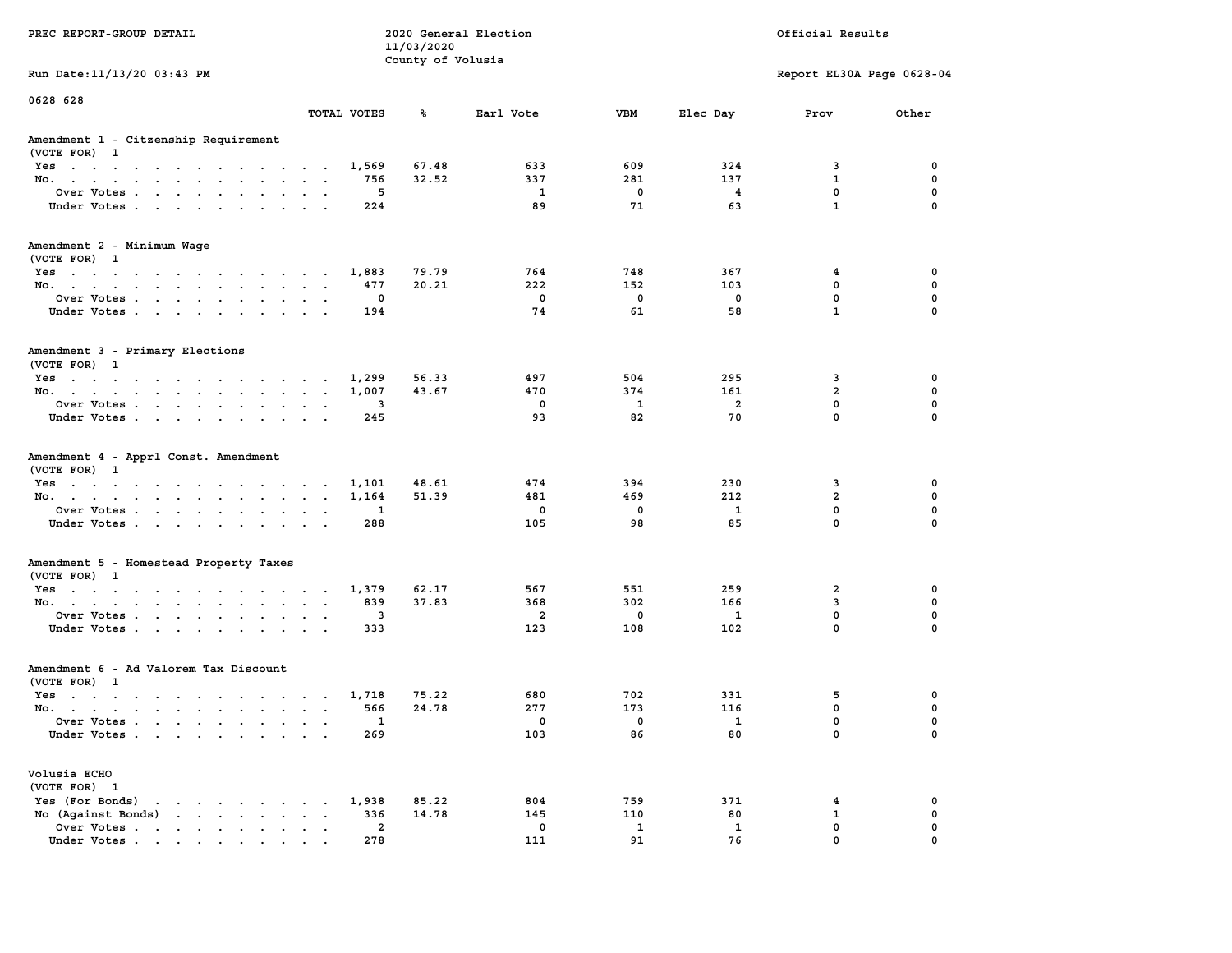| PREC REPORT-GROUP DETAIL                      |  |  |  |  |             | 11/03/2020<br>County of Volusia | 2020 General Election |     |          | Official Results          |       |
|-----------------------------------------------|--|--|--|--|-------------|---------------------------------|-----------------------|-----|----------|---------------------------|-------|
| Run Date: 11/13/20 03:43 PM                   |  |  |  |  |             |                                 |                       |     |          | Report EL30A Page 0628-05 |       |
| 0628 628                                      |  |  |  |  | TOTAL VOTES | °≈                              | Earl Vote             | VBM | Elec Day | Prov                      | Other |
| Volusia Forever<br>(VOTE FOR)<br>$\mathbf{1}$ |  |  |  |  |             |                                 |                       |     |          |                           |       |
| Yes (For Bonds)                               |  |  |  |  | 1,969       | 86.59                           | 806                   | 772 | 387      |                           |       |
| No (Against Bonds)                            |  |  |  |  | 305         | 13.41                           | 147                   | 95  | 62       |                           |       |
| Over Votes                                    |  |  |  |  | 0           |                                 | 0                     | 0   | 0        |                           |       |
| Under Votes                                   |  |  |  |  | 280         |                                 | 107                   | 94  | 79       |                           |       |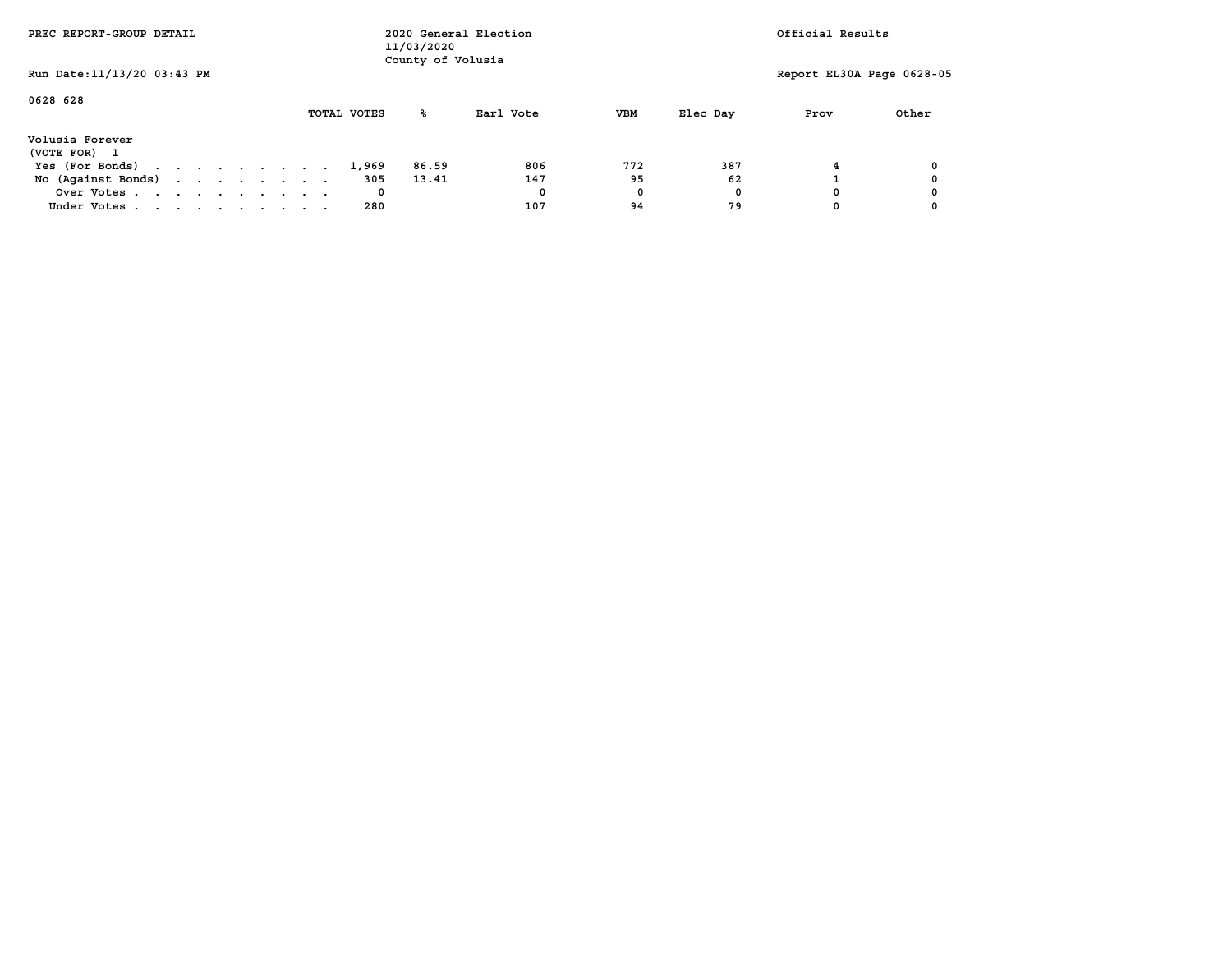| PREC REPORT-GROUP DETAIL                                                                                                                                                                                                                                                                                                                                                                                                                                                                                                                                                                                                                                                       | 2020 General Election<br>11/03/2020<br>County of Volusia |                                                  |                                           |                                          | Official Results                               |                                                          |
|--------------------------------------------------------------------------------------------------------------------------------------------------------------------------------------------------------------------------------------------------------------------------------------------------------------------------------------------------------------------------------------------------------------------------------------------------------------------------------------------------------------------------------------------------------------------------------------------------------------------------------------------------------------------------------|----------------------------------------------------------|--------------------------------------------------|-------------------------------------------|------------------------------------------|------------------------------------------------|----------------------------------------------------------|
| Run Date: 11/13/20 03:43 PM                                                                                                                                                                                                                                                                                                                                                                                                                                                                                                                                                                                                                                                    |                                                          |                                                  |                                           |                                          | Report EL30A Page 0633-01                      |                                                          |
| 0633 633<br>TOTAL VOTES                                                                                                                                                                                                                                                                                                                                                                                                                                                                                                                                                                                                                                                        | ℁                                                        | Earl Vote                                        | <b>VBM</b>                                | Elec Day                                 | Prov                                           | Other                                                    |
| REGISTERED VOTERS - TOTAL<br>4,418<br>BALLOTS CAST - TOTAL.<br>$\mathbf{r}$ , $\mathbf{r}$ , $\mathbf{r}$ , $\mathbf{r}$ , $\mathbf{r}$<br>3,104<br>$\ddot{\phantom{a}}$<br>BALLOTS CAST - BLANK.<br>$\cdot$ $\cdot$ $\cdot$ $\cdot$ $\cdot$<br>$\ddot{\phantom{a}}$<br>$\ddot{\phantom{a}}$<br>VOTER TURNOUT - TOTAL<br>$\mathbf{r}$ , $\mathbf{r}$ , $\mathbf{r}$ , $\mathbf{r}$ , $\mathbf{r}$ , $\mathbf{r}$<br>VOTER TURNOUT - BLANK<br>$\mathbf{r}$ . The set of the set of the set of the set of the set of the set of the set of the set of the set of the set of the set of the set of the set of the set of the set of the set of the set of the set of the set of t | 0<br>70.26                                               | 1,167<br>0                                       | 1,374<br>0                                | 556<br>$^{\circ}$                        | 7<br>$\mathbf{0}$                              | 0<br>0                                                   |
| President and Vice President<br>(VOTE FOR) 1                                                                                                                                                                                                                                                                                                                                                                                                                                                                                                                                                                                                                                   |                                                          |                                                  |                                           |                                          |                                                |                                                          |
| Donald J. Trump (REP)<br>1,288<br>Joseph R. Biden (DEM)<br>the contract of the contract of<br>1,742<br>Jo Jorgensen $(LPF)$                                                                                                                                                                                                                                                                                                                                                                                                                                                                                                                                                    | 41.67<br>56.36<br>1.29<br>40                             | 516<br>628<br>15                                 | 467<br>880<br>14                          | 303<br>229<br>11                         | 2<br>5<br>0                                    | 0<br>$\mathbf 0$<br>0                                    |
| Roque "Rocky" De La Fuente (REF).<br>$\cdots$<br>Gloria La Riva (PSL).<br>Howie Hawkins (GRE)<br>$\sim$<br>$\ddot{\phantom{a}}$                                                                                                                                                                                                                                                                                                                                                                                                                                                                                                                                                | .10<br>3<br>0<br>6<br>.19                                | $\mathbf{1}$<br>$\mathbf 0$<br>1                 | 1<br>$\mathbf 0$<br>$\mathbf{1}$          | $\mathbf{1}$<br>$\mathbf 0$<br>4         | $\mathbf 0$<br>$\mathbf 0$<br>$\mathbf 0$      | 0<br>0<br>0                                              |
| Don Blankenship (CPF)<br>$WRITE-IN.$<br>$\ddot{\phantom{a}}$<br>$\ddot{\phantom{a}}$<br>$\sim$<br>$\overline{\phantom{a}}$<br>Over Votes<br>Under Votes                                                                                                                                                                                                                                                                                                                                                                                                                                                                                                                        | $\mathbf{1}$<br>.03<br>.36<br>11<br>4<br>9               | 0<br>3<br>0<br>3                                 | 1<br>3<br>3<br>$\overline{4}$             | 0<br>5<br>$\mathbf{1}$<br>$\overline{a}$ | 0<br>$\mathbf 0$<br>$\mathbf 0$<br>$\mathbf 0$ | $\mathbf 0$<br>$\mathbf 0$<br>$\mathbf 0$<br>$\mathbf 0$ |
| Representative in Congress District 6<br>(VOTE FOR) 1<br>Michael Waltz (REP)<br>1,304                                                                                                                                                                                                                                                                                                                                                                                                                                                                                                                                                                                          | 43.55                                                    | 520                                              | 487                                       | 295                                      | $\overline{2}$                                 | 0                                                        |
| Clint Curtis (DEM)<br>WRITE-IN.<br>$\sim$ $\sim$<br>Over Votes<br>$\blacksquare$<br>$\bullet$<br>Under Votes                                                                                                                                                                                                                                                                                                                                                                                                                                                                                                                                                                   | 56.25<br>1,684<br>.20<br>6<br>$\mathbf{1}$<br>109        | 604<br>3<br>0<br>40                              | 838<br>$\overline{\mathbf{2}}$<br>1<br>46 | 237<br>1<br>0<br>23                      | 5<br>$\mathbf 0$<br>0<br>$\mathbf{0}$          | $\mathbf 0$<br>$\mathbf 0$<br>$\pmb{0}$<br>$\Omega$      |
| State Attorney 7th Judicial Circuit<br>(VOTE FOR) 1                                                                                                                                                                                                                                                                                                                                                                                                                                                                                                                                                                                                                            |                                                          |                                                  |                                           |                                          |                                                |                                                          |
| R.J. Larizza $(REP)$<br>1,421<br>1,376<br>Don Dempsey.<br>the contract of the contract of the contract of the contract of the contract of the contract of the contract of<br>Over Votes<br>Under Votes                                                                                                                                                                                                                                                                                                                                                                                                                                                                         | 50.80<br>49.20<br>0<br>307                               | 557<br>491<br>0<br>119                           | 566<br>670<br>0<br>138                    | 295<br>212<br>0<br>49                    | 3<br>3<br>0<br>$\mathbf{1}$                    | 0<br>$\mathbf 0$<br>0<br>$\Omega$                        |
| State Senator District 7<br>(VOTE FOR) 1                                                                                                                                                                                                                                                                                                                                                                                                                                                                                                                                                                                                                                       |                                                          |                                                  |                                           |                                          |                                                |                                                          |
| Travis J. Hutson (REP)<br>1,233<br>Heather Hunter (DEM).<br>1,718<br>WRITE-IN.<br>$\overline{\phantom{a}}$<br>Over Votes<br>$\mathbf{L}=\mathbf{L}$<br>Under Votes                                                                                                                                                                                                                                                                                                                                                                                                                                                                                                             | 41.73<br>58.14<br>4<br>.14<br>3<br>146                   | 491<br>622<br>$\overline{\mathbf{2}}$<br>1<br>51 | 463<br>847<br>$\overline{a}$<br>1<br>61   | 278<br>243<br>$\mathbf 0$<br>1<br>34     | 1<br>6<br>$\mathbf 0$<br>0<br>0                | 0<br>0<br>$\mathbf 0$<br>0<br>$\Omega$                   |
| State Representative District 26<br>(VOTE FOR) 1                                                                                                                                                                                                                                                                                                                                                                                                                                                                                                                                                                                                                               |                                                          |                                                  |                                           |                                          |                                                |                                                          |
| Elizabeth Fetterhoff (REP).<br>1,326<br>Patrick Henry (DEM)<br>1,638<br>Over Votes<br>Under Votes<br>$\sim$<br>$\sim$                                                                                                                                                                                                                                                                                                                                                                                                                                                                                                                                                          | 44.74<br>55.26<br>0<br>140                               | 528<br>593<br>$\mathbf 0$<br>46                  | 506<br>804<br>$\mathbf 0$<br>64           | 290<br>236<br>$\mathbf 0$<br>30          | 2<br>5<br>$\mathbf 0$<br>0                     | 0<br>$\mathbf 0$<br>$\mathbf 0$<br>0                     |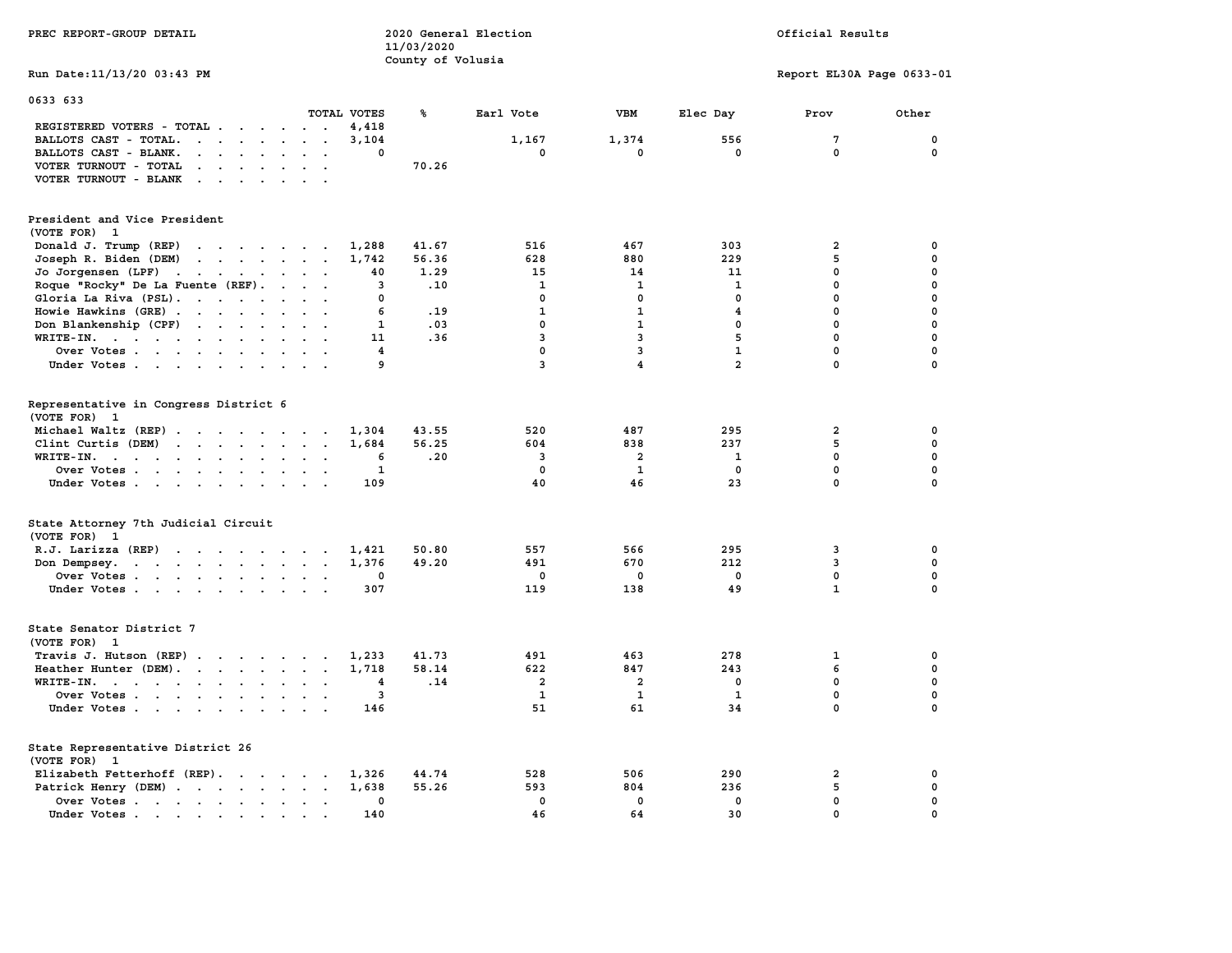|                                                                                                                                |                                                         | 11/03/2020        |              |             |              |                           |             |
|--------------------------------------------------------------------------------------------------------------------------------|---------------------------------------------------------|-------------------|--------------|-------------|--------------|---------------------------|-------------|
|                                                                                                                                |                                                         | County of Volusia |              |             |              |                           |             |
| Run Date: 11/13/20 03:43 PM                                                                                                    |                                                         |                   |              |             |              | Report EL30A Page 0633-02 |             |
|                                                                                                                                |                                                         |                   |              |             |              |                           |             |
| 0633 633                                                                                                                       |                                                         |                   |              |             |              |                           |             |
|                                                                                                                                | TOTAL VOTES                                             | ℁                 | Earl Vote    | <b>VBM</b>  | Elec Day     | Prov                      | Other       |
| Supreme Court - Carlos G. Muniz                                                                                                |                                                         |                   |              |             |              |                           |             |
| (VOTE FOR) 1                                                                                                                   |                                                         |                   |              |             |              |                           |             |
| $Yes \cdot \cdot \cdot \cdot \cdot \cdot \cdot \cdot \cdot$                                                                    | 1,652<br>$\sim$ $\sim$ $\sim$ $\sim$ $\sim$             | 63.78             | 625          | 691         | 332          | 4                         | 0           |
| No.<br>$\mathbf{r} = \mathbf{r}$<br>$\mathbf{r}$                                                                               | 938<br>$\overline{\phantom{a}}$                         | 36.22             | 339          | 452         | 145          | $\overline{a}$            | $\mathbf 0$ |
| Over Votes.                                                                                                                    | 1                                                       |                   | $\mathbf 0$  | 0           | $\mathbf{1}$ | $\mathbf 0$               | $\mathbf 0$ |
| Under Votes                                                                                                                    | 513<br>$\sim$<br>$\overline{\phantom{a}}$               |                   | 203          | 231         | 78           | $\mathbf{1}$              | $\mathbf 0$ |
| $\sim$ $\sim$                                                                                                                  |                                                         |                   |              |             |              |                           |             |
|                                                                                                                                |                                                         |                   |              |             |              |                           |             |
| 5th Dist Crt of Appeal - Evander                                                                                               |                                                         |                   |              |             |              |                           |             |
| (VOTE FOR) 1                                                                                                                   |                                                         |                   |              |             |              |                           |             |
| Yes                                                                                                                            | 1,797                                                   | 69.71             | 660          | 808         | 324          | 5                         | 0           |
| No.                                                                                                                            | 781                                                     | 30.29             | 305          | 332         | 143          | $\mathbf{1}$              | $\mathbf 0$ |
| Over Votes                                                                                                                     | $\mathbf 0$                                             |                   | $\mathbf 0$  | $\mathbf 0$ | $\mathbf 0$  | 0                         | $\mathbf 0$ |
| Under Votes                                                                                                                    | 526                                                     |                   | 202          | 234         | 89           | $\mathbf{1}$              | 0           |
|                                                                                                                                |                                                         |                   |              |             |              |                           |             |
| 5th Dist Crt of Appeal - Grosshans                                                                                             |                                                         |                   |              |             |              |                           |             |
| (VOTE FOR) 1                                                                                                                   |                                                         |                   |              |             |              |                           |             |
| Yes                                                                                                                            | 1,676                                                   | 65.55             | 619          | 735         | 318          | 4                         | 0           |
| No.                                                                                                                            | 881                                                     | 34.45             | 339          | 393         | 147          | $\overline{a}$            | $\mathbf 0$ |
|                                                                                                                                | 0                                                       |                   | $\mathbf 0$  | $\mathbf 0$ | $\mathbf 0$  | $\mathbf 0$               | $\mathbf 0$ |
| Over Votes<br>$\ddot{\phantom{a}}$                                                                                             | $\cdot$<br>$\sim$<br>547                                |                   | 209          | 246         | 91           | $\mathbf{1}$              | $\mathbf 0$ |
| Under Votes                                                                                                                    |                                                         |                   |              |             |              |                           |             |
| 5th Dist Crt of Appeal - Harris<br>(VOTE FOR) 1                                                                                |                                                         |                   |              |             |              |                           |             |
| Yes                                                                                                                            | 1,742                                                   | 68.23             | 643          | 765         | 329          | 5                         | 0           |
| No.<br>$\sim$                                                                                                                  | 811<br>$\ddot{\phantom{0}}$<br>$\sim$                   | 31.77             | 304          | 371         | 135          | $\mathbf{1}$              | 0           |
| Over Votes                                                                                                                     | 0                                                       |                   | $\mathbf 0$  | $\mathbf 0$ | $\mathbf 0$  | $\mathbf 0$               | 0           |
| Under Votes                                                                                                                    | 551                                                     |                   | 220          | 238         | 92           | $\mathbf{1}$              | 0           |
|                                                                                                                                |                                                         |                   |              |             |              |                           |             |
| 5th Dist Crt of Appeal - Orfinger<br>(VOTE FOR) 1                                                                              |                                                         |                   |              |             |              |                           |             |
| Yes                                                                                                                            | 1,778                                                   | 69.84             | 651          | 791         | 332          | 4                         | 0           |
| No.<br>$\ddot{\phantom{a}}$                                                                                                    | 768<br>$\ddot{\phantom{0}}$<br>$\sim$<br>$\blacksquare$ | 30.16             | 294          | 340         | 132          | $\overline{\mathbf{2}}$   | 0           |
| Over Votes                                                                                                                     | $\Omega$                                                |                   | $\mathbf 0$  | $\mathbf 0$ | $\mathbf 0$  | $\mathbf 0$               | $\mathbf 0$ |
| Under Votes                                                                                                                    | 558<br>$\bullet$                                        |                   | 222          | 243         | 92           | $\mathbf{1}$              | $\mathbf 0$ |
|                                                                                                                                |                                                         |                   |              |             |              |                           |             |
| 5th Dist Crt of Appeal - Sasso<br>(VOTE FOR) 1                                                                                 |                                                         |                   |              |             |              |                           |             |
| Yes                                                                                                                            | 1,672                                                   | 66.64             | 627          | 721         | 320          | $\overline{\mathbf{4}}$   | $\mathbf 0$ |
| No.                                                                                                                            | 837                                                     | 33.36             | 309          | 388         | 138          | $\overline{a}$            | $\mathbf 0$ |
| Over Votes<br>$\cdot$                                                                                                          | 1<br>$\ddot{\phantom{a}}$<br>$\overline{a}$<br>$\cdot$  |                   | $\mathbf{1}$ | $\mathbf 0$ | $\mathbf 0$  | $\mathbf 0$               | $\mathbf 0$ |
| Under Votes                                                                                                                    | 594                                                     |                   | 230          | 265         | 98           | $\mathbf{1}$              | 0           |
|                                                                                                                                |                                                         |                   |              |             |              |                           |             |
| 5th Dist Crt of Appeal - Wallis<br>(VOTE FOR) 1                                                                                |                                                         |                   |              |             |              |                           |             |
| $Yes \t . \t .$<br>$\mathbf{r}$ , and $\mathbf{r}$ , and $\mathbf{r}$ , and $\mathbf{r}$                                       | 1,667<br><b>Service Control</b><br>$\ddot{\phantom{0}}$ | 66.26             | 610          | 743         | 309          | 5                         | 0           |
| No.<br>the contract of the contract of the con-                                                                                | 849<br>$\bullet$<br>$\ddot{\phantom{1}}$                | 33.74             | 324          | 376         | 148          | $\mathbf{1}$              | $\mathbf 0$ |
| Over Votes<br>$\ddot{\phantom{a}}$<br>$\bullet$                                                                                | 0<br>$\bullet$<br>$\ddot{\phantom{a}}$                  |                   | $\mathbf 0$  | $\mathbf 0$ | 0            | 0                         | 0           |
| Under Votes<br>the contract of the contract of the contract of the contract of the contract of the contract of the contract of | 588                                                     |                   | 233          | 255         | 99           | $\mathbf{1}$              | $\Omega$    |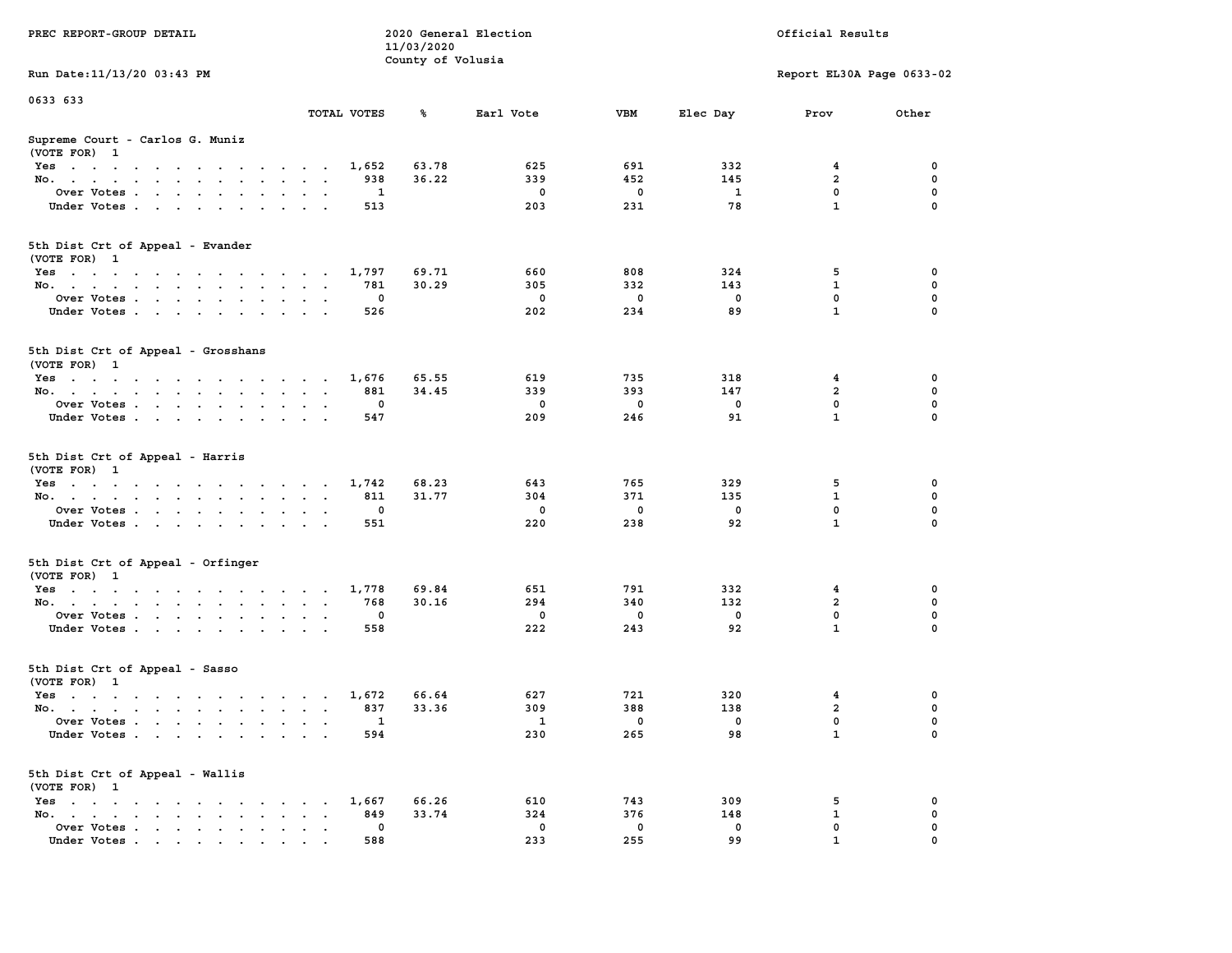|                                                                                                                                                                                                                                                            |                                                                  | 11/03/2020        |             |             |             |                           |             |
|------------------------------------------------------------------------------------------------------------------------------------------------------------------------------------------------------------------------------------------------------------|------------------------------------------------------------------|-------------------|-------------|-------------|-------------|---------------------------|-------------|
| Run Date:11/13/20 03:43 PM                                                                                                                                                                                                                                 |                                                                  | County of Volusia |             |             |             | Report EL30A Page 0633-03 |             |
|                                                                                                                                                                                                                                                            |                                                                  |                   |             |             |             |                           |             |
| 0633 633                                                                                                                                                                                                                                                   | TOTAL VOTES                                                      | ℁                 | Earl Vote   | <b>VBM</b>  | Elec Day    | Prov                      | Other       |
|                                                                                                                                                                                                                                                            |                                                                  |                   |             |             |             |                           |             |
| Circuit Judge, 7th Judicial, Group 14<br>(VOTE FOR)<br>$\mathbf{1}$                                                                                                                                                                                        |                                                                  |                   |             |             |             |                           |             |
| Joan Anthony<br>the contract of the contract of the contract of the contract of the contract of the contract of the contract of                                                                                                                            | 1,722                                                            | 66.64             | 650         | 780         | 287         | 5                         | 0           |
| Dan Hilbert<br>$\mathbf{r}$ . The set of the set of the set of the set of the set of the set of the set of the set of the set of the set of the set of the set of the set of the set of the set of the set of the set of the set of the set of t<br>$\sim$ | 862<br>$\sim$<br>$\sim$                                          | 33.36             | 327         | 355         | 179         | 1                         | 0           |
| Over Votes<br>$\overline{\phantom{a}}$                                                                                                                                                                                                                     | 0<br>$\cdot$<br>$\overline{\phantom{a}}$                         |                   | $\mathbf 0$ | $\mathbf 0$ | $\mathbf 0$ | 0                         | $\mathbf 0$ |
| Under Votes                                                                                                                                                                                                                                                | 520<br>$\cdot$                                                   |                   | 190         | 239         | 90          | $\mathbf{1}$              | 0           |
| County Council Chair<br>(VOTE FOR) 1                                                                                                                                                                                                                       |                                                                  |                   |             |             |             |                           |             |
| Jeff Brower.<br>the contract of the contract of the con-                                                                                                                                                                                                   | 1,288                                                            | 49.31             | 450         | 555         | 281         | 2                         | 0           |
| Deborah A. "Deb" Denys                                                                                                                                                                                                                                     | 1,324<br>$\ddot{\phantom{a}}$<br>$\ddot{\phantom{a}}$            | 50.69             | 520         | 603         | 196         | 5                         | $\mathbf 0$ |
| Over Votes<br>$\cdot$                                                                                                                                                                                                                                      | 0<br>$\cdot$                                                     |                   | 0           | 0           | $\mathbf 0$ | $\mathbf 0$               | $\mathbf 0$ |
| Under Votes                                                                                                                                                                                                                                                | 492<br>$\sim$                                                    |                   | 197         | 216         | 79          | $\mathbf{0}$              | $\mathbf 0$ |
| County Council Member District 2<br>(VOTE FOR) 1                                                                                                                                                                                                           |                                                                  |                   |             |             |             |                           |             |
| Danny Fuqua.<br>$\mathbf{r} = \mathbf{r} + \mathbf{r} + \mathbf{r} + \mathbf{r}$<br>$\bullet$ .<br><br><br><br><br><br><br><br><br><br><br><br>                                                                                                            | 1,640<br>$\sim$                                                  | 61.84             | 618         | 718         | 299         | 5                         | 0           |
| Billie Wheeler.<br><b>Contract Contract Contract</b><br>$\bullet$ .<br><br><br>$\bullet$ .<br>$\blacksquare$                                                                                                                                               | 1,012<br>$\ddot{\phantom{a}}$<br>$\cdot$<br>$\ddot{\phantom{a}}$ | 38.16             | 374         | 457         | 179         | $\overline{a}$            | 0           |
| Over Votes<br>$\ddot{\phantom{a}}$                                                                                                                                                                                                                         | 1<br>$\cdot$                                                     |                   | 1           | 0           | 0           | $\mathbf 0$               | $\mathbf 0$ |
| Under Votes<br>$\ddot{\phantom{0}}$<br>$\sim$<br>$\cdot$                                                                                                                                                                                                   | 451                                                              |                   | 174         | 199         | 78          | 0                         | 0           |
| School Board Member District 2<br>(VOTE FOR)<br>$\mathbf{1}$                                                                                                                                                                                               |                                                                  |                   |             |             |             |                           |             |
| Anita Burnette.<br>the contract of the contract of the contract of the contract of the contract of the contract of the contract of the contract of the contract of the contract of the contract of the contract of the contract of the contract o          | 1,412                                                            | 54.90             | 507         | 644         | 257         | 4                         | 0           |
| Ida Duncan Wright.                                                                                                                                                                                                                                         | 1,160<br>$\bullet$<br>$\bullet$<br>$\ddot{\phantom{a}}$          | 45.10             | 457         | 500         | 200         | 3                         | 0           |
| Over Votes                                                                                                                                                                                                                                                 | 1<br>$\ddot{\phantom{a}}$                                        |                   | 0           | 0           | 1           | $\mathbf 0$               | $\mathbf 0$ |
| Under Votes<br>$\ddot{\phantom{a}}$<br>$\ddot{\phantom{a}}$                                                                                                                                                                                                | 531                                                              |                   | 203         | 230         | 98          | $\mathbf 0$               | $\mathbf 0$ |
| Soil & Water Conservation Seat 2<br>(VOTE FOR) 1                                                                                                                                                                                                           |                                                                  |                   |             |             |             |                           |             |
| John Nelson.<br>the contract of the contract of the con-                                                                                                                                                                                                   | 1,560                                                            | 63.29             | 568         | 698         | 292         | $\overline{a}$            | 0           |
| Wesley Wayne Wilson Jr                                                                                                                                                                                                                                     | 905<br>$\bullet$<br>$\blacksquare$                               | 36.71             | 347         | 394         | 160         | 4                         | 0           |
| Over Votes                                                                                                                                                                                                                                                 | 0<br>$\cdot$<br>$\cdot$                                          |                   | 0           | 0           | $^{\circ}$  | 0                         | 0           |
| Under Votes<br>$\ddot{\phantom{0}}$                                                                                                                                                                                                                        | 639<br>$\ddot{\phantom{a}}$                                      |                   | 252         | 282         | 104         | $\mathbf{1}$              | 0           |
| Soil & Water Conservation Seat 4<br>(VOTE FOR)<br>$\mathbf{1}$                                                                                                                                                                                             |                                                                  |                   |             |             |             |                           |             |
| Wendy Anderson.<br>$\mathbf{u} = \mathbf{u} + \mathbf{u} + \mathbf{u} + \mathbf{u} + \mathbf{u} + \mathbf{u} + \mathbf{u} + \mathbf{u}$                                                                                                                    | 1,643<br>$\sim$                                                  | 64.43             | 592         | 771         | 278         | $\overline{\mathbf{2}}$   | 0           |
| Barbara Deering                                                                                                                                                                                                                                            | 907<br>$\bullet$<br>$\sim$<br>$\overline{\phantom{a}}$           | 35.57             | 365         | 358         | 180         | 4                         | 0           |
| Over Votes .<br>$\sim$ $\sim$ $\sim$ $\sim$ $\sim$ $\sim$ $\sim$<br>$\ddot{\phantom{0}}$<br>$\bullet$                                                                                                                                                      | 1<br>$\ddot{\phantom{a}}$<br>$\ddot{\phantom{a}}$                |                   | 1           | 0           | 0           | 0                         | 0           |
| Under Votes<br>$\ddot{\phantom{a}}$                                                                                                                                                                                                                        | 553<br>$\sim$<br>$\ddot{\phantom{a}}$                            |                   | 209         | 245         | 98          | $\mathbf{1}$              | $\mathbf 0$ |
| Amendment 1 - Citzenship Requirement<br>(VOTE FOR) 1                                                                                                                                                                                                       |                                                                  |                   |             |             |             |                           |             |
| Yes<br>$\overline{\phantom{a}}$<br>$\bullet$<br>$\ddot{\phantom{0}}$<br>$\ddot{\phantom{0}}$<br>$\ddot{\phantom{0}}$<br>$\cdot$<br>$\cdot$<br>$\bullet$                                                                                                    | 2,232<br>$\cdot$<br>$\cdot$                                      | 76.41             | 812         | 994         | 419         | 7                         | 0           |
| No.<br>the contract of the contract of the<br>$\mathbf{r} = \mathbf{r}$                                                                                                                                                                                    | 689                                                              | 23.59             | 282         | 305         | 102         | 0                         | 0           |
| Over Votes<br>$\sim$ $\sim$<br>$\bullet$<br>$\ddot{\phantom{1}}$ .<br>$\bullet$                                                                                                                                                                            | 0<br>$\bullet$                                                   |                   | 0           | $\mathbf 0$ | 0           | 0                         | 0           |
| Under Votes, , , , , , ,                                                                                                                                                                                                                                   | 183<br>$\sim$                                                    |                   | 73          | 75          | 35          | $\Omega$                  | $\mathbf 0$ |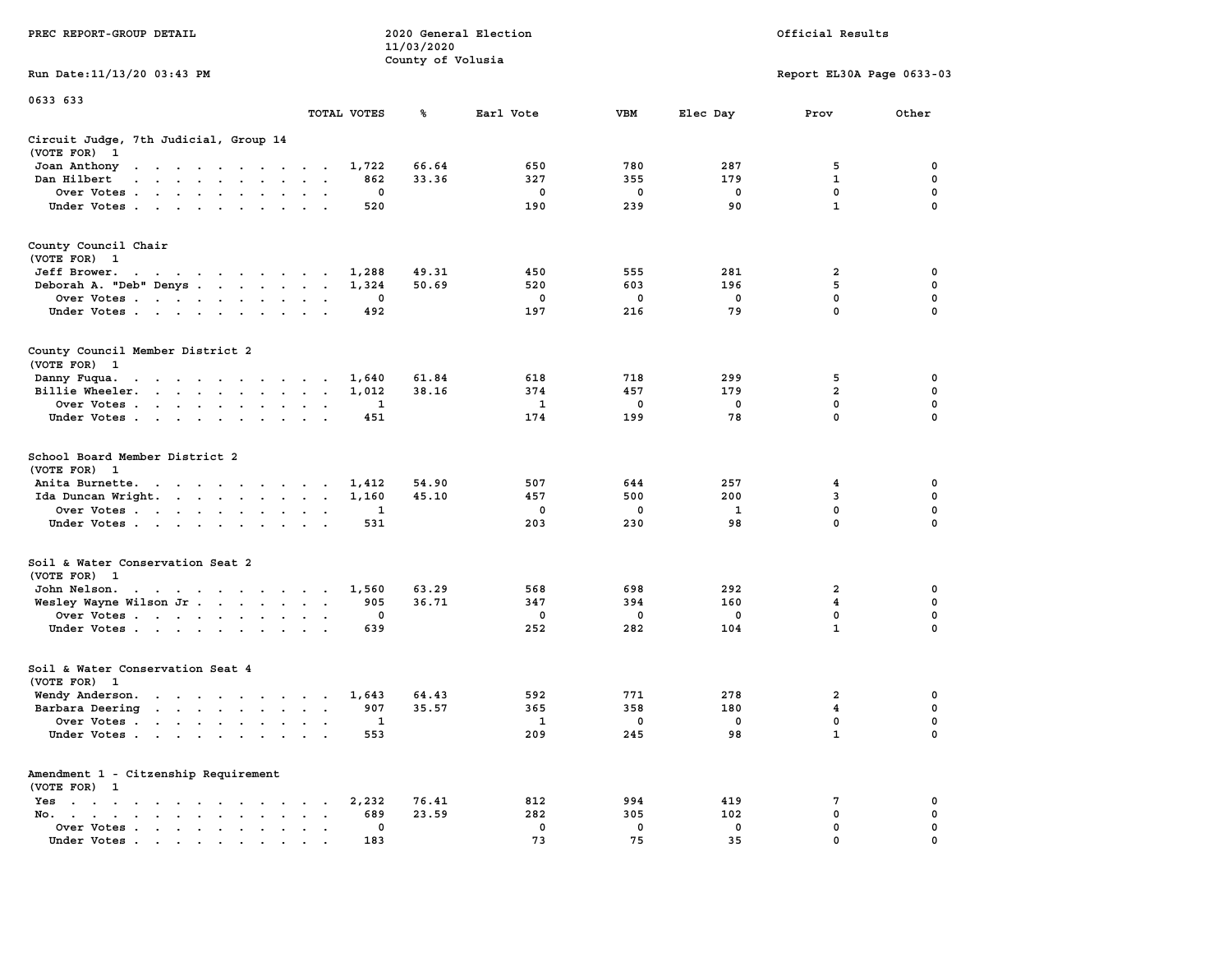| PREC REPORT-GROUP DETAIL                                                                                                                                                                                                                                             |                             | 11/03/2020        | 2020 General Election |              |          | Official Results              |                  |
|----------------------------------------------------------------------------------------------------------------------------------------------------------------------------------------------------------------------------------------------------------------------|-----------------------------|-------------------|-----------------------|--------------|----------|-------------------------------|------------------|
|                                                                                                                                                                                                                                                                      |                             | County of Volusia |                       |              |          |                               |                  |
| Run Date: 11/13/20 03:43 PM                                                                                                                                                                                                                                          |                             |                   |                       |              |          | Report EL30A Page 0633-04     |                  |
| 0633 633                                                                                                                                                                                                                                                             | TOTAL VOTES                 | ጜ                 | Earl Vote             | VBM          | Elec Day | Prov                          | Other            |
|                                                                                                                                                                                                                                                                      |                             |                   |                       |              |          |                               |                  |
| Amendment 2 - Minimum Wage<br>(VOTE FOR) 1                                                                                                                                                                                                                           |                             |                   |                       |              |          |                               |                  |
| Yes                                                                                                                                                                                                                                                                  | 2,022                       | 69.03             | 702                   | 996          | 319      | 5                             | 0                |
| No.                                                                                                                                                                                                                                                                  | 907                         | 30.97             | 396                   | 311          | 199      | $\mathbf{1}$                  | $\mathbf 0$      |
| Over Votes.                                                                                                                                                                                                                                                          | 1                           |                   | 0                     | 0            | 1        | $\mathbf 0$                   | 0                |
| Under Votes                                                                                                                                                                                                                                                          | 174                         |                   | 69                    | 67           | 37       | $\mathbf{1}$                  | $\mathbf 0$      |
| Amendment 3 - Primary Elections                                                                                                                                                                                                                                      |                             |                   |                       |              |          |                               |                  |
| (VOTE FOR) 1                                                                                                                                                                                                                                                         |                             |                   |                       |              |          |                               |                  |
| Yes                                                                                                                                                                                                                                                                  | 1,708                       | 59.70             | 578                   | 825          | 302      | 3                             | 0                |
| No.                                                                                                                                                                                                                                                                  | 1,153                       | 40.30             | 492                   | 452          | 206      | 3<br>$\mathbf 0$              | 0<br>$\mathbf 0$ |
| Over Votes<br>Under Votes                                                                                                                                                                                                                                            | 1<br>242                    |                   | $\mathbf{0}$<br>97    | 0<br>97      | 1<br>47  | $\mathbf{1}$                  | $\Omega$         |
|                                                                                                                                                                                                                                                                      |                             |                   |                       |              |          |                               |                  |
| Amendment 4 - Apprl Const. Amendment                                                                                                                                                                                                                                 |                             |                   |                       |              |          |                               |                  |
| (VOTE FOR) 1<br>$Yes \cdot \cdot \cdot \cdot \cdot \cdot \cdot \cdot \cdot \cdot \cdot \cdot \cdot \cdot$                                                                                                                                                            |                             |                   | 566                   |              | 277      |                               | 0                |
| No.                                                                                                                                                                                                                                                                  | 1,459<br>1,370              | 51.57<br>48.43    | 498                   | 612<br>647   | 223      | 4<br>2                        | 0                |
| Over Votes                                                                                                                                                                                                                                                           | 0                           |                   | 0                     | 0            | 0        | $\mathbf{0}$                  | $\mathbf 0$      |
| Under Votes                                                                                                                                                                                                                                                          | 275                         |                   | 103                   | 115          | 56       | $\mathbf{1}$                  | $\mathbf 0$      |
| Amendment 5 - Homestead Property Taxes<br>(VOTE FOR) 1                                                                                                                                                                                                               |                             |                   |                       |              |          |                               |                  |
| Yes                                                                                                                                                                                                                                                                  | 1,871                       | 67.91             | 702                   | 834          | 332      | 3                             | 0                |
| No.                                                                                                                                                                                                                                                                  | 884                         | 32.09             | 323                   | 404          | 154      | 3                             | $\mathbf 0$      |
| Over Votes                                                                                                                                                                                                                                                           | 0                           |                   | $\mathbf 0$           | 0            | 0        | $\mathbf 0$                   | 0                |
| Under Votes                                                                                                                                                                                                                                                          | 349                         |                   | 142                   | 136          | 70       | $\mathbf{1}$                  | $\Omega$         |
| Amendment 6 - Ad Valorem Tax Discount                                                                                                                                                                                                                                |                             |                   |                       |              |          |                               |                  |
| (VOTE FOR) 1                                                                                                                                                                                                                                                         |                             |                   |                       |              |          |                               |                  |
| Yes                                                                                                                                                                                                                                                                  | 2,319                       | 81.43             | 858                   | 1,051        | 406      | 4                             | 0                |
| No.                                                                                                                                                                                                                                                                  | 529                         | 18.57             | 204<br>1              | 224<br>0     | 99<br>0  | $\overline{2}$<br>$\mathbf 0$ | 0<br>0           |
| Over Votes<br>Under Votes                                                                                                                                                                                                                                            | 1<br>255                    |                   | 104                   | 99           | 51       | $\mathbf{1}$                  | $\Omega$         |
|                                                                                                                                                                                                                                                                      |                             |                   |                       |              |          |                               |                  |
| Volusia ECHO                                                                                                                                                                                                                                                         |                             |                   |                       |              |          |                               |                  |
| (VOTE FOR) 1<br>Yes (For Bonds)<br>$\mathbf{r}$ . The set of the set of the set of the set of the set of the set of the set of the set of the set of the set of the set of the set of the set of the set of the set of the set of the set of the set of the set of t |                             | 78.76             | 793                   |              | 391      |                               | 0                |
| No (Against Bonds)                                                                                                                                                                                                                                                   | 2,228<br>601                | 21.24             | 260                   | 1,041<br>226 | 111      | 3<br>$\overline{\mathbf{4}}$  | 0                |
| Over Votes .<br>the contract of the contract of the contract of the contract of the contract of the contract of the contract of                                                                                                                                      | 0                           |                   | 0                     | $\mathbf 0$  | 0        | $\mathbf{0}$                  | $\mathbf 0$      |
| Under Votes                                                                                                                                                                                                                                                          | 275                         |                   | 114                   | 107          | 54       | 0                             | 0                |
| Volusia Forever                                                                                                                                                                                                                                                      |                             |                   |                       |              |          |                               |                  |
| (VOTE FOR) 1                                                                                                                                                                                                                                                         |                             |                   |                       |              |          |                               |                  |
| Yes (For Bonds)                                                                                                                                                                                                                                                      | 2,307                       | 81.12             | 823                   | 1,085        | 394      | 5                             | 0                |
| $\mathbf{r}$ , $\mathbf{r}$ , $\mathbf{r}$ , $\mathbf{r}$<br>No (Against Bonds)                                                                                                                                                                                      | 537<br>$\ddot{\phantom{a}}$ | 18.88             | 236                   | 187          | 112      | $\overline{2}$                | 0                |
| Over Votes.<br>$\mathbf{r}$                                                                                                                                                                                                                                          | 0                           |                   | 0                     | 0            | 0        | $\mathbf 0$                   | 0                |
| Under Votes                                                                                                                                                                                                                                                          | 260                         |                   | 108                   | 102          | 50       | $\mathbf 0$                   | $\Omega$         |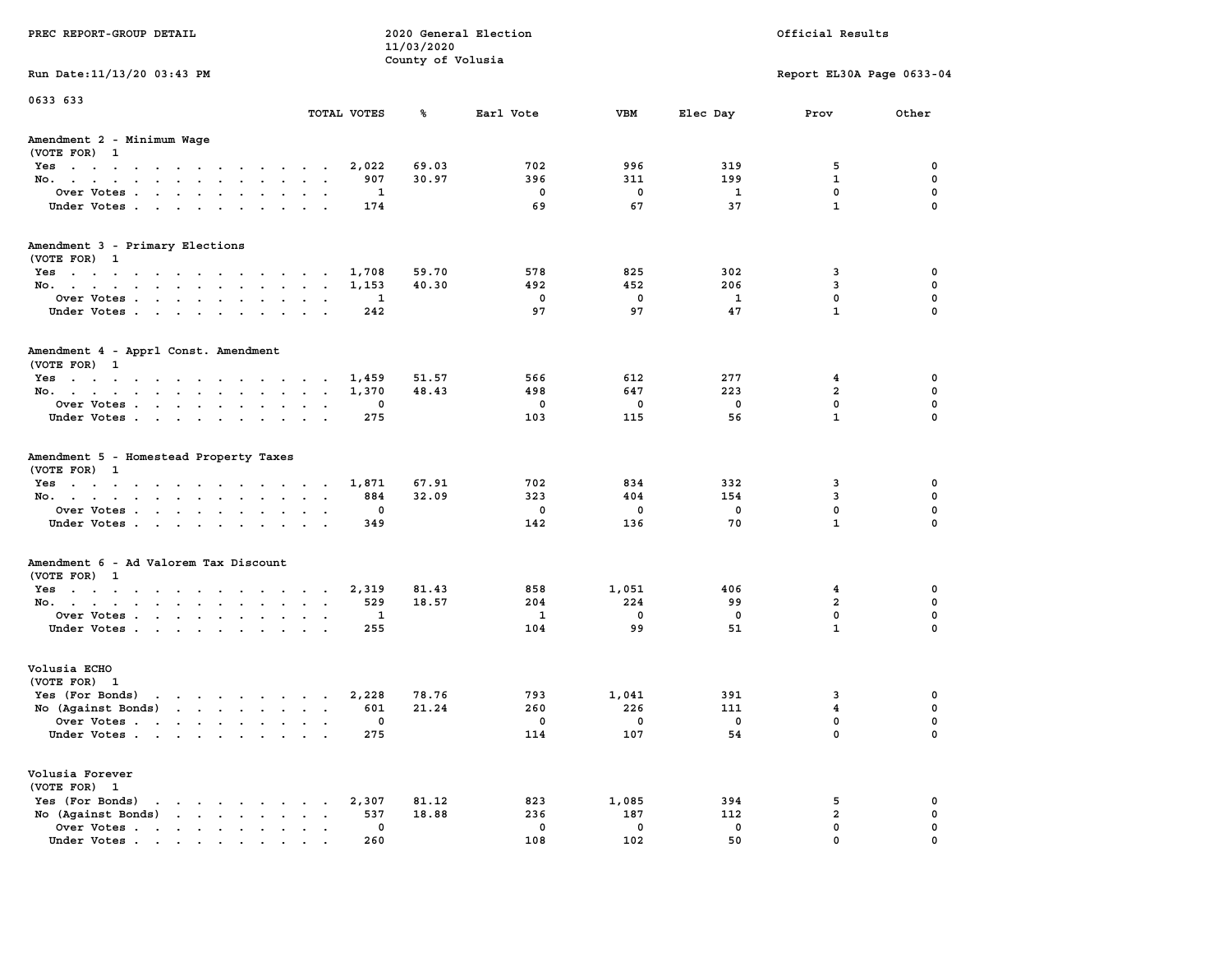| PREC REPORT-GROUP DETAIL                                                                                                                 |                           | 11/03/2020        | 2020 General Election |                         |              | Official Results          |              |  |
|------------------------------------------------------------------------------------------------------------------------------------------|---------------------------|-------------------|-----------------------|-------------------------|--------------|---------------------------|--------------|--|
| Run Date: 11/13/20 03:43 PM                                                                                                              |                           | County of Volusia |                       |                         |              | Report EL30A Page 0638-01 |              |  |
| 0638 638                                                                                                                                 | TOTAL VOTES               | ℁                 | Earl Vote             | <b>VBM</b>              | Elec Day     | Prov                      | Other        |  |
| REGISTERED VOTERS - TOTAL                                                                                                                | 2,505                     |                   |                       |                         |              |                           |              |  |
| BALLOTS CAST - TOTAL.<br>$\cdots$                                                                                                        | 2,003                     |                   | 706                   | 1,102                   | 195          | $\mathbf 0$               | $\mathbf 0$  |  |
| BALLOTS CAST - BLANK.<br>$\mathbf{r} = \mathbf{r} - \mathbf{r} = \mathbf{r} - \mathbf{r}$                                                | $\Omega$<br>$\cdots$      |                   | $^{\circ}$            | $\mathbf 0$             | $\mathbf 0$  | $\mathbf 0$               | 0            |  |
| VOTER TURNOUT - TOTAL                                                                                                                    |                           | 79.96             |                       |                         |              |                           |              |  |
| VOTER TURNOUT - BLANK<br>the contract of the contract of the contract of the contract of the contract of the contract of the contract of |                           |                   |                       |                         |              |                           |              |  |
| President and Vice President                                                                                                             |                           |                   |                       |                         |              |                           |              |  |
| (VOTE FOR) 1                                                                                                                             |                           |                   |                       |                         |              |                           |              |  |
| Donald J. Trump (REP)                                                                                                                    | 1,198                     | 59.96             | 514                   | 538                     | 146          | $\mathbf 0$               | 0            |  |
| Joseph R. Biden (DEM)                                                                                                                    | 789                       | 39.49             | 187                   | 555                     | 47           | $\mathbf 0$               | 0            |  |
| Jo Jorgensen $(LPF)$                                                                                                                     | 5                         | .25               | $\overline{2}$        | 3                       | $^{\circ}$   | $\mathbf{0}$              | 0            |  |
| Roque "Rocky" De La Fuente (REF).                                                                                                        | $\mathbf{1}$              | .05               | $^{\circ}$            | $\mathbf{0}$            | 1            | $\mathbf{0}$              | $\mathbf 0$  |  |
| Gloria La Riva (PSL).                                                                                                                    | $\mathbf 0$               |                   | $\mathbf{0}$          | $\mathbf 0$             | $\mathbf{0}$ | $\mathbf 0$               | 0            |  |
| Howie Hawkins (GRE)                                                                                                                      | $\mathbf 0$               |                   | $\mathbf 0$           | $\mathbf 0$             | $\mathbf 0$  | $\mathbf 0$               | 0            |  |
| Don Blankenship (CPF)                                                                                                                    | $\mathbf{1}$              | .05               | $\mathbf{0}$          | $\mathbf{1}$            | $\mathbf{0}$ | $\mathbf{0}$              | 0            |  |
| WRITE-IN.                                                                                                                                | $\overline{4}$            | .20               | $\overline{a}$        | $\mathbf{1}$            | $\mathbf{1}$ | $\mathbf{0}$              | $\mathbf 0$  |  |
| Over Votes                                                                                                                               | $\mathbf 0$               |                   | $\mathbf 0$           | $\mathbf 0$             | $\mathbf{0}$ | $\mathbf 0$               | 0            |  |
| Under Votes                                                                                                                              | 5                         |                   | $\mathbf{1}$          | 4                       | 0            | $\mathbf 0$               | $\mathbf 0$  |  |
|                                                                                                                                          |                           |                   |                       |                         |              |                           |              |  |
| Representative in Congress District 6<br>(VOTE FOR) 1                                                                                    |                           |                   |                       |                         |              |                           |              |  |
| Michael Waltz (REP)                                                                                                                      | 1,194                     | 62.12             | 510                   | 540                     | 144          | 0                         | 0            |  |
| Clint Curtis (DEM) $\cdots$ $\cdots$ $\cdots$                                                                                            | 723                       | 37.62             | 173                   | 506                     | 44           | 0                         | 0            |  |
| WRITE-IN.                                                                                                                                | 5<br>$\ddot{\phantom{0}}$ | .26               | 2                     | $\overline{\mathbf{2}}$ | 1            | $\mathbf 0$               | 0            |  |
| Over Votes                                                                                                                               | 0<br>$\cdot$ .            |                   | $\mathbf 0$           | $\mathbf 0$             | $\mathbf 0$  | 0                         | 0            |  |
| Under Votes                                                                                                                              | 81                        |                   | 21                    | 54                      | 6            | $\mathbf 0$               | $\mathbf 0$  |  |
|                                                                                                                                          |                           |                   |                       |                         |              |                           |              |  |
| State Attorney 7th Judicial Circuit<br>(VOTE FOR) 1                                                                                      |                           |                   |                       |                         |              |                           |              |  |
| R.J. Larizza (REP) $\cdots$ $\cdots$ $\cdots$                                                                                            | 1,202                     | 65.47             | 508                   | 550                     | 144          | 0                         | 0            |  |
| Don Dempsey.                                                                                                                             | 634                       | 34.53             | 153                   | 443                     | 38           | $\mathbf 0$               | 0            |  |
| Over Votes                                                                                                                               | 0                         |                   | $\mathbf 0$           | 0                       | 0            | 0                         | 0            |  |
| Under Votes                                                                                                                              | 167                       |                   | 45                    | 109                     | 13           | $\mathbf 0$               | $\mathbf 0$  |  |
| State Senator District 7<br>(VOTE FOR) 1                                                                                                 |                           |                   |                       |                         |              |                           |              |  |
| Travis J. Hutson (REP)                                                                                                                   | 1,107                     | 59.20             | 487                   | 488                     | 132          | 0                         | 0            |  |
| Heather Hunter (DEM).                                                                                                                    | 761                       | 40.70             | 183                   | 527                     | 51           | $\mathbf 0$               | 0            |  |
| WRITE-IN.                                                                                                                                | 2                         | .11               | 1                     | 1                       | $\mathbf 0$  | 0                         | 0            |  |
| Over Votes                                                                                                                               | 0                         |                   | $^{\circ}$            | $\mathbf 0$             | $\mathbf 0$  | $\mathbf 0$               | 0            |  |
| Under Votes                                                                                                                              | 106                       |                   | 28                    | 68                      | 10           | $\mathbf 0$               | $\mathbf 0$  |  |
| State Representative District 26<br>(VOTE FOR) 1                                                                                         |                           |                   |                       |                         |              |                           |              |  |
| Elizabeth Fetterhoff (REP).                                                                                                              | 1,215                     | 63.41             | 521                   | 552                     | 142          | 0                         | 0            |  |
| Patrick Henry (DEM)                                                                                                                      | 701                       | 36.59             | 163                   | 494                     | 44           | $\mathbf 0$               | 0            |  |
| Over Votes                                                                                                                               | $\mathbf{0}$              |                   | $\Omega$              | $\mathbf 0$             | $\mathbf{0}$ | $\mathbf 0$               | $\mathbf 0$  |  |
| Under Votes.<br>$\mathbf{r}=\mathbf{r}+\mathbf{r}+\mathbf{r}+\mathbf{r}+\mathbf{r}$                                                      | 87                        |                   | 22                    | 56                      | 9            | $\mathbf{0}$              | $\mathbf{0}$ |  |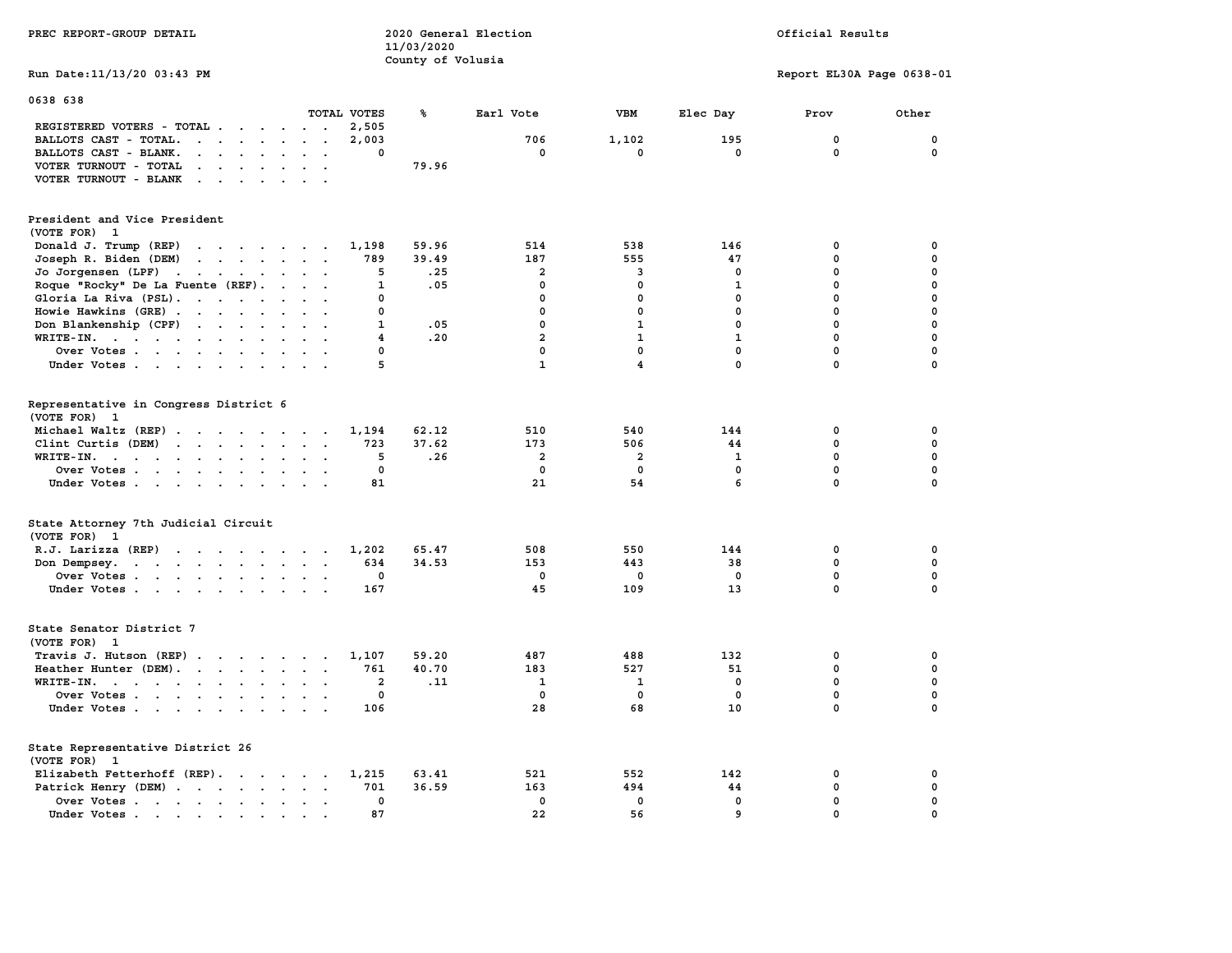|                                                                                                                                                                       |                                                     | 11/03/2020        |             |             |              |                           |             |
|-----------------------------------------------------------------------------------------------------------------------------------------------------------------------|-----------------------------------------------------|-------------------|-------------|-------------|--------------|---------------------------|-------------|
|                                                                                                                                                                       |                                                     | County of Volusia |             |             |              |                           |             |
| Run Date: 11/13/20 03:43 PM                                                                                                                                           |                                                     |                   |             |             |              | Report EL30A Page 0638-02 |             |
| 0638 638                                                                                                                                                              |                                                     |                   |             |             |              |                           |             |
|                                                                                                                                                                       | TOTAL VOTES                                         | ℁                 | Earl Vote   | VBM         | Elec Day     | Prov                      | Other       |
| Supreme Court - Carlos G. Muniz<br>(VOTE FOR) 1                                                                                                                       |                                                     |                   |             |             |              |                           |             |
| $Yes \cdot \cdot \cdot \cdot \cdot \cdot \cdot \cdot \cdot$<br>$\sim$ $\sim$ $\sim$ $\sim$                                                                            | 1,172                                               | 73.07             | 462         | 588         | 122          | 0                         | 0           |
| No.<br>$\sim$<br>$\mathbf{A}$ and $\mathbf{A}$<br>$\sim$<br>$\overline{a}$                                                                                            | 432                                                 | 26.93             | 123         | 266         | 43           | 0                         | 0           |
| Over Votes                                                                                                                                                            | 1<br>$\cdot$ .                                      |                   | $\mathbf 0$ | 0           | - 1          | $\mathbf 0$               | $\mathbf 0$ |
| Under Votes<br>$\sim$                                                                                                                                                 | 398<br>$\sim$                                       |                   | 121         | 248         | 29           | $\mathbf 0$               | $\mathbf 0$ |
| 5th Dist Crt of Appeal - Evander<br>(VOTE FOR) 1                                                                                                                      |                                                     |                   |             |             |              |                           |             |
| Yes                                                                                                                                                                   | 1,232                                               | 77.00             | 470         | 648         | 114          | 0                         | 0           |
| No.                                                                                                                                                                   | 368<br>$\sim$                                       | 23.00             | 116         | 205         | 47           | $\mathbf 0$               | $\mathbf 0$ |
| Over Votes<br>$\ddot{\phantom{0}}$                                                                                                                                    | $\mathbf{1}$<br>$\ddotsc$                           |                   | $\mathbf 0$ | $\mathbf 0$ | $\mathbf{1}$ | $\mathbf 0$               | $\mathbf 0$ |
| Under Votes<br>$\sim$                                                                                                                                                 | 402<br>$\ddot{\phantom{0}}$                         |                   | 120         | 249         | 33           | $\mathbf 0$               | $\mathbf 0$ |
|                                                                                                                                                                       |                                                     |                   |             |             |              |                           |             |
| 5th Dist Crt of Appeal - Grosshans<br>(VOTE FOR) 1                                                                                                                    |                                                     |                   |             |             |              |                           |             |
| Yes                                                                                                                                                                   | 1,197                                               | 74.91             | 452         | 623         | 122          | 0                         | 0           |
| No.                                                                                                                                                                   | 401<br>$\overline{\phantom{a}}$                     | 25.09             | 131         | 229         | 41           | 0                         | 0           |
| Over Votes<br>$\ddot{\phantom{a}}$<br>$\ddot{\phantom{a}}$<br>$\ddot{\phantom{1}}$<br>$\ddot{\phantom{a}}$                                                            | 1                                                   |                   | $\mathbf 0$ | 0           | $\mathbf{1}$ | 0                         | $\pmb{0}$   |
| Under Votes<br>$\cdots$                                                                                                                                               | 404<br>$\cdot$ .                                    |                   | 123         | 250         | 31           | $\Omega$                  | $\Omega$    |
| 5th Dist Crt of Appeal - Harris<br>(VOTE FOR) 1                                                                                                                       |                                                     |                   |             |             |              |                           |             |
| Yes                                                                                                                                                                   | 1,218                                               | 77.04             | 468         | 631         | 119          | 0                         | 0           |
| No.<br>$\sim$ $\sim$<br>$\mathbf{z} = \mathbf{z}$ .<br>$\ddot{\phantom{0}}$                                                                                           | 363<br>$\bullet$<br>$\blacksquare$                  | 22.96             | 114         | 206         | 43           | 0                         | 0           |
| Over Votes                                                                                                                                                            | 1<br>$\cdot$ .                                      |                   | $\mathbf 0$ | 0           | - 1          | $\mathbf 0$               | $\mathbf 0$ |
| Under Votes<br>$\sim$<br>$\sim$ $\sim$ $\sim$                                                                                                                         | 421<br>$\sim$ $\sim$                                |                   | 124         | 265         | 32           | $\mathbf 0$               | $\mathbf 0$ |
| 5th Dist Crt of Appeal - Orfinger<br>(VOTE FOR) 1                                                                                                                     |                                                     |                   |             |             |              |                           |             |
| Yes                                                                                                                                                                   | 1,207                                               | 76.25             | 468         | 628         | 111          | 0                         | 0           |
| No.<br>$\sim$                                                                                                                                                         | 376<br>$\ddot{\phantom{a}}$<br>$\ddot{\phantom{a}}$ | 23.75             | 111         | 215         | 50           | $\mathbf 0$               | $\mathbf 0$ |
| Over Votes                                                                                                                                                            | 1<br>$\cdot$                                        |                   | $\mathbf 0$ | 1           | $\Omega$     | $\mathbf 0$               | 0           |
| Under Votes<br>$\ddot{\phantom{a}}$<br>$\sim$                                                                                                                         | 419                                                 |                   | 127         | 258         | 34           | $\mathbf 0$               | $\mathbf 0$ |
| 5th Dist Crt of Appeal - Sasso<br>(VOTE FOR) 1                                                                                                                        |                                                     |                   |             |             |              |                           |             |
| Yes                                                                                                                                                                   | 1,183                                               | 76.03             | 454         | 614         | 115          | 0                         | 0           |
| No.                                                                                                                                                                   | 373<br>$\ddot{\phantom{0}}$                         | 23.97             | 115         | 210         | 48           | 0                         | 0           |
| Over Votes.<br>$\mathbf{r}$ , $\mathbf{r}$ , $\mathbf{r}$ , $\mathbf{r}$<br>$\ddot{\phantom{a}}$<br>$\sim$<br>$\ddot{\phantom{a}}$                                    | 0<br>$\ddot{\phantom{a}}$<br>$\ddot{\phantom{a}}$   |                   | 0           | 0           | 0            | 0                         | 0           |
| Under Votes                                                                                                                                                           | 447                                                 |                   | 137         | 278         | 32           | $\mathbf 0$               | 0           |
| 5th Dist Crt of Appeal - Wallis<br>(VOTE FOR) 1                                                                                                                       |                                                     |                   |             |             |              |                           |             |
| Yes<br>the contract of the contract of the contract of                                                                                                                | 1,172                                               | 74.70             | 460         | 600         | 112          | 0                         | 0           |
| No.<br>the contract of the contract of the contract of the contract of the contract of the contract of the contract of<br>$\bullet$ . $\bullet$ .<br>$\blacksquare$ . | 397<br>$\cdot$ .                                    | 25.30             | 115         | 233         | 49           | 0                         | $\mathbf 0$ |
| Over Votes<br>$\ddot{\phantom{0}}$<br>$\bullet$                                                                                                                       | 0<br>$\ddot{\phantom{a}}$<br>$\ddot{\phantom{a}}$   |                   | 0           | 0           | 0            | $\mathbf 0$               | $\mathbf 0$ |
| Under Votes<br>$\mathbf{r}$ , and $\mathbf{r}$ , and $\mathbf{r}$ , and $\mathbf{r}$                                                                                  | 434                                                 |                   | 131         | 269         | 34           | 0                         | $\mathbf 0$ |

**PREC REPORT-GROUP DETAIL COMPUTER CONSUMING A LOCAL PREC** REPORT-GROUP DETAIL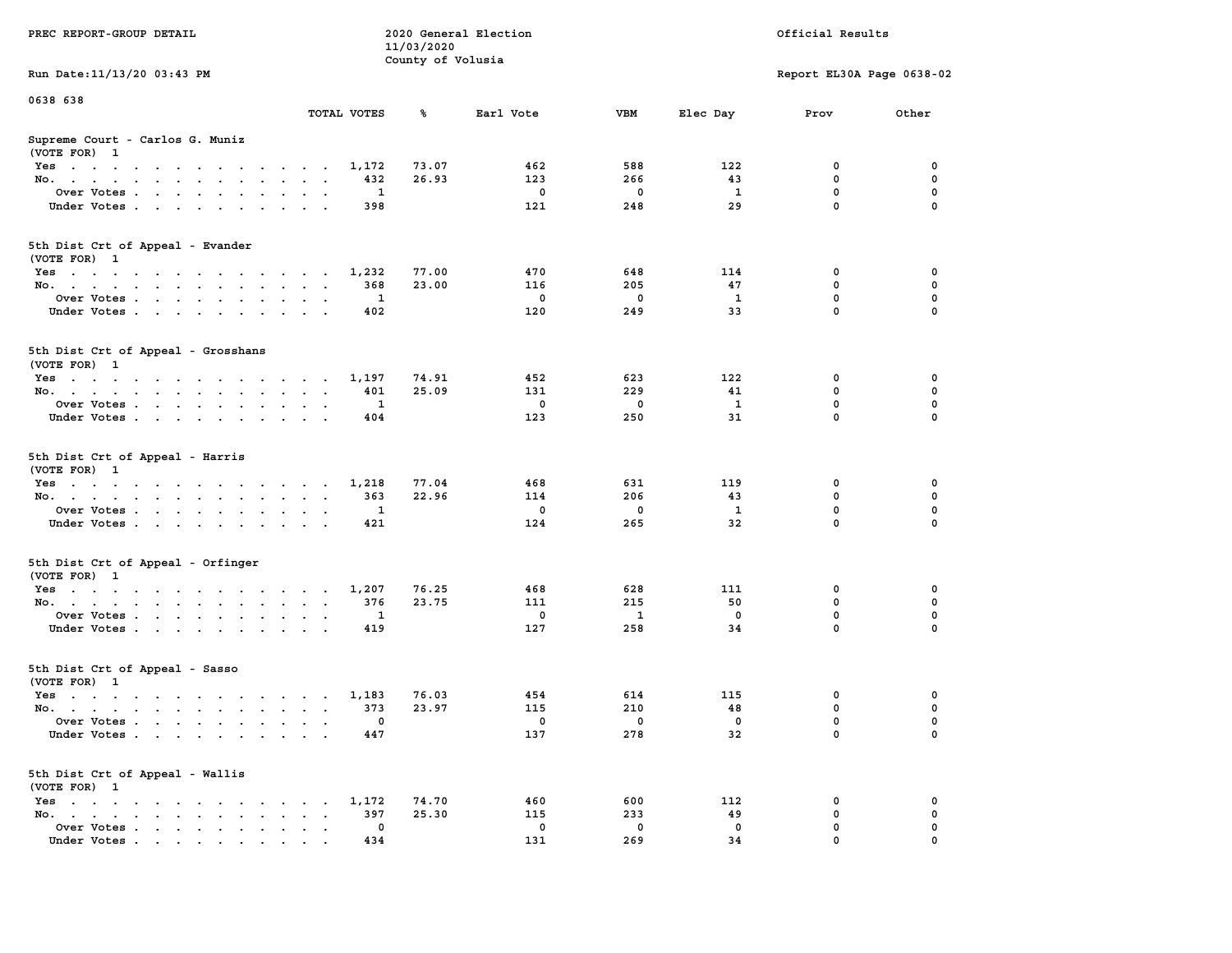|                                                                                                                                                                                                                                                  |                                                                    | 11/03/2020        |             |             |             |                           |             |  |
|--------------------------------------------------------------------------------------------------------------------------------------------------------------------------------------------------------------------------------------------------|--------------------------------------------------------------------|-------------------|-------------|-------------|-------------|---------------------------|-------------|--|
|                                                                                                                                                                                                                                                  |                                                                    | County of Volusia |             |             |             |                           |             |  |
| Run Date:11/13/20 03:43 PM                                                                                                                                                                                                                       |                                                                    |                   |             |             |             | Report EL30A Page 0638-03 |             |  |
| 0638 638                                                                                                                                                                                                                                         |                                                                    |                   |             |             |             |                           |             |  |
|                                                                                                                                                                                                                                                  | TOTAL VOTES                                                        | ℁                 | Earl Vote   | <b>VBM</b>  | Elec Day    | Prov                      | Other       |  |
| Circuit Judge, 7th Judicial, Group 14<br>(VOTE FOR)<br>$\mathbf{1}$                                                                                                                                                                              |                                                                    |                   |             |             |             |                           |             |  |
| Joan Anthony<br>the contract of the contract of the                                                                                                                                                                                              | 971                                                                | 60.09             | 339         | 550         | 82          | 0                         | 0           |  |
| Dan Hilbert<br>$\cdot$ $\cdot$ $\cdot$ $\cdot$<br>$\ddot{\phantom{0}}$<br>$\ddot{\phantom{a}}$                                                                                                                                                   | 645                                                                | 39.91             | 248         | 310         | 87          | $\mathbf 0$               | 0           |  |
| Over Votes .<br>the contract of the contract of                                                                                                                                                                                                  | 0<br>$\ddot{\phantom{a}}$<br>$\bullet$                             |                   | 0           | 0           | 0           | $\mathbf{0}$              | 0           |  |
| Under Votes                                                                                                                                                                                                                                      | 387<br>$\bullet$                                                   |                   | 119         | 242         | 26          | $\mathbf 0$               | $\mathbf 0$ |  |
| County Council Chair<br>(VOTE FOR) 1                                                                                                                                                                                                             |                                                                    |                   |             |             |             |                           |             |  |
| Jeff Brower.<br>$\mathbf{a} = \mathbf{a} + \mathbf{a} + \mathbf{a} + \mathbf{a} + \mathbf{a} + \mathbf{a} + \mathbf{a} + \mathbf{a} + \mathbf{a}$                                                                                                | 878                                                                | 52.86             | 329         | 440         | 109         | 0                         | 0           |  |
| Deborah A. "Deb" Denys                                                                                                                                                                                                                           | 783<br>$\cdot$ .                                                   | 47.14             | 267         | 455         | 61          | 0                         | $\mathbf 0$ |  |
| Over Votes<br>$\sim$                                                                                                                                                                                                                             | 0                                                                  |                   | 0           | 0           | $\mathbf 0$ | 0                         | $\mathbf 0$ |  |
| Under Votes                                                                                                                                                                                                                                      | 342<br>$\cdot$ $\cdot$                                             |                   | 110         | 207         | 25          | 0                         | 0           |  |
| County Council Member District 2<br>(VOTE FOR) 1                                                                                                                                                                                                 |                                                                    |                   |             |             |             |                           |             |  |
| Danny Fuqua.<br>$\mathbf{r} = \mathbf{r} + \mathbf{r} + \mathbf{r} + \mathbf{r}$<br>$\sim$ $\sim$ $\sim$<br>$\sim$                                                                                                                               | 771<br>$\sim$                                                      | 47.68             | 268         | 425         | 78          | 0                         | 0           |  |
| Billie Wheeler.<br>$\bullet$ .<br><br><br>$\bullet$ .<br>$\ddot{\phantom{a}}$                                                                                                                                                                    | 846<br>$\ddot{\phantom{a}}$<br>$\cdot$<br>$\overline{\phantom{a}}$ | 52.32             | 321         | 441         | 84          | $\mathbf 0$               | $\mathbf 0$ |  |
| Over Votes<br>$\ddot{\phantom{a}}$                                                                                                                                                                                                               | $\mathbf 0$                                                        |                   | $\mathbf 0$ | $\mathbf 0$ | $\mathbf 0$ | $\mathbf 0$               | $\mathbf 0$ |  |
| Under Votes<br>$\cdot$                                                                                                                                                                                                                           | 386                                                                |                   | 117         | 236         | 33          | 0                         | 0           |  |
| School Board Member District 2<br>(VOTE FOR)<br>1                                                                                                                                                                                                |                                                                    |                   |             |             |             |                           |             |  |
| Anita Burnette.<br>. The contract of the contract of the contract of the contract of the contract of the contract of the contract of the contract of the contract of the contract of the contract of the contract of the contract of the contrac | 1,037                                                              | 66.90             | 383         | 535         | 119         | 0                         | 0           |  |
| Ida Duncan Wright.<br>$\sim$ $\sim$                                                                                                                                                                                                              | 513<br>$\bullet$<br>$\bullet$<br>$\blacksquare$                    | 33.10             | 182         | 294         | 37          | 0                         | 0           |  |
| Over Votes                                                                                                                                                                                                                                       | 0<br>$\mathbf{r}$                                                  |                   | 0           | 0           | $\mathbf 0$ | $\mathbf 0$               | 0           |  |
| Under Votes<br>$\ddot{\phantom{a}}$                                                                                                                                                                                                              | 453                                                                |                   | 141         | 273         | 39          | 0                         | $\mathbf 0$ |  |
| Soil & Water Conservation Seat 2<br>(VOTE FOR) 1                                                                                                                                                                                                 |                                                                    |                   |             |             |             |                           |             |  |
| John Nelson.<br>the contract of the contract of the contract of                                                                                                                                                                                  | 1,143                                                              | 75.15             | 429         | 590         | 124         | $\mathbf 0$               | 0           |  |
| Wesley Wayne Wilson Jr                                                                                                                                                                                                                           | 378<br>$\blacksquare$ .                                            | 24.85             | 126         | 218         | 34          | $\mathbf 0$               | $\mathbf 0$ |  |
| Over Votes                                                                                                                                                                                                                                       | 0<br>$\bullet$<br>$\bullet$                                        |                   | 0           | 0           | 0           | $\mathbf 0$               | 0           |  |
| Under Votes                                                                                                                                                                                                                                      | 482<br>$\ddot{\phantom{0}}$                                        |                   | 151         | 294         | 37          | $\mathbf 0$               | 0           |  |
| Soil & Water Conservation Seat 4                                                                                                                                                                                                                 |                                                                    |                   |             |             |             |                           |             |  |
| (VOTE FOR)<br>- 1                                                                                                                                                                                                                                |                                                                    |                   |             |             |             |                           |             |  |
| Wendy Anderson.<br>$\mathbf{r}$ , $\mathbf{r}$ , $\mathbf{r}$ , $\mathbf{r}$ , $\mathbf{r}$ , $\mathbf{r}$                                                                                                                                       | 968<br>$\sim$ $\sim$<br>$\sim$                                     | 62.25             | 330         | 552         | 86          | 0                         | 0           |  |
| Barbara Deering                                                                                                                                                                                                                                  | 587<br>$\sim$<br>$\cdot$ .                                         | 37.75             | 234         | 279         | 74          | 0                         | $\mathbf 0$ |  |
| Over Votes<br>$\ddot{\phantom{a}}$<br>$\overline{\phantom{a}}$                                                                                                                                                                                   | $\mathbf 0$<br>$\cdot$<br>$\cdot$                                  |                   | 0           | 0           | $\mathbf 0$ | $\mathbf 0$               | 0           |  |
| Under Votes<br>$\sim$                                                                                                                                                                                                                            | 448<br>$\cdot$ $\cdot$ $\cdot$                                     |                   | 142         | 271         | 35          | 0                         | $\mathbf 0$ |  |
| Amendment 1 - Citzenship Requirement<br>(VOTE FOR) 1                                                                                                                                                                                             |                                                                    |                   |             |             |             |                           |             |  |
| Yes<br>$\sim$<br>$\bullet$<br>$\mathbf{r} = \mathbf{r} + \mathbf{r} + \mathbf{r} + \mathbf{r}$<br>$\sim$<br>$\cdot$                                                                                                                              | 1,629<br>$\bullet$                                                 | 87.67             | 574         | 886         | 169         | 0                         | 0           |  |
| No.<br>$\ddot{\phantom{a}}$<br>$\bullet$ . In the case of the case of the $\bullet$<br>$\bullet$ . $\bullet$ .<br>$\ddot{\phantom{a}}$                                                                                                           | 229<br>$\cdot$                                                     | 12.33             | 82          | 131         | 16          | 0                         | 0           |  |
| Over Votes<br>$\bullet$                                                                                                                                                                                                                          | 1<br>$\blacksquare$<br>$\cdot$<br>$\ddot{\phantom{a}}$             |                   | 0           | 1           | $\mathbf 0$ | $\mathbf{0}$              | $\mathbf 0$ |  |
| Under Votes                                                                                                                                                                                                                                      | 144                                                                |                   | 50          | 84          | 10          | $\mathbf{0}$              | $\mathbf 0$ |  |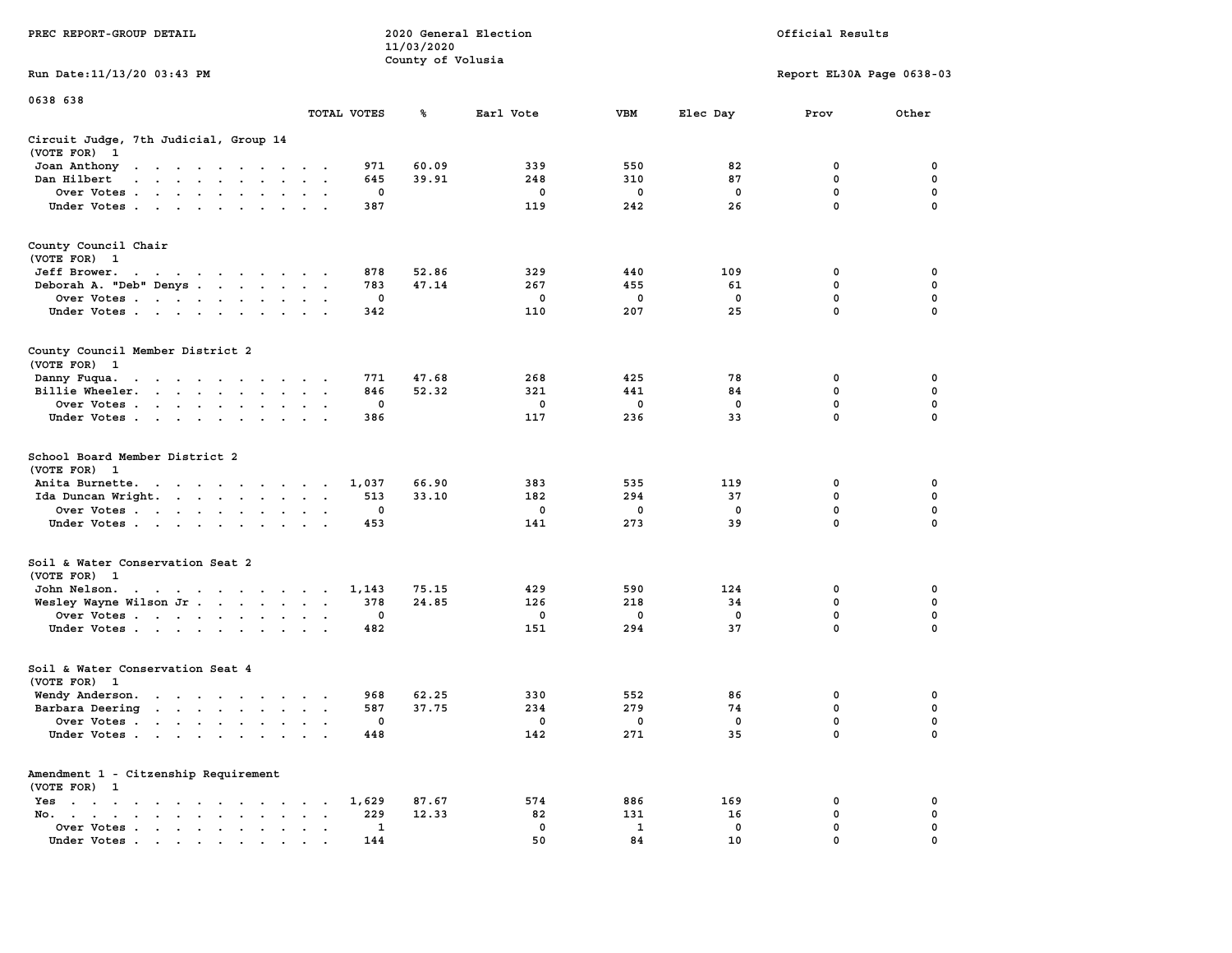| PREC REPORT-GROUP DETAIL                                                                                                                                                                                                                                |               | 11/03/2020        | 2020 General Election | Official Results |          |                           |               |
|---------------------------------------------------------------------------------------------------------------------------------------------------------------------------------------------------------------------------------------------------------|---------------|-------------------|-----------------------|------------------|----------|---------------------------|---------------|
|                                                                                                                                                                                                                                                         |               | County of Volusia |                       |                  |          |                           |               |
| Run Date: 11/13/20 03:43 PM                                                                                                                                                                                                                             |               |                   |                       |                  |          | Report EL30A Page 0638-04 |               |
| 0638 638                                                                                                                                                                                                                                                |               |                   |                       |                  |          |                           |               |
|                                                                                                                                                                                                                                                         | TOTAL VOTES   | ጜ                 | Earl Vote             | VBM              | Elec Day | Prov                      | Other         |
| Amendment 2 - Minimum Wage<br>(VOTE FOR) 1                                                                                                                                                                                                              |               |                   |                       |                  |          |                           |               |
| Yes                                                                                                                                                                                                                                                     | 1,208         | 64.95             | 339                   | 766              | 103      | 0                         | 0             |
| No.                                                                                                                                                                                                                                                     | 652           | 35.05             | 314                   | 257              | 81       | $\mathbf 0$               | $\mathbf 0$   |
| Over Votes                                                                                                                                                                                                                                              | 2             |                   | $\mathbf{1}$          | 1                | 0        | $\mathbf 0$               | 0             |
| Under Votes                                                                                                                                                                                                                                             | 141           |                   | 52                    | 78               | 11       | $\mathbf 0$               | $\mathbf 0$   |
| Amendment 3 - Primary Elections                                                                                                                                                                                                                         |               |                   |                       |                  |          |                           |               |
| (VOTE FOR) 1                                                                                                                                                                                                                                            |               | 59.82             | 337                   | 644              | 100      | 0                         | 0             |
| Yes<br>No.                                                                                                                                                                                                                                              | 1,081<br>726  | 40.18             | 316                   | 329              | 81       | $\mathbf 0$               | 0             |
| Over Votes                                                                                                                                                                                                                                              | 1             |                   | - 1                   | 0                | 0        | $\mathbf 0$               | $\mathbf 0$   |
| Under Votes                                                                                                                                                                                                                                             | 195           |                   | 52                    | 129              | 14       | $\Omega$                  | $\Omega$      |
| Amendment 4 - Apprl Const. Amendment<br>(VOTE FOR) 1                                                                                                                                                                                                    |               |                   |                       |                  |          |                           |               |
| Yes                                                                                                                                                                                                                                                     | 978           | 55.73             | 377                   | 480              | 121      | 0                         | 0             |
| No.                                                                                                                                                                                                                                                     | 777           | 44.27             | 251                   | 467              | 59       | 0                         | 0             |
| Over Votes                                                                                                                                                                                                                                              | 1             |                   | 1                     | 0                | 0        | $\mathbf 0$               | $\mathbf 0$   |
| Under Votes                                                                                                                                                                                                                                             | 247           |                   | 77                    | 155              | 15       | $\mathbf 0$               | $\mathbf 0$   |
| Amendment 5 - Homestead Property Taxes<br>(VOTE FOR) 1                                                                                                                                                                                                  |               |                   |                       |                  |          |                           |               |
| Yes                                                                                                                                                                                                                                                     | 1,267         | 73.11             | 491                   | 638              | 138      | 0                         | 0             |
| No.                                                                                                                                                                                                                                                     | 466           | 26.89             | 129                   | 299              | 38       | $\mathbf 0$               | 0             |
| Over Votes                                                                                                                                                                                                                                              | 0             |                   | 0                     | 0                | 0<br>19  | 0<br>$\mathbf 0$          | 0<br>$\Omega$ |
| Under Votes                                                                                                                                                                                                                                             | 270           |                   | 86                    | 165              |          |                           |               |
| Amendment 6 - Ad Valorem Tax Discount<br>(VOTE FOR) 1                                                                                                                                                                                                   |               |                   |                       |                  |          |                           |               |
| Yes                                                                                                                                                                                                                                                     | 1,588         | 88.27             | 578                   | 851              | 159      | 0                         | 0             |
| No.                                                                                                                                                                                                                                                     | 211           | 11.73             | 65                    | 125              | 21       | $\mathbf 0$               | 0             |
| Over Votes                                                                                                                                                                                                                                              | 0             |                   | 0                     | 0                | 0        | 0                         | 0             |
| Under Votes                                                                                                                                                                                                                                             | 204           |                   | 63                    | 126              | 15       | $\Omega$                  | $\Omega$      |
| Volusia ECHO<br>(VOTE FOR) 1                                                                                                                                                                                                                            |               |                   |                       |                  |          |                           |               |
| Yes (For Bonds)<br>$\mathbf{r}$ . The set of the set of the set of the set of the set of the set of the set of the set of the set of the set of the set of the set of the set of the set of the set of the set of the set of the set of the set of t    | 1,306         | 73.49             | 422                   | 762              | 122      | 0                         | 0             |
| No (Against Bonds)                                                                                                                                                                                                                                      | 471           | 26.51             | 212                   | 200              | 59       | 0                         | 0             |
| Over Votes .<br>the contract of the contract of the contract of the contract of the contract of the contract of the contract of                                                                                                                         | 0             |                   | 0                     | 0                | 0        | $\Omega$                  | $\mathbf 0$   |
| Under Votes                                                                                                                                                                                                                                             | 226           |                   | 72                    | 140              | 14       | 0                         | 0             |
| Volusia Forever<br>(VOTE FOR) 1                                                                                                                                                                                                                         |               |                   |                       |                  |          |                           |               |
| Yes (For Bonds)<br>$\mathbf{r}$ . The set of the set of the set of the set of the set of the set of the set of the set of the set of the set of the set of the set of the set of the set of the set of the set of the set of the set of the set of t    | 1,345         | 75.56             | 429                   | 796              | 120      | 0                         | 0             |
| $\mathbf{r}$ . The set of the set of the set of the set of the set of the set of the set of the set of the set of the set of the set of the set of the set of the set of the set of the set of the set of the set of the set of t<br>No (Against Bonds) | 435<br>$\sim$ | 24.44             | 207                   | 169              | 59       | $\mathbf 0$               | $\mathbf 0$   |
| Over Votes                                                                                                                                                                                                                                              | 0             |                   | 0                     | 0                | 0        | $\mathbf 0$               | 0             |
| Under Votes                                                                                                                                                                                                                                             | 223           |                   | 70                    | 137              | 16       | $\Omega$                  | $\Omega$      |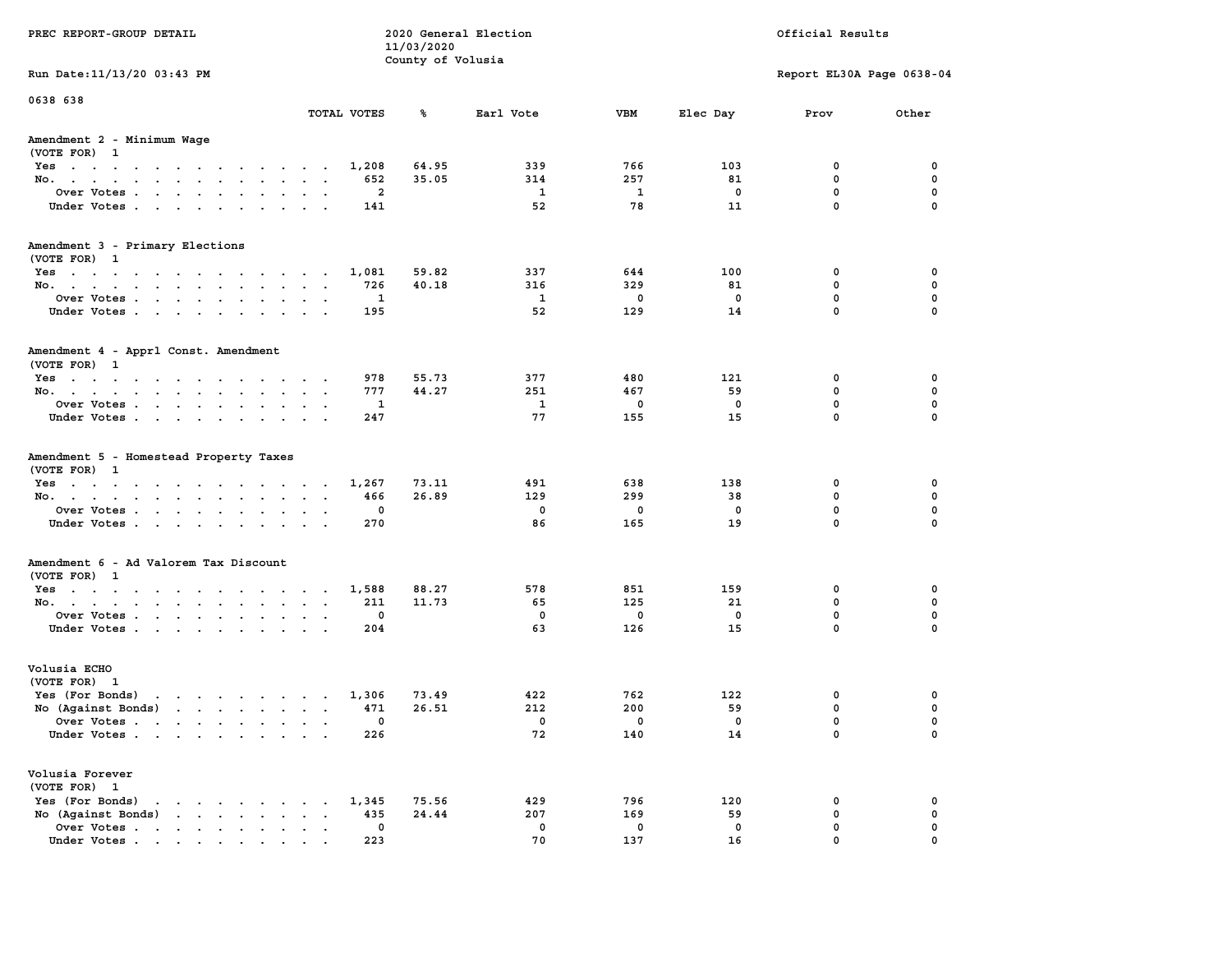| PREC REPORT-GROUP DETAIL                                                                                                                              |                                         | 11/03/2020<br>County of Volusia | 2020 General Election |                         | Official Results |                           |              |  |
|-------------------------------------------------------------------------------------------------------------------------------------------------------|-----------------------------------------|---------------------------------|-----------------------|-------------------------|------------------|---------------------------|--------------|--|
| Run Date: 11/13/20 03:43 PM                                                                                                                           |                                         |                                 |                       |                         |                  | Report EL30A Page 0641-01 |              |  |
| 0641 641                                                                                                                                              |                                         |                                 |                       |                         |                  |                           |              |  |
|                                                                                                                                                       | TOTAL VOTES                             | ℁                               | Earl Vote             | <b>VBM</b>              | Elec Day         | Prov                      | Other        |  |
| REGISTERED VOTERS - TOTAL<br>BALLOTS CAST - TOTAL.<br>$\mathbf{r}$ . The set of $\mathbf{r}$                                                          | 4,945<br>3,923<br>$\sim$                |                                 | 1,378                 | 2,051                   | 489              | 4                         | $\mathbf{1}$ |  |
| BALLOTS CAST - BLANK.<br>$\cdot$ $\cdot$ $\cdot$ $\cdot$ $\cdot$ $\cdot$                                                                              | $\Omega$<br>$\sim$ $\sim$               |                                 | $\mathbf 0$           | $\mathbf 0$             | $\mathbf 0$      | $\mathbf 0$               | $\mathbf 0$  |  |
| VOTER TURNOUT - TOTAL<br>$\sim$<br>$\mathbf{u} = \mathbf{u} + \mathbf{u}$ . $\mathbf{u} = \mathbf{u}$                                                 | $\ddot{\phantom{a}}$                    | 79.33                           |                       |                         |                  |                           |              |  |
| VOTER TURNOUT - BLANK<br>$\cdots$                                                                                                                     |                                         |                                 |                       |                         |                  |                           |              |  |
| President and Vice President<br>(VOTE FOR) 1                                                                                                          |                                         |                                 |                       |                         |                  |                           |              |  |
| Donald J. Trump (REP)<br>and the contract of the contract of the contract of the contract of the contract of                                          | 2,100                                   | 53.67                           | 876                   | 936                     | 285              | $\overline{\mathbf{2}}$   | $\mathbf{1}$ |  |
| Joseph R. Biden (DEM)<br>the contract of the contract of the                                                                                          | 1,767                                   | 45.16                           | 493                   | 1,088                   | 184              | $\overline{\mathbf{2}}$   | $\mathbf 0$  |  |
| Jo Jorgensen (LPF)                                                                                                                                    | 33                                      | .84                             | 8                     | 13                      | 12               | $\mathbf 0$               | $\mathbf 0$  |  |
| Roque "Rocky" De La Fuente (REF).                                                                                                                     | 3                                       | .08                             | $\mathbf 0$           | $\overline{a}$          | $\mathbf{1}$     | $\mathbf 0$               | $\mathbf 0$  |  |
| Gloria La Riva (PSL).                                                                                                                                 | $\overline{a}$                          | .05                             | $\mathbf 0$           | 0                       | $\mathbf{2}$     | $\mathbf{0}$              | $\mathbf 0$  |  |
| Howie Hawkins (GRE)                                                                                                                                   | 4                                       | .10                             | 0                     | $\overline{\mathbf{2}}$ | $\overline{a}$   | $\mathbf{0}$              | $\pmb{0}$    |  |
| Don Blankenship (CPF)                                                                                                                                 | $\Omega$                                |                                 | $\Omega$              | $\mathbf 0$             | $\Omega$         | $\Omega$                  | $\mathbf 0$  |  |
| WRITE-IN.                                                                                                                                             | $\overline{4}$<br>$\sim$                | .10                             | $\mathbf{1}$          | $\overline{\mathbf{2}}$ | $\mathbf{1}$     | $\mathbf{0}$              | $\mathbf 0$  |  |
| Over Votes<br>$\sim$                                                                                                                                  | 5<br>$\ddot{\phantom{a}}$               |                                 | $\mathbf 0$           | 4                       | $\mathbf{1}$     | $\mathbf 0$               | $\mathbf 0$  |  |
| Under Votes                                                                                                                                           | 5                                       |                                 | $\mathbf 0$           | $\overline{\mathbf{4}}$ | $\mathbf{1}$     | $\mathbf 0$               | 0            |  |
| Representative in Congress District 6<br>(VOTE FOR) 1                                                                                                 |                                         |                                 |                       |                         |                  |                           |              |  |
| Michael Waltz (REP)                                                                                                                                   | 2,140                                   | 56.57                           | 868                   | 995                     | 274              | $\overline{\mathbf{2}}$   | 1            |  |
| Clint Curtis (DEM)<br>the contract of the contract of the contract of the contract of the contract of                                                 | 1,638                                   | 43.30                           | 475                   | 978                     | 183              | $\overline{a}$            | 0            |  |
| WRITE-IN.                                                                                                                                             | 5<br>$\sim$<br>$\ddot{\phantom{a}}$     | .13                             | 1                     | 3                       | 1                | 0                         | $\mathbf 0$  |  |
| Over Votes                                                                                                                                            | 0<br>$\sim$ $\sim$                      |                                 | $\mathbf 0$           | $\mathbf 0$             | $\mathbf 0$      | $\mathbf 0$               | $\mathbf 0$  |  |
| Under Votes                                                                                                                                           | 140<br>$\sim$ $\sim$ $\sim$             |                                 | 34                    | 75                      | 31               | $\mathbf 0$               | $\mathbf 0$  |  |
| State Attorney 7th Judicial Circuit<br>(VOTE FOR) 1                                                                                                   |                                         |                                 |                       |                         |                  |                           |              |  |
| R.J. Larizza (REP)                                                                                                                                    | 2,186                                   | 61.15                           | 893                   | 1,016                   | 275              | $\mathbf{1}$              | $\mathbf{1}$ |  |
| Don Dempsey.                                                                                                                                          | 1,389                                   | 38.85                           | 388                   | 843                     | 157              | $\mathbf{1}$              | $\mathbf{0}$ |  |
| Over Votes                                                                                                                                            | 0                                       |                                 | 0                     | 0                       | 0                | $\mathbf{0}$              | $\mathbf 0$  |  |
| Under Votes                                                                                                                                           | 348                                     |                                 | 97                    | 192                     | 57               | $\overline{2}$            | 0            |  |
| State Senator District 7<br>(VOTE FOR) 1                                                                                                              |                                         |                                 |                       |                         |                  |                           |              |  |
| Travis J. Hutson (REP)                                                                                                                                | 2,028                                   | 54.44                           | 847                   | 919                     | 259              | $\mathbf{2}$              | $\mathbf{1}$ |  |
| Heather Hunter (DEM).                                                                                                                                 | 1,690                                   | 45.37                           | 485                   | 1,014                   | 189              | $\overline{a}$            | $\mathbf 0$  |  |
| WRITE-IN.                                                                                                                                             | 7                                       | .19                             | $\overline{a}$        | 5                       | $\mathbf{0}$     | $\mathbf{0}$              | $\mathbf{0}$ |  |
| Over Votes                                                                                                                                            | $\mathbf{1}$<br>$\sim$<br>$\sim$        |                                 | $\mathbf{1}$          | $\mathbf 0$             | $\mathbf 0$      | $\mathbf{0}$              | $\mathbf 0$  |  |
| Under Votes                                                                                                                                           | 197                                     |                                 | 43                    | 113                     | 41               | $\mathbf 0$               | $\mathbf 0$  |  |
| State Representative District 25                                                                                                                      |                                         |                                 |                       |                         |                  |                           |              |  |
| (VOTE FOR) 1<br>Tom Leek (REP).                                                                                                                       | 0                                       |                                 | 0                     | 0                       | 0                | 0                         | 0            |  |
| the contract of the contract of the contract of the contract of the contract of the contract of the contract of<br>Sarah Zutter (DEM)<br>$\mathbf{r}$ | $\mathbf 0$<br>$\sim$                   |                                 | $\mathbf 0$           | 0                       | 0                | $\mathbf 0$               | $\pmb{0}$    |  |
| Joseph "Joe" Hannoush (LPF) .<br>$\sim$ $\sim$ $\sim$                                                                                                 | $\Omega$<br>$\sim$ $\sim$               |                                 | $\mathbf{0}$          | $\mathbf 0$             | $\mathbf 0$      | $\mathbf 0$               | $\mathbf 0$  |  |
| Over Votes<br>$\sim 100$ km s $^{-1}$                                                                                                                 | $\mathbf 0$<br>$\sim$<br>$\blacksquare$ |                                 | 0                     | $\mathbf 0$             | $\mathbf{0}$     | $\mathbf 0$               | $\mathbf 0$  |  |
| Under Votes.                                                                                                                                          | $\mathbf 0$                             |                                 | $\Omega$              | $\Omega$                | $\Omega$         | $\Omega$                  | $\mathbf 0$  |  |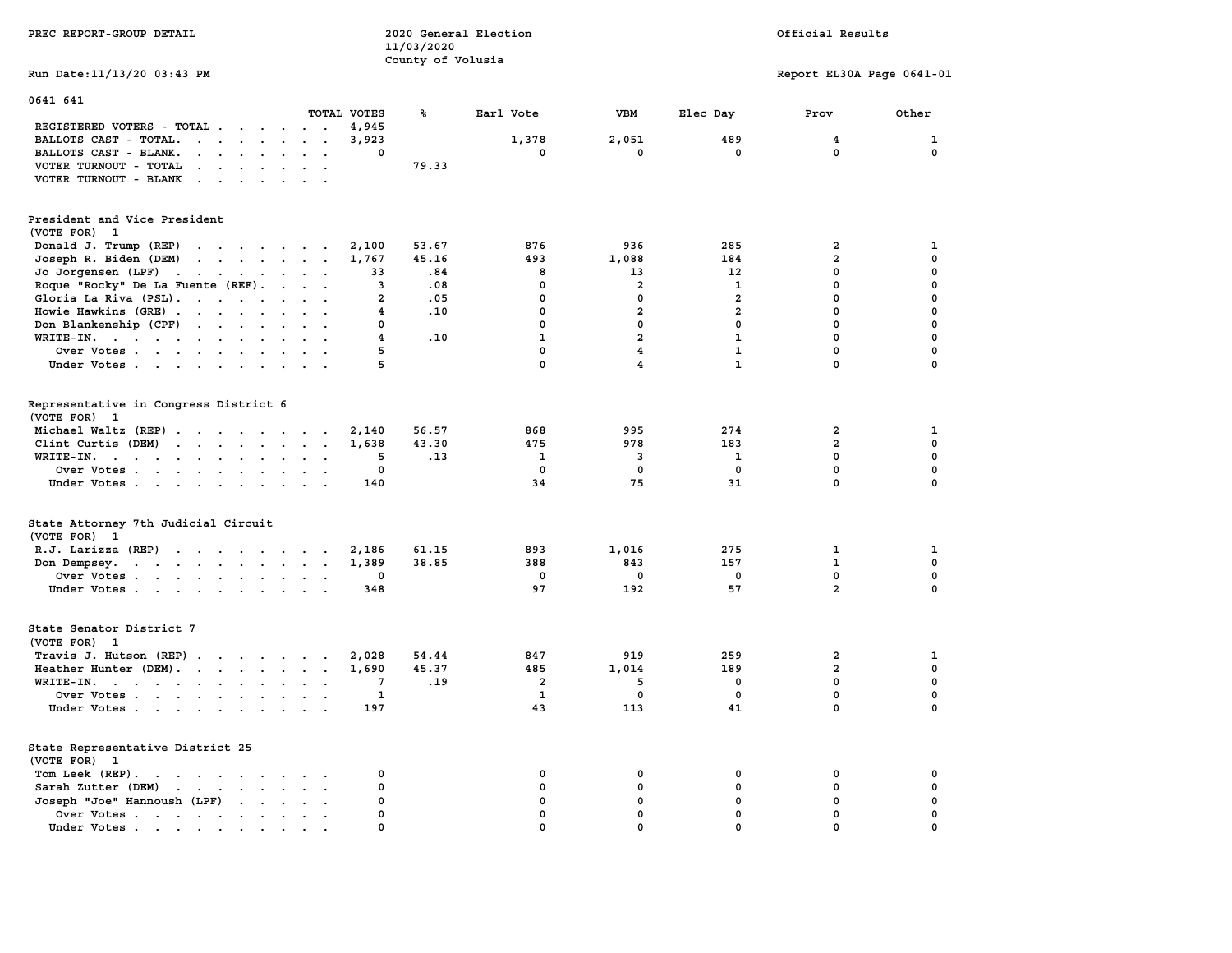| PREC REPORT-GROUP DETAIL                                                                                               |                                        | 11/03/2020<br>County of Volusia | 2020 General Election |                          | Official Results         |                           |               |
|------------------------------------------------------------------------------------------------------------------------|----------------------------------------|---------------------------------|-----------------------|--------------------------|--------------------------|---------------------------|---------------|
| Run Date: 11/13/20 03:43 PM                                                                                            |                                        |                                 |                       |                          |                          | Report EL30A Page 0641-02 |               |
| 0641 641                                                                                                               | TOTAL VOTES                            | ℁                               | Earl Vote             | <b>VBM</b>               | Elec Day                 | Prov                      | Other         |
| State Representative District 26<br>(VOTE FOR) 1                                                                       |                                        |                                 |                       |                          |                          |                           |               |
| Elizabeth Fetterhoff (REP).                                                                                            | 2,181                                  | 57.88                           | 889                   | 1,013                    | 276                      | 2                         | 1             |
| Patrick Henry (DEM)                                                                                                    | 1,587                                  | 42.12                           | 452                   | 953                      | 180                      | $\overline{2}$            | 0             |
| Over Votes                                                                                                             | 1                                      |                                 | 0                     | 1                        | 0                        | 0                         | $\mathbf 0$   |
| Under Votes                                                                                                            | 154                                    |                                 | 37                    | 84                       | 33                       | 0                         | $\Omega$      |
| Supreme Court - Carlos G. Muniz<br>(VOTE FOR) 1                                                                        |                                        |                                 |                       |                          |                          |                           |               |
| Yes                                                                                                                    | 2,274                                  | 70.36                           | 831                   | 1,151                    | 289                      | 2                         | 1             |
| No.                                                                                                                    | 958                                    | 29.64                           | 337                   | 516                      | 105                      | 0                         | 0             |
| Over Votes                                                                                                             | $\overline{a}$<br>$\sim$ $\sim$ $\sim$ |                                 | $\overline{a}$        | $\mathbf 0$              | 0                        | 0                         | 0             |
| Under Votes.                                                                                                           | 689                                    |                                 | 208                   | 384                      | 95                       | $\overline{a}$            | $\Omega$      |
| 5th Dist Crt of Appeal - Evander<br>(VOTE FOR) 1                                                                       |                                        |                                 |                       |                          |                          |                           |               |
| Yes                                                                                                                    | 2,401                                  | 74.89                           | 841                   | 1,270                    | 287                      | 2                         | 1             |
| No.                                                                                                                    | 805                                    | 25.11                           | 315                   | 389                      | 101                      | 0                         | $\mathbf 0$   |
| Over Votes                                                                                                             | 2                                      |                                 | 2                     | 0                        | 0                        | 0                         | 0             |
| Under Votes                                                                                                            | 715                                    |                                 | 220                   | 392                      | 101                      | $\overline{a}$            | $\mathbf 0$   |
| 5th Dist Crt of Appeal - Grosshans<br>(VOTE FOR) 1                                                                     |                                        |                                 |                       |                          |                          |                           |               |
| Yes                                                                                                                    | 2,322                                  | 72.49                           | 821                   | 1,204                    | 294                      | 2                         | 1             |
| No.                                                                                                                    | 881                                    | 27.51                           | 332                   | 453                      | 96                       | 0                         | $\mathbf 0$   |
| Over Votes                                                                                                             | 0                                      |                                 | 0                     | 0                        | 0                        | $\mathbf 0$               | 0             |
| Under Votes                                                                                                            | 720                                    |                                 | 225                   | 394                      | 99                       | $\overline{a}$            | 0             |
| 5th Dist Crt of Appeal - Harris<br>(VOTE FOR) 1                                                                        |                                        |                                 |                       |                          |                          |                           |               |
| Yes                                                                                                                    | 2,364                                  | 73.99                           | 842                   | 1,235                    | 284                      | 2                         | 1             |
| No.                                                                                                                    | 831<br>$\sim$ $\sim$                   | 26.01                           | 306                   | 428                      | 97                       | 0                         | 0             |
| Over Votes<br>Under Votes                                                                                              | 0<br>$\sim$ $\sim$<br>728              |                                 | 0<br>230              | 0<br>388                 | 0<br>108                 | 0<br>$\overline{a}$       | 0<br>$\Omega$ |
| 5th Dist Crt of Appeal - Orfinger<br>(VOTE FOR) 1                                                                      |                                        |                                 |                       |                          |                          |                           |               |
| the contract of the contract of the contract of the contract of the contract of the contract of the contract of<br>Yes | 2,423                                  | 75.27                           | 835                   | 1,307                    | 278                      | 2                         | 1             |
| No.                                                                                                                    | 796                                    | 24.73                           | 313                   | 379                      | 104                      | 0                         | 0             |
| Over Votes                                                                                                             | $\overline{\phantom{0}}$               |                                 | $\mathbf 0$           | $\overline{\phantom{0}}$ | $\overline{\phantom{0}}$ | $\Omega$                  | 0             |
| Under Votes                                                                                                            | 704                                    |                                 | 230                   | 365                      | 107                      | 2                         | 0             |
| 5th Dist Crt of Appeal - Sasso<br>(VOTE FOR) 1                                                                         |                                        |                                 |                       |                          |                          |                           |               |
| Yes                                                                                                                    | 2,298                                  | 73.18                           | 819                   | 1,195                    | 281                      | 2                         | 1             |
| No.<br>$\sim$ $\sim$                                                                                                   | 842                                    | 26.82                           | 310                   | 436                      | 96                       | 0                         | 0             |
| Over Votes<br>Under Votes.                                                                                             | 0<br>783                               |                                 | 0<br>249              | 0<br>420                 | 0<br>112                 | 0<br>$\overline{a}$       | 0             |
|                                                                                                                        |                                        |                                 |                       |                          |                          |                           |               |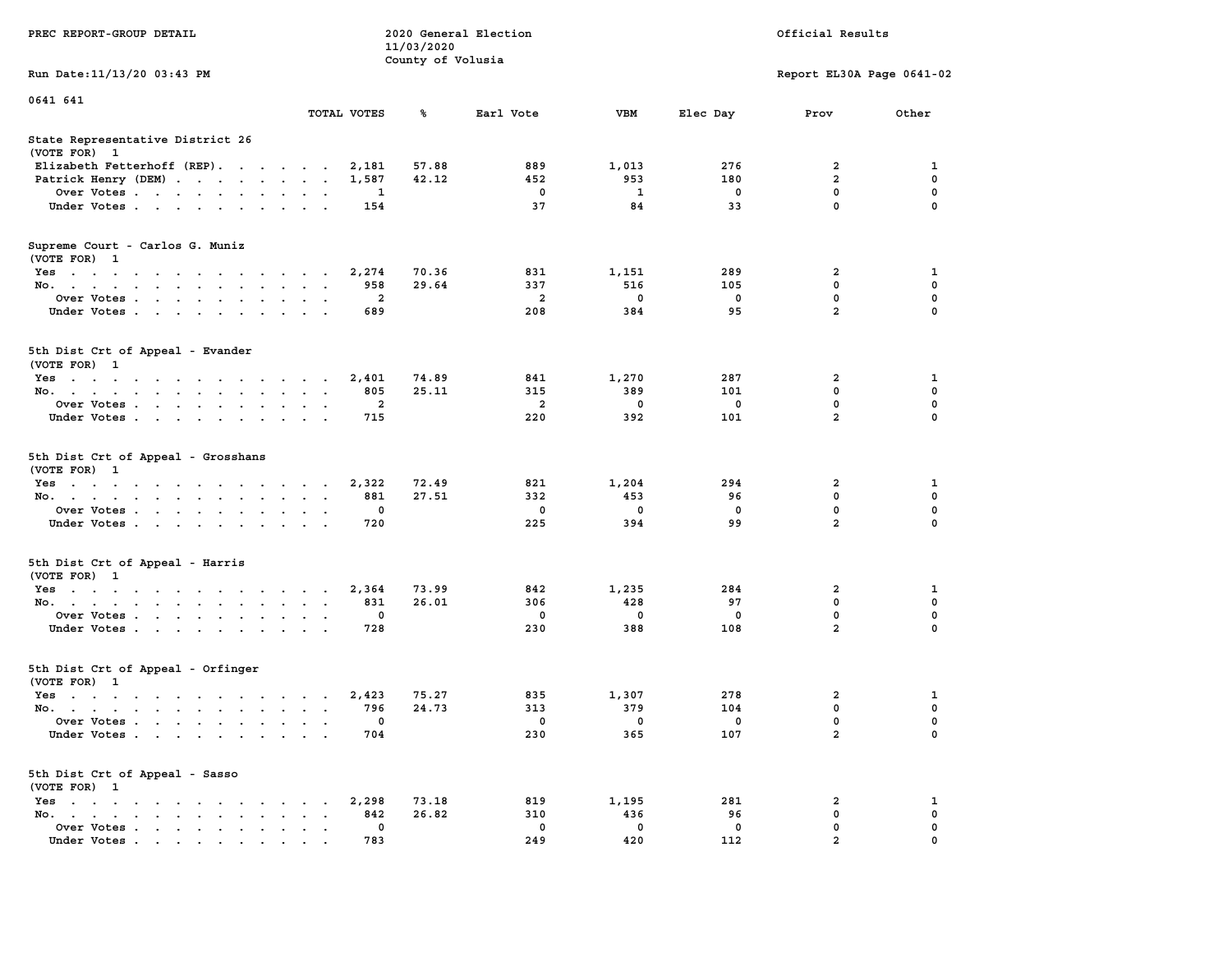| PREC REPORT-GROUP DETAIL                                                                                                                                                                                                                                                                             |                | 11/03/2020<br>County of Volusia | 2020 General Election | Official Results |                         |                           |                   |
|------------------------------------------------------------------------------------------------------------------------------------------------------------------------------------------------------------------------------------------------------------------------------------------------------|----------------|---------------------------------|-----------------------|------------------|-------------------------|---------------------------|-------------------|
| Run Date: 11/13/20 03:43 PM                                                                                                                                                                                                                                                                          |                |                                 |                       |                  |                         | Report EL30A Page 0641-03 |                   |
| 0641 641                                                                                                                                                                                                                                                                                             |                |                                 |                       |                  |                         |                           |                   |
|                                                                                                                                                                                                                                                                                                      | TOTAL VOTES    | ℁                               | Earl Vote             | VBM              | Elec Day                | Prov                      | Other             |
| 5th Dist Crt of Appeal - Wallis<br>(VOTE FOR) 1                                                                                                                                                                                                                                                      |                |                                 |                       |                  |                         |                           |                   |
| Yes                                                                                                                                                                                                                                                                                                  | 2,302          | 73.13                           | 803                   | 1,220            | 277                     | 2                         | 0                 |
| No.                                                                                                                                                                                                                                                                                                  | 846            | 26.87                           | 323                   | 420              | 103                     | $\mathbf 0$<br>0          | 0                 |
| Over Votes<br>Under Votes                                                                                                                                                                                                                                                                            | 0<br>775       |                                 | $\mathbf 0$<br>252    | 0<br>411         | 0<br>109                | $\overline{2}$            | 0<br>$\mathbf{1}$ |
|                                                                                                                                                                                                                                                                                                      |                |                                 |                       |                  |                         |                           |                   |
| Circuit Judge, 7th Judicial, Group 14<br>(VOTE FOR) 1                                                                                                                                                                                                                                                |                |                                 |                       |                  |                         |                           |                   |
| Joan Anthony                                                                                                                                                                                                                                                                                         | 1,906          | 59.17                           | 601                   | 1,065            | 238                     | 2                         | 0                 |
| Dan Hilbert<br>the contract of the contract of the contract of the contract of the contract of the contract of the contract of                                                                                                                                                                       | 1,315          | 40.83                           | 544                   | 619              | 152                     | 0                         | 0                 |
| Over Votes                                                                                                                                                                                                                                                                                           | $\overline{2}$ |                                 | $\overline{a}$        | $\mathbf 0$      | 0                       | 0                         | 0                 |
| Under Votes                                                                                                                                                                                                                                                                                          | 700            |                                 | 231                   | 367              | 99                      | $\overline{a}$            | 1                 |
| County Council Chair<br>(VOTE FOR) 1                                                                                                                                                                                                                                                                 |                |                                 |                       |                  |                         |                           |                   |
| Jeff Brower.                                                                                                                                                                                                                                                                                         | 1,788          | 54.00                           | 646                   | 906              | 233                     | 2                         | 1                 |
| Deborah A. "Deb" Denys                                                                                                                                                                                                                                                                               | 1,523          | 46.00                           | 530                   | 824              | 169                     | 0                         | 0                 |
| Over Votes                                                                                                                                                                                                                                                                                           | 2              |                                 | 2                     | 0                | $^{\circ}$              | $\mathbf 0$               | 0                 |
| Under Votes                                                                                                                                                                                                                                                                                          | 610            |                                 | 200                   | 321              | 87                      | $\overline{a}$            | $\Omega$          |
| County Council Member District 2<br>(VOTE FOR) 1                                                                                                                                                                                                                                                     |                |                                 |                       |                  |                         |                           |                   |
| Danny Fuqua.<br>the contract of the contract of the contract of                                                                                                                                                                                                                                      | 1,549          | 47.87                           | 517                   | 812              | 219                     | 1                         | 0                 |
| Billie Wheeler.                                                                                                                                                                                                                                                                                      | 1,687          | 52.13                           | 636                   | 870              | 180                     | $\mathbf{1}$              | 0                 |
| Over Votes                                                                                                                                                                                                                                                                                           | 1<br>686       |                                 | 1<br>224              | 0<br>369         | 0<br>90                 | 0<br>$\overline{2}$       | 0<br>$\mathbf{1}$ |
| Under Votes                                                                                                                                                                                                                                                                                          |                |                                 |                       |                  |                         |                           |                   |
| School Board Member District 2<br>(VOTE FOR) 1                                                                                                                                                                                                                                                       |                |                                 |                       |                  |                         |                           |                   |
| Anita Burnette.                                                                                                                                                                                                                                                                                      | 1,942          | 61.34                           | 724                   | 954              | 261                     | 2                         | 1                 |
| Ida Duncan Wright.                                                                                                                                                                                                                                                                                   | 1,224          | 38.66                           | 399                   | 694              | 131                     | 0                         | 0                 |
| Over Votes<br>Under Votes                                                                                                                                                                                                                                                                            | 0<br>757       |                                 | $\mathbf 0$<br>255    | 0<br>403         | 0<br>97                 | 0<br>$\overline{2}$       | $\mathbf 0$<br>0  |
|                                                                                                                                                                                                                                                                                                      |                |                                 |                       |                  |                         |                           |                   |
| Soil & Water Conservation Seat 2<br>(VOTE FOR) 1                                                                                                                                                                                                                                                     |                |                                 |                       |                  |                         |                           |                   |
| John Nelson.<br>the contract of the contract of the contract of the contract of the contract of the contract of the contract of                                                                                                                                                                      | 2,180          | 72.59                           | 764                   | 1,145            | 269                     | 2                         | 0                 |
| Wesley Wayne Wilson Jr.                                                                                                                                                                                                                                                                              | 823            | 27.41                           | 322                   | 402              | 99                      | 0                         | 0                 |
| Over Votes                                                                                                                                                                                                                                                                                           | 1              |                                 | 0                     | 0                | $\overline{\mathbf{1}}$ | 0                         | $\Omega$          |
| Under Votes.<br>the contract of the contract of the contract of the contract of the contract of                                                                                                                                                                                                      | 919            |                                 | 292                   | 504              | 120                     | $\overline{\mathbf{2}}$   | $\mathbf{1}$      |
| Soil & Water Conservation Seat 4<br>(VOTE FOR) 1                                                                                                                                                                                                                                                     |                |                                 |                       |                  |                         |                           |                   |
| Wendy Anderson.<br>$\mathbf{r}$ . The set of the set of the set of the set of the set of the set of the set of the set of the set of the set of the set of the set of the set of the set of the set of the set of the set of the set of the set of t                                                 | 1,922          | 61.74                           | 613                   | 1,096            | 211                     | 2                         | 0                 |
| Barbara Deering<br>$\mathbf{r}$ . The set of the set of the set of the set of the set of the set of the set of the set of the set of the set of the set of the set of the set of the set of the set of the set of the set of the set of the set of t<br>$\ddot{\phantom{a}}$<br>$\ddot{\phantom{a}}$ | 1,191          | 38.26                           | 507                   | 513              | 171                     | 0                         | $\mathbf 0$       |
| Over Votes<br>Under Votes.<br>$\sim$ $\sim$ $\sim$ $\sim$ $\sim$                                                                                                                                                                                                                                     | 0<br>810       |                                 | 0<br>258              | 0<br>442         | $\mathbf 0$<br>107      | 0<br>$\overline{2}$       | 0                 |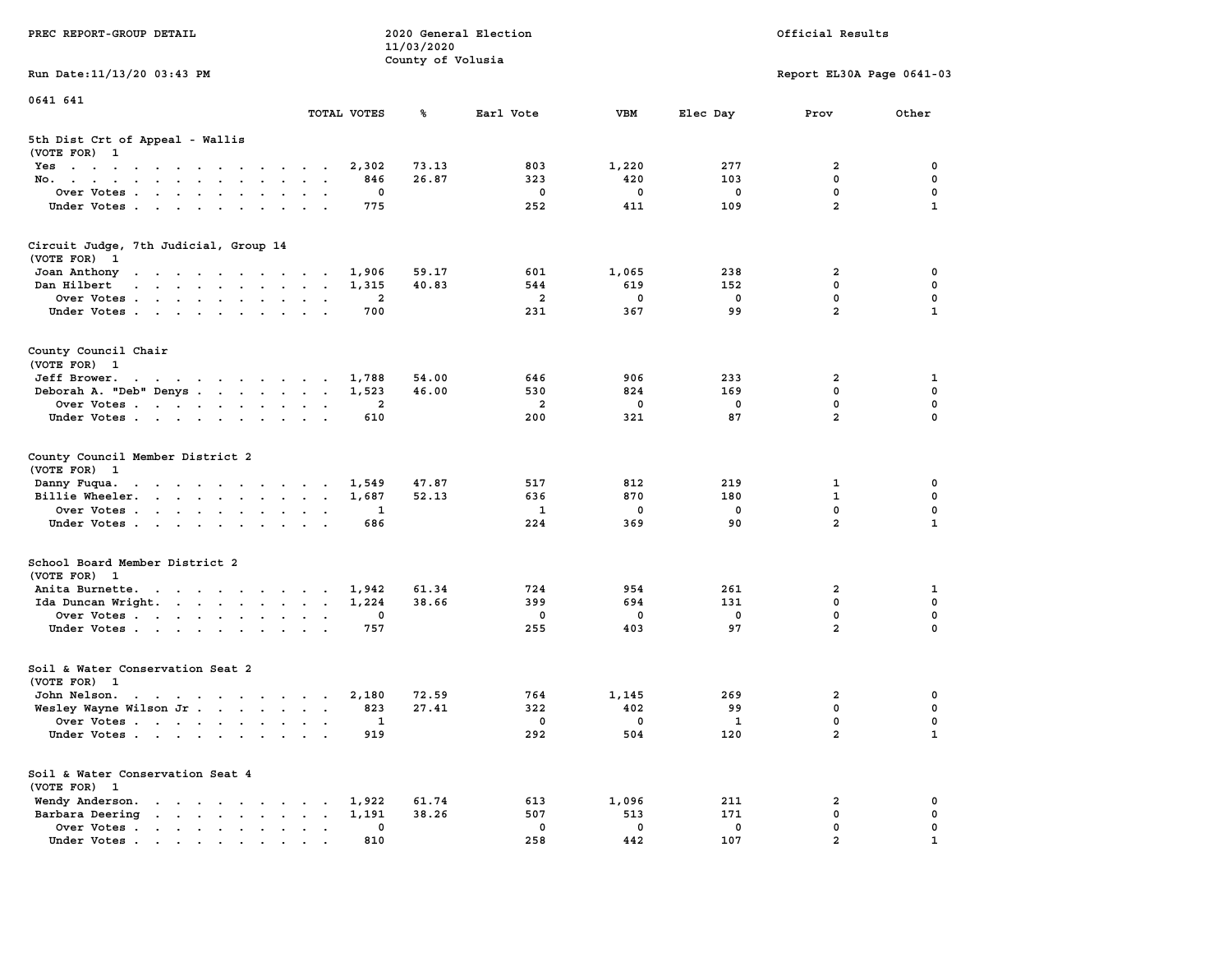| PREC REPORT-GROUP DETAIL                                                                                               | 2020 General Election<br>Official Results<br>11/03/2020 |                   |              |             |          |                               |             |
|------------------------------------------------------------------------------------------------------------------------|---------------------------------------------------------|-------------------|--------------|-------------|----------|-------------------------------|-------------|
| Run Date: 11/13/20 03:43 PM                                                                                            |                                                         | County of Volusia |              |             |          | Report EL30A Page 0641-04     |             |
| 0641 641                                                                                                               | TOTAL VOTES                                             | ℁                 | Earl Vote    | VBM         |          | Prov                          | Other       |
|                                                                                                                        |                                                         |                   |              |             | Elec Day |                               |             |
| City Commissioner Zone 4 Daytona Beach<br>(VOTE FOR) 1                                                                 |                                                         |                   |              |             |          |                               |             |
| Stacy Cantu.<br>the contract of the contract of the con-                                                               |                                                         | 58.87<br>1,971    | 760          | 983         | 225      | 2                             | 1           |
| Rob Gilliland                                                                                                          |                                                         | 1,377<br>41.13    | 428          | 768         | 181      | 0                             | 0           |
| Over Votes                                                                                                             |                                                         | 0                 | $\mathbf{o}$ | 0           | 0        | $\mathbf 0$                   | $\mathbf 0$ |
| Under Votes                                                                                                            | $\sim$ $\sim$                                           | 575               | 190          | 300         | 83       | $\overline{a}$                | $\Omega$    |
| Amendment 1 - Citzenship Requirement<br>(VOTE FOR) 1                                                                   |                                                         |                   |              |             |          |                               |             |
| Yes                                                                                                                    |                                                         | 3,038<br>81.34    | 1,078        | 1,594       | 364      | 1                             | 1           |
| No.                                                                                                                    | $\ddot{\phantom{1}}$                                    | 697<br>18.66      | 237          | 376         | 83       | $\mathbf 1$                   | 0           |
| Over Votes                                                                                                             | $\sim$ $\sim$                                           | 2                 | 1            | 0           | 1        | 0                             | 0           |
| Under Votes.                                                                                                           |                                                         | 186               | 62           | 81          | 41       | $\overline{a}$                | 0           |
| Amendment 2 - Minimum Wage<br>(VOTE FOR) 1                                                                             |                                                         |                   |              |             |          |                               |             |
| Yes                                                                                                                    |                                                         | 2,258<br>59.93    | 675          | 1,340       | 240      | 2                             | 1           |
| No.                                                                                                                    |                                                         | 1,510<br>40.07    | 644          | 646         | 218      | $\overline{a}$                | 0           |
| Over Votes                                                                                                             |                                                         | 1                 | 1            | $\mathbf 0$ | 0        | $\mathbf 0$                   | 0           |
| Under Votes                                                                                                            |                                                         | 154               | 58           | 65          | 31       | 0                             | $\Omega$    |
| Amendment 3 - Primary Elections<br>(VOTE FOR) 1                                                                        |                                                         |                   |              |             |          |                               |             |
| Yes                                                                                                                    |                                                         | 53.62<br>1,950    | 626          | 1,083       | 238      | 2                             | 1           |
| No.                                                                                                                    |                                                         | 46.38<br>1,687    | 652          | 833         | 202      | 0                             | 0           |
| Over Votes                                                                                                             |                                                         | 0                 | 0            | 0           | 0        | $\mathbf 0$<br>$\overline{a}$ | 0           |
| Under Votes                                                                                                            |                                                         | 286               | 100          | 135         | 49       |                               | 0           |
| Amendment 4 - Apprl Const. Amendment<br>(VOTE FOR) 1                                                                   |                                                         |                   |              |             |          |                               |             |
| Yes                                                                                                                    |                                                         | 1,825<br>50.74    | 743          | 835         | 245      | 1                             | 1           |
| No.                                                                                                                    | $\ddot{\phantom{1}}$                                    | 49.26<br>1,772    | 527          | 1,054       | 190      | $\mathbf{1}$                  | $\mathbf 0$ |
| Over Votes                                                                                                             |                                                         | 1                 | 1            | 0           | 0        | 0                             | 0           |
| Under Votes                                                                                                            |                                                         | 325               | 107          | 162         | 54       | $\overline{a}$                | 0           |
| Amendment 5 - Homestead Property Taxes<br>(VOTE FOR) 1                                                                 |                                                         |                   |              |             |          |                               |             |
| Yes<br>the contract of the contract of the contract of the contract of the contract of the contract of the contract of | $\overline{\phantom{a}}$                                | 2,539<br>71.50    | 935          | 1,323       | 279      | 1                             | 1           |
| No.                                                                                                                    | $\sim$ $\sim$ $\sim$                                    | 28.50<br>1,012    | 317          | 548         | 146      | $\mathbf{1}$                  | 0           |
| Over Votes                                                                                                             |                                                         | 0                 | $\mathbf 0$  | 0           | 0        | 0                             | 0           |
| Under Votes                                                                                                            |                                                         | 372               | 126          | 180         | 64       | $\overline{a}$                | $\mathbf 0$ |
| Amendment 6 - Ad Valorem Tax Discount<br>(VOTE FOR) 1                                                                  |                                                         |                   |              |             |          |                               |             |
| $Yes \cdot \cdot \cdot \cdot \cdot \cdot \cdot \cdot \cdot \cdot \cdot \cdot$                                          | $\ddot{\phantom{a}}$                                    | 85.79<br>3,146    | 1,103        | 1,675       | 366      | 2                             | 0           |
| No.                                                                                                                    | $\ddot{\phantom{0}}$                                    | 521<br>14.21      | 178          | 264         | 79       | 0                             | 0           |
| Over Votes                                                                                                             |                                                         | $\mathbf 0$       | $\mathbf 0$  | 0           | 0        | 0                             | 0           |
| Under Votes                                                                                                            |                                                         | 256               | 97           | 112         | 44       | $\overline{2}$                |             |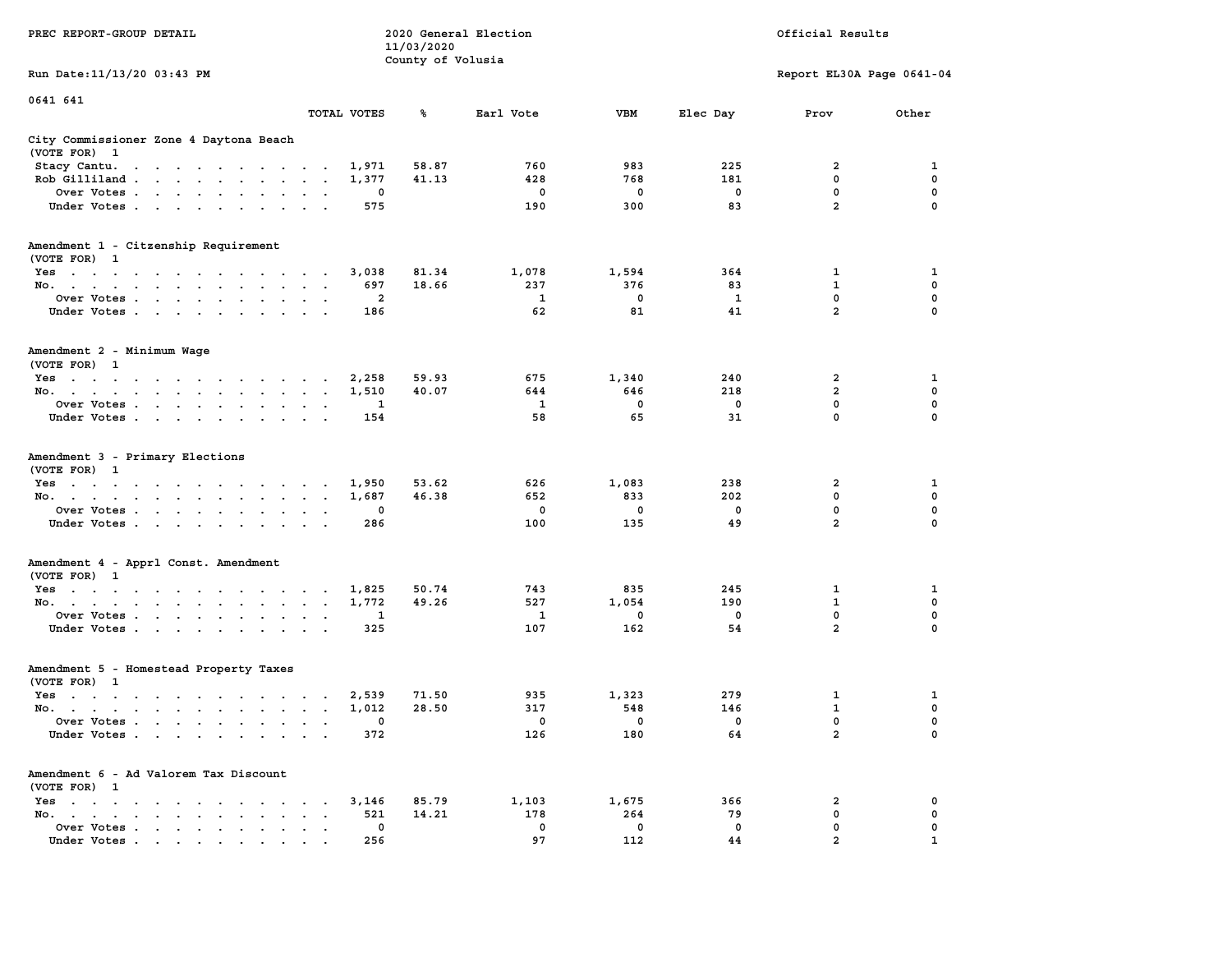| PREC REPORT-GROUP DETAIL                            |  |  | 2020 General Election<br>11/03/2020 |  |  |             |             |                   | Official Results |           |  |            |          |  |      |                           |
|-----------------------------------------------------|--|--|-------------------------------------|--|--|-------------|-------------|-------------------|------------------|-----------|--|------------|----------|--|------|---------------------------|
| Run Date: 11/13/20 03:43 PM                         |  |  |                                     |  |  |             |             | County of Volusia |                  |           |  |            |          |  |      | Report EL30A Page 0641-05 |
| 0641 641                                            |  |  |                                     |  |  | TOTAL VOTES |             | °≈                |                  | Earl Vote |  | VBM        | Elec Day |  | Prov | Other                     |
| Volusia ECHO<br>(VOTE FOR) 1                        |  |  |                                     |  |  |             |             |                   |                  |           |  |            |          |  |      |                           |
| Yes (For Bonds) $\cdots$ $\cdots$ $\cdots$ $\cdots$ |  |  |                                     |  |  |             | 2,655       | 73.38             |                  | 833       |  | 1,494      | 325      |  |      |                           |
| No (Against Bonds)                                  |  |  |                                     |  |  |             | 963         | 26.62             |                  | 434       |  | 417        | 112      |  |      |                           |
| Over Votes                                          |  |  |                                     |  |  |             |             |                   |                  |           |  | $^{\circ}$ |          |  |      |                           |
| Under Votes                                         |  |  |                                     |  |  |             | 304         |                   |                  | 110       |  | 140        | 52       |  |      |                           |
| Volusia Forever<br>(VOTE FOR) 1                     |  |  |                                     |  |  |             |             |                   |                  |           |  |            |          |  |      |                           |
| Yes (For Bonds)                                     |  |  |                                     |  |  | 2,779       |             | 76.54             |                  | 869       |  | 1,579      | 328      |  |      |                           |
| No (Against Bonds)                                  |  |  |                                     |  |  |             | 852         | 23.46             |                  | 400       |  | 343        | 109      |  |      |                           |
| Over Votes                                          |  |  |                                     |  |  |             | $\mathbf 0$ |                   |                  |           |  | 0          | n        |  |      |                           |
| Under Votes                                         |  |  |                                     |  |  |             | 292         |                   |                  | 109       |  | 129        | 52       |  |      |                           |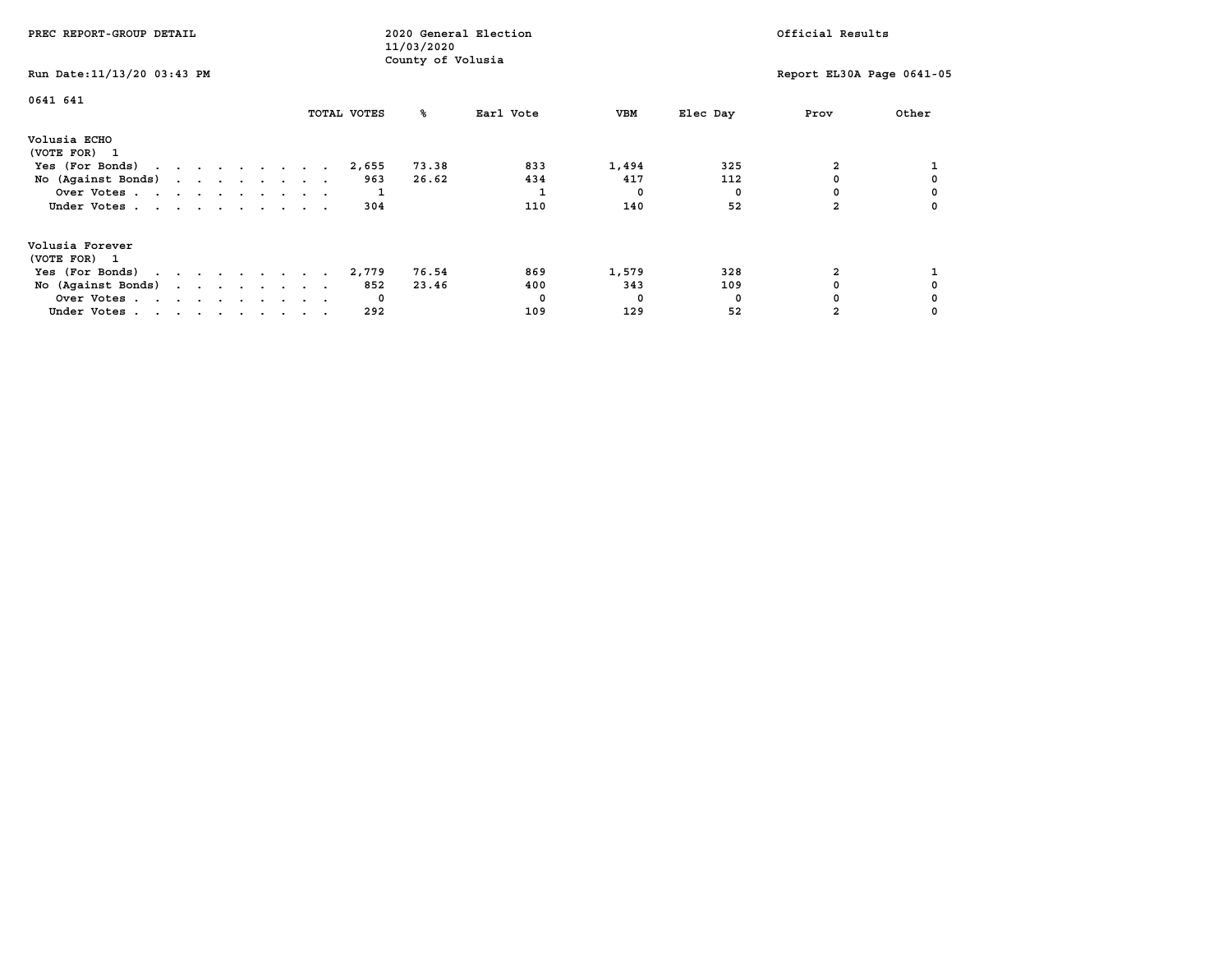| PREC REPORT-GROUP DETAIL                                                                                                                                                                                                                      |                                         | 11/03/2020<br>County of Volusia | 2020 General Election   | Official Results        |                |                           |              |  |
|-----------------------------------------------------------------------------------------------------------------------------------------------------------------------------------------------------------------------------------------------|-----------------------------------------|---------------------------------|-------------------------|-------------------------|----------------|---------------------------|--------------|--|
| Run Date: 11/13/20 03:43 PM                                                                                                                                                                                                                   |                                         |                                 |                         |                         |                | Report EL30A Page 0701-01 |              |  |
| 0701 701                                                                                                                                                                                                                                      |                                         |                                 |                         |                         |                |                           |              |  |
|                                                                                                                                                                                                                                               | TOTAL VOTES                             | ℁                               | Earl Vote               | <b>VBM</b>              | Elec Day       | Prov                      | Other        |  |
| REGISTERED VOTERS - TOTAL                                                                                                                                                                                                                     | 4,726<br>$\sim$ $\sim$ $\sim$           |                                 |                         |                         |                |                           |              |  |
| BALLOTS CAST - TOTAL.                                                                                                                                                                                                                         | 3,685                                   |                                 | 1,258                   | 1,756                   | 663            | 8                         | $\mathbf 0$  |  |
| BALLOTS CAST - BLANK.<br><b>Contract Contract Contract</b><br>$\sim$                                                                                                                                                                          | $\Omega$<br>$\overline{a}$              |                                 | $\Omega$                | $\mathbf{0}$            | $\Omega$       | $\mathbf{0}$              | 0            |  |
| VOTER TURNOUT - TOTAL<br>$\cdot$ $\cdot$ $\cdot$ $\cdot$ $\cdot$                                                                                                                                                                              |                                         | 77.97                           |                         |                         |                |                           |              |  |
| VOTER TURNOUT - BLANK                                                                                                                                                                                                                         |                                         |                                 |                         |                         |                |                           |              |  |
| President and Vice President                                                                                                                                                                                                                  |                                         |                                 |                         |                         |                |                           |              |  |
| (VOTE FOR) 1                                                                                                                                                                                                                                  |                                         |                                 |                         |                         |                |                           |              |  |
| Donald J. Trump (REP)<br>$\cdots$                                                                                                                                                                                                             | 2,147                                   | 58.50                           | 875                     | 784                     | 483            | 5                         | 0            |  |
| Joseph R. Biden (DEM)<br>$\mathbf{r}$ , and $\mathbf{r}$ , and $\mathbf{r}$ , and $\mathbf{r}$                                                                                                                                                | 1,477                                   | 40.25                           | 373                     | 936                     | 165            | 3                         | 0            |  |
| Jo Jorgensen (LPF)<br>the contract of the contract of the contract of the contract of the contract of                                                                                                                                         | 28                                      | .76                             | 8                       | 11                      | 9              | $\mathbf 0$               | 0            |  |
| Roque "Rocky" De La Fuente (REF).                                                                                                                                                                                                             | 1                                       | .03                             | $\mathbf{0}$            | $\mathbf 0$             | $\mathbf{1}$   | $\mathbf 0$               | 0            |  |
| Gloria La Riva (PSL).                                                                                                                                                                                                                         | 0                                       |                                 | $\mathbf{0}$            | 0                       | 0              | 0                         | $\Omega$     |  |
| Howie Hawkins (GRE)                                                                                                                                                                                                                           | 8                                       | .22                             | $\mathbf{1}$            | 5                       | $\overline{a}$ | $\mathbf 0$               | $\mathbf{0}$ |  |
|                                                                                                                                                                                                                                               |                                         | .03                             | 0                       | $\mathbf{1}$            | $\mathbf 0$    | 0                         | 0            |  |
| Don Blankenship (CPF)                                                                                                                                                                                                                         | 1                                       |                                 | $\mathbf{0}$            |                         |                |                           |              |  |
| WRITE-IN.                                                                                                                                                                                                                                     | 8                                       | .22                             |                         | 5                       | $\overline{3}$ | $\mathbf 0$               | $\Omega$     |  |
| Over Votes<br>$\ddot{\phantom{a}}$<br>$\ddot{\phantom{a}}$                                                                                                                                                                                    | $7\phantom{.0}$                         |                                 | $\mathbf 0$             | $\overline{7}$          | $\mathbf 0$    | $\mathbf 0$               | 0            |  |
| Under Votes                                                                                                                                                                                                                                   | 8                                       |                                 | ${\bf 1}$               | $7\phantom{.0}$         | $\Omega$       | $\mathbf 0$               | $\Omega$     |  |
| Representative in Congress District 6<br>(VOTE FOR) 1                                                                                                                                                                                         |                                         |                                 |                         |                         |                |                           |              |  |
| Michael Waltz (REP)                                                                                                                                                                                                                           | 2,131                                   | 60.37                           | 861                     | 805                     | 461            | 4                         | 0            |  |
| Clint Curtis (DEM)<br>$\cdots$                                                                                                                                                                                                                | 1,392                                   | 39.43                           | 360                     | 861                     | 168            | 3                         | 0            |  |
| WRITE-IN.<br>$\mathbf{r}$ , and $\mathbf{r}$ , and $\mathbf{r}$ , and $\mathbf{r}$<br>$\sim$<br>$\ddot{\phantom{a}}$                                                                                                                          | 7                                       | .20                             | $\overline{\mathbf{2}}$ | $\overline{\mathbf{4}}$ | $\mathbf{1}$   | $\mathbf 0$               | 0            |  |
| Over Votes                                                                                                                                                                                                                                    | 0                                       |                                 | $\mathbf{0}$            | 0                       | 0              | $\mathbf 0$               | 0            |  |
| Under Votes                                                                                                                                                                                                                                   | 155                                     |                                 | 35                      | 86                      | 33             | $\mathbf{1}$              | $\mathbf{0}$ |  |
| State Attorney 7th Judicial Circuit<br>(VOTE FOR) 1                                                                                                                                                                                           |                                         |                                 |                         |                         |                |                           |              |  |
| R.J. Larizza (REP)                                                                                                                                                                                                                            |                                         |                                 | 858                     | 856                     | 449            | 3                         | 0            |  |
|                                                                                                                                                                                                                                               | 2,166                                   | 64.71<br>35.29                  | 306                     | 708                     | 163            | 4                         | 0            |  |
| Don Dempsey.<br>. The contract of the contract of the contract of the contract of the contract of the contract of the contract of the contract of the contract of the contract of the contract of the contract of the contract of the contrac | 1,181                                   |                                 | $^{\circ}$              |                         |                | $\mathbf 0$               | 0            |  |
| Over Votes                                                                                                                                                                                                                                    | 1                                       |                                 |                         | 1                       | $\mathbf 0$    | $\mathbf{1}$              | 0            |  |
| Under Votes                                                                                                                                                                                                                                   | 337                                     |                                 | 94                      | 191                     | 51             |                           |              |  |
| State Senator District 7<br>(VOTE FOR) 1                                                                                                                                                                                                      |                                         |                                 |                         |                         |                |                           |              |  |
| Travis J. Hutson (REP)                                                                                                                                                                                                                        | 2,016                                   | 57.91                           | 830                     | 735                     | 449            | $\overline{\mathbf{2}}$   | 0            |  |
| Heather Hunter (DEM).                                                                                                                                                                                                                         | 1,456                                   | 41.83                           | 370                     | 910                     | 172            | 4                         | 0            |  |
| WRITE-IN.                                                                                                                                                                                                                                     | 9<br>$\sim$<br>$\overline{\phantom{a}}$ | .26                             | 0                       | 7                       | 2              | $\mathbf 0$               | $\Omega$     |  |
| Over Votes                                                                                                                                                                                                                                    | $\mathbf{o}$                            |                                 | $\mathbf 0$             | $\mathbf 0$             | $\mathbf 0$    | $\mathbf 0$               | 0            |  |
| Under Votes                                                                                                                                                                                                                                   | 204                                     |                                 | 58                      | 104                     | 40             | $\overline{a}$            | 0            |  |
| State Representative District 26                                                                                                                                                                                                              |                                         |                                 |                         |                         |                |                           |              |  |
| (VOTE FOR) 1                                                                                                                                                                                                                                  |                                         |                                 |                         |                         |                |                           |              |  |
| Elizabeth Fetterhoff (REP).                                                                                                                                                                                                                   | 2,176                                   | 62.01                           | 868                     | 832                     | 471            | 5                         | 0            |  |
| Patrick Henry (DEM)                                                                                                                                                                                                                           | 1,333                                   | 37.99                           | 342                     | 828                     | 161            | $\overline{\mathbf{2}}$   | 0            |  |
| Over Votes                                                                                                                                                                                                                                    | 0                                       |                                 | 0                       | 0                       | 0              | 0                         | 0            |  |
| Under Votes                                                                                                                                                                                                                                   | 176<br><b>Contract Contract</b>         |                                 | 48                      | 96                      | 31             | $\mathbf{1}$              | 0            |  |
|                                                                                                                                                                                                                                               |                                         |                                 |                         |                         |                |                           |              |  |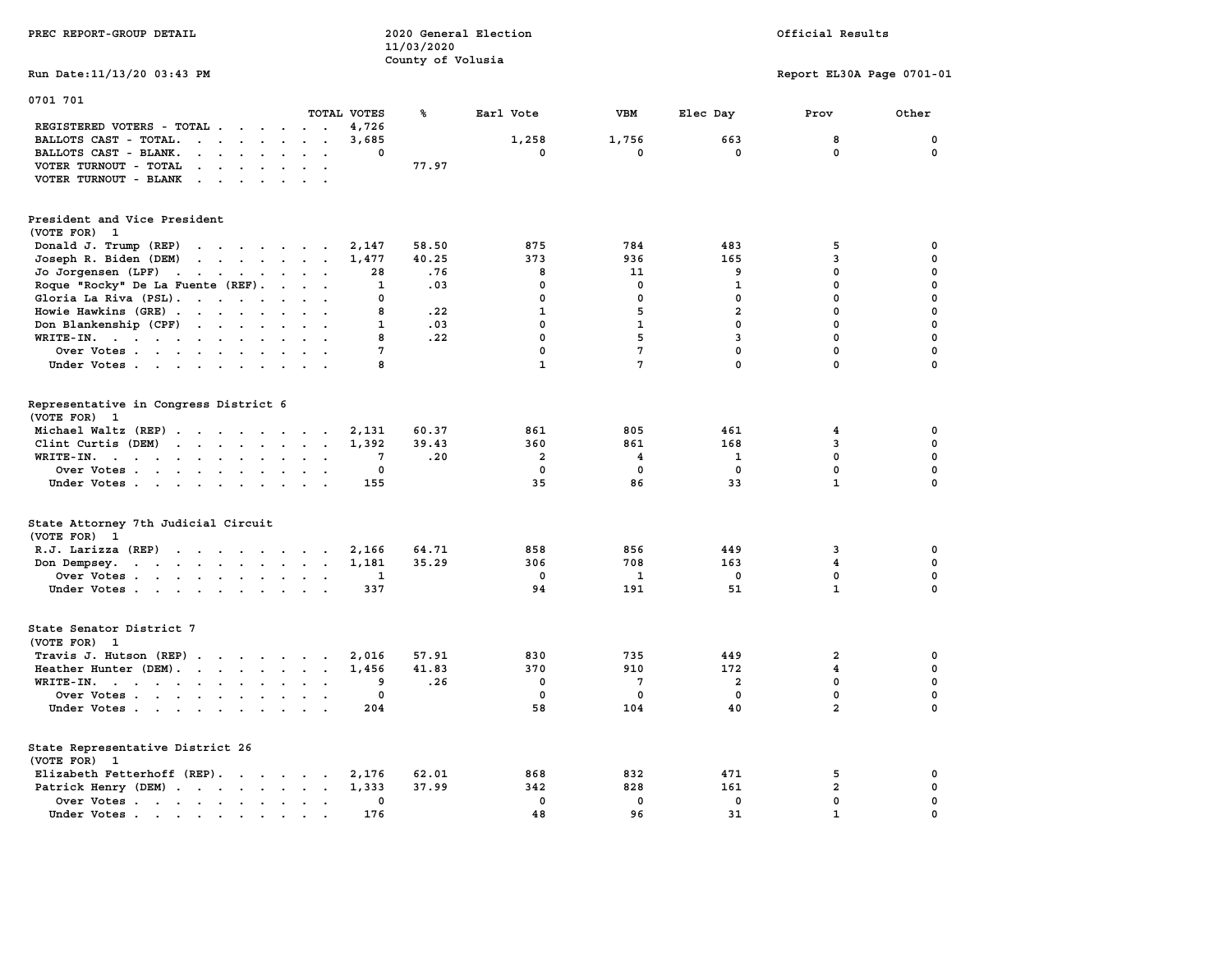| PREC REPORT-GROUP DETAIL                                                                                               | 2020 General Election |                                 |                    |                    |             | Official Results          |               |  |
|------------------------------------------------------------------------------------------------------------------------|-----------------------|---------------------------------|--------------------|--------------------|-------------|---------------------------|---------------|--|
|                                                                                                                        |                       | 11/03/2020<br>County of Volusia |                    |                    |             |                           |               |  |
| Run Date: 11/13/20 03:43 PM                                                                                            |                       |                                 |                    |                    |             | Report EL30A Page 0701-02 |               |  |
| 0701 701                                                                                                               |                       |                                 |                    |                    |             |                           |               |  |
|                                                                                                                        | TOTAL VOTES           | ጜ                               | Earl Vote          | VBM                | Elec Day    | Prov                      | Other         |  |
| Supreme Court - Carlos G. Muniz<br>(VOTE FOR) 1                                                                        |                       |                                 |                    |                    |             |                           |               |  |
| Yes                                                                                                                    | 2,089                 | 69.33                           | 754                | 940                | 389         | 6                         | 0             |  |
| No.                                                                                                                    | 924                   | 30.67                           | 307                | 469                | 147         | $\mathbf{1}$              | $\mathbf 0$   |  |
| Over Votes                                                                                                             | 1                     |                                 | 0                  | 1                  | 0           | 0                         | 0             |  |
| Under Votes                                                                                                            | 671                   |                                 | 197                | 346                | 127         | $\mathbf{1}$              | $\Omega$      |  |
| 5th Dist Crt of Appeal - Evander<br>(VOTE FOR) 1                                                                       |                       |                                 |                    |                    |             |                           |               |  |
| Yes                                                                                                                    | 2,244                 | 74.11                           | 784                | 1,063              | 391         | 6                         | 0             |  |
| No.                                                                                                                    | 784                   | 25.89                           | 282                | 356                | 145         | 1                         | 0             |  |
| Over Votes                                                                                                             | 0                     |                                 | $\mathbf 0$        | $\mathbf 0$        | $\mathbf 0$ | 0                         | $\mathbf 0$   |  |
| Under Votes                                                                                                            | 657                   |                                 | 192                | 337                | 127         | $\mathbf{1}$              | 0             |  |
| 5th Dist Crt of Appeal - Grosshans<br>(VOTE FOR) 1                                                                     |                       |                                 |                    |                    |             |                           |               |  |
| $Yes \cdot \cdot \cdot \cdot \cdot \cdot \cdot \cdot \cdot \cdot \cdot \cdot \cdot$                                    | 2,139                 | 71.25                           | 761                | 972                | 400         | 6                         | 0             |  |
| No.                                                                                                                    | 863                   | 28.75                           | 286                | 437                | 139         | 1                         | 0             |  |
| Over Votes                                                                                                             | 3<br>$\bullet$        |                                 | 3                  | 0                  | 0           | $\mathbf{0}$              | 0             |  |
| Under Votes                                                                                                            | 680                   |                                 | 208                | 347                | 124         | $\mathbf{1}$              | 0             |  |
| 5th Dist Crt of Appeal - Harris<br>(VOTE FOR) 1                                                                        |                       |                                 |                    |                    |             |                           |               |  |
| Yes                                                                                                                    | 2,213                 | 73.87                           | 778                | 1,037              | 394         | 4                         | 0             |  |
| No.                                                                                                                    | 783                   | 26.13                           | 272                | 367                | 142         | $\mathbf{2}$              | 0             |  |
| Over Votes                                                                                                             | 1                     |                                 | 0                  | 1                  | 0           | 0<br>$\overline{a}$       | 0             |  |
| Under Votes                                                                                                            | 688                   |                                 | 208                | 351                | 127         |                           | $\Omega$      |  |
| 5th Dist Crt of Appeal - Orfinger<br>(VOTE FOR) 1                                                                      |                       |                                 |                    |                    |             |                           |               |  |
| Yes                                                                                                                    | 2,267                 | 75.19                           | 775                | 1,086              | 402         | 4                         | 0             |  |
| No.                                                                                                                    | 748                   | 24.81                           | 271                | 346                | 129         | $\overline{a}$<br>0       | 0             |  |
| Over Votes                                                                                                             | 0<br>670              |                                 | $\mathbf 0$<br>212 | $\mathbf 0$<br>324 | $\mathbf 0$ | $\overline{2}$            | 0<br>$\Omega$ |  |
| Under Votes                                                                                                            |                       |                                 |                    |                    | 132         |                           |               |  |
| 5th Dist Crt of Appeal - Sasso<br>(VOTE FOR) 1                                                                         |                       |                                 |                    |                    |             |                           |               |  |
| Yes<br>the contract of the contract of the contract of the contract of the contract of the contract of the contract of | 2,109                 | 71.37                           | 751                | 975                | 379         | 4                         | 0             |  |
| No.                                                                                                                    | 846                   | 28.63                           | 284                | 413                | 147         | $\overline{\mathbf{2}}$   | 0             |  |
| Over Votes.                                                                                                            | 0                     |                                 | 0                  | 0                  | 0           | $\mathbf{0}$              | 0             |  |
| Under Votes                                                                                                            | 730                   |                                 | 223                | 368                | 137         | $\mathbf{2}$              | 0             |  |
| 5th Dist Crt of Appeal - Wallis<br>(VOTE FOR) 1                                                                        |                       |                                 |                    |                    |             |                           |               |  |
| $Yes \cdot \cdot \cdot \cdot \cdot$<br>$\sim$ $\sim$                                                                   | 2,160                 | 72.80                           | 753                | 1,018              | 384         | 5                         | 0             |  |
| No.<br>$\ddot{\phantom{a}}$                                                                                            | 807                   | 27.20                           | 286                | 374                | 145         | $\mathbf{2}$              | 0             |  |
| Over Votes<br>Under Votes.                                                                                             | 0<br>718              |                                 | 0<br>219           | 0<br>364           | 0<br>134    | 0                         | 0             |  |
|                                                                                                                        |                       |                                 |                    |                    |             |                           |               |  |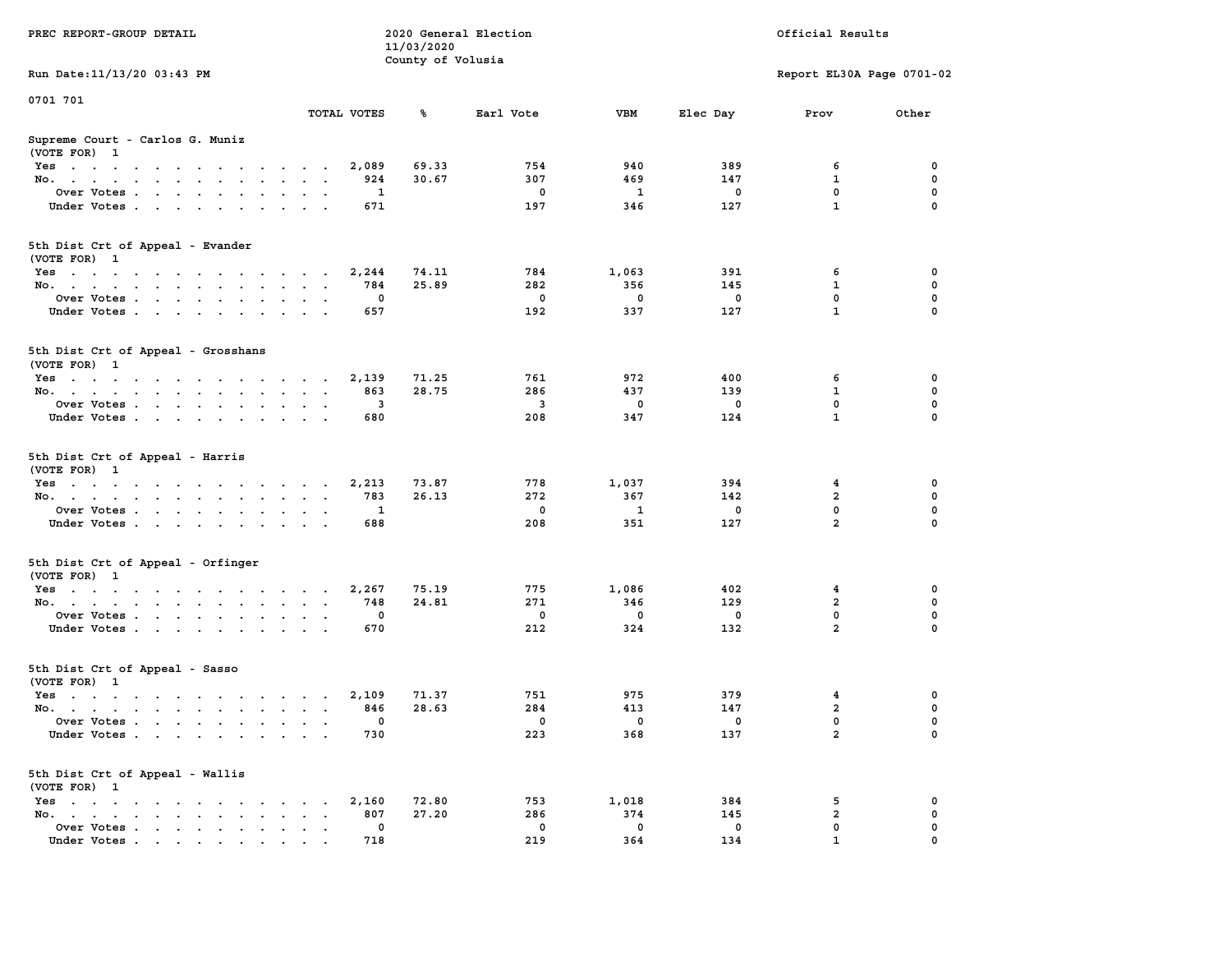|                                                                                                                                                                                                                                                      |                                                                | 11/03/2020        |                |             |              |                           |             |
|------------------------------------------------------------------------------------------------------------------------------------------------------------------------------------------------------------------------------------------------------|----------------------------------------------------------------|-------------------|----------------|-------------|--------------|---------------------------|-------------|
|                                                                                                                                                                                                                                                      |                                                                | County of Volusia |                |             |              |                           |             |
| Run Date:11/13/20 03:43 PM                                                                                                                                                                                                                           |                                                                |                   |                |             |              | Report EL30A Page 0701-03 |             |
| 0701 701                                                                                                                                                                                                                                             |                                                                |                   |                |             |              |                           |             |
|                                                                                                                                                                                                                                                      | TOTAL VOTES                                                    | ℁                 | Earl Vote      | <b>VBM</b>  | Elec Day     | Prov                      | Other       |
| Circuit Judge, 7th Judicial, Group 14<br>(VOTE FOR)<br>$\mathbf{1}$                                                                                                                                                                                  |                                                                |                   |                |             |              |                           |             |
| Joan Anthony<br>the contract of the contract of the con-                                                                                                                                                                                             | 1,705<br>$\sim$                                                | 56.87             | 524            | 894         | 282          | 5                         | 0           |
| Dan Hilbert<br>$\cdots$<br>$\ddot{\phantom{a}}$                                                                                                                                                                                                      | 1,293<br>$\sim$<br>$\sim$                                      | 43.13             | 512            | 533         | 247          | $\mathbf 1$               | 0           |
| Over Votes.<br>$\mathcal{A}$ . The second contribution of $\mathcal{A}$                                                                                                                                                                              | 4<br>$\cdot$<br>$\ddot{\phantom{a}}$                           |                   | $\overline{a}$ | 1           | 1            | 0                         | $\mathbf 0$ |
| Under Votes                                                                                                                                                                                                                                          | 683<br>$\ddot{\phantom{a}}$<br>$\mathbf{r}$<br>$\sim$          |                   | 220            | 328         | 133          | $\overline{a}$            | $\mathbf 0$ |
| County Council Chair<br>(VOTE FOR) 1                                                                                                                                                                                                                 |                                                                |                   |                |             |              |                           |             |
| Jeff Brower.<br>the contract of the contract of the contract of the contract of the contract of                                                                                                                                                      | 1,711                                                          | 55.19             | 614            | 759         | 335          | 3                         | 0           |
| Deborah A. "Deb" Denys                                                                                                                                                                                                                               | 1,389<br>$\sim$                                                | 44.81             | 462            | 707         | 217          | 3                         | 0           |
| Over Votes<br>$\sim$ $\sim$<br>$\ddot{\phantom{0}}$                                                                                                                                                                                                  | 1                                                              |                   | 0              | 0           | $\mathbf{1}$ | 0                         | $\pmb{0}$   |
| Under Votes<br>$\ddot{\phantom{0}}$                                                                                                                                                                                                                  | 584<br>$\cdot$                                                 |                   | 182            | 290         | 110          | $\overline{2}$            | $\mathbf 0$ |
| County Council Member District 2<br>(VOTE FOR) 1                                                                                                                                                                                                     |                                                                |                   |                |             |              |                           |             |
| Danny Fuqua.<br>$\mathbf{u} = \mathbf{u} + \mathbf{u} + \mathbf{u} + \mathbf{u} + \mathbf{u} + \mathbf{u} + \mathbf{u}$                                                                                                                              | 1,439                                                          | 47.27             | 448            | 741         | 245          | 5                         | 0           |
| Billie Wheeler.<br>$\mathcal{A}=\mathcal{A}=\mathcal{A}$ .<br>$\ddot{\phantom{0}}$<br>$\ddot{\phantom{0}}$<br>$\sim$                                                                                                                                 | 1,605<br>$\bullet$<br>$\cdot$<br>$\ddot{\phantom{a}}$          | 52.73             | 612            | 696         | 296          | $\mathbf{1}$              | 0           |
| Over Votes                                                                                                                                                                                                                                           | 0<br>$\sim$                                                    |                   | 0              | 0           | $\mathbf 0$  | 0                         | $\mathbf 0$ |
| Under Votes<br>$\sim$<br>$\cdot$<br>$\cdot$                                                                                                                                                                                                          | 641                                                            |                   | 198            | 319         | 122          | $\overline{a}$            | 0           |
| School Board Member District 2<br>(VOTE FOR) 1                                                                                                                                                                                                       |                                                                |                   |                |             |              |                           |             |
| Anita Burnette.<br>the contract of the contract of the                                                                                                                                                                                               | 1,956                                                          | 65.13             | 666            | 885         | 400          | 5                         | 0           |
| Ida Duncan Wright.                                                                                                                                                                                                                                   | 1,047<br>$\sim$<br>$\bullet$<br>$\blacksquare$                 | 34.87             | 367            | 537         | 142          | $\mathbf{1}$              | $\mathbf 0$ |
| Over Votes                                                                                                                                                                                                                                           | 0<br>$\cdot$                                                   |                   | 0              | 0           | $\mathbf 0$  | $\mathbf 0$               | $\mathbf 0$ |
| Under Votes<br>$\cdot$<br>$\ddot{\phantom{0}}$                                                                                                                                                                                                       | 682                                                            |                   | 225            | 334         | 121          | $\overline{a}$            | $\mathbf 0$ |
| Soil & Water Conservation Seat 2<br>(VOTE FOR)<br>$\mathbf{1}$                                                                                                                                                                                       |                                                                |                   |                |             |              |                           |             |
| John Nelson.<br>the contract of the contract of the con-                                                                                                                                                                                             | 2,066                                                          | 72.11             | 752            | 942         | 368          | $\overline{\mathbf{4}}$   | $\mathbf 0$ |
| Wesley Wayne Wilson Jr                                                                                                                                                                                                                               | 799                                                            | 27.89             | 263            | 384         | 150          | $\overline{2}$            | 0           |
| Over Votes                                                                                                                                                                                                                                           | 0<br>$\bullet$<br>$\bullet$                                    |                   | 0              | 0           | 0            | 0                         | 0           |
| Under Votes                                                                                                                                                                                                                                          | 820<br>$\sim$                                                  |                   | 243            | 430         | 145          | $\overline{2}$            | $\mathbf 0$ |
| Soil & Water Conservation Seat 4<br>(VOTE FOR) 1                                                                                                                                                                                                     |                                                                |                   |                |             |              |                           |             |
| Wendy Anderson.<br>$\sim$ $\sim$<br>$\cdots$                                                                                                                                                                                                         | 1,790                                                          | 60.84             | 565            | 933         | 286          | 6                         | 0           |
| Barbara Deering<br>$\mathbf{r}$ . The contract of the contract of the contract of the contract of the contract of the contract of the contract of the contract of the contract of the contract of the contract of the contract of the contract of th | 1,152<br>$\sim$<br>$\cdot$                                     | 39.16             | 472            | 446         | 233          | 1                         | $\mathbf 0$ |
| Over Votes.<br>$\mathbf{r} = \mathbf{r} + \mathbf{r} + \mathbf{r} + \mathbf{r}$<br>$\sim$<br>$\sim$                                                                                                                                                  | 0<br>$\cdot$<br>$\ddot{\phantom{a}}$<br>$\cdot$                |                   | 0              | 0           | 0            | $\mathbf 0$               | $\mathbf 0$ |
| Under Votes                                                                                                                                                                                                                                          | 743<br>$\ddot{\phantom{a}}$<br>$\cdot$                         |                   | 221            | 377         | 144          | $\mathbf{1}$              | $\mathbf 0$ |
| Amendment 1 - Citzenship Requirement<br>(VOTE FOR) 1                                                                                                                                                                                                 |                                                                |                   |                |             |              |                           |             |
| $Yes \t . \t .$<br>$\blacksquare$<br>$\sim$ $\sim$<br>$\cdots$<br>$\sim$ $\sim$ $\sim$ $\sim$ $\sim$                                                                                                                                                 | 2,846                                                          | 82.14             | 985            | 1,305       | 550          | 6                         | 0           |
| No.<br>$\bullet$ . In the case of the contract $\bullet$<br>$\cdot$ $\cdot$<br>$\cdot$                                                                                                                                                               | 619<br>$\cdot$                                                 | 17.86             | 208            | 343         | 66           | 2                         | 0           |
| Over Votes<br>$\ddot{\phantom{a}}$                                                                                                                                                                                                                   | 0<br>$\ddot{\phantom{a}}$<br>$\ddot{\phantom{1}}$<br>$\bullet$ |                   | $\mathbf 0$    | $\mathbf 0$ | $\mathbf 0$  | $\mathbf 0$               | $\mathbf 0$ |
| Under Votes                                                                                                                                                                                                                                          | 220                                                            |                   | 65             | 108         | 47           | $\mathbf{0}$              | $\mathbf 0$ |

**PREC REPORT-GROUP DETAIL 2020 General Election Official Results**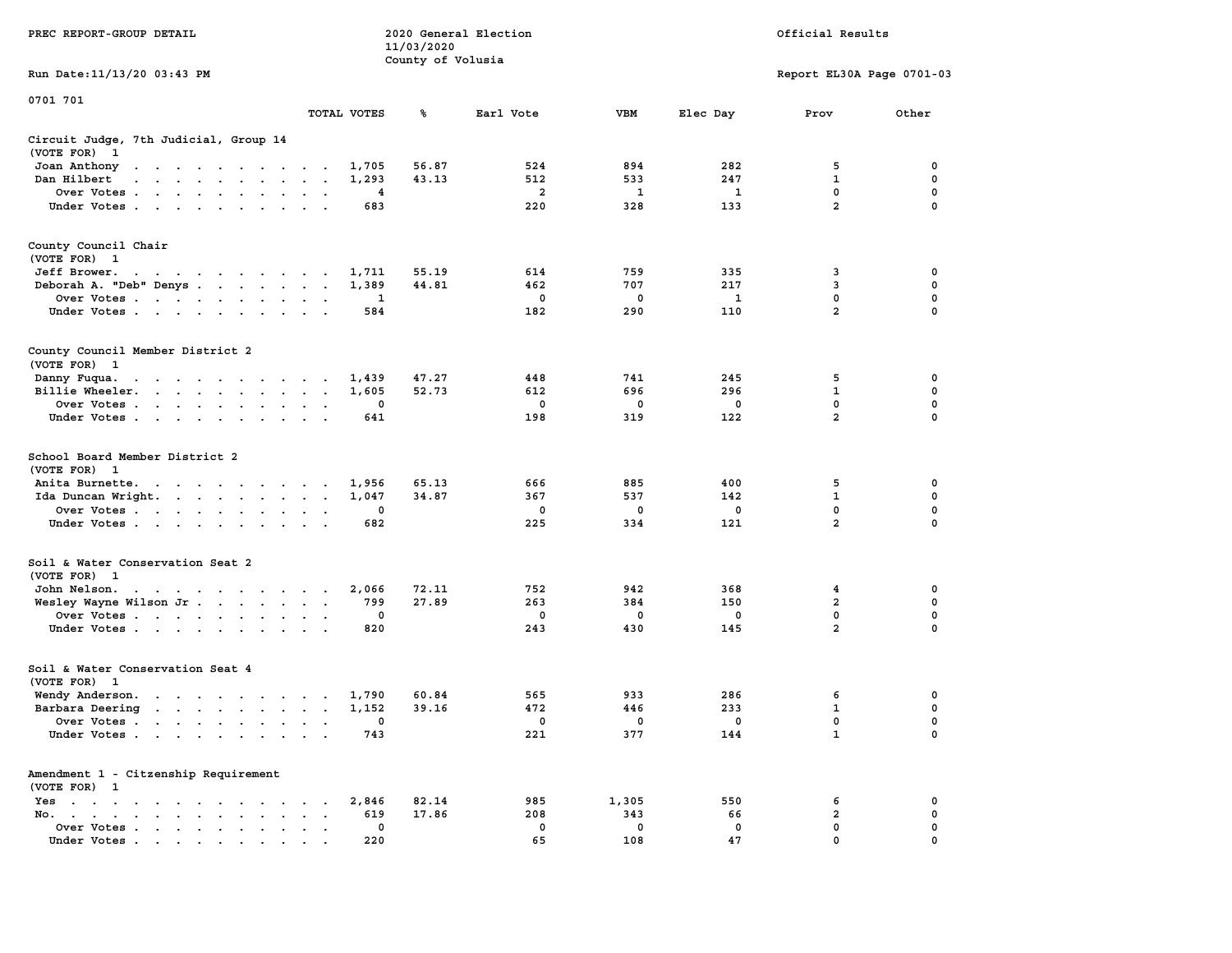| PREC REPORT-GROUP DETAIL                                                                                                                                                                           | 2020 General Election<br>Official Results<br>11/03/2020<br>County of Volusia |                         |                |              |                |                         |                           |             |
|----------------------------------------------------------------------------------------------------------------------------------------------------------------------------------------------------|------------------------------------------------------------------------------|-------------------------|----------------|--------------|----------------|-------------------------|---------------------------|-------------|
| Run Date: 11/13/20 03:43 PM                                                                                                                                                                        |                                                                              |                         |                |              |                |                         | Report EL30A Page 0701-04 |             |
| 0701 701                                                                                                                                                                                           |                                                                              | TOTAL VOTES             | ℁              | Earl Vote    | VBM            | Elec Day                | Prov                      | Other       |
| Amendment 2 - Minimum Wage<br>(VOTE FOR) 1                                                                                                                                                         |                                                                              |                         |                |              |                |                         |                           |             |
| Yes                                                                                                                                                                                                |                                                                              | 1,981                   | 56.73          | 569          | 1,130          | 279                     | 3                         | 0           |
| No.                                                                                                                                                                                                |                                                                              | 1,511                   | 43.27          | 631          | 540            | 335                     | 5                         | 0           |
| Over Votes                                                                                                                                                                                         |                                                                              | 2                       |                | 1            | 1              | 0                       | 0                         | 0           |
| Under Votes                                                                                                                                                                                        |                                                                              | 191                     |                | 57           | 85             | 49                      | 0                         | 0           |
| Amendment 3 - Primary Elections                                                                                                                                                                    |                                                                              |                         |                |              |                |                         |                           |             |
| (VOTE FOR) 1                                                                                                                                                                                       |                                                                              |                         |                |              |                |                         |                           |             |
| Yes                                                                                                                                                                                                |                                                                              | 1,758                   | 52.35<br>47.65 | 513<br>646   | 920<br>672     | 321<br>280              | 4<br>2                    | 0<br>0      |
| No.<br>Over Votes                                                                                                                                                                                  |                                                                              | 1,600<br>0              |                | 0            | 0              | $\mathbf 0$             | $\mathbf 0$               | 0           |
| Under Votes                                                                                                                                                                                        | $\ddot{\phantom{0}}$<br>$\sim$<br>$\sim$                                     | 327                     |                | 99           | 164            | 62                      | $\overline{a}$            | 0           |
|                                                                                                                                                                                                    |                                                                              |                         |                |              |                |                         |                           |             |
| Amendment 4 - Apprl Const. Amendment<br>(VOTE FOR) 1                                                                                                                                               |                                                                              |                         |                |              |                |                         |                           |             |
| Yes                                                                                                                                                                                                |                                                                              | 1,697                   | 51.21          | 664          | 661            | 368                     | 4                         | 0           |
| No.                                                                                                                                                                                                |                                                                              | 1,617                   | 48.79          | 477          | 910            | 229                     | 1                         | 0           |
| Over Votes                                                                                                                                                                                         |                                                                              | 0                       |                | 0            | 0              | 0                       | $\mathbf 0$               | 0           |
| Under Votes                                                                                                                                                                                        |                                                                              | 371                     |                | 117          | 185            | 66                      | 3                         | $\mathbf 0$ |
| Amendment 5 - Homestead Property Taxes<br>(VOTE FOR) 1                                                                                                                                             |                                                                              |                         |                |              |                |                         |                           |             |
| Yes                                                                                                                                                                                                |                                                                              | 2,370                   | 72.34          | 832          | 1,076          | 457                     | 5                         | 0           |
| No.                                                                                                                                                                                                | $\sim$ $\sim$                                                                | 906                     | 27.66          | 296          | 479            | 131                     | 0                         | 0           |
| Over Votes                                                                                                                                                                                         |                                                                              | 0                       |                | 0            | 0              | 0                       | $\mathbf 0$               | 0           |
| Under Votes                                                                                                                                                                                        |                                                                              | 409                     |                | 130          | 201            | 75                      | 3                         | 0           |
| Amendment 6 - Ad Valorem Tax Discount<br>(VOTE FOR) 1                                                                                                                                              |                                                                              |                         |                |              |                |                         |                           |             |
| Yes                                                                                                                                                                                                |                                                                              | 2,925                   | 86.39          | 1,013        | 1,374          | 531                     | 7                         | 0           |
| No.                                                                                                                                                                                                |                                                                              | 461                     | 13.61          | 150          | 238            | 73                      | 0                         | $\mathbf 0$ |
| Over Votes                                                                                                                                                                                         | $\sim$<br>$\cdot$                                                            | 1                       |                | 0            | 0              | 1                       | $\mathbf 0$               | 0           |
| Under Votes                                                                                                                                                                                        |                                                                              | 298                     |                | 95           | 144            | 58                      | $\mathbf{1}$              | 0           |
| Volusia ECHO<br>(VOTE FOR) 1                                                                                                                                                                       |                                                                              |                         |                |              |                |                         |                           |             |
| Yes (For Bonds)                                                                                                                                                                                    |                                                                              | 2,394                   | 71.70          | 726          | 1,292          | 371                     | 5                         | 0           |
| No (Aqainst Bonds)                                                                                                                                                                                 |                                                                              | 945                     | 28.30          | 422          | 304            | 217                     | $\overline{\mathbf{2}}$   | $\mathbf 0$ |
| Over Votes.                                                                                                                                                                                        |                                                                              | $\mathbf{2}$            |                | $\Omega$     | $\overline{0}$ | $\overline{\mathbf{2}}$ | $\mathbf 0$               | 0           |
| Under Votes                                                                                                                                                                                        |                                                                              | 344                     |                | 110          | 160            | 73                      | 1                         | 0           |
| Volusia Forever<br>(VOTE FOR) 1                                                                                                                                                                    |                                                                              |                         |                |              |                |                         |                           |             |
| Yes (For Bonds)<br>$\begin{array}{cccccccccccccccccc} \bullet & \bullet & \bullet & \bullet & \bullet & \bullet & \bullet & \bullet & \bullet & \bullet & \bullet & \bullet & \bullet \end{array}$ |                                                                              | 2,521                   | 75.32          | 775          | 1,345          | 397                     | 4                         | 0           |
| No (Against Bonds)<br>$\cdot$ $\cdot$ $\cdot$ $\cdot$ $\cdot$ $\cdot$                                                                                                                              |                                                                              | 826                     | 24.68          | 383          | 250            | 191                     | $\mathbf{2}$              | 0           |
| Over Votes.                                                                                                                                                                                        |                                                                              | $\overline{\mathbf{2}}$ |                | $\mathbf{1}$ | 0              | $\mathbf{1}$            | 0                         | 0           |
| Under Votes.                                                                                                                                                                                       |                                                                              | 336                     |                | 99           | 161            | 74                      | $\overline{a}$            |             |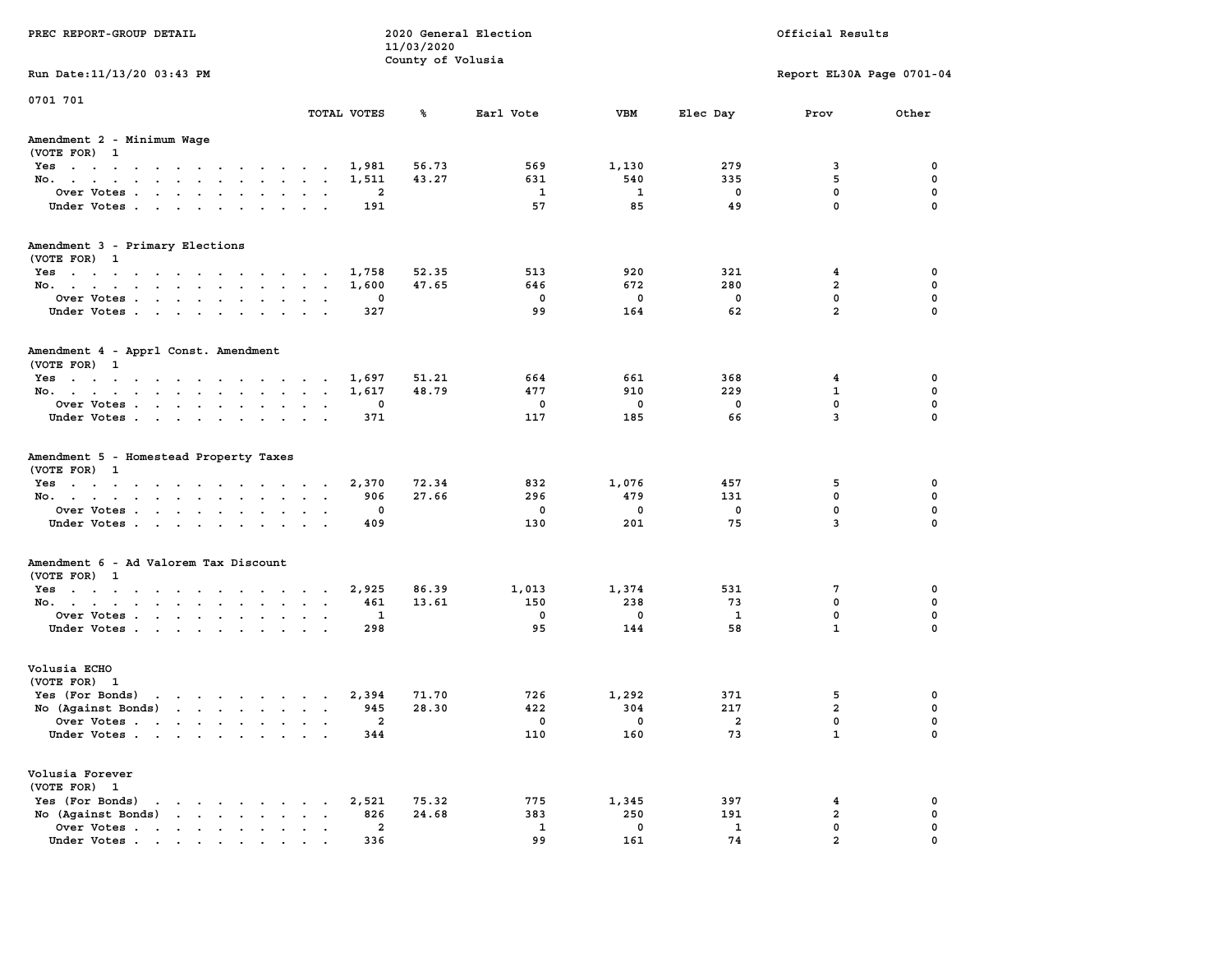| PREC REPORT-GROUP DETAIL                                                                                                                                                                                                                                  | 11/03/2020              | 2020 General Election<br>County of Volusia |                     |                         | Official Results          |             |  |  |
|-----------------------------------------------------------------------------------------------------------------------------------------------------------------------------------------------------------------------------------------------------------|-------------------------|--------------------------------------------|---------------------|-------------------------|---------------------------|-------------|--|--|
| Run Date: 11/13/20 03:43 PM                                                                                                                                                                                                                               |                         |                                            |                     |                         | Report EL30A Page 0703-01 |             |  |  |
| 0703 703<br>TOTAL VOTES                                                                                                                                                                                                                                   | ℁                       | Earl Vote                                  | <b>VBM</b>          | Elec Day                | Prov                      | Other       |  |  |
| REGISTERED VOTERS - TOTAL<br>BALLOTS CAST - TOTAL.<br>$\cdot$ $\cdot$ $\cdot$ $\cdot$ $\cdot$ $\cdot$ $\cdot$<br>$\ddot{\phantom{a}}$<br>BALLOTS CAST - BLANK.<br>$\cdot$ $\cdot$ $\cdot$ $\cdot$ $\cdot$<br>$\ddot{\phantom{a}}$<br>$\ddot{\phantom{a}}$ | 4,043<br>3,117<br>0     | 1,143<br>0                                 | 1,340<br>$^{\circ}$ | 634<br>$^{\circ}$       | 0<br>$\mathbf{0}$         | 0<br>0      |  |  |
| VOTER TURNOUT - TOTAL<br>$\mathbf{r}$ , $\mathbf{r}$ , $\mathbf{r}$ , $\mathbf{r}$ , $\mathbf{r}$ , $\mathbf{r}$<br>VOTER TURNOUT - BLANK<br>$\mathbf{r}$ , $\mathbf{r}$ , $\mathbf{r}$ , $\mathbf{r}$ , $\mathbf{r}$                                     | 77.10                   |                                            |                     |                         |                           |             |  |  |
| President and Vice President<br>(VOTE FOR) 1                                                                                                                                                                                                              |                         |                                            |                     |                         |                           |             |  |  |
| Donald J. Trump (REP)                                                                                                                                                                                                                                     | 54.81<br>1,702          | 707                                        | 576                 | 419                     | 0                         | 0           |  |  |
| Joseph R. Biden (DEM)<br>the contract of the contract of                                                                                                                                                                                                  | 1,353<br>43.57          | 425                                        | 729                 | 199                     | 0                         | $\mathbf 0$ |  |  |
| Jo Jorgensen $(LPF)$                                                                                                                                                                                                                                      | .77<br>24               | 6                                          | 12                  | 6                       | 0                         | 0           |  |  |
| Roque "Rocky" De La Fuente (REF).<br>$\cdots$                                                                                                                                                                                                             | .13<br>4                | $\mathbf 0$                                | $\overline{a}$      | $\overline{2}$          | 0                         | 0           |  |  |
| Gloria La Riva (PSL).                                                                                                                                                                                                                                     | .06<br>$\mathbf{2}$     | $\mathbf 0$                                | $\overline{a}$      | $\mathbf 0$             | $\mathbf 0$               | 0           |  |  |
| Howie Hawkins (GRE)<br>$\sim$<br>$\ddot{\phantom{a}}$                                                                                                                                                                                                     | 6<br>.19                | 0                                          | 6                   | 0                       | $\mathbf 0$               | 0           |  |  |
| Don Blankenship (CPF)                                                                                                                                                                                                                                     | 4<br>.13                | $\mathbf 0$                                | $\mathbf{3}$        | $\mathbf{1}$            | 0                         | $\mathbf 0$ |  |  |
| $WRITE-IN.$<br>$\ddot{\phantom{a}}$<br>$\ddot{\phantom{a}}$<br>$\mathbf{r}$<br>$\overline{\phantom{a}}$                                                                                                                                                   | 10<br>.32               | $\overline{\mathbf{4}}$                    | $\overline{a}$      | $\overline{\mathbf{4}}$ | $\mathbf 0$               | $\mathbf 0$ |  |  |
| Over Votes                                                                                                                                                                                                                                                | $\overline{a}$          | $\mathbf 0$                                | $\overline{a}$      | $\mathbf 0$             | $\mathbf 0$               | $\mathbf 0$ |  |  |
| Under Votes                                                                                                                                                                                                                                               | 10                      | $\mathbf{1}$                               | 6                   | $\overline{3}$          | $\mathbf 0$               | $\mathbf 0$ |  |  |
| Representative in Congress District 6<br>(VOTE FOR) 1                                                                                                                                                                                                     |                         |                                            |                     |                         |                           |             |  |  |
| Michael Waltz (REP)                                                                                                                                                                                                                                       | 58.02<br>1,739          | 702                                        | 608                 | 429                     | 0                         | 0           |  |  |
| Clint Curtis (DEM)<br>$\ddot{\phantom{1}}$                                                                                                                                                                                                                | 41.74<br>1,251          | 395                                        | 670                 | 186                     | $\mathbf 0$               | $\mathbf 0$ |  |  |
| WRITE-IN.<br>$\cdot$ $\cdot$                                                                                                                                                                                                                              | .23<br>7                | 3                                          | 1                   | 3                       | $\mathbf 0$               | $\mathbf 0$ |  |  |
| Over Votes<br>$\blacksquare$<br>$\cdot$                                                                                                                                                                                                                   | $\overline{\mathbf{2}}$ | 1                                          | 0                   | 1                       | 0                         | $\pmb{0}$   |  |  |
| Under Votes                                                                                                                                                                                                                                               | 118                     | 42                                         | 61                  | 15                      | $\mathbf 0$               | $\Omega$    |  |  |
| State Attorney 7th Judicial Circuit<br>(VOTE FOR) 1                                                                                                                                                                                                       |                         |                                            |                     |                         |                           |             |  |  |
| R.J. Larizza $(REP)$                                                                                                                                                                                                                                      | 1,789<br>63.24          | 723                                        | 647                 | 419                     | 0                         | 0           |  |  |
| Don Dempsey.<br>the contract of the contract of the contract of the contract of the contract of the contract of the contract of                                                                                                                           | 1,040<br>36.76          | 319                                        | 553                 | 168                     | $\mathbf 0$               | $\mathbf 0$ |  |  |
| Over Votes                                                                                                                                                                                                                                                | 0                       | 0                                          | 0                   | 0                       | 0                         | 0           |  |  |
| Under Votes                                                                                                                                                                                                                                               | 288                     | 101                                        | 140                 | 47                      | $\Omega$                  | $\Omega$    |  |  |
| State Senator District 7<br>(VOTE FOR) 1                                                                                                                                                                                                                  |                         |                                            |                     |                         |                           |             |  |  |
| Travis J. Hutson (REP)<br>$\sim$                                                                                                                                                                                                                          | 55.89<br>1,655          | 680                                        | 565                 | 410                     | 0                         | 0           |  |  |
| Heather Hunter (DEM).                                                                                                                                                                                                                                     | 1,300<br>43.90          | 412                                        | 696                 | 192                     | 0                         | 0           |  |  |
| WRITE-IN.<br>$\overline{\phantom{a}}$                                                                                                                                                                                                                     | .20<br>6                | $\overline{\mathbf{2}}$                    | $\overline{a}$      | $\overline{\mathbf{2}}$ | $\mathbf 0$               | $\mathbf 0$ |  |  |
| Over Votes<br>$\bullet$<br>$\sim$                                                                                                                                                                                                                         | 0                       | $\mathbf 0$                                | $\mathbf 0$         | $\mathbf 0$             | $\mathbf 0$               | 0           |  |  |
| Under Votes                                                                                                                                                                                                                                               | 156                     | 49                                         | 77                  | 30                      | 0                         | $\Omega$    |  |  |
| State Representative District 26<br>(VOTE FOR) 1                                                                                                                                                                                                          |                         |                                            |                     |                         |                           |             |  |  |
| Elizabeth Fetterhoff (REP).                                                                                                                                                                                                                               | 58.76<br>1,761          | 716                                        | 621                 | 424                     | 0                         | 0           |  |  |
| Patrick Henry (DEM)                                                                                                                                                                                                                                       | 41.24<br>1,236          | 389                                        | 661                 | 186                     | $\mathbf 0$               | $\mathbf 0$ |  |  |
| Over Votes<br>$\ddot{\phantom{1}}$                                                                                                                                                                                                                        | 0                       | $\mathbf 0$                                | $\mathbf 0$         | $\mathbf 0$             | 0                         | $\mathbf 0$ |  |  |
| Under Votes<br>$\sim$<br>$\sim$                                                                                                                                                                                                                           | 120                     | 38                                         | 58                  | 24                      | 0                         | 0           |  |  |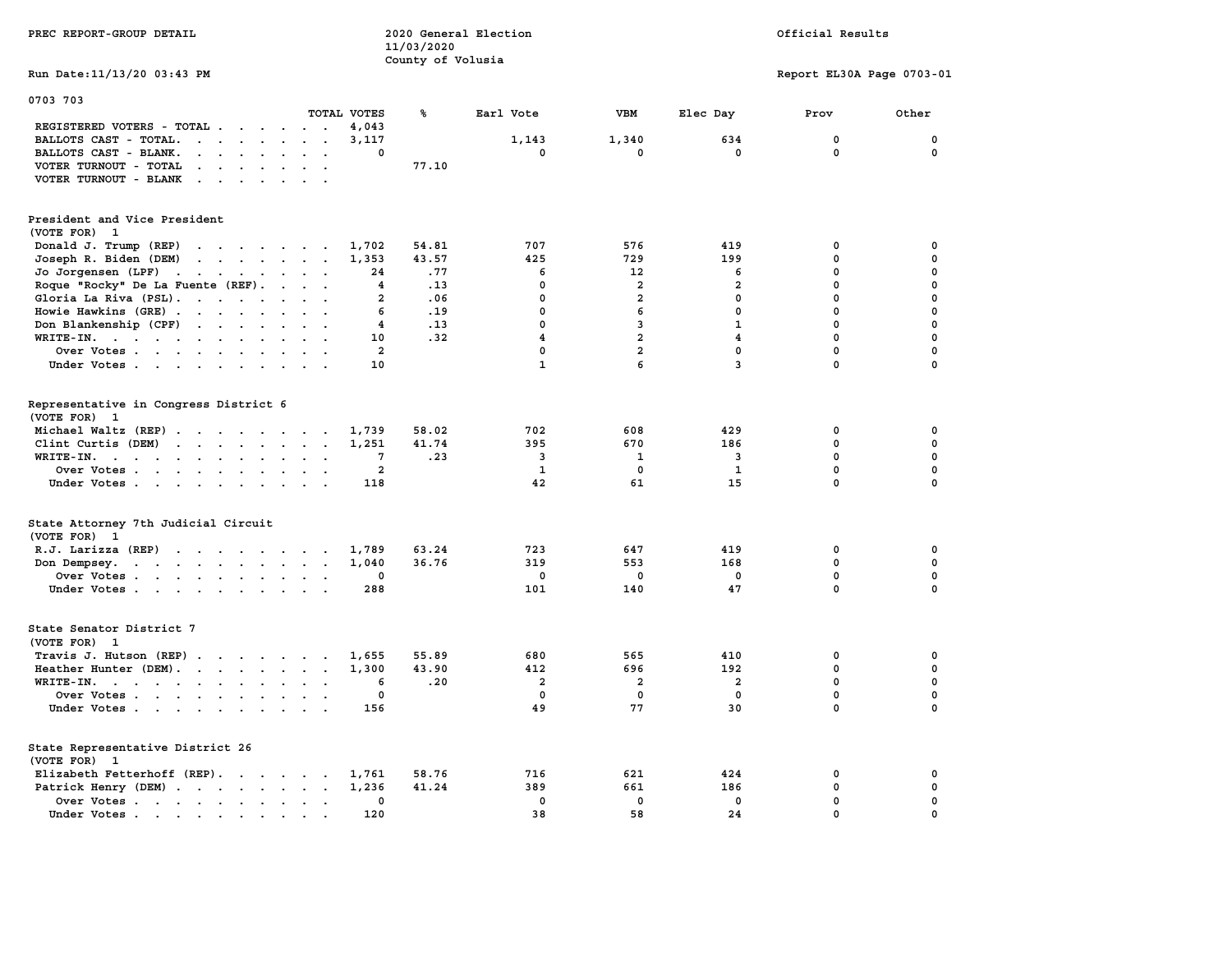| PREC REPORT-GROUP DETAIL                                                                                               |                                                          | 11/03/2020        | 2020 General Election |          |             | Official Results           |               |
|------------------------------------------------------------------------------------------------------------------------|----------------------------------------------------------|-------------------|-----------------------|----------|-------------|----------------------------|---------------|
| Run Date: 11/13/20 03:43 PM                                                                                            |                                                          | County of Volusia |                       |          |             | Report EL30A Page 0703-02  |               |
| 0703 703                                                                                                               |                                                          |                   |                       |          |             |                            |               |
|                                                                                                                        | TOTAL VOTES                                              | ℁                 | Earl Vote             | VBM      | Elec Day    | Prov                       | Other         |
| Supreme Court - Carlos G. Muniz<br>(VOTE FOR) 1                                                                        |                                                          |                   |                       |          |             |                            |               |
| Yes                                                                                                                    | 1,772                                                    | 69.44             | 685                   | 698      | 389         | 0                          | 0             |
| No.                                                                                                                    | 780                                                      | 30.56             | 281                   | 367      | 132         | $\mathbf 0$                | 0             |
| Over Votes.                                                                                                            | 1                                                        |                   | 1                     | 0        | 0           | 0<br>$\mathbf 0$           | 0             |
| Under Votes                                                                                                            | 564                                                      |                   | 176                   | 275      | 113         |                            | $\Omega$      |
| 5th Dist Crt of Appeal - Evander<br>(VOTE FOR) 1                                                                       |                                                          |                   |                       |          |             |                            |               |
| Yes                                                                                                                    | 1,908                                                    | 74.79             | 721                   | 786      | 401         | 0                          | 0             |
| No.                                                                                                                    | 643                                                      | 25.21             | 244                   | 278      | 121         | $\mathbf 0$                | 0             |
| Over Votes                                                                                                             | 0                                                        |                   | $\mathbf 0$           | 0        | $\mathbf 0$ | $\mathbf 0$                | 0             |
| Under Votes                                                                                                            | 566                                                      |                   | 178                   | 276      | 112         | $\mathbf 0$                | 0             |
| 5th Dist Crt of Appeal - Grosshans<br>(VOTE FOR) 1                                                                     |                                                          |                   |                       |          |             |                            |               |
| Yes                                                                                                                    | 1,812                                                    | 71.51             | 693                   | 722      | 397         | 0                          | 0             |
| No.                                                                                                                    | 722                                                      | 28.49             | 265                   | 338      | 119         | 0                          | 0             |
| Over Votes                                                                                                             | $\mathbf{0}$                                             |                   | $\mathbf 0$           | 0        | 0           | $\mathbf 0$                | 0             |
| Under Votes                                                                                                            | 583                                                      |                   | 185                   | 280      | 118         | $\mathbf 0$                | 0             |
| 5th Dist Crt of Appeal - Harris<br>(VOTE FOR) 1                                                                        |                                                          |                   |                       |          |             |                            |               |
| Yes                                                                                                                    | 1,879                                                    | 73.69             | 709                   | 769      | 401         | 0                          | 0             |
| No.                                                                                                                    | 671                                                      | 26.31             | 253                   | 299      | 119         | $\mathbf 0$                | 0             |
| Over Votes                                                                                                             | 0                                                        |                   | $\mathbf 0$<br>181    | 0<br>272 | 0<br>114    | $\mathbf 0$<br>$\mathbf 0$ | 0<br>$\Omega$ |
| Under Votes                                                                                                            | 567                                                      |                   |                       |          |             |                            |               |
| 5th Dist Crt of Appeal - Orfinger<br>(VOTE FOR) 1                                                                      |                                                          |                   |                       |          |             |                            |               |
| Yes                                                                                                                    | 1,883                                                    | 73.67             | 708                   | 794      | 381         | 0                          | 0             |
| No.                                                                                                                    | 673                                                      | 26.33             | 248                   | 286      | 139         | $\mathbf 0$                | 0             |
| Over Votes                                                                                                             | 0                                                        |                   | $\mathbf 0$           | 0<br>260 | 0           | 0<br>$\mathbf 0$           | 0<br>$\Omega$ |
| Under Votes                                                                                                            | 561                                                      |                   | 187                   |          | 114         |                            |               |
| 5th Dist Crt of Appeal - Sasso<br>(VOTE FOR) 1                                                                         |                                                          |                   |                       |          |             |                            |               |
| Yes<br>the contract of the contract of the contract of the contract of the contract of the contract of the contract of | 1,810                                                    | 72.23             | 688                   | 743      | 379         | 0                          | 0             |
| No.                                                                                                                    | 696                                                      | 27.77             | 251                   | 314      | 131         | 0                          | 0             |
| Over Votes                                                                                                             | 0                                                        |                   | $^{\circ}$            | 0        | 0           | $\mathbf 0$                | 0             |
| Under Votes                                                                                                            | 611                                                      |                   | 204                   | 283      | 124         | 0                          | 0             |
| 5th Dist Crt of Appeal - Wallis<br>(VOTE FOR) 1                                                                        |                                                          |                   |                       |          |             |                            |               |
| Yes                                                                                                                    | 1,834                                                    | 73.16             | 694                   | 755      | 385         | 0                          | 0             |
| No.<br>$\sim$<br>Over Votes                                                                                            | 673<br>$\ddot{\phantom{a}}$<br>$\ddot{\phantom{a}}$<br>1 | 26.84             | 245<br>1              | 302<br>0 | 126<br>0    | $\mathbf 0$<br>0           | 0<br>0        |
| Under Votes                                                                                                            | 609                                                      |                   | 203                   | 283      | 123         | 0                          |               |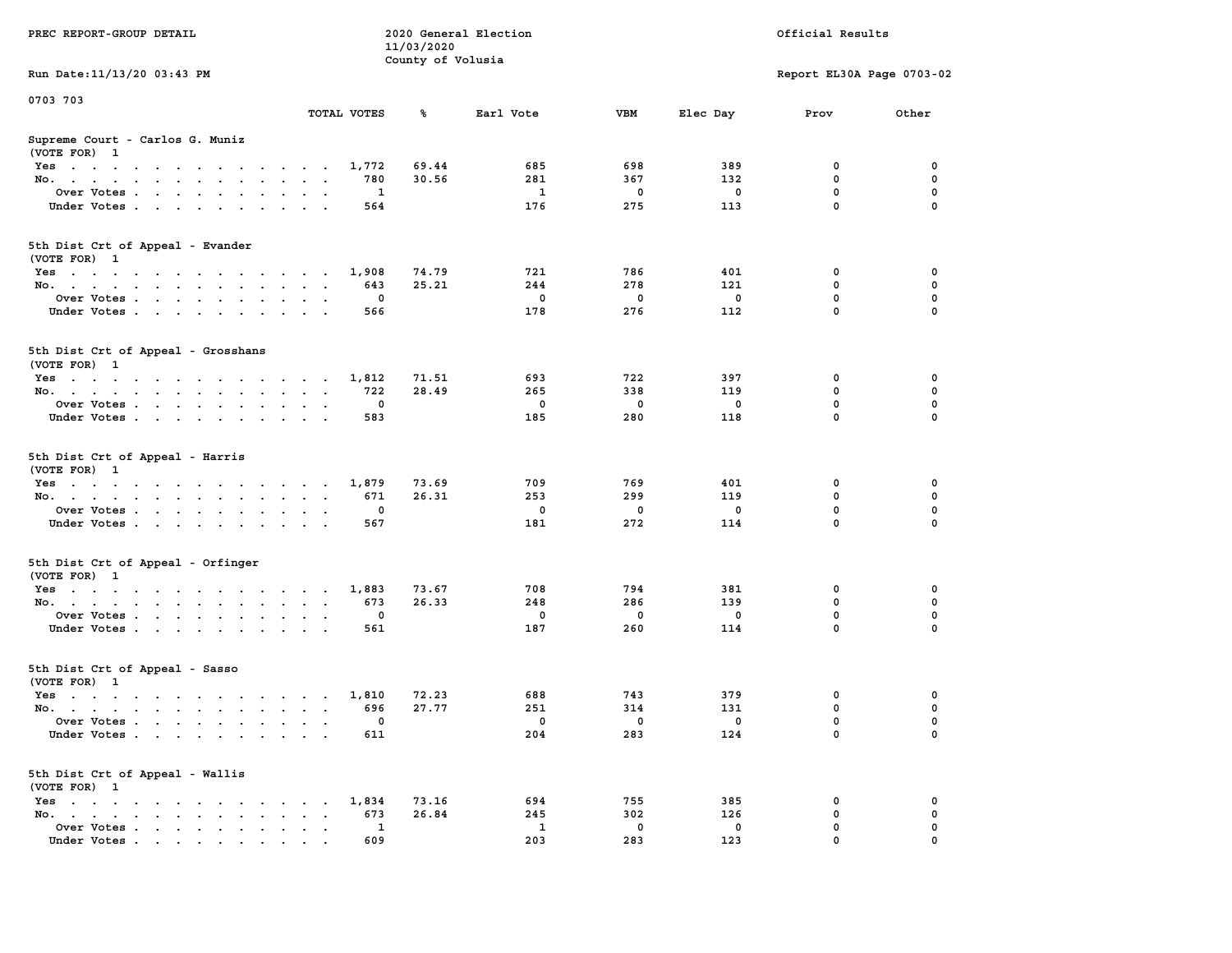|                                                                                                                                                                                                                                                      |                                                                             | 11/03/2020        |                |              |                |                           |                            |
|------------------------------------------------------------------------------------------------------------------------------------------------------------------------------------------------------------------------------------------------------|-----------------------------------------------------------------------------|-------------------|----------------|--------------|----------------|---------------------------|----------------------------|
|                                                                                                                                                                                                                                                      |                                                                             | County of Volusia |                |              |                |                           |                            |
| Run Date:11/13/20 03:43 PM                                                                                                                                                                                                                           |                                                                             |                   |                |              |                | Report EL30A Page 0703-03 |                            |
| 0703 703                                                                                                                                                                                                                                             |                                                                             |                   |                |              |                |                           |                            |
|                                                                                                                                                                                                                                                      | TOTAL VOTES                                                                 | ℁                 | Earl Vote      | <b>VBM</b>   | Elec Day       | Prov                      | Other                      |
| Circuit Judge, 7th Judicial, Group 14                                                                                                                                                                                                                |                                                                             |                   |                |              |                |                           |                            |
| (VOTE FOR)<br>$\mathbf{1}$                                                                                                                                                                                                                           |                                                                             |                   |                |              |                |                           |                            |
| Joan Anthony<br>the contract of the contract of the con-                                                                                                                                                                                             | 1,507                                                                       | 58.55             | 527            | 695          | 285            | $\mathbf{0}$              | 0                          |
| Dan Hilbert<br>$\ddot{\phantom{a}}$<br>the contract of the contract of the contract of                                                                                                                                                               | 1,067<br>$\overline{a}$<br>$\sim$                                           | 41.45             | 449            | 392          | 226            | 0                         | 0                          |
| Over Votes.<br>$\sim$ $\sim$ $\sim$ $\sim$ $\sim$ $\sim$ $\sim$<br>$\sim$                                                                                                                                                                            | 3<br>$\ddot{\phantom{a}}$<br>$\ddot{\phantom{a}}$                           |                   | $\overline{a}$ | $\mathbf{1}$ | $\mathbf 0$    | 0                         | $\mathbf 0$                |
| Under Votes                                                                                                                                                                                                                                          | 540<br>$\ddot{\phantom{0}}$<br>$\mathbf{r}$                                 |                   | 165            | 252          | 123            | $\mathbf 0$               | $\mathbf 0$                |
| County Council Chair                                                                                                                                                                                                                                 |                                                                             |                   |                |              |                |                           |                            |
| (VOTE FOR) 1                                                                                                                                                                                                                                         |                                                                             |                   |                |              |                |                           |                            |
| Jeff Brower.<br>the contract of the contract of the con-                                                                                                                                                                                             | 1,454                                                                       | 55.71             | 568            | 577          | 309            | 0                         | 0                          |
| Deborah A. "Deb" Denys                                                                                                                                                                                                                               | 1,156<br>$\bullet$<br>$\sim$                                                | 44.29             | 415            | 529          | 212            | 0                         | 0                          |
| Over Votes<br><b>Contract</b><br>$\ddot{\phantom{0}}$<br>$\blacksquare$                                                                                                                                                                              | 2                                                                           |                   | 0              | 2            | 0              | 0                         | 0                          |
| Under Votes<br>$\overline{\phantom{a}}$                                                                                                                                                                                                              | 505                                                                         |                   | 160            | 232          | 113            | $\mathbf{0}$              | $\mathbf 0$                |
|                                                                                                                                                                                                                                                      |                                                                             |                   |                |              |                |                           |                            |
| County Council Member District 2<br>(VOTE FOR) 1                                                                                                                                                                                                     |                                                                             |                   |                |              |                |                           |                            |
|                                                                                                                                                                                                                                                      |                                                                             |                   |                |              |                |                           |                            |
| Danny Fuqua.<br>$\bullet$ , $\bullet$ , $\bullet$ , $\bullet$ , $\bullet$<br>$\sim 100$ km s $^{-1}$<br>$\sim$ $\sim$<br>$\sim$ $\sim$                                                                                                               | 1,303<br>$\sim$ $\sim$<br>$\cdot$                                           | 50.56             | 463            | 560          | 280            | 0<br>$\mathbf 0$          | 0<br>$\mathbf 0$           |
| Billie Wheeler.<br><b>Contract Contract</b><br>$\ddot{\phantom{a}}$<br>$\bullet$ .<br><br><br>$\bullet$ .                                                                                                                                            | 1,274<br>$\bullet$<br>$\ddot{\phantom{a}}$<br>$\blacksquare$                | 49.44             | 519            | 518          | 237            |                           |                            |
| Over Votes<br>$\sim$                                                                                                                                                                                                                                 | 1<br>$\cdot$<br>$\ddot{\phantom{a}}$                                        |                   | 0              | 1            | 0              | $\mathbf 0$               | 0<br>0                     |
| Under Votes<br>$\sim$<br>$\ddot{\phantom{1}}$<br>$\bullet$                                                                                                                                                                                           | 539                                                                         |                   | 161            | 261          | 117            | 0                         |                            |
| School Board Member District 2<br>(VOTE FOR)<br>$\mathbf{1}$                                                                                                                                                                                         |                                                                             |                   |                |              |                |                           |                            |
| Anita Burnette.<br>the contract of the contract of the contract of the contract of the contract of the contract of the contract of                                                                                                                   | 1,634                                                                       | 64.87             | 617            | 655          | 362            | 0                         | 0                          |
| Ida Duncan Wright. .<br><b>Contract Contract</b><br>$\sim$                                                                                                                                                                                           | 885<br>$\ddot{\phantom{a}}$<br>$\ddot{\phantom{a}}$<br>$\ddot{\phantom{1}}$ | 35.13             | 325            | 406          | 154            | 0                         | 0                          |
| Over Votes                                                                                                                                                                                                                                           | $\mathbf{2}$<br>$\cdot$                                                     |                   | 2              | 0            | $\mathbf 0$    | $\mathbf 0$               | $\mathbf 0$                |
| Under Votes<br>$\sim$<br>$\cdot$                                                                                                                                                                                                                     | 596                                                                         |                   | 199            | 279          | 118            | 0                         | 0                          |
| Soil & Water Conservation Seat 2                                                                                                                                                                                                                     |                                                                             |                   |                |              |                |                           |                            |
| (VOTE FOR) 1                                                                                                                                                                                                                                         |                                                                             |                   |                |              |                |                           |                            |
| John Nelson.<br>the contract of the contract of the contract of                                                                                                                                                                                      | 1,725                                                                       | 70.87             | 653            | 718          | 354            | $\mathbf 0$               | $\mathbf 0$                |
| Wesley Wayne Wilson Jr                                                                                                                                                                                                                               | 709<br>$\ddot{\phantom{1}}$                                                 | 29.13             | 278            | 293          | 138            | 0                         | $\mathbf 0$                |
| Over Votes<br>$\ddot{\phantom{0}}$                                                                                                                                                                                                                   | $\overline{a}$<br>$\bullet$<br>$\cdot$                                      |                   | 0              | 0            | $\overline{a}$ | $\mathbf 0$               | 0                          |
| Under Votes                                                                                                                                                                                                                                          | 681<br>$\sim$                                                               |                   | 212            | 329          | 140            | $\mathbf 0$               | 0                          |
| Soil & Water Conservation Seat 4                                                                                                                                                                                                                     |                                                                             |                   |                |              |                |                           |                            |
| (VOTE FOR)<br>$\mathbf{1}$                                                                                                                                                                                                                           |                                                                             |                   |                |              |                |                           |                            |
| Wendy Anderson.                                                                                                                                                                                                                                      | 1,544<br>$\sim$                                                             | 61.93             | 545            | 696          | 303            | 0                         | 0                          |
| Barbara Deering<br>$\mathbf{r}$ . The set of the set of the set of the set of the set of the set of the set of the set of the set of the set of the set of the set of the set of the set of the set of the set of the set of the set of the set of t | 949<br>$\sim$<br>$\sim$<br>$\sim$                                           | 38.07             | 409            | 345          | 195            | 0                         | $\mathbf 0$                |
| Over Votes<br>$\sim$ $\sim$<br>$\ddot{\phantom{a}}$<br>$\ddot{\phantom{a}}$                                                                                                                                                                          | 0<br>$\ddot{\phantom{a}}$<br>$\cdot$<br>$\cdot$                             |                   | 0              | 0            | 0              | $\mathbf 0$               | $\mathbf 0$                |
| Under Votes<br>$\ddot{\phantom{a}}$                                                                                                                                                                                                                  | 624<br>$\ddot{\phantom{a}}$<br>$\cdot$ .                                    |                   | 189            | 299          | 136            | $\mathbf 0$               | $\mathbf 0$                |
| Amendment 1 - Citzenship Requirement                                                                                                                                                                                                                 |                                                                             |                   |                |              |                |                           |                            |
| (VOTE FOR) 1                                                                                                                                                                                                                                         |                                                                             |                   |                |              |                |                           |                            |
| Yes<br>$\sim$<br>$\bullet$<br>$\sim$ $\sim$<br>$\cdots$<br>$\ddot{\phantom{a}}$<br>$\blacksquare$                                                                                                                                                    | 2,404<br>$\bullet$                                                          | 81.55             | 886            | 996<br>270   | 522            | 0                         | 0<br>0                     |
| No.<br>$\ddot{\phantom{a}}$<br>$\bullet \qquad \bullet \qquad \bullet \qquad \bullet \qquad \bullet \qquad \bullet$<br>$\mathbf{r} = \mathbf{r}$                                                                                                     | 544<br>$\ddot{\phantom{a}}$                                                 | 18.45             | 205            |              | 69             | 0<br>0                    |                            |
| Over Votes<br>$\bullet$                                                                                                                                                                                                                              | 1<br>$\blacksquare$<br>$\ddot{\phantom{a}}$                                 |                   | 1<br>51        | 0<br>74      | $\mathbf 0$    | $\mathbf{0}$              | $\mathbf 0$<br>$\mathbf 0$ |
| Under Votes                                                                                                                                                                                                                                          | 168                                                                         |                   |                |              | 43             |                           |                            |

**PREC REPORT-GROUP DETAIL 2020 General Election Official Results**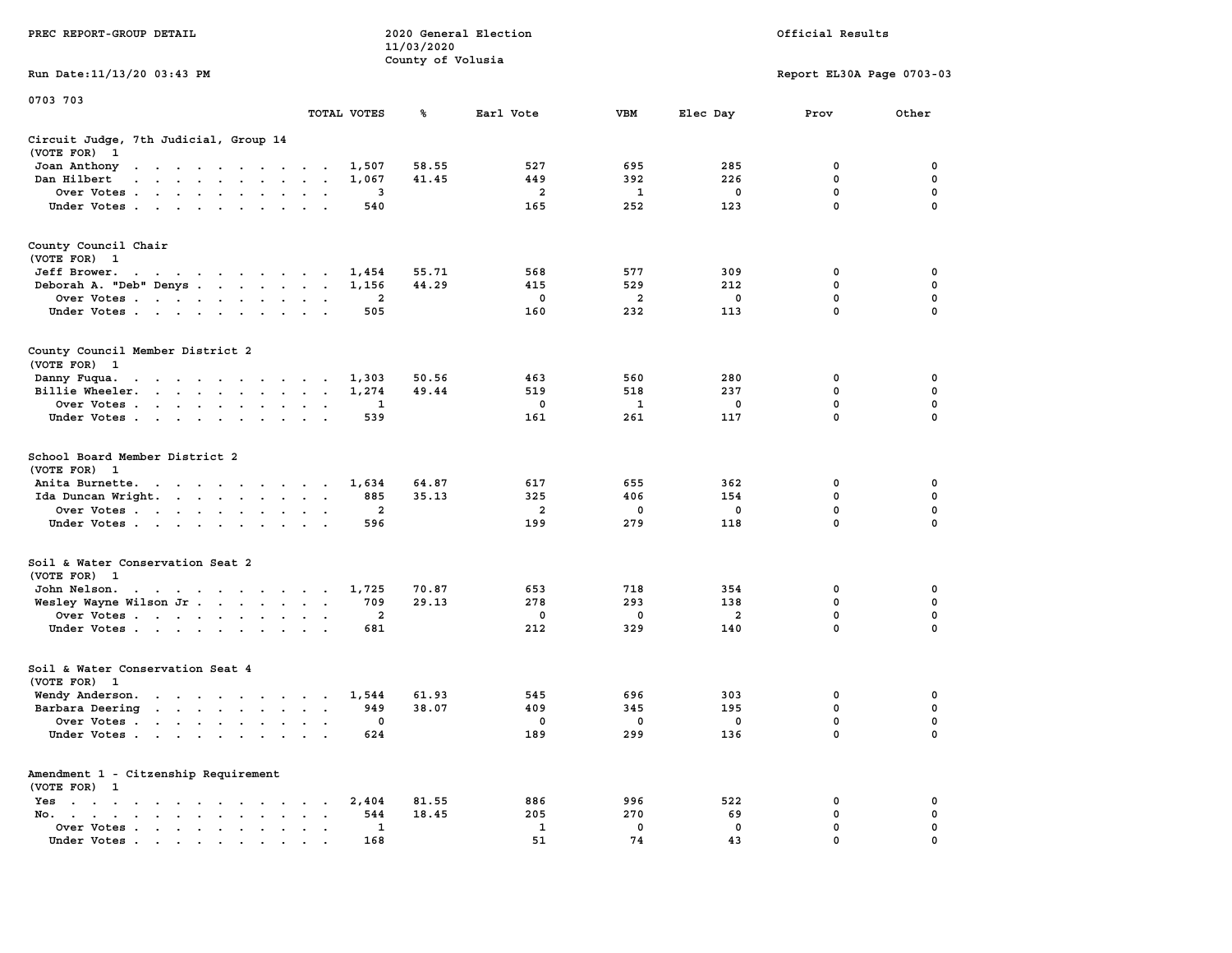| Run Date: 11/13/20 03:43 PM<br>Report EL30A Page 0703-04<br>0703 703<br>TOTAL VOTES<br>%ะ<br>Earl Vote<br>VBM<br>Elec Day<br>Prov<br>Amendment 2 - Minimum Wage<br>(VOTE FOR) 1<br>60.76<br>577<br>904<br>321<br>Yes<br>1,802<br>0<br>519<br>269<br>No.<br>1,164<br>39.24<br>376<br>0<br>Over Votes<br>$\mathbf 0$<br>0<br>$\mathbf 0$<br>$\mathbf 0$<br>0<br>$\mathbf{0}$<br>Under Votes<br>47<br>60<br>44<br>151<br>Amendment 3 - Primary Elections<br>(VOTE FOR) 1<br>504<br>719<br>345<br>Yes<br>1,568<br>55.15<br>0<br>No.<br>1,275<br>44.85<br>547<br>507<br>221<br>0<br>$\mathbf 0$<br>Over Votes<br>$\mathbf{1}$<br>$\mathbf 0$<br>0<br>1<br>$\mathbf 0$<br>Under Votes<br>273<br>91<br>114<br>68<br>Amendment 4 - Apprl Const. Amendment<br>(VOTE FOR) 1<br>52.31<br>605<br>529<br>325<br>0<br>Yes<br>1,459<br>1,330<br>47.69<br>437<br>660<br>233<br>0<br>No.<br>$\mathbf 0$<br>$\mathbf 0$<br>$\mathbf{1}$<br>$\mathbf 0$<br>Over Votes.<br>1<br>$\mathbf{0}$<br>Under Votes<br>100<br>151<br>76<br>327<br>Amendment 5 - Homestead Property Taxes<br>(VOTE FOR) 1<br>70.38<br>743<br>805<br>Yes<br>1,946<br>398<br>0<br>No.<br>29.62<br>281<br>392<br>146<br>0<br>819<br>Over Votes<br>$\overline{a}$<br>$\mathbf 0$<br>2<br>0<br>0<br>$\mathbf{0}$<br>117<br>143<br>90<br>Under Votes<br>350<br>Amendment 6 - Ad Valorem Tax Discount<br>(VOTE FOR) 1<br>1,005<br>Yes<br>2,393<br>83.85<br>885<br>503<br>0<br>172<br>225<br>0<br>No.<br>16.15<br>64<br>461<br>$\mathbf 0$<br>$\overline{\phantom{0}}$<br>$\mathbf 0$<br>0<br>Over Votes<br>0<br>$\mathbf 0$<br>86<br>110<br>67<br>Under Votes<br>263<br>Volusia ECHO<br>(VOTE FOR) 1<br>Yes (For Bonds)<br>75.03<br>695<br>997<br>420<br>0<br>the contract of the contract of the contract of the contract of the contract of the contract of the contract of<br>2,112<br>No (Against Bonds)<br>24.97<br>0<br>703<br>344<br>218<br>141<br>Over Votes<br>$\mathbf 0$<br>0<br>$\mathbf{1}$<br>$\overline{\phantom{0}}$<br>1<br>the contract of the contract of the contract of the contract of the contract of the contract of the contract of<br>0<br>Under Votes<br>103<br>125<br>73<br>301<br>Volusia Forever<br>(VOTE FOR) 1<br>Yes (For Bonds)<br>2,202<br>77.92<br>740<br>1,034<br>428<br>$\mathbf{r}$ , $\mathbf{r}$ , $\mathbf{r}$ , $\mathbf{r}$ , $\mathbf{r}$ , $\mathbf{r}$<br>0 | PREC REPORT-GROUP DETAIL | 2020 General Election<br>11/03/2020<br>County of Volusia |  | Official Results |                            |
|--------------------------------------------------------------------------------------------------------------------------------------------------------------------------------------------------------------------------------------------------------------------------------------------------------------------------------------------------------------------------------------------------------------------------------------------------------------------------------------------------------------------------------------------------------------------------------------------------------------------------------------------------------------------------------------------------------------------------------------------------------------------------------------------------------------------------------------------------------------------------------------------------------------------------------------------------------------------------------------------------------------------------------------------------------------------------------------------------------------------------------------------------------------------------------------------------------------------------------------------------------------------------------------------------------------------------------------------------------------------------------------------------------------------------------------------------------------------------------------------------------------------------------------------------------------------------------------------------------------------------------------------------------------------------------------------------------------------------------------------------------------------------------------------------------------------------------------------------------------------------------------------------------------------------------------------------------------------------------------------------------------------------------------------------------------------------------------------------------------------------------------------------------------------------------------------------------------------------------------------------------------------------------------------------------------------------------------------------------|--------------------------|----------------------------------------------------------|--|------------------|----------------------------|
|                                                                                                                                                                                                                                                                                                                                                                                                                                                                                                                                                                                                                                                                                                                                                                                                                                                                                                                                                                                                                                                                                                                                                                                                                                                                                                                                                                                                                                                                                                                                                                                                                                                                                                                                                                                                                                                                                                                                                                                                                                                                                                                                                                                                                                                                                                                                                        |                          |                                                          |  |                  |                            |
|                                                                                                                                                                                                                                                                                                                                                                                                                                                                                                                                                                                                                                                                                                                                                                                                                                                                                                                                                                                                                                                                                                                                                                                                                                                                                                                                                                                                                                                                                                                                                                                                                                                                                                                                                                                                                                                                                                                                                                                                                                                                                                                                                                                                                                                                                                                                                        |                          |                                                          |  |                  | Other                      |
|                                                                                                                                                                                                                                                                                                                                                                                                                                                                                                                                                                                                                                                                                                                                                                                                                                                                                                                                                                                                                                                                                                                                                                                                                                                                                                                                                                                                                                                                                                                                                                                                                                                                                                                                                                                                                                                                                                                                                                                                                                                                                                                                                                                                                                                                                                                                                        |                          |                                                          |  |                  |                            |
|                                                                                                                                                                                                                                                                                                                                                                                                                                                                                                                                                                                                                                                                                                                                                                                                                                                                                                                                                                                                                                                                                                                                                                                                                                                                                                                                                                                                                                                                                                                                                                                                                                                                                                                                                                                                                                                                                                                                                                                                                                                                                                                                                                                                                                                                                                                                                        |                          |                                                          |  |                  |                            |
|                                                                                                                                                                                                                                                                                                                                                                                                                                                                                                                                                                                                                                                                                                                                                                                                                                                                                                                                                                                                                                                                                                                                                                                                                                                                                                                                                                                                                                                                                                                                                                                                                                                                                                                                                                                                                                                                                                                                                                                                                                                                                                                                                                                                                                                                                                                                                        |                          |                                                          |  |                  | 0                          |
|                                                                                                                                                                                                                                                                                                                                                                                                                                                                                                                                                                                                                                                                                                                                                                                                                                                                                                                                                                                                                                                                                                                                                                                                                                                                                                                                                                                                                                                                                                                                                                                                                                                                                                                                                                                                                                                                                                                                                                                                                                                                                                                                                                                                                                                                                                                                                        |                          |                                                          |  |                  | 0                          |
|                                                                                                                                                                                                                                                                                                                                                                                                                                                                                                                                                                                                                                                                                                                                                                                                                                                                                                                                                                                                                                                                                                                                                                                                                                                                                                                                                                                                                                                                                                                                                                                                                                                                                                                                                                                                                                                                                                                                                                                                                                                                                                                                                                                                                                                                                                                                                        |                          |                                                          |  |                  | 0                          |
|                                                                                                                                                                                                                                                                                                                                                                                                                                                                                                                                                                                                                                                                                                                                                                                                                                                                                                                                                                                                                                                                                                                                                                                                                                                                                                                                                                                                                                                                                                                                                                                                                                                                                                                                                                                                                                                                                                                                                                                                                                                                                                                                                                                                                                                                                                                                                        |                          |                                                          |  |                  | $\mathbf 0$                |
|                                                                                                                                                                                                                                                                                                                                                                                                                                                                                                                                                                                                                                                                                                                                                                                                                                                                                                                                                                                                                                                                                                                                                                                                                                                                                                                                                                                                                                                                                                                                                                                                                                                                                                                                                                                                                                                                                                                                                                                                                                                                                                                                                                                                                                                                                                                                                        |                          |                                                          |  |                  |                            |
|                                                                                                                                                                                                                                                                                                                                                                                                                                                                                                                                                                                                                                                                                                                                                                                                                                                                                                                                                                                                                                                                                                                                                                                                                                                                                                                                                                                                                                                                                                                                                                                                                                                                                                                                                                                                                                                                                                                                                                                                                                                                                                                                                                                                                                                                                                                                                        |                          |                                                          |  |                  |                            |
|                                                                                                                                                                                                                                                                                                                                                                                                                                                                                                                                                                                                                                                                                                                                                                                                                                                                                                                                                                                                                                                                                                                                                                                                                                                                                                                                                                                                                                                                                                                                                                                                                                                                                                                                                                                                                                                                                                                                                                                                                                                                                                                                                                                                                                                                                                                                                        |                          |                                                          |  |                  | 0                          |
|                                                                                                                                                                                                                                                                                                                                                                                                                                                                                                                                                                                                                                                                                                                                                                                                                                                                                                                                                                                                                                                                                                                                                                                                                                                                                                                                                                                                                                                                                                                                                                                                                                                                                                                                                                                                                                                                                                                                                                                                                                                                                                                                                                                                                                                                                                                                                        |                          |                                                          |  |                  | 0                          |
|                                                                                                                                                                                                                                                                                                                                                                                                                                                                                                                                                                                                                                                                                                                                                                                                                                                                                                                                                                                                                                                                                                                                                                                                                                                                                                                                                                                                                                                                                                                                                                                                                                                                                                                                                                                                                                                                                                                                                                                                                                                                                                                                                                                                                                                                                                                                                        |                          |                                                          |  |                  | $\mathbf 0$                |
|                                                                                                                                                                                                                                                                                                                                                                                                                                                                                                                                                                                                                                                                                                                                                                                                                                                                                                                                                                                                                                                                                                                                                                                                                                                                                                                                                                                                                                                                                                                                                                                                                                                                                                                                                                                                                                                                                                                                                                                                                                                                                                                                                                                                                                                                                                                                                        |                          |                                                          |  |                  | $\mathbf 0$                |
|                                                                                                                                                                                                                                                                                                                                                                                                                                                                                                                                                                                                                                                                                                                                                                                                                                                                                                                                                                                                                                                                                                                                                                                                                                                                                                                                                                                                                                                                                                                                                                                                                                                                                                                                                                                                                                                                                                                                                                                                                                                                                                                                                                                                                                                                                                                                                        |                          |                                                          |  |                  |                            |
|                                                                                                                                                                                                                                                                                                                                                                                                                                                                                                                                                                                                                                                                                                                                                                                                                                                                                                                                                                                                                                                                                                                                                                                                                                                                                                                                                                                                                                                                                                                                                                                                                                                                                                                                                                                                                                                                                                                                                                                                                                                                                                                                                                                                                                                                                                                                                        |                          |                                                          |  |                  |                            |
|                                                                                                                                                                                                                                                                                                                                                                                                                                                                                                                                                                                                                                                                                                                                                                                                                                                                                                                                                                                                                                                                                                                                                                                                                                                                                                                                                                                                                                                                                                                                                                                                                                                                                                                                                                                                                                                                                                                                                                                                                                                                                                                                                                                                                                                                                                                                                        |                          |                                                          |  |                  | 0                          |
|                                                                                                                                                                                                                                                                                                                                                                                                                                                                                                                                                                                                                                                                                                                                                                                                                                                                                                                                                                                                                                                                                                                                                                                                                                                                                                                                                                                                                                                                                                                                                                                                                                                                                                                                                                                                                                                                                                                                                                                                                                                                                                                                                                                                                                                                                                                                                        |                          |                                                          |  |                  | 0                          |
|                                                                                                                                                                                                                                                                                                                                                                                                                                                                                                                                                                                                                                                                                                                                                                                                                                                                                                                                                                                                                                                                                                                                                                                                                                                                                                                                                                                                                                                                                                                                                                                                                                                                                                                                                                                                                                                                                                                                                                                                                                                                                                                                                                                                                                                                                                                                                        |                          |                                                          |  |                  | $\mathbf 0$                |
|                                                                                                                                                                                                                                                                                                                                                                                                                                                                                                                                                                                                                                                                                                                                                                                                                                                                                                                                                                                                                                                                                                                                                                                                                                                                                                                                                                                                                                                                                                                                                                                                                                                                                                                                                                                                                                                                                                                                                                                                                                                                                                                                                                                                                                                                                                                                                        |                          |                                                          |  |                  | $\mathbf 0$                |
|                                                                                                                                                                                                                                                                                                                                                                                                                                                                                                                                                                                                                                                                                                                                                                                                                                                                                                                                                                                                                                                                                                                                                                                                                                                                                                                                                                                                                                                                                                                                                                                                                                                                                                                                                                                                                                                                                                                                                                                                                                                                                                                                                                                                                                                                                                                                                        |                          |                                                          |  |                  |                            |
|                                                                                                                                                                                                                                                                                                                                                                                                                                                                                                                                                                                                                                                                                                                                                                                                                                                                                                                                                                                                                                                                                                                                                                                                                                                                                                                                                                                                                                                                                                                                                                                                                                                                                                                                                                                                                                                                                                                                                                                                                                                                                                                                                                                                                                                                                                                                                        |                          |                                                          |  |                  | 0                          |
|                                                                                                                                                                                                                                                                                                                                                                                                                                                                                                                                                                                                                                                                                                                                                                                                                                                                                                                                                                                                                                                                                                                                                                                                                                                                                                                                                                                                                                                                                                                                                                                                                                                                                                                                                                                                                                                                                                                                                                                                                                                                                                                                                                                                                                                                                                                                                        |                          |                                                          |  |                  | 0                          |
|                                                                                                                                                                                                                                                                                                                                                                                                                                                                                                                                                                                                                                                                                                                                                                                                                                                                                                                                                                                                                                                                                                                                                                                                                                                                                                                                                                                                                                                                                                                                                                                                                                                                                                                                                                                                                                                                                                                                                                                                                                                                                                                                                                                                                                                                                                                                                        |                          |                                                          |  |                  | $\mathbf 0$<br>$\mathbf 0$ |
|                                                                                                                                                                                                                                                                                                                                                                                                                                                                                                                                                                                                                                                                                                                                                                                                                                                                                                                                                                                                                                                                                                                                                                                                                                                                                                                                                                                                                                                                                                                                                                                                                                                                                                                                                                                                                                                                                                                                                                                                                                                                                                                                                                                                                                                                                                                                                        |                          |                                                          |  |                  |                            |
|                                                                                                                                                                                                                                                                                                                                                                                                                                                                                                                                                                                                                                                                                                                                                                                                                                                                                                                                                                                                                                                                                                                                                                                                                                                                                                                                                                                                                                                                                                                                                                                                                                                                                                                                                                                                                                                                                                                                                                                                                                                                                                                                                                                                                                                                                                                                                        |                          |                                                          |  |                  |                            |
|                                                                                                                                                                                                                                                                                                                                                                                                                                                                                                                                                                                                                                                                                                                                                                                                                                                                                                                                                                                                                                                                                                                                                                                                                                                                                                                                                                                                                                                                                                                                                                                                                                                                                                                                                                                                                                                                                                                                                                                                                                                                                                                                                                                                                                                                                                                                                        |                          |                                                          |  |                  |                            |
|                                                                                                                                                                                                                                                                                                                                                                                                                                                                                                                                                                                                                                                                                                                                                                                                                                                                                                                                                                                                                                                                                                                                                                                                                                                                                                                                                                                                                                                                                                                                                                                                                                                                                                                                                                                                                                                                                                                                                                                                                                                                                                                                                                                                                                                                                                                                                        |                          |                                                          |  |                  | 0                          |
|                                                                                                                                                                                                                                                                                                                                                                                                                                                                                                                                                                                                                                                                                                                                                                                                                                                                                                                                                                                                                                                                                                                                                                                                                                                                                                                                                                                                                                                                                                                                                                                                                                                                                                                                                                                                                                                                                                                                                                                                                                                                                                                                                                                                                                                                                                                                                        |                          |                                                          |  |                  | 0                          |
|                                                                                                                                                                                                                                                                                                                                                                                                                                                                                                                                                                                                                                                                                                                                                                                                                                                                                                                                                                                                                                                                                                                                                                                                                                                                                                                                                                                                                                                                                                                                                                                                                                                                                                                                                                                                                                                                                                                                                                                                                                                                                                                                                                                                                                                                                                                                                        |                          |                                                          |  |                  | $\mathbf 0$<br>$\mathbf 0$ |
|                                                                                                                                                                                                                                                                                                                                                                                                                                                                                                                                                                                                                                                                                                                                                                                                                                                                                                                                                                                                                                                                                                                                                                                                                                                                                                                                                                                                                                                                                                                                                                                                                                                                                                                                                                                                                                                                                                                                                                                                                                                                                                                                                                                                                                                                                                                                                        |                          |                                                          |  |                  |                            |
|                                                                                                                                                                                                                                                                                                                                                                                                                                                                                                                                                                                                                                                                                                                                                                                                                                                                                                                                                                                                                                                                                                                                                                                                                                                                                                                                                                                                                                                                                                                                                                                                                                                                                                                                                                                                                                                                                                                                                                                                                                                                                                                                                                                                                                                                                                                                                        |                          |                                                          |  |                  |                            |
|                                                                                                                                                                                                                                                                                                                                                                                                                                                                                                                                                                                                                                                                                                                                                                                                                                                                                                                                                                                                                                                                                                                                                                                                                                                                                                                                                                                                                                                                                                                                                                                                                                                                                                                                                                                                                                                                                                                                                                                                                                                                                                                                                                                                                                                                                                                                                        |                          |                                                          |  |                  | 0                          |
|                                                                                                                                                                                                                                                                                                                                                                                                                                                                                                                                                                                                                                                                                                                                                                                                                                                                                                                                                                                                                                                                                                                                                                                                                                                                                                                                                                                                                                                                                                                                                                                                                                                                                                                                                                                                                                                                                                                                                                                                                                                                                                                                                                                                                                                                                                                                                        |                          |                                                          |  |                  | 0                          |
|                                                                                                                                                                                                                                                                                                                                                                                                                                                                                                                                                                                                                                                                                                                                                                                                                                                                                                                                                                                                                                                                                                                                                                                                                                                                                                                                                                                                                                                                                                                                                                                                                                                                                                                                                                                                                                                                                                                                                                                                                                                                                                                                                                                                                                                                                                                                                        |                          |                                                          |  |                  | 0                          |
|                                                                                                                                                                                                                                                                                                                                                                                                                                                                                                                                                                                                                                                                                                                                                                                                                                                                                                                                                                                                                                                                                                                                                                                                                                                                                                                                                                                                                                                                                                                                                                                                                                                                                                                                                                                                                                                                                                                                                                                                                                                                                                                                                                                                                                                                                                                                                        |                          |                                                          |  |                  | $\mathbf 0$                |
|                                                                                                                                                                                                                                                                                                                                                                                                                                                                                                                                                                                                                                                                                                                                                                                                                                                                                                                                                                                                                                                                                                                                                                                                                                                                                                                                                                                                                                                                                                                                                                                                                                                                                                                                                                                                                                                                                                                                                                                                                                                                                                                                                                                                                                                                                                                                                        |                          |                                                          |  |                  |                            |
|                                                                                                                                                                                                                                                                                                                                                                                                                                                                                                                                                                                                                                                                                                                                                                                                                                                                                                                                                                                                                                                                                                                                                                                                                                                                                                                                                                                                                                                                                                                                                                                                                                                                                                                                                                                                                                                                                                                                                                                                                                                                                                                                                                                                                                                                                                                                                        |                          |                                                          |  |                  | 0                          |
| No (Against Bonds)<br>624<br>22.08<br>309<br>183<br>132<br>0<br>$\sim$ $\sim$                                                                                                                                                                                                                                                                                                                                                                                                                                                                                                                                                                                                                                                                                                                                                                                                                                                                                                                                                                                                                                                                                                                                                                                                                                                                                                                                                                                                                                                                                                                                                                                                                                                                                                                                                                                                                                                                                                                                                                                                                                                                                                                                                                                                                                                                          |                          |                                                          |  |                  | 0                          |
| $\overline{a}$<br>$\overline{a}$<br>$\mathbf 0$<br>0<br>0<br>Over Votes                                                                                                                                                                                                                                                                                                                                                                                                                                                                                                                                                                                                                                                                                                                                                                                                                                                                                                                                                                                                                                                                                                                                                                                                                                                                                                                                                                                                                                                                                                                                                                                                                                                                                                                                                                                                                                                                                                                                                                                                                                                                                                                                                                                                                                                                                |                          |                                                          |  |                  | 0                          |
| 94<br>121<br>74<br>Under Votes.<br>289<br>$\Omega$                                                                                                                                                                                                                                                                                                                                                                                                                                                                                                                                                                                                                                                                                                                                                                                                                                                                                                                                                                                                                                                                                                                                                                                                                                                                                                                                                                                                                                                                                                                                                                                                                                                                                                                                                                                                                                                                                                                                                                                                                                                                                                                                                                                                                                                                                                     |                          |                                                          |  |                  | <sup>0</sup>               |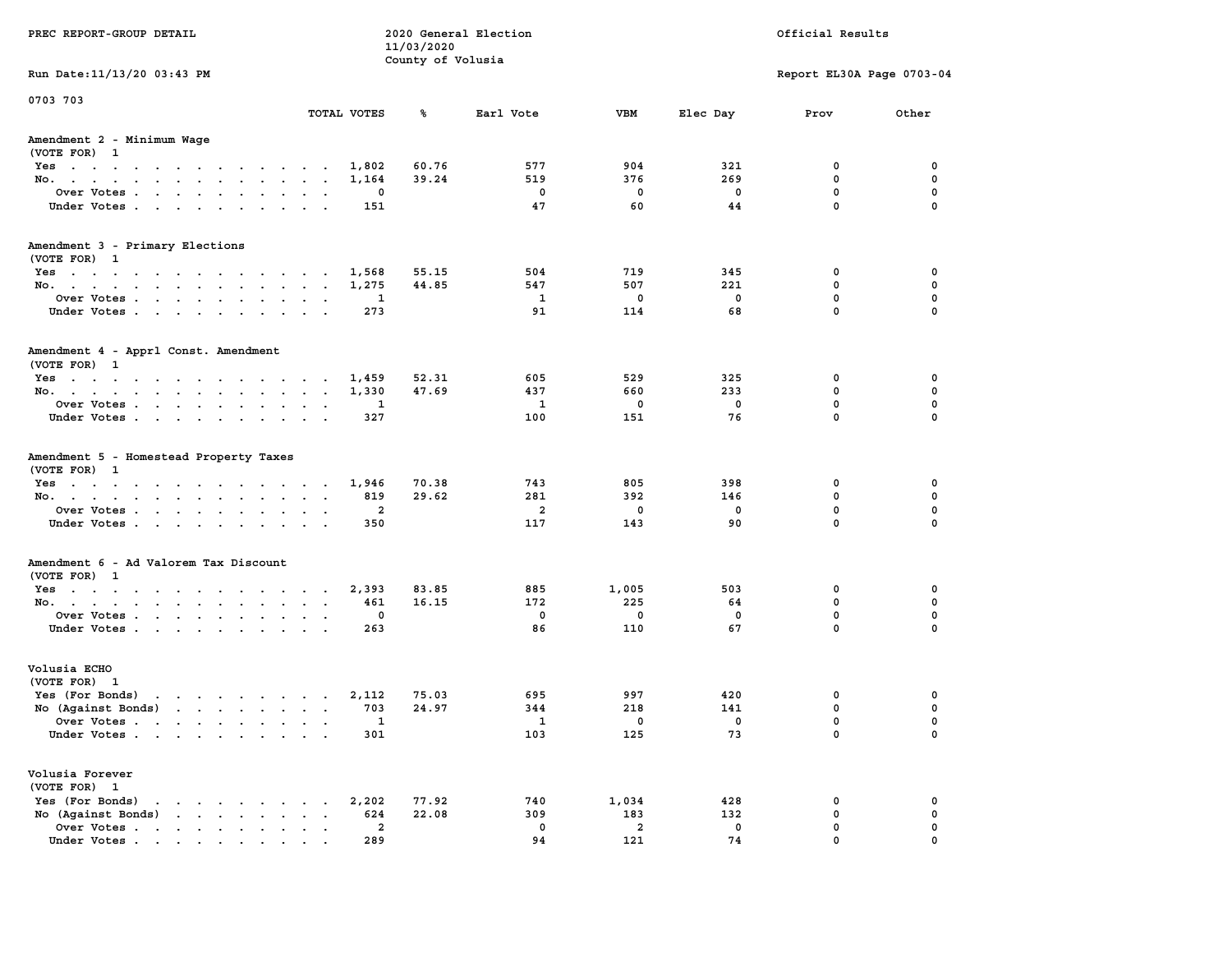| PREC REPORT-GROUP DETAIL                                                                                  |                                                 | 11/03/2020        | 2020 General Election |              |              | Official Results          |              |  |
|-----------------------------------------------------------------------------------------------------------|-------------------------------------------------|-------------------|-----------------------|--------------|--------------|---------------------------|--------------|--|
| Run Date: 11/13/20 03:43 PM                                                                               |                                                 | County of Volusia |                       |              |              | Report EL30A Page 0705-01 |              |  |
|                                                                                                           |                                                 |                   |                       |              |              |                           |              |  |
| 0705 705                                                                                                  |                                                 |                   |                       |              |              |                           |              |  |
|                                                                                                           | TOTAL VOTES                                     | ℁                 | Earl Vote             | VBM          | Elec Day     | Prov                      | Other        |  |
| REGISTERED VOTERS - TOTAL                                                                                 | 1,509<br>1,252                                  |                   | 423                   | 530          | 298          |                           | 0            |  |
| BALLOTS CAST - TOTAL.<br>BALLOTS CAST - BLANK.<br>$\cdot$ $\cdot$ $\cdot$ $\cdot$<br>$\ddot{\phantom{a}}$ | 0<br>$\overline{a}$                             |                   | $\mathbf 0$           | 0            | $\mathbf 0$  | 1<br>$\mathbf 0$          | 0            |  |
| VOTER TURNOUT - TOTAL<br>$\sim$<br>$\cdot$ $\cdot$ $\cdot$ $\cdot$                                        | $\cdots$                                        | 82.97             |                       |              |              |                           |              |  |
| VOTER TURNOUT - BLANK<br>$\cdot$                                                                          |                                                 |                   |                       |              |              |                           |              |  |
|                                                                                                           |                                                 |                   |                       |              |              |                           |              |  |
| President and Vice President                                                                              |                                                 |                   |                       |              |              |                           |              |  |
| (VOTE FOR)<br>- 1                                                                                         |                                                 |                   |                       |              |              |                           |              |  |
| Donald J. Trump (REP)                                                                                     | 804                                             | 64.47             | 300                   | 262          | 241          | 1                         | 0            |  |
| Joseph R. Biden (DEM)<br>$\cdots$                                                                         | 429                                             | 34.40             | 116                   | 259          | 54           | 0                         | 0            |  |
| Jo Jorgensen (LPF) $\cdot \cdot \cdot \cdot \cdot \cdot \cdot$                                            | 8                                               | .64               | 3                     | 4            | 1            | 0                         | 0            |  |
| Roque "Rocky" De La Fuente (REF).                                                                         | 1                                               | .08               | $\mathbf 0$           | 1            | $\Omega$     | $\mathbf 0$               | 0            |  |
| Gloria La Riva (PSL).                                                                                     | $\mathbf 0$                                     |                   | $\mathbf 0$           | 0            | 0            | 0                         | 0            |  |
| Howie Hawkins (GRE)                                                                                       | $\overline{a}$                                  | .16               | $\mathbf{1}$          | $\mathbf{0}$ | $\mathbf{1}$ | $\mathbf 0$               | 0            |  |
| Don Blankenship (CPF)                                                                                     | $\mathbf{1}$                                    | .08               | $\mathbf 0$           | ${\bf 1}$    | $\mathbf{0}$ | $\mathbf 0$               | 0            |  |
| WRITE-IN.                                                                                                 | $\overline{a}$                                  | .16               | $\overline{a}$        | $\mathbf 0$  | $\mathbf{0}$ | $\mathbf 0$               | $\mathbf 0$  |  |
| Over Votes                                                                                                | $\mathbf 0$                                     |                   | $\mathbf 0$           | $\mathbf 0$  | 0            | $\mathbf 0$               | 0            |  |
| Under Votes                                                                                               | 5                                               |                   | $\mathbf{1}$          | 3            | $\mathbf{1}$ | $\mathbf 0$               | $\mathbf 0$  |  |
|                                                                                                           |                                                 |                   |                       |              |              |                           |              |  |
| Representative in Congress District 6<br>(VOTE FOR) 1                                                     |                                                 |                   |                       |              |              |                           |              |  |
| Michael Waltz (REP)                                                                                       | 791                                             | 66.47             | 293                   | 272          | 225          | $\mathbf{1}$              | 0            |  |
| Clint Curtis $(DEM)$                                                                                      | 399                                             | 33.53             | 111                   | 233          | 55           | $\mathbf 0$               | $\mathbf 0$  |  |
| WRITE-IN.                                                                                                 | $\mathbf 0$<br>$\ddot{\phantom{1}}$             |                   | $\mathbf{0}$          | $\mathbf 0$  | $^{\circ}$   | $\mathbf{0}$              | $\mathbf 0$  |  |
| Over Votes                                                                                                | 0                                               |                   | $\Omega$              | $\mathbf 0$  | $^{\circ}$   | $\mathbf 0$               | $\mathbf 0$  |  |
| Under Votes                                                                                               | 62                                              |                   | 19                    | 25           | 18           | $\mathbf{0}$              | $\mathbf 0$  |  |
|                                                                                                           |                                                 |                   |                       |              |              |                           |              |  |
| State Attorney 7th Judicial Circuit<br>(VOTE FOR) 1                                                       |                                                 |                   |                       |              |              |                           |              |  |
| R.J. Larizza (REP)                                                                                        | 804                                             | 70.16             | 288                   | 301          | 214          | 1                         | 0            |  |
| Don Dempsey.                                                                                              | 342                                             | 29.84             | 105                   | 181          | 56           | 0                         | 0            |  |
| Over Votes                                                                                                | $\mathbf 0$                                     |                   | $^{\circ}$            | $\mathbf 0$  | $\mathbf 0$  | 0                         | 0            |  |
| Under Votes                                                                                               | 106                                             |                   | 30                    | 48           | 28           | $\mathbf 0$               | $\mathbf 0$  |  |
|                                                                                                           |                                                 |                   |                       |              |              |                           |              |  |
| State Senator District 7<br>(VOTE FOR) 1                                                                  |                                                 |                   |                       |              |              |                           |              |  |
| Travis J. Hutson (REP)                                                                                    | 312                                             | 63.16             | 95                    | 107          | 109          | 1                         | 0            |  |
| Heather Hunter (DEM).                                                                                     | 182                                             | 36.84             | 60                    | 97           | 25           | $\mathbf 0$               | 0            |  |
| WRITE-IN.                                                                                                 | 0                                               |                   | $\mathbf 0$           | 0            | $\mathbf 0$  | $\mathbf 0$               | $\mathbf 0$  |  |
| Over Votes                                                                                                | $\mathbf 0$                                     |                   | $\mathbf{0}$          | $\mathbf 0$  | $\mathbf 0$  | $\mathbf 0$               | 0            |  |
| Under Votes                                                                                               | 20                                              |                   | 3                     | 6            | 11           | $\mathbf 0$               | $\mathbf 0$  |  |
| State Representative District 25<br>(VOTE FOR) 1                                                          |                                                 |                   |                       |              |              |                           |              |  |
| Tom Leek (REP).                                                                                           | 778                                             | 66.44             | 289                   | 274          | 214          | 1                         | 0            |  |
| Sarah Zutter (DEM)                                                                                        | 364                                             | 31.08             | 103                   | 213          | 48           | 0                         | 0            |  |
| Joseph "Joe" Hannoush (LPF)                                                                               | 29                                              | 2.48              | 9                     | 8            | 12           | 0                         | 0            |  |
| Over Votes                                                                                                | $\Omega$<br>$\sim 10^{-11}$ and $\sim 10^{-11}$ |                   | $\mathbf{0}$          | $\mathbf 0$  | $\mathbf 0$  | $\mathbf 0$               | 0            |  |
| Under Votes .<br>$\mathcal{A}=\mathcal{A}=\mathcal{A}=\mathcal{A}=\mathcal{A}=\mathcal{A}$                | 81                                              |                   | 22                    | 35           | 24           | $\mathbf{0}$              | $\mathbf{0}$ |  |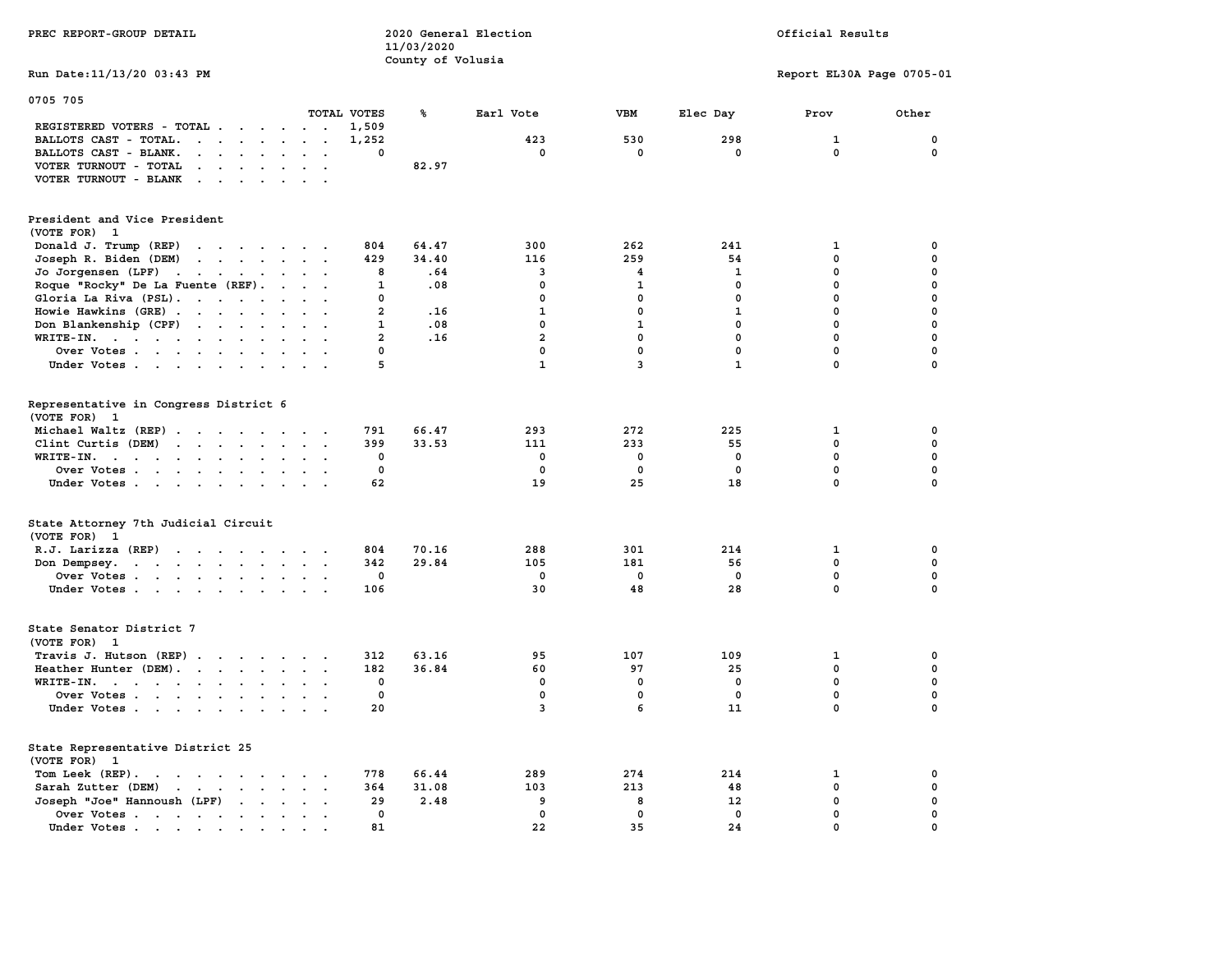| PREC REPORT-GROUP DETAIL                                                                                                                                                                                                                     |              | 11/03/2020        | 2020 General Election |          |                    | Official Results          |          |
|----------------------------------------------------------------------------------------------------------------------------------------------------------------------------------------------------------------------------------------------|--------------|-------------------|-----------------------|----------|--------------------|---------------------------|----------|
| Run Date: 11/13/20 03:43 PM                                                                                                                                                                                                                  |              | County of Volusia |                       |          |                    | Report EL30A Page 0705-02 |          |
|                                                                                                                                                                                                                                              |              |                   |                       |          |                    |                           |          |
| 0705 705                                                                                                                                                                                                                                     | TOTAL VOTES  | ℁                 | Earl Vote             | VBM      | Elec Day           | Prov                      | Other    |
| Supreme Court - Carlos G. Muniz<br>(VOTE FOR) 1                                                                                                                                                                                              |              |                   |                       |          |                    |                           |          |
| Yes                                                                                                                                                                                                                                          | 702          | 70.06             | 239                   | 298      | 164                | 1                         | 0        |
| No.                                                                                                                                                                                                                                          | 300          | 29.94             | 107                   | 122      | 71                 | $\mathbf 0$               | 0        |
| Over Votes.                                                                                                                                                                                                                                  | 1            |                   | 1                     | 0        | $\mathbf 0$        | 0                         | 0        |
| Under Votes                                                                                                                                                                                                                                  | 249          |                   | 76                    | 110      | 63                 | $\mathbf 0$               | $\Omega$ |
| 5th Dist Crt of Appeal - Evander<br>(VOTE FOR) 1                                                                                                                                                                                             |              |                   |                       |          |                    |                           |          |
| Yes                                                                                                                                                                                                                                          | 760          | 77.95             | 254                   | 334      | 171                | 1                         | 0        |
| No.                                                                                                                                                                                                                                          | 215          | 22.05             | 91                    | 69       | 55                 | 0                         | 0        |
| Over Votes                                                                                                                                                                                                                                   | 1            |                   | 1                     | 0        | $\mathbf 0$        | $\mathbf 0$               | 0        |
| Under Votes                                                                                                                                                                                                                                  | 276          |                   | 77                    | 127      | 72                 | $\mathbf 0$               | 0        |
| 5th Dist Crt of Appeal - Grosshans<br>(VOTE FOR) 1                                                                                                                                                                                           |              |                   |                       |          |                    |                           |          |
| Yes                                                                                                                                                                                                                                          | 715          | 73.94             | 246                   | 303      | 165                | 1                         | 0        |
| No.                                                                                                                                                                                                                                          | 252          | 26.06             | 96                    | 96       | 60                 | 0                         | 0        |
| Over Votes                                                                                                                                                                                                                                   | $\mathbf{0}$ |                   | $\mathbf 0$           | 0        | 0                  | $\mathbf 0$               | 0        |
| Under Votes                                                                                                                                                                                                                                  | 285          |                   | 81                    | 131      | 73                 | $\mathbf 0$               | 0        |
| 5th Dist Crt of Appeal - Harris<br>(VOTE FOR) 1                                                                                                                                                                                              |              |                   |                       |          |                    |                           |          |
| Yes                                                                                                                                                                                                                                          | 711          | 73.83             | 244                   | 301      | 166                | 0                         | 0        |
| No.                                                                                                                                                                                                                                          | 252          | 26.17             | 95                    | 98       | 59                 | $\mathbf 0$               | 0        |
| Over Votes                                                                                                                                                                                                                                   | 0            |                   | $\mathbf 0$           | 0        | 0                  | 0                         | 0        |
| Under Votes                                                                                                                                                                                                                                  | 289          |                   | 84                    | 131      | 73                 | $\mathbf{1}$              | $\Omega$ |
| 5th Dist Crt of Appeal - Orfinger<br>(VOTE FOR) 1                                                                                                                                                                                            |              |                   |                       |          |                    |                           |          |
| Yes                                                                                                                                                                                                                                          | 745          | 77.44             | 252                   | 323      | 170                | 0                         | 0        |
| No.                                                                                                                                                                                                                                          | 217          | 22.56             | 90                    | 74       | 53                 | 0                         | 0        |
| Over Votes                                                                                                                                                                                                                                   | 1            |                   | $\mathbf 0$           | 0        | $\mathbf{1}$       | 0                         | 0        |
| Under Votes                                                                                                                                                                                                                                  | 289          |                   | 81                    | 133      | 74                 | $\mathbf{1}$              | 0        |
| 5th Dist Crt of Appeal - Sasso<br>(VOTE FOR) 1                                                                                                                                                                                               |              |                   |                       |          |                    |                           |          |
| Yes<br>$\mathbf{a}$ and $\mathbf{a}$ are a set of the set of the set of the set of the set of the set of the set of the set of the set of the set of the set of the set of the set of the set of the set of the set of the set of the set of | 698          | 74.02             | 235                   | 297      | 166                | 0                         | 0        |
| No.                                                                                                                                                                                                                                          | 245          | 25.98             | 97                    | 92       | 56                 | 0                         | 0        |
| Over Votes                                                                                                                                                                                                                                   | $\mathbf 0$  |                   | $^{\circ}$            | 0        | 0                  | $\mathbf 0$               | 0        |
| Under Votes                                                                                                                                                                                                                                  | 309          |                   | 91                    | 141      | 76                 | $\mathbf{1}$              | 0        |
| 5th Dist Crt of Appeal - Wallis<br>(VOTE FOR) 1                                                                                                                                                                                              |              |                   |                       |          |                    |                           |          |
| $Yes \cdot \cdot \cdot \cdot \cdot \cdot \cdot \cdot$                                                                                                                                                                                        | 733          | 77.24             | 238                   | 321      | 174                | 0                         | 0        |
| No.<br>$\sim$<br>$\bullet$                                                                                                                                                                                                                   | 216          | 22.76             | 94                    | 73       | 49                 | $\mathbf 0$               | 0        |
| Over Votes<br>Under Votes.                                                                                                                                                                                                                   | 1<br>302     |                   | 0<br>91               | 0<br>136 | $\mathbf{1}$<br>74 | 0                         | 0        |
|                                                                                                                                                                                                                                              |              |                   |                       |          |                    |                           |          |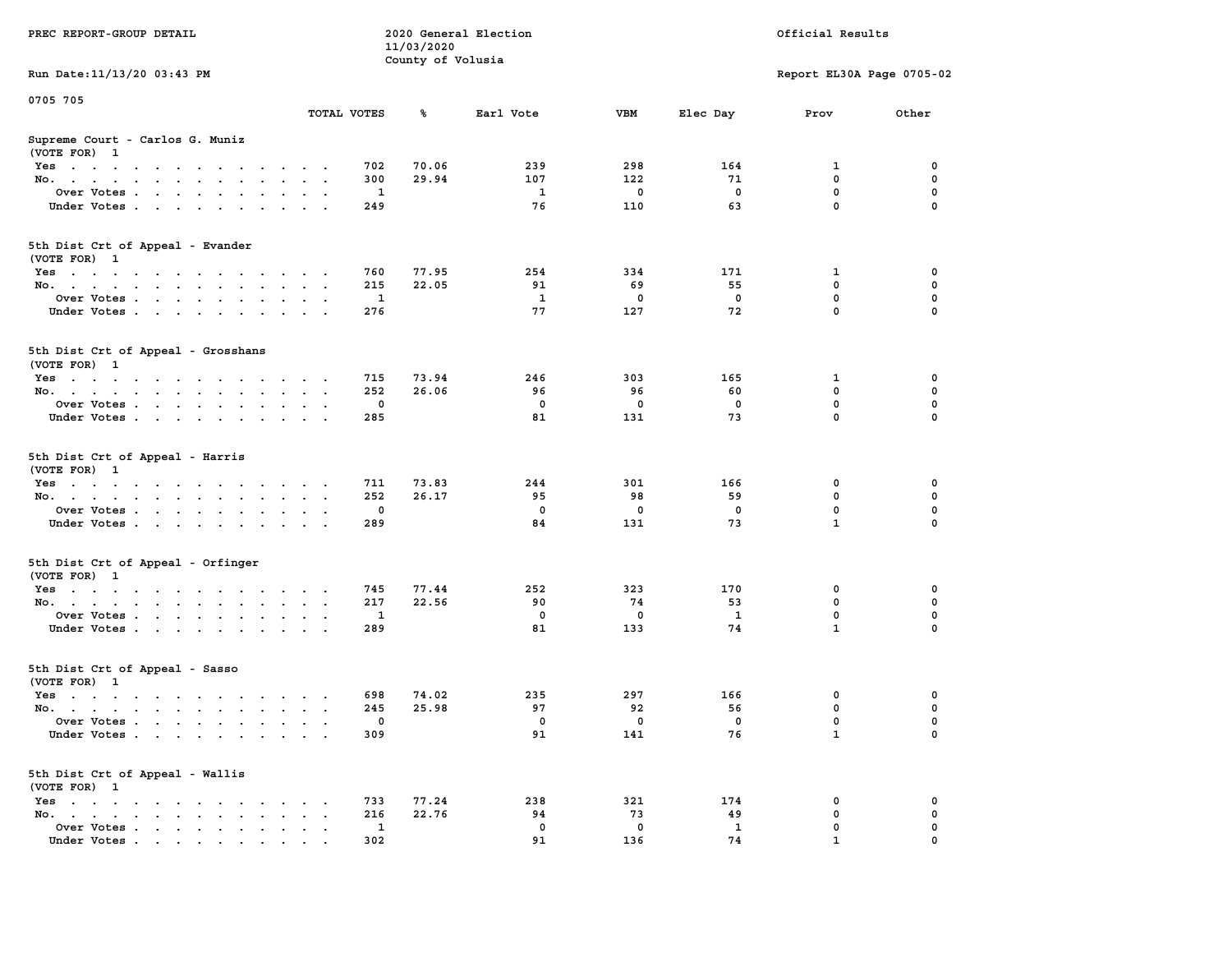| PREC REPORT-GROUP DETAIL                                                                                                                                                                                                                          |                      |          | 11/03/2020        | 2020 General Election |             | Official Results |                           |             |  |  |
|---------------------------------------------------------------------------------------------------------------------------------------------------------------------------------------------------------------------------------------------------|----------------------|----------|-------------------|-----------------------|-------------|------------------|---------------------------|-------------|--|--|
| Run Date: 11/13/20 03:43 PM                                                                                                                                                                                                                       |                      |          | County of Volusia |                       |             |                  | Report EL30A Page 0705-03 |             |  |  |
| 0705 705                                                                                                                                                                                                                                          |                      |          |                   |                       |             |                  |                           |             |  |  |
|                                                                                                                                                                                                                                                   | TOTAL VOTES          |          | ℁                 | Earl Vote             | VBM         | Elec Day         | Prov                      | Other       |  |  |
| Circuit Judge, 7th Judicial, Group 14<br>(VOTE FOR) 1                                                                                                                                                                                             |                      |          |                   |                       |             |                  |                           |             |  |  |
| Joan Anthony<br>the contract of the contract of the con-                                                                                                                                                                                          |                      | 502      | 52.51             | 167                   | 246         | 89               | 0                         | 0           |  |  |
| Dan Hilbert<br>and a series and a series of the series of the series of the series of the series of the series of the series of the series of the series of the series of the series of the series of the series of the series of the series      |                      | 454      | 47.49             | 168                   | 156         | 130              | 0                         | 0           |  |  |
| Over Votes                                                                                                                                                                                                                                        |                      | 0        |                   | 0                     | 0           | 0                | $\mathbf 0$               | 0           |  |  |
| Under Votes                                                                                                                                                                                                                                       |                      | 296      |                   | 88                    | 128         | 79               | $\mathbf{1}$              | 0           |  |  |
| County Council Chair<br>(VOTE FOR) 1                                                                                                                                                                                                              |                      |          |                   |                       |             |                  |                           |             |  |  |
| Jeff Brower.<br>the contract of the contract of the                                                                                                                                                                                               |                      | 627      | 61.77             | 234                   | 227         | 166              | 0                         | 0           |  |  |
| Deborah A. "Deb" Denys                                                                                                                                                                                                                            | $\sim$ $\sim$        | 388      | 38.23             | 116                   | 198         | 74               | 0                         | 0           |  |  |
| Over Votes                                                                                                                                                                                                                                        |                      | 0        |                   | 0                     | 0           | 0                | 0                         | 0           |  |  |
| Under Votes                                                                                                                                                                                                                                       |                      | 237      |                   | 73                    | 105         | 58               | $\mathbf{1}$              | 0           |  |  |
| County Council Member District 2<br>(VOTE FOR) 1                                                                                                                                                                                                  |                      |          |                   |                       |             |                  |                           |             |  |  |
| Danny Fuqua.<br>the contract of the contract of the                                                                                                                                                                                               |                      | 355      | 35.18             | 117                   | 154         | 84               | 0                         | 0           |  |  |
| Billie Wheeler.                                                                                                                                                                                                                                   |                      | 654      | 64.82             | 234                   | 261         | 159              | 0                         | 0           |  |  |
| Over Votes                                                                                                                                                                                                                                        |                      | 0        |                   | $\mathbf 0$           | 0           | $\mathbf 0$      | $\mathbf 0$               | 0           |  |  |
| Under Votes                                                                                                                                                                                                                                       |                      | 243      |                   | 72                    | 115         | 55               | $\mathbf{1}$              | $\Omega$    |  |  |
| School Board Member District 2<br>(VOTE FOR) 1                                                                                                                                                                                                    |                      |          |                   |                       |             |                  |                           |             |  |  |
| Anita Burnette.<br>the contract of the contract of the contract of the contract of the contract of the contract of the contract of the contract of the contract of the contract of the contract of the contract of the contract of the contract o |                      | 603      | 64.49             | 210                   | 233         | 160              | 0                         | 0           |  |  |
| Ida Duncan Wright.                                                                                                                                                                                                                                |                      | 332      | 35.51             | 113                   | 157         | 62               | 0                         | 0           |  |  |
| Over Votes                                                                                                                                                                                                                                        |                      | 0        |                   | $\mathbf{o}$          | 0           | 0                | $\mathbf 0$               | 0           |  |  |
| Under Votes                                                                                                                                                                                                                                       |                      | 317      |                   | 100                   | 140         | 76               | $\mathbf{1}$              | 0           |  |  |
| Soil & Water Conservation Seat 2<br>(VOTE FOR) 1                                                                                                                                                                                                  |                      |          |                   |                       |             |                  |                           |             |  |  |
| John Nelson.<br>the contract of the contract of the contract of                                                                                                                                                                                   |                      | 703      | 75.92             | 248                   | 290         | 165              | 0                         | 0           |  |  |
| Wesley Wayne Wilson Jr                                                                                                                                                                                                                            |                      | 223      | 24.08             | 79                    | 93          | 51               | 0                         | $\mathbf 0$ |  |  |
| Over Votes<br>Under Votes                                                                                                                                                                                                                         |                      | 0<br>326 |                   | 0<br>96               | 0<br>147    | 0<br>82          | 0<br>$\mathbf{1}$         | 0<br>0      |  |  |
| Soil & Water Conservation Seat 4<br>(VOTE FOR) 1                                                                                                                                                                                                  |                      |          |                   |                       |             |                  |                           |             |  |  |
| Wendy Anderson.<br>the contract of the contract of                                                                                                                                                                                                |                      | 536      | 56.96             | 173                   | 243         | 120              | 0                         | 0           |  |  |
| Barbara Deering                                                                                                                                                                                                                                   | $\sim$ $\sim$ $\sim$ | 405      | 43.04             | 155                   | 152         | 98               | 0                         | $\mathbf 0$ |  |  |
| Over Votes                                                                                                                                                                                                                                        |                      | 0        |                   | $\mathbf 0$           | $\mathbf 0$ | $\mathbf 0$      | 0                         | 0           |  |  |
| Under Votes                                                                                                                                                                                                                                       |                      | 311      |                   | 95                    | 135         | 80               | $\mathbf{1}$              | 0           |  |  |
| Amendment 1 - Citzenship Requirement<br>(VOTE FOR) 1                                                                                                                                                                                              |                      |          |                   |                       |             |                  |                           |             |  |  |
| $Yes \cdot \cdot \cdot \cdot \cdot \cdot \cdot \cdot \cdot$                                                                                                                                                                                       |                      | 957      | 80.76             | 326                   | 383         | 247              | 1                         | 0           |  |  |
| No.<br>$\ddot{\phantom{a}}$                                                                                                                                                                                                                       |                      | 228      | 19.24             | 75                    | 118         | 35               | 0                         | 0           |  |  |
| Over Votes                                                                                                                                                                                                                                        |                      | 0        |                   | $\mathbf 0$           | 0           | 0                | 0                         | 0           |  |  |
| Under Votes                                                                                                                                                                                                                                       |                      | 67       |                   | 22                    | 29          | 16               | 0                         |             |  |  |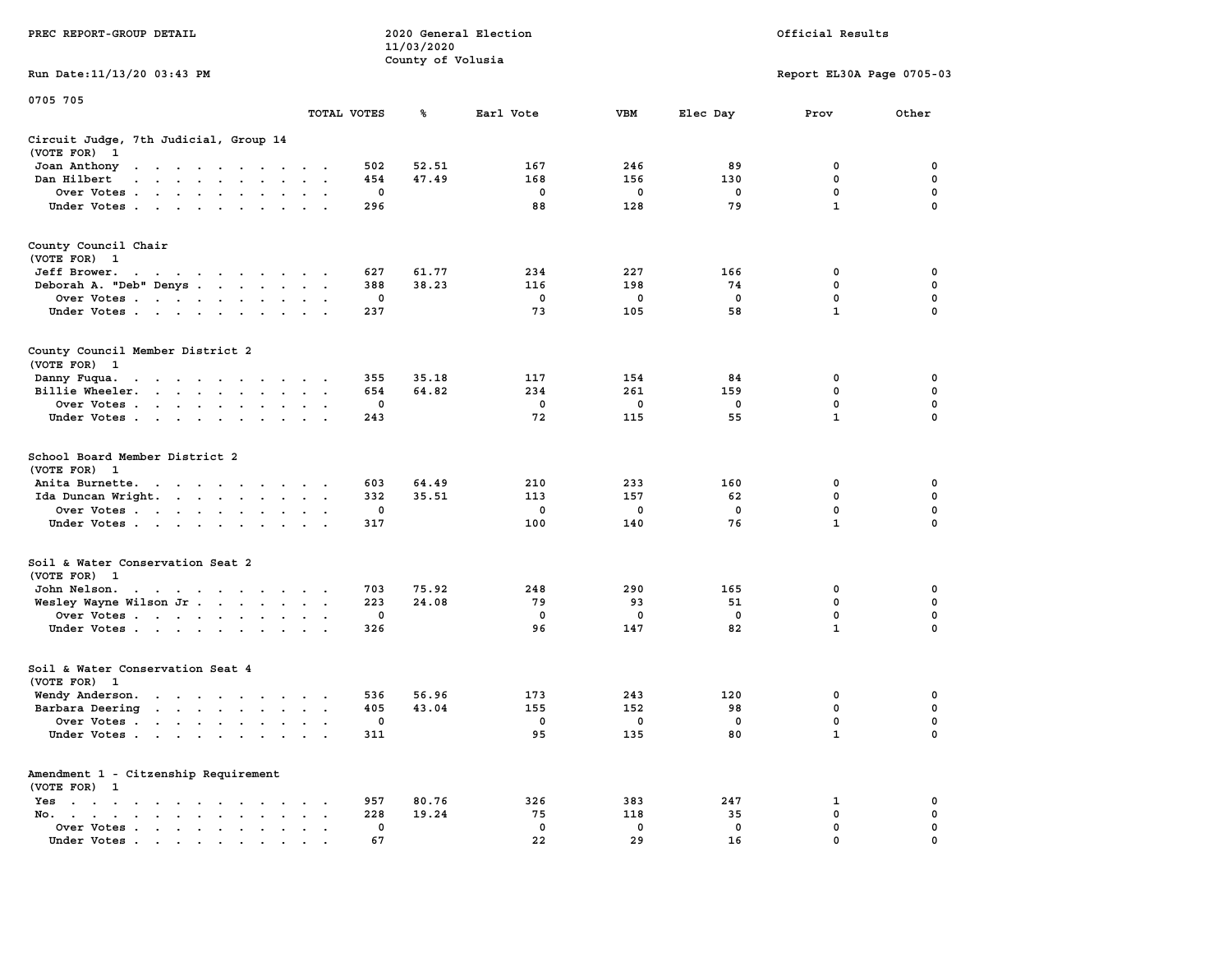| PREC REPORT-GROUP DETAIL                                                                                                        |             | 11/03/2020        | 2020 General Election |             |             | Official Results          |             |
|---------------------------------------------------------------------------------------------------------------------------------|-------------|-------------------|-----------------------|-------------|-------------|---------------------------|-------------|
|                                                                                                                                 |             | County of Volusia |                       |             |             |                           |             |
| Run Date: 11/13/20 03:43 PM                                                                                                     |             |                   |                       |             |             | Report EL30A Page 0705-04 |             |
| 0705 705                                                                                                                        | TOTAL VOTES | ℁                 | Earl Vote             | <b>VBM</b>  | Elec Day    | Prov                      | Other       |
| Amendment 2 - Minimum Wage                                                                                                      |             |                   |                       |             |             |                           |             |
| (VOTE FOR) 1                                                                                                                    |             |                   |                       |             |             |                           |             |
| Yes                                                                                                                             |             | 47.09<br>559      | 167                   | 295         | 96          | 1                         | 0           |
| No.                                                                                                                             |             | 52.91<br>628      | 234                   | 208         | 186         | $\mathbf 0$               | 0           |
| Over Votes                                                                                                                      |             | 0                 | 0                     | 0           | 0           | $\mathbf 0$               | 0           |
| Under Votes                                                                                                                     |             | 65                | 22                    | 27          | 16          | $\mathbf 0$               | $\mathbf 0$ |
| Amendment 3 - Primary Elections                                                                                                 |             |                   |                       |             |             |                           |             |
| (VOTE FOR) 1                                                                                                                    |             |                   |                       |             |             |                           |             |
| Yes                                                                                                                             |             | 46.32<br>535      | 159                   | 247         | 128         | 1                         | 0           |
| No.                                                                                                                             |             | 53.68<br>620      | 232                   | 242         | 146         | 0                         | 0           |
| Over Votes                                                                                                                      |             | 1                 | $\mathbf{1}$          | $\mathbf 0$ | $\mathbf 0$ | $\mathbf 0$               | 0           |
| Under Votes                                                                                                                     |             | 96                | 31                    | 41          | 24          | $\mathbf{0}$              | 0           |
| Amendment 4 - Apprl Const. Amendment                                                                                            |             |                   |                       |             |             |                           |             |
| (VOTE FOR) 1                                                                                                                    |             |                   |                       |             |             |                           |             |
| Yes                                                                                                                             |             | 554<br>48.68      | 205                   | 186         | 162         | 1                         | 0           |
| No.                                                                                                                             |             | 584<br>51.32      | 179                   | 296         | 109         | $^{\circ}$                | 0           |
| Over Votes                                                                                                                      |             | 0                 | 0                     | $^{\circ}$  | 0           | $\mathbf{0}$              | 0           |
| Under Votes                                                                                                                     |             | 114               | 39                    | 48          | 27          | $\mathbf 0$               | 0           |
| Amendment 5 - Homestead Property Taxes                                                                                          |             |                   |                       |             |             |                           |             |
| (VOTE FOR) 1                                                                                                                    |             |                   |                       |             |             |                           |             |
| Yes                                                                                                                             |             | 73.99<br>825      | 285                   | 339         | 200         | 1                         | 0           |
| No.                                                                                                                             |             | 26.01<br>290      | 90                    | 140         | 60          | $\mathbf 0$               | 0           |
| Over Votes                                                                                                                      |             | 0                 | 0                     | $\mathbf 0$ | 0           | $\mathbf 0$               | 0           |
| Under Votes                                                                                                                     |             | 137               | 48                    | 51          | 38          | $\mathbf 0$               | $\Omega$    |
| Amendment 6 - Ad Valorem Tax Discount                                                                                           |             |                   |                       |             |             |                           |             |
| (VOTE FOR) 1                                                                                                                    |             |                   |                       |             |             |                           |             |
| Yes                                                                                                                             |             | 85.15<br>986      | 332                   | 400         | 253         | 1                         | 0           |
| No.                                                                                                                             |             | 14.85<br>172      | 56                    | 91          | 25          | 0                         | 0           |
| Over Votes                                                                                                                      |             | 0                 | 0                     | $\mathbf 0$ | 0           | 0                         | 0           |
| Under Votes                                                                                                                     |             | 94                | 35                    | 39          | 20          | $\Omega$                  | $\Omega$    |
| Volusia ECHO                                                                                                                    |             |                   |                       |             |             |                           |             |
| (VOTE FOR) 1                                                                                                                    |             |                   |                       |             |             |                           |             |
| Yes (For Bonds)                                                                                                                 |             | 815<br>71.05      | 260                   | 372         | 182         | 1                         | 0           |
| No (Aqainst Bonds)                                                                                                              |             | 28.95<br>332      | 126                   | 113         | 93          | $\mathbf 0$               | 0           |
| Over Votes .<br>the contract of the contract of the contract of the contract of the contract of the contract of the contract of |             | 1                 | $\mathbf{1}$          | 0           | 0           | $\mathbf{0}$              | 0           |
| Under Votes                                                                                                                     |             | 104               | 36                    | 45          | 23          | 0                         | 0           |
| Volusia Forever                                                                                                                 |             |                   |                       |             |             |                           |             |
| (VOTE FOR) 1                                                                                                                    |             |                   |                       |             |             |                           |             |
| Yes (For Bonds)<br>$\mathbf{r}$ , and $\mathbf{r}$ , and $\mathbf{r}$ , and $\mathbf{r}$                                        |             | 856<br>73.79      | 273                   | 393         | 189         | 1                         | 0           |
| No (Against Bonds)                                                                                                              |             | 26.21<br>304      | 119                   | 96          | 89          | $\mathbf 0$               | 0           |
| Over Votes                                                                                                                      |             | 0                 | 0                     | $\mathbf 0$ | 0           | $\mathbf 0$               | 0           |
| Under Votes                                                                                                                     |             | 92                | 31                    | 41          | 20          | $\mathbf{0}$              | 0           |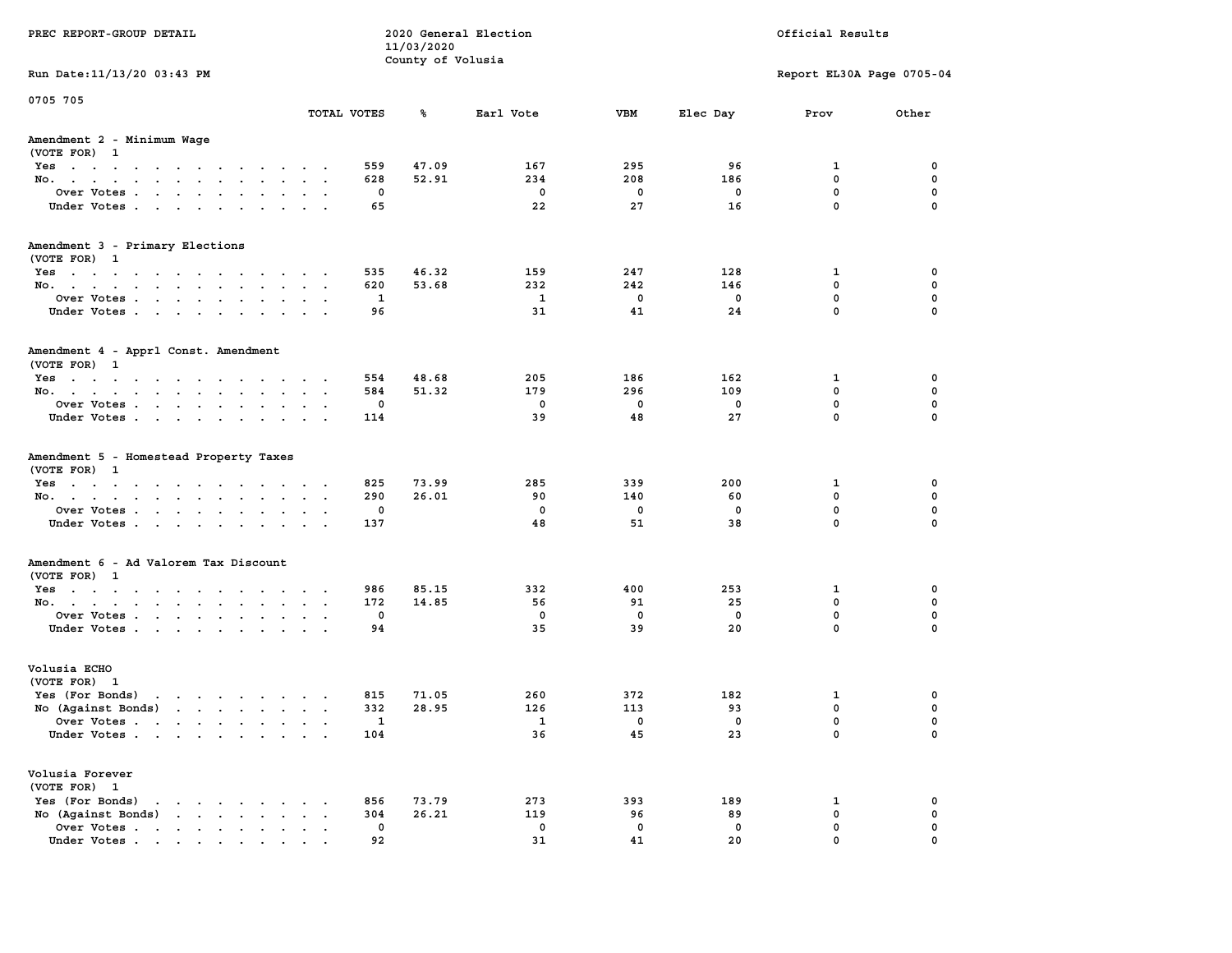| PREC REPORT-GROUP DETAIL                                                                                                                                                                                                                                   |                                               | 11/03/2020<br>County of Volusia | 2020 General Election |                |                | Official Results          |                  |
|------------------------------------------------------------------------------------------------------------------------------------------------------------------------------------------------------------------------------------------------------------|-----------------------------------------------|---------------------------------|-----------------------|----------------|----------------|---------------------------|------------------|
| Run Date: 11/13/20 03:43 PM                                                                                                                                                                                                                                |                                               |                                 |                       |                |                | Report EL30A Page 0706-01 |                  |
| 0706 706                                                                                                                                                                                                                                                   |                                               |                                 |                       |                |                |                           |                  |
|                                                                                                                                                                                                                                                            | TOTAL VOTES                                   | ℁                               | Earl Vote             | <b>VBM</b>     | Elec Day       | Prov                      | Other            |
| REGISTERED VOTERS - TOTAL                                                                                                                                                                                                                                  | 4,616                                         |                                 |                       |                |                |                           |                  |
| BALLOTS CAST - TOTAL.<br>$\cdot$ $\cdot$ $\cdot$ $\cdot$ $\cdot$                                                                                                                                                                                           | 3,895<br>$\mathbf{r}$<br>$\Omega$             |                                 | 1,170                 | 2,174          | 546<br>0       | 5<br>$\mathbf{0}$         | 0<br>$\mathbf 0$ |
| BALLOTS CAST - BLANK.<br>$\begin{array}{cccccccccccccc} \bullet & \bullet & \bullet & \bullet & \bullet & \bullet & \bullet & \bullet \end{array}$                                                                                                         | $\sim$ $\sim$                                 |                                 | 0                     | 0              |                |                           |                  |
| VOTER TURNOUT - TOTAL<br>$\sim$<br>$\sim$<br>$\ddot{\phantom{a}}$<br>$\ddot{\phantom{a}}$                                                                                                                                                                  | $\bullet$                                     | 84.38                           |                       |                |                |                           |                  |
| VOTER TURNOUT - BLANK<br>$\cdot$ $\cdot$ $\cdot$ $\cdot$ $\cdot$                                                                                                                                                                                           |                                               |                                 |                       |                |                |                           |                  |
| President and Vice President<br>(VOTE FOR) 1                                                                                                                                                                                                               |                                               |                                 |                       |                |                |                           |                  |
| Donald J. Trump (REP)<br>the contract of the contract of the                                                                                                                                                                                               | 2,491                                         | 64.37                           | 891                   | 1,169          | 428            | 3                         | $\mathbf 0$      |
| Joseph R. Biden (DEM)<br>$\mathbf{r}$ . The contract of the contract of the contract of the contract of the contract of the contract of the contract of the contract of the contract of the contract of the contract of the contract of the contract of th | 1,352                                         | 34.94                           | 273                   | 969            | 108            | $\overline{a}$            | 0                |
| Jo Jorgensen $(LPF)$                                                                                                                                                                                                                                       | 13                                            | .34                             | 3                     | $\overline{7}$ | 3              | $\mathbf{0}$              | 0                |
| Roque "Rocky" De La Fuente (REF).                                                                                                                                                                                                                          | 0<br>$\cdots$                                 |                                 | 0                     | 0              | 0              | $\mathbf 0$               | 0                |
| Gloria La Riva (PSL).                                                                                                                                                                                                                                      | $\mathbf 0$                                   |                                 | $\mathbf{0}$          | $\mathbf 0$    | $\mathbf 0$    | $\mathbf{0}$              | $\mathbf 0$      |
| Howie Hawkins (GRE)                                                                                                                                                                                                                                        | 1                                             | .03                             | $\mathbf 0$           | $\mathbf{1}$   | $\mathbf 0$    | $\mathbf{0}$              | $\mathbf 0$      |
| Don Blankenship (CPF) $\cdot \cdot \cdot \cdot \cdot \cdot$                                                                                                                                                                                                | $\mathbf 0$                                   |                                 | $\mathbf{0}$          | $\mathbf 0$    | $\mathbf{0}$   | $\mathbf{0}$              | $\mathbf 0$      |
| WRITE-IN.                                                                                                                                                                                                                                                  | 13                                            | .34                             | $\overline{a}$        | 9              | $\overline{a}$ | $\mathbf{0}$              | $\mathbf 0$      |
| Over Votes                                                                                                                                                                                                                                                 | 8<br>$\sim$<br>$\ddot{\phantom{a}}$           |                                 | $\mathbf{0}$          | 6              | $\overline{2}$ | $\mathbf{0}$              | $\mathbf 0$      |
| Under Votes                                                                                                                                                                                                                                                | 17                                            |                                 | $\mathbf{1}$          | 13             | $\overline{3}$ | $\mathbf 0$               | $\mathbf 0$      |
| Representative in Congress District 6<br>(VOTE FOR) 1                                                                                                                                                                                                      |                                               |                                 |                       |                |                |                           |                  |
| Michael Waltz (REP)                                                                                                                                                                                                                                        | 2,551                                         | 67.79                           | 903                   | 1,213          | 433            | $\mathbf{2}$              | 0                |
| Clint Curtis (DEM)<br>$\mathbf{r}$ . The contract of the contract of the contract of the contract of the contract of the contract of the contract of the contract of the contract of the contract of the contract of the contract of the contract of th    | 1,208                                         | 32.10                           | 240                   | 872            | 94             | $\overline{a}$            | $\mathbf 0$      |
| WRITE-IN.                                                                                                                                                                                                                                                  | 4<br>$\ddot{\phantom{a}}$<br>$\sim$           | .11                             | 1                     | $\overline{a}$ | 1              | $\mathbf 0$               | $\mathbf 0$      |
| Over Votes                                                                                                                                                                                                                                                 | 1<br>$\sim$<br>$\ddot{\phantom{a}}$<br>$\sim$ |                                 | $\mathbf{1}$          | $\mathbf 0$    | $\mathbf 0$    | $\mathbf 0$               | $\mathbf 0$      |
| Under Votes                                                                                                                                                                                                                                                | 131                                           |                                 | 25                    | 87             | 18             | $\mathbf{1}$              | $\mathbf 0$      |
| State Attorney 7th Judicial Circuit<br>(VOTE FOR) 1                                                                                                                                                                                                        |                                               |                                 |                       |                |                |                           |                  |
| R.J. Larizza (REP)<br>the contract of the contract of the contract of the contract of the contract of the contract of the contract of                                                                                                                      | 2,529                                         | 71.02                           | 881                   | 1,233          | 413            | $\mathbf{2}$              | 0                |
| Don Dempsey.<br>. The contract of the contract of the contract of the contract of the contract of the contract of the contract of the contract of the contract of the contract of the contract of the contract of the contract of the contrac              | 1,032                                         | 28.98                           | 219                   | 720            | 91             | $\overline{2}$            | $\mathbf 0$      |
| Over Votes                                                                                                                                                                                                                                                 | 0                                             |                                 | 0                     | $\mathbf 0$    | $\mathbf 0$    | $\mathbf 0$               | 0                |
| Under Votes                                                                                                                                                                                                                                                | 334                                           |                                 | 70                    | 221            | 42             | $\mathbf{1}$              | $\mathbf 0$      |
| State Senator District 7<br>(VOTE FOR) 1                                                                                                                                                                                                                   |                                               |                                 |                       |                |                |                           |                  |
| Travis J. Hutson (REP)                                                                                                                                                                                                                                     | 2,462                                         | 66.24                           | 878                   | 1,169          | 413            | 2                         | 0                |
| Heather Hunter (DEM).                                                                                                                                                                                                                                      | 1,252                                         | 33.68                           | 252                   | 889            | 109            | $\mathbf{2}$              | $\mathbf 0$      |
| WRITE-IN.                                                                                                                                                                                                                                                  | 3<br>$\cdot$ .                                | .08                             | $\mathbf{0}$          | 3              | $\mathbf{0}$   | $\mathbf{0}$              | $\mathbf 0$      |
| Over Votes                                                                                                                                                                                                                                                 | 0<br>$\sim$ $\sim$                            |                                 | $\mathbf 0$           | $\mathbf 0$    | $\mathbf 0$    | $\mathbf 0$               | $\mathbf 0$      |
| Under Votes                                                                                                                                                                                                                                                | 178                                           |                                 | 40                    | 113            | 24             | $\mathbf{1}$              | 0                |
| State Representative District 25<br>(VOTE FOR) 1                                                                                                                                                                                                           |                                               |                                 |                       |                |                |                           |                  |
| Tom Leek (REP).<br>the contract of the contract of the contract of the contract of the contract of the contract of the contract of                                                                                                                         | 2,478                                         | 66.74                           | 880                   | 1,178          | 418            | 2                         | 0                |
| Sarah Zutter (DEM)<br>the contract of the contract of the contract of                                                                                                                                                                                      | $\cdot$ $\cdot$<br>1,184                      | 31.89                           | 235                   | 854            | 93             | $\overline{\mathbf{2}}$   | 0                |
| Joseph "Joe" Hannoush (LPF)<br>$\sim$<br>$\cdots$                                                                                                                                                                                                          | $\cdots$<br>51                                | 1.37                            | 14                    | 26             | 11             | $\mathbf{0}$              | 0                |
| Over Votes                                                                                                                                                                                                                                                 | $\overline{2}$<br>$\ddot{\phantom{0}}$        |                                 | 1                     | $\mathbf 0$    | 1              | $\mathbf 0$               | 0                |
| Under Votes.                                                                                                                                                                                                                                               | 180                                           |                                 | 40                    | 116            | 23             | $\mathbf{1}$              | $\Omega$         |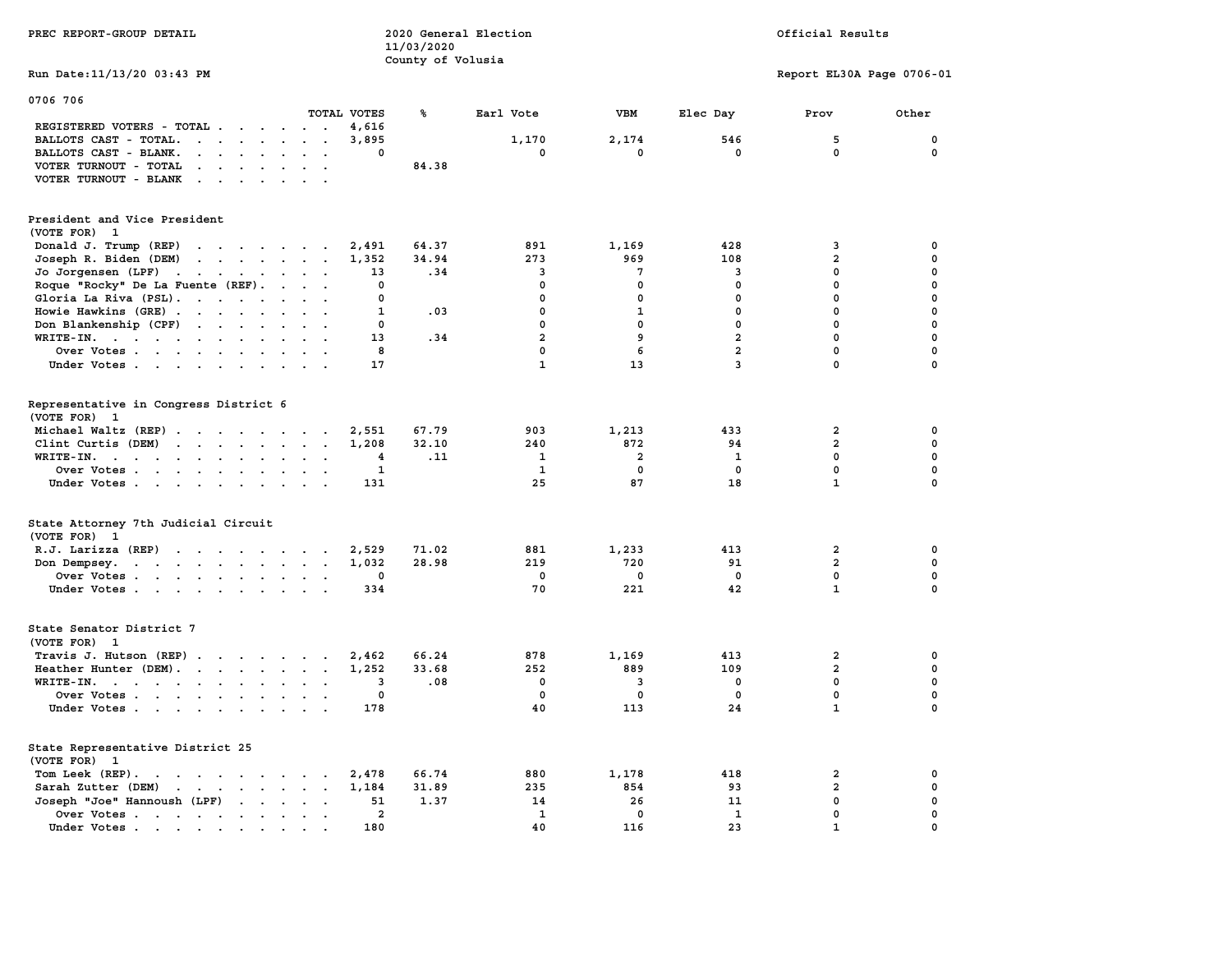| PREC REPORT-GROUP DETAIL                           |                                      | 11/03/2020<br>County of Volusia | 2020 General Election |                          |                          | Official Results            |               |
|----------------------------------------------------|--------------------------------------|---------------------------------|-----------------------|--------------------------|--------------------------|-----------------------------|---------------|
| Run Date: 11/13/20 03:43 PM                        |                                      |                                 |                       |                          |                          | Report EL30A Page 0706-02   |               |
| 0706 706                                           |                                      |                                 |                       |                          |                          |                             |               |
|                                                    | TOTAL VOTES                          | ℁                               | Earl Vote             | <b>VBM</b>               | Elec Day                 | Prov                        | Other         |
| Supreme Court - Carlos G. Muniz<br>(VOTE FOR) 1    |                                      |                                 |                       |                          |                          |                             |               |
| Yes                                                | 2,214                                | 71.72                           | 733                   | 1,138                    | 339                      | 4                           | 0             |
| No.                                                | 873                                  | 28.28                           | 219                   | 543                      | 111                      | $^{\circ}$                  | 0             |
| Over Votes                                         | 1                                    |                                 | $\mathbf{1}$          | $\mathbf 0$              | $\mathbf 0$              | $\mathbf 0$                 | 0             |
| Under Votes                                        | 807                                  |                                 | 217                   | 493                      | 96                       | $\mathbf{1}$                | $\mathbf 0$   |
| 5th Dist Crt of Appeal - Evander                   |                                      |                                 |                       |                          |                          |                             |               |
| (VOTE FOR) 1                                       |                                      |                                 |                       |                          |                          |                             | 0             |
| Yes<br>No.                                         | 2,366<br>697                         | 77.24<br>22.76                  | 726<br>219            | 1,295<br>377             | 342<br>100               | 3<br>$\mathbf{1}$           | 0             |
| Over Votes                                         | 1                                    |                                 | $\mathbf{1}$          | $\overline{\mathbf{0}}$  | $\mathbf 0$              | $\mathbf{0}$                | 0             |
| Under Votes                                        | 831                                  |                                 | 224                   | 502                      | 104                      | $\mathbf{1}$                | $\mathbf 0$   |
|                                                    |                                      |                                 |                       |                          |                          |                             |               |
| 5th Dist Crt of Appeal - Grosshans<br>(VOTE FOR) 1 |                                      |                                 |                       |                          |                          |                             |               |
| Yes                                                | 2,229                                | 73.32                           | 722                   | 1,167                    | 337                      | 3                           | 0             |
| No.                                                | 811                                  | 26.68                           | 213                   | 494                      | 103                      | $\mathbf{1}$                | 0             |
| Over Votes                                         | $\mathbf 0$                          |                                 | $\mathbf 0$           | $\Omega$                 | $\mathbf 0$              | $\mathbf{0}$                | 0             |
| Under Votes                                        | 855                                  |                                 | 235                   | 513                      | 106                      | $\mathbf{1}$                | $\mathbf 0$   |
| 5th Dist Crt of Appeal - Harris<br>(VOTE FOR) 1    |                                      |                                 |                       |                          |                          |                             |               |
| Yes                                                | 2,340                                | 76.87                           | 727                   | 1,271                    | 339                      | 3                           | 0             |
| No.                                                | 704<br>$\overline{a}$                | 23.13                           | 201<br>$\overline{a}$ | 400<br>$\mathbf 0$       | 102<br>$\mathbf 0$       | $\mathbf{1}$<br>$\mathbf 0$ | 0<br>0        |
| Over Votes<br>Under Votes                          | 849                                  |                                 | 240                   | 503                      | 105                      | $\mathbf{1}$                | $\mathbf 0$   |
|                                                    |                                      |                                 |                       |                          |                          |                             |               |
| 5th Dist Crt of Appeal - Orfinger                  |                                      |                                 |                       |                          |                          |                             |               |
| (VOTE FOR) 1                                       |                                      |                                 | 723                   | 1,326                    | 329                      |                             | 0             |
| Yes<br>No.                                         | 2,382<br>693                         | 77.46<br>22.54                  | 209                   | 374                      | 110                      | $\overline{4}$<br>0         | 0             |
| Over Votes                                         | 0                                    |                                 | $\mathbf{o}$          | $\overline{\mathbf{0}}$  | 0                        | 0                           | 0             |
| Under Votes                                        | 820                                  |                                 | 238                   | 474                      | 107                      | $\mathbf{1}$                | $\mathbf 0$   |
| 5th Dist Crt of Appeal - Sasso                     |                                      |                                 |                       |                          |                          |                             |               |
| (VOTE FOR) 1                                       |                                      |                                 |                       |                          |                          |                             |               |
| Yes.                                               | 2,214                                | 74.32<br>25.68                  | 709<br>202            | 1,170<br>460             | 332<br>102               | 3<br>$\mathbf{1}$           | 0<br>0        |
| No.                                                | 765<br>$\overline{\phantom{0}}$      |                                 | $\mathbf 0$           | $\overline{\phantom{0}}$ | $\overline{\phantom{0}}$ | $\mathbf 0$                 | 0             |
| Over Votes<br>Under Votes                          | 916                                  |                                 | 259                   | 544                      | 112                      | $\mathbf{1}$                | $\mathbf 0$   |
| 5th Dist Crt of Appeal - Wallis                    |                                      |                                 |                       |                          |                          |                             |               |
| (VOTE FOR) 1                                       |                                      |                                 |                       |                          |                          |                             |               |
| Yes                                                | 2,258                                | 75.57                           | 710                   | 1,221                    | 324                      | 3                           | 0             |
| No.                                                | 730<br>$\bullet$ .<br>$\blacksquare$ | 24.43                           | 207                   | 414                      | 108                      | 1                           | 0             |
| Over Votes                                         | $\mathbf 0$<br>907                   |                                 | 0<br>253              | $\mathbf 0$<br>539       | $\mathbf 0$<br>114       | 0<br>$\mathbf{1}$           | 0<br>$\Omega$ |
| Under Votes                                        |                                      |                                 |                       |                          |                          |                             |               |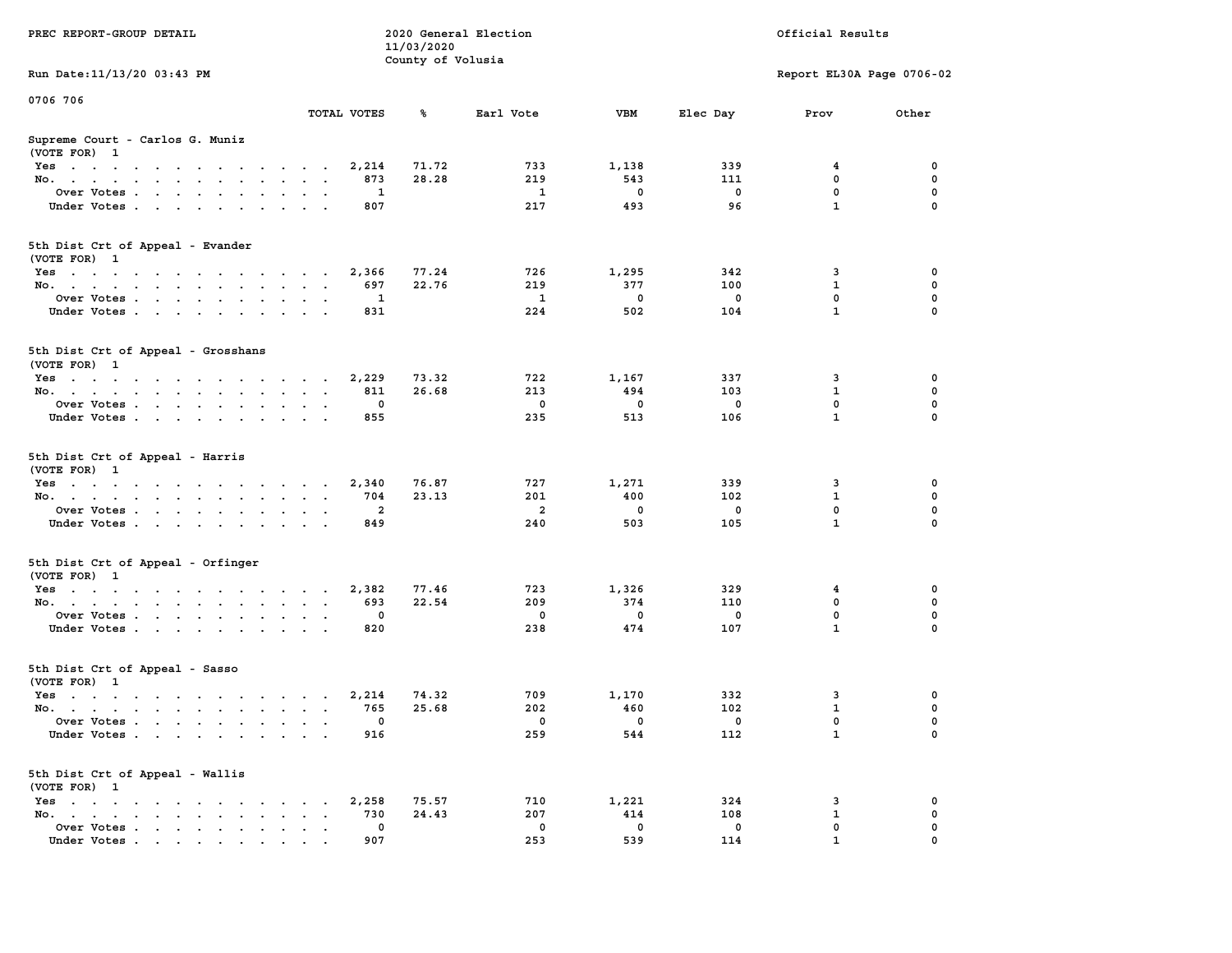|                                                                                                                                                                                                                                                            |                                                                               | 11/03/2020        |              |             |             |                           |                            |
|------------------------------------------------------------------------------------------------------------------------------------------------------------------------------------------------------------------------------------------------------------|-------------------------------------------------------------------------------|-------------------|--------------|-------------|-------------|---------------------------|----------------------------|
|                                                                                                                                                                                                                                                            |                                                                               | County of Volusia |              |             |             |                           |                            |
| Run Date:11/13/20 03:43 PM                                                                                                                                                                                                                                 |                                                                               |                   |              |             |             | Report EL30A Page 0706-03 |                            |
| 0706 706                                                                                                                                                                                                                                                   |                                                                               |                   |              |             |             |                           |                            |
|                                                                                                                                                                                                                                                            | TOTAL VOTES                                                                   | ℁                 | Earl Vote    | <b>VBM</b>  | Elec Day    | Prov                      | Other                      |
| Circuit Judge, 7th Judicial, Group 14<br>(VOTE FOR)<br>$\mathbf{1}$                                                                                                                                                                                        |                                                                               |                   |              |             |             |                           |                            |
| Joan Anthony<br>the contract of the contract of the contract of the contract of the contract of the contract of the contract of                                                                                                                            | 1,533<br>$\sim$                                                               | 50.15             | 399          | 956         | 175         | 3                         | 0                          |
| Dan Hilbert<br>$\mathbf{r}$ . The contract of the contract of the contract of the contract of the contract of the contract of the contract of the contract of the contract of the contract of the contract of the contract of the contract of th<br>$\sim$ | 1,524<br>$\overline{a}$<br>$\sim$                                             | 49.85             | 555          | 710         | 258         | 1                         | 0                          |
| Over Votes .<br>$\overline{\phantom{a}}$                                                                                                                                                                                                                   | 1<br>$\cdot$<br>$\ddot{\phantom{a}}$                                          |                   | $\mathbf{1}$ | $\mathbf 0$ | $\mathbf 0$ | $\mathbf 0$               | $\mathbf 0$                |
| Under Votes                                                                                                                                                                                                                                                | 837<br>$\cdot$<br>$\mathbf{r}$<br>$\overline{\phantom{a}}$                    |                   | 215          | 508         | 113         | $\mathbf{1}$              | 0                          |
| County Council Chair<br>(VOTE FOR) 1                                                                                                                                                                                                                       |                                                                               |                   |              |             |             |                           |                            |
| Jeff Brower.<br>the contract of the contract of the con-                                                                                                                                                                                                   | 1,721<br>$\overline{\phantom{a}}$                                             | 54.39             | 546          | 917         | 256         | $\overline{2}$            | 0                          |
| Deborah A. "Deb" Denys                                                                                                                                                                                                                                     | 1,443<br>$\ddot{\phantom{a}}$<br>$\ddot{\phantom{a}}$                         | 45.61             | 423          | 830         | 188         | $\overline{a}$            | $\mathbf 0$                |
| Over Votes<br>$\ddot{\phantom{a}}$                                                                                                                                                                                                                         | 3<br>$\cdot$                                                                  |                   | 3            | 0           | $\mathbf 0$ | $\mathbf 0$               | $\mathbf 0$<br>$\mathbf 0$ |
| Under Votes                                                                                                                                                                                                                                                | 728<br>$\sim$                                                                 |                   | 198          | 427         | 102         | $\mathbf{1}$              |                            |
| County Council Member District 2<br>(VOTE FOR) 1                                                                                                                                                                                                           |                                                                               |                   |              |             |             |                           |                            |
| Danny Fuqua.<br>$\mathbf{r} = \mathbf{r} + \mathbf{r} + \mathbf{r} + \mathbf{r}$<br>$\sim$ $\sim$ $\sim$<br>$\sim$                                                                                                                                         | 1,134<br>$\sim$                                                               | 35.45             | 309          | 687         | 137         | 1                         | 0                          |
| Billie Wheeler.<br><b>Contract Contract Contract</b><br>$\bullet$ .<br><br><br>$\bullet$ .<br>$\blacksquare$                                                                                                                                               | 2,065<br>$\ddot{\phantom{a}}$<br>$\ddot{\phantom{a}}$<br>$\ddot{\phantom{a}}$ | 64.55             | 674          | 1,074       | 314         | 3                         | 0                          |
| Over Votes<br>$\ddot{\phantom{a}}$                                                                                                                                                                                                                         | 0<br>$\mathbf{r}$                                                             |                   | 0            | 0           | 0           | $\mathbf{0}$              | $\mathbf 0$                |
| Under Votes<br>$\cdot$<br>$\ddot{\phantom{1}}$<br>$\cdot$                                                                                                                                                                                                  | 696                                                                           |                   | 187          | 413         | 95          | $\mathbf{1}$              | 0                          |
| School Board Member District 2<br>(VOTE FOR)<br>$\mathbf{1}$                                                                                                                                                                                               |                                                                               |                   |              |             |             |                           |                            |
| Anita Burnette.<br>the contract of the contract of the contract of the contract of the contract of the contract of the contract of the contract of the contract of the contract of the contract of the contract of the contract of the contract o          | 1,904                                                                         | 67.30             | 601          | 1,019       | 281         | 3                         | 0                          |
| Ida Duncan Wright<br>$\mathbf{r} = \mathbf{r} + \mathbf{r} + \mathbf{r} + \mathbf{r}$                                                                                                                                                                      | 925<br>$\bullet$<br>$\bullet$<br>$\blacksquare$                               | 32.70             | 257          | 547         | 120         | 1                         | 0                          |
| Over Votes                                                                                                                                                                                                                                                 | 1<br>$\mathbf{r}$<br>$\cdot$                                                  |                   | 0            | 1           | 0           | $\mathbf 0$               | $\mathbf 0$                |
| Under Votes<br>$\overline{\phantom{a}}$<br>$\ddot{\phantom{a}}$                                                                                                                                                                                            | 1,065<br>$\mathbf{r}$                                                         |                   | 312          | 607         | 145         | $\mathbf{1}$              | 0                          |
| Soil & Water Conservation Seat 2<br>(VOTE FOR) 1                                                                                                                                                                                                           |                                                                               |                   |              |             |             |                           |                            |
| John Nelson.<br>the contract of the contract of the con-                                                                                                                                                                                                   | 2,257                                                                         | 79.08             | 749          | 1,177       | 328         | 3                         | 0                          |
| Wesley Wayne Wilson Jr                                                                                                                                                                                                                                     | 597<br>$\bullet$<br>$\blacksquare$                                            | 20.92             | 166          | 347         | 83          | $\mathbf 1$               | 0                          |
| Over Votes                                                                                                                                                                                                                                                 | 1<br>$\cdot$<br>$\cdot$                                                       |                   | 0            | 1           | 0           | 0                         | 0                          |
| Under Votes<br>$\sim$ $\sim$                                                                                                                                                                                                                               | 1,040<br>$\overline{\phantom{a}}$                                             |                   | 255          | 649         | 135         | $\mathbf{1}$              | 0                          |
| Soil & Water Conservation Seat 4<br>(VOTE FOR)<br>$\mathbf{1}$                                                                                                                                                                                             |                                                                               |                   |              |             |             |                           |                            |
| Wendy Anderson.<br>$\mathbf{r}$ , and $\mathbf{r}$ , and $\mathbf{r}$ , and $\mathbf{r}$                                                                                                                                                                   | 1,564<br>$\sim$ $\sim$<br>$\sim$                                              | 53.51             | 406          | 958         | 198         | $\overline{\mathbf{2}}$   | 0                          |
| Barbara Deering                                                                                                                                                                                                                                            | 1,359<br>$\bullet$<br>$\sim$<br>$\sim$                                        | 46.49             | 520          | 619         | 218         | $\overline{\mathbf{2}}$   | 0                          |
| Over Votes .<br>$\sim$ 100 $\sim$ 100 $\sim$ 100 $\sim$<br>$\ddot{\phantom{0}}$<br>$\bullet$                                                                                                                                                               | 0<br>$\overline{a}$<br>$\ddot{\phantom{a}}$<br>$\overline{\phantom{a}}$       |                   | 0            | 0           | 0           | 0                         | 0                          |
| Under Votes<br>$\ddot{\phantom{a}}$                                                                                                                                                                                                                        | 972<br>$\ddot{\phantom{a}}$<br>$\mathbf{r}$                                   |                   | 244          | 597         | 130         | $\mathbf{1}$              | $\mathbf 0$                |
| Amendment 1 - Citzenship Requirement                                                                                                                                                                                                                       |                                                                               |                   |              |             |             |                           |                            |
| (VOTE FOR) 1                                                                                                                                                                                                                                               | 3,022                                                                         | 82.64             | 957          | 1,606       | 455         | 4                         | 0                          |
| Yes<br>$\cdot$<br>$\bullet$<br>$\ddot{\phantom{0}}$<br>$\ddot{\phantom{0}}$<br>$\ddot{\phantom{0}}$<br>$\cdot$<br>$\cdot$<br>$\bullet$<br>No.                                                                                                              | $\ddot{\phantom{0}}$<br>635                                                   | 17.36             | 155          | 427         | 53          | 0                         | 0                          |
| the contract of the contract of the contract of the contract of the contract of<br>$\mathbf{a} = \mathbf{a} \cdot \mathbf{a}$<br>Over Votes<br>$\bullet$<br>$\ddot{\phantom{1}}$ .<br>$\bullet$                                                            | 0<br>$\ddot{\phantom{a}}$                                                     |                   | $\mathbf 0$  | 0           | $\mathbf 0$ | 0                         | 0                          |
| Under Votes, , , , , , ,                                                                                                                                                                                                                                   | 238<br>$\sim$                                                                 |                   | 58           | 141         | 38          | $\mathbf{1}$              | $\mathbf 0$                |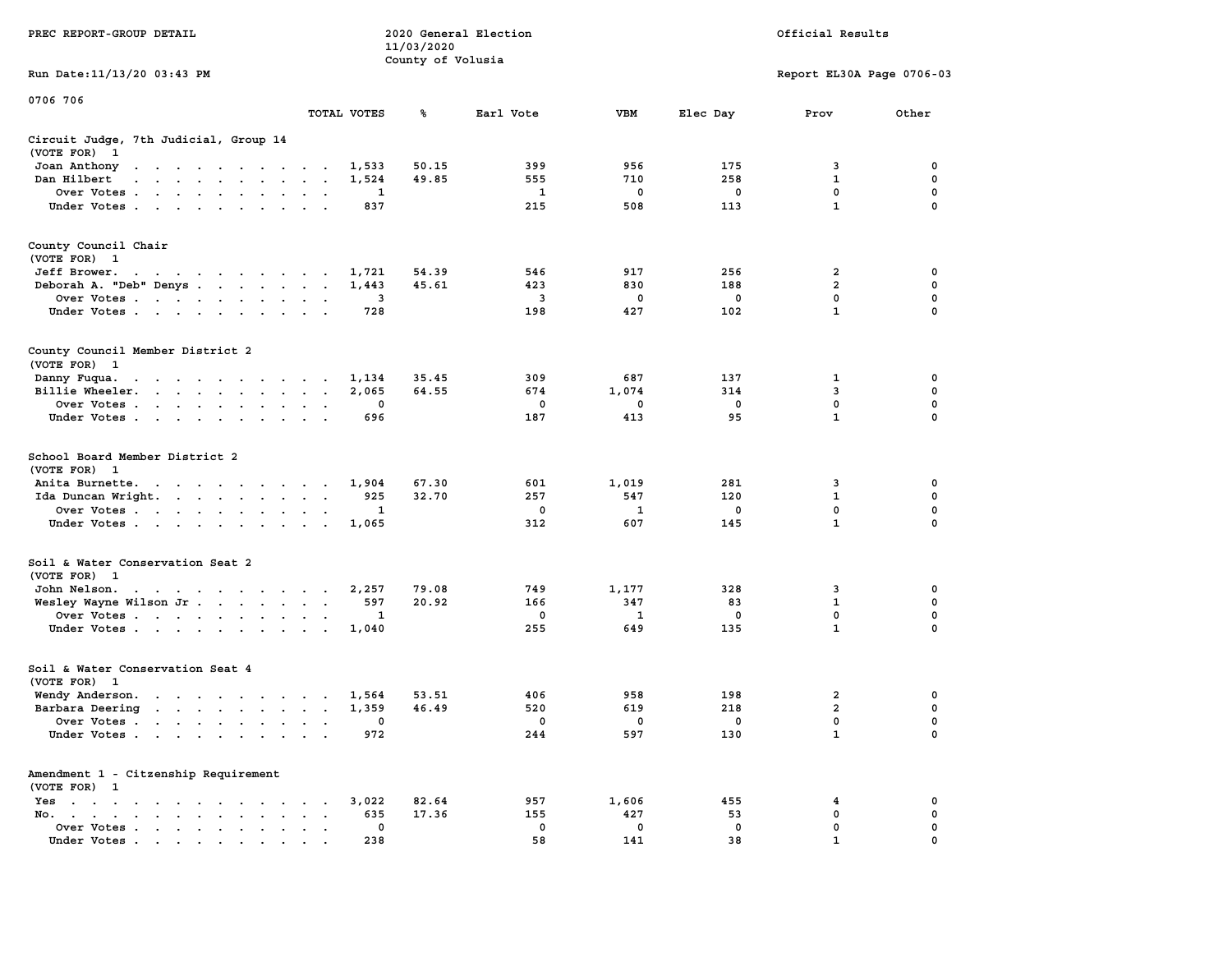| County of Volusia<br>Run Date: 11/13/20 03:43 PM<br>Report EL30A Page 0706-04<br>TOTAL VOTES<br>%ร<br>Earl Vote<br>VBM<br>Elec Day<br>Other<br>Prov<br>(VOTE FOR) 1<br>51.60<br>449<br>1,221<br>207<br>0<br>Yes<br>1,881<br>4<br>$\mathbf 0$<br>48.40<br>652<br>811<br>301<br>0<br>No.<br>1,764<br>$\mathbf 0$<br>Over Votes<br>2<br>$\overline{a}$<br>$^{\circ}$<br>$\mathbf 0$<br>0<br>$\mathbf 0$<br>67<br>142<br>38<br>$\mathbf{1}$<br>248<br>Under Votes<br>(VOTE FOR) 1<br>44.40<br>398<br>974<br>201<br>0<br>Yes<br>1,577<br>4<br>$\mathbf 0$<br>55.60<br>667<br>1,018<br>290<br>0<br>No.<br>1,975<br>$\mathbf 0$<br>$\overline{4}$<br>$\mathbf 0$<br>$\mathbf 0$<br>0<br>Over Votes<br>$\overline{\mathbf{4}}$<br>$\mathbf{1}$<br>$\mathbf 0$<br>Under Votes.<br>101<br>182<br>55<br>339<br>(VOTE FOR) 1<br>Yes<br>49.06<br>295<br>0<br>1,715<br>623<br>794<br>3<br>$\mathbf 0$<br>No.<br>1,781<br>50.94<br>439<br>1,153<br>188<br>1<br>$\mathbf 0$<br>0<br>0<br>$\mathbf 0$<br>0<br>Over Votes<br>0<br>108<br>227<br>63<br>$\mathbf{1}$<br>$\mathbf 0$<br>Under Votes<br>399<br>(VOTE FOR) 1<br>72.30<br>1,349<br>359<br>0<br>Yes<br>2,508<br>797<br>3<br>115<br>$\mathbf 0$<br>27.70<br>248<br>597<br>1<br>No.<br>961<br>$\mathbf 0$<br>$\mathbf 0$<br>1<br>1<br>$\mathbf{0}$<br>$\mathbf 0$<br>Over Votes<br>$\mathbf{1}$<br>$\mathbf 0$<br>228<br>72<br>425<br>124<br>Under Votes<br>(VOTE FOR) 1<br>84.97<br>939<br>1,651<br>443<br>0<br>Yes<br>3,037<br>4<br>$\mathbf 0$<br>15.03<br>143<br>344<br>50<br>0<br>No.<br>537<br>0<br>$\mathbf 0$<br>Over Votes<br>0<br>0<br>$\mathbf 0$<br>0<br>179<br>$\mathbf{1}$<br>0<br>Under Votes.<br>321<br>88<br>53<br>(VOTE FOR) 1<br>0<br>282<br>Yes (For Bonds)<br>$\mathbf{r}$ . The set of the set of the set of the set of the set of the set of the set of the set of the set of the set of the set of the set of the set of the set of the set of the set of the set of the set of the set of t<br>2,301<br>65.22<br>586<br>1,429<br>4<br><b>Contract Contract</b><br>No (Against Bonds)<br>34.78<br>538<br>206<br>$\mathbf 0$<br>$\mathbf 0$<br>1,227<br>483<br>Over Votes<br>$\Omega$<br>0<br>$\mathbf{2}$<br>$\overline{\phantom{0}}$<br>0<br>101<br>205<br>58<br>$\mathbf{1}$<br>0<br>Under Votes<br>365<br>(VOTE FOR) 1<br>Yes (For Bonds)<br>2,435<br>68.65<br>619<br>1,502<br>310<br>0<br>the contract of the contract of the contract of the contract of the contract of<br>4<br>No (Against Bonds)<br>447<br>479<br>186<br>$\mathbf 0$<br>$\mathbf{r}$<br>1,112<br>31.35<br>0<br>Over Votes.<br>$\overline{a}$<br>$\mathbf 0$<br>$\mathbf 0$<br>$\mathbf{0}$<br>$\mathbf 0$<br>$\cdots$<br>2 | PREC REPORT-GROUP DETAIL |     | 11/03/2020 | 2020 General Election |     |    | Official Results |          |
|-----------------------------------------------------------------------------------------------------------------------------------------------------------------------------------------------------------------------------------------------------------------------------------------------------------------------------------------------------------------------------------------------------------------------------------------------------------------------------------------------------------------------------------------------------------------------------------------------------------------------------------------------------------------------------------------------------------------------------------------------------------------------------------------------------------------------------------------------------------------------------------------------------------------------------------------------------------------------------------------------------------------------------------------------------------------------------------------------------------------------------------------------------------------------------------------------------------------------------------------------------------------------------------------------------------------------------------------------------------------------------------------------------------------------------------------------------------------------------------------------------------------------------------------------------------------------------------------------------------------------------------------------------------------------------------------------------------------------------------------------------------------------------------------------------------------------------------------------------------------------------------------------------------------------------------------------------------------------------------------------------------------------------------------------------------------------------------------------------------------------------------------------------------------------------------------------------------------------------------------------------------------------------------------------------------------------------------------------------------------------------------------------------------------------------------------------------------------------------------------------------------------------------------------------------------------------------------------------------------------------------------------------------------------|--------------------------|-----|------------|-----------------------|-----|----|------------------|----------|
| 0706 706<br>Amendment 2 - Minimum Wage<br>Amendment 3 - Primary Elections<br>Amendment 4 - Apprl Const. Amendment<br>Amendment 5 - Homestead Property Taxes<br>Amendment 6 - Ad Valorem Tax Discount<br>Volusia ECHO<br>Volusia Forever                                                                                                                                                                                                                                                                                                                                                                                                                                                                                                                                                                                                                                                                                                                                                                                                                                                                                                                                                                                                                                                                                                                                                                                                                                                                                                                                                                                                                                                                                                                                                                                                                                                                                                                                                                                                                                                                                                                                                                                                                                                                                                                                                                                                                                                                                                                                                                                                                         |                          |     |            |                       |     |    |                  |          |
|                                                                                                                                                                                                                                                                                                                                                                                                                                                                                                                                                                                                                                                                                                                                                                                                                                                                                                                                                                                                                                                                                                                                                                                                                                                                                                                                                                                                                                                                                                                                                                                                                                                                                                                                                                                                                                                                                                                                                                                                                                                                                                                                                                                                                                                                                                                                                                                                                                                                                                                                                                                                                                                                 |                          |     |            |                       |     |    |                  |          |
|                                                                                                                                                                                                                                                                                                                                                                                                                                                                                                                                                                                                                                                                                                                                                                                                                                                                                                                                                                                                                                                                                                                                                                                                                                                                                                                                                                                                                                                                                                                                                                                                                                                                                                                                                                                                                                                                                                                                                                                                                                                                                                                                                                                                                                                                                                                                                                                                                                                                                                                                                                                                                                                                 |                          |     |            |                       |     |    |                  |          |
|                                                                                                                                                                                                                                                                                                                                                                                                                                                                                                                                                                                                                                                                                                                                                                                                                                                                                                                                                                                                                                                                                                                                                                                                                                                                                                                                                                                                                                                                                                                                                                                                                                                                                                                                                                                                                                                                                                                                                                                                                                                                                                                                                                                                                                                                                                                                                                                                                                                                                                                                                                                                                                                                 |                          |     |            |                       |     |    |                  |          |
|                                                                                                                                                                                                                                                                                                                                                                                                                                                                                                                                                                                                                                                                                                                                                                                                                                                                                                                                                                                                                                                                                                                                                                                                                                                                                                                                                                                                                                                                                                                                                                                                                                                                                                                                                                                                                                                                                                                                                                                                                                                                                                                                                                                                                                                                                                                                                                                                                                                                                                                                                                                                                                                                 |                          |     |            |                       |     |    |                  |          |
|                                                                                                                                                                                                                                                                                                                                                                                                                                                                                                                                                                                                                                                                                                                                                                                                                                                                                                                                                                                                                                                                                                                                                                                                                                                                                                                                                                                                                                                                                                                                                                                                                                                                                                                                                                                                                                                                                                                                                                                                                                                                                                                                                                                                                                                                                                                                                                                                                                                                                                                                                                                                                                                                 |                          |     |            |                       |     |    |                  |          |
|                                                                                                                                                                                                                                                                                                                                                                                                                                                                                                                                                                                                                                                                                                                                                                                                                                                                                                                                                                                                                                                                                                                                                                                                                                                                                                                                                                                                                                                                                                                                                                                                                                                                                                                                                                                                                                                                                                                                                                                                                                                                                                                                                                                                                                                                                                                                                                                                                                                                                                                                                                                                                                                                 |                          |     |            |                       |     |    |                  |          |
|                                                                                                                                                                                                                                                                                                                                                                                                                                                                                                                                                                                                                                                                                                                                                                                                                                                                                                                                                                                                                                                                                                                                                                                                                                                                                                                                                                                                                                                                                                                                                                                                                                                                                                                                                                                                                                                                                                                                                                                                                                                                                                                                                                                                                                                                                                                                                                                                                                                                                                                                                                                                                                                                 |                          |     |            |                       |     |    |                  |          |
|                                                                                                                                                                                                                                                                                                                                                                                                                                                                                                                                                                                                                                                                                                                                                                                                                                                                                                                                                                                                                                                                                                                                                                                                                                                                                                                                                                                                                                                                                                                                                                                                                                                                                                                                                                                                                                                                                                                                                                                                                                                                                                                                                                                                                                                                                                                                                                                                                                                                                                                                                                                                                                                                 |                          |     |            |                       |     |    |                  |          |
|                                                                                                                                                                                                                                                                                                                                                                                                                                                                                                                                                                                                                                                                                                                                                                                                                                                                                                                                                                                                                                                                                                                                                                                                                                                                                                                                                                                                                                                                                                                                                                                                                                                                                                                                                                                                                                                                                                                                                                                                                                                                                                                                                                                                                                                                                                                                                                                                                                                                                                                                                                                                                                                                 |                          |     |            |                       |     |    |                  |          |
|                                                                                                                                                                                                                                                                                                                                                                                                                                                                                                                                                                                                                                                                                                                                                                                                                                                                                                                                                                                                                                                                                                                                                                                                                                                                                                                                                                                                                                                                                                                                                                                                                                                                                                                                                                                                                                                                                                                                                                                                                                                                                                                                                                                                                                                                                                                                                                                                                                                                                                                                                                                                                                                                 |                          |     |            |                       |     |    |                  |          |
|                                                                                                                                                                                                                                                                                                                                                                                                                                                                                                                                                                                                                                                                                                                                                                                                                                                                                                                                                                                                                                                                                                                                                                                                                                                                                                                                                                                                                                                                                                                                                                                                                                                                                                                                                                                                                                                                                                                                                                                                                                                                                                                                                                                                                                                                                                                                                                                                                                                                                                                                                                                                                                                                 |                          |     |            |                       |     |    |                  |          |
|                                                                                                                                                                                                                                                                                                                                                                                                                                                                                                                                                                                                                                                                                                                                                                                                                                                                                                                                                                                                                                                                                                                                                                                                                                                                                                                                                                                                                                                                                                                                                                                                                                                                                                                                                                                                                                                                                                                                                                                                                                                                                                                                                                                                                                                                                                                                                                                                                                                                                                                                                                                                                                                                 |                          |     |            |                       |     |    |                  |          |
|                                                                                                                                                                                                                                                                                                                                                                                                                                                                                                                                                                                                                                                                                                                                                                                                                                                                                                                                                                                                                                                                                                                                                                                                                                                                                                                                                                                                                                                                                                                                                                                                                                                                                                                                                                                                                                                                                                                                                                                                                                                                                                                                                                                                                                                                                                                                                                                                                                                                                                                                                                                                                                                                 |                          |     |            |                       |     |    |                  |          |
|                                                                                                                                                                                                                                                                                                                                                                                                                                                                                                                                                                                                                                                                                                                                                                                                                                                                                                                                                                                                                                                                                                                                                                                                                                                                                                                                                                                                                                                                                                                                                                                                                                                                                                                                                                                                                                                                                                                                                                                                                                                                                                                                                                                                                                                                                                                                                                                                                                                                                                                                                                                                                                                                 |                          |     |            |                       |     |    |                  |          |
|                                                                                                                                                                                                                                                                                                                                                                                                                                                                                                                                                                                                                                                                                                                                                                                                                                                                                                                                                                                                                                                                                                                                                                                                                                                                                                                                                                                                                                                                                                                                                                                                                                                                                                                                                                                                                                                                                                                                                                                                                                                                                                                                                                                                                                                                                                                                                                                                                                                                                                                                                                                                                                                                 |                          |     |            |                       |     |    |                  |          |
|                                                                                                                                                                                                                                                                                                                                                                                                                                                                                                                                                                                                                                                                                                                                                                                                                                                                                                                                                                                                                                                                                                                                                                                                                                                                                                                                                                                                                                                                                                                                                                                                                                                                                                                                                                                                                                                                                                                                                                                                                                                                                                                                                                                                                                                                                                                                                                                                                                                                                                                                                                                                                                                                 |                          |     |            |                       |     |    |                  |          |
|                                                                                                                                                                                                                                                                                                                                                                                                                                                                                                                                                                                                                                                                                                                                                                                                                                                                                                                                                                                                                                                                                                                                                                                                                                                                                                                                                                                                                                                                                                                                                                                                                                                                                                                                                                                                                                                                                                                                                                                                                                                                                                                                                                                                                                                                                                                                                                                                                                                                                                                                                                                                                                                                 |                          |     |            |                       |     |    |                  |          |
|                                                                                                                                                                                                                                                                                                                                                                                                                                                                                                                                                                                                                                                                                                                                                                                                                                                                                                                                                                                                                                                                                                                                                                                                                                                                                                                                                                                                                                                                                                                                                                                                                                                                                                                                                                                                                                                                                                                                                                                                                                                                                                                                                                                                                                                                                                                                                                                                                                                                                                                                                                                                                                                                 |                          |     |            |                       |     |    |                  |          |
|                                                                                                                                                                                                                                                                                                                                                                                                                                                                                                                                                                                                                                                                                                                                                                                                                                                                                                                                                                                                                                                                                                                                                                                                                                                                                                                                                                                                                                                                                                                                                                                                                                                                                                                                                                                                                                                                                                                                                                                                                                                                                                                                                                                                                                                                                                                                                                                                                                                                                                                                                                                                                                                                 |                          |     |            |                       |     |    |                  |          |
|                                                                                                                                                                                                                                                                                                                                                                                                                                                                                                                                                                                                                                                                                                                                                                                                                                                                                                                                                                                                                                                                                                                                                                                                                                                                                                                                                                                                                                                                                                                                                                                                                                                                                                                                                                                                                                                                                                                                                                                                                                                                                                                                                                                                                                                                                                                                                                                                                                                                                                                                                                                                                                                                 |                          |     |            |                       |     |    |                  |          |
|                                                                                                                                                                                                                                                                                                                                                                                                                                                                                                                                                                                                                                                                                                                                                                                                                                                                                                                                                                                                                                                                                                                                                                                                                                                                                                                                                                                                                                                                                                                                                                                                                                                                                                                                                                                                                                                                                                                                                                                                                                                                                                                                                                                                                                                                                                                                                                                                                                                                                                                                                                                                                                                                 |                          |     |            |                       |     |    |                  |          |
|                                                                                                                                                                                                                                                                                                                                                                                                                                                                                                                                                                                                                                                                                                                                                                                                                                                                                                                                                                                                                                                                                                                                                                                                                                                                                                                                                                                                                                                                                                                                                                                                                                                                                                                                                                                                                                                                                                                                                                                                                                                                                                                                                                                                                                                                                                                                                                                                                                                                                                                                                                                                                                                                 |                          |     |            |                       |     |    |                  |          |
|                                                                                                                                                                                                                                                                                                                                                                                                                                                                                                                                                                                                                                                                                                                                                                                                                                                                                                                                                                                                                                                                                                                                                                                                                                                                                                                                                                                                                                                                                                                                                                                                                                                                                                                                                                                                                                                                                                                                                                                                                                                                                                                                                                                                                                                                                                                                                                                                                                                                                                                                                                                                                                                                 |                          |     |            |                       |     |    |                  |          |
|                                                                                                                                                                                                                                                                                                                                                                                                                                                                                                                                                                                                                                                                                                                                                                                                                                                                                                                                                                                                                                                                                                                                                                                                                                                                                                                                                                                                                                                                                                                                                                                                                                                                                                                                                                                                                                                                                                                                                                                                                                                                                                                                                                                                                                                                                                                                                                                                                                                                                                                                                                                                                                                                 |                          |     |            |                       |     |    |                  |          |
|                                                                                                                                                                                                                                                                                                                                                                                                                                                                                                                                                                                                                                                                                                                                                                                                                                                                                                                                                                                                                                                                                                                                                                                                                                                                                                                                                                                                                                                                                                                                                                                                                                                                                                                                                                                                                                                                                                                                                                                                                                                                                                                                                                                                                                                                                                                                                                                                                                                                                                                                                                                                                                                                 |                          |     |            |                       |     |    |                  |          |
|                                                                                                                                                                                                                                                                                                                                                                                                                                                                                                                                                                                                                                                                                                                                                                                                                                                                                                                                                                                                                                                                                                                                                                                                                                                                                                                                                                                                                                                                                                                                                                                                                                                                                                                                                                                                                                                                                                                                                                                                                                                                                                                                                                                                                                                                                                                                                                                                                                                                                                                                                                                                                                                                 |                          |     |            |                       |     |    |                  |          |
|                                                                                                                                                                                                                                                                                                                                                                                                                                                                                                                                                                                                                                                                                                                                                                                                                                                                                                                                                                                                                                                                                                                                                                                                                                                                                                                                                                                                                                                                                                                                                                                                                                                                                                                                                                                                                                                                                                                                                                                                                                                                                                                                                                                                                                                                                                                                                                                                                                                                                                                                                                                                                                                                 |                          |     |            |                       |     |    |                  |          |
|                                                                                                                                                                                                                                                                                                                                                                                                                                                                                                                                                                                                                                                                                                                                                                                                                                                                                                                                                                                                                                                                                                                                                                                                                                                                                                                                                                                                                                                                                                                                                                                                                                                                                                                                                                                                                                                                                                                                                                                                                                                                                                                                                                                                                                                                                                                                                                                                                                                                                                                                                                                                                                                                 |                          |     |            |                       |     |    |                  |          |
|                                                                                                                                                                                                                                                                                                                                                                                                                                                                                                                                                                                                                                                                                                                                                                                                                                                                                                                                                                                                                                                                                                                                                                                                                                                                                                                                                                                                                                                                                                                                                                                                                                                                                                                                                                                                                                                                                                                                                                                                                                                                                                                                                                                                                                                                                                                                                                                                                                                                                                                                                                                                                                                                 |                          |     |            |                       |     |    |                  |          |
|                                                                                                                                                                                                                                                                                                                                                                                                                                                                                                                                                                                                                                                                                                                                                                                                                                                                                                                                                                                                                                                                                                                                                                                                                                                                                                                                                                                                                                                                                                                                                                                                                                                                                                                                                                                                                                                                                                                                                                                                                                                                                                                                                                                                                                                                                                                                                                                                                                                                                                                                                                                                                                                                 |                          |     |            |                       |     |    |                  |          |
|                                                                                                                                                                                                                                                                                                                                                                                                                                                                                                                                                                                                                                                                                                                                                                                                                                                                                                                                                                                                                                                                                                                                                                                                                                                                                                                                                                                                                                                                                                                                                                                                                                                                                                                                                                                                                                                                                                                                                                                                                                                                                                                                                                                                                                                                                                                                                                                                                                                                                                                                                                                                                                                                 |                          |     |            |                       |     |    |                  |          |
|                                                                                                                                                                                                                                                                                                                                                                                                                                                                                                                                                                                                                                                                                                                                                                                                                                                                                                                                                                                                                                                                                                                                                                                                                                                                                                                                                                                                                                                                                                                                                                                                                                                                                                                                                                                                                                                                                                                                                                                                                                                                                                                                                                                                                                                                                                                                                                                                                                                                                                                                                                                                                                                                 |                          |     |            |                       |     |    |                  |          |
|                                                                                                                                                                                                                                                                                                                                                                                                                                                                                                                                                                                                                                                                                                                                                                                                                                                                                                                                                                                                                                                                                                                                                                                                                                                                                                                                                                                                                                                                                                                                                                                                                                                                                                                                                                                                                                                                                                                                                                                                                                                                                                                                                                                                                                                                                                                                                                                                                                                                                                                                                                                                                                                                 |                          |     |            |                       |     |    |                  |          |
|                                                                                                                                                                                                                                                                                                                                                                                                                                                                                                                                                                                                                                                                                                                                                                                                                                                                                                                                                                                                                                                                                                                                                                                                                                                                                                                                                                                                                                                                                                                                                                                                                                                                                                                                                                                                                                                                                                                                                                                                                                                                                                                                                                                                                                                                                                                                                                                                                                                                                                                                                                                                                                                                 |                          |     |            |                       |     |    |                  |          |
|                                                                                                                                                                                                                                                                                                                                                                                                                                                                                                                                                                                                                                                                                                                                                                                                                                                                                                                                                                                                                                                                                                                                                                                                                                                                                                                                                                                                                                                                                                                                                                                                                                                                                                                                                                                                                                                                                                                                                                                                                                                                                                                                                                                                                                                                                                                                                                                                                                                                                                                                                                                                                                                                 |                          |     |            |                       |     |    |                  |          |
|                                                                                                                                                                                                                                                                                                                                                                                                                                                                                                                                                                                                                                                                                                                                                                                                                                                                                                                                                                                                                                                                                                                                                                                                                                                                                                                                                                                                                                                                                                                                                                                                                                                                                                                                                                                                                                                                                                                                                                                                                                                                                                                                                                                                                                                                                                                                                                                                                                                                                                                                                                                                                                                                 | Under Votes              | 346 |            | 102                   | 193 | 50 |                  | $\Omega$ |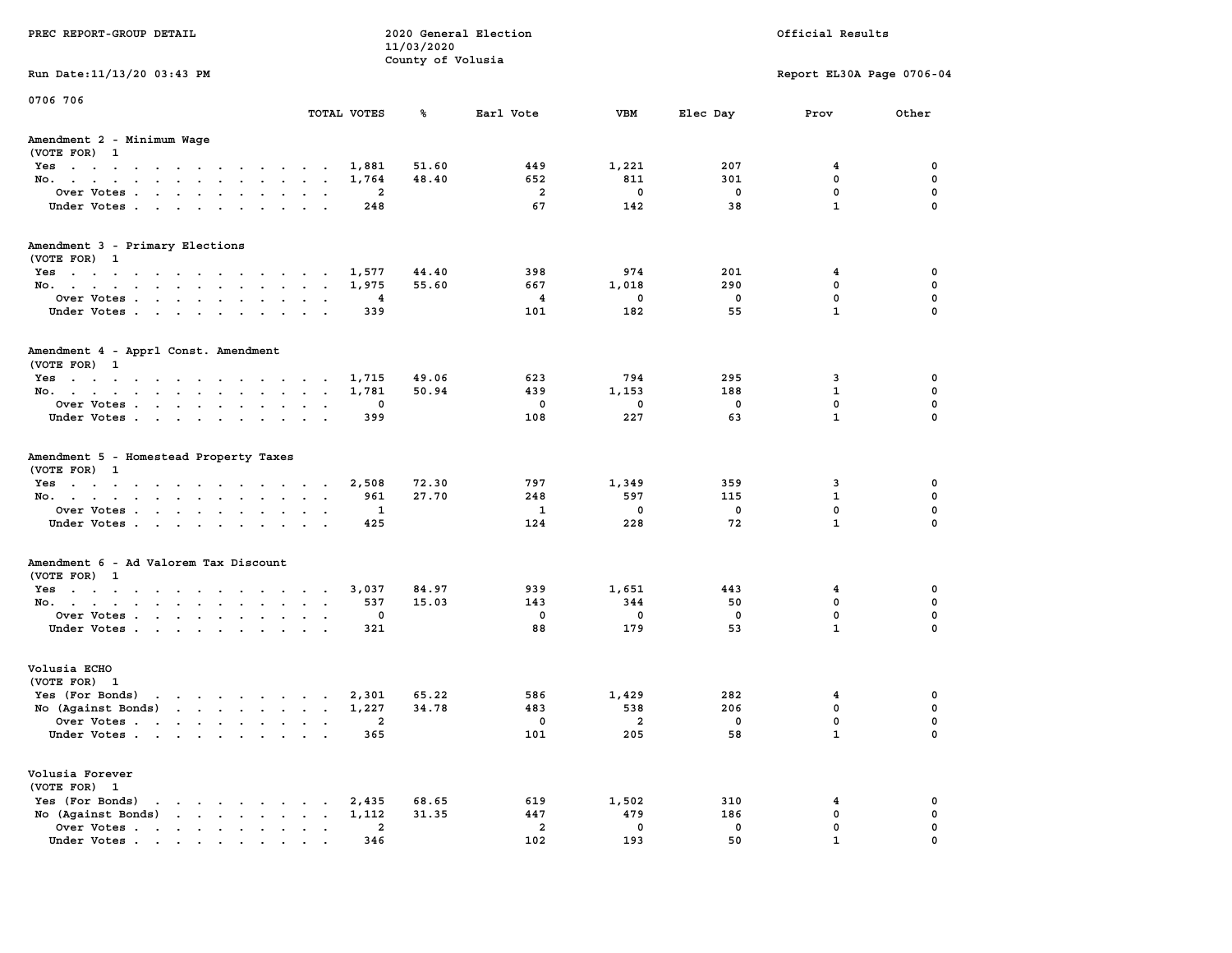| PREC REPORT-GROUP DETAIL                                                                 |                      | 11/03/2020        | 2020 General Election | Official Results        |                         |                           |             |  |
|------------------------------------------------------------------------------------------|----------------------|-------------------|-----------------------|-------------------------|-------------------------|---------------------------|-------------|--|
| Run Date: 11/13/20 03:43 PM                                                              |                      | County of Volusia |                       |                         |                         | Report EL30A Page 0709-01 |             |  |
| 0709 709                                                                                 |                      |                   |                       |                         |                         |                           |             |  |
|                                                                                          | TOTAL VOTES<br>3,734 | ℁                 | Earl Vote             | VBM                     | Elec Day                | Prov                      | Other       |  |
| REGISTERED VOTERS - TOTAL<br>BALLOTS CAST - TOTAL.                                       | 2,769                |                   | 1,041                 | 1,201                   | 521                     | 6                         | $\mathbf 0$ |  |
| BALLOTS CAST - BLANK.<br>$\cdot$ $\cdot$ $\cdot$ $\cdot$ $\cdot$ $\cdot$ $\cdot$ $\cdot$ | $\mathbf 0$          |                   | 0                     | $\mathbf 0$             | 0                       | 0                         | 0           |  |
| VOTER TURNOUT - TOTAL<br>$\cdots$                                                        |                      | 74.16             |                       |                         |                         |                           |             |  |
| VOTER TURNOUT - BLANK                                                                    |                      |                   |                       |                         |                         |                           |             |  |
|                                                                                          |                      |                   |                       |                         |                         |                           |             |  |
| President and Vice President<br>(VOTE FOR) 1                                             |                      |                   |                       |                         |                         |                           |             |  |
| Donald J. Trump (REP)                                                                    | 1,667                | 60.38             | 723                   | 551                     | 388                     | 5                         | 0           |  |
| Joseph R. Biden (DEM)                                                                    | 1,051                | 38.07             | 302                   | 629                     | 119                     | $\mathbf{1}$              | 0           |  |
| Jo Jorgensen $(LPF)$                                                                     | 30                   | 1.09              | 10                    | 9                       | 11                      | 0                         | 0           |  |
| Roque "Rocky" De La Fuente (REF).                                                        | 0                    |                   | 0                     | 0                       | 0                       | 0                         | 0           |  |
| Gloria La Riva (PSL).                                                                    | 1                    | .04               | 0                     | $\mathbf 0$             | $\mathbf{1}$            | $\mathbf 0$               | 0           |  |
| Howie Hawkins (GRE)                                                                      | 5                    | .18               | $\mathbf{1}$          | 3                       | $\mathbf{1}$            | $\mathbf{0}$              | 0           |  |
| Don Blankenship (CPF)                                                                    | 1                    | .04               | 0                     | $\mathbf{1}$            | 0                       | $\mathbf 0$               | 0           |  |
| WRITE-IN.                                                                                | 6                    | .22               | $\overline{3}$        | $\overline{\mathbf{3}}$ | $\mathbf{0}$            | $\mathbf{0}$              | 0           |  |
| Over Votes                                                                               | $\overline{3}$       |                   | $\mathbf{1}$          | $\mathbf{1}$            | $\mathbf{1}$            | $\mathbf 0$               | 0           |  |
| Under Votes                                                                              | 5                    |                   | $\mathbf{1}$          | $\overline{4}$          | $\mathbf{0}$            | $\mathbf{0}$              | $\mathbf 0$ |  |
| Representative in Congress District 6<br>(VOTE FOR) 1                                    |                      |                   |                       |                         |                         |                           |             |  |
| Michael Waltz (REP)                                                                      | 1,664                | 62.89             | 709                   | 571                     | 379                     | 5                         | 0           |  |
| Clint Curtis (DEM)                                                                       | 974                  | 36.81             | 286                   | 569                     | 118                     | $\mathbf{1}$              | 0           |  |
| WRITE-IN.                                                                                | 8                    | .30               | $\overline{a}$        | $\overline{\mathbf{3}}$ | $\overline{\mathbf{3}}$ | $\mathbf{0}$              | 0           |  |
| Over Votes                                                                               | $\mathbf 0$          |                   | $\mathbf 0$           | $\mathbf{0}$            | $\mathbf 0$             | $\mathbf 0$               | 0           |  |
| Under Votes                                                                              | 123                  |                   | 44                    | 58                      | 21                      | $\mathbf{0}$              | $\mathbf 0$ |  |
| State Attorney 7th Judicial Circuit<br>(VOTE FOR) 1                                      |                      |                   |                       |                         |                         |                           |             |  |
| $R.J.$ Larizza $(REP)$                                                                   | 1,655                | 65.86             | 700                   | 578                     | 372                     | 5                         | 0           |  |
| Don Dempsey.                                                                             | 858                  | 34.14             | 258                   | 497                     | 102                     | $\mathbf{1}$              | 0           |  |
| Over Votes                                                                               | 1                    |                   | $\mathbf{1}$          | $\mathbf{0}$            | $\mathbf 0$             | $\mathbf 0$               | 0           |  |
| Under Votes                                                                              | 255                  |                   | 82                    | 126                     | 47                      | $\mathbf 0$               | 0           |  |
| State Senator District 7<br>(VOTE FOR) 1                                                 |                      |                   |                       |                         |                         |                           |             |  |
| Travis J. Hutson (REP)                                                                   | 1                    | 33.33             | 1                     | 0                       | 0                       | 0                         | 0           |  |
| Heather Hunter (DEM).                                                                    | $\overline{a}$       | 66.67             | 0                     | $\overline{a}$          | $\mathbf 0$             | $\mathbf 0$               | 0           |  |
| WRITE-IN.                                                                                | 0                    |                   | 0                     | $\mathbf 0$             | 0                       | 0                         | 0           |  |
| Over Votes                                                                               | 0                    |                   | $\mathbf 0$           | $\mathbf 0$             | $\mathbf 0$             | $\mathbf 0$               | 0           |  |
| Under Votes                                                                              | 0                    |                   | 0                     | $\mathbf{0}$            | $\mathbf 0$             | $\mathbf{0}$              | 0           |  |
| State Representative District 25<br>(VOTE FOR)<br>- 1                                    |                      |                   |                       |                         |                         |                           |             |  |
| Tom Leek $(REP)$ .                                                                       | 1,582                | 60.75             | 676                   | 544                     | 357                     | 5                         | 0           |  |
| Sarah Zutter (DEM)                                                                       | 931                  | 35.75             | 276                   | 551                     | 103                     | $\mathbf{1}$              | 0           |  |
| Joseph "Joe" Hannoush (LPF)<br>$\cdots$ $\cdots$                                         | 91                   | 3.49              | 33                    | 31                      | 27                      | 0                         | 0           |  |
| Over Votes                                                                               | $\mathbf 0$          |                   | $\mathbf 0$           | $\mathbf 0$             | $\mathbf 0$             | $\mathbf 0$               | 0           |  |
| Under Votes                                                                              | 165                  |                   | 56                    | 75                      | 34                      | $\mathbf{0}$              | $\mathbf 0$ |  |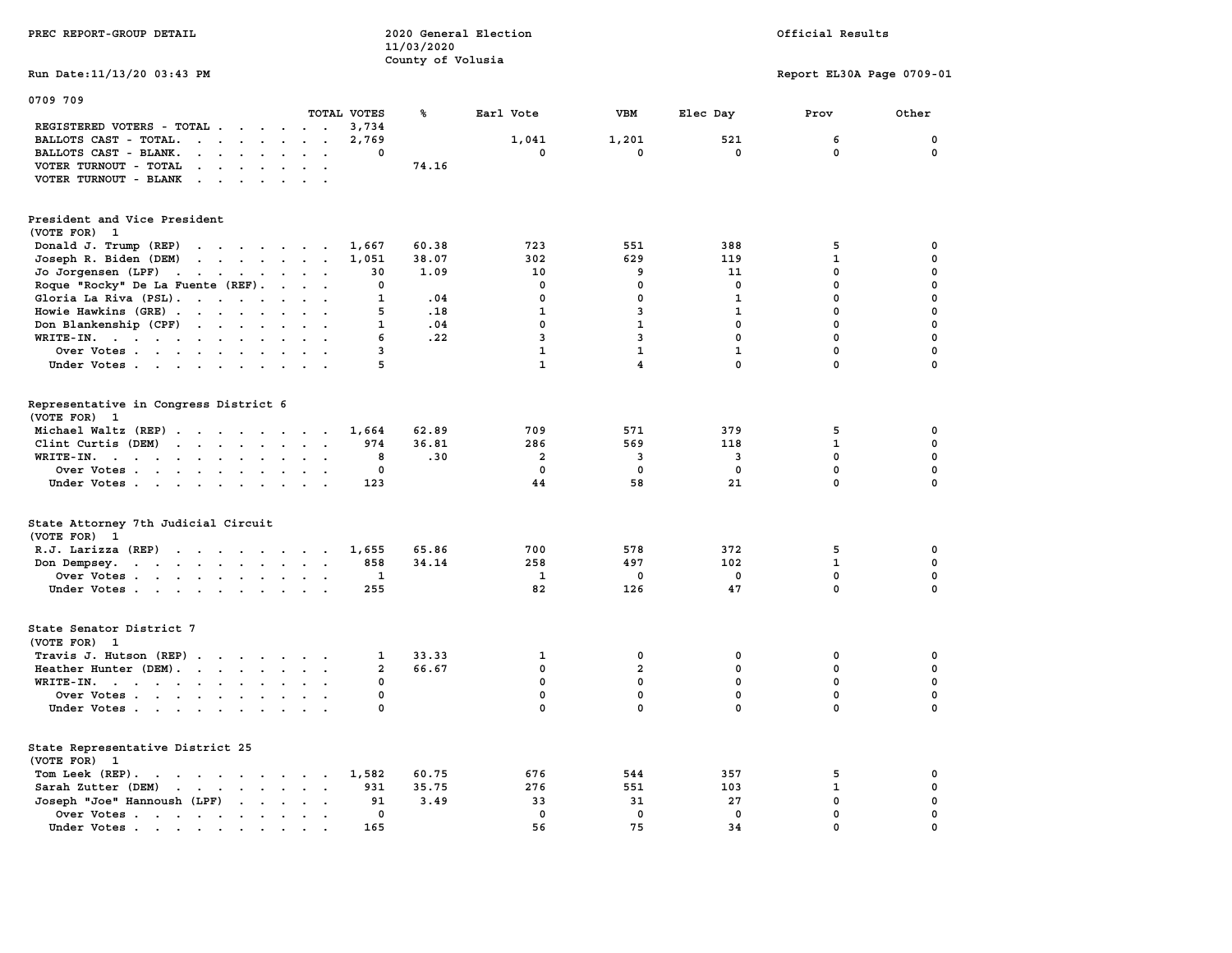|                                                                                                                                                                                                                                                  |                                                                                | 11/03/2020        |             |             |              |                           |             |
|--------------------------------------------------------------------------------------------------------------------------------------------------------------------------------------------------------------------------------------------------|--------------------------------------------------------------------------------|-------------------|-------------|-------------|--------------|---------------------------|-------------|
|                                                                                                                                                                                                                                                  |                                                                                | County of Volusia |             |             |              |                           |             |
| Run Date: 11/13/20 03:43 PM                                                                                                                                                                                                                      |                                                                                |                   |             |             |              | Report EL30A Page 0709-02 |             |
| 0709 709                                                                                                                                                                                                                                         |                                                                                |                   |             |             |              |                           |             |
|                                                                                                                                                                                                                                                  | TOTAL VOTES                                                                    | ร                 | Earl Vote   | <b>VBM</b>  | Elec Day     | Prov                      | Other       |
| Supreme Court - Carlos G. Muniz                                                                                                                                                                                                                  |                                                                                |                   |             |             |              |                           |             |
| (VOTE FOR) 1                                                                                                                                                                                                                                     |                                                                                |                   |             |             |              |                           |             |
| $Yes \cdot \cdot \cdot \cdot \cdot \cdot \cdot \cdot \cdot$                                                                                                                                                                                      | 1,588<br>$\cdots$                                                              | 70.89             | 625         | 649         | 309          | 5                         | 0           |
| No.<br>$\ddot{\phantom{a}}$                                                                                                                                                                                                                      | 652<br>$\cdot$                                                                 | 29.11             | 216         | 326         | 110          | $\mathbf 0$               | $\mathbf 0$ |
| Over Votes                                                                                                                                                                                                                                       | 1                                                                              |                   | 1           | $\mathbf 0$ | 0            | 0                         | 0           |
| Under Votes<br>$\sim$ $\sim$                                                                                                                                                                                                                     | 528<br>$\ddot{\phantom{0}}$<br>$\cdot$                                         |                   | 199         | 226         | 102          | $\mathbf{1}$              | 0           |
|                                                                                                                                                                                                                                                  |                                                                                |                   |             |             |              |                           |             |
| 5th Dist Crt of Appeal - Evander                                                                                                                                                                                                                 |                                                                                |                   |             |             |              |                           |             |
| (VOTE FOR) 1                                                                                                                                                                                                                                     |                                                                                |                   |             |             |              |                           |             |
| Yes                                                                                                                                                                                                                                              | 1,646                                                                          | 74.51             | 613         | 718         | 312          | 3                         | 0           |
| No.<br>$\sim$                                                                                                                                                                                                                                    | 563<br>$\sim$<br>$\sim$                                                        | 25.49             | 223         | 237         | 102          | $\mathbf{1}$              | 0           |
| Over Votes                                                                                                                                                                                                                                       | $\Omega$                                                                       |                   | $^{\circ}$  | $\mathbf 0$ | $\mathbf{0}$ | 0                         | $\mathbf 0$ |
| Under Votes<br>$\sim 100$                                                                                                                                                                                                                        | 560<br>$\sim$<br>$\overline{\phantom{a}}$                                      |                   | 205         | 246         | 107          | $\overline{2}$            | $\Omega$    |
|                                                                                                                                                                                                                                                  |                                                                                |                   |             |             |              |                           |             |
| 5th Dist Crt of Appeal - Grosshans                                                                                                                                                                                                               |                                                                                |                   |             |             |              |                           |             |
| (VOTE FOR) 1                                                                                                                                                                                                                                     |                                                                                |                   |             |             |              |                           |             |
| Yes                                                                                                                                                                                                                                              | 1,568                                                                          | 71.76             | 598         | 660         | 306          | 4                         | 0           |
| No.                                                                                                                                                                                                                                              | 617                                                                            | 28.24             | 226         | 288         | 103          | $\mathbf 0$               | $\mathbf 0$ |
| Over Votes<br>$\cdot$                                                                                                                                                                                                                            | $\mathbf{1}$<br>$\sim$<br>$\sim$                                               |                   | $\mathbf 0$ | $\mathbf 0$ | $\mathbf{1}$ | $\mathbf 0$               | $\mathbf 0$ |
| Under Votes                                                                                                                                                                                                                                      | 583                                                                            |                   | 217         | 253         | 111          | $\overline{a}$            | $\Omega$    |
|                                                                                                                                                                                                                                                  |                                                                                |                   |             |             |              |                           |             |
| 5th Dist Crt of Appeal - Harris<br>(VOTE FOR) 1                                                                                                                                                                                                  |                                                                                |                   |             |             |              |                           |             |
| Yes                                                                                                                                                                                                                                              | 1,623                                                                          | 74.11             | 615         | 700         | 304          | 4                         | $\mathbf 0$ |
| No.<br>$\ddot{\phantom{a}}$                                                                                                                                                                                                                      | 567<br>$\ddot{\phantom{a}}$<br>$\ddot{\phantom{0}}$                            | 25.89             | 212         | 251         | 104          | $\mathbf 0$               | 0           |
| Over Votes                                                                                                                                                                                                                                       | 0                                                                              |                   | $\mathbf 0$ | $\mathbf 0$ | $\mathbf 0$  | $\mathbf 0$               | 0           |
| Under Votes                                                                                                                                                                                                                                      | 579                                                                            |                   | 214         | 250         | 113          | $\overline{a}$            | 0           |
| 5th Dist Crt of Appeal - Orfinger                                                                                                                                                                                                                |                                                                                |                   |             |             |              |                           |             |
| (VOTE FOR) 1                                                                                                                                                                                                                                     |                                                                                |                   |             |             |              |                           |             |
| Yes                                                                                                                                                                                                                                              | 1,638                                                                          | 74.97             | 618         | 709         | 307          | 4                         | 0           |
| No.<br>$\ddot{\phantom{a}}$                                                                                                                                                                                                                      | 547<br>$\ddot{\phantom{a}}$<br>$\ddot{\phantom{0}}$<br>$\ddot{\phantom{a}}$    | 25.03             | 204         | 242         | 101          | $\mathbf 0$               | $\mathbf 0$ |
| Over Votes                                                                                                                                                                                                                                       | 1<br><b>Contract Contract</b>                                                  |                   | $\mathbf 0$ | $\mathbf 0$ | 1            | $\mathbf 0$               | $\mathbf 0$ |
| Under Votes<br>$\ddot{\phantom{0}}$                                                                                                                                                                                                              | 583<br>$\sim$<br>$\ddot{\phantom{a}}$                                          |                   | 219         | 250         | 112          | $\overline{a}$            | $\Omega$    |
| 5th Dist Crt of Appeal - Sasso                                                                                                                                                                                                                   |                                                                                |                   |             |             |              |                           |             |
| (VOTE FOR) 1                                                                                                                                                                                                                                     |                                                                                |                   |             |             |              |                           |             |
| Yes                                                                                                                                                                                                                                              | 1,568                                                                          | 73.07             | 607         | 660         | 297          | 4                         | 0           |
| No.                                                                                                                                                                                                                                              | 578                                                                            | 26.93             | 202         | 271         | 105          | 0                         | 0           |
| Over Votes<br>$\ddot{\phantom{a}}$                                                                                                                                                                                                               | 0<br>$\ddot{\phantom{a}}$<br>$\ddot{\phantom{a}}$<br>$\cdot$                   |                   | $\mathbf 0$ | 0           | 0            | 0                         | $\mathbf 0$ |
| Under Votes                                                                                                                                                                                                                                      | 623                                                                            |                   | 232         | 270         | 119          | $\overline{a}$            | $\Omega$    |
|                                                                                                                                                                                                                                                  |                                                                                |                   |             |             |              |                           |             |
| 5th Dist Crt of Appeal - Wallis<br>(VOTE FOR) 1                                                                                                                                                                                                  |                                                                                |                   |             |             |              |                           |             |
| $Yes \t . \t .$<br>the contract of the contract of the con-                                                                                                                                                                                      | 1,593                                                                          | 73.68             | 597         | 691         | 301          | 4                         | 0           |
| No.<br>$\sim$ $\sim$<br>the contract of the contract of the<br>$\ddot{\phantom{a}}$                                                                                                                                                              | 569<br>$\cdot$<br>$\cdot$ $\cdot$                                              | 26.32             | 214         | 253         | 102          | 0                         | $\mathbf 0$ |
| Over Votes<br>$\sim$<br>$\ddot{\phantom{a}}$                                                                                                                                                                                                     | $\mathbf{0}$<br>$\ddot{\phantom{a}}$<br>$\ddot{\phantom{a}}$<br>$\blacksquare$ |                   | $^{\circ}$  | 0           | 0            | $\mathbf 0$               | 0           |
| Under Votes<br>$\mathbf{r}$ . The contract of the contract of the contract of the contract of the contract of the contract of the contract of the contract of the contract of the contract of the contract of the contract of the contract of th | 607                                                                            |                   | 230         | 257         | 118          | $\overline{a}$            | $\mathbf 0$ |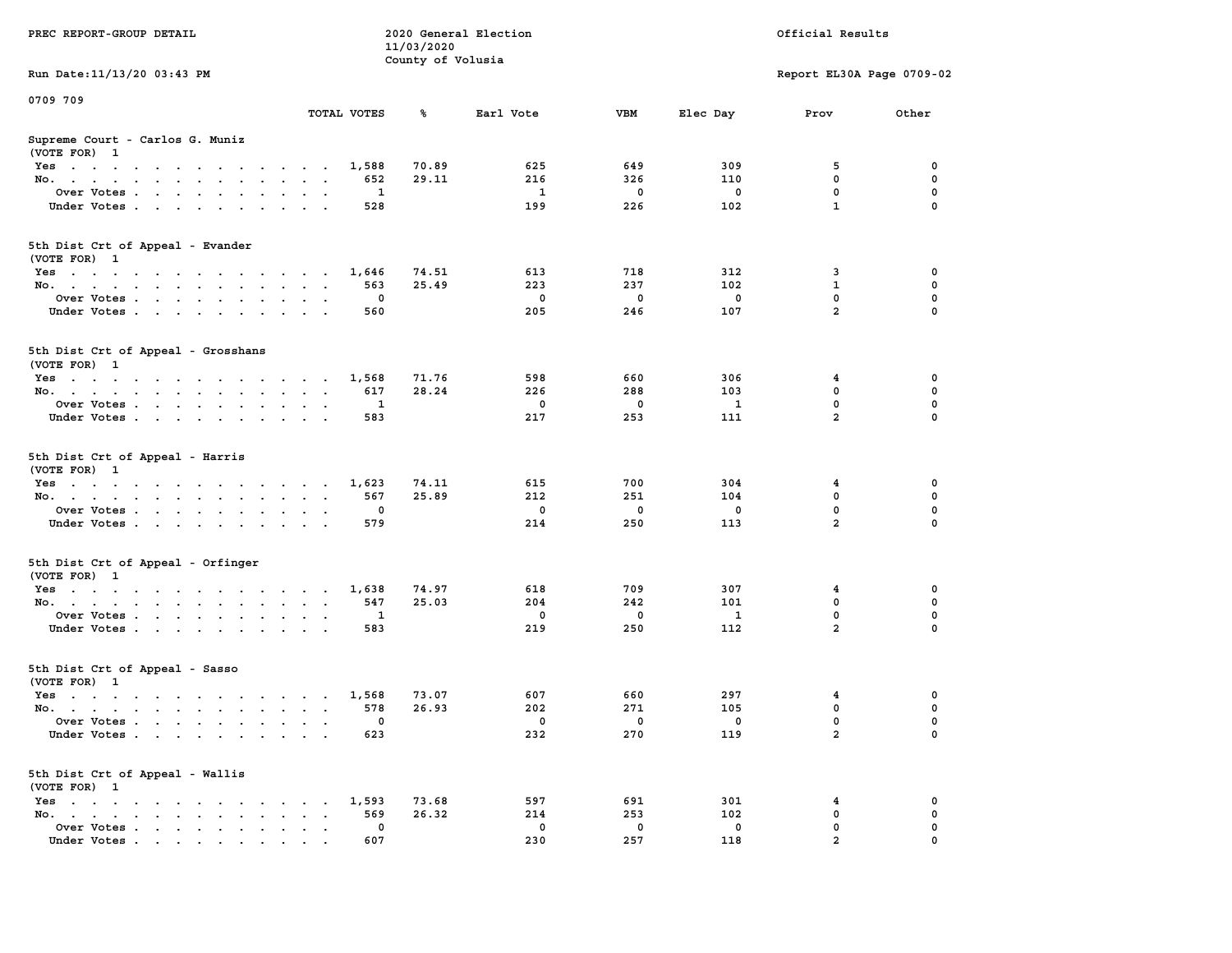|                                                                                                                                                                                                                                                            |                                                                      | 11/03/2020        |              |             |              |                           |             |
|------------------------------------------------------------------------------------------------------------------------------------------------------------------------------------------------------------------------------------------------------------|----------------------------------------------------------------------|-------------------|--------------|-------------|--------------|---------------------------|-------------|
|                                                                                                                                                                                                                                                            |                                                                      | County of Volusia |              |             |              |                           |             |
| Run Date:11/13/20 03:43 PM                                                                                                                                                                                                                                 |                                                                      |                   |              |             |              | Report EL30A Page 0709-03 |             |
| 0709 709                                                                                                                                                                                                                                                   |                                                                      |                   |              |             |              |                           |             |
|                                                                                                                                                                                                                                                            | TOTAL VOTES                                                          | ℁                 | Earl Vote    | <b>VBM</b>  | Elec Day     | Prov                      | Other       |
| Circuit Judge, 7th Judicial, Group 14                                                                                                                                                                                                                      |                                                                      |                   |              |             |              |                           |             |
| (VOTE FOR)<br>$\mathbf{1}$                                                                                                                                                                                                                                 |                                                                      |                   |              |             |              |                           |             |
| Joan Anthony<br>the contract of the contract of the contract of the contract of the contract of the contract of the contract of                                                                                                                            | 1,278                                                                | 57.85             | 449          | 606         | 220          | 3                         | 0           |
| Dan Hilbert<br>$\mathbf{r}$ . The set of the set of the set of the set of the set of the set of the set of the set of the set of the set of the set of the set of the set of the set of the set of the set of the set of the set of the set of t<br>$\sim$ | 931<br>$\overline{\phantom{a}}$                                      | 42.15             | 389          | 359         | 182          | $\mathbf 1$               | 0           |
| Over Votes                                                                                                                                                                                                                                                 | $\cdot$<br>$\cdot$                                                   | $\overline{a}$    | $\mathbf{1}$ | $\mathbf 0$ | $\mathbf{1}$ | $\mathbf 0$               | $\mathbf 0$ |
| Under Votes                                                                                                                                                                                                                                                | 558<br>$\cdot$                                                       |                   | 202          | 236         | 118          | $\overline{2}$            | 0           |
| County Council Chair                                                                                                                                                                                                                                       |                                                                      |                   |              |             |              |                           |             |
| (VOTE FOR)<br>- 1                                                                                                                                                                                                                                          |                                                                      |                   |              |             |              |                           |             |
| Jeff Brower.                                                                                                                                                                                                                                               | 1,323                                                                | 57.77             | 529          | 522         | 269          | 3                         | 0           |
| $\mathbf{a} \cdot \mathbf{a} \cdot \mathbf{a} \cdot \mathbf{a} \cdot \mathbf{a} \cdot \mathbf{a} \cdot \mathbf{a} \cdot \mathbf{a} \cdot \mathbf{a} \cdot \mathbf{a} \cdot \mathbf{a}$<br>Deborah A. "Deb" Denys                                           | 967<br>$\sim$                                                        | 42.23             | 343          | 464         | 158          | $\overline{a}$            | 0           |
|                                                                                                                                                                                                                                                            | $\ddot{\phantom{a}}$                                                 |                   |              |             | $\mathbf 0$  | 0                         | $\mathbf 0$ |
| Over Votes<br>$\cdot$                                                                                                                                                                                                                                      | $\cdot$                                                              | 1                 | 1            | 0           |              | $\mathbf{1}$              | 0           |
| Under Votes<br>$\sim$                                                                                                                                                                                                                                      | 478<br>$\cdot$ $\cdot$                                               |                   | 168          | 215         | 94           |                           |             |
| County Council Member District 2                                                                                                                                                                                                                           |                                                                      |                   |              |             |              |                           |             |
| (VOTE FOR) 1                                                                                                                                                                                                                                               |                                                                      |                   |              |             |              |                           |             |
| Danny Fuqua.                                                                                                                                                                                                                                               | 1,031<br>$\sim$                                                      | 45.94             | 353          | 474         | 201          | 3                         | 0           |
| Billie Wheeler.<br>the contract of the contract of the contract of                                                                                                                                                                                         | 1,213<br>$\bullet$<br>$\bullet$<br>$\ddot{\phantom{0}}$              | 54.06             | 507          | 491         | 214          | $\mathbf 1$               | $\mathbf 0$ |
| Over Votes<br>$\ddot{\phantom{a}}$                                                                                                                                                                                                                         |                                                                      | $\mathbf 0$       | $\mathbf 0$  | $\mathbf 0$ | $\mathbf 0$  | $\mathbf 0$               | $\mathbf 0$ |
| Under Votes<br>$\sim$ $\sim$<br>$\ddot{\phantom{a}}$                                                                                                                                                                                                       | 525                                                                  |                   | 181          | 236         | 106          | $\overline{2}$            | 0           |
| School Board Member District 2<br>(VOTE FOR)<br>$\mathbf{1}$                                                                                                                                                                                               |                                                                      |                   |              |             |              |                           |             |
| Anita Burnette.<br>$\mathbf{r}$ . The contract of the contract of the contract of the contract of the contract of the contract of the contract of the contract of the contract of the contract of the contract of the contract of the contract of th       | 1,504<br>$\overline{\phantom{a}}$                                    | 68.74             | 570          | 638         | 293          | 3                         | $\mathbf 0$ |
| Ida Duncan Wright.                                                                                                                                                                                                                                         | 684<br>$\ddot{\phantom{a}}$<br>$\ddot{\phantom{a}}$<br>$\cdot$       | 31.26             | 253          | 318         | 112          | $\mathbf 1$               | 0           |
| Over Votes                                                                                                                                                                                                                                                 | $\ddot{\phantom{a}}$<br>$\cdot$                                      | 2                 | 0            | 1           | 1            | 0                         | 0           |
| Under Votes<br>$\overline{\phantom{a}}$<br>$\cdot$                                                                                                                                                                                                         | 579                                                                  |                   | 218          | 244         | 115          | $\overline{a}$            | 0           |
| Soil & Water Conservation Seat 2                                                                                                                                                                                                                           |                                                                      |                   |              |             |              |                           |             |
| (VOTE FOR) 1                                                                                                                                                                                                                                               |                                                                      |                   |              |             |              |                           |             |
| John Nelson.<br>the contract of the contract of the contract of the contract of the contract of the contract of the contract of                                                                                                                            | 1,511                                                                | 71.88             | 604          | 617         | 286          | 4                         | 0           |
| Wesley Wayne Wilson Jr                                                                                                                                                                                                                                     | 591<br>$\sim$<br>$\bullet$<br>$\ddot{\phantom{1}}$                   | 28.12             | 189          | 291         | 111          | 0                         | $\pmb{0}$   |
| Over Votes                                                                                                                                                                                                                                                 | $\bullet$                                                            | $\mathbf 0$       | 0            | 0           | $\mathbf 0$  | $\Omega$                  | $\mathbf 0$ |
| Under Votes<br>$\ddot{\phantom{a}}$                                                                                                                                                                                                                        | 667                                                                  |                   | 248          | 293         | 124          | $\overline{a}$            | 0           |
| Soil & Water Conservation Seat 4                                                                                                                                                                                                                           |                                                                      |                   |              |             |              |                           |             |
| (VOTE FOR) 1                                                                                                                                                                                                                                               |                                                                      |                   |              |             |              |                           |             |
| Wendy Anderson.<br>$\mathbf{r}$ . The contribution of the contribution of the contribution of the contribution of the contribution of the contribution of the contribution of the contribution of the contribution of the contribution of the contri       | 1,276                                                                | 59.32             | 422          | 606         | 246          | $\overline{2}$            | $\mathbf 0$ |
| Barbara Deering                                                                                                                                                                                                                                            | 875<br>$\bullet$<br>$\ddot{\phantom{1}}$                             | 40.68             | 400          | 321         | 152          | $\overline{2}$            | 0           |
| Over Votes<br>$\blacksquare$                                                                                                                                                                                                                               | $\bullet$<br>$\cdot$                                                 | $\mathbf 0$       | 0            | 0           | 0            | $\mathbf 0$               | 0           |
| Under Votes<br>$\sim$                                                                                                                                                                                                                                      | 618<br>$\bullet$<br>$\mathbf{r}$                                     |                   | 219          | 274         | 123          | $\overline{2}$            | $\mathbf 0$ |
| Amendment 1 - Citzenship Requirement                                                                                                                                                                                                                       |                                                                      |                   |              |             |              |                           |             |
| (VOTE FOR) 1                                                                                                                                                                                                                                               |                                                                      |                   |              |             |              |                           |             |
| $Yes \t . \t .$<br>$\cdot$<br>$\sim$ $\sim$<br>$\sim$ $\sim$ $\sim$<br>$\cdot$                                                                                                                                                                             | 2,197<br>$\ddot{\phantom{a}}$<br>$\cdot$<br>$\overline{\phantom{a}}$ | 84.53             | 840          | 924         | 429          | 4                         | 0           |
| No.<br>the contract of the contract of the contract of the contract of the contract of<br>$\cdots$<br>$\bullet$                                                                                                                                            | 402                                                                  | 15.47             | 135          | 212         | 54           | 1                         | 0           |
| Over Votes .<br>$\sim$ $\sim$<br>$\sim$<br>$\bullet$<br>$\blacksquare$<br>$\bullet$                                                                                                                                                                        | $\bullet$                                                            | 1                 | 1            | 0           | $\mathbf 0$  | 0                         | 0           |
| Under Votes<br>.                                                                                                                                                                                                                                           | 169                                                                  |                   | 65           | 65          | 38           | $\mathbf{1}$              | $\Omega$    |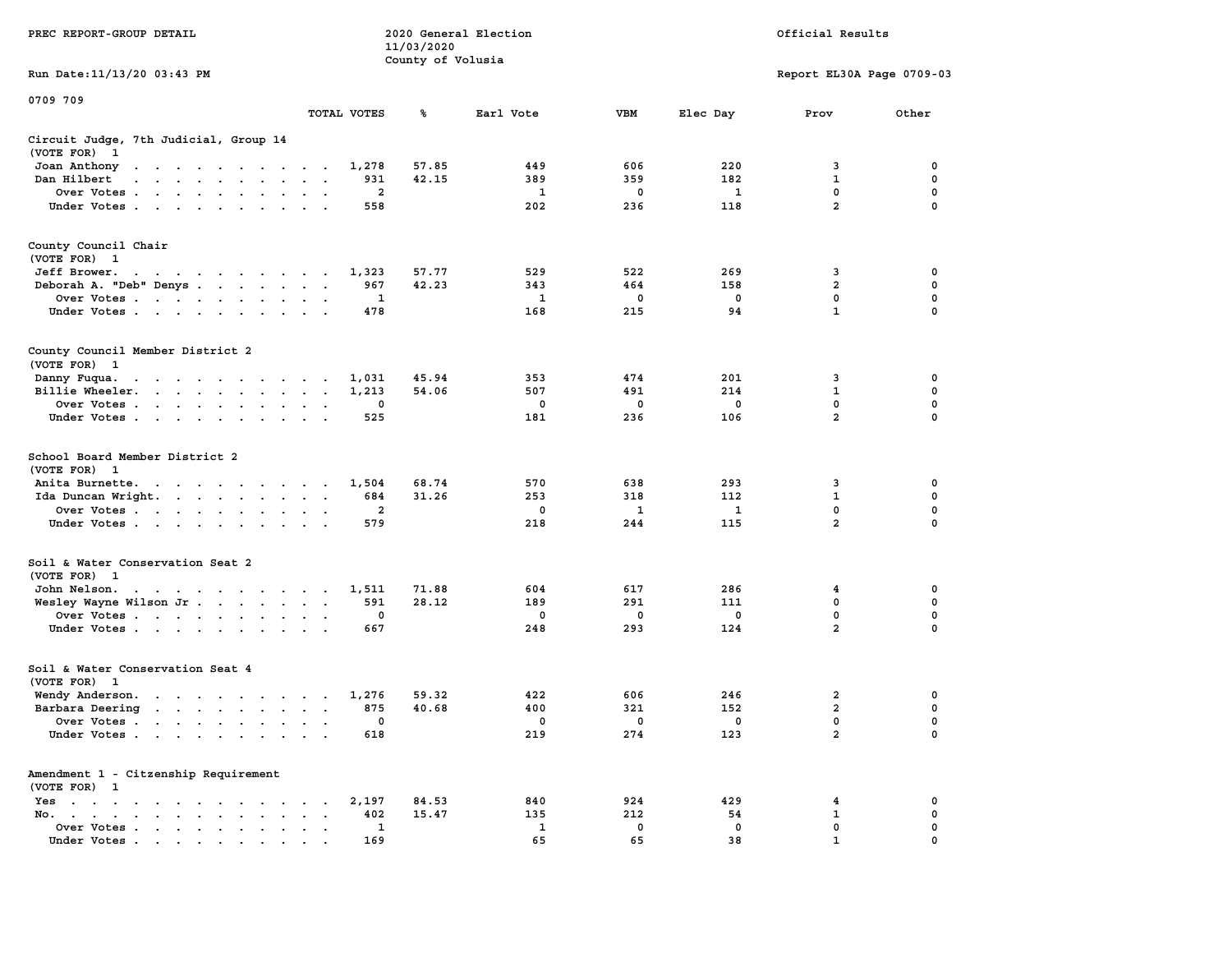| PREC REPORT-GROUP DETAIL                                                                                                        |        |             | 11/03/2020        | 2020 General Election    |             |             | Official Results          |             |
|---------------------------------------------------------------------------------------------------------------------------------|--------|-------------|-------------------|--------------------------|-------------|-------------|---------------------------|-------------|
| Run Date: 11/13/20 03:43 PM                                                                                                     |        |             | County of Volusia |                          |             |             | Report EL30A Page 0709-04 |             |
| 0709 709                                                                                                                        |        |             |                   |                          |             |             |                           |             |
|                                                                                                                                 |        | TOTAL VOTES | ℁                 | Earl Vote                | <b>VBM</b>  | Elec Day    | Prov                      | Other       |
| Amendment 2 - Minimum Wage<br>(VOTE FOR) 1                                                                                      |        |             |                   |                          |             |             |                           |             |
| Yes                                                                                                                             |        | 1,503       | 57.90             | 484                      | 777         | 239         | 3                         | 0           |
| No.                                                                                                                             |        | 1,093       | 42.10             | 488                      | 358         | 245         | $\overline{2}$            | 0           |
| Over Votes                                                                                                                      |        | 1           |                   | 1                        | $\mathbf 0$ | 0           | $\mathbf 0$               | 0           |
| Under Votes                                                                                                                     |        | 172         |                   | 68                       | 66          | 37          | $\mathbf{1}$              | $\mathbf 0$ |
| Amendment 3 - Primary Elections                                                                                                 |        |             |                   |                          |             |             |                           |             |
| (VOTE FOR) 1                                                                                                                    |        |             |                   |                          |             |             |                           |             |
| Yes                                                                                                                             |        | 1,396       | 55.33             | 447<br>498               | 667<br>443  | 278<br>185  | 4<br>$\mathbf{1}$         | 0<br>0      |
| No.<br>Over Votes                                                                                                               |        | 1,127<br>1  | 44.67             | $\mathbf{1}$             | $\mathbf 0$ | $\mathbf 0$ | $\mathbf 0$               | 0           |
| Under Votes                                                                                                                     |        | 245         |                   | 95                       | 91          | 58          | $\mathbf{1}$              | 0           |
| Amendment 4 - Apprl Const. Amendment                                                                                            |        |             |                   |                          |             |             |                           |             |
| (VOTE FOR) 1                                                                                                                    |        |             |                   |                          |             |             |                           |             |
| Yes                                                                                                                             |        | 1,356       | 54.61             | 589                      | 497         | 267         | 3                         | 0           |
| No.                                                                                                                             |        | 1,127       | 45.39             | 346                      | 597         | 182         | $\overline{a}$            | 0           |
| Over Votes                                                                                                                      |        | 0           |                   | $\overline{\phantom{0}}$ | $\mathbf 0$ | $\mathbf 0$ | $\mathbf{0}$              | 0           |
| Under Votes                                                                                                                     |        | 286         |                   | 106                      | 107         | 72          | $\mathbf{1}$              | 0           |
| Amendment 5 - Homestead Property Taxes<br>(VOTE FOR) 1<br>Yes                                                                   |        | 1,772       | 72.47             | 701                      | 732         | 336         | 3                         | 0           |
| No.                                                                                                                             |        | 673         | 27.53             | 217                      | 351         | 104         | $\mathbf{1}$              | 0           |
| Over Votes                                                                                                                      |        | 0           |                   | 0                        | $\mathbf 0$ | 0           | $\mathbf 0$               | 0           |
| Under Votes                                                                                                                     |        | 324         |                   | 123                      | 118         | 81          | $\overline{2}$            | $\Omega$    |
| Amendment 6 - Ad Valorem Tax Discount                                                                                           |        |             |                   |                          |             |             |                           |             |
| (VOTE FOR) 1<br>Yes                                                                                                             |        | 2,155       | 85.79             | 832                      | 918         | 401         | 4                         | 0           |
| No.                                                                                                                             |        | 357         | 14.21             | 112                      | 185         | 59          | 1                         | 0           |
| Over Votes                                                                                                                      |        | 0           |                   | 0                        | $\mathbf 0$ | 0           | $\mathbf 0$               | 0           |
| Under Votes                                                                                                                     |        | 257         |                   | 97                       | 98          | 61          | $\mathbf{1}$              | $\Omega$    |
| Volusia ECHO                                                                                                                    |        |             |                   |                          |             |             |                           |             |
| (VOTE FOR) 1                                                                                                                    |        |             |                   |                          |             |             |                           |             |
| Yes (For Bonds) $\cdots$ $\cdots$ $\cdots$ $\cdots$                                                                             |        | 1,788       | 71.66             | 604                      | 845         | 335         | 4                         | 0           |
| No (Against Bonds)                                                                                                              |        | 707         | 28.34             | 327                      | 248         | 131         | $\mathbf{1}$              | 0           |
| Over Votes .<br>the contract of the contract of the contract of the contract of the contract of the contract of the contract of |        | 0           |                   | 0                        | 0           | 0           | $\mathbf{0}$              | 0           |
| Under Votes.                                                                                                                    |        | 274         |                   | 110                      | 108         | 55          | $\mathbf{1}$              | 0           |
| Volusia Forever<br>(VOTE FOR) 1                                                                                                 |        |             |                   |                          |             |             |                           |             |
| Yes (For Bonds)<br>$\begin{array}{cccccccccccccccccc} . & . & . & . & . & . & . & . & . & . & . \end{array}$                    |        | 1,886       | 75.41             | 626                      | 892         | 364         | 4                         | 0           |
| No (Aqainst Bonds)                                                                                                              | $\sim$ | 615         | 24.59             | 309                      | 205         | 100         | $\mathbf{1}$              | $\mathbf 0$ |
| Over Votes                                                                                                                      |        | 0           |                   | 0                        | $\mathbf 0$ | 0           | $\mathbf 0$               | 0           |
| Under Votes                                                                                                                     |        | 268         |                   | 106                      | 104         | 57          | $\mathbf{1}$              | $\Omega$    |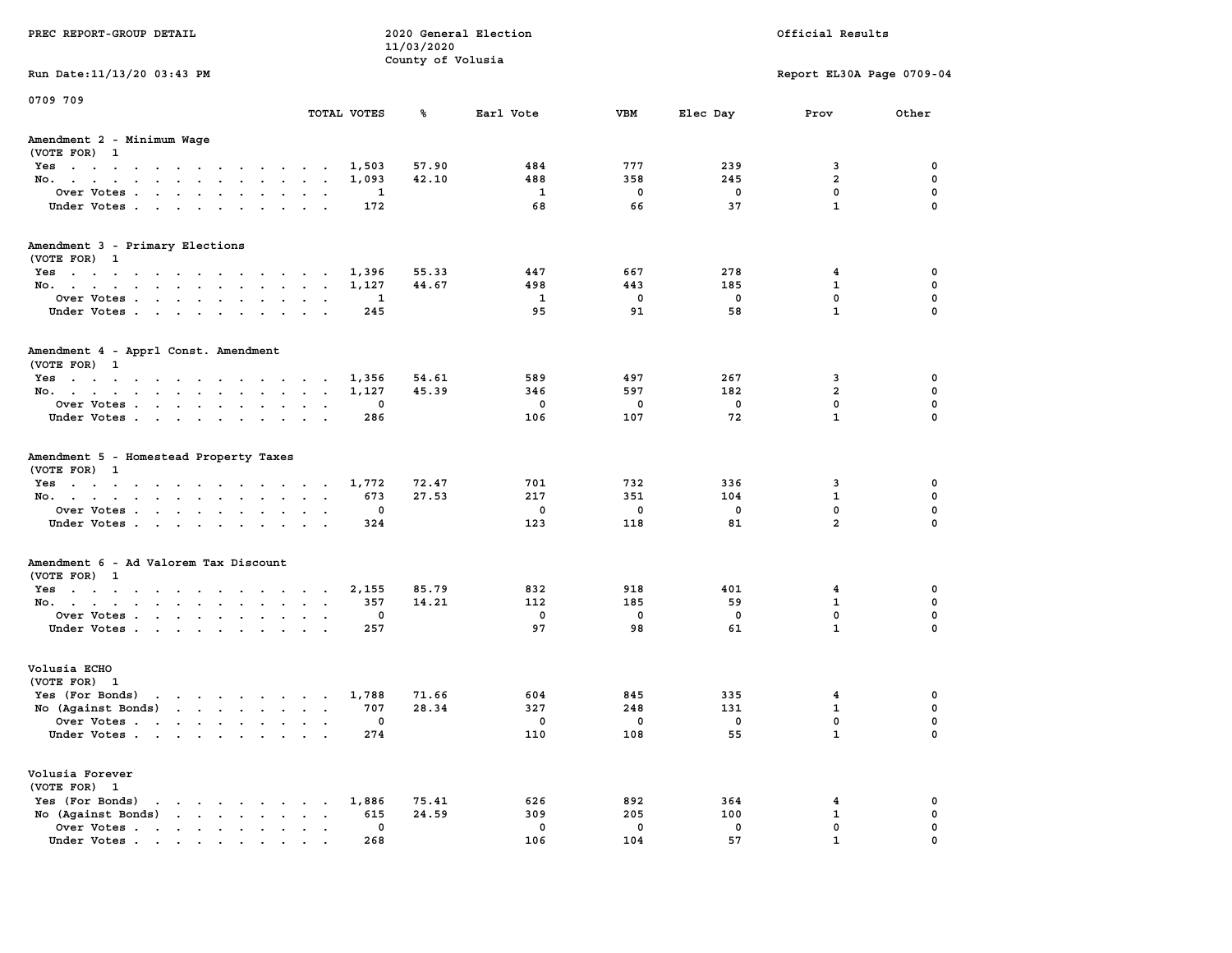| PREC REPORT-GROUP DETAIL                                                                                                                                                                   |                                         | 11/03/2020<br>County of Volusia | 2020 General Election |                |                | Official Results          |             |
|--------------------------------------------------------------------------------------------------------------------------------------------------------------------------------------------|-----------------------------------------|---------------------------------|-----------------------|----------------|----------------|---------------------------|-------------|
| Run Date: 11/13/20 03:43 PM                                                                                                                                                                |                                         |                                 |                       |                |                | Report EL30A Page 0711-01 |             |
| 0711 711                                                                                                                                                                                   |                                         |                                 |                       |                |                |                           |             |
| REGISTERED VOTERS - TOTAL                                                                                                                                                                  | TOTAL VOTES<br>4,662<br>$\cdot$ $\cdot$ | ℁                               | Earl Vote             | VBM            | Elec Day       | Prov                      | Other       |
| BALLOTS CAST - TOTAL.                                                                                                                                                                      | 3,647<br>$\cdot$ $\cdot$                |                                 | 1,536                 | 1,686          | 422            | 3                         | 0           |
| BALLOTS CAST - BLANK.<br>$\mathbf{r}$ , $\mathbf{r}$ , $\mathbf{r}$ , $\mathbf{r}$<br>$\ddot{\phantom{a}}$                                                                                 | $\ddot{\phantom{a}}$<br>0<br>$\sim$     |                                 | 0                     | 0              | 0              | $\mathbf 0$               | $\mathbf 0$ |
| VOTER TURNOUT - TOTAL                                                                                                                                                                      | $\sim$ $\sim$                           | 78.23                           |                       |                |                |                           |             |
|                                                                                                                                                                                            |                                         |                                 |                       |                |                |                           |             |
| VOTER TURNOUT - BLANK<br>$\mathbf{r}$ . The set of the set of $\mathbf{r}$                                                                                                                 |                                         |                                 |                       |                |                |                           |             |
| President and Vice President                                                                                                                                                               |                                         |                                 |                       |                |                |                           |             |
| (VOTE FOR) 1                                                                                                                                                                               |                                         |                                 |                       |                |                |                           |             |
| Donald J. Trump (REP)<br>the contract of the contract of the contract of the contract of the contract of                                                                                   | 2,123                                   | 58.36                           | 1,047                 | 772            | 301            | 3                         | 0           |
| $\begin{array}{cccccccccccccc} \bullet & \bullet & \bullet & \bullet & \bullet & \bullet & \bullet & \bullet & \bullet & \bullet & \bullet & \bullet \end{array}$<br>Joseph R. Biden (DEM) | 1,467                                   | 40.32                           | 469                   | 887            | 111            | $\mathbf 0$               | 0           |
| Jo Jorgensen (LPF)                                                                                                                                                                         | 36                                      | .99                             | 15                    | 16             | 5              | $\mathbf 0$               | 0           |
| Roque "Rocky" De La Fuente (REF).                                                                                                                                                          | $\mathbf{0}$                            |                                 | $\mathbf 0$           | 0              | $\Omega$       | $\mathbf 0$               | $\mathbf 0$ |
| Gloria La Riva (PSL).                                                                                                                                                                      | $\Omega$                                |                                 | $\mathbf{0}$          | 0              | $\mathbf 0$    | $\mathbf{0}$              | $\mathbf 0$ |
| Howie Hawkins (GRE)                                                                                                                                                                        | 5                                       | .14                             | 1                     | $\overline{2}$ | $\overline{a}$ | $^{\circ}$                | 0           |
|                                                                                                                                                                                            | 1<br>$\cdot$ $\cdot$                    | .03                             | 1                     | 0              | 0              | $^{\circ}$                | 0           |
| Don Blankenship (CPF)                                                                                                                                                                      | 6                                       | .16                             | $\overline{a}$        | $\overline{a}$ | $\overline{a}$ | $\mathbf{0}$              | $\mathbf 0$ |
| WRITE-IN.                                                                                                                                                                                  | $\overline{2}$                          |                                 | $\mathbf 0$           | $\overline{a}$ | $\mathbf 0$    | $\mathbf 0$               | $\mathbf 0$ |
| Over Votes                                                                                                                                                                                 |                                         |                                 | $\mathbf{1}$          | 5              | $\mathbf{1}$   | $\mathbf{0}$              | $\mathbf 0$ |
| Under Votes                                                                                                                                                                                | 7                                       |                                 |                       |                |                |                           |             |
| Representative in Congress District 6                                                                                                                                                      |                                         |                                 |                       |                |                |                           |             |
| (VOTE FOR) 1                                                                                                                                                                               |                                         |                                 |                       |                |                |                           |             |
| Michael Waltz (REP)                                                                                                                                                                        | 2,109                                   | 60.69                           | 1,036                 | 789            | 281            | 3                         | 0           |
| Clint Curtis (DEM)<br>the contract of the contract of the contract of the contract of the contract of the contract of the contract of                                                      | 1,364                                   | 39.25                           | 446                   | 811            | 107            | $\Omega$                  | $\mathbf 0$ |
| WRITE-IN.                                                                                                                                                                                  | $\overline{\mathbf{2}}$                 | .06                             | 0                     | 2              | 0              | 0                         | $\mathbf 0$ |
| Over Votes                                                                                                                                                                                 | $\overline{\mathbf{2}}$<br>$\cdot$ .    |                                 | 1                     | 0              | 1              | $\mathbf 0$               | $\mathbf 0$ |
| Under Votes.                                                                                                                                                                               | 170                                     |                                 | 53                    | 84             | 33             | $\mathbf 0$               | $\mathbf 0$ |
|                                                                                                                                                                                            |                                         |                                 |                       |                |                |                           |             |
| State Attorney 7th Judicial Circuit                                                                                                                                                        |                                         |                                 |                       |                |                |                           |             |
| (VOTE FOR)<br>1                                                                                                                                                                            |                                         |                                 |                       |                |                |                           |             |
| R.J. Larizza $(REP)$                                                                                                                                                                       | 2,107                                   | 63.44                           | 1,033                 | 803            | 269            | 2                         | 0           |
| Don Dempsey.<br>the contract of the contract of the contract of the contract of the contract of the contract of the contract of                                                            | 1,214                                   | 36.56                           | 406                   | 701            | 107            | 0                         | $\mathbf 0$ |
| Over Votes                                                                                                                                                                                 | 0                                       |                                 | 0                     | 0              | 0              | 0                         | $\mathbf 0$ |
| Under Votes                                                                                                                                                                                | 326                                     |                                 | 97                    | 182            | 46             | $\mathbf{1}$              | $\mathbf 0$ |
| State Senator District 7                                                                                                                                                                   |                                         |                                 |                       |                |                |                           |             |
| (VOTE FOR) 1                                                                                                                                                                               |                                         |                                 |                       |                |                |                           |             |
| Travis J. Hutson (REP)                                                                                                                                                                     | 0                                       |                                 | $\mathbf 0$           | $\mathbf 0$    | 0              | $\mathbf 0$               | 0           |
| Heather Hunter (DEM).                                                                                                                                                                      | $\Omega$                                |                                 | $\mathbf{0}$          | $\mathbf{0}$   | $\Omega$       | $\mathbf{0}$              | $\mathbf 0$ |
|                                                                                                                                                                                            | $\Omega$                                |                                 |                       |                |                | $\mathbf{0}$              |             |
| WRITE-IN.                                                                                                                                                                                  |                                         |                                 | $\mathbf 0$           | $\mathbf 0$    | $\mathbf 0$    |                           | $\mathbf 0$ |
| Over Votes                                                                                                                                                                                 | $\mathbf 0$<br>$\cdot$ .                |                                 | $\mathbf 0$           | $\mathbf 0$    | $\mathbf 0$    | $\mathbf 0$               | $\mathbf 0$ |
| Under Votes                                                                                                                                                                                | $\mathbf 0$                             |                                 | $\mathbf 0$           | $\mathbf 0$    | $\mathbf 0$    | $\mathbf 0$               | $\mathbf 0$ |
| State Representative District 25                                                                                                                                                           |                                         |                                 |                       |                |                |                           |             |
| (VOTE FOR)<br>-1                                                                                                                                                                           |                                         |                                 |                       |                |                |                           |             |
| Tom Leek (REP).                                                                                                                                                                            | 2,038                                   | 59.38                           | 1,008                 | 764            | 263            | 3                         | 0           |
| Sarah Zutter (DEM)                                                                                                                                                                         | 1,297                                   | 37.79                           | 413                   | 783            | 101            | $\mathbf 0$               | $\mathbf 0$ |
| Joseph "Joe" Hannoush (LPF)<br>$\cdot$ $\cdot$ $\cdot$                                                                                                                                     | 97                                      | 2.83                            | 49                    | 32             | 16             | $\mathbf 0$               | $\mathbf 0$ |
| Over Votes                                                                                                                                                                                 | 0<br>$\cdot$ $\cdot$                    |                                 | $\mathbf{0}$          | $\mathbf 0$    | $\mathbf 0$    | $\mathbf{0}$              | $\mathbf 0$ |
| Under Votes.<br>the contract of the contract of the                                                                                                                                        | 215                                     |                                 | 66                    | 107            | 42             | $\Omega$                  | $\Omega$    |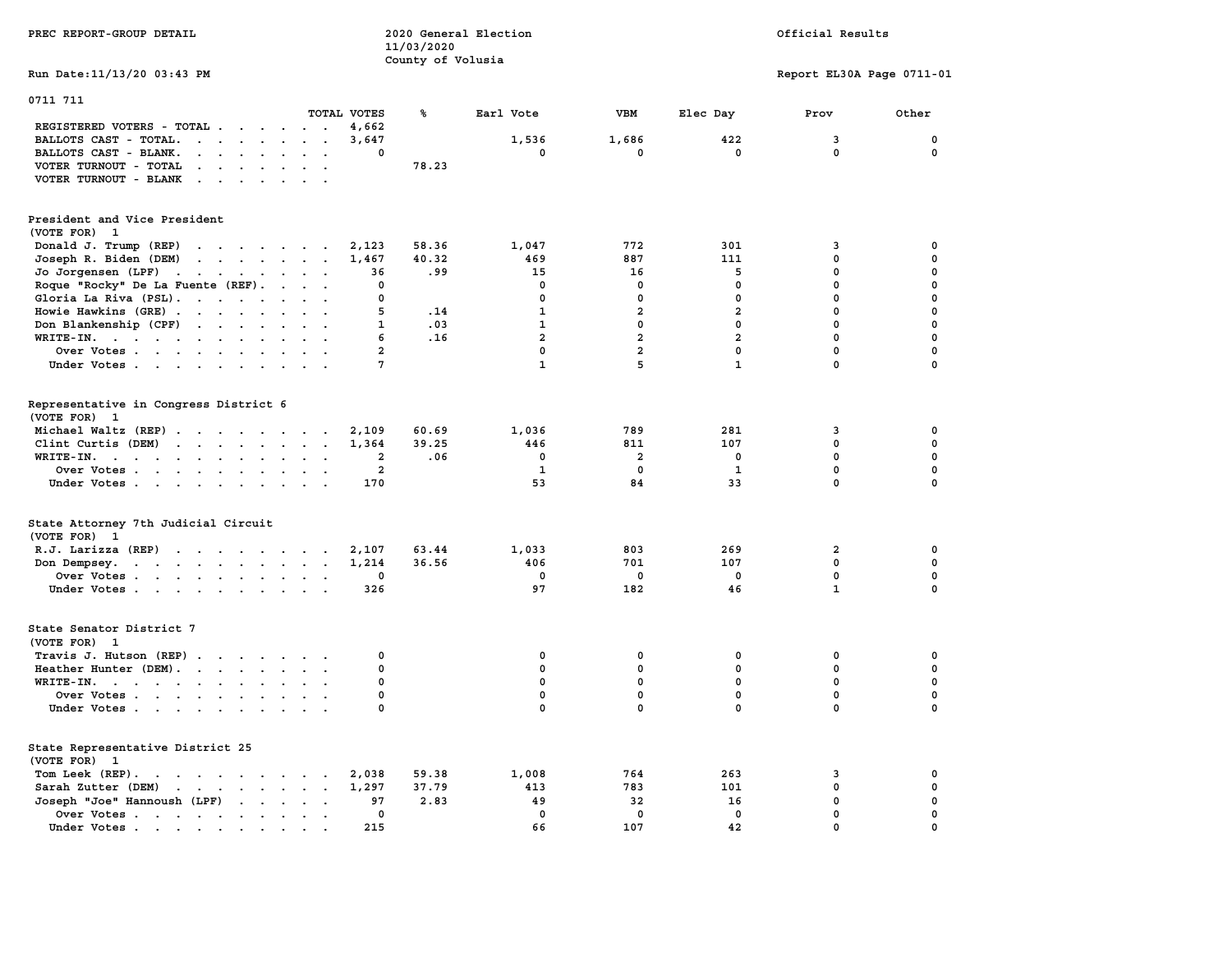| PREC REPORT-GROUP DETAIL                                                |                     |                                 | 2020 General Election |                 |             | Official Results          |                         |
|-------------------------------------------------------------------------|---------------------|---------------------------------|-----------------------|-----------------|-------------|---------------------------|-------------------------|
|                                                                         |                     | 11/03/2020<br>County of Volusia |                       |                 |             |                           |                         |
| Run Date: 11/13/20 03:43 PM                                             |                     |                                 |                       |                 |             | Report EL30A Page 0711-02 |                         |
| 0711 711                                                                |                     |                                 |                       |                 |             |                           |                         |
|                                                                         | TOTAL VOTES         | ℁                               | Earl Vote             | VBM             | Elec Day    | Prov                      | Other                   |
| Supreme Court - Carlos G. Muniz<br>(VOTE FOR) 1                         |                     |                                 |                       |                 |             |                           |                         |
| Yes                                                                     | 2,136               | 70.47                           | 942                   | 939             | 253         | 2                         | 0                       |
| No.                                                                     | 895                 | 29.53                           | 369                   | 434             | 92          | 0                         | $\mathbf 0$             |
| Over Votes                                                              | 0                   |                                 | 0                     | 0               | 0           | 0                         | 0                       |
| Under Votes                                                             | 616                 |                                 | 225                   | 313             | 77          | $\mathbf{1}$              | $\Omega$                |
| 5th Dist Crt of Appeal - Evander<br>(VOTE FOR) 1                        |                     |                                 |                       |                 |             |                           |                         |
| Yes                                                                     | 2,259               | 76.21                           | 978                   | 1,028           | 251         | 2                         | 0                       |
| No.                                                                     | 705                 | 23.79                           | 313                   | 304             | 88          | 0                         | 0                       |
| Over Votes                                                              | 1                   |                                 | $\mathbf{1}$          | $\mathbf 0$     | $\mathbf 0$ | 0                         | $\mathbf 0$             |
| Under Votes                                                             | 682                 |                                 | 244                   | 354             | 83          | $\mathbf{1}$              | 0                       |
| 5th Dist Crt of Appeal - Grosshans<br>(VOTE FOR) 1                      |                     |                                 |                       |                 |             |                           |                         |
| Yes                                                                     | 2,168               | 73.27                           | 958                   | 961             | 247         | 2                         | 0                       |
| No.                                                                     | 791                 | 26.73                           | 326                   | 375             | 90          | 0                         | 0                       |
| Over Votes                                                              | 1                   |                                 | 0                     | 1               | 0           | 0                         | $\mathbf 0$             |
| Under Votes                                                             | 687                 |                                 | 252                   | 349             | 85          | $\mathbf{1}$              | 0                       |
| 5th Dist Crt of Appeal - Harris<br>(VOTE FOR) 1                         |                     |                                 |                       |                 |             |                           |                         |
| Yes                                                                     | 2,275               | 76.44                           | 990                   | 1,025           | 258         | 2                         | 0                       |
| No.                                                                     | 701                 | 23.56                           | 302                   | 321             | 78          | 0                         | $\mathbf 0$             |
| Over Votes                                                              | 1                   |                                 | 1                     | 0               | 0           | 0<br>$\mathbf{1}$         | $\mathbf 0$<br>$\Omega$ |
| Under Votes                                                             | 670                 |                                 | 243                   | 340             | 86          |                           |                         |
| 5th Dist Crt of Appeal - Orfinger<br>(VOTE FOR) 1                       |                     |                                 |                       |                 |             |                           |                         |
| Yes                                                                     | 2,266               | 76.12                           | 969                   | 1,041           | 254         | 2                         | 0                       |
| No.                                                                     | 711<br>$\mathbf{1}$ | 23.88                           | 315<br>0              | 315<br><b>1</b> | 81<br>0     | 0<br>0                    | 0<br>$\mathbf 0$        |
| Over Votes<br>Under Votes                                               | 669                 |                                 | 252                   | 329             | 87          | $\mathbf{1}$              | $\Omega$                |
| 5th Dist Crt of Appeal - Sasso                                          |                     |                                 |                       |                 |             |                           |                         |
| (VOTE FOR) 1                                                            |                     |                                 |                       |                 |             |                           |                         |
| Yes<br>No.                                                              | 2,165<br>753        | 74.19<br>25.81                  | 953<br>312            | 958<br>360      | 252<br>81   | 2<br>0                    | 0<br>$\mathbf 0$        |
| Over Votes                                                              | $\mathbf{1}$        |                                 | $\mathbf{0}$          | $\mathbf{1}$    | $^{\circ}$  | 0                         | 0                       |
| Under Votes                                                             | 728                 |                                 | 271                   | 367             | 89          | 1                         | 0                       |
| 5th Dist Crt of Appeal - Wallis<br>(VOTE FOR) 1                         |                     |                                 |                       |                 |             |                           |                         |
| $Yes \cdot \cdot \cdot \cdot \cdot \cdot \cdot$<br>$\ddot{\phantom{a}}$ | 2,189               | 74.79                           | 968                   | 978             | 241         | 2                         | 0                       |
| No.<br>$\ddot{\phantom{a}}$                                             | 738                 | 25.21                           | 300                   | 346             | 92          | 0                         | 0                       |
| Over Votes                                                              | 1                   |                                 | 1                     | 0               | 0           | 0                         | 0                       |
| Under Votes                                                             | 719                 |                                 | 267                   | 362             | 89          |                           |                         |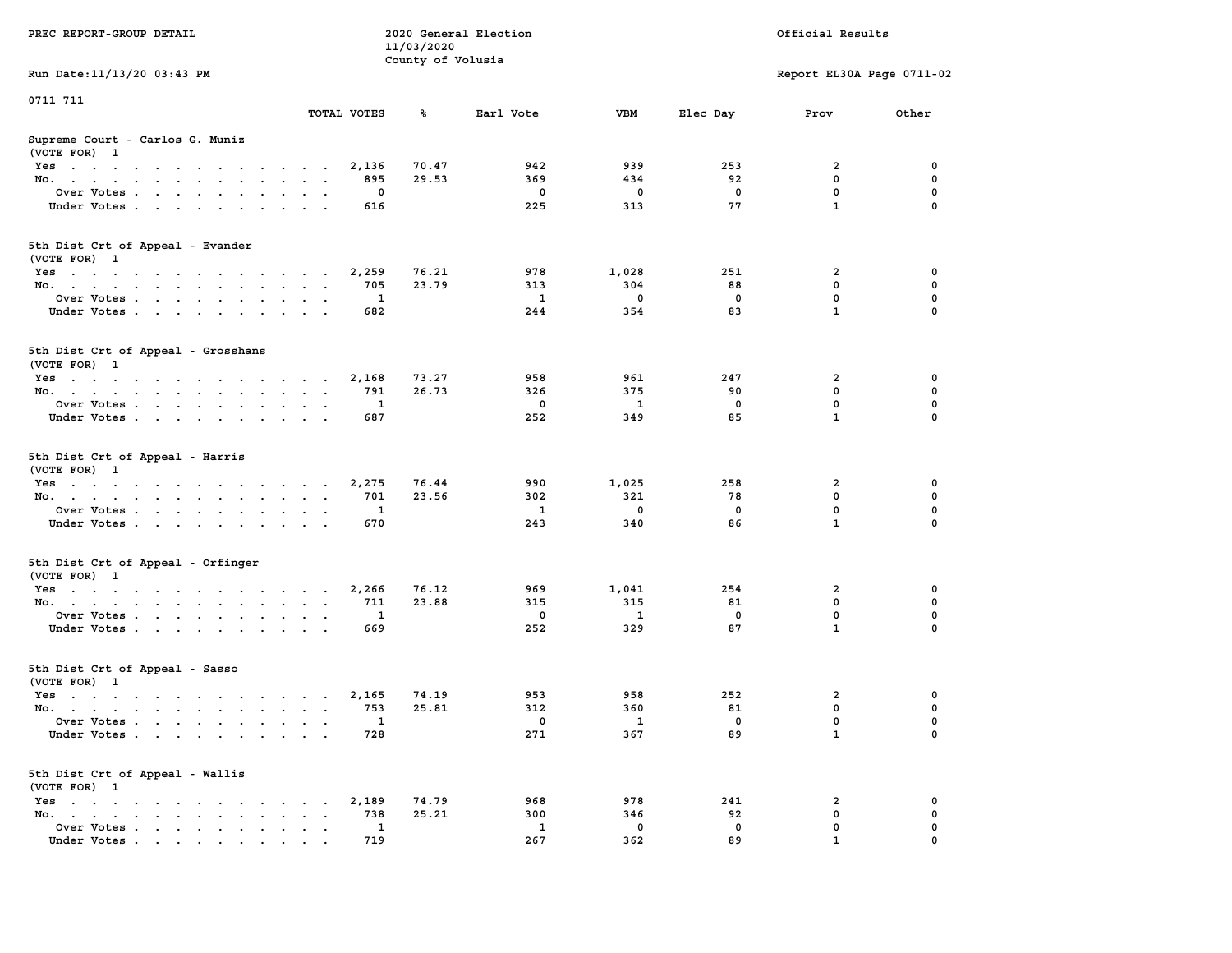|                                                                                                                                                                                                                                                            |                                                                         | 11/03/2020        |                         |              |             |                           |             |
|------------------------------------------------------------------------------------------------------------------------------------------------------------------------------------------------------------------------------------------------------------|-------------------------------------------------------------------------|-------------------|-------------------------|--------------|-------------|---------------------------|-------------|
|                                                                                                                                                                                                                                                            |                                                                         | County of Volusia |                         |              |             |                           |             |
| Run Date:11/13/20 03:43 PM                                                                                                                                                                                                                                 |                                                                         |                   |                         |              |             | Report EL30A Page 0711-03 |             |
| 0711 711                                                                                                                                                                                                                                                   |                                                                         |                   |                         |              |             |                           |             |
|                                                                                                                                                                                                                                                            | TOTAL VOTES                                                             | ℁                 | Earl Vote               | <b>VBM</b>   | Elec Day    | Prov                      | Other       |
| Circuit Judge, 7th Judicial, Group 14                                                                                                                                                                                                                      |                                                                         |                   |                         |              |             |                           |             |
| (VOTE FOR)<br>$\mathbf{1}$                                                                                                                                                                                                                                 |                                                                         |                   |                         |              |             |                           |             |
| Joan Anthony<br>the contract of the contract of the con-                                                                                                                                                                                                   | 1,739<br>$\sim$                                                         | 57.85             | 688                     | 867          | 183         | 1                         | 0           |
| Dan Hilbert<br>$\mathbf{r}$ . The set of the set of the set of the set of the set of the set of the set of the set of the set of the set of the set of the set of the set of the set of the set of the set of the set of the set of the set of t<br>$\sim$ | 1,267<br>$\overline{\phantom{a}}$<br>$\sim$                             | 42.15             | 605                     | 502          | 158         | $\overline{2}$            | 0           |
| Over Votes.<br>$\mathcal{A}=\mathcal{A}=\mathcal{A}=\mathcal{A}=\mathcal{A}$ .<br>$\overline{\phantom{a}}$                                                                                                                                                 | 4<br>$\cdot$<br>$\ddot{\phantom{a}}$                                    |                   | $\mathbf{3}$            | $\mathbf{1}$ | $\mathbf 0$ | $\mathbf 0$               | $\mathbf 0$ |
| Under Votes                                                                                                                                                                                                                                                | 637<br>$\ddot{\phantom{a}}$<br>$\mathbf{r}$<br>$\overline{\phantom{a}}$ |                   | 240                     | 316          | 81          | 0                         | $\mathbf 0$ |
| County Council Chair                                                                                                                                                                                                                                       |                                                                         |                   |                         |              |             |                           |             |
| (VOTE FOR)<br>$\mathbf{1}$                                                                                                                                                                                                                                 |                                                                         |                   |                         |              |             |                           |             |
| Jeff Brower.<br>the contract of the contract of the con-                                                                                                                                                                                                   | 1,727                                                                   | 56.27             | 784                     | 728          | 213         | 2                         | 0           |
| Deborah A. "Deb" Denys                                                                                                                                                                                                                                     | 1,342<br>$\bullet$<br>$\sim$                                            | 43.73             | 538                     | 670          | 133         | $\mathbf 1$               | 0           |
| Over Votes<br>$\sim$ $\sim$ $\sim$<br>$\ddot{\phantom{0}}$<br>$\blacksquare$                                                                                                                                                                               | 1                                                                       |                   | 1                       | 0            | 0           | 0                         | 0           |
| Under Votes<br>$\overline{\phantom{a}}$                                                                                                                                                                                                                    | 577                                                                     |                   | 213                     | 288          | 76          | $\mathbf{0}$              | $\mathbf 0$ |
|                                                                                                                                                                                                                                                            |                                                                         |                   |                         |              |             |                           |             |
| County Council Member District 2                                                                                                                                                                                                                           |                                                                         |                   |                         |              |             |                           |             |
| (VOTE FOR) 1                                                                                                                                                                                                                                               |                                                                         |                   |                         |              |             |                           |             |
| Danny Fuqua.<br>$\mathbf{r} = \mathbf{r} + \mathbf{r} + \mathbf{r}$<br>$\sim 100$ km s $^{-1}$<br>$\sim$ $\sim$<br>$\sim$                                                                                                                                  | 1,369<br>$\ddot{\phantom{0}}$<br>$\cdot$                                | 45.14             | 550                     | 675          | 142         | 2                         | 0           |
| Billie Wheeler.<br><b>Contract Contract Contract</b><br>$\ddot{\phantom{a}}$<br>$\ddot{\phantom{a}}$<br>$\ddot{\phantom{0}}$                                                                                                                               | 1,664<br>$\bullet$<br>$\bullet$<br>$\,$ .                               | 54.86             | 754                     | 712          | 198         | $\mathbf 0$               | $\mathbf 0$ |
| Over Votes<br>$\sim$                                                                                                                                                                                                                                       | 1<br>$\cdot$<br>$\bullet$                                               |                   | 1                       | 0            | $\mathbf 0$ | $\mathbf 0$               | 0           |
| Under Votes<br>$\mathbf{A}$<br>$\ddot{\phantom{1}}$<br>$\bullet$                                                                                                                                                                                           | 613                                                                     |                   | 231                     | 299          | 82          | $\mathbf 1$               | 0           |
| School Board Member District 2<br>(VOTE FOR)<br>$\mathbf{1}$                                                                                                                                                                                               |                                                                         |                   |                         |              |             |                           |             |
| Anita Burnette.<br>$\mathbf{r}$ . The contract of the contract of the contract of the contract of the contract of the contract of the contract of the contract of the contract of the contract of the contract of the contract of the contract of th       | 2,087                                                                   | 69.40             | 933                     | 906          | 246         | 2                         | 0           |
| Ida Duncan Wright. .<br><b>Contract Contract Contract</b><br>$\ddot{\phantom{a}}$                                                                                                                                                                          | 920<br>$\bullet$<br>$\cdot$<br>$\ddot{\phantom{1}}$                     | 30.60             | 343                     | 493          | 84          | 0                         | 0           |
| Over Votes                                                                                                                                                                                                                                                 | $\mathbf{2}$<br>$\cdot$                                                 |                   | 2                       | 0            | $\mathbf 0$ | 0                         | $\mathbf 0$ |
| Under Votes<br>$\ddot{\phantom{1}}$<br>$\cdot$                                                                                                                                                                                                             | 638                                                                     |                   | 258                     | 287          | 92          | $\mathbf{1}$              | 0           |
| Soil & Water Conservation Seat 2                                                                                                                                                                                                                           |                                                                         |                   |                         |              |             |                           |             |
| (VOTE FOR) 1                                                                                                                                                                                                                                               |                                                                         |                   |                         |              |             |                           |             |
| John Nelson.<br>the contract of the contract of the contract of the contract of the contract of the contract of the contract of                                                                                                                            | 2,144                                                                   | 74.37             | 959                     | 942          | 242         | $\mathbf{1}$              | 0           |
| Wesley Wayne Wilson Jr                                                                                                                                                                                                                                     | 739<br>$\ddot{\phantom{1}}$                                             | 25.63             | 301                     | 348          | 89          | $\mathbf{1}$              | $\mathbf 0$ |
| Over Votes<br>$\ddot{\phantom{0}}$                                                                                                                                                                                                                         | $\mathbf 0$<br>$\bullet$<br>$\cdot$                                     |                   | 0                       | 0            | $\mathbf 0$ | 0                         | 0           |
| Under Votes                                                                                                                                                                                                                                                | 764<br>$\sim$                                                           |                   | 276                     | 396          | 91          | $\mathbf{1}$              | 0           |
| Soil & Water Conservation Seat 4                                                                                                                                                                                                                           |                                                                         |                   |                         |              |             |                           |             |
| (VOTE FOR)<br>$\mathbf{1}$                                                                                                                                                                                                                                 |                                                                         |                   |                         |              |             |                           |             |
| Wendy Anderson.                                                                                                                                                                                                                                            | 1,757<br>$\sim$<br>$\overline{\phantom{a}}$                             | 59.46             | 703                     | 871          | 181         | $\overline{2}$            | 0           |
| Barbara Deering<br>$\mathbf{r}$ , $\mathbf{r}$ , $\mathbf{r}$ , $\mathbf{r}$ , $\mathbf{r}$                                                                                                                                                                | 1,198<br>$\ddot{\phantom{a}}$<br>$\sim$<br>$\overline{\phantom{a}}$     | 40.54             | 582                     | 462          | 154         | 0                         | $\mathbf 0$ |
| Over Votes.<br>$\sim$ $\sim$<br>$\sim$ $\sim$<br>$\ddot{\phantom{a}}$<br>$\ddot{\phantom{a}}$                                                                                                                                                              | 1<br>$\cdot$<br>$\ddot{\phantom{a}}$<br>$\cdot$                         |                   | 0                       | 1            | $\mathbf 0$ | $\mathbf 0$               | $\mathbf 0$ |
| Under Votes<br>$\ddot{\phantom{a}}$                                                                                                                                                                                                                        | 691<br>$\ddot{\phantom{a}}$<br>$\ddot{\phantom{a}}$                     |                   | 251                     | 352          | 87          | $\mathbf{1}$              | $\mathbf 0$ |
| Amendment 1 - Citzenship Requirement                                                                                                                                                                                                                       |                                                                         |                   |                         |              |             |                           |             |
| (VOTE FOR) 1                                                                                                                                                                                                                                               |                                                                         |                   |                         |              |             |                           |             |
| Yes<br>$\sim$<br>$\bullet$<br>$\sim$ $\sim$<br>$\cdots$<br>$\ddot{\phantom{a}}$<br>$\blacksquare$                                                                                                                                                          | 2,860<br>$\bullet$                                                      | 83.31             | 1,236                   | 1,268        | 353         | 3                         | 0           |
| No.<br>$\ddot{\phantom{a}}$<br>$\mathbf{r} = \mathbf{r} \cdot \mathbf{r}$                                                                                                                                                                                  | 573<br>$\cdot$                                                          | 16.69             | 208                     | 322          | 43          | $\mathbf 0$               | 0           |
| Over Votes<br>$\bullet$                                                                                                                                                                                                                                    | $\overline{2}$<br>$\blacksquare$<br>$\ddot{\phantom{a}}$                |                   | $\overline{\mathbf{2}}$ | 0            | $\mathbf 0$ | 0                         | $\mathbf 0$ |
| Under Votes                                                                                                                                                                                                                                                | 212                                                                     |                   | 90                      | 96           | 26          | $\mathbf{0}$              | $\mathbf 0$ |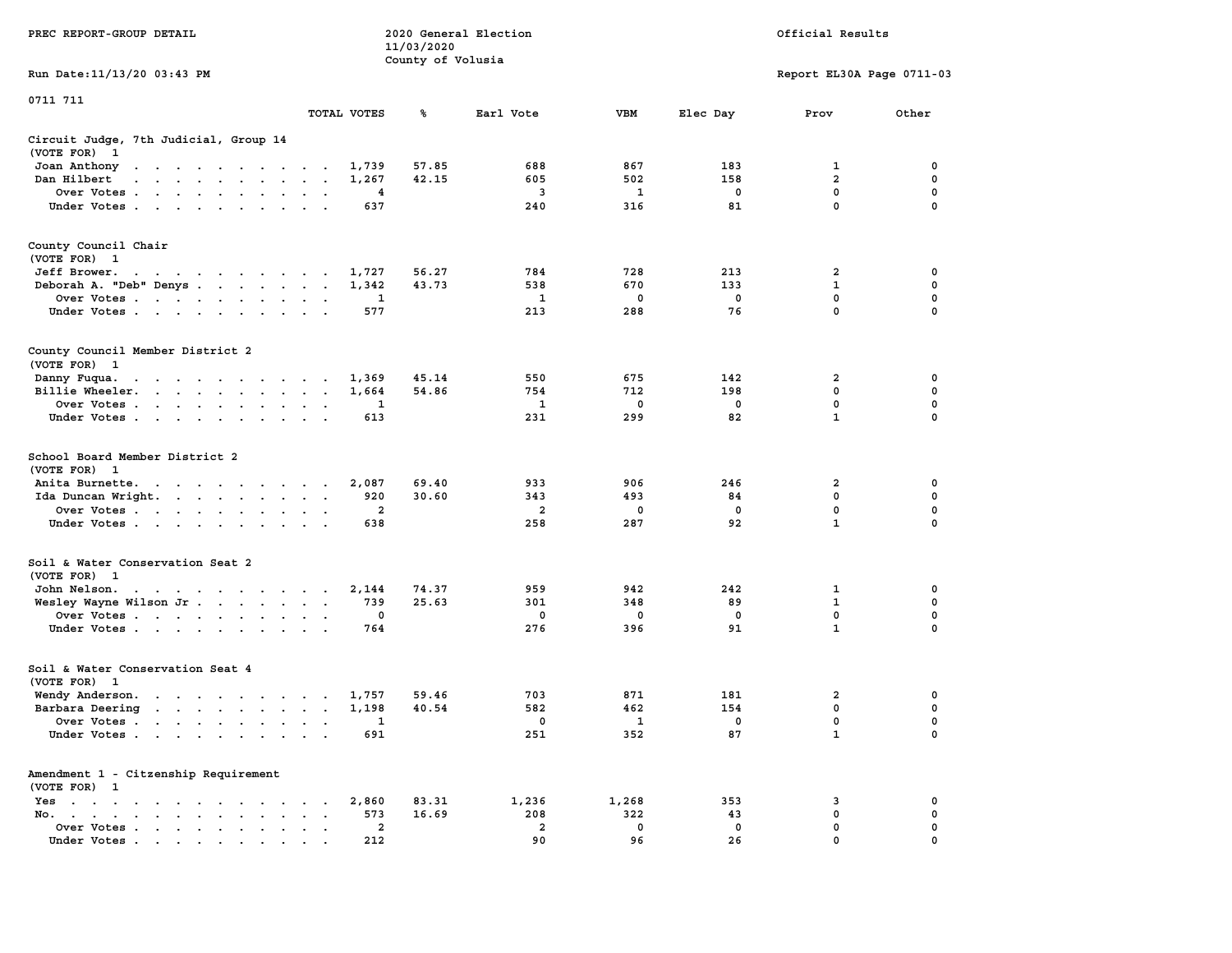| PREC REPORT-GROUP DETAIL                                                                                                                                                                                                                             |                                |                | 11/03/2020<br>County of Volusia | 2020 General Election |                          |              | Official Results          |                  |
|------------------------------------------------------------------------------------------------------------------------------------------------------------------------------------------------------------------------------------------------------|--------------------------------|----------------|---------------------------------|-----------------------|--------------------------|--------------|---------------------------|------------------|
| Run Date: 11/13/20 03:43 PM                                                                                                                                                                                                                          |                                |                |                                 |                       |                          |              | Report EL30A Page 0711-04 |                  |
| 0711 711                                                                                                                                                                                                                                             |                                | TOTAL VOTES    | ℁                               | Earl Vote             | VBM                      | Elec Day     | Prov                      | Other            |
| Amendment 2 - Minimum Wage<br>(VOTE FOR) 1                                                                                                                                                                                                           |                                |                |                                 |                       |                          |              |                           |                  |
| Yes                                                                                                                                                                                                                                                  |                                | 2,009          | 58.42                           | 713                   | 1,077                    | 217          | 2                         | 0                |
| No.                                                                                                                                                                                                                                                  |                                | 1,430          | 41.58                           | 738                   | 506                      | 185          | 1                         | 0                |
| Over Votes                                                                                                                                                                                                                                           |                                | 0              |                                 | 0                     | 0                        | 0            | 0                         | 0                |
| Under Votes                                                                                                                                                                                                                                          |                                | 208            |                                 | 85                    | 103                      | 20           | 0                         | 0                |
| Amendment 3 - Primary Elections                                                                                                                                                                                                                      |                                |                |                                 |                       |                          |              |                           |                  |
| (VOTE FOR) 1                                                                                                                                                                                                                                         |                                |                |                                 |                       |                          |              |                           |                  |
| Yes<br>No.                                                                                                                                                                                                                                           |                                | 1,871<br>1,501 | 55.49<br>44.51                  | 685<br>744            | 941<br>604               | 243<br>152   | 2<br>1                    | 0<br>0           |
| Over Votes                                                                                                                                                                                                                                           | $\ddot{\phantom{1}}$<br>$\sim$ | 0              |                                 | 0                     | 0                        | 0            | $\mathbf 0$               | 0                |
| Under Votes                                                                                                                                                                                                                                          | $\sim$                         | 275            |                                 | 107                   | 141                      | 27           | 0                         | 0                |
|                                                                                                                                                                                                                                                      |                                |                |                                 |                       |                          |              |                           |                  |
| Amendment 4 - Apprl Const. Amendment<br>(VOTE FOR) 1                                                                                                                                                                                                 |                                |                |                                 |                       |                          |              |                           |                  |
| Yes                                                                                                                                                                                                                                                  |                                | 1,784          | 53.86                           | 844                   | 680                      | 257          | 3                         | 0                |
| No.                                                                                                                                                                                                                                                  |                                | 1,528          | 46.14                           | 567                   | 837                      | 124          | 0                         | 0                |
| Over Votes                                                                                                                                                                                                                                           |                                | 0              |                                 | 0                     | 0                        | 0            | 0                         | 0                |
| Under Votes                                                                                                                                                                                                                                          |                                | 335            |                                 | 125                   | 169                      | 41           | 0                         | $\mathbf 0$      |
| Amendment 5 - Homestead Property Taxes<br>(VOTE FOR) 1                                                                                                                                                                                               |                                |                |                                 |                       |                          |              |                           |                  |
| Yes                                                                                                                                                                                                                                                  |                                | 2,348          | 72.45                           | 1,033                 | 1,009                    | 303          | 3                         | 0                |
| No.                                                                                                                                                                                                                                                  | $\sim$ $\sim$                  | 893            | 27.55                           | 344                   | 475                      | 74           | 0                         | 0                |
| Over Votes                                                                                                                                                                                                                                           |                                | 0              |                                 | 0                     | 0                        | 0            | $\mathbf 0$               | 0                |
| Under Votes                                                                                                                                                                                                                                          |                                | 406            |                                 | 159                   | 202                      | 45           | 0                         | 0                |
| Amendment 6 - Ad Valorem Tax Discount                                                                                                                                                                                                                |                                |                |                                 |                       |                          |              |                           |                  |
| (VOTE FOR) 1                                                                                                                                                                                                                                         |                                |                |                                 |                       |                          |              |                           |                  |
| Yes                                                                                                                                                                                                                                                  |                                | 2,920          | 87.01                           | 1,238                 | 1,323                    | 356          | 3                         | 0                |
| No.                                                                                                                                                                                                                                                  |                                | 436            | 12.99                           | 180                   | 225                      | 31           | 0<br>$\mathbf 0$          | $\mathbf 0$<br>0 |
| Over Votes<br>Under Votes                                                                                                                                                                                                                            | $\sim$<br>$\cdot$              | 0<br>291       |                                 | 0<br>118              | 0<br>138                 | 0<br>35      | 0                         | 0                |
|                                                                                                                                                                                                                                                      |                                |                |                                 |                       |                          |              |                           |                  |
| Volusia ECHO<br>(VOTE FOR) 1                                                                                                                                                                                                                         |                                |                |                                 |                       |                          |              |                           |                  |
| Yes (For Bonds)                                                                                                                                                                                                                                      |                                | 2,441          | 73.26                           | 944                   | 1,210                    | 285          | 2                         | 0                |
| No (Aqainst Bonds)                                                                                                                                                                                                                                   |                                | 891            | 26.74                           | 468                   | 321                      | 102          | $\mathbf 0$               | $\mathbf 0$      |
| Over Votes .                                                                                                                                                                                                                                         |                                | $\overline{2}$ |                                 | 0                     | $\overline{\phantom{a}}$ | $\mathbf{1}$ | 0                         | 0                |
| Under Votes                                                                                                                                                                                                                                          |                                | 313            |                                 | 124                   | 154                      | 34           | $\mathbf{1}$              | 0                |
| Volusia Forever<br>(VOTE FOR) 1                                                                                                                                                                                                                      |                                |                |                                 |                       |                          |              |                           |                  |
| Yes (For Bonds)<br>$\mathbf{r}$ . The contract of the contract of the contract of the contract of the contract of the contract of the contract of the contract of the contract of the contract of the contract of the contract of the contract of th |                                | 2,558          | 76.54                           | 984                   | 1,278                    | 294          | 2                         | 0                |
| No (Against Bonds)<br>$\mathbf{r}$ , $\mathbf{r}$ , $\mathbf{r}$ , $\mathbf{r}$ , $\mathbf{r}$                                                                                                                                                       |                                | 784            | 23.46                           | 436                   | 253                      | 95           | 0                         | 0                |
| Over Votes.<br>the contract of the contract of the contract of                                                                                                                                                                                       |                                | 0              |                                 | 0                     | 0                        | 0            | 0                         | 0                |
| Under Votes.                                                                                                                                                                                                                                         |                                | 305            |                                 | 116                   | 155                      | 33           | $\mathbf{1}$              |                  |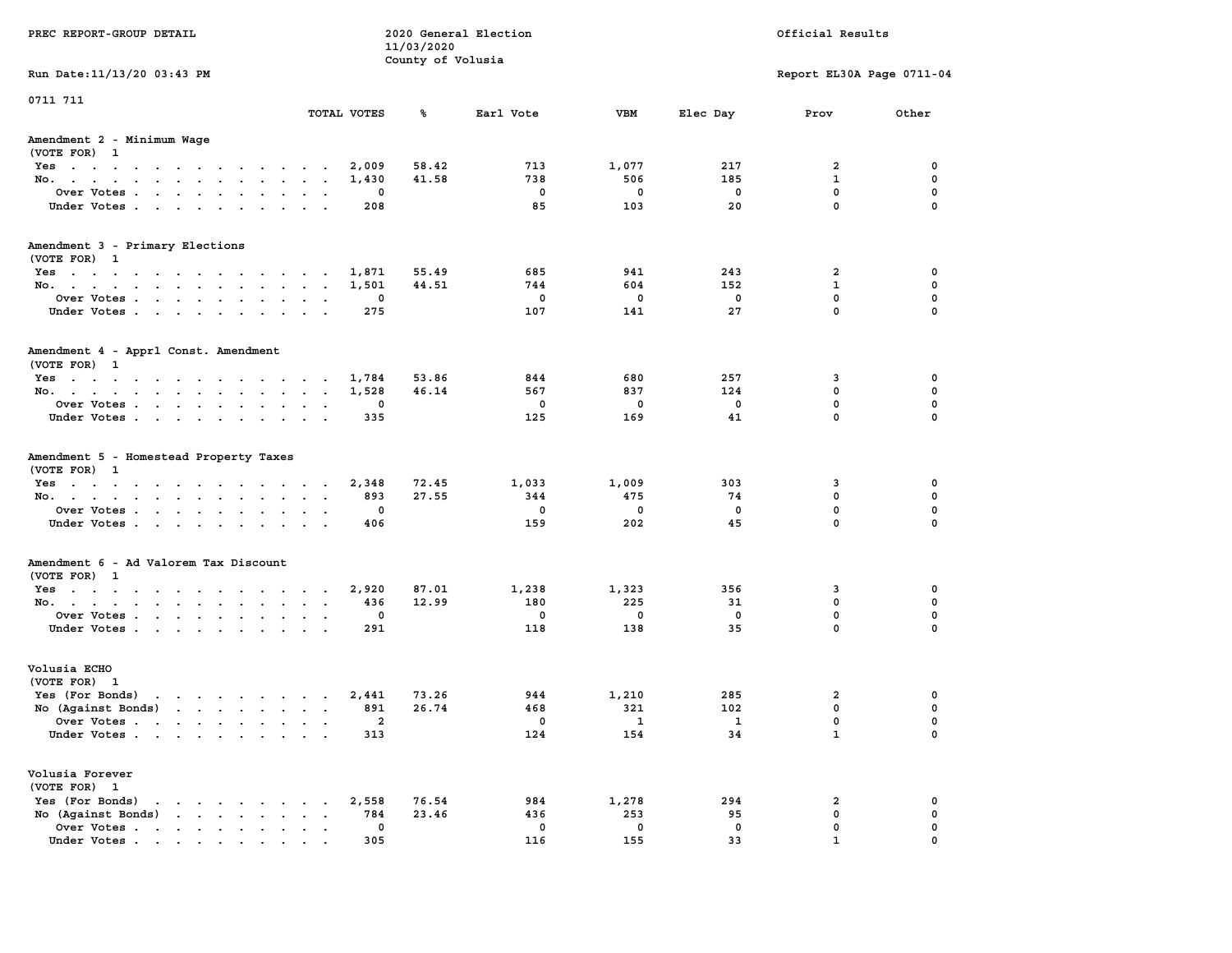| PREC REPORT-GROUP DETAIL                                                                                                                                                                                |                                      | 11/03/2020        | 2020 General Election |                |              | Official Results          |             |  |
|---------------------------------------------------------------------------------------------------------------------------------------------------------------------------------------------------------|--------------------------------------|-------------------|-----------------------|----------------|--------------|---------------------------|-------------|--|
| Run Date: 11/13/20 03:43 PM                                                                                                                                                                             |                                      | County of Volusia |                       |                |              | Report EL30A Page 0712-01 |             |  |
| 0712 712                                                                                                                                                                                                | TOTAL VOTES                          | ℁                 | Earl Vote             | <b>VBM</b>     | Elec Day     | Prov                      | Other       |  |
| REGISTERED VOTERS - TOTAL<br>BALLOTS CAST - TOTAL.<br>$\cdot$                                                                                                                                           | 2,274<br>1,742                       |                   | 724                   | 802            | 215          | $\mathbf{1}$              | 0           |  |
| BALLOTS CAST - BLANK.<br>$\cdot$ $\cdot$ $\cdot$ $\cdot$ $\cdot$                                                                                                                                        | $\mathbf{0}$<br>$\ddot{\phantom{0}}$ |                   | $^{\circ}$            | 0              | $\mathbf{0}$ | $\mathbf{0}$              | $\mathbf 0$ |  |
| VOTER TURNOUT - TOTAL<br>$\mathbf{r}$ , $\mathbf{r}$ , $\mathbf{r}$ , $\mathbf{r}$ , $\mathbf{r}$<br>VOTER TURNOUT - BLANK<br>$\mathcal{A}$ , and $\mathcal{A}$ , and $\mathcal{A}$ , and $\mathcal{A}$ |                                      | 76.61             |                       |                |              |                           |             |  |
| President and Vice President<br>(VOTE FOR) 1                                                                                                                                                            |                                      |                   |                       |                |              |                           |             |  |
| Donald J. Trump (REP)<br>and the contract of the contract of the contract of the contract of the contract of                                                                                            | 969                                  | 55.82             | 497                   | 336            | 135          | 1                         | 0           |  |
| Joseph R. Biden (DEM)<br>the contract of the contract of the contract of                                                                                                                                | 743                                  | 42.80             | 216                   | 455            | 72           | $\mathbf{0}$              | $\mathbf 0$ |  |
| Jo Jorgensen (LPF)                                                                                                                                                                                      | 14                                   | .81               | 5                     | 3              | 6            | $\mathbf 0$               | 0           |  |
| Roque "Rocky" De La Fuente (REF).                                                                                                                                                                       | $\overline{a}$                       | .12               | $\mathbf 0$           | $\mathbf{1}$   | $\mathbf{1}$ | $\mathbf 0$               | 0           |  |
| Gloria La Riva (PSL).                                                                                                                                                                                   | $\mathbf{1}$                         | .06               | $\mathbf 0$           | $\mathbf{1}$   | 0            | $\mathbf 0$               | 0           |  |
|                                                                                                                                                                                                         |                                      |                   | $\mathbf 0$           | $\mathbf{1}$   | $^{\circ}$   | $\mathbf 0$               | 0           |  |
| Howie Hawkins (GRE)                                                                                                                                                                                     | $\sim$ $\sim$<br>$\mathbf{1}$        | .06               |                       |                |              |                           |             |  |
| Don Blankenship (CPF)                                                                                                                                                                                   | $\mathbf{1}$                         | .06               | $\mathbf{1}$          | $\mathbf 0$    | $\mathbf{0}$ | $\mathbf 0$               | $\mathbf 0$ |  |
| WRITE-IN.                                                                                                                                                                                               | 5<br>$\mathbf{r}$                    | .29               | $\overline{a}$        | $\overline{a}$ | $\mathbf{1}$ | $\mathbf 0$               | 0           |  |
| Over Votes                                                                                                                                                                                              | $\mathbf 0$                          |                   | $\mathbf 0$           | $\mathbf 0$    | $\mathbf 0$  | $\mathbf 0$               | 0           |  |
| Under Votes                                                                                                                                                                                             | 6                                    |                   | $\overline{3}$        | $\overline{3}$ | 0            | 0                         | 0           |  |
| Representative in Congress District 6<br>(VOTE FOR) 1                                                                                                                                                   |                                      |                   |                       |                |              |                           |             |  |
| Michael Waltz (REP)                                                                                                                                                                                     | 995                                  | 60.12             | 499                   | 360            | 135          | 1                         | 0           |  |
| Clint Curtis (DEM)                                                                                                                                                                                      | 657                                  | 39.70             | 189                   | 401            | 67           | $\mathbf 0$               | $\mathbf 0$ |  |
| WRITE-IN.<br>the contract of the contract of the contract of the contract of the contract of the contract of the contract of                                                                            | 3                                    | .18               | $\mathbf{1}$          | $\mathbf{1}$   | $\mathbf{1}$ | $\mathbf 0$               | 0           |  |
| Over Votes                                                                                                                                                                                              | $\mathbf 0$                          |                   | $\mathbf 0$           | 0              | $\mathbf 0$  | 0                         | 0           |  |
| Under Votes                                                                                                                                                                                             | 87                                   |                   | 35                    | 40             | 12           | $\mathbf{0}$              | $\mathbf 0$ |  |
| State Attorney 7th Judicial Circuit<br>(VOTE FOR) 1                                                                                                                                                     |                                      |                   |                       |                |              |                           |             |  |
| $R.J.$ Larizza $(REP)$                                                                                                                                                                                  | 994<br>$\sim$ $\sim$                 | 63.31             | 483                   | 378            | 132          | 1                         | 0           |  |
| Don Dempsey.                                                                                                                                                                                            | 576                                  | 36.69             | 179                   | 336            | 61           | $\mathbf{0}$              | $\mathbf 0$ |  |
| Over Votes                                                                                                                                                                                              | $\mathbf 0$<br>$\sim$                |                   | $\mathbf 0$           | 0              | $\mathbf 0$  | 0                         | 0           |  |
| Under Votes                                                                                                                                                                                             | 172                                  |                   | 62                    | 88             | 22           | $\mathbf{0}$              | $\mathbf 0$ |  |
| State Representative District 25<br>(VOTE FOR) 1                                                                                                                                                        |                                      |                   |                       |                |              |                           |             |  |
| Tom Leek (REP).                                                                                                                                                                                         | 942                                  | 58.00             | 478                   | 340            | 123          | $\mathbf{1}$              | 0           |  |
| Sarah Zutter (DEM)                                                                                                                                                                                      | 643                                  | 39.59             | 182                   | 398            | 63           | $\mathbf{0}$              | 0           |  |
| Joseph "Joe" Hannoush (LPF)                                                                                                                                                                             | 39                                   | 2.40              | 16                    | 13             | 10           | $\mathbf 0$               | $\mathbf 0$ |  |
| Over Votes                                                                                                                                                                                              | $\mathbf 0$                          |                   | $\mathbf 0$           | $\mathbf 0$    | $\mathbf 0$  | $\mathbf 0$               | 0           |  |
| Under Votes                                                                                                                                                                                             | 118                                  |                   | 48                    | 51             | 19           | $\mathbf{0}$              | $\mathbf 0$ |  |
| Supreme Court - Carlos G. Muniz<br>(VOTE FOR) 1                                                                                                                                                         |                                      |                   |                       |                |              |                           |             |  |
| Yes                                                                                                                                                                                                     | 1,008                                | 70.59             | 439                   | 438            | 130          | 1                         | 0           |  |
| No.                                                                                                                                                                                                     | 420<br>$\sim$<br>$\sim$              | 29.41             | 156                   | 217            | 47           | $\mathbf 0$               | 0           |  |
| Over Votes                                                                                                                                                                                              | $\mathbf 0$<br>$\ddot{\phantom{a}}$  |                   | $\mathbf 0$           | $\mathbf 0$    | $\mathbf 0$  | $\mathbf 0$               | 0           |  |
| Under Votes                                                                                                                                                                                             | 314<br>$\sim$                        |                   | 129                   | 147            | 38           | $\mathbf 0$               | 0           |  |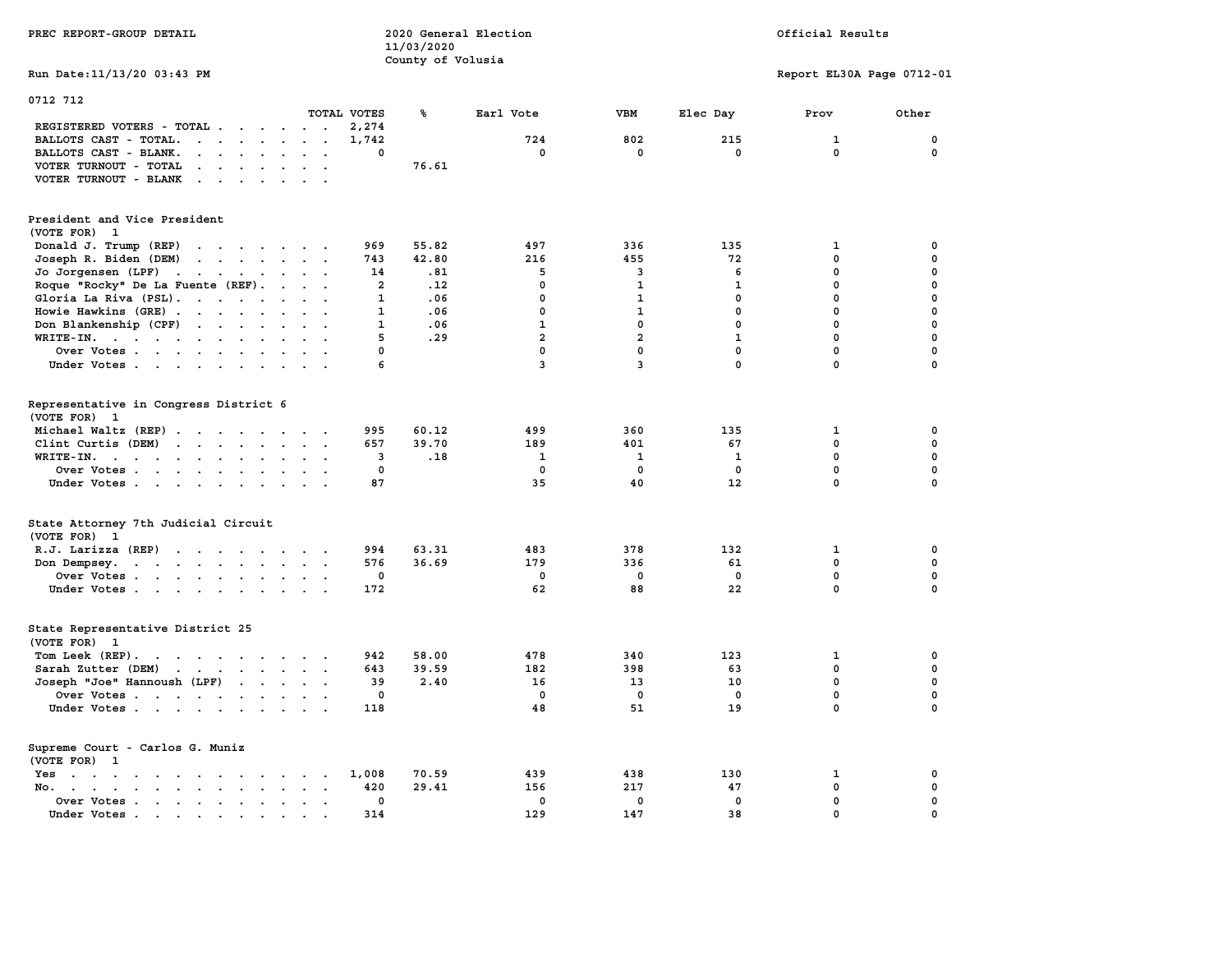| PREC REPORT-GROUP DETAIL                                                                                               |                                                                             | 11/03/2020        | 2020 General Election |             |             | Official Results          |             |
|------------------------------------------------------------------------------------------------------------------------|-----------------------------------------------------------------------------|-------------------|-----------------------|-------------|-------------|---------------------------|-------------|
|                                                                                                                        |                                                                             | County of Volusia |                       |             |             |                           |             |
| Run Date: 11/13/20 03:43 PM                                                                                            |                                                                             |                   |                       |             |             | Report EL30A Page 0712-02 |             |
| 0712 712                                                                                                               |                                                                             |                   |                       |             |             |                           |             |
|                                                                                                                        | TOTAL VOTES                                                                 | ጜ                 | Earl Vote             | VBM         | Elec Day    | Prov                      | Other       |
| 5th Dist Crt of Appeal - Evander<br>(VOTE FOR) 1                                                                       |                                                                             |                   |                       |             |             |                           |             |
| Yes                                                                                                                    | 1,034                                                                       | 74.28             | 420                   | 473         | 140         | 1                         | 0           |
| No.                                                                                                                    | 358                                                                         | 25.72             | 157                   | 163         | 38          | $\mathbf 0$               | $\mathbf 0$ |
| Over Votes                                                                                                             | 0                                                                           |                   | 0                     | $\mathbf 0$ | 0           | 0                         | 0           |
| Under Votes                                                                                                            | 350                                                                         |                   | 147                   | 166         | 37          | $\mathbf 0$               | $\Omega$    |
| 5th Dist Crt of Appeal - Grosshans<br>(VOTE FOR) 1                                                                     |                                                                             |                   |                       |             |             |                           |             |
| Yes                                                                                                                    | 985                                                                         | 71.02             | 427                   | 427         | 130         | 1                         | 0           |
| No.                                                                                                                    | 402                                                                         | 28.98             | 153                   | 203         | 46          | 0                         | 0           |
| Over Votes                                                                                                             | 0                                                                           |                   | 0                     | $\mathbf 0$ | $\mathbf 0$ | $\mathbf 0$               | $\mathbf 0$ |
| Under Votes                                                                                                            | 355                                                                         |                   | 144                   | 172         | 39          | $\mathbf{0}$              | 0           |
| 5th Dist Crt of Appeal - Harris<br>(VOTE FOR) 1                                                                        |                                                                             |                   |                       |             |             |                           |             |
| Yes                                                                                                                    | 1,023                                                                       | 73.65             | 428                   | 458         | 136         | 1                         | 0           |
| No.                                                                                                                    | 366                                                                         | 26.35             | 148                   | 178         | 40          | 0                         | 0           |
| Over Votes                                                                                                             | 1<br>$\cdot$                                                                |                   | 1                     | $\mathbf 0$ | $^{\circ}$  | $\mathbf{0}$              | $\mathbf 0$ |
| Under Votes                                                                                                            | 352                                                                         |                   | 147                   | 166         | 39          | $\mathbf 0$               | 0           |
| 5th Dist Crt of Appeal - Orfinger<br>(VOTE FOR) 1<br>Yes<br>No.                                                        | 1,031<br>365                                                                | 73.85<br>26.15    | 422<br>159            | 480<br>160  | 128<br>46   | 1<br>$\mathbf 0$          | 0<br>0      |
| Over Votes                                                                                                             | 0                                                                           |                   | 0                     | $\mathbf 0$ | 0           | 0                         | 0           |
|                                                                                                                        |                                                                             |                   | 143                   | 162         | 41          | $\mathbf 0$               | $\Omega$    |
| Under Votes                                                                                                            | 346                                                                         |                   |                       |             |             |                           |             |
| 5th Dist Crt of Appeal - Sasso<br>(VOTE FOR) 1                                                                         |                                                                             |                   |                       |             |             |                           |             |
| Yes                                                                                                                    | 1,005                                                                       | 73.52             | 414                   | 448         | 142         | 1                         | 0           |
| No.                                                                                                                    | 362                                                                         | 26.48             | 153                   | 175         | 34          | $\mathbf 0$               | 0           |
| Over Votes                                                                                                             | 1                                                                           |                   | $\mathbf{1}$          | $\mathbf 0$ | $\mathbf 0$ | 0                         | $\mathbf 0$ |
| Under Votes                                                                                                            | 374                                                                         |                   | 156                   | 179         | 39          | $\mathbf{0}$              | $\Omega$    |
| 5th Dist Crt of Appeal - Wallis<br>(VOTE FOR) 1                                                                        |                                                                             |                   |                       |             |             |                           |             |
| Yes<br>the contract of the contract of the contract of the contract of the contract of the contract of the contract of | 1,002                                                                       | 72.71             | 414                   | 447         | 140         | 1                         | 0           |
| No.                                                                                                                    | 376                                                                         | 27.29             | 156                   | 183         | 37          | 0                         | $\mathbf 0$ |
| Over Votes                                                                                                             | 0                                                                           |                   | 0                     | 0           | 0           | $\mathbf{0}$              | 0           |
| Under Votes                                                                                                            | 364                                                                         |                   | 154                   | 172         | 38          | 0                         | 0           |
| Circuit Judge, 7th Judicial, Group 14<br>(VOTE FOR) 1                                                                  |                                                                             |                   |                       |             |             |                           |             |
| Joan Anthony                                                                                                           | 806                                                                         | 58.45             | 293                   | 424         | 88          | 1                         | 0           |
| Dan Hilbert<br>$\cdot$ $\cdot$ $\cdot$ $\cdot$ $\cdot$ $\cdot$ $\cdot$ $\cdot$<br>$\bullet$                            | 573<br>$\ddot{\phantom{a}}$<br>$\ddot{\phantom{a}}$<br>$\ddot{\phantom{a}}$ | 41.55             | 278                   | 211         | 84          | 0                         | 0           |
| Over Votes .<br>$\mathbf{r}$ , $\mathbf{r}$ , $\mathbf{r}$ , $\mathbf{r}$ , $\mathbf{r}$                               | 0                                                                           |                   | 0                     | 0           | 0           | 0                         | 0           |
| Under Votes                                                                                                            | 363                                                                         |                   | 153                   | 167         | 43          | 0                         |             |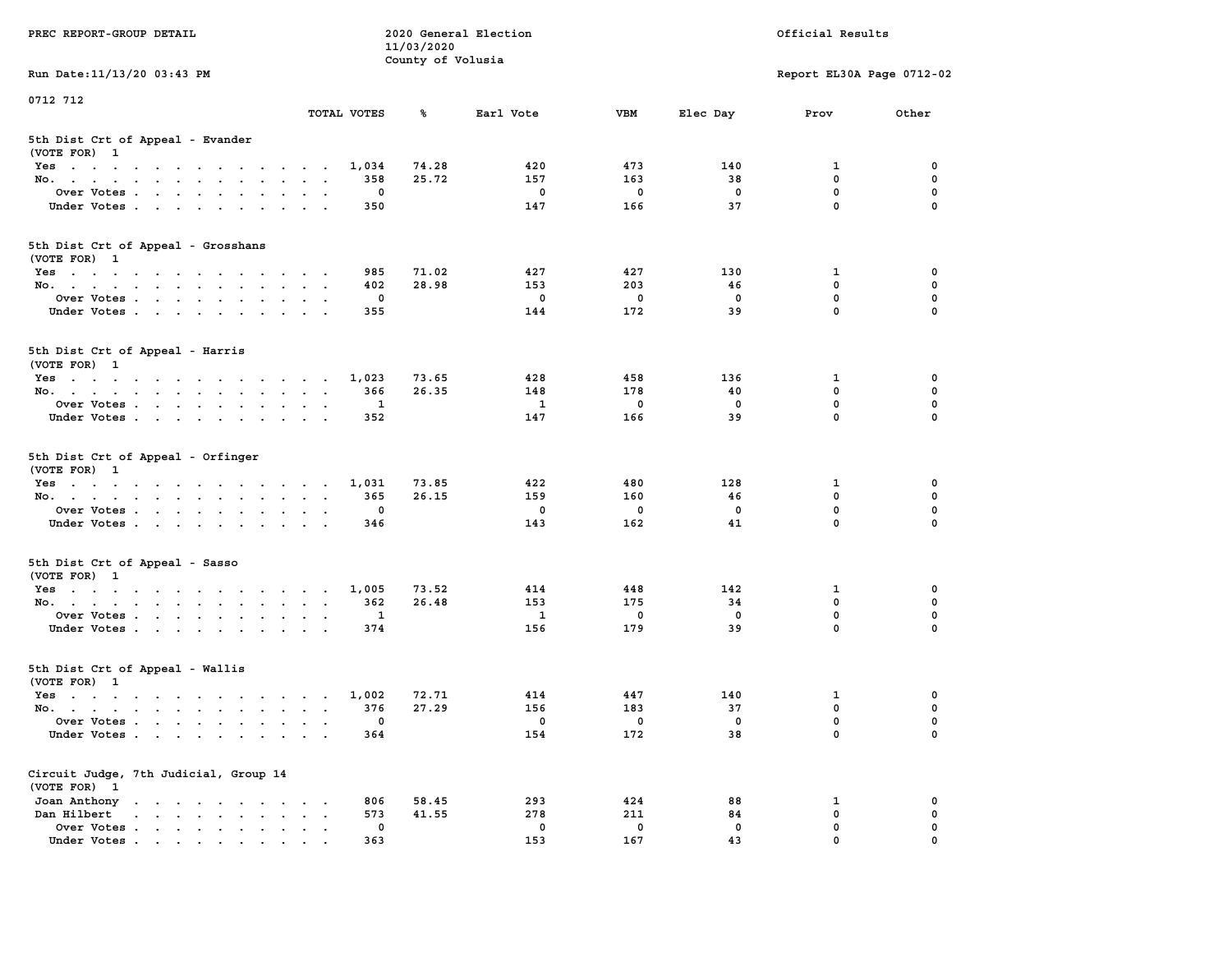| PREC REPORT-GROUP DETAIL                                                                                                                                                                                                                     |                           |                   | 11/03/2020        | 2020 General Election |             |              | Official Results          |             |
|----------------------------------------------------------------------------------------------------------------------------------------------------------------------------------------------------------------------------------------------|---------------------------|-------------------|-------------------|-----------------------|-------------|--------------|---------------------------|-------------|
| Run Date: 11/13/20 03:43 PM                                                                                                                                                                                                                  |                           |                   | County of Volusia |                       |             |              | Report EL30A Page 0712-03 |             |
| 0712 712                                                                                                                                                                                                                                     |                           |                   |                   |                       |             |              |                           |             |
|                                                                                                                                                                                                                                              |                           | TOTAL VOTES       | ℁                 | Earl Vote             | VBM         | Elec Day     | Prov                      | Other       |
| County Council Chair<br>(VOTE FOR) 1                                                                                                                                                                                                         |                           |                   |                   |                       |             |              |                           |             |
| Jeff Brower.<br>the contract of the contract of the con-                                                                                                                                                                                     |                           | 783               | 54.87             | 340                   | 347         | 95           | 1                         | 0           |
| Deborah A. "Deb" Denys                                                                                                                                                                                                                       |                           | 644               | 45.13             | 249                   | 318         | 77           | 0                         | 0           |
| Over Votes                                                                                                                                                                                                                                   |                           | 0                 |                   | 0                     | 0           | 0            | $\mathbf 0$               | $\mathbf 0$ |
| Under Votes                                                                                                                                                                                                                                  |                           | 315               |                   | 135                   | 137         | 43           | 0                         | 0           |
| County Council Member District 2<br>(VOTE FOR) 1                                                                                                                                                                                             |                           |                   |                   |                       |             |              |                           |             |
| Danny Fuqua.<br>the contract of the contract of the con-                                                                                                                                                                                     |                           | 659               | 46.87             | 246                   | 327         | 86           | 0                         | 0           |
| Billie Wheeler.                                                                                                                                                                                                                              |                           | 747               | 53.13             | 324                   | 333         | 89           | $\mathbf 1$               | 0           |
| Over Votes                                                                                                                                                                                                                                   |                           | 0                 |                   | 0                     | 0           | 0            | 0                         | 0           |
| Under Votes                                                                                                                                                                                                                                  |                           | 336               |                   | 154                   | 142         | 40           | $\mathbf 0$               | 0           |
| School Board Member District 2<br>(VOTE FOR) 1                                                                                                                                                                                               |                           |                   |                   |                       |             |              |                           |             |
| Anita Burnette.                                                                                                                                                                                                                              |                           | 942               | 66.95             | 398                   | 428         | 115          | 1                         | 0           |
| Ida Duncan Wright.                                                                                                                                                                                                                           |                           | 465               | 33.05             | 168                   | 236         | 61           | 0                         | 0           |
| Over Votes                                                                                                                                                                                                                                   |                           | $\mathbf 1$       |                   | 1                     | 0           | 0            | $\mathbf 0$               | 0           |
| Under Votes                                                                                                                                                                                                                                  |                           | 334               |                   | 157                   | 138         | 39           | 0                         | $\Omega$    |
| Soil & Water Conservation Seat 2<br>(VOTE FOR) 1                                                                                                                                                                                             |                           |                   |                   |                       |             |              |                           |             |
| John Nelson.<br>the contract of the contract of the con-                                                                                                                                                                                     |                           | 992               | 74.53             | 419                   | 450         | 122          | 1                         | 0           |
| Wesley Wayne Wilson Jr.                                                                                                                                                                                                                      |                           | 339               | 25.47             | 131                   | 161         | 47           | 0                         | 0           |
| Over Votes                                                                                                                                                                                                                                   |                           | 0                 |                   | 0                     | 0           | 0            | $\mathbf 0$               | 0           |
| Under Votes                                                                                                                                                                                                                                  |                           | 411               |                   | 174                   | 191         | 46           | 0                         | 0           |
| Soil & Water Conservation Seat 4<br>(VOTE FOR) 1                                                                                                                                                                                             |                           |                   |                   |                       |             |              |                           |             |
| Wendy Anderson.<br>the contract of the contract of the                                                                                                                                                                                       |                           | 849               | 62.89             | 317                   | 438         | 94           | 0                         | 0           |
| Barbara Deering                                                                                                                                                                                                                              |                           | 501               | 37.11             | 236                   | 188         | 76           | $\mathbf 1$               | $\mathbf 0$ |
| Over Votes                                                                                                                                                                                                                                   |                           | 1                 |                   | 0                     | 0           | 1            | 0                         | 0           |
| Under Votes                                                                                                                                                                                                                                  |                           | 391               |                   | 171                   | 176         | 44           | $\mathbf 0$               | 0           |
| Amendment 1 - Citzenship Requirement<br>(VOTE FOR) 1                                                                                                                                                                                         |                           |                   |                   |                       |             |              |                           |             |
| Yes<br>$\mathbf{a}$ and $\mathbf{a}$ are a set of the set of the set of the set of the set of the set of the set of the set of the set of the set of the set of the set of the set of the set of the set of the set of the set of the set of |                           | 1,355             | 82.37             | 583                   | 599         | 172          | 1                         | 0           |
| No.                                                                                                                                                                                                                                          | $\mathbf{a} = \mathbf{a}$ | 290               | 17.63             | 102                   | 163         | 25           | 0                         | $\mathbf 0$ |
| Over Votes                                                                                                                                                                                                                                   |                           | 1                 |                   | $\mathbf 0$           | $\mathbf 0$ | $\mathbf{1}$ | 0                         | 0           |
| Under Votes                                                                                                                                                                                                                                  |                           | 96                |                   | 39                    | 40          | 17           | 0                         | $\mathbf 0$ |
| Amendment 2 - Minimum Wage<br>(VOTE FOR) 1                                                                                                                                                                                                   |                           |                   |                   |                       |             |              |                           |             |
| Yes                                                                                                                                                                                                                                          |                           | 943               | 57.15             | 328                   | 513         | 101          | 1                         | 0           |
| No.                                                                                                                                                                                                                                          | $\sim$                    | 707               | 42.85             | 359                   | 245         | 103          | 0                         | 0           |
| Over Votes<br>Under Votes                                                                                                                                                                                                                    |                           | $\mathbf 0$<br>92 |                   | 0<br>37               | 0<br>44     | 0<br>11      | 0<br>0                    | 0<br>0      |
|                                                                                                                                                                                                                                              |                           |                   |                   |                       |             |              |                           |             |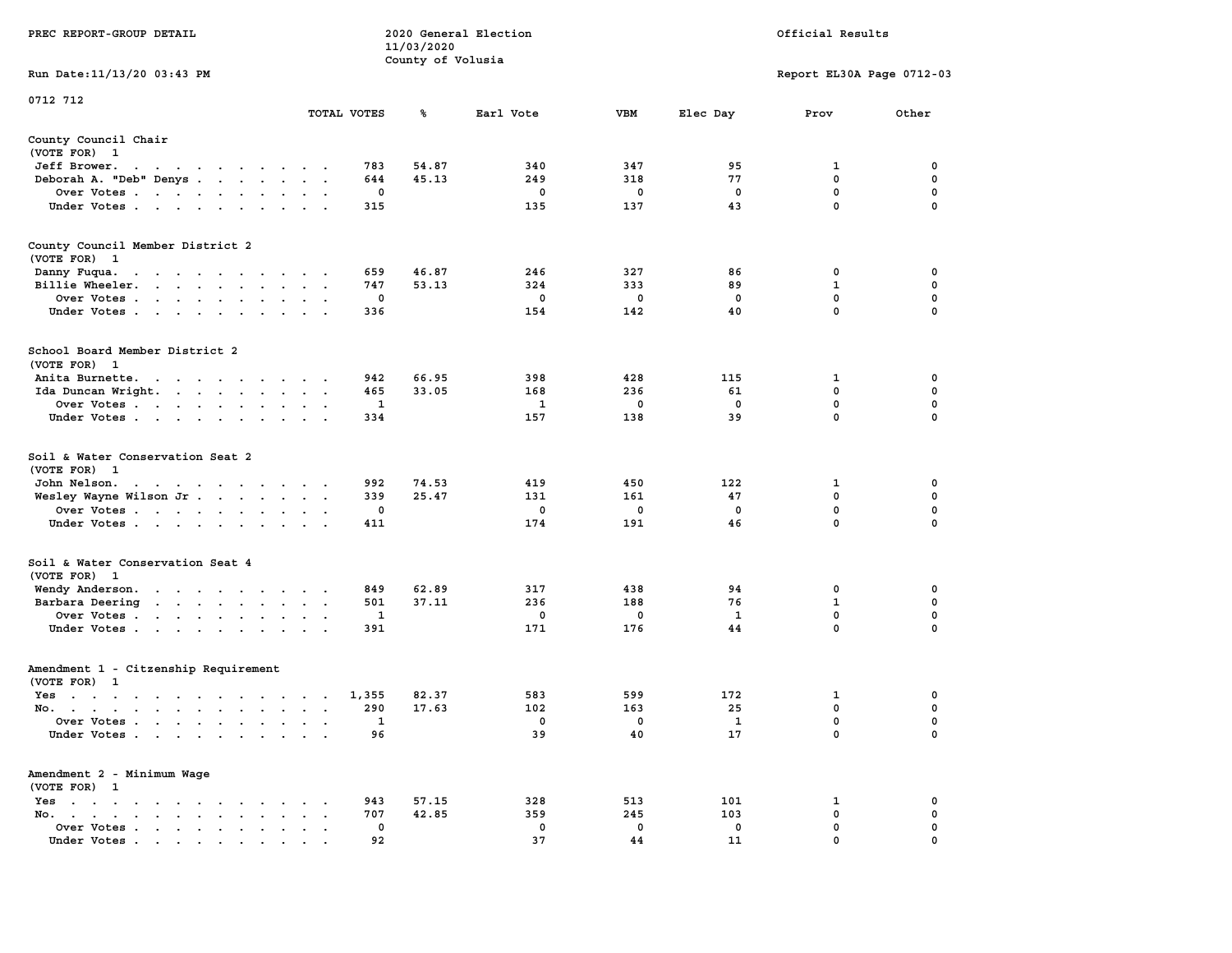| PREC REPORT-GROUP DETAIL                                                                                                                                                                                                                                |                                                 | 11/03/2020<br>County of Volusia | 2020 General Election |                   |                   | Official Results           |                         |
|---------------------------------------------------------------------------------------------------------------------------------------------------------------------------------------------------------------------------------------------------------|-------------------------------------------------|---------------------------------|-----------------------|-------------------|-------------------|----------------------------|-------------------------|
| Run Date: 11/13/20 03:43 PM                                                                                                                                                                                                                             |                                                 |                                 |                       |                   |                   | Report EL30A Page 0712-04  |                         |
| 0712 712                                                                                                                                                                                                                                                | TOTAL VOTES                                     | ℁                               | Earl Vote             | <b>VBM</b>        | Elec Day          | Prov                       | Other                   |
| Amendment 3 - Primary Elections<br>(VOTE FOR) 1                                                                                                                                                                                                         |                                                 |                                 |                       |                   |                   |                            |                         |
| Yes                                                                                                                                                                                                                                                     | 890                                             | 55.63                           | 331                   | 440               | 119               | 0                          | 0                       |
| No.<br>$\sim$                                                                                                                                                                                                                                           | 710                                             | 44.38                           | 339                   | 301               | 69                | $\mathbf{1}$               | $\mathbf 0$             |
| Over Votes<br>$\sim$                                                                                                                                                                                                                                    | 4<br>$\ddot{\phantom{a}}$                       |                                 | $\overline{a}$        | 0                 | $\overline{a}$    | $\mathbf 0$<br>$\mathbf 0$ | 0                       |
| Under Votes                                                                                                                                                                                                                                             | 138                                             |                                 | 52                    | 61                | 25                |                            | $\Omega$                |
| Amendment 4 - Apprl Const. Amendment<br>(VOTE FOR) 1                                                                                                                                                                                                    |                                                 |                                 |                       |                   |                   |                            |                         |
| Yes                                                                                                                                                                                                                                                     | 826                                             | 52.51                           | 401                   | 309               | 115               | 1                          | 0                       |
| No.                                                                                                                                                                                                                                                     | 747                                             | 47.49                           | 266                   | 406               | 75                | 0                          | $\mathbf 0$             |
| Over Votes<br>$\bullet$                                                                                                                                                                                                                                 | 0<br>$\ddot{\phantom{a}}$                       |                                 | $\mathbf 0$           | $\mathbf 0$       | $\mathbf 0$       | 0                          | $\mathbf 0$             |
| Under Votes                                                                                                                                                                                                                                             | 169                                             |                                 | 57                    | 87                | 25                | $\mathbf 0$                | $\Omega$                |
| Amendment 5 - Homestead Property Taxes<br>(VOTE FOR) 1                                                                                                                                                                                                  |                                                 |                                 |                       |                   |                   |                            |                         |
| Yes                                                                                                                                                                                                                                                     | 1,084                                           | 70.53                           | 477                   | 468               | 138               | 1                          | 0                       |
| No.<br>$\sim$ $\sim$                                                                                                                                                                                                                                    | 453<br>$\cdot$ .                                | 29.47                           | 160                   | 249               | 44                | 0                          | $\mathbf 0$             |
| Over Votes<br>$\ddot{\phantom{a}}$<br>$\ddot{\phantom{a}}$                                                                                                                                                                                              | 0<br>205<br><b>Service</b>                      |                                 | $\mathbf 0$<br>87     | $\mathbf 0$<br>85 | $\mathbf 0$<br>33 | 0<br>0                     | $\mathbf 0$<br>$\Omega$ |
| Under Votes                                                                                                                                                                                                                                             |                                                 |                                 |                       |                   |                   |                            |                         |
| Amendment 6 - Ad Valorem Tax Discount<br>(VOTE FOR) 1                                                                                                                                                                                                   |                                                 |                                 |                       |                   |                   |                            |                         |
| Yes.                                                                                                                                                                                                                                                    | 1,369                                           | 85.67                           | 589                   | 602               | 177               | 1                          | 0                       |
| No.                                                                                                                                                                                                                                                     | 229                                             | 14.33                           | 82                    | 130               | 17                | 0                          | $\mathbf 0$             |
| Over Votes<br>$\bullet$                                                                                                                                                                                                                                 | $\overline{\mathbf{2}}$<br>$\ddot{\phantom{0}}$ |                                 | $\overline{a}$        | $\mathbf 0$       | 0                 | 0                          | $\mathbf 0$             |
| Under Votes                                                                                                                                                                                                                                             | 142<br>$\cdot$ $\cdot$                          |                                 | 51                    | 70                | 21                | 0                          | $\Omega$                |
| Volusia ECHO<br>(VOTE FOR) 1                                                                                                                                                                                                                            |                                                 |                                 |                       |                   |                   |                            |                         |
| Yes (For Bonds)<br>the contract of the contract of the contract of the contract of the contract of the contract of the contract of                                                                                                                      | 1,184                                           | 75.08                           | 452                   | 587               | 144               | 1                          | 0                       |
| No (Against Bonds)<br>$\mathbf{r}$ . The set of the set of the set of the set of the set of the set of the set of the set of the set of the set of the set of the set of the set of the set of the set of the set of the set of the set of the set of t | 393                                             | 24.92                           | 211                   | 134               | 48                | 0                          | $\mathbf 0$             |
| Over Votes<br>$\ddot{\phantom{a}}$                                                                                                                                                                                                                      | 0<br>$\ddot{\phantom{a}}$                       |                                 | $\mathbf 0$           | 0                 | $\mathbf 0$       | 0                          | $\mathbf 0$             |
| Under Votes                                                                                                                                                                                                                                             | 165                                             |                                 | 61                    | 81                | 23                | 0                          | $\Omega$                |
| Volusia Forever<br>(VOTE FOR) 1                                                                                                                                                                                                                         |                                                 |                                 |                       |                   |                   |                            |                         |
| Yes (For Bonds)<br>$\mathbf{r}$ , and $\mathbf{r}$ , and $\mathbf{r}$ , and $\mathbf{r}$                                                                                                                                                                | 1,247                                           | 78.18                           | 473                   | 623               | 150               | 1                          | 0                       |
| No (Against Bonds)<br>$\cdot$ $\cdot$ $\cdot$ $\cdot$ $\cdot$                                                                                                                                                                                           | 348                                             | 21.82                           | 193                   | 111               | 44                | 0                          | 0                       |
| Over Votes .<br>$\mathcal{A}$ . The set of the set of $\mathcal{A}$<br>$\ddot{\phantom{a}}$<br>$\bullet$<br>$\bullet$                                                                                                                                   | 0                                               |                                 | $\mathbf 0$           | $\mathbf 0$       | $\mathbf 0$       | 0                          | 0                       |
| Under Votes                                                                                                                                                                                                                                             | 147                                             |                                 | 58                    | 68                | 21                | 0                          | $\Omega$                |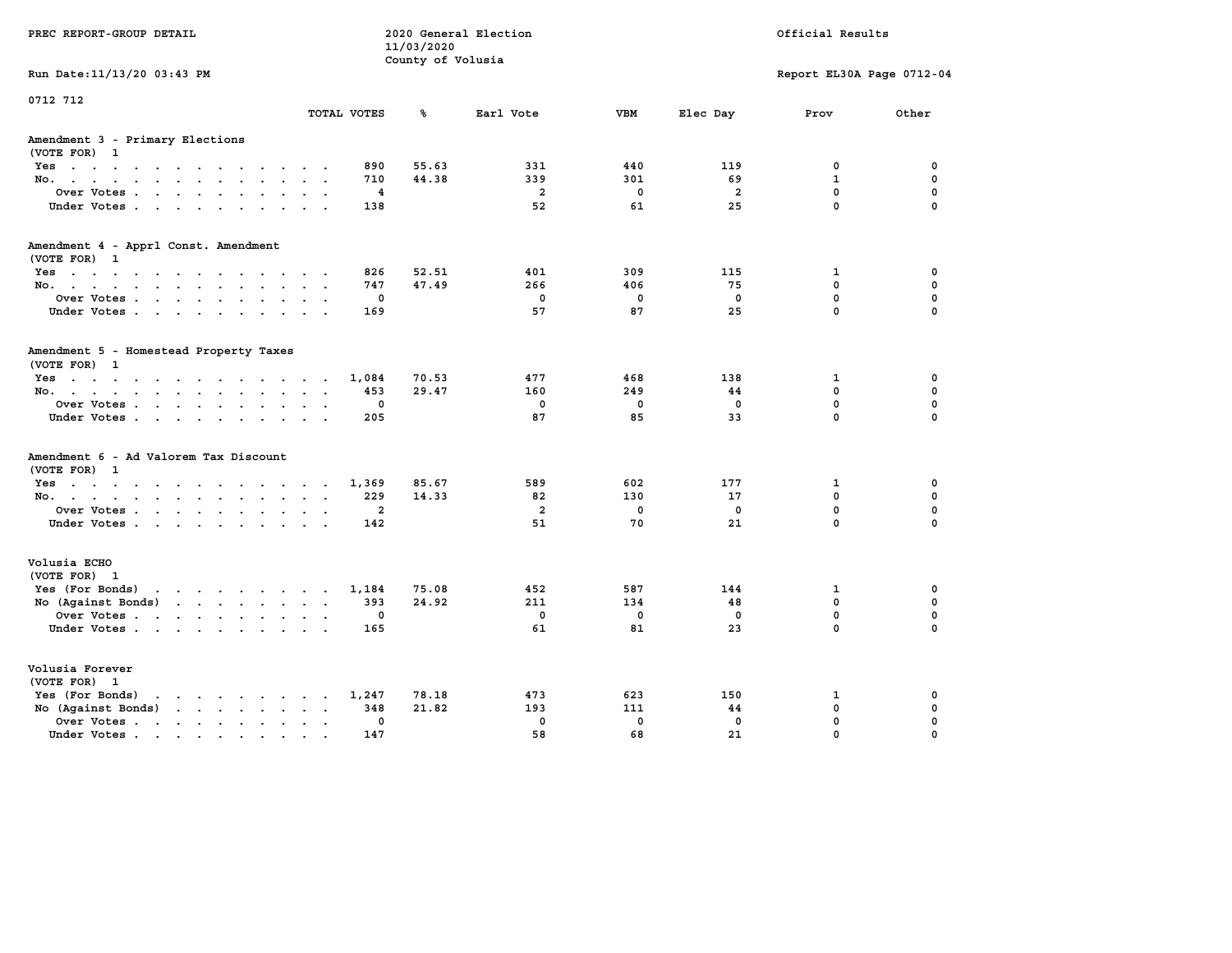| PREC REPORT-GROUP DETAIL                                                                                                                                                                                                                                   |                                           | 11/03/2020<br>County of Volusia | 2020 General Election |                         |              | Official Results          |              |  |
|------------------------------------------------------------------------------------------------------------------------------------------------------------------------------------------------------------------------------------------------------------|-------------------------------------------|---------------------------------|-----------------------|-------------------------|--------------|---------------------------|--------------|--|
| Run Date: 11/13/20 03:43 PM                                                                                                                                                                                                                                |                                           |                                 |                       |                         |              | Report EL30A Page 0714-01 |              |  |
| 0714 714                                                                                                                                                                                                                                                   |                                           |                                 |                       |                         |              |                           |              |  |
| REGISTERED VOTERS - TOTAL                                                                                                                                                                                                                                  | TOTAL VOTES<br>3,849<br>$\cdot$ $\cdot$   | ጜ                               | Earl Vote             | VBM                     | Elec Day     | Prov                      | Other        |  |
| BALLOTS CAST - TOTAL.<br>$\cdots$                                                                                                                                                                                                                          | 3,042                                     |                                 | 1,167                 | 1,518                   | 356          | 1                         | 0            |  |
| BALLOTS CAST - BLANK.<br>$\mathbf{r}$ , $\mathbf{r}$ , $\mathbf{r}$ , $\mathbf{r}$                                                                                                                                                                         | $\sim$<br>0<br>$\overline{\phantom{a}}$   |                                 | 0                     | 0                       | $^{\circ}$   | $\mathbf{0}$              | 0            |  |
| VOTER TURNOUT - TOTAL<br>$\mathbf{r}$ , $\mathbf{r}$ , $\mathbf{r}$ , $\mathbf{r}$ , $\mathbf{r}$                                                                                                                                                          | $\sim$ $\sim$                             | 79.03                           |                       |                         |              |                           |              |  |
| VOTER TURNOUT - BLANK                                                                                                                                                                                                                                      |                                           |                                 |                       |                         |              |                           |              |  |
|                                                                                                                                                                                                                                                            |                                           |                                 |                       |                         |              |                           |              |  |
| President and Vice President                                                                                                                                                                                                                               |                                           |                                 |                       |                         |              |                           |              |  |
| (VOTE FOR) 1                                                                                                                                                                                                                                               |                                           |                                 |                       |                         |              |                           |              |  |
| Donald J. Trump (REP)<br>the contract of the contract of the contract of the contract of the contract of                                                                                                                                                   | 1,718                                     | 56.62                           | 774                   | 679                     | 265          | $\mathbf 0$               | 0            |  |
| Joseph R. Biden (DEM)<br>$\mathbf{r}$ . The set of the set of the set of the set of the set of the set of the set of the set of the set of the set of the set of the set of the set of the set of the set of the set of the set of the set of the set of t | 1,277                                     | 42.09                           | 377                   | 815                     | 84           | $\mathbf{1}$              | 0            |  |
| Jo Jorgensen (LPF)                                                                                                                                                                                                                                         | 24                                        | .79                             | 12                    | 8                       | 4            | $\mathbf 0$               | 0            |  |
| Roque "Rocky" De La Fuente (REF).                                                                                                                                                                                                                          | 0                                         |                                 | 0                     | $\mathbf 0$             | 0            | $\mathbf 0$               | 0            |  |
| Gloria La Riva (PSL).                                                                                                                                                                                                                                      | 3                                         | .10                             | $\overline{a}$        | $\mathbf{1}$            | $\mathbf 0$  | $\mathbf 0$               | 0            |  |
| Howie Hawkins (GRE)                                                                                                                                                                                                                                        | $\overline{2}$                            | .07                             | $\mathbf 0$           | 1                       | $\mathbf{1}$ | $\mathbf 0$               | 0            |  |
| Don Blankenship (CPF)                                                                                                                                                                                                                                      | 3<br>$\cdot$ $\cdot$                      | .10                             | $\mathbf{1}$          | $\mathbf{1}$            | $\mathbf{1}$ | $\mathbf 0$               | 0            |  |
| WRITE-IN.                                                                                                                                                                                                                                                  | 7                                         | .23                             | $\mathbf{1}$          | 6                       | $\mathbf{0}$ | $\mathbf 0$               | $\mathbf 0$  |  |
| Over Votes                                                                                                                                                                                                                                                 | 4                                         |                                 | $\mathbf 0$           | $\overline{\mathbf{4}}$ | $\mathbf 0$  | $\mathbf 0$               | 0            |  |
| Under Votes                                                                                                                                                                                                                                                | 4                                         |                                 | $\mathbf 0$           | 3                       | $\mathbf{1}$ | $\mathbf 0$               | $\mathbf 0$  |  |
|                                                                                                                                                                                                                                                            |                                           |                                 |                       |                         |              |                           |              |  |
| Representative in Congress District 6<br>(VOTE FOR) 1                                                                                                                                                                                                      |                                           |                                 |                       |                         |              |                           |              |  |
|                                                                                                                                                                                                                                                            |                                           |                                 | 759                   | 692                     | 251          | $\mathbf 0$               | $\mathbf 0$  |  |
| Michael Waltz (REP)                                                                                                                                                                                                                                        | 1,702                                     | 58.11                           |                       |                         |              |                           |              |  |
| Clint Curtis (DEM)                                                                                                                                                                                                                                         | 1,222                                     | 41.72                           | 372                   | 764                     | 85           | $\mathbf{1}$              | $\mathbf 0$  |  |
| WRITE-IN.                                                                                                                                                                                                                                                  | 5<br>$\sim$                               | .17                             | $\overline{a}$        | 2                       | $\mathbf{1}$ | $\mathbf 0$               | 0            |  |
| Over Votes                                                                                                                                                                                                                                                 | $\overline{\mathbf{3}}$<br>$\cdot$        |                                 | $\mathbf 0$           | $\overline{a}$          | $\mathbf{1}$ | $\mathbf 0$               | 0            |  |
| Under Votes                                                                                                                                                                                                                                                | 110                                       |                                 | 34                    | 58                      | 18           | $\mathbf 0$               | 0            |  |
| State Attorney 7th Judicial Circuit                                                                                                                                                                                                                        |                                           |                                 |                       |                         |              |                           |              |  |
| (VOTE FOR) 1                                                                                                                                                                                                                                               |                                           |                                 |                       |                         |              |                           |              |  |
| R.J. Larizza (REP)                                                                                                                                                                                                                                         | 1,763                                     | 63.30                           | 764                   | 744                     | 255          | 0                         | 0            |  |
| Don Dempsey.<br>the contract of the contract of the con-                                                                                                                                                                                                   | 1,022                                     | 36.70                           | 325                   | 621                     | 75           | $\mathbf{1}$              | $\mathbf 0$  |  |
| Over Votes                                                                                                                                                                                                                                                 | 0                                         |                                 | 0                     | $\mathbf 0$             | $\mathbf 0$  | $\mathbf 0$               | $\mathbf 0$  |  |
| Under Votes                                                                                                                                                                                                                                                | 257                                       |                                 | 78                    | 153                     | 26           | $\mathbf 0$               | $\mathbf{0}$ |  |
|                                                                                                                                                                                                                                                            |                                           |                                 |                       |                         |              |                           |              |  |
| State Senator District 7                                                                                                                                                                                                                                   |                                           |                                 |                       |                         |              |                           |              |  |
| (VOTE FOR) 1                                                                                                                                                                                                                                               |                                           |                                 |                       |                         |              |                           |              |  |
| Travis J. Hutson (REP)                                                                                                                                                                                                                                     | 13                                        | 59.09                           | 8                     | 1                       | 4            | 0                         | 0            |  |
| Heather Hunter (DEM).                                                                                                                                                                                                                                      | 9                                         | 40.91                           | 3                     | 6                       | 0            | $\mathbf 0$               | 0            |  |
| WRITE-IN.                                                                                                                                                                                                                                                  | 0                                         |                                 | $\mathbf 0$           | $\mathbf 0$             | $\mathbf 0$  | $\mathbf 0$               | 0            |  |
| Over Votes                                                                                                                                                                                                                                                 | 0<br>$\sim$                               |                                 | 0                     | 0                       | 0            | 0                         | 0            |  |
| Under Votes                                                                                                                                                                                                                                                | 3                                         |                                 | $\overline{a}$        | $\mathbf{0}$            | $\mathbf{1}$ | $\mathbf{0}$              | $\mathbf 0$  |  |
|                                                                                                                                                                                                                                                            |                                           |                                 |                       |                         |              |                           |              |  |
| State Representative District 25<br>(VOTE FOR) 1                                                                                                                                                                                                           |                                           |                                 |                       |                         |              |                           |              |  |
| Tom Leek (REP).<br>the contract of the contract of the contract of the contract of the contract of the contract of the contract of                                                                                                                         | 1,640                                     | 57.18                           | 732                   | 664                     | 244          | 0                         | 0            |  |
| Sarah Zutter (DEM)<br>$\cdots$                                                                                                                                                                                                                             | 1,169                                     | 40.76                           | 356                   | 740                     | 72           | $\mathbf{1}$              | $\mathbf 0$  |  |
| Joseph "Joe" Hannoush (LPF)<br>$\mathbf{r}$ , $\mathbf{r}$ , $\mathbf{r}$ , $\mathbf{r}$                                                                                                                                                                   | 59                                        | 2.06                            | 19                    | 25                      | 15           | $\mathbf 0$               | $\mathbf 0$  |  |
| Over Votes                                                                                                                                                                                                                                                 | $\mathbf 0$<br>$\bullet$<br>$\sim$ $\sim$ |                                 | $\mathbf{0}$          | $\mathbf 0$             | $\mathbf{0}$ | $\mathbf 0$               | $\mathbf 0$  |  |
| Under Votes                                                                                                                                                                                                                                                | 149                                       |                                 | 47                    | 82                      | 20           | $\mathbf 0$               | $\mathbf 0$  |  |
|                                                                                                                                                                                                                                                            |                                           |                                 |                       |                         |              |                           |              |  |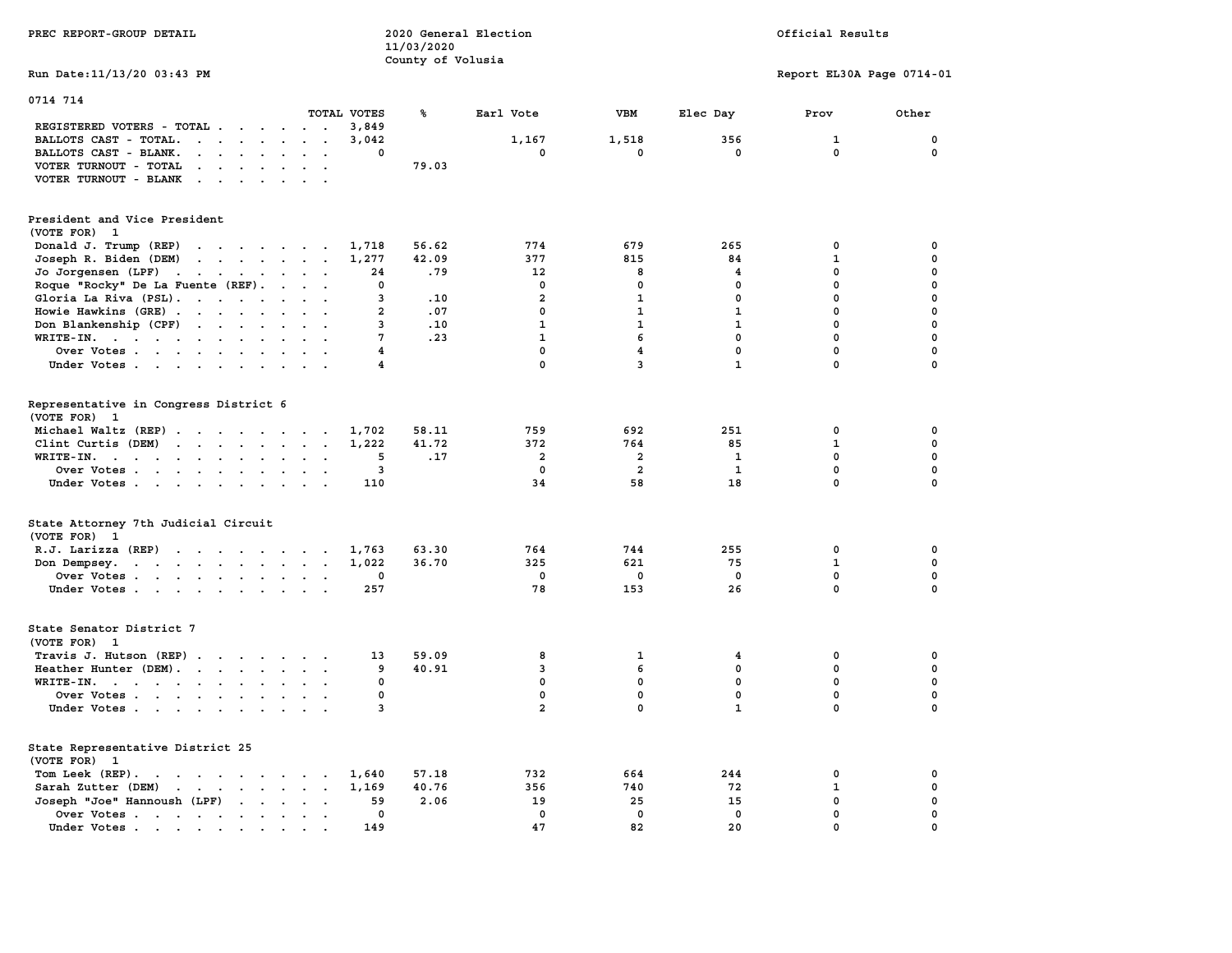|                                                                                                                                                                     |                                                  | 11/03/2020                                 |                        |                        |                                |                  |                           |
|---------------------------------------------------------------------------------------------------------------------------------------------------------------------|--------------------------------------------------|--------------------------------------------|------------------------|------------------------|--------------------------------|------------------|---------------------------|
|                                                                                                                                                                     |                                                  | County of Volusia                          |                        |                        |                                |                  |                           |
| Run Date: 11/13/20 03:43 PM                                                                                                                                         |                                                  |                                            |                        |                        |                                |                  | Report EL30A Page 0714-02 |
| 0714 714                                                                                                                                                            |                                                  |                                            |                        |                        |                                |                  |                           |
|                                                                                                                                                                     | TOTAL VOTES                                      | ℁                                          | Earl Vote              | <b>VBM</b>             | Elec Day                       | Prov             | Other                     |
| State Representative District 26<br>(VOTE FOR) 1                                                                                                                    |                                                  |                                            |                        |                        |                                |                  |                           |
| Elizabeth Fetterhoff (REP).                                                                                                                                         |                                                  | 58.33<br>14                                | 9                      | $\overline{a}$         | 3                              | 0                | 0                         |
| Patrick Henry (DEM)                                                                                                                                                 |                                                  | 10<br>41.67                                | 4                      | 5                      | $\mathbf{1}$                   | $\mathbf 0$      | $\mathbf 0$               |
| Over Votes                                                                                                                                                          |                                                  | 0                                          | 0                      | $\mathbf 0$            | $\mathbf 0$                    | $\mathbf 0$      | $\mathbf 0$               |
| Under Votes                                                                                                                                                         |                                                  | $\mathbf{1}$                               | 0                      | 0                      | $\mathbf{1}$                   | 0                | 0                         |
| Supreme Court - Carlos G. Muniz<br>(VOTE FOR) 1                                                                                                                     |                                                  |                                            |                        |                        |                                |                  |                           |
| Yes                                                                                                                                                                 |                                                  | 1,780<br>69.89                             | 707                    | 830                    | 243                            | 0                | 0                         |
| No.<br>$\sim$<br>$\sim$                                                                                                                                             | $\sim$                                           | 767<br>30.11                               | 280                    | 429                    | 57                             | $\mathbf{1}$     | $\mathbf 0$               |
| Over Votes                                                                                                                                                          | $\cdot$ .                                        | $\mathbf{0}$                               | $\mathbf 0$            | $\mathbf 0$            | $^{\circ}$                     | $\mathbf 0$      | $\mathbf 0$               |
| Under Votes                                                                                                                                                         | $\ddot{\phantom{0}}$<br>$\overline{\phantom{a}}$ | 495                                        | 180                    | 259                    | 56                             | $\mathbf 0$      | $\mathbf 0$               |
| 5th Dist Crt of Appeal - Evander<br>(VOTE FOR) 1                                                                                                                    |                                                  |                                            |                        |                        |                                |                  |                           |
| Yes                                                                                                                                                                 |                                                  | 1,912<br>76.24                             | 748                    | 934                    | 230                            | 0                | 0                         |
| No.                                                                                                                                                                 | $\sim$<br>$\sim$                                 | 596<br>23.76                               | 236                    | 292                    | 67                             | 1                | $\mathbf 0$               |
| Over Votes<br>$\sim$<br>$\bullet$                                                                                                                                   | $\overline{\phantom{a}}$                         | 0                                          | 0                      | 0                      | 0                              | 0                | $\pmb{0}$                 |
| Under Votes                                                                                                                                                         | $\sim$ $\sim$ $\sim$                             | 534                                        | 183                    | 292                    | 59                             | $\Omega$         | $\mathbf 0$               |
| 5th Dist Crt of Appeal - Grosshans<br>(VOTE FOR) 1<br>Yes<br>No.<br>$\sim$ $\sim$<br>$\sim$<br>$\ddot{\phantom{a}}$<br>Over Votes<br>Under Votes<br>$\cdot$ $\cdot$ | $\cdot$<br>$\ddot{\phantom{a}}$<br>$\cdot$ .     | 1,792<br>72.26<br>688<br>27.74<br>0<br>562 | 719<br>251<br>0<br>197 | 843<br>372<br>0<br>303 | 229<br>65<br>$\mathbf 0$<br>62 | 1<br>0<br>0<br>0 | 0<br>0<br>0<br>0          |
| 5th Dist Crt of Appeal - Harris<br>(VOTE FOR) 1                                                                                                                     |                                                  |                                            |                        |                        |                                |                  |                           |
| Yes                                                                                                                                                                 |                                                  | 75.53<br>1,889                             | 749                    | 909                    | 231                            | $\mathbf 0$      | $\mathbf 0$               |
| No. $\cdots$                                                                                                                                                        | $\sim$<br>$\ddot{\phantom{1}}$                   | 612<br>24.47                               | 229                    | 321                    | 61                             | $\mathbf{1}$     | $\mathbf 0$               |
| Over Votes<br>$\ddot{\phantom{a}}$<br>$\cdot$                                                                                                                       | $\ddot{\phantom{a}}$<br>$\overline{\phantom{a}}$ | $\mathbf 0$                                | $\mathbf 0$            | $\mathbf 0$            | $\mathbf 0$                    | 0                | $\mathbf 0$               |
| Under Votes                                                                                                                                                         |                                                  | 541                                        | 189                    | 288                    | 64                             | 0                | $\Omega$                  |
| 5th Dist Crt of Appeal - Orfinger<br>(VOTE FOR) 1                                                                                                                   |                                                  |                                            |                        |                        |                                |                  |                           |
| Yes                                                                                                                                                                 |                                                  | 76.12<br>1,903                             | 737                    | 927                    | 238                            | 1                | 0                         |
| No.<br>$\sim$<br>$\ddot{\phantom{a}}$                                                                                                                               | $\mathbf{L}=\mathbf{L}$                          | 597<br>23.88                               | 231                    | 313                    | 53                             | $\mathbf 0$      | $\pmb{0}$                 |
| Over Votes                                                                                                                                                          | $\bullet$<br>$\ddot{\phantom{a}}$                | 1                                          | $\mathbf{1}$           | 0                      | 0                              | 0                | 0                         |
| Under Votes                                                                                                                                                         |                                                  | 541                                        | 198                    | 278                    | 65                             | 0                | 0                         |
| 5th Dist Crt of Appeal - Sasso<br>(VOTE FOR) 1                                                                                                                      |                                                  |                                            |                        |                        |                                |                  |                           |
| Yes                                                                                                                                                                 |                                                  | 1,804<br>73.54                             | 718                    | 870                    | 216                            | 0                | 0                         |
| No.<br>$\sim$ $\sim$<br>$\cdot$ $\cdot$<br>$\ddot{\phantom{a}}$<br>$\ddot{\phantom{a}}$                                                                             |                                                  | 26.46<br>649                               | 229                    | 348                    | 71                             | $\mathbf{1}$     | 0                         |
| Over Votes<br>$\cdot$                                                                                                                                               | $\bullet$<br>$\sim$                              | 1                                          | $\mathbf{1}$           | 0                      | $\mathbf 0$                    | $\mathbf 0$      | $\mathbf 0$               |
| Under Votes<br>. As in the contract of the state $\mathcal{A}$                                                                                                      |                                                  | 588                                        | 219                    | 300                    | 69                             | $\mathbf 0$      | $\mathbf 0$               |

**PREC REPORT-GROUP DETAIL 2020 General Election Official Results**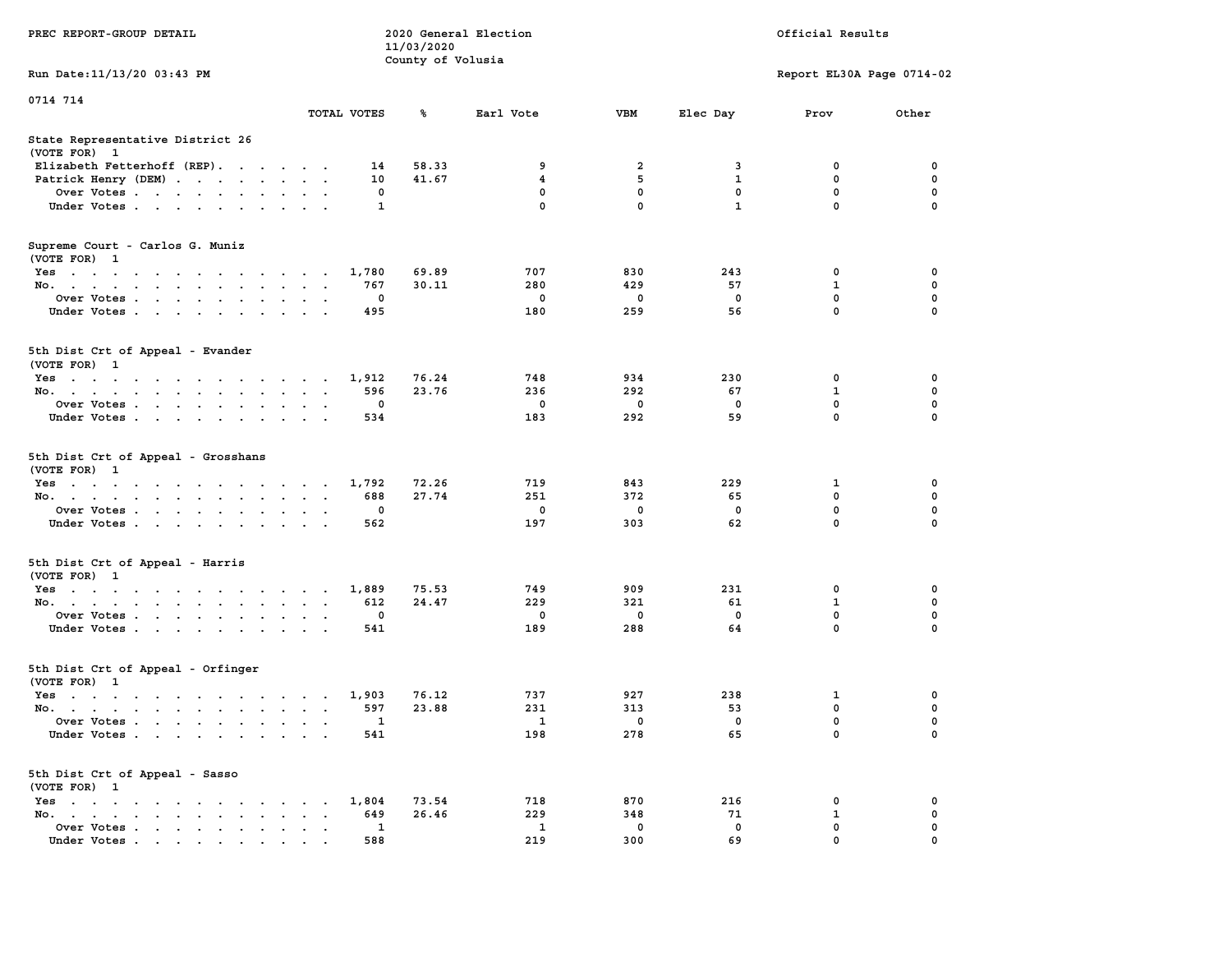| PREC REPORT-GROUP DETAIL                                                                                                        |                                  | 11/03/2020        | 2020 General Election |                    |              | Official Results          |                         |
|---------------------------------------------------------------------------------------------------------------------------------|----------------------------------|-------------------|-----------------------|--------------------|--------------|---------------------------|-------------------------|
| Run Date: 11/13/20 03:43 PM                                                                                                     |                                  | County of Volusia |                       |                    |              | Report EL30A Page 0714-03 |                         |
| 0714 714                                                                                                                        |                                  |                   |                       |                    |              |                           |                         |
|                                                                                                                                 | TOTAL VOTES                      | ℁                 | Earl Vote             | VBM                | Elec Day     | Prov                      | Other                   |
| 5th Dist Crt of Appeal - Wallis<br>(VOTE FOR) 1                                                                                 |                                  |                   |                       |                    |              |                           |                         |
| Yes                                                                                                                             | 1,856                            | 75.08             | 717                   | 911                | 228          | 0                         | 0                       |
| No.                                                                                                                             | 616                              | 24.92             | 241                   | 314                | 60           | 1                         | 0                       |
| Over Votes                                                                                                                      | 0                                |                   | 0                     | 0                  | 0            | 0<br>$\mathbf 0$          | $\mathbf 0$<br>$\Omega$ |
| Under Votes                                                                                                                     | 570                              |                   | 209                   | 293                | 68           |                           |                         |
| Circuit Judge, 7th Judicial, Group 14<br>(VOTE FOR) 1                                                                           |                                  |                   |                       |                    |              |                           |                         |
| Joan Anthony                                                                                                                    | 1,516                            | 59.76             | 566                   | 802                | 147          | 1                         | 0                       |
| Dan Hilbert<br>the contract of the contract of the contract of the contract of the contract of the contract of the contract of  | 1,021                            | 40.24             | 432                   | 441                | 148          | $\mathbf 0$               | 0                       |
| Over Votes                                                                                                                      | 2                                |                   | $\overline{a}$        | 0                  | 0            | 0                         | 0                       |
| Under Votes                                                                                                                     | 503                              |                   | 167                   | 275                | 61           | $\mathbf 0$               | 0                       |
| County Council Chair<br>(VOTE FOR) 1                                                                                            |                                  |                   |                       |                    |              |                           |                         |
| Jeff Brower.<br>the contract of the contract of the contract of the contract of the contract of the contract of the contract of | 1,409                            | 55.02             | 568                   | 652                | 188          | 1                         | 0                       |
| Deborah A. "Deb" Denys                                                                                                          | 1,152                            | 44.98             | 427                   | 615                | 110          | 0                         | 0                       |
| Over Votes                                                                                                                      | 2<br>$\sim$ $\sim$               |                   | 1                     | 0                  | $\mathbf{1}$ | $\mathbf 0$               | 0                       |
| Under Votes                                                                                                                     | 479                              |                   | 171                   | 251                | 57           | 0                         | $\Omega$                |
| County Council Member District 2<br>(VOTE FOR) 1                                                                                |                                  |                   |                       |                    |              |                           |                         |
| Danny Fuqua.<br>the contract of the contract of the contract of                                                                 | 1,261                            | 49.84             | 461                   | 647                | 152          | 1                         | 0                       |
| Billie Wheeler.                                                                                                                 | 1,269                            | 50.16             | 529                   | 596                | 144          | 0                         | 0                       |
| Over Votes                                                                                                                      | 0                                |                   | 0                     | 0                  | 0            | $\mathbf 0$               | 0                       |
| Under Votes                                                                                                                     | 512                              |                   | 177                   | 275                | 60           | $\mathbf 0$               | $\Omega$                |
| School Board Member District 2<br>(VOTE FOR) 1                                                                                  |                                  |                   |                       |                    |              |                           |                         |
| Anita Burnette.                                                                                                                 | 1,595                            | 64.26             | 630                   | 772                | 192          | 1                         | 0                       |
| Ida Duncan Wright.                                                                                                              | 887                              | 35.74             | 325                   | 468                | 94           | $\mathbf 0$               | $\mathbf 0$             |
| Over Votes                                                                                                                      | 2                                |                   | 0                     | 1                  | $\mathbf{1}$ | 0                         | 0                       |
| Under Votes                                                                                                                     | 558                              |                   | 212                   | 277                | 69           | $\mathbf 0$               | 0                       |
| Soil & Water Conservation Seat 2<br>(VOTE FOR) 1                                                                                |                                  |                   |                       |                    |              |                           |                         |
| John Nelson.<br>$\mathbf{r}$ , and $\mathbf{r}$ , and $\mathbf{r}$ , and $\mathbf{r}$ , and $\mathbf{r}$                        | 1,773                            | 74.68             | 717                   | 829                | 226          | 1                         | 0                       |
| Wesley Wayne Wilson Jr.                                                                                                         | 601                              | 25.32             | 221                   | 320                | 60           | 0                         | $\mathbf 0$             |
| Over Votes                                                                                                                      | 0                                |                   | $\mathbf 0$           | 0                  | 0<br>70      | 0<br>0                    | 0<br>0                  |
| Under Votes                                                                                                                     | 668                              |                   | 229                   | 369                |              |                           |                         |
| Soil & Water Conservation Seat 4<br>(VOTE FOR) 1                                                                                |                                  |                   |                       |                    |              |                           |                         |
| Wendy Anderson.                                                                                                                 | 1,523                            | 62.52             | 551                   | 794                | 177          | 1                         | 0                       |
| Barbara Deering                                                                                                                 | 913<br>$\ddot{\phantom{0}}$<br>1 | 37.48             | 404<br>1              | 396<br>$\mathbf 0$ | 113<br>0     | 0<br>0                    | 0<br>0                  |
| Over Votes<br>Under Votes                                                                                                       | 605                              |                   | 211                   | 328                | 66           | 0                         |                         |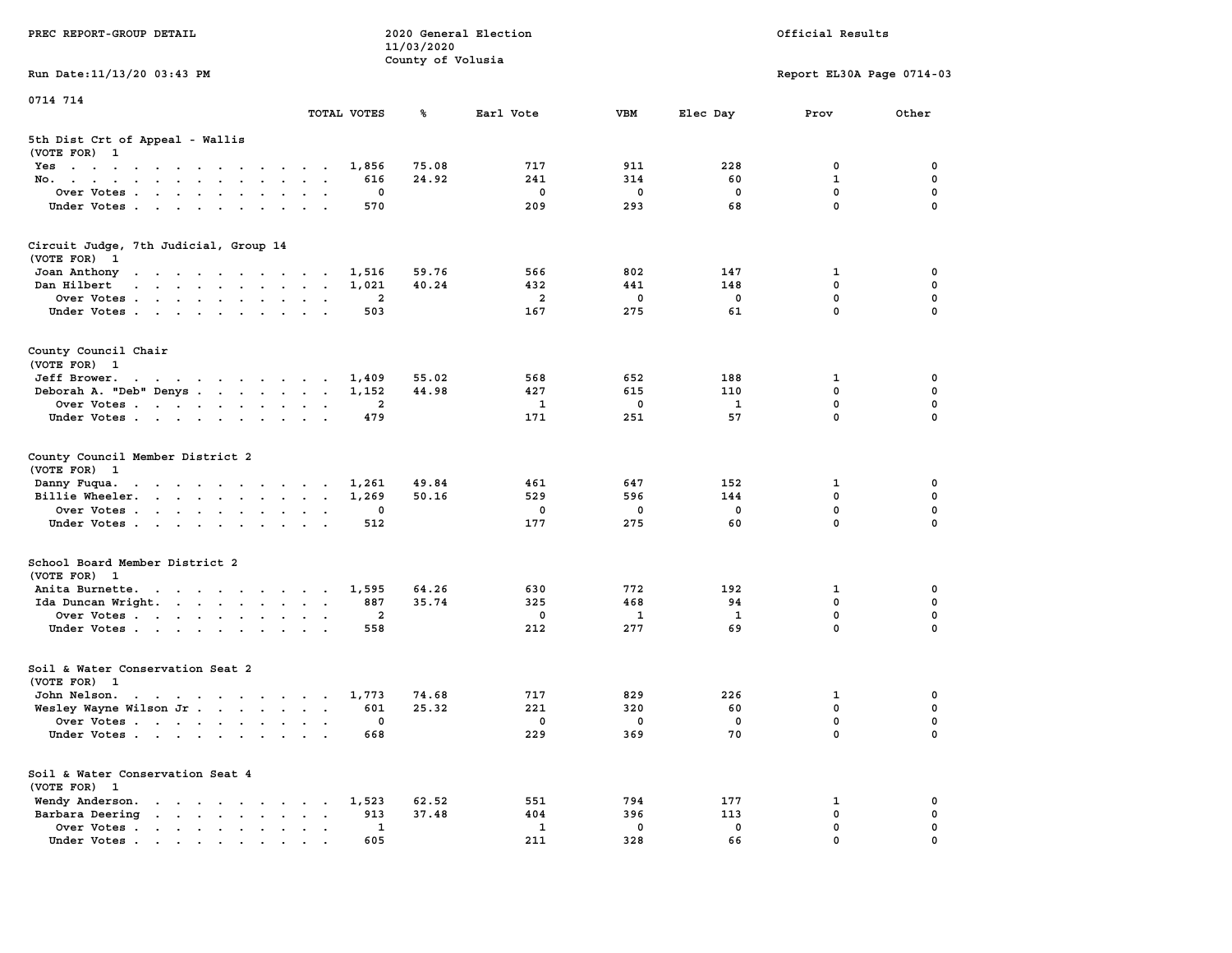| PREC REPORT-GROUP DETAIL                                                                                                                                                                                                                             |                  | 11/03/2020<br>County of Volusia | 2020 General Election |                    |                    | Official Results            |                            |
|------------------------------------------------------------------------------------------------------------------------------------------------------------------------------------------------------------------------------------------------------|------------------|---------------------------------|-----------------------|--------------------|--------------------|-----------------------------|----------------------------|
| Run Date: 11/13/20 03:43 PM                                                                                                                                                                                                                          |                  |                                 |                       |                    |                    | Report EL30A Page 0714-04   |                            |
| 0714 714                                                                                                                                                                                                                                             |                  |                                 |                       |                    |                    |                             |                            |
|                                                                                                                                                                                                                                                      | TOTAL VOTES      | ℁                               | Earl Vote             | <b>VBM</b>         | Elec Day           | Prov                        | Other                      |
| Amendment 1 - Citzenship Requirement<br>(VOTE FOR) 1                                                                                                                                                                                                 |                  |                                 |                       |                    |                    |                             |                            |
| Yes                                                                                                                                                                                                                                                  |                  | 81.19<br>2,314                  | 896                   | 1,126              | 291                | 1                           | 0                          |
| No.                                                                                                                                                                                                                                                  |                  | 536<br>18.81                    | 205                   | 290                | 41                 | 0                           | $\mathbf 0$                |
| Over Votes                                                                                                                                                                                                                                           |                  | 1                               | 1                     | $\mathbf 0$        | 0                  | $\mathbf 0$                 | 0                          |
| Under Votes                                                                                                                                                                                                                                          |                  | 191                             | 65                    | 102                | 24                 | $\mathbf 0$                 | $\mathbf 0$                |
| Amendment 2 - Minimum Wage                                                                                                                                                                                                                           |                  |                                 |                       |                    |                    |                             |                            |
| (VOTE FOR) 1                                                                                                                                                                                                                                         |                  |                                 |                       |                    |                    |                             |                            |
| Yes                                                                                                                                                                                                                                                  |                  | 1,713<br>59.87                  | 570                   | 971                | 171                | 1                           | 0                          |
| No.                                                                                                                                                                                                                                                  |                  | 40.13<br>1,148                  | 531                   | 452                | 165                | $\mathbf 0$<br>$\mathbf 0$  | 0<br>$\mathbf 0$           |
| Over Votes<br>Under Votes                                                                                                                                                                                                                            |                  | 0<br>181                        | $\mathbf 0$<br>66     | 0<br>95            | 0<br>20            | $\mathbf 0$                 | $\mathbf 0$                |
|                                                                                                                                                                                                                                                      |                  |                                 |                       |                    |                    |                             |                            |
| Amendment 3 - Primary Elections                                                                                                                                                                                                                      |                  |                                 |                       |                    |                    |                             |                            |
| (VOTE FOR) 1                                                                                                                                                                                                                                         |                  |                                 |                       |                    |                    |                             |                            |
| Yes                                                                                                                                                                                                                                                  |                  | 52.96<br>1,478                  | 485                   | 805                | 187                | 1                           | 0<br>0                     |
| No.                                                                                                                                                                                                                                                  |                  | 47.04<br>1,313                  | 588<br>$\mathbf 0$    | 583<br>$\mathbf 0$ | 142<br>$\mathbf 0$ | 0<br>$\mathbf 0$            | $\mathbf 0$                |
| Over Votes<br>Under Votes                                                                                                                                                                                                                            |                  | 0<br>251                        | 94                    | 130                | 27                 | $\mathbf{0}$                | $\mathbf 0$                |
|                                                                                                                                                                                                                                                      |                  |                                 |                       |                    |                    |                             |                            |
| Amendment 4 - Apprl Const. Amendment                                                                                                                                                                                                                 |                  |                                 |                       |                    |                    |                             |                            |
| (VOTE FOR) 1                                                                                                                                                                                                                                         |                  |                                 |                       |                    |                    |                             |                            |
| Yes                                                                                                                                                                                                                                                  |                  | 49.73<br>1,363                  | 578                   | 588                | 197                | 0                           | 0                          |
| No.                                                                                                                                                                                                                                                  |                  | 1,378<br>50.27                  | 482                   | 771                | 125                | 0                           | 0                          |
| Over Votes                                                                                                                                                                                                                                           |                  | 0                               | 0<br>107              | 0<br>159           | 0<br>34            | $\mathbf 0$<br>$\mathbf{1}$ | $\mathbf 0$<br>$\mathbf 0$ |
| Under Votes                                                                                                                                                                                                                                          |                  | 301                             |                       |                    |                    |                             |                            |
| Amendment 5 - Homestead Property Taxes                                                                                                                                                                                                               |                  |                                 |                       |                    |                    |                             |                            |
| (VOTE FOR) 1                                                                                                                                                                                                                                         |                  |                                 |                       |                    |                    |                             |                            |
| Yes                                                                                                                                                                                                                                                  |                  | 1,893<br>70.09                  | 744                   | 912                | 236                | 1                           | 0                          |
| No.                                                                                                                                                                                                                                                  |                  | 29.91<br>808                    | 297                   | 431                | 80                 | 0                           | 0                          |
| Over Votes                                                                                                                                                                                                                                           |                  | 1                               | $\mathbf{1}$          | 0                  | 0                  | $\mathbf 0$                 | $\mathbf 0$                |
| Under Votes.                                                                                                                                                                                                                                         |                  | 340                             | 125                   | 175                | 40                 | $\mathbf 0$                 | $\mathbf 0$                |
| Amendment 6 - Ad Valorem Tax Discount                                                                                                                                                                                                                |                  |                                 |                       |                    |                    |                             |                            |
| (VOTE FOR) 1                                                                                                                                                                                                                                         |                  |                                 |                       |                    |                    |                             |                            |
| Yes                                                                                                                                                                                                                                                  | $\sim$<br>$\sim$ | 84.76<br>2,363                  | 910                   | 1,163              | 289                | 1                           | 0                          |
| No.                                                                                                                                                                                                                                                  |                  | 15.24<br>425                    | 162                   | 225                | 38                 | $\mathbf 0$                 | 0                          |
| Over Votes                                                                                                                                                                                                                                           |                  | $^{\circ}$                      | 0                     | $\mathbf 0$        | $\mathbf 0$        | $\mathbf 0$                 | 0                          |
| Under Votes                                                                                                                                                                                                                                          |                  | 254                             | 95                    | 130                | 29                 | 0                           | $\mathbf 0$                |
| Volusia ECHO                                                                                                                                                                                                                                         |                  |                                 |                       |                    |                    |                             |                            |
| (VOTE FOR) 1                                                                                                                                                                                                                                         |                  |                                 |                       |                    |                    |                             |                            |
| Yes (For Bonds)<br>$\mathbf{r}$ . The contract of the contract of the contract of the contract of the contract of the contract of the contract of the contract of the contract of the contract of the contract of the contract of the contract of th |                  | 2,011<br>73.10                  | 720                   | 1,059              | 231                | 1                           | 0                          |
| No (Against Bonds)                                                                                                                                                                                                                                   | $\cdot$ $\cdot$  | 26.90<br>740                    | 341                   | 310                | 89                 | $\mathbf{0}$                | 0                          |
| Over Votes                                                                                                                                                                                                                                           |                  | 0                               | $\mathbf 0$           | $\mathbf 0$        | $\mathbf 0$        | $\mathbf 0$                 | 0                          |
| Under Votes                                                                                                                                                                                                                                          |                  | 291                             | 106                   | 149                | 36                 | $\Omega$                    | <sup>0</sup>               |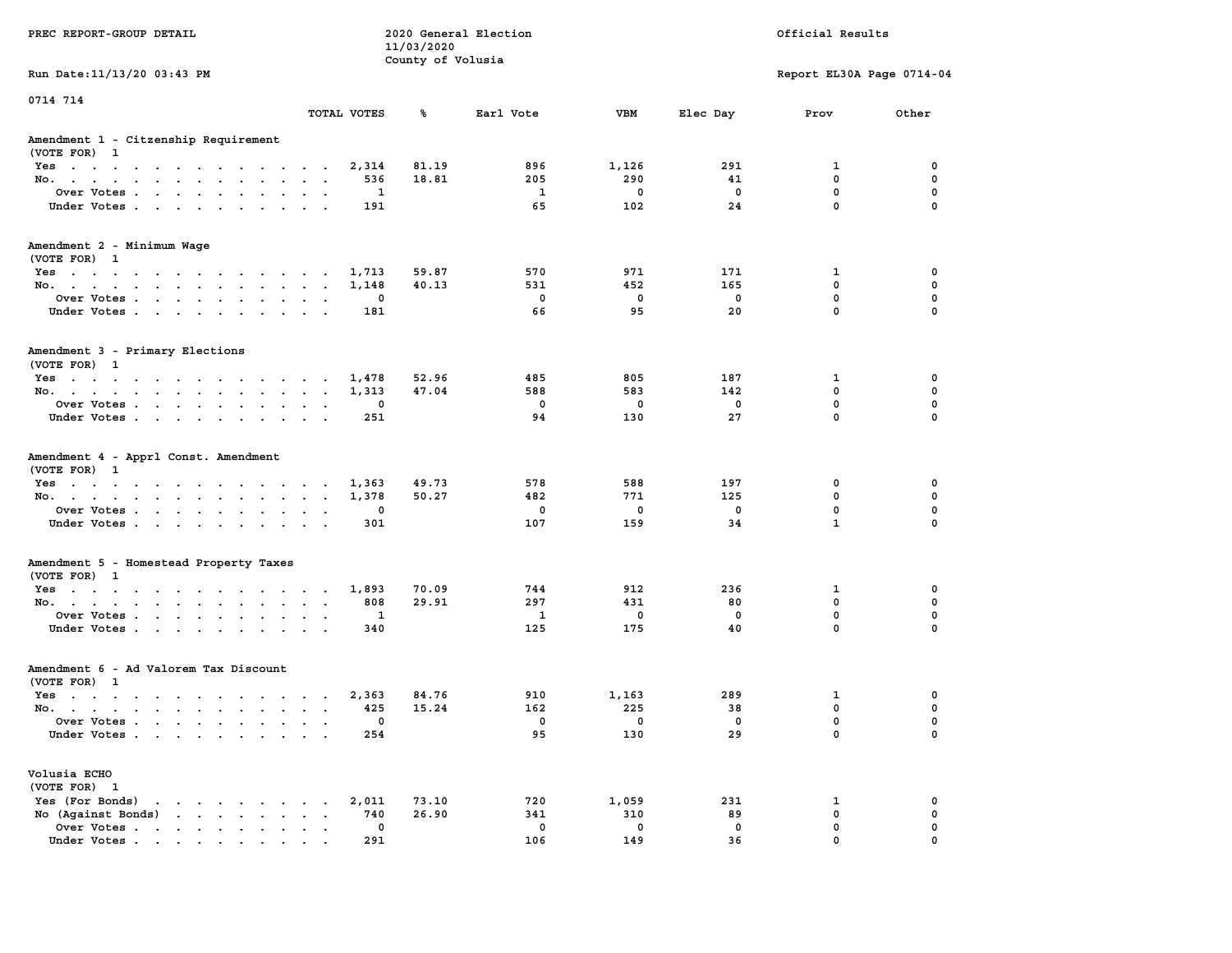| PREC REPORT-GROUP DETAIL        |             | 11/03/2020<br>County of Volusia | 2020 General Election |            |          | Official Results          |       |
|---------------------------------|-------------|---------------------------------|-----------------------|------------|----------|---------------------------|-------|
| Run Date: 11/13/20 03:43 PM     |             |                                 |                       |            |          | Report EL30A Page 0714-05 |       |
| 0714 714                        | TOTAL VOTES | ℁                               | Earl Vote             | <b>VBM</b> | Elec Day | Prov                      | Other |
| Volusia Forever<br>(VOTE FOR) 1 |             |                                 |                       |            |          |                           |       |
| Yes (For Bonds)                 | 2,114       | 76.59                           | 736                   | 1,131      | 246      |                           |       |
| No (Against Bonds)              | 646         | 23.41                           | 330                   | 242        | 74       |                           |       |
| Over Votes                      |             |                                 | 0                     | 0          | 0        |                           |       |
| Under Votes                     | 282         |                                 | 101                   | 145        | 36       |                           |       |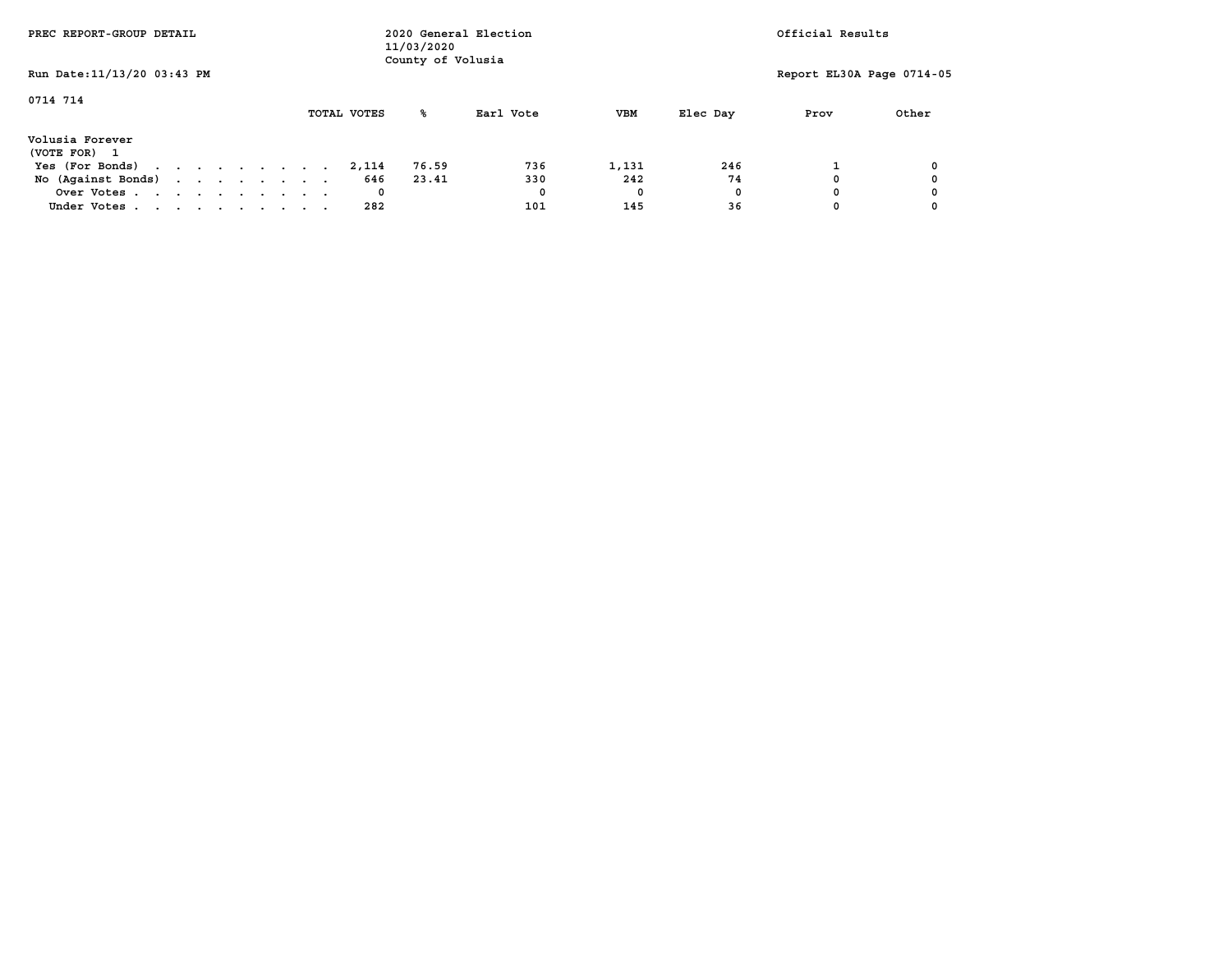| PREC REPORT-GROUP DETAIL                                                                                                                                                                                                                                 |                                            | 11/03/2020<br>County of Volusia | 2020 General Election   |                |                | Official Results          |             |
|----------------------------------------------------------------------------------------------------------------------------------------------------------------------------------------------------------------------------------------------------------|--------------------------------------------|---------------------------------|-------------------------|----------------|----------------|---------------------------|-------------|
| Run Date: 11/13/20 03:43 PM                                                                                                                                                                                                                              |                                            |                                 |                         |                |                | Report EL30A Page 0716-01 |             |
| 0716 716                                                                                                                                                                                                                                                 |                                            |                                 |                         |                |                |                           |             |
|                                                                                                                                                                                                                                                          | TOTAL VOTES                                | ℁                               | Earl Vote               | <b>VBM</b>     | Elec Day       | Prov                      | Other       |
| REGISTERED VOTERS - TOTAL .<br><b>Contract Contract Contract</b>                                                                                                                                                                                         | 2,828<br>$\sim$ $\sim$                     |                                 |                         |                |                |                           |             |
| BALLOTS CAST - TOTAL.                                                                                                                                                                                                                                    | 2,396<br>$\ddot{\phantom{a}}$<br>$\bullet$ |                                 | 895                     | 1,219          | 280            | $\overline{\mathbf{2}}$   | $\mathbf 0$ |
| BALLOTS CAST - BLANK.<br><b>Contract Contract Contract</b><br>$\sim$                                                                                                                                                                                     | $\Omega$<br>$\overline{\phantom{a}}$       |                                 | $\mathbf{0}$            | $\mathbf{0}$   | $\Omega$       | $\Omega$                  | 0           |
| VOTER TURNOUT - TOTAL<br>$\cdot$ $\cdot$ $\cdot$ $\cdot$<br>$\sim$                                                                                                                                                                                       |                                            | 84.72                           |                         |                |                |                           |             |
| VOTER TURNOUT - BLANK                                                                                                                                                                                                                                    |                                            |                                 |                         |                |                |                           |             |
| President and Vice President                                                                                                                                                                                                                             |                                            |                                 |                         |                |                |                           |             |
| (VOTE FOR) 1                                                                                                                                                                                                                                             |                                            |                                 |                         |                |                |                           |             |
| Donald J. Trump (REP)<br>$\cdots$                                                                                                                                                                                                                        | 1,731                                      | 72.46                           | 759                     | 726            | 244            | $\overline{\mathbf{2}}$   | 0           |
| Joseph R. Biden (DEM)<br>$\mathbf{r}$ , and $\mathbf{r}$ , and $\mathbf{r}$ , and $\mathbf{r}$                                                                                                                                                           | 634                                        | 26.54                           | 132                     | 473            | 29             | $\mathbf 0$               | 0           |
| Jo Jorgensen (LPF)<br>$\mathcal{A}$ . The set of the set of the set of the set of the set of the set of the set of the set of the set of the set of the set of the set of the set of the set of the set of the set of the set of the set of the set of t | 13                                         | .54                             | $\mathbf{2}$            | 9              | $\overline{a}$ | $\mathbf 0$               | $\mathbf 0$ |
| Roque "Rocky" De La Fuente (REF).                                                                                                                                                                                                                        | $\overline{\mathbf{3}}$                    | .13                             | ${\bf 1}$               | $\mathbf{1}$   | $\mathbf{1}$   | $\mathbf 0$               | 0           |
| Gloria La Riva (PSL).                                                                                                                                                                                                                                    | 0                                          |                                 | $\mathbf{0}$            | 0              | $\mathbf{0}$   | $\mathbf 0$               | $\Omega$    |
| Howie Hawkins (GRE)                                                                                                                                                                                                                                      | $\Omega$                                   |                                 | $\Omega$                | 0              | $\mathbf 0$    | $\mathbf 0$               | $\mathbf 0$ |
| Don Blankenship (CPF)                                                                                                                                                                                                                                    | $\overline{a}$                             | .08                             | $\mathbf 0$             | 2              | $\mathbf 0$    | $\mathbf 0$               | 0           |
| WRITE-IN.                                                                                                                                                                                                                                                | 6                                          | .25                             | $\mathbf{0}$            | 3              | $\overline{3}$ | $\mathbf 0$               | $\Omega$    |
| Over Votes<br>$\ddot{\phantom{a}}$                                                                                                                                                                                                                       | 3                                          |                                 | $\mathbf 0$             | 3              | $\mathbf 0$    | $\mathbf 0$               | 0           |
| Under Votes                                                                                                                                                                                                                                              | $\overline{\mathbf{4}}$                    |                                 | ${\bf 1}$               | $\overline{a}$ | $\mathbf{1}$   | $\mathbf 0$               | $\mathbf 0$ |
|                                                                                                                                                                                                                                                          |                                            |                                 |                         |                |                |                           |             |
| Representative in Congress District 6<br>(VOTE FOR) 1                                                                                                                                                                                                    |                                            |                                 |                         |                |                |                           |             |
| Michael Waltz (REP)                                                                                                                                                                                                                                      | 1,751                                      | 75.80                           | 755                     | 755            | 239            | $\overline{\mathbf{2}}$   | 0           |
| Clint Curtis (DEM)<br>$\mathbf{r}$ , $\mathbf{r}$ , $\mathbf{r}$ , $\mathbf{r}$ , $\mathbf{r}$ , $\mathbf{r}$                                                                                                                                            | 556                                        | 24.07                           | 118                     | 411            | 27             | $\mathbf 0$               | 0           |
| WRITE-IN.<br>$\begin{array}{cccccccccccccc} \bullet & \bullet & \bullet & \bullet & \bullet & \bullet & \bullet & \bullet & \bullet & \bullet & \bullet & \bullet \end{array}$<br>$\sim$<br>$\ddot{\phantom{a}}$                                         | 3                                          | .13                             | $\overline{\mathbf{2}}$ | 1              | $\mathbf 0$    | $\mathbf 0$               | 0           |
| Over Votes                                                                                                                                                                                                                                               | $\mathbf{1}$                               |                                 | $\mathbf{1}$            | 0              | $^{\circ}$     | $\mathbf 0$               | 0           |
| Under Votes                                                                                                                                                                                                                                              | 85                                         |                                 | 19                      | 52             | 14             | $\mathbf 0$               | 0           |
| State Attorney 7th Judicial Circuit                                                                                                                                                                                                                      |                                            |                                 |                         |                |                |                           |             |
| (VOTE FOR) 1                                                                                                                                                                                                                                             |                                            |                                 |                         |                |                |                           |             |
| R.J. Larizza (REP)                                                                                                                                                                                                                                       | 1,728                                      | 77.45                           | 739                     | 756            | 231            | $\overline{\mathbf{2}}$   | 0           |
| Don Dempsey.                                                                                                                                                                                                                                             | 503<br>$\sim$ $\sim$                       | 22.55                           | 124                     | 348            | 31             | $\mathbf 0$               | 0           |
| Over Votes                                                                                                                                                                                                                                               | 1                                          |                                 | 1                       | 0              | $\mathbf 0$    | $\mathbf 0$               | 0           |
| Under Votes                                                                                                                                                                                                                                              | 164                                        |                                 | 31                      | 115            | 18             | $\mathbf 0$               | 0           |
| State Representative District 25                                                                                                                                                                                                                         |                                            |                                 |                         |                |                |                           |             |
| (VOTE FOR) 1                                                                                                                                                                                                                                             |                                            |                                 |                         |                |                |                           |             |
| Tom Leek (REP).<br>the contract of the contract of the contract of the contract of the contract of the contract of the contract of                                                                                                                       | 1,729                                      | 75.70                           | 749                     | 748            | 231            | 1                         | 0           |
| Sarah Zutter (DEM)<br>the contract of the contract of the                                                                                                                                                                                                | 524<br>$\cdot$ $\cdot$                     | 22.94                           | 110                     | 386            | 27             | $\mathbf{1}$              | 0           |
| Joseph "Joe" Hannoush (LPF)                                                                                                                                                                                                                              | 31                                         | 1.36                            | 9                       | 13             | 9              | $\mathbf{0}$              | $\Omega$    |
| Over Votes                                                                                                                                                                                                                                               | $\mathbf 0$                                |                                 | $\mathbf 0$             | $\mathbf 0$    | $\mathbf 0$    | $\mathbf 0$               | 0           |
| Under Votes                                                                                                                                                                                                                                              | 112                                        |                                 | 27                      | 72             | 13             | $\mathbf 0$               | 0           |
| Supreme Court - Carlos G. Muniz                                                                                                                                                                                                                          |                                            |                                 |                         |                |                |                           |             |
| (VOTE FOR)<br>-1                                                                                                                                                                                                                                         |                                            |                                 |                         |                |                |                           |             |
| Yes                                                                                                                                                                                                                                                      | 1,543                                      | 76.12                           | 642                     | 699            | 201            | 1                         | 0           |
| $\mathbf{r}$ , $\mathbf{r}$ , $\mathbf{r}$ , $\mathbf{r}$ , $\mathbf{r}$ , $\mathbf{r}$<br>$No.$                                                                                                                                                         | 484<br>$\sim$<br>$\sim$                    | 23.88                           | 151                     | 289            | 43             | $\mathbf{1}$              | 0           |
| Over Votes                                                                                                                                                                                                                                               | 1<br>$\ddot{\phantom{a}}$                  |                                 | 0                       | 1              | 0              | 0                         | 0           |
| Under Votes                                                                                                                                                                                                                                              | 368<br>$\sim$                              |                                 | 102                     | 230            | 36             | $\mathbf 0$               | 0           |
|                                                                                                                                                                                                                                                          |                                            |                                 |                         |                |                |                           |             |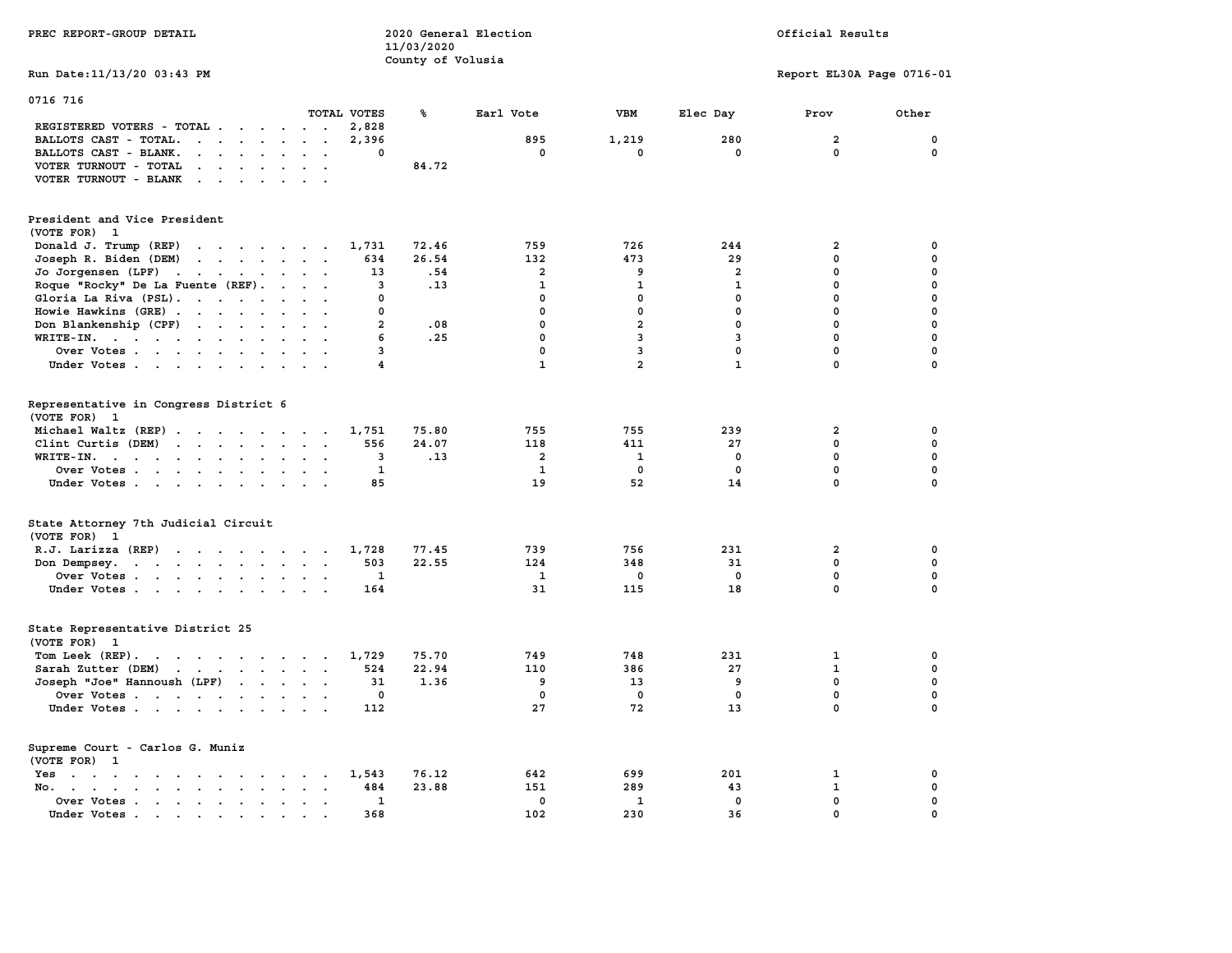| PREC REPORT-GROUP DETAIL                                                                                               |                                                                    | 11/03/2020        | 2020 General Election |             |              | Official Results           |             |
|------------------------------------------------------------------------------------------------------------------------|--------------------------------------------------------------------|-------------------|-----------------------|-------------|--------------|----------------------------|-------------|
| Run Date: 11/13/20 03:43 PM                                                                                            |                                                                    | County of Volusia |                       |             |              | Report EL30A Page 0716-02  |             |
| 0716 716                                                                                                               |                                                                    |                   |                       |             |              |                            |             |
|                                                                                                                        | TOTAL VOTES                                                        | ℁                 | Earl Vote             | <b>VBM</b>  | Elec Day     | Prov                       | Other       |
| 5th Dist Crt of Appeal - Evander<br>(VOTE FOR) 1                                                                       |                                                                    |                   |                       |             |              |                            |             |
| Yes                                                                                                                    | 1,389                                                              | 69.45             | 544                   | 654         | 190          | 1                          | 0           |
| No.                                                                                                                    | 611                                                                | 30.55             | 244                   | 312         | 54           | $\mathbf{1}$               | 0           |
| Over Votes                                                                                                             | 1                                                                  |                   | $\mathbf{1}$          | 0           | 0            | $\mathbf 0$                | 0           |
| Under Votes                                                                                                            | 395                                                                |                   | 106                   | 253         | 36           | $\mathbf 0$                | $\Omega$    |
| 5th Dist Crt of Appeal - Grosshans<br>(VOTE FOR) 1                                                                     |                                                                    |                   |                       |             |              |                            |             |
| Yes                                                                                                                    | 1,322                                                              | 66.90             | 540                   | 595         | 186          | 1                          | 0           |
| No.                                                                                                                    | 654                                                                | 33.10             | 238                   | 361         | 54           | $\mathbf{1}$               | 0           |
| Over Votes                                                                                                             | 1                                                                  |                   | $\mathbf 0$           | $\mathbf 0$ | $\mathbf{1}$ | 0                          | 0           |
| Under Votes                                                                                                            | 419                                                                |                   | 117                   | 263         | 39           | $\mathbf{0}$               | 0           |
| 5th Dist Crt of Appeal - Harris<br>(VOTE FOR) 1                                                                        |                                                                    |                   |                       |             |              |                            |             |
| Yes                                                                                                                    | 1,369                                                              | 69.39             | 551                   | 627         | 190          | 1                          | 0           |
| No.                                                                                                                    | 604                                                                | 30.61             | 227                   | 327         | 49           | $\mathbf{1}$               | $\mathbf 0$ |
| Over Votes                                                                                                             | $\mathbf{2}$                                                       |                   | 1                     | $\mathbf 0$ | 1            | $\mathbf{0}$               | 0           |
| Under Votes                                                                                                            | 421                                                                |                   | 116                   | 265         | 40           | $\mathbf 0$                | 0           |
| 5th Dist Crt of Appeal - Orfinger<br>(VOTE FOR) 1                                                                      |                                                                    |                   |                       |             |              |                            |             |
| Yes                                                                                                                    | 1,387                                                              | 69.73             | 541                   | 663         | 182          | 1                          | 0           |
| No.                                                                                                                    | 602                                                                | 30.27             | 239                   | 308         | 54           | $\mathbf{1}$               | 0           |
| Over Votes                                                                                                             | 1                                                                  |                   | $\mathbf{1}$          | 0           | 0            | $\mathbf 0$<br>$\mathbf 0$ | 0           |
| Under Votes                                                                                                            | 406                                                                |                   | 114                   | 248         | 44           |                            | $\Omega$    |
| 5th Dist Crt of Appeal - Sasso<br>(VOTE FOR) 1                                                                         |                                                                    |                   |                       |             |              |                            |             |
| Yes                                                                                                                    | 1,518                                                              | 77.57             | 621                   | 701         | 195          | 1                          | 0           |
| No.                                                                                                                    | 439                                                                | 22.43             | 153                   | 242         | 43           | $\mathbf{1}$               | 0           |
| Over Votes                                                                                                             | 0                                                                  |                   | 0                     | $\mathbf 0$ | $\mathbf 0$  | 0                          | 0           |
| Under Votes                                                                                                            | 439                                                                |                   | 121                   | 276         | 42           | $\mathbf{0}$               | $\Omega$    |
| 5th Dist Crt of Appeal - Wallis<br>(VOTE FOR) 1                                                                        |                                                                    |                   |                       |             |              |                            |             |
| Yes<br>the contract of the contract of the contract of the contract of the contract of the contract of the contract of | 1,356                                                              | 69.11             | 540                   | 632         | 183          | 1                          | 0           |
| No.                                                                                                                    | 606                                                                | 30.89             | 231                   | 319         | 55           | $\mathbf{1}$               | 0           |
| Over Votes                                                                                                             | $\mathbf{1}$                                                       |                   | $\mathbf{1}$          | 0           | 0            | $\mathbf{0}$               | 0           |
| Under Votes                                                                                                            | 433                                                                |                   | 123                   | 268         | 42           | 0                          | 0           |
| Circuit Judge, 7th Judicial, Group 14<br>(VOTE FOR) 1                                                                  |                                                                    |                   |                       |             |              |                            |             |
| Joan Anthony                                                                                                           | 838<br>$\sim$ 100 $\pm$                                            | 42.60             | 288                   | 465         | 84           | 1                          | 0           |
| Dan Hilbert<br>$\begin{array}{cccccccccccccccccc} . & . & . & . & . & . & . & . & . & . & . \end{array}$               | 1,129<br>$\ddot{\phantom{a}}$<br>$\bullet$<br>$\ddot{\phantom{a}}$ | 57.40             | 490                   | 487         | 151          | $\mathbf{1}$               | 0           |
| Over Votes.                                                                                                            | 1                                                                  |                   | 1                     | $\mathbf 0$ | 0            | $\mathbf 0$                | 0           |
| Under Votes                                                                                                            | 428                                                                |                   | 116                   | 267         | 45           | 0                          | O           |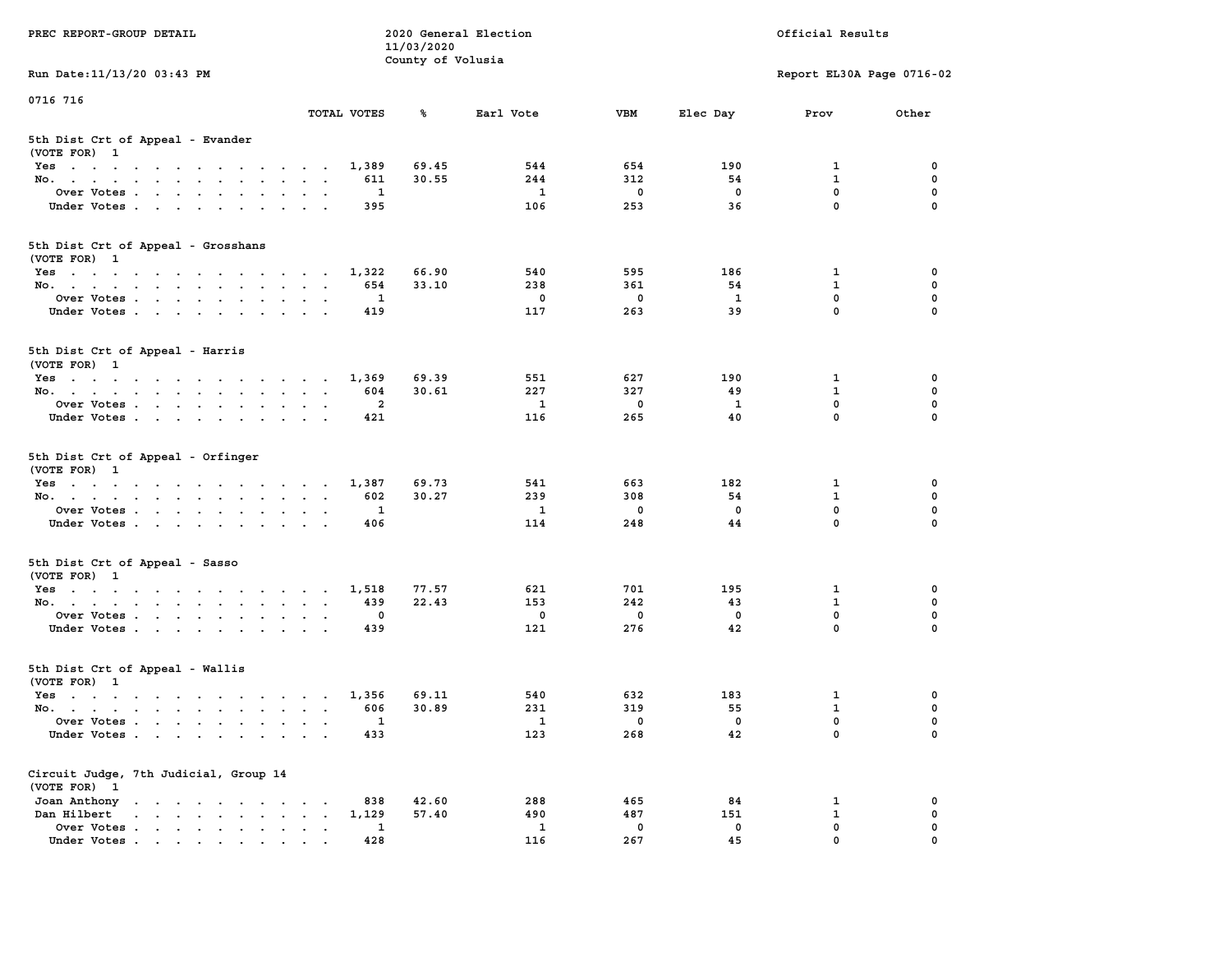|                                                                                                                                                  |                                                                               | 11/03/2020        |              |             |             |                           |             |
|--------------------------------------------------------------------------------------------------------------------------------------------------|-------------------------------------------------------------------------------|-------------------|--------------|-------------|-------------|---------------------------|-------------|
|                                                                                                                                                  |                                                                               | County of Volusia |              |             |             |                           |             |
| Run Date:11/13/20 03:43 PM                                                                                                                       |                                                                               |                   |              |             |             | Report EL30A Page 0716-03 |             |
| 0716 716                                                                                                                                         |                                                                               |                   |              |             |             |                           |             |
|                                                                                                                                                  | TOTAL VOTES                                                                   | ℁                 | Earl Vote    | VBM         | Elec Day    | Prov                      | Other       |
| County Council Chair                                                                                                                             |                                                                               |                   |              |             |             |                           |             |
| (VOTE FOR) 1                                                                                                                                     |                                                                               |                   |              |             |             |                           |             |
| Jeff Brower.<br>$\sim$ $\sim$<br>the contract of the contract of the contract of the contract of the contract of the contract of the contract of | 1,260                                                                         | 61.34             | 512          | 576         | 172         | 0                         | 0           |
| Deborah A. "Deb" Denys<br>$\sim$                                                                                                                 | 794                                                                           | 38.66             | 282          | 433         | 77          | $\overline{a}$            | $\mathbf 0$ |
| Over Votes                                                                                                                                       | 3<br>$\sim$<br>$\ddot{\phantom{a}}$<br>$\overline{\phantom{a}}$               |                   | 3            | 0           | $\mathbf 0$ | $\mathbf 0$               | $\pmb{0}$   |
| Under Votes<br>$\sim$                                                                                                                            | 339<br>$\ddot{\phantom{a}}$                                                   |                   | 98           | 210         | 31          | $\mathbf 0$               | $\mathbf 0$ |
|                                                                                                                                                  |                                                                               |                   |              |             |             |                           |             |
| Soil & Water Conservation Seat 2                                                                                                                 |                                                                               |                   |              |             |             |                           |             |
| (VOTE FOR) 1<br>John Nelson.                                                                                                                     | 1,529                                                                         | 81.16             | 618          | 727         | 184         | 0                         | 0           |
| the contract of the contract of the con-                                                                                                         | 355<br>$\overline{a}$<br>$\ddot{\phantom{0}}$                                 | 18.84             | 124          | 180         | 49          | $\overline{a}$            | 0           |
| Wesley Wayne Wilson Jr                                                                                                                           | 1                                                                             |                   | 1            | 0           | $\mathbf 0$ | $\mathbf 0$               | $\mathbf 0$ |
| Over Votes<br>$\sim$                                                                                                                             | $\bullet$<br>$\ddot{\phantom{a}}$<br>511                                      |                   | 152          | 312         | 47          | 0                         | 0           |
| Under Votes                                                                                                                                      | $\sim$<br>$\ddot{\phantom{a}}$                                                |                   |              |             |             |                           |             |
| Soil & Water Conservation Seat 4                                                                                                                 |                                                                               |                   |              |             |             |                           |             |
| (VOTE FOR) 1                                                                                                                                     |                                                                               |                   |              |             |             |                           |             |
| Wendy Anderson.<br>the contract of the contract of the contract of the contract of the contract of                                               | 897<br>$\sim$                                                                 | 47.11             | 297          | 500         | 99          | 1                         | 0           |
| Barbara Deering<br>the contract of the contract of                                                                                               | 1,007<br>$\ddot{\phantom{a}}$<br>$\ddot{\phantom{a}}$<br>$\ddot{\phantom{a}}$ | 52.89             | 455          | 418         | 133         | $\mathbf{1}$              | $\mathbf 0$ |
| Over Votes.<br>$\cdot$ $\cdot$ $\cdot$ $\cdot$<br>$\ddot{\phantom{a}}$<br>$\ddot{\phantom{a}}$                                                   | $\mathbf 0$                                                                   |                   | $\mathbf 0$  | $\mathbf 0$ | $\mathbf 0$ | $\mathbf 0$               | $\mathbf 0$ |
| Under Votes<br>$\bullet$                                                                                                                         | 492<br>$\cdot$                                                                |                   | 143          | 301         | 48          | 0                         | $\mathbf 0$ |
| Amendment 1 - Citzenship Requirement                                                                                                             |                                                                               |                   |              |             |             |                           |             |
| (VOTE FOR) 1                                                                                                                                     |                                                                               |                   | 794          |             | 245         |                           |             |
| $Yes \t . \t .$<br>$\mathcal{A}=\mathcal{A}=\mathcal{A}$ .<br>$\sim$ $\sim$ $\sim$ $\sim$ $\sim$                                                 | 1,999<br>$\sim$ $\sim$ $\sim$ $\sim$                                          | 87.14             |              | 958         |             | 2                         | 0           |
| No.<br>$\sim$<br>$\ddot{\phantom{a}}$<br>$\bullet$<br>$\bullet$                                                                                  | 295<br>$\ddot{\phantom{a}}$<br>$\ddot{\phantom{a}}$<br>$\ddot{\phantom{a}}$   | 12.86             | 79           | 200         | 16          | 0                         | 0           |
| Over Votes<br>$\sim$                                                                                                                             | 0<br>$\ddot{\phantom{a}}$<br>$\cdot$                                          |                   | 0            | 0           | 0           | 0                         | 0           |
| Under Votes<br>$\ddot{\phantom{1}}$                                                                                                              | 102                                                                           |                   | 22           | 61          | 19          | 0                         | 0           |
| Amendment 2 - Minimum Wage                                                                                                                       |                                                                               |                   |              |             |             |                           |             |
| (VOTE FOR) 1                                                                                                                                     |                                                                               |                   |              |             |             |                           |             |
| $Yes \t . \t .$<br>the contract of the contract of the<br>$\blacksquare$ .                                                                       | 931                                                                           | 40.64             | 252          | 600         | 78          | 1                         | 0           |
| No.<br>$\bullet$<br>$\blacksquare$<br>$\ddot{\phantom{0}}$                                                                                       | 1,360<br>$\bullet$<br>$\ddot{\phantom{a}}$<br>$\ddot{\phantom{a}}$            | 59.36             | 619          | 554         | 186         | ${\bf 1}$                 | $\mathbf 0$ |
| Over Votes<br>$\ddot{\phantom{a}}$<br>$\bullet$<br>$\ddot{\phantom{a}}$                                                                          | 1                                                                             |                   | $\mathbf{1}$ | $\mathbf 0$ | $\mathbf 0$ | $\mathbf{0}$              | $\mathbf 0$ |
| Under Votes<br>$\ddot{\phantom{0}}$<br>$\ddot{\phantom{a}}$                                                                                      | 104<br>$\ddot{\phantom{a}}$                                                   |                   | 23           | 65          | 16          | $\mathbf{0}$              | $\mathbf 0$ |
| Amendment 3 - Primary Elections                                                                                                                  |                                                                               |                   |              |             |             |                           |             |
| (VOTE FOR) 1                                                                                                                                     |                                                                               |                   |              |             |             |                           |             |
| $Yes \t . \t .$<br>$\sim$ $\sim$ $\sim$ $\sim$<br>$\cdot$ $\cdot$ $\cdot$<br>$\sim$                                                              | 842<br>$\sim$                                                                 | 37.66             | 259          | 488         | 95          | 0                         | 0           |
| No.<br>$\cdot$ $\cdot$<br>$\ddot{\phantom{a}}$                                                                                                   | 1,394<br>$\ddot{\phantom{a}}$<br>$\cdot$<br>$\ddot{\phantom{a}}$              | 62.34             | 585          | 642         | 165         | $\overline{\mathbf{2}}$   | 0           |
| Over Votes .<br>$\sim$<br>$\sim$<br>$\ddot{\phantom{a}}$<br>$\ddot{\phantom{a}}$<br>$\ddot{\phantom{a}}$<br>$\cdot$                              | 0<br>$\cdot$<br>$\ddot{\phantom{a}}$<br>$\cdot$                               |                   | 0            | 0           | 0           | 0                         | $\mathbf 0$ |
| Under Votes<br>$\sim$                                                                                                                            | 160<br>$\ddot{\phantom{0}}$<br>$\cdot$                                        |                   | 51           | 89          | 20          | 0                         | 0           |
| Amendment 4 - Apprl Const. Amendment                                                                                                             |                                                                               |                   |              |             |             |                           |             |
| (VOTE FOR) 1                                                                                                                                     |                                                                               |                   |              |             |             |                           |             |
| $Yes \t . \t .$<br>$\bullet$<br>$\blacksquare$<br>$\bullet$<br>$\sim$<br>$\ddot{\phantom{0}}$<br>$\,$ .<br>$\ddot{\phantom{a}}$                  | 1,253<br>$\bullet$                                                            | 56.70             | 568          | 518         | 165         | 2                         | 0           |
| No.<br>$\bullet$ . In the case of the case of $\bullet$<br>$\bullet$<br>$\sim$ $\sim$                                                            | 957                                                                           | 43.30             | 268          | 594         | 95          | 0                         | $\mathbf 0$ |
| Over Votes<br>$\ddot{\phantom{0}}$<br>$\bullet$                                                                                                  | 0<br>$\ddot{\phantom{0}}$<br>$\ddot{\phantom{a}}$                             |                   | 0            | 0           | $\mathbf 0$ | $\mathbf{0}$              | $\mathbf 0$ |
| Under Votes.                                                                                                                                     | 186                                                                           |                   | 59           | 107         | 20          | $\mathbf{0}$              | $\mathbf 0$ |

**PREC REPORT-GROUP DETAIL 2020 General Election Official Results**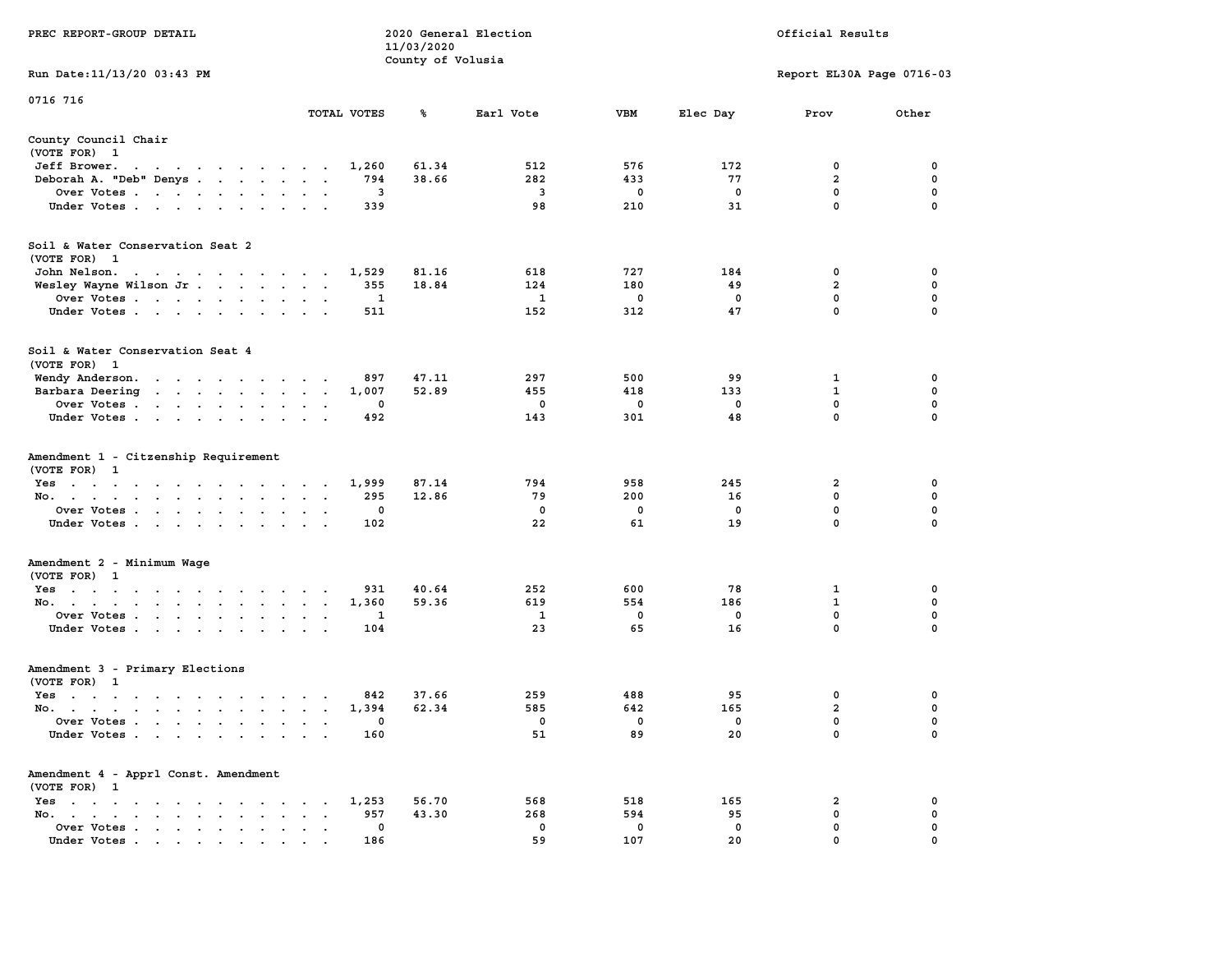| PREC REPORT-GROUP DETAIL                                                                                               |             | 11/03/2020<br>County of Volusia | 2020 General Election |            |            | Official Results          |             |
|------------------------------------------------------------------------------------------------------------------------|-------------|---------------------------------|-----------------------|------------|------------|---------------------------|-------------|
| Run Date: 11/13/20 03:43 PM                                                                                            |             |                                 |                       |            |            | Report EL30A Page 0716-04 |             |
| 0716 716                                                                                                               | TOTAL VOTES | °≈                              | Earl Vote             | <b>VBM</b> | Elec Day   | Prov                      | Other       |
| Amendment 5 - Homestead Property Taxes<br>(VOTE FOR) 1                                                                 |             |                                 |                       |            |            |                           |             |
| $Yes \cdot \cdot \cdot \cdot \cdot \cdot \cdot \cdot \cdot \cdot \cdot \cdot \cdot \cdot$                              | 1,701       | 78.31                           | 688                   | 803        | 208        | 2                         | 0           |
| No.                                                                                                                    | 471         | 21.69                           | 129                   | 296        | 46         | 0                         | 0           |
| Over Votes.                                                                                                            | 1           |                                 | 1                     | 0          | $^{\circ}$ | 0                         | 0           |
| Under Votes.                                                                                                           | 223         |                                 | 77                    | 120        | 26         | $\Omega$                  |             |
| Amendment 6 - Ad Valorem Tax Discount<br>(VOTE FOR) 1                                                                  |             |                                 |                       |            |            |                           |             |
| the contract of the contract of the contract of the contract of the contract of the contract of the contract of<br>Yes | 1,922       | 85.92                           | 738                   | 948        | 235        | 1                         | 0           |
| No.                                                                                                                    | 315         | 14.08                           | 103                   | 186        | 25         | $\mathbf{1}$              | $\mathbf 0$ |
| Over Votes                                                                                                             | 0           |                                 | $^{\circ}$            | 0          | $^{\circ}$ | $\mathbf{0}$              | $\mathbf 0$ |
| Under Votes                                                                                                            | 159         |                                 | 54                    | 85         | 20         | $\Omega$                  | $\Omega$    |
| Volusia ECHO<br>(VOTE FOR) 1                                                                                           |             |                                 |                       |            |            |                           |             |
| Yes (For Bonds) $\cdots$ $\cdots$ $\cdots$ $\cdots$                                                                    | 1,318       | 59.37                           | 412                   | 774        | 131        | 1                         | 0           |
| No (Against Bonds)                                                                                                     | 902         | 40.63                           | 419                   | 352        | 130        | $\mathbf{1}$              | $\mathbf 0$ |
| Over Votes                                                                                                             | -1          |                                 | 1                     | 0          | 0          | $\mathbf{0}$              | 0           |
| Under Votes                                                                                                            | 175         |                                 | 63                    | 93         | 19         | $\Omega$                  | 0           |
| Volusia Forever<br>(VOTE FOR) 1                                                                                        |             |                                 |                       |            |            |                           |             |
| Yes (For Bonds)                                                                                                        | 1,370       | 61.41                           | 420                   | 803        | 145        | 2                         | 0           |
| No (Against Bonds)                                                                                                     | 861         | 38.59                           | 414                   | 332        | 115        | 0                         | 0           |
| Over Votes.                                                                                                            | 0           |                                 | 0                     | 0          | $^{\circ}$ | 0                         | 0           |
| Under Votes                                                                                                            | 165         |                                 | 61                    | 84         | 20         | 0                         | $\Omega$    |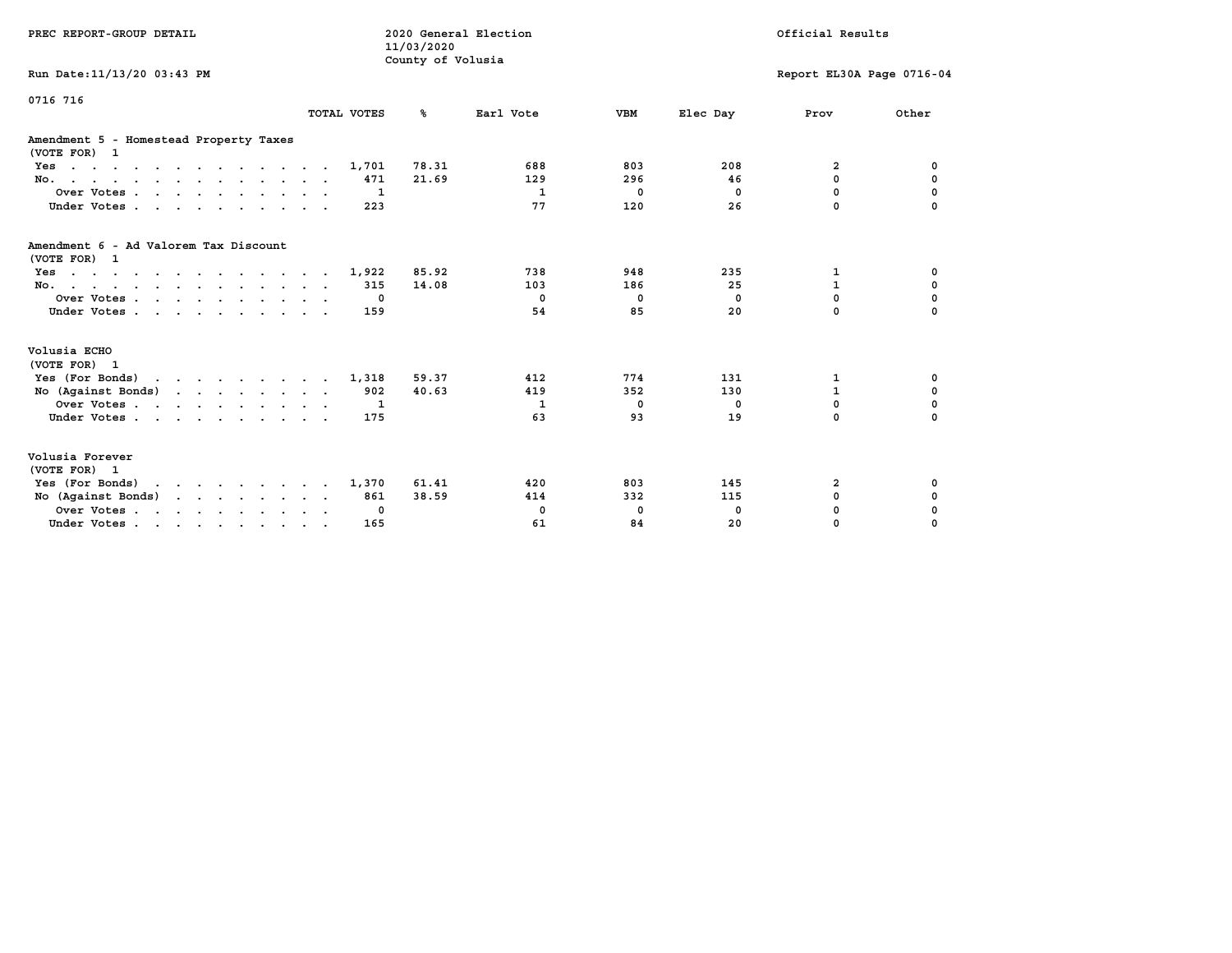| PREC REPORT-GROUP DETAIL                                                                                                                                                                                                                       |                                                    | 11/03/2020<br>County of Volusia | 2020 General Election |                |                | Official Results          |             |
|------------------------------------------------------------------------------------------------------------------------------------------------------------------------------------------------------------------------------------------------|----------------------------------------------------|---------------------------------|-----------------------|----------------|----------------|---------------------------|-------------|
| Run Date: 11/13/20 03:43 PM                                                                                                                                                                                                                    |                                                    |                                 |                       |                |                | Report EL30A Page 0717-01 |             |
| 0717 717                                                                                                                                                                                                                                       | TOTAL VOTES                                        | ℁                               | Earl Vote             | <b>VBM</b>     | Elec Day       | Prov                      | Other       |
| REGISTERED VOTERS - TOTAL                                                                                                                                                                                                                      | 2,149                                              |                                 |                       |                |                |                           |             |
| BALLOTS CAST - TOTAL.<br>$\cdot$                                                                                                                                                                                                               | 1,699<br>$\sim$                                    |                                 | 749                   | 711            | 238            | $\mathbf{1}$              | $\mathbf 0$ |
| BALLOTS CAST - BLANK.<br>$\cdot$ $\cdot$ $\cdot$ $\cdot$ $\cdot$ $\cdot$                                                                                                                                                                       | 0<br>$\ddot{\phantom{0}}$                          |                                 | $\mathbf 0$           | $\mathbf 0$    | $\mathbf{0}$   | $\mathbf 0$               | $\mathbf 0$ |
| VOTER TURNOUT - TOTAL<br>$\mathbf{u} = \mathbf{u} + \mathbf{u} + \mathbf{u} + \mathbf{u}$<br>$\ddot{\phantom{a}}$                                                                                                                              |                                                    | 79.06                           |                       |                |                |                           |             |
| VOTER TURNOUT - BLANK                                                                                                                                                                                                                          |                                                    |                                 |                       |                |                |                           |             |
| President and Vice President                                                                                                                                                                                                                   |                                                    |                                 |                       |                |                |                           |             |
| (VOTE FOR) 1                                                                                                                                                                                                                                   |                                                    |                                 |                       |                |                |                           |             |
| Donald J. Trump (REP)                                                                                                                                                                                                                          | 973                                                | 57.57                           | 506                   | 305            | 162            | 0                         | 0           |
| Joseph R. Biden (DEM)                                                                                                                                                                                                                          | 683                                                | 40.41                           | 228                   | 385            | 69             | 1                         | $\mathbf 0$ |
| Jo Jorgensen (LPF)                                                                                                                                                                                                                             | 20                                                 | 1.18                            | 10                    | 7              | 3              | $\mathbf 0$               | $\mathbf 0$ |
| Roque "Rocky" De La Fuente (REF).                                                                                                                                                                                                              | $\mathbf{1}$<br>$\sim$ $\sim$ $\sim$ $\sim$ $\sim$ | .06                             | $\mathbf{0}$          | $\Omega$       | $\mathbf{1}$   | $\mathbf 0$               | $\mathbf 0$ |
| Gloria La Riva (PSL).                                                                                                                                                                                                                          | 3                                                  | .18                             | $\mathbf{1}$          | $\mathbf{2}$   | 0              | $\mathbf 0$               | $\mathbf 0$ |
| Howie Hawkins (GRE)                                                                                                                                                                                                                            | $\ddotsc$<br>1                                     | .06                             | $\mathbf 0$           | $\mathbf 0$    | $\mathbf{1}$   | $\mathbf 0$               | $\mathbf 0$ |
| Don Blankenship (CPF)                                                                                                                                                                                                                          | 3                                                  | .18                             | 0                     | $\overline{3}$ | 0              | $\mathbf{0}$              | $\mathbf 0$ |
| WRITE-IN.                                                                                                                                                                                                                                      | 6<br>$\mathbf{r}$                                  | .36                             | $\overline{3}$        | $\mathbf{1}$   | $\overline{2}$ | $\mathbf{0}$              | $\mathbf 0$ |
| Over Votes                                                                                                                                                                                                                                     | 5                                                  |                                 | 0                     | 5              | $\mathbf{0}$   | $\mathbf 0$               | $\mathbf 0$ |
| Under Votes                                                                                                                                                                                                                                    | $\overline{4}$                                     |                                 | $\mathbf{1}$          | 3              | 0              | $\mathbf 0$               | $\mathbf 0$ |
| Representative in Congress District 6<br>(VOTE FOR) 1                                                                                                                                                                                          |                                                    |                                 |                       |                |                |                           |             |
| Michael Waltz (REP)                                                                                                                                                                                                                            | 999                                                | 60.91                           | 515                   | 324            | 160            | 0                         | 0           |
| Clint Curtis (DEM)                                                                                                                                                                                                                             | 639                                                | 38.96                           | 219                   | 352            | 67             | 1                         | 0           |
| WRITE-IN.<br>the contract of the contract of the contract of the contract of the contract of<br>$\mathbf{A}$ and $\mathbf{A}$                                                                                                                  | 2                                                  | .12                             | 1                     | 1              | 0              | $\mathbf{0}$              | $\mathbf 0$ |
| Over Votes<br>$\sim$<br>$\sim$                                                                                                                                                                                                                 | $\mathbf 0$                                        |                                 | $\mathbf 0$           | $\mathbf 0$    | $\mathbf 0$    | $\mathbf 0$               | $\mathbf 0$ |
| Under Votes                                                                                                                                                                                                                                    | 59                                                 |                                 | 14                    | 34             | 11             | $\mathbf 0$               | $\mathbf 0$ |
| State Attorney 7th Judicial Circuit<br>(VOTE FOR) 1                                                                                                                                                                                            |                                                    |                                 |                       |                |                |                           |             |
| $R.J.$ Larizza $(REP)$                                                                                                                                                                                                                         | 1,020<br>$\cdot$                                   | 65.18                           | 520                   | 340            | 159            | 1                         | 0           |
| Don Dempsey.<br>the contract of the contract of the contract of the contract of the contract of the contract of the contract of the contract of the contract of the contract of the contract of the contract of the contract of the contract o | 545<br>$\ddot{\phantom{0}}$                        | 34.82                           | 196                   | 286            | 63             | $\mathbf 0$               | $\mathbf 0$ |
| Over Votes                                                                                                                                                                                                                                     | $\mathbf 0$<br>$\ddot{\phantom{a}}$                |                                 | $\mathbf 0$           | $\mathbf 0$    | $\mathbf{0}$   | $\mathbf 0$               | 0           |
| Under Votes                                                                                                                                                                                                                                    | 134                                                |                                 | 33                    | 85             | 16             | $\Omega$                  | $\mathbf 0$ |
| State Representative District 25<br>(VOTE FOR) 1                                                                                                                                                                                               |                                                    |                                 |                       |                |                |                           |             |
| Tom Leek (REP).                                                                                                                                                                                                                                | 957                                                | 59.18                           | 495                   | 311            | 151            | 0                         | 0           |
| Sarah Zutter (DEM)                                                                                                                                                                                                                             | 621                                                | 38.40                           | 216                   | 343            | 61             | $\mathbf{1}$              | 0           |
| Joseph "Joe" Hannoush (LPF)                                                                                                                                                                                                                    | 39                                                 | 2.41                            | 17                    | 13             | 9              | $\mathbf{0}$              | $\mathbf 0$ |
| Over Votes                                                                                                                                                                                                                                     | $\mathbf 0$                                        |                                 | $\mathbf 0$           | $\mathbf 0$    | $\mathbf 0$    | $\mathbf 0$               | $\mathbf 0$ |
| Under Votes                                                                                                                                                                                                                                    | 82                                                 |                                 | 21                    | 44             | 17             | $\mathbf 0$               | $\mathbf 0$ |
| Supreme Court - Carlos G. Muniz<br>(VOTE FOR)<br>- 1                                                                                                                                                                                           |                                                    |                                 |                       |                |                |                           |             |
| Yes                                                                                                                                                                                                                                            | 969                                                | 68.14                           | 440                   | 385            | 144            | 0                         | 0           |
| No.                                                                                                                                                                                                                                            | 453<br>$\sim$ $\sim$                               | 31.86                           | 197                   | 205            | 51             | 0                         | $\mathbf 0$ |
| Over Votes                                                                                                                                                                                                                                     | 0<br>$\cdot$                                       |                                 | 0                     | $\mathbf 0$    | $\mathbf 0$    | 0                         | 0           |
| Under Votes                                                                                                                                                                                                                                    | 277                                                |                                 | 112                   | 121            | 43             | $\mathbf 1$               | $\mathbf 0$ |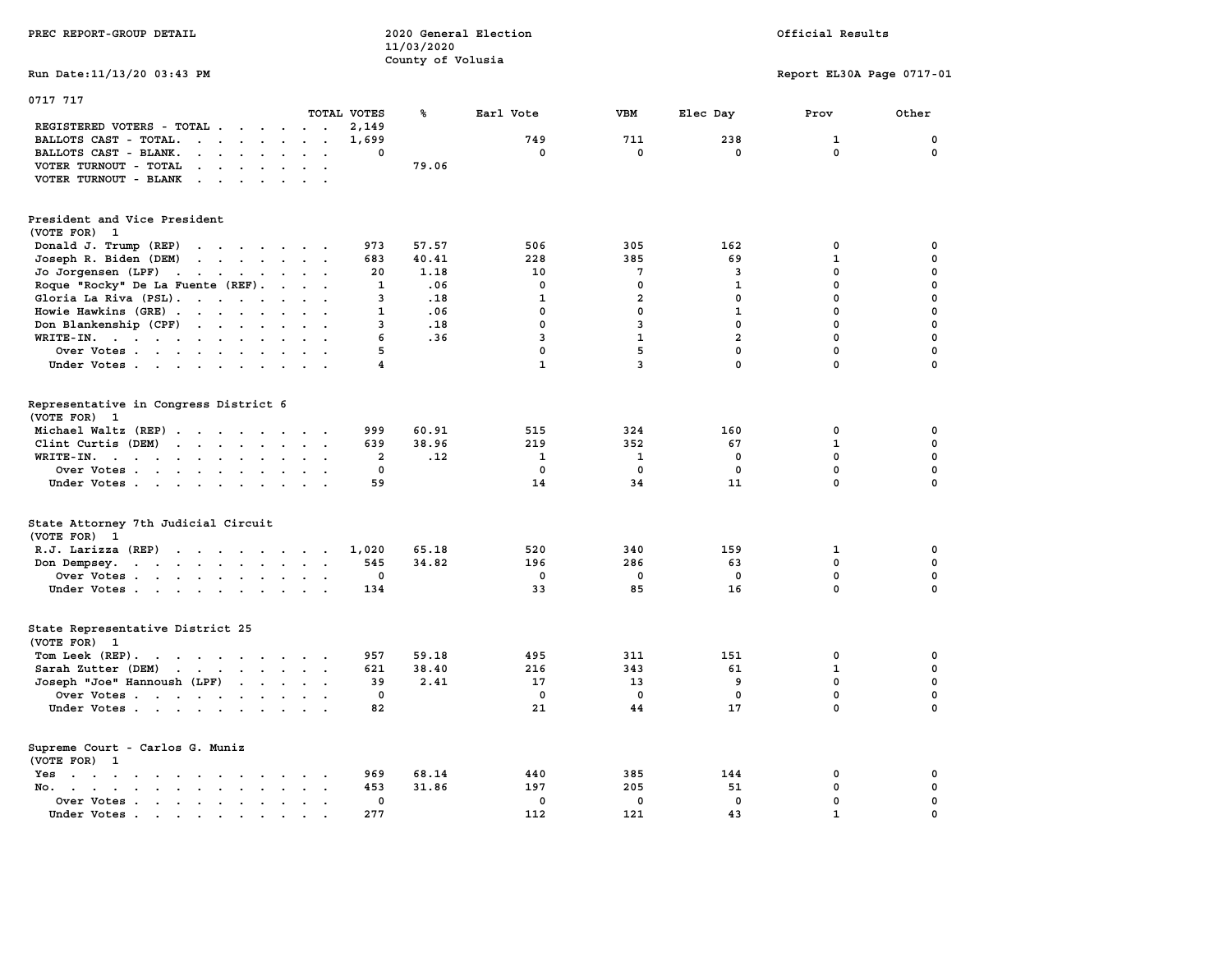| PREC REPORT-GROUP DETAIL                                                                                                        |                                                                             | 11/03/2020        | 2020 General Election  |                                  |                      | Official Results                      |                         |
|---------------------------------------------------------------------------------------------------------------------------------|-----------------------------------------------------------------------------|-------------------|------------------------|----------------------------------|----------------------|---------------------------------------|-------------------------|
|                                                                                                                                 |                                                                             | County of Volusia |                        |                                  |                      |                                       |                         |
| Run Date: 11/13/20 03:43 PM                                                                                                     |                                                                             |                   |                        |                                  |                      | Report EL30A Page 0717-02             |                         |
| 0717 717                                                                                                                        |                                                                             |                   |                        |                                  |                      |                                       |                         |
|                                                                                                                                 | TOTAL VOTES                                                                 | ጜ                 | Earl Vote              | VBM                              | Elec Day             | Prov                                  | Other                   |
| 5th Dist Crt of Appeal - Evander<br>(VOTE FOR) 1                                                                                |                                                                             |                   |                        |                                  |                      |                                       |                         |
| Yes                                                                                                                             | 1,079                                                                       | 77.35             | 487                    | 442                              | 150                  | 0                                     | 0                       |
| No.                                                                                                                             | 316                                                                         | 22.65             | 145                    | 126                              | 45                   | $\mathbf 0$                           | $\mathbf 0$             |
| Over Votes                                                                                                                      | 0                                                                           |                   | 0                      | $\mathbf 0$                      | 0                    | 0                                     | 0                       |
| Under Votes                                                                                                                     | 304                                                                         |                   | 117                    | 143                              | 43                   | $\mathbf{1}$                          | $\Omega$                |
| 5th Dist Crt of Appeal - Grosshans<br>(VOTE FOR) 1                                                                              |                                                                             |                   |                        |                                  |                      |                                       |                         |
| Yes                                                                                                                             | 1,012                                                                       | 72.65             | 472                    | 390                              | 150                  | 0                                     | 0                       |
| No.                                                                                                                             | 381                                                                         | 27.35             | 162                    | 174                              | 45                   | 0                                     | 0                       |
| Over Votes                                                                                                                      | 0                                                                           |                   | 0                      | $\mathbf 0$                      | $\mathbf 0$          | $\mathbf 0$                           | $\mathbf 0$             |
| Under Votes                                                                                                                     | 306                                                                         |                   | 115                    | 147                              | 43                   | $\mathbf{1}$                          | 0                       |
| 5th Dist Crt of Appeal - Harris<br>(VOTE FOR) 1                                                                                 |                                                                             |                   |                        |                                  |                      |                                       |                         |
| Yes                                                                                                                             | 1,043                                                                       | 74.55             | 468                    | 425                              | 150                  | 0                                     | 0                       |
| No.                                                                                                                             | 356                                                                         | 25.45             | 164                    | 148                              | 44                   | 0                                     | 0                       |
| Over Votes                                                                                                                      | $\overline{\mathbf{2}}$<br>$\cdot$                                          |                   | 0                      | 1                                | 1                    | $\mathbf{0}$                          | $\mathbf 0$             |
| Under Votes                                                                                                                     | 298                                                                         |                   | 117                    | 137                              | 43                   | $\mathbf{1}$                          | 0                       |
| 5th Dist Crt of Appeal - Orfinger<br>(VOTE FOR) 1<br>Yes<br>No.<br>Over Votes<br>Under Votes                                    | 1,068<br>333<br>0<br>298                                                    | 76.23<br>23.77    | 486<br>146<br>0<br>117 | 433<br>141<br>$\mathbf 0$<br>137 | 149<br>46<br>0<br>43 | 0<br>$\mathbf 0$<br>0<br>$\mathbf{1}$ | 0<br>0<br>0<br>$\Omega$ |
| 5th Dist Crt of Appeal - Sasso<br>(VOTE FOR) 1                                                                                  |                                                                             |                   |                        |                                  |                      |                                       |                         |
| Yes                                                                                                                             | 1,030                                                                       | 74.64             | 465                    | 416                              | 149                  | 0                                     | 0                       |
| No.                                                                                                                             | 350                                                                         | 25.36             | 162                    | 144                              | 44                   | $\mathbf 0$                           | 0                       |
| Over Votes                                                                                                                      | 0                                                                           |                   | $\mathbf 0$            | $\mathbf 0$                      | $\mathbf 0$          | 0                                     | $\mathbf 0$             |
| Under Votes                                                                                                                     | 319                                                                         |                   | 122                    | 151                              | 45                   | $\mathbf{1}$                          | $\Omega$                |
| 5th Dist Crt of Appeal - Wallis<br>(VOTE FOR) 1                                                                                 |                                                                             |                   |                        |                                  |                      |                                       |                         |
| Yes<br>the contract of the contract of the contract of the contract of the contract of the contract of the contract of          | 1,029                                                                       | 74.08             | 468                    | 415                              | 146                  | 0                                     | 0                       |
| No.                                                                                                                             | 360                                                                         | 25.92             | 161                    | 152                              | 47                   | 0                                     | $\mathbf 0$             |
| Over Votes                                                                                                                      | 0                                                                           |                   | $^{\circ}$             | $^{\circ}$                       | 0                    | $\mathbf{0}$                          | 0                       |
| Under Votes                                                                                                                     | 310                                                                         |                   | 120                    | 144                              | 45                   | $\mathbf{1}$                          | 0                       |
| Circuit Judge, 7th Judicial, Group 14<br>(VOTE FOR) 1                                                                           |                                                                             |                   |                        |                                  |                      |                                       |                         |
| Joan Anthony<br>the contract of the contract of the contract of the contract of the contract of the contract of the contract of | 839                                                                         | 59.76             | 354                    | 378                              | 106                  | 1                                     | 0                       |
| Dan Hilbert<br>$\mathbf{r}$ , and $\mathbf{r}$ , and $\mathbf{r}$ , and $\mathbf{r}$<br>$\bullet$                               | 565<br>$\ddot{\phantom{a}}$<br>$\ddot{\phantom{a}}$<br>$\ddot{\phantom{a}}$ | 40.24             | 284                    | 202                              | 79                   | $\mathbf 0$                           | 0                       |
| Over Votes .<br>$\mathbf{r}$ , $\mathbf{r}$ , $\mathbf{r}$ , $\mathbf{r}$ , $\mathbf{r}$                                        | 0                                                                           |                   | 0                      | 0                                | 0                    | 0                                     | 0                       |
| Under Votes                                                                                                                     | 295                                                                         |                   | 111                    | 131                              | 53                   | 0                                     |                         |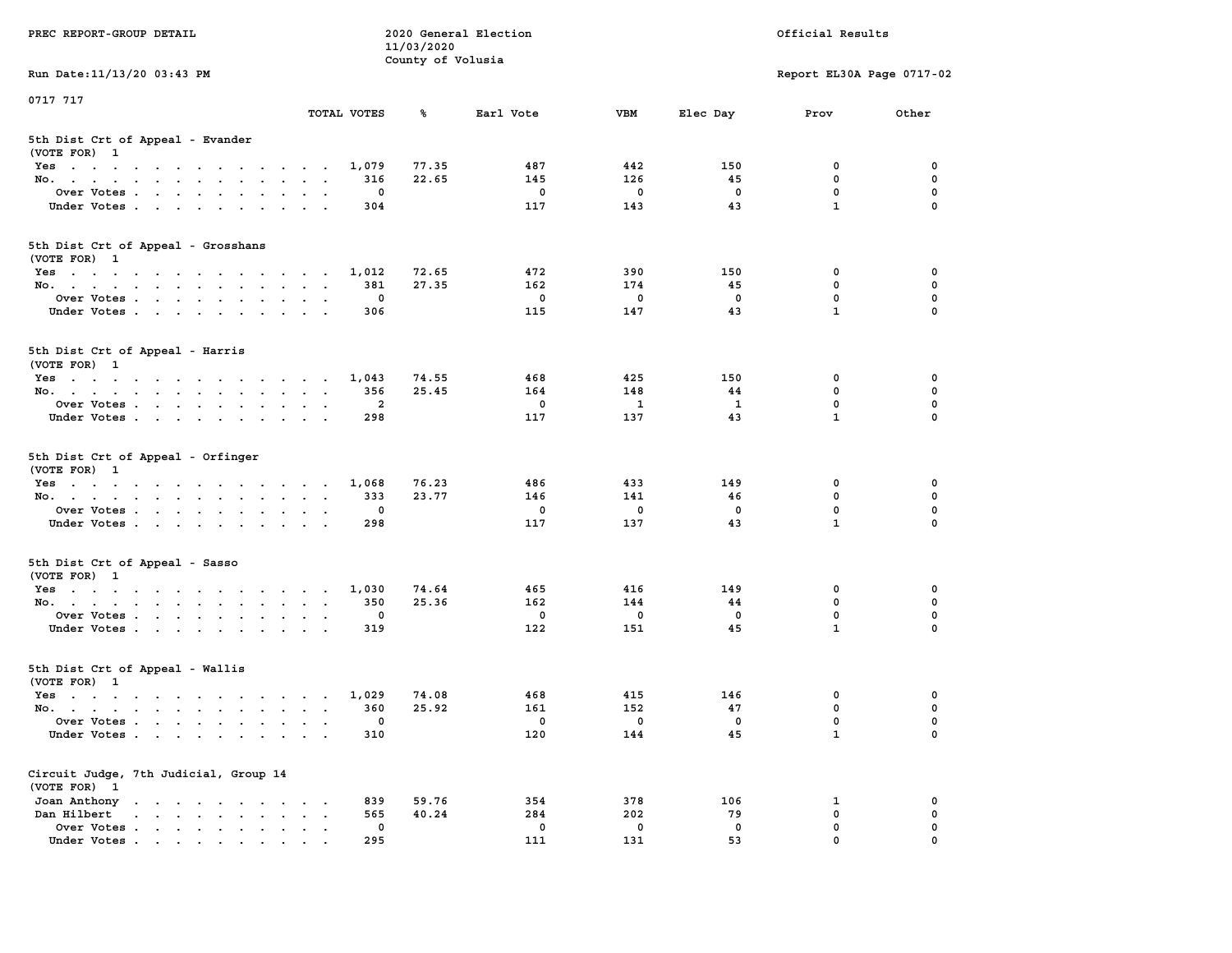|                                                                                                                                                        |                                                         |             | 11/03/2020        |              |                |              |                           |             |
|--------------------------------------------------------------------------------------------------------------------------------------------------------|---------------------------------------------------------|-------------|-------------------|--------------|----------------|--------------|---------------------------|-------------|
| Run Date:11/13/20 03:43 PM                                                                                                                             |                                                         |             | County of Volusia |              |                |              | Report EL30A Page 0717-03 |             |
| 0717 717                                                                                                                                               |                                                         | TOTAL VOTES | ℁                 | Earl Vote    | <b>VBM</b>     | Elec Day     | Prov                      | Other       |
|                                                                                                                                                        |                                                         |             |                   |              |                |              |                           |             |
| County Council Chair<br>(VOTE FOR) 1                                                                                                                   |                                                         |             |                   |              |                |              |                           |             |
| Jeff Brower.<br>$\ddot{\phantom{1}}$<br>$\ddot{\phantom{1}}$<br>$\cdot$<br>$\sim$ $\sim$ $\sim$ $\sim$ $\sim$<br>$\cdots$                              |                                                         | 781         | 54.73             | 350          | 307            | 124          | 0                         | 0           |
| Deborah A. "Deb" Denys                                                                                                                                 | $\sim$                                                  | 646         | 45.27             | 292          | 280            | 73           | $\mathbf{1}$              | $\mathbf 0$ |
| Over Votes                                                                                                                                             |                                                         | 1           |                   | 1            | 0              | 0            | 0                         | 0           |
| Under Votes                                                                                                                                            | $\mathbf{a}$ , and $\mathbf{a}$                         | 271         |                   | 106          | 124            | 41           | $\mathbf 0$               | 0           |
| County Council Member District 2<br>(VOTE FOR) 1                                                                                                       |                                                         |             |                   |              |                |              |                           |             |
| Danny Fuqua.<br>and a series of the contract of the                                                                                                    |                                                         | 677         | 47.84             | 276          | 310            | 91           | 0                         | 0           |
| Billie Wheeler.<br>$\mathcal{L}^{\text{max}}$ , and $\mathcal{L}^{\text{max}}$<br>$\ddot{\phantom{a}}$<br>$\ddot{\phantom{a}}$<br>$\ddot{\phantom{0}}$ |                                                         | 738         | 52.16             | 363          | 273            | 102          | 0                         | 0           |
| Over Votes<br>$\sim$ $\sim$                                                                                                                            |                                                         | $\mathbf 0$ |                   | $\mathbf 0$  | $\mathbf{0}$   | $\mathbf 0$  | $\mathbf{0}$              | 0           |
| Under Votes<br>$\ddot{\phantom{a}}$                                                                                                                    | $\bullet$<br>$\bullet$                                  | 284         |                   | 110          | 128            | 45           | $\mathbf{1}$              | 0           |
| School Board Member District 2<br>(VOTE FOR)<br>$\mathbf{1}$                                                                                           |                                                         |             |                   |              |                |              |                           |             |
| Anita Burnette.<br>the contract of the contract of the                                                                                                 |                                                         | 895         | 63.43             | 388          | 375            | 132          | 0                         | 0           |
| Ida Duncan Wright.                                                                                                                                     |                                                         | 516         | 36.57             | 235          | 224            | 57           | 0                         | $\mathbf 0$ |
| Over Votes<br>$\overline{\phantom{a}}$<br>$\ddot{\phantom{a}}$                                                                                         |                                                         | 4           |                   | $\mathbf{1}$ | $\overline{a}$ | $\mathbf{1}$ | $\mathbf 0$               | $\mathbf 0$ |
| Under Votes<br>$\ddot{\phantom{a}}$                                                                                                                    |                                                         | 284         |                   | 125          | 110            | 48           | $\mathbf{1}$              | $\mathbf 0$ |
| Soil & Water Conservation Seat 2<br>(VOTE FOR) 1                                                                                                       |                                                         |             |                   |              |                |              |                           |             |
| John Nelson.<br>$\mathcal{A}=\mathcal{A}=\mathcal{A}=\mathcal{A}=\mathcal{A}=\mathcal{A}=\mathcal{A}$ .                                                |                                                         | 969         | 73.52             | 457          | 382            | 130          | $\mathbf 0$               | 0           |
| Wesley Wayne Wilson Jr                                                                                                                                 | $\blacksquare$<br>$\mathbf{a}=\mathbf{a}$               | 349         | 26.48             | 142          | 153            | 54           | $\mathbf 0$               | $\mathbf 0$ |
| Over Votes                                                                                                                                             |                                                         | 1           |                   | 0            | 0              | $\mathbf{1}$ | $\mathbf 0$               | 0           |
| Under Votes<br>$\mathbf{r}$                                                                                                                            | $\sim$<br>$\sim$                                        | 380         |                   | 150          | 176            | 53           | $\mathbf{1}$              | 0           |
| Soil & Water Conservation Seat 4<br>(VOTE FOR) 1                                                                                                       |                                                         |             |                   |              |                |              |                           |             |
| Wendy Anderson.<br>the contract of the contract of the                                                                                                 |                                                         | 830         | 60.23             | 320          | 401            | 109          | 0                         | 0           |
| Barbara Deering<br>$\ddot{\phantom{a}}$                                                                                                                | $\bullet$<br>$\bullet$ .<br>$\ddot{\phantom{1}}$        | 548         | 39.77             | 304          | 163            | 81           | 0                         | $\pmb{0}$   |
| Over Votes                                                                                                                                             |                                                         | 0           |                   | 0            | 0              | $\mathbf 0$  | $\mathbf 0$               | $\mathbf 0$ |
| Under Votes<br>$\ddot{\phantom{a}}$                                                                                                                    |                                                         | 321         |                   | 125          | 147            | 48           | $\mathbf{1}$              | 0           |
| Amendment 1 - Citzenship Requirement                                                                                                                   |                                                         |             |                   |              |                |              |                           |             |
| (VOTE FOR) 1                                                                                                                                           |                                                         |             |                   |              |                |              |                           |             |
| $Yes \t . \t .$<br>the contract of the contract of the contract of the contract of the contract of                                                     | $\cdot$ $\cdot$ $\cdot$                                 | 1,313       | 81.25             | 583          | 525            | 205          | 0                         | 0           |
| No.<br>$\sim$                                                                                                                                          | $\sim$<br>$\sim$<br>$\ddot{\phantom{a}}$                | 303         | 18.75             | 126          | 152            | 24           | 1                         | 0           |
| Over Votes .<br>$\sim 100$ km s $^{-1}$<br><b>Contract Contract</b><br>$\ddot{\phantom{0}}$<br>$\bullet$                                               | $\ddot{\phantom{a}}$<br>$\ddot{\phantom{a}}$<br>$\cdot$ | 2           |                   | 2            | 0              | 0            | 0                         | 0           |
| Under Votes                                                                                                                                            |                                                         | 81          |                   | 38           | 34             | 9            | $\mathbf 0$               | $\mathbf 0$ |
| Amendment 2 - Minimum Wage<br>(VOTE FOR) 1                                                                                                             |                                                         |             |                   |              |                |              |                           |             |
| $Yes \t . \t .$<br>$\ddot{\phantom{a}}$<br>$\sim$ $\sim$<br>$\cdots$<br>$\ddot{\phantom{a}}$                                                           |                                                         | 914         | 56.35             | 353          | 445            | 115          | 1                         | 0           |
| No.<br>$\ddot{\phantom{a}}$<br>$\bullet$ .<br><br><br><br><br><br><br><br><br><br><br><br><br><br><br><br>$\bullet$ .<br><br><br><br><br><br><br><br>  |                                                         | 708         | 43.65             | 359          | 235            | 114          | 0                         | 0           |
| Over Votes<br>$\cdot$                                                                                                                                  | $\ddot{\phantom{a}}$<br>$\,$ .                          | 1           |                   | 1            | 0              | 0            | $\mathbf{0}$              | $\mathbf 0$ |
| Under Votes                                                                                                                                            |                                                         | 76          |                   | 36           | 31             | 9            | $\mathbf{0}$              | $\mathbf 0$ |

**PREC REPORT-GROUP DETAIL 2020 General Election Official Results**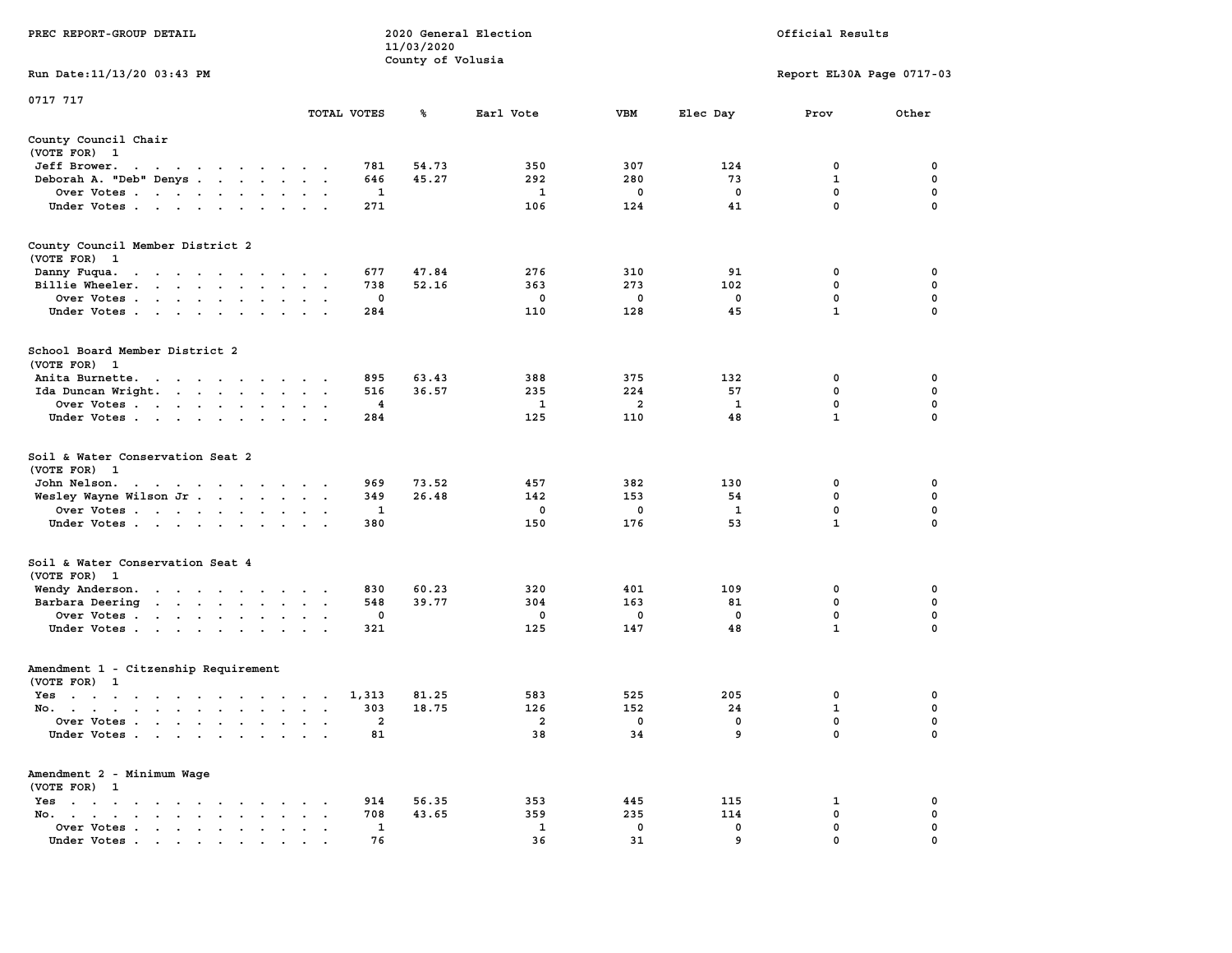| PREC REPORT-GROUP DETAIL                                                                                                                                                                                                                             |                | 11/03/2020<br>County of Volusia | 2020 General Election |              |              | Official Results          |             |
|------------------------------------------------------------------------------------------------------------------------------------------------------------------------------------------------------------------------------------------------------|----------------|---------------------------------|-----------------------|--------------|--------------|---------------------------|-------------|
| Run Date: 11/13/20 03:43 PM                                                                                                                                                                                                                          |                |                                 |                       |              |              | Report EL30A Page 0717-04 |             |
| 0717 717                                                                                                                                                                                                                                             | TOTAL VOTES    | ℁                               | Earl Vote             | <b>VBM</b>   | Elec Day     | Prov                      | Other       |
| Amendment 3 - Primary Elections<br>(VOTE FOR) 1                                                                                                                                                                                                      |                |                                 |                       |              |              |                           |             |
| Yes                                                                                                                                                                                                                                                  | 798            | 50.80                           | 320                   | 358          | 119          | $\mathbf{1}$              | $\mathbf 0$ |
| No.                                                                                                                                                                                                                                                  | 773            | 49.20                           | 382                   | 290          | 101          | 0                         | $\mathbf 0$ |
| Over Votes                                                                                                                                                                                                                                           | 1              |                                 | $\mathbf 0$           | $\mathbf{1}$ | $\mathbf 0$  | 0                         | $\mathbf 0$ |
| Under Votes                                                                                                                                                                                                                                          | 127            |                                 | 47                    | 62           | 18           | 0                         | 0           |
| Amendment 4 - Apprl Const. Amendment                                                                                                                                                                                                                 |                |                                 |                       |              |              |                           |             |
| (VOTE FOR) 1                                                                                                                                                                                                                                         | 791            | 50.64                           | 394                   | 269          | 128          | 0                         | 0           |
| Yes<br>No.                                                                                                                                                                                                                                           | 771            | 49.36                           | 311                   | 372          | 88           | 0                         | 0           |
| Over Votes                                                                                                                                                                                                                                           | $\mathbf{1}$   |                                 | $\mathbf 0$           | $\mathbf{0}$ | $\mathbf{1}$ | 0                         | $\mathbf 0$ |
| Under Votes.                                                                                                                                                                                                                                         | 136            |                                 | 44                    | 70           | 21           | $\mathbf{1}$              | 0           |
|                                                                                                                                                                                                                                                      |                |                                 |                       |              |              |                           |             |
| Amendment 5 - Homestead Property Taxes<br>(VOTE FOR) 1                                                                                                                                                                                               |                |                                 |                       |              |              |                           |             |
| Yes                                                                                                                                                                                                                                                  | 1,105          | 71.52                           | 518                   | 424          | 163          | $^{\circ}$                | 0           |
| No.                                                                                                                                                                                                                                                  | 440            | 28.48                           | 177                   | 211          | 52           | $\mathbf{0}$              | $\mathbf 0$ |
| Over Votes                                                                                                                                                                                                                                           | $\mathbf 0$    |                                 | $\mathbf 0$           | $\mathbf 0$  | $\mathbf 0$  | $\mathbf 0$               | 0           |
| Under Votes.                                                                                                                                                                                                                                         | 154            |                                 | 54                    | 76           | 23           | $\mathbf{1}$              | $\mathbf 0$ |
| Amendment 6 - Ad Valorem Tax Discount<br>(VOTE FOR) 1                                                                                                                                                                                                |                |                                 |                       |              |              |                           |             |
| $Yes \cdot \cdot \cdot \cdot \cdot \cdot \cdot \cdot \cdot \cdot \cdot \cdot \cdot$                                                                                                                                                                  | 1,340          | 85.08                           | 597                   | 541          | 201          | 1                         | 0           |
| No.                                                                                                                                                                                                                                                  | 235            | 14.92                           | 106                   | 112          | 17           | 0                         | 0           |
| Over Votes                                                                                                                                                                                                                                           | $\mathbf 0$    |                                 | $\mathbf 0$           | $\mathbf 0$  | $\mathbf 0$  | 0                         | $\mathbf 0$ |
| Under Votes                                                                                                                                                                                                                                          | 124            |                                 | 46                    | 58           | 20           | 0                         | 0           |
| Volusia ECHO<br>(VOTE FOR) 1                                                                                                                                                                                                                         |                |                                 |                       |              |              |                           |             |
| $\mathbf{r}$ . The set of the set of the set of the set of the set of the set of the set of the set of the set of the set of the set of the set of the set of the set of the set of the set of the set of the set of the set of t<br>Yes (For Bonds) | 1,132          | 72.94                           | 475                   | 491          | 165          | $\mathbf{1}$              | $\mathbf 0$ |
| No (Against Bonds)                                                                                                                                                                                                                                   | 420            | 27.06                           | 227                   | 145          | 48           | $\mathbf 0$               | 0           |
| Over Votes                                                                                                                                                                                                                                           | $\overline{a}$ |                                 | $\overline{a}$        | $\mathbf 0$  | $\mathbf 0$  | 0                         | $\mathbf 0$ |
| Under Votes.                                                                                                                                                                                                                                         | 145            |                                 | 45                    | 75           | 25           | 0                         | 0           |
|                                                                                                                                                                                                                                                      |                |                                 |                       |              |              |                           |             |
| Volusia Forever<br>(VOTE FOR) 1                                                                                                                                                                                                                      |                |                                 |                       |              |              |                           |             |
| Yes (For Bonds)<br>$\mathbf{r}$ , $\mathbf{r}$ , $\mathbf{r}$ , $\mathbf{r}$ , $\mathbf{r}$ , $\mathbf{r}$                                                                                                                                           | 1,195          | 76.16                           | 488                   | 536          | 171          | 0                         | 0           |
| No (Against Bonds)<br>$\mathbf{r}$                                                                                                                                                                                                                   | 374            | 23.84                           | 217                   | 112          | 45           | $\mathbf 0$               | 0           |
|                                                                                                                                                                                                                                                      |                |                                 |                       |              |              |                           |             |
| Over Votes .<br>the contract of the contract of the contract of the contract of the contract of the contract of the contract of                                                                                                                      | $\mathbf{1}$   |                                 | ${\bf 1}$             | $\mathbf{0}$ | $\mathbf{0}$ | 0                         | 0           |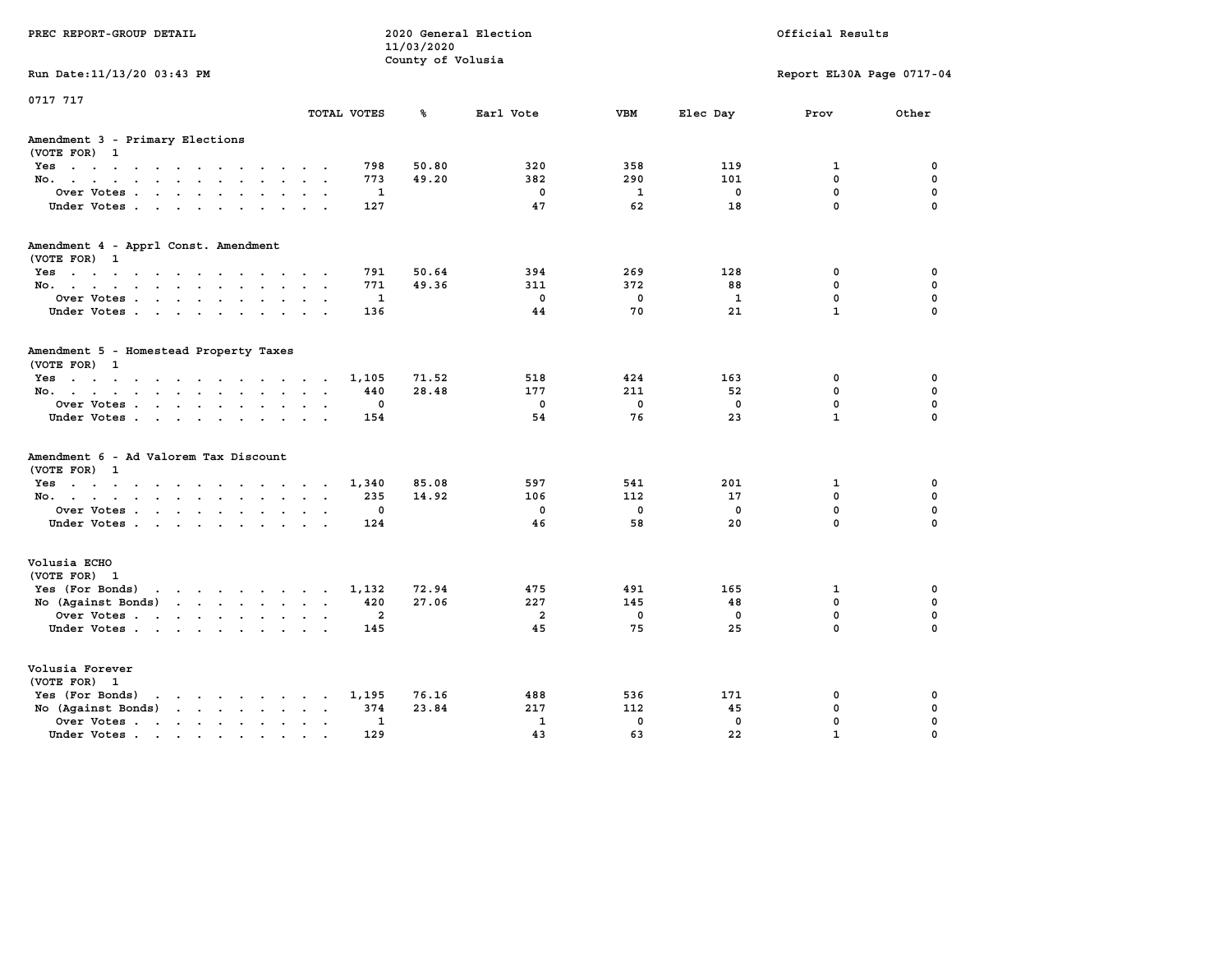| PREC REPORT-GROUP DETAIL                                                                                                                                                                                                                                   |                                     | 11/03/2020<br>County of Volusia | 2020 General Election |                         |              | Official Results           |                  |
|------------------------------------------------------------------------------------------------------------------------------------------------------------------------------------------------------------------------------------------------------------|-------------------------------------|---------------------------------|-----------------------|-------------------------|--------------|----------------------------|------------------|
| Run Date: 11/13/20 03:43 PM                                                                                                                                                                                                                                |                                     |                                 |                       |                         |              | Report EL30A Page 0718-01  |                  |
| 0718 718                                                                                                                                                                                                                                                   | TOTAL VOTES                         | ℁                               |                       | <b>VBM</b>              |              |                            | Other            |
| REGISTERED VOTERS - TOTAL .<br>$\sim$<br>$\sim$<br>$\sim$                                                                                                                                                                                                  | 3,895<br>$\sim$ $\sim$              |                                 | Earl Vote             |                         | Elec Day     | Prov                       |                  |
| BALLOTS CAST - TOTAL.<br>$\cdot$ $\cdot$ $\cdot$ $\cdot$ $\cdot$ $\cdot$ $\cdot$ $\cdot$                                                                                                                                                                   | 3,146                               |                                 | 1,274                 | 1,474                   | 395          | 3                          | 0                |
| BALLOTS CAST - BLANK.<br>$\mathbf{r}=\mathbf{r}+\mathbf{r}+\mathbf{r}+\mathbf{r}$<br>$\sim$                                                                                                                                                                | $\sim$<br>0<br>$\ddot{\phantom{a}}$ |                                 | $\mathbf 0$           | 0                       | $\mathbf 0$  | $\Omega$                   | 0                |
| VOTER TURNOUT - TOTAL<br><b>Service State</b><br>$\sim$                                                                                                                                                                                                    |                                     | 80.77                           |                       |                         |              |                            |                  |
| VOTER TURNOUT - BLANK<br>$\sim$ $\sim$ $\sim$ $\sim$<br>$\cdot$                                                                                                                                                                                            |                                     |                                 |                       |                         |              |                            |                  |
| President and Vice President<br>(VOTE FOR) 1                                                                                                                                                                                                               |                                     |                                 |                       |                         |              |                            |                  |
| Donald J. Trump (REP)<br>the contract of the contract of the                                                                                                                                                                                               | 1,847                               | 58.86                           | 891                   | 651                     | 303          | $\mathbf{2}$               | 0                |
| Joseph R. Biden (DEM)<br>$\mathbf{r}$ . The contract of the contract of the contract of the contract of the contract of the contract of the contract of the contract of the contract of the contract of the contract of the contract of the contract of th | 1,259                               | 40.12                           | 372                   | 803                     | 83           | $\mathbf{1}$               | $\mathbf 0$      |
| Jo Jorgensen (LPF)                                                                                                                                                                                                                                         | 18                                  | .57                             | 5                     | 8                       | 5            | 0                          | 0                |
| Roque "Rocky" De La Fuente (REF).                                                                                                                                                                                                                          | 0                                   |                                 | $\Omega$              | $\mathbf 0$             | $\mathbf 0$  | $\mathbf 0$                | 0                |
| Gloria La Riva (PSL).                                                                                                                                                                                                                                      | $\overline{a}$                      | .06                             | $\mathbf 0$           | $\mathbf{1}$            | $\mathbf{1}$ | $\mathbf 0$                | $\mathbf 0$      |
| Howie Hawkins (GRE)                                                                                                                                                                                                                                        | 5                                   | .16                             | $\mathbf{1}$          | 3                       | $\mathbf{1}$ | $\mathbf 0$                | $\mathbf 0$      |
| Don Blankenship (CPF)                                                                                                                                                                                                                                      | 0                                   |                                 | $\mathbf 0$           | $\mathbf 0$             | $\mathbf 0$  | $\mathbf 0$                | $\mathbf 0$      |
| WRITE-IN.                                                                                                                                                                                                                                                  | 7                                   | .22                             | $\overline{a}$        | $\overline{\mathbf{4}}$ | $\mathbf{1}$ | $\mathbf 0$                | $\mathbf 0$      |
| Over Votes<br>$\sim$                                                                                                                                                                                                                                       | $\mathbf{1}$                        |                                 | $\mathbf{1}$          | $\mathbf 0$             | $\mathbf 0$  | $\mathbf 0$                | $\mathbf 0$      |
| Under Votes.                                                                                                                                                                                                                                               | 7                                   |                                 | $\overline{a}$        | $\overline{\mathbf{4}}$ | $\mathbf{1}$ | $\mathbf 0$                | $\mathbf 0$      |
| Representative in Congress District 6<br>(VOTE FOR) 1<br>Michael Waltz (REP)<br>Clint Curtis (DEM)<br>$\cdots$                                                                                                                                             | 1,860<br>1,131                      | 62.06<br>37.74                  | 866<br>350            | 698<br>705              | 294<br>76    | $\overline{a}$<br>$\Omega$ | 0<br>$\mathbf 0$ |
| WRITE-IN.                                                                                                                                                                                                                                                  | $\sim$<br>$\sim$<br>6               | .20                             | 4                     | $\overline{a}$          | $\mathbf 0$  | $\mathbf 0$                | $\mathbf 0$      |
| Over Votes                                                                                                                                                                                                                                                 | 1<br>$\sim$ $\sim$                  |                                 | $\mathbf{1}$          | $\mathbf 0$             | $\mathbf 0$  | $\mathbf{0}$               | $\mathbf 0$      |
| Under Votes                                                                                                                                                                                                                                                | 148<br>$\cdot$ $\cdot$              |                                 | 53                    | 69                      | 25           | $\mathbf{1}$               | $\mathbf 0$      |
| State Attorney 7th Judicial Circuit<br>(VOTE FOR) 1                                                                                                                                                                                                        |                                     |                                 |                       |                         |              |                            |                  |
| R.J. Larizza (REP)                                                                                                                                                                                                                                         | 1,853                               | 64.88                           | 857                   | 720                     | 274          | $\overline{\mathbf{2}}$    | $\mathbf 0$      |
| Don Dempsey.                                                                                                                                                                                                                                               | 1,003                               | 35.12                           | 329                   | 597                     | 77           | $\mathbf 0$                | $\mathbf 0$      |
| Over Votes                                                                                                                                                                                                                                                 | 1<br>$\ddot{\phantom{a}}$           |                                 | 1                     | 0                       | 0            | 0                          | 0                |
| Under Votes                                                                                                                                                                                                                                                | 289                                 |                                 | 87                    | 157                     | 44           | $\mathbf{1}$               | $\mathbf 0$      |
| State Representative District 25<br>(VOTE FOR)<br>- 1                                                                                                                                                                                                      |                                     |                                 |                       |                         |              |                            |                  |
| Tom Leek (REP).                                                                                                                                                                                                                                            | 1,814                               | 61.22                           | 854                   | 674                     | 284          | $\mathbf{2}$               | 0                |
| Sarah Zutter (DEM)                                                                                                                                                                                                                                         | 1,091                               | 36.82                           | 340                   | 682                     | 69           | $\mathbf 0$                | $\mathbf 0$      |
| Joseph "Joe" Hannoush (LPF)<br><b>Contract Contract</b>                                                                                                                                                                                                    | 58<br>$\cdot$ $\cdot$               | 1.96                            | 20                    | 29                      | 9            | $\mathbf 0$                | 0                |
| Over Votes                                                                                                                                                                                                                                                 | 1                                   |                                 | $\mathbf 0$           | $\mathbf{1}$            | $\mathbf 0$  | $\mathbf{0}$               | $\mathbf 0$      |
| Under Votes                                                                                                                                                                                                                                                | 182<br>$\sim$                       |                                 | 60                    | 88                      | 33           | $\mathbf{1}$               | $\mathbf 0$      |
| Supreme Court - Carlos G. Muniz<br>(VOTE FOR) 1                                                                                                                                                                                                            |                                     |                                 |                       |                         |              |                            |                  |
| Yes<br>the contract of the contract of the contract of the contract of the contract of the contract of the contract of                                                                                                                                     | 1,859                               | 71.28                           | 799                   | 815                     | 243          | $\overline{\mathbf{2}}$    | 0                |
| No.                                                                                                                                                                                                                                                        | 749<br>$\mathbf{r}$<br>i.           | 28.72                           | 275                   | 410                     | 64           | $\mathbf 0$                | 0                |
| Over Votes                                                                                                                                                                                                                                                 | $\mathbf{0}$<br>$\sim$ $\sim$       |                                 | $\mathbf{0}$          | $\mathbf{0}$            | $\mathbf{0}$ | $\mathbf{0}$               | $\mathbf 0$      |
| Under Votes<br>$\overline{\phantom{a}}$<br>$\sim$                                                                                                                                                                                                          | 538<br>$\sim$                       |                                 | 200                   | 249                     | 88           | $\mathbf{1}$               | $\mathbf 0$      |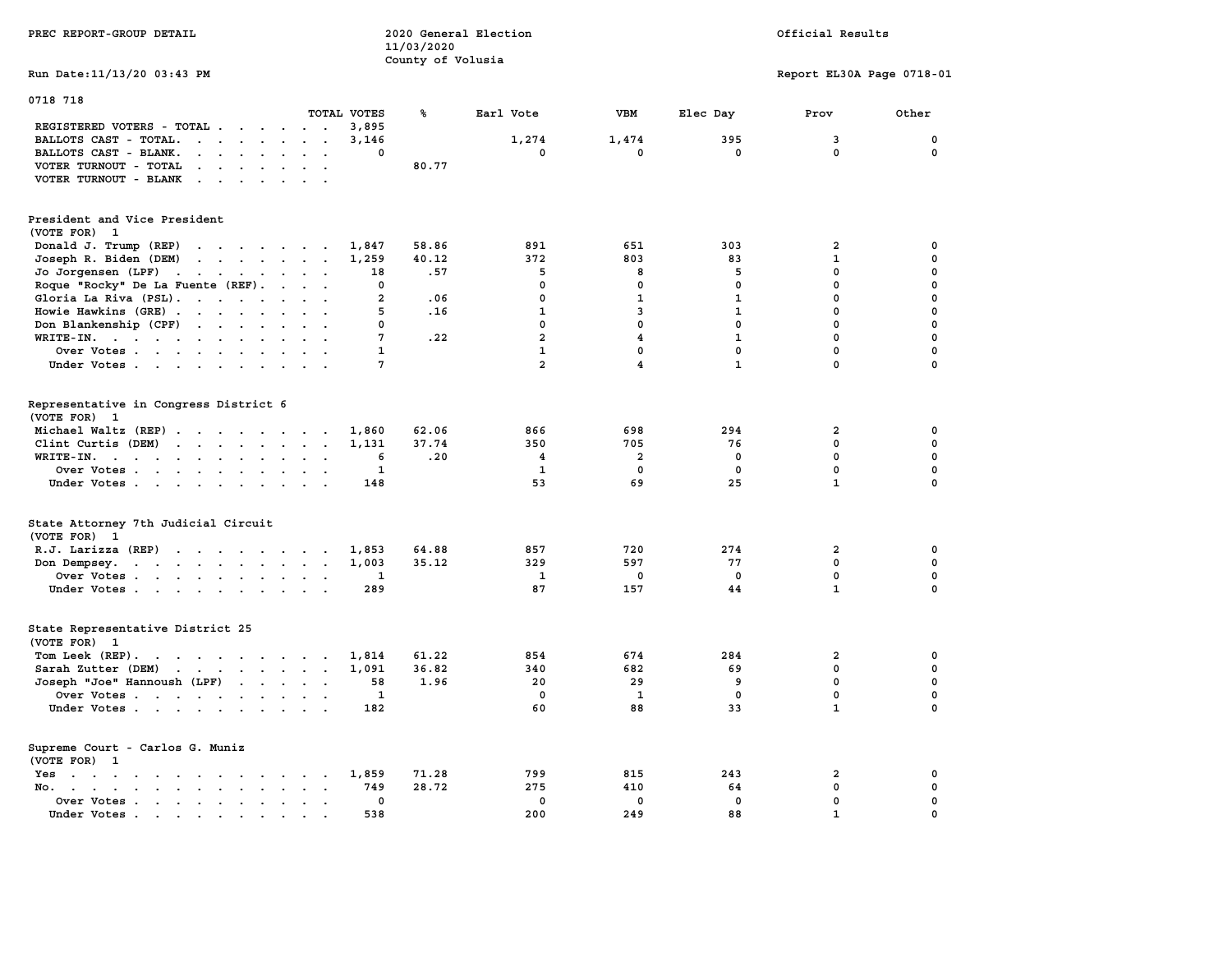| PREC REPORT-GROUP DETAIL                                                                                               |                                 | 11/03/2020        | 2020 General Election |              | Official Results |                           |             |  |  |
|------------------------------------------------------------------------------------------------------------------------|---------------------------------|-------------------|-----------------------|--------------|------------------|---------------------------|-------------|--|--|
| Run Date: 11/13/20 03:43 PM                                                                                            |                                 | County of Volusia |                       |              |                  | Report EL30A Page 0718-02 |             |  |  |
| 0718 718                                                                                                               |                                 |                   |                       |              |                  |                           |             |  |  |
|                                                                                                                        | TOTAL VOTES                     | ℁                 | Earl Vote             | <b>VBM</b>   | Elec Day         | Prov                      | Other       |  |  |
| 5th Dist Crt of Appeal - Evander<br>(VOTE FOR) 1                                                                       |                                 |                   |                       |              |                  |                           |             |  |  |
| Yes                                                                                                                    | 1,961                           | 76.45             | 795                   | 924          | 240              | 2                         | 0           |  |  |
| No.                                                                                                                    | 604                             | 23.55             | 268                   | 273          | 63               | $\mathbf{0}$              | 0           |  |  |
| Over Votes                                                                                                             | 1                               |                   | 1                     | 0            | 0                | $\mathbf 0$               | 0           |  |  |
| Under Votes                                                                                                            | 580                             |                   | 210                   | 277          | 92               | $\mathbf{1}$              | $\Omega$    |  |  |
| 5th Dist Crt of Appeal - Grosshans<br>(VOTE FOR) 1                                                                     |                                 |                   |                       |              |                  |                           |             |  |  |
| Yes                                                                                                                    | 1,833                           | 72.22             | 763                   | 830          | 238              | 2                         | 0           |  |  |
| No.                                                                                                                    | 705                             | 27.78             | 280                   | 362          | 63               | $\mathbf 0$               | 0           |  |  |
| Over Votes                                                                                                             | 1                               |                   | $\mathbf{1}$          | $\mathbf 0$  | $\mathbf 0$      | $\mathbf 0$               | 0           |  |  |
| Under Votes                                                                                                            | 607                             |                   | 230                   | 282          | 94               | $\mathbf{1}$              | 0           |  |  |
| 5th Dist Crt of Appeal - Harris<br>(VOTE FOR) 1                                                                        |                                 |                   |                       |              |                  |                           |             |  |  |
| Yes                                                                                                                    | 1,943                           | 75.93             | 794                   | 897          | 251              | 1                         | 0           |  |  |
| No.                                                                                                                    | 616                             | 24.07             | 259                   | 302          | 54               | $\mathbf{1}$              | $\mathbf 0$ |  |  |
| Over Votes                                                                                                             | 0                               |                   | $\mathbf 0$           | 0            | $\mathbf{0}$     | $\mathbf{0}$              | 0           |  |  |
| Under Votes                                                                                                            | 587                             |                   | 221                   | 275          | 90               | $\mathbf{1}$              | 0           |  |  |
| 5th Dist Crt of Appeal - Orfinger<br>(VOTE FOR) 1                                                                      |                                 |                   |                       |              |                  |                           |             |  |  |
| Yes                                                                                                                    | 2,019                           | 78.59             | 797                   | 986          | 235              | 1                         | 0           |  |  |
| No.                                                                                                                    | 550                             | 21.41             | 251                   | 230          | 68               | $\mathbf{1}$              | 0           |  |  |
| Over Votes                                                                                                             | 1                               |                   | 0                     | 0            | 1                | $\mathbf 0$               | 0           |  |  |
| Under Votes                                                                                                            | 576                             |                   | 226                   | 258          | 91               | $\mathbf{1}$              | $\Omega$    |  |  |
| 5th Dist Crt of Appeal - Sasso<br>(VOTE FOR) 1                                                                         |                                 |                   |                       |              |                  |                           |             |  |  |
| Yes                                                                                                                    | 1,866                           | 74.02             | 770                   | 853          | 242              | 1                         | 0           |  |  |
| No.                                                                                                                    | 655                             | 25.98             | 269                   | 331          | 54               | 1                         | 0           |  |  |
| Over Votes                                                                                                             | 1                               |                   | 0                     | $\mathbf 0$  | $\mathbf{1}$     | 0                         | 0           |  |  |
| Under Votes                                                                                                            | 624                             |                   | 235                   | 290          | 98               | $\mathbf{1}$              | 0           |  |  |
| 5th Dist Crt of Appeal - Wallis<br>(VOTE FOR) 1                                                                        |                                 |                   |                       |              |                  |                           |             |  |  |
| Yes<br>the contract of the contract of the contract of the contract of the contract of the contract of the contract of | 1,906                           | 75.16             | 772                   | 883          | 249              | 2                         | 0           |  |  |
| No.                                                                                                                    | 630                             | 24.84             | 267                   | 310          | 53               | $\mathbf 0$               | 0           |  |  |
| Over Votes                                                                                                             | 0                               |                   | 0                     | $\mathbf{0}$ | 0                | $\mathbf 0$               | 0           |  |  |
| Under Votes                                                                                                            | 610                             |                   | 235                   | 281          | 93               | $\mathbf{1}$              | 0           |  |  |
| Circuit Judge, 7th Judicial, Group 14<br>(VOTE FOR) 1                                                                  |                                 |                   |                       |              |                  |                           |             |  |  |
| Joan Anthony                                                                                                           | 1,438                           | 56.17             | 522                   | 777          | 139              | 0                         | 0           |  |  |
| Dan Hilbert<br>$\mathbf{r}$ , $\mathbf{r}$ , $\mathbf{r}$ , $\mathbf{r}$ , $\mathbf{r}$ , $\mathbf{r}$                 | 1,122<br>$\bullet$<br>$\bullet$ | 43.83             | 524                   | 430          | 166              | $\overline{a}$            | 0           |  |  |
| Over Votes.                                                                                                            | 1                               |                   | 1                     | $\mathbf 0$  | 0                | $\mathbf 0$               | 0           |  |  |
| Under Votes                                                                                                            | 585                             |                   | 227                   | 267          | 90               | $\mathbf{1}$              |             |  |  |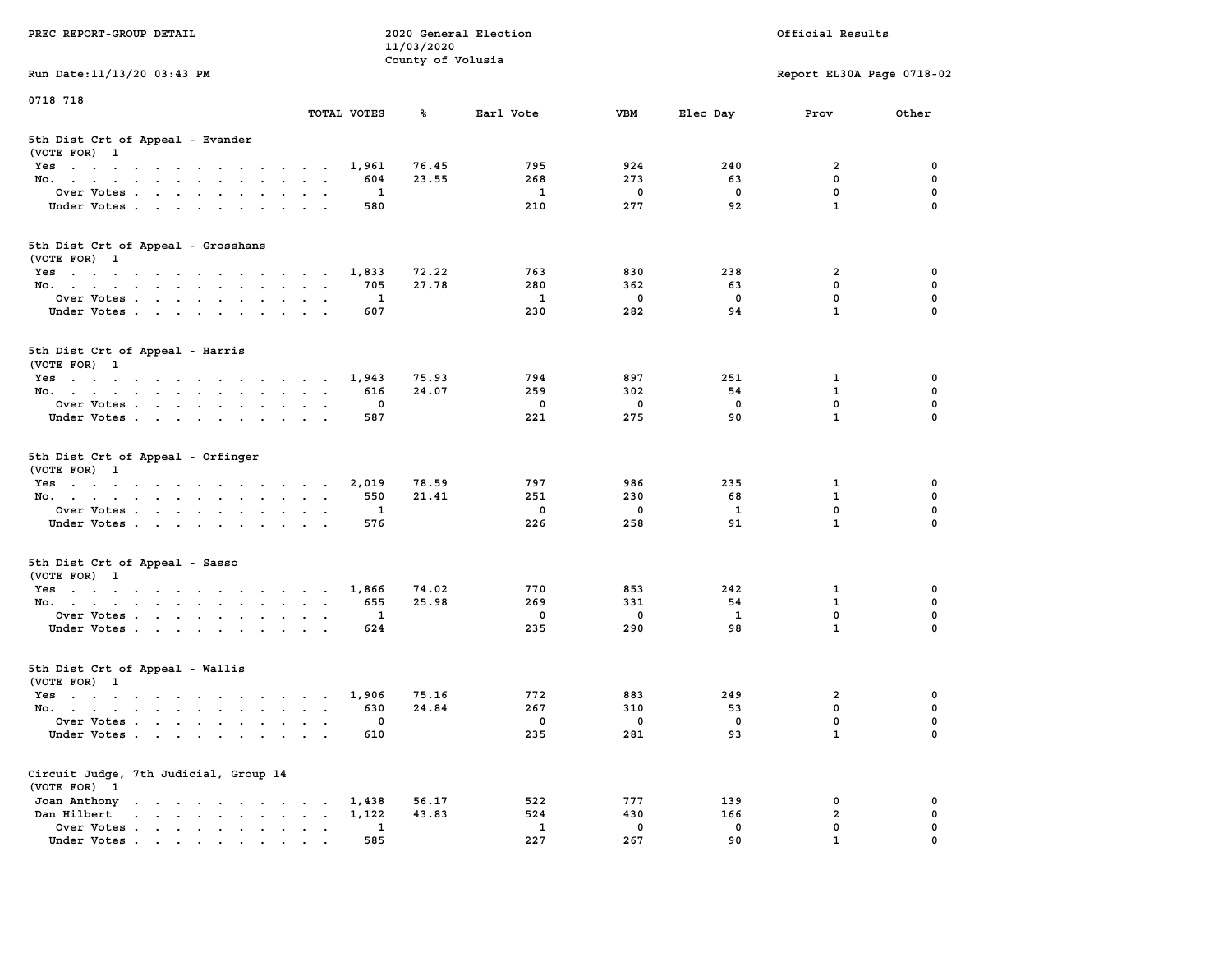|                                                                                                                                                                                                                                                       |                                                                | 11/03/2020        |              |             |             |                           |             |
|-------------------------------------------------------------------------------------------------------------------------------------------------------------------------------------------------------------------------------------------------------|----------------------------------------------------------------|-------------------|--------------|-------------|-------------|---------------------------|-------------|
|                                                                                                                                                                                                                                                       |                                                                | County of Volusia |              |             |             |                           |             |
| Run Date: 11/13/20 03:43 PM                                                                                                                                                                                                                           |                                                                |                   |              |             |             | Report EL30A Page 0718-03 |             |
| 0718 718                                                                                                                                                                                                                                              |                                                                |                   |              |             |             |                           |             |
|                                                                                                                                                                                                                                                       | TOTAL VOTES                                                    | ℁                 | Earl Vote    | <b>VBM</b>  | Elec Day    | Prov                      | Other       |
|                                                                                                                                                                                                                                                       |                                                                |                   |              |             |             |                           |             |
| County Council Chair                                                                                                                                                                                                                                  |                                                                |                   |              |             |             |                           |             |
| (VOTE FOR) 1                                                                                                                                                                                                                                          |                                                                |                   |              |             |             |                           |             |
| Jeff Brower.<br>$\mathbf{a}$ and $\mathbf{a}$ are a set of the set of the set of the set of the set of the set of the set of the set of the set of the set of the set of the set of the set of the set of the set of the set of the set of the set of | 1,533                                                          | 57.27             | 664          | 617         | 250         | $\overline{a}$            | 0           |
| Deborah A. "Deb" Denys                                                                                                                                                                                                                                | 1,144<br>$\sim$                                                | 42.73             | 421          | 638         | 84          | $\mathbf{1}$              | $\mathbf 0$ |
| Over Votes                                                                                                                                                                                                                                            | $\Omega$<br>$\bullet$                                          |                   | $\mathbf 0$  | $\mathbf 0$ | $\mathbf 0$ | $\mathbf 0$               | $\mathbf 0$ |
| Under Votes                                                                                                                                                                                                                                           | 469<br>$\ddot{\phantom{a}}$                                    |                   | 189          | 219         | 61          | $\mathbf 0$               | $\Omega$    |
| Soil & Water Conservation Seat 2                                                                                                                                                                                                                      |                                                                |                   |              |             |             |                           |             |
| (VOTE FOR) 1                                                                                                                                                                                                                                          |                                                                |                   |              |             |             |                           |             |
| John Nelson.<br>the contract of the contract of the con-                                                                                                                                                                                              | 1,849                                                          | 76.56             | 771          | 837         | 240         | 1                         | 0           |
| Wesley Wayne Wilson Jr.                                                                                                                                                                                                                               | 566                                                            | 23.44             | 234          | 277         | 54          | 1                         | 0           |
| Over Votes                                                                                                                                                                                                                                            | 1<br>$\sim$                                                    |                   | 0            | 0           | 1           | 0                         | $\mathbf 0$ |
| Under Votes                                                                                                                                                                                                                                           | 730                                                            |                   | 269          | 360         | 100         | $\mathbf{1}$              | $\Omega$    |
| Soil & Water Conservation Seat 4<br>(VOTE FOR) 1                                                                                                                                                                                                      |                                                                |                   |              |             |             |                           |             |
|                                                                                                                                                                                                                                                       |                                                                |                   |              |             |             |                           |             |
| Wendy Anderson.                                                                                                                                                                                                                                       | 1,444<br>$\ddot{\phantom{0}}$                                  | 58.70             | 526          | 755         | 161         | 2<br>$\mathbf{0}$         | $\mathbf 0$ |
| Barbara Deering                                                                                                                                                                                                                                       | 1,016                                                          | 41.30             | 487          | 391         | 138         |                           | $\mathbf 0$ |
| Over Votes                                                                                                                                                                                                                                            | $\mathbf 0$<br>$\ddot{\phantom{a}}$                            |                   | $\mathbf 0$  | $\mathbf 0$ | $\mathbf 0$ | $\mathbf 0$               | $\mathbf 0$ |
| Under Votes                                                                                                                                                                                                                                           | 686                                                            |                   | 261          | 328         | 96          | $\mathbf{1}$              | 0           |
| Amendment 1 - Citzenship Requirement<br>(VOTE FOR) 1                                                                                                                                                                                                  |                                                                |                   |              |             |             |                           |             |
| Yes                                                                                                                                                                                                                                                   | 2,406<br>$\cdot$                                               | 81.48             | 992          | 1,084       | 328         | $\overline{2}$            | 0           |
| No.<br>$\ddot{\phantom{0}}$<br>$\bullet$                                                                                                                                                                                                              | 547<br>$\ddot{\phantom{a}}$<br>$\sim$<br>$\ddot{\phantom{a}}$  | 18.52             | 211          | 304         | 32          | $\mathbf 0$               | $\mathbf 0$ |
| Over Votes.                                                                                                                                                                                                                                           | 1                                                              |                   | <b>1</b>     | $\mathbf 0$ | $\mathbf 0$ | $\mathbf 0$               | $\mathbf 0$ |
| Under Votes<br>$\sim$ $\sim$                                                                                                                                                                                                                          | 192                                                            |                   | 70           | 86          | 35          | $\mathbf{1}$              | $\mathbf 0$ |
| Amendment 2 - Minimum Wage<br>(VOTE FOR) 1                                                                                                                                                                                                            |                                                                |                   |              |             |             |                           |             |
| Yes                                                                                                                                                                                                                                                   | 1,664                                                          | 56.20             | 557          | 951         | 155         | 1                         | 0           |
| No.                                                                                                                                                                                                                                                   | 1,297<br>$\bullet$                                             | 43.80             | 643          | 451         | 202         | $\mathbf{1}$              | $\mathbf 0$ |
| Over Votes                                                                                                                                                                                                                                            | $\mathbf{0}$<br>$\,$ .<br>$\bullet$                            |                   | $^{\circ}$   | $^{\circ}$  | $^{\circ}$  | $\mathbf{0}$              | $\Omega$    |
| Under Votes                                                                                                                                                                                                                                           | 185<br>$\sim$ $\sim$                                           |                   | 74           | 72          | 38          | $\mathbf{1}$              | $\Omega$    |
|                                                                                                                                                                                                                                                       |                                                                |                   |              |             |             |                           |             |
| Amendment 3 - Primary Elections                                                                                                                                                                                                                       |                                                                |                   |              |             |             |                           |             |
| (VOTE FOR) 1                                                                                                                                                                                                                                          |                                                                |                   |              |             |             | $\overline{a}$            | $\mathbf 0$ |
| Yes                                                                                                                                                                                                                                                   | 1,432                                                          | 49.62             | 525          | 725         | 180         |                           |             |
| No.                                                                                                                                                                                                                                                   | 1,454                                                          | 50.38             | 643          | 643         | 168         | $\mathbf 0$               | $\mathbf 0$ |
| Over Votes<br>$\cdot$ $\cdot$                                                                                                                                                                                                                         | 0<br>$\ddot{\phantom{a}}$<br>$\ddot{\phantom{1}}$              |                   | 0            | 0           | 0           | $\mathbf 0$               | $\mathbf 0$ |
| Under Votes                                                                                                                                                                                                                                           | 260                                                            |                   | 106          | 106         | 47          | $\mathbf{1}$              | $\mathbf 0$ |
| Amendment 4 - Apprl Const. Amendment<br>(VOTE FOR) 1                                                                                                                                                                                                  |                                                                |                   |              |             |             |                           |             |
| Yes<br>$\sim$ $\sim$                                                                                                                                                                                                                                  | 1,411<br>$\sim$ $\sim$ $\sim$                                  | 49.89             | 648          | 546         | 216         | 1                         | 0           |
| No.<br>the contract of the contract of the<br>$\sim$<br>$\ddot{\phantom{a}}$                                                                                                                                                                          | 1,417<br>$\ddot{\phantom{0}}$<br>$\sim$                        | 50.11             | 506          | 782         | 128         | $\mathbf{1}$              | $\mathbf 0$ |
| Over Votes<br>$\bullet$                                                                                                                                                                                                                               | $\mathbf{0}$<br>$\bullet$<br>$\bullet$<br>$\ddot{\phantom{a}}$ |                   | $\mathbf{0}$ | 0           | 0           | $\mathbf 0$               | $\mathbf 0$ |
| Under Votes<br>$\mathbf{r}$ , and $\mathbf{r}$ , and $\mathbf{r}$ , and $\mathbf{r}$ , and $\mathbf{r}$                                                                                                                                               | 318                                                            |                   | 120          | 146         | 51          | $\mathbf{1}$              | $\mathbf 0$ |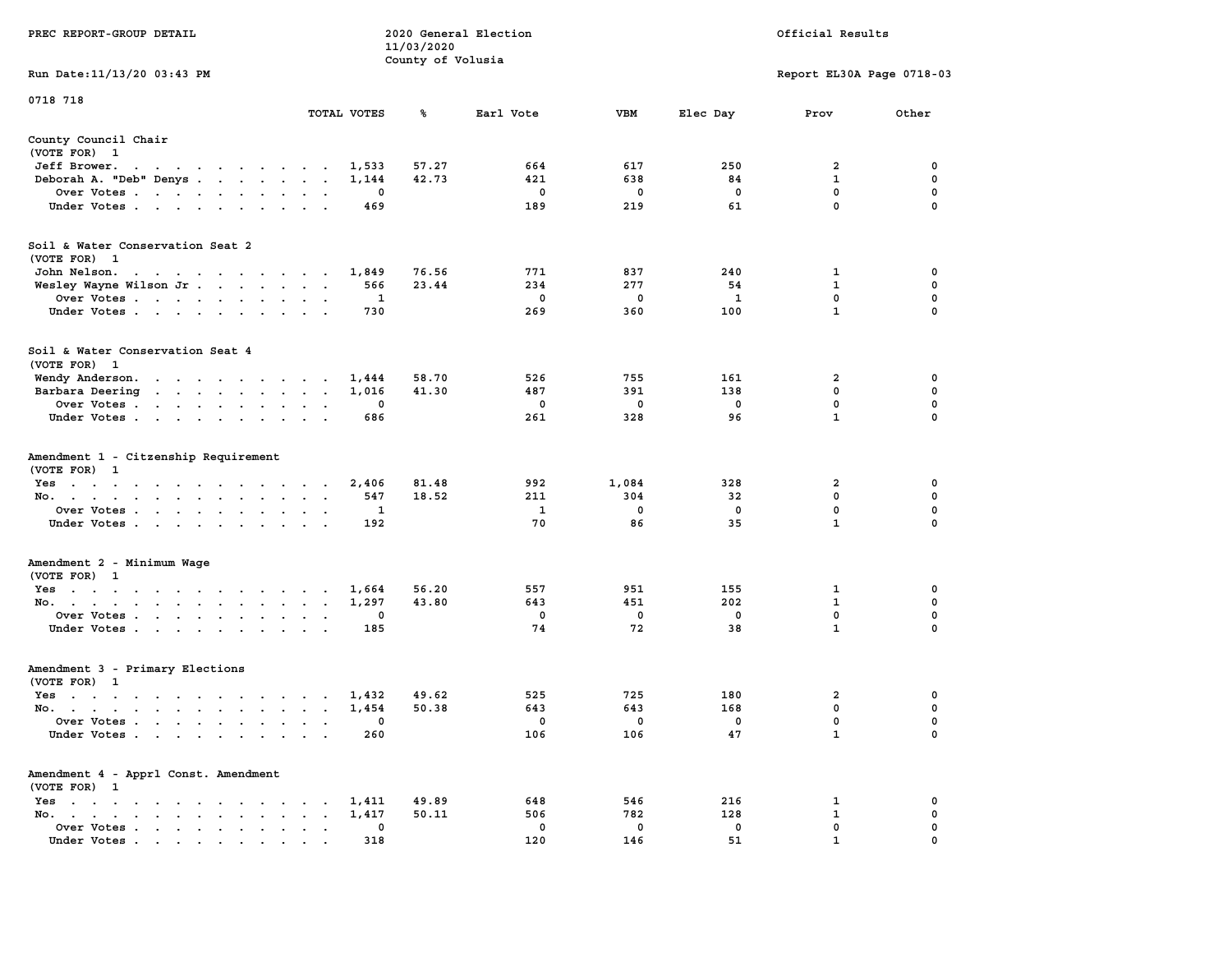| PREC REPORT-GROUP DETAIL                                                            |              | 11/03/2020<br>County of Volusia | 2020 General Election |             |              | Official Results          |             |
|-------------------------------------------------------------------------------------|--------------|---------------------------------|-----------------------|-------------|--------------|---------------------------|-------------|
| Run Date: 11/13/20 03:43 PM                                                         |              |                                 |                       |             |              | Report EL30A Page 0718-04 |             |
| 0718 718                                                                            | TOTAL VOTES  | %ะ                              | Earl Vote             | <b>VBM</b>  | Elec Day     | Prov                      | Other       |
| Amendment 5 - Homestead Property Taxes<br>(VOTE FOR) 1                              |              |                                 |                       |             |              |                           |             |
| Yes                                                                                 | 2,013        | 71.87                           | 846                   | 902         | 263          | $\overline{a}$            | 0           |
| No.                                                                                 | 788          | 28.13                           | 295                   | 422         | 71           | 0                         | 0           |
| Over Votes                                                                          | 0            |                                 | $\mathbf 0$           | $\mathbf 0$ | $\mathbf{0}$ | 0                         | $\mathbf 0$ |
| Under Votes                                                                         | 345          |                                 | 133                   | 150         | 61           | $\mathbf{1}$              | $\Omega$    |
| Amendment 6 - Ad Valorem Tax Discount<br>(VOTE FOR) 1                               |              |                                 |                       |             |              |                           |             |
| $Yes \cdot \cdot \cdot \cdot \cdot \cdot \cdot \cdot \cdot \cdot \cdot \cdot \cdot$ | 2,440        | 84.78                           | 1,016                 | 1,113       | 310          | 1                         | 0           |
| No.                                                                                 | 438          | 15.22                           | 147                   | 255         | 35           | $\mathbf{1}$              | 0           |
| Over Votes.                                                                         | $\mathbf{0}$ |                                 | $^{\circ}$            | $^{\circ}$  | $\Omega$     | 0                         | 0           |
| Under Votes.                                                                        | 268          |                                 | 111                   | 106         | 50           | $\mathbf{1}$              |             |
| Volusia ECHO<br>(VOTE FOR) 1                                                        |              |                                 |                       |             |              |                           |             |
| Yes (For Bonds)                                                                     | 2,094        | 73.11                           | 757                   | 1,113       | 223          | 1                         | 0           |
| No (Against Bonds)                                                                  | 770          | 26.89                           | 407                   | 249         | 113          | $\mathbf{1}$              | $\mathbf 0$ |
| Over Votes                                                                          | $\mathbf{1}$ |                                 | 1                     | $\mathbf 0$ | $^{\circ}$   | 0                         | 0           |
| Under Votes                                                                         | 281          |                                 | 109                   | 112         | 59           | $\mathbf{1}$              | $\mathbf 0$ |
| Volusia Forever<br>(VOTE FOR) 1                                                     |              |                                 |                       |             |              |                           |             |
| Yes (For Bonds)<br>$\mathbf{r}$ . The state of the state $\mathbf{r}$               | 2,163        | 75.42                           | 787                   | 1,144       | 231          | 1                         | 0           |
| No (Against Bonds)                                                                  | 705          | 24.58                           | 376                   | 220         | 108          | $\mathbf{1}$              | 0           |
| Over Votes                                                                          | 0            |                                 | 0                     | 0           | 0            | 0                         | 0           |
| Under Votes                                                                         | 278          |                                 | 111                   | 110         | 56           | $\mathbf{1}$              | $\Omega$    |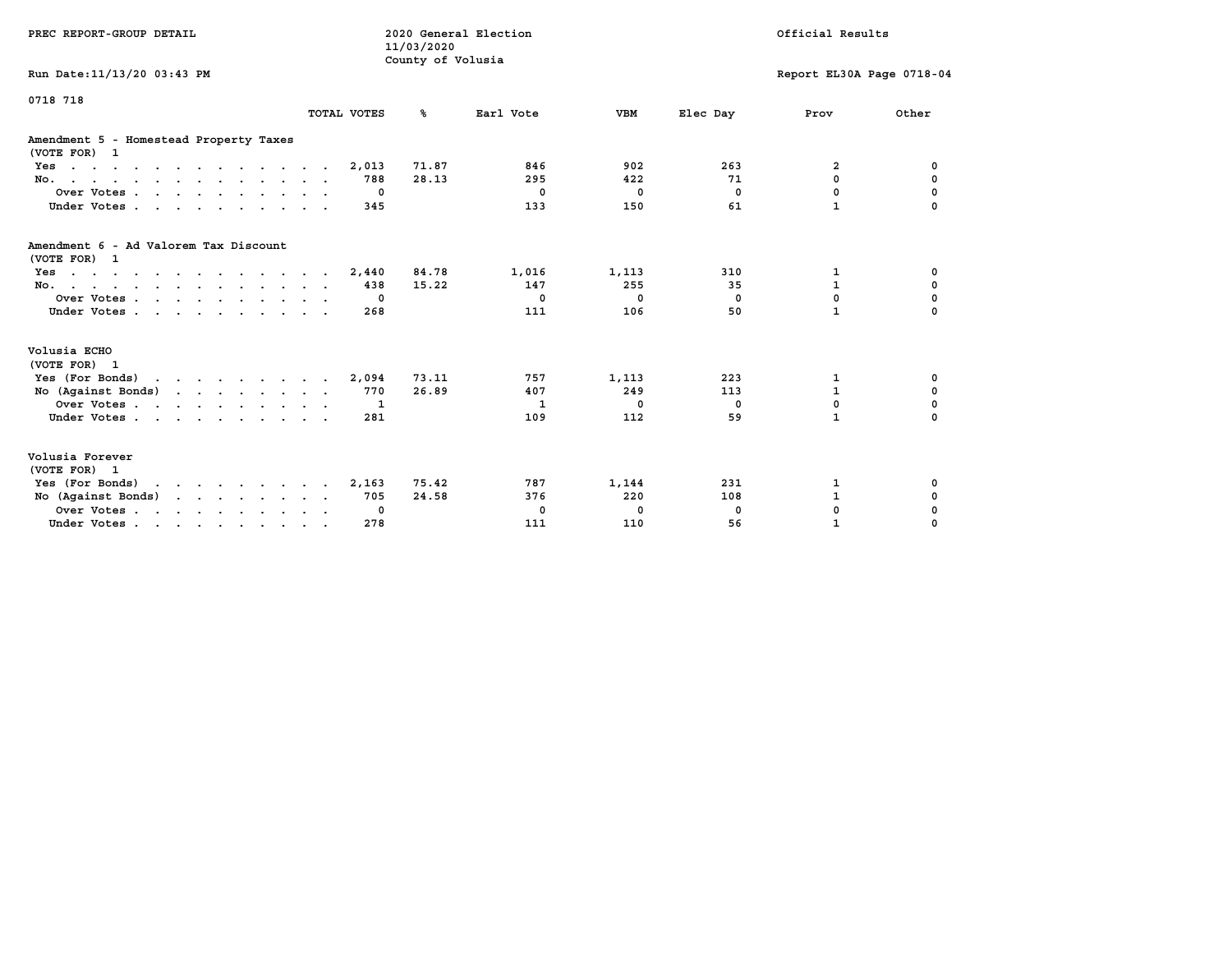| PREC REPORT-GROUP DETAIL                                                                                                                                                                                                                                                  |                 | 11/03/2020        | 2020 General Election |                |              | Official Results          |             |
|---------------------------------------------------------------------------------------------------------------------------------------------------------------------------------------------------------------------------------------------------------------------------|-----------------|-------------------|-----------------------|----------------|--------------|---------------------------|-------------|
|                                                                                                                                                                                                                                                                           |                 | County of Volusia |                       |                |              |                           |             |
| Run Date: 11/13/20 03:43 PM                                                                                                                                                                                                                                               |                 |                   |                       |                |              | Report EL30A Page 0719-01 |             |
| 0719 719                                                                                                                                                                                                                                                                  |                 |                   |                       |                |              |                           |             |
|                                                                                                                                                                                                                                                                           | TOTAL VOTES     | ℁                 | Earl Vote             | <b>VBM</b>     | Elec Day     | Prov                      | Other       |
| REGISTERED VOTERS - TOTAL                                                                                                                                                                                                                                                 | 2,238           |                   |                       |                |              |                           |             |
| BALLOTS CAST - TOTAL.<br>$\mathbf{r}$                                                                                                                                                                                                                                     | 1,725           |                   | 662                   | 845            | 217          | $\mathbf{1}$              | $\mathbf 0$ |
| BALLOTS CAST - BLANK.<br>$\begin{array}{cccccccccccccc} \bullet & \bullet & \bullet & \bullet & \bullet & \bullet & \bullet & \bullet & \bullet & \bullet & \bullet \end{array}$                                                                                          | 1               | .06               | 1                     | 0              | 0            | 0                         | 0           |
| VOTER TURNOUT - TOTAL<br>$\mathbf{r}$                                                                                                                                                                                                                                     |                 | 77.08             |                       |                |              |                           |             |
| VOTER TURNOUT - BLANK                                                                                                                                                                                                                                                     |                 | .04               |                       |                |              |                           |             |
| President and Vice President                                                                                                                                                                                                                                              |                 |                   |                       |                |              |                           |             |
| (VOTE FOR) 1                                                                                                                                                                                                                                                              |                 |                   |                       |                |              |                           |             |
| Donald J. Trump (REP)                                                                                                                                                                                                                                                     | 1,059           | 61.64             | 492                   | 405            | 161          | 1                         | 0           |
| Joseph R. Biden (DEM)<br>the contract of the contract of                                                                                                                                                                                                                  | 645             | 37.54             | 165                   | 427            | 53           | 0                         | $\mathbf 0$ |
| Jo Jorgensen $(LPF)$                                                                                                                                                                                                                                                      | 7               | .41               | 3                     | 4              | $\mathbf 0$  | 0                         | $\mathbf 0$ |
| Roque "Rocky" De La Fuente (REF).                                                                                                                                                                                                                                         | $\mathbf{1}$    | .06               | $\mathbf 0$           | $\mathbf 0$    | $\mathbf{1}$ | $\mathbf 0$               | $\mathbf 0$ |
| Gloria La Riva (PSL).                                                                                                                                                                                                                                                     | 0               |                   | $\mathbf 0$           | $\mathbf 0$    | $\mathbf{0}$ | $\mathbf{0}$              | $\mathbf 0$ |
| Howie Hawkins (GRE)                                                                                                                                                                                                                                                       | 3               | .17               | $\mathbf 0$           | $\overline{a}$ | $\mathbf{1}$ | $\mathbf 0$               | $\mathbf 0$ |
| Don Blankenship (CPF)                                                                                                                                                                                                                                                     | 0               |                   | $\mathbf 0$           | $\mathbf 0$    | $\mathbf 0$  | $\mathbf 0$               | $\mathbf 0$ |
| WRITE-IN.<br>$\mathbf{L}$ and $\mathbf{L}$                                                                                                                                                                                                                                | 3               | .17               | $\mathbf 0$           | 3              | $\mathbf 0$  | $\mathbf 0$               | $\mathbf 0$ |
| Over Votes                                                                                                                                                                                                                                                                | 1               |                   | $\mathbf 0$           | $\mathbf{1}$   | $\mathbf{0}$ | $\mathbf 0$               | $\mathbf 0$ |
| Under Votes<br>$\sim$ $\sim$ $\sim$                                                                                                                                                                                                                                       | 6               |                   | $\overline{a}$        | 3              | $\mathbf{1}$ | 0                         | $\mathbf 0$ |
|                                                                                                                                                                                                                                                                           |                 |                   |                       |                |              |                           |             |
| Representative in Congress District 6<br>(VOTE FOR) 1                                                                                                                                                                                                                     |                 |                   |                       |                |              |                           |             |
| Michael Waltz (REP)                                                                                                                                                                                                                                                       | 1,048           | 63.82             | 484                   | 404            | 159          | 1                         | 0           |
| Clint Curtis (DEM)                                                                                                                                                                                                                                                        | 593             | 36.11             | 153                   | 391            | 49           | 0                         | $\mathbf 0$ |
| WRITE-IN.<br>$\mathbf{r}$ . The set of the set of the set of the set of the set of the set of the set of the set of the set of the set of the set of the set of the set of the set of the set of the set of the set of the set of the set of t<br>$\cdot$ $\cdot$ $\cdot$ | 1               | .06               | $\mathbf{0}$          | $\mathbf 0$    | 1            | $\mathbf 0$               | $\mathbf 0$ |
| Over Votes<br>$\sim$ $\sim$<br>$\sim$                                                                                                                                                                                                                                     | $\mathbf 0$     |                   | $\mathbf 0$           | $\mathbf 0$    | $\mathbf 0$  | $\mathbf 0$               | $\mathbf 0$ |
| Under Votes                                                                                                                                                                                                                                                               | 83              |                   | 25                    | 50             | 8            | $\Omega$                  | $\Omega$    |
| State Attorney 7th Judicial Circuit                                                                                                                                                                                                                                       |                 |                   |                       |                |              |                           |             |
| (VOTE FOR) 1                                                                                                                                                                                                                                                              |                 |                   |                       |                |              |                           |             |
| R.J. Larizza $(REF)$                                                                                                                                                                                                                                                      | 1,061<br>$\sim$ | 68.01             | 473                   | 429            | 158          | 1                         | 0           |
| Don Dempsey.<br>the contract of the contract of the contract of the contract of the contract of the contract of the contract of                                                                                                                                           | 499             | 31.99             | 137                   | 314            | 48           | $\mathbf 0$               | $\mathbf 0$ |
| Over Votes                                                                                                                                                                                                                                                                | 0               |                   | $\mathbf 0$           | $\mathbf 0$    | $\mathbf 0$  | $\mathbf 0$               | $\mathbf 0$ |
| Under Votes                                                                                                                                                                                                                                                               | 165             |                   | 52                    | 102            | 11           | $\Omega$                  | $\Omega$    |
|                                                                                                                                                                                                                                                                           |                 |                   |                       |                |              |                           |             |
| State Representative District 25                                                                                                                                                                                                                                          |                 |                   |                       |                |              |                           |             |
| (VOTE FOR) 1                                                                                                                                                                                                                                                              |                 |                   |                       |                |              |                           |             |
| Tom Leek (REP).                                                                                                                                                                                                                                                           | 1,023           | 63.30             | 470                   | 402            | 150          | 1                         | $\mathbf 0$ |
| Sarah Zutter (DEM)                                                                                                                                                                                                                                                        | 556             | 34.41             | 144                   | 368            | 44           | $\mathbf{0}$              | $\mathbf 0$ |
| Joseph "Joe" Hannoush (LPF)                                                                                                                                                                                                                                               | 37              | 2.29              | 10                    | 14             | 13           | $\mathbf{0}$              | $\mathbf 0$ |
| Over Votes                                                                                                                                                                                                                                                                | 1               |                   | $\mathbf{0}$          | $^{\circ}$     | 1            | $\mathbf{0}$              | $\mathbf 0$ |
| Under Votes                                                                                                                                                                                                                                                               | 108             |                   | 38                    | 61             | 9            | $\mathbf 0$               | $\mathbf 0$ |
| Supreme Court - Carlos G. Muniz                                                                                                                                                                                                                                           |                 |                   |                       |                |              |                           |             |
| (VOTE FOR) 1                                                                                                                                                                                                                                                              |                 |                   |                       |                |              |                           |             |
| Yes                                                                                                                                                                                                                                                                       | 1,033           | 73.11             | 429                   | 469            | 135          | 0                         | 0           |
| No.                                                                                                                                                                                                                                                                       | 380             | 26.89             | 115                   | 209            | 55           | 1                         | $\mathbf 0$ |
| Over Votes<br>$\bullet$ .<br><br><br><br><br><br><br><br><br><br><br><br>                                                                                                                                                                                                 | $\mathbf 0$     |                   | $\mathbf 0$           | $\mathbf 0$    | $\mathbf 0$  | $\mathbf{0}$              | $\mathbf 0$ |
| Under Votes<br>$\ddot{\phantom{a}}$<br>$\sim$<br>$\sim$                                                                                                                                                                                                                   | 312<br>$\sim$   |                   | 118                   | 167            | 27           | 0                         | $\mathbf 0$ |
|                                                                                                                                                                                                                                                                           |                 |                   |                       |                |              |                           |             |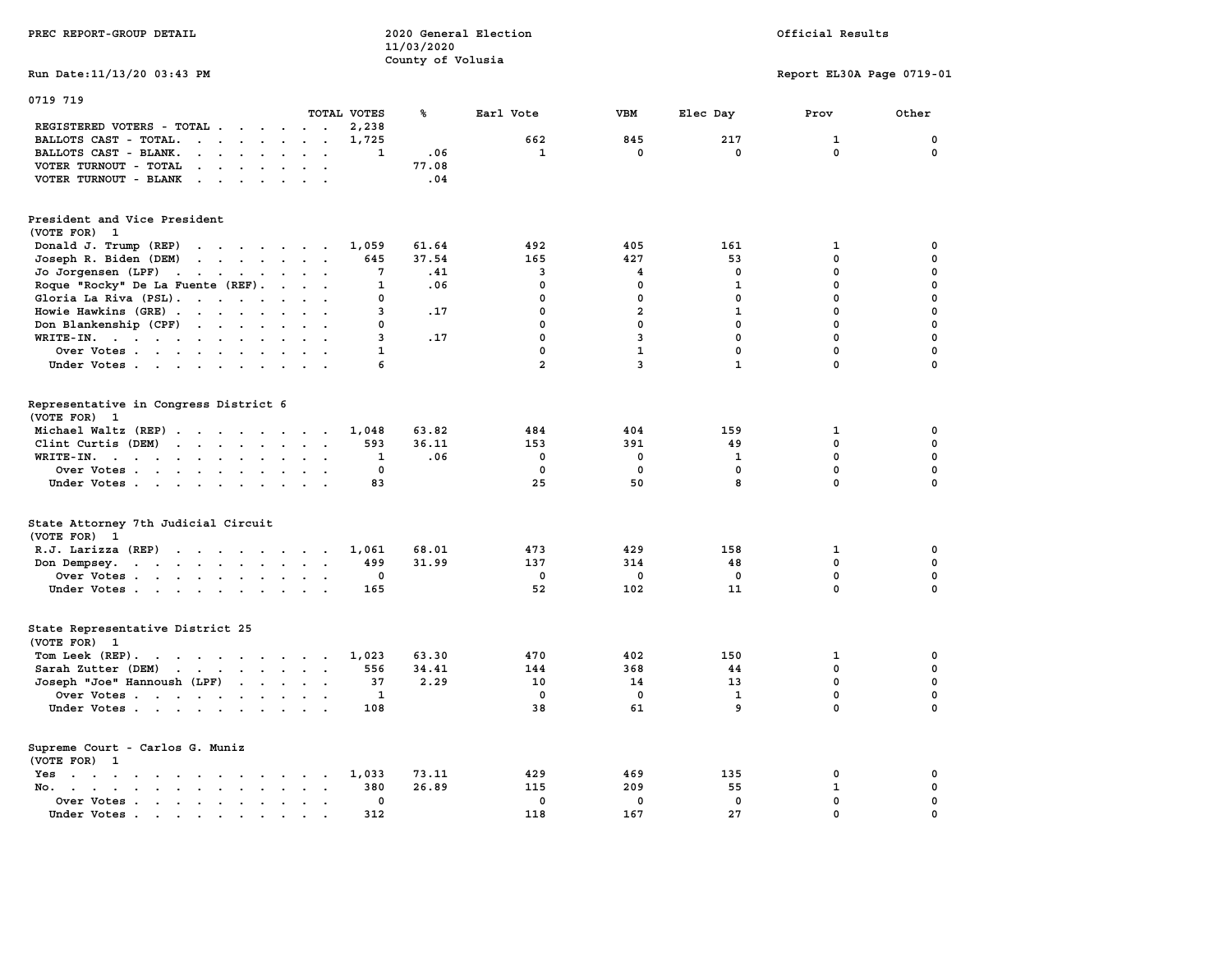| PREC REPORT-GROUP DETAIL                                                                                               |                                                                  | 11/03/2020        | 2020 General Election |              | Official Results |                           |             |  |  |
|------------------------------------------------------------------------------------------------------------------------|------------------------------------------------------------------|-------------------|-----------------------|--------------|------------------|---------------------------|-------------|--|--|
| Run Date: 11/13/20 03:43 PM                                                                                            |                                                                  | County of Volusia |                       |              |                  | Report EL30A Page 0719-02 |             |  |  |
| 0719 719                                                                                                               |                                                                  |                   |                       |              |                  |                           |             |  |  |
|                                                                                                                        | TOTAL VOTES                                                      | ℁                 | Earl Vote             | <b>VBM</b>   | Elec Day         | Prov                      | Other       |  |  |
| 5th Dist Crt of Appeal - Evander<br>(VOTE FOR) 1                                                                       |                                                                  |                   |                       |              |                  |                           |             |  |  |
| Yes                                                                                                                    | 1,099                                                            | 78.89             | 440                   | 518          | 140              | 1                         | 0           |  |  |
| No.                                                                                                                    | 294                                                              | 21.11             | 101                   | 142          | 51               | $\mathbf 0$               | 0           |  |  |
| Over Votes                                                                                                             | 0                                                                |                   | $\mathbf 0$           | 0            | $\mathbf 0$      | $\mathbf 0$               | 0           |  |  |
| Under Votes                                                                                                            | 332                                                              |                   | 121                   | 185          | 26               | $\mathbf 0$               | $\Omega$    |  |  |
| 5th Dist Crt of Appeal - Grosshans<br>(VOTE FOR) 1                                                                     |                                                                  |                   |                       |              |                  |                           |             |  |  |
| Yes                                                                                                                    | 1,047                                                            | 75.65             | 427                   | 494          | 125              | 1                         | 0           |  |  |
| No.                                                                                                                    | 337                                                              | 24.35             | 111                   | 163          | 63               | $\mathbf 0$               | 0           |  |  |
| Over Votes                                                                                                             | 0                                                                |                   | $\mathbf 0$           | $\mathbf 0$  | $\mathbf 0$      | $\mathbf 0$               | 0           |  |  |
| Under Votes                                                                                                            | 341                                                              |                   | 124                   | 188          | 29               | $\mathbf{0}$              | 0           |  |  |
| 5th Dist Crt of Appeal - Harris<br>(VOTE FOR) 1                                                                        |                                                                  |                   |                       |              |                  |                           |             |  |  |
| Yes                                                                                                                    | 1,083                                                            | 77.80             | 437                   | 504          | 141              | 1                         | 0           |  |  |
| No.                                                                                                                    | 309                                                              | 22.20             | 104                   | 156          | 49               | $^{\circ}$                | $\mathbf 0$ |  |  |
| Over Votes                                                                                                             | 0                                                                |                   | 0                     | $\mathbf 0$  | 0                | $\mathbf 0$               | 0           |  |  |
| Under Votes                                                                                                            | 333                                                              |                   | 121                   | 185          | 27               | $\mathbf 0$               | 0           |  |  |
| 5th Dist Crt of Appeal - Orfinger<br>(VOTE FOR) 1                                                                      |                                                                  |                   |                       |              |                  |                           |             |  |  |
| Yes                                                                                                                    | 1,072                                                            | 76.90             | 432                   | 504          | 136              | 0                         | 0           |  |  |
| No.                                                                                                                    | 322                                                              | 23.10             | 106                   | 161          | 54               | $\mathbf{1}$              | 0           |  |  |
| Over Votes                                                                                                             | 0                                                                |                   | 0                     | 0            | 0                | $\mathbf 0$               | 0           |  |  |
| Under Votes                                                                                                            | 331                                                              |                   | 124                   | 180          | 27               | $\mathbf 0$               | $\Omega$    |  |  |
| 5th Dist Crt of Appeal - Sasso<br>(VOTE FOR) 1                                                                         |                                                                  |                   |                       |              |                  |                           |             |  |  |
| Yes                                                                                                                    | 1,057                                                            | 77.21             | 434                   | 494          | 129              | 0                         | 0           |  |  |
| No.                                                                                                                    | 312                                                              | 22.79             | 95                    | 161          | 55               | $\mathbf{1}$              | 0           |  |  |
| Over Votes                                                                                                             | 0                                                                |                   | 0                     | $\mathbf 0$  | $\mathbf 0$      | 0                         | 0           |  |  |
| Under Votes                                                                                                            | 356                                                              |                   | 133                   | 190          | 33               | $\mathbf{0}$              | $\Omega$    |  |  |
| 5th Dist Crt of Appeal - Wallis<br>(VOTE FOR) 1                                                                        |                                                                  |                   |                       |              |                  |                           |             |  |  |
| Yes<br>the contract of the contract of the contract of the contract of the contract of the contract of the contract of | 1,035                                                            | 75.77             | 413                   | 487          | 134              | 1                         | 0           |  |  |
| No.                                                                                                                    | 331                                                              | 24.23             | 112                   | 168          | 51               | 0                         | 0           |  |  |
| Over Votes                                                                                                             | 0                                                                |                   | 0                     | $\mathbf{0}$ | $\mathbf{0}$     | $\mathbf 0$               | 0           |  |  |
| Under Votes                                                                                                            | 359                                                              |                   | 137                   | 190          | 32               | 0                         | 0           |  |  |
| Circuit Judge, 7th Judicial, Group 14<br>(VOTE FOR) 1                                                                  |                                                                  |                   |                       |              |                  |                           |             |  |  |
| Joan Anthony                                                                                                           | 782<br>$\sim$ 100 $\pm$                                          | 56.46             | 271                   | 423          | 87               | 1                         | 0           |  |  |
| Dan Hilbert<br>$\cdot$ $\cdot$ $\cdot$ $\cdot$ $\cdot$ $\cdot$ $\cdot$ $\cdot$                                         | 603<br>$\bullet$<br>$\ddot{\phantom{a}}$<br>$\ddot{\phantom{1}}$ | 43.54             | 264                   | 240          | 99               | $\mathbf 0$               | 0           |  |  |
| Over Votes.                                                                                                            | $\mathbf 0$                                                      |                   | 0                     | $\mathbf 0$  | 0                | 0                         | 0           |  |  |
| Under Votes                                                                                                            | 340                                                              |                   | 127                   | 182          | 31               | 0                         |             |  |  |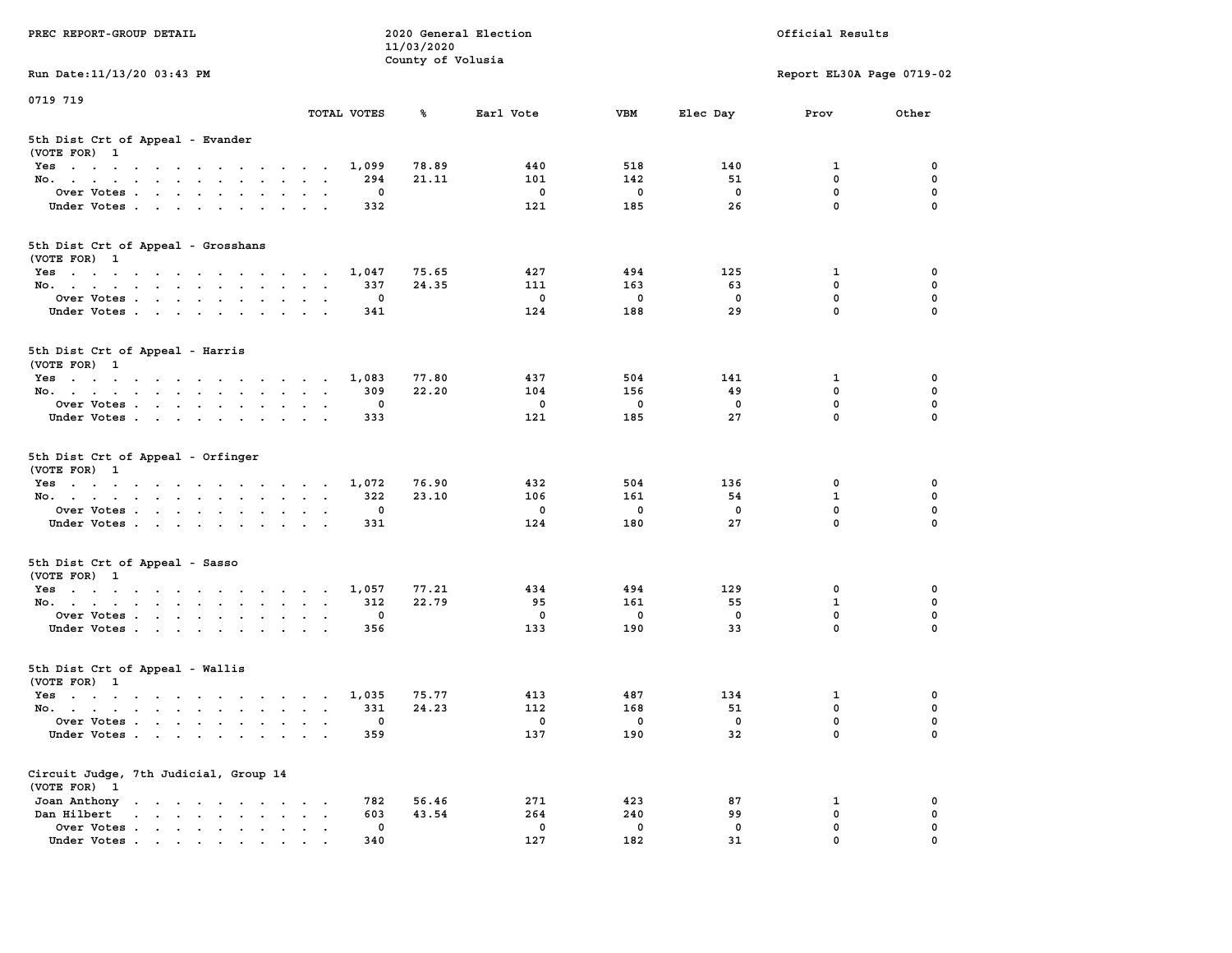| PREC REPORT-GROUP DETAIL                                                                                                                                                           |                      |                 | 11/03/2020<br>County of Volusia | 2020 General Election |                 | Official Results |                           |             |  |  |
|------------------------------------------------------------------------------------------------------------------------------------------------------------------------------------|----------------------|-----------------|---------------------------------|-----------------------|-----------------|------------------|---------------------------|-------------|--|--|
| Run Date: 11/13/20 03:43 PM                                                                                                                                                        |                      |                 |                                 |                       |                 |                  | Report EL30A Page 0719-03 |             |  |  |
| 0719 719                                                                                                                                                                           |                      |                 |                                 |                       |                 |                  |                           |             |  |  |
|                                                                                                                                                                                    |                      | TOTAL VOTES     | ℁                               | Earl Vote             | VBM             | Elec Day         | Prov                      | Other       |  |  |
| County Council Chair<br>(VOTE FOR) 1                                                                                                                                               |                      |                 |                                 |                       |                 |                  |                           |             |  |  |
| Jeff Brower.<br>the contract of the contract of the con-                                                                                                                           |                      | 822             | 56.81                           | 341                   | 355             | 125              | 1                         | 0           |  |  |
| Deborah A. "Deb" Denys                                                                                                                                                             |                      | 625             | 43.19                           | 222                   | 331             | 72               | $\mathbf 0$               | 0           |  |  |
| Over Votes                                                                                                                                                                         |                      | 2               |                                 | $\overline{a}$        | 0               | 0                | 0                         | 0           |  |  |
| Under Votes                                                                                                                                                                        |                      | 276             |                                 | 97                    | 159             | 20               | $\mathbf 0$               | $\Omega$    |  |  |
| County Council Member District 2<br>(VOTE FOR) 1                                                                                                                                   |                      |                 |                                 |                       |                 |                  |                           |             |  |  |
| Danny Fuqua.<br>the contract of the contract of the contract of                                                                                                                    |                      | 696             | 48.81                           | 245                   | 364             | 87               | 0                         | 0           |  |  |
| Billie Wheeler.                                                                                                                                                                    |                      | 730             | 51.19                           | 320                   | 305             | 104              | 1                         | 0           |  |  |
| Over Votes                                                                                                                                                                         |                      | 0               |                                 | 0                     | 0               | 0                | $\mathbf 0$               | 0           |  |  |
| Under Votes                                                                                                                                                                        |                      | 299             |                                 | 97                    | 176             | 26               | $\mathbf 0$               | 0           |  |  |
| Soil & Water Conservation Seat 2<br>(VOTE FOR) 1                                                                                                                                   |                      |                 |                                 |                       |                 |                  |                           |             |  |  |
| John Nelson.<br>the contract of the contract of the contract of the contract of the contract of the contract of the contract of                                                    |                      | 1,033           | 77.67                           | 434                   | 459             | 140              | 0                         | 0           |  |  |
| Wesley Wayne Wilson Jr                                                                                                                                                             |                      | 297             | 22.33                           | 88                    | 162             | 46               | 1                         | 0           |  |  |
| Over Votes                                                                                                                                                                         | $\sim$<br>$\bullet$  | 2               |                                 | 1                     | 1               | $\Omega$         | $\mathbf 0$               | 0           |  |  |
| Under Votes                                                                                                                                                                        |                      | 393             |                                 | 139                   | 223             | 31               | 0                         | 0           |  |  |
| Soil & Water Conservation Seat 4<br>(VOTE FOR) 1<br>Wendy Anderson.<br>the contract of the contract of the<br>Barbara Deering<br>the contract of the contract of the<br>Over Votes |                      | 787<br>581<br>0 | 57.53<br>42.47                  | 284<br>257<br>0       | 413<br>229<br>0 | 89<br>95<br>0    | 1<br>$\mathbf 0$<br>0     | 0<br>0<br>0 |  |  |
| Under Votes                                                                                                                                                                        |                      | 357             |                                 | 121                   | 203             | 33               | 0                         | $\Omega$    |  |  |
| Amendment 1 - Citzenship Requirement<br>(VOTE FOR) 1                                                                                                                               |                      |                 |                                 |                       |                 |                  |                           |             |  |  |
| Yes                                                                                                                                                                                |                      | 1,412           | 86.73                           | 562                   | 662             | 187              | 1                         | 0           |  |  |
| No.                                                                                                                                                                                |                      | 216             | 13.27                           | 67                    | 131             | 18               | 0                         | 0           |  |  |
| Over Votes                                                                                                                                                                         |                      | 3               |                                 | $\overline{a}$        | 0               | <b>1</b>         | 0                         | 0           |  |  |
| Under Votes                                                                                                                                                                        |                      | 94              |                                 | 31                    | 52              | 11               | $\mathbf 0$               | 0           |  |  |
| Amendment 2 - Minimum Wage<br>(VOTE FOR) 1                                                                                                                                         |                      |                 |                                 |                       |                 |                  |                           |             |  |  |
| Yes<br>the contract of the contract of the contract of the contract of the contract of the contract of the contract of                                                             |                      | 960             | 59.00                           | 298                   | 565             | 96               | 1                         | 0           |  |  |
| No.                                                                                                                                                                                |                      | 667             | 41.00                           | 330                   | 226             | 111              | 0                         | 0           |  |  |
| Over Votes                                                                                                                                                                         |                      | 2               |                                 | 1                     | 0               | $\mathbf{1}$     | 0                         | 0           |  |  |
| Under Votes                                                                                                                                                                        |                      | 96              |                                 | 33                    | 54              | 9                | 0                         | 0           |  |  |
| Amendment 3 - Primary Elections<br>(VOTE FOR) 1                                                                                                                                    |                      |                 |                                 |                       |                 |                  |                           |             |  |  |
| $Yes \cdot \cdot \cdot \cdot \cdot \cdot$<br><b>Contract</b><br>$\cdot$                                                                                                            |                      | 842             | 53.49                           | 283                   | 454             | 104              | 1                         | 0           |  |  |
| No.<br>$\ddot{\phantom{a}}$<br>$\bullet$<br>$\bullet$                                                                                                                              | $\ddot{\phantom{a}}$ | 732             | 46.51                           | 330                   | 305             | 97               | $\mathbf 0$               | 0           |  |  |
| Over Votes                                                                                                                                                                         |                      | 0               |                                 | 0                     | 0               | 0                | 0                         | 0           |  |  |
| Under Votes                                                                                                                                                                        |                      | 151             |                                 | 49                    | 86              | 16               | 0                         | 0           |  |  |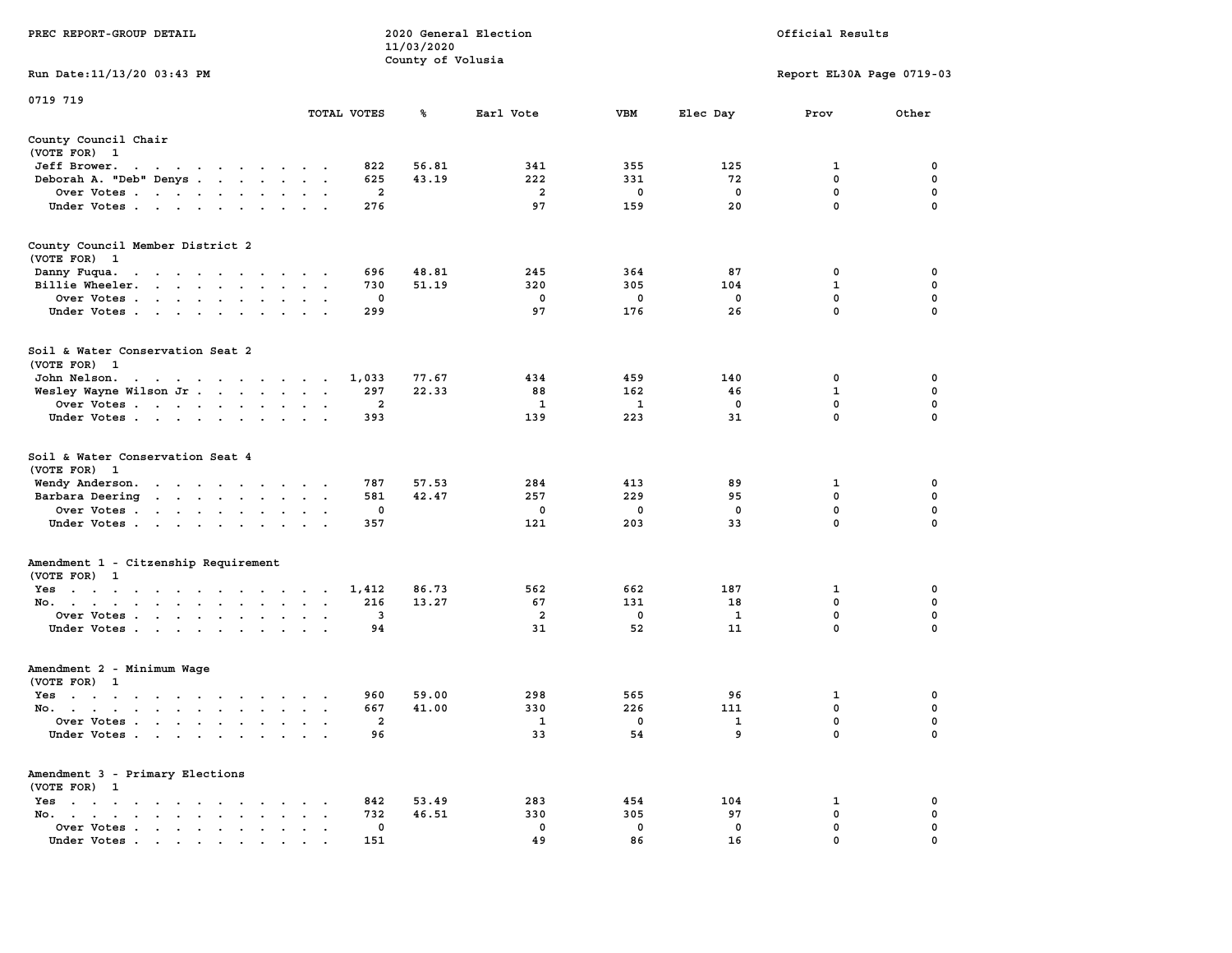| PREC REPORT-GROUP DETAIL                                                                                                           |                 |             | 11/03/2020<br>County of Volusia | 2020 General Election |              | Official Results |                           |             |  |
|------------------------------------------------------------------------------------------------------------------------------------|-----------------|-------------|---------------------------------|-----------------------|--------------|------------------|---------------------------|-------------|--|
| Run Date: 11/13/20 03:43 PM                                                                                                        |                 |             |                                 |                       |              |                  | Report EL30A Page 0719-04 |             |  |
| 0719 719                                                                                                                           |                 | TOTAL VOTES | ℁                               | Earl Vote             | <b>VBM</b>   | Elec Day         | Prov                      | Other       |  |
|                                                                                                                                    |                 |             |                                 |                       |              |                  |                           |             |  |
| Amendment 4 - Apprl Const. Amendment<br>(VOTE FOR) 1                                                                               |                 |             |                                 |                       |              |                  |                           |             |  |
| Yes                                                                                                                                |                 | 849         | 54.99                           | 387                   | 332          | 130              | 0                         | 0           |  |
| No.                                                                                                                                |                 | 695         | 45.01                           | 219                   | 413          | 62               | $\mathbf{1}$              | 0           |  |
| Over Votes                                                                                                                         |                 | 0           |                                 | $^{\circ}$            | 0            | $\Omega$         | $\mathbf 0$               | 0           |  |
| Under Votes                                                                                                                        |                 | 181         |                                 | 56                    | 100          | 25               | $\mathbf 0$               | $\mathbf 0$ |  |
| Amendment 5 - Homestead Property Taxes                                                                                             |                 |             |                                 |                       |              |                  |                           |             |  |
| (VOTE FOR) 1                                                                                                                       |                 |             |                                 |                       |              |                  |                           |             |  |
| Yes                                                                                                                                |                 | 1,118       | 72.93<br>27.07                  | 455<br>136            | 509<br>238   | 153              | 1<br>$\mathbf 0$          | 0<br>0      |  |
| No.                                                                                                                                | $\cdot$ $\cdot$ | 415         |                                 | $\mathbf{0}$          | $\mathbf{0}$ | 41<br>$\Omega$   | $\Omega$                  | $\mathbf 0$ |  |
| Over Votes                                                                                                                         | $\sim$ $\sim$   | 0<br>192    |                                 | 71                    | 98           | 23               | $\Omega$                  | $\Omega$    |  |
| Under Votes                                                                                                                        |                 |             |                                 |                       |              |                  |                           |             |  |
| Amendment 6 - Ad Valorem Tax Discount<br>(VOTE FOR) 1                                                                              |                 |             |                                 |                       |              |                  |                           |             |  |
| Yes                                                                                                                                |                 | 1,371       | 87.21                           | 546                   | 658          | 166              | 1                         | 0           |  |
| No.                                                                                                                                |                 | 201         | 12.79                           | 57                    | 114          | 30               | $\mathbf 0$               | 0           |  |
| Over Votes                                                                                                                         |                 | 0           |                                 | $\mathbf{0}$          | $\mathbf 0$  | $\Omega$         | $\mathbf 0$               | $\mathbf 0$ |  |
| Under Votes                                                                                                                        |                 | 153         |                                 | 59                    | 73           | 21               | $\Omega$                  | $\mathbf 0$ |  |
| Volusia ECHO                                                                                                                       |                 |             |                                 |                       |              |                  |                           |             |  |
| (VOTE FOR) 1                                                                                                                       |                 |             |                                 |                       |              |                  |                           |             |  |
| Yes (For Bonds)<br>the contract of the contract of the contract of the contract of the contract of the contract of the contract of |                 | 1,094       | 70.31                           | 380                   | 582          | 131              | 1                         | 0           |  |
| No (Against Bonds)                                                                                                                 |                 | 462         | 29.69                           | 216                   | 184          | 62               | $\mathbf 0$               | 0           |  |
| Over Votes                                                                                                                         |                 | 0           |                                 | $\mathbf{0}$          | $\mathbf 0$  | $\mathbf{0}$     | $\mathbf 0$               | $\mathbf 0$ |  |
| Under Votes                                                                                                                        |                 | 169         |                                 | 66                    | 79           | 24               | $\Omega$                  | $\Omega$    |  |
| Volusia Forever<br>(VOTE FOR) 1                                                                                                    |                 |             |                                 |                       |              |                  |                           |             |  |
| Yes (For Bonds)<br>$\mathbf{r}$ , $\mathbf{r}$ , $\mathbf{r}$ , $\mathbf{r}$ , $\mathbf{r}$ , $\mathbf{r}$                         |                 | 1,153       | 73.82                           | 391                   | 628          | 133              | 1                         | 0           |  |
| No (Against Bonds)<br>$\cdot$ $\cdot$ $\cdot$ $\cdot$ $\cdot$ $\cdot$ $\cdot$                                                      |                 | 409         | 26.18                           | 210                   | 136          | 63               | $\mathbf 0$               | 0           |  |
| Over Votes .<br>the contract of the contract of the contract of                                                                    |                 | 1           |                                 | $\mathbf{1}$          | 0            | $\mathbf 0$      | $\mathbf 0$               | 0           |  |
| Under Votes                                                                                                                        |                 | 162         |                                 | 60                    | 81           | 21               | 0                         | $\Omega$    |  |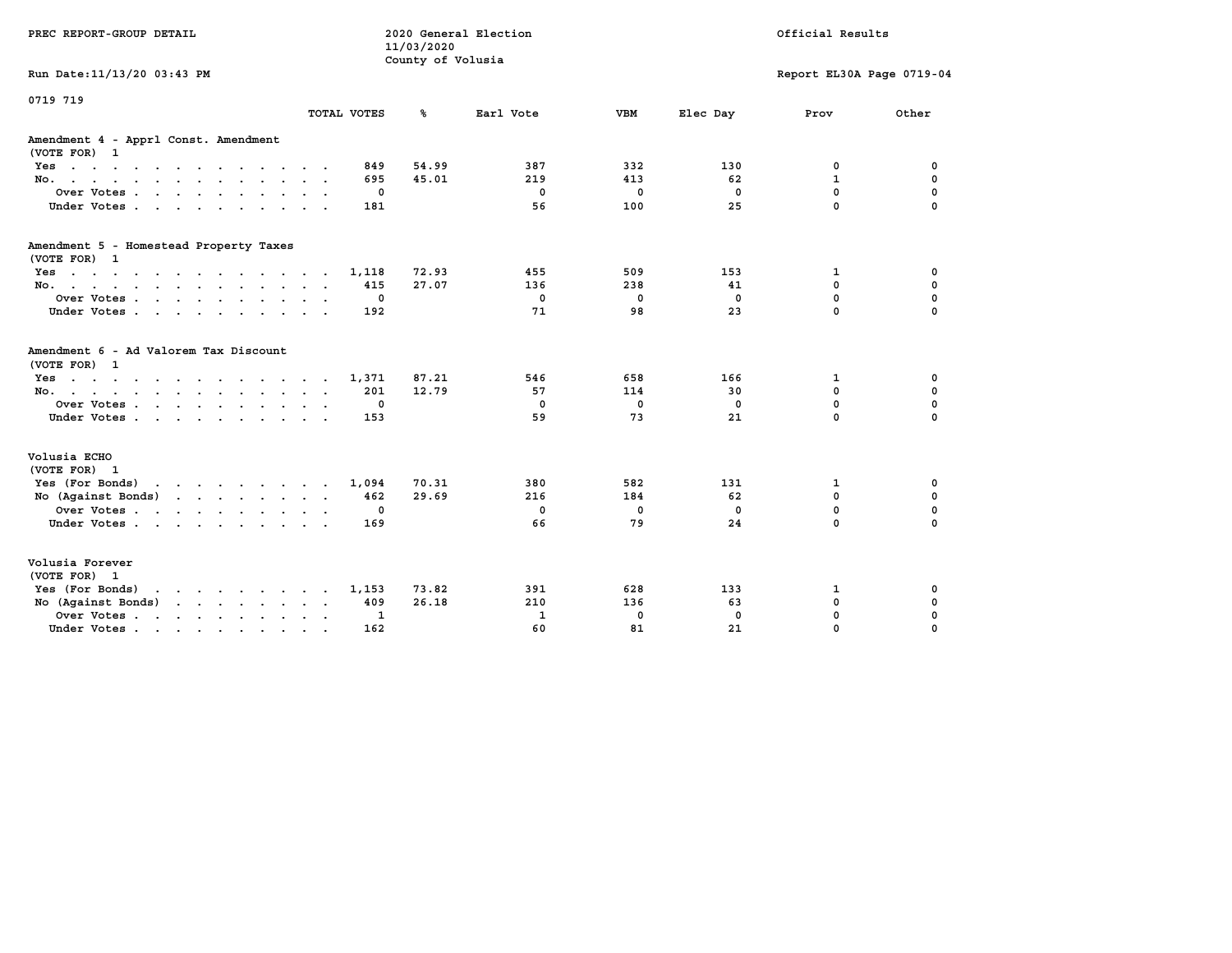|                                                                                                                                                                                                                                                                                     | 11/03/2020        |                |              |              |                           |             |
|-------------------------------------------------------------------------------------------------------------------------------------------------------------------------------------------------------------------------------------------------------------------------------------|-------------------|----------------|--------------|--------------|---------------------------|-------------|
|                                                                                                                                                                                                                                                                                     | County of Volusia |                |              |              |                           |             |
| Run Date: 11/13/20 03:43 PM                                                                                                                                                                                                                                                         |                   |                |              |              | Report EL30A Page 0720-01 |             |
|                                                                                                                                                                                                                                                                                     |                   |                |              |              |                           |             |
| 0720 720                                                                                                                                                                                                                                                                            |                   |                |              |              |                           |             |
| TOTAL VOTES                                                                                                                                                                                                                                                                         | ℁                 | Earl Vote      | <b>VBM</b>   | Elec Day     | Prov                      | Other       |
| REGISTERED VOTERS - TOTAL<br>1,020                                                                                                                                                                                                                                                  |                   |                |              |              |                           |             |
| BALLOTS CAST - TOTAL.<br>$\begin{array}{cccccccccccccccccc} \bullet & \bullet & \bullet & \bullet & \bullet & \bullet & \bullet & \bullet & \bullet & \bullet & \bullet & \bullet & \bullet \end{array}$<br>772                                                                     |                   | 276            | 347          | 146          | 3                         | 0           |
| BALLOTS CAST - BLANK.<br>$\mathbf{r}$ . The set of the set of the set of the set of the set of the set of the set of the set of the set of the set of the set of the set of the set of the set of the set of the set of the set of the set of the set of t<br>0                     |                   | 0              | $\mathbf 0$  | $\mathbf{0}$ | 0                         | $\Omega$    |
| VOTER TURNOUT - TOTAL<br>the contract of the contract of                                                                                                                                                                                                                            | 75.69             |                |              |              |                           |             |
| VOTER TURNOUT - BLANK<br>$\cdots$                                                                                                                                                                                                                                                   |                   |                |              |              |                           |             |
|                                                                                                                                                                                                                                                                                     |                   |                |              |              |                           |             |
|                                                                                                                                                                                                                                                                                     |                   |                |              |              |                           |             |
| President and Vice President                                                                                                                                                                                                                                                        |                   |                |              |              |                           |             |
| (VOTE FOR) 1                                                                                                                                                                                                                                                                        |                   |                |              |              |                           |             |
| Donald J. Trump (REP)<br>479<br>$\cdots$                                                                                                                                                                                                                                            | 62.21             | 206            | 156          | 115          | $\overline{2}$            | 0           |
| Joseph R. Biden (DEM)<br>$\begin{array}{cccccccccccccc} \bullet & \bullet & \bullet & \bullet & \bullet & \bullet & \bullet & \bullet & \bullet & \bullet & \bullet & \bullet \end{array}$<br>283                                                                                   | 36.75             | 69             | 189          | 24           | $\mathbf{1}$              | $\mathbf 0$ |
| Jo Jorgensen (LPF)<br>7                                                                                                                                                                                                                                                             | .91               | $\mathbf{1}$   | 1            | 5            | $\mathbf 0$               | $\mathbf 0$ |
| Roque "Rocky" De La Fuente (REF).<br>0                                                                                                                                                                                                                                              |                   | $\mathbf 0$    | $\mathbf 0$  | $\mathbf{0}$ | 0                         | $\Omega$    |
| Gloria La Riva (PSL).<br>$\Omega$                                                                                                                                                                                                                                                   |                   | $\mathbf 0$    | $\mathbf 0$  | 0            | $\mathbf 0$               | $\mathbf 0$ |
| Howie Hawkins (GRE)<br>$\mathbf{1}$                                                                                                                                                                                                                                                 | .13               | $\mathbf 0$    | $\mathbf 0$  | $\mathbf{1}$ | $\mathbf 0$               | $\mathbf 0$ |
| Don Blankenship (CPF)<br>$\Omega$                                                                                                                                                                                                                                                   |                   | 0              | $\mathbf 0$  | $\mathbf{0}$ | 0                         | $\Omega$    |
| WRITE-IN.<br>$\Omega$                                                                                                                                                                                                                                                               |                   | $\Omega$       | $\Omega$     | $\Omega$     | $\Omega$                  | $\Omega$    |
| Over Votes<br>$\Omega$                                                                                                                                                                                                                                                              |                   | $\mathbf 0$    | $\mathbf 0$  | $\mathbf{0}$ | $\mathbf 0$               | $\mathbf 0$ |
| Under Votes<br>$\overline{a}$                                                                                                                                                                                                                                                       |                   | $\Omega$       | $\mathbf{1}$ | $\mathbf{1}$ | $\Omega$                  | $\Omega$    |
|                                                                                                                                                                                                                                                                                     |                   |                |              |              |                           |             |
|                                                                                                                                                                                                                                                                                     |                   |                |              |              |                           |             |
| Representative in Congress District 6                                                                                                                                                                                                                                               |                   |                |              |              |                           |             |
| (VOTE FOR) 1                                                                                                                                                                                                                                                                        |                   |                |              |              |                           |             |
| Michael Waltz (REP)<br>475                                                                                                                                                                                                                                                          | 63.67             | 208            | 153          | 112          | $\overline{2}$            | 0           |
| Clint Curtis (DEM)<br>$\cdots$<br>271                                                                                                                                                                                                                                               | 36.33             | 64             | 177          | 29           | $\mathbf 1$               | $\Omega$    |
| $WRITE-IN.$<br>0<br>$\sim$                                                                                                                                                                                                                                                          |                   | $\mathbf 0$    | $\mathbf 0$  | $\mathbf 0$  | $\mathbf 0$               | $\mathbf 0$ |
| 0<br>Over Votes                                                                                                                                                                                                                                                                     |                   | $\mathbf{0}$   | $\mathbf 0$  | $\mathbf{0}$ | $\mathbf 0$               | $\mathbf 0$ |
| Under Votes<br>26                                                                                                                                                                                                                                                                   |                   | 4              | 17           | 5            | $\Omega$                  | $\mathbf 0$ |
|                                                                                                                                                                                                                                                                                     |                   |                |              |              |                           |             |
| State Attorney 7th Judicial Circuit                                                                                                                                                                                                                                                 |                   |                |              |              |                           |             |
| (VOTE FOR) 1                                                                                                                                                                                                                                                                        |                   |                |              |              |                           |             |
| $R.J.$ Larizza $(REP)$<br>482<br>$\sim$                                                                                                                                                                                                                                             | 67.22             | 205            | 171          | 104          | $\overline{2}$            | $\mathbf 0$ |
| 235<br>Don Dempsey.<br>$\mathbf{r}$ . The contract of the contract of the contract of the contract of the contract of the contract of the contract of the contract of the contract of the contract of the contract of the contract of the contract of th<br>$\cdot$ $\cdot$ $\cdot$ | 32.78             | 58             | 145          | 32           | $\mathbf{0}$              | $\mathbf 0$ |
| Over Votes<br>0<br>$\ddot{\phantom{0}}$<br>$\sim$<br>$\ddot{\phantom{a}}$                                                                                                                                                                                                           |                   | $\mathbf 0$    | $\mathbf 0$  | $\mathbf 0$  | $\mathbf 0$               | $\mathbf 0$ |
| 55<br>Under Votes                                                                                                                                                                                                                                                                   |                   | 13             | 31           | 10           | $\mathbf{1}$              | $\Omega$    |
|                                                                                                                                                                                                                                                                                     |                   |                |              |              |                           |             |
| State Representative District 25                                                                                                                                                                                                                                                    |                   |                |              |              |                           |             |
| (VOTE FOR) 1                                                                                                                                                                                                                                                                        |                   |                |              |              |                           |             |
| 465                                                                                                                                                                                                                                                                                 | 63.52             | 202            | 158          | 103          | $\overline{a}$            | 0           |
| Tom Leek (REP).<br>Sarah Zutter (DEM)<br>250                                                                                                                                                                                                                                        | 34.15             | 60             | 163          | 27           | 0                         | $\mathbf 0$ |
|                                                                                                                                                                                                                                                                                     |                   |                |              |              |                           |             |
| Joseph "Joe" Hannoush (LPF)<br>17                                                                                                                                                                                                                                                   | 2.32              | $\overline{4}$ | 6            | 7            | $\mathbf{0}$              | $\mathbf 0$ |
| Over Votes<br>0                                                                                                                                                                                                                                                                     |                   | 0              | $\mathbf 0$  | $\mathbf{0}$ | $\mathbf{0}$              | $\Omega$    |
| Under Votes<br>40                                                                                                                                                                                                                                                                   |                   | 10             | 20           | 9            | $\mathbf{1}$              | $\mathbf 0$ |
|                                                                                                                                                                                                                                                                                     |                   |                |              |              |                           |             |
| Supreme Court - Carlos G. Muniz                                                                                                                                                                                                                                                     |                   |                |              |              |                           |             |
| (VOTE FOR) 1                                                                                                                                                                                                                                                                        |                   |                |              |              |                           |             |
| Yes<br>441<br>the contract of the contract of the contract of the contract of the contract of the contract of the contract of                                                                                                                                                       | 70.56             | 172            | 183          | 84           | $\overline{\mathbf{2}}$   | 0           |
| 184<br>$No.$<br>$\mathbf{r}$ , $\mathbf{r}$ , $\mathbf{r}$ , $\mathbf{r}$ , $\mathbf{r}$ , $\mathbf{r}$<br>$\sim$                                                                                                                                                                   | 29.44             | 50             | 100          | 34           | 0                         | $\mathbf 0$ |
| $\mathbf 0$<br>Over Votes<br>$\sim$<br>$\sim$<br>$\sim$                                                                                                                                                                                                                             |                   | $\mathbf 0$    | $\mathbf 0$  | $\mathbf{0}$ | $\mathbf{0}$              | $\mathbf 0$ |
| 147<br>Under Votes<br>$\sim$<br>$\sim$                                                                                                                                                                                                                                              |                   | 54             | 64           | 28           | $\mathbf{1}$              | $\mathbf 0$ |

**PREC REPORT-GROUP DETAIL COMPUTER CONSUMING A LOCAL PREC** REPORT-GROUP DETAIL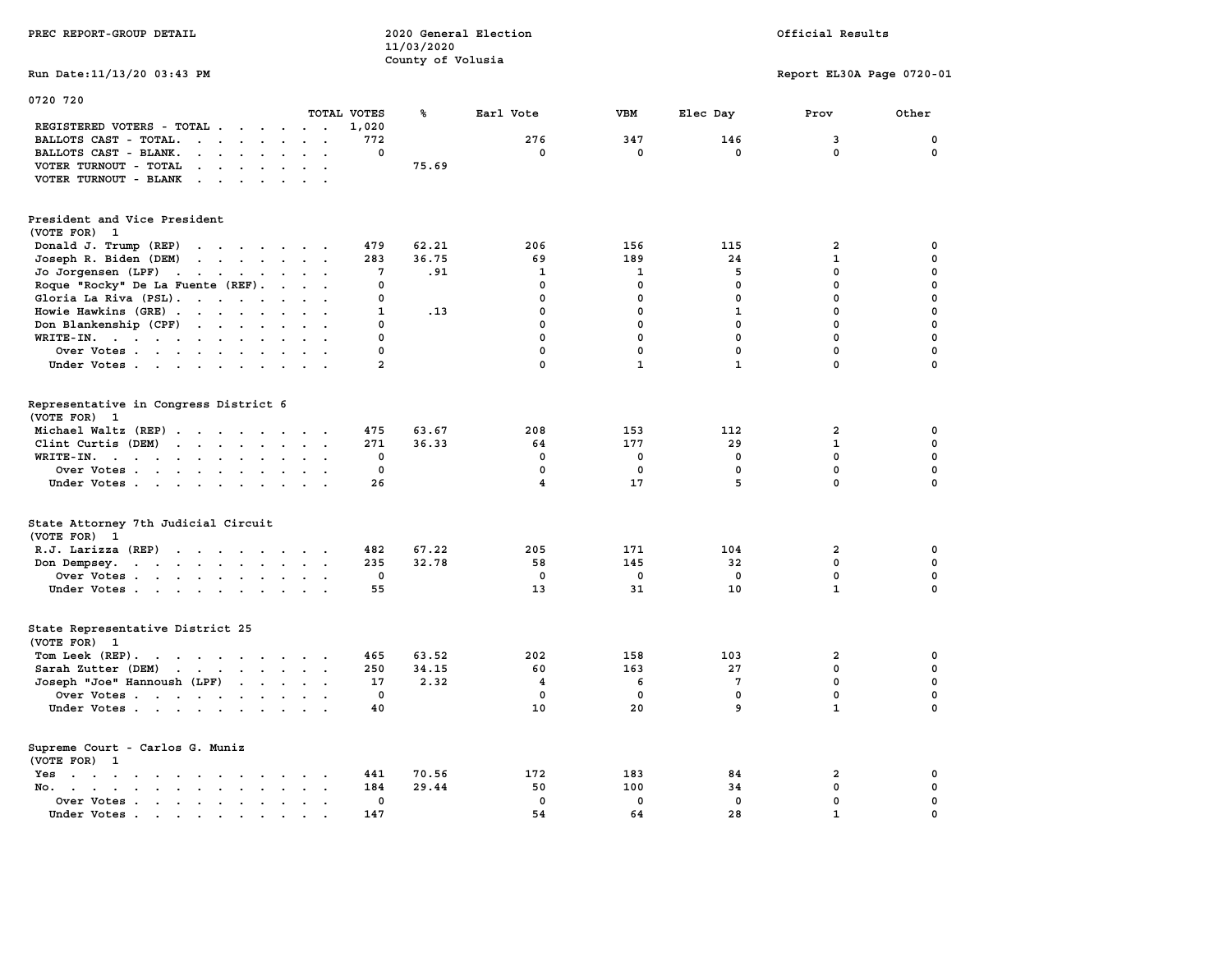| PREC REPORT-GROUP DETAIL                                                                                                                                                         |                                                                  | 11/03/2020        | 2020 General Election |              |             | Official Results          |             |
|----------------------------------------------------------------------------------------------------------------------------------------------------------------------------------|------------------------------------------------------------------|-------------------|-----------------------|--------------|-------------|---------------------------|-------------|
| Run Date: 11/13/20 03:43 PM                                                                                                                                                      |                                                                  | County of Volusia |                       |              |             | Report EL30A Page 0720-02 |             |
| 0720 720                                                                                                                                                                         |                                                                  |                   |                       |              |             |                           |             |
|                                                                                                                                                                                  | TOTAL VOTES                                                      | ℁                 | Earl Vote             | <b>VBM</b>   | Elec Day    | Prov                      | Other       |
| 5th Dist Crt of Appeal - Evander<br>(VOTE FOR) 1                                                                                                                                 |                                                                  |                   |                       |              |             |                           |             |
| Yes                                                                                                                                                                              | 446                                                              | 72.17             | 170                   | 188          | 86          | 2                         | 0           |
| No.                                                                                                                                                                              | 172                                                              | 27.83             | 53                    | 88           | 31          | $\mathbf 0$               | 0           |
| Over Votes                                                                                                                                                                       |                                                                  | 0                 | 0                     | $\mathbf 0$  | 0           | $\mathbf 0$               | 0           |
| Under Votes                                                                                                                                                                      | 154                                                              |                   | 53                    | 71           | 29          | $\mathbf{1}$              | $\Omega$    |
| 5th Dist Crt of Appeal - Grosshans<br>(VOTE FOR) 1                                                                                                                               |                                                                  |                   |                       |              |             |                           |             |
| Yes                                                                                                                                                                              | 444                                                              | 72.79             | 169                   | 186          | 87          | 2                         | 0           |
| No.                                                                                                                                                                              | 166                                                              | 27.21             | 48                    | 88           | 30          | $\mathbf 0$               | 0           |
| Over Votes                                                                                                                                                                       |                                                                  | 0                 | $\mathbf 0$           | $\mathbf 0$  | $\mathbf 0$ | $\mathbf 0$               | $\mathbf 0$ |
| Under Votes                                                                                                                                                                      | 162                                                              |                   | 59                    | 73           | 29          | $\mathbf{1}$              | 0           |
| 5th Dist Crt of Appeal - Harris<br>(VOTE FOR) 1                                                                                                                                  |                                                                  |                   |                       |              |             |                           |             |
| Yes                                                                                                                                                                              | 446                                                              | 73.84             | 169                   | 191          | 85          | 1                         | 0           |
| No.                                                                                                                                                                              | 158                                                              | 26.16             | 41                    | 88           | 28          | $\mathbf{1}$              | 0           |
| Over Votes                                                                                                                                                                       | 1                                                                |                   | 1                     | $\mathbf 0$  | $\mathbf 0$ | $\mathbf{0}$              | 0           |
| Under Votes                                                                                                                                                                      | 167                                                              |                   | 65                    | 68           | 33          | $\mathbf{1}$              | 0           |
| 5th Dist Crt of Appeal - Orfinger<br>(VOTE FOR) 1                                                                                                                                |                                                                  |                   |                       |              |             |                           |             |
| Yes                                                                                                                                                                              | 447                                                              | 73.40<br>26.60    | 168<br>46             | 197          | 81          | 1<br>$\mathbf{1}$         | 0<br>0      |
| No.                                                                                                                                                                              | 162                                                              |                   | 0                     | 86           | 29          | $\mathbf 0$               | 0           |
| Over Votes                                                                                                                                                                       | 0<br>163                                                         |                   | 62                    | 0<br>64      | 0<br>36     | $\mathbf{1}$              | $\Omega$    |
| Under Votes                                                                                                                                                                      |                                                                  |                   |                       |              |             |                           |             |
| 5th Dist Crt of Appeal - Sasso<br>(VOTE FOR) 1                                                                                                                                   |                                                                  |                   |                       |              |             |                           |             |
| Yes                                                                                                                                                                              | 435                                                              | 73.60             | 160                   | 190          | 84          | 1                         | 0           |
| No.                                                                                                                                                                              | 156                                                              | 26.40             | 43                    | 84           | 28          | $\mathbf{1}$              | 0           |
| Over Votes                                                                                                                                                                       |                                                                  | 0                 | 0                     | 0            | $\mathbf 0$ | 0                         | 0           |
| Under Votes                                                                                                                                                                      | 181                                                              |                   | 73                    | 73           | 34          | $\mathbf{1}$              | 0           |
| 5th Dist Crt of Appeal - Wallis<br>(VOTE FOR) 1                                                                                                                                  |                                                                  |                   |                       |              |             |                           |             |
| Yes<br>the contract of the contract of the contract of the contract of the contract of the contract of the contract of                                                           | 432                                                              | 71.52             | 162                   | 181          | 87          | 2                         | 0           |
| No.                                                                                                                                                                              | 172                                                              | 28.48             | 50                    | 95           | 27          | $\mathbf 0$               | 0           |
| Over Votes                                                                                                                                                                       |                                                                  | 0                 | 0                     | $\mathbf{0}$ | 0           | $\mathbf 0$               | 0           |
| Under Votes.                                                                                                                                                                     | 168                                                              |                   | 64                    | 71           | 32          | $\mathbf{1}$              | 0           |
| Circuit Judge, 7th Judicial, Group 14<br>(VOTE FOR) 1                                                                                                                            |                                                                  |                   |                       |              |             |                           |             |
| Joan Anthony                                                                                                                                                                     | 340                                                              | 56.11             | 109                   | 170          | 60          | 1                         | 0           |
| Dan Hilbert<br>$\begin{array}{cccccccccccccc} \bullet & \bullet & \bullet & \bullet & \bullet & \bullet & \bullet & \bullet & \bullet & \bullet & \bullet & \bullet \end{array}$ | 266<br>$\ddot{\phantom{a}}$<br>$\bullet$<br>$\ddot{\phantom{0}}$ | 43.89             | 105                   | 110          | 50          | 1                         | 0           |
| Over Votes                                                                                                                                                                       | $\mathbf 0$                                                      |                   | 0                     | $\mathbf 0$  | 0           | $\mathbf 0$               | 0           |
| Under Votes.                                                                                                                                                                     | 166                                                              |                   | 62                    | 67           | 36          | $\mathbf{1}$              | 0           |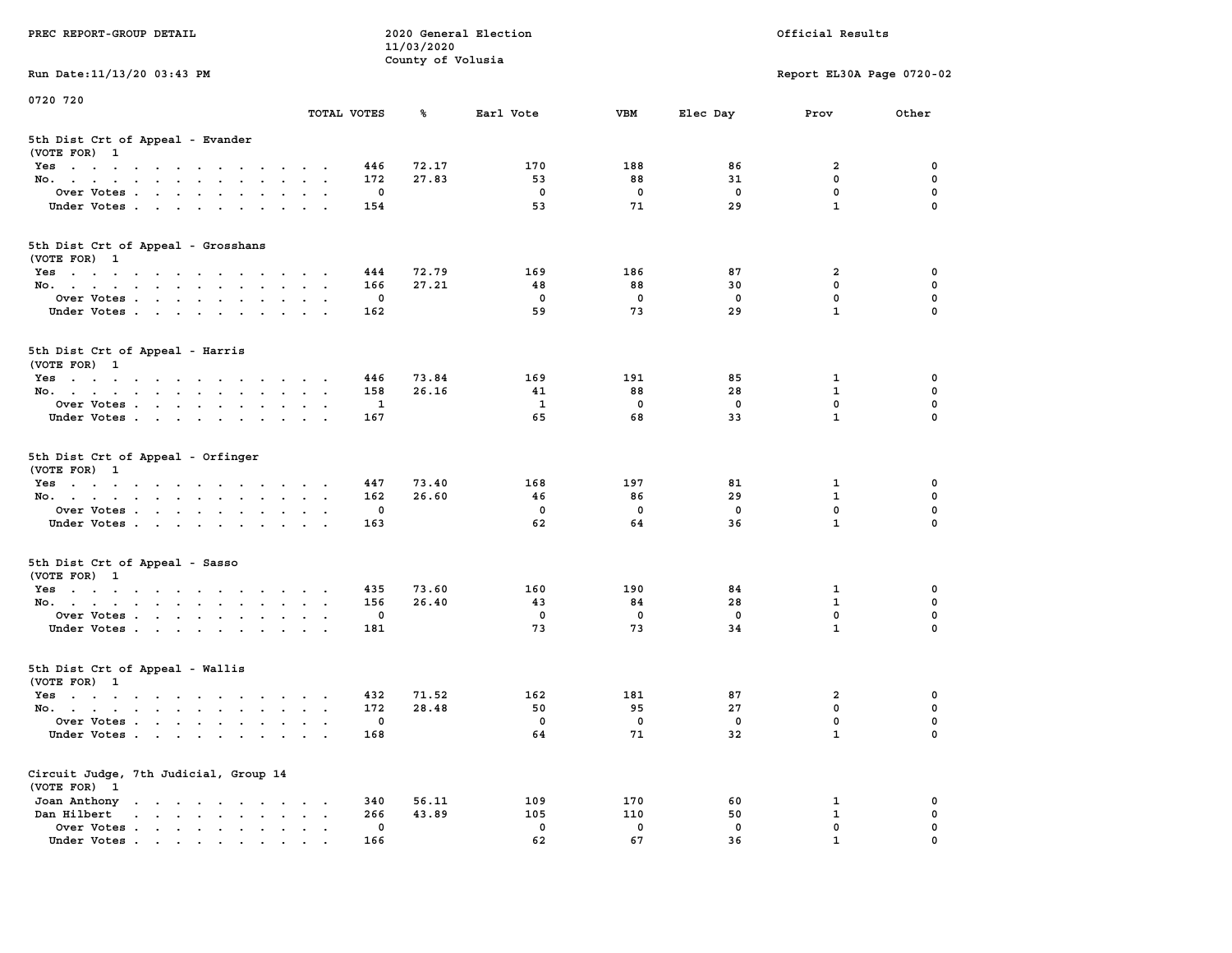|                                                                                                                                                                                                                                                      |                                                  |                        | 11/03/2020        |                       |                                 |                     |                                                    |                                      |
|------------------------------------------------------------------------------------------------------------------------------------------------------------------------------------------------------------------------------------------------------|--------------------------------------------------|------------------------|-------------------|-----------------------|---------------------------------|---------------------|----------------------------------------------------|--------------------------------------|
|                                                                                                                                                                                                                                                      |                                                  |                        | County of Volusia |                       |                                 |                     |                                                    |                                      |
| Run Date: 11/13/20 03:43 PM                                                                                                                                                                                                                          |                                                  |                        |                   |                       |                                 |                     | Report EL30A Page 0720-03                          |                                      |
| 0720 720                                                                                                                                                                                                                                             |                                                  |                        |                   |                       |                                 |                     |                                                    |                                      |
|                                                                                                                                                                                                                                                      | TOTAL VOTES                                      |                        | ℁                 | Earl Vote             | <b>VBM</b>                      | Elec Day            | Prov                                               | Other                                |
| County Council Chair<br>(VOTE FOR) 1                                                                                                                                                                                                                 |                                                  |                        |                   |                       |                                 |                     |                                                    |                                      |
| Jeff Brower.                                                                                                                                                                                                                                         |                                                  | 371                    | 57.52             | 132                   | 158                             | 79                  | 2                                                  | 0                                    |
|                                                                                                                                                                                                                                                      |                                                  |                        |                   |                       |                                 |                     |                                                    | 0                                    |
| Deborah A. "Deb" Denys                                                                                                                                                                                                                               |                                                  | 274<br>0               | 42.48             | 94<br>0               | 139<br>$\mathbf 0$              | 41<br>$\mathbf 0$   | 0<br>$\mathbf 0$                                   | $\mathbf 0$                          |
| Over Votes                                                                                                                                                                                                                                           |                                                  |                        |                   | 50                    | 50                              | 26                  | $\mathbf{1}$                                       | $\Omega$                             |
| Under Votes                                                                                                                                                                                                                                          |                                                  | 127                    |                   |                       |                                 |                     |                                                    |                                      |
| School Board Member District 2                                                                                                                                                                                                                       |                                                  |                        |                   |                       |                                 |                     |                                                    |                                      |
| (VOTE FOR) 1                                                                                                                                                                                                                                         |                                                  |                        |                   |                       |                                 |                     |                                                    |                                      |
| Anita Burnette.                                                                                                                                                                                                                                      |                                                  | 431                    | 71.36             | 160                   | 189                             | 80                  | $\overline{\mathbf{2}}$                            | $\mathbf 0$                          |
| Ida Duncan Wright.                                                                                                                                                                                                                                   |                                                  | 173                    | 28.64             | 59                    | 94                              | 20                  | $\mathbf 0$                                        | $\mathbf 0$                          |
| Over Votes                                                                                                                                                                                                                                           | $\cdot$                                          | $\mathbf 0$            |                   | $\mathbf{0}$          | $\mathbf{0}$                    | $^{\circ}$          | $\mathbf 0$                                        | $\mathbf 0$                          |
| Under Votes                                                                                                                                                                                                                                          |                                                  | 168                    |                   | 57                    | 64                              | 46                  | $\mathbf{1}$                                       | $\Omega$                             |
| Soil & Water Conservation Seat 2                                                                                                                                                                                                                     |                                                  |                        |                   |                       |                                 |                     |                                                    |                                      |
| (VOTE FOR) 1                                                                                                                                                                                                                                         |                                                  |                        |                   |                       |                                 |                     |                                                    |                                      |
| John Nelson.<br>design and a series of the control of                                                                                                                                                                                                |                                                  | 426                    | 74.35             | 157                   | 189                             | 78                  | $\mathbf{2}$                                       | 0                                    |
| Wesley Wayne Wilson Jr.                                                                                                                                                                                                                              |                                                  | 147                    | 25.65             | 54                    | 67                              | 26                  | $\mathbf 0$                                        | $\mathbf 0$                          |
| Over Votes                                                                                                                                                                                                                                           | $\sim$                                           | 0                      |                   | 0                     | $\mathbf 0$                     | $\mathbf 0$         | 0                                                  | $\mathbf 0$                          |
| Under Votes                                                                                                                                                                                                                                          |                                                  | 199                    |                   | 65                    | 91                              | 42                  | $\mathbf{1}$                                       | $\Omega$                             |
| Soil & Water Conservation Seat 4<br>(VOTE FOR) 1<br>Wendy Anderson.<br>Barbara Deering<br>the contract of the contract of the<br>Over Votes<br>Under Votes                                                                                           | $\ddot{\phantom{a}}$<br>$\blacksquare$           | 334<br>257<br>0<br>181 | 56.51<br>43.49    | 112<br>102<br>0<br>62 | 169<br>103<br>$\mathbf 0$<br>75 | 53<br>50<br>0<br>43 | 0<br>$\overline{a}$<br>$\mathbf 0$<br>$\mathbf{1}$ | 0<br>0<br>$\mathbf 0$<br>$\mathbf 0$ |
| Amendment 1 - Citzenship Requirement<br>(VOTE FOR) 1                                                                                                                                                                                                 |                                                  |                        |                   |                       |                                 |                     |                                                    |                                      |
| Yes                                                                                                                                                                                                                                                  |                                                  | 613                    | 83.18             | 228                   | 259                             | 123                 | 3                                                  | $\mathbf 0$                          |
| No.<br>$\bullet$<br>$\sim$                                                                                                                                                                                                                           | $\cdot$<br>$\ddot{\phantom{a}}$                  | 124                    | 16.82             | 36                    | 73                              | 15                  | $\mathbf 0$                                        | $\mathbf 0$                          |
| Over Votes                                                                                                                                                                                                                                           |                                                  | $\mathbf 0$            |                   | $^{\circ}$            | $\Omega$                        | $\mathbf{0}$        | $\mathbf{0}$                                       | $\mathbf 0$                          |
| Under Votes                                                                                                                                                                                                                                          |                                                  | 35                     |                   | $12 \overline{ }$     | 15                              | 8                   | $\mathbf 0$                                        | $\Omega$                             |
| Amendment 2 - Minimum Wage                                                                                                                                                                                                                           |                                                  |                        |                   |                       |                                 |                     |                                                    |                                      |
| (VOTE FOR) 1                                                                                                                                                                                                                                         |                                                  |                        |                   |                       |                                 |                     |                                                    |                                      |
| Yes                                                                                                                                                                                                                                                  | $\ddot{\phantom{a}}$                             | 414                    | 56.40             | 109                   | 231                             | 72                  | $\mathbf{2}$                                       | 0                                    |
| No.                                                                                                                                                                                                                                                  |                                                  | 320                    | 43.60             | 153                   | 97                              | 69                  | $\mathbf{1}$                                       | 0                                    |
| Over Votes<br>$\cdot$ $\cdot$                                                                                                                                                                                                                        | $\ddot{\phantom{a}}$<br>$\overline{\phantom{a}}$ | 0                      |                   | 0                     | 0                               | 0                   | $\mathbf 0$                                        | $\mathbf 0$                          |
| Under Votes                                                                                                                                                                                                                                          |                                                  | 38                     |                   | 14                    | 19                              | 5                   | $\mathbf 0$                                        | 0                                    |
| Amendment 3 - Primary Elections<br>(VOTE FOR) 1                                                                                                                                                                                                      |                                                  |                        |                   |                       |                                 |                     |                                                    |                                      |
| Yes<br>the contract of the contract of the<br>$\sim$ $\sim$                                                                                                                                                                                          |                                                  | 375                    | 52.16             | 106                   | 184                             | 83                  | 2                                                  | 0                                    |
| No.<br>the contract of the contract of the<br>$\sim$<br>$\ddot{\phantom{a}}$<br>$\cdot$                                                                                                                                                              | $\ddot{\phantom{a}}$                             | 344                    | 47.84             | 153                   | 136                             | 54                  | $\mathbf{1}$                                       | $\mathbf 0$                          |
| Over Votes<br>$\bullet$<br>$\bullet$                                                                                                                                                                                                                 | $\blacksquare$<br>$\ddot{\phantom{a}}$           | 0                      |                   | 0                     | 0                               | 0                   | $\mathbf 0$                                        | $\mathbf 0$                          |
| Under Votes<br>$\mathbf{a}$ and $\mathbf{a}$ are a set of the set of the set of the set of the set of the set of the set of the set of the set of the set of the set of the set of the set of the set of the set of the set of the set of the set of |                                                  | 53                     |                   | 17                    | 27                              | 9                   | $\mathbf 0$                                        | $\mathbf 0$                          |

**PREC REPORT-GROUP DETAIL COMPUTER SERVICE 2020 General Election**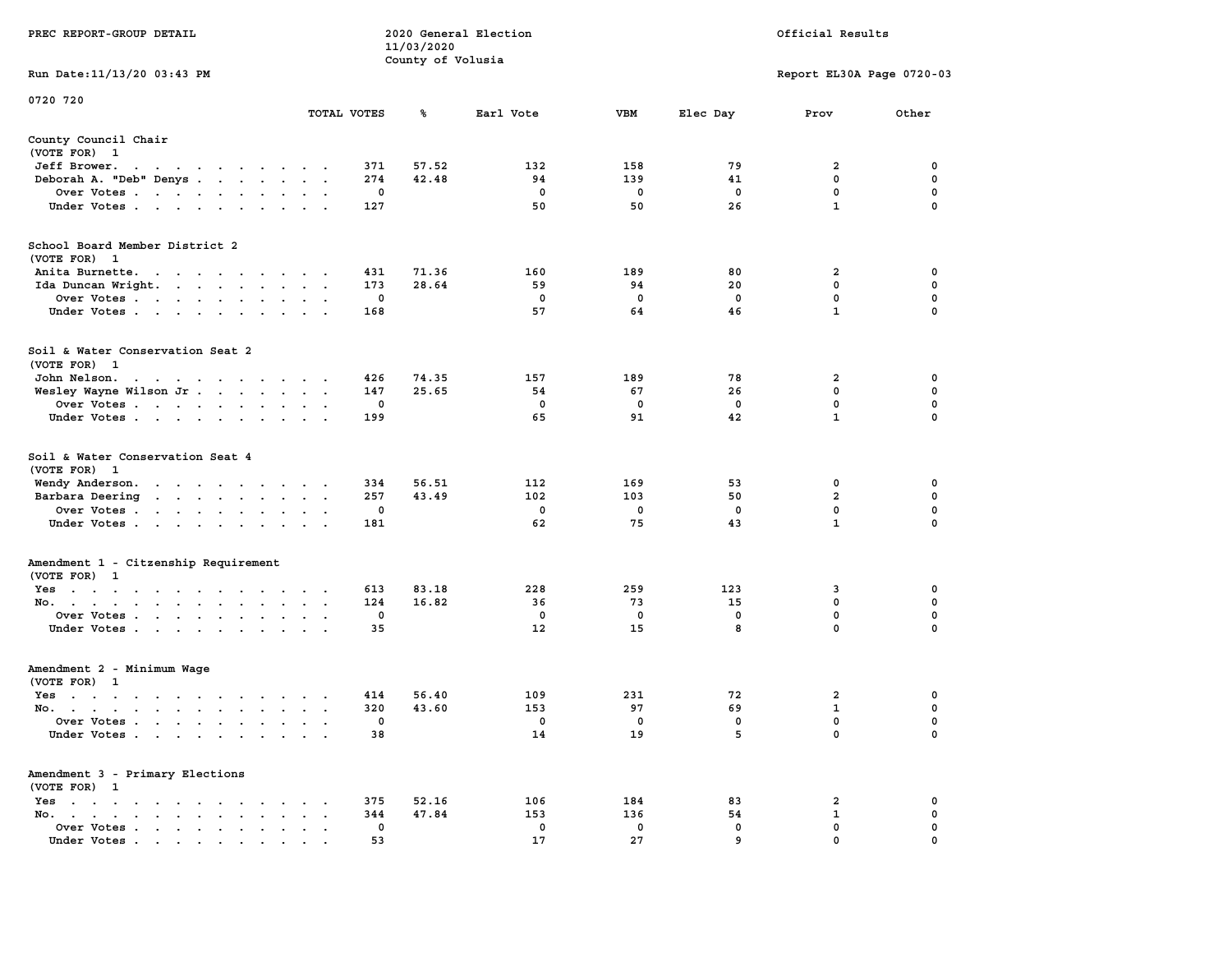| PREC REPORT-GROUP DETAIL                                                                                                           |        |             | 11/03/2020<br>County of Volusia | 2020 General Election |             | Official Results |                           |             |  |
|------------------------------------------------------------------------------------------------------------------------------------|--------|-------------|---------------------------------|-----------------------|-------------|------------------|---------------------------|-------------|--|
| Run Date: 11/13/20 03:43 PM                                                                                                        |        |             |                                 |                       |             |                  | Report EL30A Page 0720-04 |             |  |
| 0720 720                                                                                                                           |        |             |                                 |                       |             |                  |                           |             |  |
|                                                                                                                                    |        | TOTAL VOTES | ℁                               | Earl Vote             | <b>VBM</b>  | Elec Day         | Prov                      | Other       |  |
| Amendment 4 - Apprl Const. Amendment<br>(VOTE FOR) 1                                                                               |        |             |                                 |                       |             |                  |                           |             |  |
| Yes                                                                                                                                |        | 369         | 53.02                           | 148                   | 143         | 76               | 2                         | 0           |  |
| No.                                                                                                                                |        | 327         | 46.98                           | 99                    | 174         | 53               | $\mathbf{1}$              | 0           |  |
| Over Votes                                                                                                                         |        | 0           |                                 | $\mathbf 0$           | $\mathbf 0$ | $\mathbf 0$      | $\mathbf 0$               | 0           |  |
| Under Votes                                                                                                                        |        | 76          |                                 | 29                    | 30          | 17               | $\mathbf 0$               | $\mathbf 0$ |  |
| Amendment 5 - Homestead Property Taxes                                                                                             |        |             |                                 |                       |             |                  |                           |             |  |
| (VOTE FOR) 1                                                                                                                       |        |             |                                 |                       |             |                  |                           |             |  |
| Yes                                                                                                                                |        | 499         | 71.70                           | 196                   | 201         | 99               | 3                         | 0           |  |
| No.                                                                                                                                |        | 197         | 28.30                           | 51                    | 114         | 32               | $\mathbf 0$               | 0           |  |
| Over Votes                                                                                                                         | $\sim$ | 0           |                                 | $\mathbf{0}$          | $\mathbf 0$ | 0                | 0                         | 0           |  |
| Under Votes                                                                                                                        |        | 76          |                                 | 29                    | 32          | 15               | $\mathbf 0$               | $\Omega$    |  |
| Amendment 6 - Ad Valorem Tax Discount<br>(VOTE FOR) 1                                                                              |        |             |                                 |                       |             |                  |                           |             |  |
| Yes                                                                                                                                |        | 589         | 82.72                           | 215                   | 257         | 114              | 3                         | 0           |  |
| No.                                                                                                                                |        | 123         | 17.28                           | 37                    | 67          | 19               | $\mathbf 0$               | 0           |  |
| Over Votes                                                                                                                         |        | $\mathbf 1$ |                                 | $\mathbf{1}$          | $\mathbf 0$ | $\Omega$         | $\mathbf 0$               | $\mathbf 0$ |  |
| Under Votes                                                                                                                        |        | 59          |                                 | 23                    | 23          | 13               | $\mathbf 0$               | $\mathbf 0$ |  |
| Volusia ECHO                                                                                                                       |        |             |                                 |                       |             |                  |                           |             |  |
| (VOTE FOR) 1                                                                                                                       |        |             |                                 |                       |             |                  |                           |             |  |
| Yes (For Bonds)<br>the contract of the contract of the contract of the contract of the contract of the contract of the contract of |        | 482         | 67.98                           | 145                   | 252         | 83               | 2                         | 0           |  |
| No (Against Bonds)                                                                                                                 |        | 227         | 32.02                           | 103                   | 73          | 50               | $\mathbf{1}$              | 0           |  |
| Over Votes                                                                                                                         |        | 0           |                                 | $\mathbf{0}$          | $\mathbf 0$ | $\Omega$         | $\mathbf 0$               | $\mathbf 0$ |  |
| Under Votes                                                                                                                        |        | 63          |                                 | 28                    | 22          | 13               | $\Omega$                  | $\Omega$    |  |
| Volusia Forever<br>(VOTE FOR) 1                                                                                                    |        |             |                                 |                       |             |                  |                           |             |  |
| Yes (For Bonds)                                                                                                                    |        | 525         | 73.32                           | 158                   | 277         | 88               | 2                         | 0           |  |
| No (Against Bonds)<br>$\cdot$ $\cdot$ $\cdot$ $\cdot$ $\cdot$ $\cdot$ $\cdot$                                                      |        | 191         | 26.68                           | 95                    | 51          | 44               | $\mathbf{1}$              | 0           |  |
| Over Votes .<br>the contract of the contract of the                                                                                |        | 0           |                                 | $\mathbf{0}$          | $\mathbf 0$ | 0                | $\mathbf 0$               | $\mathbf 0$ |  |
| Under Votes<br>$\sim$                                                                                                              |        | 56          |                                 | 23                    | 19          | 14               | 0                         | $\mathbf 0$ |  |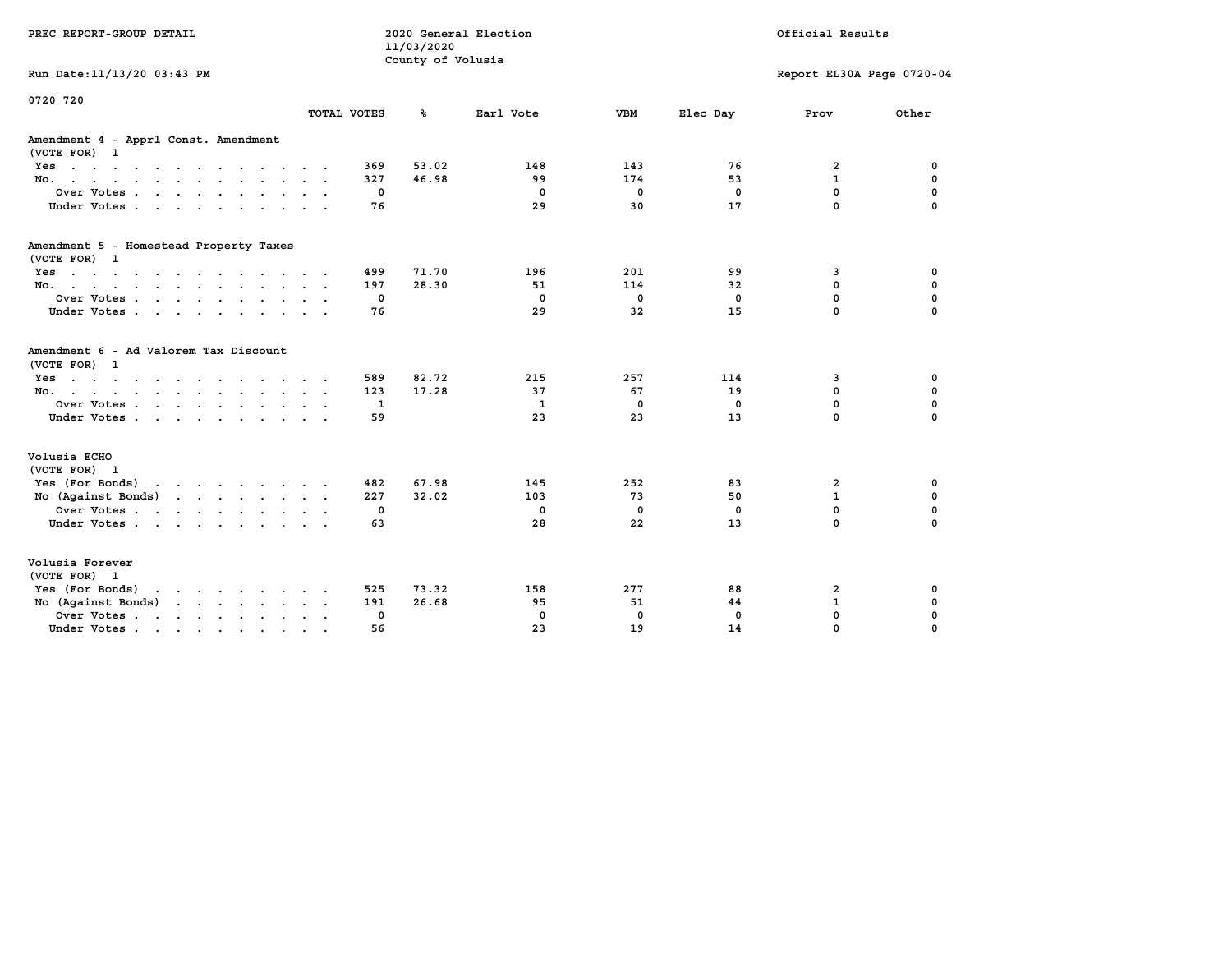| PREC REPORT-GROUP DETAIL                                                                                                                                                                                                                                                                                                 | 2020 General Election<br>11/03/2020 |                         | Official Results        |                |                           |                  |
|--------------------------------------------------------------------------------------------------------------------------------------------------------------------------------------------------------------------------------------------------------------------------------------------------------------------------|-------------------------------------|-------------------------|-------------------------|----------------|---------------------------|------------------|
|                                                                                                                                                                                                                                                                                                                          | County of Volusia                   |                         |                         |                |                           |                  |
| Run Date: 11/13/20 03:43 PM                                                                                                                                                                                                                                                                                              |                                     |                         |                         |                | Report EL30A Page 0722-01 |                  |
| 0722 722                                                                                                                                                                                                                                                                                                                 |                                     |                         |                         |                |                           |                  |
| TOTAL VOTES                                                                                                                                                                                                                                                                                                              | ℁                                   | Earl Vote               | <b>VBM</b>              | Elec Day       | Prov                      | Other            |
| REGISTERED VOTERS - TOTAL<br>3,044                                                                                                                                                                                                                                                                                       |                                     |                         |                         |                |                           |                  |
| BALLOTS CAST - TOTAL.<br>$\mathbf{r}$<br>2,130                                                                                                                                                                                                                                                                           |                                     | 815                     | 889                     | 421            | 5                         | $\mathbf 0$      |
| BALLOTS CAST - BLANK.<br>$\sim$<br>$\Delta \sim 10^{-11}$<br>$\ddot{\phantom{a}}$<br>$\ddot{\phantom{0}}$                                                                                                                                                                                                                | 0                                   | 0                       | 0                       | 0              | 0                         | 0                |
| VOTER TURNOUT - TOTAL<br>$\begin{array}{cccccccccccccc} \bullet & \bullet & \bullet & \bullet & \bullet & \bullet & \bullet & \bullet & \bullet \end{array}$<br>$\sim$ $\sim$                                                                                                                                            | 69.97                               |                         |                         |                |                           |                  |
| VOTER TURNOUT - BLANK<br>$\sim$ $\sim$ $\sim$ $\sim$<br>$\sim$<br>$\sim$                                                                                                                                                                                                                                                 |                                     |                         |                         |                |                           |                  |
| President and Vice President                                                                                                                                                                                                                                                                                             |                                     |                         |                         |                |                           |                  |
| (VOTE FOR) 1                                                                                                                                                                                                                                                                                                             |                                     |                         |                         |                |                           |                  |
| 1,346                                                                                                                                                                                                                                                                                                                    | 63.40                               | 602                     | 419                     | 323            | 2                         | 0                |
| Donald J. Trump (REP)<br>$\mathbf{r}$ , $\mathbf{r}$ , $\mathbf{r}$ , $\mathbf{r}$ , $\mathbf{r}$ , $\mathbf{r}$                                                                                                                                                                                                         |                                     |                         |                         |                |                           |                  |
| Joseph R. Biden (DEM)<br>752<br>$\mathbf{r}$ , $\mathbf{r}$ , $\mathbf{r}$ , $\mathbf{r}$ , $\mathbf{r}$<br>$\sim$                                                                                                                                                                                                       | 35.42                               | 202                     | 454                     | 93             | 3                         | 0                |
| Jo Jorgensen (LPF)<br>the contract of the contract of the<br>11                                                                                                                                                                                                                                                          | .52                                 | 5                       | 5                       | 1              | 0                         | 0                |
| Roque "Rocky" De La Fuente (REF).<br>$\ddot{\phantom{a}}$                                                                                                                                                                                                                                                                | 0                                   | $\mathbf 0$             | $\mathbf 0$             | $\mathbf 0$    | $\mathbf 0$               | $\mathbf 0$      |
| Gloria La Riva (PSL).<br>$\sim$                                                                                                                                                                                                                                                                                          | $\overline{a}$<br>.09               | $\mathbf{1}$            | $\mathbf{1}$            | $\mathbf 0$    | $\mathbf 0$               | $\mathbf 0$      |
| Howie Hawkins (GRE)<br>$\ddot{\phantom{a}}$<br>$\overline{\phantom{a}}$                                                                                                                                                                                                                                                  | $\mathbf{2}$<br>.09                 | 1                       | 0                       | $\mathbf{1}$   | 0                         | $\pmb{0}$        |
| Don Blankenship (CPF)<br>$\cdots$<br>$\sim$                                                                                                                                                                                                                                                                              | $\overline{a}$<br>.09               | 0                       | $\overline{a}$          | $\mathbf 0$    | $\mathbf 0$               | $\mathbf 0$      |
| $\texttt{WRTTE-IN.}$<br>$\sim$<br>$\sim$<br>$\ddot{\phantom{a}}$                                                                                                                                                                                                                                                         | 8<br>.38                            | $\overline{a}$          | $\overline{4}$          | $\overline{a}$ | $\mathbf 0$               | $\mathbf 0$      |
| Over Votes                                                                                                                                                                                                                                                                                                               | $\overline{a}$                      | $\mathbf 0$             | $\overline{a}$          | $\mathbf{0}$   | $\mathbf 0$               | $\mathbf 0$      |
| Under Votes<br>$\sim$                                                                                                                                                                                                                                                                                                    | 5                                   | $\overline{\mathbf{2}}$ | $\overline{\mathbf{2}}$ | $\mathbf{1}$   | $\pmb{0}$                 | $\mathbf 0$      |
|                                                                                                                                                                                                                                                                                                                          |                                     |                         |                         |                |                           |                  |
| Representative in Congress District 6<br>(VOTE FOR) 1                                                                                                                                                                                                                                                                    |                                     |                         |                         |                |                           |                  |
| Michael Waltz (REP)<br>1,303                                                                                                                                                                                                                                                                                             | 64.06                               | 580                     | 413                     | 309            | 1                         | 0                |
| Clint Curtis $(DEM)$<br>728<br>$\ddot{\phantom{a}}$                                                                                                                                                                                                                                                                      | 35.79                               | 204                     | 427                     | 94             | 3                         | $\mathbf 0$      |
| WRITE-IN.<br>the contract of the contract of the contract of the contract of the contract of the contract of the contract of<br>$\bullet$<br>$\bullet$<br>$\blacksquare$                                                                                                                                                 | 3<br>.15                            | $\mathbf{1}$            | $\mathbf{2}$            | $\mathbf 0$    | $\Omega$                  | 0                |
| Over Votes<br>$\bullet$<br>$\blacksquare$                                                                                                                                                                                                                                                                                | $\mathbf{1}$                        | $\mathbf 0$             | 0                       | $\mathbf{1}$   | 0                         | 0                |
| 95                                                                                                                                                                                                                                                                                                                       |                                     | 30                      | 47                      | 17             | $\mathbf{1}$              | $\mathbf 0$      |
| Under Votes<br>$\cdot$ $\cdot$                                                                                                                                                                                                                                                                                           |                                     |                         |                         |                |                           |                  |
| State Attorney 7th Judicial Circuit<br>(VOTE FOR) 1                                                                                                                                                                                                                                                                      |                                     |                         |                         |                |                           |                  |
| $R.J.$ Larizza $(REP)$<br>1,280                                                                                                                                                                                                                                                                                          | 65.81                               | 562                     | 415                     | 303            | 0                         | 0                |
| Don Dempsey.<br>665<br>the contract of the contract of the<br>$\ddotsc$                                                                                                                                                                                                                                                  | 34.19                               | 200                     | 380                     | 84             | $\mathbf{1}$              | $\mathbf 0$      |
| Over Votes .<br>the contract of the contract of the                                                                                                                                                                                                                                                                      | 0                                   | $\mathbf 0$             | 0                       | $\Omega$       | 0                         | $\mathbf 0$      |
| Under Votes<br>185                                                                                                                                                                                                                                                                                                       |                                     | 53                      | 94                      | 34             | $\overline{\mathbf{4}}$   | $\Omega$         |
|                                                                                                                                                                                                                                                                                                                          |                                     |                         |                         |                |                           |                  |
| State Representative District 25<br>(VOTE FOR) 1                                                                                                                                                                                                                                                                         |                                     |                         |                         |                |                           |                  |
|                                                                                                                                                                                                                                                                                                                          |                                     | 564                     | 400                     | 286            |                           |                  |
| Tom Leek (REP).<br>1,251<br><b>Contract Contract Contract</b><br>$\cdots$                                                                                                                                                                                                                                                | 62.49<br>34.87                      | 197                     |                         |                | 1<br>$\overline{2}$       | 0<br>$\mathbf 0$ |
| Sarah Zutter (DEM)<br>$\mathcal{A}=\mathcal{A}=\mathcal{A}=\mathcal{A}=\mathcal{A}=\mathcal{A}$ .<br>698<br>$\sim$ $\sim$                                                                                                                                                                                                |                                     |                         | 411                     | 88             |                           |                  |
| Joseph "Joe" Hannoush (LPF)<br>53                                                                                                                                                                                                                                                                                        | 2.65                                | 16                      | 17                      | 20             | $\mathbf 0$               | 0                |
| Over Votes<br>$\ddot{\phantom{0}}$                                                                                                                                                                                                                                                                                       | 0                                   | 0                       | $\mathbf 0$             | $\mathbf 0$    | $\mathbf 0$               | 0                |
| Under Votes<br>128<br>$\cdot$ .                                                                                                                                                                                                                                                                                          |                                     | 38                      | 61                      | 27             | $\overline{\mathbf{2}}$   | 0                |
| Supreme Court - Carlos G. Muniz                                                                                                                                                                                                                                                                                          |                                     |                         |                         |                |                           |                  |
| (VOTE FOR) 1                                                                                                                                                                                                                                                                                                             |                                     |                         |                         |                |                           |                  |
| 1,281<br>Yes<br>. The contract of the contract of the contract $\mathcal{L}_\text{c}$<br>$\sim$                                                                                                                                                                                                                          | 71.25                               | 513                     | 506                     | 260            | $\overline{\mathbf{2}}$   | 0                |
| 517<br>No.<br>$\sim$<br>$\sim$<br>$\sim$                                                                                                                                                                                                                                                                                 | 28.75                               | 177                     | 244                     | 96             | 0                         | 0                |
| Over Votes.<br>$\mathbf{r}$ . The set of the set of the set of the set of the set of the set of the set of the set of the set of the set of the set of the set of the set of the set of the set of the set of the set of the set of the set of t<br>$\ddot{\phantom{a}}$<br>$\bullet$<br>$\ddot{\phantom{a}}$<br>$\cdot$ | 0                                   | $\mathbf 0$             | $\mathbf 0$             | $\mathbf 0$    | $\mathbf 0$               | $\mathbf 0$      |
| Under Votes<br>332<br>$\overline{\phantom{a}}$<br>n.                                                                                                                                                                                                                                                                     |                                     | 125                     | 139                     | 65             | 3                         | 0                |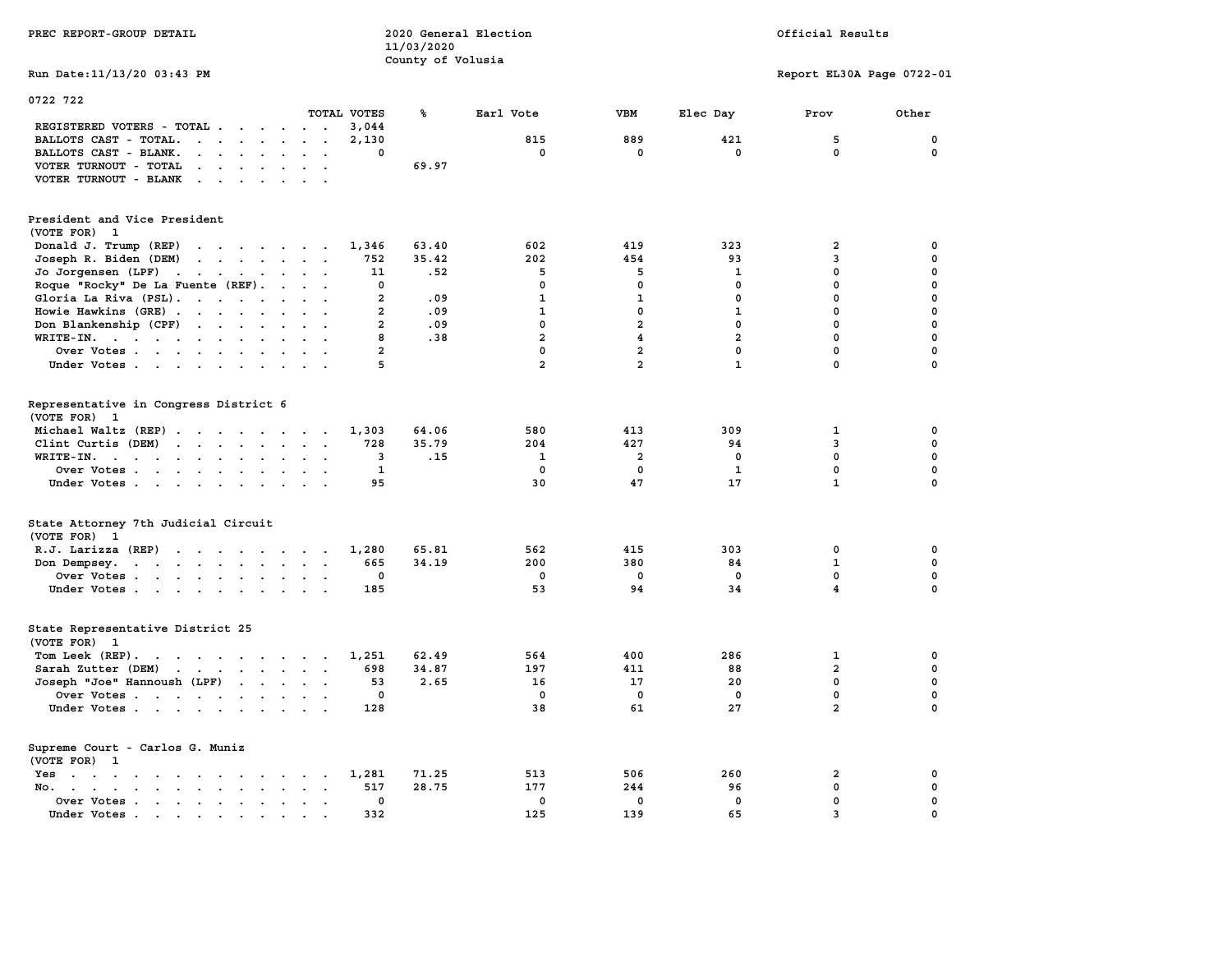| PREC REPORT-GROUP DETAIL                                                                                               |                                                                             | 11/03/2020        | 2020 General Election          |              | Official Results |                               |             |  |
|------------------------------------------------------------------------------------------------------------------------|-----------------------------------------------------------------------------|-------------------|--------------------------------|--------------|------------------|-------------------------------|-------------|--|
| Run Date: 11/13/20 03:43 PM                                                                                            |                                                                             | County of Volusia |                                |              |                  | Report EL30A Page 0722-02     |             |  |
| 0722 722                                                                                                               |                                                                             |                   |                                |              |                  |                               |             |  |
|                                                                                                                        | TOTAL VOTES                                                                 | ℁                 | Earl Vote                      | <b>VBM</b>   | Elec Day         | Prov                          | Other       |  |
| 5th Dist Crt of Appeal - Evander<br>(VOTE FOR) 1                                                                       |                                                                             |                   |                                |              |                  |                               |             |  |
| Yes                                                                                                                    | 1,344                                                                       | 75.76             | 524                            | 558          | 261              | 1                             | 0           |  |
| No.                                                                                                                    | 430                                                                         | 24.24             | 156                            | 179          | 94               | $\mathbf{1}$                  | 0           |  |
| Over Votes                                                                                                             | 0                                                                           |                   | 0                              | 0            | 0                | $\mathbf 0$                   | 0           |  |
| Under Votes                                                                                                            | 356                                                                         |                   | 135                            | 152          | 66               | $\overline{3}$                | $\Omega$    |  |
| 5th Dist Crt of Appeal - Grosshans<br>(VOTE FOR) 1                                                                     |                                                                             |                   |                                |              |                  |                               |             |  |
| Yes                                                                                                                    | 1,299                                                                       | 73.68             | 505                            | 534          | 260              | 0                             | 0           |  |
| No.                                                                                                                    | 464                                                                         | 26.32             | 169                            | 203          | 90               | $\overline{a}$                | 0           |  |
| Over Votes                                                                                                             | 0                                                                           |                   | $\mathbf 0$                    | $\mathbf 0$  | $\mathbf 0$      | 0                             | $\mathbf 0$ |  |
| Under Votes                                                                                                            | 367                                                                         |                   | 141                            | 152          | 71               | $\overline{3}$                | 0           |  |
| 5th Dist Crt of Appeal - Harris<br>(VOTE FOR) 1                                                                        |                                                                             |                   |                                |              |                  |                               |             |  |
| Yes                                                                                                                    | 1,341                                                                       | 75.85             | 526                            | 546          | 268              | 1                             | 0           |  |
| No.                                                                                                                    | 427                                                                         | 24.15             | 151                            | 191          | 84               | $\mathbf{1}$                  | $\mathbf 0$ |  |
| Over Votes                                                                                                             | 0                                                                           |                   | 0                              | $\mathbf 0$  | 0                | $\mathbf{0}$                  | 0           |  |
| Under Votes                                                                                                            | 362                                                                         |                   | 138                            | 152          | 69               | 3                             | 0           |  |
| 5th Dist Crt of Appeal - Orfinger<br>(VOTE FOR) 1                                                                      |                                                                             |                   |                                |              |                  |                               |             |  |
| Yes                                                                                                                    | 1,334                                                                       | 75.80             | 519                            | 561          | 254              | 0                             | 0           |  |
| No.                                                                                                                    | 426                                                                         | 24.20             | 156                            | 176          | 92               | $\overline{a}$                | 0           |  |
| Over Votes                                                                                                             | 0                                                                           |                   | 0                              | 0            | 0                | $\mathbf 0$<br>$\overline{3}$ | 0           |  |
| Under Votes                                                                                                            | 370                                                                         |                   | 140                            | 152          | 75               |                               | $\Omega$    |  |
| 5th Dist Crt of Appeal - Sasso<br>(VOTE FOR) 1                                                                         |                                                                             |                   |                                |              |                  |                               |             |  |
| Yes                                                                                                                    | 1,301                                                                       | 74.64             | 518                            | 529          | 253              | 1                             | 0           |  |
| No.                                                                                                                    | 442                                                                         | 25.36             | 155                            | 193          | 93               | 1                             | 0           |  |
| Over Votes                                                                                                             | 1                                                                           |                   | $\mathbf{1}$                   | 0            | 0                | 0                             | 0           |  |
| Under Votes                                                                                                            | 386                                                                         |                   | 141                            | 167          | 75               | $\overline{3}$                | $\Omega$    |  |
| 5th Dist Crt of Appeal - Wallis<br>(VOTE FOR) 1                                                                        |                                                                             |                   |                                |              |                  |                               |             |  |
| Yes<br>the contract of the contract of the contract of the contract of the contract of the contract of the contract of | 1,289                                                                       | 73.87             | 517                            | 515          | 256              | 1                             | 0           |  |
| No.                                                                                                                    | 456                                                                         | 26.13             | 159                            | 206          | 90               | $\mathbf{1}$                  | 0           |  |
| Over Votes                                                                                                             | 0                                                                           |                   | 0                              | $\mathbf{0}$ | 0                | $\mathbf 0$                   | 0           |  |
| Under Votes.                                                                                                           | 385                                                                         |                   | 139                            | 168          | 75               | 3                             | 0           |  |
| Circuit Judge, 7th Judicial, Group 14<br>(VOTE FOR) 1                                                                  |                                                                             |                   |                                |              |                  |                               |             |  |
| Joan Anthony                                                                                                           | 1,027                                                                       | 58.19             | 380                            | 462          | 184              | 1                             | 0           |  |
| Dan Hilbert<br>$\cdot$ $\cdot$ $\cdot$ $\cdot$ $\cdot$ $\cdot$ $\cdot$ $\cdot$                                         | 738<br>$\ddot{\phantom{a}}$<br>$\ddot{\phantom{a}}$<br>$\ddot{\phantom{0}}$ | 41.81             | 306                            | 270          | 161              | $\mathbf{1}$                  | 0           |  |
| Over Votes.<br>Under Votes                                                                                             | 3<br>362                                                                    |                   | $\overline{\mathbf{2}}$<br>127 | 1<br>156     | 0<br>76          | $\mathbf 0$<br>3              | 0           |  |
|                                                                                                                        |                                                                             |                   |                                |              |                  |                               |             |  |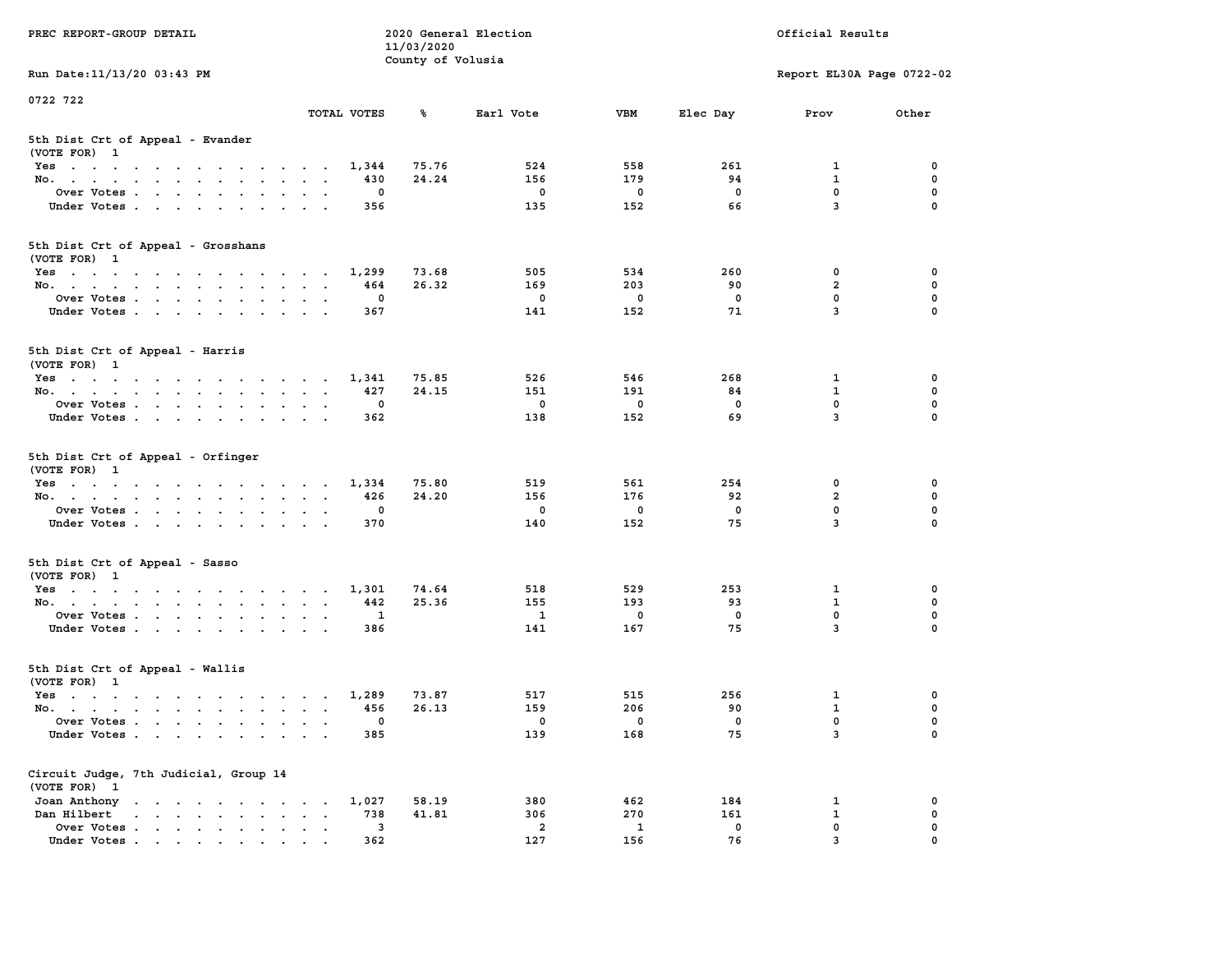|                                                                                                                                                                                                                                                                        |                                                                                                                                                          | 11/03/2020        |                       |                       |                                |                           |                                                |
|------------------------------------------------------------------------------------------------------------------------------------------------------------------------------------------------------------------------------------------------------------------------|----------------------------------------------------------------------------------------------------------------------------------------------------------|-------------------|-----------------------|-----------------------|--------------------------------|---------------------------|------------------------------------------------|
| Run Date:11/13/20 03:43 PM                                                                                                                                                                                                                                             |                                                                                                                                                          | County of Volusia |                       |                       |                                | Report EL30A Page 0722-03 |                                                |
|                                                                                                                                                                                                                                                                        |                                                                                                                                                          |                   |                       |                       |                                |                           |                                                |
| 0722 722                                                                                                                                                                                                                                                               | TOTAL VOTES                                                                                                                                              | ℁                 | Earl Vote             | <b>VBM</b>            | Elec Day                       | Prov                      | Other                                          |
| County Council Chair                                                                                                                                                                                                                                                   |                                                                                                                                                          |                   |                       |                       |                                |                           |                                                |
| (VOTE FOR) 1                                                                                                                                                                                                                                                           |                                                                                                                                                          |                   |                       |                       |                                |                           |                                                |
| Jeff Brower.<br>$\sim$<br>$\ddot{\phantom{0}}$<br>$\ddot{\phantom{a}}$<br>$\cdots$                                                                                                                                                                                     | 1,050<br>$\overline{\phantom{a}}$                                                                                                                        | 56.54             | 437                   | 384                   | 228                            | 1                         | 0                                              |
| Deborah A. "Deb" Denys                                                                                                                                                                                                                                                 | 807<br>$\ddot{\phantom{a}}$<br>$\cdot$                                                                                                                   | 43.46             | 285                   | 383                   | 137                            | $\overline{a}$            | $\mathbf 0$                                    |
| Over Votes                                                                                                                                                                                                                                                             | 0<br>$\ddot{\phantom{0}}$                                                                                                                                |                   | 0                     | 0                     | $\mathbf 0$                    | 0                         | $\mathbf 0$                                    |
| Under Votes                                                                                                                                                                                                                                                            | 273                                                                                                                                                      |                   | 93                    | 122                   | 56                             | $\overline{a}$            | 0                                              |
| Soil & Water Conservation Seat 2                                                                                                                                                                                                                                       |                                                                                                                                                          |                   |                       |                       |                                |                           |                                                |
| (VOTE FOR) 1                                                                                                                                                                                                                                                           |                                                                                                                                                          |                   |                       |                       |                                |                           |                                                |
| John Nelson.<br>the contract of the contract of the contract of the contract of the contract of the contract of the contract of                                                                                                                                        | 1,273                                                                                                                                                    | 73.46             | 510                   | 501                   | 261                            | 1                         | 0                                              |
| Wesley Wayne Wilson Jr                                                                                                                                                                                                                                                 | 460                                                                                                                                                      | 26.54             | 162                   | 212                   | 86                             | $\mathbf 0$               | $\pmb{0}$                                      |
| Over Votes                                                                                                                                                                                                                                                             | 0<br>$\sim$<br>$\ddot{\phantom{a}}$<br>$\overline{\phantom{a}}$                                                                                          |                   | 0                     | 0                     | $\mathbf 0$                    | $\mathbf 0$               | $\mathbf 0$                                    |
| Under Votes<br>$\sim$                                                                                                                                                                                                                                                  | 397<br>$\bullet$                                                                                                                                         |                   | 143                   | 176                   | 74                             | $\overline{\mathbf{4}}$   | 0                                              |
| Soil & Water Conservation Seat 4<br>(VOTE FOR) 1                                                                                                                                                                                                                       |                                                                                                                                                          |                   |                       |                       |                                |                           |                                                |
| Wendy Anderson.<br>the contract of the contract of the con-                                                                                                                                                                                                            | 1,089                                                                                                                                                    | 62.41             | 396                   | 477                   | 215                            | 1                         | $\mathbf 0$                                    |
| Barbara Deering                                                                                                                                                                                                                                                        | 656<br>$\cdot$<br>$\ddot{\phantom{0}}$<br>$\cdot$                                                                                                        | 37.59             | 288                   | 237                   | 131                            | 0                         | 0                                              |
| Over Votes<br>$\cdot$                                                                                                                                                                                                                                                  | 0                                                                                                                                                        |                   | 0                     | 0                     | $\mathbf 0$                    | 0                         | 0                                              |
| Under Votes                                                                                                                                                                                                                                                            | 385<br>$\cdot$ $\cdot$                                                                                                                                   |                   | 131                   | 175                   | 75                             | $\overline{\mathbf{4}}$   | $\mathbf 0$                                    |
| Amendment 1 - Citzenship Requirement<br>(VOTE FOR) 1<br>$Yes \cdot \cdot \cdot \cdot \cdot \cdot$<br>$\bullet$ . $\bullet$<br>$\sim$<br>No.<br>$\sim$<br>$\blacksquare$<br>$\blacksquare$<br>Over Votes<br>$\ddot{\phantom{a}}$<br>Under Votes<br>$\ddot{\phantom{0}}$ | 1,726<br>$\sim$<br>281<br>$\ddot{\phantom{a}}$<br>$\cdot$<br>$\ddot{\phantom{a}}$<br>1<br>$\bullet$<br>$\cdot$<br>122<br>$\cdot$<br>$\ddot{\phantom{0}}$ | 86.00<br>14.00    | 658<br>114<br>1<br>42 | 698<br>141<br>0<br>50 | 368<br>26<br>$\mathbf 0$<br>27 | 2<br>0<br>0<br>3          | 0<br>$\mathbf 0$<br>$\mathbf 0$<br>$\mathbf 0$ |
| Amendment 2 - Minimum Wage<br>(VOTE FOR) 1                                                                                                                                                                                                                             |                                                                                                                                                          |                   |                       |                       |                                |                           |                                                |
| $Yes \t . \t .$<br>the contract of the contract of the con-                                                                                                                                                                                                            | 1,193                                                                                                                                                    | 59.15             | 410                   | 596                   | 185                            | 2                         | 0                                              |
| No.<br>$\sim$<br>$\blacksquare$                                                                                                                                                                                                                                        | 824<br>$\bullet$<br>$\bullet$<br>$\blacksquare$                                                                                                          | 40.85             | 363                   | 254                   | 206                            | $\mathbf{1}$              | 0                                              |
| Over Votes<br>$\ddot{\phantom{1}}$                                                                                                                                                                                                                                     | 0                                                                                                                                                        |                   | 0                     | 0                     | $\mathbf 0$                    | $\mathbf{0}$              | 0                                              |
| Under Votes<br>$\sim$<br>$\ddot{\phantom{0}}$<br>$\ddot{\phantom{1}}$                                                                                                                                                                                                  | 113                                                                                                                                                      |                   | 42                    | 39                    | 30                             | $\overline{2}$            | $\mathbf 0$                                    |
| Amendment 3 - Primary Elections                                                                                                                                                                                                                                        |                                                                                                                                                          |                   |                       |                       |                                |                           |                                                |
| (VOTE FOR) 1                                                                                                                                                                                                                                                           |                                                                                                                                                          |                   |                       |                       |                                |                           |                                                |
| $Yes \t . \t .$<br>$\mathcal{L}(\mathbf{z})$ , and $\mathcal{L}(\mathbf{z})$ , and<br>$\cdots$                                                                                                                                                                         | 1,134                                                                                                                                                    | 58.48             | 406                   | 496                   | 230                            | $\mathbf{2}$              | 0                                              |
| No.<br>$\sim$                                                                                                                                                                                                                                                          | 805<br>$\sim$<br>$\sim$<br>$\overline{\phantom{a}}$                                                                                                      | 41.52             | 349                   | 296                   | 158                            | $\overline{a}$            | $\mathbf 0$                                    |
| Over Votes.<br>$\sim$ $\sim$ $\sim$<br>$\sim$<br>$\sim$<br>$\bullet$<br>$\bullet$                                                                                                                                                                                      | 0<br>$\overline{a}$<br>$\ddot{\phantom{a}}$                                                                                                              |                   | 0                     | 0                     | 0                              | 0                         | 0                                              |
| Under Votes                                                                                                                                                                                                                                                            | 191<br>$\sim 100$ km s $^{-1}$<br>$\sim$ $\sim$                                                                                                          |                   | 60                    | 97                    | 33                             | $\mathbf{1}$              | $\mathbf 0$                                    |
| Amendment 4 - Apprl Const. Amendment<br>(VOTE FOR) 1                                                                                                                                                                                                                   |                                                                                                                                                          |                   |                       |                       |                                |                           |                                                |
| $Yes \t . \t .$<br>$\bullet$<br>$\sim$<br>$\sim$ $\sim$ $\sim$<br>$\cdot$<br>$\bullet$<br>$\cdot$                                                                                                                                                                      | 1,060<br>$\cdot$                                                                                                                                         | 55.70             | 474                   | 354                   | 231                            | 1                         | 0                                              |
| No.<br>$\begin{array}{cccccccccccccc} \bullet & \bullet & \bullet & \bullet & \bullet & \bullet & \bullet & \bullet \end{array}$<br>$\bullet$<br>$\sim$ $\sim$                                                                                                         | 843<br>$\bullet$                                                                                                                                         | 44.30             | 270                   | 424                   | 147                            | $\overline{a}$            | 0                                              |
| Over Votes<br>$\ddot{\phantom{0}}$<br>$\ddot{\phantom{a}}$                                                                                                                                                                                                             | 0<br>$\ddot{\phantom{0}}$<br>$\cdot$                                                                                                                     |                   | $\mathbf 0$           | $\mathbf 0$           | $\mathbf 0$                    | $\mathbf 0$               | $\mathbf 0$                                    |
| Under Votes.                                                                                                                                                                                                                                                           | 227                                                                                                                                                      |                   | 71                    | 111                   | 43                             | $\overline{a}$            | $\mathbf 0$                                    |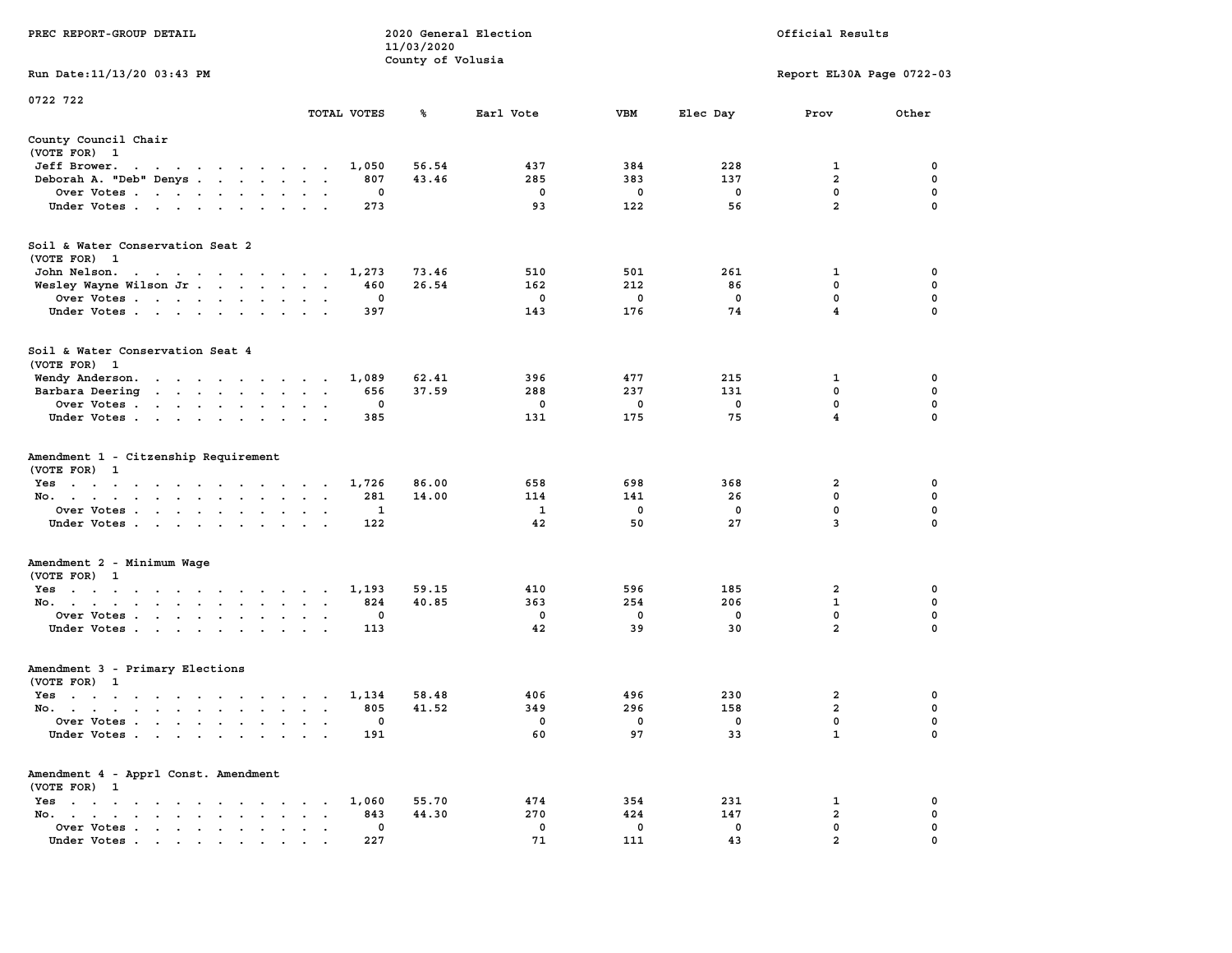| PREC REPORT-GROUP DETAIL                                                                  |              | 2020 General Election<br>11/03/2020<br>County of Volusia |            |            | Official Results |                           |             |
|-------------------------------------------------------------------------------------------|--------------|----------------------------------------------------------|------------|------------|------------------|---------------------------|-------------|
| Run Date: 11/13/20 03:43 PM                                                               |              |                                                          |            |            |                  | Report EL30A Page 0722-04 |             |
| 0722 722                                                                                  | TOTAL VOTES  | %ะ                                                       | Earl Vote  | <b>VBM</b> | Elec Day         | Prov                      | Other       |
| Amendment 5 - Homestead Property Taxes<br>(VOTE FOR) 1                                    |              |                                                          |            |            |                  |                           |             |
| $Yes \cdot \cdot \cdot \cdot \cdot \cdot \cdot \cdot \cdot \cdot \cdot \cdot \cdot \cdot$ | 1,334        | 71.53                                                    | 516        | 528        | 288              | 2                         | 0           |
| No.                                                                                       | 531          | 28.47                                                    | 204        | 237        | 89               | $\mathbf{1}$              | 0           |
| Over Votes.                                                                               | 0            |                                                          | $^{\circ}$ | $^{\circ}$ | $^{\circ}$       | $\mathbf 0$               | 0           |
| Under Votes                                                                               | 265          |                                                          | 95         | 124        | 44               | $\overline{a}$            |             |
| Amendment 6 - Ad Valorem Tax Discount<br>(VOTE FOR) 1                                     |              |                                                          |            |            |                  |                           |             |
| $Yes \cdot \cdot \cdot \cdot \cdot \cdot \cdot \cdot \cdot \cdot \cdot \cdot \cdot \cdot$ | 1,676        | 86.48                                                    | 659        | 668        | 347              | 2                         | 0           |
| No.                                                                                       | 262          | 13.52                                                    | 92         | 132        | 37               | $\mathbf{1}$              | $\mathbf 0$ |
| Over Votes                                                                                | $\Omega$     |                                                          | $^{\circ}$ | $^{\circ}$ | $\Omega$         | $\Omega$                  | $\mathbf 0$ |
| Under Votes                                                                               | 192          |                                                          | 64         | 89         | 37               | $\overline{a}$            | $\Omega$    |
| Volusia ECHO<br>(VOTE FOR) 1                                                              |              |                                                          |            |            |                  |                           |             |
| Yes (For Bonds)                                                                           | 1,384        | 72.42                                                    | 504        | 608        | 268              | 4                         | 0           |
| No (Against Bonds)                                                                        | 527          | 27.58                                                    | 240        | 180        | 107              | $\mathbf{0}$              | $\mathbf 0$ |
| Over Votes                                                                                | $\mathbf{1}$ |                                                          | 1          | 0          | 0                | $\mathbf 0$               | $\mathbf 0$ |
| Under Votes                                                                               | 218          |                                                          | 70         | 101        | 46               | $\mathbf{1}$              | $\Omega$    |
| Volusia Forever<br>(VOTE FOR) 1                                                           |              |                                                          |            |            |                  |                           |             |
| Yes (For Bonds)<br>$\mathbf{r}$                                                           | 1,447        | 75.13                                                    | 518        | 646        | 279              | 4                         | 0           |
| No $(Against Bonds)$                                                                      | 479          | 24.87                                                    | 230        | 147        | 102              | $\mathbf 0$               | 0           |
| Over Votes.                                                                               | 0            |                                                          | 0          | 0          | 0                | 0                         | 0           |
| Under Votes                                                                               | 204          |                                                          | 67         | 96         | 40               | $\mathbf{1}$              | 0           |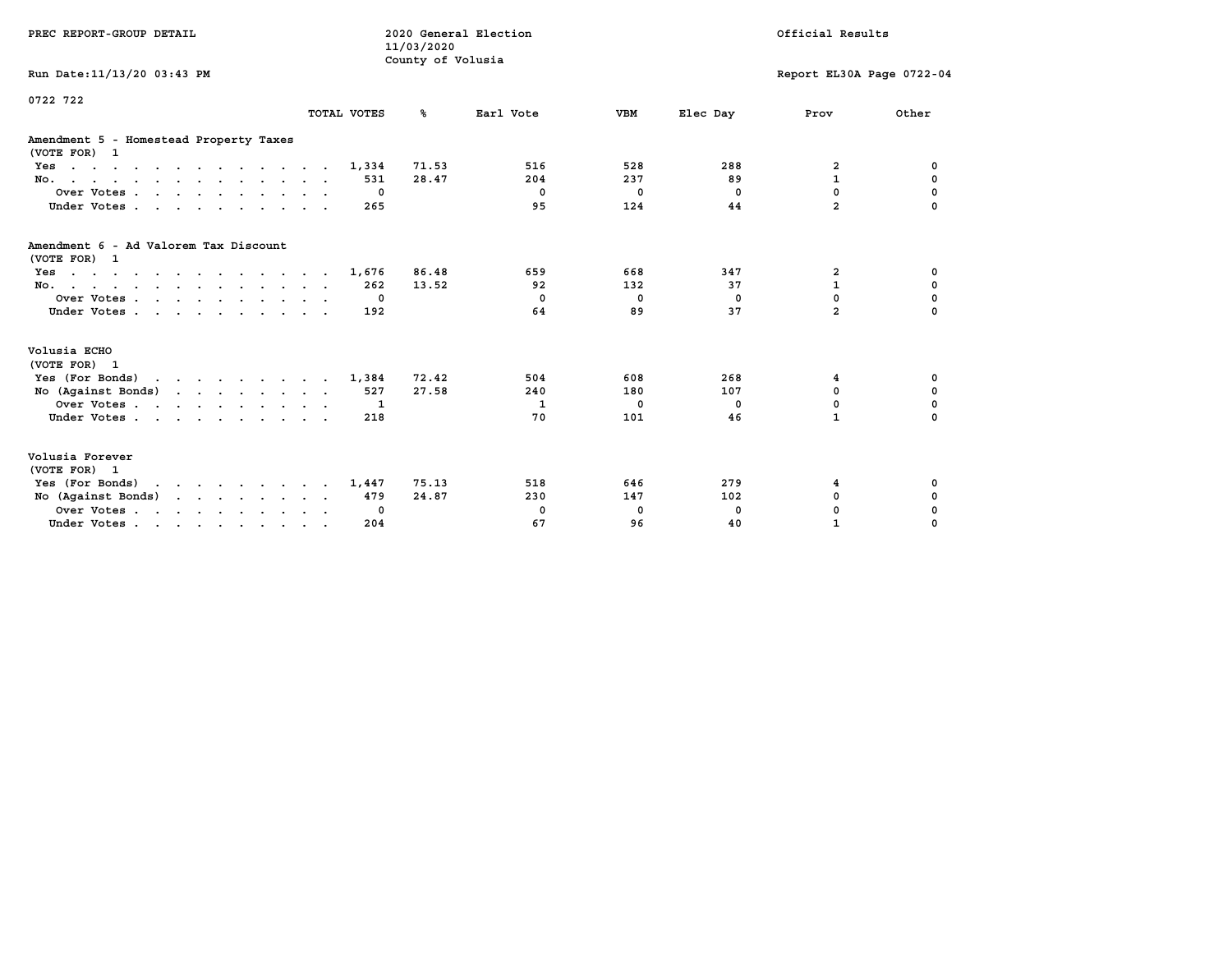| PREC REPORT-GROUP DETAIL                                                                                                                                                                                                                                |                                            | 11/03/2020<br>County of Volusia | 2020 General Election | Official Results |                |                           |             |  |
|---------------------------------------------------------------------------------------------------------------------------------------------------------------------------------------------------------------------------------------------------------|--------------------------------------------|---------------------------------|-----------------------|------------------|----------------|---------------------------|-------------|--|
| Run Date: 11/13/20 03:43 PM                                                                                                                                                                                                                             |                                            |                                 |                       |                  |                | Report EL30A Page 0725-01 |             |  |
| 0725 725                                                                                                                                                                                                                                                | TOTAL VOTES                                | ℁                               | Earl Vote             | <b>VBM</b>       | Elec Day       | Prov                      | Other       |  |
| REGISTERED VOTERS - TOTAL                                                                                                                                                                                                                               | 2,296                                      |                                 |                       |                  |                |                           |             |  |
| BALLOTS CAST - TOTAL.<br>$\cdots$                                                                                                                                                                                                                       | 1,975<br>$\sim$                            |                                 | 709                   | 1,029            | 234            | 3                         | 0           |  |
| BALLOTS CAST - BLANK.<br>$\mathbf{r}$ , $\mathbf{r}$ , $\mathbf{r}$ , $\mathbf{r}$ , $\mathbf{r}$ , $\mathbf{r}$                                                                                                                                        | $\Omega$                                   |                                 | $\mathbf{0}$          | 0                | $\mathbf{0}$   | $\Omega$                  | $\mathbf 0$ |  |
| VOTER TURNOUT - TOTAL<br>$\mathbf{r}$ , $\mathbf{r}$ , $\mathbf{r}$ , $\mathbf{r}$ , $\mathbf{r}$                                                                                                                                                       |                                            | 86.02                           |                       |                  |                |                           |             |  |
| VOTER TURNOUT - BLANK                                                                                                                                                                                                                                   |                                            |                                 |                       |                  |                |                           |             |  |
| President and Vice President                                                                                                                                                                                                                            |                                            |                                 |                       |                  |                |                           |             |  |
| (VOTE FOR) 1                                                                                                                                                                                                                                            |                                            |                                 |                       |                  |                |                           |             |  |
| Donald J. Trump (REP)<br>the contract of the contract of the contract of                                                                                                                                                                                | 1,150                                      | 58.46                           | 486                   | 467              | 194            | 3                         | 0           |  |
| Joseph R. Biden (DEM)<br>and the contract of the contract of the contract of the contract of the contract of the contract of the contract of the contract of the contract of the contract of the contract of the contract of the contract of the contra | 794                                        | 40.37                           | 214                   | 544              | 36             | $\mathbf 0$               | $\mathbf 0$ |  |
| Jo Jorgensen (LPF)                                                                                                                                                                                                                                      | 13                                         | .66                             | 8                     | 4                | 1              | $\mathbf{0}$              | $\mathbf 0$ |  |
| Roque "Rocky" De La Fuente (REF).                                                                                                                                                                                                                       | $\sim$ $\sim$ $\sim$ $\sim$<br>$\mathbf 0$ |                                 | $\Omega$              | $\mathbf 0$      | $\mathbf{0}$   | $\mathbf 0$               | $\mathbf 0$ |  |
| Gloria La Riva (PSL).                                                                                                                                                                                                                                   | $\mathbf{1}$<br>$\sim$                     | .05                             | $\mathbf 0$           | $\mathbf{1}$     | $\mathbf 0$    | $\mathbf 0$               | $\pmb{0}$   |  |
| Howie Hawkins (GRE)                                                                                                                                                                                                                                     | 1                                          | .05                             | $\Omega$              | $\mathbf{1}$     | $\mathbf 0$    | $\mathbf 0$               | $\mathbf 0$ |  |
| Don Blankenship (CPF)                                                                                                                                                                                                                                   | 3                                          | .15                             | $\mathbf{1}$          | $\overline{a}$   | $\mathbf{0}$   | $\mathbf{0}$              | 0           |  |
| WRITE-IN.                                                                                                                                                                                                                                               | 5                                          | .25                             | $\Omega$              | $\overline{3}$   | $\overline{a}$ | $\Omega$                  | $\mathbf 0$ |  |
| Over Votes                                                                                                                                                                                                                                              | 0<br>$\sim$                                |                                 | $\mathbf 0$           | $\mathbf 0$      | $\mathbf 0$    | $\mathbf 0$               | $\mathbf 0$ |  |
| Under Votes                                                                                                                                                                                                                                             | 8<br>$\cdot$ .                             |                                 | $\mathbf 0$           | 7                | $\mathbf{1}$   | $\mathbf{0}$              | $\mathbf 0$ |  |
|                                                                                                                                                                                                                                                         |                                            |                                 |                       |                  |                |                           |             |  |
| Representative in Congress District 6<br>(VOTE FOR) 1                                                                                                                                                                                                   |                                            |                                 |                       |                  |                |                           |             |  |
| Michael Waltz (REP)                                                                                                                                                                                                                                     | 1,171                                      | 61.92                           | 487                   | 492              | 189            | 3                         | 0           |  |
| Clint Curtis (DEM)                                                                                                                                                                                                                                      | 720                                        | 38.08                           | 195                   | 492              | 33             | $\mathbf{0}$              | $\mathbf 0$ |  |
| WRITE-IN.                                                                                                                                                                                                                                               | $\mathbf 0$<br>$\sim$ $\sim$               |                                 | $\mathbf 0$           | $\mathbf 0$      | $\mathbf 0$    | $\mathbf{0}$              | 0           |  |
| Over Votes                                                                                                                                                                                                                                              | $\mathbf 0$<br>$\sim$                      |                                 | $\mathbf 0$           | $\mathbf 0$      | $\mathbf 0$    | $\mathbf 0$               | $\mathbf 0$ |  |
| Under Votes                                                                                                                                                                                                                                             | 84                                         |                                 | 27                    | 45               | 12             | $\mathbf 0$               | $\Omega$    |  |
|                                                                                                                                                                                                                                                         |                                            |                                 |                       |                  |                |                           |             |  |
| State Attorney 7th Judicial Circuit<br>(VOTE FOR)<br>$\mathbf{1}$                                                                                                                                                                                       |                                            |                                 |                       |                  |                |                           |             |  |
| R.J. Larizza (REP)                                                                                                                                                                                                                                      | 1,156                                      | 64.65                           | 485                   | 487              | 181            | 3                         | 0           |  |
| the contract of the contract of the contract of the contract of the contract of the contract of the contract of<br>Don Dempsey.                                                                                                                         | 632                                        | 35.35                           | 171                   | 425              | 36             | $\mathbf{0}$              | $\mathbf 0$ |  |
| Over Votes                                                                                                                                                                                                                                              | 0                                          |                                 | 0                     | 0                | 0              | $\mathbf 0$               | $\mathbf 0$ |  |
| Under Votes                                                                                                                                                                                                                                             | 187                                        |                                 | 53                    | 117              | 17             | $\mathbf 0$               | 0           |  |
| State Representative District 25<br>(VOTE FOR)<br>- 1                                                                                                                                                                                                   |                                            |                                 |                       |                  |                |                           |             |  |
| Tom Leek $(REP)$ .                                                                                                                                                                                                                                      | 1,140                                      | 61.19                           | 483                   | 469              | 185            | 3                         | 0           |  |
| Sarah Zutter (DEM)                                                                                                                                                                                                                                      | 683                                        | 36.66                           | 175                   | 478              | 30             | $\mathbf{0}$              | $\mathbf 0$ |  |
| Joseph "Joe" Hannoush (LPF)                                                                                                                                                                                                                             | 40                                         | 2.15                            | 13                    | 18               | 9              | $\mathbf 0$               | $\mathbf 0$ |  |
| Over Votes                                                                                                                                                                                                                                              | $\mathbf 0$                                |                                 | $\mathbf 0$           | $\mathbf 0$      | $\mathbf 0$    | $\mathbf 0$               | $\pmb{0}$   |  |
| Under Votes                                                                                                                                                                                                                                             | 112                                        |                                 | 38                    | 64               | 10             | $\mathbf 0$               | $\mathbf 0$ |  |
| Supreme Court - Carlos G. Muniz<br>(VOTE FOR) 1                                                                                                                                                                                                         |                                            |                                 |                       |                  |                |                           |             |  |
| Yes<br>the contract of the contract of the contract of the                                                                                                                                                                                              | 1,118                                      | 69.35                           | 440                   | 535              | 141            | $\overline{\mathbf{2}}$   | 0           |  |
| No. .<br>$\mathbf{r}$ , $\mathbf{r}$ , $\mathbf{r}$ , $\mathbf{r}$ , $\mathbf{r}$ , $\mathbf{r}$                                                                                                                                                        | 494<br>$\sim$                              | 30.65                           | 137                   | 306              | 51             | $\mathbf 0$               | 0           |  |
| Over Votes                                                                                                                                                                                                                                              | 1<br>$\ddot{\phantom{1}}$                  |                                 | $\mathbf{1}$          | $\mathbf{0}$     | $\mathbf 0$    | $\mathbf 0$               | $\mathbf 0$ |  |
| Under Votes.<br>$\mathbf{r} = \mathbf{r} + \mathbf{r}$ .<br>$\sim$                                                                                                                                                                                      | 362                                        |                                 | 131                   | 188              | 42             | $\mathbf{1}$              | $\mathbf 0$ |  |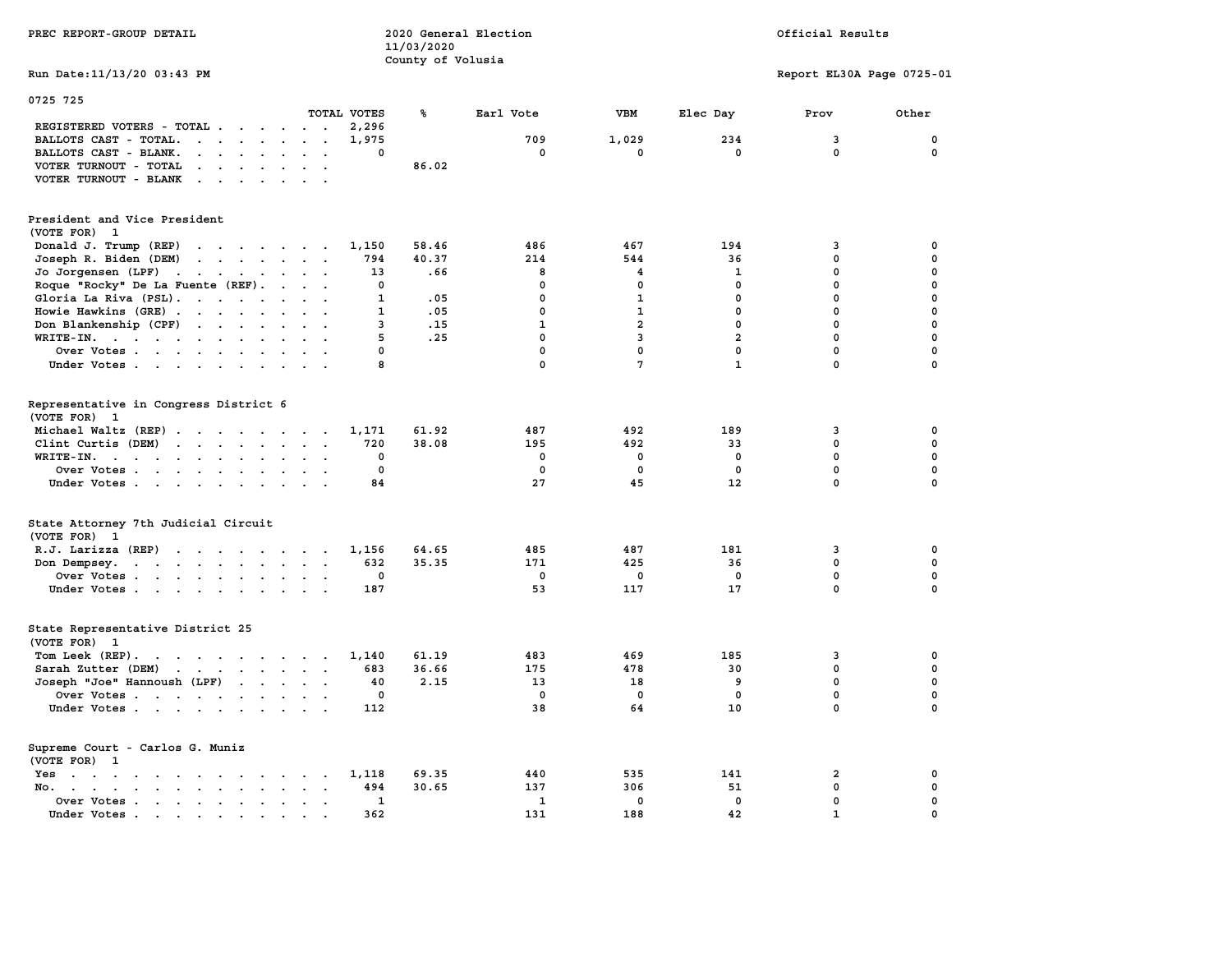| PREC REPORT-GROUP DETAIL                                                                                               |                                                       | 11/03/2020        | 2020 General Election |              | Official Results |                             |             |  |
|------------------------------------------------------------------------------------------------------------------------|-------------------------------------------------------|-------------------|-----------------------|--------------|------------------|-----------------------------|-------------|--|
| Run Date: 11/13/20 03:43 PM                                                                                            |                                                       | County of Volusia |                       |              |                  | Report EL30A Page 0725-02   |             |  |
| 0725 725                                                                                                               |                                                       |                   |                       |              |                  |                             |             |  |
|                                                                                                                        | TOTAL VOTES                                           | ℁                 | Earl Vote             | <b>VBM</b>   | Elec Day         | Prov                        | Other       |  |
| 5th Dist Crt of Appeal - Evander<br>(VOTE FOR) 1                                                                       |                                                       |                   |                       |              |                  |                             |             |  |
| Yes                                                                                                                    | 1,202                                                 | 75.65             | 441                   | 621          | 138              | 2                           | 0           |  |
| No.                                                                                                                    | 387                                                   | 24.35             | 133                   | 207          | 47               | $\mathbf 0$                 | 0           |  |
| Over Votes                                                                                                             | 0                                                     |                   | $\mathbf 0$           | 0            | 0                | $\mathbf 0$                 | 0           |  |
| Under Votes                                                                                                            | 386                                                   |                   | 135                   | 201          | 49               | $\mathbf{1}$                | $\Omega$    |  |
| 5th Dist Crt of Appeal - Grosshans<br>(VOTE FOR) 1                                                                     |                                                       |                   |                       |              |                  |                             |             |  |
| Yes                                                                                                                    | 1,155                                                 | 73.19             | 443                   | 564          | 146              | 2                           | 0           |  |
| No.                                                                                                                    | 423                                                   | 26.81             | 123                   | 261          | 39               | $\mathbf 0$                 | 0           |  |
| Over Votes                                                                                                             | 0                                                     |                   | $\mathbf 0$           | $\mathbf 0$  | $\mathbf 0$      | $\mathbf 0$                 | $\mathbf 0$ |  |
| Under Votes                                                                                                            | 397                                                   |                   | 143                   | 204          | 49               | $\mathbf{1}$                | 0           |  |
| 5th Dist Crt of Appeal - Harris<br>(VOTE FOR) 1                                                                        |                                                       |                   |                       |              |                  |                             |             |  |
| Yes                                                                                                                    | 1,208                                                 | 76.26             | 451                   | 604          | 151              | $\mathbf{2}$                | 0           |  |
| No.                                                                                                                    | 376                                                   | 23.74             | 118                   | 219          | 39               | $^{\circ}$                  | $\mathbf 0$ |  |
| Over Votes                                                                                                             | 0                                                     |                   | $\mathbf 0$           | $\mathbf 0$  | $\mathbf{0}$     | $\mathbf 0$                 | 0           |  |
| Under Votes                                                                                                            | 391                                                   |                   | 140                   | 206          | 44               | $\mathbf{1}$                | 0           |  |
| 5th Dist Crt of Appeal - Orfinger<br>(VOTE FOR) 1                                                                      |                                                       |                   |                       |              |                  |                             |             |  |
| Yes                                                                                                                    | 1,201                                                 | 75.25             | 437                   | 619          | 143              | 2                           | 0           |  |
| No.                                                                                                                    | 395                                                   | 24.75             | 131                   | 218          | 46               | $\mathbf 0$                 | 0           |  |
| Over Votes                                                                                                             | 0                                                     |                   | $\mathbf 0$           | 0            | 0                | $\mathbf 0$                 | 0           |  |
| Under Votes                                                                                                            | 379                                                   |                   | 141                   | 192          | 45               | $\mathbf{1}$                | $\Omega$    |  |
| 5th Dist Crt of Appeal - Sasso<br>(VOTE FOR) 1                                                                         |                                                       |                   |                       |              |                  |                             |             |  |
| Yes                                                                                                                    | 1,135                                                 | 72.34             | 433                   | 559          | 141              | 2                           | 0           |  |
| No.                                                                                                                    | 434                                                   | 27.66             | 128                   | 260          | 46               | $\mathbf 0$                 | 0           |  |
| Over Votes                                                                                                             | 0                                                     |                   | $\mathbf 0$           | $\mathbf 0$  | 0                | $\mathbf 0$                 | 0           |  |
| Under Votes                                                                                                            | 406                                                   |                   | 148                   | 210          | 47               | $\mathbf{1}$                | $\Omega$    |  |
| 5th Dist Crt of Appeal - Wallis<br>(VOTE FOR) 1                                                                        |                                                       |                   |                       |              |                  |                             |             |  |
| Yes<br>the contract of the contract of the contract of the contract of the contract of the contract of the contract of | 1,171                                                 | 74.25             | 438                   | 584          | 147              | 2                           | 0           |  |
| No.                                                                                                                    | 406                                                   | 25.75             | 126                   | 240          | 40               | $\mathbf 0$                 | 0           |  |
| Over Votes                                                                                                             | 0                                                     |                   | 0                     | $\mathbf{0}$ | 0                | $\mathbf 0$                 | 0           |  |
| Under Votes.                                                                                                           | 398                                                   |                   | 145                   | 205          | 47               | $\mathbf{1}$                | 0           |  |
| Circuit Judge, 7th Judicial, Group 14<br>(VOTE FOR) 1                                                                  |                                                       |                   |                       |              |                  |                             |             |  |
| Joan Anthony                                                                                                           | 859<br>$\sim$ 100 $\mu$                               | 53.52             | 267                   | 516          | 75               | 1                           | 0           |  |
| Dan Hilbert<br>$\cdot$ $\cdot$ $\cdot$ $\cdot$ $\cdot$ $\cdot$ $\cdot$ $\cdot$                                         | 746<br>$\bullet$<br>$\bullet$<br>$\ddot{\phantom{0}}$ | 46.48             | 308                   | 321          | 116              | 1                           | 0           |  |
| Over Votes.                                                                                                            | $\mathbf{1}$                                          |                   | 1                     | $\mathbf 0$  | 0<br>43          | $\mathbf 0$<br>$\mathbf{1}$ | 0           |  |
| Under Votes.                                                                                                           | 369                                                   |                   | 133                   | 192          |                  |                             |             |  |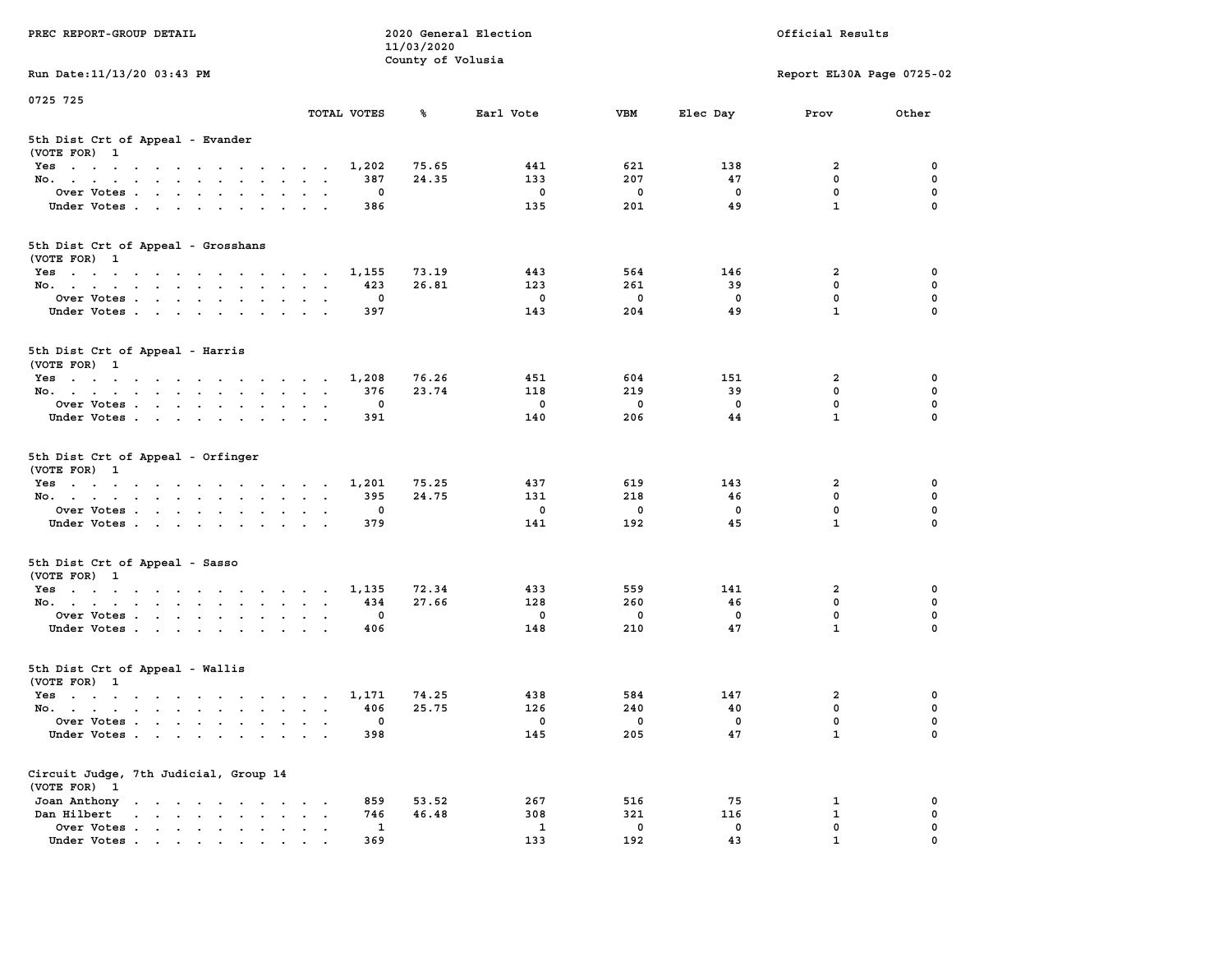|                                                                                                                                                              |                                                | 11/03/2020        |              |             |                   |                           |             |
|--------------------------------------------------------------------------------------------------------------------------------------------------------------|------------------------------------------------|-------------------|--------------|-------------|-------------------|---------------------------|-------------|
|                                                                                                                                                              |                                                | County of Volusia |              |             |                   |                           |             |
| Run Date: 11/13/20 03:43 PM                                                                                                                                  |                                                |                   |              |             |                   | Report EL30A Page 0725-03 |             |
| 0725 725                                                                                                                                                     |                                                |                   |              |             |                   |                           |             |
|                                                                                                                                                              | TOTAL VOTES                                    | ℁                 | Earl Vote    | <b>VBM</b>  | Elec Day          | Prov                      | Other       |
|                                                                                                                                                              |                                                |                   |              |             |                   |                           |             |
| County Council Chair                                                                                                                                         |                                                |                   |              |             |                   |                           |             |
| (VOTE FOR) 1                                                                                                                                                 |                                                |                   |              |             |                   |                           |             |
| Jeff Brower.<br>the contract of the contract of the contract of the contract of the contract of the contract of the contract of                              | 914                                            | 54.40             | 334          | 451         | 127               | $\mathbf{2}$              | $\mathbf 0$ |
| Deborah A. "Deb" Denys                                                                                                                                       | 766<br>$\sim$                                  | 45.60             | 262          | 429         | 75                | $\mathbf 0$               | $\mathbf 0$ |
| Over Votes                                                                                                                                                   | $\mathbf{1}$                                   |                   | $\mathbf{1}$ | $\mathbf 0$ | $\mathbf 0$       | $\mathbf 0$               | $\mathbf 0$ |
| Under Votes                                                                                                                                                  | 294                                            |                   | 112          | 149         | 32                | $\mathbf{1}$              | $\Omega$    |
|                                                                                                                                                              |                                                |                   |              |             |                   |                           |             |
| Soil & Water Conservation Seat 2                                                                                                                             |                                                |                   |              |             |                   |                           |             |
| (VOTE FOR) 1                                                                                                                                                 |                                                |                   |              |             |                   |                           |             |
| John Nelson.<br>the contract of the contract of the con-                                                                                                     | 1,189                                          | 77.76             | 433          | 600         | 155               | 1                         | 0           |
| Wesley Wayne Wilson Jr                                                                                                                                       | 340                                            | 22.24             | 115          | 193         | 31                | $\mathbf 1$               | $\mathbf 0$ |
| Over Votes                                                                                                                                                   | 0                                              |                   | 0            | 0           | $\mathbf 0$       | 0                         | 0           |
| Under Votes                                                                                                                                                  | 446                                            |                   | 161          | 236         | 48                | $\mathbf{1}$              | $\Omega$    |
|                                                                                                                                                              |                                                |                   |              |             |                   |                           |             |
| Soil & Water Conservation Seat 4                                                                                                                             |                                                |                   |              |             |                   |                           |             |
| (VOTE FOR) 1                                                                                                                                                 |                                                |                   |              |             |                   |                           |             |
| Wendy Anderson.                                                                                                                                              | 905                                            | 58.16             | 266          | 540         | 98                | $\mathbf 1$               | $\mathbf 0$ |
| Barbara Deering<br>the contract of the contract of the contract of the contract of the contract of                                                           | 651<br>$\bullet$                               | 41.84             | 291          | 272         | 87                | $\mathbf{1}$              | $\mathbf 0$ |
| Over Votes                                                                                                                                                   | $\mathbf 0$                                    |                   | $\mathbf{0}$ | $\mathbf 0$ | $^{\circ}$        | $\mathbf 0$               | $\mathbf 0$ |
| Under Votes                                                                                                                                                  | 419                                            |                   | 152          | 217         | 49                | $\mathbf{1}$              | 0           |
|                                                                                                                                                              |                                                |                   |              |             |                   |                           |             |
| Amendment 1 - Citzenship Requirement                                                                                                                         |                                                |                   |              |             |                   |                           |             |
| (VOTE FOR) 1                                                                                                                                                 |                                                |                   |              |             |                   |                           |             |
| Yes                                                                                                                                                          | 1,510                                          | 80.32             | 558          | 743         | 207               | 2                         | 0           |
| No.<br>$\sim$<br>$\bullet$                                                                                                                                   | 370<br>$\sim$<br>$\sim$<br>$\blacksquare$      | 19.68             | 111          | 242         | 17                | 0                         | 0           |
| Over Votes                                                                                                                                                   | 1                                              |                   | 1            | $\mathbf 0$ | 0                 | $\mathbf 0$               | $\mathbf 0$ |
| Under Votes<br>$\sim$<br>$\sim$<br>$\sim$                                                                                                                    | 94                                             |                   | 39           | 44          | 10                | $\mathbf{1}$              | $\Omega$    |
|                                                                                                                                                              |                                                |                   |              |             |                   |                           |             |
| Amendment 2 - Minimum Wage                                                                                                                                   |                                                |                   |              |             |                   |                           |             |
| (VOTE FOR) 1                                                                                                                                                 |                                                |                   |              |             |                   |                           |             |
| Yes                                                                                                                                                          | 1,008                                          | 53.53             | 287          | 642         | 78                | $\mathbf{1}$              | $\mathbf 0$ |
| No.                                                                                                                                                          | 875                                            | 46.47             | 385          | 345         | 144               | $\mathbf{1}$              | $\mathbf 0$ |
| Over Votes<br>$\bullet$                                                                                                                                      | $\mathbf 0$<br>$\bullet$<br>$\cdot$<br>$\cdot$ |                   | $\mathbf 0$  | $\mathbf 0$ | $\mathbf 0$       | $\mathbf 0$               | 0           |
| Under Votes                                                                                                                                                  | 92                                             |                   | 37           | 42          | $12 \overline{ }$ | $\mathbf{1}$              | $\Omega$    |
|                                                                                                                                                              |                                                |                   |              |             |                   |                           |             |
| Amendment 3 - Primary Elections                                                                                                                              |                                                |                   |              |             |                   |                           |             |
| (VOTE FOR) 1                                                                                                                                                 |                                                |                   |              |             |                   |                           |             |
| $Yes \cdot \cdot \cdot \cdot \cdot \cdot \cdot \cdot \cdot$                                                                                                  | 871<br>$\sim$ $\sim$ $\sim$ $\sim$             | 47.41             | 274          | 515         | 82                | 0                         | 0           |
| No.                                                                                                                                                          | 966<br>$\cdot$ $\cdot$ $\cdot$ $\cdot$ $\cdot$ | 52.59             | 380          | 449         | 135               | $\overline{a}$            | 0           |
| Over Votes<br>$\sim$<br>$\bullet$                                                                                                                            | 0<br>$\sim$<br>$\ddot{\phantom{a}}$            |                   | 0            | $\mathbf 0$ | 0                 | 0                         | $\mathbf 0$ |
| Under Votes                                                                                                                                                  | 138                                            |                   | 55           | 65          | 17                | $\mathbf{1}$              | $\Omega$    |
| Amendment 4 - Apprl Const. Amendment                                                                                                                         |                                                |                   |              |             |                   |                           |             |
| (VOTE FOR) 1                                                                                                                                                 |                                                |                   |              |             |                   |                           |             |
| Yes<br>$\sim$<br>$\overline{\phantom{a}}$                                                                                                                    | 856<br>$\sim$                                  | 47.53             | 359          | 369         | 126               | 2                         | 0           |
| $\mathcal{A}=\mathcal{A}=\mathcal{A}=\mathcal{A}=\mathcal{A}=\mathcal{A}$<br>$\sim$ $\sim$<br>$\cdot$<br>No.<br>$\ddot{\phantom{a}}$<br>$\ddot{\phantom{a}}$ | 945                                            | 52.47             | 283          | 579         | 83                | $\mathbf 0$               | 0           |
| $\mathbf{r} = \mathbf{r} + \mathbf{r} + \mathbf{r} + \mathbf{r} + \mathbf{r}$                                                                                | $\mathbf 0$<br>$\sim$                          |                   | $\mathbf 0$  | $\mathbf 0$ | $\mathbf 0$       | $\mathbf 0$               | 0           |
| Over Votes<br>$\sim$<br>$\ddot{\phantom{a}}$<br>Under Votes                                                                                                  | $\bullet$<br>$\ddot{\phantom{a}}$<br>174       |                   | 67           | 81          | 25                | $\mathbf{1}$              | $\mathbf 0$ |
| $\bullet$<br>.                                                                                                                                               |                                                |                   |              |             |                   |                           |             |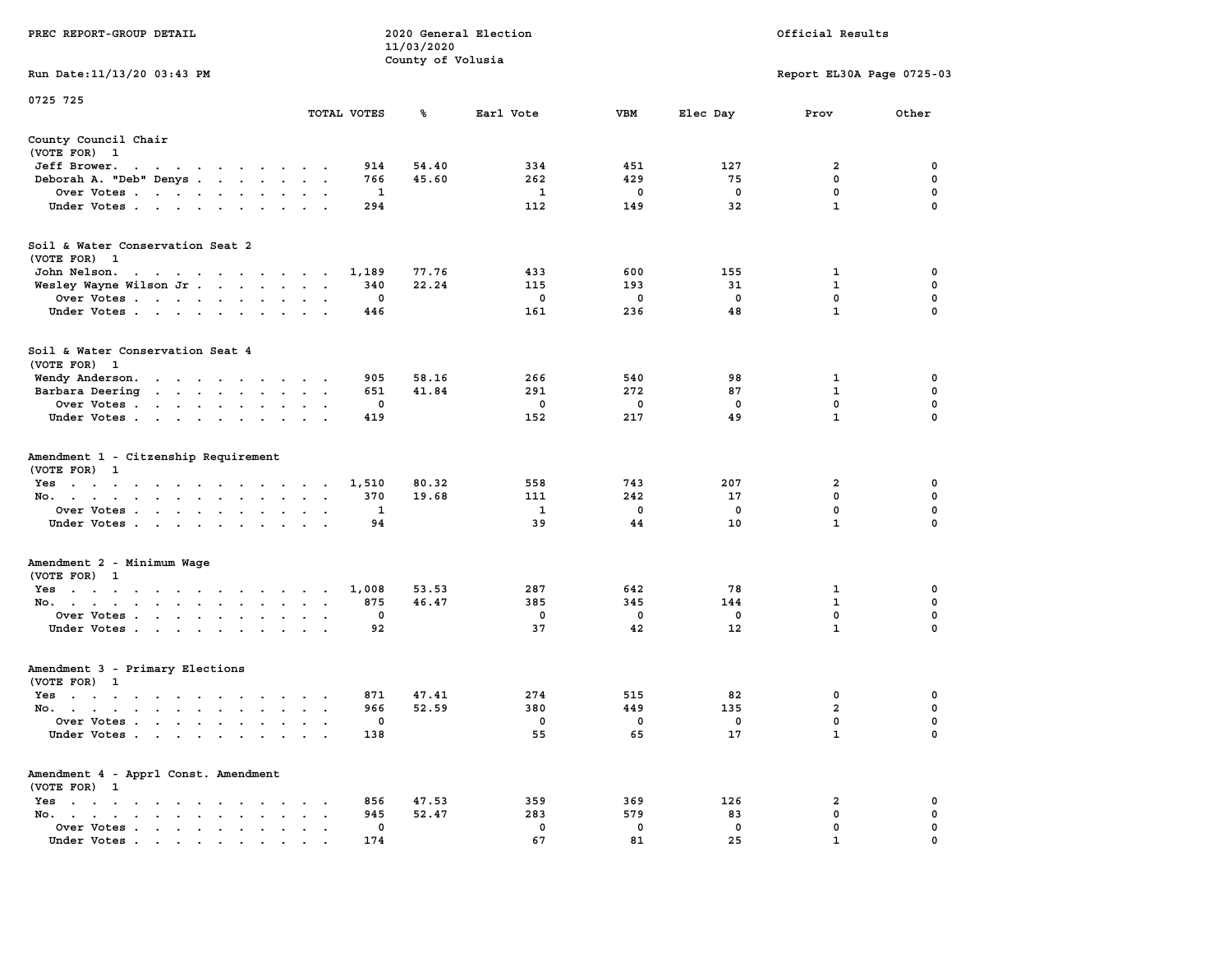| PREC REPORT-GROUP DETAIL                                                                                               |             | 2020 General Election<br>11/03/2020<br>County of Volusia |             | Official Results |            |                           |             |
|------------------------------------------------------------------------------------------------------------------------|-------------|----------------------------------------------------------|-------------|------------------|------------|---------------------------|-------------|
| Run Date: 11/13/20 03:43 PM                                                                                            |             |                                                          |             |                  |            | Report EL30A Page 0725-04 |             |
| 0725 725                                                                                                               | TOTAL VOTES | °≈                                                       | Earl Vote   | <b>VBM</b>       | Elec Day   | Prov                      | Other       |
| Amendment 5 - Homestead Property Taxes<br>(VOTE FOR) 1                                                                 |             |                                                          |             |                  |            |                           |             |
| $Yes \cdot \cdot \cdot \cdot \cdot \cdot \cdot \cdot \cdot \cdot \cdot \cdot \cdot \cdot$                              | 1,262       | 71.18                                                    | 478         | 618              | 164        | 2                         | 0           |
| No.                                                                                                                    | 511         | 28.82                                                    | 158         | 313              | 40         | $\mathbf 0$               | 0           |
| Over Votes.                                                                                                            | 0           |                                                          | $\mathbf 0$ | 0                | $^{\circ}$ | 0                         | 0           |
| Under Votes.                                                                                                           | 202         |                                                          | 73          | 98               | 30         | $\mathbf{1}$              |             |
| Amendment 6 - Ad Valorem Tax Discount<br>(VOTE FOR) 1                                                                  |             |                                                          |             |                  |            |                           |             |
| the contract of the contract of the contract of the contract of the contract of the contract of the contract of<br>Yes | 1,551       | 84.94                                                    | 568         | 794              | 187        | $\overline{\mathbf{2}}$   | 0           |
| No.                                                                                                                    | 275         | 15.06                                                    | 78          | 172              | 25         | $\Omega$                  | $\mathbf 0$ |
| Over Votes                                                                                                             | -1          |                                                          | 1           | $^{\circ}$       | $^{\circ}$ | $\mathbf 0$               | $\mathbf 0$ |
| Under Votes                                                                                                            | 148         |                                                          | 62          | 63               | 22         | $\mathbf{1}$              | $\Omega$    |
| Volusia ECHO<br>(VOTE FOR) 1                                                                                           |             |                                                          |             |                  |            |                           |             |
| Yes (For Bonds) $\cdots$ $\cdots$ $\cdots$ $\cdots$                                                                    | 1,297       | 71.74                                                    | 421         | 737              | 139        | 0                         | 0           |
| No $(Against Bonds)$                                                                                                   | 511         | 28.26                                                    | 222         | 209              | 78         | $\overline{a}$            | $\mathbf 0$ |
| Over Votes                                                                                                             | $\mathbf 0$ |                                                          | $^{\circ}$  | 0                | 0          | $\mathbf 0$               | 0           |
| Under Votes                                                                                                            | 167         |                                                          | 66          | 83               | 17         | $\mathbf{1}$              | 0           |
| Volusia Forever<br>(VOTE FOR) 1                                                                                        |             |                                                          |             |                  |            |                           |             |
| Yes (For Bonds)                                                                                                        | 1,363       | 74.64                                                    | 431         | 796              | 136        | 0                         | 0           |
| No (Against Bonds)                                                                                                     | 463         | 25.36                                                    | 219         | 163              | 79         | $\overline{\mathbf{2}}$   | 0           |
| Over Votes.                                                                                                            | 0           |                                                          | 0           | 0                | $\Omega$   | 0                         | 0           |
| Under Votes                                                                                                            | 149         |                                                          | 59          | 70               | 19         | $\mathbf{1}$              | $\Omega$    |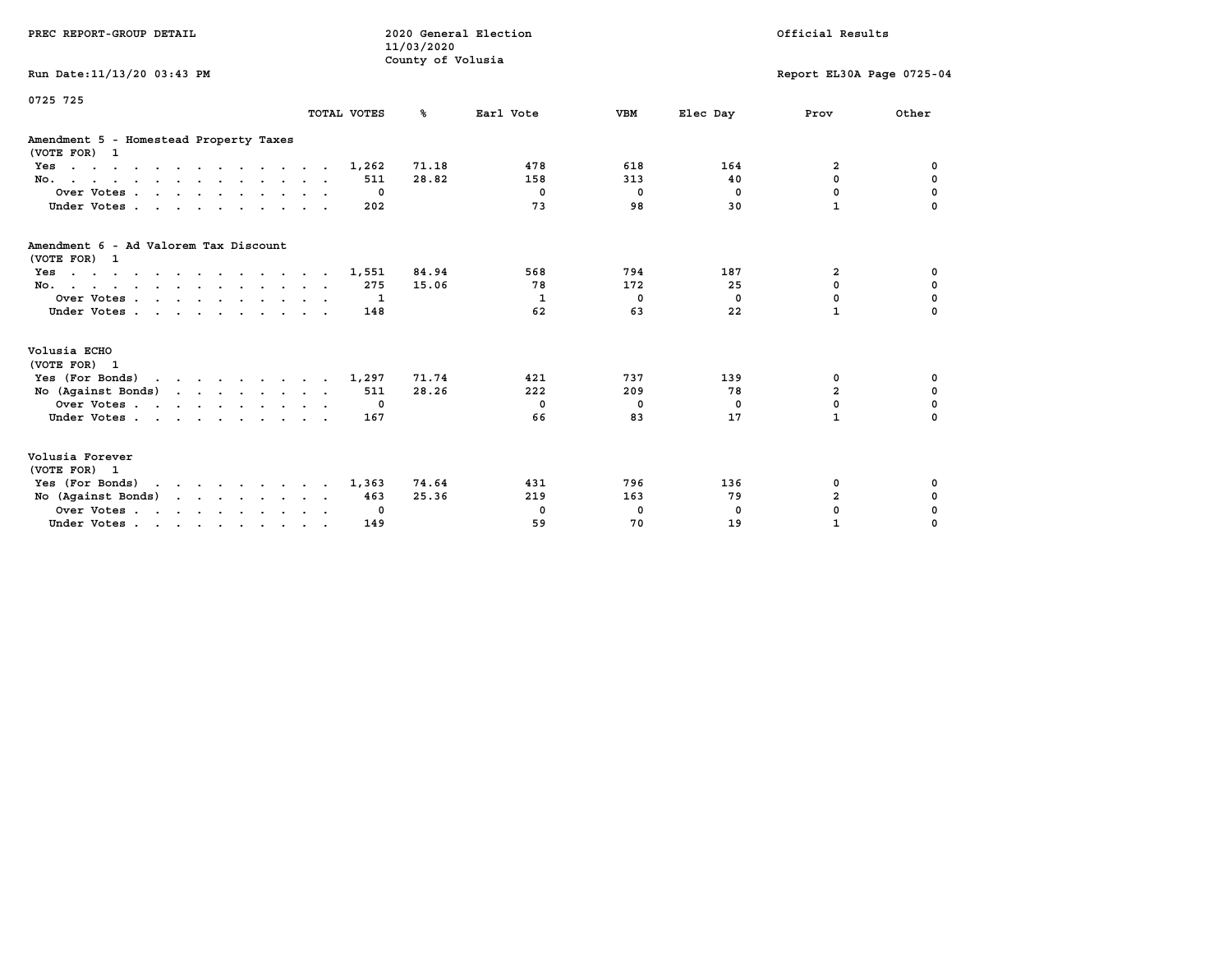| PREC REPORT-GROUP DETAIL                                                                                                                                                                                                                                                                                                                                                                                                             |                                            | 11/03/2020        | 2020 General Election        | Official Results             |                             |                              |                  |  |  |
|--------------------------------------------------------------------------------------------------------------------------------------------------------------------------------------------------------------------------------------------------------------------------------------------------------------------------------------------------------------------------------------------------------------------------------------|--------------------------------------------|-------------------|------------------------------|------------------------------|-----------------------------|------------------------------|------------------|--|--|
| Run Date: 11/13/20 03:43 PM                                                                                                                                                                                                                                                                                                                                                                                                          |                                            | County of Volusia |                              |                              |                             | Report EL30A Page 0726-01    |                  |  |  |
| 0726 726                                                                                                                                                                                                                                                                                                                                                                                                                             | TOTAL VOTES                                | ℁                 | Earl Vote                    | <b>VBM</b>                   | Elec Day                    | Prov                         | Other            |  |  |
| REGISTERED VOTERS - TOTAL<br>BALLOTS CAST - TOTAL.<br>$\cdot$                                                                                                                                                                                                                                                                                                                                                                        | 3,322<br>2,912<br>$\mathbf{0}$             |                   | 753<br>$^{\circ}$            | 1,408<br>0                   | 750<br>$\mathbf{0}$         | $\mathbf{1}$<br>$\mathbf{0}$ | 0<br>$\mathbf 0$ |  |  |
| BALLOTS CAST - BLANK.<br>$\cdot$ $\cdot$ $\cdot$ $\cdot$ $\cdot$<br>VOTER TURNOUT - TOTAL<br>$\mathbf{r}$ , $\mathbf{r}$ , $\mathbf{r}$ , $\mathbf{r}$ , $\mathbf{r}$<br>VOTER TURNOUT - BLANK<br>$\mathcal{A}$ . The set of the set of the set of the set of the set of the set of the set of the set of the set of the set of the set of the set of the set of the set of the set of the set of the set of the set of the set of t | $\ddot{\phantom{0}}$                       | 87.66             |                              |                              |                             |                              |                  |  |  |
| President and Vice President<br>(VOTE FOR) 1                                                                                                                                                                                                                                                                                                                                                                                         |                                            |                   |                              |                              |                             |                              |                  |  |  |
| Donald J. Trump (REP)<br>the contract of the contract of the contract of the contract of the contract of<br>Joseph R. Biden (DEM)<br>the contract of the contract of the contract of the contract of the contract of                                                                                                                                                                                                                 | 1,924<br>950                               | 66.46<br>32.82    | 560<br>189                   | 756<br>630                   | 607<br>131                  | 1<br>$\mathbf{0}$            | 0<br>$\mathbf 0$ |  |  |
| Jo Jorgensen (LPF)<br>Roque "Rocky" De La Fuente (REF).                                                                                                                                                                                                                                                                                                                                                                              | 14<br>$\mathbf 0$                          | .48               | $\mathbf{1}$<br>$\mathbf{0}$ | 6<br>$\mathbf 0$             | 7<br>$\mathbf 0$            | $\mathbf 0$<br>$\mathbf 0$   | 0<br>0           |  |  |
| Gloria La Riva (PSL).<br>$\cdot$ $\cdot$                                                                                                                                                                                                                                                                                                                                                                                             | $\mathbf 0$<br>$\mathbf{1}$                | .03               | $\mathbf 0$<br>$\mathbf 0$   | $\mathbf 0$<br>$\mathbf{1}$  | $\mathbf 0$<br>$^{\circ}$   | $\mathbf 0$<br>$\mathbf 0$   | 0<br>0           |  |  |
| Howie Hawkins (GRE)<br>Don Blankenship (CPF)                                                                                                                                                                                                                                                                                                                                                                                         | $\cdot$ $\cdot$<br>0                       |                   | $\mathbf 0$                  | $\mathbf 0$                  | $\mathbf{0}$                | $\mathbf 0$                  | $\mathbf 0$      |  |  |
| WRITE-IN.<br>Over Votes                                                                                                                                                                                                                                                                                                                                                                                                              | 6<br>3                                     | .21               | $\mathbf{1}$<br>$\mathbf 0$  | $\overline{\mathbf{4}}$<br>3 | $\mathbf{1}$<br>$\mathbf 0$ | $\mathbf 0$<br>$\mathbf 0$   | 0<br>0           |  |  |
| Under Votes                                                                                                                                                                                                                                                                                                                                                                                                                          | 14                                         |                   | $\overline{a}$               | 8                            | $\overline{4}$              | 0                            | 0                |  |  |
| Representative in Congress District 6<br>(VOTE FOR) 1                                                                                                                                                                                                                                                                                                                                                                                |                                            |                   |                              |                              |                             |                              |                  |  |  |
| Michael Waltz (REP)                                                                                                                                                                                                                                                                                                                                                                                                                  | 1,992                                      | 70.51<br>29.45    | 564                          | 806                          | 621                         | $\mathbf{1}$<br>$\mathbf 0$  | 0<br>$\mathbf 0$ |  |  |
| Clint Curtis (DEM)<br>WRITE-IN.<br>the contract of the contract of the contract of the contract of the contract of the contract of the contract of                                                                                                                                                                                                                                                                                   | 832<br>1                                   | .04               | 168<br>$^{\circ}$            | 554<br>$\mathbf{1}$          | 110<br>$\mathbf 0$          | $\mathbf 0$                  | 0                |  |  |
| Over Votes<br>Under Votes                                                                                                                                                                                                                                                                                                                                                                                                            | $\mathbf 0$<br>87                          |                   | $\mathbf 0$<br>21            | 0<br>47                      | 0<br>19                     | 0<br>$\mathbf{0}$            | 0<br>$\mathbf 0$ |  |  |
| State Attorney 7th Judicial Circuit<br>(VOTE FOR) 1                                                                                                                                                                                                                                                                                                                                                                                  |                                            |                   |                              |                              |                             |                              |                  |  |  |
| $R.J.$ Larizza $(REP)$                                                                                                                                                                                                                                                                                                                                                                                                               | 1,973<br>$\cdots$                          | 72.78             | 565                          | 808                          | 599                         | 1<br>$\mathbf{0}$            | 0                |  |  |
| Don Dempsey.<br>Over Votes                                                                                                                                                                                                                                                                                                                                                                                                           | 738<br>$\mathbf 0$<br>$\sim$               | 27.22             | 140<br>$\mathbf 0$           | 485<br>0                     | 113<br>$\mathbf 0$          | 0                            | $\mathbf 0$<br>0 |  |  |
| Under Votes                                                                                                                                                                                                                                                                                                                                                                                                                          | 201                                        |                   | 48                           | 115                          | 38                          | $\mathbf{0}$                 | $\mathbf 0$      |  |  |
| State Representative District 25<br>(VOTE FOR) 1                                                                                                                                                                                                                                                                                                                                                                                     |                                            |                   |                              |                              |                             |                              |                  |  |  |
| Tom Leek (REP).                                                                                                                                                                                                                                                                                                                                                                                                                      | 1,931                                      | 69.49             | 553<br>165                   | 773                          | 604<br>100                  | $\mathbf{1}$<br>$\mathbf{0}$ | 0                |  |  |
| Sarah Zutter (DEM)<br>Joseph "Joe" Hannoush (LPF)                                                                                                                                                                                                                                                                                                                                                                                    | 813<br>35                                  | 29.26<br>1.26     | $\overline{a}$               | 548<br>20                    | 13                          | $\mathbf 0$                  | 0<br>$\mathbf 0$ |  |  |
| Over Votes                                                                                                                                                                                                                                                                                                                                                                                                                           | $\mathbf 0$                                |                   | $\mathbf 0$                  | $\mathbf 0$                  | $\mathbf 0$                 | $\mathbf 0$                  | 0                |  |  |
| Under Votes                                                                                                                                                                                                                                                                                                                                                                                                                          | 133                                        |                   | 33                           | 67                           | 33                          | $\mathbf{0}$                 | $\mathbf 0$      |  |  |
| Supreme Court - Carlos G. Muniz<br>(VOTE FOR) 1                                                                                                                                                                                                                                                                                                                                                                                      |                                            |                   |                              |                              |                             |                              |                  |  |  |
| Yes                                                                                                                                                                                                                                                                                                                                                                                                                                  | 1,672                                      | 71.70             | 492                          | 707                          | 472                         | 1                            | 0                |  |  |
| No.<br>Over Votes                                                                                                                                                                                                                                                                                                                                                                                                                    | 660<br>$\mathbf 0$<br>$\ddot{\phantom{a}}$ | 28.30             | 138<br>$\mathbf 0$           | 384<br>$\mathbf 0$           | 138<br>$\mathbf 0$          | $\mathbf 0$<br>$\mathbf 0$   | 0<br>0           |  |  |
| Under Votes                                                                                                                                                                                                                                                                                                                                                                                                                          | 580<br>$\sim$                              |                   | 123                          | 317                          | 140                         | $\mathbf 0$                  | 0                |  |  |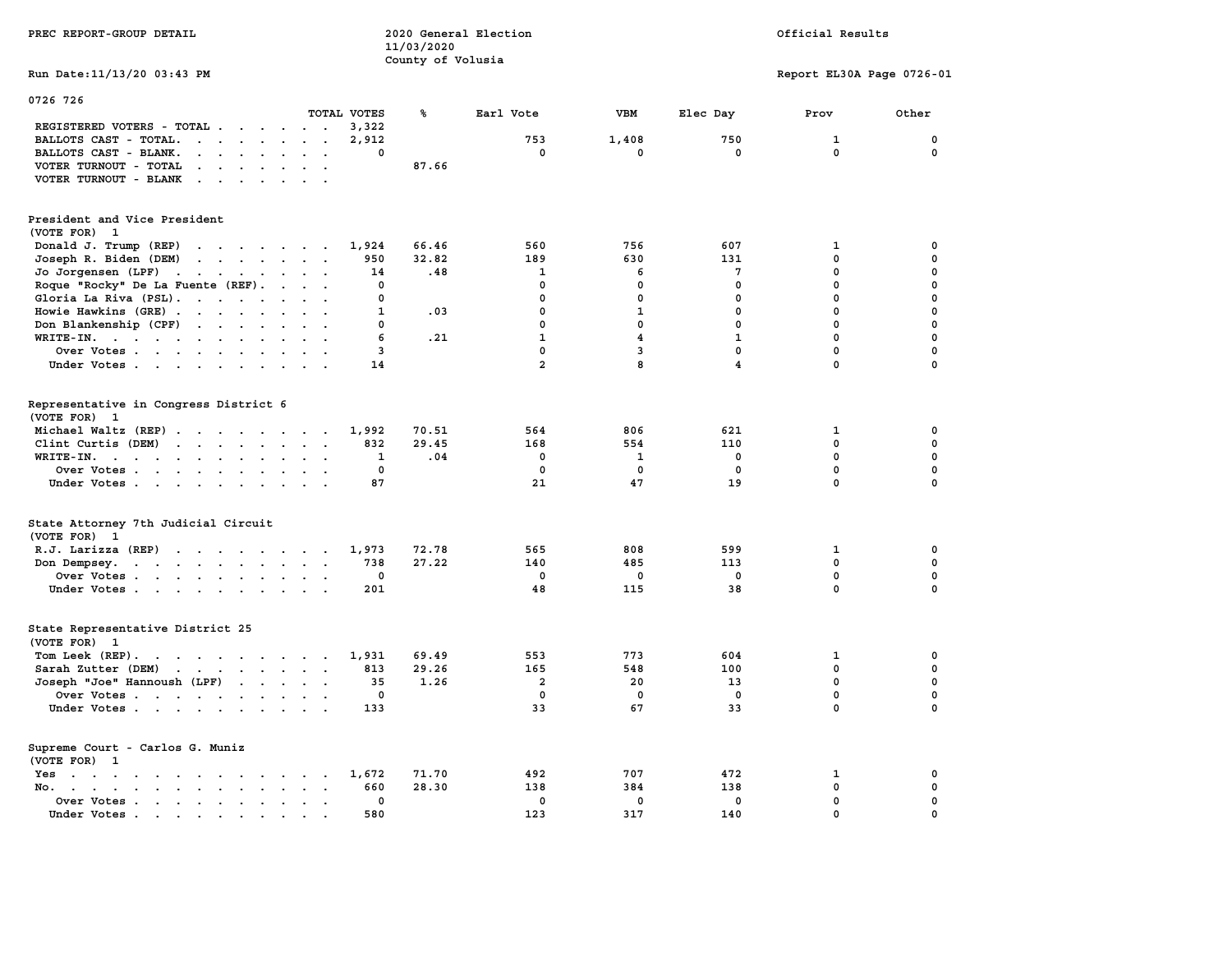| PREC REPORT-GROUP DETAIL                                                                                               |                                 | 11/03/2020        | 2020 General Election |             |              | Official Results            |               |
|------------------------------------------------------------------------------------------------------------------------|---------------------------------|-------------------|-----------------------|-------------|--------------|-----------------------------|---------------|
| Run Date: 11/13/20 03:43 PM                                                                                            |                                 | County of Volusia |                       |             |              | Report EL30A Page 0726-02   |               |
| 0726 726                                                                                                               |                                 |                   |                       |             |              |                             |               |
|                                                                                                                        | TOTAL VOTES                     | ℁                 | Earl Vote             | <b>VBM</b>  | Elec Day     | Prov                        | Other         |
| 5th Dist Crt of Appeal - Evander<br>(VOTE FOR) 1                                                                       |                                 |                   |                       |             |              |                             |               |
| Yes                                                                                                                    | 1,761                           | 77.47             | 476                   | 818         | 467          | 0                           | 0             |
| No.                                                                                                                    | 512                             | 22.53             | 137                   | 239         | 135          | $\mathbf{1}$                | 0             |
| Over Votes                                                                                                             | 0                               |                   | 0                     | 0           | 0            | $\mathbf 0$                 | 0             |
| Under Votes                                                                                                            | 639                             |                   | 140                   | 351         | 148          | $\mathbf 0$                 | $\Omega$      |
| 5th Dist Crt of Appeal - Grosshans<br>(VOTE FOR) 1                                                                     |                                 |                   |                       |             |              |                             |               |
| Yes                                                                                                                    | 1,686                           | 74.77             | 472                   | 731         | 483          | 0                           | 0             |
| No.                                                                                                                    | 569                             | 25.23             | 137                   | 318         | 113          | $\mathbf{1}$                | 0             |
| Over Votes                                                                                                             | 0                               |                   | $\mathbf 0$           | $\mathbf 0$ | $\mathbf 0$  | $\mathbf 0$                 | 0             |
| Under Votes                                                                                                            | 657                             |                   | 144                   | 359         | 154          | $\mathbf{0}$                | 0             |
| 5th Dist Crt of Appeal - Harris<br>(VOTE FOR) 1                                                                        |                                 |                   |                       |             |              |                             |               |
| Yes                                                                                                                    | 1,719                           | 76.78             | 477                   | 773         | 468          | 1                           | 0             |
| No.                                                                                                                    | 520                             | 23.22             | 122                   | 276         | 122          | $\Omega$                    | $\mathbf 0$   |
| Over Votes                                                                                                             | 0                               |                   | 0                     | 0           | 0            | $\mathbf 0$                 | 0             |
| Under Votes                                                                                                            | 673                             |                   | 154                   | 359         | 160          | $\mathbf 0$                 | 0             |
| 5th Dist Crt of Appeal - Orfinger<br>(VOTE FOR) 1                                                                      |                                 |                   |                       |             |              |                             |               |
| Yes                                                                                                                    | 1,775                           | 78.09             | 473                   | 834         | 467          | 1                           | 0             |
| No.                                                                                                                    | 498                             | 21.91             | 133                   | 239         | 126          | $\mathbf 0$<br>$\mathbf 0$  | 0             |
| Over Votes                                                                                                             | 0                               |                   | 0<br>147              | 0<br>335    | 0<br>157     | $\mathbf 0$                 | 0<br>$\Omega$ |
| Under Votes                                                                                                            | 639                             |                   |                       |             |              |                             |               |
| 5th Dist Crt of Appeal - Sasso<br>(VOTE FOR) 1                                                                         |                                 |                   |                       |             |              |                             |               |
| Yes                                                                                                                    | 1,680                           | 75.74             | 464                   | 747         | 468          | 1                           | 0             |
| No.                                                                                                                    | 538                             | 24.26             | 127                   | 296         | 115          | $\mathbf 0$                 | 0             |
| Over Votes<br>Under Votes                                                                                              | 1<br>693                        |                   | 0<br>162              | 1<br>364    | 0<br>167     | $\mathbf 0$<br>$\mathbf{0}$ | 0<br>$\Omega$ |
|                                                                                                                        |                                 |                   |                       |             |              |                             |               |
| 5th Dist Crt of Appeal - Wallis<br>(VOTE FOR) 1                                                                        |                                 |                   |                       |             |              |                             |               |
| Yes<br>the contract of the contract of the contract of the contract of the contract of the contract of the contract of | 1,679                           | 75.66             | 452                   | 765         | 462          | 0                           | 0             |
| No.                                                                                                                    | 540                             | 24.34             | 142                   | 283         | 114          | $\mathbf{1}$                | 0             |
| Over Votes                                                                                                             | 0                               |                   | 0                     | 0           | 0            | $\mathbf 0$                 | 0             |
| Under Votes.                                                                                                           | 693                             |                   | 159                   | 360         | 174          | 0                           | 0             |
| Circuit Judge, 7th Judicial, Group 14<br>(VOTE FOR) 1                                                                  |                                 |                   |                       |             |              |                             |               |
| Joan Anthony                                                                                                           | 1,103                           | 48.12             | 254                   | 618         | 231          | 0                           | 0             |
| Dan Hilbert<br>$\mathbf{r}$ , $\mathbf{r}$ , $\mathbf{r}$ , $\mathbf{r}$ , $\mathbf{r}$ , $\mathbf{r}$                 | 1,189<br>$\bullet$<br>$\bullet$ | 51.88             | 352                   | 479         | 357          | 1                           | 0             |
| Over Votes.                                                                                                            | $\mathbf{2}$                    |                   | 0                     | 1           | $\mathbf{1}$ | $\mathbf 0$                 | 0             |
| Under Votes                                                                                                            | 618                             |                   | 147                   | 310         | 161          | $\mathbf 0$                 | 0             |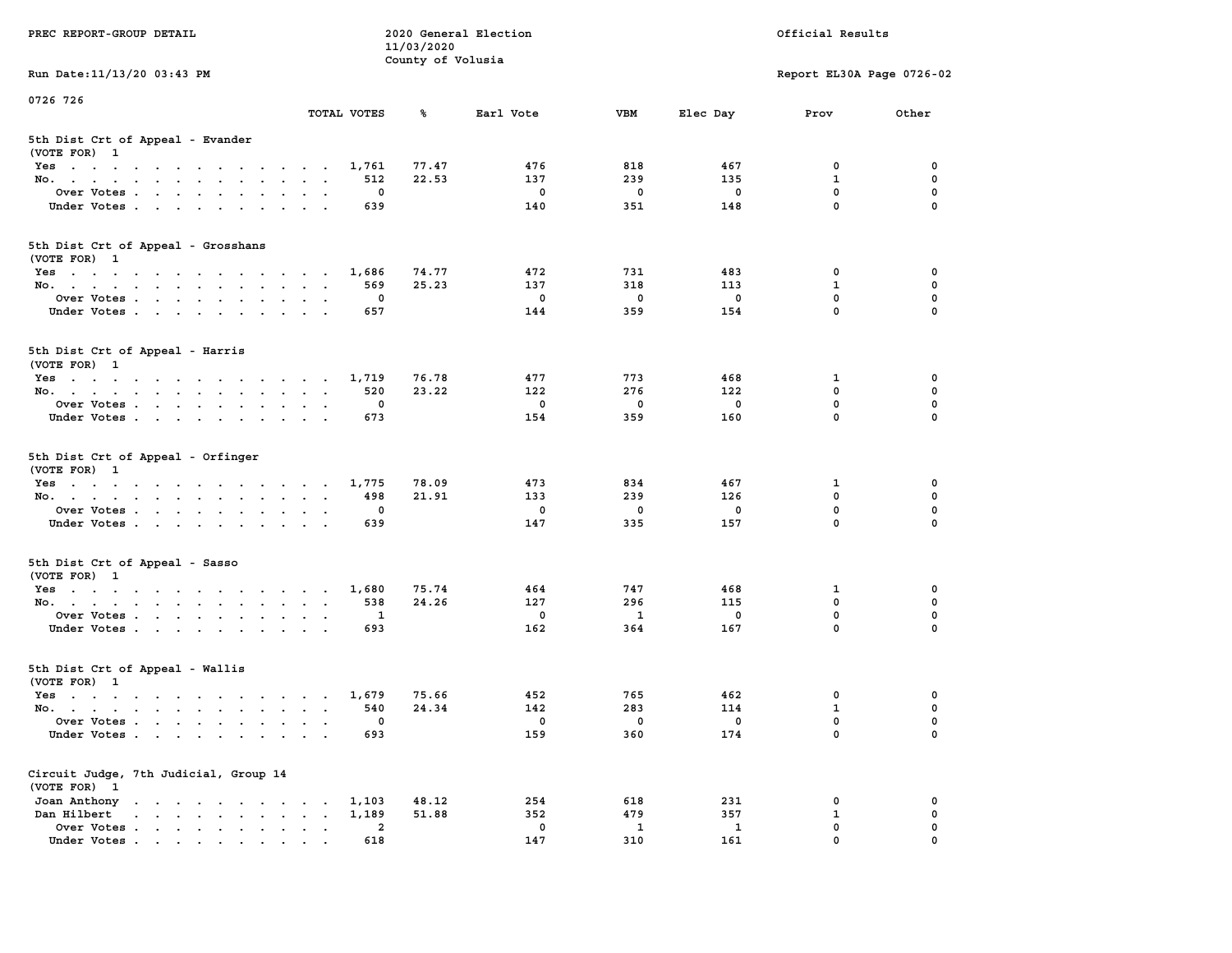|                                                                                                                                                                                                                                                                                                             |                                                                             | 11/03/2020        |             |              |             |                           |             |
|-------------------------------------------------------------------------------------------------------------------------------------------------------------------------------------------------------------------------------------------------------------------------------------------------------------|-----------------------------------------------------------------------------|-------------------|-------------|--------------|-------------|---------------------------|-------------|
|                                                                                                                                                                                                                                                                                                             |                                                                             | County of Volusia |             |              |             |                           |             |
| Run Date:11/13/20 03:43 PM                                                                                                                                                                                                                                                                                  |                                                                             |                   |             |              |             | Report EL30A Page 0726-03 |             |
| 0726 726                                                                                                                                                                                                                                                                                                    |                                                                             |                   |             |              |             |                           |             |
|                                                                                                                                                                                                                                                                                                             | TOTAL VOTES                                                                 | ℁                 | Earl Vote   | <b>VBM</b>   | Elec Day    | Prov                      | Other       |
| County Council Chair                                                                                                                                                                                                                                                                                        |                                                                             |                   |             |              |             |                           |             |
| (VOTE FOR) 1                                                                                                                                                                                                                                                                                                |                                                                             |                   |             |              |             |                           |             |
| Jeff Brower.<br>$\sim 100$ km s $^{-1}$<br>$\overline{\phantom{a}}$                                                                                                                                                                                                                                         | 1,343                                                                       | 55.45             | 359         | 582          | 401         | 1                         | 0           |
| Deborah A. "Deb" Denys<br>$\ddot{\phantom{0}}$                                                                                                                                                                                                                                                              | 1,079                                                                       | 44.55             | 268         | 569          | 242         | 0                         | $\mathbf 0$ |
| Over Votes                                                                                                                                                                                                                                                                                                  | 1<br>$\bullet$ .<br>$\cdot$<br>$\overline{\phantom{a}}$                     |                   | $\mathbf 0$ | $\mathbf{1}$ | $\mathbf 0$ | $\mathbf 0$               | $\mathbf 0$ |
| Under Votes<br>$\ddot{\phantom{a}}$                                                                                                                                                                                                                                                                         | 489<br>$\ddot{\phantom{a}}$                                                 |                   | 126         | 256          | 107         | $\mathbf 0$               | $\mathbf 0$ |
|                                                                                                                                                                                                                                                                                                             |                                                                             |                   |             |              |             |                           |             |
| County Council Member District 2                                                                                                                                                                                                                                                                            |                                                                             |                   |             |              |             |                           |             |
| (VOTE FOR) 1                                                                                                                                                                                                                                                                                                |                                                                             |                   |             |              |             |                           |             |
| Danny Fuqua.<br>the contract of the contract of the contract of the contract of the contract of the contract of the contract of                                                                                                                                                                             | 827                                                                         | 34.26             | 186         | 465          | 176         | 0                         | $\mathbf 0$ |
| Billie Wheeler.<br>$\cdot$ $\cdot$ $\cdot$ $\cdot$ $\cdot$ $\cdot$<br><b>Carl Carl</b>                                                                                                                                                                                                                      | 1,587<br>$\overline{a}$<br>$\ddot{\phantom{a}}$                             | 65.74             | 437         | 681          | 468         | $\mathbf{1}$              | 0           |
| Over Votes<br>$\ddot{\phantom{a}}$<br>$\cdot$ $\cdot$                                                                                                                                                                                                                                                       | 0                                                                           |                   | 0           | $\mathbf 0$  | $\mathbf 0$ | $\mathbf 0$               | $\mathbf 0$ |
| Under Votes<br>$\ddot{\phantom{a}}$                                                                                                                                                                                                                                                                         | 498<br>$\ddot{\phantom{a}}$                                                 |                   | 130         | 262          | 106         | 0                         | 0           |
| School Board Member District 2                                                                                                                                                                                                                                                                              |                                                                             |                   |             |              |             |                           |             |
| (VOTE FOR) 1                                                                                                                                                                                                                                                                                                |                                                                             |                   |             |              |             |                           |             |
| Anita Burnette.                                                                                                                                                                                                                                                                                             | 1,432<br>$\sim$ 10 $\pm$                                                    | 65.51             | 390         | 657          | 384         | 1                         | 0           |
| Ida Duncan Wright.<br>$\cdots$                                                                                                                                                                                                                                                                              | 754<br>$\bullet$<br>$\bullet$                                               | 34.49             | 171         | 394          | 189         | $\mathbf 0$               | 0           |
| Over Votes<br>$\ddot{\phantom{0}}$<br>$\bullet$                                                                                                                                                                                                                                                             | 4                                                                           |                   | 4           | 0            | $\mathbf 0$ | 0                         | 0           |
| Under Votes<br>$\ddot{\phantom{a}}$                                                                                                                                                                                                                                                                         | 722                                                                         |                   | 188         | 357          | 177         | 0                         | 0           |
| Soil & Water Conservation Seat 2<br>(VOTE FOR)<br>- 1<br>John Nelson.<br>$\mathcal{A}$ . The state of the state of the state of the state of the state of the state of the state of the state of the state of the state of the state of the state of the state of the state of the state of the state of th | 1,679                                                                       | 79.09             | 454         | 789          | 435         | 1                         | 0           |
| Wesley Wayne Wilson Jr                                                                                                                                                                                                                                                                                      | 444<br>$\ddot{\phantom{a}}$<br>$\ddot{\phantom{a}}$<br>$\ddot{\phantom{a}}$ | 20.91             | 119         | 203          | 122         | 0                         | $\mathbf 0$ |
| Over Votes                                                                                                                                                                                                                                                                                                  | $\mathbf{1}$<br>$\mathbf{r}$<br>$\cdot$                                     |                   | 1           | 0            | $\mathbf 0$ | $\mathbf 0$               | $\mathbf 0$ |
| Under Votes<br>$\overline{\phantom{a}}$<br>$\ddot{\phantom{a}}$                                                                                                                                                                                                                                             | 788                                                                         |                   | 179         | 416          | 193         | $\mathbf 0$               | 0           |
| Soil & Water Conservation Seat 4<br>(VOTE FOR) 1                                                                                                                                                                                                                                                            |                                                                             |                   |             |              |             |                           |             |
| Wendy Anderson.<br>the contract of the contract of the                                                                                                                                                                                                                                                      | 1,212                                                                       | 55.09             | 268         | 654          | 290         | $\mathbf 0$               | 0           |
| Barbara Deering                                                                                                                                                                                                                                                                                             | 988<br>$\bullet$<br>$\bullet$<br>$\ddot{\phantom{1}}$                       | 44.91             | 318         | 395          | 274         | $\mathbf 1$               | $\mathbf 0$ |
| Over Votes<br>$\ddot{\phantom{a}}$                                                                                                                                                                                                                                                                          | 1<br>$\bullet$<br>$\cdot$                                                   |                   | 1           | 0            | 0           | 0                         | 0           |
| Under Votes<br>$\ddot{\phantom{a}}$                                                                                                                                                                                                                                                                         | 711<br>$\ddot{\phantom{a}}$<br>$\sim$                                       |                   | 166         | 359          | 186         | $\mathbf 0$               | 0           |
| Amendment 1 - Citzenship Requirement                                                                                                                                                                                                                                                                        |                                                                             |                   |             |              |             |                           |             |
| (VOTE FOR) 1                                                                                                                                                                                                                                                                                                |                                                                             |                   |             |              |             |                           |             |
| $Yes \t . \t .$<br>$\sim$ $\sim$<br>$\ddot{\phantom{1}}$<br>$\sim$ $\sim$ $\sim$<br>$\sim$                                                                                                                                                                                                                  | 2,276<br>$\bullet$<br>$\ddot{\phantom{a}}$<br>$\sim$ $\sim$                 | 81.66             | 613         | 1,047        | 615         | 1                         | 0           |
| No.<br>$\mathbf{a}=\mathbf{a}$                                                                                                                                                                                                                                                                              | 511                                                                         | 18.34             | 110         | 306          | 95          | 0                         | 0           |
| Over Votes .<br>$\sim 100$ km s $^{-1}$<br>$\sim 100$ km s $^{-1}$<br>$\blacksquare$<br>$\bullet$                                                                                                                                                                                                           | 1<br>$\bullet$<br>$\bullet$<br>$\ddot{\phantom{a}}$                         |                   | 1           | 0            | 0           | 0                         | 0           |
| Under Votes<br>$\ddot{\phantom{0}}$                                                                                                                                                                                                                                                                         | 124                                                                         |                   | 29          | 55           | 40          | $\mathbf 0$               | $\mathbf 0$ |
| Amendment 2 - Minimum Wage                                                                                                                                                                                                                                                                                  |                                                                             |                   |             |              |             |                           |             |
| (VOTE FOR) 1                                                                                                                                                                                                                                                                                                |                                                                             |                   |             |              |             |                           |             |
| $Yes \t . \t .$<br>$\sim$ $\sim$<br>$\sim$ $\sim$ $\sim$ $\sim$<br>$\blacksquare$ .<br>$\bullet$                                                                                                                                                                                                            | 1,339<br>$\blacksquare$ .                                                   | 47.80             | 278         | 809          | 252         | 0                         | 0           |
| No.<br>$\sim$ $\sim$ $\sim$ $\sim$<br>$\bullet$<br>$\bullet$<br>$\cdot$<br>$\cdot$                                                                                                                                                                                                                          | 1,462<br>$\ddot{\phantom{a}}$                                               | 52.20             | 448         | 553          | 460         | $\mathbf{1}$              | $\mathbf 0$ |
| Over Votes<br>$\ddot{\phantom{a}}$                                                                                                                                                                                                                                                                          | 0<br>$\bullet$<br>$\ddot{\phantom{a}}$<br>$\ddot{\phantom{a}}$              |                   | $\mathbf 0$ | $\mathbf 0$  | $\mathbf 0$ | $\mathbf 0$               | $\mathbf 0$ |
| Under Votes                                                                                                                                                                                                                                                                                                 | 111                                                                         |                   | 27          | 46           | 38          | 0                         | $\mathbf 0$ |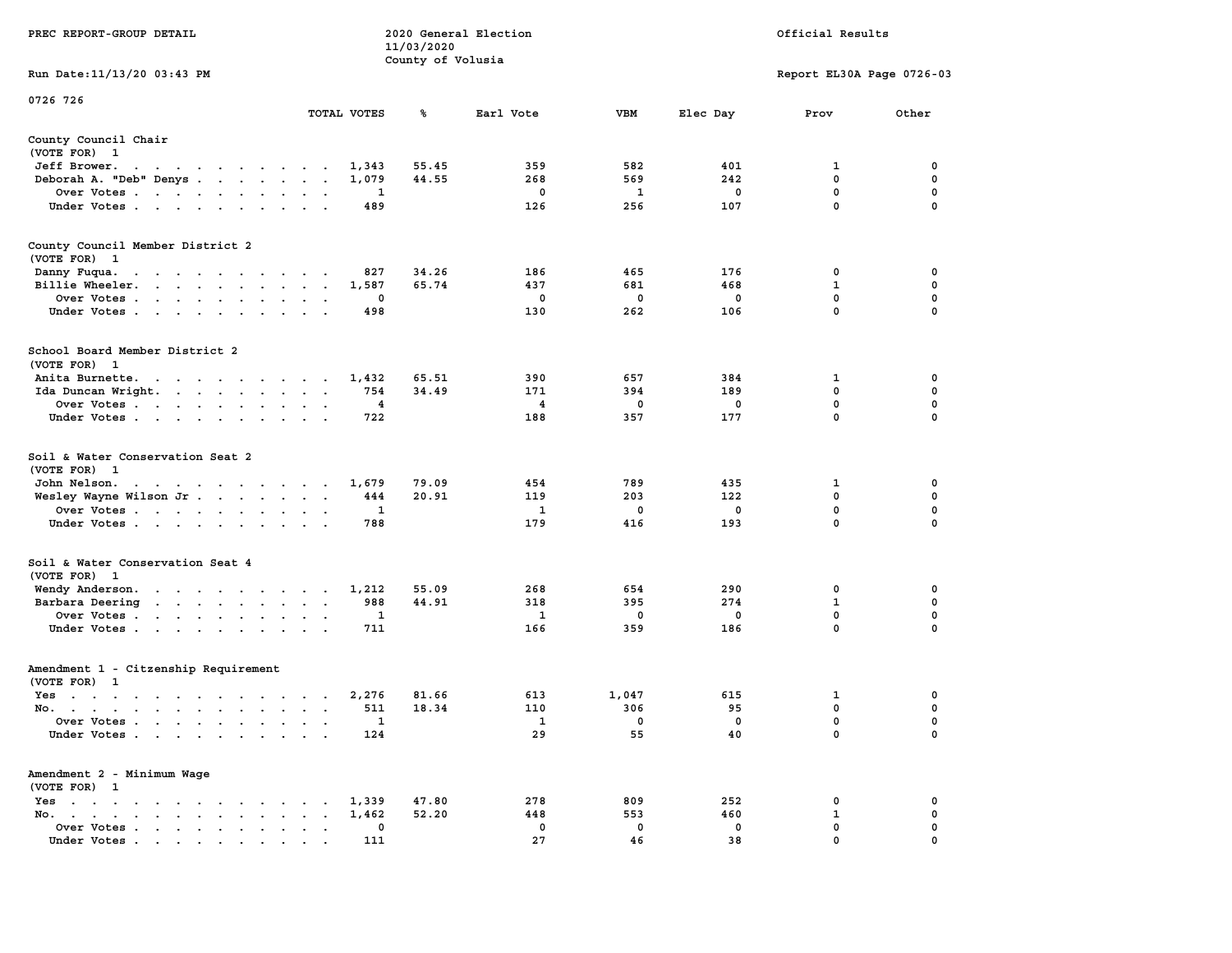| PREC REPORT-GROUP DETAIL                                                                 |                      |              | 11/03/2020<br>County of Volusia | 2020 General Election |              |              | Official Results          |             |
|------------------------------------------------------------------------------------------|----------------------|--------------|---------------------------------|-----------------------|--------------|--------------|---------------------------|-------------|
| Run Date: 11/13/20 03:43 PM                                                              |                      |              |                                 |                       |              |              | Report EL30A Page 0726-04 |             |
| 0726 726                                                                                 |                      | TOTAL VOTES  | ℁                               | Earl Vote             | <b>VBM</b>   | Elec Day     | Prov                      | Other       |
| Amendment 3 - Primary Elections<br>(VOTE FOR) 1                                          |                      |              |                                 |                       |              |              |                           |             |
| Yes                                                                                      |                      | 1,119        | 41.11                           | 248                   | 613          | 258          | 0                         | 0           |
| No.                                                                                      |                      | 1,603        | 58.89                           | 451                   | 722          | 429          | $\mathbf{1}$              | $\mathbf 0$ |
| Over Votes                                                                               |                      | 1            |                                 | $\mathbf{1}$          | $\mathbf 0$  | 0            | $\mathbf 0$               | $\mathbf 0$ |
| Under Votes.                                                                             |                      | 189          |                                 | 53                    | 73           | 63           | $\mathbf 0$               | $\Omega$    |
| Amendment 4 - Apprl Const. Amendment                                                     |                      |              |                                 |                       |              |              |                           |             |
| (VOTE FOR) 1<br>Yes                                                                      |                      | 1,281        | 47.80                           | 414                   | 498          | 368          | $\mathbf{1}$              | 0           |
| No.                                                                                      |                      | 1,399        | 52.20                           | 278                   | 808          | 313          | 0                         | $\mathbf 0$ |
| Over Votes                                                                               |                      | 1            |                                 | $\mathbf 0$           | $\mathbf{1}$ | $\mathbf 0$  | $\mathbf 0$               | $\mathbf 0$ |
| Under Votes.                                                                             |                      | 231          |                                 | 61                    | 101          | 69           | $\mathbf 0$               | $\Omega$    |
| Amendment 5 - Homestead Property Taxes<br>(VOTE FOR) 1                                   |                      |              |                                 |                       |              |              |                           |             |
| Yes                                                                                      |                      | 1,916        | 71.98                           | 523                   | 902          | 490          | $\mathbf{1}$              | 0           |
| No.                                                                                      |                      | 746          | 28.02                           | 163                   | 406          | 177          | 0                         | $\mathbf 0$ |
| Over Votes                                                                               | $\sim$ $\sim$        | $\mathbf{1}$ |                                 | $\mathbf 0$           | $\mathbf 0$  | $\mathbf{1}$ | $\mathbf 0$               | $\mathbf 0$ |
| Under Votes.                                                                             |                      | 249          |                                 | 67                    | 100          | 82           | $\mathbf 0$               | $\Omega$    |
| Amendment 6 - Ad Valorem Tax Discount<br>(VOTE FOR) 1                                    |                      |              |                                 |                       |              |              |                           |             |
| $Yes \cdot \cdot \cdot \cdot \cdot \cdot \cdot \cdot \cdot \cdot \cdot \cdot$            |                      | 2,322        | 85.68                           | 596                   | 1,111        | 614          | 1                         | 0           |
| No.                                                                                      |                      | 388          | 14.32                           | 96                    | 220          | 72           | 0                         | 0           |
| Over Votes                                                                               |                      | 0            |                                 | $\mathbf 0$           | $\mathbf 0$  | $\mathbf 0$  | $\mathbf 0$               | $\mathbf 0$ |
| Under Votes                                                                              |                      | 202          |                                 | 61                    | 77           | 64           | $\Omega$                  | $\Omega$    |
| Volusia ECHO<br>(VOTE FOR) 1                                                             |                      |              |                                 |                       |              |              |                           |             |
| Yes (For Bonds) $\cdots$ $\cdots$ $\cdots$ $\cdots$                                      |                      | 1,803        | 67.25                           | 408                   | 951          | 444          | 0                         | 0           |
| No (Against Bonds)                                                                       |                      | 878          | 32.75                           | 285                   | 356          | 236          | $\mathbf{1}$              | $\mathbf 0$ |
| Over Votes                                                                               | $\cdot$ $\cdot$      | $\mathbf{2}$ |                                 | $\mathbf{1}$          | 1            | 0            | $\mathbf 0$               | $\mathbf 0$ |
| Under Votes                                                                              |                      | 229          |                                 | 59                    | 100          | 70           | $\Omega$                  | $\Omega$    |
| Volusia Forever<br>(VOTE FOR) 1                                                          |                      |              |                                 |                       |              |              |                           |             |
| Yes (For Bonds)<br>$\mathbf{r}$ , and $\mathbf{r}$ , and $\mathbf{r}$ , and $\mathbf{r}$ |                      | 1,901        | 70.38                           | 418                   | 1,013        | 470          | 0                         | 0           |
| No (Against Bonds)                                                                       | $\cdot$ $\cdot$      | 800          | 29.62                           | 279                   | 304          | 216          | $\mathbf{1}$              | $\mathbf 0$ |
| Over Votes                                                                               | $\ddot{\phantom{0}}$ | 0            |                                 | $\mathbf 0$           | $\mathbf 0$  | $\mathbf 0$  | $\mathbf 0$               | $\mathbf 0$ |
| Under Votes                                                                              | $\cdot$ $\cdot$      | 211          |                                 | 56                    | 91           | 64           | $\Omega$                  | $\Omega$    |
|                                                                                          |                      |              |                                 |                       |              |              |                           |             |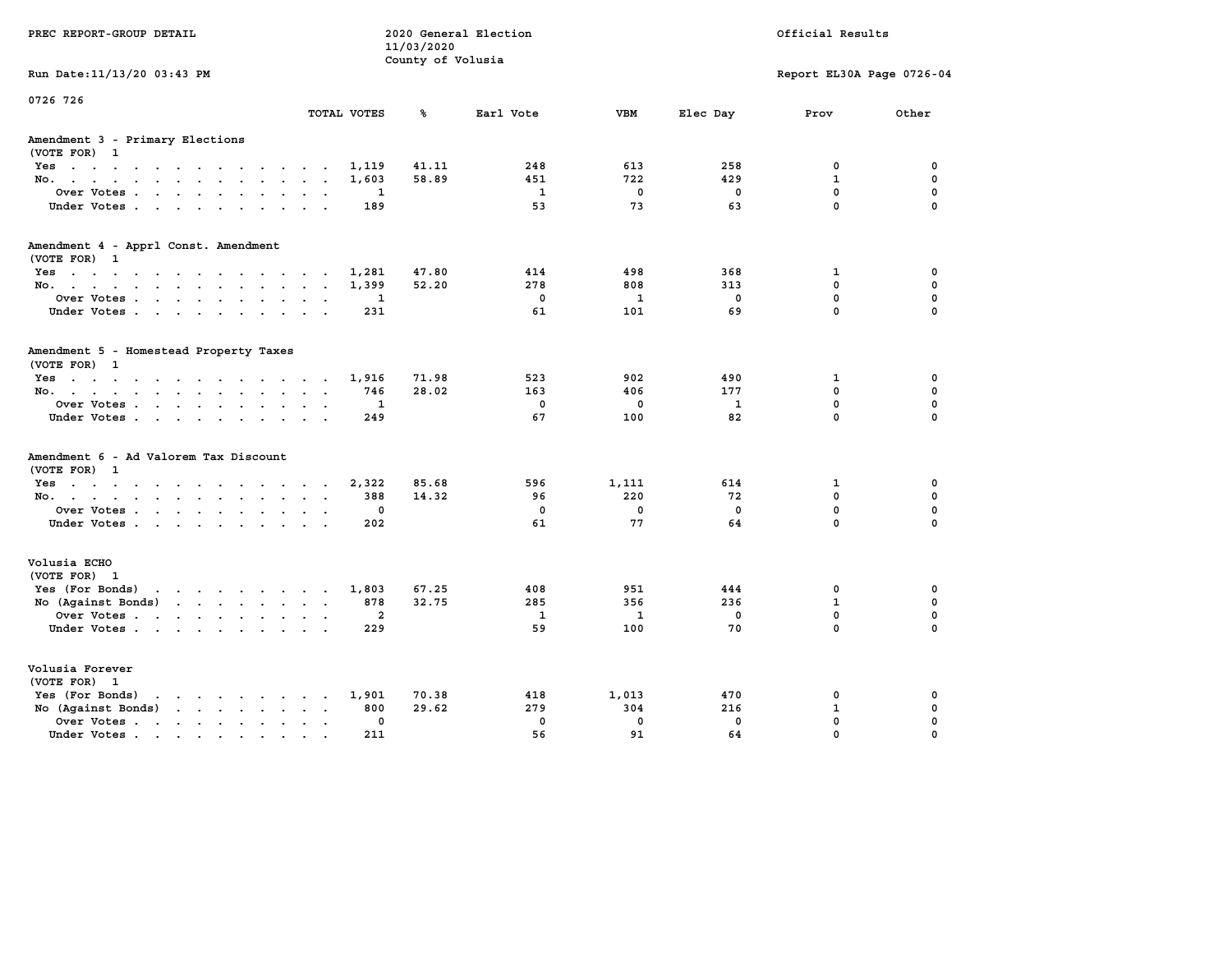| PREC REPORT-GROUP DETAIL                                                                                                                                                                                                                                   |                         | 11/03/2020        | 2020 General Election   |                         |              | Official Results          |             |
|------------------------------------------------------------------------------------------------------------------------------------------------------------------------------------------------------------------------------------------------------------|-------------------------|-------------------|-------------------------|-------------------------|--------------|---------------------------|-------------|
| Run Date: 11/13/20 03:43 PM                                                                                                                                                                                                                                |                         | County of Volusia |                         |                         |              | Report EL30A Page 0728-01 |             |
| 0728 728                                                                                                                                                                                                                                                   |                         |                   |                         |                         |              |                           |             |
| TOTAL VOTES                                                                                                                                                                                                                                                |                         | ℁                 | Earl Vote               | VBM                     | Elec Day     | Prov                      | Other       |
| REGISTERED VOTERS - TOTAL .<br>$\sim$<br>$\sim$<br>$\sim$<br>$\sim$ $\sim$ $\sim$                                                                                                                                                                          | 4,392                   |                   |                         |                         |              |                           |             |
| BALLOTS CAST - TOTAL.<br>$\mathbf{r}$ , $\mathbf{r}$ , $\mathbf{r}$ , $\mathbf{r}$<br>$\sim$<br>$\sim$<br>$\ddot{\phantom{a}}$                                                                                                                             | 3,524                   |                   | 1,462                   | 1,543                   | 515          | 4                         | 0           |
| BALLOTS CAST - BLANK.<br>$\cdot$ $\cdot$ $\cdot$<br>$\sim$                                                                                                                                                                                                 | $\Omega$                |                   | $\mathbf 0$             | $\mathbf 0$             | $\mathbf 0$  | $\mathbf 0$               | 0           |
| VOTER TURNOUT - TOTAL<br>$\ddot{\phantom{a}}$<br>$\ddot{\phantom{a}}$<br>$\mathbf{r}$                                                                                                                                                                      |                         | 80.24             |                         |                         |              |                           |             |
| VOTER TURNOUT - BLANK<br>$\sim$ $\sim$ $\sim$ $\sim$                                                                                                                                                                                                       |                         |                   |                         |                         |              |                           |             |
| President and Vice President                                                                                                                                                                                                                               |                         |                   |                         |                         |              |                           |             |
| (VOTE FOR)<br>$\blacksquare$                                                                                                                                                                                                                               |                         |                   |                         |                         |              |                           |             |
| Donald J. Trump (REP)<br>$\mathbf{r}$ . The set of the set of the set of the set of the set of the set of the set of the set of the set of the set of the set of the set of the set of the set of the set of the set of the set of the set of the set of t | 2,147                   | 61.05             | 1,055                   | 689                     | 401          | $\mathbf{2}$              | 0           |
| Joseph R. Biden (DEM)<br>$\cdot$                                                                                                                                                                                                                           | 1,325                   | 37.67             | 392                     | 829                     | 103          | $\mathbf{1}$              | 0           |
| Jo Jorgensen (LPF)<br>$\cdots$<br>$\sim$<br>$\sim$                                                                                                                                                                                                         | 26                      | .74               | 11                      | 8                       | 7            | 0                         | 0           |
| Roque "Rocky" De La Fuente (REF).<br>$\cdot$ $\cdot$ $\cdot$                                                                                                                                                                                               | 0                       |                   | $\mathbf 0$             | $\mathbf 0$             | $\mathbf 0$  | 0                         | $\mathbf 0$ |
| Gloria La Riva (PSL).<br>$\ddot{\phantom{a}}$<br>$\sim$                                                                                                                                                                                                    | 3                       | .09               | 1                       | $\mathbf{2}$            | $\mathbf 0$  | $\mathbf 0$               | 0           |
| Howie Hawkins (GRE)                                                                                                                                                                                                                                        | 1                       | .03               | 0                       | $\mathbf{1}$            | $\mathbf 0$  | $\mathbf 0$               | $\mathbf 0$ |
| Don Blankenship (CPF)<br>$\cdot$ $\cdot$ $\cdot$ $\cdot$<br>$\ddot{\phantom{a}}$<br>$\sim$                                                                                                                                                                 | 3                       | .09               | $\mathbf 0$             | 3                       | $\mathbf 0$  | $\mathbf 0$               | $\mathbf 0$ |
| WRITE-IN.                                                                                                                                                                                                                                                  | 12                      | .34               | 3                       | 6                       | 3            | 0                         | $\mathbf 0$ |
| Over Votes<br>$\ddot{\phantom{a}}$<br>$\ddot{\phantom{a}}$<br>$\ddot{\phantom{a}}$                                                                                                                                                                         | $\overline{\mathbf{2}}$ |                   | 0                       | $\mathbf{1}$            | $\mathbf{1}$ | $\mathbf 0$               | $\mathbf 0$ |
| Under Votes.                                                                                                                                                                                                                                               | 5                       |                   | $\mathbf 0$             | $\overline{\mathbf{4}}$ | $\mathbf 0$  | $\mathbf{1}$              | $\mathbf 0$ |
|                                                                                                                                                                                                                                                            |                         |                   |                         |                         |              |                           |             |
| Representative in Congress District 6<br>(VOTE FOR)<br>- 1                                                                                                                                                                                                 |                         |                   |                         |                         |              |                           |             |
| Michael Waltz (REP)                                                                                                                                                                                                                                        | 2,190                   | 64.74             | 1,054                   | 732                     | 402          | $\overline{\mathbf{2}}$   | 0           |
| Clint Curtis (DEM)<br>$\mathbf{r}$ . The contract of the contract of the contract of the contract of the contract of the contract of the contract of the contract of the contract of the contract of the contract of the contract of the contract of th    | 1,188                   | 35.12             | 368                     | 729                     | 90           | 1                         | $\mathbf 0$ |
| WRITE-IN.<br>$\cdot$ $\cdot$ $\cdot$ $\cdot$ $\cdot$ $\cdot$<br>$\ddot{\phantom{a}}$<br>$\cdot$<br>$\bullet$<br>$\ddot{\phantom{a}}$<br>$\sim$                                                                                                             | 5                       | .15               | 0                       | 5                       | 0            | $\mathbf 0$               | 0           |
| Over Votes<br>$\sim$ $\sim$                                                                                                                                                                                                                                | 0                       |                   | $\mathbf 0$             | $\mathbf 0$             | 0            | 0                         | 0           |
| Under Votes<br>$\sim$<br>$\sim$<br>$\sim$                                                                                                                                                                                                                  | 141                     |                   | 40                      | 77                      | 23           | $\mathbf{1}$              | $\Omega$    |
| State Attorney 7th Judicial Circuit<br>(VOTE FOR) 1                                                                                                                                                                                                        |                         |                   |                         |                         |              |                           |             |
| R.J. Larizza (REP)                                                                                                                                                                                                                                         | 2,185                   | 67.54             | 1,029                   | 773                     | 381          | $\overline{2}$            | 0           |
| Don Dempsey.<br>and a series and a series of the series of the series of the series of the series of the series of the series of the series of the series of the series of the series of the series of the series of the series of the series              | 1,050                   | 32.46             | 344                     | 613                     | 92           | $\mathbf{1}$              | $\mathbf 0$ |
| Over Votes                                                                                                                                                                                                                                                 | $\Omega$                |                   | 0                       | 0                       | 0            | $\mathbf{0}$              | $\mathbf 0$ |
| Under Votes<br>$\sim$<br>$\mathbf{r}$                                                                                                                                                                                                                      | 289                     |                   | 89                      | 157                     | 42           | $\mathbf{1}$              | $\Omega$    |
| State Representative District 25<br>(VOTE FOR) 1                                                                                                                                                                                                           |                         |                   |                         |                         |              |                           |             |
| Tom Leek (REP).                                                                                                                                                                                                                                            | 2,132                   | 64.02             | 1,032                   | 723                     | 375          | $\overline{2}$            | 0           |
| Sarah Zutter (DEM)<br>$\mathbf{r}$ . The set of the set of the set of the set of the set of the set of the set of the set of the set of the set of the set of the set of the set of the set of the set of the set of the set of the set of the set of t    | 1,135                   | 34.08             | 347                     | 696                     | 91           | $\mathbf{1}$              | 0           |
| Joseph "Joe" Hannoush (LPF)                                                                                                                                                                                                                                | 63                      | 1.89              | 30                      | 19                      | 14           | $\mathbf 0$               | 0           |
| Over Votes<br>$\sim$<br>$\sim$                                                                                                                                                                                                                             | 3                       |                   | $\overline{\mathbf{2}}$ | 1                       | 0            | 0                         | $\mathbf 0$ |
| Under Votes                                                                                                                                                                                                                                                | 191                     |                   | 51                      | 104                     | 35           | $\mathbf{1}$              | $\mathbf 0$ |
| Supreme Court - Carlos G. Muniz<br>(VOTE FOR) 1                                                                                                                                                                                                            |                         |                   |                         |                         |              |                           |             |
| $Yes \t . \t .$<br>the contract of the contract of the contract of the contract of the contract of the contract of the contract of                                                                                                                         | 2,023                   | 70.17             | 910                     | 789                     | 322          | $\overline{a}$            | 0           |
| $No.$<br>$\sim$ $\sim$ $\sim$ $\sim$ $\sim$<br>$\sim$<br>$\sim$<br>$\sim$<br>$\sim$                                                                                                                                                                        | 860                     | 29.83             | 300                     | 453                     | 107          | $\mathbf{0}$              | $\mathbf 0$ |
| Over Votes<br>$\ddot{\phantom{a}}$<br>$\bullet$<br>$\bullet$                                                                                                                                                                                               | 0                       |                   | 0                       | 0                       | $\mathbf 0$  | $\mathbf{0}$              | $\mathbf 0$ |
| Under Votes.<br>$\cdots$<br>$\ddot{\phantom{0}}$<br>$\sim$ $\sim$<br>$\ddot{\phantom{a}}$<br>$\cdot$                                                                                                                                                       | 641                     |                   | 252                     | 301                     | 86           | $\overline{a}$            | $\mathbf 0$ |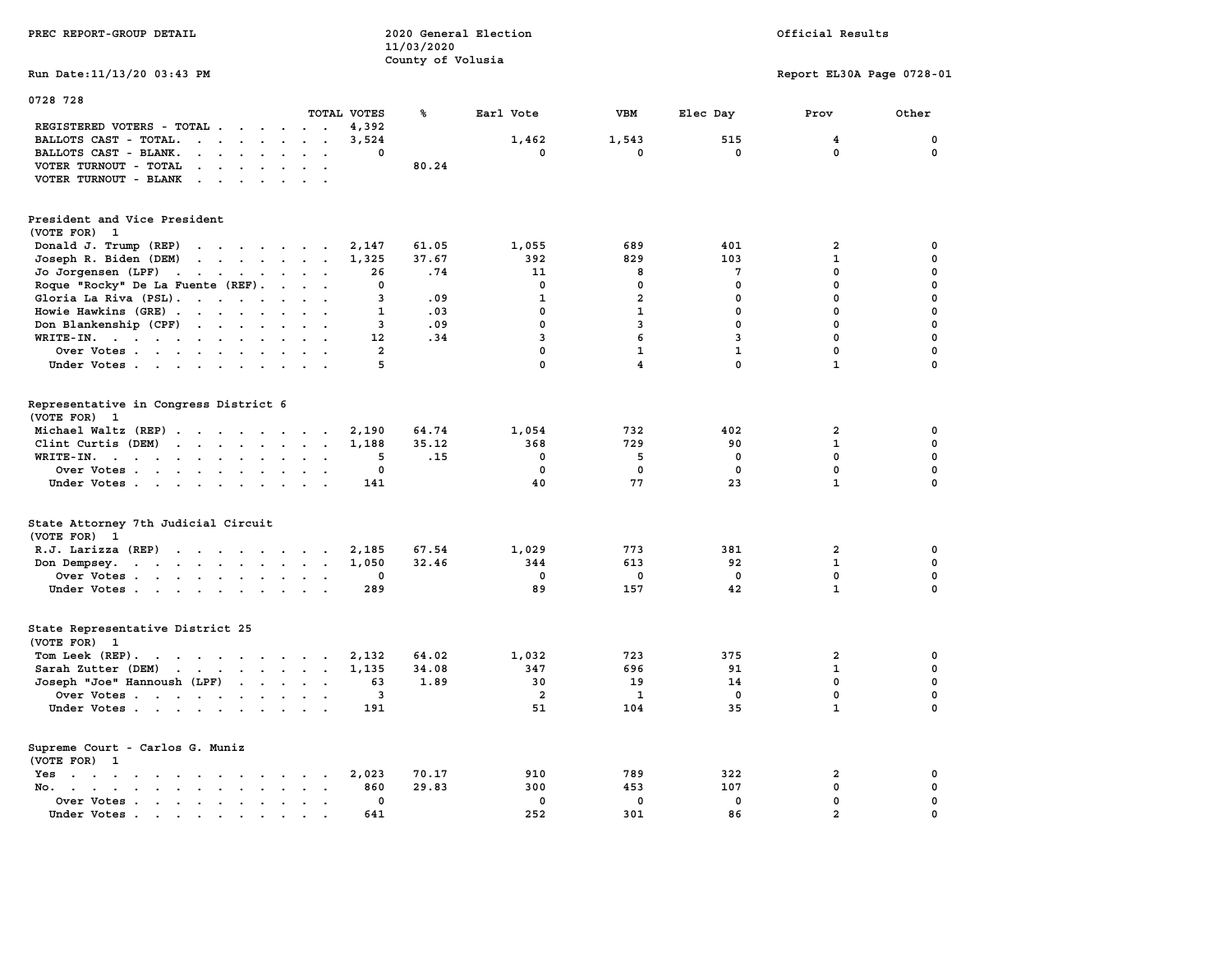| PREC REPORT-GROUP DETAIL                                                                                               |                                            | 11/03/2020        | 2020 General Election |                          | Official Results        |                               |             |  |
|------------------------------------------------------------------------------------------------------------------------|--------------------------------------------|-------------------|-----------------------|--------------------------|-------------------------|-------------------------------|-------------|--|
| Run Date: 11/13/20 03:43 PM                                                                                            |                                            | County of Volusia |                       |                          |                         | Report EL30A Page 0728-02     |             |  |
| 0728 728                                                                                                               |                                            |                   |                       |                          |                         |                               |             |  |
|                                                                                                                        | TOTAL VOTES                                | ℁                 | Earl Vote             | <b>VBM</b>               | Elec Day                | Prov                          | Other       |  |
| 5th Dist Crt of Appeal - Evander<br>(VOTE FOR) 1                                                                       |                                            |                   |                       |                          |                         |                               |             |  |
| Yes                                                                                                                    | 2,155                                      | 76.28             | 911                   | 931                      | 311                     | 2                             | 0           |  |
| No.                                                                                                                    | 670                                        | 23.72             | 283                   | 277                      | 110                     | $\mathbf 0$                   | 0           |  |
| Over Votes                                                                                                             | 2                                          |                   | 0                     | 1                        | 1                       | $\mathbf 0$                   | 0           |  |
| Under Votes                                                                                                            | 697                                        |                   | 268                   | 334                      | 93                      | $\overline{a}$                | $\Omega$    |  |
| 5th Dist Crt of Appeal - Grosshans<br>(VOTE FOR) 1                                                                     |                                            |                   |                       |                          |                         |                               |             |  |
| Yes                                                                                                                    | 2,039                                      | 72.67             | 908                   | 819                      | 310                     | 2                             | 0           |  |
| No.                                                                                                                    | 767                                        | 27.33             | 280                   | 373                      | 114                     | $\mathbf 0$                   | 0           |  |
| Over Votes                                                                                                             | 1                                          |                   | $\mathbf 0$           | $\mathbf{1}$             | $\mathbf 0$             | $\mathbf 0$                   | 0           |  |
| Under Votes                                                                                                            | 717                                        |                   | 274                   | 350                      | 91                      | $\overline{a}$                | 0           |  |
| 5th Dist Crt of Appeal - Harris<br>(VOTE FOR) 1                                                                        |                                            |                   |                       |                          |                         |                               |             |  |
| Yes                                                                                                                    | 2,165                                      | 76.77             | 937                   | 911                      | 315                     | $\mathbf{2}$                  | 0           |  |
| No.                                                                                                                    | 655                                        | 23.23             | 249                   | 304                      | 102                     | $\Omega$                      | $\mathbf 0$ |  |
| Over Votes                                                                                                             | 4                                          |                   | 1                     | 1                        | $\overline{\mathbf{2}}$ | $\mathbf 0$                   | 0           |  |
| Under Votes                                                                                                            | 700                                        |                   | 275                   | 327                      | 96                      | $\overline{a}$                | 0           |  |
| 5th Dist Crt of Appeal - Orfinger<br>(VOTE FOR) 1                                                                      |                                            |                   |                       |                          |                         |                               |             |  |
| Yes                                                                                                                    | 2,195                                      | 77.29             | 938                   | 944                      | 311                     | 2                             | 0           |  |
| No.                                                                                                                    | 645                                        | 22.71             | 255                   | 286                      | 104                     | $\mathbf 0$                   | 0           |  |
| Over Votes                                                                                                             | 1                                          |                   | 0                     | 1                        | 0                       | $\mathbf 0$<br>$\overline{a}$ | 0           |  |
| Under Votes                                                                                                            | 683                                        |                   | 269                   | 312                      | 100                     |                               | $\Omega$    |  |
| 5th Dist Crt of Appeal - Sasso<br>(VOTE FOR) 1                                                                         |                                            |                   |                       |                          |                         |                               |             |  |
| Yes                                                                                                                    | 2,082                                      | 74.78             | 913                   | 862                      | 306                     | 1                             | 0           |  |
| No.                                                                                                                    | 702                                        | 25.22             | 259                   | 337                      | 106                     | $\mathbf 0$                   | 0           |  |
| Over Votes                                                                                                             | 1                                          |                   | $\mathbf 0$           | $\mathbf{1}$             | 0                       | $\mathbf 0$                   | 0           |  |
| Under Votes                                                                                                            | 739                                        |                   | 290                   | 343                      | 103                     | 3                             | $\Omega$    |  |
| 5th Dist Crt of Appeal - Wallis<br>(VOTE FOR) 1                                                                        |                                            |                   |                       |                          |                         |                               |             |  |
| Yes<br>the contract of the contract of the contract of the contract of the contract of the contract of the contract of | 2,100                                      | 75.24             | 903                   | 893                      | 302                     | 2                             | 0           |  |
| No.                                                                                                                    | 691                                        | 24.76             | 264                   | 313                      | 114                     | $\mathbf 0$                   | 0           |  |
| Over Votes                                                                                                             | $\mathbf{1}$                               |                   | 0                     | $\overline{\phantom{a}}$ | 0                       | $\mathbf 0$                   | 0           |  |
| Under Votes.                                                                                                           | 732                                        |                   | 295                   | 336                      | 99                      | $\mathbf{2}$                  | 0           |  |
| Circuit Judge, 7th Judicial, Group 14<br>(VOTE FOR) 1                                                                  |                                            |                   |                       |                          |                         |                               |             |  |
| Joan Anthony                                                                                                           | 1,498                                      | 52.99             | 546                   | 759                      | 191                     | 2                             | 0           |  |
| Dan Hilbert                                                                                                            | 1,329<br>$\ddot{\phantom{a}}$<br>$\bullet$ | 47.01             | 646                   | 459                      | 224                     | $\mathbf 0$                   | 0           |  |
| Over Votes.                                                                                                            | 3                                          |                   | 1                     | 1                        | $\mathbf{1}$            | $\mathbf 0$                   | 0           |  |
| Under Votes                                                                                                            | 694                                        |                   | 269                   | 324                      | 99                      | $\overline{a}$                | 0           |  |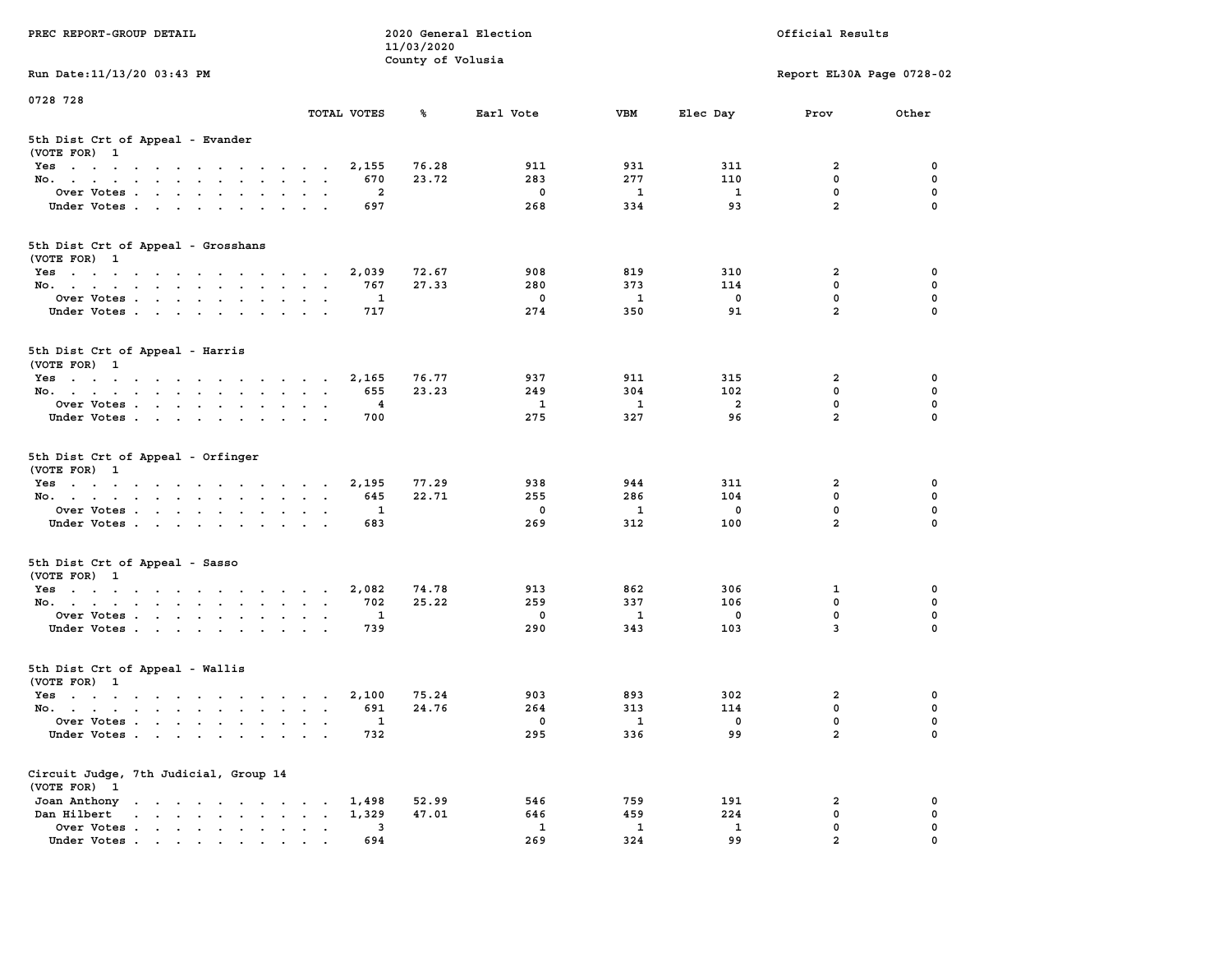|                                                                                                                                                     |                                                                      | County of Volusia |              |             |              |                           |             |  |  |  |
|-----------------------------------------------------------------------------------------------------------------------------------------------------|----------------------------------------------------------------------|-------------------|--------------|-------------|--------------|---------------------------|-------------|--|--|--|
| Run Date:11/13/20 03:43 PM                                                                                                                          |                                                                      |                   |              |             |              | Report EL30A Page 0728-03 |             |  |  |  |
| 0728 728                                                                                                                                            |                                                                      |                   |              |             |              |                           |             |  |  |  |
|                                                                                                                                                     | TOTAL VOTES                                                          | ℁                 | Earl Vote    | <b>VBM</b>  | Elec Day     | Prov                      | Other       |  |  |  |
| County Council Chair                                                                                                                                |                                                                      |                   |              |             |              |                           |             |  |  |  |
| (VOTE FOR) 1                                                                                                                                        |                                                                      |                   |              |             |              |                           |             |  |  |  |
| Jeff Brower.<br>$\ddot{\phantom{0}}$<br>$\mathcal{A}=\mathcal{A}=\mathcal{A}=\mathcal{A}=\mathcal{A}=\mathcal{A}$<br>$\sim$<br>$\ddot{\phantom{0}}$ | 1,756<br>$\overline{\phantom{a}}$                                    | 58.32             | 749          | 722         | 284          | 1                         | 0           |  |  |  |
| Deborah A. "Deb" Denys                                                                                                                              | 1,255<br>$\cdot$<br>$\cdot$                                          | 41.68             | 514          | 577         | 163          | $\mathbf{1}$              | $\mathbf 0$ |  |  |  |
| Over Votes                                                                                                                                          | 2<br>$\bullet$<br>$\sim$                                             |                   | 2            | 0           | 0            | 0                         | 0           |  |  |  |
| Under Votes                                                                                                                                         | 511<br>$\sim$<br>$\ddot{\phantom{0}}$<br>$\ddot{\phantom{a}}$        |                   | 197          | 244         | 68           | $\overline{2}$            | 0           |  |  |  |
|                                                                                                                                                     |                                                                      |                   |              |             |              |                           |             |  |  |  |
| Soil & Water Conservation Seat 2                                                                                                                    |                                                                      |                   |              |             |              |                           |             |  |  |  |
| (VOTE FOR) 1                                                                                                                                        |                                                                      |                   |              | 894         |              |                           |             |  |  |  |
| John Nelson.<br>the contract of the contract of the con-                                                                                            | 2,127                                                                | 77.80             | 911          |             | 320          | 2                         | 0           |  |  |  |
| Wesley Wayne Wilson Jr                                                                                                                              | 607                                                                  | 22.20             | 258          | 258         | 91           | 0                         | 0           |  |  |  |
| Over Votes                                                                                                                                          | 1<br>$\ddot{\phantom{a}}$                                            |                   | $\mathbf 0$  | 1           | $\mathbf{0}$ | $\mathbf{0}$              | 0           |  |  |  |
| Under Votes<br>$\ddot{\phantom{0}}$                                                                                                                 | 789<br>$\bullet$<br>$\bullet$                                        |                   | 293          | 390         | 104          | $\overline{2}$            | 0           |  |  |  |
| Soil & Water Conservation Seat 4                                                                                                                    |                                                                      |                   |              |             |              |                           |             |  |  |  |
| (VOTE FOR) 1                                                                                                                                        |                                                                      |                   |              |             |              |                           |             |  |  |  |
| Wendy Anderson.<br>the contract of the contract of the                                                                                              | 1,598                                                                | 57.77             | 600          | 779         | 218          | 1                         | 0           |  |  |  |
| Barbara Deering<br>$\mathbf{r}$ , and $\mathbf{r}$ , and $\mathbf{r}$ , and $\mathbf{r}$                                                            | 1,168<br>$\cdot$<br>$\ddot{\phantom{a}}$<br>$\overline{\phantom{a}}$ | 42.23             | 582          | 390         | 195          | $\mathbf{1}$              | $\mathbf 0$ |  |  |  |
| Over Votes.<br>$\cdot$ $\cdot$ $\cdot$ $\cdot$ $\cdot$<br>$\ddot{\phantom{a}}$<br>$\cdot$                                                           | 1                                                                    |                   | $\mathbf 0$  | 1           | $\mathbf 0$  | $\mathbf 0$               | $\mathbf 0$ |  |  |  |
| Under Votes<br>$\ddot{\phantom{a}}$                                                                                                                 | 757                                                                  |                   | 280          | 373         | 102          | $\overline{a}$            | $\mathbf 0$ |  |  |  |
| Amendment 1 - Citzenship Requirement<br>(VOTE FOR) 1<br>$Yes \t . \t .$<br>$\sim$ $\sim$ $\sim$ $\sim$ $\sim$<br>$\ddot{\phantom{0}}$               | 2,720<br>$\cdot$ $\cdot$                                             | 81.85             | 1,183        | 1,104       | 431          | $\overline{a}$            | 0           |  |  |  |
| No.<br>$\bullet$<br>$\sim$<br>$\ddot{\phantom{a}}$<br>$\ddot{\phantom{a}}$                                                                          | 603<br>$\cdot$<br>$\cdot$<br>$\cdot$                                 | 18.15             | 210          | 341         | 52           | 0                         | $\mathbf 0$ |  |  |  |
| Over Votes<br>$\sim$                                                                                                                                | 1<br>$\bullet$<br>$\cdot$                                            |                   | $\mathbf{1}$ | $\mathbf 0$ | $\mathbf 0$  | 0                         | $\mathbf 0$ |  |  |  |
| Under Votes<br>$\cdot$                                                                                                                              | 200                                                                  |                   | 68           | 98          | 32           | $\overline{a}$            | 0           |  |  |  |
| Amendment 2 - Minimum Wage                                                                                                                          |                                                                      |                   |              |             |              |                           |             |  |  |  |
| (VOTE FOR) 1                                                                                                                                        |                                                                      |                   |              |             |              |                           |             |  |  |  |
| $Yes \t . \t .$<br>$\mathcal{A}=\mathcal{A}=\mathcal{A}=\mathcal{A}=\mathcal{A}=\mathcal{A}=\mathcal{A}=\mathcal{A}$ .                              | 1,689<br>$\cdot$ $\cdot$                                             | 50.27             | 575          | 941         | 171          | 2                         | 0           |  |  |  |
| No.<br>$\ddot{\phantom{a}}$<br>$\sim$                                                                                                               | 1,671<br>$\bullet$<br>$\bullet$<br>$\blacksquare$                    | 49.73             | 823          | 533         | 315          | 0                         | $\pmb{0}$   |  |  |  |
| Over Votes<br>$\ddot{\phantom{0}}$                                                                                                                  | 1                                                                    |                   | $\mathbf 0$  | 1           | $\mathbf 0$  | $\mathbf 0$               | $\mathbf 0$ |  |  |  |
| Under Votes<br>$\sim 10^{-1}$ and $\sim 10^{-1}$<br>$\blacksquare$ .<br>$\bullet$                                                                   | 163                                                                  |                   | 64           | 68          | 29           | $\overline{a}$            | 0           |  |  |  |
| Amendment 3 - Primary Elections                                                                                                                     |                                                                      |                   |              |             |              |                           |             |  |  |  |
|                                                                                                                                                     |                                                                      |                   |              |             |              |                           |             |  |  |  |
| (VOTE FOR) 1                                                                                                                                        | 1,560                                                                | 48.30             | 573          | 757         | 228          | $\overline{a}$            | 0           |  |  |  |
| $Yes \t . \t .$<br>$\mathcal{A}(\mathcal{A})$ , and $\mathcal{A}(\mathcal{A})$ , and                                                                | $\cdot$ $\cdot$<br>$\sim$                                            |                   |              |             |              |                           |             |  |  |  |
| No.<br>$\sim$                                                                                                                                       | 1,670<br>$\bullet$<br>$\sim$<br>$\sim$                               | 51.70             | 778          | 643         | 249          | 0                         | 0           |  |  |  |
| Over Votes .<br>$\mathbf{r}$ . The set of $\mathbf{r}$<br>$\sim$<br>$\ddot{\phantom{a}}$<br>$\ddot{\phantom{a}}$<br>$\bullet$                       | 3<br>$\ddot{\phantom{a}}$<br>$\cdot$                                 |                   | 2            | 1           | 0            | 0                         | 0           |  |  |  |
| Under Votes<br>$\sim$                                                                                                                               | 291<br>$\ddot{\phantom{a}}$<br>$\mathbf{r}$                          |                   | 109          | 142         | 38           | $\overline{a}$            | $\mathbf 0$ |  |  |  |
| Amendment 4 - Apprl Const. Amendment<br>(VOTE FOR) 1                                                                                                |                                                                      |                   |              |             |              |                           |             |  |  |  |
| $Yes \t . \t .$<br>$\sim$<br>$\mathcal{A}=\mathcal{A}=\mathcal{A}$ .<br>$\cdot$<br>$\cdot$<br>$\sim$                                                | 1,604<br>$\cdot$<br>$\cdot$                                          | 50.30             | 777          | 547         | 278          | 2                         | 0           |  |  |  |
| No.<br>$\bullet$ .<br><br><br><br><br><br><br><br><br><br><br><br><br><br><br><br>$\mathbf{r} = \mathbf{r}$<br>$\sim$ $\sim$                        | 1,585<br>$\bullet$                                                   | 49.70             | 553          | 841         | 191          | 0                         | 0           |  |  |  |
| Over Votes<br>$\bullet$                                                                                                                             | 0<br>$\ddot{\phantom{a}}$<br>$\ddot{\phantom{a}}$                    |                   | 0            | 0           | 0            | $\mathbf 0$               | $\mathbf 0$ |  |  |  |
| Under Votes                                                                                                                                         | 335                                                                  |                   | 132          | 155         | 46           | $\overline{a}$            | $\mathbf 0$ |  |  |  |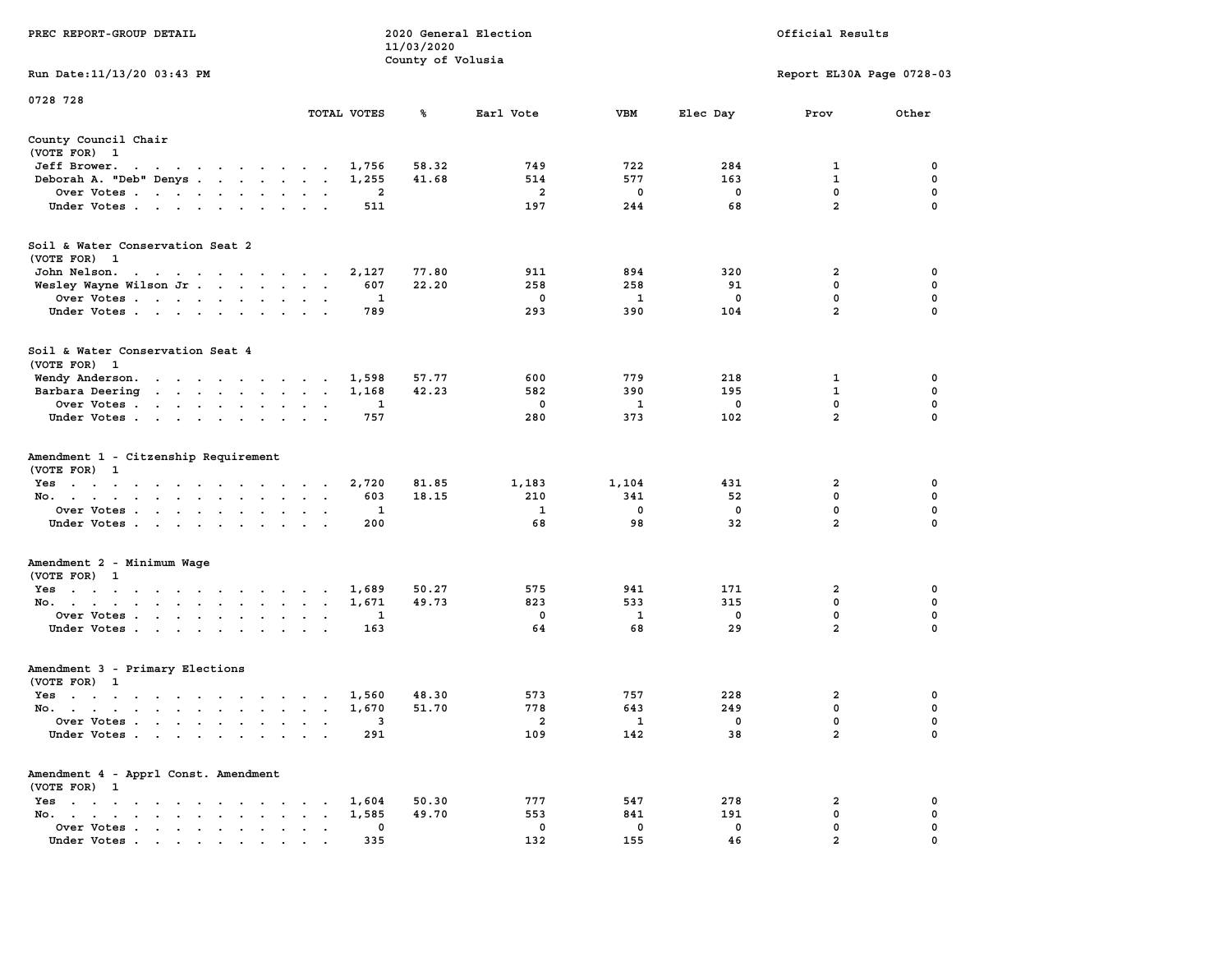| PREC REPORT-GROUP DETAIL                               | 11/03/2020<br>County of Volusia | 2020 General Election | Official Results |              |              |                           |             |  |
|--------------------------------------------------------|---------------------------------|-----------------------|------------------|--------------|--------------|---------------------------|-------------|--|
| Run Date: 11/13/20 03:43 PM                            |                                 |                       |                  |              |              | Report EL30A Page 0728-04 |             |  |
| 0728 728                                               | TOTAL VOTES                     | %ะ                    | Earl Vote        | <b>VBM</b>   | Elec Day     | Prov                      | Other       |  |
|                                                        |                                 |                       |                  |              |              |                           |             |  |
| Amendment 5 - Homestead Property Taxes<br>(VOTE FOR) 1 |                                 |                       |                  |              |              |                           |             |  |
| $Yes.$                                                 | 2,264                           | 72.36                 | 1,010            | 906          | 346          | 2                         | 0           |  |
| No.                                                    | 865                             | 27.64                 | 300              | 453          | 112          | 0                         | 0           |  |
| Over Votes                                             | $\overline{2}$                  |                       | $\mathbf{1}$     | $\mathbf 0$  | $\mathbf{1}$ | 0                         | $\mathbf 0$ |  |
| Under Votes.                                           | 393                             |                       | 151              | 184          | 56           | $\overline{a}$            | $\mathbf 0$ |  |
| Amendment 6 - Ad Valorem Tax Discount<br>(VOTE FOR) 1  |                                 |                       |                  |              |              |                           |             |  |
| Yes                                                    | 2,736                           | 84.84                 | 1,176            | 1,140        | 418          | 2                         | 0           |  |
| No.                                                    | 489                             | 15.16                 | 168              | 271          | 50           | 0                         | 0           |  |
| Over Votes.                                            | $\overline{2}$                  |                       | $\overline{a}$   | $\mathbf{0}$ | 0            | 0                         | $\mathbf 0$ |  |
| Under Votes                                            | 297                             |                       | 116              | 132          | 47           | $\overline{a}$            | $\Omega$    |  |
| Volusia ECHO<br>(VOTE FOR) 1                           |                                 |                       |                  |              |              |                           |             |  |
| Yes (For Bonds)                                        | 2,247                           | 69.93                 | 841              | 1,102        | 302          | 2                         | 0           |  |
| No (Against Bonds)                                     | 966                             | 30.07                 | 496              | 306          | 164          | 0                         | 0           |  |
| Over Votes                                             | 2                               |                       | $\overline{a}$   | $^{\circ}$   | 0            | 0                         | 0           |  |
| Under Votes                                            | 309                             |                       | 123              | 135          | 49           | $\overline{a}$            | $\mathbf 0$ |  |
| Volusia Forever<br>(VOTE FOR) 1                        |                                 |                       |                  |              |              |                           |             |  |
| Yes (For Bonds)                                        | 2,337                           | 72.60                 | 869              | 1,145        | 321          | 2                         | 0           |  |
| No (Against Bonds)                                     | 882                             | 27.40                 | 470              | 264          | 148          | 0                         | 0           |  |
| Over Votes.                                            | $\overline{2}$                  |                       | $^{\circ}$       | 1            | 1            | 0                         | $\mathbf 0$ |  |
| Under Votes                                            | 303                             |                       | 123              | 133          | 45           | $\overline{a}$            | 0           |  |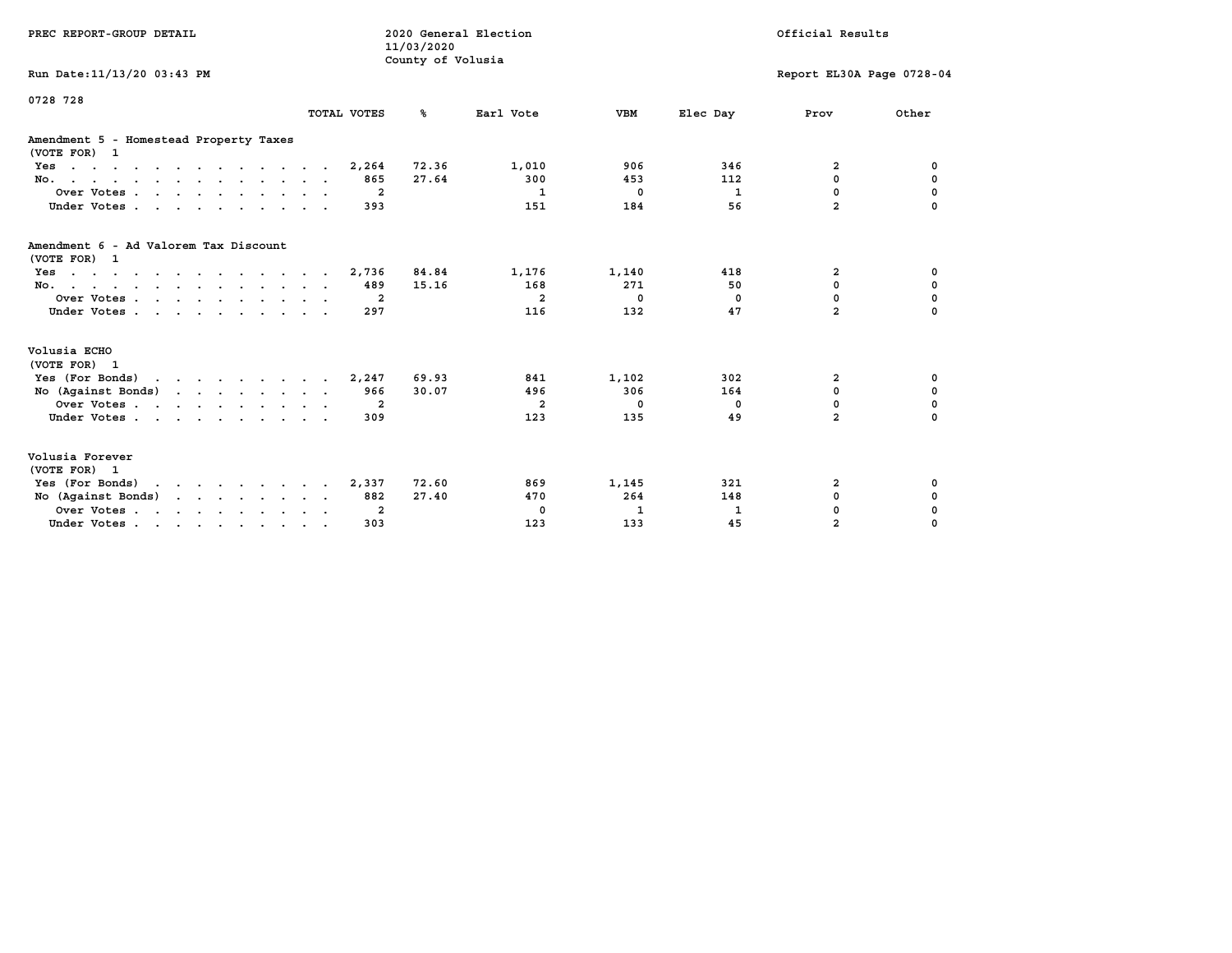| PREC REPORT-GROUP DETAIL                                                                                                                                                                                                                                |                                                           | 11/03/2020<br>County of Volusia | 2020 General Election   |                |                         | Official Results          |             |
|---------------------------------------------------------------------------------------------------------------------------------------------------------------------------------------------------------------------------------------------------------|-----------------------------------------------------------|---------------------------------|-------------------------|----------------|-------------------------|---------------------------|-------------|
| Run Date: 11/13/20 03:43 PM                                                                                                                                                                                                                             |                                                           |                                 |                         |                |                         | Report EL30A Page 0729-01 |             |
| 0729 729                                                                                                                                                                                                                                                |                                                           |                                 |                         |                |                         |                           |             |
|                                                                                                                                                                                                                                                         | TOTAL VOTES                                               | ℁                               | Earl Vote               | VBM            | Elec Day                | Prov                      | Other       |
| REGISTERED VOTERS - TOTAL                                                                                                                                                                                                                               | 5,083<br>$\sim$ $\sim$                                    |                                 |                         |                |                         |                           |             |
| BALLOTS CAST - TOTAL.<br>$\cdot$                                                                                                                                                                                                                        | 4,344<br>$\ddot{\phantom{a}}$<br>$\overline{\phantom{a}}$ |                                 | 1,812                   | 1,925          | 605                     | $\overline{\mathbf{2}}$   | $\mathbf 0$ |
| BALLOTS CAST - BLANK.<br><b>Contract Contract Contract</b>                                                                                                                                                                                              | $\Omega$                                                  |                                 | $\mathbf{0}$            | $\mathbf{0}$   | $\Omega$                | $\Omega$                  | $\mathbf 0$ |
| VOTER TURNOUT - TOTAL<br>$\mathbf{r}$ , $\mathbf{r}$ , $\mathbf{r}$                                                                                                                                                                                     |                                                           | 85.46                           |                         |                |                         |                           |             |
| VOTER TURNOUT - BLANK<br>$\cdots$                                                                                                                                                                                                                       |                                                           |                                 |                         |                |                         |                           |             |
| President and Vice President                                                                                                                                                                                                                            |                                                           |                                 |                         |                |                         |                           |             |
| (VOTE FOR) 1                                                                                                                                                                                                                                            |                                                           |                                 |                         |                |                         |                           |             |
| Donald J. Trump (REP)<br>$\cdots$                                                                                                                                                                                                                       | 2,691                                                     | 62.19                           | 1,320                   | 907            | 463                     | 1                         | 0           |
| Joseph R. Biden (DEM)<br>$\mathbf{r}$ , and $\mathbf{r}$ , and $\mathbf{r}$ , and $\mathbf{r}$                                                                                                                                                          | 1,585                                                     | 36.63                           | 475                     | 981            | 129                     | $\Omega$                  | $\mathbf 0$ |
| Jo Jorgensen (LPF)<br>$\mathbf{r}$                                                                                                                                                                                                                      | 33                                                        | .76                             | 12                      | 13             | 8                       | $\mathbf 0$               | 0           |
| Roque "Rocky" De La Fuente (REF).                                                                                                                                                                                                                       | $\Omega$                                                  |                                 | $\mathbf{0}$            | $\mathbf 0$    | $\mathbf 0$             | $\mathbf 0$               | $\mathbf 0$ |
| Gloria La Riva (PSL).                                                                                                                                                                                                                                   | $\mathbf 0$                                               |                                 | $\Omega$                | 0              | $\mathbf 0$             | $\mathbf{0}$              | 0           |
| Howie Hawkins (GRE)                                                                                                                                                                                                                                     | 6                                                         | .14                             | $\mathbf{0}$            | $\overline{a}$ | 3                       | $\mathbf{1}$              | $\mathbf 0$ |
| Don Blankenship (CPF)                                                                                                                                                                                                                                   | $\mathbf{1}$                                              | .02                             | $\mathbf 0$             | $\mathbf{1}$   | $\mathbf 0$             | $\mathbf 0$               | $\pmb{0}$   |
| WRITE-IN.                                                                                                                                                                                                                                               | 11                                                        | .25                             | $\overline{a}$          | 8              | $\mathbf{1}$            | $\mathbf 0$               | $\mathbf 0$ |
| Over Votes<br>$\ddot{\phantom{a}}$                                                                                                                                                                                                                      | $\mathbf 0$                                               |                                 | $\mathbf 0$             | $\mathbf 0$    | $\mathbf 0$             | $\mathbf 0$               | $\mathbf 0$ |
| Under Votes                                                                                                                                                                                                                                             | 17                                                        |                                 | $\overline{\mathbf{3}}$ | 13             | $\mathbf{1}$            | $\mathbf 0$               | $\mathbf 0$ |
|                                                                                                                                                                                                                                                         |                                                           |                                 |                         |                |                         |                           |             |
| Representative in Congress District 6                                                                                                                                                                                                                   |                                                           |                                 |                         |                |                         |                           |             |
| (VOTE FOR) 1                                                                                                                                                                                                                                            |                                                           |                                 |                         |                |                         |                           |             |
| Michael Waltz (REP)                                                                                                                                                                                                                                     | 2,744                                                     | 65.46                           | 1,323                   | 960            | 460                     | 1                         | 0           |
| Clint Curtis (DEM)<br>$\mathbf{r}$                                                                                                                                                                                                                      | 1,442                                                     | 34.40                           | 447                     | 880            | 115                     | $\mathbf{0}$              | $\mathbf 0$ |
| WRITE-IN.<br>$\ddot{\phantom{a}}$<br>$\ddot{\phantom{a}}$                                                                                                                                                                                               | 6<br>$\ddot{\phantom{a}}$                                 | .14                             | $\mathbf{2}$            | $\mathbf{2}$   | $\overline{\mathbf{2}}$ | $\mathbf 0$               | 0           |
| Over Votes                                                                                                                                                                                                                                              | $\mathbf{1}$                                              |                                 | $\mathbf{1}$            | $\mathbf 0$    | $\Omega$                | $\mathbf 0$               | $\mathbf 0$ |
| Under Votes                                                                                                                                                                                                                                             | 151                                                       |                                 | 39                      | 83             | 28                      | $\mathbf{1}$              | $\mathbf 0$ |
| State Attorney 7th Judicial Circuit                                                                                                                                                                                                                     |                                                           |                                 |                         |                |                         |                           |             |
| (VOTE FOR) 1                                                                                                                                                                                                                                            |                                                           |                                 |                         |                |                         |                           |             |
| R.J. Larizza (REP)                                                                                                                                                                                                                                      | 2,681                                                     | 67.36                           | 1,285                   | 958            | 437                     | 1                         | 0           |
| Don Dempsey.<br>the contract of the contract of the contract of the contract of the contract of                                                                                                                                                         | 1,299<br>$\sim$<br>$\sim$                                 | 32.64                           | 425                     | 761            | 113                     | $\mathbf 0$               | $\mathbf 0$ |
| Over Votes                                                                                                                                                                                                                                              | 0                                                         |                                 | 0                       | 0              | 0                       | $\mathbf 0$               | $\mathbf 0$ |
| Under Votes                                                                                                                                                                                                                                             | 364                                                       |                                 | 102                     | 206            | 55                      | $\mathbf{1}$              | $\mathbf 0$ |
|                                                                                                                                                                                                                                                         |                                                           |                                 |                         |                |                         |                           |             |
| State Representative District 25                                                                                                                                                                                                                        |                                                           |                                 |                         |                |                         |                           |             |
| (VOTE FOR)<br>1                                                                                                                                                                                                                                         |                                                           |                                 |                         |                |                         |                           |             |
| Tom Leek $(REP)$ .                                                                                                                                                                                                                                      | 2,666                                                     | 64.60                           | 1,291                   | 931            | 443                     | 1                         | 0           |
| Sarah Zutter (DEM)<br>$\mathbf{r}$ . The set of the set of the set of the set of the set of the set of the set of the set of the set of the set of the set of the set of the set of the set of the set of the set of the set of the set of the set of t | 1,380                                                     | 33.44                           | 428                     | 841            | 111                     | $\mathbf 0$               | $\mathbf 0$ |
| Joseph "Joe" Hannoush (LPF)                                                                                                                                                                                                                             | 81<br>$\ddot{\phantom{0}}$                                | 1.96                            | 26                      | 40             | 15                      | $\mathbf 0$               | 0           |
| Over Votes                                                                                                                                                                                                                                              | 0                                                         |                                 | $\mathbf 0$             | 0              | $\mathbf 0$             | $\mathbf 0$               | $\mathbf 0$ |
| Under Votes                                                                                                                                                                                                                                             | 217                                                       |                                 | 67                      | 113            | 36                      | $\mathbf{1}$              | $\mathbf 0$ |
| Supreme Court - Carlos G. Muniz                                                                                                                                                                                                                         |                                                           |                                 |                         |                |                         |                           |             |
| (VOTE FOR) 1                                                                                                                                                                                                                                            |                                                           |                                 |                         |                |                         |                           |             |
| Yes                                                                                                                                                                                                                                                     | 2,507                                                     | 70.72                           | 1,131                   | 1,020          | 355                     | 1                         | 0           |
| No.                                                                                                                                                                                                                                                     | 1,038<br>$\sim$ $\sim$                                    | 29.28                           | 380                     | 542            | 116                     | 0                         | 0           |
| Over Votes                                                                                                                                                                                                                                              | 1                                                         |                                 | 1                       | 0              | 0                       | 0                         | 0           |
| Under Votes                                                                                                                                                                                                                                             | $\cdot$ $\cdot$<br>798<br>$\sim$<br>$\sim$                |                                 | 300                     | 363            | 134                     | $\mathbf{1}$              | $\mathbf 0$ |
|                                                                                                                                                                                                                                                         |                                                           |                                 |                         |                |                         |                           |             |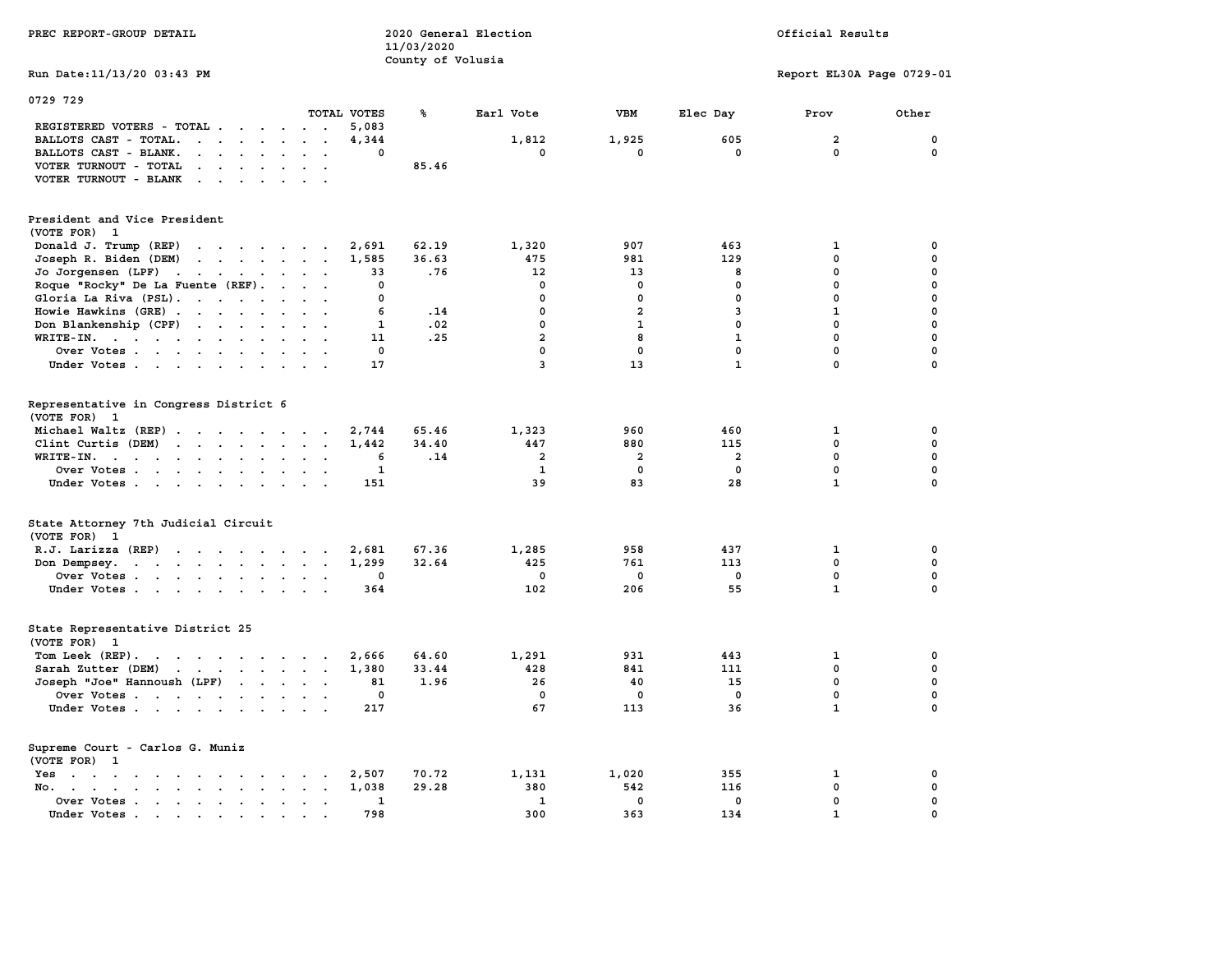| PREC REPORT-GROUP DETAIL                                                                                                                                                                                                                      |                           |                         | 11/03/2020<br>County of Volusia | 2020 General Election           |                                 |                                | Official Results          |                  |
|-----------------------------------------------------------------------------------------------------------------------------------------------------------------------------------------------------------------------------------------------|---------------------------|-------------------------|---------------------------------|---------------------------------|---------------------------------|--------------------------------|---------------------------|------------------|
| Run Date: 11/13/20 03:43 PM                                                                                                                                                                                                                   |                           |                         |                                 |                                 |                                 |                                | Report EL30A Page 0729-02 |                  |
| 0729 729                                                                                                                                                                                                                                      |                           | TOTAL VOTES             | ℁                               | Earl Vote                       | VBM                             | Elec Day                       | Prov                      | Other            |
| 5th Dist Crt of Appeal - Evander<br>(VOTE FOR) 1                                                                                                                                                                                              |                           |                         |                                 |                                 |                                 |                                |                           |                  |
| Yes                                                                                                                                                                                                                                           |                           | 2,630                   | 75.73                           | 1,143                           | 1,138                           | 348                            | 1                         | 0                |
| No.                                                                                                                                                                                                                                           |                           | 843                     | 24.27                           | 349                             | 373                             | 121                            | 0                         | 0                |
| Over Votes                                                                                                                                                                                                                                    | $\sim$ $\sim$             | 3                       |                                 | 3                               | 0                               | 0                              | $\mathbf 0$               | 0                |
| Under Votes.                                                                                                                                                                                                                                  |                           | 868                     |                                 | 317                             | 414                             | 136                            | $\mathbf{1}$              | $\mathbf 0$      |
| 5th Dist Crt of Appeal - Grosshans<br>(VOTE FOR) 1                                                                                                                                                                                            |                           |                         |                                 |                                 |                                 |                                |                           |                  |
| Yes                                                                                                                                                                                                                                           |                           | 2,495                   | 72.21                           | 1,119                           | 1,026                           | 349                            | 1                         | 0                |
| No.                                                                                                                                                                                                                                           |                           | 960                     | 27.79                           | 370                             | 477                             | 113                            | 0                         | $\mathbf 0$      |
| Over Votes                                                                                                                                                                                                                                    | $\cdot$ .                 | 0                       |                                 | $^{\circ}$                      | $\mathbf 0$                     | 0                              | 0                         | 0                |
| Under Votes                                                                                                                                                                                                                                   |                           | 889                     |                                 | 323                             | 422                             | 143                            | $\mathbf{1}$              | $\Omega$         |
| 5th Dist Crt of Appeal - Harris<br>(VOTE FOR) 1                                                                                                                                                                                               |                           |                         |                                 |                                 |                                 |                                |                           |                  |
| Yes                                                                                                                                                                                                                                           |                           | 2,605                   | 75.35                           | 1,157                           | 1,086                           | 361                            | 1                         | 0                |
| No.                                                                                                                                                                                                                                           | $\sim$ $\sim$             | 852                     | 24.65                           | 326                             | 422                             | 104                            | 0                         | 0                |
| Over Votes                                                                                                                                                                                                                                    |                           | $\overline{\mathbf{2}}$ |                                 | $\overline{\mathbf{2}}$         | $\mathbf 0$                     | $\mathbf 0$                    | 0                         | 0                |
| Under Votes                                                                                                                                                                                                                                   |                           | 885                     |                                 | 327                             | 417                             | 140                            | $\mathbf{1}$              | $\Omega$         |
| 5th Dist Crt of Appeal - Orfinger<br>(VOTE FOR) 1                                                                                                                                                                                             |                           |                         |                                 |                                 |                                 |                                |                           |                  |
| Yes                                                                                                                                                                                                                                           |                           | 2,639                   | 75.90                           | 1,148                           | 1,136                           | 354                            | 1                         | 0                |
| No.                                                                                                                                                                                                                                           |                           | 838                     | 24.10                           | 339                             | 386                             | 113                            | 0                         | 0                |
| Over Votes                                                                                                                                                                                                                                    |                           | 1                       |                                 | 1                               | 0                               | 0                              | $\mathbf 0$               | 0                |
| Under Votes.                                                                                                                                                                                                                                  |                           | 866                     |                                 | 324                             | 403                             | 138                            | $\mathbf{1}$              | $\Omega$         |
| 5th Dist Crt of Appeal - Sasso<br>(VOTE FOR) 1                                                                                                                                                                                                |                           |                         |                                 |                                 |                                 |                                |                           |                  |
| Yes                                                                                                                                                                                                                                           |                           | 2,518                   | 73.69                           | 1,128                           | 1,036                           | 353                            | 1                         | 0                |
| No.                                                                                                                                                                                                                                           |                           | 899                     | 26.31                           | 337                             | 449                             | 113                            | 0                         | $\mathbf 0$      |
| Over Votes<br>Under Votes                                                                                                                                                                                                                     | $\bullet$                 | 2<br>925                |                                 | 2<br>345                        | 0<br>440                        | 0<br>139                       | 0<br>$\mathbf{1}$         | 0<br>$\Omega$    |
|                                                                                                                                                                                                                                               |                           |                         |                                 |                                 |                                 |                                |                           |                  |
| 5th Dist Crt of Appeal - Wallis<br>(VOTE FOR) 1                                                                                                                                                                                               |                           |                         |                                 |                                 |                                 |                                |                           |                  |
| Yes                                                                                                                                                                                                                                           |                           | 2,549                   | 74.36                           | 1,125                           | 1,071                           | 352                            | 1                         | 0                |
| No.                                                                                                                                                                                                                                           | $\mathbf{a} = \mathbf{a}$ | 879<br>$\sqrt{ }$       | 25.64                           | 343                             | 426                             | 110                            | 0                         | $\mathbf 0$      |
| Over Votes<br>Under Votes                                                                                                                                                                                                                     |                           | 916                     |                                 | $\overline{\phantom{0}}$<br>344 | $\overline{\phantom{0}}$<br>428 | $\overline{\mathbf{0}}$<br>143 | 0<br>$\mathbf{1}$         | 0<br>$\mathbf 0$ |
| Circuit Judge, 7th Judicial, Group 14                                                                                                                                                                                                         |                           |                         |                                 |                                 |                                 |                                |                           |                  |
| (VOTE FOR) 1                                                                                                                                                                                                                                  |                           |                         |                                 |                                 |                                 |                                |                           |                  |
| Joan Anthony                                                                                                                                                                                                                                  |                           | 1,849                   | 52.86                           | 708                             | 930                             | 210                            | 1                         | 0                |
| Dan Hilbert<br>and a series of the series of the series of the series of the series of the series of the series of the series of the series of the series of the series of the series of the series of the series of the series of the series |                           | 1,649                   | 47.14                           | 792                             | 591                             | 266                            | 0                         | 0                |
| Over Votes<br>Under Votes.                                                                                                                                                                                                                    |                           | 1<br>845                |                                 | $\mathbf{1}$<br>311             | $\mathbf 0$<br>404              | $\mathbf 0$<br>129             | 0<br>$\mathbf{1}$         | 0<br>0           |
|                                                                                                                                                                                                                                               |                           |                         |                                 |                                 |                                 |                                |                           |                  |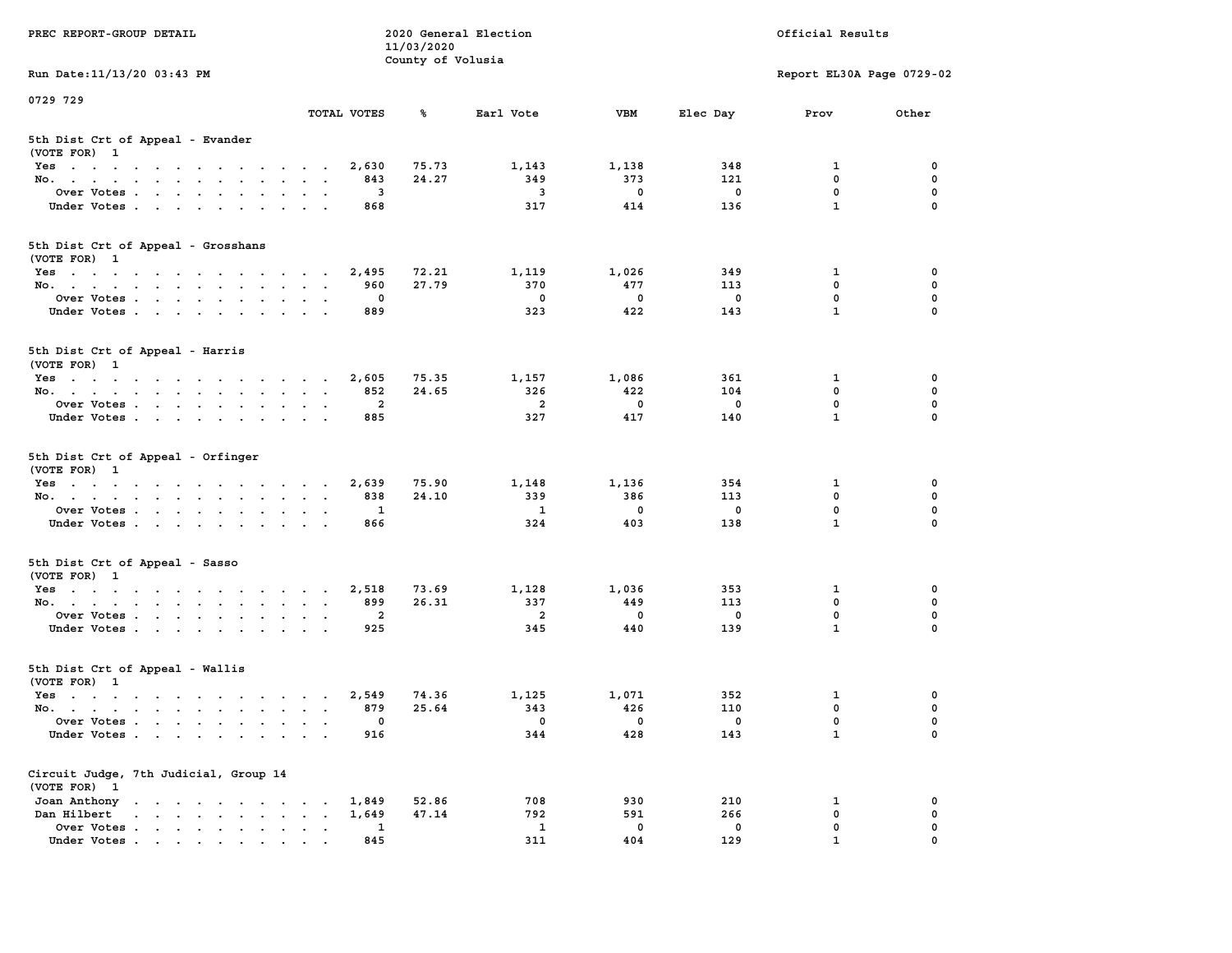| PREC REPORT-GROUP DETAIL                                                                                                           |                     |             | 11/03/2020<br>County of Volusia | 2020 General Election |             | Official Results |                           |               |  |
|------------------------------------------------------------------------------------------------------------------------------------|---------------------|-------------|---------------------------------|-----------------------|-------------|------------------|---------------------------|---------------|--|
| Run Date: 11/13/20 03:43 PM                                                                                                        |                     |             |                                 |                       |             |                  | Report EL30A Page 0729-03 |               |  |
| 0729 729                                                                                                                           |                     |             |                                 |                       |             |                  |                           |               |  |
|                                                                                                                                    |                     | TOTAL VOTES | ℁                               | Earl Vote             | VBM         | Elec Day         | Prov                      | Other         |  |
| County Council Chair<br>(VOTE FOR) 1                                                                                               |                     |             |                                 |                       |             |                  |                           |               |  |
| Jeff Brower.<br>the contract of the contract of the con-                                                                           |                     | 2,052       | 56.08                           | 906                   | 841         | 304              | 1                         | 0             |  |
| Deborah A. "Deb" Denys                                                                                                             |                     | 1,607       | 43.92                           | 653                   | 750         | 204              | $\mathbf 0$               | 0             |  |
| Over Votes                                                                                                                         |                     | 4           |                                 | 4                     | 0           | 0                | 0                         | 0             |  |
| Under Votes                                                                                                                        |                     | 681         |                                 | 249                   | 334         | 97               | $\mathbf{1}$              | $\Omega$      |  |
| Soil & Water Conservation Seat 2<br>(VOTE FOR) 1                                                                                   |                     |             |                                 |                       |             |                  |                           |               |  |
| John Nelson.                                                                                                                       |                     | 2,588       | 76.73                           | 1,136                 | 1,073       | 378              | 1                         | 0             |  |
| Wesley Wayne Wilson Jr                                                                                                             |                     | 785         | 23.27                           | 331                   | 354         | 100              | 0                         | 0             |  |
| Over Votes                                                                                                                         |                     | 1           |                                 | 1                     | $\mathbf 0$ | 0                | 0                         | 0             |  |
| Under Votes.                                                                                                                       |                     | 970         |                                 | 344                   | 498         | 127              | $\mathbf{1}$              | 0             |  |
| Soil & Water Conservation Seat 4<br>(VOTE FOR) 1                                                                                   |                     |             |                                 |                       |             |                  |                           |               |  |
| Wendy Anderson.                                                                                                                    |                     | 1,925       | 56.06                           | 715                   | 990         | 219              | 1                         | 0             |  |
| Barbara Deering<br>the contract of the contract of the contract of the contract of the contract of the contract of the contract of |                     | 1,509       | 43.94                           | 766                   | 483         | 260              | 0                         | 0             |  |
| Over Votes                                                                                                                         | $\bullet$<br>$\,$ . | 1           |                                 | 1                     | 0           | 0                | $\mathbf 0$               | 0             |  |
| Under Votes                                                                                                                        |                     | 909         |                                 | 330                   | 452         | 126              | $\mathbf{1}$              | 0             |  |
| Amendment 1 - Citzenship Requirement<br>(VOTE FOR) 1                                                                               |                     |             |                                 |                       |             |                  |                           |               |  |
| Yes                                                                                                                                |                     | 3,448       | 82.98                           | 1,498                 | 1,424       | 524              | 2                         | 0             |  |
| No.                                                                                                                                | $\sim$ $\sim$       | 707         | 17.02                           | 242                   | 412         | 53               | $\mathbf 0$               | 0             |  |
| Over Votes                                                                                                                         |                     | 0<br>189    |                                 | $\mathbf 0$<br>72     | 0<br>89     | 0<br>28          | 0<br>0                    | 0<br>$\Omega$ |  |
| Under Votes                                                                                                                        |                     |             |                                 |                       |             |                  |                           |               |  |
| Amendment 2 - Minimum Wage<br>(VOTE FOR) 1                                                                                         |                     |             |                                 |                       |             |                  |                           |               |  |
| Yes                                                                                                                                |                     | 2,115       | 50.68                           | 751                   | 1,159       | 204              | 1                         | 0             |  |
| No.                                                                                                                                |                     | 2,058       | 49.32                           | 995                   | 690         | 372              | $\mathbf 1$               | 0             |  |
| Over Votes                                                                                                                         | $\sim$ $\sim$       | 2           |                                 | $\overline{a}$        | 0           | 0                | 0                         | 0             |  |
| Under Votes                                                                                                                        |                     | 169         |                                 | 64                    | 76          | 29               | $\mathbf 0$               | 0             |  |
| Amendment 3 - Primary Elections<br>(VOTE FOR) 1                                                                                    |                     |             |                                 |                       |             |                  |                           |               |  |
| Yes<br>the contract of the contract of the contract of the contract of the contract of the contract of the contract of             |                     | 1,853       | 46.23                           | 698                   | 917         | 237              | 1                         | 0             |  |
| No.                                                                                                                                |                     | 2,155       | 53.77                           | 977                   | 860         | 317              | $\mathbf{1}$              | 0             |  |
| Over Votes                                                                                                                         |                     | 2           |                                 | 2                     | 0           | 0                | 0                         | 0             |  |
| Under Votes.<br>the contract of the contract of the contract of the contract of the contract of the contract of the contract of    |                     | 334         |                                 | 135                   | 148         | 51               | 0                         | 0             |  |
| Amendment 4 - Apprl Const. Amendment<br>(VOTE FOR) 1                                                                               |                     |             |                                 |                       |             |                  |                           |               |  |
| $Yes \t . \t . \t .$<br>$\sim$ $\sim$ $\sim$ $\sim$                                                                                |                     | 2,045       | 51.58                           | 985                   | 706         | 353              | 1                         | 0             |  |
| No.<br>$\ddot{\phantom{a}}$                                                                                                        |                     | 1,920       | 48.42                           | 679                   | 1,046       | 194              | $\mathbf{1}$              | 0             |  |
| Over Votes                                                                                                                         |                     | 1           |                                 | 1                     | 0           | 0                | 0                         | 0             |  |
| Under Votes                                                                                                                        |                     | 378         |                                 | 147                   | 173         | 58               | 0                         |               |  |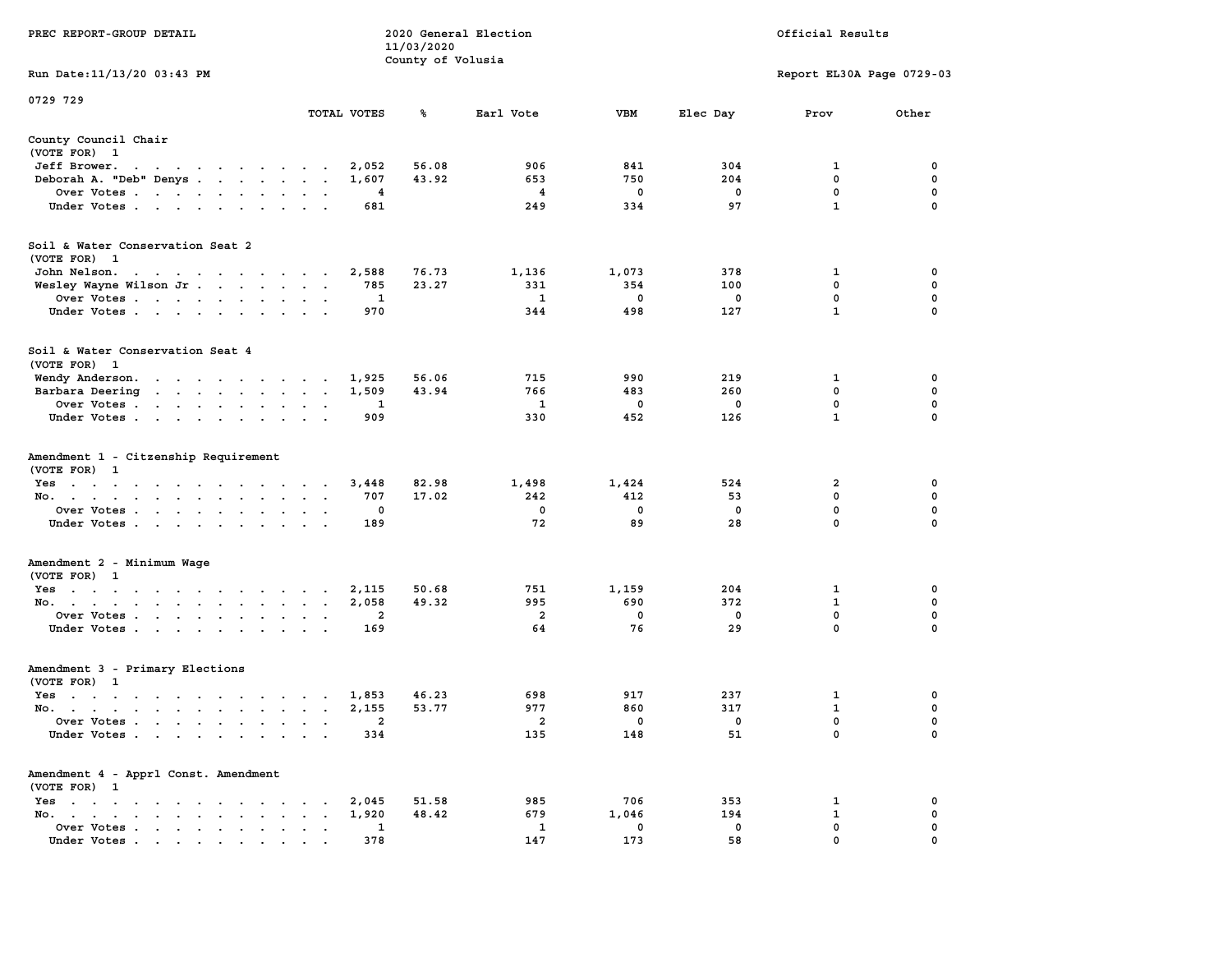| PREC REPORT-GROUP DETAIL                               |             |                         | 11/03/2020<br>County of Volusia | 2020 General Election |              |                | Official Results          |             |
|--------------------------------------------------------|-------------|-------------------------|---------------------------------|-----------------------|--------------|----------------|---------------------------|-------------|
| Run Date: 11/13/20 03:43 PM                            |             |                         |                                 |                       |              |                | Report EL30A Page 0729-04 |             |
| 0729 729                                               | TOTAL VOTES |                         | ℁                               | Earl Vote             | <b>VBM</b>   | Elec Day       | Prov                      | Other       |
| Amendment 5 - Homestead Property Taxes<br>(VOTE FOR) 1 |             |                         |                                 |                       |              |                |                           |             |
| Yes                                                    |             | 2,873                   | 73.99                           | 1,279                 | 1,161        | 432            | 1                         | 0           |
| No.                                                    |             | 1,010                   | 26.01                           | 360                   | 542          | 107            | $\mathbf{1}$              | 0           |
| Over Votes                                             |             | $^{\circ}$              |                                 | $^{\circ}$            | $\mathbf{0}$ | $\mathbf{0}$   | 0                         | $\mathbf 0$ |
| Under Votes                                            |             | 461                     |                                 | 173                   | 222          | 66             | $\Omega$                  | $\Omega$    |
| Amendment 6 - Ad Valorem Tax Discount<br>(VOTE FOR) 1  |             |                         |                                 |                       |              |                |                           |             |
| Yes                                                    |             | 3,391                   | 84.69                           | 1,455                 | 1,436        | 498            | 2                         | 0           |
| No.                                                    |             | 613                     | 15.31                           | 213                   | 351          | 49             | 0                         | 0           |
| Over Votes                                             |             | $\Omega$                |                                 | $^{\circ}$            | $^{\circ}$   | $\overline{0}$ | 0                         | 0           |
| Under Votes                                            |             | 340                     |                                 | 144                   | 138          | 58             | 0                         | n           |
| Volusia ECHO<br>(VOTE FOR) 1                           |             |                         |                                 |                       |              |                |                           |             |
| Yes (For Bonds) $\cdots$ $\cdots$ $\cdots$ $\cdots$    |             | 2,725                   | 68.52                           | 1,042                 | 1,360        | 321            | 2                         | 0           |
| No $(Agains t Bonds)$                                  |             | 1,252                   | 31.48                           | 615                   | 407          | 230            | $\Omega$                  | $\mathbf 0$ |
| Over Votes                                             |             | $\overline{\mathbf{2}}$ |                                 | $\overline{2}$        | $^{\circ}$   | $\Omega$       | $\Omega$                  | $\mathbf 0$ |
| Under Votes                                            |             | 365                     |                                 | 153                   | 158          | 54             | $\Omega$                  | $\Omega$    |
| Volusia Forever<br>(VOTE FOR) 1                        |             |                         |                                 |                       |              |                |                           |             |
| Yes (For Bonds)                                        |             | 2,858                   | 71.74                           | 1,079                 | 1,439        | 338            | 2                         | 0           |
| No (Against Bonds)                                     |             | 1,126                   | 28.26                           | 582                   | 325          | 219            | 0                         | 0           |
| Over Votes                                             |             | -2                      |                                 | $\overline{2}$        | 0            | $^{\circ}$     | $\mathbf 0$               | 0           |
| Under Votes                                            |             | 358                     |                                 | 149                   | 161          | 48             | 0                         | $\Omega$    |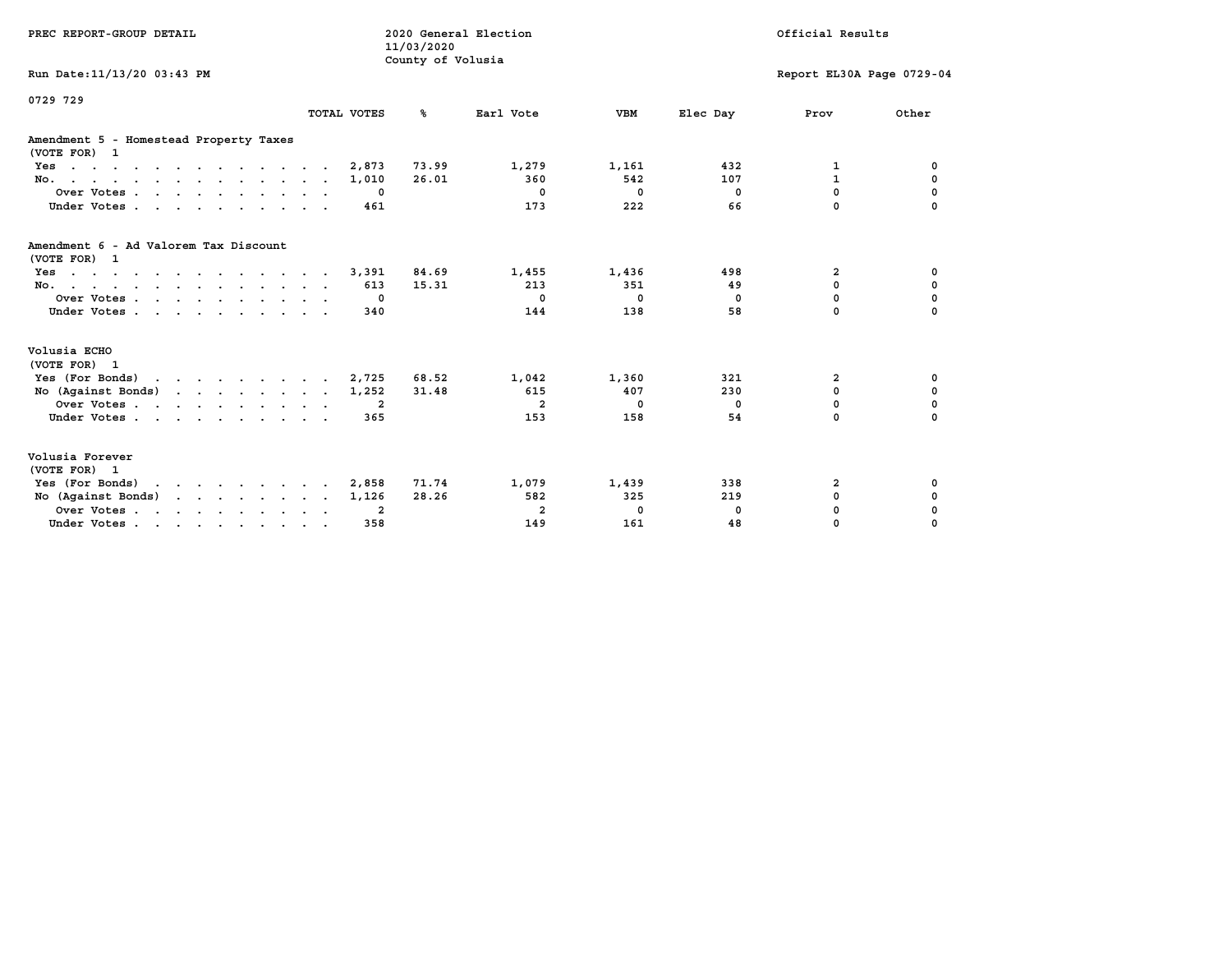| PREC REPORT-GROUP DETAIL                                                                                                                                                                                                                                |                                                            | 11/03/2020<br>County of Volusia | 2020 General Election |                |                         | Official Results          |             |
|---------------------------------------------------------------------------------------------------------------------------------------------------------------------------------------------------------------------------------------------------------|------------------------------------------------------------|---------------------------------|-----------------------|----------------|-------------------------|---------------------------|-------------|
| Run Date: 11/13/20 03:43 PM                                                                                                                                                                                                                             |                                                            |                                 |                       |                |                         | Report EL30A Page 0732-01 |             |
| 0732 732                                                                                                                                                                                                                                                |                                                            |                                 |                       |                |                         |                           |             |
|                                                                                                                                                                                                                                                         | TOTAL VOTES                                                | ℁                               | Earl Vote             | <b>VBM</b>     | Elec Day                | Prov                      | Other       |
| REGISTERED VOTERS - TOTAL .<br>$\cdots$<br>BALLOTS CAST - TOTAL.                                                                                                                                                                                        | 5,539<br>4,679                                             |                                 | 1,714                 | 2,179          | 784                     | $\overline{\mathbf{2}}$   | $\mathbf 0$ |
| BALLOTS CAST - BLANK.<br><b>Contract Contract Contract</b><br>$\sim$                                                                                                                                                                                    | $\Omega$<br>$\overline{a}$                                 |                                 | $\Omega$              | $\mathbf{0}$   | $\Omega$                | $\Omega$                  | $\mathbf 0$ |
| VOTER TURNOUT - TOTAL<br>$\sim$ $\sim$ $\sim$ $\sim$                                                                                                                                                                                                    |                                                            | 84.47                           |                       |                |                         |                           |             |
| VOTER TURNOUT - BLANK<br>$\cdots$                                                                                                                                                                                                                       |                                                            |                                 |                       |                |                         |                           |             |
|                                                                                                                                                                                                                                                         |                                                            |                                 |                       |                |                         |                           |             |
| President and Vice President<br>(VOTE FOR) 1                                                                                                                                                                                                            |                                                            |                                 |                       |                |                         |                           |             |
| Donald J. Trump (REP)                                                                                                                                                                                                                                   | 2,890                                                      | 61.95                           | 1,211                 | 1,052          | 625                     | $\overline{\mathbf{2}}$   | 0           |
| Joseph R. Biden (DEM)<br>$\mathbf{r}$ , $\mathbf{r}$ , $\mathbf{r}$ , $\mathbf{r}$ , $\mathbf{r}$ , $\mathbf{r}$                                                                                                                                        | 1,733                                                      | 37.15                           | 492                   | 1,104          | 137                     | $\Omega$                  | $\mathbf 0$ |
| Jo Jorgensen (LPF)<br>$\mathbf{r}$                                                                                                                                                                                                                      | 26                                                         | .56                             | $7\phantom{.0}$       | 6              | 13                      | $\mathbf 0$               | 0           |
| Roque "Rocky" De La Fuente (REF).                                                                                                                                                                                                                       | $\overline{\mathbf{4}}$                                    | .09                             | $\mathbf{1}$          | $\overline{a}$ | $\mathbf 1$             | $\mathbf 0$               | $\mathbf 0$ |
| Gloria La Riva (PSL).                                                                                                                                                                                                                                   | $\mathbf 0$                                                |                                 | $\mathbf 0$           | 0              | $\mathbf 0$             | $\mathbf{0}$              | 0           |
| Howie Hawkins (GRE)                                                                                                                                                                                                                                     | $\overline{\mathbf{4}}$                                    | .09                             | $\mathbf 0$           | $\overline{a}$ | $\overline{a}$          | $\Omega$                  | $\mathbf 0$ |
| Don Blankenship (CPF)                                                                                                                                                                                                                                   | $\mathbf{1}$<br>$\ddot{\phantom{1}}$                       | .02                             | $\mathbf 0$           | $\mathbf{1}$   | $\mathbf 0$             | $\mathbf 0$               | $\mathbf 0$ |
| WRITE-IN.                                                                                                                                                                                                                                               | 7                                                          | .15                             | $\mathbf{0}$          | $\mathbf{3}$   | $\overline{\mathbf{4}}$ | $\mathbf{0}$              | $\mathbf 0$ |
| Over Votes<br>$\sim$                                                                                                                                                                                                                                    | $\overline{\mathbf{4}}$                                    |                                 | $\mathbf{1}$          | 3              | $\mathbf 0$             | $\mathbf 0$               | $\mathbf 0$ |
| Under Votes                                                                                                                                                                                                                                             | 10                                                         |                                 | $\overline{a}$        | 6              | $\overline{a}$          | $\Omega$                  | $\mathbf 0$ |
|                                                                                                                                                                                                                                                         |                                                            |                                 |                       |                |                         |                           |             |
| Representative in Congress District 6<br>(VOTE FOR) 1                                                                                                                                                                                                   |                                                            |                                 |                       |                |                         |                           |             |
| Michael Waltz (REP)                                                                                                                                                                                                                                     | 2,899                                                      | 64.44                           | 1,202                 | 1,084          | 611                     | 2                         | 0           |
| Clint Curtis (DEM)                                                                                                                                                                                                                                      | 1,599                                                      | 35.54                           | 455                   | 1,010          | 134                     | $\mathbf{0}$              | $\mathbf 0$ |
| WRITE-IN.<br>$\mathbf{r}$ , and $\mathbf{r}$ , and $\mathbf{r}$ , and $\mathbf{r}$<br>$\ddot{\phantom{a}}$<br>$\ddot{\phantom{a}}$                                                                                                                      | 1<br>$\ddot{\phantom{a}}$<br>$\ddot{\phantom{a}}$          | .02                             | $\mathbf 1$           | $\mathbf 0$    | $\mathbf 0$             | $\mathbf 0$               | $\mathbf 0$ |
| Over Votes                                                                                                                                                                                                                                              | $\mathbf 1$                                                |                                 | $\mathbf{0}$          | $\mathbf 0$    | $\mathbf 1$             | $\mathbf 0$               | $\mathbf 0$ |
| Under Votes                                                                                                                                                                                                                                             | 179                                                        |                                 | 56                    | 85             | 38                      | $\mathbf 0$               | $\mathbf 0$ |
| State Attorney 7th Judicial Circuit<br>(VOTE FOR) 1                                                                                                                                                                                                     |                                                            |                                 |                       |                |                         |                           |             |
| R.J. Larizza (REP)                                                                                                                                                                                                                                      | 2,923                                                      | 68.29                           | 1,207                 | 1,110          | 604                     | $\overline{2}$            | 0           |
| Don Dempsey.<br>the contract of the contract of the contract of the contract of the contract of                                                                                                                                                         | 1,357<br>$\ddot{\phantom{a}}$<br>$\sim$                    | 31.71                           | 380                   | 859            | 118                     | $\mathbf 0$               | 0           |
| Over Votes                                                                                                                                                                                                                                              | 0                                                          |                                 | $\mathbf{0}$          | 0              | $\mathbf{0}$            | $\mathbf{0}$              | 0           |
| Under Votes                                                                                                                                                                                                                                             | 399                                                        |                                 | 127                   | 210            | 62                      | $\mathbf 0$               | $\mathbf 0$ |
| State Representative District 25<br>(VOTE FOR)<br>1                                                                                                                                                                                                     |                                                            |                                 |                       |                |                         |                           |             |
| Tom Leek $(REP)$ .                                                                                                                                                                                                                                      | 2,841                                                      | 64.03                           | 1,177                 | 1,063          | 599                     | $\overline{2}$            | 0           |
| Sarah Zutter (DEM)<br>$\mathbf{r}$ . The set of the set of the set of the set of the set of the set of the set of the set of the set of the set of the set of the set of the set of the set of the set of the set of the set of the set of the set of t | 1,521                                                      | 34.28                           | 437                   | 971            | 113                     | $\mathbf 0$               | $\mathbf 0$ |
| Joseph "Joe" Hannoush (LPF)                                                                                                                                                                                                                             | 75                                                         | 1.69                            | 22                    | 28             | 25                      | $\mathbf{0}$              | $\mathbf 0$ |
| Over Votes                                                                                                                                                                                                                                              | 0                                                          |                                 | 0                     | 0              | $\mathbf 0$             | $\mathbf 0$               | $\mathbf 0$ |
| Under Votes                                                                                                                                                                                                                                             | 242                                                        |                                 | 78                    | 117            | 47                      | $\mathbf 0$               | $\mathbf 0$ |
| Supreme Court - Carlos G. Muniz<br>(VOTE FOR)<br>-1                                                                                                                                                                                                     |                                                            |                                 |                       |                |                         |                           |             |
| Yes                                                                                                                                                                                                                                                     | 2,749                                                      | 72.08                           | 1,078                 | 1,178          | 492                     | 1                         | 0           |
| No.                                                                                                                                                                                                                                                     | 1,065                                                      | 27.92                           | 341                   | 589            | 134                     | $\mathbf{1}$              | 0           |
| Over Votes                                                                                                                                                                                                                                              | $\overline{\mathbf{2}}$<br>$\cdot$<br>$\ddot{\phantom{a}}$ |                                 | 1                     | 0              | 1                       | $\mathbf 0$               | 0           |
| Under Votes                                                                                                                                                                                                                                             | 863<br>$\sim$<br>$\sim$                                    |                                 | 294                   | 412            | 157                     | $\mathbf 0$               | $\mathbf 0$ |
|                                                                                                                                                                                                                                                         |                                                            |                                 |                       |                |                         |                           |             |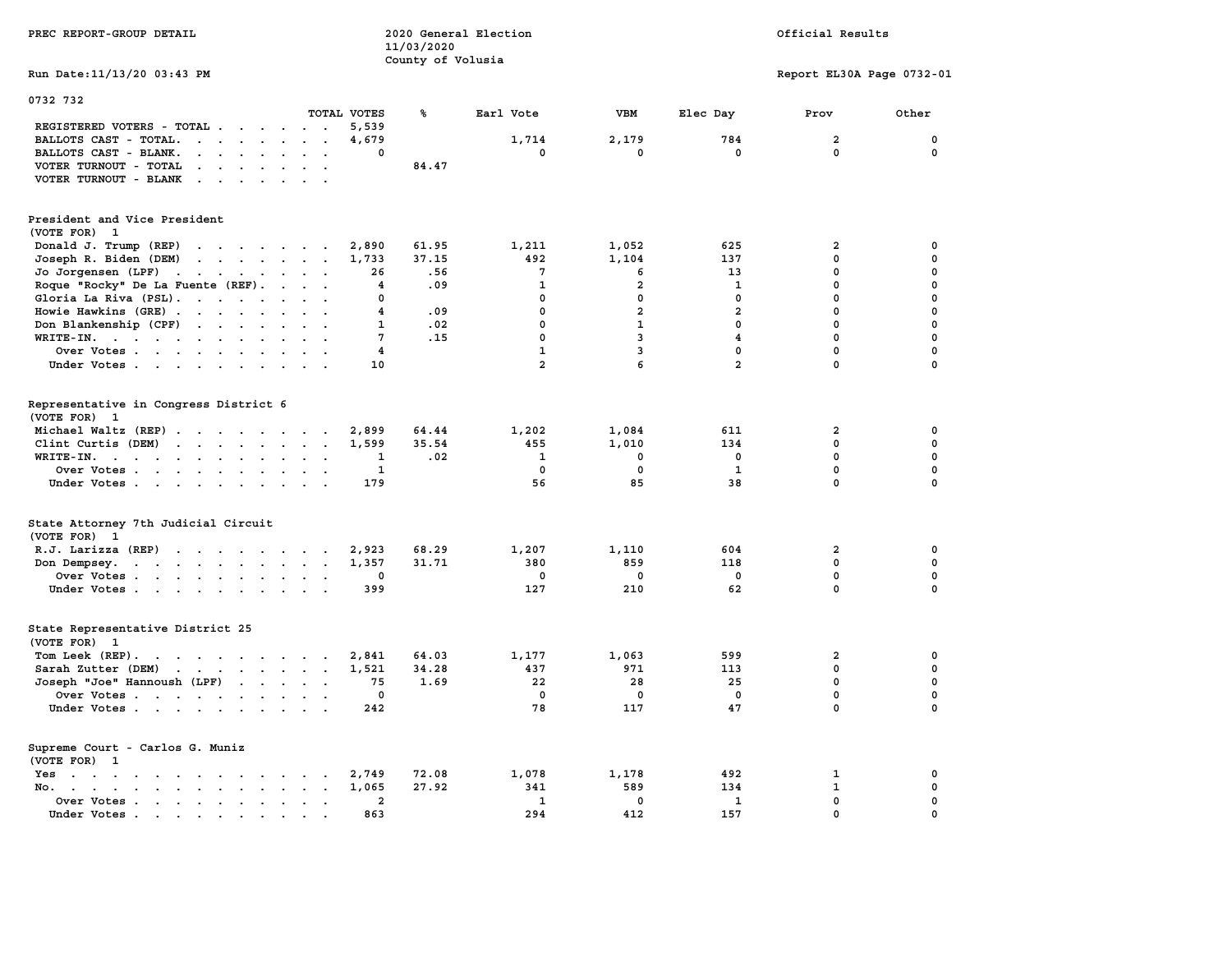| PREC REPORT-GROUP DETAIL                                                                                                                                                                                                                      |                      |             | 11/03/2020<br>County of Volusia | 2020 General Election   |                          |                         | Official Results          |               |
|-----------------------------------------------------------------------------------------------------------------------------------------------------------------------------------------------------------------------------------------------|----------------------|-------------|---------------------------------|-------------------------|--------------------------|-------------------------|---------------------------|---------------|
| Run Date: 11/13/20 03:43 PM                                                                                                                                                                                                                   |                      |             |                                 |                         |                          |                         | Report EL30A Page 0732-02 |               |
| 0732 732                                                                                                                                                                                                                                      |                      | TOTAL VOTES | ℁                               | Earl Vote               | VBM                      | Elec Day                | Prov                      | Other         |
| 5th Dist Crt of Appeal - Evander<br>(VOTE FOR) 1                                                                                                                                                                                              |                      |             |                                 |                         |                          |                         |                           |               |
| Yes                                                                                                                                                                                                                                           |                      | 2,859       | 76.55                           | 1,071                   | 1,322                    | 465                     | 1                         | 0             |
| No.                                                                                                                                                                                                                                           |                      | 876         | 23.45                           | 324                     | 401                      | 150                     | 1                         | 0             |
| Over Votes                                                                                                                                                                                                                                    | $\sim$ $\sim$        | 2           |                                 | $\overline{a}$          | 0                        | 0                       | $\mathbf 0$               | 0             |
| Under Votes.                                                                                                                                                                                                                                  |                      | 942         |                                 | 317                     | 456                      | 169                     | 0                         | $\Omega$      |
| 5th Dist Crt of Appeal - Grosshans<br>(VOTE FOR) 1                                                                                                                                                                                            |                      |             |                                 |                         |                          |                         |                           |               |
| Yes                                                                                                                                                                                                                                           |                      | 2,739       | 73.57                           | 1,043                   | 1,221                    | 474                     | 1                         | 0             |
| No.                                                                                                                                                                                                                                           |                      | 984         | 26.43                           | 347                     | 495                      | 141                     | $\mathbf{1}$              | $\mathbf 0$   |
| Over Votes                                                                                                                                                                                                                                    | $\ddot{\phantom{1}}$ | 0           |                                 | $^{\circ}$              | 0                        | 0                       | 0                         | 0             |
| Under Votes                                                                                                                                                                                                                                   |                      | 956         |                                 | 324                     | 463                      | 169                     | 0                         | $\Omega$      |
| 5th Dist Crt of Appeal - Harris<br>(VOTE FOR) 1                                                                                                                                                                                               |                      |             |                                 |                         |                          |                         |                           |               |
| Yes                                                                                                                                                                                                                                           |                      | 2,890       | 77.63                           | 1,095                   | 1,297                    | 497                     | 1                         | 0             |
| No.                                                                                                                                                                                                                                           | $\sim$ $\sim$        | 833         | 22.37                           | 288                     | 427                      | 117                     | $\mathbf{1}$              | 0             |
| Over Votes                                                                                                                                                                                                                                    |                      | 4           |                                 | $\overline{\mathbf{4}}$ | 0                        | 0                       | 0                         | 0             |
| Under Votes.                                                                                                                                                                                                                                  |                      | 952         |                                 | 327                     | 455                      | 170                     | 0                         | $\Omega$      |
| 5th Dist Crt of Appeal - Orfinger<br>(VOTE FOR) 1                                                                                                                                                                                             |                      |             |                                 |                         |                          |                         |                           |               |
| Yes                                                                                                                                                                                                                                           |                      | 2,915       | 77.77                           | 1,079                   | 1,357                    | 478                     | 1                         | 0             |
| No.                                                                                                                                                                                                                                           |                      | 833         | 22.23                           | 306                     | 392                      | 134                     | 1                         | 0             |
| Over Votes                                                                                                                                                                                                                                    |                      | 0           |                                 | 0                       | 0                        | 0                       | 0                         | 0             |
| Under Votes.                                                                                                                                                                                                                                  |                      | 931         |                                 | 329                     | 430                      | 172                     | 0                         | $\Omega$      |
| 5th Dist Crt of Appeal - Sasso<br>(VOTE FOR) 1                                                                                                                                                                                                |                      |             |                                 |                         |                          |                         |                           |               |
| Yes                                                                                                                                                                                                                                           |                      | 2,770       | 75.27                           | 1,059                   | 1,231                    | 479                     | 1                         | 0             |
| No.                                                                                                                                                                                                                                           |                      | 910         | 24.73                           | 304                     | 476                      | 129                     | $\mathbf{1}$              | $\mathbf 0$   |
| Over Votes<br>Under Votes                                                                                                                                                                                                                     | $\bullet$            | 0<br>999    |                                 | 0<br>351                | 0<br>472                 | 0<br>176                | 0<br>$\mathbf 0$          | 0<br>$\Omega$ |
| 5th Dist Crt of Appeal - Wallis<br>(VOTE FOR) 1                                                                                                                                                                                               |                      |             |                                 |                         |                          |                         |                           |               |
| Yes                                                                                                                                                                                                                                           |                      | 2,782       | 75.64                           | 1,044                   | 1,273                    | 464                     | 1                         | 0             |
| No.                                                                                                                                                                                                                                           | $\sim$ $\sim$        | 896         | 24.36                           | 315                     | 440                      | 140                     | $\mathbf{1}$              | $\mathbf 0$   |
| Over Votes                                                                                                                                                                                                                                    |                      | 0           |                                 | $\overline{\mathbf{0}}$ | $\overline{\phantom{0}}$ | $\overline{\mathbf{0}}$ | 0                         | 0             |
| Under Votes                                                                                                                                                                                                                                   |                      | 1,001       |                                 | 355                     | 466                      | 180                     | 0                         | $\mathbf 0$   |
| Circuit Judge, 7th Judicial, Group 14<br>(VOTE FOR) 1                                                                                                                                                                                         |                      |             |                                 |                         |                          |                         |                           |               |
| Joan Anthony                                                                                                                                                                                                                                  |                      | 1,989       | 52.80                           | 659                     | 1,053                    | 276                     | 1                         | 0             |
| Dan Hilbert<br>and a series of the series of the series of the series of the series of the series of the series of the series of the series of the series of the series of the series of the series of the series of the series of the series |                      | 1,778       | 47.20                           | 747                     | 699                      | 331                     | 1                         | 0             |
| Over Votes<br>Under Votes.                                                                                                                                                                                                                    |                      | 4           |                                 | $\mathbf{1}$            | $\mathbf 0$              | 3                       | 0                         | 0             |
|                                                                                                                                                                                                                                               |                      | 908         |                                 | 307                     | 427                      | 174                     | 0                         | 0             |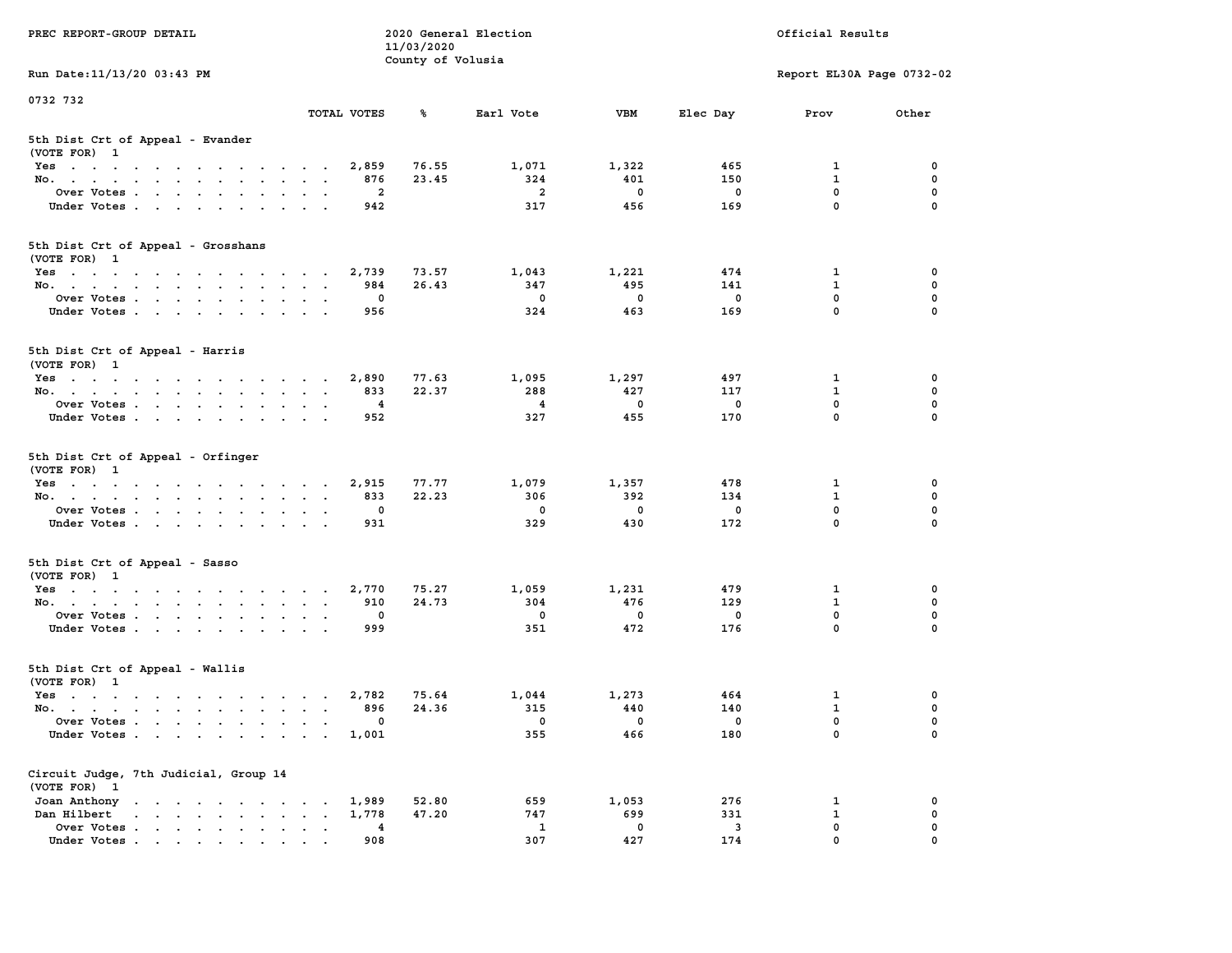| PREC REPORT-GROUP DETAIL                                                                                                        |                                |             | 11/03/2020        | 2020 General Election   |             | Official Results |                           |             |  |
|---------------------------------------------------------------------------------------------------------------------------------|--------------------------------|-------------|-------------------|-------------------------|-------------|------------------|---------------------------|-------------|--|
| Run Date: 11/13/20 03:43 PM                                                                                                     |                                |             | County of Volusia |                         |             |                  | Report EL30A Page 0732-03 |             |  |
| 0732 732                                                                                                                        |                                |             |                   |                         |             |                  |                           |             |  |
|                                                                                                                                 |                                | TOTAL VOTES | ℁                 | Earl Vote               | VBM         | Elec Day         | Prov                      | Other       |  |
| County Council Chair<br>(VOTE FOR) 1                                                                                            |                                |             |                   |                         |             |                  |                           |             |  |
| Jeff Brower.<br>the contract of the contract of the con-                                                                        |                                | 2,161       | 55.42             | 848                     | 937         | 375              | 1                         | 0           |  |
| Deborah A. "Deb" Denys                                                                                                          |                                | 1,738       | 44.58             | 599                     | 870         | 268              | 1                         | 0           |  |
| Over Votes                                                                                                                      |                                | 2           |                   | $\overline{\mathbf{2}}$ | 0           | 0                | 0                         | 0           |  |
| Under Votes                                                                                                                     |                                | 778         |                   | 265                     | 372         | 141              | 0                         | $\Omega$    |  |
| County Council Member District 2<br>(VOTE FOR) 1                                                                                |                                |             |                   |                         |             |                  |                           |             |  |
| Danny Fuqua.<br>the contract of the contract of the con-                                                                        |                                | 1,711       | 44.92             | 583                     | 873         | 253              | 2                         | 0           |  |
| Billie Wheeler.                                                                                                                 | $\sim$ $\sim$                  | 2,098       | 55.08             | 844                     | 896         | 358              | $\mathbf 0$               | 0           |  |
| Over Votes                                                                                                                      |                                | 1           |                   | 0                       | 0           | 1                | 0                         | 0           |  |
| Under Votes                                                                                                                     |                                | 869         |                   | 287                     | 410         | 172              | $\mathbf 0$               | 0           |  |
| Soil & Water Conservation Seat 2<br>(VOTE FOR) 1                                                                                |                                |             |                   |                         |             |                  |                           |             |  |
| John Nelson.<br>the contract of the contract of the contract of the contract of the contract of the contract of the contract of |                                | 2,794       | 77.46             | 1,052                   | 1,272       | 470              | 0                         | 0           |  |
| Wesley Wayne Wilson Jr.                                                                                                         |                                | 813         | 22.54             | 306                     | 379         | 126              | $\overline{2}$            | 0           |  |
| Over Votes                                                                                                                      |                                | 1           |                   | $\mathbf 0$             | 0           | 1                | $\mathbf 0$               | 0           |  |
| Under Votes                                                                                                                     |                                | 1,071       |                   | 356                     | 528         | 187              | 0                         | $\Omega$    |  |
| Soil & Water Conservation Seat 4<br>(VOTE FOR) 1                                                                                |                                |             |                   |                         |             |                  |                           |             |  |
| Wendy Anderson.                                                                                                                 |                                | 2,057       | 55.76             | 684                     | 1,066       | 305              | 2                         | 0           |  |
| Barbara Deering<br>the contract of the contract of the                                                                          |                                | 1,632       | 44.24             | 693                     | 642         | 297              | 0                         | 0           |  |
| Over Votes                                                                                                                      |                                | 0           |                   | 0                       | $\mathbf 0$ | 0                | $\mathbf 0$               | 0           |  |
| Under Votes                                                                                                                     |                                | 990         |                   | 337                     | 471         | 182              | 0                         | $\Omega$    |  |
| Amendment 1 - Citzenship Requirement<br>(VOTE FOR) 1                                                                            |                                |             |                   |                         |             |                  |                           |             |  |
| Yes                                                                                                                             |                                | 3,645       | 82.62             | 1,356                   | 1,646       | 642              | 1                         | 0           |  |
| No.                                                                                                                             |                                | 767         | 17.38             | 266                     | 425         | 75               | $\mathbf{1}$              | $\mathbf 0$ |  |
| Over Votes                                                                                                                      |                                | 2           |                   | 0                       | 1           | 1                | 0                         | 0           |  |
| Under Votes                                                                                                                     |                                | 265         |                   | 92                      | 107         | 66               | $\mathbf 0$               | $\Omega$    |  |
| Amendment 2 - Minimum Wage<br>(VOTE FOR) 1                                                                                      |                                |             |                   |                         |             |                  |                           |             |  |
| Yes<br>the contract of the contract of the contract of                                                                          |                                | 2,407       | 54.26             | 737                     | 1,385       | 284              | 1                         | 0           |  |
| No.                                                                                                                             |                                | 2,029       | 45.74             | 883                     | 703         | 442              | $\mathbf{1}$              | $\mathbf 0$ |  |
| Over Votes                                                                                                                      |                                | 3           |                   | 3                       | $\mathbf 0$ | $\mathbf 0$      | 0                         | 0           |  |
| Under Votes                                                                                                                     |                                | 240         |                   | 91                      | 91          | 58               | 0                         | $\mathbf 0$ |  |
| Amendment 3 - Primary Elections<br>(VOTE FOR) 1                                                                                 |                                |             |                   |                         |             |                  |                           |             |  |
| $Yes \cdot \cdot \cdot \cdot \cdot \cdot \cdot \cdot \cdot \cdot \cdot \cdot$                                                   |                                | 2,135       | 49.59             | 687                     | 1,118       | 328              | 2                         | 0           |  |
| No.                                                                                                                             | $\sim$<br>$\ddot{\phantom{a}}$ | 2,170       | 50.41             | 899                     | 901         | 370              | 0                         | 0           |  |
| Over Votes                                                                                                                      |                                | 3           |                   | 3                       | $\mathbf 0$ | 0                | 0                         | 0           |  |
| Under Votes                                                                                                                     |                                | 371         |                   | 125                     | 160         | 86               | $\Omega$                  |             |  |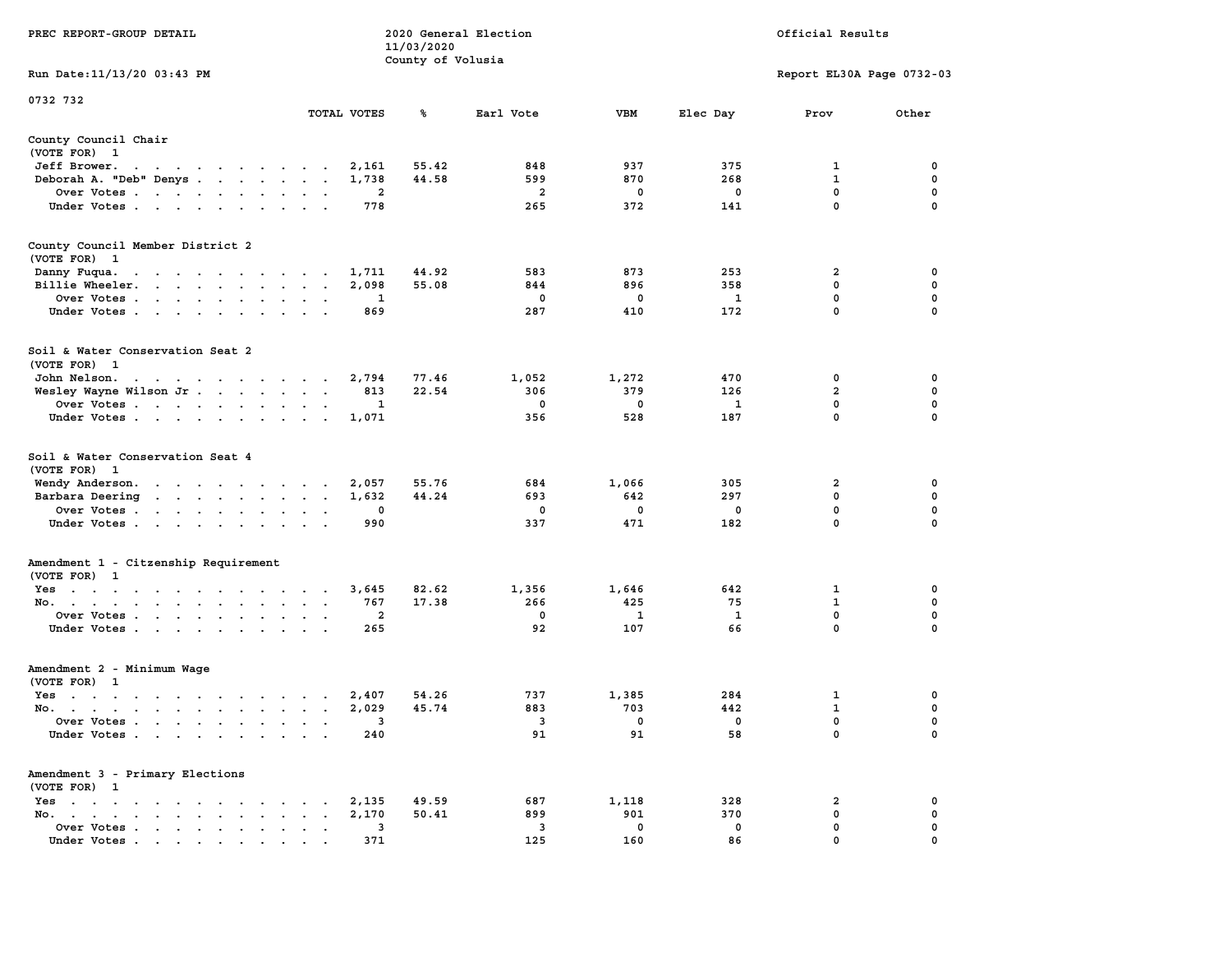| PREC REPORT-GROUP DETAIL                                                                                    |                 |             | 11/03/2020<br>County of Volusia | 2020 General Election |              |              | Official Results          |             |
|-------------------------------------------------------------------------------------------------------------|-----------------|-------------|---------------------------------|-----------------------|--------------|--------------|---------------------------|-------------|
| Run Date: 11/13/20 03:43 PM                                                                                 |                 |             |                                 |                       |              |              | Report EL30A Page 0732-04 |             |
| 0732 732                                                                                                    |                 |             |                                 |                       |              |              |                           |             |
|                                                                                                             |                 | TOTAL VOTES | ℁                               | Earl Vote             | <b>VBM</b>   | Elec Day     | Prov                      | Other       |
| Amendment 4 - Apprl Const. Amendment<br>(VOTE FOR) 1                                                        |                 |             |                                 |                       |              |              |                           |             |
| Yes                                                                                                         |                 | 2,195       | 51.73                           | 922                   | 859          | 414          | 0                         | 0           |
| No.                                                                                                         |                 | 2,048       | 48.27                           | 651                   | 1,121        | 274          | $\overline{2}$            | $\mathbf 0$ |
| Over Votes.                                                                                                 |                 | 1           |                                 | 0                     | 0            | 1            | 0                         | 0           |
| Under Votes                                                                                                 |                 | 435         |                                 | 141                   | 199          | 95           | $\Omega$                  | $\Omega$    |
| Amendment 5 - Homestead Property Taxes<br>(VOTE FOR) 1                                                      |                 |             |                                 |                       |              |              |                           |             |
| Yes                                                                                                         |                 | 3,026       | 72.69                           | 1,141                 | 1,356        | 527          | 2                         | 0           |
| No.                                                                                                         |                 | 1,137       | 27.31                           | 392                   | 600          | 145          | 0                         | $\mathbf 0$ |
| Over Votes                                                                                                  |                 | 1           |                                 | $\mathbf{0}$          | $\mathbf{0}$ | $\mathbf{1}$ | 0                         | 0           |
| Under Votes                                                                                                 |                 | 515         |                                 | 181                   | 223          | 111          | $\Omega$                  | $\Omega$    |
| Amendment 6 - Ad Valorem Tax Discount<br>(VOTE FOR) 1                                                       |                 |             |                                 |                       |              |              |                           |             |
| Yes                                                                                                         |                 | 3,717       | 86.26                           | 1,393                 | 1,695        | 628          | 1                         | 0           |
| No.                                                                                                         |                 | 592         | 13.74                           | 192                   | 338          | 61           | $\mathbf{1}$              | $\mathbf 0$ |
| Over Votes.                                                                                                 |                 | 0           |                                 | $^{\circ}$            | $\mathbf{0}$ | 0            | 0                         | 0           |
| Under Votes                                                                                                 |                 | 370         |                                 | 129                   | 146          | 95           | $\Omega$                  | $\Omega$    |
| Volusia ECHO<br>(VOTE FOR) 1                                                                                |                 |             |                                 |                       |              |              |                           |             |
| Yes (For Bonds)<br>and the contract of the contract of the                                                  |                 | 3,008       | 71.21                           | 1,004                 | 1,564        | 439          | 1                         | 0           |
| No (Against Bonds)                                                                                          |                 | 1,216       | 28.79                           | 553                   | 421          | 241          | $\mathbf{1}$              | $\mathbf 0$ |
| Over Votes                                                                                                  | $\cdot$ $\cdot$ | 1           |                                 | 1                     | 0            | 0            | 0                         | 0           |
| Under Votes                                                                                                 |                 | 454         |                                 | 156                   | 194          | 104          | $\Omega$                  | $\Omega$    |
| Volusia Forever<br>(VOTE FOR) 1                                                                             |                 |             |                                 |                       |              |              |                           |             |
| Yes (For Bonds)<br>$\mathbf{r}$ , and $\mathbf{r}$ , and $\mathbf{r}$ , and $\mathbf{r}$ , and $\mathbf{r}$ |                 | 3,168       | 74.49                           | 1,059                 | 1,652        | 456          | 1                         | 0           |
| No (Against Bonds)                                                                                          | $\cdot$ $\cdot$ | 1,085       | 25.51                           | 508                   | 349          | 227          | $\mathbf{1}$              | 0           |
| Over Votes                                                                                                  | $\sim$          | 0           |                                 | $\mathbf 0$           | 0            | $\mathbf 0$  | $\mathbf 0$               | $\mathbf 0$ |
| Under Votes<br>$\sim$ 100 $\pm$                                                                             |                 | 426         |                                 | 147                   | 178          | 101          | $\Omega$                  | $\Omega$    |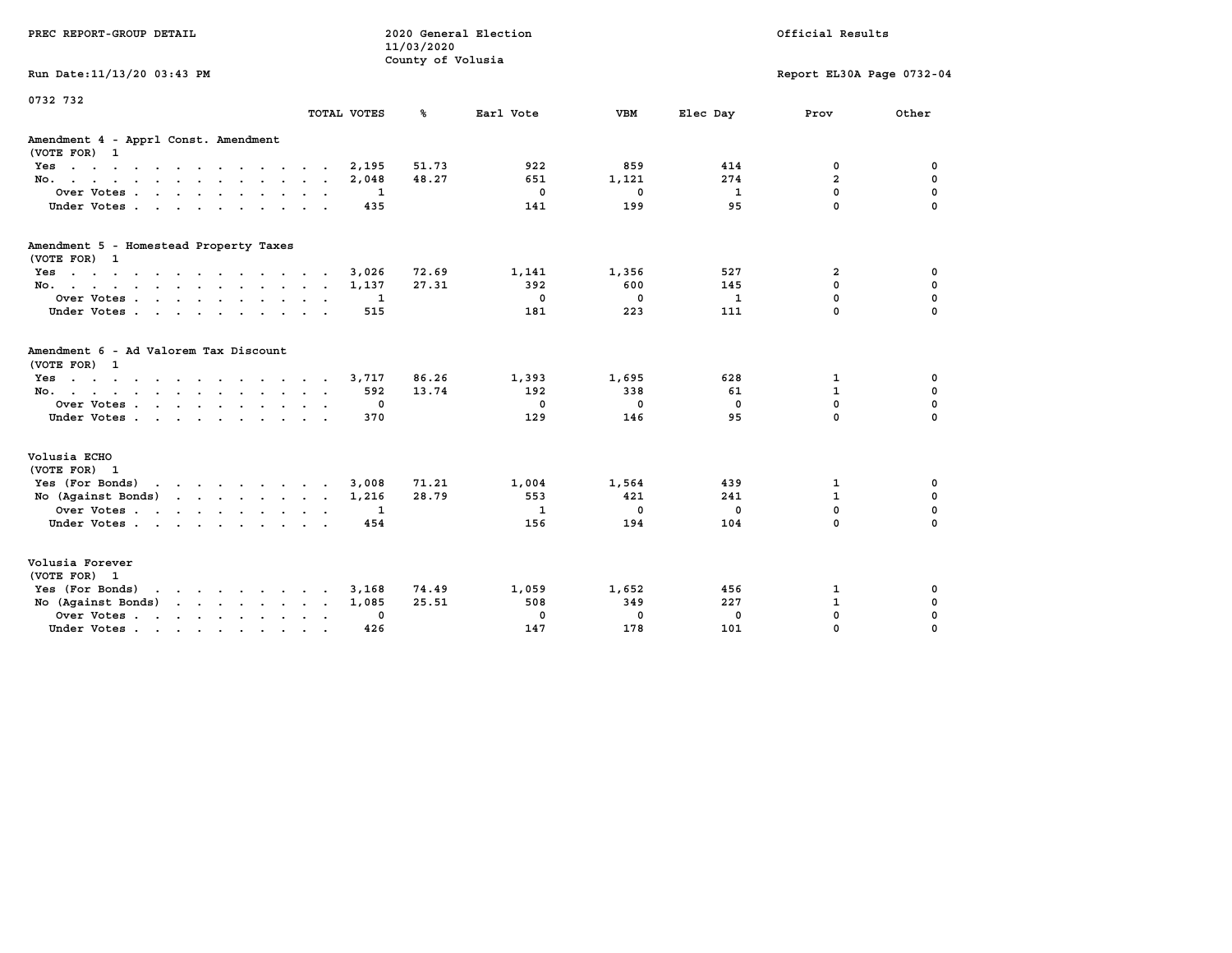| PREC REPORT-GROUP DETAIL                                                                                                                                                                                                                                    |                                     | 11/03/2020        | 2020 General Election   |              |                     | Official Results          |                  |  |
|-------------------------------------------------------------------------------------------------------------------------------------------------------------------------------------------------------------------------------------------------------------|-------------------------------------|-------------------|-------------------------|--------------|---------------------|---------------------------|------------------|--|
| Run Date: 11/13/20 03:43 PM                                                                                                                                                                                                                                 |                                     | County of Volusia |                         |              |                     | Report EL30A Page 0733-01 |                  |  |
| 0733 733                                                                                                                                                                                                                                                    | TOTAL VOTES                         | ℁                 | Earl Vote               | <b>VBM</b>   | Elec Day            | Prov                      | Other            |  |
| REGISTERED VOTERS - TOTAL                                                                                                                                                                                                                                   | 2,676                               |                   |                         |              |                     |                           |                  |  |
| BALLOTS CAST - TOTAL.<br>$\cdot$                                                                                                                                                                                                                            | 2,231<br>$\mathbf{0}$               |                   | 864<br>$^{\circ}$       | 1,050<br>0   | 317<br>$\mathbf{0}$ | 0<br>$\mathbf 0$          | 0<br>$\mathbf 0$ |  |
| BALLOTS CAST - BLANK.<br>$\cdot$ $\cdot$ $\cdot$ $\cdot$ $\cdot$<br>VOTER TURNOUT - TOTAL<br>$\mathbf{r}$ , $\mathbf{r}$ , $\mathbf{r}$ , $\mathbf{r}$ , $\mathbf{r}$                                                                                       | $\ddot{\phantom{0}}$                | 83.37             |                         |              |                     |                           |                  |  |
| VOTER TURNOUT - BLANK<br>$\mathcal{A}$ . The set of the set of the set of the set of the set of the set of the set of the set of the set of the set of the set of the set of the set of the set of the set of the set of the set of the set of the set of t |                                     |                   |                         |              |                     |                           |                  |  |
| President and Vice President<br>(VOTE FOR) 1                                                                                                                                                                                                                |                                     |                   |                         |              |                     |                           |                  |  |
| Donald J. Trump (REP)<br>the contract of the contract of the contract of the contract of the contract of                                                                                                                                                    | 1,347                               | 60.73             | 609                     | 501          | 237                 | 0                         | 0                |  |
| Joseph R. Biden (DEM)<br>the contract of the contract of the contract of                                                                                                                                                                                    | 851                                 | 38.37             | 246                     | 529          | 76                  | $\mathbf{0}$              | $\mathbf 0$      |  |
| Jo Jorgensen (LPF)                                                                                                                                                                                                                                          | 14                                  | .63               | $\overline{\mathbf{3}}$ | 8            | 3                   | $\mathbf 0$               | 0                |  |
| Roque "Rocky" De La Fuente (REF).                                                                                                                                                                                                                           | $\mathbf{1}$                        | .05               | $\mathbf{1}$            | $\mathbf 0$  | $\mathbf{0}$        | $\mathbf 0$               | 0                |  |
| Gloria La Riva (PSL).                                                                                                                                                                                                                                       | $\mathbf 0$                         |                   | $\mathbf 0$             | $\mathbf 0$  | $\mathbf 0$         | $\mathbf 0$               | 0                |  |
| Howie Hawkins (GRE)                                                                                                                                                                                                                                         | $\cdot$ $\cdot$<br>1                | .05               | $\mathbf 0$             | $\mathbf{1}$ | $^{\circ}$          | $\mathbf 0$               | 0                |  |
| Don Blankenship (CPF)                                                                                                                                                                                                                                       | $\mathbf{0}$                        |                   | $\mathbf 0$             | $\mathbf 0$  | 0                   | $\mathbf 0$               | $\mathbf 0$      |  |
| WRITE-IN.                                                                                                                                                                                                                                                   | $\overline{\mathbf{4}}$             | .18               | $\overline{a}$          | $\mathbf{1}$ | $\mathbf{1}$        | $\mathbf 0$               | 0                |  |
| Over Votes                                                                                                                                                                                                                                                  | 3                                   |                   | $\mathbf 0$             | 3            | $\mathbf 0$         | $\mathbf 0$               | 0                |  |
| Under Votes                                                                                                                                                                                                                                                 | 10                                  |                   | $\overline{3}$          | 7            | $\mathbf 0$         | 0                         | 0                |  |
| Representative in Congress District 6<br>(VOTE FOR) 1                                                                                                                                                                                                       |                                     |                   |                         |              |                     |                           |                  |  |
| Michael Waltz (REP)                                                                                                                                                                                                                                         | 1,371                               | 64.04             | 611                     | 524          | 236                 | 0                         | 0                |  |
| Clint Curtis (DEM)                                                                                                                                                                                                                                          | 769                                 | 35.92             | 223                     | 477          | 69                  | $\mathbf 0$               | $\mathbf 0$      |  |
| WRITE-IN.<br>the contract of the contract of the contract of the contract of the contract of the contract of the contract of                                                                                                                                | 1                                   | .05               | $\mathbf{1}$            | 0            | $\mathbf{0}$        | $\mathbf 0$               | $\mathbf 0$      |  |
| Over Votes                                                                                                                                                                                                                                                  | $\mathbf 0$                         |                   | $\mathbf 0$             | 0            | $\mathbf 0$         | 0                         | 0                |  |
| Under Votes                                                                                                                                                                                                                                                 | 90                                  |                   | 29                      | 49           | 12                  | $\mathbf{0}$              | $\mathbf 0$      |  |
| State Attorney 7th Judicial Circuit<br>(VOTE FOR) 1                                                                                                                                                                                                         |                                     |                   |                         |              |                     |                           |                  |  |
| $R.J.$ Larizza $(REP)$                                                                                                                                                                                                                                      | 1,362<br>$\cdots$                   | 66.73             | 606                     | 541          | 215                 | 0                         | 0                |  |
| Don Dempsey.                                                                                                                                                                                                                                                | 679                                 | 33.27             | 206                     | 398          | 75                  | $\mathbf{0}$              | $\mathbf 0$      |  |
| Over Votes                                                                                                                                                                                                                                                  | $\mathbf 0$<br>$\sim$               |                   | $\mathbf 0$             | 0            | $\mathbf 0$         | 0                         | 0                |  |
| Under Votes                                                                                                                                                                                                                                                 | 190                                 |                   | 52                      | 111          | 27                  | $\mathbf{0}$              | $\mathbf 0$      |  |
| State Representative District 25<br>(VOTE FOR) 1                                                                                                                                                                                                            |                                     |                   |                         |              |                     |                           |                  |  |
| Tom Leek (REP).                                                                                                                                                                                                                                             | 1,325                               | 62.98             | 590                     | 510          | 225                 | 0                         | 0                |  |
| Sarah Zutter (DEM)                                                                                                                                                                                                                                          | 739                                 | 35.12             | 210                     | 459          | 70                  | $\mathbf{0}$              | 0                |  |
| Joseph "Joe" Hannoush (LPF)                                                                                                                                                                                                                                 | 40                                  | 1.90              | 19                      | 17           | $\overline{4}$      | $\mathbf 0$               | $\mathbf 0$      |  |
| Over Votes                                                                                                                                                                                                                                                  | 0                                   |                   | $\mathbf 0$             | $\mathbf 0$  | $\mathbf 0$         | $\mathbf 0$               | 0                |  |
| Under Votes                                                                                                                                                                                                                                                 | 127                                 |                   | 45                      | 64           | 18                  | $\mathbf{0}$              | $\mathbf 0$      |  |
| Supreme Court - Carlos G. Muniz<br>(VOTE FOR) 1                                                                                                                                                                                                             |                                     |                   |                         |              |                     |                           |                  |  |
| Yes                                                                                                                                                                                                                                                         | 1,293                               | 70.73             | 541                     | 562          | 190                 | 0                         | 0                |  |
| No.                                                                                                                                                                                                                                                         | 535<br>$\sim$ $\sim$                | 29.27             | 173                     | 293          | 69                  | $\mathbf 0$               | 0                |  |
| Over Votes                                                                                                                                                                                                                                                  | $\mathbf 0$<br>$\ddot{\phantom{a}}$ |                   | $\mathbf 0$             | $\mathbf 0$  | $\mathbf 0$         | $\mathbf 0$               | 0                |  |
| Under Votes                                                                                                                                                                                                                                                 | 403<br>$\sim$                       |                   | 150                     | 195          | 58                  | $\mathbf 0$               | 0                |  |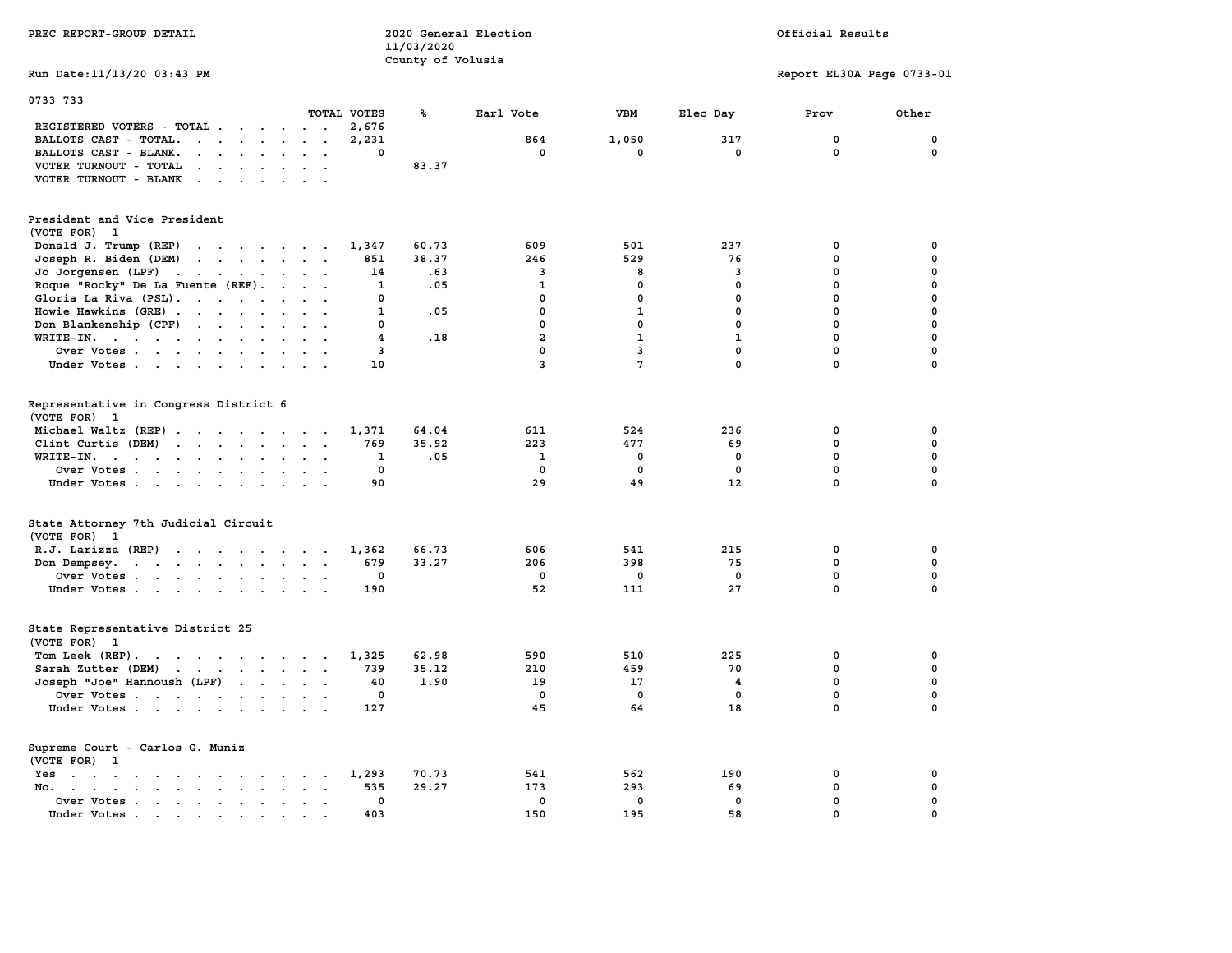| PREC REPORT-GROUP DETAIL                                                                     |                                                                  | 11/03/2020        | 2020 General Election  |                                  |                                | Official Results                     |                         |
|----------------------------------------------------------------------------------------------|------------------------------------------------------------------|-------------------|------------------------|----------------------------------|--------------------------------|--------------------------------------|-------------------------|
|                                                                                              |                                                                  | County of Volusia |                        |                                  |                                |                                      |                         |
| Run Date: 11/13/20 03:43 PM                                                                  |                                                                  |                   |                        |                                  |                                | Report EL30A Page 0733-02            |                         |
| 0733 733                                                                                     |                                                                  |                   |                        |                                  |                                |                                      |                         |
|                                                                                              | TOTAL VOTES                                                      | ጜ                 | Earl Vote              | VBM                              | Elec Day                       | Prov                                 | Other                   |
| 5th Dist Crt of Appeal - Evander<br>(VOTE FOR) 1                                             |                                                                  |                   |                        |                                  |                                |                                      |                         |
| Yes                                                                                          | 1,387                                                            | 77.10             | 546                    | 652                              | 189                            | 0                                    | 0                       |
| No.                                                                                          | 412                                                              | 22.90             | 159                    | 185                              | 68                             | $\mathbf 0$                          | $\mathbf 0$             |
| Over Votes                                                                                   | 0                                                                |                   | 0                      | $\mathbf 0$                      | $\mathbf 0$                    | 0                                    | 0                       |
| Under Votes                                                                                  | 432                                                              |                   | 159                    | 213                              | 60                             | $\mathbf 0$                          | $\Omega$                |
| 5th Dist Crt of Appeal - Grosshans<br>(VOTE FOR) 1                                           |                                                                  |                   |                        |                                  |                                |                                      |                         |
| Yes                                                                                          | 1,321                                                            | 73.96             | 545                    | 587                              | 189                            | 0                                    | 0                       |
| No.                                                                                          | 465                                                              | 26.04             | 159                    | 240                              | 66                             | $\mathbf 0$                          | 0                       |
| Over Votes                                                                                   | 0                                                                |                   | 0                      | $\mathbf 0$                      | $\mathbf 0$                    | $\mathbf 0$                          | $\mathbf 0$             |
| Under Votes                                                                                  | 445                                                              |                   | 160                    | 223                              | 62                             | $\mathbf{0}$                         | 0                       |
| 5th Dist Crt of Appeal - Harris<br>(VOTE FOR) 1                                              |                                                                  |                   |                        |                                  |                                |                                      |                         |
| Yes                                                                                          | 1,391                                                            | 77.11             | 564                    | 633                              | 194                            | 0                                    | 0                       |
| No.                                                                                          | 413                                                              | 22.89             | 146                    | 207                              | 60                             | 0                                    | 0                       |
| Over Votes                                                                                   | 3                                                                |                   | $\overline{a}$         | $\mathbf 0$                      | 1                              | $\mathbf{0}$                         | $\mathbf 0$             |
| Under Votes                                                                                  | 424                                                              |                   | 152                    | 210                              | 62                             | $\mathbf 0$                          | 0                       |
| 5th Dist Crt of Appeal - Orfinger<br>(VOTE FOR) 1<br>Yes<br>No.<br>Over Votes<br>Under Votes | 1,432<br>393<br>0<br>406                                         | 78.47<br>21.53    | 554<br>161<br>0<br>149 | 680<br>175<br>$\mathbf 0$<br>195 | 198<br>57<br>$\mathbf 0$<br>62 | 0<br>$\mathbf 0$<br>0<br>$\mathbf 0$ | 0<br>0<br>0<br>$\Omega$ |
| 5th Dist Crt of Appeal - Sasso<br>(VOTE FOR) 1                                               |                                                                  |                   |                        |                                  |                                |                                      |                         |
| Yes                                                                                          | 1,327                                                            | 74.72             | 533                    | 601<br>228                       | 193                            | 0                                    | 0                       |
| No.<br>Over Votes                                                                            | 449<br>0                                                         | 25.28             | 164<br>0               | $\mathbf 0$                      | 57<br>$\mathbf 0$              | 0<br>0                               | 0<br>$\mathbf 0$        |
| Under Votes                                                                                  | 455                                                              |                   | 167                    | 221                              | 67                             | $\mathbf{0}$                         | $\Omega$                |
| 5th Dist Crt of Appeal - Wallis<br>(VOTE FOR) 1                                              |                                                                  |                   |                        |                                  |                                |                                      |                         |
| Yes                                                                                          | 1,341                                                            | 75.17             | 539                    | 613                              | 189                            | 0                                    | 0                       |
| No.                                                                                          | 443                                                              | 24.83             | 161                    | 217                              | 65                             | 0                                    | $\mathbf 0$             |
| Over Votes<br>Under Votes                                                                    | 0<br>447                                                         |                   | 0<br>164               | 0<br>220                         | 0<br>63                        | $\mathbf{0}$<br>0                    | 0<br>0                  |
| Circuit Judge, 7th Judicial, Group 14<br>(VOTE FOR) 1<br>Joan Anthony                        | 987<br>$\cdot$<br>$\cdot$                                        | 53.93             | 330                    | 528                              | 129                            | 0                                    | 0                       |
| Dan Hilbert<br>$\cdot$ $\cdot$ $\cdot$ $\cdot$ $\cdot$ $\cdot$ $\cdot$ $\cdot$<br>$\bullet$  | 843<br>$\ddot{\phantom{a}}$<br>$\ddot{\phantom{a}}$<br>$\bullet$ | 46.07             | 381                    | 330                              | 132                            | 0                                    | 0                       |
| Over Votes.<br>$\mathbf{r}$                                                                  | 1                                                                |                   | 0                      | 1                                | 0                              | 0                                    | 0                       |
| Under Votes                                                                                  | 400                                                              |                   | 153                    | 191                              | 56                             | $\mathbf{0}$                         | 0                       |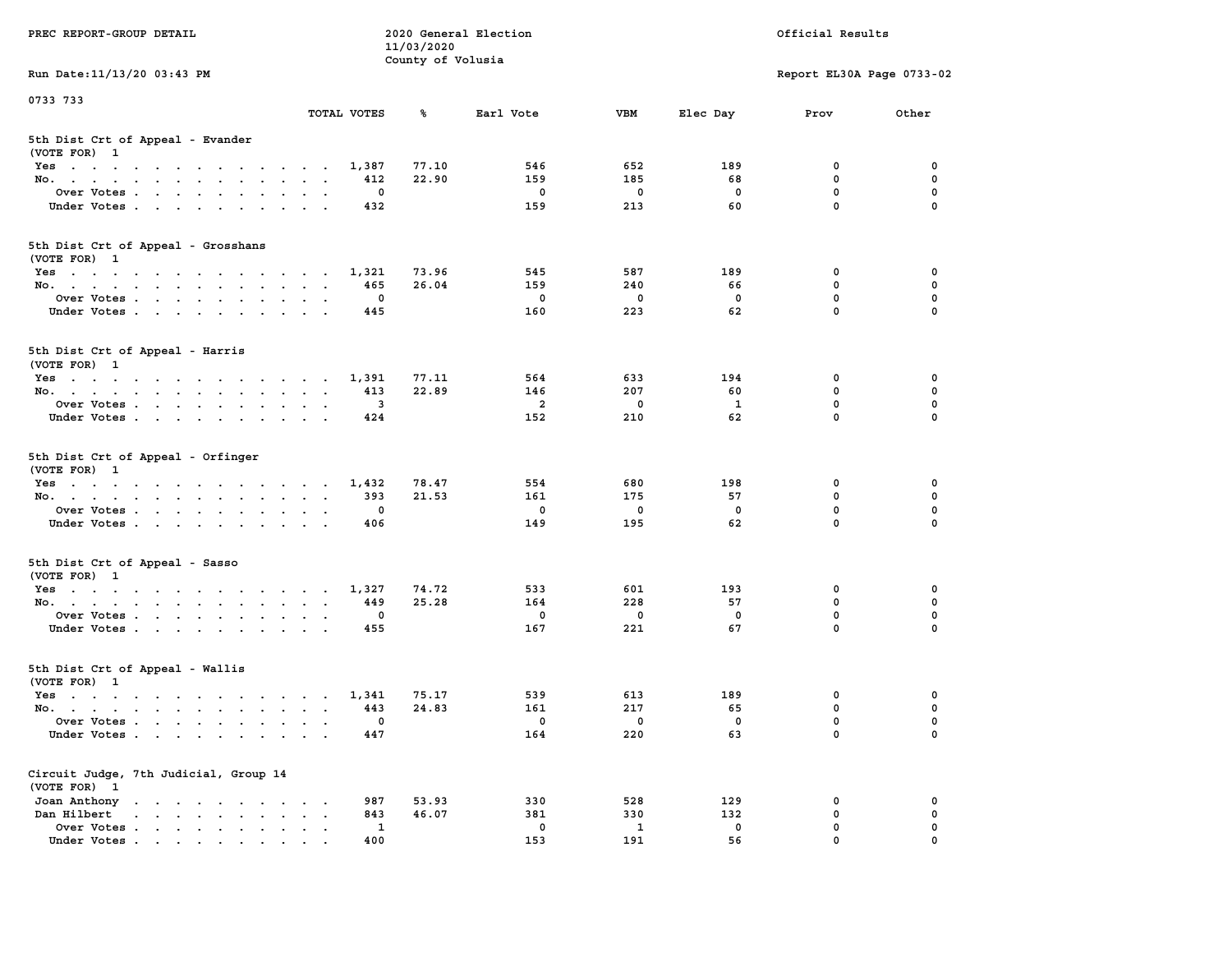|                                                                                                                                           |                                                           | 11/03/2020        |              |              |             |                           |             |
|-------------------------------------------------------------------------------------------------------------------------------------------|-----------------------------------------------------------|-------------------|--------------|--------------|-------------|---------------------------|-------------|
|                                                                                                                                           |                                                           | County of Volusia |              |              |             |                           |             |
| Run Date: 11/13/20 03:43 PM                                                                                                               |                                                           |                   |              |              |             | Report EL30A Page 0733-03 |             |
| 0733 733                                                                                                                                  |                                                           |                   |              |              |             |                           |             |
|                                                                                                                                           | TOTAL VOTES                                               | ℁                 | Earl Vote    | VBM          | Elec Day    | Prov                      | Other       |
| County Council Chair                                                                                                                      |                                                           |                   |              |              |             |                           |             |
| (VOTE FOR) 1                                                                                                                              |                                                           |                   |              |              |             |                           |             |
| Jeff Brower.                                                                                                                              | 1,116                                                     | 58.22             | 453          | 506          | 157         | $\mathbf 0$               | 0           |
| $\cdot$ $\cdot$                                                                                                                           | 801                                                       | 41.78             | 303          |              | 114         | $\mathbf 0$               | $\mathbf 0$ |
| Deborah A. "Deb" Denys                                                                                                                    | $\sim$                                                    |                   |              | 384          | $\mathbf 0$ | $\mathbf 0$               | $\mathbf 0$ |
| Over Votes                                                                                                                                | 1                                                         |                   | $\mathbf{1}$ | $\mathbf 0$  |             | $\mathbf 0$               | $\mathbf 0$ |
| Under Votes                                                                                                                               | 313<br>$\sim$                                             |                   | 107          | 160          | 46          |                           |             |
| Soil & Water Conservation Seat 2                                                                                                          |                                                           |                   |              |              |             |                           |             |
| (VOTE FOR) 1                                                                                                                              |                                                           |                   |              |              |             |                           |             |
| John Nelson.<br>$\mathcal{A}=\mathcal{A}=\mathcal{A}=\mathcal{A}=\mathcal{A}=\mathcal{A}=\mathcal{A}=\mathcal{A}=\mathcal{A}=\mathcal{A}$ | 1,337                                                     | 76.53             | 525          | 618          | 194         | 0                         | 0           |
| Wesley Wayne Wilson Jr.                                                                                                                   | 410                                                       | 23.47             | 157          | 197          | 56          | $\mathbf 0$               | 0           |
|                                                                                                                                           | 1                                                         |                   | 0            | $\mathbf{1}$ | $\mathbf 0$ | $\mathbf 0$               | $\mathbf 0$ |
| Over Votes                                                                                                                                | $\ddot{\phantom{0}}$                                      |                   |              |              |             | $\mathbf 0$               | 0           |
| Under Votes                                                                                                                               | 483                                                       |                   | 182          | 234          | 67          |                           |             |
| Soil & Water Conservation Seat 4                                                                                                          |                                                           |                   |              |              |             |                           |             |
| (VOTE FOR) 1                                                                                                                              |                                                           |                   |              |              |             |                           |             |
| Wendy Anderson.                                                                                                                           | 1,028<br>$\ddot{\phantom{a}}$                             | 57.66             | 332          | 559          | 137         | 0                         | 0           |
| Barbara Deering<br>the contract of the contract of the                                                                                    | 755                                                       | 42.34             | 362          | 278          | 115         | $\mathbf 0$               | $\mathbf 0$ |
| Over Votes                                                                                                                                | $\overline{a}$                                            |                   | $\mathbf{1}$ | 1            | $\mathbf 0$ | $\mathbf 0$               | $\mathbf 0$ |
| Under Votes                                                                                                                               | 446                                                       |                   | 169          | 212          | 65          | $\mathbf 0$               | 0           |
|                                                                                                                                           |                                                           |                   |              |              |             |                           |             |
| Amendment 1 - Citzenship Requirement                                                                                                      |                                                           |                   |              |              |             |                           |             |
| (VOTE FOR) 1                                                                                                                              |                                                           |                   |              |              |             |                           |             |
| Yes                                                                                                                                       | 1,730<br>$\overline{\phantom{a}}$                         | 81.95             | 695          | 769          | 266         | 0                         | 0           |
| No.<br>$\sim$<br>$\cdot$                                                                                                                  | 381<br>$\ddot{\phantom{0}}$<br>$\ddot{\phantom{a}}$       | 18.05             | 120          | 229          | 32          | 0                         | 0           |
| Over Votes                                                                                                                                | 0                                                         |                   | 0            | 0            | 0           | 0                         | $\mathbf 0$ |
| Under Votes<br>$\sim$ $\sim$ $\sim$ $\sim$                                                                                                | 120                                                       |                   | 49           | 52           | 19          | $\mathbf 0$               | 0           |
|                                                                                                                                           |                                                           |                   |              |              |             |                           |             |
| Amendment 2 - Minimum Wage<br>(VOTE FOR) 1                                                                                                |                                                           |                   |              |              |             |                           |             |
| Yes                                                                                                                                       | 1,100                                                     | 51.64             | 335          | 641          | 124         | 0                         | 0           |
| No.                                                                                                                                       | 1,030<br>$\bullet$                                        | 48.36             | 481          | 373          | 176         | $\mathbf 0$               | $\mathbf 0$ |
| Over Votes<br>$\sim$ $\sim$                                                                                                               | 1<br>$\ddot{\phantom{a}}$                                 |                   | $\mathbf{1}$ | $\Omega$     | $\mathbf 0$ | $\mathbf 0$               | $\mathbf 0$ |
| Under Votes                                                                                                                               | 100<br>$\sim$<br>$\sim$                                   |                   | 47           | 36           | 17          | $\mathbf 0$               | $\Omega$    |
|                                                                                                                                           |                                                           |                   |              |              |             |                           |             |
| Amendment 3 - Primary Elections                                                                                                           |                                                           |                   |              |              |             |                           |             |
| (VOTE FOR) 1                                                                                                                              |                                                           |                   |              |              |             |                           |             |
| Yes                                                                                                                                       | 982                                                       | 47.72             | 329          | 504          | 149         | 0                         | 0           |
| No.                                                                                                                                       | 1,076                                                     | 52.28             | 466          | 468          | 142         | $\mathbf 0$               | $\mathbf 0$ |
| Over Votes<br>$\ddot{\phantom{a}}$<br>$\sim$                                                                                              | 0<br>$\ddot{\phantom{a}}$<br>$\sim$                       |                   | 0            | 0            | $\mathbf 0$ | $\mathbf 0$               | $\mathbf 0$ |
| Under Votes                                                                                                                               | 173                                                       |                   | 69           | 78           | 26          | $\Omega$                  | $\Omega$    |
|                                                                                                                                           |                                                           |                   |              |              |             |                           |             |
| Amendment 4 - Apprl Const. Amendment<br>(VOTE FOR) 1                                                                                      |                                                           |                   |              |              |             |                           |             |
| Yes<br>$\sim$ $\sim$<br>the contract of the contract of<br>$\ddot{\phantom{a}}$                                                           | 1,001<br>$\ddot{\phantom{0}}$                             | 49.58             | 443          | 401          | 157         | 0                         | 0           |
| No.<br>the contract of the contract of the<br>$\sim$<br>$\ddot{\phantom{a}}$                                                              | 1,018<br>$\ddot{\phantom{a}}$<br>$\overline{\phantom{a}}$ | 50.42             | 336          | 556          | 126         | $\mathbf 0$               | $\mathbf 0$ |
| Over Votes<br>$\bullet$<br>$\bullet$                                                                                                      | 1<br>$\bullet$<br>$\ddot{\phantom{a}}$                    |                   | $\Omega$     | 0            | 1           | $\mathbf 0$               | 0           |
| Under Votes<br>$\mathbf{r}$ , and $\mathbf{r}$ , and $\mathbf{r}$ , and $\mathbf{r}$                                                      | 211                                                       |                   | 85           | 93           | 33          | $\mathbf 0$               | $\mathbf 0$ |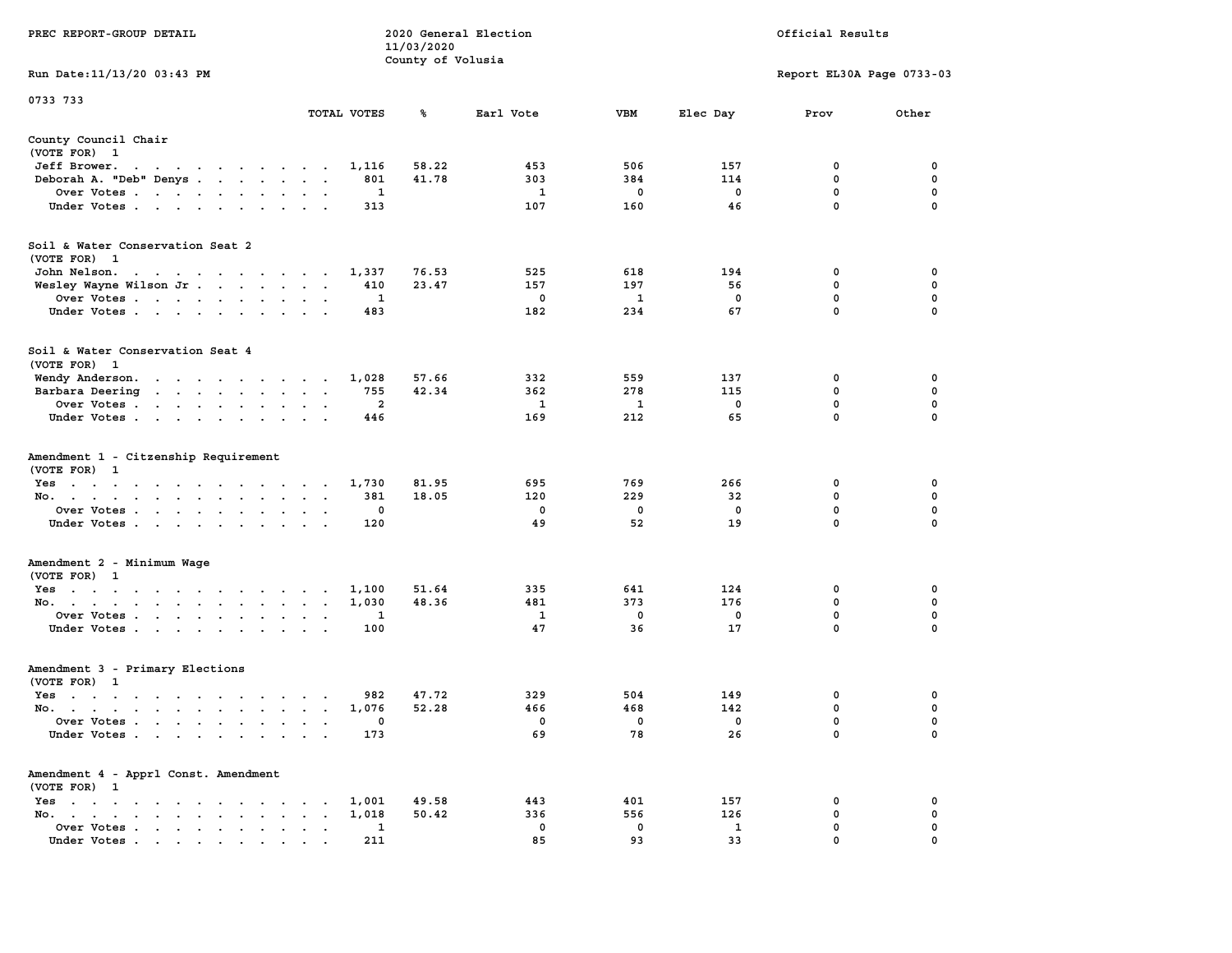| PREC REPORT-GROUP DETAIL                                                           |              | 2020 General Election<br>11/03/2020 |                          |                          |                       | Official Results          |             |
|------------------------------------------------------------------------------------|--------------|-------------------------------------|--------------------------|--------------------------|-----------------------|---------------------------|-------------|
| Run Date: 11/13/20 03:43 PM                                                        |              | County of Volusia                   |                          |                          |                       | Report EL30A Page 0733-04 |             |
| 0733 733                                                                           | TOTAL VOTES  | °≈                                  | Earl Vote                | <b>VBM</b>               | Elec Day              | Prov                      | Other       |
| Amendment 5 - Homestead Property Taxes<br>(VOTE FOR) 1                             |              |                                     |                          |                          |                       |                           |             |
| Yes                                                                                | 1,412        | 70.95                               | 564                      | 642                      | 206                   | 0                         | 0           |
| No.                                                                                | 578          | 29.05                               | 195                      | 308                      | 75                    | 0                         | 0           |
| Over Votes                                                                         |              | -1                                  | 1                        | 0                        | $^{\circ}$            | 0                         | 0           |
| Under Votes                                                                        | 240          |                                     | 104                      | 100                      | 36                    | $\Omega$                  |             |
| Amendment 6 - Ad Valorem Tax Discount<br>(VOTE FOR) 1<br>Yes<br>No.<br>Over Votes. | 1,710<br>324 | 84.07<br>15.93<br>0                 | 678<br>102<br>$^{\circ}$ | 776<br>188<br>$^{\circ}$ | 256<br>34<br>$\Omega$ | 0<br>$\Omega$<br>$\Omega$ | 0<br>0<br>0 |
| Under Votes<br>Volusia ECHO                                                        | 197          |                                     | 84                       | 86                       | 27                    | $\Omega$                  | $\Omega$    |
| (VOTE FOR) 1                                                                       |              |                                     |                          |                          |                       |                           |             |
| Yes (For Bonds)                                                                    | 1,445        | 70.49                               | 496                      | 759                      | 190                   | 0                         | 0           |
| No (Against Bonds)                                                                 | 605          | 29.51                               | 289                      | 215                      | 101                   | $\mathbf 0$               | $\mathbf 0$ |
| Over Votes                                                                         | $\mathbf 0$  |                                     | $\mathbf{o}$             | 0                        | 0                     | $\mathbf 0$               | $\mathbf 0$ |
| Under Votes                                                                        | 181          |                                     | 79                       | 76                       | 26                    | 0                         | $\Omega$    |
| Volusia Forever<br>(VOTE FOR) 1                                                    |              |                                     |                          |                          |                       |                           |             |
| Yes (For Bonds)                                                                    | 1,531        | 74.39                               | 529                      | 801                      | 201                   | 0                         | 0           |
| No (Against Bonds)                                                                 | 527          | 25.61                               | 256                      | 178                      | 93                    | 0                         | 0           |
| Over Votes.                                                                        |              | 0                                   | 0                        | 0                        | $\Omega$              | 0                         | 0           |
| Under Votes                                                                        | 173          |                                     | 79                       | 71                       | 23                    | 0                         | $\Omega$    |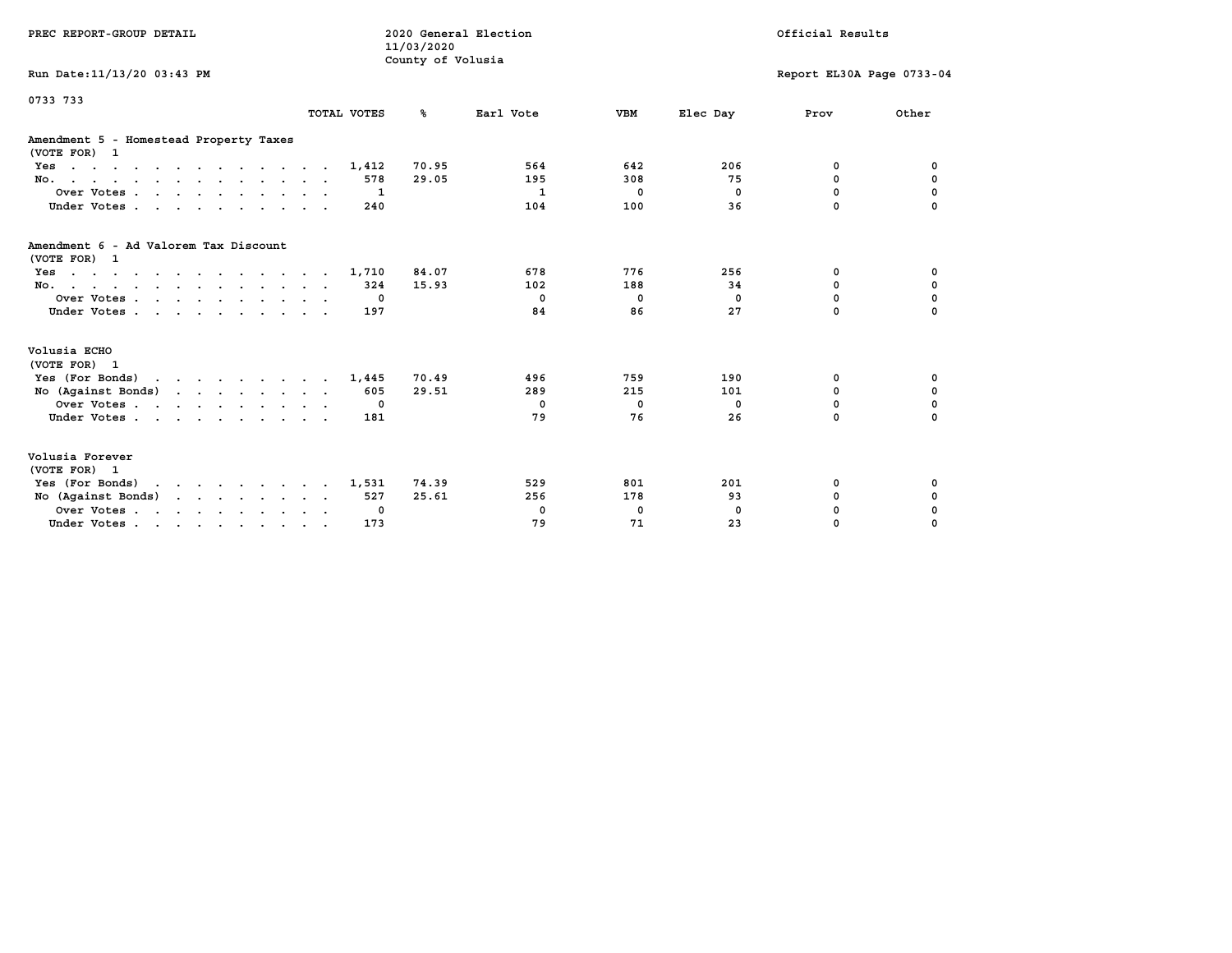| PREC REPORT-GROUP DETAIL                                                                                                                                                                                                                                   |                                           | 11/03/2020<br>County of Volusia | 2020 General Election |                |                | Official Results          |             |  |
|------------------------------------------------------------------------------------------------------------------------------------------------------------------------------------------------------------------------------------------------------------|-------------------------------------------|---------------------------------|-----------------------|----------------|----------------|---------------------------|-------------|--|
| Run Date: 11/13/20 03:43 PM                                                                                                                                                                                                                                |                                           |                                 |                       |                |                | Report EL30A Page 0803-01 |             |  |
| 0803 803                                                                                                                                                                                                                                                   | TOTAL VOTES                               | ℁                               | Earl Vote             | <b>VBM</b>     | Elec Day       | Prov                      | Other       |  |
| REGISTERED VOTERS - TOTAL                                                                                                                                                                                                                                  | 2,930                                     |                                 |                       |                |                |                           |             |  |
| $\mathbf{r}$<br>BALLOTS CAST - TOTAL.                                                                                                                                                                                                                      | 2,610                                     |                                 | 959                   | 1,102          | 544            | 5                         | $\mathbf 0$ |  |
| BALLOTS CAST - BLANK.<br>$\cdot$ $\cdot$ $\cdot$ $\cdot$ $\cdot$ $\cdot$ $\cdot$ $\cdot$                                                                                                                                                                   | 199                                       | 7.62                            | 91                    | 68             | 39             | $\mathbf{1}$              | $\mathbf 0$ |  |
| VOTER TURNOUT - TOTAL<br>$\cdot$ $\cdot$ $\cdot$ $\cdot$ $\cdot$ $\cdot$                                                                                                                                                                                   | $\ddot{\phantom{0}}$                      | 89.08                           |                       |                |                |                           |             |  |
| VOTER TURNOUT - BLANK<br>$\mathbf{r}$ . The contract of the contract of the contract of the contract of the contract of the contract of the contract of the contract of the contract of the contract of the contract of the contract of the contract of th |                                           | 6.79                            |                       |                |                |                           |             |  |
| President and Vice President<br>(VOTE FOR) 1                                                                                                                                                                                                               |                                           |                                 |                       |                |                |                           |             |  |
| Donald J. Trump (REP)<br>the contract of the contract of the                                                                                                                                                                                               | 1,678                                     | 64.54                           | 708                   | 538            | 427            | 5                         | 0           |  |
| Joseph R. Biden (DEM)                                                                                                                                                                                                                                      | 888                                       | 34.15                           | 245                   | 543            | 100            | $\mathbf{0}$              | 0           |  |
| Jo Jorgensen (LPF)                                                                                                                                                                                                                                         | 21                                        | .81                             | 4                     | 8              | 9              | $\mathbf{0}$              | 0           |  |
| Roque "Rocky" De La Fuente (REF).                                                                                                                                                                                                                          | $\overline{a}$<br>$\cdot$ $\cdot$ $\cdot$ | .08                             | $\mathbf{0}$          | $\mathbf{1}$   | $\mathbf{1}$   | 0                         | $\mathbf 0$ |  |
| Gloria La Riva (PSL).                                                                                                                                                                                                                                      | $\mathbf{1}$                              | .04                             | $\mathbf 0$           | $\mathbf{1}$   | $\mathbf 0$    | $\mathbf 0$               | 0           |  |
| Howie Hawkins (GRE)                                                                                                                                                                                                                                        | 6                                         | .23                             | $\mathbf{1}$          | $\mathbf{3}$   | $\overline{2}$ | $\mathbf 0$               | 0           |  |
| Don Blankenship (CPF)                                                                                                                                                                                                                                      | 0                                         |                                 | 0                     | $\mathbf 0$    | $\mathbf{0}$   | 0                         | 0           |  |
| WRITE-IN.                                                                                                                                                                                                                                                  | 4                                         | .15                             | $\mathbf{0}$          | $\overline{a}$ | $\overline{a}$ | 0                         | 0           |  |
| Over Votes                                                                                                                                                                                                                                                 | $\mathbf{1}$                              |                                 | 0                     | $\mathbf{1}$   | $\mathbf 0$    | $\mathbf 0$               | 0           |  |
| Under Votes.                                                                                                                                                                                                                                               | 9                                         |                                 | $\mathbf{1}$          | 5              | $\mathbf{3}$   | $\mathbf 0$               | 0           |  |
|                                                                                                                                                                                                                                                            |                                           |                                 |                       |                |                |                           |             |  |
| Representative in Congress District 6<br>(VOTE FOR) 1                                                                                                                                                                                                      |                                           |                                 |                       |                |                |                           |             |  |
| Michael Waltz (REP)                                                                                                                                                                                                                                        | 1,712                                     | 68.23                           | 695                   | 577            | 437            | 3                         | 0           |  |
| Clint Curtis (DEM)                                                                                                                                                                                                                                         | 796                                       | 31.73                           | 226                   | 478            | 91             | $\mathbf{1}$              | 0           |  |
| WRITE-IN.<br>the contract of the contract of the contract of the contract of the contract of the contract of the contract of                                                                                                                               | 1                                         | .04                             | $\mathbf{1}$          | 0              | 0              | $\mathbf{0}$              | 0           |  |
| Over Votes                                                                                                                                                                                                                                                 | 0                                         |                                 | 0                     | $\mathbf 0$    | $\mathbf 0$    | $\mathbf 0$               | 0           |  |
| Under Votes                                                                                                                                                                                                                                                | 101                                       |                                 | 37                    | 47             | 16             | $\mathbf{1}$              | 0           |  |
|                                                                                                                                                                                                                                                            |                                           |                                 |                       |                |                |                           |             |  |
| State Attorney 7th Judicial Circuit<br>(VOTE FOR) 1                                                                                                                                                                                                        |                                           |                                 |                       |                |                |                           |             |  |
| R.J. Larizza (REP)                                                                                                                                                                                                                                         | 1,694                                     | 70.50                           | 687                   | 573            | 431            | 3                         | 0           |  |
| Don Dempsey.<br>the contract of the contract of the contract of                                                                                                                                                                                            | 709                                       | 29.50                           | 209                   | 416            | 84             | $\mathbf{0}$              | 0           |  |
| Over Votes                                                                                                                                                                                                                                                 | $\mathbf 0$                               |                                 | 0                     | $\mathbf 0$    | $\mathbf 0$    | $\mathbf 0$               | 0           |  |
| Under Votes                                                                                                                                                                                                                                                | 207                                       |                                 | 63                    | 113            | 29             | $\overline{a}$            | 0           |  |
| State Representative District 25<br>(VOTE FOR) 1                                                                                                                                                                                                           |                                           |                                 |                       |                |                |                           |             |  |
| Tom Leek (REP).                                                                                                                                                                                                                                            | 1,647                                     | 66.84                           | 681                   | 556            | 407            | 3                         | 0           |  |
| Sarah Zutter (DEM)                                                                                                                                                                                                                                         | 762                                       | 30.93                           | 218                   | 457            | 87             | $\mathbf{0}$              | 0           |  |
| Joseph "Joe" Hannoush (LPF)                                                                                                                                                                                                                                | 55                                        | 2.23                            | 11                    | 19             | 25             | 0                         | 0           |  |
| Over Votes                                                                                                                                                                                                                                                 | $\mathbf 0$                               |                                 | $\mathbf 0$           | $\mathbf 0$    | $\mathbf 0$    | $\mathbf 0$               | 0           |  |
| Under Votes                                                                                                                                                                                                                                                | 146                                       |                                 | 49                    | 70             | 25             | $\overline{a}$            | 0           |  |
| Supreme Court - Carlos G. Muniz<br>(VOTE FOR) 1                                                                                                                                                                                                            |                                           |                                 |                       |                |                |                           |             |  |
| Yes                                                                                                                                                                                                                                                        | 1,571                                     | 72.43                           | 598                   | 604            | 368            | $\mathbf{1}$              | 0           |  |
| No.                                                                                                                                                                                                                                                        | 598                                       | 27.57                           | 214                   | 303            | 80             | $\mathbf{1}$              | 0           |  |
| Over Votes                                                                                                                                                                                                                                                 | $\overline{a}$                            |                                 | 0                     | $\overline{a}$ | 0              | 0                         | 0           |  |
| Under Votes                                                                                                                                                                                                                                                | 439                                       |                                 | 147                   | 193            | 96             | 3                         | 0           |  |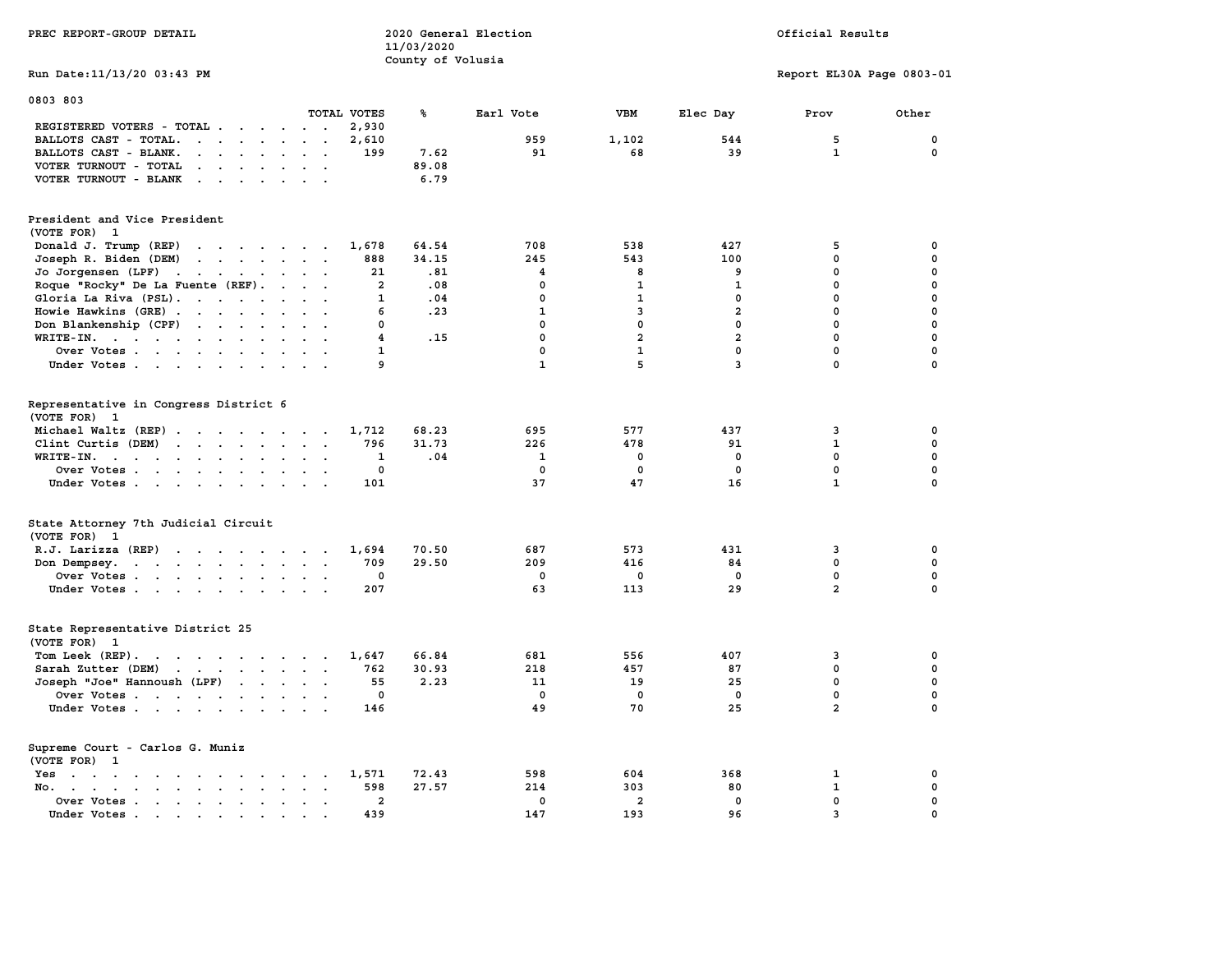| PREC REPORT-GROUP DETAIL                                                                                               |                                            | 11/03/2020        | 2020 General Election |              |             | Official Results          |             |
|------------------------------------------------------------------------------------------------------------------------|--------------------------------------------|-------------------|-----------------------|--------------|-------------|---------------------------|-------------|
| Run Date: 11/13/20 03:43 PM                                                                                            |                                            | County of Volusia |                       |              |             | Report EL30A Page 0803-02 |             |
| 0803 803                                                                                                               |                                            |                   |                       |              |             |                           |             |
|                                                                                                                        | TOTAL VOTES                                | ℁                 | Earl Vote             | <b>VBM</b>   | Elec Day    | Prov                      | Other       |
| 5th Dist Crt of Appeal - Evander<br>(VOTE FOR) 1                                                                       |                                            |                   |                       |              |             |                           |             |
| Yes                                                                                                                    | 1,640                                      | 77.39             | 593                   | 685          | 361         | 1                         | 0           |
| No.                                                                                                                    | 479                                        | 22.61             | 210                   | 186          | 82          | $\mathbf{1}$              | 0           |
| Over Votes                                                                                                             | 1                                          |                   | 1                     | 0            | 0           | $\mathbf 0$               | 0           |
| Under Votes                                                                                                            | 490                                        |                   | 155                   | 231          | 101         | $\overline{3}$            | $\Omega$    |
| 5th Dist Crt of Appeal - Grosshans<br>(VOTE FOR) 1                                                                     |                                            |                   |                       |              |             |                           |             |
| Yes                                                                                                                    | 1,590                                      | 75.53             | 596                   | 631          | 361         | 2                         | 0           |
| No.                                                                                                                    | 515                                        | 24.47             | 197                   | 236          | 82          | $\mathbf 0$               | 0           |
| Over Votes                                                                                                             | 0                                          |                   | $\mathbf 0$           | $\mathbf 0$  | $\mathbf 0$ | $\mathbf 0$               | 0           |
| Under Votes                                                                                                            | 505                                        |                   | 166                   | 235          | 101         | 3                         | 0           |
| 5th Dist Crt of Appeal - Harris<br>(VOTE FOR) 1                                                                        |                                            |                   |                       |              |             |                           |             |
| Yes                                                                                                                    | 1,681                                      | 79.82             | 632                   | 680          | 367         | $\mathbf{2}$              | 0           |
| No.                                                                                                                    | 425                                        | 20.18             | 161                   | 194          | 70          | $^{\circ}$                | $\mathbf 0$ |
| Over Votes                                                                                                             | 0                                          |                   | 0                     | $\mathbf 0$  | 0           | $\mathbf 0$               | 0           |
| Under Votes                                                                                                            | 504                                        |                   | 166                   | 228          | 107         | 3                         | 0           |
| 5th Dist Crt of Appeal - Orfinger<br>(VOTE FOR) 1                                                                      |                                            |                   |                       |              |             |                           |             |
| Yes                                                                                                                    | 1,664                                      | 79.20             | 620                   | 685          | 357         | 2                         | 0           |
| No.                                                                                                                    | 437                                        | 20.80             | 169                   | 192          | 76          | $\mathbf 0$               | 0           |
| Over Votes                                                                                                             | 0                                          |                   | 0                     | 0            | 0           | $\mathbf 0$               | 0           |
| Under Votes                                                                                                            | 509                                        |                   | 170                   | 225          | 111         | $\overline{3}$            | $\Omega$    |
| 5th Dist Crt of Appeal - Sasso<br>(VOTE FOR) 1                                                                         |                                            |                   |                       |              |             |                           |             |
| Yes                                                                                                                    | 1,604                                      | 77.38             | 605                   | 634          | 363         | 2                         | 0           |
| No.                                                                                                                    | 469                                        | 22.62             | 176                   | 224          | 69          | $\mathbf 0$               | 0           |
| Over Votes                                                                                                             | 0                                          |                   | 0                     | $\mathbf 0$  | 0           | $\mathbf 0$               | 0           |
| Under Votes                                                                                                            | 537                                        |                   | 178                   | 244          | 112         | 3                         | $\Omega$    |
| 5th Dist Crt of Appeal - Wallis<br>(VOTE FOR) 1                                                                        |                                            |                   |                       |              |             |                           |             |
| Yes<br>the contract of the contract of the contract of the contract of the contract of the contract of the contract of | 1,631                                      | 78.49             | 620                   | 653          | 356         | 2                         | 0           |
| No.                                                                                                                    | 447                                        | 21.51             | 162                   | 210          | 75          | $\mathbf 0$               | 0           |
| Over Votes                                                                                                             | 0                                          |                   | 0                     | $\mathbf{0}$ | 0           | $\mathbf 0$               | 0           |
| Under Votes.                                                                                                           | 532                                        |                   | 177                   | 239          | 113         | 3                         | 0           |
| Circuit Judge, 7th Judicial, Group 14<br>(VOTE FOR) 1                                                                  |                                            |                   |                       |              |             |                           |             |
| Joan Anthony                                                                                                           | 1,099                                      | 51.96             | 374                   | 526          | 198         | 1                         | 0           |
| Dan Hilbert<br>$\mathbf{r}$ , $\mathbf{r}$ , $\mathbf{r}$ , $\mathbf{r}$ , $\mathbf{r}$ , $\mathbf{r}$                 | 1,016<br>$\ddot{\phantom{0}}$<br>$\bullet$ | 48.04             | 424                   | 348          | 242         | $\overline{a}$            | 0           |
| Over Votes.                                                                                                            | 1                                          |                   | $\mathbf{1}$          | $\mathbf 0$  | 0           | $\mathbf 0$               | 0           |
| Under Votes                                                                                                            | 494                                        |                   | 160                   | 228          | 104         | $\overline{a}$            | $\Omega$    |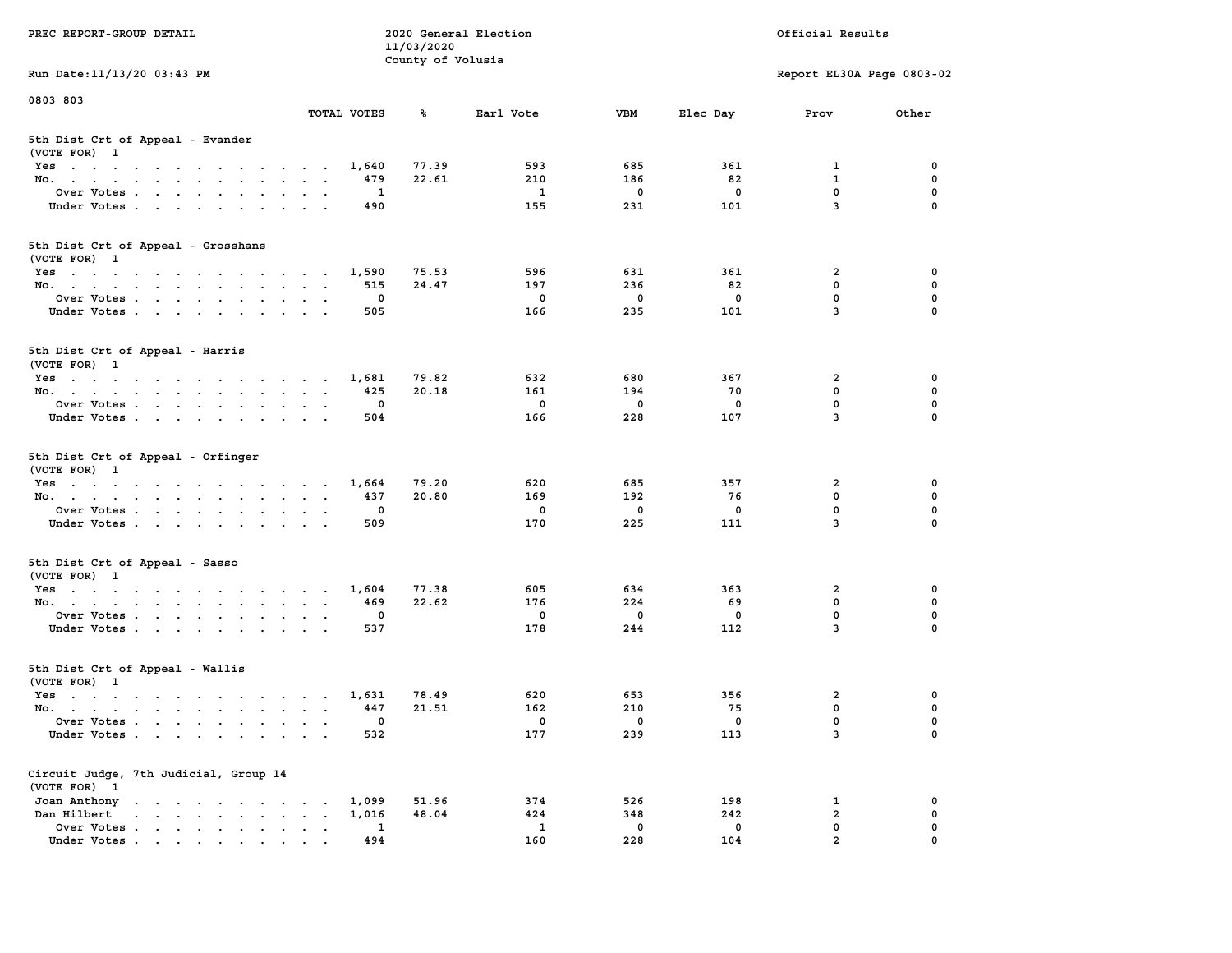|                                                                                                                                                           |                                                                                | 11/03/2020        |             |            |                   |                           |                  |
|-----------------------------------------------------------------------------------------------------------------------------------------------------------|--------------------------------------------------------------------------------|-------------------|-------------|------------|-------------------|---------------------------|------------------|
| Run Date:11/13/20 03:43 PM                                                                                                                                |                                                                                | County of Volusia |             |            |                   | Report EL30A Page 0803-03 |                  |
| 0803 803                                                                                                                                                  |                                                                                |                   |             |            |                   |                           |                  |
|                                                                                                                                                           | TOTAL VOTES                                                                    | %                 | Earl Vote   | <b>VBM</b> | Elec Day          | Prov                      | Other            |
| County Council Chair<br>(VOTE FOR) 1                                                                                                                      |                                                                                |                   |             |            |                   |                           |                  |
| Jeff Brower.<br>$\sim$ $\sim$                                                                                                                             | 1,329                                                                          | 59.78             | 525         | 513        | 290               | 1                         | 0                |
| Deborah A. "Deb" Denys<br>$\sim$                                                                                                                          | 894                                                                            | 40.22             | 296         | 422        | 175               | $\mathbf{1}$              | $\pmb{0}$        |
| Over Votes                                                                                                                                                | 1                                                                              |                   | 1           | 0          | $\mathbf 0$       | $\mathbf 0$               | 0                |
| Under Votes<br>$\sim$                                                                                                                                     | 386<br>$\bullet$                                                               |                   | 137         | 167        | 79                | 3                         | 0                |
| Soil & Water Conservation Seat 2<br>(VOTE FOR) 1                                                                                                          |                                                                                |                   |             |            |                   |                           |                  |
| John Nelson.                                                                                                                                              | 1,586                                                                          | 78.79             | 618         | 617        | 350               | 1                         | 0                |
| Wesley Wayne Wilson Jr                                                                                                                                    | 427<br>$\mathbf{r}$<br>$\mathbf{r}$<br>$\overline{\phantom{a}}$                | 21.21             | 151         | 201        | 74                | 1                         | 0                |
| Over Votes<br>$\ddot{\phantom{a}}$                                                                                                                        | 0<br>$\cdot$                                                                   |                   | 0           | 0          | 0                 | 0                         | $\mathbf 0$      |
| Under Votes<br>$\ddot{\phantom{a}}$                                                                                                                       | 597<br>$\ddot{\phantom{a}}$                                                    |                   | 190         | 284        | 120               | 3                         | $\mathbf 0$      |
|                                                                                                                                                           |                                                                                |                   |             |            |                   |                           |                  |
| Soil & Water Conservation Seat 4<br>(VOTE FOR)<br>$\mathbf{1}$                                                                                            |                                                                                |                   |             |            |                   |                           |                  |
| Wendy Anderson.                                                                                                                                           | 1,152<br>$\sim$                                                                | 55.92             | 373         | 563        | 214               | 2                         | 0                |
| Barbara Deering<br>$\mathcal{A}=\mathcal{A}=\mathcal{A}=\mathcal{A}=\mathcal{A}=\mathcal{A}$ .<br>$\ddot{\phantom{0}}$                                    | 908<br>$\bullet$<br>$\bullet$                                                  | 44.08             | 397         | 296        | 215               | $\mathbf 0$               | $\mathbf 0$      |
| Over Votes.<br>$\cdot$ $\cdot$ $\cdot$ $\cdot$ $\cdot$ $\cdot$<br>$\ddot{\phantom{a}}$                                                                    | $\mathbf 0$                                                                    |                   | $\mathbf 0$ | 0          | $\mathbf 0$       | 0                         | 0                |
| Under Votes<br>$\ddot{\phantom{0}}$                                                                                                                       | 550                                                                            |                   | 189         | 243        | 115               | $\overline{3}$            | $\mathbf 0$      |
| New Smyrna Beach Mayor<br>(VOTE FOR)<br>- 1                                                                                                               |                                                                                |                   |             |            |                   |                           |                  |
| Lisa Martin.<br>$\mathbf{u} = \mathbf{u} + \mathbf{u} + \mathbf{u} + \mathbf{u} + \mathbf{u} + \mathbf{u}$<br>$\cdot$                                     | 799                                                                            | 34.09             | 274         | 409        | 114               | $\overline{2}$            | 0                |
| Russ Owen<br>$\sim$<br>$\sim$<br>$\ddot{\phantom{0}}$<br>$\sim$<br>$\ddot{\phantom{a}}$<br>$\sim$<br>$\ddot{\phantom{a}}$<br>$\ddot{\phantom{a}}$         | 1,545<br>$\ddot{\phantom{a}}$<br>$\ddot{\phantom{a}}$<br>$\cdot$               | 65.91             | 589         | 585        | 370               | $\mathbf 1$               | $\mathbf 0$      |
| Over Votes<br>$\ddot{\phantom{a}}$<br>$\ddot{\phantom{a}}$                                                                                                | 0                                                                              |                   | 0           | 0          | $\mathbf 0$       | $\mathbf 0$               | $\mathbf 0$      |
| Under Votes.<br>$\sim$ $\sim$<br>$\cdot$<br>$\cdot$<br>$\ddot{\phantom{a}}$                                                                               | 266                                                                            |                   | 96          | 108        | 60                | $\overline{a}$            | 0                |
| New Smyrna Beach Commissioner Zone 4<br>(VOTE FOR)<br>$\mathbf{1}$                                                                                        |                                                                                |                   |             |            |                   |                           |                  |
| Charles "Randy" Hartman.                                                                                                                                  | 1,458<br>$\sim$ $\sim$ $\sim$ $\sim$<br>$\bullet$                              | 67.34             | 571         | 548        | 337               | $\overline{\mathbf{2}}$   | 0                |
| Shy Morris<br>$\bullet$                                                                                                                                   | 707<br>$\bullet$<br>$\bullet$<br>$\bullet$                                     | 32.66             | 224         | 370        | 113               | 0                         | 0                |
| Over Votes<br>$\blacksquare$ .<br>$\cdot$                                                                                                                 | 1<br>$\bullet$<br>$\bullet$                                                    |                   | 1           | 0          | $^{\circ}$        | $\mathbf 0$               | $\mathbf 0$      |
| Under Votes<br>$\blacksquare$ .<br>$\ddot{\phantom{a}}$                                                                                                   | 444<br>$\ddot{\phantom{a}}$                                                    |                   | 163         | 184        | 94                | 3                         | 0                |
| Amendment 1 - Citzenship Requirement                                                                                                                      |                                                                                |                   |             |            |                   |                           |                  |
| (VOTE FOR) 1                                                                                                                                              |                                                                                |                   |             |            |                   |                           |                  |
| $Yes \t . \t .$<br>$\sim$<br>$\sim$ $\sim$<br>$\sim$ $\sim$ $\sim$<br>$\sim$                                                                              | 2,008<br>$\ddot{\phantom{a}}$<br>$\cdot$<br>$\sim$                             | 81.59             | 748         | 811        | 444               | 5<br>0                    | 0<br>$\mathbf 0$ |
| No.<br>$\cdot$ $\cdot$<br>$\cdot$                                                                                                                         | 453<br>$\cdot$<br>$\overline{\phantom{a}}$                                     | 18.41             | 149         | 240        | 64                |                           |                  |
| Over Votes .<br>$\sim$<br>$\sim$<br>$\ddot{\phantom{a}}$<br>$\ddot{\phantom{a}}$<br>$\ddot{\phantom{a}}$<br>$\ddot{\phantom{a}}$<br>Under Votes<br>$\sim$ | 0<br>$\ddot{\phantom{a}}$<br>$\cdot$<br>149<br>$\ddot{\phantom{a}}$<br>$\cdot$ |                   | 0<br>62     | 0<br>51    | $\mathbf 0$<br>36 | $\mathbf 0$<br>0          | $\mathbf 0$<br>0 |
| Amendment 2 - Minimum Wage                                                                                                                                |                                                                                |                   |             |            |                   |                           |                  |
| (VOTE FOR) 1                                                                                                                                              |                                                                                |                   |             | 674        | 169               |                           |                  |
| Yes<br>$\ddot{\phantom{1}}$<br>$\bullet$<br>$\ddot{\phantom{a}}$<br>$\cdot$<br>$\bullet$<br>$\cdot$<br>$\sim$<br>$\cdot$<br>No.                           | 1,233                                                                          | 49.76             | 388         | 384        | 343               | 2<br>3                    | 0<br>$\mathbf 0$ |
| $\cdot$ $\cdot$ $\cdot$ $\cdot$<br>$\bullet$<br>$\blacksquare$ .<br>$\overline{\phantom{a}}$                                                              | 1,245<br>$\bullet$<br>0                                                        | 50.24             | 515<br>0    | 0          | $\mathbf 0$       | $\mathbf{0}$              | $\mathbf 0$      |
| Over Votes<br>$\ddot{\phantom{0}}$<br>$\bullet$<br>Under Votes                                                                                            | $\ddot{\phantom{0}}$<br>$\cdot$<br>$\bullet$<br>132                            |                   | 56          | 44         | 32                | $\mathbf{0}$              | $\mathbf 0$      |
|                                                                                                                                                           |                                                                                |                   |             |            |                   |                           |                  |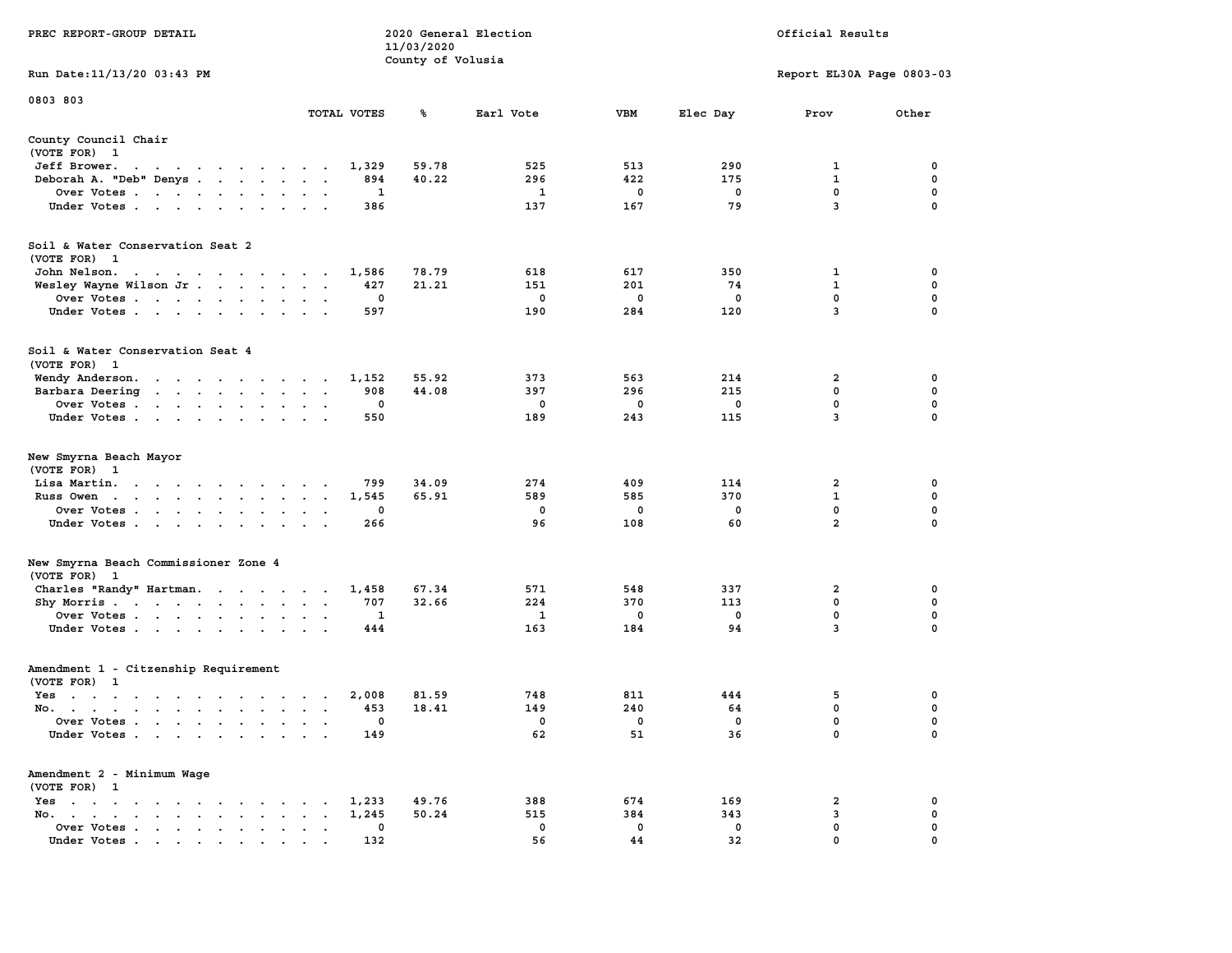| PREC REPORT-GROUP DETAIL                                                                                                           |                      |             | 11/03/2020        | 2020 General Election |             |                          | Official Results          |             |
|------------------------------------------------------------------------------------------------------------------------------------|----------------------|-------------|-------------------|-----------------------|-------------|--------------------------|---------------------------|-------------|
| Run Date: 11/13/20 03:43 PM                                                                                                        |                      |             | County of Volusia |                       |             |                          | Report EL30A Page 0803-04 |             |
| 0803 803                                                                                                                           |                      |             |                   |                       |             |                          |                           |             |
|                                                                                                                                    |                      | TOTAL VOTES | ℁                 | Earl Vote             | <b>VBM</b>  | Elec Day                 | Prov                      | Other       |
| Amendment 3 - Primary Elections<br>(VOTE FOR) 1                                                                                    |                      |             |                   |                       |             |                          |                           |             |
| Yes                                                                                                                                |                      | 1,094       | 45.83             | 368                   | 512         | 211                      | 3                         | 0           |
| No.                                                                                                                                |                      | 1,293       | 54.17             | 502                   | 500         | 289                      | $\overline{a}$            | $\mathbf 0$ |
| Over Votes                                                                                                                         |                      | 0           |                   | 0                     | 0           | $\mathbf 0$              | $\mathbf 0$               | $\mathbf 0$ |
| Under Votes                                                                                                                        |                      | 223         |                   | 89                    | 90          | 44                       | $\mathbf 0$               | $\mathbf 0$ |
| Amendment 4 - Apprl Const. Amendment                                                                                               |                      |             |                   |                       |             |                          |                           |             |
| (VOTE FOR) 1<br>Yes                                                                                                                |                      | 1,123       | 47.75             | 503                   | 354         | 263                      | 3                         | 0           |
| No.                                                                                                                                |                      | 1,229       | 52.25             | 360                   | 644         | 223                      | $\overline{2}$            | 0           |
| Over Votes                                                                                                                         |                      | 0           |                   | $\mathbf 0$           | 0           | 0                        | $\mathbf 0$               | $\mathbf 0$ |
| Under Votes.                                                                                                                       |                      | 258         |                   | 96                    | 104         | 58                       | $\mathbf 0$               | $\Omega$    |
| Amendment 5 - Homestead Property Taxes<br>(VOTE FOR) 1                                                                             |                      |             |                   |                       |             |                          |                           |             |
| Yes                                                                                                                                |                      | 1,723       | 74.11             | 649                   | 681         | 389                      | 4                         | 0           |
| No.                                                                                                                                |                      | 602         | 25.89             | 201                   | 304         | 96                       | $\mathbf{1}$              | 0           |
| Over Votes                                                                                                                         | $\sim$ $\sim$        | 0           |                   | $^{\circ}$            | $\Omega$    | $\Omega$                 | 0                         | $\mathbf 0$ |
| Under Votes                                                                                                                        |                      | 285         |                   | 109                   | 117         | 59                       | 0                         | $\mathbf 0$ |
| Amendment 6 - Ad Valorem Tax Discount<br>(VOTE FOR) 1                                                                              |                      | 2,087       | 87.40             | 765                   | 858         | 459                      | 5                         | 0           |
| Yes<br>No.                                                                                                                         |                      | 301         | 12.60             | 100                   | 161         | 40                       | $\mathbf 0$               | 0           |
| Over Votes                                                                                                                         |                      | 0           |                   | 0                     | 0           | 0                        | $\mathbf 0$               | 0           |
| Under Votes                                                                                                                        |                      | 222         |                   | 94                    | 83          | 45                       | $\mathbf 0$               | $\Omega$    |
| Volusia ECHO                                                                                                                       |                      |             |                   |                       |             |                          |                           |             |
| (VOTE FOR) 1                                                                                                                       |                      |             |                   |                       |             |                          |                           |             |
| Yes (For Bonds) $\cdots$ $\cdots$ $\cdots$ $\cdots$                                                                                |                      | 1,666       | 70.44             | 544                   | 805         | 313                      | 4                         | 0           |
| No (Against Bonds)                                                                                                                 |                      | 699         | 29.56             | 308                   | 206         | 185                      | 0                         | 0           |
| Over Votes                                                                                                                         |                      | 2           |                   | -1                    | <b>1</b>    | $\mathbf 0$              | $\mathbf 0$               | $\mathbf 0$ |
| Under Votes.                                                                                                                       |                      | 243         |                   | 106                   | 90          | 46                       | $\mathbf{1}$              | $\Omega$    |
| Volusia Forever<br>(VOTE FOR) 1                                                                                                    |                      |             |                   |                       |             |                          |                           |             |
| Yes (For Bonds)<br>the contract of the contract of the contract of the contract of the contract of the contract of the contract of |                      | 1,754       | 73.82             | 565                   | 843         | 343                      | 3                         | 0           |
| No $(Against Bonds)$                                                                                                               |                      | 622         | 26.18             | 292                   | 175         | 154                      | $\mathbf{1}$              | 0           |
| Over Votes                                                                                                                         |                      | 1           |                   | $^{\circ}$            | $^{\circ}$  | $\overline{\phantom{a}}$ | $\mathbf 0$               | $\mathbf 0$ |
| Under Votes                                                                                                                        |                      | 233         |                   | 102                   | 84          | 46                       | $\mathbf{1}$              | 0           |
| New Smyrna Beach Charter Amend - Revised Charter<br>(VOTE FOR) 1                                                                   |                      |             |                   |                       |             |                          |                           |             |
| Yes for approval.                                                                                                                  |                      | 1,795       | 75.20             | 591                   | 829         | 372                      | 3                         | 0           |
| No against approval                                                                                                                | $\sim$ $\sim$ $\sim$ | 592         | 24.80             | 275                   | 183         | 133                      | 1                         | 0           |
| Over Votes.                                                                                                                        |                      | 0           |                   | 0                     | $\mathbf 0$ | $\mathbf 0$              | 0                         | 0           |
| Under Votes                                                                                                                        |                      | 199         |                   | 91                    | 68          | 39                       | $\mathbf{1}$              |             |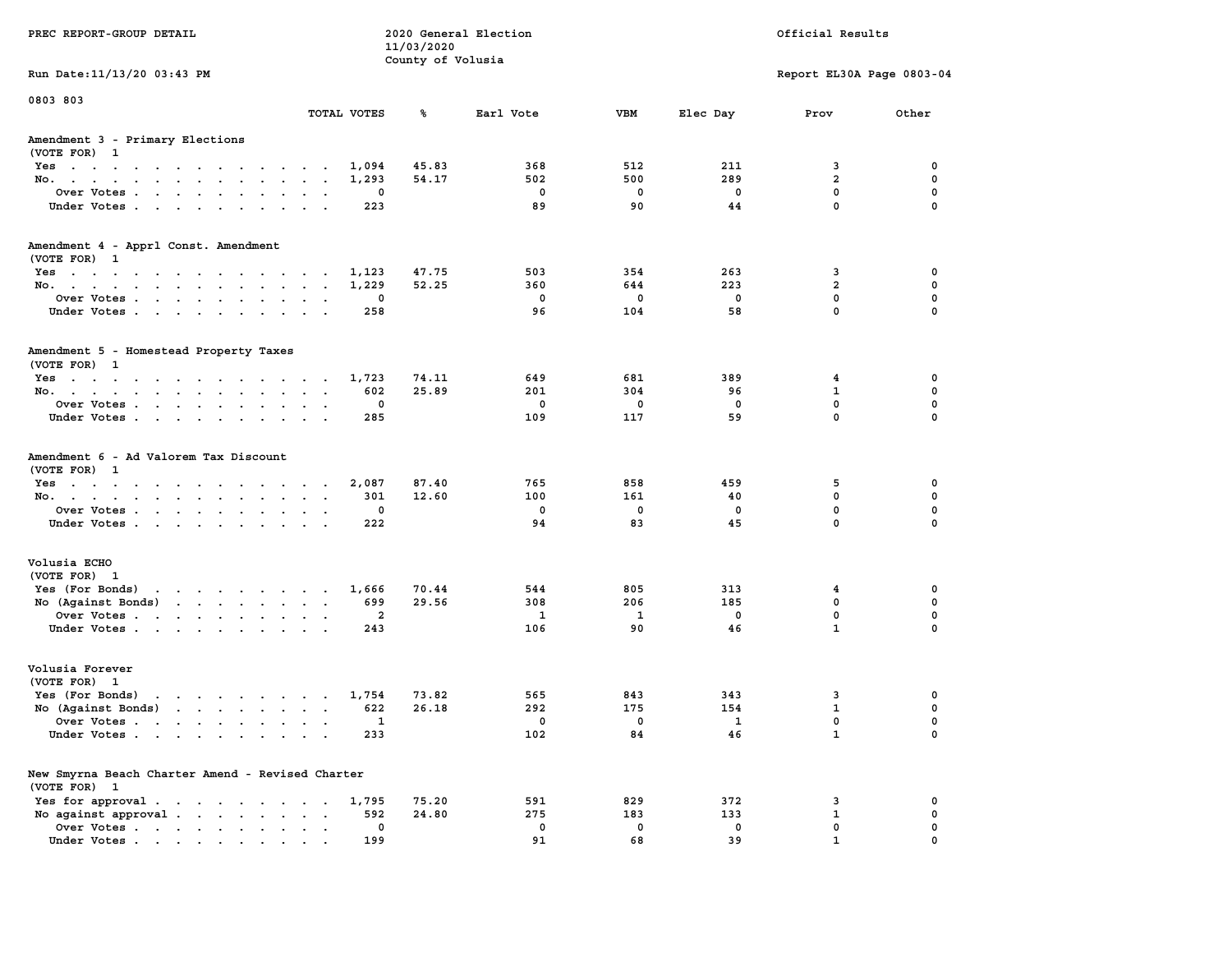| PREC REPORT-GROUP DETAIL                                                                                                                                                                                                                                   |                                  | 11/03/2020<br>County of Volusia | 2020 General Election |              |                | Official Results          |             |
|------------------------------------------------------------------------------------------------------------------------------------------------------------------------------------------------------------------------------------------------------------|----------------------------------|---------------------------------|-----------------------|--------------|----------------|---------------------------|-------------|
| Run Date: 11/13/20 03:43 PM                                                                                                                                                                                                                                |                                  |                                 |                       |              |                | Report EL30A Page 0804-01 |             |
| 0804 804                                                                                                                                                                                                                                                   | TOTAL VOTES                      | ℁                               | Earl Vote             | <b>VBM</b>   | Elec Day       | Prov                      | Other       |
| REGISTERED VOTERS - TOTAL                                                                                                                                                                                                                                  | 3,689                            |                                 |                       |              |                |                           |             |
| BALLOTS CAST - TOTAL.<br>$\cdots$                                                                                                                                                                                                                          | 3,058<br>$\sim$                  |                                 | 1,142                 | 1,464        | 448            | 3                         | $\mathbf 1$ |
| BALLOTS CAST - BLANK.<br>$\cdot$ $\cdot$ $\cdot$ $\cdot$ $\cdot$                                                                                                                                                                                           | 236<br>$\cdots$                  | 7.72                            | 97                    | 94           | 44             | $\mathbf{1}$              | $\mathbf 0$ |
| VOTER TURNOUT - TOTAL<br>$\sim$<br>$\ddot{\phantom{a}}$<br>$\sim$<br>$\sim$<br>$\ddot{\phantom{a}}$                                                                                                                                                        |                                  | 82.90                           |                       |              |                |                           |             |
| VOTER TURNOUT - BLANK<br>$\mathbf{r}$ . The contract of the contract of the contract of the contract of the contract of the contract of the contract of the contract of the contract of the contract of the contract of the contract of the contract of th |                                  | 6.40                            |                       |              |                |                           |             |
| President and Vice President                                                                                                                                                                                                                               |                                  |                                 |                       |              |                |                           |             |
| (VOTE FOR) 1                                                                                                                                                                                                                                               |                                  |                                 |                       |              |                |                           |             |
| Donald J. Trump (REP)<br>the contract of the contract of                                                                                                                                                                                                   | 1,893                            | 62.27                           | 851                   | 677          | 362            | $\overline{2}$            | 1           |
| Joseph R. Biden (DEM)<br>$\mathbf{r}$ , $\mathbf{r}$ , $\mathbf{r}$ , $\mathbf{r}$ , $\mathbf{r}$ , $\mathbf{r}$                                                                                                                                           | 1,121                            | 36.88                           | 280                   | 765          | 76             | $\mathbf{0}$              | $\mathbf 0$ |
| Jo Jorgensen $(LPF)$                                                                                                                                                                                                                                       | 15<br>$\ddot{\phantom{a}}$       | .49                             | 5                     | 5            | 5              | 0                         | $\mathbf 0$ |
| Roque "Rocky" De La Fuente (REF).<br>$\sim$ $\sim$                                                                                                                                                                                                         | $\mathbf 0$<br>$\sim$            |                                 | $\mathbf 0$           | $\mathbf 0$  | $\mathbf 0$    | $\mathbf{0}$              | $\mathbf 0$ |
| Gloria La Riva (PSL).                                                                                                                                                                                                                                      | $\mathbf{1}$<br>$\sim$           | .03                             | $\mathbf 0$           | 1            | $\mathbf 0$    | $\mathbf 0$               | 0           |
| Howie Hawkins (GRE)                                                                                                                                                                                                                                        | $\cdot$ $\cdot$<br>1             | .03                             | $\mathbf 0$           | 0            | $\mathbf{1}$   | $\mathbf{0}$              | $\mathbf 0$ |
| Don Blankenship (CPF)                                                                                                                                                                                                                                      | $\overline{2}$                   | .07                             | $\mathbf{1}$          | $\mathbf{1}$ | $\mathbf{0}$   | $\mathbf{0}$              | $\mathbf 0$ |
| WRITE-IN.                                                                                                                                                                                                                                                  | $7\phantom{.0}$<br>$\sim$        | .23                             | $\mathbf{1}$          | 4            | $\overline{a}$ | $\mathbf{0}$              | $\mathbf 0$ |
| Over Votes                                                                                                                                                                                                                                                 | $\overline{2}$<br><b>Service</b> |                                 | $\mathbf 0$           | $\mathbf{1}$ | $\mathbf 0$    | $\mathbf{1}$              | $\mathbf 0$ |
| Under Votes                                                                                                                                                                                                                                                | 16<br>$\sim$ $\sim$              |                                 | $\overline{4}$        | 10           | $\overline{a}$ | $\mathbf{0}$              | $\Omega$    |
|                                                                                                                                                                                                                                                            |                                  |                                 |                       |              |                |                           |             |
| Representative in Congress District 6<br>(VOTE FOR)<br>$\mathbf{1}$                                                                                                                                                                                        |                                  |                                 |                       |              |                |                           |             |
| Michael Waltz (REP)                                                                                                                                                                                                                                        | 1,910                            | 64.90                           | 850                   | 703          | 353            | 3                         | 1           |
| Clint Curtis (DEM)                                                                                                                                                                                                                                         | 1,030<br>$\sim$                  | 35.00                           | 258                   | 699          | 73             | 0                         | 0           |
| WRITE-IN.<br>$\mathbf{r}$ , and $\mathbf{r}$ , and $\mathbf{r}$ , and $\mathbf{r}$                                                                                                                                                                         | 3                                | .10                             | 1                     | $\mathbf{2}$ | $\mathbf 0$    | $\mathbf{0}$              | $\mathbf 0$ |
| Over Votes<br>$\ddot{\phantom{a}}$<br>$\ddot{\phantom{a}}$                                                                                                                                                                                                 | 0                                |                                 | $\mathbf 0$           | $\mathbf 0$  | $\mathbf 0$    | $\mathbf 0$               | $\pmb{0}$   |
| Under Votes                                                                                                                                                                                                                                                | 115                              |                                 | 33                    | 60           | 22             | $\mathbf 0$               | 0           |
| State Attorney 7th Judicial Circuit<br>(VOTE FOR) 1                                                                                                                                                                                                        |                                  |                                 |                       |              |                |                           |             |
| R.J. Larizza (REP)                                                                                                                                                                                                                                         | 1,907                            | 67.82                           | 837                   | 732          | 335            | 2                         | 1           |
| Don Dempsey.                                                                                                                                                                                                                                               | 905<br>$\sim$                    | 32.18                           | 236                   | 596          | 73             | $\mathbf{0}$              | 0           |
| Over Votes<br>$\ddot{\phantom{a}}$<br>$\ddot{\phantom{a}}$                                                                                                                                                                                                 | 0                                |                                 | 0                     | 0            | 0              | $\mathbf 0$               | $\mathbf 0$ |
| Under Votes                                                                                                                                                                                                                                                | 246                              |                                 | 69                    | 136          | 40             | $\mathbf{1}$              | $\mathbf 0$ |
| State Representative District 25<br>(VOTE FOR) 1                                                                                                                                                                                                           |                                  |                                 |                       |              |                |                           |             |
| Tom Leek (REP).                                                                                                                                                                                                                                            | 1,852                            | 63.95                           | 828                   | 691          | 330            | $\overline{\mathbf{2}}$   | 1           |
| Sarah Zutter (DEM)                                                                                                                                                                                                                                         | 984                              | 33.98                           | 253                   | 657          | 74             | $\mathbf{0}$              | $\mathbf 0$ |
| Joseph "Joe" Hannoush (LPF)                                                                                                                                                                                                                                | 60                               | 2.07                            | 14                    | 32           | 14             | $\mathbf 0$               | 0           |
| Over Votes                                                                                                                                                                                                                                                 | 0                                |                                 | $\Omega$              | 0            | 0              | $\mathbf{0}$              | $\mathbf 0$ |
| Under Votes                                                                                                                                                                                                                                                | 162                              |                                 | 47                    | 84           | 30             | 1                         | $\mathbf 0$ |
| Supreme Court - Carlos G. Muniz<br>(VOTE FOR)<br>$\mathbf{1}$                                                                                                                                                                                              |                                  |                                 |                       |              |                |                           |             |
| Yes<br>and the contract of the contract of the contract of                                                                                                                                                                                                 | 1,824                            | 71.98                           | 696                   | 841          | 286            | 1                         | 0           |
| No.                                                                                                                                                                                                                                                        | 710<br>$\sim$<br>$\sim$          | 28.02                           | 252                   | 376          | 81             | $\mathbf 0$               | 1           |
| Over Votes                                                                                                                                                                                                                                                 | $\overline{a}$<br>$\mathbf{r}$   |                                 | $\mathbf{1}$          | $\mathbf 0$  | 1              | $\mathbf 0$               | $\mathbf 0$ |
| Under Votes                                                                                                                                                                                                                                                | 522                              |                                 | 193                   | 247          | 80             | $\overline{a}$            | $\mathbf 0$ |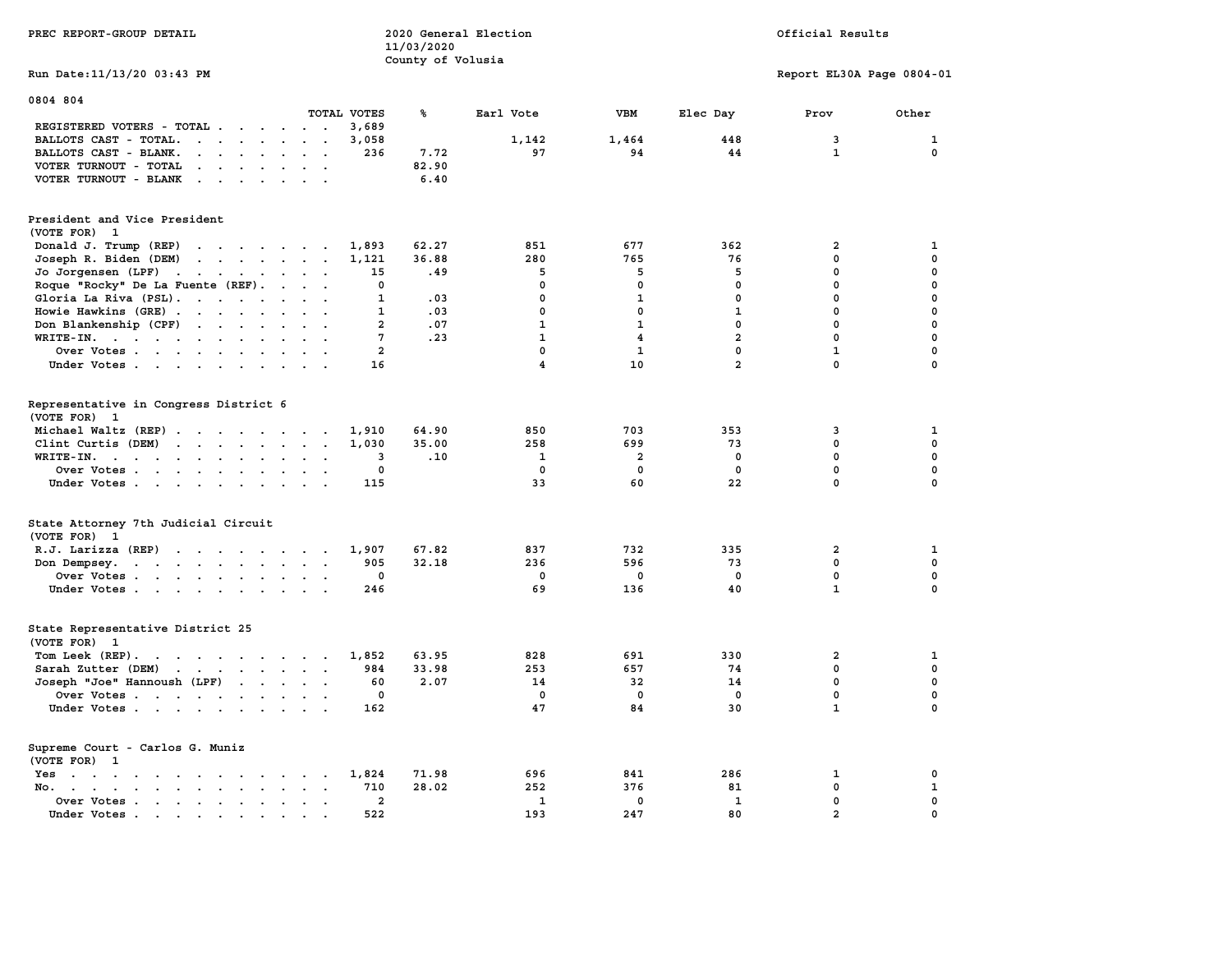|                                                                                                       |                                                             | 11/03/2020        |                         |              |              |                           |             |
|-------------------------------------------------------------------------------------------------------|-------------------------------------------------------------|-------------------|-------------------------|--------------|--------------|---------------------------|-------------|
|                                                                                                       |                                                             | County of Volusia |                         |              |              |                           |             |
| Run Date: 11/13/20 03:43 PM                                                                           |                                                             |                   |                         |              |              | Report EL30A Page 0804-02 |             |
|                                                                                                       |                                                             |                   |                         |              |              |                           |             |
| 0804 804                                                                                              |                                                             |                   |                         |              |              |                           |             |
|                                                                                                       | TOTAL VOTES                                                 | ℁                 | Earl Vote               | <b>VBM</b>   | Elec Day     | Prov                      | Other       |
| 5th Dist Crt of Appeal - Evander                                                                      |                                                             |                   |                         |              |              |                           |             |
| (VOTE FOR) 1                                                                                          |                                                             |                   |                         |              |              |                           |             |
| Yes                                                                                                   | 1,844                                                       | 74.44             | 667                     | 913          | 262          | 1                         | 1           |
| No.<br>$\mathbf{r}$                                                                                   | 633                                                         | 25.56             | 271                     | 268          | 94           | 0                         | 0           |
| Over Votes                                                                                            | $\mathbf{o}$                                                |                   | $\mathbf 0$             | $\mathbf 0$  | 0            | $\mathbf 0$               | $\mathbf 0$ |
| Under Votes                                                                                           | 581<br>$\sim$ $\sim$<br>$\sim$ $\sim$                       |                   | 204                     | 283          | 92           | $\overline{a}$            | 0           |
|                                                                                                       |                                                             |                   |                         |              |              |                           |             |
|                                                                                                       |                                                             |                   |                         |              |              |                           |             |
| 5th Dist Crt of Appeal - Grosshans                                                                    |                                                             |                   |                         |              |              |                           |             |
| (VOTE FOR) 1                                                                                          |                                                             |                   |                         |              |              |                           |             |
| Yes                                                                                                   | 1,835                                                       | 74.32             | 715                     | 853          | 265          | $\mathbf{1}$              | 1           |
| No.                                                                                                   | 634                                                         | 25.68             | 217                     | 328          | 89           | $\mathbf{0}$              | $\mathbf 0$ |
| Over Votes                                                                                            | $\mathbf{0}$                                                |                   | $\Omega$                | $\mathbf 0$  | $\mathbf{0}$ | $\mathbf 0$               | $\mathbf 0$ |
| Under Votes                                                                                           | 589                                                         |                   | 210                     | 283          | 94           | $\overline{a}$            | 0           |
|                                                                                                       |                                                             |                   |                         |              |              |                           |             |
| 5th Dist Crt of Appeal - Harris                                                                       |                                                             |                   |                         |              |              |                           |             |
| (VOTE FOR) 1                                                                                          |                                                             |                   |                         |              |              |                           |             |
| Yes                                                                                                   | 1,917                                                       | 77.61             | 726                     | 918          | 270          | $\mathbf{2}$              | 1           |
| No.                                                                                                   | 553                                                         | 22.39             | 194                     | 274          | 85           | $\mathbf 0$               | $\mathbf 0$ |
| Over Votes<br>$\sim$<br>$\sim$                                                                        | $\mathbf 0$<br>$\sim$                                       |                   | $\mathbf 0$             | $\mathbf 0$  | $\mathbf 0$  | 0                         | $\mathbf 0$ |
| Under Votes                                                                                           | 588                                                         |                   | 222                     | 272          | 93           | $\mathbf{1}$              | $\Omega$    |
|                                                                                                       |                                                             |                   |                         |              |              |                           |             |
| 5th Dist Crt of Appeal - Orfinger<br>(VOTE FOR) 1                                                     |                                                             |                   |                         |              |              |                           |             |
| Yes                                                                                                   | 1,920                                                       | 77.76             | 711                     | 938          | 268          | 2                         | 1           |
| No.                                                                                                   | 549<br>$\sim$<br>$\mathbf{a}=\mathbf{a}$                    | 22.24             | 206                     | 261          | 82           | 0                         | $\mathbf 0$ |
| Over Votes                                                                                            | 1                                                           |                   | $\overline{\mathbf{0}}$ | $\mathbf{1}$ | 0            | $\mathbf 0$               | $\mathbf 0$ |
| Under Votes                                                                                           | 588                                                         |                   | 225                     | 264          | 98           | $\mathbf{1}$              | $\mathbf 0$ |
|                                                                                                       |                                                             |                   |                         |              |              |                           |             |
| 5th Dist Crt of Appeal - Sasso                                                                        |                                                             |                   |                         |              |              |                           |             |
| (VOTE FOR) 1                                                                                          |                                                             |                   |                         |              |              |                           |             |
| Yes                                                                                                   | 1,818                                                       | 74.39             | 695                     | 858          | 263          | $\mathbf{1}$              | 1           |
| No.<br>$\bullet$                                                                                      | 626<br>$\sim$<br>$\sim$<br>$\ddot{\phantom{1}}$             | 25.61             | 220                     | 319          | 87           | $\mathbf 0$               | $\mathbf 0$ |
| Over Votes                                                                                            | $\Omega$<br>$\cdot$<br>$\sim$ $\sim$                        |                   | $\mathbf 0$             | $\mathbf 0$  | $\Omega$     | $\mathbf 0$               | $\mathbf 0$ |
| Under Votes                                                                                           | 614<br>$\cdot$ $\cdot$<br>$\ddot{\phantom{a}}$              |                   | 227                     | 287          | 98           | $\overline{a}$            | $\Omega$    |
|                                                                                                       |                                                             |                   |                         |              |              |                           |             |
| 5th Dist Crt of Appeal - Wallis                                                                       |                                                             |                   |                         |              |              |                           |             |
| (VOTE FOR) 1                                                                                          |                                                             |                   |                         |              |              |                           |             |
| Yes                                                                                                   | 1,832                                                       | 75.42             | 691                     | 874          | 265          | 1                         | 1           |
|                                                                                                       | 597                                                         | 24.58             | 221                     | 292          | 84           | $\mathbf 0$               | 0           |
| No.                                                                                                   |                                                             |                   |                         |              |              | $\mathbf 0$               | $\mathbf 0$ |
| Over Votes<br>$\sim 10^{-1}$                                                                          | 0<br>$\ddot{\phantom{a}}$<br>$\ddot{\phantom{a}}$<br>$\sim$ |                   | $\mathbf 0$             | 0            | $\mathbf 0$  |                           |             |
| Under Votes                                                                                           | 629                                                         |                   | 230                     | 298          | 99           | $\overline{a}$            | 0           |
|                                                                                                       |                                                             |                   |                         |              |              |                           |             |
| Circuit Judge, 7th Judicial, Group 14<br>(VOTE FOR) 1                                                 |                                                             |                   |                         |              |              |                           |             |
| Joan Anthony                                                                                          | 1,327                                                       | 53.04             | 423                     | 746          | 157          | 1                         | 0           |
| the contract of the contract of the contract of<br>Dan Hilbert<br>and a series of the contract of the | 1,175                                                       | 46.96             | 516                     | 467          | 191          | 0                         | ${\bf 1}$   |
| Over Votes                                                                                            | $\overline{\mathbf{2}}$                                     |                   | $\overline{a}$          | 0            | 0            | $\mathbf 0$               | $\mathbf 0$ |
| $\ddot{\phantom{1}}$ .<br>Under Votes                                                                 | $\blacksquare$<br>$\bullet$<br>$\blacksquare$<br>554        |                   | 201                     | 251          | 100          | $\overline{a}$            | $\mathbf 0$ |
|                                                                                                       |                                                             |                   |                         |              |              |                           |             |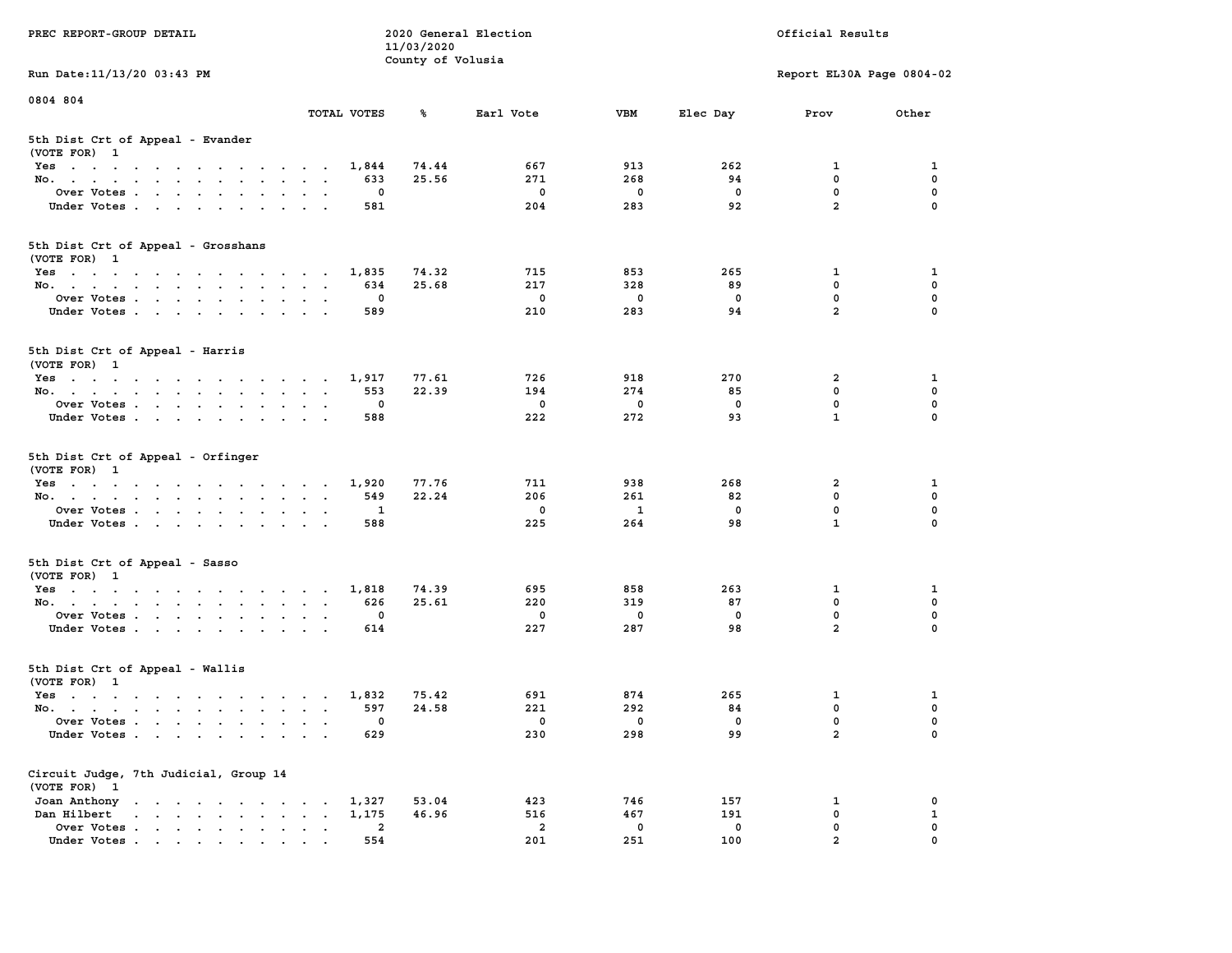|                                                                                                                                                                            |                                                                    | 11/03/2020        |                |             |              |                           |             |
|----------------------------------------------------------------------------------------------------------------------------------------------------------------------------|--------------------------------------------------------------------|-------------------|----------------|-------------|--------------|---------------------------|-------------|
|                                                                                                                                                                            |                                                                    | County of Volusia |                |             |              |                           |             |
| Run Date:11/13/20 03:43 PM                                                                                                                                                 |                                                                    |                   |                |             |              | Report EL30A Page 0804-03 |             |
| 0804 804                                                                                                                                                                   |                                                                    |                   |                |             |              |                           |             |
|                                                                                                                                                                            | TOTAL VOTES                                                        | ℁                 | Earl Vote      | <b>VBM</b>  | Elec Day     | Prov                      | Other       |
| County Council Chair                                                                                                                                                       |                                                                    |                   |                |             |              |                           |             |
| (VOTE FOR) 1                                                                                                                                                               |                                                                    |                   |                |             |              |                           |             |
| Jeff Brower.<br>$\sim$ $\sim$<br>$\mathbf{u} = \mathbf{u} + \mathbf{u} + \mathbf{u} + \mathbf{u} + \mathbf{u} + \mathbf{u} + \mathbf{u}$                                   | 1,615                                                              | 60.17             | 656            | 698         | 259          | 1                         | 1           |
| Deborah A. "Deb" Denys                                                                                                                                                     | 1,069<br>$\overline{\phantom{a}}$                                  | 39.83             | 354            | 586         | 129          | 0                         | 0           |
| Over Votes<br>$\ddot{\phantom{0}}$                                                                                                                                         | $\mathbf{2}$<br>$\cdot$<br>$\bullet$<br>$\ddot{\phantom{1}}$       |                   | $\overline{a}$ | $\mathbf 0$ | $\mathbf 0$  | $\mathbf 0$               | $\mathbf 0$ |
| Under Votes<br>$\ddot{\phantom{0}}$                                                                                                                                        | 372<br>$\bullet$<br>$\cdot$<br>$\overline{\phantom{a}}$            |                   | 130            | 180         | 60           | $\overline{a}$            | $\mathbf 0$ |
| Soil & Water Conservation Seat 2                                                                                                                                           |                                                                    |                   |                |             |              |                           |             |
|                                                                                                                                                                            |                                                                    |                   |                |             |              |                           |             |
| (VOTE FOR) 1                                                                                                                                                               |                                                                    |                   |                |             |              |                           |             |
| John Nelson.<br>$\mathbf{u} = \mathbf{u} + \mathbf{u} + \mathbf{u} + \mathbf{u} + \mathbf{u} + \mathbf{u} + \mathbf{u} + \mathbf{u} + \mathbf{u}$                          | 1,872                                                              | 77.94             | 749            | 850         | 271          | 1                         | 1           |
| Wesley Wayne Wilson Jr                                                                                                                                                     | 530<br>$\mathbf{r}$<br>$\overline{a}$<br>$\overline{\phantom{a}}$  | 22.06             | 178            | 274         | 78           | 0                         | 0           |
| Over Votes<br>$\ddot{\phantom{a}}$                                                                                                                                         | 0<br>$\cdot$                                                       |                   | 0              | 0           | 0            | $\mathbf 0$               | $\mathbf 0$ |
| Under Votes<br>$\ddot{\phantom{a}}$                                                                                                                                        | 656<br>$\ddot{\phantom{a}}$                                        |                   | 215            | 340         | 99           | $\overline{a}$            | $\mathbf 0$ |
| Soil & Water Conservation Seat 4                                                                                                                                           |                                                                    |                   |                |             |              |                           |             |
| (VOTE FOR)<br>$\mathbf{1}$                                                                                                                                                 |                                                                    |                   |                |             |              |                           |             |
| Wendy Anderson.<br>$\begin{array}{cccccccccccccc} \bullet & \bullet & \bullet & \bullet & \bullet & \bullet & \bullet & \bullet & \bullet & \bullet & \bullet \end{array}$ | 1,414<br>$\sim$                                                    | 57.88             | 473            | 748         | 191          | 1                         | 1           |
| Barbara Deering<br>$\ddot{\phantom{0}}$<br>and the contract of the contract of                                                                                             | 1,029<br>$\bullet$<br>$\bullet$                                    | 42.12             | 462            | 411         | 156          | $\mathbf 0$               | 0           |
| Over Votes .<br>$\cdot$ $\cdot$ $\cdot$ $\cdot$<br>$\ddot{\phantom{1}}$ .<br>$\bullet$                                                                                     | 1                                                                  |                   | 0              | 1           | $\mathbf 0$  | $\mathbf 0$               | $\mathbf 0$ |
| Under Votes<br>$\ddot{\phantom{a}}$                                                                                                                                        | 614                                                                |                   | 207            | 304         | 101          | $\overline{a}$            | $\mathbf 0$ |
| New Smyrna Beach Mayor<br>(VOTE FOR)<br>$\mathbf{1}$                                                                                                                       |                                                                    |                   |                |             |              |                           |             |
| Lisa Martin.<br>$\ddot{\phantom{1}}$<br><b>Contract Contract</b><br>$\blacksquare$ .                                                                                       | 1,027<br>$\bullet$<br>$\ddot{\phantom{a}}$                         | 37.00             | 305            | 609         | 112          | 1                         | 0           |
| Russ Owen<br>$\sim$<br>$\ddot{\phantom{a}}$<br>$\bullet$<br>$\sim$<br>$\bullet$<br>$\mathbf{r}$<br>$\bullet$<br>$\bullet$                                                  | 1,749<br>$\bullet$<br>$\ddot{\phantom{a}}$<br>$\ddot{\phantom{a}}$ | 63.00             | 750            | 718         | 280          | 0                         | 1           |
| Over Votes<br>$\overline{\phantom{a}}$<br>$\ddot{\phantom{a}}$                                                                                                             | 0<br>$\cdot$<br>$\ddot{\phantom{a}}$                               |                   | 0              | 0           | 0            | 0                         | $\mathbf 0$ |
| Under Votes<br>$\cdot$<br>$\ddot{\phantom{a}}$<br>$\ddot{\phantom{a}}$<br>$\ddot{\phantom{a}}$                                                                             | 282                                                                |                   | 87             | 137         | 56           | $\overline{a}$            | $\mathbf 0$ |
| New Smyrna Beach Commissioner Zone 4                                                                                                                                       |                                                                    |                   |                |             |              |                           |             |
| (VOTE FOR)<br>$\mathbf{1}$                                                                                                                                                 |                                                                    |                   |                |             |              |                           |             |
| Charles "Randy" Hartman.<br>$\sim 100$                                                                                                                                     | 1,748<br>$\cdot$ $\cdot$                                           | 67.46             | 724            | 742         | 280          | 1                         | 1           |
| Shy Morris.<br>$\mathcal{L}(\mathcal{A})$ , and $\mathcal{L}(\mathcal{A})$<br>$\sim$ $\sim$ $\sim$<br>$\ddot{\phantom{0}}$<br>$\sim$                                       | 843<br>$\bullet$<br>$\bullet$<br>$\blacksquare$                    | 32.54             | 256            | 503         | 84           | 0                         | $\pmb{0}$   |
| Over Votes<br>$\ddot{\phantom{a}}$                                                                                                                                         | 0<br>$\ddot{\phantom{a}}$                                          |                   | 0              | 0           | $\mathbf 0$  | $\mathbf 0$               | $\mathbf 0$ |
| Under Votes<br>$\bullet$                                                                                                                                                   | 467                                                                |                   | 162            | 219         | 84           | $\overline{2}$            | $\mathbf 0$ |
| Amendment 1 - Citzenship Requirement                                                                                                                                       |                                                                    |                   |                |             |              |                           |             |
| (VOTE FOR) 1                                                                                                                                                               |                                                                    |                   |                |             |              |                           |             |
| $Yes \t . \t .$<br>$\sim$<br>$\sim$<br>$\sim$<br>$\cdot$ $\cdot$ $\cdot$<br>$\sim$                                                                                         | 2,350<br>$\cdot$<br>$\sim$<br>$\overline{\phantom{a}}$             | 81.63             | 884            | 1,086       | 377          | $\overline{\mathbf{2}}$   | 1           |
| No.<br>$\blacksquare$                                                                                                                                                      | 529<br>$\ddot{\phantom{1}}$<br>$\bullet$<br>$\bullet$              | 18.37             | 176            | 311         | 42           | 0                         | 0           |
| Over Votes .<br>$\ddot{\phantom{0}}$<br>$\sim 100$<br>$\bullet$<br>$\bullet$<br>$\bullet$<br>$\bullet$                                                                     | $\overline{a}$                                                     |                   | 1              | 1           | $\mathbf 0$  | $\mathbf 0$               | $\mathbf 0$ |
| Under Votes<br>$\ddot{\phantom{0}}$<br>$\sim$                                                                                                                              | 177<br>$\mathbf{r}$<br>$\overline{a}$                              |                   | 81             | 66          | 29           | $\mathbf{1}$              | 0           |
| Amendment 2 - Minimum Wage                                                                                                                                                 |                                                                    |                   |                |             |              |                           |             |
| (VOTE FOR) 1                                                                                                                                                               |                                                                    |                   |                |             |              |                           |             |
| $Yes \t . \t .$<br>$\cdot$<br>$\cdot$<br>$\ddot{\phantom{1}}$<br>$\cdot$<br>$\overline{\phantom{a}}$<br>$\ddot{\phantom{0}}$                                               | 1,530                                                              | 52.85             | 434            | 939         | 156          | 0                         | 1           |
| No.<br>$\sim$ $\sim$<br>$\sim$ $\sim$<br>$\cdot$<br>$\sim$ $\sim$                                                                                                          | 1,365                                                              | 47.15             | 626            | 475         | 262          | $\overline{\mathbf{2}}$   | 0           |
| Over Votes<br>$\ddot{\phantom{a}}$<br>$\sim$ $\sim$<br>$\bullet$<br>$\bullet$<br>$\bullet$<br>$\bullet$                                                                    | 2<br>$\ddot{\phantom{0}}$<br>$\ddot{\phantom{a}}$                  |                   | $\mathbf{1}$   | 0           | $\mathbf{1}$ | 0                         | 0           |
| Under Votes                                                                                                                                                                | 161                                                                |                   | 81             | 50          | 29           | $\mathbf{1}$              | $\Omega$    |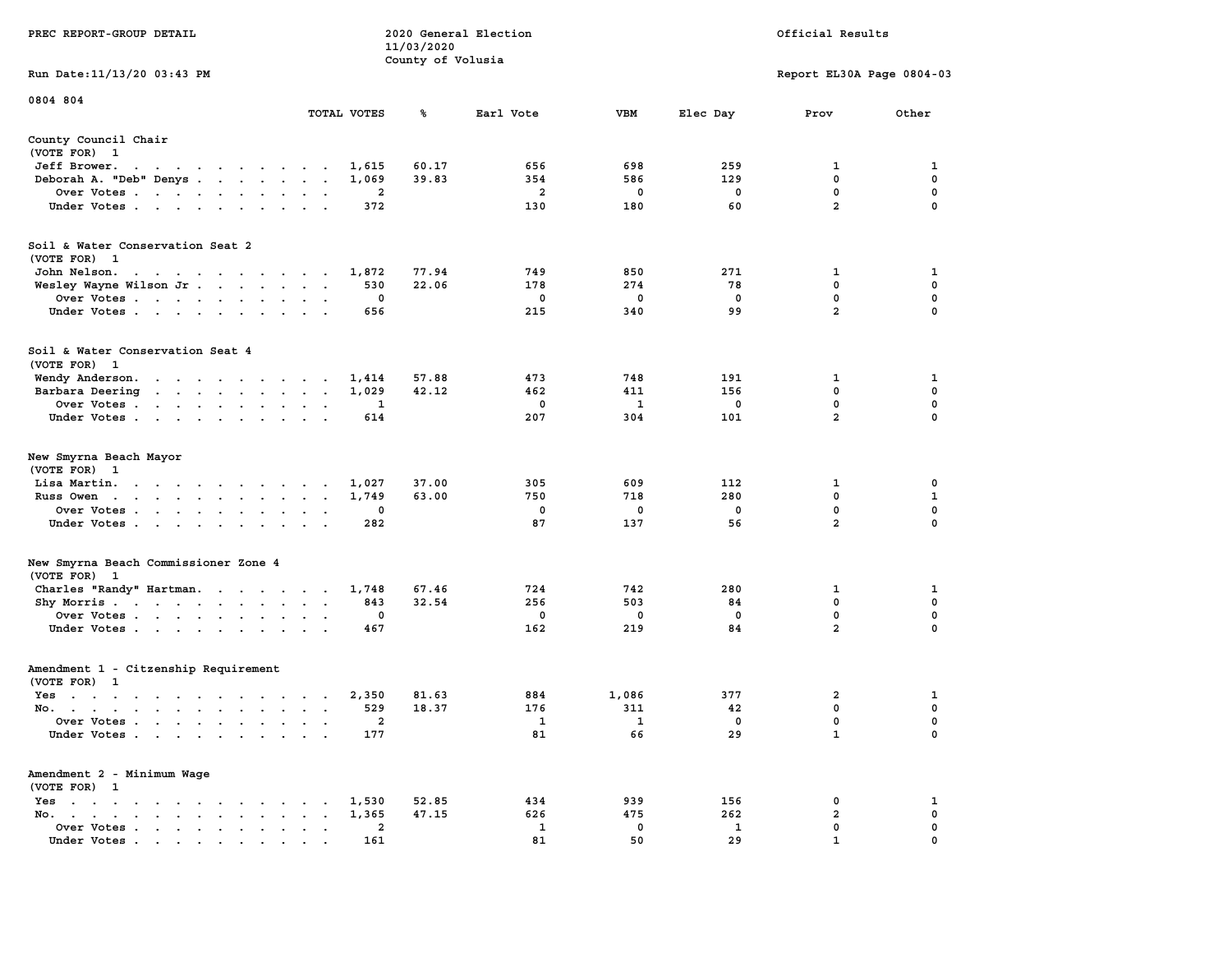|                                                                                           |                                                                                             | 11/03/2020        |                                              |                                                 |                                |                                                  |                                                |
|-------------------------------------------------------------------------------------------|---------------------------------------------------------------------------------------------|-------------------|----------------------------------------------|-------------------------------------------------|--------------------------------|--------------------------------------------------|------------------------------------------------|
|                                                                                           |                                                                                             | County of Volusia |                                              |                                                 |                                |                                                  |                                                |
| Run Date: 11/13/20 03:43 PM                                                               |                                                                                             |                   |                                              |                                                 |                                | Report EL30A Page 0804-04                        |                                                |
| 0804 804                                                                                  | TOTAL VOTES                                                                                 | ጜ                 | Earl Vote                                    | VBM                                             | Elec Day                       | Prov                                             | Other                                          |
|                                                                                           |                                                                                             |                   |                                              |                                                 |                                |                                                  |                                                |
| Amendment 3 - Primary Elections<br>(VOTE FOR) 1                                           |                                                                                             |                   |                                              |                                                 |                                |                                                  |                                                |
| Yes                                                                                       | 1,332                                                                                       | 48.07             | 398                                          | 724                                             | 208                            | 1                                                | 1                                              |
| No.<br>$\sim$                                                                             | 1,439                                                                                       | 51.93             | 635                                          | 606                                             | 197                            | 1                                                | $\mathbf 0$                                    |
| Over Votes                                                                                | $\overline{\mathbf{2}}$                                                                     |                   | 1                                            | $\mathbf{1}$                                    | $\mathbf 0$                    | $\mathbf 0$                                      | $\mathbf{0}$                                   |
| Under Votes<br>$\sim$ $\sim$                                                              | 285<br>$\sim$ $\sim$<br>$\cdot$                                                             |                   | 108                                          | 133                                             | 43                             | $\mathbf{1}$                                     | $\mathbf 0$                                    |
| Amendment 4 - Apprl Const. Amendment                                                      |                                                                                             |                   |                                              |                                                 |                                |                                                  |                                                |
| (VOTE FOR) 1                                                                              |                                                                                             |                   |                                              |                                                 |                                |                                                  |                                                |
| Yes.                                                                                      | 1,312                                                                                       | 48.09             | 569                                          | 507                                             | 233                            | $\overline{2}$                                   | 1                                              |
| No.                                                                                       | 1,416                                                                                       | 51.91             | 448                                          | 805                                             | 163                            | $\mathbf 0$                                      | 0                                              |
| Over Votes                                                                                | 1<br>$\sim$ $\sim$                                                                          |                   | $\mathbf 0$                                  | $\mathbf 0$                                     | 1                              | $\mathbf 0$                                      | $\mathbf 0$                                    |
| Under Votes                                                                               | 329                                                                                         |                   | 125                                          | 152                                             | 51                             | $\mathbf{1}$                                     | $\mathbf 0$                                    |
|                                                                                           |                                                                                             |                   |                                              |                                                 |                                |                                                  |                                                |
| Amendment 5 - Homestead Property Taxes<br>(VOTE FOR) 1                                    |                                                                                             |                   |                                              |                                                 |                                |                                                  |                                                |
| Yes                                                                                       | 1,900                                                                                       | 70.34             | 738                                          | 860                                             | 300                            | 1                                                | 1                                              |
| No.                                                                                       | 801<br>$\sim$<br>$\sim$ $\sim$                                                              | 29.66             | 264                                          | 442                                             | 94                             | $\mathbf{1}$                                     | $\mathbf 0$                                    |
| Over Votes                                                                                | 1<br>$\ddot{\phantom{0}}$<br>$\sim$ $\sim$                                                  |                   | $\mathbf{1}$                                 | $\mathbf 0$                                     | $\mathbf 0$                    | $\mathbf 0$                                      | $\mathbf 0$                                    |
| Under Votes<br>$\sim$ $\sim$<br>$\sim$                                                    | 356<br>$\sim$ $\sim$ $\sim$ $\sim$                                                          |                   | 139                                          | 162                                             | 54                             | $\mathbf{1}$                                     | $\mathbf 0$                                    |
| (VOTE FOR) 1<br>Yes<br>No.<br>$\sim$<br>Over Votes<br>Under Votes<br>$\ddot{\phantom{a}}$ | 2,359<br>414<br>$\ddot{\phantom{a}}$<br>$\sim$ $\sim$<br>$\mathbf 0$<br>285<br>$\mathbf{r}$ | 85.07<br>14.93    | 869<br>152<br>$\overline{\mathbf{0}}$<br>121 | 1,113<br>233<br>$\overline{\phantom{0}}$<br>118 | 375<br>28<br>$\mathbf 0$<br>45 | 1<br>$\mathbf{1}$<br>$\mathbf 0$<br>$\mathbf{1}$ | 1<br>$\mathbf 0$<br>$\mathbf 0$<br>$\mathbf 0$ |
| Volusia ECHO                                                                              |                                                                                             |                   |                                              |                                                 |                                |                                                  |                                                |
| (VOTE FOR) 1                                                                              |                                                                                             |                   |                                              |                                                 |                                |                                                  |                                                |
| Yes (For Bonds)<br>the contract of the contract of the                                    | 1,956                                                                                       | 70.74             | 586                                          | 1,078                                           | 289                            | $\overline{2}$                                   | 1                                              |
| No (Against Bonds)                                                                        | 809                                                                                         | 29.26             | 433                                          | 265                                             | 111                            | $\mathbf 0$                                      | $\mathbf 0$                                    |
| Over Votes                                                                                | 3<br>$\ddot{\phantom{a}}$<br>$\sim$ $\sim$ $\sim$                                           |                   | $\mathbf 0$                                  | $\overline{\mathbf{1}}$                         | $\overline{a}$                 | $\mathbf 0$                                      | $\mathbf 0$                                    |
| Under Votes                                                                               | 290                                                                                         |                   | 123                                          | 120                                             | 46                             | $\mathbf{1}$                                     | $\mathbf 0$                                    |
| Volusia Forever                                                                           |                                                                                             |                   |                                              |                                                 |                                |                                                  |                                                |
| (VOTE FOR) 1                                                                              |                                                                                             |                   |                                              |                                                 |                                |                                                  |                                                |
| Yes (For Bonds)<br>the contract of the contract of the                                    | 2,064                                                                                       | 74.08             | 627                                          | 1,131                                           | 303                            | 2                                                | 1                                              |
| No $(Against Bonds)$                                                                      | 722                                                                                         | 25.92             | 399                                          | 219                                             | 104                            | 0                                                | 0                                              |
| Over Votes<br>$\sim$                                                                      | 1<br>$\ddot{\phantom{a}}$<br>$\sim$<br>$\ddot{\phantom{a}}$                                 |                   | 0                                            | 1                                               | 0                              | 0                                                | 0                                              |
| Under Votes                                                                               | 271                                                                                         |                   | 116                                          | 113                                             | 41                             | $\mathbf{1}$                                     | $\Omega$                                       |
| New Smyrna Beach Charter Amend - Revised Charter                                          |                                                                                             |                   |                                              |                                                 |                                |                                                  |                                                |
| (VOTE FOR) 1                                                                              |                                                                                             |                   |                                              |                                                 |                                |                                                  |                                                |
| Yes for approval.                                                                         | 1,975                                                                                       | 70.89             | 671                                          | 1,019                                           | 284                            | 1                                                | 0                                              |
| No against approval.                                                                      | 811                                                                                         | 29.11             | 375                                          | 315                                             | 120                            | $\mathbf{1}$                                     | 0                                              |
| Over Votes                                                                                | 0                                                                                           |                   | $\mathbf 0$                                  | $\mathbf 0$                                     | $\mathbf 0$                    | $\mathbf 0$                                      | $\mathbf 0$                                    |
| Under Votes                                                                               | 236                                                                                         |                   | 97                                           | 94                                              | 44                             | $\mathbf{1}$                                     | $\mathbf 0$                                    |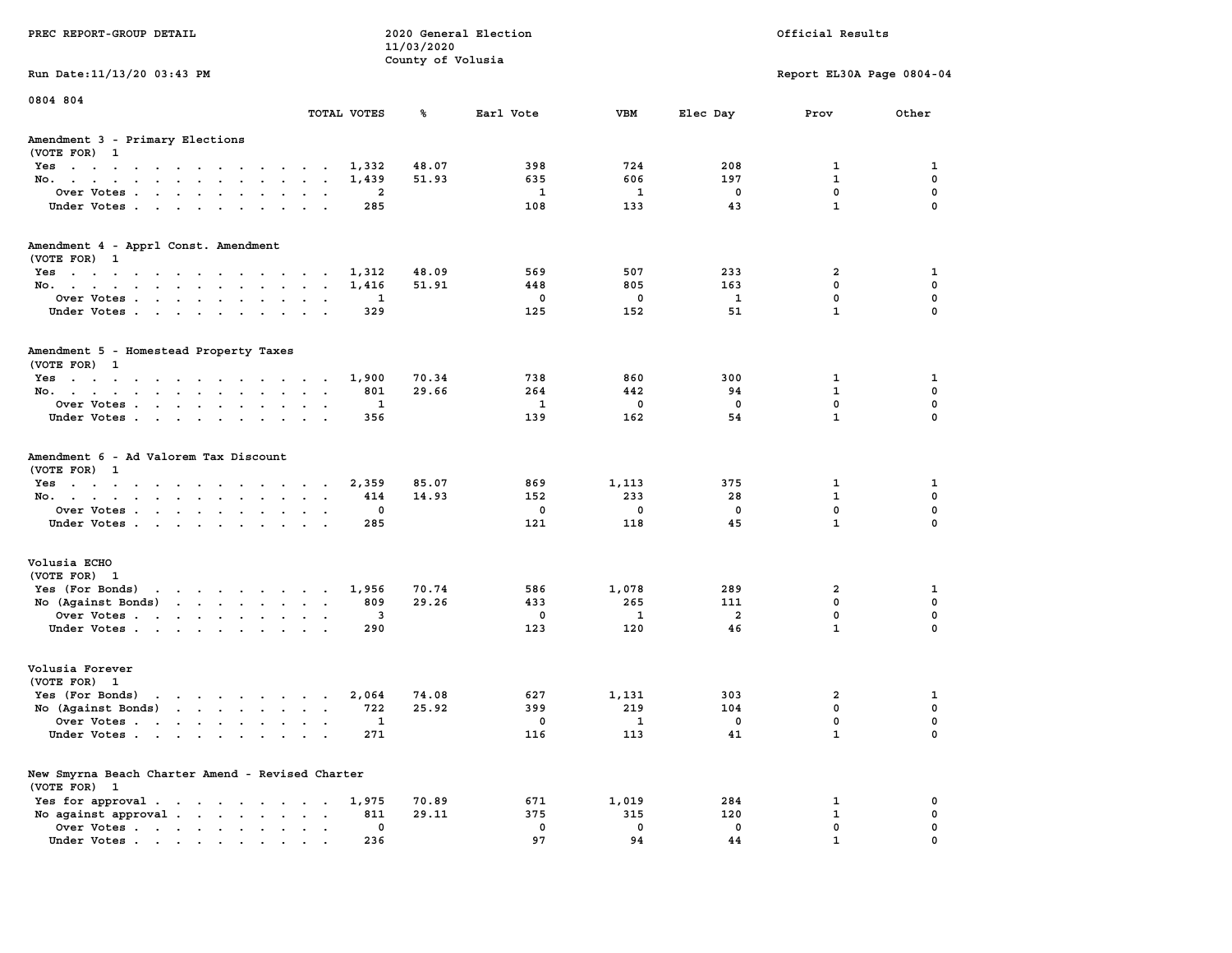| PREC REPORT-GROUP DETAIL                                                                                                                                                                                                                                |                                         | 11/03/2020<br>County of Volusia | 2020 General Election   |                         |                | Official Results          |                         |
|---------------------------------------------------------------------------------------------------------------------------------------------------------------------------------------------------------------------------------------------------------|-----------------------------------------|---------------------------------|-------------------------|-------------------------|----------------|---------------------------|-------------------------|
| Run Date: 11/13/20 03:43 PM                                                                                                                                                                                                                             |                                         |                                 |                         |                         |                | Report EL30A Page 0805-01 |                         |
| 0805 805                                                                                                                                                                                                                                                |                                         |                                 |                         |                         |                |                           |                         |
|                                                                                                                                                                                                                                                         | TOTAL VOTES                             | ℁                               | Earl Vote               | <b>VBM</b>              | Elec Day       | Prov                      | Other                   |
| REGISTERED VOTERS - TOTAL                                                                                                                                                                                                                               | 4,692<br>$\sim$ $\sim$                  |                                 |                         |                         |                |                           |                         |
| BALLOTS CAST - TOTAL.                                                                                                                                                                                                                                   | 4,074<br>$\sim$ $\sim$                  |                                 | 1,505                   | 2,007                   | 555            | 5                         | $\overline{\mathbf{2}}$ |
| BALLOTS CAST - BLANK.<br>$\mathbf{r}$ , $\mathbf{r}$ , $\mathbf{r}$ , $\mathbf{r}$                                                                                                                                                                      | 314                                     | 7.71                            | 112                     | 154                     | 46             | $\overline{2}$            | 0                       |
| VOTER TURNOUT - TOTAL<br>$\cdot$ $\cdot$ $\cdot$ $\cdot$                                                                                                                                                                                                |                                         | 86.83                           |                         |                         |                |                           |                         |
| VOTER TURNOUT - BLANK<br>$\cdots$                                                                                                                                                                                                                       |                                         | 6.69                            |                         |                         |                |                           |                         |
| President and Vice President                                                                                                                                                                                                                            |                                         |                                 |                         |                         |                |                           |                         |
| (VOTE FOR) 1                                                                                                                                                                                                                                            |                                         |                                 |                         |                         |                |                           |                         |
| Donald J. Trump (REP)<br>$\cdots$                                                                                                                                                                                                                       | 2,434                                   | 59.94                           | 1,055                   | 983                     | 391            | 4                         | $\mathbf{1}$            |
| Joseph R. Biden (DEM)<br>$\mathbf{r}$ , $\mathbf{r}$ , $\mathbf{r}$ , $\mathbf{r}$ , $\mathbf{r}$ , $\mathbf{r}$                                                                                                                                        | 1,585                                   | 39.03                           | 436                     | 997                     | 150            | $\mathbf 1$               | $\mathbf{1}$            |
| Jo Jorgensen (LPF)<br>$\mathbf{r}$ , $\mathbf{r}$ , $\mathbf{r}$ , $\mathbf{r}$ , $\mathbf{r}$                                                                                                                                                          | 26                                      | .64                             | 8                       | 10                      | 8              | $\mathbf 0$               | 0                       |
| Roque "Rocky" De La Fuente (REF).                                                                                                                                                                                                                       | $\overline{a}$                          | .05                             | $\mathbf{1}$            | $\mathbf 1$             | $\mathbf 0$    | $\mathbf 0$               | $\mathbf 0$             |
| Gloria La Riva (PSL).                                                                                                                                                                                                                                   | $\Omega$                                |                                 | $\mathbf{0}$            | $\mathbf{0}$            | $\mathbf 0$    | $\mathbf{0}$              | 0                       |
| Howie Hawkins (GRE)                                                                                                                                                                                                                                     | $\overline{7}$                          | .17                             | $\mathbf{1}$            | 4                       | $\overline{a}$ | $\Omega$                  | $\mathbf 0$             |
| Don Blankenship (CPF)                                                                                                                                                                                                                                   | $\mathbf 0$<br>$\sim$ $\sim$            |                                 | $\mathbf 0$             | $\mathbf 0$             | $\mathbf 0$    | $\mathbf 0$               | $\mathbf 0$             |
| WRITE-IN.                                                                                                                                                                                                                                               | 7                                       | .17                             | $\mathbf{1}$            | $\overline{4}$          | $\overline{a}$ | $\mathbf 0$               | $\mathbf 0$             |
| Over Votes<br>$\ddot{\phantom{a}}$                                                                                                                                                                                                                      | $\mathbf 0$                             |                                 | $\mathbf 0$             | $\mathbf 0$             | $\mathbf 0$    | $\mathbf 0$               | $\mathbf 0$             |
| Under Votes                                                                                                                                                                                                                                             | 13                                      |                                 | $\overline{\mathbf{3}}$ | 8                       | $\overline{a}$ | $\mathbf 0$               | $\mathbf 0$             |
|                                                                                                                                                                                                                                                         |                                         |                                 |                         |                         |                |                           |                         |
| Representative in Congress District 6<br>(VOTE FOR) 1                                                                                                                                                                                                   |                                         |                                 |                         |                         |                |                           |                         |
| Michael Waltz (REP)                                                                                                                                                                                                                                     | 2,534                                   | 64.59                           | 1,085                   | 1,051                   | 393            | 3                         | $\overline{a}$          |
| Clint Curtis (DEM)<br>$\cdots$                                                                                                                                                                                                                          | 1,384                                   | 35.28                           | 379                     | 874                     | 130            | $\mathbf{1}$              | $\mathbf 0$             |
| WRITE-IN.<br>$\ddot{\phantom{a}}$                                                                                                                                                                                                                       | 5<br>$\ddot{\phantom{a}}$               | .13                             | $\mathbf{2}$            | $\overline{\mathbf{2}}$ | $\mathbf{1}$   | $\mathbf 0$               | $\mathbf 0$             |
| Over Votes                                                                                                                                                                                                                                              | $\Omega$                                |                                 | $\mathbf{0}$            | $\mathbf{0}$            | $\Omega$       | $\Omega$                  | $\mathbf 0$             |
| Under Votes                                                                                                                                                                                                                                             | 151                                     |                                 | 39                      | 80                      | 31             | $\mathbf{1}$              | $\mathbf 0$             |
|                                                                                                                                                                                                                                                         |                                         |                                 |                         |                         |                |                           |                         |
| State Attorney 7th Judicial Circuit<br>(VOTE FOR) 1                                                                                                                                                                                                     |                                         |                                 |                         |                         |                |                           |                         |
| R.J. Larizza (REP)                                                                                                                                                                                                                                      | 2,483                                   | 66.95                           | 1,069                   | 1,048                   | 362            | 3                         | 1                       |
| Don Dempsey.<br>the contract of the contract of the contract of the contract of the contract of                                                                                                                                                         | 1,226<br>$\ddot{\phantom{a}}$<br>$\sim$ | 33.05                           | 339                     | 737                     | 149            | $\mathbf{1}$              | $\mathbf 0$             |
| Over Votes                                                                                                                                                                                                                                              | 0                                       |                                 | 0                       | 0                       | $\mathbf{0}$   | $\mathbf 0$               | $\mathbf 0$             |
| Under Votes                                                                                                                                                                                                                                             | 365                                     |                                 | 97                      | 222                     | 44             | $\mathbf{1}$              | $\mathbf{1}$            |
|                                                                                                                                                                                                                                                         |                                         |                                 |                         |                         |                |                           |                         |
| State Representative District 25                                                                                                                                                                                                                        |                                         |                                 |                         |                         |                |                           |                         |
| (VOTE FOR)<br>1                                                                                                                                                                                                                                         |                                         |                                 |                         |                         |                |                           |                         |
| Tom Leek $(REP)$ .                                                                                                                                                                                                                                      | 2,460                                   | 63.86                           | 1,050                   | 1,032                   | 376            | $\overline{2}$            | 0                       |
| Sarah Zutter (DEM)<br>$\mathbf{r}$ . The set of the set of the set of the set of the set of the set of the set of the set of the set of the set of the set of the set of the set of the set of the set of the set of the set of the set of the set of t | 1,341                                   | 34.81                           | 374                     | 842                     | 123            | $\mathbf{1}$              | $\mathbf{1}$            |
| Joseph "Joe" Hannoush (LPF)                                                                                                                                                                                                                             | 51                                      | 1.32                            | 17                      | 17                      | 17             | $\mathbf{0}$              | 0                       |
| Over Votes                                                                                                                                                                                                                                              | 0                                       |                                 | $\mathbf 0$             | 0                       | 0              | $\mathbf 0$               | $\mathbf 0$             |
| Under Votes                                                                                                                                                                                                                                             | 222                                     |                                 | 64                      | 116                     | 39             | $\overline{a}$            | $\mathbf{1}$            |
| Supreme Court - Carlos G. Muniz                                                                                                                                                                                                                         |                                         |                                 |                         |                         |                |                           |                         |
| (VOTE FOR) 1                                                                                                                                                                                                                                            |                                         |                                 |                         |                         |                |                           |                         |
| Yes                                                                                                                                                                                                                                                     | 2,236                                   | 68.44                           | 892                     | 1,023                   | 318            | $\mathbf{2}$              | 1                       |
| No.                                                                                                                                                                                                                                                     | 1,031<br>$\sim$ $\sim$                  | 31.56                           | 329                     | 556                     | 145            | $\mathbf{1}$              | 0                       |
| Over Votes                                                                                                                                                                                                                                              | 1<br>$\cdot$ $\cdot$                    |                                 | 1                       | 0                       | 0              | $\mathbf 0$               | 0                       |
| Under Votes                                                                                                                                                                                                                                             | 806<br>$\sim$<br>$\sim$                 |                                 | 283                     | 428                     | 92             | $\overline{a}$            | $\mathbf{1}$            |
|                                                                                                                                                                                                                                                         |                                         |                                 |                         |                         |                |                           |                         |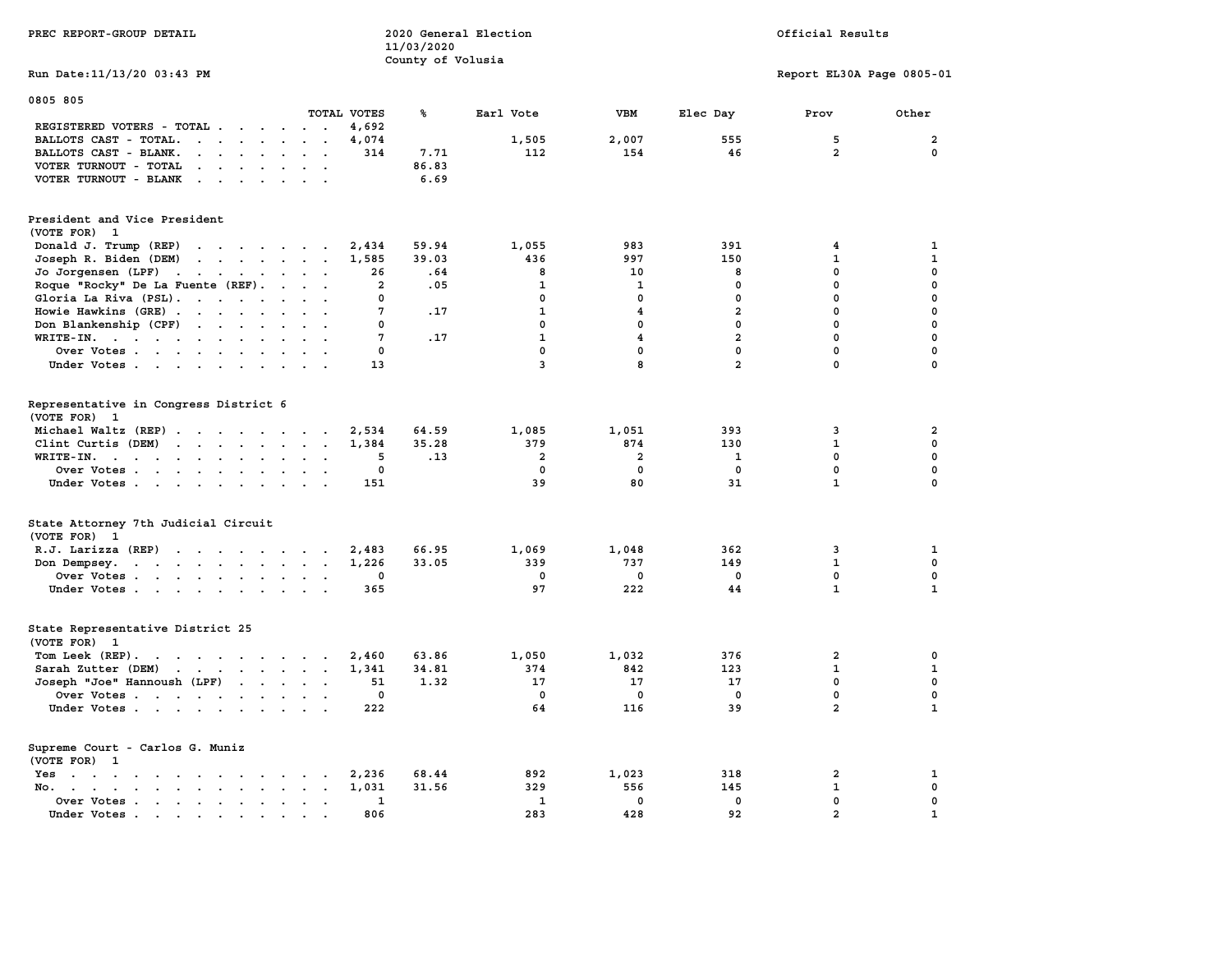| PREC REPORT-GROUP DETAIL                                                                               |                 | 11/03/2020<br>County of Volusia | 2020 General Election    |                          |                          | Official Results          |              |
|--------------------------------------------------------------------------------------------------------|-----------------|---------------------------------|--------------------------|--------------------------|--------------------------|---------------------------|--------------|
| Run Date: 11/13/20 03:43 PM                                                                            |                 |                                 |                          |                          |                          | Report EL30A Page 0805-02 |              |
| 0805 805                                                                                               |                 |                                 |                          |                          |                          |                           |              |
|                                                                                                        | TOTAL VOTES     | %                               | Earl Vote                | VBM                      | Elec Day                 | Prov                      | Other        |
| 5th Dist Crt of Appeal - Evander<br>(VOTE FOR) 1                                                       |                 |                                 |                          |                          |                          |                           |              |
| Yes                                                                                                    |                 | 74.73<br>2,384                  | 886                      | 1,197                    | 297                      | 3                         | 1            |
| No.                                                                                                    |                 | 25.27<br>806                    | 312                      | 334                      | 160                      | $^{\circ}$                | 0            |
| Over Votes                                                                                             |                 | $\overline{a}$                  | $^{\circ}$               | <sup>1</sup>             | $\mathbf{1}$             | $^{\circ}$                | $\mathbf 0$  |
| Under Votes                                                                                            |                 | 882                             | 307                      | 475                      | 97                       | $\overline{a}$            | $\mathbf{1}$ |
| 5th Dist Crt of Appeal - Grosshans<br>(VOTE FOR) 1                                                     |                 |                                 |                          |                          |                          |                           |              |
| Yes                                                                                                    |                 | 70.21<br>2,215                  | 868                      | 1,033                    | 312                      | $\mathbf{1}$              | 1            |
| No.                                                                                                    |                 | 29.79<br>940                    | 311                      | 482                      | 146                      | $\mathbf{1}$              | 0            |
| Over Votes                                                                                             |                 | $\overline{a}$                  | $\overline{a}$           | $\overline{\mathbf{0}}$  | $\overline{\mathbf{0}}$  | $\mathbf{0}$              | $\mathbf{0}$ |
| Under Votes                                                                                            |                 | 917                             | 324                      | 492                      | 97                       | $\overline{3}$            | $\mathbf{1}$ |
| 5th Dist Crt of Appeal - Harris<br>(VOTE FOR) 1                                                        |                 |                                 |                          |                          |                          |                           |              |
| Yes                                                                                                    |                 | 75.90<br>2,403                  | 934                      | 1,156                    | 311                      | 1                         | 1            |
| No.                                                                                                    |                 | 763<br>24.10                    | 249                      | 374                      | 139                      | $\mathbf{1}$              | $\mathbf 0$  |
| Over Votes                                                                                             |                 | $\Omega$                        | $\overline{\phantom{0}}$ | $\overline{0}$           | $\overline{\phantom{0}}$ | $\mathbf{0}$              | $\mathbf 0$  |
| Under Votes                                                                                            |                 | 908                             | 322                      | 477                      | 105                      | $\overline{3}$            | $\mathbf{1}$ |
| 5th Dist Crt of Appeal - Orfinger                                                                      |                 |                                 |                          |                          |                          |                           |              |
| (VOTE FOR) 1                                                                                           |                 |                                 |                          |                          |                          |                           |              |
| Yes                                                                                                    |                 | 78.26<br>2,470                  | 929                      | 1,228                    | 310                      | 2                         | 1            |
| No.                                                                                                    |                 | 21.74<br>686                    | 242                      | 307                      | 137                      | $\mathbf{0}$              | 0            |
| Over Votes                                                                                             |                 | $^{\circ}$                      | $\mathbf 0$              | $^{\circ}$               | $\mathbf 0$              | $\mathbf{0}$              | $\mathbf 0$  |
| Under Votes                                                                                            |                 | 918                             | 334                      | 472                      | 108                      | $\overline{3}$            | $\mathbf{1}$ |
| 5th Dist Crt of Appeal - Sasso<br>(VOTE FOR) 1                                                         |                 |                                 |                          |                          |                          |                           |              |
|                                                                                                        |                 | 72.23                           | 906                      | 1,043                    | 298                      | $\overline{a}$            | 1            |
| Yes<br>No.                                                                                             |                 | 2,250<br>27.77<br>865           | 258                      | 458                      | 149                      | $^{\circ}$                | 0            |
| Over Votes                                                                                             |                 | 0                               | $\mathbf 0$              | $\overline{\mathbf{0}}$  | $\mathbf 0$              | $\mathbf 0$               | 0            |
| Under Votes                                                                                            |                 | 959                             | 341                      | 506                      | 108                      | $\overline{3}$            | $\mathbf{1}$ |
| 5th Dist Crt of Appeal - Wallis<br>(VOTE FOR) 1                                                        |                 |                                 |                          |                          |                          |                           |              |
| Yes                                                                                                    |                 | 74.70<br>2,330                  | 893                      | 1,128                    | 306                      | 2                         | 1            |
| No.                                                                                                    |                 | 25.30<br>789                    | 272                      | 374                      | 143                      | $\mathbf 0$               | 0            |
| Over Votes                                                                                             |                 | $\overline{0}$                  | $\overline{0}$           | $\overline{\phantom{0}}$ | $\overline{\phantom{0}}$ | $\Omega$                  | 0            |
| Under Votes                                                                                            |                 | 955                             | 340                      | 505                      | 106                      | 3                         | $\mathbf{1}$ |
| Circuit Judge, 7th Judicial, Group 14<br>(VOTE FOR) 1                                                  |                 |                                 |                          |                          |                          |                           |              |
| Joan Anthony                                                                                           |                 | 51.27<br>1,631                  | 530                      | 914                      | 184                      | 2                         | 1            |
| Dan Hilbert<br>$\mathbf{r}$ , $\mathbf{r}$ , $\mathbf{r}$ , $\mathbf{r}$ , $\mathbf{r}$ , $\mathbf{r}$ | $\sim$          | 1,550<br>48.73                  | 662                      | 639                      | 249                      | 0                         | 0            |
| Over Votes                                                                                             | $\cdot$ $\cdot$ | $\overline{4}$                  | $\overline{\mathbf{3}}$  | $\mathbf 0$              | $\mathbf{1}$             | 0                         | 0            |
| Under Votes                                                                                            |                 | 889                             | 310                      | 454                      | 121                      | 3                         |              |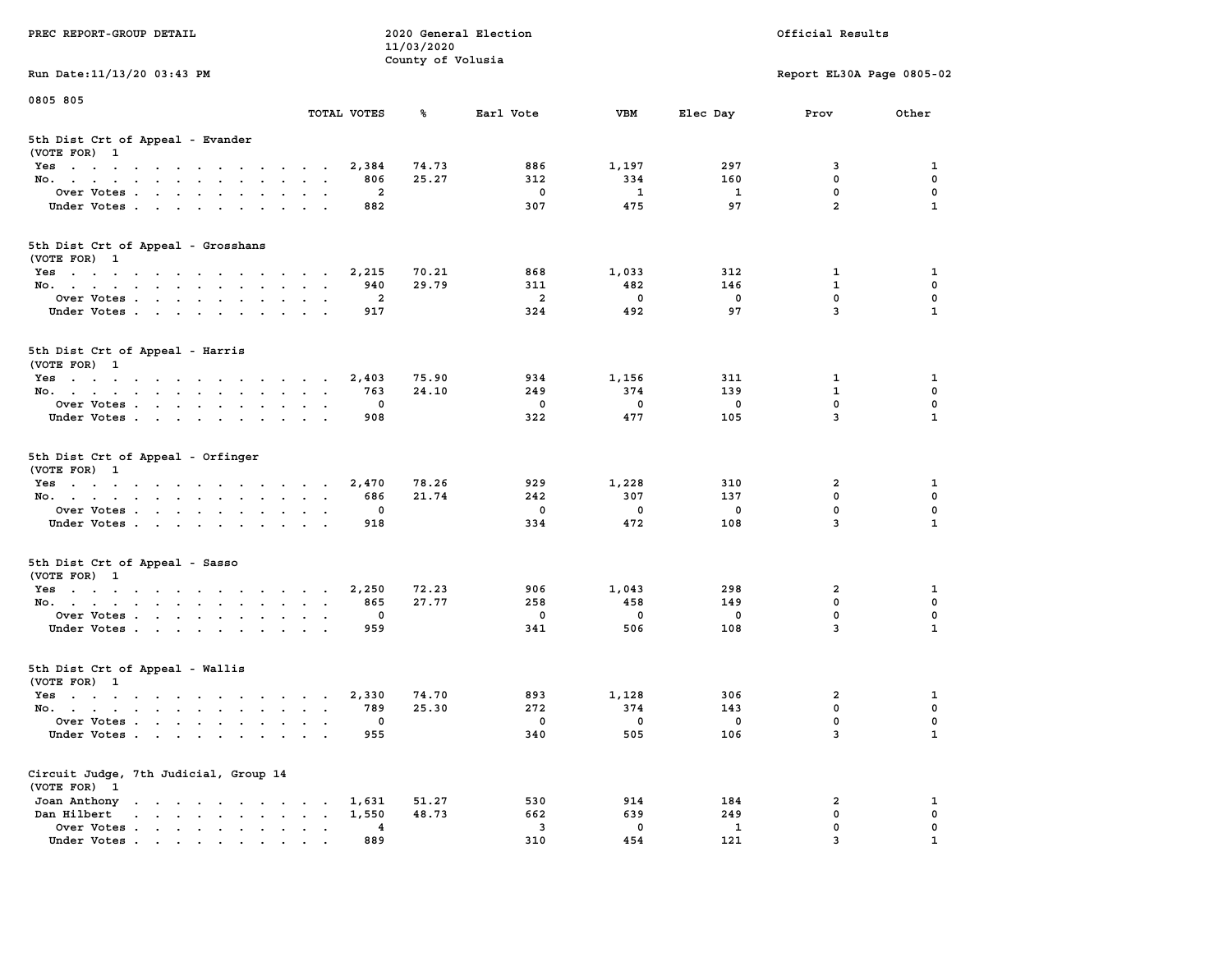| PREC REPORT-GROUP DETAIL                                                                                                                                   |                        | 11/03/2020<br>County of Volusia | 2020 General Election |             |          | Official Results             |                  |
|------------------------------------------------------------------------------------------------------------------------------------------------------------|------------------------|---------------------------------|-----------------------|-------------|----------|------------------------------|------------------|
| Run Date: 11/13/20 03:43 PM                                                                                                                                |                        |                                 |                       |             |          | Report EL30A Page 0805-03    |                  |
| 0805 805                                                                                                                                                   |                        |                                 |                       |             |          |                              |                  |
|                                                                                                                                                            | TOTAL VOTES            | ℁                               | Earl Vote             | VBM         | Elec Day | Prov                         | Other            |
| County Council Chair<br>(VOTE FOR) 1                                                                                                                       |                        |                                 |                       |             |          |                              |                  |
| Jeff Brower.<br>the contract of the contract of the con-                                                                                                   | 2,173                  | 62.46                           | 834                   | 1,020       | 316      | 3                            | 0                |
| Deborah A. "Deb" Denys                                                                                                                                     | 1,306                  | 37.54                           | 468                   | 677         | 159      | $\mathbf{1}$                 | 1                |
| Over Votes                                                                                                                                                 |                        | 5                               | 4                     | 1           | 0        | 0                            | 0                |
| Under Votes                                                                                                                                                | 590                    |                                 | 199                   | 309         | 80       | $\mathbf{1}$                 | $\mathbf{1}$     |
| Soil & Water Conservation Seat 2<br>(VOTE FOR) 1                                                                                                           |                        |                                 |                       |             |          |                              |                  |
| John Nelson.                                                                                                                                               | 2,382                  | 79.27                           | 940                   | 1,107       | 333      | 2                            | 0                |
| Wesley Wayne Wilson Jr                                                                                                                                     | 623                    | 20.73                           | 203                   | 330         | 89       | 0                            | 1                |
| Over Votes                                                                                                                                                 |                        | 0                               | 0                     | $\mathbf 0$ | 0        | $\mathbf 0$                  | $\mathbf 0$      |
| Under Votes                                                                                                                                                | 1,069<br>$\sim$ $\sim$ |                                 | 362                   | 570         | 133      | 3                            | 1                |
| Soil & Water Conservation Seat 4<br>(VOTE FOR) 1                                                                                                           |                        |                                 |                       |             |          |                              |                  |
| Wendy Anderson.                                                                                                                                            | 1,707                  | 54.96                           | 532                   | 962         | 211      | 1                            | 1                |
| Barbara Deering<br>the contract of the contract of the contract of the contract of the contract of the contract of the contract of                         | 1,399                  | 45.04                           | 633                   | 544         | 221      | 1                            | 0                |
| Over Votes                                                                                                                                                 | $\sim$ $\sim$          | 0                               | $\mathbf{o}$          | 0           | 0        | $\mathbf 0$                  | 0                |
| Under Votes                                                                                                                                                | 968                    |                                 | 340                   | 501         | 123      | 3                            | $\mathbf{1}$     |
| New Smyrna Beach Mayor<br>(VOTE FOR) 1                                                                                                                     | 1,169                  | 31.45                           | 361                   | 666         | 140      | 1                            | 1                |
| Lisa Martin.<br>Russ Owen                                                                                                                                  | 2,548<br>$\sim$ $\sim$ | 68.55                           | 1,029                 | 1,153       | 362      | $\overline{\mathbf{4}}$      | $\mathbf 0$      |
| Over Votes                                                                                                                                                 |                        | 1                               | 0                     | 1           | 0        | 0                            | 0                |
| Under Votes                                                                                                                                                | 356                    |                                 | 115                   | 187         | 53       | 0                            | $\mathbf{1}$     |
| New Smyrna Beach Commissioner Zone 4                                                                                                                       |                        |                                 |                       |             |          |                              |                  |
| (VOTE FOR) 1                                                                                                                                               |                        |                                 |                       |             |          |                              |                  |
| Charles "Randy" Hartman.                                                                                                                                   | 2,148                  | 62.39                           | 870                   | 970         | 305      | 2                            | 1                |
| Shy Morris                                                                                                                                                 | 1,295                  | 37.61                           | 404                   | 721         | 167      | 2                            | 1                |
| Over Votes<br>Under Votes                                                                                                                                  | $\sim$ $\sim$<br>630   | 1                               | 0<br>231              | 1<br>315    | 0<br>83  | 0<br>$\mathbf{1}$            | $\mathbf 0$<br>0 |
| Amendment 1 - Citzenship Requirement<br>(VOTE FOR) 1                                                                                                       |                        |                                 |                       |             |          |                              |                  |
| Yes<br>the contract of the contract of the contract of the contract of the contract of the contract of the contract of                                     | 2,934                  | 76.33                           | 1,131                 | 1,360       | 439      | 2                            | 2                |
| No.                                                                                                                                                        | 910                    | 23.67                           | 296                   | 530         | 83       | $\mathbf{1}$                 | 0                |
| Over Votes                                                                                                                                                 |                        | 5                               | 4                     | 0           | 1        | 0                            | 0                |
| Under Votes.<br>$\mathbf{r}$ , $\mathbf{r}$ , $\mathbf{r}$ , $\mathbf{r}$ , $\mathbf{r}$                                                                   | 225                    |                                 | 74                    | 117         | 32       | $\mathbf{2}$                 | 0                |
| Amendment 2 - Minimum Wage<br>(VOTE FOR) 1                                                                                                                 |                        |                                 |                       |             |          |                              |                  |
| $Yes \t . \t .$<br>$\sim$ $\sim$ $\sim$ $\sim$<br>$\cdot$                                                                                                  | 1,998                  | 51.80                           | 617                   | 1,174       | 203      | 3                            | 1                |
| $No.$ $\cdot$ $\cdot$ $\cdot$<br>$\mathbf{r}$ . The set of $\mathbf{r}$<br>$\ddot{\phantom{a}}$<br>$\ddot{\phantom{a}}$<br>$\cdot$ $\cdot$ $\cdot$ $\cdot$ | 1,859                  | 48.20<br>2                      | 810<br>$\overline{a}$ | 724<br>0    | 322<br>0 | $\overline{\mathbf{2}}$<br>0 | 1<br>0           |
| Over Votes.<br>Under Votes                                                                                                                                 | 215                    |                                 | 76                    | 109         | 30       | 0                            |                  |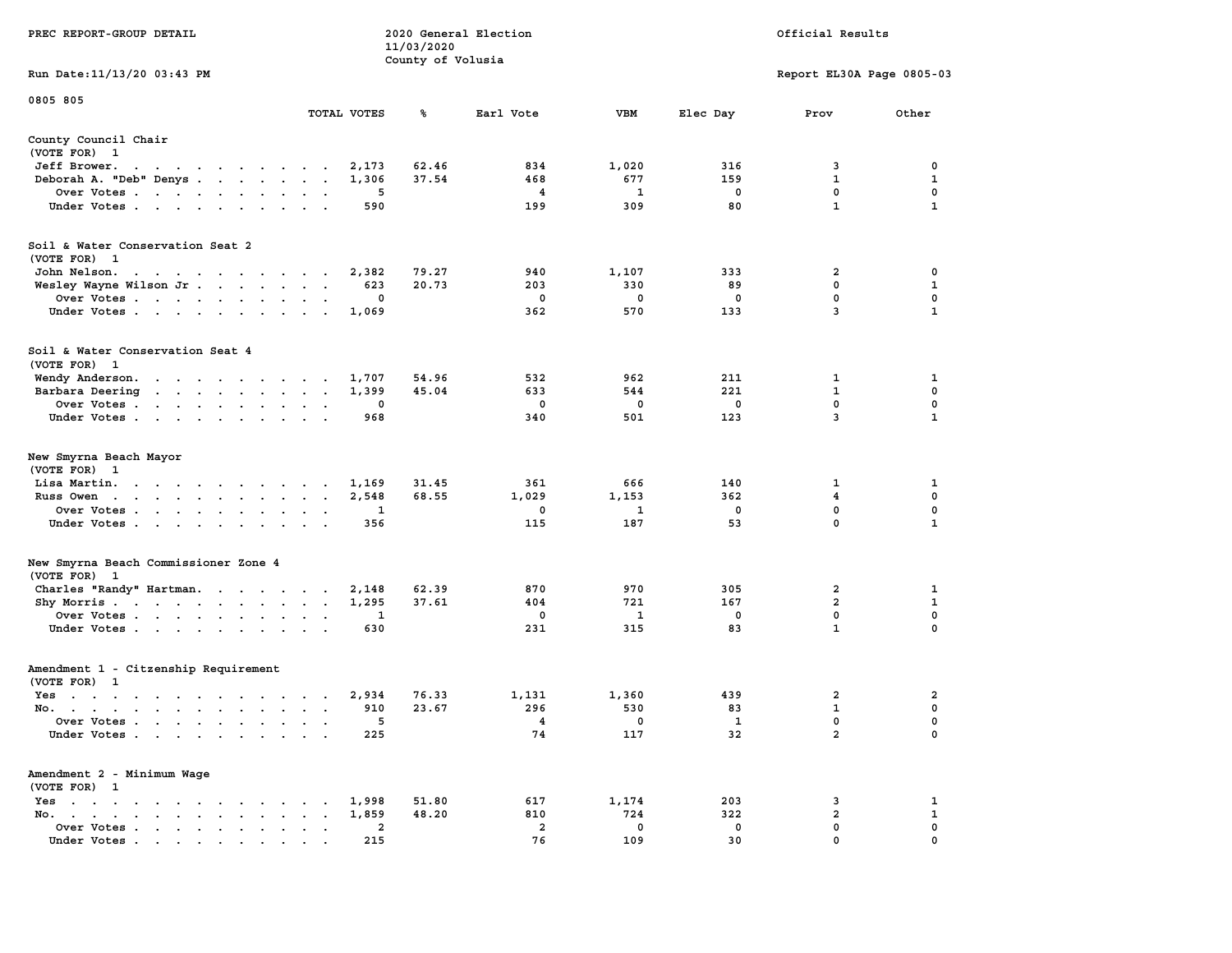| PREC REPORT-GROUP DETAIL                                                                           |                          |                       | 11/03/2020        | 2020 General Election |                    |                                | Official Results          |               |
|----------------------------------------------------------------------------------------------------|--------------------------|-----------------------|-------------------|-----------------------|--------------------|--------------------------------|---------------------------|---------------|
| Run Date: 11/13/20 03:43 PM                                                                        |                          |                       | County of Volusia |                       |                    |                                | Report EL30A Page 0805-04 |               |
| 0805 805                                                                                           | TOTAL VOTES              |                       | ℁                 | Earl Vote             | VBM                | Elec Day                       | Prov                      | Other         |
| Amendment 3 - Primary Elections                                                                    |                          |                       |                   |                       |                    |                                |                           |               |
| (VOTE FOR) 1<br>Yes                                                                                |                          | 1,457                 | 39.36             | 475                   | 737                | 241                            | 2                         | 2             |
| No.                                                                                                |                          | 2,245                 | 60.64             | 905                   | 1,075              | 264                            | 1                         | 0             |
| Over Votes                                                                                         |                          | 4                     |                   | 2                     | 2                  | 0                              | 0                         | $\mathbf 0$   |
| Under Votes                                                                                        | $\cdot$ $\cdot$          | 368                   |                   | 123                   | 193                | 50                             | $\overline{a}$            | $\Omega$      |
| Amendment 4 - Apprl Const. Amendment                                                               |                          |                       |                   |                       |                    |                                |                           |               |
| (VOTE FOR) 1<br>Yes                                                                                |                          | 1,646                 | 45.27             | 741                   | 613                | 289                            | 2                         | 1             |
| No.                                                                                                | $\ddot{\phantom{1}}$     | 1,990                 | 54.73             | 616                   | 1,165              | 206                            | $\overline{\mathbf{2}}$   | 1             |
| Over Votes                                                                                         | $\sim$ $\sim$            | 1                     |                   | 1                     | 0                  | 0                              | 0                         | 0             |
| Under Votes.                                                                                       |                          | 437                   |                   | 147                   | 229                | 60                             | $\mathbf{1}$              | 0             |
| Amendment 5 - Homestead Property Taxes<br>(VOTE FOR) 1                                             |                          |                       |                   |                       |                    |                                |                           |               |
| Yes                                                                                                |                          | 2,545                 | 70.40             | 988                   | 1,171              | 383                            | 1                         | 2             |
| No.                                                                                                | $\sim$ $\sim$            | 1,070                 | 29.60             | 351                   | 611                | 106                            | $\overline{2}$            | 0             |
| Over Votes                                                                                         |                          | 0                     |                   | 0                     | $\mathbf 0$        | 0                              | $\mathbf 0$               | 0             |
| Under Votes                                                                                        | $\sim$ $\sim$            | 459                   |                   | 166                   | 225                | 66                             | $\overline{2}$            | $\Omega$      |
| Amendment 6 - Ad Valorem Tax Discount<br>(VOTE FOR) 1                                              |                          |                       |                   |                       |                    |                                |                           |               |
| Yes                                                                                                |                          | 3,085                 | 83.40             | 1,147                 | 1,484              | 449                            | 3                         | 2             |
| No.                                                                                                |                          | 614                   | 16.60             | 222                   | 343                | 49                             | 0                         | 0             |
| Over Votes                                                                                         |                          | 0                     |                   | 0                     | 0                  | 0                              | $\mathbf 0$               | 0<br>$\Omega$ |
| Under Votes                                                                                        |                          | 375                   |                   | 136                   | 180                | 57                             | $\overline{a}$            |               |
| Volusia ECHO<br>(VOTE FOR) 1                                                                       |                          |                       |                   |                       |                    |                                |                           |               |
| Yes (For Bonds)<br>the contract of the contract of the                                             |                          | 2,528                 | 69.11             | 833                   | 1,368              | 321                            | 4                         | 2             |
| No (Against Bonds)                                                                                 | $\sim$ $\sim$            | 1,130                 | 30.89             | 520                   | 428                | 182                            | $\mathbf 0$               | $\mathbf 0$   |
| Over Votes                                                                                         |                          | 2                     |                   | 2                     | 0                  | 0                              | 0                         | 0             |
| Under Votes                                                                                        |                          | 414                   |                   | 150                   | 211                | 52                             | $\mathbf{1}$              | $\Omega$      |
| Volusia Forever<br>(VOTE FOR) 1                                                                    |                          |                       |                   |                       |                    |                                |                           |               |
| Yes (For Bonds)                                                                                    | $\overline{\phantom{a}}$ | 2,680                 | 72.67             | 893                   | 1,431              | 350                            | 4                         | 2             |
| No (Against Bonds)                                                                                 |                          | 1,008                 | 27.33             | 479                   | 374                | 155                            | 0                         | 0             |
| Over Votes<br>$\mathbf{r}$ , and $\mathbf{r}$ , and $\mathbf{r}$ , and $\mathbf{r}$<br>Under Votes |                          | 385                   |                   | -1<br>132             | $\mathbf 0$<br>202 | $\overline{\phantom{0}}$<br>50 | 0<br>$\mathbf{1}$         | 0<br>0        |
|                                                                                                    |                          |                       |                   |                       |                    |                                |                           |               |
| New Smyrna Beach Charter Amend - Revised Charter<br>(VOTE FOR) 1                                   |                          |                       |                   |                       |                    |                                |                           |               |
| Yes for approval.                                                                                  |                          | 2,580                 | 69.34             | 915                   | 1,342              | 320                            | 3<br>0                    | 0<br>0        |
| No against approval.<br>Over Votes                                                                 |                          | 1,141<br>$\mathbf{1}$ | 30.66             | 480<br>$\mathbf{1}$   | 472<br>$\mathbf 0$ | 189<br>$\mathbf 0$             | 0                         | 0             |
| Under Votes.                                                                                       |                          | 314                   |                   | 112                   | 154                | 46                             | $\overline{a}$            | 0             |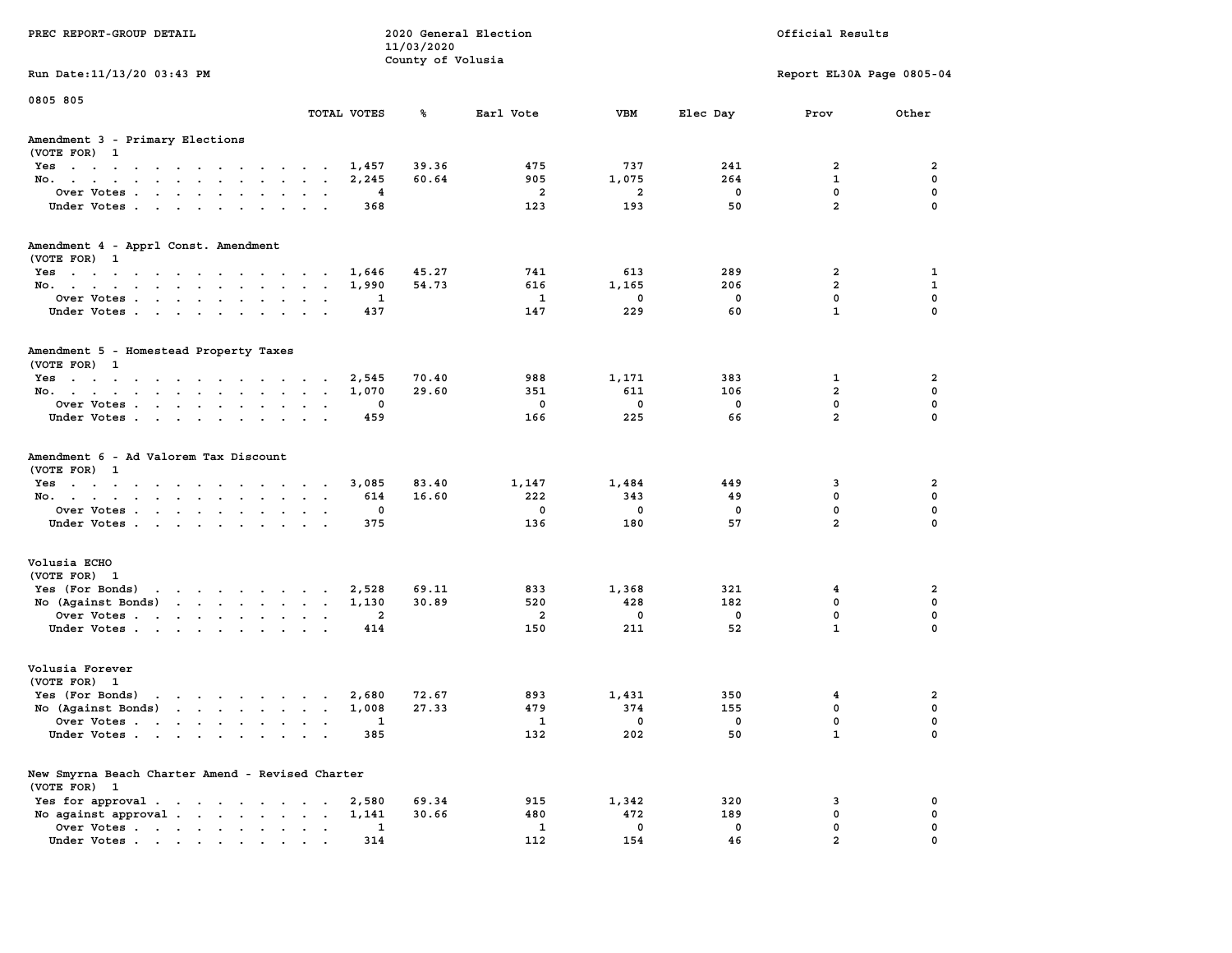| PREC REPORT-GROUP DETAIL                                                                                                                                     |                                                 | 11/03/2020<br>County of Volusia | 2020 General Election | Official Results |                |                           |             |
|--------------------------------------------------------------------------------------------------------------------------------------------------------------|-------------------------------------------------|---------------------------------|-----------------------|------------------|----------------|---------------------------|-------------|
| Run Date: 11/13/20 03:43 PM                                                                                                                                  |                                                 |                                 |                       |                  |                | Report EL30A Page 0807-01 |             |
| 0807 807                                                                                                                                                     | TOTAL VOTES                                     | ℁                               | Earl Vote             | VBM              | Elec Day       | Prov                      | Other       |
| REGISTERED VOTERS - TOTAL                                                                                                                                    | 1,878                                           |                                 |                       |                  |                |                           |             |
| BALLOTS CAST - TOTAL.<br>$\cdots$                                                                                                                            | 1,459<br>$\sim$                                 |                                 | 641                   | 599              | 216            | 3                         | $\mathbf 0$ |
| BALLOTS CAST - BLANK.<br>$\begin{array}{cccccccccccccc} \bullet & \bullet & \bullet & \bullet & \bullet & \bullet & \bullet & \bullet & \bullet \end{array}$ | 0<br>$\ddot{\phantom{0}}$                       |                                 | $\mathbf 0$           | 0                | $\mathbf 0$    | $\mathbf 0$               | $\mathbf 0$ |
| VOTER TURNOUT - TOTAL<br>$\mathbf{u} = \mathbf{u} + \mathbf{u} + \mathbf{u} + \mathbf{u}$<br>$\sim$                                                          |                                                 | 77.69                           |                       |                  |                |                           |             |
| VOTER TURNOUT - BLANK                                                                                                                                        |                                                 |                                 |                       |                  |                |                           |             |
| President and Vice President<br>(VOTE FOR) 1                                                                                                                 |                                                 |                                 |                       |                  |                |                           |             |
| Donald J. Trump (REP)                                                                                                                                        | 914                                             | 62.95                           | 453                   | 291              | 167            | 3                         | $\mathbf 0$ |
| Joseph R. Biden (DEM)                                                                                                                                        | 526                                             | 36.23                           | 182                   | 299              | 45             | $\mathbf 0$               | $\mathbf 0$ |
| Jo Jorgensen (LPF)                                                                                                                                           | 6                                               | .41                             | 5                     | 1                | $\mathbf 0$    | $\mathbf 0$               | $\mathbf 0$ |
| Roque "Rocky" De La Fuente (REF).                                                                                                                            | $\mathbf{1}$                                    | .07                             | $\mathbf{0}$          | $\mathbf{1}$     | $\mathbf{0}$   | $\mathbf 0$               | $\mathbf 0$ |
| Gloria La Riva (PSL).                                                                                                                                        | 0                                               |                                 | $\mathbf 0$           | $\mathbf 0$      | $\Omega$       | 0                         | $\mathbf 0$ |
| Howie Hawkins (GRE)                                                                                                                                          | $\mathbf{1}$                                    | .07                             | $\mathbf 0$           | $\mathbf{1}$     | $^{\circ}$     | $\mathbf 0$               | $\mathbf 0$ |
|                                                                                                                                                              | $\mathbf{1}$                                    | .07                             | $\mathbf 0$           | $\mathbf{1}$     | $\mathbf 0$    | $\mathbf 0$               | $\mathbf 0$ |
| Don Blankenship (CPF) $\cdot \cdot \cdot \cdot \cdot \cdot$                                                                                                  |                                                 |                                 |                       |                  |                |                           |             |
| WRITE-IN.                                                                                                                                                    | $\overline{3}$<br>$\sim$                        | .21                             | $\mathbf 0$           | $\mathbf{1}$     | $\overline{a}$ | $\mathbf 0$               | $\mathbf 0$ |
| Over Votes                                                                                                                                                   | $\mathbf{1}$<br>$\cdot$ .                       |                                 | $\mathbf 0$           | $\mathbf{1}$     | 0              | $\mathbf 0$               | $\mathbf 0$ |
| Under Votes                                                                                                                                                  | 6                                               |                                 | $\mathbf{1}$          | $\overline{3}$   | $\overline{a}$ | $\mathbf{0}$              | $\mathbf 0$ |
| Representative in Congress District 6<br>(VOTE FOR)<br>$\mathbf{1}$                                                                                          |                                                 |                                 |                       |                  |                |                           |             |
| Michael Waltz (REP)                                                                                                                                          | 892                                             | 63.49                           | 447                   | 289              | 153            | 3                         | 0           |
| Clint Curtis (DEM)                                                                                                                                           | 513                                             | 36.51                           | 175                   | 287              | 51             | 0                         | 0           |
| WRITE-IN.<br>$\mathbf{r}$ , and $\mathbf{r}$ , and $\mathbf{r}$ , and $\mathbf{r}$                                                                           | 0                                               |                                 | $\mathbf 0$           | 0                | $\mathbf 0$    | $\mathbf 0$               | $\mathbf 0$ |
| Over Votes                                                                                                                                                   | $\mathbf 0$<br>$\sim$                           |                                 | $\mathbf 0$           | $\mathbf 0$      | $\mathbf 0$    | 0                         | $\pmb{0}$   |
| Under Votes                                                                                                                                                  | 54                                              |                                 | 19                    | 23               | 12             | $\mathbf 0$               | $\mathbf 0$ |
| State Attorney 7th Judicial Circuit<br>(VOTE FOR) 1                                                                                                          |                                                 |                                 |                       |                  |                |                           |             |
| R.J. Larizza (REP)                                                                                                                                           | 896                                             | 66.37                           | 429                   | 315              | 149            | 3                         | 0           |
| Don Dempsey.<br>the contract of the contract of the contract of the contract of the contract of the contract of the contract of                              | 454                                             | 33.63                           | 165                   | 237              | 52             | 0                         | 0           |
| Over Votes                                                                                                                                                   | 0                                               |                                 | 0                     | 0                | $\mathbf 0$    | 0                         | $\mathbf 0$ |
| Under Votes                                                                                                                                                  | 109                                             |                                 | 47                    | 47               | 15             | $\mathbf 0$               | $\mathbf 0$ |
| State Representative District 25<br>(VOTE FOR) 1                                                                                                             |                                                 |                                 |                       |                  |                |                           |             |
| Tom Leek (REP).                                                                                                                                              | 871                                             | 62.80                           | 439                   | 281              | 148            | 3                         | $\mathbf 0$ |
| Sarah Zutter (DEM)                                                                                                                                           | 491                                             | 35.40                           | 162                   | 281              | 48             | $\mathbf 0$               | $\mathbf 0$ |
| Joseph "Joe" Hannoush (LPF)                                                                                                                                  | 25                                              | 1.80                            | 13                    | 8                | 4              | 0                         | $\mathbf 0$ |
| Over Votes                                                                                                                                                   | $\Omega$                                        |                                 | $^{\circ}$            | $\mathbf{0}$     | $^{\circ}$     | $\mathbf 0$               | $\mathbf 0$ |
| Under Votes                                                                                                                                                  | 72                                              |                                 | 27                    | 29               | 16             | $\mathbf 0$               | $\mathbf 0$ |
| Supreme Court - Carlos G. Muniz<br>(VOTE FOR) 1                                                                                                              |                                                 |                                 |                       |                  |                |                           |             |
| Yes                                                                                                                                                          | 815                                             | 67.19                           | 382                   | 313              | 118            | $\overline{\mathbf{2}}$   | 0           |
| No.                                                                                                                                                          | 398<br>$\sim$ $\sim$                            | 32.81                           | 162                   | 182              | 54             | $\mathbf 0$               | $\mathbf 0$ |
| Over Votes                                                                                                                                                   | $\mathbf{1}$<br>$\ddot{\phantom{a}}$<br>$\cdot$ |                                 | $\mathbf 0$           | $\mathbf{1}$     | $\mathbf 0$    | $\mathbf 0$               | $\mathbf 0$ |
| Under Votes                                                                                                                                                  | 245<br>$\sim$                                   |                                 | 97                    | 103              | 44             | $\mathbf 1$               | $\mathbf 0$ |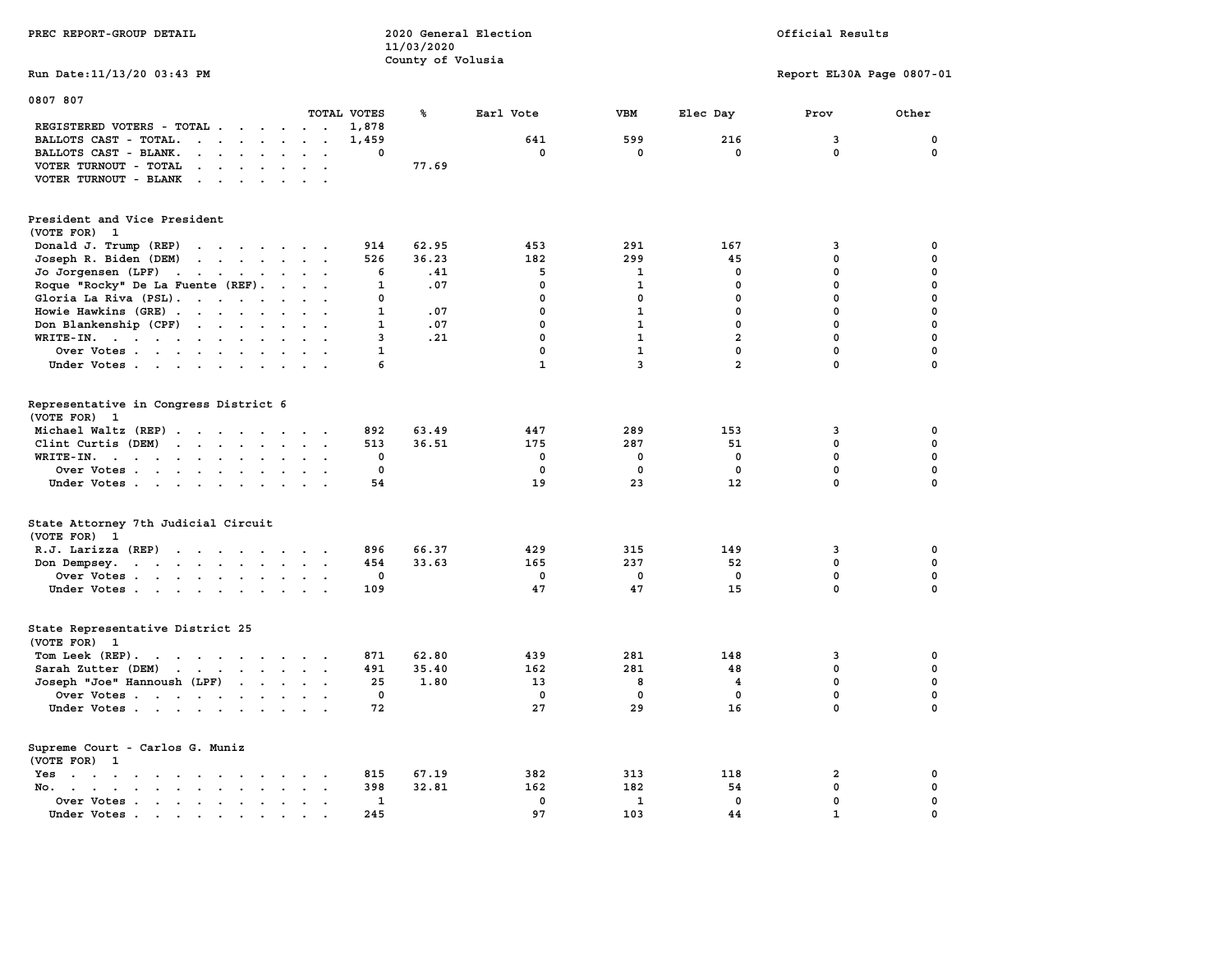| PREC REPORT-GROUP DETAIL                                                                                                                                                                                                                 |                                                           |                     | 11/03/2020 | 2020 General Election |                          | Official Results   |                  |          |  |
|------------------------------------------------------------------------------------------------------------------------------------------------------------------------------------------------------------------------------------------|-----------------------------------------------------------|---------------------|------------|-----------------------|--------------------------|--------------------|------------------|----------|--|
| Run Date: 11/13/20 03:43 PM                                                                                                                                                                                                              | County of Volusia<br>Report EL30A Page 0807-02            |                     |            |                       |                          |                    |                  |          |  |
| 0807 807                                                                                                                                                                                                                                 |                                                           |                     |            |                       |                          |                    |                  |          |  |
|                                                                                                                                                                                                                                          | TOTAL VOTES                                               |                     | ℁          | Earl Vote             | <b>VBM</b>               | Elec Day           | Prov             | Other    |  |
| 5th Dist Crt of Appeal - Evander<br>(VOTE FOR) 1                                                                                                                                                                                         |                                                           |                     |            |                       |                          |                    |                  |          |  |
| Yes                                                                                                                                                                                                                                      |                                                           | 892                 | 74.09      | 394                   | 370                      | 126                | 2                | 0        |  |
| No.                                                                                                                                                                                                                                      |                                                           | 312                 | 25.91      | 143                   | 123                      | 45                 | $\mathbf{1}$     | 0        |  |
| Over Votes                                                                                                                                                                                                                               |                                                           | 1                   |            | 0                     | 1                        | 0                  | $\mathbf 0$      | 0        |  |
| Under Votes                                                                                                                                                                                                                              |                                                           | 254                 |            | 104                   | 105                      | 45                 | $\mathbf 0$      | $\Omega$ |  |
| 5th Dist Crt of Appeal - Grosshans<br>(VOTE FOR) 1                                                                                                                                                                                       |                                                           |                     |            |                       |                          |                    |                  |          |  |
| Yes                                                                                                                                                                                                                                      |                                                           | 838                 | 69.78      | 394                   | 328                      | 115                | 1                | 0        |  |
| No.                                                                                                                                                                                                                                      |                                                           | 363                 | 30.22      | 144                   | 164                      | 53                 | $\overline{a}$   | 0        |  |
| Over Votes                                                                                                                                                                                                                               |                                                           | 1                   |            | 0                     | 1                        | $\mathbf 0$        | $\mathbf 0$      | 0        |  |
| Under Votes                                                                                                                                                                                                                              |                                                           | 257                 |            | 103                   | 106                      | 48                 | $\mathbf{0}$     | 0        |  |
| 5th Dist Crt of Appeal - Harris<br>(VOTE FOR) 1                                                                                                                                                                                          |                                                           |                     |            |                       |                          |                    |                  |          |  |
| Yes                                                                                                                                                                                                                                      |                                                           | 868                 | 72.39      | 393                   | 348                      | 124                | 3                | 0        |  |
| No.                                                                                                                                                                                                                                      |                                                           | 331                 | 27.61      | 144                   | 142                      | 45                 | 0                | 0        |  |
| Over Votes                                                                                                                                                                                                                               |                                                           | 1                   |            | 0                     | 1                        | 0                  | $\mathbf 0$      | 0        |  |
| Under Votes                                                                                                                                                                                                                              |                                                           | 259                 |            | 104                   | 108                      | 47                 | $\mathbf 0$      | 0        |  |
| 5th Dist Crt of Appeal - Orfinger<br>(VOTE FOR) 1                                                                                                                                                                                        |                                                           |                     |            |                       |                          |                    |                  |          |  |
| Yes                                                                                                                                                                                                                                      |                                                           | 877                 | 73.64      | 394                   | 362                      | 119                | 2                | 0        |  |
| No.                                                                                                                                                                                                                                      |                                                           | 314                 | 26.36      | 135                   | 129                      | 49                 | $\mathbf{1}$     | 0        |  |
| Over Votes                                                                                                                                                                                                                               |                                                           | 1                   |            | 0                     | 1                        | 0                  | $\mathbf 0$      | 0        |  |
| Under Votes                                                                                                                                                                                                                              |                                                           | 267                 |            | 112                   | 107                      | 48                 | $\mathbf 0$      | $\Omega$ |  |
| 5th Dist Crt of Appeal - Sasso<br>(VOTE FOR) 1                                                                                                                                                                                           |                                                           |                     |            |                       |                          |                    |                  |          |  |
| Yes                                                                                                                                                                                                                                      |                                                           | 819                 | 69.11      | 370                   | 335                      | 112                | 2                | 0        |  |
| No.                                                                                                                                                                                                                                      |                                                           | 366                 | 30.89      | 159                   | 149                      | 58                 | $\mathbf 0$      | 0        |  |
| Over Votes                                                                                                                                                                                                                               |                                                           | 1                   |            | 0                     | 1                        | 0                  | $\mathbf 0$      | 0        |  |
| Under Votes                                                                                                                                                                                                                              |                                                           | 273                 |            | 112                   | 114                      | 46                 | $\mathbf{1}$     | 0        |  |
| 5th Dist Crt of Appeal - Wallis<br>(VOTE FOR) 1                                                                                                                                                                                          |                                                           |                     |            |                       |                          |                    |                  |          |  |
| Yes<br>$\mathbf{r}$ . The contribution of the contribution of the contribution of the contribution of the contribution of the contribution of the contribution of the contribution of the contribution of the contribution of the contri |                                                           | 838                 | 70.96      | 381                   | 334                      | 120                | 3                | 0        |  |
| No.                                                                                                                                                                                                                                      |                                                           | 343                 | 29.04      | 143                   | 151                      | 49                 | $\mathbf 0$      | 0        |  |
| Over Votes                                                                                                                                                                                                                               |                                                           | $\mathbf{1}$<br>277 |            | 0                     | $\overline{\phantom{a}}$ | 0<br>47            | $\mathbf 0$<br>0 | 0<br>0   |  |
| Under Votes                                                                                                                                                                                                                              |                                                           |                     |            | 117                   | 113                      |                    |                  |          |  |
| Circuit Judge, 7th Judicial, Group 14<br>(VOTE FOR) 1                                                                                                                                                                                    |                                                           |                     |            |                       |                          |                    |                  |          |  |
| Joan Anthony                                                                                                                                                                                                                             | $\ddot{\phantom{0}}$<br>$\sim$ 100 $\pm$                  | 679                 | 55.56      | 268                   | 323                      | 88                 | 0                | 0        |  |
| Dan Hilbert<br>$\cdot$ $\cdot$ $\cdot$ $\cdot$ $\cdot$ $\cdot$ $\cdot$ $\cdot$                                                                                                                                                           | $\ddot{\phantom{a}}$<br>$\bullet$<br>$\ddot{\phantom{1}}$ | 543                 | 44.44      | 274                   | 185                      | 81                 | 3                | 0        |  |
| Over Votes.                                                                                                                                                                                                                              |                                                           | $\overline{a}$      |            | $\mathbf{1}$<br>98    | $\mathbf 0$<br>91        | $\mathbf{1}$<br>46 | $\mathbf 0$<br>0 | 0        |  |
| Under Votes.                                                                                                                                                                                                                             |                                                           | 235                 |            |                       |                          |                    |                  |          |  |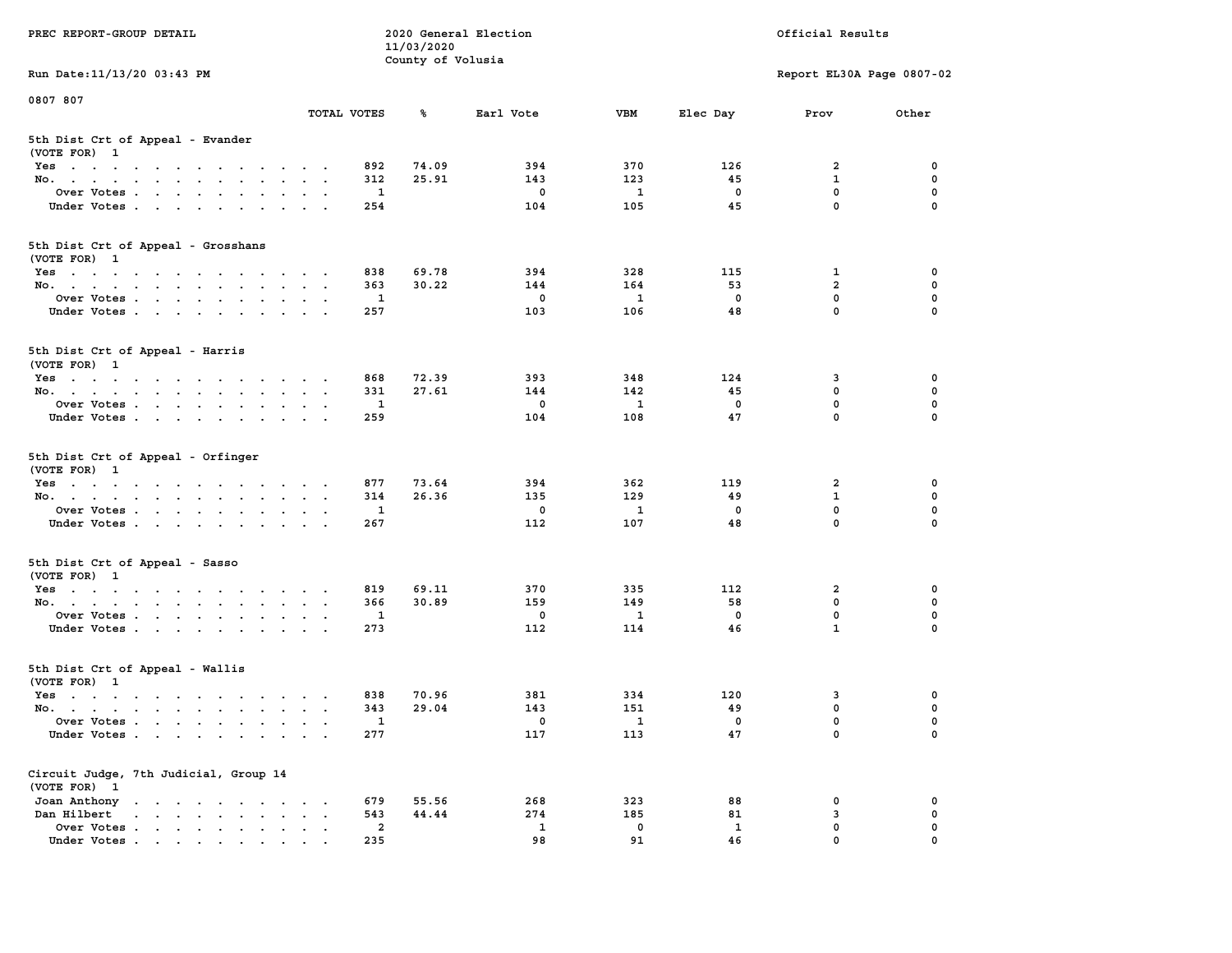|                                                                                                                                                                                    |                                                                          |             | 11/03/2020        |              |              |              |                           |                  |
|------------------------------------------------------------------------------------------------------------------------------------------------------------------------------------|--------------------------------------------------------------------------|-------------|-------------------|--------------|--------------|--------------|---------------------------|------------------|
|                                                                                                                                                                                    |                                                                          |             | County of Volusia |              |              |              |                           |                  |
| Run Date:11/13/20 03:43 PM                                                                                                                                                         |                                                                          |             |                   |              |              |              | Report EL30A Page 0807-03 |                  |
| 0807 807                                                                                                                                                                           |                                                                          |             |                   |              |              |              |                           |                  |
|                                                                                                                                                                                    |                                                                          | TOTAL VOTES | ℁                 | Earl Vote    | <b>VBM</b>   | Elec Day     | Prov                      | Other            |
| County Council Chair                                                                                                                                                               |                                                                          |             |                   |              |              |              |                           |                  |
| (VOTE FOR) 1                                                                                                                                                                       |                                                                          |             |                   |              |              |              |                           |                  |
| Jeff Brower.<br>$\sim$ $\sim$<br>the contract of the contract of the                                                                                                               |                                                                          | 784         | 60.68             | 351          | 314          | 119          | 0                         | 0                |
| Deborah A. "Deb" Denys                                                                                                                                                             |                                                                          | 508         | 39.32             | 229          | 210          | 66           | 3                         | 0                |
| Over Votes                                                                                                                                                                         | $\mathbf{r}$<br>$\sim$                                                   | 0           |                   | 0            | 0            | 0            | 0                         | 0                |
| Under Votes                                                                                                                                                                        |                                                                          | 167         |                   | 61           | 75           | 31           | 0                         | $\mathbf 0$      |
| County Council Member District 2                                                                                                                                                   |                                                                          |             |                   |              |              |              |                           |                  |
| (VOTE FOR) 1                                                                                                                                                                       |                                                                          |             |                   |              |              |              |                           |                  |
|                                                                                                                                                                                    |                                                                          | 0           |                   | 0            | 0            | 0            | 0                         | 0                |
| Danny Fuqua.<br>the contract of the contract of the                                                                                                                                |                                                                          | 0           |                   | $\mathbf{0}$ | $\mathbf 0$  | 0            | $\mathbf 0$               | $\mathbf 0$      |
| Billie Wheeler.                                                                                                                                                                    | $\ddot{\phantom{a}}$<br>$\sim$                                           | 0           |                   | $\mathbf 0$  | $\mathbf 0$  | $\mathbf 0$  | $\mathbf 0$               | $\pmb{0}$        |
| Over Votes<br>$\ddot{\phantom{a}}$<br>$\ddot{\phantom{0}}$                                                                                                                         |                                                                          | 0           |                   | $\mathbf{0}$ | $\mathbf{0}$ | $\mathbf{0}$ | 0                         | $\mathbf 0$      |
| Under Votes<br>$\cdot$                                                                                                                                                             |                                                                          |             |                   |              |              |              |                           |                  |
| School Board Member District 2                                                                                                                                                     |                                                                          |             |                   |              |              |              |                           |                  |
| (VOTE FOR)<br>$\mathbf{1}$                                                                                                                                                         |                                                                          |             |                   |              |              |              |                           |                  |
| Anita Burnette.                                                                                                                                                                    |                                                                          | 0           |                   | 0            | 0            | 0            | 0                         | 0                |
| Ida Duncan Wright.                                                                                                                                                                 | $\bullet$<br>$\sim$<br>$\ddot{\phantom{a}}$                              | 0           |                   | 0            | 0            | 0            | 0                         | 0                |
| Over Votes                                                                                                                                                                         |                                                                          | 0           |                   | 0            | $\mathbf 0$  | 0            | 0                         | 0                |
| Under Votes                                                                                                                                                                        |                                                                          | 0           |                   | $^{\circ}$   | 0            | 0            | $\mathbf 0$               | $\mathbf 0$      |
| Soil & Water Conservation Seat 2<br>(VOTE FOR) 1                                                                                                                                   |                                                                          |             |                   |              |              |              |                           |                  |
| John Nelson.<br>the contract of the contract of the contract of the contract of the contract of the contract of the contract of                                                    |                                                                          | 891         | 75.00             | 412          | 350          | 126          | 3                         | 0                |
| Wesley Wayne Wilson Jr                                                                                                                                                             | $\ddot{\phantom{1}}$                                                     | 297         | 25.00             | 117          | 135          | 45           | 0                         | 0                |
| Over Votes                                                                                                                                                                         | $\ddot{\phantom{a}}$                                                     | $\mathbf 0$ |                   | 0            | $\mathbf 0$  | $\mathbf 0$  | $\mathbf 0$               | $\mathbf 0$      |
| Under Votes                                                                                                                                                                        |                                                                          | 271         |                   | 112          | 114          | 45           | $\mathbf 0$               | 0                |
| Soil & Water Conservation Seat 4                                                                                                                                                   |                                                                          |             |                   |              |              |              |                           |                  |
| (VOTE FOR) 1                                                                                                                                                                       |                                                                          |             |                   |              |              |              |                           |                  |
| Wendy Anderson.<br>the contract of the contract of the con-                                                                                                                        |                                                                          | 721<br>501  | 59.00<br>41.00    | 284<br>264   | 344<br>156   | 93<br>78     | 0<br>3                    | 0<br>$\mathbf 0$ |
| Barbara Deering                                                                                                                                                                    |                                                                          |             |                   |              |              |              | $\mathbf 0$               | $\mathbf 0$      |
| Over Votes<br>$\ddot{\phantom{0}}$                                                                                                                                                 | $\ddot{\phantom{a}}$<br>$\overline{\phantom{a}}$<br>$\cdot$              | 0           |                   | 0            | 0            | $\mathbf 0$  |                           | $\mathbf 0$      |
| Under Votes                                                                                                                                                                        |                                                                          | 237         |                   | 93           | 99           | 45           | $\mathbf 0$               |                  |
| Amendment 1 - Citzenship Requirement                                                                                                                                               |                                                                          |             |                   |              |              |              |                           |                  |
| (VOTE FOR) 1                                                                                                                                                                       |                                                                          |             |                   |              |              |              |                           |                  |
| $Yes \t . \t .$<br>$\mathcal{A}^{\mathcal{A}}$ , and $\mathcal{A}^{\mathcal{A}}$ , and $\mathcal{A}^{\mathcal{A}}$<br><b>Contract Contract Contract</b><br>$\sim 100$ km s $^{-1}$ | $\cdots$                                                                 | 1,133       | 81.45             | 516          | 444          | 170          | 3                         | 0                |
| No.                                                                                                                                                                                | $\bullet$                                                                | 258         | 18.55             | 99           | 129          | 30           | $\mathbf 0$               | 0                |
| Over Votes<br>$\sim$ $\sim$                                                                                                                                                        | $\bullet$<br>$\bullet$<br>$\blacksquare$ .                               | 0           |                   | 0            | 0            | $\mathbf 0$  | $\mathbf 0$               | 0                |
| Under Votes                                                                                                                                                                        |                                                                          | 68          |                   | 26           | 26           | 16           | 0                         | 0                |
| Amendment 2 - Minimum Wage                                                                                                                                                         |                                                                          |             |                   |              |              |              |                           |                  |
| (VOTE FOR) 1                                                                                                                                                                       |                                                                          |             |                   |              |              |              |                           |                  |
| $Yes \t . \t .$<br>the contract of the contract of the contract of the contract of the contract of the contract of the contract of                                                 |                                                                          | 694         | 49.86             | 252          | 358          | 84           | 0                         | 0                |
| No.<br>$\cdots$<br>$\sim$<br>$\overline{\phantom{a}}$                                                                                                                              |                                                                          | 698         | 50.14             | 365          | 212          | 118          | 3                         | 0                |
| Over Votes<br>$\ddot{\phantom{0}}$                                                                                                                                                 | $\ddot{\phantom{a}}$<br>$\ddot{\phantom{a}}$<br>$\overline{\phantom{a}}$ | 0           |                   | $\mathbf 0$  | $\mathbf 0$  | $\mathbf 0$  | $\mathbf 0$               | $\mathbf 0$      |
| Under Votes<br>$\ddot{\phantom{a}}$<br>the contract of the contract of the contract of the contract of the contract of the contract of the contract of                             | $\sim$ 100 $\pm$                                                         | 67          |                   | 24           | 29           | 14           | $\mathbf 0$               | $\mathbf 0$      |

**PREC REPORT-GROUP DETAIL 2020 General Election** 

Official Results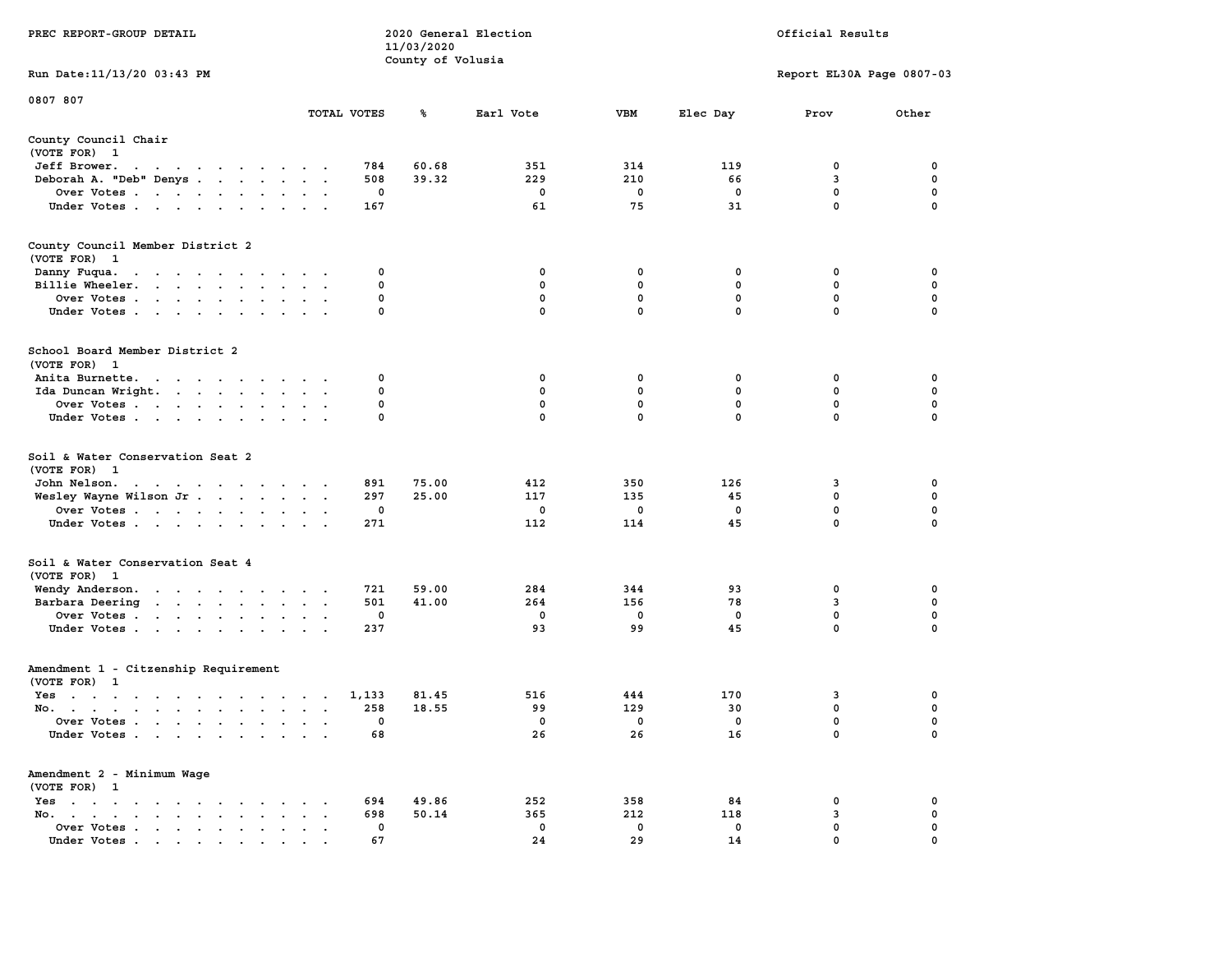| PREC REPORT-GROUP DETAIL                                                                       |                                      | 11/03/2020<br>County of Volusia | 2020 General Election |             |             | Official Results          |             |  |  |
|------------------------------------------------------------------------------------------------|--------------------------------------|---------------------------------|-----------------------|-------------|-------------|---------------------------|-------------|--|--|
| Run Date: 11/13/20 03:43 PM                                                                    |                                      |                                 |                       |             |             | Report EL30A Page 0807-04 |             |  |  |
| 0807 807                                                                                       | TOTAL VOTES                          | ℁                               | Earl Vote             | <b>VBM</b>  | Elec Day    | Prov                      | Other       |  |  |
| Amendment 3 - Primary Elections<br>(VOTE FOR) 1                                                |                                      |                                 |                       |             |             |                           |             |  |  |
| Yes                                                                                            | 636                                  | 47.11                           | 260                   | 272         | 102         | $\overline{2}$            | 0           |  |  |
| No.<br>$\sim$                                                                                  | 714                                  | 52.89                           | 341                   | 281         | 91          | $\mathbf{1}$              | $\mathbf 0$ |  |  |
| Over Votes<br>$\sim$                                                                           | $\overline{\mathbf{2}}$              |                                 | $\overline{a}$        | $\mathbf 0$ | $\mathbf 0$ | $\mathbf 0$               | $\mathbf 0$ |  |  |
| Under Votes                                                                                    | 107                                  |                                 | 38                    | 46          | 23          | $\mathbf 0$               | $\Omega$    |  |  |
| Amendment 4 - Apprl Const. Amendment<br>(VOTE FOR) 1                                           |                                      |                                 |                       |             |             |                           |             |  |  |
| Yes                                                                                            | 709                                  | 52.99                           | 355                   | 239         | 112         | 3                         | 0           |  |  |
| No.                                                                                            | 629                                  | 47.01                           | 241                   | 310         | 78          | 0                         | $\mathbf 0$ |  |  |
| Over Votes<br>$\bullet$                                                                        | $\mathbf 0$<br>$\ddot{\phantom{a}}$  |                                 | $\mathbf 0$           | $\mathbf 0$ | $\mathbf 0$ | 0                         | $\mathbf 0$ |  |  |
| Under Votes                                                                                    | 121                                  |                                 | 45                    | 50          | 26          | $\mathbf 0$               | $\Omega$    |  |  |
| Amendment 5 - Homestead Property Taxes<br>(VOTE FOR) 1                                         |                                      |                                 |                       |             |             |                           |             |  |  |
| Yes                                                                                            | 947                                  | 71.58                           | 438                   | 378         | 128         | 3                         | 0           |  |  |
| No.<br>$\sim$ $\sim$<br>$\sim$                                                                 | 376                                  | 28.42                           | 153                   | 164         | 59          | 0                         | $\mathbf 0$ |  |  |
| Over Votes<br>$\ddot{\phantom{a}}$                                                             | 0                                    |                                 | $\mathbf 0$           | $\mathbf 0$ | $\mathbf 0$ | 0                         | $\mathbf 0$ |  |  |
| Under Votes<br><b>Contract Contract</b>                                                        | 136                                  |                                 | 50                    | 57          | 29          | 0                         | $\Omega$    |  |  |
| Amendment 6 - Ad Valorem Tax Discount<br>(VOTE FOR) 1                                          |                                      |                                 |                       |             |             |                           |             |  |  |
| Yes                                                                                            | 1,153                                | 85.60                           | 521                   | 464         | 165         | 3                         | 0           |  |  |
| No.<br>$\sim$                                                                                  | 194                                  | 14.40                           | 74                    | 95          | 25          | 0                         | $\mathbf 0$ |  |  |
| Over Votes<br>$\bullet$                                                                        | $\mathbf{2}$<br>$\ddot{\phantom{a}}$ |                                 | $\overline{a}$        | $\mathbf 0$ | $\mathbf 0$ | 0                         | $\mathbf 0$ |  |  |
| Under Votes                                                                                    | 110                                  |                                 | 44                    | 40          | 26          | $\mathbf 0$               | $\Omega$    |  |  |
| Volusia ECHO<br>(VOTE FOR) 1                                                                   |                                      |                                 |                       |             |             |                           |             |  |  |
| Yes (For Bonds)<br>the contract of the contract of the con-                                    | 921                                  | 68.12                           | 373                   | 425         | 121         | $\mathbf{2}$              | 0           |  |  |
| No (Against Bonds)<br>$\mathbf{r}$ , $\mathbf{r}$ , $\mathbf{r}$ , $\mathbf{r}$ , $\mathbf{r}$ | 431                                  | 31.88                           | 228                   | 132         | 70          | $\mathbf{1}$              | $\mathbf 0$ |  |  |
| Over Votes<br>$\bullet$                                                                        | 0                                    |                                 | $\mathbf 0$           | $\mathbf 0$ | $\mathbf 0$ | 0                         | $\mathbf 0$ |  |  |
| Under Votes                                                                                    | 107                                  |                                 | 40                    | 42          | 25          | 0                         | $\Omega$    |  |  |
| Volusia Forever<br>(VOTE FOR) 1                                                                |                                      |                                 |                       |             |             |                           |             |  |  |
| Yes (For Bonds)<br>$\cdot$ $\cdot$ $\cdot$ $\cdot$ $\cdot$ $\cdot$ $\cdot$ $\cdot$             | 977                                  | 72.10                           | 391                   | 455         | 129         | $\mathbf{2}$              | 0           |  |  |
| No (Against Bonds)<br>$\cdot$ $\cdot$ $\cdot$ $\cdot$ $\cdot$ $\cdot$                          | 378                                  | 27.90                           | 211                   | 104         | 62          | 1                         | $\mathbf 0$ |  |  |
| Over Votes .<br>the contract of the contract of the<br>$\blacksquare$<br>$\bullet$             | $\mathbf 0$                          |                                 | $\mathbf 0$           | $\mathbf 0$ | $\mathbf 0$ | 0                         | 0           |  |  |
| Under Votes                                                                                    | 104                                  |                                 | 39                    | 40          | 25          | 0                         | $\Omega$    |  |  |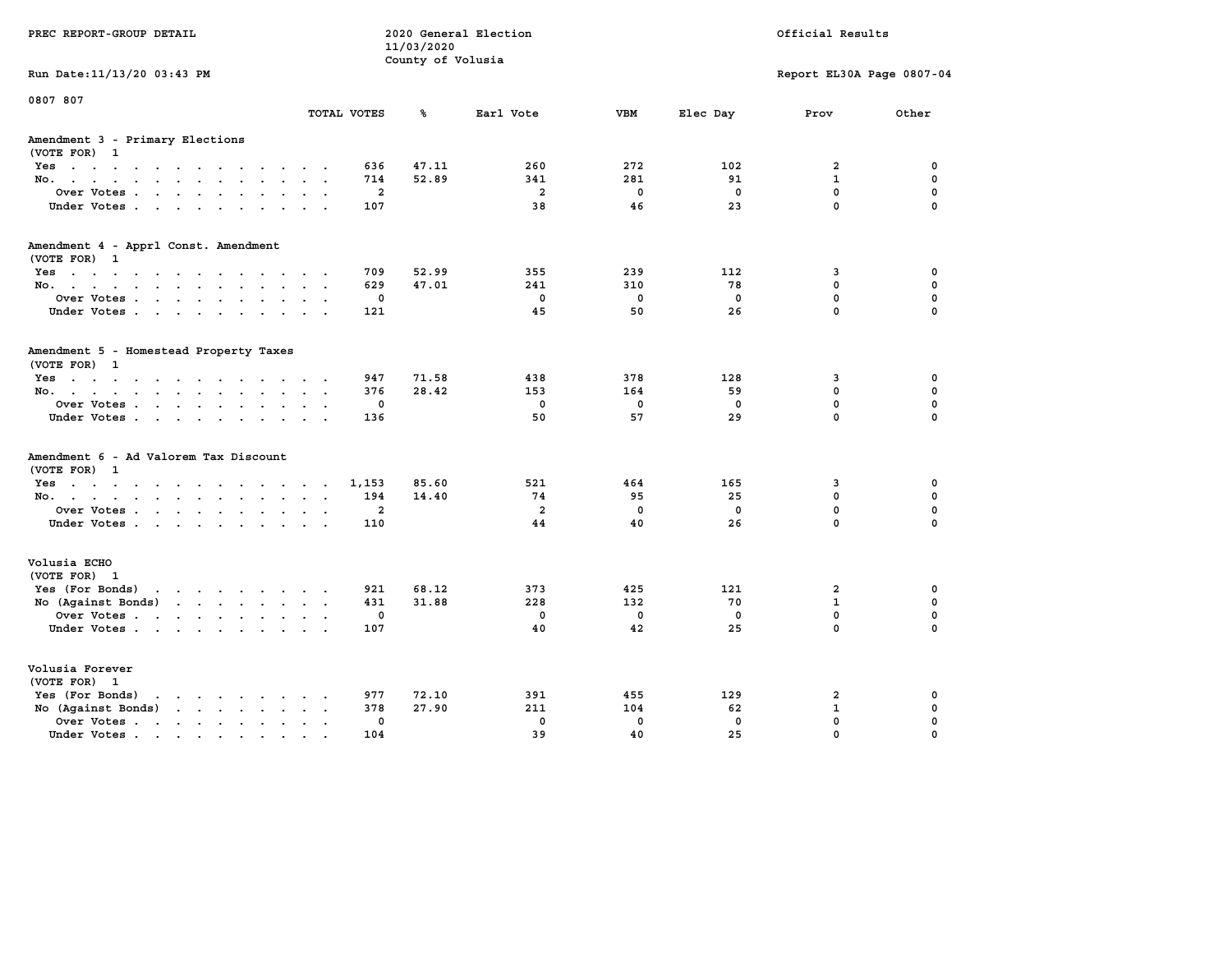| PREC REPORT-GROUP DETAIL                                                                                                                                                                                                                                 |                                                           | 11/03/2020<br>County of Volusia | 2020 General Election | Official Results |                |                           |             |  |
|----------------------------------------------------------------------------------------------------------------------------------------------------------------------------------------------------------------------------------------------------------|-----------------------------------------------------------|---------------------------------|-----------------------|------------------|----------------|---------------------------|-------------|--|
| Run Date: 11/13/20 03:43 PM                                                                                                                                                                                                                              |                                                           |                                 |                       |                  |                | Report EL30A Page 0808-01 |             |  |
| 0808 808                                                                                                                                                                                                                                                 | TOTAL VOTES                                               | ℁                               | Earl Vote             | VBM              | Elec Day       | Prov                      | Other       |  |
| REGISTERED VOTERS - TOTAL .<br>$\cdots$                                                                                                                                                                                                                  | 7,449                                                     |                                 |                       |                  |                |                           |             |  |
| BALLOTS CAST - TOTAL.<br>$\mathbf{r}$ . The set of $\mathbf{r}$                                                                                                                                                                                          | 6,243                                                     |                                 | 2,599                 | 3,021            | 602            | 21                        | $\mathbf 0$ |  |
| BALLOTS CAST - BLANK.<br>$\cdots$                                                                                                                                                                                                                        | 489<br>$\ddot{\phantom{0}}$                               | 7.83                            | 204                   | 227              | 53             | 5                         | $\mathbf 0$ |  |
| VOTER TURNOUT - TOTAL<br>$\cdot$ $\cdot$<br>$\sim$<br>$\sim$<br>$\ddot{\phantom{a}}$                                                                                                                                                                     |                                                           | 83.81                           |                       |                  |                |                           |             |  |
| VOTER TURNOUT - BLANK                                                                                                                                                                                                                                    |                                                           | 6.56                            |                       |                  |                |                           |             |  |
| President and Vice President                                                                                                                                                                                                                             |                                                           |                                 |                       |                  |                |                           |             |  |
| (VOTE FOR) 1                                                                                                                                                                                                                                             |                                                           |                                 |                       |                  |                |                           |             |  |
| Donald J. Trump (REP)                                                                                                                                                                                                                                    | 3,694                                                     | 59.30                           | 1,828                 | 1,441            | 412            | 13                        | 0           |  |
| Joseph R. Biden (DEM)                                                                                                                                                                                                                                    | 2,474                                                     | 39.72                           | 749                   | 1,541            | 176            | 8                         | $\mathbf 0$ |  |
| Jo Jorgensen (LPF)                                                                                                                                                                                                                                       | 32                                                        | .51                             | 9                     | 16               | 7              | $\mathbf 0$               | $\mathbf 0$ |  |
| Roque "Rocky" De La Fuente (REF).<br>$\sim$ $\sim$                                                                                                                                                                                                       | $\mathbf 0$<br>$\sim$ $\sim$                              |                                 | $\mathbf{0}$          | $\mathbf{0}$     | $\mathbf{0}$   | $\mathbf 0$               | $\mathbf 0$ |  |
| Gloria La Riva $(PSL)$ .                                                                                                                                                                                                                                 | 0<br>$\sim$ $\sim$                                        |                                 | $\mathbf 0$           | $\mathbf 0$      | $\mathbf 0$    | $\mathbf 0$               | $\mathbf 0$ |  |
| Howie Hawkins (GRE)                                                                                                                                                                                                                                      | 5<br>$\ddotsc$                                            | .08                             | $\overline{a}$        | $\overline{a}$   | 1              | $\mathbf 0$               | $\mathbf 0$ |  |
| Don Blankenship (CPF)                                                                                                                                                                                                                                    | $\mathbf{1}$<br>$\cdot$                                   | .02                             | $\mathbf{0}$          | $\mathbf{1}$     | 0              | $\mathbf{0}$              | $\mathbf 0$ |  |
| WRITE-IN.                                                                                                                                                                                                                                                | 23<br>$\ddot{\phantom{a}}$                                | .37                             | 7                     | 12               | $\overline{4}$ | $\mathbf{0}$              | $\mathbf 0$ |  |
| Over Votes                                                                                                                                                                                                                                               | 6<br>$\sim$ $\sim$                                        |                                 | 3                     | $\overline{3}$   | $\mathbf{0}$   | $\mathbf 0$               | $\mathbf 0$ |  |
| Under Votes<br>$\sim$ $\sim$                                                                                                                                                                                                                             | 8                                                         |                                 | $\mathbf{1}$          | 5                | $\overline{a}$ | $\mathbf 0$               | $\mathbf 0$ |  |
|                                                                                                                                                                                                                                                          |                                                           |                                 |                       |                  |                |                           |             |  |
| Representative in Congress District 6<br>(VOTE FOR) 1                                                                                                                                                                                                    |                                                           |                                 |                       |                  |                |                           |             |  |
| Michael Waltz (REP)                                                                                                                                                                                                                                      | 3,768                                                     | 62.38                           | 1,853                 | 1,499            | 404            | 12                        | 0           |  |
| Clint Curtis (DEM)                                                                                                                                                                                                                                       | 2,268                                                     | 37.55                           | 687                   | 1,403            | 172            | 6                         | 0           |  |
| WRITE-IN.<br>$\mathbf{r}$ . The contract of the contract of the contract of the contract of the contract of the contract of the contract of the contract of the contract of the contract of the contract of the contract of the contract of th<br>$\sim$ | 4<br>$\sim$                                               | .07                             | 1                     | 0                | 3              | 0                         | $\mathbf 0$ |  |
| Over Votes<br>$\sim$<br>$\sim$                                                                                                                                                                                                                           | $\mathbf{1}$                                              |                                 | $\mathbf{1}$          | $\mathbf 0$      | $\mathbf 0$    | $\mathbf 0$               | $\mathbf 0$ |  |
| Under Votes                                                                                                                                                                                                                                              | 202<br>$\sim$ $\sim$                                      |                                 | 57                    | 119              | 23             | 3                         | $\mathbf 0$ |  |
|                                                                                                                                                                                                                                                          |                                                           |                                 |                       |                  |                |                           |             |  |
| State Attorney 7th Judicial Circuit<br>(VOTE FOR) 1                                                                                                                                                                                                      |                                                           |                                 |                       |                  |                |                           |             |  |
| $R.J.$ Larizza $(REP)$                                                                                                                                                                                                                                   | 3,733<br>$\ddot{\phantom{a}}$                             | 65.31                           | 1,812                 | 1,523            | 387            | 11                        | 0           |  |
| Don Dempsey.<br>the contract of the contract of the contract of the contract of the contract of the contract of the contract of                                                                                                                          | 1,983<br>$\ddot{\phantom{a}}$<br>$\sim$                   | 34.69                           | 622                   | 1,195            | 160            | 6                         | $\mathbf 0$ |  |
| Over Votes                                                                                                                                                                                                                                               | 0<br>$\cdot$                                              |                                 | $\Omega$              | 0                | $\mathbf 0$    | $\mathbf 0$               | $\mathbf 0$ |  |
| Under Votes                                                                                                                                                                                                                                              | 527                                                       |                                 | 165                   | 303              | 55             | $\overline{\mathbf{4}}$   | $\mathbf 0$ |  |
| State Representative District 25<br>(VOTE FOR) 1                                                                                                                                                                                                         |                                                           |                                 |                       |                  |                |                           |             |  |
| Tom Leek (REP).                                                                                                                                                                                                                                          | 3,637                                                     | 61.05                           | 1,783                 | 1,461            | 381            | 12                        | 0           |  |
| Sarah Zutter (DEM)                                                                                                                                                                                                                                       | 2,223                                                     | 37.32                           | 687                   | 1,360            | 171            | 5                         | 0           |  |
| Joseph "Joe" Hannoush (LPF)                                                                                                                                                                                                                              | 97                                                        | 1.63                            | 40                    | 37               | 19             | $\mathbf{1}$              | $\mathbf 0$ |  |
| Over Votes                                                                                                                                                                                                                                               | 0                                                         |                                 | $\mathbf 0$           | $\mathbf 0$      | $\mathbf 0$    | $\mathbf 0$               | $\mathbf 0$ |  |
| Under Votes                                                                                                                                                                                                                                              | 286                                                       |                                 | 89                    | 163              | 31             | 3                         | $\mathbf 0$ |  |
| Supreme Court - Carlos G. Muniz<br>(VOTE FOR)<br>- 1                                                                                                                                                                                                     |                                                           |                                 |                       |                  |                |                           |             |  |
| Yes                                                                                                                                                                                                                                                      | 3,579                                                     | 69.73                           | 1,649                 | 1,568            | 357            | 5                         | 0           |  |
| No.<br>$\mathbf{r}$ , and $\mathbf{r}$ , and $\mathbf{r}$ , and $\mathbf{r}$                                                                                                                                                                             | 1,554<br>$\ddot{\phantom{a}}$<br>$\overline{\phantom{a}}$ | 30.27                           | 537                   | 869              | 142            | 6                         | $\mathbf 0$ |  |
| Over Votes                                                                                                                                                                                                                                               | $\overline{\mathbf{2}}$<br>$\cdot$                        |                                 | $\overline{a}$        | 0                | 0              | 0                         | 0           |  |
| Under Votes                                                                                                                                                                                                                                              | 1,108<br>$\sim$<br>$\sim$                                 |                                 | 411                   | 584              | 103            | 10                        | $\mathbf 0$ |  |
|                                                                                                                                                                                                                                                          |                                                           |                                 |                       |                  |                |                           |             |  |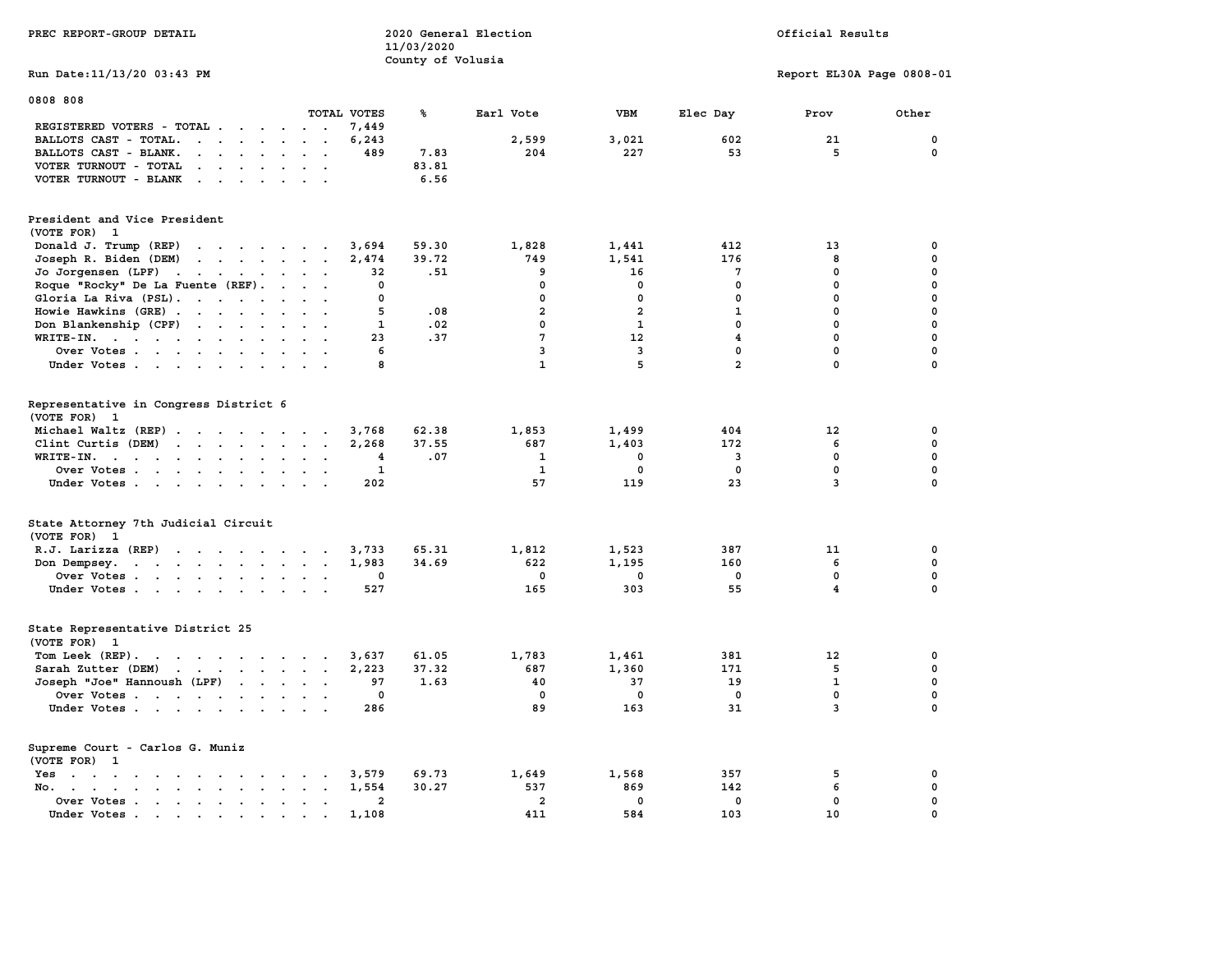| PREC REPORT-GROUP DETAIL                                                                                                                        |                                                                      | 11/03/2020<br>County of Volusia | 2020 General Election    |                   |                         | Official Results          |                  |
|-------------------------------------------------------------------------------------------------------------------------------------------------|----------------------------------------------------------------------|---------------------------------|--------------------------|-------------------|-------------------------|---------------------------|------------------|
| Run Date:11/13/20 03:43 PM                                                                                                                      |                                                                      |                                 |                          |                   |                         | Report EL30A Page 0808-02 |                  |
| 0808 808                                                                                                                                        | TOTAL VOTES                                                          | ℁                               | Earl Vote                | VBM               | Elec Day                | Prov                      | Other            |
| 5th Dist Crt of Appeal - Evander                                                                                                                |                                                                      |                                 |                          |                   |                         |                           |                  |
| (VOTE FOR) 1<br>Yes                                                                                                                             | 3,684                                                                | 72.85                           | 1,587                    | 1,734             | 354                     | 9                         | $\mathbf 0$      |
| No.                                                                                                                                             | 1,373                                                                | 27.15                           | 574                      | 659               | 137                     | 3                         | $\mathbf 0$      |
| Over Votes<br>$\ddot{\phantom{0}}$<br>$\bullet$                                                                                                 | 1                                                                    |                                 | $\overline{\phantom{0}}$ | $\mathbf{1}$      | $\overline{\mathbf{0}}$ | 0                         | 0                |
| Under Votes<br>$\sim$ $\sim$<br>$\overline{\phantom{a}}$<br>$\ddot{\phantom{a}}$                                                                | 1,185<br>$\overline{\phantom{a}}$                                    |                                 | 438                      | 627               | 111                     | 9                         | $\mathbf 0$      |
| 5th Dist Crt of Appeal - Grosshans<br>(VOTE FOR) 1                                                                                              |                                                                      |                                 |                          |                   |                         |                           |                  |
| Yes                                                                                                                                             | 3,586                                                                | 71.85                           | 1,612                    | 1,617             | 348                     | 9                         | 0                |
| No.                                                                                                                                             | 1,405                                                                | 28.15                           | 519                      | 748               | 135                     | 3                         | $\mathbf 0$      |
| Over Votes                                                                                                                                      | 0<br>$\cdot$                                                         |                                 | $\mathbf 0$              | $\mathbf 0$       | $\overline{\mathbf{0}}$ | $\mathbf 0$               | $\mathbf 0$      |
| Under Votes<br>$\sim$ $\sim$<br>$\ddot{\phantom{0}}$<br>$\bullet$                                                                               | 1,252                                                                |                                 | 468                      | 656               | 119                     | 9                         | $\mathbf 0$      |
| 5th Dist Crt of Appeal - Harris<br>(VOTE FOR) 1                                                                                                 |                                                                      |                                 |                          |                   |                         |                           |                  |
| Yes                                                                                                                                             | 3,805                                                                | 75.60                           | 1,689                    | 1,725             | 383                     | 8                         | 0                |
| No.                                                                                                                                             | 1,228                                                                | 24.40                           | 459                      | 657               | 108                     | 4                         | 0                |
| Over Votes                                                                                                                                      | 4<br>$\bullet$<br>$\blacksquare$<br>$\ddot{\phantom{a}}$             |                                 | $\overline{\mathbf{3}}$  | 1                 | 0                       | $\mathbf 0$               | 0                |
| Under Votes                                                                                                                                     | 1,206                                                                |                                 | 448                      | 638               | 111                     | 9                         | $\mathbf 0$      |
| 5th Dist Crt of Appeal - Orfinger<br>(VOTE FOR) 1                                                                                               |                                                                      |                                 |                          |                   |                         |                           |                  |
| Yes                                                                                                                                             | 3,778                                                                | 75.23                           | 1,641                    | 1,776             | 354                     | 7                         | 0                |
| No.<br>$\cdots$<br><b>Contract Contract</b><br>$\ddot{\phantom{a}}$                                                                             | 1,244                                                                | 24.77                           | 495                      | 612               | 133                     | 4                         | $\pmb{0}$        |
| Over Votes                                                                                                                                      | 0<br>$\overline{\phantom{a}}$                                        |                                 | $\mathbf 0$              | $\mathbf 0$       | $\mathbf 0$             | $\mathbf{0}$              | $\mathbf 0$      |
| Under Votes<br>$\ddot{\phantom{0}}$                                                                                                             | 1,221<br>$\bullet$                                                   |                                 | 463                      | 633               | 115                     | 10                        | 0                |
| 5th Dist Crt of Appeal - Sasso<br>(VOTE FOR) 1                                                                                                  |                                                                      |                                 |                          |                   |                         |                           |                  |
| Yes                                                                                                                                             | 3,649                                                                | 73.33                           | 1,636                    | 1,654             | 352                     | 7                         | 0                |
| No.                                                                                                                                             | 1,327<br>$\overline{\phantom{a}}$                                    | 26.67                           | 484                      | 716               | 122                     | 5                         | $\mathbf 0$      |
| Over Votes<br>$\ddot{\phantom{0}}$<br>$\ddot{\phantom{a}}$                                                                                      | 1                                                                    |                                 | $\mathbf 0$              | $\mathbf 0$       | $\mathbf{1}$            | $\mathbf 0$               | $\mathbf 0$      |
| Under Votes                                                                                                                                     | 1,266<br>$\cdot$ $\cdot$ $\cdot$ $\cdot$                             |                                 | 479                      | 651               | 127                     | 9                         | $\mathbf 0$      |
| 5th Dist Crt of Appeal - Wallis<br>(VOTE FOR) 1                                                                                                 |                                                                      |                                 |                          |                   |                         |                           |                  |
| Yes                                                                                                                                             | 3,697                                                                | 74.46                           | 1,637                    | 1,693             | 357                     | 10                        | 0                |
| No.                                                                                                                                             | 1,268<br>$\ddot{\phantom{1}}$                                        | 25.54                           | 484                      | 664               | 118                     | $\overline{a}$            | $\mathbf 0$      |
| Over Votes<br>Under Votes<br>$\ddot{\phantom{0}}$<br>$\ddot{\phantom{a}}$                                                                       | 1<br>$\bullet$<br>1,277<br>$\ddot{\phantom{0}}$<br>$\cdot$<br>$\sim$ |                                 | $\mathbf{0}$<br>478      | $^{\circ}$<br>664 | $\mathbf{1}$<br>126     | $\mathbf 0$<br>9          | $\mathbf 0$<br>0 |
| Circuit Judge, 7th Judicial, Group 14                                                                                                           |                                                                      |                                 |                          |                   |                         |                           |                  |
| (VOTE FOR) 1<br>Joan Anthony<br>the contract of the contract of the contract of the contract of the contract of the contract of the contract of | 2,837                                                                | 55.64                           | 1,046                    | 1,529             | 255                     | 7                         | 0                |
| Dan Hilbert<br>and a series and a series of the                                                                                                 | 2,262                                                                | 44.36                           | 1,108                    | 921               | 230                     | 3                         | 0                |
| Over Votes<br>$\ddot{\phantom{a}}$                                                                                                              | 4<br>$\ddot{\phantom{0}}$<br>$\bullet$<br>$\bullet$                  |                                 | $\overline{\mathbf{2}}$  | $\mathbf 0$       | $\overline{a}$          | $\mathbf 0$               | $\mathbf 0$      |
| Under Votes.                                                                                                                                    | 1,140                                                                |                                 | 443                      | 571               | 115                     | 11                        | $\mathbf 0$      |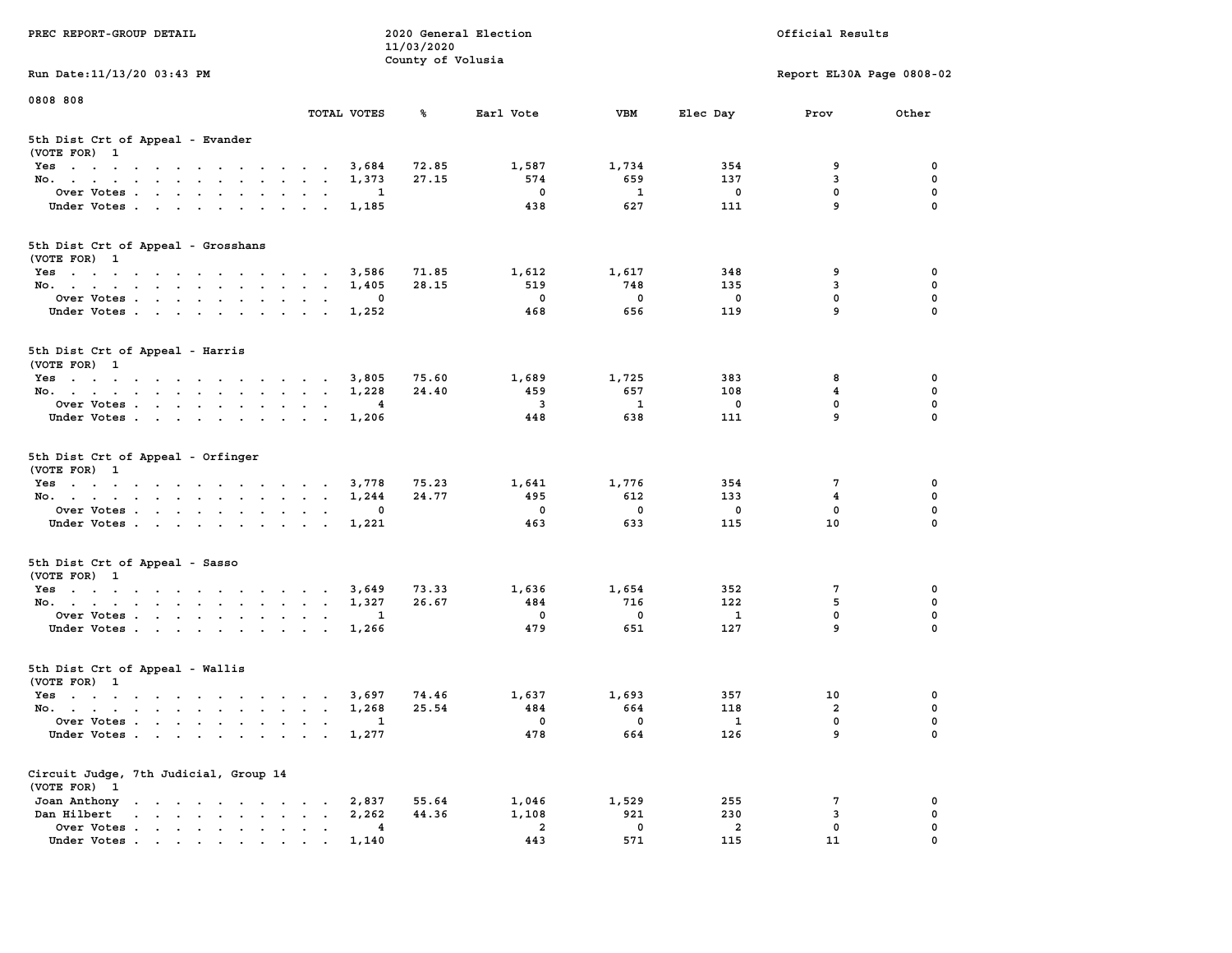| PREC REPORT-GROUP DETAIL                                                      |                               | 11/03/2020<br>County of Volusia | 2020 General Election          |                     | Official Results   |                           |          |  |  |
|-------------------------------------------------------------------------------|-------------------------------|---------------------------------|--------------------------------|---------------------|--------------------|---------------------------|----------|--|--|
| Run Date: 11/13/20 03:43 PM                                                   |                               |                                 |                                |                     |                    | Report EL30A Page 0808-03 |          |  |  |
| 0808 808                                                                      | TOTAL VOTES                   | ℁                               | Earl Vote                      | <b>VBM</b>          | Elec Day           | Prov                      | Other    |  |  |
| County Council Chair                                                          |                               |                                 |                                |                     |                    |                           |          |  |  |
| (VOTE FOR) 1                                                                  |                               |                                 |                                |                     |                    |                           |          |  |  |
| Jeff Brower.<br>the contract of the contract of the contract of               | 3,065                         | 57.61                           | 1,356                          | 1,410               | 294                | 5                         | 0        |  |  |
| Deborah A. "Deb" Denys                                                        | 2,255                         | 42.39                           | 888                            | 1,137               | 222                | 8                         | 0        |  |  |
| Over Votes<br>Under Votes                                                     | 5<br>918                      |                                 | $\overline{4}$<br>351          | $\mathbf{1}$<br>473 | 0<br>86            | 0<br>8                    | 0<br>0   |  |  |
|                                                                               |                               |                                 |                                |                     |                    |                           |          |  |  |
| Soil & Water Conservation Seat 2<br>(VOTE FOR) 1                              |                               |                                 |                                |                     |                    |                           |          |  |  |
| John Nelson.<br>the contract of the contract of the con-                      | 3,740                         | 76.91                           | 1,630                          | 1,747               | 356                | 7                         | 0        |  |  |
| Wesley Wayne Wilson Jr.                                                       | 1,123                         | 23.09                           | 440                            | 557                 | 121                | 5                         | 0        |  |  |
| Over Votes                                                                    | 0                             |                                 | 0                              | 0                   | 0                  | 0                         | 0        |  |  |
| Under Votes                                                                   | 1,380                         |                                 | 529                            | 717                 | 125                | 9                         | 0        |  |  |
| Soil & Water Conservation Seat 4<br>(VOTE FOR) 1                              |                               |                                 |                                |                     |                    |                           |          |  |  |
| Wendy Anderson.                                                               | 2,820                         | 56.67                           | 1,021                          | 1,536               | 259                | 4                         | 0        |  |  |
| Barbara Deering                                                               | 2,156<br>$\ddot{\phantom{a}}$ | 43.33                           | 1,096                          | 834                 | 219                | 7                         | 0        |  |  |
| Over Votes                                                                    | 0                             |                                 | 0                              | $\mathbf 0$         | $\mathbf 0$        | 0<br>10                   | 0<br>0   |  |  |
| Under Votes                                                                   | 1,267                         |                                 | 482                            | 651                 | 124                |                           |          |  |  |
| New Smyrna Beach Mayor<br>(VOTE FOR) 1                                        |                               |                                 |                                |                     |                    |                           |          |  |  |
| Lisa Martin.                                                                  | 2,199                         | 39.21                           | 782                            | 1,212               | 201                | 4                         | 0        |  |  |
| Russ Owen                                                                     | 3,409                         | 60.79                           | 1,567                          | 1,493               | 338                | 11                        | 0        |  |  |
| Over Votes<br>Under Votes                                                     | 1<br>634                      |                                 | $\mathbf{o}$<br>250            | 0<br>316            | $\mathbf{1}$<br>62 | 0<br>6                    | 0<br>0   |  |  |
|                                                                               |                               |                                 |                                |                     |                    |                           |          |  |  |
| New Smyrna Beach Commissioner Zone 4<br>(VOTE FOR) 1                          |                               |                                 |                                |                     |                    |                           |          |  |  |
| Charles "Randy" Hartman.                                                      | 3,363                         | 63.57                           | 1,534                          | 1,507               | 315                | 7                         | 0        |  |  |
| Shy Morris<br>Over Votes                                                      | 1,927<br>0                    | 36.43                           | 667<br>0                       | 1,047<br>0          | 206<br>0           | 7<br>0                    | 0<br>0   |  |  |
| Under Votes                                                                   | 953                           |                                 | 398                            | 467                 | 81                 | $7\phantom{.0}$           | 0        |  |  |
| Amendment 1 - Citzenship Requirement<br>(VOTE FOR) 1                          |                               |                                 |                                |                     |                    |                           |          |  |  |
| $Yes \cdot \cdot \cdot \cdot \cdot \cdot \cdot \cdot \cdot \cdot \cdot \cdot$ | 4,780<br>$\cdot$              | 80.91                           | 2,061                          | 2,230               | 473                | 16                        | 0        |  |  |
| No.                                                                           | 1,128                         | 19.09                           | 407                            | 631                 | 89                 | 1                         | 0        |  |  |
| Over Votes<br>Under Votes                                                     | 2<br>333                      |                                 | $\overline{\mathbf{2}}$<br>129 | $\mathbf 0$<br>160  | $\mathbf 0$<br>40  | 0<br>4                    | 0<br>0   |  |  |
|                                                                               |                               |                                 |                                |                     |                    |                           |          |  |  |
| Amendment 2 - Minimum Wage<br>(VOTE FOR) 1                                    |                               |                                 |                                |                     |                    |                           |          |  |  |
| Yes.<br>No.                                                                   | 3,326<br>2,609<br>$\bullet$   | 56.04<br>43.96                  | 1,132<br>1,334                 | 1,903<br>986        | 276<br>286         | 15<br>3                   | 0<br>0   |  |  |
| Over Votes                                                                    | $\overline{a}$                |                                 | $\overline{a}$                 | $\mathbf 0$         | 0                  | 0                         | 0        |  |  |
| Under Votes                                                                   | 306                           |                                 | 131                            | 132                 | 40                 | $\overline{3}$            | $\Omega$ |  |  |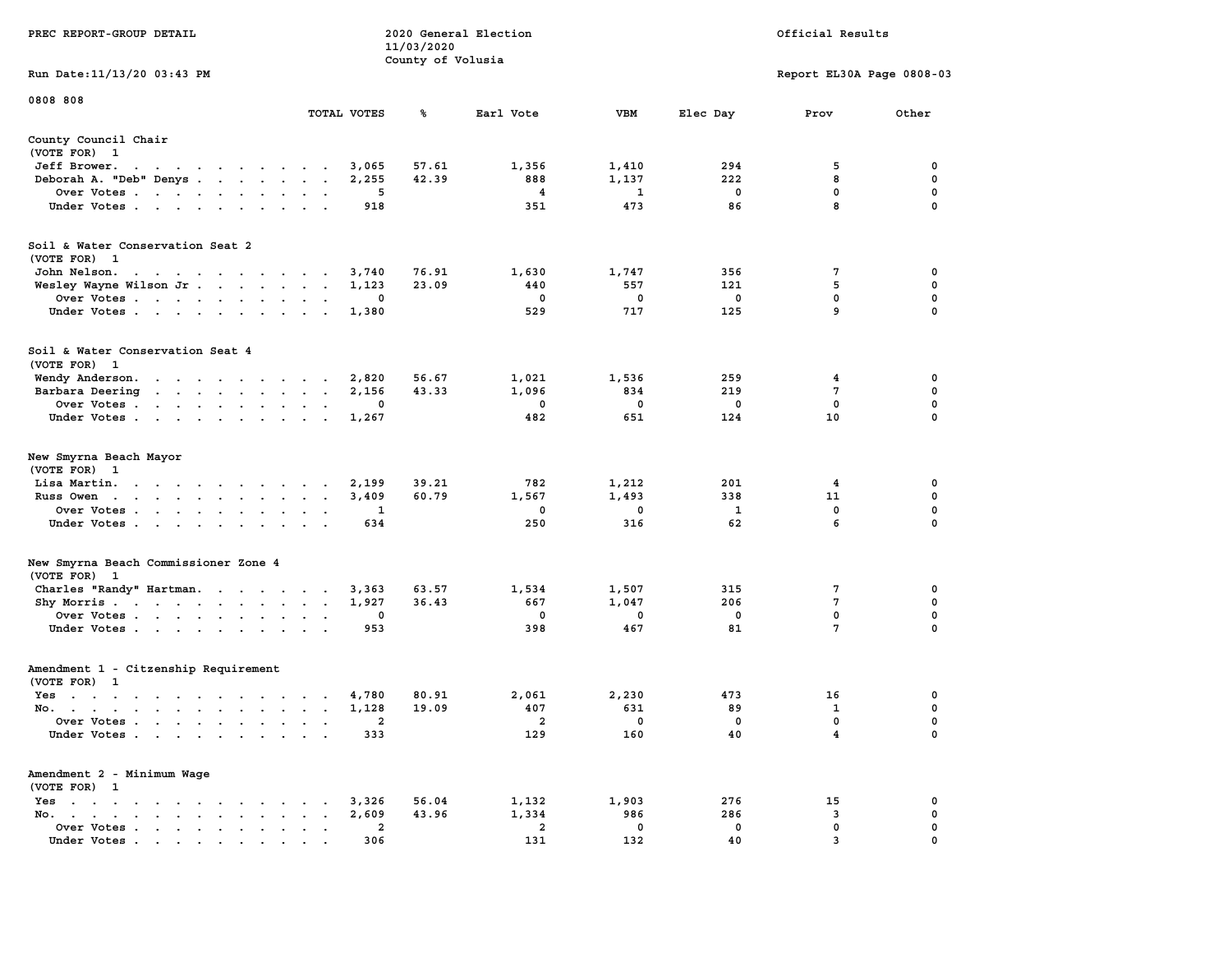| PREC REPORT-GROUP DETAIL                                                                                                  | 2020 General Election<br>11/03/2020<br>County of Volusia |                |                                     |                          | Official Results          |                                        |                  |  |  |  |
|---------------------------------------------------------------------------------------------------------------------------|----------------------------------------------------------|----------------|-------------------------------------|--------------------------|---------------------------|----------------------------------------|------------------|--|--|--|
| Run Date: 11/13/20 03:43 PM                                                                                               |                                                          |                |                                     |                          | Report EL30A Page 0808-04 |                                        |                  |  |  |  |
| 0808 808                                                                                                                  |                                                          |                |                                     |                          |                           |                                        |                  |  |  |  |
|                                                                                                                           | TOTAL VOTES                                              | ℁              | Earl Vote                           | VBM                      | Elec Day                  | Prov                                   | Other            |  |  |  |
| Amendment 3 - Primary Elections<br>(VOTE FOR) 1                                                                           |                                                          |                |                                     |                          |                           |                                        |                  |  |  |  |
| Yes                                                                                                                       | 2,676                                                    | 47.20          | 949                                 | 1,417                    | 299                       | 11                                     | 0                |  |  |  |
| No.                                                                                                                       | 2,994                                                    | 52.80          | 1,416                               | 1,334                    | 239                       | 5                                      | 0                |  |  |  |
| Over Votes                                                                                                                | 1                                                        |                | 1                                   | 0                        | 0                         | $\mathbf 0$                            | 0                |  |  |  |
| Under Votes                                                                                                               | 572                                                      |                | 233                                 | 270                      | 64                        | 5                                      | 0                |  |  |  |
| Amendment 4 - Apprl Const. Amendment                                                                                      |                                                          |                |                                     |                          |                           |                                        |                  |  |  |  |
| (VOTE FOR) 1                                                                                                              |                                                          |                |                                     |                          |                           |                                        |                  |  |  |  |
| Yes                                                                                                                       | 2,839                                                    | 50.97          | 1,417                               | 1,092                    | 319                       | 11                                     | 0                |  |  |  |
| No.                                                                                                                       | 2,731                                                    | 49.03          | 908                                 | 1,617                    | 201                       | 5                                      | 0                |  |  |  |
| Over Votes                                                                                                                | $\overline{2}$                                           |                | $\overline{2}$                      | $\Omega$                 | $^{\circ}$                | $\mathbf 0$                            | 0                |  |  |  |
| Under Votes                                                                                                               | 671                                                      |                | 272                                 | 312                      | 82                        | 5                                      | 0                |  |  |  |
| Amendment 5 - Homestead Property Taxes                                                                                    |                                                          |                |                                     |                          |                           |                                        |                  |  |  |  |
| (VOTE FOR) 1                                                                                                              |                                                          |                |                                     |                          |                           |                                        |                  |  |  |  |
| Yes                                                                                                                       | 3,954                                                    | 71.76          | 1,756                               | 1,797                    | 388                       | 13                                     | 0                |  |  |  |
| No.                                                                                                                       | 1,556                                                    | 28.24          | 551                                 | 880                      | 123                       | $\overline{2}$                         | 0                |  |  |  |
| Over Votes                                                                                                                | 1                                                        |                | $\mathbf{1}$                        | $\mathbf{0}$             | $\mathbf{0}$              | $\mathbf{0}$                           | $\mathbf 0$      |  |  |  |
| Under Votes                                                                                                               | 732                                                      |                | 291                                 | 344                      | 91                        | 6                                      | 0                |  |  |  |
| Amendment 6 - Ad Valorem Tax Discount<br>(VOTE FOR) 1<br>Yes<br>No.<br>Over Votes<br>Under Votes                          | 4,777<br>869<br>1<br>596                                 | 84.61<br>15.39 | 2,032<br>312<br>$\mathbf{1}$<br>254 | 2,265<br>496<br>0<br>260 | 465<br>60<br>0<br>77      | 15<br>$\mathbf{1}$<br>$\mathbf 0$<br>5 | 0<br>0<br>0<br>0 |  |  |  |
| Volusia ECHO<br>(VOTE FOR) 1                                                                                              |                                                          |                |                                     |                          |                           |                                        |                  |  |  |  |
| Yes (For Bonds) $\ldots$ $\ldots$ $\ldots$ $\ldots$                                                                       | 3,983                                                    | 71.35          | 1,453                               | 2,155                    | 364                       | 11                                     | 0                |  |  |  |
| No (Against Bonds)                                                                                                        | 1,599                                                    | 28.65          | 859                                 | 577                      | 157                       | 6                                      | 0                |  |  |  |
| Over Votes                                                                                                                | 5                                                        |                | 5                                   | $\mathbf 0$              | 0                         | 0                                      | 0                |  |  |  |
| Under Votes                                                                                                               | 656                                                      |                | 282                                 | 289                      | 81                        | $\overline{4}$                         | $\Omega$         |  |  |  |
| Volusia Forever<br>(VOTE FOR) 1                                                                                           |                                                          |                |                                     |                          |                           |                                        |                  |  |  |  |
| $\mathbf{r}$ , $\mathbf{r}$ , $\mathbf{r}$ , $\mathbf{r}$ , $\mathbf{r}$ , $\mathbf{r}$ , $\mathbf{r}$<br>Yes (For Bonds) | 4,115                                                    | 73.38          | 1,522                               | 2,208                    | 374                       | 11                                     | 0                |  |  |  |
| No (Against Bonds)                                                                                                        | 1,493                                                    | 26.62          | 812                                 | 526                      | 149                       | 6                                      | 0                |  |  |  |
| Over Votes                                                                                                                |                                                          |                | $\overline{\mathbf{2}}$             | $\overline{\mathbf{0}}$  | $\overline{\mathbf{0}}$   | 0                                      | 0                |  |  |  |
| Under Votes                                                                                                               | 633                                                      |                | 263                                 | 287                      | 79                        | 4                                      | 0                |  |  |  |
|                                                                                                                           |                                                          |                |                                     |                          |                           |                                        |                  |  |  |  |
| New Smyrna Beach Charter Amend - Revised Charter<br>(VOTE FOR) 1                                                          |                                                          |                |                                     |                          |                           |                                        |                  |  |  |  |
| Yes for approval                                                                                                          | 4,077                                                    | 71.79          | 1,597                               | 2,099                    | 370                       | 11                                     | 0                |  |  |  |
| No against approval                                                                                                       | 1,602                                                    | 28.21          | 794                                 | 624                      | 178                       | 5                                      | $\mathbf{1}$     |  |  |  |
| Over Votes                                                                                                                | 4                                                        |                | $\mathbf{1}$                        | $\overline{a}$           | 1                         | 0                                      | 0                |  |  |  |
| Under Votes                                                                                                               | 488                                                      |                | 204                                 | 227                      | 52                        | 5                                      | 0                |  |  |  |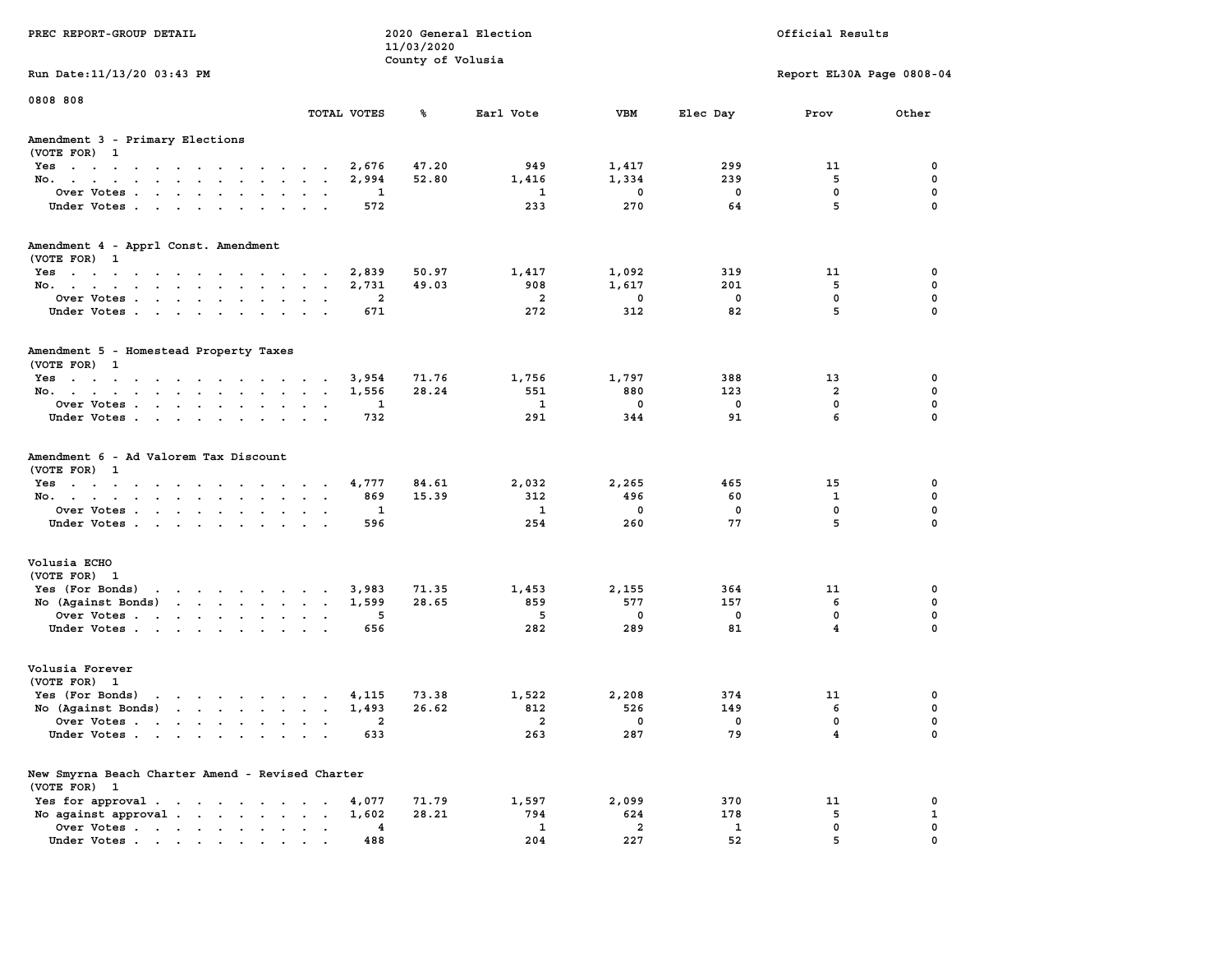|                                                                                                                                                                                                                                                                                                     | 11/03/2020              |              |                         |                 |                           |             |
|-----------------------------------------------------------------------------------------------------------------------------------------------------------------------------------------------------------------------------------------------------------------------------------------------------|-------------------------|--------------|-------------------------|-----------------|---------------------------|-------------|
|                                                                                                                                                                                                                                                                                                     | County of Volusia       |              |                         |                 |                           |             |
| Run Date: 11/13/20 03:43 PM                                                                                                                                                                                                                                                                         |                         |              |                         |                 | Report EL30A Page 0809-01 |             |
|                                                                                                                                                                                                                                                                                                     |                         |              |                         |                 |                           |             |
| 0809 809                                                                                                                                                                                                                                                                                            |                         |              |                         |                 |                           |             |
| TOTAL VOTES                                                                                                                                                                                                                                                                                         | ℁                       | Earl Vote    | <b>VBM</b>              | Elec Day        | Prov                      | Other       |
|                                                                                                                                                                                                                                                                                                     | 841                     |              |                         |                 |                           |             |
| REGISTERED VOTERS - TOTAL                                                                                                                                                                                                                                                                           |                         |              |                         |                 |                           |             |
| BALLOTS CAST - TOTAL.<br>$\cdot$ $\cdot$ $\cdot$ $\cdot$ $\cdot$ $\cdot$ $\cdot$ $\cdot$                                                                                                                                                                                                            | 671                     | 283          | 299                     | 88              | 1                         | $\mathbf 0$ |
| BALLOTS CAST - BLANK.<br>$\mathbf{r}$ , $\mathbf{r}$ , $\mathbf{r}$ , $\mathbf{r}$<br>$\cdot$ $\cdot$                                                                                                                                                                                               | 56<br>8.35              | 18           | 25                      | 13              | $\Omega$                  | $\Omega$    |
| VOTER TURNOUT - TOTAL<br>$\mathbf{r}$                                                                                                                                                                                                                                                               | 79.79                   |              |                         |                 |                           |             |
| VOTER TURNOUT - BLANK<br>$\cdots$                                                                                                                                                                                                                                                                   | 6.66                    |              |                         |                 |                           |             |
|                                                                                                                                                                                                                                                                                                     |                         |              |                         |                 |                           |             |
|                                                                                                                                                                                                                                                                                                     |                         |              |                         |                 |                           |             |
| President and Vice President<br>(VOTE FOR)<br>$\mathbf{1}$                                                                                                                                                                                                                                          |                         |              |                         |                 |                           |             |
|                                                                                                                                                                                                                                                                                                     | 56.22                   | 189          | 121                     | 64              |                           | $\mathbf 0$ |
| Donald J. Trump (REP)<br>$\mathbf{r}$ , and $\mathbf{r}$ , and $\mathbf{r}$ , and $\mathbf{r}$                                                                                                                                                                                                      | 375                     |              |                         |                 | 1                         |             |
| Joseph R. Biden (DEM)<br>$\cdot$ $\cdot$ $\cdot$ $\cdot$ $\cdot$ $\cdot$ $\cdot$ $\cdot$                                                                                                                                                                                                            | 42.73<br>285            | 93           | 171                     | 21              | 0                         | $\Omega$    |
| Jo Jorgensen (LPF)<br>the contract of the contract of the contract of the contract of the contract of                                                                                                                                                                                               | 5<br>.75                | $\mathbf{1}$ | $\mathbf{1}$            | $\overline{3}$  | 0                         | $\mathbf 0$ |
| Roque "Rocky" De La Fuente (REF).                                                                                                                                                                                                                                                                   | 0                       | $\mathbf 0$  | $\mathbf 0$             | $\mathbf{0}$    | $\mathbf 0$               | $\mathbf 0$ |
| Gloria La Riva (PSL).<br>$\cdot$ $\cdot$ $\cdot$                                                                                                                                                                                                                                                    | $\Omega$                | $\Omega$     | $\mathbf 0$             | $\Omega$        | $\Omega$                  | $\Omega$    |
| Howie Hawkins (GRE)                                                                                                                                                                                                                                                                                 | $\mathbf{1}$<br>.15     | $\mathbf 0$  | $\mathbf{1}$            | 0               | $\mathbf{0}$              | $\Omega$    |
| Don Blankenship (CPF)<br>$\cdots$                                                                                                                                                                                                                                                                   | $\Omega$                | $\mathbf 0$  | $\mathbf 0$             | $\mathbf 0$     | $\mathbf{0}$              | $\mathbf 0$ |
| WRITE-IN.<br>$\mathbf{r}$ . The set of the set of the set of the set of the set of the set of the set of the set of the set of the set of the set of the set of the set of the set of the set of the set of the set of the set of the set of t<br>$\ddot{\phantom{a}}$<br>$\sim$                    | $\mathbf{1}$<br>.15     | $\mathbf 0$  | $\mathbf{1}$            | $\mathbf 0$     | $\mathbf 0$               | $\mathbf 0$ |
| Over Votes                                                                                                                                                                                                                                                                                          | $\Omega$                | $\mathbf 0$  | $\mathbf 0$             | $\mathbf 0$     | $\mathbf 0$               | $\mathbf 0$ |
|                                                                                                                                                                                                                                                                                                     | $\overline{\mathbf{4}}$ | 0            | $\overline{\mathbf{4}}$ | 0               | 0                         | $\mathbf 0$ |
| Under Votes<br>$\cdot$ $\cdot$ $\cdot$                                                                                                                                                                                                                                                              |                         |              |                         |                 |                           |             |
|                                                                                                                                                                                                                                                                                                     |                         |              |                         |                 |                           |             |
| Representative in Congress District 6                                                                                                                                                                                                                                                               |                         |              |                         |                 |                           |             |
| (VOTE FOR) 1                                                                                                                                                                                                                                                                                        |                         |              |                         |                 |                           |             |
| Michael Waltz (REP)<br>$\sim$                                                                                                                                                                                                                                                                       | 382<br>59.22            | 193          | 125                     | 63              | 1                         | 0           |
| Clint Curtis (DEM)<br>$\mathbf{r}$ . The set of the set of the set of the set of the set of the set of the set of the set of the set of the set of the set of the set of the set of the set of the set of the set of the set of the set of the set of t<br>$\mathbf{z} = \mathbf{z} + \mathbf{z}$ . | 262<br>40.62            | 79           | 164                     | 19              | $\mathbf{0}$              | $\mathbf 0$ |
| WRITE-IN.<br>the contract of the contract of the contract of the contract of the contract of<br>$\cdot$ $\cdot$ $\cdot$                                                                                                                                                                             | 1<br>.16                | 1            | 0                       | 0               | $\mathbf{0}$              | $\mathbf 0$ |
|                                                                                                                                                                                                                                                                                                     | $\mathbf 0$             | $\mathbf{0}$ | $\mathbf 0$             | $\mathbf{0}$    | $\mathbf{0}$              | $\mathbf 0$ |
| Over Votes                                                                                                                                                                                                                                                                                          |                         |              |                         |                 |                           |             |
| Under Votes<br>$\sim$                                                                                                                                                                                                                                                                               | 26                      | 10           | 10                      | 6               | 0                         | $\Omega$    |
|                                                                                                                                                                                                                                                                                                     |                         |              |                         |                 |                           |             |
| State Attorney 7th Judicial Circuit                                                                                                                                                                                                                                                                 |                         |              |                         |                 |                           |             |
| (VOTE FOR) 1                                                                                                                                                                                                                                                                                        |                         |              |                         |                 |                           |             |
| R.J. Larizza (REP)                                                                                                                                                                                                                                                                                  | 366<br>60.10            | 188          | 118                     | 60              | 0                         | 0           |
| Don Dempsey.<br>the contract of the contract of the<br>$\cdot$ $\cdot$ $\cdot$                                                                                                                                                                                                                      | 243<br>39.90            | 80           | 139                     | 23              | $\mathbf{1}$              | $\mathbf 0$ |
| Over Votes.                                                                                                                                                                                                                                                                                         | 0                       | $\mathbf 0$  | $\mathbf 0$             | $\mathbf 0$     | $\mathbf 0$               | $\mathbf 0$ |
| Under Votes                                                                                                                                                                                                                                                                                         | 62                      | 15           | 42                      | 5               | 0                         | $\Omega$    |
|                                                                                                                                                                                                                                                                                                     |                         |              |                         |                 |                           |             |
|                                                                                                                                                                                                                                                                                                     |                         |              |                         |                 |                           |             |
| State Representative District 25                                                                                                                                                                                                                                                                    |                         |              |                         |                 |                           |             |
| (VOTE FOR) 1                                                                                                                                                                                                                                                                                        |                         |              |                         |                 |                           |             |
| Tom Leek (REP).<br>the contract of the contract of the contract of the contract of the contract of the contract of the contract of                                                                                                                                                                  | 361<br>56.67            | 181          | 118                     | 62              | 0                         | 0           |
| Sarah Zutter (DEM)                                                                                                                                                                                                                                                                                  | 262<br>41.13            | 83           | 163                     | 16              | $\mathbf 0$               | $\mathbf 0$ |
| Joseph "Joe" Hannoush (LPF)                                                                                                                                                                                                                                                                         | 2.20<br>14              | 6            | 4                       | 3               | $\mathbf{1}$              | $\mathbf 0$ |
| Over Votes                                                                                                                                                                                                                                                                                          | 0                       | $\mathbf 0$  | $\mathbf 0$             | $\mathbf 0$     | $\mathbf 0$               | $\mathbf 0$ |
| Under Votes                                                                                                                                                                                                                                                                                         | 34                      | 13           | 14                      | $7\phantom{.0}$ | 0                         | $\Omega$    |
|                                                                                                                                                                                                                                                                                                     |                         |              |                         |                 |                           |             |
|                                                                                                                                                                                                                                                                                                     |                         |              |                         |                 |                           |             |
| Supreme Court - Carlos G. Muniz                                                                                                                                                                                                                                                                     |                         |              |                         |                 |                           |             |
| (VOTE FOR) 1                                                                                                                                                                                                                                                                                        |                         |              |                         |                 |                           |             |
| $Yes \t . \t .$<br>the contract of the contract of the contract of the contract of the contract of the contract of the contract of<br>$\ddot{\phantom{a}}$<br>$\ddot{\phantom{0}}$                                                                                                                  | 65.94<br>362            | 170          | 142                     | 50              | $\mathbf 0$               | $\mathbf 0$ |
| No.<br>$\ddot{\phantom{a}}$                                                                                                                                                                                                                                                                         | 34.06<br>187            | 71           | 96                      | 19              | $\mathbf 1$               | $\mathbf 0$ |
| Over Votes<br>$\sim$<br>$\sim$                                                                                                                                                                                                                                                                      | 0                       | $\mathbf 0$  | $\mathbf 0$             | $\mathbf 0$     | $\mathbf 0$               | $\mathbf 0$ |
| Under Votes                                                                                                                                                                                                                                                                                         | 122                     | 42           | 61                      | 19              | $\Omega$                  | $\Omega$    |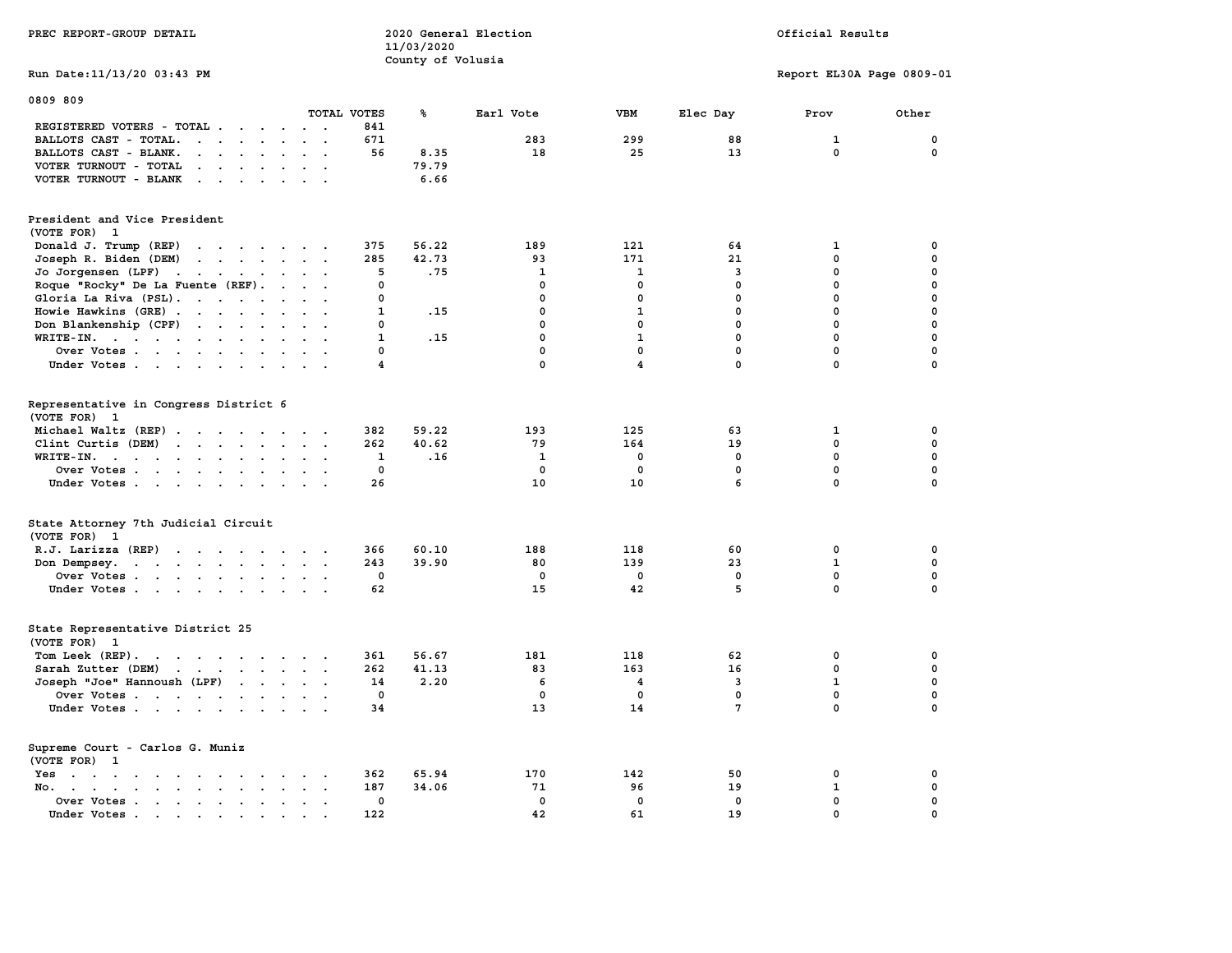| PREC REPORT-GROUP DETAIL                                                                                               |                                                                      |             | 11/03/2020        | 2020 General Election |              |             | Official Results           |               |
|------------------------------------------------------------------------------------------------------------------------|----------------------------------------------------------------------|-------------|-------------------|-----------------------|--------------|-------------|----------------------------|---------------|
| Run Date: 11/13/20 03:43 PM                                                                                            |                                                                      |             | County of Volusia |                       |              |             | Report EL30A Page 0809-02  |               |
| 0809 809                                                                                                               |                                                                      |             |                   |                       |              |             |                            |               |
|                                                                                                                        | TOTAL VOTES                                                          |             | ℁                 | Earl Vote             | <b>VBM</b>   | Elec Day    | Prov                       | Other         |
| 5th Dist Crt of Appeal - Evander<br>(VOTE FOR) 1                                                                       |                                                                      |             |                   |                       |              |             |                            |               |
| Yes                                                                                                                    |                                                                      | 397         | 73.65             | 174                   | 171          | 52          | 0                          | 0             |
| No.                                                                                                                    |                                                                      | 142         | 26.35             | 64                    | 60           | 17          | $\mathbf{1}$               | 0             |
| Over Votes                                                                                                             |                                                                      | 0           |                   | 0                     | $\mathbf 0$  | 0           | $\mathbf 0$                | 0             |
| Under Votes                                                                                                            |                                                                      | 132         |                   | 45                    | 68           | 19          | $\mathbf 0$                | $\Omega$      |
| 5th Dist Crt of Appeal - Grosshans<br>(VOTE FOR) 1                                                                     |                                                                      |             |                   |                       |              |             |                            |               |
| Yes                                                                                                                    |                                                                      | 369         | 69.36             | 175                   | 147          | 47          | 0                          | 0             |
| No.                                                                                                                    |                                                                      | 163         | 30.64             | 62                    | 79           | 21          | $\mathbf{1}$               | 0             |
| Over Votes                                                                                                             |                                                                      | 0           |                   | $\mathbf 0$           | $\mathbf 0$  | $\mathbf 0$ | $\mathbf 0$                | 0             |
| Under Votes                                                                                                            |                                                                      | 139         |                   | 46                    | 73           | 20          | $\mathbf{0}$               | 0             |
| 5th Dist Crt of Appeal - Harris<br>(VOTE FOR) 1                                                                        |                                                                      |             |                   |                       |              |             |                            |               |
| Yes                                                                                                                    |                                                                      | 397         | 74.07             | 178                   | 169          | 49          | 1                          | 0             |
| No.                                                                                                                    |                                                                      | 139         | 25.93             | 56                    | 63           | 20          | $^{\circ}$                 | 0             |
| Over Votes                                                                                                             |                                                                      | 1           |                   | 1                     | $\mathbf 0$  | $\mathbf 0$ | $\mathbf 0$                | 0             |
| Under Votes                                                                                                            |                                                                      | 134         |                   | 48                    | 67           | 19          | $\mathbf 0$                | 0             |
| 5th Dist Crt of Appeal - Orfinger<br>(VOTE FOR) 1                                                                      |                                                                      |             |                   |                       |              |             |                            |               |
| Yes                                                                                                                    |                                                                      | 386         | 71.48             | 174                   | 166          | 46          | 0                          | 0             |
| No.                                                                                                                    |                                                                      | 154         | 28.52             | 62                    | 69           | 22          | $\mathbf{1}$               | 0             |
| Over Votes                                                                                                             |                                                                      | 0           |                   | 0                     | $\mathbf 0$  | 0           | $\mathbf 0$<br>$\mathbf 0$ | 0<br>$\Omega$ |
| Under Votes                                                                                                            |                                                                      | 131         |                   | 47                    | 64           | 20          |                            |               |
| 5th Dist Crt of Appeal - Sasso<br>(VOTE FOR) 1                                                                         |                                                                      |             |                   |                       |              |             |                            |               |
| Yes                                                                                                                    |                                                                      | 386         | 72.97             | 176                   | 160          | 49          | 1                          | 0             |
| No.                                                                                                                    |                                                                      | 143         | 27.03             | 57                    | 68           | 18          | $\mathbf 0$                | 0             |
| Over Votes                                                                                                             |                                                                      | 0           |                   | $\mathbf 0$           | 0            | $\mathbf 0$ | $\mathbf 0$                | 0             |
| Under Votes                                                                                                            |                                                                      | 142         |                   | 50                    | 71           | 21          | $\mathbf{0}$               | $\Omega$      |
| 5th Dist Crt of Appeal - Wallis<br>(VOTE FOR) 1                                                                        |                                                                      |             |                   |                       |              |             |                            |               |
| Yes<br>the contract of the contract of the contract of the contract of the contract of the contract of the contract of |                                                                      | 388         | 72.93             | 172                   | 170          | 45          | 1                          | 0             |
| No.                                                                                                                    |                                                                      | 144         | 27.07             | 58                    | 63           | 23          | $\mathbf 0$                | 0             |
| Over Votes                                                                                                             |                                                                      | 0           |                   | 0                     | $\mathbf{0}$ | 0           | $\mathbf 0$                | 0             |
| Under Votes.                                                                                                           |                                                                      | 139         |                   | 53                    | 66           | 20          | 0                          | 0             |
| Circuit Judge, 7th Judicial, Group 14<br>(VOTE FOR) 1                                                                  |                                                                      |             |                   |                       |              |             |                            |               |
| Joan Anthony                                                                                                           | $\sim$ 100 $\pm$<br>$\cdot$                                          | 312         | 57.35             | 112                   | 166          | 33          | 1                          | 0             |
| Dan Hilbert<br>$\cdot$ $\cdot$ $\cdot$ $\cdot$ $\cdot$ $\cdot$ $\cdot$ $\cdot$                                         | $\ddot{\phantom{a}}$<br>$\ddot{\phantom{a}}$<br>$\ddot{\phantom{1}}$ | 232         | 42.65             | 122                   | 76           | 34          | $\mathbf 0$                | 0             |
| Over Votes                                                                                                             |                                                                      | $\mathbf 0$ |                   | 0<br>49               | $\mathbf 0$  | 0           | $\mathbf 0$<br>0           | 0             |
| Under Votes.                                                                                                           |                                                                      | 127         |                   |                       | 57           | 21          |                            |               |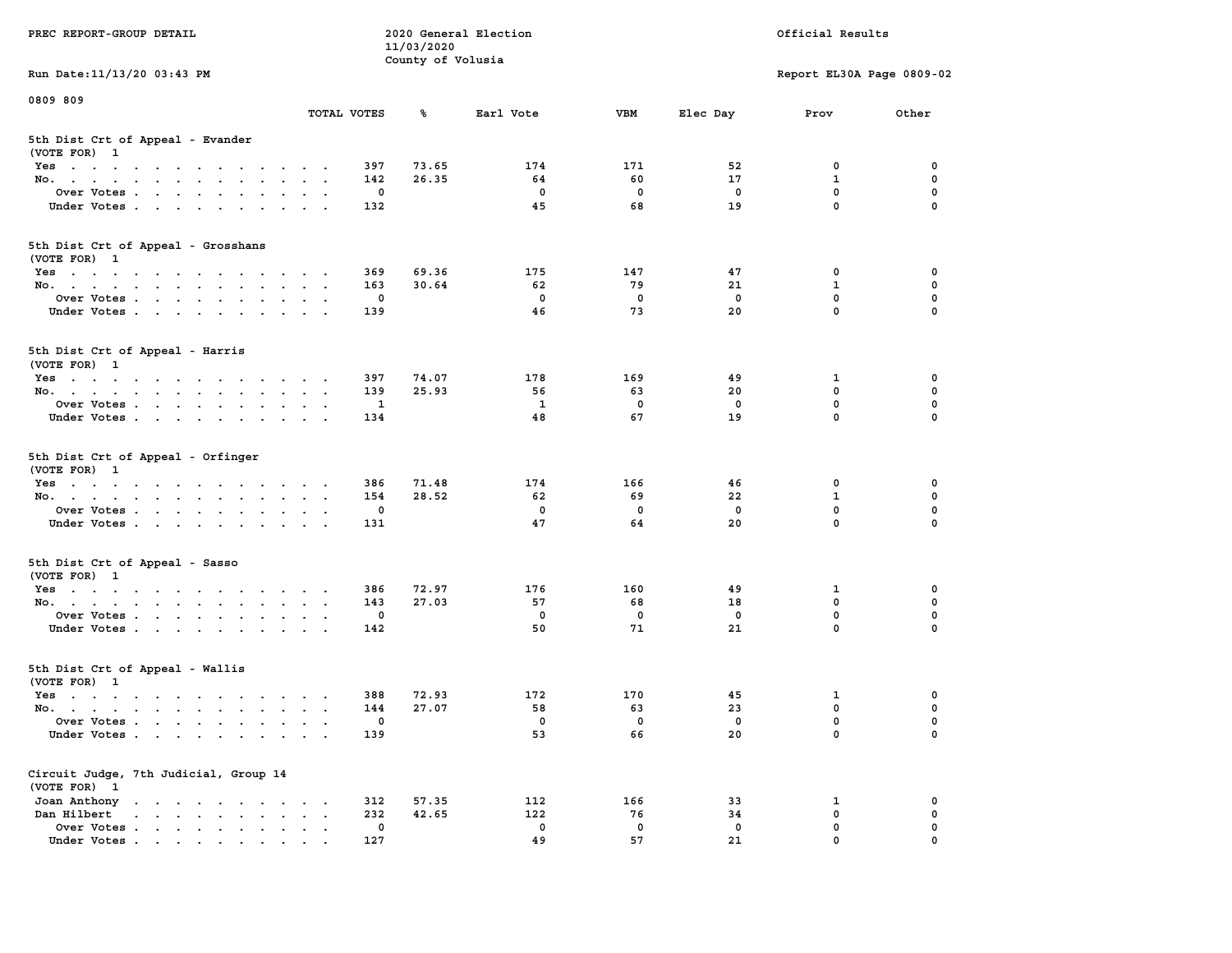|                                                                                                                                                                                                                                                                           |                                                                                             |             | 11/03/2020        |              |              |             |                           |             |  |
|---------------------------------------------------------------------------------------------------------------------------------------------------------------------------------------------------------------------------------------------------------------------------|---------------------------------------------------------------------------------------------|-------------|-------------------|--------------|--------------|-------------|---------------------------|-------------|--|
| Run Date:11/13/20 03:43 PM                                                                                                                                                                                                                                                |                                                                                             |             | County of Volusia |              |              |             | Report EL30A Page 0809-03 |             |  |
| 0809 809                                                                                                                                                                                                                                                                  |                                                                                             | TOTAL VOTES | ℁                 | Earl Vote    | <b>VBM</b>   | Elec Day    | Prov                      | Other       |  |
|                                                                                                                                                                                                                                                                           |                                                                                             |             |                   |              |              |             |                           |             |  |
| County Council Chair<br>(VOTE FOR) 1                                                                                                                                                                                                                                      |                                                                                             |             |                   |              |              |             |                           |             |  |
| Jeff Brower.<br>$\blacksquare$ .<br>$\blacksquare$<br>$\bullet$<br>$\sim$ $\sim$<br>$\blacksquare$ .<br>$\ddot{\phantom{1}}$                                                                                                                                              | $\bullet$                                                                                   | 348         | 60.42             | 155          | 140          | 52          | 1                         | 0           |  |
| Deborah A. "Deb" Denys<br>$\ddot{\phantom{a}}$                                                                                                                                                                                                                            |                                                                                             | 228         | 39.58             | 91<br>1      | 115<br>0     | 22<br>0     | 0<br>0                    | 0<br>0      |  |
| Over Votes<br>Under Votes                                                                                                                                                                                                                                                 | $\overline{\phantom{a}}$<br>$\cdot$ $\cdot$ $\cdot$                                         | 1<br>94     |                   | 36           | 44           | 14          | 0                         | 0           |  |
| Soil & Water Conservation Seat 2                                                                                                                                                                                                                                          |                                                                                             |             |                   |              |              |             |                           |             |  |
| (VOTE FOR) 1                                                                                                                                                                                                                                                              |                                                                                             |             |                   |              |              |             |                           |             |  |
| John Nelson.                                                                                                                                                                                                                                                              |                                                                                             | 389         | 74.52             | 182          | 151          | 55          | 1                         | 0           |  |
| Wesley Wayne Wilson Jr<br>$\ddot{\phantom{a}}$                                                                                                                                                                                                                            |                                                                                             | 133         | 25.48             | 52           | 66           | 15          | 0                         | $\pmb{0}$   |  |
| Over Votes                                                                                                                                                                                                                                                                |                                                                                             | $\mathbf 0$ |                   | 0            | $\mathbf 0$  | $\mathbf 0$ | $\mathbf 0$               | $\pmb{0}$   |  |
| Under Votes<br>$\ddot{\phantom{a}}$                                                                                                                                                                                                                                       | $\bullet$                                                                                   | 149         |                   | 49           | 82           | 18          | $\mathbf 0$               | 0           |  |
| Soil & Water Conservation Seat 4<br>(VOTE FOR) 1                                                                                                                                                                                                                          |                                                                                             |             |                   |              |              |             |                           |             |  |
| Wendy Anderson.<br>the contract of the contract of the                                                                                                                                                                                                                    |                                                                                             | 299         | 56.42             | 110          | 157          | 32          | 0                         | 0           |  |
| Barbara Deering<br>$\mathbf{r}$ . The set of the set of the set of the set of the set of the set of the set of the set of the set of the set of the set of the set of the set of the set of the set of the set of the set of the set of the set of t<br>$\sim$            | $\sim$<br>$\mathbf{r}$<br>$\sim$                                                            | 231         | 43.58             | 125          | 70           | 35          | 1                         | 0           |  |
| Over Votes .<br>$\sim$ $\sim$ $\sim$ $\sim$ $\sim$ $\sim$ $\sim$ $\sim$<br>$\ddot{\phantom{1}}$                                                                                                                                                                           |                                                                                             | 0           |                   | 0            | 0            | $\mathbf 0$ | 0                         | 0           |  |
| Under Votes<br>$\sim$                                                                                                                                                                                                                                                     | $\ddot{\phantom{a}}$                                                                        | 141         |                   | 48           | 72           | 21          | $\mathbf{0}$              | $\mathbf 0$ |  |
| New Smyrna Beach Mayor<br>(VOTE FOR) 1                                                                                                                                                                                                                                    |                                                                                             |             |                   |              |              |             |                           |             |  |
| Lisa Martin.<br>$\mathbf{r}$ . The contract of the contract of the contract of the contract of the contract of the contract of the contract of the contract of the contract of the contract of the contract of the contract of the contract of th<br>$\ddot{\phantom{a}}$ |                                                                                             | 249         | 41.02             | 91           | 136          | 21          | 1                         | 0           |  |
| Russ Owen<br>$\mathbf{r}$ , and $\mathbf{r}$ , and $\mathbf{r}$ , and $\mathbf{r}$<br>$\bullet$                                                                                                                                                                           |                                                                                             | 358         | 58.98             | 174          | 129          | 55          | $\mathbf 0$               | $\mathbf 0$ |  |
| Over Votes<br>$\ddot{\phantom{0}}$<br>$\cdot$                                                                                                                                                                                                                             |                                                                                             | $\mathbf 0$ |                   | 0            | $\mathbf 0$  | $\mathbf 0$ | $\mathbf 0$               | $\mathbf 0$ |  |
| Under Votes<br>$\ddot{\phantom{0}}$                                                                                                                                                                                                                                       |                                                                                             | 64          |                   | 18           | 34           | 12          | $\mathbf 0$               | $\mathbf 0$ |  |
| New Smyrna Beach Commissioner Zone 4                                                                                                                                                                                                                                      |                                                                                             |             |                   |              |              |             |                           |             |  |
| (VOTE FOR)<br>$\mathbf{1}$                                                                                                                                                                                                                                                |                                                                                             | 324         | 56.25             | 163          | 118          | 43          | 0                         | 0           |  |
| Charles "Randy" Hartman.<br>$\sim 100$ km s $^{-1}$<br>Shy Morris.<br>$\sim$                                                                                                                                                                                              | $\ddot{\phantom{a}}$<br>$\sim$<br>$\bullet$<br>$\ddot{\phantom{1}}$<br>$\ddot{\phantom{a}}$ | 252         | 43.75             | 87           | 135          | 29          | $\mathbf 1$               | 0           |  |
| Over Votes                                                                                                                                                                                                                                                                | $\mathbf{r}$                                                                                | 0           |                   | 0            | 0            | 0           | 0                         | 0           |  |
| Under Votes<br>$\ddot{\phantom{a}}$<br>$\ddot{\phantom{1}}$                                                                                                                                                                                                               |                                                                                             | 95          |                   | 33           | 46           | 16          | 0                         | $\mathbf 0$ |  |
| Amendment 1 - Citzenship Requirement<br>(VOTE FOR) 1                                                                                                                                                                                                                      |                                                                                             |             |                   |              |              |             |                           |             |  |
| $Yes \t . \t .$<br>$\mathcal{A}=\mathcal{A}=\mathcal{A}=\mathcal{A}=\mathcal{A}=\mathcal{A}=\mathcal{A}$                                                                                                                                                                  |                                                                                             | 482         | 76.87             | 215          | 196          | 70          | 1                         | 0           |  |
| No.<br>$\ddot{\phantom{0}}$                                                                                                                                                                                                                                               | $\bullet$<br>$\ddot{\phantom{a}}$<br>$\ddot{\phantom{1}}$                                   | 145         | 23.13             | 46           | 88           | 11          | 0                         | $\mathbf 0$ |  |
| Over Votes<br>$\ddot{\phantom{a}}$                                                                                                                                                                                                                                        | $\ddot{\phantom{a}}$                                                                        | 1           |                   | $\mathbf{1}$ | $\mathbf{0}$ | $\mathbf 0$ | $\mathbf{0}$              | $\mathbf 0$ |  |
| Under Votes<br>$\ddot{\phantom{a}}$                                                                                                                                                                                                                                       | $\ddot{\phantom{a}}$<br>$\ddot{\phantom{a}}$                                                | 43          |                   | 21           | 15           | 7           | 0                         | 0           |  |
| Amendment 2 - Minimum Wage<br>(VOTE FOR) 1                                                                                                                                                                                                                                |                                                                                             |             |                   |              |              |             |                           |             |  |
| $Yes \t . \t .$<br>$\bullet$<br>$\cdot$ $\cdot$<br>$\cdot$ $\cdot$<br>$\cdot$ $\cdot$<br>$\ddot{\phantom{a}}$                                                                                                                                                             |                                                                                             | 344         | 54.17             | 118          | 190          | 36          | 0                         | 0           |  |
| No.<br>$\mathbf{r} = \mathbf{r} \cdot \mathbf{r}$<br>$\ddot{\phantom{a}}$                                                                                                                                                                                                 |                                                                                             | 291         | 45.83             | 148          | 99           | 43          | 1                         | 0           |  |
| Over Votes .<br>$\sim$ $\sim$<br>$\sim$<br>$\bullet$<br>$\blacksquare$<br>$\bullet$                                                                                                                                                                                       |                                                                                             | 0           |                   | 0            | 0            | 0           | 0                         | 0           |  |
| Under Votes<br>$\sim$ $\sim$                                                                                                                                                                                                                                              |                                                                                             | 36          |                   | 17           | 10           | 9           | $\Omega$                  | $\Omega$    |  |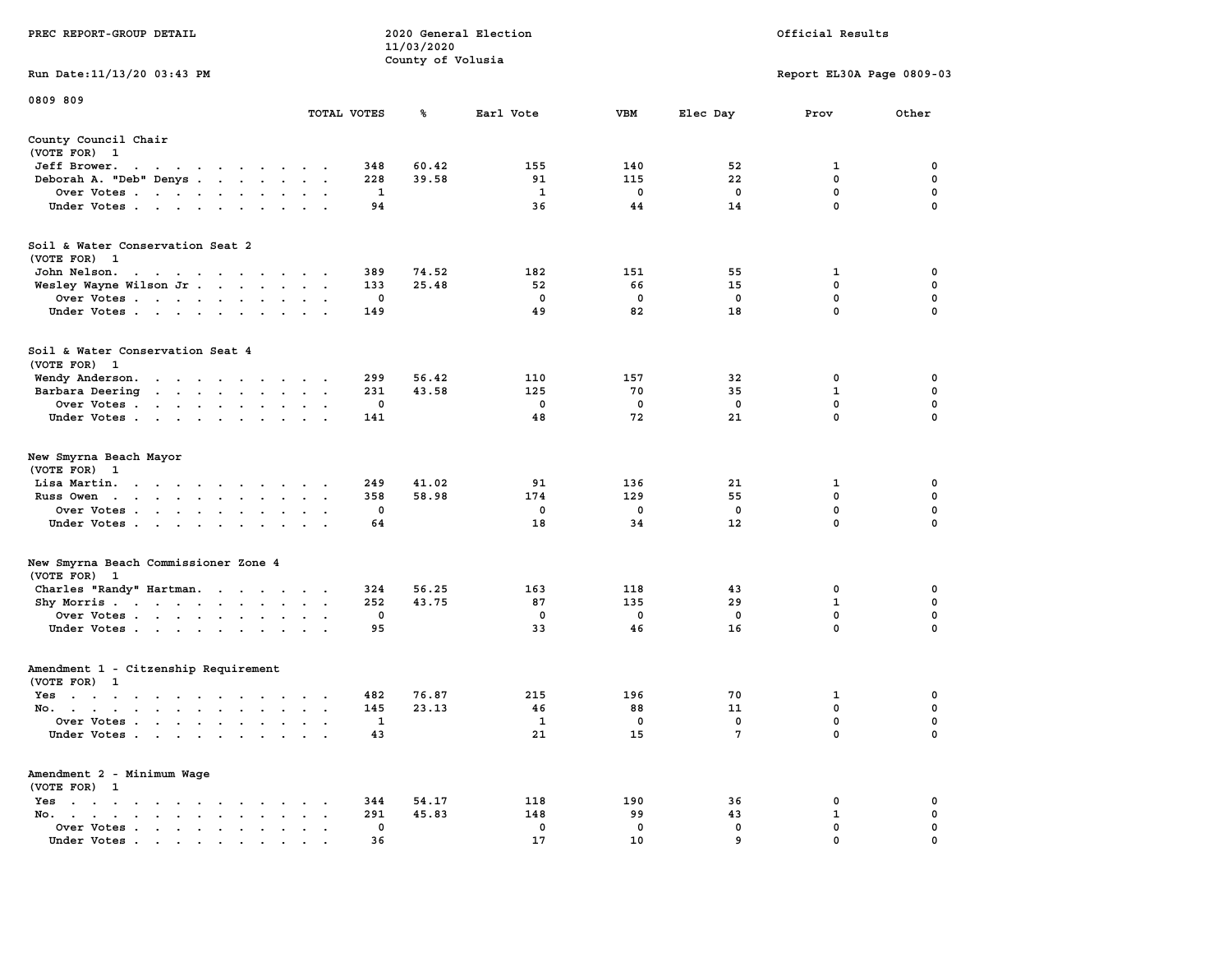| PREC REPORT-GROUP DETAIL                                                                                                                                                                                                                                |             | 11/03/2020        | 2020 General Election   |             |                   | Official Results          |          |
|---------------------------------------------------------------------------------------------------------------------------------------------------------------------------------------------------------------------------------------------------------|-------------|-------------------|-------------------------|-------------|-------------------|---------------------------|----------|
| Run Date: 11/13/20 03:43 PM                                                                                                                                                                                                                             |             | County of Volusia |                         |             |                   | Report EL30A Page 0809-04 |          |
| 0809 809                                                                                                                                                                                                                                                | TOTAL VOTES | ℁                 | Earl Vote               | VBM         | Elec Day          | Prov                      | Other    |
|                                                                                                                                                                                                                                                         |             |                   |                         |             |                   |                           |          |
| Amendment 3 - Primary Elections<br>(VOTE FOR) 1                                                                                                                                                                                                         |             |                   |                         |             |                   |                           |          |
| Yes                                                                                                                                                                                                                                                     | 319         | 52.12             | 114                     | 160         | 44                | 1                         | 0        |
| No.                                                                                                                                                                                                                                                     | 293         | 47.88             | 145                     | 112         | 36                | $\mathbf 0$               | 0        |
| Over Votes.                                                                                                                                                                                                                                             | 1           |                   | 1                       | $\mathbf 0$ | $\mathbf 0$       | $\mathbf 0$               | 0        |
| Under Votes                                                                                                                                                                                                                                             | 58          |                   | 23                      | 27          | 8                 | $\mathbf 0$               | $\Omega$ |
| Amendment 4 - Apprl Const. Amendment                                                                                                                                                                                                                    |             |                   |                         |             |                   |                           |          |
| (VOTE FOR) 1                                                                                                                                                                                                                                            |             |                   |                         |             |                   |                           |          |
| Yes                                                                                                                                                                                                                                                     | 297         | 49.50             | 148                     | 98          | 50                | 1                         | 0        |
| No.                                                                                                                                                                                                                                                     | 303         | 50.50             | 106                     | 169         | 28                | 0                         | 0        |
| Over Votes                                                                                                                                                                                                                                              | 0           |                   | $\overline{\mathbf{0}}$ | $\mathbf 0$ | $\mathbf 0$       | $\mathbf 0$<br>$\Omega$   | 0        |
| Under Votes                                                                                                                                                                                                                                             | 71          |                   | 29                      | 32          | 10                |                           | 0        |
| Amendment 5 - Homestead Property Taxes                                                                                                                                                                                                                  |             |                   |                         |             |                   |                           |          |
| (VOTE FOR) 1                                                                                                                                                                                                                                            |             |                   |                         |             |                   |                           |          |
| $Yes \cdot \cdot \cdot \cdot \cdot \cdot \cdot \cdot \cdot \cdot \cdot \cdot \cdot$                                                                                                                                                                     | 407         | 69.93             | 188                     | 157         | 61                | 1                         | 0        |
| No.                                                                                                                                                                                                                                                     | 175         | 30.07             | 59                      | 104         | $12 \overline{ }$ | $^{\circ}$                | 0        |
| Over Votes.                                                                                                                                                                                                                                             | 0           |                   | $\Omega$                | $\mathbf 0$ | $\mathbf 0$       | $\mathbf{0}$              | 0        |
| Under Votes                                                                                                                                                                                                                                             | 89          |                   | 36                      | 38          | 15                | $\mathbf{0}$              | 0        |
| Amendment 6 - Ad Valorem Tax Discount<br>(VOTE FOR) 1                                                                                                                                                                                                   |             |                   |                         |             |                   |                           |          |
| Yes                                                                                                                                                                                                                                                     | 520         | 85.67             | 223                     | 221         | 76                | 0                         | 0        |
| No.                                                                                                                                                                                                                                                     | 87          | 14.33             | 30                      | 52          | 4                 | $\mathbf{1}$              | 0        |
| Over Votes                                                                                                                                                                                                                                              | 0           |                   | 0                       | 0           | 0                 | $\mathbf 0$               | 0        |
| Under Votes                                                                                                                                                                                                                                             | 64          |                   | 30                      | 26          | 8                 | $\mathbf 0$               | $\Omega$ |
| Volusia ECHO                                                                                                                                                                                                                                            |             |                   |                         |             |                   |                           |          |
| (VOTE FOR) 1                                                                                                                                                                                                                                            |             |                   |                         |             |                   |                           |          |
| Yes (For Bonds)                                                                                                                                                                                                                                         | 439         | 72.80             | 159                     | 219         | 60                | 1                         | 0        |
| No (Against Bonds)                                                                                                                                                                                                                                      | 164         | 27.20             | 94                      | 51          | 19                | 0                         | 0        |
| Over Votes                                                                                                                                                                                                                                              | 3           |                   | $\overline{2}$          | $\mathbf 0$ | 1                 | 0                         | 0        |
| Under Votes                                                                                                                                                                                                                                             | 65          |                   | 28                      | 29          | 8                 | $\Omega$                  | $\Omega$ |
| Volusia Forever<br>(VOTE FOR) 1                                                                                                                                                                                                                         |             |                   |                         |             |                   |                           |          |
| Yes (For Bonds)<br><u>in the second contract of the second contract of the second contract of the second contract of the second contract of the second contract of the second contract of the second contract of the second contract of the second </u> | 450         | 74.50             | 160                     | 228         | 61                | 1                         | 0        |
| No (Against Bonds)                                                                                                                                                                                                                                      | 154         | 25.50             | 92                      | 44          | 18                | $\mathbf 0$               | 0        |
| Over Votes .<br>the contract of the contract of the contract of the contract of the contract of the contract of the contract of                                                                                                                         | 1           |                   | $\mathbf{1}$            | 0           | 0                 | $\mathbf{0}$              | 0        |
| Under Votes                                                                                                                                                                                                                                             | 66          |                   | 30                      | 27          | 9                 | 0                         | 0        |
| New Smyrna Beach Charter Amend - Revised Charter                                                                                                                                                                                                        |             |                   |                         |             |                   |                           |          |
| (VOTE FOR) 1                                                                                                                                                                                                                                            |             |                   |                         |             |                   |                           |          |
| Yes for approval.                                                                                                                                                                                                                                       | 394         | 65.23             | 167                     | 177         | 49                | 1                         | 0        |
| No against approval                                                                                                                                                                                                                                     | 210         | 34.77             | 98                      | 91          | 21                | $\mathbf 0$               | 0        |
| Over Votes                                                                                                                                                                                                                                              | 0           |                   | 0                       | $\mathbf 0$ | $\mathbf 0$       | 0                         | 0        |
| Under Votes                                                                                                                                                                                                                                             | 55          |                   | 18                      | 24          | 13                | $\mathbf{0}$              |          |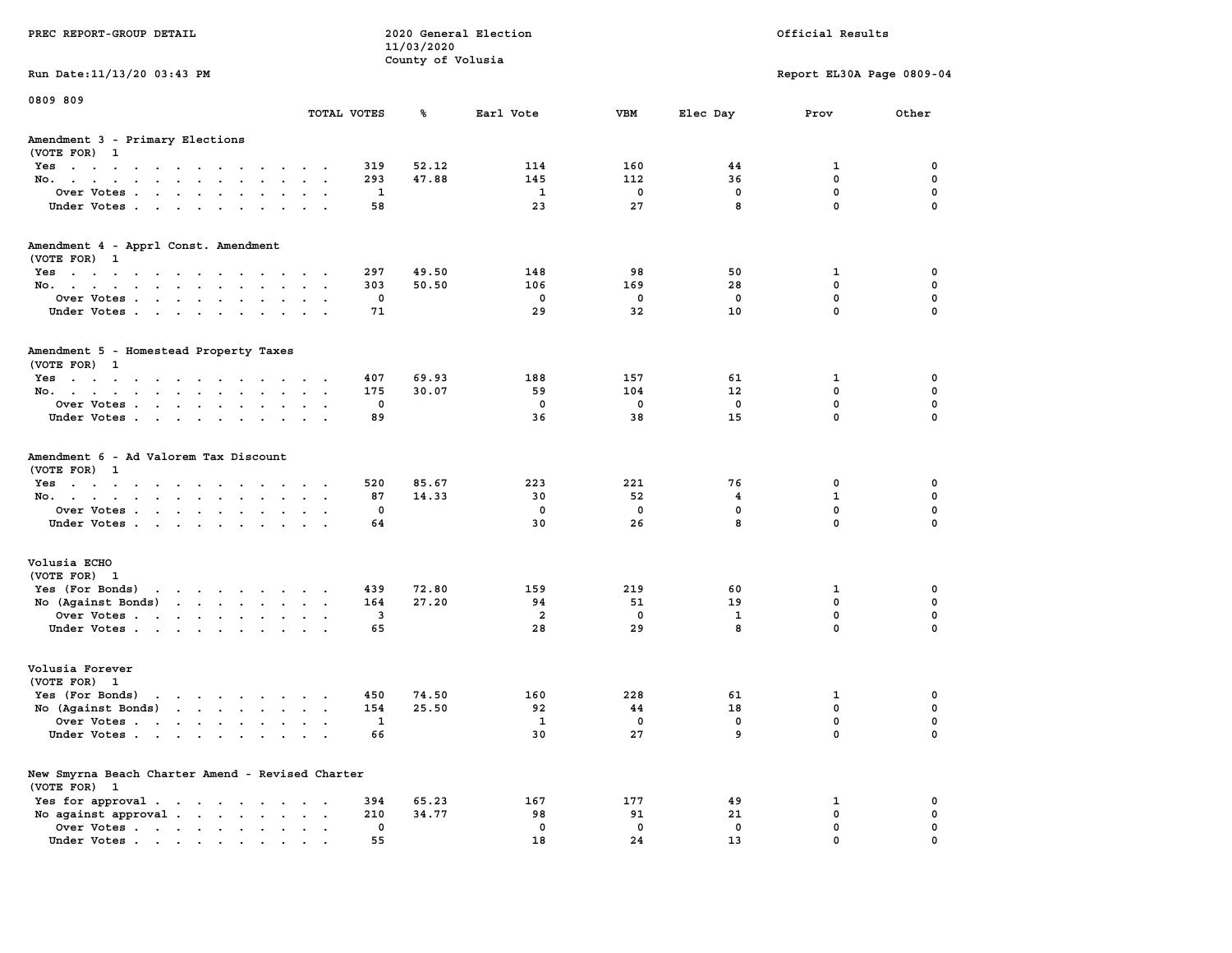| PREC REPORT-GROUP DETAIL                                                                                                                                                  |                | 2020 General Election<br>11/03/2020 |              |                         |                   | Official Results          |             |
|---------------------------------------------------------------------------------------------------------------------------------------------------------------------------|----------------|-------------------------------------|--------------|-------------------------|-------------------|---------------------------|-------------|
|                                                                                                                                                                           |                | County of Volusia                   |              |                         |                   |                           |             |
| Run Date: 11/13/20 03:43 PM                                                                                                                                               |                |                                     |              |                         |                   | Report EL30A Page 0810-01 |             |
| 0810 810                                                                                                                                                                  |                |                                     |              |                         |                   |                           |             |
|                                                                                                                                                                           | TOTAL VOTES    | ℁                                   | Earl Vote    | VBM                     | Elec Day          | Prov                      | Other       |
| REGISTERED VOTERS - TOTAL<br>$\sim$<br>$\sim$                                                                                                                             | 1,864          |                                     | 648          | 654                     | 180               | $\overline{\mathbf{4}}$   | $\mathbf 0$ |
| BALLOTS CAST - TOTAL.<br>$\ddot{\phantom{a}}$                                                                                                                             | 1,486          |                                     |              |                         |                   | $\mathbf 0$               | $\mathbf 0$ |
| BALLOTS CAST - BLANK.<br>$\ddot{\phantom{a}}$<br>$\ddot{\phantom{a}}$<br>$\ddot{\phantom{a}}$                                                                             | 114            | 7.67                                | 52           | 50                      | 12                |                           |             |
| VOTER TURNOUT - TOTAL<br>$\begin{array}{cccccccccccccc} \bullet & \bullet & \bullet & \bullet & \bullet & \bullet & \bullet & \bullet & \bullet \end{array}$<br>$\cdot$ . |                | 79.72                               |              |                         |                   |                           |             |
| VOTER TURNOUT - BLANK<br>$\sim$ , and $\sim$ , and $\sim$<br>$\sim$<br>$\sim$                                                                                             |                | 6.12                                |              |                         |                   |                           |             |
| President and Vice President<br>(VOTE FOR) 1                                                                                                                              |                |                                     |              |                         |                   |                           |             |
| Donald J. Trump (REP)<br>the contract of the contract of the                                                                                                              | 772            | 52.23                               | 392          | 247                     | 130               | 3                         | 0           |
| Joseph R. Biden (DEM)<br>$\cdot$ $\cdot$ $\cdot$ $\cdot$ $\cdot$ $\cdot$                                                                                                  | 691            | 46.75                               | 248          | 399                     | 43                | $\mathbf 1$               | 0           |
| Jo Jorgensen (LPF)<br>$\cdots$<br>$\sim$ $\sim$                                                                                                                           | 7              | .47                                 | 3            | 2                       | 2                 | 0                         | 0           |
| Roque "Rocky" De La Fuente (REF).<br>$\blacksquare$<br>$\sim$                                                                                                             | $\mathbf{1}$   | .07                                 | $\mathbf{1}$ | 0                       | 0                 | $\mathbf 0$               | 0           |
| Gloria La Riva (PSL).<br>$\sim$                                                                                                                                           | $\overline{a}$ | .14                                 | $\mathbf{1}$ | $\mathbf 0$             | $\mathbf{1}$      | $\mathbf 0$               | $\mathbf 0$ |
| Howie Hawkins (GRE).<br>$\sim$ 100 $\sim$<br>$\ddot{\phantom{a}}$<br>$\sim$<br>$\ddot{\phantom{a}}$<br>$\sim$                                                             | 5              | .34                                 | $\mathbf{2}$ | 1                       | $\overline{a}$    | $\pmb{0}$                 | $\mathbf 0$ |
| Don Blankenship (CPF)<br>$\mathcal{L}(\mathcal{A})$ . The set of $\mathcal{A}(\mathcal{A})$<br>$\ddot{\phantom{a}}$<br>$\ddot{\phantom{a}}$                               | 0              |                                     | $\mathbf 0$  | $\mathbf 0$             | $\mathbf 0$       | $\mathbf 0$               | $\mathbf 0$ |
| $WRITE-IN.$<br>$\sim$<br>$\ddot{\phantom{a}}$<br>$\sim$<br>$\bullet$                                                                                                      | 0              |                                     | $\mathbf 0$  | $\mathbf 0$             | $\mathbf 0$       | $\mathbf 0$               | $\mathbf 0$ |
| Over Votes<br>$\ddot{\phantom{a}}$                                                                                                                                        | $\overline{a}$ |                                     | $\mathbf{0}$ | $\mathbf{1}$            | $\mathbf{1}$      | $\mathbf 0$               | $\mathbf 0$ |
| Under Votes<br>$\sim$<br>$\ddot{\phantom{a}}$<br>$\sim$                                                                                                                   | 6              |                                     | $\mathbf{1}$ | $\overline{\mathbf{4}}$ | $\mathbf{1}$      | $\mathbf 0$               | 0           |
|                                                                                                                                                                           |                |                                     |              |                         |                   |                           |             |
| Representative in Congress District 6<br>(VOTE FOR) 1                                                                                                                     |                |                                     |              |                         |                   |                           |             |
| Michael Waltz (REP)                                                                                                                                                       | 784            | 54.79                               | 392          | 265                     | 124               | 3                         | 0           |
| Clint Curtis $(DEM)$                                                                                                                                                      | 645            | 45.07                               | 235          | 367                     | 42                | $\mathbf{1}$              | $\mathbf 0$ |
| WRITE-IN.<br>the contract of the contract of the contract of<br>$\ddot{\phantom{0}}$<br>$\ddot{\phantom{a}}$<br>$\ddot{\phantom{a}}$                                      | $\overline{a}$ | .14                                 | $\mathbf{1}$ | $\mathbf 0$             | $\mathbf{1}$      | $\mathbf 0$               | $\mathbf 0$ |
| Over Votes<br>$\overline{\phantom{a}}$                                                                                                                                    | $\mathbf{1}$   |                                     | $\mathbf 0$  | $\mathbf 0$             | $\mathbf{1}$      | $\mathbf 0$               | 0           |
| Under Votes<br>$\ddot{\phantom{1}}$                                                                                                                                       | 54             |                                     | 20           | 22                      | $12 \overline{ }$ | $\mathbf 0$               | $\Omega$    |
| State Attorney 7th Judicial Circuit                                                                                                                                       |                |                                     |              |                         |                   |                           |             |
| (VOTE FOR) 1                                                                                                                                                              |                |                                     |              |                         |                   |                           |             |
|                                                                                                                                                                           | 786            | 58.74                               | 385          | 277                     | 121               | 3                         | 0           |
| R.J. Larizza (REP)<br>$\sim$<br>$\cdot$ .                                                                                                                                 | 552            | 41.26                               | 211          | 296                     | 44                | $\mathbf{1}$              | 0           |
| Don Dempsey.<br>the contract of the contract of the<br>$\sim$<br>$\sim 10$<br>$\ddot{\phantom{0}}$                                                                        | 0              |                                     | $\mathbf 0$  | $\mathbf 0$             | $\mathbf 0$       | $\mathbf 0$               | 0           |
| Over Votes                                                                                                                                                                |                |                                     |              |                         |                   |                           |             |
| Under Votes<br>$\sim$                                                                                                                                                     | 148            |                                     | 52           | 81                      | 15                | 0                         | 0           |
| State Representative District 25<br>(VOTE FOR) 1                                                                                                                          |                |                                     |              |                         |                   |                           |             |
| Tom Leek (REP).<br><b>Contract Contract Contract</b><br>the contract of the contract of<br>$\sim$ $\sim$                                                                  | 755            | 53.74                               | 372          | 258                     | 122               | 3                         | 0           |
| Sarah Zutter (DEM)<br>$\mathcal{A}=\mathcal{A}=\mathcal{A}=\mathcal{A}=\mathcal{A}$<br>$\sim$<br>$\sim$<br>$\sim$                                                         | 628            | 44.70                               | 236          | 358                     | 33                | 1                         | $\mathbf 0$ |
| Joseph "Joe" Hannoush (LPF)                                                                                                                                               | 22             | 1.57                                | 10           | 4                       | 8                 | $\mathbf 0$               | $\mathbf 0$ |
| Over Votes<br>$\bullet$                                                                                                                                                   | 0              |                                     | 0            | 0                       | 0                 | 0                         | $\pmb{0}$   |
| Under Votes                                                                                                                                                               | 81             |                                     | 30           | 34                      | 17                | 0                         | $\Omega$    |
| Supreme Court - Carlos G. Muniz                                                                                                                                           |                |                                     |              |                         |                   |                           |             |
| (VOTE FOR) 1                                                                                                                                                              |                |                                     |              |                         |                   |                           |             |
| Yes                                                                                                                                                                       | 778            | 65.00                               | 352          | 321                     | 102               | 3                         | 0           |
| No.<br>$\ddot{\phantom{a}}$<br>$\sim$                                                                                                                                     | 419            | 35.00                               | 173          | 201                     | 44                | $\mathbf 1$               | 0           |
| Over Votes<br>$\ddot{\phantom{a}}$<br>$\ddot{\phantom{a}}$<br>$\cdot$                                                                                                     | 0              |                                     | 0            | $\mathbf 0$             | $\mathbf 0$       | $\mathbf 0$               | 0           |
| Under Votes                                                                                                                                                               | 289            |                                     | 123          | 132                     | 34                | $\mathbf 0$               | $\mathbf 0$ |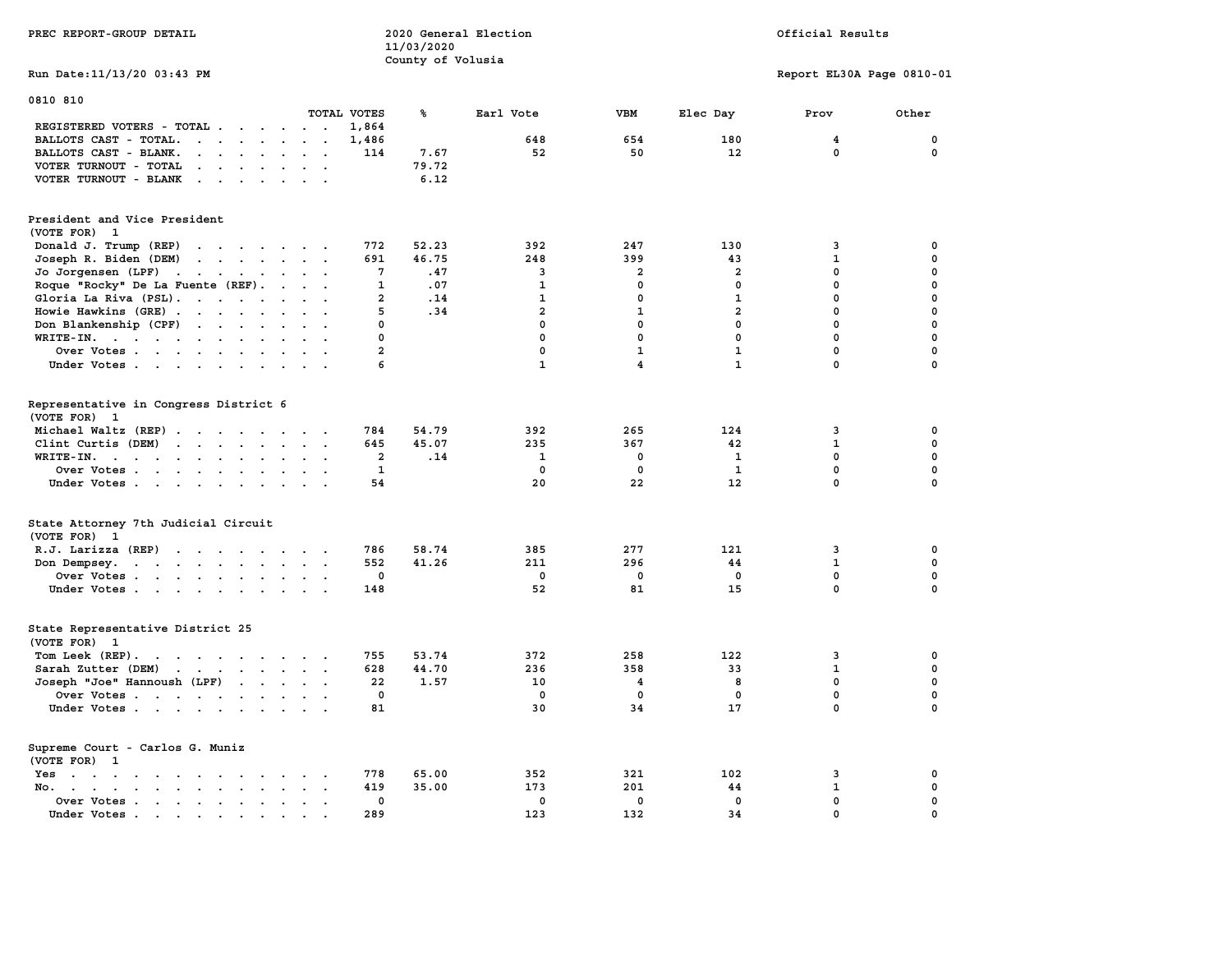| PREC REPORT-GROUP DETAIL                                                                                               |                                                                      | 11/03/2020            | 2020 General Election          |                    |             | Official Results          |          |
|------------------------------------------------------------------------------------------------------------------------|----------------------------------------------------------------------|-----------------------|--------------------------------|--------------------|-------------|---------------------------|----------|
| Run Date: 11/13/20 03:43 PM                                                                                            |                                                                      | County of Volusia     |                                |                    |             | Report EL30A Page 0810-02 |          |
| 0810 810                                                                                                               |                                                                      |                       |                                |                    |             |                           |          |
|                                                                                                                        | TOTAL VOTES                                                          | ℁                     | Earl Vote                      | <b>VBM</b>         | Elec Day    | Prov                      | Other    |
| 5th Dist Crt of Appeal - Evander<br>(VOTE FOR) 1                                                                       |                                                                      |                       |                                |                    |             |                           |          |
| Yes                                                                                                                    |                                                                      | 834<br>70.62          | 357                            | 368                | 106         | 3                         | 0        |
| No.                                                                                                                    |                                                                      | 29.38<br>347          | 172                            | 135                | 39          | $\mathbf{1}$              | 0        |
| Over Votes                                                                                                             |                                                                      | 1                     | 0                              | 1                  | 0           | $\mathbf 0$               | 0        |
| Under Votes                                                                                                            |                                                                      | 304                   | 119                            | 150                | 35          | $\mathbf 0$               | $\Omega$ |
| 5th Dist Crt of Appeal - Grosshans<br>(VOTE FOR) 1                                                                     |                                                                      |                       |                                |                    |             |                           |          |
| Yes                                                                                                                    |                                                                      | 779<br>66.70          | 351                            | 321                | 103         | 4                         | 0        |
| No.                                                                                                                    |                                                                      | 389<br>33.30          | 170                            | 179                | 40          | $\mathbf 0$               | 0        |
| Over Votes                                                                                                             |                                                                      | 0                     | $\mathbf 0$                    | $\mathbf 0$        | $\mathbf 0$ | $\mathbf 0$               | 0        |
| Under Votes                                                                                                            |                                                                      | 318                   | 127                            | 154                | 37          | $\mathbf{0}$              | 0        |
| 5th Dist Crt of Appeal - Harris<br>(VOTE FOR) 1                                                                        |                                                                      |                       |                                |                    |             |                           |          |
| Yes                                                                                                                    |                                                                      | 73.22<br>864          | 383                            | 366                | 111         | 4                         | 0        |
| No.                                                                                                                    |                                                                      | 316<br>26.78          | 141                            | 143                | 32          | 0                         | 0        |
| Over Votes                                                                                                             |                                                                      | 1                     | 0                              | 1                  | $\mathbf 0$ | $\mathbf 0$               | 0        |
| Under Votes                                                                                                            |                                                                      | 305                   | 124                            | 144                | 37          | $\mathbf 0$               | 0        |
| 5th Dist Crt of Appeal - Orfinger<br>(VOTE FOR) 1                                                                      |                                                                      |                       |                                |                    |             |                           |          |
| Yes                                                                                                                    |                                                                      | 853<br>72.41          | 358                            | 386                | 106         | 3                         | 0        |
| No.                                                                                                                    |                                                                      | 325<br>27.59          | 163                            | 123                | 38          | $\mathbf{1}$              | 0        |
| Over Votes                                                                                                             |                                                                      | 2                     | 1                              | 1                  | 0           | $\mathbf 0$               | 0        |
| Under Votes                                                                                                            |                                                                      | 306                   | 126                            | 144                | 36          | $\mathbf 0$               | $\Omega$ |
| 5th Dist Crt of Appeal - Sasso<br>(VOTE FOR) 1                                                                         |                                                                      |                       |                                |                    |             |                           |          |
| Yes                                                                                                                    |                                                                      | 801<br>69.29          | 372                            | 332                | 95          | 2                         | 0        |
| No.                                                                                                                    |                                                                      | 355<br>30.71          | 144                            | 166                | 44          | $\mathbf{1}$              | 0        |
| Over Votes                                                                                                             |                                                                      | 1                     | 1                              | 0                  | 0           | 0                         | 0        |
| Under Votes                                                                                                            |                                                                      | 329                   | 131                            | 156                | 41          | $\mathbf{1}$              | 0        |
| 5th Dist Crt of Appeal - Wallis<br>(VOTE FOR) 1                                                                        |                                                                      |                       |                                |                    |             |                           |          |
| Yes<br>the contract of the contract of the contract of the contract of the contract of the contract of the contract of |                                                                      | 69.34<br>803          | 358                            | 339                | 102         | 4                         | 0        |
| No.                                                                                                                    |                                                                      | 30.66<br>355          | 154                            | 163                | 38          | $\mathbf 0$               | 0        |
| Over Votes                                                                                                             |                                                                      | 0                     | 0                              | 0                  | 0           | $\mathbf 0$               | 0        |
| Under Votes.                                                                                                           |                                                                      | 328                   | 136                            | 152                | 40          | 0                         | 0        |
| Circuit Judge, 7th Judicial, Group 14<br>(VOTE FOR) 1                                                                  |                                                                      |                       |                                |                    |             |                           |          |
| Joan Anthony                                                                                                           | $\sim$ 100 $\pm$                                                     | 678<br>57.75          | 262                            | 341                | 71          | 4                         | 0        |
| Dan Hilbert<br>$\cdot$ $\cdot$ $\cdot$ $\cdot$ $\cdot$ $\cdot$ $\cdot$ $\cdot$                                         | $\ddot{\phantom{a}}$<br>$\ddot{\phantom{a}}$<br>$\ddot{\phantom{1}}$ | 496<br>42.25          | 250                            | 176                | 70          | $\mathbf 0$               | 0        |
| Over Votes.<br>Under Votes                                                                                             |                                                                      | $\overline{a}$<br>310 | $\overline{\mathbf{2}}$<br>134 | $\mathbf 0$<br>137 | 0<br>39     | 0<br>0                    | 0        |
|                                                                                                                        |                                                                      |                       |                                |                    |             |                           |          |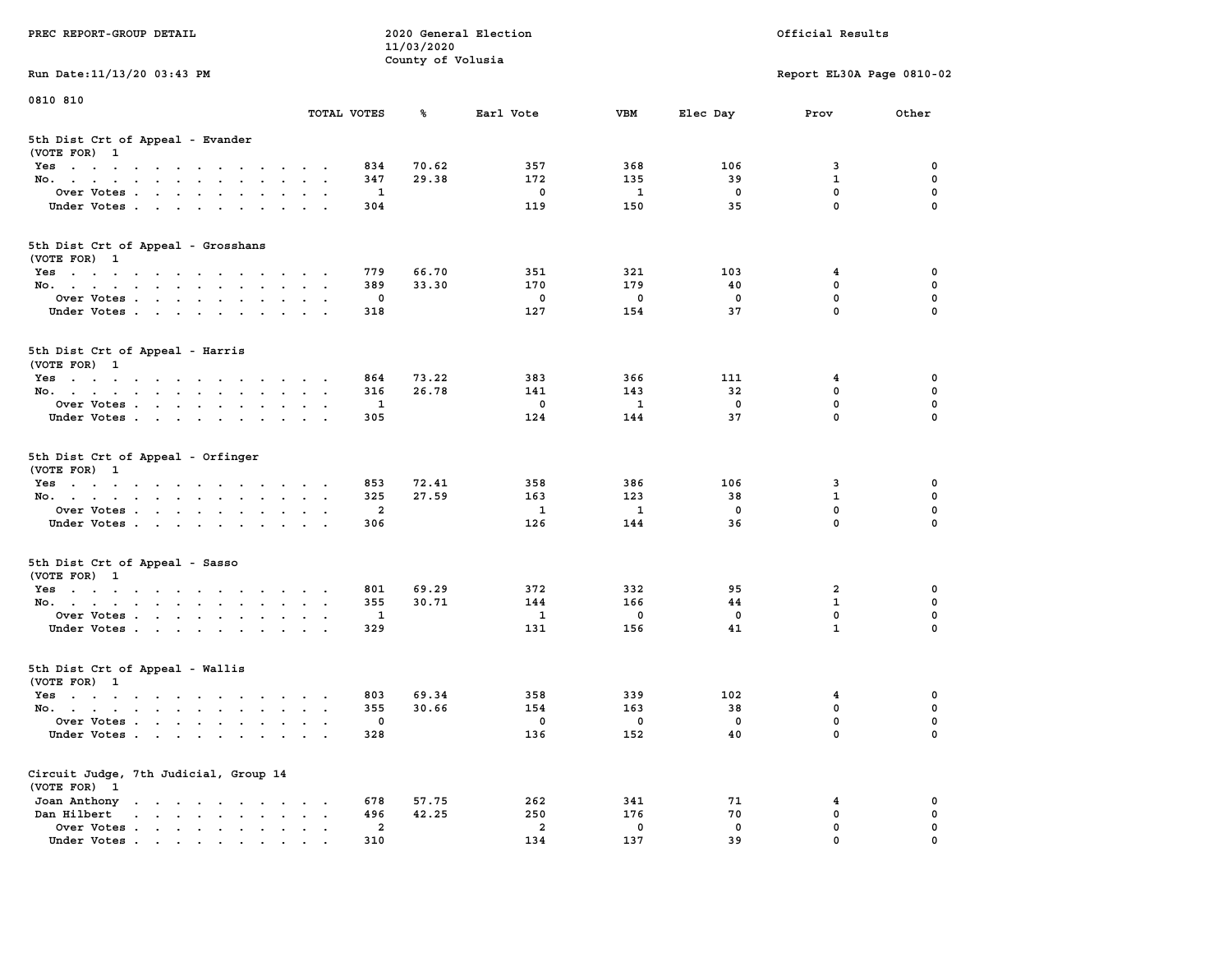|                                                                                                                                                                                                                                                                                     |                                                       | 11/03/2020        |                |              |             |                           |             |
|-------------------------------------------------------------------------------------------------------------------------------------------------------------------------------------------------------------------------------------------------------------------------------------|-------------------------------------------------------|-------------------|----------------|--------------|-------------|---------------------------|-------------|
|                                                                                                                                                                                                                                                                                     |                                                       | County of Volusia |                |              |             |                           |             |
| Run Date: 11/13/20 03:43 PM                                                                                                                                                                                                                                                         |                                                       |                   |                |              |             | Report EL30A Page 0810-03 |             |
| 0810 810                                                                                                                                                                                                                                                                            |                                                       |                   |                |              |             |                           |             |
|                                                                                                                                                                                                                                                                                     | TOTAL VOTES                                           | ጜ                 | Earl Vote      | <b>VBM</b>   | Elec Day    | Prov                      | Other       |
| County Council Chair<br>(VOTE FOR) 1                                                                                                                                                                                                                                                |                                                       |                   |                |              |             |                           |             |
| Jeff Brower.<br>the contract of the contract of the con-                                                                                                                                                                                                                            | 745                                                   | 58.62             | 336            | 325          | 83          | 1                         | 0           |
| Deborah A. "Deb" Denys<br>$\sim$ $\sim$                                                                                                                                                                                                                                             | 526<br>$\sim$                                         | 41.38             | 225            | 228          | 70          | 3                         | $\mathbf 0$ |
| Over Votes                                                                                                                                                                                                                                                                          | 0                                                     |                   | $\mathbf 0$    | $\mathbf{o}$ | $\mathbf 0$ | $\mathbf 0$               | $\mathbf 0$ |
| Under Votes                                                                                                                                                                                                                                                                         | 215<br>$\ddot{\phantom{a}}$                           |                   | 87             | 101          | 27          | $\mathbf 0$               | $\mathbf 0$ |
|                                                                                                                                                                                                                                                                                     |                                                       |                   |                |              |             |                           |             |
| Soil & Water Conservation Seat 2                                                                                                                                                                                                                                                    |                                                       |                   |                |              |             |                           |             |
| (VOTE FOR) 1                                                                                                                                                                                                                                                                        |                                                       |                   |                |              |             |                           |             |
| John Nelson.                                                                                                                                                                                                                                                                        | 812                                                   | 73.22             | 378            | 335          | 95          | 4                         | $\mathbf 0$ |
| Wesley Wayne Wilson Jr                                                                                                                                                                                                                                                              | 297                                                   | 26.78             | 118            | 135          | 44          | $\mathbf 0$               | 0           |
| Over Votes                                                                                                                                                                                                                                                                          | $\Omega$                                              |                   | $\mathbf 0$    | $\mathbf 0$  | $\mathbf 0$ | $\mathbf 0$               | $\mathbf 0$ |
| Under Votes                                                                                                                                                                                                                                                                         | 377                                                   |                   | 152            | 184          | 41          | $\mathbf 0$               | 0           |
|                                                                                                                                                                                                                                                                                     |                                                       |                   |                |              |             |                           |             |
| Soil & Water Conservation Seat 4<br>(VOTE FOR) 1                                                                                                                                                                                                                                    |                                                       |                   |                |              |             |                           |             |
|                                                                                                                                                                                                                                                                                     | 690                                                   | 59.74             | 275            | 348          | 65          | 2                         | 0           |
| Wendy Anderson.<br>Barbara Deering<br>the contract of the contract of the contract of the contract of the contract of the contract of the contract of                                                                                                                               | 465                                                   | 40.26             | 238            | 155          | 70          | $\overline{a}$            | $\mathbf 0$ |
| Over Votes.<br>$\sim 100$ km s $^{-1}$                                                                                                                                                                                                                                              | 0<br>$\sim$                                           |                   | 0              | 0            | $\mathbf 0$ | $\mathbf 0$               | $\mathbf 0$ |
| the contract of the contract of<br>Under Votes                                                                                                                                                                                                                                      | 331                                                   |                   | 135            | 151          | 45          | $\mathbf 0$               | $\mathbf 0$ |
|                                                                                                                                                                                                                                                                                     |                                                       |                   |                |              |             |                           |             |
| New Smyrna Beach Mayor<br>(VOTE FOR) 1                                                                                                                                                                                                                                              |                                                       |                   |                |              |             |                           |             |
| Lisa Martin.<br>$\ddot{\phantom{a}}$<br>$\sim$                                                                                                                                                                                                                                      | 538<br>$\cdot$                                        | 39.33             | 208            | 272          | 57          | 1                         | $\mathbf 0$ |
| Russ Owen<br>$\mathbf{r}$ . The set of the set of the set of the set of the set of the set of the set of the set of the set of the set of the set of the set of the set of the set of the set of the set of the set of the set of the set of t<br>$\ddot{\phantom{a}}$<br>$\bullet$ | 830<br>$\ddot{\phantom{a}}$<br>$\bullet$              | 60.67             | 399            | 323          | 105         | 3                         | 0           |
| Over Votes                                                                                                                                                                                                                                                                          | 0<br>$\sim$                                           |                   | $\mathbf 0$    | $\mathbf 0$  | $\mathbf 0$ | $\mathbf 0$               | 0           |
| Under Votes<br>$\cdot$ $\cdot$                                                                                                                                                                                                                                                      | 118<br>$\sim$                                         |                   | 41             | 59           | 18          | $\mathbf 0$               | 0           |
| New Smyrna Beach Commissioner Zone 4                                                                                                                                                                                                                                                |                                                       |                   |                |              |             |                           |             |
| (VOTE FOR) 1                                                                                                                                                                                                                                                                        |                                                       |                   |                |              |             |                           |             |
| Charles "Randy" Hartman.                                                                                                                                                                                                                                                            | 717                                                   | 55.80             | 332            | 284          | 97          | 4                         | 0           |
| Shy Morris<br>$\sim$ $\sim$ $\sim$                                                                                                                                                                                                                                                  | 568<br>$\ddot{\phantom{0}}$<br>$\blacksquare$         | 44.20             | 229            | 284          | 55          | 0                         | 0           |
| Over Votes                                                                                                                                                                                                                                                                          | 0                                                     |                   | $^{\circ}$     | $\mathbf 0$  | $^{\circ}$  | $\mathbf 0$               | 0           |
| Under Votes<br>$\sim$ $\sim$<br>$\ddot{\phantom{a}}$                                                                                                                                                                                                                                | 201                                                   |                   | 87             | 86           | 28          | $\mathbf 0$               | $\mathbf 0$ |
| Amendment 1 - Citzenship Requirement                                                                                                                                                                                                                                                |                                                       |                   |                |              |             |                           |             |
| (VOTE FOR) 1                                                                                                                                                                                                                                                                        |                                                       |                   |                |              |             |                           |             |
| Yes                                                                                                                                                                                                                                                                                 | 1,044                                                 | 75.05             | 475            | 416          | 149         | 4                         | $\mathbf 0$ |
| No.                                                                                                                                                                                                                                                                                 | 347                                                   | 24.95             | 133            | 192          | 22          | $\mathbf 0$               | $\mathbf 0$ |
| Over Votes<br>$\ddot{\phantom{a}}$<br>$\ddot{\phantom{a}}$<br>$\ddot{\phantom{a}}$                                                                                                                                                                                                  | $\overline{2}$<br>$\cdot$<br>$\overline{\phantom{a}}$ |                   | $\overline{a}$ | $\mathbf 0$  | $\mathbf 0$ | $\mathbf 0$               | $\mathbf 0$ |
| Under Votes                                                                                                                                                                                                                                                                         | 93                                                    |                   | 38             | 46           | 9           | $\mathbf 0$               | 0           |
| Amendment 2 - Minimum Wage                                                                                                                                                                                                                                                          |                                                       |                   |                |              |             |                           |             |
| (VOTE FOR) 1                                                                                                                                                                                                                                                                        |                                                       |                   |                |              |             |                           |             |
| Yes<br>$\sim$<br>$\cdot$ $\cdot$ $\cdot$ $\cdot$ $\cdot$<br>$\ddot{\phantom{0}}$<br>$\cdot$                                                                                                                                                                                         | 809                                                   | 57.38             | 307            | 418          | 81          | 3                         | 0           |
| No.<br>the contract of the contract of<br>$\ddot{\phantom{0}}$                                                                                                                                                                                                                      | 601                                                   | 42.62             | 309            | 200          | 91          | $\mathbf{1}$              | 0           |
| Over Votes<br>$\blacksquare$<br>$\bullet$<br>$\bullet$                                                                                                                                                                                                                              | $\mathbf{1}$<br>$\bullet$                             |                   | $\mathbf 0$    | 1            | 0           | 0                         | 0           |
| Under Votes<br>the contract of the contract of the contract of the contract of the contract of the contract of the contract of                                                                                                                                                      | 75<br>$\sim$                                          |                   | 32             | 35           | 8           | $\Omega$                  | $\Omega$    |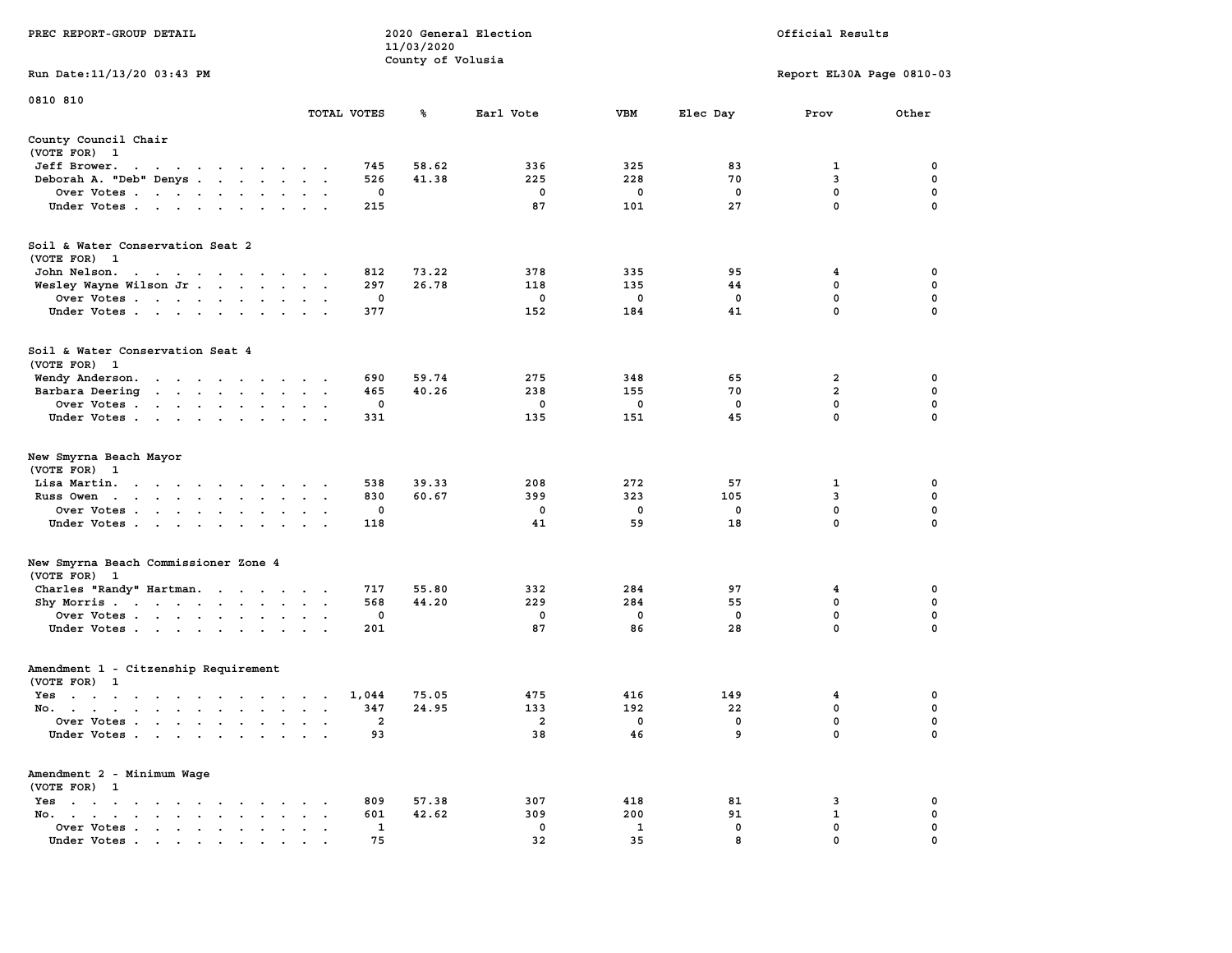| PREC REPORT-GROUP DETAIL                                                                                                              |                          | 11/03/2020        | 2020 General Election         |                       |                      | Official Results                               |                         |
|---------------------------------------------------------------------------------------------------------------------------------------|--------------------------|-------------------|-------------------------------|-----------------------|----------------------|------------------------------------------------|-------------------------|
| Run Date: 11/13/20 03:43 PM                                                                                                           |                          | County of Volusia |                               |                       |                      | Report EL30A Page 0810-04                      |                         |
| 0810 810                                                                                                                              |                          |                   |                               |                       |                      |                                                |                         |
|                                                                                                                                       | TOTAL VOTES              | ℁                 | Earl Vote                     | <b>VBM</b>            | Elec Day             | Prov                                           | Other                   |
| Amendment 3 - Primary Elections<br>(VOTE FOR) 1                                                                                       |                          |                   |                               |                       |                      |                                                |                         |
| Yes                                                                                                                                   | 646                      | 47.78             | 223                           | 324                   | 95                   | 4                                              | 0                       |
| No.                                                                                                                                   | 706                      | 52.22             | 364                           | 268                   | 74                   | $\mathbf 0$                                    | $\mathbf 0$             |
| Over Votes                                                                                                                            | 0                        |                   | 0                             | $\mathbf 0$           | 0                    | $\mathbf 0$                                    | 0                       |
| Under Votes                                                                                                                           | 134                      |                   | 61                            | 62                    | 11                   | $\mathbf 0$                                    | $\mathbf 0$             |
| Amendment 4 - Apprl Const. Amendment                                                                                                  |                          |                   |                               |                       |                      |                                                |                         |
| (VOTE FOR) 1                                                                                                                          |                          |                   |                               |                       |                      |                                                |                         |
| Yes<br>No.                                                                                                                            | 626<br>709               | 46.89<br>53.11    | 293<br>288                    | 221<br>361            | 110<br>58            | 2<br>$\overline{2}$                            | 0<br>0                  |
| Over Votes                                                                                                                            | 0                        |                   | $\mathbf 0$                   | 0                     | 0                    | $\mathbf 0$                                    | $\mathbf 0$             |
| Under Votes.                                                                                                                          | 151                      |                   | 67                            | 72                    | 12                   | $\mathbf 0$                                    | $\Omega$                |
| Amendment 5 - Homestead Property Taxes<br>(VOTE FOR) 1                                                                                |                          |                   |                               |                       |                      |                                                |                         |
| Yes                                                                                                                                   | 913                      | 68.85             | 403                           | 377                   | 129                  | 4                                              | 0                       |
| No.                                                                                                                                   | 413                      | 31.15             | 170                           | 209                   | 34                   | 0                                              | 0                       |
| Over Votes                                                                                                                            | 0                        |                   | $^{\circ}$                    | $^{\circ}$            | $^{\circ}$           | $\mathbf 0$                                    | $\mathbf 0$             |
| Under Votes.                                                                                                                          | 160                      |                   | 75                            | 68                    | 17                   | $\mathbf 0$                                    | $\mathbf 0$             |
| Amendment 6 - Ad Valorem Tax Discount<br>(VOTE FOR) 1<br>Yes<br>No.<br>Over Votes<br>Under Votes                                      | 1,078<br>271<br>0<br>137 | 79.91<br>20.09    | 464<br>119<br>0<br>65         | 458<br>136<br>0<br>60 | 152<br>16<br>0<br>12 | 4<br>$\mathbf 0$<br>$\mathbf 0$<br>$\mathbf 0$ | 0<br>0<br>0<br>$\Omega$ |
| Volusia ECHO                                                                                                                          |                          |                   |                               |                       |                      |                                                |                         |
| (VOTE FOR) 1                                                                                                                          |                          |                   |                               |                       |                      |                                                |                         |
| Yes (For Bonds)                                                                                                                       | 982                      | 73.67             | 367                           | 490                   | 121                  | 4                                              | 0                       |
| No (Against Bonds)<br>the contract of the contract of the contract of the contract of the contract of the contract of the contract of | 351                      | 26.33             | 204                           | 102                   | 45                   | $\mathbf 0$                                    | 0                       |
| Over Votes<br>Under Votes.                                                                                                            | 3<br>150                 |                   | $\overline{\mathbf{3}}$<br>74 | $\mathbf 0$<br>62     | $\mathbf 0$<br>14    | 0<br>$\Omega$                                  | $\mathbf 0$<br>$\Omega$ |
| Volusia Forever                                                                                                                       |                          |                   |                               |                       |                      |                                                |                         |
| (VOTE FOR) 1                                                                                                                          |                          |                   |                               |                       |                      |                                                |                         |
| Yes (For Bonds)<br>the contract of the contract of the contract of the contract of the contract of the contract of the contract of    | 1,030                    | 76.35             | 389                           | 510                   | 127                  | 4                                              | 0                       |
| No $(Against Bonds)$                                                                                                                  | 319                      | 23.65             | 191                           | 87                    | 41                   | 0                                              | 0                       |
| Over Votes<br>the contract of the contract of the contract of the contract of the contract of the contract of the contract of         | 1                        |                   | $\overline{\mathbf{1}}$       | $^{\circ}$            | 0                    | $\Omega$                                       | $\mathbf 0$             |
| Under Votes                                                                                                                           | 136                      |                   | 67                            | 57                    | 12                   | 0                                              | 0                       |
| New Smyrna Beach Charter Amend - Revised Charter<br>(VOTE FOR) 1                                                                      |                          |                   |                               |                       |                      |                                                |                         |
| Yes for approval.                                                                                                                     | 904                      | 66.47             | 358                           | 429                   | 114                  | 3                                              | 0                       |
| No against approval $\cdots$ $\cdots$ $\cdots$                                                                                        | 456                      | 33.53             | 236                           | 165                   | 54                   | 1                                              | 0                       |
| Over Votes                                                                                                                            | 1                        |                   | 0                             | 1                     | $\mathbf 0$          | $\mathbf 0$                                    | 0                       |
| Under Votes                                                                                                                           | 114                      |                   | 52                            | 50                    | 12                   | $\mathbf{0}$                                   | $\mathbf 0$             |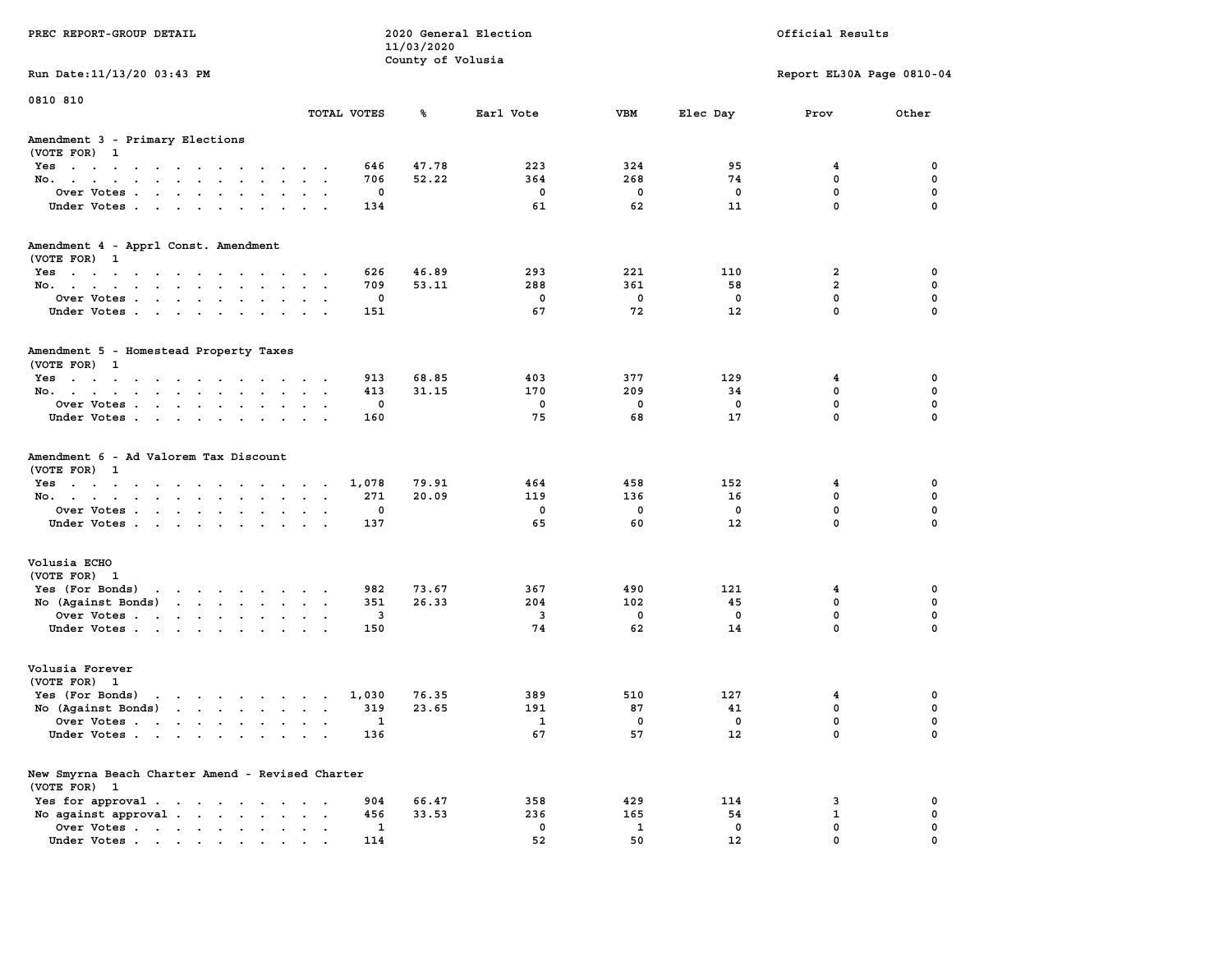| PREC REPORT-GROUP DETAIL                                                                                                                                                                                                                       |                 | 11/03/2020<br>County of Volusia | 2020 General Election |                |                | Official Results          |              |  |
|------------------------------------------------------------------------------------------------------------------------------------------------------------------------------------------------------------------------------------------------|-----------------|---------------------------------|-----------------------|----------------|----------------|---------------------------|--------------|--|
| Run Date: 11/13/20 03:43 PM                                                                                                                                                                                                                    |                 |                                 |                       |                |                | Report EL30A Page 0812-01 |              |  |
| 0812 812                                                                                                                                                                                                                                       | TOTAL VOTES     | ℁                               | Earl Vote             | VBM            | Elec Day       | Prov                      | Other        |  |
| REGISTERED VOTERS - TOTAL                                                                                                                                                                                                                      | 2,767           |                                 |                       |                |                |                           |              |  |
| BALLOTS CAST - TOTAL.                                                                                                                                                                                                                          | 2,372           |                                 | 812                   | 1,209          | 348            | $\overline{2}$            | $\mathbf{1}$ |  |
| BALLOTS CAST - BLANK.<br>$\mathbf{r}$ , and $\mathbf{r}$ , and $\mathbf{r}$ , and $\mathbf{r}$                                                                                                                                                 | 184             | 7.76                            | 53                    | 97             | 34             | $\mathbf 0$               | $\mathbf 0$  |  |
| VOTER TURNOUT - TOTAL<br>$\mathbf{r}$ , $\mathbf{r}$ , $\mathbf{r}$ , $\mathbf{r}$ , $\mathbf{r}$                                                                                                                                              | $\cdot$ $\cdot$ | 85.72                           |                       |                |                |                           |              |  |
| VOTER TURNOUT - BLANK                                                                                                                                                                                                                          |                 | 6.65                            |                       |                |                |                           |              |  |
| President and Vice President<br>(VOTE FOR) 1                                                                                                                                                                                                   |                 |                                 |                       |                |                |                           |              |  |
| Donald J. Trump (REP)<br>the contract of the contract of the                                                                                                                                                                                   | 1,312           | 55.55                           | 558                   | 488            | 264            | $\mathbf{1}$              | $\mathbf{1}$ |  |
| Joseph R. Biden (DEM)                                                                                                                                                                                                                          | 1,027           | 43.48                           | 246                   | 704            | 76             | $\mathbf{1}$              | $\mathbf 0$  |  |
| Jo Jorgensen (LPF)                                                                                                                                                                                                                             | 10              | .42                             | 5                     | $\overline{a}$ | 3              | $\mathbf 0$               | 0            |  |
| Roque "Rocky" De La Fuente (REF).                                                                                                                                                                                                              | $\mathbf 0$     |                                 | $\mathbf 0$           | $\mathbf{0}$   | $\mathbf{0}$   | $\mathbf{0}$              | 0            |  |
| Gloria La Riva (PSL).                                                                                                                                                                                                                          | 0               |                                 | 0                     | $\mathbf 0$    | 0              | $\mathbf 0$               | 0            |  |
| Howie Hawkins (GRE)                                                                                                                                                                                                                            | 4               | .17                             | 1                     | 3              | $^{\circ}$     | $^{\circ}$                | 0            |  |
| Don Blankenship (CPF)                                                                                                                                                                                                                          | $\mathbf 0$     |                                 | $\mathbf{0}$          | $\mathbf{0}$   | $\mathbf 0$    | $\mathbf{0}$              | 0            |  |
| WRITE-IN.                                                                                                                                                                                                                                      | 9               | .38                             | $\mathbf{0}$          | 6              | $\mathbf{3}$   | $\mathbf{0}$              | 0            |  |
| Over Votes                                                                                                                                                                                                                                     | $\mathbf{1}$    |                                 | $\mathbf 0$           | $\mathbf{1}$   | $\mathbf 0$    | $\mathbf 0$               | 0            |  |
|                                                                                                                                                                                                                                                | 9               |                                 | $\overline{a}$        | 5.             | $\overline{a}$ | $\mathbf{0}$              | 0            |  |
| Under Votes                                                                                                                                                                                                                                    |                 |                                 |                       |                |                |                           |              |  |
| Representative in Congress District 6<br>(VOTE FOR) 1                                                                                                                                                                                          |                 |                                 |                       |                |                |                           |              |  |
| Michael Waltz (REP)                                                                                                                                                                                                                            | 1,340           | 58.88                           | 561                   | 514            | 263            | 1                         | 1            |  |
| Clint Curtis (DEM)                                                                                                                                                                                                                             | 936             | 41.12                           | 227                   | 641            | 67             | $\mathbf{1}$              | 0            |  |
| WRITE-IN.<br>$\mathbf{r}$ . The contract of the contract of the contract of the contract of the contract of the contract of the contract of the contract of the contract of the contract of the contract of the contract of the contract of th | 0               |                                 | 0                     | 0              | $\mathbf 0$    | $\mathbf 0$               | 0            |  |
| Over Votes                                                                                                                                                                                                                                     | 0               |                                 | 0                     | $\mathbf 0$    | $\mathbf 0$    | 0                         | 0            |  |
| Under Votes                                                                                                                                                                                                                                    | 96              |                                 | 24                    | 54             | 18             | $\mathbf 0$               | 0            |  |
| State Attorney 7th Judicial Circuit<br>(VOTE FOR) 1                                                                                                                                                                                            |                 |                                 |                       |                |                |                           |              |  |
| $R.J.$ Larizza $(REP)$                                                                                                                                                                                                                         | 1,331           | 62.05                           | 559                   | 523            | 247            | 1                         | 1            |  |
| Don Dempsey.                                                                                                                                                                                                                                   | 814             | 37.95                           | 199                   | 543            | 71             | $\mathbf{1}$              | 0            |  |
| Over Votes                                                                                                                                                                                                                                     | 1               |                                 | 0                     | <b>1</b>       | $\mathbf 0$    | $\mathbf 0$               | 0            |  |
| Under Votes.                                                                                                                                                                                                                                   | 226             |                                 | 54                    | 142            | 30             | $\mathbf{0}$              | $\mathbf 0$  |  |
| State Representative District 25<br>(VOTE FOR) 1                                                                                                                                                                                               |                 |                                 |                       |                |                |                           |              |  |
| Tom Leek $(REP)$ .                                                                                                                                                                                                                             | 1,313           | 58.59                           | 545                   | 511            | 255            | $\mathbf{1}$              | $\mathbf{1}$ |  |
| Sarah Zutter (DEM)                                                                                                                                                                                                                             | 894             | 39.89                           | 209                   | 620            | 64             | $\mathbf{1}$              | 0            |  |
| Joseph "Joe" Hannoush (LPF)                                                                                                                                                                                                                    | 34              | 1.52                            | 16                    | 11             | $\overline{7}$ | $\mathbf 0$               | 0            |  |
| Over Votes                                                                                                                                                                                                                                     | 1               |                                 | 0                     | 1              | $^{\circ}$     | $\mathbf 0$               | 0            |  |
| Under Votes                                                                                                                                                                                                                                    | 124             |                                 | 41                    | 61             | 22             | $\mathbf{0}$              | $\mathbf 0$  |  |
| State Representative District 27<br>(VOTE FOR) 1                                                                                                                                                                                               |                 |                                 |                       |                |                |                           |              |  |
| Webster Barnaby (REP)                                                                                                                                                                                                                          | 2               | 33.33                           | 0                     | $\overline{a}$ | 0              | 0                         | 0            |  |
| Dolores Guzman (DEM).                                                                                                                                                                                                                          | 4               | 66.67                           | $\mathbf{1}$          | 3              | $\mathbf 0$    | 0                         | 0            |  |
| Over Votes                                                                                                                                                                                                                                     | 0               |                                 | $\mathbf 0$           | 0              | $\mathbf 0$    | $\mathbf 0$               | 0            |  |
| Under Votes.                                                                                                                                                                                                                                   | 0               |                                 | $\mathbf 0$           | 0              | $\mathbf 0$    | $\mathbf 0$               | 0            |  |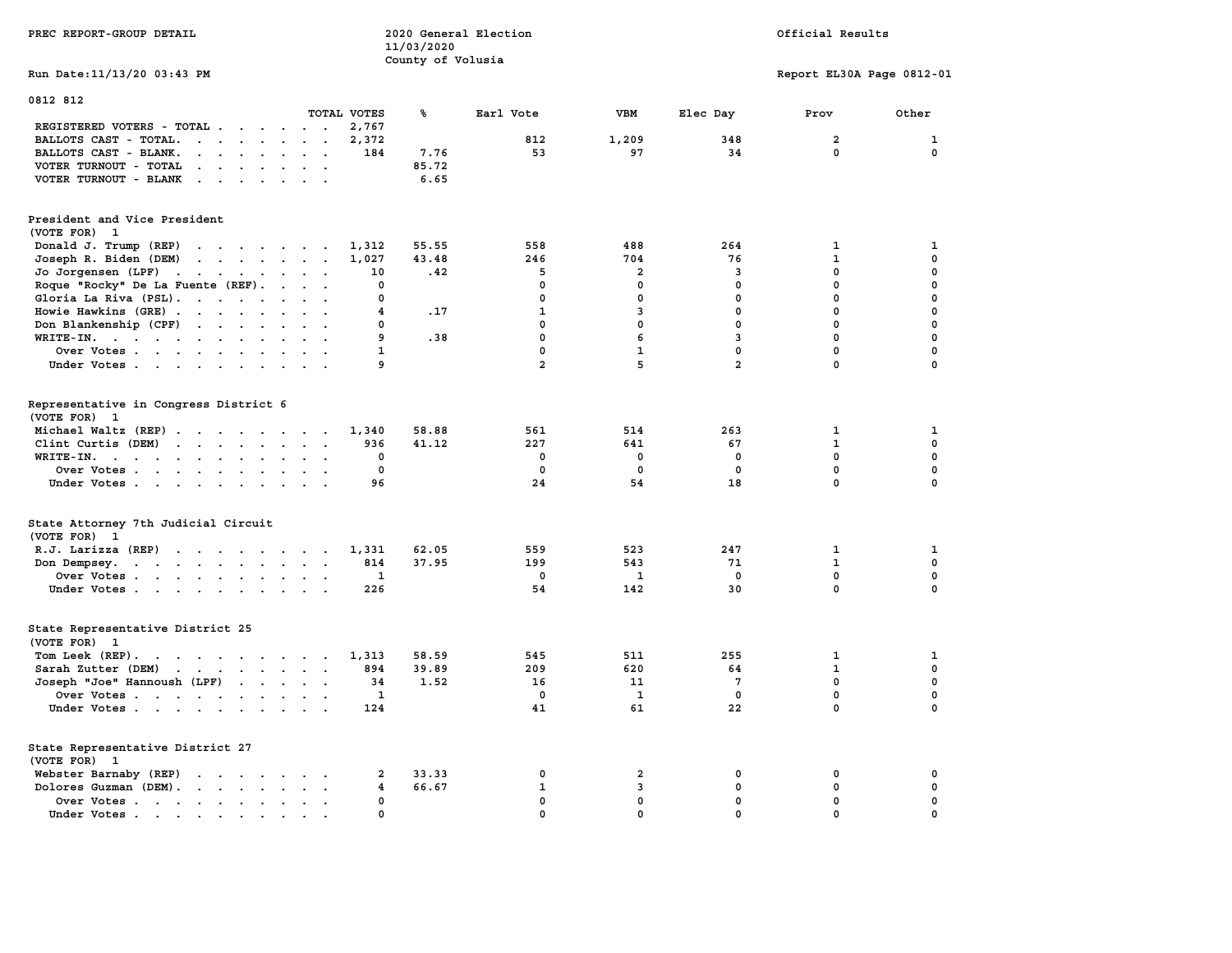|                                                                                                                                    |                                                               | 11/03/2020        |             |             |              |                                        |                  |
|------------------------------------------------------------------------------------------------------------------------------------|---------------------------------------------------------------|-------------------|-------------|-------------|--------------|----------------------------------------|------------------|
|                                                                                                                                    |                                                               | County of Volusia |             |             |              |                                        |                  |
| Run Date: 11/13/20 03:43 PM                                                                                                        |                                                               |                   |             |             |              | Report EL30A Page 0812-02              |                  |
| 0812 812                                                                                                                           |                                                               |                   |             |             |              |                                        |                  |
|                                                                                                                                    | TOTAL VOTES                                                   | ℁                 | Earl Vote   | VBM         | Elec Day     | Prov                                   | Other            |
|                                                                                                                                    |                                                               |                   |             |             |              |                                        |                  |
| Supreme Court - Carlos G. Muniz<br>(VOTE FOR) 1                                                                                    |                                                               |                   |             |             |              |                                        |                  |
| Yes                                                                                                                                | 1,278                                                         | 67.51             | 512         | 559         | 204          | $\overline{\mathbf{2}}$                | 1                |
| No.<br><b>Contract Contract</b>                                                                                                    | 615                                                           | 32.49             | 156         | 381         | 78           | $\mathbf 0$                            | $\mathbf 0$      |
| Over Votes                                                                                                                         | $\mathbf 0$                                                   |                   | $\mathbf 0$ | $\mathbf 0$ | $\mathbf 0$  | $\mathbf 0$                            | $\mathbf 0$      |
| Under Votes<br>$\mathcal{L}^{\text{max}}$ , $\mathcal{L}^{\text{max}}$                                                             | 479<br>$\ddot{\phantom{a}}$                                   |                   | 144         | 269         | 66           | $\mathbf 0$                            | $\mathbf 0$      |
|                                                                                                                                    |                                                               |                   |             |             |              |                                        |                  |
| 5th Dist Crt of Appeal - Evander                                                                                                   |                                                               |                   |             |             |              |                                        |                  |
| (VOTE FOR) 1                                                                                                                       |                                                               |                   |             |             |              |                                        |                  |
| Yes                                                                                                                                | 1,330                                                         | 71.20             | 481         | 650         | 196          | $\overline{2}$                         | 1                |
| No.                                                                                                                                | 538                                                           | 28.80             | 181         | 269         | 88           | $\mathbf 0$                            | $\mathbf 0$      |
| Over Votes                                                                                                                         | $\mathbf{1}$<br>$\ddot{\phantom{0}}$                          |                   | $\mathbf 0$ | $\mathbf 0$ | $\mathbf{1}$ | $\mathbf 0$                            | $\mathbf 0$      |
| Under Votes                                                                                                                        | 503                                                           |                   | 150         | 290         | 63           | $\mathbf 0$                            | 0                |
|                                                                                                                                    |                                                               |                   |             |             |              |                                        |                  |
| 5th Dist Crt of Appeal - Grosshans                                                                                                 |                                                               |                   |             |             |              |                                        |                  |
| (VOTE FOR) 1                                                                                                                       |                                                               |                   |             |             |              |                                        |                  |
| Yes                                                                                                                                | 1,294                                                         | 69.98             | 510         | 566         | 215          | $\overline{\mathbf{2}}$<br>$\mathbf 0$ | 1<br>$\mathbf 0$ |
| No.                                                                                                                                | 555<br>$\sim$<br>$\sim$ $\sim$                                | 30.02             | 140         | 351         | 64           |                                        |                  |
| Over Votes                                                                                                                         | $\mathbf 0$<br>$\ddot{\phantom{a}}$<br>$\sim$                 |                   | $\mathbf 0$ | $\mathbf 0$ | $\mathbf 0$  | $\mathbf 0$                            | $\mathbf 0$      |
| Under Votes                                                                                                                        | 523                                                           |                   | 162         | 292         | 69           | $\mathbf 0$                            | 0                |
| 5th Dist Crt of Appeal - Harris<br>(VOTE FOR) 1                                                                                    |                                                               |                   |             |             |              |                                        |                  |
| Yes                                                                                                                                | 1,362                                                         | 73.42             | 535         | 603         | 221          | $\overline{\mathbf{2}}$                | 1                |
| No.<br>$\ddot{\phantom{a}}$                                                                                                        | 493<br>$\sim$<br>$\sim$<br>$\ddot{\phantom{a}}$               | 26.58             | 125         | 308         | 60           | $\mathbf 0$                            | $\mathbf 0$      |
| Over Votes.                                                                                                                        | 0                                                             |                   | $\mathbf 0$ | 0           | $\mathbf 0$  | $\mathbf 0$                            | $\mathbf 0$      |
| Under Votes<br>$\cdot$                                                                                                             | 517<br>$\cdot$ $\cdot$                                        |                   | 152         | 298         | 67           | $\mathbf 0$                            | 0                |
| 5th Dist Crt of Appeal - Orfinger<br>(VOTE FOR) 1                                                                                  |                                                               |                   |             |             |              |                                        |                  |
| Yes                                                                                                                                | 1,356                                                         | 73.62             | 518         | 630         | 205          | 2                                      | 1                |
| No.<br>$\sim$                                                                                                                      | 486<br>$\sim$ $\sim$<br>$\sim$<br>$\ddot{\phantom{0}}$        | 26.38             | 132         | 285         | 69           | $\mathbf 0$                            | $\mathbf{0}$     |
| Over Votes                                                                                                                         | $\mathbf{0}$<br>$\bullet$<br>$\cdot$ .                        |                   | $^{\circ}$  | $\mathbf 0$ | $\Omega$     | $\mathbf 0$                            | $\mathbf{0}$     |
| Under Votes                                                                                                                        | 530<br>$\sim$<br>$\sim$                                       |                   | 162         | 294         | 74           | $\mathbf 0$                            | $\mathbf 0$      |
|                                                                                                                                    |                                                               |                   |             |             |              |                                        |                  |
| 5th Dist Crt of Appeal - Sasso<br>(VOTE FOR) 1                                                                                     |                                                               |                   |             |             |              |                                        |                  |
| Yes                                                                                                                                | 1,303                                                         | 71.20             | 513         | 574         | 213          | $\overline{\mathbf{2}}$                | $\mathbf 1$      |
| No.                                                                                                                                | 527                                                           | 28.80             | 132         | 333         | 62           | $\mathbf 0$                            | $\mathbf 0$      |
| Over Votes<br>$\ddot{\phantom{a}}$                                                                                                 | 0<br>$\ddot{\phantom{a}}$<br>$\cdot$                          |                   | $\mathbf 0$ | 0           | $\mathbf 0$  | $\mathbf 0$                            | $\mathbf 0$      |
| Under Votes                                                                                                                        | 542                                                           |                   | 167         | 302         | 73           | $\Omega$                               | $\Omega$         |
| 5th Dist Crt of Appeal - Wallis<br>(VOTE FOR) 1                                                                                    |                                                               |                   |             |             |              |                                        |                  |
| $Yes \t . \t .$<br>the contract of the contract of the contract of the contract of the contract of the contract of the contract of | 1,349                                                         | 73.39             | 520         | 614         | 212          | 2                                      | 1                |
| No.<br>the contract of the contract of the con-<br>$\ddot{\phantom{a}}$                                                            | 489<br>$\bullet$<br>$\cdot$ $\cdot$                           | 26.61             | 129         | 293         | 67           | $\mathbf 0$                            | $\mathbf 0$      |
| Over Votes<br>$\sim$<br>$\ddot{\phantom{a}}$                                                                                       | $\mathbf{0}$<br>$\blacksquare$<br>$\bullet$<br>$\blacksquare$ |                   | $^{\circ}$  | $\mathbf 0$ | $\mathbf{0}$ | $\mathbf 0$                            | $\mathbf 0$      |
| Under Votes<br>$\mathbf{r}$ , and $\mathbf{r}$ , and $\mathbf{r}$ , and $\mathbf{r}$                                               | 534                                                           |                   | 163         | 302         | 69           | $\mathbf 0$                            | $\mathbf 0$      |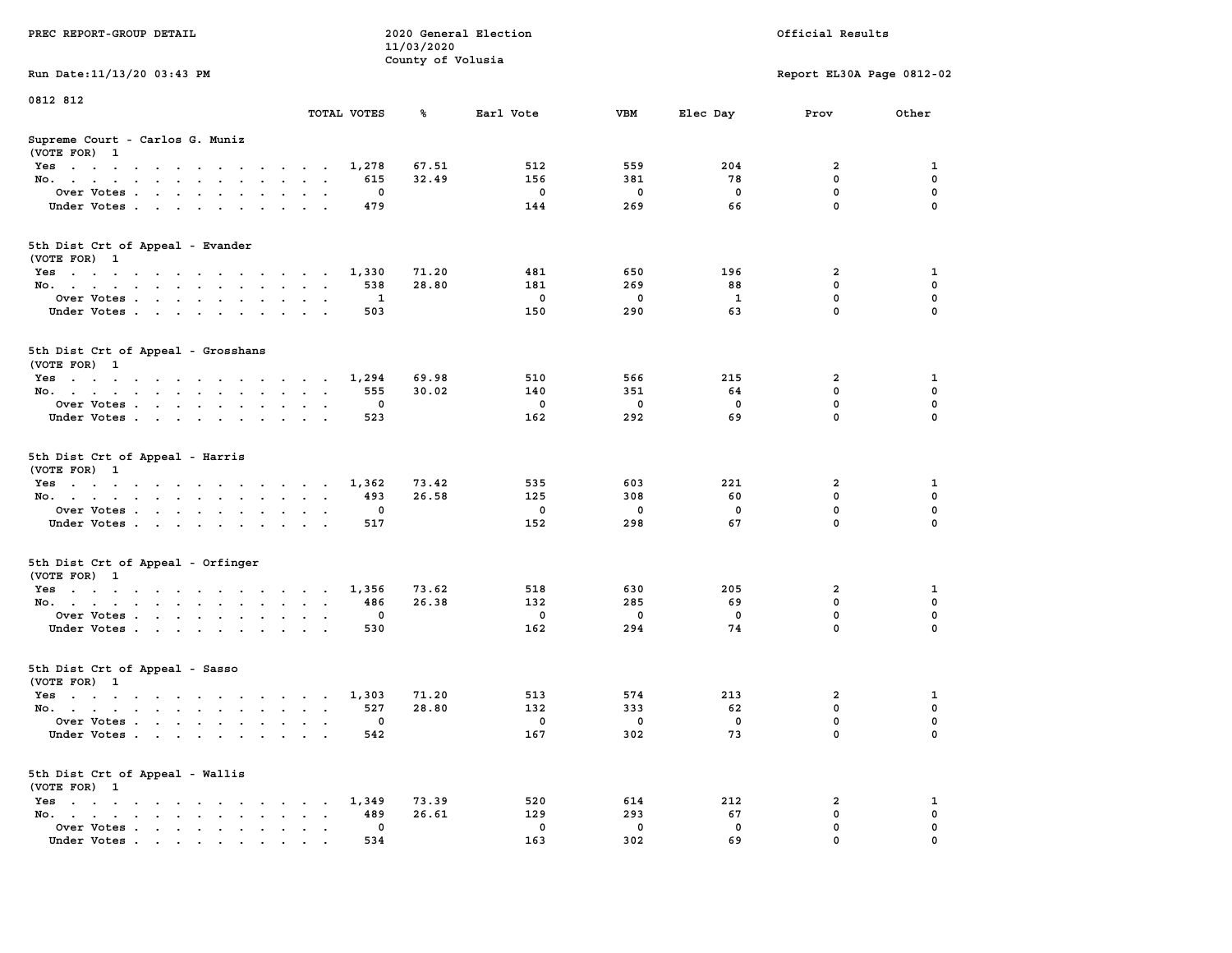| PREC REPORT-GROUP DETAIL                                                                                                                                                                                                                          |             | 11/03/2020<br>County of Volusia | 2020 General Election |          |          | Official Results          |               |
|---------------------------------------------------------------------------------------------------------------------------------------------------------------------------------------------------------------------------------------------------|-------------|---------------------------------|-----------------------|----------|----------|---------------------------|---------------|
| Run Date: 11/13/20 03:43 PM                                                                                                                                                                                                                       |             |                                 |                       |          |          | Report EL30A Page 0812-03 |               |
| 0812 812                                                                                                                                                                                                                                          |             |                                 |                       |          |          |                           |               |
|                                                                                                                                                                                                                                                   | TOTAL VOTES | ℁                               | Earl Vote             | VBM      | Elec Day | Prov                      | Other         |
| Circuit Judge, 7th Judicial, Group 14<br>(VOTE FOR) 1                                                                                                                                                                                             |             |                                 |                       |          |          |                           |               |
| Joan Anthony<br>the contract of the contract of the contract of the contract of the contract of the contract of the contract of                                                                                                                   | 1,026       | 55.07                           | 306                   | 607      | 111      | 1                         | 1             |
| Dan Hilbert<br>the contract of the contract of the con-                                                                                                                                                                                           |             | 44.93<br>837                    | 335                   | 338      | 163      | $\mathbf{1}$              | $\mathbf 0$   |
| Over Votes                                                                                                                                                                                                                                        |             | 0<br>509                        | 0<br>171              | 0<br>264 | 0<br>74  | 0<br>$\mathbf 0$          | 0<br>$\Omega$ |
| Under Votes                                                                                                                                                                                                                                       |             |                                 |                       |          |          |                           |               |
| County Council Chair<br>(VOTE FOR) 1                                                                                                                                                                                                              |             |                                 |                       |          |          |                           |               |
| Jeff Brower.                                                                                                                                                                                                                                      | 1,275       | 62.75                           | 463                   | 602      | 210      | 0                         | 0             |
| Deborah A. "Deb" Denys                                                                                                                                                                                                                            |             | 37.25<br>757                    | 243                   | 418      | 94       | $\overline{2}$            | 0             |
| Over Votes                                                                                                                                                                                                                                        |             | 1                               | 1                     | 0        | 0        | $\mathbf 0$               | 0             |
| Under Votes.                                                                                                                                                                                                                                      |             | 339                             | 105                   | 189      | 44       | $\mathbf 0$               | 1             |
| Soil & Water Conservation Seat 2<br>(VOTE FOR) 1                                                                                                                                                                                                  |             |                                 |                       |          |          |                           |               |
| John Nelson.<br>$\mathbf{r}$ . The set of the set of the set of the set of the set of the set of the set of the set of the set of the set of the set of the set of the set of the set of the set of the set of the set of the set of the set of t | 1,388       | 77.93                           | 518                   | 650      | 218      | 2                         | 0             |
| Wesley Wayne Wilson Jr                                                                                                                                                                                                                            |             | 22.07<br>393                    | 121                   | 215      | 57       | 0                         | 0             |
| Over Votes                                                                                                                                                                                                                                        |             | 0                               | 0                     | 0        | $\Omega$ | $\mathbf 0$               | 0             |
| Under Votes                                                                                                                                                                                                                                       |             | 591                             | 173                   | 344      | 73       | 0                         | $\mathbf{1}$  |
| Soil & Water Conservation Seat 4<br>(VOTE FOR) 1                                                                                                                                                                                                  |             |                                 |                       |          |          |                           |               |
| Wendy Anderson.<br>the contract of the contract of the                                                                                                                                                                                            | 1,075       | 58.39                           | 312                   | 615      | 145      | 2                         | 1             |
| Barbara Deering                                                                                                                                                                                                                                   |             | 766<br>41.61                    | 337                   | 296      | 133      | $\mathbf 0$               | $\mathbf 0$   |
| Over Votes                                                                                                                                                                                                                                        |             | 0                               | 0                     | 0<br>298 | 0<br>70  | 0<br>0                    | 0<br>$\Omega$ |
| Under Votes                                                                                                                                                                                                                                       |             | 531                             | 163                   |          |          |                           |               |
| New Smyrna Beach Mayor<br>(VOTE FOR) 1                                                                                                                                                                                                            |             |                                 |                       |          |          |                           |               |
| Lisa Martin.                                                                                                                                                                                                                                      |             | 37.85<br>822                    | 215                   | 506      | 100      | 0                         | 1             |
| Russ Owen                                                                                                                                                                                                                                         | 1,350       | 62.15                           | 542                   | 586      | 220      | 2                         | 0             |
| Over Votes                                                                                                                                                                                                                                        |             | 0                               | $\mathbf 0$           | 0        | 0        | 0                         | $\mathbf 0$   |
| Under Votes                                                                                                                                                                                                                                       |             | 200                             | 55                    | 117      | 28       | $\mathbf 0$               | 0             |
| New Smyrna Beach Commissioner Zone 4<br>(VOTE FOR) 1                                                                                                                                                                                              |             |                                 |                       |          |          |                           |               |
| Charles "Randy" Hartman.                                                                                                                                                                                                                          | 1,285       | 64.15                           | 500                   | 569      | 214      | 1                         | 1             |
| Shy Morris                                                                                                                                                                                                                                        |             | 718<br>35.85                    | 193                   | 445      | 79       | $\mathbf{1}$              | 0             |
| Over Votes                                                                                                                                                                                                                                        |             | 0                               | 0                     | 0        | 0        | 0                         | 0             |
| Under Votes.<br>the contract of the contract of the contract of                                                                                                                                                                                   |             | 369                             | 119                   | 195      | 55       | 0                         | 0             |
| Amendment 1 - Citzenship Requirement<br>(VOTE FOR) 1                                                                                                                                                                                              |             |                                 |                       |          |          |                           |               |
| $Yes \t . \t . \t .$<br>the contract of the contract of the                                                                                                                                                                                       | 1,738       | 77.55                           | 646                   | 805      | 285      | 2                         | 0             |
| No.<br>$\ddot{\phantom{0}}$<br>$\bullet$<br>Over Votes                                                                                                                                                                                            |             | 503<br>22.45<br>0               | 127<br>0              | 334<br>0 | 42<br>0  | 0<br>0                    | 0<br>0        |
| Under Votes                                                                                                                                                                                                                                       |             | 131                             | 39                    | 70       | 21       | 0                         |               |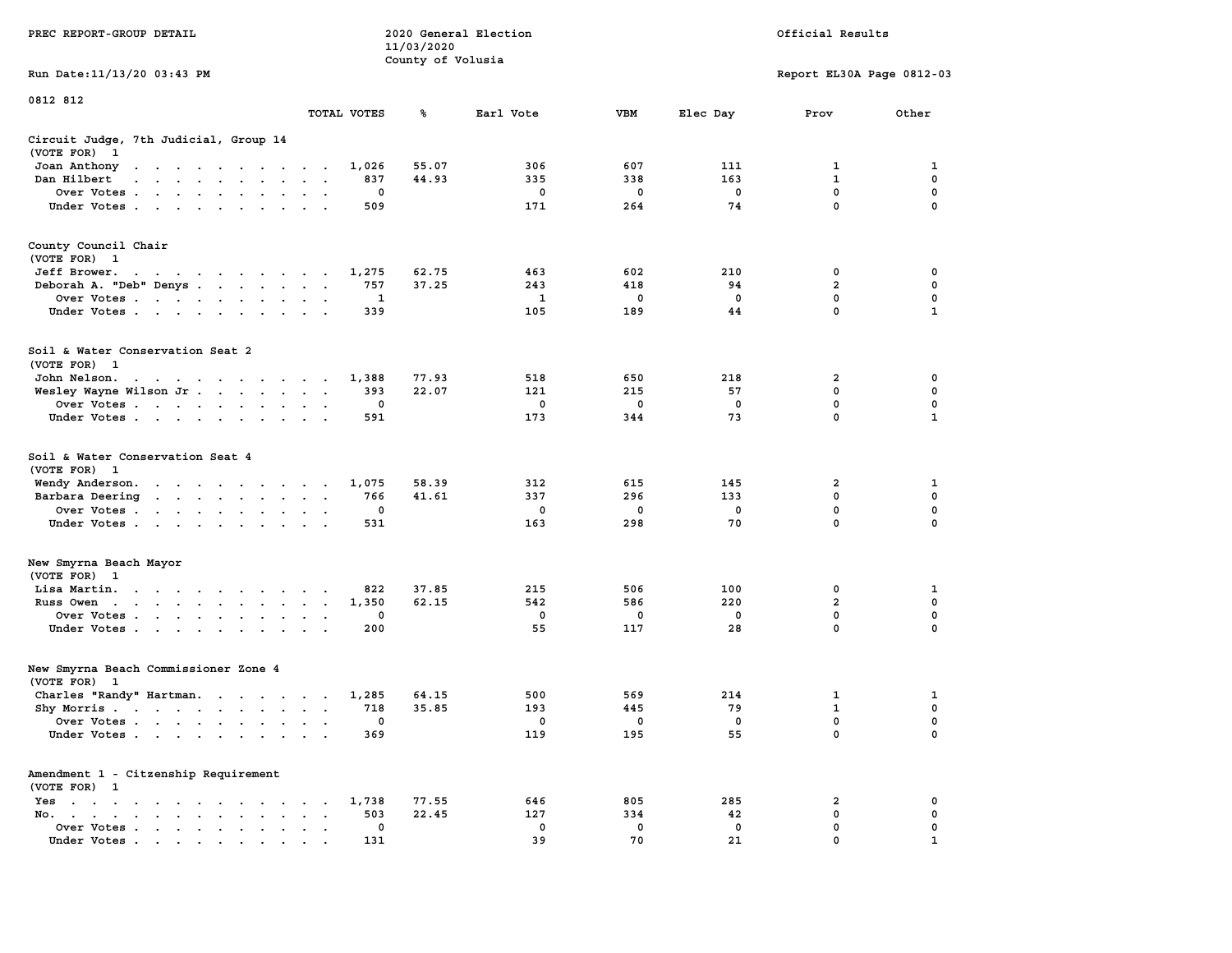| PREC REPORT-GROUP DETAIL                                                                                                                                                                                                                             |                             | 11/03/2020        | 2020 General Election |             |             | Official Results          |                  |
|------------------------------------------------------------------------------------------------------------------------------------------------------------------------------------------------------------------------------------------------------|-----------------------------|-------------------|-----------------------|-------------|-------------|---------------------------|------------------|
|                                                                                                                                                                                                                                                      |                             | County of Volusia |                       |             |             |                           |                  |
| Run Date: 11/13/20 03:43 PM                                                                                                                                                                                                                          |                             |                   |                       |             |             | Report EL30A Page 0812-04 |                  |
| 0812 812                                                                                                                                                                                                                                             |                             |                   |                       |             |             |                           |                  |
|                                                                                                                                                                                                                                                      | TOTAL VOTES                 | ጜ                 | Earl Vote             | VBM         | Elec Day    | Prov                      | Other            |
| Amendment 2 - Minimum Wage<br>(VOTE FOR) 1                                                                                                                                                                                                           |                             |                   |                       |             |             |                           |                  |
| Yes                                                                                                                                                                                                                                                  | 1,266                       | 56.44             | 358                   | 781         | 125         | 2                         | 0                |
| No.                                                                                                                                                                                                                                                  | 977                         | 43.56             | 410                   | 363         | 204         | $\mathbf 0$               | $\mathbf 0$      |
| Over Votes                                                                                                                                                                                                                                           | 0                           |                   | 0                     | 0           | 0           | $\mathbf 0$               | 0                |
| Under Votes                                                                                                                                                                                                                                          | 129                         |                   | 44                    | 65          | 19          | $\mathbf 0$               | $\mathbf{1}$     |
| Amendment 3 - Primary Elections                                                                                                                                                                                                                      |                             |                   |                       |             |             |                           |                  |
| (VOTE FOR) 1                                                                                                                                                                                                                                         | 938                         | 43.29             | 294                   | 495         | 147         | 2                         | 0                |
| Yes<br>No.                                                                                                                                                                                                                                           | 1,229                       | 56.71             | 447                   | 605         | 177         | $\mathbf 0$               | 0                |
| Over Votes                                                                                                                                                                                                                                           | 2                           |                   | 1                     | 1           | $\mathbf 0$ | $\mathbf 0$               | $\mathbf 0$      |
| Under Votes                                                                                                                                                                                                                                          | 203                         |                   | 70                    | 108         | 24          | $\Omega$                  | $\mathbf{1}$     |
| Amendment 4 - Apprl Const. Amendment<br>(VOTE FOR) 1                                                                                                                                                                                                 |                             |                   |                       |             |             |                           |                  |
| Yes                                                                                                                                                                                                                                                  | 951                         | 44.71             | 397                   | 376         | 176         | 2                         | 0                |
| No.                                                                                                                                                                                                                                                  | 1,176                       | 55.29             | 324                   | 713         | 139         | 0                         | 0                |
| Over Votes                                                                                                                                                                                                                                           | 1<br>$\sim$ $\sim$          |                   | 0                     | 0           | 1           | $\mathbf 0$               | $\mathbf 0$      |
| Under Votes                                                                                                                                                                                                                                          | 244                         |                   | 91                    | 120         | 32          | $\mathbf 0$               | $\mathbf{1}$     |
| Amendment 5 - Homestead Property Taxes<br>(VOTE FOR) 1                                                                                                                                                                                               |                             |                   | 555                   |             |             |                           |                  |
| Yes<br>No.                                                                                                                                                                                                                                           | 1,471<br>632                | 69.95<br>30.05    | 167                   | 671<br>400  | 243<br>65   | 2<br>$\mathbf 0$          | 0<br>$\mathbf 0$ |
| Over Votes                                                                                                                                                                                                                                           | 0                           |                   | 0                     | 0           | 0           | $\mathbf 0$               | 0                |
| Under Votes                                                                                                                                                                                                                                          | 269                         |                   | 90                    | 138         | 40          | $\mathbf 0$               | $\mathbf{1}$     |
|                                                                                                                                                                                                                                                      |                             |                   |                       |             |             |                           |                  |
| Amendment 6 - Ad Valorem Tax Discount<br>(VOTE FOR) 1                                                                                                                                                                                                |                             |                   |                       |             |             |                           |                  |
| Yes                                                                                                                                                                                                                                                  | 1,782                       | 82.50             | 616                   | 887         | 278         | 1                         | 0                |
| No.                                                                                                                                                                                                                                                  | 378                         | 17.50             | 113                   | 222         | 42          | $\mathbf{1}$              | 0                |
| Over Votes                                                                                                                                                                                                                                           | 0                           |                   | $\mathbf 0$           | 0           | 0           | $\mathbf 0$               | 0                |
| Under Votes                                                                                                                                                                                                                                          | 212                         |                   | 83                    | 100         | 28          | $\Omega$                  | $\mathbf{1}$     |
| Volusia ECHO<br>(VOTE FOR) 1                                                                                                                                                                                                                         |                             |                   |                       |             |             |                           |                  |
| Yes (For Bonds)<br>$\mathbf{r}$ . The set of the set of the set of the set of the set of the set of the set of the set of the set of the set of the set of the set of the set of the set of the set of the set of the set of the set of the set of t | 1,569                       | 73.08             | 474                   | 874         | 219         | 2                         | 0                |
| No (Against Bonds)                                                                                                                                                                                                                                   | 578                         | 26.92             | 253                   | 227         | 98          | 0                         | 0                |
| Over Votes .<br>the contract of the contract of the contract of the contract of the contract of the contract of the contract of                                                                                                                      | 0                           |                   | 0                     | 0           | 0           | $\Omega$                  | $\mathbf 0$      |
| Under Votes                                                                                                                                                                                                                                          | 225                         |                   | 85                    | 108         | 31          | 0                         | $\mathbf{1}$     |
| Volusia Forever<br>(VOTE FOR) 1                                                                                                                                                                                                                      |                             |                   |                       |             |             |                           |                  |
| Yes (For Bonds)<br>$\mathbf{r}$ , $\mathbf{r}$ , $\mathbf{r}$ , $\mathbf{r}$ , $\mathbf{r}$                                                                                                                                                          | 1,634                       | 75.37             | 501                   | 909         | 222         | 2                         | 0                |
| $\mathbf{r}$ , $\mathbf{r}$ , $\mathbf{r}$ , $\mathbf{r}$ , $\mathbf{r}$<br>No (Against Bonds)                                                                                                                                                       | 534<br>$\ddot{\phantom{a}}$ | 24.63             | 238                   | 199         | 97          | $\mathbf 0$               | $\mathbf 0$      |
| Over Votes                                                                                                                                                                                                                                           | 1                           |                   | 1                     | $\mathbf 0$ | 0           | $\mathbf 0$               | 0                |
| Under Votes                                                                                                                                                                                                                                          | 203                         |                   | 72                    | 101         | 29          | $\Omega$                  |                  |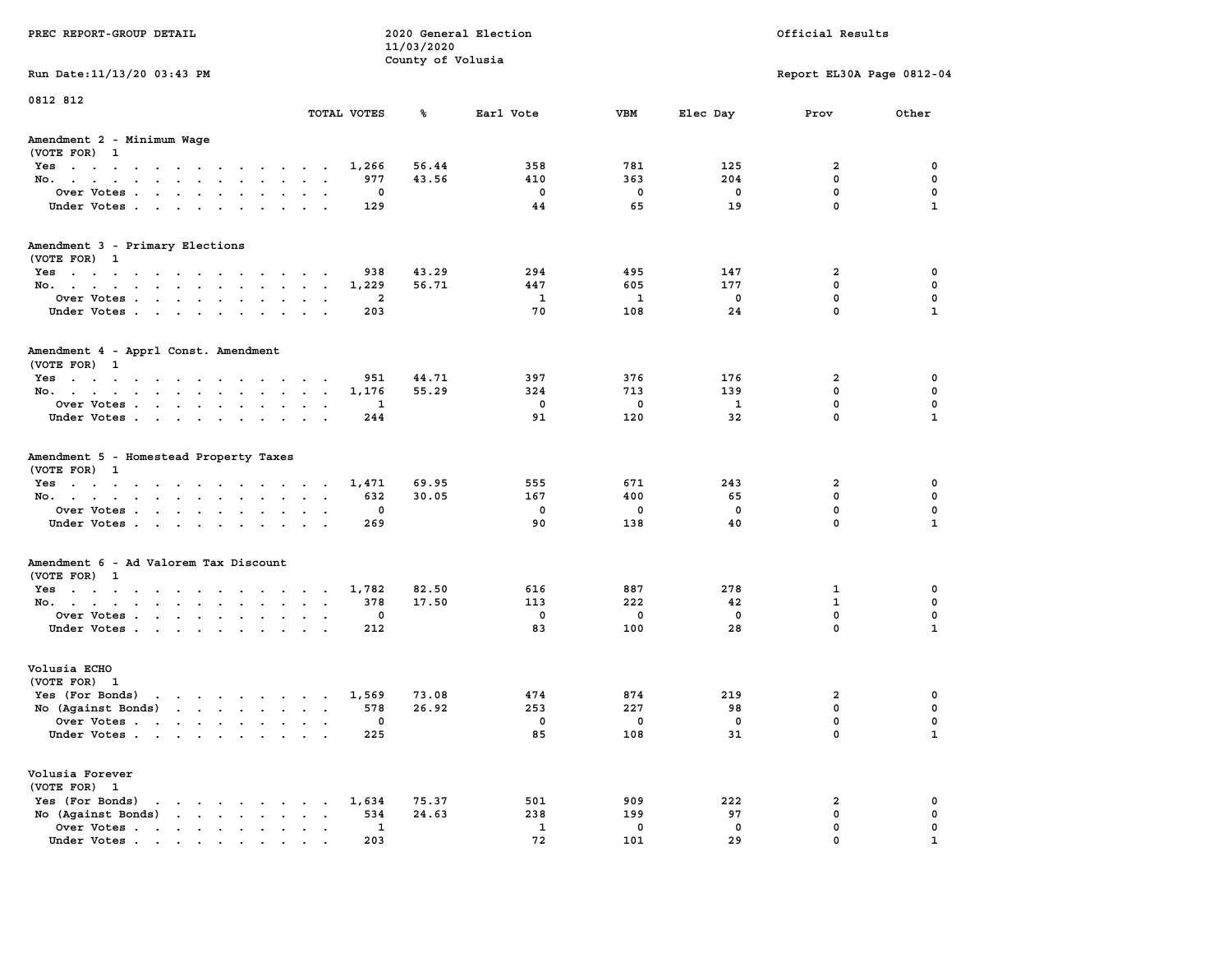| PREC REPORT-GROUP DETAIL                                         |             | 11/03/2020<br>County of Volusia | 2020 General Election |     |          | Official Results          |       |
|------------------------------------------------------------------|-------------|---------------------------------|-----------------------|-----|----------|---------------------------|-------|
| Run Date: 11/13/20 03:43 PM                                      |             |                                 |                       |     |          | Report EL30A Page 0812-05 |       |
| 0812 812                                                         | TOTAL VOTES | °≈                              | Earl Vote             | VBM | Elec Dav | Prov                      | Other |
| New Smyrna Beach Charter Amend - Revised Charter<br>(VOTE FOR) 1 |             |                                 |                       |     |          |                           |       |
| Yes for approval.                                                | 1,472       | 67.99                           | 499                   | 782 | 188      |                           |       |
| No against approval.                                             | 693         | 32.01                           | 261                   | 306 | 126      |                           |       |
| Over Votes                                                       | 0           |                                 | 0                     | 0   |          |                           |       |
| Under Votes                                                      | 184         |                                 | 53                    | 97  | 34       |                           |       |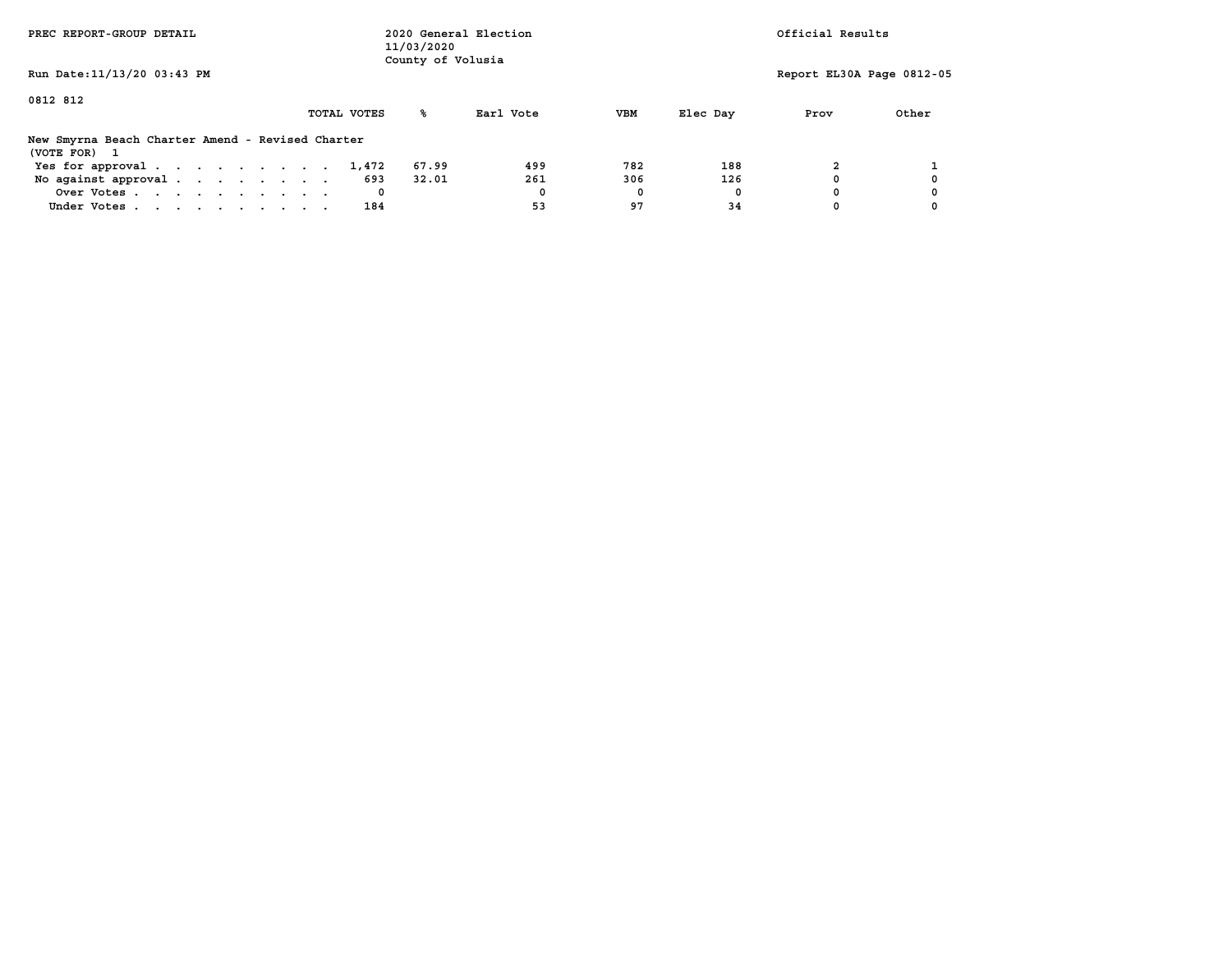| PREC REPORT-GROUP DETAIL                                                                                                                                                                                                                                   |                                      | 11/03/2020<br>County of Volusia | 2020 General Election |                   |                         | Official Results            |             |  |
|------------------------------------------------------------------------------------------------------------------------------------------------------------------------------------------------------------------------------------------------------------|--------------------------------------|---------------------------------|-----------------------|-------------------|-------------------------|-----------------------------|-------------|--|
| Run Date: 11/13/20 03:43 PM                                                                                                                                                                                                                                |                                      |                                 |                       |                   |                         | Report EL30A Page 0813-01   |             |  |
| 0813 813                                                                                                                                                                                                                                                   | TOTAL VOTES                          | ℁                               | Earl Vote             | <b>VBM</b>        | Elec Day                | Prov                        | Other       |  |
| REGISTERED VOTERS - TOTAL                                                                                                                                                                                                                                  | $\mathbf{r}$ . $\mathbf{r}$<br>2,154 |                                 |                       |                   |                         |                             |             |  |
| $\mathbf{r}$ . The set of the set of the set of the set of the set of the set of the set of the set of the set of the set of the set of the set of the set of the set of the set of the set of the set of the set of the set of t<br>BALLOTS CAST - TOTAL. | 1,925                                |                                 | 667                   | 1,021             | 235                     | $\overline{a}$              | 0           |  |
| $\cdot$ $\cdot$ $\cdot$ $\cdot$ $\cdot$ $\cdot$ $\cdot$ $\cdot$<br>BALLOTS CAST - BLANK.                                                                                                                                                                   | 0                                    |                                 | 0                     | $\mathbf 0$       | 0                       | $\mathbf 0$                 | $\mathbf 0$ |  |
| VOTER TURNOUT - TOTAL<br>$\mathbf{r}$ , $\mathbf{r}$ , $\mathbf{r}$ , $\mathbf{r}$ , $\mathbf{r}$ , $\mathbf{r}$                                                                                                                                           |                                      | 89.37                           |                       |                   |                         |                             |             |  |
| $\cdots$<br>VOTER TURNOUT - BLANK                                                                                                                                                                                                                          |                                      |                                 |                       |                   |                         |                             |             |  |
| President and Vice President<br>(VOTE FOR) 1                                                                                                                                                                                                               |                                      |                                 |                       |                   |                         |                             |             |  |
| Donald J. Trump (REP)                                                                                                                                                                                                                                      | 1,152                                | 60.28                           | 484                   | 482               | 184                     | $\mathbf{2}$                | 0           |  |
| Joseph R. Biden (DEM)<br>the contract of the contract of the contract of                                                                                                                                                                                   | 741                                  | 38.78                           | 180                   | 517               | 44                      | 0                           | 0           |  |
| Jo Jorgensen $(LPF)$                                                                                                                                                                                                                                       | 13                                   | .68                             | 1                     | 9                 | $\overline{3}$          | 0                           | 0           |  |
| Roque "Rocky" De La Fuente (REF).                                                                                                                                                                                                                          | 0                                    |                                 | 0                     | 0                 | $^{\circ}$              | $^{\circ}$                  | 0           |  |
| Gloria La Riva (PSL).                                                                                                                                                                                                                                      | 0                                    |                                 | 0                     | $\Omega$          | $\mathbf{0}$            | $\mathbf{0}$                | 0           |  |
| Howie Hawkins (GRE)                                                                                                                                                                                                                                        | 3                                    | .16                             | $\mathbf{1}$          | $\overline{a}$    | $\mathbf{0}$            | $\mathbf{0}$                | 0           |  |
| Don Blankenship (CPF)                                                                                                                                                                                                                                      | 0                                    |                                 | $\mathbf{0}$          | $\mathbf{0}$      | $\mathbf 0$             | $\mathbf 0$                 | 0           |  |
| WRITE-IN.                                                                                                                                                                                                                                                  | $\overline{a}$                       | .10                             | $\mathbf 0$           | $\overline{2}$    | $\mathbf 0$             | $\mathbf 0$                 | 0           |  |
| Over Votes                                                                                                                                                                                                                                                 | 0<br>$\sim$ $\sim$                   |                                 | $\mathbf 0$           | $\mathbf{0}$      | $\mathbf 0$             | $\mathbf 0$                 | 0           |  |
| Under Votes                                                                                                                                                                                                                                                | 14                                   |                                 | $\mathbf{1}$          | 9                 | $\overline{\mathbf{4}}$ | $\Omega$                    | $\mathbf 0$ |  |
| Representative in Congress District 6<br>(VOTE FOR) 1                                                                                                                                                                                                      |                                      |                                 |                       |                   |                         |                             |             |  |
| Michael Waltz (REP)                                                                                                                                                                                                                                        | 1,206                                | 64.98                           | 475                   | 542               | 187                     | $\mathbf{2}$                | 0           |  |
| Clint Curtis (DEM)                                                                                                                                                                                                                                         | 650                                  | 35.02                           | 163                   | 445               | 42                      | 0                           | 0           |  |
| WRITE-IN.                                                                                                                                                                                                                                                  | 0                                    |                                 | 0                     | 0                 | 0                       | $\mathbf 0$                 | 0           |  |
| Over Votes<br>Under Votes                                                                                                                                                                                                                                  | $\mathbf 0$<br>69                    |                                 | $\mathbf 0$<br>29     | $\mathbf 0$<br>34 | $\mathbf 0$<br>6        | $\mathbf 0$<br>$\mathbf{0}$ | 0<br>0      |  |
| State Attorney 7th Judicial Circuit<br>(VOTE FOR) 1                                                                                                                                                                                                        |                                      |                                 |                       |                   |                         |                             |             |  |
| R.J. Larizza (REP)                                                                                                                                                                                                                                         | 1,174                                | 66.59                           | 473                   | 522               | 177                     | $\overline{a}$              | 0           |  |
| Don Dempsey.                                                                                                                                                                                                                                               | 589                                  | 33.41                           | 143                   | 396               | 50                      | 0                           | 0           |  |
| Over Votes                                                                                                                                                                                                                                                 | 0<br>$\sim$                          |                                 | 0                     | 0                 | 0                       | 0                           | 0           |  |
| Under Votes                                                                                                                                                                                                                                                | 162                                  |                                 | 51                    | 103               | 8                       | 0                           | 0           |  |
|                                                                                                                                                                                                                                                            |                                      |                                 |                       |                   |                         |                             |             |  |
| State Representative District 27<br>(VOTE FOR) 1                                                                                                                                                                                                           |                                      |                                 |                       |                   |                         |                             |             |  |
| Webster Barnaby (REP)                                                                                                                                                                                                                                      | 1,143                                | 62.36                           | 460                   | 497               | 184                     | $\overline{a}$              | 0           |  |
| Dolores Guzman (DEM).                                                                                                                                                                                                                                      | 690                                  | 37.64                           | 169                   | 478               | 43                      | 0                           | 0           |  |
| Over Votes                                                                                                                                                                                                                                                 | $\mathbf{1}$                         |                                 | $\mathbf{1}$          | $\mathbf{0}$      | $\mathbf{0}$            | $\mathbf{0}$                | 0           |  |
| Under Votes                                                                                                                                                                                                                                                | 91                                   |                                 | 37                    | 46                | 8                       | $\mathbf 0$                 | 0           |  |
| Supreme Court - Carlos G. Muniz<br>(VOTE FOR) 1                                                                                                                                                                                                            |                                      |                                 |                       |                   |                         |                             |             |  |
| Yes                                                                                                                                                                                                                                                        | 1,056                                | 68.84                           | 412                   | 510               | 134                     | $\mathbf 0$                 | 0           |  |
| and a series of the series of the series of the series of the series of the series of the series of the series of the series of the series of the series of the series of the series of the series of the series of the series<br>No. .<br>$\sim 10^{-11}$ | 478<br>$\sim$                        | 31.16                           | 120                   | 308               | 48                      | $\mathbf{2}$                | 0           |  |
| Over Votes                                                                                                                                                                                                                                                 | $\mathbf{1}$                         |                                 | $\mathbf 0$           | $\mathbf{1}$      | $\mathbf 0$             | 0                           | 0           |  |
| Under Votes.<br>the contract of the contract of the contract of the contract of the contract of the contract of the contract of                                                                                                                            | 390                                  |                                 | 135                   | 202               | 53                      | 0                           | 0           |  |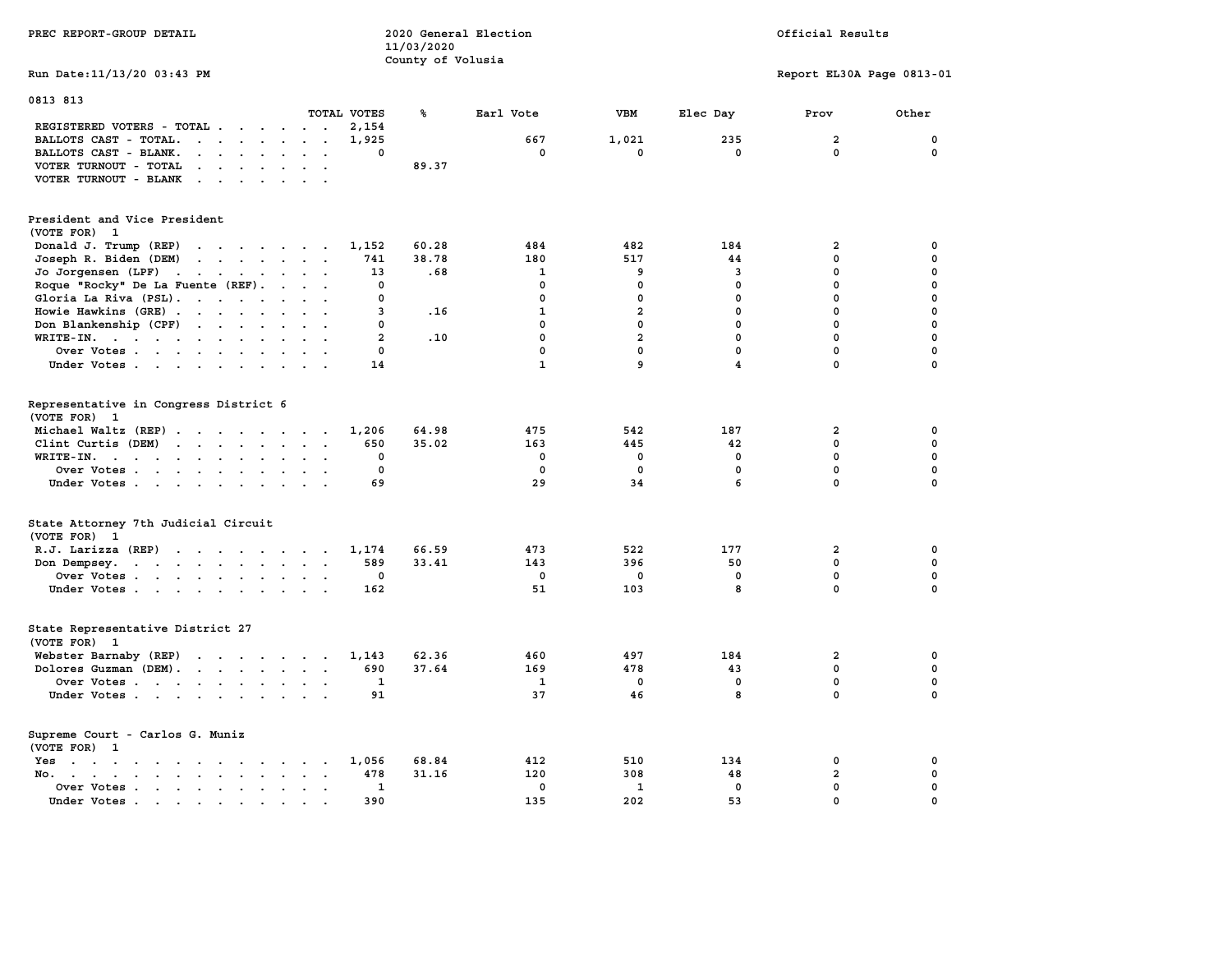| PREC REPORT-GROUP DETAIL                                                                                               |                                                                             | 11/03/2020        | 2020 General Election |             |             | Official Results           |             |
|------------------------------------------------------------------------------------------------------------------------|-----------------------------------------------------------------------------|-------------------|-----------------------|-------------|-------------|----------------------------|-------------|
| Run Date: 11/13/20 03:43 PM                                                                                            |                                                                             | County of Volusia |                       |             |             | Report EL30A Page 0813-02  |             |
| 0813 813                                                                                                               |                                                                             |                   |                       |             |             |                            |             |
|                                                                                                                        | TOTAL VOTES                                                                 | ℁                 | Earl Vote             | <b>VBM</b>  | Elec Day    | Prov                       | Other       |
| 5th Dist Crt of Appeal - Evander<br>(VOTE FOR) 1                                                                       |                                                                             |                   |                       |             |             |                            |             |
| Yes                                                                                                                    | 1,103                                                                       | 73.00             | 384                   | 585         | 134         | 0                          | 0           |
| No.                                                                                                                    | 408                                                                         | 27.00             | 151                   | 209         | 46          | $\overline{a}$             | 0           |
| Over Votes                                                                                                             | 0                                                                           |                   | $^{\circ}$            | 0           | 0           | $\mathbf 0$                | 0           |
| Under Votes                                                                                                            | 414                                                                         |                   | 132                   | 227         | 55          | $\mathbf 0$                | $\Omega$    |
| 5th Dist Crt of Appeal - Grosshans<br>(VOTE FOR) 1                                                                     |                                                                             |                   |                       |             |             |                            |             |
| Yes                                                                                                                    | 1,060                                                                       | 70.95             | 401                   | 522         | 137         | 0                          | 0           |
| No.                                                                                                                    | 434                                                                         | 29.05             | 121                   | 269         | 42          | $\overline{a}$             | 0           |
| Over Votes                                                                                                             | 0                                                                           |                   | $\mathbf 0$           | $\mathbf 0$ | $\mathbf 0$ | $\mathbf 0$                | $\mathbf 0$ |
| Under Votes                                                                                                            | 431                                                                         |                   | 145                   | 230         | 56          | $\mathbf{0}$               | 0           |
| 5th Dist Crt of Appeal - Harris<br>(VOTE FOR) 1                                                                        |                                                                             |                   |                       |             |             |                            |             |
| Yes                                                                                                                    | 1,148                                                                       | 76.23             | 428                   | 581         | 139         | 0                          | 0           |
| No.                                                                                                                    | 358                                                                         | 23.77             | 103                   | 214         | 39          | $\overline{a}$             | $\mathbf 0$ |
| Over Votes                                                                                                             | 0                                                                           |                   | 0                     | $\mathbf 0$ | 0           | $\mathbf{0}$               | 0           |
| Under Votes                                                                                                            | 419                                                                         |                   | 136                   | 226         | 57          | $\mathbf 0$                | 0           |
| 5th Dist Crt of Appeal - Orfinger<br>(VOTE FOR) 1                                                                      |                                                                             |                   |                       |             |             |                            |             |
| Yes                                                                                                                    | 1,135                                                                       | 75.92             | 397                   | 603         | 135         | 0                          | 0           |
| No.                                                                                                                    | 360                                                                         | 24.08             | 127                   | 186         | 45          | $\overline{a}$             | 0           |
| Over Votes                                                                                                             | 1                                                                           |                   | $\mathbf{1}$          | 0           | 0           | $\mathbf 0$<br>$\mathbf 0$ | 0           |
| Under Votes                                                                                                            | 429                                                                         |                   | 142                   | 232         | 55          |                            | $\Omega$    |
| 5th Dist Crt of Appeal - Sasso<br>(VOTE FOR) 1                                                                         |                                                                             |                   |                       |             |             |                            |             |
| Yes                                                                                                                    | 1,084                                                                       | 73.24             | 407                   | 547         | 130         | 0                          | 0           |
| No.                                                                                                                    | 396                                                                         | 26.76             | 119                   | 230         | 45          | $\overline{a}$             | 0           |
| Over Votes                                                                                                             | 0                                                                           |                   | 0                     | $\mathbf 0$ | $\mathbf 0$ | 0                          | 0           |
| Under Votes                                                                                                            | 445                                                                         |                   | 141                   | 244         | 60          | $\mathbf{0}$               | $\Omega$    |
| 5th Dist Crt of Appeal - Wallis<br>(VOTE FOR) 1                                                                        |                                                                             |                   |                       |             |             |                            |             |
| Yes<br>the contract of the contract of the contract of the contract of the contract of the contract of the contract of | 1,128                                                                       | 75.96             | 421                   | 576         | 131         | 0                          | 0           |
| No.                                                                                                                    | 357                                                                         | 24.04             | 103                   | 207         | 45          | $\mathbf{2}$               | 0           |
| Over Votes                                                                                                             | 0                                                                           |                   | 0                     | 0           | 0           | $\mathbf 0$                | 0           |
| Under Votes                                                                                                            | 440                                                                         |                   | 143                   | 238         | 59          | 0                          | 0           |
| Circuit Judge, 7th Judicial, Group 14<br>(VOTE FOR) 1                                                                  |                                                                             |                   |                       |             |             |                            |             |
| Joan Anthony                                                                                                           | 783<br><b>Contract Contract Street</b>                                      | 52.34             | 227                   | 476         | 80          | 0                          | 0           |
| Dan Hilbert<br>$\cdot$ $\cdot$ $\cdot$ $\cdot$ $\cdot$ $\cdot$ $\cdot$ $\cdot$                                         | 713<br>$\ddot{\phantom{a}}$<br>$\ddot{\phantom{0}}$<br>$\ddot{\phantom{0}}$ | 47.66             | 289                   | 326         | 96          | $\overline{a}$             | 0           |
| Over Votes.<br>Under Votes                                                                                             | $\overline{a}$<br>427                                                       |                   | 1<br>150              | 1<br>218    | 0<br>59     | $\mathbf 0$<br>0           | 0           |
|                                                                                                                        |                                                                             |                   |                       |             |             |                            |             |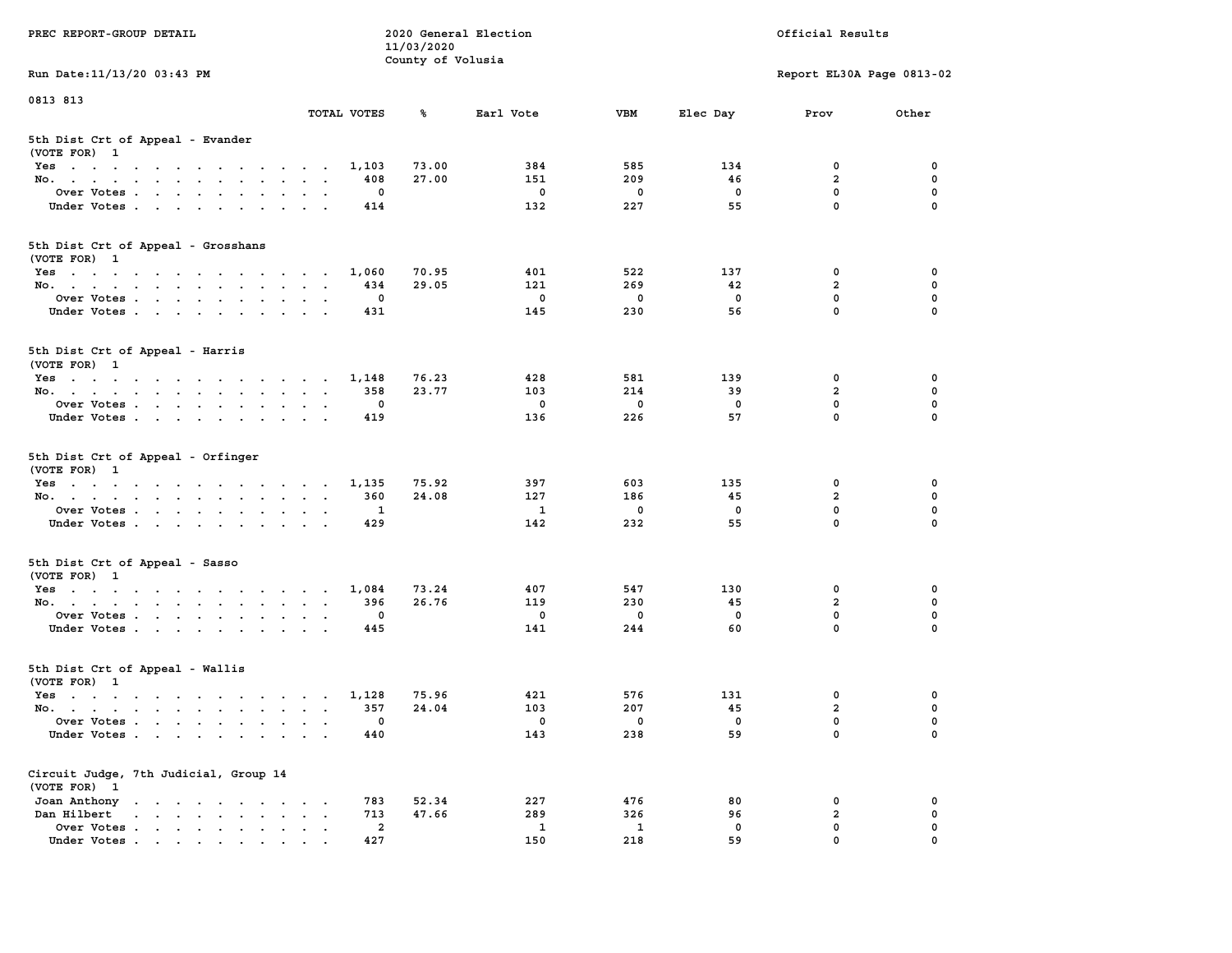|                                                                                                                                                                                                                                                      |                                                                        | 11/03/2020        |                |             |             |                               |                  |
|------------------------------------------------------------------------------------------------------------------------------------------------------------------------------------------------------------------------------------------------------|------------------------------------------------------------------------|-------------------|----------------|-------------|-------------|-------------------------------|------------------|
|                                                                                                                                                                                                                                                      |                                                                        | County of Volusia |                |             |             |                               |                  |
| Run Date: 11/13/20 03:43 PM                                                                                                                                                                                                                          |                                                                        |                   |                |             |             | Report EL30A Page 0813-03     |                  |
|                                                                                                                                                                                                                                                      |                                                                        |                   |                |             |             |                               |                  |
| 0813 813                                                                                                                                                                                                                                             | TOTAL VOTES                                                            | ℁                 | Earl Vote      | <b>VBM</b>  | Elec Day    | Prov                          | Other            |
|                                                                                                                                                                                                                                                      |                                                                        |                   |                |             |             |                               |                  |
| County Council Chair                                                                                                                                                                                                                                 |                                                                        |                   |                |             |             |                               |                  |
| (VOTE FOR) 1                                                                                                                                                                                                                                         |                                                                        |                   |                |             |             |                               |                  |
| Jeff Brower.<br>the contract of the contract of the contract of the contract of the contract of the contract of the contract of                                                                                                                      | 997                                                                    | 60.68             | 364            | 489         | 142         | 2                             | 0                |
| Deborah A. "Deb" Denys                                                                                                                                                                                                                               | 646                                                                    | 39.32             | 194            | 388         | 64          | $\mathbf 0$                   | $\mathbf 0$      |
| Over Votes                                                                                                                                                                                                                                           | 0                                                                      |                   | 0              | 0           | $\mathbf 0$ | 0                             | 0                |
| Under Votes                                                                                                                                                                                                                                          | 282                                                                    |                   | 109            | 144         | 29          | $\mathbf 0$                   | 0                |
|                                                                                                                                                                                                                                                      |                                                                        |                   |                |             |             |                               |                  |
|                                                                                                                                                                                                                                                      |                                                                        |                   |                |             |             |                               |                  |
| Soil & Water Conservation Seat 2                                                                                                                                                                                                                     |                                                                        |                   |                |             |             |                               |                  |
| (VOTE FOR) 1                                                                                                                                                                                                                                         |                                                                        |                   |                |             |             |                               |                  |
| John Nelson.<br>the contract of the contract of the con-                                                                                                                                                                                             | 1,121                                                                  | 78.72             | 400            | 588         | 131         | 2                             | 0                |
| Wesley Wayne Wilson Jr                                                                                                                                                                                                                               | 303                                                                    | 21.28             | 99             | 165         | 39          | 0                             | 0                |
| Over Votes                                                                                                                                                                                                                                           | $\mathbf{1}$                                                           |                   | $\mathbf{1}$   | $\mathbf 0$ | $^{\circ}$  | $\mathbf{0}$                  | $\mathbf 0$      |
| Under Votes                                                                                                                                                                                                                                          | 500                                                                    |                   | 167            | 268         | 65          | $\mathbf{0}$                  | $\Omega$         |
|                                                                                                                                                                                                                                                      |                                                                        |                   |                |             |             |                               |                  |
| Soil & Water Conservation Seat 4                                                                                                                                                                                                                     |                                                                        |                   |                |             |             |                               |                  |
| (VOTE FOR) 1                                                                                                                                                                                                                                         |                                                                        |                   |                |             |             |                               |                  |
|                                                                                                                                                                                                                                                      |                                                                        |                   |                |             |             |                               |                  |
| Wendy Anderson.                                                                                                                                                                                                                                      | 867                                                                    | 59.18             | 253            | 524         | 90          | 0                             | 0                |
| Barbara Deering                                                                                                                                                                                                                                      | 598                                                                    | 40.82             | 259            | 257         | 80          | $\overline{a}$                | $\mathbf 0$      |
| Over Votes                                                                                                                                                                                                                                           | $\mathbf 0$                                                            |                   | $\mathbf 0$    | $\mathbf 0$ | $\mathbf 0$ | $\mathbf 0$                   | $\mathbf 0$      |
| Under Votes                                                                                                                                                                                                                                          | 460                                                                    |                   | 155            | 240         | 65          | $\mathbf 0$                   | $\mathbf 0$      |
| Amendment 1 - Citzenship Requirement<br>(VOTE FOR) 1<br>Yes<br>No.<br>$\mathbf{L}$                                                                                                                                                                   | 1,434<br>$\ddot{\phantom{a}}$<br>396<br>$\sim$<br>$\ddot{\phantom{a}}$ | 78.36<br>21.64    | 511<br>120     | 723<br>248  | 198<br>28   | $\overline{a}$<br>$\mathbf 0$ | $\mathbf 0$<br>0 |
| Over Votes                                                                                                                                                                                                                                           | 1                                                                      |                   | $\mathbf{1}$   | $\mathbf 0$ | $\mathbf 0$ | $\mathbf 0$                   | 0                |
| Under Votes<br>$\mathcal{A}^{\mathcal{A}}$ , and $\mathcal{A}^{\mathcal{A}}$ , and $\mathcal{A}^{\mathcal{A}}$                                                                                                                                       | 94                                                                     |                   | 35             | 50          | 9           | $\mathbf 0$                   | $\Omega$         |
|                                                                                                                                                                                                                                                      |                                                                        |                   |                |             |             |                               |                  |
| Amendment 2 - Minimum Wage<br>(VOTE FOR) 1                                                                                                                                                                                                           |                                                                        |                   |                |             |             |                               |                  |
| Yes                                                                                                                                                                                                                                                  | 962                                                                    | 52.65             | 265            | 620         | 77          | 0                             | 0                |
| No.<br>$\sim$ $\sim$                                                                                                                                                                                                                                 | 865<br>$\sim$<br>$\ddot{\phantom{a}}$                                  | 47.35             | 366            | 350         | 147         | $\overline{\mathbf{2}}$       | $\mathbf 0$      |
| Over Votes                                                                                                                                                                                                                                           | $\overline{a}$                                                         |                   | $\overline{2}$ | $\mathbf 0$ | $\mathbf 0$ | $\mathbf 0$                   | 0                |
| Under Votes<br>$\sim$                                                                                                                                                                                                                                | 96<br>$\sim$                                                           |                   | 34             | 51          | 11          | $\mathbf 0$                   | $\Omega$         |
| Amendment 3 - Primary Elections                                                                                                                                                                                                                      |                                                                        |                   |                |             |             |                               |                  |
| (VOTE FOR) 1                                                                                                                                                                                                                                         |                                                                        |                   |                |             |             |                               |                  |
| Yes                                                                                                                                                                                                                                                  | 755                                                                    | 41.78             | 216            | 453         | 86          | 0                             | 0                |
| No.                                                                                                                                                                                                                                                  | 1,052                                                                  | 58.22             | 403            | 508         | 139         | $\mathbf{2}$                  | 0                |
|                                                                                                                                                                                                                                                      | 1                                                                      |                   | $\mathbf{1}$   | 0           | 0           | 0                             | $\mathbf 0$      |
| Over Votes<br>$\cdot$ $\cdot$                                                                                                                                                                                                                        | $\ddot{\phantom{a}}$<br>$\cdot$                                        |                   |                |             |             | $\mathbf 0$                   | $\Omega$         |
| Under Votes                                                                                                                                                                                                                                          | 117                                                                    |                   | 47             | 60          | 10          |                               |                  |
| Amendment 4 - Apprl Const. Amendment<br>(VOTE FOR) 1                                                                                                                                                                                                 |                                                                        |                   |                |             |             |                               |                  |
|                                                                                                                                                                                                                                                      |                                                                        |                   |                |             | 125         |                               |                  |
| Yes<br>$\sim$<br>$\mathbf{r} = \mathbf{r} + \mathbf{r} + \mathbf{r} + \mathbf{r} + \mathbf{r}$<br>$\sim$<br>$\ddot{\phantom{a}}$                                                                                                                     | 800                                                                    | 45.12             | 335<br>271     | 338<br>605  |             | 2                             | 0<br>$\mathbf 0$ |
| No.<br>the contract of the contract of the<br>$\sim$                                                                                                                                                                                                 | 973<br>$\ddot{\phantom{a}}$                                            | 54.88             |                |             | 97          | 0                             |                  |
| Over Votes<br>$\sim$<br>$\bullet$<br>$\bullet$                                                                                                                                                                                                       | 0<br>$\cdot$<br>$\ddot{\phantom{a}}$                                   |                   | $\Omega$       | 0           | 0           | $\mathbf 0$                   | 0                |
| Under Votes<br>$\mathbf{a}$ and $\mathbf{a}$ are a set of the set of the set of the set of the set of the set of the set of the set of the set of the set of the set of the set of the set of the set of the set of the set of the set of the set of | 152                                                                    |                   | 61             | 78          | 13          | $\mathbf 0$                   | $\mathbf 0$      |

**PREC REPORT-GROUP DETAIL COMPUTER SERVICE 2020 General Election**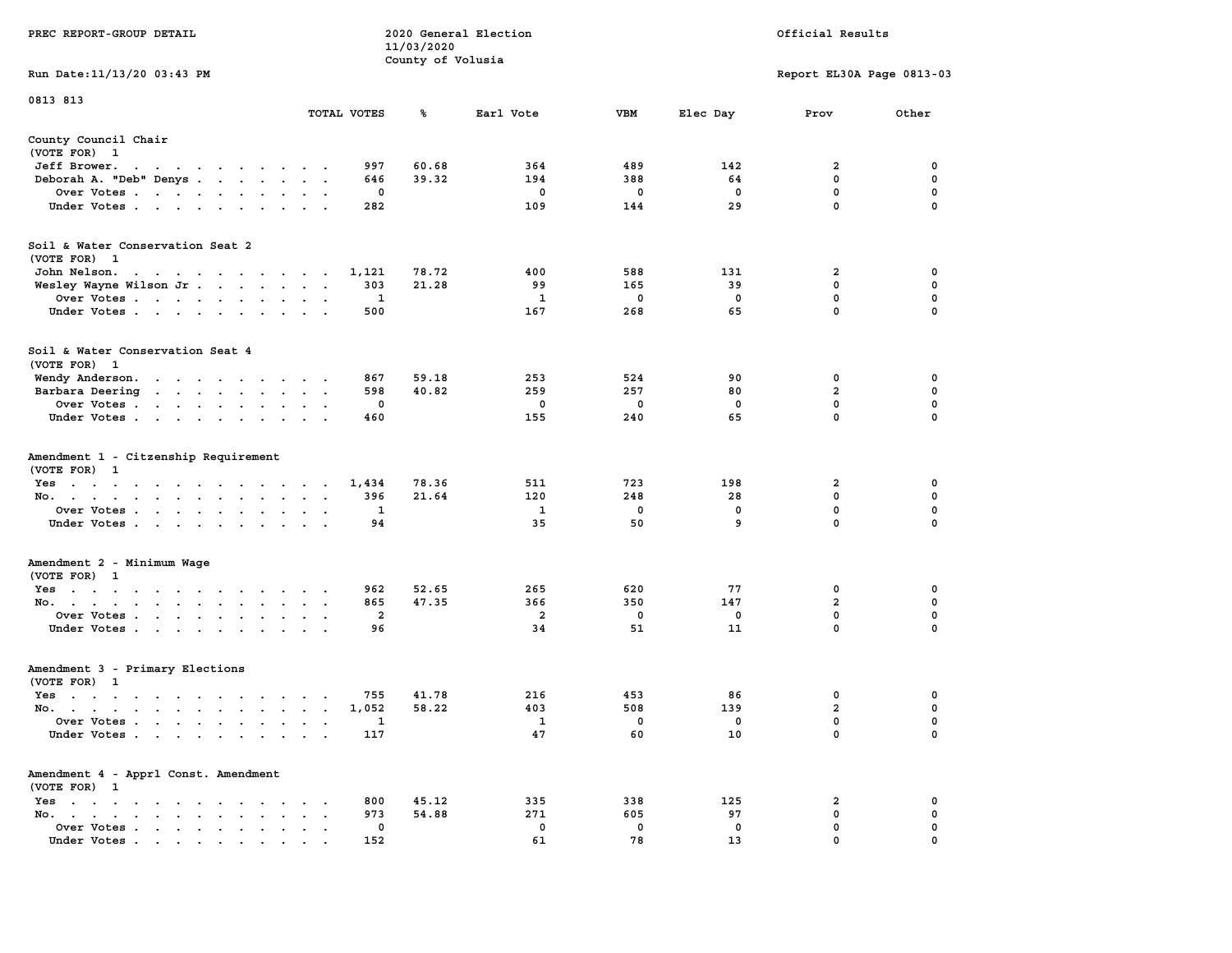| PREC REPORT-GROUP DETAIL                                                                  |                          | 2020 General Election<br>11/03/2020<br>County of Volusia |                |             |              | Official Results          |             |
|-------------------------------------------------------------------------------------------|--------------------------|----------------------------------------------------------|----------------|-------------|--------------|---------------------------|-------------|
| Run Date: 11/13/20 03:43 PM                                                               |                          |                                                          |                |             |              | Report EL30A Page 0813-04 |             |
| 0813 813                                                                                  | TOTAL VOTES              | °≈                                                       | Earl Vote      | <b>VBM</b>  | Elec Day     | Prov                      | Other       |
| Amendment 5 - Homestead Property Taxes<br>(VOTE FOR) 1                                    |                          |                                                          |                |             |              |                           |             |
| $Yes \cdot \cdot \cdot \cdot \cdot \cdot \cdot \cdot \cdot \cdot \cdot \cdot \cdot$       | 1,272                    | 72.69                                                    | 468            | 647         | 155          | $\overline{2}$            | 0           |
| No.                                                                                       | 478                      | 27.31                                                    | 142            | 275         | 61           | 0                         | $\mathbf 0$ |
| Over Votes.                                                                               | $\Omega$                 |                                                          | $\Omega$       | $\mathbf 0$ | $^{\circ}$   | 0                         | $\mathbf 0$ |
| Under Votes                                                                               | 175                      |                                                          | 57             | 99          | 19           | $\Omega$                  |             |
| Amendment 6 - Ad Valorem Tax Discount<br>(VOTE FOR) 1                                     |                          |                                                          |                |             |              |                           |             |
| $Yes \cdot \cdot \cdot \cdot \cdot \cdot \cdot \cdot \cdot \cdot \cdot \cdot \cdot \cdot$ | 1,500                    | 83.47                                                    | 538            | 766         | 194          | 2                         | 0           |
| No.                                                                                       | 297                      | 16.53                                                    | 76             | 189         | 32           | 0                         | $\mathbf 0$ |
| Over Votes.                                                                               | $\mathbf{1}$             |                                                          | $\mathbf{1}$   | $^{\circ}$  | $\mathbf{0}$ | $\mathbf 0$               | $\mathbf 0$ |
| Under Votes.                                                                              | 127                      |                                                          | 52             | 66          | 9            | $\Omega$                  | $\Omega$    |
| Volusia ECHO<br>(VOTE FOR) 1                                                              |                          |                                                          |                |             |              |                           |             |
| Yes (For Bonds) $\cdots$ $\cdots$ $\cdots$ $\cdots$                                       | 1,237                    | 69.49                                                    | 352            | 746         | 139          | 0                         | 0           |
| No (Against Bonds)                                                                        | 543                      | 30.51                                                    | 257            | 200         | 84           | $\overline{a}$            | $\mathbf 0$ |
| Over Votes.                                                                               | $\overline{\phantom{a}}$ |                                                          | $\overline{1}$ | 0           | $^{\circ}$   | 0                         | 0           |
| Under Votes                                                                               | 144                      |                                                          | 57             | 75          | 12           | $\Omega$                  | $\Omega$    |
| Volusia Forever<br>(VOTE FOR) 1                                                           |                          |                                                          |                |             |              |                           |             |
| Yes (For Bonds)                                                                           | 1,307                    | 73.14                                                    | 371            | 781         | 155          | 0                         | 0           |
| No (Against Bonds)                                                                        | 480                      | 26.86                                                    | 243            | 167         | 68           | $\overline{\mathbf{2}}$   | 0           |
| Over Votes                                                                                | 1                        |                                                          | 1              | 0           | 0            | 0                         | 0           |
| Under Votes                                                                               | 137                      |                                                          | 52             | 73          | 12           | 0                         | $\Omega$    |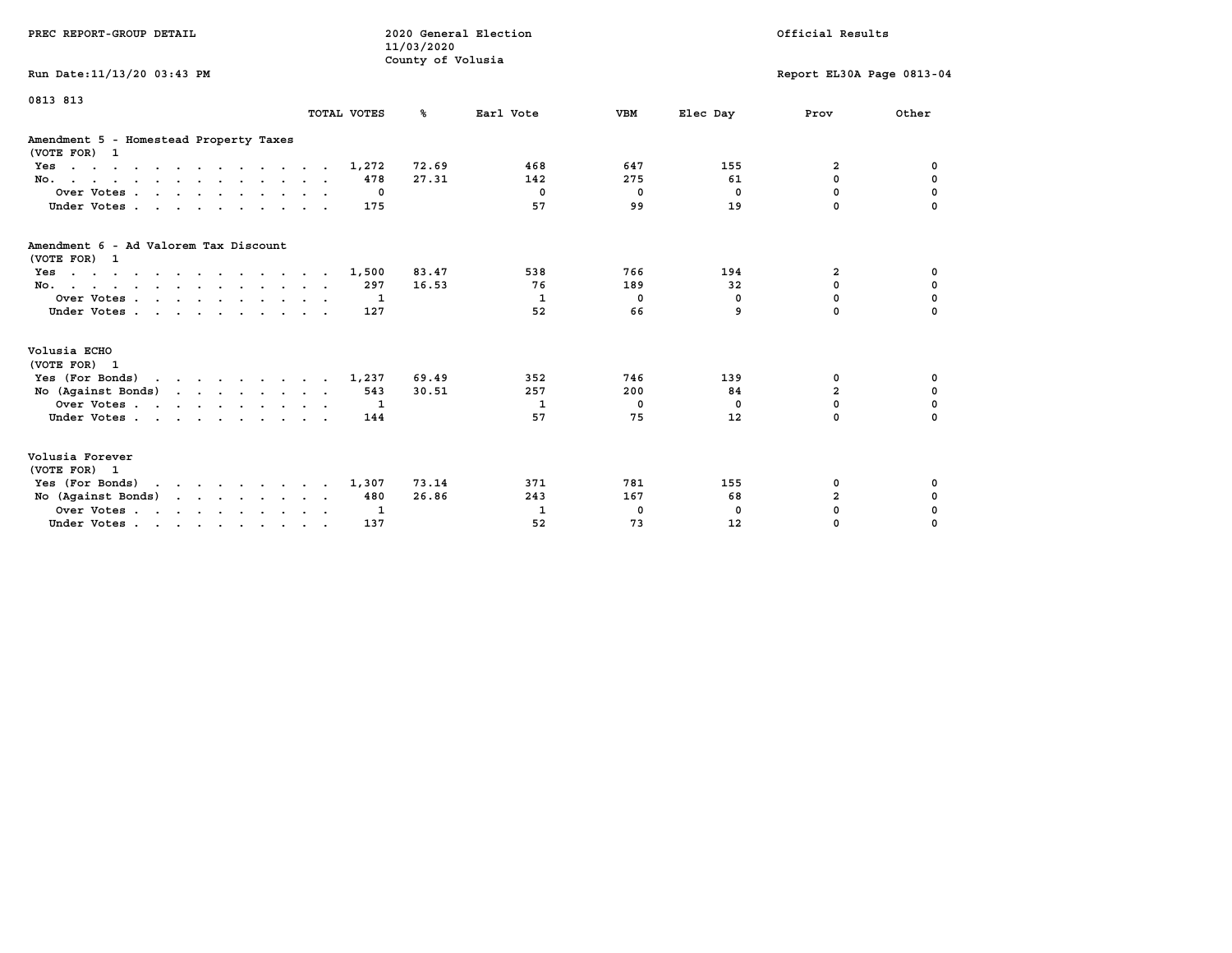| PREC REPORT-GROUP DETAIL                                                                                                                                                                                                                                   | 11/03/2020     | 2020 General Election |                |                         |              | Official Results          |             |
|------------------------------------------------------------------------------------------------------------------------------------------------------------------------------------------------------------------------------------------------------------|----------------|-----------------------|----------------|-------------------------|--------------|---------------------------|-------------|
| Run Date: 11/13/20 03:43 PM                                                                                                                                                                                                                                |                | County of Volusia     |                |                         |              | Report EL30A Page 0814-01 |             |
| 0814 814                                                                                                                                                                                                                                                   |                |                       |                |                         |              |                           |             |
| TOTAL VOTES                                                                                                                                                                                                                                                |                | ℁                     | Earl Vote      | VBM                     | Elec Day     | Prov                      | Other       |
| REGISTERED VOTERS - TOTAL                                                                                                                                                                                                                                  | 2,765          |                       |                |                         |              |                           |             |
| BALLOTS CAST - TOTAL.                                                                                                                                                                                                                                      | 2,217          |                       | 1,024          | 885                     | 303          | 4                         | 1           |
| BALLOTS CAST - BLANK.<br>$\cdot$ $\cdot$ $\cdot$ $\cdot$ $\cdot$ $\cdot$<br>$\ddotsc$                                                                                                                                                                      | $\mathbf{1}$   | .05                   | $\mathbf 0$    | $\mathbf{1}$            | $\mathbf 0$  | $\mathbf{0}$              | $\mathbf 0$ |
| VOTER TURNOUT - TOTAL<br>$\mathbf{r}$ , $\mathbf{r}$ , $\mathbf{r}$ , $\mathbf{r}$ , $\mathbf{r}$<br>$\ddot{\phantom{0}}$                                                                                                                                  |                | 80.18                 |                |                         |              |                           |             |
| VOTER TURNOUT - BLANK<br>$\mathbf{r}$ , $\mathbf{r}$ , $\mathbf{r}$ , $\mathbf{r}$ , $\mathbf{r}$                                                                                                                                                          |                | .04                   |                |                         |              |                           |             |
| President and Vice President                                                                                                                                                                                                                               |                |                       |                |                         |              |                           |             |
| (VOTE FOR) 1                                                                                                                                                                                                                                               |                |                       |                |                         |              |                           |             |
| Donald J. Trump (REP)<br>the contract of the contract of the                                                                                                                                                                                               | 1,442          | 65.34                 | 752            | 456                     | 229          | 4                         | 1           |
| Joseph R. Biden (DEM)<br>$\mathbf{r}$ . The contract of the contract of the contract of the contract of the contract of the contract of the contract of the contract of the contract of the contract of the contract of the contract of the contract of th | 737            | 33.39                 | 258            | 413                     | 66           | 0                         | $\mathbf 0$ |
| Jo Jorgensen (LPF)<br>the contract of the contract of the                                                                                                                                                                                                  | 16             | .72                   | 9              | 4                       | 3            | $\mathbf 0$               | 0           |
| Roque "Rocky" De La Fuente (REF).<br>$\sim$<br>$\ddot{\phantom{0}}$<br>$\ddot{\phantom{a}}$                                                                                                                                                                | 1              | .05                   | $\mathbf{1}$   | 0                       | $\mathbf 0$  | $\mathbf 0$               | 0           |
| Gloria La Riva (PSL).<br>$\sim$ $\sim$ $\sim$                                                                                                                                                                                                              | $\overline{2}$ | .09                   | $\mathbf{0}$   | 1                       | $\mathbf{1}$ | $\mathbf 0$               | $\mathbf 0$ |
| Howie Hawkins (GRE)<br>$\mathbf{r}$                                                                                                                                                                                                                        | $\overline{a}$ | .09                   | $\mathbf{1}$   | $\mathbf{1}$            | $\mathbf 0$  | $\mathbf 0$               | $\mathbf 0$ |
| Don Blankenship (CPF)<br><b>Contract Contract Contract</b>                                                                                                                                                                                                 | 0              |                       | $\mathbf 0$    | $\mathbf 0$             | $\mathbf 0$  | 0                         | 0           |
| WRITE-IN.<br>$\ddot{\phantom{a}}$                                                                                                                                                                                                                          | 7              | .32                   | $\mathbf{1}$   | 5                       | $\mathbf{1}$ | $\mathbf 0$               | 0           |
| Over Votes                                                                                                                                                                                                                                                 | 1              |                       | 0              | $\mathbf{1}$            | $\mathbf 0$  | $\mathbf 0$               | $\mathbf 0$ |
| Under Votes                                                                                                                                                                                                                                                | 9              |                       | $\overline{a}$ | 4                       | 3            | 0                         | $\mathbf 0$ |
|                                                                                                                                                                                                                                                            |                |                       |                |                         |              |                           |             |
| Representative in Congress District 6<br>(VOTE FOR)<br>-1                                                                                                                                                                                                  |                |                       |                |                         |              |                           |             |
| Michael Waltz (REP)                                                                                                                                                                                                                                        | 1,444          | 67.95                 | 751            | 460                     | 229          | 3                         | 1           |
| Clint Curtis (DEM)<br>the contract of the contract of the contract of the contract of the contract of                                                                                                                                                      | 678            | 31.91                 | 238            | 382                     | 58           | $\mathbf 0$               | $\mathbf 0$ |
| WRITE-IN.                                                                                                                                                                                                                                                  | 3              | .14                   | 1              | $\overline{\mathbf{2}}$ | 0            | $\mathbf 0$               | 0           |
| Over Votes<br>$\ddot{\phantom{a}}$                                                                                                                                                                                                                         | 0              |                       | $\mathbf 0$    | 0                       | $\mathbf 0$  | $\mathbf 0$               | $\mathbf 0$ |
| Under Votes                                                                                                                                                                                                                                                | 92             |                       | 34             | 41                      | 16           | $\mathbf{1}$              | 0           |
|                                                                                                                                                                                                                                                            |                |                       |                |                         |              |                           |             |
| State Attorney 7th Judicial Circuit<br>(VOTE FOR) 1                                                                                                                                                                                                        |                |                       |                |                         |              |                           |             |
| R.J. Larizza (REP)                                                                                                                                                                                                                                         | 1,399          | 68.14                 | 720            | 451                     | 224          | 3                         | 1           |
| Don Dempsey.<br>the contract of the contract of the contract of the contract of the contract of the contract of the contract of<br>$\ddot{\phantom{0}}$                                                                                                    | 654            | 31.86                 | 238            | 359                     | 57           | $\mathbf 0$               | 0           |
| Over Votes<br>$\ddot{\phantom{a}}$                                                                                                                                                                                                                         | 0              |                       | $\mathbf 0$    | $\mathbf 0$             | $\mathbf 0$  | $\mathbf 0$               | $\mathbf 0$ |
| Under Votes                                                                                                                                                                                                                                                | 164            |                       | 66             | 75                      | 22           | $\mathbf{1}$              | $\mathbf 0$ |
| State Representative District 25<br>(VOTE FOR) 1                                                                                                                                                                                                           |                |                       |                |                         |              |                           |             |
| Tom Leek (REP).<br>$\cdots$                                                                                                                                                                                                                                | 1,393          | 66.56                 | 723            | 451                     | 215          | 3                         | 1           |
| Sarah Zutter (DEM)<br>the contract of the contract of the contract of the contract of the contract of the contract of the contract of<br>$\sim$ $\sim$                                                                                                     | 647            | 30.91                 | 218            | 371                     | 58           | $\mathbf 0$               | $\mathbf 0$ |
| Joseph "Joe" Hannoush (LPF)                                                                                                                                                                                                                                | 53             | 2.53                  | 30             | 12                      | 11           | $\mathbf 0$               | $\mathbf 0$ |
| Over Votes                                                                                                                                                                                                                                                 | 1              |                       | 1              | $\mathbf 0$             | $\mathbf 0$  | $\mathbf 0$               | $\mathbf 0$ |
| Under Votes                                                                                                                                                                                                                                                | 123            |                       | 52             | 51                      | 19           | $\mathbf{1}$              | 0           |
|                                                                                                                                                                                                                                                            |                |                       |                |                         |              |                           |             |
| Supreme Court - Carlos G. Muniz<br>(VOTE FOR) 1                                                                                                                                                                                                            |                |                       |                |                         |              |                           |             |
| Yes                                                                                                                                                                                                                                                        | 1,300          | 70.88                 | 643            | 477                     | 177          | 2                         | 1           |
| No.<br>$\sim$<br>$\sim$                                                                                                                                                                                                                                    | 534            | 29.12                 | 214            | 247                     | 72           | $\mathbf{1}$              | $\mathbf 0$ |
| Over Votes .<br>$\sim$ $\sim$ $\sim$ $\sim$ $\sim$ $\sim$<br>$\bullet$<br>$\bullet$<br>$\bullet$<br>$\bullet$<br>$\ddot{\phantom{a}}$                                                                                                                      | $\overline{a}$ |                       | $\mathbf{1}$   | 1                       | $\mathbf{0}$ | $\mathbf{0}$              | $\mathbf 0$ |
| Under Votes.<br>$\sim$ $\sim$ $\sim$ $\sim$<br>$\ddot{\phantom{0}}$<br>$\sim$<br>$\overline{\phantom{a}}$<br>$\sim$                                                                                                                                        | 381            |                       | 166            | 160                     | 54           | $\mathbf{1}$              | 0           |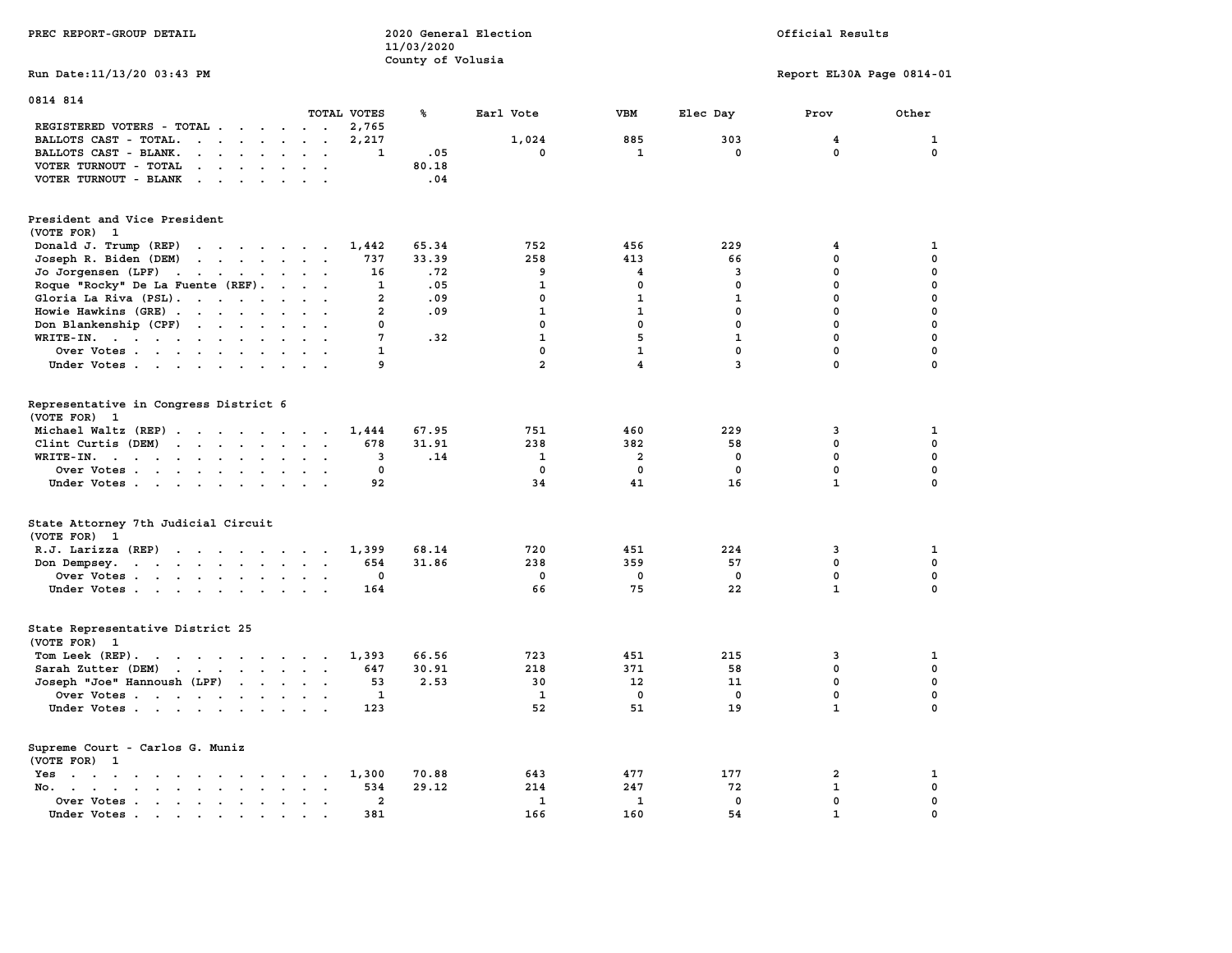|                                                                 |                                                               | 11/03/2020        |              |             |                   |                           |                         |
|-----------------------------------------------------------------|---------------------------------------------------------------|-------------------|--------------|-------------|-------------------|---------------------------|-------------------------|
|                                                                 |                                                               | County of Volusia |              |             |                   |                           |                         |
| Run Date: 11/13/20 03:43 PM                                     |                                                               |                   |              |             |                   | Report EL30A Page 0814-02 |                         |
|                                                                 |                                                               |                   |              |             |                   |                           |                         |
| 0814 814                                                        |                                                               |                   |              |             |                   |                           |                         |
|                                                                 | TOTAL VOTES                                                   | ℁                 | Earl Vote    | <b>VBM</b>  | Elec Day          | Prov                      | Other                   |
|                                                                 |                                                               |                   |              |             |                   |                           |                         |
| 5th Dist Crt of Appeal - Evander                                |                                                               |                   |              |             |                   |                           |                         |
| (VOTE FOR) 1                                                    |                                                               |                   |              |             |                   |                           |                         |
| Yes                                                             | 1,299                                                         | 70.94             | 572          | 545         | 179               | 2                         | 1                       |
| No.<br>$\mathbf{r}$                                             | 532                                                           | 29.06             | 287          | 172         | 72                | 1                         | 0                       |
| Over Votes                                                      | $\mathbf{o}$                                                  |                   | $\mathbf 0$  | $\mathbf 0$ | $\mathbf 0$       | $\mathbf 0$               | $\mathbf 0$             |
| Under Votes                                                     | 386<br>$\sim$ $\sim$<br>$\sim$ $\sim$                         |                   | 165          | 168         | 52                | $\mathbf{1}$              | 0                       |
|                                                                 |                                                               |                   |              |             |                   |                           |                         |
|                                                                 |                                                               |                   |              |             |                   |                           |                         |
| 5th Dist Crt of Appeal - Grosshans                              |                                                               |                   |              |             |                   |                           |                         |
| (VOTE FOR) 1                                                    |                                                               |                   |              |             |                   |                           |                         |
| Yes                                                             | 1,329                                                         | 72.94             | 634          | 506         | 186               | $\overline{a}$            | 1                       |
| No.                                                             | 493                                                           | 27.06             | 220          | 208         | 64                | $\mathbf{1}$              | $\mathbf 0$             |
| Over Votes                                                      | $\mathbf{0}$                                                  |                   | $\Omega$     | $\mathbf 0$ | $\Omega$          | $\mathbf{0}$              | $\mathbf 0$             |
| Under Votes                                                     | 395                                                           |                   | 170          | 171         | 53                | $\mathbf{1}$              | 0                       |
|                                                                 |                                                               |                   |              |             |                   |                           |                         |
|                                                                 |                                                               |                   |              |             |                   |                           |                         |
| 5th Dist Crt of Appeal - Harris                                 |                                                               |                   |              |             |                   |                           |                         |
| (VOTE FOR) 1                                                    |                                                               |                   |              |             |                   |                           |                         |
|                                                                 |                                                               |                   |              |             |                   | $\overline{a}$            |                         |
| Yes                                                             | 1,366                                                         | 75.55             | 649<br>198   | 526<br>181  | 188               | $\mathbf{1}$              | 1<br>$\mathbf 0$        |
| No.                                                             | 442                                                           | 24.45             |              |             | 62                |                           |                         |
| Over Votes<br>$\bullet$                                         | $\mathbf{1}$<br>$\ddot{\phantom{a}}$                          |                   | $\mathbf{1}$ | $\mathbf 0$ | $\mathbf 0$<br>53 | 0<br>$\mathbf{1}$         | $\mathbf 0$<br>$\Omega$ |
| Under Votes                                                     | 408                                                           |                   | 176          | 178         |                   |                           |                         |
|                                                                 |                                                               |                   |              |             |                   |                           |                         |
|                                                                 |                                                               |                   |              |             |                   |                           |                         |
| 5th Dist Crt of Appeal - Orfinger                               |                                                               |                   |              |             |                   |                           |                         |
| (VOTE FOR) 1                                                    |                                                               |                   |              |             |                   |                           |                         |
| Yes                                                             | 1,336                                                         | 74.10             | 613          | 546         | 174               | $\overline{a}$            | 1                       |
| No.                                                             | 467<br>$\sim$<br>$\mathbf{a}=\mathbf{a}$                      | 25.90             | 226          | 170         | 70                | 1                         | $\mathbf 0$             |
| Over Votes                                                      | 1                                                             |                   | $\mathbf{1}$ | $\mathbf 0$ | 0                 | $\mathbf 0$               | 0                       |
| Under Votes                                                     | 413                                                           |                   | 184          | 169         | 59                | $\mathbf{1}$              | $\mathbf 0$             |
|                                                                 |                                                               |                   |              |             |                   |                           |                         |
|                                                                 |                                                               |                   |              |             |                   |                           |                         |
| 5th Dist Crt of Appeal - Sasso                                  |                                                               |                   |              |             |                   |                           |                         |
| (VOTE FOR) 1                                                    |                                                               |                   |              |             |                   |                           |                         |
| Yes                                                             | 1,295                                                         | 72.83             | 612          | 495         | 185               | $\overline{a}$            | $\mathbf{1}$            |
| No.<br>$\sim$                                                   | 483<br>$\sim$<br>$\sim$<br>$\ddot{\phantom{a}}$               | 27.17             | 215          | 204         | 63                | $\mathbf{1}$              | $\mathbf 0$             |
| Over Votes                                                      | $\mathbf{1}$<br>$\ddot{\phantom{0}}$<br>$\sim$ $\sim$         |                   | $\mathbf 0$  | $\mathbf 0$ | $\mathbf{1}$      | $\mathbf{0}$              | $\mathbf 0$             |
| Under Votes                                                     | 438<br>$\cdot$ $\cdot$<br>$\sim$                              |                   | 197          | 186         | 54                | $\mathbf{1}$              | $\Omega$                |
|                                                                 |                                                               |                   |              |             |                   |                           |                         |
|                                                                 |                                                               |                   |              |             |                   |                           |                         |
| 5th Dist Crt of Appeal - Wallis                                 |                                                               |                   |              |             |                   |                           |                         |
| (VOTE FOR) 1                                                    |                                                               |                   |              |             |                   |                           |                         |
| Yes                                                             | 1,327                                                         | 74.26             | 623          | 506         | 196               | 1                         | 1                       |
| No.                                                             | 460                                                           | 25.74             | 207          | 196         | 55                | $\mathbf{2}$              | 0                       |
| Over Votes<br>$\sim 10^{-1}$                                    | 1<br>$\ddot{\phantom{a}}$<br>$\ddot{\phantom{a}}$<br>$\cdot$  |                   | $\mathbf 0$  | 1           | $\mathbf 0$       | $\mathbf 0$               | $\mathbf 0$             |
| Under Votes                                                     | 429                                                           |                   | 194          | 182         | 52                | $\mathbf{1}$              | 0                       |
|                                                                 |                                                               |                   |              |             |                   |                           |                         |
|                                                                 |                                                               |                   |              |             |                   |                           |                         |
| Circuit Judge, 7th Judicial, Group 14                           |                                                               |                   |              |             |                   |                           |                         |
| (VOTE FOR) 1                                                    |                                                               |                   |              |             |                   |                           |                         |
| Joan Anthony<br>the contract of the contract of the contract of | 931                                                           | 52.24             | 378          | 433         | 118               | 1                         | 1                       |
| Dan Hilbert<br>and a series of the series of the series of      | 851<br>$\ddot{\phantom{a}}$<br>$\bullet$ . $\bullet$          | 47.76             | 455          | 268         | 126               | $\overline{a}$            | $\mathbf 0$             |
| Over Votes<br>$\bullet$                                         | 1<br>$\blacksquare$<br>$\blacksquare$<br>$\ddot{\phantom{a}}$ |                   | 1            | $\mathbf 0$ | 0                 | $\mathbf 0$               | $\mathbf 0$             |
| Under Votes                                                     | 434                                                           |                   | 190          | 184         | 59                | $\mathbf{1}$              | $\mathbf 0$             |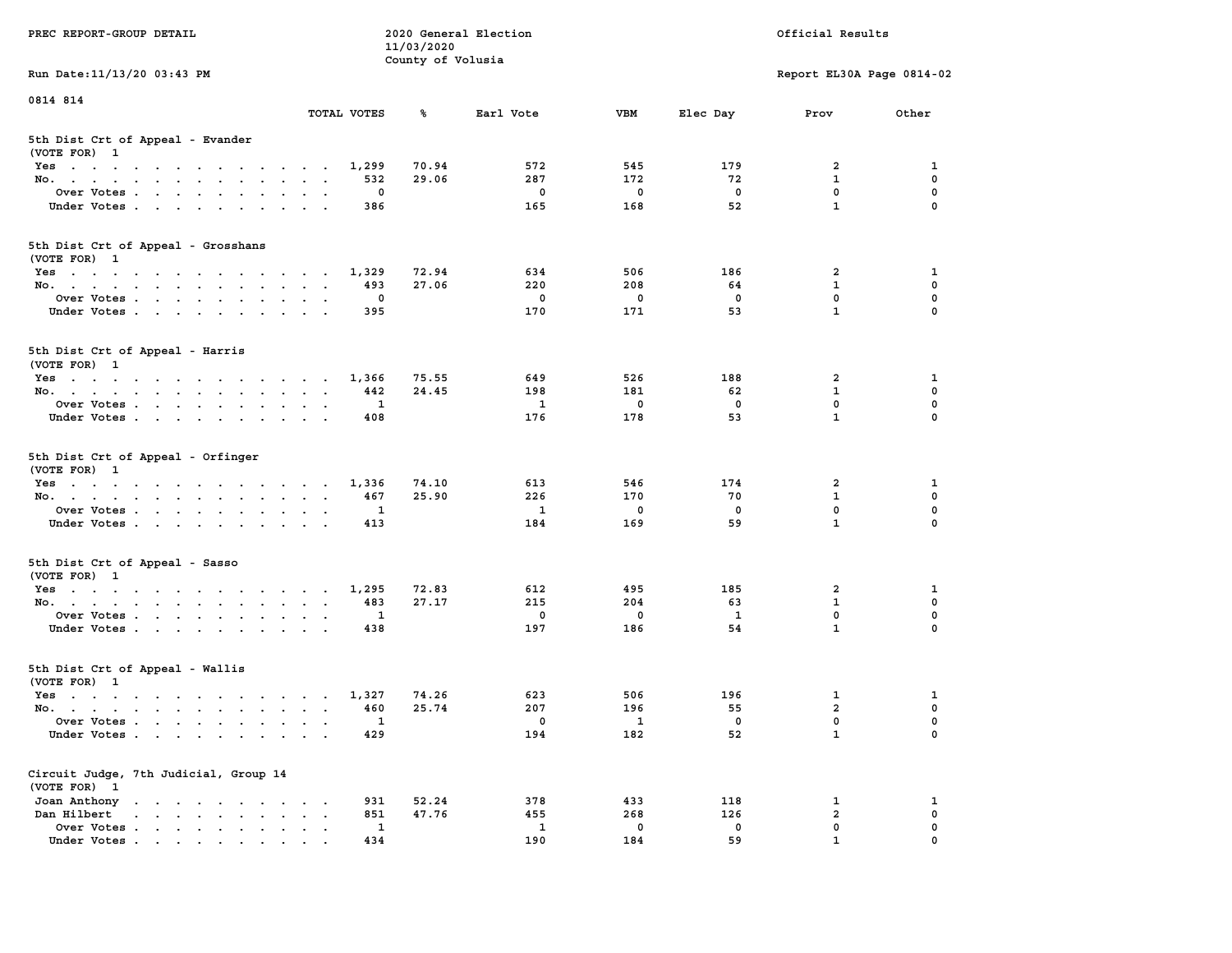|                                                                                                                                                                                                  |                                        | 11/03/2020        |                |             |                |                           |             |
|--------------------------------------------------------------------------------------------------------------------------------------------------------------------------------------------------|----------------------------------------|-------------------|----------------|-------------|----------------|---------------------------|-------------|
|                                                                                                                                                                                                  |                                        | County of Volusia |                |             |                |                           |             |
| Run Date: 11/13/20 03:43 PM                                                                                                                                                                      |                                        |                   |                |             |                | Report EL30A Page 0814-03 |             |
| 0814 814                                                                                                                                                                                         |                                        |                   |                |             |                |                           |             |
|                                                                                                                                                                                                  | TOTAL VOTES                            | ℁                 | Earl Vote      | <b>VBM</b>  | Elec Day       | Prov                      | Other       |
| County Council Chair                                                                                                                                                                             |                                        |                   |                |             |                |                           |             |
| (VOTE FOR) 1                                                                                                                                                                                     |                                        |                   |                |             |                |                           |             |
| Jeff Brower.<br>the contract of the contract of the con-                                                                                                                                         | 1,203                                  | 62.69             | 581            | 442         | 178            | 1                         | 1           |
| Deborah A. "Deb" Denys                                                                                                                                                                           | 716                                    | 37.31             | 312            | 315         | 87             | $\overline{a}$            | $\mathbf 0$ |
| Over Votes                                                                                                                                                                                       | $\mathbf 0$<br>$\cdot$                 |                   | $\mathbf 0$    | $\mathbf 0$ | $\mathbf 0$    | $\mathbf 0$               | $\mathbf 0$ |
| Under Votes                                                                                                                                                                                      | 298                                    |                   | 131            | 128         | 38             | $\mathbf{1}$              | $\mathbf 0$ |
|                                                                                                                                                                                                  |                                        |                   |                |             |                |                           |             |
| Soil & Water Conservation Seat 2<br>(VOTE FOR) 1                                                                                                                                                 |                                        |                   |                |             |                |                           |             |
| John Nelson.<br>design and a series of the control of                                                                                                                                            | 1,320                                  | 74.75             | 655            | 474         | 188            | 2                         | 1           |
| Wesley Wayne Wilson Jr                                                                                                                                                                           | 446                                    | 25.25             | 174            | 210         | 61             | $\mathbf{1}$              | $\mathbf 0$ |
| Over Votes<br>$\sim 100$ km s $^{-1}$                                                                                                                                                            | 0                                      |                   | 0              | $\mathbf 0$ | $\mathbf 0$    | 0                         | $\mathbf 0$ |
|                                                                                                                                                                                                  | 451                                    |                   | 195            | 201         | 54             | $\mathbf{1}$              | $\mathbf 0$ |
| Under Votes                                                                                                                                                                                      |                                        |                   |                |             |                |                           |             |
| Soil & Water Conservation Seat 4                                                                                                                                                                 |                                        |                   |                |             |                |                           |             |
| (VOTE FOR) 1                                                                                                                                                                                     |                                        |                   |                |             |                |                           |             |
| Wendy Anderson.                                                                                                                                                                                  | 961                                    | 53.78             | 396            | 433         | 129            | $\overline{\mathbf{2}}$   | 1           |
| Barbara Deering<br>the contract of the contract of the                                                                                                                                           | 826<br>$\sim$ $\sim$<br>$\bullet$      | 46.22             | 446            | 261         | 118            | $\mathbf{1}$              | $\mathbf 0$ |
| Over Votes                                                                                                                                                                                       | 0                                      |                   | 0              | $\mathbf 0$ | 0              | $\mathbf 0$               | $\mathbf 0$ |
| Under Votes<br><b>San Adams Strategies</b>                                                                                                                                                       | 430                                    |                   | 182            | 191         | 56             | $\mathbf{1}$              | 0           |
|                                                                                                                                                                                                  |                                        |                   |                |             |                |                           |             |
| Amendment 1 - Citzenship Requirement                                                                                                                                                             |                                        |                   |                |             |                |                           |             |
| (VOTE FOR) 1                                                                                                                                                                                     |                                        |                   |                |             |                |                           |             |
| Yes                                                                                                                                                                                              | 1,757                                  | 83.63             | 823            | 673         | 256            | 4                         | 1           |
| No.<br>$\sim$<br>$\sim$ $\sim$                                                                                                                                                                   | 344<br>$\sim$<br>$\bullet$             | 16.37             | 152            | 161         | 31             | $\mathbf 0$               | $\mathbf 0$ |
| Over Votes                                                                                                                                                                                       | $\mathbf 0$                            |                   | $\mathbf 0$    | $\mathbf 0$ | $\mathbf 0$    | $\mathbf 0$               | $\mathbf 0$ |
| Under Votes<br>$\sim$ $\sim$                                                                                                                                                                     | 116                                    |                   | 49             | 51          | 16             | $\mathbf 0$               | 0           |
|                                                                                                                                                                                                  |                                        |                   |                |             |                |                           |             |
| Amendment 2 - Minimum Wage                                                                                                                                                                       |                                        |                   |                |             |                |                           |             |
| (VOTE FOR) 1                                                                                                                                                                                     |                                        |                   |                |             |                |                           |             |
| Yes                                                                                                                                                                                              | 1,027                                  | 48.83             | 370            | 540         | 115            | $\mathbf{1}$              | 1           |
| No.                                                                                                                                                                                              | 1,076                                  | 51.17             | 604            | 299         | 170            | 3                         | $\mathbf 0$ |
| Over Votes<br>$\sim$<br>$\ddot{\phantom{a}}$                                                                                                                                                     | 3<br>$\ddot{\phantom{a}}$<br>$\lambda$ |                   | $\overline{2}$ | $\mathbf 0$ | $\mathbf{1}$   | $\mathbf 0$               | 0           |
| Under Votes                                                                                                                                                                                      | 111                                    |                   | 48             | 46          | 17             | $\mathbf 0$               | 0           |
|                                                                                                                                                                                                  |                                        |                   |                |             |                |                           |             |
| Amendment 3 - Primary Elections                                                                                                                                                                  |                                        |                   |                |             |                |                           |             |
| (VOTE FOR) 1                                                                                                                                                                                     |                                        |                   |                |             |                |                           |             |
| Yes                                                                                                                                                                                              | 980                                    | 47.46             | 395            | 445         | 137            | $\overline{a}$            | 1           |
| No.                                                                                                                                                                                              | 1,085                                  | 52.54             | 567            | 373         | 143            | $\overline{a}$            | $\mathbf 0$ |
| Over Votes<br>$\ddot{\phantom{a}}$<br>$\ddot{\phantom{a}}$                                                                                                                                       | 4<br>$\ddot{\phantom{a}}$<br>$\sim$    |                   | $\overline{a}$ | $\mathbf 0$ | $\overline{a}$ | $\mathbf 0$               | $\mathbf 0$ |
| Under Votes                                                                                                                                                                                      | 148                                    |                   | 60             | 67          | 21             | $\mathbf 0$               | $\mathbf 0$ |
| Amendment 4 - Apprl Const. Amendment                                                                                                                                                             |                                        |                   |                |             |                |                           |             |
| (VOTE FOR) 1                                                                                                                                                                                     |                                        |                   |                |             |                |                           |             |
| Yes<br>$\sim$<br>$\begin{array}{cccccccccccccc} \bullet & \bullet & \bullet & \bullet & \bullet & \bullet & \bullet & \bullet & \bullet & \bullet & \bullet \end{array}$<br>$\ddot{\phantom{0}}$ | 1,102<br>$\sim$ $\sim$                 | 54.34             | 570            | 350         | 179            | $\mathbf{2}$              | 1           |
| No.<br>the contract of the contract of the<br>$\ddot{\phantom{a}}$<br>$\ddot{\phantom{a}}$                                                                                                       | 926<br>$\cdot$<br>$\ddot{\phantom{a}}$ | 45.66             | 380            | 450         | 94             | $\overline{2}$            | $\mathbf 0$ |
| Over Votes<br>$\sim$<br>$\bullet$<br>$\cdot$                                                                                                                                                     | 1<br>$\bullet$<br>$\ddot{\phantom{0}}$ |                   | $\mathbf{0}$   | 0           | 1              | $\mathbf 0$               | $\mathbf 0$ |
| Under Votes<br>$\mathbf{r}$ , and $\mathbf{r}$ , and $\mathbf{r}$ , and $\mathbf{r}$ , and $\mathbf{r}$                                                                                          | 188                                    |                   | 74             | 85          | 29             | $\mathbf 0$               | $\mathbf 0$ |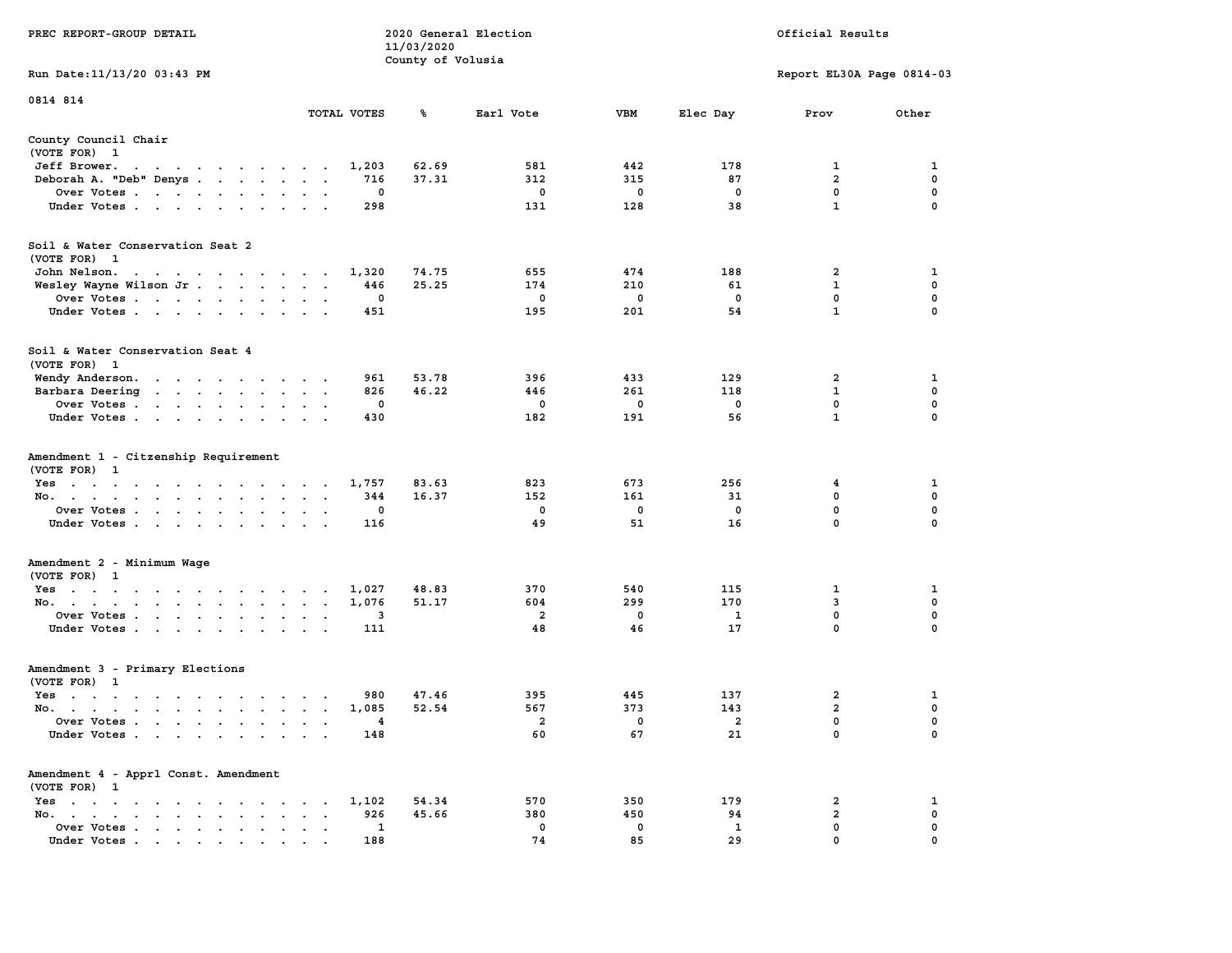| PREC REPORT-GROUP DETAIL                                                                  |                | 11/03/2020<br>County of Volusia | 2020 General Election |              |              | Official Results          |             |
|-------------------------------------------------------------------------------------------|----------------|---------------------------------|-----------------------|--------------|--------------|---------------------------|-------------|
| Run Date: 11/13/20 03:43 PM                                                               |                |                                 |                       |              |              | Report EL30A Page 0814-04 |             |
| 0814 814                                                                                  | TOTAL VOTES    | %ะ                              | Earl Vote             | <b>VBM</b>   | Elec Day     | Prov                      | Other       |
| Amendment 5 - Homestead Property Taxes<br>(VOTE FOR) 1                                    |                |                                 |                       |              |              |                           |             |
| $Yes.$                                                                                    | 1,444          | 72.20                           | 681                   | 545          | 214          | 3                         | 1           |
| No.                                                                                       | 556            | 27.80                           | 244                   | 248          | 63           | $\mathbf{1}$              | 0           |
| Over Votes.                                                                               | $\overline{a}$ |                                 | $\overline{a}$        | $^{\circ}$   | $^{\circ}$   | $\mathbf 0$               | $\mathbf 0$ |
| Under Votes                                                                               | 215            |                                 | 97                    | 92           | 26           | 0                         |             |
| Amendment 6 - Ad Valorem Tax Discount<br>(VOTE FOR) 1                                     |                |                                 |                       |              |              |                           |             |
| $Yes \cdot \cdot \cdot \cdot \cdot \cdot \cdot \cdot \cdot \cdot \cdot \cdot \cdot \cdot$ | 1,756          | 85.41                           | 813                   | 679          | 259          | 4                         | 1           |
| No.                                                                                       | 300            | 14.59                           | 139                   | 139          | 22           | 0                         | $\mathbf 0$ |
| Over Votes                                                                                | 1              |                                 | $\mathbf{1}$          | $\mathbf{0}$ | $\mathbf{0}$ | $\Omega$                  | $\mathbf 0$ |
| Under Votes                                                                               | 160            |                                 | 71                    | 67           | 22           | $\Omega$                  | $\Omega$    |
| Volusia ECHO<br>(VOTE FOR) 1                                                              |                |                                 |                       |              |              |                           |             |
| Yes (For Bonds)                                                                           | 1,346          | 66.11                           | 550                   | 620          | 172          | 3                         | 1           |
| No (Against Bonds)                                                                        | 690            | 33.89                           | 394                   | 188          | 107          | $\mathbf{1}$              | $\mathbf 0$ |
| Over Votes                                                                                | -2             |                                 | $\overline{a}$        | 0            | 0            | $\mathbf 0$               | $\pmb{0}$   |
| Under Votes                                                                               | 179            |                                 | 78                    | 77           | 24           | $\Omega$                  | $\mathbf 0$ |
| Volusia Forever<br>(VOTE FOR) 1                                                           |                |                                 |                       |              |              |                           |             |
| Yes (For Bonds)<br>$\mathbf{r}$                                                           | 1,428          | 69.90                           | 576                   | 654          | 194          | 3                         | 1           |
| No (Against Bonds)                                                                        | 615            | 30.10                           | 374                   | 153          | 87           | $\mathbf{1}$              | 0           |
| Over Votes.                                                                               | 1              |                                 | 0                     | 1            | $\Omega$     | 0                         | 0           |
| Under Votes                                                                               | 173            |                                 | 74                    | 77           | 22           | 0                         | 0           |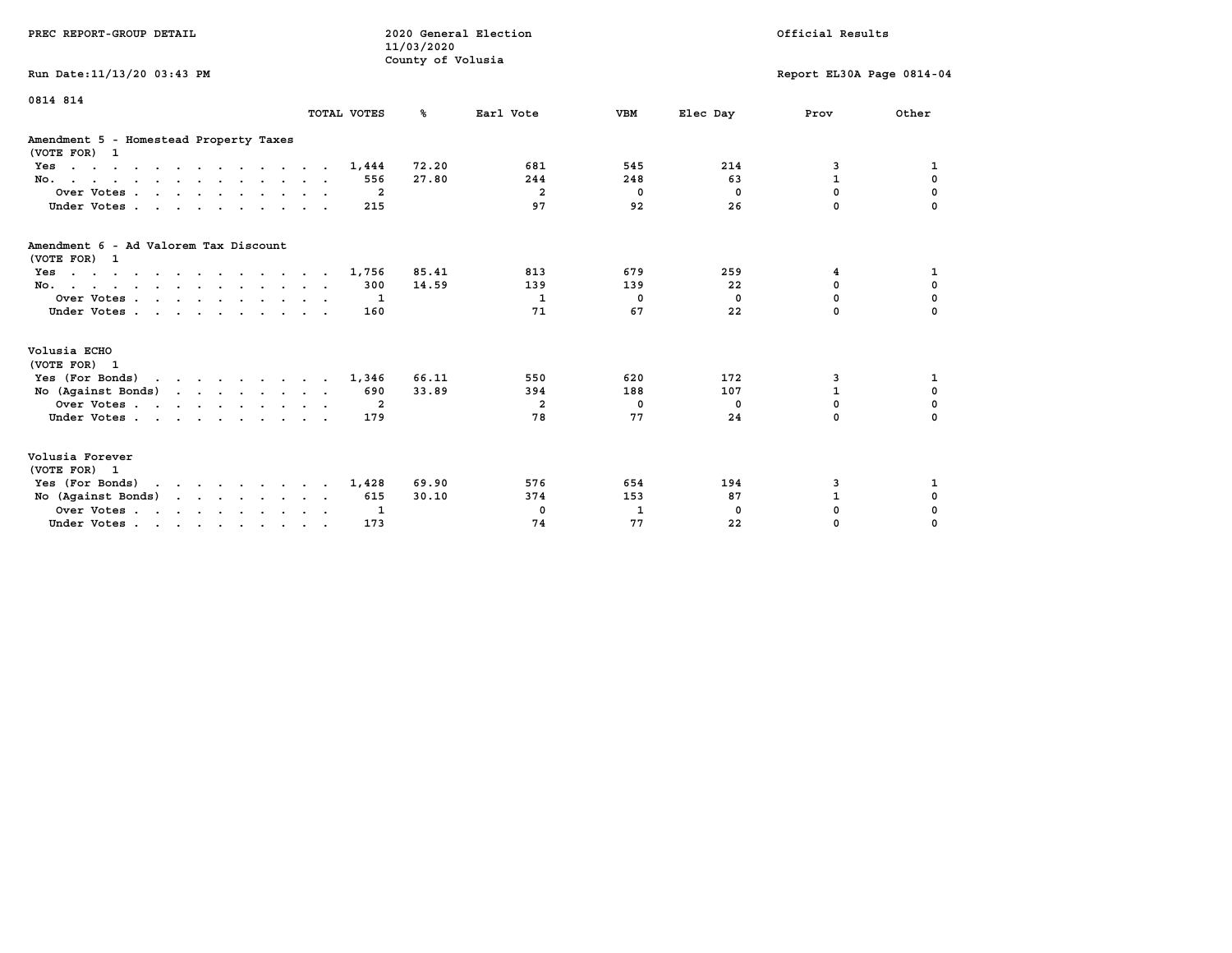| County of Volusia<br>Run Date: 11/13/20 03:43 PM<br>Report EL30A Page 0816-01<br>0816 816<br>TOTAL VOTES<br>℁<br><b>VBM</b><br>Elec Day<br>Other<br>Earl Vote<br>Prov<br>REGISTERED VOTERS - TOTAL<br>2,124<br>BALLOTS CAST - TOTAL.<br>603<br>537<br>3<br>0<br>$\begin{array}{cccccccccccccc} \bullet & \bullet & \bullet & \bullet & \bullet & \bullet & \bullet & \bullet & \bullet & \bullet \end{array}$<br>1,756<br>613<br>$\ddot{\phantom{a}}$<br>$\mathbf{0}$<br>BALLOTS CAST - BLANK.<br>0<br>0<br>0<br>0<br>0<br>$\cdot$ $\cdot$ $\cdot$ $\cdot$ $\cdot$<br>$\ddot{\phantom{0}}$<br>$\ddot{\phantom{a}}$<br>VOTER TURNOUT - TOTAL<br>82.67<br>VOTER TURNOUT - BLANK<br>$\mathbf{r}$ , $\mathbf{r}$ , $\mathbf{r}$ , $\mathbf{r}$<br>President and Vice President<br>(VOTE FOR) 1<br>79.34<br>Donald J. Trump (REP)<br>1,386<br>537<br>377<br>469<br>3<br>0<br>207<br>0<br>$\mathbf 0$<br>Joseph R. Biden (DEM)<br>the contract of the contract of<br>342<br>19.58<br>73<br>62<br>7<br>.40<br>$\mathbf{1}$<br>$\overline{a}$<br>0<br>0<br>Jo Jorgensen $(LPF)$<br>4<br>Roque "Rocky" De La Fuente (REF).<br>.06<br>$\mathbf 0$<br>$\mathbf 0$<br>$\mathbf 0$<br>0<br>$\sim$ $\sim$ $\sim$ $\sim$<br>1<br>$\mathbf{1}$<br>Gloria La Riva (PSL).<br>.17<br>$\mathbf 0$<br>$\overline{a}$<br>$\mathbf{1}$<br>$\mathbf 0$<br>0<br>3<br>$\mathbf 0$<br>0<br>Howie Hawkins (GRE)<br>$\mathbf{1}$<br>.06<br>0<br>$\mathbf{1}$<br>0<br>$\sim$<br>$\ddot{\phantom{a}}$<br>$\ddot{\phantom{0}}$<br>$\sim$<br>$\mathbf 0$<br>$\mathbf 0$<br>$\mathbf 0$<br>0<br>$\mathbf 0$<br>Don Blankenship (CPF)<br>0<br>$\mathbf{1}$<br>$\overline{a}$<br>$\mathbf 0$<br>$\mathbf 0$<br>$WRITE-IN.$<br>7<br>.40<br>$\overline{4}$<br>$\ddot{\phantom{a}}$<br>$\ddot{\phantom{a}}$<br>$\mathbf{r}$<br>$\overline{a}$<br>$\mathbf 0$<br>$\mathbf 0$<br>$\mathbf 0$<br>$\overline{a}$<br>0<br>Over Votes<br>$\mathbf{1}$<br>5<br>$\mathbf{1}$<br>$\mathbf 0$<br>$\mathbf 0$<br>7<br>Under Votes<br>Representative in Congress District 6<br>(VOTE FOR) 1<br>Michael Waltz (REP)<br>80.68<br>528<br>1,370<br>384<br>455<br>3<br>0<br>19.26<br>Clint Curtis (DEM)<br>327<br>71<br>196<br>$\mathbf 0$<br>$\mathbf 0$<br>60<br>$\mathbf 0$<br>$\mathbf 0$<br>.06<br>$\mathbf 0$<br>$\mathbf 0$<br>WRITE-IN.<br>1<br>1<br>0<br>$\pmb{0}$<br>0<br>0<br>0<br>0<br>Over Votes<br>$\bullet$<br>$\bullet$<br>$\mathbf 0$<br>14<br>22<br>22<br>$\Omega$<br>Under Votes<br>58<br>State Attorney 7th Judicial Circuit<br>(VOTE FOR) 1<br>R.J. Larizza (REP)<br>78.11<br>516<br>358<br>429<br>3<br>0<br>1,306<br>76<br>205<br>$\mathbf 0$<br>$\mathbf 0$<br>366<br>21.89<br>85<br>Don Dempsey.<br>the contract of the contract of the contract of the contract of the contract of the contract of the contract of<br>$\mathbf 0$<br>$\mathbf 0$<br>0<br>0<br>0<br>0<br>Over Votes<br>21<br>40<br>23<br>$\Omega$<br>$\Omega$<br>Under Votes<br>84<br>State Representative District 25<br>(VOTE FOR) 1<br>Tom Leek $(REP)$ .<br>276<br>80.47<br>91<br>71<br>114<br>0<br>0<br>Sarah Zutter (DEM)<br>57<br>16.62<br>$\overline{4}$<br>35<br>18<br>0<br>0<br>$\mathbf 0$<br>$\mathbf 0$<br>Joseph "Joe" Hannoush (LPF)<br>10<br>2.92<br>$\mathbf{1}$<br>5<br>$\overline{\mathbf{4}}$<br>$\mathbf 0$<br>0<br>$\mathbf 0$<br>0<br>$\mathbf 0$<br>Over Votes<br>0<br>5<br>$\mathbf{1}$<br>4<br>0<br>$\Omega$<br>Under Votes<br>10<br>State Representative District 26<br>(VOTE FOR) 1<br>Elizabeth Fetterhoff (REP).<br>681<br>80.69<br>280<br>216<br>185<br>0<br>0<br>163<br>19.31<br>42<br>111<br>10<br>$\mathbf 0$<br>$\mathbf 0$<br>Patrick Henry (DEM)<br>$\mathbf 0$<br>$\mathbf 0$<br>$\mathbf 0$<br>$\mathbf 0$<br>$\mathbf 0$<br>$\mathbf 0$<br>Over Votes<br>$\cdot$ .<br>5<br>0<br>14<br>12<br>0<br>Under Votes<br>31<br>$\sim$ | PREC REPORT-GROUP DETAIL | 11/03/2020 | 2020 General Election |  | Official Results |  |
|------------------------------------------------------------------------------------------------------------------------------------------------------------------------------------------------------------------------------------------------------------------------------------------------------------------------------------------------------------------------------------------------------------------------------------------------------------------------------------------------------------------------------------------------------------------------------------------------------------------------------------------------------------------------------------------------------------------------------------------------------------------------------------------------------------------------------------------------------------------------------------------------------------------------------------------------------------------------------------------------------------------------------------------------------------------------------------------------------------------------------------------------------------------------------------------------------------------------------------------------------------------------------------------------------------------------------------------------------------------------------------------------------------------------------------------------------------------------------------------------------------------------------------------------------------------------------------------------------------------------------------------------------------------------------------------------------------------------------------------------------------------------------------------------------------------------------------------------------------------------------------------------------------------------------------------------------------------------------------------------------------------------------------------------------------------------------------------------------------------------------------------------------------------------------------------------------------------------------------------------------------------------------------------------------------------------------------------------------------------------------------------------------------------------------------------------------------------------------------------------------------------------------------------------------------------------------------------------------------------------------------------------------------------------------------------------------------------------------------------------------------------------------------------------------------------------------------------------------------------------------------------------------------------------------------------------------------------------------------------------------------------------------------------------------------------------------------------------------------------------------------------------------------------------------------------------------------------------------------------------------------------------------------------------------------------------------------------------------------------------------------------------------------------------------------------------------------------------------------------------------------------------------------------------------------------------------------------------------------------------------------------------------------------------------------------------------------------------------------------------------------------------------------------------------|--------------------------|------------|-----------------------|--|------------------|--|
|                                                                                                                                                                                                                                                                                                                                                                                                                                                                                                                                                                                                                                                                                                                                                                                                                                                                                                                                                                                                                                                                                                                                                                                                                                                                                                                                                                                                                                                                                                                                                                                                                                                                                                                                                                                                                                                                                                                                                                                                                                                                                                                                                                                                                                                                                                                                                                                                                                                                                                                                                                                                                                                                                                                                                                                                                                                                                                                                                                                                                                                                                                                                                                                                                                                                                                                                                                                                                                                                                                                                                                                                                                                                                                                                                                                                      |                          |            |                       |  |                  |  |
|                                                                                                                                                                                                                                                                                                                                                                                                                                                                                                                                                                                                                                                                                                                                                                                                                                                                                                                                                                                                                                                                                                                                                                                                                                                                                                                                                                                                                                                                                                                                                                                                                                                                                                                                                                                                                                                                                                                                                                                                                                                                                                                                                                                                                                                                                                                                                                                                                                                                                                                                                                                                                                                                                                                                                                                                                                                                                                                                                                                                                                                                                                                                                                                                                                                                                                                                                                                                                                                                                                                                                                                                                                                                                                                                                                                                      |                          |            |                       |  |                  |  |
|                                                                                                                                                                                                                                                                                                                                                                                                                                                                                                                                                                                                                                                                                                                                                                                                                                                                                                                                                                                                                                                                                                                                                                                                                                                                                                                                                                                                                                                                                                                                                                                                                                                                                                                                                                                                                                                                                                                                                                                                                                                                                                                                                                                                                                                                                                                                                                                                                                                                                                                                                                                                                                                                                                                                                                                                                                                                                                                                                                                                                                                                                                                                                                                                                                                                                                                                                                                                                                                                                                                                                                                                                                                                                                                                                                                                      |                          |            |                       |  |                  |  |
|                                                                                                                                                                                                                                                                                                                                                                                                                                                                                                                                                                                                                                                                                                                                                                                                                                                                                                                                                                                                                                                                                                                                                                                                                                                                                                                                                                                                                                                                                                                                                                                                                                                                                                                                                                                                                                                                                                                                                                                                                                                                                                                                                                                                                                                                                                                                                                                                                                                                                                                                                                                                                                                                                                                                                                                                                                                                                                                                                                                                                                                                                                                                                                                                                                                                                                                                                                                                                                                                                                                                                                                                                                                                                                                                                                                                      |                          |            |                       |  |                  |  |
|                                                                                                                                                                                                                                                                                                                                                                                                                                                                                                                                                                                                                                                                                                                                                                                                                                                                                                                                                                                                                                                                                                                                                                                                                                                                                                                                                                                                                                                                                                                                                                                                                                                                                                                                                                                                                                                                                                                                                                                                                                                                                                                                                                                                                                                                                                                                                                                                                                                                                                                                                                                                                                                                                                                                                                                                                                                                                                                                                                                                                                                                                                                                                                                                                                                                                                                                                                                                                                                                                                                                                                                                                                                                                                                                                                                                      |                          |            |                       |  |                  |  |
|                                                                                                                                                                                                                                                                                                                                                                                                                                                                                                                                                                                                                                                                                                                                                                                                                                                                                                                                                                                                                                                                                                                                                                                                                                                                                                                                                                                                                                                                                                                                                                                                                                                                                                                                                                                                                                                                                                                                                                                                                                                                                                                                                                                                                                                                                                                                                                                                                                                                                                                                                                                                                                                                                                                                                                                                                                                                                                                                                                                                                                                                                                                                                                                                                                                                                                                                                                                                                                                                                                                                                                                                                                                                                                                                                                                                      |                          |            |                       |  |                  |  |
|                                                                                                                                                                                                                                                                                                                                                                                                                                                                                                                                                                                                                                                                                                                                                                                                                                                                                                                                                                                                                                                                                                                                                                                                                                                                                                                                                                                                                                                                                                                                                                                                                                                                                                                                                                                                                                                                                                                                                                                                                                                                                                                                                                                                                                                                                                                                                                                                                                                                                                                                                                                                                                                                                                                                                                                                                                                                                                                                                                                                                                                                                                                                                                                                                                                                                                                                                                                                                                                                                                                                                                                                                                                                                                                                                                                                      |                          |            |                       |  |                  |  |
|                                                                                                                                                                                                                                                                                                                                                                                                                                                                                                                                                                                                                                                                                                                                                                                                                                                                                                                                                                                                                                                                                                                                                                                                                                                                                                                                                                                                                                                                                                                                                                                                                                                                                                                                                                                                                                                                                                                                                                                                                                                                                                                                                                                                                                                                                                                                                                                                                                                                                                                                                                                                                                                                                                                                                                                                                                                                                                                                                                                                                                                                                                                                                                                                                                                                                                                                                                                                                                                                                                                                                                                                                                                                                                                                                                                                      |                          |            |                       |  |                  |  |
|                                                                                                                                                                                                                                                                                                                                                                                                                                                                                                                                                                                                                                                                                                                                                                                                                                                                                                                                                                                                                                                                                                                                                                                                                                                                                                                                                                                                                                                                                                                                                                                                                                                                                                                                                                                                                                                                                                                                                                                                                                                                                                                                                                                                                                                                                                                                                                                                                                                                                                                                                                                                                                                                                                                                                                                                                                                                                                                                                                                                                                                                                                                                                                                                                                                                                                                                                                                                                                                                                                                                                                                                                                                                                                                                                                                                      |                          |            |                       |  |                  |  |
|                                                                                                                                                                                                                                                                                                                                                                                                                                                                                                                                                                                                                                                                                                                                                                                                                                                                                                                                                                                                                                                                                                                                                                                                                                                                                                                                                                                                                                                                                                                                                                                                                                                                                                                                                                                                                                                                                                                                                                                                                                                                                                                                                                                                                                                                                                                                                                                                                                                                                                                                                                                                                                                                                                                                                                                                                                                                                                                                                                                                                                                                                                                                                                                                                                                                                                                                                                                                                                                                                                                                                                                                                                                                                                                                                                                                      |                          |            |                       |  |                  |  |
|                                                                                                                                                                                                                                                                                                                                                                                                                                                                                                                                                                                                                                                                                                                                                                                                                                                                                                                                                                                                                                                                                                                                                                                                                                                                                                                                                                                                                                                                                                                                                                                                                                                                                                                                                                                                                                                                                                                                                                                                                                                                                                                                                                                                                                                                                                                                                                                                                                                                                                                                                                                                                                                                                                                                                                                                                                                                                                                                                                                                                                                                                                                                                                                                                                                                                                                                                                                                                                                                                                                                                                                                                                                                                                                                                                                                      |                          |            |                       |  |                  |  |
|                                                                                                                                                                                                                                                                                                                                                                                                                                                                                                                                                                                                                                                                                                                                                                                                                                                                                                                                                                                                                                                                                                                                                                                                                                                                                                                                                                                                                                                                                                                                                                                                                                                                                                                                                                                                                                                                                                                                                                                                                                                                                                                                                                                                                                                                                                                                                                                                                                                                                                                                                                                                                                                                                                                                                                                                                                                                                                                                                                                                                                                                                                                                                                                                                                                                                                                                                                                                                                                                                                                                                                                                                                                                                                                                                                                                      |                          |            |                       |  |                  |  |
|                                                                                                                                                                                                                                                                                                                                                                                                                                                                                                                                                                                                                                                                                                                                                                                                                                                                                                                                                                                                                                                                                                                                                                                                                                                                                                                                                                                                                                                                                                                                                                                                                                                                                                                                                                                                                                                                                                                                                                                                                                                                                                                                                                                                                                                                                                                                                                                                                                                                                                                                                                                                                                                                                                                                                                                                                                                                                                                                                                                                                                                                                                                                                                                                                                                                                                                                                                                                                                                                                                                                                                                                                                                                                                                                                                                                      |                          |            |                       |  |                  |  |
|                                                                                                                                                                                                                                                                                                                                                                                                                                                                                                                                                                                                                                                                                                                                                                                                                                                                                                                                                                                                                                                                                                                                                                                                                                                                                                                                                                                                                                                                                                                                                                                                                                                                                                                                                                                                                                                                                                                                                                                                                                                                                                                                                                                                                                                                                                                                                                                                                                                                                                                                                                                                                                                                                                                                                                                                                                                                                                                                                                                                                                                                                                                                                                                                                                                                                                                                                                                                                                                                                                                                                                                                                                                                                                                                                                                                      |                          |            |                       |  |                  |  |
|                                                                                                                                                                                                                                                                                                                                                                                                                                                                                                                                                                                                                                                                                                                                                                                                                                                                                                                                                                                                                                                                                                                                                                                                                                                                                                                                                                                                                                                                                                                                                                                                                                                                                                                                                                                                                                                                                                                                                                                                                                                                                                                                                                                                                                                                                                                                                                                                                                                                                                                                                                                                                                                                                                                                                                                                                                                                                                                                                                                                                                                                                                                                                                                                                                                                                                                                                                                                                                                                                                                                                                                                                                                                                                                                                                                                      |                          |            |                       |  |                  |  |
|                                                                                                                                                                                                                                                                                                                                                                                                                                                                                                                                                                                                                                                                                                                                                                                                                                                                                                                                                                                                                                                                                                                                                                                                                                                                                                                                                                                                                                                                                                                                                                                                                                                                                                                                                                                                                                                                                                                                                                                                                                                                                                                                                                                                                                                                                                                                                                                                                                                                                                                                                                                                                                                                                                                                                                                                                                                                                                                                                                                                                                                                                                                                                                                                                                                                                                                                                                                                                                                                                                                                                                                                                                                                                                                                                                                                      |                          |            |                       |  |                  |  |
|                                                                                                                                                                                                                                                                                                                                                                                                                                                                                                                                                                                                                                                                                                                                                                                                                                                                                                                                                                                                                                                                                                                                                                                                                                                                                                                                                                                                                                                                                                                                                                                                                                                                                                                                                                                                                                                                                                                                                                                                                                                                                                                                                                                                                                                                                                                                                                                                                                                                                                                                                                                                                                                                                                                                                                                                                                                                                                                                                                                                                                                                                                                                                                                                                                                                                                                                                                                                                                                                                                                                                                                                                                                                                                                                                                                                      |                          |            |                       |  |                  |  |
|                                                                                                                                                                                                                                                                                                                                                                                                                                                                                                                                                                                                                                                                                                                                                                                                                                                                                                                                                                                                                                                                                                                                                                                                                                                                                                                                                                                                                                                                                                                                                                                                                                                                                                                                                                                                                                                                                                                                                                                                                                                                                                                                                                                                                                                                                                                                                                                                                                                                                                                                                                                                                                                                                                                                                                                                                                                                                                                                                                                                                                                                                                                                                                                                                                                                                                                                                                                                                                                                                                                                                                                                                                                                                                                                                                                                      |                          |            |                       |  |                  |  |
|                                                                                                                                                                                                                                                                                                                                                                                                                                                                                                                                                                                                                                                                                                                                                                                                                                                                                                                                                                                                                                                                                                                                                                                                                                                                                                                                                                                                                                                                                                                                                                                                                                                                                                                                                                                                                                                                                                                                                                                                                                                                                                                                                                                                                                                                                                                                                                                                                                                                                                                                                                                                                                                                                                                                                                                                                                                                                                                                                                                                                                                                                                                                                                                                                                                                                                                                                                                                                                                                                                                                                                                                                                                                                                                                                                                                      |                          |            |                       |  |                  |  |
|                                                                                                                                                                                                                                                                                                                                                                                                                                                                                                                                                                                                                                                                                                                                                                                                                                                                                                                                                                                                                                                                                                                                                                                                                                                                                                                                                                                                                                                                                                                                                                                                                                                                                                                                                                                                                                                                                                                                                                                                                                                                                                                                                                                                                                                                                                                                                                                                                                                                                                                                                                                                                                                                                                                                                                                                                                                                                                                                                                                                                                                                                                                                                                                                                                                                                                                                                                                                                                                                                                                                                                                                                                                                                                                                                                                                      |                          |            |                       |  |                  |  |
|                                                                                                                                                                                                                                                                                                                                                                                                                                                                                                                                                                                                                                                                                                                                                                                                                                                                                                                                                                                                                                                                                                                                                                                                                                                                                                                                                                                                                                                                                                                                                                                                                                                                                                                                                                                                                                                                                                                                                                                                                                                                                                                                                                                                                                                                                                                                                                                                                                                                                                                                                                                                                                                                                                                                                                                                                                                                                                                                                                                                                                                                                                                                                                                                                                                                                                                                                                                                                                                                                                                                                                                                                                                                                                                                                                                                      |                          |            |                       |  |                  |  |
|                                                                                                                                                                                                                                                                                                                                                                                                                                                                                                                                                                                                                                                                                                                                                                                                                                                                                                                                                                                                                                                                                                                                                                                                                                                                                                                                                                                                                                                                                                                                                                                                                                                                                                                                                                                                                                                                                                                                                                                                                                                                                                                                                                                                                                                                                                                                                                                                                                                                                                                                                                                                                                                                                                                                                                                                                                                                                                                                                                                                                                                                                                                                                                                                                                                                                                                                                                                                                                                                                                                                                                                                                                                                                                                                                                                                      |                          |            |                       |  |                  |  |
|                                                                                                                                                                                                                                                                                                                                                                                                                                                                                                                                                                                                                                                                                                                                                                                                                                                                                                                                                                                                                                                                                                                                                                                                                                                                                                                                                                                                                                                                                                                                                                                                                                                                                                                                                                                                                                                                                                                                                                                                                                                                                                                                                                                                                                                                                                                                                                                                                                                                                                                                                                                                                                                                                                                                                                                                                                                                                                                                                                                                                                                                                                                                                                                                                                                                                                                                                                                                                                                                                                                                                                                                                                                                                                                                                                                                      |                          |            |                       |  |                  |  |
|                                                                                                                                                                                                                                                                                                                                                                                                                                                                                                                                                                                                                                                                                                                                                                                                                                                                                                                                                                                                                                                                                                                                                                                                                                                                                                                                                                                                                                                                                                                                                                                                                                                                                                                                                                                                                                                                                                                                                                                                                                                                                                                                                                                                                                                                                                                                                                                                                                                                                                                                                                                                                                                                                                                                                                                                                                                                                                                                                                                                                                                                                                                                                                                                                                                                                                                                                                                                                                                                                                                                                                                                                                                                                                                                                                                                      |                          |            |                       |  |                  |  |
|                                                                                                                                                                                                                                                                                                                                                                                                                                                                                                                                                                                                                                                                                                                                                                                                                                                                                                                                                                                                                                                                                                                                                                                                                                                                                                                                                                                                                                                                                                                                                                                                                                                                                                                                                                                                                                                                                                                                                                                                                                                                                                                                                                                                                                                                                                                                                                                                                                                                                                                                                                                                                                                                                                                                                                                                                                                                                                                                                                                                                                                                                                                                                                                                                                                                                                                                                                                                                                                                                                                                                                                                                                                                                                                                                                                                      |                          |            |                       |  |                  |  |
|                                                                                                                                                                                                                                                                                                                                                                                                                                                                                                                                                                                                                                                                                                                                                                                                                                                                                                                                                                                                                                                                                                                                                                                                                                                                                                                                                                                                                                                                                                                                                                                                                                                                                                                                                                                                                                                                                                                                                                                                                                                                                                                                                                                                                                                                                                                                                                                                                                                                                                                                                                                                                                                                                                                                                                                                                                                                                                                                                                                                                                                                                                                                                                                                                                                                                                                                                                                                                                                                                                                                                                                                                                                                                                                                                                                                      |                          |            |                       |  |                  |  |
|                                                                                                                                                                                                                                                                                                                                                                                                                                                                                                                                                                                                                                                                                                                                                                                                                                                                                                                                                                                                                                                                                                                                                                                                                                                                                                                                                                                                                                                                                                                                                                                                                                                                                                                                                                                                                                                                                                                                                                                                                                                                                                                                                                                                                                                                                                                                                                                                                                                                                                                                                                                                                                                                                                                                                                                                                                                                                                                                                                                                                                                                                                                                                                                                                                                                                                                                                                                                                                                                                                                                                                                                                                                                                                                                                                                                      |                          |            |                       |  |                  |  |
|                                                                                                                                                                                                                                                                                                                                                                                                                                                                                                                                                                                                                                                                                                                                                                                                                                                                                                                                                                                                                                                                                                                                                                                                                                                                                                                                                                                                                                                                                                                                                                                                                                                                                                                                                                                                                                                                                                                                                                                                                                                                                                                                                                                                                                                                                                                                                                                                                                                                                                                                                                                                                                                                                                                                                                                                                                                                                                                                                                                                                                                                                                                                                                                                                                                                                                                                                                                                                                                                                                                                                                                                                                                                                                                                                                                                      |                          |            |                       |  |                  |  |
|                                                                                                                                                                                                                                                                                                                                                                                                                                                                                                                                                                                                                                                                                                                                                                                                                                                                                                                                                                                                                                                                                                                                                                                                                                                                                                                                                                                                                                                                                                                                                                                                                                                                                                                                                                                                                                                                                                                                                                                                                                                                                                                                                                                                                                                                                                                                                                                                                                                                                                                                                                                                                                                                                                                                                                                                                                                                                                                                                                                                                                                                                                                                                                                                                                                                                                                                                                                                                                                                                                                                                                                                                                                                                                                                                                                                      |                          |            |                       |  |                  |  |
|                                                                                                                                                                                                                                                                                                                                                                                                                                                                                                                                                                                                                                                                                                                                                                                                                                                                                                                                                                                                                                                                                                                                                                                                                                                                                                                                                                                                                                                                                                                                                                                                                                                                                                                                                                                                                                                                                                                                                                                                                                                                                                                                                                                                                                                                                                                                                                                                                                                                                                                                                                                                                                                                                                                                                                                                                                                                                                                                                                                                                                                                                                                                                                                                                                                                                                                                                                                                                                                                                                                                                                                                                                                                                                                                                                                                      |                          |            |                       |  |                  |  |
|                                                                                                                                                                                                                                                                                                                                                                                                                                                                                                                                                                                                                                                                                                                                                                                                                                                                                                                                                                                                                                                                                                                                                                                                                                                                                                                                                                                                                                                                                                                                                                                                                                                                                                                                                                                                                                                                                                                                                                                                                                                                                                                                                                                                                                                                                                                                                                                                                                                                                                                                                                                                                                                                                                                                                                                                                                                                                                                                                                                                                                                                                                                                                                                                                                                                                                                                                                                                                                                                                                                                                                                                                                                                                                                                                                                                      |                          |            |                       |  |                  |  |
|                                                                                                                                                                                                                                                                                                                                                                                                                                                                                                                                                                                                                                                                                                                                                                                                                                                                                                                                                                                                                                                                                                                                                                                                                                                                                                                                                                                                                                                                                                                                                                                                                                                                                                                                                                                                                                                                                                                                                                                                                                                                                                                                                                                                                                                                                                                                                                                                                                                                                                                                                                                                                                                                                                                                                                                                                                                                                                                                                                                                                                                                                                                                                                                                                                                                                                                                                                                                                                                                                                                                                                                                                                                                                                                                                                                                      |                          |            |                       |  |                  |  |
|                                                                                                                                                                                                                                                                                                                                                                                                                                                                                                                                                                                                                                                                                                                                                                                                                                                                                                                                                                                                                                                                                                                                                                                                                                                                                                                                                                                                                                                                                                                                                                                                                                                                                                                                                                                                                                                                                                                                                                                                                                                                                                                                                                                                                                                                                                                                                                                                                                                                                                                                                                                                                                                                                                                                                                                                                                                                                                                                                                                                                                                                                                                                                                                                                                                                                                                                                                                                                                                                                                                                                                                                                                                                                                                                                                                                      |                          |            |                       |  |                  |  |
|                                                                                                                                                                                                                                                                                                                                                                                                                                                                                                                                                                                                                                                                                                                                                                                                                                                                                                                                                                                                                                                                                                                                                                                                                                                                                                                                                                                                                                                                                                                                                                                                                                                                                                                                                                                                                                                                                                                                                                                                                                                                                                                                                                                                                                                                                                                                                                                                                                                                                                                                                                                                                                                                                                                                                                                                                                                                                                                                                                                                                                                                                                                                                                                                                                                                                                                                                                                                                                                                                                                                                                                                                                                                                                                                                                                                      |                          |            |                       |  |                  |  |
|                                                                                                                                                                                                                                                                                                                                                                                                                                                                                                                                                                                                                                                                                                                                                                                                                                                                                                                                                                                                                                                                                                                                                                                                                                                                                                                                                                                                                                                                                                                                                                                                                                                                                                                                                                                                                                                                                                                                                                                                                                                                                                                                                                                                                                                                                                                                                                                                                                                                                                                                                                                                                                                                                                                                                                                                                                                                                                                                                                                                                                                                                                                                                                                                                                                                                                                                                                                                                                                                                                                                                                                                                                                                                                                                                                                                      |                          |            |                       |  |                  |  |
|                                                                                                                                                                                                                                                                                                                                                                                                                                                                                                                                                                                                                                                                                                                                                                                                                                                                                                                                                                                                                                                                                                                                                                                                                                                                                                                                                                                                                                                                                                                                                                                                                                                                                                                                                                                                                                                                                                                                                                                                                                                                                                                                                                                                                                                                                                                                                                                                                                                                                                                                                                                                                                                                                                                                                                                                                                                                                                                                                                                                                                                                                                                                                                                                                                                                                                                                                                                                                                                                                                                                                                                                                                                                                                                                                                                                      |                          |            |                       |  |                  |  |
|                                                                                                                                                                                                                                                                                                                                                                                                                                                                                                                                                                                                                                                                                                                                                                                                                                                                                                                                                                                                                                                                                                                                                                                                                                                                                                                                                                                                                                                                                                                                                                                                                                                                                                                                                                                                                                                                                                                                                                                                                                                                                                                                                                                                                                                                                                                                                                                                                                                                                                                                                                                                                                                                                                                                                                                                                                                                                                                                                                                                                                                                                                                                                                                                                                                                                                                                                                                                                                                                                                                                                                                                                                                                                                                                                                                                      |                          |            |                       |  |                  |  |
|                                                                                                                                                                                                                                                                                                                                                                                                                                                                                                                                                                                                                                                                                                                                                                                                                                                                                                                                                                                                                                                                                                                                                                                                                                                                                                                                                                                                                                                                                                                                                                                                                                                                                                                                                                                                                                                                                                                                                                                                                                                                                                                                                                                                                                                                                                                                                                                                                                                                                                                                                                                                                                                                                                                                                                                                                                                                                                                                                                                                                                                                                                                                                                                                                                                                                                                                                                                                                                                                                                                                                                                                                                                                                                                                                                                                      |                          |            |                       |  |                  |  |
|                                                                                                                                                                                                                                                                                                                                                                                                                                                                                                                                                                                                                                                                                                                                                                                                                                                                                                                                                                                                                                                                                                                                                                                                                                                                                                                                                                                                                                                                                                                                                                                                                                                                                                                                                                                                                                                                                                                                                                                                                                                                                                                                                                                                                                                                                                                                                                                                                                                                                                                                                                                                                                                                                                                                                                                                                                                                                                                                                                                                                                                                                                                                                                                                                                                                                                                                                                                                                                                                                                                                                                                                                                                                                                                                                                                                      |                          |            |                       |  |                  |  |
|                                                                                                                                                                                                                                                                                                                                                                                                                                                                                                                                                                                                                                                                                                                                                                                                                                                                                                                                                                                                                                                                                                                                                                                                                                                                                                                                                                                                                                                                                                                                                                                                                                                                                                                                                                                                                                                                                                                                                                                                                                                                                                                                                                                                                                                                                                                                                                                                                                                                                                                                                                                                                                                                                                                                                                                                                                                                                                                                                                                                                                                                                                                                                                                                                                                                                                                                                                                                                                                                                                                                                                                                                                                                                                                                                                                                      |                          |            |                       |  |                  |  |
|                                                                                                                                                                                                                                                                                                                                                                                                                                                                                                                                                                                                                                                                                                                                                                                                                                                                                                                                                                                                                                                                                                                                                                                                                                                                                                                                                                                                                                                                                                                                                                                                                                                                                                                                                                                                                                                                                                                                                                                                                                                                                                                                                                                                                                                                                                                                                                                                                                                                                                                                                                                                                                                                                                                                                                                                                                                                                                                                                                                                                                                                                                                                                                                                                                                                                                                                                                                                                                                                                                                                                                                                                                                                                                                                                                                                      |                          |            |                       |  |                  |  |
|                                                                                                                                                                                                                                                                                                                                                                                                                                                                                                                                                                                                                                                                                                                                                                                                                                                                                                                                                                                                                                                                                                                                                                                                                                                                                                                                                                                                                                                                                                                                                                                                                                                                                                                                                                                                                                                                                                                                                                                                                                                                                                                                                                                                                                                                                                                                                                                                                                                                                                                                                                                                                                                                                                                                                                                                                                                                                                                                                                                                                                                                                                                                                                                                                                                                                                                                                                                                                                                                                                                                                                                                                                                                                                                                                                                                      |                          |            |                       |  |                  |  |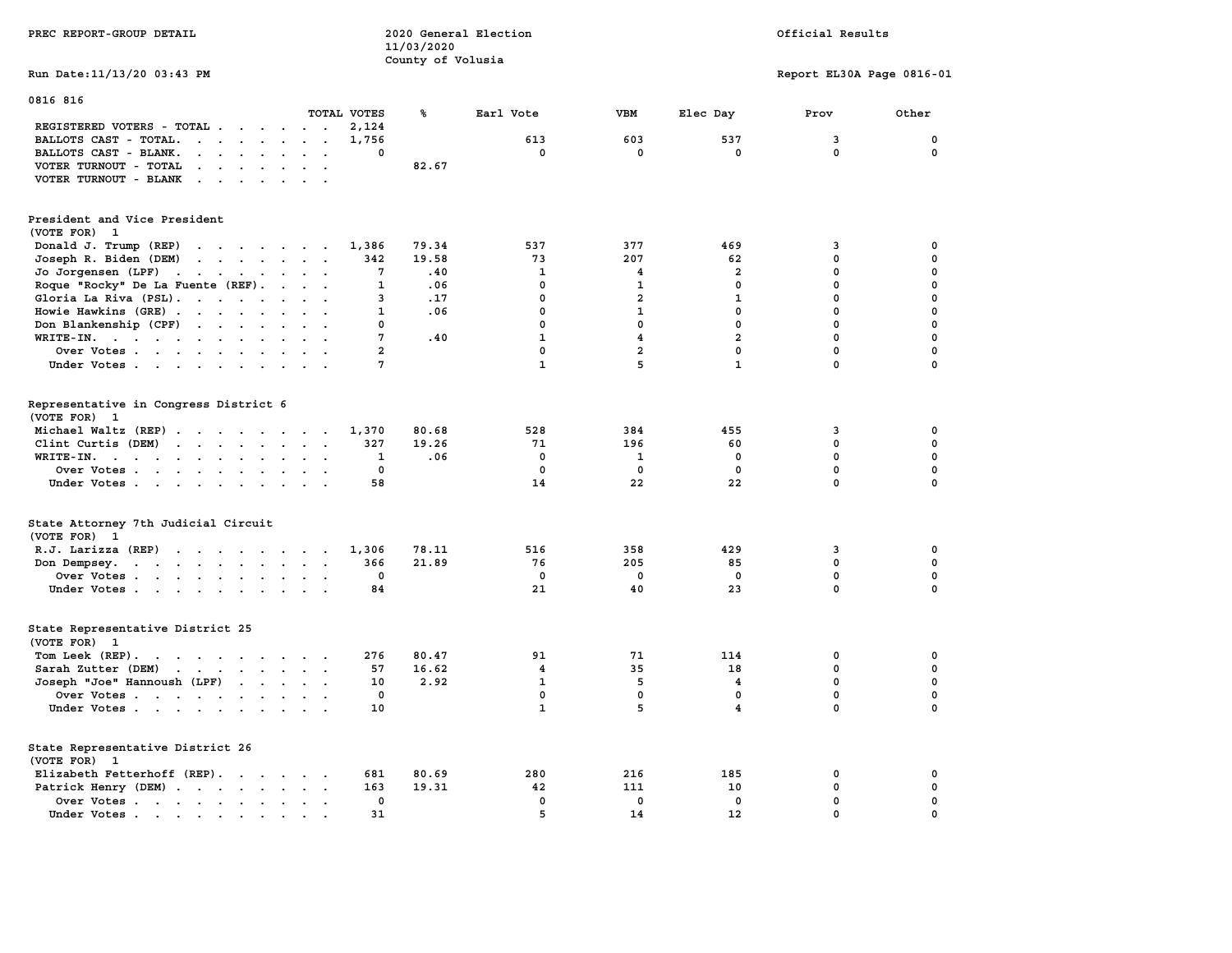|                                                                          |                                                             | 11/03/2020        |              |             |              |                           |             |
|--------------------------------------------------------------------------|-------------------------------------------------------------|-------------------|--------------|-------------|--------------|---------------------------|-------------|
|                                                                          |                                                             | County of Volusia |              |             |              |                           |             |
| Run Date: 11/13/20 03:43 PM                                              |                                                             |                   |              |             |              | Report EL30A Page 0816-02 |             |
| 0816 816                                                                 |                                                             |                   |              |             |              |                           |             |
|                                                                          | TOTAL VOTES                                                 | ℁                 | Earl Vote    | <b>VBM</b>  | Elec Day     | Prov                      | Other       |
| State Representative District 27                                         |                                                             |                   |              |             |              |                           |             |
| (VOTE FOR) 1                                                             |                                                             |                   |              |             |              |                           |             |
| Webster Barnaby (REP)<br>the contract of the contract of the             | 388                                                         | 77.45             | 144          | 88          | 153          | 3                         | 0           |
| Dolores Guzman (DEM).<br>the contract of the contract of the contract of | 113                                                         | 22.55             | 33           | 50          | 30           | 0                         | 0           |
| Over Votes                                                               | 1                                                           |                   | $\mathbf{1}$ | 0           | 0            | $\mathbf 0$               | $\mathbf 0$ |
| Under Votes                                                              | 26                                                          |                   | 11           | 8           | 7            | $\mathbf 0$               | $\mathbf 0$ |
|                                                                          |                                                             |                   |              |             |              |                           |             |
| Supreme Court - Carlos G. Muniz                                          |                                                             |                   |              |             |              |                           |             |
| (VOTE FOR) 1                                                             |                                                             |                   |              |             |              |                           |             |
| Yes                                                                      | 1,047                                                       | 72.46             | 402          | 327         | 316          | 2                         | 0           |
| No.<br>$\ddot{\phantom{a}}$<br>$\sim$                                    | 398<br>$\sim$                                               | 27.54             | 117          | 162         | 119          | $\mathbf 0$               | $\mathbf 0$ |
| Over Votes<br>$\ddot{\phantom{a}}$<br>$\ddot{\phantom{a}}$               | $\mathbf 0$                                                 |                   | $\mathbf 0$  | 0           | $\mathbf 0$  | $\pmb{0}$                 | $\mathbf 0$ |
| Under Votes                                                              | 311                                                         |                   | 94           | 114         | 102          | $\mathbf{1}$              | $\Omega$    |
|                                                                          |                                                             |                   |              |             |              |                           |             |
| 5th Dist Crt of Appeal - Evander                                         |                                                             |                   |              |             |              |                           |             |
| (VOTE FOR) 1                                                             |                                                             |                   |              |             |              |                           |             |
| Yes                                                                      | 1,000<br>$\blacksquare$ .                                   | 70.32             | 376          | 340         | 282          | $\overline{\mathbf{2}}$   | 0           |
| No.<br>$\ddot{\phantom{a}}$<br>$\cdot$                                   | 422<br>$\ddot{\phantom{a}}$<br>$\mathbf{r}$                 | 29.68             | 135          | 142         | 145          | $\mathbf 0$               | $\mathbf 0$ |
| Over Votes                                                               | $\mathbf{1}$<br>$\cdot$ $\cdot$                             |                   | $\mathbf{1}$ | $\mathbf 0$ | $\mathbf 0$  | $\mathbf 0$               | 0           |
| Under Votes<br>$\ddot{\phantom{a}}$<br>$\cdot$                           | 333                                                         |                   | 101          | 121         | 110          | $\mathbf{1}$              | 0           |
|                                                                          |                                                             |                   |              |             |              |                           |             |
| 5th Dist Crt of Appeal - Grosshans<br>(VOTE FOR) 1                       |                                                             |                   |              |             |              |                           |             |
| Yes                                                                      | 1,034                                                       | 73.65             | 397          | 337         | 298          | 2                         | 0           |
| No.<br>$\sim$ 100 $\sim$<br>$\ddot{\phantom{a}}$                         | 370<br>$\bullet$<br>$\ddot{\phantom{0}}$<br>$\blacksquare$  | 26.35             | 106          | 138         | 126          | $\mathbf 0$               | $\mathbf 0$ |
| Over Votes                                                               | $\mathbf{0}$<br>$\sim$                                      |                   | $^{\circ}$   | $\mathbf 0$ | $\mathbf{0}$ | $\mathbf 0$               | $\mathbf 0$ |
| Under Votes<br>$\ddot{\phantom{a}}$                                      | 352<br>$\ddot{\phantom{a}}$<br>$\ddot{\phantom{a}}$         |                   | 110          | 128         | 113          | $\mathbf{1}$              | $\mathbf 0$ |
|                                                                          |                                                             |                   |              |             |              |                           |             |
| 5th Dist Crt of Appeal - Harris                                          |                                                             |                   |              |             |              |                           |             |
| (VOTE FOR) 1                                                             |                                                             |                   |              |             |              |                           |             |
| Yes                                                                      | 1,069                                                       | 75.76             | 403          | 358         | 306          | $\overline{a}$            | $\mathbf 0$ |
| No.                                                                      | 342<br>$\sim$ $\sim$ $\sim$ $\sim$ $\sim$                   | 24.24             | 103          | 124         | 115          | $\mathbf 0$               | $\mathbf 0$ |
| Over Votes<br>$\cdot$<br>$\bullet$                                       | 0<br>$\overline{a}$<br>$\sim$                               |                   | 0            | 0           | 0            | 0                         | 0           |
| Under Votes                                                              | 345                                                         |                   | 107          | 121         | 116          | 1                         | $\Omega$    |
|                                                                          |                                                             |                   |              |             |              |                           |             |
| 5th Dist Crt of Appeal - Orfinger                                        |                                                             |                   |              |             |              |                           |             |
| (VOTE FOR) 1                                                             |                                                             |                   |              |             |              |                           |             |
| $Yes \cdot \cdot \cdot \cdot \cdot \cdot \cdot \cdot \cdot$              | 1,031<br>$\cdot$ $\cdot$ $\cdot$ $\cdot$                    | 72.81             | 381          | 357         | 291          | $\overline{\mathbf{2}}$   | 0           |
| No.<br>$\bullet$                                                         | 385<br>$\sim$                                               | 27.19             | 122          | 130         | 133          | $\mathbf 0$               | $\mathbf 0$ |
| Over Votes<br>$\ddot{\phantom{0}}$<br>$\ddot{\phantom{a}}$               | 0<br>$\ddot{\phantom{a}}$<br>$\ddot{\phantom{a}}$           |                   | $\mathbf 0$  | $\mathbf 0$ | $\mathbf 0$  | $\mathbf 0$               | $\mathbf 0$ |
| Under Votes                                                              | 340                                                         |                   | 110          | 116         | 113          | $\mathbf{1}$              | $\Omega$    |
|                                                                          |                                                             |                   |              |             |              |                           |             |
| 5th Dist Crt of Appeal - Sasso<br>(VOTE FOR) 1                           |                                                             |                   |              |             |              |                           |             |
| Yes                                                                      | 1,061                                                       | 76.00             | 398          | 357         | 304          | 2                         | 0           |
| No.<br>the contract of the contract of<br>$\cdot$<br>$\sim$              | 335                                                         | 24.00             | 101          | 118         | 116          | 0                         | 0           |
| Over Votes<br>$\ddot{\phantom{a}}$<br>$\ddot{\phantom{a}}$               | $\mathbf 0$<br>$\ddot{\phantom{a}}$<br>$\ddot{\phantom{1}}$ |                   | $\mathbf 0$  | $\mathbf 0$ | $\mathbf 0$  | $\mathbf 0$               | 0           |
| Under Votes                                                              | 360                                                         |                   | 114          | 128         | 117          | $\mathbf{1}$              | $\mathbf 0$ |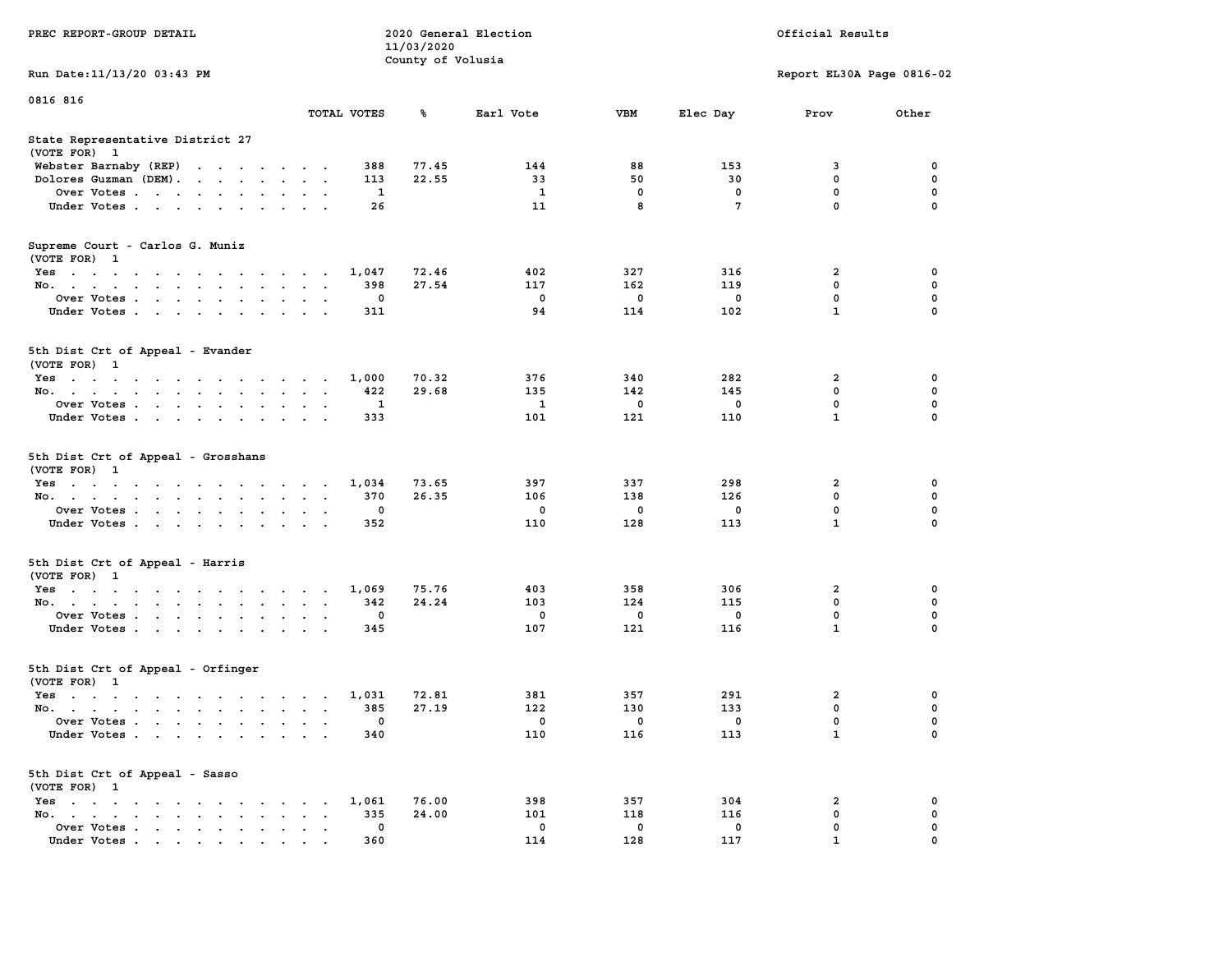| PREC REPORT-GROUP DETAIL                                                                                                        |                                                                 | 11/03/2020        | 2020 General Election |             |              | Official Results          |             |
|---------------------------------------------------------------------------------------------------------------------------------|-----------------------------------------------------------------|-------------------|-----------------------|-------------|--------------|---------------------------|-------------|
| Run Date: 11/13/20 03:43 PM                                                                                                     |                                                                 | County of Volusia |                       |             |              | Report EL30A Page 0816-03 |             |
| 0816 816                                                                                                                        |                                                                 |                   |                       |             |              |                           |             |
|                                                                                                                                 | TOTAL VOTES                                                     | ℁                 | Earl Vote             | <b>VBM</b>  | Elec Day     | Prov                      | Other       |
| 5th Dist Crt of Appeal - Wallis<br>(VOTE FOR) 1                                                                                 |                                                                 |                   |                       |             |              |                           |             |
| Yes                                                                                                                             | 1,038                                                           | 74.68             | 393                   | 344         | 299          | 2                         | 0           |
| No.                                                                                                                             | 352                                                             | 25.32             | 107                   | 128         | 117          | $\mathbf 0$               | $\mathbf 0$ |
| Over Votes.                                                                                                                     | 0                                                               |                   | 0                     | 0           | 0            | $\mathbf 0$               | 0           |
| Under Votes                                                                                                                     | 366                                                             |                   | 113                   | 131         | 121          | $\mathbf{1}$              | $\mathbf 0$ |
| Circuit Judge, 7th Judicial, Group 14<br>(VOTE FOR) 1                                                                           |                                                                 |                   |                       |             |              |                           |             |
| Joan Anthony                                                                                                                    | 575                                                             | 41.01             | 181                   | 238         | 155          | 1                         | 0           |
| Dan Hilbert<br>the contract of the contract of the contract of the contract of the contract of the contract of the contract of  | 827                                                             | 58.99             | 324                   | 242         | 260          | $\mathbf{1}$              | 0           |
| Over Votes                                                                                                                      | 1                                                               |                   | 1                     | 0           | $\mathbf 0$  | $\mathbf 0$               | $\mathbf 0$ |
| Under Votes                                                                                                                     | 353                                                             |                   | 107                   | 123         | 122          | $\mathbf{1}$              | $\Omega$    |
| County Council Chair<br>(VOTE FOR) 1                                                                                            |                                                                 |                   |                       |             |              |                           |             |
| the contract of the contract of the contract of the contract of the contract of the contract of the contract of<br>Jeff Brower. | 981                                                             | 63.99             | 368                   | 307         | 306          | 0                         | 0           |
| Deborah A. "Deb" Denys                                                                                                          | 552                                                             | 36.01             | 182                   | 208         | 160          | $\overline{a}$            | 0           |
| Over Votes                                                                                                                      | 0                                                               |                   | $\Omega$              | $\mathbf 0$ | $\mathbf 0$  | $\mathbf{0}$              | $\mathbf 0$ |
| Under Votes                                                                                                                     | 223                                                             |                   | 63                    | 88          | 71           | $\mathbf{1}$              | $\mathbf 0$ |
| Soil & Water Conservation Seat 2<br>(VOTE FOR) 1                                                                                |                                                                 |                   |                       |             |              |                           |             |
| John Nelson.<br>the contract of the contract of the con-                                                                        | 1,085                                                           | 77.50             | 425                   | 350         | 308          | 2                         | 0           |
| Wesley Wayne Wilson Jr                                                                                                          | 315                                                             | 22.50             | 82                    | 117         | 116          | 0                         | $\mathbf 0$ |
| Over Votes                                                                                                                      | 1                                                               |                   | 1                     | 0           | 0            | $\mathbf 0$               | $\mathbf 0$ |
| Under Votes                                                                                                                     | 355                                                             |                   | 105                   | 136         | 113          | $\mathbf{1}$              | $\Omega$    |
| Soil & Water Conservation Seat 4<br>(VOTE FOR) 1                                                                                |                                                                 |                   |                       |             |              |                           |             |
| Wendy Anderson.                                                                                                                 | 711                                                             | 50.79             | 232                   | 269         | 208          | 2                         | 0           |
| Barbara Deering                                                                                                                 | 689                                                             | 49.21             | 279                   | 198         | 212          | 0                         | 0           |
| Over Votes                                                                                                                      | 1                                                               |                   | $\mathbf 0$           | 0           | 1            | $\mathbf 0$               | 0           |
| Under Votes                                                                                                                     | 355                                                             |                   | 102                   | 136         | 116          | $\mathbf{1}$              | $\Omega$    |
| Amendment 1 - Citzenship Requirement<br>(VOTE FOR) 1                                                                            |                                                                 |                   |                       |             |              |                           |             |
| $Yes.$                                                                                                                          | 1,464                                                           | 87.40             | 524                   | 491         | 446          | 3                         | 0           |
| No.                                                                                                                             | 211                                                             | 12.60             | 58                    | 90          | 63           | $\mathbf 0$               | 0           |
| Over Votes                                                                                                                      | 0                                                               |                   | $\mathbf 0$           | $\mathbf 0$ | 0            | 0                         | $\mathbf 0$ |
| Under Votes                                                                                                                     | 81                                                              |                   | 31                    | 22          | 28           | 0                         | 0           |
| Amendment 2 - Minimum Wage<br>(VOTE FOR) 1                                                                                      |                                                                 |                   |                       |             |              |                           |             |
| Yes<br><b>Contract Contract Contract</b>                                                                                        | 604                                                             | 36.19             | 149                   | 298         | 157          | 0                         | 0           |
| No.<br>$\sim$                                                                                                                   | 1,065<br>$\ddot{\phantom{a}}$<br>$\ddot{\phantom{a}}$<br>$\,$ . | 63.81             | 433                   | 277         | 352          | 3                         | 0           |
| Over Votes.                                                                                                                     | 1                                                               |                   | 0                     | 0           | $\mathbf{1}$ | 0                         | 0           |
| Under Votes                                                                                                                     | 86                                                              |                   | 31                    | 28          | 27           | $\Omega$                  |             |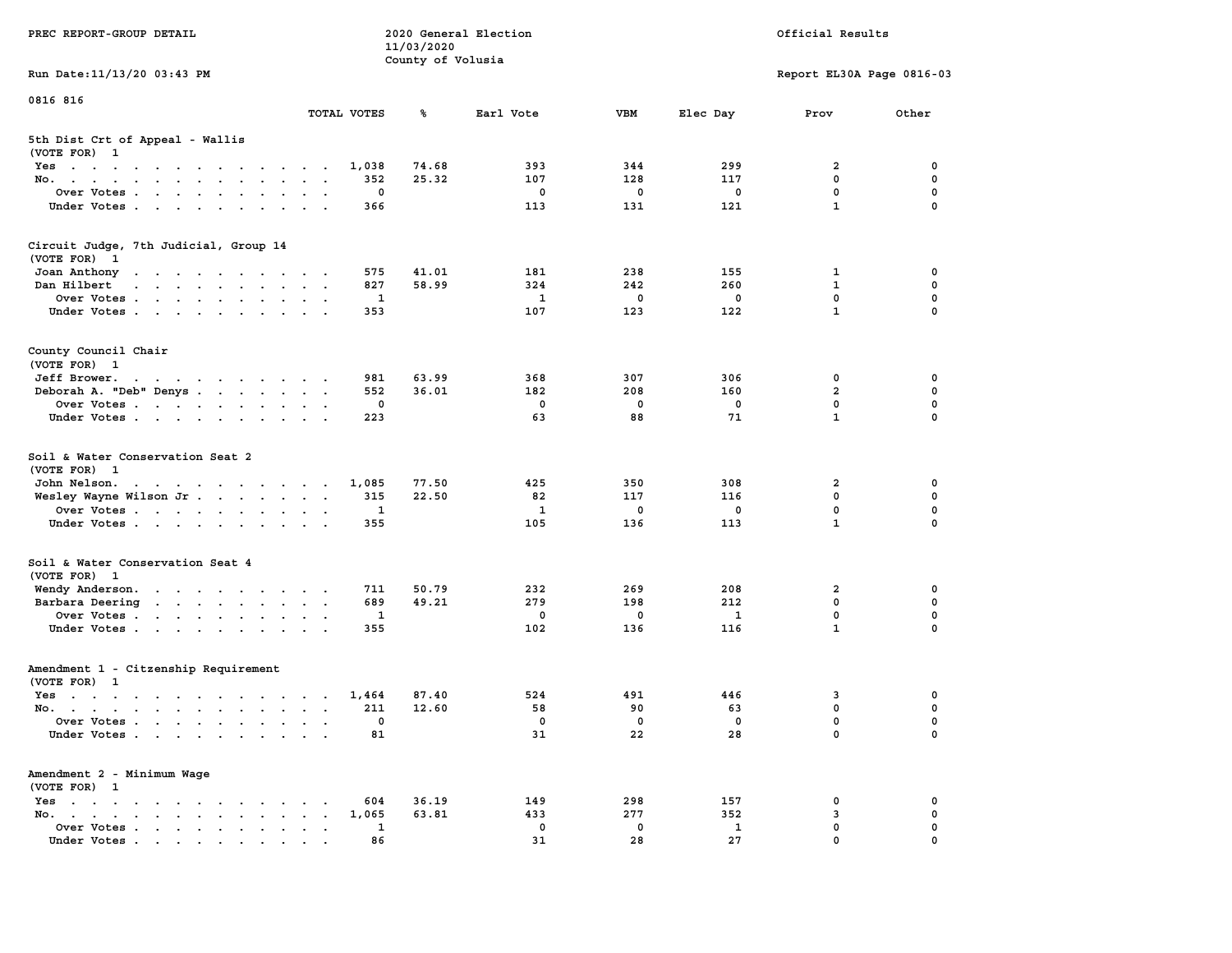| PREC REPORT-GROUP DETAIL                                                                                                                                                                                                                                |                                         | 11/03/2020<br>County of Volusia | 2020 General Election |              | Official Results |                            |               |  |
|---------------------------------------------------------------------------------------------------------------------------------------------------------------------------------------------------------------------------------------------------------|-----------------------------------------|---------------------------------|-----------------------|--------------|------------------|----------------------------|---------------|--|
| Run Date: 11/13/20 03:43 PM                                                                                                                                                                                                                             |                                         |                                 |                       |              |                  | Report EL30A Page 0816-04  |               |  |
| 0816 816                                                                                                                                                                                                                                                | TOTAL VOTES                             | ℁                               | Earl Vote             | <b>VBM</b>   | Elec Day         | Prov                       | Other         |  |
| Amendment 3 - Primary Elections<br>(VOTE FOR) 1                                                                                                                                                                                                         |                                         |                                 |                       |              |                  |                            |               |  |
| Yes                                                                                                                                                                                                                                                     | 669                                     | 41.25                           | 190                   | 266          | 211              | $\overline{a}$             | 0             |  |
| No.<br>$\ddot{\phantom{0}}$                                                                                                                                                                                                                             | 953                                     | 58.75                           | 382                   | 295          | 275              | $\mathbf{1}$               | $\mathbf 0$   |  |
| Over Votes<br>$\sim$<br>Under Votes                                                                                                                                                                                                                     | 1<br>$\ddot{\phantom{a}}$<br>133        |                                 | 1<br>40               | 0<br>42      | 0<br>51          | $\mathbf 0$<br>$\mathbf 0$ | 0<br>$\Omega$ |  |
|                                                                                                                                                                                                                                                         |                                         |                                 |                       |              |                  |                            |               |  |
| Amendment 4 - Apprl Const. Amendment<br>(VOTE FOR) 1                                                                                                                                                                                                    |                                         |                                 |                       |              |                  |                            |               |  |
| Yes                                                                                                                                                                                                                                                     | 909                                     | 56.71                           | 373                   | 261          | 275              | 0                          | 0             |  |
| No.                                                                                                                                                                                                                                                     | 694                                     | 43.29                           | 192                   | 296          | 203              | 3                          | $\mathbf 0$   |  |
| Over Votes<br>$\sim$                                                                                                                                                                                                                                    | 0                                       |                                 | $\mathbf 0$           | $\mathbf 0$  | 0                | 0                          | 0             |  |
| Under Votes                                                                                                                                                                                                                                             | 153                                     |                                 | 48                    | 46           | 59               | 0                          | 0             |  |
| Amendment 5 - Homestead Property Taxes<br>(VOTE FOR) 1                                                                                                                                                                                                  |                                         |                                 |                       |              |                  |                            |               |  |
| Yes                                                                                                                                                                                                                                                     | 1,158                                   | 73.43                           | 444                   | 374          | 338              | $\overline{a}$             | 0             |  |
| No.                                                                                                                                                                                                                                                     | 419<br>i.                               | 26.57                           | 115                   | 176          | 127              | $\mathbf{1}$               | $\mathbf 0$   |  |
| Over Votes<br>$\ddot{\phantom{a}}$                                                                                                                                                                                                                      | 0<br>$\ddot{\phantom{0}}$               |                                 | $\mathbf 0$           | $\mathbf 0$  | 0                | 0                          | 0             |  |
| Under Votes                                                                                                                                                                                                                                             | 179<br>$\sim$ $\sim$                    |                                 | 54                    | 53           | 72               | $\mathbf 0$                | $\Omega$      |  |
| Amendment 6 - Ad Valorem Tax Discount<br>(VOTE FOR) 1                                                                                                                                                                                                   |                                         |                                 |                       |              |                  |                            |               |  |
| Yes                                                                                                                                                                                                                                                     | 1,451                                   | 89.02                           | 531                   | 483          | 434              | 3                          | 0             |  |
| No.<br>$\ddot{\phantom{0}}$                                                                                                                                                                                                                             | 179<br>$\overline{\phantom{a}}$         | 10.98                           | 44                    | 83           | 52               | 0                          | 0             |  |
| Over Votes                                                                                                                                                                                                                                              | 0<br>$\sim$ $\sim$                      |                                 | $\mathbf 0$           | $\mathbf 0$  | 0                | 0                          | 0             |  |
| Under Votes                                                                                                                                                                                                                                             | 126                                     |                                 | 38                    | 37           | 51               | $\mathbf 0$                | $\mathbf 0$   |  |
| Volusia ECHO<br>(VOTE FOR) 1                                                                                                                                                                                                                            |                                         |                                 |                       |              |                  |                            |               |  |
| Yes (For Bonds)<br>$\mathbf{r}$ . The set of the set of the set of the set of the set of the set of the set of the set of the set of the set of the set of the set of the set of the set of the set of the set of the set of the set of the set of t    | 926                                     | 57.55                           | 281                   | 378          | 267              | 0                          | 0             |  |
| No (Against Bonds)<br>$\mathbf{r}$ . The contract of the contract of the contract of the contract of the contract of the contract of the contract of the contract of the contract of the contract of the contract of the contract of the contract of th | 683                                     | 42.45                           | 280                   | 183          | 218              | $\overline{a}$             | $\mathbf 0$   |  |
| Over Votes<br>$\sim$                                                                                                                                                                                                                                    | 0<br>$\ddot{\phantom{a}}$               |                                 | $\mathbf 0$           | $\mathbf 0$  | 0                | $\mathbf 0$                | 0             |  |
| Under Votes                                                                                                                                                                                                                                             | 147<br><b>Contract Contract</b>         |                                 | 52                    | 42           | 52               | $\mathbf{1}$               | $\Omega$      |  |
| Volusia Forever<br>(VOTE FOR) 1                                                                                                                                                                                                                         |                                         |                                 |                       |              |                  |                            |               |  |
| Yes (For Bonds)<br>$\cdots$<br>$\ddot{\phantom{a}}$                                                                                                                                                                                                     | 989                                     | 61.09                           | 303                   | 404          | 280              | $\overline{2}$             | 0             |  |
| No (Against Bonds)<br>$\cdot$ $\cdot$ $\cdot$ $\cdot$ $\cdot$ $\cdot$ $\cdot$                                                                                                                                                                           | 630                                     | 38.91                           | 263                   | 159          | 208              | 0                          | $\mathbf 0$   |  |
| Over Votes .<br>the contract of the state of the<br>$\sim$<br>$\ddot{\phantom{a}}$<br>$\bullet$                                                                                                                                                         | $\mathbf 0$<br>$\overline{\phantom{a}}$ |                                 | $\mathbf 0$           | $\mathbf{0}$ | $\mathbf 0$      | $\mathbf 0$                | $\mathbf 0$   |  |
| Under Votes                                                                                                                                                                                                                                             | 137                                     |                                 | 47                    | 40           | 49               | $\mathbf{1}$               | 0             |  |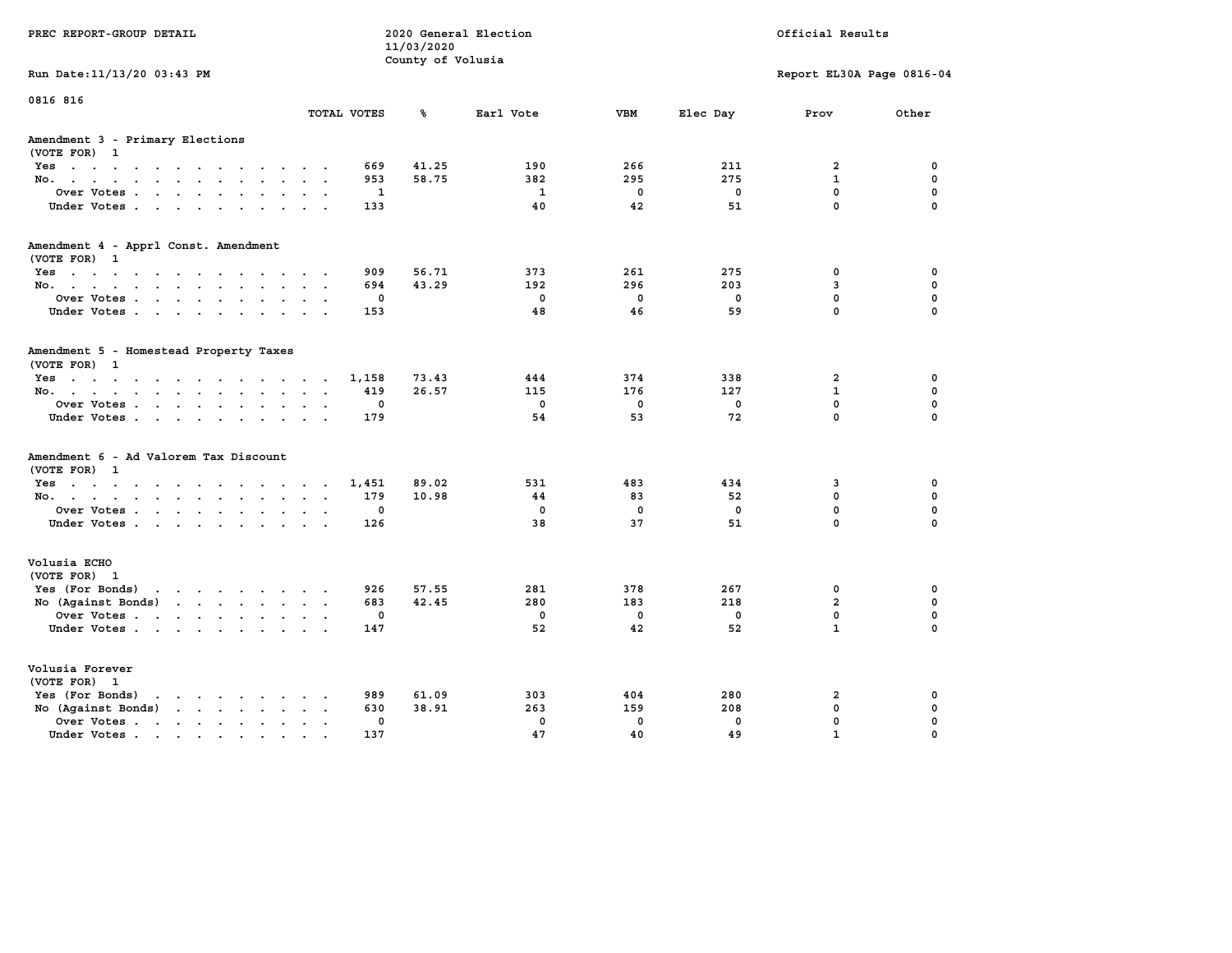| PREC REPORT-GROUP DETAIL                                                                                                                 | 11/03/2020                     | 2020 General Election   | Official Results        |                |                                        |              |
|------------------------------------------------------------------------------------------------------------------------------------------|--------------------------------|-------------------------|-------------------------|----------------|----------------------------------------|--------------|
| Run Date: 11/13/20 03:43 PM                                                                                                              |                                | County of Volusia       |                         |                | Report EL30A Page 0901-01              |              |
| 0901 901                                                                                                                                 |                                |                         |                         |                |                                        |              |
| TOTAL VOTES                                                                                                                              | ℁                              | Earl Vote               | <b>VBM</b>              | Elec Day       | Prov                                   | Other        |
| REGISTERED VOTERS - TOTAL .<br>$\cdots$<br>$\sim$ $\sim$                                                                                 | 2,517                          |                         |                         |                |                                        |              |
| BALLOTS CAST - TOTAL.<br>$\mathbf{L}$ . The set of $\mathbf{L}$<br>$\ddot{\phantom{0}}$<br>$\ddot{\phantom{0}}$                          | 1,908                          | 693                     | 859                     | 353            | $\overline{\mathbf{2}}$<br>$\mathbf 0$ | 1            |
| BALLOTS CAST - BLANK.<br>$\cdot$ $\cdot$ $\cdot$ $\cdot$ $\cdot$<br>$\sim$ $\sim$                                                        | 5.19<br>99                     | 43                      | 37                      | 19             |                                        | 0            |
| VOTER TURNOUT - TOTAL<br>$\sim$ $\sim$ $\sim$<br>$\bullet$<br>$\sim$ $-$<br>$\sim$<br>$\mathbf{r}$                                       | 75.80                          |                         |                         |                |                                        |              |
| VOTER TURNOUT - BLANK<br>$\cdot$ $\cdot$ $\cdot$<br>$\sim$<br>$\sim$                                                                     | 3.93                           |                         |                         |                |                                        |              |
| President and Vice President<br>(VOTE FOR) 1                                                                                             |                                |                         |                         |                |                                        |              |
| Donald J. Trump (REP)<br>$\mathcal{A}=\mathcal{A}=\mathcal{A}=\mathcal{A}=\mathcal{A}=\mathcal{A}=\mathcal{A}$                           | 60.00<br>1,137                 | 498                     | 382                     | 257            | 0                                      | 0            |
| Joseph R. Biden (DEM)<br>$\mathbf{r}$ , and $\mathbf{r}$ , and $\mathbf{r}$ , and $\mathbf{r}$                                           | 733<br>38.68                   | 183                     | 458                     | 89             | $\overline{\mathbf{2}}$                | $\mathbf{1}$ |
| Jo Jorgensen (LPF)<br>$\sim$<br>$\sim$ $\sim$ $\sim$ $\sim$ $\sim$<br>$\sim$<br>$\ddot{\phantom{a}}$                                     | 16                             | 5<br>.84                | 6                       | 5              | $\mathbf 0$                            | $\mathbf 0$  |
| Roque "Rocky" De La Fuente (REF).<br>$\ddot{\phantom{a}}$<br>$\sim$                                                                      | 0                              | 0                       | 0                       | 0              | $\pmb{0}$                              | $\mathbf 0$  |
| Gloria La Riva (PSL)<br>$\sim$                                                                                                           | 1                              | 0<br>.05                | $\mathbf{1}$            | $\mathbf 0$    | $\mathbf 0$                            | $\mathbf 0$  |
| Howie Hawkins (GRE)<br>$\ddot{\phantom{a}}$                                                                                              | 4                              | $\mathbf{1}$<br>.21     | 3                       | $\mathbf 0$    | $\mathbf 0$                            | 0            |
| Don Blankenship (CPF)<br>$\sim$ $\sim$ $\sim$ $\sim$<br>$\sim$                                                                           | 0                              | 0                       | $\mathbf 0$             | $\mathbf 0$    | $\mathbf 0$                            | $\mathbf 0$  |
| WRITE-IN.                                                                                                                                | 4                              | $\overline{a}$<br>.21   | $\overline{a}$          | $\mathbf 0$    | $\mathbf 0$                            | $\mathbf 0$  |
| Over Votes<br>$\sim$ $\sim$                                                                                                              | 4                              | 0                       | $\overline{\mathbf{4}}$ | $\pmb{0}$      | 0                                      | $\mathbf 0$  |
| Under Votes<br>$\sim$                                                                                                                    | 9                              | $\overline{\mathbf{4}}$ | 3                       | $\overline{a}$ | 0                                      | $\Omega$     |
| Representative in Congress District 6<br>(VOTE FOR) 1<br>Michael Waltz (REP)<br>Clint Curtis (DEM)                                       | 61.47<br>1,123<br>703<br>38.48 | 493<br>173              | 381<br>441              | 249<br>86      | 0<br>$\overline{a}$                    | 0<br>1       |
| $\cdot$ $\cdot$ $\cdot$ $\cdot$<br>$\sim$ $\sim$<br>$\ddot{\phantom{a}}$                                                                 | $\mathbf{1}$                   | .05<br>$\mathbf 0$      | $\mathbf{1}$            | 0              | $\mathbf 0$                            | $\mathbf 0$  |
| $WRITE-IN.$<br>$\sim 100$ km s $^{-1}$<br>$\ddot{\phantom{0}}$<br>$\blacksquare$<br>Over Votes.                                          | $\mathbf 0$                    | $\mathbf 0$             | $\mathbf 0$             | $\mathbf 0$    | $\mathbf 0$                            | $\mathbf 0$  |
| $\sim$ $\sim$<br>Under Votes<br>$\sim$<br>$\sim$                                                                                         | 81                             | 27                      | 36                      | 18             | 0                                      | 0            |
| State Attorney 7th Judicial Circuit<br>(VOTE FOR) 1                                                                                      |                                |                         |                         |                |                                        |              |
| R.J. Larizza (REP)<br>$\cdots$                                                                                                           | 1,073<br>62.06                 | 476                     | 366                     | 231            | 0                                      | 0            |
| Don Dempsey.<br>the contract of the contract of the contract of                                                                          | 37.94<br>656                   | 162                     | 400                     | 93             | $\mathbf{1}$                           | $\mathbf 0$  |
| Over Votes<br>$\cdot$ .                                                                                                                  | 0                              | $\mathbf 0$             | $\mathbf 0$             | $\mathbf 0$    | 0                                      | 0            |
| Under Votes                                                                                                                              | 179                            | 55                      | 93                      | 29             | $\mathbf{1}$                           | $\mathbf{1}$ |
| State Representative District 27<br>(VOTE FOR) 1                                                                                         |                                |                         |                         |                |                                        |              |
| Webster Barnaby (REP)<br>the contract of the contract of the contract of the contract of the contract of the contract of the contract of | 58.91<br>1,058                 | 474                     | 352                     | 232            | 0                                      | 0            |
| Dolores Guzman (DEM).<br>$\sim$ $\sim$                                                                                                   | 738<br>41.09                   | 185                     | 454                     | 96             | $\overline{a}$                         | $\mathbf{1}$ |
| Over Votes                                                                                                                               | 0                              | $\mathbf 0$             | $\mathbf 0$             | $\mathbf 0$    | $\pmb{0}$                              | $\mathbf 0$  |
| Under Votes                                                                                                                              | 112                            | 34                      | 53                      | 25             | $\mathbf 0$                            | $\mathbf 0$  |
| Supreme Court - Carlos G. Muniz<br>(VOTE FOR) 1                                                                                          |                                |                         |                         |                |                                        |              |
| Yes<br>the contract of the contract of the contract of the                                                                               | 1,060<br>67.09                 | 407                     | 430                     | 223            | 0                                      | 0            |
| No.<br>$\mathbf{r}$ , $\mathbf{r}$ , $\mathbf{r}$ , $\mathbf{r}$ , $\mathbf{r}$ , $\mathbf{r}$<br>$\ddot{\phantom{a}}$<br>$\sim$         | 520<br>32.91                   | 163                     | 272                     | 84             | 1                                      | 0            |
| Over Votes .<br><b>Contract Contract Contract Contract</b><br>$\bullet$<br>$\bullet$<br>$\bullet$                                        | 0                              | $\mathbf 0$             | $\mathbf 0$             | $\mathbf 0$    | $\mathbf 0$                            | $\mathbf 0$  |
| Under Votes.<br>$\bullet$<br>$\bullet$                                                                                                   | 328                            | 123                     | 157                     | 46             | $\mathbf{1}$                           | $\mathbf{1}$ |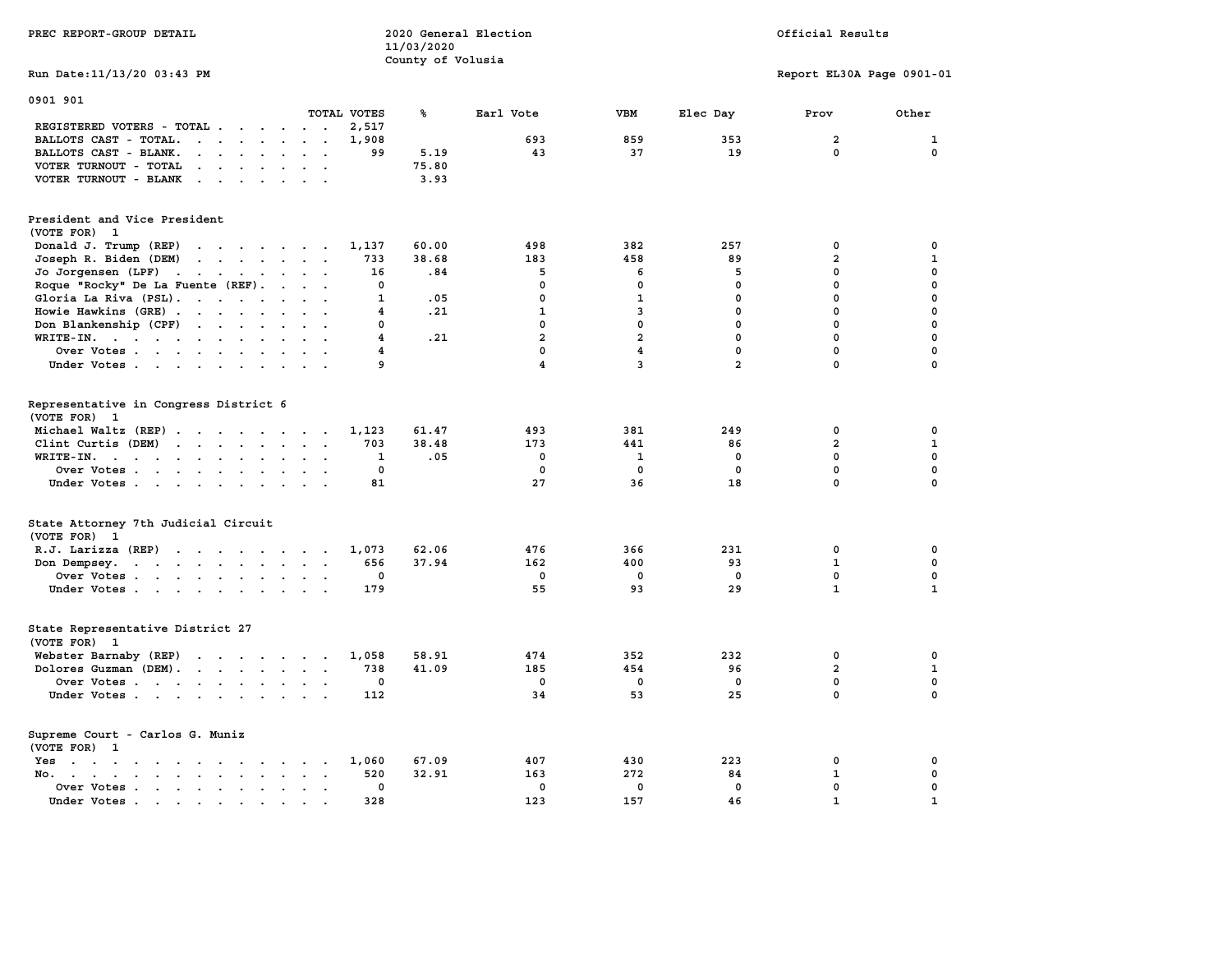| PREC REPORT-GROUP DETAIL                                                                                               |                                                                  | 11/03/2020        | 2020 General Election | Official Results |             |                           |              |
|------------------------------------------------------------------------------------------------------------------------|------------------------------------------------------------------|-------------------|-----------------------|------------------|-------------|---------------------------|--------------|
| Run Date: 11/13/20 03:43 PM                                                                                            |                                                                  | County of Volusia |                       |                  |             | Report EL30A Page 0901-02 |              |
| 0901 901                                                                                                               |                                                                  |                   |                       |                  |             |                           |              |
|                                                                                                                        | TOTAL VOTES                                                      | ℁                 | Earl Vote             | <b>VBM</b>       | Elec Day    | Prov                      | Other        |
| 5th Dist Crt of Appeal - Evander<br>(VOTE FOR) 1                                                                       |                                                                  |                   |                       |                  |             |                           |              |
| Yes                                                                                                                    | 1,136                                                            | 72.87             | 418                   | 488              | 229         | 1                         | 0            |
| No.                                                                                                                    | 423                                                              | 27.13             | 152                   | 193              | 78          | $\mathbf 0$               | 0            |
| Over Votes                                                                                                             | 0                                                                |                   | $\mathbf 0$           | 0                | 0           | $\mathbf 0$               | 0            |
| Under Votes                                                                                                            | 349                                                              |                   | 123                   | 178              | 46          | $\mathbf{1}$              | $\mathbf{1}$ |
| 5th Dist Crt of Appeal - Grosshans<br>(VOTE FOR) 1                                                                     |                                                                  |                   |                       |                  |             |                           |              |
| Yes                                                                                                                    | 1,087                                                            | 70.36             | 411                   | 442              | 234         | 0                         | 0            |
| No.                                                                                                                    | 458                                                              | 29.64             | 151                   | 236              | 70          | $\mathbf{1}$              | 0            |
| Over Votes                                                                                                             | 0                                                                |                   | $\mathbf 0$           | $\mathbf 0$      | $\mathbf 0$ | 0                         | $\mathbf 0$  |
| Under Votes                                                                                                            | 363                                                              |                   | 131                   | 181              | 49          | $\mathbf{1}$              | $\mathbf{1}$ |
| 5th Dist Crt of Appeal - Harris<br>(VOTE FOR) 1                                                                        |                                                                  |                   |                       |                  |             |                           |              |
| Yes                                                                                                                    | 1,141                                                            | 73.52             | 406                   | 497              | 237         | 1                         | 0            |
| No.                                                                                                                    | 411                                                              | 26.48             | 152                   | 190              | 69          | $^{\circ}$                | $\mathbf 0$  |
| Over Votes                                                                                                             | 1                                                                |                   | 1                     | 0                | 0           | $\mathbf{0}$              | 0            |
| Under Votes                                                                                                            | 355                                                              |                   | 134                   | 172              | 47          | $\mathbf{1}$              | $\mathbf{1}$ |
| 5th Dist Crt of Appeal - Orfinger<br>(VOTE FOR) 1                                                                      |                                                                  |                   |                       |                  |             |                           |              |
| Yes                                                                                                                    | 1,117                                                            | 71.74             | 393                   | 501              | 223         | 0                         | 0            |
| No.                                                                                                                    | 440                                                              | 28.26             | 166                   | 194              | 79          | $\mathbf{1}$              | 0            |
| Over Votes                                                                                                             | 0                                                                |                   | 0                     | 0                | 0           | $\mathbf 0$               | 0            |
| Under Votes                                                                                                            | 351                                                              |                   | 134                   | 164              | 51          | $\mathbf{1}$              | $\mathbf{1}$ |
| 5th Dist Crt of Appeal - Sasso<br>(VOTE FOR) 1                                                                         |                                                                  |                   |                       |                  |             |                           |              |
| Yes                                                                                                                    | 1,099                                                            | 71.92             | 405                   | 473              | 221         | 0                         | 0            |
| No.                                                                                                                    | 429                                                              | 28.08             | 145                   | 205              | 78          | $\mathbf{1}$              | 0            |
| Over Votes                                                                                                             | 0                                                                |                   | 0                     | $\mathbf 0$      | 0           | 0                         | 0            |
| Under Votes                                                                                                            | 380                                                              |                   | 143                   | 181              | 54          | $\mathbf{1}$              | $\mathbf{1}$ |
| 5th Dist Crt of Appeal - Wallis<br>(VOTE FOR) 1                                                                        |                                                                  |                   |                       |                  |             |                           |              |
| Yes<br>the contract of the contract of the contract of the contract of the contract of the contract of the contract of | 1,086                                                            | 70.80             | 396                   | 473              | 217         | 0                         | 0            |
| No.                                                                                                                    | 448                                                              | 29.20             | 155                   | 210              | 82          | $\mathbf{1}$              | 0            |
| Over Votes                                                                                                             | $\mathbf{1}$                                                     |                   | $\mathbf{1}$          | $\mathbf{0}$     | 0           | $\mathbf 0$               | 0            |
| Under Votes                                                                                                            | 373                                                              |                   | 141                   | 176              | 54          | $\mathbf{1}$              | $\mathbf{1}$ |
| Circuit Judge, 7th Judicial, Group 14<br>(VOTE FOR) 1                                                                  |                                                                  |                   |                       |                  |             |                           |              |
| Joan Anthony                                                                                                           | 891<br>$\ddot{\phantom{0}}$<br>$\sim$ 100 $\mu$                  | 57.78             | 267                   | 458              | 165         | 1                         | 0            |
| Dan Hilbert<br>$\cdot$ $\cdot$ $\cdot$ $\cdot$ $\cdot$ $\cdot$ $\cdot$ $\cdot$                                         | 651<br>$\ddot{\phantom{a}}$<br>$\bullet$<br>$\ddot{\phantom{1}}$ | 42.22             | 287                   | 228              | 136         | $\mathbf 0$               | 0            |
| Over Votes                                                                                                             | 1                                                                |                   | 1                     | $\mathbf 0$      | 0<br>52     | 0<br>$\mathbf{1}$         | 0            |
| Under Votes                                                                                                            | 365                                                              |                   | 138                   | 173              |             |                           |              |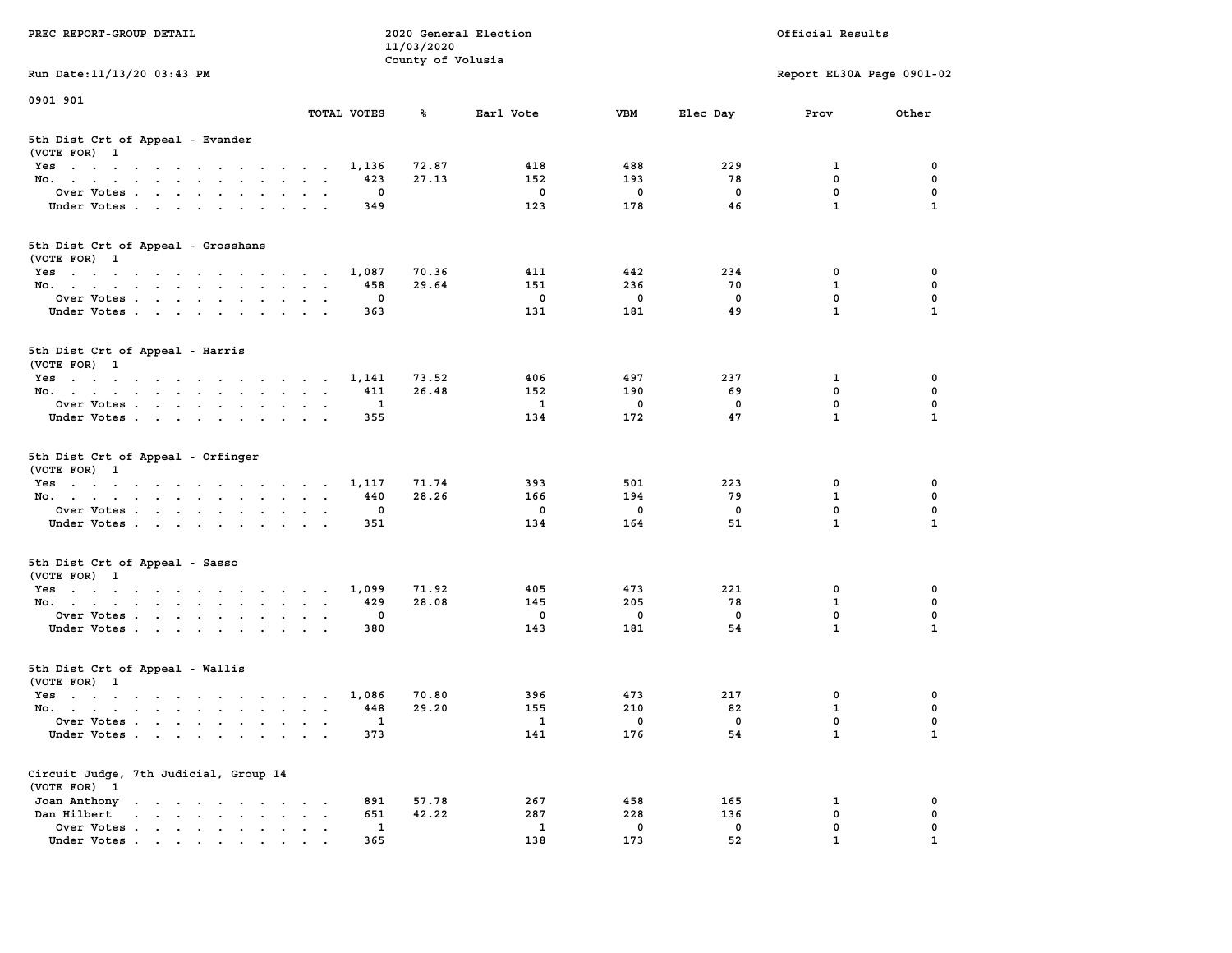| PREC REPORT-GROUP DETAIL                                                                                                                 | 2020 General Election<br>11/03/2020 |            | Official Results |            |                           |                   |
|------------------------------------------------------------------------------------------------------------------------------------------|-------------------------------------|------------|------------------|------------|---------------------------|-------------------|
| Run Date: 11/13/20 03:43 PM                                                                                                              | County of Volusia                   |            |                  |            | Report EL30A Page 0901-03 |                   |
|                                                                                                                                          |                                     |            |                  |            |                           |                   |
| 0901 901<br>TOTAL VOTES                                                                                                                  | ℁                                   | Earl Vote  | VBM              | Elec Day   | Prov                      | Other             |
| County Council Chair<br>(VOTE FOR) 1                                                                                                     |                                     |            |                  |            |                           |                   |
| Jeff Brower.<br>the contract of the contract of the con-                                                                                 | 962<br>58.02                        | 360        | 405              | 197        | 0                         | 0                 |
| Deborah A. "Deb" Denys                                                                                                                   | 41.98<br>696                        | 235        | 335              | 125        | $\mathbf{1}$              | 0                 |
| Over Votes                                                                                                                               | 0                                   | 0          | 0                | 0          | 0                         | 0                 |
| Under Votes                                                                                                                              | 250                                 | 98         | 119              | 31         | $\mathbf{1}$              | $\mathbf{1}$      |
| Soil & Water Conservation Seat 2<br>(VOTE FOR) 1                                                                                         |                                     |            |                  |            |                           |                   |
| John Nelson.<br>1,086<br>the contract of the contract of the contract of the contract of the contract of the contract of the contract of | 71.26                               | 411        | 462              | 213        | 0                         | 0                 |
| Wesley Wayne Wilson Jr                                                                                                                   | 438<br>28.74                        | 139        | 209              | 89         | 1                         | 0                 |
| Over Votes                                                                                                                               | 0                                   | 0          | 0                | 0          | 0                         | 0                 |
| Under Votes                                                                                                                              | 384                                 | 143        | 188              | 51         | 1                         | 1                 |
| Soil & Water Conservation Seat 4<br>(VOTE FOR) 1                                                                                         |                                     |            |                  |            |                           |                   |
| Wendy Anderson.                                                                                                                          | 60.42<br>948                        | 289        | 477              | 182        | 0                         | 0                 |
| Barbara Deering                                                                                                                          | 621<br>39.58                        | 276        | 224              | 120        | 1                         | 0                 |
| Over Votes                                                                                                                               | 1                                   | 0          | 1                | 0          | $\mathbf 0$               | 0                 |
| Under Votes                                                                                                                              | 338                                 | 128        | 157              | 51         | $\mathbf{1}$              | $\mathbf{1}$      |
| Edgewater City Council District 4<br>(VOTE FOR) 1                                                                                        |                                     |            |                  |            |                           |                   |
| Jonah Powers<br>the contract of the contract of the con-<br>1,007                                                                        | 62.12                               | 368        | 435              | 204        | 0                         | 0                 |
| Eric Rainbird                                                                                                                            | 614<br>37.88                        | 214        | 282              | 117        | $\mathbf{1}$              | 0                 |
| Over Votes                                                                                                                               | 1                                   | 1          | 0                | 0          | $\mathbf 0$               | 0                 |
| Under Votes                                                                                                                              | 286                                 | 110        | 142              | 32         | $\mathbf{1}$              | $\mathbf{1}$      |
| Amendment 1 - Citzenship Requirement<br>(VOTE FOR) 1                                                                                     |                                     |            |                  |            |                           |                   |
| Yes<br>1,465                                                                                                                             | 81.89                               | 561        | 617              | 286        | 1                         | 0                 |
| No.                                                                                                                                      | 324<br>18.11                        | 97         | 185              | 41         | 1                         | 0                 |
| Over Votes                                                                                                                               | $\overline{2}$                      | 1          | 1                | 0          | 0                         | 0                 |
| Under Votes                                                                                                                              | 117                                 | 34         | 56               | 26         | $\mathbf 0$               | 1                 |
| Amendment 2 - Minimum Wage<br>(VOTE FOR) 1                                                                                               |                                     |            |                  |            |                           |                   |
| Yes<br>1,032<br>the contract of the contract of the contract of the contract of the contract of the contract of the contract of          | 57.82                               | 306        | 550              | 174        | 2                         | 0                 |
| No.                                                                                                                                      | 42.18<br>753                        | 348        | 253              | 152        | 0                         | 0                 |
| Over Votes                                                                                                                               | 0                                   | 0          | 0                | 0          | $\mathbf 0$               | $\Omega$          |
| Under Votes                                                                                                                              | 123                                 | 39         | 56               | 27         | 0                         | $\mathbf{1}$      |
| Amendment 3 - Primary Elections                                                                                                          |                                     |            |                  |            |                           |                   |
| (VOTE FOR) 1                                                                                                                             |                                     |            |                  |            |                           |                   |
| Yes<br>$\sim$ $\sim$ $\sim$<br>No.<br>$\sim$<br>$\ddot{\phantom{a}}$<br>$\ddot{\phantom{a}}$                                             | 973<br>55.50<br>44.50<br>780        | 319<br>320 | 462<br>329       | 190<br>130 | 2<br>$\mathbf 0$          | 0<br>$\mathbf{1}$ |
| $\cdot$<br>Over Votes<br>$\ddot{\phantom{a}}$                                                                                            | 1                                   | 0          | $\mathbf{1}$     | 0          | 0                         | 0                 |
| Under Votes                                                                                                                              | 154                                 | 54         | 67               | 33         | 0                         | 0                 |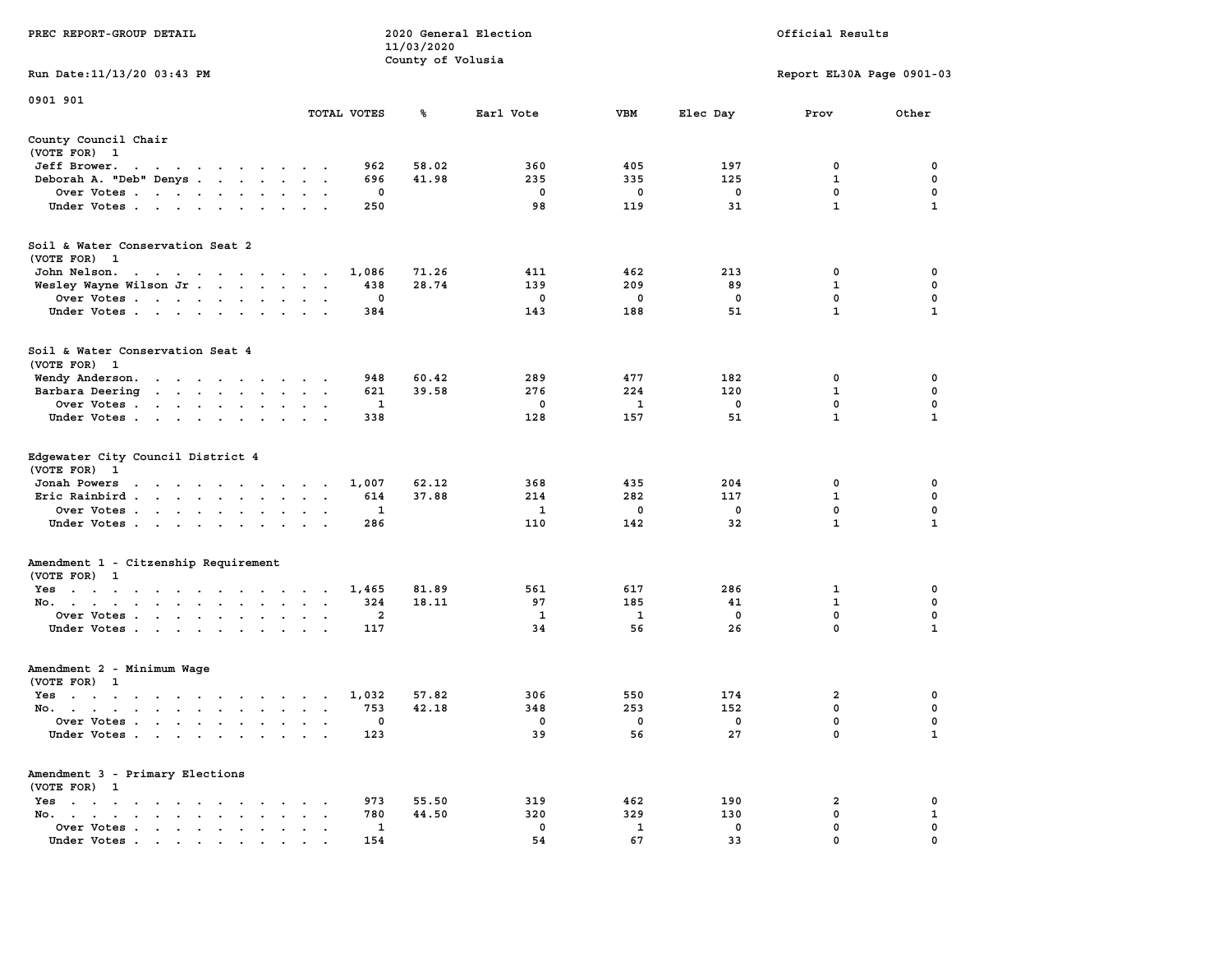|                                                                                                                                                                                                                                          |                                                           | 11/03/2020                     |              |             |              |                               |                             |
|------------------------------------------------------------------------------------------------------------------------------------------------------------------------------------------------------------------------------------------|-----------------------------------------------------------|--------------------------------|--------------|-------------|--------------|-------------------------------|-----------------------------|
| Run Date: 11/13/20 03:43 PM                                                                                                                                                                                                              |                                                           | County of Volusia              |              |             |              | Report EL30A Page 0901-04     |                             |
|                                                                                                                                                                                                                                          |                                                           |                                |              |             |              |                               |                             |
| 0901 901                                                                                                                                                                                                                                 | TOTAL VOTES                                               | ℁                              | Earl Vote    | <b>VBM</b>  | Elec Day     | Prov                          | Other                       |
| Amendment 4 - Apprl Const. Amendment                                                                                                                                                                                                     |                                                           |                                |              |             |              |                               |                             |
| (VOTE FOR) 1                                                                                                                                                                                                                             |                                                           |                                |              |             |              |                               |                             |
| $Yes \t . \t . \t .$<br>$\sim$<br>$\sim$<br>$\sim$<br>$\sim$ $\sim$<br>$\sim$                                                                                                                                                            | $\overline{\phantom{a}}$<br>$\sim$ $\sim$                 | 52.19<br>905                   | 378          | 346         | 181          | 0                             | 0                           |
| No.<br>$\mathbf{r}$ . The contract of the contract of the contract of the contract of the contract of the contract of the contract of the contract of the contract of the contract of the contract of the contract of the contract of th | $\sim$<br>$\sim$<br>$\cdot$                               | 829<br>47.81                   | 251          | 443         | 132          | $\overline{a}$                | $\mathbf{1}$                |
| Over Votes                                                                                                                                                                                                                               |                                                           | 2                              | 1            | 0           | 1            | 0                             | 0                           |
| Under Votes                                                                                                                                                                                                                              |                                                           | 172                            | 63           | 70          | 39           | $\mathbf 0$                   | $\mathbf 0$                 |
| Amendment 5 - Homestead Property Taxes                                                                                                                                                                                                   |                                                           |                                |              |             |              |                               |                             |
| (VOTE FOR) 1                                                                                                                                                                                                                             |                                                           |                                |              |             |              |                               |                             |
| Yes                                                                                                                                                                                                                                      |                                                           | 1,195<br>70.17                 | 439          | 520         | 235          | 1                             | 0                           |
| No.                                                                                                                                                                                                                                      | $\sim$                                                    | 29.83<br>508                   | 181          | 248         | 77           | $\mathbf{1}$                  | $\mathbf{1}$                |
| Over Votes                                                                                                                                                                                                                               | $\sim$ $\sim$                                             | $\mathbf{1}$                   | $^{\circ}$   | 1           | $\mathbf{0}$ | $\mathbf{0}$                  | $\mathbf 0$                 |
| Under Votes<br>$\sim$                                                                                                                                                                                                                    | $\ddot{\phantom{0}}$<br>$\sim$ $ \sim$                    | 204                            | 73           | 90          | 41           | $\mathbf 0$                   | $\mathbf 0$                 |
| Amendment 6 - Ad Valorem Tax Discount                                                                                                                                                                                                    |                                                           |                                |              |             |              |                               |                             |
| (VOTE FOR) 1                                                                                                                                                                                                                             |                                                           |                                |              |             |              |                               |                             |
| Yes                                                                                                                                                                                                                                      | $\sim$ $\sim$                                             | 1,524<br>86.54                 | 550<br>90    | 676<br>122  | 296<br>24    | $\overline{2}$<br>$\mathbf 0$ | 0<br>$\mathbf 1$            |
| No.                                                                                                                                                                                                                                      |                                                           | 237<br>13.46<br>$\mathbf{1}$   | $\mathbf{1}$ | $\mathbf 0$ | $\mathbf 0$  | $\mathbf 0$                   | $\mathbf 0$                 |
| Over Votes<br>$\sim$<br>Under Votes                                                                                                                                                                                                      | $\sim$<br>$\sim$<br>$\ddot{\phantom{a}}$                  | 146                            | 52           | 61          | 33           | $\mathbf 0$                   | $\Omega$                    |
|                                                                                                                                                                                                                                          |                                                           |                                |              |             |              |                               |                             |
| Volusia ECHO                                                                                                                                                                                                                             |                                                           |                                |              |             |              |                               |                             |
| (VOTE FOR) 1                                                                                                                                                                                                                             |                                                           |                                |              |             |              |                               |                             |
| Yes (For Bonds)                                                                                                                                                                                                                          |                                                           | 75.10<br>1,306<br>24.90<br>433 | 423<br>201   | 645<br>149  | 237<br>81    | $\mathbf{1}$<br>$\mathbf{1}$  | $\mathbf 0$<br>$\mathbf{1}$ |
| No (Against Bonds)<br>Over Votes.                                                                                                                                                                                                        | $\ddot{\phantom{0}}$                                      | $\mathbf 0$                    | $\mathbf 0$  | $\mathbf 0$ | $\mathbf 0$  | $\mathbf 0$                   | $\mathbf 0$                 |
| Under Votes                                                                                                                                                                                                                              | $\sim$ $\sim$<br>$\ddot{\phantom{a}}$                     | 169                            | 69           | 65          | 35           | $\mathbf{0}$                  | $\mathbf{0}$                |
|                                                                                                                                                                                                                                          |                                                           |                                |              |             |              |                               |                             |
| Volusia Forever                                                                                                                                                                                                                          |                                                           |                                |              |             |              |                               |                             |
| (VOTE FOR) 1                                                                                                                                                                                                                             |                                                           |                                | 434          | 675         | 248          |                               | 0                           |
| Yes (For Bonds)<br>the contract of the contract of the contract of the contract of the contract of the contract of the contract of<br>No (Against Bonds)                                                                                 |                                                           | 77.51<br>1,358<br>394<br>22.49 | 195          | 124         | 73           | 1<br>$\mathbf{1}$             | $\mathbf{1}$                |
| Over Votes                                                                                                                                                                                                                               | $\ddot{\phantom{0}}$<br>$\sim$ $\sim$<br>$\sim$           | 0                              | $^{\circ}$   | $\mathbf 0$ | $\mathbf{0}$ | $\mathbf{0}$                  | $\mathbf 0$                 |
| Under Votes                                                                                                                                                                                                                              | $\ddot{\phantom{0}}$<br>$\ddot{\phantom{a}}$              | 156                            | 64           | 60          | 32           | $\mathbf 0$                   | $\mathbf 0$                 |
|                                                                                                                                                                                                                                          |                                                           |                                |              |             |              |                               |                             |
| Edgewater Amend 1                                                                                                                                                                                                                        |                                                           |                                |              |             |              |                               |                             |
| (VOTE FOR) 1                                                                                                                                                                                                                             |                                                           |                                |              |             |              |                               |                             |
| Yes in Favor<br>the contract of the contract of the contract of                                                                                                                                                                          |                                                           | 1,550<br>88.57                 | 556          | 700         | 292          | $\mathbf{2}$                  | 0                           |
| No Against                                                                                                                                                                                                                               |                                                           | 200<br>11.43                   | 83           | 79          | 38           | 0                             | 0                           |
| Over Votes                                                                                                                                                                                                                               | $\sim$<br>$\cdot$ .<br>$\bullet$                          | 1                              | 0            | 0           | 1            | 0                             | 0                           |
| Under Votes                                                                                                                                                                                                                              |                                                           | 128                            | 56           | 49          | 23           | $\mathbf 0$                   | $\mathbf 0$                 |
| Edgewater Amend 2                                                                                                                                                                                                                        |                                                           |                                |              |             |              |                               |                             |
| (VOTE FOR) 1                                                                                                                                                                                                                             |                                                           |                                |              |             |              |                               |                             |
| Yes in Favor<br>$\sim$<br>the contract of the contract of                                                                                                                                                                                | $\bullet$<br>$\ddot{\phantom{a}}$                         | 67.72<br>1,139                 | 405          | 525         | 207          | 2                             | 0                           |
| No Against.<br>$\mathbf{u} = \mathbf{u} + \mathbf{u} + \mathbf{u} + \mathbf{u} + \mathbf{u} + \mathbf{u}$<br>$\sim$ 100 $\pm$                                                                                                            | $\bullet$<br>$\bullet$                                    | 543<br>32.28                   | 214          | 219         | 110          | $\mathbf 0$                   | $\mathbf 0$                 |
| Over Votes<br>$\blacksquare$                                                                                                                                                                                                             | $\bullet$<br>$\ddot{\phantom{a}}$<br>$\ddot{\phantom{1}}$ | 1                              | 1            | $\mathbf 0$ | 0            | $\mathbf 0$                   | $\mathbf 0$                 |
| Under Votes                                                                                                                                                                                                                              |                                                           | 196                            | 75           | 84          | 37           | $\mathbf 0$                   | $\mathbf 0$                 |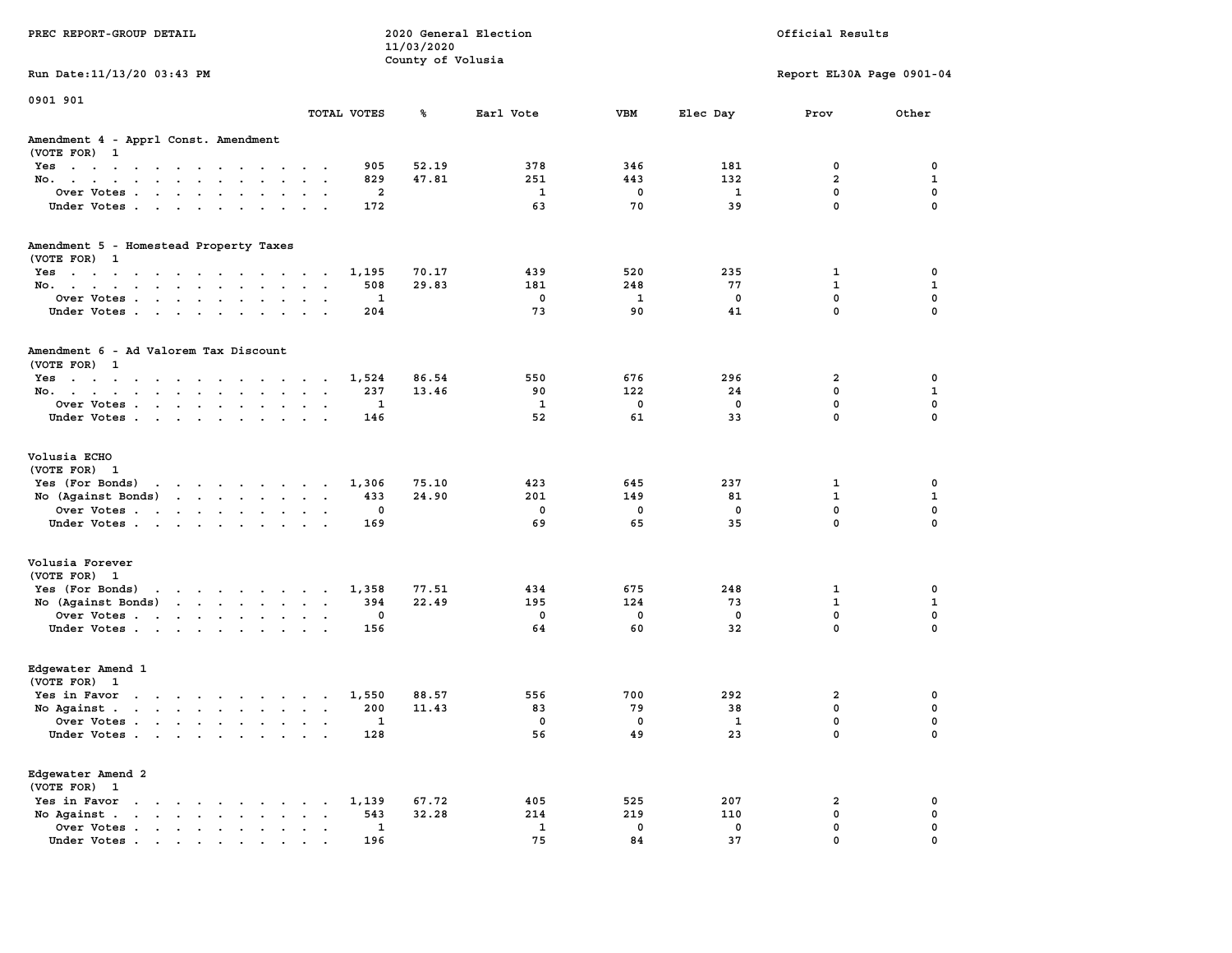| PREC REPORT-GROUP DETAIL                                                                                                                                                                                                                          |                             |                      |                      |                      |                     | 11/03/2020        | 2020 General Election |                    |             | Official Results          |       |
|---------------------------------------------------------------------------------------------------------------------------------------------------------------------------------------------------------------------------------------------------|-----------------------------|----------------------|----------------------|----------------------|---------------------|-------------------|-----------------------|--------------------|-------------|---------------------------|-------|
| Run Date: 11/13/20 03:43 PM                                                                                                                                                                                                                       |                             |                      |                      |                      |                     | County of Volusia |                       |                    |             | Report EL30A Page 0901-05 |       |
| 0901 901                                                                                                                                                                                                                                          |                             |                      |                      |                      | TOTAL VOTES         | ℁                 | Earl Vote             | VBM                | Elec Day    | Prov                      | Other |
| Edgewater Amend 3<br>(VOTE FOR) 1                                                                                                                                                                                                                 |                             |                      |                      |                      |                     |                   |                       |                    |             |                           |       |
| Yes in Favor<br>the contract of the contract of the                                                                                                                                                                                               |                             |                      | $\sim$               |                      | 752                 | 45.91             | 283                   | 323                | 144         | 2                         | 0     |
| No Against.<br>the contract of the contract of the contract of                                                                                                                                                                                    |                             | $\sim$ $\sim$        |                      |                      | 886                 | 54.09             | 322                   | 394                | 170         | 0                         | 0     |
| Over Votes                                                                                                                                                                                                                                        |                             |                      |                      |                      | 0                   |                   | 0                     | 0                  | 0           | 0                         | 0     |
| Under Votes                                                                                                                                                                                                                                       |                             |                      | $\cdot$ .            | $\cdot$              | 241                 |                   | 90                    | 111                | 40          | 0                         | 0     |
| Edgewater Amend 4<br>(VOTE FOR) 1                                                                                                                                                                                                                 |                             |                      |                      |                      |                     |                   |                       |                    |             |                           |       |
| Yes in Favor<br>the contract of the contract of the con-                                                                                                                                                                                          |                             |                      |                      |                      | 1,292               | 77.23             | 478                   | 575                | 237         | 2                         | 0     |
| No Against                                                                                                                                                                                                                                        |                             | $\ddot{\phantom{a}}$ | $\cdot$              | $\cdot$              | 381                 | 22.77             | 134                   | 165                | 82          | 0                         | 0     |
| Over Votes                                                                                                                                                                                                                                        |                             |                      | $\bullet$            | $\sim$               | 2                   |                   | 1                     | 1                  | 0           | 0                         | 0     |
| Under Votes                                                                                                                                                                                                                                       |                             |                      |                      | $\sim$               | 204                 |                   | 82                    | 87                 | 35          | 0                         | 0     |
| Edgewater Amend 5<br>(VOTE FOR) 1                                                                                                                                                                                                                 |                             |                      |                      |                      |                     |                   |                       |                    |             |                           |       |
| Yes in Favor<br>$\ddot{\phantom{a}}$<br>$\cdots$                                                                                                                                                                                                  | $\sim$                      | $\cdot$              |                      |                      | 1,012               | 61.41             | 370                   | 439                | 201         | 2                         | 0     |
| No Against                                                                                                                                                                                                                                        |                             |                      | $\ddotsc$            |                      | 636                 | 38.59             | 235                   | 292                | 109         | 0                         | 0     |
| Over Votes                                                                                                                                                                                                                                        |                             |                      |                      | $\ddot{\phantom{a}}$ | 0                   |                   | $\mathbf 0$           | 0                  | 0           | 0                         | 0     |
| Under Votes                                                                                                                                                                                                                                       | $\sim$ $\sim$ $\sim$ $\sim$ |                      |                      |                      | 231                 |                   | 90                    | 97                 | 44          | 0                         | 0     |
| Edgewater Amend 6<br>(VOTE FOR) 1                                                                                                                                                                                                                 |                             |                      |                      |                      |                     |                   |                       |                    |             |                           |       |
| Yes in Favor<br>the contract of the contract of the con-                                                                                                                                                                                          |                             |                      |                      |                      | 1,262               | 75.89             | 449                   | 593                | 219         | 1                         | 0     |
| No Against.<br>the contract of the contract of the                                                                                                                                                                                                |                             |                      | $\bullet$            | $\bullet$            | 401                 | 24.11             | 158                   | 149                | 93          | 1                         | 0     |
| Over Votes                                                                                                                                                                                                                                        |                             |                      | $\ddot{\phantom{0}}$ |                      | 1                   |                   | 1                     | 0                  | 0           | 0                         | 0     |
| Under Votes                                                                                                                                                                                                                                       |                             |                      | $\cdot$ $\cdot$      |                      | 215                 |                   | 87                    | 86                 | 42          | 0                         | 0     |
| Edgewater Amend 7<br>(VOTE FOR) 1                                                                                                                                                                                                                 |                             |                      |                      |                      |                     |                   |                       |                    |             |                           |       |
| Yes in Favor<br>the contract of the contract of the con-                                                                                                                                                                                          |                             |                      |                      |                      | 1,140               | 68.43             | 406                   | 508                | 225         | 1                         | 0     |
| No Against.<br>the contract of the contract of the                                                                                                                                                                                                |                             |                      | $\ddot{\phantom{0}}$ | $\cdot$              | 526                 | 31.57             | 198                   | 235                | 92          | $\mathbf 1$               | 0     |
| Over Votes                                                                                                                                                                                                                                        |                             |                      | $\sim$ $\sim$        |                      | 0                   |                   | 0                     | 0                  | 0           | 0                         | 0     |
| Under Votes                                                                                                                                                                                                                                       |                             |                      | $\sim$               | $\sim$               | 213                 |                   | 91                    | 85                 | 37          | 0                         | 0     |
| Edgewater Amend 8<br>(VOTE FOR) 1                                                                                                                                                                                                                 |                             |                      |                      |                      |                     |                   |                       |                    |             |                           |       |
| Yes in Favor<br>$\mathbf{r}$ . The contract of the contract of the contract of the contract of the contract of the contract of the contract of the contract of the contract of the contract of the contract of the contract of the contract of th | $\blacksquare$ .            |                      |                      |                      | 1,138               | 68.35             | 402                   | 513                | 222         | 1                         | 0     |
| No Against                                                                                                                                                                                                                                        |                             |                      | $\bullet$ .          | $\,$ .               | 527                 | 31.65             | 203                   | 228                | 95          | $\mathbf 1$               | 0     |
| Over Votes                                                                                                                                                                                                                                        |                             |                      |                      |                      | 0                   |                   | 0                     | 0                  | $\mathbf 0$ | 0                         | 0     |
| Under Votes                                                                                                                                                                                                                                       |                             |                      | $\sim$ $\sim$        |                      | 214                 |                   | 90                    | 87                 | 37          | 0                         | 0     |
| Edgewater Amend 9<br>(VOTE FOR) 1                                                                                                                                                                                                                 |                             |                      |                      |                      |                     |                   |                       |                    |             |                           |       |
| Yes in Favor<br>$\mathbf{r}$ . The set of $\mathbf{r}$                                                                                                                                                                                            |                             |                      |                      |                      | 975                 | 58.45             | 378                   | 416                | 180         | 1                         | 0     |
| No Against.<br>$\mathbf{r}$ . The set of the set of the set of the set of the set of the set of the set of the set of the set of the set of the set of the set of the set of the set of the set of the set of the set of the set of the set of t  | $\ddot{\phantom{a}}$        |                      |                      |                      | 693                 | 41.55             | 225                   | 332                | 135         | $\mathbf{1}$              | 0     |
| Over Votes .<br>$\mathbf{r}$ , and $\mathbf{r}$ , and $\mathbf{r}$<br>Under Votes                                                                                                                                                                 |                             |                      |                      |                      | $\mathbf{1}$<br>210 |                   | $\mathbf 0$<br>92     | $\mathbf{1}$<br>79 | 0<br>39     | 0<br>$\Omega$             | 0     |
|                                                                                                                                                                                                                                                   |                             |                      |                      |                      |                     |                   |                       |                    |             |                           |       |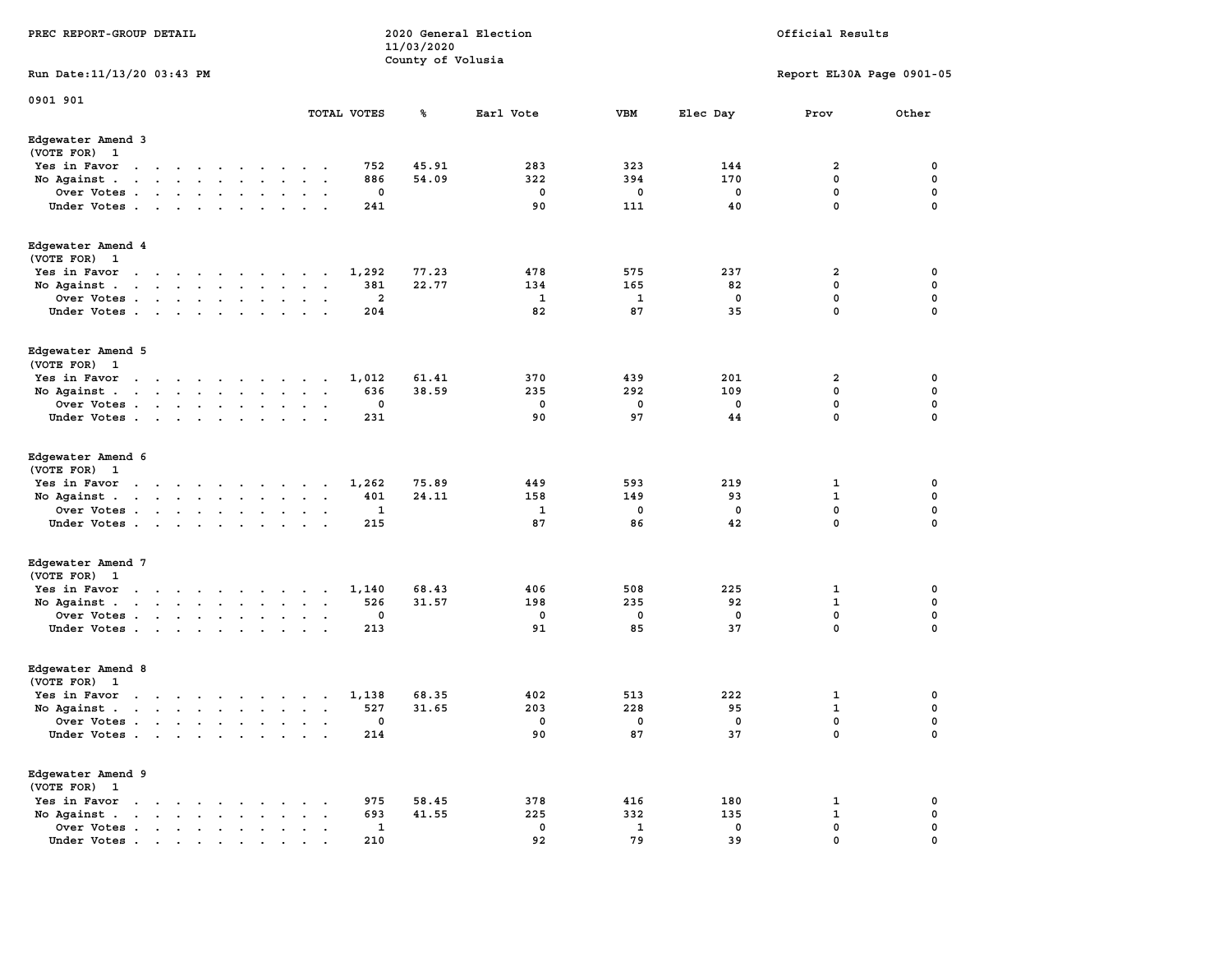| PREC REPORT-GROUP DETAIL                                                                           |                               | 2020 General Election<br>11/03/2020 |                         |                | Official Results        |                           |              |  |
|----------------------------------------------------------------------------------------------------|-------------------------------|-------------------------------------|-------------------------|----------------|-------------------------|---------------------------|--------------|--|
| Run Date: 11/13/20 03:43 PM                                                                        |                               | County of Volusia                   |                         |                |                         | Report EL30A Page 0902-01 |              |  |
| 0902 902                                                                                           | TOTAL VOTES                   | ℁                                   | Earl Vote               | <b>VBM</b>     | Elec Day                | Prov                      | Other        |  |
| REGISTERED VOTERS - TOTAL                                                                          | 4,184                         |                                     |                         |                |                         |                           |              |  |
| BALLOTS CAST - TOTAL.<br>$\mathbf{r}$                                                              | 3,163                         |                                     | 1,226                   | 1,361          | 568                     | 8                         | 0            |  |
| BALLOTS CAST - BLANK.<br>$\cdots$<br>$\bullet$                                                     | 174                           | 5.50                                | 84                      | 59             | 30                      | $\mathbf{1}$              | 0            |  |
| VOTER TURNOUT - TOTAL<br>$\mathcal{A}$ , and $\mathcal{A}$ , and $\mathcal{A}$ , and $\mathcal{A}$ |                               | 75.60                               |                         |                |                         |                           |              |  |
| VOTER TURNOUT - BLANK                                                                              |                               | 4.16                                |                         |                |                         |                           |              |  |
|                                                                                                    |                               |                                     |                         |                |                         |                           |              |  |
| President and Vice President<br>(VOTE FOR) 1                                                       |                               |                                     |                         |                |                         |                           |              |  |
| Donald J. Trump (REP)                                                                              | 2,019                         | 63.91                               | 909                     | 661            | 443                     | 6                         | 0            |  |
| Joseph R. Biden (DEM)                                                                              | 1,099                         | 34.79                               | 304                     | 679            | 114                     | $\overline{a}$            | 0            |  |
| Jo Jorgensen (LPF)                                                                                 | 24                            | .76                                 | 9                       | 12             | 3                       | 0                         | 0            |  |
| Roque "Rocky" De La Fuente (REF).                                                                  | 1                             | .03                                 | 0                       | 0              | 1                       | $\mathbf 0$               | 0            |  |
| Gloria La Riva (PSL).                                                                              | 0                             |                                     | $\mathbf 0$             | $\mathbf 0$    | $\mathbf 0$             | $\mathbf 0$               | 0            |  |
| Howie Hawkins (GRE)                                                                                | 6                             | .19                                 | $\mathbf{1}$            | 3              | $\overline{\mathbf{2}}$ | $\mathbf 0$               | 0            |  |
| Don Blankenship (CPF)                                                                              | 5                             | .16                                 | $\overline{\mathbf{2}}$ | $\mathbf{1}$   | $\overline{a}$          | $\mathbf 0$               | 0            |  |
| WRITE-IN.<br>$\cdot$ $\cdot$                                                                       | 5                             | .16                                 | $\mathbf{0}$            | 3              | $\overline{2}$          | 0                         | $\mathbf 0$  |  |
| Over Votes                                                                                         | $\mathbf{1}$                  |                                     | $\mathbf 0$             | $\mathbf{1}$   | $\mathbf 0$             | $\mathbf 0$               | $\mathbf 0$  |  |
| Under Votes                                                                                        | 3                             |                                     | $\mathbf{1}$            | $\mathbf{1}$   | $\mathbf{1}$            | 0                         | $\mathbf 0$  |  |
|                                                                                                    |                               |                                     |                         |                |                         |                           |              |  |
| Representative in Congress District 6<br>(VOTE FOR) 1                                              |                               |                                     |                         |                |                         |                           |              |  |
| Michael Waltz (REP)                                                                                | 1,988                         | 65.27                               | 884                     | 674            | 425                     | 5                         | 0            |  |
| Clint Curtis (DEM)                                                                                 | 1,054                         | 34.60                               | 297                     | 635            | 120                     | $\overline{a}$            | 0            |  |
| WRITE-IN.<br>the contract of the contract of the contract of                                       | 4                             | .13                                 | $\mathbf{0}$            | 4              | $\mathbf{0}$            | $\Omega$                  | $\mathbf 0$  |  |
| Over Votes<br>$\sim$                                                                               | $\overline{a}$                |                                     | $\mathbf{1}$            | $\mathbf 0$    | $\mathbf{1}$            | $\mathbf 0$               | $\mathbf 0$  |  |
| Under Votes                                                                                        | 115                           |                                     | 44                      | 48             | 22                      | $\mathbf{1}$              | $\mathbf{0}$ |  |
|                                                                                                    |                               |                                     |                         |                |                         |                           |              |  |
| State Attorney 7th Judicial Circuit<br>(VOTE FOR) 1                                                |                               |                                     |                         |                |                         |                           |              |  |
| $R.J.$ Larizza $(REP)$                                                                             | 1,948<br>$\ddot{\phantom{a}}$ | 66.35                               | 868                     | 668            | 406                     | 6                         | 0            |  |
| Don Dempsey.<br>the contract of the contract of the contract of                                    | 988                           | 33.65                               | 284                     | 575            | 128                     | $\mathbf{1}$              | 0            |  |
| Over Votes                                                                                         | 1                             |                                     | 0                       | 1              | $^{\circ}$              | $\mathbf 0$               | 0            |  |
| Under Votes                                                                                        | 226                           |                                     | 74                      | 117            | 34                      | $\mathbf{1}$              | $\mathbf{0}$ |  |
| State Representative District 25                                                                   |                               |                                     |                         |                |                         |                           |              |  |
| (VOTE FOR) 1                                                                                       |                               |                                     |                         |                |                         |                           |              |  |
| Tom Leek (REP).                                                                                    | 211                           | 66.98                               | 105                     | 81             | 25                      | 0                         | 0            |  |
| Sarah Zutter (DEM)                                                                                 | 99                            | 31.43                               | 24                      | 68             | $7\phantom{.0}$         | 0                         | 0            |  |
|                                                                                                    | 5                             | 1.59                                | $\overline{a}$          | $\overline{a}$ | $\mathbf{1}$            | 0                         | 0            |  |
| Joseph "Joe" Hannoush (LPF)                                                                        | 0                             |                                     | 0                       | 0              | $\mathbf 0$             | $\mathbf 0$               | 0            |  |
| Over Votes                                                                                         |                               |                                     |                         |                |                         |                           |              |  |
| Under Votes                                                                                        | 16                            |                                     | 5                       | 10             | $\mathbf{1}$            | 0                         | 0            |  |
| State Representative District 27                                                                   |                               |                                     |                         |                |                         |                           |              |  |
| (VOTE FOR) 1                                                                                       |                               |                                     |                         |                |                         |                           |              |  |
| Webster Barnaby (REP)                                                                              | 1,705                         | 63.19                               | 749                     | 562            | 388                     | 6                         | 0            |  |
| Dolores Guzman (DEM).                                                                              | 993                           | 36.81                               | 293                     | 577            | 122                     | $\mathbf{1}$              | 0            |  |
| Over Votes                                                                                         | 0                             |                                     | $\mathbf 0$             | $\mathbf 0$    | $\mathbf 0$             | 0                         | 0            |  |
| Under Votes                                                                                        | 134                           |                                     | 48                      | 61             | 24                      | $\mathbf{1}$              | 0            |  |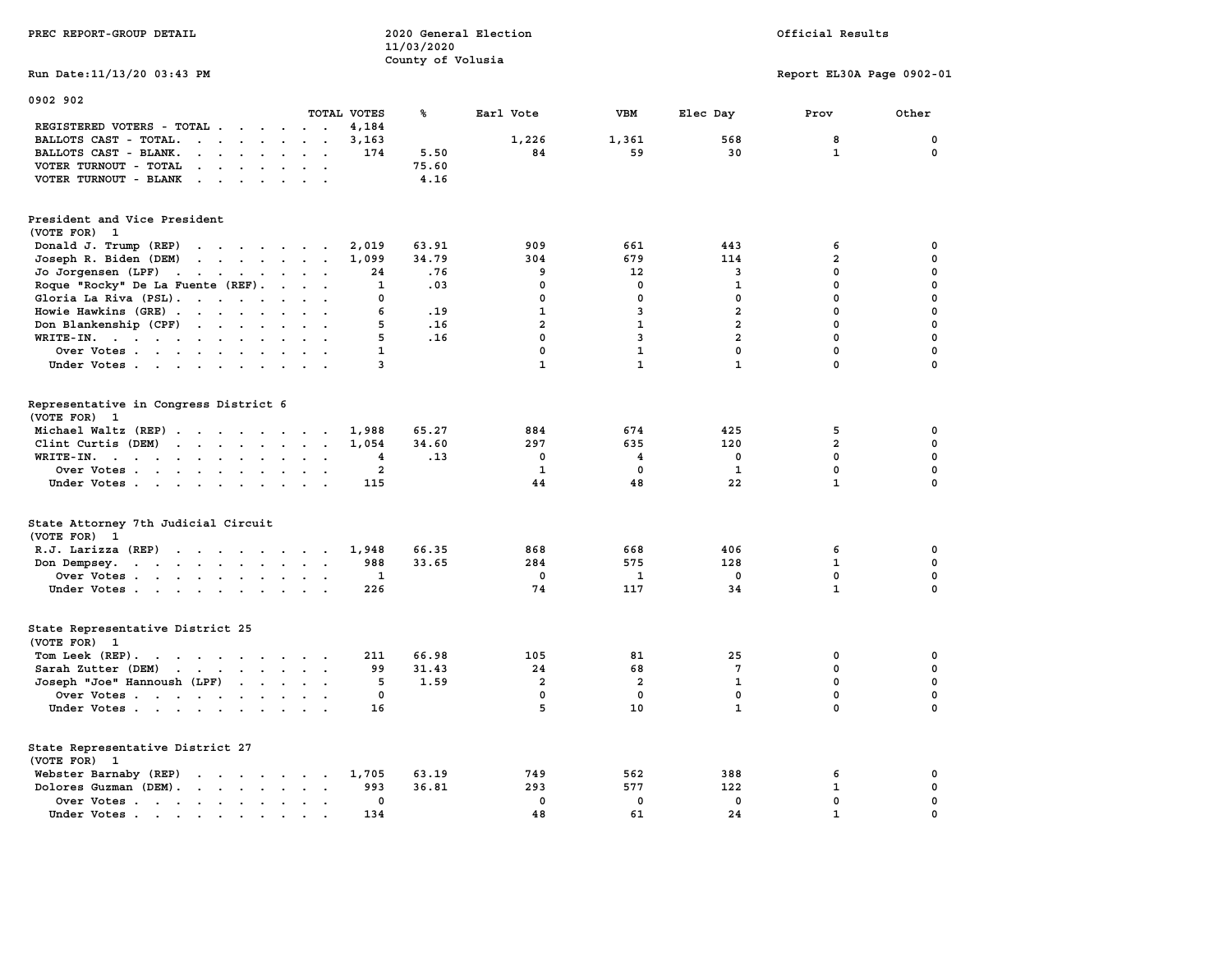|                                                                                          |                                                                             | 11/03/2020        |             |              |              |                           |                  |
|------------------------------------------------------------------------------------------|-----------------------------------------------------------------------------|-------------------|-------------|--------------|--------------|---------------------------|------------------|
|                                                                                          |                                                                             | County of Volusia |             |              |              |                           |                  |
| Run Date: 11/13/20 03:43 PM                                                              |                                                                             |                   |             |              |              | Report EL30A Page 0902-02 |                  |
|                                                                                          |                                                                             |                   |             |              |              |                           |                  |
| 0902 902                                                                                 |                                                                             |                   |             |              |              |                           |                  |
|                                                                                          | TOTAL VOTES                                                                 | ℁                 | Earl Vote   | <b>VBM</b>   | Elec Day     | Prov                      | Other            |
| Supreme Court - Carlos G. Muniz                                                          |                                                                             |                   |             |              |              |                           |                  |
| (VOTE FOR) 1                                                                             |                                                                             |                   |             |              |              |                           |                  |
| Yes                                                                                      | 1,875                                                                       | 70.62             | 769         | 735          | 365          | 6                         | 0                |
| No.<br><b>Sales Advised Service</b><br>$\mathbf{r}$                                      | 780<br>$\overline{a}$                                                       | 29.38             | 263         | 388          | 128          | 1                         | 0                |
| Over Votes                                                                               | 0<br>$\sim$                                                                 |                   | $\mathbf 0$ | $\mathbf{o}$ | $\mathbf 0$  | $\mathbf 0$               | $\mathbf 0$      |
| Under Votes<br>$\sim$ $\sim$ $\sim$                                                      | 508                                                                         |                   | 194         | 238          | 75           | $\mathbf{1}$              | $\Omega$         |
|                                                                                          |                                                                             |                   |             |              |              |                           |                  |
|                                                                                          |                                                                             |                   |             |              |              |                           |                  |
| 5th Dist Crt of Appeal - Evander                                                         |                                                                             |                   |             |              |              |                           |                  |
| (VOTE FOR) 1                                                                             |                                                                             |                   |             |              |              |                           |                  |
| Yes                                                                                      | 1,882                                                                       | 72.11             | 727         | 800          | 350          | 5                         | $\mathbf 0$      |
| No.                                                                                      | 728                                                                         | 27.89             | 291         | 306          | 129          | $\overline{a}$            | $\mathbf 0$      |
| Over Votes                                                                               | $\overline{4}$                                                              |                   | 3           | $\mathbf 0$  | $\mathbf{1}$ | $\mathbf{0}$              | $\mathbf 0$      |
| Under Votes                                                                              | 549                                                                         |                   | 205         | 255          | 88           | $\mathbf{1}$              | $\Omega$         |
|                                                                                          |                                                                             |                   |             |              |              |                           |                  |
| 5th Dist Crt of Appeal - Grosshans                                                       |                                                                             |                   |             |              |              |                           |                  |
| (VOTE FOR) 1                                                                             |                                                                             |                   |             |              |              |                           |                  |
| Yes                                                                                      | 1,880                                                                       | 72.14             | 763         | 755          | 356          | 6                         | 0                |
| No.                                                                                      | 726                                                                         | 27.86             | 256         | 347          | 122          | 1                         | $\mathbf 0$      |
| Over Votes<br>$\ddot{\phantom{a}}$                                                       | $\mathbf{1}$<br>$\cdot$                                                     |                   | 1           | 0            | 0            | 0                         | $\mathbf 0$      |
|                                                                                          | 556                                                                         |                   | 206         | 259          | 90           | $\mathbf{1}$              | $\Omega$         |
| Under Votes                                                                              |                                                                             |                   |             |              |              |                           |                  |
| 5th Dist Crt of Appeal - Harris                                                          |                                                                             |                   |             |              |              |                           |                  |
| (VOTE FOR) 1                                                                             |                                                                             |                   |             |              |              |                           |                  |
| Yes                                                                                      | 1,940                                                                       | 74.59             | 782         | 792          | 360          | 6                         | 0                |
| No.<br>$\mathbf{r}$                                                                      | 661<br>$\bullet$<br>$\sim$<br>$\sim$                                        | 25.41             | 226         | 314          | 120          | 1                         | $\mathbf 0$      |
| Over Votes                                                                               | 6                                                                           |                   | 6           | 0            | $\mathbf 0$  | $\mathbf 0$               | $\mathbf 0$      |
| Under Votes                                                                              | 556<br>$\sim$ $\sim$ $\sim$                                                 |                   | 212         | 255          | 88           | $\mathbf{1}$              | $\mathbf 0$      |
|                                                                                          |                                                                             |                   |             |              |              |                           |                  |
| 5th Dist Crt of Appeal - Orfinger                                                        |                                                                             |                   |             |              |              |                           |                  |
| (VOTE FOR) 1                                                                             |                                                                             |                   |             |              |              |                           |                  |
| Yes                                                                                      | 1,886                                                                       | 73.13             | 737         | 801          | 342          | 6                         | $\mathbf 0$      |
| No.<br>$\ddot{\phantom{a}}$                                                              | 693<br>$\ddot{\phantom{a}}$<br>$\ddot{\phantom{0}}$<br>$\ddot{\phantom{a}}$ | 26.87             | 263         | 295          | 134          | $\mathbf{1}$              | $\mathbf 0$      |
| Over Votes                                                                               | $\mathbf 0$<br>$\ddot{\phantom{a}}$                                         |                   | $^{\circ}$  | $\mathbf 0$  | $\mathbf 0$  | $\mathbf 0$               | $\mathbf 0$      |
| Under Votes<br>$\cdot$                                                                   | 584<br>$\sim$<br>$\cdot$                                                    |                   | 226         | 265          | 92           | $\mathbf{1}$              | $\Omega$         |
|                                                                                          |                                                                             |                   |             |              |              |                           |                  |
| 5th Dist Crt of Appeal - Sasso                                                           |                                                                             |                   |             |              |              |                           |                  |
| (VOTE FOR) 1                                                                             |                                                                             |                   |             |              |              |                           |                  |
| Yes                                                                                      | 1,879                                                                       | 73.37             | 759         | 761          | 354          | 5                         | 0                |
| No.                                                                                      | 682                                                                         | 26.63             | 242         | 323          | 115          | $\overline{\mathbf{2}}$   | 0                |
| Over Votes<br>$\ddot{\phantom{a}}$                                                       | 0<br>$\ddot{\phantom{a}}$<br>$\ddot{\phantom{a}}$<br>$\cdot$                |                   | $\mathbf 0$ | 0            | 0            | $\mathbf 0$               | $\mathbf 0$      |
| Under Votes                                                                              | 602                                                                         |                   | 225         | 277          | 99           | $\mathbf{1}$              | 0                |
|                                                                                          |                                                                             |                   |             |              |              |                           |                  |
| 5th Dist Crt of Appeal - Wallis                                                          |                                                                             |                   |             |              |              |                           |                  |
| (VOTE FOR) 1                                                                             |                                                                             |                   |             |              |              |                           |                  |
| $Yes \t . \t .$<br>the contract of the contract of the contract of                       | 1,878<br>686                                                                | 73.24<br>26.76    | 755<br>244  | 765<br>320   | 352<br>121   | 6                         | 0<br>$\mathbf 0$ |
| No.<br>the contract of the contract of the con-<br>$\ddot{\phantom{a}}$                  | $\cdot$<br>$\cdot$ $\cdot$<br>$\mathbf{0}$                                  |                   | $^{\circ}$  | 0            | 0            | 1<br>$\mathbf 0$          | $\mathbf 0$      |
| Over Votes<br>$\sim$<br>$\ddot{\phantom{a}}$<br>Under Votes                              | $\blacksquare$<br>$\bullet$<br>$\blacksquare$<br>599                        |                   | 227         | 276          | 95           | $\mathbf{1}$              | $\mathbf 0$      |
| $\mathbf{r}$ , and $\mathbf{r}$ , and $\mathbf{r}$ , and $\mathbf{r}$ , and $\mathbf{r}$ |                                                                             |                   |             |              |              |                           |                  |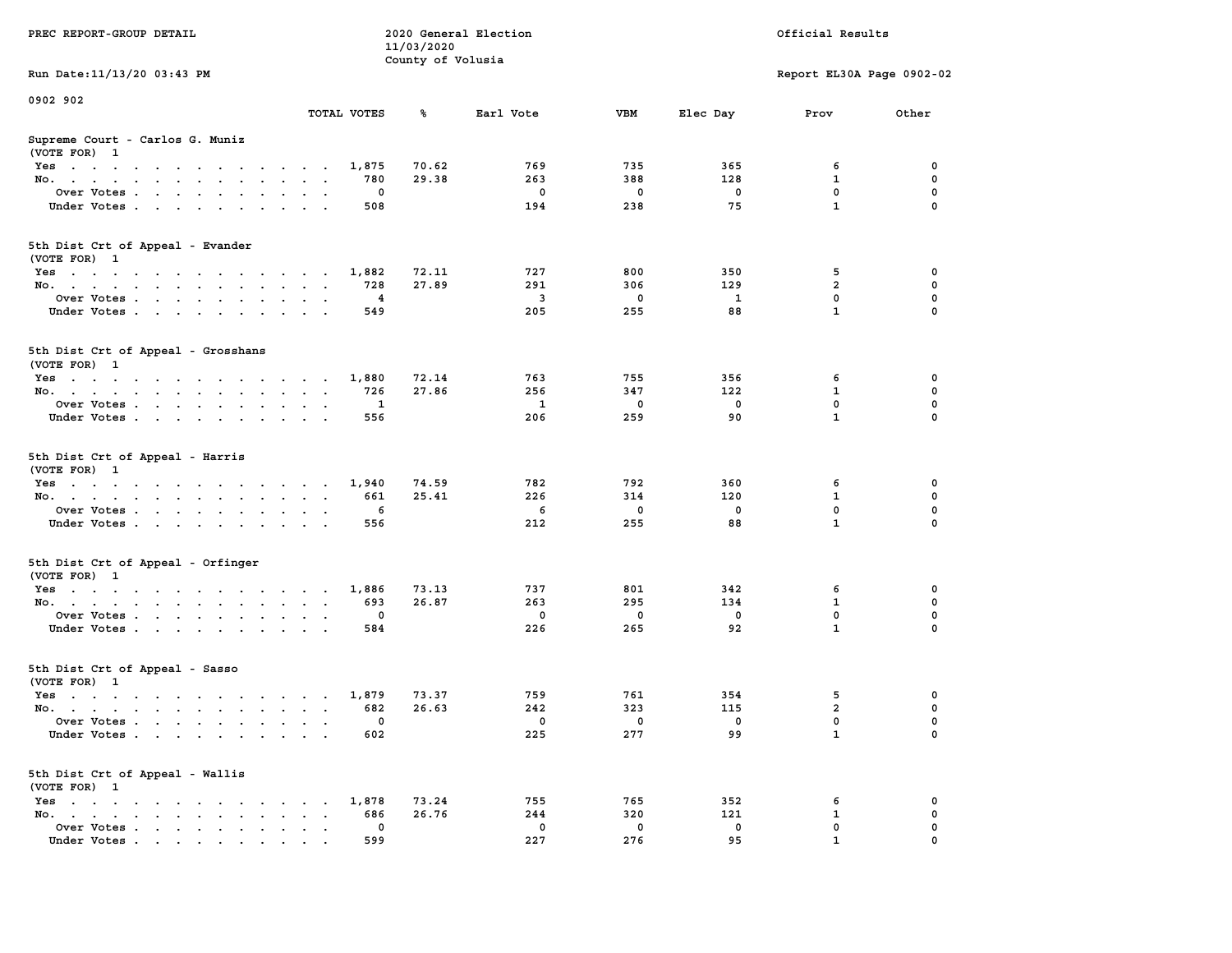|                                                                                                                                                                                                                                                |                                                                  | 11/03/2020        |              |              |              |                           |                  |
|------------------------------------------------------------------------------------------------------------------------------------------------------------------------------------------------------------------------------------------------|------------------------------------------------------------------|-------------------|--------------|--------------|--------------|---------------------------|------------------|
|                                                                                                                                                                                                                                                |                                                                  | County of Volusia |              |              |              |                           |                  |
| Run Date: 11/13/20 03:43 PM                                                                                                                                                                                                                    |                                                                  |                   |              |              |              | Report EL30A Page 0902-03 |                  |
| 0902 902                                                                                                                                                                                                                                       |                                                                  |                   |              |              |              |                           |                  |
|                                                                                                                                                                                                                                                | TOTAL VOTES                                                      | ℁                 | Earl Vote    | <b>VBM</b>   | Elec Day     | Prov                      | Other            |
| Circuit Judge, 7th Judicial, Group 14                                                                                                                                                                                                          |                                                                  |                   |              |              |              |                           |                  |
| (VOTE FOR)<br>$\mathbf{1}$                                                                                                                                                                                                                     |                                                                  |                   |              |              |              |                           |                  |
| Joan Anthony<br>the contract of the contract of the contract of the contract of the contract of the contract of the contract of the contract of the contract of the contract of the contract of the contract of the contract of the contract o | 1,430<br>$\bullet$                                               | 54.79             | 502          | 685          | 238          | 5                         | 0                |
| Dan Hilbert<br>$\ddot{\phantom{a}}$<br>$\cdot$ $\cdot$ $\cdot$<br>$\sim$<br>$\overline{a}$                                                                                                                                                     | 1,180<br>$\sim$<br>$\sim$<br>$\sim$                              | 45.21             | 508          | 444          | 227          | $\mathbf{1}$              | 0                |
| Over Votes .<br>$\ddot{\phantom{a}}$<br>$\sim$ $\sim$ $\sim$ $\sim$ $\sim$ $\sim$<br>$\ddot{\phantom{a}}$                                                                                                                                      | 0<br>$\mathbf{r}$<br>$\ddot{\phantom{a}}$                        |                   | $\mathbf 0$  | $\mathbf 0$  | $\mathbf 0$  | 0                         | 0                |
| Under Votes<br>$\ddot{\phantom{0}}$                                                                                                                                                                                                            | 553<br>$\ddot{\phantom{a}}$<br>$\overline{\phantom{a}}$          |                   | 216          | 232          | 103          | $\overline{a}$            | $\mathbf 0$      |
| County Council Chair                                                                                                                                                                                                                           |                                                                  |                   |              |              |              |                           |                  |
| (VOTE FOR) 1                                                                                                                                                                                                                                   |                                                                  |                   |              |              |              |                           |                  |
| Jeff Brower.                                                                                                                                                                                                                                   | 1,686                                                            | 61.15             | 699          | 671          | 312          | 4                         | 0                |
| and a series of the contract of                                                                                                                                                                                                                |                                                                  | 38.85             |              | 512          | 186          | $\overline{\mathbf{2}}$   | 0                |
| Deborah A. "Deb" Denys.<br>$\cdots$                                                                                                                                                                                                            | 1,071<br>$\bullet$<br>$\sim$                                     |                   | 371          |              |              |                           |                  |
| Over Votes<br>$\sim$<br>$\bullet$<br>$\bullet$<br>$\blacksquare$<br>$\mathbf{r}$                                                                                                                                                               | 0<br>$\overline{\phantom{a}}$<br>$\overline{\phantom{a}}$        |                   | 0            | 0            | 0            | 0<br>$\overline{a}$       | 0<br>$\mathbf 0$ |
| Under Votes<br>$\sim$<br>$\ddot{\phantom{a}}$<br>$\sim$<br>$\ddot{\phantom{a}}$                                                                                                                                                                | 406                                                              |                   | 156          | 178          | 70           |                           |                  |
| Soil & Water Conservation Seat 2                                                                                                                                                                                                               |                                                                  |                   |              |              |              |                           |                  |
| (VOTE FOR) 1                                                                                                                                                                                                                                   |                                                                  |                   |              |              |              |                           |                  |
| John Nelson.<br>$\mathcal{A}=\mathcal{A}=\mathcal{A}=\mathcal{A}=\mathcal{A}=\mathcal{A}=\mathcal{A}$ .<br>$\ddot{\phantom{0}}$                                                                                                                | 1,904<br>$\ddot{\phantom{a}}$<br>$\sim$                          | 74.90             | 779          | 771          | 351          | 3                         | 0                |
| Wesley Wayne Wilson Jr<br>$\ddot{\phantom{0}}$                                                                                                                                                                                                 | 638<br>$\bullet$<br>$\bullet$<br>$\bullet$                       | 25.10             | 225          | 292          | 118          | 3                         | 0                |
| Over Votes<br>$\sim$<br>$\ddot{\phantom{0}}$                                                                                                                                                                                                   | 0<br>$\bullet$<br>$\ddot{\phantom{a}}$                           |                   | 0            | 0            | $\mathbf 0$  | 0                         | 0                |
| Under Votes<br>$\sim$<br>$\bullet$<br>$\,$ .                                                                                                                                                                                                   | 621<br>$\mathbf{r}$<br>$\ddot{\phantom{a}}$                      |                   | 222          | 298          | 99           | $\overline{\mathbf{2}}$   | $\mathbf 0$      |
| Soil & Water Conservation Seat 4<br>(VOTE FOR)<br>$\mathbf{1}$                                                                                                                                                                                 |                                                                  |                   |              |              |              |                           |                  |
| Wendy Anderson.<br>and a series of the control of the series of                                                                                                                                                                                | 1,462                                                            | 55.74             | 523          | 669          | 266          | 4                         | 0                |
| Barbara Deering<br>$\ddot{\phantom{a}}$<br>$\ddot{\phantom{0}}$<br>$\mathcal{L}^{\text{max}}$ , and $\mathcal{L}^{\text{max}}$<br>$\cdot$                                                                                                      | 1,161<br>$\ddot{\phantom{0}}$<br>$\bullet$<br>$\bullet$          | 44.26             | 508          | 440          | 211          | $\overline{\mathbf{2}}$   | 0                |
| Over Votes .<br>the contract of the contract of the                                                                                                                                                                                            | 0<br>$\cdot$                                                     |                   | 0            | 0            | $\mathbf 0$  | $\mathbf 0$               | $\pmb{0}$        |
| Under Votes.<br>$\sim 100$ km s $^{-1}$<br>$\bullet$<br>$\ddot{\phantom{a}}$<br>$\bullet$<br>$\ddot{\phantom{a}}$                                                                                                                              | 540                                                              |                   | 195          | 252          | 91           | $\overline{a}$            | 0                |
| Edgewater City Council District 4                                                                                                                                                                                                              |                                                                  |                   |              |              |              |                           |                  |
| (VOTE FOR) 1                                                                                                                                                                                                                                   |                                                                  |                   |              |              |              |                           |                  |
| Jonah Powers<br>$\blacksquare$<br>$\cdots$<br>$\sim$ $\sim$ $\sim$ $\sim$ $\sim$<br>$\sim$                                                                                                                                                     | 1,709<br>$\sim$ $\sim$ $\sim$                                    | 63.18             | 736          | 628          | 341          | 4                         | 0                |
| Eric Rainbird.<br>$\mathcal{A}=\mathcal{A}=\mathcal{A}=\mathcal{A}$ .<br>$\ddot{\phantom{0}}$<br>$\blacksquare$                                                                                                                                | 996<br>$\ddot{\phantom{0}}$<br>$\bullet$<br>$\ddot{\phantom{a}}$ | 36.82             | 331          | 503          | 159          | 3                         | 0                |
| Over Votes .<br>$\sim$ $\sim$<br>$\ddot{\phantom{a}}$<br>$\bullet$<br>$\cdot$<br>$\bullet$                                                                                                                                                     | 1<br>$\cdot$<br>$\bullet$                                        |                   | $\mathbf{1}$ | 0            | $\mathbf 0$  | 0                         | 0                |
| Under Votes<br>$\ddot{\phantom{a}}$<br>$\ddot{\phantom{a}}$                                                                                                                                                                                    | 457<br>$\ddot{\phantom{a}}$<br>$\ddot{\phantom{a}}$              |                   | 158          | 230          | 68           | $\mathbf{1}$              | 0                |
| Amendment 1 - Citzenship Requirement                                                                                                                                                                                                           |                                                                  |                   |              |              |              |                           |                  |
| (VOTE FOR) 1                                                                                                                                                                                                                                   |                                                                  |                   |              |              |              |                           |                  |
| $Yes \t . \t .$<br>$\bullet$<br>$\cdot$<br>$\sim$<br>$\cdot$ $\cdot$ $\cdot$<br>$\cdot$                                                                                                                                                        | 2,503<br>$\cdot$<br>$\cdot$<br>$\overline{\phantom{a}}$          | 84.02             | 978          | 1,038        | 481          | 6                         | 0                |
| No.<br>$\sim$<br>$\cdot$ $\cdot$<br>$\cdot$                                                                                                                                                                                                    | 476<br>$\overline{\phantom{a}}$                                  | 15.98             | 164          | 252          | 59           | 1                         | $\mathbf 0$      |
| Over Votes .<br>$\sim$<br>$\ddot{\phantom{a}}$<br>$\ddot{\phantom{a}}$<br>$\ddot{\phantom{a}}$<br>$\ddot{\phantom{a}}$<br>$\ddot{\phantom{a}}$                                                                                                 | 0<br>$\ddot{\phantom{a}}$<br>$\cdot$                             |                   | $\mathbf 0$  | $\mathbf{o}$ | $\mathbf 0$  | 0                         | $\mathbf 0$      |
| Under Votes<br>$\ddot{\phantom{1}}$<br>$\ddot{\phantom{a}}$                                                                                                                                                                                    | 184<br>$\ddot{\phantom{a}}$                                      |                   | 84           | 71           | 28           | $\mathbf{1}$              | $\mathbf 0$      |
| Amendment 2 - Minimum Wage                                                                                                                                                                                                                     |                                                                  |                   |              |              |              |                           |                  |
| (VOTE FOR) 1                                                                                                                                                                                                                                   |                                                                  |                   |              |              |              |                           |                  |
| Yes<br>$\ddot{\phantom{1}}$<br>$\ddot{\phantom{a}}$<br>$\ddot{\phantom{a}}$<br>$\blacksquare$ .<br>$\bullet$<br>$\bullet$<br>$\cdot$<br>$\sim$                                                                                                 | 1,582                                                            | 53.03             | 490          | 845          | 242          | 5                         | 0                |
| No.<br>$\ddot{\phantom{a}}$<br>$\sim$ $\sim$ $\sim$<br>$\sim$<br>$\bullet$<br>$\blacksquare$                                                                                                                                                   | 1,401<br>$\bullet$<br>$\cdot$                                    | 46.97             | 648          | 453          | 297          | 3                         | $\mathbf 0$      |
| Over Votes .<br>$\sim 100$ km s $^{-1}$<br>$\sim$ $\sim$<br>$\blacksquare$ .<br>$\bullet$                                                                                                                                                      | 4<br>$\bullet$<br>$\bullet$<br>$\ddot{\phantom{0}}$              |                   | 3            | $\mathbf 0$  | $\mathbf{1}$ | 0                         | 0                |
| Under Votes<br>the contract of the contract of the contract of the contract of the contract of the contract of the contract of                                                                                                                 | 176                                                              |                   | 85           | 63           | 28           | $\mathbf{0}$              | $\mathbf 0$      |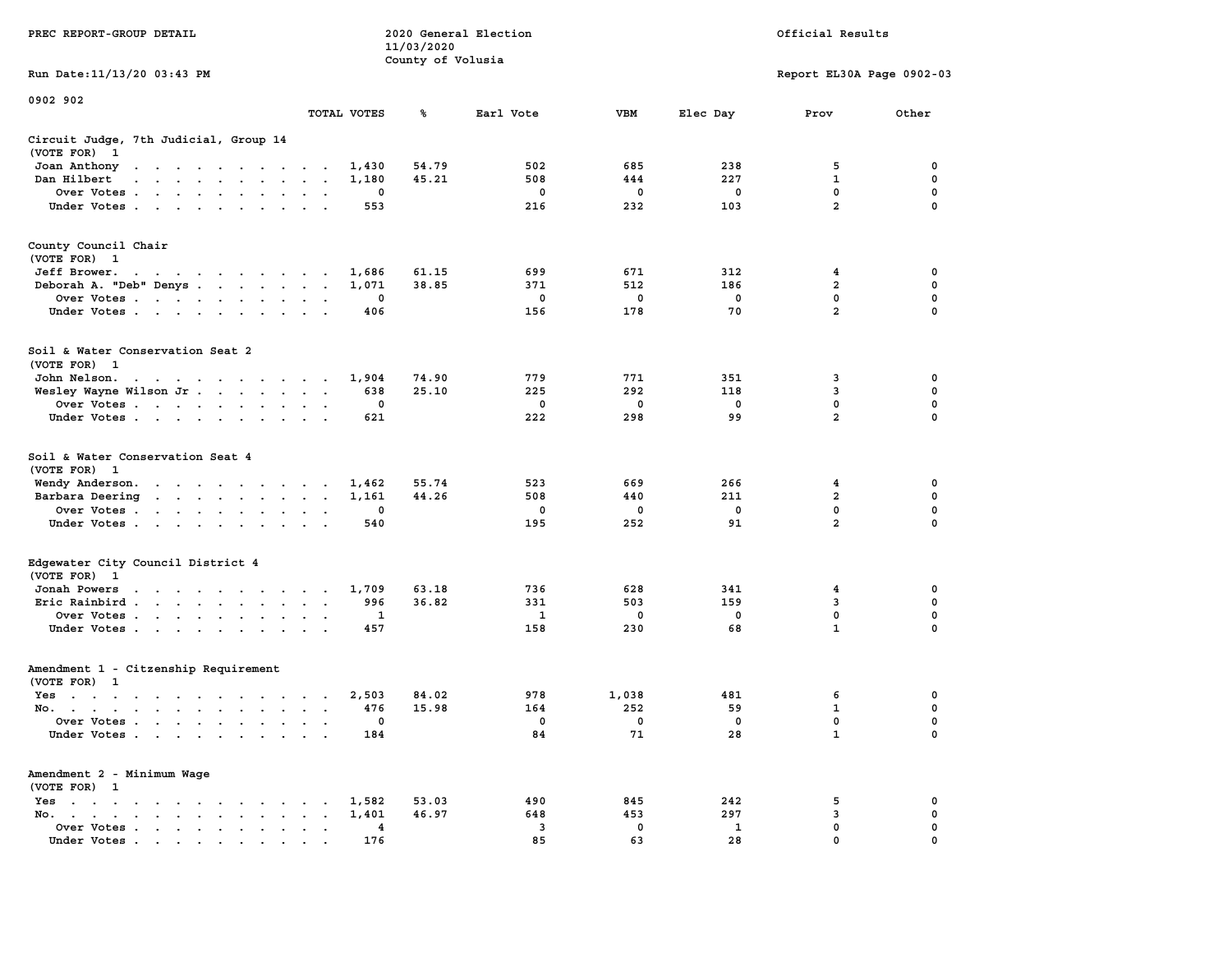| PREC REPORT-GROUP DETAIL                                                                                                           |                          | 11/03/2020          | 2020 General Election |          |            | Official Results             |                  |
|------------------------------------------------------------------------------------------------------------------------------------|--------------------------|---------------------|-----------------------|----------|------------|------------------------------|------------------|
| Run Date: 11/13/20 03:43 PM                                                                                                        |                          | County of Volusia   |                       |          |            | Report EL30A Page 0902-04    |                  |
| 0902 902                                                                                                                           |                          |                     |                       |          |            |                              |                  |
|                                                                                                                                    | TOTAL VOTES              | ℁                   | Earl Vote             | VBM      | Elec Day   | Prov                         | Other            |
| Amendment 3 - Primary Elections<br>(VOTE FOR) 1                                                                                    |                          |                     |                       |          |            |                              |                  |
| Yes                                                                                                                                | 1,501                    | 51.21               | 528                   | 700      | 270        | 3                            | 0                |
| No.                                                                                                                                | 1,430                    | 48.79               | 590                   | 569      | 267        | $\overline{\mathbf{4}}$<br>0 | 0<br>0           |
| Over Votes<br>Under Votes                                                                                                          | $\sim$ $\sim$            | 1<br>231            | 1<br>107              | 0<br>92  | 0<br>31    | $\mathbf{1}$                 | $\Omega$         |
| Amendment 4 - Apprl Const. Amendment<br>(VOTE FOR) 1                                                                               |                          |                     |                       |          |            |                              |                  |
| Yes                                                                                                                                | 1,451                    | 50.36               | 640                   | 505      | 301        | 5                            | 0                |
| No.                                                                                                                                | 1,430                    | 49.64               | 467                   | 734      | 228        | 1                            | 0                |
| Over Votes                                                                                                                         |                          | 0                   | 0                     | 0        | 0          | 0                            | 0                |
| Under Votes                                                                                                                        |                          | 282                 | 119                   | 122      | 39         | $\overline{a}$               | 0                |
| Amendment 5 - Homestead Property Taxes<br>(VOTE FOR) 1                                                                             |                          |                     |                       |          |            |                              |                  |
| Yes                                                                                                                                | 1,975                    | 69.20               | 778                   | 805      | 386        | 6                            | 0                |
| No.                                                                                                                                | $\sim$ $\sim$            | 30.80<br>879        | 309                   | 431      | 138        | 1                            | 0                |
| Over Votes                                                                                                                         | $\cdot$                  | 0                   | 0                     | 0        | $^{\circ}$ | 0                            | 0                |
| Under Votes                                                                                                                        | $\overline{\phantom{a}}$ | 309                 | 139                   | 125      | 44         | $\mathbf{1}$                 | 0                |
| Amendment 6 - Ad Valorem Tax Discount<br>(VOTE FOR) 1                                                                              |                          |                     |                       |          |            |                              |                  |
| Yes                                                                                                                                | 2,486                    | 85.52               | 959                   | 1,047    | 476        | 4                            | 0                |
| No.                                                                                                                                | $\sim$ $\sim$            | 14.48<br>421<br>0   | 148                   | 215      | 56<br>0    | $\overline{a}$<br>0          | $\mathbf 0$<br>0 |
| Over Votes<br>Under Votes                                                                                                          |                          | 256                 | 0<br>119              | 0<br>99  | 36         | $\overline{a}$               | $\Omega$         |
|                                                                                                                                    |                          |                     |                       |          |            |                              |                  |
| Volusia ECHO<br>(VOTE FOR) 1                                                                                                       |                          |                     |                       |          |            |                              |                  |
| Yes (For Bonds)<br>the contract of the contract of the contract of the contract of the contract of the contract of the contract of | 1,986                    | 68.93               | 690                   | 947      | 343        | 6                            | 0                |
| No (Against Bonds)                                                                                                                 |                          | 31.07<br>895<br>1   | 403<br>0              | 296<br>0 | 195<br>1   | 1<br>0                       | 0<br>0           |
| Over Votes<br>Under Votes                                                                                                          |                          | 281                 | 133                   | 118      | 29         | $\mathbf{1}$                 | 0                |
| Volusia Forever<br>(VOTE FOR) 1                                                                                                    |                          |                     |                       |          |            |                              |                  |
| Yes (For Bonds)                                                                                                                    | 2,126                    | 73.41               | 729                   | 1,031    | 360        | 6                            | 0                |
| No (Against Bonds)                                                                                                                 |                          | 26.59<br>770        | 373                   | 221      | 175        | 1                            | 0                |
| Over Votes<br>the contract of the contract of the contract of the contract of the contract of the contract of the contract of      |                          | 1                   | 1                     | 0        | $^{\circ}$ | 0                            | 0                |
| Under Votes                                                                                                                        |                          | 266                 | 123                   | 109      | 33         | $\mathbf{1}$                 | 0                |
| Edgewater Amend 1<br>(VOTE FOR) 1                                                                                                  |                          |                     |                       |          |            |                              |                  |
| Yes in Favor<br>$\cdots$                                                                                                           | 2,566                    | 88.54               | 978                   | 1,133    | 449        | 4                            | $\overline{a}$   |
| No Against.<br>$\mathbf{r}$ , $\mathbf{r}$ , $\mathbf{r}$ , $\mathbf{r}$<br>$\ddot{\phantom{a}}$<br>$\sim$<br>$\bullet$            |                          | 332<br>11.46        | 142                   | 115      | 73         | $\overline{\mathbf{2}}$      | 0                |
| Over Votes .<br>$\cdot$ $\cdot$ $\cdot$ $\cdot$ $\cdot$ $\cdot$ $\cdot$<br>Under Votes                                             |                          | $\mathbf{1}$<br>229 | $\mathbf{1}$<br>103   | 0<br>78  | 0<br>46    | 0<br>$\overline{a}$          | 0<br>$\Omega$    |
|                                                                                                                                    |                          |                     |                       |          |            |                              |                  |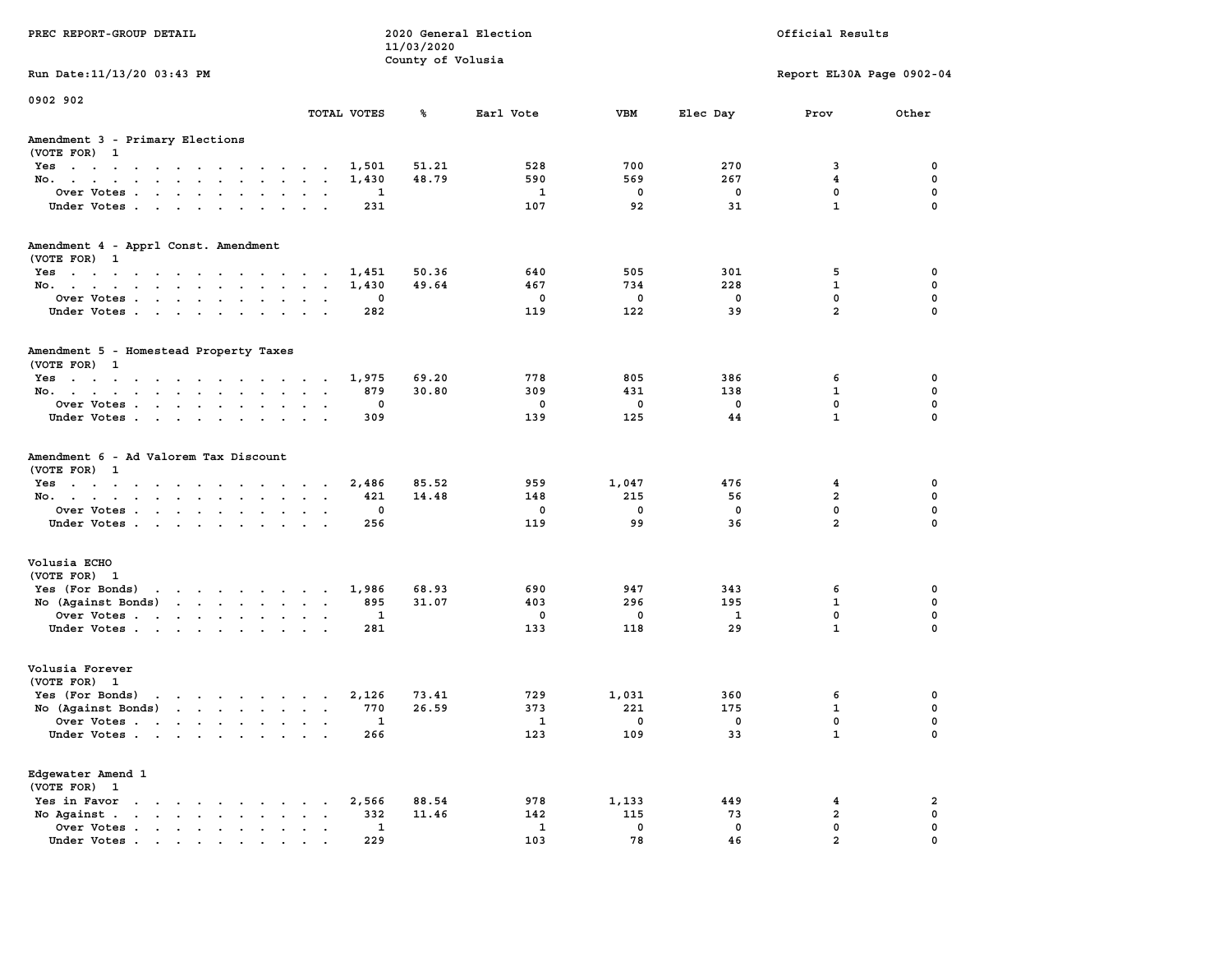| PREC REPORT-GROUP DETAIL                       |                                                                                                                                                                                                                                    |  |                      |               |                | 11/03/2020<br>County of Volusia | 2020 General Election |             |             | Official Results          |                         |
|------------------------------------------------|------------------------------------------------------------------------------------------------------------------------------------------------------------------------------------------------------------------------------------|--|----------------------|---------------|----------------|---------------------------------|-----------------------|-------------|-------------|---------------------------|-------------------------|
| Run Date: 11/13/20 03:43 PM                    |                                                                                                                                                                                                                                    |  |                      |               |                |                                 |                       |             |             | Report EL30A Page 0902-05 |                         |
| 0902 902                                       |                                                                                                                                                                                                                                    |  |                      |               | TOTAL VOTES    | ℁                               | Earl Vote             | VBM         | Elec Day    | Prov                      | Other                   |
| Edgewater Amend 2                              |                                                                                                                                                                                                                                    |  |                      |               |                |                                 |                       |             |             |                           |                         |
| (VOTE FOR) 1                                   |                                                                                                                                                                                                                                    |  |                      |               |                |                                 |                       |             |             |                           |                         |
| Yes in Favor                                   | the contract of the contract of the contract of the contract of the contract of the contract of the contract of                                                                                                                    |  |                      |               | 1,871          | 66.82                           | 689                   | 847         | 329         | 5                         | 1                       |
| No Against.                                    | $\mathbf{r}$ . The set of the set of the set of the set of the set of the set of the set of the set of the set of the set of the set of the set of the set of the set of the set of the set of the set of the set of the set of t  |  | $\ddot{\phantom{a}}$ |               | 929            | 33.18                           | 388                   | 359         | 180         | $\mathbf 1$               | 1                       |
| Over Votes                                     |                                                                                                                                                                                                                                    |  |                      |               | 0              |                                 | 0                     | 0           | 0           | 0                         | 0                       |
| Under Votes                                    |                                                                                                                                                                                                                                    |  |                      |               | 328            |                                 | 147                   | 120         | 59          | $\overline{a}$            | $\mathbf 0$             |
| Edgewater Amend 3<br>(VOTE FOR) 1              |                                                                                                                                                                                                                                    |  |                      |               |                |                                 |                       |             |             |                           |                         |
| Yes in Favor                                   | the contract of the contract of the con-                                                                                                                                                                                           |  |                      |               | 1,175          | 43.29                           | 460                   | 483         | 229         | $\overline{\mathbf{2}}$   | 1                       |
| No Against.                                    |                                                                                                                                                                                                                                    |  |                      | $\sim$        | 1,539          | 56.71                           | 585                   | 674         | 275         | $\overline{\mathbf{4}}$   | $\mathbf{1}$            |
| Over Votes                                     |                                                                                                                                                                                                                                    |  |                      |               | -1             |                                 | 1                     | 0           | 0           | 0                         | 0                       |
| Under Votes                                    |                                                                                                                                                                                                                                    |  |                      |               | 413            |                                 | 178                   | 169         | 64          | $\overline{a}$            | $\mathbf 0$             |
| Edgewater Amend 4<br>(VOTE FOR) 1              |                                                                                                                                                                                                                                    |  |                      |               |                |                                 |                       |             |             |                           |                         |
| Yes in Favor                                   | the contract of the contract of the contract of the contract of the contract of the contract of the contract of the contract of the contract of the contract of the contract of the contract of the contract of the contract o     |  | $\ddot{\phantom{1}}$ |               | 2,090          | 74.96                           | 784                   | 931         | 370         | 4                         | 1                       |
| No Against.                                    | the contract of the contract of the contract of the contract of the contract of the contract of the contract of                                                                                                                    |  |                      | $\sim$ $\sim$ | 698            | 25.04                           | 280                   | 277         | 139         | $\mathbf 1$               | 1                       |
| Over Votes                                     |                                                                                                                                                                                                                                    |  |                      |               | 1              |                                 | 0                     | 0           | 0           | ${\bf 1}$                 | 0                       |
| Under Votes                                    |                                                                                                                                                                                                                                    |  |                      |               | 339            |                                 | 160                   | 118         | 59          | $\overline{a}$            | 0                       |
| Edgewater Amend 5                              |                                                                                                                                                                                                                                    |  |                      |               |                |                                 |                       |             |             |                           |                         |
| (VOTE FOR) 1                                   |                                                                                                                                                                                                                                    |  |                      |               |                |                                 | 621                   | 670         |             |                           | 2                       |
| Yes in Favor<br>No Against.                    | the contract of the contract of the contract of the contract of the contract of the contract of the contract of<br>the contract of the contract of the                                                                             |  |                      | $\sim$        | 1,608<br>1,158 | 58.13<br>41.87                  | 426                   | 528         | 311<br>201  | 4<br>3                    | 0                       |
| Over Votes                                     |                                                                                                                                                                                                                                    |  |                      |               | 1              |                                 | 1                     | 0           | 0           | 0                         | 0                       |
| Under Votes                                    |                                                                                                                                                                                                                                    |  |                      |               | 361            |                                 | 176                   | 128         | 56          | $\mathbf{1}$              | $\mathbf 0$             |
|                                                |                                                                                                                                                                                                                                    |  |                      |               |                |                                 |                       |             |             |                           |                         |
| Edgewater Amend 6<br>(VOTE FOR) 1              |                                                                                                                                                                                                                                    |  |                      |               |                |                                 |                       |             |             |                           |                         |
| Yes in Favor                                   | the contract of the contract of the contract of                                                                                                                                                                                    |  |                      |               | 2,097          | 75.49                           | 771                   | 963         | 355         | 6                         | 2                       |
| No Against $\cdots$ $\cdots$ $\cdots$ $\cdots$ |                                                                                                                                                                                                                                    |  |                      |               | 681            | 24.51                           | 276                   | 250         | 154         | $\mathbf 1$               | 0                       |
| Over Votes                                     |                                                                                                                                                                                                                                    |  |                      |               | 1              |                                 | 1                     | 0           | 0           | 0                         | 0                       |
| Under Votes                                    |                                                                                                                                                                                                                                    |  |                      |               | 349            |                                 | 176                   | 113         | 59          | $\mathbf{1}$              | $\mathbf 0$             |
| Edgewater Amend 7<br>(VOTE FOR) 1              |                                                                                                                                                                                                                                    |  |                      |               |                |                                 |                       |             |             |                           |                         |
| Yes in Favor                                   | the contract of the contract of the contract of the contract of the contract of the contract of the contract of                                                                                                                    |  |                      | $\cdot$       | 1,838          | 66.09                           | 704                   | 777         | 349         | 6                         | 2                       |
| No Against.                                    |                                                                                                                                                                                                                                    |  |                      |               | 943            | 33.91                           | 345                   | 433         | 164         | $\mathbf{1}$              | 0                       |
| Over Votes                                     |                                                                                                                                                                                                                                    |  |                      |               | 3              |                                 | 3                     | $\mathbf 0$ | $\mathbf 0$ | $\mathbf 0$               | $\mathbf 0$             |
| Under Votes                                    |                                                                                                                                                                                                                                    |  |                      |               | 344            |                                 | 172                   | 116         | 55          | $\mathbf{1}$              | 0                       |
| Edgewater Amend 8<br>(VOTE FOR) 1              |                                                                                                                                                                                                                                    |  |                      |               |                |                                 |                       |             |             |                           |                         |
| Yes in Favor                                   | $\mathbf{r}$ . The set of the set of the set of the set of the set of the set of the set of the set of the set of the set of the set of the set of the set of the set of the set of the set of the set of the set of the set of t  |  | $\sim$               |               | 1,829          | 65.65                           | 697                   | 777         | 347         | 6                         | $\overline{\mathbf{2}}$ |
| No Against.                                    | the contract of the contract of the contract of the contract of the contract of the contract of the contract of                                                                                                                    |  |                      |               | 957            | 34.35                           | 356                   | 434         | 166         | $\mathbf 1$               | $\mathbf 0$             |
| Over Votes .                                   | $\mathcal{A}$ . The set of the set of the set of the set of the set of the set of the set of the set of the set of the set of the set of the set of the set of the set of the set of the set of the set of the set of the set of t |  |                      |               | 1              |                                 | $\mathbf{1}$          | $\mathbf 0$ | $\mathbf 0$ | 0                         | 0                       |
| Under Votes                                    |                                                                                                                                                                                                                                    |  |                      |               | 341            |                                 | 170                   | 115         | 55          |                           | $\Omega$                |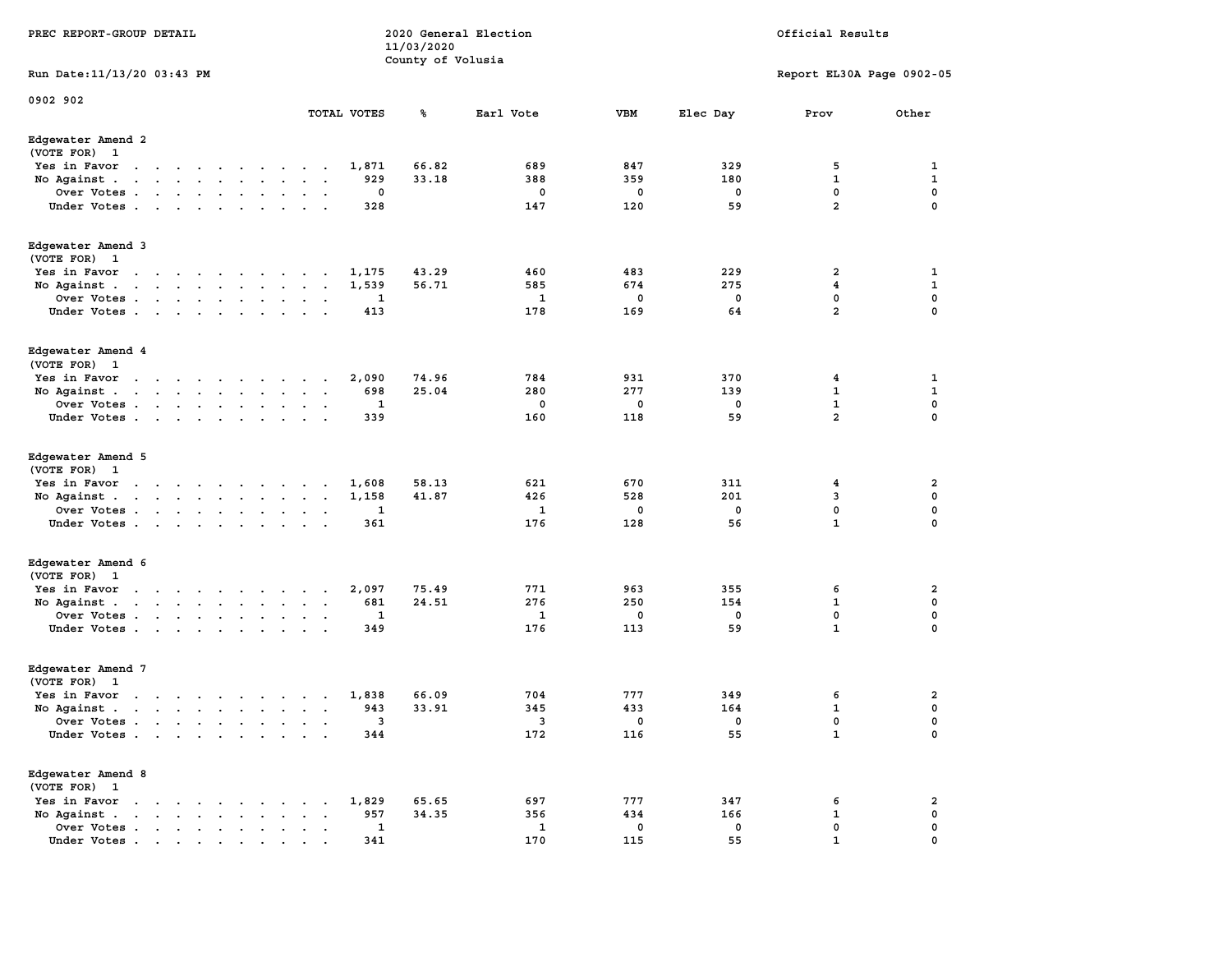| PREC REPORT-GROUP DETAIL                                                                                 |  |  | 2020 General Election<br>11/03/2020<br>County of Volusia |  |  |             |       |           |            | Official Results |                           |       |  |  |
|----------------------------------------------------------------------------------------------------------|--|--|----------------------------------------------------------|--|--|-------------|-------|-----------|------------|------------------|---------------------------|-------|--|--|
| Run Date: 11/13/20 03:43 PM                                                                              |  |  |                                                          |  |  |             |       |           |            |                  | Report EL30A Page 0902-06 |       |  |  |
| 0902 902                                                                                                 |  |  |                                                          |  |  | TOTAL VOTES | ‱     | Earl Vote | <b>VBM</b> | Elec Day         | Prov                      | Other |  |  |
| Edgewater Amend 9<br>(VOTE FOR) 1                                                                        |  |  |                                                          |  |  |             |       |           |            |                  |                           |       |  |  |
| Yes in Favor<br>$\mathbf{r}$ , and $\mathbf{r}$ , and $\mathbf{r}$ , and $\mathbf{r}$ , and $\mathbf{r}$ |  |  |                                                          |  |  | 1,585       | 57.37 | 624       | 637        | 319              |                           |       |  |  |
| No Against                                                                                               |  |  |                                                          |  |  | 1,178       | 42.63 | 418       | 569        | 188              |                           |       |  |  |
| Over Votes                                                                                               |  |  |                                                          |  |  |             |       | 0         | 0          | 0                |                           |       |  |  |
| Under Votes                                                                                              |  |  |                                                          |  |  | 364         |       | 182       | 120        | 61               |                           |       |  |  |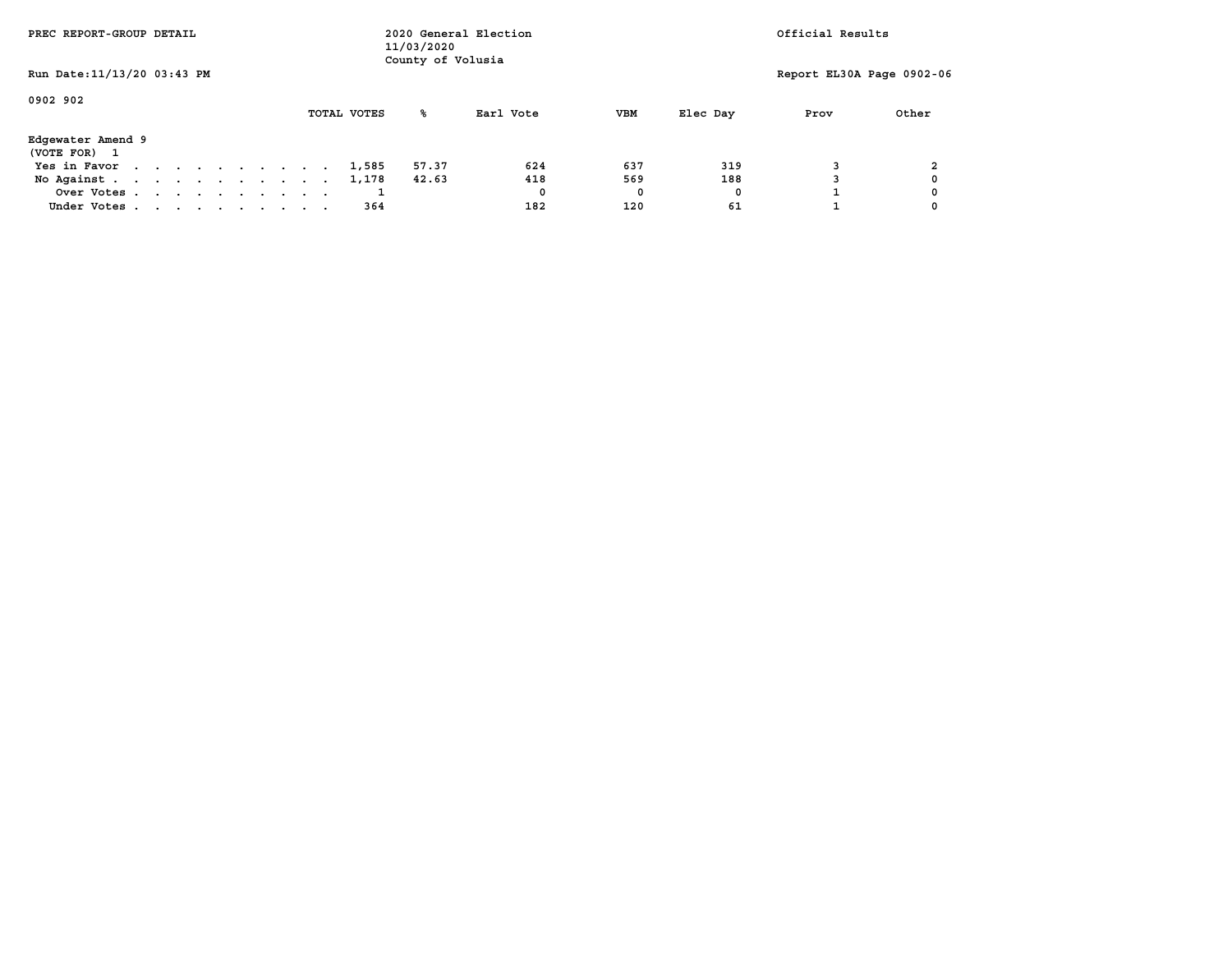| PREC REPORT-GROUP DETAIL                                                                                                                                                                                                                                   |                           | 11/03/2020        | 2020 General Election   |                         |                     | Official Results          |                         |
|------------------------------------------------------------------------------------------------------------------------------------------------------------------------------------------------------------------------------------------------------------|---------------------------|-------------------|-------------------------|-------------------------|---------------------|---------------------------|-------------------------|
| Run Date: 11/13/20 03:43 PM                                                                                                                                                                                                                                |                           | County of Volusia |                         |                         |                     |                           |                         |
|                                                                                                                                                                                                                                                            |                           |                   |                         |                         |                     | Report EL30A Page 0903-01 |                         |
| 0903 903                                                                                                                                                                                                                                                   |                           |                   |                         |                         |                     |                           |                         |
|                                                                                                                                                                                                                                                            | TOTAL VOTES               | ℁                 | Earl Vote               | <b>VBM</b>              | Elec Day            | Prov                      | Other                   |
| REGISTERED VOTERS - TOTAL .<br>$\cdots$                                                                                                                                                                                                                    | 4,065                     |                   |                         |                         |                     |                           |                         |
| BALLOTS CAST - TOTAL.<br>$\mathbf{r}$ . The set of the set of the set of the set of the set of the set of the set of the set of the set of the set of the set of the set of the set of the set of the set of the set of the set of the set of the set of t | 3,135                     |                   | 1,289                   | 1,346                   | 494                 | 4                         | $\overline{\mathbf{2}}$ |
| BALLOTS CAST - BLANK.<br>$\mathbf{r}$ , $\mathbf{r}$ , $\mathbf{r}$ , $\mathbf{r}$ , $\mathbf{r}$ , $\mathbf{r}$                                                                                                                                           | 175                       | 5.58              | 94                      | 47                      | 34                  | 0                         | 0                       |
| VOTER TURNOUT - TOTAL<br>$\mathbf{r}$ , and $\mathbf{r}$ , and $\mathbf{r}$ , and $\mathbf{r}$                                                                                                                                                             |                           | 77.12             |                         |                         |                     |                           |                         |
| VOTER TURNOUT - BLANK                                                                                                                                                                                                                                      |                           | 4.31              |                         |                         |                     |                           |                         |
| President and Vice President<br>(VOTE FOR) 1                                                                                                                                                                                                               |                           |                   |                         |                         |                     |                           |                         |
| Donald J. Trump (REP)                                                                                                                                                                                                                                      | 1,969                     | 63.03             | 953                     | 630                     | 382                 | 4                         | 0                       |
| Joseph R. Biden (DEM)                                                                                                                                                                                                                                      | 1,116                     | 35.72             | 325                     | 690                     | 99                  | 0                         | $\overline{a}$          |
| Jo Jorgensen (LPF)                                                                                                                                                                                                                                         | 24                        | .77               | 5                       | 11                      | 8                   | 0                         | 0                       |
| Roque "Rocky" De La Fuente (REF).                                                                                                                                                                                                                          | 1                         | .03               | $\mathbf 0$             | $\mathbf 0$             | $\mathbf{1}$        | 0                         | 0                       |
| Gloria La Riva (PSL).                                                                                                                                                                                                                                      | $\mathbf{1}$              | .03               | 0                       | $\mathbf 0$             | $\mathbf{1}$        | $\mathbf 0$               | 0                       |
| Howie Hawkins (GRE)                                                                                                                                                                                                                                        | $\overline{4}$            | .13               | $\mathbf 0$             | $\overline{\mathbf{2}}$ | $\overline{a}$      | 0                         | 0                       |
| Don Blankenship (CPF)                                                                                                                                                                                                                                      | 1                         | .03               | $\mathbf 0$             | $\mathbf{1}$            | $\mathbf{0}$        | $\mathbf 0$               | 0                       |
| WRITE-IN.                                                                                                                                                                                                                                                  | 8                         | .26               | $\overline{a}$          | 5                       | $\mathbf{1}$        | $\mathbf 0$               | 0                       |
| Over Votes.                                                                                                                                                                                                                                                | 5                         |                   | $\mathbf{1}$            | $\overline{\mathbf{4}}$ | $\mathbf 0$         | 0                         | 0                       |
| Under Votes                                                                                                                                                                                                                                                | 6                         |                   | 3                       | 3                       | $\mathbf{0}$        | 0                         | 0                       |
| Representative in Congress District 6<br>(VOTE FOR) 1<br>Michael Waltz (REP)                                                                                                                                                                               | 1,941                     | 64.68             | 938                     | 640                     | 359                 | 4                         | 0                       |
| Clint Curtis (DEM)                                                                                                                                                                                                                                         | 1,053                     | 35.09             | 304                     | 642                     | 106                 | $\mathbf 0$               | $\mathbf{1}$            |
| WRITE-IN.<br>the contract of the contract of the                                                                                                                                                                                                           | 7<br>$\sim$<br>$\sim$     | .23               | $\overline{\mathbf{2}}$ | 4                       | 1                   | 0                         | 0                       |
| Over Votes                                                                                                                                                                                                                                                 | $\mathbf{1}$              |                   | $\mathbf 0$             | $\mathbf{0}$            | $\mathbf{1}$        | $\mathbf 0$               | $\mathbf{0}$            |
| Under Votes                                                                                                                                                                                                                                                | 133<br>$\sim$             |                   | 45                      | 60                      | 27                  | 0                         | $\mathbf{1}$            |
| State Attorney 7th Judicial Circuit<br>(VOTE FOR) 1                                                                                                                                                                                                        |                           |                   |                         |                         |                     |                           |                         |
| R.J. Larizza (REP)                                                                                                                                                                                                                                         | 1,907                     | 65.96             | 903                     | 649                     | 351                 | 4                         | 0                       |
| Don Dempsey.<br>the contract of the contract of the contract of                                                                                                                                                                                            | 984<br>$\mathbf{1}$       | 34.04             | 308<br>$\mathbf 0$      | 574<br>$\mathbf 0$      | 101<br>$\mathbf{1}$ | 0<br>0                    | $\mathbf{1}$<br>0       |
| Over Votes                                                                                                                                                                                                                                                 | 243                       |                   | 78                      | 123                     | 41                  | 0                         | $\mathbf{1}$            |
| Under Votes                                                                                                                                                                                                                                                |                           |                   |                         |                         |                     |                           |                         |
| State Representative District 27<br>(VOTE FOR) 1                                                                                                                                                                                                           |                           |                   |                         |                         |                     |                           |                         |
| Webster Barnaby (REP)                                                                                                                                                                                                                                      | 1,874<br>$\sim$           | 63.10             | 915                     | 602                     | 353                 | 4                         | 0                       |
| Dolores Guzman (DEM).                                                                                                                                                                                                                                      | 1,096                     | 36.90             | 313                     | 675                     | 107                 | $\mathbf 0$               | $\mathbf{1}$            |
| Over Votes                                                                                                                                                                                                                                                 | 0                         |                   | $\mathbf 0$             | $\mathbf 0$             | $\mathbf 0$         | 0                         | 0                       |
| Under Votes                                                                                                                                                                                                                                                | 165                       |                   | 61                      | 69                      | 34                  | $\mathbf 0$               | $\mathbf{1}$            |
| Supreme Court - Carlos G. Muniz<br>(VOTE FOR) 1                                                                                                                                                                                                            |                           |                   |                         |                         |                     |                           |                         |
| Yes                                                                                                                                                                                                                                                        | 1,826                     | 69.80             | 793                     | 740                     | 291                 | $\mathbf{1}$              | 1                       |
| No.                                                                                                                                                                                                                                                        | 790                       | 30.20             | 283                     | 390                     | 116                 | 1                         | 0                       |
| Over Votes                                                                                                                                                                                                                                                 | 0<br>$\sim$ $\sim$ $\sim$ |                   | $\mathbf{0}$            | $\mathbf 0$             | $\mathbf{0}$        | 0                         | $\mathbf 0$             |
| Under Votes<br>$\ddot{\phantom{0}}$<br>$\overline{\phantom{a}}$                                                                                                                                                                                            | 519                       |                   | 213                     | 216                     | 87                  | $\overline{a}$            | $\mathbf{1}$            |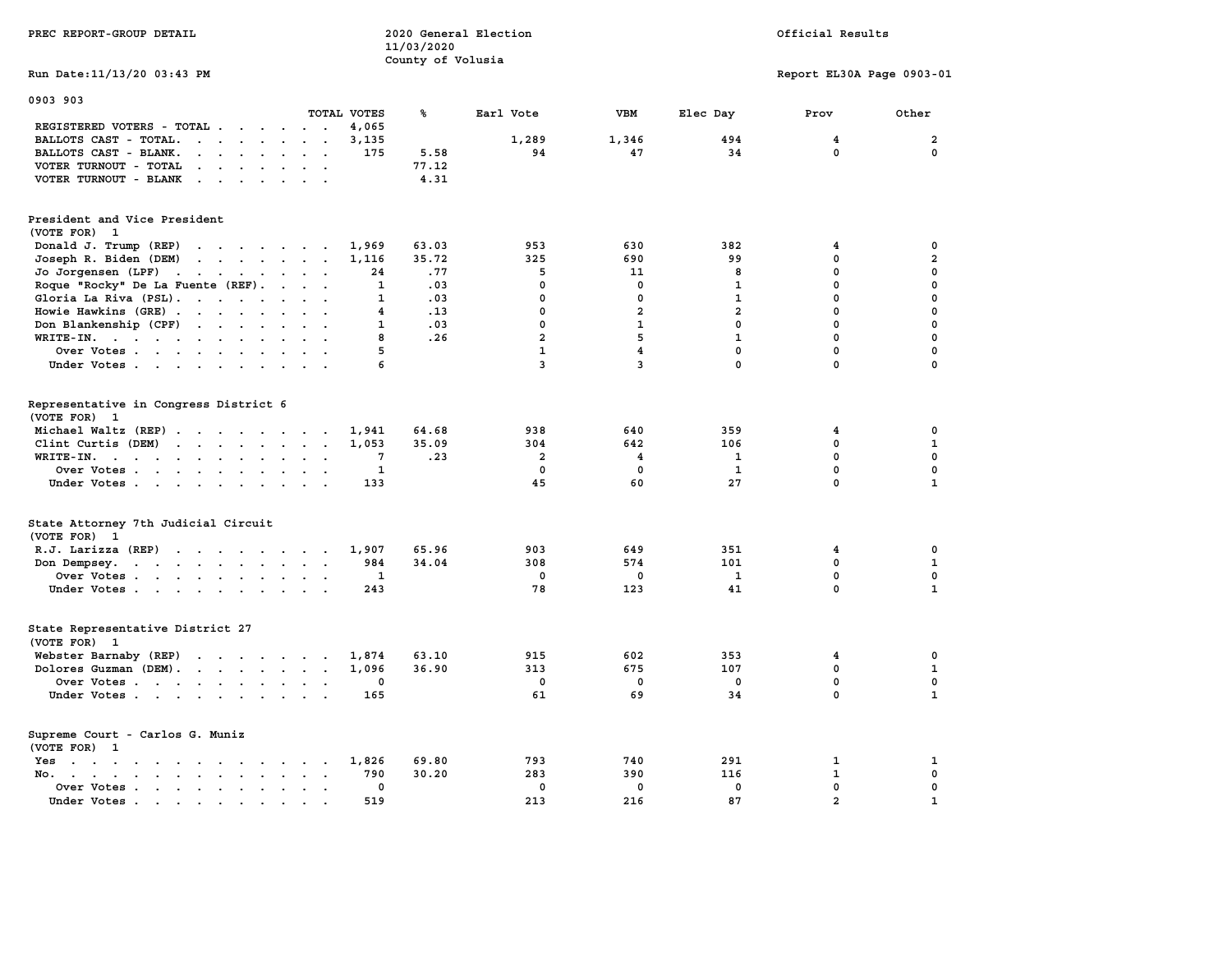| PREC REPORT-GROUP DETAIL                                                                                               |                                            | 11/03/2020        | 2020 General Election |             |             | Official Results          |              |
|------------------------------------------------------------------------------------------------------------------------|--------------------------------------------|-------------------|-----------------------|-------------|-------------|---------------------------|--------------|
| Run Date: 11/13/20 03:43 PM                                                                                            |                                            | County of Volusia |                       |             |             | Report EL30A Page 0903-02 |              |
| 0903 903                                                                                                               |                                            |                   |                       |             |             |                           |              |
|                                                                                                                        | TOTAL VOTES                                | ℁                 | Earl Vote             | <b>VBM</b>  | Elec Day    | Prov                      | Other        |
| 5th Dist Crt of Appeal - Evander<br>(VOTE FOR) 1                                                                       |                                            |                   |                       |             |             |                           |              |
| Yes                                                                                                                    | 1,823                                      | 70.74             | 733                   | 800         | 286         | 3                         | 1            |
| No.                                                                                                                    | 754                                        | 29.26             | 328                   | 305         | 121         | $\mathbf 0$               | $\mathbf 0$  |
| Over Votes                                                                                                             | 3                                          |                   | $\overline{a}$        | 1           | 0           | $\mathbf 0$               | 0            |
| Under Votes                                                                                                            | 555                                        |                   | 226                   | 240         | 87          | $\mathbf{1}$              | $\mathbf{1}$ |
| 5th Dist Crt of Appeal - Grosshans<br>(VOTE FOR) 1                                                                     |                                            |                   |                       |             |             |                           |              |
| Yes                                                                                                                    | 1,829                                      | 71.25             | 783                   | 757         | 286         | 2                         | 1            |
| No.                                                                                                                    | 738                                        | 28.75             | 278                   | 345         | 114         | $\mathbf{1}$              | 0            |
| Over Votes                                                                                                             | 1                                          |                   | 1                     | $\mathbf 0$ | $\mathbf 0$ | 0                         | $\mathbf 0$  |
| Under Votes                                                                                                            | 567                                        |                   | 227                   | 244         | 94          | 1                         | 1            |
| 5th Dist Crt of Appeal - Harris<br>(VOTE FOR) 1                                                                        |                                            |                   |                       |             |             |                           |              |
| Yes                                                                                                                    | 1,893                                      | 73.89             | 806                   | 793         | 291         | $\mathbf{2}$              | 1            |
| No.                                                                                                                    | 669                                        | 26.11             | 251                   | 312         | 105         | $\mathbf{1}$              | $\mathbf 0$  |
| Over Votes                                                                                                             | 1                                          |                   | 1                     | 0           | $\mathbf 0$ | $\mathbf{0}$              | 0            |
| Under Votes                                                                                                            | 572                                        |                   | 231                   | 241         | 98          | $\mathbf{1}$              | $\mathbf{1}$ |
| 5th Dist Crt of Appeal - Orfinger<br>(VOTE FOR) 1                                                                      |                                            |                   |                       |             |             |                           |              |
| Yes                                                                                                                    | 1,864                                      | 73.07             | 779                   | 804         | 278         | 2                         | 1            |
| No.                                                                                                                    | 687                                        | 26.93             | 267                   | 306         | 113         | $\mathbf{1}$              | 0            |
| Over Votes                                                                                                             | 1                                          |                   | 0                     | 0           | 1           | $\mathbf 0$               | 0            |
| Under Votes                                                                                                            | 583                                        |                   | 243                   | 236         | 102         | $\mathbf{1}$              | $\mathbf{1}$ |
| 5th Dist Crt of Appeal - Sasso<br>(VOTE FOR) 1                                                                         |                                            |                   |                       |             |             |                           |              |
| Yes                                                                                                                    | 1,809                                      | 71.67             | 767                   | 766         | 272         | 3                         | 1            |
| No.                                                                                                                    | 715                                        | 28.33             | 270                   | 326         | 119         | $\mathbf 0$               | 0            |
| Over Votes                                                                                                             | 1                                          |                   | 0                     | 0           | 1           | $\mathbf 0$               | 0            |
| Under Votes                                                                                                            | 610                                        |                   | 252                   | 254         | 102         | $\mathbf{1}$              | $\mathbf{1}$ |
| 5th Dist Crt of Appeal - Wallis<br>(VOTE FOR) 1                                                                        |                                            |                   |                       |             |             |                           |              |
| Yes<br>the contract of the contract of the contract of the contract of the contract of the contract of the contract of | 1,821                                      | 71.81             | 767                   | 766         | 285         | 2                         | 1            |
| No.                                                                                                                    | 715                                        | 28.19             | 278                   | 326         | 111         | $\mathbf 0$               | 0            |
| Over Votes                                                                                                             | 1                                          |                   | $\mathbf{1}$          | 0           | 0           | $\mathbf 0$               | 0            |
| Under Votes                                                                                                            | 598                                        |                   | 243                   | 254         | 98          | $\mathbf{2}$              | $\mathbf{1}$ |
| Circuit Judge, 7th Judicial, Group 14<br>(VOTE FOR) 1                                                                  |                                            |                   |                       |             |             |                           |              |
| Joan Anthony                                                                                                           | 1,382                                      | 53.52             | 511                   | 680         | 190         | 0                         | 1            |
| Dan Hilbert<br>$\mathbf{r}$ , $\mathbf{r}$ , $\mathbf{r}$ , $\mathbf{r}$ , $\mathbf{r}$ , $\mathbf{r}$                 | 1,200<br>$\ddot{\phantom{a}}$<br>$\bullet$ | 46.48             | 558                   | 440         | 200         | $\overline{a}$            | 0            |
| Over Votes                                                                                                             | 1                                          |                   | 1                     | $\mathbf 0$ | 0           | $\mathbf 0$               | 0            |
| Under Votes                                                                                                            | 552                                        |                   | 219                   | 226         | 104         | $\overline{a}$            | 1            |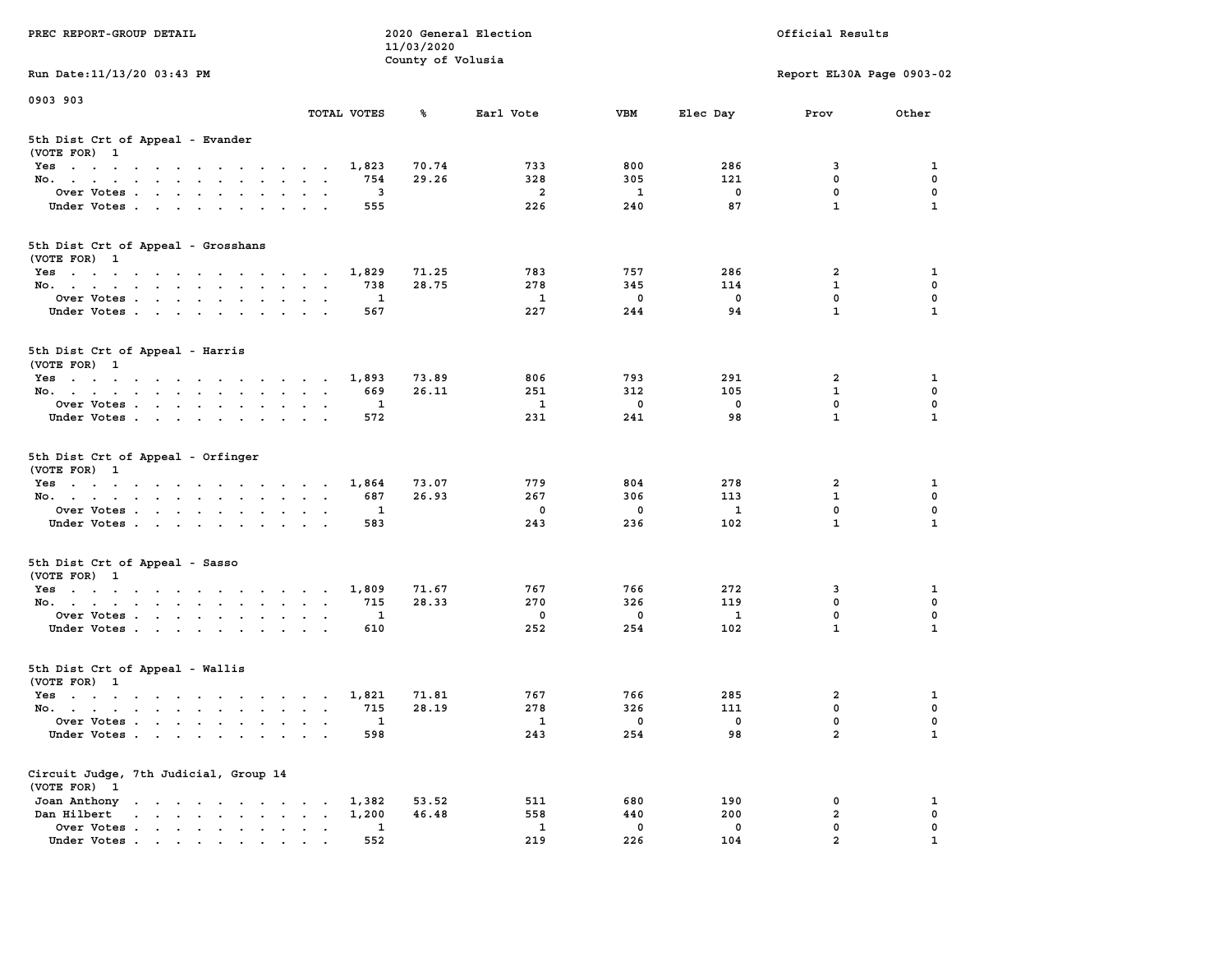|                                                                                                                                                                                                                                                                    |                                                                               | 11/03/2020        |           |             |             |                           |                  |
|--------------------------------------------------------------------------------------------------------------------------------------------------------------------------------------------------------------------------------------------------------------------|-------------------------------------------------------------------------------|-------------------|-----------|-------------|-------------|---------------------------|------------------|
| Run Date:11/13/20 03:43 PM                                                                                                                                                                                                                                         |                                                                               | County of Volusia |           |             |             | Report EL30A Page 0903-03 |                  |
|                                                                                                                                                                                                                                                                    |                                                                               |                   |           |             |             |                           |                  |
| 0903 903                                                                                                                                                                                                                                                           | TOTAL VOTES                                                                   | %                 | Earl Vote | <b>VBM</b>  | Elec Day    | Prov                      | Other            |
| County Council Chair                                                                                                                                                                                                                                               |                                                                               |                   |           |             |             |                           |                  |
| (VOTE FOR) 1                                                                                                                                                                                                                                                       |                                                                               |                   |           |             |             |                           |                  |
| Jeff Brower.<br>$\sim$ $\sim$<br>$\mathbf{r}$ . The contract of the contract of the contract of the contract of the contract of the contract of the contract of the contract of the contract of the contract of the contract of the contract of the contract of th | 1,664                                                                         | 60.64             | 729       | 659         | 273         | $\mathbf{2}$              | 1                |
| Deborah A. "Deb" Denys                                                                                                                                                                                                                                             | 1,080<br>$\ddot{\phantom{a}}$                                                 | 39.36             | 409       | 524         | 145         | $\overline{a}$            | $\pmb{0}$        |
| Over Votes                                                                                                                                                                                                                                                         | 0<br>$\bullet$                                                                |                   | 0         | 0           | $\mathbf 0$ | $\mathbf 0$               | 0                |
| Under Votes<br>$\ddot{\phantom{0}}$                                                                                                                                                                                                                                | 391<br>$\bullet$                                                              |                   | 151       | 163         | 76          | $\mathbf 0$               | $\mathbf{1}$     |
| Soil & Water Conservation Seat 2                                                                                                                                                                                                                                   |                                                                               |                   |           |             |             |                           |                  |
| (VOTE FOR) 1                                                                                                                                                                                                                                                       |                                                                               |                   |           |             |             |                           |                  |
| John Nelson.<br>$\mathcal{A}=\mathcal{A}=\mathcal{A}=\mathcal{A}=\mathcal{A}=\mathcal{A}=\mathcal{A}=\mathcal{A}=\mathcal{A}$                                                                                                                                      | 1,869                                                                         | 74.73             | 815       | 764         | 286         | 3                         | 1                |
| Wesley Wayne Wilson Jr                                                                                                                                                                                                                                             | 632<br>$\sim$<br>$\sim$<br>$\sim$                                             | 25.27             | 231       | 298         | 103         | 0                         | 0                |
| Over Votes<br>$\ddot{\phantom{a}}$                                                                                                                                                                                                                                 | 0<br>$\cdot$                                                                  |                   | 0         | 0           | 0           | 0                         | $\mathbf 0$      |
| Under Votes<br>$\ddot{\phantom{a}}$                                                                                                                                                                                                                                | 634<br>$\ddot{\phantom{a}}$                                                   |                   | 243       | 284         | 105         | $\mathbf{1}$              | $\mathbf{1}$     |
| Soil & Water Conservation Seat 4                                                                                                                                                                                                                                   |                                                                               |                   |           |             |             |                           |                  |
| (VOTE FOR) 1                                                                                                                                                                                                                                                       |                                                                               |                   |           |             |             |                           |                  |
| Wendy Anderson.                                                                                                                                                                                                                                                    | 1,451<br>$\sim$                                                               | 56.97             | 534       | 721         | 196         | 0                         | 0                |
| Barbara Deering<br>and the contract of the state of the                                                                                                                                                                                                            | 1,096<br>$\bullet$<br>$\bullet$                                               | 43.03             | 528       | 375         | 190         | $\overline{2}$            | $\mathbf{1}$     |
| Over Votes.<br>$\mathbf{r}$ , $\mathbf{r}$ , $\mathbf{r}$ , $\mathbf{r}$<br>$\ddot{\phantom{0}}$<br>$\ddot{\phantom{a}}$                                                                                                                                           | 0                                                                             |                   | 0         | $\mathbf 0$ | $\mathbf 0$ | $\mathbf 0$               | 0                |
| Under Votes<br>$\ddot{\phantom{1}}$                                                                                                                                                                                                                                | 588                                                                           |                   | 227       | 250         | 108         | $\overline{2}$            | $\mathbf{1}$     |
| Edgewater City Council District 4<br>(VOTE FOR)<br>- 1                                                                                                                                                                                                             |                                                                               |                   |           |             |             |                           |                  |
| Jonah Powers<br>$\mathcal{A}=\mathcal{A}=\mathcal{A}=\mathcal{A}=\mathcal{A}=\mathcal{A}$                                                                                                                                                                          | 1,747<br>$\sim$ $\sim$ $\sim$ $\sim$ $\sim$                                   | 65.02             | 773       | 705         | 266         | $\overline{2}$            | 1                |
| Eric Rainbird<br>$\ddot{\phantom{0}}$<br>$\ddot{\phantom{a}}$<br>$\mathbf{r}$<br>$\ddot{\phantom{a}}$                                                                                                                                                              | 940<br>$\ddot{\phantom{a}}$<br>$\ddot{\phantom{a}}$<br>$\ddot{\phantom{a}}$   | 34.98             | 351       | 434         | 153         | $\overline{a}$            | $\mathbf 0$      |
| Over Votes<br>$\sim$                                                                                                                                                                                                                                               | $\mathbf 0$<br>$\mathbf{r}$<br>$\ddot{\phantom{a}}$                           |                   | 0         | 0           | $\mathbf 0$ | $\mathbf 0$               | $\mathbf 0$      |
| Under Votes<br>$\cdot$<br>$\cdot$                                                                                                                                                                                                                                  | 448                                                                           |                   | 165       | 207         | 75          | $\mathbf 0$               | $\mathbf{1}$     |
| Amendment 1 - Citzenship Requirement                                                                                                                                                                                                                               |                                                                               |                   |           |             |             |                           |                  |
| (VOTE FOR) 1                                                                                                                                                                                                                                                       |                                                                               |                   |           |             |             |                           |                  |
| $Yes \t . \t .$<br>the company of the company of the<br>$\sim$ 100 $\pm$ 100 $\pm$                                                                                                                                                                                 | 2,508<br>$\bullet$                                                            | 85.60             | 1,034     | 1,053       | 418         | $\overline{\mathbf{2}}$   | 1                |
| No.<br>$\blacksquare$ .<br>$\bullet$                                                                                                                                                                                                                               | 422<br>$\bullet$<br>$\bullet$<br>$\ddot{\phantom{a}}$                         | 14.40             | 159       | 221         | 42          | 0<br>$\mathbf 0$          | 0<br>$\mathbf 0$ |
| Over Votes<br>$\cdot$<br>$\cdot$                                                                                                                                                                                                                                   | 0                                                                             |                   | 0         | 0           | $^{\circ}$  | $\overline{2}$            |                  |
| Under Votes<br>$\blacksquare$<br>$\overline{\phantom{a}}$                                                                                                                                                                                                          | 205<br>$\ddot{\phantom{a}}$                                                   |                   | 96        | 72          | 34          |                           | 1                |
| Amendment 2 - Minimum Wage                                                                                                                                                                                                                                         |                                                                               |                   |           |             |             |                           |                  |
| (VOTE FOR) 1                                                                                                                                                                                                                                                       |                                                                               |                   |           |             |             |                           |                  |
| $Yes \t . \t .$<br>$\sim$ $\sim$ $\sim$<br>$\sim$ $\sim$ $\sim$ $\sim$                                                                                                                                                                                             | 1,576<br>$\cdot$<br>$\cdot$<br>$\overline{\phantom{a}}$                       | 53.90             | 525       | 857         | 190         | $\overline{a}$            | $\mathbf{2}$     |
| No.<br>$\cdot$ $\cdot$<br>$\cdot$                                                                                                                                                                                                                                  | 1,348<br>$\ddot{\phantom{a}}$<br>$\ddot{\phantom{a}}$<br>$\ddot{\phantom{a}}$ | 46.10             | 658       | 421         | 268         | $\mathbf 1$               | 0                |
| Over Votes .<br>$\sim$<br>$\ddot{\phantom{a}}$<br>$\sim$<br>$\ddot{\phantom{a}}$<br>$\ddot{\phantom{a}}$<br>$\cdot$                                                                                                                                                | 0<br>$\cdot$<br>$\ddot{\phantom{a}}$<br>$\cdot$                               |                   | 0         | 0           | 0           | $\mathbf 0$               | $\mathbf 0$      |
| Under Votes<br>$\sim$                                                                                                                                                                                                                                              | 211<br>$\sim$<br>$\cdot$                                                      |                   | 106       | 68          | 36          | $\mathbf 1$               | 0                |
| Amendment 3 - Primary Elections<br>(VOTE FOR) 1                                                                                                                                                                                                                    |                                                                               |                   |           |             |             |                           |                  |
| $Yes \t . \t .$<br>$\bullet$<br>$\sim$<br>$\ddot{\phantom{0}}$<br>$\bullet$<br>$\sim$<br>$\bullet$<br>$\cdot$                                                                                                                                                      | 1,518<br>$\bullet$                                                            | 52.82             | 537       | 716         | 262         | 2                         | 1                |
| No.<br>$\bullet$ .<br><br><br><br><br><br><br><br><br><br><br><br><br><br><br><br>$\mathbf{r} = \mathbf{r}$<br>$\bullet$<br>$\cdot$                                                                                                                                | 1,356<br>$\bullet$                                                            | 47.18             | 644       | 530         | 180         | $\mathbf{2}$              | 0                |
| Over Votes<br>$\blacksquare$ .<br>$\bullet$                                                                                                                                                                                                                        | 0<br>$\ddot{\phantom{0}}$<br>$\ddot{\phantom{a}}$<br>$\ddot{\phantom{a}}$     |                   | 0         | 0           | 0           | $\mathbf{0}$              | $\mathbf 0$      |
| Under Votes                                                                                                                                                                                                                                                        | 261                                                                           |                   | 108       | 100         | 52          | $\mathbf{0}$              | 1                |

**PREC REPORT-GROUP DETAIL 2020 General Election Official Results**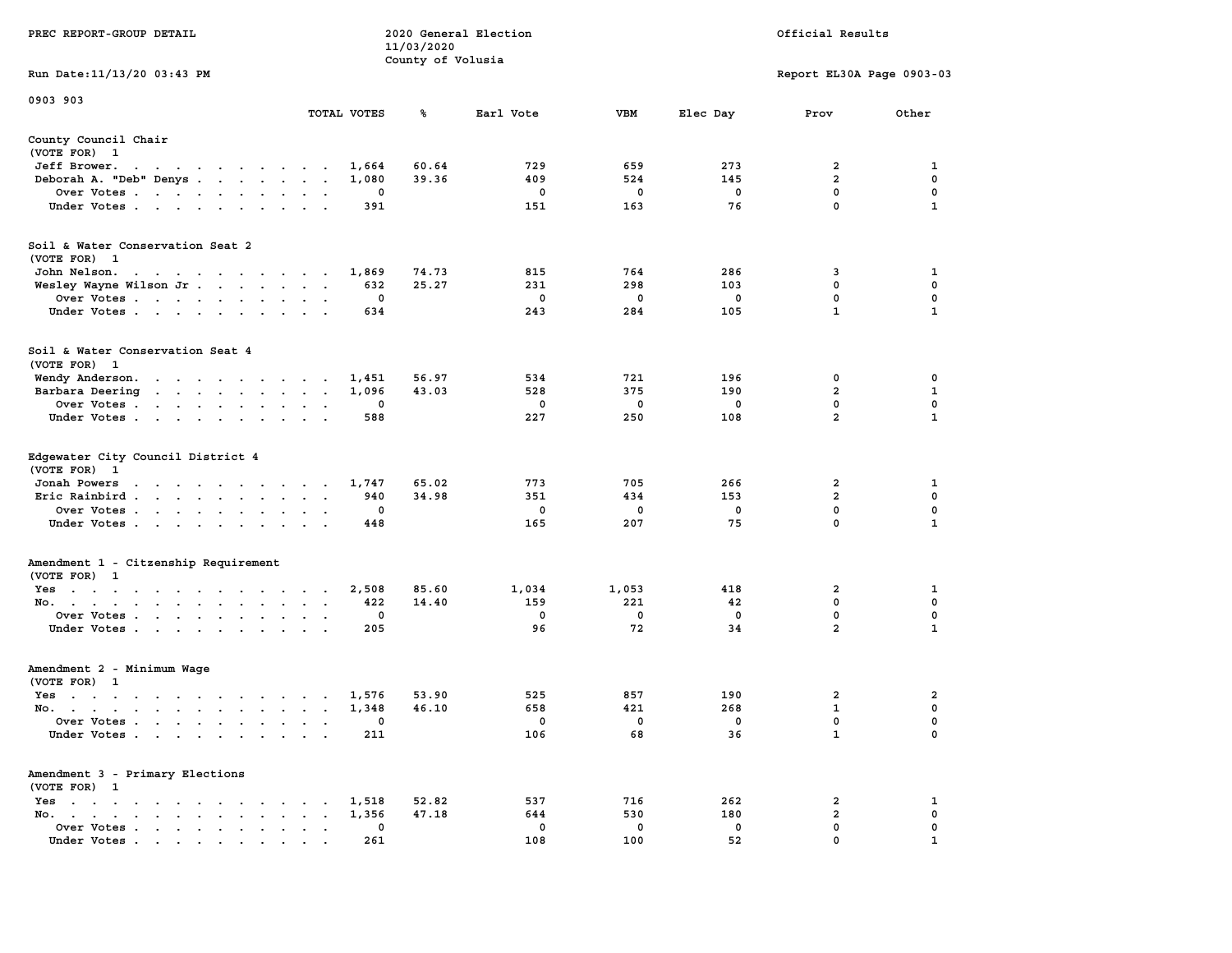| PREC REPORT-GROUP DETAIL                                                                                                           |                         | 11/03/2020<br>County of Volusia | 2020 General Election   |              |            | Official Results           |                   |
|------------------------------------------------------------------------------------------------------------------------------------|-------------------------|---------------------------------|-------------------------|--------------|------------|----------------------------|-------------------|
| Run Date: 11/13/20 03:43 PM                                                                                                        |                         |                                 |                         |              |            | Report EL30A Page 0903-04  |                   |
| 0903 903                                                                                                                           | TOTAL VOTES             | ጜ                               | Earl Vote               | VBM          | Elec Day   | Prov                       | Other             |
|                                                                                                                                    |                         |                                 |                         |              |            |                            |                   |
| Amendment 4 - Apprl Const. Amendment<br>(VOTE FOR) 1                                                                               |                         |                                 |                         |              |            |                            |                   |
| Yes                                                                                                                                | 1,486                   | 52.86                           | 689                     | 549          | 243        | 3                          | 2                 |
| No.                                                                                                                                | 1,325                   | 47.14                           | 468                     | 665          | 192        | $\mathbf 0$                | 0                 |
| Over Votes                                                                                                                         | 1                       |                                 | 1                       | 0            | 0          | $\mathbf 0$                | $\mathbf 0$       |
| Under Votes                                                                                                                        | 323                     |                                 | 131                     | 132          | 59         | $\mathbf{1}$               | $\mathbf 0$       |
| Amendment 5 - Homestead Property Taxes                                                                                             |                         |                                 |                         |              |            |                            |                   |
| (VOTE FOR) 1                                                                                                                       |                         |                                 |                         |              |            |                            |                   |
| Yes<br>No.                                                                                                                         | 1,995<br>793            | 71.56<br>28.44                  | 839<br>300              | 832<br>379   | 320<br>113 | 3<br>$\mathbf 0$           | 1<br>$\mathbf{1}$ |
| Over Votes                                                                                                                         | 0                       |                                 | $\mathbf 0$             | 0            | 0          | $\mathbf 0$                | 0                 |
| Under Votes                                                                                                                        | 347                     |                                 | 150                     | 135          | 61         | $\mathbf{1}$               | $\mathbf 0$       |
| Amendment 6 - Ad Valorem Tax Discount<br>(VOTE FOR) 1                                                                              |                         |                                 |                         |              |            |                            |                   |
| Yes                                                                                                                                | 2,475                   | 86.72                           | 1,030                   | 1,044        | 397        | 3                          | 1                 |
| No.                                                                                                                                | 379                     | 13.28                           | 132                     | 203          | 44         | 0                          | 0                 |
| Over Votes                                                                                                                         | 1                       |                                 | 1                       | $^{\circ}$   | 0          | $\mathbf 0$                | $\mathbf 0$       |
| Under Votes                                                                                                                        | 280                     |                                 | 126                     | 99           | 53         | $\mathbf{1}$               | $\mathbf{1}$      |
| Volusia ECHO<br>(VOTE FOR) 1                                                                                                       |                         |                                 |                         |              |            |                            |                   |
| Yes (For Bonds) $\cdots$ $\cdots$ $\cdots$ $\cdots$                                                                                | 1,965                   | 69.83                           | 700                     | 954          | 307        | 3                          | 1                 |
| No (Against Bonds)                                                                                                                 | 849                     | 30.17                           | 440                     | 278          | 131        | $\mathbf 0$                | 0                 |
| Over Votes                                                                                                                         | 3                       |                                 | 2                       | 1            | 0          | $\mathbf 0$                | $\mathbf 0$       |
| Under Votes                                                                                                                        | 318                     |                                 | 147                     | 113          | 56         | $\mathbf{1}$               | $\mathbf{1}$      |
| Volusia Forever                                                                                                                    |                         |                                 |                         |              |            |                            |                   |
| (VOTE FOR) 1                                                                                                                       |                         |                                 |                         |              |            |                            |                   |
| Yes (For Bonds)<br>the contract of the contract of the contract of the contract of the contract of the contract of the contract of | 2,088                   | 73.68                           | 727                     | 1,027        | 330        | 3                          | 1                 |
| No (Against Bonds)                                                                                                                 | 746                     | 26.32                           | 421<br>$\mathbf 0$      | 212          | 113        | $\mathbf 0$<br>$\mathbf 0$ | 0<br>0            |
| Over Votes                                                                                                                         | 1<br>300                |                                 | 141                     | 0<br>107     | 1<br>50    | $\mathbf{1}$               | $\mathbf{1}$      |
| Under Votes                                                                                                                        |                         |                                 |                         |              |            |                            |                   |
| Edgewater Amend 1<br>(VOTE FOR) 1                                                                                                  |                         |                                 |                         |              |            |                            |                   |
| Yes in Favor                                                                                                                       | 2,520                   | 88.11                           | 1,009                   | 1,127        | 379        | 4                          | 1                 |
| No Against $\cdots$ $\cdots$ $\cdots$ $\cdots$                                                                                     | 340                     | 11.89                           | 164                     | 109          | 67         | $\mathbf 0$                | 0                 |
| Over Votes                                                                                                                         | 2                       |                                 | $\overline{\mathbf{2}}$ | 0            | 0          | $\mathbf 0$                | $\mathbf 0$       |
| Under Votes                                                                                                                        | 218                     |                                 | 112                     | 58           | 47         | 0                          | $\mathbf{1}$      |
| Edgewater Amend 2<br>(VOTE FOR) 1                                                                                                  |                         |                                 |                         |              |            |                            |                   |
| Yes in Favor                                                                                                                       | 1,824                   | 66.50                           | 709                     | 843          | 268        | 3                          | 1                 |
| No Against.<br>$\ddot{\phantom{a}}$                                                                                                | 919                     | 33.50                           | 415                     | 342          | 161        | $\mathbf 0$                | $\mathbf{1}$      |
| Over Votes                                                                                                                         | $\overline{\mathbf{3}}$ |                                 | $\overline{a}$          | $\mathbf{1}$ | 0          | 0                          | 0                 |
| Under Votes                                                                                                                        | 334                     |                                 | 161                     | 108          | 64         | $\mathbf{1}$               | $\Omega$          |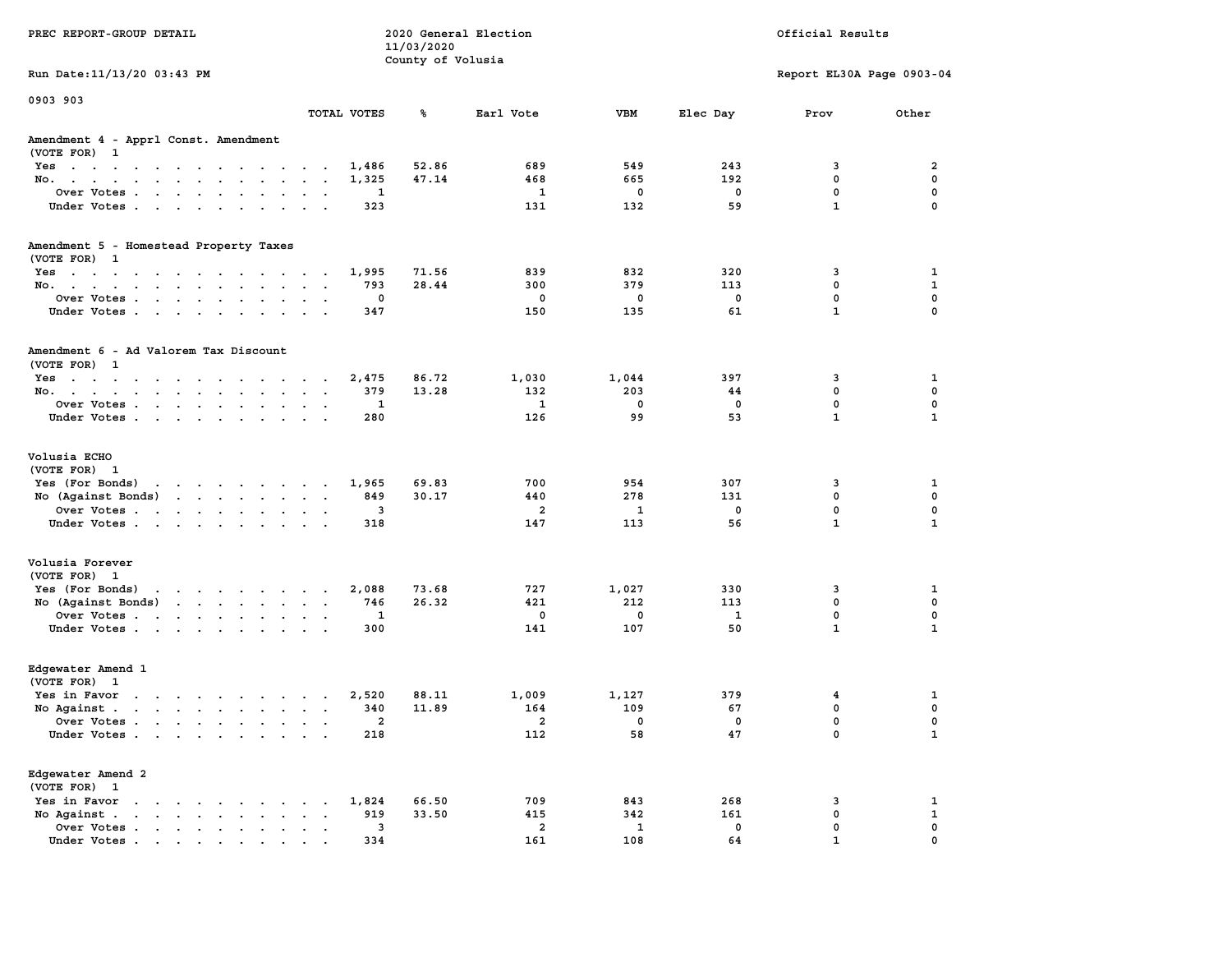| PREC REPORT-GROUP DETAIL                                                                                                                                                                                                                                      | 11/03/2020<br>County of Volusia | 2020 General Election |             |          | Official Results          |              |
|---------------------------------------------------------------------------------------------------------------------------------------------------------------------------------------------------------------------------------------------------------------|---------------------------------|-----------------------|-------------|----------|---------------------------|--------------|
| Run Date: 11/13/20 03:43 PM                                                                                                                                                                                                                                   |                                 |                       |             |          | Report EL30A Page 0903-05 |              |
| 0903 903<br>TOTAL VOTES                                                                                                                                                                                                                                       | ℁                               | Earl Vote             | <b>VBM</b>  | Elec Day | Prov                      | Other        |
| Edgewater Amend 3<br>(VOTE FOR) 1                                                                                                                                                                                                                             |                                 |                       |             |          |                           |              |
| Yes in Favor<br>the contract of the contract of the<br>$\ddot{\phantom{0}}$<br>$\sim$                                                                                                                                                                         | 44.61<br>1,176                  | 469                   | 513         | 190      | 3                         | 1            |
| No Against.<br>the contract of the contract of the contract of the<br>$\blacksquare$ .<br>$\bullet$<br>$\,$ .                                                                                                                                                 | 55.39<br>1,460                  | 619                   | 622         | 219      | $\mathbf 0$               | $\mathbf 0$  |
| Over Votes.<br>and a series of the series<br>$\cdot$                                                                                                                                                                                                          | 0                               | 0                     | 0           | 0        | 0                         | 0            |
| Under Votes<br>$\sim$                                                                                                                                                                                                                                         | 444                             | 199                   | 159         | 84       | $\mathbf{1}$              | $\mathbf{1}$ |
| Edgewater Amend 4<br>(VOTE FOR) 1                                                                                                                                                                                                                             |                                 |                       |             |          |                           |              |
| Yes in Favor<br>the contract of the contract of the contract of the contract of the contract of the contract of the contract of<br>$\sim$ $\sim$<br>$\ddot{\phantom{1}}$                                                                                      | 76.07<br>2,082                  | 838                   | 938         | 302      | 3                         | 1            |
| No Against.<br>the contract of the contract of<br>$\ddot{\phantom{0}}$<br>$\cdot$<br>$\,$ .                                                                                                                                                                   | 655<br>23.93                    | 282                   | 253         | 120      | 0                         | 0            |
| Over Votes<br>$\cdot$<br>$\cdot$ $\cdot$                                                                                                                                                                                                                      | 1                               | 0                     | $\mathbf 0$ | 1        | $\mathbf 0$               | 0            |
| Under Votes                                                                                                                                                                                                                                                   | 342                             | 167                   | 103         | 70       | $\mathbf{1}$              | 1            |
| Edgewater Amend 5<br>(VOTE FOR) 1                                                                                                                                                                                                                             |                                 |                       |             |          |                           |              |
| Yes in Favor.<br>the contract of the contract of<br>$\sim$<br>$\cdot$                                                                                                                                                                                         | 1,627<br>60.39                  | 670                   | 693         | 259      | 4                         | 1            |
| No Against.<br>$\cdots$<br>$\sim$ $\sim$                                                                                                                                                                                                                      | 39.61<br>1,067                  | 417                   | 488         | 162      | 0                         | 0            |
| Over Votes.<br>$\mathbf{a}$ . The contribution of the contribution of the contribution of the contribution of the contribution of the contribution of the contribution of the contribution of the contribution of the contribution of the contri<br>$\cdot$   | 1                               | 1                     | 0           | 0        | $\mathbf 0$               | 0            |
| Under Votes<br>$\sim$                                                                                                                                                                                                                                         | 385                             | 199                   | 113         | 72       | 0                         | $\mathbf{1}$ |
| Edgewater Amend 6<br>(VOTE FOR) 1                                                                                                                                                                                                                             |                                 |                       |             |          |                           |              |
| Yes in Favor<br>the contract of the contract of the<br>$\sim$                                                                                                                                                                                                 | 2,058<br>75.75                  | 794                   | 959         | 301      | 3                         | 1            |
| No Against.<br>. The contract of the contract of the contract of $\mathcal{A}$<br>$\langle \cdot \rangle$<br>$\bullet$ .<br><br><br>$\bullet$                                                                                                                 | 659<br>24.25                    | 306                   | 229         | 123      | $\mathbf 1$               | 0            |
| Over Votes.<br>the contract of the contract of<br>$\ddot{\phantom{1}}$                                                                                                                                                                                        | 3                               | 1                     | 1           | 1        | 0                         | 0            |
| Under Votes<br>$\sim$                                                                                                                                                                                                                                         | 360                             | 186                   | 105         | 68       | 0                         | $\mathbf{1}$ |
| Edgewater Amend 7<br>(VOTE FOR) 1                                                                                                                                                                                                                             |                                 |                       |             |          |                           |              |
| Yes in Favor<br>$\sim 100$<br>$\ddot{\phantom{a}}$                                                                                                                                                                                                            | 70.11<br>1,902                  | 777                   | 831         | 290      | 3                         | 1            |
| No Against.<br>the contract of the contract of<br>$\bullet$<br>$\cdot$<br>$\cdot$                                                                                                                                                                             | 811<br>29.89                    | 325                   | 354         | 131      | $\mathbf 1$               | 0            |
| Over Votes.<br>the contract of the contract of the<br>$\cdot$<br>$\bullet$ .                                                                                                                                                                                  | 0                               | 0                     | 0           | 0        | 0<br>$\mathbf 0$          | 0            |
| Under Votes                                                                                                                                                                                                                                                   | 367                             | 185                   | 109         | 72       |                           | 1            |
| Edgewater Amend 8<br>(VOTE FOR) 1                                                                                                                                                                                                                             |                                 |                       |             |          |                           |              |
| Yes in Favor<br>the contract of the contract of the contract of the contract of the contract of the contract of the contract of the contract of the contract of the contract of the contract of the contract of the contract of the contract o                | 1,862<br>68.43                  | 749                   | 826         | 284      | 2                         | 1            |
| No Against.<br>$\mathbf{r}$ . The set of the set of the set of the set of the set of the set of the set of the set of the set of the set of the set of the set of the set of the set of the set of the set of the set of the set of the set of t<br>$\bullet$ | 859<br>31.57                    | 355                   | 366         | 137      | $\mathbf{1}$              | 0            |
| Over Votes                                                                                                                                                                                                                                                    | 0                               | 0                     | 0           | 0        | 0                         | 0            |
| Under Votes.<br>$\cdot$ $\cdot$ $\cdot$ $\cdot$ $\cdot$ $\cdot$ $\cdot$                                                                                                                                                                                       | 359                             | 183                   | 102         | 72       | $\mathbf{1}$              | $\mathbf{1}$ |
| Edgewater Amend 9<br>(VOTE FOR) 1                                                                                                                                                                                                                             |                                 |                       |             |          |                           |              |
| Yes in Favor<br>$\ddot{\phantom{1}}$<br>$\sim$<br>$\sim$ $\sim$<br>$\sim$                                                                                                                                                                                     | 1,610<br>59.32                  | 651                   | 710         | 244      | 4                         | 1            |
| No Against.<br><b>Contract Contract</b><br>$\ddot{\phantom{a}}$<br>$\ddot{\phantom{0}}$<br>$\bullet$                                                                                                                                                          | 1,104<br>40.68                  | 445                   | 480         | 179      | 0                         | 0            |
| Over Votes .<br>$\mathbf{r} = \mathbf{r} + \mathbf{r} + \mathbf{r}$<br>Under Votes                                                                                                                                                                            | 0<br>366                        | $\mathbf 0$<br>191    | 0<br>104    | 0<br>70  | 0<br>0                    | 0            |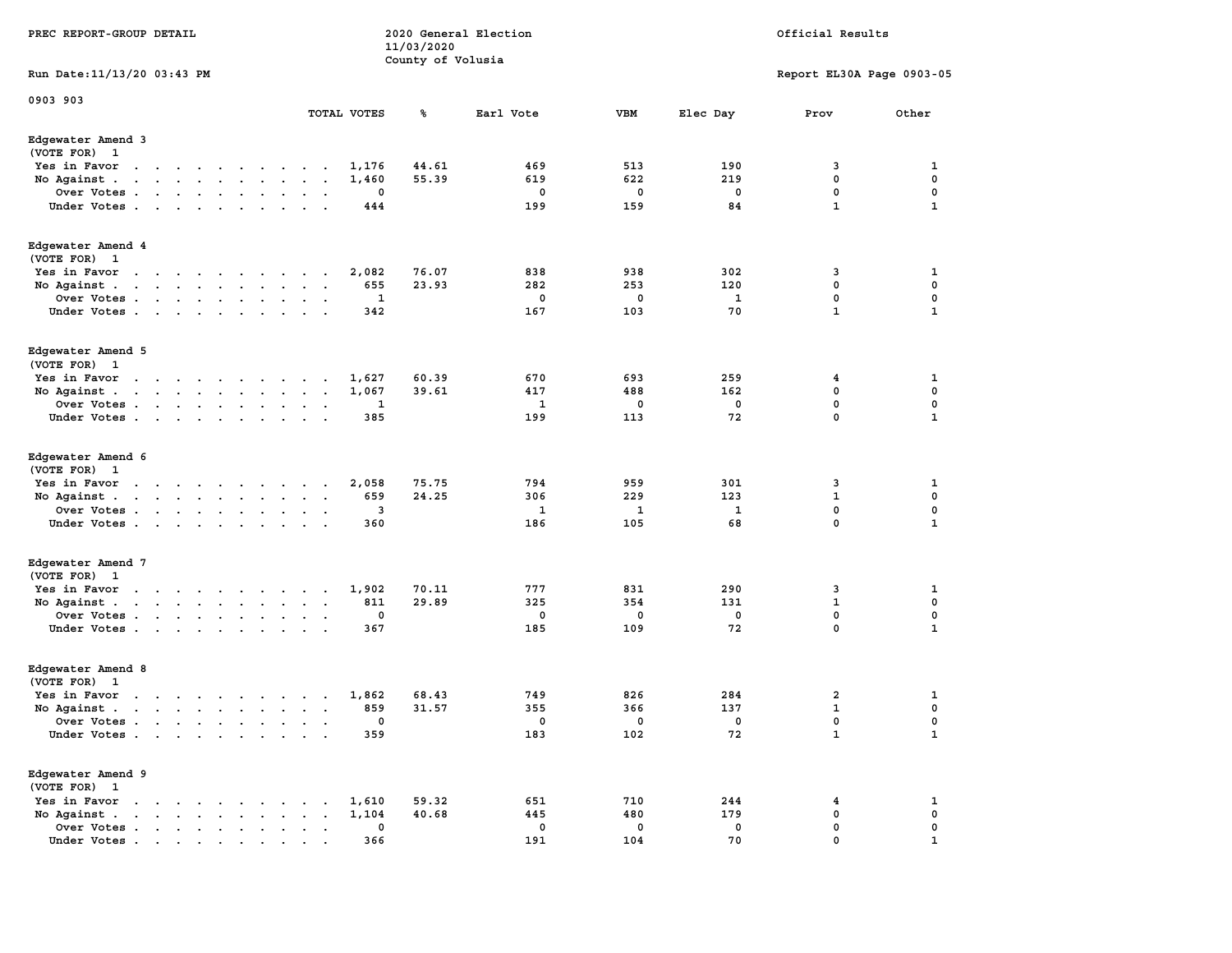| PREC REPORT-GROUP DETAIL                                                                                                                                                                                                                                   |                                                       | 11/03/2020            | 2020 General Election          |                         |                            | Official Results          |                       |
|------------------------------------------------------------------------------------------------------------------------------------------------------------------------------------------------------------------------------------------------------------|-------------------------------------------------------|-----------------------|--------------------------------|-------------------------|----------------------------|---------------------------|-----------------------|
| Run Date: 11/13/20 03:43 PM                                                                                                                                                                                                                                |                                                       | County of Volusia     |                                |                         |                            |                           |                       |
|                                                                                                                                                                                                                                                            |                                                       |                       |                                |                         |                            | Report EL30A Page 0904-01 |                       |
| 0904 904                                                                                                                                                                                                                                                   |                                                       |                       |                                |                         |                            |                           |                       |
|                                                                                                                                                                                                                                                            | TOTAL VOTES                                           | ℁                     | Earl Vote                      | <b>VBM</b>              | Elec Day                   | Prov                      | Other                 |
| REGISTERED VOTERS - TOTAL .<br>$\cdots$                                                                                                                                                                                                                    | 5,217                                                 |                       |                                |                         |                            |                           |                       |
| BALLOTS CAST - TOTAL.<br>$\mathbf{r}$ . The set of the set of the set of the set of the set of the set of the set of the set of the set of the set of the set of the set of the set of the set of the set of the set of the set of the set of the set of t | 4,137                                                 |                       | 1,569                          | 1,955                   | 605                        | 8                         | 0                     |
| BALLOTS CAST - BLANK.<br>$\mathbf{r}$ , $\mathbf{r}$ , $\mathbf{r}$ , $\mathbf{r}$ , $\mathbf{r}$ , $\mathbf{r}$                                                                                                                                           | 217                                                   | 5.25                  | 99                             | 82                      | 35                         | $\mathbf{1}$              | 0                     |
| VOTER TURNOUT - TOTAL<br>the contract of the contract of the                                                                                                                                                                                               |                                                       | 79.30                 |                                |                         |                            |                           |                       |
| VOTER TURNOUT - BLANK                                                                                                                                                                                                                                      |                                                       | 4.16                  |                                |                         |                            |                           |                       |
| President and Vice President<br>(VOTE FOR) 1                                                                                                                                                                                                               |                                                       |                       |                                |                         |                            |                           |                       |
| Donald J. Trump (REP)                                                                                                                                                                                                                                      | 2,651                                                 | 64.25                 | 1,222                          | 946                     | 476                        | 7                         | 0                     |
| Joseph R. Biden (DEM)                                                                                                                                                                                                                                      | 1,439                                                 | 34.88                 | 332                            | 988                     | 118                        | $\mathbf{1}$              | 0                     |
| Jo Jorgensen (LPF)                                                                                                                                                                                                                                         | 19                                                    | .46                   | 7                              | 4                       | 8                          | 0                         | 0                     |
| Roque "Rocky" De La Fuente (REF).                                                                                                                                                                                                                          | 0                                                     |                       | $\mathbf 0$                    | $\mathbf 0$             | $\mathbf 0$                | 0                         | 0                     |
| Gloria La Riva (PSL).                                                                                                                                                                                                                                      | 0                                                     |                       | $\mathbf 0$                    | $\mathbf 0$             | 0                          | $\mathbf 0$               | 0                     |
| Howie Hawkins (GRE)                                                                                                                                                                                                                                        | $\overline{4}$                                        | .10                   | $\overline{a}$                 | $\overline{\mathbf{2}}$ | $\mathbf 0$                | 0                         | 0                     |
| Don Blankenship (CPF)                                                                                                                                                                                                                                      | 4                                                     | .10                   | $\mathbf{1}$                   | 3                       | $\mathbf 0$                | $\mathbf 0$               | 0                     |
| WRITE-IN.                                                                                                                                                                                                                                                  | 9                                                     | .22                   | $\overline{a}$                 | 5                       | $\overline{a}$             | $\mathbf 0$               | 0                     |
| Over Votes.                                                                                                                                                                                                                                                | 3                                                     |                       | $\mathbf 0$                    | $\overline{\mathbf{3}}$ | $\mathbf 0$                | 0                         | 0                     |
| Under Votes                                                                                                                                                                                                                                                | 8                                                     |                       | 3                              | 4                       | $\mathbf{1}$               | 0                         | 0                     |
| Representative in Congress District 6<br>(VOTE FOR) 1<br>Michael Waltz (REP)<br>Clint Curtis (DEM)<br>WRITE-IN.<br>the contract of the contract of the                                                                                                     | 2,646<br>1,321<br>9<br>$\ddot{\phantom{a}}$<br>$\sim$ | 66.55<br>33.22<br>.23 | 1,213<br>303<br>$\overline{a}$ | 967<br>902<br>6         | 459<br>115<br>$\mathbf{1}$ | 7<br>$\mathbf{1}$<br>0    | 0<br>0<br>$\mathbf 0$ |
| Over Votes                                                                                                                                                                                                                                                 | $\mathbf 0$                                           |                       | $\mathbf 0$                    | $\mathbf{0}$            | $\mathbf{0}$               | $\mathbf 0$               | $\mathbf{0}$          |
| Under Votes                                                                                                                                                                                                                                                | 161                                                   |                       | 51                             | 80                      | 30                         | 0                         | $\mathbf 0$           |
| State Attorney 7th Judicial Circuit<br>(VOTE FOR) 1                                                                                                                                                                                                        |                                                       |                       |                                |                         |                            |                           |                       |
| R.J. Larizza (REP)                                                                                                                                                                                                                                         | 2,550<br>$\overline{\phantom{a}}$                     | 67.11                 | 1,162                          | 946                     | 435                        | 7                         | 0                     |
| Don Dempsey.<br>the contract of the contract of the contract of                                                                                                                                                                                            | 1,250                                                 | 32.89                 | 318                            | 808                     | 124                        | 0                         | $\mathbf 0$           |
| Over Votes                                                                                                                                                                                                                                                 | 0                                                     |                       | $\mathbf 0$                    | $\mathbf 0$             | $\mathbf 0$                | 0                         | 0                     |
| Under Votes                                                                                                                                                                                                                                                | 337                                                   |                       | 89                             | 201                     | 46                         | $\mathbf{1}$              | 0                     |
| State Representative District 27<br>(VOTE FOR) 1                                                                                                                                                                                                           |                                                       |                       |                                |                         |                            |                           |                       |
| Webster Barnaby (REP)                                                                                                                                                                                                                                      | 2,545<br>$\sim$                                       | 64.87                 | 1,187                          | 897                     | 454                        | 7                         | 0                     |
| Dolores Guzman (DEM).                                                                                                                                                                                                                                      | 1,378                                                 | 35.13                 | 322                            | 948                     | 107                        | $\mathbf{1}$              | 0                     |
| Over Votes                                                                                                                                                                                                                                                 | 0                                                     |                       | $\mathbf 0$                    | 0                       | $\mathbf 0$                | $\mathbf 0$               | 0                     |
| Under Votes                                                                                                                                                                                                                                                | 214                                                   |                       | 60                             | 110                     | 44                         | $\mathbf 0$               | $\mathbf{0}$          |
| Supreme Court - Carlos G. Muniz<br>(VOTE FOR) 1                                                                                                                                                                                                            |                                                       |                       |                                |                         |                            |                           |                       |
| Yes                                                                                                                                                                                                                                                        | 2,418                                                 | 70.83                 | 1,001                          | 1,050                   | 362                        | 5                         | 0                     |
| No.                                                                                                                                                                                                                                                        | 996                                                   | 29.17                 | 310                            | 537                     | 148                        | $\mathbf{1}$              | 0                     |
| Over Votes                                                                                                                                                                                                                                                 | $\overline{2}$<br>$\sim$ $\sim$ $\sim$                |                       | $\mathbf{1}$                   | $\mathbf 0$             | $\mathbf{1}$               | 0                         | $\mathbf 0$           |
| Under Votes<br>$\sim$<br>$\overline{\phantom{a}}$                                                                                                                                                                                                          | 721                                                   |                       | 257                            | 368                     | 94                         | $\overline{a}$            | 0                     |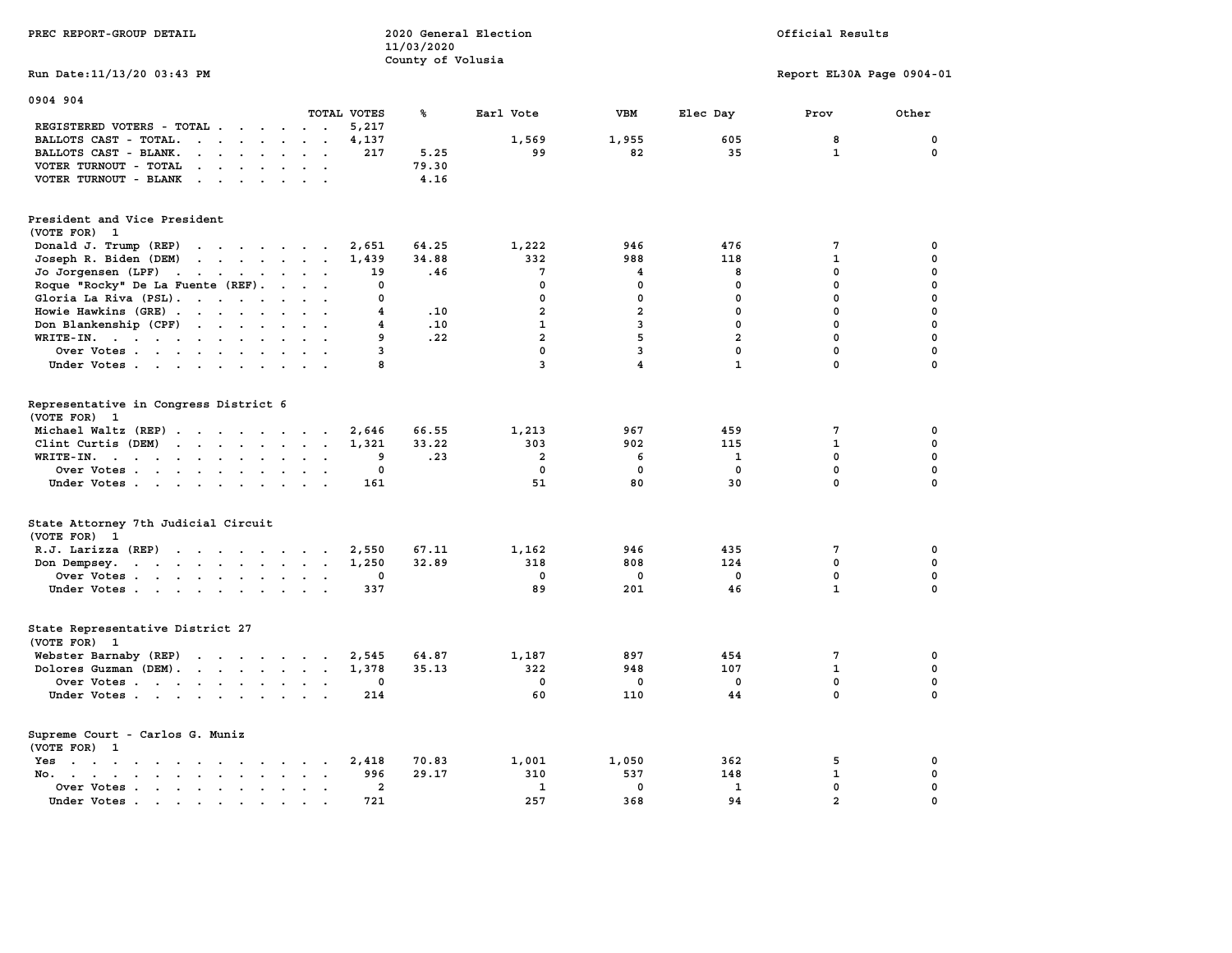| PREC REPORT-GROUP DETAIL                                                                                |                     | 11/03/2020<br>County of Volusia | 2020 General Election   |                         |                | Official Results          |             |
|---------------------------------------------------------------------------------------------------------|---------------------|---------------------------------|-------------------------|-------------------------|----------------|---------------------------|-------------|
| Run Date: 11/13/20 03:43 PM                                                                             |                     |                                 |                         |                         |                | Report EL30A Page 0904-02 |             |
| 0904 904                                                                                                |                     |                                 |                         |                         |                |                           |             |
|                                                                                                         | TOTAL VOTES         | ℁                               | Earl Vote               | <b>VBM</b>              | Elec Day       | Prov                      | Other       |
| 5th Dist Crt of Appeal - Evander<br>(VOTE FOR) 1                                                        |                     |                                 |                         |                         |                |                           |             |
| Yes                                                                                                     | 2,519               | 74.42                           | 971                     | 1,177                   | 369            | 2                         | 0           |
| No.                                                                                                     | 866                 | 25.58                           | 346                     | 382                     | 134            | $\overline{4}$            | 0           |
| Over Votes                                                                                              | $\mathbf{1}$        |                                 | $\Omega$                | $\mathbf{0}$            | $\mathbf{1}$   | 0                         | 0           |
| Under Votes                                                                                             | 751                 |                                 | 252                     | 396                     | 101            | $\overline{a}$            | $\mathbf 0$ |
| 5th Dist Crt of Appeal - Grosshans<br>(VOTE FOR) 1                                                      |                     |                                 |                         |                         |                |                           |             |
| Yes                                                                                                     | 2,454               | 73.14                           | 1,003                   | 1,075                   | 371            | 5                         | 0           |
| No.                                                                                                     | 901                 | 26.86                           | 296                     | 470                     | 133            | $\overline{a}$            | 0           |
| Over Votes                                                                                              | $\overline{1}$      |                                 | $\mathbf{1}$            | $\mathbf{0}$            | $\mathbf 0$    | $\mathbf 0$               | 0           |
| Under Votes                                                                                             | 781                 |                                 | 269                     | 410                     | 101            | $\mathbf{1}$              | $\mathbf 0$ |
| 5th Dist Crt of Appeal - Harris<br>(VOTE FOR) 1                                                         |                     |                                 |                         |                         |                |                           |             |
| Yes                                                                                                     | 2,537               | 75.73                           | 1,016                   | 1,132                   | 384            | 5                         | 0           |
| No.                                                                                                     | 813                 | 24.27                           | 273                     | 425                     | 114            | $\mathbf{1}$              | 0           |
| Over Votes                                                                                              | 1                   |                                 | $^{\circ}$              | $\Omega$                | $\mathbf{1}$   | $\mathbf 0$               | 0           |
| Under Votes                                                                                             | 786                 |                                 | 280                     | 398                     | 106            | $\overline{a}$            | $\mathbf 0$ |
| 5th Dist Crt of Appeal - Orfinger<br>(VOTE FOR) 1                                                       |                     |                                 |                         |                         |                |                           |             |
| Yes                                                                                                     | 2,539               | 76.09                           | 1,006                   | 1,162                   | 367<br>129     | 4<br>$\overline{a}$       | 0           |
| No.                                                                                                     | 798<br><sup>1</sup> | 23.91                           | 281<br>$^{\circ}$       | 386<br>$^{\circ}$       | $\mathbf{1}$   | 0                         | 0<br>0      |
| Over Votes<br>Under Votes                                                                               | 799                 |                                 | 282                     | 407                     | 108            | $\overline{a}$            | $\mathbf 0$ |
|                                                                                                         |                     |                                 |                         |                         |                |                           |             |
| 5th Dist Crt of Appeal - Sasso<br>(VOTE FOR) 1                                                          |                     |                                 |                         |                         |                |                           |             |
| Yes                                                                                                     | 2,463               | 74.61                           | 981                     | 1,109                   | 368            | 5                         | 0           |
| No.                                                                                                     | 838                 | 25.39                           | 283                     | 426                     | 128            | $\mathbf{1}$              | 0           |
| Over Votes                                                                                              | 0                   |                                 | $\overline{\mathbf{0}}$ | $\overline{\mathbf{0}}$ | 0              | 0                         | 0           |
| Under Votes                                                                                             | 836                 |                                 | 305                     | 420                     | 109            | $\overline{a}$            | $\mathbf 0$ |
| 5th Dist Crt of Appeal - Wallis<br>(VOTE FOR) 1                                                         |                     |                                 |                         |                         |                |                           |             |
| Yes                                                                                                     | 2,473               | 74.62                           | 984                     | 1,109                   | 375            | 5                         | 0           |
| No.                                                                                                     | 841                 | 25.38                           | 291                     | 430                     | 119            | $\mathbf{1}$              | 0           |
| Over Votes                                                                                              | $\sim$ 0            |                                 | $\overline{0}$          | $\overline{0}$          | $\overline{0}$ | $\Omega$                  | $\Omega$    |
| Under Votes                                                                                             | 823                 |                                 | 294                     | 416                     | 111            | $\mathbf{2}$              | 0           |
| Circuit Judge, 7th Judicial, Group 14<br>(VOTE FOR) 1                                                   |                     |                                 |                         |                         |                |                           |             |
| Joan Anthony                                                                                            | 1,807               | 54.15                           | 597                     | 970                     | 238            | 2                         | 0           |
| Dan Hilbert<br>$\mathbf{r}$ , and $\mathbf{r}$ , and $\mathbf{r}$ , and $\mathbf{r}$ , and $\mathbf{r}$ | 1,530               | 45.85                           | 694                     | 590                     | 242            | 4                         | 0           |
| Over Votes                                                                                              | 1                   |                                 | 1                       | 0                       | 0              | 0                         | 0           |
| Under Votes.                                                                                            | 799                 |                                 | 277                     | 395                     | 125            | $\overline{2}$            |             |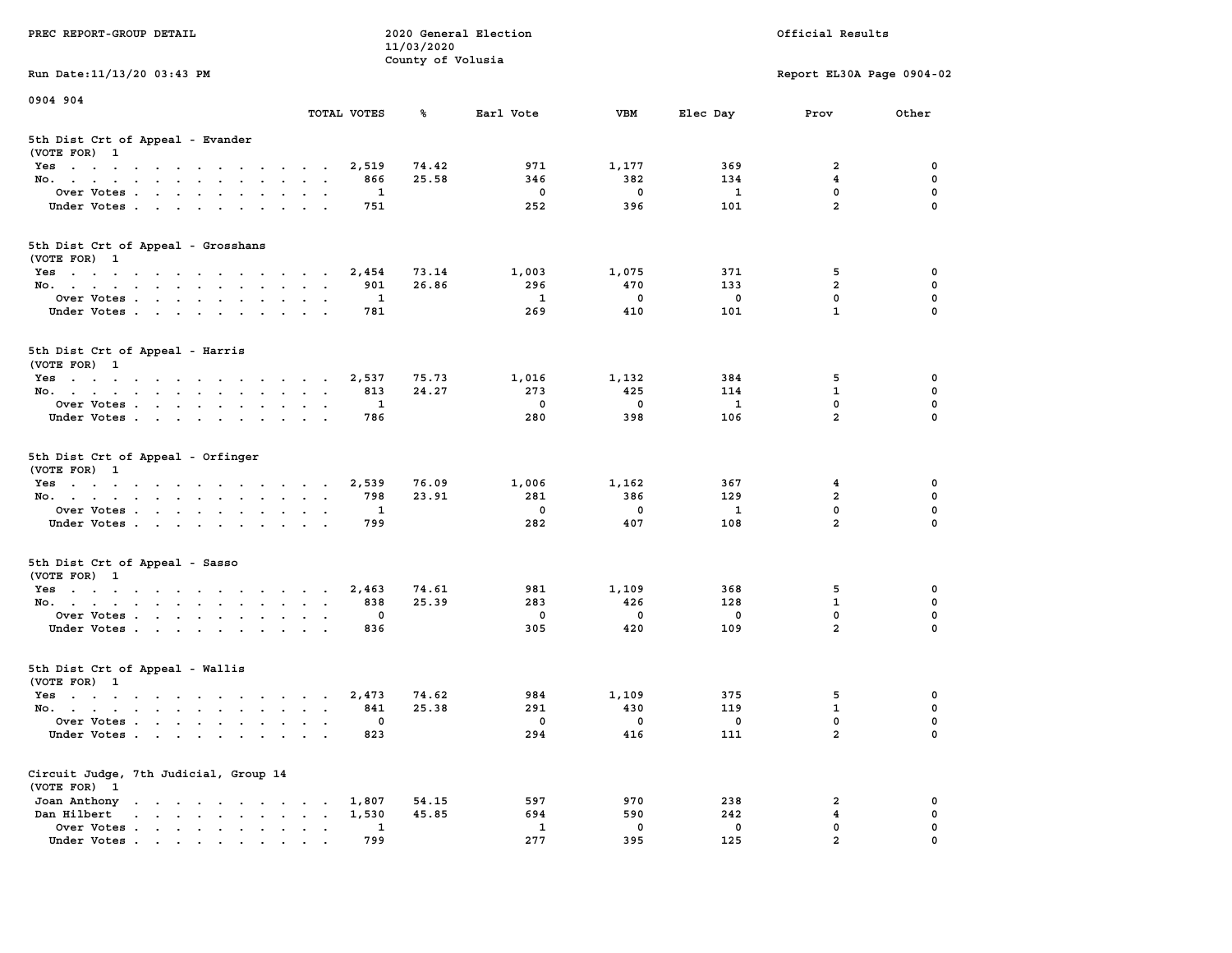| PREC REPORT-GROUP DETAIL                                                                                                        |                                                       | 11/03/2020        | 2020 General Election |             |             | Official Results          |             |
|---------------------------------------------------------------------------------------------------------------------------------|-------------------------------------------------------|-------------------|-----------------------|-------------|-------------|---------------------------|-------------|
|                                                                                                                                 |                                                       | County of Volusia |                       |             |             |                           |             |
| Run Date: 11/13/20 03:43 PM                                                                                                     |                                                       |                   |                       |             |             | Report EL30A Page 0904-03 |             |
| 0904 904                                                                                                                        |                                                       |                   |                       |             |             |                           |             |
|                                                                                                                                 | TOTAL VOTES                                           | ℁                 | Earl Vote             | VBM         | Elec Day    | Prov                      | Other       |
| County Council Chair<br>(VOTE FOR) 1                                                                                            |                                                       |                   |                       |             |             |                           |             |
| Jeff Brower.<br>the contract of the contract of the con-                                                                        | 2,098                                                 | 58.82             | 874                   | 885         | 333         | 6                         | 0           |
| Deborah A. "Deb" Denys                                                                                                          | 1,469                                                 | 41.18             | 511                   | 768         | 190         | $\mathbf 0$               | 0           |
| Over Votes                                                                                                                      | 3                                                     |                   | 1                     | 1           | 1           | 0                         | 0           |
| Under Votes                                                                                                                     | 567                                                   |                   | 183                   | 301         | 81          | $\overline{a}$            | $\Omega$    |
| Soil & Water Conservation Seat 2<br>(VOTE FOR) 1                                                                                |                                                       |                   |                       |             |             |                           |             |
| John Nelson.<br>the contract of the contract of the contract of the contract of the contract of the contract of the contract of | 2,465                                                 | 75.18             | 1,012                 | 1,104       | 344         | 5                         | 0           |
| Wesley Wayne Wilson Jr                                                                                                          | 814                                                   | 24.82             | 281                   | 390         | 142         | 1                         | 0           |
| Over Votes                                                                                                                      | 0                                                     |                   | $\mathbf 0$           | $\mathbf 0$ | $\mathbf 0$ | 0                         | $\mathbf 0$ |
| Under Votes                                                                                                                     | 858                                                   |                   | 276                   | 461         | 119         | $\overline{2}$            | 0           |
| Soil & Water Conservation Seat 4<br>(VOTE FOR) 1                                                                                |                                                       |                   |                       |             |             |                           |             |
| Wendy Anderson.                                                                                                                 | 1,849                                                 | 55.73             | 630                   | 949         | 269         | 1                         | 0           |
| Barbara Deering                                                                                                                 | 1,469                                                 | 44.27             | 667                   | 589         | 208         | 5                         | $\mathbf 0$ |
| Over Votes                                                                                                                      | 4                                                     |                   | 3                     | 0           | 1           | $\mathbf{0}$              | 0           |
| Under Votes                                                                                                                     | 815                                                   |                   | 269                   | 417         | 127         | $\overline{a}$            | 0           |
| Edgewater City Council District 4<br>(VOTE FOR) 1<br>Jonah Powers<br>the contract of the contract of the con-                   | 2,318                                                 | 66.36             | 966                   | 975         | 373         | 4                         | 0           |
| Eric Rainbird                                                                                                                   | 1,175                                                 | 33.64             | 400                   | 619         | 154         | $\mathbf{2}$              | 0           |
| Over Votes                                                                                                                      | 3                                                     |                   | 1                     | 0           | 2           | 0                         | 0           |
| Under Votes                                                                                                                     | 641                                                   |                   | 202                   | 361         | 76          | $\overline{a}$            | $\Omega$    |
| Amendment 1 - Citzenship Requirement                                                                                            |                                                       |                   |                       |             |             |                           |             |
| (VOTE FOR) 1                                                                                                                    |                                                       |                   |                       |             |             |                           |             |
| Yes                                                                                                                             | 3,378                                                 | 86.53             | 1,306                 | 1,539       | 526         | 7                         | 0           |
| No.                                                                                                                             | 526                                                   | 13.47             | 156                   | 325         | 45          | 0                         | 0           |
| Over Votes                                                                                                                      | 0                                                     |                   | 0                     | $\mathbf 0$ | 0           | $\mathbf 0$               | $\mathbf 0$ |
| Under Votes                                                                                                                     | 233                                                   |                   | 107                   | 91          | 34          | $\mathbf{1}$              | 0           |
| Amendment 2 - Minimum Wage<br>(VOTE FOR) 1                                                                                      |                                                       |                   |                       |             |             |                           |             |
| Yes<br>the contract of the contract of the contract of the contract of the contract of the contract of the contract of          | 2,157                                                 | 55.31             | 658                   | 1,251       | 246         | 2                         | 0           |
| No.                                                                                                                             | 1,743                                                 | 44.69             | 810                   | 605         | 323         | 5                         | 0           |
| Over Votes $\ldots$ $\ldots$ $\ldots$ $\ldots$                                                                                  | 0                                                     |                   | 0                     | 0           | 0           | $\mathbf{0}$              | $\Omega$    |
| Under Votes                                                                                                                     | 237                                                   |                   | 101                   | 99          | 36          | $\mathbf{1}$              | 0           |
| Amendment 3 - Primary Elections<br>(VOTE FOR) 1                                                                                 |                                                       |                   |                       |             |             |                           |             |
| $Yes \cdot \cdot \cdot \cdot \cdot \cdot \cdot \cdot$                                                                           | 1,962                                                 | 51.39             | 655                   | 998         | 307         | 2                         | 0           |
| No.<br>$\bullet$                                                                                                                | 1,856<br>$\ddot{\phantom{a}}$<br>$\ddot{\phantom{0}}$ | 48.61             | 801                   | 793         | 257         | 5                         | 0           |
| Over Votes                                                                                                                      | 0                                                     |                   | 0                     | 0           | 0           | 0                         | 0           |
| Under Votes                                                                                                                     | 319                                                   |                   | 113                   | 164         | 41          | 1                         |             |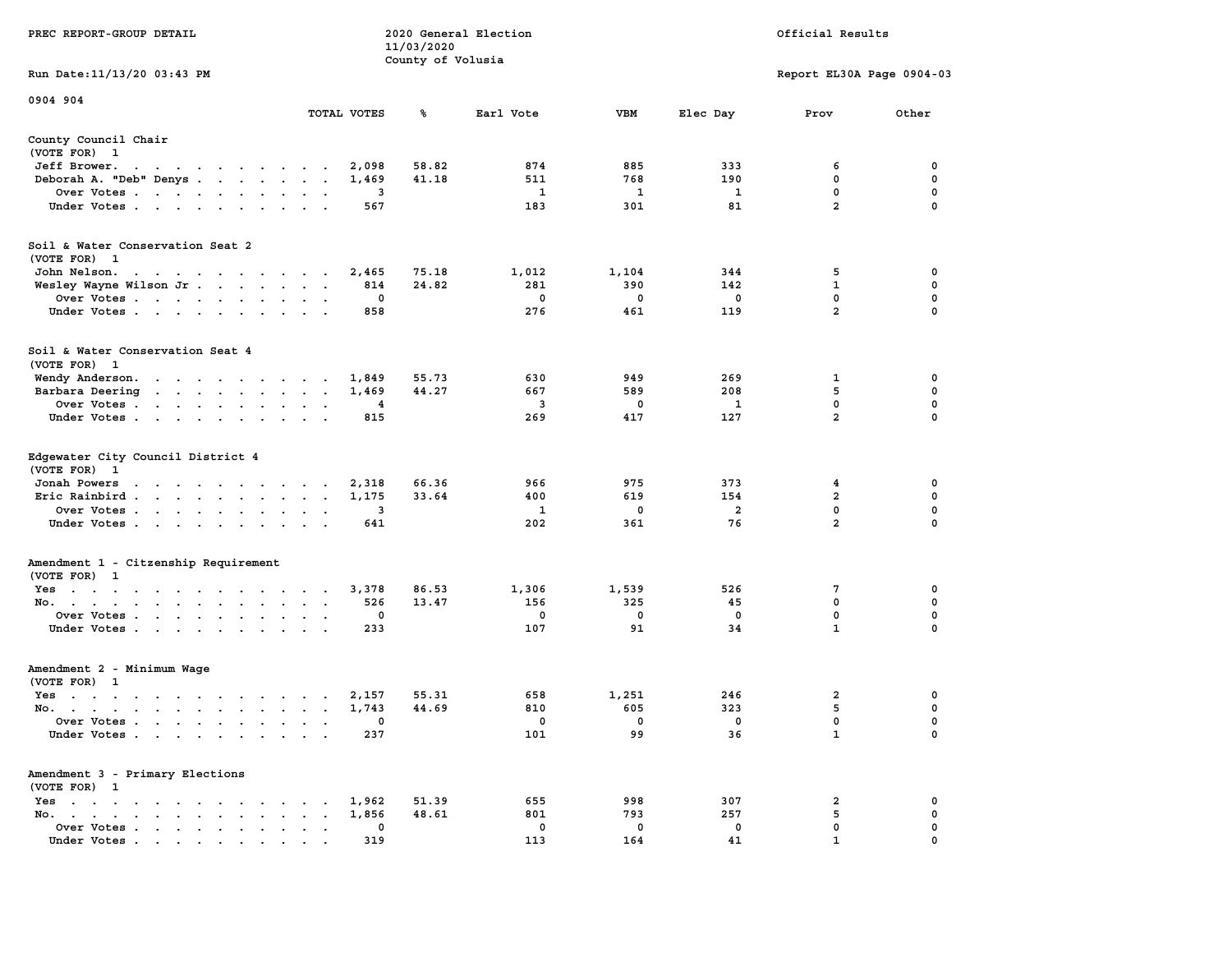| PREC REPORT-GROUP DETAIL                                                                                                                                                    |                             | 11/03/2020<br>County of Volusia | 2020 General Election |                |                         | Official Results          |                  |
|-----------------------------------------------------------------------------------------------------------------------------------------------------------------------------|-----------------------------|---------------------------------|-----------------------|----------------|-------------------------|---------------------------|------------------|
| Run Date: 11/13/20 03:43 PM                                                                                                                                                 |                             |                                 |                       |                |                         | Report EL30A Page 0904-04 |                  |
| 0904 904                                                                                                                                                                    | TOTAL VOTES                 | ℁                               | Earl Vote             | <b>VBM</b>     | Elec Day                | Prov                      | Other            |
| Amendment 4 - Apprl Const. Amendment<br>(VOTE FOR) 1                                                                                                                        |                             |                                 |                       |                |                         |                           |                  |
| Yes                                                                                                                                                                         | 1,953                       | 51.86                           | 879                   | 734            | 334                     | 6                         | 0                |
| No.                                                                                                                                                                         | 1,813                       | 48.14                           | 549                   | 1,036          | 227                     | 1                         | 0                |
| Over Votes                                                                                                                                                                  | 1<br>$\sim$ $\sim$          |                                 | 1                     | 0              | 0                       | 0                         | 0                |
| Under Votes                                                                                                                                                                 | 370                         |                                 | 140                   | 185            | 44                      | $\mathbf{1}$              | $\mathbf 0$      |
| Amendment 5 - Homestead Property Taxes<br>(VOTE FOR) 1                                                                                                                      |                             |                                 |                       |                |                         |                           |                  |
| Yes                                                                                                                                                                         | 2,665                       | 71.83                           | 1,094                 | 1,166          | 399                     | 6                         | 0                |
| No.                                                                                                                                                                         | 1,045<br>$\sim$ $\sim$      | 28.17                           | 313                   | 583            | 148                     | $\mathbf 1$               | $\mathbf 0$      |
| Over Votes                                                                                                                                                                  | 2<br>$\sim$ $\sim$          |                                 | 1                     | $\mathbf 0$    | 1                       | 0                         | 0                |
| Under Votes                                                                                                                                                                 | 425                         |                                 | 161                   | 206            | 57                      | $\mathbf{1}$              | 0                |
| Amendment 6 - Ad Valorem Tax Discount<br>(VOTE FOR) 1                                                                                                                       |                             |                                 |                       |                |                         |                           |                  |
| Yes                                                                                                                                                                         | 3,325                       | 87.45                           | 1,298                 | 1,515          | 505                     | 7                         | 0                |
| No.                                                                                                                                                                         | 477                         | 12.55                           | 140                   | 282            | 55                      | 0                         | 0                |
| Over Votes                                                                                                                                                                  | 1                           |                                 | 1                     | 0              | 0                       | 0                         | 0                |
| Under Votes                                                                                                                                                                 | 334                         |                                 | 130                   | 158            | 45                      | $\mathbf{1}$              | $\mathbf 0$      |
| Volusia ECHO<br>(VOTE FOR) 1                                                                                                                                                |                             |                                 |                       |                |                         |                           |                  |
| Yes (For Bonds)<br>the contract of the contract of the                                                                                                                      | 2,680                       | 71.14                           | 880                   | 1,415          | 382                     | 3                         | 0                |
| No (Against Bonds)                                                                                                                                                          | 1,087                       | 28.86                           | 544                   | 374            | 165                     | 4                         | 0                |
| Over Votes                                                                                                                                                                  | 0<br>$\sim$ $\sim$          |                                 | 0                     | 0              | 0                       | $\mathbf 0$               | 0                |
| Under Votes                                                                                                                                                                 | 370                         |                                 | 145                   | 166            | 58                      | $\mathbf{1}$              | 0                |
| Volusia Forever<br>(VOTE FOR) 1                                                                                                                                             |                             |                                 |                       |                |                         |                           |                  |
| Yes (For Bonds)<br>the contract of the contract of the contract of the contract of the contract of the contract of the contract of                                          | 2,808                       | 74.40                           | 904                   | 1,497          | 404                     | 3                         | 0                |
| No (Against Bonds)                                                                                                                                                          | 966<br>$\ddot{\phantom{1}}$ | 25.60                           | 516                   | 294            | 152                     | 4                         | $\mathbf 0$      |
| Over Votes                                                                                                                                                                  | 0<br>$\ddot{\phantom{1}}$   |                                 | 0                     | 0              | 0                       | 0                         | 0                |
| Under Votes                                                                                                                                                                 | 363                         |                                 | 149                   | 164            | 49                      | $\mathbf{1}$              | $\Omega$         |
| Edgewater Amend 1                                                                                                                                                           |                             |                                 |                       |                |                         |                           |                  |
| (VOTE FOR) 1                                                                                                                                                                |                             |                                 | 1,275                 |                |                         |                           |                  |
| Yes in Favor<br>No Against $\cdots$ $\cdots$ $\cdots$ $\cdots$                                                                                                              | 3,386<br>402                | 89.39<br>10.61                  | 167                   | 1,624<br>150   | 482<br>83               | 5<br>2                    | 0<br>$\mathbf 0$ |
| Over Votes .                                                                                                                                                                | $\Omega$                    |                                 | 0                     | $\overline{0}$ | $\overline{\mathbf{0}}$ | 0                         | 0                |
| Under Votes                                                                                                                                                                 | 275                         |                                 | 126                   | 108            | 40                      | $\mathbf{1}$              | 0                |
| Edgewater Amend 2                                                                                                                                                           |                             |                                 |                       |                |                         |                           |                  |
| (VOTE FOR) 1                                                                                                                                                                |                             |                                 |                       |                |                         |                           |                  |
| Yes in Favor                                                                                                                                                                | 2,472                       | 67.39                           | 892                   | 1,185<br>533   | 390                     | 5<br>2                    | 0<br>0           |
| No Against.<br>$\cdot$ $\cdot$ $\cdot$ $\cdot$ $\cdot$ $\cdot$ $\cdot$<br>$\sim$<br>Over Votes.<br>$\mathbf{r}$ , $\mathbf{r}$ , $\mathbf{r}$ , $\mathbf{r}$ , $\mathbf{r}$ | 1,196<br>2                  | 32.61                           | 511<br>$\mathbf{1}$   | $\mathbf{1}$   | 150<br>0                | 0                         | 0                |
| Under Votes.                                                                                                                                                                | 393                         |                                 | 164                   | 163            | 65                      | $\mathbf{1}$              |                  |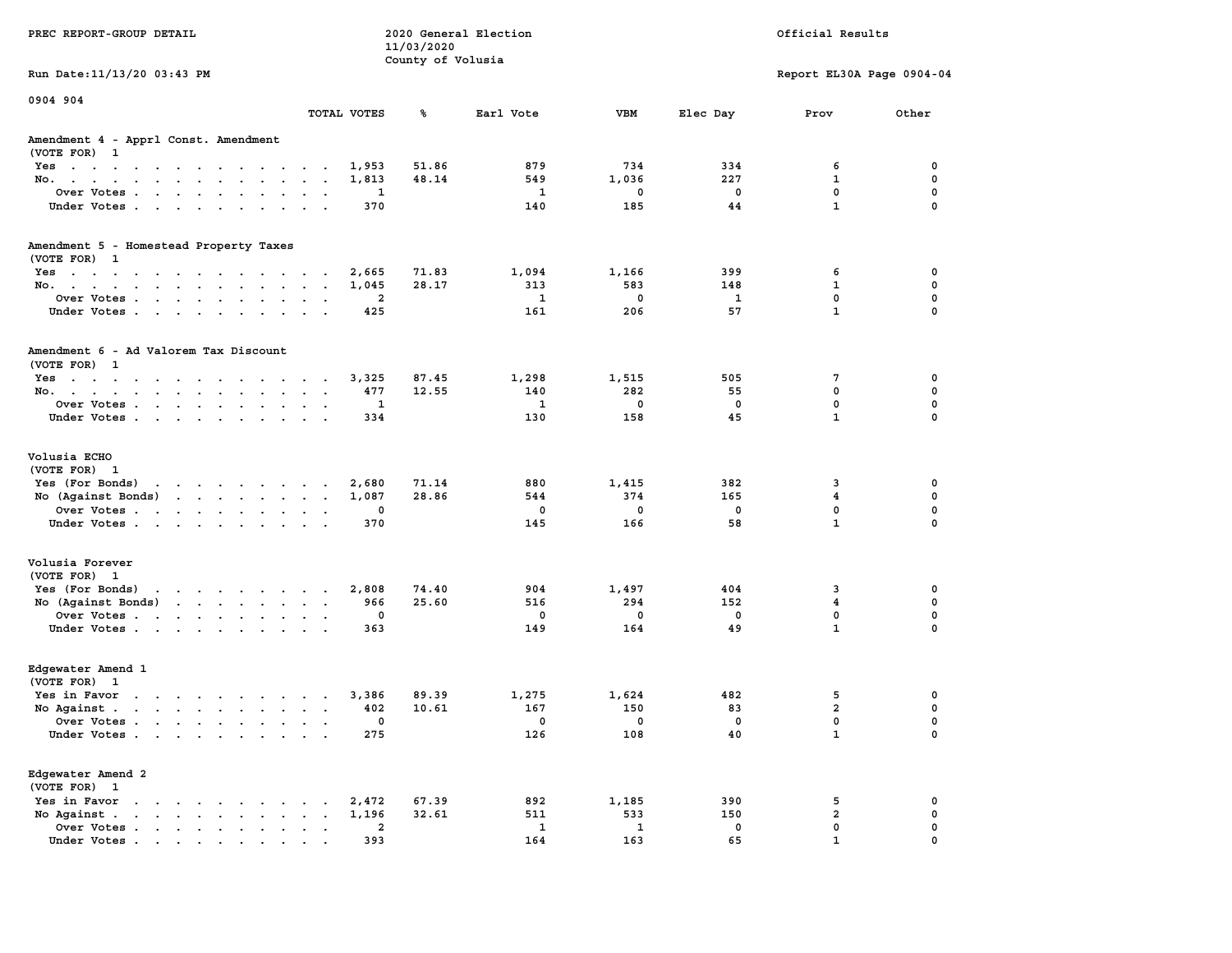| PREC REPORT-GROUP DETAIL          |                      |  |                                                 |                                                                                                                                                                                                                                   |                      |                                                                                                                                                                                                                                   |                          |             | 11/03/2020        | 2020 General Election   |             |              | Official Results          |             |
|-----------------------------------|----------------------|--|-------------------------------------------------|-----------------------------------------------------------------------------------------------------------------------------------------------------------------------------------------------------------------------------------|----------------------|-----------------------------------------------------------------------------------------------------------------------------------------------------------------------------------------------------------------------------------|--------------------------|-------------|-------------------|-------------------------|-------------|--------------|---------------------------|-------------|
| Run Date: 11/13/20 03:43 PM       |                      |  |                                                 |                                                                                                                                                                                                                                   |                      |                                                                                                                                                                                                                                   |                          |             | County of Volusia |                         |             |              | Report EL30A Page 0904-05 |             |
| 0904 904                          |                      |  |                                                 |                                                                                                                                                                                                                                   |                      |                                                                                                                                                                                                                                   |                          | TOTAL VOTES | ℁                 | Earl Vote               | <b>VBM</b>  | Elec Day     | Prov                      | Other       |
| Edgewater Amend 3<br>(VOTE FOR) 1 |                      |  |                                                 |                                                                                                                                                                                                                                   |                      |                                                                                                                                                                                                                                   |                          |             |                   |                         |             |              |                           |             |
| Yes in Favor                      |                      |  |                                                 | the contract of the contract of the                                                                                                                                                                                               |                      | $\ddot{\phantom{0}}$                                                                                                                                                                                                              | $\ddot{\phantom{0}}$     | 1,573       | 45.02             | 614                     | 701         | 255          | 3                         | 0           |
| No Against.                       |                      |  |                                                 | $\mathbf{r}$ . The set of the set of the set of the set of the set of the set of the set of the set of the set of the set of the set of the set of the set of the set of the set of the set of the set of the set of the set of t |                      | $\sim$                                                                                                                                                                                                                            | $\ddot{\phantom{1}}$     | 1,921       | 54.98             | 730                     | 915         | 272          | 4                         | 0           |
| Over Votes                        |                      |  |                                                 |                                                                                                                                                                                                                                   |                      | $\sim$                                                                                                                                                                                                                            | $\cdot$                  | 1           |                   | 1                       | 0           | 0            | 0                         | 0           |
| Under Votes                       |                      |  |                                                 |                                                                                                                                                                                                                                   |                      | $\sim$ $\sim$                                                                                                                                                                                                                     |                          | 568         |                   | 223                     | 266         | 78           | $\mathbf{1}$              | 0           |
| Edgewater Amend 4<br>(VOTE FOR) 1 |                      |  |                                                 |                                                                                                                                                                                                                                   |                      |                                                                                                                                                                                                                                   |                          |             |                   |                         |             |              |                           |             |
| Yes in Favor                      |                      |  |                                                 |                                                                                                                                                                                                                                   |                      | $\sim$ $\sim$                                                                                                                                                                                                                     |                          | 2,800       | 76.54             | 1,068                   | 1,309       | 417          | 6                         | 0           |
| No Against.                       |                      |  |                                                 | the contract of the contract of                                                                                                                                                                                                   |                      |                                                                                                                                                                                                                                   |                          | 858         | 23.46             | 326                     | 402         | 129          | 1                         | 0           |
| Over Votes                        |                      |  |                                                 |                                                                                                                                                                                                                                   |                      | $\ddotsc$                                                                                                                                                                                                                         |                          | 4           |                   | 3                       | 0           | 1            | 0                         | 0           |
| Under Votes                       |                      |  |                                                 |                                                                                                                                                                                                                                   | $\sim$               |                                                                                                                                                                                                                                   |                          | 401         |                   | 171                     | 171         | 58           | $\mathbf{1}$              | 0           |
| Edgewater Amend 5<br>(VOTE FOR) 1 |                      |  |                                                 |                                                                                                                                                                                                                                   |                      |                                                                                                                                                                                                                                   |                          |             |                   |                         |             |              |                           |             |
| Yes in Favor                      |                      |  |                                                 | $\mathbf{r}$ . The contract of the contract of the contract of the contract of the contract of the contract of the contract of the contract of the contract of the contract of the contract of the contract of the contract of th | $\sim$               |                                                                                                                                                                                                                                   |                          | 2,173       | 60.29             | 847                     | 974         | 347          | 5                         | 0           |
| No Against.                       |                      |  |                                                 | the contract of the contract of the                                                                                                                                                                                               | $\ddot{\phantom{a}}$ | $\ddot{\phantom{0}}$                                                                                                                                                                                                              | $\blacksquare$           | 1,431       | 39.71             | 524                     | 715         | 190          | $\mathbf{2}$              | 0           |
| Over Votes                        |                      |  |                                                 |                                                                                                                                                                                                                                   | $\bullet$            |                                                                                                                                                                                                                                   |                          | 3           |                   | 3                       | 0           | 0            | 0                         | 0           |
| Under Votes                       |                      |  |                                                 |                                                                                                                                                                                                                                   |                      | $\sim$ $\sim$                                                                                                                                                                                                                     |                          | 456         |                   | 194                     | 193         | 68           | $\mathbf{1}$              | $\mathbf 0$ |
| Edgewater Amend 6<br>(VOTE FOR) 1 |                      |  |                                                 |                                                                                                                                                                                                                                   |                      |                                                                                                                                                                                                                                   |                          |             |                   |                         |             |              |                           |             |
| Yes in Favor                      |                      |  |                                                 | the contract of the contract of the                                                                                                                                                                                               |                      | $\cdot$                                                                                                                                                                                                                           | $\overline{\phantom{a}}$ | 2,744       | 75.63             | 980                     | 1,365       | 395          | 4                         | 0           |
| No Against.                       |                      |  |                                                 | the contract of the contract of the                                                                                                                                                                                               | $\ddot{\phantom{a}}$ | $\cdot$                                                                                                                                                                                                                           | $\cdot$                  | 884         | 24.37             | 379                     | 354         | 148          | 3                         | 0           |
| Over Votes                        |                      |  |                                                 |                                                                                                                                                                                                                                   |                      | $\sim$                                                                                                                                                                                                                            |                          | 2           |                   | 1                       | 0           | 1            | 0                         | 0           |
| Under Votes                       |                      |  |                                                 |                                                                                                                                                                                                                                   |                      | $\cdot$ $\cdot$                                                                                                                                                                                                                   |                          | 433         |                   | 208                     | 163         | 61           | $\mathbf{1}$              | 0           |
| Edgewater Amend 7<br>(VOTE FOR) 1 |                      |  |                                                 |                                                                                                                                                                                                                                   |                      |                                                                                                                                                                                                                                   |                          |             |                   |                         |             |              |                           |             |
| Yes in Favor                      |                      |  |                                                 |                                                                                                                                                                                                                                   |                      | $\mathbf{r}$ . The contribution of the contribution of the contribution of the contribution of the contribution of the contribution of the contribution of the contribution of the contribution of the contribution of the contri |                          | 2,494       | 68.63             | 935                     | 1,167       | 389          | 3                         | 0           |
| No Against.                       |                      |  |                                                 | the contract of the contract of the                                                                                                                                                                                               |                      | $\mathbf{a} = \mathbf{a}$                                                                                                                                                                                                         |                          | 1,140       | 31.37             | 441                     | 539         | 156          | 4                         | 0           |
| Over Votes                        |                      |  |                                                 |                                                                                                                                                                                                                                   |                      | $\ddot{\phantom{a}}$                                                                                                                                                                                                              | $\overline{\phantom{a}}$ | 2           |                   | $\overline{\mathbf{2}}$ | 0           | 0            | 0                         | 0           |
| Under Votes                       |                      |  |                                                 |                                                                                                                                                                                                                                   |                      |                                                                                                                                                                                                                                   |                          | 427         |                   | 190                     | 176         | 60           | $\mathbf{1}$              | 0           |
| Edgewater Amend 8<br>(VOTE FOR) 1 |                      |  |                                                 |                                                                                                                                                                                                                                   |                      |                                                                                                                                                                                                                                   |                          |             |                   |                         |             |              |                           |             |
| Yes in Favor                      |                      |  |                                                 | $\mathbf{r}$ . The set of the set of the set of the set of the set of the set of the set of the set of the set of the set of the set of the set of the set of the set of the set of the set of the set of the set of the set of t |                      |                                                                                                                                                                                                                                   |                          | 2,474       | 68.10             | 922                     | 1,168       | 381          | 3                         | 0           |
| No Against.                       |                      |  |                                                 | the contract of the contract of the                                                                                                                                                                                               |                      | $\bullet$                                                                                                                                                                                                                         | $\ddot{\phantom{0}}$     | 1,159       | 31.90             | 453                     | 538         | 164          | 4                         | 0           |
| Over Votes                        |                      |  |                                                 |                                                                                                                                                                                                                                   |                      |                                                                                                                                                                                                                                   |                          |             |                   | 1                       | 0           | $\mathbf{1}$ | 0                         | 0           |
| Under Votes                       |                      |  |                                                 |                                                                                                                                                                                                                                   |                      |                                                                                                                                                                                                                                   |                          | 428         |                   | 192                     | 176         | 59           | ${\bf 1}$                 | 0           |
| Edgewater Amend 9<br>(VOTE FOR) 1 |                      |  |                                                 |                                                                                                                                                                                                                                   |                      |                                                                                                                                                                                                                                   |                          |             |                   |                         |             |              |                           |             |
| Yes in Favor<br>$\sim$            |                      |  | $\cdots$                                        |                                                                                                                                                                                                                                   |                      |                                                                                                                                                                                                                                   |                          | 2,212       | 61.00             | 862                     | 1,017       | 332          | 1                         | 0           |
| No Against.                       | $\ddot{\phantom{a}}$ |  | $\cdot$ $\cdot$ $\cdot$ $\cdot$                 |                                                                                                                                                                                                                                   |                      |                                                                                                                                                                                                                                   |                          | 1,414       | 39.00             | 517                     | 683         | 208          | 6                         | 0           |
| Over Votes.                       |                      |  | $\cdot$ $\cdot$ $\cdot$ $\cdot$ $\cdot$ $\cdot$ |                                                                                                                                                                                                                                   |                      |                                                                                                                                                                                                                                   |                          | 0           |                   | $\mathbf 0$             | $\mathbf 0$ | 0            | 0                         | 0           |
| Under Votes                       |                      |  |                                                 |                                                                                                                                                                                                                                   |                      |                                                                                                                                                                                                                                   |                          | 437         |                   | 189                     | 182         | 65           |                           |             |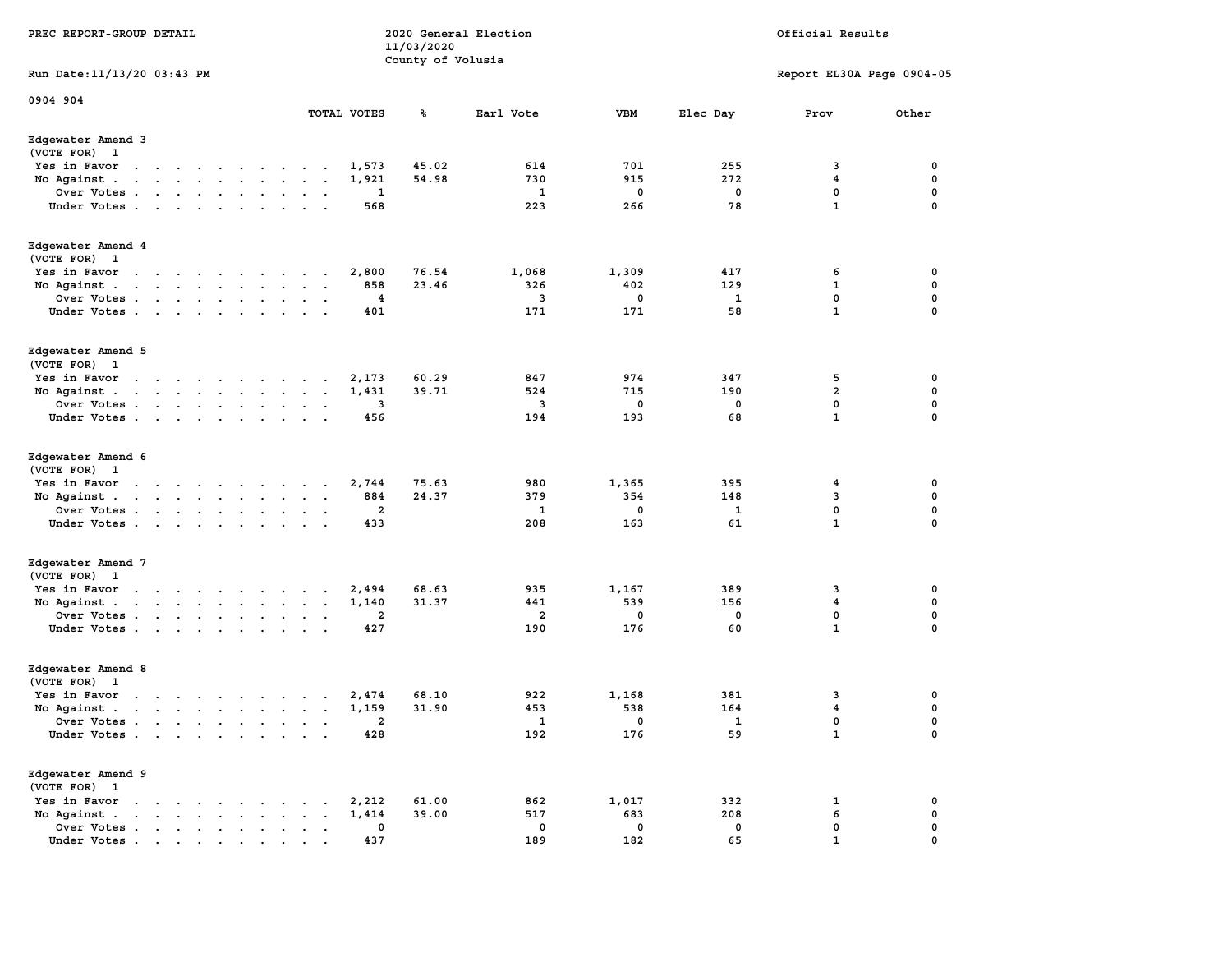| PREC REPORT-GROUP DETAIL                                                                                                                                                                                                                                                |                                           | 11/03/2020            | 2020 General Election                            |                                              |                                                 | Official Results                                     |                                                                         |
|-------------------------------------------------------------------------------------------------------------------------------------------------------------------------------------------------------------------------------------------------------------------------|-------------------------------------------|-----------------------|--------------------------------------------------|----------------------------------------------|-------------------------------------------------|------------------------------------------------------|-------------------------------------------------------------------------|
| Run Date: 11/13/20 03:43 PM                                                                                                                                                                                                                                             |                                           | County of Volusia     |                                                  |                                              |                                                 | Report EL30A Page 0907-01                            |                                                                         |
|                                                                                                                                                                                                                                                                         |                                           |                       |                                                  |                                              |                                                 |                                                      |                                                                         |
| 0907 907                                                                                                                                                                                                                                                                | TOTAL VOTES                               | ℁                     | Earl Vote                                        | <b>VBM</b>                                   | Elec Day                                        | Prov                                                 | Other                                                                   |
| REGISTERED VOTERS - TOTAL                                                                                                                                                                                                                                               | 2,737                                     |                       |                                                  |                                              |                                                 |                                                      |                                                                         |
| BALLOTS CAST - TOTAL.<br>$\cdots$                                                                                                                                                                                                                                       | 2,164                                     |                       | 746                                              | 817                                          | 596                                             | 5                                                    | 0                                                                       |
| BALLOTS CAST - BLANK.<br>$\mathbf{r}$ . The set of the set of the set of the set of the set of the set of the set of the set of the set of the set of the set of the set of the set of the set of the set of the set of the set of the set of the set of t              | 0                                         |                       | $\mathbf 0$                                      | $\mathbf 0$                                  | $\mathbf 0$                                     | $\mathbf 0$                                          | $\mathbf 0$                                                             |
| VOTER TURNOUT - TOTAL<br>$\cdots$                                                                                                                                                                                                                                       |                                           | 79.06                 |                                                  |                                              |                                                 |                                                      |                                                                         |
| VOTER TURNOUT - BLANK                                                                                                                                                                                                                                                   |                                           |                       |                                                  |                                              |                                                 |                                                      |                                                                         |
| President and Vice President<br>(VOTE FOR) 1                                                                                                                                                                                                                            |                                           |                       |                                                  |                                              |                                                 |                                                      |                                                                         |
| Donald J. Trump (REP)<br>the contract of the contract of the                                                                                                                                                                                                            | 1,564                                     | 72.54                 | 579                                              | 465                                          | 515                                             | 5                                                    | $\mathbf 0$                                                             |
| $\mathcal{A}$ . The set of the set of the set of the set of the set of the set of the set of the set of the set of the set of the set of the set of the set of the set of the set of the set of the set of the set of the set of t<br>Joseph R. Biden (DEM)             | 577                                       | 26.76                 | 161                                              | 337                                          | 79                                              | 0                                                    | $\mathbf 0$                                                             |
| Jo Jorgensen (LPF)                                                                                                                                                                                                                                                      | 8                                         | .37                   | $\overline{\mathbf{4}}$                          | 3                                            | 1                                               | $\mathbf 0$                                          | $\mathbf 0$                                                             |
| Roque "Rocky" De La Fuente (REF).                                                                                                                                                                                                                                       | 1                                         | .05                   | $\mathbf 0$                                      | $\mathbf{1}$                                 | $\mathbf{0}$                                    | 0                                                    | $\mathbf 0$                                                             |
| Gloria La Riva (PSL).                                                                                                                                                                                                                                                   | $\overline{a}$                            | .09                   | $\mathbf{1}$                                     | $\mathbf{1}$                                 | 0                                               | 0                                                    | $\mathbf 0$                                                             |
| Howie Hawkins (GRE)                                                                                                                                                                                                                                                     | 1                                         | .05                   | $\mathbf 0$                                      | $\mathbf{1}$                                 | 0                                               | 0                                                    | $\mathbf 0$                                                             |
| Don Blankenship (CPF)                                                                                                                                                                                                                                                   | $\mathbf 0$                               |                       | $\mathbf 0$                                      | $\mathbf 0$                                  | $\mathbf 0$                                     | 0                                                    | $\mathbf 0$                                                             |
| WRITE-IN.<br>$\cdot$ $\cdot$ $\cdot$                                                                                                                                                                                                                                    | 3                                         | .14                   | $\mathbf 0$                                      | 3                                            | $\mathbf 0$                                     | $\mathbf 0$                                          | $\mathbf 0$                                                             |
| Over Votes                                                                                                                                                                                                                                                              | 3                                         |                       | $\mathbf 0$                                      | $\overline{a}$                               | $\mathbf{1}$                                    | $\mathbf 0$                                          | $\mathbf 0$                                                             |
| Under Votes                                                                                                                                                                                                                                                             | 5                                         |                       | $\mathbf{1}$                                     | 4                                            | $\Omega$                                        | 0                                                    | $\Omega$                                                                |
| Representative in Congress District 6<br>(VOTE FOR) 1<br>Michael Waltz (REP)<br>Clint Curtis (DEM)<br>WRITE-IN.<br>$\ddot{\phantom{1}}$<br>Over Votes<br>Under Votes                                                                                                    | 1,540<br>535<br>$\overline{a}$<br>0<br>87 | 74.15<br>25.76<br>.10 | 564<br>153<br>$\mathbf{1}$<br>$\mathbf{0}$<br>28 | 472<br>306<br>$\pmb{0}$<br>$\mathbf 0$<br>39 | 499<br>76<br>$\mathbf{1}$<br>$\mathbf{0}$<br>20 | 5<br>$\mathbf 0$<br>$\mathbf 0$<br>$\mathbf{0}$<br>0 | $\mathbf 0$<br>$\mathbf 0$<br>$\mathbf 0$<br>$\mathbf 0$<br>$\mathbf 0$ |
| State Attorney 7th Judicial Circuit<br>(VOTE FOR) 1                                                                                                                                                                                                                     |                                           |                       |                                                  |                                              |                                                 |                                                      |                                                                         |
| R.J. Larizza (REP)                                                                                                                                                                                                                                                      | 1,482                                     | 74.03                 | 552                                              | 450                                          | 475                                             | 5                                                    | 0                                                                       |
| Don Dempsey.                                                                                                                                                                                                                                                            | 520                                       | 25.97                 | 152                                              | 278                                          | 90                                              | $\mathbf 0$                                          | $\mathbf 0$                                                             |
| Over Votes                                                                                                                                                                                                                                                              | 0                                         |                       | $^{\circ}$                                       | 0                                            | 0                                               | $\mathbf 0$                                          | $\mathbf 0$                                                             |
| Under Votes                                                                                                                                                                                                                                                             | 162                                       |                       | 42                                               | 89                                           | 31                                              | $\Omega$                                             | $\Omega$                                                                |
| State Representative District 27<br>(VOTE FOR) 1                                                                                                                                                                                                                        |                                           |                       |                                                  |                                              |                                                 |                                                      |                                                                         |
| Webster Barnaby (REP)                                                                                                                                                                                                                                                   | 1,494                                     | 72.67                 | 558                                              | 442                                          | 489                                             | 5                                                    | 0                                                                       |
| Dolores Guzman (DEM).                                                                                                                                                                                                                                                   | 562                                       | 27.33                 | 150                                              | 332                                          | 80                                              | 0                                                    | $\mathbf 0$                                                             |
| Over Votes                                                                                                                                                                                                                                                              | 0                                         |                       | 0                                                | $\mathbf 0$                                  | 0                                               | $\mathbf 0$                                          | $\mathbf 0$                                                             |
| Under Votes                                                                                                                                                                                                                                                             | 108                                       |                       | 38                                               | 43                                           | 27                                              | $\mathbf 0$                                          | $\Omega$                                                                |
| Supreme Court - Carlos G. Muniz<br>(VOTE FOR) 1                                                                                                                                                                                                                         |                                           |                       |                                                  |                                              |                                                 |                                                      |                                                                         |
| Yes                                                                                                                                                                                                                                                                     | 1,299                                     | 72.61                 | 456                                              | 452                                          | 386                                             | 5                                                    | 0                                                                       |
| $No.$<br>$\mathbf{r}$ . The contract of the contract of the contract of the contract of the contract of the contract of the contract of the contract of the contract of the contract of the contract of the contract of the contract of th<br>$\cdot$ $\cdot$<br>$\sim$ | 490                                       | 27.39                 | 154                                              | 204                                          | 132                                             | $\mathbf 0$                                          | $\mathbf 0$                                                             |
| Over Votes<br>$\mathbf{a} = \mathbf{a}$<br>$\sim$                                                                                                                                                                                                                       | $\overline{a}$                            |                       | $\mathbf{1}$                                     | $\mathbf{1}$                                 | $\mathbf 0$                                     | $\mathbf 0$                                          | $\mathbf 0$                                                             |
| Under Votes.<br>the contract of the contract of the contract of the contract of the contract of the contract of the contract of<br>$\bullet$                                                                                                                            | 373                                       |                       | 135                                              | 160                                          | 78                                              | $\mathbf 0$                                          | $\mathbf 0$                                                             |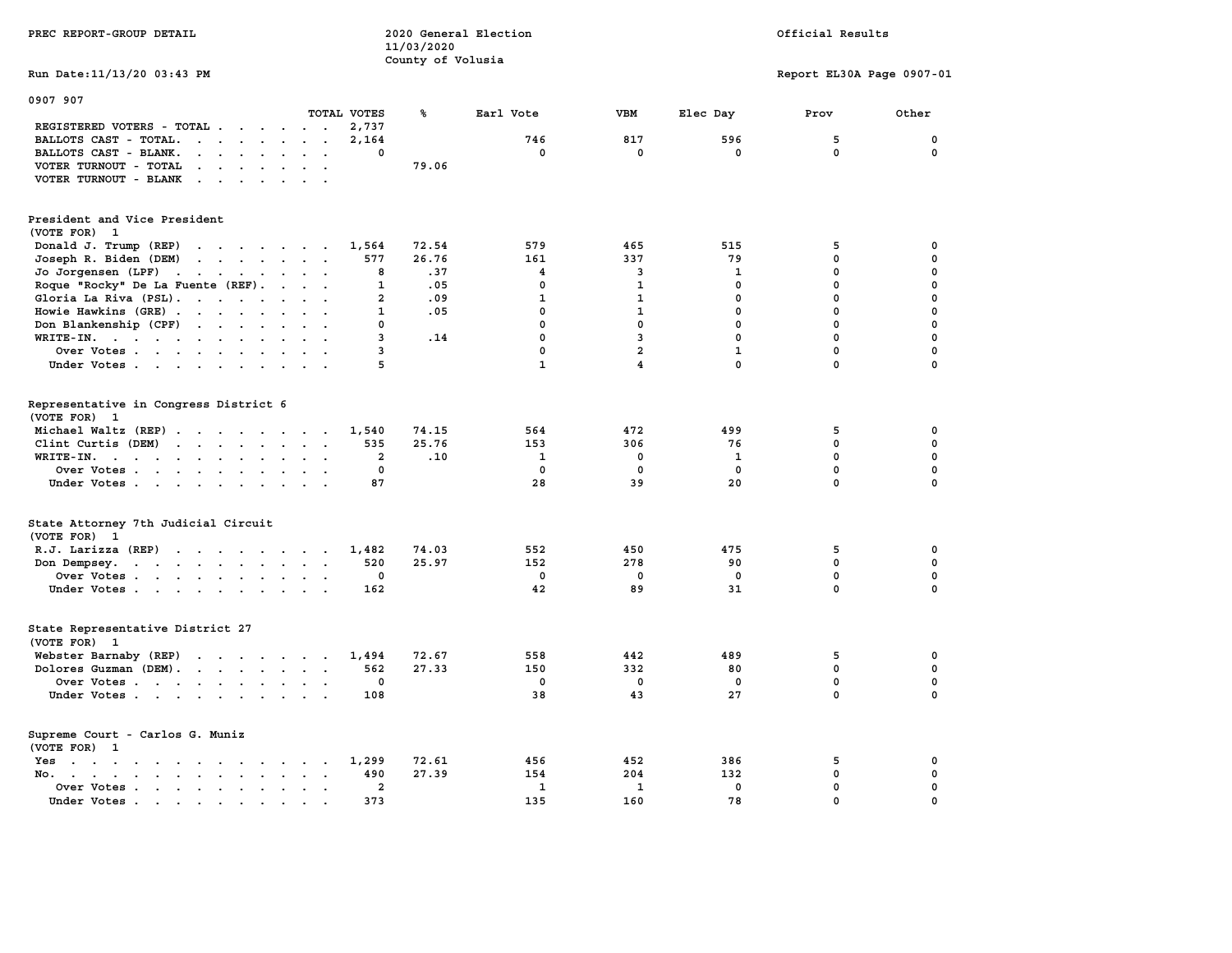| PREC REPORT-GROUP DETAIL                                                                                               |                                                                             | 11/03/2020        | 2020 General Election |             |              | Official Results          |             |
|------------------------------------------------------------------------------------------------------------------------|-----------------------------------------------------------------------------|-------------------|-----------------------|-------------|--------------|---------------------------|-------------|
| Run Date: 11/13/20 03:43 PM                                                                                            |                                                                             | County of Volusia |                       |             |              | Report EL30A Page 0907-02 |             |
|                                                                                                                        |                                                                             |                   |                       |             |              |                           |             |
| 0907 907                                                                                                               | TOTAL VOTES                                                                 | ጜ                 | Earl Vote             | VBM         | Elec Day     | Prov                      | Other       |
| 5th Dist Crt of Appeal - Evander<br>(VOTE FOR) 1                                                                       |                                                                             |                   |                       |             |              |                           |             |
| Yes                                                                                                                    | 1,292                                                                       | 72.22             | 450                   | 482         | 356          | 4                         | 0           |
| No.                                                                                                                    | 497                                                                         | 27.78             | 167                   | 171         | 158          | $\mathbf{1}$              | $\mathbf 0$ |
| Over Votes                                                                                                             | 1                                                                           |                   | 0                     | $\mathbf 0$ | $\mathbf{1}$ | $\mathbf 0$               | 0           |
| Under Votes                                                                                                            | 374                                                                         |                   | 129                   | 164         | 81           | $\mathbf 0$               | $\Omega$    |
| 5th Dist Crt of Appeal - Grosshans<br>(VOTE FOR) 1                                                                     |                                                                             |                   |                       |             |              |                           |             |
| Yes                                                                                                                    | 1,309                                                                       | 73.75             | 465                   | 457         | 382          | 5                         | 0           |
| No.                                                                                                                    | 466                                                                         | 26.25             | 146                   | 192         | 128          | $\mathbf 0$               | 0           |
| Over Votes                                                                                                             | 1                                                                           |                   | 0                     | $\mathbf 0$ | 1            | $\mathbf 0$               | $\mathbf 0$ |
| Under Votes                                                                                                            | 388                                                                         |                   | 135                   | 168         | 85           | $\mathbf{0}$              | 0           |
| 5th Dist Crt of Appeal - Harris<br>(VOTE FOR) 1                                                                        |                                                                             |                   |                       |             |              |                           |             |
| Yes                                                                                                                    | 1,367                                                                       | 76.71             | 477                   | 497         | 389          | 4                         | 0           |
| No.                                                                                                                    | 415                                                                         | 23.29             | 132                   | 160         | 122          | 1                         | 0           |
| Over Votes                                                                                                             | 1                                                                           |                   | 1                     | $\mathbf 0$ | 0            | $\mathbf 0$               | 0           |
| Under Votes                                                                                                            | 381                                                                         |                   | 136                   | 160         | 85           | $\mathbf 0$               | 0           |
| 5th Dist Crt of Appeal - Orfinger<br>(VOTE FOR) 1                                                                      |                                                                             |                   |                       |             |              |                           |             |
| Yes                                                                                                                    | 1,302                                                                       | 73.73             | 456                   | 474         | 368          | 4                         | 0           |
| No.                                                                                                                    | 464                                                                         | 26.27             | 150                   | 174         | 139          | $\mathbf 1$               | 0           |
| Over Votes                                                                                                             | 1                                                                           |                   | 0                     | $\mathbf 0$ | 1            | 0                         | 0           |
| Under Votes                                                                                                            | 397                                                                         |                   | 140                   | 169         | 88           | $\mathbf 0$               | $\Omega$    |
| 5th Dist Crt of Appeal - Sasso<br>(VOTE FOR) 1                                                                         |                                                                             |                   |                       |             |              |                           |             |
| Yes                                                                                                                    | 1,299                                                                       | 73.85             | 457                   | 463         | 375          | 4                         | 0           |
| No.                                                                                                                    | 460                                                                         | 26.15             | 149                   | 184         | 126          | 1                         | 0           |
| Over Votes                                                                                                             | 1                                                                           |                   | 0                     | $\mathbf 0$ | $\mathbf{1}$ | 0                         | $\mathbf 0$ |
| Under Votes                                                                                                            | 404                                                                         |                   | 140                   | 170         | 94           | $\mathbf{0}$              | $\Omega$    |
| 5th Dist Crt of Appeal - Wallis<br>(VOTE FOR) 1                                                                        |                                                                             |                   |                       |             |              |                           |             |
| Yes<br>the contract of the contract of the contract of the contract of the contract of the contract of the contract of | 1,306                                                                       | 74.37             | 466                   | 464         | 372          | 4                         | 0           |
| No.                                                                                                                    | 450                                                                         | 25.63             | 140                   | 180         | 129          | $\mathbf{1}$              | $\mathbf 0$ |
| Over Votes                                                                                                             | 0                                                                           |                   | 0                     | 0           | 0            | $\mathbf{0}$              | 0           |
| Under Votes                                                                                                            | 408                                                                         |                   | 140                   | 173         | 95           | 0                         | 0           |
| Circuit Judge, 7th Judicial, Group 14<br>(VOTE FOR) 1                                                                  |                                                                             |                   |                       |             |              |                           |             |
| Joan Anthony<br>the contract of the contract of the contract of                                                        | 850<br>$\cdot$<br>$\cdot$                                                   | 48.46             | 273                   | 375         | 200          | 2                         | 0           |
| Dan Hilbert<br>$\mathbf{r}$ , and $\mathbf{r}$ , and $\mathbf{r}$ , and $\mathbf{r}$<br>$\bullet$                      | 904<br>$\ddot{\phantom{a}}$<br>$\ddot{\phantom{a}}$<br>$\ddot{\phantom{a}}$ | 51.54             | 342                   | 272         | 287          | 3                         | 0           |
| Over Votes.<br>$\mathbf{r}$ , $\mathbf{r}$ , $\mathbf{r}$ , $\mathbf{r}$ , $\mathbf{r}$                                | 3                                                                           |                   | 2                     | 0           | 1            | 0                         | 0           |
| Under Votes                                                                                                            | 407                                                                         |                   | 129                   | 170         | 108          | $\mathbf{0}$              | 0           |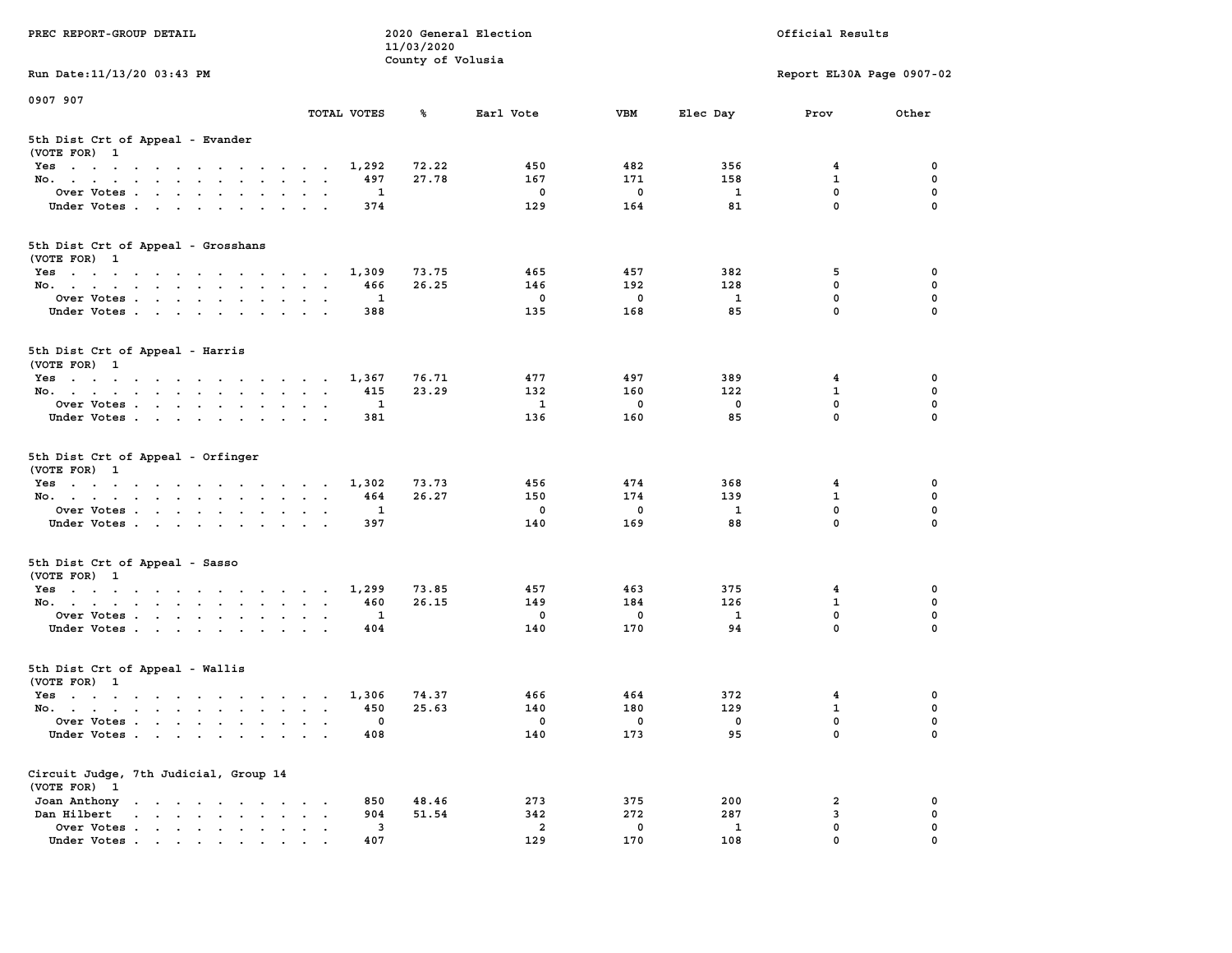|                                                                                                                                                                                                                                                   | 11/03/2020                                                |                   |              |            |              |                           |             |  |  |
|---------------------------------------------------------------------------------------------------------------------------------------------------------------------------------------------------------------------------------------------------|-----------------------------------------------------------|-------------------|--------------|------------|--------------|---------------------------|-------------|--|--|
|                                                                                                                                                                                                                                                   |                                                           | County of Volusia |              |            |              | Report EL30A Page 0907-03 |             |  |  |
| Run Date:11/13/20 03:43 PM                                                                                                                                                                                                                        |                                                           |                   |              |            |              |                           |             |  |  |
| 0907 907                                                                                                                                                                                                                                          |                                                           |                   |              |            |              |                           |             |  |  |
|                                                                                                                                                                                                                                                   | TOTAL VOTES                                               | ℁                 | Earl Vote    | <b>VBM</b> | Elec Day     | Prov                      | Other       |  |  |
| County Council Chair<br>(VOTE FOR) 1                                                                                                                                                                                                              |                                                           |                   |              |            |              |                           |             |  |  |
| Jeff Brower.<br>$\ddot{\phantom{0}}$<br>$\mathcal{A}=\mathcal{A}=\mathcal{A}=\mathcal{A}=\mathcal{A}=\mathcal{A}$<br>$\sim$<br>$\ddot{\phantom{0}}$                                                                                               | 1,190<br>$\overline{\phantom{a}}$                         | 62.63             | 415          | 385        | 385          | 5                         | 0           |  |  |
| Deborah A. "Deb" Denys                                                                                                                                                                                                                            | 710<br>$\overline{\phantom{a}}$<br>$\ddot{\phantom{a}}$   | 37.37             | 240          | 314        | 156          | $\mathbf 0$               | $\mathbf 0$ |  |  |
| Over Votes                                                                                                                                                                                                                                        | 1<br>$\sim$<br>$\bullet$                                  |                   | 0            | 0          | 1            | 0                         | 0           |  |  |
| Under Votes                                                                                                                                                                                                                                       | 263<br>$\sim$<br>$\cdot$ $\cdot$                          |                   | 91           | 118        | 54           | 0                         | 0           |  |  |
| Soil & Water Conservation Seat 2                                                                                                                                                                                                                  |                                                           |                   |              |            |              |                           |             |  |  |
| (VOTE FOR) 1                                                                                                                                                                                                                                      |                                                           |                   |              |            |              |                           |             |  |  |
| John Nelson.<br>the contract of the contract of the con-                                                                                                                                                                                          | 1,281                                                     | 73.96             | 469          | 446        | 361          | 5                         | 0           |  |  |
| Wesley Wayne Wilson Jr                                                                                                                                                                                                                            | 451                                                       | 26.04             | 141          | 176        | 134          | 0                         | 0           |  |  |
| Over Votes                                                                                                                                                                                                                                        | $\mathbf{1}$<br>$\ddot{\phantom{a}}$<br>$\bullet$         |                   | 0            | 0          | 1            | $\mathbf{0}$              | 0           |  |  |
| Under Votes<br>$\ddot{\phantom{0}}$                                                                                                                                                                                                               | 431<br>$\bullet$<br>$\bullet$<br>$\overline{\phantom{a}}$ |                   | 136          | 195        | 100          | $\mathbf 0$               | 0           |  |  |
|                                                                                                                                                                                                                                                   |                                                           |                   |              |            |              |                           |             |  |  |
| Soil & Water Conservation Seat 4<br>(VOTE FOR) 1                                                                                                                                                                                                  |                                                           |                   |              |            |              |                           |             |  |  |
| Wendy Anderson.<br>the contract of the contract of the contract of the contract of the contract of the contract of the contract of the contract of the contract of the contract of the contract of the contract of the contract of the contract o | 911                                                       | 51.79             | 281          | 366        | 261          | 3                         | 0           |  |  |
| Barbara Deering<br>$\cdots$<br>$\ddot{\phantom{a}}$                                                                                                                                                                                               | 848<br>$\sim$<br>$\mathbf{r}$<br>$\sim$                   | 48.21             | 338          | 274        | 234          | $\overline{2}$            | $\mathbf 0$ |  |  |
| Over Votes.<br>$\sim$ $\sim$ $\sim$ $\sim$<br>$\ddot{\phantom{a}}$<br>$\cdot$                                                                                                                                                                     | $\mathbf{1}$                                              |                   | $\mathbf 0$  | 0          | $\mathbf{1}$ | $\mathbf 0$               | $\mathbf 0$ |  |  |
| Under Votes<br>$\ddot{\phantom{a}}$                                                                                                                                                                                                               | 404<br>$\cdot$                                            |                   | 127          | 177        | 100          | $\mathbf{0}$              | $\mathbf 0$ |  |  |
|                                                                                                                                                                                                                                                   |                                                           |                   |              |            |              |                           |             |  |  |
| Amendment 1 - Citzenship Requirement<br>(VOTE FOR) 1                                                                                                                                                                                              |                                                           |                   |              |            |              |                           |             |  |  |
| $Yes \t . \t .$<br>$\mathcal{L}(\mathcal{A})$ , and $\mathcal{L}(\mathcal{A})$ , and $\mathcal{L}(\mathcal{A})$<br>$\sim$                                                                                                                         | 1,756<br>$\sim$ $\sim$                                    | 85.62             | 626          | 618        | 507          | 5                         | 0           |  |  |
| No.<br>$\sim$<br>$\sim$<br>$\ddot{\phantom{a}}$<br>$\cdot$                                                                                                                                                                                        | 295<br>$\cdot$<br>$\cdot$<br>$\cdot$                      | 14.38             | 85           | 150        | 60           | 0                         | $\mathbf 0$ |  |  |
| Over Votes                                                                                                                                                                                                                                        | $\overline{a}$<br>$\mathbf{r}$<br>$\bullet$               |                   | $\mathbf{1}$ | 0          | $\mathbf{1}$ | $\mathbf 0$               | $\mathbf 0$ |  |  |
| Under Votes<br>$\cdot$                                                                                                                                                                                                                            | 111<br>$\cdot$<br>$\ddot{\phantom{a}}$                    |                   | 34           | 49         | 28           | 0                         | 0           |  |  |
|                                                                                                                                                                                                                                                   |                                                           |                   |              |            |              |                           |             |  |  |
| Amendment 2 - Minimum Wage<br>(VOTE FOR) 1                                                                                                                                                                                                        |                                                           |                   |              |            |              |                           |             |  |  |
| $Yes \t . \t .$<br>the contract of the contract of<br>$\sim$                                                                                                                                                                                      | 931                                                       | 45.26             | 265          | 474        | 190          | 2                         | 0           |  |  |
| No.<br>$\ddot{\phantom{0}}$<br>$\bullet$                                                                                                                                                                                                          | 1,126<br>$\cdot$                                          | 54.74             | 447          | 295        | 381          | 3                         | $\pmb{0}$   |  |  |
| Over Votes<br>$\blacksquare$                                                                                                                                                                                                                      | $\bullet$<br>$\blacksquare$<br>1                          |                   | 0            | 0          | 1            | $\mathbf 0$               | $\mathbf 0$ |  |  |
| Under Votes<br>$\sim 10^{-1}$ and $\sim 10^{-1}$<br>$\blacksquare$ .<br>$\bullet$                                                                                                                                                                 | 106                                                       |                   | 34           | 48         | 24           | $\mathbf 0$               | 0           |  |  |
|                                                                                                                                                                                                                                                   |                                                           |                   |              |            |              |                           |             |  |  |
| Amendment 3 - Primary Elections                                                                                                                                                                                                                   |                                                           |                   |              |            |              |                           |             |  |  |
| (VOTE FOR) 1                                                                                                                                                                                                                                      |                                                           |                   |              |            |              |                           |             |  |  |
| $Yes \t . \t .$<br>$\mathcal{A}(\mathcal{A})$ , and $\mathcal{A}(\mathcal{A})$ , and<br>$\sim$ $\sim$ $\sim$ $\sim$ $\sim$<br>$\sim$ 100 $\mu$                                                                                                    | 956<br>$\sim$<br>$\lambda$                                | 47.75             | 282          | 384        | 287          | 3                         | 0           |  |  |
| No.<br>$\sim$                                                                                                                                                                                                                                     | 1,046<br>$\sim$<br>$\sim$<br>$\sim$                       | 52.25             | 413          | 360        | 271          | $\overline{\mathbf{2}}$   | 0           |  |  |
| Over Votes.<br>$\mathbf{r}$ . The set of $\mathbf{r}$<br>$\bullet$<br>$\ddot{\phantom{a}}$<br>$\ddot{\phantom{a}}$<br>$\bullet$                                                                                                                   | 1<br>$\ddot{\phantom{a}}$<br>$\cdot$<br>$\cdot$           |                   | 1            | 0          | 0            | 0                         | 0           |  |  |
| Under Votes<br>$\sim$                                                                                                                                                                                                                             | 161<br>$\sim$ $\sim$<br>$\ddot{\phantom{a}}$              |                   | 50           | 73         | 38           | 0                         | $\mathbf 0$ |  |  |
| Amendment 4 - Apprl Const. Amendment                                                                                                                                                                                                              |                                                           |                   |              |            |              |                           |             |  |  |
| (VOTE FOR) 1                                                                                                                                                                                                                                      |                                                           |                   |              |            |              |                           |             |  |  |
| $Yes \t . \t .$<br>$\bullet$<br>$\bullet$<br>$\cdot$<br>$\ddot{\phantom{a}}$<br>$\bullet$<br>$\sim$<br>$\cdot$                                                                                                                                    | 1,039<br>$\cdot$                                          | 53.06             | 402          | 322        | 311          | 4                         | 0           |  |  |
| No.<br>$\begin{array}{cccccccccccccc} \bullet & \bullet & \bullet & \bullet & \bullet & \bullet & \bullet & \bullet \end{array}$<br>$\bullet$<br>$\sim$ $\sim$                                                                                    | 919<br>$\cdot$                                            | 46.94             | 279          | 407        | 232          | 1                         | $\mathbf 0$ |  |  |
| Over Votes<br>$\blacksquare$ .<br>$\ddot{\phantom{a}}$                                                                                                                                                                                            | 0<br>$\cdot$<br>$\cdot$                                   |                   | 0            | 0          | 0            | $\mathbf 0$               | $\mathbf 0$ |  |  |
| Under Votes.                                                                                                                                                                                                                                      | 206                                                       |                   | 65           | 88         | 53           | $\mathbf{0}$              | $\mathbf 0$ |  |  |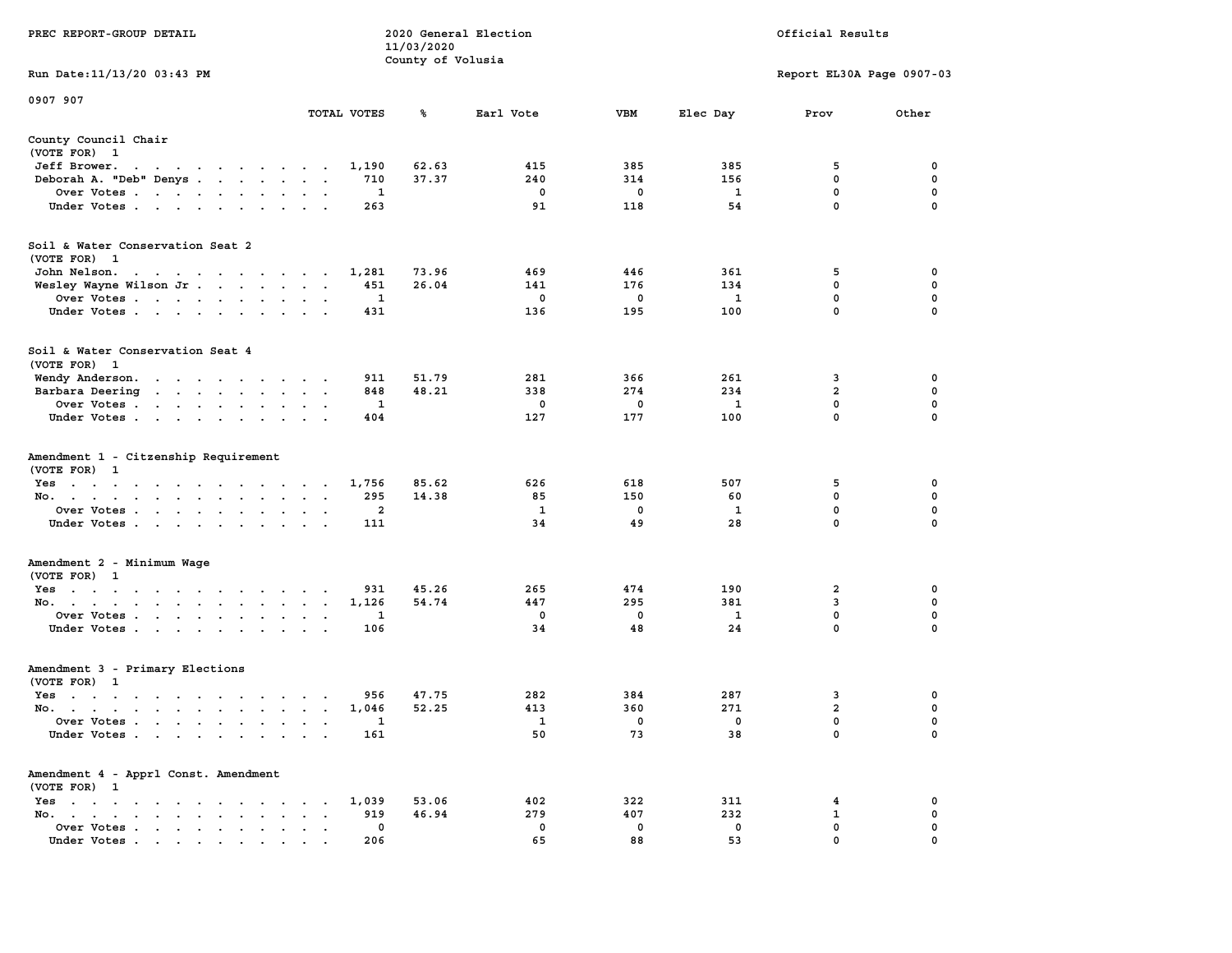| PREC REPORT-GROUP DETAIL                                                                                                                                                                                                                             |             | 2020 General Election<br>11/03/2020<br>County of Volusia |                |              | Official Results |                           |             |  |
|------------------------------------------------------------------------------------------------------------------------------------------------------------------------------------------------------------------------------------------------------|-------------|----------------------------------------------------------|----------------|--------------|------------------|---------------------------|-------------|--|
| Run Date: 11/13/20 03:43 PM                                                                                                                                                                                                                          |             |                                                          |                |              |                  | Report EL30A Page 0907-04 |             |  |
| 0907 907                                                                                                                                                                                                                                             | TOTAL VOTES | %ะ                                                       | Earl Vote      | <b>VBM</b>   | Elec Day         | Prov                      | Other       |  |
| Amendment 5 - Homestead Property Taxes<br>(VOTE FOR) 1                                                                                                                                                                                               |             |                                                          |                |              |                  |                           |             |  |
| $Yes \cdot \cdot \cdot \cdot \cdot \cdot \cdot \cdot \cdot \cdot \cdot \cdot \cdot \cdot$                                                                                                                                                            | 1,432       | 73.06                                                    | 524            | 501          | 403              | 4                         | 0           |  |
| No.                                                                                                                                                                                                                                                  | 528         | 26.94                                                    | 154            | 232          | 141              | $\mathbf{1}$              | 0           |  |
| Over Votes.                                                                                                                                                                                                                                          | 0           |                                                          | $^{\circ}$     | $\mathbf{0}$ | $^{\circ}$       | 0                         | 0           |  |
| Under Votes                                                                                                                                                                                                                                          | 204         |                                                          | 68             | 84           | 52               | 0                         |             |  |
| Amendment 6 - Ad Valorem Tax Discount<br>(VOTE FOR) 1                                                                                                                                                                                                |             |                                                          |                |              |                  |                           |             |  |
| $Yes \cdot \cdot \cdot \cdot \cdot \cdot \cdot \cdot \cdot \cdot \cdot \cdot \cdot \cdot$                                                                                                                                                            | 1,735       | 86.66                                                    | 638            | 616          | 476              | 5                         | 0           |  |
| No.                                                                                                                                                                                                                                                  | 267         | 13.34                                                    | 62             | 131          | 74               | $\Omega$                  | $\mathbf 0$ |  |
| Over Votes                                                                                                                                                                                                                                           | 0           |                                                          | $^{\circ}$     | $\mathbf{0}$ | $\Omega$         | $\Omega$                  | $\mathbf 0$ |  |
| Under Votes                                                                                                                                                                                                                                          | 162         |                                                          | 46             | 70           | 46               | $\Omega$                  | $\Omega$    |  |
| Volusia ECHO<br>(VOTE FOR) 1                                                                                                                                                                                                                         |             |                                                          |                |              |                  |                           |             |  |
| Yes (For Bonds)                                                                                                                                                                                                                                      | 1,253       | 63.28                                                    | 377            | 548          | 323              | 5                         | 0           |  |
| No (Against Bonds)                                                                                                                                                                                                                                   | 727         | 36.72                                                    | 303            | 199          | 225              | $\mathbf 0$               | $\mathbf 0$ |  |
| Over Votes                                                                                                                                                                                                                                           | -2          |                                                          | $\overline{2}$ | 0            | 0                | $\mathbf 0$               | $\mathbf 0$ |  |
| Under Votes                                                                                                                                                                                                                                          | 182         |                                                          | 64             | 70           | 48               | $\Omega$                  | $\Omega$    |  |
| Volusia Forever<br>(VOTE FOR) 1                                                                                                                                                                                                                      |             |                                                          |                |              |                  |                           |             |  |
| Yes (For Bonds)<br>$\mathbf{r}$ . The set of the set of the set of the set of the set of the set of the set of the set of the set of the set of the set of the set of the set of the set of the set of the set of the set of the set of the set of t | 1,323       | 66.62                                                    | 408            | 577          | 333              | 5                         | 0           |  |
| No $(Against Bonds)$                                                                                                                                                                                                                                 | 663         | 33.38                                                    | 276            | 174          | 213              | $\mathbf 0$               | 0           |  |
| Over Votes.                                                                                                                                                                                                                                          | 0           |                                                          | 0              | 0            | 0                | $\mathbf 0$               | 0           |  |
| Under Votes                                                                                                                                                                                                                                          | 178         |                                                          | 62             | 66           | 50               | 0                         | 0           |  |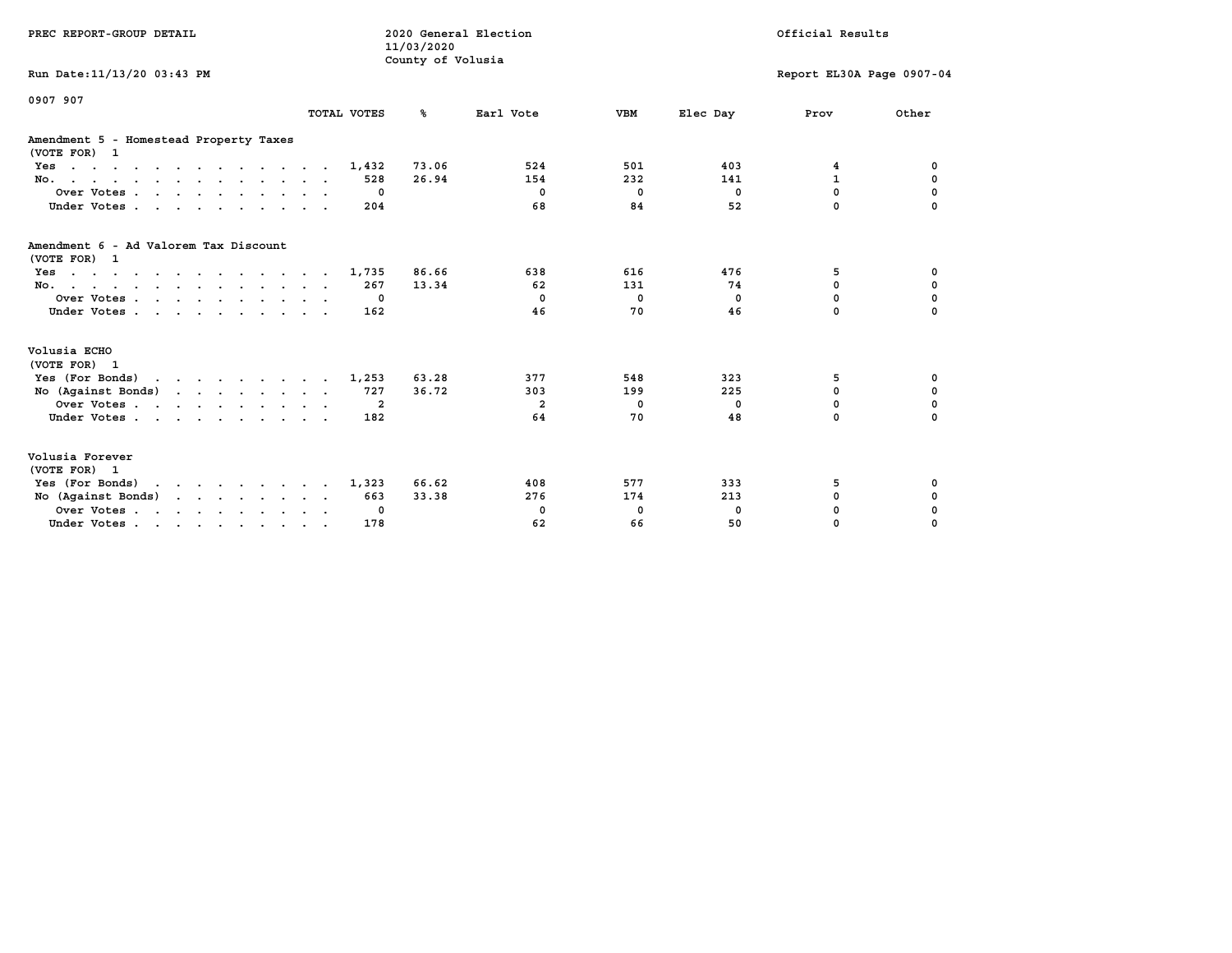|                                                                                                                                                                                                                                                      |                | 11/03/2020        |                |                |                |                           |              |
|------------------------------------------------------------------------------------------------------------------------------------------------------------------------------------------------------------------------------------------------------|----------------|-------------------|----------------|----------------|----------------|---------------------------|--------------|
|                                                                                                                                                                                                                                                      |                | County of Volusia |                |                |                |                           |              |
| Run Date: 11/13/20 03:43 PM                                                                                                                                                                                                                          |                |                   |                |                |                | Report EL30A Page 0909-01 |              |
| 0909 909                                                                                                                                                                                                                                             |                |                   |                |                |                |                           |              |
|                                                                                                                                                                                                                                                      | TOTAL VOTES    | ℁                 | Earl Vote      | <b>VBM</b>     | Elec Day       | Prov                      | Other        |
| REGISTERED VOTERS - TOTAL<br>$\overline{a}$                                                                                                                                                                                                          | 1,676          |                   |                |                |                |                           |              |
| BALLOTS CAST - TOTAL.<br>$\cdot$ $\cdot$ $\cdot$ $\cdot$ $\cdot$ $\cdot$ $\cdot$ $\cdot$                                                                                                                                                             | 1,348          |                   | 373            | 582            | 388            | 5                         | 0            |
| BALLOTS CAST - BLANK.<br>$\sim$<br>$\ddot{\phantom{0}}$<br>$\sim$<br>$\sim$                                                                                                                                                                          | 1              | .07               | $\mathbf 0$    | $\mathbf{1}$   | $\mathbf 0$    | $\mathbf 0$               | $\mathbf 0$  |
| VOTER TURNOUT - TOTAL<br>$\sim$ $\sim$ $\sim$ $\sim$ $\sim$<br>$\ddot{\phantom{a}}$<br>$\sim$<br>$\sim$ $\sim$                                                                                                                                       |                | 80.43             |                |                |                |                           |              |
| VOTER TURNOUT - BLANK<br><b>Carl Carl</b><br>$\bullet$ .<br><br><br><br><br><br><br><br><br><br><br><br><br>$\sim$                                                                                                                                   |                | .06               |                |                |                |                           |              |
|                                                                                                                                                                                                                                                      |                |                   |                |                |                |                           |              |
| President and Vice President                                                                                                                                                                                                                         |                |                   |                |                |                |                           |              |
| (VOTE FOR) 1                                                                                                                                                                                                                                         |                |                   |                |                |                |                           |              |
| Donald J. Trump (REP)                                                                                                                                                                                                                                | 902            | 67.41             | 283            | 299            | 315            | 5                         | 0            |
| Joseph R. Biden (DEM)<br>$\mathbf{r}$ , $\mathbf{r}$ , $\mathbf{r}$ , $\mathbf{r}$ , $\mathbf{r}$                                                                                                                                                    | 420            | 31.39             | 89             | 270            | 61             | 0                         | 0            |
| Jo Jorgensen (LPF)<br>$\begin{array}{cccccccccccccc} \bullet & \bullet & \bullet & \bullet & \bullet & \bullet & \bullet & \bullet & \bullet & \bullet \end{array}$<br>$\ddot{\phantom{0}}$                                                          | 7              | .52               | 0              | 1              | 6              | 0                         | 0            |
| Roque "Rocky" De La Fuente (REF).<br>$\sim$<br>$\sim$ $\sim$                                                                                                                                                                                         | $\mathbf 0$    |                   | $\mathbf 0$    | $\mathbf 0$    | $\mathbf 0$    | 0                         | 0            |
| Gloria La Riva (PSL).<br>$\sim$<br>$\sim$<br>$\sim$                                                                                                                                                                                                  | 0              |                   | $\mathbf 0$    | 0              | 0              | 0                         | $\mathbf 0$  |
| Howie Hawkins (GRE)<br>$\ddot{\phantom{a}}$                                                                                                                                                                                                          | 1              | .07               | $\mathbf 0$    | $\mathbf{1}$   | $\mathbf 0$    | 0                         | 0            |
| Don Blankenship (CPF)<br>$\cdots$<br>$\sim$ $\sim$ $\sim$                                                                                                                                                                                            | 1              | .07               | $\mathbf 0$    | $\mathbf{1}$   | $\mathbf 0$    | 0                         | $\mathbf 0$  |
| WRITE-IN.<br>$\ddot{\phantom{a}}$<br>$\sim$                                                                                                                                                                                                          | 7              | .52               | $\mathbf 0$    | 5              | $\overline{a}$ | 0                         | $\Omega$     |
| Over Votes<br>$\sim$ $\sim$                                                                                                                                                                                                                          | $\overline{3}$ |                   | $\mathbf 0$    | $\mathbf{1}$   | $\overline{a}$ | 0                         | $\mathbf{0}$ |
| Under Votes<br>$\sim$                                                                                                                                                                                                                                | 7              |                   | $\mathbf{1}$   | $\overline{4}$ | $\overline{a}$ | $\Omega$                  | $\Omega$     |
|                                                                                                                                                                                                                                                      |                |                   |                |                |                |                           |              |
| Representative in Congress District 6                                                                                                                                                                                                                |                |                   |                |                |                |                           |              |
| (VOTE FOR)<br>$\mathbf{1}$                                                                                                                                                                                                                           |                |                   |                |                |                |                           |              |
| Michael Waltz (REP)                                                                                                                                                                                                                                  | 908            | 69.00             | 284            | 305            | 314            | 5                         | $\mathbf 0$  |
| Clint Curtis (DEM)                                                                                                                                                                                                                                   | 407            | 30.93             | 87             | 258            | 62             | $\mathbf 0$               | $\mathbf{0}$ |
| WRITE-IN.<br>$\mathbf{r}$ , and $\mathbf{r}$ , and $\mathbf{r}$ , and $\mathbf{r}$<br>$\ddot{\phantom{a}}$                                                                                                                                           | $\mathbf{1}$   | .08               | $\mathbf 0$    | $\mathbf{0}$   | $\mathbf{1}$   | $\mathbf 0$               | $\mathbf{0}$ |
| Over Votes<br>$\sim$ 100 $\mu$<br>$\ddot{\phantom{a}}$                                                                                                                                                                                               | $\mathbf{1}$   |                   | $\pmb{0}$      | 0              | $\mathbf{1}$   | 0                         | $\pmb{0}$    |
| Under Votes<br>$\cdot$ .                                                                                                                                                                                                                             | 31             |                   | $\overline{a}$ | 19             | 10             | 0                         | 0            |
| State Attorney 7th Judicial Circuit                                                                                                                                                                                                                  |                |                   |                |                |                |                           |              |
| (VOTE FOR)<br>1                                                                                                                                                                                                                                      |                |                   |                |                |                |                           |              |
| R.J. Larizza (REP)<br>the contract of the contract of the contract of the contract of the contract of the contract of the contract of the contract of the contract of the contract of the contract of the contract of the contract of the contract o | 908            | 71.44             | 291            | 307            | 305            | 5                         | 0            |
| Don Dempsey.<br>$\cdot$ $\cdot$<br>$\sim$<br>$\sim$ $\sim$<br>$\ddot{\phantom{a}}$<br>$\ddot{\phantom{a}}$<br>$\sim$                                                                                                                                 | 363            | 28.56             | 74             | 222            | 67             | 0                         | $\mathbf 0$  |
| Over Votes                                                                                                                                                                                                                                           | 0              |                   | 0              | 0              | 0              | 0                         | $\mathbf 0$  |
| Under Votes                                                                                                                                                                                                                                          | 77             |                   | 8              | 53             | 16             | 0                         | $\Omega$     |
|                                                                                                                                                                                                                                                      |                |                   |                |                |                |                           |              |
| State Representative District 27                                                                                                                                                                                                                     |                |                   |                |                |                |                           |              |
| (VOTE FOR) 1                                                                                                                                                                                                                                         |                |                   |                |                |                |                           |              |
| Webster Barnaby (REP)<br>$\mathbf{L}$<br>$\cdots$                                                                                                                                                                                                    | 884            | 67.69             | 277            | 294            | 308            | 5                         | 0            |
| Dolores Guzman (DEM).<br>$\cdots$                                                                                                                                                                                                                    | 422            | 32.31             | 88             | 270            | 64             | 0                         | $\mathbf 0$  |
| Over Votes<br>$\ddot{\phantom{a}}$                                                                                                                                                                                                                   | $\mathbf 0$    |                   | $\mathbf 0$    | $\mathbf{0}$   | $\mathbf{0}$   | 0                         | $\mathbf{0}$ |
| Under Votes                                                                                                                                                                                                                                          | 42             |                   | 8              | 18             | 16             | 0                         | $\Omega$     |
| Supreme Court - Carlos G. Muniz                                                                                                                                                                                                                      |                |                   |                |                |                |                           |              |
| (VOTE FOR)<br>1                                                                                                                                                                                                                                      |                |                   |                |                |                |                           |              |
| Yes<br>the contract of the contract of the contract of the contract of the contract of the contract of the contract of                                                                                                                               | 810            | 71.18             | 244            | 332            | 229            | 5                         | 0            |
| No.<br>$\ddot{\phantom{a}}$<br>$\ddot{\phantom{a}}$<br>$\ddot{\phantom{a}}$<br>$\bullet$                                                                                                                                                             | 328            | 28.82             | 88             | 146            | 94             | 0                         | 0            |
| Over Votes<br>$\ddot{\phantom{a}}$                                                                                                                                                                                                                   | $\mathbf 0$    |                   | $\mathbf 0$    | $\mathbf 0$    | $\mathbf 0$    | 0                         | 0            |
| Under Votes                                                                                                                                                                                                                                          | 210            |                   | 41             | 104            | 65             | $\mathbf 0$               | $\mathbf 0$  |
|                                                                                                                                                                                                                                                      |                |                   |                |                |                |                           |              |

**PREC REPORT-GROUP DETAIL 2020 General Election Official Results**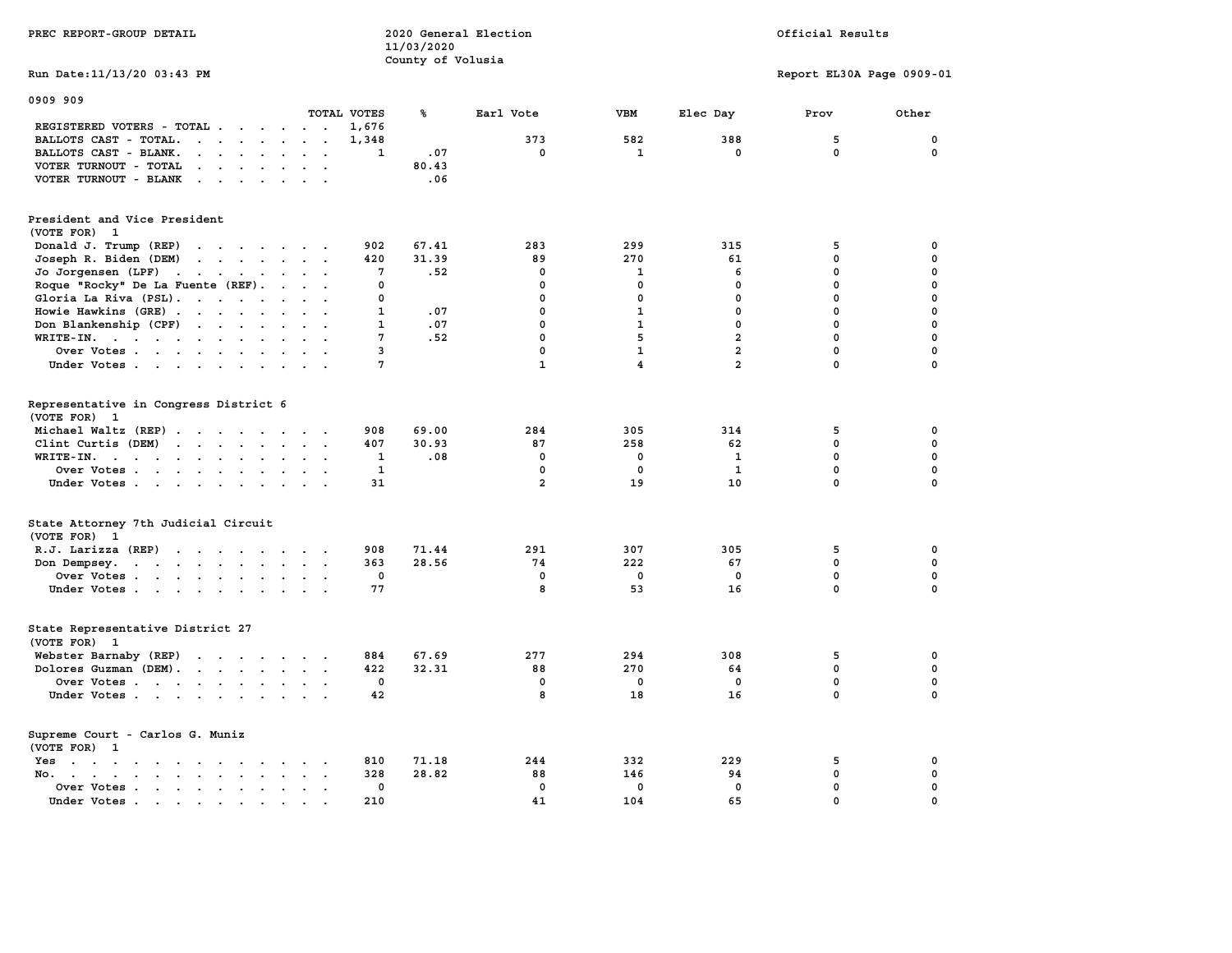| PREC REPORT-GROUP DETAIL                                                                                               |                      | 11/03/2020                   | 2020 General Election | Official Results |             |                           |          |
|------------------------------------------------------------------------------------------------------------------------|----------------------|------------------------------|-----------------------|------------------|-------------|---------------------------|----------|
| Run Date: 11/13/20 03:43 PM                                                                                            |                      | County of Volusia            |                       |                  |             | Report EL30A Page 0909-02 |          |
| 0909 909                                                                                                               |                      |                              |                       |                  |             |                           |          |
|                                                                                                                        | TOTAL VOTES          | ℁                            | Earl Vote             | <b>VBM</b>       | Elec Day    | Prov                      | Other    |
| 5th Dist Crt of Appeal - Evander<br>(VOTE FOR) 1                                                                       |                      |                              |                       |                  |             |                           |          |
| Yes                                                                                                                    |                      | 798<br>70.31                 | 230                   | 338              | 226         | 4                         | 0        |
| No.                                                                                                                    |                      | 337<br>29.69                 | 95                    | 138              | 103         | $\mathbf{1}$              | 0        |
| Over Votes                                                                                                             |                      | 2                            | 1                     | 1                | 0           | $\mathbf 0$               | 0        |
| Under Votes                                                                                                            |                      | 211                          | 47                    | 105              | 59          | $\mathbf 0$               | $\Omega$ |
| 5th Dist Crt of Appeal - Grosshans<br>(VOTE FOR) 1                                                                     |                      |                              |                       |                  |             |                           |          |
| Yes                                                                                                                    |                      | 824<br>73.05                 | 246                   | 340              | 233         | 5                         | 0        |
| No.                                                                                                                    |                      | 304<br>26.95                 | 79                    | 135              | 90          | $\mathbf 0$               | 0        |
| Over Votes                                                                                                             |                      | 0                            | $\mathbf 0$           | $\mathbf 0$      | $\mathbf 0$ | $\mathbf 0$               | 0        |
| Under Votes                                                                                                            |                      | 220                          | 48                    | 107              | 65          | $\mathbf 0$               | 0        |
| 5th Dist Crt of Appeal - Harris<br>(VOTE FOR) 1                                                                        |                      |                              |                       |                  |             |                           |          |
| Yes                                                                                                                    |                      | 75.07<br>843                 | 236                   | 356              | 247         | 4                         | 0        |
| No.                                                                                                                    |                      | 280<br>24.93                 | 86                    | 118              | 76          | 0                         | 0        |
| Over Votes                                                                                                             |                      | 1                            | 1                     | 0                | 0           | $\mathbf 0$               | 0        |
| Under Votes                                                                                                            |                      | 224                          | 50                    | 108              | 65          | $\mathbf{1}$              | 0        |
| 5th Dist Crt of Appeal - Orfinger<br>(VOTE FOR) 1                                                                      |                      |                              |                       |                  |             |                           |          |
| Yes<br>No.                                                                                                             |                      | 825<br>73.40<br>299<br>26.60 | 234<br>87             | 355<br>120       | 231<br>92   | 5<br>$\mathbf 0$          | 0<br>0   |
| Over Votes                                                                                                             |                      | 0                            | 0                     | 0                | 0           | $\mathbf 0$               | 0        |
| Under Votes                                                                                                            |                      | 224                          | 52                    | 107              | 65          | $\mathbf 0$               | $\Omega$ |
| 5th Dist Crt of Appeal - Sasso                                                                                         |                      |                              |                       |                  |             |                           |          |
| (VOTE FOR) 1                                                                                                           |                      |                              |                       |                  |             |                           |          |
| Yes                                                                                                                    |                      | 813<br>73.31                 | 238                   | 333              | 237         | 5                         | 0        |
| No.                                                                                                                    |                      | 296<br>26.69                 | 80                    | 133              | 83          | $\mathbf 0$               | 0        |
| Over Votes                                                                                                             |                      | 0                            | $\mathbf 0$           | $\mathbf 0$      | 0           | $\mathbf 0$               | 0        |
| Under Votes                                                                                                            |                      | 239                          | 55                    | 116              | 68          | $\mathbf 0$               | $\Omega$ |
| 5th Dist Crt of Appeal - Wallis<br>(VOTE FOR) 1                                                                        |                      |                              |                       |                  |             |                           |          |
| Yes<br>the contract of the contract of the contract of the contract of the contract of the contract of the contract of |                      | 72.52<br>805                 | 238                   | 338              | 225         | 4                         | 0        |
| No.                                                                                                                    |                      | 27.48<br>305                 | 82                    | 129              | 93          | $\mathbf{1}$              | 0        |
| Over Votes                                                                                                             |                      | 0                            | 0                     | 0                | 0           | $\mathbf 0$               | 0        |
| Under Votes                                                                                                            |                      | 238                          | 53                    | 115              | 70          | 0                         | 0        |
| Circuit Judge, 7th Judicial, Group 14<br>(VOTE FOR) 1                                                                  |                      |                              |                       |                  |             |                           |          |
| Joan Anthony                                                                                                           |                      | 594<br>52.75                 | 154                   | 289              | 149         | 2                         | 0        |
| Dan Hilbert<br>$\cdot$ $\cdot$ $\cdot$ $\cdot$ $\cdot$ $\cdot$ $\cdot$ $\cdot$<br>$\ddot{\phantom{a}}$                 | $\cdot$<br>$\bullet$ | 532<br>47.25                 | 163                   | 186              | 180         | 3                         | 0        |
| Over Votes                                                                                                             |                      | $\mathbf{1}$                 | $\mathbf{1}$          | 0                | 0           | $\mathbf 0$               | 0        |
| Under Votes.                                                                                                           |                      | 221                          | 55                    | 107              | 59          | $\Omega$                  |          |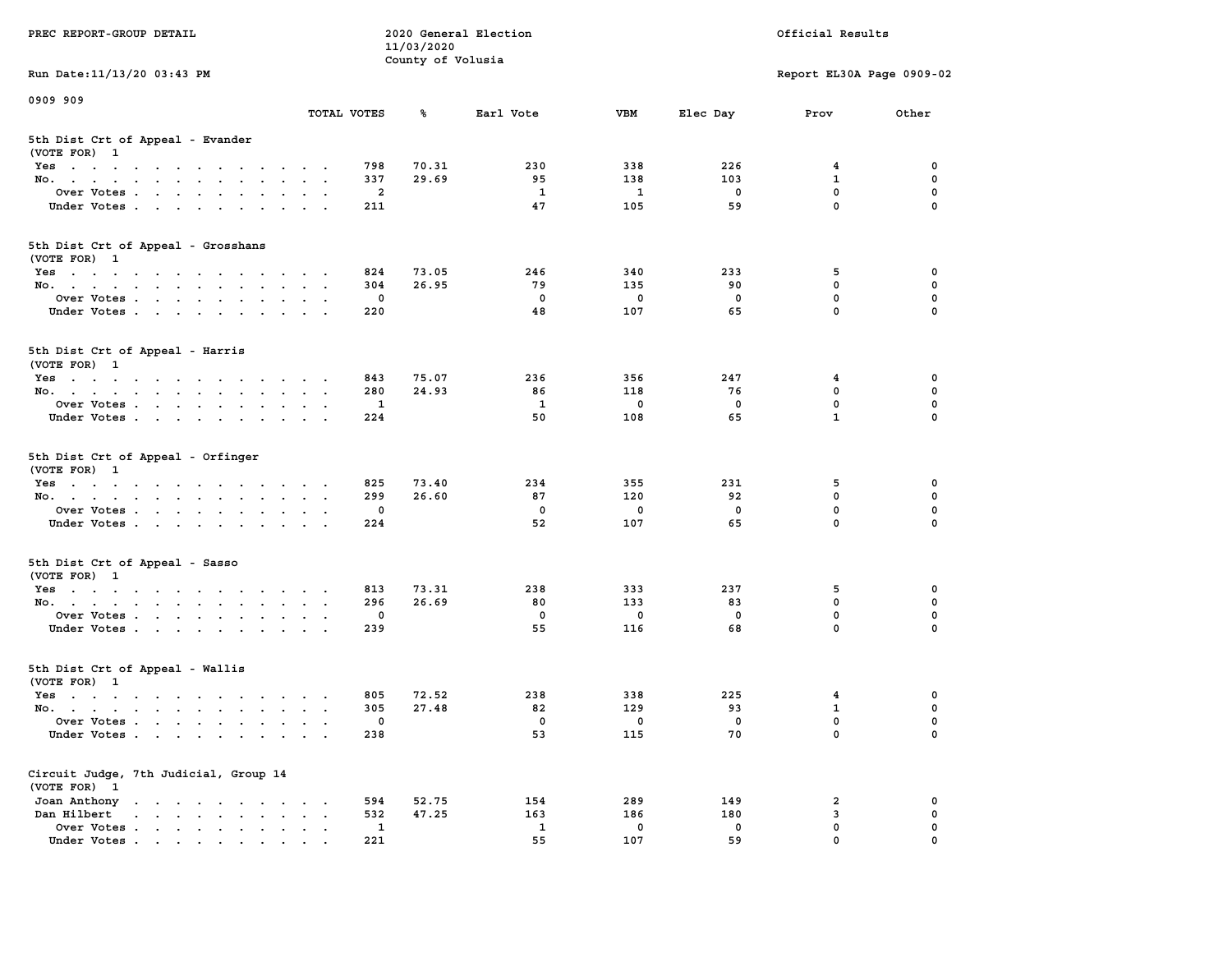| PREC REPORT-GROUP DETAIL                                                                                                        |             |       | 11/03/2020        | 2020 General Election | Official Results |             |                           |             |  |  |
|---------------------------------------------------------------------------------------------------------------------------------|-------------|-------|-------------------|-----------------------|------------------|-------------|---------------------------|-------------|--|--|
|                                                                                                                                 |             |       | County of Volusia |                       |                  |             |                           |             |  |  |
| Run Date: 11/13/20 03:43 PM                                                                                                     |             |       |                   |                       |                  |             | Report EL30A Page 0909-03 |             |  |  |
| 0909 909                                                                                                                        |             |       |                   |                       |                  |             |                           |             |  |  |
|                                                                                                                                 | TOTAL VOTES |       | ℁                 | Earl Vote             | VBM              | Elec Day    | Prov                      | Other       |  |  |
| County Council Chair<br>(VOTE FOR) 1                                                                                            |             |       |                   |                       |                  |             |                           |             |  |  |
| Jeff Brower.<br>the contract of the contract of the con-                                                                        |             | 730   | 61.14             | 214                   | 281              | 233         | 2                         | 0           |  |  |
| Deborah A. "Deb" Denys                                                                                                          |             | 464   | 38.86             | 121                   | 231              | 110         | $\overline{a}$            | 0           |  |  |
| Over Votes                                                                                                                      |             | 0     |                   | 0                     | 0                | 0           | 0                         | 0           |  |  |
| Under Votes                                                                                                                     |             | 154   |                   | 38                    | 70               | 45          | $\mathbf{1}$              | $\Omega$    |  |  |
| Soil & Water Conservation Seat 2<br>(VOTE FOR) 1                                                                                |             |       |                   |                       |                  |             |                           |             |  |  |
| John Nelson.<br>the contract of the contract of the contract of the contract of the contract of the contract of the contract of |             | 801   | 73.55             | 247                   | 320              | 231         | 3                         | 0           |  |  |
| Wesley Wayne Wilson Jr                                                                                                          |             | 288   | 26.45             | 69                    | 127              | 90          | $\overline{a}$            | 0           |  |  |
| Over Votes                                                                                                                      |             | 0     |                   | 0                     | 0                | $\mathbf 0$ | $\mathbf 0$               | $\mathbf 0$ |  |  |
| Under Votes                                                                                                                     |             | 259   |                   | 57                    | 135              | 67          | $\mathbf{0}$              | 0           |  |  |
| Soil & Water Conservation Seat 4<br>(VOTE FOR) 1                                                                                |             |       |                   |                       |                  |             |                           |             |  |  |
| Wendy Anderson.                                                                                                                 |             | 607   | 54.34             | 149                   | 302              | 155         | 1                         | 0           |  |  |
| Barbara Deering                                                                                                                 |             | 510   | 45.66             | 168                   | 167              | 171         | 4                         | 0           |  |  |
| Over Votes                                                                                                                      |             | 0     |                   | $^{\circ}$            | 0                | $\mathbf 0$ | $\mathbf{0}$              | 0           |  |  |
| Under Votes                                                                                                                     |             | 231   |                   | 56                    | 113              | 62          | $\mathbf 0$               | 0           |  |  |
| Amendment 1 - Citzenship Requirement<br>(VOTE FOR) 1                                                                            |             |       |                   |                       |                  |             |                           |             |  |  |
| Yes                                                                                                                             |             | 1,099 | 86.06             | 309                   | 464              | 321         | 5                         | 0           |  |  |
| No.                                                                                                                             |             | 178   | 13.94             | 46                    | 87               | 45          | $\mathbf 0$               | 0           |  |  |
| Over Votes                                                                                                                      |             | 1     |                   | 1                     | 0                | 0           | 0                         | 0           |  |  |
| Under Votes                                                                                                                     |             | 70    |                   | 17                    | 31               | 22          | $\mathbf{0}$              | $\Omega$    |  |  |
| Amendment 2 - Minimum Wage                                                                                                      |             |       |                   |                       |                  |             |                           |             |  |  |
| (VOTE FOR) 1                                                                                                                    |             |       |                   |                       |                  |             |                           |             |  |  |
| Yes                                                                                                                             |             | 647   | 50.43             | 148                   | 373              | 122         | 4                         | 0           |  |  |
| No.                                                                                                                             |             | 636   | 49.57             | 206                   | 183              | 246         | 1                         | 0           |  |  |
| Over Votes                                                                                                                      |             | 1     |                   | $\mathbf{1}$          | $\mathbf 0$      | 0           | 0                         | $\mathbf 0$ |  |  |
| Under Votes                                                                                                                     |             | 64    |                   | 18                    | 26               | 20          | $\mathbf{0}$              | 0           |  |  |
| Amendment 3 - Primary Elections<br>(VOTE FOR) 1                                                                                 |             |       |                   |                       |                  |             |                           |             |  |  |
| Yes<br>the contract of the contract of the contract of the contract of the contract of the contract of the contract of          |             | 594   | 47.22             | 131                   | 305              | 156         | 2                         | 0           |  |  |
| No.                                                                                                                             |             | 664   | 52.78             | 227                   | 238              | 197         | $\overline{\mathbf{2}}$   | 0           |  |  |
| Over Votes.                                                                                                                     |             | 0     |                   | 0                     | 0                | 0           | $\mathbf{0}$              | $\Omega$    |  |  |
| Under Votes                                                                                                                     |             | 90    |                   | 15                    | 39               | 35          | 1                         | 0           |  |  |
| Amendment 4 - Apprl Const. Amendment<br>(VOTE FOR) 1                                                                            |             |       |                   |                       |                  |             |                           |             |  |  |
| $Yes \cdot \cdot \cdot \cdot \cdot \cdot \cdot$                                                                                 |             | 657   | 53.37             | 219                   | 252              | 183         | 3                         | 0           |  |  |
| No.<br>$\ddot{\phantom{a}}$<br>$\ddot{\phantom{a}}$                                                                             |             | 574   | 46.63             | 129                   | 280              | 164         | 1                         | 0           |  |  |
| Over Votes                                                                                                                      |             | 0     |                   | 0                     | 0                | 0           | 0                         | 0           |  |  |
| Under Votes                                                                                                                     |             | 117   |                   | 25                    | 50               | 41          | 1                         |             |  |  |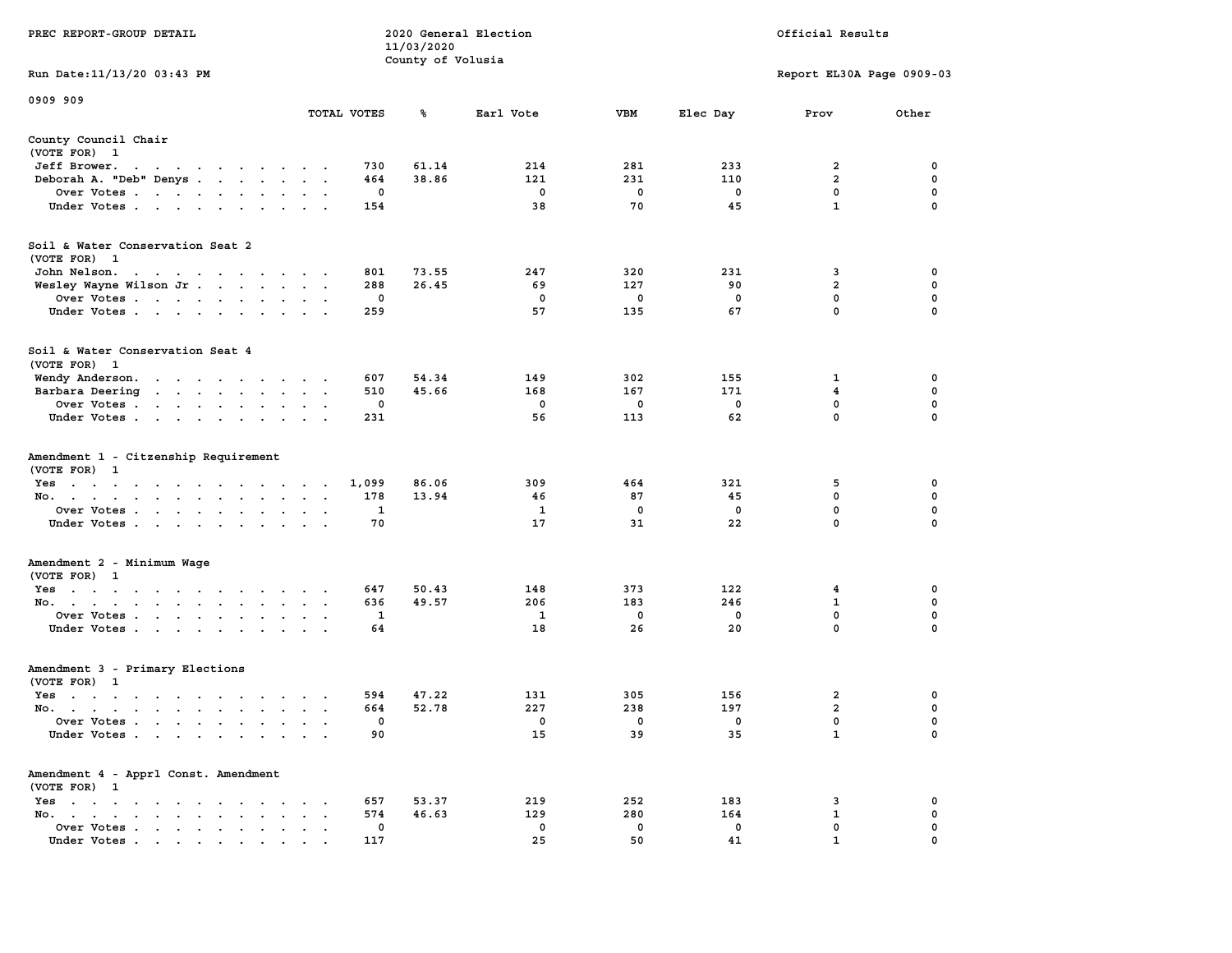| PREC REPORT-GROUP DETAIL                                                                                                                                                                |              | 2020 General Election<br>11/03/2020<br>County of Volusia |                               | Official Results                |                               |                                                  |                                             |
|-----------------------------------------------------------------------------------------------------------------------------------------------------------------------------------------|--------------|----------------------------------------------------------|-------------------------------|---------------------------------|-------------------------------|--------------------------------------------------|---------------------------------------------|
| Run Date: 11/13/20 03:43 PM                                                                                                                                                             |              |                                                          |                               |                                 |                               | Report EL30A Page 0909-04                        |                                             |
| 0909 909                                                                                                                                                                                | TOTAL VOTES  | °≈                                                       | Earl Vote                     | <b>VBM</b>                      | Elec Day                      | Prov                                             | Other                                       |
|                                                                                                                                                                                         |              |                                                          |                               |                                 |                               |                                                  |                                             |
| Amendment 5 - Homestead Property Taxes<br>(VOTE FOR) 1                                                                                                                                  |              |                                                          |                               |                                 |                               |                                                  |                                             |
| Yes                                                                                                                                                                                     | 860          | 70.43                                                    | 272                           | 343                             | 242                           | 3                                                | 0                                           |
| No.                                                                                                                                                                                     | 361          | 29.57                                                    | 72                            | 188                             | 100                           | $\mathbf{1}$                                     | $\mathbf 0$                                 |
| Over Votes                                                                                                                                                                              |              | 0                                                        | $^{\circ}$                    | 0                               | $^{\circ}$                    | 0                                                | 0                                           |
| Under Votes                                                                                                                                                                             | 127          |                                                          | 29                            | 51                              | 46                            | $\mathbf{1}$                                     |                                             |
| Amendment 6 - Ad Valorem Tax Discount<br>(VOTE FOR) 1<br>$Yes \cdot \cdot \cdot \cdot \cdot \cdot \cdot \cdot \cdot \cdot \cdot \cdot \cdot \cdot$<br>No.<br>Over Votes.<br>Under Votes | 1,068<br>182 | 85.44<br>14.56<br>0<br>98                                | 307<br>43<br>$^{\circ}$<br>23 | 453<br>95<br>$\mathbf{0}$<br>34 | 305<br>43<br>$^{\circ}$<br>40 | 3<br>$\mathbf{1}$<br>$\mathbf 0$<br>$\mathbf{1}$ | 0<br>$\mathbf 0$<br>$\mathbf 0$<br>$\Omega$ |
| Volusia ECHO<br>(VOTE FOR) 1                                                                                                                                                            |              |                                                          |                               |                                 |                               |                                                  |                                             |
| Yes (For Bonds)                                                                                                                                                                         | 849          | 68.08                                                    | 215                           | 419                             | 213                           | 2                                                | 0                                           |
| No (Against Bonds)                                                                                                                                                                      | 398          | 31.92                                                    | 134                           | 126                             | 136                           | $\overline{2}$                                   | $\mathbf 0$                                 |
| Over Votes                                                                                                                                                                              |              | -1                                                       | 1                             | $^{\circ}$                      | 0                             | 0                                                | 0                                           |
| Under Votes                                                                                                                                                                             | 100          |                                                          | 23                            | 37                              | 39                            | $\mathbf{1}$                                     | $\Omega$                                    |
| Volusia Forever<br>(VOTE FOR) 1                                                                                                                                                         |              |                                                          |                               |                                 |                               |                                                  |                                             |
| Yes (For Bonds)                                                                                                                                                                         | 905          | 72.52                                                    | 227                           | 449                             | 227                           | 2                                                | 0                                           |
| No (Against Bonds)                                                                                                                                                                      | 343          | 27.48                                                    | 123                           | 94                              | 124                           | $\overline{a}$                                   | 0                                           |
| Over Votes                                                                                                                                                                              |              | 0                                                        | 0                             | 0                               | 0                             | $\mathbf 0$                                      | 0                                           |
| Under Votes                                                                                                                                                                             | 100          |                                                          | 23                            | 39                              | 37                            | $\mathbf{1}$                                     | $\Omega$                                    |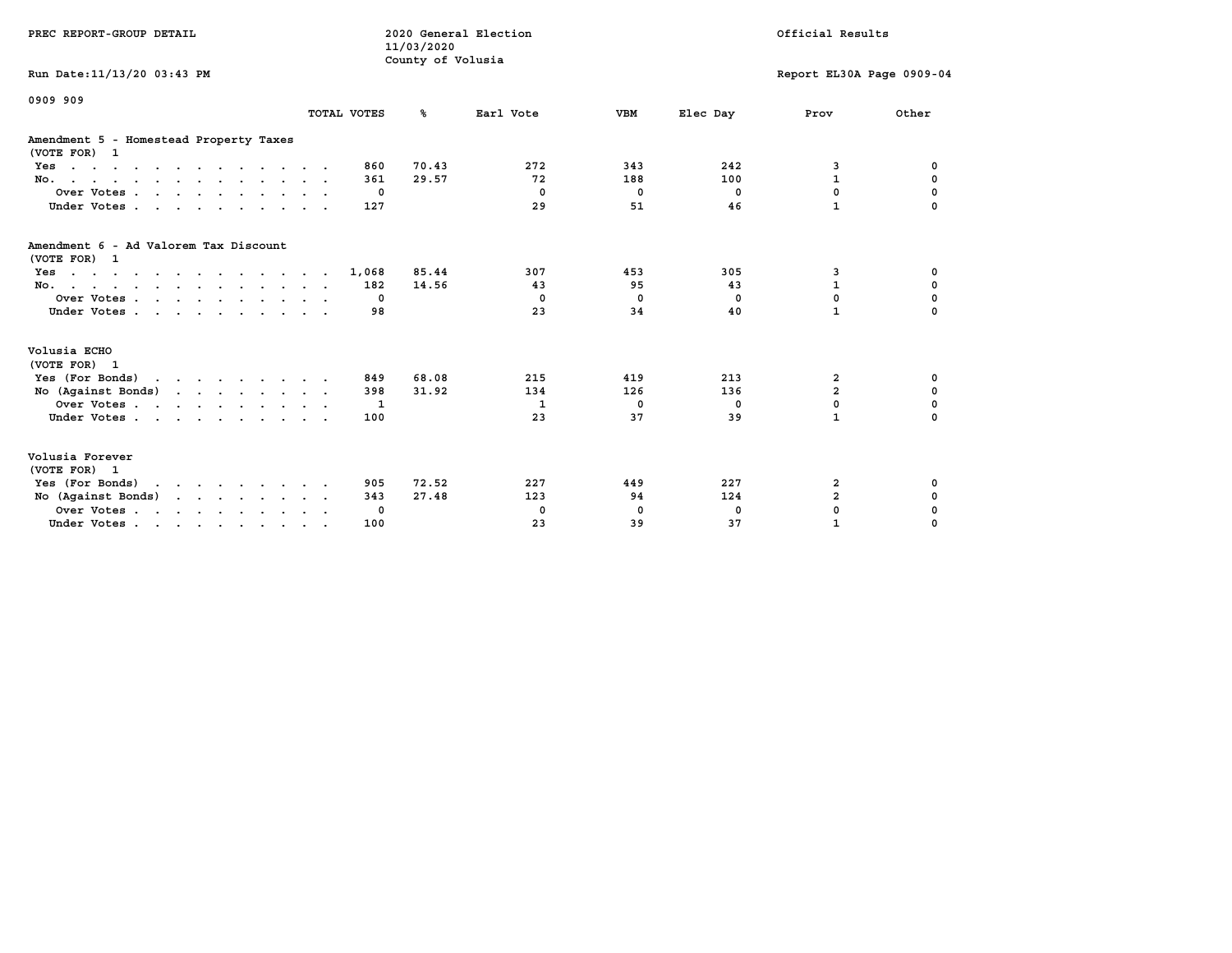| PREC REPORT-GROUP DETAIL                                                                                                                                                                                                                                   |                                      | 11/03/2020        | 2020 General Election |                         | Official Results |                           |             |  |  |
|------------------------------------------------------------------------------------------------------------------------------------------------------------------------------------------------------------------------------------------------------------|--------------------------------------|-------------------|-----------------------|-------------------------|------------------|---------------------------|-------------|--|--|
| Run Date: 11/13/20 03:43 PM                                                                                                                                                                                                                                |                                      | County of Volusia |                       |                         |                  | Report EL30A Page 0910-01 |             |  |  |
| 0910 910                                                                                                                                                                                                                                                   | TOTAL VOTES                          | ℁                 | Earl Vote             | <b>VBM</b>              | Elec Day         | Prov                      | Other       |  |  |
| REGISTERED VOTERS - TOTAL                                                                                                                                                                                                                                  | 1,412                                |                   |                       |                         |                  |                           |             |  |  |
| BALLOTS CAST - TOTAL.<br>$\cdot$                                                                                                                                                                                                                           | 1,083                                |                   | 427                   | 450                     | 204              | $\overline{a}$            | 0           |  |  |
| BALLOTS CAST - BLANK.<br>$\begin{array}{cccccccccccccc} \bullet & \bullet & \bullet & \bullet & \bullet & \bullet & \bullet & \bullet \end{array}$                                                                                                         | 65<br>$\cdot$ $\cdot$                | 6.00              | 39                    | 15                      | 11               | $\mathbf{0}$              | 0           |  |  |
| VOTER TURNOUT - TOTAL<br>$\mathbf{r}$                                                                                                                                                                                                                      |                                      | 76.70             |                       |                         |                  |                           |             |  |  |
| VOTER TURNOUT - BLANK<br>$\mathbf{r}$ . The contract of the contract of the contract of the contract of the contract of the contract of the contract of the contract of the contract of the contract of the contract of the contract of the contract of th |                                      | 4.60              |                       |                         |                  |                           |             |  |  |
| President and Vice President<br>(VOTE FOR) 1                                                                                                                                                                                                               |                                      |                   |                       |                         |                  |                           |             |  |  |
| Donald J. Trump (REP)<br>and the contract of the contract of the contract of the contract of the contract of                                                                                                                                               | 686                                  | 63.75             | 326                   | 211                     | 148              | $\mathbf{1}$              | 0           |  |  |
| Joseph R. Biden (DEM)<br>the contract of the contract of the contract of the contract of the contract of                                                                                                                                                   | 380                                  | 35.32             | 96                    | 229                     | 54               | $\mathbf{1}$              | 0           |  |  |
| Jo Jorgensen (LPF)                                                                                                                                                                                                                                         | 4                                    | .37               | 1                     | $\overline{\mathbf{2}}$ | 1                | $\mathbf 0$               | 0           |  |  |
| Roque "Rocky" De La Fuente (REF).                                                                                                                                                                                                                          | 1                                    | .09               | $^{\circ}$            | 0                       | 1                | $\mathbf 0$               | 0           |  |  |
| Gloria La Riva (PSL).                                                                                                                                                                                                                                      | $\overline{a}$                       | .19               | $\mathbf 0$           | $\overline{a}$          | 0                | $\mathbf 0$               | $\mathbf 0$ |  |  |
| Howie Hawkins (GRE)                                                                                                                                                                                                                                        | $\sim$ $\sim$<br>$\mathbf{1}$        | .09               | $\mathbf{1}$          | 0                       | $\mathbf 0$      | 0                         | 0           |  |  |
| Don Blankenship (CPF)                                                                                                                                                                                                                                      | $\mathbf{1}$                         | .09               | $\mathbf{0}$          | $\mathbf{1}$            | 0                | 0                         | 0           |  |  |
| WRITE-IN.                                                                                                                                                                                                                                                  | $\mathbf{1}$<br>$\ddot{\phantom{a}}$ | .09               | $\mathbf{0}$          | $\mathbf{1}$            | 0                | $\mathbf 0$               | 0           |  |  |
| Over Votes                                                                                                                                                                                                                                                 | $\mathbf{1}$                         |                   | $\mathbf 0$           | $\mathbf{1}$            | $\mathbf 0$      | $\mathbf 0$               | $\mathbf 0$ |  |  |
| Under Votes<br>$\sim$ $\sim$                                                                                                                                                                                                                               | 6                                    |                   | 3                     | 3                       | $\mathbf 0$      | $\mathbf 0$               | $\mathbf 0$ |  |  |
|                                                                                                                                                                                                                                                            |                                      |                   |                       |                         |                  |                           |             |  |  |
| Representative in Congress District 6<br>(VOTE FOR) 1                                                                                                                                                                                                      |                                      |                   |                       |                         |                  |                           |             |  |  |
| Michael Waltz (REP)                                                                                                                                                                                                                                        | 684                                  | 65.20             | 319                   | 217                     | 147              | 1                         | 0           |  |  |
| Clint Curtis (DEM)                                                                                                                                                                                                                                         | 363                                  | 34.60             | 100                   | 213                     | 49               | $\mathbf{1}$              | 0           |  |  |
| WRITE-IN.<br>the contract of the contract of the contract of                                                                                                                                                                                               | $\overline{a}$                       | .19               | $\mathbf{0}$          | $\overline{a}$          | $\Omega$         | $\mathbf{0}$              | 0           |  |  |
| Over Votes                                                                                                                                                                                                                                                 | $\mathbf{1}$<br>$\sim$               |                   | $\mathbf 0$           | $\mathbf 0$             | $\mathbf{1}$     | $\mathbf 0$               | 0           |  |  |
| Under Votes                                                                                                                                                                                                                                                | 33<br>$\cdots$                       |                   | 8                     | 18                      | $7\phantom{.0}$  | $\mathbf{0}$              | $\mathbf 0$ |  |  |
|                                                                                                                                                                                                                                                            |                                      |                   |                       |                         |                  |                           |             |  |  |
| State Attorney 7th Judicial Circuit<br>(VOTE FOR) 1                                                                                                                                                                                                        |                                      |                   |                       |                         |                  |                           |             |  |  |
| R.J. Larizza (REP)                                                                                                                                                                                                                                         | 657<br>$\cdots$                      | 65.50             | 307                   | 216                     | 133              | $\mathbf{1}$              | 0           |  |  |
| Don Dempsey.                                                                                                                                                                                                                                               | 346                                  | 34.50             | 99                    | 189                     | 57               | $\mathbf{1}$              | 0           |  |  |
| Over Votes                                                                                                                                                                                                                                                 | 0                                    |                   | $^{\circ}$            | 0                       | $^{\circ}$       | $\mathbf 0$               | 0           |  |  |
| Under Votes                                                                                                                                                                                                                                                | 80                                   |                   | 21                    | 45                      | 14               | $\mathbf{0}$              | $\mathbf 0$ |  |  |
| State Representative District 25<br>(VOTE FOR) 1                                                                                                                                                                                                           |                                      |                   |                       |                         |                  |                           |             |  |  |
| Tom Leek (REP).                                                                                                                                                                                                                                            | 645                                  | 62.44             | 304                   | 202                     | 138              | $\mathbf{1}$              | 0           |  |  |
| Sarah Zutter (DEM)<br>the contract of the contract of the contract of the contract of the contract of                                                                                                                                                      | 359                                  | 34.75             | 104                   | 213                     | 41               | $\mathbf{1}$              | 0           |  |  |
| Joseph "Joe" Hannoush (LPF)                                                                                                                                                                                                                                | 29                                   | 2.81              | $\overline{4}$        | 10                      | 15               | $\mathbf 0$               | 0           |  |  |
| Over Votes                                                                                                                                                                                                                                                 | 0                                    |                   | 0                     | 0                       | $\mathbf 0$      | $\mathbf 0$               | 0           |  |  |
| Under Votes                                                                                                                                                                                                                                                | 50                                   |                   | 15                    | 25                      | 10               | $\mathbf 0$               | $\mathbf 0$ |  |  |
| Supreme Court - Carlos G. Muniz<br>(VOTE FOR) 1                                                                                                                                                                                                            |                                      |                   |                       |                         |                  |                           |             |  |  |
| Yes                                                                                                                                                                                                                                                        | 618                                  | 67.91             | 249                   | 244                     | 125              | 0                         | 0           |  |  |
| No.                                                                                                                                                                                                                                                        | 292                                  | 32.09             | 102                   | 135                     | 54               | $\mathbf{1}$              | 0           |  |  |
| Over Votes                                                                                                                                                                                                                                                 | $\mathbf 0$<br>$\cdot$               |                   | $\mathbf 0$           | 0                       | $\mathbf 0$      | 0                         | 0           |  |  |
| Under Votes                                                                                                                                                                                                                                                | 173<br>$\sim$ $\sim$                 |                   | 76                    | 71                      | 25               | $\mathbf{1}$              | 0           |  |  |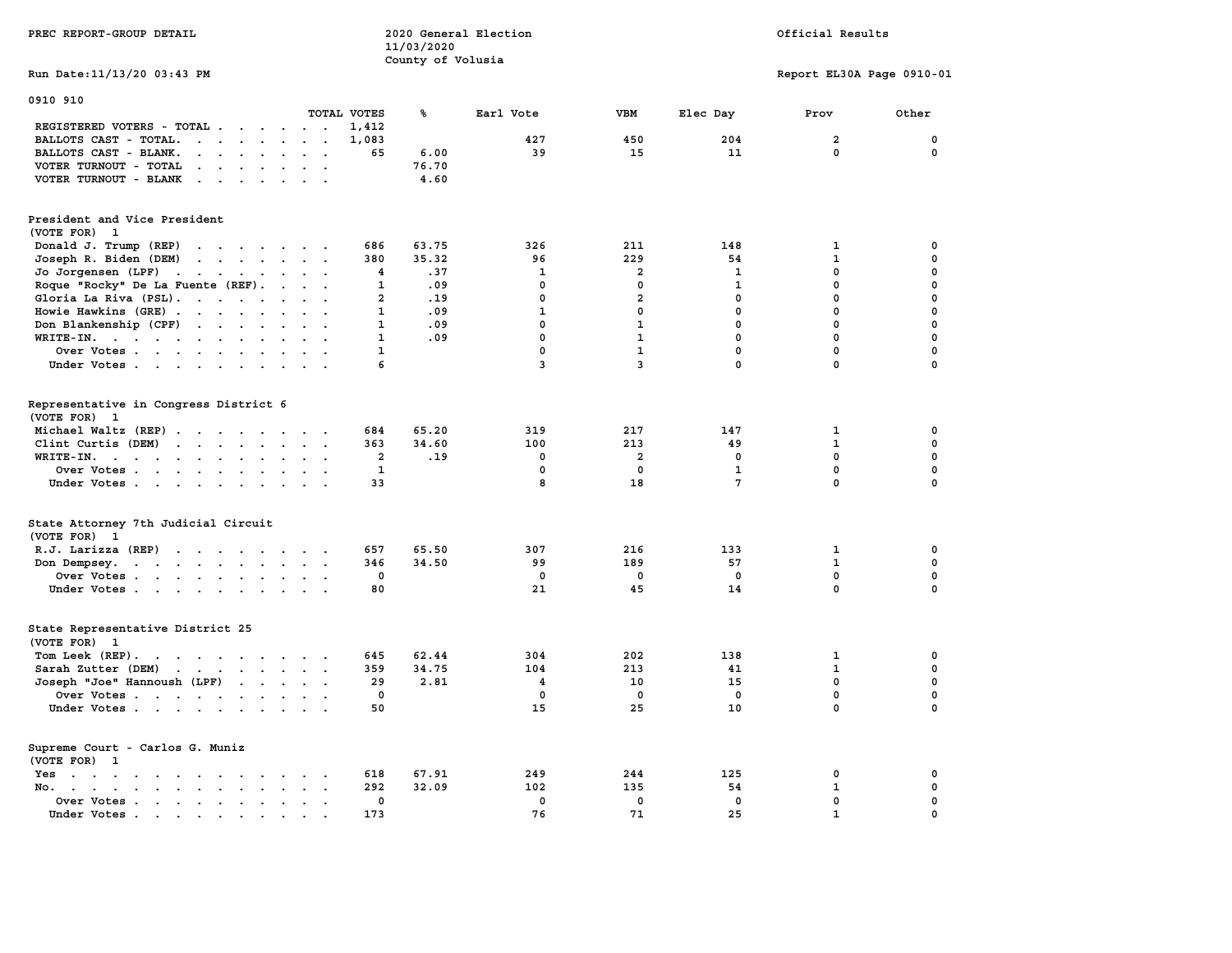| PREC REPORT-GROUP DETAIL                                                                                                                                                                                                                          |                                                           |              | 11/03/2020        | 2020 General Election |                   | Official Results          |              |             |
|---------------------------------------------------------------------------------------------------------------------------------------------------------------------------------------------------------------------------------------------------|-----------------------------------------------------------|--------------|-------------------|-----------------------|-------------------|---------------------------|--------------|-------------|
|                                                                                                                                                                                                                                                   |                                                           |              | County of Volusia |                       |                   |                           |              |             |
| Run Date: 11/13/20 03:43 PM                                                                                                                                                                                                                       |                                                           |              |                   |                       |                   | Report EL30A Page 0910-02 |              |             |
| 0910 910                                                                                                                                                                                                                                          |                                                           |              |                   |                       |                   |                           |              |             |
|                                                                                                                                                                                                                                                   | TOTAL VOTES                                               |              | ጜ                 | Earl Vote             | VBM               | Elec Day                  | Prov         | Other       |
| 5th Dist Crt of Appeal - Evander<br>(VOTE FOR) 1                                                                                                                                                                                                  |                                                           |              |                   |                       |                   |                           |              |             |
| Yes                                                                                                                                                                                                                                               |                                                           | 624          | 70.19             | 232                   | 265               | 127                       | 0            | 0           |
| No.                                                                                                                                                                                                                                               |                                                           | 265          | 29.81             | 114                   | 103               | 47                        | $\mathbf{1}$ | $\mathbf 0$ |
| Over Votes                                                                                                                                                                                                                                        |                                                           | 0            |                   | 0                     | $\mathbf 0$       | 0                         | 0            | 0           |
| Under Votes                                                                                                                                                                                                                                       |                                                           | 194          |                   | 81                    | 82                | 30                        | $\mathbf{1}$ | $\Omega$    |
| 5th Dist Crt of Appeal - Grosshans<br>(VOTE FOR) 1                                                                                                                                                                                                |                                                           |              |                   |                       |                   |                           |              |             |
| Yes                                                                                                                                                                                                                                               |                                                           | 631          | 71.22             | 236                   | 264               | 131                       | 0            | 0           |
| No.                                                                                                                                                                                                                                               |                                                           | 255          | 28.78             | 108                   | 102               | 44                        | 1            | 0           |
| Over Votes                                                                                                                                                                                                                                        |                                                           | 1            |                   | $\mathbf{1}$          | $\mathbf 0$       | $\mathbf 0$               | 0            | $\mathbf 0$ |
| Under Votes                                                                                                                                                                                                                                       |                                                           | 196          |                   | 82                    | 84                | 29                        | $\mathbf{1}$ | 0           |
| 5th Dist Crt of Appeal - Harris<br>(VOTE FOR) 1                                                                                                                                                                                                   |                                                           |              |                   |                       |                   |                           |              |             |
| Yes                                                                                                                                                                                                                                               |                                                           | 677          | 75.81             | 256                   | 286               | 135                       | 0            | 0           |
| No.                                                                                                                                                                                                                                               |                                                           | 216          | 24.19             | 85                    | 93                | 37                        | 1            | 0           |
| Over Votes                                                                                                                                                                                                                                        | $\,$ .                                                    | 1            |                   | $^{\circ}$            | $\mathbf 0$       | 1                         | $\mathbf{0}$ | 0           |
| Under Votes                                                                                                                                                                                                                                       |                                                           | 189          |                   | 86                    | 71                | 31                        | $\mathbf{1}$ | 0           |
|                                                                                                                                                                                                                                                   |                                                           |              |                   |                       |                   |                           |              |             |
| 5th Dist Crt of Appeal - Orfinger<br>(VOTE FOR) 1                                                                                                                                                                                                 |                                                           |              |                   |                       |                   |                           |              |             |
| Yes                                                                                                                                                                                                                                               |                                                           | 658          | 74.27             | 251                   | 287               | 120                       | 0            | 0           |
| No.                                                                                                                                                                                                                                               |                                                           | 228          | 25.73             | 91                    | 88                | 48                        | $\mathbf 1$  | 0           |
| Over Votes                                                                                                                                                                                                                                        |                                                           | 0            |                   | 0                     | 0                 | 0                         | 0            | 0           |
| Under Votes                                                                                                                                                                                                                                       |                                                           | 197          |                   | 85                    | 75                | 36                        | $\mathbf{1}$ | $\Omega$    |
| 5th Dist Crt of Appeal - Sasso                                                                                                                                                                                                                    |                                                           |              |                   |                       |                   |                           |              |             |
| (VOTE FOR) 1                                                                                                                                                                                                                                      |                                                           |              |                   |                       |                   |                           |              |             |
| Yes                                                                                                                                                                                                                                               |                                                           | 632          | 71.74             | 232                   | 271               | 129                       | 0            | 0           |
| No.                                                                                                                                                                                                                                               |                                                           | 249<br>0     | 28.26             | 104<br>0              | 102               | 42<br>$\mathbf 0$         | 1<br>0       | 0<br>0      |
| Over Votes                                                                                                                                                                                                                                        |                                                           |              |                   | 91                    | $\mathbf 0$<br>77 | 33                        | $\mathbf{1}$ | $\Omega$    |
| Under Votes                                                                                                                                                                                                                                       |                                                           | 202          |                   |                       |                   |                           |              |             |
| 5th Dist Crt of Appeal - Wallis<br>(VOTE FOR) 1                                                                                                                                                                                                   |                                                           |              |                   |                       |                   |                           |              |             |
| Yes<br>the contract of the contract of the contract of the contract of the contract of the contract of the contract of                                                                                                                            |                                                           | 632          | 71.74             | 231                   | 276               | 125                       | 0            | 0           |
| No.                                                                                                                                                                                                                                               |                                                           | 249          | 28.26             | 107                   | 95                | 46                        | $\mathbf{1}$ | 0           |
| Over Votes                                                                                                                                                                                                                                        |                                                           | $\mathbf{0}$ |                   | 0                     | 0                 | 0                         | $\mathbf{0}$ | 0           |
| Under Votes                                                                                                                                                                                                                                       |                                                           | 202          |                   | 89                    | 79                | 33                        | $\mathbf{1}$ | 0           |
| Circuit Judge, 7th Judicial, Group 14<br>(VOTE FOR) 1                                                                                                                                                                                             |                                                           |              |                   |                       |                   |                           |              |             |
| Joan Anthony<br>$\mathbf{r}$ . The set of the set of the set of the set of the set of the set of the set of the set of the set of the set of the set of the set of the set of the set of the set of the set of the set of the set of the set of t | $\cdot$                                                   | 455          | 51.82             | 152                   | 229               | 74                        | 0            | 0           |
| Dan Hilbert<br>$\mathbf{r}$ , and $\mathbf{r}$ , and $\mathbf{r}$ , and $\mathbf{r}$<br>$\sim$                                                                                                                                                    | $\ddot{\phantom{a}}$<br>$\ddot{\phantom{a}}$<br>$\bullet$ | 423          | 48.18             | 184                   | 143               | 95                        | 1            | 0           |
| Over Votes.<br>$\mathbf{r}$                                                                                                                                                                                                                       |                                                           | 1            |                   | 1                     | 0                 | 0                         | 0            | 0           |
| Under Votes                                                                                                                                                                                                                                       |                                                           | 204          |                   | 90                    | 78                | 35                        | 1            |             |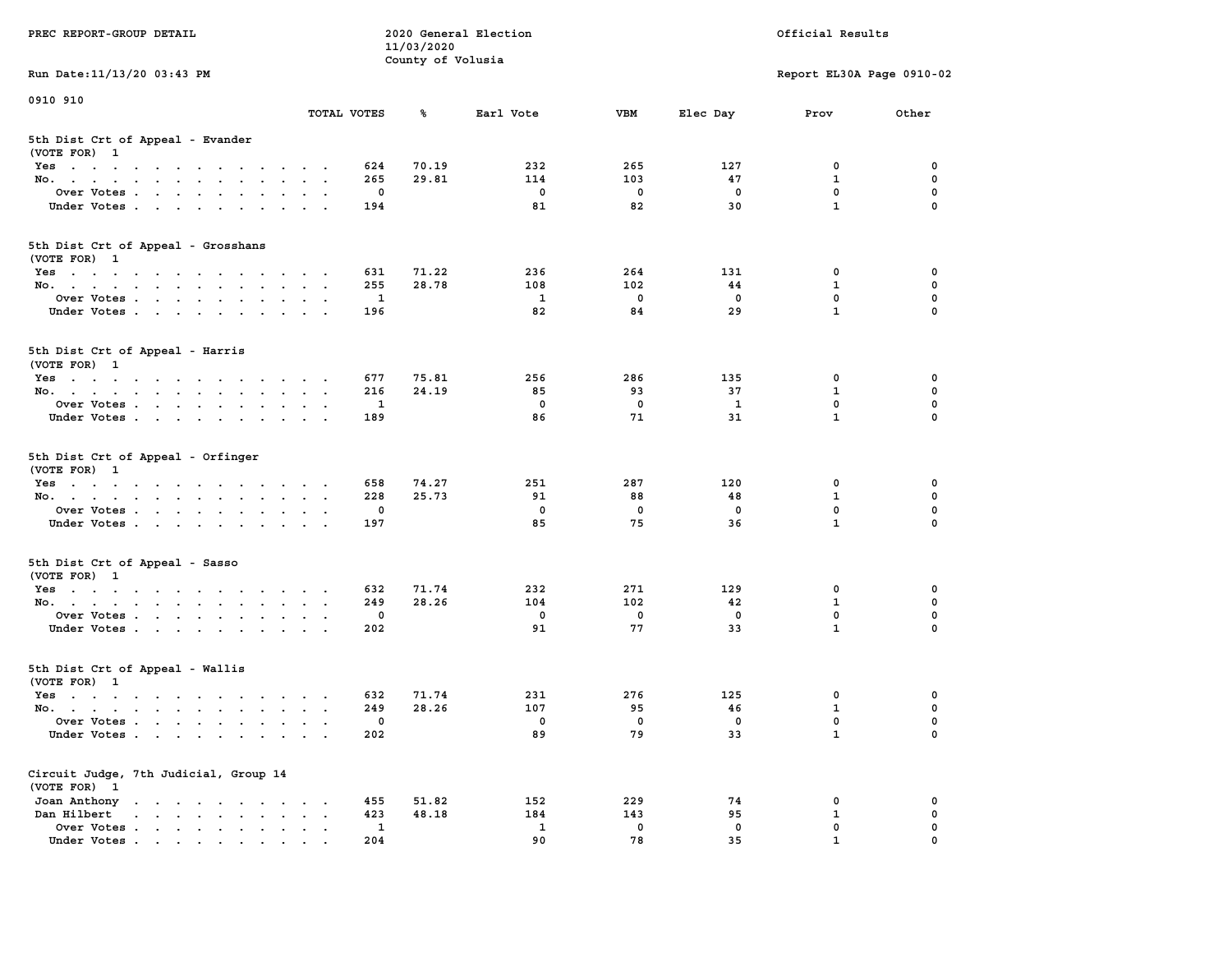| PREC REPORT-GROUP DETAIL                                                                                                                                                                                                                             |               |             | 2020 General Election<br>11/03/2020<br>County of Volusia | Official Results  |         |          |                           |          |
|------------------------------------------------------------------------------------------------------------------------------------------------------------------------------------------------------------------------------------------------------|---------------|-------------|----------------------------------------------------------|-------------------|---------|----------|---------------------------|----------|
| Run Date: 11/13/20 03:43 PM                                                                                                                                                                                                                          |               |             |                                                          |                   |         |          | Report EL30A Page 0910-03 |          |
| 0910 910                                                                                                                                                                                                                                             |               |             |                                                          |                   |         |          |                           |          |
|                                                                                                                                                                                                                                                      | TOTAL VOTES   |             | ጜ                                                        | Earl Vote         | VBM     | Elec Day | Prov                      | Other    |
| County Council Chair<br>(VOTE FOR) 1                                                                                                                                                                                                                 |               |             |                                                          |                   |         |          |                           |          |
| Jeff Brower.<br>the contract of the contract of the con-                                                                                                                                                                                             |               | 551         | 58.74                                                    | 219               | 217     | 113      | 2                         | 0        |
| Deborah A. "Deb" Denys                                                                                                                                                                                                                               |               | 387         | 41.26                                                    | 147               | 175     | 65       | $\mathbf 0$               | 0        |
| Over Votes                                                                                                                                                                                                                                           |               | 0           |                                                          | 0                 | 0       | 0        | 0                         | 0        |
| Under Votes                                                                                                                                                                                                                                          | $\sim$ $\sim$ | 145         |                                                          | 61                | 58      | 26       | $\mathbf 0$               | $\Omega$ |
| Soil & Water Conservation Seat 2<br>(VOTE FOR) 1                                                                                                                                                                                                     |               |             |                                                          |                   |         |          |                           |          |
| John Nelson.<br>the contract of the contract of the contract of the contract of the contract of the contract of the contract of                                                                                                                      |               | 619         | 72.40                                                    | 248               | 244     | 127      | 0                         | 0        |
| Wesley Wayne Wilson Jr                                                                                                                                                                                                                               |               | 236         | 27.60                                                    | 81                | 108     | 46       | 1                         | 0        |
| Over Votes                                                                                                                                                                                                                                           |               | 0           |                                                          | 0                 | 0       | 0        | $\mathbf 0$               | 0        |
| Under Votes                                                                                                                                                                                                                                          |               | 228         |                                                          | 98                | 98      | 31       | $\mathbf{1}$              | 0        |
| Soil & Water Conservation Seat 4<br>(VOTE FOR) 1                                                                                                                                                                                                     |               |             |                                                          |                   |         |          |                           |          |
| Wendy Anderson.<br>the contract of the contract of the con-                                                                                                                                                                                          |               | 495         | 57.03                                                    | 160               | 244     | 91       | 0                         | 0        |
| Barbara Deering<br>$\mathbf{r}$ . The contract of the contract of the contract of the contract of the contract of the contract of the contract of the contract of the contract of the contract of the contract of the contract of the contract of th | $\sim$        | 373         | 42.97                                                    | 170               | 121     | 81       | 1                         | 0        |
| Over Votes.<br>the contract of the contract of the                                                                                                                                                                                                   | $\bullet$     | 0           |                                                          | 0                 | 0       | 0        | $\mathbf 0$               | 0        |
| Under Votes                                                                                                                                                                                                                                          |               | 215         |                                                          | 97                | 85      | 32       | $\mathbf{1}$              | 0        |
| Edgewater City Council District 4<br>(VOTE FOR) 1<br>Jonah Powers<br>the contract of the contract of the con-                                                                                                                                        |               | 593         | 65.96                                                    | 243               | 233     | 117      | 0                         | 0        |
| Eric Rainbird                                                                                                                                                                                                                                        | $\ddotsc$     | 306         | 34.04                                                    | 104               | 138     | 63       | $\mathbf 1$               | 0        |
| Over Votes                                                                                                                                                                                                                                           |               | 0           |                                                          | 0                 | 0       | 0        | 0                         | 0        |
| Under Votes                                                                                                                                                                                                                                          |               | 184         |                                                          | 80                | 79      | 24       | $\mathbf{1}$              | 0        |
| Amendment 1 - Citzenship Requirement                                                                                                                                                                                                                 |               |             |                                                          |                   |         |          |                           |          |
| (VOTE FOR) 1                                                                                                                                                                                                                                         |               |             |                                                          |                   |         |          |                           |          |
| Yes                                                                                                                                                                                                                                                  |               | 834         | 82.25                                                    | 334               | 334     | 165      | 1                         | 0        |
| No.                                                                                                                                                                                                                                                  | $\cdot$ .     | 180         | 17.75                                                    | 59                | 93      | 27       | 1                         | 0        |
| Over Votes<br>Under Votes                                                                                                                                                                                                                            |               | 0<br>69     |                                                          | $\mathbf 0$<br>34 | 0<br>23 | 0<br>12  | 0<br>$\mathbf 0$          | 0<br>0   |
| Amendment 2 - Minimum Wage                                                                                                                                                                                                                           |               |             |                                                          |                   |         |          |                           |          |
| (VOTE FOR) 1                                                                                                                                                                                                                                         |               |             |                                                          |                   |         |          |                           |          |
| Yes<br>$\mathbf{r}$ . The contribution of the contribution of the contribution of the contribution of the contribution of the contribution of the contribution of the contribution of the contribution of the contribution of the contri             |               | 526         | 51.67                                                    | 151               | 279     | 95       | 1                         | 0        |
| No.<br>the contract of the contract of the contract of the contract of the contract of the contract of the contract of                                                                                                                               | $\sim$ $\sim$ | 492         | 48.33                                                    | 244               | 150     | 97       | $\mathbf{1}$              | 0        |
| Over Votes                                                                                                                                                                                                                                           |               | 2           |                                                          | 2                 | 0       | 0        | 0                         | 0        |
| Under Votes                                                                                                                                                                                                                                          |               | 63          |                                                          | 30                | 21      | 12       | 0                         | 0        |
| Amendment 3 - Primary Elections<br>(VOTE FOR) 1                                                                                                                                                                                                      |               |             |                                                          |                   |         |          |                           |          |
| $Yes \cdot \cdot \cdot \cdot \cdot \cdot$<br>$\sim$                                                                                                                                                                                                  |               | 498         | 49.90                                                    | 155               | 235     | 108      | 0                         | 0        |
| No.<br>$\ddot{\phantom{a}}$<br>$\bullet$                                                                                                                                                                                                             |               | 500         | 50.10                                                    | 238               | 177     | 84       | $\mathbf 1$               | 0        |
| Over Votes                                                                                                                                                                                                                                           |               | $\mathbf 1$ |                                                          | $\mathbf{1}$      | 0       | 0        | 0                         | 0        |
| Under Votes                                                                                                                                                                                                                                          |               | 84          |                                                          | 33                | 38      | 12       | 1                         |          |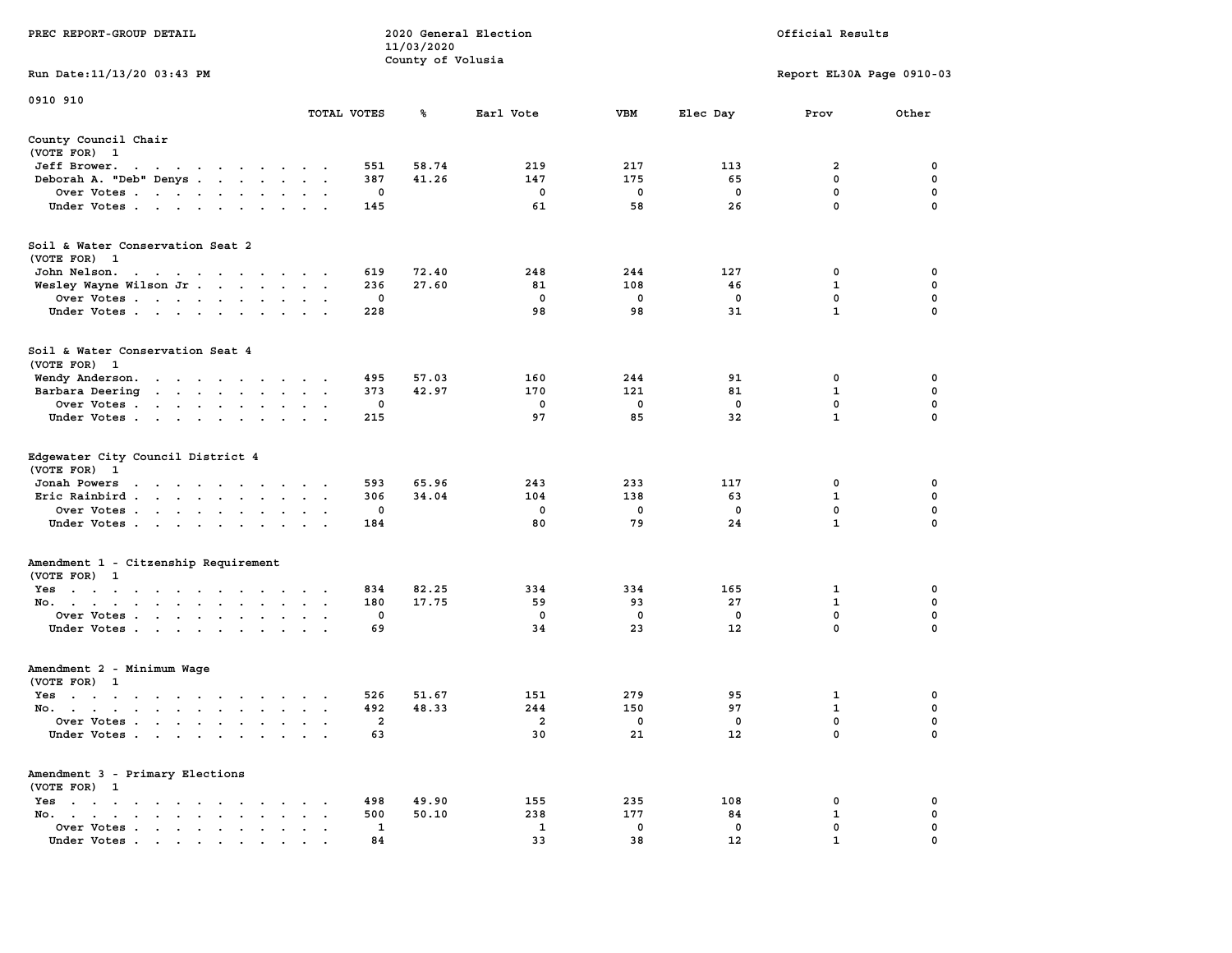| PREC REPORT-GROUP DETAIL                                                                                                           |                      | 2020 General Election<br>11/03/2020 | Official Results   |            |            |                            |               |
|------------------------------------------------------------------------------------------------------------------------------------|----------------------|-------------------------------------|--------------------|------------|------------|----------------------------|---------------|
| Run Date: 11/13/20 03:43 PM                                                                                                        |                      | County of Volusia                   |                    |            |            | Report EL30A Page 0910-04  |               |
| 0910 910                                                                                                                           |                      |                                     |                    |            |            |                            |               |
|                                                                                                                                    | TOTAL VOTES          | ጜ                                   | Earl Vote          | VBM        | Elec Day   | Prov                       | Other         |
| Amendment 4 - Apprl Const. Amendment<br>(VOTE FOR) 1                                                                               |                      |                                     |                    |            |            |                            |               |
| Yes                                                                                                                                |                      | 50.36<br>496                        | 212                | 175        | 109        | 0                          | 0             |
| No.                                                                                                                                |                      | 49.64<br>489                        | 174                | 234        | 80         | $\mathbf{1}$               | $\mathbf 0$   |
| Over Votes                                                                                                                         |                      | 0                                   | 0                  | 0          | 0          | $\mathbf 0$                | 0             |
| Under Votes                                                                                                                        |                      | 98                                  | 41                 | 41         | 15         | $\mathbf{1}$               | $\mathbf 0$   |
| Amendment 5 - Homestead Property Taxes                                                                                             |                      |                                     |                    |            |            |                            |               |
| (VOTE FOR) 1                                                                                                                       |                      | 71.01                               | 277                | 286        | 123        |                            | 0             |
| Yes<br>No.                                                                                                                         |                      | 686<br>280<br>28.99                 | 99                 | 119        | 61         | 0<br>$\mathbf{1}$          | 0             |
| Over Votes                                                                                                                         |                      | 0                                   | 0                  | 0          | 0          | $\mathbf 0$                | $\mathbf 0$   |
| Under Votes                                                                                                                        |                      | 117                                 | 51                 | 45         | 20         | $\mathbf{1}$               | $\Omega$      |
| Amendment 6 - Ad Valorem Tax Discount<br>(VOTE FOR) 1                                                                              |                      |                                     |                    |            |            |                            |               |
| Yes                                                                                                                                |                      | 86.03<br>850                        | 335                | 354        | 161        | 0                          | 0             |
| No.                                                                                                                                |                      | 138<br>13.97                        | 49                 | 61         | 27         | 1                          | 0             |
| Over Votes                                                                                                                         |                      | 0                                   | $\mathbf{0}$       | $^{\circ}$ | $^{\circ}$ | $\mathbf{0}$               | $\mathbf 0$   |
| Under Votes                                                                                                                        |                      | 95                                  | 43                 | 35         | 16         | $\mathbf{1}$               | $\mathbf 0$   |
| Volusia ECHO<br>(VOTE FOR) 1                                                                                                       |                      |                                     |                    |            |            |                            |               |
| Yes (For Bonds) $\cdots$ $\cdots$ $\cdots$ $\cdots$                                                                                |                      | 69.84<br>683                        | 221                | 323        | 138        | 1                          | 0             |
| No (Against Bonds)                                                                                                                 |                      | 30.16<br>295                        | 153                | 91         | 51         | $\mathbf 0$                | $\mathbf 0$   |
| Over Votes                                                                                                                         |                      | 1                                   | 1                  | 0          | 0          | $\mathbf 0$                | 0             |
| Under Votes                                                                                                                        |                      | 104                                 | 52                 | 36         | 15         | $\mathbf{1}$               | $\Omega$      |
| Volusia Forever                                                                                                                    |                      |                                     |                    |            |            |                            |               |
| (VOTE FOR) 1                                                                                                                       |                      |                                     |                    |            |            |                            |               |
| Yes (For Bonds)<br>the contract of the contract of the contract of the contract of the contract of the contract of the contract of |                      | 725<br>73.38                        | 243                | 334        | 147        | 1                          | 0             |
| No (Against Bonds)                                                                                                                 |                      | 263<br>26.62                        | 135<br>$\mathbf 0$ | 84         | 44         | $\mathbf 0$<br>$\mathbf 0$ | 0             |
| Over Votes                                                                                                                         |                      | 0                                   | 49                 | 0<br>32    | 0<br>13    | $\mathbf{1}$               | 0<br>$\Omega$ |
| Under Votes                                                                                                                        |                      | 95                                  |                    |            |            |                            |               |
| Edgewater Amend 1<br>(VOTE FOR) 1                                                                                                  |                      |                                     |                    |            |            |                            |               |
| Yes in Favor                                                                                                                       |                      | 859<br>86.86                        | 321                | 375        | 161        | 2                          | 0             |
| No Against $\cdots$ $\cdots$ $\cdots$ $\cdots$                                                                                     |                      | 130<br>13.14                        | 60                 | 42         | 28         | $\mathbf 0$                | 0             |
| Over Votes                                                                                                                         |                      | 0                                   | 0                  | 0          | 0          | $\mathbf 0$                | $\mathbf 0$   |
| Under Votes                                                                                                                        |                      | 82                                  | 46                 | 22         | 14         | 0                          | 0             |
| Edgewater Amend 2<br>(VOTE FOR) 1                                                                                                  |                      |                                     |                    |            |            |                            |               |
| Yes in Favor                                                                                                                       |                      | 614<br>64.09                        | 221                | 281        | 110        | 2                          | 0             |
| No Against.<br>$\bullet$                                                                                                           | $\ddot{\phantom{a}}$ | 344<br>35.91                        | 151                | 122        | 71         | 0                          | 0             |
| Over Votes                                                                                                                         |                      | 0                                   | 0                  | 0          | 0          | $\mathbf 0$                | 0             |
| Under Votes                                                                                                                        |                      | 113                                 | 55                 | 36         | 22         | $\mathbf{0}$               | $\Omega$      |